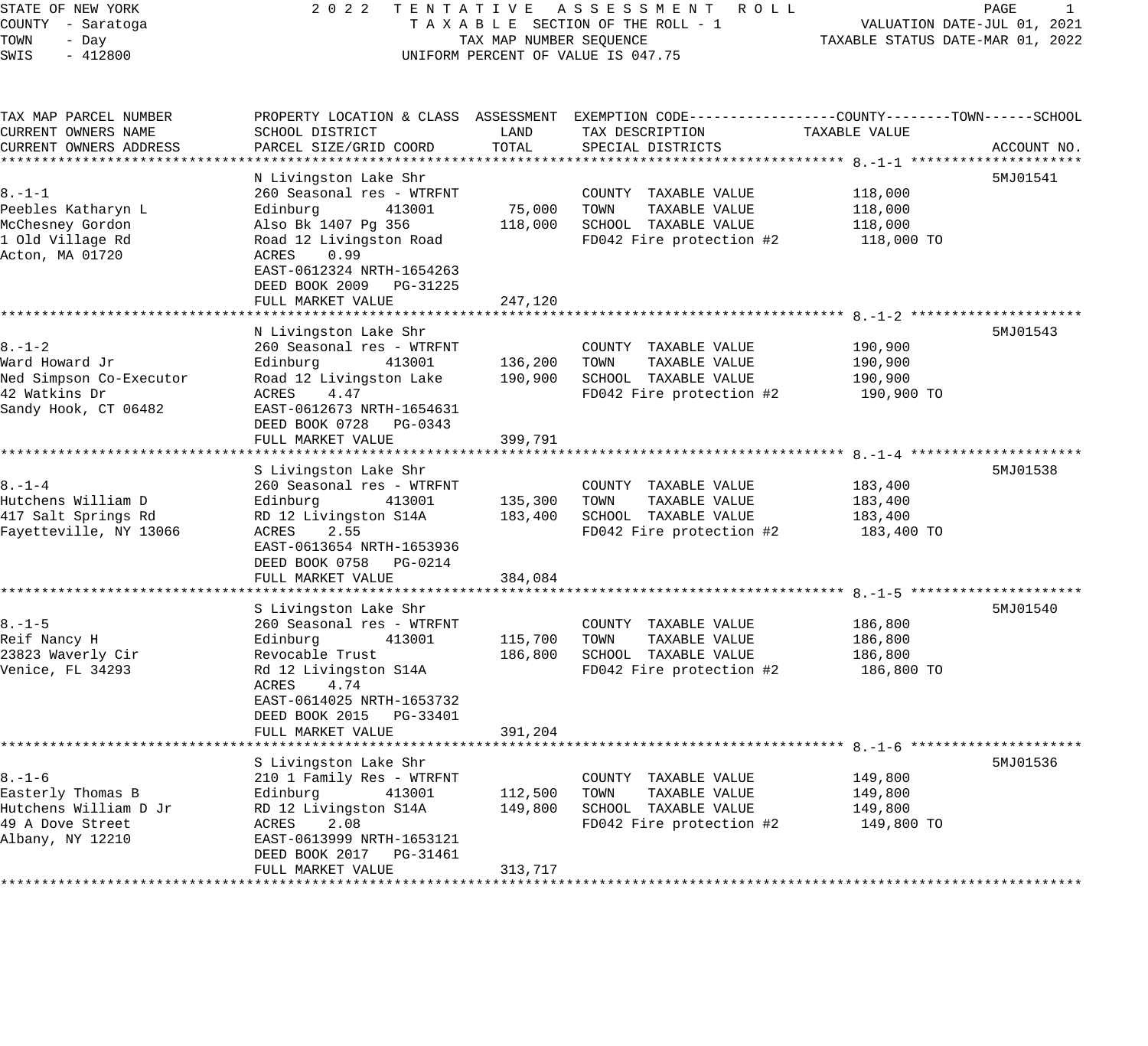# STATE OF NEW YORK 2 0 2 2 T E N T A T I V E A S S E S S M E N T R O L L PAGE 2 COUNTY - Saratoga T A X A B L E SECTION OF THE ROLL - 1 VALUATION DATE-JUL 01, 2021 UNIFORM PERCENT OF VALUE IS 047.75

| TAX MAP PARCEL NUMBER                   |                            |          | PROPERTY LOCATION & CLASS ASSESSMENT EXEMPTION CODE----------------COUNTY-------TOWN------SCHOOL |                      |             |
|-----------------------------------------|----------------------------|----------|--------------------------------------------------------------------------------------------------|----------------------|-------------|
| CURRENT OWNERS NAME                     | SCHOOL DISTRICT            | LAND     | TAX DESCRIPTION                                                                                  | TAXABLE VALUE        |             |
| CURRENT OWNERS ADDRESS                  | PARCEL SIZE/GRID COORD     | TOTAL    | SPECIAL DISTRICTS                                                                                |                      | ACCOUNT NO. |
|                                         | SW Livingston Lake Shr     |          |                                                                                                  |                      | 5MJ01927    |
| $8. - 1 - 26$                           | 260 Seasonal res - WTRFNT  |          | COUNTY TAXABLE VALUE                                                                             | 225,000              |             |
| Fontaine Julia K                        | Edinburg<br>413001         | 114,100  | TOWN<br>TAXABLE VALUE                                                                            | 225,000              |             |
| Brightly Elisabeth K                    | ACRES<br>5.10              | 225,000  | SCHOOL TAXABLE VALUE                                                                             | 225,000              |             |
| 8 Cottage Ln                            | EAST-0612064 NRTH-1651938  |          | FD042 Fire protection #2                                                                         | 225,000 TO           |             |
| Marshfeild, MA 02050                    | DEED BOOK 2017 PG-20492    |          |                                                                                                  |                      |             |
|                                         | FULL MARKET VALUE          | 471,204  |                                                                                                  |                      |             |
|                                         |                            |          |                                                                                                  |                      |             |
|                                         | SW Livingston Lake Shr     |          |                                                                                                  |                      | 5MJ01542    |
| $8. - 1 - 27$                           | 210 1 Family Res - WTRFNT  |          | COUNTY TAXABLE VALUE                                                                             | 421,500              |             |
| Mosley Anne T                           | 413001<br>Edinburg         | 154,600  | TOWN<br>TAXABLE VALUE                                                                            | 421,500              |             |
| Tull Robert M                           | ACRES 11.29                | 421,500  | SCHOOL TAXABLE VALUE                                                                             | 421,500              |             |
| 18 Sandy Ridge Rd                       | EAST-0612224 NRTH-1651281  |          | FD042 Fire protection #2                                                                         | 421,500 TO           |             |
| Sterling, MA 01564                      | DEED BOOK 2016    PG-24681 |          |                                                                                                  |                      |             |
|                                         | FULL MARKET VALUE          | 882,723  |                                                                                                  |                      |             |
|                                         |                            |          |                                                                                                  |                      |             |
|                                         | Livingston Lake Shr        |          |                                                                                                  |                      | 5MJ01539    |
| $8. - 1 - 28$                           | 920 Priv Hunt/Fi - WTRFNT  |          | FISHER ACT 47450                                                                                 | 259,500<br>259,500   | 259,500     |
| Livingston Lake Club Inc                | Edinburg<br>413001         | 363,400  | COUNTY TAXABLE VALUE                                                                             | 140,800              |             |
| Attn: Bond Schoeneck                    | RD 12 Livingston           | 400,300  | TOWN<br>TAXABLE VALUE                                                                            | 140,800              |             |
| 1 Lincoln Ctr                           | ACRES 808.88               |          | SCHOOL TAXABLE VALUE                                                                             | 140,800              |             |
| Syracuse, NY 13202                      | EAST-0613313 NRTH-1654907  |          | FD042 Fire protection #2                                                                         | 400,300 TO           |             |
|                                         | DEED BOOK 0568<br>PG-0176  |          |                                                                                                  |                      |             |
|                                         | FULL MARKET VALUE          | 838,325  |                                                                                                  |                      |             |
|                                         |                            |          |                                                                                                  |                      |             |
|                                         | Sand Lake Rd               |          |                                                                                                  |                      |             |
| $13. - 1 - 2$                           | 911 Forest s480            |          | FISHER ACT 47450                                                                                 | 11,700<br>11,700     | 11,700      |
| Lyme Adriondack Timberlands II Edinburg | 413001                     | 13,250   | COUNTY TAXABLE VALUE                                                                             | 1,550                |             |
| LLC                                     | Road 16                    | 13,250   | TOWN<br>TAXABLE VALUE                                                                            | 1,550                |             |
| 123 Ouaker Rd Ste 107                   | ACRES 29.00                |          | SCHOOL TAXABLE VALUE                                                                             | 1,550                |             |
| Queensbury, NY 12804                    | EAST-0599794 NRTH-1642368  |          | FD042 Fire protection #2                                                                         | 13,250 TO            |             |
|                                         | FULL MARKET VALUE          | 27,749   |                                                                                                  |                      |             |
|                                         |                            |          |                                                                                                  |                      |             |
|                                         | Military 16 Rd             |          |                                                                                                  |                      | 5 K00505    |
| $14. - 1 - 1.21$                        | 911 Forest s480            |          | FISHER ACT 47450                                                                                 | 3594,054<br>3594,054 | 3594,054    |
| Lyme Adirondack Timberlands II Edinburg | 413001                     | 4064,376 | COUNTY TAXABLE VALUE                                                                             | 470,322              |             |
| LLC.                                    | FRNT 7085.00 DPTH          | 4064,376 | TOWN<br>TAXABLE VALUE                                                                            | 470,322              |             |
| 123 Quaker Rd Ste 107                   | ACRES12206.00              |          | SCHOOL TAXABLE VALUE                                                                             | 470,322              |             |
| Oueensbury, NY 12804                    | EAST-0599439 NRTH-1647005  |          | FD042 Fire protection #2                                                                         | 4064,376 TO          |             |
|                                         | DEED BOOK 2007 PG-12033    |          |                                                                                                  |                      |             |
|                                         | CONSERVATION ESMT % 26.00  |          |                                                                                                  |                      |             |
|                                         | FULL MARKET VALUE          | 8511,782 |                                                                                                  |                      |             |
|                                         |                            |          |                                                                                                  |                      |             |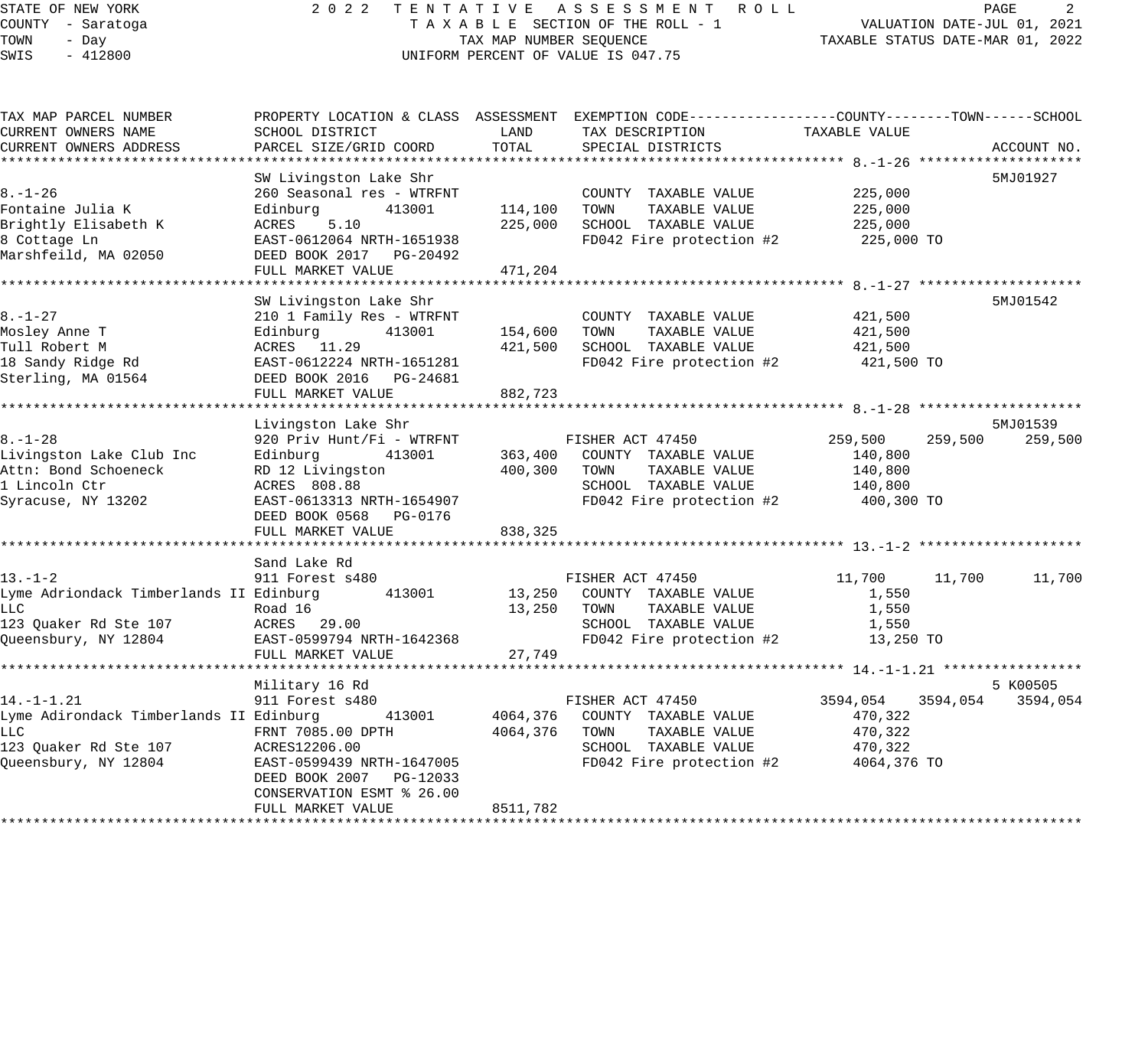| STATE OF NEW YORK<br>COUNTY - Saratoga                                 | 2 0 2 2<br>TENTATIVE<br>TAXABLE SECTION OF THE ROLL - 1                  | A S S E S S M E N T R O L L<br>PAGE<br>3<br>VALUATION DATE-JUL 01, 2021 |                                                                                                                                          |                     |          |             |
|------------------------------------------------------------------------|--------------------------------------------------------------------------|-------------------------------------------------------------------------|------------------------------------------------------------------------------------------------------------------------------------------|---------------------|----------|-------------|
| TOWN<br>- Day<br>$-412800$<br>SWIS                                     | TAX MAP NUMBER SEQUENCE<br>UNIFORM PERCENT OF VALUE IS 047.75            | TAXABLE STATUS DATE-MAR 01, 2022                                        |                                                                                                                                          |                     |          |             |
| TAX MAP PARCEL NUMBER<br>CURRENT OWNERS NAME<br>CURRENT OWNERS ADDRESS | SCHOOL DISTRICT<br>PARCEL SIZE/GRID COORD                                | LAND<br>TOTAL                                                           | PROPERTY LOCATION & CLASS ASSESSMENT EXEMPTION CODE----------------COUNTY-------TOWN------SCHOOL<br>TAX DESCRIPTION<br>SPECIAL DISTRICTS | TAXABLE VALUE       |          | ACCOUNT NO. |
|                                                                        |                                                                          |                                                                         |                                                                                                                                          |                     |          |             |
|                                                                        | Military Rd                                                              |                                                                         |                                                                                                                                          |                     |          | 5BJ00377    |
| $14. - 1 - 2$                                                          | 580 Camping fac - WTRFNT                                                 |                                                                         | FORST LND 47460                                                                                                                          | 162,348             | 162,348  | 162,348     |
| Akwissasne Inc                                                         | Edinburg<br>413001                                                       | 475,400                                                                 | COUNTY TAXABLE VALUE                                                                                                                     | 755,352             |          |             |
| Attn: Martha Zimicki                                                   | RD 16 NON-RES S2                                                         | 917,700                                                                 | TAXABLE VALUE<br>TOWN                                                                                                                    | 755,352             |          |             |
| 15 Clifford St 2E                                                      | ACRES 494.87                                                             |                                                                         | SCHOOL TAXABLE VALUE                                                                                                                     | 755,352             |          |             |
| Portland, ME 04102                                                     | EAST-0605777 NRTH-1642037<br>DEED BOOK 1136 PG-3                         |                                                                         | FD042 Fire protection #2                                                                                                                 | 917,700 TO          |          |             |
| MAY BE SUBJECT TO PAYMENT<br>UNDER RPTL480A UNTIL 2031                 | FULL MARKET VALUE                                                        | 1921,885                                                                |                                                                                                                                          |                     |          |             |
|                                                                        |                                                                          |                                                                         |                                                                                                                                          |                     |          |             |
|                                                                        | Hadley Hunting Club Rd                                                   |                                                                         |                                                                                                                                          |                     |          | 5BJ01572    |
| $15. - 1 - 3$                                                          | 942 Co. reforest                                                         |                                                                         | CTY FOREST 33302                                                                                                                         | 27,700              | $\Omega$ |             |
| County od Saratoga                                                     | Hadley-Luzerne 523201                                                    | 27,700                                                                  | COUNTY TAXABLE VALUE                                                                                                                     | $\mathbf 0$         |          |             |
| Municipal Center                                                       | RD 7 Reforested s15                                                      | 27,700                                                                  | TOWN<br>TAXABLE VALUE                                                                                                                    | 27,700              |          |             |
| 40 McMaster St                                                         | ACRES 55.40                                                              |                                                                         | SCHOOL TAXABLE VALUE                                                                                                                     | 27,700              |          |             |
| Ballston Spa, NY 12020                                                 | EAST-0623439 NRTH-1643893<br>DEED BOOK 0431 PG-0309<br>FULL MARKET VALUE | 58,010                                                                  | FD042 Fire protection #2                                                                                                                 | 27,700 TO           |          |             |
|                                                                        |                                                                          |                                                                         |                                                                                                                                          |                     |          |             |
|                                                                        | Hadley Hunting Club Rd                                                   |                                                                         |                                                                                                                                          |                     |          | 5BJ01573    |
| 15.–1–5                                                                | 942 Co. reforest                                                         |                                                                         | CTY FOREST 33302                                                                                                                         | 57,000              | $\Omega$ |             |
| County of Saratoga                                                     | Hadley-Luzerne 523201                                                    | 57,000                                                                  | COUNTY TAXABLE VALUE                                                                                                                     | 0                   |          |             |
| Municipal Center                                                       | RD #7 S15                                                                | 57,000                                                                  | TOWN<br>TAXABLE VALUE                                                                                                                    | 57,000              |          |             |
| 40 MKcMaster St                                                        | ACRES 113.91                                                             |                                                                         | SCHOOL TAXABLE VALUE                                                                                                                     | 57,000              |          |             |
| Ballston Spa, NY 12020                                                 | EAST-0622550 NRTH-1642128<br>DEED BOOK 0367 PG-0159                      |                                                                         | FD042 Fire protection #2                                                                                                                 | 57,000 TO           |          |             |
|                                                                        | FULL MARKET VALUE                                                        | 119,372                                                                 |                                                                                                                                          |                     |          |             |
|                                                                        |                                                                          |                                                                         |                                                                                                                                          |                     |          |             |
|                                                                        | 299 Hadley Hunting Club Rd                                               |                                                                         |                                                                                                                                          |                     |          | 5BJ00087    |
| $15. - 1 - 6$<br>Hadley Hunting Club                                   | 240 Rural res<br>Hadley-Luzerne 523201                                   | 76,800                                                                  | COUNTY TAXABLE VALUE<br>TOWN<br>TAXABLE VALUE                                                                                            | 126,700<br>126,700  |          |             |
| Attn: Matt Johnson                                                     | RD 13 Linsey Lot Res S                                                   | 126,700                                                                 | SCHOOL TAXABLE VALUE                                                                                                                     | 126,700             |          |             |
| 4133 South Shore Rd                                                    | ACRES 138.54                                                             |                                                                         | FD042 Fire protection #2                                                                                                                 | 126,700 TO          |          |             |
| Corinth, NY 12822                                                      | EAST-0619518 NRTH-1642361                                                |                                                                         |                                                                                                                                          |                     |          |             |
|                                                                        | DEED BOOK 0918 PG-0433                                                   |                                                                         |                                                                                                                                          |                     |          |             |
|                                                                        | FULL MARKET VALUE                                                        | 265,340                                                                 |                                                                                                                                          |                     |          |             |
|                                                                        | ******************************                                           |                                                                         |                                                                                                                                          |                     |          |             |
|                                                                        | 373 Hadley Hill Rd                                                       |                                                                         |                                                                                                                                          |                     |          | 5BJ00487    |
| $15. - 1 - 8$                                                          | 280 Res Multiple                                                         |                                                                         | BAS STAR<br>41854                                                                                                                        | $\overline{0}$      | $\Omega$ | 19,990      |
| Melillo Patricia A                                                     | Hadley-Luzerne 523201                                                    | 76,200                                                                  | COUNTY TAXABLE VALUE                                                                                                                     | 95,000              |          |             |
| 373 Hadley Hill Rd                                                     | FRNT 485.00 DPTH                                                         | 95,000                                                                  | TOWN<br>TAXABLE VALUE                                                                                                                    | 95,000              |          |             |
| Hadley, NY 12835                                                       | ACRES 103.46<br>EAST-0623698 NRTH-1640762                                |                                                                         | SCHOOL TAXABLE VALUE<br>FD042 Fire protection #2                                                                                         | 75,010<br>95,000 TO |          |             |
|                                                                        | DEED BOOK 1773<br>$PG-80$                                                |                                                                         |                                                                                                                                          |                     |          |             |
|                                                                        | FULL MARKET VALUE                                                        | 198,953                                                                 |                                                                                                                                          |                     |          |             |
|                                                                        |                                                                          |                                                                         |                                                                                                                                          |                     |          |             |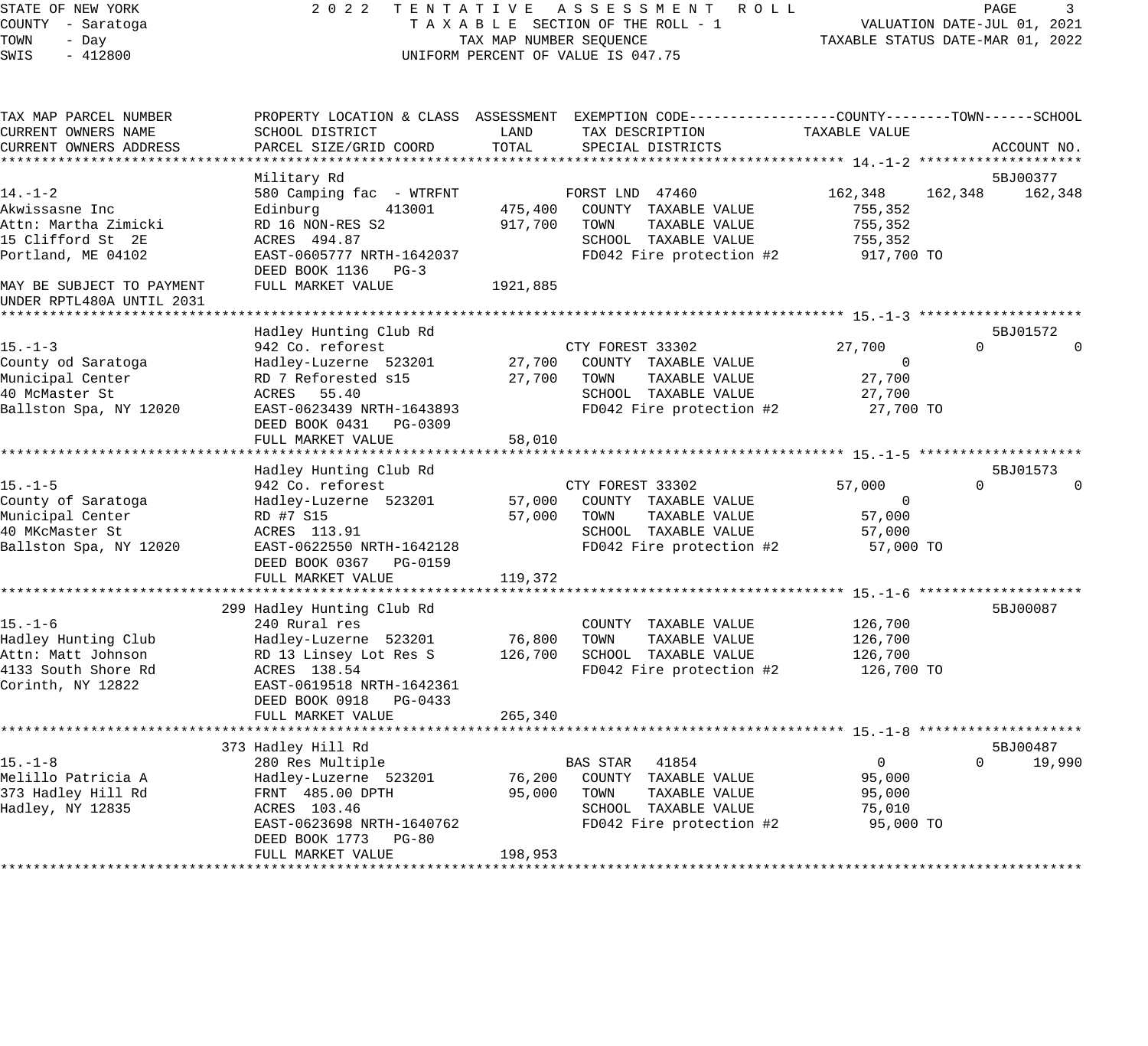## STATE OF NEW YORK 2 0 2 2 T E N T A T I V E A S S E S S M E N T R O L L PAGE 4 COUNTY - Saratoga T A X A B L E SECTION OF THE ROLL - 1 VALUATION DATE-JUL 01, 2021 TOWN - Day TAX MAP NUMBER SEQUENCE TAXABLE STATUS DATE-MAR 01, 2022 TOWN - Day TOWN - Day TOWN - Day TOWN PERCENT OF VALUE IS 047.75

| PARCEL SIZE/GRID COORD                                                                                                                                                     | TOTAL                                                                                                                    | SPECIAL DISTRICTS                                                     |                                                           | ACCOUNT NO.                                                                                                                                                                                                                                                            |
|----------------------------------------------------------------------------------------------------------------------------------------------------------------------------|--------------------------------------------------------------------------------------------------------------------------|-----------------------------------------------------------------------|-----------------------------------------------------------|------------------------------------------------------------------------------------------------------------------------------------------------------------------------------------------------------------------------------------------------------------------------|
|                                                                                                                                                                            |                                                                                                                          |                                                                       |                                                           |                                                                                                                                                                                                                                                                        |
| 280 Res Multiple<br>Hadley-Luzerne 523201<br>Rider family trust<br>ACRES 199.81<br>EAST-0625108 NRTH-1645913<br>DEED BOOK 1738<br>$PG-24$<br>FULL MARKET VALUE             | 80,000<br>111,000<br>232,461                                                                                             | COUNTY TAXABLE VALUE<br>TOWN<br>TAXABLE VALUE<br>SCHOOL TAXABLE VALUE | 111,000<br>111,000<br>111,000<br>111,000 TO               | 5BJ00754                                                                                                                                                                                                                                                               |
|                                                                                                                                                                            |                                                                                                                          |                                                                       |                                                           | 5BJ00542                                                                                                                                                                                                                                                               |
| 260 Seasonal res<br>Hadley-Luzerne 523201<br>ACRES<br>9.29<br>EAST-0626378 NRTH-1644515<br>DEED BOOK 2016 PG-2038<br>FULL MARKET VALUE                                     | 4,600<br>24,600<br>51,518                                                                                                | COUNTY TAXABLE VALUE<br>TOWN<br>TAXABLE VALUE<br>SCHOOL TAXABLE VALUE | 24,600<br>24,600<br>24,600<br>24,600 TO                   |                                                                                                                                                                                                                                                                        |
|                                                                                                                                                                            |                                                                                                                          |                                                                       |                                                           | 5BJ01571                                                                                                                                                                                                                                                               |
| 942 Co. reforest<br>Hadley-Luzerne 523201<br>FRNT 2240.00 DPTH<br>ACRES 81.12<br>EAST-0627557 NRTH-1644722<br>DEED BOOK 0369 PG-0435<br>FULL MARKET VALUE                  | 40,600<br>40,600<br>85,026                                                                                               | COUNTY TAXABLE VALUE<br>TOWN<br>TAXABLE VALUE<br>SCHOOL TAXABLE VALUE | 40,600<br>$\overline{0}$<br>40,600<br>40,600<br>40,600 TO | $\Omega$<br>$\Omega$                                                                                                                                                                                                                                                   |
|                                                                                                                                                                            |                                                                                                                          |                                                                       |                                                           | 5BJ00268                                                                                                                                                                                                                                                               |
| 260 Seasonal res<br>Hadley-Luzerne 523201<br>FRNT 641.00 DPTH<br>ACRES 44.07<br>EAST-0628823 NRTH-1645091<br>DEED BOOK 0406 PG-0381                                        | 35,500<br>54,600                                                                                                         | COUNTY TAXABLE VALUE<br>TOWN<br>TAXABLE VALUE<br>SCHOOL TAXABLE VALUE | 54,600<br>54,600<br>54,600                                |                                                                                                                                                                                                                                                                        |
|                                                                                                                                                                            |                                                                                                                          |                                                                       |                                                           |                                                                                                                                                                                                                                                                        |
| Hadley Hill Rd<br>912 Forest s480a<br>Hadley-Luzerne 523201<br>FRNT 1035.00 DPTH<br>ACRES 52.69<br>EAST-0629673 NRTH-1645271<br>DEED BOOK 1475 PG-118<br>FULL MARKET VALUE | 32,800<br>32,800<br>68,691                                                                                               | COUNTY TAXABLE VALUE<br>TOWN<br>TAXABLE VALUE<br>SCHOOL TAXABLE VALUE | 26,240<br>6,560<br>6,560<br>6,560<br>32,800 TO            | 5BJ00301<br>26,240<br>26,240                                                                                                                                                                                                                                           |
|                                                                                                                                                                            | SCHOOL DISTRICT<br>533 Hadley Hill Rd<br>647 Hadley Hill Rd<br>Hadley Hill Rd<br>633 Hadley Hill Rd<br>FULL MARKET VALUE | LAND<br>114,346                                                       | TAX DESCRIPTION<br>CTY FOREST 33302<br>FORST LND 47460    | PROPERTY LOCATION & CLASS ASSESSMENT EXEMPTION CODE---------------COUNTY-------TOWN------SCHOOL<br>TAXABLE VALUE<br>FD042 Fire protection #2<br>FD042 Fire protection #2<br>FD042 Fire protection #2<br>FD042 Fire protection #2 54,600 TO<br>FD041 Fire protection #1 |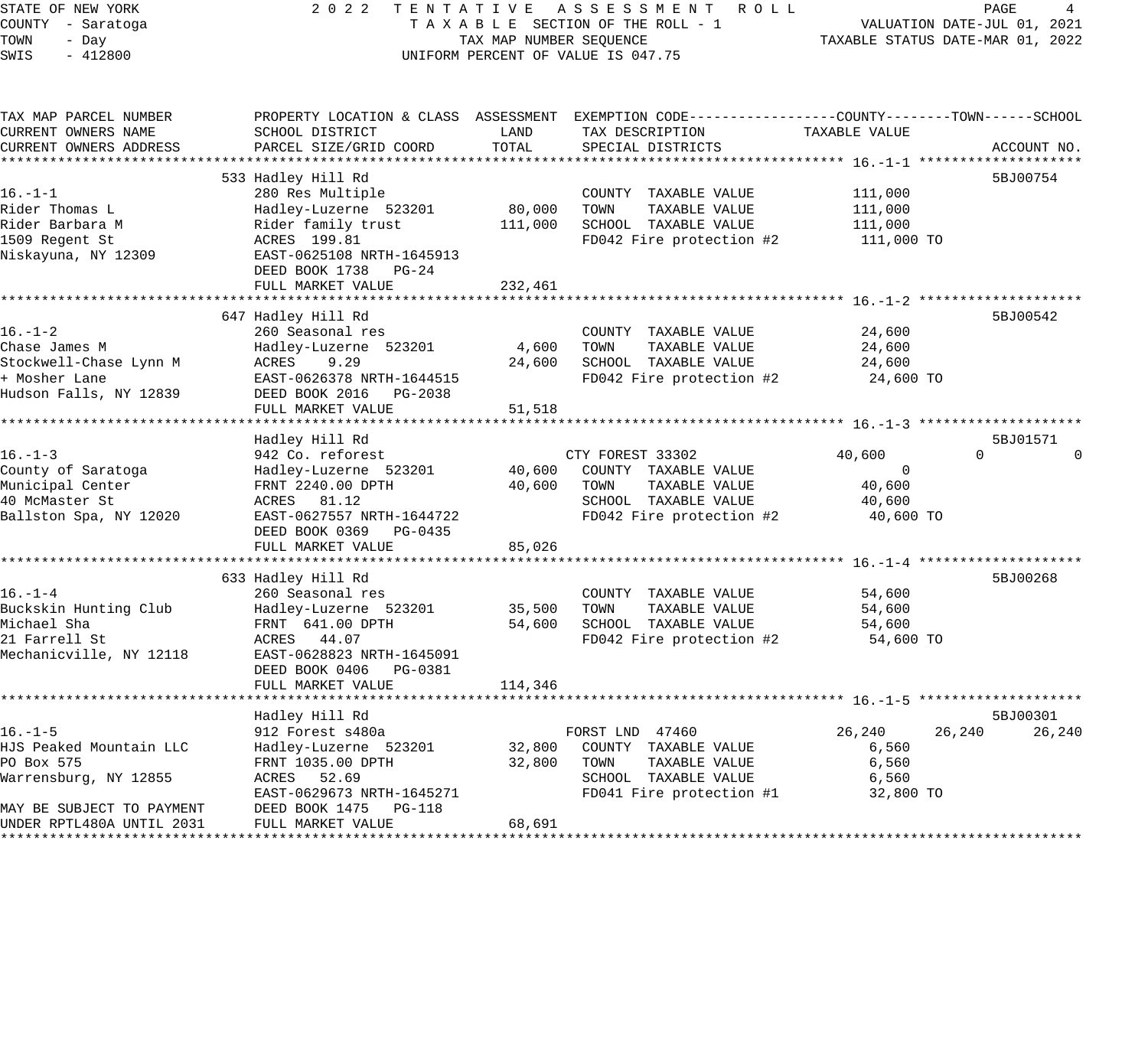### STATE OF NEW YORK 2 0 2 2 T E N T A T I V E A S S E S S M E N T R O L L PAGE 5 COUNTY - Saratoga T A X A B L E SECTION OF THE ROLL - 1 VALUATION DATE-JUL 01, 2021 TAX A B L E SECTION OF THE ROLL - 1<br>TAXABLE STATUS DATE-MAR 01, 2022 UNIFORM PERCENT OF VALUE IS 047.75

| TAX MAP PARCEL NUMBER   | PROPERTY LOCATION & CLASS ASSESSMENT EXEMPTION CODE----------------COUNTY-------TOWN------SCHOOL |         |                             |               |                    |
|-------------------------|--------------------------------------------------------------------------------------------------|---------|-----------------------------|---------------|--------------------|
| CURRENT OWNERS NAME     | SCHOOL DISTRICT                                                                                  | LAND    | TAX DESCRIPTION             | TAXABLE VALUE |                    |
| CURRENT OWNERS ADDRESS  | PARCEL SIZE/GRID COORD                                                                           | TOTAL   | SPECIAL DISTRICTS           |               | ACCOUNT NO.        |
|                         |                                                                                                  |         |                             |               |                    |
|                         | 780/to/782 Hadley Hill Rd                                                                        |         |                             |               | 5BJ00465           |
| $16. - 1 - 7$           | 280 Res Multiple                                                                                 |         | BAS STAR 41854              | 0             | $\Omega$<br>19,990 |
| Barotti William S Sr    | Hadley-Luzerne 523201                                                                            |         | 53,000 COUNTY TAXABLE VALUE | 75,000        |                    |
| Barotti Beth Ann        | FRNT 1070.00 DPTH                                                                                | 75,000  | TOWN<br>TAXABLE VALUE       | 75,000        |                    |
| 780 Hadley Hill Rd      | ACRES 50.99                                                                                      |         | SCHOOL TAXABLE VALUE        | 55,010        |                    |
| Hadley, NY 12835        | EAST-0630470 NRTH-1645883                                                                        |         | FD041 Fire protection #1    | 75,000 TO     |                    |
|                         | DEED BOOK 1384 PG-276                                                                            |         |                             |               |                    |
|                         | FULL MARKET VALUE                                                                                | 157,068 |                             |               |                    |
|                         |                                                                                                  |         |                             |               |                    |
|                         | 787 Hadley Hill Rd                                                                               |         |                             |               | 5BJ02105           |
| $16. - 1 - 8$           | 312 Vac w/imprv                                                                                  |         | COUNTY TAXABLE VALUE        | 18,600        |                    |
| Kopchick Kenneth        | Hadley-Luzerne 523201                                                                            | 9,100   | TOWN<br>TAXABLE VALUE       | 18,600        |                    |
| 136 Plum Rd             | FRNT 275.00 DPTH                                                                                 | 18,600  | SCHOOL TAXABLE VALUE        | 18,600        |                    |
| Fort Edward, NY 12828   | 8.04<br>ACRES                                                                                    |         | FD042 Fire protection #2    | 18,600 TO     |                    |
|                         | EAST-0630605 NRTH-1646737                                                                        |         |                             |               |                    |
|                         | DEED BOOK 1716 PG-542                                                                            |         |                             |               |                    |
|                         | FULL MARKET VALUE                                                                                | 38,953  |                             |               |                    |
|                         |                                                                                                  |         |                             |               |                    |
|                         | 794 Hadley Hill Rd                                                                               |         |                             |               | 5BJ00060           |
| $16. - 1 - 10$          | 210 1 Family Res                                                                                 |         | COUNTY TAXABLE VALUE        | 32,800        |                    |
| Mazza John` P Jr        | Hadley-Luzerne 523201                                                                            | 15,700  | TOWN<br>TAXABLE VALUE       | 32,800        |                    |
| 466 Rock Hill Road      | FRNT 1280.00 DPTH                                                                                | 32,800  | SCHOOL TAXABLE VALUE        | 32,800        |                    |
| Mohawk, NY 13407        | ACRES<br>4.40                                                                                    |         | FD041 Fire protection #1    | 32,800 TO     |                    |
|                         | EAST-0632498 NRTH-1646081                                                                        |         |                             |               |                    |
|                         |                                                                                                  |         |                             |               |                    |
|                         | DEED BOOK 2021    PG-37716                                                                       |         |                             |               |                    |
|                         | FULL MARKET VALUE                                                                                | 68,691  |                             |               |                    |
|                         |                                                                                                  |         |                             |               |                    |
|                         | Hadley Hill Rd                                                                                   |         |                             |               | 5BJ02118           |
| $16. - 1 - 11$          | 322 Rural vac>10                                                                                 |         | COUNTY TAXABLE VALUE        | 18,900        |                    |
| Sharp John              | Hadley-Luzerne 523201                                                                            | 18,900  | TAXABLE VALUE<br>TOWN       | 18,900        |                    |
| 21 Walnut Ave           | FRNT 600.00 DPTH                                                                                 | 18,900  | SCHOOL TAXABLE VALUE        | 18,900        |                    |
| S Farmingdale, NY 11735 | ACRES 28.91                                                                                      |         | FD042 Fire protection #2    | 18,900 TO     |                    |
|                         | EAST-0632305 NRTH-1647330                                                                        |         |                             |               |                    |
|                         | DEED BOOK 0922 PG-1134                                                                           |         |                             |               |                    |
|                         | FULL MARKET VALUE                                                                                | 39,581  |                             |               |                    |
|                         |                                                                                                  |         |                             |               |                    |
|                         | 823 Hadley Hill Rd                                                                               |         |                             |               | 5BJ00061           |
| $16. - 1 - 12$          | 242 Rurl res&rec                                                                                 |         | COUNTY TAXABLE VALUE        | 58,900        |                    |
| Connor Joel D           | Hadley-Luzerne 523201                                                                            | 38,500  | TOWN<br>TAXABLE VALUE       | 58,900        |                    |
| Connor Moffitt Steven   | FRNT 70.00 DPTH                                                                                  | 58,900  | SCHOOL TAXABLE VALUE        | 58,900        |                    |
| 372 Buttermilk Falls Rd | ACRES 50.00                                                                                      |         | FD042 Fire protection #2    | 58,900 TO     |                    |
| Fort Ann, NY 12827      | EAST-0632973 NRTH-1647862                                                                        |         |                             |               |                    |
|                         | DEED BOOK 1566 PG-379                                                                            |         |                             |               |                    |
|                         | FULL MARKET VALUE                                                                                | 123,351 |                             |               |                    |
|                         |                                                                                                  |         |                             |               |                    |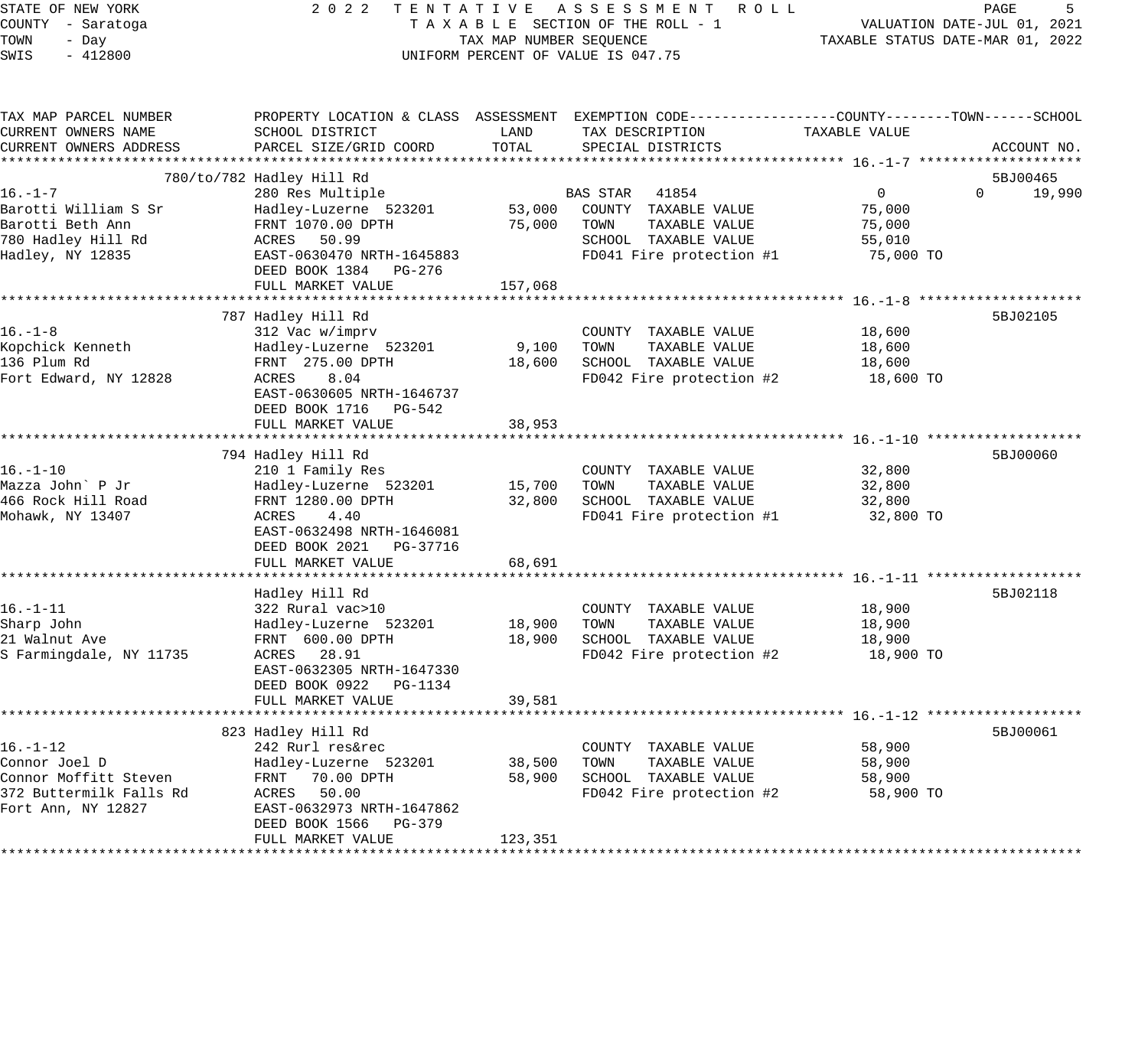STATE OF NEW YORK 2 0 2 2 T E N T A T I V E A S S E S S M E N T R O L L PAGE 6 COUNTY - Saratoga T A X A B L E SECTION OF THE ROLL - 1 VALUATION DATE-JUL 01, 2021 TOWN - Day TAX MAP NUMBER SEQUENCE TAXABLE STATUS DATE-MAR 01, 2022 SWIS - 412800 CONTROLLY THE UNIFORM PERCENT OF VALUE IS 047.75 TAX MAP PARCEL NUMBER PROPERTY LOCATION & CLASS ASSESSMENT EXEMPTION CODE---------------COUNTY--------TOWN------SCHOOL CURRENT OWNERS NAME SCHOOL DISTRICT LAND TAX DESCRIPTION TAXABLE VALUE CURRENT OWNERS ADDRESS PARCEL SIZE/GRID COORD TOTAL SPECIAL DISTRICTS ACCOUNT NO. \*\*\*\*\*\*\*\*\*\*\*\*\*\*\*\*\*\*\*\*\*\*\*\*\*\*\*\*\*\*\*\*\*\*\*\*\*\*\*\*\*\*\*\*\*\*\*\*\*\*\*\*\*\*\*\*\*\*\*\*\*\*\*\*\*\*\*\*\*\*\*\*\*\*\*\*\*\*\*\*\*\*\*\*\*\*\*\*\*\*\*\*\*\*\*\*\*\*\*\*\*\*\* 16.-1-13 \*\*\*\*\*\*\*\*\*\*\*\*\*\*\*\*\*\*\* 825 Hadley Hill Rd 5BJ00185 (1986) 825 Hadley Hill Rd 5BJ00185 (1986) 836 Hadley Rd 5BJ00185 (1986) 836 Hadley Rd 5BJ00185 16.-1-13 210 1 Family Res ENH STAR 41834 0 0 49,900 Bennett Edward J Hadley-Luzerne 523201 16,000 COUNTY TAXABLE VALUE 119,500 Bennett Sandra L FRNT 1010.00 DPTH 119,500 TOWN TAXABLE VALUE 119,500 825 Hadley Hill Road ACRES 5.00 SCHOOL TAXABLE VALUE 69,600 Day, NY 12835 EAST-0633989 NRTH-1646977 FD042 Fire protection #2 119,500 TO DEED BOOK 2021 PG-12620 FULL MARKET VALUE 250,262 \*\*\*\*\*\*\*\*\*\*\*\*\*\*\*\*\*\*\*\*\*\*\*\*\*\*\*\*\*\*\*\*\*\*\*\*\*\*\*\*\*\*\*\*\*\*\*\*\*\*\*\*\*\*\*\*\*\*\*\*\*\*\*\*\*\*\*\*\*\*\*\*\*\*\*\*\*\*\*\*\*\*\*\*\*\*\*\*\*\*\*\*\*\*\*\*\*\*\*\*\*\*\* 16.-1-14 \*\*\*\*\*\*\*\*\*\*\*\*\*\*\*\*\*\*\* Hadley Hill Rd 5BJ00272 16.-1-14 210 1 Family Res COUNTY TAXABLE VALUE 62,060 Weiss Bruce J Jr Hadley-Luzerne 523201 3,500 TOWN TAXABLE VALUE 62,060 Weiss Devin A ET AL FRNT 150.00 DPTH 75.00 62,060 SCHOOL TAXABLE VALUE 62,060 922 Hadley Hill Rd ACRES 0.26 FD041 Fire protection #1 62,060 TO Hadley, NY 12835 EAST-0633885 NRTH-1646680 DEED BOOK 2022 PG-6397 PRIOR OWNER ON 3/01/2022 FULL MARKET VALUE 129,969 Weiss Bruce J Jr \*\*\*\*\*\*\*\*\*\*\*\*\*\*\*\*\*\*\*\*\*\*\*\*\*\*\*\*\*\*\*\*\*\*\*\*\*\*\*\*\*\*\*\*\*\*\*\*\*\*\*\*\*\*\*\*\*\*\*\*\*\*\*\*\*\*\*\*\*\*\*\*\*\*\*\*\*\*\*\*\*\*\*\*\*\*\*\*\*\*\*\*\*\*\*\*\*\*\*\*\*\*\* 16.-1-15.1 \*\*\*\*\*\*\*\*\*\*\*\*\*\*\*\*\* 51 Hadley Hill Rd 5BJ00184 16.-1-15.1 260 Seasonal res COUNTY TAXABLE VALUE 120,000 Weiss Bruce J Sr. Hadley-Luzerne 523201 84,300 TOWN TAXABLE VALUE 120,000 Cirillo Tammy FRNT 800.00 DPTH 120,000 SCHOOL TAXABLE VALUE 120,000 922 Hadley Hill Rd ACRES 141.68 FD041 Fire protection #1 120,000 TO Hadley, NY 12835 EAST-0634021 NRTH-1645491 DEED BOOK 2008 PG-39453 FULL MARKET VALUE 251,309 \*\*\*\*\*\*\*\*\*\*\*\*\*\*\*\*\*\*\*\*\*\*\*\*\*\*\*\*\*\*\*\*\*\*\*\*\*\*\*\*\*\*\*\*\*\*\*\*\*\*\*\*\*\*\*\*\*\*\*\*\*\*\*\*\*\*\*\*\*\*\*\*\*\*\*\*\*\*\*\*\*\*\*\*\*\*\*\*\*\*\*\*\*\*\*\*\*\*\*\*\*\*\* 16.-1-15.2 \*\*\*\*\*\*\*\*\*\*\*\*\*\*\*\*\* 834 Hadley Hill Rd 16.-1-15.2 210 1 Family Res VET COM CT 41131 15,850 15,850 0 Aldrich James C Hadley-Luzerne 523201 14,000 ENH STAR 41834 0 0 49,900 Aldrich Judith FRNT 185.00 DPTH 250.00 63,400 COUNTY TAXABLE VALUE 47,550 834 Hadley Hill Rd ACRES 0.85 TOWN TAXABLE VALUE 47,550 PO Box 66 EAST-0634438 NRTH-1646759 SCHOOL TAXABLE VALUE 13,500 Hadley, NY 12835 DEED BOOK 1484 PG-516 FD041 Fire protection #1 63,400 TO FULL MARKET VALUE 132,775 \*\*\*\*\*\*\*\*\*\*\*\*\*\*\*\*\*\*\*\*\*\*\*\*\*\*\*\*\*\*\*\*\*\*\*\*\*\*\*\*\*\*\*\*\*\*\*\*\*\*\*\*\*\*\*\*\*\*\*\*\*\*\*\*\*\*\*\*\*\*\*\*\*\*\*\*\*\*\*\*\*\*\*\*\*\*\*\*\*\*\*\*\*\*\*\*\*\*\*\*\*\*\* 16.-1-16 \*\*\*\*\*\*\*\*\*\*\*\*\*\*\*\*\*\*\* Green Acres Rd 5BJ00359 16.-1-16 910 Priv forest COUNTY TAXABLE VALUE 46,900 Cordova Gary Hadley-Luzerne 523201 46,900 TOWN TAXABLE VALUE 46,900 Cordova Jennifer FRNT 1260.00 DPTH 46,900 SCHOOL TAXABLE VALUE 46,900 2479 Wilson Ave ACRES 89.48 FD041 Fire protection #1 46,900 TO Bellmore, NY 11710 EAST-0636280 NRTH-1643402 DEED BOOK 2020 PG-7501

\*\*\*\*\*\*\*\*\*\*\*\*\*\*\*\*\*\*\*\*\*\*\*\*\*\*\*\*\*\*\*\*\*\*\*\*\*\*\*\*\*\*\*\*\*\*\*\*\*\*\*\*\*\*\*\*\*\*\*\*\*\*\*\*\*\*\*\*\*\*\*\*\*\*\*\*\*\*\*\*\*\*\*\*\*\*\*\*\*\*\*\*\*\*\*\*\*\*\*\*\*\*\*\*\*\*\*\*\*\*\*\*\*\*\*\*\*\*\*\*\*\*\*\*\*\*\*\*\*\*\*\*

FULL MARKET VALUE 98,220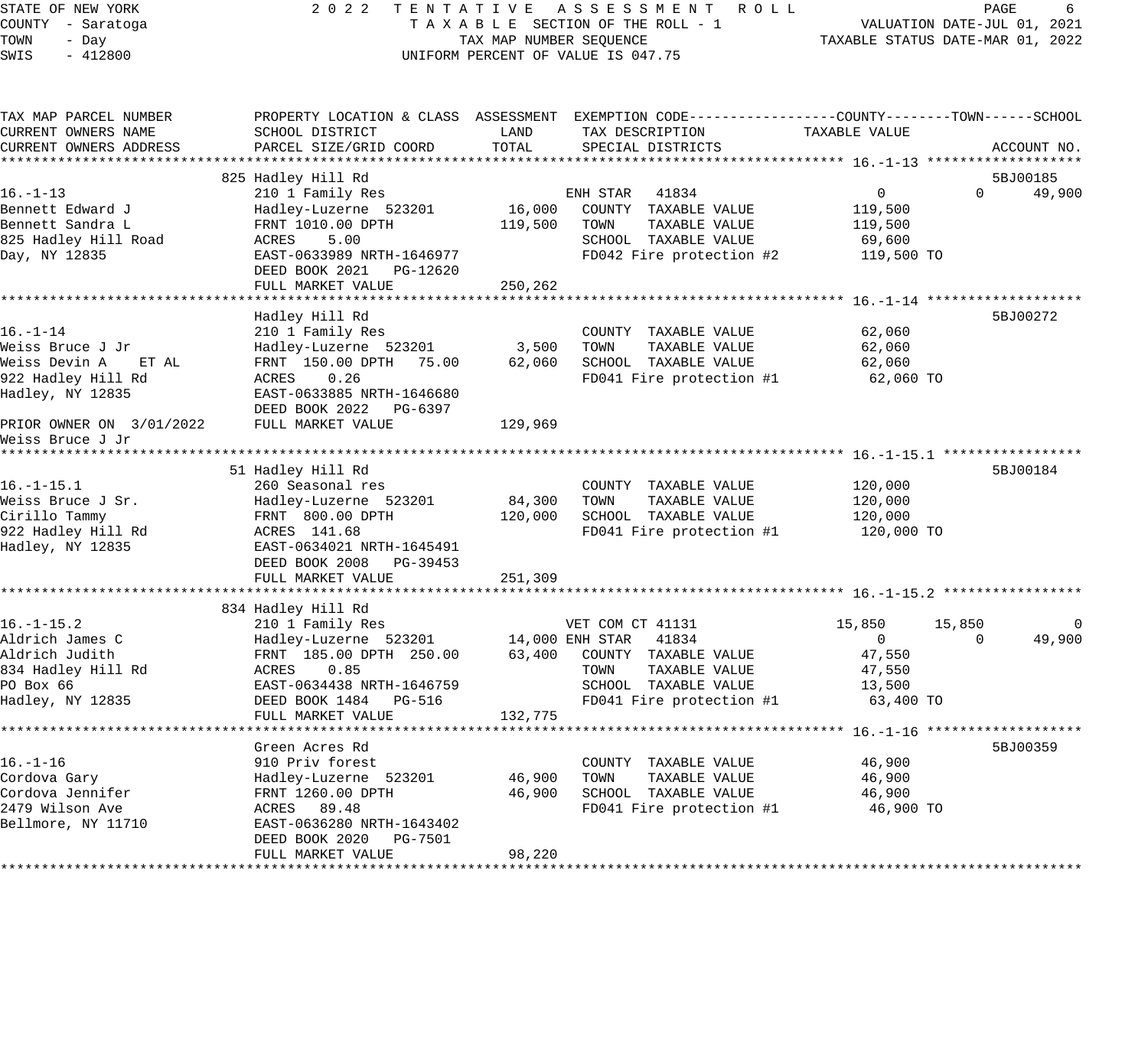#### STATE OF NEW YORK 2 0 2 2 T E N T A T I V E A S S E S S M E N T R O L L PAGE 7 COUNTY - Saratoga T A X A B L E SECTION OF THE ROLL - 1 VALUATION DATE-JUL 01, 2021 TOWN - Day TAX MAP NUMBER SEQUENCE TAXABLE STATUS DATE-MAR 01, 2022 SWIS - 412800 CONTROLLY THE UNIFORM PERCENT OF VALUE IS 047.75

| TAX MAP PARCEL NUMBER     |                                            |         | PROPERTY LOCATION & CLASS ASSESSMENT EXEMPTION CODE----------------COUNTY-------TOWN------SCHOOL |                |                                            |
|---------------------------|--------------------------------------------|---------|--------------------------------------------------------------------------------------------------|----------------|--------------------------------------------|
| CURRENT OWNERS NAME       | SCHOOL DISTRICT                            | LAND    | TAX DESCRIPTION                                                                                  | TAXABLE VALUE  |                                            |
| CURRENT OWNERS ADDRESS    | PARCEL SIZE/GRID COORD                     | TOTAL   | SPECIAL DISTRICTS                                                                                |                | ACCOUNT NO.                                |
|                           |                                            |         |                                                                                                  |                |                                            |
|                           | 53 Green Acres Rd                          |         |                                                                                                  |                | 5BJ00433                                   |
| $16. - 1 - 17.11$         | 210 1 Family Res                           |         | VET COM CT 41131                                                                                 | 26,300         | 26,300<br>0                                |
| Golden Geraldine          | Hadley-Luzerne 523201 43,500 AGED C        |         | 41802                                                                                            | 19,725         | $\overline{\phantom{0}}$<br>$\overline{0}$ |
| Golden John               | Geraldine Golden Life Est 105,200 AGED T&S |         | 41806                                                                                            | $\overline{0}$ | 39,450<br>52,600                           |
| 53 Green Acres Rd         | 2013/23202                                 |         | ENH STAR 41834                                                                                   | $\overline{0}$ | 49,900<br>$\Omega$                         |
| Hadley, NY 12835          | FRNT 230.00 DPTH                           |         | COUNTY TAXABLE VALUE                                                                             | 59,175         |                                            |
|                           | ACRES 33.30                                |         | TOWN<br>TAXABLE VALUE                                                                            | 39,450         |                                            |
|                           | EAST-0635046 NRTH-1643365                  |         | SCHOOL TAXABLE VALUE                                                                             | 2,700          |                                            |
|                           | DEED BOOK 2013 PG-23202                    |         | FD041 Fire protection #1                                                                         | 105,200 TO     |                                            |
|                           | FULL MARKET VALUE                          | 220,314 |                                                                                                  |                |                                            |
|                           |                                            |         |                                                                                                  |                |                                            |
|                           |                                            |         |                                                                                                  |                |                                            |
|                           | 65 Green Acres Rd                          |         |                                                                                                  |                | 5BJ00423                                   |
| $16. - 1 - 18$            | 240 Rural res                              |         | COUNTY TAXABLE VALUE                                                                             | 92,300         |                                            |
| Garzia Mark               | Hadley-Luzerne 523201                      | 39,900  | TAXABLE VALUE<br>TOWN                                                                            | 92,300         |                                            |
| 412 Watervliet Shaker Rd  | ACRES 52.78                                | 92,300  | SCHOOL TAXABLE VALUE                                                                             | 92,300         |                                            |
| Latham, NY 12110          | EAST-0634878 NRTH-1642487                  |         | FD041 Fire protection #1                                                                         | 92,300 TO      |                                            |
|                           | DEED BOOK 1556 PG-26                       |         |                                                                                                  |                |                                            |
|                           | FULL MARKET VALUE                          | 193,298 |                                                                                                  |                |                                            |
|                           |                                            |         |                                                                                                  |                |                                            |
|                           | Hadley Hill Rd                             |         |                                                                                                  |                | 5BJ00420                                   |
| $16. - 1 - 19$            | 910 Priv forest                            |         | COUNTY TAXABLE VALUE                                                                             | 50,000         |                                            |
| Hilltown Riders Inc       | Hadley-Luzerne 523201                      | 50,000  | TOWN<br>TAXABLE VALUE                                                                            | 50,000         |                                            |
| PO Box 12242              | ACRES 100.00                               | 50,000  | SCHOOL TAXABLE VALUE                                                                             | 50,000         |                                            |
| Albany, NY 12212          | EAST-0632960 NRTH-1642057                  |         | FD041 Fire protection #1                                                                         | 50,000 TO      |                                            |
|                           | DEED BOOK 2021 PG-4965                     |         |                                                                                                  |                |                                            |
|                           | FULL MARKET VALUE                          | 104,712 |                                                                                                  |                |                                            |
|                           |                                            |         |                                                                                                  |                |                                            |
|                           | Hadley Hill Rd                             |         |                                                                                                  |                | 5BJ00003                                   |
| $16. - 1 - 20$            | 912 Forest s480a                           |         | FORST LND 47460                                                                                  | 64,800         | 64,800<br>64,800                           |
| HJS Peaked Mountain LLC   | Hadley-Luzerne 523201 81,000               |         | COUNTY TAXABLE VALUE                                                                             | 16,200         |                                            |
| PO Box 575                | Covenant Against Grantor                   | 81,000  | TOWN<br>TAXABLE VALUE                                                                            | 16,200         |                                            |
| Warrensburg, NY 12855     | Deed                                       |         | SCHOOL TAXABLE VALUE                                                                             |                |                                            |
|                           | ACRES 180.10                               |         |                                                                                                  | 16,200         |                                            |
|                           |                                            |         | FD041 Fire protection #1                                                                         | 81,000 TO      |                                            |
| MAY BE SUBJECT TO PAYMENT | EAST-0631742 NRTH-1643740                  |         |                                                                                                  |                |                                            |
| UNDER RPTL480A UNTIL 2031 | DEED BOOK 1551 PG-746                      |         |                                                                                                  |                |                                            |
|                           | FULL MARKET VALUE                          | 169,634 |                                                                                                  |                |                                            |
|                           |                                            |         |                                                                                                  |                |                                            |
|                           | Hadley Hill Rd                             |         |                                                                                                  |                | 5BJ01564                                   |
| $16. - 1 - 23$            | 912 Forest s480a                           |         | FORST LND 47460                                                                                  | 5,600          | 5,600<br>5,600                             |
| HJS Peaked Mountain LLC   | Hadley-Luzerne 523201                      | 7,000   | COUNTY TAXABLE VALUE                                                                             | 1,400          |                                            |
| PO Box 575                | ACRES<br>3.00                              | 7,000   | TOWN<br>TAXABLE VALUE                                                                            | 1,400          |                                            |
| Warrensburg, NY 12855     | EAST-0627163 NRTH-1643356                  |         | SCHOOL TAXABLE VALUE                                                                             | 1,400          |                                            |
|                           | DEED BOOK 2019 PG-24187                    |         | FD041 Fire protection #1                                                                         | 7,000 TO       |                                            |
| MAY BE SUBJECT TO PAYMENT | FULL MARKET VALUE                          | 14,660  |                                                                                                  |                |                                            |
| UNDER RPTL480A UNTIL 2031 |                                            |         |                                                                                                  |                |                                            |
| *********************     |                                            |         |                                                                                                  |                |                                            |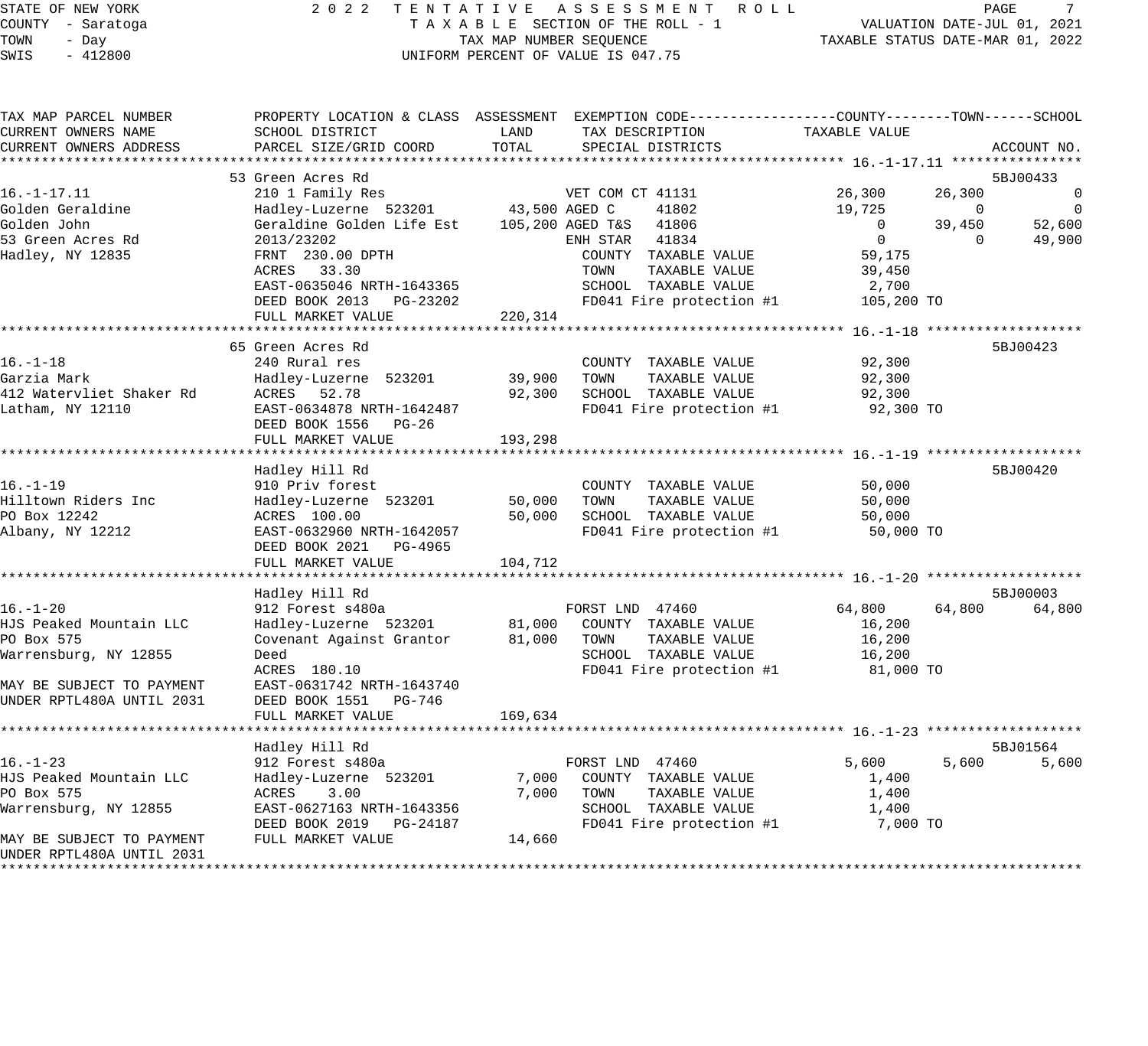### STATE OF NEW YORK 2 0 2 2 T E N T A T I V E A S S E S S M E N T R O L L PAGE 8 COUNTY - Saratoga T A X A B L E SECTION OF THE ROLL - 1 VALUATION DATE-JUL 01, 2021 TAX A B L E SECTION OF THE ROLL - T<br>TAXABLE STATUS DATE-MAR 01, 2022<br>--UNIFORM PERCENT OF VALUE IS 047.75

| TAX MAP PARCEL NUMBER<br>CURRENT OWNERS NAME                                                                                               | SCHOOL DISTRICT                                                                                                                                                                     | LAND                        | PROPERTY LOCATION & CLASS ASSESSMENT EXEMPTION CODE----------------COUNTY-------TOWN------SCHOOL<br>TAX DESCRIPTION  | TAXABLE VALUE                                     |        |                    |
|--------------------------------------------------------------------------------------------------------------------------------------------|-------------------------------------------------------------------------------------------------------------------------------------------------------------------------------------|-----------------------------|----------------------------------------------------------------------------------------------------------------------|---------------------------------------------------|--------|--------------------|
| CURRENT OWNERS ADDRESS                                                                                                                     | PARCEL SIZE/GRID COORD                                                                                                                                                              | TOTAL                       | SPECIAL DISTRICTS                                                                                                    |                                                   |        | ACCOUNT NO.        |
|                                                                                                                                            | Hadley Hill Rd                                                                                                                                                                      |                             |                                                                                                                      |                                                   |        | 5BJ00069           |
| $16. - 1 - 24$<br>HJS Peaked Mountain LLC<br>PO Box 575<br>Warrensburg, NY 12855<br>MAY BE SUBJECT TO PAYMENT<br>UNDER RPTL480A UNTIL 2031 | 912 Forest s480a<br>Hadley-Luzerne 523201<br>58.35<br>ACRES<br>EAST-0628068 NRTH-1643269<br>DEED BOOK 1619 PG-23<br>FULL MARKET VALUE                                               | 29,200<br>29,200<br>61,152  | FORST LND 47460<br>COUNTY TAXABLE VALUE<br>TAXABLE VALUE<br>TOWN<br>SCHOOL TAXABLE VALUE<br>FD041 Fire protection #1 | 23,360<br>5,840<br>5,840<br>5,840<br>29,200 TO    | 23,360 | 23,360             |
|                                                                                                                                            |                                                                                                                                                                                     |                             |                                                                                                                      |                                                   |        |                    |
| $16. - 1 - 25$<br>HJS Peaked Mountain LLC<br>PO Box 575<br>Warrensburg, NY 12855<br>MAY BE SUBJECT TO PAYMENT<br>UNDER RPTL480A UNTIL 2031 | 384 Hadley Hill Rd<br>912 Forest s480a<br>Hadley-Luzerne 523201<br>FRNT 250.00 DPTH<br>ACRES 122.03<br>EAST-0627024 NRTH-1641534<br>DEED BOOK 2019    PG-24187<br>FULL MARKET VALUE | 61,000<br>61,000<br>127,749 | FORST LND 47460<br>COUNTY TAXABLE VALUE<br>TOWN<br>TAXABLE VALUE<br>SCHOOL TAXABLE VALUE<br>FD041 Fire protection #1 | 48,800<br>12,200<br>12,200<br>12,200<br>61,000 TO | 48,800 | 5BJ00071<br>48,800 |
|                                                                                                                                            | Hadley Hill Rd                                                                                                                                                                      |                             |                                                                                                                      |                                                   |        | 5BJ00327           |
| $16. - 1 - 26$<br>HJS Peaked Mountain LLC<br>PO Box 575<br>Warrensburg, NY 12855<br>MAY BE SUBJECT TO PAYMENT<br>UNDER RPTL480A UNTIL 2031 | 912 Forest s480a<br>Hadley-Luzerne 523201<br>4<br>FRNT 625.00 DPTH<br>ACRES<br>3.20<br>EAST-0625608 NRTH-1641019<br>DEED BOOK 2019 PG-24187                                         | 7,400<br>7,400              | FORST LND 47460<br>COUNTY TAXABLE VALUE<br>TOWN<br>TAXABLE VALUE<br>SCHOOL TAXABLE VALUE<br>FD041 Fire protection #1 | 5.920<br>1,480<br>1,480<br>1,480<br>7,400 TO      | 5,920  | 5,920              |
|                                                                                                                                            | FULL MARKET VALUE                                                                                                                                                                   | 15,497                      |                                                                                                                      |                                                   |        |                    |
|                                                                                                                                            | ***********************                                                                                                                                                             |                             |                                                                                                                      |                                                   |        |                    |
| $16. - 1 - 27$<br>HJS Peaked Mountain LLC<br>PO Box 575<br>Warrensburg, NY 12855<br>MAY BE SUBJECT TO PAYMENT<br>UNDER RPTL480A UNTIL 2031 | Hadley Hill Rd<br>912 Forest s480a<br>Hadley-Luzerne 523201<br>FRNT 345.00 DPTH<br>ACRES<br>5.12<br>EAST-0625828 NRTH-1641271<br>DEED BOOK 0774 PG-0524<br>FULL MARKET VALUE        | 7,700<br>7,700<br>16,126    | FORST LND 47460<br>COUNTY TAXABLE VALUE<br>TOWN<br>TAXABLE VALUE<br>SCHOOL TAXABLE VALUE<br>FD041 Fire protection #1 | 1,955<br>5,745<br>5,745<br>5,745<br>7,700 TO      | 1,955  | 5BJ00838<br>1,955  |
|                                                                                                                                            |                                                                                                                                                                                     |                             |                                                                                                                      |                                                   |        |                    |
| $16. - 1 - 28$<br>Archbold Federick S<br>Graham Laura J<br>c/o Laura Graham<br>7 Sheffield Avenue<br>Bay Shore, NY 11706                   | 434 Hadley Hill Rd<br>240 Rural res<br>Hadley-Luzerne 523201<br>FRNT 900.00 DPTH<br>ACRES 10.24<br>EAST-0625808 NRTH-1641869<br>DEED BOOK 2007 PG-14489<br>FULL MARKET VALUE        | 18,600<br>80,900<br>169,424 | COUNTY TAXABLE VALUE<br>TOWN<br>TAXABLE VALUE<br>SCHOOL TAXABLE VALUE<br>FD041 Fire protection #1                    | 80,900<br>80,900<br>80,900<br>80,900 TO           |        | 5BJ00940           |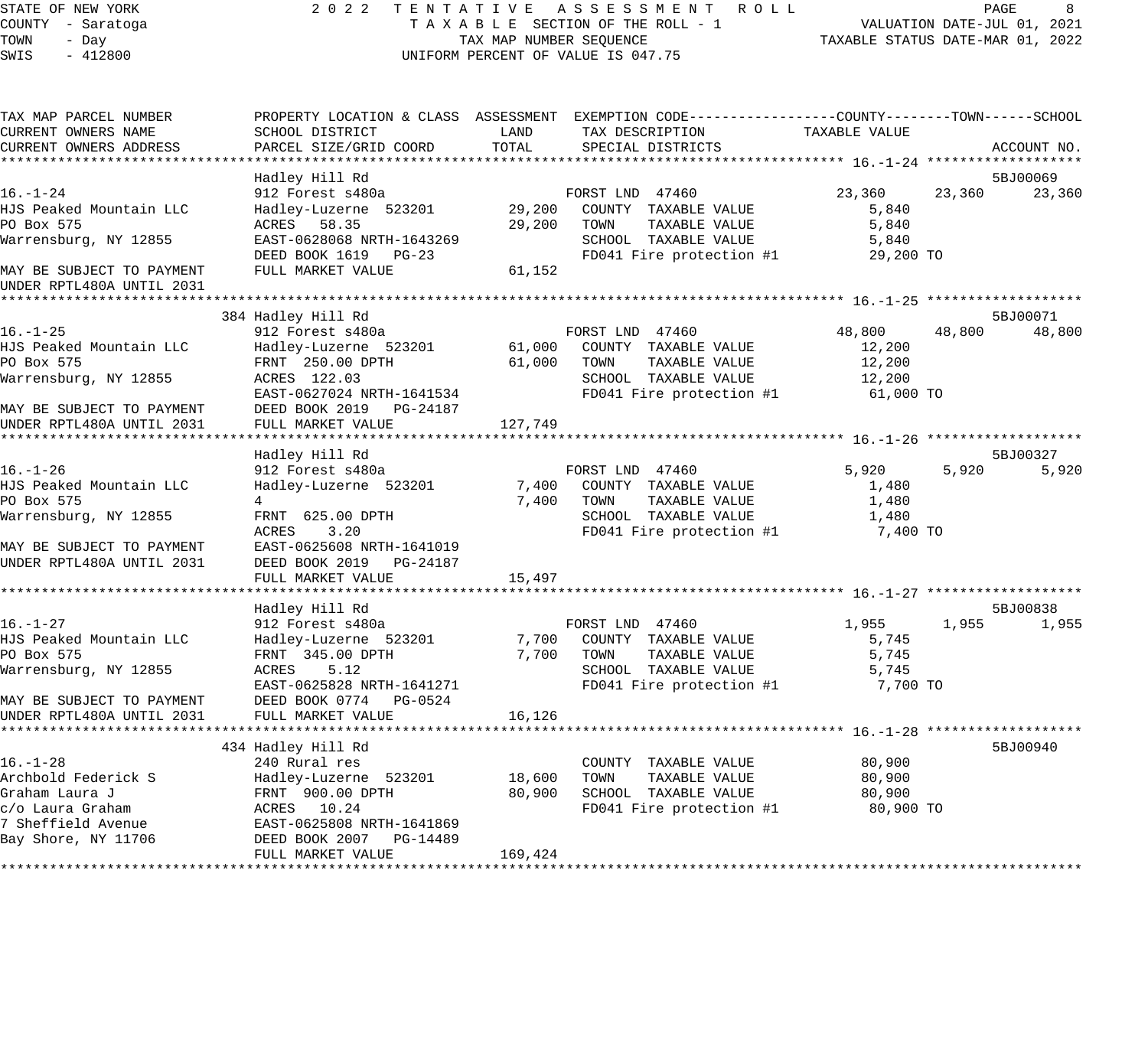# STATE OF NEW YORK 2 0 2 2 T E N T A T I V E A S S E S S M E N T R O L L PAGE 9 COUNTY - Saratoga T A X A B L E SECTION OF THE ROLL - 1 VALUATION DATE-JUL 01, 2021 UNIFORM PERCENT OF VALUE IS 047.75

TOWN - DALUATION DATE-JUL 01, 2021<br>TAXABLE STATUS DATE-MAR 01, 2022

| TAX MAP PARCEL NUMBER<br>CURRENT OWNERS NAME | SCHOOL DISTRICT                        | LAND                  | PROPERTY LOCATION & CLASS ASSESSMENT EXEMPTION CODE---------------COUNTY-------TOWN-----SCHOOL<br>TAX DESCRIPTION | TAXABLE VALUE |                    |
|----------------------------------------------|----------------------------------------|-----------------------|-------------------------------------------------------------------------------------------------------------------|---------------|--------------------|
| CURRENT OWNERS ADDRESS                       | PARCEL SIZE/GRID COORD                 | TOTAL                 | SPECIAL DISTRICTS                                                                                                 |               | ACCOUNT NO.        |
|                                              | ********************<br>Hadley Hill Rd |                       |                                                                                                                   |               | 5BJ00939           |
| $16. - 1 - 29$                               | 314 Rural vac<10                       |                       | COUNTY TAXABLE VALUE                                                                                              | 8,200         |                    |
| Farrell Michael                              | Hadley-Luzerne 523201                  | 8,200                 | TOWN<br>TAXABLE VALUE                                                                                             | 8,200         |                    |
| 4431 East Silver Leaf                        | FRNT 890.00 DPTH                       | 8,200                 | SCHOOL TAXABLE VALUE                                                                                              | 8,200         |                    |
| Orange, CA 92869                             | 6.24<br>ACRES                          |                       | FD042 Fire protection #2                                                                                          | 8,200 TO      |                    |
|                                              | EAST-0625216 NRTH-1641108              |                       |                                                                                                                   |               |                    |
|                                              | DEED BOOK 2019 PG-9628                 |                       |                                                                                                                   |               |                    |
|                                              | FULL MARKET VALUE                      | 17,173                |                                                                                                                   |               |                    |
|                                              |                                        |                       |                                                                                                                   |               |                    |
|                                              | Hadley Hill Rd                         |                       |                                                                                                                   |               | 5BJ00399           |
| $16. - 1 - 30$                               | 910 Priv forest                        |                       | COUNTY TAXABLE VALUE                                                                                              | 99,000        |                    |
| Pigeon William Jr                            | Hadley-Luzerne 523201                  | 99,000                | TAXABLE VALUE<br>TOWN                                                                                             | 99,000        |                    |
| Pigeon Tim                                   | FRNT 2760.00 DPTH                      | 99,000                | SCHOOL TAXABLE VALUE                                                                                              | 99,000        |                    |
| 95 Hollow Rd                                 | ACRES 198.09                           |                       | FD041 Fire protection #1                                                                                          | 99,000 TO     |                    |
| Hadley, NY 12835                             | EAST-0625327 NRTH-1642853              |                       |                                                                                                                   |               |                    |
|                                              | DEED BOOK 1496 PG-541                  |                       |                                                                                                                   |               |                    |
|                                              | FULL MARKET VALUE                      | 207,330<br>********** | *********************************** 16.-1-32 *******************                                                  |               |                    |
|                                              | 791 Hadley Hill Rd                     |                       |                                                                                                                   |               |                    |
| $16. - 1 - 32$                               | 270 Mfg housing                        |                       | COUNTY TAXABLE VALUE                                                                                              | 81,800        |                    |
| Lake Luzerne Conservatio                     | Hadley-Luzerne 523201                  | 53,300                | TOWN<br>TAXABLE VALUE                                                                                             | 81,800        |                    |
| Rod                                          | FRNT 3180.00 DPTH                      | 81,800                | SCHOOL TAXABLE VALUE                                                                                              | 81,800        |                    |
| PO Box 528                                   | ACRES 79.60                            |                       | FD042 Fire protection #2                                                                                          | 81,800 TO     |                    |
| Lake Luzerne, NY 12846                       | EAST-0631508 NRTH-1646620              |                       |                                                                                                                   |               |                    |
|                                              | DEED BOOK 1374 PG-724                  |                       |                                                                                                                   |               |                    |
|                                              | FULL MARKET VALUE                      | 171,309               |                                                                                                                   |               |                    |
|                                              | **********************                 |                       |                                                                                                                   |               |                    |
|                                              | 61 Green Acres Rd                      |                       |                                                                                                                   |               |                    |
| $16. - 1 - 33$                               | 210 1 Family Res                       |                       | BAS STAR 41854                                                                                                    | $\mathbf{0}$  | 19,990<br>$\Omega$ |
| Brennan Harry J Jr                           | Hadley-Luzerne 523201                  | 55,600                | COUNTY TAXABLE VALUE                                                                                              | 133,400       |                    |
| Brennan Eileen B                             | BLA 2013/011752                        | 133,400               | TOWN<br>TAXABLE VALUE                                                                                             | 133,400       |                    |
| 61 Green Acres Rd                            | File Map M2013023                      |                       | SCHOOL TAXABLE VALUE                                                                                              | 113,410       |                    |
| Hadley, NY 12835                             | ACRES 16.86 BANK<br>709                |                       | FD041 Fire protection #1                                                                                          | 133,400 TO    |                    |
|                                              | EAST-0636037 NRTH-1642115              |                       |                                                                                                                   |               |                    |
|                                              | DEED BOOK 1324 PG-375                  |                       |                                                                                                                   |               |                    |
|                                              | FULL MARKET VALUE                      | 279,372               |                                                                                                                   |               |                    |
|                                              | Sand Lake Rd                           |                       |                                                                                                                   |               | 5BJ00057           |
| $21. - 1 - 2$                                | 910 Priv forest                        |                       | COUNTY TAXABLE VALUE                                                                                              | 313,100       |                    |
| Ward John                                    | 413001<br>Edinburg                     | 313,100               | TOWN<br>TAXABLE VALUE                                                                                             | 313,100       |                    |
| Brownell Bradley                             | Estate Distribution Sale               | 313,100               | SCHOOL TAXABLE VALUE                                                                                              | 313,100       |                    |
| 1219 N Shore Road                            | Also deed 1566/101                     |                       | FD042 Fire protection #2                                                                                          | 313,100 TO    |                    |
| Hadley, NY 12835                             | RD 16 RES S1                           |                       |                                                                                                                   |               |                    |
|                                              | ACRES 626.15                           |                       |                                                                                                                   |               |                    |
|                                              | EAST-0592295 NRTH-1637560              |                       |                                                                                                                   |               |                    |
|                                              | DEED BOOK 2017<br>PG-11441             |                       |                                                                                                                   |               |                    |
|                                              | FULL MARKET VALUE                      | 655,707               |                                                                                                                   |               |                    |
|                                              |                                        |                       |                                                                                                                   |               |                    |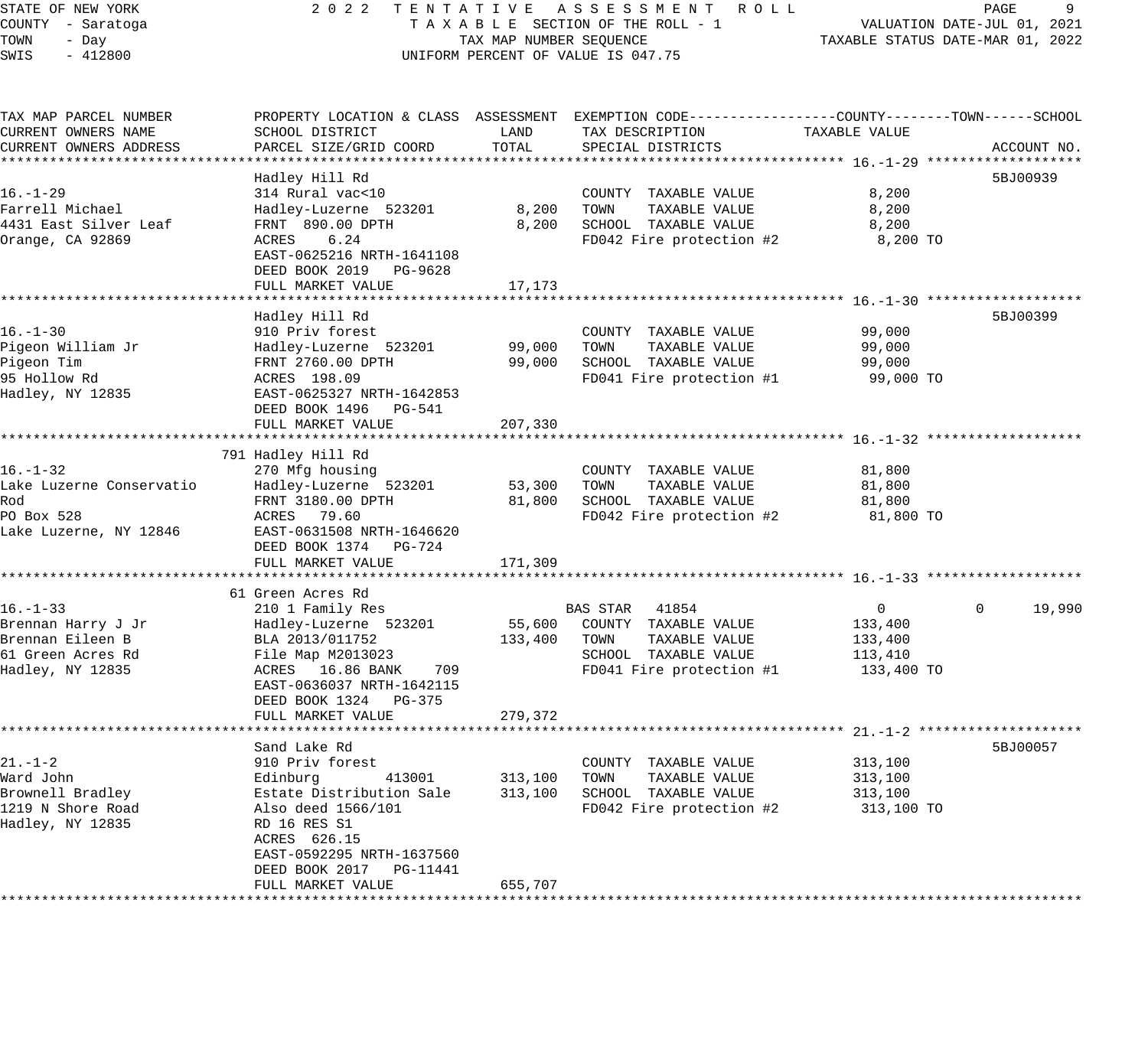| STATE OF NEW YORK<br>COUNTY - Saratoga<br>TOWN<br>- Day<br>SWIS<br>$-412800$                                                           | 2022<br>TENTATIVE ASSESSMENT ROLL<br>TAXABLE SECTION OF THE ROLL - 1<br>TAX MAP NUMBER SEQUENCE<br>UNIFORM PERCENT OF VALUE IS 047.75                                                              | 10<br>PAGE<br>VALUATION DATE-JUL 01, 2021<br>TAXABLE STATUS DATE-MAR 01, 2022 |                                                                                                                                        |                                             |             |
|----------------------------------------------------------------------------------------------------------------------------------------|----------------------------------------------------------------------------------------------------------------------------------------------------------------------------------------------------|-------------------------------------------------------------------------------|----------------------------------------------------------------------------------------------------------------------------------------|---------------------------------------------|-------------|
| TAX MAP PARCEL NUMBER<br>CURRENT OWNERS NAME<br>CURRENT OWNERS ADDRESS                                                                 | SCHOOL DISTRICT<br>PARCEL SIZE/GRID COORD                                                                                                                                                          | LAND<br>TOTAL                                                                 | PROPERTY LOCATION & CLASS ASSESSMENT EXEMPTION CODE---------------COUNTY-------TOWN-----SCHOOL<br>TAX DESCRIPTION<br>SPECIAL DISTRICTS | TAXABLE VALUE                               | ACCOUNT NO. |
| $21. - 1 - 3$<br>Ward John G<br>Brownell Bradley<br>1219 N Shore Road<br>Hadley, NY 12835                                              | Sand Lake Rd<br>910 Priv forest<br>Edinburg<br>413001<br>Estate Distribution Sale<br>Also deed 1566/101<br>RD 16 RES S1<br>ACRES 147.42<br>EAST-0597258 NRTH-1634550<br>DEED BOOK 2017    PG-11441 | 73,700<br>73,700                                                              | COUNTY TAXABLE VALUE<br>TOWN<br>TAXABLE VALUE<br>SCHOOL TAXABLE VALUE<br>FD042 Fire protection #2                                      | 73,700<br>73,700<br>73,700<br>73,700 TO     | 5BJ00056    |
|                                                                                                                                        | FULL MARKET VALUE                                                                                                                                                                                  | 154,346                                                                       |                                                                                                                                        |                                             |             |
| $23 - 1 - 3$<br>Kwarta Daniel W<br>Kwarta Jody A<br>169 West Shore Drive<br>Valatie, NY 12184                                          | Hadley Hunting Club Rd<br>312 Vac w/imprv<br>Hadley-Luzerne 523201<br>ACRES 37.22<br>EAST-0617557 NRTH-1638163<br>DEED BOOK 2015 PG-31962<br>FULL MARKET VALUE                                     | 32,100<br>33,100<br>69,319                                                    | COUNTY TAXABLE VALUE<br>TOWN<br>TAXABLE VALUE<br>SCHOOL TAXABLE VALUE<br>FD042 Fire protection #2                                      | 33,100<br>33,100<br>33,100<br>33,100 TO     | 5BJ01936    |
| $23. - 1 - 4$<br>Bonner Joshua M<br>1640 Midstate Ln<br>Castle on Hudson, NY 12033                                                     | 159 Hadley Hunting Club Rd<br>260 Seasonal res<br>Hadley-Luzerne 523201<br>ACRES 20.95<br>EAST-0618101 NRTH-1637430<br>DEED BOOK 2017 PG-13316<br>FULL MARKET VALUE                                | 24,000<br>34,900<br>73,089                                                    | COUNTY TAXABLE VALUE<br>TAXABLE VALUE<br>TOWN<br>SCHOOL TAXABLE VALUE<br>FD042 Fire protection #2                                      | 34,900<br>34,900<br>34,900<br>34,900 TO     | 5BJ00861    |
| $23. - 1 - 7.2$<br>Lyme Adirondack Timberlands II Hadley-Luzerne 523201<br><b>LLC</b><br>123 Ouaker Rd Ste 107<br>Queensbury, NY 12804 | Hadley Hunting Club Rd<br>911 Forest s480<br>FRNT 200.00 DPTH<br>ACRES 255.98<br>EAST-0619811 NRTH-1638973<br>DEED BOOK 1768 PG-387<br>CONSERVATION ESMT % 26.00<br>FULL MARKET VALUE              | 94,720<br>94,720<br>198,366                                                   | COUNTY TAXABLE VALUE<br>TOWN<br>TAXABLE VALUE<br>SCHOOL TAXABLE VALUE<br>FD042 Fire protection #2                                      | 94,720<br>94,720<br>94,720<br>94,720 TO     |             |
| $23. - 1 - 7.11$<br>Munson Ronald<br>Munson Annie<br>5 Snug Cove Ln<br>Bayville, NY 11709                                              | 186 Hadley Hunting Club Rd<br>240 Rural res<br>Hadley-Luzerne 523201<br>FRNT 1245.00 DPTH<br>ACRES 106.00<br>EAST-0621885 NRTH-1638477<br>DEED BOOK 657<br>PG-122<br>FULL MARKET VALUE             | 60,500<br>149,500<br>313,089                                                  | COUNTY TAXABLE VALUE<br>TOWN<br>TAXABLE VALUE<br>SCHOOL TAXABLE VALUE<br>FD042 Fire protection #2                                      | 149,500<br>149,500<br>149,500<br>149,500 TO | 5BJ00145    |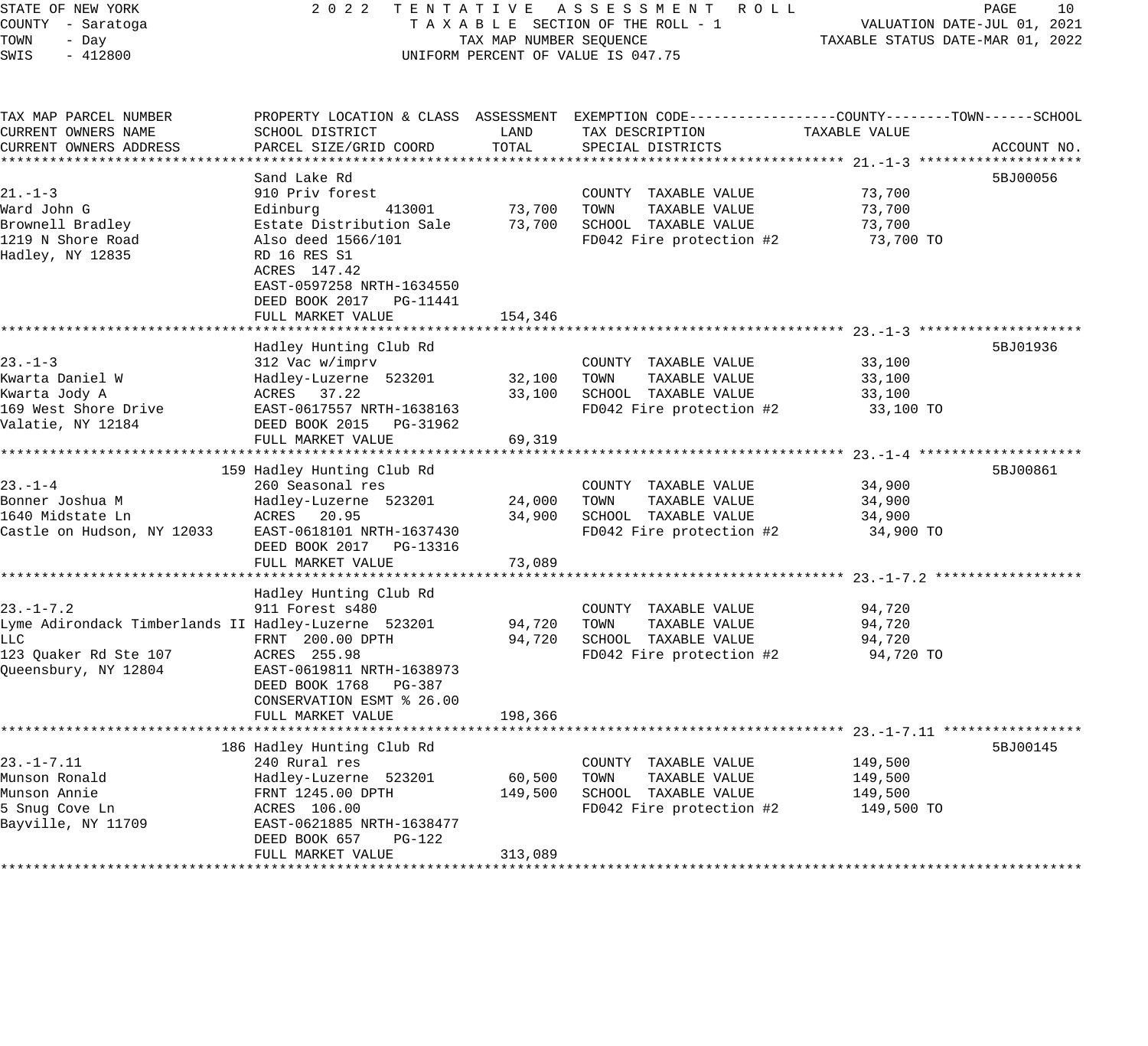# STATE OF NEW YORK 2 0 2 2 T E N T A T I V E A S S E S S M E N T R O L L PAGE 11 COUNTY - Saratoga T A X A B L E SECTION OF THE ROLL - 1 VALUATION DATE-JUL 01, 2021 UNIFORM PERCENT OF VALUE IS 047.75

| TAX MAP PARCEL NUMBER    | PROPERTY LOCATION & CLASS ASSESSMENT EXEMPTION CODE----------------COUNTY-------TOWN-----SCHOOL |         |                          |               |             |
|--------------------------|-------------------------------------------------------------------------------------------------|---------|--------------------------|---------------|-------------|
| CURRENT OWNERS NAME      | SCHOOL DISTRICT                                                                                 | LAND    | TAX DESCRIPTION          | TAXABLE VALUE |             |
| CURRENT OWNERS ADDRESS   | PARCEL SIZE/GRID COORD                                                                          | TOTAL   | SPECIAL DISTRICTS        |               | ACCOUNT NO. |
|                          |                                                                                                 |         |                          |               |             |
|                          | Hadley Hunting Club Rd                                                                          |         |                          |               |             |
| $23. - 1 - 7.12$         | 314 Rural vac<10                                                                                |         | COUNTY TAXABLE VALUE     | 4,300         |             |
| Munson Ronald            | Hadley-Luzerne 523201                                                                           | 4,300   | TOWN<br>TAXABLE VALUE    | 4,300         |             |
| Munson Anne              | FRNT 720.00 DPTH                                                                                | 4,300   | SCHOOL TAXABLE VALUE     | 4,300         |             |
| 5 Snug Cove Ln           | ACRES<br>3.27                                                                                   |         | FD042 Fire protection #2 | 4,300 TO      |             |
| Bayville, NY 11709       | EAST-0620890 NRTH-1636822                                                                       |         |                          |               |             |
|                          | FULL MARKET VALUE                                                                               | 9,005   |                          |               |             |
|                          |                                                                                                 |         |                          |               |             |
|                          | 299 Hadley Hunting Club Rd                                                                      |         |                          |               | 5BJ02192    |
| $23 - 1 - 8$             | 910 Priv forest                                                                                 |         | COUNTY TAXABLE VALUE     | 28,300        |             |
| Hadley Hunting Club Inc  | Hadley-Luzerne 523201                                                                           | 28,300  | TOWN<br>TAXABLE VALUE    | 28,300        |             |
| Attn: Matt Johnson       | ACRES 53.31                                                                                     | 28,300  | SCHOOL TAXABLE VALUE     | 28,300        |             |
| 4133 South Shore Rd      | EAST-0620533 NRTH-1639602                                                                       |         | FD042 Fire protection #2 | 28,300 TO     |             |
| Corinth, NY 12822        | DEED BOOK 1237 PG-526                                                                           |         |                          |               |             |
|                          | FULL MARKET VALUE                                                                               | 59,267  |                          |               |             |
|                          |                                                                                                 |         |                          |               |             |
|                          | 246 Hadley Hunting Club Rd                                                                      |         |                          |               | 5BJ01995    |
| $23 - 1 - 9$             | 240 Rural res                                                                                   |         | COUNTY TAXABLE VALUE     | 76,600        |             |
| Martin David C           | Hadley-Luzerne 523201                                                                           | 29,400  | TOWN<br>TAXABLE VALUE    | 76,600        |             |
| Martin Judith A          | ACRES 43.86                                                                                     | 76,600  | SCHOOL TAXABLE VALUE     | 76,600        |             |
| 114 Worthington Pt Rd    | EAST-0621029 NRTH-1640716                                                                       |         | FD042 Fire protection #2 | 76,600 TO     |             |
| Berlin, CT 06037         | DEED BOOK 1218 PG-532                                                                           |         |                          |               |             |
|                          | FULL MARKET VALUE                                                                               | 160,419 |                          |               |             |
|                          |                                                                                                 |         |                          |               |             |
|                          | Hadley Hill Rd                                                                                  |         |                          |               | 5BJ00398    |
| $23. - 1 - 11$           | 910 Priv forest                                                                                 |         | COUNTY TAXABLE VALUE     | 13,500        |             |
| Pigeon William Jr        | Hadley-Luzerne 523201                                                                           | 13,500  | TOWN<br>TAXABLE VALUE    | 13,500        |             |
| Pigeon Tim               | ACRES 27.01                                                                                     | 13,500  | SCHOOL TAXABLE VALUE     | 13,500        |             |
| 95 Hollow Rd             | EAST-0623492 NRTH-1639593                                                                       |         | FD042 Fire protection #2 | 13,500 TO     |             |
| Hadley, NY 12835         | DEED BOOK 1496 PG-541                                                                           |         |                          |               |             |
|                          | FULL MARKET VALUE                                                                               | 28,272  |                          |               |             |
|                          |                                                                                                 |         |                          |               |             |
|                          | 155 Hadley Hill Rd                                                                              |         |                          |               | 5BJ00944    |
| $23. - 1 - 12$           | 240 Rural res                                                                                   |         | COUNTY TAXABLE VALUE     | 81,200        |             |
| Zawilinski Terry A       | Hadley-Luzerne 523201                                                                           | 39,000  | TOWN<br>TAXABLE VALUE    | 81,200        |             |
| 442 Mc Quade Rd          | FRNT 950.00 DPTH                                                                                | 81,200  | SCHOOL TAXABLE VALUE     | 81,200        |             |
| Amsterdam, NY 12010-7137 | ACRES 50.97                                                                                     |         | FD042 Fire protection #2 | 81,200 TO     |             |
|                          | EAST-0623799 NRTH-1637404                                                                       |         |                          |               |             |
|                          | DEED BOOK 1512 PG-743                                                                           |         |                          |               |             |
|                          | FULL MARKET VALUE                                                                               | 170,052 |                          |               |             |
|                          |                                                                                                 |         |                          |               |             |
|                          | 225 Hadley Hill Rd                                                                              |         |                          |               | 5BJ00412    |
| $23. - 1 - 13$           | 270 Mfg housing                                                                                 |         | COUNTY TAXABLE VALUE     | 80,500        |             |
| Allen Bobby              | Hadley-Luzerne 523201                                                                           | 16,000  | TOWN<br>TAXABLE VALUE    | 80,500        |             |
| Allen Tonia              | FRNT 200.00 DPTH                                                                                | 80,500  | SCHOOL TAXABLE VALUE     | 80,500        |             |
| 225 Hadley Hill Rd       | ACRES<br>5.00                                                                                   |         | FD042 Fire protection #2 | 80,500 TO     |             |
| Hadley, NY 12835         | EAST-0624040 NRTH-1636217                                                                       |         |                          |               |             |
|                          | DEED BOOK 1465 PG-421                                                                           |         |                          |               |             |
|                          | FULL MARKET VALUE                                                                               | 168,586 |                          |               |             |
|                          |                                                                                                 |         |                          |               |             |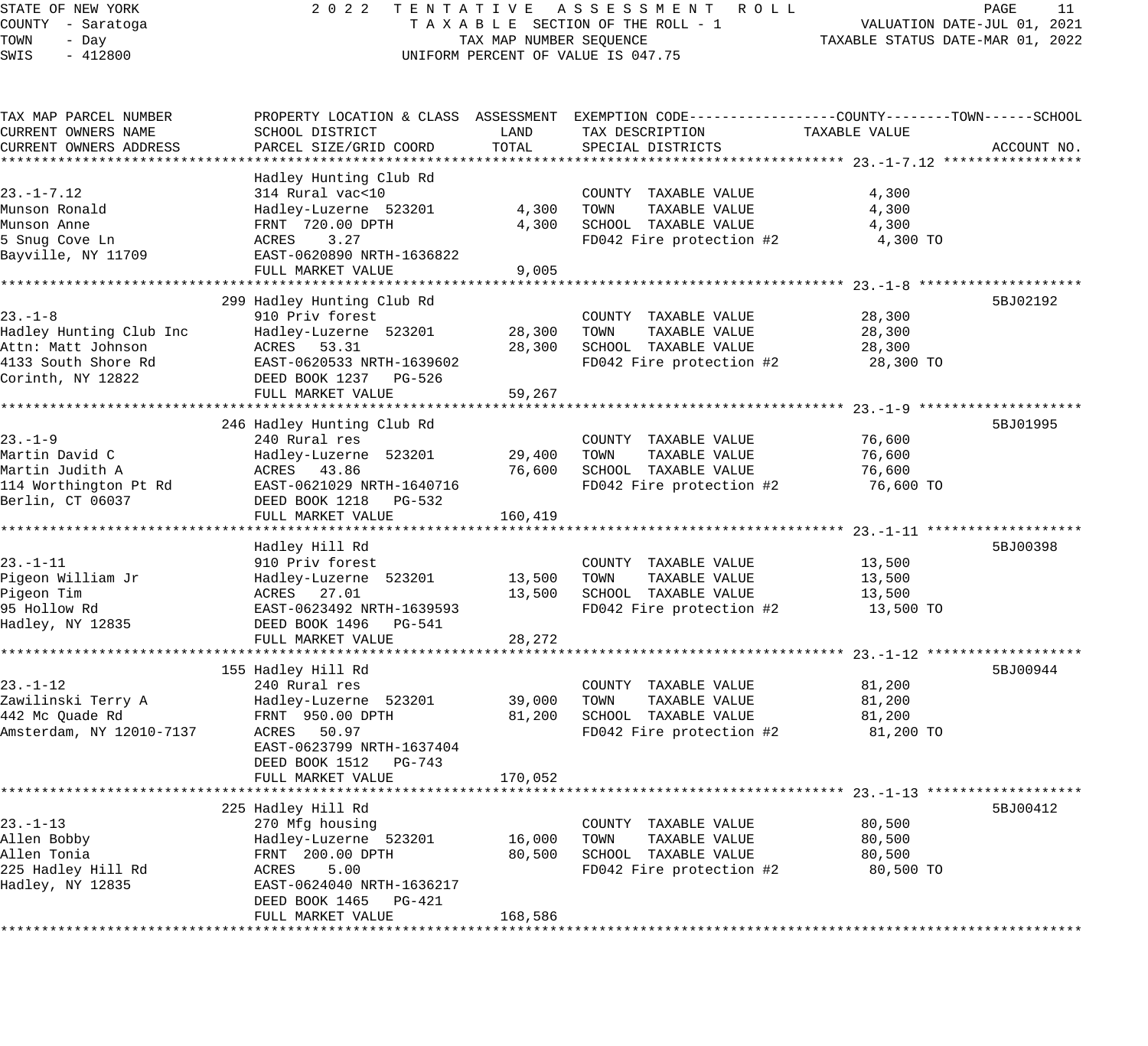#### STATE OF NEW YORK 2 0 2 2 T E N T A T I V E A S S E S S M E N T R O L L PAGE 12 COUNTY - Saratoga T A X A B L E SECTION OF THE ROLL - 1 VALUATION DATE-JUL 01, 2021 TOWN - Day TAX MAP NUMBER SEQUENCE TAXABLE STATUS DATE-MAR 01, 2022 SWIS - 412800 CONTROLLY THE UNIFORM PERCENT OF VALUE IS 047.75

TAX MAP PARCEL NUMBER PROPERTY LOCATION & CLASS ASSESSMENT EXEMPTION CODE------------------COUNTY--------TOWN------SCHOOL CURRENT OWNERS NAME SCHOOL DISTRICT LAND TAX DESCRIPTION TAXABLE VALUE CURRENT OWNERS ADDRESS PARCEL SIZE/GRID COORD TOTAL SPECIAL DISTRICTS ACCOUNT NO. \*\*\*\*\*\*\*\*\*\*\*\*\*\*\*\*\*\*\*\*\*\*\*\*\*\*\*\*\*\*\*\*\*\*\*\*\*\*\*\*\*\*\*\*\*\*\*\*\*\*\*\*\*\*\*\*\*\*\*\*\*\*\*\*\*\*\*\*\*\*\*\*\*\*\*\*\*\*\*\*\*\*\*\*\*\*\*\*\*\*\*\*\*\*\*\*\*\*\*\*\*\*\* 23.-1-14 \*\*\*\*\*\*\*\*\*\*\*\*\*\*\*\*\*\*\* 223 Hadley Hill Rd 5BJ00339 23.-1-14 314 Rural vac<10 COUNTY TAXABLE VALUE 7,600 Thompson Matthew J Hadley-Luzerne 523201 7,600 TOWN TAXABLE VALUE 7,600 39 Hamilton Ave FRNT 200.00 DPTH 7,600 SCHOOL TAXABLE VALUE 7,600 Corinth, NY 12822 ACRES 5.00 FD042 Fire protection #2 7,600 TO EAST-0623909 NRTH-1636068 DEED BOOK 1713 PG-169 FULL MARKET VALUE 15,916 \*\*\*\*\*\*\*\*\*\*\*\*\*\*\*\*\*\*\*\*\*\*\*\*\*\*\*\*\*\*\*\*\*\*\*\*\*\*\*\*\*\*\*\*\*\*\*\*\*\*\*\*\*\*\*\*\*\*\*\*\*\*\*\*\*\*\*\*\*\*\*\*\*\*\*\*\*\*\*\*\*\*\*\*\*\*\*\*\*\*\*\*\*\*\*\*\*\*\*\*\*\*\* 23.-1-15 \*\*\*\*\*\*\*\*\*\*\*\*\*\*\*\*\*\*\* 139 Hadley Hill Rd 5BJ00484 23.-1-15 270 Mfg housing BAS STAR 41854 0 0 19,990 Ryan Daniel P Hadley-Luzerne 523201 18,500 COUNTY TAXABLE VALUE 67,200 139 Hadley Hill Rd FRNT 400.00 DPTH 67,200 TOWN TAXABLE VALUE 67,200 Hadley, NY 12835 ACRES 10.00 SCHOOL TAXABLE VALUE 47,210 EAST-0623771 NRTH-1635891 FD042 Fire protection #2 67,200 TO DEED BOOK 1597 PG-262 FULL MARKET VALUE 140,733 \*\*\*\*\*\*\*\*\*\*\*\*\*\*\*\*\*\*\*\*\*\*\*\*\*\*\*\*\*\*\*\*\*\*\*\*\*\*\*\*\*\*\*\*\*\*\*\*\*\*\*\*\*\*\*\*\*\*\*\*\*\*\*\*\*\*\*\*\*\*\*\*\*\*\*\*\*\*\*\*\*\*\*\*\*\*\*\*\*\*\*\*\*\*\*\*\*\*\*\*\*\*\* 23.-1-16.1 \*\*\*\*\*\*\*\*\*\*\*\*\*\*\*\*\* 127 Hadley Hill Rd 5BJ00381 23.-1-16.1 240 Rural res VET COM CT 41131 33,450 33,450 0 Archambeault George J Hadley-Luzerne 523201 70,700 VET DIS CT 41141 28,720 28,720 0 Archambeault Mary L FRNT 1104.39 DPTH 143,600 ENH STAR 41834 0 0 49,900 127 Hadley Hill Rd ACRES 114.35 COUNTY TAXABLE VALUE 81,430 Hadley, NY 12835 EAST-0622606 NRTH-1636426 TOWN TAXABLE VALUE 81,430 DEED BOOK 1638 PG-649 SCHOOL TAXABLE VALUE 93,700 FULL MARKET VALUE 300,733 FD042 Fire protection #2 143,600 TO \*\*\*\*\*\*\*\*\*\*\*\*\*\*\*\*\*\*\*\*\*\*\*\*\*\*\*\*\*\*\*\*\*\*\*\*\*\*\*\*\*\*\*\*\*\*\*\*\*\*\*\*\*\*\*\*\*\*\*\*\*\*\*\*\*\*\*\*\*\*\*\*\*\*\*\*\*\*\*\*\*\*\*\*\*\*\*\*\*\*\*\*\*\*\*\*\*\*\*\*\*\*\* 23.-1-16.2 \*\*\*\*\*\*\*\*\*\*\*\*\*\*\*\*\* 131 Hadley Hill Rd 23.-1-16.2 270 Mfg housing COUNTY TAXABLE VALUE 44,500 Crooks Elaine J Hadley-Luzerne 523201 18,500 TOWN TAXABLE VALUE 44,500 131 Hadley Hill Rd FRNT 305.60 DPTH 44,500 SCHOOL TAXABLE VALUE 44,500 Hadley, NY 12835 ACRES 10.00 FD042 Fire protection #2 44,500 TO EAST-0623097 NRTH-1635639 DEED BOOK 1768 PG-101 FULL MARKET VALUE 93,194 \*\*\*\*\*\*\*\*\*\*\*\*\*\*\*\*\*\*\*\*\*\*\*\*\*\*\*\*\*\*\*\*\*\*\*\*\*\*\*\*\*\*\*\*\*\*\*\*\*\*\*\*\*\*\*\*\*\*\*\*\*\*\*\*\*\*\*\*\*\*\*\*\*\*\*\*\*\*\*\*\*\*\*\*\*\*\*\*\*\*\*\*\*\*\*\*\*\*\*\*\*\*\* 23.-1-17 \*\*\*\*\*\*\*\*\*\*\*\*\*\*\*\*\*\*\* 136 Hadley Hunting Club Rd 5BJ00310 310 SHOW 58J00310 58J00310 58J00310 58J00310 23.-1-17 210 1 Family Res COUNTY TAXABLE VALUE 39,600 Michell Scott Hadley-Luzerne 523201 16,700 TOWN TAXABLE VALUE 39,600 Hoyt Kevin K FRNT 1980.00 DPTH 39,600 SCHOOL TAXABLE VALUE 39,600 112 S Shore Rd ACRES 6.35 FD042 Fire protection #2 39,600 TO Northville, NY 12134 EAST-0621234 NRTH-1635534 DEED BOOK 2019 PG-13249 FULL MARKET VALUE 82,932 \*\*\*\*\*\*\*\*\*\*\*\*\*\*\*\*\*\*\*\*\*\*\*\*\*\*\*\*\*\*\*\*\*\*\*\*\*\*\*\*\*\*\*\*\*\*\*\*\*\*\*\*\*\*\*\*\*\*\*\*\*\*\*\*\*\*\*\*\*\*\*\*\*\*\*\*\*\*\*\*\*\*\*\*\*\*\*\*\*\*\*\*\*\*\*\*\*\*\*\*\*\*\*\*\*\*\*\*\*\*\*\*\*\*\*\*\*\*\*\*\*\*\*\*\*\*\*\*\*\*\*\*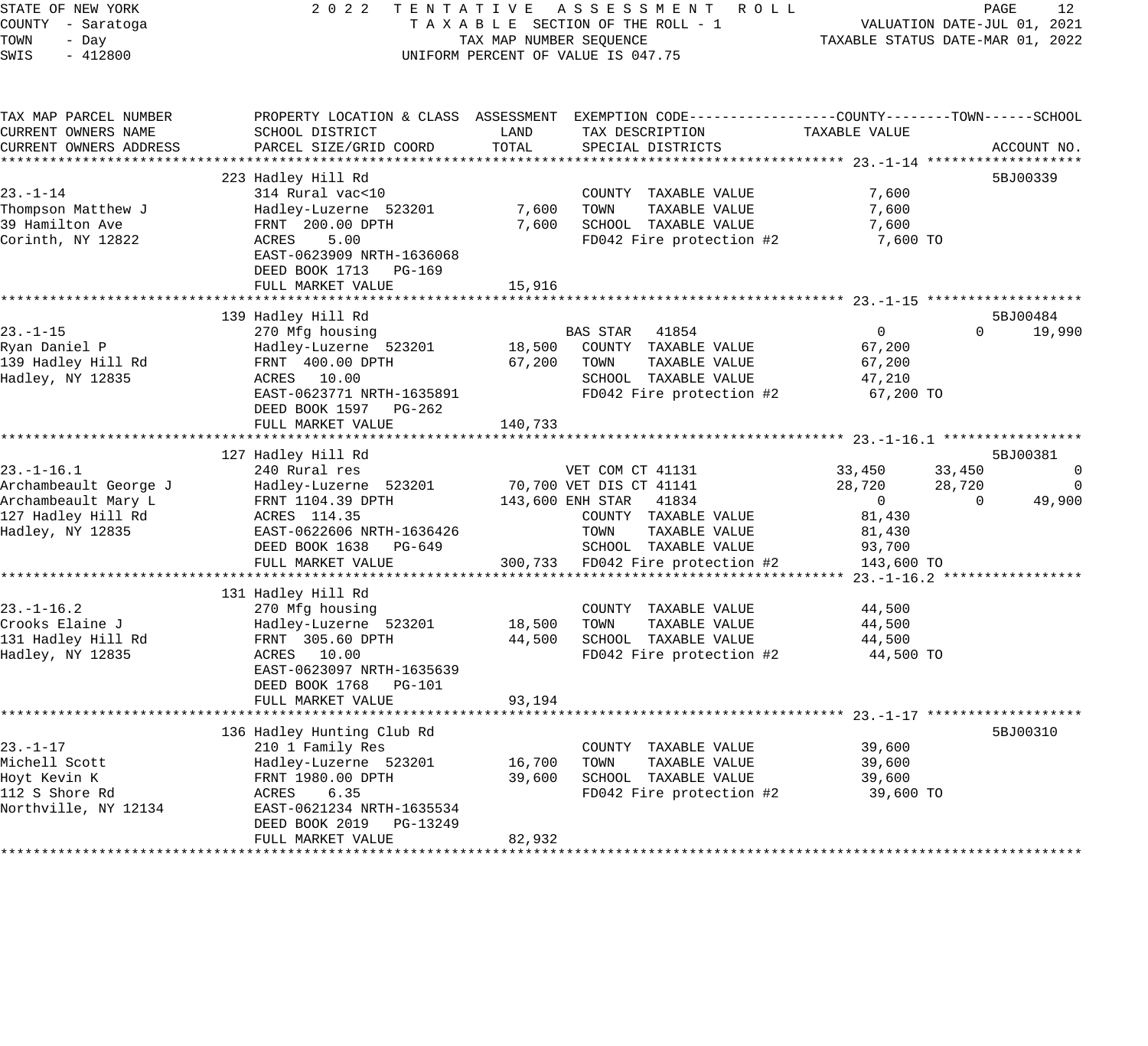#### STATE OF NEW YORK 2 0 2 2 T E N T A T I V E A S S E S S M E N T R O L L PAGE 13 COUNTY - Saratoga T A X A B L E SECTION OF THE ROLL - 1 VALUATION DATE-JUL 01, 2021 TAX MAP NUMBER SEQUENCE TAXABLE STATUS DATE-MAR 01, 2022 UNIFORM PERCENT OF VALUE IS 047.75

| TAX MAP PARCEL NUMBER<br>CURRENT OWNERS NAME                                               | SCHOOL DISTRICT                                                                                                                                                                                              | LAND                         | PROPERTY LOCATION & CLASS ASSESSMENT EXEMPTION CODE---------------COUNTY-------TOWN------SCHOOL<br>TAX DESCRIPTION                               | TAXABLE VALUE                                                 |                                          |
|--------------------------------------------------------------------------------------------|--------------------------------------------------------------------------------------------------------------------------------------------------------------------------------------------------------------|------------------------------|--------------------------------------------------------------------------------------------------------------------------------------------------|---------------------------------------------------------------|------------------------------------------|
| CURRENT OWNERS ADDRESS                                                                     | PARCEL SIZE/GRID COORD                                                                                                                                                                                       | TOTAL                        | SPECIAL DISTRICTS                                                                                                                                |                                                               | ACCOUNT NO.                              |
|                                                                                            | 99 Hadley Hill Rd                                                                                                                                                                                            |                              |                                                                                                                                                  |                                                               |                                          |
| $23. - 1 - 18$<br>Gatt George<br>Gatt Judith<br>99 Hadley Hill Rd<br>Hadley, NY 12835      | 210 1 Family Res<br>Hadley-Luzerne 523201<br>FRNT 312.79 DPTH<br>5.43<br>ACRES<br>EAST-0622534 NRTH-1634719<br>DEED BOOK 2007 PG-13611                                                                       | 16,200<br>121,500            | BAS STAR 41854<br>COUNTY TAXABLE VALUE<br>TOWN<br>TAXABLE VALUE<br>SCHOOL TAXABLE VALUE<br>FD042 Fire protection #2                              | $\overline{0}$<br>121,500<br>121,500<br>101,510<br>121,500 TO | 5BJ01552<br>$\Omega$<br>19,990           |
|                                                                                            | FULL MARKET VALUE                                                                                                                                                                                            | 254,450                      |                                                                                                                                                  |                                                               |                                          |
|                                                                                            |                                                                                                                                                                                                              |                              |                                                                                                                                                  |                                                               |                                          |
| $23. - 1 - 19.1$<br>Maslonka Robert A<br>507 Mcllhaney Rd<br>Stroudsburg, PA 18360-7868    | 136 Hadley Hill Rd<br>210 1 Family Res<br>Hadley-Luzerne 523201<br>FRNT 1394.00 DPTH<br>ACRES<br>8.08<br>EAST-0623478 NRTH-1634831<br>DEED BOOK 1660 PG-635<br>FULL MARKET VALUE                             | 17,500<br>100,000<br>209,424 | COUNTY TAXABLE VALUE<br>TOWN<br>TAXABLE VALUE<br>SCHOOL TAXABLE VALUE<br>FD041 Fire protection #1                                                | 100,000<br>100,000<br>100,000<br>100,000 TO                   | 5BJ00151                                 |
|                                                                                            |                                                                                                                                                                                                              |                              |                                                                                                                                                  |                                                               |                                          |
| $23. - 1 - 20$<br>Haddad Revocable Trust Betsy<br>15 Lake Celeste Dr<br>Garrison, NY 10524 | Hadley Hill Rd<br>910 Priv forest<br>Hadley-Luzerne 523201<br>Betsy Haddad IRR 11/15/20<br>FRNT 1795.00 DPTH<br>ACRES 188.53<br>EAST-0624001 NRTH-1633986<br>DEED BOOK 2021<br>PG-20404<br>FULL MARKET VALUE | 94,300<br>94,300<br>197,487  | COUNTY TAXABLE VALUE<br>TOWN<br>TAXABLE VALUE<br>SCHOOL TAXABLE VALUE<br>FD041 Fire protection #1                                                | 94,300<br>94,300<br>94,300<br>94,300 TO                       | 5BJ00639                                 |
|                                                                                            |                                                                                                                                                                                                              |                              |                                                                                                                                                  |                                                               |                                          |
| $23. - 1 - 21$<br>Ladd Alice L<br>22 Hunting Club Rd<br>Hadley, NY 12835                   | 22 Hadley Hunting Club Rd<br>270 Mfg housing<br>Hadley-Luzerne 523201<br>FRNT 490.00 DPTH<br>ACRES<br>3.26<br>EAST-0621569 NRTH-1633415<br>DEED BOOK 1247 PG-516                                             | 47,500                       | AGED - ALL 41800<br>15,100 E STAR ADD 41844<br>COUNTY TAXABLE VALUE<br>TOWN<br>TAXABLE VALUE<br>SCHOOL TAXABLE VALUE<br>FD042 Fire protection #2 | 23,750<br>23,750<br>0<br>23,750<br>23,750<br>0<br>47,500 TO   | 5BJ00126<br>23,750<br>$\Omega$<br>23,750 |
|                                                                                            | FULL MARKET VALUE<br>***********************                                                                                                                                                                 | 99,476                       | **************************************                                                                                                           | ********** 23.-1-23 ********************                      |                                          |
| $23 - 1 - 23$<br>DAmbrosio Brittany J<br>57 Hadley Hunting Club Road<br>Hadley, NY 12835   | 67 Hadley Hunting Club Rd<br>210 1 Family Res<br>Hadley-Luzerne 523201<br>FRNT 243.00 DPTH<br>ACRES<br>1.14<br>EAST-0620913 NRTH-1634234<br>DEED BOOK 2020 PG-29400<br>FULL MARKET VALUE                     | 14,100<br>78,000<br>163,351  | COUNTY TAXABLE VALUE<br>TAXABLE VALUE<br>TOWN<br>SCHOOL TAXABLE VALUE<br>FD042 Fire protection #2                                                | 78,000<br>78,000<br>78,000<br>78,000 TO                       | 5BJ00747                                 |
|                                                                                            |                                                                                                                                                                                                              |                              |                                                                                                                                                  |                                                               |                                          |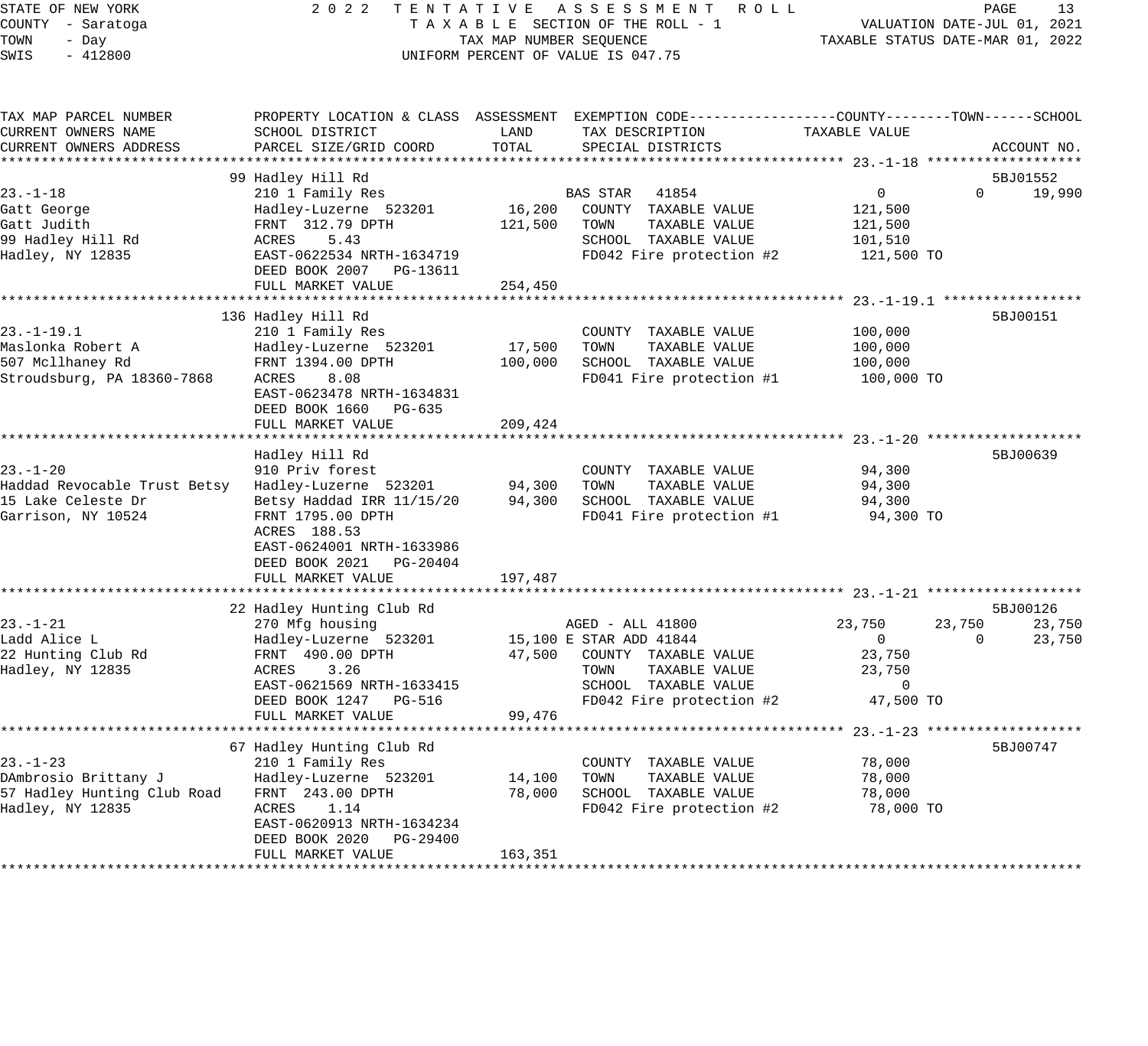STATE OF NEW YORK 2 0 2 2 T E N T A T I V E A S S E S S M E N T R O L L PAGE 14 COUNTY - Saratoga T A X A B L E SECTION OF THE ROLL - 1 VALUATION DATE-JUL 01, 2021 TOWN - Day TAX MAP NUMBER SEQUENCE TAXABLE STATUS DATE-MAR 01, 2022 SWIS - 412800 CONTROLLY THE UNIFORM PERCENT OF VALUE IS 047.75 TAX MAP PARCEL NUMBER PROPERTY LOCATION & CLASS ASSESSMENT EXEMPTION CODE------------------COUNTY--------TOWN------SCHOOL CURRENT OWNERS NAME SCHOOL DISTRICT LAND TAX DESCRIPTION TAXABLE VALUE CURRENT OWNERS ADDRESS PARCEL SIZE/GRID COORD TOTAL SPECIAL DISTRICTS ACCOUNT NO. \*\*\*\*\*\*\*\*\*\*\*\*\*\*\*\*\*\*\*\*\*\*\*\*\*\*\*\*\*\*\*\*\*\*\*\*\*\*\*\*\*\*\*\*\*\*\*\*\*\*\*\*\*\*\*\*\*\*\*\*\*\*\*\*\*\*\*\*\*\*\*\*\*\*\*\*\*\*\*\*\*\*\*\*\*\*\*\*\*\*\*\*\*\*\*\*\*\*\*\*\*\*\* 23.-1-25 \*\*\*\*\*\*\*\*\*\*\*\*\*\*\*\*\*\*\* 155 Hadley Hunting Club Rd 5BJ02022 Subsets of the Subsetsion of the Subsetsion of the Subsetsion of the Subsetsion of the Subsetsion of the Subsetsion of the Subsetsion of the Subsetsion of the Subsetsion of the Subsetsio 23.-1-25 210 1 Family Res COUNTY TAXABLE VALUE 80,800 Huber Patricia Hadley-Luzerne 523201 15,800 TOWN TAXABLE VALUE 80,800 104 James Rd FRNT 322.46 DPTH 80,800 SCHOOL TAXABLE VALUE 80,800 Galway, NY 12074 ACRES 4.67 FD042 Fire protection #2 80,800 TO EAST-0620678 NRTH-1636534 DEED BOOK 1557 PG-730 FULL MARKET VALUE 169, 215 \*\*\*\*\*\*\*\*\*\*\*\*\*\*\*\*\*\*\*\*\*\*\*\*\*\*\*\*\*\*\*\*\*\*\*\*\*\*\*\*\*\*\*\*\*\*\*\*\*\*\*\*\*\*\*\*\*\*\*\*\*\*\*\*\*\*\*\*\*\*\*\*\*\*\*\*\*\*\*\*\*\*\*\*\*\*\*\*\*\*\*\*\*\*\*\*\*\*\*\*\*\*\* 23.-1-26 \*\*\*\*\*\*\*\*\*\*\*\*\*\*\*\*\*\*\* Bovee Rd 5BJ00425 23.-1-26 322 Rural vac>10 COUNTY TAXABLE VALUE 12,500 Johnson Glynn M Hadley-Luzerne 523201 12,500 TOWN TAXABLE VALUE 12,500 Johnson Doreen M FRNT 475.00 DPTH 12,500 SCHOOL TAXABLE VALUE 12,500 10256 Cove Lake Dr ACRES 14.72 FD042 Fire protection #2 12,500 TO Orlando, FL 32836 EAST-0620369 NRTH-1633053 DEED BOOK 2008 PG-28327 FULL MARKET VALUE 26,178 \*\*\*\*\*\*\*\*\*\*\*\*\*\*\*\*\*\*\*\*\*\*\*\*\*\*\*\*\*\*\*\*\*\*\*\*\*\*\*\*\*\*\*\*\*\*\*\*\*\*\*\*\*\*\*\*\*\*\*\*\*\*\*\*\*\*\*\*\*\*\*\*\*\*\*\*\*\*\*\*\*\*\*\*\*\*\*\*\*\*\*\*\*\*\*\*\*\*\*\*\*\*\* 23.-1-27 \*\*\*\*\*\*\*\*\*\*\*\*\*\*\*\*\*\*\* Bovee Rd 5BJ00825 23.-1-27 311 Res vac land COUNTY TAXABLE VALUE 3,500 Ropell Robert Anthony Hadley-Luzerne 523201 3,500 TOWN TAXABLE VALUE 3,500 Garceau Deborah Ann Robert Ropell-trustee 3,500 SCHOOL TAXABLE VALUE 3,500 6 SALEM ROAD Marjorie Ropell-trustee FD042 Fire protection #2 3,500 TO CENTEREACH, NY 11720 FRNT 111.00 DPTH 98.00 ACRES 0.25 EAST-0620722 NRTH-1632303 DEED BOOK 2021 PG-41204 FULL MARKET VALUE 7,330 \*\*\*\*\*\*\*\*\*\*\*\*\*\*\*\*\*\*\*\*\*\*\*\*\*\*\*\*\*\*\*\*\*\*\*\*\*\*\*\*\*\*\*\*\*\*\*\*\*\*\*\*\*\*\*\*\*\*\*\*\*\*\*\*\*\*\*\*\*\*\*\*\*\*\*\*\*\*\*\*\*\*\*\*\*\*\*\*\*\*\*\*\*\*\*\*\*\*\*\*\*\*\* 23.-1-28 \*\*\*\*\*\*\*\*\*\*\*\*\*\*\*\*\*\*\* 53 Bovee Rd 5BJ00826 23.-1-28 280 Res Multiple COUNTY TAXABLE VALUE 181,200 Ropell Robert Anthony Hadley-Luzerne 523201 64,700 TOWN TAXABLE VALUE 181,200 Garceau Deborah Ann Marjorie E Popell Protect 181,200 SCHOOL TAXABLE VALUE 181,200 6 SALEM ROAD dated 7/28/2021 FD042 Fire protection #2 181,200 TO CENTEREACH, NY 11720 ACRES 89.30 EAST-0619316 NRTH-1633753 DEED BOOK 2021 PG-43509 FULL MARKET VALUE 379,476 \*\*\*\*\*\*\*\*\*\*\*\*\*\*\*\*\*\*\*\*\*\*\*\*\*\*\*\*\*\*\*\*\*\*\*\*\*\*\*\*\*\*\*\*\*\*\*\*\*\*\*\*\*\*\*\*\*\*\*\*\*\*\*\*\*\*\*\*\*\*\*\*\*\*\*\*\*\*\*\*\*\*\*\*\*\*\*\*\*\*\*\*\*\*\*\*\*\*\*\*\*\*\* 23.-1-30 \*\*\*\*\*\*\*\*\*\*\*\*\*\*\*\*\*\*\* Glasshouse Creek Rd 5BJ00168 23.-1-30 260 Seasonal res COUNTY TAXABLE VALUE 102,700 Jenkins Kristina Edinburg 413001 94,700 TOWN TAXABLE VALUE 102,700 8 Coleman Road RD 12 RES S1 102,700 SCHOOL TAXABLE VALUE 102,700 Hyde Park, NY 12534 2021/00112 11/9/2004 FD042 Fire protection #2 102,700 TO ACRES 189.30 PRIOR OWNER ON 3/01/2022 EAST-0614786 NRTH-1634711 White Richard W DEED BOOK 2022 PG-4599

\*\*\*\*\*\*\*\*\*\*\*\*\*\*\*\*\*\*\*\*\*\*\*\*\*\*\*\*\*\*\*\*\*\*\*\*\*\*\*\*\*\*\*\*\*\*\*\*\*\*\*\*\*\*\*\*\*\*\*\*\*\*\*\*\*\*\*\*\*\*\*\*\*\*\*\*\*\*\*\*\*\*\*\*\*\*\*\*\*\*\*\*\*\*\*\*\*\*\*\*\*\*\*\*\*\*\*\*\*\*\*\*\*\*\*\*\*\*\*\*\*\*\*\*\*\*\*\*\*\*\*\*

FULL MARKET VALUE 215,079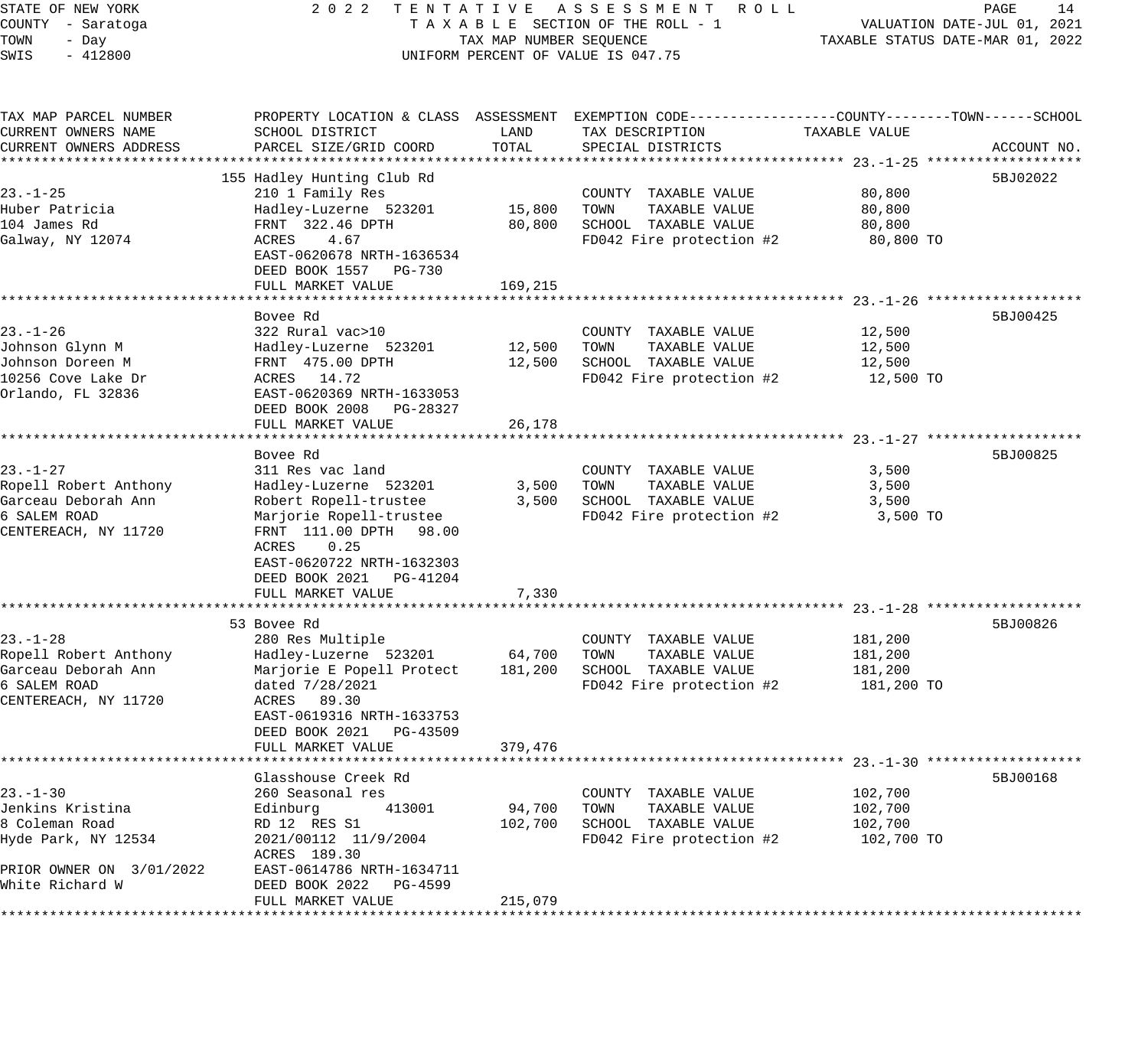STATE OF NEW YORK 2 0 2 2 T E N T A T I V E A S S E S S M E N T R O L L PAGE 15 COUNTY - Saratoga T A X A B L E SECTION OF THE ROLL - 1 VALUATION DATE-JUL 01, 2021 TOWN - Day TAX MAP NUMBER SEQUENCE TAXABLE STATUS DATE-MAR 01, 2022 SWIS - 412800 UNIFORM PERCENT OF VALUE IS 047.75 TAX MAP PARCEL NUMBER PROPERTY LOCATION & CLASS ASSESSMENT EXEMPTION CODE------------------COUNTY--------TOWN------SCHOOL CURRENT OWNERS NAME SCHOOL DISTRICT LAND TAX DESCRIPTION TAXABLE VALUE CURRENT OWNERS ADDRESS PARCEL SIZE/GRID COORD TOTAL SPECIAL DISTRICTS ACCOUNT NO. \*\*\*\*\*\*\*\*\*\*\*\*\*\*\*\*\*\*\*\*\*\*\*\*\*\*\*\*\*\*\*\*\*\*\*\*\*\*\*\*\*\*\*\*\*\*\*\*\*\*\*\*\*\*\*\*\*\*\*\*\*\*\*\*\*\*\*\*\*\*\*\*\*\*\*\*\*\*\*\*\*\*\*\*\*\*\*\*\*\*\*\*\*\*\*\*\*\*\*\*\*\*\* 23.-1-31 \*\*\*\*\*\*\*\*\*\*\*\*\*\*\*\*\*\*\* 8 Glasshouse Creek Rd 5BJ00120 (1999) 8 Superior (1999) 8 Superior (1999) 8 Superior (1999) 5 Superior (1999) 5 Superior (1999) 5 Superior (1999) 5 Superior (1999) 5 Superior (1999) 5 Superior (1999) 5 Superior (1999) 5 Su 23.-1-31 260 Seasonal res COUNTY TAXABLE VALUE 90,000 White Richard W Edinburg 413001 62,100 TOWN TAXABLE VALUE 90,000 1885 Charles Bell Rd FRNT 240.00 DPTH 90,000 SCHOOL TAXABLE VALUE 90,000 Clarksville, TN 37043 ACRES 125.46 FD042 Fire protection #2 90,000 TO EAST-0612466 NRTH-1633736 DEED BOOK 1700 PG-64 FULL MARKET VALUE 188,482 \*\*\*\*\*\*\*\*\*\*\*\*\*\*\*\*\*\*\*\*\*\*\*\*\*\*\*\*\*\*\*\*\*\*\*\*\*\*\*\*\*\*\*\*\*\*\*\*\*\*\*\*\*\*\*\*\*\*\*\*\*\*\*\*\*\*\*\*\*\*\*\*\*\*\*\*\*\*\*\*\*\*\*\*\*\*\*\*\*\*\*\*\*\*\*\*\*\*\*\*\*\*\* 23.-1-32.2 \*\*\*\*\*\*\*\*\*\*\*\*\*\*\*\*\* 85 Bovee Rd 23.-1-32.2 210 1 Family Res COUNTY TAXABLE VALUE 160,600 Monson Linda Hadley-Luzerne 523201 30,000 TOWN TAXABLE VALUE 160,600 85 Bovee Road FRNT 390.00 DPTH 160,600 SCHOOL TAXABLE VALUE 160,600 Hadley, NY 12835 ACRES 9.63 FD042 Fire protection #2 160,600 TO EAST-0621024 NRTH-1632890 DEED BOOK 2018 PG-19981 FULL MARKET VALUE 336,335 \*\*\*\*\*\*\*\*\*\*\*\*\*\*\*\*\*\*\*\*\*\*\*\*\*\*\*\*\*\*\*\*\*\*\*\*\*\*\*\*\*\*\*\*\*\*\*\*\*\*\*\*\*\*\*\*\*\*\*\*\*\*\*\*\*\*\*\*\*\*\*\*\*\*\*\*\*\*\*\*\*\*\*\*\*\*\*\*\*\*\*\*\*\*\*\*\*\*\*\*\*\*\* 23.-1-32.12 \*\*\*\*\*\*\*\*\*\*\*\*\*\*\*\* Hadley Hunting Club Rd 23.-1-32.12 314 Rural vac<10 COUNTY TAXABLE VALUE 8,800 Fusco David G Hadley-Luzerne 523201 8,800 TOWN TAXABLE VALUE 8,800 Fusco Robert FRNT 580.00 DPTH 8,800 SCHOOL TAXABLE VALUE 8,800 2862 River Rd ACRES 3.22 FD042 Fire protection #2 8,800 TO Melrose, NY 12121-2519 EAST-0621547 NRTH-1632945 DEED BOOK 1454 PG-14 FULL MARKET VALUE 18,429 \*\*\*\*\*\*\*\*\*\*\*\*\*\*\*\*\*\*\*\*\*\*\*\*\*\*\*\*\*\*\*\*\*\*\*\*\*\*\*\*\*\*\*\*\*\*\*\*\*\*\*\*\*\*\*\*\*\*\*\*\*\*\*\*\*\*\*\*\*\*\*\*\*\*\*\*\*\*\*\*\*\*\*\*\*\*\*\*\*\*\*\*\*\*\*\*\*\*\*\*\*\*\* 23.-1-32.13 \*\*\*\*\*\*\*\*\*\*\*\*\*\*\*\* Bovee Rd 23.-1-32.13 314 Rural vac<10 COUNTY TAXABLE VALUE 700 Monson Linda Hadley-Luzerne 523201 700 TOWN TAXABLE VALUE 700 85 Bovee Road Island In Paul Creek 700 SCHOOL TAXABLE VALUE 700 Hadley, NY 12835 ACRES 0.51 FD042 Fire protection #2 700 TO EAST-0621278 NRTH-1632993 DEED BOOK 2018 PG-19981 FULL MARKET VALUE 1,466 \*\*\*\*\*\*\*\*\*\*\*\*\*\*\*\*\*\*\*\*\*\*\*\*\*\*\*\*\*\*\*\*\*\*\*\*\*\*\*\*\*\*\*\*\*\*\*\*\*\*\*\*\*\*\*\*\*\*\*\*\*\*\*\*\*\*\*\*\*\*\*\*\*\*\*\*\*\*\*\*\*\*\*\*\*\*\*\*\*\*\*\*\*\*\*\*\*\*\*\*\*\*\* 23.-1-32.112 \*\*\*\*\*\*\*\*\*\*\*\*\*\*\* 83 Hadley Hill Rd 23.-1-32.112 270 Mfg housing COUNTY TAXABLE VALUE 38,600 Robinson Harley Hadley-Luzerne 523201 16,300 TOWN TAXABLE VALUE 38,600 Girard Jennifer FRNT 370.00 DPTH 38,600 SCHOOL TAXABLE VALUE 38,600 83 Hadley Hill Rd ACRES 5.68 FD042 Fire protection #2 38,600 TO Day, NY 12835 EAST-0622238 NRTH-1633870 DEED BOOK 2008 PG-37117 FULL MARKET VALUE 80,838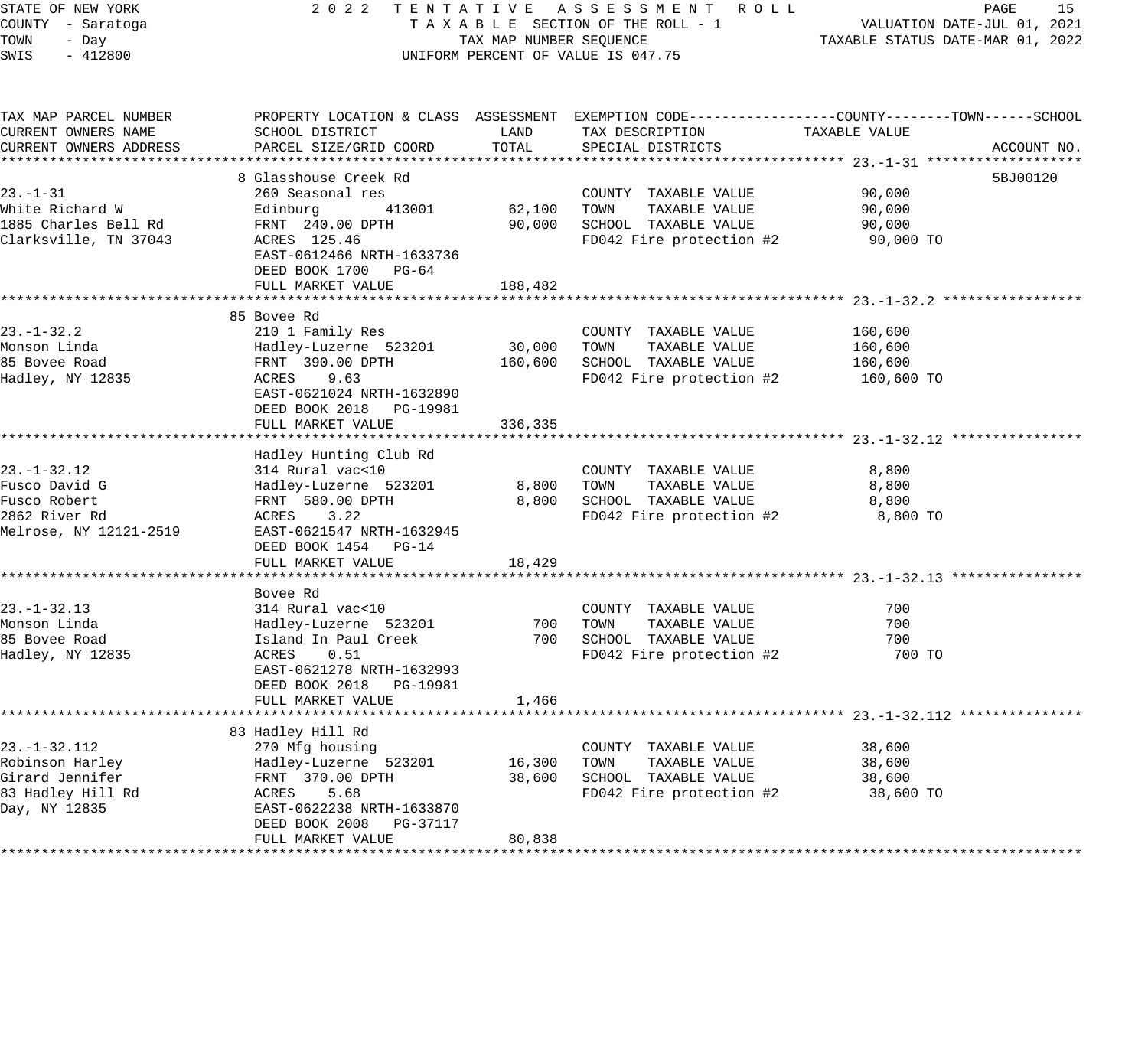| STATE OF NEW YORK         | 2 0 2 2<br>TENTATIVE       |                         | A S S E S S M E N T R O L L                                                                    |                                          | PAGE<br>16                  |
|---------------------------|----------------------------|-------------------------|------------------------------------------------------------------------------------------------|------------------------------------------|-----------------------------|
| COUNTY - Saratoga         |                            |                         | TAXABLE SECTION OF THE ROLL - 1                                                                |                                          | VALUATION DATE-JUL 01, 2021 |
| TOWN<br>- Day             |                            | TAX MAP NUMBER SEQUENCE |                                                                                                | TAXABLE STATUS DATE-MAR 01, 2022         |                             |
| SWIS<br>$-412800$         |                            |                         | UNIFORM PERCENT OF VALUE IS 047.75                                                             |                                          |                             |
|                           |                            |                         |                                                                                                |                                          |                             |
| TAX MAP PARCEL NUMBER     |                            |                         | PROPERTY LOCATION & CLASS ASSESSMENT EXEMPTION CODE---------------COUNTY-------TOWN-----SCHOOL |                                          |                             |
| CURRENT OWNERS NAME       | SCHOOL DISTRICT            | LAND                    | TAX DESCRIPTION                                                                                | TAXABLE VALUE                            |                             |
| CURRENT OWNERS ADDRESS    | PARCEL SIZE/GRID COORD     | TOTAL                   | SPECIAL DISTRICTS                                                                              |                                          | ACCOUNT NO.                 |
|                           |                            |                         |                                                                                                |                                          |                             |
|                           | 29 Hadley Hunting Club Rd  |                         |                                                                                                |                                          |                             |
| $23. - 1 - 32.113$        | 270 Mfg housing            |                         | COUNTY TAXABLE VALUE                                                                           | 41,000                                   |                             |
| Surprenant David          | Hadley-Luzerne 523201      | 15,900                  | TOWN<br>TAXABLE VALUE                                                                          | 41,000                                   |                             |
| 29 Hadley Hunting Clud Rd | FRNT 385.00 DPTH           | 41,000                  | SCHOOL TAXABLE VALUE                                                                           | 41,000                                   |                             |
| Hadley, NY 12835          | ACRES<br>4.84              |                         | FD042 Fire protection #2                                                                       | 41,000 TO                                |                             |
|                           | EAST-0621174 NRTH-1633268  |                         |                                                                                                |                                          |                             |
|                           | DEED BOOK 2021 PG-556      |                         |                                                                                                |                                          |                             |
|                           | FULL MARKET VALUE          | 85,864                  |                                                                                                |                                          |                             |
|                           |                            |                         |                                                                                                |                                          |                             |
|                           |                            |                         |                                                                                                |                                          |                             |
|                           | Hadley Hunting Club Rd     |                         |                                                                                                |                                          | 5BJ00144                    |
| $23 - 1 - 33$             | 910 Priv forest            |                         | COUNTY TAXABLE VALUE                                                                           | 90,400                                   |                             |
| Munson Ronald R           | Hadley-Luzerne 523201      | 90,400                  | TOWN<br>TAXABLE VALUE                                                                          | 90,400                                   |                             |
| Munson Annie              | Rear                       | 90,400                  | SCHOOL TAXABLE VALUE                                                                           | 90,400                                   |                             |
| 5 Snug Cove Ln            | ACRES 241.14               |                         | FD042 Fire protection #2                                                                       | 90,400 TO                                |                             |
| Bayville, NY 11709        | EAST-0618818 NRTH-1636458  |                         |                                                                                                |                                          |                             |
|                           | DEED BOOK 1536 PG-700      |                         |                                                                                                |                                          |                             |
|                           | FULL MARKET VALUE          | 189,319                 |                                                                                                |                                          |                             |
|                           |                            |                         |                                                                                                |                                          |                             |
|                           | 95 Hadley Hunting Club Rd  |                         |                                                                                                |                                          | 5BJ00411                    |
| $23. - 1 - 34.1$          | 270 Mfg housing            |                         | COUNTY TAXABLE VALUE                                                                           | 63,700                                   |                             |
| Powell John               | Hadley-Luzerne 523201      | 28,500                  | TOWN<br>TAXABLE VALUE                                                                          | 63,700                                   |                             |
| 22 Ridgefield St          | FRNT 800.00 DPTH           | 63,700                  | SCHOOL TAXABLE VALUE                                                                           | 63,700                                   |                             |
| Albany, NY 12208          | ACRES 29.90                |                         | FD042 Fire protection #2                                                                       | $0$ TO                                   |                             |
|                           | EAST-0620245 NRTH-1634902  |                         |                                                                                                |                                          |                             |
|                           | DEED BOOK 1757 PG-691      |                         |                                                                                                |                                          |                             |
|                           | FULL MARKET VALUE          | 133,403                 |                                                                                                |                                          |                             |
|                           |                            |                         |                                                                                                |                                          |                             |
|                           | 135 Hadley Hunting Club Rd |                         |                                                                                                |                                          |                             |
| $23. - 1 - 34.2$          | 322 Rural vac>10           |                         | COUNTY TAXABLE VALUE                                                                           | 23,100                                   |                             |
| Johnson Elsa              |                            | 23,100                  | TAXABLE VALUE<br>TOWN                                                                          |                                          |                             |
|                           | Hadley-Luzerne 523201      |                         |                                                                                                | 23,100                                   |                             |
| 301 Yamato Road #3120     | FRNT 420.00 DPTH           | 23,100                  | SCHOOL TAXABLE VALUE                                                                           | 23,100                                   |                             |
| Boca Raton, FL 33431      | ACRES 19.20                |                         | FD042 Fire protection #2                                                                       | 23,100 TO                                |                             |
|                           | EAST-0620217 NRTH-1635486  |                         |                                                                                                |                                          |                             |
|                           | DEED BOOK 2018 PG-36767    |                         |                                                                                                |                                          |                             |
|                           | FULL MARKET VALUE          | 48,377                  |                                                                                                |                                          |                             |
|                           |                            |                         |                                                                                                | ******************** 23.-1-34.3 ******** |                             |
|                           | Hadley Hunting Club Rd     |                         |                                                                                                |                                          |                             |
| $23. - 1 - 34.3$          | 322 Rural vac>10           |                         | COUNTY TAXABLE VALUE                                                                           | 12,400                                   |                             |
| DAmbrosio Ralph           | Hadley-Luzerne 523201      | 12,400                  | TOWN<br>TAXABLE VALUE                                                                          | 12,400                                   |                             |
| 57 Hunting Club Road      | FRNT 420.00 DPTH           | 12,400                  | SCHOOL TAXABLE VALUE                                                                           | 12,400                                   |                             |
| Hadley, NY 12835          | ACRES 14.50                |                         | FD042 Fire protection #2                                                                       | 12,400 TO                                |                             |
|                           | EAST-0620451 NRTH-1634302  |                         |                                                                                                |                                          |                             |
|                           | DEED BOOK 2016 PG-15772    |                         |                                                                                                |                                          |                             |
|                           | FULL MARKET VALUE          | 25,969                  |                                                                                                |                                          |                             |
|                           |                            |                         |                                                                                                |                                          |                             |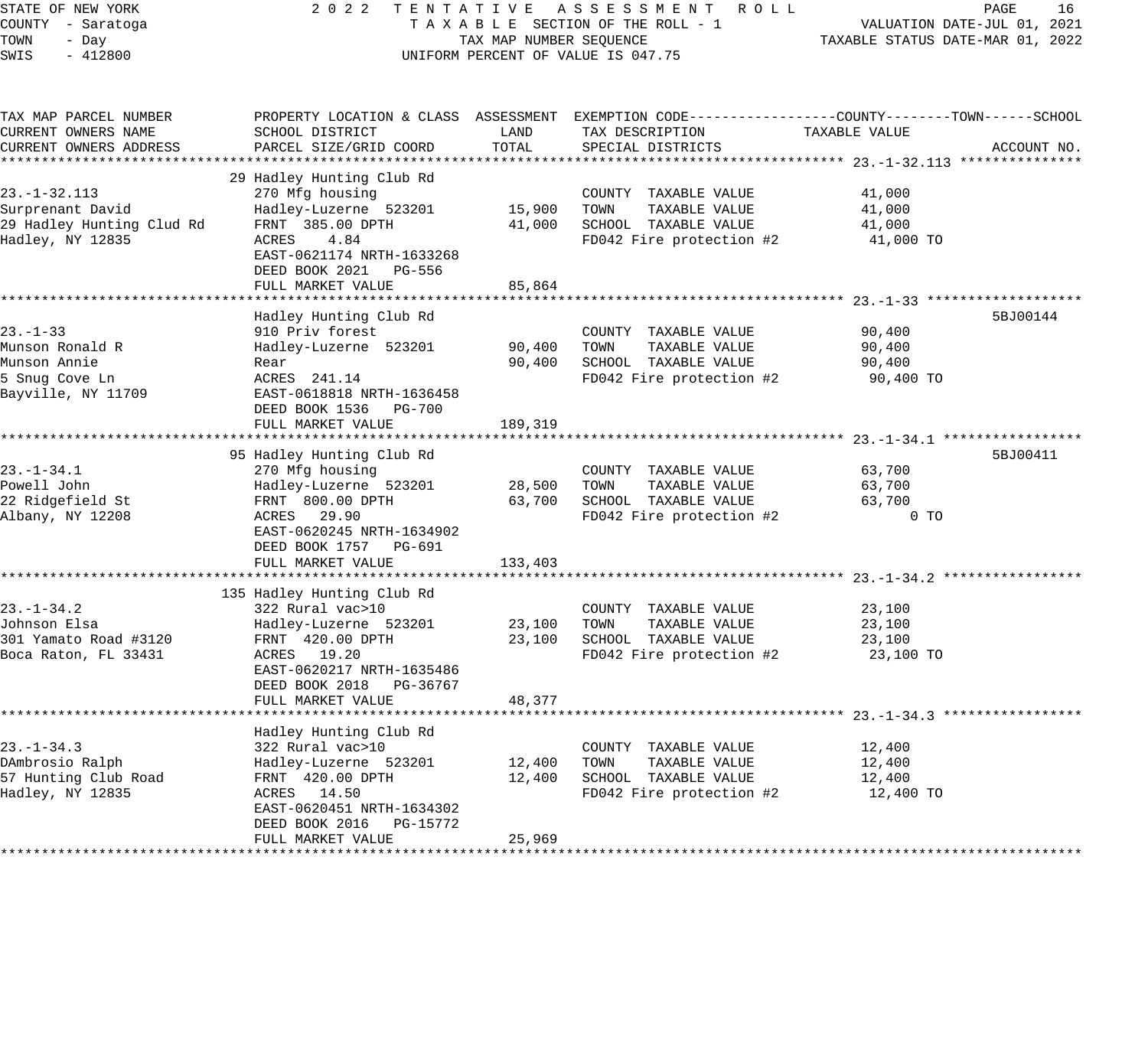#### STATE OF NEW YORK 2 0 2 2 T E N T A T I V E A S S E S S M E N T R O L L PAGE 17 COUNTY - Saratoga T A X A B L E SECTION OF THE ROLL - 1 VALUATION DATE-JUL 01, 2021 X A B L E SECTION OF THE KOLL - 1 TAXABLE STATUS DATE-MAR 01, 2022 UNIFORM PERCENT OF VALUE IS 047.75

| TAX MAP PARCEL NUMBER<br>CURRENT OWNERS NAME                                                           | SCHOOL DISTRICT                                                                                                                                              | LAND                         | PROPERTY LOCATION & CLASS ASSESSMENT EXEMPTION CODE----------------COUNTY-------TOWN------SCHOOL<br>TAX DESCRIPTION    | TAXABLE VALUE                                                 |                        |
|--------------------------------------------------------------------------------------------------------|--------------------------------------------------------------------------------------------------------------------------------------------------------------|------------------------------|------------------------------------------------------------------------------------------------------------------------|---------------------------------------------------------------|------------------------|
| CURRENT OWNERS ADDRESS                                                                                 | PARCEL SIZE/GRID COORD                                                                                                                                       | TOTAL                        | SPECIAL DISTRICTS                                                                                                      |                                                               | ACCOUNT NO.            |
|                                                                                                        | 57 Hadley Hunting Club Rd                                                                                                                                    |                              |                                                                                                                        |                                                               |                        |
| $23. - 1 - 35$<br>DAmbrosio Ralph<br>DAmbrosio Lori L<br>57 Hadley Hunting Club Rd<br>Hadley, NY 12835 | 210 1 Family Res<br>Hadley-Luzerne 523201<br>FRNT 225.00 DPTH<br>ACRES<br>8.00<br>EAST-0620670 NRTH-1633913<br>DEED BOOK 1462<br>PG-657<br>FULL MARKET VALUE | 17,500<br>79,500<br>166,492  | BAS STAR 41854<br>COUNTY TAXABLE VALUE<br>TOWN<br>TAXABLE VALUE<br>SCHOOL TAXABLE VALUE<br>FD042 Fire protection #2    | $\overline{0}$<br>79,500<br>79,500<br>59,510<br>79,500 TO     | 19,990<br>$\Omega$     |
|                                                                                                        | 47 Hadley Hunting Club Rd                                                                                                                                    |                              |                                                                                                                        |                                                               |                        |
| $23. - 1 - 36$<br>Allen Preston L<br>Allen Sally A<br>47 Hadley Hunting Club Rd<br>Hadley, NY 12835    | 270 Mfg housing<br>Hadley-Luzerne 523201<br>FRNT 350.00 DPTH<br>ACRES<br>7.06<br>EAST-0620827 NRTH-1633585<br>DEED BOOK 1644 PG-616<br>FULL MARKET VALUE     | 17,000<br>109,350<br>229,005 | BAS STAR<br>41854<br>COUNTY TAXABLE VALUE<br>TOWN<br>TAXABLE VALUE<br>SCHOOL TAXABLE VALUE<br>FD042 Fire protection #2 | $\overline{0}$<br>109,350<br>109,350<br>89,360<br>109,350 TO  | 19,990<br>$\Omega$     |
|                                                                                                        |                                                                                                                                                              |                              |                                                                                                                        |                                                               |                        |
| $23 - 1 - 37$<br>Munson Ronald R<br>Munson Annie<br>5 Snug Cove Ln<br>Bayville, NY 11709               | Hadley Hunting Club Rd<br>322 Rural vac>10<br>Hadley-Luzerne 523201<br>FRNT 780.00 DPTH<br>ACRES 39.02<br>EAST-0621773 NRTH-1634346<br>DEED BOOK 1311 PG-216 | 23,900<br>23,900             | COUNTY TAXABLE VALUE<br>TOWN<br>TAXABLE VALUE<br>SCHOOL TAXABLE VALUE<br>FD042 Fire protection #2                      | 23,900<br>23,900<br>23,900<br>23,900 TO                       |                        |
|                                                                                                        | FULL MARKET VALUE                                                                                                                                            | 50,052                       |                                                                                                                        |                                                               |                        |
|                                                                                                        | 91 Hadley Hill Rd                                                                                                                                            |                              |                                                                                                                        |                                                               |                        |
| $23. - 1 - 38$<br>Hayes Kirk Lewis Jr<br>Hayes Rachel<br>91 Hadley Hill Rd<br>Hadley, NY 12835         | 210 1 Family Res<br>Hadley-Luzerne 523201<br>FRNT 400.00 DPTH<br>709<br>ACRES<br>5.55 BANK<br>EAST-0622450 NRTH-1634255<br>DEED BOOK 2013 PG-41669           | 16,300<br>123,800            | BAS STAR 41854<br>COUNTY TAXABLE VALUE<br>TOWN<br>TAXABLE VALUE<br>SCHOOL TAXABLE VALUE<br>FD042 Fire protection #2    | $\overline{0}$<br>123,800<br>123,800<br>103,810<br>123,800 TO | $\mathbf{0}$<br>19,990 |
|                                                                                                        | FULL MARKET VALUE                                                                                                                                            | 259,267                      |                                                                                                                        |                                                               |                        |
|                                                                                                        | 75 Hadley Hill Rd                                                                                                                                            |                              |                                                                                                                        |                                                               |                        |
| 23.-1-39<br>Moon Danforth W Jr<br>75 Hadley Hill Rd<br>Hadley, NY 12835                                | 210 1 Family Res<br>Hadley-Luzerne 523201<br>FRNT 200.00 DPTH<br>ACRES<br>3.56<br>EAST-0622069 NRTH-1633639<br>DEED BOOK 2017 PG-20049<br>FULL MARKET VALUE  | 15,300<br>93,500<br>195,812  | COUNTY TAXABLE VALUE<br>TOWN<br>TAXABLE VALUE<br>SCHOOL TAXABLE VALUE<br>FD042 Fire protection #2                      | 93,500<br>93,500<br>93,500<br>93,500 TO                       |                        |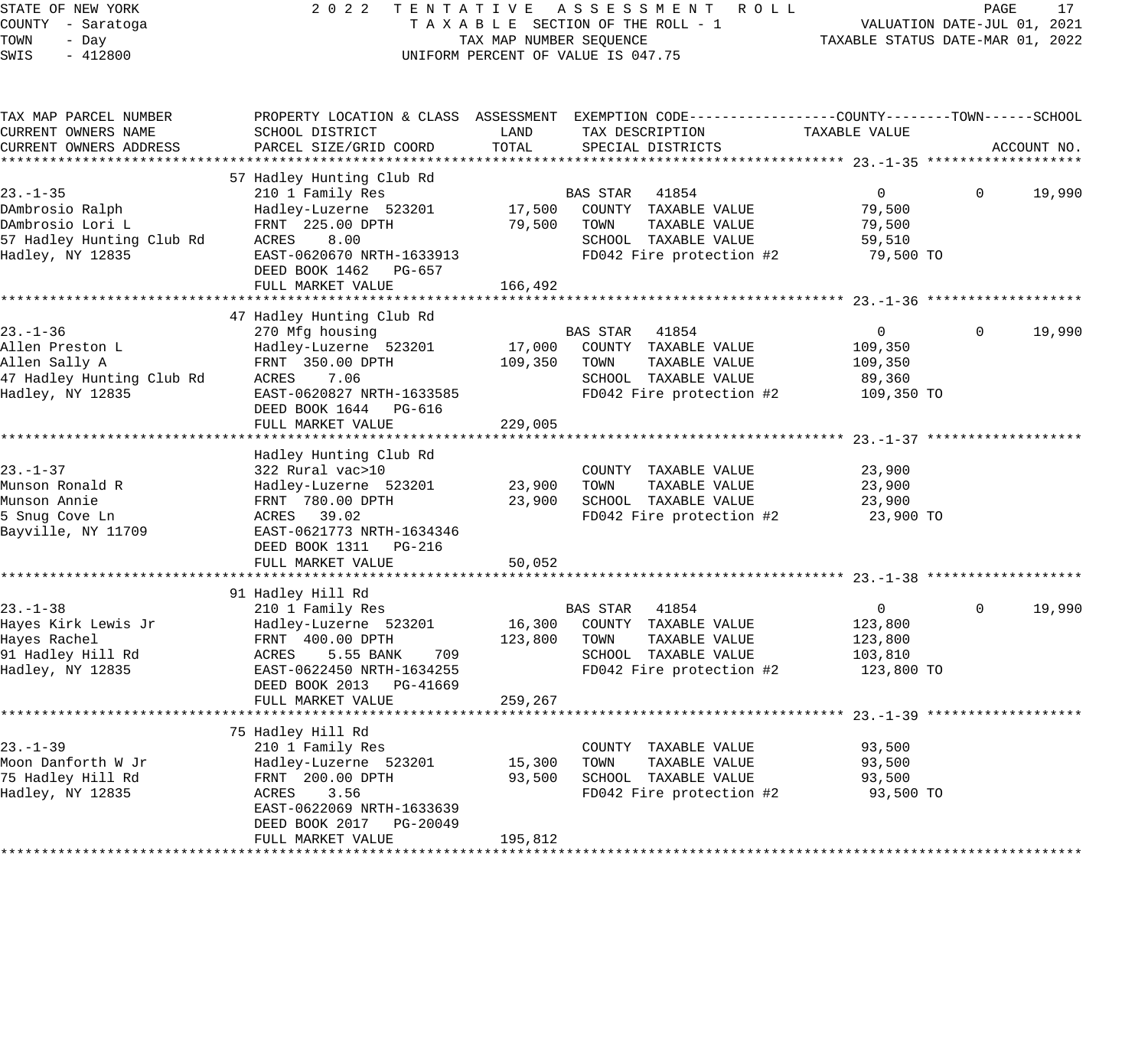| STATE OF NEW YORK         | 2022                                                                                           |                         | TENTATIVE ASSESSMENT ROLL          |                                  | PAGE                        | 18          |
|---------------------------|------------------------------------------------------------------------------------------------|-------------------------|------------------------------------|----------------------------------|-----------------------------|-------------|
| COUNTY - Saratoga         |                                                                                                |                         | TAXABLE SECTION OF THE ROLL - 1    |                                  | VALUATION DATE-JUL 01, 2021 |             |
| TOWN<br>- Day             |                                                                                                | TAX MAP NUMBER SEQUENCE |                                    | TAXABLE STATUS DATE-MAR 01, 2022 |                             |             |
| SWIS<br>$-412800$         |                                                                                                |                         | UNIFORM PERCENT OF VALUE IS 047.75 |                                  |                             |             |
|                           |                                                                                                |                         |                                    |                                  |                             |             |
| TAX MAP PARCEL NUMBER     | PROPERTY LOCATION & CLASS ASSESSMENT EXEMPTION CODE---------------COUNTY-------TOWN-----SCHOOL |                         |                                    |                                  |                             |             |
| CURRENT OWNERS NAME       | SCHOOL DISTRICT                                                                                | LAND                    | TAX DESCRIPTION                    | TAXABLE VALUE                    |                             |             |
| CURRENT OWNERS ADDRESS    | PARCEL SIZE/GRID COORD                                                                         | TOTAL                   | SPECIAL DISTRICTS                  |                                  |                             | ACCOUNT NO. |
|                           |                                                                                                |                         |                                    |                                  |                             |             |
|                           | 67 Hadley Hill Rd                                                                              |                         |                                    |                                  |                             |             |
| $23. - 1 - 40$            | 270 Mfg housing                                                                                |                         | BAS STAR<br>41854                  | $\overline{0}$                   | $\mathbf{0}$                | 19,990      |
| Allen Kayla R             | Hadley-Luzerne 523201                                                                          |                         | 15,400 COUNTY TAXABLE VALUE        | 56,600                           |                             |             |
| 1681 N Shore Rd           | FRNT 300.00 DPTH                                                                               | 56,600                  | TAXABLE VALUE<br>TOWN              | 56,600                           |                             |             |
| Hadley, NY 12835          | ACRES<br>3.79                                                                                  |                         | SCHOOL TAXABLE VALUE               | 36,610                           |                             |             |
|                           | EAST-0621998 NRTH-1633362                                                                      |                         | FD042 Fire protection #2           | 56,600 TO                        |                             |             |
|                           | DEED BOOK 1698 PG-153                                                                          |                         |                                    |                                  |                             |             |
|                           | FULL MARKET VALUE                                                                              | 118,534                 |                                    |                                  |                             |             |
|                           |                                                                                                |                         |                                    |                                  |                             |             |
|                           | Hadley Hill Rd                                                                                 |                         |                                    |                                  |                             |             |
| 23.–1–41                  | 311 Res vac land                                                                               |                         | COUNTY TAXABLE VALUE               | 7,500                            |                             |             |
| Carbone Rick              | Hadley-Luzerne 523201                                                                          |                         | 7,500 TOWN<br>TAXABLE VALUE        | 7,500                            |                             |             |
| 1509 North Shore Rd       | FRNT 350.00 DPTH                                                                               | 7,500                   | SCHOOL TAXABLE VALUE               | 7,500                            |                             |             |
| Hadley, NY 12835          | ACRES 3.33                                                                                     |                         | FD042 Fire protection #2           | 7,500 TO                         |                             |             |
|                           | EAST-0621844 NRTH-1633100                                                                      |                         |                                    |                                  |                             |             |
|                           | DEED BOOK 1261 PG-533                                                                          |                         |                                    |                                  |                             |             |
|                           | FULL MARKET VALUE                                                                              | 15,707                  |                                    |                                  |                             |             |
|                           |                                                                                                |                         |                                    |                                  |                             |             |
|                           | 147 Hadley Hunting Club Rd                                                                     |                         |                                    |                                  |                             |             |
| 23.-1-42                  | 271 Mfg housings                                                                               |                         | COUNTY TAXABLE VALUE               | 41,800                           |                             |             |
| Richter Pirkko A          | Hadley-Luzerne 523201                                                                          | 26,100                  | TOWN<br>TAXABLE VALUE              | 41,800                           |                             |             |
| 29 Sunset Dr              | FRNT 220.00 DPTH                                                                               | 41,800                  | SCHOOL TAXABLE VALUE               | 41,800                           |                             |             |
| Queensbury, NY 12804-1125 | ACRES 25.22                                                                                    |                         | FD042 Fire protection #2           | 41,800 TO                        |                             |             |
|                           | EAST-0620162 NRTH-1635997                                                                      |                         |                                    |                                  |                             |             |
|                           | DEED BOOK 1242 PG-463                                                                          |                         |                                    |                                  |                             |             |
|                           | FULL MARKET VALUE                                                                              | 87,539                  |                                    |                                  |                             |             |
|                           |                                                                                                |                         |                                    |                                  |                             |             |
|                           | 213 Hadley Hill Rd                                                                             |                         |                                    |                                  |                             | 5BJ00385    |
| 24.-1-1                   | 240 Rural res                                                                                  |                         | COUNTY TAXABLE VALUE               | 79,400                           |                             |             |
| Fila Anna S               | Hadley-Luzerne 523201                                                                          | 52,500                  | TAXABLE VALUE<br>TOWN              | 79,400                           |                             |             |
| Fila Richard S            | FRNT 2140.00 DPTH                                                                              | 79,400                  | SCHOOL TAXABLE VALUE               | 79,400                           |                             |             |
| 370 New Scotland Ave      | ACRES 79.50                                                                                    |                         | FD042 Fire protection #2           | 79,400 TO                        |                             |             |
| Albany, NY 12208          | EAST-0624507 NRTH-1638255                                                                      |                         |                                    |                                  |                             |             |
|                           | DEED BOOK 1697 PG-431                                                                          |                         |                                    |                                  |                             |             |
|                           | FULL MARKET VALUE                                                                              | 166,283                 |                                    |                                  |                             |             |
|                           |                                                                                                | * * * * * * * * * * * * |                                    |                                  |                             |             |
|                           | 365 Hadley Hill Rd                                                                             |                         |                                    |                                  |                             | 5BJ00046    |
| 24.-1-3.1                 | 270 Mfg housing                                                                                |                         | COUNTY TAXABLE VALUE               | 29,700                           |                             |             |
| Bovee Michael             | Hadley-Luzerne 523201                                                                          | 15,800                  | TOWN<br>TAXABLE VALUE              | 29,700                           |                             |             |
| 146 Harris Ave            | FRNT 400.00 DPTH                                                                               | 29,700                  | SCHOOL TAXABLE VALUE               | 29,700                           |                             |             |
| Lake Luzerne, NY 12846    | ACRES<br>4.58                                                                                  |                         | FD042 Fire protection #2           | 29,700 TO                        |                             |             |
|                           | EAST-0625078 NRTH-1639913                                                                      |                         |                                    |                                  |                             |             |
|                           | DEED BOOK 1301 PG-437                                                                          |                         |                                    |                                  |                             |             |
|                           | FULL MARKET VALUE                                                                              | 62,199                  |                                    |                                  |                             |             |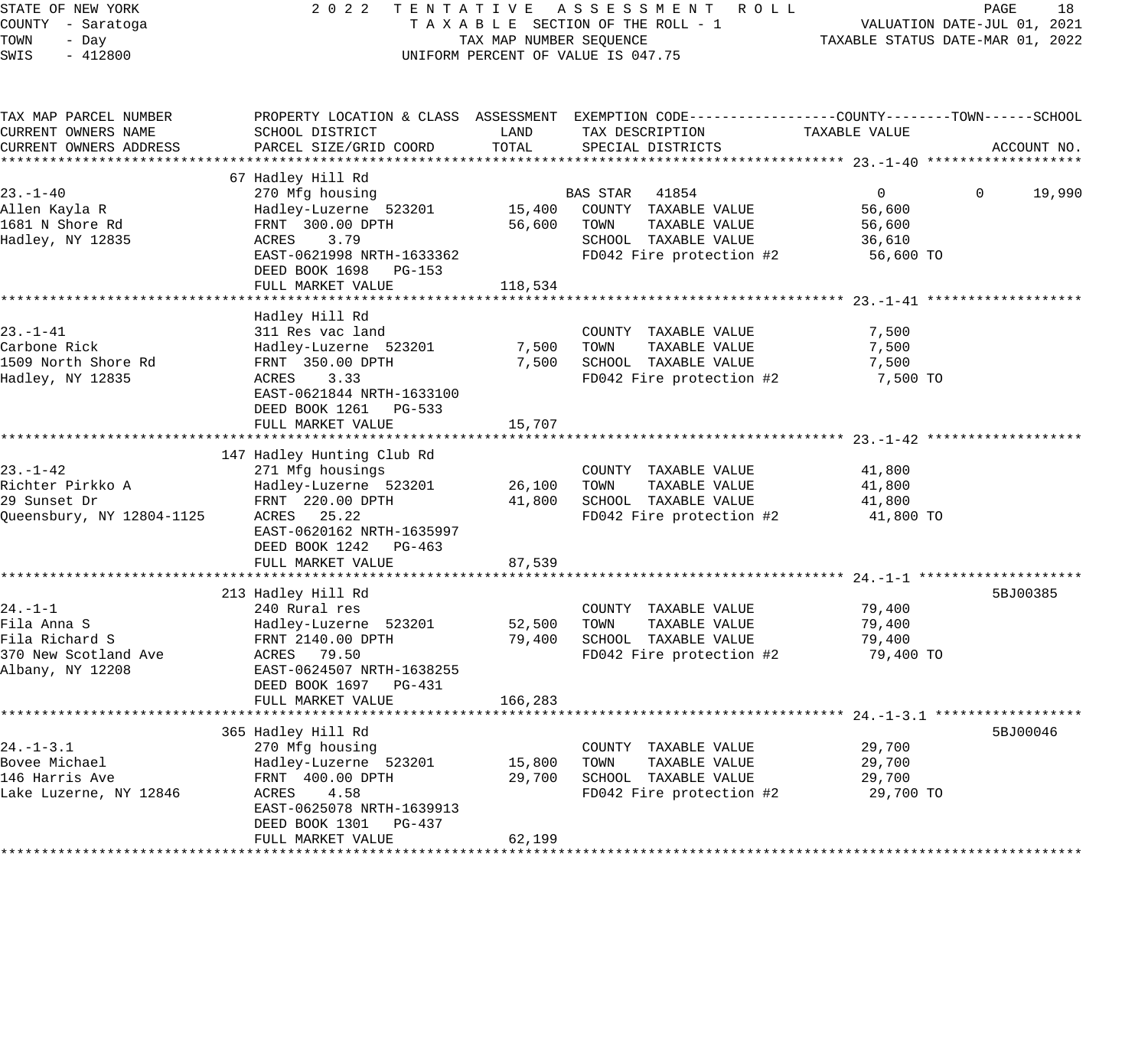#### STATE OF NEW YORK 2 0 2 2 T E N T A T I V E A S S E S S M E N T R O L L PAGE 19 COUNTY - Saratoga T A X A B L E SECTION OF THE ROLL - 1 VALUATION DATE-JUL 01, 2021 TAX MAP NUMBER SEQUENCE TAX NAP NUMBER SEQUENCE TAXABLE STATUS DATE-MAR 01, 2022 UNIFORM PERCENT OF VALUE IS 047.75

| TAX MAP PARCEL NUMBER  |                           |        | PROPERTY LOCATION & CLASS ASSESSMENT EXEMPTION CODE----------------COUNTY-------TOWN------SCHOOL |                |             |
|------------------------|---------------------------|--------|--------------------------------------------------------------------------------------------------|----------------|-------------|
| CURRENT OWNERS NAME    | SCHOOL DISTRICT           | LAND   | TAX DESCRIPTION                                                                                  | TAXABLE VALUE  |             |
| CURRENT OWNERS ADDRESS | PARCEL SIZE/GRID COORD    | TOTAL  | SPECIAL DISTRICTS                                                                                |                | ACCOUNT NO. |
|                        |                           |        |                                                                                                  |                |             |
|                        | Hadley Hill Rd            |        |                                                                                                  |                |             |
| $24. - 1 - 3.2$        | 314 Rural vac<10          |        | COUNTY TAXABLE VALUE                                                                             | 5,600          |             |
| Bovee Michael          | Hadley-Luzerne 523201     | 5,600  | TOWN<br>TAXABLE VALUE                                                                            | 5,600          |             |
| 146 Harris Ave         | FRNT 11.00 DPTH           | 5,600  | SCHOOL TAXABLE VALUE                                                                             | 5,600          |             |
| Lake Luzerne, NY 12846 | ACRES<br>0.83             |        | FD042 Fire protection #2                                                                         | 5,600 TO       |             |
|                        | EAST-0625046 NRTH-1639684 |        |                                                                                                  |                |             |
|                        | DEED BOOK 1301 PG-439     |        |                                                                                                  |                |             |
|                        | FULL MARKET VALUE         | 11,728 |                                                                                                  |                |             |
|                        |                           |        |                                                                                                  |                |             |
|                        | Hadley Hill Rd            |        |                                                                                                  |                | 5BJ00045    |
| $24. - 1 - 4$          | 314 Rural vac<10          |        | COUNTY TAXABLE VALUE                                                                             | 2,400          |             |
| Michael Bovee A        | Hadley-Luzerne 523201     | 2,400  | TOWN<br>TAXABLE VALUE                                                                            | 2,400          |             |
| 146 Harris Ave         | FRNT 64.00 DPTH 125.00    | 2,400  | SCHOOL TAXABLE VALUE                                                                             | 2,400          |             |
| Lake Luzerne, NY 12846 | 0.15<br>ACRES             |        | FD042 Fire protection #2                                                                         | 2,400 TO       |             |
|                        | EAST-0625255 NRTH-1639829 |        |                                                                                                  |                |             |
|                        | DEED BOOK 1430 PG-547     |        |                                                                                                  |                |             |
|                        | FULL MARKET VALUE         | 5,026  |                                                                                                  |                |             |
|                        |                           |        |                                                                                                  |                |             |
|                        | 363 Hadley Hill Rd        |        |                                                                                                  |                | 5BJ00235    |
| $24. - 1 - 5$          | 270 Mfg housing           |        | VET WAR CT 41121                                                                                 | 5,400<br>5,400 |             |
| Ovitt Marian           | Hadley-Luzerne 523201     | 15,100 | COUNTY TAXABLE VALUE                                                                             | 30,600         |             |
| Valarie Coffey         | FRNT 628.00 DPTH          | 36,000 | TAXABLE VALUE<br>TOWN                                                                            | 30,600         |             |
| 363 Hadley Hill Rd     | ACRES<br>3.15             |        | SCHOOL TAXABLE VALUE                                                                             | 36,000         |             |
| Hadley, NY 12804       | EAST-0625115 NRTH-1639508 |        | FD042 Fire protection #2                                                                         | 36,000 TO      |             |
|                        | DEED BOOK 1653 PG-463     |        |                                                                                                  |                |             |
|                        | FULL MARKET VALUE         | 75,393 |                                                                                                  |                |             |
|                        |                           |        |                                                                                                  |                |             |
|                        | 343 Hadley Hill Rd        |        |                                                                                                  |                | 5BJ00197    |
| $24. - 1 - 6$          | 210 1 Family Res          |        | COUNTY TAXABLE VALUE                                                                             | 37,700         |             |
| Hoffman Joshua D       | Hadley-Luzerne 523201     | 14,000 | TOWN<br>TAXABLE VALUE                                                                            | 37,700         |             |
| Hoffman Brenda D       | FRNT 100.00 DPTH 150.00   | 37,700 | SCHOOL TAXABLE VALUE                                                                             | 37,700         |             |
| 61 Schuler Ave         | ACRES<br>0.24             |        | FD042 Fire protection #2                                                                         | 37,700 TO      |             |
| Waldwick, NJ 07463     | EAST-0625134 NRTH-1638958 |        |                                                                                                  |                |             |
|                        | DEED BOOK 2013 PG-35502   |        |                                                                                                  |                |             |
|                        | FULL MARKET VALUE         | 78,953 |                                                                                                  |                |             |
|                        |                           |        |                                                                                                  |                |             |
|                        | 364 Hadley Hill Rd        |        |                                                                                                  |                | 5BJ00897    |
| $24. - 1 - 7$          | 270 Mfg housing           |        | COUNTY TAXABLE VALUE                                                                             | 25,800         |             |
| Monteleone Luke        | Hadley-Luzerne 523201     | 14,000 | TAXABLE VALUE<br>TOWN                                                                            | 25,800         |             |
| Matthew Monteleone     | FRNT 200.00 DPTH 100.00   | 25,800 | SCHOOL TAXABLE VALUE                                                                             | 25,800         |             |
| 551 Fire 1sland Ave    | ACRES<br>0.48             |        | FD041 Fire protection #1                                                                         | 25,800 TO      |             |
| Babylon, NY 11702      | EAST-0625415 NRTH-1639769 |        |                                                                                                  |                |             |
|                        | DEED BOOK 1740 PG-51      |        |                                                                                                  |                |             |
|                        | FULL MARKET VALUE         | 54,031 |                                                                                                  |                |             |
|                        |                           |        |                                                                                                  |                |             |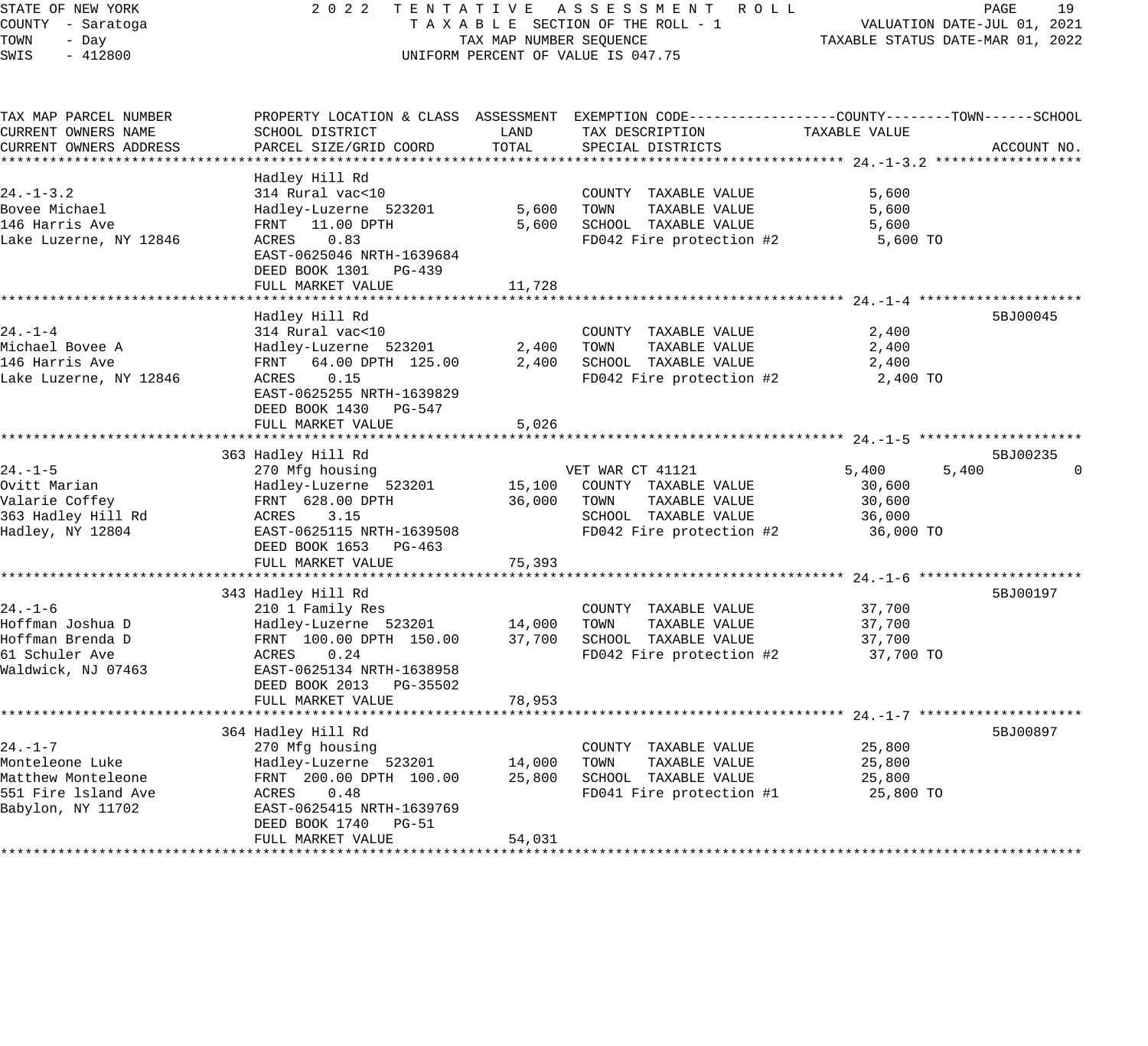#### STATE OF NEW YORK 2 0 2 2 T E N T A T I V E A S S E S S M E N T R O L L PAGE 20 COUNTY - Saratoga T A X A B L E SECTION OF THE ROLL - 1 VALUATION DATE-JUL 01, 2021 TAX MAP NUMBER SEQUENCE<br>TAX MAP NUMBER SEQUENCE TAXABLE STATUS DATE-MAR 01, 2022 UNIFORM PERCENT OF VALUE IS 047.75

| TAX MAP PARCEL NUMBER     |                            |         | PROPERTY LOCATION & CLASS ASSESSMENT EXEMPTION CODE---------------COUNTY-------TOWN-----SCHOOL |               |                  |
|---------------------------|----------------------------|---------|------------------------------------------------------------------------------------------------|---------------|------------------|
| CURRENT OWNERS NAME       | SCHOOL DISTRICT            | LAND    | TAX DESCRIPTION                                                                                | TAXABLE VALUE |                  |
| CURRENT OWNERS ADDRESS    | PARCEL SIZE/GRID COORD     | TOTAL   | SPECIAL DISTRICTS                                                                              |               | ACCOUNT NO.      |
| *****************         |                            |         |                                                                                                |               |                  |
|                           | 366 Hadley Hill Rd         |         |                                                                                                |               | 5BJ00526         |
| $24. - 1 - 8$             | 210 1 Family Res           |         | COUNTY TAXABLE VALUE                                                                           | 72,200        |                  |
| Pidgeon Clifton B         | Hadley-Luzerne 523201      | 14,000  | TOWN<br>TAXABLE VALUE                                                                          | 72,200        |                  |
| 218 Walter Maxfield Rd    | FRNT 420.00 DPTH           | 72,200  | SCHOOL TAXABLE VALUE                                                                           | 72,200        |                  |
| Hadley, NY 12835          | 2.32<br>ACRES              |         | FD041 Fire protection #1                                                                       | 72,200 TO     |                  |
|                           | EAST-0625479 NRTH-1640122  |         |                                                                                                |               |                  |
|                           | DEED BOOK 1472<br>PG-518   |         |                                                                                                |               |                  |
|                           | FULL MARKET VALUE          | 151,204 |                                                                                                |               |                  |
|                           |                            |         |                                                                                                |               |                  |
|                           | 293 Hadley Hill Rd         |         |                                                                                                |               | 5BJ00070         |
| $24. - 1 - 9$             | 912 Forest s480a           |         | FORST LND 47460                                                                                | 17,760        | 17,760<br>17,760 |
| HJS Peaked Mountain LLC   | Hadley-Luzerne 523201      | 22,200  | COUNTY TAXABLE VALUE                                                                           | 4,440         |                  |
| PO Box 575                | FRNT 895.95 DPTH           | 22,200  | TOWN<br>TAXABLE VALUE                                                                          | 4,440         |                  |
| Warrensburg, NY 12855     | 41.14<br>ACRES             |         | SCHOOL TAXABLE VALUE                                                                           | 4,440         |                  |
|                           | EAST-0625762 NRTH-1639004  |         | FD041 Fire protection #1                                                                       | 22,200 TO     |                  |
| MAY BE SUBJECT TO PAYMENT | DEED BOOK 2019<br>PG-24187 |         |                                                                                                |               |                  |
| UNDER RPTL480A UNTIL 2031 | FULL MARKET VALUE          | 46,492  |                                                                                                |               |                  |
|                           |                            |         |                                                                                                |               |                  |
|                           | Hadley Hill Rd             |         |                                                                                                |               | 5BJ00849         |
| $24. - 1 - 12$            | 912 Forest s480a           |         | FORST LND 47460                                                                                | 21,600        | 21,600<br>21,600 |
| HJS Peaked Mountain LLC   | Hadley-Luzerne 523201      | 27,000  | COUNTY TAXABLE VALUE                                                                           | 5,400         |                  |
| PO Box 575                | 54.08<br>ACRES             | 27,000  | TOWN<br>TAXABLE VALUE                                                                          | 5,400         |                  |
| Warrensburg, NY 12855     | EAST-0627710 NRTH-1639802  |         | SCHOOL TAXABLE VALUE                                                                           | 5,400         |                  |
|                           | DEED BOOK 1247 PG-346      |         | FD041 Fire protection #1                                                                       | 27,000 TO     |                  |
| MAY BE SUBJECT TO PAYMENT | FULL MARKET VALUE          | 56,545  |                                                                                                |               |                  |
| UNDER RPTL480A UNTIL 2031 |                            |         |                                                                                                |               |                  |
|                           |                            |         |                                                                                                |               |                  |
|                           | 460 Min Allen Rd           |         |                                                                                                |               | 5BJ00839         |
| 24.-1-13                  | 260 Seasonal res           |         | COUNTY TAXABLE VALUE                                                                           | 30,800        |                  |
| HJS Peaked Mountain LLC   | Hadley-Luzerne 523201      | 12,200  | TOWN<br>TAXABLE VALUE                                                                          | 30,800        |                  |
| PO Box 575                | Camp On From 2-2 95        | 30,800  | SCHOOL TAXABLE VALUE                                                                           | 30,800        |                  |
| Warrensburg, NY 12855     | 7 Non-Res S2               |         | FD041 Fire protection #1                                                                       | 30,800 TO     |                  |
|                           | BLA 2016/1207              |         |                                                                                                |               |                  |
|                           | ACRES 33.08                |         |                                                                                                |               |                  |
|                           | EAST-0629280 NRTH-1637900  |         |                                                                                                |               |                  |
|                           | DEED BOOK 2019<br>PG-24187 |         |                                                                                                |               |                  |
|                           | FULL MARKET VALUE          | 64,503  |                                                                                                |               |                  |
|                           |                            |         |                                                                                                |               |                  |
|                           | Min Allen Rd               |         |                                                                                                |               | 5BJ00791         |
| $24. - 1 - 15$            | 912 Forest s480a           |         | FORST LND 47460                                                                                | 28,960        | 28,960<br>28,960 |
| HJS Peaked Mountain LLC   | Hadley-Luzerne 523201      | 36,200  | COUNTY TAXABLE VALUE                                                                           | 7,240         |                  |
| PO Box 575                | RD 5 NON-RES S2            | 36,200  | TOWN<br>TAXABLE VALUE                                                                          | 7,240         |                  |
| Warrensburg, NY 12855     | ACRES<br>72.30             |         | SCHOOL TAXABLE VALUE                                                                           | 7,240         |                  |
|                           | EAST-0630835 NRTH-1635730  |         | FD041 Fire protection #1                                                                       | 36,200 TO     |                  |
| MAY BE SUBJECT TO PAYMENT | DEED BOOK 1519<br>PG-229   |         |                                                                                                |               |                  |
| UNDER RPTL480A UNTIL 2031 | FULL MARKET VALUE          | 75,812  |                                                                                                |               |                  |
|                           |                            |         |                                                                                                |               |                  |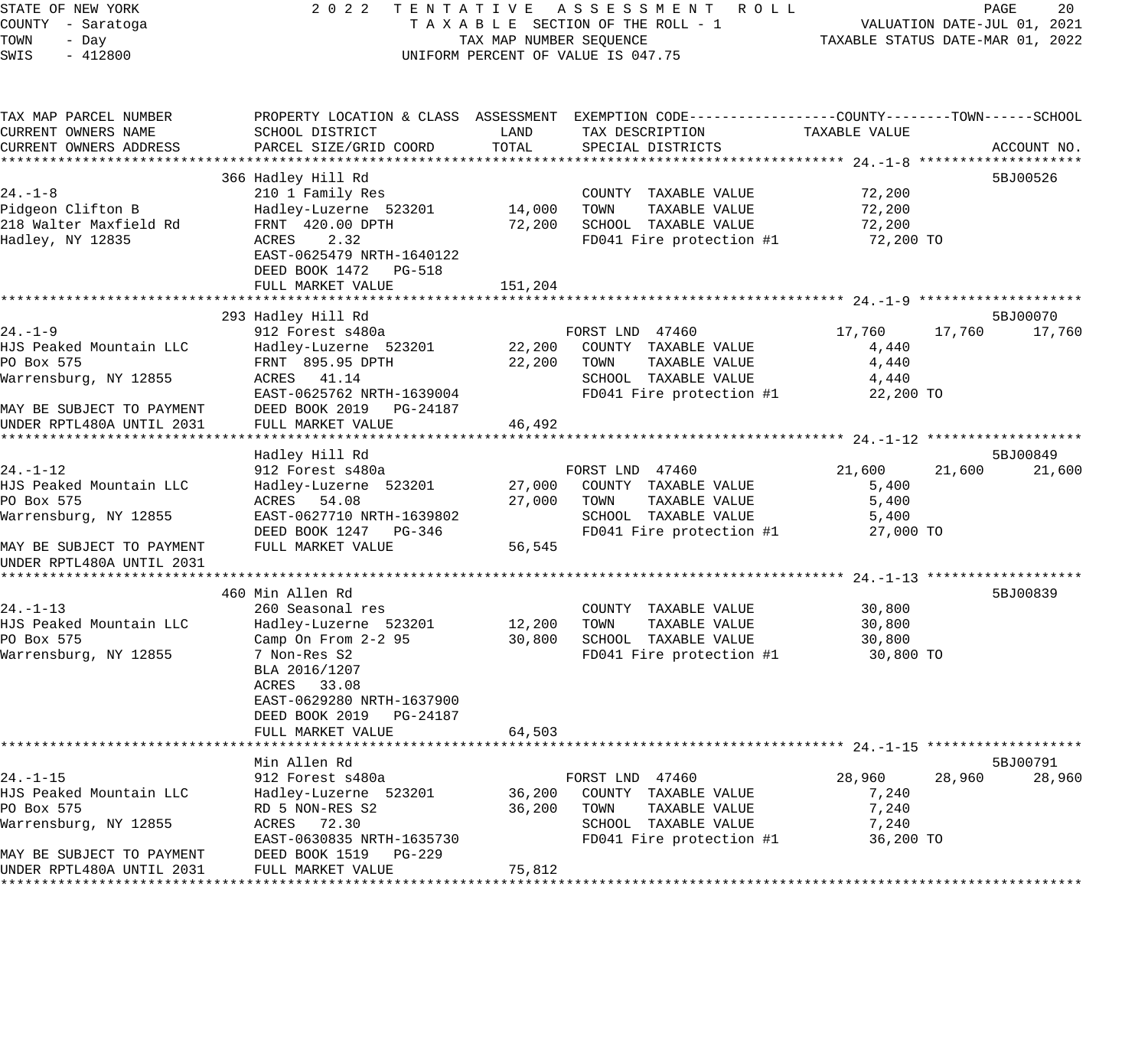## STATE OF NEW YORK 2 0 2 2 T E N T A T I V E A S S E S S M E N T R O L L PAGE 21 COUNTY - Saratoga T A X A B L E SECTION OF THE ROLL - 1 VALUATION DATE-JUL 01, 2021 UNIFORM PERCENT OF VALUE IS 047.75

TAXABLE STATUS DATE-MAR 01, 2022

| TAX MAP PARCEL NUMBER<br>CURRENT OWNERS NAME<br>CURRENT OWNERS ADDRESS                                                                 | SCHOOL DISTRICT<br>PARCEL SIZE/GRID COORD                                                                                                                                       | LAND<br>TOTAL               | PROPERTY LOCATION & CLASS ASSESSMENT EXEMPTION CODE---------------COUNTY-------TOWN-----SCHOOL<br>TAX DESCRIPTION<br>SPECIAL DISTRICTS | TAXABLE VALUE                                            | ACCOUNT NO.        |
|----------------------------------------------------------------------------------------------------------------------------------------|---------------------------------------------------------------------------------------------------------------------------------------------------------------------------------|-----------------------------|----------------------------------------------------------------------------------------------------------------------------------------|----------------------------------------------------------|--------------------|
| 24.-1-16<br>Jahn Karen R<br>PO Box 5312<br>W Babylon, NY 11707                                                                         | 197 Min Allen Rd<br>260 Seasonal res<br>Hadley-Luzerne 523201<br>FRNT 4370.00 DPTH<br>ACRES 127.94<br>EAST-0632068 NRTH-1633427<br>DEED BOOK 2012 PG-49606<br>FULL MARKET VALUE | 69,500<br>87,000<br>182,199 | COUNTY TAXABLE VALUE<br>TOWN<br>TAXABLE VALUE<br>SCHOOL TAXABLE VALUE<br>FD041 Fire protection #1                                      | 87,000<br>87,000<br>87,000<br>87,000 TO                  | 5BJ00790           |
| 24.-1-17.1<br>HJS Peaked Mountain LLC<br>PO Box 575<br>Warrensburg, NY 12855<br>MAY BE SUBJECT TO PAYMENT<br>UNDER RPTL480A UNTIL 2031 | Min Allen Rd<br>912 Forest s480a<br>Hadley-Luzerne 523201<br>FRNT 80.00 DPTH<br>ACRES 27.80<br>EAST-0629944 NRTH-1635483<br>DEED BOOK 1519 PG-229<br>FULL MARKET VALUE          | 13,900<br>13,900<br>29,110  | FORST LND 47460<br>COUNTY TAXABLE VALUE<br>TOWN<br>TAXABLE VALUE<br>SCHOOL TAXABLE VALUE<br>FD041 Fire protection #1                   | 11,120<br>11,120<br>2,780<br>2,780<br>2,780<br>13,900 TO | 5BJ00081<br>11,120 |
| $24. - 1 - 17.2$<br>Hungry Hill Camp Inc<br>6 Frasier Road<br>Greenfield, NY 12833                                                     | Min Allen Rd<br>910 Priv forest<br>Hadley-Luzerne 523201<br>FRNT 150.00 DPTH<br>ACRES 96.00<br>EAST-0628629 NRTH-1635040<br>DEED BOOK 2016 PG-6020<br>FULL MARKET VALUE         | 48,000<br>48,000<br>100,524 | COUNTY TAXABLE VALUE<br>TOWN<br>TAXABLE VALUE<br>SCHOOL TAXABLE VALUE<br>FD041 Fire protection #1                                      | 48,000<br>48,000<br>48,000<br>48,000 TO                  |                    |
| 24. -1-17.3<br>Guerrero Alvin<br>8 Marian Ln<br>Loudonville, NY 12211                                                                  | Min Allen Rd<br>910 Priv forest<br>Hadley-Luzerne 523201<br>ACRES 50.00<br>EAST-0629499 NRTH-1633654<br>DEED BOOK 2020 PG-30743<br>FULL MARKET VALUE                            | 25,000<br>25,000<br>52,356  | COUNTY TAXABLE VALUE<br>TOWN<br>TAXABLE VALUE<br>SCHOOL TAXABLE VALUE<br>FD041 Fire protection #1                                      | 25,000<br>25,000<br>25,000<br>25,000 TO                  |                    |
| $24. - 1 - 21.1$<br>Hungry Hill Camp<br>Attn: Thomas J. Belisario<br>632 Sand Hill Rd<br>Greenfield Center, NY 12832                   | Hadley Hill Rd<br>910 Priv forest<br>Hadley-Luzerne 523201<br>FRNT 267.28 DPTH<br>ACRES 26.73<br>EAST-0625521 NRTH-1636579<br>DEED BOOK 1688 PG-514<br>FULL MARKET VALUE        | 18,500<br>18,500<br>38,743  | COUNTY TAXABLE VALUE<br>TOWN<br>TAXABLE VALUE<br>SCHOOL TAXABLE VALUE<br>FD041 Fire protection #1                                      | 18,500<br>18,500<br>18,500<br>18,500 TO                  | 5BJ00539           |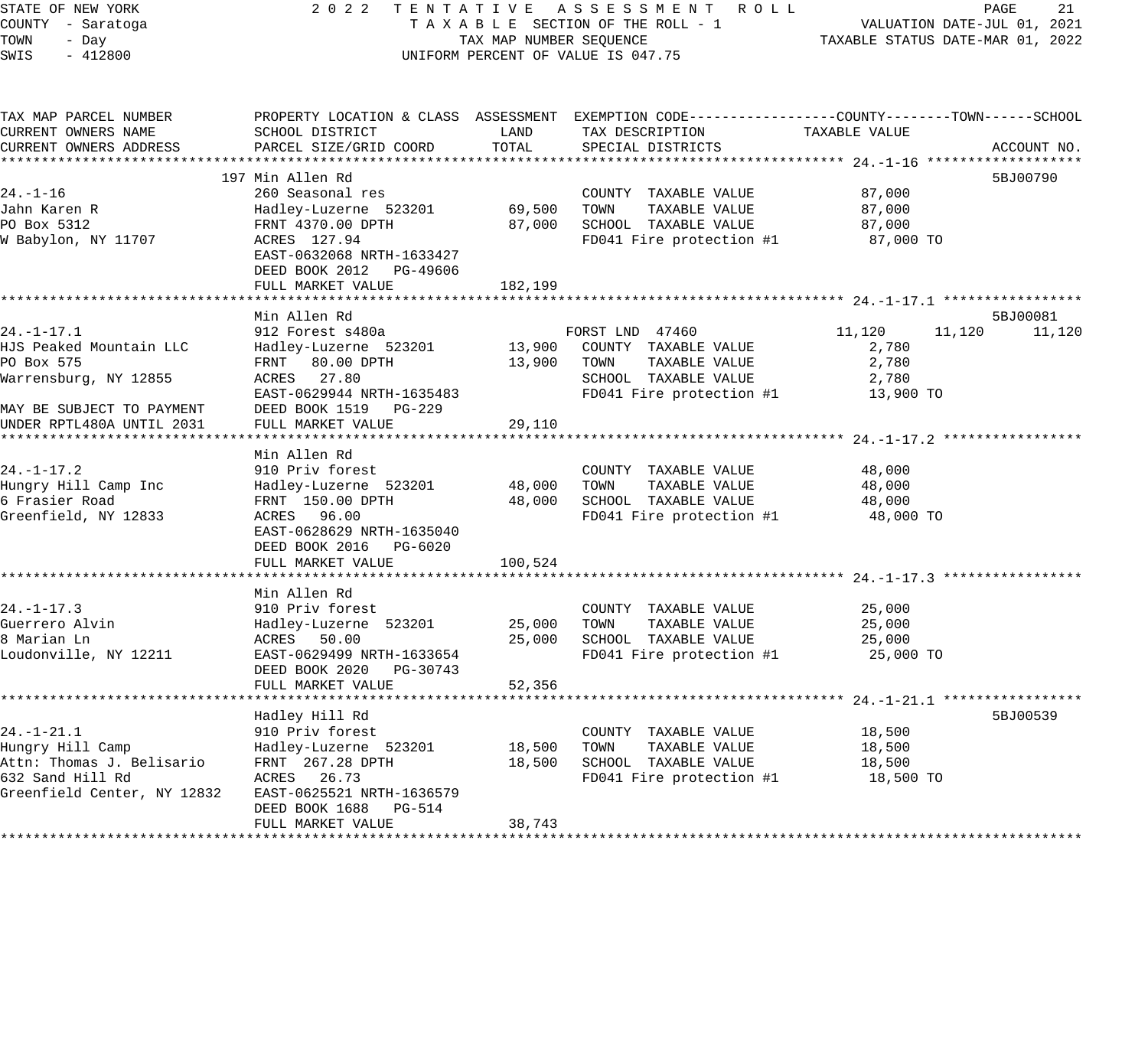STATE OF NEW YORK 2 0 2 2 T E N T A T I V E A S S E S S M E N T R O L L PAGE 22 COUNTY - Saratoga T A X A B L E SECTION OF THE ROLL - 1 VALUATION DATE-JUL 01, 2021 TOWN - Day TAX MAP NUMBER SEQUENCE TAXABLE STATUS DATE-MAR 01, 2022 SWIS - 412800 UNIFORM PERCENT OF VALUE IS 047.75 TAX MAP PARCEL NUMBER PROPERTY LOCATION & CLASS ASSESSMENT EXEMPTION CODE---------------COUNTY--------TOWN------SCHOOL CURRENT OWNERS NAME SCHOOL DISTRICT LAND TAX DESCRIPTION TAXABLE VALUE CURRENT OWNERS ADDRESS PARCEL SIZE/GRID COORD TOTAL SPECIAL DISTRICTS ACCOUNT NO. \*\*\*\*\*\*\*\*\*\*\*\*\*\*\*\*\*\*\*\*\*\*\*\*\*\*\*\*\*\*\*\*\*\*\*\*\*\*\*\*\*\*\*\*\*\*\*\*\*\*\*\*\*\*\*\*\*\*\*\*\*\*\*\*\*\*\*\*\*\*\*\*\*\*\*\*\*\*\*\*\*\*\*\*\*\*\*\*\*\*\*\*\*\*\*\*\*\*\*\*\*\*\* 24.-1-21.2 \*\*\*\*\*\*\*\*\*\*\*\*\*\*\*\*\* 214 Hadley Hill Rd 24.-1-21.2 240 Rural res COUNTY TAXABLE VALUE 96,390 Seelow Zachary Hadley-Luzerne 523201 20,300 TOWN TAXABLE VALUE 96,390 214 Hadley Hill Road FRNT 1339.14 DPTH 96,390 SCHOOL TAXABLE VALUE 96,390 Hadley, NY 12835 ACRES 13.66 FD041 Fire protection #1 96,390 TO EAST-0624628 NRTH-1635763 DEED BOOK 2019 PG-37334 FULL MARKET VALUE 201,864 \*\*\*\*\*\*\*\*\*\*\*\*\*\*\*\*\*\*\*\*\*\*\*\*\*\*\*\*\*\*\*\*\*\*\*\*\*\*\*\*\*\*\*\*\*\*\*\*\*\*\*\*\*\*\*\*\*\*\*\*\*\*\*\*\*\*\*\*\*\*\*\*\*\*\*\*\*\*\*\*\*\*\*\*\*\*\*\*\*\*\*\*\*\*\*\*\*\*\*\*\*\*\* 24.-1-23 \*\*\*\*\*\*\*\*\*\*\*\*\*\*\*\*\*\*\* 232 Hadley Hill Rd 5BJ00855 24.-1-23 260 Seasonal res COUNTY TAXABLE VALUE 33,300 Lane Richard Hadley-Luzerne 523201 14,000 TOWN TAXABLE VALUE 33,300 4415 State Route 22 FRNT 100.00 DPTH 175.00 33,300 SCHOOL TAXABLE VALUE 33,300 Salem, NY 12865 ACRES 0.40 FD041 Fire protection #1 33,300 TO EAST-0625337 NRTH-1638477 PRIOR OWNER ON 3/01/2022 DEED BOOK 2022 PG-4247 Lane Richard FULL MARKET VALUE 69,738 \*\*\*\*\*\*\*\*\*\*\*\*\*\*\*\*\*\*\*\*\*\*\*\*\*\*\*\*\*\*\*\*\*\*\*\*\*\*\*\*\*\*\*\*\*\*\*\*\*\*\*\*\*\*\*\*\*\*\*\*\*\*\*\*\*\*\*\*\*\*\*\*\*\*\*\*\*\*\*\*\*\*\*\*\*\*\*\*\*\*\*\*\*\*\*\*\*\*\*\*\*\*\* 24.-1-24 \*\*\*\*\*\*\*\*\*\*\*\*\*\*\*\*\*\*\* 366 Hadley Hill Rd 5BJ00668 (1988) 366 Hadley Hill Rd 5BJ00668 (1989) 366 Hadley Hill Rd 24.-1-24 240 Rural res COUNTY TAXABLE VALUE 65,000 Coppola Louis Hadley-Luzerne 523201 41,000 TOWN TAXABLE VALUE 65,000 280 Magee Drive Concetta M Coppola Irr Tr 65,000 SCHOOL TAXABLE VALUE 65,000 Hamden, CT 06514 2020 FD041 Fire protection #1 65,000 TO FRNT 50.00 DPTH ACRES 54.97 EAST-0626945 NRTH-1639243 DEED BOOK 2020 PG-28243 FULL MARKET VALUE 136,126 \*\*\*\*\*\*\*\*\*\*\*\*\*\*\*\*\*\*\*\*\*\*\*\*\*\*\*\*\*\*\*\*\*\*\*\*\*\*\*\*\*\*\*\*\*\*\*\*\*\*\*\*\*\*\*\*\*\*\*\*\*\*\*\*\*\*\*\*\*\*\*\*\*\*\*\*\*\*\*\*\*\*\*\*\*\*\*\*\*\*\*\*\*\*\*\*\*\*\*\*\*\*\* 24.-1-25 \*\*\*\*\*\*\*\*\*\*\*\*\*\*\*\*\*\*\* 242 Hadley Hill Rd 5BJ00926 24.-1-25 240 Rural res COUNTY TAXABLE VALUE 185,000 Hungry Hill Camp Inc Hadley-Luzerne 523201 164,900 TOWN TAXABLE VALUE 185,000 Attn: Thomas J. Belisaro BLA 2016/1207 185,000 SCHOOL TAXABLE VALUE 185,000 632 Sand Hill Rd ACRES 294.10 FD041 Fire protection #1 185,000 TO Greenfield Center, NY 12832 EAST-0627410 NRTH-1636270 DEED BOOK 1266 PG-753 FULL MARKET VALUE 387, 435 \*\*\*\*\*\*\*\*\*\*\*\*\*\*\*\*\*\*\*\*\*\*\*\*\*\*\*\*\*\*\*\*\*\*\*\*\*\*\*\*\*\*\*\*\*\*\*\*\*\*\*\*\*\*\*\*\*\*\*\*\*\*\*\*\*\*\*\*\*\*\*\*\*\*\*\*\*\*\*\*\*\*\*\*\*\*\*\*\*\*\*\*\*\*\*\*\*\*\*\*\*\*\* 24.-1-26 \*\*\*\*\*\*\*\*\*\*\*\*\*\*\*\*\*\*\* 174 Hadley Hill Rd 5BJ00791 24.-1-26 210 1 Family Res BAS STAR 41854 0 0 19,990 Bentham Patricia R Hadley-Luzerne 523201 14,000 COUNTY TAXABLE VALUE 72,000 PO Box 174 **FRNT 245.00 DPTH** 72,000 TOWN TAXABLE VALUE 72,000 Hadley, NY 12835 ACRES 0.89 BANK 709 SCHOOL TAXABLE VALUE 52,010

EAST-0624184 NRTH-1635241 FD041 Fire protection #1 72,000 TO

\*\*\*\*\*\*\*\*\*\*\*\*\*\*\*\*\*\*\*\*\*\*\*\*\*\*\*\*\*\*\*\*\*\*\*\*\*\*\*\*\*\*\*\*\*\*\*\*\*\*\*\*\*\*\*\*\*\*\*\*\*\*\*\*\*\*\*\*\*\*\*\*\*\*\*\*\*\*\*\*\*\*\*\*\*\*\*\*\*\*\*\*\*\*\*\*\*\*\*\*\*\*\*\*\*\*\*\*\*\*\*\*\*\*\*\*\*\*\*\*\*\*\*\*\*\*\*\*\*\*\*\*

FULL MARKET VALUE 150,785

DEED BOOK 1491 PG-172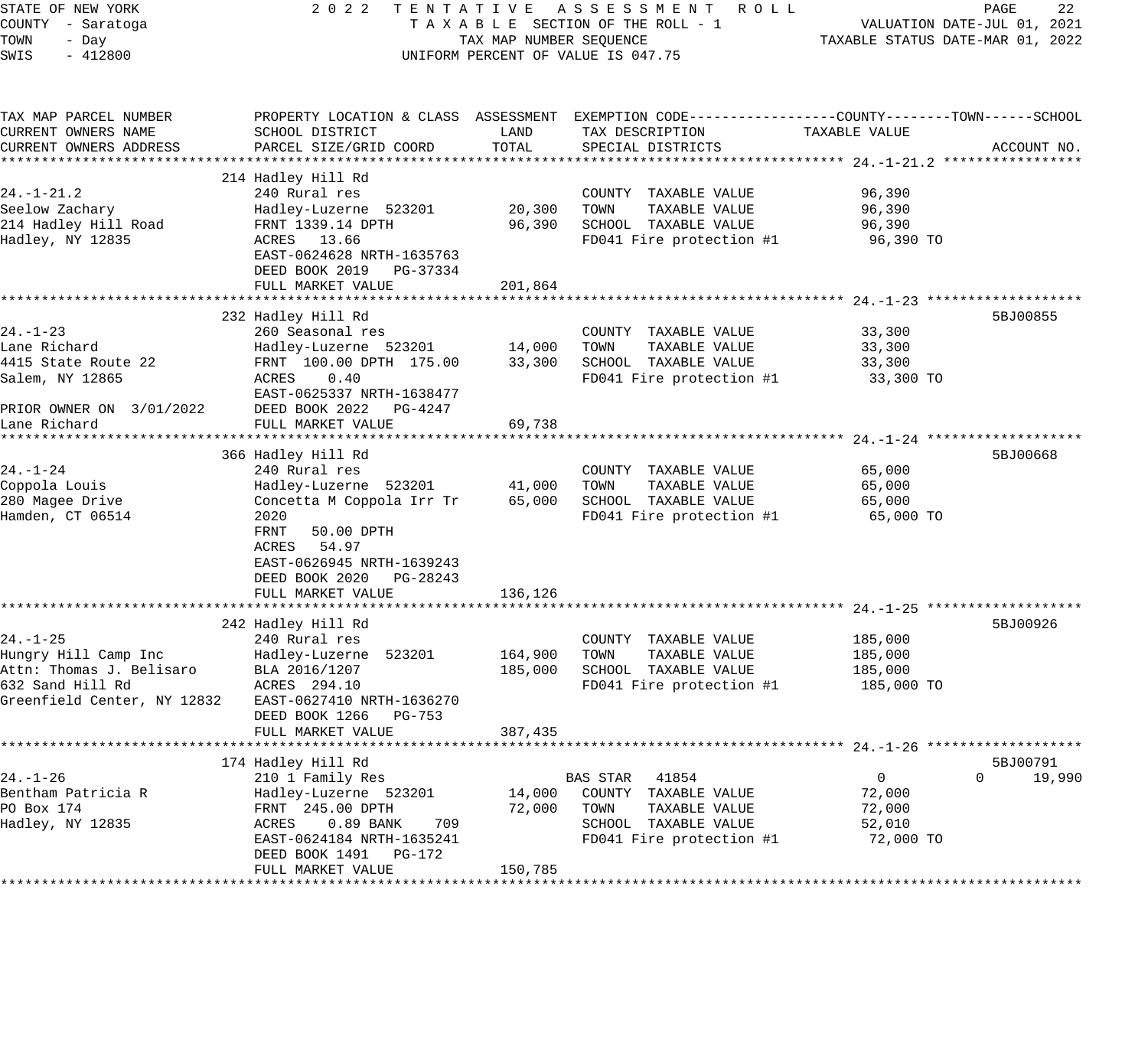# STATE OF NEW YORK 2 0 2 2 T E N T A T I V E A S S E S S M E N T R O L L PAGE 23 COUNTY - Saratoga T A X A B L E SECTION OF THE ROLL - 1 VALUATION DATE-JUL 01, 2021 UNIFORM PERCENT OF VALUE IS 047.75

| TAX MAP PARCEL NUMBER  |                               |         | PROPERTY LOCATION & CLASS ASSESSMENT EXEMPTION CODE----------------COUNTY-------TOWN------SCHOOL |                |                    |
|------------------------|-------------------------------|---------|--------------------------------------------------------------------------------------------------|----------------|--------------------|
| CURRENT OWNERS NAME    | SCHOOL DISTRICT               | LAND    | TAX DESCRIPTION                                                                                  | TAXABLE VALUE  |                    |
| CURRENT OWNERS ADDRESS | PARCEL SIZE/GRID COORD        | TOTAL   | SPECIAL DISTRICTS                                                                                |                | ACCOUNT NO.        |
|                        |                               |         |                                                                                                  |                |                    |
|                        | Min Allen Rd                  |         |                                                                                                  |                | 5BJ00036           |
| $24. - 2 - 3.1$        | 910 Priv forest               |         | COUNTY TAXABLE VALUE                                                                             | 83,000         |                    |
| Jahn Karen R           | Hadley-Luzerne 523201         | 83,000  | TAXABLE VALUE<br>TOWN                                                                            | 83,000         |                    |
| PO Box 5312            | RD 5 Mosher Lot RES S1        | 83,000  | SCHOOL TAXABLE VALUE                                                                             | 83,000         |                    |
| W Babylon, NY 11707    | ACRES 165.98                  |         | FD041 Fire protection #1                                                                         | 83,000 TO      |                    |
|                        | EAST-0631589 NRTH-1637461     |         |                                                                                                  |                |                    |
|                        | DEED BOOK 2012 PG-49606       |         |                                                                                                  |                |                    |
|                        | FULL MARKET VALUE             | 173,822 |                                                                                                  |                |                    |
|                        |                               |         |                                                                                                  |                |                    |
|                        | Hollow Rd                     |         |                                                                                                  |                | 5BJ00868           |
| $24. -2 - 7$           | 910 Priv forest               |         | COUNTY TAXABLE VALUE                                                                             | 17,700         |                    |
| OConnell Martin        | Hadley-Luzerne 523201         | 17,700  | TOWN<br>TAXABLE VALUE                                                                            | 17,700         |                    |
| OConnell Lillian       | FRNT 130.00 DPTH              | 17,700  | SCHOOL TAXABLE VALUE                                                                             | 17,700         |                    |
| 15 Heathcote Ct        | ACRES 35.41                   |         | FD041 Fire protection #1                                                                         | 17,700 TO      |                    |
| Shirley, NY 11967      | EAST-0635327 NRTH-1635028     |         |                                                                                                  |                |                    |
|                        | DEED BOOK 1085 PG-573         |         |                                                                                                  |                |                    |
|                        | FULL MARKET VALUE             | 37,068  |                                                                                                  |                |                    |
|                        |                               |         |                                                                                                  |                |                    |
|                        | 480 Steve Kathan (Private) Rd |         |                                                                                                  |                |                    |
| $24. - 2 - 8.2$        | 260 Seasonal res              |         | COUNTY TAXABLE VALUE                                                                             | 23,000         |                    |
| Kelloqq Russell J      | Hadley-Luzerne 523201         | 15,800  | TOWN<br>TAXABLE VALUE                                                                            | 23,000         |                    |
| 44 W Mountain Rd #5    | APA 99-123A 2011013596        | 23,000  | SCHOOL TAXABLE VALUE                                                                             | 23,000         |                    |
| Corinth, NY 12822      | Buondary line 2011/23575      |         | FD041 Fire protection #1                                                                         | 23,000 TO      |                    |
|                        | ACRES 22.64                   |         |                                                                                                  |                |                    |
|                        | EAST-0635079 NRTH-1636445     |         |                                                                                                  |                |                    |
|                        | DEED BOOK 1754 PG-21          |         |                                                                                                  |                |                    |
|                        | FULL MARKET VALUE             | 48,168  |                                                                                                  |                |                    |
|                        |                               |         |                                                                                                  |                |                    |
|                        | 360 Steve Kathan (Private) Rd |         |                                                                                                  |                | 5BJ00326           |
| $24. - 2 - 8.11$       | 210 1 Family Res              |         | COUNTY TAXABLE VALUE                                                                             | 71,400         |                    |
| Allen Jr. Norman H     | Hadley-Luzerne 523201         | 24,300  | TOWN<br>TAXABLE VALUE                                                                            | 71,400         |                    |
| 360 Steve Kathan Rd    | APA 99-123A 2011013596        | 71,400  | SCHOOL TAXABLE VALUE                                                                             | 71,400         |                    |
| Hadley, NY 12835       | also2011/23575 prior24.-2     |         | FD041 Fire protection #1                                                                         | 71,400 TO      |                    |
|                        | ACRES 25.54                   |         |                                                                                                  |                |                    |
|                        | EAST-0634453 NRTH-1635958     |         |                                                                                                  |                |                    |
|                        | DEED BOOK 2020 PG-26943       |         |                                                                                                  |                |                    |
|                        | FULL MARKET VALUE             | 149,529 |                                                                                                  |                |                    |
|                        |                               |         |                                                                                                  |                |                    |
|                        | 101 Hollow Rd                 |         |                                                                                                  |                | 5BJ00165           |
| $24. - 2 - 9$          | 271 Mfg housings              |         | BAS STAR 41854                                                                                   | $\overline{0}$ | $\Omega$<br>19,990 |
| Allen Frank            | Hadley-Luzerne 523201         |         | 12,400 COUNTY TAXABLE VALUE                                                                      | 40,300         |                    |
| Allen Joey             | Bar 6/5/96 -14000 Struct      | 40,300  | TOWN<br>TAXABLE VALUE                                                                            | 40,300         |                    |
| 101 Hollow Rd          | FRNT 228.00 DPTH              |         | SCHOOL TAXABLE VALUE                                                                             | 20,310         |                    |
| Hadley, NY 12835       | 1.95<br>ACRES                 |         | FD041 Fire protection #1                                                                         | 40,300 TO      |                    |
|                        | EAST-0635941 NRTH-1634808     |         |                                                                                                  |                |                    |
|                        | DEED BOOK 1409 PG-407         |         |                                                                                                  |                |                    |
|                        | FULL MARKET VALUE             | 84,398  |                                                                                                  |                |                    |
|                        |                               |         |                                                                                                  |                |                    |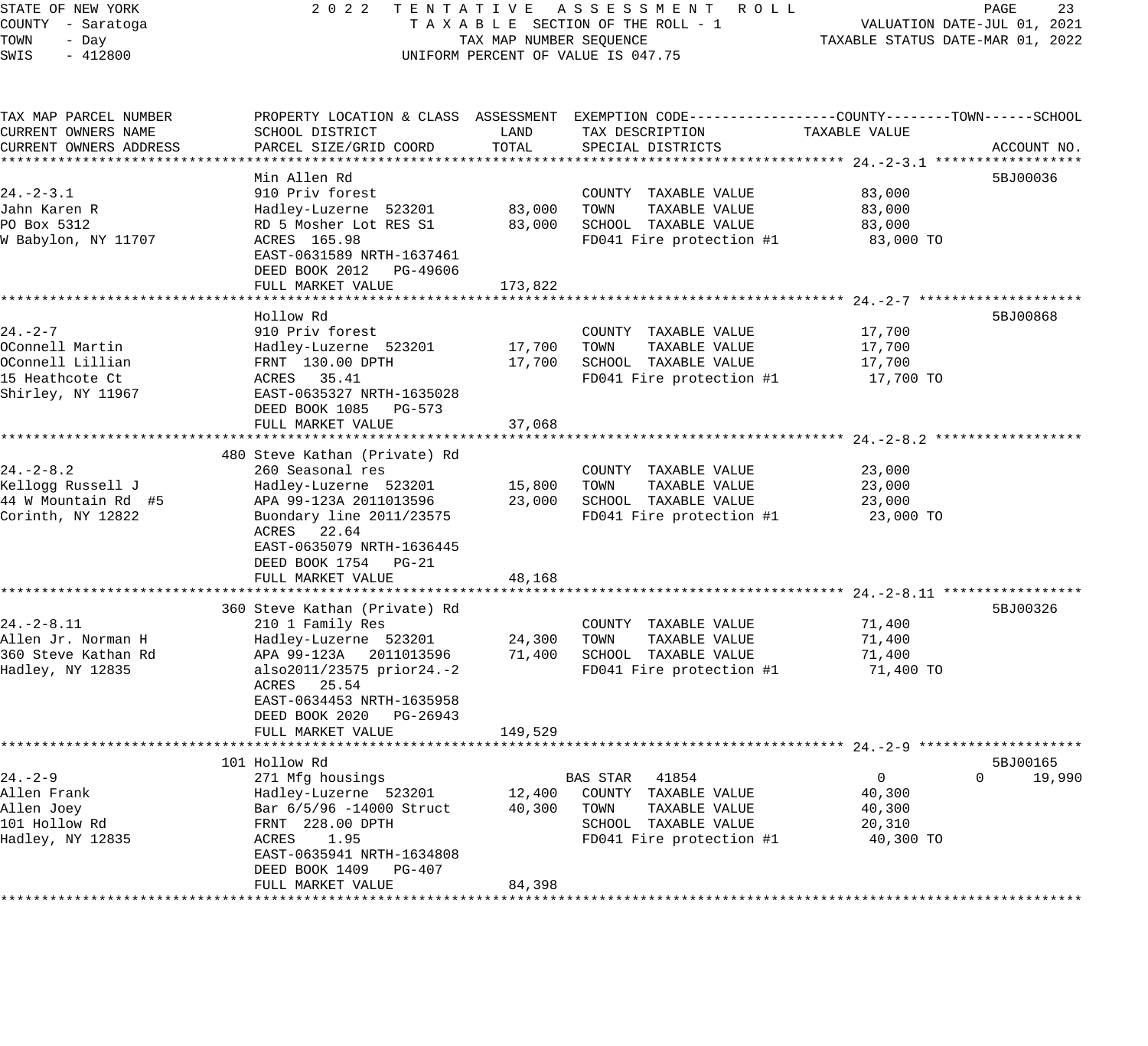| STATE OF NEW YORK<br>COUNTY - Saratoga<br>TOWN<br>- Day<br>SWIS<br>$-412800$ | 2022                                                                                             | TAX MAP NUMBER SEQUENCE | TENTATIVE ASSESSMENT ROLL<br>TAXABLE SECTION OF THE ROLL - 1<br>UNIFORM PERCENT OF VALUE IS 047.75 |                          | PAGE<br>24<br>VALUATION DATE-JUL 01, 2021<br>TAXABLE STATUS DATE-MAR 01, 2022 |
|------------------------------------------------------------------------------|--------------------------------------------------------------------------------------------------|-------------------------|----------------------------------------------------------------------------------------------------|--------------------------|-------------------------------------------------------------------------------|
| TAX MAP PARCEL NUMBER                                                        | PROPERTY LOCATION & CLASS ASSESSMENT EXEMPTION CODE----------------COUNTY-------TOWN------SCHOOL |                         |                                                                                                    |                          |                                                                               |
| CURRENT OWNERS NAME                                                          | SCHOOL DISTRICT<br>PARCEL SIZE/GRID COORD                                                        | LAND<br>TOTAL           | TAX DESCRIPTION                                                                                    | TAXABLE VALUE            |                                                                               |
| CURRENT OWNERS ADDRESS                                                       |                                                                                                  |                         | SPECIAL DISTRICTS                                                                                  |                          | ACCOUNT NO.                                                                   |
|                                                                              | 105 Hollow Rd                                                                                    |                         |                                                                                                    |                          | 5BJ00029                                                                      |
| 24.-2-10                                                                     | 270 Mfg housing                                                                                  |                         | BAS STAR 41854                                                                                     | $\overline{0}$           | 19,990<br>$\Omega$                                                            |
| Allen Frank R                                                                | Hadley-Luzerne 523201                                                                            | 7,200                   | COUNTY TAXABLE VALUE                                                                               | 43,900                   |                                                                               |
| Allen Madeline                                                               | FRNT 139.50 DPTH 164.00                                                                          | 43,900                  | TOWN<br>TAXABLE VALUE                                                                              | 43,900                   |                                                                               |
| 105 Hollow Rd                                                                | ACRES<br>0.52                                                                                    |                         | SCHOOL TAXABLE VALUE                                                                               | 23,910                   |                                                                               |
| Hadley, NY 12835                                                             | EAST-0635964 NRTH-1635059<br>DEED BOOK 1246 PG-541                                               |                         | FD041 Fire protection #1                                                                           | 43,900 TO                |                                                                               |
|                                                                              | FULL MARKET VALUE                                                                                | 91,937                  |                                                                                                    |                          |                                                                               |
|                                                                              | *******************************                                                                  |                         |                                                                                                    |                          |                                                                               |
|                                                                              | Hollow Rd                                                                                        |                         |                                                                                                    |                          | 5BJ00030                                                                      |
| 24.-2-12.1                                                                   | 314 Rural vac<10                                                                                 |                         | COUNTY TAXABLE VALUE                                                                               | 2,045                    |                                                                               |
| Allen Buddie F                                                               | Hadley-Luzerne 523201                                                                            | 2,045                   | TOWN<br>TAXABLE VALUE                                                                              | 2,045                    |                                                                               |
| Allen Cheryl L<br>17 Rice Rd                                                 | FRNT 15.75 DPTH<br>2.70<br>ACRES                                                                 | 2,045                   | SCHOOL TAXABLE VALUE                                                                               | 2,045<br>2,045 TO        |                                                                               |
| Hadley, NY 12835                                                             | EAST-0635950 NRTH-1635976                                                                        |                         | FD041 Fire protection #1                                                                           |                          |                                                                               |
|                                                                              | DEED BOOK 2008 PG-2373                                                                           |                         |                                                                                                    |                          |                                                                               |
|                                                                              | FULL MARKET VALUE                                                                                | 4,283                   |                                                                                                    |                          |                                                                               |
|                                                                              | ***********************                                                                          |                         |                                                                                                    |                          |                                                                               |
|                                                                              | 117 Hollow Rd                                                                                    |                         |                                                                                                    |                          | 5BJ00080                                                                      |
| 24.-2-14                                                                     | 270 Mfg housing                                                                                  |                         | B STAR ADD 41864                                                                                   | $0 \qquad$               | $\Omega$<br>8,300                                                             |
| Allen Alma                                                                   | Hadley-Luzerne 523201                                                                            | 2,400                   | COUNTY TAXABLE VALUE                                                                               | 8,300                    |                                                                               |
| 117 Hollow Rd                                                                | ACRES<br>0.06                                                                                    | 8,300                   | TOWN<br>TAXABLE VALUE                                                                              | 8,300                    |                                                                               |
| Hadley, NY 12835                                                             | EAST-0636137 NRTH-1635521                                                                        |                         | SCHOOL TAXABLE VALUE                                                                               | $\overline{\phantom{0}}$ |                                                                               |
|                                                                              | DEED BOOK 982<br>PG-364                                                                          |                         | FD041 Fire protection #1                                                                           | 8,300 TO                 |                                                                               |
|                                                                              | FULL MARKET VALUE                                                                                | 17,382                  |                                                                                                    |                          |                                                                               |
|                                                                              |                                                                                                  |                         |                                                                                                    |                          |                                                                               |
|                                                                              | 121 Hollow Rd                                                                                    |                         |                                                                                                    |                          | 5BJ00031                                                                      |
| 24.-2-15                                                                     | 210 1 Family Res                                                                                 | 12,400                  | COUNTY TAXABLE VALUE<br>TOWN<br>TAXABLE VALUE                                                      | 45,800<br>45,800         |                                                                               |
| Dunn Jason<br>Dunn Dianna                                                    | Hadley-Luzerne 523201<br>FRNT 240.00 DPTH                                                        | 45,800                  | SCHOOL TAXABLE VALUE                                                                               | 45,800                   |                                                                               |
| 121 Hollow Road                                                              | ACRES<br>1.92                                                                                    |                         | FD041 Fire protection #1                                                                           | 45,800 TO                |                                                                               |
| Hadley, NY 12835                                                             | EAST-0636279 NRTH-1635734                                                                        |                         |                                                                                                    |                          |                                                                               |
|                                                                              | DEED BOOK 2016 PG-1812                                                                           |                         |                                                                                                    |                          |                                                                               |
|                                                                              | FULL MARKET VALUE                                                                                | 95,916                  |                                                                                                    |                          |                                                                               |
|                                                                              | ***********************                                                                          |                         |                                                                                                    |                          |                                                                               |
|                                                                              | 141 Hollow Rd                                                                                    |                         |                                                                                                    |                          | 5BJ01557                                                                      |
| $24. -2 - 16$                                                                | 210 1 Family Res                                                                                 |                         | AGED C<br>41802                                                                                    | 12,280                   | $\Omega$<br>$\Omega$                                                          |
| Perry Donna J                                                                | Hadley-Luzerne 523201                                                                            | 12,600 AGED T&S         | 41806                                                                                              | $\mathbf{0}$             | 15,350<br>15,350                                                              |
| 141 Hollow Rd                                                                | FRNT 725.00 DPTH                                                                                 |                         | 30,700 ENH STAR<br>41834                                                                           | $\overline{0}$           | 15,350<br>$\Omega$                                                            |
| Hadley, NY 12835                                                             | 2.61<br>ACRES                                                                                    |                         | COUNTY TAXABLE VALUE                                                                               | 18,420                   |                                                                               |
|                                                                              | EAST-0636479 NRTH-1635992                                                                        |                         | TOWN<br>TAXABLE VALUE                                                                              | 15,350                   |                                                                               |
|                                                                              | DEED BOOK 2009<br>PG-24247                                                                       |                         | SCHOOL<br>TAXABLE VALUE                                                                            | $\Omega$                 |                                                                               |

FULL MARKET VALUE 64,293 FD041 Fire protection #1 30,700 TO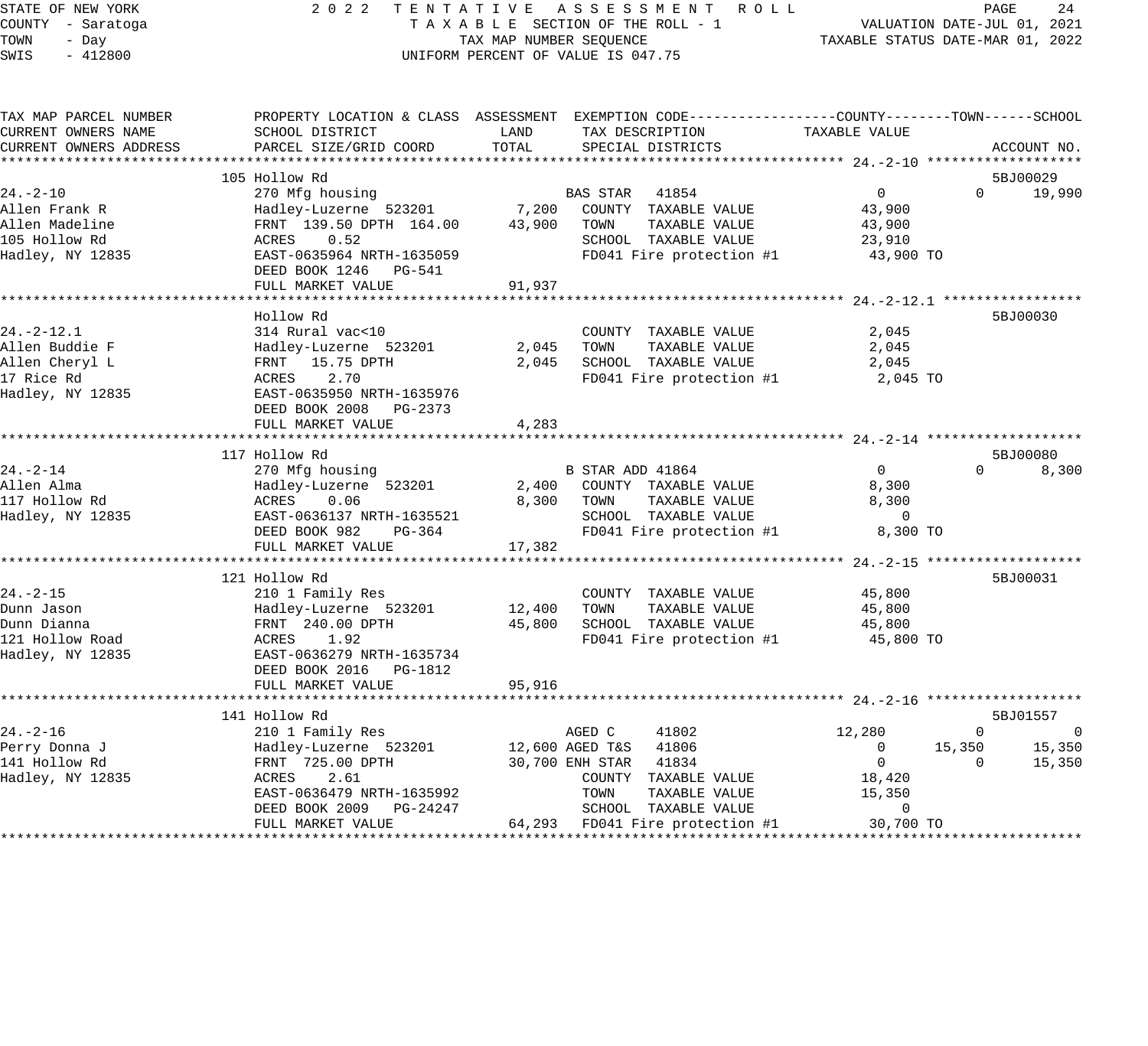## STATE OF NEW YORK 2 0 2 2 T E N T A T I V E A S S E S S M E N T R O L L PAGE 25 COUNTY - Saratoga T A X A B L E SECTION OF THE ROLL - 1 VALUATION DATE-JUL 01, 2021 UNIFORM PERCENT OF VALUE IS 047.75

| TAX MAP PARCEL NUMBER<br>CURRENT OWNERS NAME | SCHOOL DISTRICT                                      | LAND    | PROPERTY LOCATION & CLASS ASSESSMENT EXEMPTION CODE---------------COUNTY-------TOWN------SCHOOL<br>TAX DESCRIPTION | TAXABLE VALUE  |                             |
|----------------------------------------------|------------------------------------------------------|---------|--------------------------------------------------------------------------------------------------------------------|----------------|-----------------------------|
| CURRENT OWNERS ADDRESS                       | PARCEL SIZE/GRID COORD                               | TOTAL   | SPECIAL DISTRICTS                                                                                                  |                | ACCOUNT NO.                 |
|                                              |                                                      |         |                                                                                                                    |                |                             |
|                                              | 138 Hollow Rd                                        |         |                                                                                                                    |                | 5BJ01558                    |
| $24. -2 - 18.1$                              | 210 1 Family Res                                     |         | COUNTY TAXABLE VALUE                                                                                               | 73,400         |                             |
| Allen Patrick Jr                             | Hadley-Luzerne 523201 17,100                         |         | TOWN<br>TAXABLE VALUE                                                                                              | 73,400         |                             |
| 144 Hollow Road                              | FRNT 409.00 DPTH                                     | 73,400  | SCHOOL TAXABLE VALUE                                                                                               | 73,400         |                             |
| Hadley, NY 12835                             | ACRES<br>4.42                                        |         | FD041 Fire protection #1                                                                                           | 73,400 TO      |                             |
|                                              | EAST-0636755 NRTH-1635850                            |         |                                                                                                                    |                |                             |
|                                              | DEED BOOK 2020 PG-23985                              |         |                                                                                                                    |                |                             |
|                                              | FULL MARKET VALUE                                    | 153,717 |                                                                                                                    |                |                             |
|                                              |                                                      |         |                                                                                                                    |                |                             |
|                                              | 148 Hollow Rd                                        |         |                                                                                                                    |                |                             |
| $24. -2 - 18.2$                              | 270 Mfg housing                                      |         | BAS STAR 41854                                                                                                     | $\overline{0}$ | $0 \qquad \qquad$<br>19,800 |
| McDonald Phyllis                             | Hadley-Luzerne 523201 5,300 COUNTY TAXABLE VALUE     |         |                                                                                                                    | 19,800         |                             |
| McDonald Andrew                              | FRNT 121.00 DPTH                                     | 19,800  | TOWN<br>TAXABLE VALUE                                                                                              | 19,800         |                             |
| 148 Hollow Rd                                | ACRES<br>0.20                                        |         | SCHOOL TAXABLE VALUE                                                                                               | 0              |                             |
| Hadley, NY 12835                             | EAST-0636782 NRTH-1636141                            |         | FD041 Fire protection #1 19,800 TO                                                                                 |                |                             |
|                                              | DEED BOOK 1739 PG-78                                 |         |                                                                                                                    |                |                             |
|                                              | FULL MARKET VALUE                                    | 41,466  |                                                                                                                    |                |                             |
|                                              |                                                      |         |                                                                                                                    |                |                             |
|                                              | 134 Hollow Rd                                        |         |                                                                                                                    |                | 5BJ00014                    |
| $24. - 2 - 20$                               | 210 1 Family Res                                     |         | COUNTY TAXABLE VALUE                                                                                               | 53,300         |                             |
|                                              | Allen Estate of Wayne R Madley-Luzerne 523201 12,600 |         | TOWN<br>TAXABLE VALUE                                                                                              | 53,300         |                             |
| 134 Hollow Rd                                | FRNT 138.00 DPTH 338.00                              | 53,300  | SCHOOL TAXABLE VALUE                                                                                               | 53,300         |                             |
| Hadley, NY 12835                             | ACRES<br>0.71                                        |         | FD041 Fire protection #1                                                                                           | 53,300 TO      |                             |
|                                              | EAST-0636607 NRTH-1635628                            |         |                                                                                                                    |                |                             |
|                                              | DEED BOOK 1125 PG-68                                 |         |                                                                                                                    |                |                             |
|                                              | FULL MARKET VALUE                                    | 111,623 |                                                                                                                    |                |                             |
|                                              |                                                      |         |                                                                                                                    |                |                             |
|                                              | 132 Hollow Rd                                        |         |                                                                                                                    |                |                             |
| $24. - 2 - 21.2$                             | 270 Mfg housing                                      |         | COUNTY TAXABLE VALUE                                                                                               | 34,200         |                             |
| Allen Gary C                                 | Hadley-Luzerne 523201                                | 8,000   | TAXABLE VALUE<br>TOWN                                                                                              | 34,200         |                             |
| Allen Patricia                               | ACRES 3.47<br>EAST-0636778 NRTH-1635425              | 34,200  | SCHOOL TAXABLE VALUE                                                                                               | 34,200         |                             |
| 132 Hollow Rd                                | DEED BOOK 1010 PG-9                                  |         | FD041 Fire protection #1                                                                                           | 34,200 TO      |                             |
| Hadley, NY 12835                             |                                                      |         |                                                                                                                    |                |                             |
|                                              | FULL MARKET VALUE                                    | 71,623  |                                                                                                                    |                |                             |
|                                              | 130 Hollow Rd                                        |         |                                                                                                                    |                | 5BJ00012                    |
| $24. -2 - 21.11$                             | 210 1 Family Res                                     |         | COUNTY TAXABLE VALUE                                                                                               | 44,700         |                             |
| Shippee Alex                                 | Hadley-Luzerne 523201 3,900                          |         | TAXABLE VALUE<br>TOWN                                                                                              | 44,700         |                             |
| PO Box 193                                   | FRNT 100.00 DPTH 75.00                               | 44,700  | SCHOOL TAXABLE VALUE                                                                                               | 44,700         |                             |
| Hadley, NY 12835                             | ACRES<br>0.24                                        |         | FD041 Fire protection $#1$ 44,700 TO                                                                               |                |                             |
|                                              | EAST-0636477 NRTH-1635537                            |         |                                                                                                                    |                |                             |
|                                              | DEED BOOK 2016 PG-11215                              |         |                                                                                                                    |                |                             |
|                                              | FULL MARKET VALUE                                    | 93,613  |                                                                                                                    |                |                             |
|                                              |                                                      |         |                                                                                                                    |                |                             |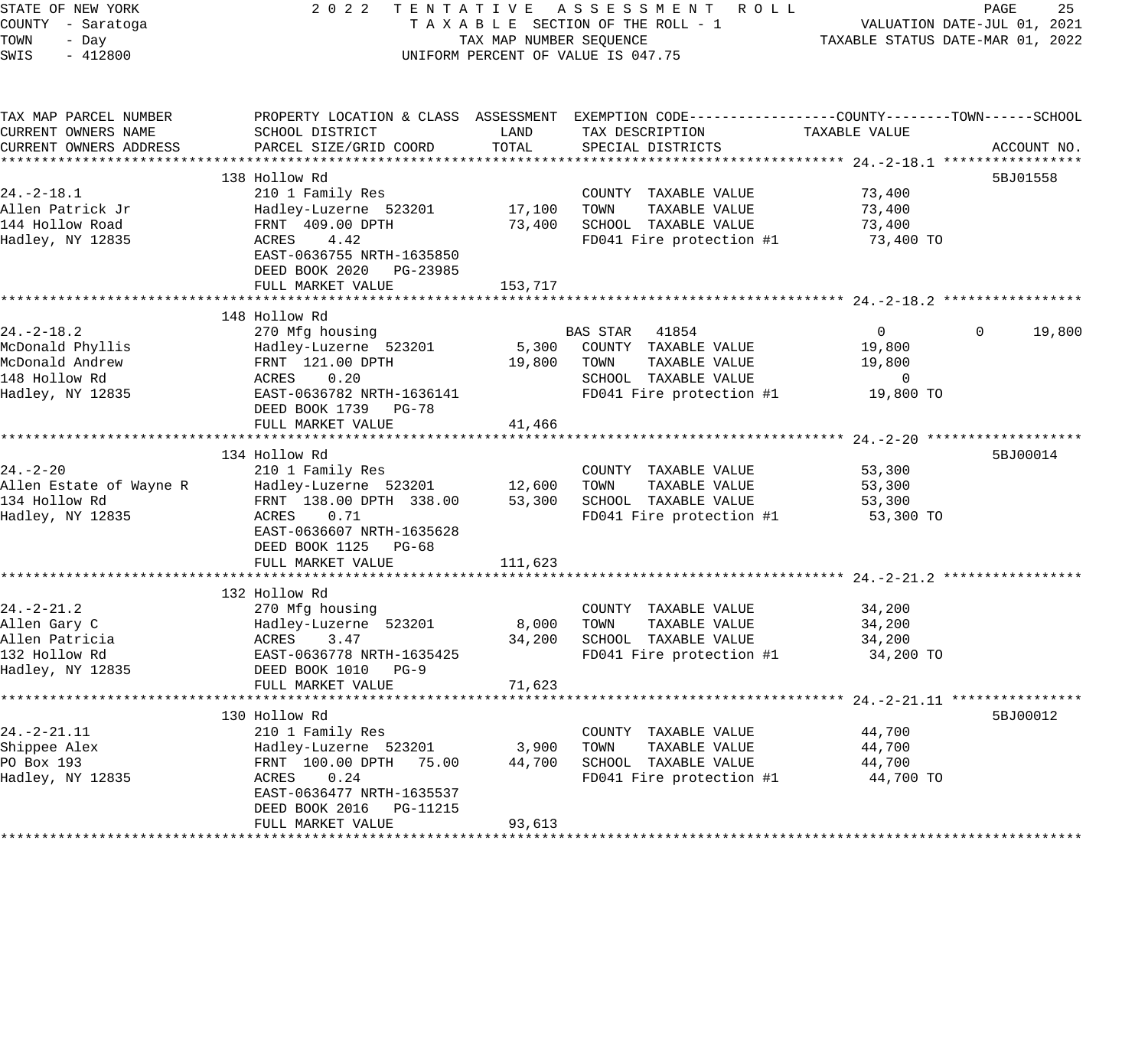| STATE OF NEW YORK<br>COUNTY - Saratoga |                                            |                                  | 2022 TENTATIVE ASSESSMENT ROLL<br>TAXABLE SECTION OF THE ROLL - 1                               |                          | PAGE<br>26<br>VALUATION DATE-JUL 01, 2021 |
|----------------------------------------|--------------------------------------------|----------------------------------|-------------------------------------------------------------------------------------------------|--------------------------|-------------------------------------------|
| TOWN<br>- Day                          |                                            | TAXABLE STATUS DATE-MAR 01, 2022 |                                                                                                 |                          |                                           |
| $-412800$<br>SWIS                      |                                            | TAX MAP NUMBER SEOUENCE          | UNIFORM PERCENT OF VALUE IS 047.75                                                              |                          |                                           |
| TAX MAP PARCEL NUMBER                  |                                            |                                  | PROPERTY LOCATION & CLASS ASSESSMENT EXEMPTION CODE----------------COUNTY-------TOWN-----SCHOOL |                          |                                           |
| CURRENT OWNERS NAME                    | SCHOOL DISTRICT                            | LAND                             | TAX DESCRIPTION                                                                                 | TAXABLE VALUE            |                                           |
| CURRENT OWNERS ADDRESS                 | PARCEL SIZE/GRID COORD                     | TOTAL                            | SPECIAL DISTRICTS                                                                               |                          | ACCOUNT NO.                               |
|                                        |                                            |                                  |                                                                                                 |                          |                                           |
|                                        | 128 Hollow Rd                              |                                  |                                                                                                 |                          |                                           |
| $24. -2 - 21.12$                       | 210 1 Family Res                           |                                  | BAS STAR 41854                                                                                  | $\overline{0}$           | $\mathbf{0}$<br>17,500                    |
| Shippee Wanda J                        | Hadley-Luzerne 523201                      |                                  | 1,000 COUNTY TAXABLE VALUE                                                                      | 17,500                   |                                           |
| 128 Hollow Rd                          | FRNT 40.00 DPTH 40.00                      | 17,500 TOWN                      | TAXABLE VALUE                                                                                   | 17,500                   |                                           |
| Hadley, NY 12835                       | ACRES<br>0.04                              |                                  | SCHOOL TAXABLE VALUE                                                                            | $\overline{\phantom{0}}$ |                                           |
|                                        | EAST-0636413 NRTH-1635509                  |                                  | FD041 Fire protection #1                                                                        | 17,500 TO                |                                           |
|                                        | DEED BOOK 1381 PG-518                      |                                  |                                                                                                 |                          |                                           |
|                                        | FULL MARKET VALUE                          | 36,649                           |                                                                                                 |                          |                                           |
|                                        | 126 Hollow Rd                              |                                  |                                                                                                 |                          | 5BJ00018                                  |
| 24.-2-24                               | 270 Mfg housing                            |                                  | COUNTY TAXABLE VALUE                                                                            | 42,800                   |                                           |
| Allen Estate of Foster                 | Hadley-Luzerne 523201                      | 4,900                            | TOWN<br>TAXABLE VALUE                                                                           | 42,800                   |                                           |
| Katherine J Allen                      | FRNT 48.00 DPTH                            |                                  | 42,800 SCHOOL TAXABLE VALUE                                                                     | 42,800                   |                                           |
| 88 Hollow Rd                           | 0.35<br>ACRES                              |                                  | FD041 Fire protection #1                                                                        | 42,800 TO                |                                           |
| Hadley, NY 12835                       | EAST-0636501 NRTH-1635391                  |                                  |                                                                                                 |                          |                                           |
|                                        |                                            |                                  |                                                                                                 |                          |                                           |
|                                        | FULL MARKET VALUE                          | 89,634                           |                                                                                                 |                          |                                           |
|                                        |                                            |                                  |                                                                                                 |                          |                                           |
|                                        | 124 Hollow Rd                              |                                  |                                                                                                 |                          | 5BJ00010                                  |
| 24. – 2–25                             | 311 Res vac land                           |                                  | COUNTY TAXABLE VALUE                                                                            | 10,700                   |                                           |
| Allen Bessie<br>Leonard J Allen        | Hadley-Luzerne 523201<br>75.00 DPTH 540.00 | 10,700                           | TAXABLE VALUE<br>TOWN<br>SCHOOL TAXABLE VALUE                                                   | 10,700                   |                                           |
| 124 Hollow Rd                          | FRNT<br>ACRES<br>0.87                      | 10,700                           | FD041 Fire protection #1                                                                        | 10,700<br>10,700 TO      |                                           |
| Hadley, NY 12835                       | EAST-0636562 NRTH-1635273                  |                                  |                                                                                                 |                          |                                           |
|                                        | DEED BOOK 0924 PG-0061                     |                                  |                                                                                                 |                          |                                           |
|                                        | FULL MARKET VALUE                          | 22,408                           |                                                                                                 |                          |                                           |
|                                        |                                            |                                  |                                                                                                 |                          |                                           |
|                                        | 120 Hollow Rd                              |                                  |                                                                                                 |                          | 5BJ01560                                  |
| $24. - 2 - 27$                         | 270 Mfg housing                            |                                  | BAS STAR 41854                                                                                  | $\overline{0}$           | $\Omega$<br>15,900                        |
| Kathan Stephan                         |                                            |                                  | Hadley-Luzerne 523201 11,300 COUNTY TAXABLE VALUE                                               | 15,900                   |                                           |
| 120 Hollow Rd                          | FRNT<br>50.00 DPTH 440.00                  | 15,900                           | TAXABLE VALUE<br>TOWN                                                                           | 15,900                   |                                           |
| Hadley, NY 12835                       | 0.93<br>ACRES                              |                                  | SCHOOL TAXABLE VALUE                                                                            | $\overline{\phantom{0}}$ |                                           |
|                                        | EAST-0636480 NRTH-1635200                  |                                  | FD041 Fire protection #1                                                                        | 15,900 TO                |                                           |
|                                        | DEED BOOK 1677 PG-180                      |                                  |                                                                                                 |                          |                                           |
|                                        | FULL MARKET VALUE                          | 33,298                           |                                                                                                 |                          |                                           |
|                                        | 108 Hollow Rd                              |                                  |                                                                                                 |                          |                                           |
| $24. - 2 - 28.2$                       | 210 1 Family Res                           |                                  | BAS STAR 41854                                                                                  | $\overline{0}$           | $\mathbf{0}$<br>19,990                    |
| Pidgeon Timothy                        | Hadley-Luzerne 523201 7,000                |                                  | COUNTY TAXABLE VALUE                                                                            | 38,900                   |                                           |
| Pidgeon Gina                           | FRNT 225.00 DPTH 150.00                    | 38,900 TOWN                      | TAXABLE VALUE                                                                                   | 38,900                   |                                           |
| Hollow Rd                              | ACRES 0.50                                 |                                  | SCHOOL TAXABLE VALUE                                                                            | 18,910                   |                                           |
| Hadley, NY 12835                       | EAST-0636204 NRTH-1635081                  |                                  | FD041 Fire protection #1                                                                        | 38,900 TO                |                                           |
|                                        | DEED BOOK 1001 PG-619                      |                                  |                                                                                                 |                          |                                           |
|                                        | FULL MARKET VALUE                          | 81,466                           |                                                                                                 |                          |                                           |
|                                        |                                            |                                  |                                                                                                 |                          |                                           |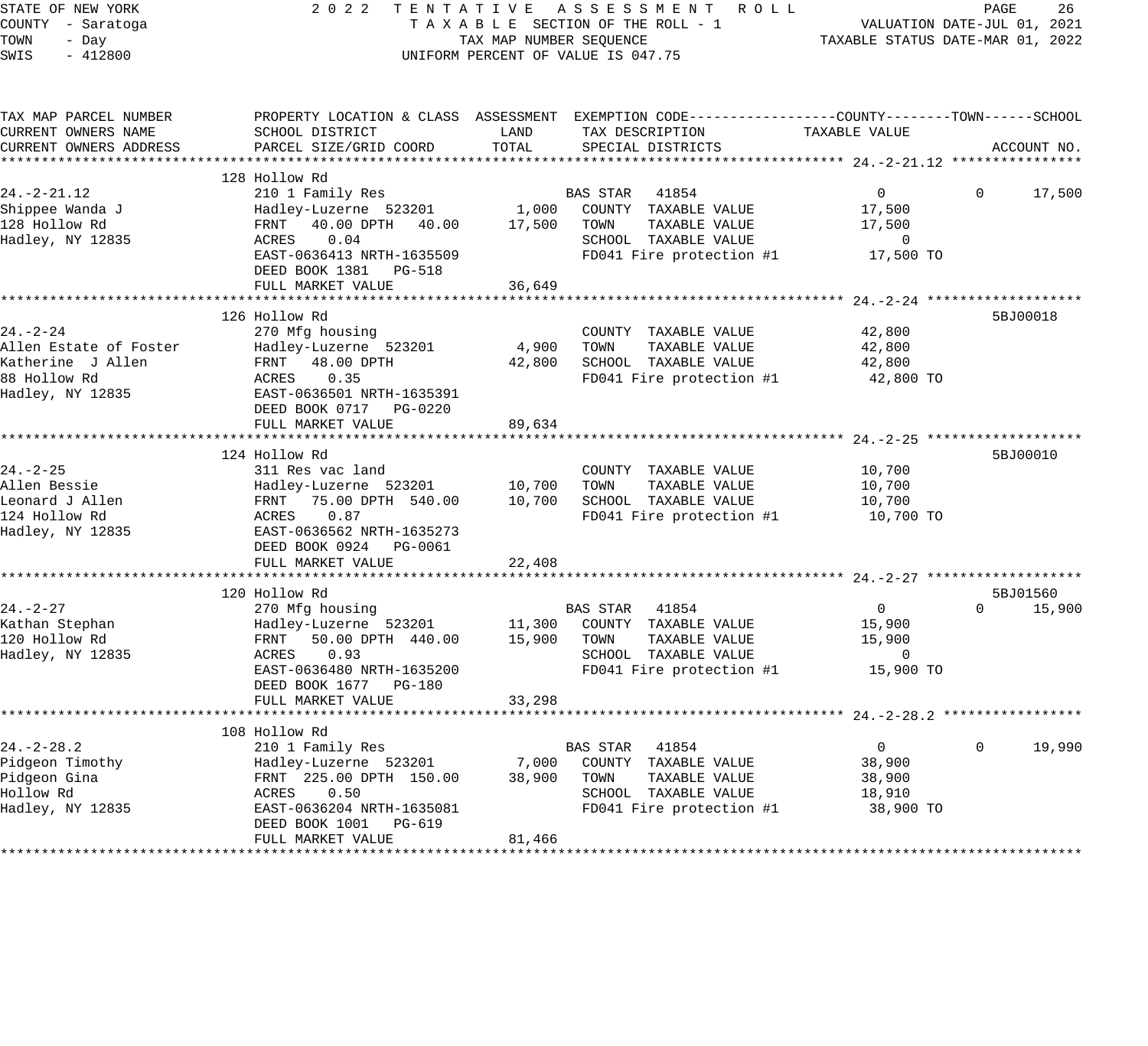| STATE OF NEW YORK      | 2 0 2 2                                                                                          |                                    |          | TENTATIVE ASSESSMENT ROLL |                                          | PAGE     | 27          |
|------------------------|--------------------------------------------------------------------------------------------------|------------------------------------|----------|---------------------------|------------------------------------------|----------|-------------|
| COUNTY - Saratoga      |                                                                                                  | TAXABLE SECTION OF THE ROLL - 1    |          |                           | VALUATION DATE-JUL 01, 2021              |          |             |
| TOWN<br>- Day          |                                                                                                  | TAX MAP NUMBER SEQUENCE            |          |                           | TAXABLE STATUS DATE-MAR 01, 2022         |          |             |
| SWIS<br>$-412800$      |                                                                                                  | UNIFORM PERCENT OF VALUE IS 047.75 |          |                           |                                          |          |             |
|                        |                                                                                                  |                                    |          |                           |                                          |          |             |
| TAX MAP PARCEL NUMBER  | PROPERTY LOCATION & CLASS ASSESSMENT EXEMPTION CODE----------------COUNTY-------TOWN------SCHOOL |                                    |          |                           |                                          |          |             |
| CURRENT OWNERS NAME    | SCHOOL DISTRICT                                                                                  | LAND                               |          | TAX DESCRIPTION           | TAXABLE VALUE                            |          |             |
| CURRENT OWNERS ADDRESS | PARCEL SIZE/GRID COORD                                                                           | TOTAL                              |          | SPECIAL DISTRICTS         |                                          |          | ACCOUNT NO. |
|                        |                                                                                                  |                                    |          |                           |                                          |          |             |
|                        | 116 Hollow Rd                                                                                    |                                    |          |                           |                                          |          |             |
| $24. - 2 - 28.3$       | 270 Mfg housing                                                                                  |                                    | BAS STAR | 41854                     | $\mathbf 0$                              | 0        | 19,000      |
| Ladd Harry             | Hadley-Luzerne 523201                                                                            | 4,800                              |          | COUNTY TAXABLE VALUE      | 19,000                                   |          |             |
| Ladd Julia             | FRNT 167.41 DPTH 140.00                                                                          | 19,000                             | TOWN     | TAXABLE VALUE             | 19,000                                   |          |             |
| 116 Hollow Rd          | ACRES<br>0.41                                                                                    |                                    |          | SCHOOL TAXABLE VALUE      | $\mathbf 0$                              |          |             |
| Hadley, NY 12835       | EAST-0636298 NRTH-1635230                                                                        |                                    |          | FD041 Fire protection #1  | 19,000 TO                                |          |             |
|                        | DEED BOOK 1001 PG-621                                                                            |                                    |          |                           |                                          |          |             |
|                        | FULL MARKET VALUE                                                                                | 39,791                             |          |                           |                                          |          |             |
|                        |                                                                                                  |                                    |          |                           |                                          |          |             |
|                        | 96 Hollow Rd                                                                                     |                                    |          |                           |                                          |          | 5BJ00133    |
| $24. - 2 - 28.11$      | 210 1 Family Res                                                                                 |                                    | BAS STAR | 41854                     | $\mathbf{0}$                             | $\Omega$ | 19,990      |
| Natta Wendy M          | Hadley-Luzerne 523201                                                                            | 12,600                             |          | COUNTY TAXABLE VALUE      | 30,900                                   |          |             |
| 96 Hollow Rd           | FRNT 320.00 DPTH                                                                                 | 30,900                             | TOWN     | TAXABLE VALUE             | 30,900                                   |          |             |
| Hadley, NY 12835       | ACRES<br>2.47                                                                                    |                                    |          | SCHOOL TAXABLE VALUE      | 10,910                                   |          |             |
|                        | EAST-0636329 NRTH-1634924                                                                        |                                    |          | FD041 Fire protection #1  | 30,900 TO                                |          |             |
|                        | DEED BOOK 1482<br>$PG-87$                                                                        |                                    |          |                           |                                          |          |             |
|                        | FULL MARKET VALUE                                                                                | 64,712                             |          |                           |                                          |          |             |
|                        | *******************                                                                              |                                    |          |                           |                                          |          |             |
|                        | 110 Hollow Rd                                                                                    |                                    |          |                           |                                          |          |             |
| $24. - 2 - 28.12$      | 311 Res vac land                                                                                 |                                    |          | COUNTY TAXABLE VALUE      | 4,200                                    |          |             |
| Ladd Julia             | Hadley-Luzerne 523201                                                                            | 4,200                              | TOWN     | TAXABLE VALUE             | 4,200                                    |          |             |
| 116 Hollow Rd          | ACRES<br>0.29                                                                                    | 4,200                              |          | SCHOOL TAXABLE VALUE      | 4,200                                    |          |             |
| Hadley, NY 12835       | EAST-0636408 NRTH-1635130                                                                        |                                    |          | FD041 Fire protection #1  | 4,200 TO                                 |          |             |
|                        | DEED BOOK 1361 PG-346                                                                            |                                    |          |                           |                                          |          |             |
|                        | FULL MARKET VALUE                                                                                | 8,796                              |          |                           |                                          |          |             |
|                        |                                                                                                  |                                    |          |                           |                                          |          |             |
|                        | 88 Hollow Rd                                                                                     |                                    |          |                           |                                          |          | 5 L02231    |
| $24. - 2 - 29.1$       | 210 1 Family Res                                                                                 |                                    | BAS STAR | 41854                     | $\mathbf{0}$                             | $\Omega$ | 19,990      |
| Allen Katherine J      | Hadley-Luzerne 523201                                                                            | 12,100                             |          | COUNTY TAXABLE VALUE      | 39,900                                   |          |             |
| Hopkins Bianca         | Life Estate                                                                                      | 39,900                             | TOWN     | TAXABLE VALUE             | 39,900                                   |          |             |
| 88 Hollow Rd           | FRNT 300.00 DPTH                                                                                 |                                    |          | SCHOOL TAXABLE VALUE      | 19,910                                   |          |             |
| Hadley, NY 12835       | ACRES<br>1.28                                                                                    |                                    |          | FD041 Fire protection #1  | 39,900 TO                                |          |             |
|                        | EAST-0636216 NRTH-1634569                                                                        |                                    |          |                           |                                          |          |             |
|                        | DEED BOOK 2019<br>PG-12077                                                                       |                                    |          |                           |                                          |          |             |
|                        | FULL MARKET VALUE                                                                                | 83,560                             |          |                           |                                          |          |             |
|                        |                                                                                                  |                                    |          |                           | ******************* 24. -2-29. 2 ******* |          |             |
|                        | 95 Hollow Rd                                                                                     |                                    |          |                           |                                          |          |             |
| $24. - 2 - 29.2$       | 210 1 Family Res                                                                                 |                                    | BAS STAR | 41854                     | $\overline{0}$                           | $\Omega$ | 19,990      |
| Pidgeon William Jr     | Hadley-Luzerne 523201                                                                            | 12,100                             |          | COUNTY TAXABLE VALUE      | 42,000                                   |          |             |
| Box 47B Hollow Rd      | FRNT 319.00 DPTH                                                                                 | 42,000                             | TOWN     | TAXABLE VALUE             | 42,000                                   |          |             |
| Hadley, NY 12835       | ACRES<br>1.34                                                                                    |                                    |          | SCHOOL TAXABLE VALUE      | 22,010                                   |          |             |
|                        | EAST-0636274 NRTH-1634269                                                                        |                                    |          | FD041 Fire protection #1  | 42,000 TO                                |          |             |
|                        | DEED BOOK 1047<br>PG-746                                                                         |                                    |          |                           |                                          |          |             |
|                        |                                                                                                  |                                    |          |                           |                                          |          |             |
|                        | FULL MARKET VALUE                                                                                | 87,958                             |          |                           |                                          |          |             |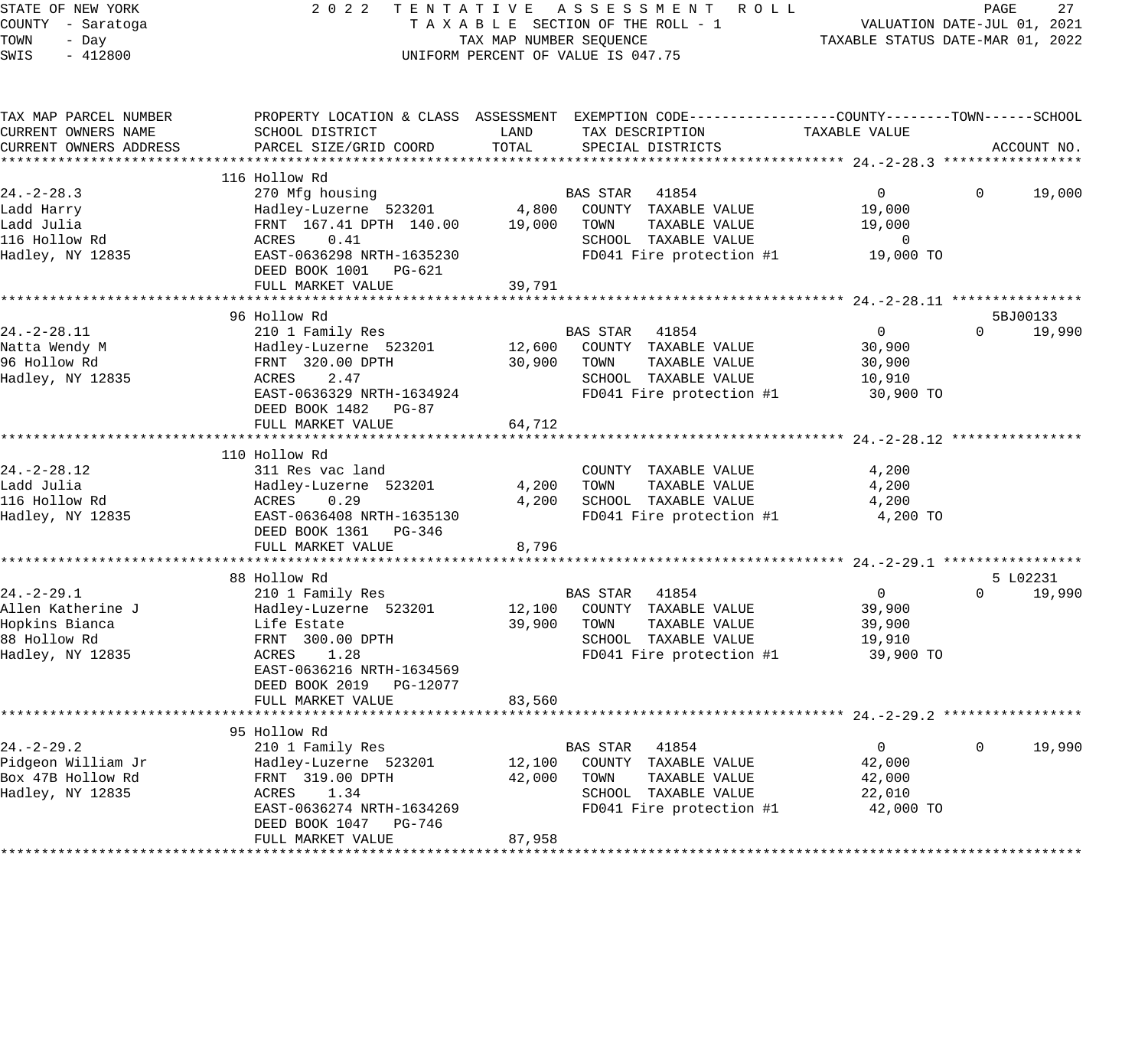STATE OF NEW YORK 2 0 2 2 T E N T A T I V E A S S E S S M E N T R O L L PAGE 28 COUNTY - Saratoga T A X A B L E SECTION OF THE ROLL - 1 VALUATION DATE-JUL 01, 2021 TOWN - Day TAX MAP NUMBER SEQUENCE TAXABLE STATUS DATE-MAR 01, 2022 SWIS - 412800 CONTROLLY THE UNIFORM PERCENT OF VALUE IS 047.75 TAX MAP PARCEL NUMBER PROPERTY LOCATION & CLASS ASSESSMENT EXEMPTION CODE------------------COUNTY--------TOWN------SCHOOL CURRENT OWNERS NAME SCHOOL DISTRICT LAND TAX DESCRIPTION TAXABLE VALUE CURRENT OWNERS ADDRESS PARCEL SIZE/GRID COORD TOTAL SPECIAL DISTRICTS ACCOUNT NO. \*\*\*\*\*\*\*\*\*\*\*\*\*\*\*\*\*\*\*\*\*\*\*\*\*\*\*\*\*\*\*\*\*\*\*\*\*\*\*\*\*\*\*\*\*\*\*\*\*\*\*\*\*\*\*\*\*\*\*\*\*\*\*\*\*\*\*\*\*\*\*\*\*\*\*\*\*\*\*\*\*\*\*\*\*\*\*\*\*\*\*\*\*\*\*\*\*\*\*\*\*\*\* 24.-2-30 \*\*\*\*\*\*\*\*\*\*\*\*\*\*\*\*\*\*\* 68 Hollow Rd 5BJ02328 24.-2-30 271 Mfg housings BAS STAR 41854 0 0 19,990 Allen Ernest Hadley-Luzerne 523201 5,700 COUNTY TAXABLE VALUE 23,700 Allen Connie FRNT 100.00 DPTH 200.00 23,700 TOWN TAXABLE VALUE 23,700 68 Hollow Rd ACRES 0.41 SCHOOL TAXABLE VALUE 3,710 Hadley, NY 12835 EAST-0636309 NRTH-1634067 FD041 Fire protection #1 23,700 TO DEED BOOK 990 PG-1104 FULL MARKET VALUE 49,634 \*\*\*\*\*\*\*\*\*\*\*\*\*\*\*\*\*\*\*\*\*\*\*\*\*\*\*\*\*\*\*\*\*\*\*\*\*\*\*\*\*\*\*\*\*\*\*\*\*\*\*\*\*\*\*\*\*\*\*\*\*\*\*\*\*\*\*\*\*\*\*\*\*\*\*\*\*\*\*\*\*\*\*\*\*\*\*\*\*\*\*\*\*\*\*\*\*\*\*\*\*\*\* 24.-2-31.1 \*\*\*\*\*\*\*\*\*\*\*\*\*\*\*\*\* 62 Hollow Rd 5BJ02591 24.-2-31.1 270 Mfg housing BAS STAR 41854 0 0 12,000 Allen Timothy Hadley-Luzerne 523201 2,100 COUNTY TAXABLE VALUE 12,000 Allen Tonya FRNT 71.50 DPTH 90.50 12,000 TOWN TAXABLE VALUE 12,000 62 Hollow Rd E Side ACRES 0.17 SCHOOL TAXABLE VALUE 0 Hadley, NY 12835 EAST-0636306 NRTH-1633924 FD041 Fire protection #1 12,000 TO DEED BOOK 2009 PG-31379 PEED BOOK 2009 FG-51579<br>FULL MARKET VALUE 25,131 \*\*\*\*\*\*\*\*\*\*\*\*\*\*\*\*\*\*\*\*\*\*\*\*\*\*\*\*\*\*\*\*\*\*\*\*\*\*\*\*\*\*\*\*\*\*\*\*\*\*\*\*\*\*\*\*\*\*\*\*\*\*\*\*\*\*\*\*\*\*\*\*\*\*\*\*\*\*\*\*\*\*\*\*\*\*\*\*\*\*\*\*\*\*\*\*\*\*\*\*\*\*\* 24.-2-31.2 \*\*\*\*\*\*\*\*\*\*\*\*\*\*\*\*\* 64 Hollow Rd 24.-2-31.2 270 Mfg housing 270 Mfg housing 270 COUNTY TAXABLE VALUE 21,800 Allen Justin Hadley-Luzerne 523201 1,400 TOWN TAXABLE VALUE 11,800 68 Hollow Rd FRNT 45.50 DPTH 90.50 11,800 SCHOOL TAXABLE VALUE 11,800 Hadley, NY 12835 ACRES 0.10 FD041 Fire protection #1 11,800 TO EAST-0636282 NRTH-1633999 DEED BOOK 1580 PG-717 FULL MARKET VALUE 24,712 \*\*\*\*\*\*\*\*\*\*\*\*\*\*\*\*\*\*\*\*\*\*\*\*\*\*\*\*\*\*\*\*\*\*\*\*\*\*\*\*\*\*\*\*\*\*\*\*\*\*\*\*\*\*\*\*\*\*\*\*\*\*\*\*\*\*\*\*\*\*\*\*\*\*\*\*\*\*\*\*\*\*\*\*\*\*\*\*\*\*\*\*\*\*\*\*\*\*\*\*\*\*\* 24.-2-32 \*\*\*\*\*\*\*\*\*\*\*\*\*\*\*\*\*\*\* Hollow Rd 5BJ01559 24.-2-32 311 Res vac land COUNTY TAXABLE VALUE 1,700 Allen Justin J Hadley-Luzerne 523201 1,700 TOWN TAXABLE VALUE 1,700 68 Hollow Rd ACRES 0.26 1,700 SCHOOL TAXABLE VALUE 1,700 Hadley, NY 12835 EAST-0636381 NRTH-1633989 FD041 Fire protection #1 1,700 TO DEED BOOK 2017 PG-16758 FULL MARKET VALUE 3,560 \*\*\*\*\*\*\*\*\*\*\*\*\*\*\*\*\*\*\*\*\*\*\*\*\*\*\*\*\*\*\*\*\*\*\*\*\*\*\*\*\*\*\*\*\*\*\*\*\*\*\*\*\*\*\*\*\*\*\*\*\*\*\*\*\*\*\*\*\*\*\*\*\*\*\*\*\*\*\*\*\*\*\*\*\*\*\*\*\*\*\*\*\*\*\*\*\*\*\*\*\*\*\* 24.-2-33 \*\*\*\*\*\*\*\*\*\*\*\*\*\*\*\*\*\*\* 58 Hollow Rd 5BJ02239 24.-2-33 210 1 Family Res BAS STAR 41854 0 0 19,990 Allen Joyce Hadley-Luzerne 523201 5,000 COUNTY TAXABLE VALUE 29,000 Aka Joyce Stiles FRNT 85.00 DPTH 200.00 29,000 TOWN TAXABLE VALUE 29,000 58 Hollow Rd ACRES 0.36 SCHOOL TAXABLE VALUE 9,010 Hadley, NY 12835 EAST-0636367 NRTH-1633863 FD041 Fire protection #1 29,000 TO DEED BOOK 1294 PG-175 FULL MARKET VALUE 60,733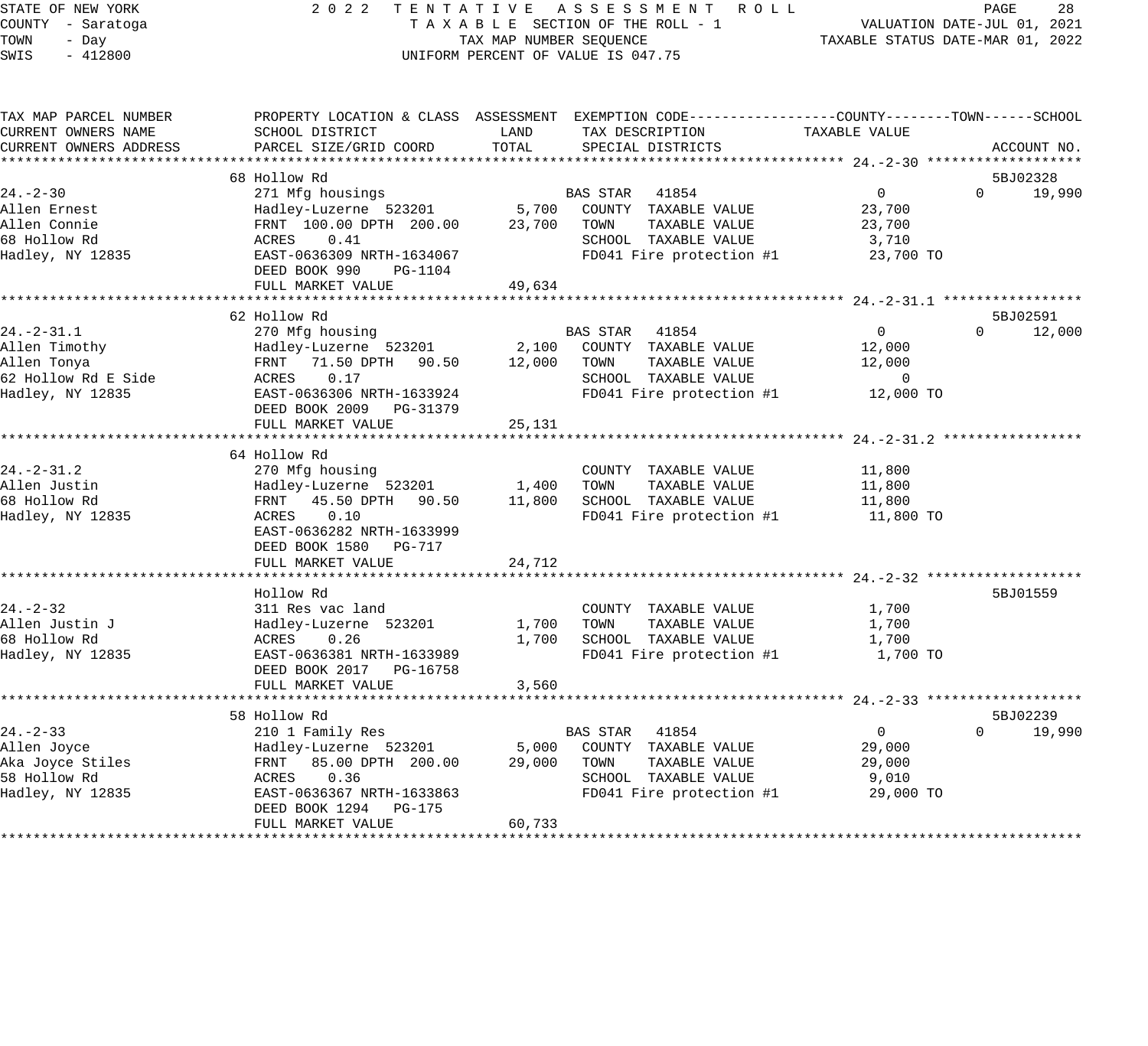#### STATE OF NEW YORK 2 0 2 2 T E N T A T I V E A S S E S S M E N T R O L L PAGE 29 COUNTY - Saratoga T A X A B L E SECTION OF THE ROLL - 1 VALUATION DATE-JUL 01, 2021 TOWN - Day TAX MAP NUMBER SEQUENCE TAXABLE STATUS DATE-MAR 01, 2022 SWIS - 412800 UNIFORM PERCENT OF VALUE IS 047.75

| TAX MAP PARCEL NUMBER | PROPERTY LOCATION & CLASS ASSESSMENT                                              |                 | EXEMPTION CODE-----------------COUNTY-------TOWN------SCHOOL |               |          |                |
|-----------------------|-----------------------------------------------------------------------------------|-----------------|--------------------------------------------------------------|---------------|----------|----------------|
| CURRENT OWNERS NAME   | SCHOOL DISTRICT                                                                   | LAND            | TAX DESCRIPTION                                              | TAXABLE VALUE |          |                |
|                       | CURRENT OWNERS ADDRESS      PARCEL SIZE/GRID COORD     TOTAL    SPECIAL DISTRICTS |                 |                                                              |               |          | ACCOUNT NO.    |
|                       |                                                                                   |                 |                                                              |               |          |                |
|                       | 56 Hollow Rd                                                                      |                 |                                                              |               |          | 5BJ00105       |
| $24. - 2 - 34$        | 210 1 Family Res                                                                  | AGED C          | 41802                                                        | 8,370         | - 0      | $\overline{0}$ |
| Mahr Sandra M         | Hadley-Luzerne 523201 7,000 AGED T&S 41806                                        |                 |                                                              | $\Omega$      | 13,950   | 13,950         |
| PO Box 56             | FRNT 115.00 DPTH 200.00                                                           | 27,900 ENH STAR | 41834                                                        | $\Omega$      | $\Omega$ | 13,950         |
| Hadley, NY 12835      | ACRES 0.53                                                                        |                 | COUNTY<br>TAXABLE VALUE                                      | 19,530        |          |                |
|                       | EAST-0636391 NRTH-1633778                                                         |                 | TOWN<br>TAXABLE VALUE                                        | 13,950        |          |                |
|                       | DEED BOOK 2010 PG-31767                                                           |                 | SCHOOL TAXABLE VALUE                                         |               |          |                |
|                       | FULL MARKET VALUE 58,429 FD041 Fire protection #1 27,900 TO                       |                 |                                                              |               |          |                |
|                       |                                                                                   |                 |                                                              |               |          |                |
|                       | 52 Hollow Rd                                                                      |                 |                                                              |               |          | 5BJ00153       |

|                      | EAST-0636391 NRTH-1633778                            | TOWN<br>TAXABLE VALUE                                                                                                                                    | 13,950                      |                    |
|----------------------|------------------------------------------------------|----------------------------------------------------------------------------------------------------------------------------------------------------------|-----------------------------|--------------------|
|                      | DEED BOOK 2010 PG-31767<br>FULL MARKET VALUE         | SCHOOL TAXABLE VALUE<br>58,429 FD041 Fire protection #1                                                                                                  | $\overline{0}$<br>27,900 TO |                    |
|                      |                                                      |                                                                                                                                                          |                             |                    |
|                      | 52 Hollow Rd                                         |                                                                                                                                                          |                             | 5BJ00153           |
| $24. - 2 - 35$       | 210 1 Family Res                                     | BAS STAR 41854                                                                                                                                           | $\overline{0}$              | $\Omega$<br>19,990 |
| Tennant Douglas R Sr | Hadley-Luzerne 523201                                | 5,000 COUNTY TAXABLE VALUE                                                                                                                               | 24,900                      |                    |
| Tennant Brenda L     | FRNT 75.00 DPTH 200.00                               | 24,900 TOWN<br>TAXABLE VALUE                                                                                                                             | 24,900                      |                    |
| 52 Hollow Rd         | ACRES 0.36                                           | SCHOOL TAXABLE VALUE                                                                                                                                     | 4,910                       |                    |
| Hadley, NY 12835     | EAST-0636405 NRTH-1633675<br>DEED BOOK 1659 PG-512   | FD041 Fire protection #1                                                                                                                                 | 24,900 TO                   |                    |
|                      | FULL MARKET VALUE                                    | 52,147                                                                                                                                                   |                             |                    |
|                      |                                                      |                                                                                                                                                          |                             |                    |
|                      | 50 Hollow Rd                                         |                                                                                                                                                          |                             | 5BJ02263           |
| $24. - 2 - 36$       | 210 1 Family Res                                     | BAS STAR 41854                                                                                                                                           | $\overline{0}$              | 18,100<br>$\Omega$ |
| Allen Marcia L       | Hadley-Luzerne 523201<br>FRNT 65.00 DPTH 200.00      | Hadley-Luzerne 523201 4,300 COUNTY TAXABLE VALUE                                                                                                         | 18,100                      |                    |
| 54 Hollow Rd         |                                                      | 18,100<br>TOWN<br>TAXABLE VALUE                                                                                                                          | 18,100                      |                    |
| Day, NY 12835        | 0.31<br>ACRES                                        | SCHOOL TAXABLE VALUE                                                                                                                                     | $\overline{0}$              |                    |
|                      | EAST-0636429 NRTH-1633614<br>DEED BOOK 2008 PG-23653 | FD041 Fire protection #1<br>37,906                                                                                                                       | 18,100 TO                   |                    |
|                      | FULL MARKET VALUE                                    |                                                                                                                                                          |                             |                    |
|                      | 48 Hollow Rd                                         |                                                                                                                                                          |                             | 5BJ00103           |
| $24. - 2 - 38$       | 270 Mfg housing                                      | BAS STAR 41854                                                                                                                                           | $\overline{0}$              | $\Omega$<br>19,800 |
| Kathan Judy Mae      |                                                      |                                                                                                                                                          | 19,800                      |                    |
| 120 Hollow Rd        |                                                      | Hadley-Luzerne 523201          7,000  COUNTY TAXABLE VALUE<br>FRNT  146.00 DPTH  200.00        19,800   TOWN    TAXABLE VALUE<br>19,800<br>TAXABLE VALUE | 19,800                      |                    |
| Hadley, NY 12835     | 0.61<br>ACRES                                        | SCHOOL TAXABLE VALUE                                                                                                                                     | $\Omega$                    |                    |
|                      | EAST-0636446 NRTH-1633502                            | FD041 Fire protection #1                                                                                                                                 | 19,800 TO                   |                    |
|                      | DEED BOOK 1577 PG-581                                |                                                                                                                                                          |                             |                    |
|                      | FULL MARKET VALUE                                    | 41,466                                                                                                                                                   |                             |                    |
|                      |                                                      |                                                                                                                                                          |                             |                    |
|                      | 38 Hollow Rd                                         |                                                                                                                                                          |                             | 5BJ00013           |
| $24. - 2 - 39$       | 270 Mfg housing                                      | E STAR ADD 41844                                                                                                                                         | $\Omega$                    | $\Omega$<br>49,500 |
| Allen Danny L        | Hadley-Luzerne 523201                                | 9,700 COUNTY TAXABLE VALUE                                                                                                                               | 49,500                      |                    |
| Allen Kathy L        | FRNT 175.00 DPTH 200.00                              | TOWN<br>TAXABLE VALUE<br>49,500                                                                                                                          | 49,500                      |                    |
| 38 Hollow Rd         | 0.80<br>ACRES                                        | SCHOOL TAXABLE VALUE                                                                                                                                     | $\Omega$                    |                    |
| Hadley, NY 12835     | EAST-0636491 NRTH-1633358<br>DEED BOOK 0923 PG-0247  | FD041 Fire protection #1                                                                                                                                 | 49,500 TO                   |                    |
|                      | FULL MARKET VALUE                                    | 103,665                                                                                                                                                  |                             |                    |
|                      |                                                      |                                                                                                                                                          |                             |                    |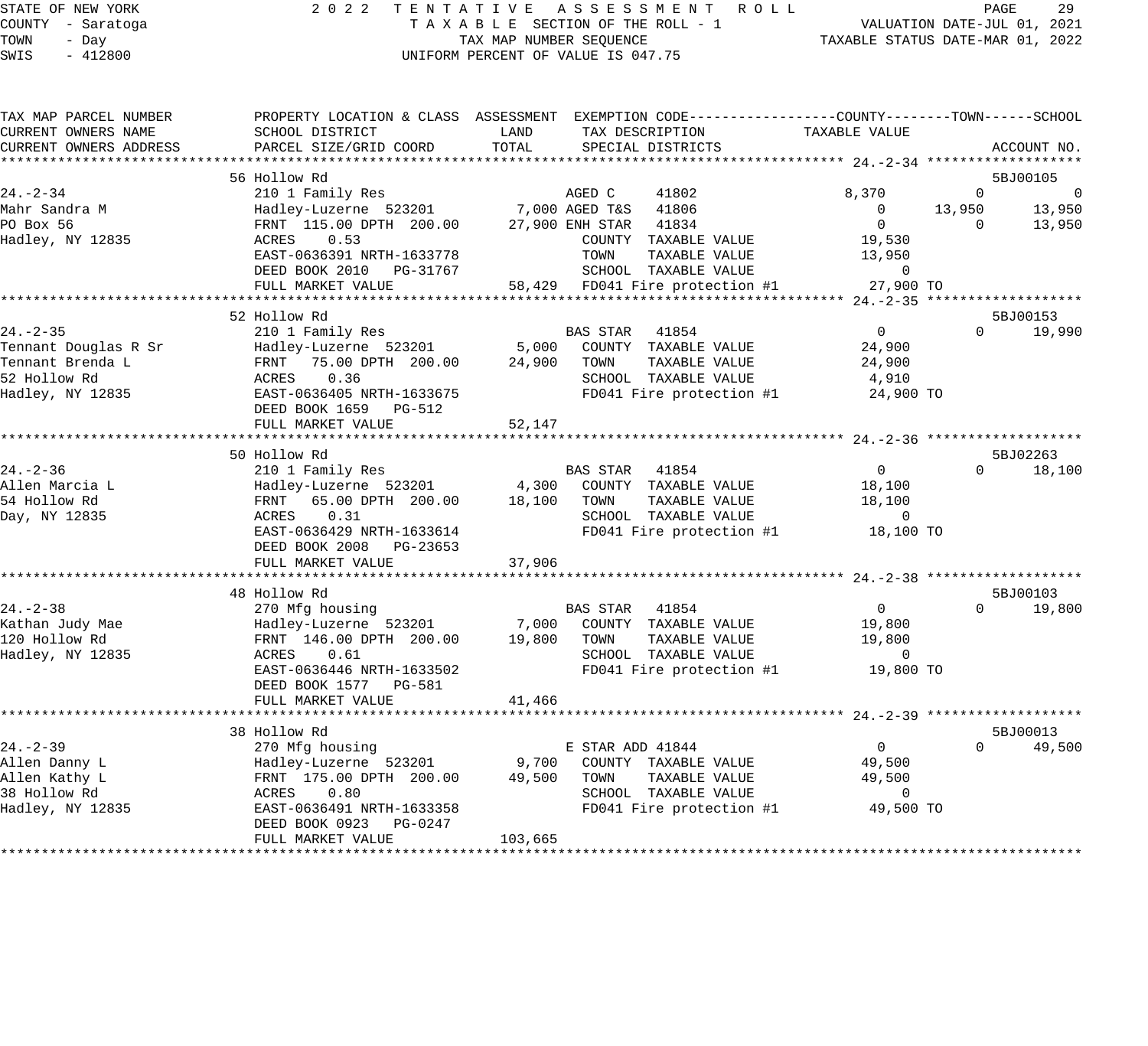#### STATE OF NEW YORK 2 0 2 2 T E N T A T I V E A S S E S S M E N T R O L L PAGE 30 COUNTY - Saratoga T A X A B L E SECTION OF THE ROLL - 1 VALUATION DATE-JUL 01, 2021 X A B L E SECTION OF THE ROLL - 1 WILLIAM CONTROLLED STATUS DATE-MAR 01, 2022 UNIFORM PERCENT OF VALUE IS 047.75

| CURRENT OWNERS NAME<br>SCHOOL DISTRICT<br>LAND<br>TAX DESCRIPTION<br>TAXABLE VALUE<br>TOTAL<br>PARCEL SIZE/GRID COORD<br>SPECIAL DISTRICTS<br>CURRENT OWNERS ADDRESS<br>ACCOUNT NO.<br>Hollow Rd<br>5BJ00130<br>910 Priv forest<br>16,700<br>COUNTY TAXABLE VALUE<br>16,700<br>TOWN<br>TAXABLE VALUE<br>Pidgeon Scott G<br>Hadley-Luzerne 523201<br>16,700<br>16,700<br>SCHOOL TAXABLE VALUE<br>Life Estate<br>16,700<br>46 Dorn Rd<br>ACRES 41.78<br>FD041 Fire protection #1<br>16,700 TO<br>Lagrangeville, NY 12540<br>EAST-0637016 NRTH-1633755<br>DEED BOOK 2015 PG-2225<br>FULL MARKET VALUE<br>34,974<br>34 Hollow Rd<br>5BJ00023<br>$24. - 2 - 42$<br>280 Res Multiple<br>59,900<br>COUNTY TAXABLE VALUE<br>Hadley-Luzerne 523201<br>10,600<br>TOWN<br>TAXABLE VALUE<br>Allen Danny L<br>59,900<br>Allen Kathy L<br>FRNT 210.00 DPTH 200.00<br>59,900<br>SCHOOL TAXABLE VALUE<br>59,900<br>38 Hollow Rd<br>ACRES<br>0.86<br>FD041 Fire protection #1<br>59,900 TO<br>Hadley, NY 12835<br>EAST-0636573 NRTH-1633185<br>DEED BOOK 1008 PG-261<br>FULL MARKET VALUE<br>125,445<br>********************************** 24. -2-44.1 *****<br>42 Min Allen Rd<br>5BJ00513<br>$24. - 2 - 44.1$<br>312 Vac w/imprv<br>COUNTY TAXABLE VALUE<br>100,000<br>Allen Buddie<br>Hadley-Luzerne 523201<br>80,500<br>TOWN<br>TAXABLE VALUE<br>100,000<br>SCHOOL TAXABLE VALUE<br>Allen Cheryl<br>FRNT 2420.00 DPTH<br>100,000<br>100,000<br>17 Rice Road<br>ACRES 46.05<br>FD041 Fire protection #1<br>100,000 TO<br>Hadley, NY 12835<br>EAST-0635943 NRTH-1632853<br>DEED BOOK 2019 PG-26921<br>FULL MARKET VALUE<br>209,424<br>115 Min Allen Rd<br>5BJ00033<br>$24. - 2 - 45$<br>280 Res Multiple<br>67,600<br>COUNTY TAXABLE VALUE<br>Gazzillo Brian<br>Hadley-Luzerne 523201<br>35,500<br>TAXABLE VALUE<br>67,600<br>TOWN<br>Potter April<br>FRNT 610.00 DPTH<br>67,600<br>SCHOOL TAXABLE VALUE<br>67,600<br>387 Lake Hill Road<br>ACRES<br>FD041 Fire protection #1<br>67,600 TO<br>5.05<br>Burnt Hills, NY 12027<br>EAST-0634426 NRTH-1633228<br>DEED BOOK 2017 PG-32722<br>FULL MARKET VALUE<br>141,571<br>Min Allen Rd<br>5BJ00410<br>$24. - 2 - 46$<br>312 Vac w/imprv<br>COUNTY TAXABLE VALUE<br>5,000<br>Rock Danielle<br>Hadley-Luzerne 523201<br>3,500<br>TOWN<br>TAXABLE VALUE<br>5,000<br>780 County Line Rd<br>Ssss10<br>5,000<br>SCHOOL TAXABLE VALUE<br>5,000<br>Queensbury, NY 12804<br>FRNT 104.00 DPTH 104.00<br>FD041 Fire protection #1<br>5,000 TO<br>ACRES<br>0.25<br>EAST-0634140 NRTH-1633207<br>DEED BOOK 2012    PG-18127<br>FULL MARKET VALUE<br>10,471 | TAX MAP PARCEL NUMBER |  | PROPERTY LOCATION & CLASS ASSESSMENT EXEMPTION CODE----------------COUNTY-------TOWN------SCHOOL |  |
|-----------------------------------------------------------------------------------------------------------------------------------------------------------------------------------------------------------------------------------------------------------------------------------------------------------------------------------------------------------------------------------------------------------------------------------------------------------------------------------------------------------------------------------------------------------------------------------------------------------------------------------------------------------------------------------------------------------------------------------------------------------------------------------------------------------------------------------------------------------------------------------------------------------------------------------------------------------------------------------------------------------------------------------------------------------------------------------------------------------------------------------------------------------------------------------------------------------------------------------------------------------------------------------------------------------------------------------------------------------------------------------------------------------------------------------------------------------------------------------------------------------------------------------------------------------------------------------------------------------------------------------------------------------------------------------------------------------------------------------------------------------------------------------------------------------------------------------------------------------------------------------------------------------------------------------------------------------------------------------------------------------------------------------------------------------------------------------------------------------------------------------------------------------------------------------------------------------------------------------------------------------------------------------------------------------------------------------------------------------------------------------------------------------------------------------------------------------------------------------------------------------------------------------------------------------------------------|-----------------------|--|--------------------------------------------------------------------------------------------------|--|
|                                                                                                                                                                                                                                                                                                                                                                                                                                                                                                                                                                                                                                                                                                                                                                                                                                                                                                                                                                                                                                                                                                                                                                                                                                                                                                                                                                                                                                                                                                                                                                                                                                                                                                                                                                                                                                                                                                                                                                                                                                                                                                                                                                                                                                                                                                                                                                                                                                                                                                                                                                             |                       |  |                                                                                                  |  |
|                                                                                                                                                                                                                                                                                                                                                                                                                                                                                                                                                                                                                                                                                                                                                                                                                                                                                                                                                                                                                                                                                                                                                                                                                                                                                                                                                                                                                                                                                                                                                                                                                                                                                                                                                                                                                                                                                                                                                                                                                                                                                                                                                                                                                                                                                                                                                                                                                                                                                                                                                                             |                       |  |                                                                                                  |  |
|                                                                                                                                                                                                                                                                                                                                                                                                                                                                                                                                                                                                                                                                                                                                                                                                                                                                                                                                                                                                                                                                                                                                                                                                                                                                                                                                                                                                                                                                                                                                                                                                                                                                                                                                                                                                                                                                                                                                                                                                                                                                                                                                                                                                                                                                                                                                                                                                                                                                                                                                                                             |                       |  |                                                                                                  |  |
|                                                                                                                                                                                                                                                                                                                                                                                                                                                                                                                                                                                                                                                                                                                                                                                                                                                                                                                                                                                                                                                                                                                                                                                                                                                                                                                                                                                                                                                                                                                                                                                                                                                                                                                                                                                                                                                                                                                                                                                                                                                                                                                                                                                                                                                                                                                                                                                                                                                                                                                                                                             |                       |  |                                                                                                  |  |
|                                                                                                                                                                                                                                                                                                                                                                                                                                                                                                                                                                                                                                                                                                                                                                                                                                                                                                                                                                                                                                                                                                                                                                                                                                                                                                                                                                                                                                                                                                                                                                                                                                                                                                                                                                                                                                                                                                                                                                                                                                                                                                                                                                                                                                                                                                                                                                                                                                                                                                                                                                             | $24. - 2 - 40$        |  |                                                                                                  |  |
|                                                                                                                                                                                                                                                                                                                                                                                                                                                                                                                                                                                                                                                                                                                                                                                                                                                                                                                                                                                                                                                                                                                                                                                                                                                                                                                                                                                                                                                                                                                                                                                                                                                                                                                                                                                                                                                                                                                                                                                                                                                                                                                                                                                                                                                                                                                                                                                                                                                                                                                                                                             |                       |  |                                                                                                  |  |
|                                                                                                                                                                                                                                                                                                                                                                                                                                                                                                                                                                                                                                                                                                                                                                                                                                                                                                                                                                                                                                                                                                                                                                                                                                                                                                                                                                                                                                                                                                                                                                                                                                                                                                                                                                                                                                                                                                                                                                                                                                                                                                                                                                                                                                                                                                                                                                                                                                                                                                                                                                             | Trustee               |  |                                                                                                  |  |
|                                                                                                                                                                                                                                                                                                                                                                                                                                                                                                                                                                                                                                                                                                                                                                                                                                                                                                                                                                                                                                                                                                                                                                                                                                                                                                                                                                                                                                                                                                                                                                                                                                                                                                                                                                                                                                                                                                                                                                                                                                                                                                                                                                                                                                                                                                                                                                                                                                                                                                                                                                             |                       |  |                                                                                                  |  |
|                                                                                                                                                                                                                                                                                                                                                                                                                                                                                                                                                                                                                                                                                                                                                                                                                                                                                                                                                                                                                                                                                                                                                                                                                                                                                                                                                                                                                                                                                                                                                                                                                                                                                                                                                                                                                                                                                                                                                                                                                                                                                                                                                                                                                                                                                                                                                                                                                                                                                                                                                                             |                       |  |                                                                                                  |  |
|                                                                                                                                                                                                                                                                                                                                                                                                                                                                                                                                                                                                                                                                                                                                                                                                                                                                                                                                                                                                                                                                                                                                                                                                                                                                                                                                                                                                                                                                                                                                                                                                                                                                                                                                                                                                                                                                                                                                                                                                                                                                                                                                                                                                                                                                                                                                                                                                                                                                                                                                                                             |                       |  |                                                                                                  |  |
|                                                                                                                                                                                                                                                                                                                                                                                                                                                                                                                                                                                                                                                                                                                                                                                                                                                                                                                                                                                                                                                                                                                                                                                                                                                                                                                                                                                                                                                                                                                                                                                                                                                                                                                                                                                                                                                                                                                                                                                                                                                                                                                                                                                                                                                                                                                                                                                                                                                                                                                                                                             |                       |  |                                                                                                  |  |
|                                                                                                                                                                                                                                                                                                                                                                                                                                                                                                                                                                                                                                                                                                                                                                                                                                                                                                                                                                                                                                                                                                                                                                                                                                                                                                                                                                                                                                                                                                                                                                                                                                                                                                                                                                                                                                                                                                                                                                                                                                                                                                                                                                                                                                                                                                                                                                                                                                                                                                                                                                             |                       |  |                                                                                                  |  |
|                                                                                                                                                                                                                                                                                                                                                                                                                                                                                                                                                                                                                                                                                                                                                                                                                                                                                                                                                                                                                                                                                                                                                                                                                                                                                                                                                                                                                                                                                                                                                                                                                                                                                                                                                                                                                                                                                                                                                                                                                                                                                                                                                                                                                                                                                                                                                                                                                                                                                                                                                                             |                       |  |                                                                                                  |  |
|                                                                                                                                                                                                                                                                                                                                                                                                                                                                                                                                                                                                                                                                                                                                                                                                                                                                                                                                                                                                                                                                                                                                                                                                                                                                                                                                                                                                                                                                                                                                                                                                                                                                                                                                                                                                                                                                                                                                                                                                                                                                                                                                                                                                                                                                                                                                                                                                                                                                                                                                                                             |                       |  |                                                                                                  |  |
|                                                                                                                                                                                                                                                                                                                                                                                                                                                                                                                                                                                                                                                                                                                                                                                                                                                                                                                                                                                                                                                                                                                                                                                                                                                                                                                                                                                                                                                                                                                                                                                                                                                                                                                                                                                                                                                                                                                                                                                                                                                                                                                                                                                                                                                                                                                                                                                                                                                                                                                                                                             |                       |  |                                                                                                  |  |
|                                                                                                                                                                                                                                                                                                                                                                                                                                                                                                                                                                                                                                                                                                                                                                                                                                                                                                                                                                                                                                                                                                                                                                                                                                                                                                                                                                                                                                                                                                                                                                                                                                                                                                                                                                                                                                                                                                                                                                                                                                                                                                                                                                                                                                                                                                                                                                                                                                                                                                                                                                             |                       |  |                                                                                                  |  |
|                                                                                                                                                                                                                                                                                                                                                                                                                                                                                                                                                                                                                                                                                                                                                                                                                                                                                                                                                                                                                                                                                                                                                                                                                                                                                                                                                                                                                                                                                                                                                                                                                                                                                                                                                                                                                                                                                                                                                                                                                                                                                                                                                                                                                                                                                                                                                                                                                                                                                                                                                                             |                       |  |                                                                                                  |  |
|                                                                                                                                                                                                                                                                                                                                                                                                                                                                                                                                                                                                                                                                                                                                                                                                                                                                                                                                                                                                                                                                                                                                                                                                                                                                                                                                                                                                                                                                                                                                                                                                                                                                                                                                                                                                                                                                                                                                                                                                                                                                                                                                                                                                                                                                                                                                                                                                                                                                                                                                                                             |                       |  |                                                                                                  |  |
|                                                                                                                                                                                                                                                                                                                                                                                                                                                                                                                                                                                                                                                                                                                                                                                                                                                                                                                                                                                                                                                                                                                                                                                                                                                                                                                                                                                                                                                                                                                                                                                                                                                                                                                                                                                                                                                                                                                                                                                                                                                                                                                                                                                                                                                                                                                                                                                                                                                                                                                                                                             |                       |  |                                                                                                  |  |
|                                                                                                                                                                                                                                                                                                                                                                                                                                                                                                                                                                                                                                                                                                                                                                                                                                                                                                                                                                                                                                                                                                                                                                                                                                                                                                                                                                                                                                                                                                                                                                                                                                                                                                                                                                                                                                                                                                                                                                                                                                                                                                                                                                                                                                                                                                                                                                                                                                                                                                                                                                             |                       |  |                                                                                                  |  |
|                                                                                                                                                                                                                                                                                                                                                                                                                                                                                                                                                                                                                                                                                                                                                                                                                                                                                                                                                                                                                                                                                                                                                                                                                                                                                                                                                                                                                                                                                                                                                                                                                                                                                                                                                                                                                                                                                                                                                                                                                                                                                                                                                                                                                                                                                                                                                                                                                                                                                                                                                                             |                       |  |                                                                                                  |  |
|                                                                                                                                                                                                                                                                                                                                                                                                                                                                                                                                                                                                                                                                                                                                                                                                                                                                                                                                                                                                                                                                                                                                                                                                                                                                                                                                                                                                                                                                                                                                                                                                                                                                                                                                                                                                                                                                                                                                                                                                                                                                                                                                                                                                                                                                                                                                                                                                                                                                                                                                                                             |                       |  |                                                                                                  |  |
|                                                                                                                                                                                                                                                                                                                                                                                                                                                                                                                                                                                                                                                                                                                                                                                                                                                                                                                                                                                                                                                                                                                                                                                                                                                                                                                                                                                                                                                                                                                                                                                                                                                                                                                                                                                                                                                                                                                                                                                                                                                                                                                                                                                                                                                                                                                                                                                                                                                                                                                                                                             |                       |  |                                                                                                  |  |
|                                                                                                                                                                                                                                                                                                                                                                                                                                                                                                                                                                                                                                                                                                                                                                                                                                                                                                                                                                                                                                                                                                                                                                                                                                                                                                                                                                                                                                                                                                                                                                                                                                                                                                                                                                                                                                                                                                                                                                                                                                                                                                                                                                                                                                                                                                                                                                                                                                                                                                                                                                             |                       |  |                                                                                                  |  |
|                                                                                                                                                                                                                                                                                                                                                                                                                                                                                                                                                                                                                                                                                                                                                                                                                                                                                                                                                                                                                                                                                                                                                                                                                                                                                                                                                                                                                                                                                                                                                                                                                                                                                                                                                                                                                                                                                                                                                                                                                                                                                                                                                                                                                                                                                                                                                                                                                                                                                                                                                                             |                       |  |                                                                                                  |  |
|                                                                                                                                                                                                                                                                                                                                                                                                                                                                                                                                                                                                                                                                                                                                                                                                                                                                                                                                                                                                                                                                                                                                                                                                                                                                                                                                                                                                                                                                                                                                                                                                                                                                                                                                                                                                                                                                                                                                                                                                                                                                                                                                                                                                                                                                                                                                                                                                                                                                                                                                                                             |                       |  |                                                                                                  |  |
|                                                                                                                                                                                                                                                                                                                                                                                                                                                                                                                                                                                                                                                                                                                                                                                                                                                                                                                                                                                                                                                                                                                                                                                                                                                                                                                                                                                                                                                                                                                                                                                                                                                                                                                                                                                                                                                                                                                                                                                                                                                                                                                                                                                                                                                                                                                                                                                                                                                                                                                                                                             |                       |  |                                                                                                  |  |
|                                                                                                                                                                                                                                                                                                                                                                                                                                                                                                                                                                                                                                                                                                                                                                                                                                                                                                                                                                                                                                                                                                                                                                                                                                                                                                                                                                                                                                                                                                                                                                                                                                                                                                                                                                                                                                                                                                                                                                                                                                                                                                                                                                                                                                                                                                                                                                                                                                                                                                                                                                             |                       |  |                                                                                                  |  |
|                                                                                                                                                                                                                                                                                                                                                                                                                                                                                                                                                                                                                                                                                                                                                                                                                                                                                                                                                                                                                                                                                                                                                                                                                                                                                                                                                                                                                                                                                                                                                                                                                                                                                                                                                                                                                                                                                                                                                                                                                                                                                                                                                                                                                                                                                                                                                                                                                                                                                                                                                                             |                       |  |                                                                                                  |  |
|                                                                                                                                                                                                                                                                                                                                                                                                                                                                                                                                                                                                                                                                                                                                                                                                                                                                                                                                                                                                                                                                                                                                                                                                                                                                                                                                                                                                                                                                                                                                                                                                                                                                                                                                                                                                                                                                                                                                                                                                                                                                                                                                                                                                                                                                                                                                                                                                                                                                                                                                                                             |                       |  |                                                                                                  |  |
|                                                                                                                                                                                                                                                                                                                                                                                                                                                                                                                                                                                                                                                                                                                                                                                                                                                                                                                                                                                                                                                                                                                                                                                                                                                                                                                                                                                                                                                                                                                                                                                                                                                                                                                                                                                                                                                                                                                                                                                                                                                                                                                                                                                                                                                                                                                                                                                                                                                                                                                                                                             |                       |  |                                                                                                  |  |
|                                                                                                                                                                                                                                                                                                                                                                                                                                                                                                                                                                                                                                                                                                                                                                                                                                                                                                                                                                                                                                                                                                                                                                                                                                                                                                                                                                                                                                                                                                                                                                                                                                                                                                                                                                                                                                                                                                                                                                                                                                                                                                                                                                                                                                                                                                                                                                                                                                                                                                                                                                             |                       |  |                                                                                                  |  |
|                                                                                                                                                                                                                                                                                                                                                                                                                                                                                                                                                                                                                                                                                                                                                                                                                                                                                                                                                                                                                                                                                                                                                                                                                                                                                                                                                                                                                                                                                                                                                                                                                                                                                                                                                                                                                                                                                                                                                                                                                                                                                                                                                                                                                                                                                                                                                                                                                                                                                                                                                                             |                       |  |                                                                                                  |  |
|                                                                                                                                                                                                                                                                                                                                                                                                                                                                                                                                                                                                                                                                                                                                                                                                                                                                                                                                                                                                                                                                                                                                                                                                                                                                                                                                                                                                                                                                                                                                                                                                                                                                                                                                                                                                                                                                                                                                                                                                                                                                                                                                                                                                                                                                                                                                                                                                                                                                                                                                                                             |                       |  |                                                                                                  |  |
|                                                                                                                                                                                                                                                                                                                                                                                                                                                                                                                                                                                                                                                                                                                                                                                                                                                                                                                                                                                                                                                                                                                                                                                                                                                                                                                                                                                                                                                                                                                                                                                                                                                                                                                                                                                                                                                                                                                                                                                                                                                                                                                                                                                                                                                                                                                                                                                                                                                                                                                                                                             |                       |  |                                                                                                  |  |
|                                                                                                                                                                                                                                                                                                                                                                                                                                                                                                                                                                                                                                                                                                                                                                                                                                                                                                                                                                                                                                                                                                                                                                                                                                                                                                                                                                                                                                                                                                                                                                                                                                                                                                                                                                                                                                                                                                                                                                                                                                                                                                                                                                                                                                                                                                                                                                                                                                                                                                                                                                             |                       |  |                                                                                                  |  |
|                                                                                                                                                                                                                                                                                                                                                                                                                                                                                                                                                                                                                                                                                                                                                                                                                                                                                                                                                                                                                                                                                                                                                                                                                                                                                                                                                                                                                                                                                                                                                                                                                                                                                                                                                                                                                                                                                                                                                                                                                                                                                                                                                                                                                                                                                                                                                                                                                                                                                                                                                                             |                       |  |                                                                                                  |  |
|                                                                                                                                                                                                                                                                                                                                                                                                                                                                                                                                                                                                                                                                                                                                                                                                                                                                                                                                                                                                                                                                                                                                                                                                                                                                                                                                                                                                                                                                                                                                                                                                                                                                                                                                                                                                                                                                                                                                                                                                                                                                                                                                                                                                                                                                                                                                                                                                                                                                                                                                                                             |                       |  |                                                                                                  |  |
|                                                                                                                                                                                                                                                                                                                                                                                                                                                                                                                                                                                                                                                                                                                                                                                                                                                                                                                                                                                                                                                                                                                                                                                                                                                                                                                                                                                                                                                                                                                                                                                                                                                                                                                                                                                                                                                                                                                                                                                                                                                                                                                                                                                                                                                                                                                                                                                                                                                                                                                                                                             |                       |  |                                                                                                  |  |
|                                                                                                                                                                                                                                                                                                                                                                                                                                                                                                                                                                                                                                                                                                                                                                                                                                                                                                                                                                                                                                                                                                                                                                                                                                                                                                                                                                                                                                                                                                                                                                                                                                                                                                                                                                                                                                                                                                                                                                                                                                                                                                                                                                                                                                                                                                                                                                                                                                                                                                                                                                             |                       |  |                                                                                                  |  |
|                                                                                                                                                                                                                                                                                                                                                                                                                                                                                                                                                                                                                                                                                                                                                                                                                                                                                                                                                                                                                                                                                                                                                                                                                                                                                                                                                                                                                                                                                                                                                                                                                                                                                                                                                                                                                                                                                                                                                                                                                                                                                                                                                                                                                                                                                                                                                                                                                                                                                                                                                                             |                       |  |                                                                                                  |  |
|                                                                                                                                                                                                                                                                                                                                                                                                                                                                                                                                                                                                                                                                                                                                                                                                                                                                                                                                                                                                                                                                                                                                                                                                                                                                                                                                                                                                                                                                                                                                                                                                                                                                                                                                                                                                                                                                                                                                                                                                                                                                                                                                                                                                                                                                                                                                                                                                                                                                                                                                                                             |                       |  |                                                                                                  |  |
|                                                                                                                                                                                                                                                                                                                                                                                                                                                                                                                                                                                                                                                                                                                                                                                                                                                                                                                                                                                                                                                                                                                                                                                                                                                                                                                                                                                                                                                                                                                                                                                                                                                                                                                                                                                                                                                                                                                                                                                                                                                                                                                                                                                                                                                                                                                                                                                                                                                                                                                                                                             |                       |  |                                                                                                  |  |
|                                                                                                                                                                                                                                                                                                                                                                                                                                                                                                                                                                                                                                                                                                                                                                                                                                                                                                                                                                                                                                                                                                                                                                                                                                                                                                                                                                                                                                                                                                                                                                                                                                                                                                                                                                                                                                                                                                                                                                                                                                                                                                                                                                                                                                                                                                                                                                                                                                                                                                                                                                             |                       |  |                                                                                                  |  |
|                                                                                                                                                                                                                                                                                                                                                                                                                                                                                                                                                                                                                                                                                                                                                                                                                                                                                                                                                                                                                                                                                                                                                                                                                                                                                                                                                                                                                                                                                                                                                                                                                                                                                                                                                                                                                                                                                                                                                                                                                                                                                                                                                                                                                                                                                                                                                                                                                                                                                                                                                                             |                       |  |                                                                                                  |  |
|                                                                                                                                                                                                                                                                                                                                                                                                                                                                                                                                                                                                                                                                                                                                                                                                                                                                                                                                                                                                                                                                                                                                                                                                                                                                                                                                                                                                                                                                                                                                                                                                                                                                                                                                                                                                                                                                                                                                                                                                                                                                                                                                                                                                                                                                                                                                                                                                                                                                                                                                                                             |                       |  |                                                                                                  |  |
|                                                                                                                                                                                                                                                                                                                                                                                                                                                                                                                                                                                                                                                                                                                                                                                                                                                                                                                                                                                                                                                                                                                                                                                                                                                                                                                                                                                                                                                                                                                                                                                                                                                                                                                                                                                                                                                                                                                                                                                                                                                                                                                                                                                                                                                                                                                                                                                                                                                                                                                                                                             |                       |  |                                                                                                  |  |
|                                                                                                                                                                                                                                                                                                                                                                                                                                                                                                                                                                                                                                                                                                                                                                                                                                                                                                                                                                                                                                                                                                                                                                                                                                                                                                                                                                                                                                                                                                                                                                                                                                                                                                                                                                                                                                                                                                                                                                                                                                                                                                                                                                                                                                                                                                                                                                                                                                                                                                                                                                             |                       |  |                                                                                                  |  |
|                                                                                                                                                                                                                                                                                                                                                                                                                                                                                                                                                                                                                                                                                                                                                                                                                                                                                                                                                                                                                                                                                                                                                                                                                                                                                                                                                                                                                                                                                                                                                                                                                                                                                                                                                                                                                                                                                                                                                                                                                                                                                                                                                                                                                                                                                                                                                                                                                                                                                                                                                                             |                       |  |                                                                                                  |  |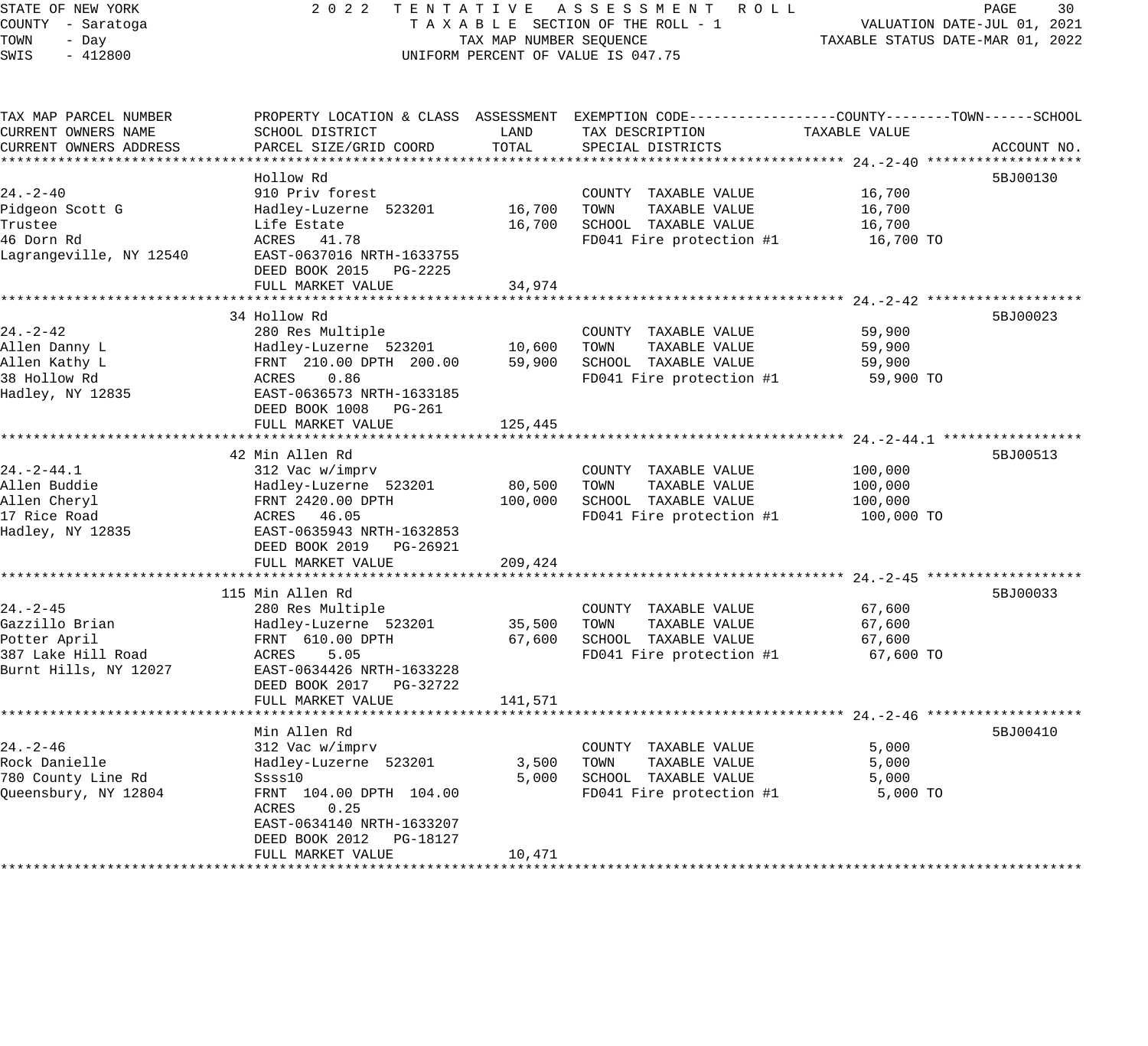# STATE OF NEW YORK 2 0 2 2 T E N T A T I V E A S S E S S M E N T R O L L PAGE 31 COUNTY - Saratoga T A X A B L E SECTION OF THE ROLL - 1 VALUATION DATE-JUL 01, 2021 UNIFORM PERCENT OF VALUE IS 047.75

| TAX MAP PARCEL NUMBER     | PROPERTY LOCATION & CLASS ASSESSMENT EXEMPTION CODE---------------COUNTY-------TOWN-----SCHOOL |         |                          |               |             |
|---------------------------|------------------------------------------------------------------------------------------------|---------|--------------------------|---------------|-------------|
| CURRENT OWNERS NAME       | SCHOOL DISTRICT                                                                                | LAND    | TAX DESCRIPTION          | TAXABLE VALUE |             |
| CURRENT OWNERS ADDRESS    | PARCEL SIZE/GRID COORD                                                                         | TOTAL   | SPECIAL DISTRICTS        |               | ACCOUNT NO. |
|                           |                                                                                                |         |                          |               |             |
|                           | 198 Min Allen Rd                                                                               |         |                          |               | 5BJ00328    |
| $24. - 2 - 48$            | 260 Seasonal res                                                                               |         | COUNTY TAXABLE VALUE     | 35,400        |             |
| Galgano Salvatore J       | Hadley-Luzerne 523201                                                                          | 34,900  | TOWN<br>TAXABLE VALUE    | 35,400        |             |
| Galgano Salvatore J Jr    | FRNT 1935.00 DPTH                                                                              | 35,400  | SCHOOL TAXABLE VALUE     | 35,400        |             |
| 45 W Main St              | ACRES 69.85                                                                                    |         | FD041 Fire protection #1 | 35,400 TO     |             |
| Washingtonville, NY 10992 | EAST-0633460 NRTH-1634404                                                                      |         |                          |               |             |
|                           | DEED BOOK 2017 PG-4788                                                                         |         |                          |               |             |
|                           | FULL MARKET VALUE                                                                              | 74,136  |                          |               |             |
|                           |                                                                                                |         |                          |               |             |
|                           | Steve Kathan (private) Rd                                                                      |         |                          |               |             |
| $24. - 2 - 49$            | 910 Priv forest                                                                                |         | COUNTY TAXABLE VALUE     | 90,000        |             |
| Hilltown Riders Inc       | Hadley-Luzerne 523201                                                                          | 90,000  | TOWN<br>TAXABLE VALUE    | 90,000        |             |
| PO Box 12242              | ACRES 300.00                                                                                   | 90,000  | SCHOOL TAXABLE VALUE     | 90,000        |             |
| Albany, NY 12212          | EAST-0634417 NRTH-1638508                                                                      |         | FD041 Fire protection #1 | 90,000 TO     |             |
|                           | DEED BOOK 2021 PG-4965                                                                         |         |                          |               |             |
|                           | FULL MARKET VALUE                                                                              | 188,482 |                          |               |             |
|                           |                                                                                                |         |                          |               |             |
|                           | Hollow Rd                                                                                      |         |                          |               | 5BJ00419    |
| $24. - 2 - 50.1$          | 910 Priv forest                                                                                |         | COUNTY TAXABLE VALUE     | 30,000        |             |
| Hilltown Riders Inc       | Hadley-Luzerne 523201                                                                          | 30,000  | TAXABLE VALUE<br>TOWN    | 30,000        |             |
| PO Box 12242              | ACRES 100.00                                                                                   | 30,000  | SCHOOL TAXABLE VALUE     | 30,000        |             |
| Albany, NY 12212          | EAST-0633893 NRTH-1640807                                                                      |         | FD041 Fire protection #1 | 30,000 TO     |             |
|                           | DEED BOOK 2021 PG-4965                                                                         |         |                          |               |             |
|                           | FULL MARKET VALUE                                                                              | 62,827  |                          |               |             |
|                           |                                                                                                |         |                          |               |             |
|                           | Hollow Rd                                                                                      |         |                          |               |             |
| $24. - 2 - 50.2$          | 910 Priv forest                                                                                |         | COUNTY TAXABLE VALUE     | 32,100        |             |
| Hilltown Riders Inc       | Hadley-Luzerne 523201                                                                          | 32,100  | TOWN<br>TAXABLE VALUE    | 32,100        |             |
| PO Box 12242              | ACRES 107.00                                                                                   | 32,100  | SCHOOL TAXABLE VALUE     | 32,100        |             |
| Albany, NY 12212          | EAST-0631873 NRTH-1639746                                                                      |         | FD041 Fire protection #1 | 32,100 TO     |             |
|                           | DEED BOOK 2021<br>PG-4965                                                                      |         |                          |               |             |
|                           | FULL MARKET VALUE                                                                              | 67,225  |                          |               |             |
|                           |                                                                                                |         |                          |               |             |
|                           | Hadley Hill Rd                                                                                 |         |                          |               | 5BJ00671    |
| $24. - 2 - 51$            | 920 Priv Hunt/Fi                                                                               |         | COUNTY TAXABLE VALUE     | 86,800        |             |
| Coppola Louis             | Hadley-Luzerne 523201                                                                          | 86,800  | TOWN<br>TAXABLE VALUE    | 86,800        |             |
| 280 Magee Drive           | RD 7 Non Res S2                                                                                | 86,800  | SCHOOL TAXABLE VALUE     | 86,800        |             |
| Hamden, CT 06514          | ACRES 204.25                                                                                   |         | FD041 Fire protection #1 | 86,800 TO     |             |
|                           | EAST-0629465 NRTH-1640591                                                                      |         |                          |               |             |
|                           | DEED BOOK 2020<br>PG-28243                                                                     |         |                          |               |             |
|                           | FULL MARKET VALUE                                                                              | 181,780 |                          |               |             |
|                           |                                                                                                |         |                          |               |             |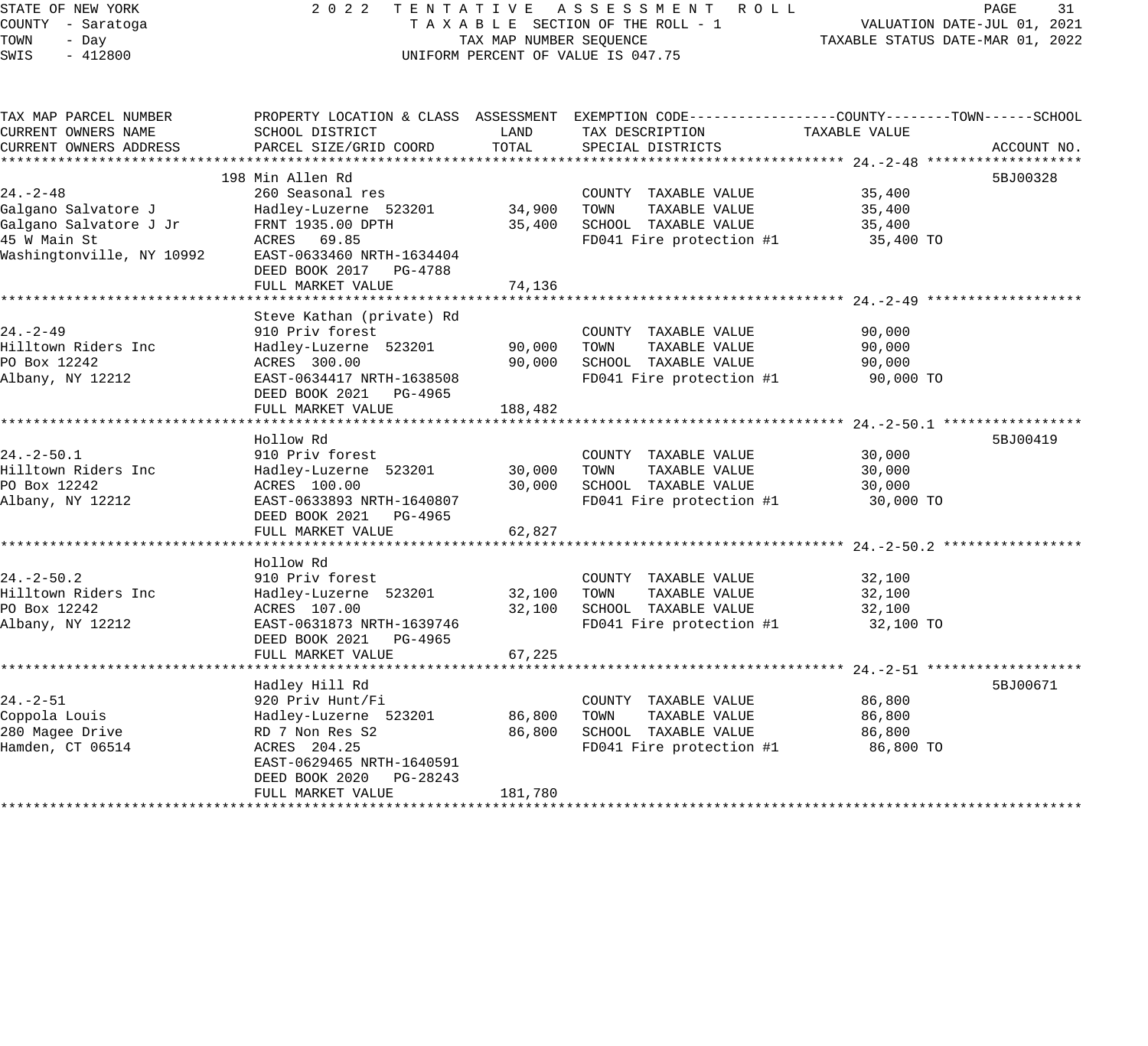| STATE OF NEW YORK         | 2022                               |                                  | TENTATIVE ASSESSMENT ROLL                                                                        |                | PAGE                        | 32          |
|---------------------------|------------------------------------|----------------------------------|--------------------------------------------------------------------------------------------------|----------------|-----------------------------|-------------|
| COUNTY - Saratoga         |                                    |                                  | TAXABLE SECTION OF THE ROLL - 1                                                                  |                | VALUATION DATE-JUL 01, 2021 |             |
| TOWN<br>- Day             | TAX MAP NUMBER SEQUENCE            | TAXABLE STATUS DATE-MAR 01, 2022 |                                                                                                  |                |                             |             |
| SWIS<br>$-412800$         | UNIFORM PERCENT OF VALUE IS 047.75 |                                  |                                                                                                  |                |                             |             |
|                           |                                    |                                  |                                                                                                  |                |                             |             |
| TAX MAP PARCEL NUMBER     |                                    |                                  | PROPERTY LOCATION & CLASS ASSESSMENT EXEMPTION CODE----------------COUNTY-------TOWN------SCHOOL |                |                             |             |
| CURRENT OWNERS NAME       | SCHOOL DISTRICT                    | LAND                             | TAX DESCRIPTION                                                                                  | TAXABLE VALUE  |                             |             |
| CURRENT OWNERS ADDRESS    | PARCEL SIZE/GRID COORD             | TOTAL                            | SPECIAL DISTRICTS                                                                                |                |                             | ACCOUNT NO. |
|                           |                                    |                                  |                                                                                                  |                |                             |             |
|                           | 113 Hollow Rd                      |                                  |                                                                                                  |                |                             | 5BJ00007    |
| $24. - 2 - 52$            | 270 Mfg housing                    |                                  | COUNTY TAXABLE VALUE                                                                             | 29,900         |                             |             |
| Dunn Dusty                | Hadley-Luzerne 523201              | 9,700                            | TOWN<br>TAXABLE VALUE                                                                            | 29,900         |                             |             |
| 138 Hollow Rd             | Out Sale                           | 29,900                           | SCHOOL TAXABLE VALUE                                                                             | 29,900         |                             |             |
| Hadley, NY 12835          | FRNT 186.20 DPTH 230.00            |                                  | FD041 Fire protection #1                                                                         | 29,900 TO      |                             |             |
|                           | 0.91<br>ACRES                      |                                  |                                                                                                  |                |                             |             |
|                           | EAST-0636150 NRTH-1635412          |                                  |                                                                                                  |                |                             |             |
|                           | DEED BOOK 1645 PG-317              |                                  |                                                                                                  |                |                             |             |
|                           | FULL MARKET VALUE                  | 62,618                           |                                                                                                  |                |                             |             |
|                           | *********************              |                                  |                                                                                                  |                |                             |             |
|                           | Hadley Hill Rd                     |                                  |                                                                                                  |                |                             | 5BJ00837    |
| $24. - 2 - 53$            | 912 Forest s480a                   |                                  | FORST LND 47460                                                                                  | 27,920         | 27,920                      | 27,920      |
| HJS Peaked Mountain LLC   | Hadley-Luzerne 523201              | 34,900                           | COUNTY TAXABLE VALUE                                                                             | 6,980          |                             |             |
| PO Box 575                | RD # 6 NON RES S2                  | 34,900                           | TAXABLE VALUE<br>TOWN                                                                            | 6,980          |                             |             |
| Warrensburg, NY 12855     | ACRES 69.88                        |                                  | SCHOOL TAXABLE VALUE                                                                             | 6,980          |                             |             |
|                           | EAST-0629498 NRTH-1639025          |                                  | FD041 Fire protection #1                                                                         | 34,900 TO      |                             |             |
| MAY BE SUBJECT TO PAYMENT | DEED BOOK 0792 PG-0555             |                                  |                                                                                                  |                |                             |             |
| UNDER RPTL480A UNTIL 2031 | FULL MARKET VALUE                  | 73,089                           |                                                                                                  |                |                             |             |
|                           |                                    |                                  |                                                                                                  |                |                             |             |
|                           | 109 Hollow Rd                      |                                  |                                                                                                  |                |                             | 5BJ01549    |
| $24. - 2 - 54$            | 280 Res Multiple                   |                                  | BAS STAR 41854                                                                                   | $\overline{0}$ | $\Omega$                    | 19,990      |
| Allen Lehman Jr           | Hadley-Luzerne 523201              | 12,900                           | COUNTY TAXABLE VALUE                                                                             | 76,500         |                             |             |
| Sally Allen Rose          | FRNT 150.00 DPTH                   | 76,500                           | TOWN<br>TAXABLE VALUE                                                                            | 76,500         |                             |             |
| 111 Hollow Rd             | ACRES<br>6.28                      |                                  | SCHOOL TAXABLE VALUE                                                                             | 56,510         |                             |             |
| Hadley, NY 12835          | EAST-0635831 NRTH-1635589          |                                  | FD041 Fire protection #1                                                                         | 76,500 TO      |                             |             |
|                           | DEED BOOK 1367 PG-282              |                                  |                                                                                                  |                |                             |             |
|                           | FULL MARKET VALUE                  | 160,209                          |                                                                                                  |                |                             |             |
|                           |                                    |                                  |                                                                                                  |                |                             |             |
|                           | 154 Hollow Rd                      |                                  |                                                                                                  |                |                             | 5BJ00017    |
| $24. - 2 - 55$            | 280 Res Multiple                   |                                  | COUNTY TAXABLE VALUE                                                                             | 77,700         |                             |             |
| Allen Jonie M             | Hadley-Luzerne 523201              | 20,500                           | TOWN<br>TAXABLE VALUE                                                                            | 77,700         |                             |             |
| 9 Fairview                | FRNT 825.00 DPTH                   | 77,700                           | SCHOOL TAXABLE VALUE                                                                             | 77,700         |                             |             |
| Hadley, NY 12835          | ACRES 12.67                        |                                  | FD041 Fire protection #1                                                                         | 77,700 TO      |                             |             |
|                           | EAST-0637136 NRTH-1636135          |                                  |                                                                                                  |                |                             |             |
|                           | DEED BOOK 2015 PG-36744            |                                  |                                                                                                  |                |                             |             |
|                           | FULL MARKET VALUE                  | 162,723                          |                                                                                                  |                |                             |             |
|                           |                                    |                                  |                                                                                                  |                |                             |             |
|                           | Hollow Rd                          |                                  |                                                                                                  |                |                             | 5BJ01918    |
| $25. - 1 - 1$             | 912 Forest s480a                   |                                  | FORST LND 47460                                                                                  | 56,080         | 56,080                      | 56,080      |
| Meltz Realty Corp         | Hadley-Luzerne 523201              | 70,100                           | COUNTY TAXABLE VALUE                                                                             | 14,020         |                             |             |
| 483 Rt 217                | RPT 480a 2013/008465 2/19          | 70,100                           | TOWN<br>TAXABLE VALUE                                                                            | 14,020         |                             |             |
| Hudson, NY 12534          | ACRES 175.14                       |                                  | SCHOOL TAXABLE VALUE                                                                             | 14,020         |                             |             |
|                           | EAST-0637491 NRTH-1640697          |                                  | FD041 Fire protection #1                                                                         | 70,100 TO      |                             |             |
| MAY BE SUBJECT TO PAYMENT | DEED BOOK 1529 PG-576              |                                  |                                                                                                  |                |                             |             |
| UNDER RPTL480A UNTIL 2031 | FULL MARKET VALUE                  | 146,806                          |                                                                                                  |                |                             |             |
|                           |                                    |                                  |                                                                                                  |                |                             |             |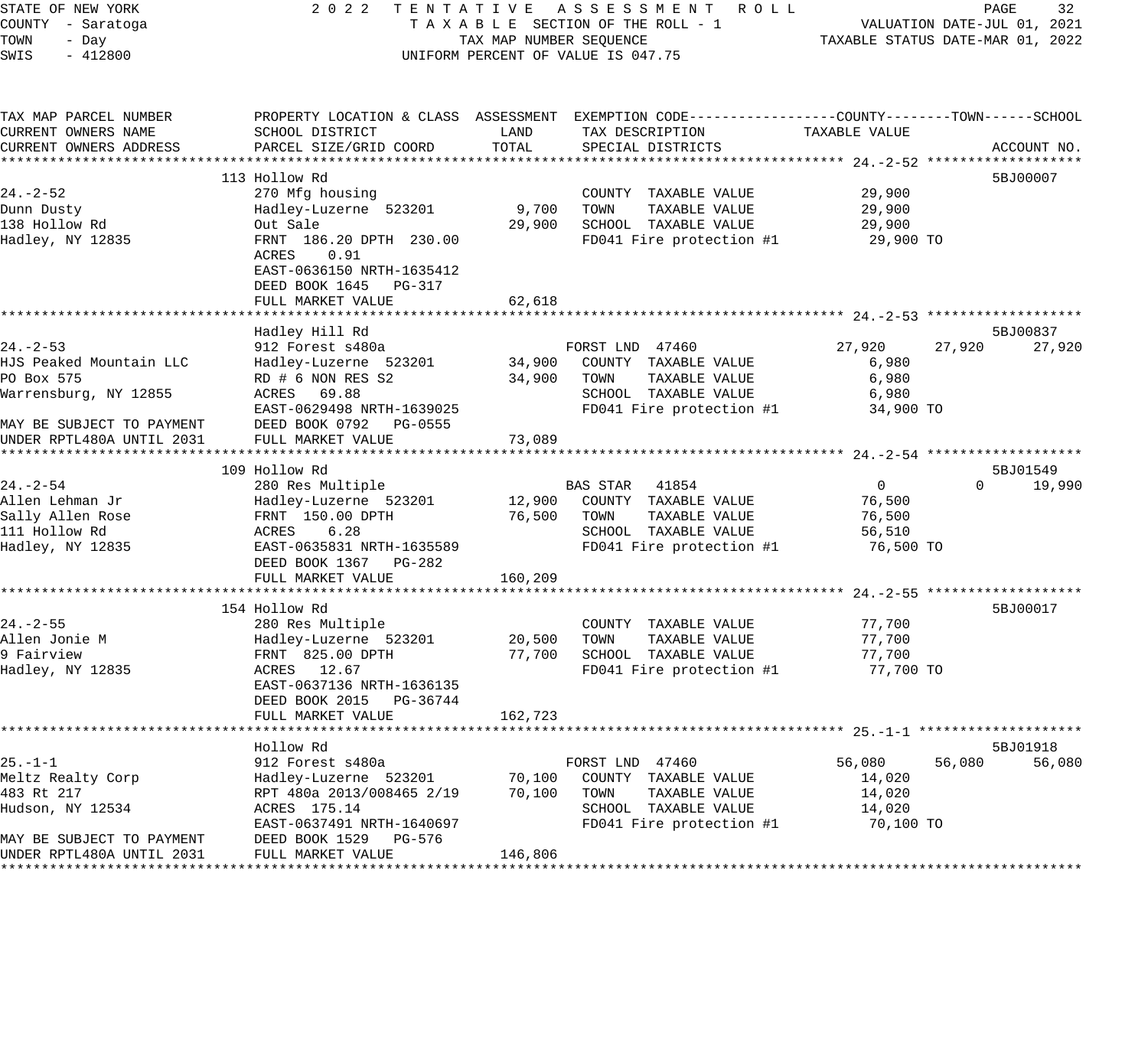| STATE OF NEW YORK<br>COUNTY - Saratoga<br>TOWN<br>- Day<br>SWIS<br>$-412800$                      |                                                                                                                                                           | TAX MAP NUMBER SEQUENCE | 2022 TENTATIVE ASSESSMENT ROLL<br>TAXABLE SECTION OF THE ROLL - 1<br>UNIFORM PERCENT OF VALUE IS 047.75                                                 |                                                                       | PAGE<br>33<br>VALUATION DATE-JUL 01, 2021<br>TAXABLE STATUS DATE-MAR 01, 2022 |
|---------------------------------------------------------------------------------------------------|-----------------------------------------------------------------------------------------------------------------------------------------------------------|-------------------------|---------------------------------------------------------------------------------------------------------------------------------------------------------|-----------------------------------------------------------------------|-------------------------------------------------------------------------------|
| TAX MAP PARCEL NUMBER<br>CURRENT OWNERS NAME<br>CURRENT OWNERS ADDRESS                            | SCHOOL DISTRICT<br>PARCEL SIZE/GRID COORD                                                                                                                 | LAND<br>TOTAL           | PROPERTY LOCATION & CLASS ASSESSMENT EXEMPTION CODE----------------COUNTY-------TOWN------SCHOOL<br>TAX DESCRIPTION<br>SPECIAL DISTRICTS                | TAXABLE VALUE                                                         | ACCOUNT NO.                                                                   |
|                                                                                                   |                                                                                                                                                           |                         |                                                                                                                                                         |                                                                       |                                                                               |
|                                                                                                   | 243 Hollow Rd                                                                                                                                             |                         |                                                                                                                                                         |                                                                       |                                                                               |
| $25. - 1 - 2$<br>Allen Arlene<br>Allen Sammy<br>243 Hollow Rd<br>Hadley, NY 12835                 | 210 1 Family Res<br>Hadley-Luzerne 523201<br>FRNT 370.00 DPTH<br>ACRES<br>8.22<br>EAST-0637859 NRTH-1638499                                               | 14,900<br>59,900        | BAS STAR<br>41854<br>COUNTY TAXABLE VALUE<br>TOWN<br>TAXABLE VALUE<br>SCHOOL TAXABLE VALUE<br>FD041 Fire protection #1                                  | $\overline{0}$<br>59,900<br>59,900<br>39,910<br>59,900 TO             | $\Omega$<br>19,990                                                            |
|                                                                                                   | DEED BOOK 2012 PG-4582                                                                                                                                    |                         |                                                                                                                                                         |                                                                       |                                                                               |
|                                                                                                   | FULL MARKET VALUE                                                                                                                                         | 125,445                 |                                                                                                                                                         |                                                                       |                                                                               |
| $25. - 1 - 5$<br>Kipfer Galen R<br>Kipfer Deborah L<br>243 Walter Maxfield Rd<br>Hadley, NY 12835 | Hollow Rd<br>910 Priv forest<br>Hadley-Luzerne 523201<br>$P/O$ Lot 2<br>ACRES 56.29<br>EAST-0640039 NRTH-1638299                                          | 22,500<br>22,500        | COUNTY TAXABLE VALUE<br>TOWN<br>TAXABLE VALUE<br>SCHOOL TAXABLE VALUE<br>FD041 Fire protection #1                                                       | 22,500<br>22,500<br>22,500<br>22,500 TO                               | 5BJ00529                                                                      |
|                                                                                                   | DEED BOOK 1669 PG-281<br>FULL MARKET VALUE                                                                                                                | 47,120                  |                                                                                                                                                         |                                                                       |                                                                               |
|                                                                                                   |                                                                                                                                                           |                         |                                                                                                                                                         |                                                                       |                                                                               |
| $25. - 1 - 6$<br>Duffy Richard<br>58 Quintard Dr<br>Port Chester, NY 10573                        | 69 Kroetch Rd<br>240 Rural res<br>Hadley-Luzerne 523201<br>FRNT 900.00 DPTH<br>ACRES 47.97<br>EAST-0641292 NRTH-1636911<br>DEED BOOK 1305 PG-621          | 37,500<br>113,400       | COUNTY TAXABLE VALUE<br>TOWN<br>TAXABLE VALUE<br>SCHOOL TAXABLE VALUE<br>FD041 Fire protection #1                                                       | 113,400<br>113,400<br>113,400<br>113,400 TO                           | 5 L02198                                                                      |
|                                                                                                   | FULL MARKET VALUE                                                                                                                                         | 237,487                 |                                                                                                                                                         |                                                                       |                                                                               |
| $25. - 1 - 7$                                                                                     | Walter Maxfield Rd<br>312 Vac w/imprv                                                                                                                     |                         | COUNTY TAXABLE VALUE                                                                                                                                    | 9,400                                                                 | 5BJ00690                                                                      |
| Middleton John<br>25 River St<br>Greenfield, MA 01301                                             | Hadley-Luzerne 523201<br>FRNT 599.50 DPTH<br>ACRES 0.51<br>EAST-0642404 NRTH-1635953<br>DEED BOOK 1699 PG-265                                             | 7,100<br>9,400          | TAXABLE VALUE<br>TOWN<br>SCHOOL TAXABLE VALUE<br>FD041 Fire protection #1                                                                               | 9,400<br>9,400<br>9,400 TO                                            |                                                                               |
|                                                                                                   | FULL MARKET VALUE                                                                                                                                         | 19,686                  |                                                                                                                                                         |                                                                       |                                                                               |
|                                                                                                   |                                                                                                                                                           |                         |                                                                                                                                                         |                                                                       |                                                                               |
| $25. - 1 - 8$<br>Barrett Theodore<br>Barrett Esther<br>82 Walter Maxfield Rd<br>Hadley, NY 12835  | 82 Walter Maxfield Rd<br>270 Mfg housing<br>Hadley-Luzerne 523201<br>FRNT 412.00 DPTH<br>ACRES 1.72<br>EAST-0642535 NRTH-1635804<br>DEED BOOK 1770 PG-481 |                         | AGED - ALL 41800<br>14,400 E STAR ADD 41844<br>46,900 COUNTY TAXABLE VALUE<br>TOWN<br>TAXABLE VALUE<br>SCHOOL TAXABLE VALUE<br>FD041 Fire protection #1 | 23,450<br>$\overline{0}$<br>23,450<br>23,450<br>$\Omega$<br>46,900 TO | 5BJ00600<br>23,450<br>23,450<br>23,450<br>$\Omega$                            |
|                                                                                                   | FULL MARKET VALUE                                                                                                                                         | 98,220                  |                                                                                                                                                         |                                                                       |                                                                               |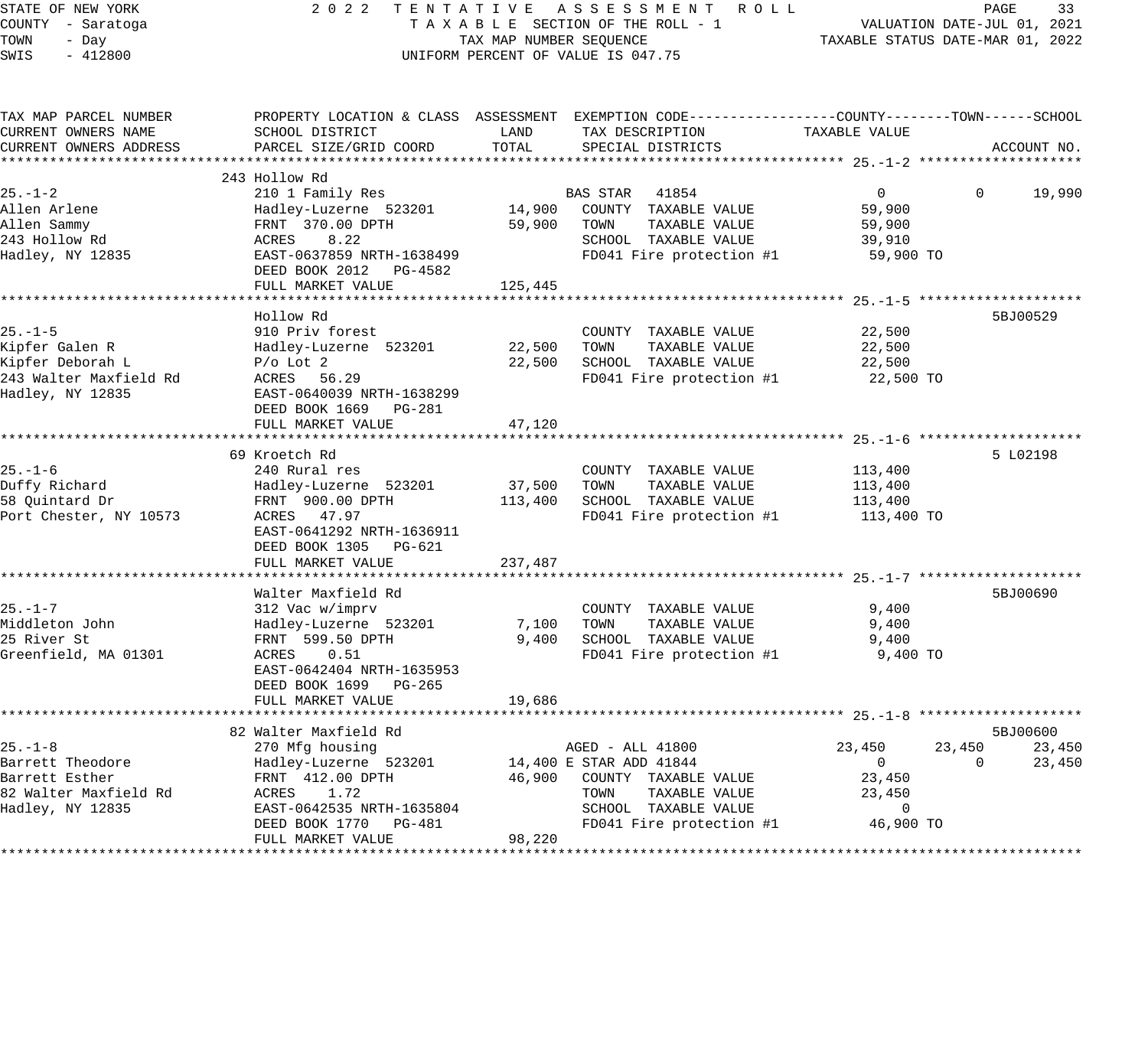STATE OF NEW YORK 2 0 2 2 T E N T A T I V E A S S E S S M E N T R O L L PAGE 34 COUNTY - Saratoga T A X A B L E SECTION OF THE ROLL - 1 VALUATION DATE-JUL 01, 2021 TOWN - Day TAX MAP NUMBER SEQUENCE TAXABLE STATUS DATE-MAR 01, 2022 SWIS - 412800 CONTROLLY THE UNIFORM PERCENT OF VALUE IS 047.75 TAX MAP PARCEL NUMBER PROPERTY LOCATION & CLASS ASSESSMENT EXEMPTION CODE------------------COUNTY--------TOWN------SCHOOL CURRENT OWNERS NAME SCHOOL DISTRICT LAND TAX DESCRIPTION TAXABLE VALUE CURRENT OWNERS ADDRESS PARCEL SIZE/GRID COORD TOTAL SPECIAL DISTRICTS ACCOUNT NO. \*\*\*\*\*\*\*\*\*\*\*\*\*\*\*\*\*\*\*\*\*\*\*\*\*\*\*\*\*\*\*\*\*\*\*\*\*\*\*\*\*\*\*\*\*\*\*\*\*\*\*\*\*\*\*\*\*\*\*\*\*\*\*\*\*\*\*\*\*\*\*\*\*\*\*\*\*\*\*\*\*\*\*\*\*\*\*\*\*\*\*\*\*\*\*\*\*\*\*\*\*\*\* 25.-1-9 \*\*\*\*\*\*\*\*\*\*\*\*\*\*\*\*\*\*\*\* 80 Walter Maxfield Rd 5BJ00076 (1989) 880 March 2012 12:30 March 2012 12:30 March 2014 12:30 March 2014 12:30 Ma 25.-1-9 270 Mfg housing COUNTY TAXABLE VALUE 37,400 Reynolds Janet L Hadley-Luzerne 523201 14,000 TOWN TAXABLE VALUE 37,400 Reynolds Kevin P FRNT 220.00 DPTH 37,400 SCHOOL TAXABLE VALUE 37,400 80 Walter Maxfield Rd ACRES 1.06 FD041 Fire protection #1 37,400 TO Hadley, NY 12835 EAST-0642477 NRTH-1635553 DEED BOOK 2020 PG-23506 FULL MARKET VALUE 78,325 \*\*\*\*\*\*\*\*\*\*\*\*\*\*\*\*\*\*\*\*\*\*\*\*\*\*\*\*\*\*\*\*\*\*\*\*\*\*\*\*\*\*\*\*\*\*\*\*\*\*\*\*\*\*\*\*\*\*\*\*\*\*\*\*\*\*\*\*\*\*\*\*\*\*\*\*\*\*\*\*\*\*\*\*\*\*\*\*\*\*\*\*\*\*\*\*\*\*\*\*\*\*\* 25.-1-10.11 \*\*\*\*\*\*\*\*\*\*\*\*\*\*\*\* Walter Maxfield Rd 5BJ00138 25.-1-10.11 322 Rural vac>10 COUNTY TAXABLE VALUE 12,700 Vaillancourt Herbert & Lillian Hadley-Luzerne 523201 12,700 TOWN TAXABLE VALUE 12,700 Vaillancourt David J Life use Herbert & Lillia 12,700 SCHOOL TAXABLE VALUE 12,700 David J. Vaillancourt etal Vaillancourt FD041 Fire protection #1 12,700 TO 2163 Smith Rd FRNT 990.00 DPTH Stroudsburg, PA 18360 ACRES 16.35 EAST-0642795 NRTH-1635192 DEED BOOK 2014 PG-10430 -<br>FULL MARKET VALUE 26,597 \*\*\*\*\*\*\*\*\*\*\*\*\*\*\*\*\*\*\*\*\*\*\*\*\*\*\*\*\*\*\*\*\*\*\*\*\*\*\*\*\*\*\*\*\*\*\*\*\*\*\*\*\*\*\*\*\*\*\*\*\*\*\*\*\*\*\*\*\*\*\*\*\*\*\*\*\*\*\*\*\*\*\*\*\*\*\*\*\*\*\*\*\*\*\*\*\*\*\*\*\*\*\* 25.-1-10.12 \*\*\*\*\*\*\*\*\*\*\*\*\*\*\*\* 2973 N Shore Rd 25.-1-10.12 312 Vac w/imprv COUNTY TAXABLE VALUE 63,800 Parker John B Hadley-Luzerne 523201 62,100 TOWN TAXABLE VALUE 63,800 Uffner Rachel ET AL FRNT 583.19 DPTH 63,800 SCHOOL TAXABLE VALUE 63,800 7 Jackson Avenue ACRES 5.21 FD041 Fire protection #1 63,800 TO South Glens Falls, NY 12803 EAST-0643085 NRTH-1634324 DEED BOOK 2022 PG-7303 PRIOR OWNER ON 3/01/2022 FULL MARKET VALUE 133,613 Parker John B \*\*\*\*\*\*\*\*\*\*\*\*\*\*\*\*\*\*\*\*\*\*\*\*\*\*\*\*\*\*\*\*\*\*\*\*\*\*\*\*\*\*\*\*\*\*\*\*\*\*\*\*\*\*\*\*\*\*\*\*\*\*\*\*\*\*\*\*\*\*\*\*\*\*\*\*\*\*\*\*\*\*\*\*\*\*\*\*\*\*\*\*\*\*\*\*\*\*\*\*\*\*\* 25.-1-10.13 \*\*\*\*\*\*\*\*\*\*\*\*\*\*\*\* 2987 N Shore Rd 25.-1-10.13 210 1 Family Res VET WAR CT 41121 18,000 18,000 18,000 0 Vaillancourt Herbert & Lillian Hadley-Luzerne 523201 52,100 BAS STAR 41854 0 0 19,990 Vaillancourt David J Life Use Herbert & Lillia 120,000 COUNTY TAXABLE VALUE 102,000 David J. Vaillancourt etal. Vaillancourt 2014/10431 TOWN TAXABLE VALUE 102,000 2163 Smith Rd FRNT 278.33 DPTH SCHOOL TAXABLE VALUE 100,010 Stroudsburg, PA 18360 ACRES 5.21 FD041 Fire protection #1 120,000 TO EAST-0643417 NRTH-1634558 DEED BOOK 2014 PG-10431 FULL MARKET VALUE 251,309 \*\*\*\*\*\*\*\*\*\*\*\*\*\*\*\*\*\*\*\*\*\*\*\*\*\*\*\*\*\*\*\*\*\*\*\*\*\*\*\*\*\*\*\*\*\*\*\*\*\*\*\*\*\*\*\*\*\*\*\*\*\*\*\*\*\*\*\*\*\*\*\*\*\*\*\*\*\*\*\*\*\*\*\*\*\*\*\*\*\*\*\*\*\*\*\*\*\*\*\*\*\*\* 25.-1-11.2 \*\*\*\*\*\*\*\*\*\*\*\*\*\*\*\*\* 5 Walter Maxfield Rd 5BJ02178 25.-1-11.2 260 Seasonal res COUNTY TAXABLE VALUE 49,300 Gromadzki Kimberly Hadley-Luzerne 523201 26,500 TOWN TAXABLE VALUE 49,300 231 Little York Rd FRNT 678.00 DPTH 49,300 SCHOOL TAXABLE VALUE 49,300 Cobleskill, NY 12043 ACRES 4.01 FD041 Fire protection #1 49,300 TO EAST-0642455 NRTH-1634183 DEED BOOK 1658 PG-538

\*\*\*\*\*\*\*\*\*\*\*\*\*\*\*\*\*\*\*\*\*\*\*\*\*\*\*\*\*\*\*\*\*\*\*\*\*\*\*\*\*\*\*\*\*\*\*\*\*\*\*\*\*\*\*\*\*\*\*\*\*\*\*\*\*\*\*\*\*\*\*\*\*\*\*\*\*\*\*\*\*\*\*\*\*\*\*\*\*\*\*\*\*\*\*\*\*\*\*\*\*\*\*\*\*\*\*\*\*\*\*\*\*\*\*\*\*\*\*\*\*\*\*\*\*\*\*\*\*\*\*\*

FULL MARKET VALUE 103,246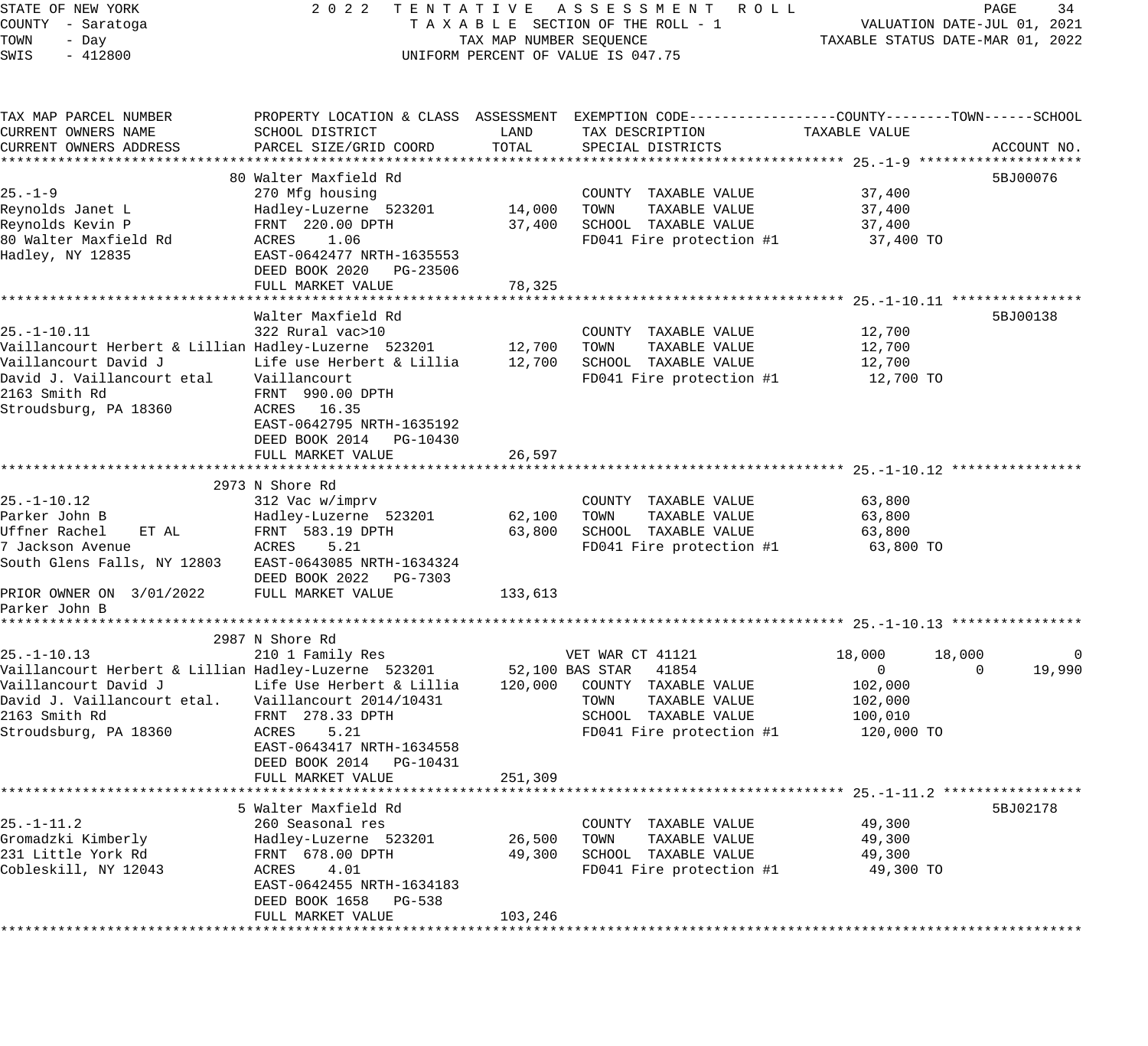# STATE OF NEW YORK 2 0 2 2 T E N T A T I V E A S S E S S M E N T R O L L PAGE 35 COUNTY - Saratoga T A X A B L E SECTION OF THE ROLL - 1 VALUATION DATE-JUL 01, 2021 UNIFORM PERCENT OF VALUE IS 047.75

TOWN - DALUATION DATE-JUL 01, 2021<br>TAXABLE STATUS DATE-MAR 01, 2022

| TAX MAP PARCEL NUMBER                                |                                |         |                                               | PROPERTY LOCATION & CLASS ASSESSMENT EXEMPTION CODE----------------COUNTY-------TOWN------SCHOOL |
|------------------------------------------------------|--------------------------------|---------|-----------------------------------------------|--------------------------------------------------------------------------------------------------|
| CURRENT OWNERS NAME                                  | SCHOOL DISTRICT                | LAND    | TAX DESCRIPTION                               | TAXABLE VALUE                                                                                    |
| CURRENT OWNERS ADDRESS                               | PARCEL SIZE/GRID COORD         | TOTAL   | SPECIAL DISTRICTS                             | ACCOUNT NO.                                                                                      |
|                                                      |                                |         |                                               |                                                                                                  |
|                                                      | Cemetery Rd                    |         |                                               |                                                                                                  |
| $25. - 1 - 11.112$                                   | 311 Res vac land               |         | COUNTY TAXABLE VALUE                          | 25,000                                                                                           |
| DeGennaro Living Trust Michael Hadley-Luzerne 523201 |                                | 25,000  | TOWN<br>TAXABLE VALUE                         | 25,000                                                                                           |
| 21 E Franklin Ave                                    | ACRES<br>1.30                  | 25,000  | SCHOOL TAXABLE VALUE                          | 25,000                                                                                           |
| Pennington, NJ 08534                                 | EAST-0641691 NRTH-1633376      |         | FD041 Fire protection #1                      | 25,000 TO                                                                                        |
|                                                      | DEED BOOK 2019 PG-27014        |         |                                               |                                                                                                  |
|                                                      | FULL MARKET VALUE              | 52,356  |                                               |                                                                                                  |
|                                                      |                                |         |                                               |                                                                                                  |
|                                                      | 2857 N Shore Rd                |         |                                               |                                                                                                  |
| $25. - 1 - 12.21$                                    | 210 1 Family Res               |         | COUNTY TAXABLE VALUE                          | 190,080                                                                                          |
| Alexander Robert C & Ann HL Jr Hadley-Luzerne 523201 |                                | 50,200  | TOWN<br>TAXABLE VALUE                         | 190,080                                                                                          |
| Alexander Sarah Spooner                              | Robert & Ann Alexander 90      | 190,080 | SCHOOL TAXABLE VALUE                          | 190,080                                                                                          |
| Catherine Lansing Alexander                          | Sarah Spooner Alexander 5      |         | FD041 Fire protection #1                      | 190,080 TO                                                                                       |
| 23 Lake Ridge Dr                                     | Catherine Lansing Alexand      |         |                                               |                                                                                                  |
| Mechanicville, NY 12118                              | FRNT 210.00 DPTH               |         |                                               |                                                                                                  |
|                                                      | ACRES<br>1.47 BANK<br>709      |         |                                               |                                                                                                  |
|                                                      | EAST-0640734 NRTH-1632174      |         |                                               |                                                                                                  |
|                                                      | DEED BOOK 2013 PG-5617         |         |                                               |                                                                                                  |
|                                                      | FULL MARKET VALUE              | 398,073 |                                               |                                                                                                  |
|                                                      |                                |         |                                               |                                                                                                  |
|                                                      | 2859 N Shore Rd                |         |                                               |                                                                                                  |
| 25.-1-12.22                                          | 210 1 Family Res               |         | COUNTY TAXABLE VALUE                          | 261,860                                                                                          |
| Abraham Robert T                                     | Hadley-Luzerne 523201          | 50,200  | TOWN<br>TAXABLE VALUE                         | 261,860                                                                                          |
| 10 Spring Farm Ln                                    | FRNT 200.00 DPTH               | 261,860 | SCHOOL TAXABLE VALUE                          | 261,860                                                                                          |
| Schenectady, NY 12303                                | ACRES<br>1.45                  |         | FD041 Fire protection #1                      | 261,860 TO                                                                                       |
|                                                      | EAST-0640888 NRTH-1632298      |         |                                               |                                                                                                  |
|                                                      | DEED BOOK 2009<br>PG-3229      |         |                                               |                                                                                                  |
|                                                      | FULL MARKET VALUE              | 548,398 |                                               |                                                                                                  |
|                                                      |                                |         |                                               |                                                                                                  |
|                                                      | N Shore Rd                     |         |                                               |                                                                                                  |
| 25. -1-12. 23                                        | 311 Res vac land               |         | COUNTY TAXABLE VALUE                          | 35,200                                                                                           |
| Abraham Robert T                                     | Hadley-Luzerne 523201          | 35,200  | TOWN<br>TAXABLE VALUE                         | 35,200                                                                                           |
| 10 Spring Farm Ln                                    | FRNT 169.71 DPTH               | 35,200  | SCHOOL TAXABLE VALUE                          | 35,200                                                                                           |
| Schenectady, NY 12303                                | ACRES<br>1.48                  |         | FD041 Fire protection #1                      | 35,200 TO                                                                                        |
|                                                      | EAST-0641046 NRTH-1632420      |         |                                               |                                                                                                  |
|                                                      | DEED BOOK 2011 PG-6459         |         |                                               |                                                                                                  |
|                                                      | FULL MARKET VALUE              | 73,717  |                                               | *********** 25.-1-12.112 ***                                                                     |
|                                                      |                                |         |                                               |                                                                                                  |
|                                                      | 2893 N Shore Rd                |         |                                               |                                                                                                  |
| $25. - 1 - 12.112$<br>Lembo George T                 | 210 1 Family Res               | 52,900  | COUNTY TAXABLE VALUE                          | 262,700                                                                                          |
| Lembo Aline R                                        | Hadley-Luzerne 523201<br>Lot 2 | 262,700 | TOWN<br>TAXABLE VALUE<br>SCHOOL TAXABLE VALUE | 262,700<br>262,700                                                                               |
| 2893 N Shore Rd                                      | FRNT 297.34 DPTH               |         |                                               | 262,700 TO                                                                                       |
| Hadley, NY 12835                                     | ACRES<br>6.79                  |         | FD041 Fire protection #1                      |                                                                                                  |
|                                                      | EAST-0641359 NRTH-1633105      |         |                                               |                                                                                                  |
|                                                      | DEED BOOK 2015 PG-16898        |         |                                               |                                                                                                  |
|                                                      | FULL MARKET VALUE              | 550,157 |                                               |                                                                                                  |
|                                                      |                                |         |                                               |                                                                                                  |
|                                                      |                                |         |                                               |                                                                                                  |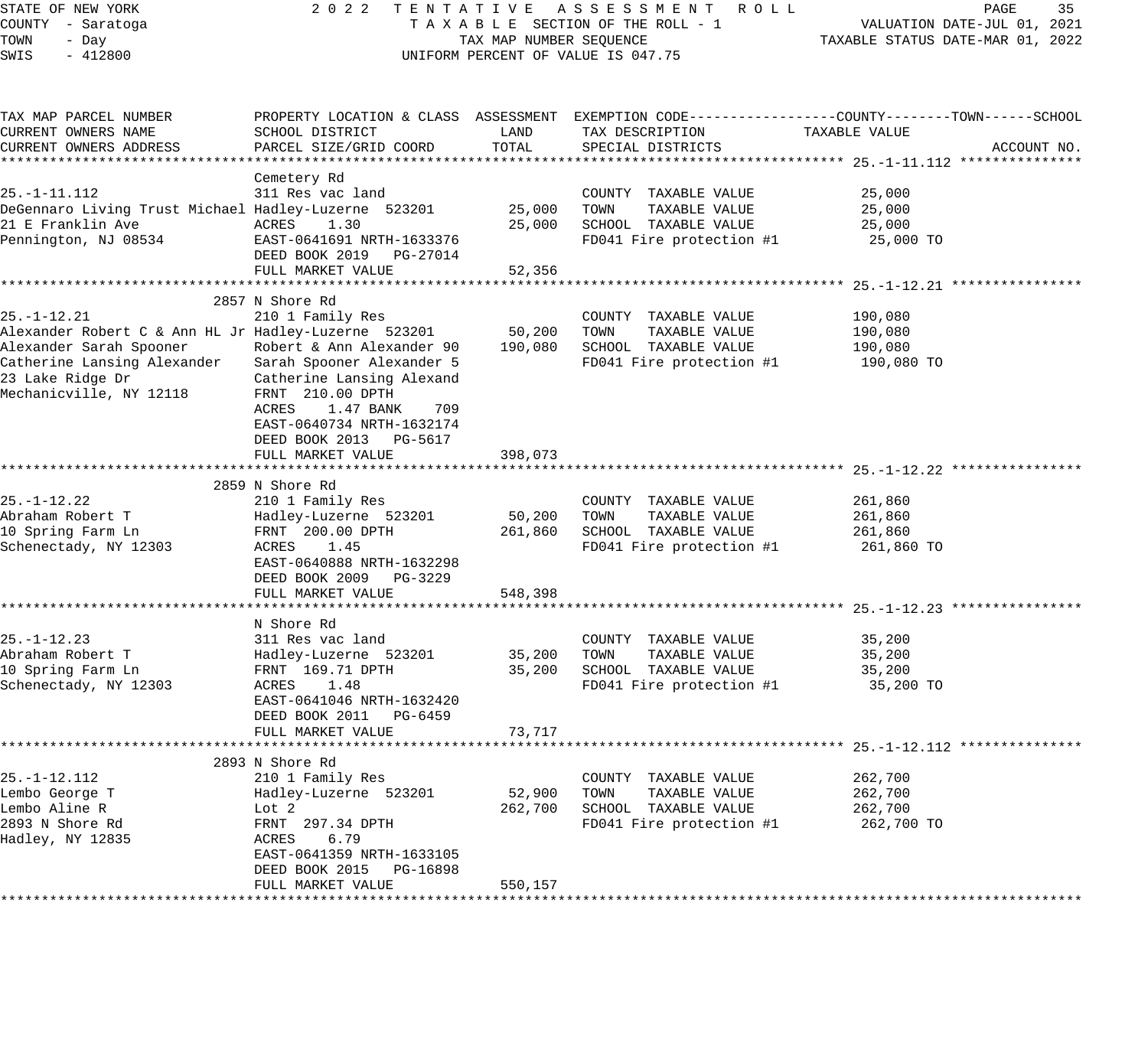#### STATE OF NEW YORK 2 0 2 2 T E N T A T I V E A S S E S S M E N T R O L L PAGE 36 COUNTY - Saratoga T A X A B L E SECTION OF THE ROLL - 1 VALUATION DATE-JUL 01, 2021 X A B L E SECTION OF THE ROLL - 1<br>TAXABLE STATUS DATE-MAR 01, 2022<br>--UNIFORM PERCENT OF VALUE IS 047.75

| TAX MAP PARCEL NUMBER                               |                                                  |         | PROPERTY LOCATION & CLASS ASSESSMENT EXEMPTION CODE----------------COUNTY-------TOWN------SCHOOL |               |             |
|-----------------------------------------------------|--------------------------------------------------|---------|--------------------------------------------------------------------------------------------------|---------------|-------------|
| CURRENT OWNERS NAME                                 | SCHOOL DISTRICT                                  | LAND    | TAX DESCRIPTION                                                                                  | TAXABLE VALUE |             |
| CURRENT OWNERS ADDRESS                              | PARCEL SIZE/GRID COORD                           | TOTAL   | SPECIAL DISTRICTS                                                                                |               | ACCOUNT NO. |
|                                                     |                                                  |         |                                                                                                  |               |             |
|                                                     | N Shore Rd                                       |         |                                                                                                  |               |             |
| $25. - 1 - 12.121$                                  | 311 Res vac land                                 |         | COUNTY TAXABLE VALUE                                                                             | 35,200        |             |
| Careri Joseph                                       | Hadley-Luzerne 523201                            | 35,200  | TOWN<br>TAXABLE VALUE                                                                            | 35,200        |             |
| Careri Kim L                                        | FRNT 207.82 DPTH                                 | 35,200  | SCHOOL TAXABLE VALUE                                                                             | 35,200        |             |
| 20 Hawthorne Terr                                   | ACRES 1.31                                       |         | FD041 Fire protection #1                                                                         | 35,200 TO     |             |
| Saddle River, NJ 07458                              | EAST-0640333 NRTH-1632050                        |         |                                                                                                  |               |             |
|                                                     | DEED BOOK 1301 PG-564                            |         |                                                                                                  |               |             |
|                                                     | FULL MARKET VALUE                                | 73,717  |                                                                                                  |               |             |
|                                                     |                                                  |         |                                                                                                  |               |             |
|                                                     | N Shore Rd                                       |         |                                                                                                  |               |             |
| $25. - 1 - 12.122$                                  | 311 Res vac land                                 |         | COUNTY TAXABLE VALUE                                                                             | 35,200        |             |
| Alexander Robert C & Catherin Hadley-Luzerne 523201 |                                                  | 35,200  | TOWN<br>TAXABLE VALUE                                                                            | 35,200        |             |
| Alexander Ann H L & Sarah S     FRNT  208.19 DPTH   |                                                  | 35,200  | SCHOOL TAXABLE VALUE                                                                             | 35,200        |             |
| 23 Lake Ridge Drive                                 | ACRES 1.31                                       |         | FD041 Fire protection #1                                                                         | 35,200 TO     |             |
| Mechanicville, NY 12118                             | EAST-0640540 NRTH-1632109                        |         |                                                                                                  |               |             |
|                                                     | DEED BOOK 2022 PG-8858                           |         |                                                                                                  |               |             |
|                                                     | FULL MARKET VALUE                                | 73,717  |                                                                                                  |               |             |
|                                                     |                                                  |         |                                                                                                  |               |             |
|                                                     | 2803 N Shore Rd                                  |         |                                                                                                  |               | 5BJ02331    |
| $25. - 1 - 13$                                      | 210 1 Family Res                                 |         | COUNTY TAXABLE VALUE                                                                             | 141,200       |             |
| Nitti John P                                        | Hadley-Luzerne 523201                            | 50,000  | TOWN TAXABLE VALUE                                                                               | 141,200       |             |
| 14 Lucille Lane                                     | Dorothy Noon Revocable Tr                        | 141,200 | SCHOOL TAXABLE VALUE                                                                             | 141,200       |             |
| Ballston Lake, NY 12019                             | Dated 10/29/09                                   |         | FD041 Fire protection #1                                                                         | 141,200 TO    |             |
|                                                     | FRNT 200.00 DPTH 200.07                          |         |                                                                                                  |               |             |
|                                                     | ACRES<br>0.92                                    |         |                                                                                                  |               |             |
|                                                     | EAST-0639474 NRTH-1632286                        |         |                                                                                                  |               |             |
|                                                     | DEED BOOK 2015 PG-32192                          |         |                                                                                                  |               |             |
|                                                     | FULL MARKET VALUE                                | 295,707 |                                                                                                  |               |             |
|                                                     |                                                  |         |                                                                                                  |               |             |
|                                                     | 2785 N Shore Rd                                  |         |                                                                                                  |               | 5BJ02300    |
| $25. - 1 - 14$                                      | 210 1 Family Res                                 |         | COUNTY TAXABLE VALUE                                                                             | 90,700        |             |
| Wynne Jerome                                        |                                                  | 50,000  | TOWN<br>TAXABLE VALUE                                                                            | 90,700        |             |
| Wynne Deborah                                       | Hadley-Luzerne 523201<br>FRNT 200.00 DPTH 200.07 | 90,700  | SCHOOL TAXABLE VALUE                                                                             | 90,700        |             |
| 5 Cold Spring Dr                                    | ACRES 0.92                                       |         | FD041 Fire protection #1                                                                         | 90,700 TO     |             |
| Grafton, MA 01519                                   | EAST-0638994 NRTH-1632345                        |         |                                                                                                  |               |             |
|                                                     | DEED BOOK 1562 PG-287                            |         |                                                                                                  |               |             |
|                                                     | FULL MARKET VALUE                                | 189,948 |                                                                                                  |               |             |
|                                                     |                                                  |         |                                                                                                  |               |             |
|                                                     | Walter Maxfield Rd                               |         |                                                                                                  |               | 5BJ00187    |
| $25. - 1 - 15$                                      | 260 Seasonal res                                 |         | COUNTY TAXABLE VALUE                                                                             | 189,000       |             |
| Alexander Robert C Jr                               | Hadley-Luzerne 523201                            | 91,400  | TOWN<br>TAXABLE VALUE                                                                            | 189,000       |             |
| Alexander Ann H                                     | FRNT 870.00 DPTH                                 | 189,000 | SCHOOL TAXABLE VALUE                                                                             | 189,000       |             |
| 23 Lake Ridge Dr                                    | ACRES 182.70                                     |         | FD041 Fire protection #1                                                                         | 189,000 TO    |             |
| Mechanicville, NY 12118                             | EAST-0640976 NRTH-1635028                        |         |                                                                                                  |               |             |
|                                                     | DEED BOOK 1488 PG-593                            |         |                                                                                                  |               |             |
|                                                     | FULL MARKET VALUE                                | 395,812 |                                                                                                  |               |             |
|                                                     |                                                  |         |                                                                                                  |               |             |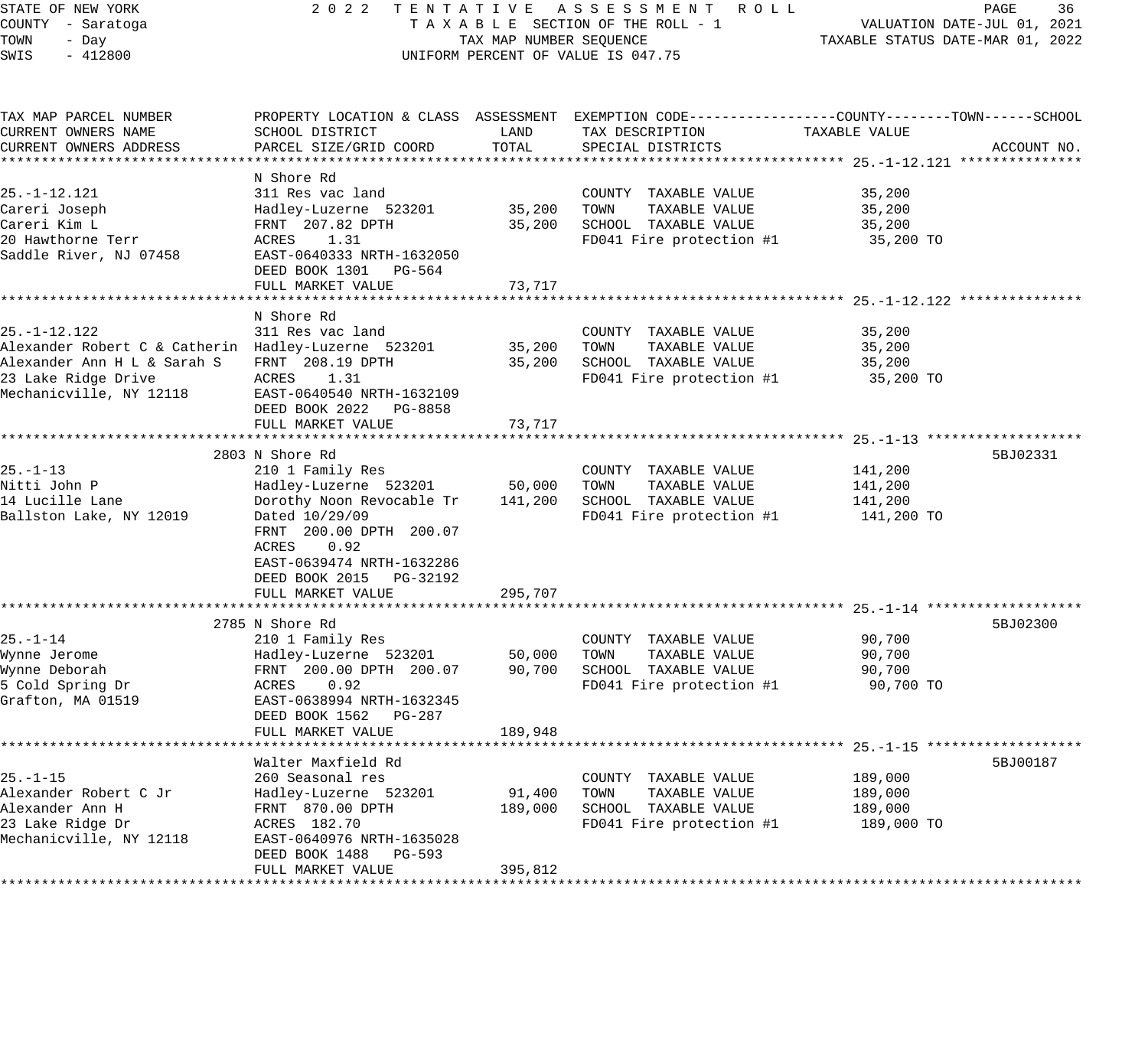| STATE OF NEW YORK                                           |                                                     |                                  | 2022 TENTATIVE ASSESSMENT ROLL                                                                   |                | PAGE                   | 37 |
|-------------------------------------------------------------|-----------------------------------------------------|----------------------------------|--------------------------------------------------------------------------------------------------|----------------|------------------------|----|
| COUNTY - Saratoga                                           | TAXABLE SECTION OF THE ROLL - 1                     | VALUATION DATE-JUL 01, 2021      |                                                                                                  |                |                        |    |
| TOWN<br>- Day                                               |                                                     | TAXABLE STATUS DATE-MAR 01, 2022 |                                                                                                  |                |                        |    |
| $-412800$<br>SWIS                                           |                                                     | TAX MAP NUMBER SEQUENCE          | UNIFORM PERCENT OF VALUE IS 047.75                                                               |                |                        |    |
|                                                             |                                                     |                                  |                                                                                                  |                |                        |    |
| TAX MAP PARCEL NUMBER                                       |                                                     |                                  | PROPERTY LOCATION & CLASS ASSESSMENT EXEMPTION CODE----------------COUNTY-------TOWN------SCHOOL |                |                        |    |
| CURRENT OWNERS NAME                                         | SCHOOL DISTRICT                                     | LAND                             | TAX DESCRIPTION                                                                                  | TAXABLE VALUE  |                        |    |
| CURRENT OWNERS ADDRESS                                      | PARCEL SIZE/GRID COORD                              | TOTAL                            | SPECIAL DISTRICTS                                                                                |                | ACCOUNT NO.            |    |
|                                                             |                                                     |                                  |                                                                                                  |                |                        |    |
|                                                             | 62 Rice Rd                                          |                                  |                                                                                                  |                | 5BJ00869               |    |
| $25. - 1 - 16.1$                                            | 312 Vac w/imprv                                     |                                  | COUNTY TAXABLE VALUE                                                                             | 34,300         |                        |    |
|                                                             | Hadley-Luzerne 523201 18,500 TOWN                   |                                  | TAXABLE VALUE                                                                                    | 34,300         |                        |    |
| 25.-1-10.1<br>Barrett Edward J & Mary F<br>Allemare Trustee | Life Estate EJ&M Barrett                            |                                  | 34,300 SCHOOL TAXABLE VALUE                                                                      | 34,300         |                        |    |
| 47 Martins Hill                                             | Lot 1                                               |                                  | FD041 Fire protection #1                                                                         | 34,300 TO      |                        |    |
| Ravena, NY 12147                                            | FRNT 610.00 DPTH<br>ACRES 10.00                     |                                  |                                                                                                  |                |                        |    |
|                                                             | EAST-0637721 NRTH-1635212<br>DEED BOOK 2015 PG-7498 |                                  |                                                                                                  |                |                        |    |
|                                                             | FULL MARKET VALUE                                   | 71,832                           |                                                                                                  |                |                        |    |
|                                                             |                                                     |                                  |                                                                                                  |                |                        |    |
|                                                             | 23 Rice Rd                                          |                                  |                                                                                                  |                |                        |    |
| $25. - 1 - 16.2$                                            | 322 Rural vac>10                                    |                                  | COUNTY TAXABLE VALUE                                                                             | 20,000         |                        |    |
| Allen Buddie F                                              | Hadley-Luzerne 523201                               | 20,000                           | TAXABLE VALUE<br>TOWN                                                                            | 20,000         |                        |    |
| Allen Cheryl L                                              | Lot 2                                               | 20,000                           | SCHOOL TAXABLE VALUE                                                                             | 20,000         |                        |    |
| 17 Rice Rd                                                  | FRNT 451.42 DPTH                                    |                                  | FD041 Fire protection #1                                                                         | 20,000 TO      |                        |    |
| Hadley, NY 12835                                            | ACRES 20.00                                         |                                  |                                                                                                  |                |                        |    |
|                                                             | EAST-0638706 NRTH-1636120                           |                                  |                                                                                                  |                |                        |    |
|                                                             | DEED BOOK 1757 PG-281                               |                                  |                                                                                                  |                |                        |    |
|                                                             | FULL MARKET VALUE                                   | 41,885                           |                                                                                                  |                |                        |    |
|                                                             |                                                     |                                  |                                                                                                  |                |                        |    |
|                                                             | Rice Rd                                             |                                  |                                                                                                  |                |                        |    |
| $25. - 1 - 16.3$                                            | 910 Priv forest                                     |                                  | COUNTY TAXABLE VALUE                                                                             | 73,500         |                        |    |
| Walder Kenneth                                              | Hadley-Luzerne 523201                               | 73,500                           | TOWN<br>TAXABLE VALUE                                                                            | 73,500         |                        |    |
| 11 Rockledge Rd                                             | FRNT 230.00 DPTH                                    | 73,500                           | SCHOOL TAXABLE VALUE                                                                             | 73,500         |                        |    |
| Hawthorne, NJ 07505                                         | ACRES 120.00                                        |                                  | FD041 Fire protection #1                                                                         | 73,500 TO      |                        |    |
|                                                             | EAST-0638413 NRTH-1634945                           |                                  |                                                                                                  |                |                        |    |
|                                                             | DEED BOOK 1758 PG-347                               |                                  |                                                                                                  |                |                        |    |
|                                                             | FULL MARKET VALUE                                   | 153,927                          |                                                                                                  |                |                        |    |
|                                                             |                                                     |                                  |                                                                                                  |                |                        |    |
|                                                             | 24 Rice Rd                                          |                                  |                                                                                                  |                |                        |    |
| $25. - 1 - 17.2$                                            | 210 1 Family Res                                    |                                  | BAS STAR 41854                                                                                   | $\overline{0}$ | 19,990<br>$\mathbf{0}$ |    |
| Pidgeon Toby W                                              | Hadley-Luzerne 523201                               | 14,700                           | COUNTY TAXABLE VALUE                                                                             |                |                        |    |
| 24 Rice Rd                                                  |                                                     |                                  |                                                                                                  | 69,100         |                        |    |
|                                                             | FRNT 210.00 DPTH<br>ACRES                           | 69,100                           | TAXABLE VALUE<br>TOWN                                                                            | 69,100         |                        |    |
| Hadley, NY 12835                                            | 2.35                                                |                                  | SCHOOL TAXABLE VALUE                                                                             | 49,110         |                        |    |
|                                                             | EAST-0637374 NRTH-1636206                           |                                  | FD041 Fire protection #1                                                                         | 69,100 TO      |                        |    |
|                                                             | DEED BOOK 1369 PG-398                               |                                  |                                                                                                  |                |                        |    |
|                                                             | FULL MARKET VALUE                                   | 144,712                          |                                                                                                  |                |                        |    |
|                                                             |                                                     |                                  |                                                                                                  |                |                        |    |
|                                                             | Hollow Rd                                           |                                  |                                                                                                  |                |                        |    |
| $25. - 1 - 19.2$                                            | 314 Rural vac<10                                    |                                  | COUNTY TAXABLE VALUE                                                                             | 6,800          |                        |    |
| Hilltown Riders Inc                                         | Hadley-Luzerne 523201                               | 6,800                            | TAXABLE VALUE<br>TOWN                                                                            | 6,800          |                        |    |
| PO Box 12242                                                | FRNT 135.00 DPTH                                    | 6,800                            | SCHOOL TAXABLE VALUE                                                                             | 6,800          |                        |    |
| Albany, NY 12212                                            | 1.95<br>ACRES                                       |                                  | FD041 Fire protection #1                                                                         | 6,800 TO       |                        |    |
|                                                             | EAST-0637736 NRTH-1638212                           |                                  |                                                                                                  |                |                        |    |
|                                                             | DEED BOOK 2021<br>PG-4965                           |                                  |                                                                                                  |                |                        |    |
|                                                             | FULL MARKET VALUE                                   | 14,241                           |                                                                                                  |                |                        |    |
|                                                             |                                                     |                                  |                                                                                                  |                |                        |    |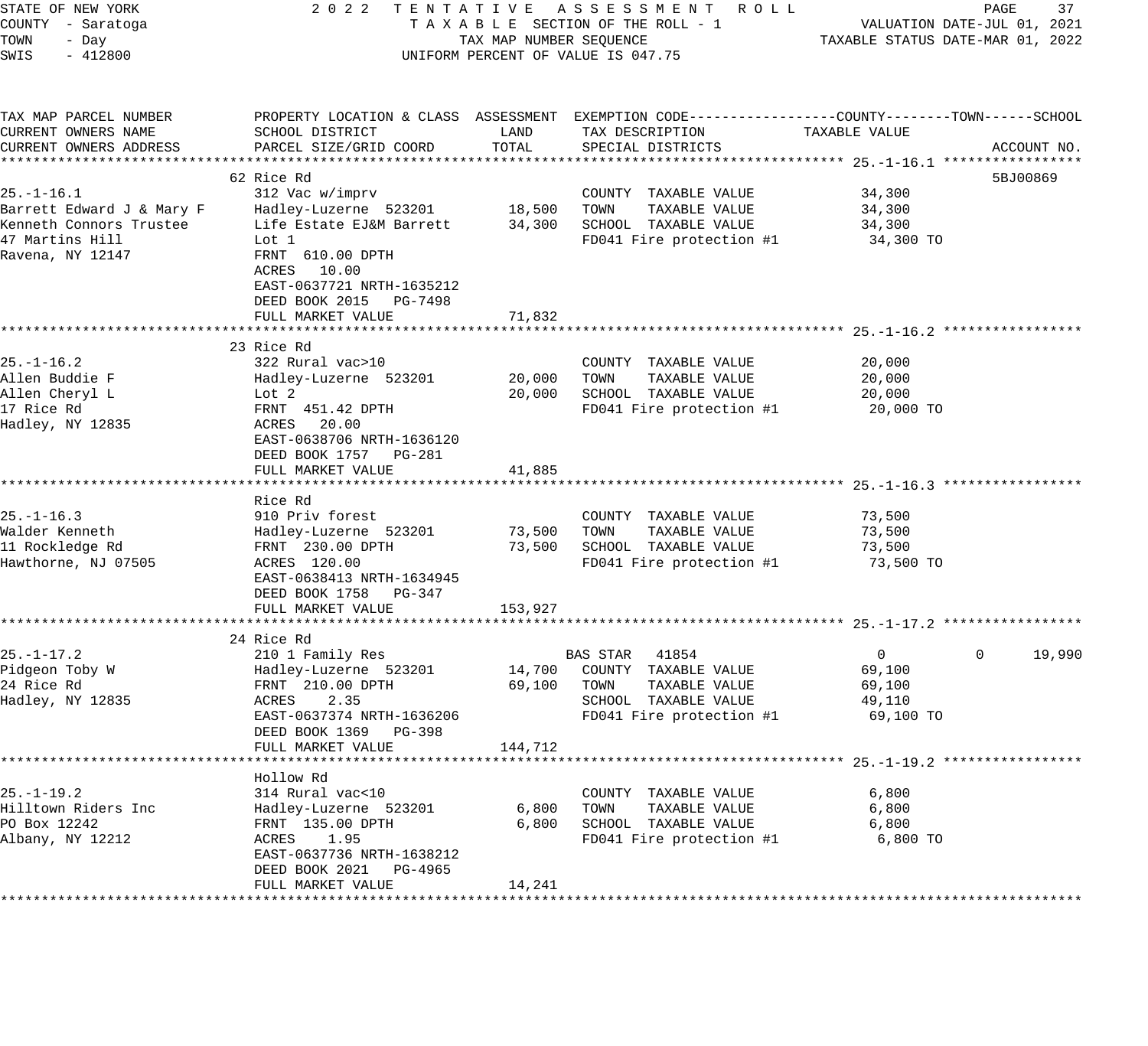| STATE OF NEW YORK<br>COUNTY - Saratoga<br>TOWN<br>- Day<br>SWIS<br>$-412800$                                         | 2 0 2 2                                                                                                                                                                                                                    | TAX MAP NUMBER SEQUENCE                      | TENTATIVE ASSESSMENT<br>R O L L<br>TAXABLE SECTION OF THE ROLL - 1<br>UNIFORM PERCENT OF VALUE IS 047.75               |                                                                                      | 38<br>PAGE<br>VALUATION DATE-JUL 01, 2021<br>TAXABLE STATUS DATE-MAR 01, 2022 |
|----------------------------------------------------------------------------------------------------------------------|----------------------------------------------------------------------------------------------------------------------------------------------------------------------------------------------------------------------------|----------------------------------------------|------------------------------------------------------------------------------------------------------------------------|--------------------------------------------------------------------------------------|-------------------------------------------------------------------------------|
| TAX MAP PARCEL NUMBER<br>CURRENT OWNERS NAME<br>CURRENT OWNERS ADDRESS                                               | PROPERTY LOCATION & CLASS ASSESSMENT<br>SCHOOL DISTRICT<br>PARCEL SIZE/GRID COORD                                                                                                                                          | LAND<br>TOTAL                                | EXEMPTION CODE----------------COUNTY-------TOWN------SCHOOL<br>TAX DESCRIPTION<br>SPECIAL DISTRICTS                    | TAXABLE VALUE                                                                        | ACCOUNT NO.                                                                   |
| $25. - 1 - 19.111$<br>Allen Buddie F<br>Allen Cheryl L<br>17 Rice Rd<br>Hadley, NY 12835                             | 163 Hollow Rd<br>271 Mfg housings<br>Hadley-Luzerne 523201<br>Lot 1<br>FRNT 849.30 DPTH<br>40.45<br>ACRES<br>EAST-0636434 NRTH-1636951<br>DEED BOOK 1672 PG-108                                                            | 26,000<br>172,300                            | COUNTY TAXABLE VALUE<br>TOWN<br>TAXABLE VALUE<br>SCHOOL TAXABLE VALUE<br>FD041 Fire protection #1                      | 172,300<br>172,300<br>172,300<br>172,300 TO                                          | 5BJ00025                                                                      |
|                                                                                                                      | FULL MARKET VALUE                                                                                                                                                                                                          | 360,838                                      | ****************************** 25.-1-19.112 ***                                                                        |                                                                                      |                                                                               |
| 25. -1-19.112<br>Allen Derek B<br>187 Hollow Rd<br>Hadley, NY 12835                                                  | 187 Hollow Rd<br>280 Res Multiple<br>Hadley-Luzerne 523201<br>Lot <sub>2</sub><br>FRNT 634.46 DPTH<br>18.03<br>ACRES<br>EAST-0637256 NRTH-1637713<br>DEED BOOK 1710 PG-334<br>FULL MARKET VALUE<br>*********************** | 14,800<br>301,800<br>632,042                 | BAS STAR<br>41854<br>COUNTY TAXABLE VALUE<br>TOWN<br>TAXABLE VALUE<br>SCHOOL TAXABLE VALUE<br>FD041 Fire protection #1 | $\Omega$<br>301,800<br>301,800<br>281,810<br>301,800 TO<br>********* 25. -1-19.113 * | 19,990<br>$\Omega$                                                            |
| 25. -1-19.113<br>Allen Buddie F<br>Allen Cheryl L<br>17 Rice Rd<br>Hadley, NY 12835                                  | 223 Hollow Rd<br>270 Mfg housing<br>Hadley-Luzerne 523201<br>Lot 3<br>FRNT 537.56 DPTH<br>9.37<br>ACRES<br>EAST-0637651 NRTH-1637920<br>FULL MARKET VALUE                                                                  | 14,600<br>26,750<br>56,021                   | COUNTY TAXABLE VALUE<br>TOWN<br>TAXABLE VALUE<br>SCHOOL TAXABLE VALUE<br>FD041 Fire protection #1                      | 26,750<br>26,750<br>26,750<br>26,750 TO                                              |                                                                               |
| $25. - 1 - 20$<br>Doherty Jeffrey S<br>Zullo-Doherty Amy L<br>195 West Circular Street<br>Saratoga Springs, NY 12866 | *******************<br>Walter Maxfield Rd<br>311 Res vac land<br>Hadley-Luzerne 523201<br>FRNT 100.00 DPTH 100.00<br>ACRES<br>0.23<br>EAST-0642553 NRTH-1634407<br>DEED BOOK 2021<br>PG-21966<br>FULL MARKET VALUE         | *******<br>6,000<br>6,000<br>12,565          | COUNTY TAXABLE VALUE<br>TAXABLE VALUE<br>TOWN<br>SCHOOL TAXABLE VALUE<br>FD041 Fire protection #1                      | 6,000<br>6,000<br>6,000<br>6,000 TO                                                  | 5BJ00026                                                                      |
| $25. - 1 - 21$<br>Allen Vernison H<br>262 Hollow Rd<br>Hadley, NY 12835                                              | 262 Hollow Rd<br>271 Mfg housings<br>Hadley-Luzerne 523201<br>FRNT 360.00 DPTH<br>ACRES 109.20<br>EAST-0638746 NRTH-1638262<br>DEED BOOK 1003 PG-558<br>FULL MARKET VALUE                                                  | 55,300<br>90,000<br>188,482<br>************* | COUNTY TAXABLE VALUE<br>TAXABLE VALUE<br>TOWN<br>SCHOOL TAXABLE VALUE<br>FD041 Fire protection #1                      | 90,000<br>90,000<br>90,000<br>90,000 TO                                              | 5BJ00035                                                                      |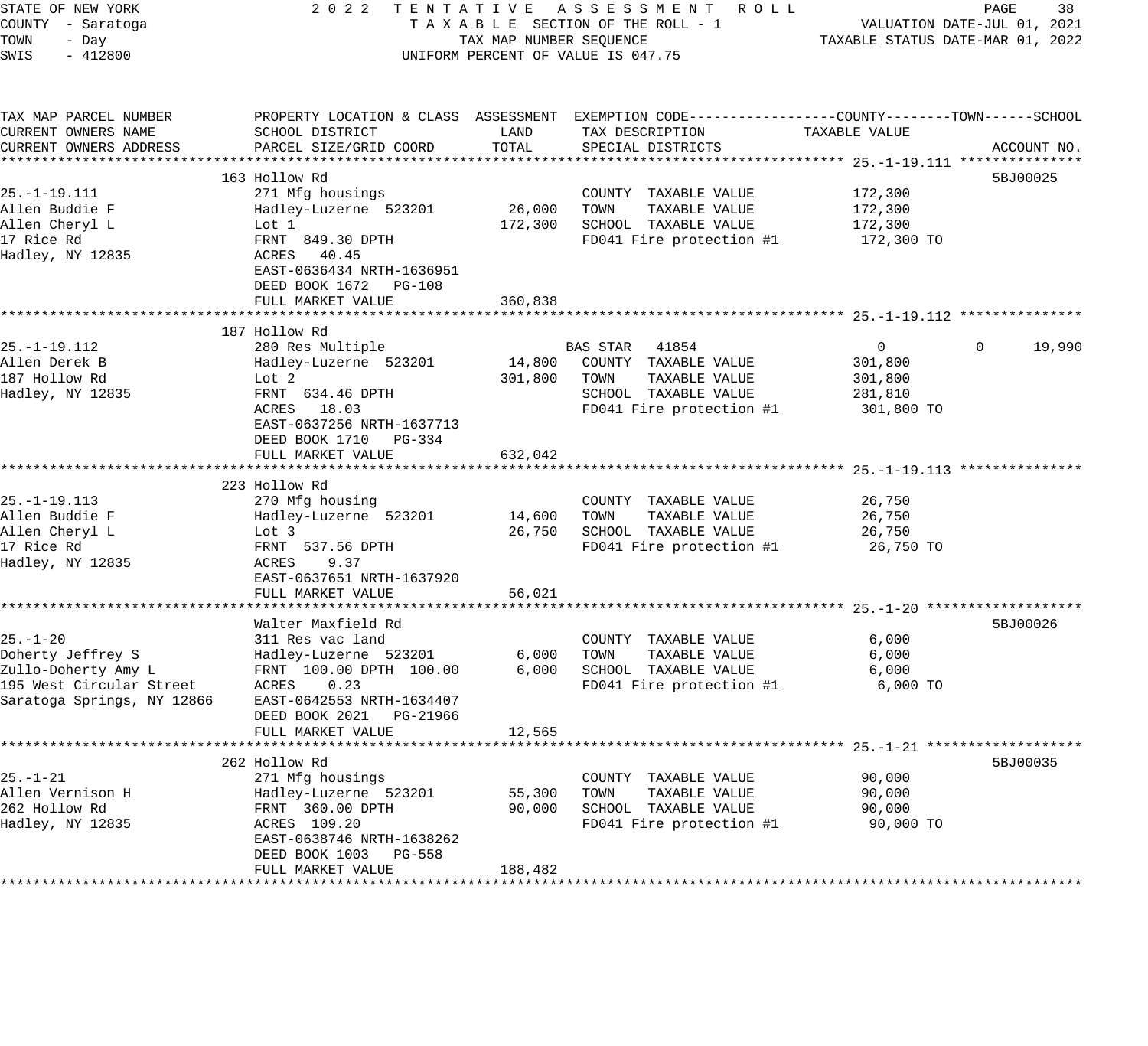STATE OF NEW YORK 2 0 2 2 T E N T A T I V E A S S E S S M E N T R O L L PAGE 39 COUNTY - Saratoga T A X A B L E SECTION OF THE ROLL - 1 VALUATION DATE-JUL 01, 2021 TOWN - Day TAX MAP NUMBER SEQUENCE TAXABLE STATUS DATE-MAR 01, 2022 SWIS - 412800 CONTROLLY THE UNIFORM PERCENT OF VALUE IS 047.75 TAX MAP PARCEL NUMBER PROPERTY LOCATION & CLASS ASSESSMENT EXEMPTION CODE------------------COUNTY--------TOWN------SCHOOL CURRENT OWNERS NAME SCHOOL DISTRICT LAND TAX DESCRIPTION TAXABLE VALUE CURRENT OWNERS ADDRESS PARCEL SIZE/GRID COORD TOTAL SPECIAL DISTRICTS ACCOUNT NO. \*\*\*\*\*\*\*\*\*\*\*\*\*\*\*\*\*\*\*\*\*\*\*\*\*\*\*\*\*\*\*\*\*\*\*\*\*\*\*\*\*\*\*\*\*\*\*\*\*\*\*\*\*\*\*\*\*\*\*\*\*\*\*\*\*\*\*\*\*\*\*\*\*\*\*\*\*\*\*\*\*\*\*\*\*\*\*\*\*\*\*\*\*\*\*\*\*\*\*\*\*\*\* 25.-1-22.1 \*\*\*\*\*\*\*\*\*\*\*\*\*\*\*\*\* 26 Cemetery Rd 5BJ01873 25.-1-22.1 210 1 Family Res COUNTY TAXABLE VALUE 231,500 DeGennero Michael G Hadley-Luzerne 523201 35,200 TOWN TAXABLE VALUE 231,500 Woods Colleen M FRNT 211.18 DPTH 231,500 SCHOOL TAXABLE VALUE 231,500 21 East Franklin Avenue ACRES 1.33 FD041 Fire protection #1 231,500 TO Pennington, NJ 08534 EAST-0641771 NRTH-1633424 DEED BOOK 2020 PG-31080 FULL MARKET VALUE 484,817 \*\*\*\*\*\*\*\*\*\*\*\*\*\*\*\*\*\*\*\*\*\*\*\*\*\*\*\*\*\*\*\*\*\*\*\*\*\*\*\*\*\*\*\*\*\*\*\*\*\*\*\*\*\*\*\*\*\*\*\*\*\*\*\*\*\*\*\*\*\*\*\*\*\*\*\*\*\*\*\*\*\*\*\*\*\*\*\*\*\*\*\*\*\*\*\*\*\*\*\*\*\*\* 25.-1-22.22 \*\*\*\*\*\*\*\*\*\*\*\*\*\*\*\* Cemetery Rd 25.-1-22.22 322 Rural vac>10 COUNTY TAXABLE VALUE 37,900 Perryman Arthur Hadley-Luzerne 523201 37,900 TOWN TAXABLE VALUE 37,900 Perryman Kristine Per Filed Map D-369 37,900 SCHOOL TAXABLE VALUE 37,900 Rte 8 Box 6 FRNT 121.17 DPTH FOOT FD041 Fire protection #1 37,900 TO Wevertown, NY 12886 ACRES 26.74 EAST-0641775 NRTH-1633865 DEED BOOK 1745 PG-405 FULL MARKET VALUE 79,372 \*\*\*\*\*\*\*\*\*\*\*\*\*\*\*\*\*\*\*\*\*\*\*\*\*\*\*\*\*\*\*\*\*\*\*\*\*\*\*\*\*\*\*\*\*\*\*\*\*\*\*\*\*\*\*\*\*\*\*\*\*\*\*\*\*\*\*\*\*\*\*\*\*\*\*\*\*\*\*\*\*\*\*\*\*\*\*\*\*\*\*\*\*\*\*\*\*\*\*\*\*\*\* 25.-1-22.211 \*\*\*\*\*\*\*\*\*\*\*\*\*\*\* 2913 N Shore Rd 25.-1-22.211 210 1 Family Res COUNTY TAXABLE VALUE 181,300 Ganotes Gary J Hadley-Luzerne 523201 50,000 TOWN TAXABLE VALUE 181,300 Ganotes Denise M Per Filed Map D-369 181,300 SCHOOL TAXABLE VALUE 181,300 2913 North Shore Road FRNT 207.04 DPTH FOOT FD041 Fire protection #1 181,300 TO Hadley, NY 12835 ACRES 1.55 BANK 709 EAST-0641938 NRTH-1633064 DEED BOOK 2015 PG-37879 FULL MARKET VALUE 379,686 \*\*\*\*\*\*\*\*\*\*\*\*\*\*\*\*\*\*\*\*\*\*\*\*\*\*\*\*\*\*\*\*\*\*\*\*\*\*\*\*\*\*\*\*\*\*\*\*\*\*\*\*\*\*\*\*\*\*\*\*\*\*\*\*\*\*\*\*\*\*\*\*\*\*\*\*\*\*\*\*\*\*\*\*\*\*\*\*\*\*\*\*\*\*\*\*\*\*\*\*\*\*\* 25.-1-23 \*\*\*\*\*\*\*\*\*\*\*\*\*\*\*\*\*\*\* 17 Rice Rd 5BJ00621 25.-1-23 240 Rural res BAS STAR 41854 0 0 19,990 Allen Cheryl Hadley-Luzerne 523201 30,200 COUNTY TAXABLE VALUE 261,600 17 Rice Rd FRNT 930.00 DPTH 261,600 TOWN TAXABLE VALUE 261,600 Hadley, NY 12835 ACRES 40.16 SCHOOL TAXABLE VALUE 241,610 EAST-0638169 NRTH-1636653 FD041 Fire protection #1 261,600 TO DEED BOOK 1333 PG-618 FULL MARKET VALUE 547,853 \*\*\*\*\*\*\*\*\*\*\*\*\*\*\*\*\*\*\*\*\*\*\*\*\*\*\*\*\*\*\*\*\*\*\*\*\*\*\*\*\*\*\*\*\*\*\*\*\*\*\*\*\*\*\*\*\*\*\*\*\*\*\*\*\*\*\*\*\*\*\*\*\*\*\*\*\*\*\*\*\*\*\*\*\*\*\*\*\*\*\*\*\*\*\*\*\*\*\*\*\*\*\* 25.-1-24 \*\*\*\*\*\*\*\*\*\*\*\*\*\*\*\*\*\*\* N Shore Rd 5BJ01874 25.-1-24 341 Ind vac w/im COUNTY TAXABLE VALUE 143,700 Walder Ken Hadley-Luzerne 523201 63,200 TOWN TAXABLE VALUE 143,700 11 Rockledge Rd Correction Deed 143,700 SCHOOL TAXABLE VALUE 143,700 Hawthorne, NJ 07505 Lot 3 Lot 3 Lot 2 Research 2011 Fire protection #1 143,700 TO FRNT 225.59 DPTH FRNT 225.59 DPTH<br>ACRES 27.32 EAST-0638932 NRTH-1632926 DEED BOOK 1701 PG-480 FULL MARKET VALUE 300,942 \*\*\*\*\*\*\*\*\*\*\*\*\*\*\*\*\*\*\*\*\*\*\*\*\*\*\*\*\*\*\*\*\*\*\*\*\*\*\*\*\*\*\*\*\*\*\*\*\*\*\*\*\*\*\*\*\*\*\*\*\*\*\*\*\*\*\*\*\*\*\*\*\*\*\*\*\*\*\*\*\*\*\*\*\*\*\*\*\*\*\*\*\*\*\*\*\*\*\*\*\*\*\*\*\*\*\*\*\*\*\*\*\*\*\*\*\*\*\*\*\*\*\*\*\*\*\*\*\*\*\*\*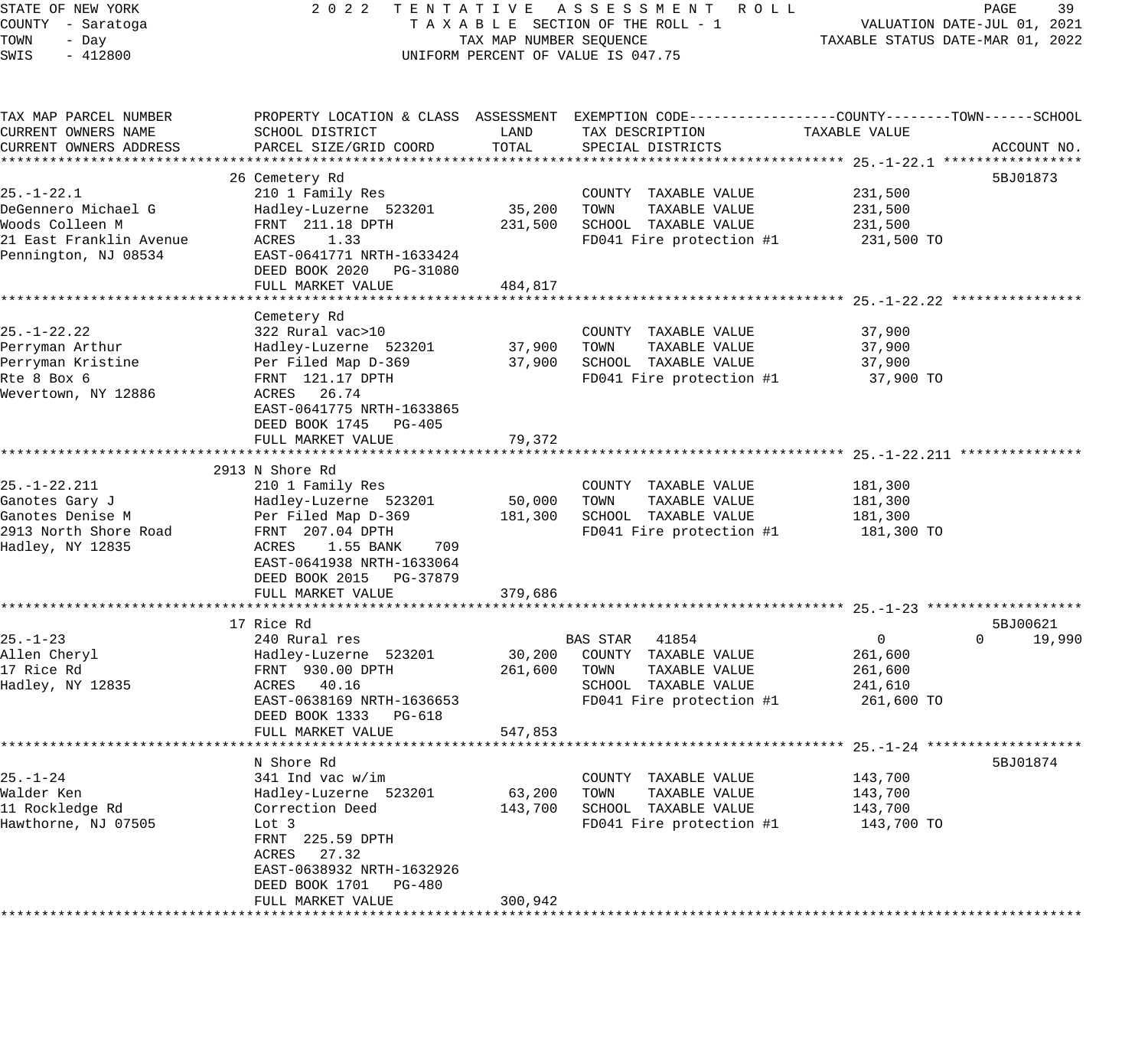STATE OF NEW YORK 2 0 2 2 T E N T A T I V E A S S E S S M E N T R O L L PAGE 40 COUNTY - Saratoga T A X A B L E SECTION OF THE ROLL - 1 VALUATION DATE-JUL 01, 2021 TOWN - Day TAX MAP NUMBER SEQUENCE TAXABLE STATUS DATE-MAR 01, 2022 SWIS - 412800 CONTROLLY THE UNIFORM PERCENT OF VALUE IS 047.75 TAX MAP PARCEL NUMBER PROPERTY LOCATION & CLASS ASSESSMENT EXEMPTION CODE------------------COUNTY--------TOWN------SCHOOL CURRENT OWNERS NAME SCHOOL DISTRICT LAND TAX DESCRIPTION TAXABLE VALUE CURRENT OWNERS ADDRESS PARCEL SIZE/GRID COORD TOTAL SPECIAL DISTRICTS ACCOUNT NO. \*\*\*\*\*\*\*\*\*\*\*\*\*\*\*\*\*\*\*\*\*\*\*\*\*\*\*\*\*\*\*\*\*\*\*\*\*\*\*\*\*\*\*\*\*\*\*\*\*\*\*\*\*\*\*\*\*\*\*\*\*\*\*\*\*\*\*\*\*\*\*\*\*\*\*\*\*\*\*\*\*\*\*\*\*\*\*\*\*\*\*\*\*\*\*\*\*\*\*\*\*\*\* 25.-1-25 \*\*\*\*\*\*\*\*\*\*\*\*\*\*\*\*\*\*\* N Shore Rd 25.-1-25 311 Res vac land COUNTY TAXABLE VALUE 50,000 Walder Ken Hadley-Luzerne 523201 50,000 TOWN TAXABLE VALUE 50,000 11 Rockledge Rd FRNT 207.67 DPTH 50,000 SCHOOL TAXABLE VALUE 50,000 Hawthorne, NJ 07506 ACRES 3.15 FD041 Fire protection #1 50,000 TO EAST-0638786 NRTH-1632418 DEED BOOK 1701 PG-476 FULL MARKET VALUE 104,712 \*\*\*\*\*\*\*\*\*\*\*\*\*\*\*\*\*\*\*\*\*\*\*\*\*\*\*\*\*\*\*\*\*\*\*\*\*\*\*\*\*\*\*\*\*\*\*\*\*\*\*\*\*\*\*\*\*\*\*\*\*\*\*\*\*\*\*\*\*\*\*\*\*\*\*\*\*\*\*\*\*\*\*\*\*\*\*\*\*\*\*\*\*\*\*\*\*\*\*\*\*\*\* 25.-1-26 \*\*\*\*\*\*\*\*\*\*\*\*\*\*\*\*\*\*\* N Shore Rd 25.-1-26 311 Res vac land COUNTY TAXABLE VALUE 50,000 Walder Ken Hadley-Luzerne 523201 50,000 TOWN TAXABLE VALUE 50,000 11 Rockledge Rd Lot #26 50,000 SCHOOL TAXABLE VALUE 50,000 Hawthorne, NJ 07506 FRNT 216.37 DPTH FROM FD041 Fire protection #1 50,000 TO ACRES 2.00 EAST-0639262 NRTH-1632418 DEED BOOK 1701 PG-478 FULL MARKET VALUE 104,712 \*\*\*\*\*\*\*\*\*\*\*\*\*\*\*\*\*\*\*\*\*\*\*\*\*\*\*\*\*\*\*\*\*\*\*\*\*\*\*\*\*\*\*\*\*\*\*\*\*\*\*\*\*\*\*\*\*\*\*\*\*\*\*\*\*\*\*\*\*\*\*\*\*\*\*\*\*\*\*\*\*\*\*\*\*\*\*\*\*\*\*\*\*\*\*\*\*\*\*\*\*\*\* 25.-1-27 \*\*\*\*\*\*\*\*\*\*\*\*\*\*\*\*\*\*\* N Shore Rd 25.-1-27 311 Res vac land COUNTY TAXABLE VALUE 50,000 Alexander Robert C Jr Hadley-Luzerne 523201 50,000 TOWN TAXABLE VALUE 50,000 23 Lake Ridge Dr Lot # 5 50,000 SCHOOL TAXABLE VALUE 50,000 Mechanicville, NY 12118 FRNT 436.50 DPTH FROM FD041 Fire protection #1 50,000 TO ACRES 1.42 EAST-0640136 NRTH-1631990 DEED BOOK 1701 PG-489 FULL MARKET VALUE 104,712 \*\*\*\*\*\*\*\*\*\*\*\*\*\*\*\*\*\*\*\*\*\*\*\*\*\*\*\*\*\*\*\*\*\*\*\*\*\*\*\*\*\*\*\*\*\*\*\*\*\*\*\*\*\*\*\*\*\*\*\*\*\*\*\*\*\*\*\*\*\*\*\*\*\*\*\*\*\*\*\*\*\*\*\*\*\*\*\*\*\*\*\*\*\*\*\*\*\*\*\*\*\*\* 25.-1-28 \*\*\*\*\*\*\*\*\*\*\*\*\*\*\*\*\*\*\* N Shore Rd<br>322 Rural vac>10 25.-1-28 322 Rural vac>10 COUNTY TAXABLE VALUE 63,000 Alexander Robert C Jr Hadley-Luzerne 523201 63,000 TOWN TAXABLE VALUE 63,000 23 Lake Ridge Rd Lot #4 63,000 SCHOOL TAXABLE VALUE 63,000 Mechanicville, NY 12118 FRNT 217.97 DPTH FOOT FD041 Fire protection #1 63,000 TO ACRES 25.36 EAST-0640629 NRTH-1632673 DEED BOOK 1701 PG-485 FULL MARKET VALUE 131,937 \*\*\*\*\*\*\*\*\*\*\*\*\*\*\*\*\*\*\*\*\*\*\*\*\*\*\*\*\*\*\*\*\*\*\*\*\*\*\*\*\*\*\*\*\*\*\*\*\*\*\*\*\*\*\*\*\*\*\*\*\*\*\*\*\*\*\*\*\*\*\*\*\*\*\*\*\*\*\*\*\*\*\*\*\*\*\*\*\*\*\*\*\*\*\*\*\*\*\*\*\*\*\* 25.-1-29 \*\*\*\*\*\*\*\*\*\*\*\*\*\*\*\*\*\*\* 28 Cemetery Rd 5BJ02245 25.-1-29 210 1 Family Res COUNTY TAXABLE VALUE 76,000

\*\*\*\*\*\*\*\*\*\*\*\*\*\*\*\*\*\*\*\*\*\*\*\*\*\*\*\*\*\*\*\*\*\*\*\*\*\*\*\*\*\*\*\*\*\*\*\*\*\*\*\*\*\*\*\*\*\*\*\*\*\*\*\*\*\*\*\*\*\*\*\*\*\*\*\*\*\*\*\*\*\*\*\*\*\*\*\*\*\*\*\*\*\*\*\*\*\*\*\*\*\*\*\*\*\*\*\*\*\*\*\*\*\*\*\*\*\*\*\*\*\*\*\*\*\*\*\*\*\*\*\*

DEED BOOK 2019 PG-27013<br>FULL MARKET VALUE 159,162

Riedener Laurie Ann Hadley-Luzerne 523201 50,200 TOWN TAXABLE VALUE 76,000 Riedener Peter FRNT 225.00 DPTH 76,000 SCHOOL TAXABLE VALUE 76,000 205 Hawthorne Rd ACRES 1.32 FD041 Fire protection #1 76,000 TO Kings Park, NY 11754 EAST-0642006 NRTH-1633373 DEED BOOK 2019 PG-27013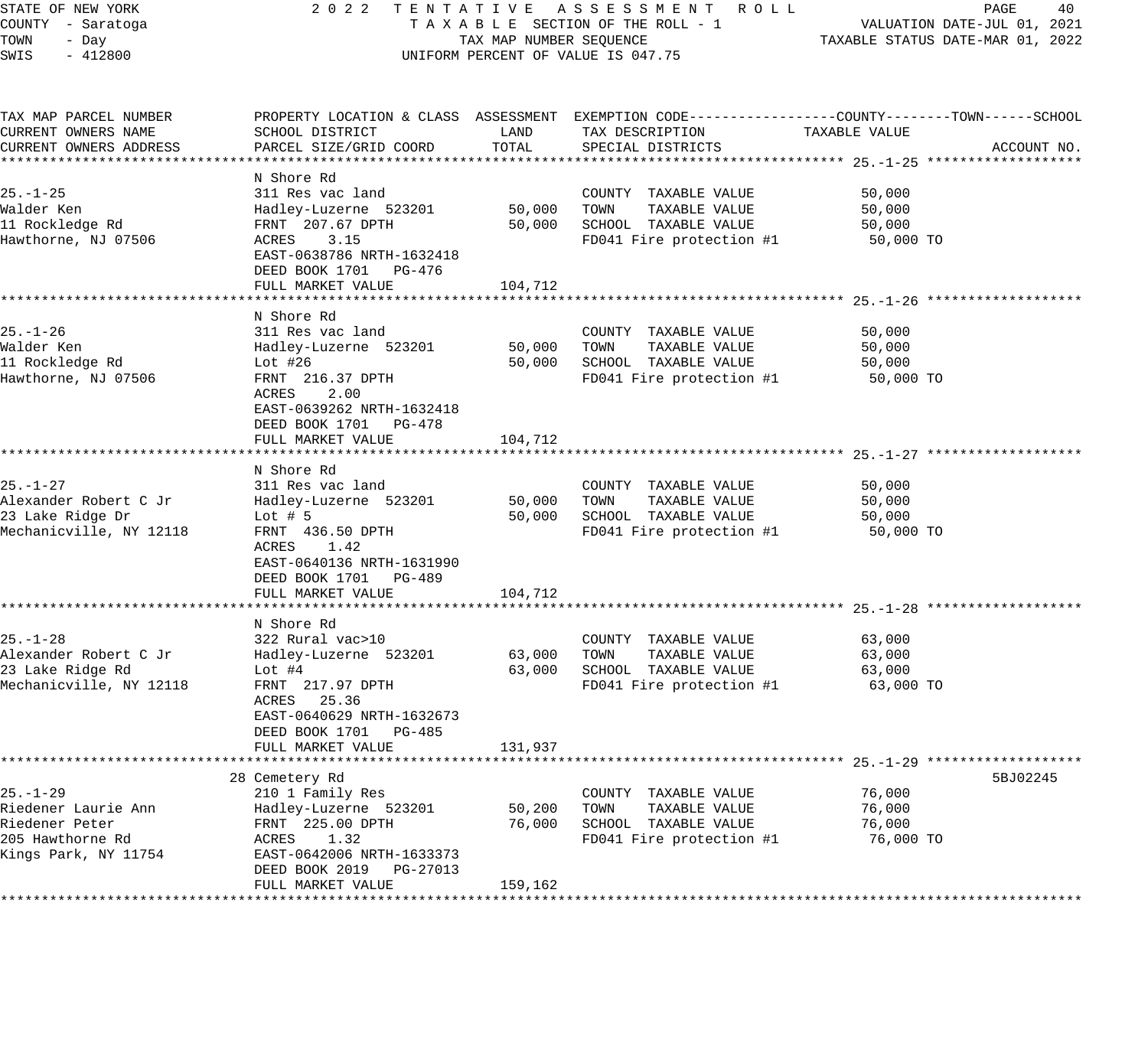### STATE OF NEW YORK 2 0 2 2 T E N T A T I V E A S S E S S M E N T R O L L PAGE 41 COUNTY - Saratoga T A X A B L E SECTION OF THE ROLL - 1 VALUATION DATE-JUL 01, 2021 TAX MAP NUMBER SEQUENCE TAXABLE STATUS DATE-MAR 01, 2022 UNIFORM PERCENT OF VALUE IS 047.75

| TAX MAP PARCEL NUMBER  | PROPERTY LOCATION & CLASS ASSESSMENT EXEMPTION CODE----------------COUNTY-------TOWN------SCHOOL |               |                                     |                |                                         |                |
|------------------------|--------------------------------------------------------------------------------------------------|---------------|-------------------------------------|----------------|-----------------------------------------|----------------|
| CURRENT OWNERS NAME    | SCHOOL DISTRICT                                                                                  | LAND          | TAX DESCRIPTION                     | TAXABLE VALUE  |                                         |                |
| CURRENT OWNERS ADDRESS | PARCEL SIZE/GRID COORD                                                                           | TOTAL         | SPECIAL DISTRICTS                   |                |                                         | ACCOUNT NO.    |
|                        |                                                                                                  |               |                                     |                |                                         |                |
|                        | 36 Rice Rd                                                                                       |               |                                     |                |                                         | 5BJ00131       |
| $25. - 1 - 30$         | 210 1 Family Res                                                                                 |               | AGED T<br>41803                     | 0              | 12,525                                  | 0              |
| Pidgeon Marjorie L     | Hadley-Luzerne 523201                                                                            | 16,600 AGED S | 41804                               | 0              | $\mathbf 0$                             | 20,875         |
| Pidgeon Donald L Jr.   | FRNT 446.00 DPTH                                                                                 |               | 83,500 ENH STAR 41834               | $\overline{0}$ | $\Omega$                                | 49,900         |
| 36 Rice Rd             | ACRES<br>4.47                                                                                    |               | COUNTY TAXABLE VALUE                | 83,500         |                                         |                |
| Hadley, NY 12835       | EAST-0637524 NRTH-1635918                                                                        |               | TOWN<br>TAXABLE VALUE               | 70,975         |                                         |                |
|                        | DEED BOOK 2009 PG-18102                                                                          |               | SCHOOL TAXABLE VALUE                | 12,725         |                                         |                |
|                        | FULL MARKET VALUE                                                                                |               | 174,869 FD041 Fire protection #1    | 83,500 TO      |                                         |                |
|                        |                                                                                                  |               |                                     |                | ********** 25.19-1-1 ****************** |                |
|                        | 2988 N Shore Rd                                                                                  |               |                                     |                |                                         | 5BJ00140       |
| $25.19 - 1 - 1$        | 210 1 Family Res                                                                                 |               | COUNTY TAXABLE VALUE                | 271,800        |                                         |                |
| Robinson Debra K       | Hadley-Luzerne 523201 75,000                                                                     |               | TOWN<br>TAXABLE VALUE               | 271,800        |                                         |                |
| 11 Stahlman Pl 109     | FRNT 112.90 DPTH 218.60                                                                          | 271,800       | SCHOOL TAXABLE VALUE                | 271,800        |                                         |                |
| Kingston, NY 12401     | ACRES<br>0.59                                                                                    |               | FD041 Fire protection #1            | 271,800 TO     |                                         |                |
|                        | EAST-0643810 NRTH-1634233                                                                        |               |                                     |                |                                         |                |
|                        | DEED BOOK 1632 PG-144                                                                            |               |                                     |                |                                         |                |
|                        | FULL MARKET VALUE                                                                                | 569,215       |                                     |                |                                         |                |
|                        |                                                                                                  |               |                                     |                |                                         |                |
|                        | 2976 N Shore Rd                                                                                  |               |                                     |                |                                         | 5BJ00132       |
| $25.19 - 1 - 3$        | 210 1 Family Res                                                                                 |               | COUNTY TAXABLE VALUE                | 171,600        |                                         |                |
| Lajoy Layne            | Hadley-Luzerne 523201                                                                            | 75,000        | TOWN<br>TAXABLE VALUE               | 171,600        |                                         |                |
| 2976 N Shore Rd        | FRNT 95.07 DPTH 345.10                                                                           | 171,600       | SCHOOL TAXABLE VALUE                | 171,600        |                                         |                |
| Hadley, NY 12835       | ACRES<br>$0.76$ BANK<br>912                                                                      |               | FD041 Fire protection #1            | 171,600 TO     |                                         |                |
|                        | EAST-0643586 NRTH-1633995                                                                        |               |                                     |                |                                         |                |
|                        | DEED BOOK 2015 PG-6943                                                                           |               |                                     |                |                                         |                |
|                        | FULL MARKET VALUE                                                                                | 359,372       |                                     |                |                                         |                |
|                        |                                                                                                  |               |                                     |                |                                         |                |
|                        | 2972 N Shore Rd                                                                                  |               |                                     |                |                                         | 5BJ01951       |
| $25.19 - 1 - 5$        | 210 1 Family Res - WTRFNT                                                                        |               | COUNTY TAXABLE VALUE                | 278,000        |                                         |                |
| Major Robert           | Hadley-Luzerne 523201                                                                            | 120,000       | TOWN<br>TAXABLE VALUE               | 278,000        |                                         |                |
| Major Rachel L         | FRNT 245.60 DPTH                                                                                 | 278,000       | SCHOOL TAXABLE VALUE                | 278,000        |                                         |                |
| 340 Wilton Rd          | ACRES<br>3.76                                                                                    |               | FD041 Fire protection #1 278,000 TO |                |                                         |                |
| PO Box 237             | EAST-0643460 NRTH-1633880                                                                        |               |                                     |                |                                         |                |
| Green Field, NY 12833  | DEED BOOK 2013 PG-6351                                                                           |               |                                     |                |                                         |                |
|                        | FULL MARKET VALUE                                                                                | 582,199       |                                     |                |                                         |                |
|                        |                                                                                                  |               |                                     |                |                                         |                |
|                        | 2968 N Shore Rd                                                                                  |               |                                     |                |                                         | 5 L02279       |
| $25.19 - 1 - 6$        | 210 1 Family Res - WTRFNT                                                                        |               | VET COM CT 41131                    | 33,450         | 33,450                                  | $\overline{0}$ |
| Johnson Mary Ann       | Hadley-Luzerne 523201                                                                            |               | 120,000 VET DIS CT 41141            | 28,790         | 28,790                                  | $\overline{0}$ |
| Johnson Matthew Samuel | Life Estate Mary Ann John                                                                        |               | 287,900 ENH STAR 41834              | $\overline{0}$ | $\Omega$                                | 49,900         |
| 2968 N Shore Rd        | FRNT 136.60 DPTH                                                                                 |               | COUNTY TAXABLE VALUE                | 225,660        |                                         |                |
| Hadley, NY 12835       | ACRES<br>3.56                                                                                    |               | TAXABLE VALUE<br>TOWN               | 225,660        |                                         |                |
|                        | EAST-0643310 NRTH-1633634                                                                        |               | SCHOOL TAXABLE VALUE                | 238,000        |                                         |                |
|                        | DEED BOOK 2015 PG-6942                                                                           |               | FD041 Fire protection #1            | 287,900 TO     |                                         |                |
|                        | FULL MARKET VALUE                                                                                | 602,932       |                                     |                |                                         |                |
|                        |                                                                                                  |               |                                     |                |                                         |                |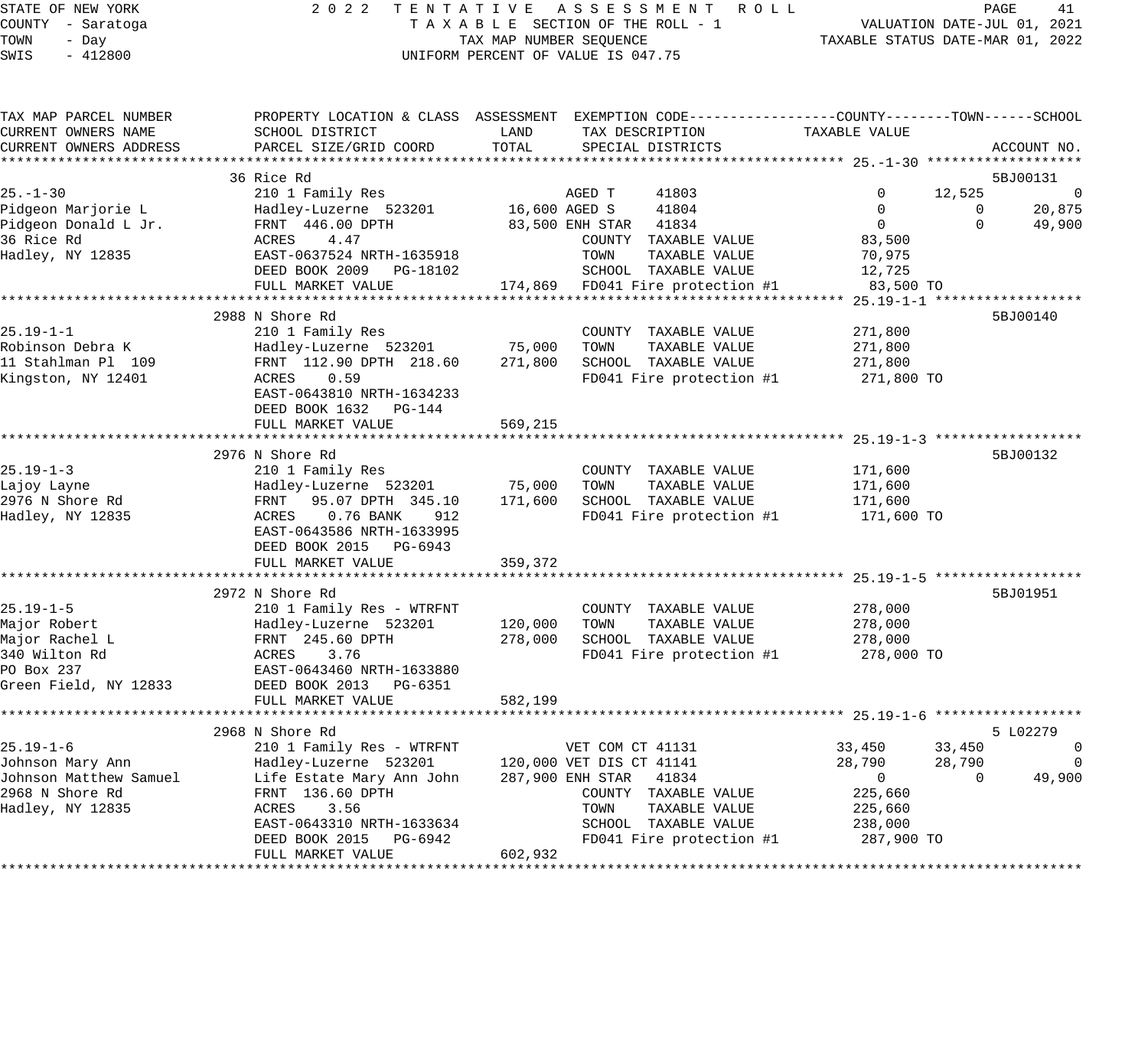| STATE OF NEW YORK<br>COUNTY - Saratoga<br>TOWN<br>- Day<br>$-412800$<br>SWIS | 2 0 2 2<br>TENTATIVE ASSESSMENT ROLL<br>TAXABLE SECTION OF THE ROLL - 1<br>TAX MAP NUMBER SEQUENCE<br>UNIFORM PERCENT OF VALUE IS 047.75 | 42<br>PAGE<br>VALUATION DATE-JUL 01, 2021<br>TAXABLE STATUS DATE-MAR 01, 2022 |                                                                                                                   |                                                  |             |
|------------------------------------------------------------------------------|------------------------------------------------------------------------------------------------------------------------------------------|-------------------------------------------------------------------------------|-------------------------------------------------------------------------------------------------------------------|--------------------------------------------------|-------------|
| TAX MAP PARCEL NUMBER<br>CURRENT OWNERS NAME                                 | SCHOOL DISTRICT                                                                                                                          | LAND                                                                          | PROPERTY LOCATION & CLASS ASSESSMENT EXEMPTION CODE---------------COUNTY-------TOWN-----SCHOOL<br>TAX DESCRIPTION | TAXABLE VALUE                                    |             |
| CURRENT OWNERS ADDRESS                                                       | PARCEL SIZE/GRID COORD                                                                                                                   | TOTAL                                                                         | SPECIAL DISTRICTS                                                                                                 |                                                  | ACCOUNT NO. |
|                                                                              | 2947 N Shore Rd                                                                                                                          |                                                                               |                                                                                                                   |                                                  | 5BJ00101    |
| $25.19 - 2 - 13$                                                             | 483 Converted Re                                                                                                                         |                                                                               | COUNTY TAXABLE VALUE                                                                                              | 196,100                                          |             |
| Weis David M                                                                 | Hadley-Luzerne 523201                                                                                                                    | 62,500                                                                        | TOWN<br>TAXABLE VALUE                                                                                             | 196,100                                          |             |
| Weis Rebecca E                                                               | FRNT 132.00 DPTH                                                                                                                         | 196,100                                                                       | SCHOOL TAXABLE VALUE                                                                                              | 196,100                                          |             |
| 2947 N Shore Rd                                                              | ACRES<br>$0.31$ BANK<br>709                                                                                                              |                                                                               | FD041 Fire protection #1                                                                                          | 196,100 TO                                       |             |
| Hadley, NY 12835                                                             | EAST-0642600 NRTH-1633678<br>DEED BOOK 1697 PG-505                                                                                       |                                                                               |                                                                                                                   |                                                  |             |
|                                                                              | FULL MARKET VALUE                                                                                                                        | 410,681                                                                       |                                                                                                                   |                                                  |             |
|                                                                              |                                                                                                                                          | *************                                                                 |                                                                                                                   |                                                  |             |
|                                                                              | 2951 N Shore Rd                                                                                                                          |                                                                               |                                                                                                                   |                                                  | 5BJ00149    |
| $25.19 - 2 - 14$                                                             | 210 1 Family Res                                                                                                                         |                                                                               | COUNTY TAXABLE VALUE<br>TOWN                                                                                      | 89,300                                           |             |
| Galvin Dorene<br>Galvin Kevin                                                | Hadley-Luzerne 523201<br>FRNT 182.00 DPTH                                                                                                | 50,000<br>89,300                                                              | TAXABLE VALUE<br>SCHOOL TAXABLE VALUE                                                                             | 89,300<br>89,300                                 |             |
| 2951 North Shore Road                                                        | ACRES<br>0.73                                                                                                                            |                                                                               | FD041 Fire protection #1                                                                                          | 89,300 TO                                        |             |
| Hadley, NY 12835                                                             | EAST-0642676 NRTH-1633791<br>DEED BOOK 2022 PG-5823                                                                                      |                                                                               |                                                                                                                   |                                                  |             |
| PRIOR OWNER ON 3/01/2022<br>Galvin Dorene                                    | FULL MARKET VALUE                                                                                                                        | 187,016                                                                       |                                                                                                                   |                                                  |             |
|                                                                              |                                                                                                                                          |                                                                               |                                                                                                                   |                                                  |             |
|                                                                              | 2959 N Shore Rd                                                                                                                          |                                                                               |                                                                                                                   |                                                  | 5BJ00216    |
| $25.19 - 2 - 15$                                                             | 260 Seasonal res                                                                                                                         |                                                                               | COUNTY TAXABLE VALUE                                                                                              | 72,700                                           |             |
| Hoffman Donald W                                                             | Hadley-Luzerne 523201                                                                                                                    | 50,000                                                                        | TAXABLE VALUE<br>TOWN                                                                                             | 72,700                                           |             |
| Hoffman Debra A                                                              | FRNT 100.00 DPTH                                                                                                                         | 72,700                                                                        | SCHOOL TAXABLE VALUE                                                                                              | 72,700                                           |             |
| 312 N Third St                                                               | ACRES<br>0.26                                                                                                                            |                                                                               | FD041 Fire protection #1                                                                                          | 72,700 TO                                        |             |
| PO Box 167                                                                   | EAST-0642810 NRTH-1633856                                                                                                                |                                                                               |                                                                                                                   |                                                  |             |
| Northville, NY 12134                                                         | DEED BOOK 2017 PG-38838<br>FULL MARKET VALUE                                                                                             | 152,251                                                                       |                                                                                                                   |                                                  |             |
|                                                                              |                                                                                                                                          |                                                                               |                                                                                                                   |                                                  |             |
|                                                                              | 14 Walter Maxfield Rd                                                                                                                    |                                                                               |                                                                                                                   |                                                  | 5BJ02215    |
| $25.19 - 2 - 16$                                                             | 210 1 Family Res                                                                                                                         |                                                                               | COUNTY TAXABLE VALUE                                                                                              | 61,800                                           |             |
| Mora Michael T                                                               | Hadley-Luzerne 523201                                                                                                                    | 30,000                                                                        | TAXABLE VALUE<br>TOWN                                                                                             | 61,800                                           |             |
| 12 Mase St                                                                   | FRNT 182.00 DPTH                                                                                                                         | 61,800                                                                        | SCHOOL TAXABLE VALUE                                                                                              | 61,800                                           |             |
| Beacon, NY 12508                                                             | ACRES<br>0.74                                                                                                                            |                                                                               | FD041 Fire protection #1                                                                                          | 61,800 TO                                        |             |
|                                                                              | EAST-0642705 NRTH-1633951                                                                                                                |                                                                               |                                                                                                                   |                                                  |             |
|                                                                              | DEED BOOK 2018 PG-37451                                                                                                                  |                                                                               |                                                                                                                   |                                                  |             |
|                                                                              | FULL MARKET VALUE                                                                                                                        | 129,424                                                                       |                                                                                                                   |                                                  |             |
|                                                                              | *******************                                                                                                                      |                                                                               |                                                                                                                   | ********************** 25.19-2-17 ************** |             |
|                                                                              | 20 Walter Maxfield Rd                                                                                                                    |                                                                               |                                                                                                                   |                                                  | 5BJ00034    |
| $25.19 - 2 - 17$<br>Burdick Cassandra                                        | 280 Res Multiple<br>Hadley-Luzerne 523201                                                                                                | 30,000                                                                        | COUNTY TAXABLE VALUE<br>TOWN<br>TAXABLE VALUE                                                                     | 40,000<br>40,000                                 |             |
| Shippee Alex                                                                 | FRNT 100.00 DPTH                                                                                                                         | 40,000                                                                        | SCHOOL TAXABLE VALUE                                                                                              | 40,000                                           |             |
| 1788 HADLEY HILL ROAD                                                        | 0.48<br>ACRES                                                                                                                            |                                                                               | FD041 Fire protection #1                                                                                          | 40,000 TO                                        |             |
| HADLEY, NY 12835                                                             | EAST-0642716 NRTH-1634066<br>DEED BOOK 2022 PG-2322                                                                                      |                                                                               |                                                                                                                   |                                                  |             |
| PRIOR OWNER ON 3/01/2022                                                     | FULL MARKET VALUE                                                                                                                        | 83,770                                                                        |                                                                                                                   |                                                  |             |
| Burdick Cassandra                                                            |                                                                                                                                          |                                                                               |                                                                                                                   |                                                  |             |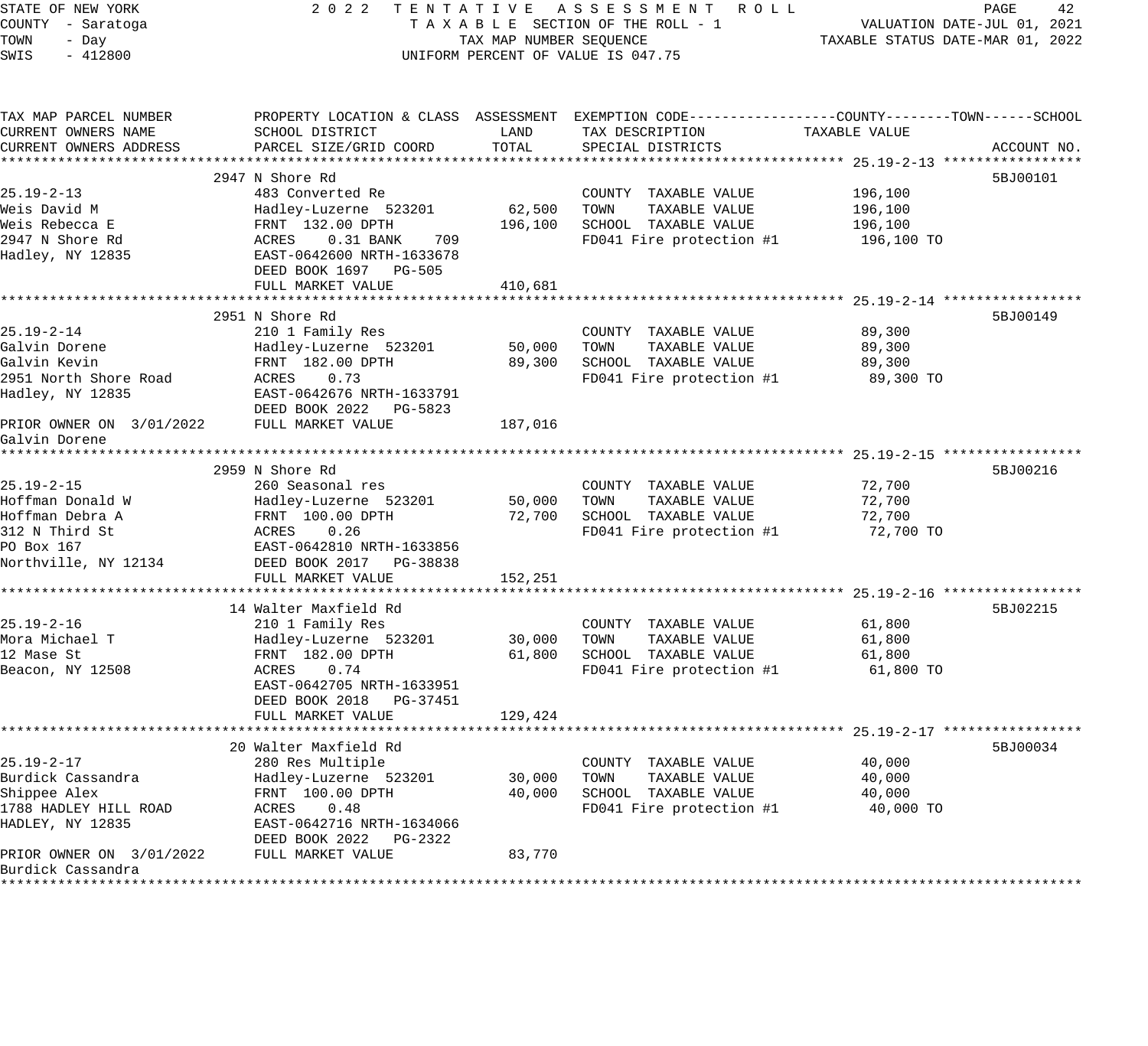### STATE OF NEW YORK 2 0 2 2 T E N T A T I V E A S S E S S M E N T R O L L PAGE 43 COUNTY - Saratoga T A X A B L E SECTION OF THE ROLL - 1 VALUATION DATE-JUL 01, 2021 TOWN - Day TAX MAP NUMBER SEQUENCE TAXABLE STATUS DATE-MAR 01, 2022 TOWN - Day TOWN - Day CONSER SEQUENCE<br>SWIS - 412800 UNIFORM PERCENT OF VALUE IS 047.75

| TAX MAP PARCEL NUMBER<br>CURRENT OWNERS NAME                                                      | SCHOOL DISTRICT                                                                                                                                               | LAND                          | PROPERTY LOCATION & CLASS ASSESSMENT EXEMPTION CODE---------------COUNTY-------TOWN------SCHOOL<br>TAX DESCRIPTION            | TAXABLE VALUE                                                 |                                             |
|---------------------------------------------------------------------------------------------------|---------------------------------------------------------------------------------------------------------------------------------------------------------------|-------------------------------|-------------------------------------------------------------------------------------------------------------------------------|---------------------------------------------------------------|---------------------------------------------|
| CURRENT OWNERS ADDRESS                                                                            | PARCEL SIZE/GRID COORD                                                                                                                                        | TOTAL                         | SPECIAL DISTRICTS                                                                                                             |                                                               | ACCOUNT NO.                                 |
| $25.19 - 2 - 18$<br>Allen Irma                                                                    | 24 Walter Maxfield Rd<br>210 1 Family Res<br>Hadley-Luzerne 523201 30,000 ENH STAR                                                                            |                               | AGED - ALL 41800<br>41834                                                                                                     | 28,800<br>$\overline{0}$                                      | 5 L01987<br>28,800<br>28,800<br>0<br>28,800 |
| Allen Jeremy<br>26 Walter Maxfield Road<br>Hadley, NY 12835                                       | Life Estate Irma Allen<br>FRNT 170.00 DPTH<br>ACRES<br>0.72<br>EAST-0642721 NRTH-1634194<br>DEED BOOK 2020 PG-37228<br>FULL MARKET VALUE                      | 120,628                       | 57,600 COUNTY TAXABLE VALUE<br>TOWN<br>TAXABLE VALUE<br>SCHOOL TAXABLE VALUE<br>FD041 Fire protection #1                      | 28,800<br>28,800<br>$\mathbf 0$<br>57,600 TO                  |                                             |
|                                                                                                   | 26-28 Walter Maxfield Rd                                                                                                                                      |                               |                                                                                                                               |                                                               | 5BJ02211                                    |
| $25.19 - 2 - 22$<br>Allen Jeremy R<br>Allen Krista N<br>26 Walter Maxfield Rd<br>Hadley, NY 12835 | 280 Res Multiple<br>Hadley-Luzerne 523201<br>FRNT 87.00 DPTH<br>ACRES<br>0.31<br>EAST-0642720 NRTH-1634315<br>DEED BOOK 2012    PG-42741<br>FULL MARKET VALUE | 58,800<br>123,141             | BAS STAR<br>41854<br>30,000 COUNTY TAXABLE VALUE<br>TOWN<br>TAXABLE VALUE<br>SCHOOL TAXABLE VALUE<br>FD041 Fire protection #1 | $\overline{0}$<br>58,800<br>58,800<br>38,810<br>58,800 TO     | $\Omega$<br>19,990                          |
|                                                                                                   | 32 Walter Maxfield Rd                                                                                                                                         |                               |                                                                                                                               |                                                               |                                             |
| $25.19 - 2 - 23$<br>Allen Charles Daniel<br>Allen Alma<br>42 Daniels Rd<br>Lake Luzerne, NY 12846 | 210 1 Family Res<br>Hadley-Luzerne 523201<br>FRNT 105.40 DPTH<br>ACRES<br>0.59<br>EAST-0642740 NRTH-1634423<br>DEED BOOK 2009 PG-39675<br>FULL MARKET VALUE   | 30,000<br>83,000<br>173,822   | COUNTY TAXABLE VALUE<br>TAXABLE VALUE<br>TOWN<br>SCHOOL TAXABLE VALUE<br>FD041 Fire protection #1                             | 83,000<br>83,000<br>83,000<br>83,000 TO                       |                                             |
|                                                                                                   | 2924 N Shore Rd                                                                                                                                               |                               |                                                                                                                               |                                                               |                                             |
| $25.19 - 2 - 24$<br>Bell Michael R<br>Bell Linda Toman<br>2924 N Shore Rd<br>Hadley, NY 12835     | 210 1 Family Res - WTRFNT<br>Hadley-Luzerne 523201<br>FRNT 392.00 DPTH<br>ACRES<br>$0.80$ BANK<br>709<br>EAST-0642368 NRTH-1633098<br>FULL MARKET VALUE       | 110,000<br>319,300<br>668,691 | BAS STAR 41854<br>COUNTY TAXABLE VALUE<br>TOWN<br>TAXABLE VALUE<br>SCHOOL TAXABLE VALUE<br>FD041 Fire protection #1           | $\overline{0}$<br>319,300<br>319,300<br>299,310<br>319,300 TO | 19,990<br>$\Omega$                          |
|                                                                                                   | Sand Lake Rd                                                                                                                                                  |                               |                                                                                                                               |                                                               | 5BJ00208                                    |
| $30. - 1 - 1.1$<br>Becker Howard R Sr<br>Becker Howard R Jr<br>139 Yates Rd<br>Mayfield, NY 12117 | 322 Rural vac>10<br>413001<br>Edinburg<br>ACRES 41.00<br>EAST-0599961 NRTH-1630743<br>DEED BOOK 2013 PG-44126                                                 | 20,500<br>20,500<br>42,932    | COUNTY TAXABLE VALUE<br>TOWN<br>TAXABLE VALUE<br>SCHOOL TAXABLE VALUE<br>FD042 Fire protection #2                             | 20,500<br>20,500<br>20,500<br>20,500 TO                       |                                             |
|                                                                                                   | FULL MARKET VALUE                                                                                                                                             |                               |                                                                                                                               |                                                               |                                             |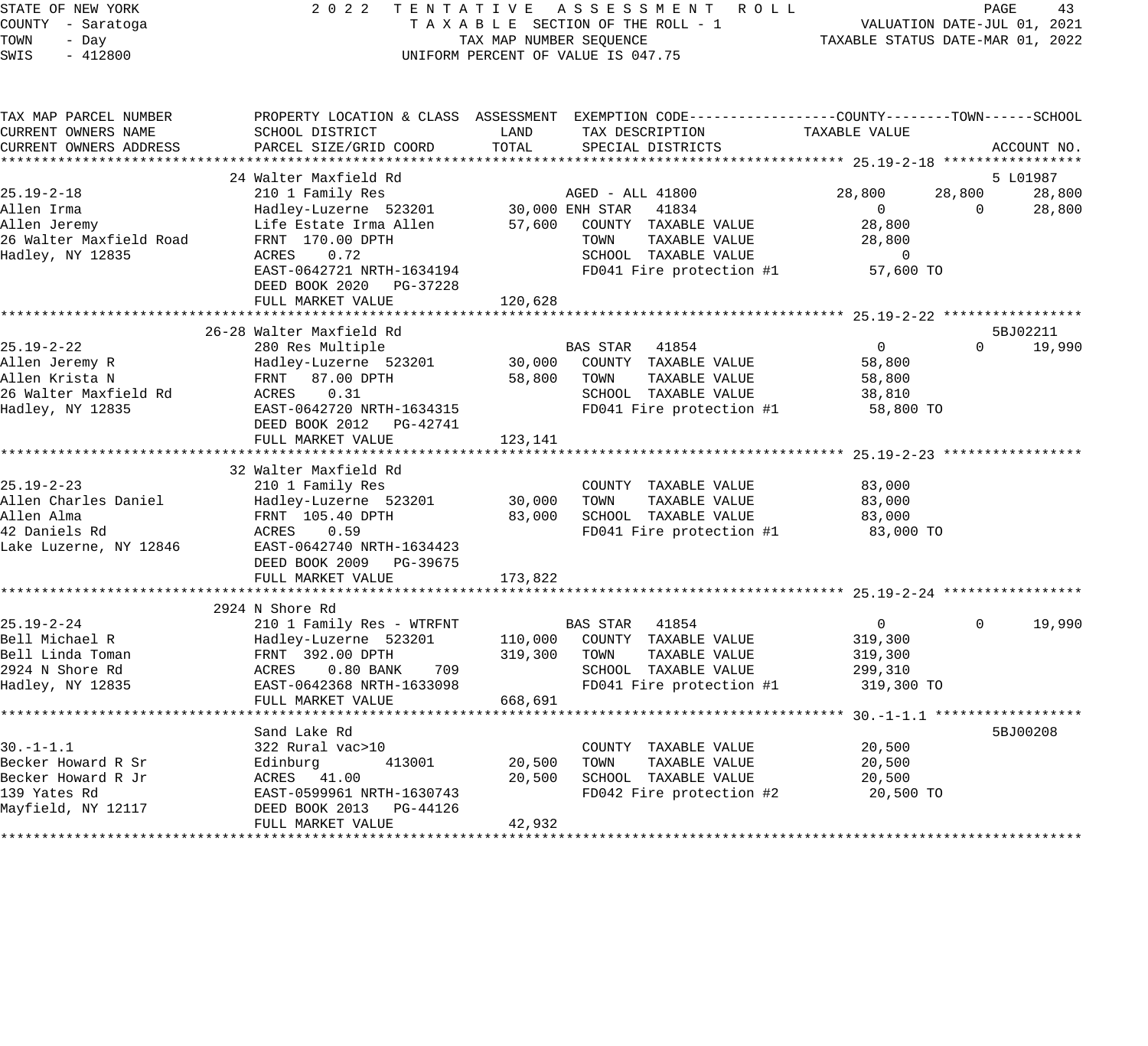### STATE OF NEW YORK 2 0 2 2 T E N T A T I V E A S S E S S M E N T R O L L PAGE 44 COUNTY - Saratoga T A X A B L E SECTION OF THE ROLL - 1 VALUATION DATE-JUL 01, 2021 X A B L E SECTION OF THE ROLL  $-$  1  $\overline{X}$  TAXABLE STATUS DATE-MAR 01, 2022 UNIFORM PERCENT OF VALUE IS 047.75

| TAX MAP PARCEL NUMBER<br>CURRENT OWNERS NAME | SCHOOL DISTRICT                                                                         | LAND    | TAX DESCRIPTION          | PROPERTY LOCATION & CLASS ASSESSMENT EXEMPTION CODE----------------COUNTY-------TOWN------SCHOOL<br>TAXABLE VALUE |             |
|----------------------------------------------|-----------------------------------------------------------------------------------------|---------|--------------------------|-------------------------------------------------------------------------------------------------------------------|-------------|
| CURRENT OWNERS ADDRESS                       | PARCEL SIZE/GRID COORD                                                                  | TOTAL   | SPECIAL DISTRICTS        |                                                                                                                   | ACCOUNT NO. |
|                                              |                                                                                         |         |                          |                                                                                                                   |             |
|                                              | Sand Creek Rd                                                                           |         |                          |                                                                                                                   |             |
| $30. - 1 - 1.2$                              | 910 Priv forest                                                                         |         | COUNTY TAXABLE VALUE     | 31,500                                                                                                            |             |
| Brownell Bradley 50%                         | Edinburg<br>413001                                                                      | 31,500  | TOWN<br>TAXABLE VALUE    | 31,500                                                                                                            |             |
| Brownell Brent                               |                                                                                         | 31,500  | SCHOOL TAXABLE VALUE     | 31,500                                                                                                            |             |
| Attn: Int                                    | Also deed 1566/101<br>ACRES 63.00<br>EAST-0599205 NRTH-1631696<br>DEED BOOK 1270 PG-607 |         | FD042 Fire protection #2 | 31,500 TO                                                                                                         |             |
| 1213 N Shore Rd                              |                                                                                         |         |                          |                                                                                                                   |             |
| Hadley, NY 12835                             | DEED BOOK 1270 PG-607                                                                   |         |                          |                                                                                                                   |             |
|                                              | FULL MARKET VALUE                                                                       | 65,969  |                          |                                                                                                                   |             |
|                                              |                                                                                         |         |                          |                                                                                                                   |             |
|                                              | 508 Sand Lake Rd                                                                        |         |                          | 5BJ00378                                                                                                          |             |
| $30. - 1 - 2.1$                              | 240 Rural res                                                                           |         | COUNTY TAXABLE VALUE     | 150,200                                                                                                           |             |
| Ohmer Leasing, LLC                           | 413001<br>Edinburg                                                                      | 25,900  | TAXABLE VALUE<br>TOWN    | 150,200                                                                                                           |             |
| 464 Denne Rd                                 | FRNT 1270.00 DPTH                                                                       | 150,200 | SCHOOL TAXABLE VALUE     | 150,200                                                                                                           |             |
| Mayfield, NY 12117                           | ACRES 35.13                                                                             |         | FD042 Fire protection #2 | 150,200 TO                                                                                                        |             |
|                                              | EAST-0602023 NRTH-1631988                                                               |         |                          |                                                                                                                   |             |
|                                              | DEED BOOK 1751 PG-169                                                                   |         |                          |                                                                                                                   |             |
|                                              | FULL MARKET VALUE                                                                       | 314,555 |                          |                                                                                                                   |             |
|                                              |                                                                                         |         |                          |                                                                                                                   |             |
|                                              | 479 Sand Lake Rd                                                                        |         |                          |                                                                                                                   |             |
| $30. - 1 - 2.2$                              | 210 1 Family Res                                                                        |         | COUNTY TAXABLE VALUE     | 88,500                                                                                                            |             |
| Russo Richard R                              | Edinburg 413001                                                                         | 14,200  | TOWN TAXABLE VALUE       | 88,500                                                                                                            |             |
| 479 Sand Lake Rd                             | FRNT 785.00 DPTH                                                                        | 88,500  | SCHOOL TAXABLE VALUE     | 88,500                                                                                                            |             |
| Edinburg, NY 12134                           | ACRES 1.46 BANK<br>601                                                                  |         | FD042 Fire protection #2 | 88,500 TO                                                                                                         |             |
|                                              | EAST-0602058 NRTH-1631155                                                               |         |                          |                                                                                                                   |             |
|                                              | DEED BOOK 2015 PG-35954                                                                 |         |                          |                                                                                                                   |             |
|                                              | FULL MARKET VALUE                                                                       | 185,340 |                          |                                                                                                                   |             |
|                                              |                                                                                         |         |                          |                                                                                                                   |             |
|                                              | 477 Sand Lake Rd                                                                        |         |                          | 5BJ00207                                                                                                          |             |
| $30 - 1 - 3$                                 | 240 Rural res                                                                           |         | COUNTY TAXABLE VALUE     | 61,600                                                                                                            |             |
| Becker Howard R Sr                           | Edinburg<br>413001                                                                      | 31,200  | TOWN<br>TAXABLE VALUE    | 61,600                                                                                                            |             |
| Garrigan Barbara A                           | HR Becker 1/3 INT; Barbar                                                               | 61,600  | SCHOOL TAXABLE VALUE     | 61,600                                                                                                            |             |
| Howard Becker Sr.                            | HR Becker 1/3 INT; Bar<br>Garrigan ETAL 2/3 INT                                         |         | FD042 Fire protection #2 | 61,600 TO                                                                                                         |             |
| 139 Yates Rd                                 | FRNT 1015.00 DPTH                                                                       |         |                          |                                                                                                                   |             |
| Mayfield, NY 12117                           | ACRES 47.47                                                                             |         |                          |                                                                                                                   |             |
|                                              | EAST-0601022 NRTH-1630293                                                               |         |                          |                                                                                                                   |             |
|                                              | DEED BOOK 2018 PG-30957                                                                 |         |                          |                                                                                                                   |             |
|                                              | FULL MARKET VALUE                                                                       | 129,005 |                          |                                                                                                                   |             |
|                                              | ************************                                                                |         |                          |                                                                                                                   |             |
|                                              | 435 Sand Lake Rd                                                                        |         |                          | 5BJ00653                                                                                                          |             |
| $30. - 1 - 4$                                | 270 Mfg housing                                                                         |         | ENH STAR 41834           | 0<br>$\Omega$                                                                                                     | 49,900      |
| Lawrence Russell                             | Edinburg 413001                                                                         | 31,800  | COUNTY TAXABLE VALUE     | 75,000                                                                                                            |             |
| 435 Sand Lake Rd                             | FRNT 815.00 DPTH                                                                        | 75,000  | TOWN<br>TAXABLE VALUE    | 75,000                                                                                                            |             |
| Edinburg, NY 12134                           | ACRES 48.50                                                                             |         | SCHOOL TAXABLE VALUE     | 25,100                                                                                                            |             |
|                                              | EAST-0601164 NRTH-1629093                                                               |         | FD042 Fire protection #2 | 75,000 TO                                                                                                         |             |
|                                              | DEED BOOK 1375 PG-161                                                                   |         |                          |                                                                                                                   |             |
|                                              | FULL MARKET VALUE                                                                       | 157,068 |                          |                                                                                                                   |             |
|                                              |                                                                                         |         |                          |                                                                                                                   |             |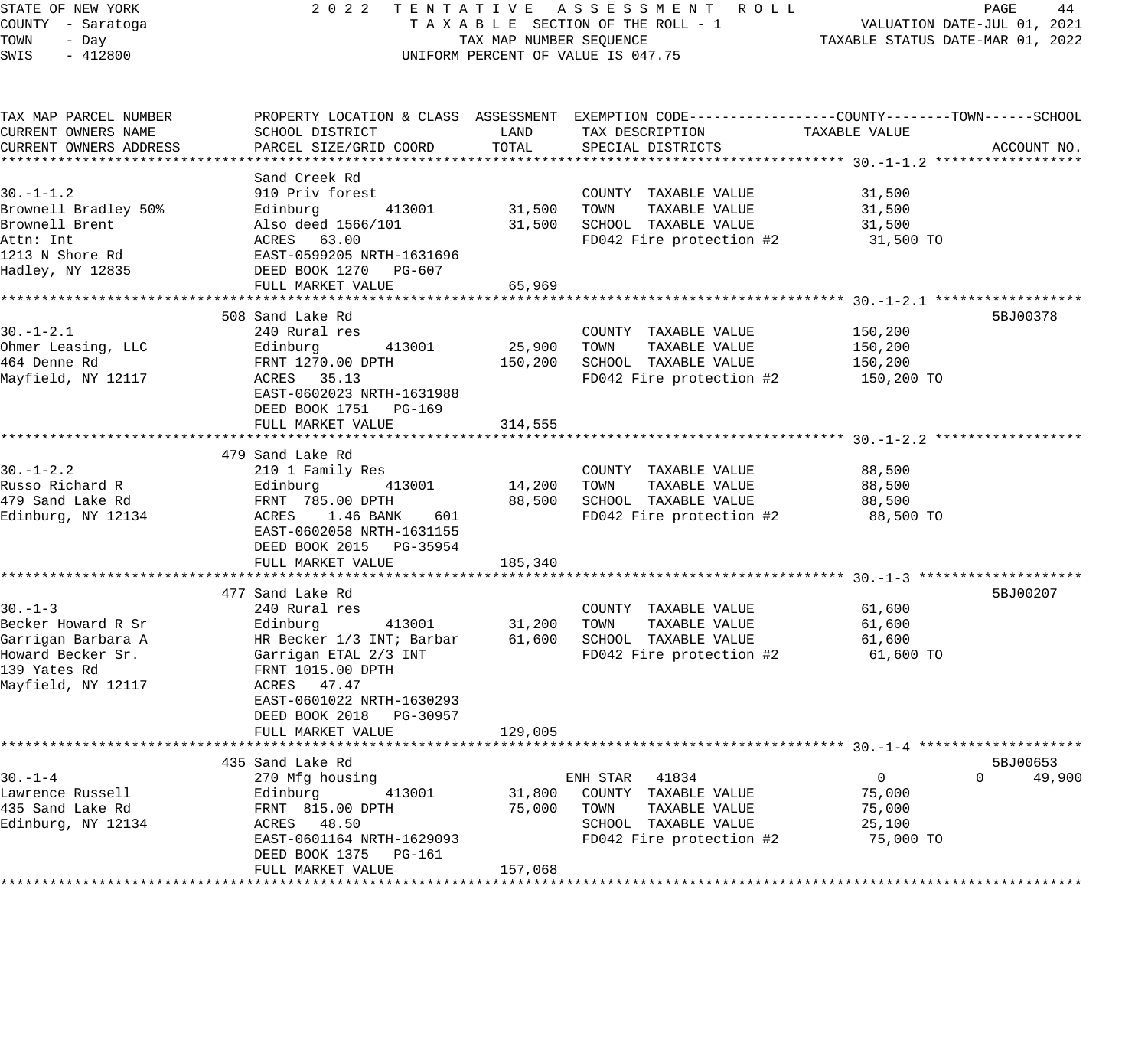| STATE OF NEW YORK      | 2 0 2 2                   |                         | TENTATIVE ASSESSMENT ROLL                                                                       |                                  | 45<br>PAGE                  |
|------------------------|---------------------------|-------------------------|-------------------------------------------------------------------------------------------------|----------------------------------|-----------------------------|
| COUNTY - Saratoga      |                           |                         | TAXABLE SECTION OF THE ROLL - 1                                                                 |                                  | VALUATION DATE-JUL 01, 2021 |
| TOWN<br>- Day          |                           | TAX MAP NUMBER SEQUENCE |                                                                                                 | TAXABLE STATUS DATE-MAR 01, 2022 |                             |
| SWIS<br>$-412800$      |                           |                         | UNIFORM PERCENT OF VALUE IS 047.75                                                              |                                  |                             |
|                        |                           |                         |                                                                                                 |                                  |                             |
| TAX MAP PARCEL NUMBER  |                           |                         | PROPERTY LOCATION & CLASS ASSESSMENT EXEMPTION CODE---------------COUNTY-------TOWN------SCHOOL |                                  |                             |
| CURRENT OWNERS NAME    | SCHOOL DISTRICT           | LAND                    | TAX DESCRIPTION                                                                                 | TAXABLE VALUE                    |                             |
| CURRENT OWNERS ADDRESS | PARCEL SIZE/GRID COORD    | TOTAL                   | SPECIAL DISTRICTS                                                                               |                                  | ACCOUNT NO.                 |
|                        |                           |                         |                                                                                                 |                                  |                             |
|                        | 730 Military Rd           |                         |                                                                                                 |                                  |                             |
| $30. -2 - 1.12$        | 270 Mfg housing           |                         | COUNTY TAXABLE VALUE                                                                            | 41,200                           |                             |
| King Donald A          | Edinburg<br>413001        | 33,200                  | TOWN<br>TAXABLE VALUE                                                                           | 41,200                           |                             |
| King Nora D            | FRNT 1245.00 DPTH         | 41,200                  | SCHOOL TAXABLE VALUE                                                                            | 41,200                           |                             |
| 730 Military Rd        | ACRES 28.34               |                         | FD042 Fire protection #2                                                                        | 41,200 TO                        |                             |
| Hadley, NY 12835       | EAST-0607322 NRTH-1628727 |                         |                                                                                                 |                                  |                             |
|                        | DEED BOOK 1638 PG-688     |                         |                                                                                                 |                                  |                             |
|                        | FULL MARKET VALUE         | 86,283                  |                                                                                                 |                                  |                             |
|                        |                           |                         |                                                                                                 |                                  |                             |
|                        | Military Rd               |                         |                                                                                                 |                                  | 5BJ00107                    |
| $30. -2 - 1.111$       | 311 Res vac land          |                         | COUNTY TAXABLE VALUE                                                                            | 7,400                            |                             |
| Kovaleski Jan          | Edinburg<br>413001        | 7,400                   | TAXABLE VALUE<br>TOWN                                                                           | 7,400                            |                             |
| Kovaleski Shellie Rae  | CarboneAPA PermitExpired  | 7,400                   | SCHOOL TAXABLE VALUE                                                                            | 7,400                            |                             |
| 370 Stone Rd           | FRNT 1050.00 DPTH         |                         | FD042 Fire protection #2                                                                        | 7,400 TO                         |                             |
| Hadley, NY 12835       | ACRES 14.77               |                         |                                                                                                 |                                  |                             |
|                        |                           |                         |                                                                                                 |                                  |                             |
|                        | EAST-0607699 NRTH-1630107 |                         |                                                                                                 |                                  |                             |
|                        | DEED BOOK 2007 PG-33225   |                         |                                                                                                 |                                  |                             |
|                        | FULL MARKET VALUE         | 15,497                  |                                                                                                 |                                  |                             |
|                        |                           |                         |                                                                                                 |                                  |                             |
|                        | 744 Military Rd           |                         |                                                                                                 |                                  |                             |
| $30. -2 - 1.112$       | 240 Rural res             |                         | BAS STAR 41854                                                                                  | $\overline{0}$                   | 19,990<br>$\mathbf{0}$      |
| Jordan John J          | Edinburg<br>413001        | 56,200                  | COUNTY TAXABLE VALUE                                                                            | 132,000                          |                             |
| 744 Military Rd        | FRNT 1911.12 DPTH         | 132,000                 | TAXABLE VALUE<br>TOWN                                                                           | 132,000                          |                             |
| Hadley, NY 12835       | ACRES 85.31               |                         | SCHOOL TAXABLE VALUE                                                                            | 112,010                          |                             |
|                        | EAST-0606399 NRTH-1630209 |                         | FD042 Fire protection #2                                                                        | 132,000 TO                       |                             |
|                        | DEED BOOK 1701<br>PG-421  |                         |                                                                                                 |                                  |                             |
|                        | FULL MARKET VALUE         | 276,440                 |                                                                                                 |                                  |                             |
|                        |                           |                         |                                                                                                 |                                  |                             |
|                        | 434 Yates Hill Rd         |                         |                                                                                                 |                                  | 5BJ00109                    |
| $30. -2 - 2.1$         | 270 Mfg housing           |                         | COUNTY TAXABLE VALUE                                                                            | 62,900                           |                             |
| Greenberg Laurie       | Edinburg<br>413001        | 26,500                  | TOWN<br>TAXABLE VALUE                                                                           | 62,900                           |                             |
| Byron Jill B           | L Greenburg 1/2 INT       | 62,900                  | SCHOOL TAXABLE VALUE                                                                            | 62,900                           |                             |
| 144 Dubois Rd          | JB Byron & CE Greenburg 1 |                         | FD042 Fire protection #2                                                                        | 62,900 TO                        |                             |
| Shokan, NY 12481       | Life Estate Lauie Greenbu |                         |                                                                                                 |                                  |                             |
|                        | FRNT 435.00 DPTH          |                         |                                                                                                 |                                  |                             |
|                        | ACRES 25.93               |                         |                                                                                                 |                                  |                             |
|                        | EAST-0609013 NRTH-1630484 |                         |                                                                                                 |                                  |                             |
|                        | DEED BOOK 2019<br>PG-3747 |                         |                                                                                                 |                                  |                             |
|                        | FULL MARKET VALUE         | 131,728                 |                                                                                                 |                                  |                             |
|                        |                           |                         |                                                                                                 |                                  |                             |
|                        | 431 Yates Hill Rd         |                         |                                                                                                 |                                  |                             |
| 30.-2-2.2              | 240 Rural res             |                         | COUNTY TAXABLE VALUE                                                                            | 127,500                          |                             |
| Poppiti Joseph M       | Edinburg<br>413001        | 19,000                  | TAXABLE VALUE<br>TOWN                                                                           | 127,500                          |                             |
| 431 Yates Hill Road    | FRNT 107.00 DPTH          | 127,500                 | SCHOOL TAXABLE VALUE                                                                            | 127,500                          |                             |
| Hadley, NY 12835       | ACRES 16.48               |                         | FD042 Fire protection #2                                                                        | 127,500 TO                       |                             |
|                        | EAST-0608842 NRTH-1629067 |                         |                                                                                                 |                                  |                             |
|                        | DEED BOOK 2019<br>PG-9269 |                         |                                                                                                 |                                  |                             |
|                        | FULL MARKET VALUE         | 267,016                 |                                                                                                 |                                  |                             |
|                        |                           |                         |                                                                                                 |                                  |                             |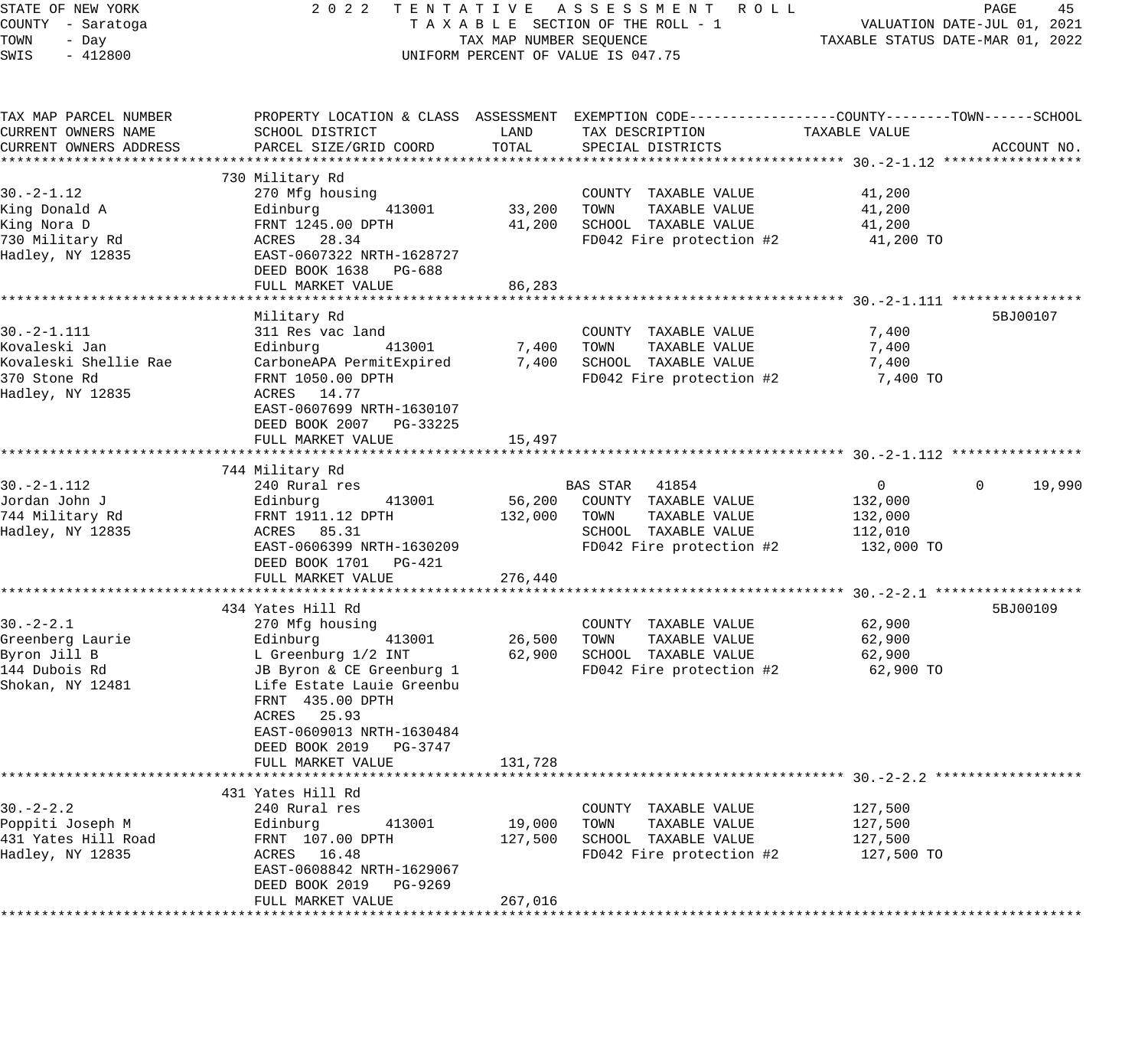# STATE OF NEW YORK 2 0 2 2 T E N T A T I V E A S S E S S M E N T R O L L PAGE 46 COUNTY - Saratoga T A X A B L E SECTION OF THE ROLL - 1 VALUATION DATE-JUL 01, 2021 TAX A B L E SECTION OF THE ROLL - 1<br>TAXABLE STATUS DATE-MAR 01, 2022 UNIFORM PERCENT OF VALUE IS 047.75

| TAX MAP PARCEL NUMBER                 |                                 |         | PROPERTY LOCATION & CLASS ASSESSMENT EXEMPTION CODE----------------COUNTY-------TOWN-----SCHOOL |               |             |
|---------------------------------------|---------------------------------|---------|-------------------------------------------------------------------------------------------------|---------------|-------------|
| CURRENT OWNERS NAME                   | SCHOOL DISTRICT                 | LAND    | TAX DESCRIPTION                                                                                 | TAXABLE VALUE |             |
| CURRENT OWNERS ADDRESS                | PARCEL SIZE/GRID COORD          | TOTAL   | SPECIAL DISTRICTS                                                                               |               | ACCOUNT NO. |
|                                       |                                 |         |                                                                                                 |               |             |
|                                       | Military Rd                     |         |                                                                                                 |               | 5BJ01861    |
| $30 - 2 - 3$                          | 322 Rural vac>10                |         | COUNTY TAXABLE VALUE                                                                            | 15,100        |             |
| Borden Timothy                        | 413001<br>Edinburg              |         | 15,100 TOWN TAXABLE VALUE                                                                       | 15,100        |             |
| Bordon Mary Ann                       | FRNT 600.00 DPTH                |         | 15,100 SCHOOL TAXABLE VALUE                                                                     | 15,100        |             |
| Box 182A Military Rd                  | ACRES 20.00                     |         | FD042 Fire protection #2                                                                        | 15,100 TO     |             |
| Hadley, NY 12835                      | EAST-0608186 NRTH-1630674       |         |                                                                                                 |               |             |
|                                       | DEED BOOK 1286 PG-373           |         |                                                                                                 |               |             |
|                                       | FULL MARKET VALUE               | 31,623  |                                                                                                 |               |             |
|                                       |                                 |         |                                                                                                 |               |             |
|                                       | Military Rd                     |         |                                                                                                 |               | 5BJ00110    |
| $30 - 2 - 4$                          | 910 Priv forest                 |         | COUNTY TAXABLE VALUE                                                                            | 43,300        |             |
| Evankavitch Andrew                    | Edinburg 413001                 |         | 43,300 TOWN TAXABLE VALUE                                                                       | 43,300        |             |
| Evankavitch Vallerie                  | FRNT 205.00 DPTH                |         | 43,300 SCHOOL TAXABLE VALUE                                                                     | 43,300        |             |
| 10 Peck Ave Apt3                      | ACRES 86.58                     |         | FD042 Fire protection #2                                                                        | 43,300 TO     |             |
| Newark, NJ 07107-1720                 | EAST-0609719 NRTH-1632913       |         |                                                                                                 |               |             |
|                                       | DEED BOOK 0977 PG-00387         |         |                                                                                                 |               |             |
|                                       | FULL MARKET VALUE               | 90,681  |                                                                                                 |               |             |
|                                       |                                 |         |                                                                                                 |               |             |
|                                       | 442 Glasshouse Creek Rd         |         |                                                                                                 |               | 5BJ00040    |
| $30 - 2 - 5$                          | 240 Rural res                   |         | COUNTY TAXABLE VALUE                                                                            | 164,050       |             |
|                                       |                                 |         |                                                                                                 |               |             |
| Walencik Adam                         | 413001<br>Edinburg              |         | 43,500 TOWN TAXABLE VALUE                                                                       | 164,050       |             |
| 442 Glass House Creek Rd              | FRNT 835.00 DPTH<br>ACRES 60.00 |         | 164,050 SCHOOL TAXABLE VALUE                                                                    | 164,050       |             |
| Hadley, NY 12835                      |                                 |         | FD042 Fire protection #2                                                                        | 164,050 TO    |             |
|                                       | EAST-0611272 NRTH-1632449       |         |                                                                                                 |               |             |
|                                       | DEED BOOK 1659 PG-508           |         |                                                                                                 |               |             |
|                                       | FULL MARKET VALUE               | 343,560 |                                                                                                 |               |             |
|                                       |                                 |         |                                                                                                 |               |             |
|                                       | Glasshouse Creek Rd             |         |                                                                                                 |               | 5BJ02171    |
| $30. -2 - 7$                          | 314 Rural vac<10                |         | COUNTY TAXABLE VALUE                                                                            | 6,300         |             |
| Adams Cynthia A                       | Edinburg<br>413001              |         | 6,300 TOWN<br>TAXABLE VALUE                                                                     | 6,300         |             |
| 1214 Angelo Dr                        | FRNT 300.00 DPTH                |         | 6,300 SCHOOL TAXABLE VALUE                                                                      | 6,300         |             |
| Schenectady, NY 12303                 | ACRES 1.64                      |         | FD042 Fire protection #2                                                                        | 6,300 TO      |             |
|                                       | EAST-0612498 NRTH-1631362       |         |                                                                                                 |               |             |
|                                       | DEED BOOK 1501 PG-526           |         |                                                                                                 |               |             |
|                                       | FULL MARKET VALUE               | 13,194  |                                                                                                 |               |             |
|                                       |                                 |         |                                                                                                 |               |             |
|                                       | 362 Glasshouse Creek Rd         |         |                                                                                                 |               | 5BJ00753    |
| $30 - 2 - 9$                          | 210 1 Family Res                |         | COUNTY TAXABLE VALUE                                                                            | 163,000       |             |
| Holley Ashley                         | 413001<br>Edinburg              | 24,500  | TOWN<br>TAXABLE VALUE                                                                           | 163,000       |             |
| Prest Judith                          | FRNT 1290.00 DPTH               | 163,000 | SCHOOL TAXABLE VALUE                                                                            | 163,000       |             |
| 362 Glasshouse Creek Road ACRES 21.93 |                                 |         | FD042 Fire protection #2                                                                        | 163,000 TO    |             |
| Hadley, NY 12835                      | EAST-0612724 NRTH-1630597       |         |                                                                                                 |               |             |
|                                       | DEED BOOK 2020 PG-28895         |         |                                                                                                 |               |             |
|                                       | FULL MARKET VALUE               | 341,361 |                                                                                                 |               |             |
|                                       |                                 |         |                                                                                                 |               |             |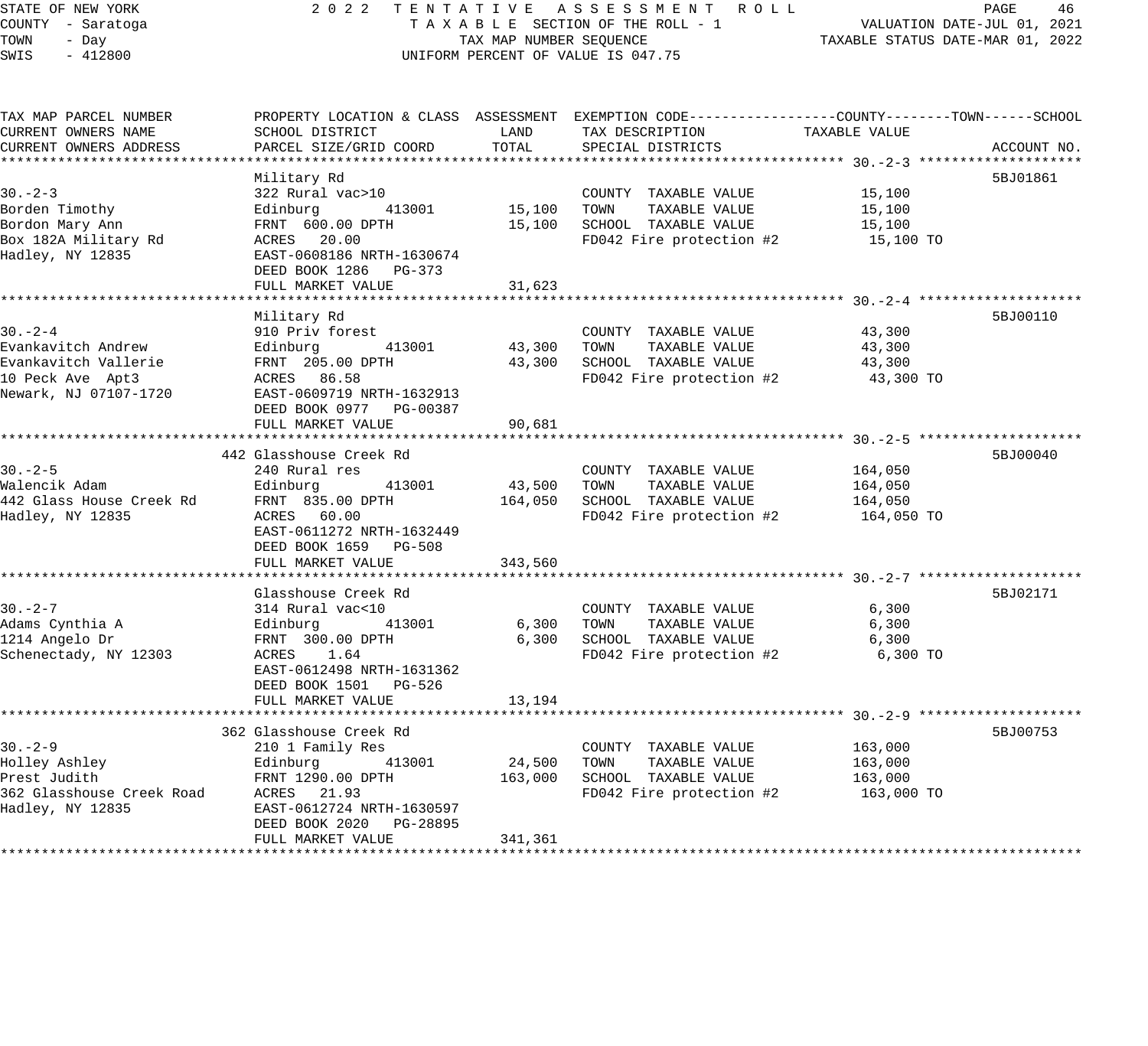| STATE OF NEW YORK<br>COUNTY - Saratoga<br>TOWN<br>- Day<br>SWIS<br>$-412800$                                       |                                                                                                                                                                                                    | TAX MAP NUMBER SEQUENCE | 2022 TENTATIVE ASSESSMENT ROLL<br>TAXABLE SECTION OF THE ROLL - 1<br>UNIFORM PERCENT OF VALUE IS 047.75                                 | VALUATION DATE-JUL 01, 2021<br>TAXABLE STATUS DATE-MAR 01, 2022               | PAGE                     | 47                                 |
|--------------------------------------------------------------------------------------------------------------------|----------------------------------------------------------------------------------------------------------------------------------------------------------------------------------------------------|-------------------------|-----------------------------------------------------------------------------------------------------------------------------------------|-------------------------------------------------------------------------------|--------------------------|------------------------------------|
| TAX MAP PARCEL NUMBER<br>CURRENT OWNERS NAME<br>CURRENT OWNERS ADDRESS                                             | SCHOOL DISTRICT<br>PARCEL SIZE/GRID COORD                                                                                                                                                          | LAND<br>TOTAL           | PROPERTY LOCATION & CLASS ASSESSMENT EXEMPTION CODE---------------COUNTY-------TOWN------SCHOOL<br>TAX DESCRIPTION<br>SPECIAL DISTRICTS | TAXABLE VALUE                                                                 |                          | ACCOUNT NO.                        |
|                                                                                                                    |                                                                                                                                                                                                    |                         |                                                                                                                                         |                                                                               |                          |                                    |
|                                                                                                                    | 307 Yates Hill Rd                                                                                                                                                                                  |                         |                                                                                                                                         |                                                                               |                          | 5BJ00218                           |
| $30. -2 - 10.1$<br>Seibel Thomas H & Miriam C<br>Bonnie Nelson<br>Trustee                                          | 210 1 Family Res<br>413001<br>Edinburg<br>Seibel Family Trust<br>Bonnie Nelson Trustee                                                                                                             |                         | VET WAR CT 41121<br>18,800 ENH STAR 41834<br>86,200 COUNTY TAXABLE VALUE<br>TOWN<br>TAXABLE VALUE                                       | 12,930<br>$\overline{0}$<br>73,270<br>73,270                                  | 12,930<br>$\overline{0}$ | $\overline{0}$<br>49,900           |
| 307 Yates Road<br>Hadley, NY 12835                                                                                 | Lot#2 Life Estate<br>FRNT 552.89 DPTH<br>ACRES 10.68<br>EAST-0611478 NRTH-1629689                                                                                                                  |                         | SCHOOL TAXABLE VALUE<br>FD042 Fire protection #2                                                                                        | 36,300<br>86,200 TO                                                           |                          |                                    |
|                                                                                                                    | DEED BOOK 2016 PG-9541<br>FULL MARKET VALUE                                                                                                                                                        | 180,524                 |                                                                                                                                         |                                                                               |                          |                                    |
|                                                                                                                    | Glasshouse Creek Rd                                                                                                                                                                                |                         |                                                                                                                                         |                                                                               |                          |                                    |
| $30 - 2 - 10.2$<br>Seibel Thomas H & Marian C<br>Bonnie Nelson<br>Trustee                                          | 314 Rural vac<10<br>Edinburg<br>413001<br>Seibeel Family Trust<br>Bonnie Nelson Trustee                                                                                                            | 16,400 TOWN             | COUNTY TAXABLE VALUE<br>TAXABLE VALUE<br>16,400 SCHOOL TAXABLE VALUE<br>FD042 Fire protection #2                                        | 16,400<br>16,400<br>16,400<br>16,400 TO                                       |                          |                                    |
| 307 Yates Hill Rd<br>Hadley, NY 12835                                                                              | Lot# 2 Life Estate<br>FRNT 300.00 DPTH<br>ACRES 10.00<br>EAST-0611624 NRTH-1629285<br>DEED BOOK 2016 PG-9542<br>FULL MARKET VALUE                                                                  | 34,346                  |                                                                                                                                         |                                                                               |                          |                                    |
|                                                                                                                    |                                                                                                                                                                                                    |                         |                                                                                                                                         |                                                                               |                          |                                    |
| $30 - 2 - 10.3$<br>Seibel Thomas H & Marian C<br>Bonnie Nelson<br>Trustee<br>307 Yates Hill Rd<br>Hadley, NY 12835 | Glasshouse Creek Rd<br>314 Rural vac<10<br>Edinburg<br>413001<br>Seibel Family Trust<br>Bonnie Nelson Trustee<br>Lot#3 Life Estate<br>FRNT 500.00 DPTH<br>ACRES 10.10<br>EAST-0611898 NRTH-1628752 | 16,500 TOWN             | COUNTY TAXABLE VALUE<br>TAXABLE VALUE<br>16,500 SCHOOL TAXABLE VALUE<br>FD042 Fire protection #2                                        | 16,500<br>16,500<br>16,500<br>16,500 TO                                       |                          |                                    |
|                                                                                                                    | DEED BOOK 2016 PG-9542                                                                                                                                                                             |                         |                                                                                                                                         |                                                                               |                          |                                    |
|                                                                                                                    | FULL MARKET VALUE                                                                                                                                                                                  | 34,555                  |                                                                                                                                         |                                                                               |                          |                                    |
|                                                                                                                    | 331 Yates Hill Rd                                                                                                                                                                                  |                         |                                                                                                                                         |                                                                               |                          | 5BJ01846                           |
| $30. - 2 - 11$<br>Parks Jean E<br>331 Yates Hill Rd<br>Hadley, NY 12835                                            | 270 Mfg housing<br>Edinburg 413001<br>FRNT 150.00 DPTH 200.00<br>413001<br>ACRES 0.69<br>EAST-0610976 NRTH-1629926<br>DEED BOOK 0855 PG-0571                                                       | 14,000 AGED S           | AGED C&T<br>41801<br>41804<br>43,000 E STAR ADD 41844<br>COUNTY TAXABLE VALUE<br>TOWN<br>TAXABLE VALUE<br>SCHOOL TAXABLE VALUE          | 21,500<br>$\overline{0}$<br>$\overline{0}$<br>21,500<br>21,500<br>$\mathbf 0$ | 21,500<br>$\Omega$<br>0  | $\overline{0}$<br>17,200<br>25,800 |
|                                                                                                                    | FULL MARKET VALUE                                                                                                                                                                                  |                         | 90,052 FD042 Fire protection #2 43,000 TO                                                                                               |                                                                               |                          |                                    |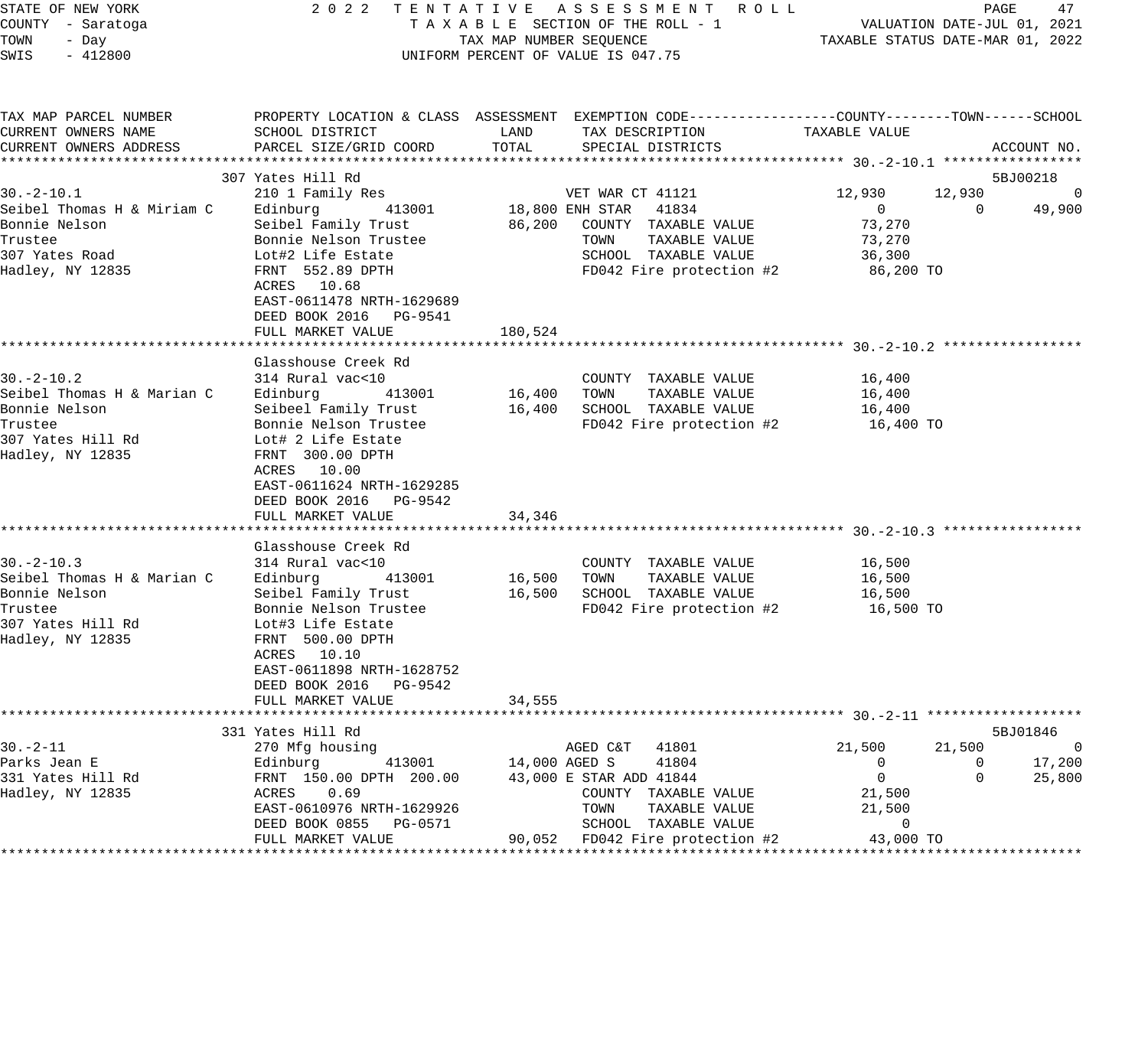| STATE OF NEW YORK                           | 2 0 2 2                                     |         | TENTATIVE ASSESSMENT ROLL                                                                        |                                           | PAGE<br>48                  |  |
|---------------------------------------------|---------------------------------------------|---------|--------------------------------------------------------------------------------------------------|-------------------------------------------|-----------------------------|--|
| COUNTY - Saratoga                           |                                             |         | TAXABLE SECTION OF THE ROLL - 1                                                                  |                                           | VALUATION DATE-JUL 01, 2021 |  |
| TOWN<br>- Day                               | TAX MAP NUMBER SEQUENCE                     |         |                                                                                                  | TAXABLE STATUS DATE-MAR 01, 2022          |                             |  |
| SWIS<br>$-412800$                           |                                             |         | UNIFORM PERCENT OF VALUE IS 047.75                                                               |                                           |                             |  |
|                                             |                                             |         |                                                                                                  |                                           |                             |  |
| TAX MAP PARCEL NUMBER                       |                                             |         | PROPERTY LOCATION & CLASS ASSESSMENT EXEMPTION CODE----------------COUNTY-------TOWN------SCHOOL |                                           |                             |  |
| CURRENT OWNERS NAME                         | SCHOOL DISTRICT                             | LAND    | TAX DESCRIPTION                                                                                  | TAXABLE VALUE                             |                             |  |
| CURRENT OWNERS ADDRESS                      | PARCEL SIZE/GRID COORD                      | TOTAL   | SPECIAL DISTRICTS                                                                                |                                           | ACCOUNT NO.                 |  |
|                                             |                                             |         |                                                                                                  |                                           |                             |  |
|                                             | Yates Hill Rd                               |         |                                                                                                  |                                           | 5BJ00108                    |  |
| $30. -2 - 12.1$                             | 312 Vac w/imprv                             |         | COUNTY TAXABLE VALUE                                                                             | 46,500                                    |                             |  |
| Kenyon Clarence W                           | Edinburg<br>413001                          | 43,200  | TOWN<br>TAXABLE VALUE                                                                            | 46,500                                    |                             |  |
| Kenyon Katherine D                          | Clarence & Katherine Fam                    | 46,500  | SCHOOL TAXABLE VALUE                                                                             | 46,500                                    |                             |  |
| Trustees                                    | FRNT 1600.00 DPTH                           |         | FD042 Fire protection #2                                                                         | 46,500 TO                                 |                             |  |
| 13346 Marie Dr                              | ACRES 58.16                                 |         |                                                                                                  |                                           |                             |  |
| Manassas, VA 20112                          | EAST-0610228 NRTH-1629050                   |         |                                                                                                  |                                           |                             |  |
|                                             | DEED BOOK 2012 PG-16602                     |         |                                                                                                  |                                           |                             |  |
|                                             | FULL MARKET VALUE<br>********************** | 97,382  |                                                                                                  |                                           |                             |  |
|                                             | 388 Yates Hill Rd                           |         |                                                                                                  |                                           |                             |  |
| $30. -2 - 12.2$                             | 240 Rural res                               |         | COUNTY TAXABLE VALUE                                                                             | 249,890                                   |                             |  |
| Tribley James W                             | 413001<br>Edinburg                          | 27,600  | TOWN<br>TAXABLE VALUE                                                                            | 249,890                                   |                             |  |
| 388 Yates Hill Rd                           | FRNT 1632.27 DPTH                           | 249,890 | SCHOOL TAXABLE VALUE                                                                             | 249,890                                   |                             |  |
| Hadley, NY 12835                            | ACRES 28.29                                 |         | FD042 Fire protection #2                                                                         | 249,890 TO                                |                             |  |
|                                             | EAST-0609613 NRTH-1630286                   |         |                                                                                                  |                                           |                             |  |
|                                             | DEED BOOK 2016 PG-29252                     |         |                                                                                                  |                                           |                             |  |
|                                             | FULL MARKET VALUE                           | 523,330 |                                                                                                  |                                           |                             |  |
|                                             |                                             |         |                                                                                                  |                                           |                             |  |
|                                             | 257 Glasshouse Creek Rd                     |         |                                                                                                  |                                           | 5BJ01900                    |  |
| $30. -2 - 13$                               | 260 Seasonal res                            |         | COUNTY TAXABLE VALUE                                                                             | 61,200                                    |                             |  |
| OKelly Eoghan                               | Edinburg<br>413001                          | 28,800  | TAXABLE VALUE<br>TOWN                                                                            | 61,200                                    |                             |  |
| 424 W 205th St                              | FRNT 906.00 DPTH                            | 61,200  | SCHOOL TAXABLE VALUE                                                                             | 61,200                                    |                             |  |
| New York, NY 10034                          | ACRES 30.52                                 |         | FD042 Fire protection #2                                                                         | 61,200 TO                                 |                             |  |
|                                             | EAST-0611649 NRTH-1628041                   |         |                                                                                                  |                                           |                             |  |
|                                             | DEED BOOK 2021    PG-15153                  |         |                                                                                                  |                                           |                             |  |
|                                             | FULL MARKET VALUE                           | 128,168 |                                                                                                  |                                           |                             |  |
|                                             |                                             |         |                                                                                                  |                                           |                             |  |
|                                             | Stone Rd                                    |         |                                                                                                  |                                           | 5BJ00090                    |  |
| $30. - 2 - 14$                              | 910 Priv forest                             |         | COUNTY TAXABLE VALUE                                                                             | 46,100                                    |                             |  |
| Rischbieter Timothy                         | 413001<br>Edinburg                          | 46,100  | TOWN<br>TAXABLE VALUE                                                                            | 46,100                                    |                             |  |
| Rischbieter Tina P<br>1280 North Shore Road | Irrevocable Trust                           | 46,100  | SCHOOL TAXABLE VALUE<br>FD042 Fire protection #2                                                 | 46,100                                    |                             |  |
| Hadley, NY 12835                            | FRNT 690.00 DPTH<br>ACRES 92.13             |         |                                                                                                  | 46,100 TO                                 |                             |  |
|                                             | EAST-0611057 NRTH-1627141                   |         |                                                                                                  |                                           |                             |  |
|                                             | DEED BOOK 2017 PG-12044                     |         |                                                                                                  |                                           |                             |  |
|                                             | FULL MARKET VALUE                           | 96,545  |                                                                                                  |                                           |                             |  |
|                                             | ***********************                     |         |                                                                                                  | ********** 30. -2-15 ******************** |                             |  |
|                                             | 162 Stone Rd                                |         |                                                                                                  |                                           | 5BJ00430                    |  |
| $30. - 2 - 15$                              | 240 Rural res                               |         | COUNTY TAXABLE VALUE                                                                             | 98,000                                    |                             |  |
| Marsiglia Robert A                          | Edinburg<br>413001                          | 65,600  | TOWN<br>TAXABLE VALUE                                                                            | 98,000                                    |                             |  |
| Marsiglia Robin K                           | FRNT 1631.52 DPTH                           | 98,000  | SCHOOL TAXABLE VALUE                                                                             | 98,000                                    |                             |  |
| 408 Enos Place                              | ACRES 104.10                                |         | FD042 Fire protection #2                                                                         | 98,000 TO                                 |                             |  |
| HoHoKus, NJ 07423                           | EAST-0612125 NRTH-1625411                   |         |                                                                                                  |                                           |                             |  |
|                                             | DEED BOOK 2017 PG-13131                     |         |                                                                                                  |                                           |                             |  |
|                                             | FULL MARKET VALUE                           | 205,236 |                                                                                                  |                                           |                             |  |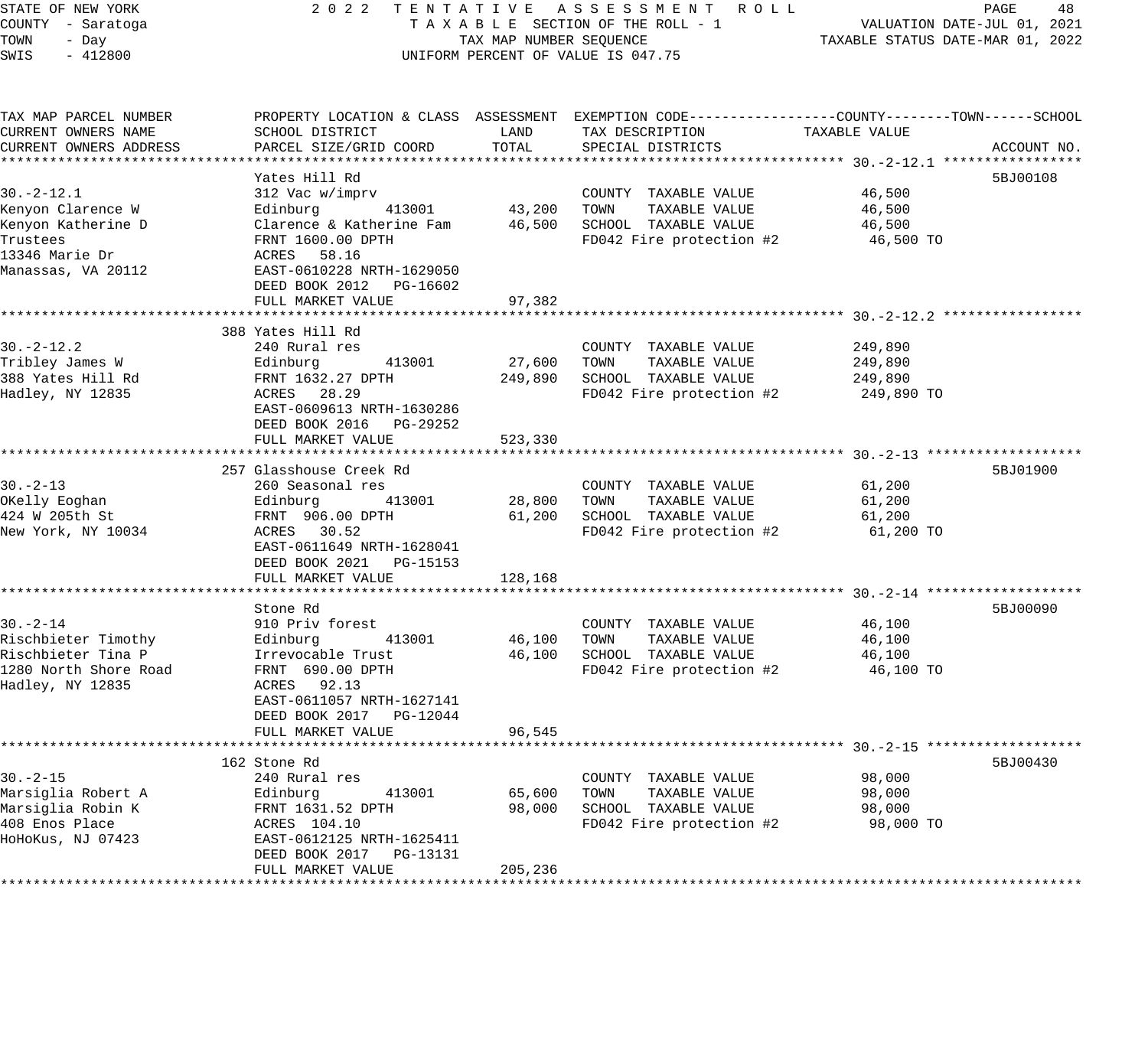## STATE OF NEW YORK 2 0 2 2 T E N T A T I V E A S S E S S M E N T R O L L PAGE 49 COUNTY - Saratoga T A X A B L E SECTION OF THE ROLL - 1 VALUATION DATE-JUL 01, 2021 X A B L E SECTION OF THE KOLL - 1 TAXABLE STATUS DATE-MAR 01, 2022 UNIFORM PERCENT OF VALUE IS 047.75

| TAX MAP PARCEL NUMBER                        |                           |             | PROPERTY LOCATION & CLASS ASSESSMENT EXEMPTION CODE---------------COUNTY-------TOWN------SCHOOL |               |             |
|----------------------------------------------|---------------------------|-------------|-------------------------------------------------------------------------------------------------|---------------|-------------|
| CURRENT OWNERS NAME                          | SCHOOL DISTRICT           | LAND        | TAX DESCRIPTION                                                                                 | TAXABLE VALUE |             |
| CURRENT OWNERS ADDRESS                       | PARCEL SIZE/GRID COORD    | TOTAL       | SPECIAL DISTRICTS                                                                               |               | ACCOUNT NO. |
|                                              |                           |             |                                                                                                 |               |             |
|                                              | Stone Rd                  |             |                                                                                                 |               | 5BJ00518    |
| $30. - 2 - 16$                               | 910 Priv forest           |             | COUNTY TAXABLE VALUE                                                                            | 35,100        |             |
| Marsiglia Robert                             | 413001<br>Edinburg        |             | 35,100 TOWN TAXABLE VALUE                                                                       | 35,100        |             |
| Marsiglia Robin                              | FRNT 895.00 DPTH          |             | 35,100 SCHOOL TAXABLE VALUE                                                                     | 35,100        |             |
| 408 Enos Place                               | ACRES 70.26               |             | FD042 Fire protection $#2$ 35,100 TO                                                            |               |             |
| HoHoKus, NJ 07423                            | EAST-0610034 NRTH-1625467 |             |                                                                                                 |               |             |
|                                              | DEED BOOK 2017 PG-41179   |             |                                                                                                 |               |             |
|                                              | FULL MARKET VALUE         | 73,508      |                                                                                                 |               |             |
|                                              |                           |             |                                                                                                 |               |             |
|                                              | 231 Stone Rd              |             |                                                                                                 |               | 5BJ02153    |
| $30. - 2 - 17$                               | 260 Seasonal res          |             | COUNTY TAXABLE VALUE                                                                            | 32,600        |             |
| Bishop Charles Sr                            | Edinburg 413001           |             | 15,500 TOWN<br>TAXABLE VALUE                                                                    | 32,600        |             |
| Bishop Virginia                              | FRNT 620.00 DPTH          |             | 32,600 SCHOOL TAXABLE VALUE                                                                     | 32,600        |             |
| 37 Hardenburg Rd                             | ACRES 4.37                |             | FD042 Fire protection #2                                                                        | 32,600 TO     |             |
| Ulster Park, NY 12487                        | EAST-0610367 NRTH-1625964 |             |                                                                                                 |               |             |
|                                              | DEED BOOK 1684 PG-549     |             |                                                                                                 |               |             |
|                                              |                           |             |                                                                                                 |               |             |
|                                              | FULL MARKET VALUE         | 68,272      |                                                                                                 |               |             |
|                                              |                           |             |                                                                                                 |               | 5BJ02306    |
|                                              | 233 Stone Rd              |             |                                                                                                 |               |             |
| $30. - 2 - 18$                               | 210 1 Family Res          |             | COUNTY TAXABLE VALUE                                                                            | 50,400        |             |
| Hallock Lisa A                               | 413001<br>Edinburg        |             | 16,100 TOWN<br>TAXABLE VALUE                                                                    | 50,400        |             |
| 101 Nelson Ave<br>Wappingers Falls, NY 12590 | FRNT 730.00 DPTH          |             | 50,400 SCHOOL TAXABLE VALUE                                                                     | 50,400        |             |
|                                              | ACRES 5.29 BANK<br>709    |             | FD042 Fire protection #2                                                                        | 50,400 TO     |             |
|                                              | EAST-0609930 NRTH-1626134 |             |                                                                                                 |               |             |
|                                              | DEED BOOK 2007 PG-38633   |             |                                                                                                 |               |             |
|                                              | FULL MARKET VALUE         | 105,550     |                                                                                                 |               |             |
|                                              |                           |             |                                                                                                 |               |             |
|                                              | 230 Stone Rd              |             |                                                                                                 |               | 5BJ00908    |
| $30. -2 - 19.1$                              | 270 Mfg housing           |             | COUNTY TAXABLE VALUE                                                                            | 28,000        |             |
| Ponzio Michael G                             | 413001<br>Edinburg        | 16,000 TOWN | TAXABLE VALUE                                                                                   | 28,000        |             |
| 301 Bay 8th St                               | FRNT 675.00 DPTH          | 28,000      | SCHOOL TAXABLE VALUE                                                                            | 28,000        |             |
| Brooklyn, NY 11228                           | 5.00<br>ACRES             |             | FD042 Fire protection #2                                                                        | 28,000 TO     |             |
|                                              | EAST-0610541 NRTH-1626353 |             |                                                                                                 |               |             |
|                                              | DEED BOOK 1772 PG-73      |             |                                                                                                 |               |             |
|                                              | FULL MARKET VALUE         | 58,639      |                                                                                                 |               |             |
|                                              |                           |             |                                                                                                 |               |             |
|                                              | 236 Stone Rd              |             |                                                                                                 |               | 5BJ00908    |
| $30. -2 - 19.2$                              | 240 Rural res             |             | COUNTY TAXABLE VALUE                                                                            | 40,000        |             |
| Ponzio Michael G                             | 413001<br>Edinburg        | 18,600      | TOWN<br>TAXABLE VALUE                                                                           | 40,000        |             |
| 301 Bay 8th St Rd                            | FRNT 685.00 DPTH          | 40,000      | SCHOOL TAXABLE VALUE                                                                            | 40,000        |             |
| Brooklyn, NY 11228                           | ACRES 10.17               |             | FD042 Fire protection #2                                                                        | 40,000 TO     |             |
|                                              | EAST-0610083 NRTH-1626677 |             |                                                                                                 |               |             |
|                                              | DEED BOOK 1772 PG-73      |             |                                                                                                 |               |             |
|                                              | FULL MARKET VALUE         | 83,770      |                                                                                                 |               |             |
|                                              |                           |             |                                                                                                 |               |             |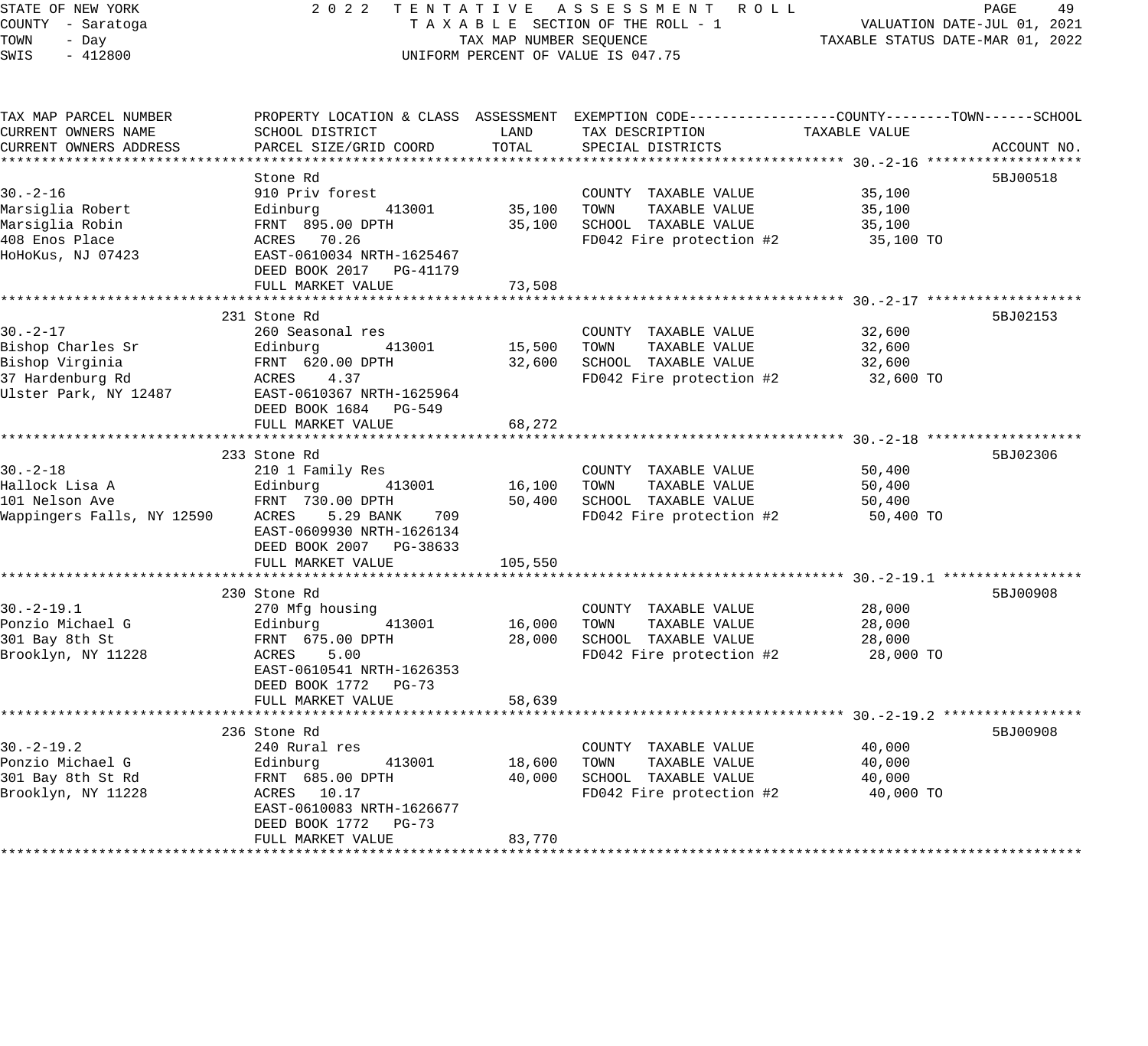## STATE OF NEW YORK 2 0 2 2 T E N T A T I V E A S S E S S M E N T R O L L PAGE 50 COUNTY - Saratoga T A X A B L E SECTION OF THE ROLL - 1 VALUATION DATE-JUL 01, 2021 TAX A B L E SECTION OF THE ROLL - 1<br>TAX MAP NUMBER SEQUENCE TAXABLE STATUS DATE-MAR 01, 2022 UNIFORM PERCENT OF VALUE IS 047.75

| TAX MAP PARCEL NUMBER<br>CURRENT OWNERS NAME               | PROPERTY LOCATION & CLASS ASSESSMENT EXEMPTION CODE---------------COUNTY-------TOWN------SCHOOL<br>SCHOOL DISTRICT | LAND        | TAX DESCRIPTION                      | TAXABLE VALUE  |                    |
|------------------------------------------------------------|--------------------------------------------------------------------------------------------------------------------|-------------|--------------------------------------|----------------|--------------------|
| CURRENT OWNERS ADDRESS                                     | PARCEL SIZE/GRID COORD                                                                                             | TOTAL       | SPECIAL DISTRICTS                    |                | ACCOUNT NO.        |
|                                                            | 307 Stone Rd                                                                                                       |             |                                      |                | 5BJ00543           |
| $30 - 2 - 20$                                              | 260 Seasonal res                                                                                                   |             | COUNTY TAXABLE VALUE                 | 50,500         |                    |
| Kovaleski Joseph                                           | 413001<br>Edinburg                                                                                                 | 38,800      | TOWN<br>TAXABLE VALUE                | 50,500         |                    |
| Kovaleski Sue                                              | FRNT 1170.00 DPTH                                                                                                  | 50,500      | SCHOOL TAXABLE VALUE                 | 50,500         |                    |
| 135 McKee Ln                                               | ACRES 50.63                                                                                                        |             | FD042 Fire protection $#2$ 50,500 TO |                |                    |
| Vero Beach, FL 32960                                       | EAST-0608940 NRTH-1627218                                                                                          |             |                                      |                |                    |
|                                                            | DEED BOOK 0916    PG-0071                                                                                          |             |                                      |                |                    |
|                                                            | FULL MARKET VALUE                                                                                                  | 105,759     |                                      |                |                    |
|                                                            |                                                                                                                    |             |                                      |                |                    |
|                                                            | 370 Stone Rd                                                                                                       |             |                                      |                | 5BJ00431           |
| $30. - 2 - 22$                                             | 240 Rural res                                                                                                      |             | ENH STAR 41834                       | $\overline{0}$ | $\Omega$<br>49,900 |
| Kovaleski Jan                                              | Edinburg 413001                                                                                                    |             | 43,400 COUNTY TAXABLE VALUE          | 74,600         |                    |
| Kovaleski Shellie Rae                                      | FRNT 1215.00 DPTH                                                                                                  | 74,600      | TOWN<br>TAXABLE VALUE                | 74,600         |                    |
| 370 Stone Rd                                               | ACRES 59.75                                                                                                        |             | SCHOOL TAXABLE VALUE                 | 24,700         |                    |
| Hadley, NY 12835                                           | EAST-0608146 NRTH-1628180                                                                                          |             | FD042 Fire protection #2             | 74,600 TO      |                    |
|                                                            | DEED BOOK 1771 PG-607<br>FULL MARKET VALUE                                                                         | 156,230     |                                      |                |                    |
|                                                            |                                                                                                                    |             |                                      |                |                    |
|                                                            | Stone Rd                                                                                                           |             |                                      |                | 5BJ02333           |
| $30. - 2 - 23$                                             | 910 Priv forest                                                                                                    |             | COUNTY TAXABLE VALUE                 | 15,600         |                    |
| Kovaleski Shellie R                                        | Edinburg 413001                                                                                                    | 15,600 TOWN | TAXABLE VALUE                        | 15,600         |                    |
| 370 Stone Rd                                               | FRNT 411.00 DPTH                                                                                                   |             | 15,600 SCHOOL TAXABLE VALUE          | 15,600         |                    |
| Hadley, NY 12835                                           | ACRES 22.38                                                                                                        |             | FD042 Fire protection #2             | 15,600 TO      |                    |
|                                                            | EAST-0607291 NRTH-1626871                                                                                          |             |                                      |                |                    |
|                                                            | DEED BOOK 2013 PG-35417                                                                                            |             |                                      |                |                    |
|                                                            | FULL MARKET VALUE                                                                                                  | 32,670      |                                      |                |                    |
|                                                            |                                                                                                                    |             |                                      |                |                    |
|                                                            | 394 Snow Rd                                                                                                        |             |                                      |                | 5BJ02062           |
| $30. -2 - 24$                                              | 240 Rural res                                                                                                      |             | COUNTY TAXABLE VALUE                 | 127,500        |                    |
| Lang H C Jr                                                | 413001<br>Edinburg                                                                                                 | 22,500      | TOWN<br>TAXABLE VALUE                | 127,500        |                    |
| Lang Eileen                                                | FRNT 614.00 DPTH                                                                                                   | 127,500     | SCHOOL TAXABLE VALUE                 | 127,500        |                    |
| 13 Clinton St<br>43 Clinton St<br>South Portland, ME 04106 | ACRES 17.92 BANK<br>601<br>EAST-0606502 NRTH-1626335                                                               |             | FD042 Fire protection #2             | 127,500 TO     |                    |
|                                                            | DEED BOOK 1551 PG-658                                                                                              |             |                                      |                |                    |
|                                                            | FULL MARKET VALUE                                                                                                  | 267,016     |                                      |                |                    |
|                                                            |                                                                                                                    |             |                                      |                |                    |
|                                                            | 634 Military Rd                                                                                                    |             |                                      |                | 5BJ00607           |
| $30. - 2 - 25$                                             | 240 Rural res                                                                                                      |             | BAS STAR 41854                       | $\overline{0}$ | $0 \t 19,990$      |
| Allen Laura                                                | 413001<br>Edinburg                                                                                                 |             | 22,900 COUNTY TAXABLE VALUE          | 135,900        |                    |
| 634 Military Rd                                            | FRNT 1108.00 DPTH                                                                                                  | 135,900     | TOWN<br>TAXABLE VALUE                | 135,900        |                    |
| Northville, NY 12134                                       | ACRES 18.76 BANK 911                                                                                               |             | SCHOOL TAXABLE VALUE                 | 115,910        |                    |
|                                                            | EAST-0606145 NRTH-1626881                                                                                          |             | FD042 Fire protection #2             | 135,900 TO     |                    |
|                                                            | DEED BOOK 2007 PG-8109                                                                                             |             |                                      |                |                    |
|                                                            | FULL MARKET VALUE                                                                                                  | 284,607     |                                      |                |                    |
|                                                            |                                                                                                                    |             |                                      |                |                    |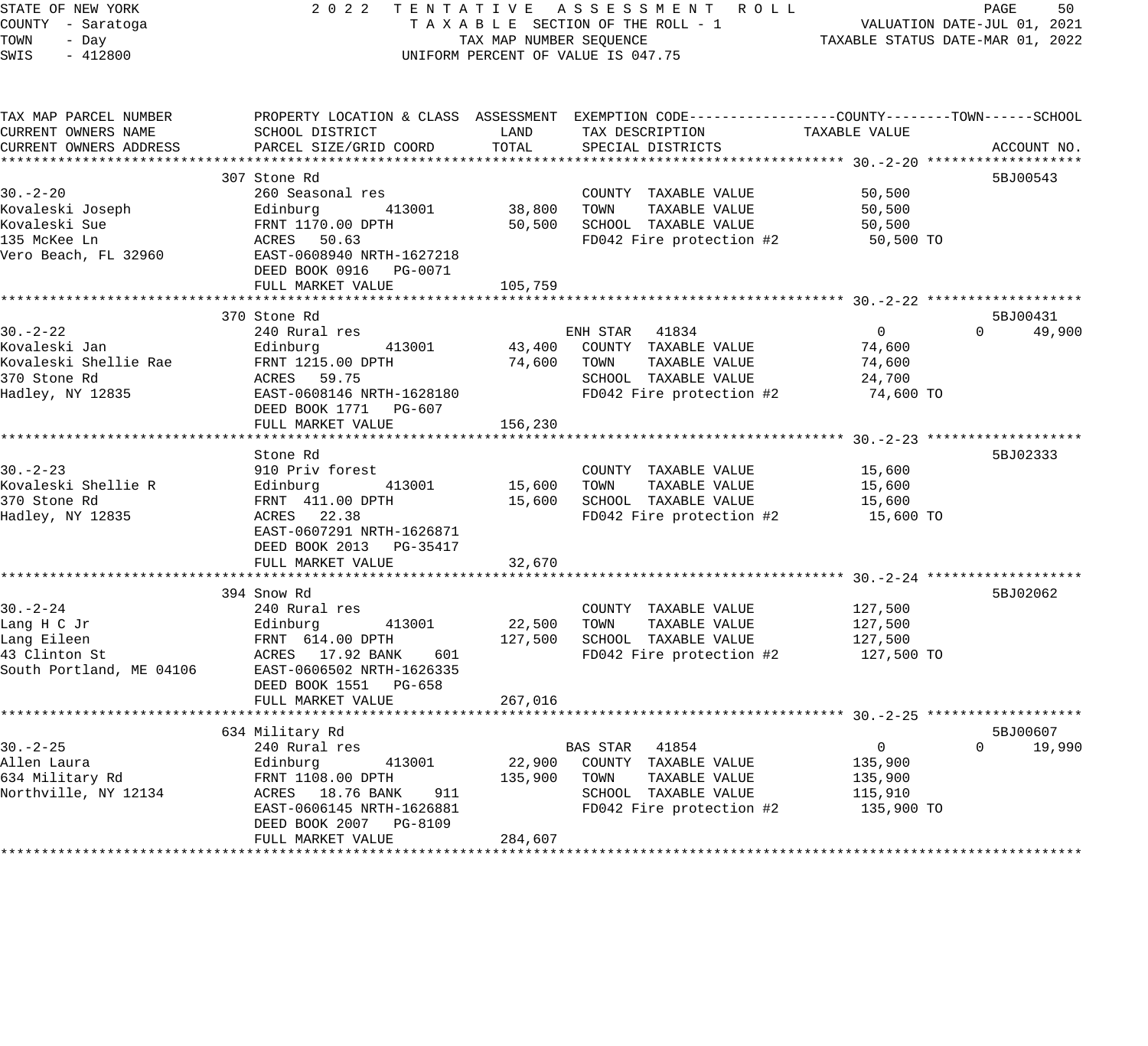# STATE OF NEW YORK 2 0 2 2 T E N T A T I V E A S S E S S M E N T R O L L PAGE 51 COUNTY - Saratoga T A X A B L E SECTION OF THE ROLL - 1 VALUATION DATE-JUL 01, 2021 TAX A B L E SECTION OF THE ROLL - 1<br>TAXABLE STATUS DATE-MAR 01, 2022<br>TAXABLE STATUS DATE-MAR 01, 2022 UNIFORM PERCENT OF VALUE IS 047.75

| TAX MAP PARCEL NUMBER<br>CURRENT OWNERS NAME<br>CURRENT OWNERS ADDRESS | SCHOOL DISTRICT<br>PARCEL SIZE/GRID COORD | LAND<br>TOTAL | PROPERTY LOCATION & CLASS ASSESSMENT EXEMPTION CODE---------------COUNTY-------TOWN------SCHOOL<br>TAX DESCRIPTION<br>SPECIAL DISTRICTS | TAXABLE VALUE | ACCOUNT NO. |
|------------------------------------------------------------------------|-------------------------------------------|---------------|-----------------------------------------------------------------------------------------------------------------------------------------|---------------|-------------|
|                                                                        |                                           |               |                                                                                                                                         |               |             |
|                                                                        | Military Rd                               |               |                                                                                                                                         |               | 5BJ00429    |
| $30. - 2 - 26$                                                         | 314 Rural vac<10                          |               | COUNTY TAXABLE VALUE                                                                                                                    | 5,600         |             |
| Kahrs Lucille                                                          | Edinburg<br>413001                        | 5,600         | TOWN<br>TAXABLE VALUE                                                                                                                   | 5,600         |             |
| Marsiglia Robin                                                        | FRNT 264.00 DPTH 139.00                   | 5,600         | SCHOOL TAXABLE VALUE                                                                                                                    | 5,600         |             |
| 408 Enos Pl                                                            | ACRES 0.84                                |               | FD042 Fire protection #2                                                                                                                | 5,600 TO      |             |
| Hohokus, NJ 07432                                                      | EAST-0606443 NRTH-1627524                 |               |                                                                                                                                         |               |             |
|                                                                        | DEED BOOK 2013 PG-39046                   |               |                                                                                                                                         |               |             |
|                                                                        | FULL MARKET VALUE                         | 11,728        |                                                                                                                                         |               |             |
|                                                                        |                                           |               |                                                                                                                                         |               |             |
|                                                                        | 672 Military Rd                           |               |                                                                                                                                         |               | 5BJ02193    |
| $30. - 2 - 27$                                                         | 240 Rural res                             |               | COUNTY TAXABLE VALUE                                                                                                                    | 136,600       |             |
| Gifford Nadine                                                         | 413001<br>Edinburg                        | 19,400        | TOWN<br>TAXABLE VALUE                                                                                                                   | 136,600       |             |
| 637 Co. Highway 152 Rd                                                 | FRNT 765.00 DPTH                          | 136,600       | SCHOOL TAXABLE VALUE                                                                                                                    | 136,600       |             |
| Northampton, NY 12134                                                  | ACRES 11.08 BANK<br>709                   |               | FD042 Fire protection #2                                                                                                                | 136,600 TO    |             |
|                                                                        | EAST-0606811 NRTH-1627740                 |               |                                                                                                                                         |               |             |
|                                                                        | DEED BOOK 2013 PG-7545                    |               |                                                                                                                                         |               |             |
|                                                                        | FULL MARKET VALUE                         | 286,073       |                                                                                                                                         |               |             |
|                                                                        |                                           |               |                                                                                                                                         |               |             |
|                                                                        | Military Rd                               |               |                                                                                                                                         |               | 5BJ02252    |
| $30. - 2 - 28$                                                         | 314 Rural vac<10                          |               | COUNTY TAXABLE VALUE                                                                                                                    | 5,600         |             |
| Evankavitch Andrew                                                     | Edinburg<br>413001                        | 5,600         | TOWN<br>TAXABLE VALUE                                                                                                                   | 5,600         |             |
| Evankavitch Valarie                                                    | FRNT 258.00 DPTH 150.00                   | 5,600         | SCHOOL TAXABLE VALUE                                                                                                                    | 5,600         |             |
| 10 Peck Ave Apt3                                                       | ACRES 0.89                                |               | FD042 Fire protection #2                                                                                                                | 5,600 TO      |             |
| Newark, NJ 07107-1720                                                  | EAST-0608757 NRTH-1632299                 |               |                                                                                                                                         |               |             |
|                                                                        | DEED BOOK 1210 PG-79                      |               |                                                                                                                                         |               |             |
|                                                                        | FULL MARKET VALUE                         | 11,728        |                                                                                                                                         |               |             |
|                                                                        |                                           |               |                                                                                                                                         |               |             |
|                                                                        | 885 Military Rd                           |               |                                                                                                                                         |               | 5BJ02472    |
| $30. - 2 - 29$                                                         | 210 1 Family Res                          |               | COUNTY TAXABLE VALUE                                                                                                                    | 60,700        |             |
| Secor Christopher                                                      | 413001<br>Edinburg                        | 14,000        | TOWN<br>TAXABLE VALUE                                                                                                                   | 60,700        |             |
| 3 Heather Ln                                                           | FRNT 125.00 DPTH                          | 60,700        | SCHOOL TAXABLE VALUE                                                                                                                    | 60,700        |             |
| Rensselaer, NY 12144                                                   | 1.00<br>ACRES                             |               | FD042 Fire protection #2                                                                                                                | 60,700 TO     |             |
|                                                                        | EAST-0608968 NRTH-1632607                 |               |                                                                                                                                         |               |             |
|                                                                        | DEED BOOK 1675 PG-416                     |               |                                                                                                                                         |               |             |
|                                                                        | FULL MARKET VALUE                         | 127,120       |                                                                                                                                         |               |             |
|                                                                        |                                           |               |                                                                                                                                         |               |             |
|                                                                        | Glasshouse Creek Rd                       |               |                                                                                                                                         |               | 5BJ00434    |
| $30 - 2 - 30$                                                          | 312 Vac w/imprv                           |               | COUNTY TAXABLE VALUE                                                                                                                    | 12,000        |             |
| Farrington Robert                                                      | 413001<br>Edinburg                        | 6,800         | TOWN<br>TAXABLE VALUE                                                                                                                   | 12,000        |             |
| 40 South Shore Rd                                                      | FRNT 586.99 DPTH                          | 12,000        | SCHOOL TAXABLE VALUE                                                                                                                    | 12,000        |             |
| Northville, NY 12134                                                   | ACRES 1.93                                |               | FD042 Fire protection #2                                                                                                                | 12,000 TO     |             |
|                                                                        | EAST-0612151 NRTH-1628416                 |               |                                                                                                                                         |               |             |
|                                                                        | DEED BOOK 2021<br>PG-34643                |               |                                                                                                                                         |               |             |
|                                                                        | FULL MARKET VALUE                         | 25,131        |                                                                                                                                         |               |             |
|                                                                        |                                           |               |                                                                                                                                         |               |             |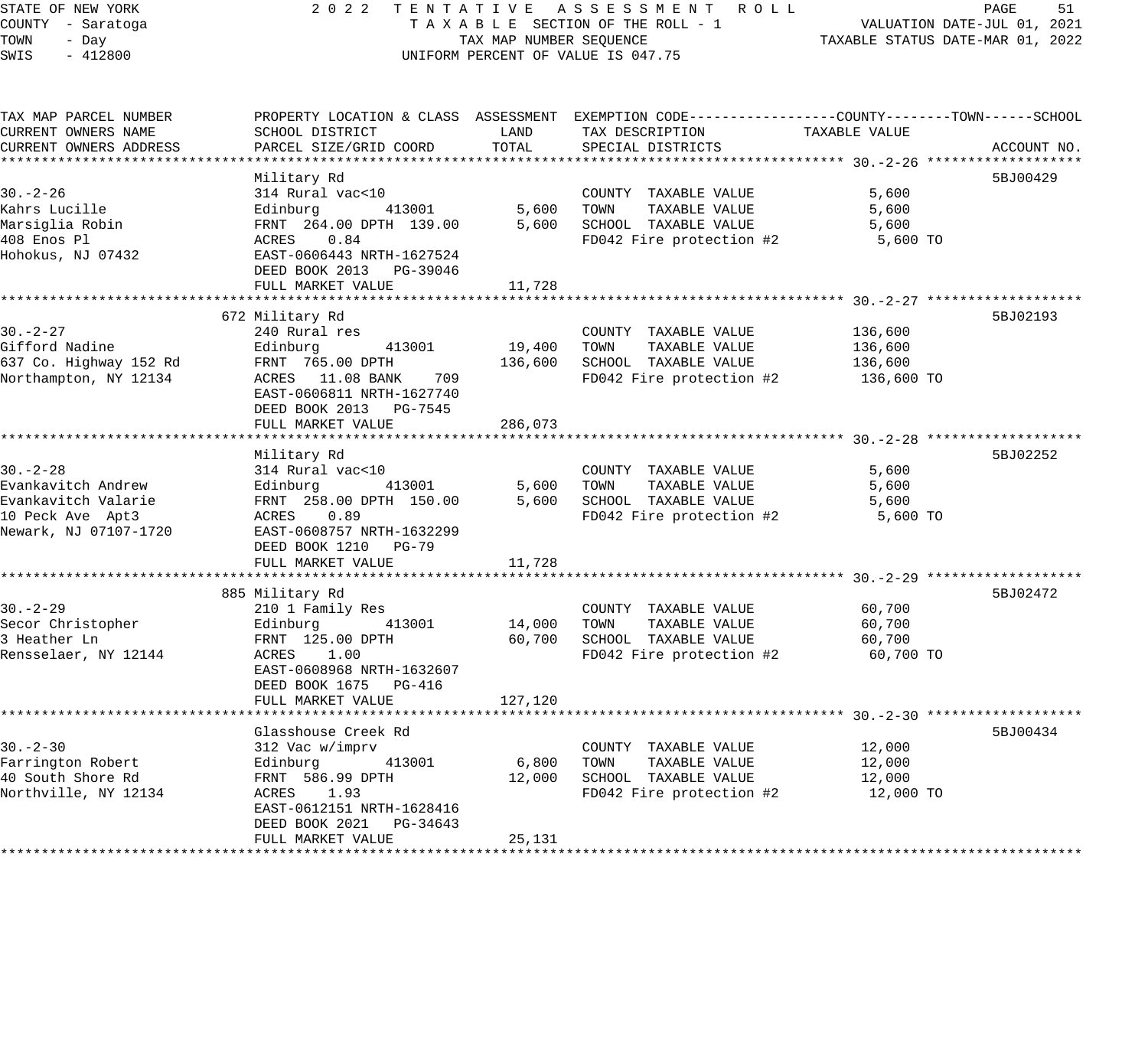# STATE OF NEW YORK 2 0 2 2 T E N T A T I V E A S S E S S M E N T R O L L PAGE 52 COUNTY - Saratoga T A X A B L E SECTION OF THE ROLL - 1 VALUATION DATE-JUL 01, 2021 TAX A B L E SECTION OF THE ROLL - 1<br>TAX MAP NUMBER SEQUENCE TAXABLE STATUS DATE-MAR 01, 2022 UNIFORM PERCENT OF VALUE IS 047.75

| TAX MAP PARCEL NUMBER<br>CURRENT OWNERS NAME<br>CURRENT OWNERS ADDRESS                                                 | SCHOOL DISTRICT<br>PARCEL SIZE/GRID COORD                                                                                                               | LAND<br>TOTAL               | PROPERTY LOCATION & CLASS ASSESSMENT EXEMPTION CODE---------------COUNTY-------TOWN------SCHOOL<br>TAX DESCRIPTION<br>SPECIAL DISTRICTS | TAXABLE VALUE                                             | ACCOUNT NO.        |
|------------------------------------------------------------------------------------------------------------------------|---------------------------------------------------------------------------------------------------------------------------------------------------------|-----------------------------|-----------------------------------------------------------------------------------------------------------------------------------------|-----------------------------------------------------------|--------------------|
| $30. - 2 - 31$<br>Lyme AdirondackTimberlands II Edinburg<br>LLC<br>123 Ouaker Rd Ste 107<br>Queensbury, NY 12804       | Military Rd<br>311 Res vac land<br>413001<br>FRNT 450.00 DPTH<br>ACRES 1.55<br>EAST-0607770 NRTH-1630745<br>DEED BOOK 1768 PG-387<br>FULL MARKET VALUE  | 6,600<br>6,600<br>13,822    | COUNTY TAXABLE VALUE<br>TOWN<br>TAXABLE VALUE<br>SCHOOL TAXABLE VALUE<br>FD042 Fire protection #2                                       | 6,600<br>6,600<br>6,600<br>6,600 TO                       |                    |
|                                                                                                                        | 796 Military Rd                                                                                                                                         |                             |                                                                                                                                         |                                                           | 5BJ00379           |
| $30 - 2 - 32$<br>Borden Timothy<br>Bordon Mary Ann<br>796 Military Rd<br>Hadley, NY 12835                              | 210 1 Family Res<br>Edinburg<br>413001<br>FRNT 505.81 DPTH<br>ACRES 2.29<br>EAST-0607653 NRTH-1630955<br>DEED BOOK 1129<br>PG-250<br>FULL MARKET VALUE  | 14,600<br>86,500<br>181,152 | BAS STAR 41854<br>COUNTY TAXABLE VALUE<br>TOWN<br>TAXABLE VALUE<br>SCHOOL TAXABLE VALUE<br>FD042 Fire protection #2                     | $\overline{0}$<br>86,500<br>86,500<br>66,510<br>86,500 TO | $\Omega$<br>19,990 |
|                                                                                                                        | Yates Hill Rd                                                                                                                                           |                             |                                                                                                                                         |                                                           | 5BJ00435           |
| $30 - 2 - 33$<br>Fielding Norman M<br>Fielding Tamara A<br>968 Beekman Road<br>Hopewell Junction, NY 12533 ACRES 91.86 | 322 Rural vac>10<br>413001<br>Edinburg<br>Life Estate<br>FRNT 1620.00 DPTH<br>EAST-0611270 NRTH-1630792<br>DEED BOOK 2020 PG-36629<br>FULL MARKET VALUE | 45,900<br>45,900<br>96,126  | COUNTY TAXABLE VALUE<br>TOWN<br>TAXABLE VALUE<br>SCHOOL TAXABLE VALUE<br>FD042 Fire protection #2                                       | 45,900<br>45,900<br>45,900<br>45,900 TO                   |                    |
|                                                                                                                        | Military Rd                                                                                                                                             |                             |                                                                                                                                         |                                                           |                    |
| $30 - 2 - 34$<br>Kenyon Otto E<br>294 Bunker Hill Rd<br>Mayfield, NY 12117                                             | 311 Res vac land<br>413001<br>Edinburg<br>FRNT 400.00 DPTH<br>ACRES 69.59<br>EAST-0606378 NRTH-1631952<br>DEED BOOK 1741 PG-309<br>FULL MARKET VALUE    | 34,800<br>34,800<br>72,880  | COUNTY TAXABLE VALUE<br>TOWN<br>TAXABLE VALUE<br>SCHOOL TAXABLE VALUE<br>FD042 Fire protection #2                                       | 34,800<br>34,800<br>34,800<br>34,800 TO                   |                    |
|                                                                                                                        |                                                                                                                                                         |                             |                                                                                                                                         |                                                           |                    |
| $30 - 2 - 35$<br>LymeAdirondackTimberlands II Edinburg<br>LLC<br>123 Ouaker Rd Ste 107<br>Oueensbury, NY 12804         | Military Rd<br>911 Forest s480<br>413001<br>FRNT 800.00 DPTH<br>ACRES 21.00<br>EAST-0608761 NRTH-1631544                                                | 9,400<br>9,400              | FISHER ACT 47450<br>COUNTY TAXABLE VALUE<br>TOWN<br>TAXABLE VALUE<br>SCHOOL TAXABLE VALUE<br>FD042 Fire protection #2                   | 8,300<br>1,100<br>1,100<br>1,100<br>9,400 TO              | 8,300<br>8,300     |
|                                                                                                                        | FULL MARKET VALUE                                                                                                                                       | 19,686                      |                                                                                                                                         |                                                           |                    |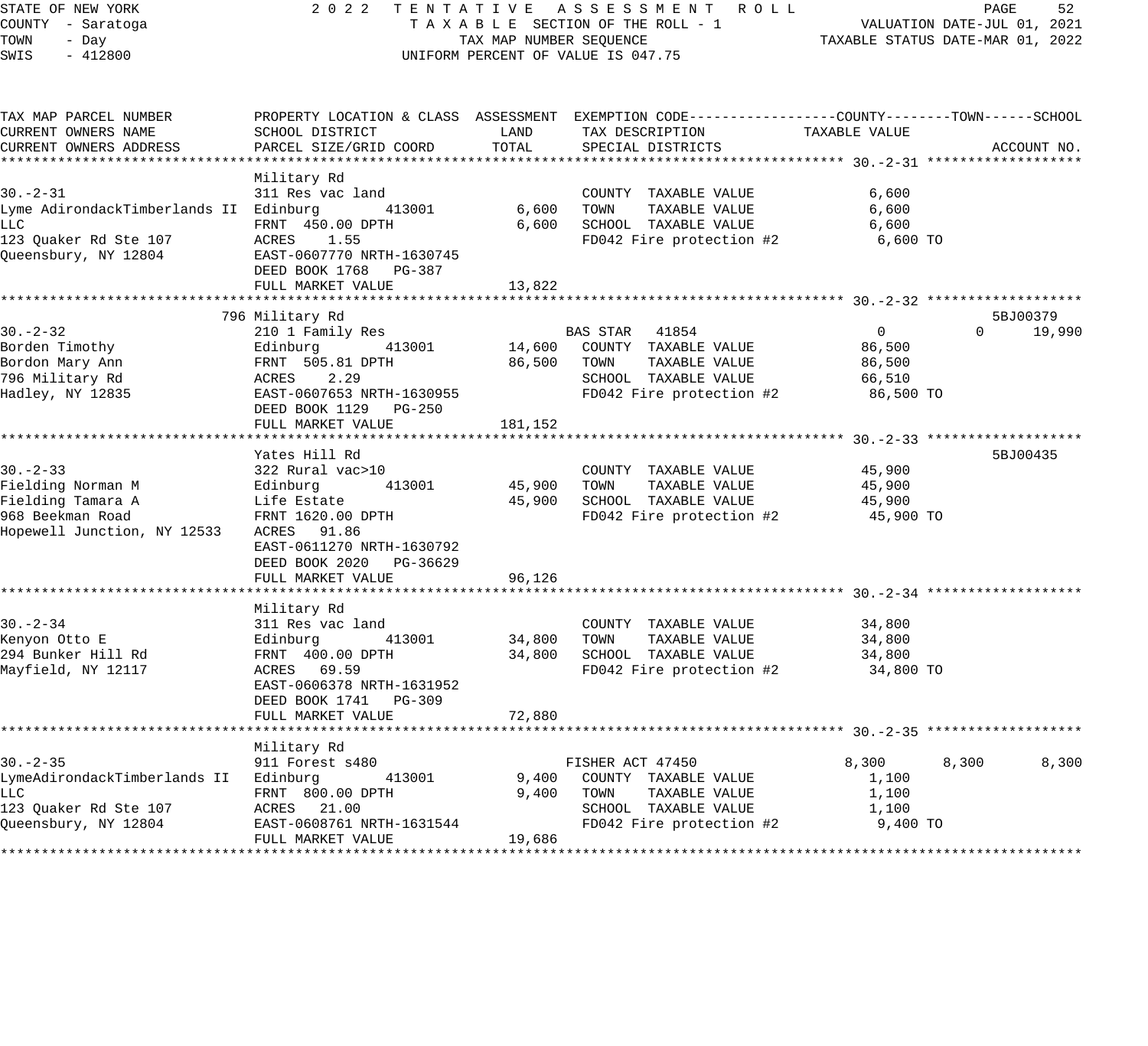# STATE OF NEW YORK 2 0 2 2 T E N T A T I V E A S S E S S M E N T R O L L PAGE 53 COUNTY - Saratoga T A X A B L E SECTION OF THE ROLL - 1 VALUATION DATE-JUL 01, 2021 TAX A B L E SECTION OF THE ROLL - 1<br>TAXABLE STATUS DATE-MAR 01, 2022 UNIFORM PERCENT OF VALUE IS 047.75

| TAX MAP PARCEL NUMBER<br>CURRENT OWNERS NAME                                                              | PROPERTY LOCATION & CLASS ASSESSMENT EXEMPTION CODE----------------COUNTY-------TOWN------SCHOOL<br>SCHOOL DISTRICT                                                       | LAND                        | TAX DESCRIPTION                                                                                                        | TAXABLE VALUE                                                |                                |
|-----------------------------------------------------------------------------------------------------------|---------------------------------------------------------------------------------------------------------------------------------------------------------------------------|-----------------------------|------------------------------------------------------------------------------------------------------------------------|--------------------------------------------------------------|--------------------------------|
| CURRENT OWNERS ADDRESS                                                                                    | PARCEL SIZE/GRID COORD                                                                                                                                                    | TOTAL                       | SPECIAL DISTRICTS                                                                                                      |                                                              | ACCOUNT NO.                    |
| $31. - 1 - 2$                                                                                             | Yates Hill Rd<br>910 Priv forest                                                                                                                                          |                             | COUNTY TAXABLE VALUE                                                                                                   | 18,800                                                       | 5BJ00169                       |
| White Richard<br>White Roger<br>133 Howie St<br>Mt Holly, NC 28120                                        | 413001<br>Edinburg<br>ACRES 37.50<br>EAST-0613917 NRTH-1632744<br>DEED BOOK 0802 PG-0104                                                                                  | 18,800<br>18,800            | TOWN<br>TAXABLE VALUE<br>SCHOOL TAXABLE VALUE<br>FD042 Fire protection #2                                              | 18,800<br>18,800<br>18,800 TO                                |                                |
|                                                                                                           | FULL MARKET VALUE                                                                                                                                                         | 39,372                      |                                                                                                                        |                                                              |                                |
| $31. - 1 - 3.1$<br>VanDerwerker Victor<br>VanDerwerker Jackie L                                           | 210 Yates Hill Rd<br>270 Mfg housing<br>Edinburg<br>413001<br>Victor VanDerwerker life                                                                                    | 58,300<br>101,800           | COUNTY TAXABLE VALUE<br>TOWN<br>TAXABLE VALUE<br>SCHOOL TAXABLE VALUE                                                  | 101,800<br>101,800<br>101,800                                | 5BJ00158                       |
| 238 Yates Hill Road<br>Hadley, NY 12835                                                                   | FRNT 1810.00 DPTH<br>ACRES 91.50<br>EAST-0614099 NRTH-1631178<br>DEED BOOK 2018 PG-6112<br>FULL MARKET VALUE                                                              | 213,194                     | FD042 Fire protection #2                                                                                               | 101,800 TO                                                   |                                |
|                                                                                                           |                                                                                                                                                                           |                             |                                                                                                                        |                                                              |                                |
| $31. - 1 - 3.2$<br>Vanderwerker Victor Jr<br>Vanderwerker Jackie<br>238 Yates Hill Rd<br>Hadley, NY 12835 | 238 Yates Hill Rd<br>270 Mfg housing<br>Edinburg<br>413001<br>FRNT 300.00 DPTH<br>8.50<br>ACRES<br>EAST-0613250 NRTH-1630746                                              | 17,800<br>40,000            | BAS STAR<br>41854<br>COUNTY TAXABLE VALUE<br>TAXABLE VALUE<br>TOWN<br>SCHOOL TAXABLE VALUE<br>FD042 Fire protection #2 | $\mathbf{0}$<br>40,000<br>40,000<br>20,010<br>40,000 TO      | 19,990<br>$\Omega$             |
|                                                                                                           | DEED BOOK 1461 PG-336<br>FULL MARKET VALUE                                                                                                                                | 83,770                      |                                                                                                                        |                                                              |                                |
|                                                                                                           |                                                                                                                                                                           |                             |                                                                                                                        |                                                              |                                |
| $31. - 1 - 5$<br>Gloeckner Joerns E<br>Gloeckner Elli A<br>104 Yates Hill Rd<br>Hadley, NY 12835          | 104 Yates Hill Rd<br>240 Rural res<br>413001<br>Edinburg<br>FRNT 435.00 DPTH<br>ACRES 107.77<br>EAST-0617483 NRTH-1632167<br>DEED BOOK 1210 PG-567                        | 74,400<br>140,100           | ENH STAR 41834<br>COUNTY TAXABLE VALUE<br>TOWN<br>TAXABLE VALUE<br>SCHOOL TAXABLE VALUE<br>FD042 Fire protection #2    | $\overline{0}$<br>140,100<br>140,100<br>90,200<br>140,100 TO | 5BJ00468<br>$\Omega$<br>49,900 |
|                                                                                                           | FULL MARKET VALUE                                                                                                                                                         | 293,403                     |                                                                                                                        |                                                              |                                |
| $31. - 1 - 6$<br>Benson Thomas III<br>Benson Kerriann<br>7 Pine Street<br>Lake Grove, NY 11755            | 75 Carey Rd<br>270 Mfg housing<br>Hadley-Luzerne 523201<br>FRNT 41.02 DPTH<br>ACRES 96.97<br>EAST-0618703 NRTH-1632290<br>DEED BOOK 2021<br>PG-21324<br>FULL MARKET VALUE | 62,000<br>62,000<br>129,843 | COUNTY TAXABLE VALUE<br>TAXABLE VALUE<br>TOWN<br>SCHOOL TAXABLE VALUE<br>FD042 Fire protection #2                      | 62,000<br>62,000<br>62,000<br>62,000 TO                      | 5BJ00063                       |
|                                                                                                           |                                                                                                                                                                           |                             |                                                                                                                        |                                                              |                                |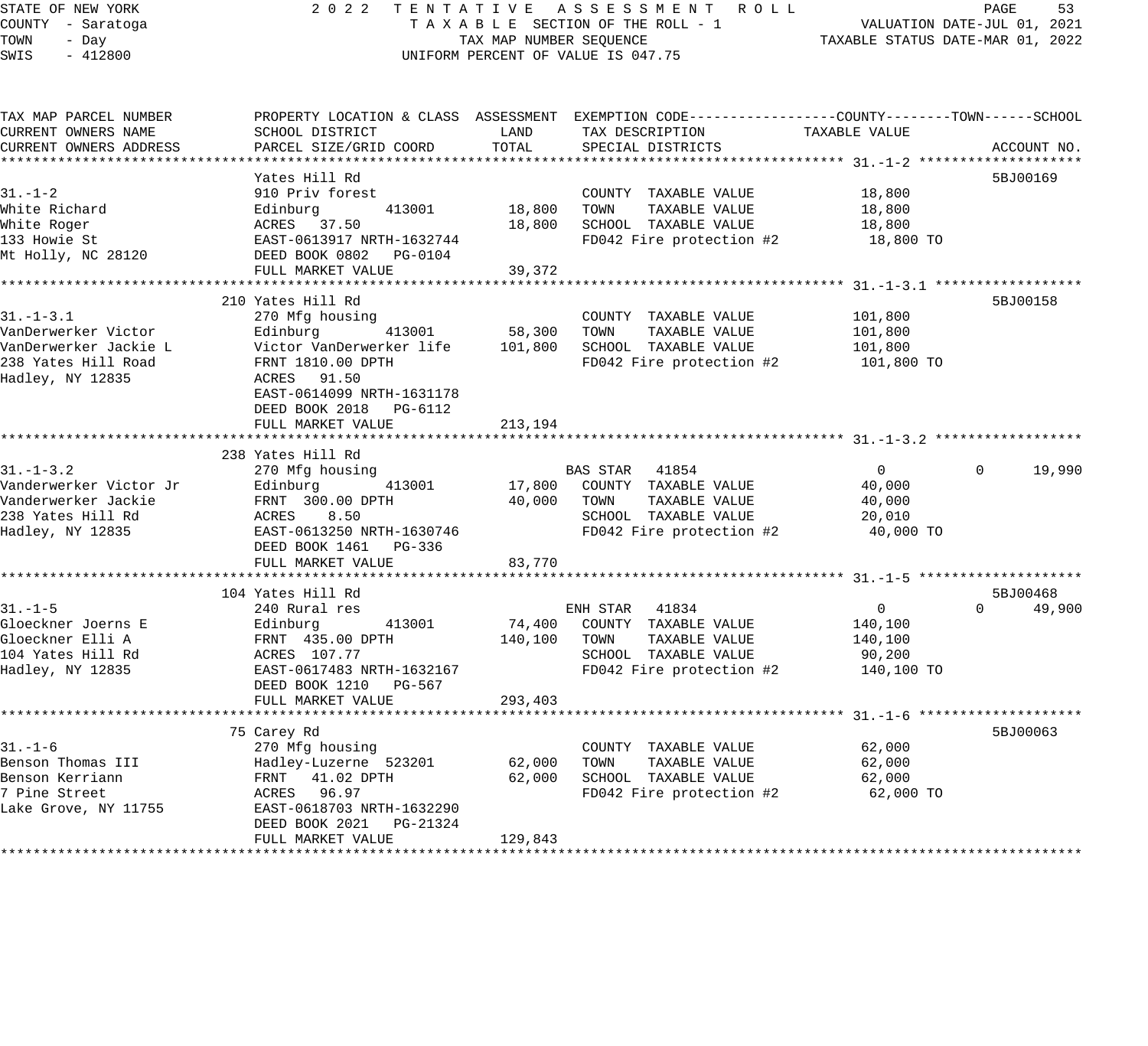# STATE OF NEW YORK 2 0 2 2 T E N T A T I V E A S S E S S M E N T R O L L PAGE 54 COUNTY - Saratoga T A X A B L E SECTION OF THE ROLL - 1 VALUATION DATE-JUL 01, 2021 UNIFORM PERCENT OF VALUE IS 047.75

| TAX MAP PARCEL NUMBER<br>CURRENT OWNERS NAME | PROPERTY LOCATION & CLASS ASSESSMENT EXEMPTION CODE----------------COUNTY-------TOWN------SCHOOL<br>SCHOOL DISTRICT | LAND    | TAX DESCRIPTION          | TAXABLE VALUE  |                    |
|----------------------------------------------|---------------------------------------------------------------------------------------------------------------------|---------|--------------------------|----------------|--------------------|
| CURRENT OWNERS ADDRESS                       | PARCEL SIZE/GRID COORD                                                                                              | TOTAL   | SPECIAL DISTRICTS        |                | ACCOUNT NO.        |
|                                              |                                                                                                                     |         |                          |                |                    |
|                                              | Bovee Rd                                                                                                            |         |                          |                | 5BJ02256           |
| $31. - 1 - 7$                                | 322 Rural vac>10                                                                                                    |         | COUNTY TAXABLE VALUE     | 18,300         |                    |
| Rando Susan                                  | Hadley-Luzerne 523201                                                                                               | 18,300  | TOWN<br>TAXABLE VALUE    | 18,300         |                    |
| 18415 Van Nuys Cir                           | FRNT 350.00 DPTH                                                                                                    | 18,300  | SCHOOL TAXABLE VALUE     | 18,300         |                    |
| Port Charlotte, FL 33948-9160 ACRES 15.13    |                                                                                                                     |         | FD042 Fire protection #2 | 18,300 TO      |                    |
|                                              | EAST-0620092 NRTH-1631693                                                                                           |         |                          |                |                    |
|                                              | DEED BOOK 1029 PG-913                                                                                               |         |                          |                |                    |
|                                              | FULL MARKET VALUE                                                                                                   | 38,325  |                          |                |                    |
|                                              |                                                                                                                     |         |                          |                |                    |
|                                              | 1721 N Shore Rd                                                                                                     |         |                          |                | 5BJ00799           |
| $31. - 1 - 8.1$                              | 270 Mfg housing                                                                                                     |         | BAS STAR 41854           | $\overline{0}$ | $\Omega$<br>19,990 |
| Smith Robert                                 | Hadley-Luzerne 523201                                                                                               | 50,000  | COUNTY TAXABLE VALUE     | 74,000         |                    |
| Smith Jodie                                  | Also deed 1758/306                                                                                                  | 74,000  | TOWN<br>TAXABLE VALUE    | 74,000         |                    |
| 1721 N Shore Rd                              | FRNT 190.00 DPTH                                                                                                    |         | SCHOOL TAXABLE VALUE     | 54,010         |                    |
| Hadley, NY 12835                             | ACRES<br>1.14                                                                                                       |         | FD042 Fire protection #2 | 74,000 TO      |                    |
|                                              |                                                                                                                     |         |                          |                |                    |
|                                              | EAST-0621105 NRTH-1631662                                                                                           |         |                          |                |                    |
|                                              | DEED BOOK 1568 PG-26                                                                                                |         |                          |                |                    |
|                                              | FULL MARKET VALUE                                                                                                   | 154,974 |                          |                |                    |
|                                              | 54 Bovee Rd                                                                                                         |         |                          |                |                    |
| $31. - 1 - 8.21$                             |                                                                                                                     |         |                          |                | 49,900<br>$\Omega$ |
|                                              | 270 Mfg housing                                                                                                     |         | ENH STAR<br>41834        | $\overline{0}$ |                    |
| Ladd Ronald                                  | Hadley-Luzerne 523201                                                                                               | 52,800  | COUNTY TAXABLE VALUE     | 81,500         |                    |
| Ladd Juanita                                 | Map M2015039                                                                                                        | 81,500  | TOWN<br>TAXABLE VALUE    | 81,500         |                    |
| 175 Bovee Rd                                 | Lot $#1$                                                                                                            |         | SCHOOL TAXABLE VALUE     | 31,600         |                    |
| Hadley, NY 12835                             | FRNT 502.38 DPTH                                                                                                    |         | FD042 Fire protection #2 | 81,500 TO      |                    |
|                                              | 6.00<br>ACRES                                                                                                       |         |                          |                |                    |
|                                              | EAST-0621031 NRTH-1632039                                                                                           |         |                          |                |                    |
|                                              | DEED BOOK 1041 PG-847                                                                                               |         |                          |                |                    |
|                                              | FULL MARKET VALUE                                                                                                   | 170,681 |                          |                |                    |
|                                              |                                                                                                                     |         |                          |                |                    |
|                                              | 1727 N Shore Rd                                                                                                     |         |                          |                |                    |
| $31. - 1 - 8.22$                             | 270 Mfg housing                                                                                                     |         | COUNTY TAXABLE VALUE     | 111,200        |                    |
| Ladd Tracy A                                 | Hadley-Luzerne 523201                                                                                               | 32,500  | TOWN<br>TAXABLE VALUE    | 111,200        |                    |
| 1727 N North Shore Road                      | Map M2015039                                                                                                        | 111,200 | SCHOOL TAXABLE VALUE     | 111,200        |                    |
| Hadley, NY 12835                             | Lot $#2$                                                                                                            |         | FD042 Fire protection #2 | 111,200 TO     |                    |
|                                              | 1.50<br>ACRES                                                                                                       |         |                          |                |                    |
|                                              | EAST-0621333 NRTH-1631760                                                                                           |         |                          |                |                    |
|                                              | DEED BOOK 2015 PG-11008                                                                                             |         |                          |                |                    |
|                                              | FULL MARKET VALUE                                                                                                   | 232,880 |                          |                |                    |
|                                              | ************************                                                                                            |         |                          |                |                    |
|                                              | Bovee Rd                                                                                                            |         |                          |                | 5BJ02303           |
| $31. - 1 - 9.1$                              | 314 Rural vac<10                                                                                                    |         | COUNTY TAXABLE VALUE     | 17,200         |                    |
| Lediger William G                            | Hadley-Luzerne 523201                                                                                               | 17,200  | TOWN<br>TAXABLE VALUE    | 17,200         |                    |
| Lediger Catherine M                          | 5.33<br>ACRES                                                                                                       | 17,200  | SCHOOL TAXABLE VALUE     | 17,200         |                    |
| 18 Bovee Rd                                  | EAST-0620765 NRTH-1631674                                                                                           |         | FD042 Fire protection #2 | 17,200 TO      |                    |
| Hadley, NY 12835                             | DEED BOOK 2017 PG-6439                                                                                              |         |                          |                |                    |
|                                              | FULL MARKET VALUE                                                                                                   | 36,021  |                          |                |                    |
|                                              |                                                                                                                     |         |                          |                |                    |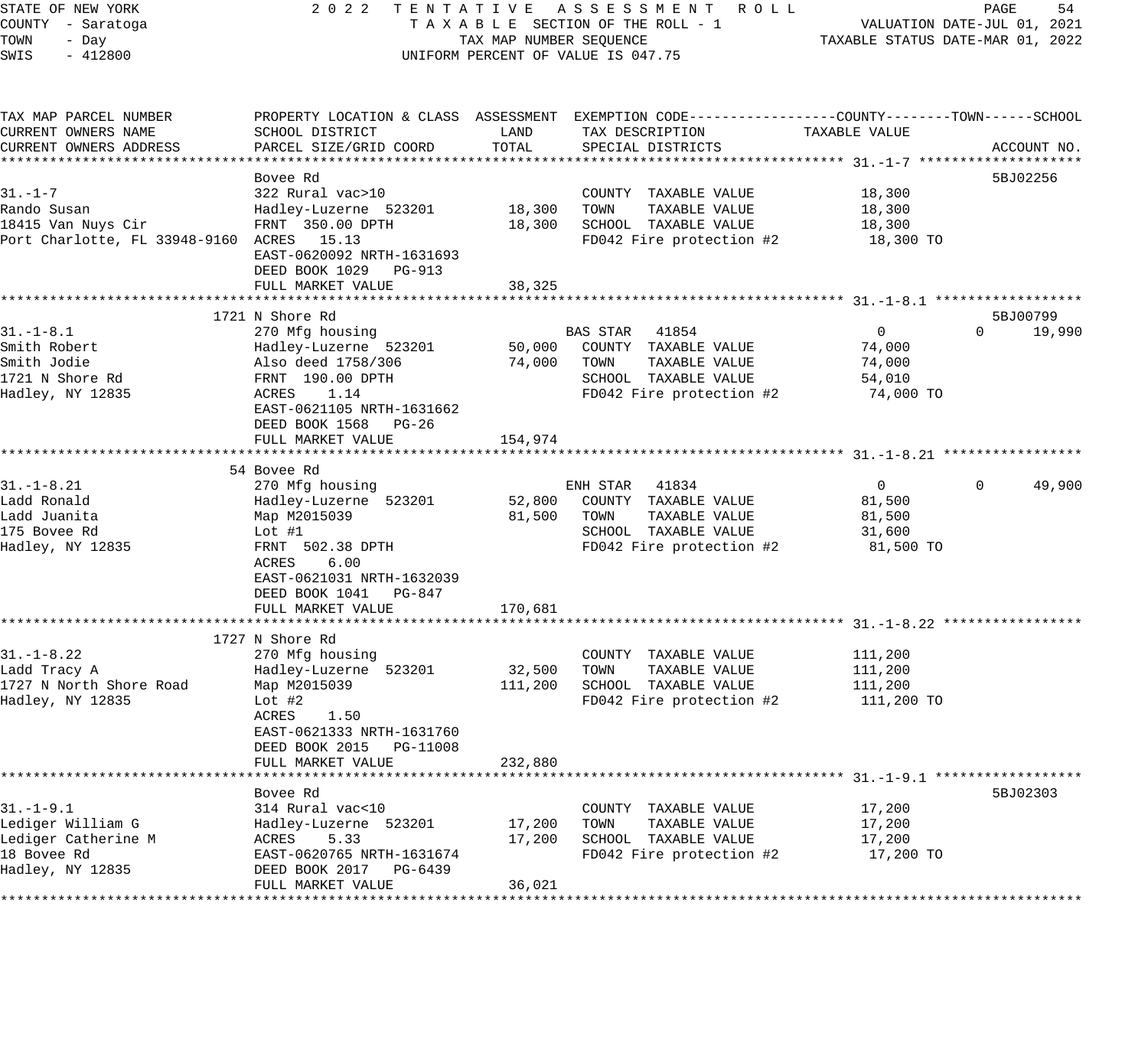| STATE OF NEW YORK<br>COUNTY - Saratoga                                                                        |                                                                                                                                                                                 |                              | 2022 TENTATIVE ASSESSMENT ROLL<br>TAXABLE SECTION OF THE ROLL - 1                                                                              |                                                                |                    | PAGE<br>55<br>VALUATION DATE-JUL 01, 2021 |
|---------------------------------------------------------------------------------------------------------------|---------------------------------------------------------------------------------------------------------------------------------------------------------------------------------|------------------------------|------------------------------------------------------------------------------------------------------------------------------------------------|----------------------------------------------------------------|--------------------|-------------------------------------------|
| TOWN<br>- Day<br>SWIS<br>$-412800$                                                                            |                                                                                                                                                                                 | TAX MAP NUMBER SEQUENCE      | UNIFORM PERCENT OF VALUE IS 047.75                                                                                                             | TAXABLE STATUS DATE-MAR 01, 2022                               |                    |                                           |
| TAX MAP PARCEL NUMBER<br>CURRENT OWNERS NAME<br>CURRENT OWNERS ADDRESS                                        | SCHOOL DISTRICT<br>PARCEL SIZE/GRID COORD                                                                                                                                       | LAND<br>TOTAL                | PROPERTY LOCATION & CLASS ASSESSMENT EXEMPTION CODE----------------COUNTY-------TOWN-----SCHOOL<br>TAX DESCRIPTION<br>SPECIAL DISTRICTS        | TAXABLE VALUE                                                  |                    | ACCOUNT NO.                               |
| ***********************                                                                                       | 25 Bovee Rd                                                                                                                                                                     |                              |                                                                                                                                                |                                                                |                    | 5BJ02302                                  |
| $31. - 1 - 10.1$<br>Ball John M<br>25 Bovee Road<br>Hadley, NY 12835                                          | 210 1 Family Res<br>Hadley-Luzerne 523201<br>Lot 1<br>FRNT 360.51 DPTH<br>ACRES<br>8.00 BANK<br>709<br>EAST-0620209 NRTH-1631210<br>DEED BOOK 2014 PG-25290                     | 53,500<br>119,900            | BAS STAR<br>41854<br>COUNTY TAXABLE VALUE<br>TOWN<br>TAXABLE VALUE<br>SCHOOL TAXABLE VALUE<br>FD042 Fire protection #2                         | $\mathbf{0}$<br>119,900<br>119,900<br>99,910<br>119,900 TO     | $\Omega$           | 19,990                                    |
|                                                                                                               | FULL MARKET VALUE<br>*************************                                                                                                                                  | 251,099                      |                                                                                                                                                |                                                                |                    |                                           |
| $31. - 1 - 10.2$<br>Major John<br>Major Karen<br>75 Minor Rd<br>Porter Corners, NY 12859                      | Bovee Rd<br>311 Res vac land<br>Hadley-Luzerne 523201<br>FRNT 212.87 DPTH<br>ACRES<br>3.40<br>EAST-0620339 NRTH-1630990<br>DEED BOOK 2010 PG-11105                              | 16,200<br>16,200             | COUNTY TAXABLE VALUE<br>TOWN<br>TAXABLE VALUE<br>SCHOOL TAXABLE VALUE<br>FD042 Fire protection #2                                              | 16,200<br>16,200<br>16,200<br>16,200 TO                        |                    |                                           |
|                                                                                                               | FULL MARKET VALUE                                                                                                                                                               | 33,927                       |                                                                                                                                                |                                                                |                    |                                           |
|                                                                                                               | ********************<br>Yates Hill Rd                                                                                                                                           |                              |                                                                                                                                                |                                                                |                    | 5BJ01932                                  |
| $31. - 1 - 12$<br>Shipski Frank<br>289 Antone Mountain Rd<br>Corinth, NY 12822                                | 314 Rural vac<10<br>Hadley-Luzerne 523201<br>FRNT 450.00 DPTH<br>ACRES<br>2.40<br>EAST-0618177 NRTH-1630373<br>DEED BOOK 2021 PG-23825                                          | 7,000<br>7,000               | COUNTY TAXABLE VALUE<br>TOWN<br>TAXABLE VALUE<br>SCHOOL TAXABLE VALUE<br>FD042 Fire protection #2                                              | 7,000<br>7,000<br>7,000<br>7,000 TO                            |                    |                                           |
|                                                                                                               | FULL MARKET VALUE                                                                                                                                                               | 14,660                       |                                                                                                                                                |                                                                |                    |                                           |
|                                                                                                               | 103 Yates Hill Rd                                                                                                                                                               |                              |                                                                                                                                                |                                                                |                    | 5BJ00710                                  |
| $31. - 1 - 13$<br>Price Terri L<br>103 Yates Hill Rd<br>Hadley, NY 12835                                      | 210 1 Family Res<br>Hadley-Luzerne 523201<br>Terri Price aka Terri L P<br>FRNT 455.00 DPTH<br>1.18<br>ACRES<br>EAST-0617646 NRTH-1630292<br>DEED BOOK 2011<br>PG-11599          | 42,400                       | AGED - ALL 41800<br>14,100 ENH STAR 41834<br>COUNTY TAXABLE VALUE<br>TOWN<br>TAXABLE VALUE<br>SCHOOL TAXABLE VALUE<br>FD042 Fire protection #2 | 21,200<br>$\overline{0}$<br>21,200<br>21,200<br>0<br>42,400 TO | 21,200<br>$\Omega$ | 21,200<br>21,200                          |
|                                                                                                               | FULL MARKET VALUE                                                                                                                                                               | 88,796                       |                                                                                                                                                |                                                                |                    |                                           |
| $31. - 1 - 14$<br>Morgan Michael John<br>Morgan Susanne<br>360 Hillside Lake Rd<br>Wappingers Falls, NY 12590 | 83 Yates Hill Rd<br>210 1 Family Res<br>Hadley-Luzerne 523201<br>FRNT 815.00 DPTH<br>ACRES<br>7.52<br>EAST-0618028 NRTH-1630002<br>DEED BOOK 2019 PG-24527<br>FULL MARKET VALUE | 17,300<br>147,900<br>309,738 | COUNTY TAXABLE VALUE<br>TOWN<br>TAXABLE VALUE<br>SCHOOL TAXABLE VALUE<br>FD042 Fire protection #2                                              | 147,900<br>147,900<br>147,900<br>147,900 TO                    |                    | 5BJ00709                                  |
|                                                                                                               |                                                                                                                                                                                 |                              |                                                                                                                                                |                                                                |                    |                                           |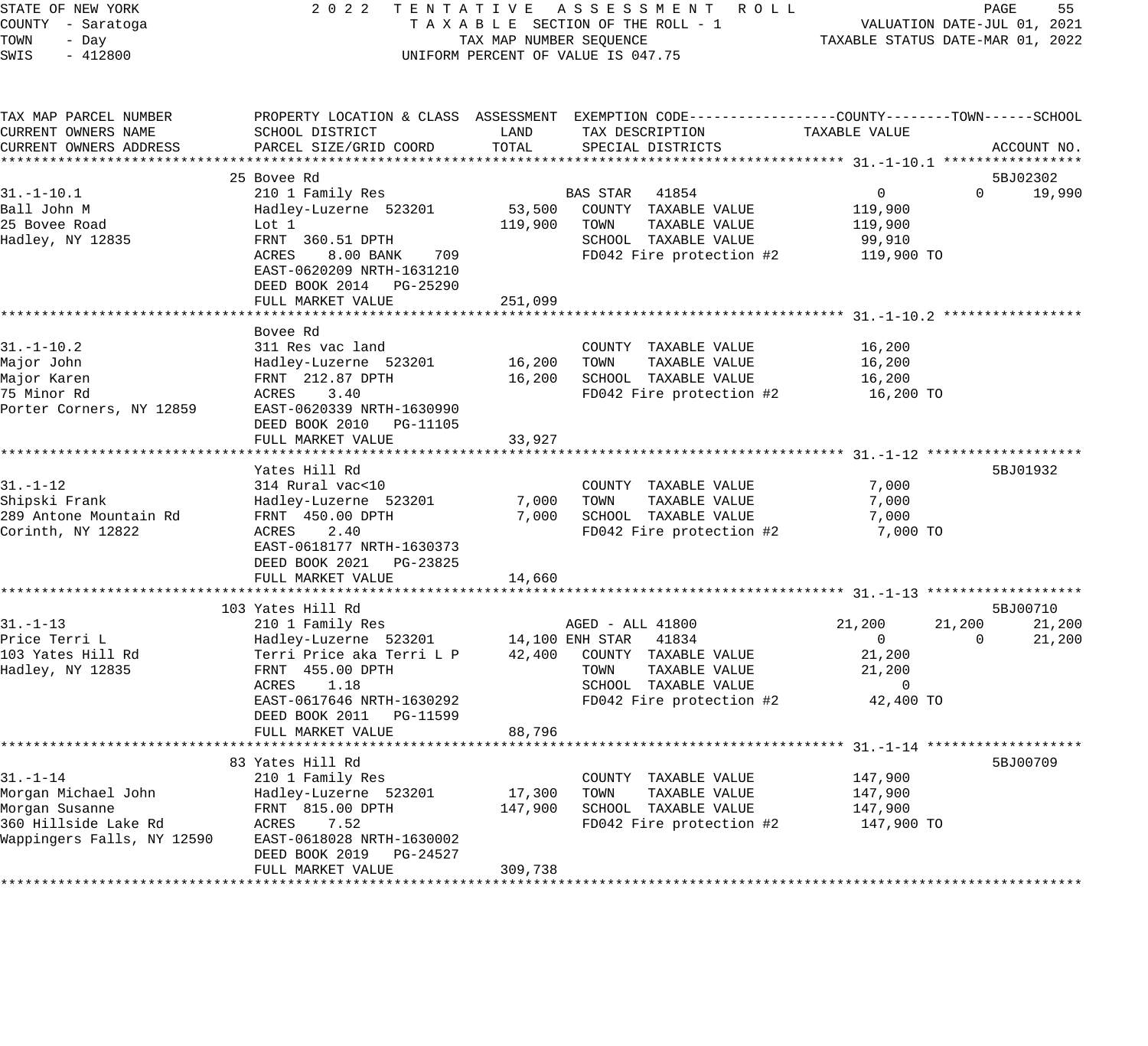# STATE OF NEW YORK 2 0 2 2 T E N T A T I V E A S S E S S M E N T R O L L PAGE 56 COUNTY - Saratoga T A X A B L E SECTION OF THE ROLL - 1 VALUATION DATE-JUL 01, 2021 TOWN - Day TAX MAP NUMBER SEQUENCE TAXABLE STATUS DATE-MAR 01, 2022 TOWN - Day TOWN - Day CONSER SEQUENCE<br>SWIS - 412800 UNIFORM PERCENT OF VALUE IS 047.75

| TAX MAP PARCEL NUMBER<br>CURRENT OWNERS NAME<br>CURRENT OWNERS ADDRESS                                    | SCHOOL DISTRICT<br>PARCEL SIZE/GRID COORD                                                                                                                                                | LAND<br>TOTAL                | PROPERTY LOCATION & CLASS ASSESSMENT EXEMPTION CODE---------------COUNTY-------TOWN------SCHOOL<br>TAX DESCRIPTION<br>SPECIAL DISTRICTS | TAXABLE VALUE                               | ACCOUNT NO. |
|-----------------------------------------------------------------------------------------------------------|------------------------------------------------------------------------------------------------------------------------------------------------------------------------------------------|------------------------------|-----------------------------------------------------------------------------------------------------------------------------------------|---------------------------------------------|-------------|
| $31. - 1 - 15$<br>Campbell Glenn<br>Campbell Barbara<br>79 Yates Hill Rd<br>Hadley, NY 12835              | 79 Yates Hill Rd<br>240 Rural res<br>Hadley-Luzerne 523201<br>FRNT 1310.00 DPTH<br>ACRES 17.73<br>EAST-0619115 NRTH-1629527<br>DEED BOOK 2014 PG-25534<br>FULL MARKET VALUE              | 58,400<br>146,800<br>307,435 | COUNTY TAXABLE VALUE<br>TAXABLE VALUE<br>TOWN<br>SCHOOL TAXABLE VALUE<br>FD042 Fire protection #2                                       | 146,800<br>146,800<br>146,800<br>146,800 TO | 5BJ02119    |
| $31. - 1 - 17$<br>Di Marzio Alfred<br>133 North St<br>Gulford, CT 06437                                   | 1465 N Shore Rd<br>260 Seasonal res<br>Hadley-Luzerne 523201<br>FRNT 35.00 DPTH<br>ACRES 21.36<br>EAST-0618384 NRTH-1626023<br>DEED BOOK 1296 PG-736<br>FULL MARKET VALUE                | 60,200<br>71,300<br>149,319  | COUNTY TAXABLE VALUE<br>TOWN<br>TAXABLE VALUE<br>SCHOOL TAXABLE VALUE<br>FD042 Fire protection #2                                       | 71,300<br>71,300<br>71,300<br>71,300 TO     | 5BJ00338    |
| $31. - 1 - 18$<br>Bradley Properties LLC<br>Jeanette Gross<br>1263 SE 8th Ct<br>Deerfield Beach, FL 33441 | N Shore Rd<br>910 Priv forest<br>Hadley-Luzerne 523201 37,400<br>Bradley Joyce Dee As<br>Trustee<br>ACRES 74.74<br>EAST-0617318 NRTH-1626057<br>DEED BOOK 1745 PG-9<br>FULL MARKET VALUE | 37,400<br>78,325             | COUNTY TAXABLE VALUE<br>TOWN<br>TAXABLE VALUE<br>SCHOOL TAXABLE VALUE<br>FD042 Fire protection #2                                       | 37,400<br>37,400<br>37,400<br>37,400 TO     | 5BJ00260    |
| $31. - 1 - 19$<br>Bradley Jeffrey E<br>4983 State Highway 57<br>Sturgeon Bay, WI 54235                    | N Shore Rd<br>910 Priv forest<br>413001<br>Edinburg<br>ACRES<br>50.00<br>EAST-0616015 NRTH-1627890<br>DEED BOOK 1065 PG-521<br>FULL MARKET VALUE                                         | 25,000<br>25,000<br>52,356   | COUNTY TAXABLE VALUE<br>TOWN TAXABLE VALUE<br>SCHOOL TAXABLE VALUE<br>FD042 Fire protection #2                                          | 25,000<br>25,000<br>25,000<br>25,000 TO     | 5BJ01566    |
| $31. - 1 - 20.1$<br>Bender Roy<br>29 Slocum Cres<br>Forest Hills, NY 11735                                | N Shore Rd<br>322 Rural vac>10<br>Edinburg<br>413001<br>ACRES 45.00<br>EAST-0616007 NRTH-1625796<br>DEED BOOK 1306 PG-91<br>FULL MARKET VALUE                                            | 22,500<br>22,500<br>47,120   | COUNTY TAXABLE VALUE<br>TAXABLE VALUE<br>TOWN<br>SCHOOL TAXABLE VALUE<br>FD042 Fire protection #2                                       | 22,500<br>22,500<br>22,500<br>22,500 TO     | 5BJ00054    |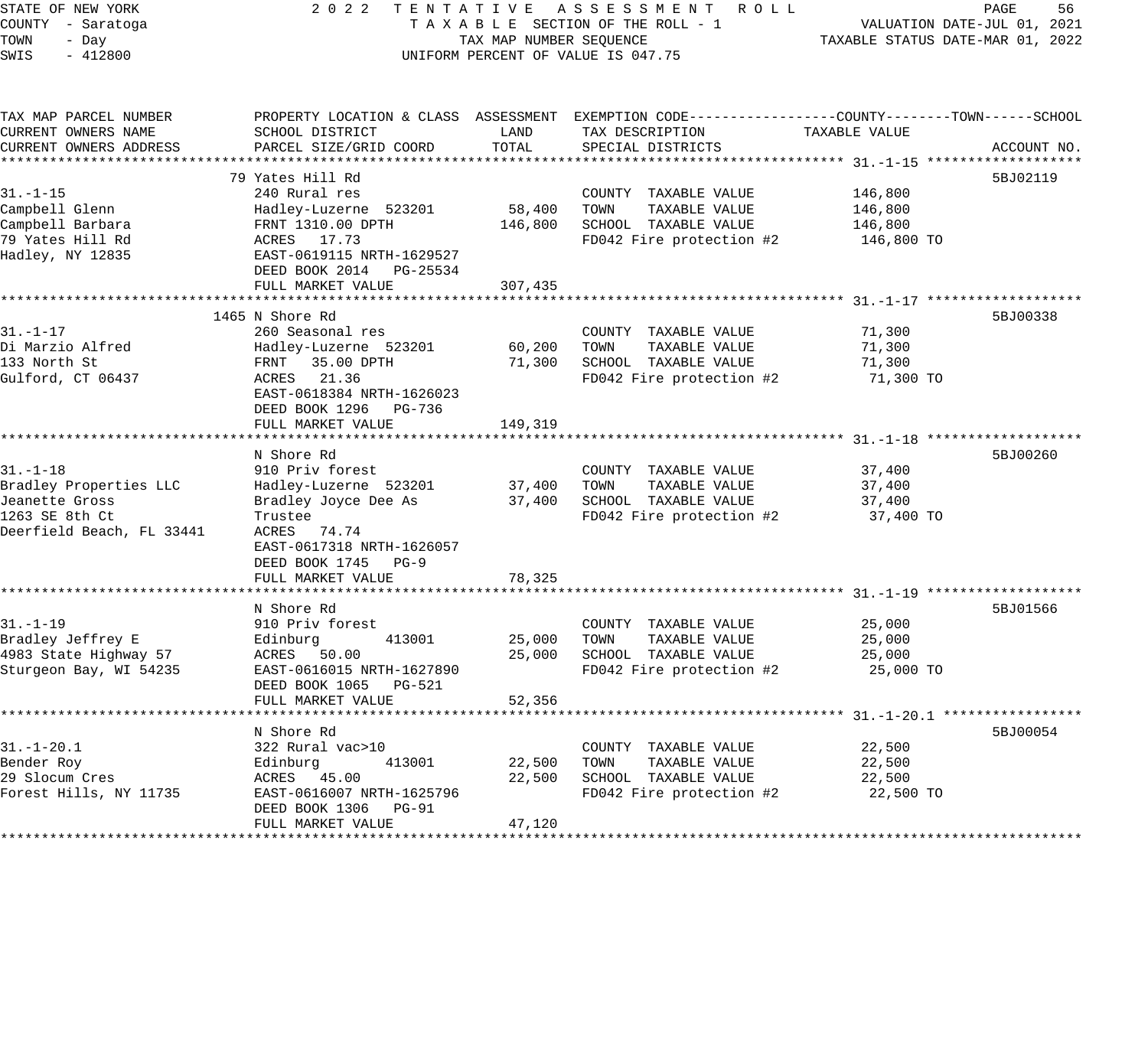### STATE OF NEW YORK 2 0 2 2 T E N T A T I V E A S S E S S M E N T R O L L PAGE 57 COUNTY - Saratoga T A X A B L E SECTION OF THE ROLL - 1 VALUATION DATE-JUL 01, 2021 TOWN - Day TAX MAP NUMBER SEQUENCE TAXABLE STATUS DATE-MAR 01, 2022 SWIS - 412800 CONTROLLY THE UNIFORM PERCENT OF VALUE IS 047.75

| TAX MAP PARCEL NUMBER                              |                                               |        | PROPERTY LOCATION & CLASS ASSESSMENT EXEMPTION CODE----------------COUNTY-------TOWN------SCHOOL |           |             |
|----------------------------------------------------|-----------------------------------------------|--------|--------------------------------------------------------------------------------------------------|-----------|-------------|
| CURRENT OWNERS NAME                                | SCHOOL DISTRICT                               | LAND   | TAX DESCRIPTION TAXABLE VALUE                                                                    |           |             |
| CURRENT OWNERS ADDRESS                             | PARCEL SIZE/GRID COORD                        | TOTAL  | SPECIAL DISTRICTS                                                                                |           | ACCOUNT NO. |
|                                                    |                                               |        |                                                                                                  |           |             |
|                                                    | Glasshouse Creek Rd                           |        |                                                                                                  |           |             |
| $31. - 1 - 20.2$                                   | 323 Vacant rural                              |        | COUNTY TAXABLE VALUE                                                                             | 5,000     |             |
| LaBarre Gerald F                                   | Edinburg 413001                               |        | 5,000 TOWN<br>TAXABLE VALUE                                                                      | 5,000     |             |
| 2 Cedar Drive                                      | Old Town Land Fill                            |        | 5,000 SCHOOL TAXABLE VALUE                                                                       | 5,000     |             |
| Cohoes, NY 12047                                   | ACRES 50.00                                   |        | FD042 Fire protection #2                                                                         | 5,000 TO  |             |
|                                                    | EAST-0614989 NRTH-1627145                     |        |                                                                                                  |           |             |
|                                                    | DEED BOOK 2017 PG-34255                       |        |                                                                                                  |           |             |
|                                                    | FULL MARKET VALUE 10,471                      |        |                                                                                                  |           |             |
|                                                    |                                               |        |                                                                                                  |           |             |
|                                                    | Glasshouse Creek Rd                           |        |                                                                                                  |           | 5 BJ02665   |
| $31. - 1 - 21.2$                                   | 312 Vac w/imprv                               |        | COUNTY TAXABLE VALUE 19,200                                                                      |           |             |
| LaBarre Gerald F                                   | 413001 16,400<br>Edinburg                     |        | TOWN<br>TAXABLE VALUE                                                                            | 19,200    |             |
| 2 Cedar Drive                                      | ACRES 11.45                                   | 19,200 | SCHOOL TAXABLE VALUE                                                                             | 19,200    |             |
| Cohoes, NY 12047                                   | EAST-0613888 NRTH-1626714                     |        | FD042 Fire protection #2 19,200 TO                                                               |           |             |
|                                                    | DEED BOOK 2017    PG-34254                    |        |                                                                                                  |           |             |
|                                                    | FULL MARKET VALUE                             | 40,209 |                                                                                                  |           |             |
|                                                    |                                               |        |                                                                                                  |           |             |
|                                                    | Glasshouse Creek Rd                           |        |                                                                                                  |           |             |
| $31. - 1 - 21.3$                                   | 314 Rural vac<10                              |        | COUNTY TAXABLE VALUE                                                                             | 9,800     |             |
| LaBarre Gerald F                                   |                                               | 9,800  | TOWN<br>TAXABLE VALUE                                                                            | 9,800     |             |
| 2 Cedar Drive                                      | Edinburg 413001<br>ACRES 8.50<br>ACRES 8.50   | 9,800  | SCHOOL TAXABLE VALUE                                                                             | 9,800     |             |
| Cohoes, NY 12047                                   | -------<br>EAST-0614317 NRTH-1626719          |        | FD042 Fire protection #2 9,800 TO                                                                |           |             |
|                                                    | DEED BOOK 2017    PG-34254                    |        |                                                                                                  |           |             |
|                                                    | FULL MARKET VALUE                             | 20,524 |                                                                                                  |           |             |
|                                                    |                                               |        |                                                                                                  |           |             |
|                                                    | Glasshouse Creek Rd                           |        |                                                                                                  |           | 5BJ00052    |
| $31. - 1 - 21.11$                                  | 322 Rural vac>10                              |        | COUNTY TAXABLE VALUE                                                                             | 23,600    |             |
| Bender Roy                                         | Edinburg 413001 23,600                        |        | TOWN<br>TAXABLE VALUE                                                                            | 23,600    |             |
| 29 Slocum Cres                                     |                                               | 23,600 | SCHOOL TAXABLE VALUE                                                                             | 23,600    |             |
| Forest Hills, NY 11735                             | FRNT 70.00 DPTH<br>ACRES 47.11<br>ACRES 47.11 |        | FD042 Fire protection #2                                                                         | 23,600 TO |             |
|                                                    | EAST-0614663 NRTH-1625532                     |        |                                                                                                  |           |             |
|                                                    | DEED BOOK 1306 PG-91                          |        |                                                                                                  |           |             |
|                                                    | FULL MARKET VALUE                             | 49,424 |                                                                                                  |           |             |
|                                                    |                                               |        |                                                                                                  |           |             |
|                                                    | Glasshouse Creek Rd                           |        |                                                                                                  |           |             |
| $31. - 1 - 21.12$                                  | 314 Rural vac<10                              |        | COUNTY TAXABLE VALUE 10,400                                                                      |           |             |
|                                                    | 413001                                        |        | 10,400 TOWN TAXABLE VALUE                                                                        | 10,400    |             |
| LaBarre Gerald F<br>2 Sedes Princ<br>2 Cedar Drive |                                               | 10,400 | SCHOOL TAXABLE VALUE                                                                             | 10,400    |             |
| Cohoes, NY 12047                                   | EAST-0614583 NRTH-1626034                     |        | FD042 Fire protection $#2$ 10,400 TO                                                             |           |             |
|                                                    | DEED BOOK 2017    PG-34254                    |        |                                                                                                  |           |             |
|                                                    | FULL MARKET VALUE                             | 21,780 |                                                                                                  |           |             |
|                                                    |                                               |        |                                                                                                  |           |             |
|                                                    |                                               |        |                                                                                                  |           |             |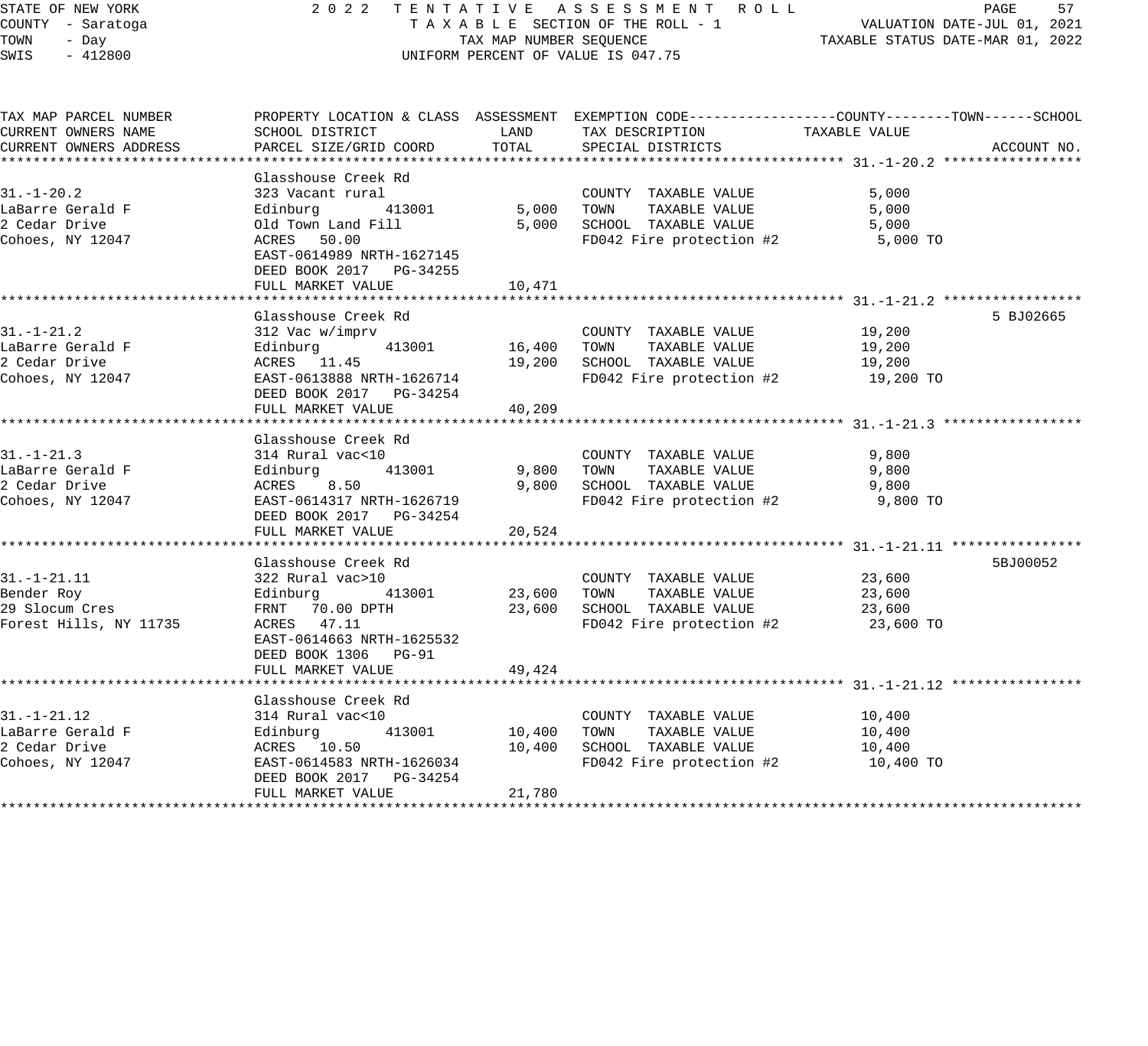| STATE OF NEW YORK<br>COUNTY - Saratoga | 2 0 2 2                                           |                                  | TENTATIVE ASSESSMENT ROLL<br>TAXABLE SECTION OF THE ROLL - 1                                     |                     | PAGE<br>58<br>VALUATION DATE-JUL 01, 2021 |
|----------------------------------------|---------------------------------------------------|----------------------------------|--------------------------------------------------------------------------------------------------|---------------------|-------------------------------------------|
| TOWN<br>- Day                          | TAX MAP NUMBER SEQUENCE                           | TAXABLE STATUS DATE-MAR 01, 2022 |                                                                                                  |                     |                                           |
| SWIS<br>$-412800$                      |                                                   |                                  | UNIFORM PERCENT OF VALUE IS 047.75                                                               |                     |                                           |
| TAX MAP PARCEL NUMBER                  |                                                   |                                  | PROPERTY LOCATION & CLASS ASSESSMENT EXEMPTION CODE----------------COUNTY-------TOWN------SCHOOL |                     |                                           |
| CURRENT OWNERS NAME                    | SCHOOL DISTRICT                                   | LAND                             | TAX DESCRIPTION                                                                                  | TAXABLE VALUE       |                                           |
| CURRENT OWNERS ADDRESS                 | PARCEL SIZE/GRID COORD                            | TOTAL                            | SPECIAL DISTRICTS                                                                                |                     | ACCOUNT NO.                               |
|                                        |                                                   |                                  |                                                                                                  |                     |                                           |
|                                        | Glasshouse Creek Rd                               |                                  |                                                                                                  |                     |                                           |
| $31. - 1 - 21.13$                      | 311 Res vac land                                  |                                  | COUNTY TAXABLE VALUE                                                                             | 2,900               |                                           |
| LaBarre Gerald F<br>2 Cedar Drive      | Edinburg<br>413001<br>Row To The Old Dump         | 2,900<br>2,900                   | TOWN<br>TAXABLE VALUE<br>SCHOOL TAXABLE VALUE                                                    | 2,900<br>2,900      |                                           |
| Cohoes, NY 12047                       | FRNT 50.00 DPTH                                   |                                  | FD042 Fire protection #2                                                                         | 2,900 TO            |                                           |
|                                        | ACRES<br>1.18                                     |                                  |                                                                                                  |                     |                                           |
|                                        | EAST-0614292 NRTH-1626200                         |                                  |                                                                                                  |                     |                                           |
|                                        | DEED BOOK 2017 PG-34254                           |                                  |                                                                                                  |                     |                                           |
|                                        | FULL MARKET VALUE<br>**************************** | 6,073                            | ******************************* 31.-1-22 *******                                                 |                     |                                           |
|                                        | 164 Glasshouse Creek Rd                           |                                  |                                                                                                  |                     |                                           |
| $31. - 1 - 22$                         | 210 1 Family Res                                  |                                  | COUNTY TAXABLE VALUE                                                                             | 29,000              |                                           |
| LaBarre Gerald F                       | 413001<br>Edinburg                                | 14,100                           | TOWN<br>TAXABLE VALUE                                                                            | 29,000              |                                           |
| 2 Cedar Drive                          | ACRES 1.10                                        | 29,000                           | SCHOOL TAXABLE VALUE                                                                             | 29,000              |                                           |
| Cohoes, NY 12047                       | EAST-0614139 NRTH-1625567                         |                                  | FD042 Fire protection #2                                                                         | 29,000 TO           |                                           |
|                                        | DEED BOOK 2017 PG-34254                           |                                  |                                                                                                  |                     |                                           |
|                                        | FULL MARKET VALUE                                 | 60,733                           |                                                                                                  |                     |                                           |
|                                        |                                                   |                                  |                                                                                                  |                     |                                           |
|                                        | 164 Glasshouse Creek Rd                           |                                  |                                                                                                  |                     | 5BJ00064                                  |
| $31. - 1 - 23$<br>LaBarre Gerald F     | 210 1 Family Res<br>413001                        |                                  | COUNTY TAXABLE VALUE<br>TOWN<br>TAXABLE VALUE                                                    | 80,600              |                                           |
| 2 Cedar Drive                          | Edinburg<br>FRNT 320.00 DPTH                      | 14,100<br>80,600                 | SCHOOL TAXABLE VALUE                                                                             | 80,600<br>80,600    |                                           |
| Cohoes, NY 12047                       | ACRES 1.26                                        |                                  | FD042 Fire protection #2                                                                         | 80,600 TO           |                                           |
|                                        | EAST-0613926 NRTH-1625730                         |                                  |                                                                                                  |                     |                                           |
|                                        | DEED BOOK 2017 PG-34254                           |                                  |                                                                                                  |                     |                                           |
|                                        | FULL MARKET VALUE                                 | 168,796                          |                                                                                                  |                     |                                           |
|                                        |                                                   |                                  |                                                                                                  |                     |                                           |
|                                        | 164 Glasshouse Creek Rd                           |                                  |                                                                                                  |                     | 5BJ02516                                  |
| $31. - 1 - 24$                         | 210 1 Family Res                                  |                                  | COUNTY TAXABLE VALUE                                                                             | 59,900              |                                           |
| LaBarre Gerald F                       | 413001<br>Edinburg                                | 14,000                           | TAXABLE VALUE<br>TOWN                                                                            | 59,900              |                                           |
| 2 Cedar Drive<br>Cohoes, NY 12047      | ACRES<br>0.92<br>EAST-0614049 NRTH-1625878        | 59,900                           | SCHOOL TAXABLE VALUE<br>FD042 Fire protection #2                                                 | 59,900<br>59,900 TO |                                           |
|                                        | DEED BOOK 2017 PG-34254                           |                                  |                                                                                                  |                     |                                           |
|                                        | FULL MARKET VALUE                                 | 125,445                          |                                                                                                  |                     |                                           |
|                                        |                                                   |                                  |                                                                                                  |                     |                                           |
|                                        | 169 Glasshouse Creek Rd                           |                                  |                                                                                                  |                     | 5BJ00289                                  |
| $31. - 1 - 25$                         | 210 1 Family Res                                  |                                  | COUNTY TAXABLE VALUE                                                                             | 94,800              |                                           |
| Clausson Geoffrey                      | Edinburg<br>413001                                | 15,100                           | TOWN<br>TAXABLE VALUE                                                                            | 94,800              |                                           |
| Clausson Denise                        | FRNT 628.00 DPTH                                  | 94,800                           | SCHOOL TAXABLE VALUE                                                                             | 94,800              |                                           |
| 100 Kent Rd                            | ACRES<br>3.10                                     |                                  | FD042 Fire protection #2                                                                         | 94,800 TO           |                                           |
| Wappingers Falls, NY 12590             | EAST-0613611 NRTH-1625922                         |                                  |                                                                                                  |                     |                                           |
|                                        | DEED BOOK 1229<br>PG-365<br>FULL MARKET VALUE     |                                  |                                                                                                  |                     |                                           |
|                                        |                                                   | 198,534                          |                                                                                                  |                     |                                           |
|                                        |                                                   |                                  |                                                                                                  |                     |                                           |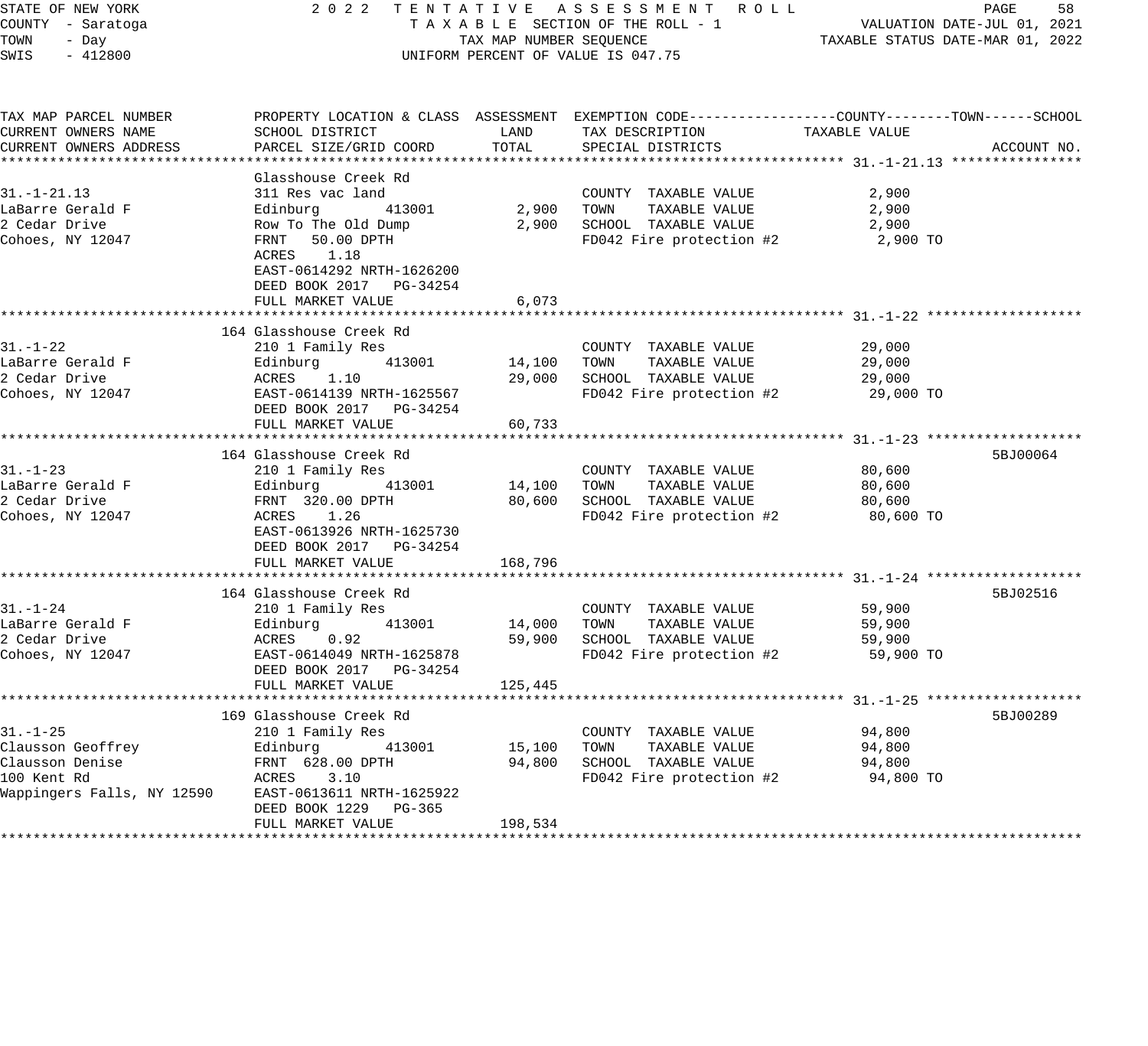| STATE OF NEW YORK<br>COUNTY - Saratoga<br>TOWN<br>- Day<br>SWIS<br>$-412800$ |                                                                                | TAX MAP NUMBER SEOUENCE | 2022 TENTATIVE ASSESSMENT ROLL<br>TAXABLE SECTION OF THE ROLL - 1<br>UNIFORM PERCENT OF VALUE IS 047.75                                  | VALUATION DATE-JUL 01, 2021<br>TAXABLE STATUS DATE-MAR 01, 2022 | 59<br>PAGE         |
|------------------------------------------------------------------------------|--------------------------------------------------------------------------------|-------------------------|------------------------------------------------------------------------------------------------------------------------------------------|-----------------------------------------------------------------|--------------------|
| TAX MAP PARCEL NUMBER<br>CURRENT OWNERS NAME<br>CURRENT OWNERS ADDRESS       | SCHOOL DISTRICT<br>PARCEL SIZE/GRID COORD                                      | LAND<br>TOTAL           | PROPERTY LOCATION & CLASS ASSESSMENT EXEMPTION CODE----------------COUNTY-------TOWN------SCHOOL<br>TAX DESCRIPTION<br>SPECIAL DISTRICTS | TAXABLE VALUE                                                   | ACCOUNT NO.        |
|                                                                              |                                                                                |                         |                                                                                                                                          |                                                                 |                    |
|                                                                              | 172 Glasshouse Creek Rd                                                        |                         |                                                                                                                                          |                                                                 | 5BJ00134           |
| 31.-1-26                                                                     | 210 1 Family Res                                                               |                         | COUNTY TAXABLE VALUE                                                                                                                     | 26,900                                                          |                    |
| LaBarre Gerald F                                                             | 413001<br>Edinburg                                                             | 14,000 TOWN             | TAXABLE VALUE                                                                                                                            | 26,900                                                          |                    |
| 2 Cedar Drive                                                                | FRNT 100.00 DPTH 200.00                                                        |                         | 26,900 SCHOOL TAXABLE VALUE                                                                                                              | 26,900                                                          |                    |
| Cohoes, NY 12047                                                             | ACRES<br>0.46<br>EAST-0613863 NRTH-1626076<br>DEED BOOK 2017 PG-34254          |                         | FD042 Fire protection #2                                                                                                                 | 26,900 TO                                                       |                    |
|                                                                              | FULL MARKET VALUE                                                              | 56,335                  |                                                                                                                                          |                                                                 |                    |
|                                                                              |                                                                                |                         |                                                                                                                                          |                                                                 |                    |
| $31. - 1 - 27$                                                               | 182 Glasshouse Creek Rd<br>210 1 Family Res                                    |                         | COUNTY TAXABLE VALUE                                                                                                                     | 112,800                                                         | 5BJ00553           |
| DiCresce Richard T                                                           | Edinburg<br>413001                                                             |                         | 14,200 TOWN<br>TAXABLE VALUE                                                                                                             | 112,800                                                         |                    |
| 112 Sanders Ave                                                              | FRNT 300.00 DPTH                                                               |                         | 112,800 SCHOOL TAXABLE VALUE                                                                                                             | 112,800                                                         |                    |
| Scotia, NY 12302                                                             | ACRES 1.38                                                                     |                         | FD042 Fire protection #2                                                                                                                 | 112,800 TO                                                      |                    |
|                                                                              | EAST-0613691 NRTH-1626310<br>DEED BOOK 1704 PG-299                             |                         |                                                                                                                                          |                                                                 |                    |
|                                                                              | FULL MARKET VALUE                                                              | 236,230                 |                                                                                                                                          |                                                                 |                    |
|                                                                              | 198 Glasshouse Creek Rd                                                        |                         |                                                                                                                                          |                                                                 | 5BJ00742           |
| $31.-1-28.1$                                                                 | 280 Res Multiple                                                               |                         | ENH STAR 41834                                                                                                                           | $\overline{0}$                                                  | $\Omega$<br>49,900 |
| Carter John                                                                  | Edinburg<br>413001                                                             |                         | 21,000 COUNTY TAXABLE VALUE                                                                                                              | 102,500                                                         |                    |
| Carter Kathryn F                                                             | FRNT 300.00 DPTH                                                               | 102,500                 | TAXABLE VALUE<br>TOWN                                                                                                                    | 102,500                                                         |                    |
| 198 Glasshouse Creek Rd                                                      | ACRES 1.23                                                                     |                         | SCHOOL TAXABLE VALUE                                                                                                                     | 52,600                                                          |                    |
| Hadley, NY 12835                                                             | EAST-0613627 NRTH-1626588                                                      |                         | FD042 Fire protection #2                                                                                                                 | 102,500 TO                                                      |                    |
|                                                                              | DEED BOOK 1298 PG-314                                                          |                         |                                                                                                                                          |                                                                 |                    |
|                                                                              | FULL MARKET VALUE                                                              | 214,660                 |                                                                                                                                          |                                                                 |                    |
|                                                                              |                                                                                |                         |                                                                                                                                          |                                                                 |                    |
|                                                                              | 176 Glasshouse Creek Rd                                                        |                         |                                                                                                                                          |                                                                 |                    |
| $31. - 1 - 28.2$                                                             | 270 Mfg housing                                                                |                         | COUNTY TAXABLE VALUE                                                                                                                     | 23,000                                                          |                    |
| Donaldson Henry W                                                            | 413001<br>Edinburg<br>Edinburg             413001<br>Margit S Donaldson Restat | 14,000                  | TOWN<br>TAXABLE VALUE                                                                                                                    | 23,000                                                          |                    |
| Donaldson Margit S                                                           |                                                                                | 23,000                  | SCHOOL TAXABLE VALUE                                                                                                                     | 23,000                                                          |                    |
| 1270 N Shore Road                                                            | Rev. Trust                                                                     |                         | FD042 Fire protection #2                                                                                                                 | 23,000 TO                                                       |                    |
| Hadley, NY 12835                                                             | FRNT 100.00 DPTH 200.00<br>ACRES<br>0.46                                       |                         |                                                                                                                                          |                                                                 |                    |
|                                                                              | EAST-0613798 NRTH-1626155                                                      |                         |                                                                                                                                          |                                                                 |                    |
|                                                                              | DEED BOOK 2020 PG-17208                                                        |                         |                                                                                                                                          |                                                                 |                    |
|                                                                              | FULL MARKET VALUE                                                              | 48,168                  |                                                                                                                                          |                                                                 |                    |
|                                                                              |                                                                                |                         |                                                                                                                                          |                                                                 |                    |
|                                                                              | Glasshouse Creek Rd                                                            |                         |                                                                                                                                          |                                                                 | 5BJ00809           |
| 31.-1-29                                                                     | 311 Res vac land                                                               |                         | COUNTY TAXABLE VALUE                                                                                                                     | 12,400                                                          |                    |
| Dicresce Richard                                                             | Edinburg<br>----- 212<br>413001                                                |                         | 12,400 TOWN<br>TAXABLE VALUE                                                                                                             | 12,400                                                          |                    |
| 112 Sanders Ave                                                              | FRNT 910.00 DPTH                                                               | 12,400                  | SCHOOL TAXABLE VALUE                                                                                                                     | 12,400                                                          |                    |
| Scotia, NY 12302                                                             | ACRES<br>2.07                                                                  |                         | FD042 Fire protection #2                                                                                                                 | 12,400 TO                                                       |                    |
|                                                                              | EAST-0613413 NRTH-1626431                                                      |                         |                                                                                                                                          |                                                                 |                    |
|                                                                              | DEED BOOK 2018 PG-36399                                                        |                         |                                                                                                                                          |                                                                 |                    |
|                                                                              | FULL MARKET VALUE                                                              | 25,969                  |                                                                                                                                          |                                                                 |                    |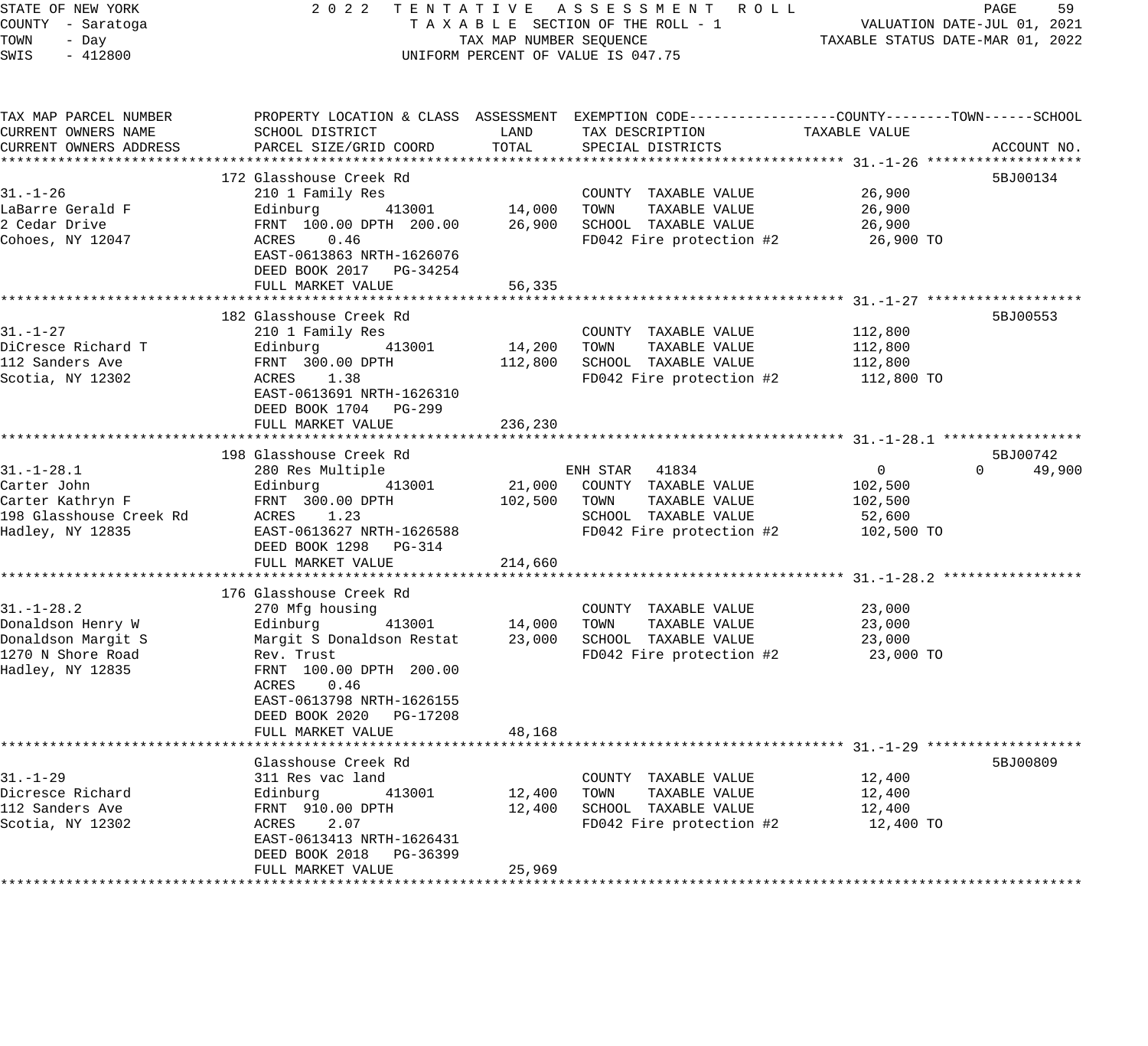| STATE OF NEW YORK<br>COUNTY - Saratoga<br>TOWN<br>- Day |                                                                                            | TAX MAP NUMBER SEQUENCE | 2022 TENTATIVE ASSESSMENT ROLL<br>TAXABLE SECTION OF THE ROLL - 1                               | VALUATION DATE-JUL 01, 2021<br>TAXABLE STATUS DATE-MAR 01, 2022 | PAGE<br>60         |
|---------------------------------------------------------|--------------------------------------------------------------------------------------------|-------------------------|-------------------------------------------------------------------------------------------------|-----------------------------------------------------------------|--------------------|
| SWIS<br>$-412800$                                       |                                                                                            |                         | UNIFORM PERCENT OF VALUE IS 047.75                                                              |                                                                 |                    |
| TAX MAP PARCEL NUMBER                                   |                                                                                            |                         | PROPERTY LOCATION & CLASS ASSESSMENT EXEMPTION CODE---------------COUNTY-------TOWN------SCHOOL |                                                                 |                    |
| CURRENT OWNERS NAME<br>CURRENT OWNERS ADDRESS           | SCHOOL DISTRICT<br>PARCEL SIZE/GRID COORD                                                  | LAND<br>TOTAL           | TAX DESCRIPTION<br>SPECIAL DISTRICTS                                                            | TAXABLE VALUE                                                   | ACCOUNT NO.        |
|                                                         |                                                                                            |                         |                                                                                                 |                                                                 |                    |
|                                                         | 204 Glasshouse Creek Rd                                                                    |                         |                                                                                                 |                                                                 | 5BJ00779           |
| $31. - 1 - 30$<br>Seelow Jon                            | 260 Seasonal res<br>Edinburg<br>413001                                                     |                         | COUNTY TAXABLE VALUE<br>14,400 TOWN<br>TAXABLE VALUE                                            | 50,600<br>50,600                                                |                    |
| Irons Jo Ann                                            | Metuchen Mgnt. Inc Truste                                                                  |                         | 50,600 SCHOOL TAXABLE VALUE                                                                     | 50,600                                                          |                    |
| 103 Sanford Avenue<br>Amsterdam, NY 12010               | FRNT 400.00 DPTH<br>ACRES 1.80<br>EAST-0613575 NRTH-1626949<br>DEED BOOK 2018 PG-19190     |                         | FD042 Fire protection #2                                                                        | 50,600 TO                                                       |                    |
|                                                         | FULL MARKET VALUE<br>***********************                                               | 105,969                 |                                                                                                 |                                                                 |                    |
|                                                         | 244 Glasshouse Creek Rd                                                                    |                         |                                                                                                 |                                                                 | 5BJ00292           |
| $31. - 1 - 31$                                          | 240 Rural res                                                                              |                         | COUNTY TAXABLE VALUE                                                                            | 172,200                                                         |                    |
| Laginestra Mary                                         | 413001<br>Edinburg                                                                         | 35,100 TOWN             | TAXABLE VALUE                                                                                   | 172,200                                                         |                    |
| 452 Elm Ave                                             | FRNT 922.70 DPTH                                                                           |                         | 172,200 SCHOOL TAXABLE VALUE                                                                    | 172,200                                                         |                    |
| River Edge, NJ 07661                                    | ACRES 43.11<br>EAST-0613864 NRTH-1627859<br>DEED BOOK 1578 PG-565                          |                         | FD042 Fire protection #2                                                                        | 172,200 TO                                                      |                    |
|                                                         | FULL MARKET VALUE                                                                          | 360,628                 |                                                                                                 |                                                                 |                    |
|                                                         | 252 Glasshouse Creek Rd                                                                    |                         |                                                                                                 |                                                                 | 5BJ00337           |
| $31. - 1 - 32.1$                                        | 280 Res Multiple                                                                           |                         | BAS STAR 41854                                                                                  | $\overline{0}$                                                  | $\Omega$<br>19,990 |
| Taylor Ellen M                                          | Edinburg<br>413001                                                                         |                         | 25,000 COUNTY TAXABLE VALUE                                                                     | 175,000                                                         |                    |
| 252 Glasshouse Creek Rd                                 | FRNT 470.04 DPTH                                                                           | 175,000                 | TAXABLE VALUE<br>TOWN                                                                           | 175,000                                                         |                    |
| Hadley, NY 12835                                        | ACRES 10.32                                                                                |                         | SCHOOL TAXABLE VALUE                                                                            | 155,010                                                         |                    |
|                                                         | EAST-0612987 NRTH-1628061<br>DEED BOOK 1754 PG-524<br>FULL MARKET VALUE                    | 366,492                 | FD042 Fire protection #2                                                                        | 175,000 TO                                                      |                    |
|                                                         | **************************                                                                 |                         | ****************************** 31.-1-32.2 *****************                                     |                                                                 |                    |
|                                                         | 268 Glasshouse Creek Rd                                                                    |                         |                                                                                                 |                                                                 |                    |
| $31. - 1 - 32.2$                                        | 210 1 Family Res                                                                           |                         | COUNTY TAXABLE VALUE                                                                            | 46,200                                                          |                    |
| Ausfeld Dennis J                                        | 413001<br>Edinburg                                                                         | 17,800                  | TOWN<br>TAXABLE VALUE                                                                           | 46,200                                                          |                    |
| 268 Glasshouse Creek Rd                                 | FRNT 442.70 DPTH                                                                           | 46,200                  | SCHOOL TAXABLE VALUE                                                                            | 46,200                                                          |                    |
| Hadley, NY 12835                                        | ACRES<br>8.65<br>EAST-0612762 NRTH-1628407<br>DEED BOOK 2017 PG-10100<br>FULL MARKET VALUE | 96,754                  | FD042 Fire protection #2                                                                        | 46,200 TO                                                       |                    |
|                                                         | **************************                                                                 | * * * * * * * * * * *   |                                                                                                 |                                                                 |                    |
|                                                         | 205 Yates Hill Rd                                                                          |                         |                                                                                                 |                                                                 | 5BJ00659           |
| $31. - 1 - 33.1$                                        | 240 Rural res                                                                              |                         | COUNTY TAXABLE VALUE                                                                            | 95,000                                                          |                    |
| Anglisano Frank Jr                                      | 413001<br>Edinburg                                                                         | 52,500                  | TOWN<br>TAXABLE VALUE                                                                           | 95,000                                                          |                    |
| Anglisano Maryann                                       | 2017/3830 M2017021                                                                         | 95,000                  | SCHOOL TAXABLE VALUE                                                                            | 95,000                                                          |                    |
| 17 Hollins Rd<br>Hicksville, NY 11801                   | FRNT 480.00 DPTH<br>ACRES 81.26<br>EAST-0615073 NRTH-1629479<br>DEED BOOK 1671 PG-543      |                         | FD042 Fire protection #2                                                                        | 95,000 TO                                                       |                    |
|                                                         | FULL MARKET VALUE                                                                          | 198,953                 |                                                                                                 |                                                                 |                    |
|                                                         |                                                                                            |                         |                                                                                                 |                                                                 |                    |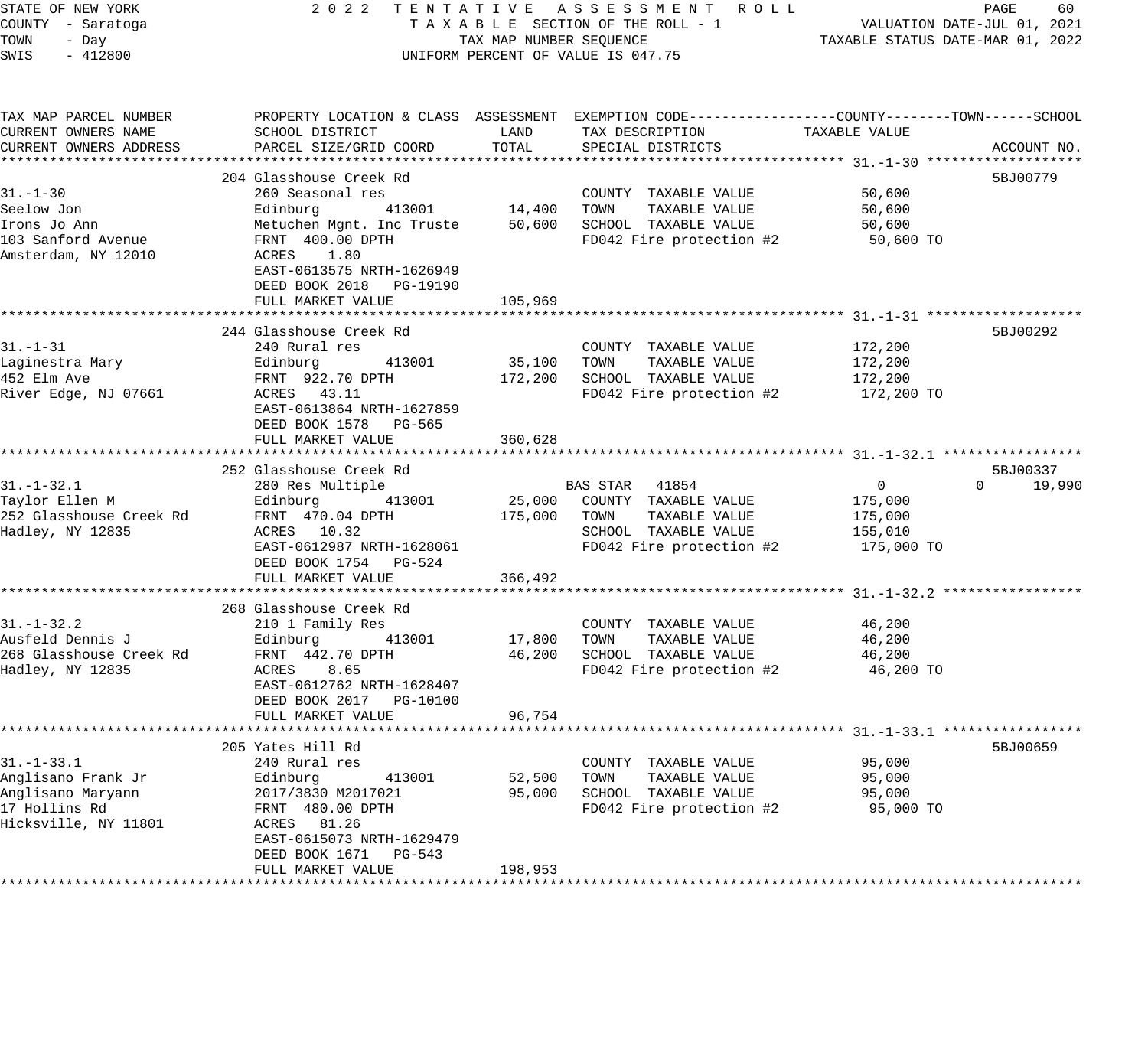## STATE OF NEW YORK 2 0 2 2 T E N T A T I V E A S S E S S M E N T R O L L PAGE 61 COUNTY - Saratoga T A X A B L E SECTION OF THE ROLL - 1 VALUATION DATE-JUL 01, 2021 TAX A B L B SECTION OF THE ROLL - 1<br>TAXABLE STATUS DATE-MAR 01, 2022 UNIFORM PERCENT OF VALUE IS 047.75

| TAX MAP PARCEL NUMBER   | PROPERTY LOCATION & CLASS ASSESSMENT EXEMPTION CODE----------------COUNTY-------TOWN------SCHOOL                                                        |         |                                       |                |                    |
|-------------------------|---------------------------------------------------------------------------------------------------------------------------------------------------------|---------|---------------------------------------|----------------|--------------------|
| CURRENT OWNERS NAME     | SCHOOL DISTRICT                                                                                                                                         | LAND    | TAX DESCRIPTION                       | TAXABLE VALUE  |                    |
| CURRENT OWNERS ADDRESS  | PARCEL SIZE/GRID COORD                                                                                                                                  | TOTAL   | SPECIAL DISTRICTS                     |                | ACCOUNT NO.        |
|                         |                                                                                                                                                         |         |                                       |                |                    |
|                         | Yates Hill Rd                                                                                                                                           |         |                                       |                | 5BJ00660           |
| $31. - 1 - 35$          | 314 Rural vac<10                                                                                                                                        |         | COUNTY TAXABLE VALUE                  | 7,800          |                    |
| Anglisano Frank         | Edinburg 413001                                                                                                                                         | 7,800   | TOWN<br>TAXABLE VALUE                 | 7,800          |                    |
| Anglisano Maryann       | $\begin{tabular}{ll} \texttt{EQUH1100} & \texttt{S} & \texttt{S} \\ \texttt{FRNT} & 900.00 \texttt{DPTH} \\ & \texttt{S} & \texttt{S} \\ \end{tabular}$ | 7,800   | SCHOOL TAXABLE VALUE                  | 7,800          |                    |
| 17 Hollins Rd           | ACRES<br>5.33                                                                                                                                           |         | FD042 Fire protection #2              | 7,800 TO       |                    |
| Hicksville, NY 11801    | EAST-0615272 NRTH-1630402                                                                                                                               |         |                                       |                |                    |
|                         | DEED BOOK 1503 PG-253                                                                                                                                   |         |                                       |                |                    |
|                         | FULL MARKET VALUE                                                                                                                                       | 16,335  |                                       |                |                    |
|                         |                                                                                                                                                         |         |                                       |                |                    |
|                         | 207 Yates Hill Rd                                                                                                                                       |         |                                       |                | 5BJ00909           |
| $31. - 1 - 36$          | 260 Seasonal res                                                                                                                                        |         | COUNTY TAXABLE VALUE                  | 14,600         |                    |
| Abate John              | Edinburg 413001                                                                                                                                         | 11,200  | TOWN<br>TAXABLE VALUE                 | 14,600         |                    |
| 31 Sassinoro Rd         | Edinbury<br>FRNT 350.00 DPTH                                                                                                                            | 14,600  | SCHOOL TAXABLE VALUE                  | 14,600         |                    |
| Putnam Valley, NY 10579 | ACRES 1.03                                                                                                                                              |         | FD042 Fire protection $#2$ 14,600 TO  |                |                    |
|                         | EAST-0614523 NRTH-1630452                                                                                                                               |         |                                       |                |                    |
|                         | DEED BOOK 1724    PG-111                                                                                                                                |         |                                       |                |                    |
|                         | FULL MARKET VALUE                                                                                                                                       | 30,576  |                                       |                |                    |
|                         |                                                                                                                                                         |         |                                       |                |                    |
|                         | 213 Yates Hill Rd                                                                                                                                       |         |                                       |                | 5BJ00157           |
| 31. –1–37               | 210 1 Family Res                                                                                                                                        |         | BAS STAR 41854                        | $\overline{0}$ | $\Omega$<br>19,990 |
| Pike Harold F Jr        |                                                                                                                                                         |         |                                       | 35,600         |                    |
| 213 Yates Hill Rd       |                                                                                                                                                         |         |                                       | 35,600         |                    |
| Hadley, NY 12835        | ACRES<br>0.24                                                                                                                                           |         | SCHOOL TAXABLE VALUE                  | 15,610         |                    |
|                         | EAST-0614002 NRTH-1630266                                                                                                                               |         | FD042 Fire protection #2              | 35,600 TO      |                    |
|                         | DEED BOOK 2010 PG-17414                                                                                                                                 |         |                                       |                |                    |
|                         | FULL MARKET VALUE                                                                                                                                       | 74,555  |                                       |                |                    |
|                         |                                                                                                                                                         |         |                                       |                |                    |
|                         | 249 Yates Hill Rd                                                                                                                                       |         |                                       |                | 5BJ00116           |
| $31. - 1 - 41.11$       | 240 Rural res                                                                                                                                           |         | COUNTY TAXABLE VALUE                  | 197,400        |                    |
| Slingerland Jason P     | 413001<br>Edinburg<br>Map M2015085                                                                                                                      | 36,000  | TAXABLE VALUE<br>TOWN                 | 197,400        |                    |
| Slingerland Mary A      |                                                                                                                                                         | 197,400 | SCHOOL TAXABLE VALUE                  | 197,400        |                    |
| 3370 Currybush Road     | FRNT 450.00 DPTH                                                                                                                                        |         | FD042 Fire protection $#2$ 197,400 TO |                |                    |
| Schenectady, NY 12306   | ACRES<br>8.50                                                                                                                                           |         |                                       |                |                    |
|                         | EAST-0613238 NRTH-1629502                                                                                                                               |         |                                       |                |                    |
|                         | DEED BOOK 2015 PG-18127                                                                                                                                 |         |                                       |                |                    |
|                         | FULL MARKET VALUE                                                                                                                                       | 413,403 |                                       |                |                    |
|                         |                                                                                                                                                         |         |                                       |                |                    |
|                         | 20 Ash Frasier Rd                                                                                                                                       |         |                                       |                |                    |
| $31. - 1 - 43.12$       | 210 1 Family Res                                                                                                                                        |         | COUNTY TAXABLE VALUE                  | 140,200        |                    |
| Salzo John              | Hadley-Luzerne 523201                                                                                                                                   | 54,000  | TOWN<br>TAXABLE VALUE                 | 140,200        |                    |
| 1431 Washington Ave     | ACRES 8.93                                                                                                                                              | 140,200 | SCHOOL TAXABLE VALUE                  | 140,200        |                    |
| West Islip, NY 11793    | EAST-0619175 NRTH-1628820                                                                                                                               |         | FD042 Fire protection #2              | 140,200 TO     |                    |
|                         | DEED BOOK 1731 PG-306                                                                                                                                   |         |                                       |                |                    |
|                         | FULL MARKET VALUE                                                                                                                                       | 293,613 |                                       |                |                    |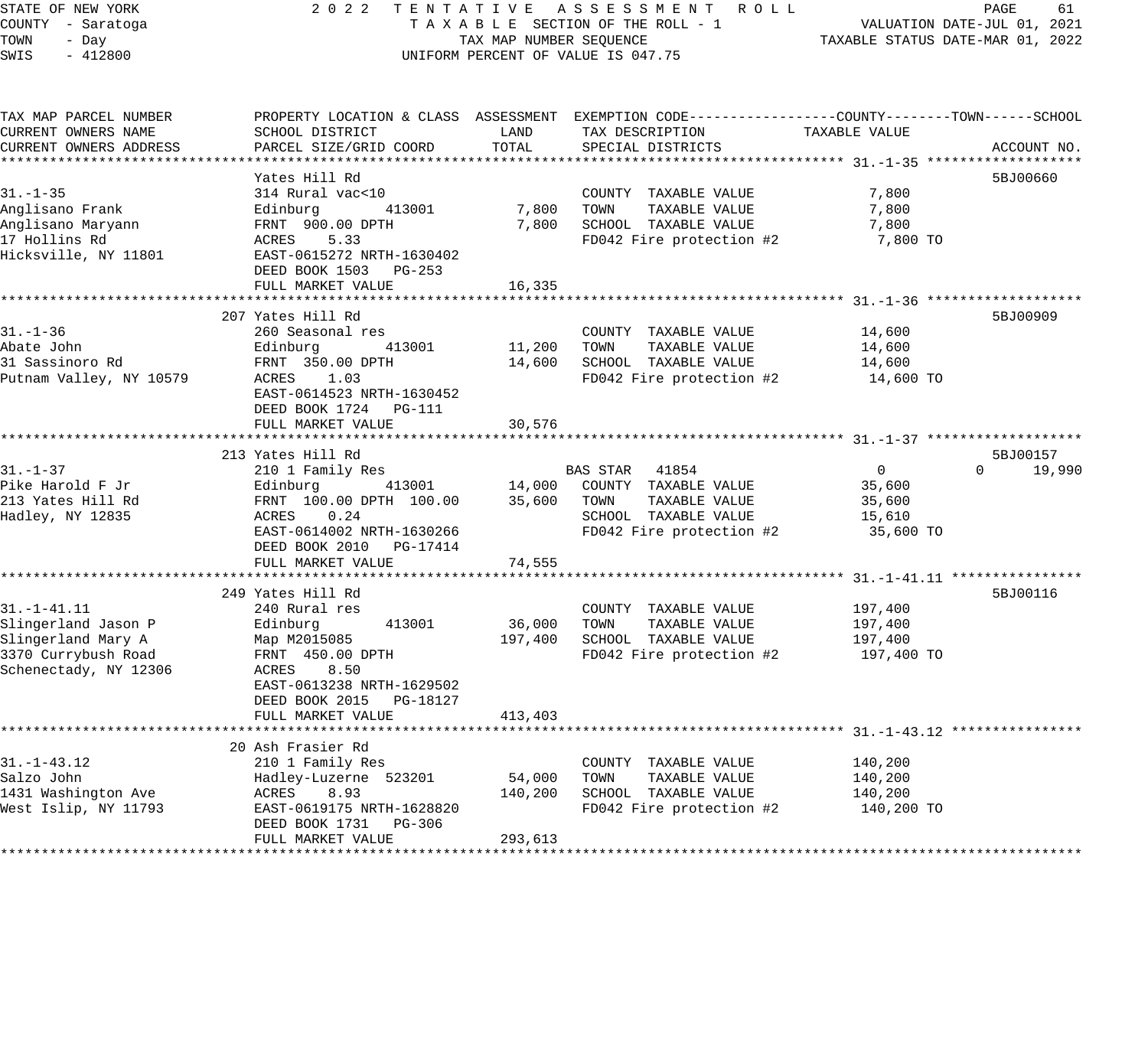STATE OF NEW YORK 2 0 2 2 T E N T A T I V E A S S E S S M E N T R O L L PAGE 62 COUNTY - Saratoga T A X A B L E SECTION OF THE ROLL - 1 VALUATION DATE-JUL 01, 2021 TOWN - Day TAX MAP NUMBER SEQUENCE TAXABLE STATUS DATE-MAR 01, 2022 SWIS - 412800 CONTROLLY THE UNIFORM PERCENT OF VALUE IS 047.75 TAX MAP PARCEL NUMBER PROPERTY LOCATION & CLASS ASSESSMENT EXEMPTION CODE------------------COUNTY--------TOWN------SCHOOL CURRENT OWNERS NAME SCHOOL DISTRICT LAND TAX DESCRIPTION TAXABLE VALUE CURRENT OWNERS ADDRESS PARCEL SIZE/GRID COORD TOTAL SPECIAL DISTRICTS ACCOUNT NO. \*\*\*\*\*\*\*\*\*\*\*\*\*\*\*\*\*\*\*\*\*\*\*\*\*\*\*\*\*\*\*\*\*\*\*\*\*\*\*\*\*\*\*\*\*\*\*\*\*\*\*\*\*\*\*\*\*\*\*\*\*\*\*\*\*\*\*\*\*\*\*\*\*\*\*\*\*\*\*\*\*\*\*\*\*\*\*\*\*\*\*\*\*\*\*\*\*\*\*\*\*\*\* 31.-1-43.111 \*\*\*\*\*\*\*\*\*\*\*\*\*\*\*  $1603$  N Shore Rd  $5BJ00404$ 31.-1-43.111 270 Mfg housing COUNTY TAXABLE VALUE 108,300 Boyce Bryan E Hadley-Luzerne 523201 84,300 TOWN TAXABLE VALUE 108,300 57B Glenham Ave FRNT 589.72 DPTH 108,300 SCHOOL TAXABLE VALUE 108,300 Saratoga Springs, NY 12866 ACRES 168.52 FD042 Fire protection #2 108,300 TO EAST-0618454 NRTH-1628336 DEED BOOK 1394 PG-341 FULL MARKET VALUE 226,806 \*\*\*\*\*\*\*\*\*\*\*\*\*\*\*\*\*\*\*\*\*\*\*\*\*\*\*\*\*\*\*\*\*\*\*\*\*\*\*\*\*\*\*\*\*\*\*\*\*\*\*\*\*\*\*\*\*\*\*\*\*\*\*\*\*\*\*\*\*\*\*\*\*\*\*\*\*\*\*\*\*\*\*\*\*\*\*\*\*\*\*\*\*\*\*\*\*\*\*\*\*\*\* 31.-1-43.112 \*\*\*\*\*\*\*\*\*\*\*\*\*\*\* 22 Ash Frasier Rd 5BJ00404 31.-1-43.112 210 1 Family Res COUNTY TAXABLE VALUE 140,000 Harris Richard M Hadley-Luzerne 523201 50,000 TOWN TAXABLE VALUE 140,000 13 Dennis Dr FRNT 90.00 DPTH 140,000 SCHOOL TAXABLE VALUE 140,000 Clifton Park, NY 12065 ACRES 1.65 FD042 Fire protection #2 140,000 TO EAST-0619496 NRTH-1628942 DEED BOOK 2010 PG-657 FULL MARKET VALUE 293,194 \*\*\*\*\*\*\*\*\*\*\*\*\*\*\*\*\*\*\*\*\*\*\*\*\*\*\*\*\*\*\*\*\*\*\*\*\*\*\*\*\*\*\*\*\*\*\*\*\*\*\*\*\*\*\*\*\*\*\*\*\*\*\*\*\*\*\*\*\*\*\*\*\*\*\*\*\*\*\*\*\*\*\*\*\*\*\*\*\*\*\*\*\*\*\*\*\*\*\*\*\*\*\* 31.-1-44.2 \*\*\*\*\*\*\*\*\*\*\*\*\*\*\*\*\* Yates Hill Rd 31.-1-44.2 322 Rural vac>10 COUNTY TAXABLE VALUE 10,300 Kerilla Stephen P Edinburg 413001 10,300 TOWN TAXABLE VALUE 10,300 Kerilla Laureen FRNT 847.00 DPTH 10,300 SCHOOL TAXABLE VALUE 10,300 200 Boston Ave #2 ACRES 10.41 FD042 Fire protection #2 10,300 TO Stratford, CT 06614 EAST-0616163 NRTH-1630128 DEED BOOK 1209 PG-365 FULL MARKET VALUE 21,571 \*\*\*\*\*\*\*\*\*\*\*\*\*\*\*\*\*\*\*\*\*\*\*\*\*\*\*\*\*\*\*\*\*\*\*\*\*\*\*\*\*\*\*\*\*\*\*\*\*\*\*\*\*\*\*\*\*\*\*\*\*\*\*\*\*\*\*\*\*\*\*\*\*\*\*\*\*\*\*\*\*\*\*\*\*\*\*\*\*\*\*\*\*\*\*\*\*\*\*\*\*\*\* 31.-1-44.11 \*\*\*\*\*\*\*\*\*\*\*\*\*\*\*\* 112 Yates Hill Rd 5BJ00166 (1999) 12 September 112 September 112 September 112 September 112 September 113 September 113 September 113 September 113 September 113 September 113 September 113 September 113 September 113 Sep 31.-1-44.11 312 Vac w/imprv COUNTY TAXABLE VALUE 71,300 Nadoraski Adrienne Edinburg 413001 67,100 TOWN TAXABLE VALUE 71,300 Nadoraski Douglas E FRNT 1880.00 DPTH 71,300 SCHOOL TAXABLE VALUE 71,300 528 NORTH SHORE ROAD ACRES 107.28 FD042 Fire protection #2 71,300 TO HADLEY, NY 12835 EAST-0616015 NRTH-1631606 DEED BOOK 2021 PG-9210 FULL MARKET VALUE 149,319 \*\*\*\*\*\*\*\*\*\*\*\*\*\*\*\*\*\*\*\*\*\*\*\*\*\*\*\*\*\*\*\*\*\*\*\*\*\*\*\*\*\*\*\*\*\*\*\*\*\*\*\*\*\*\*\*\*\*\*\*\*\*\*\*\*\*\*\*\*\*\*\*\*\*\*\*\*\*\*\*\*\*\*\*\*\*\*\*\*\*\*\*\*\*\*\*\*\*\*\*\*\*\* 31.-1-44.12 \*\*\*\*\*\*\*\*\*\*\*\*\*\*\*\* 123 Yates Hill Rd 31.-1-44.12 210 1 Family Res COUNTY TAXABLE VALUE 92,600 Cordato Joseph W Jr Edinburg 413001 25,300 TOWN TAXABLE VALUE 92,600 Cordato Laurie A FRNT 996.60 DPTH 92,600 SCHOOL TAXABLE VALUE 92,600 PO Box 95 ACRES 23.60 FD042 Fire protection #2 92,600 TO Hadley, NY 12835 EAST-0616904 NRTH-1630141

\*\*\*\*\*\*\*\*\*\*\*\*\*\*\*\*\*\*\*\*\*\*\*\*\*\*\*\*\*\*\*\*\*\*\*\*\*\*\*\*\*\*\*\*\*\*\*\*\*\*\*\*\*\*\*\*\*\*\*\*\*\*\*\*\*\*\*\*\*\*\*\*\*\*\*\*\*\*\*\*\*\*\*\*\*\*\*\*\*\*\*\*\*\*\*\*\*\*\*\*\*\*\*\*\*\*\*\*\*\*\*\*\*\*\*\*\*\*\*\*\*\*\*\*\*\*\*\*\*\*\*\*

DEED BOOK 2019 PG-30533

FULL MARKET VALUE 193,927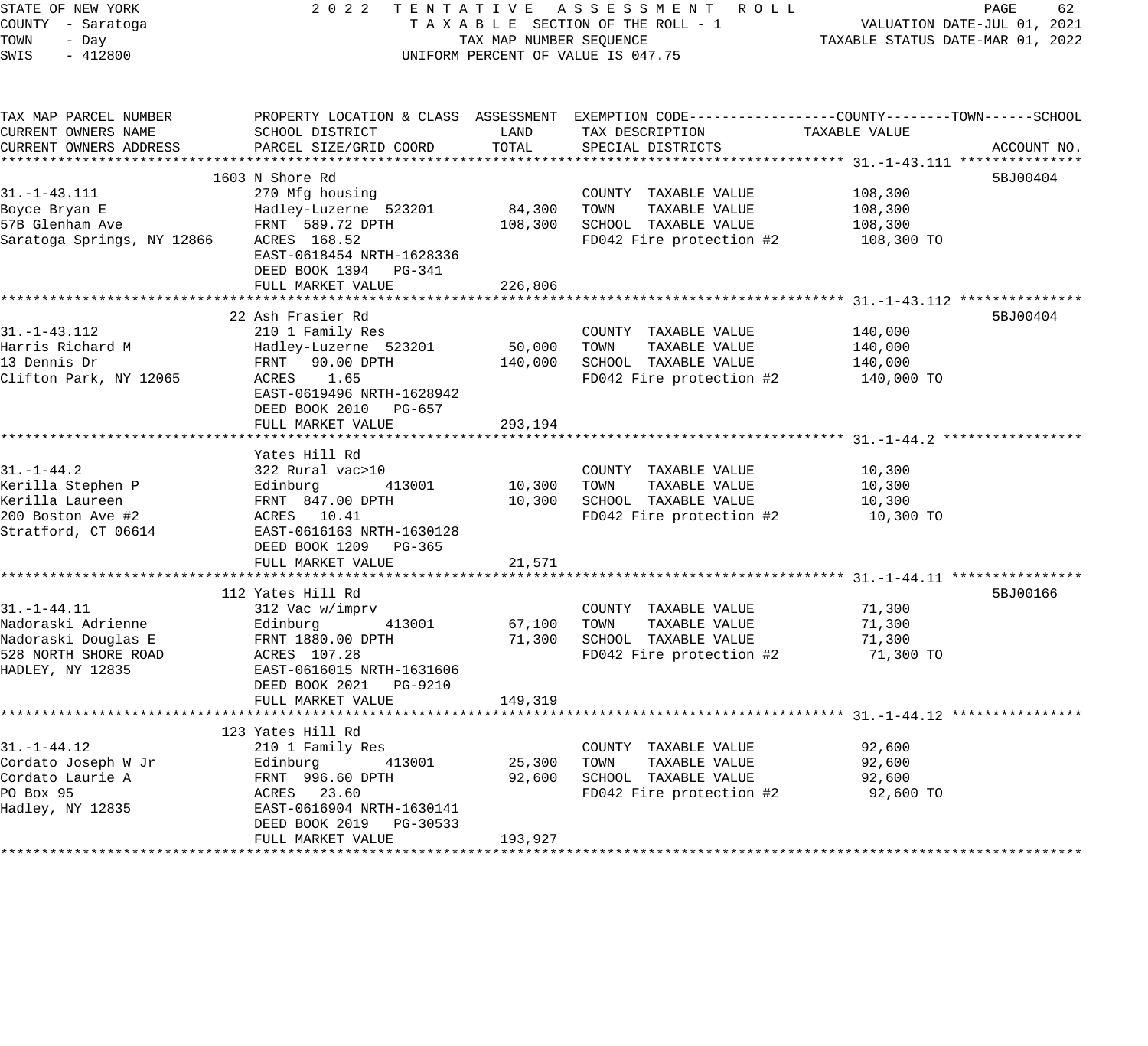## STATE OF NEW YORK 2 0 2 2 T E N T A T I V E A S S E S S M E N T R O L L PAGE 63 COUNTY - Saratoga T A X A B L E SECTION OF THE ROLL - 1 VALUATION DATE-JUL 01, 2021 TAX MAP NUMBER SEQUENCE TAXABLE STATUS DATE-MAR 01, 2022 UNIFORM PERCENT OF VALUE IS 047.75

| TAX MAP PARCEL NUMBER   |                            |         | PROPERTY LOCATION & CLASS ASSESSMENT EXEMPTION CODE----------------COUNTY-------TOWN------SCHOOL |               |             |
|-------------------------|----------------------------|---------|--------------------------------------------------------------------------------------------------|---------------|-------------|
| CURRENT OWNERS NAME     | SCHOOL DISTRICT            | LAND    | TAX DESCRIPTION                                                                                  | TAXABLE VALUE |             |
| CURRENT OWNERS ADDRESS  | PARCEL SIZE/GRID COORD     | TOTAL   | SPECIAL DISTRICTS                                                                                |               | ACCOUNT NO. |
| *********************   |                            |         |                                                                                                  |               |             |
|                         | Yates Hill Rd              |         |                                                                                                  |               | 5BJ00097    |
| $31. - 1 - 45$          | 314 Rural vac<10           |         | COUNTY TAXABLE VALUE                                                                             | 6,700         |             |
| Abate John              | Edinburg<br>413001         | 6,700   | TAXABLE VALUE<br>TOWN                                                                            | 6,700         |             |
| 31 Sassinoro Rd         | FRNT 327.00 DPTH           | 6,700   | SCHOOL TAXABLE VALUE                                                                             | 6,700         |             |
| Putnam Valley, NY 10579 | 1.78<br>ACRES              |         | FD042 Fire protection #2                                                                         | 6,700 TO      |             |
|                         | EAST-0613522 NRTH-1630013  |         |                                                                                                  |               |             |
|                         | DEED BOOK 1724 PG-111      |         |                                                                                                  |               |             |
|                         | FULL MARKET VALUE          | 14,031  |                                                                                                  |               |             |
|                         |                            |         |                                                                                                  |               |             |
|                         | 86 Yates Hill Rd           |         |                                                                                                  |               | 5BJ02164    |
| $31. - 1 - 46$          | 270 Mfg housing            |         | COUNTY TAXABLE VALUE                                                                             | 34,500        |             |
| Shipski Frank E Jr      | Hadley-Luzerne 523201      | 7,600   | TOWN<br>TAXABLE VALUE                                                                            | 34,500        |             |
| 289 Antone Mt. Road     | FRNT 50.00 DPTH            | 34,500  | SCHOOL TAXABLE VALUE                                                                             | 34,500        |             |
| Corinth, NY 12822       | 3.20<br>ACRES              |         | FD042 Fire protection #2                                                                         | 34,500 TO     |             |
|                         | EAST-0618490 NRTH-1630547  |         |                                                                                                  |               |             |
|                         | DEED BOOK 2014 PG-29715    |         |                                                                                                  |               |             |
|                         | FULL MARKET VALUE          | 72,251  |                                                                                                  |               |             |
|                         |                            |         |                                                                                                  |               |             |
|                         | Bovee Rd                   |         |                                                                                                  |               | 5BJ02587    |
| 31.-1-47                | 260 Seasonal res           |         | COUNTY TAXABLE VALUE                                                                             | 49,830        |             |
| Gloeckner Joerns E P    | Hadley-Luzerne 523201      | 28,000  | TOWN<br>TAXABLE VALUE                                                                            | 49,830        |             |
| Gloeckner Elli A        | 29.00<br>ACRES             | 49,830  | SCHOOL TAXABLE VALUE                                                                             | 49,830        |             |
| 104 Yates Hill Rd       | EAST-0617665 NRTH-1633214  |         | FD042 Fire protection #2                                                                         | 49,830 TO     |             |
| Hadley, NY 12835        | DEED BOOK 2010<br>PG-36410 |         |                                                                                                  |               |             |
|                         | FULL MARKET VALUE          | 104,356 |                                                                                                  |               |             |
|                         |                            |         |                                                                                                  |               |             |
|                         | 336 Glasshouse Creek Rd    |         |                                                                                                  |               |             |
| $31. - 1 - 48$          | 280 Res Multiple           |         | COUNTY TAXABLE VALUE                                                                             | 207,300       |             |
| Giroux Thomas J         | 413001                     | 24,500  | TOWN<br>TAXABLE VALUE                                                                            | 207,300       |             |
| Giroux Karin S          | Edinburg                   | 207,300 | SCHOOL TAXABLE VALUE                                                                             | 207,300       |             |
|                         | Map M2015085               |         |                                                                                                  |               |             |
| 1566 Division St        | 2015/15801                 |         | FD042 Fire protection #2                                                                         | 207,300 TO    |             |
| West Charlton, NY 12010 | FRNT 770.00 DPTH           |         |                                                                                                  |               |             |
|                         | ACRES 58.50                |         |                                                                                                  |               |             |
|                         | EAST-0613243 NRTH-1629066  |         |                                                                                                  |               |             |
|                         | DEED BOOK 2010<br>PG-37342 |         |                                                                                                  |               |             |
|                         | FULL MARKET VALUE          | 434,136 |                                                                                                  |               |             |
|                         |                            |         |                                                                                                  |               |             |
|                         | 217 Yates Hill Rd          |         |                                                                                                  |               | 5BJ00092    |
| $31. - 1 - 49$          | 210 1 Family Res           |         | COUNTY TAXABLE VALUE                                                                             | 126,000       |             |
| Allen Dennis            | Edinburg<br>413001         | 15,400  | TOWN<br>TAXABLE VALUE                                                                            | 126,000       |             |
| Allen Nichole           | 2017/3830 M2017021         | 126,000 | SCHOOL TAXABLE VALUE                                                                             | 126,000       |             |
| 217 Yates Hill Road     | FRNT 118.00 DPTH 305.00    |         | FD042 Fire protection #2                                                                         | 126,000 TO    |             |
| Hadley, NY 12835        | ACRES<br>1.12              |         |                                                                                                  |               |             |
|                         | EAST-0613982 NRTH-1630138  |         |                                                                                                  |               |             |
|                         | DEED BOOK 2021<br>PG-32950 |         |                                                                                                  |               |             |
|                         | FULL MARKET VALUE          | 263,874 |                                                                                                  |               |             |
|                         |                            |         |                                                                                                  |               |             |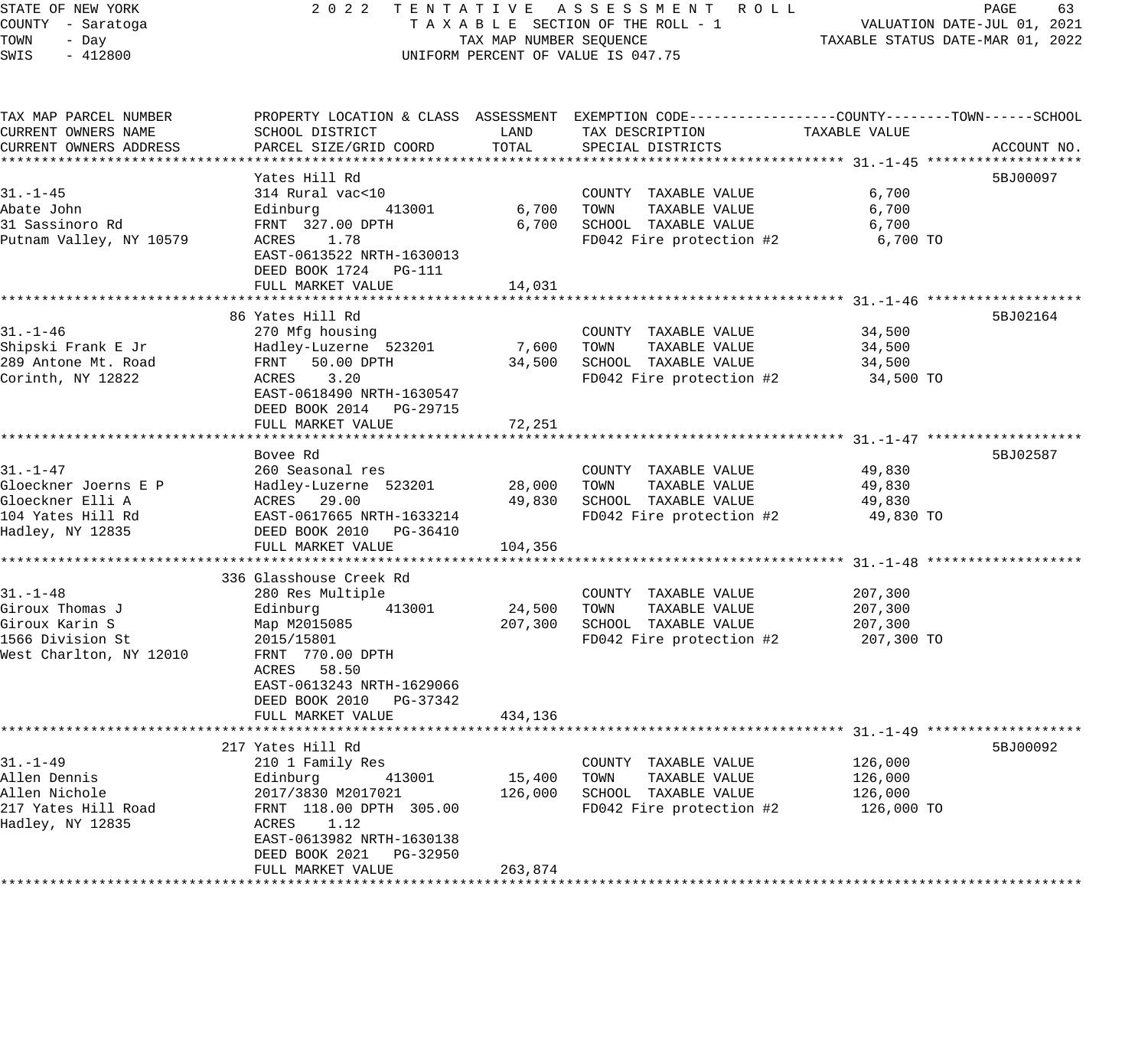| STATE OF NEW YORK<br>COUNTY - Saratoga<br>TOWN<br>- Day<br>SWIS<br>$-412800$                                                                                                           | 2 0 2 2                                                                                                                                                                                                                                                                                                                                                                                                         | TAX MAP NUMBER SEQUENCE                            | TENTATIVE ASSESSMENT ROLL<br>TAXABLE SECTION OF THE ROLL - 1<br>UNIFORM PERCENT OF VALUE IS 047.75                                                                                                                                                                                                    |                                                                                                                     | PAGE<br>64<br>VALUATION DATE-JUL 01, 2021<br>TAXABLE STATUS DATE-MAR 01, 2022 |
|----------------------------------------------------------------------------------------------------------------------------------------------------------------------------------------|-----------------------------------------------------------------------------------------------------------------------------------------------------------------------------------------------------------------------------------------------------------------------------------------------------------------------------------------------------------------------------------------------------------------|----------------------------------------------------|-------------------------------------------------------------------------------------------------------------------------------------------------------------------------------------------------------------------------------------------------------------------------------------------------------|---------------------------------------------------------------------------------------------------------------------|-------------------------------------------------------------------------------|
| TAX MAP PARCEL NUMBER<br>CURRENT OWNERS NAME<br>CURRENT OWNERS ADDRESS                                                                                                                 | SCHOOL DISTRICT<br>PARCEL SIZE/GRID COORD                                                                                                                                                                                                                                                                                                                                                                       | LAND<br>TOTAL                                      | PROPERTY LOCATION & CLASS ASSESSMENT EXEMPTION CODE----------------COUNTY-------TOWN------SCHOOL<br>TAX DESCRIPTION<br>SPECIAL DISTRICTS                                                                                                                                                              | TAXABLE VALUE                                                                                                       | ACCOUNT NO.                                                                   |
|                                                                                                                                                                                        | 1759 N Shore Rd                                                                                                                                                                                                                                                                                                                                                                                                 |                                                    |                                                                                                                                                                                                                                                                                                       |                                                                                                                     | 5BJ00741                                                                      |
| $31 - 2 - 1$<br>Haddad Revocable Trust Betsy<br>15 Lake Celeste Dr<br>Garrison, NY 10524                                                                                               | 240 Rural res<br>Hadley-Luzerne 523201<br>Bstsy Haddad IRR 11/15/20<br>FRNT 973.76 DPTH<br>ACRES 59.80<br>EAST-0622815 NRTH-1631265<br>DEED BOOK 2021<br>PG-20404<br>FULL MARKET VALUE                                                                                                                                                                                                                          | 79,400<br>156,300<br>327,330                       | COUNTY TAXABLE VALUE<br>TAXABLE VALUE<br>TOWN<br>SCHOOL TAXABLE VALUE<br>FD041 Fire protection #1                                                                                                                                                                                                     | 156,300<br>156,300<br>156,300<br>156,300 TO                                                                         |                                                                               |
|                                                                                                                                                                                        |                                                                                                                                                                                                                                                                                                                                                                                                                 |                                                    |                                                                                                                                                                                                                                                                                                       |                                                                                                                     |                                                                               |
| $31. - 2 - 2.1$<br>Lane Thomas G<br>Lane Maria<br>1815 N. Shore Dr<br>Hadley, NY 12835<br>$31. - 2 - 2.21$<br>Collins Robert<br>Collins Sheri<br>1805 W Galway Rd<br>Hagaman, NY 12086 | 1815 N Shore Rd<br>240 Rural res<br>Hadley-Luzerne 523201<br>Lot 2<br>FRNT 1220.70 DPTH<br>ACRES 15.70<br>EAST-0622340 NRTH-1630158<br>DEED BOOK 1449<br>PG-539<br>FULL MARKET VALUE<br>1817 N Shore Rd<br>210 1 Family Res<br>Hadley-Luzerne 523201<br>Mara Joint Trust<br>Lot 1<br>FRNT 400.19 DPTH<br>ACRES<br>2.91 BANK<br>999<br>EAST-0622154 NRTH-1629635<br>DEED BOOK 2020 PG-27002<br>FULL MARKET VALUE | 196,300<br>411,099<br>51,100<br>190,000<br>397,906 | 75 PCT OF VALUE USED FOR EXEMPTION PURPOSES<br>VET WAR CT 41121<br>57,400 BAS STAR<br>41854<br>COUNTY TAXABLE VALUE<br>TOWN<br>TAXABLE VALUE<br>SCHOOL TAXABLE VALUE<br>FD041 Fire protection #1<br>COUNTY TAXABLE VALUE<br>TOWN<br>TAXABLE VALUE<br>SCHOOL TAXABLE VALUE<br>FD041 Fire protection #1 | 20,070<br>$\mathbf 0$<br>176,230<br>176,230<br>176,310<br>196,300 TO<br>190,000<br>190,000<br>190,000<br>190,000 TO | 5BJ00807<br>20,070<br>$\Omega$<br>$\mathbf 0$<br>19,990                       |
| $31 - 2 - 4$<br>Mara Joseph J<br>Mara Lorraine M<br>Trustee<br>1958 N Ssore Rd<br>Hadley, NY 12835                                                                                     | 1821 N Shore Rd<br>311 Res vac land<br>Hadley-Luzerne 523201<br>Boundary line 2010/10836<br>Mara Joint Trust<br>FRNT 204.14 DPTH<br>ACRES 141.40<br>EAST-0623985 NRTH-1629490<br>DEED BOOK 1747 PG-198<br>FULL MARKET VALUE                                                                                                                                                                                     | 70,500<br>70,500<br>147,644                        | COUNTY TAXABLE VALUE<br>TOWN<br>TAXABLE VALUE<br>SCHOOL TAXABLE VALUE<br>FD041 Fire protection #1                                                                                                                                                                                                     | 70,500<br>70,500<br>70,500<br>70,500 TO                                                                             | 5BJ02034                                                                      |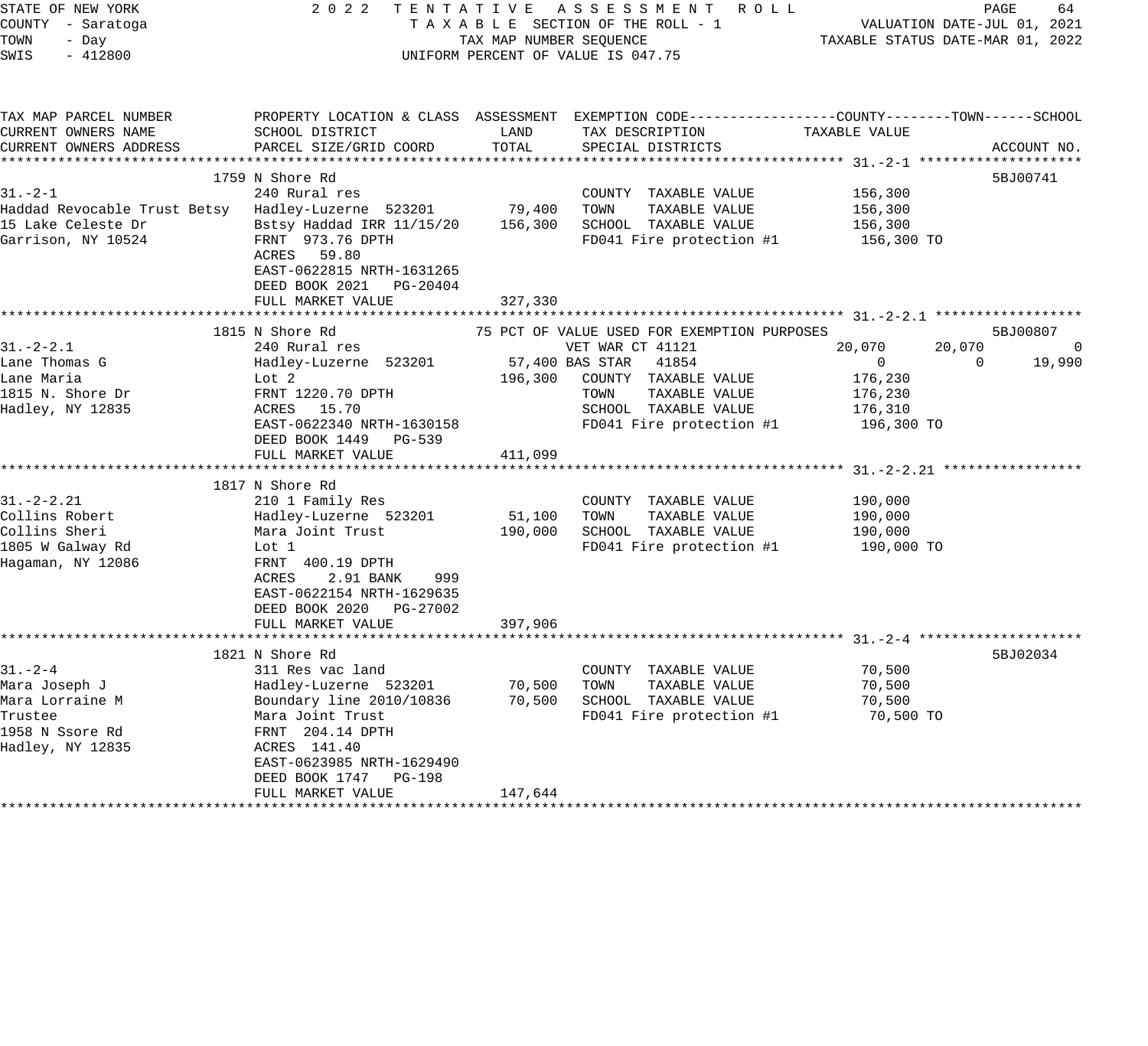## STATE OF NEW YORK 2 0 2 2 T E N T A T I V E A S S E S S M E N T R O L L PAGE 65 COUNTY - Saratoga T A X A B L E SECTION OF THE ROLL - 1 VALUATION DATE-JUL 01, 2021 X A B L E SECTION OF THE ROLL - 1 WILLIAM CONTROLLED STATUS DATE-MAR 01, 2022 UNIFORM PERCENT OF VALUE IS 047.75

| TAX MAP PARCEL NUMBER   | PROPERTY LOCATION & CLASS ASSESSMENT EXEMPTION CODE---------------COUNTY-------TOWN------SCHOOL |         |                          |                |                    |
|-------------------------|-------------------------------------------------------------------------------------------------|---------|--------------------------|----------------|--------------------|
| CURRENT OWNERS NAME     | SCHOOL DISTRICT                                                                                 | LAND    | TAX DESCRIPTION          | TAXABLE VALUE  |                    |
| CURRENT OWNERS ADDRESS  | PARCEL SIZE/GRID COORD                                                                          | TOTAL   | SPECIAL DISTRICTS        |                | ACCOUNT NO.        |
|                         |                                                                                                 |         |                          |                |                    |
|                         | 89 Boyee Rd                                                                                     |         |                          |                | 5BJ00416           |
| $31.7 - 1 - 2$          | 210 1 Family Res                                                                                |         | COUNTY TAXABLE VALUE     | 65,400         |                    |
| Russman Susan E         | Hadley-Luzerne 523201                                                                           | 50,200  | TOWN<br>TAXABLE VALUE    | 65,400         |                    |
| 4 Barratt Dr            | FRNT 215.00 DPTH                                                                                | 65,400  | SCHOOL TAXABLE VALUE     | 65,400         |                    |
| Waterford, NY 12188     | 1.48<br>ACRES                                                                                   |         | FD042 Fire protection #2 | 65,400 TO      |                    |
|                         | EAST-0621519 NRTH-1632635                                                                       |         |                          |                |                    |
|                         | DEED BOOK 1421<br>PG-267                                                                        |         |                          |                |                    |
|                         |                                                                                                 |         |                          |                |                    |
|                         | FULL MARKET VALUE                                                                               | 136,963 |                          |                |                    |
|                         |                                                                                                 |         |                          |                |                    |
|                         | 84 Bovee Rd                                                                                     |         |                          |                | 5BJ00021           |
| $31.7 - 1 - 3$          | 270 Mfg housing                                                                                 |         | B STAR ADD 41864         | $\mathbf{0}$   | $\Omega$<br>19,990 |
| Allen Wallace B         | Hadley-Luzerne 523201                                                                           | 30,000  | COUNTY TAXABLE VALUE     | 88,800         |                    |
| Allen Diane L           | FRNT 155.00 DPTH 250.00                                                                         | 88,800  | TOWN<br>TAXABLE VALUE    | 88,800         |                    |
| 84 Bovee Rd             | ACRES<br>0.89                                                                                   |         | SCHOOL TAXABLE VALUE     | 68,810         |                    |
| Hadley, NY 12835        | EAST-0621382 NRTH-1632318                                                                       |         | FD042 Fire protection #2 | 88,800 TO      |                    |
|                         | DEED BOOK 1606 PG-194                                                                           |         |                          |                |                    |
|                         | FULL MARKET VALUE                                                                               | 185,969 |                          |                |                    |
|                         |                                                                                                 |         |                          |                |                    |
|                         | 1734 N Shore Rd                                                                                 |         |                          |                | 5BJ00794           |
| $31.7 - 2 - 1.1$        | 210 1 Family Res - WTRFNT                                                                       |         | COUNTY TAXABLE VALUE     | 334,000        |                    |
| Feigenbaum Polly J      | Hadley-Luzerne 523201                                                                           | 125,500 | TAXABLE VALUE<br>TOWN    | 334,000        |                    |
| Bartell Brandon L Et Al | FRNT 126.10 DPTH                                                                                | 334,000 | SCHOOL TAXABLE VALUE     | 334,000        |                    |
| 21 Chestnut Lane        | ACRES<br>1.96                                                                                   |         | FD042 Fire protection #2 | 334,000 TO     |                    |
| Niskayuna, NY 12309     | EAST-0621404 NRTH-1631352                                                                       |         |                          |                |                    |
|                         | DEED BOOK 2020 PG-35000                                                                         |         |                          |                |                    |
|                         | FULL MARKET VALUE                                                                               | 699,476 |                          |                |                    |
|                         |                                                                                                 |         |                          |                |                    |
|                         | 1732 N Shore Rd                                                                                 |         |                          |                |                    |
| $31.7 - 2 - 1.2$        | 210 1 Family Res                                                                                |         | ENH STAR 41834           | $\overline{0}$ | 49,900<br>$\Omega$ |
| Krasucki Charles J      | Hadley-Luzerne 523201                                                                           | 37,500  | COUNTY TAXABLE VALUE     | 65,000         |                    |
| Adams Michele           | Access 30' R.o.w.                                                                               | 65,000  | TAXABLE VALUE<br>TOWN    | 65,000         |                    |
| 1732 North Shore Rd     | ACRES<br>0.52                                                                                   |         | SCHOOL TAXABLE VALUE     | 15,100         |                    |
|                         |                                                                                                 |         |                          |                |                    |
| Hadley, NY 12835        | EAST-0621545 NRTH-1631356                                                                       |         | FD042 Fire protection #2 | 65,000 TO      |                    |
|                         | DEED BOOK 1532<br>PG-400                                                                        |         |                          |                |                    |
|                         | FULL MARKET VALUE                                                                               | 136,126 |                          |                |                    |
|                         |                                                                                                 |         |                          |                |                    |
|                         | 1730 N Shore Rd                                                                                 |         |                          |                |                    |
| $31.7 - 2 - 1.3$        | 210 1 Family Res                                                                                |         | COUNTY TAXABLE VALUE     | 180,300        |                    |
| Brunelle Daniel J       | Hadley-Luzerne 523201                                                                           | 37,500  | TOWN<br>TAXABLE VALUE    | 180,300        |                    |
| Brunelle Suzanne W      | Lot 2                                                                                           | 180,300 | SCHOOL TAXABLE VALUE     | 180,300        |                    |
| 4 Woods Edge Rd         | FRNT 273.95 DPTH                                                                                |         | FD042 Fire protection #2 | 180,300 TO     |                    |
| Brunt Hills, NY 12027   | ACRES<br>0.72                                                                                   |         |                          |                |                    |
|                         | EAST-0621506 NRTH-1631511                                                                       |         |                          |                |                    |
|                         | DEED BOOK 2008<br>PG-32115                                                                      |         |                          |                |                    |
|                         | FULL MARKET VALUE                                                                               | 377,592 |                          |                |                    |
|                         |                                                                                                 |         |                          |                |                    |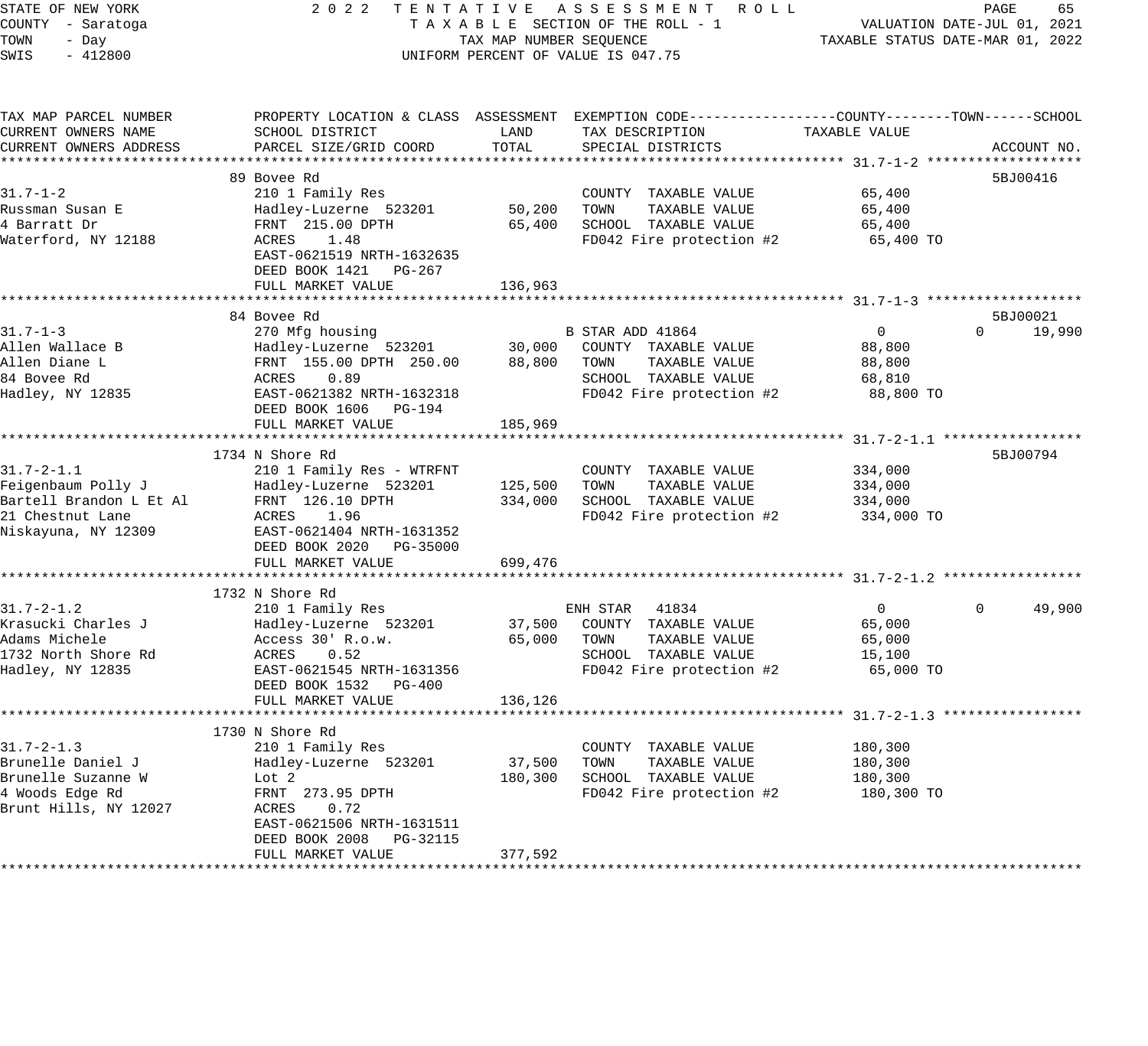STATE OF NEW YORK 2 0 2 2 T E N T A T I V E A S S E S S M E N T R O L L PAGE 66 COUNTY - Saratoga T A X A B L E SECTION OF THE ROLL - 1 VALUATION DATE-JUL 01, 2021 TOWN - Day TAX MAP NUMBER SEQUENCE TAXABLE STATUS DATE-MAR 01, 2022 SWIS - 412800 CONTROLLY THE UNIFORM PERCENT OF VALUE IS 047.75 TAX MAP PARCEL NUMBER PROPERTY LOCATION & CLASS ASSESSMENT EXEMPTION CODE------------------COUNTY--------TOWN------SCHOOL CURRENT OWNERS NAME SCHOOL DISTRICT LAND TAX DESCRIPTION TAXABLE VALUE CURRENT OWNERS ADDRESS PARCEL SIZE/GRID COORD TOTAL SPECIAL DISTRICTS ACCOUNT NO. \*\*\*\*\*\*\*\*\*\*\*\*\*\*\*\*\*\*\*\*\*\*\*\*\*\*\*\*\*\*\*\*\*\*\*\*\*\*\*\*\*\*\*\*\*\*\*\*\*\*\*\*\*\*\*\*\*\*\*\*\*\*\*\*\*\*\*\*\*\*\*\*\*\*\*\*\*\*\*\*\*\*\*\*\*\*\*\*\*\*\*\*\*\*\*\*\*\*\*\*\*\*\* 31.7-2-3 \*\*\*\*\*\*\*\*\*\*\*\*\*\*\*\*\*\*\* 1728 N Shore Rd 5BJ00020 31.7-2-3 210 1 Family Res COUNTY TAXABLE VALUE 96,100 DiLorenzo Timothy M Hadley-Luzerne 523201 37,600 TOWN TAXABLE VALUE 96,100 DiLorenzo Toni FRNT 181.24 DPTH 96,100 SCHOOL TAXABLE VALUE 96,100 4 County Rte 10 ACRES 1.26 FD042 Fire protection #2 96,100 TO Corinth, NY 12822 EAST-0621241 NRTH-1631314 DEED BOOK 1599 PG-561 FULL MARKET VALUE 201,257 \*\*\*\*\*\*\*\*\*\*\*\*\*\*\*\*\*\*\*\*\*\*\*\*\*\*\*\*\*\*\*\*\*\*\*\*\*\*\*\*\*\*\*\*\*\*\*\*\*\*\*\*\*\*\*\*\*\*\*\*\*\*\*\*\*\*\*\*\*\*\*\*\*\*\*\*\*\*\*\*\*\*\*\*\*\*\*\*\*\*\*\*\*\*\*\*\*\*\*\*\*\*\* 31.7-2-4 \*\*\*\*\*\*\*\*\*\*\*\*\*\*\*\*\*\*\* 1724 N Shore Rd 5 L01673 31.7-2-4 210 1 Family Res BAS STAR 41854 0 0 19,990 White Patrick A Hadley-Luzerne 523201 56,300 COUNTY TAXABLE VALUE 135,900 White Paula Add 60% Done & Assessed 135,900 TOWN TAXABLE VALUE 135,900 1724 North Shore Rd 100% Done 5/98 Added 40% SCHOOL TAXABLE VALUE 115,910 Hadley, NY 12835 FRNT 245.21 DPTH FD042 Fire protection #2 135,900 TO ACRES 0.70 BANK 709 EAST-0621122 NRTH-1631188 DEED BOOK 1397 PG-31 FULL MARKET VALUE 284,607 \*\*\*\*\*\*\*\*\*\*\*\*\*\*\*\*\*\*\*\*\*\*\*\*\*\*\*\*\*\*\*\*\*\*\*\*\*\*\*\*\*\*\*\*\*\*\*\*\*\*\*\*\*\*\*\*\*\*\*\*\*\*\*\*\*\*\*\*\*\*\*\*\*\*\*\*\*\*\*\*\*\*\*\*\*\*\*\*\*\*\*\*\*\*\*\*\*\*\*\*\*\*\* 31.7-2-5.1 \*\*\*\*\*\*\*\*\*\*\*\*\*\*\*\*\* 1725 N Shore Rd 5BJ00128 31.7-2-5.1 210 1 Family Res ENH STAR 41834 0 0 49,900 Pohl Patrick G Hadley-Luzerne 523201 50,000 COUNTY TAXABLE VALUE 139,000 Pohl Gale E FRNT 175.00 DPTH 72.50 139,000 TOWN TAXABLE VALUE 139,000 1725 North Shore Rd ACRES 0.20 SCHOOL TAXABLE VALUE 89,100 Hadley, NY 12835 EAST-0621026 NRTH-1631376 FD042 Fire protection #2 139,000 TO DEED BOOK 1424 PG-398 FULL MARKET VALUE 291,099 \*\*\*\*\*\*\*\*\*\*\*\*\*\*\*\*\*\*\*\*\*\*\*\*\*\*\*\*\*\*\*\*\*\*\*\*\*\*\*\*\*\*\*\*\*\*\*\*\*\*\*\*\*\*\*\*\*\*\*\*\*\*\*\*\*\*\*\*\*\*\*\*\*\*\*\*\*\*\*\*\*\*\*\*\*\*\*\*\*\*\*\*\*\*\*\*\*\*\*\*\*\*\* 31.7-2-5.2 \*\*\*\*\*\*\*\*\*\*\*\*\*\*\*\*\* 1723 N Shore Rd 31.7-2-5.2 210 1 Family Res VET COM CT 41131 17,500 17,500 0 Bova Deegan Sandra Hadley-Luzerne 523201 50,000 AGED S 41804 0 0 3,500 Zink Carol FRNT 132.00 DPTH 72.50 70,000 ENH STAR 41834 0 0 49,900 1723 North Shore Road ACRES 0.20 COUNTY TAXABLE VALUE 52,500 Hadley, NY 12835 EAST-0620979 NRTH-1631277 TOWN TAXABLE VALUE 52,500 DEED BOOK 1425 PG-576 SCHOOL TAXABLE VALUE 16,600 FULL MARKET VALUE 146,597 FD042 Fire protection #2 70,000 TO \*\*\*\*\*\*\*\*\*\*\*\*\*\*\*\*\*\*\*\*\*\*\*\*\*\*\*\*\*\*\*\*\*\*\*\*\*\*\*\*\*\*\*\*\*\*\*\*\*\*\*\*\*\*\*\*\*\*\*\*\*\*\*\*\*\*\*\*\*\*\*\*\*\*\*\*\*\*\*\*\*\*\*\*\*\*\*\*\*\*\*\*\*\*\*\*\*\*\*\*\*\*\* 31.7-2-7 \*\*\*\*\*\*\*\*\*\*\*\*\*\*\*\*\*\*\* 18 Bovee Rd 5BJ02287 31.7-2-7 210 1 Family Res COUNTY TAXABLE VALUE 95,000 Lediger William G Hadley-Luzerne 523201 50,000 TOWN TAXABLE VALUE 95,000 Lediger Catherine M FRNT 214.00 DPTH 95,000 SCHOOL TAXABLE VALUE 95,000 18 Bovee Rd ACRES 1.18 FD042 Fire protection #2 95,000 TO Hadley, NY 12835 EAST-0620862 NRTH-1631208 DEED BOOK 2017 PG-6438 EEED BOOK 2017 FG-0450<br>FULL MARKET VALUE 198,953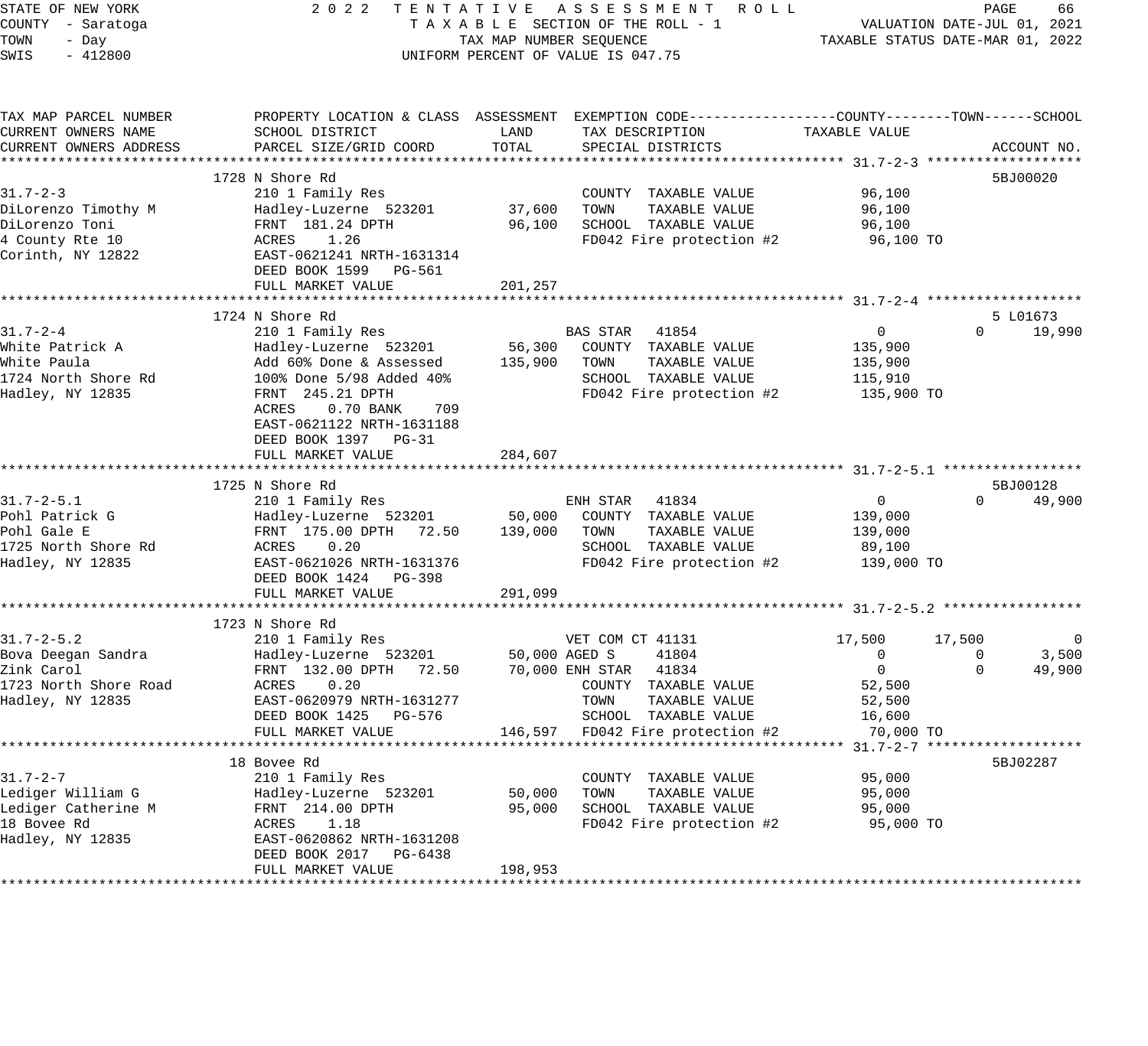## STATE OF NEW YORK 2 0 2 2 T E N T A T I V E A S S E S S M E N T R O L L PAGE 67 COUNTY - Saratoga T A X A B L E SECTION OF THE ROLL - 1 VALUATION DATE-JUL 01, 2021 TAX MAP NUMBER SEQUENCE TAXABLE STATUS DATE-MAR 01, 2022 UNIFORM PERCENT OF VALUE IS 047.75

| TAX MAP PARCEL NUMBER  | PROPERTY LOCATION & CLASS ASSESSMENT EXEMPTION CODE----------------COUNTY-------TOWN-----SCHOOL |         |                          |               |             |
|------------------------|-------------------------------------------------------------------------------------------------|---------|--------------------------|---------------|-------------|
| CURRENT OWNERS NAME    | SCHOOL DISTRICT                                                                                 | LAND    | TAX DESCRIPTION          | TAXABLE VALUE |             |
| CURRENT OWNERS ADDRESS | PARCEL SIZE/GRID COORD                                                                          | TOTAL   | SPECIAL DISTRICTS        |               | ACCOUNT NO. |
|                        |                                                                                                 |         |                          |               |             |
|                        | N Shore Rd                                                                                      |         |                          |               | 5BJ00043    |
| $31.7 - 2 - 8$         | 311 Res vac land                                                                                |         | COUNTY TAXABLE VALUE     | 11,670        |             |
| White Patrick          | Hadley-Luzerne 523201                                                                           | 11,670  | TOWN<br>TAXABLE VALUE    | 11,670        |             |
| White Paula            | ACRES<br>1.16                                                                                   | 11,670  | SCHOOL TAXABLE VALUE     | 11,670        |             |
| 1724 North Shore Rd    | EAST-0621375 NRTH-1631075                                                                       |         | FD042 Fire protection #2 | 11,670 TO     |             |
| Hadley, NY 12835       | DEED BOOK 2012 PG-1642                                                                          |         |                          |               |             |
|                        | FULL MARKET VALUE                                                                               | 24,440  |                          |               |             |
|                        |                                                                                                 |         |                          |               |             |
|                        |                                                                                                 |         |                          |               |             |
|                        | 52 Hadley Hill Rd                                                                               |         |                          |               | 5BJ00246    |
| $31.8 - 1 - 1$         | 210 1 Family Res                                                                                |         | COUNTY TAXABLE VALUE     | 34,000        |             |
| Wood Edward            | Hadley-Luzerne 523201                                                                           | 14,000  | TOWN<br>TAXABLE VALUE    | 34,000        |             |
| Perry Terri            | FRNT 50.00 DPTH 150.00                                                                          | 34,000  | SCHOOL TAXABLE VALUE     | 34,000        |             |
| 5 Laurel Rd            | ACRES<br>0.12                                                                                   |         | FD041 Fire protection #1 | 34,000 TO     |             |
| Ft Edward, NY 12828    | EAST-0622152 NRTH-1632850                                                                       |         |                          |               |             |
|                        | DEED BOOK 2019    PG-7804                                                                       |         |                          |               |             |
|                        | FULL MARKET VALUE                                                                               | 71,204  |                          |               |             |
|                        |                                                                                                 |         |                          |               |             |
|                        | 50 Hadley Hill Rd                                                                               |         |                          |               | 5BJ00273    |
| $31.8 - 1 - 2$         | 210 1 Family Res                                                                                |         | COUNTY TAXABLE VALUE     | 134,600       |             |
| Graves Roland J        | Hadley-Luzerne 523201                                                                           | 14,600  | TOWN<br>TAXABLE VALUE    | 134,600       |             |
| Graves Susan M         | FRNT 345.41 DPTH                                                                                | 134,600 | SCHOOL TAXABLE VALUE     | 134,600       |             |
| 10 Braxton Ct          | 2.21<br>ACRES                                                                                   |         | FD041 Fire protection #1 | 134,600 TO    |             |
| waterford, NY 12188    | EAST-0622113 NRTH-1632708                                                                       |         |                          |               |             |
|                        | DEED BOOK 1648 PG-766                                                                           |         |                          |               |             |
|                        | FULL MARKET VALUE                                                                               | 281,885 |                          |               |             |
|                        |                                                                                                 |         |                          |               |             |
|                        | 1755 N Shore Rd                                                                                 |         |                          |               | 5BJ00016    |
| $31.8 - 1 - 4$         |                                                                                                 |         |                          |               |             |
|                        | 480 Mult-use bld                                                                                |         | COUNTY TAXABLE VALUE     | 172,700       |             |
| Kachei LLC             | Hadley-Luzerne 523201                                                                           | 51,000  | TAXABLE VALUE<br>TOWN    | 172,700       |             |
| Attn: Kathy Duffy      | FRNT 240.00 DPTH                                                                                | 172,700 | SCHOOL TAXABLE VALUE     | 172,700       |             |
| 1120 Clover Ln         | ACRES<br>2.94                                                                                   |         | FD041 Fire protection #1 | 172,700 TO    |             |
| Glen Mills, PA 19342   | EAST-0621753 NRTH-1631969                                                                       |         |                          |               |             |
|                        | DEED BOOK 1744 PG-567                                                                           |         |                          |               |             |
|                        | FULL MARKET VALUE                                                                               | 361,675 |                          |               |             |
|                        |                                                                                                 |         |                          |               |             |
|                        | 39 Hadley Hill Rd                                                                               |         |                          |               | 5BJ00563    |
| $31.8 - 1 - 5$         | 210 1 Family Res                                                                                |         | COUNTY TAXABLE VALUE     | 21,300        |             |
| Baldes Fredrick R SR   | Hadley-Luzerne 523201 14,000                                                                    |         | TOWN<br>TAXABLE VALUE    | 21,300        |             |
| Baldes Janet M         | Life Estate Frederick R                                                                         | 21,300  | SCHOOL TAXABLE VALUE     | 21,300        |             |
| 215 Mill St            | Blades, Sr., Remaindermen                                                                       |         | FD042 Fire protection #2 | 21,300 TO     |             |
| Corinth, NY 12822      | & Jareth S Blades                                                                               |         |                          |               |             |
|                        | FRNT 115.78 DPTH                                                                                |         |                          |               |             |
|                        | ACRES<br>0.21                                                                                   |         |                          |               |             |
|                        | EAST-0621681 NRTH-1632568                                                                       |         |                          |               |             |
|                        | DEED BOOK 2016<br>PG-12628                                                                      |         |                          |               |             |
|                        | FULL MARKET VALUE                                                                               | 44,607  |                          |               |             |
|                        |                                                                                                 |         |                          |               |             |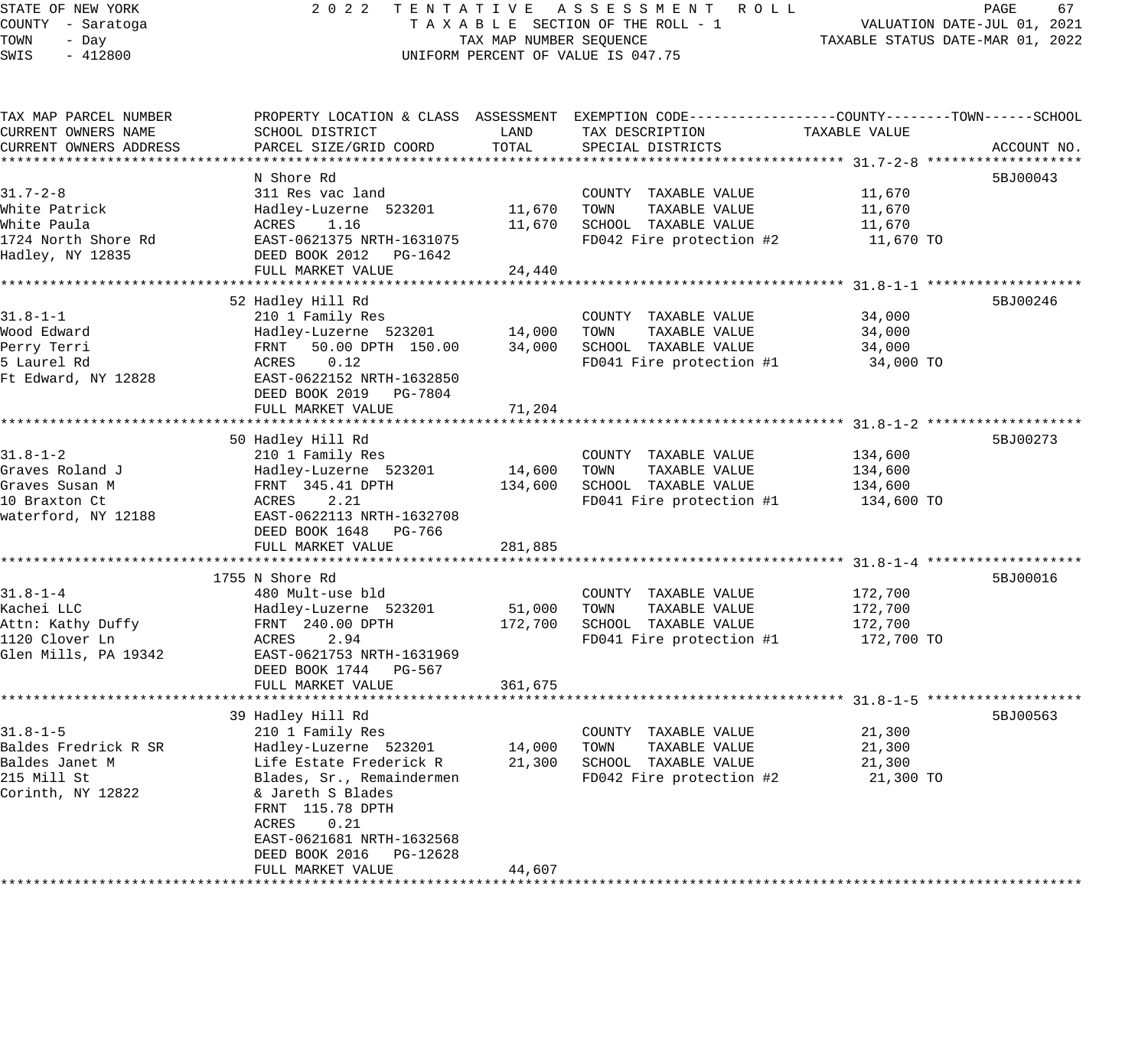| STATE OF NEW YORK |           |  |
|-------------------|-----------|--|
| COUNTY - Saratoga |           |  |
| TOWN              | - Dav     |  |
| SWIS              | $-412800$ |  |

# STATE OF NEW YORK 2 0 2 2 T E N T A T I V E A S S E S S M E N T R O L L PAGE 68 COUNTY - Saratoga T A X A B L E SECTION OF THE ROLL - 1 VALUATION DATE-JUL 01, 2021 TOWN - Day TAX MAP NUMBER SEQUENCE TAXABLE STATUS DATE-MAR 01, 2022 SWIS - 412800 CONTROLL CONTROL CONTROL UNIFORM PERCENT OF VALUE IS 047.75

| TAX MAP PARCEL NUMBER       | PROPERTY LOCATION & CLASS ASSESSMENT EXEMPTION CODE----------------COUNTY-------TOWN-----SCHOOL |              |                       |                          |                |          |             |
|-----------------------------|-------------------------------------------------------------------------------------------------|--------------|-----------------------|--------------------------|----------------|----------|-------------|
| CURRENT OWNERS NAME         | SCHOOL DISTRICT                                                                                 | LAND         |                       | TAX DESCRIPTION          | TAXABLE VALUE  |          |             |
| CURRENT OWNERS ADDRESS      | PARCEL SIZE/GRID COORD                                                                          | TOTAL        |                       | SPECIAL DISTRICTS        |                |          | ACCOUNT NO. |
|                             |                                                                                                 |              |                       |                          |                |          |             |
|                             | 93 Hadley Hill Rd                                                                               |              |                       |                          |                |          | 5 L02230    |
| $31.8 - 1 - 7$              | 210 1 Family Res                                                                                |              |                       | COUNTY TAXABLE VALUE     | 65,700         |          |             |
| Laphatt Holdings Inc        | Hadley-Luzerne 523201                                                                           | 14,000       | TOWN                  | TAXABLE VALUE            | 65,700         |          |             |
| 6 Holden Avenue             | FRNT 152.14 DPTH                                                                                | 65,700       |                       | SCHOOL TAXABLE VALUE     | 65,700         |          |             |
| Queensbury, NY 12804        | ACRES 0.53                                                                                      |              |                       | FD042 Fire protection #2 | 65,700 TO      |          |             |
|                             | EAST-0621779 NRTH-1632731                                                                       |              |                       |                          |                |          |             |
|                             | DEED BOOK 2017 PG-1754                                                                          |              |                       |                          |                |          |             |
|                             | FULL MARKET VALUE                                                                               | 137,592      |                       |                          |                |          |             |
|                             | **********************                                                                          | ************ |                       |                          |                |          |             |
|                             | 1 Bovee Rd                                                                                      |              |                       |                          |                |          | 5BJ00443    |
| $31.11 - 1 - 1$             | 311 Res vac land                                                                                |              |                       | COUNTY TAXABLE VALUE     | 25,000         |          |             |
| Carbone Rick                | Hadley-Luzerne 523201                                                                           | 25,000       | TOWN                  | TAXABLE VALUE            | 25,000         |          |             |
| Carbone Jane                | FRNT 520.00 DPTH                                                                                | 25,000       |                       | SCHOOL TAXABLE VALUE     | 25,000         |          |             |
| 1509 N Shore Rd             | ACRES<br>2.97                                                                                   |              |                       | FD042 Fire protection #2 | 25,000 TO      |          |             |
| Hadley, NY 12835            | EAST-0620561 NRTH-1630862                                                                       |              |                       |                          |                |          |             |
|                             | DEED BOOK 1352 PG-136                                                                           |              |                       |                          |                |          |             |
|                             | FULL MARKET VALUE                                                                               | 52,356       |                       |                          |                |          |             |
|                             |                                                                                                 |              |                       |                          |                |          |             |
|                             | 12 Bovee Rd                                                                                     |              |                       |                          |                |          | 5BJ00047    |
| $31.11 - 1 - 2$             | 210 1 Family Res                                                                                |              |                       | COUNTY TAXABLE VALUE     | 50,900         |          |             |
| Marion Karen E              | Hadley-Luzerne 523201                                                                           | 25,000       | TOWN                  | TAXABLE VALUE            | 50,900         |          |             |
| 1501 N Shore Rd             | FRNT 398.00 DPTH 210.92                                                                         | 50,900       |                       | SCHOOL TAXABLE VALUE     | 50,900         |          |             |
| Hadley, NY 12835            | ACRES<br>0.85                                                                                   |              |                       | FD042 Fire protection #2 | 50,900 TO      |          |             |
|                             | EAST-0620814 NRTH-1630953                                                                       |              |                       |                          |                |          |             |
|                             | DEED BOOK 2013 PG-5478                                                                          |              |                       |                          |                |          |             |
|                             | FULL MARKET VALUE                                                                               | 106,597      |                       |                          |                |          |             |
|                             |                                                                                                 |              |                       |                          |                |          |             |
|                             | 1716 N Shore Rd                                                                                 |              |                       |                          |                |          | 5BJ00457    |
| $31.11 - 1 - 3.1$           | 210 1 Family Res                                                                                |              | AGED T&S 41806        |                          | 0              | 62,900   | 62,900      |
| Dittmar John A              | Hadley-Luzerne 523201                                                                           |              | 53,530 ENH STAR 41834 |                          | $\overline{0}$ | $\Omega$ | 49,900      |
| Dittmar Grace J             | FRNT 295.31 DPTH                                                                                | 125,800      |                       | COUNTY TAXABLE VALUE     | 125,800        |          |             |
| 1716 N Shore Rd             | 1.83<br>ACRES                                                                                   |              | TOWN                  | TAXABLE VALUE            | 62,900         |          |             |
| Hadley, NY 12835            | EAST-0621125 NRTH-1630990                                                                       |              |                       | SCHOOL TAXABLE VALUE     | 13,000         |          |             |
|                             | DEED BOOK 2012 PG-4098                                                                          |              |                       | FD042 Fire protection #2 | 125,800 TO     |          |             |
|                             | FULL MARKET VALUE                                                                               | 263,455      |                       |                          |                |          |             |
|                             |                                                                                                 |              |                       |                          |                |          |             |
|                             | Old Day Center Rd                                                                               |              |                       |                          |                |          |             |
| $31.11 - 1 - 4.2$           | 323 Vacant rural                                                                                |              |                       | COUNTY TAXABLE VALUE     | 800            |          |             |
| Sammler David               | Hadley-Luzerne 523201                                                                           | 800          | TOWN                  | TAXABLE VALUE            | 800            |          |             |
| Sammler Rosanne             | FRNT 22.00 DPTH 80.00                                                                           | 800          |                       | SCHOOL TAXABLE VALUE     | 800            |          |             |
| 136 Sand Hill Rd            | ACRES<br>0.04                                                                                   |              |                       | FD042 Fire protection #2 | 800 TO         |          |             |
| Greenfield Center, NY 12833 | EAST-0620992 NRTH-1630140                                                                       |              |                       |                          |                |          |             |
|                             | DEED BOOK 1652 PG-198                                                                           |              |                       |                          |                |          |             |
|                             | FULL MARKET VALUE                                                                               | 1,675        |                       |                          |                |          |             |
|                             |                                                                                                 |              |                       |                          |                |          |             |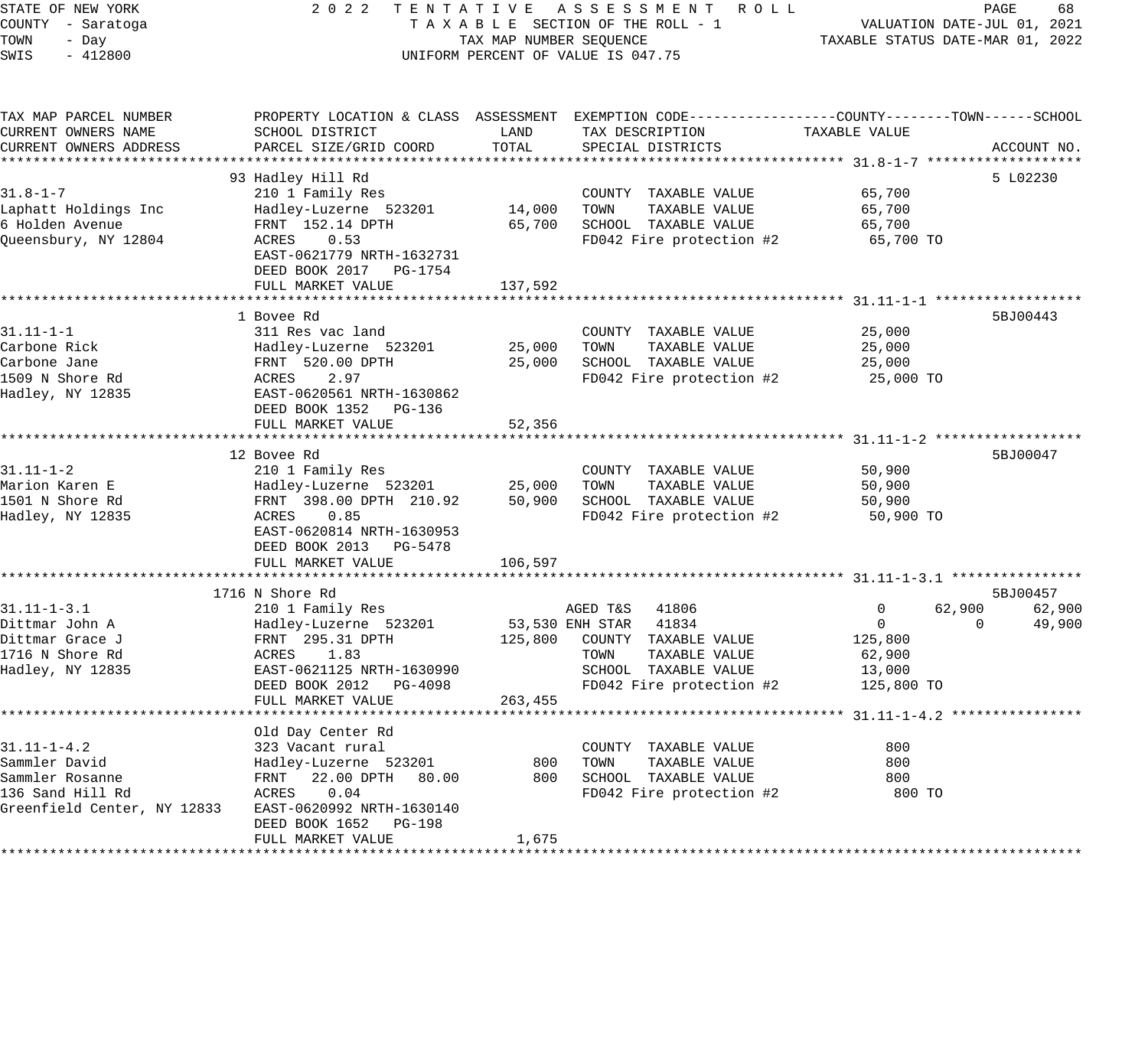STATE OF NEW YORK 2 0 2 2 T E N T A T I V E A S S E S S M E N T R O L L PAGE 69 COUNTY - Saratoga T A X A B L E SECTION OF THE ROLL - 1 VALUATION DATE-JUL 01, 2021 TOWN - Day TAX MAP NUMBER SEQUENCE TAXABLE STATUS DATE-MAR 01, 2022 SWIS - 412800 CONTROLLY THE UNIFORM PERCENT OF VALUE IS 047.75 TAX MAP PARCEL NUMBER PROPERTY LOCATION & CLASS ASSESSMENT EXEMPTION CODE------------------COUNTY--------TOWN------SCHOOL CURRENT OWNERS NAME SCHOOL DISTRICT LAND TAX DESCRIPTION TAXABLE VALUE CURRENT OWNERS ADDRESS PARCEL SIZE/GRID COORD TOTAL SPECIAL DISTRICTS ACCOUNT NO. \*\*\*\*\*\*\*\*\*\*\*\*\*\*\*\*\*\*\*\*\*\*\*\*\*\*\*\*\*\*\*\*\*\*\*\*\*\*\*\*\*\*\*\*\*\*\*\*\*\*\*\*\*\*\*\*\*\*\*\*\*\*\*\*\*\*\*\*\*\*\*\*\*\*\*\*\*\*\*\*\*\*\*\*\*\*\*\*\*\*\*\*\*\*\*\*\*\*\*\*\*\*\* 31.11-1-4.11 \*\*\*\*\*\*\*\*\*\*\*\*\*\*\*  $1698$  N Shore Rd  $5BJ00074$ 31.11-1-4.11 210 1 Family Res COUNTY TAXABLE VALUE 126,200 Miltakis Teresa Hadley-Luzerne 523201 56,400 TOWN TAXABLE VALUE 126,200 28 East Walnut Ave FRNT 313.61 DPTH 126,200 SCHOOL TAXABLE VALUE 126,200 East Farmingdale, NY 11735 ACRES 1.30 FOO42 Fire protection #2 126,200 TO EAST-0620941 NRTH-1630688 DEED BOOK 1443 PG-680 ELLED BOOK 1445 FG-000<br>FULL MARKET VALUE 264,293 \*\*\*\*\*\*\*\*\*\*\*\*\*\*\*\*\*\*\*\*\*\*\*\*\*\*\*\*\*\*\*\*\*\*\*\*\*\*\*\*\*\*\*\*\*\*\*\*\*\*\*\*\*\*\*\*\*\*\*\*\*\*\*\*\*\*\*\*\*\*\*\*\*\*\*\*\*\*\*\*\*\*\*\*\*\*\*\*\*\*\*\*\*\*\*\*\*\*\*\*\*\*\* 31.11-1-4.12 \*\*\*\*\*\*\*\*\*\*\*\*\*\*\* 48 Old Day Center Rd 31.11-1-4.12 270 Mfg housing COUNTY TAXABLE VALUE 87,800 Miltakis Teresa Hadley-Luzerne 523201 75,300 TOWN TAXABLE VALUE 87,800 28 East Walnut Ave FRNT 349.52 DPTH 87,800 SCHOOL TAXABLE VALUE 87,800 East Farmingdale, NY 11735 ACRES 1.66 FD042 Fire protection #2 87,800 TO EAST-0620985 NRTH-1630369 DEED BOOK 1443 PG-678

FULL MARKET VALUE 183,874 \*\*\*\*\*\*\*\*\*\*\*\*\*\*\*\*\*\*\*\*\*\*\*\*\*\*\*\*\*\*\*\*\*\*\*\*\*\*\*\*\*\*\*\*\*\*\*\*\*\*\*\*\*\*\*\*\*\*\*\*\*\*\*\*\*\*\*\*\*\*\*\*\*\*\*\*\*\*\*\*\*\*\*\*\*\*\*\*\*\*\*\*\*\*\*\*\*\*\*\*\*\*\* 31.11-1-5 \*\*\*\*\*\*\*\*\*\*\*\*\*\*\*\*\*\* 36 Old Day Center Rd 5BJ02155 (1989) 36 Old Day Center Rd 5BJ02155 (1989) 36 Old Day Center Rd 31.11-1-5 270 Mfg housing COUNTY TAXABLE VALUE 48,900 Sammler David Hadley-Luzerne 523201 37,500 TOWN TAXABLE VALUE 48,900 Sammler Rosanne FRNT 150.00 DPTH 95.00 48,900 SCHOOL TAXABLE VALUE 48,900 136 Sand Hill Rd ACRES 0.27 FD042 Fire protection #2 48,900 TO Greenfield Center, NY 12833 EAST-0621011 NRTH-1630058 DEED BOOK 1652 PG-198 FULL MARKET VALUE 102,408 \*\*\*\*\*\*\*\*\*\*\*\*\*\*\*\*\*\*\*\*\*\*\*\*\*\*\*\*\*\*\*\*\*\*\*\*\*\*\*\*\*\*\*\*\*\*\*\*\*\*\*\*\*\*\*\*\*\*\*\*\*\*\*\*\*\*\*\*\*\*\*\*\*\*\*\*\*\*\*\*\*\*\*\*\*\*\*\*\*\*\*\*\*\*\*\*\*\*\*\*\*\*\* 31.11-1-7 \*\*\*\*\*\*\*\*\*\*\*\*\*\*\*\*\*\* 32 Old Day Center Rd 5BJ00808 (1999) 32 Old Day Center Rd 5BJ00808 (1999) 32 Old Day Center Rd 5BJ00808 (1999) 31.11-1-7 311 Res vac land - WTRFNT COUNTY TAXABLE VALUE 75,000 Sandberg Robert A III Hadley-Luzerne 523201 75,000 TOWN TAXABLE VALUE 75,000 63 The Crossway Robert A & Lea R Sandberg 75,000 SCHOOL TAXABLE VALUE 75,000 Delmar, NY 12054 Estate FD042 Fire protection #2 75,000 TO Life Estate FRNT 285.00 DPTH 100.00 ACRES 0.85 BANK 762 EAST-0621076 NRTH-1629792 DEED BOOK 2021 PG-25395 FULL MARKET VALUE 157,068 \*\*\*\*\*\*\*\*\*\*\*\*\*\*\*\*\*\*\*\*\*\*\*\*\*\*\*\*\*\*\*\*\*\*\*\*\*\*\*\*\*\*\*\*\*\*\*\*\*\*\*\*\*\*\*\*\*\*\*\*\*\*\*\*\*\*\*\*\*\*\*\*\*\*\*\*\*\*\*\*\*\*\*\*\*\*\*\*\*\*\*\*\*\*\*\*\*\*\*\*\*\*\* 31.11-1-8 \*\*\*\*\*\*\*\*\*\*\*\*\*\*\*\*\*\*  $24$  Old Day Center Rd  $5BJ00352$ 31.11-1-8 210 1 Family Res COUNTY TAXABLE VALUE 128,200 Keller Thomas J Hadley-Luzerne 523201 75,000 TOWN TAXABLE VALUE 128,200 Keller Andrea S Thomas J Keller Rev Trust 128,200 SCHOOL TAXABLE VALUE 128,200 Trustees Andrea S Keller Rev Trust FD042 Fire protection #2 128,200 TO 53 Spice Mill Blvd Each trust as TIC. & Life Clifton Park, NY 12065 ACRES 0.15 EAST-0621105 NRTH-1629549 DEED BOOK 2013 PG-1950 FULL MARKET VALUE 268,482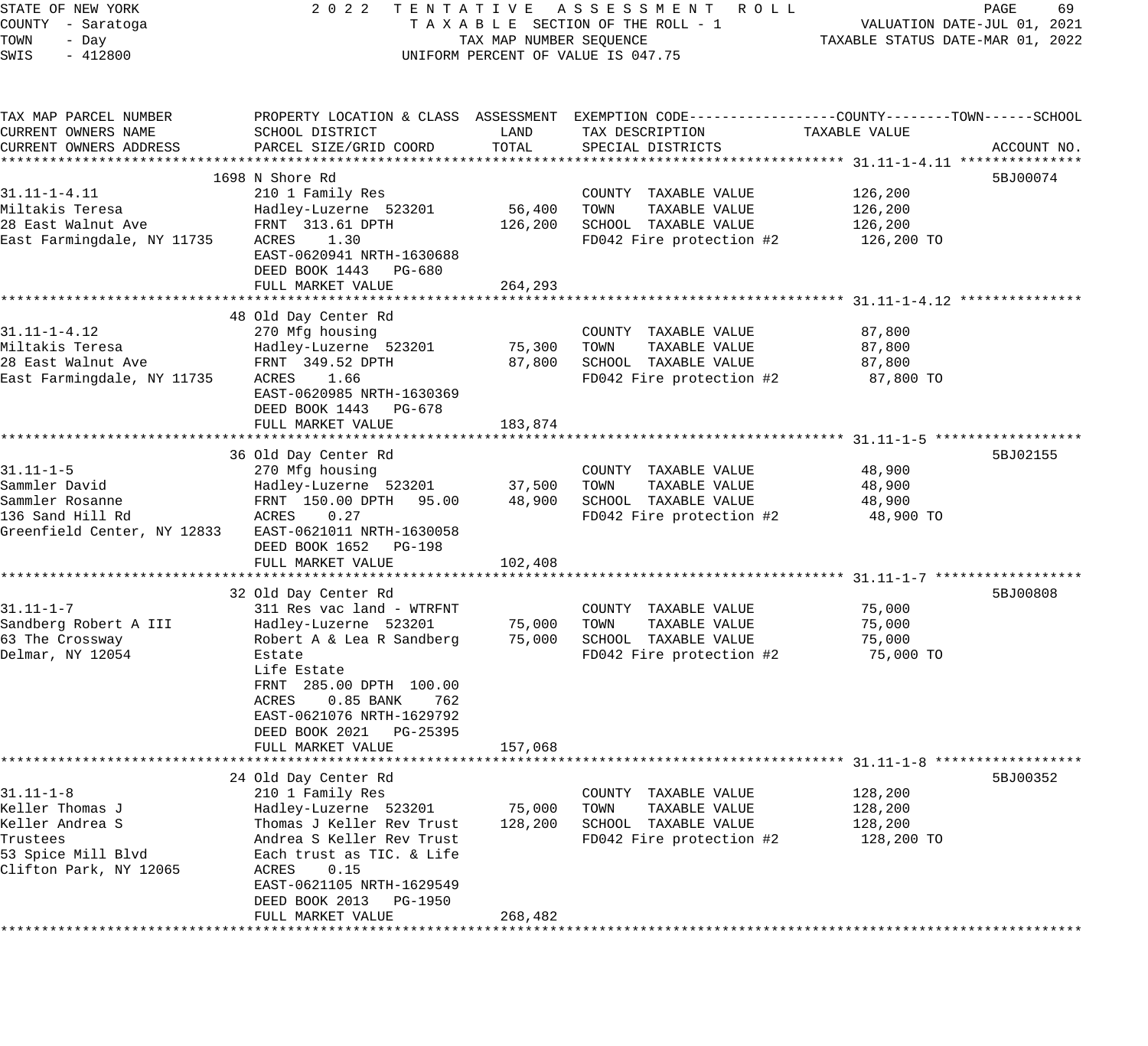STATE OF NEW YORK 2 0 2 2 T E N T A T I V E A S S E S S M E N T R O L L PAGE 70 COUNTY - Saratoga T A X A B L E SECTION OF THE ROLL - 1 VALUATION DATE-JUL 01, 2021 TOWN - Day TAX MAP NUMBER SEQUENCE TAXABLE STATUS DATE-MAR 01, 2022 SWIS - 412800 CONTROLLY THE UNIFORM PERCENT OF VALUE IS 047.75 TAX MAP PARCEL NUMBER PROPERTY LOCATION & CLASS ASSESSMENT EXEMPTION CODE------------------COUNTY--------TOWN------SCHOOL CURRENT OWNERS NAME SCHOOL DISTRICT LAND TAX DESCRIPTION TAXABLE VALUE CURRENT OWNERS ADDRESS PARCEL SIZE/GRID COORD TOTAL SPECIAL DISTRICTS ACCOUNT NO. \*\*\*\*\*\*\*\*\*\*\*\*\*\*\*\*\*\*\*\*\*\*\*\*\*\*\*\*\*\*\*\*\*\*\*\*\*\*\*\*\*\*\*\*\*\*\*\*\*\*\*\*\*\*\*\*\*\*\*\*\*\*\*\*\*\*\*\*\*\*\*\*\*\*\*\*\*\*\*\*\*\*\*\*\*\*\*\*\*\*\*\*\*\*\*\*\*\*\*\*\*\*\* 31.11-1-10 \*\*\*\*\*\*\*\*\*\*\*\*\*\*\*\*\* 3 Floyd Brown Rd 5BJ00336 31.11-1-10 312 Vac w/imprv COUNTY TAXABLE VALUE 199,200 Beach Kevin G Hadley-Luzerne 523201 75,000 TOWN TAXABLE VALUE 199,200 Beach Deborah FRNT 160.00 DPTH 173.00 199,200 SCHOOL TAXABLE VALUE 199,200 99 Burton Ln ACRES 0.61 FD042 Fire protection #2 199,200 TO Commack, NY 11725 EAST-0620924 NRTH-1629314 DEED BOOK 1032 PG-1120 FULL MARKET VALUE 417,173 \*\*\*\*\*\*\*\*\*\*\*\*\*\*\*\*\*\*\*\*\*\*\*\*\*\*\*\*\*\*\*\*\*\*\*\*\*\*\*\*\*\*\*\*\*\*\*\*\*\*\*\*\*\*\*\*\*\*\*\*\*\*\*\*\*\*\*\*\*\*\*\*\*\*\*\*\*\*\*\*\*\*\*\*\*\*\*\*\*\*\*\*\*\*\*\*\*\*\*\*\*\*\* 31.11-1-11 \*\*\*\*\*\*\*\*\*\*\*\*\*\*\*\*\* 7 Floyd Brown Rd 5BJ00201 31.11-1-11 210 1 Family Res - WTRFNT COUNTY TAXABLE VALUE 106,800 ODonnell Brian J Hadley-Luzerne 523201 75,000 TOWN TAXABLE VALUE 106,800 ODonnell Kelly J FRNT 87.50 DPTH 115.30 106,800 SCHOOL TAXABLE VALUE 106,800 32 Hawkins Road ACRES 0.21 FD042 Fire protection #2 106,800 TO Stony Brook, NY 11790 EAST-0620910 NRTH-1629169 DEED BOOK 2016 PG-34995 FULL MARKET VALUE 223,665 \*\*\*\*\*\*\*\*\*\*\*\*\*\*\*\*\*\*\*\*\*\*\*\*\*\*\*\*\*\*\*\*\*\*\*\*\*\*\*\*\*\*\*\*\*\*\*\*\*\*\*\*\*\*\*\*\*\*\*\*\*\*\*\*\*\*\*\*\*\*\*\*\*\*\*\*\*\*\*\*\*\*\*\*\*\*\*\*\*\*\*\*\*\*\*\*\*\*\*\*\*\*\* 31.11-1-12.2 \*\*\*\*\*\*\*\*\*\*\*\*\*\*\* 8 Floyd Brown Rd 31.11-1-12.2 210 1 Family Res COUNTY TAXABLE VALUE 81,600 ODonnell Thomas V Hadley-Luzerne 523201 50,000 TOWN TAXABLE VALUE 81,600 ODonnell Maria FRNT 100.00 DPTH 147.10 81,600 SCHOOL TAXABLE VALUE 81,600 248 Aronimink Dr ACRES 0.33 FD042 Fire protection #2 81,600 TO Newton Square, PA 19073 EAST-0620763 NRTH-1629152 DEED BOOK 2018 PG-10470 FULL MARKET VALUE 170,890 \*\*\*\*\*\*\*\*\*\*\*\*\*\*\*\*\*\*\*\*\*\*\*\*\*\*\*\*\*\*\*\*\*\*\*\*\*\*\*\*\*\*\*\*\*\*\*\*\*\*\*\*\*\*\*\*\*\*\*\*\*\*\*\*\*\*\*\*\*\*\*\*\*\*\*\*\*\*\*\*\*\*\*\*\*\*\*\*\*\*\*\*\*\*\*\*\*\*\*\*\*\*\* 31.11-1-15 \*\*\*\*\*\*\*\*\*\*\*\*\*\*\*\*\* 23 Old Day Center Rd 5BJ02060 31.11-1-15 210 1 Family Res COUNTY TAXABLE VALUE 139,715 Rightmyer Michelle Hadley-Luzerne 523201 50,000 TOWN TAXABLE VALUE 139,715 18 Bruce St FRNT 106.28 DPTH 228.00 139,715 SCHOOL TAXABLE VALUE 139,715 Scotia, NY 12302 ACRES 0.53 FD042 Fire protection #2 139,715 TO EAST-0620885 NRTH-1629666 DEED BOOK 2018 PG-25310 FULL MARKET VALUE 292,597 \*\*\*\*\*\*\*\*\*\*\*\*\*\*\*\*\*\*\*\*\*\*\*\*\*\*\*\*\*\*\*\*\*\*\*\*\*\*\*\*\*\*\*\*\*\*\*\*\*\*\*\*\*\*\*\*\*\*\*\*\*\*\*\*\*\*\*\*\*\*\*\*\*\*\*\*\*\*\*\*\*\*\*\*\*\*\*\*\*\*\*\*\*\*\*\*\*\*\*\*\*\*\* 31.11-1-16 \*\*\*\*\*\*\*\*\*\*\*\*\*\*\*\*\* 29 Old Day Center Rd 5BJ00418 31.11-1-16 271 Mfg housings COUNTY TAXABLE VALUE 32,385 Day Dennis Hadley-Luzerne 523201 25,000 TOWN TAXABLE VALUE 32,385 311 Nelson Ave FRNT 110.00 DPTH 205.00 32,385 SCHOOL TAXABLE VALUE 32,385 Saratoga Springs, NY 12866 ACRES 0.49 FD042 Fire protection #2 32,385 TO EAST-0620881 NRTH-1629770 DEED BOOK 2008 PG-34109 FULL MARKET VALUE 67,822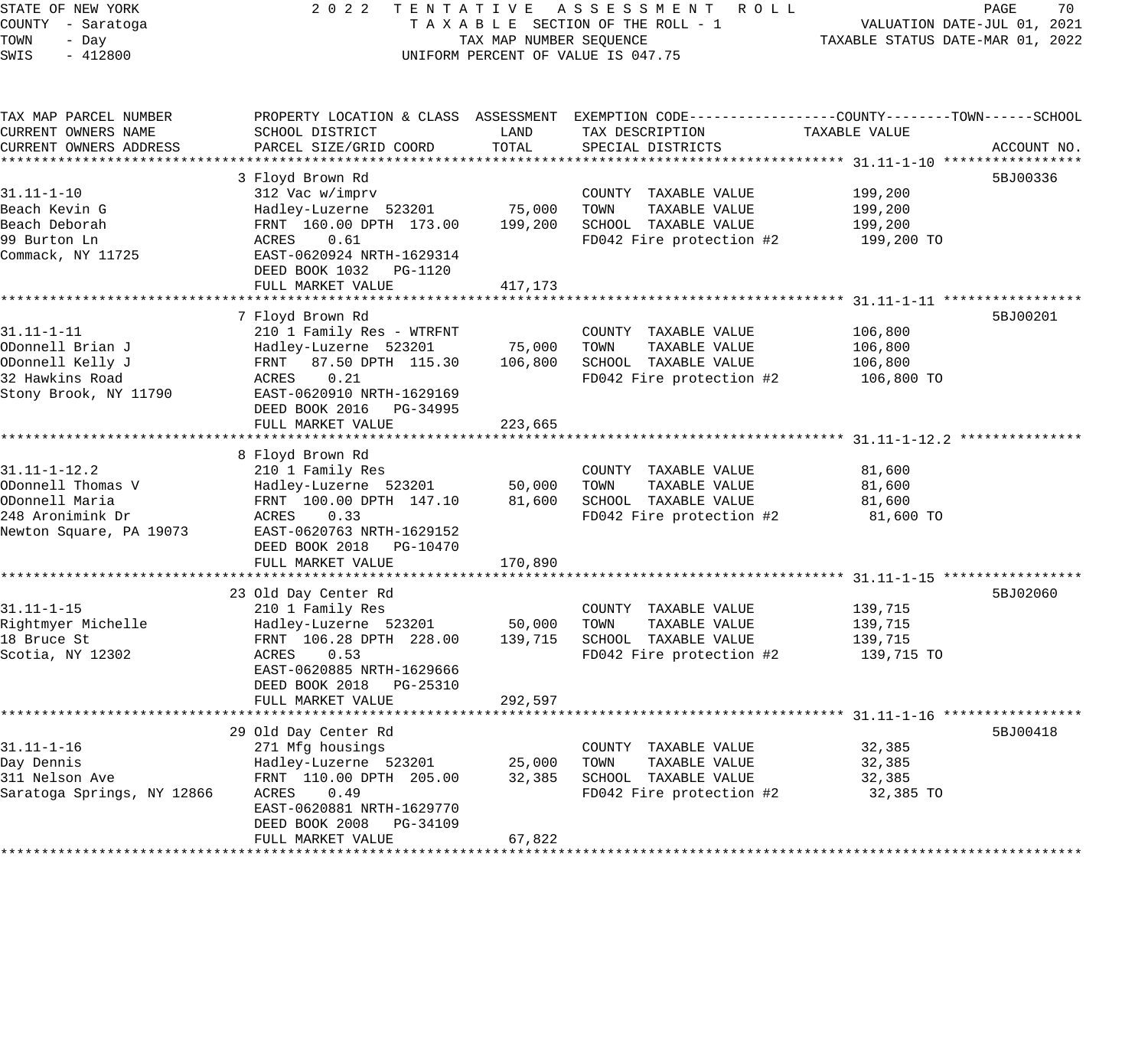| STATE OF NEW YORK                                                   | 2 0 2 2<br>TENTATIVE                                                    |                                  | A S S E S S M E N T<br>ROLL ROLL                             |                                         | 71<br>PAGE  |  |
|---------------------------------------------------------------------|-------------------------------------------------------------------------|----------------------------------|--------------------------------------------------------------|-----------------------------------------|-------------|--|
| COUNTY - Saratoga                                                   | TAXABLE SECTION OF THE ROLL - 1                                         | VALUATION DATE-JUL 01, 2021      |                                                              |                                         |             |  |
| TOWN<br>- Day                                                       | TAX MAP NUMBER SEQUENCE                                                 | TAXABLE STATUS DATE-MAR 01, 2022 |                                                              |                                         |             |  |
| SWIS<br>$-412800$                                                   |                                                                         |                                  | UNIFORM PERCENT OF VALUE IS 047.75                           |                                         |             |  |
| TAX MAP PARCEL NUMBER                                               | PROPERTY LOCATION & CLASS ASSESSMENT                                    |                                  | EXEMPTION CODE-----------------COUNTY-------TOWN------SCHOOL |                                         |             |  |
| CURRENT OWNERS NAME<br>CURRENT OWNERS ADDRESS<br>****************** | SCHOOL DISTRICT<br>PARCEL SIZE/GRID COORD                               | LAND<br>TOTAL                    | TAX DESCRIPTION<br>SPECIAL DISTRICTS                         | TAXABLE VALUE                           | ACCOUNT NO. |  |
|                                                                     | 31 Old Day Center Rd                                                    |                                  |                                                              |                                         | 5BJ00682    |  |
| $31.11 - 1 - 17$                                                    | 311 Res vac land                                                        |                                  | COUNTY TAXABLE VALUE                                         | 50,000                                  |             |  |
| ODonnell James & Carole                                             | Hadley-Luzerne 523201                                                   | 50,000                           | TOWN<br>TAXABLE VALUE                                        | 50,000                                  |             |  |
| 17 Floyd Brown Rd                                                   | FRNT 115.86 DPTH 182.00                                                 | 50,000                           | SCHOOL TAXABLE VALUE                                         | 50,000                                  |             |  |
| Hadley, NY 12835                                                    | 0.40<br>ACRES<br>EAST-0620872 NRTH-1629876<br>DEED BOOK 0830<br>PG-0063 |                                  | FD042 Fire protection #2                                     | 50,000 TO                               |             |  |
|                                                                     | FULL MARKET VALUE                                                       | 104,712                          |                                                              |                                         |             |  |
|                                                                     | 45 Old Day Center Rd                                                    |                                  |                                                              |                                         | 5BJ00683    |  |
| $31.11 - 1 - 18$                                                    | 210 1 Family Res                                                        |                                  | COUNTY TAXABLE VALUE                                         | 109,900                                 |             |  |
| ODonnell Joseph M                                                   | Hadley-Luzerne 523201                                                   | 25,000                           | TOWN<br>TAXABLE VALUE                                        | 109,900                                 |             |  |
| ODonnell Joseph M II                                                | LifeUse to Joseph M & Den                                               | 109,900                          | SCHOOL TAXABLE VALUE                                         | 109,900                                 |             |  |
| 171 Braddock Rd                                                     | ODonnell                                                                |                                  | FD042 Fire protection #2                                     | 109,900 TO                              |             |  |
| Williamsburg, VA 23185                                              | FRNT 118.09 DPTH 142.00                                                 |                                  |                                                              |                                         |             |  |
|                                                                     | ACRES<br>0.37                                                           |                                  |                                                              |                                         |             |  |
|                                                                     | EAST-0620861 NRTH-1630007<br>DEED BOOK 2021<br>PG-35560                 |                                  |                                                              |                                         |             |  |
|                                                                     | FULL MARKET VALUE                                                       | 230,157                          |                                                              |                                         |             |  |
|                                                                     |                                                                         |                                  |                                                              | ******************** 31.11-1-19         |             |  |
|                                                                     | Old Day Center Rd                                                       |                                  |                                                              |                                         | 5BJ02056    |  |
| $31.11 - 1 - 19$                                                    | 311 Res vac land                                                        |                                  | COUNTY TAXABLE VALUE                                         | 5,000                                   |             |  |
| Fagan Patricia                                                      | Hadley-Luzerne 523201                                                   | 5,000                            | TOWN<br>TAXABLE VALUE                                        | 5,000                                   |             |  |
| Finnegan Kerry                                                      | 78.00 DPTH 100.00<br>FRNT                                               | 5,000                            | SCHOOL TAXABLE VALUE                                         | 5,000                                   |             |  |
| 2125 SW 23th Street St<br>Cape Coral, FL 33991                      | 0.22<br>ACRES<br>EAST-0620860 NRTH-1630113                              |                                  | FD042 Fire protection #2                                     | 5,000 TO                                |             |  |
|                                                                     | DEED BOOK 2011<br>PG-1962                                               |                                  |                                                              |                                         |             |  |
|                                                                     | FULL MARKET VALUE                                                       | 10,471                           |                                                              |                                         |             |  |
|                                                                     | ******************                                                      |                                  |                                                              | *********************** 31.11-1-22 **** |             |  |
|                                                                     | 7 Old Day Center Rd                                                     |                                  |                                                              |                                         | 5BJ00678    |  |
| $31.11 - 1 - 22$                                                    | 210 1 Family Res                                                        |                                  | COUNTY TAXABLE VALUE                                         | 75,400                                  |             |  |
| Kniss Carol J E                                                     | Hadley-Luzerne 523201                                                   | 50,000                           | TOWN<br>TAXABLE VALUE                                        | 75,400                                  |             |  |
| 5561 Coral Ct<br>Galloway, OH 43119                                 | FRNT 145.00 DPTH 168.57<br>ACRES<br>0.58                                | 75,400                           | SCHOOL TAXABLE VALUE<br>FD042 Fire protection #2             | 75,400<br>75,400 TO                     |             |  |
|                                                                     | EAST-0620744 NRTH-1629525                                               |                                  |                                                              |                                         |             |  |
|                                                                     | DEED BOOK 1606<br>PG-625                                                |                                  |                                                              |                                         |             |  |
|                                                                     | FULL MARKET VALUE                                                       | 157,906                          |                                                              |                                         |             |  |
|                                                                     |                                                                         |                                  |                                                              |                                         |             |  |
|                                                                     | 1649 N Shore Rd                                                         |                                  |                                                              |                                         | 5 L01674    |  |
| $31.11 - 1 - 28$                                                    | 210 1 Family Res                                                        |                                  | COUNTY TAXABLE VALUE                                         | 95,100                                  |             |  |
| Keating Kenneth J                                                   | Hadley-Luzerne 523201                                                   | 50,000                           | TOWN<br>TAXABLE VALUE                                        | 95,100                                  |             |  |
| Keating Chistine A<br>758 Willow Run                                | FRNT 160.00 DPTH 180.12<br>0.29<br>ACRES                                | 95,100                           | SCHOOL TAXABLE VALUE<br>FD042 Fire protection #2             | 95,100<br>95,100 TO                     |             |  |
| Duanesburg, NY 12056                                                | EAST-0620313 NRTH-1629346                                               |                                  |                                                              |                                         |             |  |
|                                                                     | DEED BOOK 2021<br>PG-33214                                              |                                  |                                                              |                                         |             |  |
|                                                                     | סוונות ואת היסטס מא                                                     | 100, 162                         |                                                              |                                         |             |  |

FULL MARKET VALUE 199,162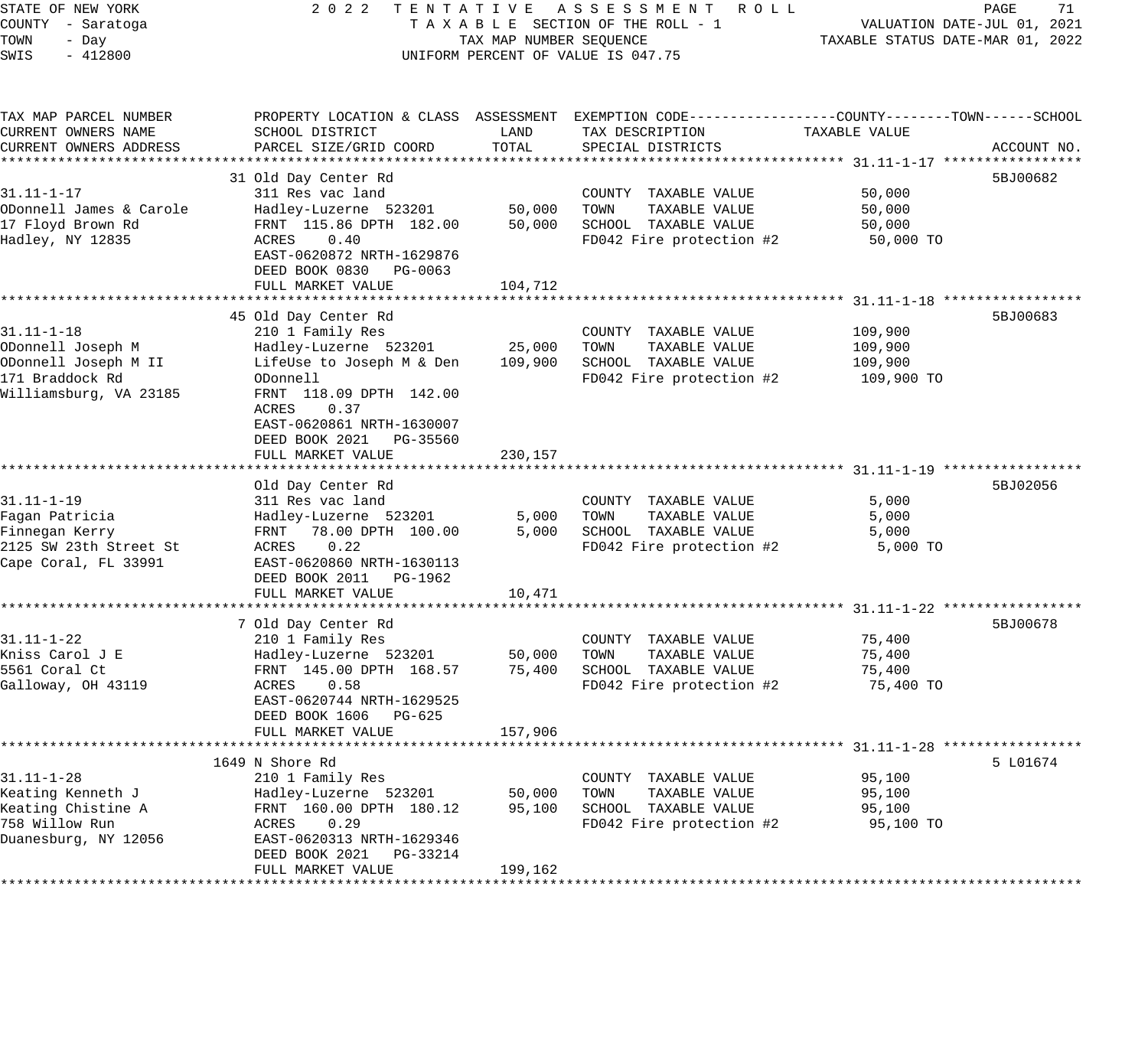| STATE OF NEW YORK      | 2 0 2 2                                              |                                  | TENTATIVE ASSESSMENT ROLL                                                                      |               | 72<br>PAGE  |
|------------------------|------------------------------------------------------|----------------------------------|------------------------------------------------------------------------------------------------|---------------|-------------|
| COUNTY - Saratoga      | TAXABLE SECTION OF THE ROLL - 1                      |                                  | VALUATION DATE-JUL 01, 2021                                                                    |               |             |
| TOWN<br>- Day          | TAX MAP NUMBER SEQUENCE                              | TAXABLE STATUS DATE-MAR 01, 2022 |                                                                                                |               |             |
| SWIS<br>$-412800$      |                                                      |                                  | UNIFORM PERCENT OF VALUE IS 047.75                                                             |               |             |
|                        |                                                      |                                  |                                                                                                |               |             |
| TAX MAP PARCEL NUMBER  |                                                      |                                  | PROPERTY LOCATION & CLASS ASSESSMENT EXEMPTION CODE---------------COUNTY-------TOWN-----SCHOOL |               |             |
| CURRENT OWNERS NAME    | SCHOOL DISTRICT                                      | LAND                             | TAX DESCRIPTION                                                                                | TAXABLE VALUE |             |
| CURRENT OWNERS ADDRESS | PARCEL SIZE/GRID COORD                               | TOTAL                            | SPECIAL DISTRICTS                                                                              |               | ACCOUNT NO. |
|                        |                                                      |                                  |                                                                                                |               |             |
|                        | 7 Yates Hill Rd                                      |                                  |                                                                                                |               | 5BJ00937    |
| $31.11 - 1 - 29$       | 210 1 Family Res                                     |                                  | COUNTY TAXABLE VALUE                                                                           | 67,000        |             |
| Duncan James           | Hadley-Luzerne 523201                                | 50,000                           | TOWN<br>TAXABLE VALUE                                                                          | 67,000        |             |
| Duncan Natalya         | 59.93 DPTH 180.12<br>FRNT                            | 67,000                           | SCHOOL TAXABLE VALUE                                                                           | 67,000        |             |
| 1081 E 39th St         | ACRES<br>0.47                                        |                                  | FD042 Fire protection #2                                                                       | 67,000 TO     |             |
| Brooklyn, NY 11210     | EAST-0620225 NRTH-1629295                            |                                  |                                                                                                |               |             |
|                        | DEED BOOK 2012    PG-29510                           |                                  |                                                                                                |               |             |
|                        | FULL MARKET VALUE                                    | 140,314                          |                                                                                                |               |             |
|                        | 1653 N Shore Rd                                      |                                  |                                                                                                |               | 5BJ00170    |
| $31.11 - 1 - 33$       | 210 1 Family Res                                     |                                  | COUNTY TAXABLE VALUE                                                                           | 65,000        |             |
| Strauss Jennifer       | Hadley-Luzerne 523201                                | 40,000                           | TOWN<br>TAXABLE VALUE                                                                          | 65,000        |             |
| 13 Lakeland Rd         | FRNT 187.00 DPTH 182.60                              | 65,000                           | SCHOOL TAXABLE VALUE                                                                           | 65,000        |             |
| Hadley, NY 12835       | ACRES 0.87                                           |                                  | FD042 Fire protection #2                                                                       | 65,000 TO     |             |
|                        | EAST-0620358 NRTH-1629556                            |                                  |                                                                                                |               |             |
|                        | DEED BOOK 2019 PG-28059                              |                                  |                                                                                                |               |             |
|                        | FULL MARKET VALUE                                    | 136,126                          |                                                                                                |               |             |
|                        |                                                      |                                  |                                                                                                |               |             |
|                        | 17 Carey Rd                                          |                                  |                                                                                                |               | 5BJ00679    |
| $31.11 - 1 - 35$       | 210 1 Family Res                                     |                                  | COUNTY TAXABLE VALUE                                                                           | 309,300       |             |
| Edwards Stephen W      | Hadley-Luzerne 523201                                | 14,200                           | TOWN<br>TAXABLE VALUE                                                                          | 309,300       |             |
| Edwards Diana M        | FRNT 550.00 DPTH                                     | 309,300                          | SCHOOL TAXABLE VALUE                                                                           | 309,300       |             |
| 17 Carey Road          | ACRES<br>1.38                                        |                                  | FD042 Fire protection #2                                                                       | 309,300 TO    |             |
| Hadley, NY 12835       | EAST-0620091 NRTH-1629961                            |                                  |                                                                                                |               |             |
|                        | DEED BOOK 2019 PG-23532                              |                                  |                                                                                                |               |             |
|                        | FULL MARKET VALUE                                    | 647,749                          |                                                                                                |               |             |
|                        |                                                      |                                  |                                                                                                |               |             |
|                        | 9 Carey Rd                                           |                                  |                                                                                                |               | 5BJ00885    |
| $31.11 - 1 - 36$       | 210 1 Family Res                                     |                                  | COUNTY TAXABLE VALUE                                                                           | 86,600        |             |
| Haffner Rodney J       | Hadley-Luzerne 523201                                | 50,800                           | TAXABLE VALUE<br>TOWN                                                                          | 86,600        |             |
| 9 Carey Rd             | FRNT 422.26 DPTH                                     | 86,600                           | SCHOOL TAXABLE VALUE                                                                           | 86,600        |             |
| Hadley, NY 12835-3018  | ACRES<br>2.50                                        |                                  | FD042 Fire protection #2                                                                       | 86,600 TO     |             |
|                        | EAST-0620032 NRTH-1629664<br>DEED BOOK 2016 PG-27755 |                                  |                                                                                                |               |             |
|                        | FULL MARKET VALUE                                    | 181,361                          |                                                                                                |               |             |
|                        | *********************                                | **********                       | ******************************* 31.11-1-38 *****************                                   |               |             |
|                        | 37 Carey Rd                                          |                                  |                                                                                                |               | 5BJ02254    |
| $31.11 - 1 - 38$       | 311 Res vac land                                     |                                  | COUNTY TAXABLE VALUE                                                                           | 23,000        |             |
| Stone Kevin            | Hadley-Luzerne 523201                                | 23,000                           | TOWN<br>TAXABLE VALUE                                                                          | 23,000        |             |
| Stone Eileen           | FRNT 190.00 DPTH                                     | 23,000                           | SCHOOL TAXABLE VALUE                                                                           | 23,000        |             |
| 724 Charlton Rd        | ACRES<br>2.29                                        |                                  | FD042 Fire protection #2                                                                       | 23,000 TO     |             |
| Charlton, NY 12019     | EAST-0619729 NRTH-1629984                            |                                  |                                                                                                |               |             |
|                        | DEED BOOK 2011<br>PG-5513                            |                                  |                                                                                                |               |             |
|                        | FULL MARKET VALUE                                    | 48,168                           |                                                                                                |               |             |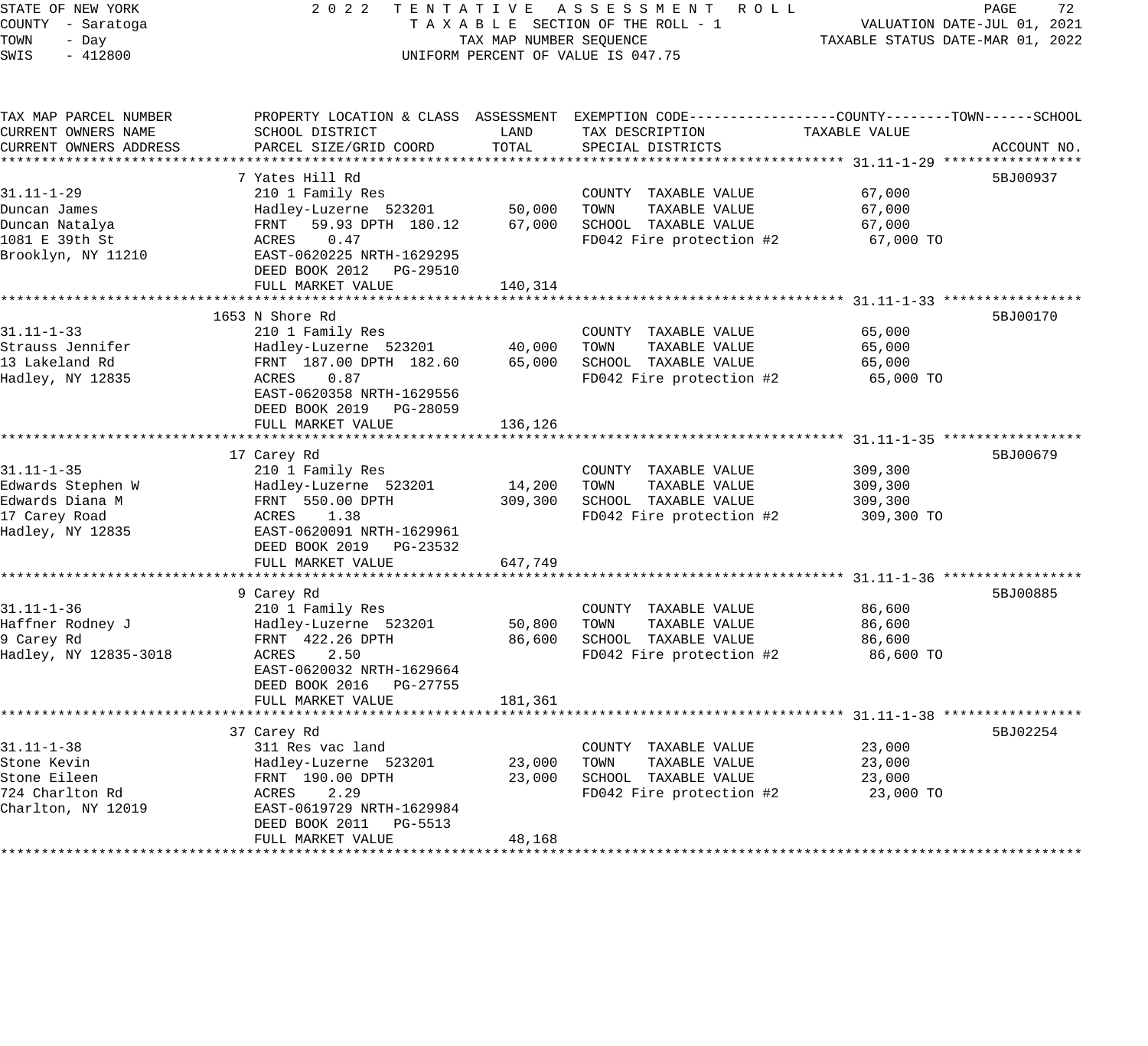### STATE OF NEW YORK 2 0 2 2 T E N T A T I V E A S S E S S M E N T R O L L PAGE 73 COUNTY - Saratoga T A X A B L E SECTION OF THE ROLL - 1 VALUATION DATE-JUL 01, 2021 TAX MAP NUMBER SEQUENCE TAXABLE STATUS DATE-MAR 01, 2022 UNIFORM PERCENT OF VALUE IS 047.75

| TAX MAP PARCEL NUMBER  |                           |         | PROPERTY LOCATION & CLASS ASSESSMENT EXEMPTION CODE---------------COUNTY-------TOWN-----SCHOOL |                |                       |
|------------------------|---------------------------|---------|------------------------------------------------------------------------------------------------|----------------|-----------------------|
| CURRENT OWNERS NAME    | SCHOOL DISTRICT           | LAND    | TAX DESCRIPTION                                                                                | TAXABLE VALUE  |                       |
| CURRENT OWNERS ADDRESS | PARCEL SIZE/GRID COORD    | TOTAL   | SPECIAL DISTRICTS                                                                              |                | ACCOUNT NO.           |
|                        |                           |         |                                                                                                |                |                       |
|                        | 40 Yates Hill Rd          |         |                                                                                                |                | 5BJ02661              |
| $31.11 - 1 - 40.1$     | 210 1 Family Res          |         | VET WAR CT 41121                                                                               | 19,740         | 19,740<br>$\mathbf 0$ |
| Fielding Norman        | Hadley-Luzerne 523201     |         | 14,000 ENH STAR 41834                                                                          | $\overline{0}$ | $\Omega$<br>49,900    |
| Fielding Arlene        | FRNT 283.53 DPTH          | 131,600 | COUNTY TAXABLE VALUE                                                                           | 111,860        |                       |
| 40 Yates Hill Rd       | 0.96<br>ACRES             |         | TOWN<br>TAXABLE VALUE                                                                          | 111,860        |                       |
| Hadley, NY 12835       | EAST-0619294 NRTH-1629865 |         | SCHOOL TAXABLE VALUE                                                                           | 81,700         |                       |
|                        | DEED BOOK 1056 PG-506     |         | FD042 Fire protection #2                                                                       | 131,600 TO     |                       |
|                        | FULL MARKET VALUE         | 275,602 |                                                                                                |                |                       |
|                        |                           |         |                                                                                                |                |                       |
|                        | 80 Yates Hill Rd          |         |                                                                                                |                | 5BJ00467              |
| $31.11 - 1 - 44$       | 210 1 Family Res          |         | COUNTY TAXABLE VALUE                                                                           | 14,000         |                       |
| Levsha Michele         | Hadley-Luzerne 523201     | 14,000  | TOWN<br>TAXABLE VALUE                                                                          | 14,000         |                       |
| Levsha Peter           | FRNT 250.00 DPTH          | 14,000  | SCHOOL TAXABLE VALUE                                                                           | 14,000         |                       |
| 74 Foster Road         | 2.08<br>ACRES             |         | FD042 Fire protection #2                                                                       | 14,000 TO      |                       |
| Cropseyville, NY 12052 | EAST-0618740 NRTH-1630120 |         |                                                                                                |                |                       |
|                        | DEED BOOK 2021 PG-23831   |         |                                                                                                |                |                       |
|                        | FULL MARKET VALUE         | 29,319  |                                                                                                |                |                       |
|                        |                           |         |                                                                                                |                |                       |
|                        | 82-84 Yates Hill Rd       |         |                                                                                                |                | 5BJ00469              |
| $31.11 - 1 - 45$       | 220 2 Family Res          |         | BAS STAR 41854                                                                                 | $\overline{0}$ | $\Omega$<br>19,990    |
| Sicker William         | Hadley-Luzerne 523201     |         | 14,200 COUNTY TAXABLE VALUE                                                                    | 151,500        |                       |
| Sicker Constance M     | FRNT 296.00 DPTH          | 151,500 | TOWN<br>TAXABLE VALUE                                                                          | 151,500        |                       |
| 82 Yates Hill Rd       | ACRES<br>1.32 BANK<br>709 |         | SCHOOL TAXABLE VALUE                                                                           | 131,510        |                       |
| Hadley, NY 12835       | EAST-0618518 NRTH-1630183 |         | FD042 Fire protection #2                                                                       | 151,500 TO     |                       |
|                        | DEED BOOK 2011 PG-6280    |         |                                                                                                |                |                       |
|                        | FULL MARKET VALUE         | 317,277 |                                                                                                |                |                       |
|                        |                           |         |                                                                                                |                |                       |
|                        | Yates Hill Rd             |         |                                                                                                |                | 5BJ01933              |
| $31.11 - 1 - 47$       | 314 Rural vac<10          |         | COUNTY TAXABLE VALUE                                                                           | 2,100          |                       |
| Sicker William         | Hadley-Luzerne 523201     | 2,100   | TOWN<br>TAXABLE VALUE                                                                          | 2,100          |                       |
| Sicker Constance M     | ACRES<br>0.70 BANK<br>709 | 2,100   | SCHOOL TAXABLE VALUE                                                                           | 2,100          |                       |
| 185 Parsely Rd         | EAST-0618523 NRTH-1630337 |         | FD042 Fire protection #2                                                                       | 2,100 TO       |                       |
| Ballston Spa, NY 12010 | DEED BOOK 2011    PG-6280 |         |                                                                                                |                |                       |
|                        | FULL MARKET VALUE         | 4,398   |                                                                                                |                |                       |
|                        |                           |         |                                                                                                |                |                       |
|                        | 52 Yates Hill Rd          |         |                                                                                                |                | 5BJ00599              |
| $31.11 - 1 - 49$       | 210 1 Family Res          |         | COUNTY TAXABLE VALUE                                                                           | 79,000         |                       |
| Miller Jonathan L      | Hadley-Luzerne 523201     | 14,200  | TOWN<br>TAXABLE VALUE                                                                          | 79,000         |                       |
| Tatum Karen            | ACRES<br>1.41             | 79,000  | SCHOOL TAXABLE VALUE                                                                           | 79,000         |                       |
| 751 Eastern Ave        | EAST-0619214 NRTH-1630193 |         | FD042 Fire protection #2                                                                       | 79,000 TO      |                       |
| Schenectady, NY 12308  | DEED BOOK 1670 PG-4       |         |                                                                                                |                |                       |
|                        | FULL MARKET VALUE         | 165,445 |                                                                                                |                |                       |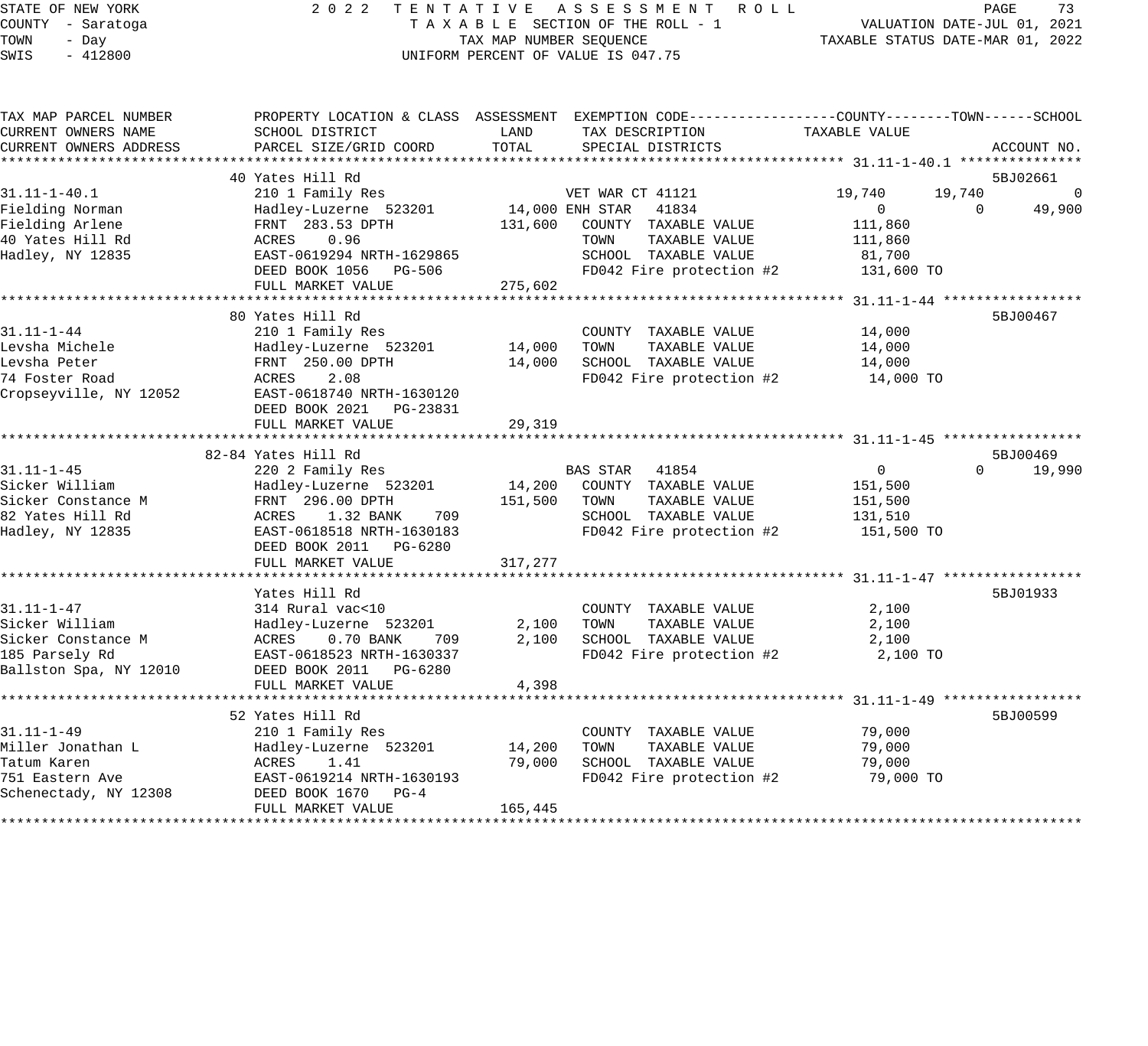STATE OF NEW YORK 2 0 2 2 T E N T A T I V E A S S E S S M E N T R O L L PAGE 74 COUNTY - Saratoga T A X A B L E SECTION OF THE ROLL - 1 VALUATION DATE-JUL 01, 2021 TOWN - Day TAX MAP NUMBER SEQUENCE TAXABLE STATUS DATE-MAR 01, 2022 TOWN - Day (TAX MAP NUMBER SEQUENCE)<br>SWIS - 412800 (SWIS - 412800) TAX MAP PARCEL NUMBER PROPERTY LOCATION & CLASS ASSESSMENT EXEMPTION CODE------------------COUNTY--------TOWN------SCHOOL

| SCHOOL DISTRICT                                                                                                                                                                                                                                     | LAND                                                                                                                          | TAX DESCRIPTION                                                                                      | TAXABLE VALUE                           |                              |
|-----------------------------------------------------------------------------------------------------------------------------------------------------------------------------------------------------------------------------------------------------|-------------------------------------------------------------------------------------------------------------------------------|------------------------------------------------------------------------------------------------------|-----------------------------------------|------------------------------|
|                                                                                                                                                                                                                                                     |                                                                                                                               |                                                                                                      |                                         | ACCOUNT NO.                  |
| 47 Carey Rd<br>210 1 Family Res<br>Hadley-Luzerne 523201<br>FRNT 100.00 DPTH<br>ACRES<br>1.33<br>EAST-0619540 NRTH-1630259<br>DEED BOOK 2020<br>PG-27237<br>FULL MARKET VALUE                                                                       | 14,200<br>81,900<br>171,518                                                                                                   | COUNTY TAXABLE VALUE<br>TOWN<br>TAXABLE VALUE<br>SCHOOL TAXABLE VALUE<br>FD042 Fire protection #2    | 81,900<br>81,900<br>81,900<br>81,900 TO | 5BJ02054                     |
|                                                                                                                                                                                                                                                     |                                                                                                                               |                                                                                                      |                                         |                              |
| 210 1 Family Res<br>Hadley-Luzerne 523201<br>FRNT 151.58 DPTH<br>ACRES<br>1.46<br>EAST-0619628 NRTH-1630485<br>DEED BOOK 2021<br>PG-20611                                                                                                           | 14,200<br>68,000                                                                                                              | COUNTY<br>TAXABLE VALUE<br>TAXABLE VALUE<br>TOWN<br>SCHOOL TAXABLE VALUE<br>FD042 Fire protection #2 | 68,000<br>68,000<br>68,000<br>68,000 TO | 5BJ00462                     |
| **************************                                                                                                                                                                                                                          |                                                                                                                               |                                                                                                      |                                         |                              |
| 51 Carey (Private) Rd<br>260 Seasonal res<br>Hadley-Luzerne 523201<br>Private Road<br>FRNT 140.00 DPTH<br>1.38<br>ACRES<br>EAST-0619645 NRTH-1630693<br>DEED BOOK 2021<br>PG-8173<br>FULL MARKET VALUE                                              | 14,200<br>17,000<br>35,602                                                                                                    | COUNTY TAXABLE VALUE<br>TOWN<br>TAXABLE VALUE<br>SCHOOL TAXABLE VALUE<br>FD042 Fire protection #2    | 17,000<br>17,000<br>17,000<br>17,000 TO | 5BJ02021                     |
|                                                                                                                                                                                                                                                     |                                                                                                                               |                                                                                                      |                                         | 5BJ02168                     |
| 210 1 Family Res<br>Hadley-Luzerne 523201<br>Private Road<br>FRNT 109.12 DPTH<br>Hopewell Junction, NY 12533<br>ACRES<br>1.33<br>EAST-0619709 NRTH-1630845<br>DEED BOOK 1482<br>$PG-118$                                                            | 14,200<br>36,400                                                                                                              | COUNTY TAXABLE VALUE<br>TOWN<br>TAXABLE VALUE<br>SCHOOL TAXABLE VALUE<br>FD042 Fire protection #2    | 36,400<br>36,400<br>36,400<br>36,400 TO |                              |
|                                                                                                                                                                                                                                                     |                                                                                                                               |                                                                                                      |                                         |                              |
| Carey Rd<br>323 Vacant rural<br>Hadley-Luzerne 523201<br>Deed Of Easement<br>Book 1550 Page 329<br>Hopewell Junction, NY 12533<br>Road Bed<br>FRNT<br>50.00 DPTH<br><b>ACRES</b><br>0.46<br>EAST-0619865 NRTH-1630630<br>DEED BOOK 2020<br>PG-17226 | 1,170<br>1,170                                                                                                                | COUNTY TAXABLE VALUE<br>TAXABLE VALUE<br>TOWN<br>SCHOOL TAXABLE VALUE<br>FD042 Fire protection #2    | 1,170<br>1,170<br>1,170<br>1,170 TO     | 5BJ02475                     |
|                                                                                                                                                                                                                                                     | PARCEL SIZE/GRID COORD<br>49 Carey Rd<br>FULL MARKET VALUE<br>55 Carey (Private) Rd<br>FULL MARKET VALUE<br>FULL MARKET VALUE | TOTAL<br>142,408<br>76,230<br>2,450                                                                  | SPECIAL DISTRICTS                       | ******** 31.11-1-56 ******** |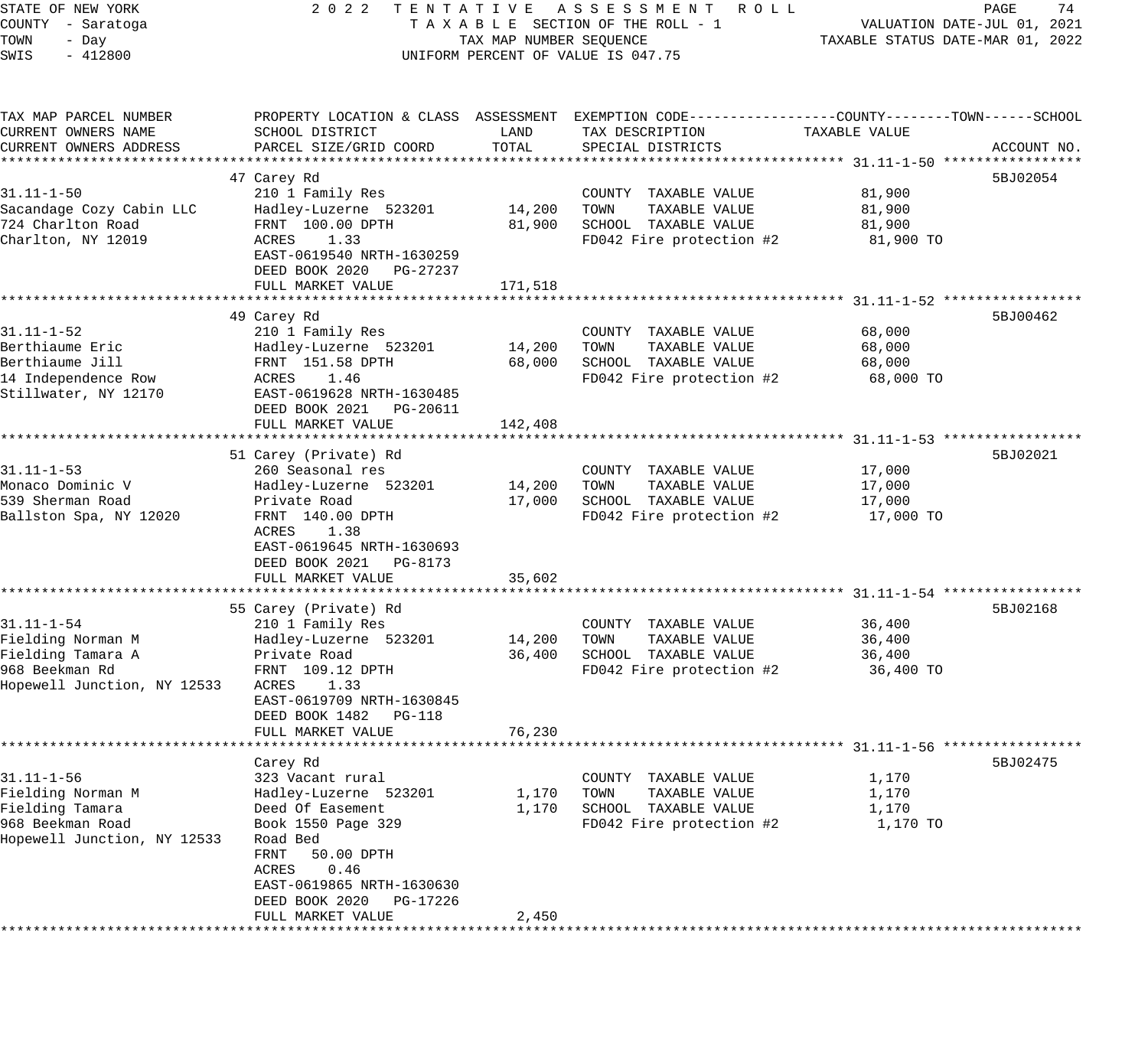| STATE OF NEW YORK<br>COUNTY - Saratoga<br>TOWN<br>- Day<br>SWIS<br>$-412800$                         | 2 0 2 2                                                                                                                                                                                                               | TAX MAP NUMBER SEQUENCE     | TENTATIVE ASSESSMENT ROLL<br>TAXABLE SECTION OF THE ROLL - 1<br>UNIFORM PERCENT OF VALUE IS 047.75                                      |                                         | PAGE<br>75<br>VALUATION DATE-JUL 01, 2021<br>TAXABLE STATUS DATE-MAR 01, 2022 |
|------------------------------------------------------------------------------------------------------|-----------------------------------------------------------------------------------------------------------------------------------------------------------------------------------------------------------------------|-----------------------------|-----------------------------------------------------------------------------------------------------------------------------------------|-----------------------------------------|-------------------------------------------------------------------------------|
| TAX MAP PARCEL NUMBER<br>CURRENT OWNERS NAME<br>CURRENT OWNERS ADDRESS                               | SCHOOL DISTRICT<br>PARCEL SIZE/GRID COORD                                                                                                                                                                             | LAND<br>TOTAL               | PROPERTY LOCATION & CLASS ASSESSMENT EXEMPTION CODE---------------COUNTY-------TOWN------SCHOOL<br>TAX DESCRIPTION<br>SPECIAL DISTRICTS | TAXABLE VALUE                           | ACCOUNT NO.                                                                   |
| $31.11 - 1 - 57$<br>Carey David<br>4370 Bettyruth Lane<br>Livonia, NY 14487                          | 44 Carey Rd<br>210 1 Family Res<br>Hadley-Luzerne 523201<br>Deed Of Easement<br>Book 1550 Page 329<br>FRNT 201.00 DPTH<br>ACRES<br>1.02<br>EAST-0619970 NRTH-1630425<br>DEED BOOK 2017 PG-15721<br>FULL MARKET VALUE  | 14,000<br>60,600<br>126,911 | COUNTY TAXABLE VALUE<br>TAXABLE VALUE<br>TOWN<br>SCHOOL TAXABLE VALUE<br>FD042 Fire protection #2                                       | 60,600<br>60,600<br>60,600<br>60,600 TO | 5 L02468                                                                      |
|                                                                                                      |                                                                                                                                                                                                                       |                             |                                                                                                                                         |                                         |                                                                               |
| $31.11 - 1 - 58$<br>Quesnel Gary L<br>Quesnel Janis O<br>29 Van Vorst La<br>Scotia, NY 12302         | 40 Carey Rd<br>210 1 Family Res<br>Hadley-Luzerne 523201<br>FRNT 288.00 DPTH<br>ACRES 1.92<br>EAST-0619931 NRTH-1630256<br>DEED BOOK 1044 PG-134                                                                      | 14,500<br>40,200            | COUNTY TAXABLE VALUE<br>TAXABLE VALUE<br>TOWN<br>SCHOOL TAXABLE VALUE<br>FD042 Fire protection #2                                       | 40,200<br>40,200<br>40,200<br>40,200 TO | 5BJ00564                                                                      |
|                                                                                                      | FULL MARKET VALUE                                                                                                                                                                                                     | 84,188                      |                                                                                                                                         |                                         |                                                                               |
| $31.11 - 1 - 59$<br>Quesnel Gary<br>Quesnel Janis<br>29 Van Voast Ln<br>Scotia, NY 12302             | 26 Carey Rd<br>210 1 Family Res<br>Hadley-Luzerne 523201<br>FRNT 200.00 DPTH<br>ACRES<br>0.46<br>EAST-0620157 NRTH-1630154<br>DEED BOOK 1551 PG-696<br>FULL MARKET VALUE                                              | 14,000<br>34,800<br>72,880  | COUNTY TAXABLE VALUE<br>TAXABLE VALUE<br>TOWN<br>SCHOOL TAXABLE VALUE<br>FD042 Fire protection #2                                       | 34,800<br>34,800<br>34,800<br>34,800 TO | 5BJ00454                                                                      |
|                                                                                                      | N Shore Rd                                                                                                                                                                                                            |                             |                                                                                                                                         |                                         | 5BJ00243                                                                      |
| $31.11 - 1 - 63$<br>Martin Frank A<br>1609 North Shore Rd<br>Hadley, NY 12835                        | 311 Res vac land<br>Hadley-Luzerne 523201<br>FRNT 108.79 DPTH<br>1.46<br>ACRES<br>EAST-0620519 NRTH-1630226<br>DEED BOOK 1224 PG-295<br>FULL MARKET VALUE                                                             | 25,200<br>25,200<br>52,775  | COUNTY TAXABLE VALUE<br>TAXABLE VALUE<br>TOWN<br>SCHOOL TAXABLE VALUE<br>FD042 Fire protection #2                                       | 25,200<br>25,200<br>25,200<br>25,200 TO |                                                                               |
|                                                                                                      |                                                                                                                                                                                                                       |                             |                                                                                                                                         |                                         |                                                                               |
| $31.11 - 1 - 64.1$<br>Dingman Douglas James<br>Dobroski Jennifer<br>1687 N Shore<br>Hadley, NY 12835 | 1681 N Shore Rd<br>210 1 Family Res<br>Hadley-Luzerne 523201<br>LifeEstateOrlie&Iva decea<br>FRNT 288.50 DPTH 150.00<br>0.50<br>ACRES<br>EAST-0620631 NRTH-1630257<br>DEED BOOK 2021<br>PG-30122<br>FULL MARKET VALUE | 50,000<br>81,600<br>170,890 | TAXABLE VALUE<br>COUNTY<br>TOWN<br>TAXABLE VALUE<br>SCHOOL<br>TAXABLE VALUE<br>FD042 Fire protection #2                                 | 81,600<br>81,600<br>81,600<br>81,600 TO | 5BJ02340                                                                      |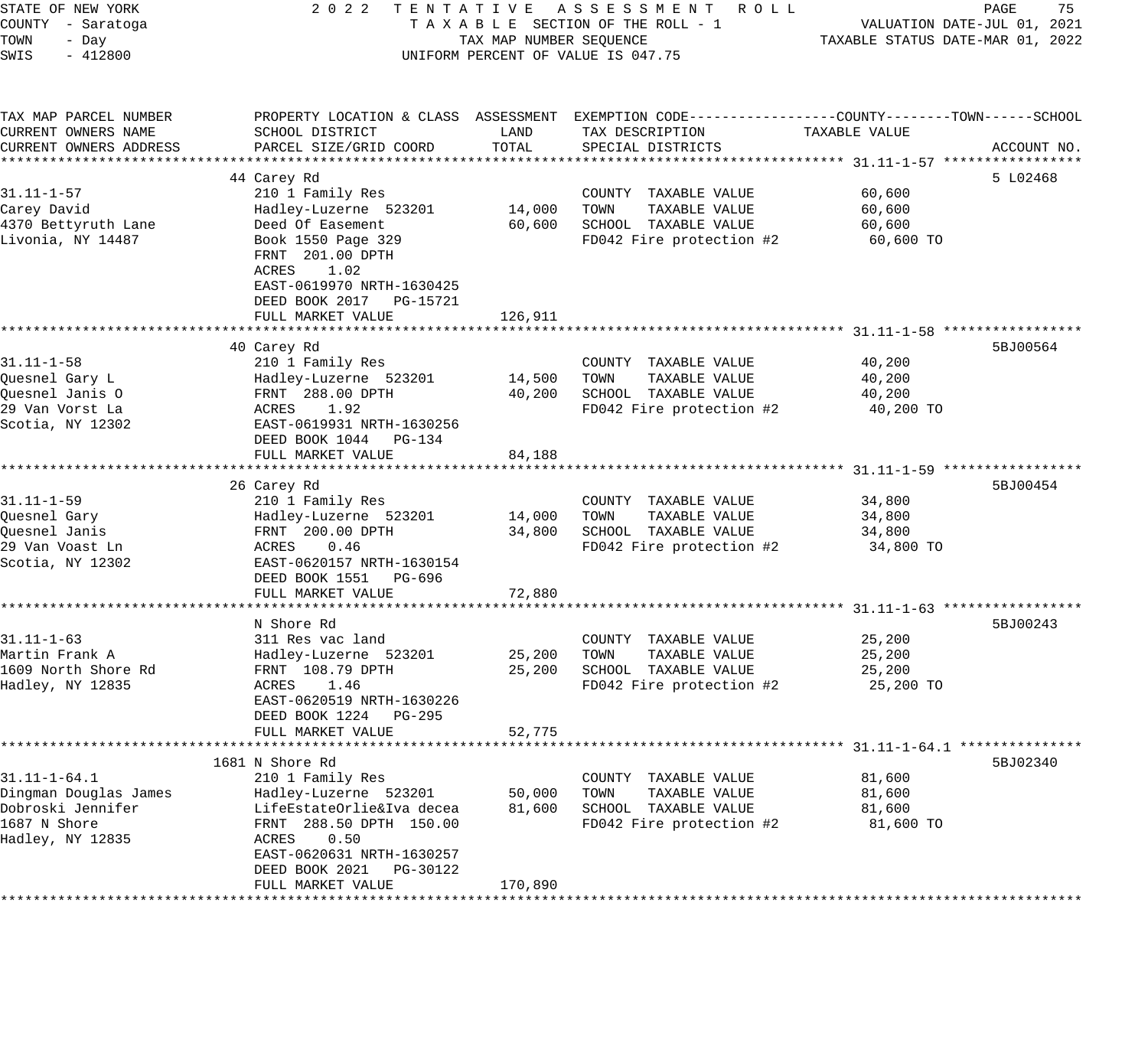| STATE OF NEW YORK      | 2 0 2 2                                         |                         | TENTATIVE ASSESSMENT<br>ROLL ROLL                                                              |                                  | PAGE<br>76                  |
|------------------------|-------------------------------------------------|-------------------------|------------------------------------------------------------------------------------------------|----------------------------------|-----------------------------|
| COUNTY - Saratoga      |                                                 |                         | TAXABLE SECTION OF THE ROLL - 1                                                                |                                  | VALUATION DATE-JUL 01, 2021 |
| TOWN<br>- Day          |                                                 | TAX MAP NUMBER SEQUENCE |                                                                                                | TAXABLE STATUS DATE-MAR 01, 2022 |                             |
| SWIS<br>$-412800$      |                                                 |                         | UNIFORM PERCENT OF VALUE IS 047.75                                                             |                                  |                             |
| TAX MAP PARCEL NUMBER  |                                                 |                         | PROPERTY LOCATION & CLASS ASSESSMENT EXEMPTION CODE---------------COUNTY-------TOWN-----SCHOOL |                                  |                             |
| CURRENT OWNERS NAME    | SCHOOL DISTRICT                                 | LAND                    | TAX DESCRIPTION                                                                                | TAXABLE VALUE                    |                             |
| CURRENT OWNERS ADDRESS | PARCEL SIZE/GRID COORD                          | TOTAL                   | SPECIAL DISTRICTS                                                                              |                                  | ACCOUNT NO.                 |
|                        |                                                 |                         |                                                                                                |                                  |                             |
|                        | N Shore Rd                                      |                         |                                                                                                |                                  |                             |
| $31.11 - 1 - 64.2$     | 323 Vacant rural                                |                         | COUNTY TAXABLE VALUE                                                                           | 500                              |                             |
| Dingman Douglas James  | Hadley-Luzerne 523201                           | 500                     | TOWN<br>TAXABLE VALUE                                                                          | 500                              |                             |
| Dobroski Jennifer      | Remainderman Jennifer                           | 500                     | SCHOOL TAXABLE VALUE                                                                           | 500                              |                             |
| 1687 N Shore Rd        | Dobroski                                        |                         | FD042 Fire protection #2                                                                       | 500 TO                           |                             |
| Hadley, NY 12835       | 0.18<br>ACRES                                   |                         |                                                                                                |                                  |                             |
|                        | EAST-0620484 NRTH-1630407                       |                         |                                                                                                |                                  |                             |
|                        | DEED BOOK 2021 PG-30123                         |                         |                                                                                                |                                  |                             |
|                        | FULL MARKET VALUE                               | 1,047                   |                                                                                                |                                  |                             |
|                        |                                                 |                         |                                                                                                |                                  |                             |
|                        | 1687 N Shore Rd                                 |                         |                                                                                                |                                  | 5BJ00078                    |
| $31.11 - 1 - 65$       | 270 Mfg housing                                 |                         | BAS STAR<br>41854                                                                              | 0                                | 19,990<br>$\Omega$          |
| Dingman Douglas James  | Hadley-Luzerne 523201                           | 50,000                  | COUNTY TAXABLE VALUE                                                                           | 78,700                           |                             |
| Dobroski Jennifer      | REmainderman Jennifer                           | 78,700                  | TOWN<br>TAXABLE VALUE                                                                          | 78,700                           |                             |
| 1687 N Shore Rd        | Dobroski                                        |                         | SCHOOL TAXABLE VALUE                                                                           | 58,710                           |                             |
| Hadley, NY 12835       | 90.00 DPTH 234.00<br>FRNT                       |                         | FD042 Fire protection #2                                                                       | 78,700 TO                        |                             |
|                        | ACRES<br>0.49                                   |                         |                                                                                                |                                  |                             |
|                        | EAST-0620603 NRTH-1630385                       |                         |                                                                                                |                                  |                             |
|                        | DEED BOOK 2021 PG-30123                         |                         |                                                                                                |                                  |                             |
|                        | FULL MARKET VALUE<br>************************** | 164,817                 |                                                                                                |                                  |                             |
|                        | 1691 N Shore Rd                                 |                         |                                                                                                |                                  | 5BJ00073                    |
| $31.11 - 1 - 68$       | 484 1 use sm bld                                |                         | COUNTY TAXABLE VALUE                                                                           | 110,000                          |                             |
| Carbone Richard R      | Hadley-Luzerne 523201                           | 60,000                  | TOWN<br>TAXABLE VALUE                                                                          | 110,000                          |                             |
| 1509 North Shore Rd    | FRNT 265.00 DPTH                                | 110,000                 | SCHOOL TAXABLE VALUE                                                                           | 110,000                          |                             |
| Hadley, NY 12835       | ACRES<br>1.71                                   |                         | FD042 Fire protection #2                                                                       | 110,000 TO                       |                             |
|                        | EAST-0620574 NRTH-1630567                       |                         |                                                                                                |                                  |                             |
|                        | DEED BOOK 1136 PG-250                           |                         |                                                                                                |                                  |                             |
|                        | FULL MARKET VALUE                               | 230,366                 |                                                                                                |                                  |                             |
|                        |                                                 |                         | ************************************ 31.11-1-69 **********                                     |                                  |                             |
|                        | 16 Ash Frasier Rd                               |                         |                                                                                                |                                  | 5BJ00455                    |
| $31.11 - 1 - 69$       | 210 1 Family Res                                |                         | COUNTY TAXABLE VALUE                                                                           | 86,900                           |                             |
| Flagg Stephen          | Hadley-Luzerne 523201                           | 25,000                  | TAXABLE VALUE<br>TOWN                                                                          | 86,900                           |                             |
| 16 Ash Frazier Rd      | FRNT 103.00 DPTH 110.00                         | 86,900                  | SCHOOL TAXABLE VALUE                                                                           | 86,900                           |                             |
| Hadley, NY 12835       | ACRES<br>0.17                                   |                         | FD042 Fire protection #2                                                                       | 86,900 TO                        |                             |
|                        | EAST-0619748 NRTH-1629087                       |                         |                                                                                                |                                  |                             |
|                        | DEED BOOK 1445 PG-540                           |                         |                                                                                                |                                  |                             |
|                        | FULL MARKET VALUE                               | 181,990                 |                                                                                                |                                  |                             |
|                        |                                                 |                         |                                                                                                |                                  |                             |
|                        | 50 Carey (Private) Rd                           |                         |                                                                                                |                                  | 5BJ02152                    |
| 31.11-1-70.1           | 270 Mfg housing                                 |                         | TAXABLE VALUE<br>COUNTY                                                                        | 28,300                           |                             |
| DiCaprio Louis J Jr    | Hadley-Luzerne 523201                           | 15,100                  | TOWN<br>TAXABLE VALUE                                                                          | 28,300                           |                             |
| DiCaprio Sandra A      | Private Road                                    | 28,300                  | SCHOOL TAXABLE VALUE                                                                           | 28,300                           |                             |
| 50 Carey Rd            | FRNT 150.00 DPTH                                |                         | FD042 Fire protection #2                                                                       | 28,300 TO                        |                             |
| Hadley, NY 12835       | ACRES<br>3.14                                   |                         |                                                                                                |                                  |                             |
|                        | EAST-0620161 NRTH-1630622                       |                         |                                                                                                |                                  |                             |
|                        | DEED BOOK 1683<br>PG-360                        |                         |                                                                                                |                                  |                             |
|                        | FULL MARKET VALUE                               | 59,267                  |                                                                                                |                                  |                             |
|                        |                                                 |                         |                                                                                                |                                  |                             |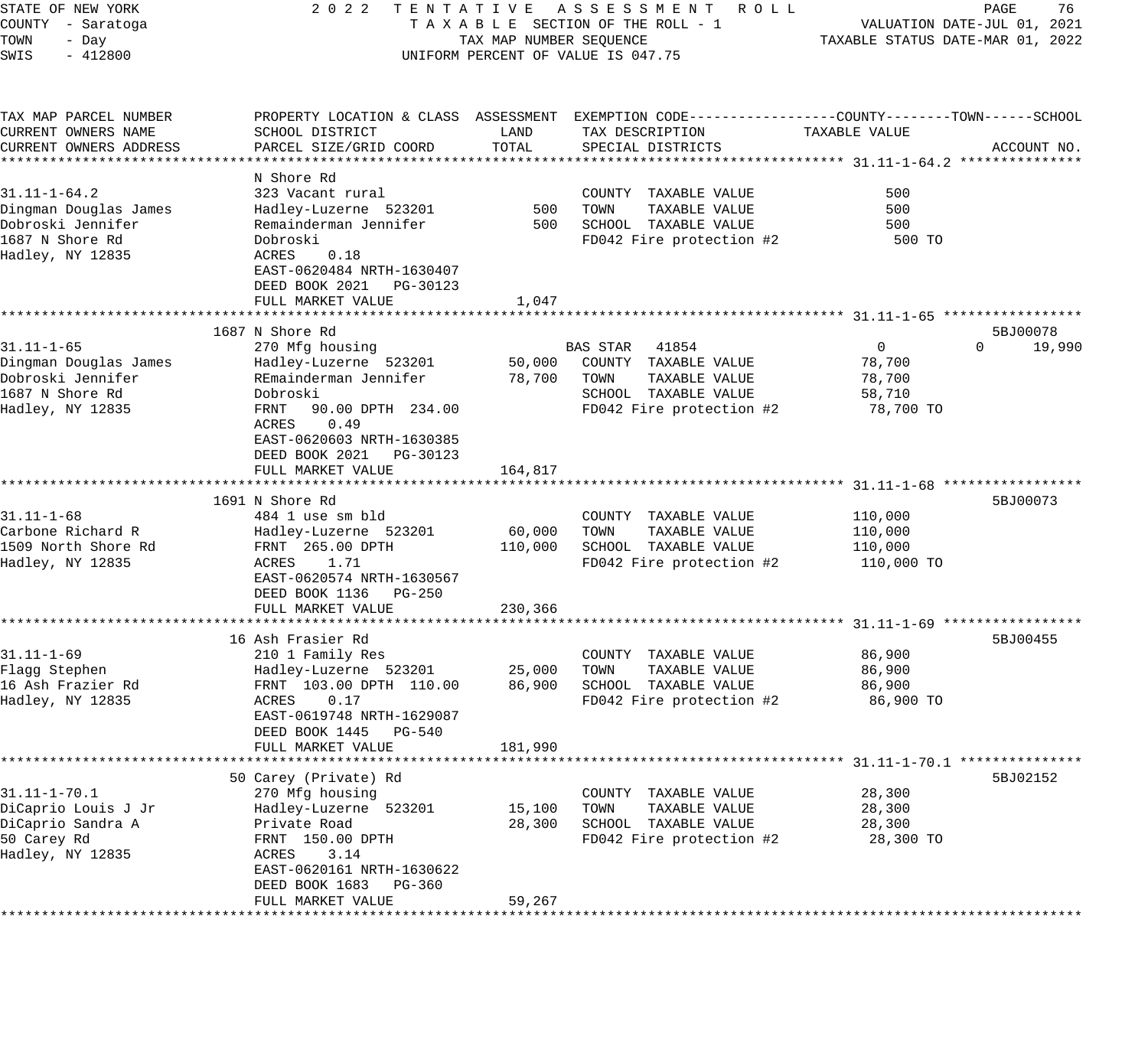STATE OF NEW YORK 2 0 2 2 T E N T A T I V E A S S E S S M E N T R O L L PAGE 77 COUNTY - Saratoga T A X A B L E SECTION OF THE ROLL - 1 VALUATION DATE-JUL 01, 2021 TOWN - Day TAX MAP NUMBER SEQUENCE TAXABLE STATUS DATE-MAR 01, 2022 SWIS - 412800 CONTROLLY THE UNIFORM PERCENT OF VALUE IS 047.75 TAX MAP PARCEL NUMBER PROPERTY LOCATION & CLASS ASSESSMENT EXEMPTION CODE------------------COUNTY--------TOWN------SCHOOL CURRENT OWNERS NAME SCHOOL DISTRICT LAND TAX DESCRIPTION TAXABLE VALUE CURRENT OWNERS ADDRESS PARCEL SIZE/GRID COORD TOTAL SPECIAL DISTRICTS ACCOUNT NO. \*\*\*\*\*\*\*\*\*\*\*\*\*\*\*\*\*\*\*\*\*\*\*\*\*\*\*\*\*\*\*\*\*\*\*\*\*\*\*\*\*\*\*\*\*\*\*\*\*\*\*\*\*\*\*\*\*\*\*\*\*\*\*\*\*\*\*\*\*\*\*\*\*\*\*\*\*\*\*\*\*\*\*\*\*\*\*\*\*\*\*\*\*\*\*\*\*\*\*\*\*\*\* 31.11-1-71 \*\*\*\*\*\*\*\*\*\*\*\*\*\*\*\*\* Old Day Center Rd 31.11-1-71 323 Vacant rural COUNTY TAXABLE VALUE 1,500 Finnegan James H Hadley-Luzerne 523201 1,500 TOWN TAXABLE VALUE 1,500 Beach Deborah M FRNT 25.00 DPTH 135.00 1,500 SCHOOL TAXABLE VALUE 1,500 13 Old Day Ctr Rd ACRES 0.05 FD042 Fire protection #2 1,500 TO Hadley, NY 12835 EAST-0620996 NRTH-1629359 DEED BOOK 2010 PG-22019 DEED BOOK 2010 PG-22019<br>FULL MARKET VALUE 3,141 \*\*\*\*\*\*\*\*\*\*\*\*\*\*\*\*\*\*\*\*\*\*\*\*\*\*\*\*\*\*\*\*\*\*\*\*\*\*\*\*\*\*\*\*\*\*\*\*\*\*\*\*\*\*\*\*\*\*\*\*\*\*\*\*\*\*\*\*\*\*\*\*\*\*\*\*\*\*\*\*\*\*\*\*\*\*\*\*\*\*\*\*\*\*\*\*\*\*\*\*\*\*\* 31.11-1-72 \*\*\*\*\*\*\*\*\*\*\*\*\*\*\*\*\* 13 Old Day Center Rd 5BJ00027 (1999) 13 Old Day Center Rd 5BJ00027 (1999) 13 Old Day Center Rd 5BJ00027 (1999) 31.11-1-72 210 1 Family Res COUNTY TAXABLE VALUE 147,000 Finnegan James H Hadley-Luzerne 523201 50,000 TOWN TAXABLE VALUE 147,000 Finnegan Kara FRNT 315.00 DPTH 200.00 147,000 SCHOOL TAXABLE VALUE 147,000 208 Cold Spring Ct ACRES 0.90 FD042 Fire protection #2 147,000 TO Nashville, TN 37221 EAST-0620905 NRTH-1629535 DEED BOOK 2010 PG-22017 FULL MARKET VALUE 307,853 \*\*\*\*\*\*\*\*\*\*\*\*\*\*\*\*\*\*\*\*\*\*\*\*\*\*\*\*\*\*\*\*\*\*\*\*\*\*\*\*\*\*\*\*\*\*\*\*\*\*\*\*\*\*\*\*\*\*\*\*\*\*\*\*\*\*\*\*\*\*\*\*\*\*\*\*\*\*\*\*\*\*\*\*\*\*\*\*\*\*\*\*\*\*\*\*\*\*\*\*\*\*\* 31.11-1-73 \*\*\*\*\*\*\*\*\*\*\*\*\*\*\*\*\* 38 Yates Hill Rd 5BJ02312 38 Yates Hill Rd 5BJ02312 38 Yates Hill Rd 5BJ02312 5 SBJ02312 31.11-1-73 210 1 Family Res COUNTY TAXABLE VALUE 45,000 Fielding Norman Hadley-Luzerne 523201 15,700 TOWN TAXABLE VALUE 45,000 Fielding Arlene FRNT 445.77 DPTH 45,000 SCHOOL TAXABLE VALUE 45,000 40 Yates Hill Rd ACRES 4.35 FD042 Fire protection #2 45,000 TO Hadley, NY 12835 EAST-0619622 NRTH-1629790 DEED BOOK 1056 PG-506 FULL MARKET VALUE 94,241 \*\*\*\*\*\*\*\*\*\*\*\*\*\*\*\*\*\*\*\*\*\*\*\*\*\*\*\*\*\*\*\*\*\*\*\*\*\*\*\*\*\*\*\*\*\*\*\*\*\*\*\*\*\*\*\*\*\*\*\*\*\*\*\*\*\*\*\*\*\*\*\*\*\*\*\*\*\*\*\*\*\*\*\*\*\*\*\*\*\*\*\*\*\*\*\*\*\*\*\*\*\*\* 31.11-1-75.11 \*\*\*\*\*\*\*\*\*\*\*\*\*\* 3 Old Day Center Rd 5BJ00774 31.11-1-75.11 210 1 Family Res COUNTY TAXABLE VALUE 123,500 Kirwin Deirdre E Hadley-Luzerne 523201 50,500 TOWN TAXABLE VALUE 123,500 3555 Egret Dr FRNT 130.00 DPTH 123,500 SCHOOL TAXABLE VALUE 123,500 Melbourne, FL 32901 ACRES 1.46 FD042 Fire protection #2 123,500 TO EAST-0620708 NRTH-1629701 DEED BOOK 1649 PG-329 FULL MARKET VALUE 258,639 \*\*\*\*\*\*\*\*\*\*\*\*\*\*\*\*\*\*\*\*\*\*\*\*\*\*\*\*\*\*\*\*\*\*\*\*\*\*\*\*\*\*\*\*\*\*\*\*\*\*\*\*\*\*\*\*\*\*\*\*\*\*\*\*\*\*\*\*\*\*\*\*\*\*\*\*\*\*\*\*\*\*\*\*\*\*\*\*\*\*\*\*\*\*\*\*\*\*\*\*\*\*\* 31.11-1-75.12 \*\*\*\*\*\*\*\*\*\*\*\*\*\* Old Day Center Rd 31.11-1-75.12 311 Res vac land COUNTY TAXABLE VALUE 1,500 Rightmyer Michelle Hadley-Luzerne 523201 1,500 TOWN TAXABLE VALUE 1,500 18 Bruce St ACRES 0.06 1,500 SCHOOL TAXABLE VALUE 1,500

Scotia, NY 12302 EAST-0620766 NRTH-1629661 FD042 Fire protection #2  $1,500$  TO

\*\*\*\*\*\*\*\*\*\*\*\*\*\*\*\*\*\*\*\*\*\*\*\*\*\*\*\*\*\*\*\*\*\*\*\*\*\*\*\*\*\*\*\*\*\*\*\*\*\*\*\*\*\*\*\*\*\*\*\*\*\*\*\*\*\*\*\*\*\*\*\*\*\*\*\*\*\*\*\*\*\*\*\*\*\*\*\*\*\*\*\*\*\*\*\*\*\*\*\*\*\*\*\*\*\*\*\*\*\*\*\*\*\*\*\*\*\*\*\*\*\*\*\*\*\*\*\*\*\*\*\*

DEED BOOK 2018 PG-25310

FULL MARKET VALUE 3, 141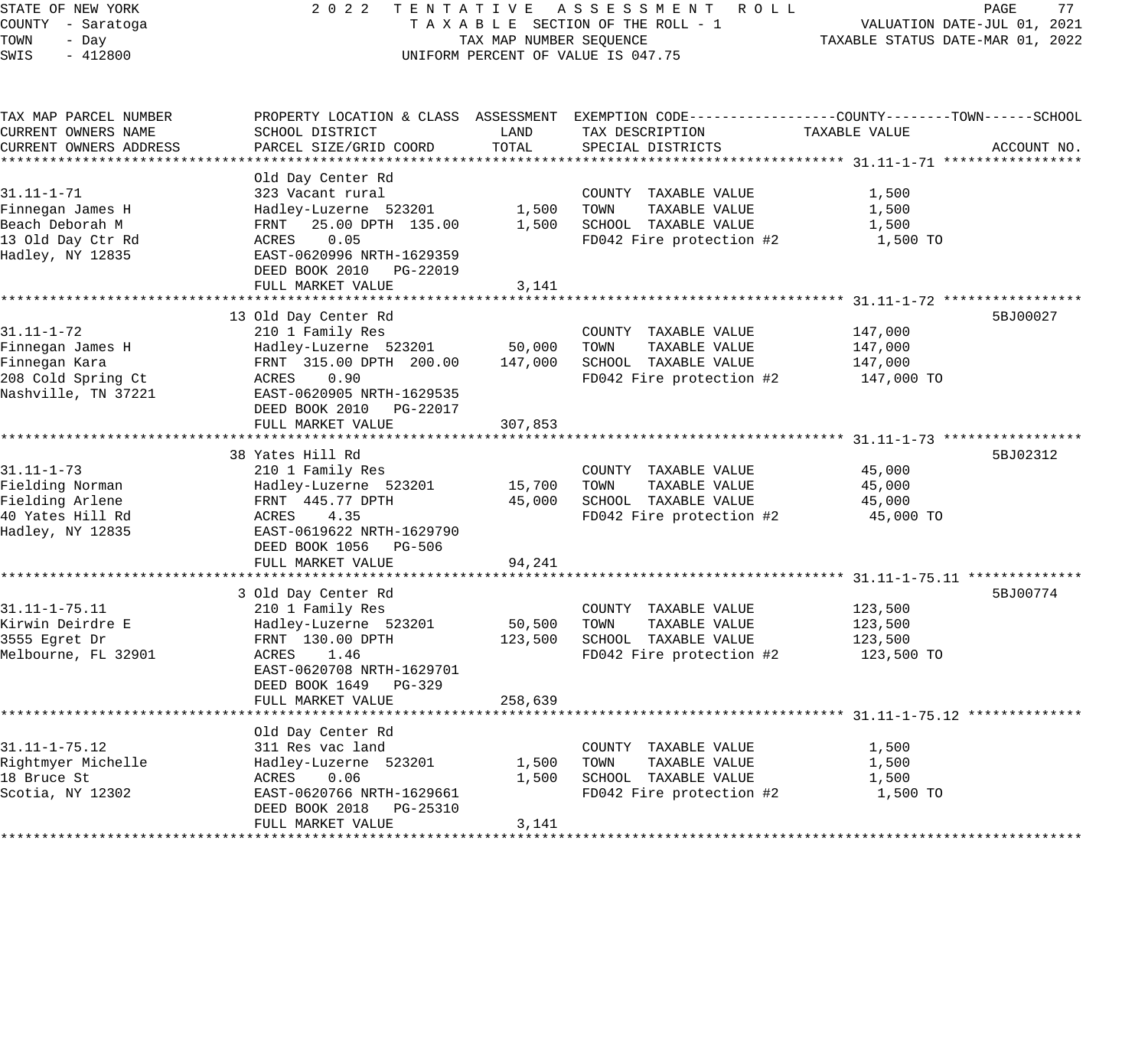| STATE OF NEW YORK          | 2 0 2 2<br>TENTATIVE       |                         | ASSESSMENT ROLL                                                                                  |                | PAGE<br>78                       |
|----------------------------|----------------------------|-------------------------|--------------------------------------------------------------------------------------------------|----------------|----------------------------------|
| COUNTY - Saratoga          |                            |                         | TAXABLE SECTION OF THE ROLL - 1                                                                  |                | VALUATION DATE-JUL 01, 2021      |
| TOWN<br>- Day              |                            | TAX MAP NUMBER SEQUENCE |                                                                                                  |                | TAXABLE STATUS DATE-MAR 01, 2022 |
| $-412800$<br>SWIS          |                            |                         | UNIFORM PERCENT OF VALUE IS 047.75                                                               |                |                                  |
|                            |                            |                         |                                                                                                  |                |                                  |
|                            |                            |                         |                                                                                                  |                |                                  |
| TAX MAP PARCEL NUMBER      |                            |                         | PROPERTY LOCATION & CLASS ASSESSMENT EXEMPTION CODE----------------COUNTY-------TOWN------SCHOOL |                |                                  |
| CURRENT OWNERS NAME        | SCHOOL DISTRICT            | LAND                    | TAX DESCRIPTION                                                                                  | TAXABLE VALUE  |                                  |
| CURRENT OWNERS ADDRESS     | PARCEL SIZE/GRID COORD     | TOTAL                   | SPECIAL DISTRICTS                                                                                |                | ACCOUNT NO.                      |
|                            |                            |                         |                                                                                                  |                |                                  |
|                            | 15 Yates Hill Rd           |                         |                                                                                                  |                | 5BJ00065                         |
| $31.11 - 1 - 76$           | 270 Mfg housing            |                         | ENH STAR<br>41834                                                                                | 0              | $\Omega$<br>49,900               |
| Cutler Daniel              | Hadley-Luzerne 523201      | 51,400                  | COUNTY TAXABLE VALUE                                                                             | 122,200        |                                  |
| 15 Yates Hill Rd           | Life Estate                | 122,200                 | TAXABLE VALUE<br>TOWN                                                                            | 122,200        |                                  |
| Hadley, NY 12835           | FRNT 635.00 DPTH           |                         | SCHOOL TAXABLE VALUE                                                                             | 72,300         |                                  |
|                            | ACRES<br>3.84              |                         | FD042 Fire protection #2                                                                         | 122,200 TO     |                                  |
|                            | EAST-0620061 NRTH-1629084  |                         |                                                                                                  |                |                                  |
|                            | DEED BOOK 1278 PG-294      |                         |                                                                                                  |                |                                  |
|                            | FULL MARKET VALUE          | 255,916                 |                                                                                                  |                |                                  |
|                            |                            |                         |                                                                                                  |                |                                  |
|                            | 1635 N Shore Rd            |                         |                                                                                                  |                | 5BJ00065                         |
| $31.11 - 1 - 76. - 9999$   | 210 1 Family Res           |                         | BAS STAR<br>41854                                                                                | $\overline{0}$ | $\Omega$<br>19,990               |
| Cutler Leon W              | Hadley-Luzerne 523201      | 50,000                  | COUNTY TAXABLE VALUE                                                                             | 114,000        |                                  |
| Attn: Shawn & Shannon Gray | Life Estate                | 114,000                 | TAXABLE VALUE<br>TOWN                                                                            | 114,000        |                                  |
|                            |                            |                         |                                                                                                  |                |                                  |
| 1635 North Shore Rd        | FRNT 200.00 DPTH           |                         | SCHOOL TAXABLE VALUE                                                                             | 94,010         |                                  |
| Hadley, NY 12835           | ACRES<br>1.00              |                         | FD042 Fire protection #2                                                                         | 114,000 TO     |                                  |
|                            | EAST-0583460 NRTH-1204080  |                         |                                                                                                  |                |                                  |
|                            | DEED BOOK 1278<br>PG-294   |                         |                                                                                                  |                |                                  |
|                            | FULL MARKET VALUE          | 238,743                 |                                                                                                  |                |                                  |
|                            |                            |                         |                                                                                                  |                |                                  |
|                            | 30 Carey Rd                |                         |                                                                                                  |                | 5BJ00874                         |
| $31.11 - 1 - 77$           | 210 1 Family Res           |                         | COUNTY TAXABLE VALUE                                                                             | 159,000        |                                  |
| Travis Kara U              | Hadley-Luzerne 523201      | 52,400                  | TOWN<br>TAXABLE VALUE                                                                            | 159,000        |                                  |
| 552 State Highway 161      | Ulasewicz Family Irr Trus  | 159,000                 | SCHOOL TAXABLE VALUE                                                                             | 159,000        |                                  |
| Amsterdam, NY 12010        | Dated 11/7/2019            |                         | FD042 Fire protection #2                                                                         | 159,000 TO     |                                  |
|                            | FRNT 411.06 DPTH           |                         |                                                                                                  |                |                                  |
|                            | ACRES<br>5.86              |                         |                                                                                                  |                |                                  |
|                            | EAST-0620210 NRTH-1630289  |                         |                                                                                                  |                |                                  |
|                            | DEED BOOK 2019 PG-36400    |                         |                                                                                                  |                |                                  |
|                            | FULL MARKET VALUE          | 332,984                 |                                                                                                  |                |                                  |
|                            |                            |                         |                                                                                                  |                |                                  |
|                            | 8 Old Day Center Rd        |                         |                                                                                                  |                | 5BJ00892                         |
| $31.11 - 1 - 78$           | 210 1 Family Res           |                         | COUNTY TAXABLE VALUE                                                                             | 76,380         |                                  |
| Piderit Anthony James      | Hadley-Luzerne 523201      | 50,000                  | TAXABLE VALUE<br>TOWN                                                                            | 76,380         |                                  |
| 180 W. 20th Street Apt. 8G | FRNT 92.00 DPTH            | 76,380                  | SCHOOL TAXABLE VALUE                                                                             | 76,380         |                                  |
| New York, NY 10011         | ACRES<br>0.53              |                         | FD042 Fire protection #2                                                                         | 76,380 TO      |                                  |
|                            | EAST-0620743 NRTH-1629282  |                         |                                                                                                  |                |                                  |
|                            |                            |                         |                                                                                                  |                |                                  |
|                            | DEED BOOK 2020<br>PG-31278 |                         |                                                                                                  |                |                                  |
|                            | FULL MARKET VALUE          | 159,958                 |                                                                                                  |                |                                  |
|                            |                            |                         |                                                                                                  |                |                                  |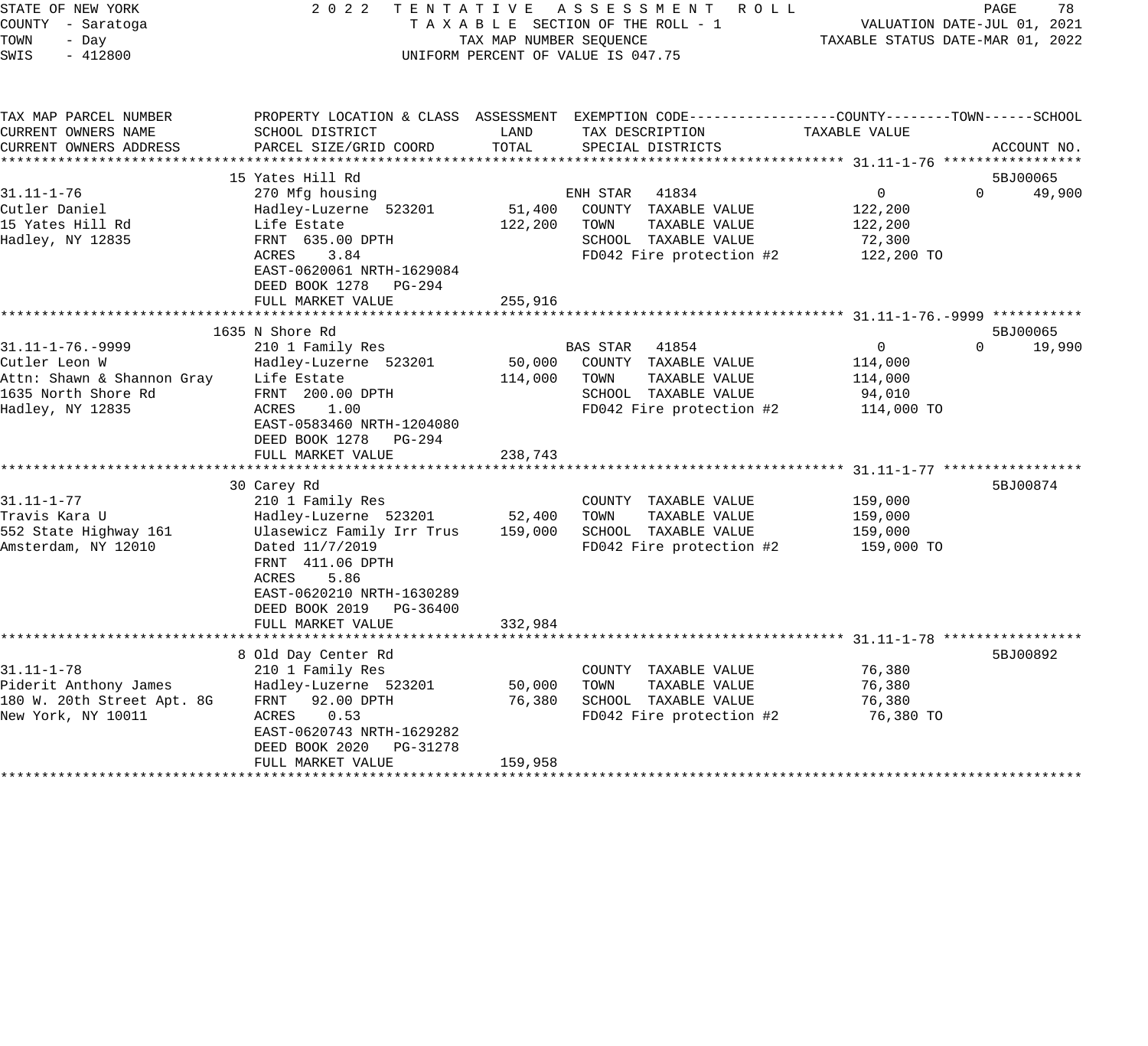STATE OF NEW YORK 2 0 2 2 T E N T A T I V E A S S E S S M E N T R O L L PAGE 79 COUNTY - Saratoga T A X A B L E SECTION OF THE ROLL - 1 VALUATION DATE-JUL 01, 2021 TOWN - Day TAX MAP NUMBER SEQUENCE TAXABLE STATUS DATE-MAR 01, 2022 SWIS - 412800 CONTROLLY THE UNIFORM PERCENT OF VALUE IS 047.75 TAX MAP PARCEL NUMBER PROPERTY LOCATION & CLASS ASSESSMENT EXEMPTION CODE------------------COUNTY--------TOWN------SCHOOL CURRENT OWNERS NAME SCHOOL DISTRICT LAND TAX DESCRIPTION TAXABLE VALUE CURRENT OWNERS ADDRESS PARCEL SIZE/GRID COORD TOTAL SPECIAL DISTRICTS ACCOUNT NO. \*\*\*\*\*\*\*\*\*\*\*\*\*\*\*\*\*\*\*\*\*\*\*\*\*\*\*\*\*\*\*\*\*\*\*\*\*\*\*\*\*\*\*\*\*\*\*\*\*\*\*\*\*\*\*\*\*\*\*\*\*\*\*\*\*\*\*\*\*\*\*\*\*\*\*\*\*\*\*\*\*\*\*\*\*\*\*\*\*\*\*\*\*\*\*\*\*\*\*\*\*\*\* 31.11-1-79 \*\*\*\*\*\*\*\*\*\*\*\*\*\*\*\*\* 58 Yates Hill Rd 5BJ00222 Superintensity of the state of the state of the state of the state of the state of the state of the state of the state of the state of the state of the state of the state of the state of the state 31.11-1-79 280 Res Multiple AGED T&S 41806 0 92,850 92,850 McCormack John J Hadley-Luzerne 523201 40,700 ENH STAR 41834 0 0 49,900 McCormack Annette M 1231/88 185,700 COUNTY TAXABLE VALUE 185,700 58 Yates Rd FRNT 355.00 DPTH TOWN TAXABLE VALUE 92,850 Hadley, NY 12835 ACRES 2.70 SCHOOL TAXABLE VALUE 42,950 EAST-0619062 NRTH-1629990 FD042 Fire protection #2 185,700 TO DEED BOOK 1057 PG-589 FULL MARKET VALUE 388,901 \*\*\*\*\*\*\*\*\*\*\*\*\*\*\*\*\*\*\*\*\*\*\*\*\*\*\*\*\*\*\*\*\*\*\*\*\*\*\*\*\*\*\*\*\*\*\*\*\*\*\*\*\*\*\*\*\*\*\*\*\*\*\*\*\*\*\*\*\*\*\*\*\*\*\*\*\*\*\*\*\*\*\*\*\*\*\*\*\*\*\*\*\*\*\*\*\*\*\*\*\*\*\* 31.15-1-1 \*\*\*\*\*\*\*\*\*\*\*\*\*\*\*\*\*\* 11 Floyd Brown Rd 5BJ00427 31.15-1-1 210 1 Family Res COUNTY TAXABLE VALUE 160,000 Baldauf Bonnie Hadley-Luzerne 523201 75,000 TOWN TAXABLE VALUE 160,000 Knightes Andrew C TIC Andrew C Knightes 49% 160,000 SCHOOL TAXABLE VALUE 160,000 3041 Sunset Ln FRNT 95.00 DPTH 129.90 FD042 Fire protection #2 160,000 TO Schenectady, NY 12303-5527 ACRES 0.27 EAST-0620912 NRTH-1629079 DEED BOOK 2013 PG-45660 FULL MARKET VALUE 335,079 \*\*\*\*\*\*\*\*\*\*\*\*\*\*\*\*\*\*\*\*\*\*\*\*\*\*\*\*\*\*\*\*\*\*\*\*\*\*\*\*\*\*\*\*\*\*\*\*\*\*\*\*\*\*\*\*\*\*\*\*\*\*\*\*\*\*\*\*\*\*\*\*\*\*\*\*\*\*\*\*\*\*\*\*\*\*\*\*\*\*\*\*\*\*\*\*\*\*\*\*\*\*\* 31.15-1-2 \*\*\*\*\*\*\*\*\*\*\*\*\*\*\*\*\*\* 15 Floyd Brown Rd 5BJ00440 31.15-1-2 210 1 Family Res COUNTY TAXABLE VALUE 170,000 ODonnell Joseph M Hadley-Luzerne 523201 75,000 TOWN TAXABLE VALUE 170,000 111 Tuthill Ln FRNT 95.00 DPTH 144.50 170,000 SCHOOL TAXABLE VALUE 170,000 PO Box 726 ACRES 0.29 FD042 Fire protection #2 170,000 TO Aquebogue, NY 11931 EAST-0620916 NRTH-1628979 DEED BOOK 2014 PG-32459 DEED BOOK 2014 PG-32459<br>FULL MARKET VALUE 356,021 \*\*\*\*\*\*\*\*\*\*\*\*\*\*\*\*\*\*\*\*\*\*\*\*\*\*\*\*\*\*\*\*\*\*\*\*\*\*\*\*\*\*\*\*\*\*\*\*\*\*\*\*\*\*\*\*\*\*\*\*\*\*\*\*\*\*\*\*\*\*\*\*\*\*\*\*\*\*\*\*\*\*\*\*\*\*\*\*\*\*\*\*\*\*\*\*\*\*\*\*\*\*\* 31.15-1-3 \*\*\*\*\*\*\*\*\*\*\*\*\*\*\*\*\*\* 17 Floyd Brown Rd 5BJ00514 31.15-1-3 210 1 Family Res COUNTY TAXABLE VALUE 245,000 ODonnell James Hadley-Luzerne 523201 75,000 TOWN TAXABLE VALUE 245,000 ODonnell Carol E FRNT 58.50 DPTH 153.50 245,000 SCHOOL TAXABLE VALUE 245,000 17 Floyd Brown Rd ACRES 0.24 FD042 Fire protection #2 245,000 TO Hadley, NY 12835 EAST-0620918 NRTH-1628895 DEED BOOK 1244 PG-581 FULL MARKET VALUE 513,089

\*\*\*\*\*\*\*\*\*\*\*\*\*\*\*\*\*\*\*\*\*\*\*\*\*\*\*\*\*\*\*\*\*\*\*\*\*\*\*\*\*\*\*\*\*\*\*\*\*\*\*\*\*\*\*\*\*\*\*\*\*\*\*\*\*\*\*\*\*\*\*\*\*\*\*\*\*\*\*\*\*\*\*\*\*\*\*\*\*\*\*\*\*\*\*\*\*\*\*\*\*\*\* 31.15-1-4 \*\*\*\*\*\*\*\*\*\*\*\*\*\*\*\*\*\*

 19 Floyd Brown Rd 5BJ00390 31.15-1-4 210 1 Family Res COUNTY TAXABLE VALUE 213,100 Curren Kathryn Hadley-Luzerne 523201 75,000 TOWN TAXABLE VALUE 213,100 Curren Roderick FRNT 58.50 DPTH 153.50 213,100 SCHOOL TAXABLE VALUE 213,100

19 Floyd Rd ACRES 0.23 FD042 Fire protection #2 213,100 TO Hadley, NY 12835 EAST-0620909 NRTH-1628818 DEED BOOK 1258 PG-627 FULL MARKET VALUE 446,283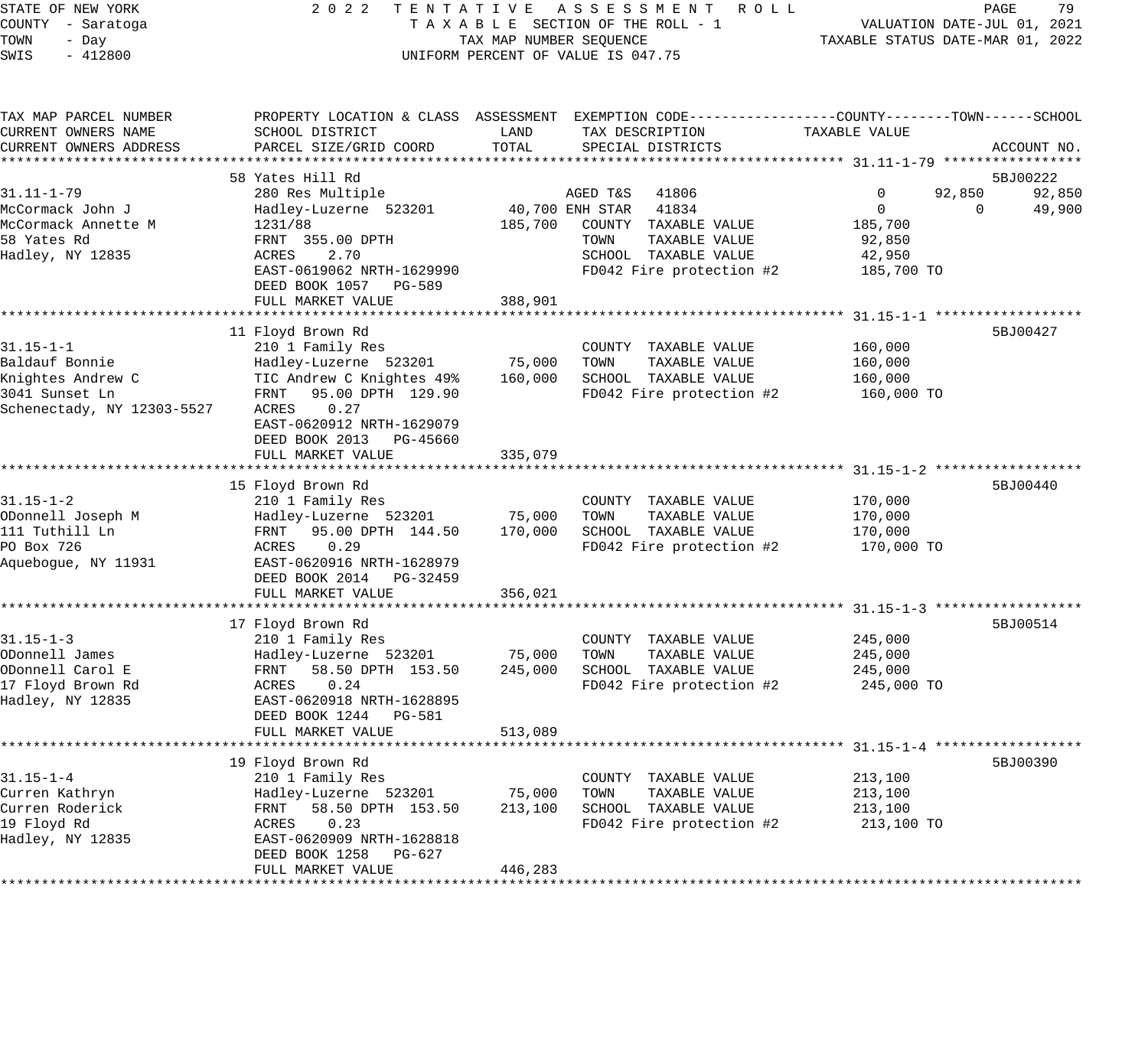STATE OF NEW YORK 2 0 2 2 T E N T A T I V E A S S E S S M E N T R O L L PAGE 80 COUNTY - Saratoga T A X A B L E SECTION OF THE ROLL - 1 VALUATION DATE-JUL 01, 2021 TOWN - Day TAX MAP NUMBER SEQUENCE TAXABLE STATUS DATE-MAR 01, 2022 SWIS - 412800 CONTROLLY THE UNIFORM PERCENT OF VALUE IS 047.75 TAX MAP PARCEL NUMBER PROPERTY LOCATION & CLASS ASSESSMENT EXEMPTION CODE------------------COUNTY--------TOWN------SCHOOL CURRENT OWNERS NAME SCHOOL DISTRICT LAND TAX DESCRIPTION TAXABLE VALUE CURRENT OWNERS ADDRESS PARCEL SIZE/GRID COORD TOTAL SPECIAL DISTRICTS ACCOUNT NO. \*\*\*\*\*\*\*\*\*\*\*\*\*\*\*\*\*\*\*\*\*\*\*\*\*\*\*\*\*\*\*\*\*\*\*\*\*\*\*\*\*\*\*\*\*\*\*\*\*\*\*\*\*\*\*\*\*\*\*\*\*\*\*\*\*\*\*\*\*\*\*\*\*\*\*\*\*\*\*\*\*\*\*\*\*\*\*\*\*\*\*\*\*\*\*\*\*\*\*\*\*\*\* 31.15-1-5 \*\*\*\*\*\*\*\*\*\*\*\*\*\*\*\*\*\* 21 Floyd Brown Rd 5BJ00646 31.15-1-5 210 1 Family Res COUNTY TAXABLE VALUE 154,200 Finnegan Kerry Hadley-Luzerne 523201 75,000 TOWN TAXABLE VALUE 154,200 Voepel Patricia FRNT 35.80 DPTH 206.40 154,200 SCHOOL TAXABLE VALUE 154,200 6 Wineoka Dr ACRES 0.23 BANK 874 FD042 Fire protection #2 154,200 TO Huntington Station, NY 11746 EAST-0620894 NRTH-1628743 DEED BOOK 2011 PG-1961 FULL MARKET VALUE 322,932 \*\*\*\*\*\*\*\*\*\*\*\*\*\*\*\*\*\*\*\*\*\*\*\*\*\*\*\*\*\*\*\*\*\*\*\*\*\*\*\*\*\*\*\*\*\*\*\*\*\*\*\*\*\*\*\*\*\*\*\*\*\*\*\*\*\*\*\*\*\*\*\*\*\*\*\*\*\*\*\*\*\*\*\*\*\*\*\*\*\*\*\*\*\*\*\*\*\*\*\*\*\*\* 31.15-2-2 \*\*\*\*\*\*\*\*\*\*\*\*\*\*\*\*\*\* 34 Ash Frasier Rd 5BJ00234 31.15-2-2 270 Mfg housing COUNTY TAXABLE VALUE 46,900 Ryan John Joseph Hadley-Luzerne 523201 25,000 TOWN TAXABLE VALUE 46,900 47 Spiral Road FRNT 107.25 DPTH 185.00 46,900 SCHOOL TAXABLE VALUE 46,900 Holtsville, NY 11742 ACRES 0.19 FD042 Fire protection #2 46,900 TO EAST-0619904 NRTH-1628547 DEED BOOK 2020 PG-14039 FULL MARKET VALUE 98,220 \*\*\*\*\*\*\*\*\*\*\*\*\*\*\*\*\*\*\*\*\*\*\*\*\*\*\*\*\*\*\*\*\*\*\*\*\*\*\*\*\*\*\*\*\*\*\*\*\*\*\*\*\*\*\*\*\*\*\*\*\*\*\*\*\*\*\*\*\*\*\*\*\*\*\*\*\*\*\*\*\*\*\*\*\*\*\*\*\*\*\*\*\*\*\*\*\*\*\*\*\*\*\* 31.15-2-3 \*\*\*\*\*\*\*\*\*\*\*\*\*\*\*\*\*\*  $1609$  N Shore Rd  $5BJ00575$ 31.15-2-3 210 1 Family Res VET WAR CT 41121 15,105 15,105 0 Martin Frank Hadley-Luzerne 523201 50,000 BAS STAR 41854 0 0 19,990 1609 North Shore Rd FRNT 115.00 DPTH 110.00 100,700 COUNTY TAXABLE VALUE 85,595 Hadley, NY 12835 ACRES 0.14 TOWN TAXABLE VALUE 85,595 EAST-0620023 NRTH-1628547 SCHOOL TAXABLE VALUE 80,710 DEED BOOK 1196 PG-280 FD042 Fire protection #2 100,700 TO FULL MARKET VALUE 210,890 \*\*\*\*\*\*\*\*\*\*\*\*\*\*\*\*\*\*\*\*\*\*\*\*\*\*\*\*\*\*\*\*\*\*\*\*\*\*\*\*\*\*\*\*\*\*\*\*\*\*\*\*\*\*\*\*\*\*\*\*\*\*\*\*\*\*\*\*\*\*\*\*\*\*\*\*\*\*\*\*\*\*\*\*\*\*\*\*\*\*\*\*\*\*\*\*\*\*\*\*\*\*\* 31.15-2-4 \*\*\*\*\*\*\*\*\*\*\*\*\*\*\*\*\*\*  $1613$  N Shore Rd  $5BJ00509$ 31.15-2-4 210 1 Family Res COUNTY TAXABLE VALUE 105,400 Robinson Garry Hadley-Luzerne 523201 50,000 TOWN TAXABLE VALUE 105,400 114 Monument Dr FRNT 82.00 DPTH 135.00 105,400 SCHOOL TAXABLE VALUE 105,400 Schuylerville, NY 12871 ACRES 0.18 FD042 Fire protection #2 105,400 TO EAST-0620025 NRTH-1628624 DEED BOOK 1757 PG-696 FULL MARKET VALUE 220,733 \*\*\*\*\*\*\*\*\*\*\*\*\*\*\*\*\*\*\*\*\*\*\*\*\*\*\*\*\*\*\*\*\*\*\*\*\*\*\*\*\*\*\*\*\*\*\*\*\*\*\*\*\*\*\*\*\*\*\*\*\*\*\*\*\*\*\*\*\*\*\*\*\*\*\*\*\*\*\*\*\*\*\*\*\*\*\*\*\*\*\*\*\*\*\*\*\*\*\*\*\*\*\* 31.15-2-5 \*\*\*\*\*\*\*\*\*\*\*\*\*\*\*\*\*\* 1615 N Shore Rd 31.15-2-5 210 1 Family Res COUNTY TAXABLE VALUE 92,200 Brennan Kevin Hadley-Luzerne 523201 25,000 TOWN TAXABLE VALUE 92,200 2040 Wagner St FRNT 46.00 DPTH 168.00 92,200 SCHOOL TAXABLE VALUE 92,200 Schenectady, NY 12303 ACRES 0.17 FD042 Fire protection #2 92,200 TO EAST-0620024 NRTH-1628675 DEED BOOK 2008 PG-19326 FULL MARKET VALUE 193,089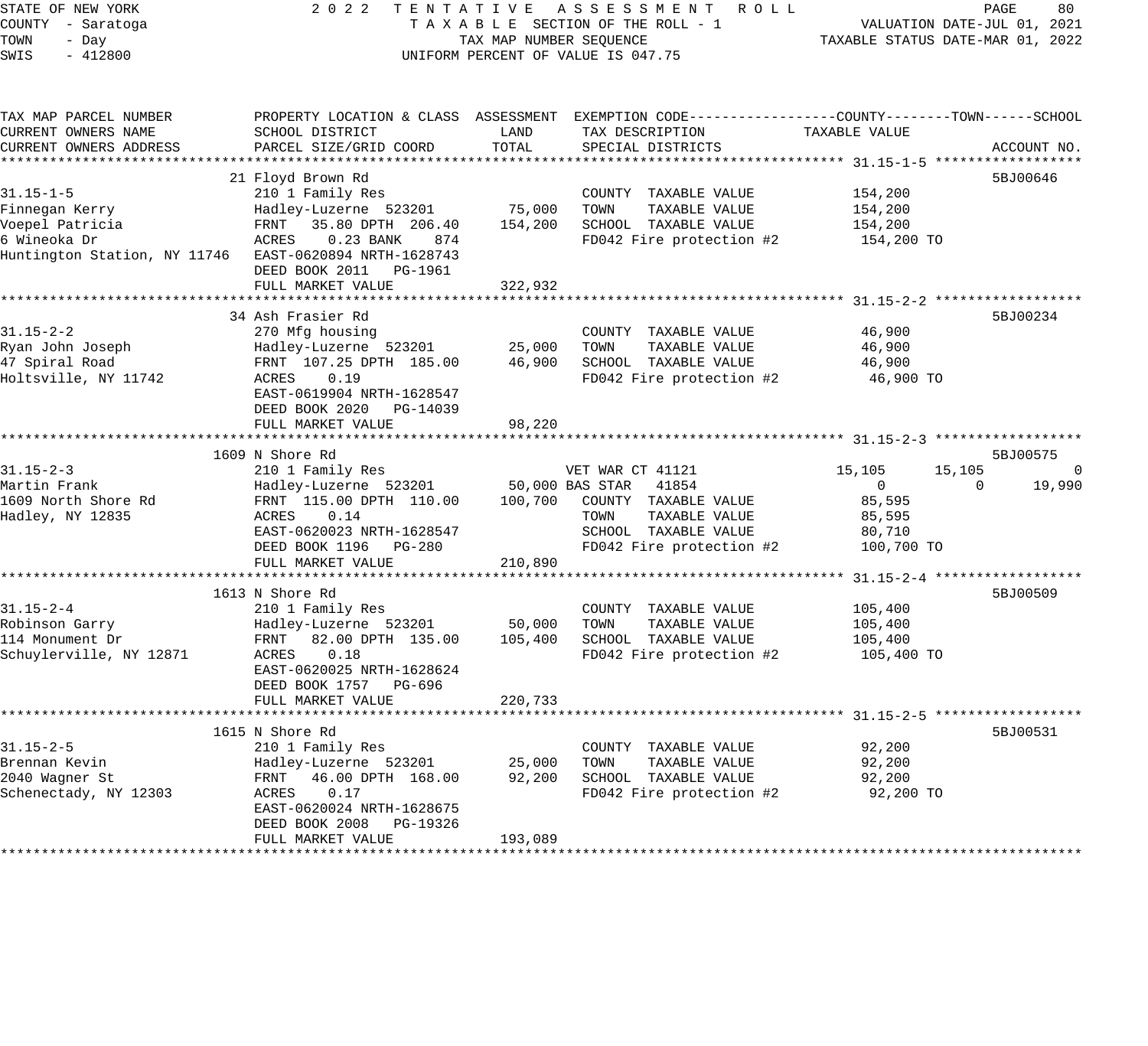### STATE OF NEW YORK 2 0 2 2 T E N T A T I V E A S S E S S M E N T R O L L PAGE 81 COUNTY - Saratoga T A X A B L E SECTION OF THE ROLL - 1 VALUATION DATE-JUL 01, 2021 X A B L E SECTION OF THE ROLL - 1<br>TAX MAP NUMBER SEQUENCE TAXABLE STATUS DATE-MAR 01, 2022 UNIFORM PERCENT OF VALUE IS 047.75

| TAX MAP PARCEL NUMBER                                |                            |          | PROPERTY LOCATION & CLASS ASSESSMENT EXEMPTION CODE----------------COUNTY-------TOWN------SCHOOL |                               |                |
|------------------------------------------------------|----------------------------|----------|--------------------------------------------------------------------------------------------------|-------------------------------|----------------|
| CURRENT OWNERS NAME                                  | SCHOOL DISTRICT            | LAND     | TAX DESCRIPTION                                                                                  | TAXABLE VALUE                 |                |
| CURRENT OWNERS ADDRESS                               | PARCEL SIZE/GRID COORD     | TOTAL    | SPECIAL DISTRICTS                                                                                |                               | ACCOUNT NO.    |
|                                                      |                            |          |                                                                                                  |                               |                |
|                                                      | 14 Floyd Brown Rd          |          |                                                                                                  |                               | 5BJ00257       |
| $31.15 - 2 - 7$                                      | 210 1 Family Res           |          | COUNTY TAXABLE VALUE                                                                             | 68,300                        |                |
| Sanders Edmond E & Lesla L Jr. Hadley-Luzerne 523201 |                            | 50,000   | TOWN<br>TAXABLE VALUE                                                                            | 68,300                        |                |
| Wheeler Jennifer J                                   | FRNT 100.00 DPTH 137.30    | 68,300   | SCHOOL TAXABLE VALUE                                                                             | 68,300                        |                |
| 1035 Peter Rd                                        | ACRES<br>0.61              |          | FD042 Fire protection #2                                                                         | 68,300 TO                     |                |
| Rotterdam, NY 12303                                  | EAST-0620762 NRTH-1629053  |          |                                                                                                  |                               |                |
|                                                      | DEED BOOK 2013 PG-43956    |          |                                                                                                  |                               |                |
|                                                      | FULL MARKET VALUE          | 143,037  |                                                                                                  |                               |                |
|                                                      |                            |          |                                                                                                  |                               |                |
|                                                      | 16 Floyd Brown Rd          |          |                                                                                                  |                               | 5BJ00263       |
| $31.15 - 2 - 8$                                      | 210 1 Family Res           |          | VET WAR CT 41121                                                                                 | 13,725<br>13,725              | $\overline{0}$ |
| Fickel John                                          | Hadley-Luzerne 523201      |          | 50,000 ENH STAR 41834                                                                            | $\overline{0}$<br>$\mathbf 0$ | 49,900         |
| Bartell Dorothy                                      | FRNT 154.30 DPTH 127.70    | 91,500   | COUNTY TAXABLE VALUE                                                                             | 77,775                        |                |
| 16 Floyd Brown Rd                                    | ACRES<br>0.45              |          | TOWN<br>TAXABLE VALUE                                                                            | 77,775                        |                |
| Hadley, NY 12835                                     | EAST-0620788 NRTH-1628953  |          | SCHOOL TAXABLE VALUE                                                                             | 41,600                        |                |
|                                                      | DEED BOOK 1357 PG-530      |          |                                                                                                  | 91,500 TO                     |                |
|                                                      |                            |          | FD042 Fire protection #2                                                                         |                               |                |
|                                                      | FULL MARKET VALUE          | 191,623  |                                                                                                  |                               |                |
|                                                      |                            |          |                                                                                                  |                               |                |
|                                                      | 23 Floyd Brown Rd          |          |                                                                                                  |                               | 5BJ00262       |
| $31.15 - 2 - 9$                                      | 210 1 Family Res           |          | COUNTY TAXABLE VALUE                                                                             | 155,200                       |                |
| Brunetti Americo N                                   | Hadley-Luzerne 523201      | 75,000   | TOWN<br>TAXABLE VALUE                                                                            | 155,200                       |                |
| Burnetti Antonette                                   | FRNT 239.90 DPTH 100.00    | 155,200  | SCHOOL TAXABLE VALUE                                                                             | 155,200                       |                |
| 10 Knolls Rd                                         | 0.53<br>ACRES              |          | FD042 Fire protection #2                                                                         | 155,200 TO                    |                |
| Niscayuna, NY 12309                                  | EAST-0620837 NRTH-1628683  |          |                                                                                                  |                               |                |
|                                                      | DEED BOOK 2008 PG-32444    |          |                                                                                                  |                               |                |
|                                                      | FULL MARKET VALUE          | 325,026  |                                                                                                  |                               |                |
|                                                      |                            |          |                                                                                                  |                               |                |
|                                                      | 11 Flansburg (Private) Ln  |          |                                                                                                  |                               | 5BJ00491       |
| $31.15 - 2 - 10$                                     | 283 Res w/Comuse           |          | VET WAR CT 41121                                                                                 | 20,070<br>20,070              | $\Omega$       |
| Galusha Gary R                                       | Hadley-Luzerne 523201      | 102,000  | COUNTY TAXABLE VALUE                                                                             | 528,930                       |                |
| Peterson Michelle D                                  | FRNT 105.67 DPTH           | 549,000  | TOWN<br>TAXABLE VALUE                                                                            | 528,930                       |                |
| 11 Flansburg Ln                                      | ACRES<br>4.54              |          | SCHOOL TAXABLE VALUE                                                                             | 549,000                       |                |
| Hadley, NY 12835                                     | EAST-0620406 NRTH-1628657  |          | FD042 Fire protection #2                                                                         | 549,000 TO                    |                |
|                                                      | DEED BOOK 2015 PG-37292    |          |                                                                                                  |                               |                |
|                                                      | FULL MARKET VALUE          | 1149,738 |                                                                                                  |                               |                |
|                                                      |                            |          |                                                                                                  |                               |                |
|                                                      | 1612 N Shore Rd            |          |                                                                                                  |                               | 5BJ00094       |
| $31.15 - 2 - 11.1$                                   | 200 Residential            |          | COUNTY TAXABLE VALUE                                                                             | 72,700                        |                |
| Boerner Otto III                                     | Hadley-Luzerne 523201      | 50,400   | TOWN<br>TAXABLE VALUE                                                                            | 72,700                        |                |
| Mahon Ann Dee Boerner                                | Will                       | 72,700   | SCHOOL TAXABLE VALUE                                                                             | 72,700                        |                |
| 230 Old State Road                                   | FRNT 663.94 DPTH           |          | FD042 Fire protection #2                                                                         | 72,700 TO                     |                |
|                                                      | ACRES<br>1.91              |          |                                                                                                  |                               |                |
| Johnstown, NY 12095                                  |                            |          |                                                                                                  |                               |                |
|                                                      | EAST-0620278 NRTH-1628792  |          |                                                                                                  |                               |                |
|                                                      | DEED BOOK 2020<br>PG-31530 |          |                                                                                                  |                               |                |
|                                                      | FULL MARKET VALUE          | 152,251  |                                                                                                  |                               |                |
|                                                      |                            |          |                                                                                                  |                               |                |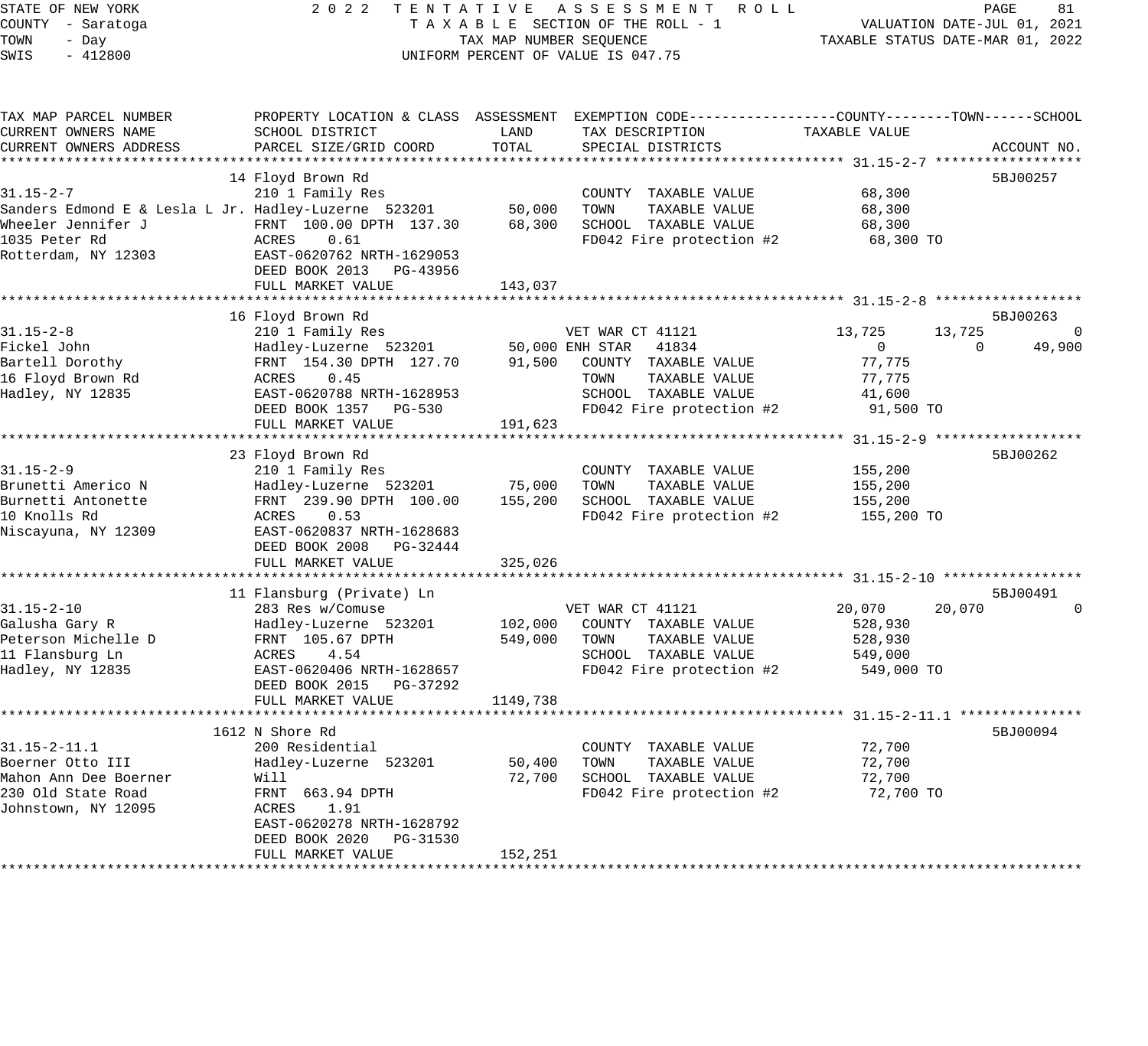| STATE OF NEW YORK<br>COUNTY - Saratoga<br>TOWN<br>- Day<br>SWIS<br>$-412800$ | 2 0 2 2                                                 | TAX MAP NUMBER SEQUENCE | TENTATIVE ASSESSMENT ROLL<br>TAXABLE SECTION OF THE ROLL - 1<br>UNIFORM PERCENT OF VALUE IS 047.75                | TAXABLE STATUS DATE-MAR 01, 2022 | PAGE<br>82<br>VALUATION DATE-JUL 01, 2021 |
|------------------------------------------------------------------------------|---------------------------------------------------------|-------------------------|-------------------------------------------------------------------------------------------------------------------|----------------------------------|-------------------------------------------|
| TAX MAP PARCEL NUMBER<br>CURRENT OWNERS NAME                                 | SCHOOL DISTRICT                                         | LAND                    | PROPERTY LOCATION & CLASS ASSESSMENT EXEMPTION CODE---------------COUNTY-------TOWN-----SCHOOL<br>TAX DESCRIPTION | TAXABLE VALUE                    |                                           |
| CURRENT OWNERS ADDRESS                                                       | PARCEL SIZE/GRID COORD                                  | TOTAL                   | SPECIAL DISTRICTS                                                                                                 |                                  | ACCOUNT NO.                               |
|                                                                              |                                                         |                         |                                                                                                                   |                                  |                                           |
| $31.15 - 2 - 11.21$                                                          | 1610 N Shore Rd<br>210 1 Family Res                     |                         | COUNTY TAXABLE VALUE                                                                                              | 100,800                          |                                           |
| Johnston David E                                                             | Hadley-Luzerne 523201                                   | 50,000                  | TOWN<br>TAXABLE VALUE                                                                                             | 100,800                          |                                           |
| 185 Lakeside Road                                                            | FRNT 100.00 DPTH                                        | 100,800                 | SCHOOL TAXABLE VALUE                                                                                              | 100,800                          |                                           |
| Newburgh, NY 12550                                                           | ACRES<br>1.01<br>EAST-0620182 NRTH-1628380              |                         | FD042 Fire protection #2                                                                                          | 100,800 TO                       |                                           |
|                                                                              | DEED BOOK 2021<br>PG-1670                               |                         |                                                                                                                   |                                  |                                           |
|                                                                              | FULL MARKET VALUE                                       | 211,099                 |                                                                                                                   |                                  |                                           |
|                                                                              |                                                         |                         |                                                                                                                   |                                  |                                           |
|                                                                              | 51 Ash Frasier Rd                                       |                         |                                                                                                                   |                                  |                                           |
| $31.15 - 2 - 11.22$                                                          | 210 1 Family Res                                        |                         | COUNTY TAXABLE VALUE                                                                                              | 158,200                          |                                           |
| Mosall Douglas S<br>211 Schoolhouse Road                                     | Hadley-Luzerne 523201<br>FRNT 199.69 DPTH               | 50,000<br>158,200       | TOWN<br>TAXABLE VALUE<br>SCHOOL TAXABLE VALUE                                                                     | 158,200                          |                                           |
| Albany, NY 12203                                                             | ACRES<br>0.92                                           |                         | FD042 Fire protection #2                                                                                          | 158,200<br>158,200 TO            |                                           |
|                                                                              | EAST-0620255 NRTH-1628203<br>DEED BOOK 2015<br>PG-14694 |                         |                                                                                                                   |                                  |                                           |
|                                                                              | FULL MARKET VALUE                                       | 331,309                 |                                                                                                                   |                                  |                                           |
|                                                                              |                                                         |                         |                                                                                                                   |                                  |                                           |
|                                                                              | 14 Flansburg (Private) Ln                               |                         |                                                                                                                   |                                  | 5 L02122                                  |
| $31.15 - 2 - 12$<br>Robleno Properties, LLC                                  | 210 1 Family Res                                        | 75,000                  | COUNTY TAXABLE VALUE<br>TAXABLE VALUE                                                                             | 136,700<br>136,700               |                                           |
| 421 Rte 146                                                                  | Hadley-Luzerne 523201<br>ACRES<br>0.41                  | 136,700                 | TOWN<br>SCHOOL TAXABLE VALUE                                                                                      | 136,700                          |                                           |
| Half Moon, NY 12065                                                          | EAST-0620512 NRTH-1628230                               |                         | FD042 Fire protection #2                                                                                          | 136,700 TO                       |                                           |
|                                                                              | DEED BOOK 2008<br>PG-40778                              |                         |                                                                                                                   |                                  |                                           |
|                                                                              | FULL MARKET VALUE                                       | 286,283                 |                                                                                                                   |                                  |                                           |
|                                                                              |                                                         |                         | ************************************ 31.15-2-13 ************                                                      |                                  |                                           |
|                                                                              | Ash Frasier Rd                                          |                         |                                                                                                                   |                                  | 5BJ00867                                  |
| $31.15 - 2 - 13$                                                             | 311 Res vac land                                        |                         | COUNTY TAXABLE VALUE                                                                                              | 26,300                           |                                           |
| Little Donald C & Susan                                                      | Hadley-Luzerne 523201                                   | 26,300                  | TAXABLE VALUE<br>TOWN                                                                                             | 26,300                           |                                           |
| Little Andrew Et Al                                                          | ACRES<br>0.13                                           | 26,300                  | SCHOOL TAXABLE VALUE                                                                                              | 26,300                           |                                           |
| 24 Hunters Run                                                               | EAST-0620410 NRTH-1628134                               |                         | FD042 Fire protection #2                                                                                          | 26,300 TO                        |                                           |
| Ballston Lake, NY 12019                                                      | DEED BOOK 2019 PG-1227                                  |                         |                                                                                                                   |                                  |                                           |
|                                                                              | FULL MARKET VALUE                                       | 55,079                  |                                                                                                                   |                                  |                                           |
|                                                                              | 8 Flansburg (Private) Ln                                |                         |                                                                                                                   |                                  | 5BJ01841                                  |
| $31.15 - 2 - 14$                                                             | 210 1 Family Res                                        |                         | COUNTY TAXABLE VALUE                                                                                              | 211,200                          |                                           |
| Little Donald C & Susan                                                      | Hadley-Luzerne 523201                                   | 75,000                  | TOWN<br>TAXABLE VALUE                                                                                             | 211,200                          |                                           |
| Little Andrew Et Al                                                          | ACRES<br>0.22                                           | 211,200                 | SCHOOL TAXABLE VALUE                                                                                              | 211,200                          |                                           |
| 24 Hunters Run                                                               | EAST-0620343 NRTH-1628087                               |                         | FD042 Fire protection #2                                                                                          | 211,200 TO                       |                                           |
| Ballston Lake, NY 12019                                                      | DEED BOOK 2019 PG-1227                                  |                         |                                                                                                                   |                                  |                                           |
|                                                                              | FULL MARKET VALUE                                       | 442,304                 |                                                                                                                   |                                  |                                           |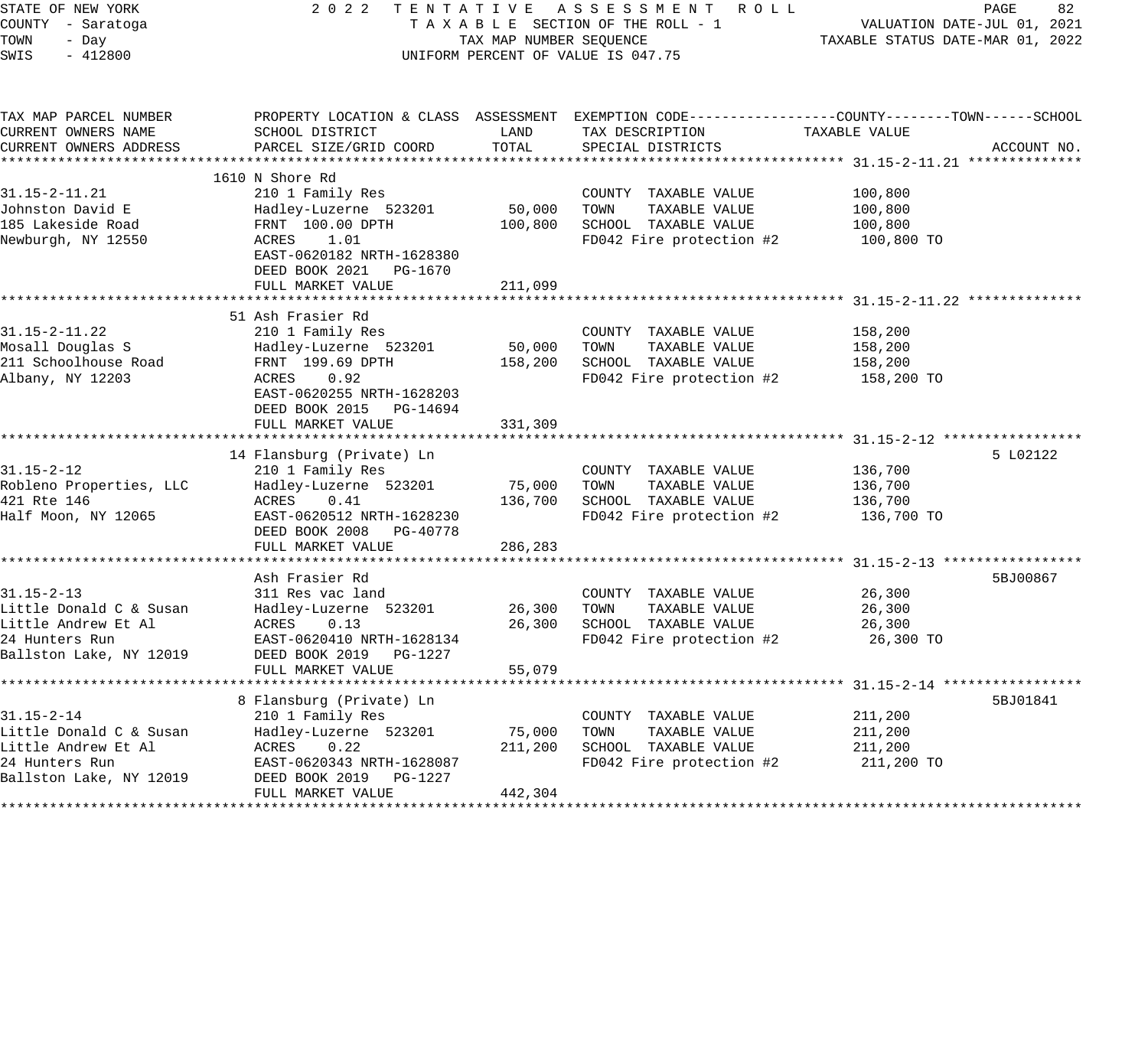STATE OF NEW YORK 2 0 2 2 T E N T A T I V E A S S E S S M E N T R O L L PAGE 83 COUNTY - Saratoga T A X A B L E SECTION OF THE ROLL - 1 VALUATION DATE-JUL 01, 2021 TOWN - Day TAX MAP NUMBER SEQUENCE TAXABLE STATUS DATE-MAR 01, 2022 SWIS - 412800 CONTROLLY THE UNIFORM PERCENT OF VALUE IS 047.75 TAX MAP PARCEL NUMBER PROPERTY LOCATION & CLASS ASSESSMENT EXEMPTION CODE------------------COUNTY--------TOWN------SCHOOL CURRENT OWNERS NAME SCHOOL DISTRICT LAND TAX DESCRIPTION TAXABLE VALUE CURRENT OWNERS ADDRESS PARCEL SIZE/GRID COORD TOTAL SPECIAL DISTRICTS ACCOUNT NO. \*\*\*\*\*\*\*\*\*\*\*\*\*\*\*\*\*\*\*\*\*\*\*\*\*\*\*\*\*\*\*\*\*\*\*\*\*\*\*\*\*\*\*\*\*\*\*\*\*\*\*\*\*\*\*\*\*\*\*\*\*\*\*\*\*\*\*\*\*\*\*\*\*\*\*\*\*\*\*\*\*\*\*\*\*\*\*\*\*\*\*\*\*\*\*\*\*\*\*\*\*\*\* 31.15-2-15 \*\*\*\*\*\*\*\*\*\*\*\*\*\*\*\*\* 55 Ash Frasier Rd 5BJ02052 31.15-2-15 210 1 Family Res COUNTY TAXABLE VALUE 170,200 Reinhold Eric J Hadley-Luzerne 523201 52,500 TOWN TAXABLE VALUE 170,200 Sattler-Reinhold Ellen A FRNT 98.31 DPTH 120.56 170,200 SCHOOL TAXABLE VALUE 170,200 56 Sunny West Ln ACRES 0.24 FD042 Fire protection #2 170,200 TO Lake George, NY 12845 EAST-0620256 NRTH-1628022 DEED BOOK 2010 PG-29437 FULL MARKET VALUE 356,440 \*\*\*\*\*\*\*\*\*\*\*\*\*\*\*\*\*\*\*\*\*\*\*\*\*\*\*\*\*\*\*\*\*\*\*\*\*\*\*\*\*\*\*\*\*\*\*\*\*\*\*\*\*\*\*\*\*\*\*\*\*\*\*\*\*\*\*\*\*\*\*\*\*\*\*\*\*\*\*\*\*\*\*\*\*\*\*\*\*\*\*\*\*\*\*\*\*\*\*\*\*\*\* 31.15-2-16.1 \*\*\*\*\*\*\*\*\*\*\*\*\*\*\* 36 Ash Frasier Rd 5BJ00924 31.15-2-16.1 270 Mfg housing AGED T&S 41806 0 40,050 40,050 Sammler Patricia A Hadley-Luzerne 523201 50,000 E STAR ADD 41844 0 0 40,050 36 Ash Frasier Rd FRNT 100.00 DPTH 80,100 COUNTY TAXABLE VALUE 80,100 Hadley, NY 12835 ACRES 0.67 TOWN TAXABLE VALUE 40,050 EAST-0619894 NRTH-1628466 SCHOOL TAXABLE VALUE 0 DEED BOOK 2011 PG-16230 FD042 Fire protection #2 80,100 TO FULL MARKET VALUE 167,749 \*\*\*\*\*\*\*\*\*\*\*\*\*\*\*\*\*\*\*\*\*\*\*\*\*\*\*\*\*\*\*\*\*\*\*\*\*\*\*\*\*\*\*\*\*\*\*\*\*\*\*\*\*\*\*\*\*\*\*\*\*\*\*\*\*\*\*\*\*\*\*\*\*\*\*\*\*\*\*\*\*\*\*\*\*\*\*\*\*\*\*\*\*\*\*\*\*\*\*\*\*\*\* 31.15-2-16.2 \*\*\*\*\*\*\*\*\*\*\*\*\*\*\* 1605 N Shore Rd 31.15-2-16.2 270 Mfg housing ENH STAR 41834 0 0 49,900 Peek Donna J Hadley-Luzerne 523201 50,000 COUNTY TAXABLE VALUE 58,500 Cheryl H. Campbell Life Estate Donna J Peek 58,500 TOWN TAXABLE VALUE 58,500 78 Stony Brook Drive FRNT 195.78 DPTH SCHOOL TAXABLE VALUE 8,600 Selkirk, NY 12158 ACRES 0.67 FD042 Fire protection #2 58,500 TO EAST-0619866 NRTH-1628340 DEED BOOK 2016 PG-35475 FULL MARKET VALUE 122,513 \*\*\*\*\*\*\*\*\*\*\*\*\*\*\*\*\*\*\*\*\*\*\*\*\*\*\*\*\*\*\*\*\*\*\*\*\*\*\*\*\*\*\*\*\*\*\*\*\*\*\*\*\*\*\*\*\*\*\*\*\*\*\*\*\*\*\*\*\*\*\*\*\*\*\*\*\*\*\*\*\*\*\*\*\*\*\*\*\*\*\*\*\*\*\*\*\*\*\*\*\*\*\* 31.15-2-17 \*\*\*\*\*\*\*\*\*\*\*\*\*\*\*\*\* 50 Ash Frasier Rd 5BJ00375 31.15-2-17 210 1 Family Res COUNTY TAXABLE VALUE 33,000 LeBaron Crystal Hadley-Luzerne 523201 10,000 TOWN TAXABLE VALUE 33,000 4731 W Palmaire Ave FRNT 70.00 DPTH 72.00 33,000 SCHOOL TAXABLE VALUE 33,000 Glendale, AZ 85301 ACRES 0.06 FD042 Fire protection #2 33,000 TO EAST-0620031 NRTH-1628265 DEED BOOK 2015 PG-9599 FULL MARKET VALUE 69,110 \*\*\*\*\*\*\*\*\*\*\*\*\*\*\*\*\*\*\*\*\*\*\*\*\*\*\*\*\*\*\*\*\*\*\*\*\*\*\*\*\*\*\*\*\*\*\*\*\*\*\*\*\*\*\*\*\*\*\*\*\*\*\*\*\*\*\*\*\*\*\*\*\*\*\*\*\*\*\*\*\*\*\*\*\*\*\*\*\*\*\*\*\*\*\*\*\*\*\*\*\*\*\* 31.15-2-18 \*\*\*\*\*\*\*\*\*\*\*\*\*\*\*\*\* 48 Ash Frasier Rd 5BJ00598 31.15-2-18 210 1 Family Res COUNTY TAXABLE VALUE 56,400 Sullivan Earl J Hadley-Luzerne 523201 50,000 TOWN TAXABLE VALUE 56,400 Sullivan Sandra FRNT 50.00 DPTH 50.00 56,400 SCHOOL TAXABLE VALUE 56,400 48 Ash Frasier Rd ACRES 0.06 FD042 Fire protection #2 56,400 TO Hadley, NY 12835 EAST-0620045 NRTH-1628221 DEED BOOK 1494 PG-767

\*\*\*\*\*\*\*\*\*\*\*\*\*\*\*\*\*\*\*\*\*\*\*\*\*\*\*\*\*\*\*\*\*\*\*\*\*\*\*\*\*\*\*\*\*\*\*\*\*\*\*\*\*\*\*\*\*\*\*\*\*\*\*\*\*\*\*\*\*\*\*\*\*\*\*\*\*\*\*\*\*\*\*\*\*\*\*\*\*\*\*\*\*\*\*\*\*\*\*\*\*\*\*\*\*\*\*\*\*\*\*\*\*\*\*\*\*\*\*\*\*\*\*\*\*\*\*\*\*\*\*\*

FULL MARKET VALUE 118,115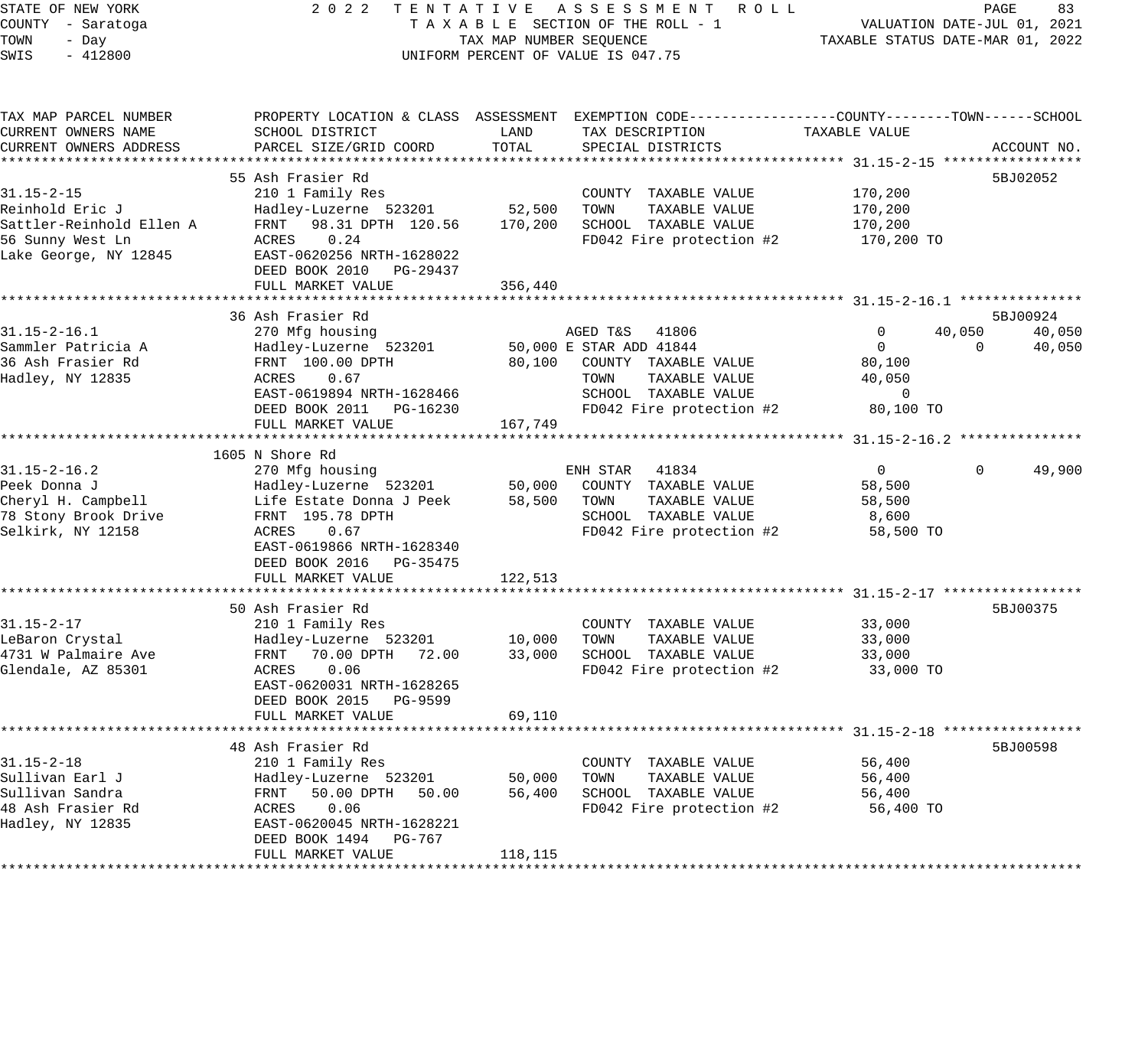| STATE OF NEW YORK                       | 2 0 2 2<br>TENTATIVE                            |                             | ASSESSMENT ROLL                                                                                  |                                        | PAGE<br>84                  |
|-----------------------------------------|-------------------------------------------------|-----------------------------|--------------------------------------------------------------------------------------------------|----------------------------------------|-----------------------------|
| COUNTY - Saratoga                       |                                                 |                             | TAXABLE SECTION OF THE ROLL - 1                                                                  |                                        | VALUATION DATE-JUL 01, 2021 |
| TOWN<br>- Day                           |                                                 | TAX MAP NUMBER SEQUENCE     |                                                                                                  | TAXABLE STATUS DATE-MAR 01, 2022       |                             |
| SWIS<br>$-412800$                       |                                                 |                             | UNIFORM PERCENT OF VALUE IS 047.75                                                               |                                        |                             |
| TAX MAP PARCEL NUMBER                   |                                                 |                             | PROPERTY LOCATION & CLASS ASSESSMENT EXEMPTION CODE----------------COUNTY-------TOWN------SCHOOL |                                        |                             |
| CURRENT OWNERS NAME                     | SCHOOL DISTRICT                                 | LAND                        | TAX DESCRIPTION                                                                                  | TAXABLE VALUE                          |                             |
| CURRENT OWNERS ADDRESS                  | PARCEL SIZE/GRID COORD                          | TOTAL                       | SPECIAL DISTRICTS                                                                                |                                        | ACCOUNT NO.                 |
|                                         |                                                 |                             |                                                                                                  |                                        |                             |
|                                         | 48A Ash Frasier Rd                              |                             |                                                                                                  |                                        | 5BJ00374                    |
| $31.15 - 2 - 19$                        | 312 Vac w/imprv                                 |                             | COUNTY TAXABLE VALUE                                                                             | 15,621                                 |                             |
| Sullivan Earl                           | Hadley-Luzerne 523201                           | 6,921                       | TOWN<br>TAXABLE VALUE                                                                            | 15,621                                 |                             |
| Sullivan Sandra                         | 50.00 DPTH<br>FRNT<br>50.00                     | 15,621                      | SCHOOL TAXABLE VALUE                                                                             | 15,621                                 |                             |
| 48 Ash Frasier Rd                       | ACRES<br>0.06                                   |                             | FD042 Fire protection #2                                                                         | 15,621 TO                              |                             |
| Hadley, NY 12835                        | EAST-0620064 NRTH-1628172                       |                             |                                                                                                  |                                        |                             |
|                                         | DEED BOOK 2011<br>PG-14849<br>FULL MARKET VALUE | 32,714                      |                                                                                                  |                                        |                             |
|                                         |                                                 |                             |                                                                                                  |                                        |                             |
|                                         | 52 Ash Frasier Rd                               |                             |                                                                                                  |                                        | 5BJ00329                    |
| $31.15 - 2 - 20$                        | 210 1 Family Res                                |                             | COUNTY TAXABLE VALUE                                                                             | 64,200                                 |                             |
| Savage Peter                            | Hadley-Luzerne 523201                           | 50,000                      | TAXABLE VALUE<br>TOWN                                                                            | 64,200                                 |                             |
| Savage Deanne                           | FRNT 150.00 DPTH 168.00                         | 64,200                      | SCHOOL TAXABLE VALUE                                                                             | 64,200                                 |                             |
| 44 Gailor Road                          | ACRES<br>0.31                                   |                             | FD042 Fire protection #2                                                                         | 64,200 TO                              |                             |
| Wilton, NY 12831                        | EAST-0620109 NRTH-1628037                       |                             |                                                                                                  |                                        |                             |
|                                         | DEED BOOK 2015<br>PG-24750                      |                             |                                                                                                  |                                        |                             |
|                                         | FULL MARKET VALUE                               | 134,450                     |                                                                                                  |                                        |                             |
|                                         |                                                 |                             |                                                                                                  |                                        |                             |
|                                         | 56 Ash Frasier Rd                               |                             |                                                                                                  |                                        | 5BJ00191                    |
| $31.15 - 2 - 21$                        | 210 1 Family Res                                |                             | COUNTY TAXABLE VALUE                                                                             | 133,300                                |                             |
| Vaillancourt David J                    | Hadley-Luzerne 523201                           | 75,000                      | TAXABLE VALUE<br>TOWN                                                                            | 133,300                                |                             |
| Vaillancourt Maureen M<br>2163 Smith Rd | FRNT 120.00 DPTH 158.00<br>ACRES<br>0.49        | 133,300                     | SCHOOL TAXABLE VALUE                                                                             | 133,300<br>133,300 TO                  |                             |
| Stroudsburg, PA 18360                   | EAST-0620097 NRTH-1627922                       |                             | FD042 Fire protection #2                                                                         |                                        |                             |
|                                         | DEED BOOK 2007 PG-33409                         |                             |                                                                                                  |                                        |                             |
|                                         | FULL MARKET VALUE                               | 279,162                     |                                                                                                  |                                        |                             |
|                                         | ***********************                         | * * * * * * * * * * * * * * |                                                                                                  |                                        |                             |
|                                         | 1602 N Shore Rd                                 |                             |                                                                                                  |                                        | 5BJ00113                    |
| $31.15 - 2 - 22$                        | 270 Mfg housing                                 |                             | AGED - ALL 41800                                                                                 | 34,950<br>34,950                       | 34,950                      |
| Ladd Elizabeth                          | Hadley-Luzerne 523201                           |                             | 50,000 E STAR ADD 41844                                                                          | $\mathbf{0}$                           | $\Omega$<br>34,950          |
| 1602 North Shore Rd                     | FRNT 186.00 DPTH 226.00                         | 69,900                      | COUNTY TAXABLE VALUE                                                                             | 34,950                                 |                             |
| Hadley, NY 12835                        | ACRES<br>0.49                                   |                             | TOWN<br>TAXABLE VALUE                                                                            | 34,950                                 |                             |
|                                         | EAST-0619998 NRTH-1628093                       |                             | SCHOOL TAXABLE VALUE                                                                             | $\mathbf 0$                            |                             |
|                                         | DEED BOOK 1226<br>PG-525                        |                             | FD042 Fire protection #2                                                                         | 69,900 TO                              |                             |
|                                         | FULL MARKET VALUE                               | 146,387                     |                                                                                                  |                                        |                             |
|                                         | 1600 N Shore Rd                                 |                             |                                                                                                  | ********* 31.15-2-23 ***************** | 5BJ00821                    |
| $31.15 - 2 - 23$                        | 210 1 Family Res                                |                             | COUNTY TAXABLE VALUE                                                                             | 172,000                                |                             |
| Perrotta Alessandro V                   | Hadley-Luzerne 523201                           | 75,000                      | TOWN<br>TAXABLE VALUE                                                                            | 172,000                                |                             |
| Perrotta Santina R                      | FRNT 365.90 DPTH                                | 172,000                     | SCHOOL TAXABLE VALUE                                                                             | 172,000                                |                             |
| 589 Goffle Hill Rd                      | ACRES<br>1.27                                   |                             | FD042 Fire protection #2                                                                         | 172,000 TO                             |                             |
| Hawthorne, NJ 07506                     | EAST-0619921 NRTH-1627847                       |                             |                                                                                                  |                                        |                             |
|                                         | DEED BOOK 2018<br>PG-32533                      |                             |                                                                                                  |                                        |                             |
|                                         | FULL MARKET VALUE                               | 360,209                     |                                                                                                  |                                        |                             |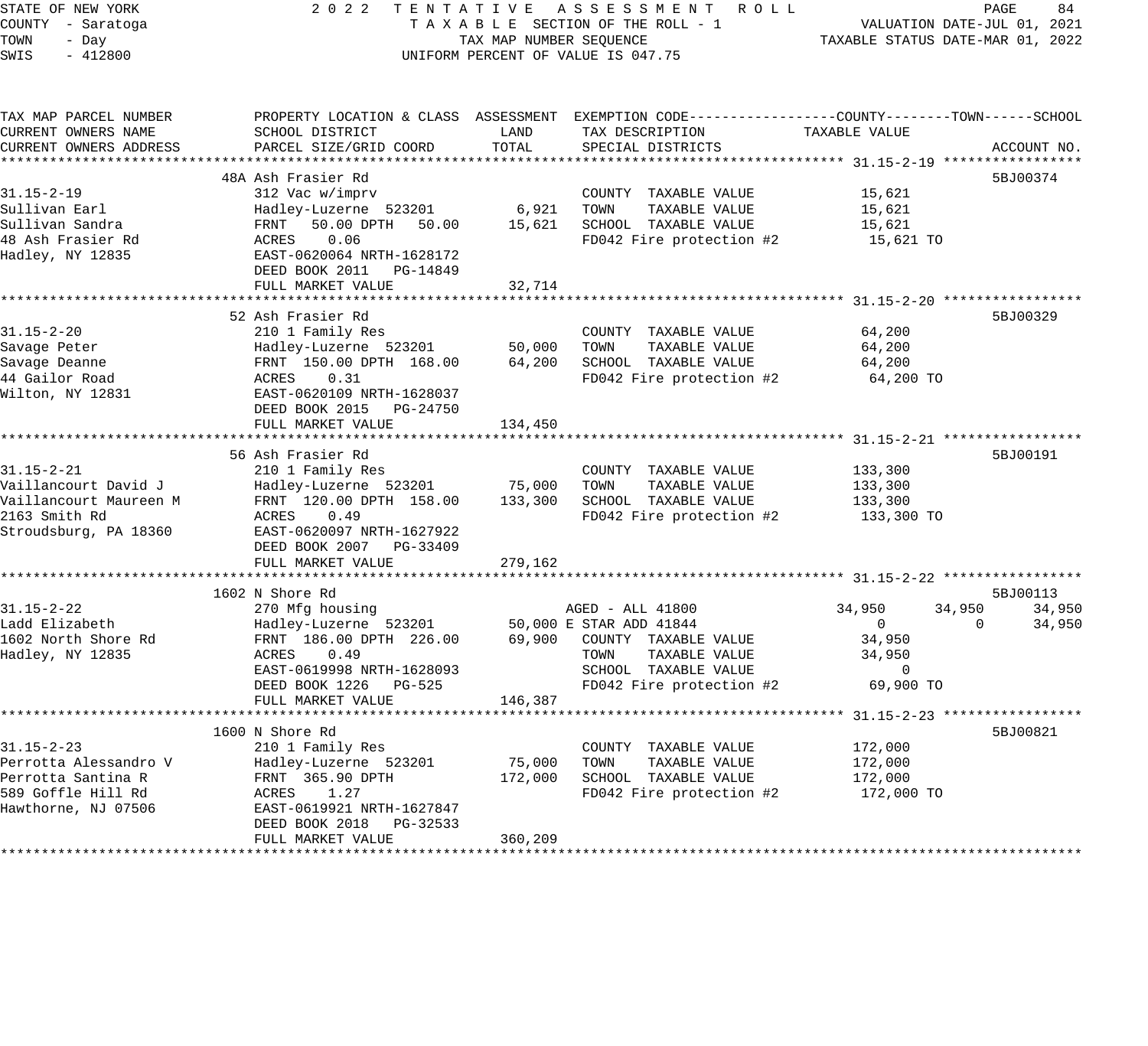| PROPERTY LOCATION & CLASS ASSESSMENT EXEMPTION CODE----------------COUNTY-------TOWN------SCHOOL<br>CURRENT OWNERS NAME<br>SCHOOL DISTRICT<br>LAND<br>TAX DESCRIPTION<br>TAXABLE VALUE<br>TOTAL<br>CURRENT OWNERS ADDRESS<br>PARCEL SIZE/GRID COORD<br>SPECIAL DISTRICTS<br>ACCOUNT NO.<br>5BJ00910<br>1578 N Shore Rd<br>$31.15 - 2 - 24$<br>74,300<br>210 1 Family Res<br>COUNTY TAXABLE VALUE<br>Hadley-Luzerne 523201<br>52,500<br>TOWN<br>TAXABLE VALUE<br>74,300<br>Bernard Michael Joseph<br>Bernard Carol G<br>MJ Bernard Rev Trust 5/25<br>74,300<br>SCHOOL TAXABLE VALUE<br>74,300<br>CG Bernard Rev Trust 5/25<br>FD042 Fire protection #2<br>12401 Shari Hunt Grove<br>74,300 TO<br>PO Box 306<br>Co Tenants in Common 50%<br>FRNT 281.81 DPTH 151.23<br>0.49<br>ACRES<br>EAST-0619774 NRTH-1627659<br>DEED BOOK 2020 PG-4036<br>FULL MARKET VALUE<br>155,602<br>1570 N Shore Rd<br>5BJ00797<br>$31.15 - 2 - 25$<br>210 1 Family Res<br>COUNTY TAXABLE VALUE<br>313,100<br>Hadley-Luzerne 523201<br>75,700<br>TOWN<br>TAXABLE VALUE<br>313,100<br>Bernard Carol G<br>FRNT 231.50 DPTH<br>313,100<br>SCHOOL TAXABLE VALUE<br>313,100<br>PO Box 306<br>FD042 Fire protection #2<br>2.46<br>ACRES<br>313,100 TO<br>EAST-0619760 NRTH-1627440<br>DEED BOOK 1595 PG-176<br>FULL MARKET VALUE<br>655,707<br>5BJ00798<br>N Shore Rd<br>$31.15 - 2 - 26.1$<br>311 Res vac land<br>COUNTY TAXABLE VALUE<br>50,300<br>Bernard Michael J<br>Hadley-Luzerne 523201<br>50,300 TOWN<br>TAXABLE VALUE<br>50,300<br>SCHOOL TAXABLE VALUE<br>50,300<br>Lot # $1$<br>50,300<br>PO Box 306<br>FD042 Fire protection #2<br>FRNT 150.72 DPTH<br>50,300 TO<br>1.57<br>ACRES<br>EAST-0619219 NRTH-1627199<br>DEED BOOK 1595 PG-168<br>FULL MARKET VALUE<br>105,340<br>5BJ00798<br>N Shore Rd<br>$31.15 - 2 - 26.2$<br>311 Res vac land<br>COUNTY TAXABLE VALUE<br>50,300<br>Bernard Michael J<br>Hadley-Luzerne 523201<br>50,300<br>TOWN<br>TAXABLE VALUE<br>50,300<br>Bernard Carol G<br>50,300<br>SCHOOL TAXABLE VALUE<br>Lot $#2$<br>50,300<br>PO Box 306<br>FRNT 151.04 DPTH<br>FD042 Fire protection #2<br>50,300 TO<br>ACRES 1.58<br>EAST-0619261 NRTH-1627338<br>DEED BOOK 1595 PG-170<br>FULL MARKET VALUE<br>105,340<br>N Shore Rd<br>5BJ00798<br>$31.15 - 2 - 26.3$<br>311 Res vac land<br>COUNTY TAXABLE VALUE<br>50,300<br>Bernard Michael J<br>TAXABLE VALUE<br>Hadley-Luzerne 523201<br>50,300<br>TOWN<br>50,300<br>BernaRD Carol G<br>SCHOOL TAXABLE VALUE<br>Lot $*$ 3<br>50,300<br>50,300<br>PO Box 306<br>FD042 Fire protection #2<br>FRNT 151.81 DPTH<br>50,300 TO<br>1.64<br>ACRES<br>EAST-0619313 NRTH-1627484<br>DEED BOOK 1595<br>PG-172<br>105,340<br>FULL MARKET VALUE | STATE OF NEW YORK<br>COUNTY - Saratoga<br>TOWN<br>- Day<br>$-412800$<br>SWIS | TAX MAP NUMBER SEQUENCE | 2022 TENTATIVE ASSESSMENT ROLL<br>TAXABLE SECTION OF THE ROLL - 1<br>UNIFORM PERCENT OF VALUE IS 047.75 | VALUATION DATE-JUL 01, 2021<br>TAXABLE STATUS DATE-MAR 01, 2022 | PAGE<br>85 |
|--------------------------------------------------------------------------------------------------------------------------------------------------------------------------------------------------------------------------------------------------------------------------------------------------------------------------------------------------------------------------------------------------------------------------------------------------------------------------------------------------------------------------------------------------------------------------------------------------------------------------------------------------------------------------------------------------------------------------------------------------------------------------------------------------------------------------------------------------------------------------------------------------------------------------------------------------------------------------------------------------------------------------------------------------------------------------------------------------------------------------------------------------------------------------------------------------------------------------------------------------------------------------------------------------------------------------------------------------------------------------------------------------------------------------------------------------------------------------------------------------------------------------------------------------------------------------------------------------------------------------------------------------------------------------------------------------------------------------------------------------------------------------------------------------------------------------------------------------------------------------------------------------------------------------------------------------------------------------------------------------------------------------------------------------------------------------------------------------------------------------------------------------------------------------------------------------------------------------------------------------------------------------------------------------------------------------------------------------------------------------------------------------------------------------------------------------------------------------------------------------------------------------------------------------------------------------------------------------------------------------------------------------------------------------------------|------------------------------------------------------------------------------|-------------------------|---------------------------------------------------------------------------------------------------------|-----------------------------------------------------------------|------------|
|                                                                                                                                                                                                                                                                                                                                                                                                                                                                                                                                                                                                                                                                                                                                                                                                                                                                                                                                                                                                                                                                                                                                                                                                                                                                                                                                                                                                                                                                                                                                                                                                                                                                                                                                                                                                                                                                                                                                                                                                                                                                                                                                                                                                                                                                                                                                                                                                                                                                                                                                                                                                                                                                                      | TAX MAP PARCEL NUMBER                                                        |                         |                                                                                                         |                                                                 |            |
|                                                                                                                                                                                                                                                                                                                                                                                                                                                                                                                                                                                                                                                                                                                                                                                                                                                                                                                                                                                                                                                                                                                                                                                                                                                                                                                                                                                                                                                                                                                                                                                                                                                                                                                                                                                                                                                                                                                                                                                                                                                                                                                                                                                                                                                                                                                                                                                                                                                                                                                                                                                                                                                                                      |                                                                              |                         |                                                                                                         |                                                                 |            |
|                                                                                                                                                                                                                                                                                                                                                                                                                                                                                                                                                                                                                                                                                                                                                                                                                                                                                                                                                                                                                                                                                                                                                                                                                                                                                                                                                                                                                                                                                                                                                                                                                                                                                                                                                                                                                                                                                                                                                                                                                                                                                                                                                                                                                                                                                                                                                                                                                                                                                                                                                                                                                                                                                      |                                                                              |                         |                                                                                                         |                                                                 |            |
|                                                                                                                                                                                                                                                                                                                                                                                                                                                                                                                                                                                                                                                                                                                                                                                                                                                                                                                                                                                                                                                                                                                                                                                                                                                                                                                                                                                                                                                                                                                                                                                                                                                                                                                                                                                                                                                                                                                                                                                                                                                                                                                                                                                                                                                                                                                                                                                                                                                                                                                                                                                                                                                                                      |                                                                              |                         |                                                                                                         |                                                                 |            |
|                                                                                                                                                                                                                                                                                                                                                                                                                                                                                                                                                                                                                                                                                                                                                                                                                                                                                                                                                                                                                                                                                                                                                                                                                                                                                                                                                                                                                                                                                                                                                                                                                                                                                                                                                                                                                                                                                                                                                                                                                                                                                                                                                                                                                                                                                                                                                                                                                                                                                                                                                                                                                                                                                      |                                                                              |                         |                                                                                                         |                                                                 |            |
|                                                                                                                                                                                                                                                                                                                                                                                                                                                                                                                                                                                                                                                                                                                                                                                                                                                                                                                                                                                                                                                                                                                                                                                                                                                                                                                                                                                                                                                                                                                                                                                                                                                                                                                                                                                                                                                                                                                                                                                                                                                                                                                                                                                                                                                                                                                                                                                                                                                                                                                                                                                                                                                                                      |                                                                              |                         |                                                                                                         |                                                                 |            |
|                                                                                                                                                                                                                                                                                                                                                                                                                                                                                                                                                                                                                                                                                                                                                                                                                                                                                                                                                                                                                                                                                                                                                                                                                                                                                                                                                                                                                                                                                                                                                                                                                                                                                                                                                                                                                                                                                                                                                                                                                                                                                                                                                                                                                                                                                                                                                                                                                                                                                                                                                                                                                                                                                      |                                                                              |                         |                                                                                                         |                                                                 |            |
|                                                                                                                                                                                                                                                                                                                                                                                                                                                                                                                                                                                                                                                                                                                                                                                                                                                                                                                                                                                                                                                                                                                                                                                                                                                                                                                                                                                                                                                                                                                                                                                                                                                                                                                                                                                                                                                                                                                                                                                                                                                                                                                                                                                                                                                                                                                                                                                                                                                                                                                                                                                                                                                                                      | Clifton, VA 20124                                                            |                         |                                                                                                         |                                                                 |            |
|                                                                                                                                                                                                                                                                                                                                                                                                                                                                                                                                                                                                                                                                                                                                                                                                                                                                                                                                                                                                                                                                                                                                                                                                                                                                                                                                                                                                                                                                                                                                                                                                                                                                                                                                                                                                                                                                                                                                                                                                                                                                                                                                                                                                                                                                                                                                                                                                                                                                                                                                                                                                                                                                                      |                                                                              |                         |                                                                                                         |                                                                 |            |
|                                                                                                                                                                                                                                                                                                                                                                                                                                                                                                                                                                                                                                                                                                                                                                                                                                                                                                                                                                                                                                                                                                                                                                                                                                                                                                                                                                                                                                                                                                                                                                                                                                                                                                                                                                                                                                                                                                                                                                                                                                                                                                                                                                                                                                                                                                                                                                                                                                                                                                                                                                                                                                                                                      |                                                                              |                         |                                                                                                         |                                                                 |            |
|                                                                                                                                                                                                                                                                                                                                                                                                                                                                                                                                                                                                                                                                                                                                                                                                                                                                                                                                                                                                                                                                                                                                                                                                                                                                                                                                                                                                                                                                                                                                                                                                                                                                                                                                                                                                                                                                                                                                                                                                                                                                                                                                                                                                                                                                                                                                                                                                                                                                                                                                                                                                                                                                                      |                                                                              |                         |                                                                                                         |                                                                 |            |
|                                                                                                                                                                                                                                                                                                                                                                                                                                                                                                                                                                                                                                                                                                                                                                                                                                                                                                                                                                                                                                                                                                                                                                                                                                                                                                                                                                                                                                                                                                                                                                                                                                                                                                                                                                                                                                                                                                                                                                                                                                                                                                                                                                                                                                                                                                                                                                                                                                                                                                                                                                                                                                                                                      | Bernard Michael J                                                            |                         |                                                                                                         |                                                                 |            |
|                                                                                                                                                                                                                                                                                                                                                                                                                                                                                                                                                                                                                                                                                                                                                                                                                                                                                                                                                                                                                                                                                                                                                                                                                                                                                                                                                                                                                                                                                                                                                                                                                                                                                                                                                                                                                                                                                                                                                                                                                                                                                                                                                                                                                                                                                                                                                                                                                                                                                                                                                                                                                                                                                      |                                                                              |                         |                                                                                                         |                                                                 |            |
|                                                                                                                                                                                                                                                                                                                                                                                                                                                                                                                                                                                                                                                                                                                                                                                                                                                                                                                                                                                                                                                                                                                                                                                                                                                                                                                                                                                                                                                                                                                                                                                                                                                                                                                                                                                                                                                                                                                                                                                                                                                                                                                                                                                                                                                                                                                                                                                                                                                                                                                                                                                                                                                                                      |                                                                              |                         |                                                                                                         |                                                                 |            |
|                                                                                                                                                                                                                                                                                                                                                                                                                                                                                                                                                                                                                                                                                                                                                                                                                                                                                                                                                                                                                                                                                                                                                                                                                                                                                                                                                                                                                                                                                                                                                                                                                                                                                                                                                                                                                                                                                                                                                                                                                                                                                                                                                                                                                                                                                                                                                                                                                                                                                                                                                                                                                                                                                      | Clifton, VA 20124-0306                                                       |                         |                                                                                                         |                                                                 |            |
|                                                                                                                                                                                                                                                                                                                                                                                                                                                                                                                                                                                                                                                                                                                                                                                                                                                                                                                                                                                                                                                                                                                                                                                                                                                                                                                                                                                                                                                                                                                                                                                                                                                                                                                                                                                                                                                                                                                                                                                                                                                                                                                                                                                                                                                                                                                                                                                                                                                                                                                                                                                                                                                                                      |                                                                              |                         |                                                                                                         |                                                                 |            |
|                                                                                                                                                                                                                                                                                                                                                                                                                                                                                                                                                                                                                                                                                                                                                                                                                                                                                                                                                                                                                                                                                                                                                                                                                                                                                                                                                                                                                                                                                                                                                                                                                                                                                                                                                                                                                                                                                                                                                                                                                                                                                                                                                                                                                                                                                                                                                                                                                                                                                                                                                                                                                                                                                      |                                                                              |                         |                                                                                                         |                                                                 |            |
|                                                                                                                                                                                                                                                                                                                                                                                                                                                                                                                                                                                                                                                                                                                                                                                                                                                                                                                                                                                                                                                                                                                                                                                                                                                                                                                                                                                                                                                                                                                                                                                                                                                                                                                                                                                                                                                                                                                                                                                                                                                                                                                                                                                                                                                                                                                                                                                                                                                                                                                                                                                                                                                                                      |                                                                              |                         |                                                                                                         |                                                                 |            |
|                                                                                                                                                                                                                                                                                                                                                                                                                                                                                                                                                                                                                                                                                                                                                                                                                                                                                                                                                                                                                                                                                                                                                                                                                                                                                                                                                                                                                                                                                                                                                                                                                                                                                                                                                                                                                                                                                                                                                                                                                                                                                                                                                                                                                                                                                                                                                                                                                                                                                                                                                                                                                                                                                      |                                                                              |                         |                                                                                                         |                                                                 |            |
|                                                                                                                                                                                                                                                                                                                                                                                                                                                                                                                                                                                                                                                                                                                                                                                                                                                                                                                                                                                                                                                                                                                                                                                                                                                                                                                                                                                                                                                                                                                                                                                                                                                                                                                                                                                                                                                                                                                                                                                                                                                                                                                                                                                                                                                                                                                                                                                                                                                                                                                                                                                                                                                                                      | Bernard Carol G                                                              |                         |                                                                                                         |                                                                 |            |
|                                                                                                                                                                                                                                                                                                                                                                                                                                                                                                                                                                                                                                                                                                                                                                                                                                                                                                                                                                                                                                                                                                                                                                                                                                                                                                                                                                                                                                                                                                                                                                                                                                                                                                                                                                                                                                                                                                                                                                                                                                                                                                                                                                                                                                                                                                                                                                                                                                                                                                                                                                                                                                                                                      |                                                                              |                         |                                                                                                         |                                                                 |            |
|                                                                                                                                                                                                                                                                                                                                                                                                                                                                                                                                                                                                                                                                                                                                                                                                                                                                                                                                                                                                                                                                                                                                                                                                                                                                                                                                                                                                                                                                                                                                                                                                                                                                                                                                                                                                                                                                                                                                                                                                                                                                                                                                                                                                                                                                                                                                                                                                                                                                                                                                                                                                                                                                                      | Clifton, VA 20124-0306                                                       |                         |                                                                                                         |                                                                 |            |
|                                                                                                                                                                                                                                                                                                                                                                                                                                                                                                                                                                                                                                                                                                                                                                                                                                                                                                                                                                                                                                                                                                                                                                                                                                                                                                                                                                                                                                                                                                                                                                                                                                                                                                                                                                                                                                                                                                                                                                                                                                                                                                                                                                                                                                                                                                                                                                                                                                                                                                                                                                                                                                                                                      |                                                                              |                         |                                                                                                         |                                                                 |            |
|                                                                                                                                                                                                                                                                                                                                                                                                                                                                                                                                                                                                                                                                                                                                                                                                                                                                                                                                                                                                                                                                                                                                                                                                                                                                                                                                                                                                                                                                                                                                                                                                                                                                                                                                                                                                                                                                                                                                                                                                                                                                                                                                                                                                                                                                                                                                                                                                                                                                                                                                                                                                                                                                                      |                                                                              |                         |                                                                                                         |                                                                 |            |
|                                                                                                                                                                                                                                                                                                                                                                                                                                                                                                                                                                                                                                                                                                                                                                                                                                                                                                                                                                                                                                                                                                                                                                                                                                                                                                                                                                                                                                                                                                                                                                                                                                                                                                                                                                                                                                                                                                                                                                                                                                                                                                                                                                                                                                                                                                                                                                                                                                                                                                                                                                                                                                                                                      |                                                                              |                         |                                                                                                         |                                                                 |            |
|                                                                                                                                                                                                                                                                                                                                                                                                                                                                                                                                                                                                                                                                                                                                                                                                                                                                                                                                                                                                                                                                                                                                                                                                                                                                                                                                                                                                                                                                                                                                                                                                                                                                                                                                                                                                                                                                                                                                                                                                                                                                                                                                                                                                                                                                                                                                                                                                                                                                                                                                                                                                                                                                                      |                                                                              |                         |                                                                                                         |                                                                 |            |
|                                                                                                                                                                                                                                                                                                                                                                                                                                                                                                                                                                                                                                                                                                                                                                                                                                                                                                                                                                                                                                                                                                                                                                                                                                                                                                                                                                                                                                                                                                                                                                                                                                                                                                                                                                                                                                                                                                                                                                                                                                                                                                                                                                                                                                                                                                                                                                                                                                                                                                                                                                                                                                                                                      |                                                                              |                         |                                                                                                         |                                                                 |            |
|                                                                                                                                                                                                                                                                                                                                                                                                                                                                                                                                                                                                                                                                                                                                                                                                                                                                                                                                                                                                                                                                                                                                                                                                                                                                                                                                                                                                                                                                                                                                                                                                                                                                                                                                                                                                                                                                                                                                                                                                                                                                                                                                                                                                                                                                                                                                                                                                                                                                                                                                                                                                                                                                                      |                                                                              |                         |                                                                                                         |                                                                 |            |
|                                                                                                                                                                                                                                                                                                                                                                                                                                                                                                                                                                                                                                                                                                                                                                                                                                                                                                                                                                                                                                                                                                                                                                                                                                                                                                                                                                                                                                                                                                                                                                                                                                                                                                                                                                                                                                                                                                                                                                                                                                                                                                                                                                                                                                                                                                                                                                                                                                                                                                                                                                                                                                                                                      | Clifton, VA 20124-0306                                                       |                         |                                                                                                         |                                                                 |            |
|                                                                                                                                                                                                                                                                                                                                                                                                                                                                                                                                                                                                                                                                                                                                                                                                                                                                                                                                                                                                                                                                                                                                                                                                                                                                                                                                                                                                                                                                                                                                                                                                                                                                                                                                                                                                                                                                                                                                                                                                                                                                                                                                                                                                                                                                                                                                                                                                                                                                                                                                                                                                                                                                                      |                                                                              |                         |                                                                                                         |                                                                 |            |
|                                                                                                                                                                                                                                                                                                                                                                                                                                                                                                                                                                                                                                                                                                                                                                                                                                                                                                                                                                                                                                                                                                                                                                                                                                                                                                                                                                                                                                                                                                                                                                                                                                                                                                                                                                                                                                                                                                                                                                                                                                                                                                                                                                                                                                                                                                                                                                                                                                                                                                                                                                                                                                                                                      |                                                                              |                         |                                                                                                         |                                                                 |            |
|                                                                                                                                                                                                                                                                                                                                                                                                                                                                                                                                                                                                                                                                                                                                                                                                                                                                                                                                                                                                                                                                                                                                                                                                                                                                                                                                                                                                                                                                                                                                                                                                                                                                                                                                                                                                                                                                                                                                                                                                                                                                                                                                                                                                                                                                                                                                                                                                                                                                                                                                                                                                                                                                                      |                                                                              |                         |                                                                                                         |                                                                 |            |
|                                                                                                                                                                                                                                                                                                                                                                                                                                                                                                                                                                                                                                                                                                                                                                                                                                                                                                                                                                                                                                                                                                                                                                                                                                                                                                                                                                                                                                                                                                                                                                                                                                                                                                                                                                                                                                                                                                                                                                                                                                                                                                                                                                                                                                                                                                                                                                                                                                                                                                                                                                                                                                                                                      |                                                                              |                         |                                                                                                         |                                                                 |            |
|                                                                                                                                                                                                                                                                                                                                                                                                                                                                                                                                                                                                                                                                                                                                                                                                                                                                                                                                                                                                                                                                                                                                                                                                                                                                                                                                                                                                                                                                                                                                                                                                                                                                                                                                                                                                                                                                                                                                                                                                                                                                                                                                                                                                                                                                                                                                                                                                                                                                                                                                                                                                                                                                                      |                                                                              |                         |                                                                                                         |                                                                 |            |
|                                                                                                                                                                                                                                                                                                                                                                                                                                                                                                                                                                                                                                                                                                                                                                                                                                                                                                                                                                                                                                                                                                                                                                                                                                                                                                                                                                                                                                                                                                                                                                                                                                                                                                                                                                                                                                                                                                                                                                                                                                                                                                                                                                                                                                                                                                                                                                                                                                                                                                                                                                                                                                                                                      |                                                                              |                         |                                                                                                         |                                                                 |            |
|                                                                                                                                                                                                                                                                                                                                                                                                                                                                                                                                                                                                                                                                                                                                                                                                                                                                                                                                                                                                                                                                                                                                                                                                                                                                                                                                                                                                                                                                                                                                                                                                                                                                                                                                                                                                                                                                                                                                                                                                                                                                                                                                                                                                                                                                                                                                                                                                                                                                                                                                                                                                                                                                                      |                                                                              |                         |                                                                                                         |                                                                 |            |
|                                                                                                                                                                                                                                                                                                                                                                                                                                                                                                                                                                                                                                                                                                                                                                                                                                                                                                                                                                                                                                                                                                                                                                                                                                                                                                                                                                                                                                                                                                                                                                                                                                                                                                                                                                                                                                                                                                                                                                                                                                                                                                                                                                                                                                                                                                                                                                                                                                                                                                                                                                                                                                                                                      | Clifton, VA 20124-0306                                                       |                         |                                                                                                         |                                                                 |            |
|                                                                                                                                                                                                                                                                                                                                                                                                                                                                                                                                                                                                                                                                                                                                                                                                                                                                                                                                                                                                                                                                                                                                                                                                                                                                                                                                                                                                                                                                                                                                                                                                                                                                                                                                                                                                                                                                                                                                                                                                                                                                                                                                                                                                                                                                                                                                                                                                                                                                                                                                                                                                                                                                                      |                                                                              |                         |                                                                                                         |                                                                 |            |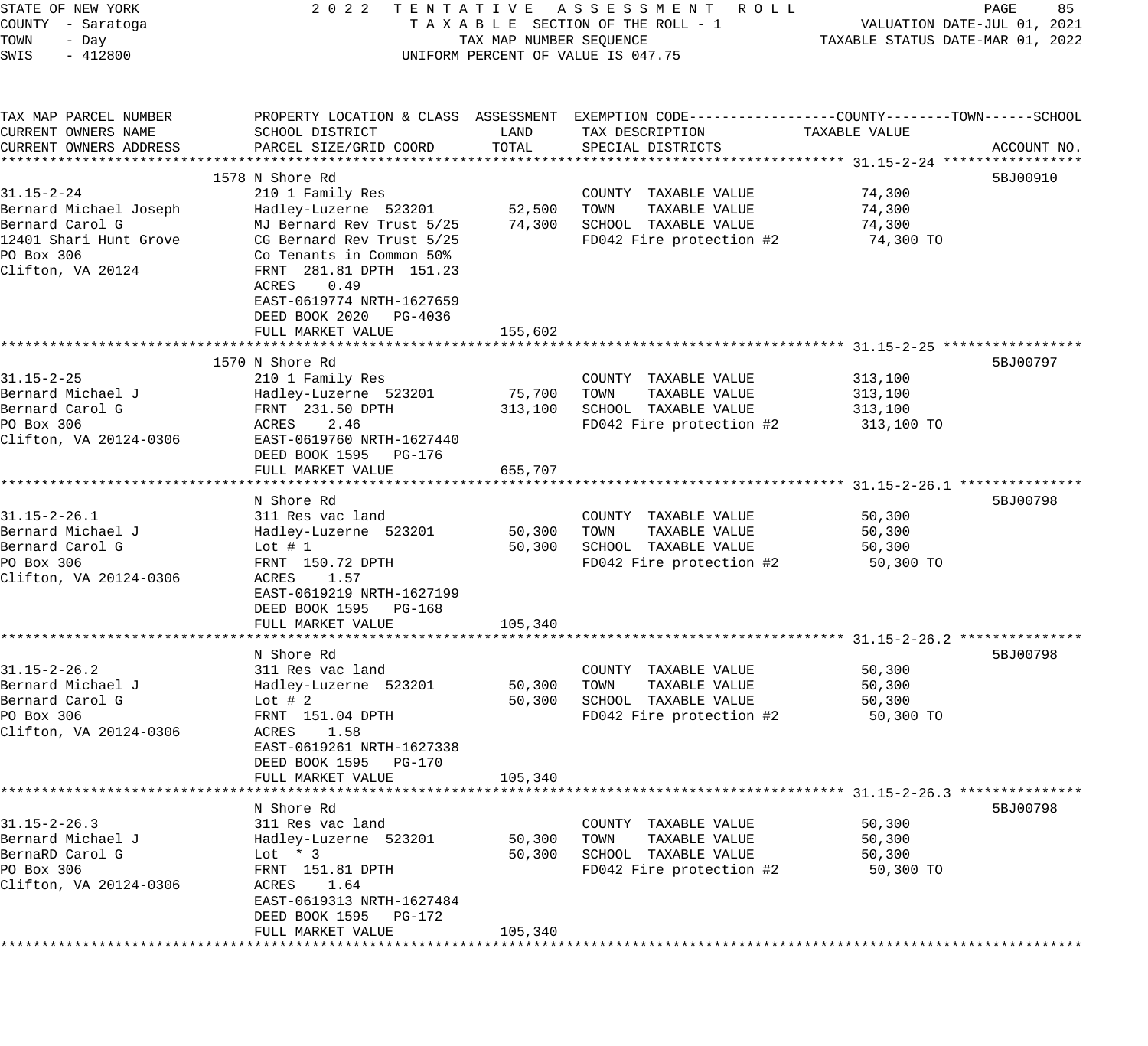| STATE OF NEW YORK                            | 2 0 2 2                                              |                         | TENTATIVE ASSESSMENT ROLL                                                                        |                                  | PAGE<br>86                  |
|----------------------------------------------|------------------------------------------------------|-------------------------|--------------------------------------------------------------------------------------------------|----------------------------------|-----------------------------|
| COUNTY - Saratoga                            |                                                      |                         | TAXABLE SECTION OF THE ROLL - 1                                                                  |                                  | VALUATION DATE-JUL 01, 2021 |
| TOWN<br>- Day                                |                                                      | TAX MAP NUMBER SEQUENCE |                                                                                                  | TAXABLE STATUS DATE-MAR 01, 2022 |                             |
| $-412800$<br>SWIS                            |                                                      |                         | UNIFORM PERCENT OF VALUE IS 047.75                                                               |                                  |                             |
|                                              |                                                      |                         |                                                                                                  |                                  |                             |
| TAX MAP PARCEL NUMBER                        |                                                      |                         | PROPERTY LOCATION & CLASS ASSESSMENT EXEMPTION CODE----------------COUNTY-------TOWN------SCHOOL |                                  |                             |
| CURRENT OWNERS NAME                          | SCHOOL DISTRICT                                      | LAND                    | TAX DESCRIPTION                                                                                  | TAXABLE VALUE                    |                             |
| CURRENT OWNERS ADDRESS                       | PARCEL SIZE/GRID COORD                               | TOTAL                   | SPECIAL DISTRICTS                                                                                |                                  | ACCOUNT NO.                 |
|                                              |                                                      |                         |                                                                                                  |                                  |                             |
|                                              | N Shore Rd                                           |                         |                                                                                                  |                                  | 5BJ00798                    |
| $31.15 - 2 - 26.4$                           | 311 Res vac land                                     |                         | COUNTY TAXABLE VALUE                                                                             | 50,400                           |                             |
| Bernard Michael J                            | Hadley-Luzerne 523201                                | 50,400                  | TOWN<br>TAXABLE VALUE                                                                            | 50,400                           |                             |
| Bernard Carol G                              | Lot # $4$                                            | 50,400                  | SCHOOL TAXABLE VALUE                                                                             | 50,400                           |                             |
| PO Box 306                                   | FRNT 156.57 DPTH                                     |                         | FD042 Fire protection #2                                                                         | 50,400 TO                        |                             |
| Clifton, VA 20124-0306                       | ACRES<br>1.73<br>EAST-0619361 NRTH-1627622           |                         |                                                                                                  |                                  |                             |
|                                              | DEED BOOK 1595 PG-174                                |                         |                                                                                                  |                                  |                             |
|                                              | FULL MARKET VALUE                                    | 105,550                 |                                                                                                  |                                  |                             |
|                                              |                                                      |                         |                                                                                                  |                                  |                             |
|                                              | 1867 N Shore Rd                                      |                         |                                                                                                  |                                  | 5BJ00204                    |
| $31.16 - 1 - 1$                              | 210 1 Family Res                                     |                         | COUNTY TAXABLE VALUE                                                                             | 90,200                           |                             |
| Jensen Natalie                               | Hadley-Luzerne 523201                                | 50,000                  | TAXABLE VALUE<br>TOWN                                                                            | 90,200                           |                             |
| 1867 NORTH SHORE ROAD                        | FRNT 70.00 DPTH 200.00                               | 90,200                  | SCHOOL TAXABLE VALUE                                                                             | 90,200                           |                             |
| HADLEY, NY 12835                             | 0.29<br>ACRES                                        |                         | FD041 Fire protection #1                                                                         | 90,200 TO                        |                             |
|                                              | EAST-0622119 NRTH-1629193                            |                         |                                                                                                  |                                  |                             |
|                                              | DEED BOOK 2021 PG-38120                              |                         |                                                                                                  |                                  |                             |
|                                              | FULL MARKET VALUE                                    | 188,901                 |                                                                                                  |                                  |                             |
|                                              |                                                      |                         |                                                                                                  |                                  |                             |
|                                              | 1867 N Shore Rd                                      |                         |                                                                                                  |                                  | 5BJ00438                    |
| $31.16 - 1 - 2$                              | 210 1 Family Res                                     |                         | COUNTY TAXABLE VALUE                                                                             | 71,300                           |                             |
| Johnson Debra E                              | Hadley-Luzerne 523201                                | 50,000                  | TAXABLE VALUE<br>TOWN                                                                            | 71,300                           |                             |
| Johnson Nicholas M                           | Life Estate Debra E Johns                            | 71,300                  | SCHOOL TAXABLE VALUE                                                                             | 71,300                           |                             |
| 7 Cheviot Ct                                 | 2013/48222                                           |                         | FD041 Fire protection #1                                                                         | 71,300 TO                        |                             |
| Clifton Park, NY 12065                       | 70.00 DPTH 200.00<br>FRNT                            |                         |                                                                                                  |                                  |                             |
|                                              | 0.31<br>ACRES                                        |                         |                                                                                                  |                                  |                             |
|                                              | EAST-0622156 NRTH-1629137<br>DEED BOOK 2013 PG-48222 |                         |                                                                                                  |                                  |                             |
|                                              | FULL MARKET VALUE                                    | 149,319                 |                                                                                                  |                                  |                             |
|                                              |                                                      |                         |                                                                                                  |                                  |                             |
|                                              | 1871 N Shore Rd                                      |                         |                                                                                                  |                                  | 5BJ00647                    |
| $31.16 - 1 - 3$                              | 210 1 Family Res                                     |                         | COUNTY TAXABLE VALUE                                                                             | 142,400                          |                             |
| Sargent Kim                                  | Hadley-Luzerne 523201                                | 50,000                  | TAXABLE VALUE<br>TOWN                                                                            | 142,400                          |                             |
| Sargent Joan                                 | FRNT 125.00 DPTH 200.00                              | 142,400                 | SCHOOL TAXABLE VALUE                                                                             | 142,400                          |                             |
| 108 Lakeshore Dr 1540                        | ACRES<br>0.56                                        |                         | FD041 Fire protection #1                                                                         | 142,400 TO                       |                             |
| North Palm Beach, FL                         | EAST-0622234 NRTH-1629068                            |                         |                                                                                                  |                                  |                             |
|                                              | 33408-3608 DEED BOOK 1506 PG-526                     |                         |                                                                                                  |                                  |                             |
|                                              | FULL MARKET VALUE                                    | 298,220                 |                                                                                                  |                                  |                             |
|                                              |                                                      |                         |                                                                                                  |                                  |                             |
|                                              | 1875 N Shore Rd                                      |                         |                                                                                                  |                                  | 5BJ00193                    |
| 31.16-1-4                                    | 210 1 Family Res                                     |                         | TAXABLE VALUE<br>COUNTY                                                                          | 142,300                          |                             |
| Hebert Solange C                             | Hadley-Luzerne 523201                                | 53,250                  | TOWN<br>TAXABLE VALUE                                                                            | 142,300                          |                             |
| 117 Catherine Street                         | FRNT<br>90.00 DPTH 300.00                            | 142,300                 | SCHOOL TAXABLE VALUE                                                                             | 142,300                          |                             |
| Scotia, NY 12302                             | 0.60<br>ACRES                                        |                         | FD041 Fire protection #1                                                                         | 142,300 TO                       |                             |
|                                              | EAST-0622291 NRTH-1629012                            |                         |                                                                                                  |                                  |                             |
| PRIOR OWNER ON 3/01/2022<br>Hebert Solange C | DEED BOOK 2022<br>PG-6425                            | 298,010                 |                                                                                                  |                                  |                             |
|                                              | FULL MARKET VALUE                                    |                         |                                                                                                  |                                  |                             |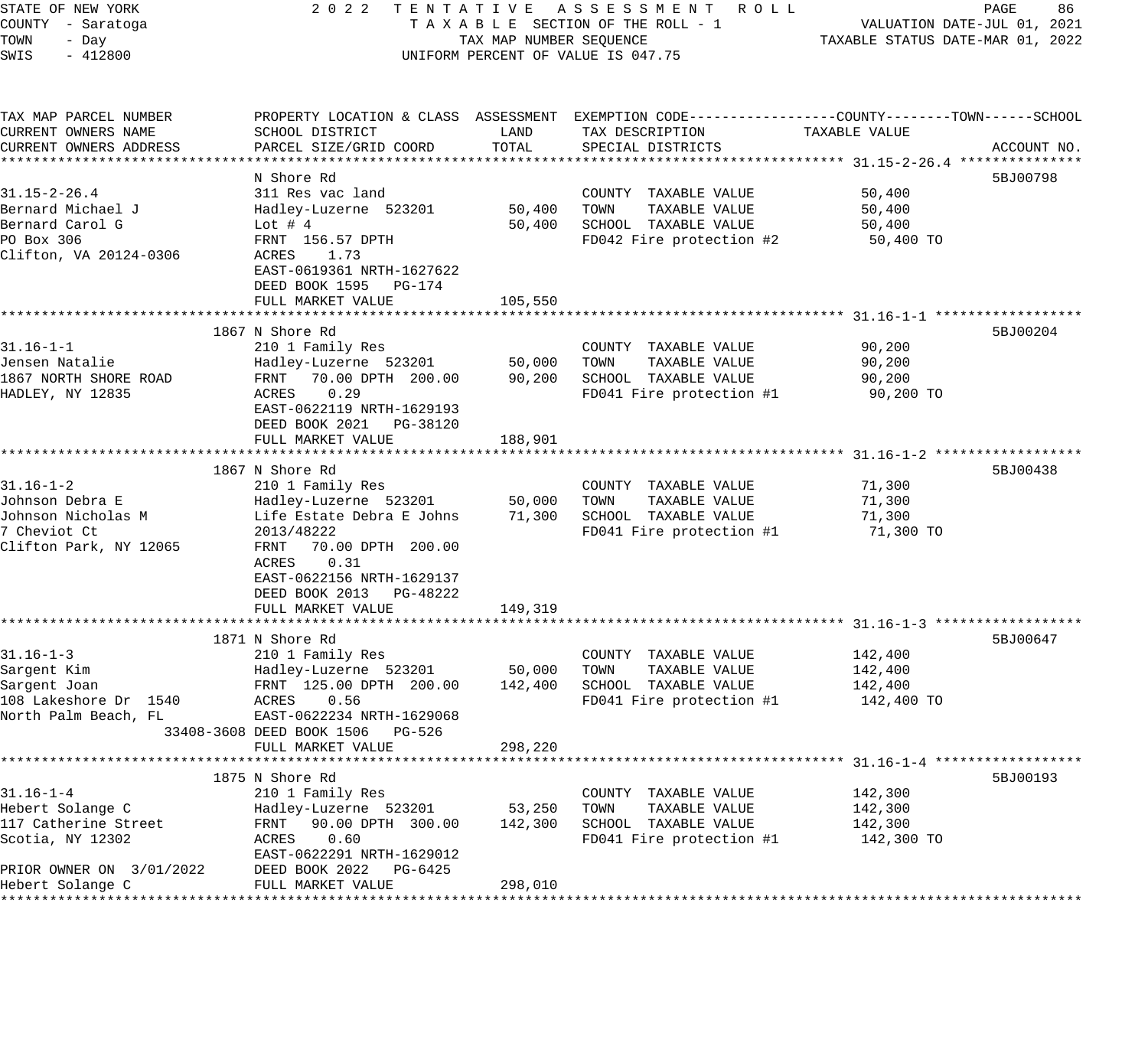## STATE OF NEW YORK 2 0 2 2 T E N T A T I V E A S S E S S M E N T R O L L PAGE 87 COUNTY - Saratoga T A X A B L E SECTION OF THE ROLL - 1 VALUATION DATE-JUL 01, 2021 TAX A B L E SECTION OF THE ROLL - 1<br>TAXABLE STATUS DATE-MAR 01, 2022 UNIFORM PERCENT OF VALUE IS 047.75

| TAX MAP PARCEL NUMBER    | PROPERTY LOCATION & CLASS ASSESSMENT EXEMPTION CODE----------------COUNTY-------TOWN------SCHOOL |         |                          |                |                    |
|--------------------------|--------------------------------------------------------------------------------------------------|---------|--------------------------|----------------|--------------------|
| CURRENT OWNERS NAME      | SCHOOL DISTRICT                                                                                  | LAND    | TAX DESCRIPTION          | TAXABLE VALUE  |                    |
| CURRENT OWNERS ADDRESS   | PARCEL SIZE/GRID COORD                                                                           | TOTAL   | SPECIAL DISTRICTS        |                | ACCOUNT NO.        |
|                          |                                                                                                  |         |                          |                |                    |
|                          | N Shore Rd                                                                                       |         |                          |                | 5BJ02035           |
| $31.16 - 1 - 5$          | 311 Res vac land                                                                                 |         | COUNTY TAXABLE VALUE     | 25,000         |                    |
| Bender Joseph & Cathleen | Hadley-Luzerne 523201                                                                            | 25,000  | TOWN<br>TAXABLE VALUE    | 25,000         |                    |
| Mason Eric               | 75.00 DPTH 300.00<br>FRNT                                                                        | 25,000  | SCHOOL TAXABLE VALUE     | 25,000         |                    |
| 1883 N Shore Road        | ACRES<br>0.52                                                                                    |         | FD041 Fire protection #1 | 25,000 TO      |                    |
| Hadley, NY 12835         | EAST-0622361 NRTH-1628971                                                                        |         |                          |                |                    |
|                          | DEED BOOK 2021<br>PG-16895                                                                       |         |                          |                |                    |
|                          | FULL MARKET VALUE                                                                                | 52,356  |                          |                |                    |
|                          | 1883 N Shore Rd                                                                                  |         |                          |                | 5BJ00580           |
| $31.16 - 1 - 6$          | 210 1 Family Res                                                                                 |         | BAS STAR 41854           | $\overline{0}$ | $\Omega$<br>19,990 |
| Bender Joseph D          | Hadley-Luzerne 523201                                                                            | 50,000  | COUNTY TAXABLE VALUE     | 77,200         |                    |
| Bender Cathleen A        | FRNT 100.00 DPTH 300.00                                                                          | 77,200  | TAXABLE VALUE<br>TOWN    | 77,200         |                    |
| 1883 N Shore Rd          | ACRES<br>0.67                                                                                    |         | SCHOOL TAXABLE VALUE     | 57,210         |                    |
| Day, NY 12835            | EAST-0622433 NRTH-1628922                                                                        |         | FD041 Fire protection #1 | 77,200 TO      |                    |
|                          | PG-21550                                                                                         |         |                          |                |                    |
|                          | DEED BOOK 2008<br>FULL MARKET VALUE                                                              | 161,675 |                          |                |                    |
|                          |                                                                                                  |         |                          |                |                    |
|                          | N Shore Rd                                                                                       |         |                          |                | 5BJ00587           |
| $31.16 - 1 - 7$          | 311 Res vac land                                                                                 |         | COUNTY TAXABLE VALUE     | 25,000         |                    |
| Hawkshawe Helena R       | Hadley-Luzerne 523201                                                                            | 25,000  | TOWN<br>TAXABLE VALUE    | 25,000         |                    |
| McBribe Rosetta          | FRNT 100.00 DPTH 300.00                                                                          | 25,000  | SCHOOL TAXABLE VALUE     | 25,000         |                    |
| 141-48 85 th Rd 6C       | ACRES<br>0.67                                                                                    |         | FD041 Fire protection #1 | 25,000 TO      |                    |
| Jamaica, NY 11435        | EAST-0622513 NRTH-1628859                                                                        |         |                          |                |                    |
|                          | DEED BOOK 2007 PG-28549                                                                          |         |                          |                |                    |
|                          | FULL MARKET VALUE                                                                                | 52,356  |                          |                |                    |
|                          |                                                                                                  |         |                          |                |                    |
|                          | 1889 N Shore Rd                                                                                  |         |                          |                | 5BJ00770           |
| $31.16 - 1 - 8$          | 210 1 Family Res                                                                                 |         | COUNTY TAXABLE VALUE     | 76,700         |                    |
| Hawkshawe Helena R       | Hadley-Luzerne 523201                                                                            | 50,000  | TOWN<br>TAXABLE VALUE    | 76,700         |                    |
| McBribe Rosetta          | FRNT 117.00 DPTH 300.00                                                                          | 76,700  | SCHOOL TAXABLE VALUE     | 76,700         |                    |
| 141-48 85th Rd 6C        | ACRES<br>$0.81$ BANK<br>709                                                                      |         | FD041 Fire protection #1 | 76,700 TO      |                    |
| Jamacia, NY 11435        | EAST-0622577 NRTH-1628768                                                                        |         |                          |                |                    |
|                          | DEED BOOK 2007 PG-28549                                                                          |         |                          |                |                    |
|                          | FULL MARKET VALUE                                                                                | 160,628 |                          |                |                    |
|                          |                                                                                                  |         |                          |                |                    |
|                          | 1911 N Shore Rd                                                                                  |         |                          |                | 5BJ02283           |
| $31.16 - 1 - 11.1$       | 210 1 Family Res                                                                                 |         | COUNTY TAXABLE VALUE     | 101,600        |                    |
| Weerheim Ronald C        | Hadley-Luzerne 523201                                                                            | 50,000  | TOWN<br>TAXABLE VALUE    | 101,600        |                    |
| Weerheim Christine D     | FRNT 168.22 DPTH 200.00                                                                          | 101,600 | SCHOOL TAXABLE VALUE     | 101,600        |                    |
| 98 Abbott Ave            | ACRES<br>0.75                                                                                    |         | FD041 Fire protection #1 | 101,600 TO     |                    |
| Ocean Grove, NJ 07756    | EAST-0622731 NRTH-1628472                                                                        |         |                          |                |                    |
|                          | DEED BOOK 1094<br>PG-319                                                                         |         |                          |                |                    |
|                          | FULL MARKET VALUE                                                                                | 212,775 |                          |                |                    |
|                          |                                                                                                  |         |                          |                |                    |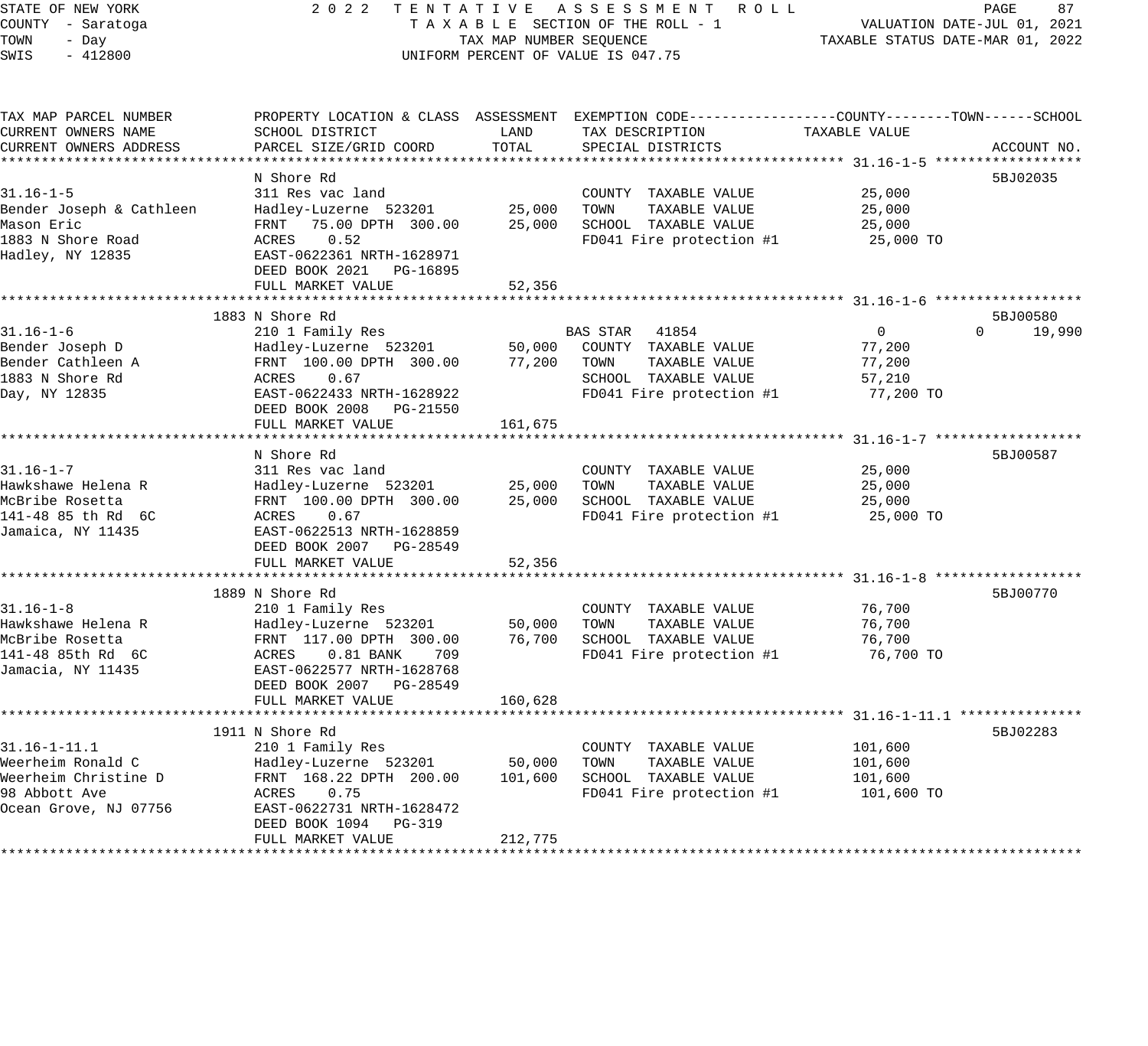| STATE OF NEW YORK<br>COUNTY - Saratoga       |                                                                                              |                         | 2022 TENTATIVE ASSESSMENT ROLL<br>TAXABLE SECTION OF THE ROLL - 1                                                 |                                  | PAGE<br>88<br>VALUATION DATE-JUL 01, 2021 |
|----------------------------------------------|----------------------------------------------------------------------------------------------|-------------------------|-------------------------------------------------------------------------------------------------------------------|----------------------------------|-------------------------------------------|
| TOWN<br>- Day<br>SWIS<br>$-412800$           |                                                                                              | TAX MAP NUMBER SEQUENCE | UNIFORM PERCENT OF VALUE IS 047.75                                                                                | TAXABLE STATUS DATE-MAR 01, 2022 |                                           |
| TAX MAP PARCEL NUMBER<br>CURRENT OWNERS NAME | SCHOOL DISTRICT                                                                              | LAND                    | PROPERTY LOCATION & CLASS ASSESSMENT EXEMPTION CODE---------------COUNTY-------TOWN-----SCHOOL<br>TAX DESCRIPTION | TAXABLE VALUE                    |                                           |
| CURRENT OWNERS ADDRESS                       | PARCEL SIZE/GRID COORD                                                                       | TOTAL                   | SPECIAL DISTRICTS                                                                                                 |                                  | ACCOUNT NO.                               |
|                                              |                                                                                              |                         |                                                                                                                   |                                  |                                           |
|                                              | 1931 N Shore Rd                                                                              |                         |                                                                                                                   |                                  | 5BJ00136                                  |
| $31.16 - 1 - 13$<br>Ladu Dwight B            | 210 1 Family Res                                                                             | 50,000                  | COUNTY TAXABLE VALUE<br>TOWN<br>TAXABLE VALUE                                                                     | 118,400                          |                                           |
| Ladu Dolores M                               | Hadley-Luzerne 523201<br>50.00 DPTH 200.00<br>FRNT                                           | 118,400                 | SCHOOL TAXABLE VALUE                                                                                              | 118,400<br>118,400               |                                           |
| 7 Robin Hood Rd                              | ACRES<br>0.23                                                                                |                         | FD041 Fire protection #1                                                                                          | 118,400 TO                       |                                           |
| Albany, NY 12203                             | EAST-0623324 NRTH-1628200<br>DEED BOOK 1461 PG-119                                           |                         |                                                                                                                   |                                  |                                           |
|                                              | FULL MARKET VALUE                                                                            | 247,958                 |                                                                                                                   |                                  |                                           |
|                                              |                                                                                              |                         |                                                                                                                   |                                  |                                           |
|                                              | 1913 N Shore Rd                                                                              |                         |                                                                                                                   |                                  | 5BJ00279                                  |
| $31.16 - 1 - 14$<br>DAngelo Philip           | 210 1 Family Res<br>Hadley-Luzerne 523201                                                    | 50,000                  | COUNTY TAXABLE VALUE<br>TOWN<br>TAXABLE VALUE                                                                     | 80,700<br>80,700                 |                                           |
| DAngelo Jean                                 | FRNT 150.00 DPTH 200.00                                                                      | 80,700                  | SCHOOL TAXABLE VALUE                                                                                              | 80,700                           |                                           |
| 27 BARRINGTON COURT                          | 0.70<br>ACRES                                                                                |                         | FD041 Fire protection #1                                                                                          | 80,700 TO                        |                                           |
| NISKAYUNA, NY 12309                          | EAST-0622916 NRTH-1628324<br>DEED BOOK 2021 PG-2846                                          |                         |                                                                                                                   |                                  |                                           |
|                                              | FULL MARKET VALUE                                                                            | 169,005                 |                                                                                                                   |                                  |                                           |
|                                              |                                                                                              |                         |                                                                                                                   |                                  |                                           |
|                                              | 1917 N Shore Rd                                                                              |                         |                                                                                                                   |                                  | 5BJ00891                                  |
| $31.16 - 1 - 15$                             | 260 Seasonal res                                                                             |                         | COUNTY TAXABLE VALUE                                                                                              | 54,600                           |                                           |
| Buzinsky Kimberly L                          | Hadley-Luzerne 523201                                                                        | 40,000                  | TAXABLE VALUE<br>TOWN                                                                                             | 54,600                           |                                           |
| 1791 N Shore Rd<br>Hadley, NY 12835          | Nevermore Trust<br>Nevermore Trust 2                                                         |                         | 54,600 SCHOOL TAXABLE VALUE<br>FD041 Fire protection #1                                                           | 54,600<br>54,600 TO              |                                           |
|                                              | FRNT 50.00 DPTH 200.00<br>ACRES 0.20<br>EAST-0623000 NRTH-1628317<br>DEED BOOK 2020 PG-19373 |                         |                                                                                                                   |                                  |                                           |
|                                              | FULL MARKET VALUE                                                                            | 114,346                 |                                                                                                                   |                                  |                                           |
|                                              | *************************                                                                    |                         |                                                                                                                   |                                  |                                           |
|                                              | 1921 N Shore Rd                                                                              |                         |                                                                                                                   |                                  | 5 L02470                                  |
| $31.16 - 1 - 16$                             | 312 Vac w/imprv                                                                              |                         | COUNTY TAXABLE VALUE                                                                                              | 73,000                           |                                           |
| Smail David L                                | Hadley-Luzerne 523201                                                                        | 50,000                  | TOWN<br>TAXABLE VALUE                                                                                             | 73,000                           |                                           |
| Smail Victoria E                             | FRNT<br>75.00 DPTH 200.00                                                                    | 73,000                  | SCHOOL TAXABLE VALUE                                                                                              | 73,000                           |                                           |
| 1505 Shaw Dr                                 | 0.34<br>ACRES                                                                                |                         | FD041 Fire protection #1                                                                                          | 73,000 TO                        |                                           |
| Key Largo, FL 33037                          | EAST-0623042 NRTH-1628308                                                                    |                         |                                                                                                                   |                                  |                                           |
|                                              | DEED BOOK 1518 PG-678<br>FULL MARKET VALUE                                                   | 152,880                 |                                                                                                                   |                                  |                                           |
|                                              |                                                                                              |                         |                                                                                                                   |                                  |                                           |
|                                              | 1923 N Shore Rd                                                                              |                         |                                                                                                                   |                                  | 5BJ00088                                  |
| $31.16 - 1 - 17$                             | 270 Mfg housing                                                                              |                         | BAS STAR 41854                                                                                                    | $\overline{0}$                   | $\Omega$<br>19,990                        |
| Varnum Donna Lee                             | Hadley-Luzerne 523201                                                                        | 50,000                  | COUNTY TAXABLE VALUE                                                                                              | 67,300                           |                                           |
| 1923 N Shore Rd                              | FRNT 257.00 DPTH 200.00                                                                      | 67,300                  | TOWN<br>TAXABLE VALUE                                                                                             | 67,300                           |                                           |
| Hadley, NY 12835                             | ACRES 0.95                                                                                   |                         | SCHOOL TAXABLE VALUE                                                                                              | 47,310                           |                                           |
|                                              | EAST-0623193 NRTH-1628261<br>DEED BOOK 1753 PG-470                                           |                         | FD041 Fire protection #1                                                                                          | 67,300 TO                        |                                           |
|                                              | FULL MARKET VALUE                                                                            | 140,942                 |                                                                                                                   |                                  |                                           |
|                                              |                                                                                              |                         |                                                                                                                   |                                  |                                           |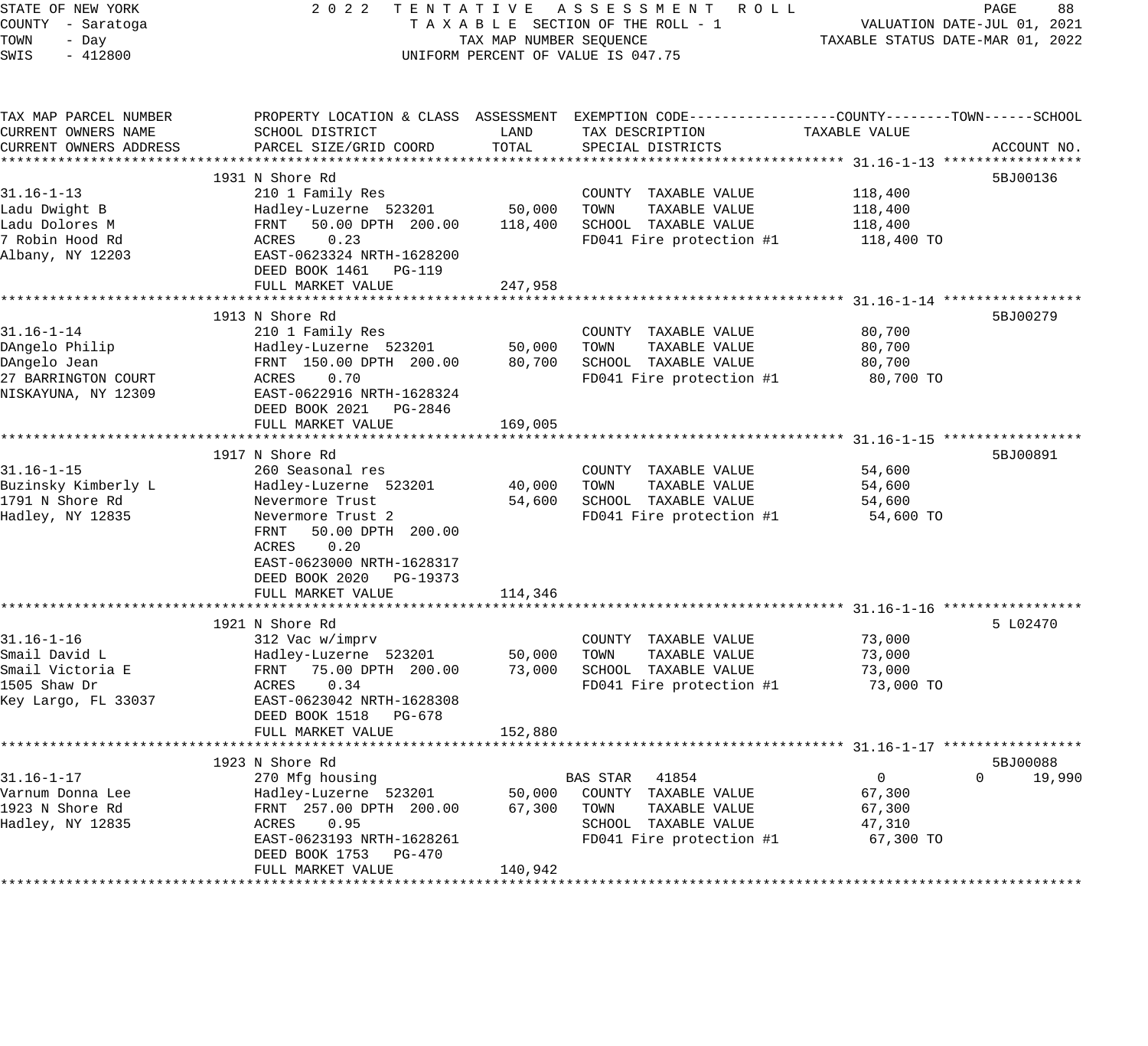STATE OF NEW YORK 2 0 2 2 T E N T A T I V E A S S E S S M E N T R O L L PAGE 89 COUNTY - Saratoga T A X A B L E SECTION OF THE ROLL - 1 VALUATION DATE-JUL 01, 2021 TOWN - Day TAX MAP NUMBER SEQUENCE TAXABLE STATUS DATE-MAR 01, 2022 SWIS - 412800 CONTROLLY THE UNIFORM PERCENT OF VALUE IS 047.75 TAX MAP PARCEL NUMBER PROPERTY LOCATION & CLASS ASSESSMENT EXEMPTION CODE------------------COUNTY--------TOWN------SCHOOL CURRENT OWNERS NAME SCHOOL DISTRICT LAND TAX DESCRIPTION TAXABLE VALUE CURRENT OWNERS ADDRESS PARCEL SIZE/GRID COORD TOTAL SPECIAL DISTRICTS ACCOUNT NO. \*\*\*\*\*\*\*\*\*\*\*\*\*\*\*\*\*\*\*\*\*\*\*\*\*\*\*\*\*\*\*\*\*\*\*\*\*\*\*\*\*\*\*\*\*\*\*\*\*\*\*\*\*\*\*\*\*\*\*\*\*\*\*\*\*\*\*\*\*\*\*\*\*\*\*\*\*\*\*\*\*\*\*\*\*\*\*\*\*\*\*\*\*\*\*\*\*\*\*\*\*\*\* 31.16-1-18 \*\*\*\*\*\*\*\*\*\*\*\*\*\*\*\*\* 1933 N Shore Rd 5BJ00905 31.16-1-18 210 1 Family Res COUNTY TAXABLE VALUE 90,500 Seeley Deborah J Hadley-Luzerne 523201 50,000 TOWN TAXABLE VALUE 90,500 1193 Van Curler Ave FRNT 100.00 DPTH 100.00 90,500 SCHOOL TAXABLE VALUE 90,500 Schenectady, NY 12308-2604 ACRES 0.23 BANK 999 FD041 Fire protection #1 90,500 TO EAST-0623377 NRTH-1628131 DEED BOOK 2009 PG-39319 FULL MARKET VALUE 189,529 \*\*\*\*\*\*\*\*\*\*\*\*\*\*\*\*\*\*\*\*\*\*\*\*\*\*\*\*\*\*\*\*\*\*\*\*\*\*\*\*\*\*\*\*\*\*\*\*\*\*\*\*\*\*\*\*\*\*\*\*\*\*\*\*\*\*\*\*\*\*\*\*\*\*\*\*\*\*\*\*\*\*\*\*\*\*\*\*\*\*\*\*\*\*\*\*\*\*\*\*\*\*\* 31.16-1-19 \*\*\*\*\*\*\*\*\*\*\*\*\*\*\*\*\* 1935 N Shore Rd 5BJ00361 N Shore Rd 5BJ00361 N Shore Rd 5BJ00361 N Shore Rd 5BJ00361 N Shore Rd 5BJ00361 N Shore Rd 31.16-1-19 210 1 Family Res COUNTY TAXABLE VALUE 74,130 Guarino Vincent Hadley-Luzerne 523201 50,000 TOWN TAXABLE VALUE 74,130 Guarino Lori FRNT 102.00 DPTH 100.00 74,130 SCHOOL TAXABLE VALUE 74,130 46 Blackberry Way ACRES 0.23 FD041 Fire protection #1 74,130 TO Hopewell Junction, NY 12533 EAST-0623447 NRTH-1628114 DEED BOOK 1535 PG-701 FULL MARKET VALUE 155,246 \*\*\*\*\*\*\*\*\*\*\*\*\*\*\*\*\*\*\*\*\*\*\*\*\*\*\*\*\*\*\*\*\*\*\*\*\*\*\*\*\*\*\*\*\*\*\*\*\*\*\*\*\*\*\*\*\*\*\*\*\*\*\*\*\*\*\*\*\*\*\*\*\*\*\*\*\*\*\*\*\*\*\*\*\*\*\*\*\*\*\*\*\*\*\*\*\*\*\*\*\*\*\* 31.16-1-20 \*\*\*\*\*\*\*\*\*\*\*\*\*\*\*\*\*  $1939$  N Shore Rd  $5BJ00697$ 31.16-1-20 210 1 Family Res COUNTY TAXABLE VALUE 74,900 Toich Angela A Hadley-Luzerne 523201 50,000 TOWN TAXABLE VALUE 74,900 Toich Robert FRNT 100.00 DPTH 125.00 74,900 SCHOOL TAXABLE VALUE 74,900 3143 Spawn Avenue ACRES 0.28 FD041 Fire protection #1 74,900 TO Schenectady, NY 12303 EAST-0623569 NRTH-1628108 DEED BOOK 2017 PG-10014 FULL MARKET VALUE 156,859 \*\*\*\*\*\*\*\*\*\*\*\*\*\*\*\*\*\*\*\*\*\*\*\*\*\*\*\*\*\*\*\*\*\*\*\*\*\*\*\*\*\*\*\*\*\*\*\*\*\*\*\*\*\*\*\*\*\*\*\*\*\*\*\*\*\*\*\*\*\*\*\*\*\*\*\*\*\*\*\*\*\*\*\*\*\*\*\*\*\*\*\*\*\*\*\*\*\*\*\*\*\*\* 31.16-1-21 \*\*\*\*\*\*\*\*\*\*\*\*\*\*\*\*\* 1943 N Shore Rd 5BJ00299 31.16-1-21 210 1 Family Res COUNTY TAXABLE VALUE 68,700 Lent Teresa Hadley-Luzerne 523201 50,000 TOWN TAXABLE VALUE 68,700 Lent Jason Correction Deed 68,700 SCHOOL TAXABLE VALUE 68,700 116 Heath Road FRNT 86.00 DPTH 250.00 FD041 Fire protection #1 68,700 TO Lent Jason<br>116 Heath Road<br>Corinth, NY 12822 EAST-0623699 NRTH-1628151 DEED BOOK 2019 PG-9282 FULL MARKET VALUE 143,874 \*\*\*\*\*\*\*\*\*\*\*\*\*\*\*\*\*\*\*\*\*\*\*\*\*\*\*\*\*\*\*\*\*\*\*\*\*\*\*\*\*\*\*\*\*\*\*\*\*\*\*\*\*\*\*\*\*\*\*\*\*\*\*\*\*\*\*\*\*\*\*\*\*\*\*\*\*\*\*\*\*\*\*\*\*\*\*\*\*\*\*\*\*\*\*\*\*\*\*\*\*\*\* 31.16-1-22 \*\*\*\*\*\*\*\*\*\*\*\*\*\*\*\*\* 1947 N Shore Rd 5BJ00353 31.16-1-22 210 1 Family Res COUNTY TAXABLE VALUE 76,000 Lewis David E Hadley-Luzerne 523201 50,000 TOWN TAXABLE VALUE 76,000 Walion-Lewis Cynthia L FRNT 100.00 DPTH 125.00 76,000 SCHOOL TAXABLE VALUE 76,000 186 Hinds Road ACRES 0.28 FD041 Fire protection #1 76,000 TO Galway, NY 12074 EAST-0623762 NRTH-1628087 DEED BOOK 2016 PG-9514 FULL MARKET VALUE 159,162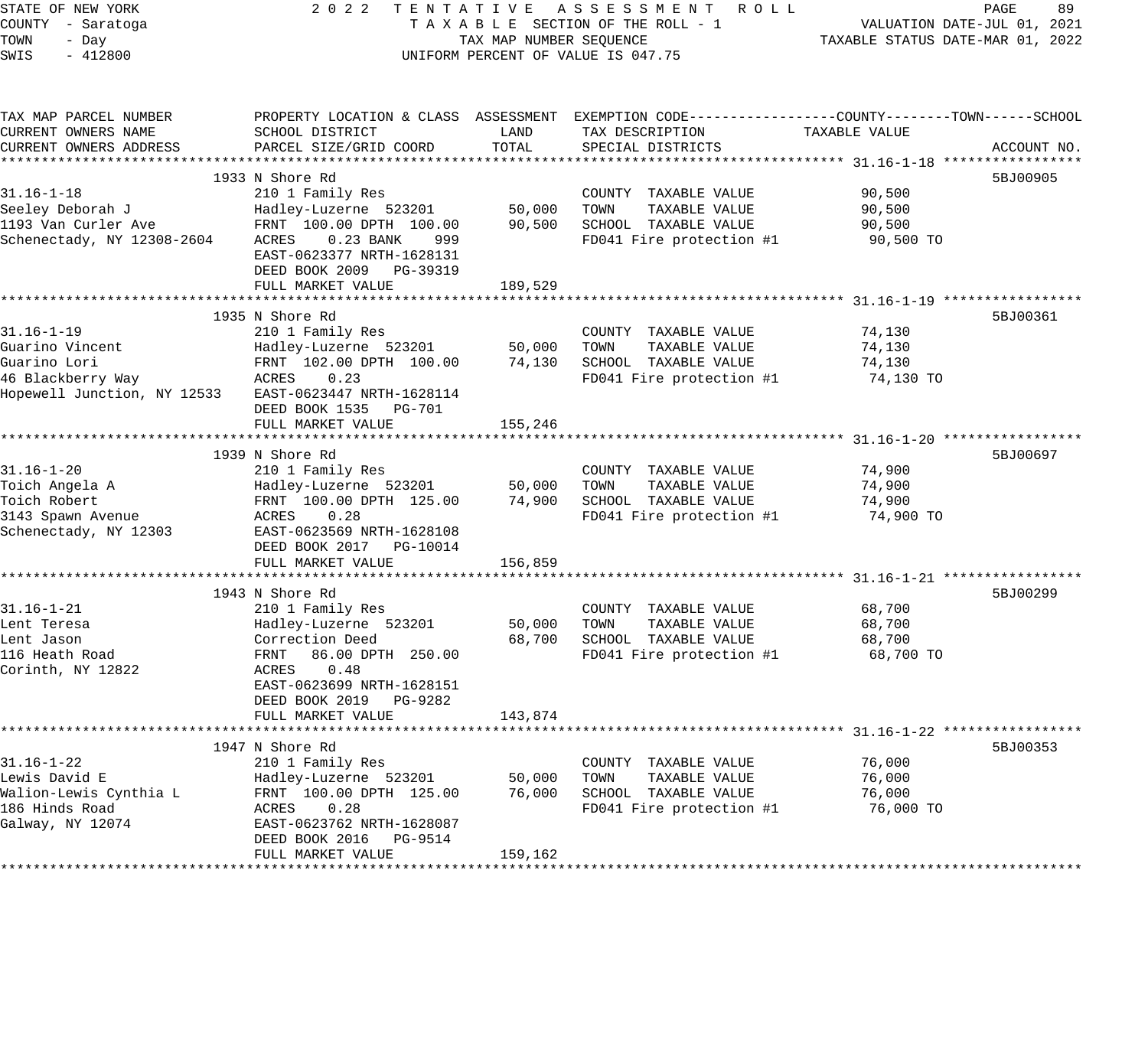| STATE OF NEW YORK                            |                                            |         | 2022 TENTATIVE ASSESSMENT ROLL                                                                                    |               | PAGE<br>90                  |
|----------------------------------------------|--------------------------------------------|---------|-------------------------------------------------------------------------------------------------------------------|---------------|-----------------------------|
| COUNTY - Saratoga                            |                                            |         | TAXABLE SECTION OF THE ROLL - 1                                                                                   |               | VALUATION DATE-JUL 01, 2021 |
| TOWN<br>- Day                                | TAX MAP NUMBER SEQUENCE                    |         | TAXABLE STATUS DATE-MAR 01, 2022                                                                                  |               |                             |
| SWIS<br>$-412800$                            |                                            |         | UNIFORM PERCENT OF VALUE IS 047.75                                                                                |               |                             |
|                                              |                                            |         |                                                                                                                   |               |                             |
| TAX MAP PARCEL NUMBER<br>CURRENT OWNERS NAME | SCHOOL DISTRICT                            | LAND    | PROPERTY LOCATION & CLASS ASSESSMENT EXEMPTION CODE---------------COUNTY-------TOWN-----SCHOOL<br>TAX DESCRIPTION | TAXABLE VALUE |                             |
| CURRENT OWNERS ADDRESS                       | PARCEL SIZE/GRID COORD                     | TOTAL   | SPECIAL DISTRICTS                                                                                                 |               | ACCOUNT NO.                 |
|                                              |                                            |         |                                                                                                                   |               |                             |
|                                              | 1951 N Shore Rd                            |         |                                                                                                                   |               | 5BJ00189                    |
| $31.16 - 1 - 23.1$                           | 210 1 Family Res                           |         | COUNTY TAXABLE VALUE                                                                                              | 158,400       |                             |
| James Gary M                                 | Hadley-Luzerne 523201                      | 50,000  | TOWN<br>TAXABLE VALUE                                                                                             | 158,400       |                             |
| James Patricia R                             | Mark Dec. 3/16/1999                        | 158,400 | SCHOOL TAXABLE VALUE                                                                                              | 158,400       |                             |
| 1951 North Shore Road                        | FRNT 100.00 DPTH 150.00                    |         | FD041 Fire protection #1                                                                                          | 158,400 TO    |                             |
| Hadley, NY 12835                             | $0.31$ BANK<br>ACRES<br>709                |         |                                                                                                                   |               |                             |
|                                              | EAST-0623855 NRTH-1628102                  |         |                                                                                                                   |               |                             |
|                                              | DEED BOOK 2015 PG-26089                    |         |                                                                                                                   |               |                             |
|                                              | FULL MARKET VALUE                          | 331,728 |                                                                                                                   |               |                             |
|                                              |                                            |         |                                                                                                                   |               |                             |
|                                              | N Shore Rd                                 |         |                                                                                                                   |               |                             |
| $31.16 - 1 - 23.2$                           | 311 Res vac land                           |         | COUNTY TAXABLE VALUE                                                                                              | 2,000         |                             |
| Cruden Nicholas                              | Hadley-Luzerne 523201                      | 2,000   | TOWN<br>TAXABLE VALUE                                                                                             | 2,000         |                             |
| 1959 North Shore Road                        | Life Estate                                | 2,000   | SCHOOL TAXABLE VALUE<br>FD041 Fire protection #1                                                                  | 2,000         |                             |
| Hadley, NY 12835                             | ACRES<br>0.02<br>EAST-0623932 NRTH-1628140 |         |                                                                                                                   | 2,000 TO      |                             |
|                                              | DEED BOOK 2019 PG-7301                     |         |                                                                                                                   |               |                             |
|                                              | FULL MARKET VALUE                          | 4,188   |                                                                                                                   |               |                             |
|                                              | ***********************                    |         | ********************************** 31.16-1-24 *****                                                               |               |                             |
|                                              | 1957 N Shore Rd                            |         |                                                                                                                   |               | 5BJ00606                    |
| $31.16 - 1 - 24$                             | 260 Seasonal res                           |         | COUNTY TAXABLE VALUE                                                                                              | 60,900        |                             |
| Cruden Nicholas                              | Hadley-Luzerne 523201                      | 50,000  | TOWN<br>TAXABLE VALUE                                                                                             | 60,900        |                             |
| 1959 North Shore Road                        | Life Estate                                | 60,900  | SCHOOL TAXABLE VALUE                                                                                              | 60,900        |                             |
| Hadley, NY 12835                             | FRNT<br>50.00 DPTH 200.00                  |         | FD041 Fire protection #1                                                                                          | 60,900 TO     |                             |
|                                              | ACRES<br>0.22                              |         |                                                                                                                   |               |                             |
|                                              | EAST-0623956 NRTH-1628118                  |         |                                                                                                                   |               |                             |
|                                              | DEED BOOK 2019 PG-7301                     |         |                                                                                                                   |               |                             |
|                                              | FULL MARKET VALUE                          | 127,539 |                                                                                                                   |               |                             |
|                                              | 1959 N Shore Rd                            |         |                                                                                                                   |               | 5BJ00662                    |
| $31.16 - 1 - 25$                             | 210 1 Family Res                           |         | COUNTY TAXABLE VALUE                                                                                              | 70,000        |                             |
| Cruden Nicholas G                            | Hadley-Luzerne 523201                      | 50,000  | TAXABLE VALUE<br>TOWN                                                                                             | 70,000        |                             |
| 1959 N Shore Rd                              | FRNT<br>50.00 DPTH 150.00                  | 70,000  | SCHOOL TAXABLE VALUE                                                                                              | 70,000        |                             |
| Hadley, NY 12835                             | ACRES<br>0.16                              |         | FD041 Fire protection #1                                                                                          | 70,000 TO     |                             |
|                                              | EAST-0623983 NRTH-1628074                  |         |                                                                                                                   |               |                             |
|                                              | DEED BOOK 2014 PG-24685                    |         |                                                                                                                   |               |                             |
|                                              | FULL MARKET VALUE                          | 146,597 |                                                                                                                   |               |                             |
|                                              |                                            |         |                                                                                                                   |               |                             |
|                                              | 1961 N Shore Rd                            |         |                                                                                                                   |               | 5BJ00203                    |
| $31.16 - 1 - 26$                             | 210 1 Family Res                           |         | COUNTY TAXABLE VALUE                                                                                              | 207,100       |                             |
| Cruden George J                              | Hadley-Luzerne 523201                      | 50,000  | TAXABLE VALUE<br>TOWN                                                                                             | 207,100       |                             |
| Cruden Barbara                               | FRNT<br>75.00 DPTH 150.00                  | 207,100 | SCHOOL TAXABLE VALUE                                                                                              | 207,100       |                             |
| 1961 N Shore Rd                              | ACRES<br>0.25                              |         | FD041 Fire protection #1                                                                                          | 207,100 TO    |                             |
| Hadley, NY 12835                             | EAST-0624043 NRTH-1628097                  |         |                                                                                                                   |               |                             |
|                                              | DEED BOOK 1210 PG-534<br>FULL MARKET VALUE | 433,717 |                                                                                                                   |               |                             |
|                                              |                                            |         |                                                                                                                   |               |                             |
|                                              |                                            |         |                                                                                                                   |               |                             |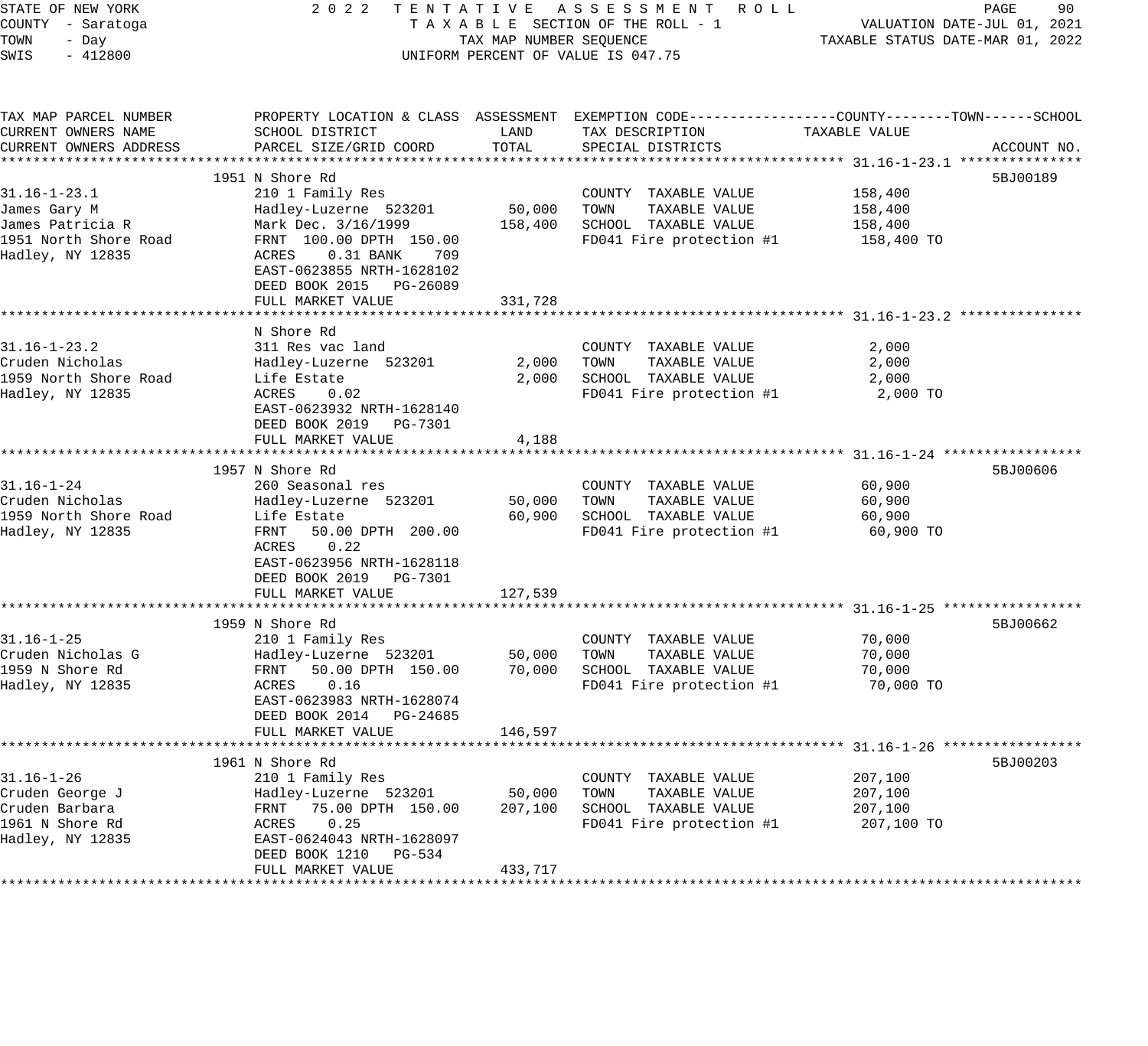| STATE OF NEW YORK                            | 2 0 2 2                     |                         | TENTATIVE ASSESSMENT ROLL                                                                                          |                                  | PAGE<br>91                  |
|----------------------------------------------|-----------------------------|-------------------------|--------------------------------------------------------------------------------------------------------------------|----------------------------------|-----------------------------|
| COUNTY - Saratoga                            |                             |                         | TAXABLE SECTION OF THE ROLL - 1                                                                                    |                                  | VALUATION DATE-JUL 01, 2021 |
| TOWN<br>- Day                                |                             | TAX MAP NUMBER SEQUENCE |                                                                                                                    | TAXABLE STATUS DATE-MAR 01, 2022 |                             |
| SWIS<br>$-412800$                            |                             |                         | UNIFORM PERCENT OF VALUE IS 047.75                                                                                 |                                  |                             |
|                                              |                             |                         |                                                                                                                    |                                  |                             |
| TAX MAP PARCEL NUMBER<br>CURRENT OWNERS NAME | SCHOOL DISTRICT             | LAND                    | PROPERTY LOCATION & CLASS ASSESSMENT EXEMPTION CODE---------------COUNTY-------TOWN------SCHOOL<br>TAX DESCRIPTION | TAXABLE VALUE                    |                             |
| CURRENT OWNERS ADDRESS                       | PARCEL SIZE/GRID COORD      | TOTAL                   | SPECIAL DISTRICTS                                                                                                  |                                  | ACCOUNT NO.                 |
|                                              |                             |                         |                                                                                                                    |                                  |                             |
|                                              | 1958 N Shore Rd             |                         |                                                                                                                    |                                  | 5BJ02037                    |
| $31.16 - 1 - 27$                             | 210 1 Family Res - WTRFNT   |                         | COUNTY TAXABLE VALUE                                                                                               | 181,100                          |                             |
| Mara Jospeh J                                | Hadley-Luzerne 523201       | 75,000                  | TOWN<br>TAXABLE VALUE                                                                                              | 181,100                          |                             |
| Mara Lorraine M                              | The Mara Joint Trust        | 181,100                 | SCHOOL TAXABLE VALUE                                                                                               | 181,100                          |                             |
| C/O Joseph & Lorraine Mara                   | FRNT 133.14 DPTH<br>31.87   |                         | FD041 Fire protection #1                                                                                           | 181,100 TO                       |                             |
| Trustees                                     | ACRES<br>0.17               |                         |                                                                                                                    |                                  |                             |
| 1958 N Shore Rd                              | EAST-0623960 NRTH-1627942   |                         |                                                                                                                    |                                  |                             |
| Hadley, NY 12835                             | DEED BOOK 1747 PG-202       |                         |                                                                                                                    |                                  |                             |
|                                              | FULL MARKET VALUE           | 379,267                 |                                                                                                                    |                                  |                             |
|                                              |                             |                         |                                                                                                                    |                                  |                             |
|                                              | 1954 N Shore Rd             |                         |                                                                                                                    |                                  | 5BJ00722                    |
| $31.16 - 1 - 28$                             | 210 1 Family Res - WTRFNT   |                         | COUNTY TAXABLE VALUE                                                                                               | 188,100                          |                             |
| Flugger Robert J                             | Hadley-Luzerne 523201       | 75,000                  | TOWN<br>TAXABLE VALUE                                                                                              | 188,100                          |                             |
| Robert Flugger                               | Revocable Living Trust Ag   | 188,100                 | SCHOOL TAXABLE VALUE                                                                                               | 188,100                          |                             |
| 263 Polynesia Ct                             | ment of Robert Flugger da   |                         | FD041 Fire protection #1                                                                                           | 188,100 TO                       |                             |
| Marco Island, FL 34145                       | 11/20/2006                  |                         |                                                                                                                    |                                  |                             |
|                                              | FRNT<br>90.00 DPTH 128.27   |                         |                                                                                                                    |                                  |                             |
|                                              | ACRES<br>0.25               |                         |                                                                                                                    |                                  |                             |
|                                              | EAST-0623872 NRTH-1627911   |                         |                                                                                                                    |                                  |                             |
|                                              | DEED BOOK 2009<br>PG-27623  |                         |                                                                                                                    |                                  |                             |
|                                              | FULL MARKET VALUE           | 393,927                 |                                                                                                                    |                                  |                             |
|                                              |                             |                         |                                                                                                                    |                                  |                             |
|                                              | 1950 N Shore Rd             |                         |                                                                                                                    |                                  | 5BJ00493                    |
| $31.16 - 1 - 29$                             | 210 1 Family Res - WTRFNT   |                         | COUNTY TAXABLE VALUE                                                                                               | 235,000                          |                             |
| Wood Andrew J                                | Hadley-Luzerne 523201       | 75,000                  | TOWN<br>TAXABLE VALUE                                                                                              | 235,000                          |                             |
| Wood Anne P                                  | FRNT 116.00 DPTH            | 235,000                 | SCHOOL TAXABLE VALUE                                                                                               | 235,000                          |                             |
| 10 Gateshed                                  | ACRES<br>0.29               |                         | FD041 Fire protection #1                                                                                           | 235,000 TO                       |                             |
| Lumberton, NJ 08048                          | EAST-0623775 NRTH-1627917   |                         |                                                                                                                    |                                  |                             |
|                                              | DEED BOOK 2014 PG-16746     | 492,147                 |                                                                                                                    |                                  |                             |
|                                              | FULL MARKET VALUE           |                         |                                                                                                                    |                                  |                             |
|                                              | 1938 N Shore Rd             |                         |                                                                                                                    |                                  | 5BJ00560                    |
| $31.16 - 1 - 30$                             | 210 1 Family Res - WTRFNT   |                         | COUNTY TAXABLE VALUE                                                                                               | 176,700                          |                             |
| Farone Christian                             | Hadley-Luzerne 523201       | 75,000                  | TOWN<br>TAXABLE VALUE                                                                                              | 176,700                          |                             |
| 559 Alpine Meadow Rd                         | Life Estate                 | 176,700                 | SCHOOL TAXABLE VALUE                                                                                               | 176,700                          |                             |
| Porters Corners, NY 12859                    | FRNT 111.27 DPTH<br>81.09   |                         | FD041 Fire protection #1                                                                                           | 176,700 TO                       |                             |
|                                              | ACRES<br>$0.17$ BANK<br>762 |                         |                                                                                                                    |                                  |                             |
|                                              | EAST-0623456 NRTH-1627966   |                         |                                                                                                                    |                                  |                             |
|                                              | DEED BOOK 2009<br>PG-23189  |                         |                                                                                                                    |                                  |                             |
|                                              | FULL MARKET VALUE           | 370,052                 |                                                                                                                    |                                  |                             |
|                                              |                             |                         |                                                                                                                    |                                  |                             |
|                                              | 1934 N Shore Rd             |                         |                                                                                                                    |                                  | 5BJ00602                    |
| $31.16 - 1 - 31$                             | 210 1 Family Res - WTRFNT   |                         | TAXABLE VALUE<br>COUNTY                                                                                            | 205,000                          |                             |
| Smail David L                                | Hadley-Luzerne 523201       | 75,000                  | TOWN<br>TAXABLE VALUE                                                                                              | 205,000                          |                             |
| Smail Victoria                               | 65.00 DPTH<br>FRNT          | 205,000                 | SCHOOL TAXABLE VALUE                                                                                               | 205,000                          |                             |
| 1505 Shaw Dr                                 | ACRES<br>0.13               |                         | FD041 Fire protection #1                                                                                           | 205,000 TO                       |                             |
| Key Largo, FL 33037                          | EAST-0623355 NRTH-1627979   |                         |                                                                                                                    |                                  |                             |
|                                              | DEED BOOK 1040<br>PG-428    |                         |                                                                                                                    |                                  |                             |
|                                              | FULL MARKET VALUE           | 429,319                 |                                                                                                                    |                                  |                             |
| **************                               |                             |                         |                                                                                                                    |                                  |                             |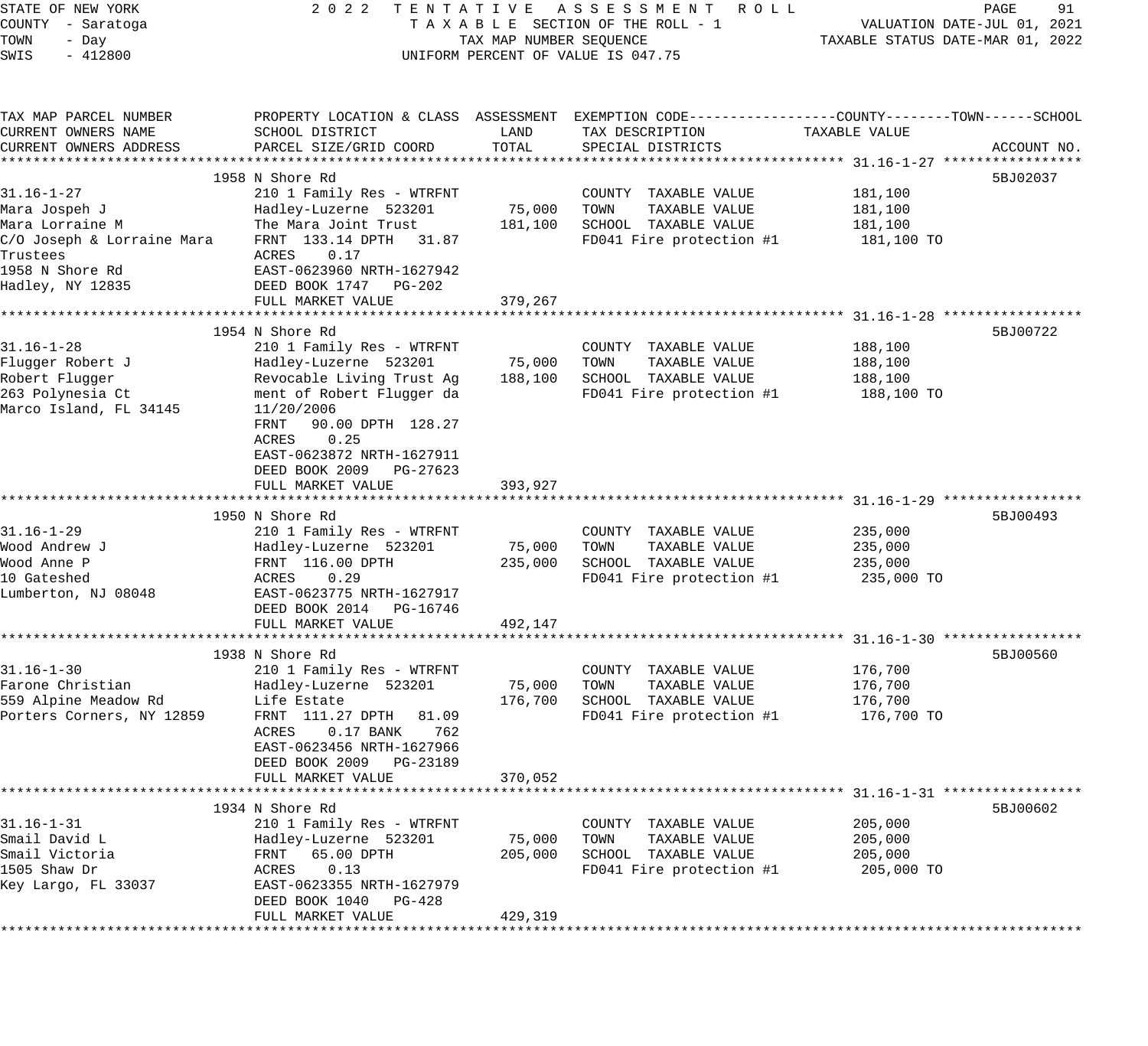| STATE OF NEW YORK<br>COUNTY - Saratoga<br>TOWN<br>- Day<br>SWIS<br>$-412800$                            |                                                                                                                                                                                                                                                                               |                                          | 2022 TENTATIVE ASSESSMENT ROLL<br>TAXABLE SECTION OF THE ROLL - 1<br>TAXABLE SECTION OF THE ROLL - 1<br>TAXABLE STATUS DATE-JUL 01, 2021<br>UNIFORM PERCENT OF VALUE IS 047.75 |                                             | PAGE<br>92  |
|---------------------------------------------------------------------------------------------------------|-------------------------------------------------------------------------------------------------------------------------------------------------------------------------------------------------------------------------------------------------------------------------------|------------------------------------------|--------------------------------------------------------------------------------------------------------------------------------------------------------------------------------|---------------------------------------------|-------------|
| TAX MAP PARCEL NUMBER<br>CURRENT OWNERS NAME<br>CURRENT OWNERS ADDRESS                                  | PROPERTY LOCATION & CLASS ASSESSMENT EXEMPTION CODE----------------COUNTY-------TOWN------SCHOOL<br>SCHOOL DISTRICT<br>PARCEL SIZE/GRID COORD                                                                                                                                 | LAND<br>TOTAL                            | TAX DESCRIPTION<br>SPECIAL DISTRICTS                                                                                                                                           | TAXABLE VALUE                               | ACCOUNT NO. |
| $31.16 - 1 - 32$<br>Markes John M<br>Markes Debra V<br>160 Spencer Rd<br>Glenford, NY 12433             | 1930 N Shore Rd<br>210 1 Family Res - WTRFNT<br>Hadley-Luzerne 523201<br>FRNT 75.00 DPTH<br>ACRES 0.14<br>EAST-0623290 NRTH-1628007<br>DEED BOOK 2009 PG-920<br>FULL MARKET VALUE                                                                                             | 75,000 TOWN<br>220,000<br>460,733        | COUNTY TAXABLE VALUE<br>TAXABLE VALUE<br>SCHOOL TAXABLE VALUE<br>FD041 Fire protection $#1$ 220,000 TO                                                                         | 220,000<br>220,000<br>220,000               | 5BJ00413    |
|                                                                                                         | ********************************                                                                                                                                                                                                                                              | * * * * * * * * * * * * *                |                                                                                                                                                                                |                                             |             |
| $31.16 - 1 - 33$<br>Bohlke Frank H<br>Bengel Elsa Lynn<br>29 W Palisades Ave<br>Nanuet, NY 10954        | 1926 N Shore Rd<br>210 1 Family Res - WTRFNT<br>Hadley-Luzerne 523201<br>Bohlke Simons 25 Bengel25<br>Bohlke 25 Stone 12.5<br>Stone 12.5<br>FRNT 100.00 DPTH 156.90<br>ACRES<br>$0.26$ BANK<br>709<br>EAST-0623220 NRTH-1628027<br>DEED BOOK 1600 PG-713<br>FULL MARKET VALUE | 75,000<br>229,100<br>479,791             | COUNTY TAXABLE VALUE<br>TOWN<br>TAXABLE VALUE<br>SCHOOL TAXABLE VALUE<br>FD041 Fire protection #1                                                                              | 229,100<br>229,100<br>229,100<br>229,100 TO | 5BJ00452    |
|                                                                                                         | ******************************<br>N Shore Rd                                                                                                                                                                                                                                  | * * * * * * * * * * * *                  |                                                                                                                                                                                |                                             | 5BJ00250    |
| $31.16 - 1 - 34$<br>Corbett Michael P<br>Corbett Cynthia L M<br>4597 Pauli Dr<br>Manlius, NY 13104-2426 | 311 Res vac land - WTRFNT<br>311 Res vac Ianu - wirrini<br>Hadley-Luzerne 523201<br>FRNT 50.00 DPTH 158.00<br>ACRES<br>0.18<br>EAST-0623138 NRTH-1628024<br>DEED BOOK 2014 PG-3874                                                                                            | 60,000<br>60,000                         | COUNTY TAXABLE VALUE<br>TOWN<br>TAXABLE VALUE<br>SCHOOL TAXABLE VALUE<br>FD041 Fire protection #1                                                                              | 60,000<br>60,000<br>60,000<br>60,000 TO     |             |
|                                                                                                         | FULL MARKET VALUE                                                                                                                                                                                                                                                             | 125,654                                  |                                                                                                                                                                                |                                             |             |
| $31.16 - 1 - 35$                                                                                        | 1924 N Shore Rd<br>210 1 Family Res - WTRFNT<br>DEED BOOK 2014 PG-3874                                                                                                                                                                                                        | 75,000<br>182,400                        | COUNTY TAXABLE VALUE<br>TOWN<br>TAXABLE VALUE<br>SCHOOL TAXABLE VALUE<br>FD041 Fire protection $#1$ 182,400 TO                                                                 | 182,400<br>182,400<br>182,400               | 5BJ00251    |
|                                                                                                         | FULL MARKET VALUE                                                                                                                                                                                                                                                             | 381,990                                  |                                                                                                                                                                                |                                             |             |
|                                                                                                         | 1918 N Shore Rd                                                                                                                                                                                                                                                               |                                          |                                                                                                                                                                                |                                             | 5 BJ00743   |
| $31.16 - 1 - 38$<br>DeLuke Bryan E<br>DeLuke Elizabeth A<br>1347 Van Antwerp Rd<br>Niskayuna, NY 12309  | 210 1 Family Res - WTRFNT<br>Hadley-Luzerne 523201<br>FRNT<br>59.50 DPTH 186.53<br>0.29 BANK<br>ACRES<br>709<br>EAST-0622893 NRTH-1628093<br>DEED BOOK 1776<br>PG-337<br>FULL MARKET VALUE<br>* * * * * * * * * * * * * * * * *                                               | 75,000<br>210,500<br>440,838<br>******** | TAXABLE VALUE<br>COUNTY<br>TAXABLE VALUE<br>TOWN<br>SCHOOL TAXABLE VALUE<br>FD041 Fire protection #1                                                                           | 210,500<br>210,500<br>210,500<br>210,500 TO |             |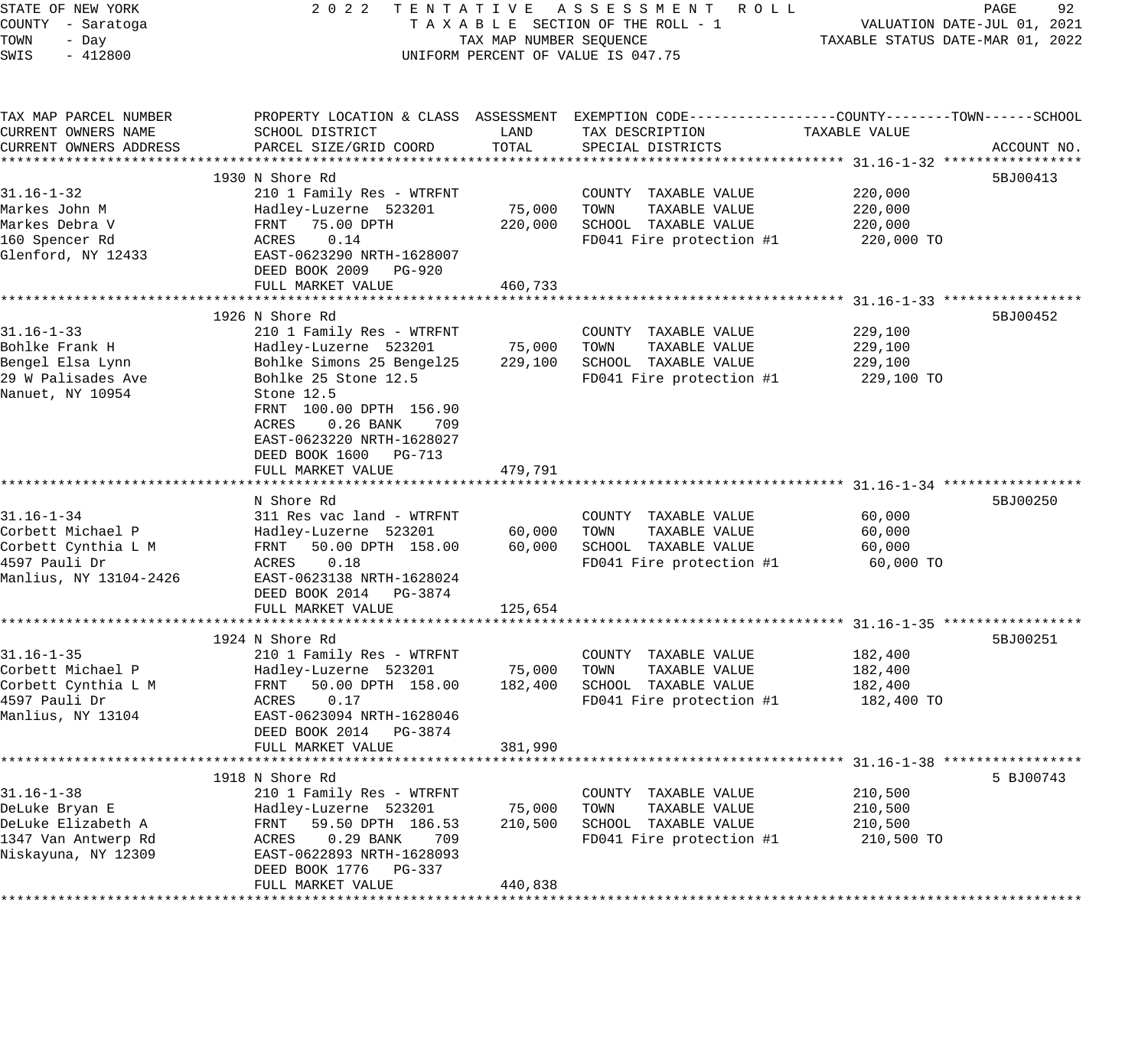| STATE OF NEW YORK<br>COUNTY - Saratoga<br>TOWN<br>- Day<br>$-412800$<br>SWIS                                             | 2 0 2 2<br>TENTATIVE ASSESSMENT ROLL<br>TAXABLE SECTION OF THE ROLL - 1<br>TAX MAP NUMBER SEQUENCE<br>UNIFORM PERCENT OF VALUE IS 047.75                                                                                                     | TAXABLE STATUS DATE-MAR 01, 2022         | PAGE<br>93<br>VALUATION DATE-JUL 01, 2021                                                                                              |                                              |                         |
|--------------------------------------------------------------------------------------------------------------------------|----------------------------------------------------------------------------------------------------------------------------------------------------------------------------------------------------------------------------------------------|------------------------------------------|----------------------------------------------------------------------------------------------------------------------------------------|----------------------------------------------|-------------------------|
| TAX MAP PARCEL NUMBER<br>CURRENT OWNERS NAME<br>CURRENT OWNERS ADDRESS                                                   | SCHOOL DISTRICT<br>PARCEL SIZE/GRID COORD                                                                                                                                                                                                    | LAND<br>TOTAL                            | PROPERTY LOCATION & CLASS ASSESSMENT EXEMPTION CODE---------------COUNTY-------TOWN-----SCHOOL<br>TAX DESCRIPTION<br>SPECIAL DISTRICTS | TAXABLE VALUE                                | ACCOUNT NO.             |
| $31.16 - 1 - 39$<br>Fiorini Pio R<br>Fiorini Diane M<br>1014 Anthony Dr<br>Schenectady, NY 12303                         | 1916 N Shore Rd<br>210 1 Family Res - WTRFNT<br>Hadley-Luzerne 523201<br>41.00 DPTH 239.97<br>FRNT<br>ACRES<br>0.25<br>EAST-0622837 NRTH-1628096<br>DEED BOOK 1590 PG-218<br>FULL MARKET VALUE                                               | 75,000<br>134,800<br>282,304             | COUNTY TAXABLE VALUE<br>TOWN<br>TAXABLE VALUE<br>SCHOOL TAXABLE VALUE<br>FD041 Fire protection #1                                      | 134,800<br>134,800<br>134,800<br>134,800 TO  | 5BJ02383                |
| $31.16 - 1 - 40$<br>Brand Otto J & Mary Ann<br>Thron Henry O Jr<br>22 Annabelle Pl<br>Schenectady, NY 12306              | 1914 N Shore Rd<br>220 2 Family Res - WTRFNT<br>Hadley-Luzerne 523201<br>Nancy J Sniffen Remainder<br>Henry Thron Life Estate<br>84.46 DPTH 257.50<br>FRNT<br>0.76<br>ACRES<br>EAST-0622759 NRTH-1628118<br>DEED BOOK 2012 PG-10131          | 75,000<br>229,500                        | COUNTY TAXABLE VALUE<br>TOWN<br>TAXABLE VALUE<br>SCHOOL TAXABLE VALUE<br>FD041 Fire protection #1                                      | 229,500<br>229,500<br>229,500<br>229,500 TO  | 5BJ00744                |
| $31.16 - 1 - 41$<br>Reichert Christopher James<br>Reichert Kimberly Brandt<br>4611 Cedar Oaks Lane<br>Bellaire, TX 77401 | FULL MARKET VALUE<br>29 Abeling (Private) Ln<br>210 1 Family Res - WTRFNT<br>Hadley-Luzerne 523201<br>40.00 DPTH<br>FRNT<br>ACRES<br>0.30<br>EAST-0622690 NRTH-1628155<br>DEED BOOK 2020 PG-23345<br>FULL MARKET VALUE                       | 480,628<br>100,000<br>200,200<br>419,267 | COUNTY TAXABLE VALUE<br>TOWN<br>TAXABLE VALUE<br>SCHOOL TAXABLE VALUE<br>FD041 Fire protection #1                                      | 200,200<br>200,200<br>200,200<br>200,200 TO  | 5BJ00544                |
| $31.16 - 1 - 44$<br>Hensel Michael J<br>Hensel Barbara J<br>246 Autumn Run<br>Schenectady, NY 12306                      | Abeling (Private) Ln<br>323 Vacant rural - WTRFNT<br>Hadley-Luzerne 523201<br>R.o.w.<br>FRNT<br>10.00 DPTH<br>ACRES<br>0.03<br>EAST-0622612 NRTH-1628122<br>DEED BOOK 2021 PG-860<br>FULL MARKET VALUE                                       | 2,300<br>2,300<br>4,817                  | COUNTY TAXABLE VALUE<br>TAXABLE VALUE<br>TOWN<br>SCHOOL TAXABLE VALUE<br>FD041 Fire protection #1                                      | 2,300<br>2,300<br>2,300<br>2,300 TO          | 5BJ02507                |
| $31.16 - 1 - 47$<br>Crooks Elaine J<br>Crooks Joseph R<br>Attn: Elaine Crooks<br>131 Hadley Hill Rd<br>Hadley, NY 12835  | 21 Abeling (Private) Ln<br>210 1 Family Res<br>Hadley-Luzerne 523201<br>Life Use To Grantor<br>FRNT<br>50.00 DPTH<br>ACRES<br>0.12<br>EAST-0622612 NRTH-1628318<br>DEED BOOK 1475<br><b>PG-120</b><br>FULL MARKET VALUE<br>***************** | 30,000<br>68,000<br>142,408              | <b>BAS STAR</b><br>41854<br>COUNTY<br>TAXABLE VALUE<br>TOWN<br>TAXABLE VALUE<br>SCHOOL TAXABLE VALUE<br>FD041 Fire protection #1       | 0<br>68,000<br>68,000<br>48,010<br>68,000 TO | 5BJ00305<br>0<br>19,990 |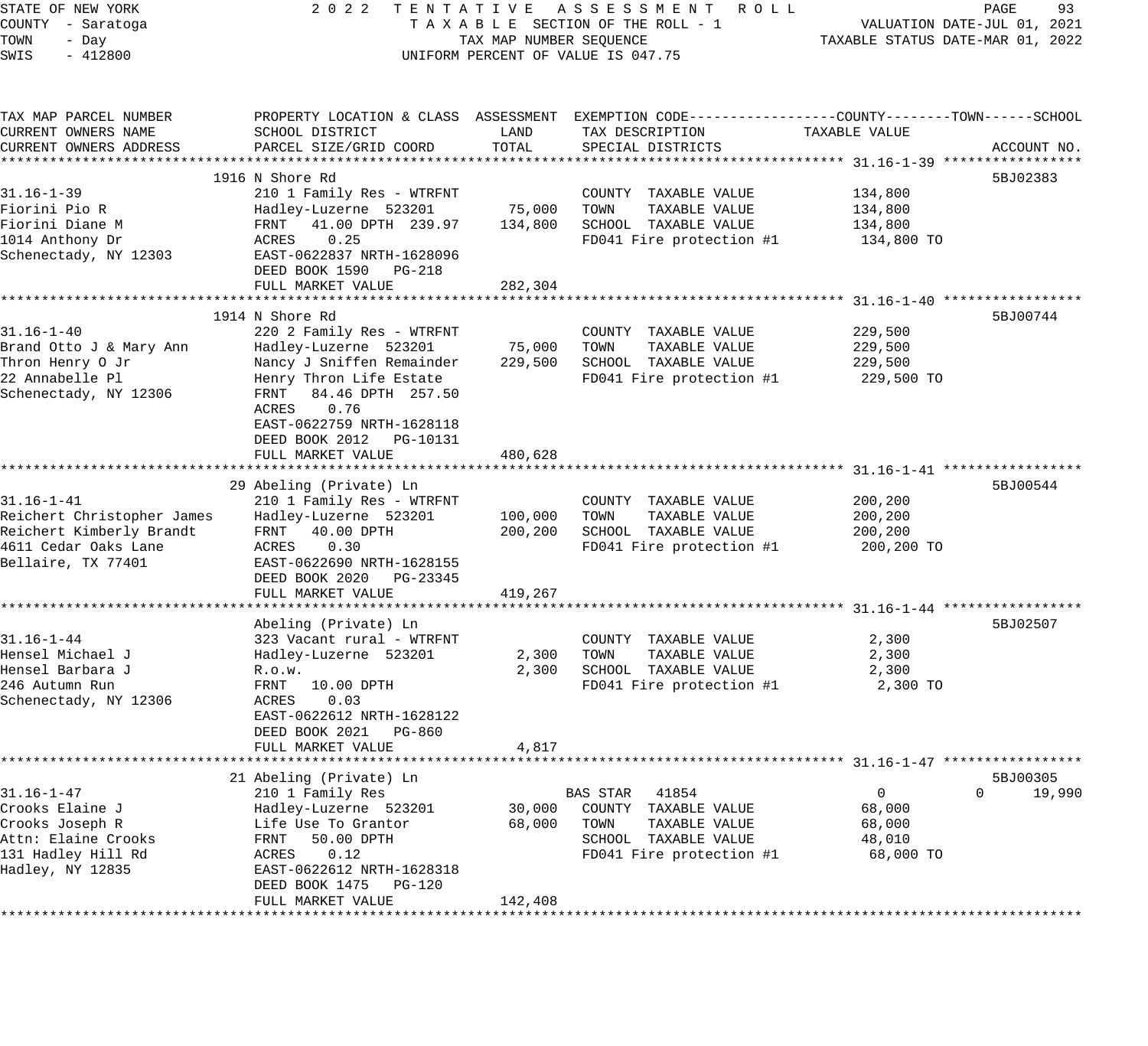| STATE OF NEW YORK        | 2 0 2 2                   |                         | TENTATIVE ASSESSMENT ROLL                                                                      |                                  | PAGE<br>94                  |
|--------------------------|---------------------------|-------------------------|------------------------------------------------------------------------------------------------|----------------------------------|-----------------------------|
| COUNTY - Saratoga        |                           |                         | TAXABLE SECTION OF THE ROLL - 1                                                                |                                  | VALUATION DATE-JUL 01, 2021 |
| TOWN<br>- Day            |                           | TAX MAP NUMBER SEQUENCE |                                                                                                | TAXABLE STATUS DATE-MAR 01, 2022 |                             |
| SWIS<br>$-412800$        |                           |                         | UNIFORM PERCENT OF VALUE IS 047.75                                                             |                                  |                             |
|                          |                           |                         |                                                                                                |                                  |                             |
| TAX MAP PARCEL NUMBER    |                           |                         | PROPERTY LOCATION & CLASS ASSESSMENT EXEMPTION CODE---------------COUNTY-------TOWN-----SCHOOL |                                  |                             |
| CURRENT OWNERS NAME      | SCHOOL DISTRICT           | LAND                    | TAX DESCRIPTION                                                                                | TAXABLE VALUE                    |                             |
| CURRENT OWNERS ADDRESS   | PARCEL SIZE/GRID COORD    | TOTAL                   | SPECIAL DISTRICTS                                                                              |                                  | ACCOUNT NO.                 |
|                          |                           |                         |                                                                                                |                                  |                             |
|                          | Abeling (Private) Ln      |                         |                                                                                                |                                  | 5BJ01835                    |
| $31.16 - 1 - 48$         | 311 Res vac land - WTRFNT |                         | COUNTY TAXABLE VALUE                                                                           | 5,300                            |                             |
| Abeling Eleanor E        | Hadley-Luzerne 523201     | 5,300                   | TAXABLE VALUE<br>TOWN                                                                          | 5,300                            |                             |
| 104 Stuart Rd            | Row                       | 5,300                   | SCHOOL TAXABLE VALUE                                                                           | 5,300                            |                             |
| Northville, NY 12134     | FRNT<br>45.00 DPTH        |                         | FD041 Fire protection #1                                                                       | 5,300 TO                         |                             |
|                          | 0.06<br>ACRES             |                         |                                                                                                |                                  |                             |
|                          | EAST-0622572 NRTH-1628333 |                         |                                                                                                |                                  |                             |
|                          | DEED BOOK 2006 PG-19935   |                         |                                                                                                |                                  |                             |
|                          | FULL MARKET VALUE         | 11,099                  |                                                                                                |                                  |                             |
|                          |                           |                         |                                                                                                |                                  |                             |
|                          | 24 Abeling (Private) Ln   |                         |                                                                                                |                                  | 5BJ00862                    |
| 31.16-1-49               | 210 1 Family Res - WTRFNT |                         | COUNTY TAXABLE VALUE                                                                           | 169,000                          |                             |
| Jones David H            | Hadley-Luzerne 523201     | 75,000                  | TAXABLE VALUE<br>TOWN                                                                          | 169,000                          |                             |
| Jones Rebecca            | Irr. Trust                | 169,000                 | SCHOOL TAXABLE VALUE                                                                           | 169,000                          |                             |
| 2 Carriage Drive         | FRNT<br>50.00 DPTH        |                         | FD041 Fire protection #1                                                                       | 169,000 TO                       |                             |
| East Greenbush, NY 12061 | 0.14<br>ACRES             |                         |                                                                                                |                                  |                             |
|                          | EAST-0622570 NRTH-1628149 |                         |                                                                                                |                                  |                             |
|                          | DEED BOOK 2018 PG-34038   |                         |                                                                                                |                                  |                             |
|                          | FULL MARKET VALUE         | 353,927                 |                                                                                                |                                  |                             |
|                          |                           |                         |                                                                                                |                                  |                             |
|                          | 22 Abeling (Private) Ln   |                         |                                                                                                |                                  | 5BJ00350                    |
| $31.16 - 1 - 50$         | 210 1 Family Res - WTRFNT |                         | COUNTY TAXABLE VALUE                                                                           | 150,800                          |                             |
| Reichert Deborah Lynn    | Hadley-Luzerne 523201     | 75,000                  | TAXABLE VALUE<br>TOWN                                                                          | 150,800                          |                             |
| Samanta Chanchal         | Reichert Samanta Living T | 150,800                 | SCHOOL TAXABLE VALUE                                                                           | 150,800                          |                             |
| 318 Tumbling Brook Lane  | dated 8/6/2019            |                         | FD041 Fire protection #1                                                                       | 150,800 TO                       |                             |
| Hillsborough, NC 27278   | 50.00 DPTH 140.00<br>FRNT |                         |                                                                                                |                                  |                             |
|                          | 0.15<br>ACRES             |                         |                                                                                                |                                  |                             |
|                          | EAST-0622529 NRTH-1628179 |                         |                                                                                                |                                  |                             |
|                          | DEED BOOK 2019 PG-31060   |                         |                                                                                                |                                  |                             |
|                          | FULL MARKET VALUE         | 315,812                 |                                                                                                |                                  |                             |
|                          |                           |                         |                                                                                                |                                  |                             |
|                          | 20 Abeling (Private) Ln   |                         |                                                                                                |                                  | 5BJ00755                    |
| $31.16 - 1 - 51$         | 210 1 Family Res - WTRFNT |                         | COUNTY TAXABLE VALUE                                                                           | 151,400                          |                             |
| Reichert David M         | Hadley-Luzerne 523201     | 75,000                  | TOWN<br>TAXABLE VALUE                                                                          | 151,400                          |                             |
| Reichert Lynn D          | FRNT<br>50.00 DPTH        | 151,400                 | SCHOOL TAXABLE VALUE                                                                           | 151,400                          |                             |
| 277 Day St               | 0.16<br>ACRES             |                         | FD041 Fire protection #1                                                                       | 151,400 TO                       |                             |
| Leominister, MA 01453    | EAST-0622488 NRTH-1628206 |                         |                                                                                                |                                  |                             |
|                          | DEED BOOK 0776<br>PG-0316 |                         |                                                                                                |                                  |                             |
|                          | FULL MARKET VALUE         | 317,068                 |                                                                                                |                                  |                             |
|                          |                           |                         |                                                                                                |                                  |                             |
|                          | 18 Abeling (Private) Ln   |                         |                                                                                                |                                  | 5BJ00582                    |
| $31.16 - 1 - 52$         | 260 Seasonal res - WTRFNT |                         | COUNTY TAXABLE VALUE                                                                           | 127,800                          |                             |
| Murtha Sally Letts       | Hadley-Luzerne 523201     | 75,000                  | TOWN<br>TAXABLE VALUE                                                                          | 127,800                          |                             |
| 7 Johnson Dr             | 50.00 DPTH 140.00<br>FRNT | 127,800                 | SCHOOL TAXABLE VALUE                                                                           | 127,800                          |                             |
| Pulaski, NY 13142        | 0.16<br>ACRES             |                         | FD041 Fire protection #1                                                                       | 127,800 TO                       |                             |
|                          | EAST-0622444 NRTH-1628234 |                         |                                                                                                |                                  |                             |
|                          | DEED BOOK 1248 PG-785     |                         |                                                                                                |                                  |                             |
|                          | FULL MARKET VALUE         | 267,644                 |                                                                                                |                                  |                             |
|                          |                           |                         |                                                                                                |                                  |                             |
|                          |                           |                         |                                                                                                |                                  |                             |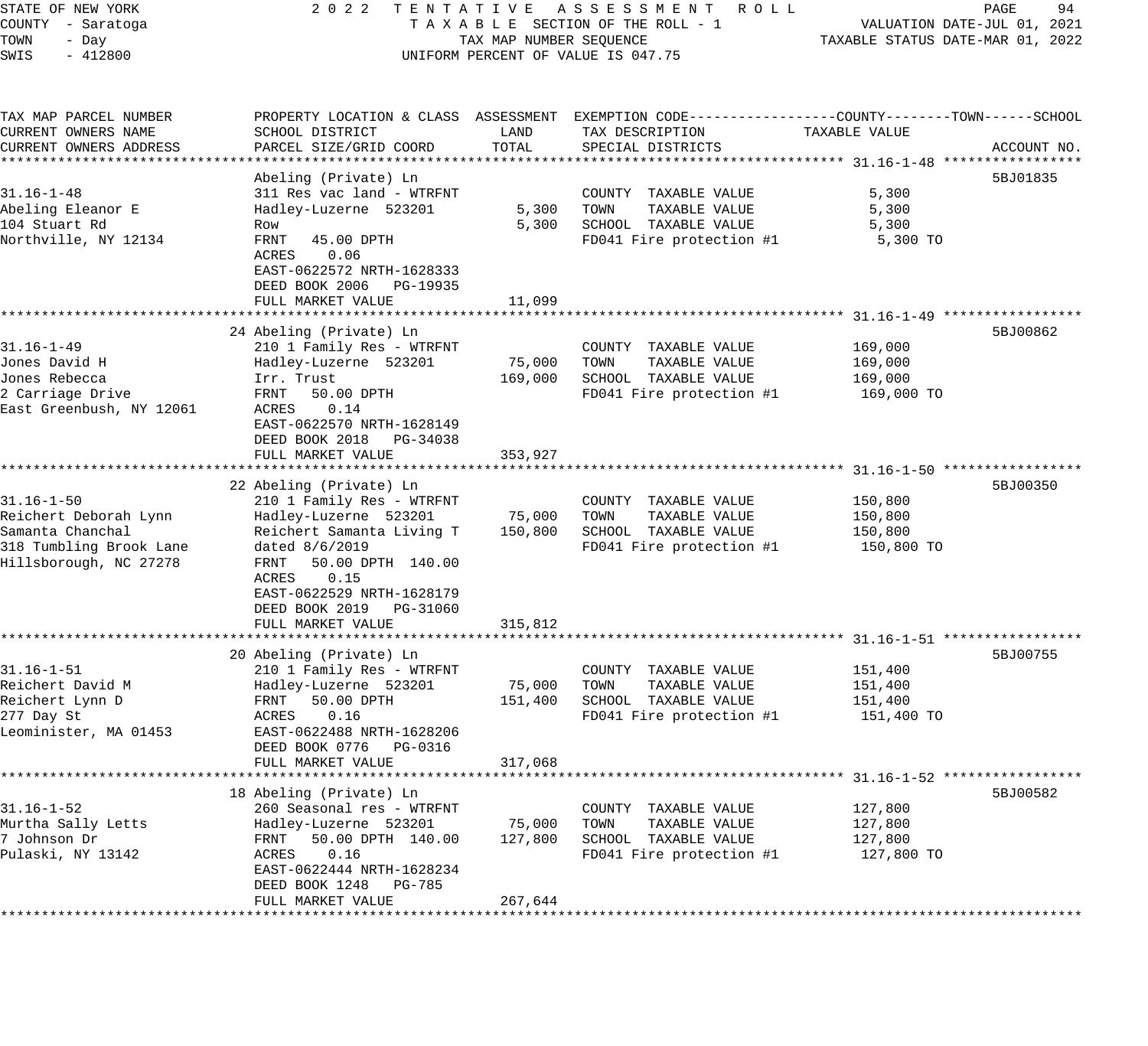STATE OF NEW YORK 2 0 2 2 T E N T A T I V E A S S E S S M E N T R O L L PAGE 95 COUNTY - Saratoga T A X A B L E SECTION OF THE ROLL - 1 VALUATION DATE-JUL 01, 2021 TOWN - Day TAX MAP NUMBER SEQUENCE TAXABLE STATUS DATE-MAR 01, 2022 SWIS - 412800 CONTROLLY THE UNIFORM PERCENT OF VALUE IS 047.75 TAX MAP PARCEL NUMBER PROPERTY LOCATION & CLASS ASSESSMENT EXEMPTION CODE------------------COUNTY--------TOWN------SCHOOL CURRENT OWNERS NAME SCHOOL DISTRICT LAND TAX DESCRIPTION TAXABLE VALUE CURRENT OWNERS ADDRESS PARCEL SIZE/GRID COORD TOTAL SPECIAL DISTRICTS ACCOUNT NO. \*\*\*\*\*\*\*\*\*\*\*\*\*\*\*\*\*\*\*\*\*\*\*\*\*\*\*\*\*\*\*\*\*\*\*\*\*\*\*\*\*\*\*\*\*\*\*\*\*\*\*\*\*\*\*\*\*\*\*\*\*\*\*\*\*\*\*\*\*\*\*\*\*\*\*\*\*\*\*\*\*\*\*\*\*\*\*\*\*\*\*\*\*\*\*\*\*\*\*\*\*\*\* 31.16-1-53 \*\*\*\*\*\*\*\*\*\*\*\*\*\*\*\*\* 16 Abeling (Private) Ln 5BJ00221 31.16-1-53 260 Seasonal res - WTRFNT COUNTY TAXABLE VALUE 124,100 Musliner Walter J Hadley-Luzerne 523201 75,000 TOWN TAXABLE VALUE 124,100 Musliner Jeanette FRNT 50.00 DPTH 140.00 124,100 SCHOOL TAXABLE VALUE 124,100 65 Larkspur Ln ACRES 0.16 FD041 Fire protection #1 124,100 TO Rochester, NY 14622-1723 EAST-0622401 NRTH-1628257 DEED BOOK 1317 PG-254 FULL MARKET VALUE 259,895 \*\*\*\*\*\*\*\*\*\*\*\*\*\*\*\*\*\*\*\*\*\*\*\*\*\*\*\*\*\*\*\*\*\*\*\*\*\*\*\*\*\*\*\*\*\*\*\*\*\*\*\*\*\*\*\*\*\*\*\*\*\*\*\*\*\*\*\*\*\*\*\*\*\*\*\*\*\*\*\*\*\*\*\*\*\*\*\*\*\*\*\*\*\*\*\*\*\*\*\*\*\*\* 31.16-1-54 \*\*\*\*\*\*\*\*\*\*\*\*\*\*\*\*\* 14 Abeling (Private) Ln 5BJ00521 31.16-1-54 210 1 Family Res - WTRFNT COUNTY TAXABLE VALUE 173,500 Farinon Gerard Hadley-Luzerne 523201 75,000 TOWN TAXABLE VALUE 173,500 Morland Kirsty FRNT 50.00 DPTH 140.00 173,500 SCHOOL TAXABLE VALUE 173,500 117 Nelson Ave ACRES 0.16 FD041 Fire protection #1 173,500 TO Saratoga Springs, NY 12866 EAST-0622359 NRTH-1628283 DEED BOOK 2020 PG-23335 FULL MARKET VALUE 363,351 \*\*\*\*\*\*\*\*\*\*\*\*\*\*\*\*\*\*\*\*\*\*\*\*\*\*\*\*\*\*\*\*\*\*\*\*\*\*\*\*\*\*\*\*\*\*\*\*\*\*\*\*\*\*\*\*\*\*\*\*\*\*\*\*\*\*\*\*\*\*\*\*\*\*\*\*\*\*\*\*\*\*\*\*\*\*\*\*\*\*\*\*\*\*\*\*\*\*\*\*\*\*\* 31.16-1-55 \*\*\*\*\*\*\*\*\*\*\*\*\*\*\*\*\* 12 Abeling (Private) Ln 5BJ00768 31.16-1-55 210 1 Family Res - WTRFNT COUNTY TAXABLE VALUE 228,500 Kaczkowski David Hadley-Luzerne 523201 75,000 TOWN TAXABLE VALUE 228,500 Kaczkowski Sylvia FRNT 54.50 DPTH 228,500 SCHOOL TAXABLE VALUE 228,500 1127 Leesome Ln ACRES 0.82 FD041 Fire protection #1 228,500 TO Altamont, NY 12009 EAST-0622293 NRTH-1628328 DEED BOOK 1436 PG-546 ELL BOOK 1430 FG-340<br>FULL MARKET VALUE 478,534 \*\*\*\*\*\*\*\*\*\*\*\*\*\*\*\*\*\*\*\*\*\*\*\*\*\*\*\*\*\*\*\*\*\*\*\*\*\*\*\*\*\*\*\*\*\*\*\*\*\*\*\*\*\*\*\*\*\*\*\*\*\*\*\*\*\*\*\*\*\*\*\*\*\*\*\*\*\*\*\*\*\*\*\*\*\*\*\*\*\*\*\*\*\*\*\*\*\*\*\*\*\*\* 31.16-1-56.1 \*\*\*\*\*\*\*\*\*\*\*\*\*\*\*  $1896$  N Shore Rd  $5BJ00002$ 31.16-1-56.1 400 Commercial - WTRFNT COUNTY TAXABLE VALUE 175,000 251-253 Greenfield Ave. LLC Hadley-Luzerne 523201 60,000 TOWN TAXABLE VALUE 175,000 2100 Doubleday Avenue #5 Row 50' Two 175,000 SCHOOL TAXABLE VALUE 175,000 Ballston Spa, NY 12020 FRNT 280.00 DPTH FROM FD041 Fire protection #1 175,000 TO ACRES 1.20 EAST-0622451 NRTH-1628451 DEED BOOK 2021 PG-13253 FULL MARKET VALUE 366,492 \*\*\*\*\*\*\*\*\*\*\*\*\*\*\*\*\*\*\*\*\*\*\*\*\*\*\*\*\*\*\*\*\*\*\*\*\*\*\*\*\*\*\*\*\*\*\*\*\*\*\*\*\*\*\*\*\*\*\*\*\*\*\*\*\*\*\*\*\*\*\*\*\*\*\*\*\*\*\*\*\*\*\*\*\*\*\*\*\*\*\*\*\*\*\*\*\*\*\*\*\*\*\* 31.16-1-56.2 \*\*\*\*\*\*\*\*\*\*\*\*\*\*\* N Shore Rd 5 BJ02656 31.16-1-56.2 311 Res vac land - WTRFNT COUNTY TAXABLE VALUE 5,300 Abeling Aldona B Hadley-Luzerne 523201 5,300 TOWN TAXABLE VALUE 5,300 299 Lampman Rd Row 5,300 SCHOOL TAXABLE VALUE 5,300 Broadalbin, NY 12025-1889 FRNT 45.00 DPTH 105.00 FD041 Fire protection #1 5,300 TO ACRES 0.05 EAST-0622576 NRTH-1628381 DEED BOOK 0980 PG-00135 FULL MARKET VALUE 11,099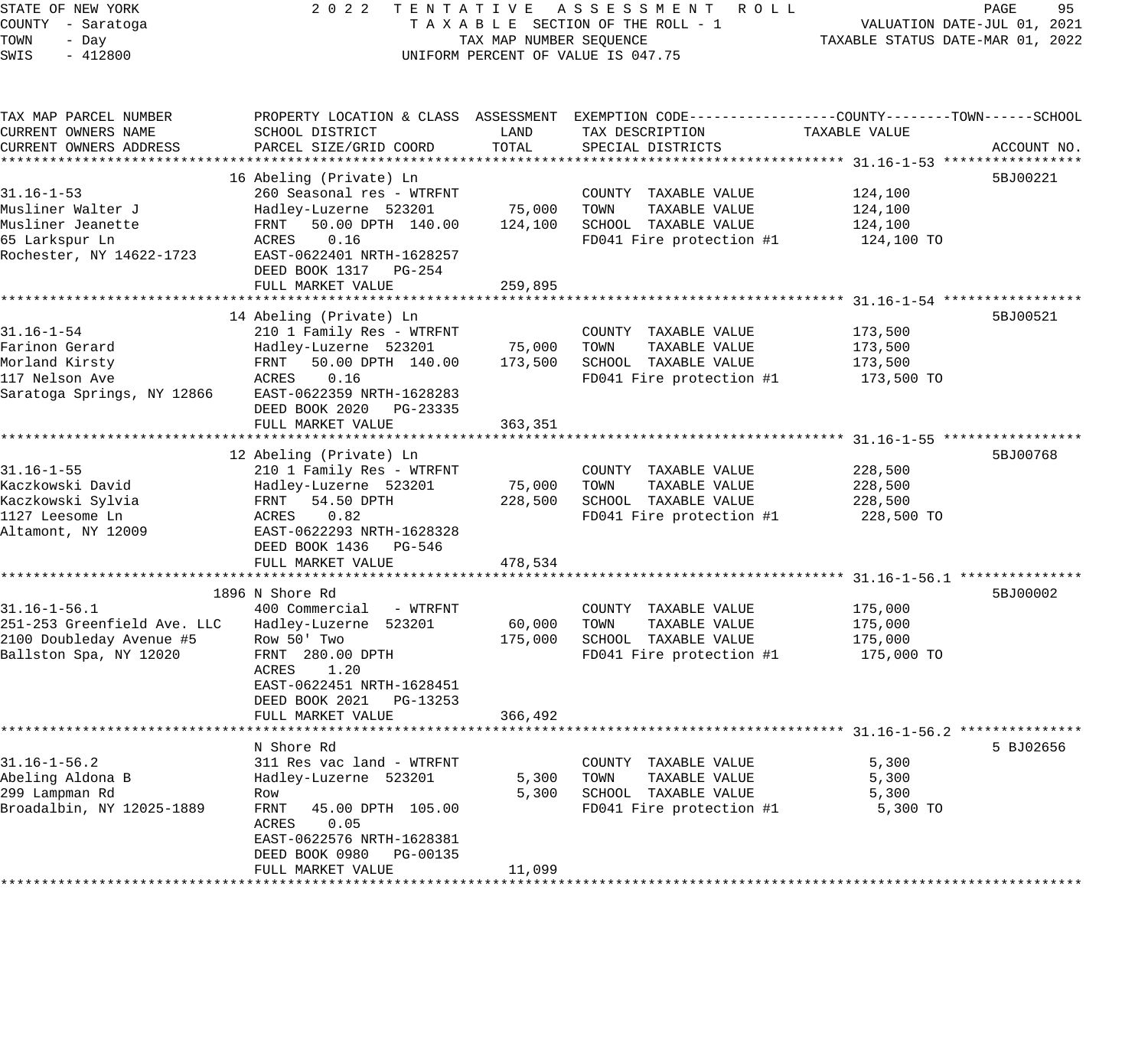STATE OF NEW YORK 2 0 2 2 T E N T A T I V E A S S E S S M E N T R O L L PAGE 96 COUNTY - Saratoga T A X A B L E SECTION OF THE ROLL - 1 VALUATION DATE-JUL 01, 2021 TOWN - Day TAX MAP NUMBER SEQUENCE TAXABLE STATUS DATE-MAR 01, 2022 SHALL OF REACTION OF THE ROLL -<br>COUNTY - Saratoga (COUNTY - Day TAX MAP NUMBER SEQUENCE)<br>SWIS - 412800 (INIFORM PERCENT OF VALUE IS 047.75 TAX MAP PARCEL NUMBER PROPERTY LOCATION & CLASS ASSESSMENT EXEMPTION CODE------------------COUNTY--------TOWN------SCHOOL CURRENT OWNERS NAME SCHOOL DISTRICT LAND TAX DESCRIPTION TAXABLE VALUE CURRENT OWNERS ADDRESS PARCEL SIZE/GRID COORD TOTAL SPECIAL DISTRICTS ACCOUNT NO. \*\*\*\*\*\*\*\*\*\*\*\*\*\*\*\*\*\*\*\*\*\*\*\*\*\*\*\*\*\*\*\*\*\*\*\*\*\*\*\*\*\*\*\*\*\*\*\*\*\*\*\*\*\*\*\*\*\*\*\*\*\*\*\*\*\*\*\*\*\*\*\*\*\*\*\*\*\*\*\*\*\*\*\*\*\*\*\*\*\*\*\*\*\*\*\*\*\*\*\*\*\*\* 31.16-1-57 \*\*\*\*\*\*\*\*\*\*\*\*\*\*\*\*\* 4 Abeling (Private) Ln 5BJ00863 31.16-1-57 210 1 Family Res - WTRFNT COUNTY TAXABLE VALUE 168,000 McCourt Joseph T Hadley-Luzerne 523201 75,000 TOWN TAXABLE VALUE 168,000 McCourt Rosemary R ACRES 0.22 BANK 709 168,000 SCHOOL TAXABLE VALUE 168,000 Trustee EAST-0622330 NRTH-1628534 FD041 Fire protection #1 168,000 TO 4 Abeling Ln DEED BOOK 2013 PG-40062 Hadley, NY 12835 FULL MARKET VALUE 351,832 \*\*\*\*\*\*\*\*\*\*\*\*\*\*\*\*\*\*\*\*\*\*\*\*\*\*\*\*\*\*\*\*\*\*\*\*\*\*\*\*\*\*\*\*\*\*\*\*\*\*\*\*\*\*\*\*\*\*\*\*\*\*\*\*\*\*\*\*\*\*\*\*\*\*\*\*\*\*\*\*\*\*\*\*\*\*\*\*\*\*\*\*\*\*\*\*\*\*\*\*\*\*\* 31.16-1-58 \*\*\*\*\*\*\*\*\*\*\*\*\*\*\*\*\*  $1884$  N Shore Rd  $5BJ00384$ 31.16-1-58 210 1 Family Res - WTRFNT COUNTY TAXABLE VALUE 252,525 Page David Hadley-Luzerne 523201 75,000 TOWN TAXABLE VALUE 252,525 Page Erin FRNT 280.00 DPTH 252,525 SCHOOL TAXABLE VALUE 252,525 119 Western Ave ACRES 0.75 FD041 Fire protection #1 252,525 TO Amsterdam, NY 12010 EAST-0622281 NRTH-1628699 DEED BOOK 2017 PG-21808 FULL MARKET VALUE 528,848 \*\*\*\*\*\*\*\*\*\*\*\*\*\*\*\*\*\*\*\*\*\*\*\*\*\*\*\*\*\*\*\*\*\*\*\*\*\*\*\*\*\*\*\*\*\*\*\*\*\*\*\*\*\*\*\*\*\*\*\*\*\*\*\*\*\*\*\*\*\*\*\*\*\*\*\*\*\*\*\*\*\*\*\*\*\*\*\*\*\*\*\*\*\*\*\*\*\*\*\*\*\*\* 31.16-1-59 \*\*\*\*\*\*\*\*\*\*\*\*\*\*\*\*\* 1920 N Shore Rd 5BJ00612 31.16-1-59 210 1 Family Res - WTRFNT COUNTY TAXABLE VALUE 141,800 Corbett Cynthia Hadley-Luzerne 523201 75,000 TOWN TAXABLE VALUE 141,800 Marshall Wendy Nancy P Marshall 40% Int 141,800 SCHOOL TAXABLE VALUE 141,800 4597 Pauli Dr Lots 2,3,&4 FD041 Fire protection #1 141,800 TO Manlius, NY 13104 FRNT 159.50 DPTH 166.00 ACRES 0.54 EAST-0623022 NRTH-1628072 DEED BOOK 1614 PG-503 FULL MARKET VALUE 296,963 \*\*\*\*\*\*\*\*\*\*\*\*\*\*\*\*\*\*\*\*\*\*\*\*\*\*\*\*\*\*\*\*\*\*\*\*\*\*\*\*\*\*\*\*\*\*\*\*\*\*\*\*\*\*\*\*\*\*\*\*\*\*\*\*\*\*\*\*\*\*\*\*\*\*\*\*\*\*\*\*\*\*\*\*\*\*\*\*\*\*\*\*\*\*\*\*\*\*\*\*\*\*\* 31.16-1-60 \*\*\*\*\*\*\*\*\*\*\*\*\*\*\*\*\*  $1909$  N Shore Rd  $5BJ00769$ 31.16-1-60 210 1 Family Res COUNTY TAXABLE VALUE 69,000 Hensel Michael J Hadley-Luzerne 523201 50,000 TOWN TAXABLE VALUE 69,000 Hensel Barbara J FRNT 100.00 DPTH 150.00 69,000 SCHOOL TAXABLE VALUE 69,000 1128 Barber Drive ACRES 0.25 FD041 Fire protection #1 69,000 TO Schenectady, NY 12303 EAST-0622800 NRTH-1628387 DEED BOOK 2021 PG-860 FULL MARKET VALUE 144,503 \*\*\*\*\*\*\*\*\*\*\*\*\*\*\*\*\*\*\*\*\*\*\*\*\*\*\*\*\*\*\*\*\*\*\*\*\*\*\*\*\*\*\*\*\*\*\*\*\*\*\*\*\*\*\*\*\*\*\*\*\*\*\*\*\*\*\*\*\*\*\*\*\*\*\*\*\*\*\*\*\*\*\*\*\*\*\*\*\*\*\*\*\*\*\*\*\*\*\*\*\*\*\* 31.16-1-61 \*\*\*\*\*\*\*\*\*\*\*\*\*\*\*\*\* 1893 N Shore Rd 5BJ00745 31.16-1-61 260 Seasonal res COUNTY TAXABLE VALUE 68,000 Reittinger Wayne R Hadley-Luzerne 523201 50,000 TOWN TAXABLE VALUE 68,000 10 Kelshawn Ct FRNT 176.00 DPTH 68,000 SCHOOL TAXABLE VALUE 68,000 Latham, NY 12110 ACRES 0.68 FD041 Fire protection #1 68,000 TO EAST-0622612 NRTH-1628607 DEED BOOK 1485 PG-445 FULL MARKET VALUE 142,408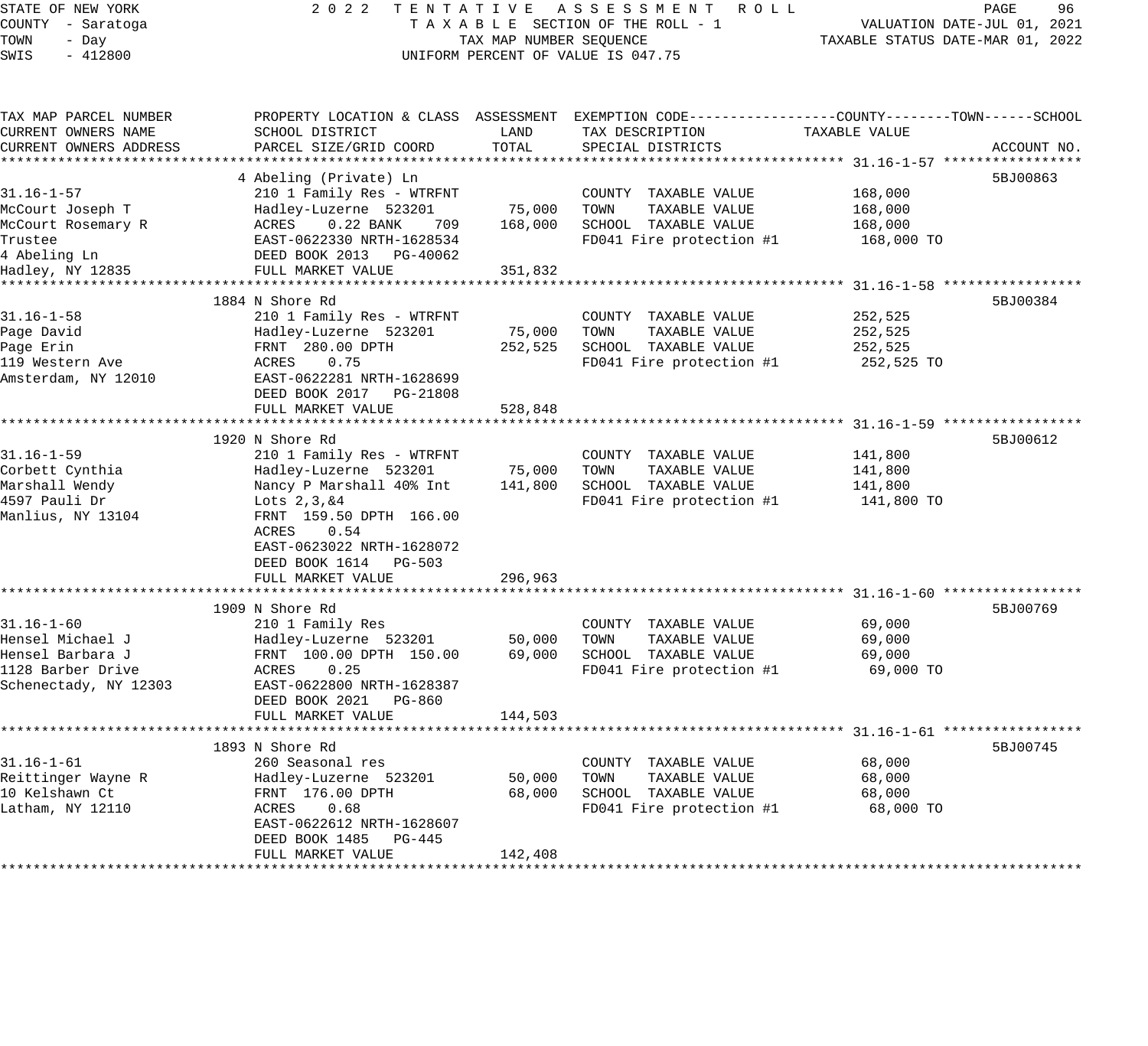| STATE OF NEW YORK<br>COUNTY - Saratoga<br>TOWN<br>- Day<br>$-412800$<br>SWIS                              | 2 0 2 2<br>TENTATIVE ASSESSMENT ROLL<br>TAXABLE SECTION OF THE ROLL - 1<br>TAX MAP NUMBER SEQUENCE<br>UNIFORM PERCENT OF VALUE IS 047.75                                                                        | 97<br>PAGE<br>VALUATION DATE-JUL 01, 2021<br>TAXABLE STATUS DATE-MAR 01, 2022 |                                                                                                                                          |                                             |             |
|-----------------------------------------------------------------------------------------------------------|-----------------------------------------------------------------------------------------------------------------------------------------------------------------------------------------------------------------|-------------------------------------------------------------------------------|------------------------------------------------------------------------------------------------------------------------------------------|---------------------------------------------|-------------|
| TAX MAP PARCEL NUMBER<br>CURRENT OWNERS NAME<br>CURRENT OWNERS ADDRESS                                    | SCHOOL DISTRICT<br>PARCEL SIZE/GRID COORD                                                                                                                                                                       | LAND<br>TOTAL                                                                 | PROPERTY LOCATION & CLASS ASSESSMENT EXEMPTION CODE----------------COUNTY-------TOWN------SCHOOL<br>TAX DESCRIPTION<br>SPECIAL DISTRICTS | TAXABLE VALUE                               | ACCOUNT NO. |
| $31.16 - 1 - 62$<br>Kownack David A<br>72 Pashley Rd<br>Glenville, NY 12302                               | 25 Abeling (Private) Ln<br>210 1 Family Res<br>Hadley-Luzerne 523201<br>FRNT 100.00 DPTH 100.90<br>0.28<br>ACRES<br>EAST-0622669 NRTH-1628272<br>DEED BOOK 0926 PG-1109<br>FULL MARKET VALUE                    | 50,000<br>122,200<br>255,916                                                  | COUNTY TAXABLE VALUE<br>TOWN<br>TAXABLE VALUE<br>SCHOOL TAXABLE VALUE<br>FD041 Fire protection #1                                        | 122,200<br>122,200<br>122,200<br>122,200 TO | 5BJ00545    |
| $31.19 - 1 - 1$<br>Tallman James A<br>Deremer Tallman Renetta<br>165 Willow Lane<br>Schenectady, NY 12302 | 1549 N Shore Rd<br>210 1 Family Res<br>Hadley-Luzerne 523201<br>Deed Restrictions<br>FRNT 100.00 DPTH<br>ACRES<br>1.03<br>EAST-0619162 NRTH-1627076<br>DEED BOOK 2016 PG-32732<br>FULL MARKET VALUE             | 50,000<br>129,700<br>271,623                                                  | COUNTY TAXABLE VALUE<br>TOWN<br>TAXABLE VALUE<br>SCHOOL TAXABLE VALUE<br>FD042 Fire protection #2                                        | 129,700<br>129,700<br>129,700<br>129,700 TO | 5BJ00554    |
| $31.19 - 1 - 2$<br>Ludwin John<br>Ludwin Jane<br>2 Belmore Ave<br>Latham, NY 12110                        | **********************<br>1545 N Shore Rd<br>210 1 Family Res<br>Hadley-Luzerne 523201<br>90.00 DPTH 449.48<br>FRNT<br>ACRES<br>0.91<br>EAST-0619132 NRTH-1626987<br>DEED BOOK 1222 PG-115<br>FULL MARKET VALUE | 50,000<br>150,400<br>314,974                                                  | COUNTY TAXABLE VALUE<br>TOWN<br>TAXABLE VALUE<br>SCHOOL TAXABLE VALUE<br>FD042 Fire protection #2                                        | 150,400<br>150,400<br>150,400<br>150,400 TO | 5BJ00927    |
| $31.19 - 1 - 3$<br>Callahan Michael J<br>1541 N Shore Rd<br>Hadley, NY 12835                              | 1541 N Shore Rd<br>210 1 Family Res<br>Hadley-Luzerne 523201<br>FRNT 100.00 DPTH<br>ACRES<br>1.05<br>EAST-0619095 NRTH-1626899<br>DEED BOOK 925<br>PG-58<br>FULL MARKET VALUE                                   | 50,000<br>133,500<br>279,581                                                  | COUNTY TAXABLE VALUE<br>TAXABLE VALUE<br>TOWN<br>SCHOOL TAXABLE VALUE<br>FD042 Fire protection #2                                        | 133,500<br>133,500<br>133,500<br>133,500 TO | 5BJ00466    |
| $31.19 - 1 - 4$<br>Wuttke Eric T<br>Carey Beth E Et Al<br>21 Celtic Court<br>Slingerlands, NY 12159       | 1537 N Shore Rd<br>210 1 Family Res<br>Hadley-Luzerne 523201<br>64.70 DPTH 200.00<br>FRNT<br>ACRES<br>0.44<br>EAST-0619193 NRTH-1626762<br>DEED BOOK 2014 PG-18223<br>FULL MARKET VALUE                         | 50,000<br>65,378<br>136,917                                                   | COUNTY TAXABLE VALUE<br>TAXABLE VALUE<br>TOWN<br>SCHOOL TAXABLE VALUE<br>FD042 Fire protection #2                                        | 65,378<br>65,378<br>65,378<br>65,378 TO     | 5BJ00893    |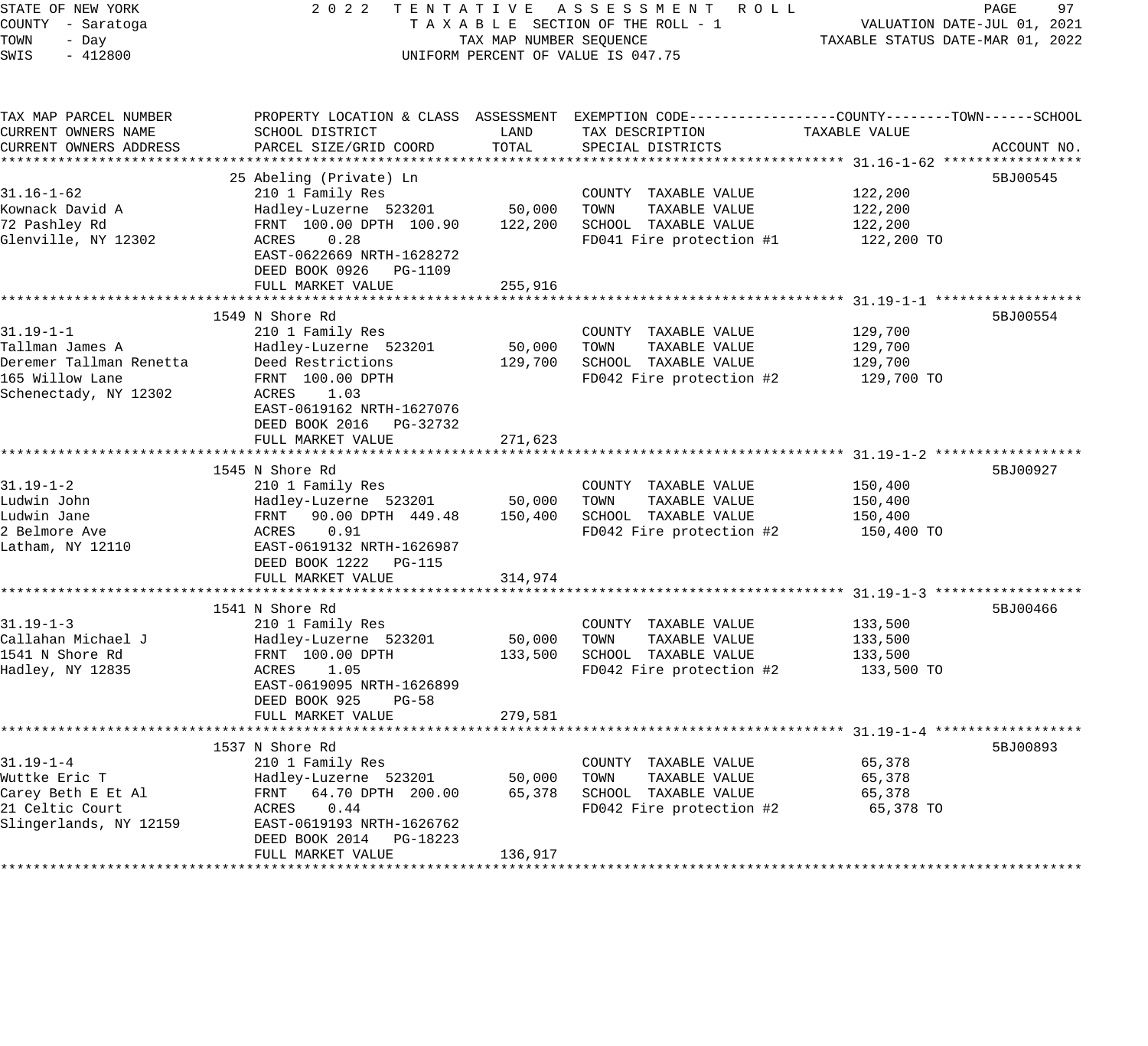| STATE OF NEW YORK       | 2 0 2 2                                      |                                  | TENTATIVE ASSESSMENT ROLL                                                                        |                                                        | 98<br>PAGE                  |
|-------------------------|----------------------------------------------|----------------------------------|--------------------------------------------------------------------------------------------------|--------------------------------------------------------|-----------------------------|
| COUNTY - Saratoga       |                                              |                                  | TAXABLE SECTION OF THE ROLL - 1                                                                  |                                                        | VALUATION DATE-JUL 01, 2021 |
| TOWN<br>- Day           | TAX MAP NUMBER SEQUENCE                      | TAXABLE STATUS DATE-MAR 01, 2022 |                                                                                                  |                                                        |                             |
| SWIS<br>$-412800$       |                                              |                                  | UNIFORM PERCENT OF VALUE IS 047.75                                                               |                                                        |                             |
|                         |                                              |                                  |                                                                                                  |                                                        |                             |
| TAX MAP PARCEL NUMBER   |                                              |                                  | PROPERTY LOCATION & CLASS ASSESSMENT EXEMPTION CODE----------------COUNTY-------TOWN------SCHOOL |                                                        |                             |
| CURRENT OWNERS NAME     | SCHOOL DISTRICT                              | LAND                             | TAX DESCRIPTION                                                                                  | TAXABLE VALUE                                          |                             |
| CURRENT OWNERS ADDRESS  | PARCEL SIZE/GRID COORD                       | TOTAL                            | SPECIAL DISTRICTS                                                                                |                                                        | ACCOUNT NO.                 |
|                         |                                              |                                  |                                                                                                  |                                                        |                             |
|                         | 1531 N Shore Rd                              |                                  |                                                                                                  |                                                        | 5BJ00716                    |
| $31.19 - 1 - 5$         | 210 1 Family Res                             |                                  | COUNTY TAXABLE VALUE                                                                             | 147,600                                                |                             |
| Finnegan Kevin F        | Hadley-Luzerne 523201                        | 51,400                           | TOWN<br>TAXABLE VALUE                                                                            | 147,600                                                |                             |
| Finnegan Patricia A     | FRNT 237.60 DPTH                             | 147,600                          | SCHOOL TAXABLE VALUE                                                                             | 147,600                                                |                             |
| 6636 54th Ave           | ACRES<br>3.83 BANK<br>709                    |                                  | FD042 Fire protection #2                                                                         | 147,600 TO                                             |                             |
| Maspeth, NY 11378       | EAST-0618990 NRTH-1626694                    |                                  |                                                                                                  |                                                        |                             |
|                         | DEED BOOK 2012 PG-38337                      |                                  |                                                                                                  |                                                        |                             |
|                         | FULL MARKET VALUE                            | 309,110                          |                                                                                                  |                                                        |                             |
|                         | ***********************                      | * * * * * * * * * *              |                                                                                                  | ************************ 31.19-1-6 ******************* |                             |
|                         | 1519 N Shore Rd                              |                                  |                                                                                                  |                                                        | 5BJ00525                    |
| $31.19 - 1 - 6$         | 210 1 Family Res                             |                                  | COUNTY TAXABLE VALUE                                                                             | 125,800                                                |                             |
| Ross Frederic D Jr      | Hadley-Luzerne 523201                        | 50,200                           | TOWN<br>TAXABLE VALUE                                                                            | 125,800                                                |                             |
| Ross Sandra K           | FRNT 310.00 DPTH                             | 125,800                          | SCHOOL TAXABLE VALUE                                                                             | 125,800                                                |                             |
| 180 Ashdown Rd          | ACRES<br>1.35                                |                                  | FD042 Fire protection #2                                                                         | 125,800 TO                                             |                             |
| Ballston Lake, NY 12019 | EAST-0619052 NRTH-1626342                    |                                  |                                                                                                  |                                                        |                             |
|                         | DEED BOOK 1497 PG-538                        |                                  |                                                                                                  |                                                        |                             |
|                         | FULL MARKET VALUE                            | 263,455                          |                                                                                                  |                                                        |                             |
|                         | ************************                     | *********                        |                                                                                                  | ************************ 31.19-1-7 ******************* |                             |
|                         | 1511 N Shore Rd                              |                                  |                                                                                                  |                                                        | 5BJ00202                    |
| $31.19 - 1 - 7$         | 210 1 Family Res                             |                                  | COUNTY TAXABLE VALUE                                                                             | 92,000                                                 |                             |
| Marks Michael R         | Hadley-Luzerne 523201                        | 50,000                           | TOWN<br>TAXABLE VALUE                                                                            | 92,000                                                 |                             |
| 759 Sugar Creek Rd      | FRNT 100.00 DPTH 200.00                      | 92,000                           | SCHOOL TAXABLE VALUE                                                                             | 92,000                                                 |                             |
| Grand Rivers, KY 42045  | ACRES<br>0.46                                |                                  | FD042 Fire protection #2                                                                         | 92,000 TO                                              |                             |
|                         | EAST-0618971 NRTH-1626169                    |                                  |                                                                                                  |                                                        |                             |
|                         | DEED BOOK 1542 PG-460                        |                                  |                                                                                                  |                                                        |                             |
|                         | FULL MARKET VALUE<br>*********************** | 192,670<br>***********           |                                                                                                  |                                                        |                             |
|                         | 1509 N Shore Rd                              |                                  |                                                                                                  |                                                        | 5BJ00275                    |
| $31.19 - 1 - 8$         | 220 2 Family Res                             |                                  | BAS STAR<br>41854                                                                                | 0                                                      | 19,990<br>0                 |
| Carbone Richard R       | Hadley-Luzerne 523201                        | 50,000                           | COUNTY TAXABLE VALUE                                                                             | 192,000                                                |                             |
| 1509 North Shr          | FRNT 100.00 DPTH 200.00                      | 192,000                          | TOWN<br>TAXABLE VALUE                                                                            | 192,000                                                |                             |
| Hadley, NY 12835        | ACRES<br>0.46                                |                                  | SCHOOL TAXABLE VALUE                                                                             | 172,010                                                |                             |
|                         | EAST-0618936 NRTH-1626078                    |                                  | FD042 Fire protection #2                                                                         | 192,000 TO                                             |                             |
|                         | DEED BOOK 1461<br>PG-437                     |                                  |                                                                                                  |                                                        |                             |
|                         | FULL MARKET VALUE                            | 402,094                          |                                                                                                  |                                                        |                             |
|                         |                                              |                                  |                                                                                                  |                                                        |                             |
|                         | 1505 N Shore Rd                              |                                  |                                                                                                  |                                                        | 5BJ00788                    |
| $31.19 - 1 - 9$         | 210 1 Family Res                             |                                  | 41854<br>BAS STAR                                                                                | $\mathbf 0$                                            | 19,990<br>$\Omega$          |
| Sammler Mark            | Hadley-Luzerne 523201                        | 50,000                           | COUNTY TAXABLE VALUE                                                                             | 170,400                                                |                             |
| 1505 North Shore Rd     | Life Estate Sophie                           | 170,400                          | TOWN<br>TAXABLE VALUE                                                                            | 170,400                                                |                             |
| Hadley, NY 12835        | Sammler                                      |                                  | SCHOOL TAXABLE VALUE                                                                             | 150,410                                                |                             |
|                         | FRNT 100.00 DPTH 200.00                      |                                  | FD042 Fire protection #2                                                                         | 170,400 TO                                             |                             |
|                         | ACRES<br>0.46                                |                                  |                                                                                                  |                                                        |                             |
|                         | EAST-0618890 NRTH-1625986                    |                                  |                                                                                                  |                                                        |                             |
|                         | DEED BOOK 1653<br>PG-576                     |                                  |                                                                                                  |                                                        |                             |
|                         | FULL MARKET VALUE                            | 356,859                          |                                                                                                  |                                                        |                             |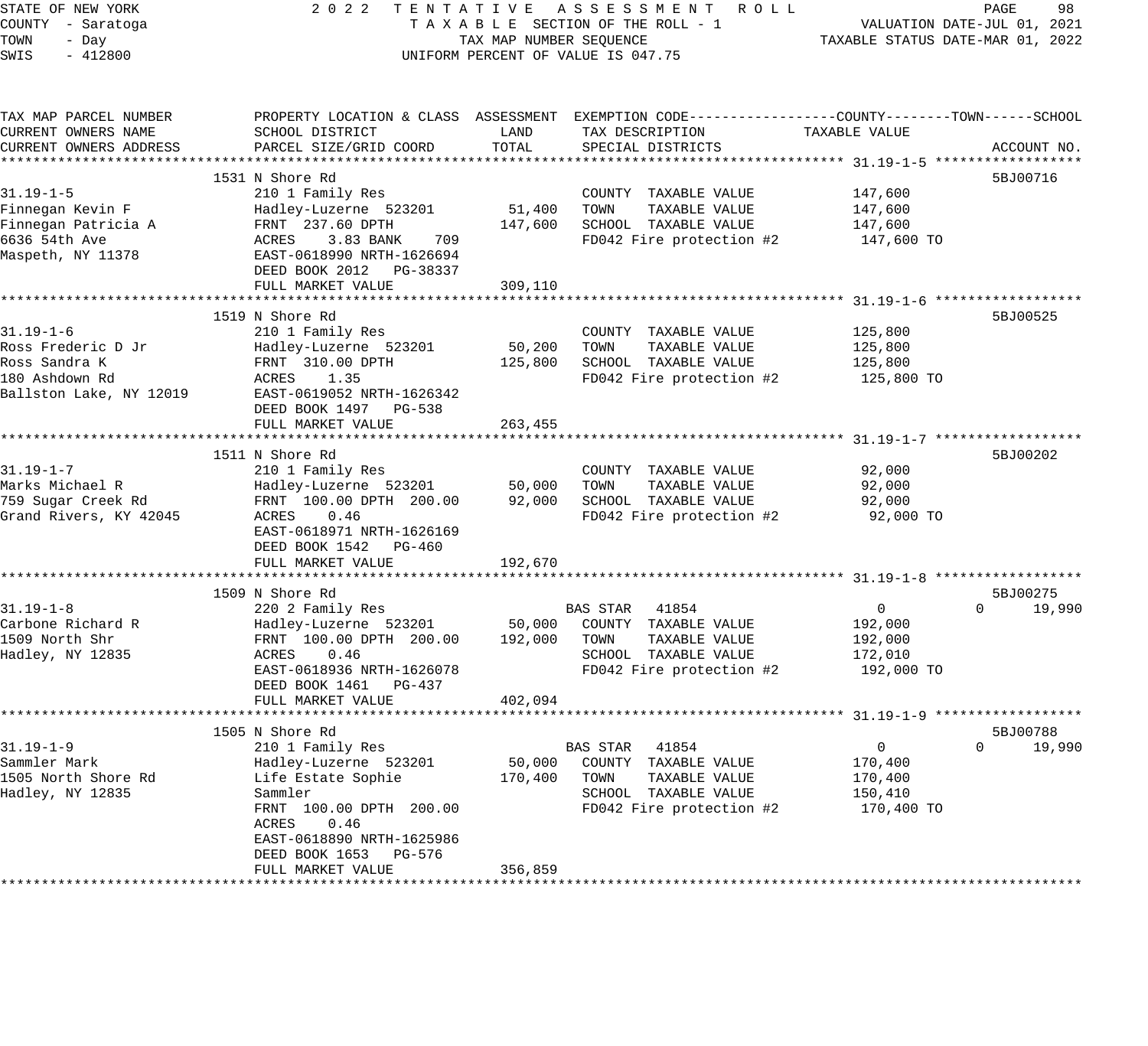| COUNTY - Saratoga<br>TAXABLE SECTION OF THE ROLL - 1<br>VALUATION DATE-JUL 01, 2021<br>TOWN<br>TAX MAP NUMBER SEQUENCE<br>TAXABLE STATUS DATE-MAR 01, 2022<br>- Day<br>SWIS<br>$-412800$<br>UNIFORM PERCENT OF VALUE IS 047.75<br>TAX MAP PARCEL NUMBER<br>PROPERTY LOCATION & CLASS ASSESSMENT EXEMPTION CODE---------------COUNTY-------TOWN------SCHOOL<br>CURRENT OWNERS NAME<br>SCHOOL DISTRICT<br>LAND<br>TAX DESCRIPTION<br>TAXABLE VALUE<br>PARCEL SIZE/GRID COORD<br>TOTAL<br>SPECIAL DISTRICTS<br>CURRENT OWNERS ADDRESS<br>1501 N Shore Rd<br>5BJ00658<br>$31.19 - 1 - 10$<br>210 1 Family Res<br><b>BAS STAR</b><br>41854<br>$\mathbf{0}$<br>$\Omega$<br>50,000<br>Hadley-Luzerne 523201<br>COUNTY TAXABLE VALUE<br>179,100<br>1501 N Shore Rd<br>FRNT 100.00 DPTH 200.00<br>179,100<br>TOWN<br>TAXABLE VALUE<br>179,100<br>ACRES<br>0.46<br>SCHOOL TAXABLE VALUE<br>159,110<br>EAST-0618849 NRTH-1625895<br>FD042 Fire protection #2<br>179,100 TO<br>DEED BOOK 2011 PG-33284<br>FULL MARKET VALUE<br>375,079<br>*************************<br>***********<br>****************************** 31.19-1-11 ******************<br>1495 N Shore Rd<br>5BJ00417<br>$31.19 - 1 - 11$<br>210 1 Family Res<br>85,800<br>COUNTY TAXABLE VALUE<br>Thomas Joan<br>50,000<br>Hadley-Luzerne 523201<br>TOWN<br>TAXABLE VALUE<br>85,800<br>Sullivan Joseph Jr<br>FRNT 100.00 DPTH 200.00<br>85,800<br>SCHOOL TAXABLE VALUE<br>85,800<br>2014 Kimball St<br>FD042 Fire protection #2<br>ACRES<br>0.46<br>85,800 TO<br>Brooklyn, NY 11234<br>EAST-0618812 NRTH-1625810<br>DEED BOOK 2013 PG-48861<br>FULL MARKET VALUE<br>179,686<br>********** 31.19-1-12 **************<br>1491 N Shore Rd<br>5BJ00270<br>$31.19 - 1 - 12$<br>210 1 Family Res<br>71,900<br>COUNTY TAXABLE VALUE<br>Moffitt Susan L<br>Hadley-Luzerne 523201<br>50,000<br>TOWN<br>TAXABLE VALUE<br>71,900<br>Clark Catherine L<br>Elmer Bunker died 7/3/200<br>71,900<br>SCHOOL TAXABLE VALUE<br>71,900<br>717 Locust Ln<br>FD042 Fire protection #2<br>71,900 TO<br>Cert, ON File<br>Hummelstown, PA 17036<br>FRNT 100.00 DPTH 200.00<br>0.46<br>ACRES<br>EAST-0618764 NRTH-1625723<br>DEED BOOK 2021 PG-45660<br>150,576<br>FULL MARKET VALUE<br>*********** 31.19-1-13 **************<br>1489 N Shore Rd<br>5BJ00365<br>31.19-1-13<br>210 1 Family Res<br>COUNTY TAXABLE VALUE<br>204,560<br>Weiss Joel<br>Hadley-Luzerne 523201<br>50,000<br>TOWN<br>TAXABLE VALUE<br>204,560<br>Weiss Kimberly<br>FRNT 110.00 DPTH 200.00<br>204,560<br>SCHOOL TAXABLE VALUE<br>204,560<br>1489 North Shore Road<br>FD042 Fire protection #2<br>204,560 TO<br>ACRES<br>$0.44$ BANK<br>709<br>Hadley, NY 12835<br>EAST-0618721 NRTH-1625632<br>DEED BOOK 2020<br>PG-28368<br>FULL MARKET VALUE<br>428,398<br>1481 N Shore Rd<br>5BJ00372<br>$31.19 - 1 - 14$<br>33,450<br>210 1 Family Res<br>VET COM CT 41131<br>33,450<br>0<br>49,298<br>Wood George J<br>Hadley-Luzerne 523201<br>50,000 VET DIS CT 41141<br>49,298<br>0<br>Wood Paula L<br>FRNT 200.00 DPTH 200.00<br>219,100<br>COUNTY TAXABLE VALUE<br>136,352<br>1481 North Shore Road<br>TAXABLE VALUE<br>ACRES<br>0.86<br>TOWN<br>136,352<br>SCHOOL TAXABLE VALUE<br>Hadley, NY 12835<br>EAST-0618652 NRTH-1625498<br>219,100<br>DEED BOOK 2019<br>FD042 Fire protection #2<br>219,100 TO<br>PG-16260<br>FULL MARKET VALUE<br>458,848 | STATE OF NEW YORK | 2 0 2 2<br>TENTATIVE | ASSESSMENT ROLL | 99<br>PAGE  |
|-------------------------------------------------------------------------------------------------------------------------------------------------------------------------------------------------------------------------------------------------------------------------------------------------------------------------------------------------------------------------------------------------------------------------------------------------------------------------------------------------------------------------------------------------------------------------------------------------------------------------------------------------------------------------------------------------------------------------------------------------------------------------------------------------------------------------------------------------------------------------------------------------------------------------------------------------------------------------------------------------------------------------------------------------------------------------------------------------------------------------------------------------------------------------------------------------------------------------------------------------------------------------------------------------------------------------------------------------------------------------------------------------------------------------------------------------------------------------------------------------------------------------------------------------------------------------------------------------------------------------------------------------------------------------------------------------------------------------------------------------------------------------------------------------------------------------------------------------------------------------------------------------------------------------------------------------------------------------------------------------------------------------------------------------------------------------------------------------------------------------------------------------------------------------------------------------------------------------------------------------------------------------------------------------------------------------------------------------------------------------------------------------------------------------------------------------------------------------------------------------------------------------------------------------------------------------------------------------------------------------------------------------------------------------------------------------------------------------------------------------------------------------------------------------------------------------------------------------------------------------------------------------------------------------------------------------------------------------------------------------------------------------------------------------------------------------------------------------------------------------------------------------------------------------------------------------------------------------------------------------------------------------------------------------------------------------------------------------|-------------------|----------------------|-----------------|-------------|
|                                                                                                                                                                                                                                                                                                                                                                                                                                                                                                                                                                                                                                                                                                                                                                                                                                                                                                                                                                                                                                                                                                                                                                                                                                                                                                                                                                                                                                                                                                                                                                                                                                                                                                                                                                                                                                                                                                                                                                                                                                                                                                                                                                                                                                                                                                                                                                                                                                                                                                                                                                                                                                                                                                                                                                                                                                                                                                                                                                                                                                                                                                                                                                                                                                                                                                                                                 |                   |                      |                 |             |
|                                                                                                                                                                                                                                                                                                                                                                                                                                                                                                                                                                                                                                                                                                                                                                                                                                                                                                                                                                                                                                                                                                                                                                                                                                                                                                                                                                                                                                                                                                                                                                                                                                                                                                                                                                                                                                                                                                                                                                                                                                                                                                                                                                                                                                                                                                                                                                                                                                                                                                                                                                                                                                                                                                                                                                                                                                                                                                                                                                                                                                                                                                                                                                                                                                                                                                                                                 |                   |                      |                 |             |
|                                                                                                                                                                                                                                                                                                                                                                                                                                                                                                                                                                                                                                                                                                                                                                                                                                                                                                                                                                                                                                                                                                                                                                                                                                                                                                                                                                                                                                                                                                                                                                                                                                                                                                                                                                                                                                                                                                                                                                                                                                                                                                                                                                                                                                                                                                                                                                                                                                                                                                                                                                                                                                                                                                                                                                                                                                                                                                                                                                                                                                                                                                                                                                                                                                                                                                                                                 |                   |                      |                 |             |
|                                                                                                                                                                                                                                                                                                                                                                                                                                                                                                                                                                                                                                                                                                                                                                                                                                                                                                                                                                                                                                                                                                                                                                                                                                                                                                                                                                                                                                                                                                                                                                                                                                                                                                                                                                                                                                                                                                                                                                                                                                                                                                                                                                                                                                                                                                                                                                                                                                                                                                                                                                                                                                                                                                                                                                                                                                                                                                                                                                                                                                                                                                                                                                                                                                                                                                                                                 |                   |                      |                 |             |
|                                                                                                                                                                                                                                                                                                                                                                                                                                                                                                                                                                                                                                                                                                                                                                                                                                                                                                                                                                                                                                                                                                                                                                                                                                                                                                                                                                                                                                                                                                                                                                                                                                                                                                                                                                                                                                                                                                                                                                                                                                                                                                                                                                                                                                                                                                                                                                                                                                                                                                                                                                                                                                                                                                                                                                                                                                                                                                                                                                                                                                                                                                                                                                                                                                                                                                                                                 |                   |                      |                 |             |
|                                                                                                                                                                                                                                                                                                                                                                                                                                                                                                                                                                                                                                                                                                                                                                                                                                                                                                                                                                                                                                                                                                                                                                                                                                                                                                                                                                                                                                                                                                                                                                                                                                                                                                                                                                                                                                                                                                                                                                                                                                                                                                                                                                                                                                                                                                                                                                                                                                                                                                                                                                                                                                                                                                                                                                                                                                                                                                                                                                                                                                                                                                                                                                                                                                                                                                                                                 |                   |                      |                 |             |
|                                                                                                                                                                                                                                                                                                                                                                                                                                                                                                                                                                                                                                                                                                                                                                                                                                                                                                                                                                                                                                                                                                                                                                                                                                                                                                                                                                                                                                                                                                                                                                                                                                                                                                                                                                                                                                                                                                                                                                                                                                                                                                                                                                                                                                                                                                                                                                                                                                                                                                                                                                                                                                                                                                                                                                                                                                                                                                                                                                                                                                                                                                                                                                                                                                                                                                                                                 |                   |                      |                 | ACCOUNT NO. |
|                                                                                                                                                                                                                                                                                                                                                                                                                                                                                                                                                                                                                                                                                                                                                                                                                                                                                                                                                                                                                                                                                                                                                                                                                                                                                                                                                                                                                                                                                                                                                                                                                                                                                                                                                                                                                                                                                                                                                                                                                                                                                                                                                                                                                                                                                                                                                                                                                                                                                                                                                                                                                                                                                                                                                                                                                                                                                                                                                                                                                                                                                                                                                                                                                                                                                                                                                 |                   |                      |                 |             |
|                                                                                                                                                                                                                                                                                                                                                                                                                                                                                                                                                                                                                                                                                                                                                                                                                                                                                                                                                                                                                                                                                                                                                                                                                                                                                                                                                                                                                                                                                                                                                                                                                                                                                                                                                                                                                                                                                                                                                                                                                                                                                                                                                                                                                                                                                                                                                                                                                                                                                                                                                                                                                                                                                                                                                                                                                                                                                                                                                                                                                                                                                                                                                                                                                                                                                                                                                 |                   |                      |                 |             |
|                                                                                                                                                                                                                                                                                                                                                                                                                                                                                                                                                                                                                                                                                                                                                                                                                                                                                                                                                                                                                                                                                                                                                                                                                                                                                                                                                                                                                                                                                                                                                                                                                                                                                                                                                                                                                                                                                                                                                                                                                                                                                                                                                                                                                                                                                                                                                                                                                                                                                                                                                                                                                                                                                                                                                                                                                                                                                                                                                                                                                                                                                                                                                                                                                                                                                                                                                 |                   |                      |                 | 19,990      |
|                                                                                                                                                                                                                                                                                                                                                                                                                                                                                                                                                                                                                                                                                                                                                                                                                                                                                                                                                                                                                                                                                                                                                                                                                                                                                                                                                                                                                                                                                                                                                                                                                                                                                                                                                                                                                                                                                                                                                                                                                                                                                                                                                                                                                                                                                                                                                                                                                                                                                                                                                                                                                                                                                                                                                                                                                                                                                                                                                                                                                                                                                                                                                                                                                                                                                                                                                 | Marion Karen E    |                      |                 |             |
|                                                                                                                                                                                                                                                                                                                                                                                                                                                                                                                                                                                                                                                                                                                                                                                                                                                                                                                                                                                                                                                                                                                                                                                                                                                                                                                                                                                                                                                                                                                                                                                                                                                                                                                                                                                                                                                                                                                                                                                                                                                                                                                                                                                                                                                                                                                                                                                                                                                                                                                                                                                                                                                                                                                                                                                                                                                                                                                                                                                                                                                                                                                                                                                                                                                                                                                                                 |                   |                      |                 |             |
|                                                                                                                                                                                                                                                                                                                                                                                                                                                                                                                                                                                                                                                                                                                                                                                                                                                                                                                                                                                                                                                                                                                                                                                                                                                                                                                                                                                                                                                                                                                                                                                                                                                                                                                                                                                                                                                                                                                                                                                                                                                                                                                                                                                                                                                                                                                                                                                                                                                                                                                                                                                                                                                                                                                                                                                                                                                                                                                                                                                                                                                                                                                                                                                                                                                                                                                                                 | Hadley, NY 12835  |                      |                 |             |
|                                                                                                                                                                                                                                                                                                                                                                                                                                                                                                                                                                                                                                                                                                                                                                                                                                                                                                                                                                                                                                                                                                                                                                                                                                                                                                                                                                                                                                                                                                                                                                                                                                                                                                                                                                                                                                                                                                                                                                                                                                                                                                                                                                                                                                                                                                                                                                                                                                                                                                                                                                                                                                                                                                                                                                                                                                                                                                                                                                                                                                                                                                                                                                                                                                                                                                                                                 |                   |                      |                 |             |
|                                                                                                                                                                                                                                                                                                                                                                                                                                                                                                                                                                                                                                                                                                                                                                                                                                                                                                                                                                                                                                                                                                                                                                                                                                                                                                                                                                                                                                                                                                                                                                                                                                                                                                                                                                                                                                                                                                                                                                                                                                                                                                                                                                                                                                                                                                                                                                                                                                                                                                                                                                                                                                                                                                                                                                                                                                                                                                                                                                                                                                                                                                                                                                                                                                                                                                                                                 |                   |                      |                 |             |
|                                                                                                                                                                                                                                                                                                                                                                                                                                                                                                                                                                                                                                                                                                                                                                                                                                                                                                                                                                                                                                                                                                                                                                                                                                                                                                                                                                                                                                                                                                                                                                                                                                                                                                                                                                                                                                                                                                                                                                                                                                                                                                                                                                                                                                                                                                                                                                                                                                                                                                                                                                                                                                                                                                                                                                                                                                                                                                                                                                                                                                                                                                                                                                                                                                                                                                                                                 |                   |                      |                 |             |
|                                                                                                                                                                                                                                                                                                                                                                                                                                                                                                                                                                                                                                                                                                                                                                                                                                                                                                                                                                                                                                                                                                                                                                                                                                                                                                                                                                                                                                                                                                                                                                                                                                                                                                                                                                                                                                                                                                                                                                                                                                                                                                                                                                                                                                                                                                                                                                                                                                                                                                                                                                                                                                                                                                                                                                                                                                                                                                                                                                                                                                                                                                                                                                                                                                                                                                                                                 |                   |                      |                 |             |
|                                                                                                                                                                                                                                                                                                                                                                                                                                                                                                                                                                                                                                                                                                                                                                                                                                                                                                                                                                                                                                                                                                                                                                                                                                                                                                                                                                                                                                                                                                                                                                                                                                                                                                                                                                                                                                                                                                                                                                                                                                                                                                                                                                                                                                                                                                                                                                                                                                                                                                                                                                                                                                                                                                                                                                                                                                                                                                                                                                                                                                                                                                                                                                                                                                                                                                                                                 |                   |                      |                 |             |
|                                                                                                                                                                                                                                                                                                                                                                                                                                                                                                                                                                                                                                                                                                                                                                                                                                                                                                                                                                                                                                                                                                                                                                                                                                                                                                                                                                                                                                                                                                                                                                                                                                                                                                                                                                                                                                                                                                                                                                                                                                                                                                                                                                                                                                                                                                                                                                                                                                                                                                                                                                                                                                                                                                                                                                                                                                                                                                                                                                                                                                                                                                                                                                                                                                                                                                                                                 |                   |                      |                 |             |
|                                                                                                                                                                                                                                                                                                                                                                                                                                                                                                                                                                                                                                                                                                                                                                                                                                                                                                                                                                                                                                                                                                                                                                                                                                                                                                                                                                                                                                                                                                                                                                                                                                                                                                                                                                                                                                                                                                                                                                                                                                                                                                                                                                                                                                                                                                                                                                                                                                                                                                                                                                                                                                                                                                                                                                                                                                                                                                                                                                                                                                                                                                                                                                                                                                                                                                                                                 |                   |                      |                 |             |
|                                                                                                                                                                                                                                                                                                                                                                                                                                                                                                                                                                                                                                                                                                                                                                                                                                                                                                                                                                                                                                                                                                                                                                                                                                                                                                                                                                                                                                                                                                                                                                                                                                                                                                                                                                                                                                                                                                                                                                                                                                                                                                                                                                                                                                                                                                                                                                                                                                                                                                                                                                                                                                                                                                                                                                                                                                                                                                                                                                                                                                                                                                                                                                                                                                                                                                                                                 |                   |                      |                 |             |
|                                                                                                                                                                                                                                                                                                                                                                                                                                                                                                                                                                                                                                                                                                                                                                                                                                                                                                                                                                                                                                                                                                                                                                                                                                                                                                                                                                                                                                                                                                                                                                                                                                                                                                                                                                                                                                                                                                                                                                                                                                                                                                                                                                                                                                                                                                                                                                                                                                                                                                                                                                                                                                                                                                                                                                                                                                                                                                                                                                                                                                                                                                                                                                                                                                                                                                                                                 |                   |                      |                 |             |
|                                                                                                                                                                                                                                                                                                                                                                                                                                                                                                                                                                                                                                                                                                                                                                                                                                                                                                                                                                                                                                                                                                                                                                                                                                                                                                                                                                                                                                                                                                                                                                                                                                                                                                                                                                                                                                                                                                                                                                                                                                                                                                                                                                                                                                                                                                                                                                                                                                                                                                                                                                                                                                                                                                                                                                                                                                                                                                                                                                                                                                                                                                                                                                                                                                                                                                                                                 |                   |                      |                 |             |
|                                                                                                                                                                                                                                                                                                                                                                                                                                                                                                                                                                                                                                                                                                                                                                                                                                                                                                                                                                                                                                                                                                                                                                                                                                                                                                                                                                                                                                                                                                                                                                                                                                                                                                                                                                                                                                                                                                                                                                                                                                                                                                                                                                                                                                                                                                                                                                                                                                                                                                                                                                                                                                                                                                                                                                                                                                                                                                                                                                                                                                                                                                                                                                                                                                                                                                                                                 |                   |                      |                 |             |
|                                                                                                                                                                                                                                                                                                                                                                                                                                                                                                                                                                                                                                                                                                                                                                                                                                                                                                                                                                                                                                                                                                                                                                                                                                                                                                                                                                                                                                                                                                                                                                                                                                                                                                                                                                                                                                                                                                                                                                                                                                                                                                                                                                                                                                                                                                                                                                                                                                                                                                                                                                                                                                                                                                                                                                                                                                                                                                                                                                                                                                                                                                                                                                                                                                                                                                                                                 |                   |                      |                 |             |
|                                                                                                                                                                                                                                                                                                                                                                                                                                                                                                                                                                                                                                                                                                                                                                                                                                                                                                                                                                                                                                                                                                                                                                                                                                                                                                                                                                                                                                                                                                                                                                                                                                                                                                                                                                                                                                                                                                                                                                                                                                                                                                                                                                                                                                                                                                                                                                                                                                                                                                                                                                                                                                                                                                                                                                                                                                                                                                                                                                                                                                                                                                                                                                                                                                                                                                                                                 |                   |                      |                 |             |
|                                                                                                                                                                                                                                                                                                                                                                                                                                                                                                                                                                                                                                                                                                                                                                                                                                                                                                                                                                                                                                                                                                                                                                                                                                                                                                                                                                                                                                                                                                                                                                                                                                                                                                                                                                                                                                                                                                                                                                                                                                                                                                                                                                                                                                                                                                                                                                                                                                                                                                                                                                                                                                                                                                                                                                                                                                                                                                                                                                                                                                                                                                                                                                                                                                                                                                                                                 |                   |                      |                 |             |
|                                                                                                                                                                                                                                                                                                                                                                                                                                                                                                                                                                                                                                                                                                                                                                                                                                                                                                                                                                                                                                                                                                                                                                                                                                                                                                                                                                                                                                                                                                                                                                                                                                                                                                                                                                                                                                                                                                                                                                                                                                                                                                                                                                                                                                                                                                                                                                                                                                                                                                                                                                                                                                                                                                                                                                                                                                                                                                                                                                                                                                                                                                                                                                                                                                                                                                                                                 |                   |                      |                 |             |
|                                                                                                                                                                                                                                                                                                                                                                                                                                                                                                                                                                                                                                                                                                                                                                                                                                                                                                                                                                                                                                                                                                                                                                                                                                                                                                                                                                                                                                                                                                                                                                                                                                                                                                                                                                                                                                                                                                                                                                                                                                                                                                                                                                                                                                                                                                                                                                                                                                                                                                                                                                                                                                                                                                                                                                                                                                                                                                                                                                                                                                                                                                                                                                                                                                                                                                                                                 |                   |                      |                 |             |
|                                                                                                                                                                                                                                                                                                                                                                                                                                                                                                                                                                                                                                                                                                                                                                                                                                                                                                                                                                                                                                                                                                                                                                                                                                                                                                                                                                                                                                                                                                                                                                                                                                                                                                                                                                                                                                                                                                                                                                                                                                                                                                                                                                                                                                                                                                                                                                                                                                                                                                                                                                                                                                                                                                                                                                                                                                                                                                                                                                                                                                                                                                                                                                                                                                                                                                                                                 |                   |                      |                 |             |
|                                                                                                                                                                                                                                                                                                                                                                                                                                                                                                                                                                                                                                                                                                                                                                                                                                                                                                                                                                                                                                                                                                                                                                                                                                                                                                                                                                                                                                                                                                                                                                                                                                                                                                                                                                                                                                                                                                                                                                                                                                                                                                                                                                                                                                                                                                                                                                                                                                                                                                                                                                                                                                                                                                                                                                                                                                                                                                                                                                                                                                                                                                                                                                                                                                                                                                                                                 |                   |                      |                 |             |
|                                                                                                                                                                                                                                                                                                                                                                                                                                                                                                                                                                                                                                                                                                                                                                                                                                                                                                                                                                                                                                                                                                                                                                                                                                                                                                                                                                                                                                                                                                                                                                                                                                                                                                                                                                                                                                                                                                                                                                                                                                                                                                                                                                                                                                                                                                                                                                                                                                                                                                                                                                                                                                                                                                                                                                                                                                                                                                                                                                                                                                                                                                                                                                                                                                                                                                                                                 |                   |                      |                 |             |
|                                                                                                                                                                                                                                                                                                                                                                                                                                                                                                                                                                                                                                                                                                                                                                                                                                                                                                                                                                                                                                                                                                                                                                                                                                                                                                                                                                                                                                                                                                                                                                                                                                                                                                                                                                                                                                                                                                                                                                                                                                                                                                                                                                                                                                                                                                                                                                                                                                                                                                                                                                                                                                                                                                                                                                                                                                                                                                                                                                                                                                                                                                                                                                                                                                                                                                                                                 |                   |                      |                 |             |
|                                                                                                                                                                                                                                                                                                                                                                                                                                                                                                                                                                                                                                                                                                                                                                                                                                                                                                                                                                                                                                                                                                                                                                                                                                                                                                                                                                                                                                                                                                                                                                                                                                                                                                                                                                                                                                                                                                                                                                                                                                                                                                                                                                                                                                                                                                                                                                                                                                                                                                                                                                                                                                                                                                                                                                                                                                                                                                                                                                                                                                                                                                                                                                                                                                                                                                                                                 |                   |                      |                 |             |
|                                                                                                                                                                                                                                                                                                                                                                                                                                                                                                                                                                                                                                                                                                                                                                                                                                                                                                                                                                                                                                                                                                                                                                                                                                                                                                                                                                                                                                                                                                                                                                                                                                                                                                                                                                                                                                                                                                                                                                                                                                                                                                                                                                                                                                                                                                                                                                                                                                                                                                                                                                                                                                                                                                                                                                                                                                                                                                                                                                                                                                                                                                                                                                                                                                                                                                                                                 |                   |                      |                 |             |
|                                                                                                                                                                                                                                                                                                                                                                                                                                                                                                                                                                                                                                                                                                                                                                                                                                                                                                                                                                                                                                                                                                                                                                                                                                                                                                                                                                                                                                                                                                                                                                                                                                                                                                                                                                                                                                                                                                                                                                                                                                                                                                                                                                                                                                                                                                                                                                                                                                                                                                                                                                                                                                                                                                                                                                                                                                                                                                                                                                                                                                                                                                                                                                                                                                                                                                                                                 |                   |                      |                 |             |
|                                                                                                                                                                                                                                                                                                                                                                                                                                                                                                                                                                                                                                                                                                                                                                                                                                                                                                                                                                                                                                                                                                                                                                                                                                                                                                                                                                                                                                                                                                                                                                                                                                                                                                                                                                                                                                                                                                                                                                                                                                                                                                                                                                                                                                                                                                                                                                                                                                                                                                                                                                                                                                                                                                                                                                                                                                                                                                                                                                                                                                                                                                                                                                                                                                                                                                                                                 |                   |                      |                 |             |
|                                                                                                                                                                                                                                                                                                                                                                                                                                                                                                                                                                                                                                                                                                                                                                                                                                                                                                                                                                                                                                                                                                                                                                                                                                                                                                                                                                                                                                                                                                                                                                                                                                                                                                                                                                                                                                                                                                                                                                                                                                                                                                                                                                                                                                                                                                                                                                                                                                                                                                                                                                                                                                                                                                                                                                                                                                                                                                                                                                                                                                                                                                                                                                                                                                                                                                                                                 |                   |                      |                 |             |
|                                                                                                                                                                                                                                                                                                                                                                                                                                                                                                                                                                                                                                                                                                                                                                                                                                                                                                                                                                                                                                                                                                                                                                                                                                                                                                                                                                                                                                                                                                                                                                                                                                                                                                                                                                                                                                                                                                                                                                                                                                                                                                                                                                                                                                                                                                                                                                                                                                                                                                                                                                                                                                                                                                                                                                                                                                                                                                                                                                                                                                                                                                                                                                                                                                                                                                                                                 |                   |                      |                 |             |
|                                                                                                                                                                                                                                                                                                                                                                                                                                                                                                                                                                                                                                                                                                                                                                                                                                                                                                                                                                                                                                                                                                                                                                                                                                                                                                                                                                                                                                                                                                                                                                                                                                                                                                                                                                                                                                                                                                                                                                                                                                                                                                                                                                                                                                                                                                                                                                                                                                                                                                                                                                                                                                                                                                                                                                                                                                                                                                                                                                                                                                                                                                                                                                                                                                                                                                                                                 |                   |                      |                 |             |
|                                                                                                                                                                                                                                                                                                                                                                                                                                                                                                                                                                                                                                                                                                                                                                                                                                                                                                                                                                                                                                                                                                                                                                                                                                                                                                                                                                                                                                                                                                                                                                                                                                                                                                                                                                                                                                                                                                                                                                                                                                                                                                                                                                                                                                                                                                                                                                                                                                                                                                                                                                                                                                                                                                                                                                                                                                                                                                                                                                                                                                                                                                                                                                                                                                                                                                                                                 |                   |                      |                 |             |
|                                                                                                                                                                                                                                                                                                                                                                                                                                                                                                                                                                                                                                                                                                                                                                                                                                                                                                                                                                                                                                                                                                                                                                                                                                                                                                                                                                                                                                                                                                                                                                                                                                                                                                                                                                                                                                                                                                                                                                                                                                                                                                                                                                                                                                                                                                                                                                                                                                                                                                                                                                                                                                                                                                                                                                                                                                                                                                                                                                                                                                                                                                                                                                                                                                                                                                                                                 |                   |                      |                 |             |
|                                                                                                                                                                                                                                                                                                                                                                                                                                                                                                                                                                                                                                                                                                                                                                                                                                                                                                                                                                                                                                                                                                                                                                                                                                                                                                                                                                                                                                                                                                                                                                                                                                                                                                                                                                                                                                                                                                                                                                                                                                                                                                                                                                                                                                                                                                                                                                                                                                                                                                                                                                                                                                                                                                                                                                                                                                                                                                                                                                                                                                                                                                                                                                                                                                                                                                                                                 |                   |                      |                 |             |
|                                                                                                                                                                                                                                                                                                                                                                                                                                                                                                                                                                                                                                                                                                                                                                                                                                                                                                                                                                                                                                                                                                                                                                                                                                                                                                                                                                                                                                                                                                                                                                                                                                                                                                                                                                                                                                                                                                                                                                                                                                                                                                                                                                                                                                                                                                                                                                                                                                                                                                                                                                                                                                                                                                                                                                                                                                                                                                                                                                                                                                                                                                                                                                                                                                                                                                                                                 |                   |                      |                 |             |
|                                                                                                                                                                                                                                                                                                                                                                                                                                                                                                                                                                                                                                                                                                                                                                                                                                                                                                                                                                                                                                                                                                                                                                                                                                                                                                                                                                                                                                                                                                                                                                                                                                                                                                                                                                                                                                                                                                                                                                                                                                                                                                                                                                                                                                                                                                                                                                                                                                                                                                                                                                                                                                                                                                                                                                                                                                                                                                                                                                                                                                                                                                                                                                                                                                                                                                                                                 |                   |                      |                 |             |
|                                                                                                                                                                                                                                                                                                                                                                                                                                                                                                                                                                                                                                                                                                                                                                                                                                                                                                                                                                                                                                                                                                                                                                                                                                                                                                                                                                                                                                                                                                                                                                                                                                                                                                                                                                                                                                                                                                                                                                                                                                                                                                                                                                                                                                                                                                                                                                                                                                                                                                                                                                                                                                                                                                                                                                                                                                                                                                                                                                                                                                                                                                                                                                                                                                                                                                                                                 |                   |                      |                 |             |
|                                                                                                                                                                                                                                                                                                                                                                                                                                                                                                                                                                                                                                                                                                                                                                                                                                                                                                                                                                                                                                                                                                                                                                                                                                                                                                                                                                                                                                                                                                                                                                                                                                                                                                                                                                                                                                                                                                                                                                                                                                                                                                                                                                                                                                                                                                                                                                                                                                                                                                                                                                                                                                                                                                                                                                                                                                                                                                                                                                                                                                                                                                                                                                                                                                                                                                                                                 |                   |                      |                 |             |
|                                                                                                                                                                                                                                                                                                                                                                                                                                                                                                                                                                                                                                                                                                                                                                                                                                                                                                                                                                                                                                                                                                                                                                                                                                                                                                                                                                                                                                                                                                                                                                                                                                                                                                                                                                                                                                                                                                                                                                                                                                                                                                                                                                                                                                                                                                                                                                                                                                                                                                                                                                                                                                                                                                                                                                                                                                                                                                                                                                                                                                                                                                                                                                                                                                                                                                                                                 |                   |                      |                 |             |
|                                                                                                                                                                                                                                                                                                                                                                                                                                                                                                                                                                                                                                                                                                                                                                                                                                                                                                                                                                                                                                                                                                                                                                                                                                                                                                                                                                                                                                                                                                                                                                                                                                                                                                                                                                                                                                                                                                                                                                                                                                                                                                                                                                                                                                                                                                                                                                                                                                                                                                                                                                                                                                                                                                                                                                                                                                                                                                                                                                                                                                                                                                                                                                                                                                                                                                                                                 |                   |                      |                 |             |
|                                                                                                                                                                                                                                                                                                                                                                                                                                                                                                                                                                                                                                                                                                                                                                                                                                                                                                                                                                                                                                                                                                                                                                                                                                                                                                                                                                                                                                                                                                                                                                                                                                                                                                                                                                                                                                                                                                                                                                                                                                                                                                                                                                                                                                                                                                                                                                                                                                                                                                                                                                                                                                                                                                                                                                                                                                                                                                                                                                                                                                                                                                                                                                                                                                                                                                                                                 |                   |                      |                 |             |
|                                                                                                                                                                                                                                                                                                                                                                                                                                                                                                                                                                                                                                                                                                                                                                                                                                                                                                                                                                                                                                                                                                                                                                                                                                                                                                                                                                                                                                                                                                                                                                                                                                                                                                                                                                                                                                                                                                                                                                                                                                                                                                                                                                                                                                                                                                                                                                                                                                                                                                                                                                                                                                                                                                                                                                                                                                                                                                                                                                                                                                                                                                                                                                                                                                                                                                                                                 |                   |                      |                 |             |
|                                                                                                                                                                                                                                                                                                                                                                                                                                                                                                                                                                                                                                                                                                                                                                                                                                                                                                                                                                                                                                                                                                                                                                                                                                                                                                                                                                                                                                                                                                                                                                                                                                                                                                                                                                                                                                                                                                                                                                                                                                                                                                                                                                                                                                                                                                                                                                                                                                                                                                                                                                                                                                                                                                                                                                                                                                                                                                                                                                                                                                                                                                                                                                                                                                                                                                                                                 |                   |                      |                 |             |
|                                                                                                                                                                                                                                                                                                                                                                                                                                                                                                                                                                                                                                                                                                                                                                                                                                                                                                                                                                                                                                                                                                                                                                                                                                                                                                                                                                                                                                                                                                                                                                                                                                                                                                                                                                                                                                                                                                                                                                                                                                                                                                                                                                                                                                                                                                                                                                                                                                                                                                                                                                                                                                                                                                                                                                                                                                                                                                                                                                                                                                                                                                                                                                                                                                                                                                                                                 |                   |                      |                 |             |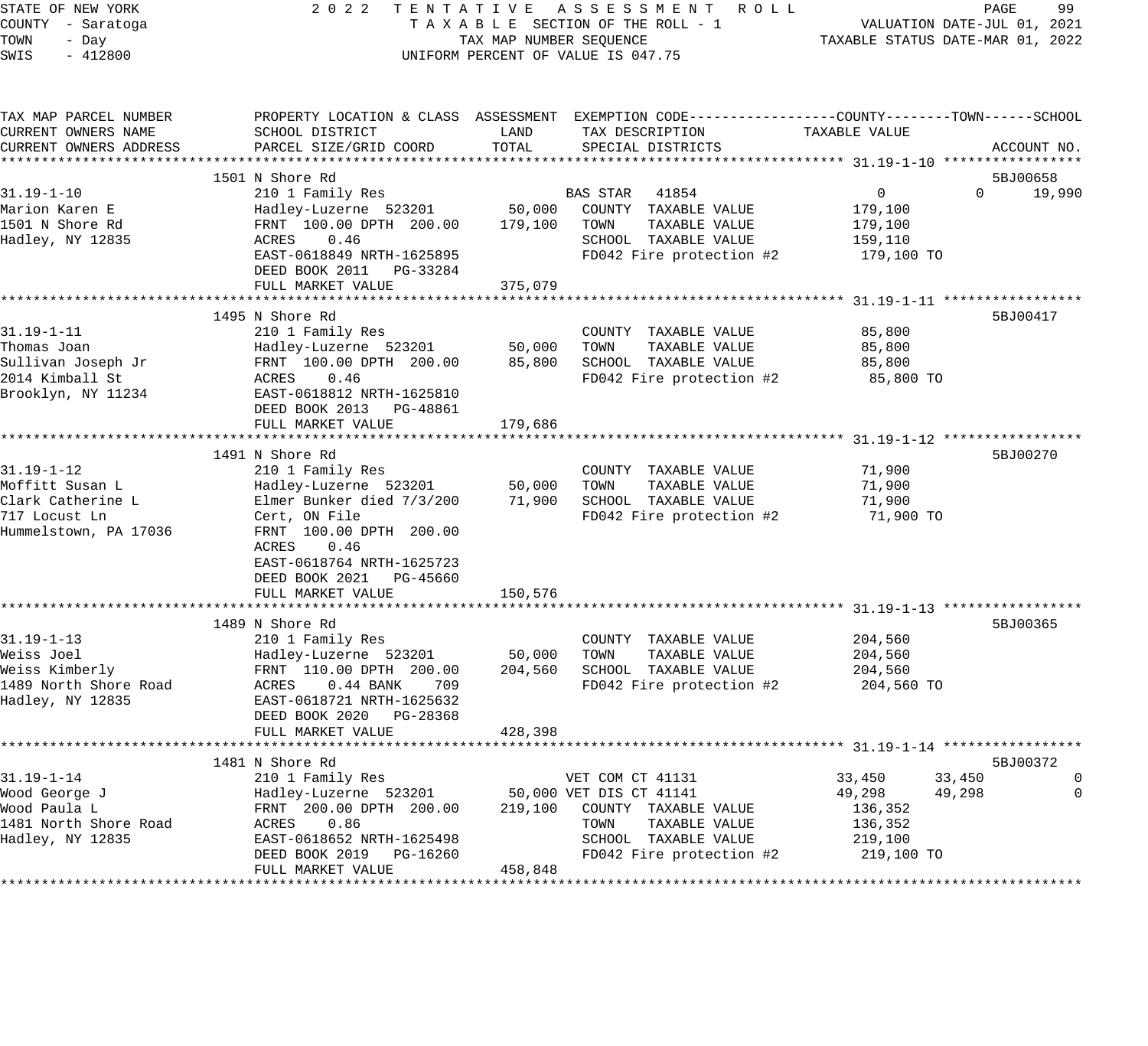| STATE OF NEW YORK<br>COUNTY - Saratoga<br>TOWN<br>- Day<br>SWIS<br>$-412800$                                    | 2022 TENTATIVE ASSESSMENT ROLL<br>TAXABLE SECTION OF THE ROLL - 1<br>TAX MAP NUMBER SEQUENCE<br>UNIFORM PERCENT OF VALUE IS 047.75                                                                               | PAGE<br>100<br>VALUATION DATE-JUL 01, 2021<br>TAXABLE STATUS DATE-MAR 01, 2022 |                                                                                                                                          |                                                               |                         |
|-----------------------------------------------------------------------------------------------------------------|------------------------------------------------------------------------------------------------------------------------------------------------------------------------------------------------------------------|--------------------------------------------------------------------------------|------------------------------------------------------------------------------------------------------------------------------------------|---------------------------------------------------------------|-------------------------|
| TAX MAP PARCEL NUMBER<br>CURRENT OWNERS NAME<br>CURRENT OWNERS ADDRESS                                          | SCHOOL DISTRICT<br>PARCEL SIZE/GRID COORD                                                                                                                                                                        | LAND<br>TOTAL                                                                  | PROPERTY LOCATION & CLASS ASSESSMENT EXEMPTION CODE----------------COUNTY-------TOWN------SCHOOL<br>TAX DESCRIPTION<br>SPECIAL DISTRICTS | TAXABLE VALUE                                                 | ACCOUNT NO.             |
|                                                                                                                 |                                                                                                                                                                                                                  |                                                                                |                                                                                                                                          |                                                               |                         |
| $31.19 - 1 - 15$<br>Rowland Mark E<br>Rowland Kelly Ann<br>98A Vly Road<br>Albany, NY 12205                     | 1475 N Shore Rd<br>210 1 Family Res<br>Hadley-Luzerne 523201<br>Patricia Living Trust<br>FRNT 100.00 DPTH 193.00<br>ACRES<br>0.43<br>EAST-0618591 NRTH-1625364<br>DEED BOOK 2016 PG-33337<br>FULL MARKET VALUE   | 50,000<br>97,100<br>203,351                                                    | COUNTY TAXABLE VALUE<br>TAXABLE VALUE<br>TOWN<br>SCHOOL TAXABLE VALUE<br>FD042 Fire protection #2                                        | 97,100<br>97,100<br>97,100<br>97,100 TO                       | 5BJ00536                |
|                                                                                                                 | *************************                                                                                                                                                                                        |                                                                                |                                                                                                                                          |                                                               |                         |
| $31.19 - 1 - 16$<br>Scanlon Kevin<br>Scanlon Colleen Ann<br>1471 North Shore Road<br>Day, NY 12835              | 1471 N Shore Rd<br>210 1 Family Res<br>Hadley-Luzerne 523201<br>Subdiv.Name H-321<br>FRNT 100.00 DPTH 195.00<br>0.43<br>ACRES<br>EAST-0618543 NRTH-1625273<br>DEED BOOK 2018 PG-468<br>FULL MARKET VALUE         | 50,000<br>255,900<br>535,916                                                   | COUNTY TAXABLE VALUE<br>TOWN<br>TAXABLE VALUE<br>SCHOOL TAXABLE VALUE<br>FD042 Fire protection #2                                        | 255,900<br>255,900<br>255,900<br>255,900 TO                   | 5BJ00796                |
|                                                                                                                 |                                                                                                                                                                                                                  |                                                                                |                                                                                                                                          |                                                               |                         |
| $31.19 - 1 - 17$<br>OConnor William & Wife<br>88 Pearl St<br>Hudson Falls, NY 12839                             | 1467 N Shore Rd<br>210 1 Family Res<br>Hadley-Luzerne 523201<br>FRNT 143.95 DPTH 211.43<br>ACRES<br>0.43<br>EAST-0618503 NRTH-1625192<br>DEED BOOK 0788 PG-0014<br>FULL MARKET VALUE                             | 50,000<br>97,800<br>204,817                                                    | COUNTY TAXABLE VALUE<br>TOWN<br>TAXABLE VALUE<br>SCHOOL TAXABLE VALUE<br>FD042 Fire protection #2                                        | 97,800<br>97,800<br>97,800<br>97,800 TO                       | 5BJ00680                |
|                                                                                                                 | *************************                                                                                                                                                                                        | * * * * * * * * * * * * * *                                                    |                                                                                                                                          |                                                               |                         |
| $32. - 1 - 1$<br>Haddad Revocable Trust Betsy Hadley-Luzerne 523201<br>15 Lake Celeste Dr<br>Garrison, NY 10524 | N Shore Rd<br>910 Priv forest<br>Betsy Haddad IRR 11/15/20<br>ACRES 117.83<br>EAST-0625512 NRTH-1633163<br>DEED BOOK 2021 PG-20404<br>FULL MARKET VALUE                                                          | 58,900<br>58,900<br>123,351                                                    | COUNTY TAXABLE VALUE<br>TAXABLE VALUE<br>TOWN<br>SCHOOL TAXABLE VALUE<br>FD041 Fire protection #1                                        | 58,900<br>58,900<br>58,900<br>58,900 TO                       | 5BJ00640                |
|                                                                                                                 |                                                                                                                                                                                                                  |                                                                                |                                                                                                                                          |                                                               |                         |
| $32. - 1 - 5.1$<br>Aldrich Carol<br>Aldrich Juliet S<br>2575 N Shore Rd<br>Hadley, NY 12835                     | 2575 N Shore Rd<br>240 Rural res<br>Hadley-Luzerne 523201<br>Lot 2<br>FRNT 205.78 DPTH<br>36.86<br>ACRES<br>EAST-0635191 NRTH-1630081<br>DEED BOOK 2007<br>PG-22603<br>FULL MARKET VALUE<br>******************** | 67,400<br>168,700<br>353,298                                                   | 41834<br>ENH STAR<br>COUNTY TAXABLE VALUE<br>TOWN<br>TAXABLE VALUE<br>SCHOOL TAXABLE VALUE<br>FD041 Fire protection #1                   | $\overline{0}$<br>168,700<br>168,700<br>118,800<br>168,700 TO | 5BJ00004<br>0<br>49,900 |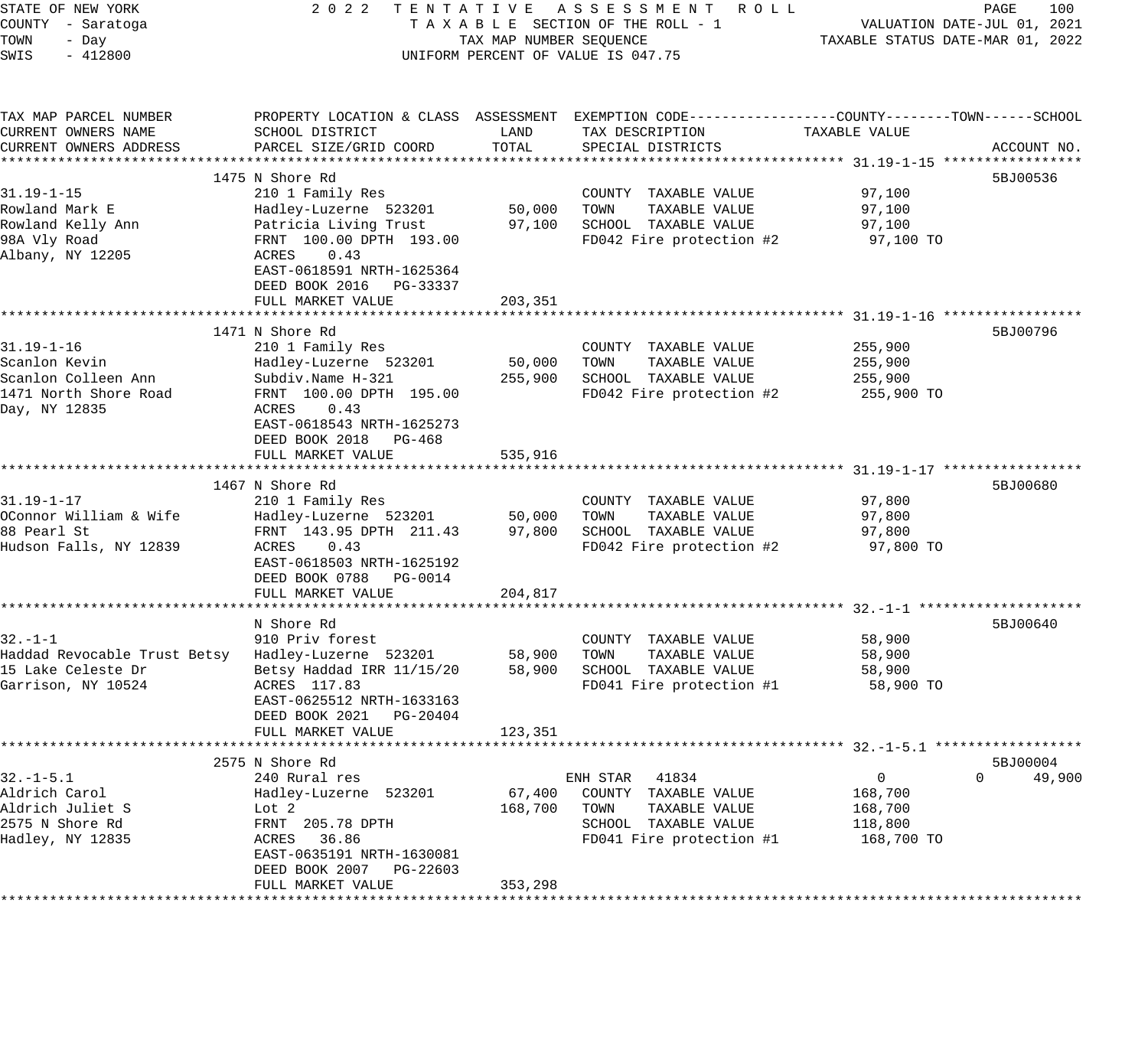| STATE OF NEW YORK<br>COUNTY - Saratoga<br>TOWN<br>- Day<br>SWIS<br>$-412800$ | 2 0 2 2                                                                                                                                      | TAX MAP NUMBER SEQUENCE | TENTATIVE ASSESSMENT ROLL<br>TAXABLE SECTION OF THE ROLL - 1<br>UNIFORM PERCENT OF VALUE IS 047.75 | TAXABLE STATUS DATE-MAR 01, 2022                     | PAGE<br>101<br>VALUATION DATE-JUL 01, 2021 |
|------------------------------------------------------------------------------|----------------------------------------------------------------------------------------------------------------------------------------------|-------------------------|----------------------------------------------------------------------------------------------------|------------------------------------------------------|--------------------------------------------|
| TAX MAP PARCEL NUMBER<br>CURRENT OWNERS NAME<br>CURRENT OWNERS ADDRESS       | PROPERTY LOCATION & CLASS ASSESSMENT EXEMPTION CODE----------------COUNTY-------TOWN-----SCHOOL<br>SCHOOL DISTRICT<br>PARCEL SIZE/GRID COORD | LAND<br>TOTAL           | TAX DESCRIPTION<br>SPECIAL DISTRICTS                                                               | TAXABLE VALUE                                        | ACCOUNT NO.                                |
|                                                                              | 2571 N Shore Rd                                                                                                                              |                         |                                                                                                    |                                                      |                                            |
| $32. - 1 - 5.2$                                                              | 312 Vac w/imprv                                                                                                                              |                         | COUNTY TAXABLE VALUE                                                                               | 72,700                                               |                                            |
| Carvajal Ginger L                                                            | Hadley-Luzerne 523201                                                                                                                        | 51,100                  | TOWN<br>TAXABLE VALUE                                                                              | 72,700                                               |                                            |
| McCann Cheryl J &                                                            | Lot 1                                                                                                                                        | 72,700                  | SCHOOL TAXABLE VALUE                                                                               | 72,700                                               |                                            |
| 18 Grove Court<br>Hadley, NY 12835                                           | FRNT<br>98.92 DPTH<br>ACRES<br>3.12<br>EAST-0635970 NRTH-1629258<br>DEED BOOK 2017 PG-11256<br>FULL MARKET VALUE                             | 152,251                 | FD041 Fire protection #1                                                                           | 72,700 TO                                            |                                            |
|                                                                              |                                                                                                                                              |                         |                                                                                                    |                                                      |                                            |
|                                                                              | 2551 N Shore Rd                                                                                                                              |                         |                                                                                                    |                                                      | 5BJ00784                                   |
| $32. - 1 - 6$                                                                | 283 Res w/Comuse                                                                                                                             |                         | COUNTY TAXABLE VALUE                                                                               | 443,200                                              |                                            |
| Watersedge Management Grp LLC Hadley-Luzerne 523201                          |                                                                                                                                              | 145,600                 | TOWN<br>TAXABLE VALUE                                                                              | 443,200                                              |                                            |
| dba Watersedge Campground @ SL FRNT 350.00 DPTH                              |                                                                                                                                              | 443,200                 | SCHOOL TAXABLE VALUE                                                                               | 443,200                                              |                                            |
| 1930 Northwest 9th Street<br>Delray Beach, FL 33445                          | ACRES 32.15<br>EAST-0635104 NRTH-1629407<br>DEED BOOK 2016 PG-41800                                                                          |                         | FD041 Fire protection #1                                                                           | 443,200 TO                                           |                                            |
|                                                                              | FULL MARKET VALUE                                                                                                                            | 928,168                 |                                                                                                    |                                                      |                                            |
|                                                                              | 2459 N Shore Rd                                                                                                                              |                         |                                                                                                    |                                                      | 5BJ00298                                   |
| $32. - 1 - 9$                                                                | 210 1 Family Res                                                                                                                             |                         | COUNTY TAXABLE VALUE                                                                               | 63,765                                               |                                            |
| Ricciuti Richard                                                             | Hadley-Luzerne 523201                                                                                                                        | 63,765                  | TOWN<br>TAXABLE VALUE                                                                              | 63,765                                               |                                            |
| Ricciuti Cynthia                                                             | FRNT 110.00 DPTH                                                                                                                             | 63,765                  | SCHOOL TAXABLE VALUE                                                                               | 63,765                                               |                                            |
| 74 Montcalm Street<br>Lake George, NY 12845                                  | 39.83<br>ACRES<br>EAST-0634403 NRTH-1627410<br>DEED BOOK 2020 PG-28522<br>FULL MARKET VALUE                                                  | 133,539                 | FD041 Fire protection #1                                                                           | 63,765 TO                                            |                                            |
|                                                                              |                                                                                                                                              |                         |                                                                                                    | ** $32. - 1 - 10.1$ ****                             |                                            |
|                                                                              | N Shore Rd                                                                                                                                   |                         |                                                                                                    |                                                      | 5BJ00258                                   |
| $32. - 1 - 10.1$                                                             | 910 Priv forest                                                                                                                              |                         | COUNTY TAXABLE VALUE                                                                               | 90,000                                               |                                            |
| LaPorte Andre J                                                              | Hadley-Luzerne 523201                                                                                                                        | 90,000                  | TOWN<br>TAXABLE VALUE                                                                              | 90,000                                               |                                            |
| 4800 Deer Glade Ct                                                           | FRNT 618.15 DPTH                                                                                                                             | 90,000                  | SCHOOL TAXABLE VALUE                                                                               | 90,000                                               |                                            |
| Wilmington, NC 28409                                                         | ACRES 131.06<br>EAST-0632238 NRTH-1626393<br>DEED BOOK 2008 PG-27641<br>FULL MARKET VALUE                                                    | 188,482                 | FD041 Fire protection #1                                                                           | 90,000 TO                                            |                                            |
|                                                                              | ******************                                                                                                                           |                         |                                                                                                    | ************************ 32.-1-13 ****************** |                                            |
|                                                                              | N Shore Rd                                                                                                                                   |                         |                                                                                                    |                                                      | 5BJ00816                                   |
| 32.-1-13                                                                     | 910 Priv forest                                                                                                                              |                         | COUNTY TAXABLE VALUE                                                                               | 46,000                                               |                                            |
| Mara Joseph J                                                                | Hadley-Luzerne 523201                                                                                                                        | 46,000                  | TOWN<br>TAXABLE VALUE                                                                              | 46,000                                               |                                            |
| Mara Lorraine M<br>C/O Joseph & Lorraine Mara                                | The Mara Joint Trust<br>FRNT 1062.10 DPTH                                                                                                    | 46,000                  | SCHOOL TAXABLE VALUE<br>FD041 Fire protection #1                                                   | 46,000<br>46,000 TO                                  |                                            |
| Trustees                                                                     | ACRES 42.99                                                                                                                                  |                         |                                                                                                    |                                                      |                                            |
| 1958 N Shore Rd                                                              | EAST-0625327 NRTH-1628389                                                                                                                    |                         |                                                                                                    |                                                      |                                            |
| Hadley, NY 12835                                                             | DEED BOOK 1747<br>PG-196                                                                                                                     |                         |                                                                                                    |                                                      |                                            |
|                                                                              | FULL MARKET VALUE                                                                                                                            | 96,335                  |                                                                                                    |                                                      |                                            |
|                                                                              |                                                                                                                                              |                         |                                                                                                    |                                                      |                                            |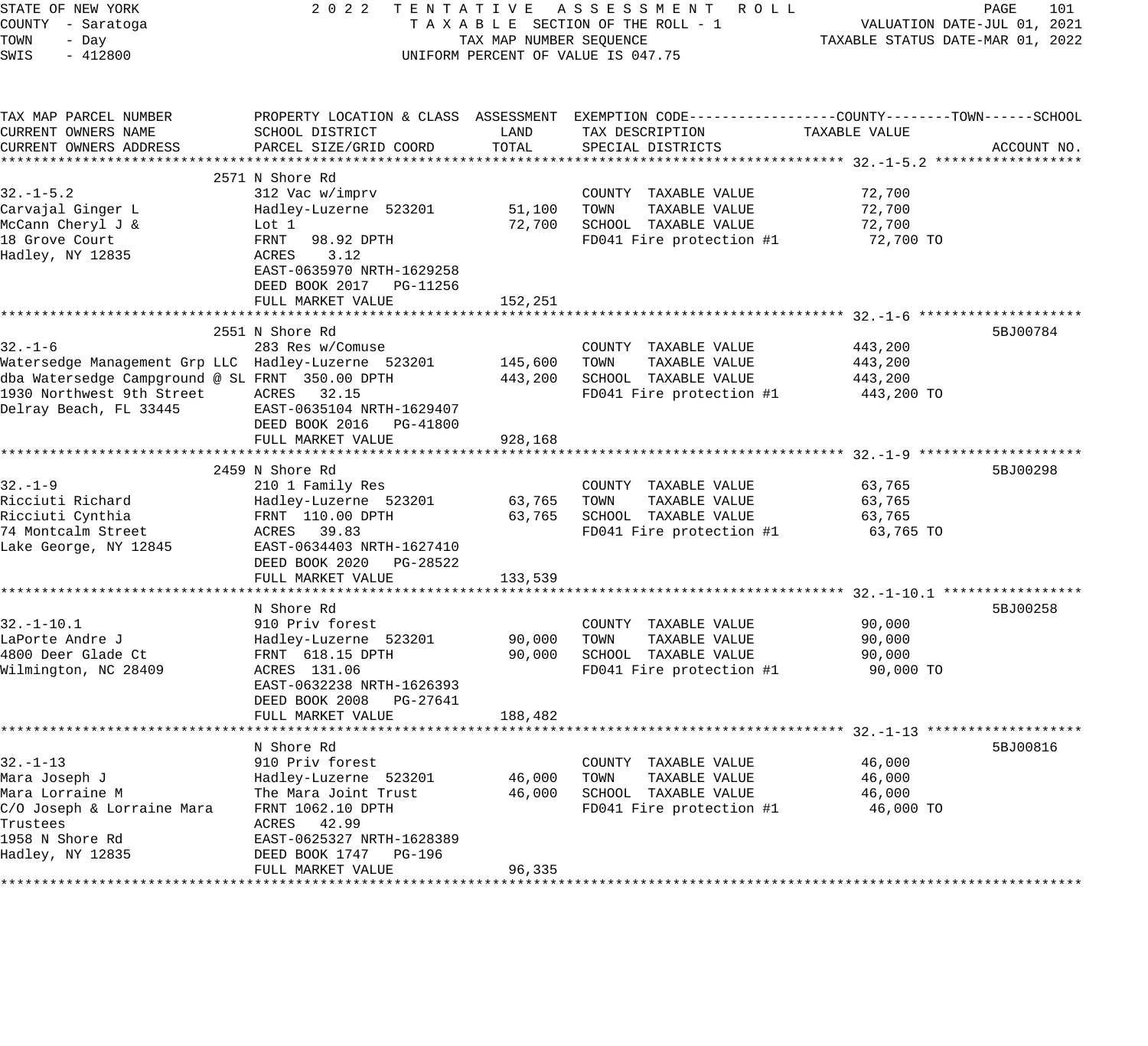STATE OF NEW YORK 2 0 2 2 T E N T A T I V E A S S E S S M E N T R O L L PAGE 102 COUNTY - Saratoga T A X A B L E SECTION OF THE ROLL - 1 VALUATION DATE-JUL 01, 2021 TOWN - Day TAX MAP NUMBER SEQUENCE TAXABLE STATUS DATE-MAR 01, 2022 SWIS - 412800 CONTROLLY THE UNIFORM PERCENT OF VALUE IS 047.75 TAX MAP PARCEL NUMBER PROPERTY LOCATION & CLASS ASSESSMENT EXEMPTION CODE------------------COUNTY--------TOWN------SCHOOL CURRENT OWNERS NAME SCHOOL DISTRICT LAND TAX DESCRIPTION TAXABLE VALUE CURRENT OWNERS ADDRESS PARCEL SIZE/GRID COORD TOTAL SPECIAL DISTRICTS ACCOUNT NO. \*\*\*\*\*\*\*\*\*\*\*\*\*\*\*\*\*\*\*\*\*\*\*\*\*\*\*\*\*\*\*\*\*\*\*\*\*\*\*\*\*\*\*\*\*\*\*\*\*\*\*\*\*\*\*\*\*\*\*\*\*\*\*\*\*\*\*\*\*\*\*\*\*\*\*\*\*\*\*\*\*\*\*\*\*\*\*\*\*\*\*\*\*\*\*\*\*\*\*\*\*\*\* 32.-1-14 \*\*\*\*\*\*\*\*\*\*\*\*\*\*\*\*\*\*\* 2533 N Shore Rd 5BJ00236 32.-1-14 240 Rural res COUNTY TAXABLE VALUE 337,400 LaFountain David L Hadley-Luzerne 523201 160,000 TOWN TAXABLE VALUE 337,400 LaFountain Teresa A FRNT 175.00 DPTH 337,400 SCHOOL TAXABLE VALUE 337,400 1573 Division St ACRES 56.59 FD041 Fire protection #1 337,400 TO Galway, NY 12074 EAST-0634973 NRTH-1628620 DEED BOOK 2015 PG-23152 FULL MARKET VALUE 706,597 \*\*\*\*\*\*\*\*\*\*\*\*\*\*\*\*\*\*\*\*\*\*\*\*\*\*\*\*\*\*\*\*\*\*\*\*\*\*\*\*\*\*\*\*\*\*\*\*\*\*\*\*\*\*\*\*\*\*\*\*\*\*\*\*\*\*\*\*\*\*\*\*\*\*\*\*\*\*\*\*\*\*\*\*\*\*\*\*\*\*\*\*\*\*\*\*\*\*\*\*\*\*\* 32.-1-15 \*\*\*\*\*\*\*\*\*\*\*\*\*\*\*\*\*\*\* Hollow Rd 5 K00388 32.-1-15 911 Forest s480 FORST LND 47460 72,189 72,189 72,189 Upper Hudson Woodlands ATP, Hadley-Luzerne 523201 116,520 COUNTY TAXABLE VALUE 64,131 F&W Forestry Services, Inc Conser. Easement #2010-43 136,320 TOWN TAXABLE VALUE 64,131 22 Traver St  $\&$   $\&$   $\&$ Glens Falls, NY 12801 FRNT 2250.00 DPTH FD041 Fire protection #1 136,320 TO ACRES 596.00 MAY BE SUBJECT TO PAYMENT EAST-0632251 NRTH-1629713 UNDER RPTL480A UNTIL 2031 DEED BOOK 2010 PG-42897 CONSERVATION ESMT % 60.00 FULL MARKET VALUE 285,486 \*\*\*\*\*\*\*\*\*\*\*\*\*\*\*\*\*\*\*\*\*\*\*\*\*\*\*\*\*\*\*\*\*\*\*\*\*\*\*\*\*\*\*\*\*\*\*\*\*\*\*\*\*\*\*\*\*\*\*\*\*\*\*\*\*\*\*\*\*\*\*\*\*\*\*\*\*\*\*\*\*\*\*\*\*\*\*\*\*\*\*\*\*\*\*\*\*\*\*\*\*\*\* 32.-1-16 \*\*\*\*\*\*\*\*\*\*\*\*\*\*\*\*\*\*\* 2067C N Shore Rd 5BJ00100 N Shore Rd 5BJ00100 N Shore Rd 5BJ00100 N SHORE SHORE SHORE SHORE SHORE SHORE SHORE SHORE SHORE SHORE SHORE SHORE SHORE SHORE SHORE SHORE SHORE SHORE SHORE SHORE SHORE SHORE SHORE SHORE SHORE SHOR 32.-1-16 240 Rural res COUNTY TAXABLE VALUE 476,900 Atwell Wayne R Hadley-Luzerne 523201 385,600 TOWN TAXABLE VALUE 476,900 Atwell Sharon M FRNT 919.11 DPTH 476,900 SCHOOL TAXABLE VALUE 476,900 589 North St ACRES 672.17 FD041 Fire protection #1 476,900 TO Greenwich, CT 06830-3425 EAST-0627172 NRTH-1630459 DEED BOOK 1596 PG-382 FULL MARKET VALUE 998,743 \*\*\*\*\*\*\*\*\*\*\*\*\*\*\*\*\*\*\*\*\*\*\*\*\*\*\*\*\*\*\*\*\*\*\*\*\*\*\*\*\*\*\*\*\*\*\*\*\*\*\*\*\*\*\*\*\*\*\*\*\*\*\*\*\*\*\*\*\*\*\*\*\*\*\*\*\*\*\*\*\*\*\*\*\*\*\*\*\*\*\*\*\*\*\*\*\*\*\*\*\*\*\* 32.-1-17.1 \*\*\*\*\*\*\*\*\*\*\*\*\*\*\*\*\* N Shore Rd 5BJ00066 N Shore Rd 5BJ00066 N Shore Rd 5BJ00066 N Shore Rd 5BJ00066 N Shore Rd 5BJ00066 N Shore Rd 32.-1-17.1 910 Priv forest COUNTY TAXABLE VALUE 61,300 Irwin Scott L Hadley-Luzerne 523201 61,300 TOWN TAXABLE VALUE 61,300 Irwin Laurie J 2011/5058 boundary adjust 61,300 SCHOOL TAXABLE VALUE 61,300 37 Brookline Dr Bound-Line Agreement 1749 FD041 Fire protection #1 61,300 TO Clifton Park, NY 12065 FRNT 70.50 DPTH ACRES 58.84 EAST-0629342 NRTH-1625725 DEED BOOK 2010 PG-30230 FULL MARKET VALUE 128,377 \*\*\*\*\*\*\*\*\*\*\*\*\*\*\*\*\*\*\*\*\*\*\*\*\*\*\*\*\*\*\*\*\*\*\*\*\*\*\*\*\*\*\*\*\*\*\*\*\*\*\*\*\*\*\*\*\*\*\*\*\*\*\*\*\*\*\*\*\*\*\*\*\*\*\*\*\*\*\*\*\*\*\*\*\*\*\*\*\*\*\*\*\*\*\*\*\*\*\*\*\*\*\* 32.16-1-1 \*\*\*\*\*\*\*\*\*\*\*\*\*\*\*\*\*\* 2551 N Shore Rd 5BJ00115 32.16-1-1 582 Camping park COUNTY TAXABLE VALUE 120,000 Watersedge Management Grp LLC Hadley-Luzerne 523201 50,700 TOWN TAXABLE VALUE 120,000 1930 Northwest 9th Street FRNT 150.00 DPTH 120,000 SCHOOL TAXABLE VALUE 120,000 Delray Beach, FL 33445 ACRES 2.36 FD041 Fire protection #1 120,000 TO EAST-0636219 NRTH-1628931 DEED BOOK 2016 PG-41800 FULL MARKET VALUE 251,309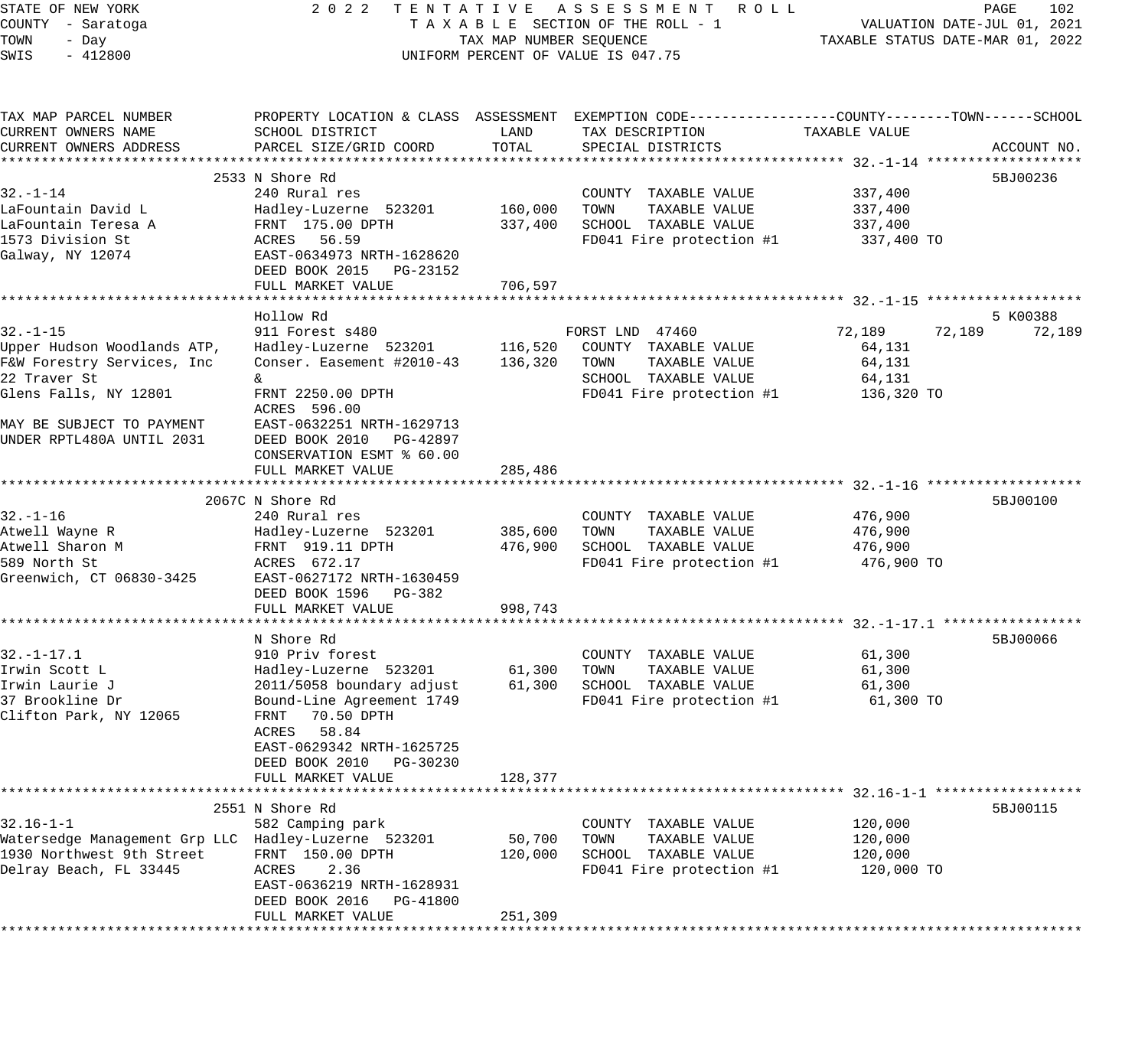| STATE OF NEW YORK                    | 2 0 2 2<br>TENTATIVE                          |                                  | ASSESSMENT ROLL                                              |                                                              | PAGE     | 103                |
|--------------------------------------|-----------------------------------------------|----------------------------------|--------------------------------------------------------------|--------------------------------------------------------------|----------|--------------------|
| COUNTY - Saratoga                    |                                               |                                  | TAXABLE SECTION OF THE ROLL - 1                              | VALUATION DATE-JUL 01, 2021                                  |          |                    |
| TOWN<br>- Day                        | TAX MAP NUMBER SEQUENCE                       | TAXABLE STATUS DATE-MAR 01, 2022 |                                                              |                                                              |          |                    |
| SWIS<br>$-412800$                    |                                               |                                  | UNIFORM PERCENT OF VALUE IS 047.75                           |                                                              |          |                    |
|                                      |                                               |                                  |                                                              |                                                              |          |                    |
| TAX MAP PARCEL NUMBER                | PROPERTY LOCATION & CLASS ASSESSMENT          |                                  | EXEMPTION CODE-----------------COUNTY-------TOWN------SCHOOL |                                                              |          |                    |
| CURRENT OWNERS NAME                  | SCHOOL DISTRICT                               | LAND                             | TAX DESCRIPTION                                              | TAXABLE VALUE                                                |          |                    |
| CURRENT OWNERS ADDRESS               | PARCEL SIZE/GRID COORD                        | TOTAL                            | SPECIAL DISTRICTS                                            |                                                              |          | ACCOUNT NO.        |
|                                      |                                               |                                  |                                                              |                                                              |          |                    |
|                                      | 2547 N Shore Rd                               |                                  |                                                              |                                                              |          | 5BJ00880           |
| $32.16 - 1 - 2$                      | 210 1 Family Res                              |                                  | COUNTY TAXABLE VALUE                                         | 130,000                                                      |          |                    |
| Paszkiewicz Paul J                   | Hadley-Luzerne 523201                         | 50,000                           | TOWN<br>TAXABLE VALUE                                        | 130,000                                                      |          |                    |
| 2116 Heldenberg Ave                  | FRNT<br>97.00 DPTH 572.00                     | 130,000                          | SCHOOL TAXABLE VALUE                                         | 130,000                                                      |          |                    |
| Schenectady, NY 12306                | 0.89<br>ACRES                                 |                                  | FD041 Fire protection #1                                     | 130,000 TO                                                   |          |                    |
|                                      | EAST-0636097 NRTH-1628483                     |                                  |                                                              |                                                              |          |                    |
|                                      | DEED BOOK 1262<br>PG-47                       |                                  |                                                              |                                                              |          |                    |
|                                      | FULL MARKET VALUE                             | 272,251                          |                                                              |                                                              |          |                    |
|                                      | **************************                    | ************                     |                                                              | *******************************32.16-1-3 ******************* |          |                    |
|                                      | 2537 N Shore Rd                               |                                  |                                                              |                                                              |          | 5BJ00083           |
| $32.16 - 1 - 3$                      | 210 1 Family Res                              |                                  | ENH STAR<br>41834                                            | $\mathbf 0$                                                  | $\Omega$ | 49,900             |
| Reinemann Linda R                    | Hadley-Luzerne 523201                         | 51,100                           | COUNTY TAXABLE VALUE                                         | 168,000                                                      |          |                    |
| Linda R Reinemann Trustee            | Grantor Trust                                 | 168,000                          | TOWN<br>TAXABLE VALUE                                        | 168,000                                                      |          |                    |
| 2537 North Shore Rd                  | FRNT 256.66 DPTH                              |                                  | SCHOOL TAXABLE VALUE                                         | 118,100                                                      |          |                    |
| Hadley, NY 12835                     | ACRES<br>3.15                                 |                                  | FD041 Fire protection #1                                     | 168,000 TO                                                   |          |                    |
|                                      | EAST-0635972 NRTH-1628388                     |                                  |                                                              |                                                              |          |                    |
|                                      | DEED BOOK 1553<br>PG-348<br>FULL MARKET VALUE | 351,832                          |                                                              |                                                              |          |                    |
|                                      |                                               |                                  |                                                              |                                                              |          |                    |
|                                      | 2531 N Shore Rd                               |                                  |                                                              |                                                              |          | 5BJ00188           |
| $32.16 - 1 - 5$                      | 311 Res vac land                              |                                  | COUNTY TAXABLE VALUE                                         | 52,100                                                       |          |                    |
| Lashway Nicole M                     | Hadley-Luzerne 523201                         | 52,100                           | TAXABLE VALUE<br>TOWN                                        | 52,100                                                       |          |                    |
| Waite Joel G                         | Waite Family IRR. Trust 8/                    | 52,100                           | SCHOOL TAXABLE VALUE                                         | 52,100                                                       |          |                    |
| Waite Family IRR Trustee             | FRNT 157.69 DPTH                              |                                  | FD041 Fire protection #1                                     | 52,100 TO                                                    |          |                    |
| 64 First Ave                         | <b>ACRES</b><br>5.10                          |                                  |                                                              |                                                              |          |                    |
| Hadley, NY 12835                     | EAST-0635650 NRTH-1627923                     |                                  |                                                              |                                                              |          |                    |
|                                      | DEED BOOK 2019<br>PG-29197                    |                                  |                                                              |                                                              |          |                    |
|                                      | FULL MARKET VALUE                             | 109,110                          |                                                              |                                                              |          |                    |
|                                      |                                               |                                  |                                                              | ********* 32.16-1-6                                          |          | ****************** |
|                                      | 2521 N Shore Rd                               |                                  |                                                              |                                                              |          | 5BJ00530           |
| $32.16 - 1 - 6$                      | 210 1 Family Res                              |                                  | VET COM CT 41131                                             | 26,375                                                       | 26,375   | 0                  |
| King Barbara                         | Hadley-Luzerne 523201                         |                                  | 50,000 AGED - ALL 41800                                      | 39,563                                                       | 39,563   | 52,750             |
| 2521 North Shore Rd                  | FRNT 140.00 DPTH 200.00                       |                                  | 105,500 ENH STAR<br>41834                                    | $\mathbf 0$                                                  | $\Omega$ | 49,900             |
| Hadley, NY 12835                     | ACRES<br>0.48                                 |                                  | COUNTY TAXABLE VALUE                                         | 39,562                                                       |          |                    |
|                                      | EAST-0635866 NRTH-1627770                     |                                  | TOWN<br>TAXABLE VALUE                                        | 39,562                                                       |          |                    |
|                                      | DEED BOOK 1384<br>PG-371                      |                                  | SCHOOL TAXABLE VALUE                                         | 2,850                                                        |          |                    |
|                                      | FULL MARKET VALUE                             | 220,942                          | FD041 Fire protection #1                                     | 105,500 TO                                                   |          |                    |
|                                      |                                               |                                  |                                                              | $32.16 - 1 - 7$ *******************                          |          |                    |
|                                      | 2517 N Shore Rd                               |                                  |                                                              |                                                              |          | 5BJ00236           |
| $32.16 - 1 - 7$                      | 210 1 Family Res                              |                                  | COUNTY TAXABLE VALUE                                         | 85,700                                                       |          |                    |
| Froeder Rudolph                      | Hadley-Luzerne 523201                         | 50,000                           | TOWN<br>TAXABLE VALUE                                        | 85,700                                                       |          |                    |
| Froeder Rose Marie<br>38 Lindley Ave | FRNT 100.00 DPTH 250.00<br>ACRES<br>0.57      | 85,700                           | SCHOOL TAXABLE VALUE<br>FD041 Fire protection #1             | 85,700<br>85,700 TO                                          |          |                    |
| Tenafly New Jersey, 07670            | EAST-0635795 NRTH-1627702                     |                                  |                                                              |                                                              |          |                    |
|                                      | DEED BOOK 0918<br>PG-0044                     |                                  |                                                              |                                                              |          |                    |
|                                      | FULL MARKET VALUE                             | 179,476                          |                                                              |                                                              |          |                    |
|                                      |                                               |                                  |                                                              |                                                              |          |                    |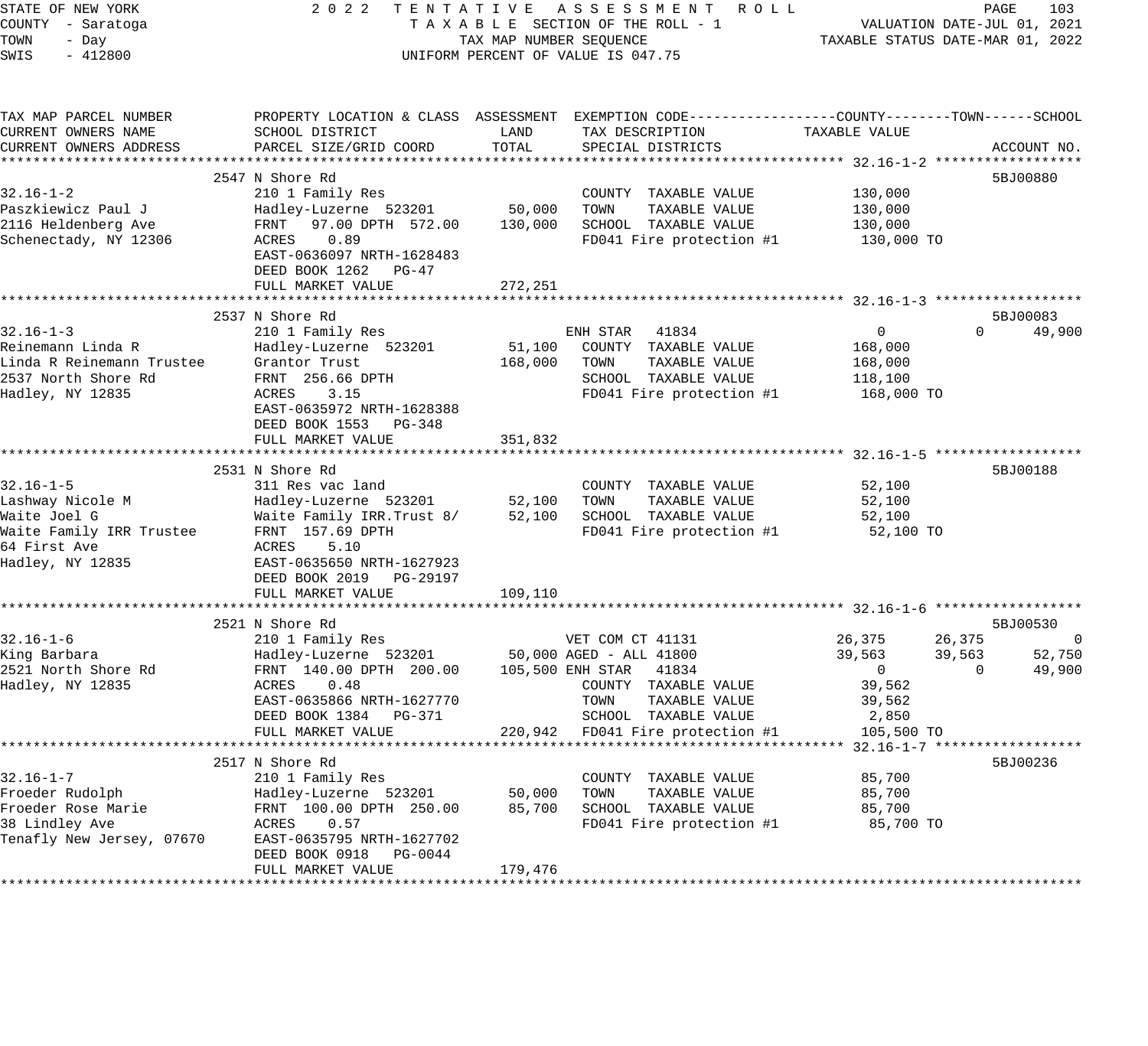### STATE OF NEW YORK 2 0 2 2 T E N T A T I V E A S S E S S M E N T R O L L PAGE 104 COUNTY - Saratoga T A X A B L E SECTION OF THE ROLL - 1 VALUATION DATE-JUL 01, 2021 X A B L E SECTION OF THE ROLL - 1 WELL STATUS DATE-MAR 01, 2022<br>TAX MAP NUMBER SEQUENCE TAXABLE STATUS DATE-MAR 01, 2022 UNIFORM PERCENT OF VALUE IS 047.75

| TAX MAP PARCEL NUMBER                       | PROPERTY LOCATION & CLASS ASSESSMENT EXEMPTION CODE----------------COUNTY-------TOWN------SCHOOL |                  |                                               |                                                     |                    |
|---------------------------------------------|--------------------------------------------------------------------------------------------------|------------------|-----------------------------------------------|-----------------------------------------------------|--------------------|
| CURRENT OWNERS NAME                         | SCHOOL DISTRICT                                                                                  | LAND             | TAX DESCRIPTION                               | TAXABLE VALUE                                       |                    |
| CURRENT OWNERS ADDRESS                      | PARCEL SIZE/GRID COORD                                                                           | TOTAL            | SPECIAL DISTRICTS                             |                                                     | ACCOUNT NO.        |
|                                             |                                                                                                  |                  |                                               |                                                     |                    |
|                                             | 2513 N Shore Rd                                                                                  |                  |                                               |                                                     | 5BJ00696           |
| $32.16 - 1 - 8$                             | 210 1 Family Res                                                                                 |                  | VET COM CT 41131                              | 33,450<br>33,450                                    | 0                  |
| Mason Kearney Lee                           | Hadley-Luzerne 523201                                                                            |                  | 50,000 ENH STAR<br>41834                      | $\mathbf{0}$                                        | $\Omega$<br>49,900 |
| 2513 North Shore Rd                         | FRNT 150.00 DPTH 200.00                                                                          | 148,900          | COUNTY TAXABLE VALUE                          | 115,450                                             |                    |
| Hadley, NY 12835                            | 0.69<br>ACRES                                                                                    |                  | TOWN<br>TAXABLE VALUE                         | 115,450                                             |                    |
|                                             | EAST-0635741 NRTH-1627589                                                                        |                  | SCHOOL TAXABLE VALUE                          | 99,000                                              |                    |
|                                             | DEED BOOK 1249 PG-481                                                                            |                  | FD041 Fire protection #1                      | 148,900 TO                                          |                    |
|                                             | FULL MARKET VALUE                                                                                | 311,832          |                                               |                                                     |                    |
|                                             |                                                                                                  |                  |                                               |                                                     |                    |
|                                             | 2505 N Shore Rd                                                                                  |                  |                                               |                                                     | 5BJ00295           |
| $32.16 - 1 - 10$                            | 210 1 Family Res                                                                                 |                  | COUNTY TAXABLE VALUE                          | 213,590                                             |                    |
| Wahrlich Richard                            | Hadley-Luzerne 523201                                                                            | 50,000           | TOWN<br>TAXABLE VALUE                         | 213,590                                             |                    |
| Wahrlich Diana                              | FRNT 100.00 DPTH 200.00                                                                          | 213,590          | SCHOOL TAXABLE VALUE                          | 213,590                                             |                    |
| 2505 N Shore Rd                             | ACRES<br>0.46                                                                                    |                  | FD041 Fire protection #1                      | 213,590 TO                                          |                    |
| Hadley, NY 12835                            | EAST-0635629 NRTH-1627387                                                                        |                  |                                               |                                                     |                    |
|                                             | DEED BOOK 1488 PG-200                                                                            |                  |                                               |                                                     |                    |
|                                             | FULL MARKET VALUE                                                                                | 447,309          |                                               |                                                     |                    |
|                                             |                                                                                                  |                  |                                               |                                                     |                    |
|                                             | 2499 N Shore Rd                                                                                  |                  |                                               |                                                     | 5BJ00911           |
| $32.16 - 1 - 11$                            | 210 1 Family Res                                                                                 |                  | COUNTY TAXABLE VALUE                          | 209,900                                             |                    |
| Mularz Marc                                 | Hadley-Luzerne 523201                                                                            | 50,000           | TOWN<br>TAXABLE VALUE                         | 209,900                                             |                    |
| Mularz Catherine                            | FRNT 125.00 DPTH 200.00                                                                          | 209,900          | SCHOOL TAXABLE VALUE                          | 209,900                                             |                    |
| 2499 North Shore Road                       | ACRES<br>0.57                                                                                    |                  | FD041 Fire protection #1                      | 209,900 TO                                          |                    |
| Hadley, NY 12835                            | EAST-0635577 NRTH-1627285                                                                        |                  |                                               |                                                     |                    |
|                                             | DEED BOOK 2021 PG-17079                                                                          |                  |                                               |                                                     |                    |
|                                             | FULL MARKET VALUE<br>**********************                                                      | 439,581          |                                               |                                                     |                    |
|                                             |                                                                                                  |                  |                                               | ********************* 32.16-1-12 ****************** |                    |
|                                             | 2495 N Shore Rd                                                                                  |                  |                                               |                                                     | 5BJ01902           |
| $32.16 - 1 - 12$                            | 260 Seasonal res                                                                                 |                  | COUNTY TAXABLE VALUE                          | 69,000                                              |                    |
| Renko David M<br>Renko Robin L              | Hadley-Luzerne 523201                                                                            | 50,000<br>69,000 | TOWN<br>TAXABLE VALUE<br>SCHOOL TAXABLE VALUE | 69,000                                              |                    |
|                                             | Howarth & Fletcher 50% In<br>Deborach Sue Anderson 50%                                           |                  |                                               | 69,000<br>69,000 TO                                 |                    |
| 792 Sacandaga Road<br>Schenectady, NY 12302 |                                                                                                  |                  | FD041 Fire protection #1                      |                                                     |                    |
|                                             | Bk 2021 Pg 11470<br>FRNT<br>75.00 DPTH 200.00                                                    |                  |                                               |                                                     |                    |
|                                             | ACRES<br>0.34                                                                                    |                  |                                               |                                                     |                    |
|                                             | EAST-0635519 NRTH-1627197                                                                        |                  |                                               |                                                     |                    |
|                                             | DEED BOOK 2021 PG-21951                                                                          |                  |                                               |                                                     |                    |
|                                             | FULL MARKET VALUE                                                                                | 144,503          |                                               |                                                     |                    |
|                                             |                                                                                                  |                  |                                               |                                                     |                    |
|                                             | 2507 N Shore Rd                                                                                  |                  |                                               |                                                     | 5BJ00448           |
| $32.16 - 1 - 13$                            | 312 Vac w/imprv                                                                                  |                  | COUNTY TAXABLE VALUE                          | 93,500                                              |                    |
| Wahrlich Richard D                          | Hadley-Luzerne 523201                                                                            | 50,000           | TAXABLE VALUE<br>TOWN                         | 93,500                                              |                    |
| Wahrlich Diana P                            | Also Bk 1127 Pg 87                                                                               | 93,500           | SCHOOL TAXABLE VALUE                          | 93,500                                              |                    |
| 2505 N Shore Rd                             | FRNT 100.00 DPTH 200.00                                                                          |                  | FD041 Fire protection #1                      | 93,500 TO                                           |                    |
| Hadley, NY 12835                            | ACRES<br>0.46                                                                                    |                  |                                               |                                                     |                    |
|                                             | EAST-0635686 NRTH-1627474                                                                        |                  |                                               |                                                     |                    |
|                                             | DEED BOOK 1641<br>PG-239                                                                         |                  |                                               |                                                     |                    |
|                                             | FULL MARKET VALUE                                                                                | 195,812          |                                               |                                                     |                    |
|                                             |                                                                                                  |                  |                                               |                                                     |                    |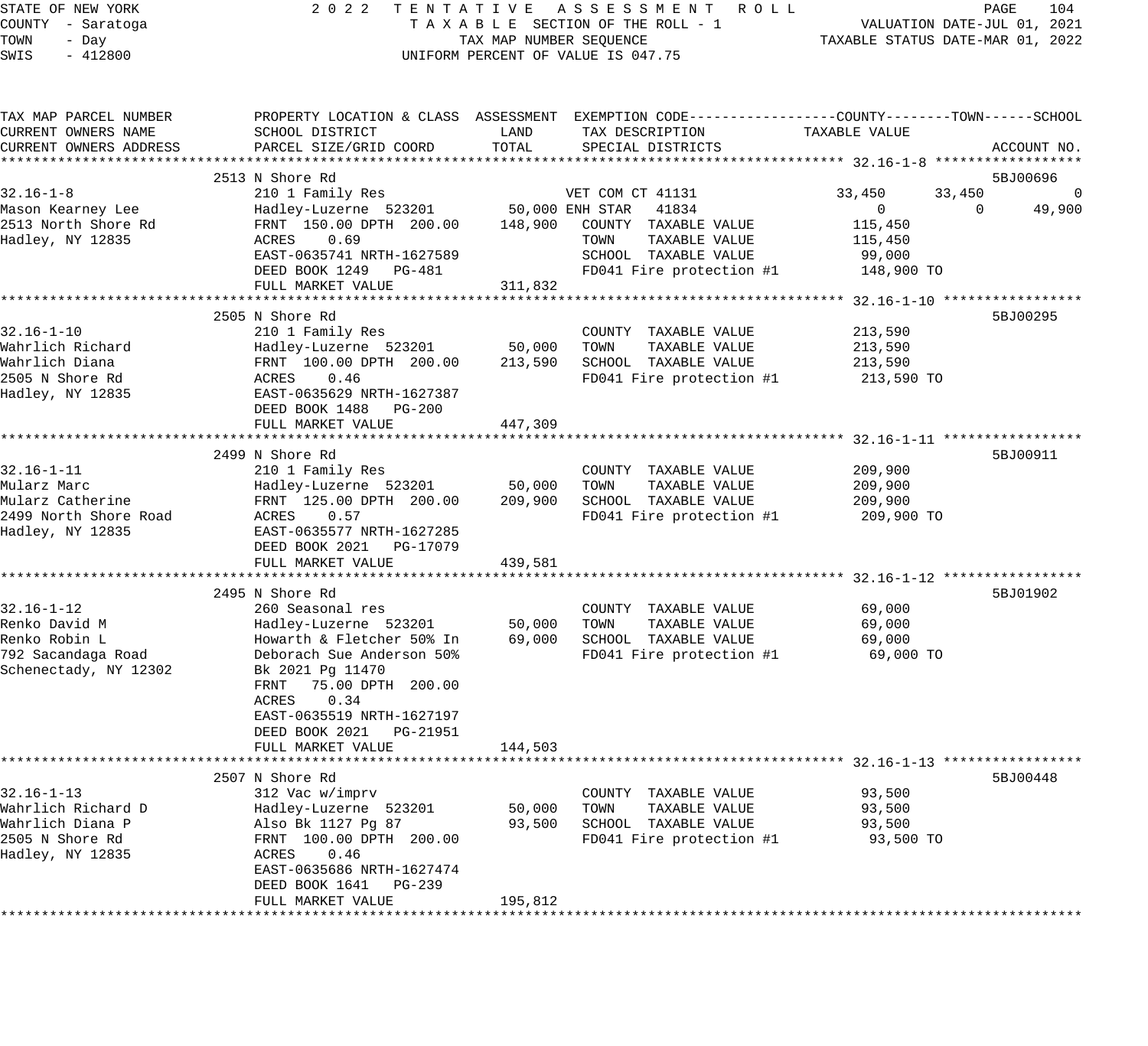|     |           | TATE OF NEW YORK |  |  |
|-----|-----------|------------------|--|--|
|     |           | DUNTY - Saratoga |  |  |
| DMN | - Dav     |                  |  |  |
| WIS | $-412800$ |                  |  |  |
|     |           |                  |  |  |

## STATE OF NEW YORK 2 0 2 2 T E N T A T I V E A S S E S S M E N T R O L L PAGE 105 COUNTY - Saratoga T A X A B L E SECTION OF THE ROLL - 1 VALUATION DATE-JUL 01, 2021 TOWN - Day TAX MAP NUMBER SEQUENCE TAXABLE STATUS DATE-MAR 01, 2022 UNIFORM PERCENT OF VALUE IS 047.75

| TAX MAP PARCEL NUMBER     |                           |         | PROPERTY LOCATION & CLASS ASSESSMENT EXEMPTION CODE----------------COUNTY-------TOWN------SCHOOL |               |             |
|---------------------------|---------------------------|---------|--------------------------------------------------------------------------------------------------|---------------|-------------|
| CURRENT OWNERS NAME       | SCHOOL DISTRICT           | LAND    | TAX DESCRIPTION                                                                                  | TAXABLE VALUE |             |
| CURRENT OWNERS ADDRESS    | PARCEL SIZE/GRID COORD    | TOTAL   | SPECIAL DISTRICTS                                                                                |               | ACCOUNT NO. |
|                           |                           |         |                                                                                                  |               |             |
|                           | N Shore Rd                |         |                                                                                                  |               | 5BJ01946    |
| $32.17 - 1 - 1$           | 314 Rural vac<10          |         | COUNTY TAXABLE VALUE                                                                             | 10,900        |             |
| Leggiero Stephen J        | Hadley-Luzerne 523201     | 10,900  | TOWN<br>TAXABLE VALUE                                                                            | 10,900        |             |
| 11 James St               | 7.82 BANK<br>ACRES<br>709 | 10,900  | SCHOOL TAXABLE VALUE                                                                             | 10,900        |             |
| Scotia, NY 12302          | EAST-0626132 NRTH-1627326 |         | FD041 Fire protection #1                                                                         | 10,900 TO     |             |
|                           | DEED BOOK 2008 PG-3273    |         |                                                                                                  |               |             |
|                           | FULL MARKET VALUE         | 22,827  |                                                                                                  |               |             |
|                           |                           |         |                                                                                                  |               |             |
|                           | 15 Johnson (Private) Ln   |         |                                                                                                  |               | 5BJ00346    |
| $32.17 - 1 - 2$           | 210 1 Family Res          |         | COUNTY TAXABLE VALUE                                                                             | 83,500        |             |
| Leggiero Stephen J        | Hadley-Luzerne 523201     | 50,000  | TOWN<br>TAXABLE VALUE                                                                            | 83,500        |             |
| 11 James St               | ACRES 0.23 BANK<br>709    | 83,500  | SCHOOL TAXABLE VALUE                                                                             | 83,500        |             |
| Scotia, NY 12302          | EAST-0626248 NRTH-1627241 |         | FD041 Fire protection #1                                                                         | 83,500 TO     |             |
|                           | DEED BOOK 2008 PG-13273   |         |                                                                                                  |               |             |
|                           | FULL MARKET VALUE         | 174,869 |                                                                                                  |               |             |
|                           |                           |         |                                                                                                  |               |             |
|                           | 2067B N Shore Rd          |         |                                                                                                  |               | 5BJ01869    |
| $32.17 - 1 - 4$           | 210 1 Family Res          |         | COUNTY TAXABLE VALUE                                                                             | 93,200        |             |
| Giquere Alan E            | Hadley-Luzerne 523201     | 50,600  | TOWN<br>TAXABLE VALUE                                                                            | 93,200        |             |
| Giguere Greg O            | FRNT<br>68.93 DPTH        | 93,200  | SCHOOL TAXABLE VALUE                                                                             | 93,200        |             |
| 101 Gipps Ln              | 2.16<br>ACRES             |         | FD041 Fire protection #1                                                                         | 93,200 TO     |             |
| Voorheesville, NY 12186   | EAST-0627033 NRTH-1627366 |         |                                                                                                  |               |             |
|                           | DEED BOOK 1352 PG-58      |         |                                                                                                  |               |             |
|                           | FULL MARKET VALUE         | 195,183 |                                                                                                  |               |             |
|                           |                           |         |                                                                                                  |               |             |
|                           | N Shore Rd                |         |                                                                                                  |               | 5BJ03130    |
| $32.17 - 1 - 5.3$         | 311 Res vac land          |         | COUNTY TAXABLE VALUE                                                                             | 10,000        |             |
| Giquere Alan E            | Hadley-Luzerne 523201     | 10,000  | TOWN<br>TAXABLE VALUE                                                                            | 10,000        |             |
| Giguere Greg O            | FRNT 40.00 DPTH           | 10,000  | SCHOOL TAXABLE VALUE                                                                             | 10,000        |             |
| 101 Gipps Ln              | ACRES 1.15                |         | FD041 Fire protection #1                                                                         | 10,000 TO     |             |
| Voorheesville, NY 12186   | EAST-0627220 NRTH-1627267 |         |                                                                                                  |               |             |
|                           | DEED BOOK 1569 PG-321     |         |                                                                                                  |               |             |
|                           | FULL MARKET VALUE         | 20,942  |                                                                                                  |               |             |
|                           |                           |         |                                                                                                  |               |             |
|                           | 2075 N Shore Rd           |         |                                                                                                  |               | 5BJ00280    |
| $32.17 - 1 - 6$           | 210 1 Family Res          |         | COUNTY TAXABLE VALUE                                                                             | 108,100       |             |
| Miller John J Jr          | Hadley-Luzerne 523201     | 50,000  | TOWN<br>TAXABLE VALUE                                                                            | 108,100       |             |
| Miller Holly M            | FRNT 74.00 DPTH 400.00    | 108,100 | SCHOOL TAXABLE VALUE                                                                             | 108,100       |             |
| PO Box 354                | 0.68<br>ACRES             |         | FD041 Fire protection #1                                                                         | 108,100 TO    |             |
| Northville, NY 12134-0354 | EAST-0627248 NRTH-1627148 |         |                                                                                                  |               |             |
|                           | DEED BOOK 2014 PG-38076   |         |                                                                                                  |               |             |
|                           | FULL MARKET VALUE         | 226,387 |                                                                                                  |               |             |
|                           |                           |         |                                                                                                  |               |             |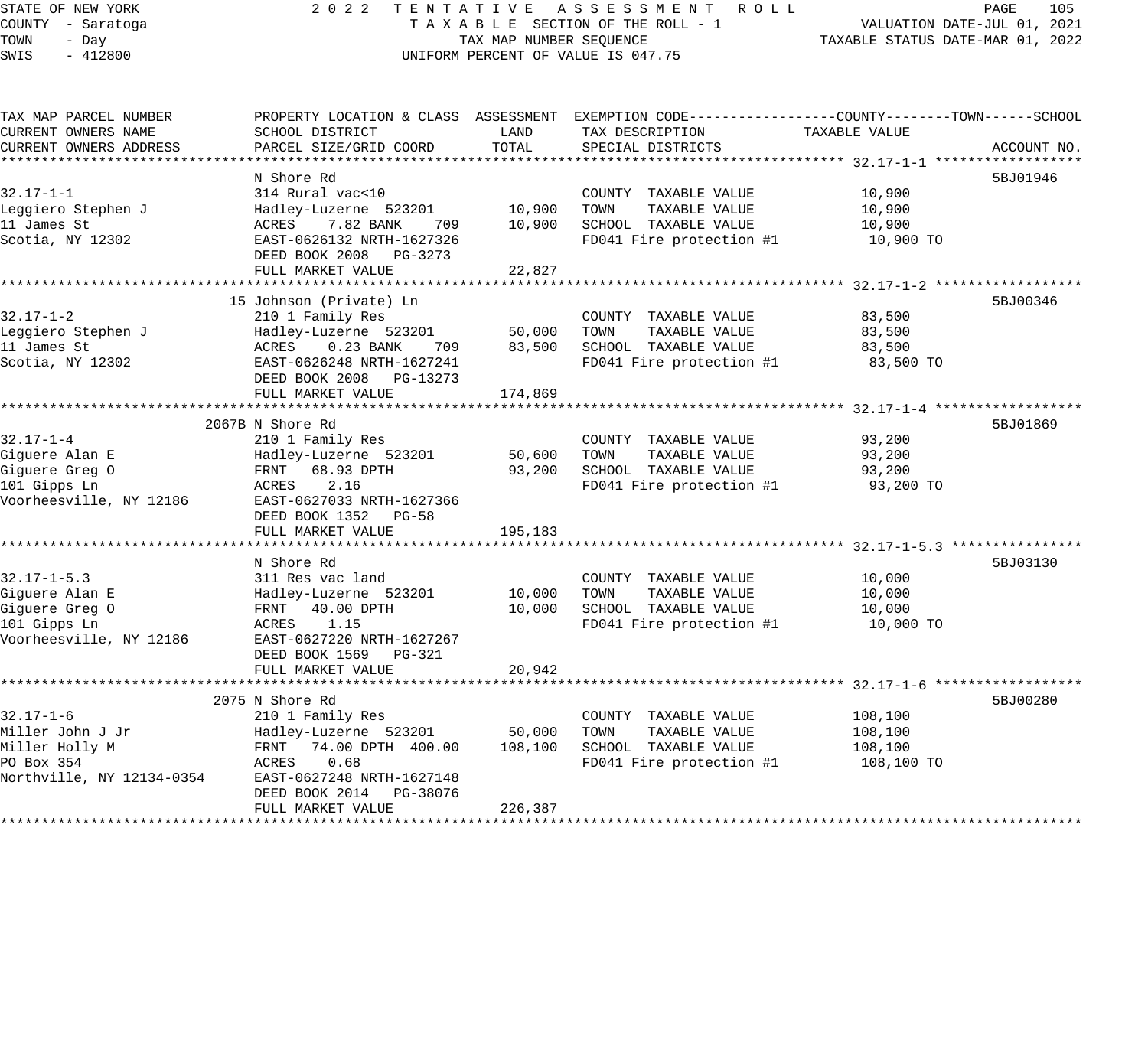# STATE OF NEW YORK 2 0 2 2 T E N T A T I V E A S S E S S M E N T R O L L PAGE 106 COUNTY - Saratoga T A X A B L E SECTION OF THE ROLL - 1 VALUATION DATE-JUL 01, 2021 UNIFORM PERCENT OF VALUE IS 047.75

TOWN - DALUATION DATE-JUL 01, 2021<br>TAXABLE STATUS DATE-MAR 01, 2022

| TAX MAP PARCEL NUMBER   | PROPERTY LOCATION & CLASS ASSESSMENT EXEMPTION CODE----------------COUNTY-------TOWN-----SCHOOL |         |                                    |                                         |                        |
|-------------------------|-------------------------------------------------------------------------------------------------|---------|------------------------------------|-----------------------------------------|------------------------|
| CURRENT OWNERS NAME     | SCHOOL DISTRICT                                                                                 | LAND    | TAX DESCRIPTION                    | TAXABLE VALUE                           |                        |
| CURRENT OWNERS ADDRESS  | PARCEL SIZE/GRID COORD                                                                          | TOTAL   | SPECIAL DISTRICTS                  |                                         | ACCOUNT NO.            |
|                         |                                                                                                 |         | ********************************** | **************** 32.17-1-7 ************ |                        |
|                         | N Shore Rd                                                                                      |         |                                    |                                         | 5BJ02376               |
| $32.17 - 1 - 7$         | 311 Res vac land                                                                                |         | COUNTY TAXABLE VALUE               | 7,500                                   |                        |
| Giguere Alan E          | Hadley-Luzerne 523201                                                                           | 7,500   | TAXABLE VALUE<br>TOWN              | 7,500                                   |                        |
| Giguere Greg O          | 1.60<br>ACRES                                                                                   | 7,500   | SCHOOL TAXABLE VALUE               | 7,500                                   |                        |
| 101 Gipps Ln            | EAST-0627401 NRTH-1627131                                                                       |         | FD041 Fire protection #1           | 7,500 TO                                |                        |
|                         |                                                                                                 |         |                                    |                                         |                        |
| Voorheesville, NY 12186 | DEED BOOK 1569 PG-318                                                                           |         |                                    |                                         |                        |
|                         | FULL MARKET VALUE                                                                               | 15,707  |                                    |                                         |                        |
|                         |                                                                                                 |         |                                    |                                         |                        |
|                         | 2093 N Shore Rd                                                                                 |         |                                    |                                         | 5 L02130               |
| $32.17 - 1 - 8.1$       | 210 1 Family Res                                                                                |         | COUNTY TAXABLE VALUE               | 136,300                                 |                        |
| Kelly Kenneth F         | Hadley-Luzerne 523201                                                                           | 50,000  | TOWN<br>TAXABLE VALUE              | 136,300                                 |                        |
| Kelly Mary Jane         | FRNT 117.80 DPTH                                                                                | 136,300 | SCHOOL TAXABLE VALUE               | 136,300                                 |                        |
| 7 Plainview Road        | ACRES<br>0.71                                                                                   |         | FD041 Fire protection #1           | 136,300 TO                              |                        |
| Bethpage, NY 11714      | EAST-0627466 NRTH-1626682                                                                       |         |                                    |                                         |                        |
|                         | DEED BOOK 2016 PG-33050                                                                         |         |                                    |                                         |                        |
|                         | FULL MARKET VALUE                                                                               | 285,445 |                                    |                                         |                        |
|                         |                                                                                                 |         |                                    |                                         |                        |
|                         | 2089 N Shore Rd                                                                                 |         |                                    |                                         |                        |
| $32.17 - 1 - 8.2$       | 210 1 Family Res                                                                                |         | BAS STAR<br>41854                  | $\mathbf 0$                             | 19,990<br>$\mathbf{0}$ |
| Kane Robert             | Hadley-Luzerne 523201                                                                           | 50,000  | COUNTY TAXABLE VALUE               | 210,300                                 |                        |
| Kane Susan              | FRNT 100.00 DPTH                                                                                | 210,300 | TOWN<br>TAXABLE VALUE              | 210,300                                 |                        |
| 2089 North Shore Rd     | ACRES<br>1.09                                                                                   |         | SCHOOL TAXABLE VALUE               |                                         |                        |
|                         |                                                                                                 |         |                                    | 190,310                                 |                        |
| Hadley, NY 12835        | EAST-0627417 NRTH-1626871                                                                       |         | FD041 Fire protection #1           | 210,300 TO                              |                        |
|                         | DEED BOOK 1271 PG-593                                                                           |         |                                    |                                         |                        |
|                         | FULL MARKET VALUE                                                                               | 440,419 |                                    |                                         |                        |
|                         |                                                                                                 |         |                                    |                                         |                        |
|                         | 2097 N Shore Rd                                                                                 |         |                                    |                                         | 5BJ01931               |
| $32.17 - 1 - 9$         | 210 1 Family Res                                                                                |         | COUNTY TAXABLE VALUE               | 169,100                                 |                        |
| Collyer Christopher     | Hadley-Luzerne 523201                                                                           | 50,000  | TAXABLE VALUE<br>TOWN              | 169,100                                 |                        |
| 638 Stark Terrace       | Death Cert Lillian                                                                              | 169,100 | SCHOOL TAXABLE VALUE               | 169,100                                 |                        |
| Ballston Spa, NY 12020  | Legault Dod 9/5/83                                                                              |         | FD041 Fire protection #1           | 169,100 TO                              |                        |
|                         | 2016/7280 Corrective Deed                                                                       |         |                                    |                                         |                        |
|                         | FRNT 102.63 DPTH                                                                                |         |                                    |                                         |                        |
|                         | ACRES<br>0.65                                                                                   |         |                                    |                                         |                        |
|                         | EAST-0627515 NRTH-1626592                                                                       |         |                                    |                                         |                        |
|                         | DEED BOOK 2017 PG-31244                                                                         |         |                                    |                                         |                        |
|                         | FULL MARKET VALUE                                                                               | 354,136 |                                    |                                         |                        |
|                         |                                                                                                 |         |                                    |                                         |                        |
|                         | N Shore Rd                                                                                      |         |                                    |                                         | 5BJ01952               |
|                         |                                                                                                 |         |                                    |                                         |                        |
| $32.17 - 1 - 10$        | 311 Res vac land                                                                                |         | COUNTY TAXABLE VALUE               | 25,000                                  |                        |
| Collyer Christopher     | Hadley-Luzerne 523201                                                                           | 25,000  | TOWN<br>TAXABLE VALUE              | 25,000                                  |                        |
| 638 Stark Terrace       | Family Irrev Trust                                                                              | 25,000  | SCHOOL TAXABLE VALUE               | 25,000                                  |                        |
| Ballston Spa, NY 12020  | FRNT 110.17 DPTH 302.67                                                                         |         | FD041 Fire protection #1           | 25,000 TO                               |                        |
|                         | ACRES<br>0.68                                                                                   |         |                                    |                                         |                        |
|                         | EAST-0627556 NRTH-1626501                                                                       |         |                                    |                                         |                        |
|                         | DEED BOOK 2017    PG-31244                                                                      |         |                                    |                                         |                        |
|                         | FULL MARKET VALUE                                                                               | 52,356  |                                    |                                         |                        |
|                         |                                                                                                 |         |                                    |                                         |                        |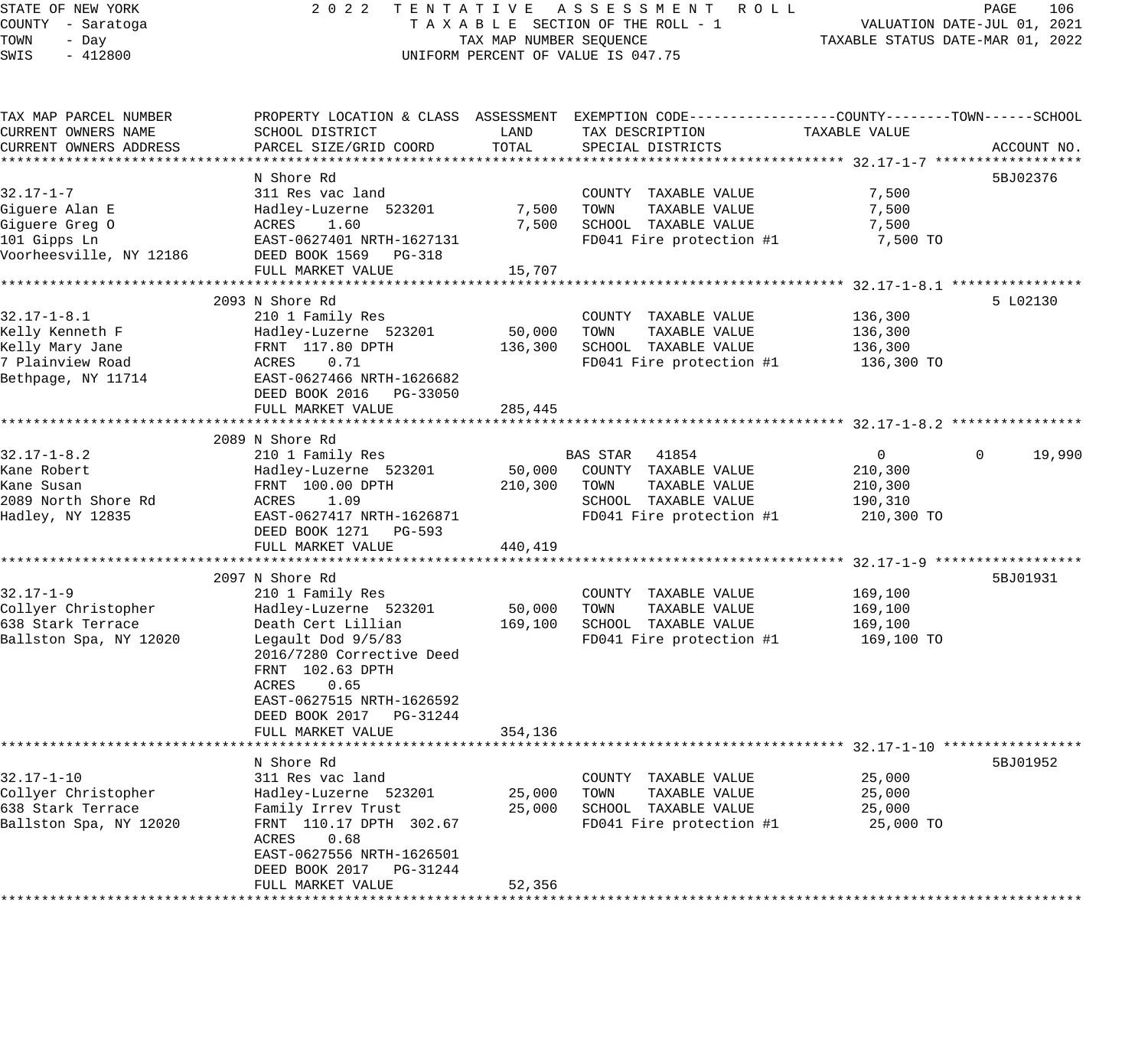| STATE OF NEW YORK                                        | 2 0 2 2                                          |                                                                 | TENTATIVE ASSESSMENT ROLL<br>PAGE<br>107<br>TAXABLE SECTION OF THE ROLL - 1                    |                             |             |  |
|----------------------------------------------------------|--------------------------------------------------|-----------------------------------------------------------------|------------------------------------------------------------------------------------------------|-----------------------------|-------------|--|
| COUNTY - Saratoga                                        |                                                  | VALUATION DATE-JUL 01, 2021<br>TAXABLE STATUS DATE-MAR 01, 2022 |                                                                                                |                             |             |  |
| TOWN<br>- Day                                            | TAX MAP NUMBER SEQUENCE                          |                                                                 |                                                                                                |                             |             |  |
| SWIS<br>$-412800$                                        |                                                  |                                                                 | UNIFORM PERCENT OF VALUE IS 047.75                                                             |                             |             |  |
| TAX MAP PARCEL NUMBER                                    |                                                  |                                                                 | PROPERTY LOCATION & CLASS ASSESSMENT EXEMPTION CODE---------------COUNTY-------TOWN-----SCHOOL |                             |             |  |
| CURRENT OWNERS NAME                                      | SCHOOL DISTRICT                                  | LAND                                                            | TAX DESCRIPTION                                                                                | TAXABLE VALUE               |             |  |
| CURRENT OWNERS ADDRESS                                   | PARCEL SIZE/GRID COORD                           | TOTAL                                                           | SPECIAL DISTRICTS                                                                              |                             | ACCOUNT NO. |  |
|                                                          |                                                  |                                                                 |                                                                                                |                             |             |  |
|                                                          | 2087 N Shore Rd                                  |                                                                 |                                                                                                |                             | 5BJ00700    |  |
| $32.17 - 1 - 11$                                         | 210 1 Family Res                                 |                                                                 | COUNTY TAXABLE VALUE                                                                           | 86,200                      |             |  |
| Park Katherine J                                         | Hadley-Luzerne 523201                            | 50,000                                                          | TAXABLE VALUE<br>TOWN                                                                          | 86,200                      |             |  |
| Park Carol                                               | FRNT 125.00 DPTH 113.00                          | 86,200                                                          | SCHOOL TAXABLE VALUE                                                                           | 86,200                      |             |  |
| 88 Dalkeith Rd                                           | ACRES<br>0.32                                    |                                                                 | FD041 Fire protection #1                                                                       | 86,200 TO                   |             |  |
| Rochester, NY 14609                                      | EAST-0627291 NRTH-1626825                        |                                                                 |                                                                                                |                             |             |  |
|                                                          | DEED BOOK 1100<br>PG-294<br>FULL MARKET VALUE    | 180,524                                                         |                                                                                                |                             |             |  |
|                                                          |                                                  |                                                                 |                                                                                                |                             |             |  |
|                                                          | 2085 N Shore Rd                                  |                                                                 |                                                                                                |                             | 5BJ00538    |  |
| $32.17 - 1 - 12$                                         | 210 1 Family Res                                 |                                                                 | COUNTY TAXABLE VALUE                                                                           | 86,100                      |             |  |
| Barnard Rebecca J                                        | Hadley-Luzerne 523201                            | 50,000                                                          | TOWN<br>TAXABLE VALUE                                                                          | 86,100                      |             |  |
| Barnard Timothy L                                        | FRNT 185.00 DPTH 111.70                          | 86,100                                                          | SCHOOL TAXABLE VALUE                                                                           | 86,100                      |             |  |
| 21 Balsom Way                                            | ACRES<br>0.41                                    |                                                                 | FD041 Fire protection #1                                                                       | 86,100 TO                   |             |  |
| Albany, NY 12205                                         | EAST-0627212 NRTH-1626961                        |                                                                 |                                                                                                |                             |             |  |
|                                                          | DEED BOOK 1667 PG-779                            |                                                                 |                                                                                                |                             |             |  |
|                                                          | FULL MARKET VALUE                                | 180,314                                                         |                                                                                                |                             |             |  |
|                                                          |                                                  |                                                                 |                                                                                                |                             |             |  |
|                                                          | 2059 N Shore Rd                                  |                                                                 |                                                                                                |                             | 5BJ00143    |  |
| $32.17 - 1 - 14$                                         | 311 Res vac land                                 |                                                                 | COUNTY TAXABLE VALUE                                                                           | 12,500                      |             |  |
| Vaillancourt Carol Ann                                   | Hadley-Luzerne 523201                            | 12,500                                                          | TAXABLE VALUE<br>TOWN                                                                          | 12,500                      |             |  |
| Mark Stephen                                             | ACRES<br>0.46                                    | 12,500                                                          | SCHOOL TAXABLE VALUE                                                                           | 12,500                      |             |  |
| 2059 North Shore Rd                                      | EAST-0626665 NRTH-1627207                        |                                                                 | FD041 Fire protection #1                                                                       | 12,500 TO                   |             |  |
| Hadley, NY 12835                                         | DEED BOOK 1241 PG-568                            |                                                                 |                                                                                                |                             |             |  |
|                                                          | FULL MARKET VALUE<br>*************************** | 26,178<br>************                                          |                                                                                                |                             |             |  |
|                                                          |                                                  |                                                                 |                                                                                                |                             |             |  |
| $32.17 - 1 - 15$                                         | 2063 N Shore Rd<br>210 1 Family Res              |                                                                 | COUNTY TAXABLE VALUE                                                                           | 180,000                     | 5BJ02183    |  |
| Whittemore Lawrence                                      | Hadley-Luzerne 523201                            | 50,000                                                          | TOWN<br>TAXABLE VALUE                                                                          | 180,000                     |             |  |
| Whittemore Tawn                                          | FRNT 110.00 DPTH 110.00                          | 180,000                                                         | SCHOOL TAXABLE VALUE                                                                           | 180,000                     |             |  |
| 15 Meadow Dr                                             | ACRES<br>0.25                                    |                                                                 | FD041 Fire protection #1                                                                       | 180,000 TO                  |             |  |
| Queensbury, NY 12804                                     | EAST-0626716 NRTH-1627082                        |                                                                 |                                                                                                |                             |             |  |
|                                                          | DEED BOOK 1112<br>PG-226                         |                                                                 |                                                                                                |                             |             |  |
|                                                          | FULL MARKET VALUE                                | 376,963                                                         |                                                                                                |                             |             |  |
|                                                          | ***********************                          |                                                                 |                                                                                                | ********** 32.17-1-17 ***** |             |  |
|                                                          | N Shore Rd                                       |                                                                 |                                                                                                |                             | 5BJ02104    |  |
| $32.17 - 1 - 17$                                         | 311 Res vac land                                 |                                                                 | COUNTY TAXABLE VALUE                                                                           | 15,000                      |             |  |
| Graff Susan & Gary                                       | Hadley-Luzerne 523201                            | 15,000                                                          | TOWN<br>TAXABLE VALUE                                                                          | 15,000                      |             |  |
| Belschwender Shawn                                       | ACRES<br>0.34                                    | 15,000                                                          | SCHOOL TAXABLE VALUE                                                                           | 15,000                      |             |  |
| Susan Graff (fka Belschwender) EAST-0626475 NRTH-1627101 |                                                  |                                                                 | FD041 Fire protection #1                                                                       | 15,000 TO                   |             |  |
| 25 Marlboro Ave                                          | DEED BOOK 2012<br>PG-29521                       |                                                                 |                                                                                                |                             |             |  |
| Brattleboro, VT 05301                                    | FULL MARKET VALUE                                | 31,414                                                          |                                                                                                |                             |             |  |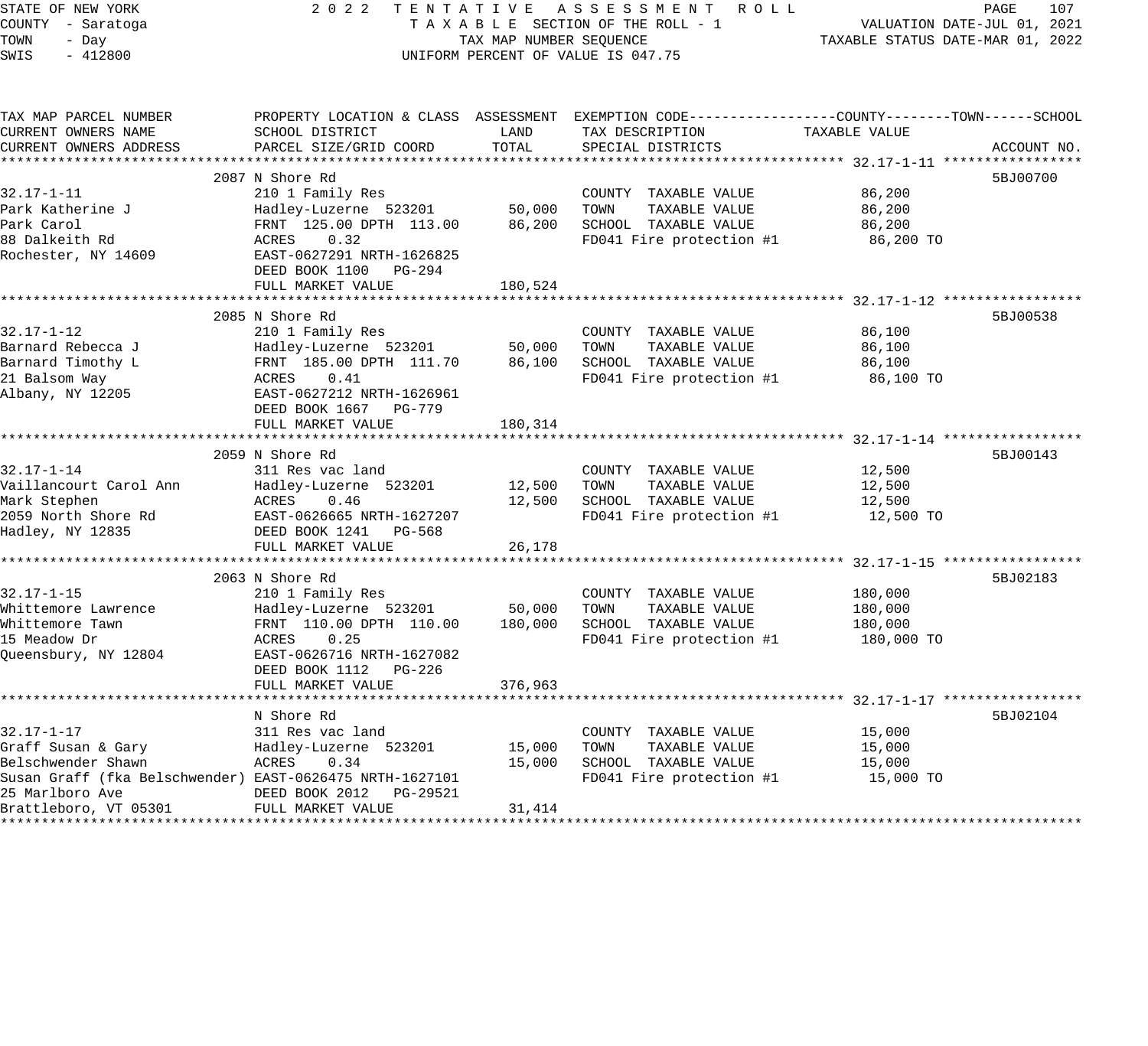| STATE OF NEW YORK       | 2 0 2 2                    |                         | TENTATIVE ASSESSMENT ROLL                                                                      |                                  | 108<br>PAGE                 |
|-------------------------|----------------------------|-------------------------|------------------------------------------------------------------------------------------------|----------------------------------|-----------------------------|
| COUNTY - Saratoga       |                            |                         | TAXABLE SECTION OF THE ROLL - 1                                                                |                                  | VALUATION DATE-JUL 01, 2021 |
| TOWN<br>- Day           |                            | TAX MAP NUMBER SEQUENCE |                                                                                                | TAXABLE STATUS DATE-MAR 01, 2022 |                             |
| SWIS<br>$-412800$       |                            |                         | UNIFORM PERCENT OF VALUE IS 047.75                                                             |                                  |                             |
|                         |                            |                         |                                                                                                |                                  |                             |
| TAX MAP PARCEL NUMBER   |                            |                         | PROPERTY LOCATION & CLASS ASSESSMENT EXEMPTION CODE---------------COUNTY-------TOWN-----SCHOOL |                                  |                             |
| CURRENT OWNERS NAME     | SCHOOL DISTRICT            | LAND                    | TAX DESCRIPTION                                                                                | TAXABLE VALUE                    |                             |
| CURRENT OWNERS ADDRESS  | PARCEL SIZE/GRID COORD     | TOTAL                   | SPECIAL DISTRICTS                                                                              |                                  | ACCOUNT NO.                 |
|                         |                            |                         |                                                                                                |                                  |                             |
|                         | N Shore Rd                 |                         |                                                                                                |                                  | 5BJ02601                    |
| $32.17 - 1 - 18$        | 323 Vacant rural           |                         | COUNTY TAXABLE VALUE                                                                           | 2,600                            |                             |
| Johnson Enos            | Hadley-Luzerne 523201      | 2,600                   | TAXABLE VALUE<br>TOWN                                                                          | 2,600                            |                             |
| Heirs Of Rollin Johnson | Row                        | 2,600                   | SCHOOL TAXABLE VALUE                                                                           | 2,600                            |                             |
| 4133 S Shore Rd         | FRNT<br>50.00 DPTH         |                         | FD041 Fire protection #1                                                                       | 2,600 TO                         |                             |
| Corinth, NY 12822       | 1.12<br>ACRES              |                         |                                                                                                |                                  |                             |
|                         | EAST-0626402 NRTH-1627015  |                         |                                                                                                |                                  |                             |
|                         | DEED BOOK 0837 PG-00513    |                         |                                                                                                |                                  |                             |
|                         | FULL MARKET VALUE          | 5,445                   |                                                                                                |                                  |                             |
|                         |                            |                         |                                                                                                |                                  |                             |
|                         | 2053 N Shore Rd            |                         |                                                                                                |                                  | 5BJ00819                    |
| $32.17 - 1 - 19$        | 210 1 Family Res           |                         | COUNTY TAXABLE VALUE                                                                           | 86,900                           |                             |
| Niemann Carl F          | Hadley-Luzerne 523201      | 50,000                  | TAXABLE VALUE<br>TOWN                                                                          | 86,900                           |                             |
| Niemann Diane J         | FRNT 100.00 DPTH 110.00    | 86,900                  | SCHOOL TAXABLE VALUE                                                                           | 86,900                           |                             |
| 2846 Rt 9               | 0.25<br>ACRES              |                         | FD041 Fire protection #1                                                                       | 86,900 TO                        |                             |
| Valatie, NY 12184       | EAST-0626478 NRTH-1626943  |                         |                                                                                                |                                  |                             |
|                         | DEED BOOK 1531    PG-361   |                         |                                                                                                |                                  |                             |
|                         | FULL MARKET VALUE          | 181,990                 |                                                                                                |                                  |                             |
|                         |                            |                         |                                                                                                |                                  |                             |
|                         | 2056 N Shore Rd            |                         |                                                                                                |                                  | 5BJ00614                    |
| $32.17 - 1 - 21$        | 210 1 Family Res - WTRFNT  |                         | COUNTY TAXABLE VALUE                                                                           | 170,000                          |                             |
| Lynch Daniel            | Hadley-Luzerne 523201      | 75,000                  | TAXABLE VALUE<br>TOWN                                                                          | 170,000                          |                             |
| Lynch Sharon            | FRNT 106.10 DPTH 47.87     | 170,000                 | SCHOOL TAXABLE VALUE                                                                           | 170,000                          |                             |
| 4 Bailey Ln             | 0.08<br>ACRES              |                         | FD041 Fire protection #1                                                                       | 170,000 TO                       |                             |
| Holmdel, NJ 07733       | EAST-0626626 NRTH-1626878  |                         |                                                                                                |                                  |                             |
|                         | DEED BOOK 1694 PG-147      |                         |                                                                                                |                                  |                             |
|                         | FULL MARKET VALUE          | 356,021                 |                                                                                                |                                  |                             |
|                         |                            |                         |                                                                                                |                                  |                             |
|                         | 2052 N Shore Rd            |                         |                                                                                                |                                  | 5BJ00593                    |
| $32.17 - 1 - 22$        | 210 1 Family Res - WTRFNT  |                         | COUNTY TAXABLE VALUE                                                                           | 205,400                          |                             |
| Wolk Karen P            | Hadley-Luzerne 523201      | 67,500                  | TOWN<br>TAXABLE VALUE                                                                          | 205,400                          |                             |
| Smith Leslie D          | KP Wolk w/LWolk-Derksen 5  | 205,400                 | SCHOOL TAXABLE VALUE                                                                           | 205,400                          |                             |
| 468 Canaan Street       | LD Smith w/ AS Guillaume   |                         | FD041 Fire protection #1                                                                       | 205,400 TO                       |                             |
| Canaan, NH 03741        | Per 2021/14155             |                         |                                                                                                |                                  |                             |
|                         | FRNT 130.25 DPTH<br>78.89  |                         |                                                                                                |                                  |                             |
|                         | 0.18<br>ACRES              |                         |                                                                                                |                                  |                             |
|                         | EAST-0626541 NRTH-1626812  |                         |                                                                                                |                                  |                             |
|                         | DEED BOOK 2021<br>PG-14155 |                         |                                                                                                |                                  |                             |
|                         | FULL MARKET VALUE          | 430,157                 |                                                                                                |                                  |                             |
|                         |                            |                         |                                                                                                |                                  |                             |
|                         | 2050 N Shore Rd            |                         |                                                                                                |                                  | 5BJ00845                    |
| 32.17-1-23              | 210 1 Family Res - WTRFNT  |                         | COUNTY TAXABLE VALUE                                                                           | 169,600                          |                             |
| Stack David             | Hadley-Luzerne 523201      | 67,500                  | TOWN<br>TAXABLE VALUE                                                                          | 169,600                          |                             |
| Stack Christine M       | FRNT 130.50 DPTH 78.89     | 169,600                 | SCHOOL TAXABLE VALUE                                                                           | 169,600                          |                             |
| 1179 Goode Rd           | ACRES<br>0.41              |                         | FD041 Fire protection #1                                                                       | 169,600 TO                       |                             |
| Ballston Spa, NY 12020  | EAST-0626436 NRTH-1626720  |                         |                                                                                                |                                  |                             |
|                         | DEED BOOK 1528<br>PG-238   |                         |                                                                                                |                                  |                             |
|                         | FULL MARKET VALUE          | 355,183                 |                                                                                                |                                  |                             |
|                         |                            |                         |                                                                                                |                                  |                             |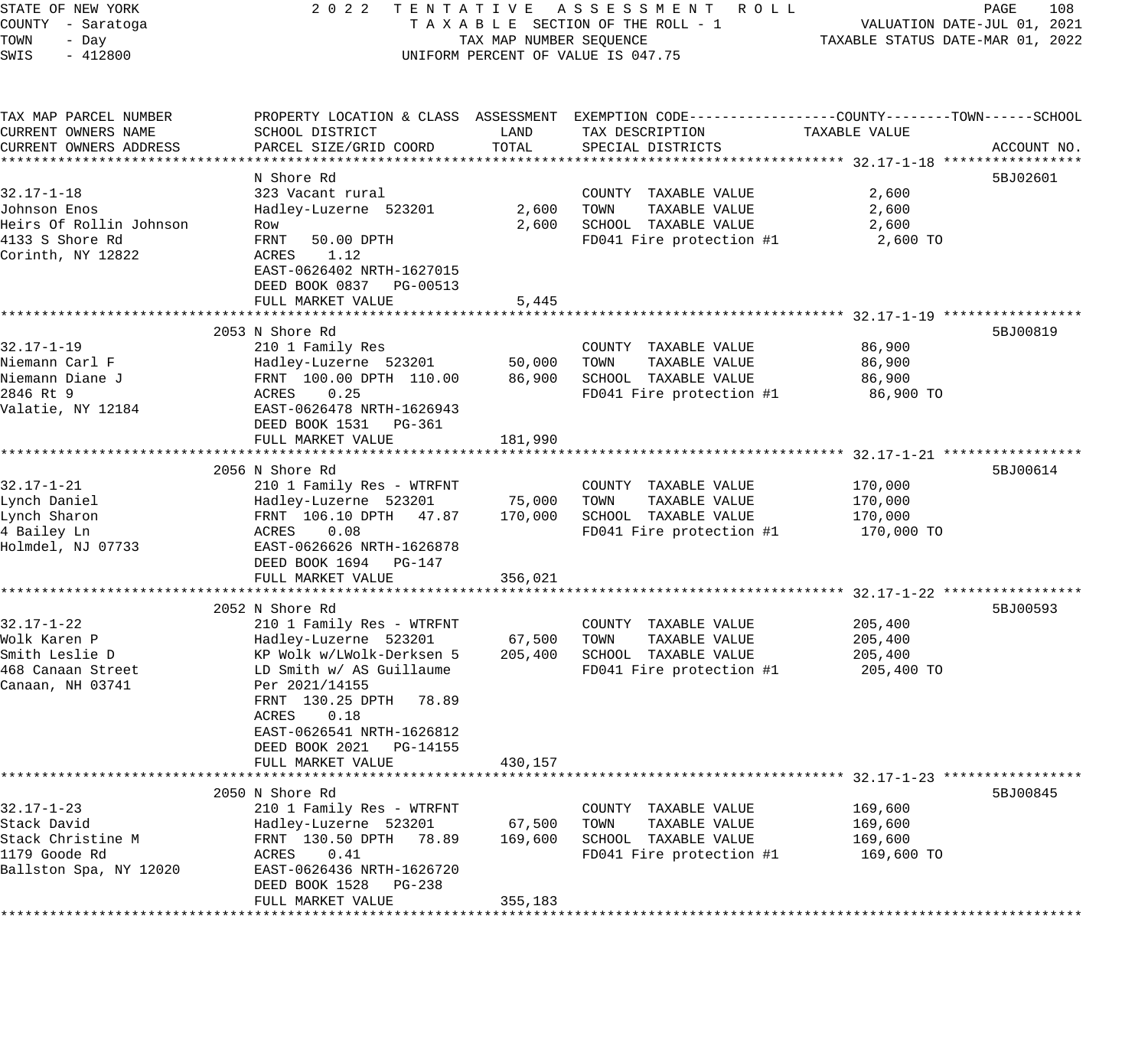| STATE OF NEW YORK<br>COUNTY - Saratoga<br>TOWN<br>- Day<br>SWIS<br>$-412800$                    | 2 0 2 2                                                                                                                                                                                                    | TAX MAP NUMBER SEQUENCE                  | TENTATIVE ASSESSMENT ROLL<br>TAXABLE SECTION OF THE ROLL - 1<br>UNIFORM PERCENT OF VALUE IS 047.75                                     | TAXABLE STATUS DATE-MAR 01, 2022                                                                 | PAGE<br>109<br>VALUATION DATE-JUL 01, 2021 |
|-------------------------------------------------------------------------------------------------|------------------------------------------------------------------------------------------------------------------------------------------------------------------------------------------------------------|------------------------------------------|----------------------------------------------------------------------------------------------------------------------------------------|--------------------------------------------------------------------------------------------------|--------------------------------------------|
| TAX MAP PARCEL NUMBER<br>CURRENT OWNERS NAME<br>CURRENT OWNERS ADDRESS                          | SCHOOL DISTRICT<br>PARCEL SIZE/GRID COORD                                                                                                                                                                  | LAND<br>TOTAL<br>***************         | PROPERTY LOCATION & CLASS ASSESSMENT EXEMPTION CODE---------------COUNTY-------TOWN-----SCHOOL<br>TAX DESCRIPTION<br>SPECIAL DISTRICTS | TAXABLE VALUE<br>*************************** 32.17-1-24 *********                                | ACCOUNT NO.                                |
| $32.17 - 1 - 24$<br>Green Shawn P<br>Green Nicole S<br>6277 Empire Ave<br>Schenectady, NY 12303 | 2044 N Shore Rd<br>210 1 Family Res - WTRFNT<br>Hadley-Luzerne 523201<br>ACRES<br>0.25<br>EAST-0626387 NRTH-1626602<br>DEED BOOK 2017 PG-24833<br>FULL MARKET VALUE<br>*****************                   | 67,500<br>299,700<br>627,644<br>******** | COUNTY TAXABLE VALUE<br>TOWN<br>TAXABLE VALUE<br>SCHOOL TAXABLE VALUE<br>FD041 Fire protection #1                                      | 299,700<br>299,700<br>299,700<br>299,700 TO<br>********** 32.17-1-25 ******************          | 5BJ00894                                   |
| $32.17 - 1 - 25$<br>Ringelberg Nicholas<br>14 Appletree Ct<br>Cilfton Park, NY 12065            | N Shore Rd<br>311 Res vac land<br>Hadley-Luzerne 523201<br>50.00 DPTH 110.00<br>FRNT<br>ACRES<br>0.13<br>EAST-0626366 NRTH-1626881<br>DEED BOOK 2017 PG-37830<br>FULL MARKET VALUE<br>******************** | 12,500<br>12,500<br>26,178               | COUNTY TAXABLE VALUE<br>TAXABLE VALUE<br>TOWN<br>SCHOOL TAXABLE VALUE<br>FD041 Fire protection #1                                      | 12,500<br>12,500<br>12,500<br>12,500 TO<br>*********************** 32.17-1-26 ****************** | 5BJ00213                                   |
| $32.17 - 1 - 26$<br>Hansen Margaret S<br>2347 Southeast 13th St<br>Pompano Beach, FL 33062      | N Shore Rd<br>311 Res vac land<br>Hadley-Luzerne 523201<br>FRNT<br>50.00 DPTH 109.47<br>ACRES<br>0.13<br>EAST-0626322 NRTH-1626856<br>DEED BOOK 1317 PG-742<br>FULL MARKET VALUE                           | 12,500<br>12,500<br>26,178               | COUNTY TAXABLE VALUE<br>TOWN<br>TAXABLE VALUE<br>SCHOOL TAXABLE VALUE<br>FD041 Fire protection #1                                      | 12,500<br>12,500<br>12,500<br>12,500 TO                                                          | 5BJ00820                                   |
|                                                                                                 | *********************                                                                                                                                                                                      |                                          |                                                                                                                                        | *** 32.17-1-27 *****                                                                             |                                            |
| $32.17 - 1 - 27$<br>Wolin Dana<br>30 Ironwood Drive<br>Saratoga Springs, NY 12866               | 2043 N Shore Rd<br>210 1 Family Res<br>Hadley-Luzerne 523201<br>FRNT 133.80 DPTH 100.00<br>0.24<br>ACRES<br>EAST-0626250 NRTH-1626825<br>DEED BOOK 2020 PG-29130<br>FULL MARKET VALUE                      | 50,000<br>79,500<br>166,492              | COUNTY TAXABLE VALUE<br>TOWN<br>TAXABLE VALUE<br>SCHOOL TAXABLE VALUE<br>FD041 Fire protection #1                                      | 79,500<br>79,500<br>79,500<br>79,500 TO                                                          | 5BJ01948                                   |
|                                                                                                 | ********************                                                                                                                                                                                       |                                          |                                                                                                                                        | *********************** 32.17-1-28 *****                                                         |                                            |
| $32.17 - 1 - 28$<br>Burke Craig<br>Burke Carol<br>36 Sodom Rd<br>Hyde Park, NY 12538            | 2035 N Shore Rd<br>210 1 Family Res<br>Hadley-Luzerne 523201<br>FRNT 136.40 DPTH 100.00<br>ACRES<br>0.23<br>EAST-0626130 NRTH-1626818<br>DEED BOOK 2010<br>PG-37971<br>FULL MARKET VALUE                   | 50,000<br>133,000<br>278,534             | COUNTY TAXABLE VALUE<br>TOWN<br>TAXABLE VALUE<br>SCHOOL TAXABLE VALUE<br>FD041 Fire protection #1                                      | 133,000<br>133,000<br>133,000<br>133,000 TO                                                      | 5BJ00810                                   |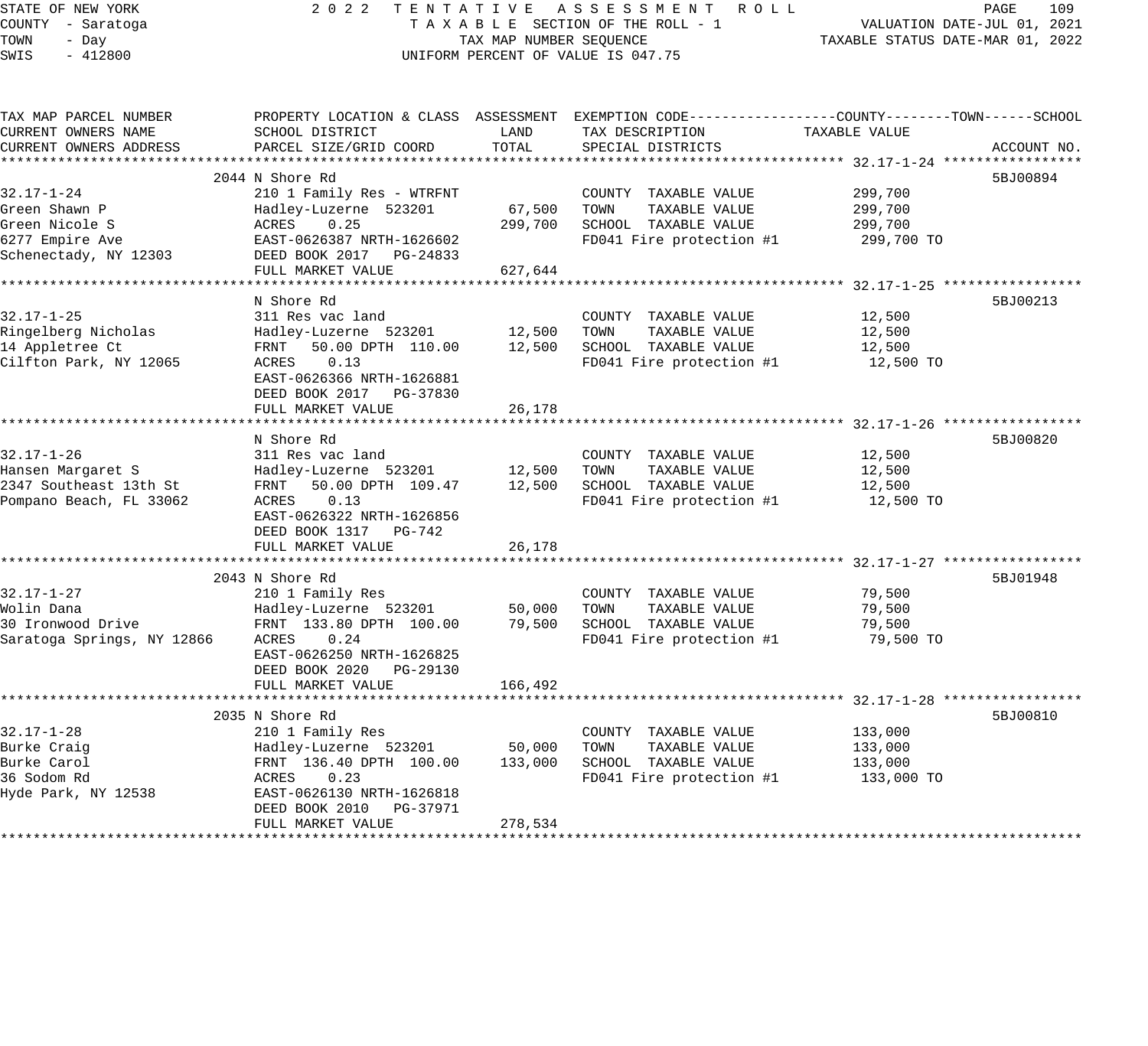| STATE OF NEW YORK<br>COUNTY - Saratoga<br>TOWN<br>- Day<br>SWIS<br>$-412800$                        | 2 0 2 2                                                                                                                                                                                                                                     | TAX MAP NUMBER SEQUENCE      | TENTATIVE ASSESSMENT<br>R O L L<br>TAXABLE SECTION OF THE ROLL - 1<br>UNIFORM PERCENT OF VALUE IS 047.75                                 |                                                            | PAGE<br>110<br>VALUATION DATE-JUL 01, 2021<br>TAXABLE STATUS DATE-MAR 01, 2022 |
|-----------------------------------------------------------------------------------------------------|---------------------------------------------------------------------------------------------------------------------------------------------------------------------------------------------------------------------------------------------|------------------------------|------------------------------------------------------------------------------------------------------------------------------------------|------------------------------------------------------------|--------------------------------------------------------------------------------|
| TAX MAP PARCEL NUMBER<br>CURRENT OWNERS NAME<br>CURRENT OWNERS ADDRESS                              | SCHOOL DISTRICT<br>PARCEL SIZE/GRID COORD                                                                                                                                                                                                   | LAND<br>TOTAL                | PROPERTY LOCATION & CLASS ASSESSMENT EXEMPTION CODE----------------COUNTY-------TOWN------SCHOOL<br>TAX DESCRIPTION<br>SPECIAL DISTRICTS | TAXABLE VALUE                                              | ACCOUNT NO.                                                                    |
|                                                                                                     | ******************************                                                                                                                                                                                                              |                              |                                                                                                                                          |                                                            |                                                                                |
| $32.17 - 1 - 29$<br>Marten Laurence R<br>Marten Virginia J<br>2033 N Shore Dr<br>Hadley, NY 12835   | 2033 N Shore Rd<br>210 1 Family Res<br>Hadley-Luzerne 523201<br>Irrevocable Trust<br>50.50 DPTH 115.50<br>FRNT<br>ACRES<br>0.12<br>EAST-0626051 NRTH-1626835<br>DEED BOOK 2017 PG-17048<br>FULL MARKET VALUE                                | 50,000<br>173,000<br>362,304 | ENH STAR 41834<br>COUNTY TAXABLE VALUE<br>TOWN<br>TAXABLE VALUE<br>SCHOOL TAXABLE VALUE<br>FD041 Fire protection #1                      | $\mathbf 0$<br>173,000<br>173,000<br>123,100<br>173,000 TO | 5BJ00373<br>$\Omega$<br>49,900                                                 |
|                                                                                                     |                                                                                                                                                                                                                                             |                              |                                                                                                                                          |                                                            |                                                                                |
| $32.17 - 1 - 30$<br>Smith Jason Dean<br>Smith Charlene M<br>2031 North Shore Road<br>Day, NY 12835  | 2031 N Shore Rd<br>210 1 Family Res<br>Hadley-Luzerne 523201<br>DF Cichon & PM Ryan Famil<br>Trust<br>Life Estate<br>FRNT<br>63.00 DPTH 100.00<br>ACRES<br>0.14<br>EAST-0625996 NRTH-1626847<br>DEED BOOK 2022 PG-8411<br>FULL MARKET VALUE | 50,000<br>148,100<br>310,157 | COUNTY TAXABLE VALUE<br>TOWN<br>TAXABLE VALUE<br>SCHOOL TAXABLE VALUE<br>FD041 Fire protection #1                                        | 148,100<br>148,100<br>148,100<br>148,100 TO                | 5BJ00394                                                                       |
| $32.17 - 1 - 31$<br>Bronk Robert<br>Bronk Joanne<br>7 Chapel Woods<br>Ballston Lake, NY 12019       | 2029 N Shore Rd<br>210 1 Family Res<br>Hadley-Luzerne 523201<br>FRNT<br>62.00 DPTH 100.00<br>ACRES<br>0.14<br>EAST-0625933 NRTH-1626858<br>DEED BOOK 2021 PG-6680<br>FULL MARKET VALUE                                                      | 50,000<br>186,800<br>391,204 | COUNTY TAXABLE VALUE<br>TOWN<br>TAXABLE VALUE<br>SCHOOL TAXABLE VALUE<br>FD041 Fire protection #1                                        | 186,800<br>186,800<br>186,800<br>186,800 TO                | 5BJ00765                                                                       |
|                                                                                                     |                                                                                                                                                                                                                                             |                              |                                                                                                                                          |                                                            |                                                                                |
| $32.17 - 1 - 32$<br>Lieb Roger W & Maureen A<br>Lieb Kelly A<br>2027 N Shore Rd<br>Hadley, NY 12835 | 2027 N Shore Rd<br>210 1 Family Res<br>Hadley-Luzerne 523201<br>Life Estate RW & MA Leib<br>Deed 2017039055<br>FRNT<br>50.00 DPTH 100.00<br>0.13<br>ACRES<br>EAST-0625872 NRTH-1626866<br>DEED BOOK 2017 PG-39055<br>FULL MARKET VALUE      | 50,000<br>90,000<br>188,482  | 41834<br>ENH STAR<br>COUNTY TAXABLE VALUE<br>TOWN<br>TAXABLE VALUE<br>SCHOOL TAXABLE VALUE<br>FD041 Fire protection #1                   | $\mathbf{0}$<br>90,000<br>90,000<br>40,100<br>90,000 TO    | 5BJ00761<br>$\Omega$<br>49,900                                                 |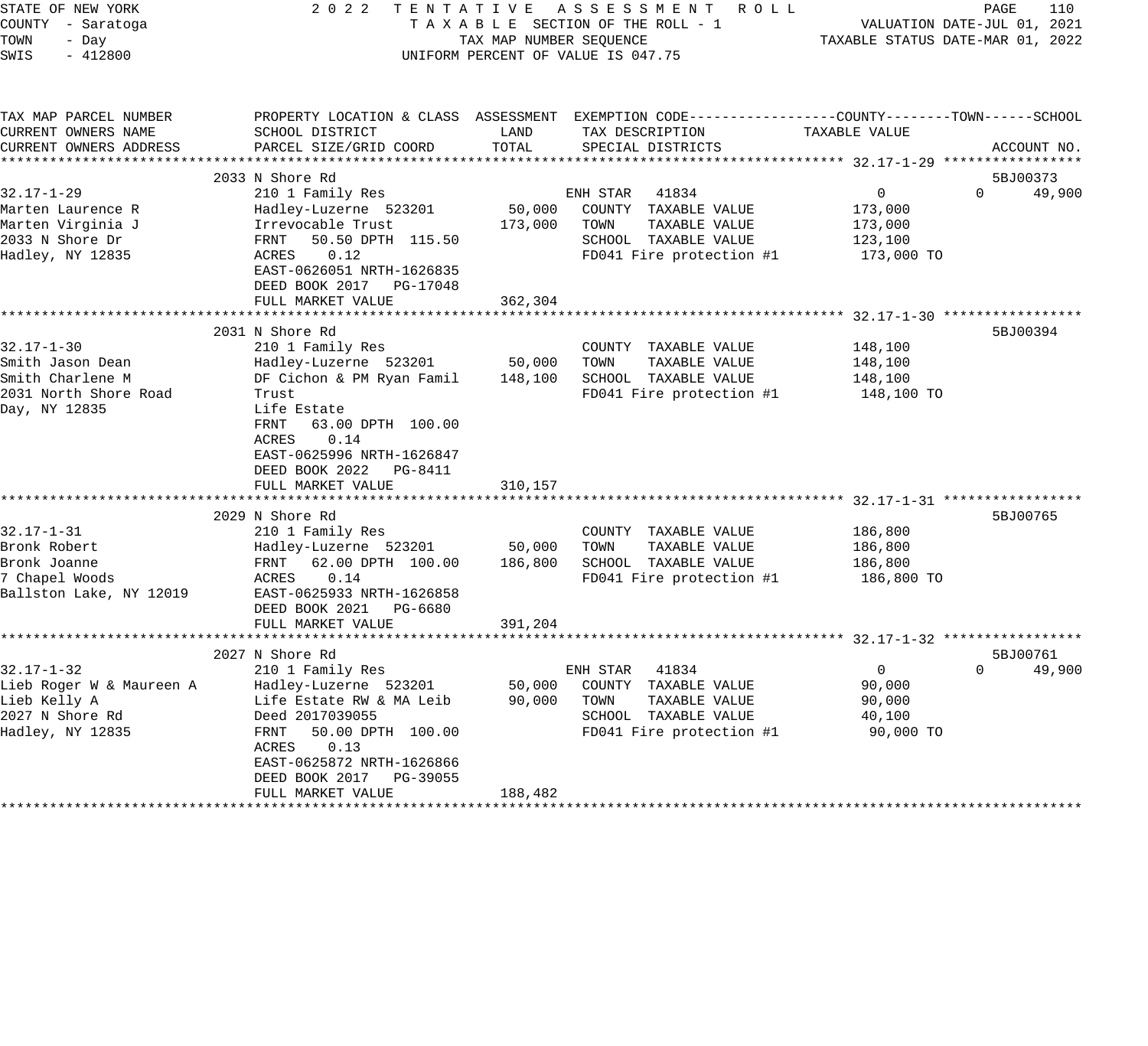| STATE OF NEW YORK<br>COUNTY - Saratoga<br>TOWN<br>- Day<br>SWIS<br>$-412800$ | 2 0 2 2                                                                                                  | TAX MAP NUMBER SEQUENCE | TENTATIVE ASSESSMENT ROLL<br>TAXABLE SECTION OF THE ROLL - 1<br>UNIFORM PERCENT OF VALUE IS 047.75 | TAXABLE STATUS DATE-MAR 01, 2022 | PAGE<br>111<br>VALUATION DATE-JUL 01, 2021 |
|------------------------------------------------------------------------------|----------------------------------------------------------------------------------------------------------|-------------------------|----------------------------------------------------------------------------------------------------|----------------------------------|--------------------------------------------|
| TAX MAP PARCEL NUMBER                                                        |                                                                                                          |                         | PROPERTY LOCATION & CLASS ASSESSMENT EXEMPTION CODE---------------COUNTY-------TOWN-----SCHOOL     |                                  |                                            |
| CURRENT OWNERS NAME                                                          | SCHOOL DISTRICT                                                                                          | LAND                    | TAX DESCRIPTION                                                                                    | TAXABLE VALUE                    |                                            |
| CURRENT OWNERS ADDRESS                                                       | PARCEL SIZE/GRID COORD                                                                                   | TOTAL                   | SPECIAL DISTRICTS                                                                                  |                                  | ACCOUNT NO.                                |
|                                                                              |                                                                                                          |                         |                                                                                                    |                                  |                                            |
| $32.17 - 1 - 33$                                                             | 2025 N Shore Rd<br>270 Mfg housing                                                                       |                         | COUNTY TAXABLE VALUE                                                                               | 116,600                          | 5BJ01897                                   |
| Meier Bruce E                                                                | Hadley-Luzerne 523201                                                                                    | 50,100                  | TOWN<br>TAXABLE VALUE                                                                              | 116,600                          |                                            |
| Meier Laurie B                                                               | Life Estate                                                                                              | 116,600                 | SCHOOL TAXABLE VALUE                                                                               | 116,600                          |                                            |
| 3233 Gait Way                                                                | FRNT 200.00 DPTH                                                                                         |                         | FD041 Fire protection #1                                                                           | 116,600 TO                       |                                            |
| Chapel Hill, NC 27516                                                        | 1.28<br>ACRES<br>EAST-0625741 NRTH-1626986<br>DEED BOOK 2015 PG-5306<br>FULL MARKET VALUE                | 244,188                 |                                                                                                    |                                  |                                            |
|                                                                              | ************************                                                                                 |                         | *********************************** 32.17-1-34 ******************                                  |                                  |                                            |
|                                                                              | 2023 N Shore Rd                                                                                          |                         |                                                                                                    |                                  | 5BJ00102                                   |
| $32.17 - 1 - 34$                                                             | 210 1 Family Res                                                                                         |                         | COUNTY TAXABLE VALUE                                                                               | 65,900                           |                                            |
| Budd William L                                                               | Hadley-Luzerne 523201                                                                                    | 50,000                  | TOWN<br>TAXABLE VALUE                                                                              | 65,900                           |                                            |
| 2175 Jensis Rd                                                               | FRNT 75.00 DPTH 106.53                                                                                   | 65,900                  | SCHOOL TAXABLE VALUE                                                                               | 65,900                           |                                            |
| Castleton, NY 12033                                                          | ACRES<br>$0.17$ BANK<br>762<br>EAST-0625628 NRTH-1626902<br>DEED BOOK 2007 PG-30508<br>FULL MARKET VALUE | 138,010                 | FD041 Fire protection #1                                                                           | 65,900 TO                        |                                            |
|                                                                              | 12 Johnson (Private) Ln                                                                                  |                         |                                                                                                    |                                  | 5BJ00356                                   |
| $32.17 - 1 - 35$                                                             | 260 Seasonal res                                                                                         |                         | COUNTY TAXABLE VALUE                                                                               | 66,100                           |                                            |
| Hansen James                                                                 | Hadley-Luzerne 523201                                                                                    | 50,000                  | TAXABLE VALUE<br>TOWN                                                                              | 66,100                           |                                            |
| Hansen Margaret S                                                            | ACRES<br>0.39                                                                                            | 66,100                  | SCHOOL TAXABLE VALUE                                                                               | 66,100                           |                                            |
| 2347 Southeast 13th St                                                       | EAST-0626158 NRTH-1626947                                                                                |                         | FD041 Fire protection #1                                                                           | 66,100 TO                        |                                            |
| Pompano Beach, FL 33062                                                      | DEED BOOK 0957 PG-1038                                                                                   |                         |                                                                                                    |                                  |                                            |
|                                                                              | FULL MARKET VALUE                                                                                        | 138,429                 |                                                                                                    |                                  |                                            |
|                                                                              | 15 Johnson (Private) Ln                                                                                  |                         |                                                                                                    |                                  | 5BJ01901                                   |
| $32.17 - 1 - 38$                                                             | 311 Res vac land                                                                                         |                         | COUNTY TAXABLE VALUE                                                                               | 12,500                           |                                            |
| Leggiero Stephen J                                                           | Hadley-Luzerne 523201                                                                                    | 12,500                  | TOWN<br>TAXABLE VALUE                                                                              | 12,500                           |                                            |
| 11 James St                                                                  | ACRES<br>$0.24$ BANK<br>709                                                                              | 12,500                  | SCHOOL TAXABLE VALUE                                                                               | 12,500                           |                                            |
| Scotia, NY 12302                                                             | EAST-0626210 NRTH-1627100                                                                                |                         | FD041 Fire protection #1                                                                           | 12,500 TO                        |                                            |
|                                                                              | DEED BOOK 2008 PG-3273                                                                                   |                         |                                                                                                    |                                  |                                            |
|                                                                              | FULL MARKET VALUE                                                                                        | 26,178                  |                                                                                                    |                                  |                                            |
|                                                                              |                                                                                                          |                         | *************************************32.17-1-39 *****************                                  |                                  |                                            |
| $32.17 - 1 - 39$                                                             | Johnson (Private) Ln<br>311 Res vac land                                                                 |                         | COUNTY TAXABLE VALUE                                                                               | 5,000                            | 5BJ00214                                   |
| Theriault Brian A                                                            | Hadley-Luzerne 523201                                                                                    | 5,000                   | TOWN<br>TAXABLE VALUE                                                                              | 5,000                            |                                            |
| 7 PineWood Ln                                                                | ACRES<br>0.11                                                                                            | 5,000                   | SCHOOL TAXABLE VALUE                                                                               | 5,000                            |                                            |
| Ballston Spa, NY 12020-2468                                                  | EAST-0626276 NRTH-1627135                                                                                |                         | FD041 Fire protection #1                                                                           | 5,000 TO                         |                                            |
|                                                                              | DEED BOOK 2017 PG-36893                                                                                  |                         |                                                                                                    |                                  |                                            |
|                                                                              | FULL MARKET VALUE                                                                                        | 10,471                  |                                                                                                    |                                  |                                            |
|                                                                              |                                                                                                          |                         |                                                                                                    |                                  |                                            |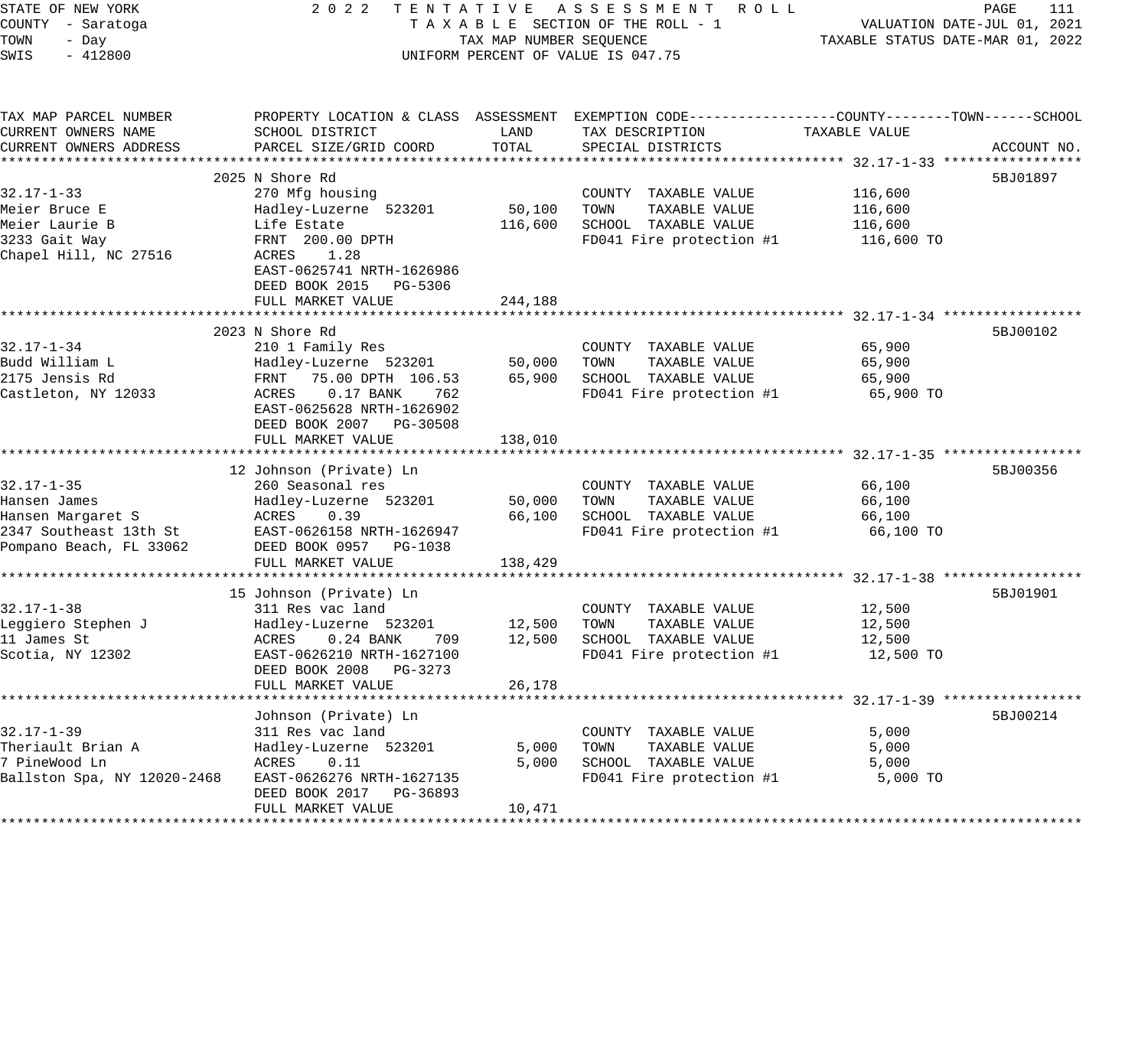| STATE OF NEW YORK          | 2 0 2 2<br>TENTATIVE                 |                                  | A S S E S S M E N T<br>R O L L                               |                                                       | PAGE<br>112                 |
|----------------------------|--------------------------------------|----------------------------------|--------------------------------------------------------------|-------------------------------------------------------|-----------------------------|
| COUNTY - Saratoga          |                                      |                                  | TAXABLE SECTION OF THE ROLL - 1                              |                                                       | VALUATION DATE-JUL 01, 2021 |
| TOWN<br>- Day              | TAX MAP NUMBER SEQUENCE              | TAXABLE STATUS DATE-MAR 01, 2022 |                                                              |                                                       |                             |
| SWIS<br>$-412800$          |                                      |                                  | UNIFORM PERCENT OF VALUE IS 047.75                           |                                                       |                             |
|                            |                                      |                                  |                                                              |                                                       |                             |
| TAX MAP PARCEL NUMBER      | PROPERTY LOCATION & CLASS ASSESSMENT |                                  | EXEMPTION CODE-----------------COUNTY-------TOWN------SCHOOL |                                                       |                             |
| CURRENT OWNERS NAME        | SCHOOL DISTRICT                      | LAND                             | TAX DESCRIPTION                                              | TAXABLE VALUE                                         |                             |
| CURRENT OWNERS ADDRESS     | PARCEL SIZE/GRID COORD               | TOTAL                            | SPECIAL DISTRICTS                                            |                                                       | ACCOUNT NO.                 |
| ************************** |                                      |                                  |                                                              |                                                       |                             |
|                            | 3 Johnson (Private) Ln               |                                  |                                                              |                                                       | 5BJ01945                    |
| 32.17-1-40                 | 210 1 Family Res                     |                                  | COUNTY TAXABLE VALUE                                         | 74,200                                                |                             |
| Graff Susan & Gary         | Hadley-Luzerne 523201                | 50,000                           | TOWN<br>TAXABLE VALUE                                        | 74,200                                                |                             |
| Belschwender Shawn         | FRNT 100.00 DPTH 150.00              | 74,200                           | SCHOOL TAXABLE VALUE                                         | 74,200                                                |                             |
| fka Susan belschwender     | ACRES<br>0.34                        |                                  | FD041 Fire protection #1                                     | 74,200 TO                                             |                             |
| 99 Meetinghouse Ln         | EAST-0626299 NRTH-1626997            |                                  |                                                              |                                                       |                             |
| Brattleboro, VT 05301      | DEED BOOK 2012<br>PG-29519           |                                  |                                                              |                                                       |                             |
|                            | FULL MARKET VALUE                    | 155,393                          |                                                              |                                                       |                             |
|                            |                                      |                                  |                                                              | ******************** 32.17-1-41 ******************    |                             |
|                            | 2059 N Shore Rd                      |                                  |                                                              |                                                       | 5 L02281                    |
| 32.17-1-41                 | 210 1 Family Res                     |                                  | BAS STAR<br>41854                                            | $\Omega$                                              | $\Omega$<br>19,990          |
| Vaillancourt CarolAnn      | Hadley-Luzerne 523201                | 50,000                           | COUNTY TAXABLE VALUE                                         | 111,900                                               |                             |
| Mark Stephen               | FRNT 175.00 DPTH 110.00              | 111,900                          | TAXABLE VALUE<br>TOWN                                        | 111,900                                               |                             |
| 2059 N Shore Rd            | ACRES<br>0.44                        |                                  | SCHOOL TAXABLE VALUE                                         | 91,910                                                |                             |
| Hadley, NY 12835           | EAST-0626597 NRTH-1627011            |                                  | FD041 Fire protection #1                                     | 111,900 TO                                            |                             |
|                            | DEED BOOK 1241<br>PG-571             |                                  |                                                              |                                                       |                             |
|                            | FULL MARKET VALUE                    | 234,346                          |                                                              |                                                       |                             |
| *********                  |                                      |                                  |                                                              | *********************** 32.17-1-42 ****************** |                             |
|                            | 2067A N Shore Rd                     |                                  |                                                              |                                                       | 5BJ00230                    |
| $32.17 - 1 - 42$           | 210 1 Family Res                     |                                  | COUNTY TAXABLE VALUE                                         | 78,300                                                |                             |
| Giguere Alfred             | Hadley-Luzerne 523201                | 51,000                           | TAXABLE VALUE<br>TOWN                                        | 78,300                                                |                             |
| Giguere Shirley            | FRNT 120.00 DPTH 125.00              | 78,300                           | SCHOOL TAXABLE VALUE                                         | 78,300                                                |                             |
| 101 Gipps Ln               | ACRES<br>3.08                        |                                  | FD041 Fire protection #1                                     | 78,300 TO                                             |                             |
| Voorheesville, NY 12186    | EAST-0626694 NRTH-1627399            |                                  |                                                              |                                                       |                             |
|                            | DEED BOOK 1486<br>PG-736             |                                  |                                                              |                                                       |                             |
|                            | FULL MARKET VALUE                    | 163,979                          |                                                              |                                                       |                             |
|                            |                                      | *******                          |                                                              | *********** 32.17-1-43 *****                          |                             |
|                            | 2073 N Shore Rd                      |                                  |                                                              |                                                       | 5BJ00314                    |
| $32.17 - 1 - 43$           | 260 Seasonal res                     |                                  | COUNTY TAXABLE VALUE                                         | 110,000                                               |                             |
| Larson Mary Dawn           | Hadley-Luzerne 523201                | 50,000                           | TOWN<br>TAXABLE VALUE                                        | 110,000                                               |                             |
| 650 Sand Creek Rd          | Life Estate To Fred &                | 110,000                          | SCHOOL TAXABLE VALUE                                         | 110,000                                               |                             |
| Albany, NY 12205           | Helen Danby                          |                                  | FD041 Fire protection #1                                     | 110,000 TO                                            |                             |
|                            | FRNT<br>50.00 DPTH 400.00            |                                  |                                                              |                                                       |                             |
|                            | 0.80<br>ACRES                        |                                  |                                                              |                                                       |                             |
|                            | EAST-0627196 NRTH-1627186            |                                  |                                                              |                                                       |                             |
|                            | DEED BOOK 1562<br>$PG-353$           |                                  |                                                              |                                                       |                             |
|                            | FULL MARKET VALUE                    | 230,366                          |                                                              |                                                       |                             |
|                            |                                      |                                  |                                                              | $32.18 - 1 - 1$ ****************                      |                             |
|                            | N Shore Rd                           |                                  |                                                              |                                                       | 5BJ01895                    |
| 32.18-1-1                  | 311 Res vac land                     |                                  | COUNTY TAXABLE VALUE                                         | 50,000                                                |                             |
| Palleschi Robert B         | Hadley-Luzerne 523201                | 50,000                           | TOWN<br>TAXABLE VALUE                                        | 50,000                                                |                             |
| 12 Genesee Ave             | FRNT 101.25 DPTH 315.00              | 50,000                           | SCHOOL TAXABLE VALUE                                         |                                                       |                             |
| Binghamton, NY 13903       | 0.71                                 |                                  |                                                              | 50,000                                                |                             |
|                            | ACRES                                |                                  | FD041 Fire protection #1                                     | 50,000 TO                                             |                             |
|                            | EAST-0627612 NRTH-1626417            |                                  |                                                              |                                                       |                             |
|                            | DEED BOOK 1041<br>$PG-92$            |                                  |                                                              |                                                       |                             |
|                            | FULL MARKET VALUE                    | 104,712                          |                                                              |                                                       |                             |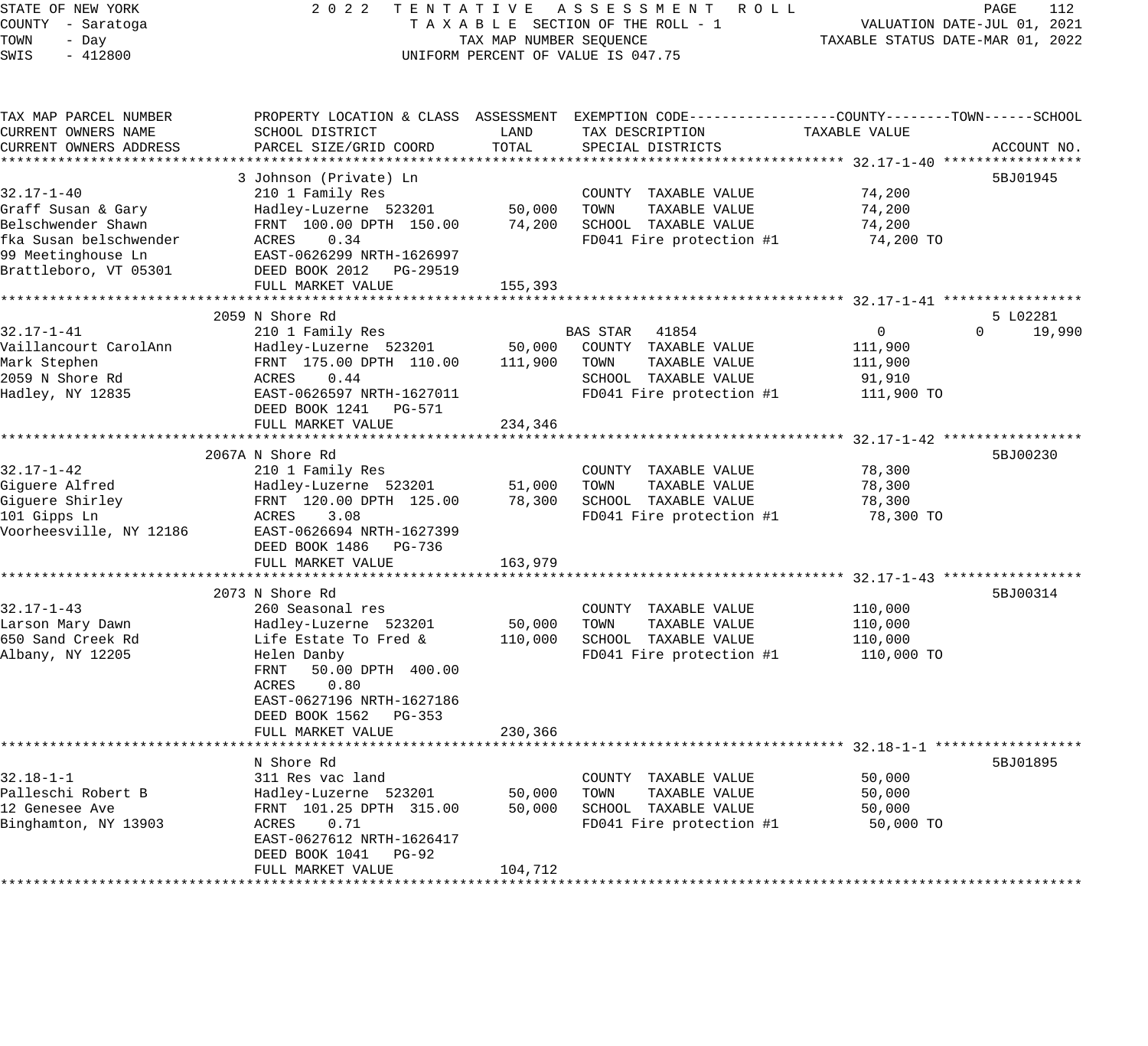| STATE OF NEW YORK<br>COUNTY - Saratoga | 2 0 2 2                                      | TENTATIVE                        | ASSESSMENT ROLL<br>TAXABLE SECTION OF THE ROLL - 1                                             |               | PAGE<br>113<br>VALUATION DATE-JUL 01, 2021 |
|----------------------------------------|----------------------------------------------|----------------------------------|------------------------------------------------------------------------------------------------|---------------|--------------------------------------------|
| TOWN<br>- Day                          |                                              | TAXABLE STATUS DATE-MAR 01, 2022 |                                                                                                |               |                                            |
| SWIS<br>$-412800$                      |                                              | TAX MAP NUMBER SEQUENCE          | UNIFORM PERCENT OF VALUE IS 047.75                                                             |               |                                            |
|                                        |                                              |                                  |                                                                                                |               |                                            |
| TAX MAP PARCEL NUMBER                  |                                              |                                  | PROPERTY LOCATION & CLASS ASSESSMENT EXEMPTION CODE---------------COUNTY-------TOWN-----SCHOOL |               |                                            |
| CURRENT OWNERS NAME                    | SCHOOL DISTRICT                              | LAND                             | TAX DESCRIPTION                                                                                | TAXABLE VALUE |                                            |
| CURRENT OWNERS ADDRESS                 | PARCEL SIZE/GRID COORD                       | TOTAL                            | SPECIAL DISTRICTS                                                                              |               | ACCOUNT NO.                                |
|                                        |                                              |                                  |                                                                                                |               |                                            |
|                                        | 2107 N Shore Rd                              |                                  |                                                                                                |               | 5BJ01904                                   |
| $32.18 - 1 - 2$                        | 210 1 Family Res                             |                                  | COUNTY TAXABLE VALUE                                                                           | 144,400       |                                            |
| Palleschi Robert B                     | Hadley-Luzerne 523201                        | 50,000                           | TOWN<br>TAXABLE VALUE                                                                          | 144,400       |                                            |
| Palleschi Theresa K                    | FRNT 100.34 DPTH 320.00                      | 144,400                          | SCHOOL TAXABLE VALUE                                                                           | 144,400       |                                            |
| 12 Genesee Ave                         | ACRES<br>0.73                                |                                  | FD041 Fire protection #1                                                                       | 144,400 TO    |                                            |
| Binghamton, NY 13903                   | EAST-0627667 NRTH-1626333                    |                                  |                                                                                                |               |                                            |
|                                        | DEED BOOK 2013 PG-12761<br>FULL MARKET VALUE | 302,408                          |                                                                                                |               |                                            |
|                                        |                                              |                                  |                                                                                                |               |                                            |
|                                        | 2113 N Shore Rd                              |                                  |                                                                                                |               | 5BJ01893                                   |
| $32.18 - 1 - 3$                        | 270 Mfg housing                              |                                  | COUNTY TAXABLE VALUE                                                                           | 91,200        |                                            |
| Hellmer George A                       | Hadley-Luzerne 523201                        | 50,000                           | TOWN<br>TAXABLE VALUE                                                                          | 91,200        |                                            |
| 161 Van Buren St                       | 99.96 DPTH 320.00<br>FRNT                    | 91,200                           | SCHOOL TAXABLE VALUE                                                                           | 91,200        |                                            |
| Massapequa Park, NY 11762              | ACRES<br>0.73                                |                                  | FD041 Fire protection #1                                                                       | 91,200 TO     |                                            |
|                                        | EAST-0627720 NRTH-1626247                    |                                  |                                                                                                |               |                                            |
|                                        | DEED BOOK 1736 PG-587                        |                                  |                                                                                                |               |                                            |
|                                        | FULL MARKET VALUE                            | 190,995                          |                                                                                                |               |                                            |
|                                        |                                              |                                  |                                                                                                |               |                                            |
|                                        | N Shore Rd                                   |                                  |                                                                                                |               | 5BJ01898                                   |
| $32.18 - 1 - 4$                        | 311 Res vac land                             |                                  | COUNTY TAXABLE VALUE                                                                           | 25,000        |                                            |
| Harper Peter J                         | Hadley-Luzerne 523201                        | 25,000                           | TOWN<br>TAXABLE VALUE                                                                          | 25,000        |                                            |
| 1 Short St                             | FRNT 109.23 DPTH 312.00                      | 25,000                           | SCHOOL TAXABLE VALUE                                                                           | 25,000        |                                            |
| Albany, NY 12203                       | 0.72<br>ACRES                                |                                  | FD041 Fire protection #1                                                                       | 25,000 TO     |                                            |
|                                        | EAST-0627774 NRTH-1626167                    |                                  |                                                                                                |               |                                            |
|                                        | DEED BOOK 2016 PG-22071<br>FULL MARKET VALUE | 52,356                           |                                                                                                |               |                                            |
|                                        |                                              |                                  |                                                                                                |               |                                            |
|                                        | 2119 N Shore Rd                              |                                  |                                                                                                |               | 5BJ00300                                   |
| $32.18 - 1 - 5$                        | 270 Mfg housing                              |                                  | COUNTY TAXABLE VALUE                                                                           | 89,400        |                                            |
| Harper Peter J                         | Hadley-Luzerne 523201                        | 50,000                           | TAXABLE VALUE<br>TOWN                                                                          | 89,400        |                                            |
| 1 Short St                             | FRNT 100.00 DPTH 310.00                      | 89,400                           | SCHOOL TAXABLE VALUE                                                                           | 89,400        |                                            |
| Albany, NY 12203                       | ACRES<br>0.65                                |                                  | FD041 Fire protection #1                                                                       | 89,400 TO     |                                            |
|                                        | EAST-0627835 NRTH-1626088                    |                                  |                                                                                                |               |                                            |
|                                        | DEED BOOK 2016 PG-22070                      |                                  |                                                                                                |               |                                            |
|                                        | FULL MARKET VALUE                            | 187,225                          |                                                                                                |               |                                            |
|                                        | ************************                     | **********                       | *********************************** 32.18-1-6 *******************                              |               |                                            |
|                                        | 2125 N Shore Rd                              |                                  |                                                                                                |               | 5BJ00585                                   |
| $32.18 - 1 - 6$                        | 210 1 Family Res                             |                                  | COUNTY TAXABLE VALUE                                                                           | 81,900        |                                            |
| Rafun Adam                             | Hadley-Luzerne 523201                        | 50,200                           | TOWN<br>TAXABLE VALUE                                                                          | 81,900        |                                            |
| 33 Hyspot Rd                           | FRNT 199.88 DPTH                             | 81,900                           | SCHOOL TAXABLE VALUE                                                                           | 81,900        |                                            |
| Greenfield Center, NY 12833            | ACRES<br>1.35                                |                                  | FD041 Fire protection #1                                                                       | 81,900 TO     |                                            |
|                                        | EAST-0627923 NRTH-1625970                    |                                  |                                                                                                |               |                                            |
|                                        | DEED BOOK 2013 PG-31016                      |                                  |                                                                                                |               |                                            |
|                                        | FULL MARKET VALUE                            | 171,518                          |                                                                                                |               |                                            |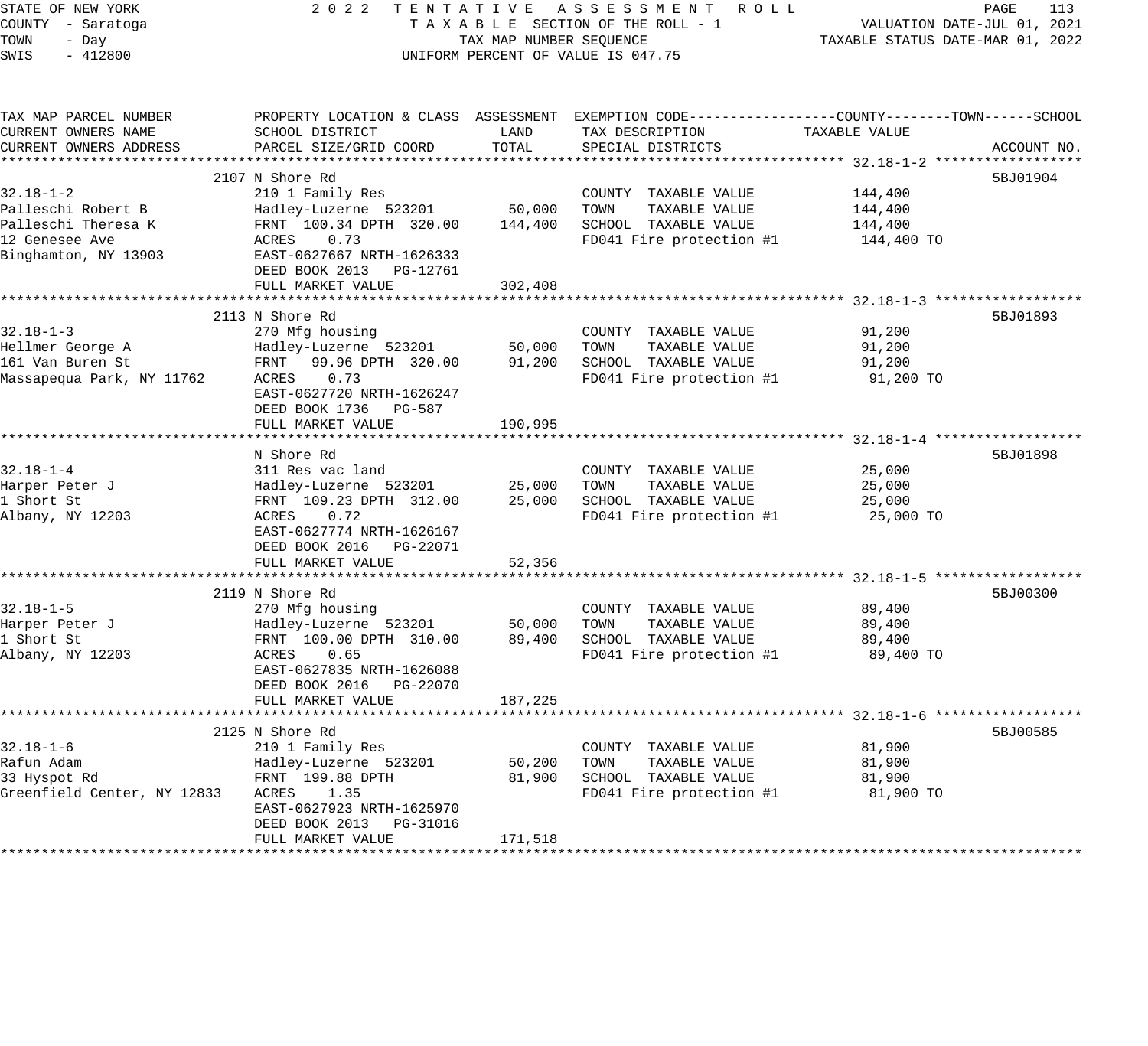| STATE OF NEW YORK                             | 2 0 2 2                                                                                         |                         | TENTATIVE ASSESSMENT ROLL                        |                                  | PAGE<br>114                 |
|-----------------------------------------------|-------------------------------------------------------------------------------------------------|-------------------------|--------------------------------------------------|----------------------------------|-----------------------------|
| COUNTY - Saratoga<br>TOWN<br>- Day            |                                                                                                 | TAX MAP NUMBER SEQUENCE | TAXABLE SECTION OF THE ROLL - 1                  | TAXABLE STATUS DATE-MAR 01, 2022 | VALUATION DATE-JUL 01, 2021 |
| $-412800$<br>SWIS                             |                                                                                                 |                         | UNIFORM PERCENT OF VALUE IS 047.75               |                                  |                             |
|                                               |                                                                                                 |                         |                                                  |                                  |                             |
| TAX MAP PARCEL NUMBER                         | PROPERTY LOCATION & CLASS ASSESSMENT EXEMPTION CODE---------------COUNTY-------TOWN------SCHOOL |                         |                                                  |                                  |                             |
| CURRENT OWNERS NAME                           | SCHOOL DISTRICT                                                                                 | LAND                    | TAX DESCRIPTION                                  | TAXABLE VALUE                    |                             |
| CURRENT OWNERS ADDRESS                        | PARCEL SIZE/GRID COORD                                                                          | TOTAL                   | SPECIAL DISTRICTS                                |                                  | ACCOUNT NO.                 |
|                                               |                                                                                                 |                         |                                                  |                                  |                             |
| $32.18 - 1 - 7$                               | 2127 N Shore Rd<br>210 1 Family Res                                                             |                         |                                                  | 212,300                          | 5BJ02311                    |
| Connors Edward J                              | Hadley-Luzerne 523201                                                                           | 50,000                  | COUNTY TAXABLE VALUE<br>TOWN<br>TAXABLE VALUE    | 212,300                          |                             |
| Connors Teresa                                | Edward J Connors Rev Trus                                                                       | 212,300                 | SCHOOL TAXABLE VALUE                             | 212,300                          |                             |
| 91 Villa Road                                 | FRNT 100.00 DPTH 299.00                                                                         |                         | FD041 Fire protection #1                         | 212,300 TO                       |                             |
| Pearl River, NY 10965                         | ACRES<br>$0.64$ BANK<br>601                                                                     |                         |                                                  |                                  |                             |
|                                               | EAST-0627999 NRTH-1625849                                                                       |                         |                                                  |                                  |                             |
|                                               | DEED BOOK 2017 PG-20962                                                                         |                         |                                                  |                                  |                             |
|                                               | FULL MARKET VALUE                                                                               | 444,607                 |                                                  |                                  |                             |
|                                               |                                                                                                 |                         |                                                  |                                  |                             |
|                                               | 2133 N Shore Rd                                                                                 |                         |                                                  |                                  | 5BJ00447                    |
| $32.18 - 1 - 8$                               | 210 1 Family Res                                                                                |                         | ENH STAR<br>41834                                | 0                                | 49,900<br>$\Omega$          |
| Longley David W<br>Longley Kathryn L          | Hadley-Luzerne 523201<br>FRNT 200.00 DPTH                                                       | 50,200<br>111,025       | COUNTY TAXABLE VALUE<br>TAXABLE VALUE<br>TOWN    | 111,025<br>111,025               |                             |
| 2133 N Shore Rd                               | ACRES<br>1.36                                                                                   |                         | SCHOOL TAXABLE VALUE                             | 61,125                           |                             |
| Hadley, NY 12835                              | EAST-0628075 NRTH-1625720                                                                       |                         | FD041 Fire protection #1                         | 111,025 TO                       |                             |
|                                               | DEED BOOK 1559 PG-237                                                                           |                         |                                                  |                                  |                             |
|                                               | FULL MARKET VALUE                                                                               | 232,513                 |                                                  |                                  |                             |
|                                               |                                                                                                 |                         |                                                  |                                  |                             |
|                                               | 2139 N Shore Rd                                                                                 |                         |                                                  |                                  | 5BJ00225                    |
| $32.18 - 1 - 9$                               | 260 Seasonal res                                                                                |                         | COUNTY TAXABLE VALUE                             | 85,600                           |                             |
| Foster Patricia Ann                           | Hadley-Luzerne 523201                                                                           | 50,000                  | TAXABLE VALUE<br>TOWN                            | 85,600                           |                             |
| Seaburg Karin S-Trustee<br>848 Sacandaga Road | LifeEstate Patricia Ann F                                                                       | 85,600                  | SCHOOL TAXABLE VALUE<br>FD041 Fire protection #1 | 85,600<br>85,600 TO              |                             |
| Glenville, NY 12302                           | WA & KS Seaburg Irrev Tr<br>dtd 9/7/2017                                                        |                         |                                                  |                                  |                             |
|                                               | FRNT 100.00 DPTH 344.00                                                                         |                         |                                                  |                                  |                             |
|                                               | ACRES<br>0.70                                                                                   |                         |                                                  |                                  |                             |
|                                               | EAST-0628146 NRTH-1625600                                                                       |                         |                                                  |                                  |                             |
|                                               | DEED BOOK 2017 PG-28951                                                                         |                         |                                                  |                                  |                             |
|                                               | FULL MARKET VALUE                                                                               | 179,267                 |                                                  |                                  |                             |
|                                               |                                                                                                 |                         |                                                  |                                  |                             |
|                                               | 2143 N Shore Rd                                                                                 |                         |                                                  |                                  | 5BJ00304<br>$\Omega$        |
| $32.18 - 1 - 10$<br>Allen Neil H              | 210 1 Family Res<br>Hadley-Luzerne 523201                                                       | 50,000                  | 41834<br>ENH STAR<br>COUNTY TAXABLE VALUE        | $\overline{0}$<br>165,000        | 49,900                      |
| Allen Frances E                               | FRNT 100.00 DPTH 364.00                                                                         | 165,000                 | TAXABLE VALUE<br>TOWN                            | 165,000                          |                             |
| 2143 North Shore Rd                           | 0.73<br>ACRES                                                                                   |                         | SCHOOL TAXABLE VALUE                             | 115,100                          |                             |
| Hadley, NY 12835                              | EAST-0628188 NRTH-1625514                                                                       |                         | FD041 Fire protection #1                         | 165,000 TO                       |                             |
|                                               | DEED BOOK 1270<br>PG-149                                                                        |                         |                                                  |                                  |                             |
|                                               | FULL MARKET VALUE                                                                               | 345,550                 |                                                  |                                  |                             |
|                                               |                                                                                                 |                         |                                                  |                                  |                             |
|                                               | 2157 B N Shore Rd                                                                               |                         |                                                  |                                  | 5BJ00782                    |
| $32.18 - 1 - 13$                              | 280 Res Multiple                                                                                |                         | COUNTY TAXABLE VALUE                             | 107,800                          |                             |
| Oshea Doreen R<br>Raible Darlene M            | Hadley-Luzerne 523201<br>Driveway Easement Agrmt                                                | 75,000<br>107,800       | TAXABLE VALUE<br>TOWN<br>SCHOOL TAXABLE VALUE    | 107,800<br>107,800               |                             |
| 430 Pearl St                                  | Bk1543Pg599 Margare                                                                             |                         | FD041 Fire protection #1                         | 107,800 TO                       |                             |
| Kingston, NY 12401                            | Gohl familt Living Trust                                                                        |                         |                                                  |                                  |                             |
|                                               | FRNT 100.00 DPTH                                                                                |                         |                                                  |                                  |                             |
|                                               | ACRES<br>1.70                                                                                   |                         |                                                  |                                  |                             |
|                                               | EAST-0628350 NRTH-1625220                                                                       |                         |                                                  |                                  |                             |
|                                               | DEED BOOK 2019<br>PG-34749                                                                      |                         |                                                  |                                  |                             |
|                                               | FULL MARKET VALUE                                                                               | 225,759                 |                                                  |                                  |                             |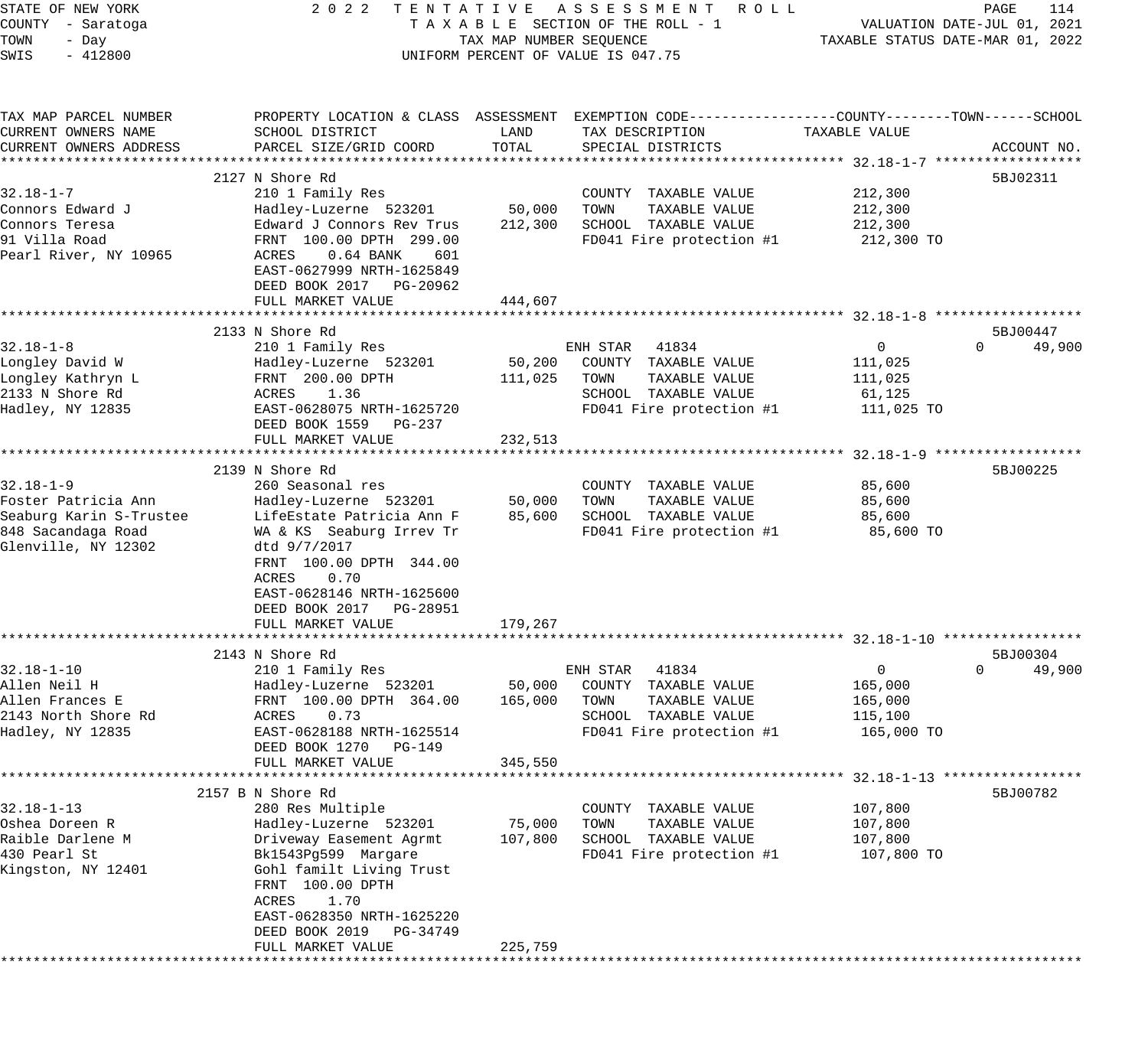| TAXABLE STATUS DATE-MAR 01, 2022<br>TOWN<br>- Day<br>TAX MAP NUMBER SEQUENCE<br>$-412800$<br>UNIFORM PERCENT OF VALUE IS 047.75<br>SWIS<br>CURRENT OWNERS NAME<br>SCHOOL DISTRICT<br>LAND<br>TAX DESCRIPTION<br>TAXABLE VALUE<br>CURRENT OWNERS ADDRESS<br>PARCEL SIZE/GRID COORD<br>TOTAL<br>SPECIAL DISTRICTS<br>2152 N Shore Rd<br>5BJ00507<br>$32.18 - 1 - 14$<br>210 1 Family Res<br>COUNTY TAXABLE VALUE<br>572,200<br>202,500<br>Kelleher Michael J<br>TOWN<br>TAXABLE VALUE<br>Hadley-Luzerne 523201<br>572,200<br>Kelleher Lynn M<br>FRNT 211.90 DPTH 87.50<br>SCHOOL TAXABLE VALUE<br>572,200<br>572,200<br>0.49<br>FD041 Fire protection #1<br>ACRES<br>572,200 TO<br>EAST-0628018 NRTH-1625177<br>DEED BOOK 1666 PG-566<br>1198,325<br>FULL MARKET VALUE<br>2146 N Shore Rd<br>5BJ00192<br>$32.18 - 1 - 15$<br>ENH STAR 41834<br>$\overline{0}$<br>$\Omega$<br>210 1 Family Res<br>Lemma Charles<br>75,000<br>Hadley-Luzerne 523201<br>COUNTY TAXABLE VALUE<br>172,800<br>Lemma Kyle<br>FRNT<br>97.70 DPTH 95.00<br>172,800<br>TOWN<br>TAXABLE VALUE<br>172,800<br>2146 North Shore Rd<br>ACRES<br>$0.18$ BANK<br>709<br>SCHOOL TAXABLE VALUE<br>122,900<br>Hadley, NY 12835<br>EAST-0627976 NRTH-1625338<br>FD041 Fire protection #1<br>172,800 TO<br>DEED BOOK 2021 PG-24368<br>FULL MARKET VALUE<br>361,885<br>2142 N Shore Rd<br>5BJ00274<br>210 1 Family Res - WTRFNT<br>230,900<br>COUNTY TAXABLE VALUE<br>75,000<br>Hadley-Luzerne 523201<br>TOWN<br>TAXABLE VALUE<br>230,900<br>Haberland Paula A<br>FRNT 105.00 DPTH 107.00<br>SCHOOL TAXABLE VALUE<br>230,900<br>230,900<br>FD041 Fire protection #1<br>ACRES<br>0.23<br>230,900 TO<br>EAST-0627931 NRTH-1625423<br>DEED BOOK 2016 PG-10897<br>FULL MARKET VALUE<br>483,560<br>2138 N Shore Rd<br>5BJ00414<br>$32.18 - 1 - 17$<br>210 1 Family Res<br>COUNTY TAXABLE VALUE<br>215,500<br>Willette Cindy J<br>Hadley-Luzerne 523201<br>75,000<br>TOWN<br>TAXABLE VALUE<br>215,500<br>Willette Charles<br>FRNT<br>99.90 DPTH 107.00<br>215,500<br>SCHOOL TAXABLE VALUE<br>215,500<br>2138 N. SHORE ROAD<br>ACRES<br>0.24<br>FD041 Fire protection #1<br>215,500 TO<br>HADLEY, NY 12385<br>EAST-0627887 NRTH-1625514<br>DEED BOOK 2021 PG-27871<br>FULL MARKET VALUE<br>451,309<br>5BJ00860<br>2132 N Shore Rd<br>$32.18 - 1 - 18$<br>210 1 Family Res - WTRFNT<br>179,000<br>COUNTY TAXABLE VALUE<br>Textores William O Jr<br>Hadley-Luzerne 523201<br>75,000<br>TAXABLE VALUE<br>179,000<br>TOWN<br>Textores Elfrieda E<br>Life Use To Grantors<br>179,000<br>SCHOOL TAXABLE VALUE<br>179,000<br>Etal Trustee<br>FD041 Fire protection #1<br>FRNT 201.00 DPTH 145.50<br>179,000 TO<br>217 Parkview<br>ACRES<br>0.47<br>Pompton Plains, NJ 07444<br>EAST-0627825 NRTH-1625652<br>DEED BOOK 1515 PG-110<br>FULL MARKET VALUE<br>374,869 | STATE OF NEW YORK<br>COUNTY - Saratoga | 2022 TENTATIVE ASSESSMENT ROLL<br>TAXABLE SECTION OF THE ROLL - 1 | PAGE<br>115<br>VALUATION DATE-JUL 01, 2021 |  |  |
|------------------------------------------------------------------------------------------------------------------------------------------------------------------------------------------------------------------------------------------------------------------------------------------------------------------------------------------------------------------------------------------------------------------------------------------------------------------------------------------------------------------------------------------------------------------------------------------------------------------------------------------------------------------------------------------------------------------------------------------------------------------------------------------------------------------------------------------------------------------------------------------------------------------------------------------------------------------------------------------------------------------------------------------------------------------------------------------------------------------------------------------------------------------------------------------------------------------------------------------------------------------------------------------------------------------------------------------------------------------------------------------------------------------------------------------------------------------------------------------------------------------------------------------------------------------------------------------------------------------------------------------------------------------------------------------------------------------------------------------------------------------------------------------------------------------------------------------------------------------------------------------------------------------------------------------------------------------------------------------------------------------------------------------------------------------------------------------------------------------------------------------------------------------------------------------------------------------------------------------------------------------------------------------------------------------------------------------------------------------------------------------------------------------------------------------------------------------------------------------------------------------------------------------------------------------------------------------------------------------------------------------------------------------------------------------------------------------------------------------------------------------------------------------------------------|----------------------------------------|-------------------------------------------------------------------|--------------------------------------------|--|--|
| PROPERTY LOCATION & CLASS ASSESSMENT EXEMPTION CODE---------------COUNTY-------TOWN-----SCHOOL<br>ACCOUNT NO.<br>49,900                                                                                                                                                                                                                                                                                                                                                                                                                                                                                                                                                                                                                                                                                                                                                                                                                                                                                                                                                                                                                                                                                                                                                                                                                                                                                                                                                                                                                                                                                                                                                                                                                                                                                                                                                                                                                                                                                                                                                                                                                                                                                                                                                                                                                                                                                                                                                                                                                                                                                                                                                                                                                                                                                    |                                        |                                                                   |                                            |  |  |
|                                                                                                                                                                                                                                                                                                                                                                                                                                                                                                                                                                                                                                                                                                                                                                                                                                                                                                                                                                                                                                                                                                                                                                                                                                                                                                                                                                                                                                                                                                                                                                                                                                                                                                                                                                                                                                                                                                                                                                                                                                                                                                                                                                                                                                                                                                                                                                                                                                                                                                                                                                                                                                                                                                                                                                                                            |                                        |                                                                   |                                            |  |  |
|                                                                                                                                                                                                                                                                                                                                                                                                                                                                                                                                                                                                                                                                                                                                                                                                                                                                                                                                                                                                                                                                                                                                                                                                                                                                                                                                                                                                                                                                                                                                                                                                                                                                                                                                                                                                                                                                                                                                                                                                                                                                                                                                                                                                                                                                                                                                                                                                                                                                                                                                                                                                                                                                                                                                                                                                            | TAX MAP PARCEL NUMBER                  |                                                                   |                                            |  |  |
|                                                                                                                                                                                                                                                                                                                                                                                                                                                                                                                                                                                                                                                                                                                                                                                                                                                                                                                                                                                                                                                                                                                                                                                                                                                                                                                                                                                                                                                                                                                                                                                                                                                                                                                                                                                                                                                                                                                                                                                                                                                                                                                                                                                                                                                                                                                                                                                                                                                                                                                                                                                                                                                                                                                                                                                                            |                                        |                                                                   |                                            |  |  |
|                                                                                                                                                                                                                                                                                                                                                                                                                                                                                                                                                                                                                                                                                                                                                                                                                                                                                                                                                                                                                                                                                                                                                                                                                                                                                                                                                                                                                                                                                                                                                                                                                                                                                                                                                                                                                                                                                                                                                                                                                                                                                                                                                                                                                                                                                                                                                                                                                                                                                                                                                                                                                                                                                                                                                                                                            |                                        |                                                                   |                                            |  |  |
|                                                                                                                                                                                                                                                                                                                                                                                                                                                                                                                                                                                                                                                                                                                                                                                                                                                                                                                                                                                                                                                                                                                                                                                                                                                                                                                                                                                                                                                                                                                                                                                                                                                                                                                                                                                                                                                                                                                                                                                                                                                                                                                                                                                                                                                                                                                                                                                                                                                                                                                                                                                                                                                                                                                                                                                                            |                                        |                                                                   |                                            |  |  |
|                                                                                                                                                                                                                                                                                                                                                                                                                                                                                                                                                                                                                                                                                                                                                                                                                                                                                                                                                                                                                                                                                                                                                                                                                                                                                                                                                                                                                                                                                                                                                                                                                                                                                                                                                                                                                                                                                                                                                                                                                                                                                                                                                                                                                                                                                                                                                                                                                                                                                                                                                                                                                                                                                                                                                                                                            |                                        |                                                                   |                                            |  |  |
|                                                                                                                                                                                                                                                                                                                                                                                                                                                                                                                                                                                                                                                                                                                                                                                                                                                                                                                                                                                                                                                                                                                                                                                                                                                                                                                                                                                                                                                                                                                                                                                                                                                                                                                                                                                                                                                                                                                                                                                                                                                                                                                                                                                                                                                                                                                                                                                                                                                                                                                                                                                                                                                                                                                                                                                                            |                                        |                                                                   |                                            |  |  |
|                                                                                                                                                                                                                                                                                                                                                                                                                                                                                                                                                                                                                                                                                                                                                                                                                                                                                                                                                                                                                                                                                                                                                                                                                                                                                                                                                                                                                                                                                                                                                                                                                                                                                                                                                                                                                                                                                                                                                                                                                                                                                                                                                                                                                                                                                                                                                                                                                                                                                                                                                                                                                                                                                                                                                                                                            |                                        |                                                                   |                                            |  |  |
|                                                                                                                                                                                                                                                                                                                                                                                                                                                                                                                                                                                                                                                                                                                                                                                                                                                                                                                                                                                                                                                                                                                                                                                                                                                                                                                                                                                                                                                                                                                                                                                                                                                                                                                                                                                                                                                                                                                                                                                                                                                                                                                                                                                                                                                                                                                                                                                                                                                                                                                                                                                                                                                                                                                                                                                                            | 2152 N Shore Rd                        |                                                                   |                                            |  |  |
|                                                                                                                                                                                                                                                                                                                                                                                                                                                                                                                                                                                                                                                                                                                                                                                                                                                                                                                                                                                                                                                                                                                                                                                                                                                                                                                                                                                                                                                                                                                                                                                                                                                                                                                                                                                                                                                                                                                                                                                                                                                                                                                                                                                                                                                                                                                                                                                                                                                                                                                                                                                                                                                                                                                                                                                                            | Hadley, NY 12835                       |                                                                   |                                            |  |  |
|                                                                                                                                                                                                                                                                                                                                                                                                                                                                                                                                                                                                                                                                                                                                                                                                                                                                                                                                                                                                                                                                                                                                                                                                                                                                                                                                                                                                                                                                                                                                                                                                                                                                                                                                                                                                                                                                                                                                                                                                                                                                                                                                                                                                                                                                                                                                                                                                                                                                                                                                                                                                                                                                                                                                                                                                            |                                        |                                                                   |                                            |  |  |
|                                                                                                                                                                                                                                                                                                                                                                                                                                                                                                                                                                                                                                                                                                                                                                                                                                                                                                                                                                                                                                                                                                                                                                                                                                                                                                                                                                                                                                                                                                                                                                                                                                                                                                                                                                                                                                                                                                                                                                                                                                                                                                                                                                                                                                                                                                                                                                                                                                                                                                                                                                                                                                                                                                                                                                                                            |                                        |                                                                   |                                            |  |  |
|                                                                                                                                                                                                                                                                                                                                                                                                                                                                                                                                                                                                                                                                                                                                                                                                                                                                                                                                                                                                                                                                                                                                                                                                                                                                                                                                                                                                                                                                                                                                                                                                                                                                                                                                                                                                                                                                                                                                                                                                                                                                                                                                                                                                                                                                                                                                                                                                                                                                                                                                                                                                                                                                                                                                                                                                            |                                        |                                                                   |                                            |  |  |
|                                                                                                                                                                                                                                                                                                                                                                                                                                                                                                                                                                                                                                                                                                                                                                                                                                                                                                                                                                                                                                                                                                                                                                                                                                                                                                                                                                                                                                                                                                                                                                                                                                                                                                                                                                                                                                                                                                                                                                                                                                                                                                                                                                                                                                                                                                                                                                                                                                                                                                                                                                                                                                                                                                                                                                                                            |                                        |                                                                   |                                            |  |  |
|                                                                                                                                                                                                                                                                                                                                                                                                                                                                                                                                                                                                                                                                                                                                                                                                                                                                                                                                                                                                                                                                                                                                                                                                                                                                                                                                                                                                                                                                                                                                                                                                                                                                                                                                                                                                                                                                                                                                                                                                                                                                                                                                                                                                                                                                                                                                                                                                                                                                                                                                                                                                                                                                                                                                                                                                            |                                        |                                                                   |                                            |  |  |
|                                                                                                                                                                                                                                                                                                                                                                                                                                                                                                                                                                                                                                                                                                                                                                                                                                                                                                                                                                                                                                                                                                                                                                                                                                                                                                                                                                                                                                                                                                                                                                                                                                                                                                                                                                                                                                                                                                                                                                                                                                                                                                                                                                                                                                                                                                                                                                                                                                                                                                                                                                                                                                                                                                                                                                                                            |                                        |                                                                   |                                            |  |  |
|                                                                                                                                                                                                                                                                                                                                                                                                                                                                                                                                                                                                                                                                                                                                                                                                                                                                                                                                                                                                                                                                                                                                                                                                                                                                                                                                                                                                                                                                                                                                                                                                                                                                                                                                                                                                                                                                                                                                                                                                                                                                                                                                                                                                                                                                                                                                                                                                                                                                                                                                                                                                                                                                                                                                                                                                            |                                        |                                                                   |                                            |  |  |
|                                                                                                                                                                                                                                                                                                                                                                                                                                                                                                                                                                                                                                                                                                                                                                                                                                                                                                                                                                                                                                                                                                                                                                                                                                                                                                                                                                                                                                                                                                                                                                                                                                                                                                                                                                                                                                                                                                                                                                                                                                                                                                                                                                                                                                                                                                                                                                                                                                                                                                                                                                                                                                                                                                                                                                                                            |                                        |                                                                   |                                            |  |  |
|                                                                                                                                                                                                                                                                                                                                                                                                                                                                                                                                                                                                                                                                                                                                                                                                                                                                                                                                                                                                                                                                                                                                                                                                                                                                                                                                                                                                                                                                                                                                                                                                                                                                                                                                                                                                                                                                                                                                                                                                                                                                                                                                                                                                                                                                                                                                                                                                                                                                                                                                                                                                                                                                                                                                                                                                            |                                        |                                                                   |                                            |  |  |
|                                                                                                                                                                                                                                                                                                                                                                                                                                                                                                                                                                                                                                                                                                                                                                                                                                                                                                                                                                                                                                                                                                                                                                                                                                                                                                                                                                                                                                                                                                                                                                                                                                                                                                                                                                                                                                                                                                                                                                                                                                                                                                                                                                                                                                                                                                                                                                                                                                                                                                                                                                                                                                                                                                                                                                                                            |                                        |                                                                   |                                            |  |  |
|                                                                                                                                                                                                                                                                                                                                                                                                                                                                                                                                                                                                                                                                                                                                                                                                                                                                                                                                                                                                                                                                                                                                                                                                                                                                                                                                                                                                                                                                                                                                                                                                                                                                                                                                                                                                                                                                                                                                                                                                                                                                                                                                                                                                                                                                                                                                                                                                                                                                                                                                                                                                                                                                                                                                                                                                            |                                        |                                                                   |                                            |  |  |
|                                                                                                                                                                                                                                                                                                                                                                                                                                                                                                                                                                                                                                                                                                                                                                                                                                                                                                                                                                                                                                                                                                                                                                                                                                                                                                                                                                                                                                                                                                                                                                                                                                                                                                                                                                                                                                                                                                                                                                                                                                                                                                                                                                                                                                                                                                                                                                                                                                                                                                                                                                                                                                                                                                                                                                                                            |                                        |                                                                   |                                            |  |  |
|                                                                                                                                                                                                                                                                                                                                                                                                                                                                                                                                                                                                                                                                                                                                                                                                                                                                                                                                                                                                                                                                                                                                                                                                                                                                                                                                                                                                                                                                                                                                                                                                                                                                                                                                                                                                                                                                                                                                                                                                                                                                                                                                                                                                                                                                                                                                                                                                                                                                                                                                                                                                                                                                                                                                                                                                            | $32.18 - 1 - 16$                       |                                                                   |                                            |  |  |
|                                                                                                                                                                                                                                                                                                                                                                                                                                                                                                                                                                                                                                                                                                                                                                                                                                                                                                                                                                                                                                                                                                                                                                                                                                                                                                                                                                                                                                                                                                                                                                                                                                                                                                                                                                                                                                                                                                                                                                                                                                                                                                                                                                                                                                                                                                                                                                                                                                                                                                                                                                                                                                                                                                                                                                                                            | Haberland Glenn W                      |                                                                   |                                            |  |  |
|                                                                                                                                                                                                                                                                                                                                                                                                                                                                                                                                                                                                                                                                                                                                                                                                                                                                                                                                                                                                                                                                                                                                                                                                                                                                                                                                                                                                                                                                                                                                                                                                                                                                                                                                                                                                                                                                                                                                                                                                                                                                                                                                                                                                                                                                                                                                                                                                                                                                                                                                                                                                                                                                                                                                                                                                            |                                        |                                                                   |                                            |  |  |
|                                                                                                                                                                                                                                                                                                                                                                                                                                                                                                                                                                                                                                                                                                                                                                                                                                                                                                                                                                                                                                                                                                                                                                                                                                                                                                                                                                                                                                                                                                                                                                                                                                                                                                                                                                                                                                                                                                                                                                                                                                                                                                                                                                                                                                                                                                                                                                                                                                                                                                                                                                                                                                                                                                                                                                                                            | 29 Timberwick Drive                    |                                                                   |                                            |  |  |
|                                                                                                                                                                                                                                                                                                                                                                                                                                                                                                                                                                                                                                                                                                                                                                                                                                                                                                                                                                                                                                                                                                                                                                                                                                                                                                                                                                                                                                                                                                                                                                                                                                                                                                                                                                                                                                                                                                                                                                                                                                                                                                                                                                                                                                                                                                                                                                                                                                                                                                                                                                                                                                                                                                                                                                                                            | Clifton Park, NY 12065                 |                                                                   |                                            |  |  |
|                                                                                                                                                                                                                                                                                                                                                                                                                                                                                                                                                                                                                                                                                                                                                                                                                                                                                                                                                                                                                                                                                                                                                                                                                                                                                                                                                                                                                                                                                                                                                                                                                                                                                                                                                                                                                                                                                                                                                                                                                                                                                                                                                                                                                                                                                                                                                                                                                                                                                                                                                                                                                                                                                                                                                                                                            |                                        |                                                                   |                                            |  |  |
|                                                                                                                                                                                                                                                                                                                                                                                                                                                                                                                                                                                                                                                                                                                                                                                                                                                                                                                                                                                                                                                                                                                                                                                                                                                                                                                                                                                                                                                                                                                                                                                                                                                                                                                                                                                                                                                                                                                                                                                                                                                                                                                                                                                                                                                                                                                                                                                                                                                                                                                                                                                                                                                                                                                                                                                                            |                                        |                                                                   |                                            |  |  |
|                                                                                                                                                                                                                                                                                                                                                                                                                                                                                                                                                                                                                                                                                                                                                                                                                                                                                                                                                                                                                                                                                                                                                                                                                                                                                                                                                                                                                                                                                                                                                                                                                                                                                                                                                                                                                                                                                                                                                                                                                                                                                                                                                                                                                                                                                                                                                                                                                                                                                                                                                                                                                                                                                                                                                                                                            |                                        |                                                                   |                                            |  |  |
|                                                                                                                                                                                                                                                                                                                                                                                                                                                                                                                                                                                                                                                                                                                                                                                                                                                                                                                                                                                                                                                                                                                                                                                                                                                                                                                                                                                                                                                                                                                                                                                                                                                                                                                                                                                                                                                                                                                                                                                                                                                                                                                                                                                                                                                                                                                                                                                                                                                                                                                                                                                                                                                                                                                                                                                                            |                                        |                                                                   |                                            |  |  |
|                                                                                                                                                                                                                                                                                                                                                                                                                                                                                                                                                                                                                                                                                                                                                                                                                                                                                                                                                                                                                                                                                                                                                                                                                                                                                                                                                                                                                                                                                                                                                                                                                                                                                                                                                                                                                                                                                                                                                                                                                                                                                                                                                                                                                                                                                                                                                                                                                                                                                                                                                                                                                                                                                                                                                                                                            |                                        |                                                                   |                                            |  |  |
|                                                                                                                                                                                                                                                                                                                                                                                                                                                                                                                                                                                                                                                                                                                                                                                                                                                                                                                                                                                                                                                                                                                                                                                                                                                                                                                                                                                                                                                                                                                                                                                                                                                                                                                                                                                                                                                                                                                                                                                                                                                                                                                                                                                                                                                                                                                                                                                                                                                                                                                                                                                                                                                                                                                                                                                                            |                                        |                                                                   |                                            |  |  |
|                                                                                                                                                                                                                                                                                                                                                                                                                                                                                                                                                                                                                                                                                                                                                                                                                                                                                                                                                                                                                                                                                                                                                                                                                                                                                                                                                                                                                                                                                                                                                                                                                                                                                                                                                                                                                                                                                                                                                                                                                                                                                                                                                                                                                                                                                                                                                                                                                                                                                                                                                                                                                                                                                                                                                                                                            |                                        |                                                                   |                                            |  |  |
|                                                                                                                                                                                                                                                                                                                                                                                                                                                                                                                                                                                                                                                                                                                                                                                                                                                                                                                                                                                                                                                                                                                                                                                                                                                                                                                                                                                                                                                                                                                                                                                                                                                                                                                                                                                                                                                                                                                                                                                                                                                                                                                                                                                                                                                                                                                                                                                                                                                                                                                                                                                                                                                                                                                                                                                                            |                                        |                                                                   |                                            |  |  |
|                                                                                                                                                                                                                                                                                                                                                                                                                                                                                                                                                                                                                                                                                                                                                                                                                                                                                                                                                                                                                                                                                                                                                                                                                                                                                                                                                                                                                                                                                                                                                                                                                                                                                                                                                                                                                                                                                                                                                                                                                                                                                                                                                                                                                                                                                                                                                                                                                                                                                                                                                                                                                                                                                                                                                                                                            |                                        |                                                                   |                                            |  |  |
|                                                                                                                                                                                                                                                                                                                                                                                                                                                                                                                                                                                                                                                                                                                                                                                                                                                                                                                                                                                                                                                                                                                                                                                                                                                                                                                                                                                                                                                                                                                                                                                                                                                                                                                                                                                                                                                                                                                                                                                                                                                                                                                                                                                                                                                                                                                                                                                                                                                                                                                                                                                                                                                                                                                                                                                                            |                                        |                                                                   |                                            |  |  |
|                                                                                                                                                                                                                                                                                                                                                                                                                                                                                                                                                                                                                                                                                                                                                                                                                                                                                                                                                                                                                                                                                                                                                                                                                                                                                                                                                                                                                                                                                                                                                                                                                                                                                                                                                                                                                                                                                                                                                                                                                                                                                                                                                                                                                                                                                                                                                                                                                                                                                                                                                                                                                                                                                                                                                                                                            |                                        |                                                                   |                                            |  |  |
|                                                                                                                                                                                                                                                                                                                                                                                                                                                                                                                                                                                                                                                                                                                                                                                                                                                                                                                                                                                                                                                                                                                                                                                                                                                                                                                                                                                                                                                                                                                                                                                                                                                                                                                                                                                                                                                                                                                                                                                                                                                                                                                                                                                                                                                                                                                                                                                                                                                                                                                                                                                                                                                                                                                                                                                                            |                                        |                                                                   |                                            |  |  |
|                                                                                                                                                                                                                                                                                                                                                                                                                                                                                                                                                                                                                                                                                                                                                                                                                                                                                                                                                                                                                                                                                                                                                                                                                                                                                                                                                                                                                                                                                                                                                                                                                                                                                                                                                                                                                                                                                                                                                                                                                                                                                                                                                                                                                                                                                                                                                                                                                                                                                                                                                                                                                                                                                                                                                                                                            |                                        |                                                                   |                                            |  |  |
|                                                                                                                                                                                                                                                                                                                                                                                                                                                                                                                                                                                                                                                                                                                                                                                                                                                                                                                                                                                                                                                                                                                                                                                                                                                                                                                                                                                                                                                                                                                                                                                                                                                                                                                                                                                                                                                                                                                                                                                                                                                                                                                                                                                                                                                                                                                                                                                                                                                                                                                                                                                                                                                                                                                                                                                                            |                                        |                                                                   |                                            |  |  |
|                                                                                                                                                                                                                                                                                                                                                                                                                                                                                                                                                                                                                                                                                                                                                                                                                                                                                                                                                                                                                                                                                                                                                                                                                                                                                                                                                                                                                                                                                                                                                                                                                                                                                                                                                                                                                                                                                                                                                                                                                                                                                                                                                                                                                                                                                                                                                                                                                                                                                                                                                                                                                                                                                                                                                                                                            |                                        |                                                                   |                                            |  |  |
|                                                                                                                                                                                                                                                                                                                                                                                                                                                                                                                                                                                                                                                                                                                                                                                                                                                                                                                                                                                                                                                                                                                                                                                                                                                                                                                                                                                                                                                                                                                                                                                                                                                                                                                                                                                                                                                                                                                                                                                                                                                                                                                                                                                                                                                                                                                                                                                                                                                                                                                                                                                                                                                                                                                                                                                                            |                                        |                                                                   |                                            |  |  |
|                                                                                                                                                                                                                                                                                                                                                                                                                                                                                                                                                                                                                                                                                                                                                                                                                                                                                                                                                                                                                                                                                                                                                                                                                                                                                                                                                                                                                                                                                                                                                                                                                                                                                                                                                                                                                                                                                                                                                                                                                                                                                                                                                                                                                                                                                                                                                                                                                                                                                                                                                                                                                                                                                                                                                                                                            |                                        |                                                                   |                                            |  |  |
|                                                                                                                                                                                                                                                                                                                                                                                                                                                                                                                                                                                                                                                                                                                                                                                                                                                                                                                                                                                                                                                                                                                                                                                                                                                                                                                                                                                                                                                                                                                                                                                                                                                                                                                                                                                                                                                                                                                                                                                                                                                                                                                                                                                                                                                                                                                                                                                                                                                                                                                                                                                                                                                                                                                                                                                                            |                                        |                                                                   |                                            |  |  |
|                                                                                                                                                                                                                                                                                                                                                                                                                                                                                                                                                                                                                                                                                                                                                                                                                                                                                                                                                                                                                                                                                                                                                                                                                                                                                                                                                                                                                                                                                                                                                                                                                                                                                                                                                                                                                                                                                                                                                                                                                                                                                                                                                                                                                                                                                                                                                                                                                                                                                                                                                                                                                                                                                                                                                                                                            |                                        |                                                                   |                                            |  |  |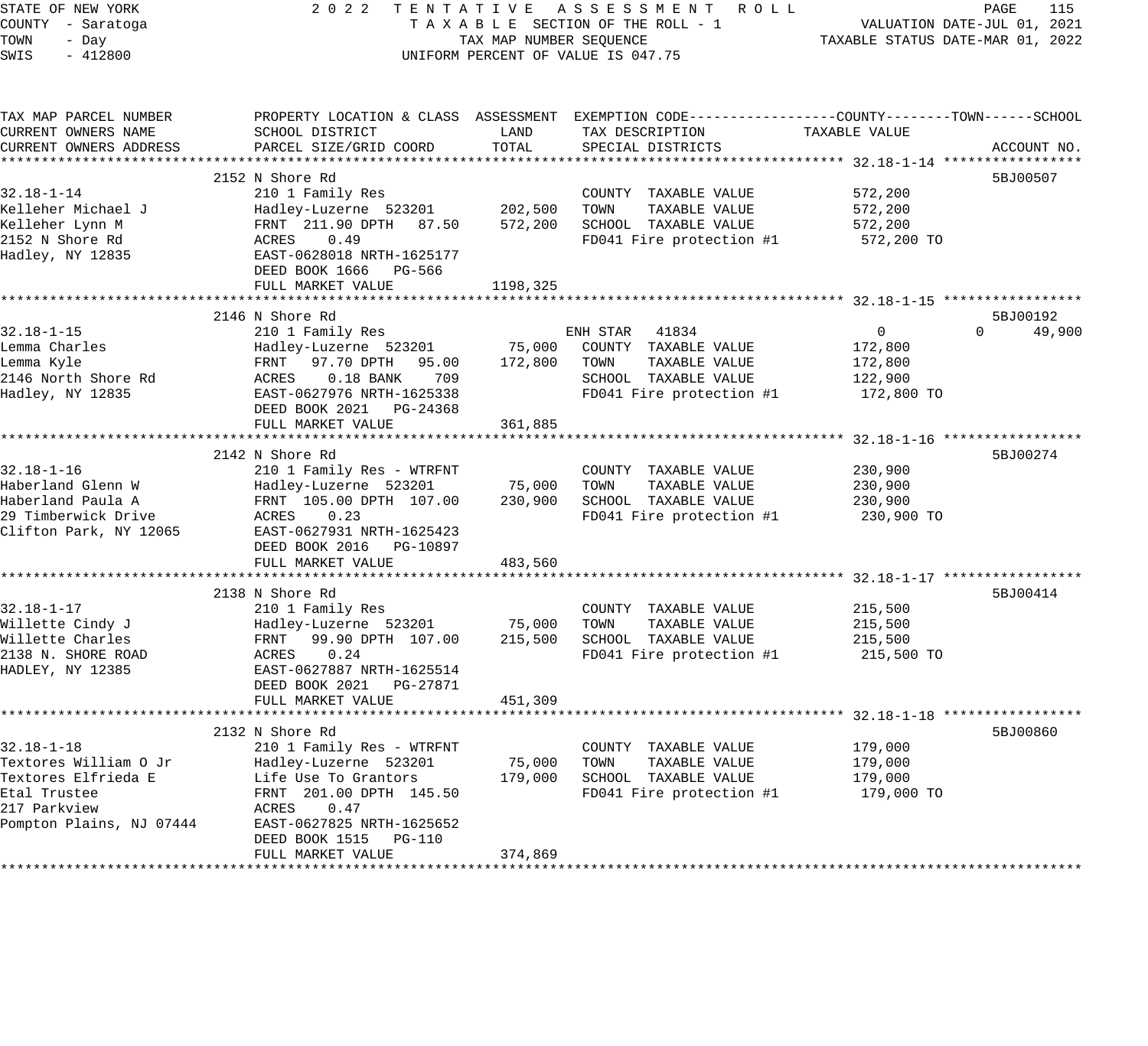| STATE OF NEW YORK<br>COUNTY - Saratoga<br>TOWN<br>- Day<br>$-412800$<br>SWIS                                    | 2 0 2 2                                                                                                                                                                                                                                       | TAX MAP NUMBER SEQUENCE      | TENTATIVE ASSESSMENT ROLL<br>TAXABLE SECTION OF THE ROLL - 1<br>UNIFORM PERCENT OF VALUE IS 047.75                                       | TAXABLE STATUS DATE-MAR 01, 2022                            | PAGE<br>116<br>VALUATION DATE-JUL 01, 2021 |
|-----------------------------------------------------------------------------------------------------------------|-----------------------------------------------------------------------------------------------------------------------------------------------------------------------------------------------------------------------------------------------|------------------------------|------------------------------------------------------------------------------------------------------------------------------------------|-------------------------------------------------------------|--------------------------------------------|
| TAX MAP PARCEL NUMBER<br>CURRENT OWNERS NAME<br>CURRENT OWNERS ADDRESS<br>*************************             | SCHOOL DISTRICT<br>PARCEL SIZE/GRID COORD                                                                                                                                                                                                     | LAND<br>TOTAL                | PROPERTY LOCATION & CLASS ASSESSMENT EXEMPTION CODE----------------COUNTY-------TOWN------SCHOOL<br>TAX DESCRIPTION<br>SPECIAL DISTRICTS | TAXABLE VALUE                                               | ACCOUNT NO.                                |
| $32.18 - 1 - 19$<br>Bollart Raymond F<br>Bollart-Hendry Mary Beth<br>2128 North Shore Road<br>Hadley, NY 12835  | 2128 N Shore Rd<br>210 1 Family Res<br>Hadley-Luzerne 523201<br>Life Estate Raymond J. Jr<br>Patricia V Bollart<br>FRNT<br>90.50 DPTH 202.00<br>ACRES<br>0.46<br>EAST-0627708 NRTH-1625755<br>DEED BOOK 2017    PG-23219<br>FULL MARKET VALUE | 75,000<br>219,800<br>460,314 | ENH STAR<br>41834<br>COUNTY TAXABLE VALUE<br>TOWN<br>TAXABLE VALUE<br>SCHOOL TAXABLE VALUE<br>FD041 Fire protection #1                   | 0<br>219,800<br>219,800<br>169,900<br>219,800 TO            | 5BJ00229<br>$\Omega$<br>49,900             |
| $32.18 - 1 - 20$<br>Weiss Charles R<br>Weiss Lynne J<br>106 Normandy Pl<br>Melbourne Beach, FL 32951            | 2124 N Shore Rd<br>210 1 Family Res<br>Hadley-Luzerne 523201<br>Life Estate<br>FRNT 111.00 DPTH 202.00<br>ACRES<br>0.41<br>EAST-0627645 NRTH-1625834<br>DEED BOOK 1482<br>PG-547<br>FULL MARKET VALUE                                         | 75,000<br>243,000<br>508,901 | COUNTY TAXABLE VALUE<br>TOWN<br>TAXABLE VALUE<br>SCHOOL TAXABLE VALUE<br>FD041 Fire protection #1                                        | 243,000<br>243,000<br>243,000<br>243,000 TO                 | 5BJ00699                                   |
| $32.18 - 1 - 21$<br>Sheehan Ronald J<br>Sheehan Patricia A<br>2120 North Shore Rd<br>Hadley, NY 12835           | 2120 N Shore Rd<br>210 1 Family Res<br>Hadley-Luzerne 523201<br>RonaldL& PatriciaA Sheeha<br>Trust<br>FRNT 100.50 DPTH 191.30<br>ACRES<br>0.36<br>EAST-0627602 NRTH-1625921<br>DEED BOOK 1498 PG-673<br>FULL MARKET VALUE                     | 75,000<br>305,700<br>640,209 | ENH STAR 41834<br>COUNTY TAXABLE VALUE<br>TOWN<br>TAXABLE VALUE<br>SCHOOL TAXABLE VALUE<br>FD041 Fire protection #1                      | $\mathbf{0}$<br>305,700<br>305,700<br>255,800<br>305,700 TO | 5BJ00284<br>$\Omega$<br>49,900             |
| $32.18 - 1 - 22.1$<br>Kirchhoff Siegfried T<br>Kirchhoff Ingrid<br>22 Deer Run Hollow<br>Clifton Park, NY 12065 | 2149 N Shore Rd<br>210 1 Family Res<br>Hadley-Luzerne 523201<br>Lot $24$<br>FRNT 100.00 DPTH 431.00<br>0.83<br>ACRES<br>EAST-0628299 NRTH-1625357<br>DEED BOOK 1543<br>PG-597<br>FULL MARKET VALUE                                            | 50,000<br>79,800<br>167,120  | COUNTY TAXABLE VALUE<br>TAXABLE VALUE<br>TOWN<br>SCHOOL TAXABLE VALUE<br>FD041 Fire protection #1                                        | 79,800<br>79,800<br>79,800<br>79,800 TO                     | 5BJ00345                                   |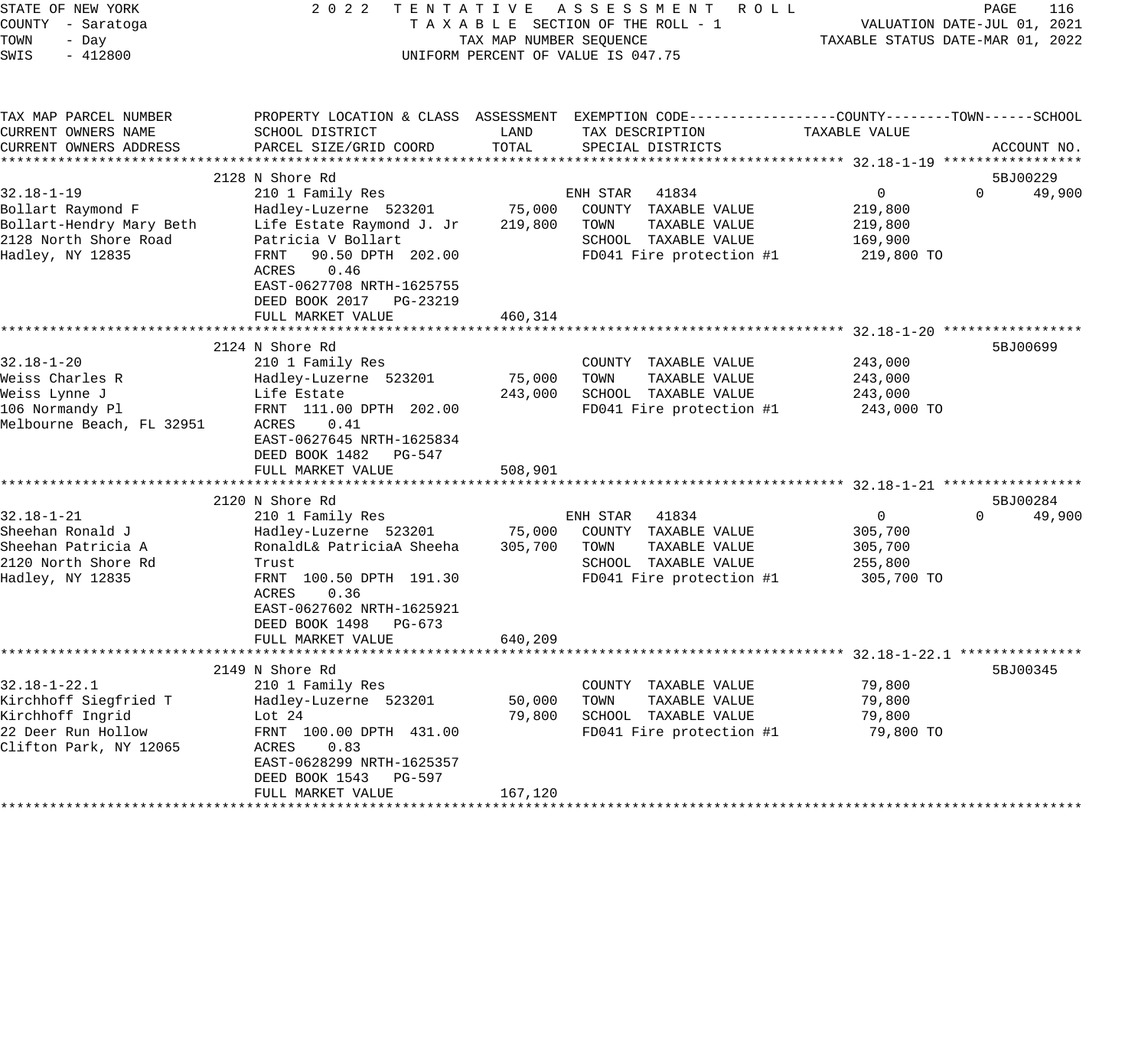| STATE OF NEW YORK                                       | 2 0 2 2                                       |                         | TENTATIVE ASSESSMENT ROLL                                                                       |                                                     | PAGE<br>117                 |
|---------------------------------------------------------|-----------------------------------------------|-------------------------|-------------------------------------------------------------------------------------------------|-----------------------------------------------------|-----------------------------|
| COUNTY - Saratoga                                       |                                               |                         | TAXABLE SECTION OF THE ROLL - 1                                                                 |                                                     | VALUATION DATE-JUL 01, 2021 |
| TOWN<br>- Day                                           |                                               | TAX MAP NUMBER SEQUENCE |                                                                                                 | TAXABLE STATUS DATE-MAR 01, 2022                    |                             |
| SWIS<br>$-412800$                                       |                                               |                         | UNIFORM PERCENT OF VALUE IS 047.75                                                              |                                                     |                             |
|                                                         |                                               |                         |                                                                                                 |                                                     |                             |
| TAX MAP PARCEL NUMBER                                   |                                               |                         | PROPERTY LOCATION & CLASS ASSESSMENT EXEMPTION CODE----------------COUNTY-------TOWN-----SCHOOL |                                                     |                             |
| CURRENT OWNERS NAME                                     | SCHOOL DISTRICT                               | LAND                    | TAX DESCRIPTION                                                                                 | TAXABLE VALUE                                       |                             |
| CURRENT OWNERS ADDRESS                                  | PARCEL SIZE/GRID COORD                        | TOTAL                   | SPECIAL DISTRICTS                                                                               |                                                     | ACCOUNT NO.                 |
|                                                         |                                               |                         |                                                                                                 |                                                     |                             |
|                                                         | 2145 N Shore Rd                               |                         |                                                                                                 |                                                     | 5BJ00345                    |
| $32.18 - 1 - 22.2$                                      | 210 1 Family Res                              |                         | COUNTY TAXABLE VALUE                                                                            | 134,875                                             |                             |
| Fuentes Janet                                           | Hadley-Luzerne 523201                         | 50,000                  | TOWN<br>TAXABLE VALUE                                                                           | 134,875                                             |                             |
| 2145 N Shore Rd                                         | FRNT 100.00 DPTH 431.00<br>0.83               | 134,875                 | SCHOOL TAXABLE VALUE                                                                            | 134,875                                             |                             |
| Hadley, NY 12835                                        | ACRES<br>EAST-0628253 NRTH-1625439            |                         | FD041 Fire protection #1                                                                        | 134,875 TO                                          |                             |
|                                                         | DEED BOOK 2006 PG-16742                       |                         |                                                                                                 |                                                     |                             |
|                                                         | FULL MARKET VALUE                             | 282,461                 |                                                                                                 |                                                     |                             |
|                                                         |                                               |                         |                                                                                                 |                                                     |                             |
|                                                         | N Shore Rd                                    |                         |                                                                                                 |                                                     | 5BJ01852                    |
| $32.19 - 1 - 2$                                         | 311 Res vac land                              |                         | COUNTY TAXABLE VALUE                                                                            | 25,000                                              |                             |
| Roth James E                                            | Hadley-Luzerne 523201                         | 25,000                  | TOWN<br>TAXABLE VALUE                                                                           | 25,000                                              |                             |
| Roth Gail C                                             | FRNT 100.00 DPTH 345.58                       | 25,000                  | SCHOOL TAXABLE VALUE                                                                            | 25,000                                              |                             |
| 11 Meadoway                                             | 0.65<br>ACRES                                 |                         | FD041 Fire protection #1                                                                        | 25,000 TO                                           |                             |
| Dobbs Ferry, NY 10522                                   | EAST-0633488 NRTH-1625662                     |                         |                                                                                                 |                                                     |                             |
|                                                         | DEED BOOK 1638 PG-293                         |                         |                                                                                                 |                                                     |                             |
|                                                         | FULL MARKET VALUE                             | 52,356                  |                                                                                                 |                                                     |                             |
|                                                         | ***************************                   |                         | *********************************** 32.19-1-3 ******                                            |                                                     |                             |
|                                                         | 2375 N Shore Rd                               |                         |                                                                                                 |                                                     | 5BJ01563                    |
| $32.19 - 1 - 3$                                         | 210 1 Family Res                              |                         | COUNTY TAXABLE VALUE                                                                            | 145,000                                             |                             |
| Gruber Irrevocable Trust Jane Hadley-Luzerne 523201     |                                               | 50,000                  | TOWN<br>TAXABLE VALUE                                                                           | 145,000                                             |                             |
| Frey Susan                                              | Jane Gruber Irr. Trust 3/                     | 145,000                 | SCHOOL TAXABLE VALUE                                                                            | 145,000                                             |                             |
| Susan A Frey<br>18 Amherst Dr                           | FRNT 160.00 DPTH 150.00<br>ACRES<br>0.52      |                         | FD041 Fire protection #1                                                                        | 145,000 TO                                          |                             |
| Hastings on the HudsoNY 10706 EAST-0633444 NRTH-1625507 |                                               |                         |                                                                                                 |                                                     |                             |
|                                                         | DEED BOOK 2013 PG-12472                       |                         |                                                                                                 |                                                     |                             |
|                                                         | FULL MARKET VALUE                             | 303,665                 |                                                                                                 |                                                     |                             |
|                                                         | *******************************               |                         |                                                                                                 |                                                     |                             |
|                                                         | 2369 N Shore Rd                               |                         |                                                                                                 |                                                     | 5BJ00822                    |
| $32.19 - 1 - 4.1$                                       | 210 1 Family Res                              |                         | COUNTY TAXABLE VALUE                                                                            | 66,700                                              |                             |
| Madara Harry E                                          | Hadley-Luzerne 523201                         | 50,000                  | TOWN<br>TAXABLE VALUE                                                                           | 66,700                                              |                             |
| 61 Stafford Bridge Rd                                   | FRNT 200.00 DPTH 150.00                       | 66,700                  | SCHOOL TAXABLE VALUE                                                                            | 66,700                                              |                             |
| Saratoga Springs, NY 12866                              | 0.51<br>ACRES                                 |                         | FD041 Fire protection #1                                                                        | 66,700 TO                                           |                             |
|                                                         | EAST-0633303 NRTH-1625422                     |                         |                                                                                                 |                                                     |                             |
|                                                         | DEED BOOK 1638 PG-295                         |                         |                                                                                                 |                                                     |                             |
|                                                         | FULL MARKET VALUE<br>************************ | 139,686                 |                                                                                                 |                                                     |                             |
|                                                         |                                               |                         |                                                                                                 | ********************* 32.19-1-6 ******************* |                             |
|                                                         | 2357 N Shore Rd                               |                         |                                                                                                 |                                                     | 5BJ01943                    |
| $32.19 - 1 - 6$<br>Podurgiel William J                  | 210 1 Family Res                              | 50,000                  | COUNTY TAXABLE VALUE<br>TOWN<br>TAXABLE VALUE                                                   | 185,000<br>185,000                                  |                             |
| Podurgiel Stacey M                                      | Hadley-Luzerne 523201<br>FRNT 185.00 DPTH     | 185,000                 | SCHOOL TAXABLE VALUE                                                                            | 185,000                                             |                             |
| 2357 North Shore Drive                                  | ACRES<br>0.35                                 |                         | FD041 Fire protection #1                                                                        | 185,000 TO                                          |                             |
| Hadley, NY 12835                                        | EAST-0632683 NRTH-1625392                     |                         |                                                                                                 |                                                     |                             |
|                                                         | DEED BOOK 2018<br>PG-31721                    |                         |                                                                                                 |                                                     |                             |
|                                                         | FULL MARKET VALUE                             | 387,435                 |                                                                                                 |                                                     |                             |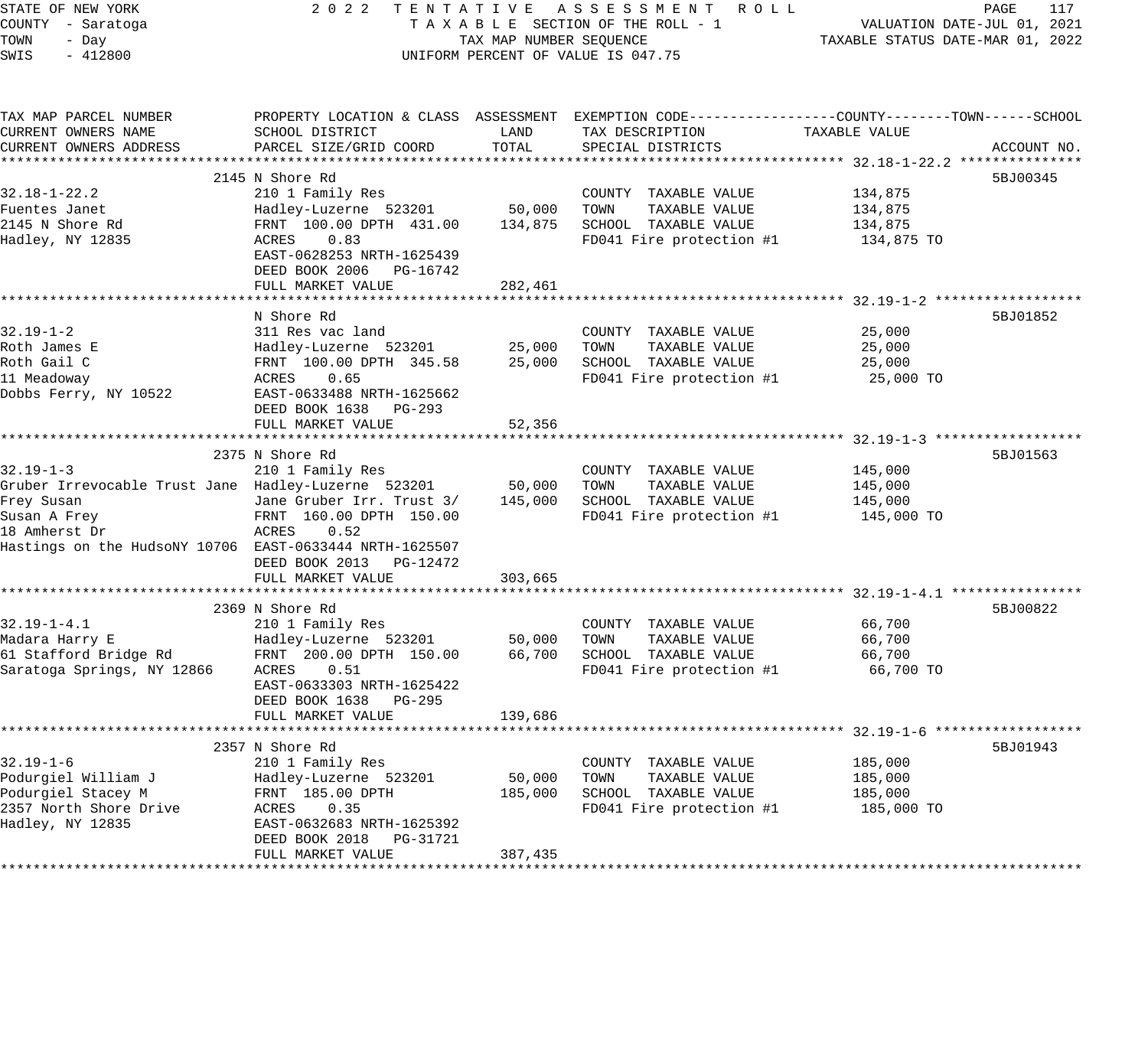| STATE OF NEW YORK<br>COUNTY - Saratoga<br>TOWN<br>- Day<br>SWIS<br>$-412800$ |                                           | TAX MAP NUMBER SEQUENCE | 2022 TENTATIVE ASSESSMENT ROLL<br>TAXABLE SECTION OF THE ROLL - 1<br>UNIFORM PERCENT OF VALUE IS 047.75                                |                | PAGE<br>118<br>VALUATION DATE-JUL 01, 2021<br>TAXABLE STATUS DATE-MAR 01, 2022 |
|------------------------------------------------------------------------------|-------------------------------------------|-------------------------|----------------------------------------------------------------------------------------------------------------------------------------|----------------|--------------------------------------------------------------------------------|
| TAX MAP PARCEL NUMBER<br>CURRENT OWNERS NAME<br>CURRENT OWNERS ADDRESS       | SCHOOL DISTRICT<br>PARCEL SIZE/GRID COORD | LAND<br>TOTAL           | PROPERTY LOCATION & CLASS ASSESSMENT EXEMPTION CODE---------------COUNTY-------TOWN-----SCHOOL<br>TAX DESCRIPTION<br>SPECIAL DISTRICTS | TAXABLE VALUE  | ACCOUNT NO.                                                                    |
|                                                                              |                                           |                         |                                                                                                                                        |                |                                                                                |
| $32.19 - 1 - 10$                                                             | 2349 N Shore Rd<br>210 1 Family Res       |                         | COUNTY TAXABLE VALUE                                                                                                                   | 158,200        | 5BJ02190                                                                       |
| Simmons Christopher Lee                                                      | Hadley-Luzerne 523201                     | 50,000                  | TOWN<br>TAXABLE VALUE                                                                                                                  | 158,200        |                                                                                |
| Simmons Andrea Gretchen                                                      | FRNT 100.00 DPTH 164.34                   | 158,200                 | SCHOOL TAXABLE VALUE                                                                                                                   | 158,200        |                                                                                |
| 11 Mabel Terrace                                                             | ACRES<br>0.36                             |                         | FD041 Fire protection #1                                                                                                               | 158,200 TO     |                                                                                |
| Queensbury, NY 12804                                                         | EAST-0632469 NRTH-1625369                 |                         |                                                                                                                                        |                |                                                                                |
|                                                                              | DEED BOOK 2021 PG-27855                   |                         |                                                                                                                                        |                |                                                                                |
|                                                                              | FULL MARKET VALUE                         | 331,309                 |                                                                                                                                        |                |                                                                                |
|                                                                              | 2347 N Shore Rd                           |                         |                                                                                                                                        |                | 5BJ01855                                                                       |
| $32.19 - 1 - 11$                                                             | 210 1 Family Res                          |                         | COUNTY TAXABLE VALUE                                                                                                                   | 93,300         |                                                                                |
| Semonick Marion                                                              | Hadley-Luzerne 523201                     | 50,000                  | TOWN<br>TAXABLE VALUE                                                                                                                  | 93,300         |                                                                                |
| Semonick Stephen W                                                           | Marion E Semonick IRR Tru                 | 93,300                  | SCHOOL TAXABLE VALUE                                                                                                                   | 93,300         |                                                                                |
| 584 Big Hollow Rd                                                            | FRNT 100.00 DPTH 150.00                   |                         | FD041 Fire protection #1                                                                                                               | 93,300 TO      |                                                                                |
| Grahamsville, NY 12740                                                       | ACRES<br>0.35                             |                         |                                                                                                                                        |                |                                                                                |
|                                                                              | EAST-0632370 NRTH-1625334                 |                         |                                                                                                                                        |                |                                                                                |
|                                                                              | DEED BOOK 2018 PG-27944                   |                         |                                                                                                                                        |                |                                                                                |
|                                                                              | FULL MARKET VALUE                         | 195,393                 |                                                                                                                                        |                |                                                                                |
|                                                                              | N Shore Rd                                |                         |                                                                                                                                        |                | 5BJ02498                                                                       |
| $32.19 - 1 - 12$                                                             | 323 Vacant rural                          |                         | COUNTY TAXABLE VALUE                                                                                                                   | 1,000          |                                                                                |
| Newton Gary G                                                                | Hadley-Luzerne 523201                     | 1,000                   | TOWN<br>TAXABLE VALUE                                                                                                                  | 1,000          |                                                                                |
| Newton Lorraine                                                              | FRNT 30.00 DPTH                           |                         | 1,000 SCHOOL TAXABLE VALUE                                                                                                             | 1,000          |                                                                                |
| 2345 North Shore Rd                                                          | ACRES<br>0.36                             |                         | FD041 Fire protection #1                                                                                                               | 1,000 TO       |                                                                                |
| Hadley, NY 12835                                                             | EAST-0632337 NRTH-1625425                 |                         |                                                                                                                                        |                |                                                                                |
|                                                                              | DEED BOOK 1496 PG-532                     |                         |                                                                                                                                        |                |                                                                                |
|                                                                              | FULL MARKET VALUE                         | 2,094                   |                                                                                                                                        |                |                                                                                |
|                                                                              | 2345 N Shore Rd                           |                         |                                                                                                                                        |                | 5BJ02042                                                                       |
| $32.19 - 1 - 13$                                                             | 210 1 Family Res                          |                         | VET COM CT 41131                                                                                                                       | 33,450         | 33,450<br>$\mathbf 0$                                                          |
| Newton Gary G                                                                | Hadley-Luzerne 523201                     |                         | 50,000 VET DIS CT 41141                                                                                                                | 20,550         | 20,550<br>0                                                                    |
| Newton Lorraine                                                              | ACRES<br>0.84 BANK 709                    |                         | 164,400 ENH STAR 41834                                                                                                                 | $\overline{0}$ | 49,900<br>$\Omega$                                                             |
| 2345 North Shore Rd                                                          | EAST-0632308 NRTH-1625529                 |                         | COUNTY TAXABLE VALUE                                                                                                                   | 110,400        |                                                                                |
| Hadley, NY 12835                                                             | DEED BOOK 1496 PG-530                     |                         | TOWN<br>TAXABLE VALUE                                                                                                                  | 110,400        |                                                                                |
|                                                                              | FULL MARKET VALUE                         |                         | 344,293 SCHOOL TAXABLE VALUE                                                                                                           | 114,500        |                                                                                |
|                                                                              | **************************************    |                         | FD041 Fire protection #1                                                                                                               | 164,400 TO     |                                                                                |
|                                                                              | 2343 N Shore Rd                           |                         |                                                                                                                                        |                | 5BJ00342                                                                       |
| $32.19 - 1 - 14$                                                             | 210 1 Family Res                          |                         | BAS STAR 41854                                                                                                                         | $\overline{0}$ | $\Omega$<br>19,990                                                             |
| Waddell David R                                                              | Hadley-Luzerne 523201                     | 50,000                  | COUNTY TAXABLE VALUE                                                                                                                   | 298,944        |                                                                                |
| Waddell Amy                                                                  | 99.74 DPTH 340.00<br>FRNT                 | 298,944                 | TOWN<br>TAXABLE VALUE                                                                                                                  | 298,944        |                                                                                |
| 2343 N Shore Rd                                                              | 0.92<br>ACRES                             |                         | SCHOOL TAXABLE VALUE                                                                                                                   | 278,954        |                                                                                |
| Hadley, NY 12835                                                             | EAST-0632136 NRTH-1625382                 |                         | FD041 Fire protection #1                                                                                                               | 298,944 TO     |                                                                                |
|                                                                              | DEED BOOK 2014 PG-63                      |                         |                                                                                                                                        |                |                                                                                |
|                                                                              | FULL MARKET VALUE                         | 626,061                 |                                                                                                                                        |                |                                                                                |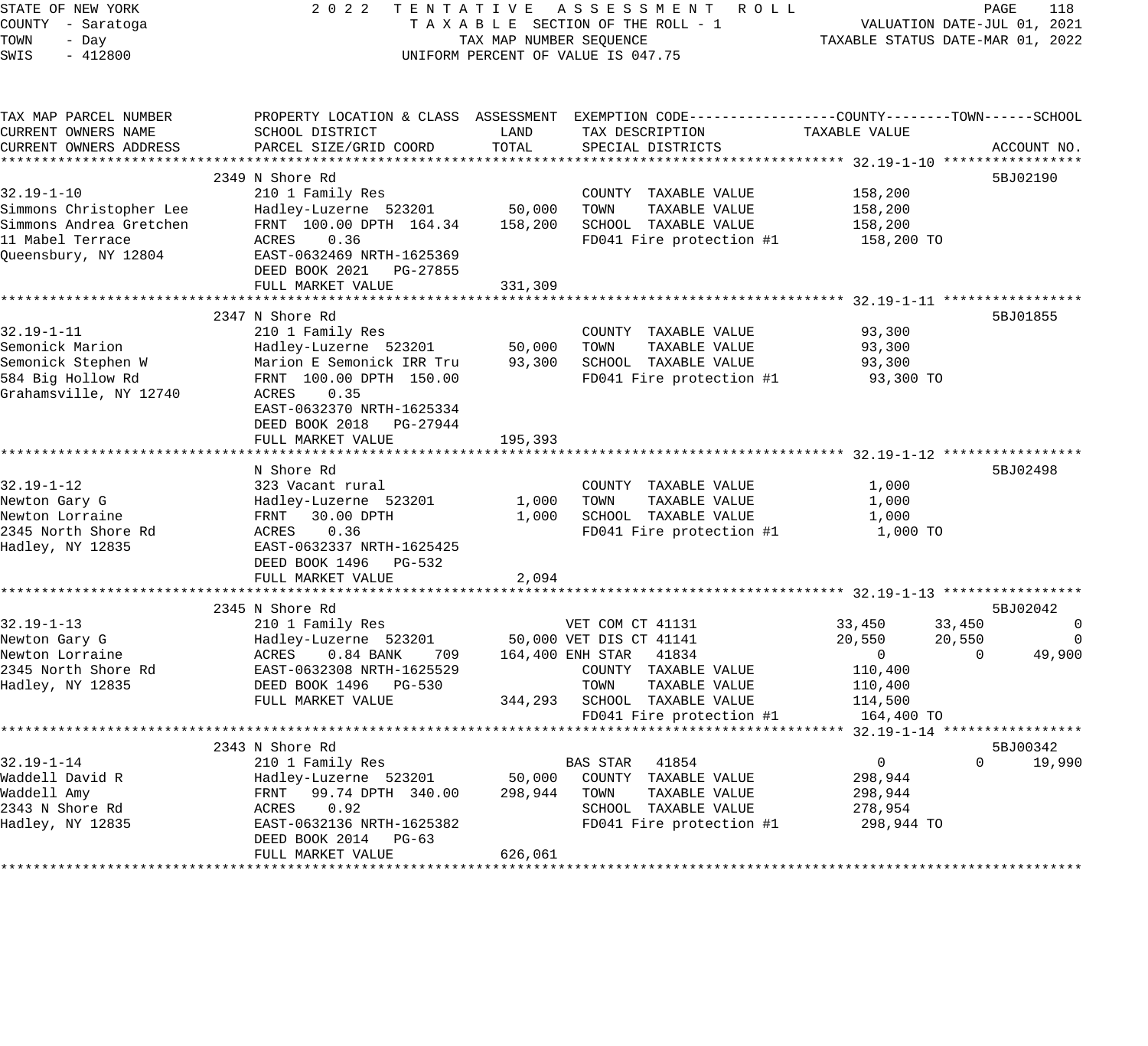| STATE OF NEW YORK                  | 2 0 2 2<br>TENTATIVE                      |                                  | A S S E S S M E N T<br>R O L L                              |                                                  | 119<br>PAGE        |
|------------------------------------|-------------------------------------------|----------------------------------|-------------------------------------------------------------|--------------------------------------------------|--------------------|
| COUNTY - Saratoga                  | TAXABLE SECTION OF THE ROLL - 1           |                                  | VALUATION DATE-JUL 01, 2021                                 |                                                  |                    |
| TOWN<br>- Day                      | TAX MAP NUMBER SEQUENCE                   | TAXABLE STATUS DATE-MAR 01, 2022 |                                                             |                                                  |                    |
| SWIS<br>$-412800$                  |                                           |                                  | UNIFORM PERCENT OF VALUE IS 047.75                          |                                                  |                    |
|                                    |                                           |                                  |                                                             |                                                  |                    |
| TAX MAP PARCEL NUMBER              | PROPERTY LOCATION & CLASS ASSESSMENT      |                                  | EXEMPTION CODE----------------COUNTY-------TOWN------SCHOOL |                                                  |                    |
| CURRENT OWNERS NAME                | SCHOOL DISTRICT                           | LAND                             | TAX DESCRIPTION                                             | TAXABLE VALUE                                    |                    |
| CURRENT OWNERS ADDRESS             | PARCEL SIZE/GRID COORD                    | TOTAL                            | SPECIAL DISTRICTS                                           |                                                  | ACCOUNT NO.        |
|                                    |                                           |                                  |                                                             |                                                  |                    |
|                                    | 2341 N Shore Rd                           |                                  |                                                             |                                                  | 5BJ00343           |
| $32.19 - 1 - 15$                   | 210 1 Family Res                          |                                  | COUNTY TAXABLE VALUE                                        | 104,400                                          |                    |
| McCray Stephen R                   | Hadley-Luzerne 523201                     | 50,000                           | TOWN<br>TAXABLE VALUE                                       | 104,400                                          |                    |
| 214 Main St                        | FRNT<br>99.74 DPTH 349.18                 | 104,400                          | SCHOOL TAXABLE VALUE                                        | 104,400                                          |                    |
| East Windsort, CT 06088            | ACRES<br>0.81                             |                                  | FD041 Fire protection #1                                    | 104,400 TO                                       |                    |
|                                    | EAST-0632224 NRTH-1625233                 |                                  |                                                             |                                                  |                    |
|                                    | DEED BOOK 2007<br>PG-29612                |                                  |                                                             |                                                  |                    |
|                                    | FULL MARKET VALUE                         | 218,639                          |                                                             |                                                  |                    |
|                                    |                                           |                                  |                                                             | ******************** 32.19-1-16 **************** |                    |
|                                    | 2337 N Shore Rd                           |                                  |                                                             |                                                  | 5BJ00341           |
| 32.19-1-16                         | 210 1 Family Res                          |                                  | COUNTY TAXABLE VALUE                                        | 203,000                                          |                    |
| Crounse Sabra S-Trustee            | Hadley-Luzerne 523201                     | 50,000                           | TOWN<br>TAXABLE VALUE                                       | 203,000                                          |                    |
| 2337 North Shore Road              | Sabra S Crounse Trust 4/1                 | 203,000                          | SCHOOL TAXABLE VALUE                                        | 203,000                                          |                    |
| Hadley, NY 12835                   | FRNT 100.12 DPTH 350.00<br>ACRES<br>0.80  |                                  | FD041 Fire protection #1                                    | 203,000 TO                                       |                    |
|                                    | EAST-0632040 NRTH-1625249                 |                                  |                                                             |                                                  |                    |
|                                    | DEED BOOK 2019<br>PG-32953                |                                  |                                                             |                                                  |                    |
|                                    | FULL MARKET VALUE                         | 425,131                          |                                                             |                                                  |                    |
|                                    |                                           |                                  |                                                             |                                                  |                    |
|                                    | 2319 N Shore Rd                           |                                  |                                                             |                                                  | 5BJ00480           |
| $32.19 - 1 - 23$                   | 210 1 Family Res                          |                                  | COUNTY<br>TAXABLE VALUE                                     | 123,900                                          |                    |
| Forgette Kevin                     | Hadley-Luzerne 523201                     | 50,000                           | TAXABLE VALUE<br>TOWN                                       | 123,900                                          |                    |
| 855 Lotville Rd                    | FRNT 100.00 DPTH 300.00                   | 123,900                          | SCHOOL TAXABLE VALUE                                        | 123,900                                          |                    |
| Dolgeville, NY 13329               | 0.69<br>ACRES                             |                                  | FD041 Fire protection #1                                    | 123,900 TO                                       |                    |
|                                    | EAST-0631287 NRTH-1625337                 |                                  |                                                             |                                                  |                    |
|                                    | DEED BOOK 1492<br><b>PG-85</b>            |                                  |                                                             |                                                  |                    |
|                                    | FULL MARKET VALUE                         | 259,476                          |                                                             |                                                  |                    |
|                                    |                                           |                                  |                                                             |                                                  |                    |
|                                    | 2299 N Shore Rd                           |                                  |                                                             |                                                  | 5BJ00256           |
| $32.19 - 1 - 24$                   | 210 1 Family Res                          |                                  | ENH STAR<br>41834                                           | $\Omega$                                         | $\Omega$<br>49,900 |
| Szyfman Leon                       | Hadley-Luzerne 523201                     | 50,000                           | COUNTY TAXABLE VALUE                                        | 219,900                                          |                    |
| Szyfman Petra                      | FRNT 125.00 DPTH 150.00                   | 219,900                          | TAXABLE VALUE<br>TOWN                                       | 219,900                                          |                    |
| 2299 North Shore Rd                | ACRES<br>0.43                             |                                  | SCHOOL TAXABLE VALUE                                        | 170,000                                          |                    |
| Hadley, NY 12835                   | EAST-0631188 NRTH-1625248                 |                                  | FD041 Fire protection #1                                    | 219,900 TO                                       |                    |
|                                    | DEED BOOK 1658<br>PG-325                  |                                  |                                                             |                                                  |                    |
|                                    | FULL MARKET VALUE                         | 460,524                          |                                                             |                                                  |                    |
|                                    |                                           |                                  |                                                             | ************************ 32.19-1-25.1 ********   |                    |
|                                    | 2291 N Shore Rd                           |                                  |                                                             |                                                  | 5BJ00316           |
| $32.19 - 1 - 25.1$<br>Salermo Adam | 210 1 Family Res                          |                                  | COUNTY TAXABLE VALUE                                        | 116,600                                          |                    |
| 99 Kibbe Rd                        | Hadley-Luzerne 523201<br>FRNT 131.10 DPTH | 50,000<br>116,600                | TAXABLE VALUE<br>TOWN<br>SCHOOL TAXABLE VALUE               | 116,600<br>116,600                               |                    |
| PO Box 941                         | ACRES<br>0.39                             |                                  | FD041 Fire protection #1                                    | 116,600 TO                                       |                    |
| East Otis, MA 01029                | EAST-0631070 NRTH-1625236                 |                                  |                                                             |                                                  |                    |
|                                    | DEED BOOK 2007<br>PG-9828                 |                                  |                                                             |                                                  |                    |
|                                    | FULL MARKET VALUE                         | 244,188                          |                                                             |                                                  |                    |
|                                    |                                           |                                  |                                                             |                                                  |                    |
|                                    |                                           |                                  |                                                             |                                                  |                    |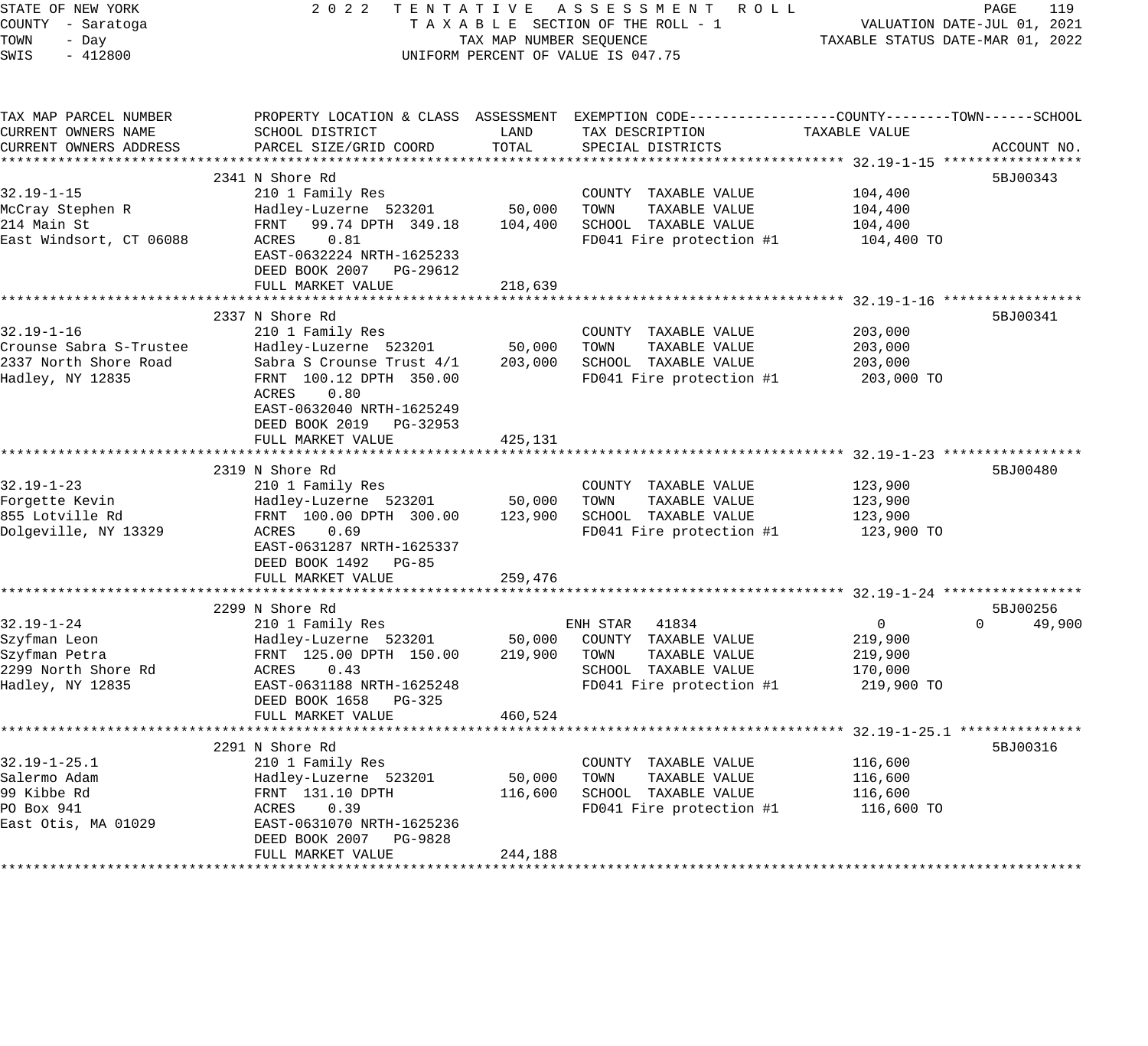| STATE OF NEW YORK                                    | 2 0 2 2                   |                         | TENTATIVE ASSESSMENT ROLL                                                                      |               | PAGE<br>120                      |
|------------------------------------------------------|---------------------------|-------------------------|------------------------------------------------------------------------------------------------|---------------|----------------------------------|
| COUNTY - Saratoga                                    |                           |                         | TAXABLE SECTION OF THE ROLL - 1                                                                |               | VALUATION DATE-JUL 01, 2021      |
| TOWN<br>- Day                                        |                           | TAX MAP NUMBER SEQUENCE |                                                                                                |               | TAXABLE STATUS DATE-MAR 01, 2022 |
| SWIS<br>$-412800$                                    |                           |                         | UNIFORM PERCENT OF VALUE IS 047.75                                                             |               |                                  |
|                                                      |                           |                         |                                                                                                |               |                                  |
| TAX MAP PARCEL NUMBER                                |                           |                         | PROPERTY LOCATION & CLASS ASSESSMENT EXEMPTION CODE---------------COUNTY-------TOWN-----SCHOOL |               |                                  |
| CURRENT OWNERS NAME                                  | SCHOOL DISTRICT           | LAND                    | TAX DESCRIPTION                                                                                | TAXABLE VALUE |                                  |
| CURRENT OWNERS ADDRESS                               | PARCEL SIZE/GRID COORD    | TOTAL                   | SPECIAL DISTRICTS                                                                              |               | ACCOUNT NO.                      |
|                                                      |                           |                         |                                                                                                |               |                                  |
|                                                      | 2289 N Shore Rd           |                         |                                                                                                |               |                                  |
| $32.19 - 1 - 25.2$                                   | 210 1 Family Res          |                         | COUNTY TAXABLE VALUE                                                                           | 126,500       |                                  |
|                                                      |                           |                         |                                                                                                |               |                                  |
| Stone Robert L Jr                                    | Hadley-Luzerne 523201     | 50,000                  | TOWN<br>TAXABLE VALUE                                                                          | 126,500       |                                  |
| Trustee                                              | Living Trust              | 126,500                 | SCHOOL TAXABLE VALUE                                                                           | 126,500       |                                  |
| 37 Davis Rd                                          | FRNT 156.45 DPTH 161.40   |                         | FD041 Fire protection #1                                                                       | 126,500 TO    |                                  |
| Storrs, CT 06268                                     | ACRES<br>0.55             |                         |                                                                                                |               |                                  |
|                                                      | EAST-0630944 NRTH-1625237 |                         |                                                                                                |               |                                  |
|                                                      | DEED BOOK 2015 PG-37553   |                         |                                                                                                |               |                                  |
|                                                      | FULL MARKET VALUE         | 264,921                 |                                                                                                |               |                                  |
|                                                      |                           |                         |                                                                                                |               |                                  |
|                                                      | 2281 N Shore Rd           |                         |                                                                                                |               | 5BJ00783                         |
| $32.19 - 1 - 26$                                     | 210 1 Family Res          |                         | COUNTY TAXABLE VALUE                                                                           | 130,000       |                                  |
| Borst Thomas Michael                                 | Hadley-Luzerne 523201     | 50,000                  | TAXABLE VALUE<br>TOWN                                                                          | 130,000       |                                  |
| Borst Jill Marie                                     | Life Estate               | 130,000                 | SCHOOL TAXABLE VALUE                                                                           | 130,000       |                                  |
| 326 Jatski Dr                                        | FRNT 340.00 DPTH          |                         | FD041 Fire protection #1                                                                       | 130,000 TO    |                                  |
| Ballston Spa, NY 12020-2681                          | ACRES<br>1.06             |                         |                                                                                                |               |                                  |
|                                                      | EAST-0630697 NRTH-1625274 |                         |                                                                                                |               |                                  |
|                                                      | DEED BOOK 2018 PG-23437   |                         |                                                                                                |               |                                  |
|                                                      | FULL MARKET VALUE         | 272,251                 |                                                                                                |               |                                  |
|                                                      |                           |                         |                                                                                                |               |                                  |
|                                                      | 2353 N Shore Rd           |                         |                                                                                                |               | 5BJ01950                         |
| $32.19 - 1 - 28$                                     | 210 1 Family Res          |                         | COUNTY TAXABLE VALUE                                                                           | 180,000       |                                  |
| Flatley Michael F                                    | Hadley-Luzerne 523201     | 50,100                  | TAXABLE VALUE<br>TOWN                                                                          | 180,000       |                                  |
|                                                      |                           |                         | SCHOOL TAXABLE VALUE                                                                           |               |                                  |
| Flatley Carolyn A                                    | Life Estate C/o Michael   | 180,000                 |                                                                                                | 180,000       |                                  |
| 44 High St Apt 221                                   | Flatley                   |                         | FD041 Fire protection #1                                                                       | 180,000 TO    |                                  |
| Chester, NY 10918                                    | FRNT 100.00 DPTH          |                         |                                                                                                |               |                                  |
|                                                      | ACRES<br>1.24             |                         |                                                                                                |               |                                  |
|                                                      | EAST-0632550 NRTH-1625502 |                         |                                                                                                |               |                                  |
|                                                      | DEED BOOK 2015 PG-10432   |                         |                                                                                                |               |                                  |
|                                                      | FULL MARKET VALUE         | 376,963                 |                                                                                                |               |                                  |
|                                                      |                           |                         |                                                                                                |               |                                  |
|                                                      | 2365 N Shore Rd           |                         |                                                                                                |               | 5BJ00677                         |
| $32.19 - 1 - 30$                                     | 210 1 Family Res          |                         | COUNTY TAXABLE VALUE                                                                           | 192,100       |                                  |
| Morgan Karen                                         | Hadley-Luzerne 523201     | 75,000                  | TAXABLE VALUE<br>TOWN                                                                          | 192,100       |                                  |
| 921 Hudson River Rd                                  | FRNT 121.90 DPTH          | 192,100                 | SCHOOL TAXABLE VALUE                                                                           | 192,100       |                                  |
| Mechanicville, NY 12118                              | ACRES<br>0.29             |                         | FD041 Fire protection #1                                                                       | 192,100 TO    |                                  |
|                                                      | EAST-0633149 NRTH-1625376 |                         |                                                                                                |               |                                  |
|                                                      | DEED BOOK 2016 PG-30539   |                         |                                                                                                |               |                                  |
|                                                      | FULL MARKET VALUE         | 402,304                 |                                                                                                |               |                                  |
|                                                      |                           |                         |                                                                                                |               |                                  |
|                                                      | 2335 N Shore Rd           |                         |                                                                                                |               | 5BJ00674                         |
| $32.19 - 1 - 31$                                     | 570 Marina                |                         | COUNTY TAXABLE VALUE                                                                           | 327,700       |                                  |
| Majestic Mountain Boat Basin L Hadley-Luzerne 523201 |                           | 125,000                 | TOWN<br>TAXABLE VALUE                                                                          | 327,700       |                                  |
| Majestic Mountain Marina d/b/a FRNT 122.50 DPTH      |                           | 327,700                 | SCHOOL TAXABLE VALUE                                                                           | 327,700       |                                  |
| 16 Winding Hills Drive                               | ACRES<br>4.88             |                         | FD041 Fire protection #1                                                                       | 327,700 TO    |                                  |
| Walkill, NY 12599                                    | EAST-0631724 NRTH-1625239 |                         |                                                                                                |               |                                  |
|                                                      | DEED BOOK 2020<br>PG-66   |                         |                                                                                                |               |                                  |
|                                                      | FULL MARKET VALUE         | 686,283                 |                                                                                                |               |                                  |
|                                                      |                           |                         |                                                                                                |               |                                  |
|                                                      |                           |                         |                                                                                                |               |                                  |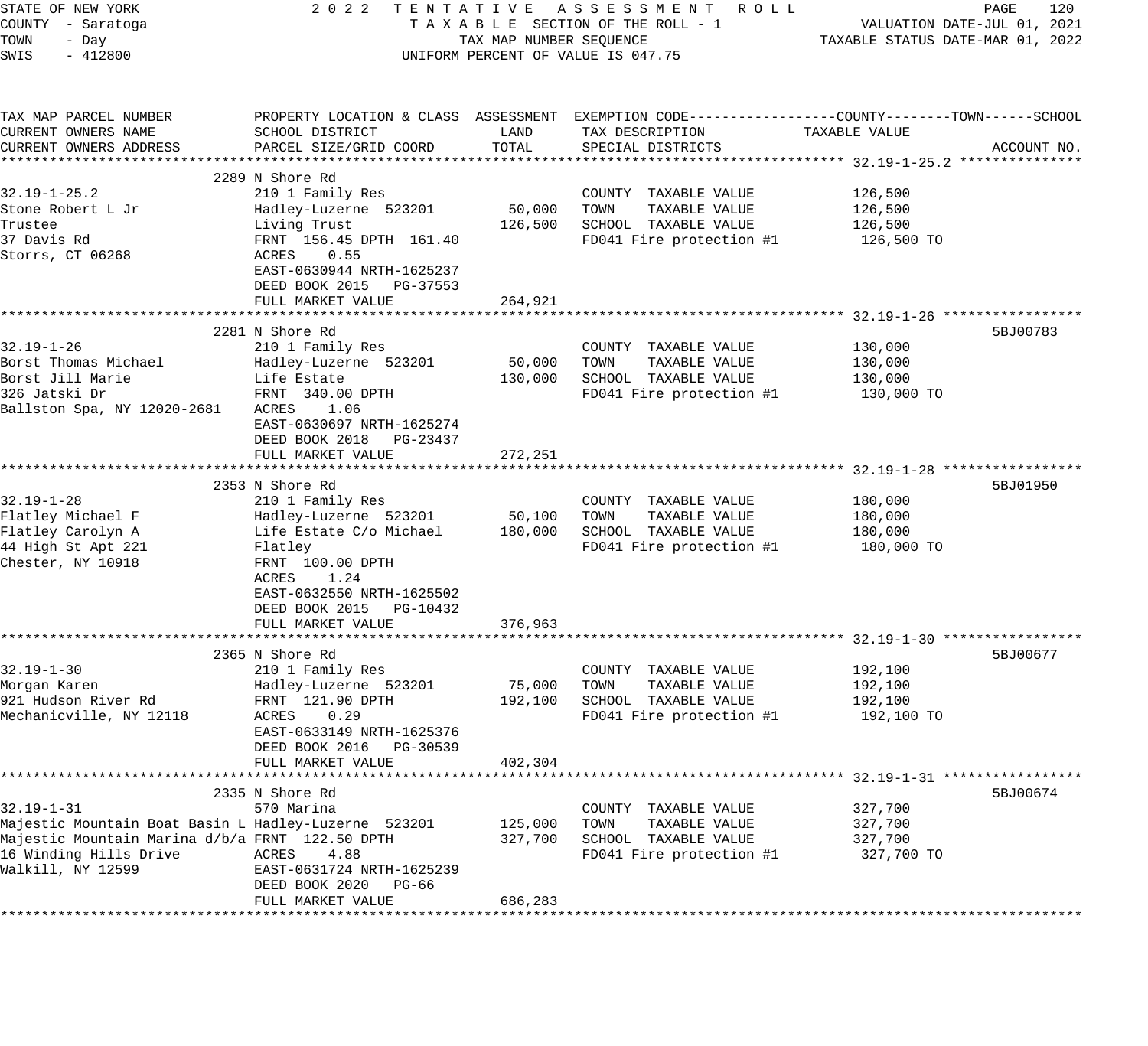| STATE OF NEW YORK       | 2 0 2 2<br>TENTATIVE       |                         | ASSESSMENT ROLL                                                                                 |                                  | PAGE<br>121                 |
|-------------------------|----------------------------|-------------------------|-------------------------------------------------------------------------------------------------|----------------------------------|-----------------------------|
| COUNTY - Saratoga       |                            |                         | TAXABLE SECTION OF THE ROLL - 1                                                                 |                                  | VALUATION DATE-JUL 01, 2021 |
| TOWN<br>- Day           |                            | TAX MAP NUMBER SEQUENCE |                                                                                                 | TAXABLE STATUS DATE-MAR 01, 2022 |                             |
| SWIS<br>$-412800$       |                            |                         | UNIFORM PERCENT OF VALUE IS 047.75                                                              |                                  |                             |
|                         |                            |                         |                                                                                                 |                                  |                             |
| TAX MAP PARCEL NUMBER   |                            |                         | PROPERTY LOCATION & CLASS ASSESSMENT EXEMPTION CODE---------------COUNTY-------TOWN------SCHOOL |                                  |                             |
| CURRENT OWNERS NAME     | SCHOOL DISTRICT            | LAND                    | TAX DESCRIPTION                                                                                 | TAXABLE VALUE                    |                             |
| CURRENT OWNERS ADDRESS  | PARCEL SIZE/GRID COORD     | TOTAL                   | SPECIAL DISTRICTS                                                                               |                                  | ACCOUNT NO.                 |
|                         |                            |                         |                                                                                                 |                                  |                             |
|                         | 2475 N Shore Rd            |                         |                                                                                                 |                                  | 5BJ00930                    |
| $32.20 - 1 - 2$         | 210 1 Family Res           |                         | COUNTY TAXABLE VALUE                                                                            | 110,200                          |                             |
| Hall Daniel E           | Hadley-Luzerne 523201      | 75,000                  | TOWN<br>TAXABLE VALUE                                                                           | 110,200                          |                             |
| 3 Erlynn Pl             | FRNT 300.00 DPTH           | 110,200                 | SCHOOL TAXABLE VALUE                                                                            | 110,200                          |                             |
| Niskayuna, NY 12309     | ACRES<br>2.14              |                         | FD041 Fire protection #1                                                                        | 110,200 TO                       |                             |
|                         | EAST-0635250 NRTH-1626963  |                         |                                                                                                 |                                  |                             |
|                         | DEED BOOK 2009 PG-31420    |                         |                                                                                                 |                                  |                             |
|                         | FULL MARKET VALUE          | 230,785                 |                                                                                                 |                                  |                             |
|                         |                            |                         |                                                                                                 |                                  |                             |
|                         | 2475A N Shore Rd           |                         |                                                                                                 |                                  | 5BJ00931                    |
| $32.20 - 1 - 3$         | 312 Vac w/imprv            |                         | COUNTY TAXABLE VALUE                                                                            | 46,400                           |                             |
| Hall Daniel E           | Hadley-Luzerne 523201      | 25,000                  | TOWN<br>TAXABLE VALUE                                                                           | 46,400                           |                             |
| 3 Erlynn Pl             | FRNT 100.00 DPTH 100.00    | 46,400                  | SCHOOL TAXABLE VALUE                                                                            | 46,400                           |                             |
| Niskayuna, NY 12309     | ACRES<br>0.23              |                         | FD041 Fire protection #1                                                                        | 46,400 TO                        |                             |
|                         | EAST-0635162 NRTH-1626766  |                         |                                                                                                 |                                  |                             |
|                         | DEED BOOK 2009 PG-31420    |                         |                                                                                                 |                                  |                             |
|                         | FULL MARKET VALUE          | 97,173                  |                                                                                                 |                                  |                             |
|                         |                            |                         |                                                                                                 |                                  |                             |
|                         | 2457 N Shore Rd            |                         |                                                                                                 |                                  | 5BJ00936                    |
| $32.20 - 1 - 4$         | 210 1 Family Res           |                         | COUNTY TAXABLE VALUE                                                                            | 241,600                          |                             |
| Hanna Kevin             |                            | 50,600                  | TOWN                                                                                            | 241,600                          |                             |
|                         | Hadley-Luzerne 523201      |                         | TAXABLE VALUE                                                                                   |                                  |                             |
| 26 Squires Cir          | Rent 2011/28133 & 28135    | 241,600                 | SCHOOL TAXABLE VALUE                                                                            | 241,600                          |                             |
| Lake Luzerne, NY 12846  | FRNT 290.00 DPTH           |                         | FD041 Fire protection #1                                                                        | 241,600 TO                       |                             |
|                         | 2.18<br>ACRES              |                         |                                                                                                 |                                  |                             |
|                         | EAST-0634837 NRTH-1626658  |                         |                                                                                                 |                                  |                             |
|                         | DEED BOOK 2010 PG-20064    |                         |                                                                                                 |                                  |                             |
|                         | FULL MARKET VALUE          | 505,969                 |                                                                                                 |                                  |                             |
|                         |                            |                         |                                                                                                 |                                  |                             |
|                         | 2429 N Shore Rd            |                         |                                                                                                 |                                  | 5BJ00200                    |
| $32.20 - 1 - 5$         | 210 1 Family Res           |                         | COUNTY TAXABLE VALUE                                                                            | 104,600                          |                             |
| Bower Jeffrey L         | Hadley-Luzerne 523201      | 51,500                  | TOWN<br>TAXABLE VALUE                                                                           | 104,600                          |                             |
| Bower Judith A          | FRNT 435.60 DPTH           | 104,600                 | SCHOOL TAXABLE VALUE                                                                            | 104,600                          |                             |
| 27 Slayton Rd           | ACRES<br>4.00              |                         | FD041 Fire protection #1                                                                        | 104,600 TO                       |                             |
| Glenwood, NJ 07418      | EAST-0634587 NRTH-1626383  |                         |                                                                                                 |                                  |                             |
|                         | DEED BOOK 2007 PG-4661     |                         |                                                                                                 |                                  |                             |
|                         | FULL MARKET VALUE          | 219,058                 |                                                                                                 |                                  |                             |
|                         | **********************     |                         |                                                                                                 |                                  |                             |
|                         | 2423 N Shore Rd            |                         |                                                                                                 |                                  | 5BJ01857                    |
| $32.20 - 1 - 6$         | 210 1 Family Res           |                         | COUNTY TAXABLE VALUE                                                                            | 160,700                          |                             |
| Lampert Richard J       | Hadley-Luzerne 523201      | 50,600                  | TOWN<br>TAXABLE VALUE                                                                           | 160,700                          |                             |
| Lampert Carol C         | FRNT 140.00 DPTH           | 160,700                 | SCHOOL TAXABLE VALUE                                                                            | 160,700                          |                             |
| 231 Heritage Hls Unit 8 | ACRES<br>2.11              |                         | FD041 Fire protection #1                                                                        | 160,700 TO                       |                             |
| Somers, NY 10589-1407   | EAST-0634395 NRTH-1626258  |                         |                                                                                                 |                                  |                             |
|                         | DEED BOOK 2016<br>PG-12524 |                         |                                                                                                 |                                  |                             |
|                         | FULL MARKET VALUE          | 336,545                 |                                                                                                 |                                  |                             |
|                         |                            |                         |                                                                                                 |                                  |                             |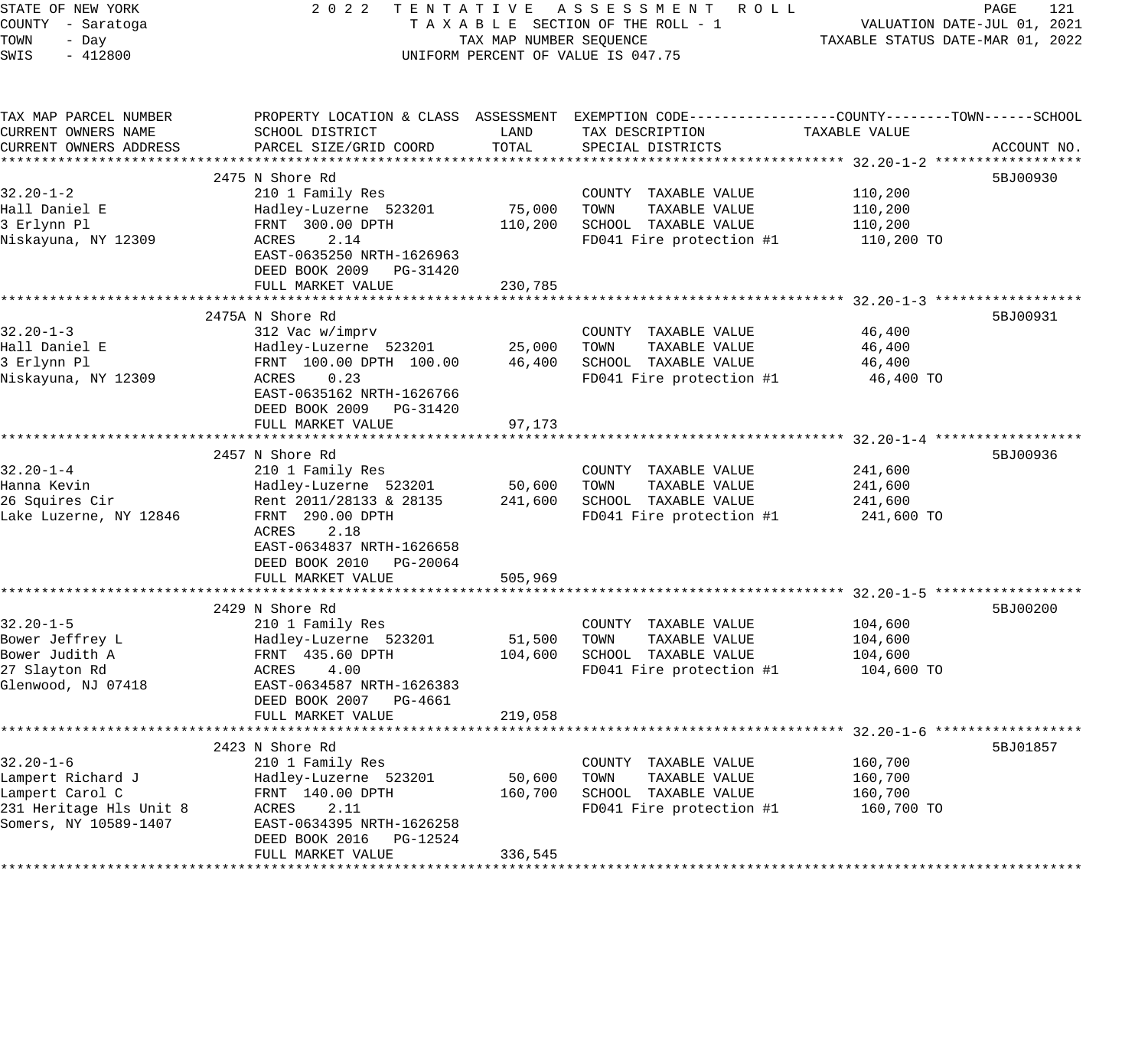| STATE OF NEW YORK                  | 2 0 2 2<br>TENTATIVE                                 |                         | ASSESSMENT ROLL                                                                                 |                                                      | PAGE<br>122                 |
|------------------------------------|------------------------------------------------------|-------------------------|-------------------------------------------------------------------------------------------------|------------------------------------------------------|-----------------------------|
| COUNTY - Saratoga                  |                                                      |                         | TAXABLE SECTION OF THE ROLL - 1                                                                 |                                                      | VALUATION DATE-JUL 01, 2021 |
| TOWN<br>- Day                      |                                                      | TAX MAP NUMBER SEQUENCE |                                                                                                 | TAXABLE STATUS DATE-MAR 01, 2022                     |                             |
| SWIS<br>$-412800$                  |                                                      |                         | UNIFORM PERCENT OF VALUE IS 047.75                                                              |                                                      |                             |
| TAX MAP PARCEL NUMBER              |                                                      |                         | PROPERTY LOCATION & CLASS ASSESSMENT EXEMPTION CODE----------------COUNTY-------TOWN-----SCHOOL |                                                      |                             |
| CURRENT OWNERS NAME                | SCHOOL DISTRICT                                      | LAND                    | TAX DESCRIPTION                                                                                 | TAXABLE VALUE                                        |                             |
| CURRENT OWNERS ADDRESS             | PARCEL SIZE/GRID COORD                               | TOTAL                   | SPECIAL DISTRICTS                                                                               |                                                      | ACCOUNT NO.                 |
| ***********************            | ******************************                       |                         |                                                                                                 |                                                      |                             |
|                                    | 2417 N Shore Rd                                      |                         |                                                                                                 |                                                      | 5BJ01906                    |
| $32.20 - 1 - 7$                    | 210 1 Family Res                                     | 50,000                  | COUNTY TAXABLE VALUE<br>TOWN                                                                    | 103,000                                              |                             |
| Sanchez Daniel<br>Sanchez Samantha | Hadley-Luzerne 523201                                |                         | TAXABLE VALUE<br>SCHOOL TAXABLE VALUE                                                           | 103,000                                              |                             |
| 138 Garner Rd                      | FRNT 100.00 DPTH 200.00<br>0.98<br>ACRES             | 103,000                 | FD041 Fire protection #1                                                                        | 103,000                                              |                             |
| Averill Park, NY 12018             | EAST-0634435 NRTH-1625965                            |                         |                                                                                                 | 103,000 TO                                           |                             |
|                                    | DEED BOOK 2019 PG-16345                              |                         |                                                                                                 |                                                      |                             |
|                                    | FULL MARKET VALUE                                    | 215,707                 |                                                                                                 |                                                      |                             |
|                                    |                                                      | ********                |                                                                                                 | *********** 32.20-1-8 ******************             |                             |
|                                    | 2401 N Shore Rd                                      |                         |                                                                                                 |                                                      | 5BJ00291                    |
| $32.20 - 1 - 8$                    | 210 1 Family Res                                     |                         | COUNTY TAXABLE VALUE                                                                            | 99,900                                               |                             |
| Chilson Lindsey M                  | Hadley-Luzerne 523201                                | 50,000                  | TOWN<br>TAXABLE VALUE                                                                           | 99,900                                               |                             |
| Chilson Marian S                   | Lindsey & Marian Chilson                             | 99,900                  | SCHOOL TAXABLE VALUE                                                                            | 99,900                                               |                             |
| 22 TEABERRY PLACE                  | Trust Dated 28 January 20                            |                         | FD041 Fire protection #1                                                                        | 99,900 TO                                            |                             |
| MALTA, NY 12020                    | FRNT 100.00 DPTH 222.47                              |                         |                                                                                                 |                                                      |                             |
|                                    | ACRES<br>0.48                                        |                         |                                                                                                 |                                                      |                             |
|                                    | EAST-0634099 NRTH-1625887                            |                         |                                                                                                 |                                                      |                             |
|                                    | DEED BOOK 2020 PG-5616                               |                         |                                                                                                 |                                                      |                             |
|                                    | FULL MARKET VALUE                                    | 209,215                 |                                                                                                 |                                                      |                             |
|                                    |                                                      |                         |                                                                                                 |                                                      |                             |
|                                    | 2487 N Shore Rd                                      |                         |                                                                                                 |                                                      | 5BJ02024                    |
| $32.20 - 1 - 14$                   | 210 1 Family Res                                     |                         | COUNTY TAXABLE VALUE                                                                            | 152,500                                              |                             |
| OConnor Thomas F                   | Hadley-Luzerne 523201                                | 50,000                  | TOWN<br>TAXABLE VALUE                                                                           | 152,500                                              |                             |
| 2487 North Shore Road              | FRNT 216.90 DPTH 200.00                              | 152,500                 | SCHOOL TAXABLE VALUE                                                                            | 152,500                                              |                             |
| Day, NY 12835                      | ACRES<br>0.84                                        |                         | FD041 Fire protection #1                                                                        | 152,500 TO                                           |                             |
|                                    | EAST-0635453 NRTH-1627091<br>DEED BOOK 2018 PG-31689 |                         |                                                                                                 |                                                      |                             |
|                                    | FULL MARKET VALUE                                    | 319,372                 |                                                                                                 |                                                      |                             |
|                                    |                                                      |                         |                                                                                                 | ********************** 32.20-1-15 ****************** |                             |
|                                    | 2389 N Shore Rd                                      |                         |                                                                                                 |                                                      | 5BJ01844                    |
| $32.20 - 1 - 15$                   | 210 1 Family Res                                     |                         | COUNTY TAXABLE VALUE                                                                            | 203,200                                              |                             |
| Meister John Jr                    | Hadley-Luzerne 523201                                | 50,200                  | TOWN<br>TAXABLE VALUE                                                                           | 203,200                                              |                             |
| Meister Dorothy                    | FRNT 193.66 DPTH                                     | 203,200                 | SCHOOL TAXABLE VALUE                                                                            | 203,200                                              |                             |
| 988 Sipp Ave                       | 1.36<br>ACRES                                        |                         | FD041 Fire protection #1                                                                        | 203,200 TO                                           |                             |
| Medford, NY 11763                  | EAST-0633645 NRTH-1625702                            |                         |                                                                                                 |                                                      |                             |
|                                    | DEED BOOK 1672 PG-750                                |                         |                                                                                                 |                                                      |                             |
|                                    | FULL MARKET VALUE                                    | 425,550                 |                                                                                                 |                                                      |                             |
| ***********                        | *******************************                      |                         |                                                                                                 |                                                      |                             |
|                                    | 2391 N Shore Rd                                      |                         |                                                                                                 |                                                      | 5BJ00557                    |
| $32.20 - 1 - 16$                   | 210 1 Family Res                                     |                         | COUNTY TAXABLE VALUE                                                                            | 148,900                                              |                             |
| Siniscalchi Nicole                 | Hadley-Luzerne 523201                                | 50,000                  | TOWN<br>TAXABLE VALUE                                                                           | 148,900                                              |                             |
| 18 DePauw Avenue                   | FRNT 118.00 DPTH 212.26                              | 148,900                 | SCHOOL TAXABLE VALUE                                                                            | 148,900                                              |                             |
| Red Bank, NJ 07701                 | ACRES<br>0.44                                        |                         | FD041 Fire protection #1                                                                        | 148,900 TO                                           |                             |
|                                    | EAST-0633791 NRTH-1625773                            |                         |                                                                                                 |                                                      |                             |
|                                    | DEED BOOK 2020 PG-19344                              |                         |                                                                                                 |                                                      |                             |
|                                    | FULL MARKET VALUE                                    | 311,832                 |                                                                                                 |                                                      |                             |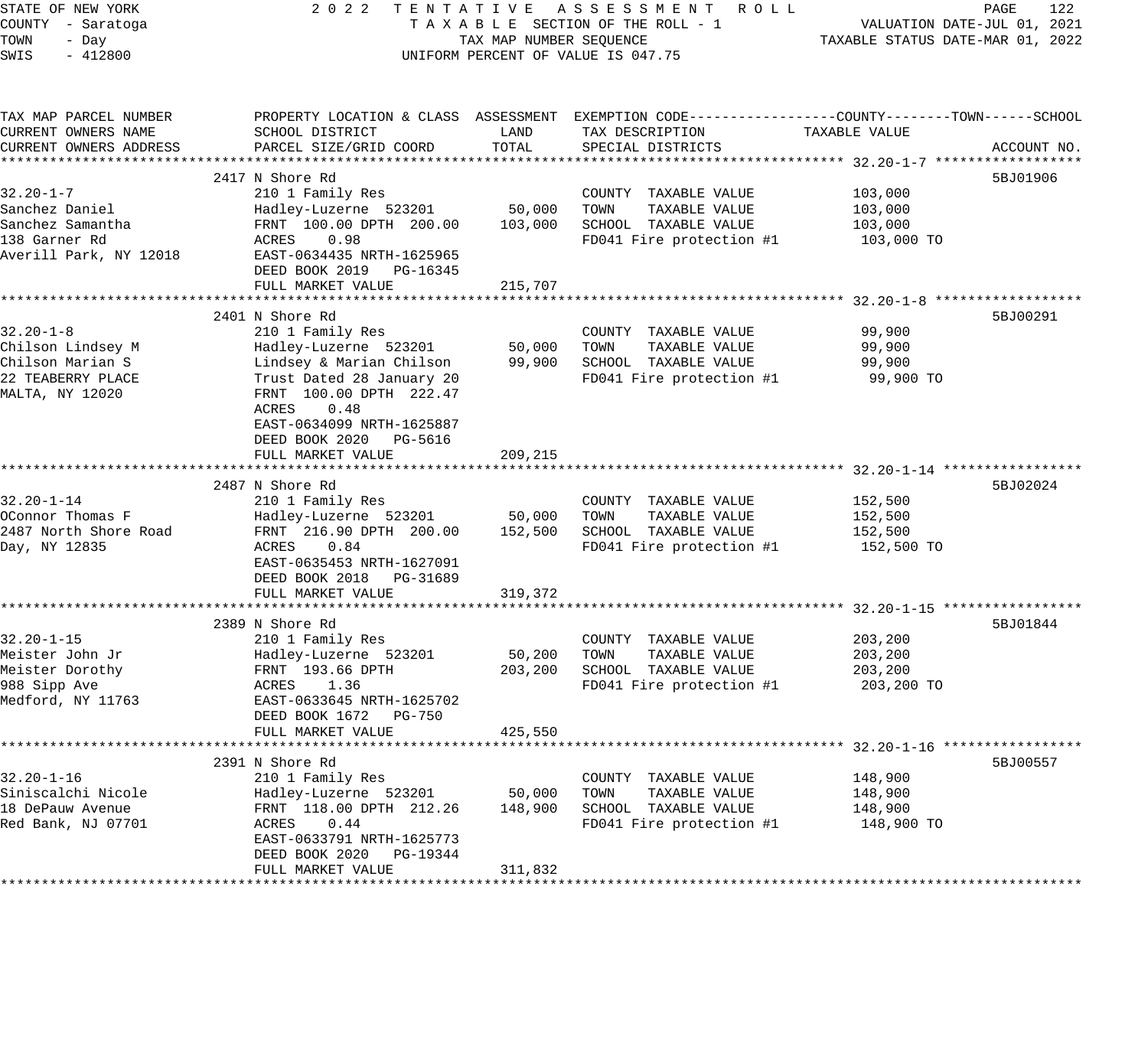| STATE OF NEW YORK          | 2 0 2 2<br>TENTATIVE                 |                         | A S S E S S M E N T<br>R O L L                               |                                                 | PAGE<br>123                 |
|----------------------------|--------------------------------------|-------------------------|--------------------------------------------------------------|-------------------------------------------------|-----------------------------|
| COUNTY - Saratoga          |                                      |                         | TAXABLE SECTION OF THE ROLL - 1                              |                                                 | VALUATION DATE-JUL 01, 2021 |
| TOWN<br>- Day              |                                      | TAX MAP NUMBER SEQUENCE |                                                              | TAXABLE STATUS DATE-MAR 01, 2022                |                             |
| SWIS<br>$-412800$          |                                      |                         | UNIFORM PERCENT OF VALUE IS 047.75                           |                                                 |                             |
|                            |                                      |                         |                                                              |                                                 |                             |
| TAX MAP PARCEL NUMBER      | PROPERTY LOCATION & CLASS ASSESSMENT |                         | EXEMPTION CODE-----------------COUNTY-------TOWN------SCHOOL |                                                 |                             |
| CURRENT OWNERS NAME        | SCHOOL DISTRICT                      | LAND                    | TAX DESCRIPTION                                              | TAXABLE VALUE                                   |                             |
| CURRENT OWNERS ADDRESS     | PARCEL SIZE/GRID COORD               | TOTAL                   | SPECIAL DISTRICTS                                            |                                                 | ACCOUNT NO.                 |
| *************************  |                                      |                         |                                                              |                                                 |                             |
|                            | 2397 N Shore Rd                      |                         |                                                              |                                                 | 5BJ00522                    |
| 32.20-1-17                 | 210 1 Family Res                     |                         | COUNTY TAXABLE VALUE                                         | 170,000                                         |                             |
| Wedeck Michael A           | Hadley-Luzerne 523201                | 50,000                  | TOWN<br>TAXABLE VALUE                                        | 170,000                                         |                             |
| Wedeck Rowena B            | FRNT 216.00 DPTH 200.00              | 170,000                 | SCHOOL TAXABLE VALUE                                         | 170,000                                         |                             |
|                            | 0.96                                 |                         |                                                              |                                                 |                             |
| 4741 Rollinghills Way      | ACRES                                |                         | FD041 Fire protection #1                                     | 170,000 TO                                      |                             |
| Castro Valley, CA 94546    | EAST-0633950 NRTH-1625839            |                         |                                                              |                                                 |                             |
|                            | DEED BOOK 2021<br>PG-32416           |                         |                                                              |                                                 |                             |
|                            | FULL MARKET VALUE                    | 356,021                 |                                                              |                                                 |                             |
|                            | ******************                   |                         |                                                              |                                                 |                             |
|                            | N Shore Rd                           |                         |                                                              |                                                 | 5BJ02641                    |
| $33. - 1 - 1.2$            | 311 Res vac land                     |                         | COUNTY TAXABLE VALUE                                         | 12,500                                          |                             |
| Yannaci Nicholas J         | Hadley-Luzerne 523201                | 12,500                  | TOWN<br>TAXABLE VALUE                                        | 12,500                                          |                             |
| 2689 N Shore Rd            | ACRES<br>0.92                        | 12,500                  | SCHOOL TAXABLE VALUE                                         | 12,500                                          |                             |
| Hadley, NY 12835           | EAST-0636787 NRTH-1631407            |                         | FD041 Fire protection #1                                     | 12,500 TO                                       |                             |
|                            | DEED BOOK 2016<br>PG-26792           |                         |                                                              |                                                 |                             |
|                            | FULL MARKET VALUE                    | 26,178                  |                                                              |                                                 |                             |
|                            | ******************                   |                         |                                                              | ********************* 33.-1-1.11 ************** |                             |
|                            | N Shore Rd                           |                         |                                                              |                                                 | 5BJ00259                    |
| $33. - 1 - 1.11$           | 311 Res vac land                     |                         | COUNTY TAXABLE VALUE                                         | 17,500                                          |                             |
| Brownell Donna M           | Hadley-Luzerne 523201                | 17,500                  | TOWN<br>TAXABLE VALUE                                        | 17,500                                          |                             |
|                            |                                      |                         |                                                              |                                                 |                             |
| 884 Barrymoore Loop        | Last Will & Testament Of             | 17,500                  | SCHOOL TAXABLE VALUE                                         | 17,500                                          |                             |
| the Villages, FL 32162     | Ronald V Brownell                    |                         | FD041 Fire protection #1                                     | 17,500 TO                                       |                             |
|                            | 50% Int Ea Brent & Brenda            |                         |                                                              |                                                 |                             |
|                            | 15.04 DPTH<br>FRNT                   |                         |                                                              |                                                 |                             |
|                            | 1.18<br>ACRES                        |                         |                                                              |                                                 |                             |
|                            | EAST-0636691 NRTH-1632027            |                         |                                                              |                                                 |                             |
|                            | DEED BOOK 1555<br>PG-280             |                         |                                                              |                                                 |                             |
|                            | FULL MARKET VALUE                    | 36,649                  |                                                              |                                                 |                             |
|                            |                                      |                         |                                                              | ********************* 33.-1-1.121               |                             |
|                            | N Shore Rd                           |                         |                                                              |                                                 |                             |
| $33. - 1 - 1.121$          | 910 Priv forest                      |                         | COUNTY TAXABLE VALUE                                         | 27,500                                          |                             |
| Yannaci Nicholas           | Hadley-Luzerne 523201                | 27,500                  | TOWN<br>TAXABLE VALUE                                        | 27,500                                          |                             |
| 2689 N. Shore Road         | FRNT 106.74 DPTH                     | 27,500                  | SCHOOL TAXABLE VALUE                                         | 27,500                                          |                             |
| Hadley, NY 12835           | 56.16<br>ACRES                       |                         | FD041 Fire protection #1                                     | 27,500 TO                                       |                             |
|                            | EAST-0636152 NRTH-1630941            |                         |                                                              |                                                 |                             |
|                            | DEED BOOK 2021<br>PG-13947           |                         |                                                              |                                                 |                             |
|                            | FULL MARKET VALUE                    | 57,592                  |                                                              |                                                 |                             |
|                            |                                      |                         |                                                              |                                                 |                             |
|                            |                                      |                         |                                                              |                                                 |                             |
|                            | 2699 N Shore Rd                      |                         |                                                              |                                                 |                             |
| $33. - 1 - 1.122$          | 210 1 Family Res                     |                         | <b>BAS STAR</b><br>41854                                     | $\overline{0}$                                  | 19,990<br>0                 |
| Miecznikowski Robert       | Hadley-Luzerne 523201                | 50,500                  | COUNTY TAXABLE VALUE                                         | 94,000                                          |                             |
| PO Box 3355                | FRNT 103.40 DPTH                     | 94,000                  | TOWN<br>TAXABLE VALUE                                        | 94,000                                          |                             |
| Saratoga Springs, NY 12866 | ACRES<br>2.01                        |                         | SCHOOL TAXABLE VALUE                                         | 74,010                                          |                             |
|                            | EAST-0636661 NRTH-1631738            |                         | FD041 Fire protection #1                                     | 94,000 TO                                       |                             |
|                            | DEED BOOK 1500<br>PG-149             |                         |                                                              |                                                 |                             |
|                            | FULL MARKET VALUE                    | 196,859                 |                                                              |                                                 |                             |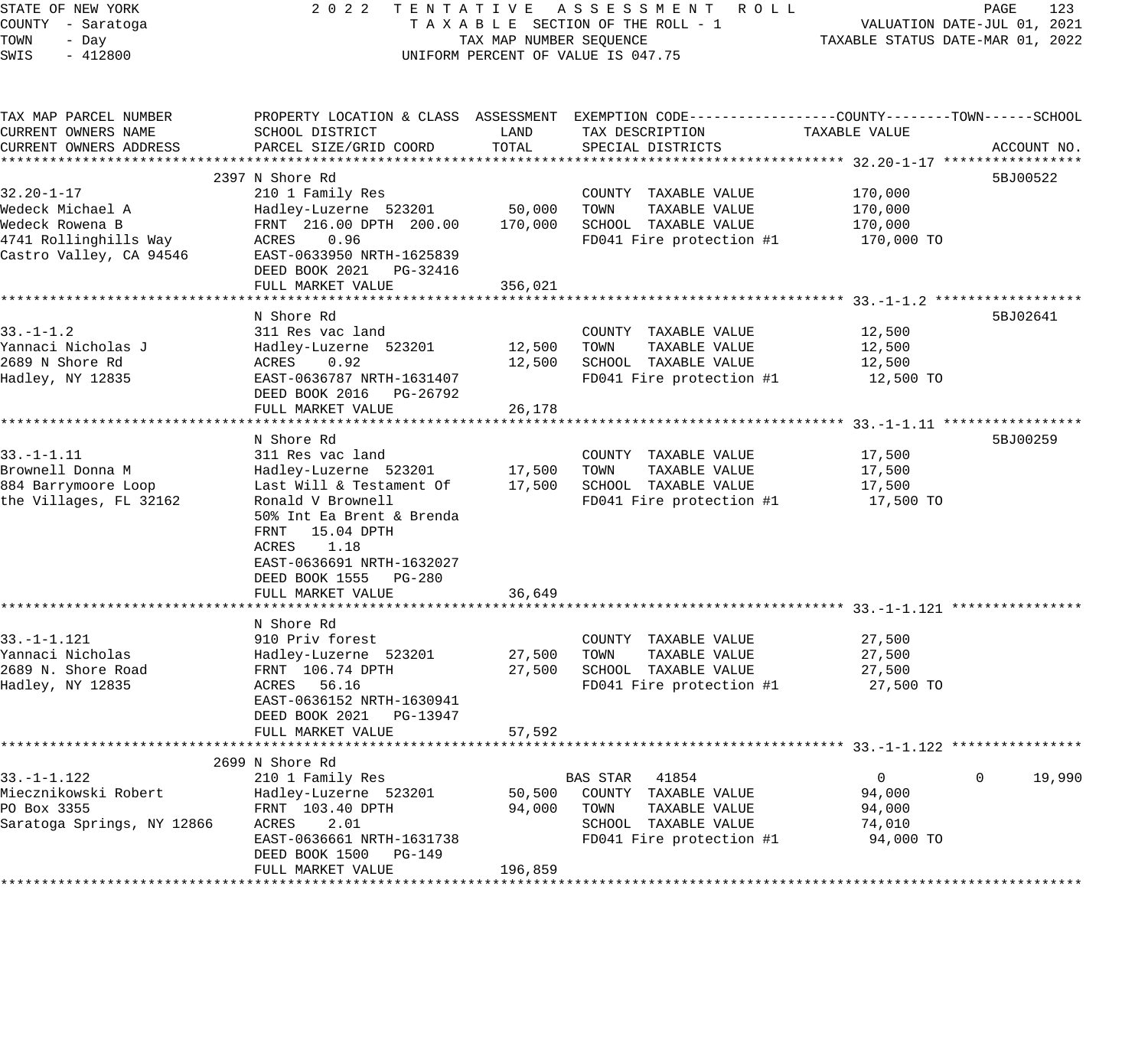| STATE OF NEW YORK<br>COUNTY - Saratoga<br>TOWN<br>- Day<br>SWIS<br>$-412800$                       | 2 0 2 2                                                                                                                                                                   | TAX MAP NUMBER SEQUENCE    | TENTATIVE ASSESSMENT ROLL<br>TAXABLE SECTION OF THE ROLL - 1<br>UNIFORM PERCENT OF VALUE IS 047.75                                       | TAXABLE STATUS DATE-MAR 01, 2022                | PAGE<br>124<br>VALUATION DATE-JUL 01, 2021 |
|----------------------------------------------------------------------------------------------------|---------------------------------------------------------------------------------------------------------------------------------------------------------------------------|----------------------------|------------------------------------------------------------------------------------------------------------------------------------------|-------------------------------------------------|--------------------------------------------|
| TAX MAP PARCEL NUMBER<br>CURRENT OWNERS NAME<br>CURRENT OWNERS ADDRESS                             | SCHOOL DISTRICT<br>PARCEL SIZE/GRID COORD                                                                                                                                 | LAND<br>TOTAL              | PROPERTY LOCATION & CLASS ASSESSMENT EXEMPTION CODE----------------COUNTY-------TOWN------SCHOOL<br>TAX DESCRIPTION<br>SPECIAL DISTRICTS | TAXABLE VALUE                                   | ACCOUNT NO.                                |
|                                                                                                    |                                                                                                                                                                           |                            |                                                                                                                                          |                                                 |                                            |
| $33 - 2 - 1$<br>N D Kathan Realty Corp<br>Rebecca Frattaruolo<br>2409 Rue Ct<br>Daton, OH 45458    | 36 Kathan Kamps Rd<br>280 Res Multiple<br>Hadley-Luzerne 523201<br>Art 7 94,95<br>FRNT 3199.00 DPTH<br>ACRES 50.44<br>EAST-0638248 NRTH-1631937<br>DEED BOOK 0840 PG-0124 | 325,000<br>1079,950        | COUNTY TAXABLE VALUE<br>TAXABLE VALUE<br>TOWN<br>SCHOOL TAXABLE VALUE<br>FD041 Fire protection #1                                        | 1079,950<br>1079,950<br>1079,950<br>1079,950 TO | 5BJ00655                                   |
|                                                                                                    | FULL MARKET VALUE                                                                                                                                                         | 2261,675                   |                                                                                                                                          |                                                 |                                            |
|                                                                                                    |                                                                                                                                                                           |                            |                                                                                                                                          |                                                 |                                            |
| $33 - 2 - 2$<br>ND Kathan Realty Corporation Hadley-Luzerne 523201<br>Susan Coleman<br>2409 Rue Ct | 37 Kathan Kamps Rd<br>260 Seasonal res<br>0.21<br>ACRES<br>EAST-0638152 NRTH-1631385                                                                                      | 75,000<br>118,100          | COUNTY TAXABLE VALUE<br>TOWN<br>TAXABLE VALUE<br>SCHOOL TAXABLE VALUE<br>FD041 Fire protection #1                                        | 118,100<br>118,100<br>118,100<br>118,100 TO     | 5BJ00918                                   |
| Daton, OH 45458                                                                                    | DEED BOOK 2016 PG-28169                                                                                                                                                   |                            |                                                                                                                                          |                                                 |                                            |
|                                                                                                    | FULL MARKET VALUE                                                                                                                                                         | 247,330                    |                                                                                                                                          |                                                 |                                            |
|                                                                                                    | ********************************                                                                                                                                          |                            |                                                                                                                                          |                                                 |                                            |
| $33 - 3 - 1$<br>Watson Gregory D<br>Watson Elisha D<br>671 Belgrave Ln<br>Tucker, GA 30084         | 3 Cameron Rd<br>311 Res vac land<br>Hadley-Luzerne 523201<br>FRNT 50.00 DPTH<br>ACRES 16.27<br>EAST-0643902 NRTH-1630933<br>DEED BOOK 2018<br>PG-13144                    | 8,100<br>8,100             | COUNTY TAXABLE VALUE<br>TAXABLE VALUE<br>TOWN<br>SCHOOL TAXABLE VALUE<br>FD041 Fire protection #1                                        | 8,100<br>8,100<br>8,100<br>8,100 TO             | 5BJ00253                                   |
|                                                                                                    | FULL MARKET VALUE                                                                                                                                                         | 16,963                     |                                                                                                                                          |                                                 |                                            |
| $33 - 3 - 3$<br>Johnson Matthew S<br>4133 South Shore Road<br>Corinth, NY 12822                    | Frank Kathan Rd<br>311 Res vac land<br>Hadley-Luzerne 523201<br>Lot: $P/O$ 2<br>ACRES<br>1.15<br>EAST-0643929 NRTH-1629283<br>DEED BOOK 2016<br>PG-6416                   | ********<br>5,000<br>5,000 | COUNTY TAXABLE VALUE<br>TOWN<br>TAXABLE VALUE<br>SCHOOL TAXABLE VALUE<br>FD041 Fire protection #1                                        | 5,000<br>5,000<br>5,000<br>5,000 TO             | 5BJ02602                                   |
|                                                                                                    | FULL MARKET VALUE                                                                                                                                                         | 10,471                     |                                                                                                                                          |                                                 |                                            |
| $33 - 3 - 4$<br>Meyers Roy<br>Meyers Deborah<br>113 Catherine St<br>Saratoga Spgs, NY 12866        | Frank Kathan Rd<br>910 Priv forest<br>Hadley-Luzerne 523201<br>ACRES 17.91<br>EAST-0643734 NRTH-1628667<br>DEED BOOK 0917 PG-0761<br>FULL MARKET VALUE                    | 9,000<br>9,000<br>18,848   | COUNTY TAXABLE VALUE<br>TOWN<br>TAXABLE VALUE<br>SCHOOL TAXABLE VALUE<br>FD041 Fire protection #1                                        | 9,000<br>9,000<br>9,000<br>9,000 TO             | 5BJ00630                                   |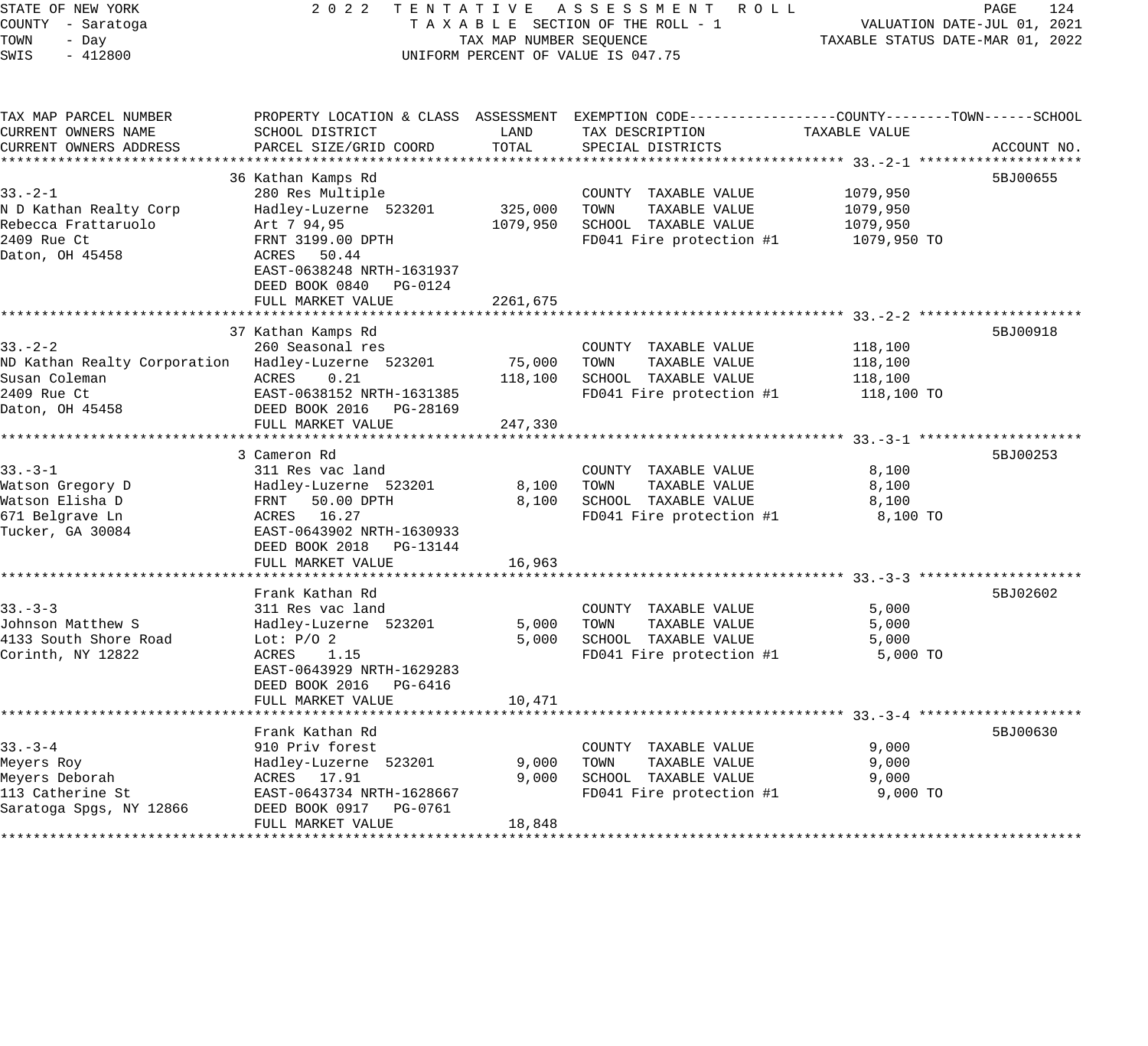STATE OF NEW YORK 2 0 2 2 T E N T A T I V E A S S E S S M E N T R O L L PAGE 125 COUNTY - Saratoga T A X A B L E SECTION OF THE ROLL - 1 VALUATION DATE-JUL 01, 2021

# UNIFORM PERCENT OF VALUE IS 047.75

| TAX MAP PARCEL NUMBER                   |                                                                                            |             |                                      | PROPERTY LOCATION & CLASS ASSESSMENT EXEMPTION CODE---------------COUNTY-------TOWN------SCHOOL |             |
|-----------------------------------------|--------------------------------------------------------------------------------------------|-------------|--------------------------------------|-------------------------------------------------------------------------------------------------|-------------|
| CURRENT OWNERS NAME                     | SCHOOL DISTRICT                                                                            | LAND        | TAX DESCRIPTION                      | TAXABLE VALUE                                                                                   |             |
| CURRENT OWNERS ADDRESS                  | PARCEL SIZE/GRID COORD                                                                     | TOTAL       | SPECIAL DISTRICTS                    |                                                                                                 | ACCOUNT NO. |
|                                         |                                                                                            |             |                                      |                                                                                                 |             |
|                                         | Frank Kathan Rd                                                                            |             |                                      |                                                                                                 |             |
| $33. - 3 - 5.12$                        | 311 Res vac land                                                                           |             | COUNTY TAXABLE VALUE                 | 27,500                                                                                          |             |
| York Scott B                            | Hadley-Luzerne 523201                                                                      | 27,500 TOWN | TAXABLE VALUE                        | 27,500                                                                                          |             |
| 4 Rodney Rd                             | FRNT 175.00 DPTH                                                                           | 27,500      | SCHOOL TAXABLE VALUE                 | 27,500                                                                                          |             |
| Scardale, NY 10583                      | ACRES 1.06                                                                                 |             | FD041 Fire protection #1             | 27,500 TO                                                                                       |             |
|                                         | EAST-0643244 NRTH-1630643                                                                  |             |                                      |                                                                                                 |             |
|                                         | DEED BOOK 2007 PG-34932                                                                    |             |                                      |                                                                                                 |             |
|                                         | FULL MARKET VALUE                                                                          | 57,592      |                                      |                                                                                                 |             |
|                                         |                                                                                            |             |                                      |                                                                                                 |             |
|                                         | 1163 Frank Kathan Rd                                                                       |             |                                      |                                                                                                 |             |
| $33. - 3 - 5.22$                        | 210 1 Family Res                                                                           |             | COUNTY TAXABLE VALUE                 | 154,400                                                                                         |             |
| Ratti Chris                             | Hadley-Luzerne 523201 50,100                                                               |             | TOWN<br>TAXABLE VALUE                | 154,400                                                                                         |             |
| Ratti Eleanor                           | FRNT 101.48 DPTH                                                                           | 154,400     | SCHOOL TAXABLE VALUE                 | 154,400                                                                                         |             |
| 1163 Frank Kathan Road                  | ACRES 1.10                                                                                 |             | FD041 Fire protection #1             | 154,400 TO                                                                                      |             |
| Day, NY 12822                           | EAST-0642811 NRTH-1629729                                                                  |             |                                      |                                                                                                 |             |
|                                         | DEED BOOK 2020 PG-17731                                                                    |             |                                      |                                                                                                 |             |
|                                         | FULL MARKET VALUE                                                                          | 323,351     |                                      |                                                                                                 |             |
|                                         |                                                                                            |             |                                      |                                                                                                 |             |
|                                         | Frank Kathan Rd                                                                            |             |                                      |                                                                                                 |             |
| $33. - 3 - 5.51$                        | 322 Rural vac>10 - WTRFNT                                                                  |             | COUNTY TAXABLE VALUE                 | 27,900                                                                                          |             |
| Hoffman Richard W<br>Dotro Pichard J    | Hadley-Luzerne 523201<br>ACRES 28.85                                                       |             | 27,900 TOWN TAXABLE VALUE            | 27,900                                                                                          |             |
| Petro Richard J                         |                                                                                            | 27,900      | SCHOOL TAXABLE VALUE                 | 27,900                                                                                          |             |
|                                         |                                                                                            |             | $FD041$ Fire protection #1 27,900 TO |                                                                                                 |             |
|                                         | 116 Montrose Ave Unit J<br>Bryn Mawr, PA 19010<br>Bryn Mawr, PA 19010<br>FILL MARKET VALUE |             |                                      |                                                                                                 |             |
|                                         | FULL MARKET VALUE                                                                          | 58,429      |                                      |                                                                                                 |             |
|                                         |                                                                                            |             |                                      |                                                                                                 |             |
|                                         | S Shore Rd                                                                                 |             |                                      |                                                                                                 |             |
| $33. - 3 - 6.1$                         | 314 Rural vac<10                                                                           |             | COUNTY TAXABLE VALUE                 | 7,400                                                                                           |             |
| Toran Lorraine A                        | Hadley-Luzerne 523201                                                                      | 7,400       | TAXABLE VALUE<br>TOWN                | 7,400                                                                                           |             |
| 4031 South Shore Rd                     | <b>ACRES</b><br>8.27                                                                       | 7,400       | SCHOOL TAXABLE VALUE                 | 7,400                                                                                           |             |
| Hadley, NY 12835                        | EAST-0643823 NRTH-1627257                                                                  |             | FD041 Fire protection #1             | 7,400 TO                                                                                        |             |
|                                         | DEED BOOK 1413 PG-182                                                                      |             |                                      |                                                                                                 |             |
|                                         | FULL MARKET VALUE                                                                          | 15,497      |                                      |                                                                                                 |             |
|                                         |                                                                                            |             |                                      |                                                                                                 |             |
|                                         | S Shore Rd                                                                                 |             |                                      |                                                                                                 |             |
| $33. - 3 - 6.22$                        | 314 Rural vac<10                                                                           |             | COUNTY TAXABLE VALUE                 | 10,000                                                                                          |             |
| Sutliff Miles A Jr<br>Sutliff Dorothy P | Hadley-Luzerne 523201<br>ACRES 10.00                                                       | 10,000      | TOWN<br>TAXABLE VALUE                | 10,000                                                                                          |             |
|                                         |                                                                                            | 10,000      | SCHOOL TAXABLE VALUE                 | 10,000                                                                                          |             |
| 3589 S Shore Rd                         | EAST-0642723 NRTH-1626059                                                                  |             | FD041 Fire protection #1             | 10,000 TO                                                                                       |             |
| Corinth, NY 12822                       | DEED BOOK 1768 PG-125                                                                      |             |                                      |                                                                                                 |             |
|                                         | FULL MARKET VALUE                                                                          | 20,942      |                                      |                                                                                                 |             |
|                                         |                                                                                            |             |                                      |                                                                                                 |             |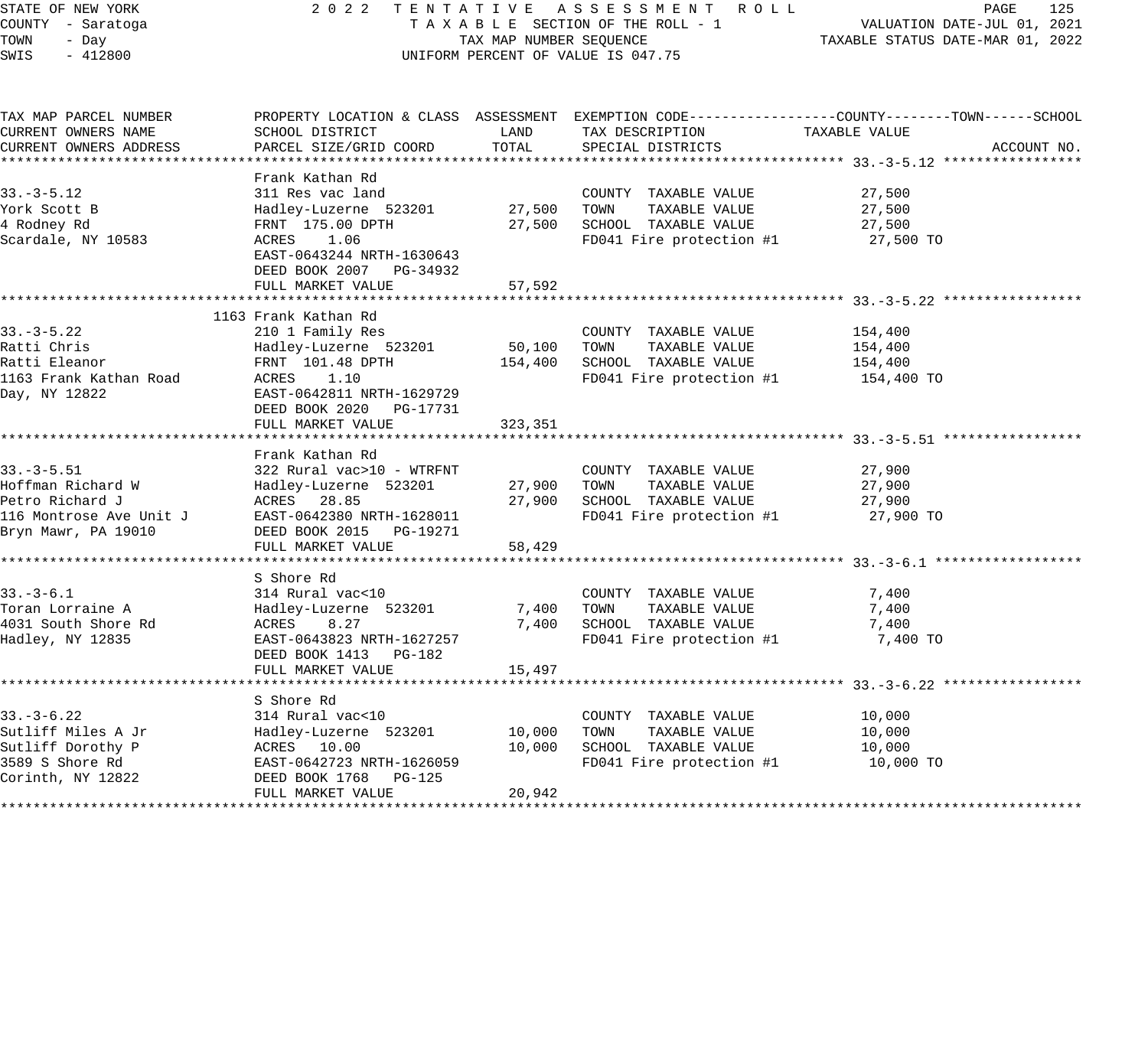## STATE OF NEW YORK 2 0 2 2 T E N T A T I V E A S S E S S M E N T R O L L PAGE 126 COUNTY - Saratoga T A X A B L E SECTION OF THE ROLL - 1 VALUATION DATE-JUL 01, 2021 UNIFORM PERCENT OF VALUE IS 047.75

| TAX MAP PARCEL NUMBER  |                           |         | PROPERTY LOCATION & CLASS ASSESSMENT EXEMPTION CODE----------------COUNTY-------TOWN-----SCHOOL |                |                      |
|------------------------|---------------------------|---------|-------------------------------------------------------------------------------------------------|----------------|----------------------|
| CURRENT OWNERS NAME    | SCHOOL DISTRICT           | LAND    | TAX DESCRIPTION                                                                                 | TAXABLE VALUE  |                      |
| CURRENT OWNERS ADDRESS | PARCEL SIZE/GRID COORD    | TOTAL   | SPECIAL DISTRICTS                                                                               |                | ACCOUNT NO.          |
|                        |                           |         |                                                                                                 |                |                      |
|                        | S Shore Rd                |         |                                                                                                 |                | 5BJ00938             |
| $33 - 3 - 7$           | 312 Vac w/imprv           |         | COUNTY TAXABLE VALUE                                                                            | 17,900         |                      |
| Winslow William C      | Hadley-Luzerne 523201     | 3,900   | TOWN<br>TAXABLE VALUE                                                                           | 17,900         |                      |
| Winslow Shelly L       | ACRES<br>2.50             | 17,900  | SCHOOL TAXABLE VALUE                                                                            | 17,900         |                      |
| 4003 South Shore Rd    | EAST-0643844 NRTH-1626633 |         | FD041 Fire protection #1                                                                        | 17,900 TO      |                      |
| Corinth, NY 12822      | DEED BOOK 1130<br>PG-343  |         |                                                                                                 |                |                      |
|                        | FULL MARKET VALUE         | 37,487  |                                                                                                 |                |                      |
|                        |                           |         |                                                                                                 |                |                      |
|                        | 3647 B S Shore Rd         |         |                                                                                                 |                | 5BJ00624             |
| $33 - 3 - 8$           | 210 1 Family Res          |         | COUNTY TAXABLE VALUE                                                                            | 114,000        |                      |
| Bellerose George L Jr  | Hadley-Luzerne 523201     | 14,000  | TOWN<br>TAXABLE VALUE                                                                           | 114,000        |                      |
| Bellerose Kimberly     | 0.66<br>ACRES             | 114,000 | SCHOOL TAXABLE VALUE                                                                            | 114,000        |                      |
| 3647 B S Shore Rd      | EAST-0643716 NRTH-1626419 |         | FD041 Fire protection #1                                                                        | 114,000 TO     |                      |
| Corinth, NY 12822      | DEED BOOK 2018 PG-11794   |         |                                                                                                 |                |                      |
|                        | FULL MARKET VALUE         | 238,743 |                                                                                                 |                |                      |
|                        |                           |         |                                                                                                 |                |                      |
|                        | 3647 S Shore Rd           |         |                                                                                                 |                | 5BJ02091             |
| $33 - 3 - 9$           | 210 1 Family Res          |         | BAS STAR 41854                                                                                  | $\overline{0}$ | $\Omega$<br>19,990   |
| Bellerose George       | Hadley-Luzerne 523201     | 14,700  | COUNTY TAXABLE VALUE                                                                            | 79,400         |                      |
| Bellerose Debra        | FRNT 491.00 DPTH          | 79,400  | TOWN<br>TAXABLE VALUE                                                                           | 79,400         |                      |
| 3647 South Shore Rd    | 2.40<br>ACRES             |         | SCHOOL TAXABLE VALUE                                                                            | 59,410         |                      |
| Corinth, NY 12822      | EAST-0643808 NRTH-1626252 |         | FD041 Fire protection #1                                                                        | 79,400 TO      |                      |
|                        | DEED BOOK 1447 PG-192     |         |                                                                                                 |                |                      |
|                        | FULL MARKET VALUE         | 166,283 |                                                                                                 |                |                      |
|                        |                           |         |                                                                                                 |                |                      |
|                        | S Shore Rd                |         |                                                                                                 |                | 5BJ02220             |
| $33 - 3 - 10$          | 311 Res vac land          |         | COUNTY TAXABLE VALUE                                                                            | 4,200          |                      |
| Tucciarone Deborah     | Hadley-Luzerne 523201     | 4,200   | TOWN<br>TAXABLE VALUE                                                                           | 4,200          |                      |
| 313 Lagoon Drive West  | Lawrence P Trackey Jr Fam | 4,200   | SCHOOL TAXABLE VALUE                                                                            | 4,200          |                      |
| Copiague, NY 11726     | Trustee dated 8/5/2020    |         | FD041 Fire protection #1                                                                        | 4,200 TO       |                      |
|                        | FRNT 385.00 DPTH 180.00   |         |                                                                                                 |                |                      |
|                        | ACRES<br>0.46             |         |                                                                                                 |                |                      |
|                        | EAST-0643925 NRTH-1625975 |         |                                                                                                 |                |                      |
|                        | DEED BOOK 2020 PG-32724   |         |                                                                                                 |                |                      |
|                        | FULL MARKET VALUE         | 8,796   |                                                                                                 |                |                      |
|                        |                           |         |                                                                                                 |                |                      |
|                        | 50 York Rd                |         |                                                                                                 |                | 5 L02275             |
| $33. - 3 - 11$         | 240 Rural res             |         | AGED C<br>41802                                                                                 | 54,000         | $\Omega$<br>$\Omega$ |
| Fiel Meredith S        | Hadley-Luzerne 523201     |         | 59,400 AGED T&S 41806                                                                           | $\overline{0}$ | 60,000<br>60,000     |
| 50 York Rd             | FRNT 1006.48 DPTH         |         | 120,000 ENH STAR 41834                                                                          | $\overline{0}$ | 49,900<br>$\Omega$   |
| Corinth, NY 12822      | ACRES 19.79               |         | COUNTY TAXABLE VALUE                                                                            | 66,000         |                      |
|                        | EAST-0643548 NRTH-1625188 |         | TOWN<br>TAXABLE VALUE                                                                           | 60,000         |                      |
|                        | DEED BOOK 2008 PG-31345   |         | SCHOOL TAXABLE VALUE                                                                            | 10,100         |                      |
|                        | FULL MARKET VALUE         |         | 251,309 FD041 Fire protection #1                                                                | 120,000 TO     |                      |
|                        |                           |         |                                                                                                 |                |                      |
|                        |                           |         |                                                                                                 |                |                      |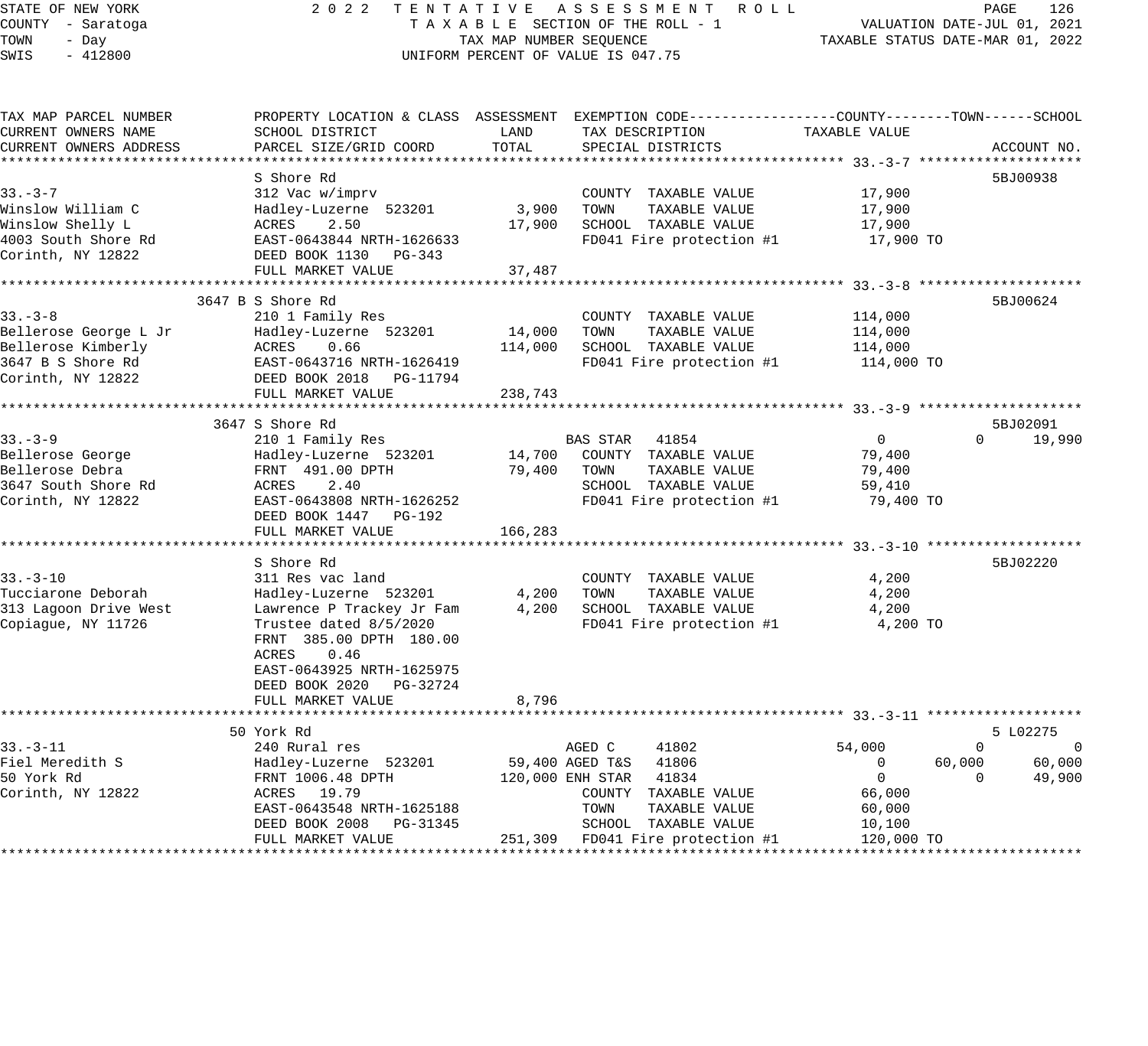#### STATE OF NEW YORK 2 0 2 2 T E N T A T I V E A S S E S S M E N T R O L L PAGE 127 COUNTY - Saratoga T A X A B L E SECTION OF THE ROLL - 1 VALUATION DATE-JUL 01, 2021 X A B L E SECTION OF THE ROLL  $-$  1  $\overline{X}$  TAXABLE STATUS DATE-MAR 01, 2022 UNIFORM PERCENT OF VALUE IS 047.75

| TAX MAP PARCEL NUMBER<br>CURRENT OWNERS NAME | PROPERTY LOCATION & CLASS ASSESSMENT EXEMPTION CODE----------------COUNTY-------TOWN------SCHOOL<br>SCHOOL DISTRICT | LAND    | TAX DESCRIPTION                    | TAXABLE VALUE  |          |                            |
|----------------------------------------------|---------------------------------------------------------------------------------------------------------------------|---------|------------------------------------|----------------|----------|----------------------------|
| CURRENT OWNERS ADDRESS                       | PARCEL SIZE/GRID COORD                                                                                              | TOTAL   | SPECIAL DISTRICTS                  |                |          | ACCOUNT NO.                |
|                                              |                                                                                                                     |         |                                    |                |          |                            |
| $33. - 3 - 12.1$                             | 3589 S Shore Rd                                                                                                     |         | VET WAR CT 41121                   | 17,505         | 17,505   | 5BJ00650<br>$\overline{0}$ |
| Sutliff Miles A Jr                           | 210 1 Family Res<br>Hadley-Luzerne 523201                                                                           |         | 18,000 ENH STAR 41834              | $\overline{0}$ | $\Omega$ | 49,900                     |
| Sutliff Dorothy P                            | FRNT 1600.00 DPTH                                                                                                   |         | 116,700 COUNTY TAXABLE VALUE       | 99,195         |          |                            |
| 3589 S Shore Rd                              | ACRES<br>9.02                                                                                                       |         | TAXABLE VALUE<br>TOWN              | 99,195         |          |                            |
| Corinth, NY 12822                            | EAST-0642850 NRTH-1625716                                                                                           |         | SCHOOL TAXABLE VALUE               | 66,800         |          |                            |
|                                              | DEED BOOK 1768 PG-122                                                                                               |         | FD041 Fire protection #1           | 116,700 TO     |          |                            |
|                                              | FULL MARKET VALUE                                                                                                   | 244,398 |                                    |                |          |                            |
|                                              |                                                                                                                     |         |                                    |                |          |                            |
|                                              | 3570 S Shore Rd                                                                                                     |         |                                    |                |          | 5BJ02180                   |
| $33. - 3 - 13.1$                             | 270 Mfg housing                                                                                                     |         | BAS STAR 41854                     | $\overline{0}$ | $\Omega$ | 19,990                     |
| Giordano Michael                             | Hadley-Luzerne 523201                                                                                               |         | 23,400 COUNTY TAXABLE VALUE        | 76,400         |          |                            |
| Giordano Julia                               | FRNT 916.29 DPTH                                                                                                    | 76,400  | TAXABLE VALUE<br>TOWN              | 76,400         |          |                            |
| 3570 South Shore Rd                          | ACRES 19.80 BANK 709                                                                                                |         | SCHOOL TAXABLE VALUE               | 56,410         |          |                            |
| Hadley, NY 12835                             | EAST-0642483 NRTH-1625160                                                                                           |         | FD041 Fire protection #1           | 76,400 TO      |          |                            |
|                                              | DEED BOOK 1382 PG-275                                                                                               |         |                                    |                |          |                            |
|                                              | FULL MARKET VALUE                                                                                                   | 160,000 |                                    |                |          |                            |
|                                              |                                                                                                                     |         |                                    |                |          |                            |
|                                              | 3560 S Shore Rd                                                                                                     |         |                                    |                |          |                            |
| $33. - 3 - 13.2$                             | 270 Mfg housing                                                                                                     |         | COUNTY TAXABLE VALUE               | 75,800         |          |                            |
| Kenna William E                              | Hadley-Luzerne 523201                                                                                               | 21,600  | TAXABLE VALUE<br>TOWN              | 75,800         |          |                            |
| Kenna Rose                                   | FRNT 893.48 DPTH                                                                                                    | 75,800  | SCHOOL TAXABLE VALUE               | 75,800         |          |                            |
| 3560 S Shore St                              | ACRES 16.12                                                                                                         |         | FD041 Fire protection #1           | 75,800 TO      |          |                            |
| Hadley, NY 12835                             | EAST-0641625 NRTH-1625270                                                                                           |         |                                    |                |          |                            |
|                                              | DEED BOOK 1382    PG-277                                                                                            |         |                                    |                |          |                            |
|                                              | FULL MARKET VALUE                                                                                                   | 158,743 |                                    |                |          |                            |
|                                              |                                                                                                                     |         |                                    |                |          |                            |
|                                              | S Shore Rd                                                                                                          |         |                                    |                |          | 5EJ01068                   |
| $33 - 3 - 14$                                | 910 Priv forest                                                                                                     |         | COUNTY TAXABLE VALUE               | 21,800         |          |                            |
| Overlook Beach Club                          | Hadley-Luzerne 523201                                                                                               | 21,000  | TOWN<br>TAXABLE VALUE              | 21,800         |          |                            |
| Current President                            | FRNT 1262.02 DPTH                                                                                                   | 21,800  | SCHOOL TAXABLE VALUE               | 21,800         |          |                            |
| PO Box 111                                   | ACRES 29.03                                                                                                         |         | FD041 Fire protection #1 21,800 TO |                |          |                            |
| Corinth, NY 12822-9998                       | EAST-0640696 NRTH-1625202                                                                                           |         |                                    |                |          |                            |
|                                              | DEED BOOK 0401 PG-0235                                                                                              |         |                                    |                |          |                            |
|                                              | FULL MARKET VALUE                                                                                                   | 45,654  |                                    |                |          |                            |
|                                              |                                                                                                                     |         |                                    |                |          |                            |
|                                              | S Shore Rd                                                                                                          |         |                                    |                |          | 5BJ00174                   |
| $33 - 3 - 15$                                | 311 Res vac land                                                                                                    |         | COUNTY TAXABLE VALUE               | 5,600          |          |                            |
| Bell James                                   | Hadley-Luzerne 523201                                                                                               | 5,600   | TAXABLE VALUE<br>TOWN              | 5,600          |          |                            |
| Bell Julia C                                 | FRNT 255.00 DPTH 255.00                                                                                             | 5,600   | SCHOOL TAXABLE VALUE               | 5,600          |          |                            |
| Box 152                                      | ACRES 0.78                                                                                                          |         | FD041 Fire protection #1           | 5,600 TO       |          |                            |
| Germantown, NY 12526                         | EAST-0641134 NRTH-1625738                                                                                           |         |                                    |                |          |                            |
|                                              | DEED BOOK 0954 PG-00469                                                                                             |         |                                    |                |          |                            |
|                                              | FULL MARKET VALUE                                                                                                   | 11,728  |                                    |                |          |                            |
|                                              |                                                                                                                     |         |                                    |                |          |                            |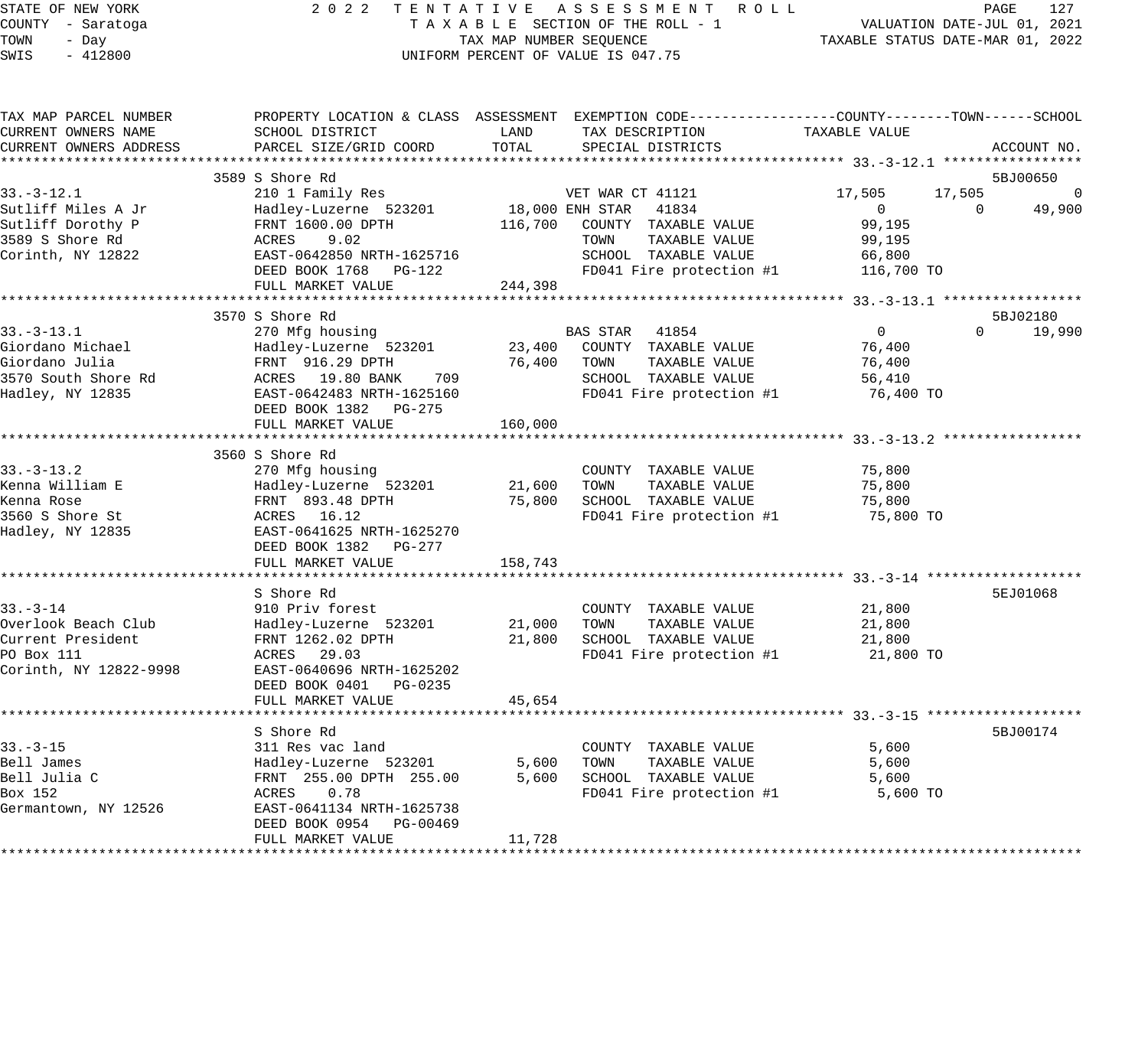| STATE OF NEW YORK       | 2 0 2 2                                      |                         | TENTATIVE ASSESSMENT ROLL                                                                        |               | PAGE<br>128                      |
|-------------------------|----------------------------------------------|-------------------------|--------------------------------------------------------------------------------------------------|---------------|----------------------------------|
| COUNTY - Saratoga       |                                              |                         | TAXABLE SECTION OF THE ROLL - 1                                                                  |               | VALUATION DATE-JUL 01, 2021      |
| TOWN<br>- Day           |                                              | TAX MAP NUMBER SEQUENCE |                                                                                                  |               | TAXABLE STATUS DATE-MAR 01, 2022 |
| $-412800$<br>SWIS       |                                              |                         | UNIFORM PERCENT OF VALUE IS 047.75                                                               |               |                                  |
|                         |                                              |                         |                                                                                                  |               |                                  |
| TAX MAP PARCEL NUMBER   |                                              |                         | PROPERTY LOCATION & CLASS ASSESSMENT EXEMPTION CODE----------------COUNTY-------TOWN------SCHOOL |               |                                  |
| CURRENT OWNERS NAME     | SCHOOL DISTRICT                              | LAND                    | TAX DESCRIPTION                                                                                  | TAXABLE VALUE |                                  |
| CURRENT OWNERS ADDRESS  | PARCEL SIZE/GRID COORD                       | TOTAL                   | SPECIAL DISTRICTS                                                                                |               | ACCOUNT NO.                      |
|                         |                                              |                         |                                                                                                  |               |                                  |
|                         | 3527 S Shore Rd                              |                         |                                                                                                  |               | 5BJ00331                         |
| $33. - 3 - 16$          | 210 1 Family Res                             |                         | COUNTY TAXABLE VALUE                                                                             | 85,500        |                                  |
| DeSalvatore David       | Hadley-Luzerne 523201                        |                         | 14,000 TOWN<br>TAXABLE VALUE                                                                     | 85,500        |                                  |
| DeSalvatore Kristen     | FRNT 237.00 DPTH 140.00                      |                         | 85,500 SCHOOL TAXABLE VALUE                                                                      | 85,500        |                                  |
| 11 Aspen Ln             | ACRES 0.63                                   |                         | FD041 Fire protection #1                                                                         | 85,500 TO     |                                  |
| Clifton Park, NY 12065  | EAST-0641386 NRTH-1625955                    |                         |                                                                                                  |               |                                  |
|                         | DEED BOOK 2010 PG-70087                      |                         |                                                                                                  |               |                                  |
|                         | FULL MARKET VALUE                            | 179,058                 |                                                                                                  |               |                                  |
|                         |                                              |                         |                                                                                                  |               |                                  |
|                         | 1321 Frank Kathan Rd                         |                         |                                                                                                  |               | 5BJ00740                         |
| $33. - 3 - 17.1$        | 314 Rural vac<10                             |                         | COUNTY TAXABLE VALUE                                                                             | 102,000       |                                  |
| Rayfiel Thomas G        | Hadley-Luzerne 523201                        | 102,000                 | TAXABLE VALUE<br>TOWN                                                                            | 102,000       |                                  |
| Rayfiel Selma A         | Selma A Rayfiel, Trestee                     | 102,000                 | SCHOOL TAXABLE VALUE                                                                             | 102,000       |                                  |
| 315 E 86th St Apt 11UE  | Selma Rayfiel 2021 Revcab                    |                         | FD041 Fire protection #1                                                                         | 102,000 TO    |                                  |
| New York, NY 10028      | Trust as TIC                                 |                         |                                                                                                  |               |                                  |
|                         | FRNT 927.81 DPTH<br>ACRES 27.17              |                         |                                                                                                  |               |                                  |
|                         | EAST-0640933 NRTH-1627203                    |                         |                                                                                                  |               |                                  |
|                         |                                              |                         |                                                                                                  |               |                                  |
|                         | DEED BOOK 2021 PG-36267<br>FULL MARKET VALUE |                         |                                                                                                  |               |                                  |
|                         |                                              | 213,613                 |                                                                                                  |               |                                  |
|                         | Frank Kathan Rd                              |                         |                                                                                                  |               | 5BJ00135                         |
| $33. - 3 - 18.1$        | 311 Res vac land                             |                         | COUNTY TAXABLE VALUE                                                                             | 30,000        |                                  |
| Schwarzenbek Lynne      | Hadley-Luzerne 523201                        | 30,000                  | TAXABLE VALUE<br>TOWN                                                                            | 30,000        |                                  |
| 1266 Kathan Road        | Lot $#1$                                     | 30,000                  | SCHOOL TAXABLE VALUE                                                                             | 30,000        |                                  |
| Corinth, NY 12822       | FRNT 199.24 DPTH                             |                         | FD041 Fire protection #1                                                                         | 30,000 TO     |                                  |
|                         | 0.95<br>ACRES                                |                         |                                                                                                  |               |                                  |
|                         | EAST-0640806 NRTH-1627687                    |                         |                                                                                                  |               |                                  |
|                         | DEED BOOK 2017 PG-23603                      |                         |                                                                                                  |               |                                  |
|                         | FULL MARKET VALUE                            | 62,827                  |                                                                                                  |               |                                  |
|                         |                                              |                         |                                                                                                  |               |                                  |
|                         | Frank Kathan Rd                              |                         |                                                                                                  |               |                                  |
| $33. - 3 - 18.2$        | 311 Res vac land                             |                         | COUNTY TAXABLE VALUE                                                                             | 30,000        |                                  |
| Newbury Paget           | Hadley-Luzerne 523201                        | 30,000                  | TAXABLE VALUE<br>TOWN                                                                            | 30,000        |                                  |
| Newbury Faye            | Lot #2                                       | 30,000                  | SCHOOL TAXABLE VALUE                                                                             | 30,000        |                                  |
| 1260 Kathan Road        | FRNT 199.24 DPTH                             |                         | FD041 Fire protection #1                                                                         | 30,000 TO     |                                  |
| Corinth, NY 12822       | ACRES<br>0.95                                |                         |                                                                                                  |               |                                  |
|                         | EAST-0640962 NRTH-1627832                    |                         |                                                                                                  |               |                                  |
|                         | DEED BOOK 2017<br>PG-24422                   |                         |                                                                                                  |               |                                  |
|                         | FULL MARKET VALUE                            | 62,827                  |                                                                                                  |               |                                  |
|                         | * * * * * * * * * * * * * * * * * * *        |                         |                                                                                                  |               |                                  |
|                         | S Shore Rd                                   |                         |                                                                                                  |               |                                  |
| $33. - 3 - 19$          | 322 Rural vac>10                             |                         | TAXABLE VALUE<br>COUNTY                                                                          | 11,800        |                                  |
| Lansburg Stephanie Lynn | Hadley-Luzerne 523201                        | 11,800                  | TOWN<br>TAXABLE VALUE                                                                            | 11,800        |                                  |
| 54 Rollman Cir          | FRNT 165.95 DPTH                             | 11,800                  | SCHOOL TAXABLE VALUE                                                                             | 11,800        |                                  |
| Hadley, NY 12835        | ACRES 11.89                                  |                         | FD041 Fire protection #1                                                                         | 11,800 TO     |                                  |
|                         | EAST-0641467 NRTH-1626403                    |                         |                                                                                                  |               |                                  |
|                         | DEED BOOK 2013<br>PG-44819                   |                         |                                                                                                  |               |                                  |
|                         | FULL MARKET VALUE                            | 24,712                  |                                                                                                  |               |                                  |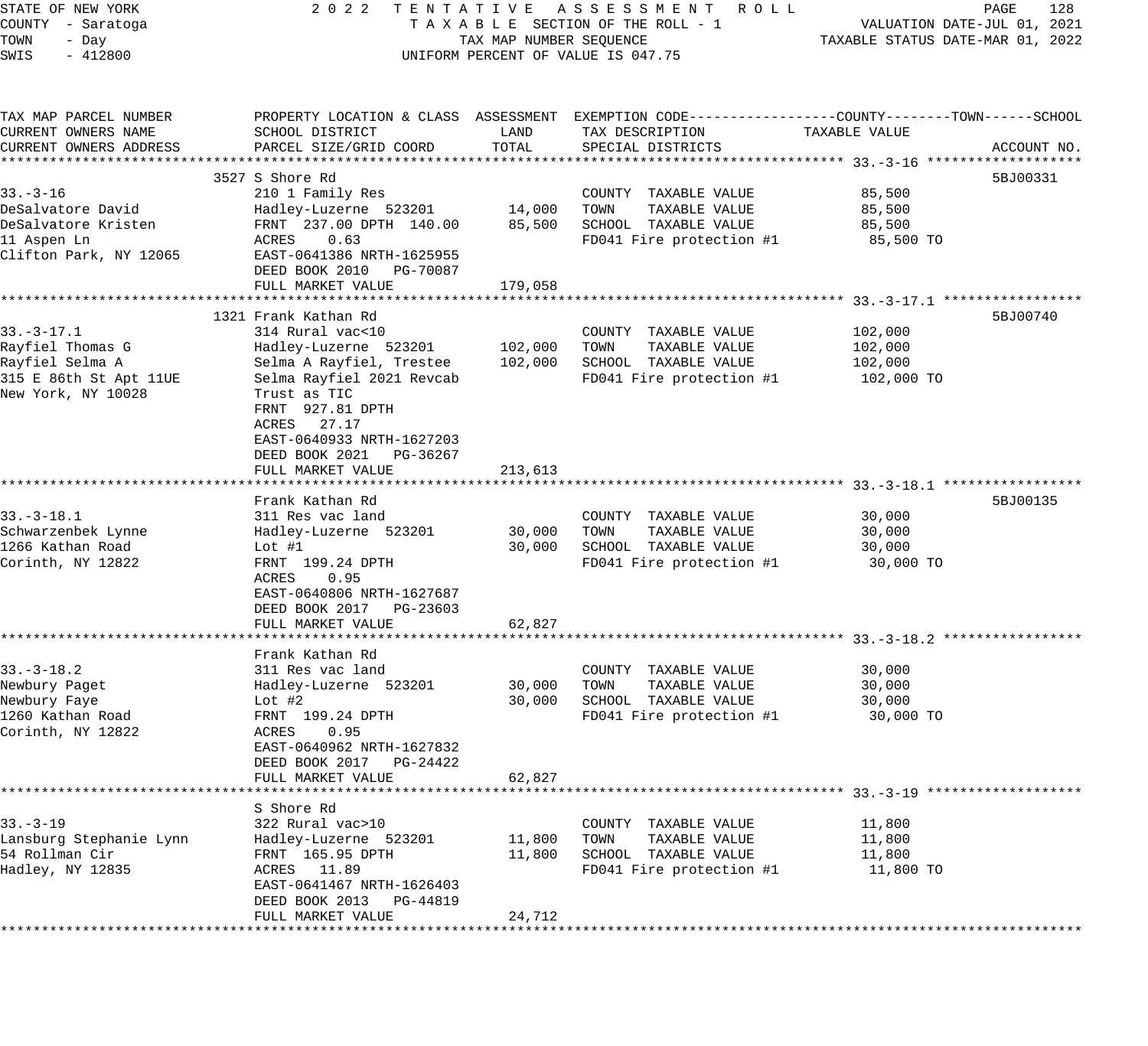| STATE OF NEW YORK<br>COUNTY - Saratoga<br>TOWN<br>- Day<br>$-412800$<br>SWIS |                                                                                                | TAX MAP NUMBER SEQUENCE | 2022 TENTATIVE ASSESSMENT ROLL<br>TAXABLE SECTION OF THE ROLL - 1<br>UNIFORM PERCENT OF VALUE IS 047.75 |                          | PAGE<br>VALUATION DATE-JUL 01, 2021<br>TAXABLE STATUS DATE-MAR 01, 2022 | 129         |
|------------------------------------------------------------------------------|------------------------------------------------------------------------------------------------|-------------------------|---------------------------------------------------------------------------------------------------------|--------------------------|-------------------------------------------------------------------------|-------------|
| TAX MAP PARCEL NUMBER                                                        | PROPERTY LOCATION & CLASS ASSESSMENT EXEMPTION CODE---------------COUNTY-------TOWN-----SCHOOL |                         |                                                                                                         |                          |                                                                         |             |
| CURRENT OWNERS NAME                                                          | SCHOOL DISTRICT                                                                                | LAND                    | TAX DESCRIPTION                                                                                         | TAXABLE VALUE            |                                                                         |             |
| CURRENT OWNERS ADDRESS                                                       | PARCEL SIZE/GRID COORD                                                                         | TOTAL                   | SPECIAL DISTRICTS                                                                                       |                          | ACCOUNT NO.                                                             |             |
|                                                                              | 3625 S Shore Rd                                                                                |                         |                                                                                                         |                          |                                                                         |             |
| $33 - 3 - 20$                                                                | 240 Rural res                                                                                  |                         | COUNTY TAXABLE VALUE                                                                                    | 194,400                  |                                                                         |             |
| Hide-A-Way of Saratoga County Hadley-Luzerne 523201                          |                                                                                                | 53,500                  | TOWN<br>TAXABLE VALUE                                                                                   | 194,400                  |                                                                         |             |
| 9 Linden Pl                                                                  | FRNT 540.00 DPTH                                                                               | 194,400                 | SCHOOL TAXABLE VALUE                                                                                    | 194,400                  |                                                                         |             |
| Greenwich, CT 06831                                                          | ACRES 79.98<br>EAST-0642683 NRTH-1626804<br>DEED BOOK 2017 PG-2749<br>FULL MARKET VALUE        | 407,120                 | FD041 Fire protection #1                                                                                | 194,400 TO               |                                                                         |             |
|                                                                              |                                                                                                |                         |                                                                                                         |                          |                                                                         |             |
|                                                                              | 1193 Frank Kathan Rd                                                                           |                         |                                                                                                         |                          | 5BJ02258                                                                |             |
| $33. - 3 - 21$                                                               | 300 Vacant Land                                                                                |                         | COUNTY TAXABLE VALUE                                                                                    | 51,900                   |                                                                         |             |
| Decker Edward                                                                | Hadley-Luzerne 523201                                                                          | 51,900                  | TOWN<br>TAXABLE VALUE                                                                                   | 51,900                   |                                                                         |             |
| Alexander-Decker Christine Gift Between Husb & Wife                          |                                                                                                | 51,900                  | SCHOOL TAXABLE VALUE                                                                                    | 51,900                   |                                                                         |             |
| 80 Adams Road<br>Saratoga Springs, NY 12866 ACRES 4.79                       | FRNT 50.00 DPTH 99.77<br>EAST-0642837 NRTH-1628531<br>DEED BOOK 2017 PG-30296                  |                         | FD041 Fire protection #1                                                                                | 51,900 TO                |                                                                         |             |
|                                                                              | FULL MARKET VALUE                                                                              | 108,691                 |                                                                                                         |                          |                                                                         |             |
|                                                                              | *************************                                                                      |                         |                                                                                                         |                          |                                                                         |             |
|                                                                              | 1137 Frank Kathan Rd                                                                           |                         |                                                                                                         |                          |                                                                         |             |
| $33. - 3 - 25.1$                                                             | 210 1 Family Res                                                                               |                         | VET COM CT 41131                                                                                        | 33,450                   | 33,450                                                                  | 0           |
| Roben Andrew H<br>Roben Marie L                                              | Hadley-Luzerne 523201                                                                          |                         | 61,100 VET DIS CT 41141                                                                                 | 54,945<br>$\overline{0}$ | 54,945<br>$\mathbf{0}$                                                  | 0<br>49,900 |
| 1137 Kathan Rd                                                               | FRNT 427.47 DPTH<br>ACRES 23.27 BANK<br>999                                                    |                         | 244,200 ENH STAR 41834<br>COUNTY TAXABLE VALUE                                                          | 155,805                  |                                                                         |             |
| Corinth, NY 12822                                                            | EAST-0643503 NRTH-1629461                                                                      |                         | TOWN<br>TAXABLE VALUE                                                                                   | 155,805                  |                                                                         |             |
|                                                                              | DEED BOOK 1574 PG-114                                                                          |                         | SCHOOL TAXABLE VALUE                                                                                    | 194,300                  |                                                                         |             |
|                                                                              | FULL MARKET VALUE                                                                              |                         | 511,414 FD041 Fire protection #1                                                                        | 244,200 TO               |                                                                         |             |
|                                                                              |                                                                                                |                         |                                                                                                         |                          |                                                                         |             |
|                                                                              | 1173 Frank Kathan Rd                                                                           |                         |                                                                                                         |                          | 5BJ00776                                                                |             |
| $33. - 3 - 26$                                                               | 210 1 Family Res                                                                               |                         | CW_15_VET/ 41161                                                                                        | 6,690                    | $\Omega$                                                                | 0           |
| Pieniazek James E                                                            | Hadley-Luzerne 523201                                                                          | 54,000                  | COUNTY TAXABLE VALUE                                                                                    | 269,810                  |                                                                         |             |
| Pieniazek Barbara Marie<br>1173 Kathan Rd                                    | FRNT 398.70 DPTH<br>ACRES 20.80                                                                | 276,500                 | TOWN<br>TAXABLE VALUE<br>SCHOOL TAXABLE VALUE                                                           | 276,500<br>276,500       |                                                                         |             |
| Corinth, NY 12822                                                            | EAST-0642873 NRTH-1629219                                                                      |                         | FD041 Fire protection #1                                                                                | 276,500 TO               |                                                                         |             |
|                                                                              | DEED BOOK 2017 PG-38955                                                                        |                         |                                                                                                         |                          |                                                                         |             |
|                                                                              | FULL MARKET VALUE                                                                              | 579,058                 |                                                                                                         |                          |                                                                         |             |
|                                                                              |                                                                                                |                         |                                                                                                         |                          |                                                                         |             |
|                                                                              | 3444 S Shore Rd                                                                                |                         |                                                                                                         |                          | 5EJ01056                                                                |             |
| $33. - 4 - 1$                                                                | 210 1 Family Res                                                                               |                         | COUNTY TAXABLE VALUE                                                                                    | 104,700                  |                                                                         |             |
| Hickey Thomas J                                                              | Hadley-Luzerne 523201                                                                          | 51,400                  | TAXABLE VALUE<br>TOWN                                                                                   | 104,700                  |                                                                         |             |
| Hickey Margaret S                                                            | FRNT 416.50 DPTH                                                                               | 104,700                 | SCHOOL TAXABLE VALUE                                                                                    | 104,700                  |                                                                         |             |
| 6041 SW Thistle Ter                                                          | ACRES<br>3.84                                                                                  |                         | FD041 Fire protection #1                                                                                | 104,700 TO               |                                                                         |             |
| Palm City, FL 34990                                                          | EAST-0639547 NRTH-1624822<br>DEED BOOK 2013 PG-22262                                           |                         |                                                                                                         |                          |                                                                         |             |
|                                                                              | FULL MARKET VALUE                                                                              | 219,267                 |                                                                                                         |                          |                                                                         |             |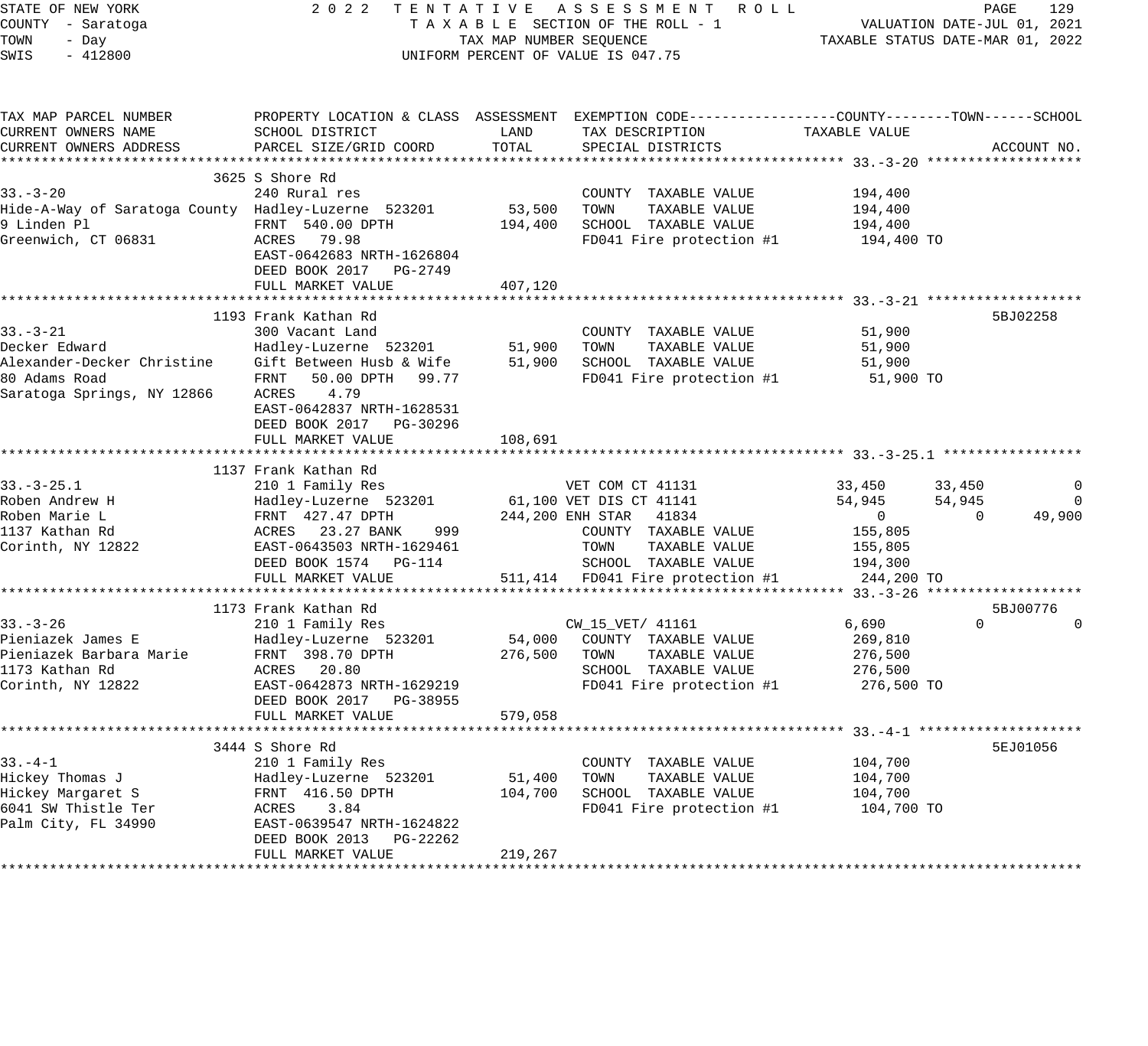| STATE OF NEW YORK                          | 2 0 2 2                                             |                         | TENTATIVE ASSESSMENT ROLL                                                                      |                                  | PAGE                        | 130                |
|--------------------------------------------|-----------------------------------------------------|-------------------------|------------------------------------------------------------------------------------------------|----------------------------------|-----------------------------|--------------------|
| COUNTY - Saratoga                          |                                                     |                         | TAXABLE SECTION OF THE ROLL - 1                                                                |                                  | VALUATION DATE-JUL 01, 2021 |                    |
| TOWN<br>- Day                              |                                                     | TAX MAP NUMBER SEQUENCE |                                                                                                | TAXABLE STATUS DATE-MAR 01, 2022 |                             |                    |
| SWIS<br>$-412800$                          |                                                     |                         | UNIFORM PERCENT OF VALUE IS 047.75                                                             |                                  |                             |                    |
| TAX MAP PARCEL NUMBER                      |                                                     |                         | PROPERTY LOCATION & CLASS ASSESSMENT EXEMPTION CODE---------------COUNTY-------TOWN-----SCHOOL |                                  |                             |                    |
| CURRENT OWNERS NAME                        | SCHOOL DISTRICT                                     | LAND                    | TAX DESCRIPTION                                                                                | TAXABLE VALUE                    |                             |                    |
| CURRENT OWNERS ADDRESS                     | PARCEL SIZE/GRID COORD                              | TOTAL                   | SPECIAL DISTRICTS                                                                              |                                  |                             | ACCOUNT NO.        |
|                                            |                                                     |                         |                                                                                                |                                  |                             |                    |
|                                            | 3436 S Shore Rd                                     |                         |                                                                                                |                                  |                             | 5BJ01872           |
| $33 - 4 - 2$                               | 210 1 Family Res                                    |                         | COUNTY TAXABLE VALUE                                                                           | 95,400                           |                             |                    |
| Paul Donald T & Joan A                     | Hadley-Luzerne 523201                               | 50,600                  | TOWN<br>TAXABLE VALUE                                                                          | 95,400                           |                             |                    |
| Steffen Nancy P                            | Donald T & Joan A Paul Li                           | 95,400                  | SCHOOL TAXABLE VALUE                                                                           | 95,400                           |                             |                    |
| 7631 Pine Hollow Dr NW<br>Humble, TX 77396 | deed 2013 44914<br>FRNT 150.00 DPTH                 |                         | FD041 Fire protection #1                                                                       | 95,400 TO                        |                             |                    |
|                                            | ACRES<br>2.11<br>EAST-0639375 NRTH-1624604          |                         |                                                                                                |                                  |                             |                    |
|                                            | DEED BOOK 2013 PG-44914                             |                         |                                                                                                |                                  |                             |                    |
|                                            | FULL MARKET VALUE                                   | 199,791                 |                                                                                                |                                  |                             |                    |
|                                            |                                                     |                         |                                                                                                |                                  |                             |                    |
| $33.5 - 1 - 1$                             | 26 Hollow Rd<br>210 1 Family Res                    |                         | BAS STAR 41854                                                                                 | $\overline{0}$                   | $\Omega$                    | 5BJ00068<br>19,990 |
| Hayes Donald G Sr                          | Hadley-Luzerne 523201                               | 10,100                  | COUNTY TAXABLE VALUE                                                                           | 165,600                          |                             |                    |
| 26 Hollow Rd                               | FRNT 268.00 DPTH                                    | 165,600                 | TOWN<br>TAXABLE VALUE                                                                          | 165,600                          |                             |                    |
| Hadley, NY 12835                           | ACRES<br>1.23                                       |                         | SCHOOL TAXABLE VALUE                                                                           | 145,610                          |                             |                    |
|                                            | EAST-0636789 NRTH-1632969                           |                         | FD041 Fire protection #1                                                                       | 165,600 TO                       |                             |                    |
|                                            | DEED BOOK 2016 PG-41519                             |                         |                                                                                                |                                  |                             |                    |
|                                            | FULL MARKET VALUE                                   | 346,806                 |                                                                                                |                                  |                             |                    |
|                                            |                                                     |                         |                                                                                                |                                  |                             |                    |
|                                            | 10 Hollow Rd                                        |                         |                                                                                                |                                  |                             | 5BJ02019           |
| $33.5 - 1 - 3$                             | 270 Mfg housing                                     |                         | AGED T<br>41803                                                                                | 0                                | 3,540                       | $\mathbf 0$        |
| Allen Marlene C                            | Hadley-Luzerne 523201                               | 11,100 AGED S           | 41804                                                                                          | $\overline{0}$                   | 0                           | 5,310              |
| 10 Hollow Rd                               | FRNT 250.00 DPTH                                    |                         | 35,400 E STAR ADD 41844                                                                        | $\overline{0}$                   | $\Omega$                    | 30,090             |
| Hadley, NY 12835                           | ACRES<br>1.12                                       |                         | COUNTY TAXABLE VALUE                                                                           | 35,400                           |                             |                    |
|                                            | EAST-0636917 NRTH-1632818                           |                         | TOWN<br>TAXABLE VALUE                                                                          | 31,860                           |                             |                    |
|                                            | DEED BOOK 1022 PG-846                               |                         | SCHOOL TAXABLE VALUE                                                                           | $\overline{0}$                   |                             |                    |
|                                            | FULL MARKET VALUE                                   | 74,136                  | FD041 Fire protection #1                                                                       | 35,400 TO                        |                             |                    |
|                                            |                                                     |                         |                                                                                                | ********** 33.5-1-4 ***          |                             |                    |
|                                            | Hollow Rd                                           |                         |                                                                                                |                                  |                             | 5BJ02150           |
| $33.5 - 1 - 4$                             | 311 Res vac land                                    |                         | COUNTY TAXABLE VALUE                                                                           | 5,000                            |                             |                    |
| Allen Elva A                               | Hadley-Luzerne 523201                               | 5,000                   | TOWN<br>TAXABLE VALUE                                                                          | 5,000                            |                             |                    |
| Allen Marlene                              | FRNT 153.00 DPTH 212.00                             | 5,000                   | SCHOOL TAXABLE VALUE                                                                           | 5,000                            |                             |                    |
| 10 Hollow Rd                               | ACRES<br>0.73                                       |                         | FD041 Fire protection #1                                                                       | 5,000 TO                         |                             |                    |
| Hadley, NY 12835                           | EAST-0637013 NRTH-1632621<br>DEED BOOK 0926 PG-0475 |                         |                                                                                                |                                  |                             |                    |
|                                            | FULL MARKET VALUE                                   | 10,471                  |                                                                                                |                                  |                             |                    |
|                                            |                                                     |                         |                                                                                                |                                  |                             | 5BJ00015           |
| $33.5 - 1 - 5$                             | 16 Hollow Rd<br>210 1 Family Res                    |                         | COUNTY TAXABLE VALUE                                                                           | 33,400                           |                             |                    |
| Allen Elva                                 | Hadley-Luzerne 523201                               | 15,900                  | TAXABLE VALUE<br>TOWN                                                                          | 33,400                           |                             |                    |
| Allen Marlene                              | 1.35<br>ACRES                                       | 33,400                  | SCHOOL TAXABLE VALUE                                                                           | 33,400                           |                             |                    |
| 10 Hollow Rd                               | EAST-0637178 NRTH-1632678                           |                         | FD041 Fire protection #1                                                                       | 33,400 TO                        |                             |                    |
| Hadley, NY 12835                           | DEED BOOK 0789 PG-0323                              |                         |                                                                                                |                                  |                             |                    |
|                                            | FULL MARKET VALUE                                   | 69,948                  |                                                                                                |                                  |                             |                    |
|                                            |                                                     |                         |                                                                                                |                                  |                             |                    |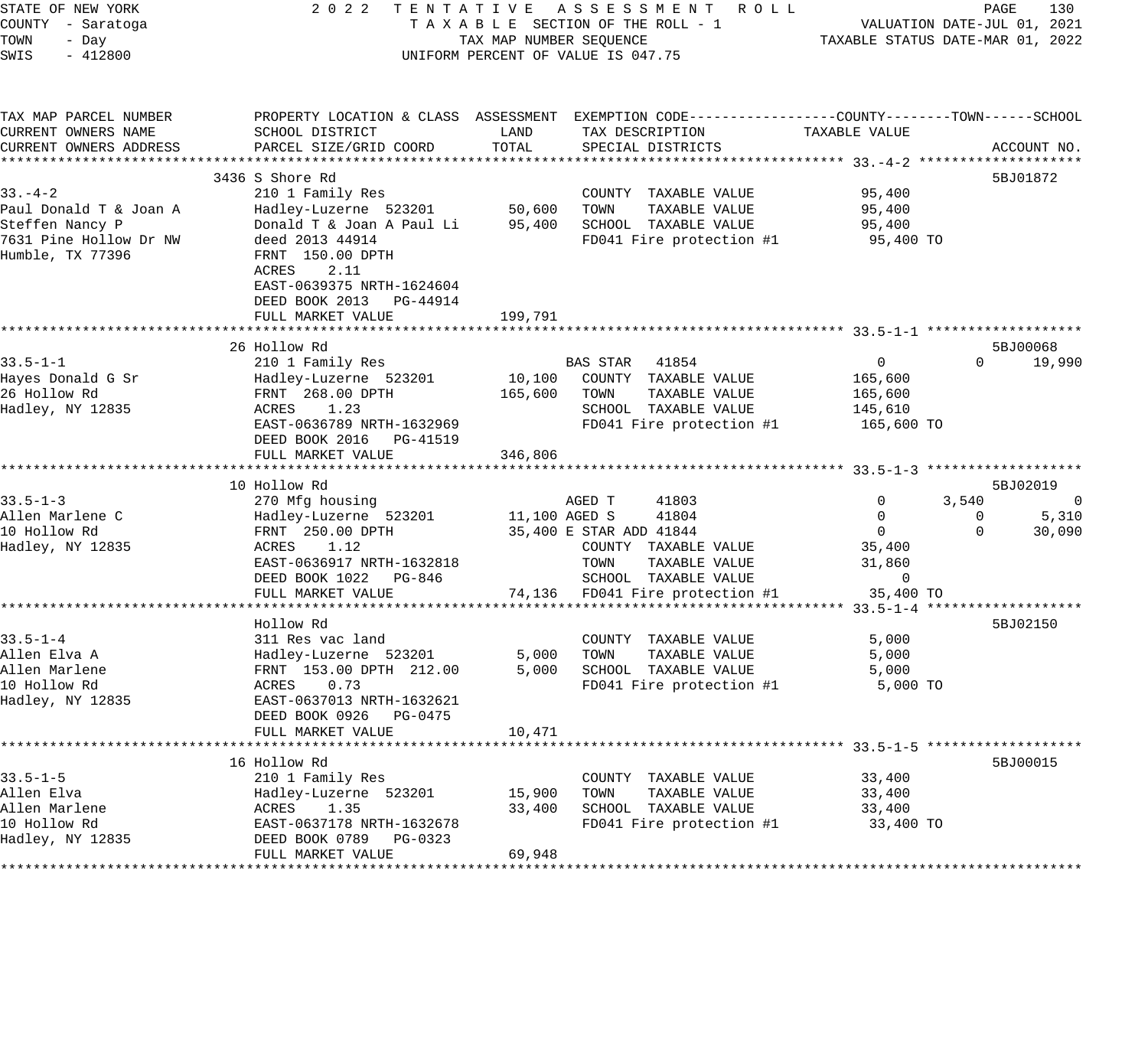#### STATE OF NEW YORK 2 0 2 2 T E N T A T I V E A S S E S S M E N T R O L L PAGE 131 COUNTY - Saratoga T A X A B L E SECTION OF THE ROLL - 1 VALUATION DATE-JUL 01, 2021 TAX A B L E SECTION OF THE ROLL - 1<br>TAXABLE STATUS DATE-MAR 01, 2022 UNIFORM PERCENT OF VALUE IS 047.75

| 6 Hollow Rd<br>5BJ00008<br>210 1 Family Res<br>30,100<br>COUNTY TAXABLE VALUE<br>14,000<br>TAXABLE VALUE<br>Hadley-Luzerne 523201<br>TOWN<br>30,100<br>PO Box 96<br>ACRES<br>0.72<br>30,100<br>SCHOOL TAXABLE VALUE<br>30,100<br>EAST-0637405 NRTH-1632868<br>FD041 Fire protection #1<br>30,100 TO<br>DEED BOOK 2017 PG-13355<br>63,037<br>FULL MARKET VALUE<br>8 Hollow Rd<br>5BJ02174<br>$33.5 - 1 - 7$<br>311 Res vac land<br>COUNTY TAXABLE VALUE<br>28,700<br>Allen Jeanie L & Leon E<br>28,700<br>TOWN<br>TAXABLE VALUE<br>28,700<br>Hadley-Luzerne 523201<br>Bush April L<br>28,700<br>SCHOOL TAXABLE VALUE<br>FRNT 220.00 DPTH 226.00<br>28,700<br>0.79<br>8 Hollow Road<br>ACRES<br>FD041 Fire protection #1<br>28,700 TO<br>EAST-0637053 NRTH-1632449<br>DEED BOOK 2019<br>PG-15622<br>FULL MARKET VALUE<br>60,105<br>4 Hollow Rd<br>5BJ00856<br>$33.5 - 1 - 8$<br>210 1 Family Res<br>12,510<br>12,510<br>VET WAR CT 41121<br>0<br>49,900<br>Allen Leon E<br>Hadley-Luzerne 523201<br>12,400 ENH STAR<br>41834<br>$\Omega$<br>$\Omega$<br>70,890<br>Bush April L<br>FRNT 132.00 DPTH<br>83,400<br>COUNTY TAXABLE VALUE<br>4 Hollow Rd<br>0.71<br>TAXABLE VALUE<br>ACRES<br>TOWN<br>70,890<br>Hadley, NY 12835<br>EAST-0637105 NRTH-1632285<br>SCHOOL TAXABLE VALUE<br>33,500<br>FD041 Fire protection #1<br>DEED BOOK 2007 PG-47039<br>83,400 TO<br>FULL MARKET VALUE<br>174,660<br>***********************************<br>N Shore Rd<br>5BJ00657<br>$33.5 - 1 - 9.1$<br>311 Res vac land - WTRFNT<br>COUNTY TAXABLE VALUE<br>80,800<br>80,800<br>TOWN<br>TAXABLE VALUE<br>Hadley-Luzerne 523201<br>80,800<br>80,800<br>SCHOOL TAXABLE VALUE<br>M2018274<br>80,800<br>4272 State Highway 51 Dr<br>FRNT 2117.73 DPTH<br>FD041 Fire protection #1<br>80,800 TO<br>ACRES 12.51<br>EAST-0637293 NRTH-1631499<br>DEED BOOK 0840<br>PG-0124<br>FULL MARKET VALUE<br>169,215<br>2671 N Shore Rd<br>5BJ01842<br>$33.5 - 1 - 10$<br>270 Mfg housing<br>80,000<br>COUNTY TAXABLE VALUE<br>TAXABLE VALUE<br>Gilroy Martin J<br>Hadley-Luzerne 523201<br>50,000<br>TOWN<br>80,000<br>Gilroy Patricia<br>FRNT 200.00 DPTH 200.00<br>80,000<br>SCHOOL TAXABLE VALUE<br>80,000<br>507 Watervliet Shaker Rd<br>FD041 Fire protection #1<br>ACRES<br>$0.90$ BANK<br>709<br>80,000 TO<br>Latham, NY 12110<br>EAST-0637146 NRTH-1631199<br>DEED BOOK 2021<br>PG-27160<br>167,539<br>FULL MARKET VALUE | TAX MAP PARCEL NUMBER<br>CURRENT OWNERS NAME | SCHOOL DISTRICT        | LAND  | PROPERTY LOCATION & CLASS ASSESSMENT EXEMPTION CODE----------------COUNTY-------TOWN------SCHOOL<br>TAX DESCRIPTION | TAXABLE VALUE |             |
|------------------------------------------------------------------------------------------------------------------------------------------------------------------------------------------------------------------------------------------------------------------------------------------------------------------------------------------------------------------------------------------------------------------------------------------------------------------------------------------------------------------------------------------------------------------------------------------------------------------------------------------------------------------------------------------------------------------------------------------------------------------------------------------------------------------------------------------------------------------------------------------------------------------------------------------------------------------------------------------------------------------------------------------------------------------------------------------------------------------------------------------------------------------------------------------------------------------------------------------------------------------------------------------------------------------------------------------------------------------------------------------------------------------------------------------------------------------------------------------------------------------------------------------------------------------------------------------------------------------------------------------------------------------------------------------------------------------------------------------------------------------------------------------------------------------------------------------------------------------------------------------------------------------------------------------------------------------------------------------------------------------------------------------------------------------------------------------------------------------------------------------------------------------------------------------------------------------------------------------------------------------------------------------------------------------------------------------------------------------------------------------------|----------------------------------------------|------------------------|-------|---------------------------------------------------------------------------------------------------------------------|---------------|-------------|
|                                                                                                                                                                                                                                                                                                                                                                                                                                                                                                                                                                                                                                                                                                                                                                                                                                                                                                                                                                                                                                                                                                                                                                                                                                                                                                                                                                                                                                                                                                                                                                                                                                                                                                                                                                                                                                                                                                                                                                                                                                                                                                                                                                                                                                                                                                                                                                                                | CURRENT OWNERS ADDRESS                       | PARCEL SIZE/GRID COORD | TOTAL | SPECIAL DISTRICTS                                                                                                   |               | ACCOUNT NO. |
|                                                                                                                                                                                                                                                                                                                                                                                                                                                                                                                                                                                                                                                                                                                                                                                                                                                                                                                                                                                                                                                                                                                                                                                                                                                                                                                                                                                                                                                                                                                                                                                                                                                                                                                                                                                                                                                                                                                                                                                                                                                                                                                                                                                                                                                                                                                                                                                                |                                              |                        |       |                                                                                                                     |               |             |
|                                                                                                                                                                                                                                                                                                                                                                                                                                                                                                                                                                                                                                                                                                                                                                                                                                                                                                                                                                                                                                                                                                                                                                                                                                                                                                                                                                                                                                                                                                                                                                                                                                                                                                                                                                                                                                                                                                                                                                                                                                                                                                                                                                                                                                                                                                                                                                                                | $33.5 - 1 - 6$                               |                        |       |                                                                                                                     |               |             |
|                                                                                                                                                                                                                                                                                                                                                                                                                                                                                                                                                                                                                                                                                                                                                                                                                                                                                                                                                                                                                                                                                                                                                                                                                                                                                                                                                                                                                                                                                                                                                                                                                                                                                                                                                                                                                                                                                                                                                                                                                                                                                                                                                                                                                                                                                                                                                                                                | Caldwell Diane                               |                        |       |                                                                                                                     |               |             |
|                                                                                                                                                                                                                                                                                                                                                                                                                                                                                                                                                                                                                                                                                                                                                                                                                                                                                                                                                                                                                                                                                                                                                                                                                                                                                                                                                                                                                                                                                                                                                                                                                                                                                                                                                                                                                                                                                                                                                                                                                                                                                                                                                                                                                                                                                                                                                                                                |                                              |                        |       |                                                                                                                     |               |             |
|                                                                                                                                                                                                                                                                                                                                                                                                                                                                                                                                                                                                                                                                                                                                                                                                                                                                                                                                                                                                                                                                                                                                                                                                                                                                                                                                                                                                                                                                                                                                                                                                                                                                                                                                                                                                                                                                                                                                                                                                                                                                                                                                                                                                                                                                                                                                                                                                | Hadley, NY 12835                             |                        |       |                                                                                                                     |               |             |
|                                                                                                                                                                                                                                                                                                                                                                                                                                                                                                                                                                                                                                                                                                                                                                                                                                                                                                                                                                                                                                                                                                                                                                                                                                                                                                                                                                                                                                                                                                                                                                                                                                                                                                                                                                                                                                                                                                                                                                                                                                                                                                                                                                                                                                                                                                                                                                                                |                                              |                        |       |                                                                                                                     |               |             |
|                                                                                                                                                                                                                                                                                                                                                                                                                                                                                                                                                                                                                                                                                                                                                                                                                                                                                                                                                                                                                                                                                                                                                                                                                                                                                                                                                                                                                                                                                                                                                                                                                                                                                                                                                                                                                                                                                                                                                                                                                                                                                                                                                                                                                                                                                                                                                                                                |                                              |                        |       |                                                                                                                     |               |             |
|                                                                                                                                                                                                                                                                                                                                                                                                                                                                                                                                                                                                                                                                                                                                                                                                                                                                                                                                                                                                                                                                                                                                                                                                                                                                                                                                                                                                                                                                                                                                                                                                                                                                                                                                                                                                                                                                                                                                                                                                                                                                                                                                                                                                                                                                                                                                                                                                |                                              |                        |       |                                                                                                                     |               |             |
|                                                                                                                                                                                                                                                                                                                                                                                                                                                                                                                                                                                                                                                                                                                                                                                                                                                                                                                                                                                                                                                                                                                                                                                                                                                                                                                                                                                                                                                                                                                                                                                                                                                                                                                                                                                                                                                                                                                                                                                                                                                                                                                                                                                                                                                                                                                                                                                                |                                              |                        |       |                                                                                                                     |               |             |
|                                                                                                                                                                                                                                                                                                                                                                                                                                                                                                                                                                                                                                                                                                                                                                                                                                                                                                                                                                                                                                                                                                                                                                                                                                                                                                                                                                                                                                                                                                                                                                                                                                                                                                                                                                                                                                                                                                                                                                                                                                                                                                                                                                                                                                                                                                                                                                                                |                                              |                        |       |                                                                                                                     |               |             |
|                                                                                                                                                                                                                                                                                                                                                                                                                                                                                                                                                                                                                                                                                                                                                                                                                                                                                                                                                                                                                                                                                                                                                                                                                                                                                                                                                                                                                                                                                                                                                                                                                                                                                                                                                                                                                                                                                                                                                                                                                                                                                                                                                                                                                                                                                                                                                                                                |                                              |                        |       |                                                                                                                     |               |             |
|                                                                                                                                                                                                                                                                                                                                                                                                                                                                                                                                                                                                                                                                                                                                                                                                                                                                                                                                                                                                                                                                                                                                                                                                                                                                                                                                                                                                                                                                                                                                                                                                                                                                                                                                                                                                                                                                                                                                                                                                                                                                                                                                                                                                                                                                                                                                                                                                | Day, NY 12835                                |                        |       |                                                                                                                     |               |             |
|                                                                                                                                                                                                                                                                                                                                                                                                                                                                                                                                                                                                                                                                                                                                                                                                                                                                                                                                                                                                                                                                                                                                                                                                                                                                                                                                                                                                                                                                                                                                                                                                                                                                                                                                                                                                                                                                                                                                                                                                                                                                                                                                                                                                                                                                                                                                                                                                |                                              |                        |       |                                                                                                                     |               |             |
|                                                                                                                                                                                                                                                                                                                                                                                                                                                                                                                                                                                                                                                                                                                                                                                                                                                                                                                                                                                                                                                                                                                                                                                                                                                                                                                                                                                                                                                                                                                                                                                                                                                                                                                                                                                                                                                                                                                                                                                                                                                                                                                                                                                                                                                                                                                                                                                                |                                              |                        |       |                                                                                                                     |               |             |
|                                                                                                                                                                                                                                                                                                                                                                                                                                                                                                                                                                                                                                                                                                                                                                                                                                                                                                                                                                                                                                                                                                                                                                                                                                                                                                                                                                                                                                                                                                                                                                                                                                                                                                                                                                                                                                                                                                                                                                                                                                                                                                                                                                                                                                                                                                                                                                                                |                                              |                        |       |                                                                                                                     |               |             |
|                                                                                                                                                                                                                                                                                                                                                                                                                                                                                                                                                                                                                                                                                                                                                                                                                                                                                                                                                                                                                                                                                                                                                                                                                                                                                                                                                                                                                                                                                                                                                                                                                                                                                                                                                                                                                                                                                                                                                                                                                                                                                                                                                                                                                                                                                                                                                                                                |                                              |                        |       |                                                                                                                     |               |             |
|                                                                                                                                                                                                                                                                                                                                                                                                                                                                                                                                                                                                                                                                                                                                                                                                                                                                                                                                                                                                                                                                                                                                                                                                                                                                                                                                                                                                                                                                                                                                                                                                                                                                                                                                                                                                                                                                                                                                                                                                                                                                                                                                                                                                                                                                                                                                                                                                |                                              |                        |       |                                                                                                                     |               |             |
|                                                                                                                                                                                                                                                                                                                                                                                                                                                                                                                                                                                                                                                                                                                                                                                                                                                                                                                                                                                                                                                                                                                                                                                                                                                                                                                                                                                                                                                                                                                                                                                                                                                                                                                                                                                                                                                                                                                                                                                                                                                                                                                                                                                                                                                                                                                                                                                                |                                              |                        |       |                                                                                                                     |               |             |
|                                                                                                                                                                                                                                                                                                                                                                                                                                                                                                                                                                                                                                                                                                                                                                                                                                                                                                                                                                                                                                                                                                                                                                                                                                                                                                                                                                                                                                                                                                                                                                                                                                                                                                                                                                                                                                                                                                                                                                                                                                                                                                                                                                                                                                                                                                                                                                                                |                                              |                        |       |                                                                                                                     |               |             |
|                                                                                                                                                                                                                                                                                                                                                                                                                                                                                                                                                                                                                                                                                                                                                                                                                                                                                                                                                                                                                                                                                                                                                                                                                                                                                                                                                                                                                                                                                                                                                                                                                                                                                                                                                                                                                                                                                                                                                                                                                                                                                                                                                                                                                                                                                                                                                                                                |                                              |                        |       |                                                                                                                     |               |             |
|                                                                                                                                                                                                                                                                                                                                                                                                                                                                                                                                                                                                                                                                                                                                                                                                                                                                                                                                                                                                                                                                                                                                                                                                                                                                                                                                                                                                                                                                                                                                                                                                                                                                                                                                                                                                                                                                                                                                                                                                                                                                                                                                                                                                                                                                                                                                                                                                |                                              |                        |       |                                                                                                                     |               |             |
|                                                                                                                                                                                                                                                                                                                                                                                                                                                                                                                                                                                                                                                                                                                                                                                                                                                                                                                                                                                                                                                                                                                                                                                                                                                                                                                                                                                                                                                                                                                                                                                                                                                                                                                                                                                                                                                                                                                                                                                                                                                                                                                                                                                                                                                                                                                                                                                                |                                              |                        |       |                                                                                                                     |               |             |
|                                                                                                                                                                                                                                                                                                                                                                                                                                                                                                                                                                                                                                                                                                                                                                                                                                                                                                                                                                                                                                                                                                                                                                                                                                                                                                                                                                                                                                                                                                                                                                                                                                                                                                                                                                                                                                                                                                                                                                                                                                                                                                                                                                                                                                                                                                                                                                                                |                                              |                        |       |                                                                                                                     |               |             |
|                                                                                                                                                                                                                                                                                                                                                                                                                                                                                                                                                                                                                                                                                                                                                                                                                                                                                                                                                                                                                                                                                                                                                                                                                                                                                                                                                                                                                                                                                                                                                                                                                                                                                                                                                                                                                                                                                                                                                                                                                                                                                                                                                                                                                                                                                                                                                                                                |                                              |                        |       |                                                                                                                     |               |             |
|                                                                                                                                                                                                                                                                                                                                                                                                                                                                                                                                                                                                                                                                                                                                                                                                                                                                                                                                                                                                                                                                                                                                                                                                                                                                                                                                                                                                                                                                                                                                                                                                                                                                                                                                                                                                                                                                                                                                                                                                                                                                                                                                                                                                                                                                                                                                                                                                | N D Kathan Realty Corp                       |                        |       |                                                                                                                     |               |             |
|                                                                                                                                                                                                                                                                                                                                                                                                                                                                                                                                                                                                                                                                                                                                                                                                                                                                                                                                                                                                                                                                                                                                                                                                                                                                                                                                                                                                                                                                                                                                                                                                                                                                                                                                                                                                                                                                                                                                                                                                                                                                                                                                                                                                                                                                                                                                                                                                | Susan Coleman                                |                        |       |                                                                                                                     |               |             |
|                                                                                                                                                                                                                                                                                                                                                                                                                                                                                                                                                                                                                                                                                                                                                                                                                                                                                                                                                                                                                                                                                                                                                                                                                                                                                                                                                                                                                                                                                                                                                                                                                                                                                                                                                                                                                                                                                                                                                                                                                                                                                                                                                                                                                                                                                                                                                                                                |                                              |                        |       |                                                                                                                     |               |             |
|                                                                                                                                                                                                                                                                                                                                                                                                                                                                                                                                                                                                                                                                                                                                                                                                                                                                                                                                                                                                                                                                                                                                                                                                                                                                                                                                                                                                                                                                                                                                                                                                                                                                                                                                                                                                                                                                                                                                                                                                                                                                                                                                                                                                                                                                                                                                                                                                | Garrattsville, NY 13342                      |                        |       |                                                                                                                     |               |             |
|                                                                                                                                                                                                                                                                                                                                                                                                                                                                                                                                                                                                                                                                                                                                                                                                                                                                                                                                                                                                                                                                                                                                                                                                                                                                                                                                                                                                                                                                                                                                                                                                                                                                                                                                                                                                                                                                                                                                                                                                                                                                                                                                                                                                                                                                                                                                                                                                |                                              |                        |       |                                                                                                                     |               |             |
|                                                                                                                                                                                                                                                                                                                                                                                                                                                                                                                                                                                                                                                                                                                                                                                                                                                                                                                                                                                                                                                                                                                                                                                                                                                                                                                                                                                                                                                                                                                                                                                                                                                                                                                                                                                                                                                                                                                                                                                                                                                                                                                                                                                                                                                                                                                                                                                                |                                              |                        |       |                                                                                                                     |               |             |
|                                                                                                                                                                                                                                                                                                                                                                                                                                                                                                                                                                                                                                                                                                                                                                                                                                                                                                                                                                                                                                                                                                                                                                                                                                                                                                                                                                                                                                                                                                                                                                                                                                                                                                                                                                                                                                                                                                                                                                                                                                                                                                                                                                                                                                                                                                                                                                                                |                                              |                        |       |                                                                                                                     |               |             |
|                                                                                                                                                                                                                                                                                                                                                                                                                                                                                                                                                                                                                                                                                                                                                                                                                                                                                                                                                                                                                                                                                                                                                                                                                                                                                                                                                                                                                                                                                                                                                                                                                                                                                                                                                                                                                                                                                                                                                                                                                                                                                                                                                                                                                                                                                                                                                                                                |                                              |                        |       |                                                                                                                     |               |             |
|                                                                                                                                                                                                                                                                                                                                                                                                                                                                                                                                                                                                                                                                                                                                                                                                                                                                                                                                                                                                                                                                                                                                                                                                                                                                                                                                                                                                                                                                                                                                                                                                                                                                                                                                                                                                                                                                                                                                                                                                                                                                                                                                                                                                                                                                                                                                                                                                |                                              |                        |       |                                                                                                                     |               |             |
|                                                                                                                                                                                                                                                                                                                                                                                                                                                                                                                                                                                                                                                                                                                                                                                                                                                                                                                                                                                                                                                                                                                                                                                                                                                                                                                                                                                                                                                                                                                                                                                                                                                                                                                                                                                                                                                                                                                                                                                                                                                                                                                                                                                                                                                                                                                                                                                                |                                              |                        |       |                                                                                                                     |               |             |
|                                                                                                                                                                                                                                                                                                                                                                                                                                                                                                                                                                                                                                                                                                                                                                                                                                                                                                                                                                                                                                                                                                                                                                                                                                                                                                                                                                                                                                                                                                                                                                                                                                                                                                                                                                                                                                                                                                                                                                                                                                                                                                                                                                                                                                                                                                                                                                                                |                                              |                        |       |                                                                                                                     |               |             |
|                                                                                                                                                                                                                                                                                                                                                                                                                                                                                                                                                                                                                                                                                                                                                                                                                                                                                                                                                                                                                                                                                                                                                                                                                                                                                                                                                                                                                                                                                                                                                                                                                                                                                                                                                                                                                                                                                                                                                                                                                                                                                                                                                                                                                                                                                                                                                                                                |                                              |                        |       |                                                                                                                     |               |             |
|                                                                                                                                                                                                                                                                                                                                                                                                                                                                                                                                                                                                                                                                                                                                                                                                                                                                                                                                                                                                                                                                                                                                                                                                                                                                                                                                                                                                                                                                                                                                                                                                                                                                                                                                                                                                                                                                                                                                                                                                                                                                                                                                                                                                                                                                                                                                                                                                |                                              |                        |       |                                                                                                                     |               |             |
|                                                                                                                                                                                                                                                                                                                                                                                                                                                                                                                                                                                                                                                                                                                                                                                                                                                                                                                                                                                                                                                                                                                                                                                                                                                                                                                                                                                                                                                                                                                                                                                                                                                                                                                                                                                                                                                                                                                                                                                                                                                                                                                                                                                                                                                                                                                                                                                                |                                              |                        |       |                                                                                                                     |               |             |
|                                                                                                                                                                                                                                                                                                                                                                                                                                                                                                                                                                                                                                                                                                                                                                                                                                                                                                                                                                                                                                                                                                                                                                                                                                                                                                                                                                                                                                                                                                                                                                                                                                                                                                                                                                                                                                                                                                                                                                                                                                                                                                                                                                                                                                                                                                                                                                                                |                                              |                        |       |                                                                                                                     |               |             |
|                                                                                                                                                                                                                                                                                                                                                                                                                                                                                                                                                                                                                                                                                                                                                                                                                                                                                                                                                                                                                                                                                                                                                                                                                                                                                                                                                                                                                                                                                                                                                                                                                                                                                                                                                                                                                                                                                                                                                                                                                                                                                                                                                                                                                                                                                                                                                                                                |                                              |                        |       |                                                                                                                     |               |             |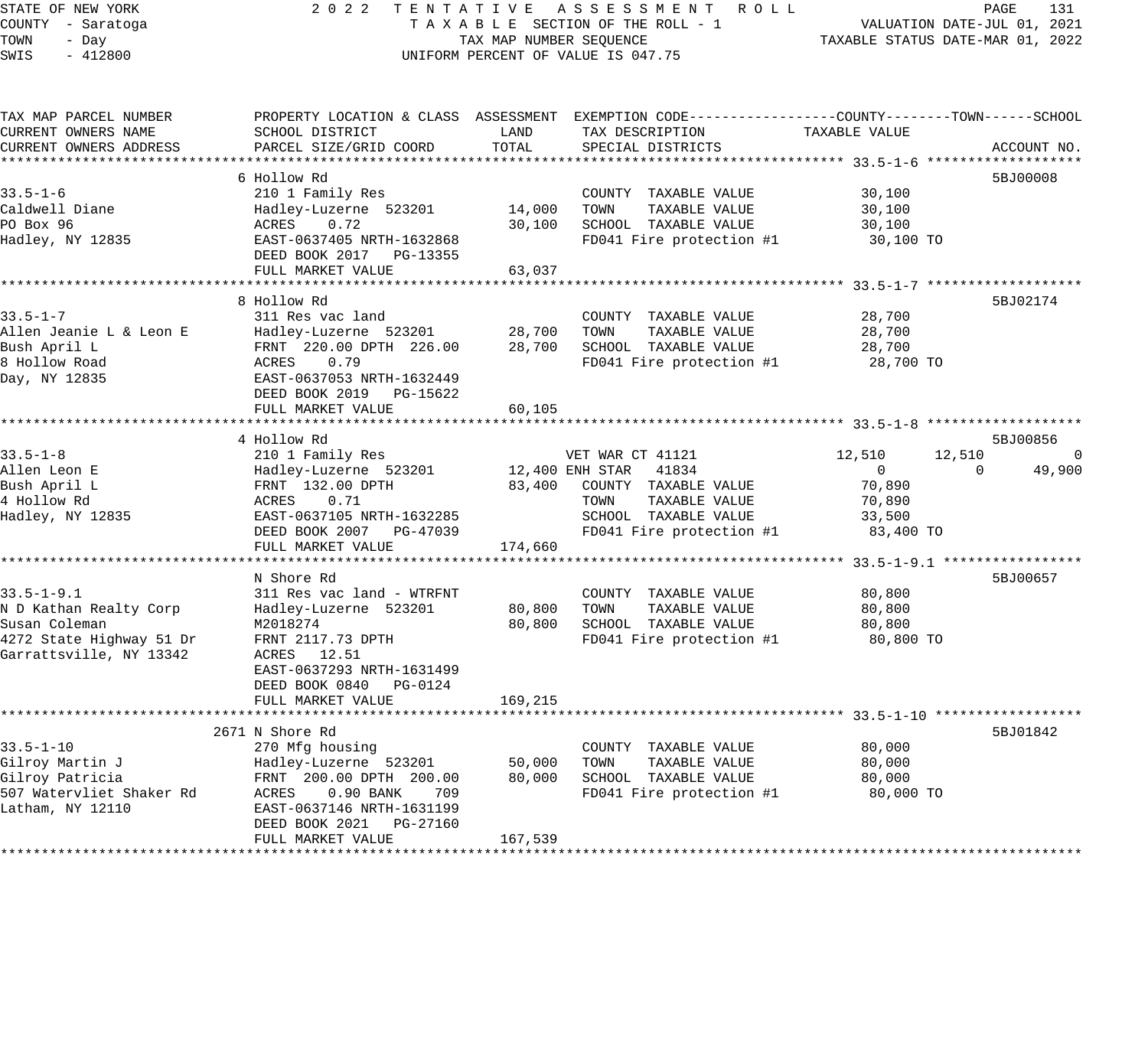| STATE OF NEW YORK                     | 2 0 2 2<br>TENTATIVE                                |                         | A S S E S S M E N T<br>R O L L                              |                                                        | PAGE<br>132                 |
|---------------------------------------|-----------------------------------------------------|-------------------------|-------------------------------------------------------------|--------------------------------------------------------|-----------------------------|
| COUNTY - Saratoga                     |                                                     |                         | TAXABLE SECTION OF THE ROLL - 1                             |                                                        | VALUATION DATE-JUL 01, 2021 |
| TOWN<br>- Day                         |                                                     | TAX MAP NUMBER SEQUENCE |                                                             | TAXABLE STATUS DATE-MAR 01, 2022                       |                             |
| SWIS<br>$-412800$                     |                                                     |                         | UNIFORM PERCENT OF VALUE IS 047.75                          |                                                        |                             |
|                                       |                                                     |                         |                                                             |                                                        |                             |
| TAX MAP PARCEL NUMBER                 | PROPERTY LOCATION & CLASS ASSESSMENT                |                         | EXEMPTION CODE----------------COUNTY-------TOWN------SCHOOL |                                                        |                             |
| CURRENT OWNERS NAME                   | SCHOOL DISTRICT                                     | LAND                    | TAX DESCRIPTION                                             | TAXABLE VALUE                                          |                             |
| CURRENT OWNERS ADDRESS                | PARCEL SIZE/GRID COORD                              | TOTAL                   | SPECIAL DISTRICTS                                           |                                                        | ACCOUNT NO.                 |
|                                       |                                                     |                         |                                                             |                                                        |                             |
|                                       | 2681 N Shore Rd                                     |                         |                                                             |                                                        | 5BJ01892                    |
| $33.5 - 1 - 11$                       | 270 Mfg housing                                     |                         | BAS STAR<br>41854                                           | 0                                                      | $\Omega$<br>19,990          |
| Allen Cleo Randy Jr                   | Hadley-Luzerne 523201                               | 50,000                  | COUNTY TAXABLE VALUE                                        | 74,600                                                 |                             |
| 2681 N Shore Rd                       | FRNT 200.00 DPTH 200.00                             | 74,600                  | TOWN<br>TAXABLE VALUE                                       | 74,600                                                 |                             |
| Hadley, NY 12835                      | 0.69<br>ACRES                                       |                         | SCHOOL TAXABLE VALUE                                        | 54,610                                                 |                             |
|                                       | EAST-0637061 NRTH-1631360                           |                         | FD041 Fire protection #1                                    | 74,600 TO                                              |                             |
|                                       | DEED BOOK 2014<br>PG-21979                          |                         |                                                             |                                                        |                             |
|                                       | FULL MARKET VALUE                                   | 156,230                 |                                                             |                                                        |                             |
|                                       |                                                     |                         |                                                             | ************************ 33.5-1-12 ******************* |                             |
|                                       | 2689 N Shore Rd                                     |                         |                                                             |                                                        | 5BJ01876                    |
| 33.5-1-12                             | 210 1 Family Res                                    |                         | COUNTY<br>TAXABLE VALUE                                     | 75,460                                                 |                             |
| Yannaci Nicholas J<br>2689 N Shore Rd | Hadley-Luzerne 523201                               | 50,000                  | TOWN<br>TAXABLE VALUE                                       | 75,460                                                 |                             |
| Hadley, NY 12835                      | FRNT 200.00 DPTH 200.00<br>ACRES<br>0.92            | 75,460                  | SCHOOL TAXABLE VALUE<br>FD041 Fire protection #1            | 75,460<br>75,460 TO                                    |                             |
|                                       | EAST-0636948 NRTH-1631495                           |                         |                                                             |                                                        |                             |
|                                       | DEED BOOK 2016<br>PG-26792                          |                         |                                                             |                                                        |                             |
|                                       | FULL MARKET VALUE                                   | 158,031                 |                                                             |                                                        |                             |
|                                       |                                                     |                         |                                                             | ******* 33.5-1-13 ******                               |                             |
|                                       | 2693 N Shore Rd                                     |                         |                                                             |                                                        | 5BJ01929                    |
| $33.5 - 1 - 13$                       | 260 Seasonal res                                    |                         | COUNTY TAXABLE VALUE                                        | 101,900                                                |                             |
| Eggleston Carrie                      | Hadley-Luzerne 523201                               | 50,000                  | TOWN<br>TAXABLE VALUE                                       | 101,900                                                |                             |
| Yannaci Nicholas                      | FRNT 200.00 DPTH 201.86                             | 101,900                 | SCHOOL TAXABLE VALUE                                        | 101,900                                                |                             |
| 24 Pearl St Apt B                     | ACRES<br>0.92                                       |                         | FD041 Fire protection #1                                    | 101,900 TO                                             |                             |
| Schuylerville, NY 12866               | EAST-0636844 NRTH-1631661                           |                         |                                                             |                                                        |                             |
|                                       | DEED BOOK 2013<br>PG-31155                          |                         |                                                             |                                                        |                             |
|                                       | FULL MARKET VALUE                                   | 213,403                 |                                                             |                                                        |                             |
|                                       |                                                     |                         |                                                             |                                                        |                             |
|                                       | 2885 N Shore Rd                                     |                         |                                                             |                                                        | 5BJ00828                    |
| $33.6 - 1 - 2$                        | 210 1 Family Res                                    |                         | COUNTY TAXABLE VALUE                                        | 108,200                                                |                             |
| Sokolowski John P                     | Hadley-Luzerne 523201                               | 50,000                  | TAXABLE VALUE<br>TOWN                                       | 108,200                                                |                             |
| Sokolowski Kathleen M                 | Gallup John & Louis                                 | 108,200                 | SCHOOL TAXABLE VALUE                                        | 108,200                                                |                             |
| 2105 Hollywood Avenue                 | Sokolowski                                          |                         | FD041 Fire protection #1                                    | 108,200 TO                                             |                             |
| Schenectady, NY 12306                 | FRNT 100.00 DPTH 200.00                             |                         |                                                             |                                                        |                             |
|                                       | ACRES<br>0.46                                       |                         |                                                             |                                                        |                             |
|                                       | EAST-0641778 NRTH-1632904                           |                         |                                                             |                                                        |                             |
|                                       | DEED BOOK 2019<br>PG-12604                          |                         |                                                             |                                                        |                             |
|                                       | FULL MARKET VALUE<br>****************************** | 226,597                 |                                                             |                                                        |                             |
|                                       | N Shore Rd                                          |                         |                                                             |                                                        | 5BJ02093                    |
| $33.6 - 1 - 3$                        | 314 Rural vac<10                                    |                         | COUNTY<br>TAXABLE VALUE                                     | 50,000                                                 |                             |
| Raffaele Joseph P                     | Hadley-Luzerne 523201                               | 50,000                  | TOWN<br>TAXABLE VALUE                                       | 50,000                                                 |                             |
| Raffaele Debra M                      | FRNT 150.00 DPTH 150.00                             | 50,000                  | SCHOOL TAXABLE VALUE                                        | 50,000                                                 |                             |
| 36 Maple St                           | ACRES<br>0.52                                       |                         | FD041 Fire protection #1                                    | 50,000 TO                                              |                             |
| Wappinger Falls, NY 12590             | EAST-0641463 NRTH-1632619                           |                         |                                                             |                                                        |                             |
|                                       | DEED BOOK 1723<br>PG-693                            |                         |                                                             |                                                        |                             |
|                                       | FULL MARKET VALUE                                   | 104,712                 |                                                             |                                                        |                             |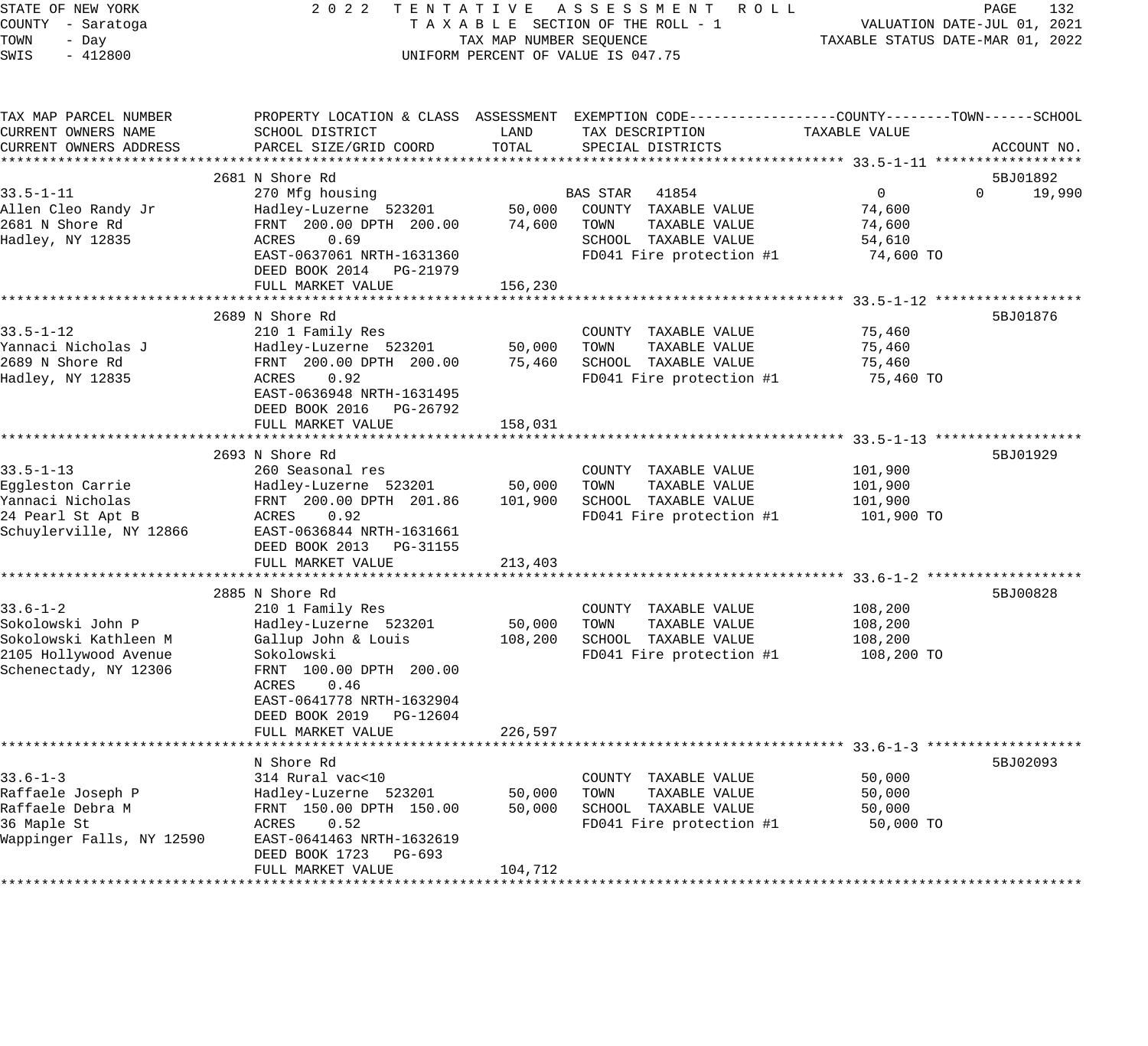| STATE OF NEW YORK<br>COUNTY - Saratoga<br>TOWN<br>- Day<br>$-412800$<br>SWIS | 2 0 2 2<br>TENTATIVE                       | TAX MAP NUMBER SEQUENCE | A S S E S S M E N T R O L L<br>TAXABLE SECTION OF THE ROLL - 1<br>UNIFORM PERCENT OF VALUE IS 047.75 |               | PAGE<br>133<br>VALUATION DATE-JUL 01, 2021<br>TAXABLE STATUS DATE-MAR 01, 2022 |
|------------------------------------------------------------------------------|--------------------------------------------|-------------------------|------------------------------------------------------------------------------------------------------|---------------|--------------------------------------------------------------------------------|
|                                                                              |                                            |                         |                                                                                                      |               |                                                                                |
| TAX MAP PARCEL NUMBER                                                        |                                            |                         | PROPERTY LOCATION & CLASS ASSESSMENT EXEMPTION CODE----------------COUNTY-------TOWN------SCHOOL     |               |                                                                                |
| CURRENT OWNERS NAME                                                          | SCHOOL DISTRICT                            | LAND                    | TAX DESCRIPTION                                                                                      | TAXABLE VALUE |                                                                                |
| CURRENT OWNERS ADDRESS                                                       | PARCEL SIZE/GRID COORD                     | TOTAL                   | SPECIAL DISTRICTS                                                                                    |               | ACCOUNT NO.                                                                    |
|                                                                              |                                            |                         |                                                                                                      |               |                                                                                |
|                                                                              | 2883 N Shore Rd                            |                         |                                                                                                      |               | 5BJ02040                                                                       |
| $33.6 - 1 - 4$                                                               | 210 1 Family Res                           |                         | COUNTY TAXABLE VALUE                                                                                 | 164,250       |                                                                                |
| Raffaele Joseph P                                                            | Hadley-Luzerne 523201                      | 50,000                  | TOWN<br>TAXABLE VALUE                                                                                | 164,250       |                                                                                |
| Raffaele Debra                                                               | FRNT 150.00 DPTH 150.00                    | 164,250                 | SCHOOL TAXABLE VALUE                                                                                 | 164,250       |                                                                                |
| 36 Maple St<br>Wappingers Falls, NY 12590                                    | ACRES<br>0.52<br>EAST-0641347 NRTH-1632529 |                         | FD041 Fire protection #1                                                                             | 164,250 TO    |                                                                                |
|                                                                              | DEED BOOK 1674 PG-204                      |                         |                                                                                                      |               |                                                                                |
|                                                                              | FULL MARKET VALUE                          | 343,979                 |                                                                                                      |               |                                                                                |
|                                                                              |                                            |                         |                                                                                                      |               |                                                                                |
|                                                                              | 2879 N Shore Rd                            |                         |                                                                                                      |               | 5BJ00693                                                                       |
| $33.6 - 1 - 5$                                                               | 210 1 Family Res                           |                         | COUNTY TAXABLE VALUE                                                                                 | 132,000       |                                                                                |
| Clausson Geoffrey                                                            | Hadley-Luzerne 523201                      | 50,000                  | TOWN<br>TAXABLE VALUE                                                                                | 132,000       |                                                                                |
| Clausson Denise                                                              | FRNT 100.00 DPTH 200.00                    | 132,000                 | SCHOOL TAXABLE VALUE                                                                                 | 132,000       |                                                                                |
| 100 Kent Rd                                                                  | ACRES<br>0.46                              |                         | FD041 Fire protection #1                                                                             | 132,000 TO    |                                                                                |
| Wappingers Falls, NY 12590                                                   | EAST-0641231 NRTH-1632468                  |                         |                                                                                                      |               |                                                                                |
|                                                                              | DEED BOOK 1716 PG-212                      |                         |                                                                                                      |               |                                                                                |
|                                                                              | FULL MARKET VALUE                          | 276,440                 |                                                                                                      |               |                                                                                |
|                                                                              |                                            |                         |                                                                                                      |               |                                                                                |
|                                                                              | N Shore Rd                                 |                         |                                                                                                      |               | 5BJ02481                                                                       |
| $33.6 - 1 - 6$                                                               | 314 Rural vac<10                           |                         | COUNTY TAXABLE VALUE                                                                                 | 300           |                                                                                |
| Bell Michael R<br>2924 North Shore Rd                                        | Hadley-Luzerne 523201<br>Referees Deed     | 300<br>300              | TAXABLE VALUE<br>TOWN<br>SCHOOL TAXABLE VALUE                                                        | 300<br>300    |                                                                                |
| Hadley, NY 12835                                                             | FRNT<br>30.00 DPTH<br>20.00                |                         | FD041 Fire protection #1                                                                             | 300 TO        |                                                                                |
|                                                                              | 0.01<br>ACRES                              |                         |                                                                                                      |               |                                                                                |
|                                                                              | EAST-0641234 NRTH-1632358                  |                         |                                                                                                      |               |                                                                                |
|                                                                              | DEED BOOK 1554 PG-720                      |                         |                                                                                                      |               |                                                                                |
|                                                                              | FULL MARKET VALUE                          | 628                     |                                                                                                      |               |                                                                                |
|                                                                              |                                            |                         |                                                                                                      |               |                                                                                |
|                                                                              | 2892 N Shore Rd                            |                         |                                                                                                      |               | 5BJ01928                                                                       |
| $33.6 - 1 - 7$                                                               | 210 1 Family Res                           |                         | BAS STAR<br>41854                                                                                    | $\mathbf 0$   | $\Omega$<br>19,990                                                             |
| Dixon Donna                                                                  | Hadley-Luzerne 523201                      | 75,000                  | COUNTY TAXABLE VALUE                                                                                 | 214,900       |                                                                                |
| Dixon Dianne                                                                 | Life Use To William G                      | 214,900                 | TOWN<br>TAXABLE VALUE                                                                                | 214,900       |                                                                                |
| 2892 North Shore Rd                                                          | Dixon                                      |                         | SCHOOL TAXABLE VALUE                                                                                 | 194,910       |                                                                                |
| Day, NY 12835                                                                | FRNT 105.00 DPTH 145.63                    |                         | FD041 Fire protection #1                                                                             | 214,900 TO    |                                                                                |
|                                                                              | ACRES<br>0.29                              |                         |                                                                                                      |               |                                                                                |
|                                                                              | EAST-0641602 NRTH-1632458                  |                         |                                                                                                      |               |                                                                                |
|                                                                              | DEED BOOK 2019 PG-22980                    |                         |                                                                                                      |               |                                                                                |
|                                                                              | FULL MARKET VALUE                          | 450,052                 |                                                                                                      |               |                                                                                |
|                                                                              | 2888 N Shore Rd                            |                         |                                                                                                      |               | 5BJ01930                                                                       |
| $33.6 - 1 - 8$                                                               | 210 1 Family Res                           |                         | COUNTY TAXABLE VALUE                                                                                 | 192,200       |                                                                                |
| Buchak Jon Geoffrey                                                          | Hadley-Luzerne 523201                      | 75,000                  | TOWN<br>TAXABLE VALUE                                                                                | 192,200       |                                                                                |
| 111 Westervelt Pl                                                            | FRNT 105.00 DPTH 163.92                    | 192,200                 | SCHOOL TAXABLE VALUE                                                                                 | 192,200       |                                                                                |
| Cresskill, NY 07626                                                          | ACRES<br>0.37                              |                         | FD041 Fire protection #1                                                                             | 192,200 TO    |                                                                                |
|                                                                              | EAST-0641530 NRTH-1632387                  |                         |                                                                                                      |               |                                                                                |
|                                                                              | DEED BOOK 2012 PG-9970                     |                         |                                                                                                      |               |                                                                                |
|                                                                              | FULL MARKET VALUE                          | 402,513                 |                                                                                                      |               |                                                                                |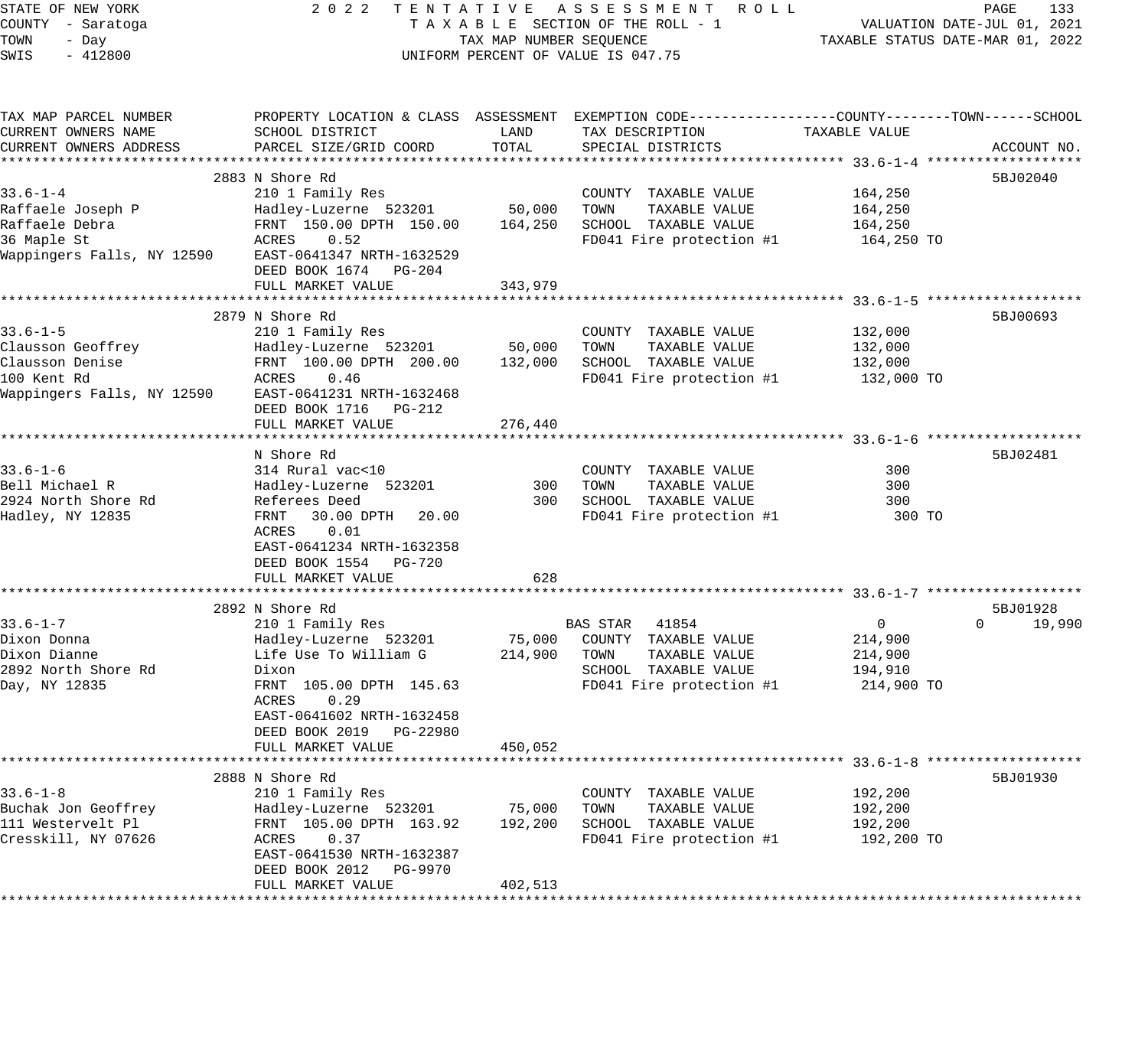| STATE OF NEW YORK               | 2 0 2 2<br>TENTATIVE                                       | ASSESSMENT ROLL<br>PAGE<br>134   |                                                                                                 |                          |             |
|---------------------------------|------------------------------------------------------------|----------------------------------|-------------------------------------------------------------------------------------------------|--------------------------|-------------|
| COUNTY - Saratoga               | TAXABLE SECTION OF THE ROLL - 1                            |                                  | VALUATION DATE-JUL 01, 2021                                                                     |                          |             |
| TOWN<br>- Day                   | TAX MAP NUMBER SEQUENCE                                    | TAXABLE STATUS DATE-MAR 01, 2022 |                                                                                                 |                          |             |
| SWIS<br>$-412800$               |                                                            |                                  | UNIFORM PERCENT OF VALUE IS 047.75                                                              |                          |             |
|                                 |                                                            |                                  |                                                                                                 |                          |             |
| TAX MAP PARCEL NUMBER           |                                                            |                                  | PROPERTY LOCATION & CLASS ASSESSMENT EXEMPTION CODE---------------COUNTY-------TOWN------SCHOOL |                          |             |
| CURRENT OWNERS NAME             | SCHOOL DISTRICT                                            | LAND                             | TAX DESCRIPTION                                                                                 | TAXABLE VALUE            |             |
| CURRENT OWNERS ADDRESS          | PARCEL SIZE/GRID COORD                                     | TOTAL                            | SPECIAL DISTRICTS                                                                               |                          | ACCOUNT NO. |
|                                 |                                                            |                                  |                                                                                                 |                          |             |
|                                 | 2884 N Shore Rd                                            |                                  |                                                                                                 |                          | 5BJ01991    |
| $33.6 - 1 - 9$                  | 210 1 Family Res                                           |                                  | COUNTY TAXABLE VALUE                                                                            | 174,900                  |             |
| Kee Victor                      | Hadley-Luzerne 523201                                      | 75,000                           | TOWN<br>TAXABLE VALUE                                                                           | 174,900                  |             |
| Kee Karen                       | FRNT 105.00 DPTH 183.00                                    | 174,900                          | SCHOOL TAXABLE VALUE                                                                            | 174,900                  |             |
| 2884 N Shore Rd                 | ACRES<br>0.40                                              |                                  | FD041 Fire protection #1                                                                        | 174,900 TO               |             |
| Hadley, NY 12835                | EAST-0641455 NRTH-1632318                                  |                                  |                                                                                                 |                          |             |
|                                 | DEED BOOK 1012<br>PG-170                                   |                                  |                                                                                                 |                          |             |
|                                 | FULL MARKET VALUE<br>************************************* | 366,283<br>*************         |                                                                                                 |                          |             |
|                                 |                                                            |                                  |                                                                                                 |                          |             |
|                                 | 2880 N Shore Rd                                            |                                  |                                                                                                 |                          | 5BJ01875    |
| 33.6-1-10                       | 210 1 Family Res                                           |                                  | COUNTY TAXABLE VALUE<br>TOWN                                                                    | 241,900                  |             |
| Smith Ann Marie<br>Martel Nancy | Hadley-Luzerne 523201                                      | 75,000<br>241,900                | TAXABLE VALUE<br>SCHOOL TAXABLE VALUE                                                           | 241,900                  |             |
| 2880 N Shore Rd                 | FRNT 105.36 DPTH 203.08<br>ACRES<br>0.44                   |                                  | FD041 Fire protection #1                                                                        | 241,900                  |             |
| Hadley, NY 12835                | EAST-0641380 NRTH-1632244                                  |                                  |                                                                                                 | 241,900 TO               |             |
|                                 | DEED BOOK 2020<br>PG-30203                                 |                                  |                                                                                                 |                          |             |
|                                 | FULL MARKET VALUE                                          | 506,597                          |                                                                                                 |                          |             |
|                                 |                                                            |                                  |                                                                                                 | ******* 33.6-1-11 ****** |             |
|                                 | 2878 N Shore Rd                                            |                                  |                                                                                                 |                          | 5BJ00870    |
| $33.6 - 1 - 11$                 | 210 1 Family Res                                           |                                  | COUNTY TAXABLE VALUE                                                                            | 94,400                   |             |
| Krum Margaret E                 | Hadley-Luzerne 523201                                      | 75,000                           | TOWN<br>TAXABLE VALUE                                                                           | 94,400                   |             |
| 6 Cypress Avenue                | FRNT<br>50.00 DPTH                                         | 94,400                           | SCHOOL TAXABLE VALUE                                                                            | 94,400                   |             |
| Lincoln Park, NJ 07035          | 0.24<br>ACRES                                              |                                  | FD041 Fire protection #1                                                                        | 94,400 TO                |             |
|                                 | EAST-0641326 NRTH-1632185                                  |                                  |                                                                                                 |                          |             |
|                                 | DEED BOOK 2021<br>PG-37975                                 |                                  |                                                                                                 |                          |             |
|                                 | FULL MARKET VALUE                                          | 197,696                          |                                                                                                 |                          |             |
|                                 |                                                            |                                  |                                                                                                 |                          |             |
|                                 | 2816 N Shore Rd                                            |                                  |                                                                                                 |                          | 5BJ00479    |
| $33.6 - 1 - 12$                 | 210 1 Family Res                                           |                                  | COUNTY TAXABLE VALUE                                                                            | 109,300                  |             |
| Bulson Maria Heggen             | Hadley-Luzerne 523201                                      | 75,000                           | TOWN<br>TAXABLE VALUE                                                                           | 109,300                  |             |
| 157 Music Mountain Rd           | FRNT 150.00 DPTH 248.00                                    | 109,300                          | SCHOOL TAXABLE VALUE                                                                            | 109,300                  |             |
| Falls Village, CT 06031         | 0.78<br>ACRES                                              |                                  | FD041 Fire protection #1                                                                        | 109,300 TO               |             |
|                                 | EAST-0641256 NRTH-1632125                                  |                                  |                                                                                                 |                          |             |
|                                 | DEED BOOK 1068<br>PG-36                                    |                                  |                                                                                                 |                          |             |
|                                 | FULL MARKET VALUE                                          | 228,901                          |                                                                                                 |                          |             |
|                                 | ***********************                                    | * * * * * * * * * * * * *        | ********************************** 33.6–1–13 ******                                             |                          |             |
|                                 | 31 Hemlock Dr                                              |                                  |                                                                                                 |                          | 5BJ00551    |
| $33.6 - 1 - 13$                 | 210 1 Family Res                                           |                                  | COUNTY<br>TAXABLE VALUE                                                                         | 98,700                   |             |
| Borgeest Beverly                | Hadley-Luzerne 523201                                      | 75,000                           | TOWN<br>TAXABLE VALUE                                                                           | 98,700                   |             |
| Borgeest David                  | Remainderman                                               | 98,700                           | SCHOOL TAXABLE VALUE                                                                            | 98,700                   |             |
| 1 Sheridan Ct                   | David Borgeest-Trustee                                     |                                  | FD041 Fire protection #1                                                                        | 98,700 TO                |             |
| Clifton Park, NY 12065          | 99.40 DPTH 335.00<br>FRNT                                  |                                  |                                                                                                 |                          |             |
|                                 | ACRES<br>0.78                                              |                                  |                                                                                                 |                          |             |
|                                 | EAST-0641177 NRTH-1632017                                  |                                  |                                                                                                 |                          |             |
|                                 | DEED BOOK 2019<br>PG-17678                                 |                                  |                                                                                                 |                          |             |
|                                 | FULL MARKET VALUE                                          | 206,702                          |                                                                                                 |                          |             |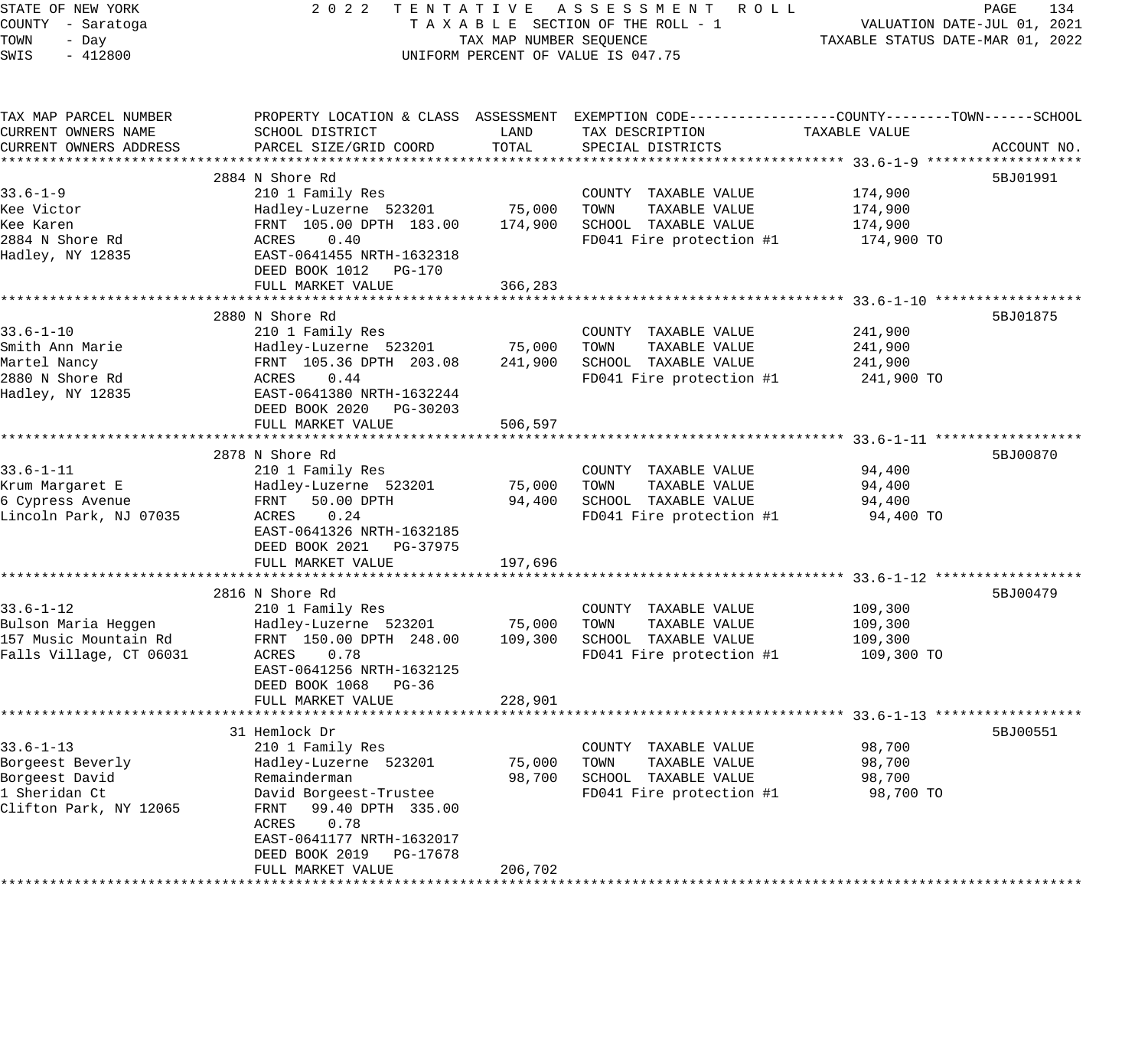STATE OF NEW YORK 2 0 2 2 T E N T A T I V E A S S E S S M E N T R O L L PAGE 135 COUNTY - Saratoga T A X A B L E SECTION OF THE ROLL - 1 VALUATION DATE-JUL 01, 2021 TOWN - Day TAX MAP NUMBER SEQUENCE TAXABLE STATUS DATE-MAR 01, 2022 SWIS - 412800 CONTROLLY THE UNIFORM PERCENT OF VALUE IS 047.75 TAX MAP PARCEL NUMBER PROPERTY LOCATION & CLASS ASSESSMENT EXEMPTION CODE------------------COUNTY--------TOWN------SCHOOL CURRENT OWNERS NAME SCHOOL DISTRICT LAND TAX DESCRIPTION TAXABLE VALUE CURRENT OWNERS ADDRESS PARCEL SIZE/GRID COORD TOTAL SPECIAL DISTRICTS ACCOUNT NO. \*\*\*\*\*\*\*\*\*\*\*\*\*\*\*\*\*\*\*\*\*\*\*\*\*\*\*\*\*\*\*\*\*\*\*\*\*\*\*\*\*\*\*\*\*\*\*\*\*\*\*\*\*\*\*\*\*\*\*\*\*\*\*\*\*\*\*\*\*\*\*\*\*\*\*\*\*\*\*\*\*\*\*\*\*\*\*\*\*\*\*\*\*\*\*\*\*\*\*\*\*\*\* 33.6-1-14 \*\*\*\*\*\*\*\*\*\*\*\*\*\*\*\*\*\*  $27$  Hemlock Dr  $5BJ00688$ 33.6-1-14 210 1 Family Res COUNTY TAXABLE VALUE 122,700 Miczek Richard J Hadley-Luzerne 523201 75,000 TOWN TAXABLE VALUE 122,700 Miczek Anita FRNT 50.00 DPTH 122,700 SCHOOL TAXABLE VALUE 122,700 17 Iroqois Dr ACRES 0.15 FD041 Fire protection #1 122,700 TO Saratoga Springs, NY 12866 EAST-0641190 NRTH-1631871 DEED BOOK 1342 PG-636 FULL MARKET VALUE 256,963 \*\*\*\*\*\*\*\*\*\*\*\*\*\*\*\*\*\*\*\*\*\*\*\*\*\*\*\*\*\*\*\*\*\*\*\*\*\*\*\*\*\*\*\*\*\*\*\*\*\*\*\*\*\*\*\*\*\*\*\*\*\*\*\*\*\*\*\*\*\*\*\*\*\*\*\*\*\*\*\*\*\*\*\*\*\*\*\*\*\*\*\*\*\*\*\*\*\*\*\*\*\*\* 33.6-1-15 \*\*\*\*\*\*\*\*\*\*\*\*\*\*\*\*\*\*  $25$  Hemlock Dr  $5BJ00519$ 33.6-1-15 210 1 Family Res COUNTY TAXABLE VALUE 107,600 Ahl Robert L Hadley-Luzerne 523201 75,000 TOWN TAXABLE VALUE 107,600 11 Coventry Ct FRNT 50.00 DPTH 107,600 SCHOOL TAXABLE VALUE 107,600 Latham, NY 12110 ACRES 0.14 FD041 Fire protection #1 107,600 TO EAST-0641155 NRTH-1631835 DEED BOOK 2012 PG-45266 FULL MARKET VALUE 225,340 \*\*\*\*\*\*\*\*\*\*\*\*\*\*\*\*\*\*\*\*\*\*\*\*\*\*\*\*\*\*\*\*\*\*\*\*\*\*\*\*\*\*\*\*\*\*\*\*\*\*\*\*\*\*\*\*\*\*\*\*\*\*\*\*\*\*\*\*\*\*\*\*\*\*\*\*\*\*\*\*\*\*\*\*\*\*\*\*\*\*\*\*\*\*\*\*\*\*\*\*\*\*\* 33.6-1-16 \*\*\*\*\*\*\*\*\*\*\*\*\*\*\*\*\*\* 47 Pine Ridge Rd 5BJ00552 (1999) 47 Pine Ridge Rd 58 September 2014 1999 59 September 2014 59 September 2014 5 33.6-1-16 210 1 Family Res COUNTY TAXABLE VALUE 151,800 Kruger Paul Jr Hadley-Luzerne 523201 75,000 TOWN TAXABLE VALUE 151,800 Kruger Paul J Life Estate 151,800 SCHOOL TAXABLE VALUE 151,800 C/O Kruger & Bosford Paul J & FRNT 142.20 DPTH 53.80 FD041 Fire protection #1 151,800 TO Sharon L<br>
ACRES 0.24 189 Parker Rd EAST-0640577 NRTH-1631075 Corinth, NY 12822 DEED BOOK 1758 PG-390 FULL MARKET VALUE 317,906 \*\*\*\*\*\*\*\*\*\*\*\*\*\*\*\*\*\*\*\*\*\*\*\*\*\*\*\*\*\*\*\*\*\*\*\*\*\*\*\*\*\*\*\*\*\*\*\*\*\*\*\*\*\*\*\*\*\*\*\*\*\*\*\*\*\*\*\*\*\*\*\*\*\*\*\*\*\*\*\*\*\*\*\*\*\*\*\*\*\*\*\*\*\*\*\*\*\*\*\*\*\*\* 33.6-1-17 \*\*\*\*\*\*\*\*\*\*\*\*\*\*\*\*\*\* 53 Pine Ridge Rd 5BJ00190 (58 September 2014) 53 Pine Ridge Rd 5BJ00190 (58 September 2014) 53 Pine Ridge Rd 5 33.6-1-17 210 1 Family Res - WTRFNT COUNTY TAXABLE VALUE 276,540 Musliner Andrew Hadley-Luzerne 523201 75,000 TOWN TAXABLE VALUE 276,540 Musliner Rebecca FRNT 50.00 DPTH 120.00 276,540 SCHOOL TAXABLE VALUE 276,540 1548 Ellsworth Ave ACRES 0.14 FD041 Fire protection #1 276,540 TO Crofton, MD 21114 EAST-0640495 NRTH-1630990 DEED BOOK 2019 PG-22047 FULL MARKET VALUE 579,141 \*\*\*\*\*\*\*\*\*\*\*\*\*\*\*\*\*\*\*\*\*\*\*\*\*\*\*\*\*\*\*\*\*\*\*\*\*\*\*\*\*\*\*\*\*\*\*\*\*\*\*\*\*\*\*\*\*\*\*\*\*\*\*\*\*\*\*\*\*\*\*\*\*\*\*\*\*\*\*\*\*\*\*\*\*\*\*\*\*\*\*\*\*\*\*\*\*\*\*\*\*\*\* 33.6-1-18 \*\*\*\*\*\*\*\*\*\*\*\*\*\*\*\*\*\* 51 Pine Ridge Rd 5BJ00324 (Stephen Research 1996) 55300324 (Stephen Research 1996) 55300324 (Stephen Research 1997) 33.6-1-18 210 1 Family Res - WTRFNT COUNTY TAXABLE VALUE 141,800 Fiordimondo John M Hadley-Luzerne 523201 75,000 TOWN TAXABLE VALUE 141,800 Fiordimondo Peter 1/3 Int Each 141,800 SCHOOL TAXABLE VALUE 141,800 5 Lakewood Dr FRNT 50.00 DPTH 120.00 FD041 Fire protection #1 141,800 TO Saratoga Springs, NY 12866 ACRES 0.14 EAST-0640521 NRTH-1631030 DEED BOOK 1550 PG-95 FULL MARKET VALUE 296,963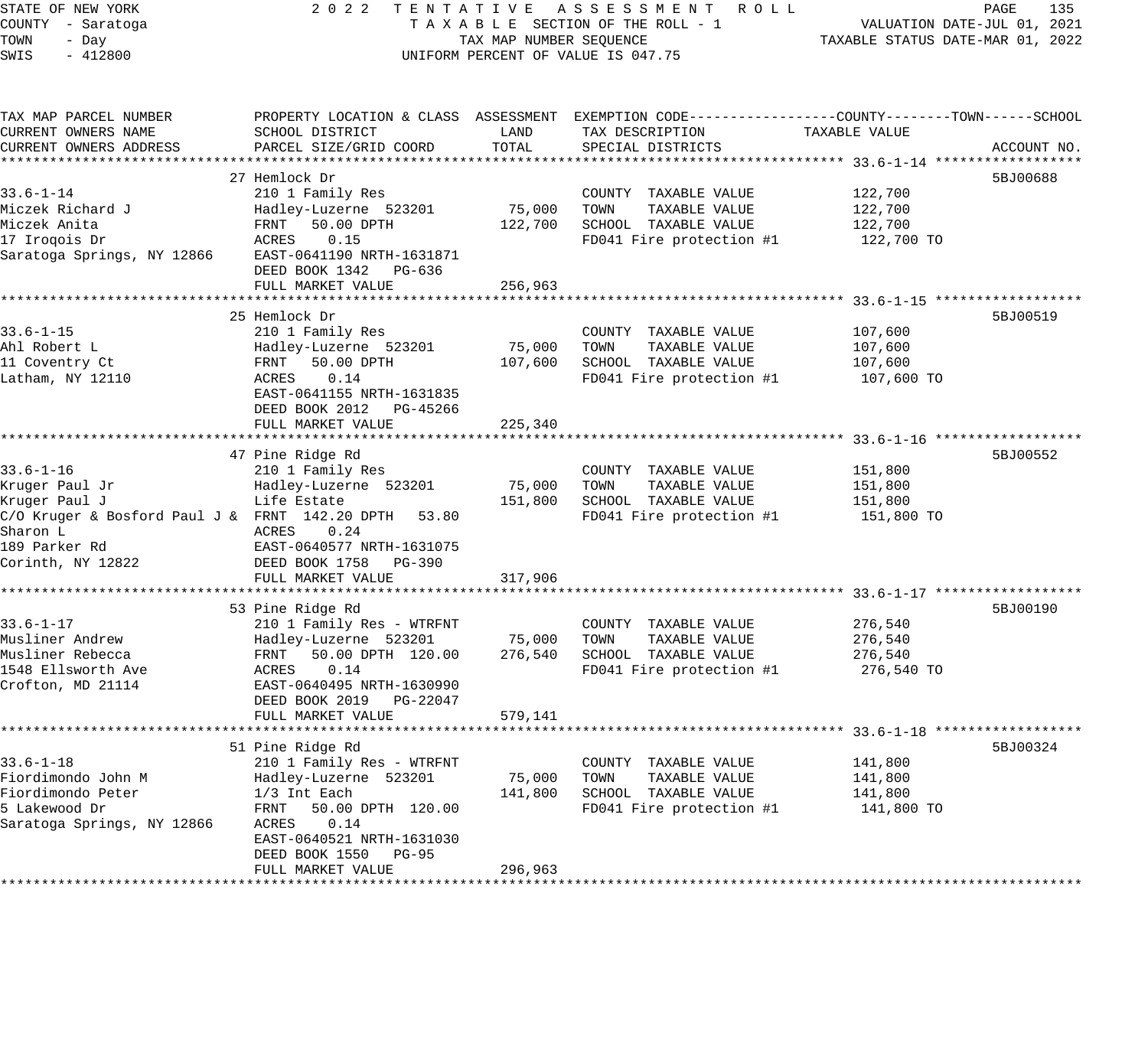| STATE OF NEW YORK<br>COUNTY - Saratoga                                            | 2 0 2 2<br>TENTATIVE<br>TAXABLE SECTION OF THE ROLL - 1                                 | A S S E S S M E N T R O L L<br>PAGE<br>136<br>VALUATION DATE-JUL 01, 2021 |                                                                                                                     |                                                    |             |
|-----------------------------------------------------------------------------------|-----------------------------------------------------------------------------------------|---------------------------------------------------------------------------|---------------------------------------------------------------------------------------------------------------------|----------------------------------------------------|-------------|
| TOWN<br>- Day<br>SWIS<br>$-412800$                                                | TAX MAP NUMBER SEQUENCE<br>UNIFORM PERCENT OF VALUE IS 047.75                           | TAXABLE STATUS DATE-MAR 01, 2022                                          |                                                                                                                     |                                                    |             |
| TAX MAP PARCEL NUMBER<br>CURRENT OWNERS NAME                                      | SCHOOL DISTRICT                                                                         | LAND                                                                      | PROPERTY LOCATION & CLASS ASSESSMENT EXEMPTION CODE----------------COUNTY-------TOWN------SCHOOL<br>TAX DESCRIPTION | TAXABLE VALUE                                      |             |
| CURRENT OWNERS ADDRESS                                                            | PARCEL SIZE/GRID COORD                                                                  | TOTAL                                                                     | SPECIAL DISTRICTS                                                                                                   |                                                    | ACCOUNT NO. |
|                                                                                   | 55 Pine Ridge Rd                                                                        |                                                                           |                                                                                                                     |                                                    | 5BJ00323    |
| $33.6 - 1 - 19$<br>55 Pine Ridge Road LLC<br>22 Calvin Lane<br>Newburgh, NY 12550 | 210 1 Family Res<br>Hadley-Luzerne 523201<br>FRNT<br>50.00 DPTH 120.00<br>ACRES<br>0.14 | 75,000<br>110,000                                                         | COUNTY TAXABLE VALUE<br>TAXABLE VALUE<br>TOWN<br>SCHOOL TAXABLE VALUE<br>FD041 Fire protection #1                   | 110,000<br>110,000<br>110,000<br>110,000 TO        |             |
|                                                                                   | EAST-0640467 NRTH-1630948<br>DEED BOOK 2021<br>PG-43632                                 |                                                                           |                                                                                                                     |                                                    |             |
|                                                                                   | FULL MARKET VALUE                                                                       | 230,366                                                                   |                                                                                                                     |                                                    |             |
|                                                                                   |                                                                                         |                                                                           |                                                                                                                     |                                                    |             |
|                                                                                   | 59 Pine Ridge Rd                                                                        |                                                                           |                                                                                                                     |                                                    | 5BJ00715    |
| $33.6 - 1 - 20$                                                                   | 210 1 Family Res                                                                        |                                                                           | COUNTY TAXABLE VALUE                                                                                                | 186,300                                            |             |
| Pinnola Gloria A                                                                  | Hadley-Luzerne 523201                                                                   | 75,000                                                                    | TOWN<br>TAXABLE VALUE                                                                                               | 186,300                                            |             |
| Attn: Pinnola Frank E<br>9 Patriots Way                                           | Life Estate<br>FRNT 100.00 DPTH 120.00                                                  | 186,300                                                                   | SCHOOL TAXABLE VALUE<br>FD041 Fire protection #1                                                                    | 186,300                                            |             |
| Middletown, NJ 07748                                                              | ACRES<br>0.28<br>EAST-0640427 NRTH-1630882<br>DEED BOOK 1666<br>PG-211                  |                                                                           |                                                                                                                     | 186,300 TO                                         |             |
|                                                                                   | FULL MARKET VALUE                                                                       | 390,157                                                                   |                                                                                                                     |                                                    |             |
|                                                                                   | ********************                                                                    | **************                                                            | ·************************************ 33.6-1-21 *******************                                                 |                                                    |             |
|                                                                                   | 61 Pine Ridge Rd                                                                        |                                                                           |                                                                                                                     |                                                    |             |
| $33.6 - 1 - 21$                                                                   | 210 1 Family Res - WTRFNT                                                               |                                                                           | COUNTY TAXABLE VALUE<br>TOWN<br>TAXABLE VALUE                                                                       | 121,700                                            |             |
| Giordano Robert Frust<br>Cartier Renee M                                          | Hadley-Luzerne 523201<br>FRNT<br>50.00 DPTH 120.10                                      | 75,000<br>121,700                                                         | SCHOOL TAXABLE VALUE                                                                                                | 121,700<br>121,700                                 |             |
| 1547 Gable Dr<br>Coopersburg, PA 18036                                            | 0.14<br>ACRES<br>EAST-0640383 NRTH-1630822<br>DEED BOOK 1420<br>PG-391                  |                                                                           | FD041 Fire protection #1                                                                                            | 121,700 TO                                         |             |
|                                                                                   | FULL MARKET VALUE                                                                       | 254,869                                                                   |                                                                                                                     |                                                    |             |
|                                                                                   |                                                                                         |                                                                           |                                                                                                                     |                                                    |             |
| $33.6 - 1 - 22$                                                                   | 65 Pine Ridge Rd                                                                        |                                                                           |                                                                                                                     |                                                    | 5BJ00369    |
| Incorvaia Angelo S                                                                | 210 1 Family Res<br>Hadley-Luzerne 523201                                               | 75,000                                                                    | COUNTY TAXABLE VALUE<br>TOWN<br>TAXABLE VALUE                                                                       | 161,280<br>161,280                                 |             |
| Incorvaia Kelli D                                                                 | FRNT 200.00 DPTH 120.00                                                                 | 161,280                                                                   | SCHOOL TAXABLE VALUE                                                                                                | 161,280                                            |             |
| 52 Woodland Ct                                                                    | ACRES<br>0.55                                                                           |                                                                           | FD041 Fire protection #1                                                                                            | 161,280 TO                                         |             |
| Wappingers Falls, NY 12590                                                        | EAST-0640314 NRTH-1630719<br>DEED BOOK 2019<br>PG-30823                                 |                                                                           |                                                                                                                     |                                                    |             |
|                                                                                   | FULL MARKET VALUE                                                                       | 337,759                                                                   |                                                                                                                     | ********************* 33.6-1-23 ****************** |             |
|                                                                                   | 67 Pine Ridge Rd                                                                        |                                                                           |                                                                                                                     |                                                    | 5BJ00368    |
| $33.6 - 1 - 23$                                                                   | 311 Res vac land - WTRFNT                                                               |                                                                           | COUNTY TAXABLE VALUE                                                                                                | 55,000                                             |             |
| Emmer Trustee Frank A                                                             | Hadley-Luzerne 523201                                                                   | 55,000                                                                    | TOWN<br>TAXABLE VALUE                                                                                               | 55,000                                             |             |
| c/o Arthur & Nancy Emmer                                                          | Arther G & Nancy G Emmer                                                                | 55,000                                                                    | SCHOOL TAXABLE VALUE                                                                                                | 55,000                                             |             |
| 10 Hempshine Ct<br>Scotia, NY 12302                                               | Family Trust<br>FRNT<br>31.23 DPTH 150.00<br>ACRES<br>0.19<br>EAST-0640248 NRTH-1630598 |                                                                           | FD041 Fire protection #1                                                                                            | 55,000 TO                                          |             |
|                                                                                   | DEED BOOK 2007<br>PG-13092                                                              |                                                                           |                                                                                                                     |                                                    |             |
|                                                                                   | FULL MARKET VALUE                                                                       | 115,183                                                                   |                                                                                                                     |                                                    |             |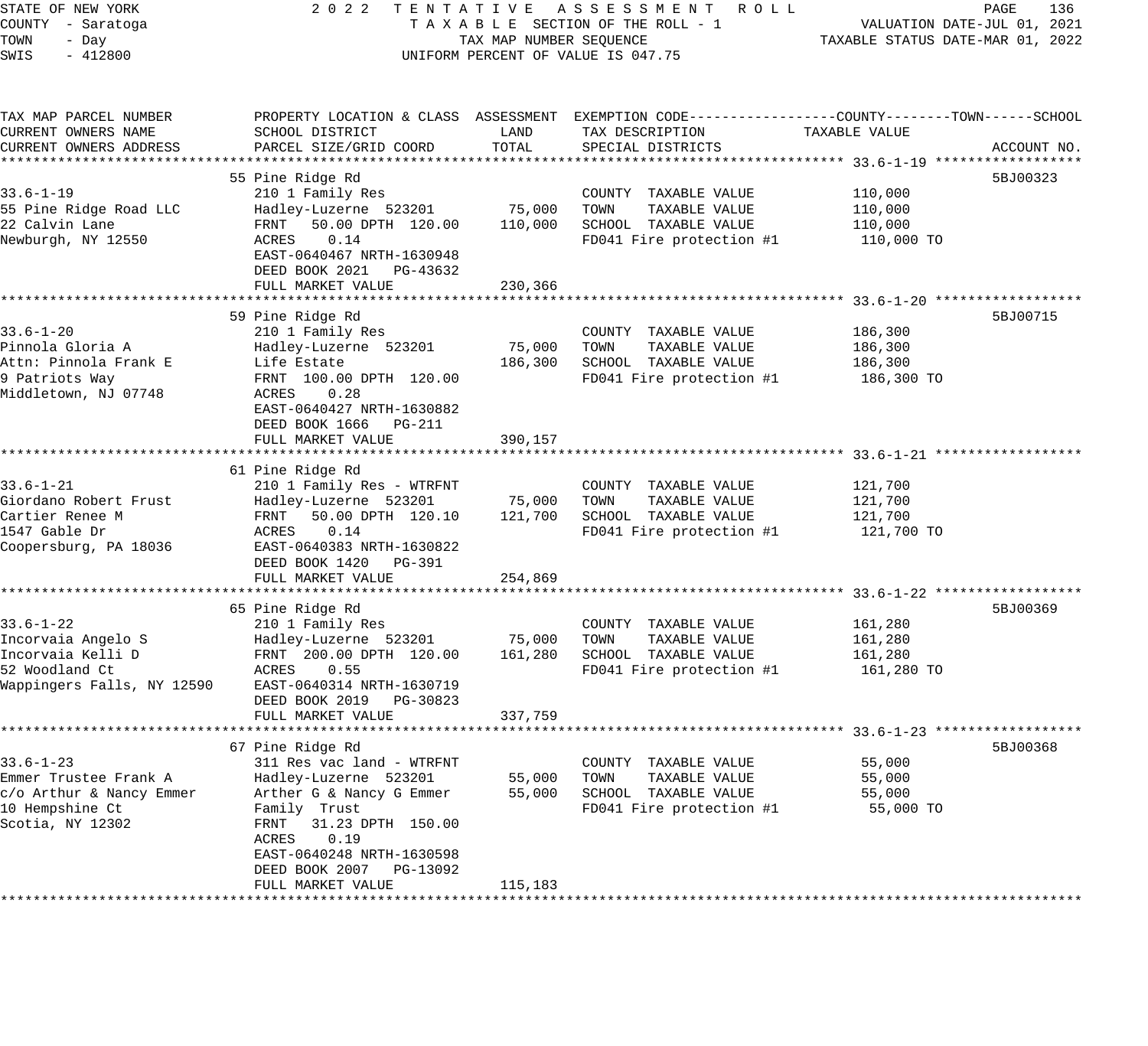| STATE OF NEW YORK<br>COUNTY - Saratoga<br>TOWN<br>- Day<br>SWIS<br>$-412800$                                 | 2 0 2 2<br>TENTATIVE ASSESSMENT ROLL<br>TAXABLE SECTION OF THE ROLL - 1<br>TAX MAP NUMBER SEQUENCE<br>UNIFORM PERCENT OF VALUE IS 047.75                                                                                             | PAGE<br>137<br>VALUATION DATE-JUL 01, 2021<br>TAXABLE STATUS DATE-MAR 01, 2022 |                                                                                                                                         |                                             |             |
|--------------------------------------------------------------------------------------------------------------|--------------------------------------------------------------------------------------------------------------------------------------------------------------------------------------------------------------------------------------|--------------------------------------------------------------------------------|-----------------------------------------------------------------------------------------------------------------------------------------|---------------------------------------------|-------------|
| TAX MAP PARCEL NUMBER<br>CURRENT OWNERS NAME<br>CURRENT OWNERS ADDRESS                                       | SCHOOL DISTRICT<br>PARCEL SIZE/GRID COORD                                                                                                                                                                                            | LAND<br>TOTAL                                                                  | PROPERTY LOCATION & CLASS ASSESSMENT EXEMPTION CODE---------------COUNTY-------TOWN------SCHOOL<br>TAX DESCRIPTION<br>SPECIAL DISTRICTS | TAXABLE VALUE                               | ACCOUNT NO. |
| $33.6 - 1 - 24$<br>Emmer Trustee Frank A<br>c/o Arthur & Nancy Emmer<br>10 Hempshine Ct<br>Scotia, NY 12302  | 69 Pine Ridge Rd<br>210 1 Family Res<br>Hadley-Luzerne 523201<br>Arthur G & Nancy G Emmer<br>Family Trust<br>31.60 DPTH 154.00<br>FRNT<br>ACRES<br>0.16<br>EAST-0640197 NRTH-1630571<br>DEED BOOK 2007 PG-13092<br>FULL MARKET VALUE | 75,000<br>110,700<br>231,832                                                   | COUNTY TAXABLE VALUE<br>TOWN<br>TAXABLE VALUE<br>SCHOOL TAXABLE VALUE<br>FD041 Fire protection #1                                       | 110,700<br>110,700<br>110,700<br>110,700 TO | 5BJ00367    |
|                                                                                                              |                                                                                                                                                                                                                                      |                                                                                |                                                                                                                                         |                                             |             |
| $33.6 - 1 - 25$<br>Swiderski Mark<br>Swiderski Danielle C<br>135 Strevy Ln<br>Amsterdam, NY 12010            | 73 Pine Ridge Rd<br>210 1 Family Res - WTRFNT<br>Hadley-Luzerne 523201<br>FRNT<br>31.60 DPTH 167.00<br>ACRES<br>0.18<br>EAST-0640153 NRTH-1630555<br>DEED BOOK 2011 PG-44228<br>FULL MARKET VALUE                                    | 40,000<br>194,000<br>406,283                                                   | COUNTY TAXABLE VALUE<br>TAXABLE VALUE<br>TOWN<br>SCHOOL TAXABLE VALUE<br>FD041 Fire protection #1                                       | 194,000<br>194,000<br>194,000<br>194,000 TO | 5BJ02108    |
|                                                                                                              |                                                                                                                                                                                                                                      |                                                                                |                                                                                                                                         |                                             |             |
| $33.6 - 1 - 26$<br>Lawton James & Wendy<br>Kesting Brian & Jean Ann<br>6 Kim Dr<br>Loudonville, NY 12211     | 75 Pine Ridge Rd<br>210 1 Family Res - WTRFNT<br>Hadley-Luzerne 523201<br>Undivided 1/2 Int Only<br>FRNT<br>68.64 DPTH 167.00<br>0.43<br>ACRES<br>EAST-0640075 NRTH-1630544<br>DEED BOOK 2012 PG-16062<br>FULL MARKET VALUE          | 75,000<br>190,200<br>398,325                                                   | COUNTY TAXABLE VALUE<br>TAXABLE VALUE<br>TOWN<br>SCHOOL TAXABLE VALUE<br>FD041 Fire protection #1                                       | 190,200<br>190,200<br>190,200<br>190,200 TO | 5BJ00717    |
|                                                                                                              | 81 Pine Ridge Rd                                                                                                                                                                                                                     |                                                                                |                                                                                                                                         |                                             | 5BJ00823    |
| $33.6 - 1 - 27$<br>Snell Robert<br>Snell Kathleen<br>81 Pine Ridge Rd Rear<br>Hadley, NY 12835               | 210 1 Family Res - WTRFNT<br>Hadley-Luzerne 523201<br>2.90<br>ACRES<br>EAST-0639754 NRTH-1630613<br>DEED BOOK 2013 PG-1174<br>FULL MARKET VALUE                                                                                      | 91,000<br>280,000<br>586,387                                                   | COUNTY TAXABLE VALUE<br>TAXABLE VALUE<br>TOWN<br>SCHOOL TAXABLE VALUE<br>FD041 Fire protection #1                                       | 280,000<br>280,000<br>280,000<br>280,000 TO |             |
|                                                                                                              |                                                                                                                                                                                                                                      |                                                                                |                                                                                                                                         |                                             |             |
| $33.6 - 1 - 28$<br>Moore Stephen C<br>Parkhurst Christine A<br>4318 Terrace Street<br>Philadelphia, PA 19128 | 198 Pine Ridge Rd<br>210 1 Family Res - WTRFNT<br>Hadley-Luzerne 523201<br>Moore Parkhurst Lining Tr<br>Dated May 23, 2019<br>2.82<br>ACRES<br>EAST-0639506 NRTH-1630896<br>DEED BOOK 2019<br>PG-34160<br>FULL MARKET VALUE          | 90,400<br>241,400<br>505,550                                                   | TAXABLE VALUE<br>COUNTY<br>TOWN<br>TAXABLE VALUE<br>SCHOOL TAXABLE VALUE<br>FD041 Fire protection #1                                    | 241,400<br>241,400<br>241,400<br>241,400 TO | 5BJ00702    |
|                                                                                                              |                                                                                                                                                                                                                                      |                                                                                |                                                                                                                                         |                                             |             |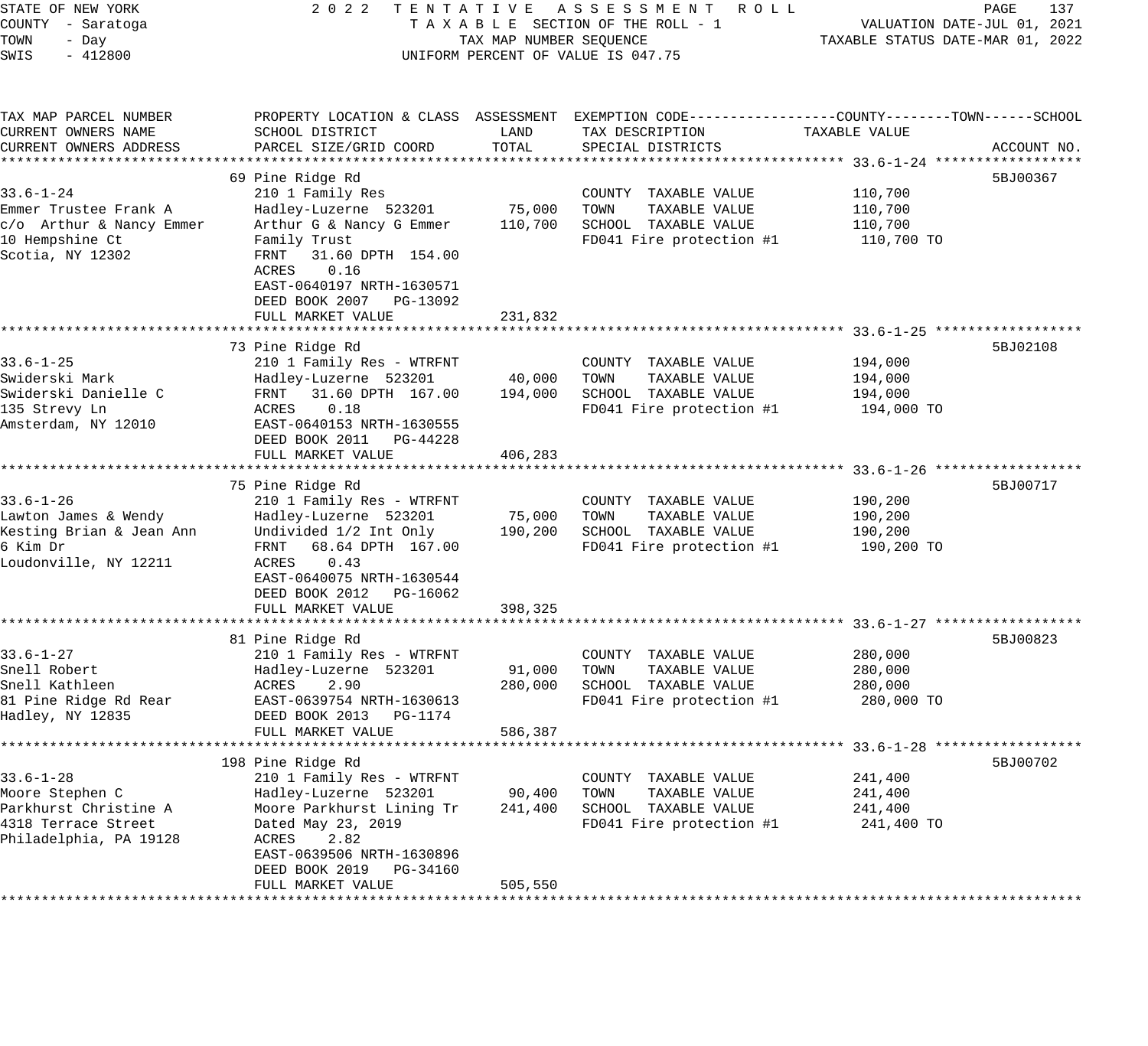| STATE OF NEW YORK<br>COUNTY - Saratoga<br>TOWN<br>- Day<br>SWIS<br>$-412800$                                                        | 2022 TENTATIVE ASSESSMENT ROLL<br>TAXABLE SECTION OF THE ROLL - 1<br>TAX MAP NUMBER SEQUENCE<br>UNIFORM PERCENT OF VALUE IS 047.75                                                                   | PAGE<br>138<br>VALUATION DATE-JUL 01, 2021<br>TAXABLE STATUS DATE-MAR 01, 2022 |                                                                                                                  |                                                                                                                                 |
|-------------------------------------------------------------------------------------------------------------------------------------|------------------------------------------------------------------------------------------------------------------------------------------------------------------------------------------------------|--------------------------------------------------------------------------------|------------------------------------------------------------------------------------------------------------------|---------------------------------------------------------------------------------------------------------------------------------|
| TAX MAP PARCEL NUMBER<br>CURRENT OWNERS NAME<br>CURRENT OWNERS ADDRESS                                                              | SCHOOL DISTRICT<br>PARCEL SIZE/GRID COORD                                                                                                                                                            | LAND<br>TOTAL                                                                  | TAX DESCRIPTION<br>SPECIAL DISTRICTS                                                                             | PROPERTY LOCATION & CLASS ASSESSMENT EXEMPTION CODE----------------COUNTY-------TOWN-----SCHOOL<br>TAXABLE VALUE<br>ACCOUNT NO. |
| $33.6 - 1 - 29.2$<br>Crawford Michael<br>Alexander Robert C Jr<br>530 East 86Th St<br>New York, NY 10028                            | 2848 N Shore Rd<br>210 1 Family Res - WTRFNT<br>Hadley-Luzerne 523201<br>FRNT 180.00 DPTH<br>ACRES 1.37<br>EAST-0640783 NRTH-1631740<br>DEED BOOK 1306 PG-361<br>FULL MARKET VALUE                   | 75,200<br>293,194                                                              | COUNTY TAXABLE VALUE<br>TOWN<br>TAXABLE VALUE<br>140,000 SCHOOL TAXABLE VALUE<br>FD041 Fire protection #1        | 140,000<br>140,000<br>140,000<br>140,000 TO                                                                                     |
| $33.6 - 1 - 29.31$<br>Pinto Daniel<br>80 North Moore St Apt 32F<br>New York, NY 10013                                               | 2852 N Shore Rd<br>210 1 Family Res - WTRFNT<br>Hadley-Luzerne 523201<br>FRNT 207.00 DPTH<br>ACRES 1.31<br>EAST-0640915 NRTH-1631811<br>DEED BOOK 1003 PG-317<br>FULL MARKET VALUE                   | 502,199                                                                        | COUNTY TAXABLE VALUE<br>75,200 TOWN<br>TAXABLE VALUE<br>239,800 SCHOOL TAXABLE VALUE<br>FD041 Fire protection #1 | 239,800<br>239,800<br>239,800<br>239,800 TO                                                                                     |
| $33.6 - 1 - 29.32$<br>Dwyer William P<br>Dwyer Carol A<br>71 Tompkins St<br>East Northport, NY 11731-1043 EAST-0641043 NRTH-1631902 | ***********************<br>23 Hemlock Dr<br>210 1 Family Res<br>Hadley-Luzerne 523201<br>FRNT 100.00 DPTH<br>ACRES 1.31<br>DEED BOOK 1157 PG-242<br>FULL MARKET VALUE                                | 75,200<br>383,455                                                              | COUNTY TAXABLE VALUE<br>TAXABLE VALUE<br>TOWN<br>183,100 SCHOOL TAXABLE VALUE<br>FD041 Fire protection #1        | 183,100<br>183,100<br>183,100<br>183,100 TO                                                                                     |
| 33.6-1-29.121<br>Kloss William N<br>Kloss Kate L<br>121 Ash Street<br>Corinth, NY 12822                                             | 78 Pine Ridge Rd<br>312 Vac w/imprv<br>Hadley-Luzerne 523201<br>2008/31746<br>FRNT 277.21 DPTH<br>ACRES 1.92<br>EAST-0639967 NRTH-1630772<br>DEED BOOK 2018 PG-29746<br>FULL MARKET VALUE            | 50,400<br>81,900<br>171,518                                                    | COUNTY TAXABLE VALUE<br>TOWN<br>TAXABLE VALUE<br>SCHOOL TAXABLE VALUE<br>FD041 Fire protection #1                | 81,900<br>81,900<br>81,900<br>81,900 TO                                                                                         |
| $33.6 - 1 - 31$<br>Hughes Henry<br>C/O Elizabeth Hughes & ETAL Life Estate<br>820 DeCamp Ave<br>Schenectady, NY 12309               | ***********************<br>4 Pine Ridge Rd<br>210 1 Family Res<br>Hadley-Luzerne 523201<br>FRNT 405.85 DPTH<br>ACRES 1.47<br>EAST-0639529 NRTH-1632004<br>DEED BOOK 1747 PG-190<br>FULL MARKET VALUE | * * * * * * * * * * * * *<br>50,200<br>135,000<br>282,723                      | COUNTY TAXABLE VALUE<br>TOWN<br>TAXABLE VALUE<br>SCHOOL TAXABLE VALUE<br>FD041 Fire protection #1                | 5BJ00118<br>135,000<br>135,000<br>135,000<br>135,000 TO                                                                         |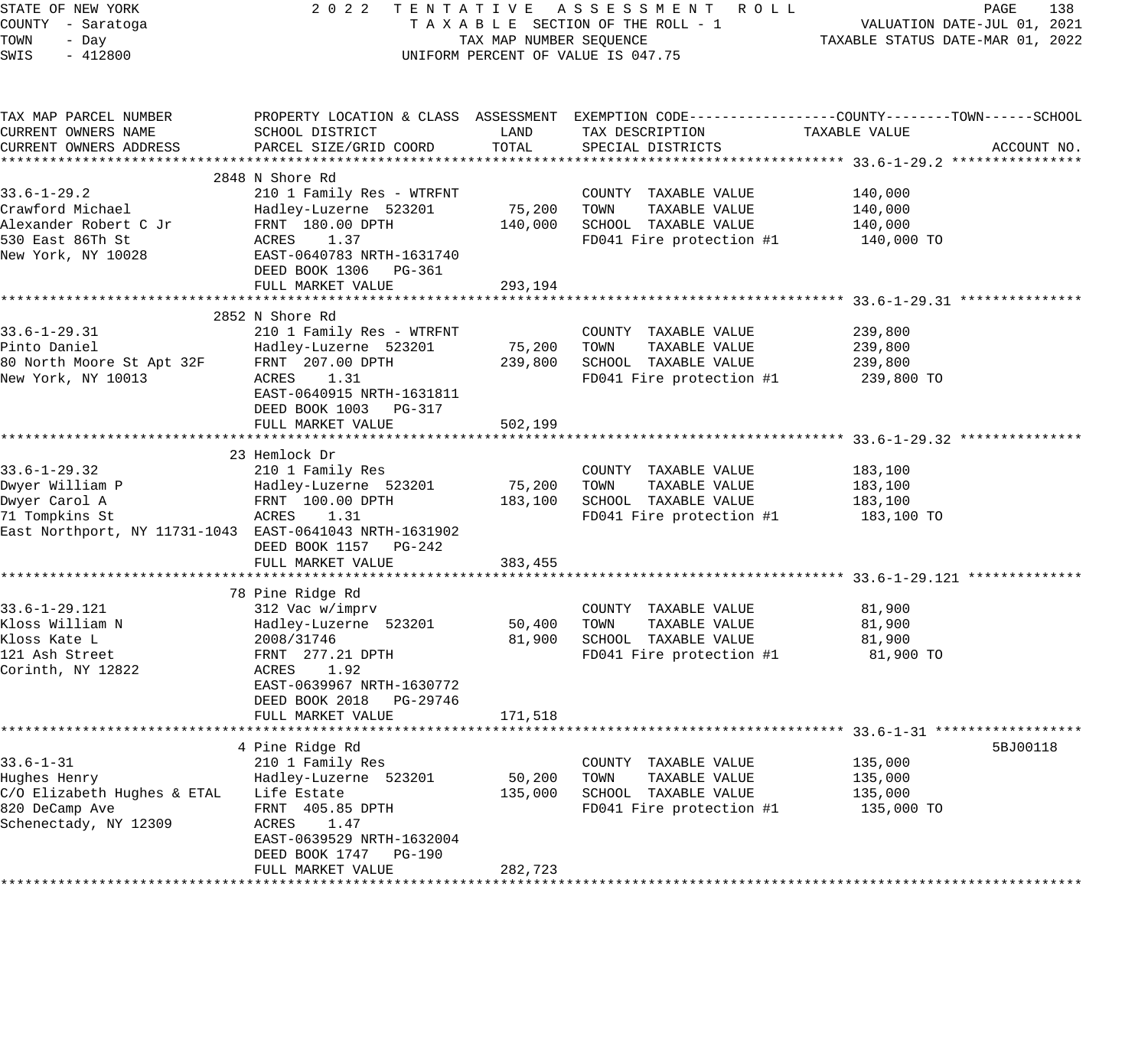| STATE OF NEW YORK<br>COUNTY - Saratoga<br>TOWN<br>- Day<br>$-412800$<br>SWIS | 2 0 2 2<br>TENTATIVE ASSESSMENT ROLL<br>TAXABLE SECTION OF THE ROLL - 1<br>TAX MAP NUMBER SEQUENCE<br>UNIFORM PERCENT OF VALUE IS 047.75 | PAGE<br>139<br>VALUATION DATE-JUL 01, 2021<br>TAXABLE STATUS DATE-MAR 01, 2022 |                              |                                                                                                                  |             |
|------------------------------------------------------------------------------|------------------------------------------------------------------------------------------------------------------------------------------|--------------------------------------------------------------------------------|------------------------------|------------------------------------------------------------------------------------------------------------------|-------------|
| TAX MAP PARCEL NUMBER<br>CURRENT OWNERS NAME                                 | SCHOOL DISTRICT                                                                                                                          | LAND                                                                           | TAX DESCRIPTION              | PROPERTY LOCATION & CLASS ASSESSMENT EXEMPTION CODE----------------COUNTY-------TOWN-----SCHOOL<br>TAXABLE VALUE |             |
| CURRENT OWNERS ADDRESS                                                       | PARCEL SIZE/GRID COORD                                                                                                                   | TOTAL                                                                          | SPECIAL DISTRICTS            |                                                                                                                  | ACCOUNT NO. |
|                                                                              |                                                                                                                                          |                                                                                |                              |                                                                                                                  |             |
|                                                                              | 2840 N Shore Rd                                                                                                                          |                                                                                |                              |                                                                                                                  |             |
| $33.6 - 1 - 32.2$                                                            | 210 1 Family Res - WTRFNT                                                                                                                |                                                                                | COUNTY TAXABLE VALUE         | 215,000                                                                                                          |             |
| Dunn William H III                                                           | Hadley-Luzerne 523201                                                                                                                    |                                                                                | 75,000 TOWN<br>TAXABLE VALUE | 215,000                                                                                                          |             |
| Dunn Henrietia                                                               | FRNT 104.15 DPTH                                                                                                                         |                                                                                | 215,000 SCHOOL TAXABLE VALUE | 215,000                                                                                                          |             |
| 115 Furbeck Rd                                                               | ACRES<br>1.04                                                                                                                            |                                                                                | FD041 Fire protection #1     | 215,000 TO                                                                                                       |             |
| Duanesburg, NY 12056                                                         | EAST-0640700 NRTH-1631675                                                                                                                |                                                                                |                              |                                                                                                                  |             |
|                                                                              | DEED BOOK 1627 PG-715                                                                                                                    |                                                                                |                              |                                                                                                                  |             |
|                                                                              | FULL MARKET VALUE                                                                                                                        | 450,262                                                                        |                              |                                                                                                                  |             |
|                                                                              |                                                                                                                                          |                                                                                |                              |                                                                                                                  |             |
| $33.6 - 1 - 32.12$                                                           | 35 Pine Ridge Rd<br>210 1 Family Res                                                                                                     |                                                                                | COUNTY TAXABLE VALUE         | 273,700                                                                                                          |             |
| Walder Kenneth T                                                             | Hadley-Luzerne 523201                                                                                                                    | 75,300                                                                         | TOWN<br>TAXABLE VALUE        | 273,700                                                                                                          |             |
| 11 Rockledge Rd                                                              | FRNT<br>50.00 DPTH                                                                                                                       |                                                                                | 273,700 SCHOOL TAXABLE VALUE | 273,700                                                                                                          |             |
| Hawthorne, NJ 07506                                                          | ACRES 1.60                                                                                                                               |                                                                                | FD041 Fire protection #1     | 273,700 TO                                                                                                       |             |
|                                                                              | EAST-0640571 NRTH-1631516                                                                                                                |                                                                                |                              |                                                                                                                  |             |
|                                                                              | DEED BOOK 1357 PG-493                                                                                                                    |                                                                                |                              |                                                                                                                  |             |
|                                                                              | FULL MARKET VALUE                                                                                                                        | 573,194                                                                        |                              |                                                                                                                  |             |
|                                                                              |                                                                                                                                          |                                                                                |                              | ************************************* 33.6-1-32.111 *****                                                        |             |
|                                                                              | 23 Pine Ridge Rd                                                                                                                         |                                                                                |                              | 5BJ00172                                                                                                         |             |
| $33.6 - 1 - 32.111$                                                          | 210 1 Family Res                                                                                                                         |                                                                                | VET WAR CT 41121             | 20,070<br>20,070                                                                                                 |             |
| Wiktorko John M                                                              | Hadley-Luzerne 523201                                                                                                                    | 51,600                                                                         | COUNTY TAXABLE VALUE         | 183,430                                                                                                          |             |
| Wiktorko Lea M                                                               | FRNT 582.62 DPTH                                                                                                                         | 203,500                                                                        | TOWN<br>TAXABLE VALUE        | 183,430                                                                                                          |             |
| 23 Pine Ridge Rd                                                             | ACRES 4.15                                                                                                                               |                                                                                | SCHOOL TAXABLE VALUE         | 203,500                                                                                                          |             |
| Hadley, NY 12835                                                             | EAST-0640259 NRTH-1631678                                                                                                                |                                                                                | FD041 Fire protection #1     | 203,500 TO                                                                                                       |             |
|                                                                              | DEED BOOK 1520 PG-31                                                                                                                     |                                                                                |                              |                                                                                                                  |             |
|                                                                              | FULL MARKET VALUE                                                                                                                        | 426,178                                                                        |                              | ******************************* 33.6-1-32.112 *************                                                      |             |
|                                                                              | 2836 N Shore Rd                                                                                                                          |                                                                                |                              |                                                                                                                  |             |
| $33.6 - 1 - 32.112$                                                          | 210 1 Family Res                                                                                                                         |                                                                                | COUNTY TAXABLE VALUE         | 289,700                                                                                                          |             |
| Lewkowicz Anthony J                                                          | Hadley-Luzerne 523201                                                                                                                    | 75,100                                                                         | TAXABLE VALUE<br>TOWN        | 289,700                                                                                                          |             |
| Lewkowicz Kathryn                                                            | FRNT 110.57 DPTH                                                                                                                         | 289,700                                                                        | SCHOOL TAXABLE VALUE         | 289,700                                                                                                          |             |
| 247 Snedecor Ave                                                             | ACRES 1.15 BANK<br>709                                                                                                                   |                                                                                | FD041 Fire protection #1     | 289,700 TO                                                                                                       |             |
| Bayport, NY 11705                                                            | EAST-0640629 NRTH-1631637                                                                                                                |                                                                                |                              |                                                                                                                  |             |
|                                                                              | DEED BOOK 2009 PG-30856                                                                                                                  |                                                                                |                              |                                                                                                                  |             |
|                                                                              | FULL MARKET VALUE                                                                                                                        | 606,702                                                                        |                              |                                                                                                                  |             |
|                                                                              |                                                                                                                                          |                                                                                |                              |                                                                                                                  |             |
|                                                                              | 20 Pine Ridge Rd                                                                                                                         |                                                                                |                              |                                                                                                                  |             |
| $33.6 - 1 - 33.2$                                                            | 312 Vac w/imprv                                                                                                                          |                                                                                | COUNTY TAXABLE VALUE         | 82,500                                                                                                           |             |
| Doremus David W                                                              | Hadley-Luzerne 523201                                                                                                                    | 30,500                                                                         | TOWN<br>TAXABLE VALUE        | 82,500                                                                                                           |             |
| Doremus Theresa M                                                            | FRNT 137.56 DPTH                                                                                                                         | 82,500                                                                         | SCHOOL TAXABLE VALUE         | 82,500                                                                                                           |             |
| 15 Orchard Rd                                                                | ACRES<br>2.00                                                                                                                            |                                                                                | FD041 Fire protection #1     | 82,500 TO                                                                                                        |             |
| Kinnelon, NJ 07405                                                           | EAST-0639767 NRTH-1631400                                                                                                                |                                                                                |                              |                                                                                                                  |             |
|                                                                              | DEED BOOK 2009 PG-13718                                                                                                                  |                                                                                |                              |                                                                                                                  |             |
|                                                                              | FULL MARKET VALUE                                                                                                                        | 172,775                                                                        |                              |                                                                                                                  |             |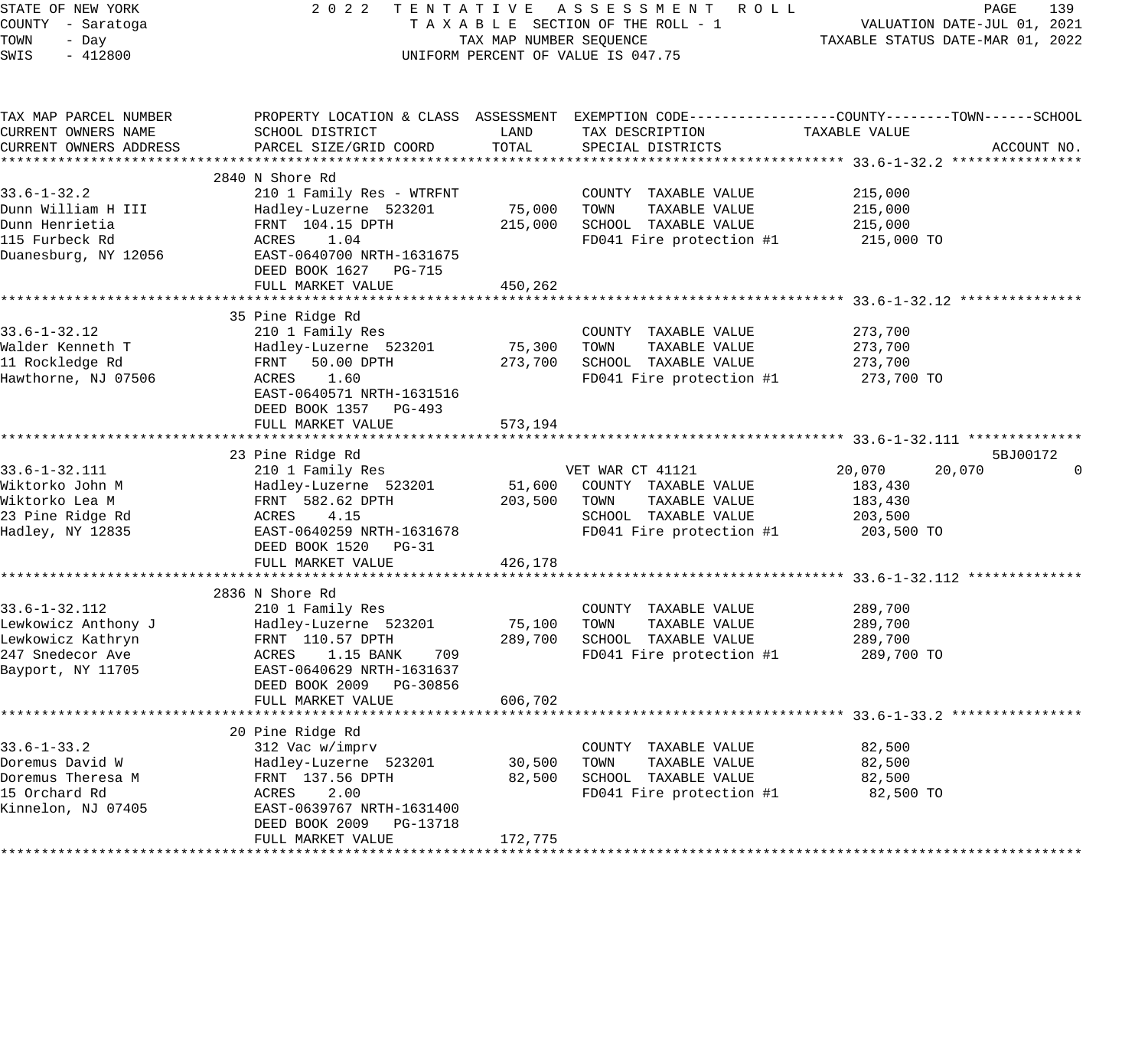| STATE OF NEW YORK<br>COUNTY - Saratoga<br>TOWN<br>- Day<br>$-412800$<br>SWIS | 2 0 2 2<br>TENTATIVE ASSESSMENT ROLL<br>TAXABLE SECTION OF THE ROLL - 1<br>TAX MAP NUMBER SEQUENCE<br>UNIFORM PERCENT OF VALUE IS 047.75 | PAGE<br>140<br>VALUATION DATE-JUL 01, 2021<br>TAXABLE STATUS DATE-MAR 01, 2022 |                                                                                                                                         |                     |             |
|------------------------------------------------------------------------------|------------------------------------------------------------------------------------------------------------------------------------------|--------------------------------------------------------------------------------|-----------------------------------------------------------------------------------------------------------------------------------------|---------------------|-------------|
| TAX MAP PARCEL NUMBER<br>CURRENT OWNERS NAME<br>CURRENT OWNERS ADDRESS       | SCHOOL DISTRICT<br>PARCEL SIZE/GRID COORD                                                                                                | LAND<br>TOTAL                                                                  | PROPERTY LOCATION & CLASS ASSESSMENT EXEMPTION CODE---------------COUNTY-------TOWN------SCHOOL<br>TAX DESCRIPTION<br>SPECIAL DISTRICTS | TAXABLE VALUE       | ACCOUNT NO. |
|                                                                              |                                                                                                                                          |                                                                                |                                                                                                                                         |                     |             |
|                                                                              | 18 Pine Ridge Rd                                                                                                                         |                                                                                |                                                                                                                                         |                     |             |
| $33.6 - 1 - 33.12$                                                           | 210 1 Family Res                                                                                                                         |                                                                                | BAS STAR<br>41854                                                                                                                       | $\mathbf{0}$        | 19,990<br>0 |
| Ranado Linda M                                                               | Hadley-Luzerne 523201                                                                                                                    | 50,500                                                                         | COUNTY TAXABLE VALUE                                                                                                                    | 141,900             |             |
| 18 Pine Ridge Rd                                                             | FRNT 100.00 DPTH                                                                                                                         | 141,900                                                                        | TOWN<br>TAXABLE VALUE                                                                                                                   | 141,900             |             |
| Hadley, NY 12835                                                             | ACRES<br>2.01 BANK<br>002                                                                                                                |                                                                                | SCHOOL TAXABLE VALUE                                                                                                                    | 121,910             |             |
|                                                                              | EAST-0639638 NRTH-1631485                                                                                                                |                                                                                | FD041 Fire protection #1                                                                                                                | 141,900 TO          |             |
|                                                                              | DEED BOOK 1632 PG-619<br>FULL MARKET VALUE                                                                                               | 297,173                                                                        |                                                                                                                                         |                     |             |
|                                                                              | ************************                                                                                                                 | *************                                                                  | *************************************33.6-1-33.31 ***************                                                                       |                     |             |
|                                                                              | 45 Pine Ridge Rd                                                                                                                         |                                                                                |                                                                                                                                         |                     |             |
| $33.6 - 1 - 33.31$                                                           | 312 Vac w/imprv                                                                                                                          |                                                                                | COUNTY TAXABLE VALUE                                                                                                                    | 60,600              |             |
| 4M Group LLC                                                                 | Hadley-Luzerne 523201                                                                                                                    | 50,600                                                                         | TOWN<br>TAXABLE VALUE                                                                                                                   | 60,600              |             |
| 1879 River Rd                                                                | FRNT 392.28 DPTH                                                                                                                         | 60,600                                                                         | SCHOOL TAXABLE VALUE                                                                                                                    | 60,600              |             |
| Killington, VT 05751                                                         | ACRES<br>2.20                                                                                                                            |                                                                                | FD041 Fire protection #1                                                                                                                | 60,600 TO           |             |
|                                                                              | EAST-0640637 NRTH-1631323                                                                                                                |                                                                                |                                                                                                                                         |                     |             |
|                                                                              | DEED BOOK 2007 PG-46135                                                                                                                  |                                                                                |                                                                                                                                         |                     |             |
|                                                                              | FULL MARKET VALUE                                                                                                                        | 126,911                                                                        |                                                                                                                                         |                     |             |
|                                                                              |                                                                                                                                          | * * * * * * * * * * *                                                          | ********************************** 33.6–1–33.32 ****************                                                                        |                     |             |
|                                                                              | Pine Ridge Rd                                                                                                                            |                                                                                |                                                                                                                                         |                     |             |
| $33.6 - 1 - 33.32$                                                           | 314 Rural vac<10                                                                                                                         |                                                                                | COUNTY TAXABLE VALUE                                                                                                                    | 50,000              |             |
| Mowle Walter R                                                               | Hadley-Luzerne 523201                                                                                                                    | 50,000                                                                         | TOWN<br>TAXABLE VALUE                                                                                                                   | 50,000              |             |
| Mowle Margaret A<br>Trustee                                                  | The Maraget a Mowle Trust<br>Living Trust                                                                                                | 50,000                                                                         | SCHOOL TAXABLE VALUE<br>FD041 Fire protection #1                                                                                        | 50,000<br>50,000 TO |             |
| 1879 River Road                                                              | FRNT 305.68 DPTH                                                                                                                         |                                                                                |                                                                                                                                         |                     |             |
| Killington, VT 05751                                                         | ACRES<br>5.03                                                                                                                            |                                                                                |                                                                                                                                         |                     |             |
|                                                                              | EAST-0639906 NRTH-1631227                                                                                                                |                                                                                |                                                                                                                                         |                     |             |
|                                                                              | DEED BOOK 2014 PG-36187                                                                                                                  |                                                                                |                                                                                                                                         |                     |             |
|                                                                              | FULL MARKET VALUE                                                                                                                        | 104,712                                                                        |                                                                                                                                         |                     |             |
|                                                                              |                                                                                                                                          |                                                                                | ·*********************************** 33.6-1-33.111 ***************                                                                      |                     |             |
|                                                                              | 2792 N Shore Rd                                                                                                                          |                                                                                |                                                                                                                                         |                     |             |
| $33.6 - 1 - 33.111$                                                          | 210 1 Family Res                                                                                                                         |                                                                                | COUNTY TAXABLE VALUE                                                                                                                    | 163,600             |             |
| Fitzer Jill C & Donald R                                                     | Hadley-Luzerne 523201                                                                                                                    | 30,900                                                                         | TOWN<br>TAXABLE VALUE                                                                                                                   | 163,600             |             |
| Fitzer Kenneth R                                                             | FRNT 253.92 DPTH                                                                                                                         | 163,600                                                                        | SCHOOL TAXABLE VALUE                                                                                                                    | 163,600             |             |
| 129 Linden Street                                                            | ACRES<br>2.75                                                                                                                            |                                                                                | FD041 Fire protection #1                                                                                                                | 163,600 TO          |             |
| Rockville Center, NY 11570                                                   | EAST-0639084 NRTH-1631942<br>PG-26417                                                                                                    |                                                                                |                                                                                                                                         |                     |             |
|                                                                              | DEED BOOK 2017<br>FULL MARKET VALUE                                                                                                      | 342,618                                                                        |                                                                                                                                         |                     |             |
|                                                                              |                                                                                                                                          |                                                                                |                                                                                                                                         |                     |             |
|                                                                              | N Shore Rd                                                                                                                               |                                                                                |                                                                                                                                         |                     |             |
| $33.6 - 1 - 33.112$                                                          | 312 Vac w/imprv                                                                                                                          |                                                                                | COUNTY TAXABLE VALUE                                                                                                                    | 31,500              |             |
| Hoey John P                                                                  | Hadley-Luzerne 523201                                                                                                                    | 30,500                                                                         | TAXABLE VALUE<br>TOWN                                                                                                                   | 31,500              |             |
| Malouin-Hoey Shane M                                                         | FRNT 297.47 DPTH                                                                                                                         | 31,500                                                                         | SCHOOL TAXABLE VALUE                                                                                                                    | 31,500              |             |
| 15 Main St                                                                   | ACRES<br>1.92                                                                                                                            |                                                                                | FD041 Fire protection #1                                                                                                                | 31,500 TO           |             |
| Germantown, NY 12526                                                         | EAST-0639276 NRTH-1632020                                                                                                                |                                                                                |                                                                                                                                         |                     |             |
|                                                                              | DEED BOOK 1738<br>PG-325                                                                                                                 |                                                                                |                                                                                                                                         |                     |             |
|                                                                              | FULL MARKET VALUE                                                                                                                        | 65,969                                                                         |                                                                                                                                         |                     |             |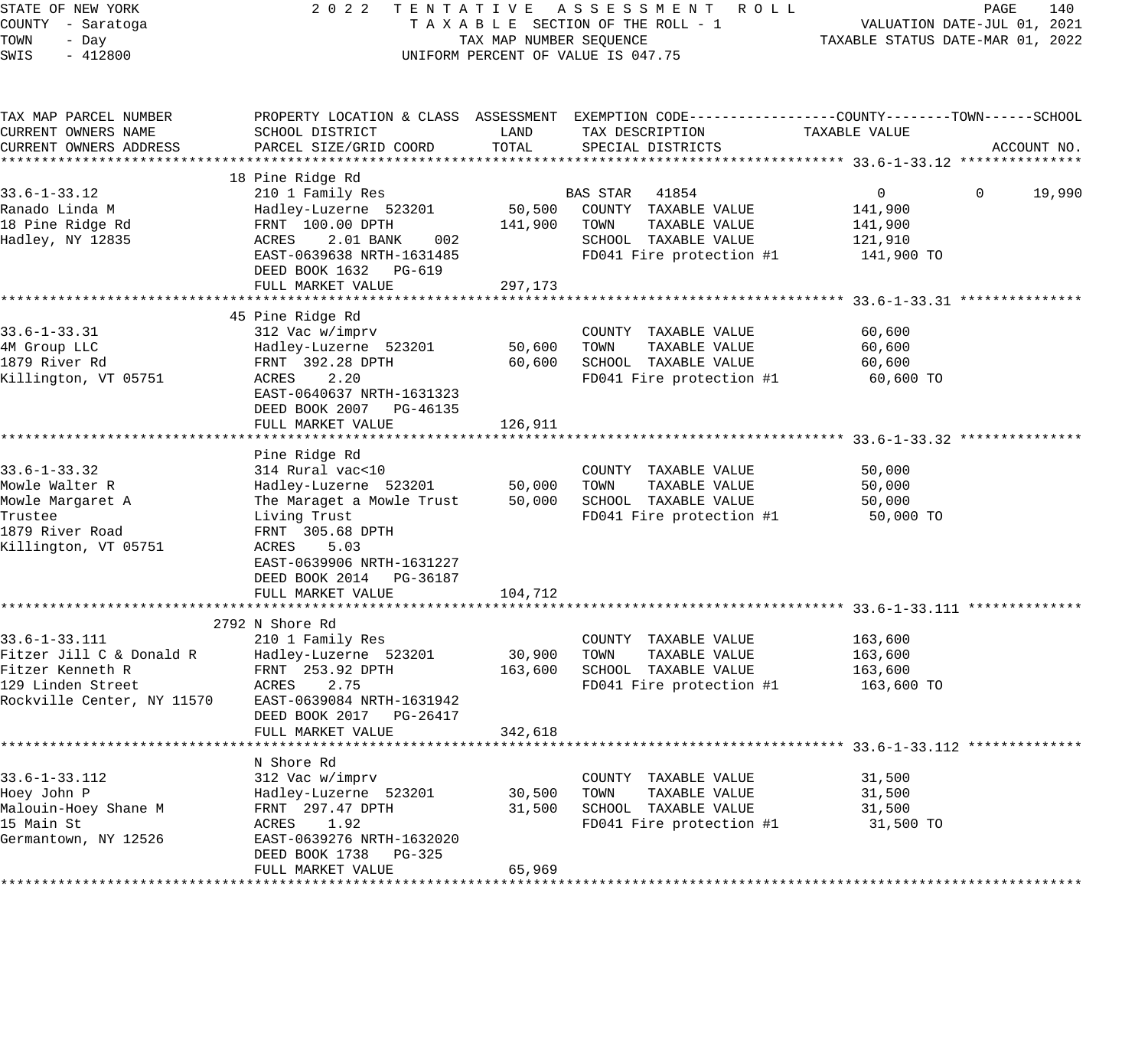| STATE OF NEW YORK<br>COUNTY - Saratoga       | 2 0 2 2<br>TENTATIVE ASSESSMENT ROLL<br>TAXABLE SECTION OF THE ROLL - 1 | PAGE<br>141<br>VALUATION DATE-JUL 01, 2021 |                                                  |                                                                                                                  |
|----------------------------------------------|-------------------------------------------------------------------------|--------------------------------------------|--------------------------------------------------|------------------------------------------------------------------------------------------------------------------|
| TOWN<br>- Day<br>SWIS<br>$-412800$           | TAX MAP NUMBER SEQUENCE<br>UNIFORM PERCENT OF VALUE IS 047.75           | TAXABLE STATUS DATE-MAR 01, 2022           |                                                  |                                                                                                                  |
|                                              |                                                                         |                                            |                                                  |                                                                                                                  |
| TAX MAP PARCEL NUMBER<br>CURRENT OWNERS NAME | SCHOOL DISTRICT                                                         | LAND                                       | TAX DESCRIPTION                                  | PROPERTY LOCATION & CLASS ASSESSMENT EXEMPTION CODE----------------COUNTY-------TOWN-----SCHOOL<br>TAXABLE VALUE |
| CURRENT OWNERS ADDRESS                       | PARCEL SIZE/GRID COORD                                                  | TOTAL                                      | SPECIAL DISTRICTS                                | ACCOUNT NO.                                                                                                      |
|                                              |                                                                         |                                            |                                                  |                                                                                                                  |
|                                              | 12 Pine Ridge Rd                                                        |                                            |                                                  |                                                                                                                  |
| $33.6 - 1 - 33.113$                          | 270 Mfg housing                                                         |                                            | COUNTY TAXABLE VALUE                             | 110,500                                                                                                          |
| Dimino Michael                               | Hadley-Luzerne 523201                                                   | 30,300                                     | TOWN<br>TAXABLE VALUE                            | 110,500                                                                                                          |
| Dimino Christine                             | FRNT<br>50.07 DPTH                                                      | 110,500                                    | SCHOOL TAXABLE VALUE                             | 110,500                                                                                                          |
| 20 Dawn Rd                                   | ACRES<br>1.50                                                           |                                            | FD041 Fire protection #1                         | 110,500 TO                                                                                                       |
| Queensbury, NY 12804                         | EAST-0639415 NRTH-1631751                                               |                                            |                                                  |                                                                                                                  |
|                                              | DEED BOOK 2020 PG-24477                                                 |                                            |                                                  |                                                                                                                  |
|                                              | FULL MARKET VALUE                                                       | 231,414                                    |                                                  |                                                                                                                  |
|                                              | 16 Pine Ridge Rd                                                        |                                            |                                                  |                                                                                                                  |
| 33.6-1-33.114                                | 311 Res vac land                                                        |                                            | COUNTY TAXABLE VALUE                             | 40,000                                                                                                           |
| Kruger Paul J                                | Hadley-Luzerne 523201                                                   | 40,000                                     | TOWN<br>TAXABLE VALUE                            | 40,000                                                                                                           |
| Brown Sheryl L                               | FRNT 190.71 DPTH                                                        | 40,000                                     | SCHOOL TAXABLE VALUE                             | 40,000                                                                                                           |
| 6285 Route 9N                                | ACRES<br>2.33                                                           |                                            | FD041 Fire protection #1                         | 40,000 TO                                                                                                        |
| Hadley, NY 12835                             | EAST-0639503 NRTH-1631599                                               |                                            |                                                  |                                                                                                                  |
|                                              | DEED BOOK 2017 PG-28143                                                 |                                            |                                                  |                                                                                                                  |
|                                              | FULL MARKET VALUE                                                       | 83,770                                     |                                                  |                                                                                                                  |
|                                              |                                                                         |                                            |                                                  |                                                                                                                  |
|                                              | 76 Pine Ridge Rd                                                        |                                            |                                                  |                                                                                                                  |
| $33.6 - 1 - 34.2$                            | 210 1 Family Res                                                        |                                            | COUNTY TAXABLE VALUE                             | 173,960                                                                                                          |
| Walder Chad<br>PO Box 41                     | Hadley-Luzerne 523201                                                   | 50,000                                     | TOWN<br>TAXABLE VALUE                            | 173,960                                                                                                          |
| Hadley, NY 12835                             | FRNT 155.00 DPTH<br>ACRES<br>1.28                                       | 173,960                                    | SCHOOL TAXABLE VALUE<br>FD041 Fire protection #1 | 173,960<br>173,960 TO                                                                                            |
|                                              | EAST-0640097 NRTH-1630916                                               |                                            |                                                  |                                                                                                                  |
|                                              | DEED BOOK 2015 PG-13913                                                 |                                            |                                                  |                                                                                                                  |
|                                              | FULL MARKET VALUE                                                       | 364,314                                    |                                                  |                                                                                                                  |
|                                              |                                                                         |                                            |                                                  |                                                                                                                  |
|                                              | 64 Pine Ridge Rd                                                        |                                            |                                                  |                                                                                                                  |
| $33.6 - 1 - 34.12$                           | 210 1 Family Res                                                        |                                            | COUNTY TAXABLE VALUE                             | 165,200                                                                                                          |
| Mowle Walter R                               | Hadley-Luzerne 523201                                                   | 50,000                                     | TOWN<br>TAXABLE VALUE                            | 165,200                                                                                                          |
| Mowle Margaret A                             | The Maraget A Mowle Trust                                               | 165,200                                    | SCHOOL TAXABLE VALUE                             | 165,200                                                                                                          |
| Trustee                                      | FRNT 155.00 DPTH                                                        |                                            | FD041 Fire protection #1                         | 165,200 TO                                                                                                       |
| 1879 River Road                              | ACRES<br>1.24                                                           |                                            |                                                  |                                                                                                                  |
| Killington, VT 05751                         | EAST-0640179 NRTH-1631043                                               |                                            |                                                  |                                                                                                                  |
|                                              | DEED BOOK 2014 PG-36188<br>FULL MARKET VALUE                            | 345,969                                    |                                                  |                                                                                                                  |
|                                              | ***********************                                                 | *************                              |                                                  | *************************************53.6-1-35 *********                                                         |
|                                              | 40 Pine Ridge Rd                                                        |                                            |                                                  |                                                                                                                  |
| $33.6 - 1 - 35$                              | 210 1 Family Res                                                        |                                            | COUNTY TAXABLE VALUE                             | 180,100                                                                                                          |
| Mazzarone Louis Joseph                       | Hadley-Luzerne 523201                                                   | 50,600                                     | TOWN<br>TAXABLE VALUE                            | 180,100                                                                                                          |
| Mazzarone Ellen Marie                        | FRNT 590.87 DPTH                                                        | 180,100                                    | SCHOOL TAXABLE VALUE                             | 180,100                                                                                                          |
| 3 Circle Drive                               | ACRES<br>2.26                                                           |                                            | FD041 Fire protection #1                         | 180,100 TO                                                                                                       |
| Rockway, NJ 07866                            | EAST-0640297 NRTH-1631227                                               |                                            |                                                  |                                                                                                                  |
|                                              | DEED BOOK 2016<br>PG-10190                                              |                                            |                                                  |                                                                                                                  |
|                                              | FULL MARKET VALUE                                                       | 377,173                                    |                                                  |                                                                                                                  |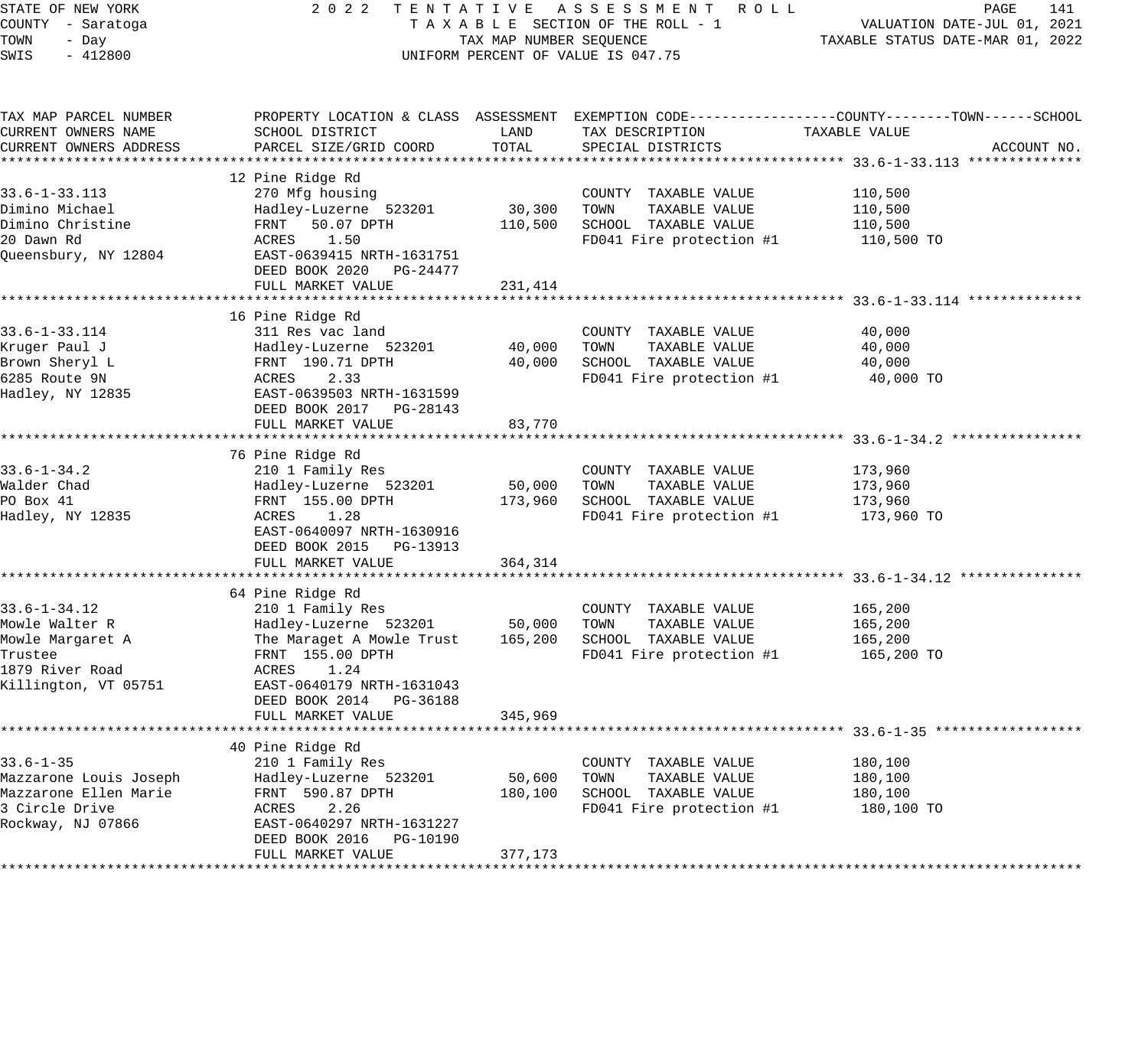| STATE OF NEW YORK                                       | 2 0 2 2<br>TENTATIVE ASSESSMENT ROLL                                                                                           | PAGE<br>142                      |                                                                                                  |               |             |
|---------------------------------------------------------|--------------------------------------------------------------------------------------------------------------------------------|----------------------------------|--------------------------------------------------------------------------------------------------|---------------|-------------|
| COUNTY - Saratoga                                       | TAXABLE SECTION OF THE ROLL - 1                                                                                                |                                  | VALUATION DATE-JUL 01, 2021                                                                      |               |             |
| TOWN<br>- Day                                           | TAX MAP NUMBER SEQUENCE                                                                                                        | TAXABLE STATUS DATE-MAR 01, 2022 |                                                                                                  |               |             |
| SWIS<br>$-412800$                                       |                                                                                                                                |                                  | UNIFORM PERCENT OF VALUE IS 047.75                                                               |               |             |
| TAX MAP PARCEL NUMBER                                   |                                                                                                                                |                                  | PROPERTY LOCATION & CLASS ASSESSMENT EXEMPTION CODE----------------COUNTY-------TOWN------SCHOOL |               |             |
| CURRENT OWNERS NAME                                     | SCHOOL DISTRICT                                                                                                                | LAND                             | TAX DESCRIPTION                                                                                  | TAXABLE VALUE |             |
| CURRENT OWNERS ADDRESS                                  | PARCEL SIZE/GRID COORD                                                                                                         | TOTAL                            | SPECIAL DISTRICTS                                                                                |               | ACCOUNT NO. |
|                                                         |                                                                                                                                |                                  |                                                                                                  |               |             |
|                                                         | 2905 N Shore Rd                                                                                                                |                                  |                                                                                                  |               | 5BJ00594    |
| $33.6 - 1 - 36$                                         | 210 1 Family Res                                                                                                               |                                  | COUNTY TAXABLE VALUE                                                                             | 173,675       |             |
| Rider Thomas R                                          | Hadley-Luzerne 523201                                                                                                          | 50,000                           | TOWN<br>TAXABLE VALUE                                                                            | 173,675       |             |
| Rider Irrevocable Trust Susan Rider Irrevocable Trust 1 |                                                                                                                                | 173,675                          | SCHOOL TAXABLE VALUE                                                                             | 173,675       |             |
| 1080 Arno Dr<br>Castleton, NY 12033                     | 2009/33530 Boundary Line<br>55.00 DPTH 190.00<br>FRNT<br>0.28<br>ACRES<br>EAST-0641842 NRTH-1632955<br>DEED BOOK 2011 PG-26103 |                                  | FD041 Fire protection #1                                                                         | 173,675 TO    |             |
|                                                         | FULL MARKET VALUE                                                                                                              | 363,717                          |                                                                                                  |               |             |
|                                                         |                                                                                                                                |                                  |                                                                                                  |               |             |
| $33.7 - 1 - 4.1$                                        | Jeanie (Private) Ln<br>311 Res vac land                                                                                        |                                  | COUNTY TAXABLE VALUE                                                                             | 25,000        | 5BJ02603    |
| Watson Gregory D-Trustee                                | Hadley-Luzerne 523201                                                                                                          | 25,000                           | TOWN<br>TAXABLE VALUE                                                                            | 25,000        |             |
| Watson Elisha D-Trustee                                 | FRNT 100.00 DPTH                                                                                                               | 25,000                           | SCHOOL TAXABLE VALUE                                                                             | 25,000        |             |
| 671 Belgrave Ln                                         | ACRES<br>0.57                                                                                                                  |                                  | FD041 Fire protection #1                                                                         | 25,000 TO     |             |
| Tucker, GA 30084                                        | EAST-0644052 NRTH-1632517<br>DEED BOOK 2018 PG-13145                                                                           |                                  |                                                                                                  |               |             |
|                                                         | FULL MARKET VALUE<br>*******************                                                                                       | 52,356                           | ******************************** 33.7-1-4.2 *****                                                |               |             |
|                                                         | Jeanie (Private) Ln                                                                                                            |                                  |                                                                                                  |               | 5BJ02327    |
| $33.7 - 1 - 4.2$                                        | 311 Res vac land                                                                                                               |                                  | COUNTY TAXABLE VALUE                                                                             | 5,000         |             |
| Hobday Marjorie S                                       | Hadley-Luzerne 523201                                                                                                          | 5,000                            | TOWN<br>TAXABLE VALUE                                                                            | 5,000         |             |
| Haugh Wendy                                             | ACRES<br>0.24                                                                                                                  | 5,000                            | SCHOOL TAXABLE VALUE                                                                             | 5,000         |             |
| 9 Forest Rd                                             | EAST-0643984 NRTH-1632473                                                                                                      |                                  | FD041 Fire protection #1                                                                         | 5,000 TO      |             |
| Burnt Hills, NY 12027                                   | DEED BOOK 2011    PG-19616                                                                                                     |                                  |                                                                                                  |               |             |
|                                                         | FULL MARKET VALUE                                                                                                              | 10,471                           |                                                                                                  |               |             |
|                                                         |                                                                                                                                |                                  |                                                                                                  |               |             |
|                                                         | 5 Jeanie (Private) Ln                                                                                                          |                                  |                                                                                                  |               | 5BJ01905    |
| $33.7 - 1 - 5$                                          | 210 1 Family Res                                                                                                               |                                  | COUNTY TAXABLE VALUE                                                                             | 62,800        |             |
| Hobday Marjorie S                                       | Hadley-Luzerne 523201                                                                                                          | 50,000                           | TOWN<br>TAXABLE VALUE                                                                            | 62,800        |             |
| Hobday Gordon<br>9 Forest Rd                            | FRNT 116.24 DPTH<br>ACRES<br>0.25                                                                                              | 62,800                           | SCHOOL TAXABLE VALUE                                                                             | 62,800        |             |
| Burnt Hills, NY 12027                                   | EAST-0643897 NRTH-1632450<br>DEED BOOK 2011 PG-19616<br>FULL MARKET VALUE                                                      | 131,518                          | FD041 Fire protection #1                                                                         | 62,800 TO     |             |
|                                                         |                                                                                                                                |                                  |                                                                                                  |               |             |
|                                                         | Frank Kathan Rd                                                                                                                |                                  |                                                                                                  |               | 5BJ02497    |
| $33.7 - 1 - 6$                                          | 311 Res vac land                                                                                                               |                                  | COUNTY TAXABLE VALUE                                                                             | 37,500        |             |
| Grosso Francis L                                        | Hadley-Luzerne 523201                                                                                                          | 37,500                           | TOWN<br>TAXABLE VALUE                                                                            | 37,500        |             |
| Grosso Marylee B                                        | FRNT 148.43 DPTH 150.00                                                                                                        | 37,500                           | SCHOOL TAXABLE VALUE                                                                             | 37,500        |             |
| 15 Jeannie Ln Apt 2                                     | ACRES<br>0.19                                                                                                                  |                                  | FD041 Fire protection #1                                                                         | 37,500 TO     |             |
| Corinth, NY 12822                                       | EAST-0643746 NRTH-1632437                                                                                                      |                                  |                                                                                                  |               |             |
|                                                         | DEED BOOK 1680<br>PG-497                                                                                                       |                                  |                                                                                                  |               |             |
|                                                         | FULL MARKET VALUE                                                                                                              | 78,534                           |                                                                                                  |               |             |
|                                                         |                                                                                                                                |                                  |                                                                                                  |               |             |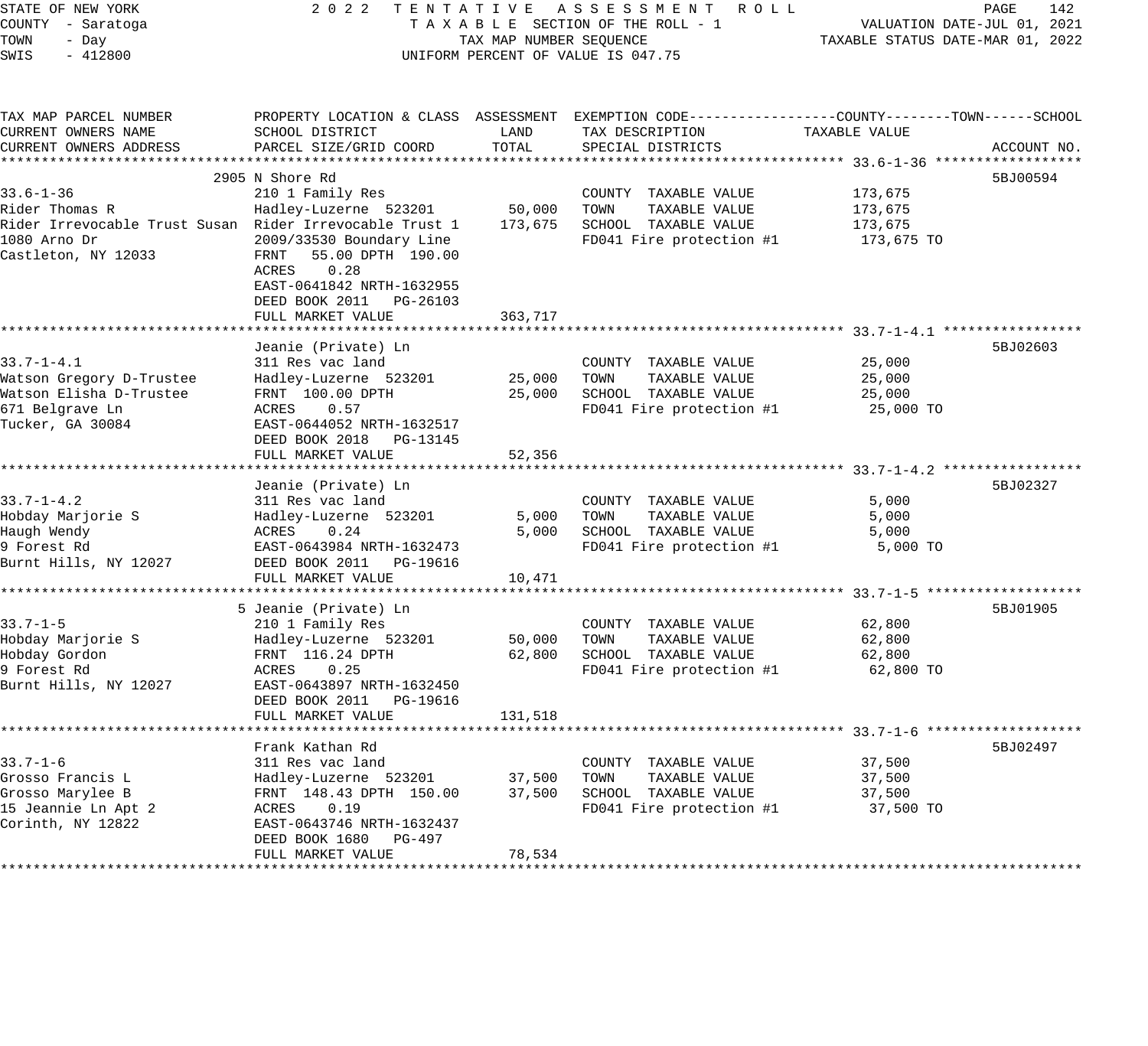## STATE OF NEW YORK 2 0 2 2 T E N T A T I V E A S S E S S M E N T R O L L PAGE 143 COUNTY - Saratoga T A X A B L E SECTION OF THE ROLL - 1 VALUATION DATE-JUL 01, 2021 UNIFORM PERCENT OF VALUE IS 047.75

TOWN - DALUATION DATE-JUL 01, 2021<br>TAXABLE STATUS DATE-MAR 01, 2022

| TAX MAP PARCEL NUMBER<br>CURRENT OWNERS NAME<br>CURRENT OWNERS ADDRESS                                                | PROPERTY LOCATION & CLASS ASSESSMENT<br>SCHOOL DISTRICT<br>PARCEL SIZE/GRID COORD                                                                                                                                                | LAND<br>TOTAL                | EXEMPTION CODE-----------------COUNTY-------TOWN------SCHOOL<br>TAX DESCRIPTION<br>SPECIAL DISTRICTS | TAXABLE VALUE                                                                          | ACCOUNT NO. |
|-----------------------------------------------------------------------------------------------------------------------|----------------------------------------------------------------------------------------------------------------------------------------------------------------------------------------------------------------------------------|------------------------------|------------------------------------------------------------------------------------------------------|----------------------------------------------------------------------------------------|-------------|
| *******************<br>$33.7 - 1 - 7$<br>Cronk Agnes<br>Rossi-Fontana Diane<br>430 McCall Ave<br>West Islip, NY 11795 | 1055 Frank Kathan Rd<br>210 1 Family Res<br>Hadley-Luzerne 523201<br>FRNT 164.49 DPTH 200.00<br>0.66<br>ACRES<br>EAST-0643746 NRTH-1632313<br>DEED BOOK 2019<br>PG-17528<br>FULL MARKET VALUE                                    | 50,000<br>142,500<br>298,429 | COUNTY TAXABLE VALUE<br>TOWN<br>TAXABLE VALUE<br>SCHOOL TAXABLE VALUE<br>FD041 Fire protection #1    | 142,500<br>142,500<br>142,500<br>142,500 TO                                            | 5BJ00347    |
| $33.7 - 1 - 8$<br>Buckley Lynda S<br>1073 Frank Kathan Rd<br>Corinth, NY 12822                                        | Jeanie (The Road Itself)<br>311 Res vac land<br>Hadley-Luzerne 523201<br>R.0.W.<br>85.66 DPTH 620.14<br>FRNT<br>0.85<br>ACRES<br>EAST-0643861 NRTH-1632270<br>DEED BOOK 2014<br>PG-28714<br>FULL MARKET VALUE                    | 2,500<br>2,500<br>5,236      | COUNTY TAXABLE VALUE<br>TOWN<br>TAXABLE VALUE<br>SCHOOL TAXABLE VALUE<br>FD041 Fire protection #1    | ************************ 33.7-1-8<br>2,500<br>2,500<br>2,500<br>2,500 TO               | 5BJ02495    |
| $33.7 - 1 - 9$<br>Perry Karen E<br>Perry Douglas M<br>18 Sunset Drive<br>Whippany, NJ 07981                           | 9 Jeanie (Private) Ln<br>210 1 Family Res<br>Hadley-Luzerne 523201<br>Douglas & Karen E Perry L<br>Estate<br>79.23 DPTH<br>FRNT<br>0.57<br>ACRES<br>EAST-0644011 NRTH-1632335<br>DEED BOOK 2019<br>PG-23999<br>FULL MARKET VALUE | 50,000<br>174,700<br>365,864 | COUNTY TAXABLE VALUE<br>TAXABLE VALUE<br>TOWN<br>SCHOOL TAXABLE VALUE<br>FD041 Fire protection #1    | 174,700<br>174,700<br>174,700<br>174,700 TO                                            | 5BJ02651    |
| $33.7 - 1 - 10$<br>Grosso Francis L<br>Grosso Marylee B<br>12 Jeanie Ln Unit 2<br>Cornith, NY 12822                   | 10 Jeanie (Private) Ln<br>210 1 Family Res<br>Hadley-Luzerne 523201<br>FRNT 117.65 DPTH<br>0.59 BANK<br>ACRES<br>709<br>EAST-0643985 NRTH-1632216<br>DEED BOOK 0974 PG-00153<br>FULL MARKET VALUE<br>*******************         | 50,000<br>200,800<br>420,524 | COUNTY TAXABLE VALUE<br>TOWN<br>TAXABLE VALUE<br>SCHOOL TAXABLE VALUE<br>FD041 Fire protection #1    | 200,800<br>200,800<br>200,800<br>200,800 TO                                            | 5BJ02377    |
| $33.7 - 1 - 11$<br>Kemprowski Joseph J<br>Kemprowski Renee L<br>117 Calhoun Dr<br>Troy, NY 12182                      | 11 Jeanie (Private) Ln<br>210 1 Family Res<br>Hadley-Luzerne 523201<br>FRNT 140.00 DPTH<br>0.68<br>ACRES<br>EAST-0643966 NRTH-1632093<br>DEED BOOK 2012<br>PG-10322<br>FULL MARKET VALUE                                         | 27,500<br>204,000<br>427,225 | COUNTY TAXABLE VALUE<br>TOWN<br>TAXABLE VALUE<br>SCHOOL TAXABLE VALUE<br>FD041 Fire protection #1    | ********** 33.7-1-11 ******************<br>204,000<br>204,000<br>204,000<br>204,000 TO | 5BJ02604    |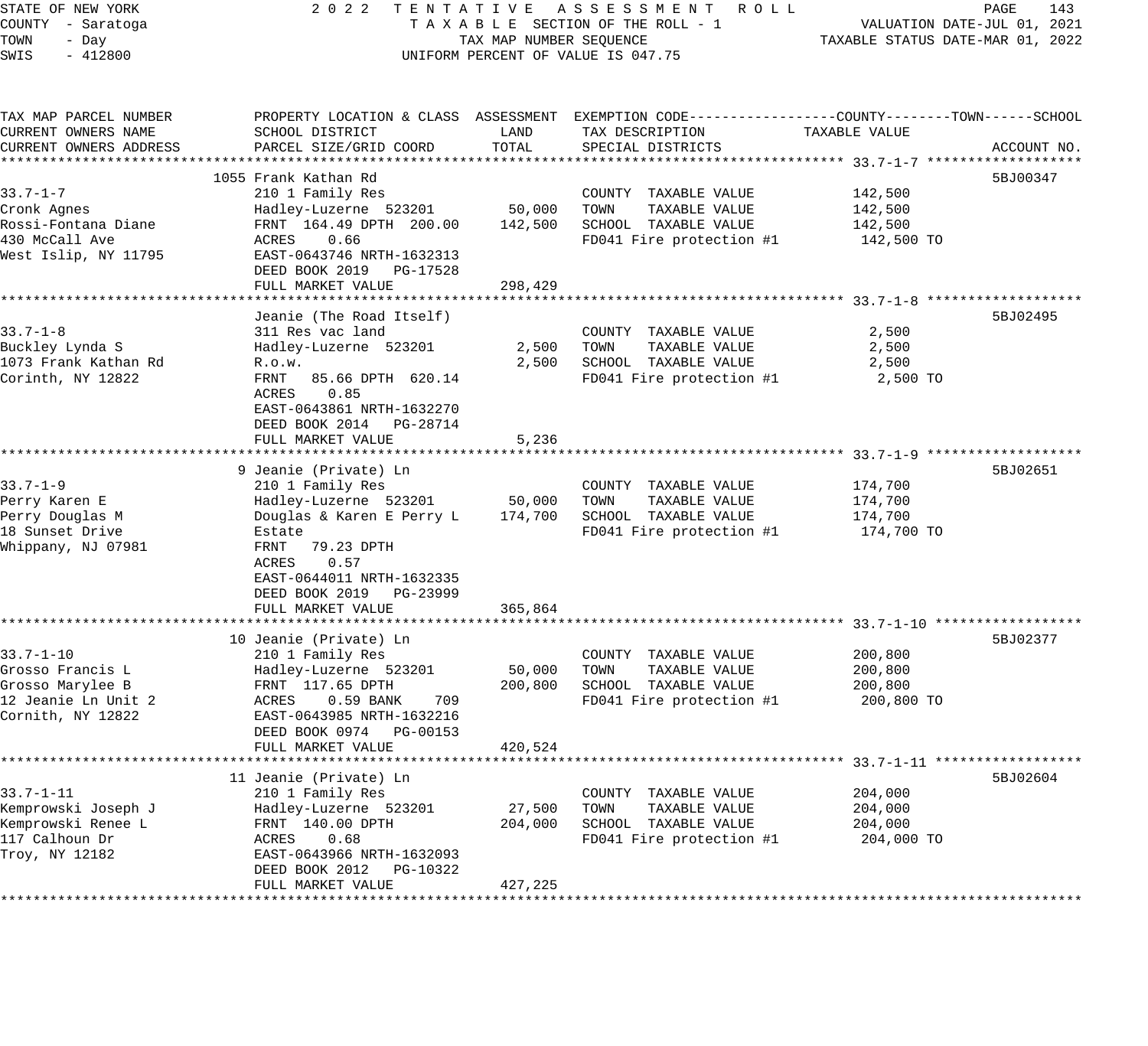STATE OF NEW YORK 2 0 2 2 T E N T A T I V E A S S E S S M E N T R O L L PAGE 144 COUNTY - Saratoga T A X A B L E SECTION OF THE ROLL - 1 VALUATION DATE-JUL 01, 2021

# TOWER SECTION OF THE ROLL - 1 TAXABLE STATUS DATE-MAR 01, 2022 UNIFORM PERCENT OF VALUE IS 047.75

| TAX MAP PARCEL NUMBER  |                             |         | PROPERTY LOCATION & CLASS ASSESSMENT EXEMPTION CODE----------------COUNTY-------TOWN------SCHOOL |               |             |
|------------------------|-----------------------------|---------|--------------------------------------------------------------------------------------------------|---------------|-------------|
| CURRENT OWNERS NAME    | SCHOOL DISTRICT             | LAND    | TAX DESCRIPTION                                                                                  | TAXABLE VALUE |             |
| CURRENT OWNERS ADDRESS | PARCEL SIZE/GRID COORD      | TOTAL   | SPECIAL DISTRICTS                                                                                |               | ACCOUNT NO. |
|                        |                             |         |                                                                                                  |               |             |
|                        | Jeanie (Private) Ln         |         |                                                                                                  |               | 5BJ02165    |
| $33.7 - 1 - 12$        | 311 Res vac land            |         | COUNTY TAXABLE VALUE                                                                             | 2,500         |             |
| Coppola Robert J       | Hadley-Luzerne 523201       | 2,500   | TOWN<br>TAXABLE VALUE                                                                            | 2,500         |             |
| Coppola Patricia E     | FRNT 140.00 DPTH<br>55.00   | 2,500   | SCHOOL TAXABLE VALUE                                                                             | 2,500         |             |
| 1061 Kathan Rd         | $0.18$ BANK<br>911<br>ACRES |         | FD041 Fire protection #1                                                                         | 2,500 TO      |             |
| Corinth, NY 12822      | EAST-0643789 NRTH-1632140   |         |                                                                                                  |               |             |
|                        | DEED BOOK 2015 PG-451       |         |                                                                                                  |               |             |
|                        | FULL MARKET VALUE           | 5,236   |                                                                                                  |               |             |
|                        |                             |         |                                                                                                  |               |             |
|                        | 1061 Frank Kathan Rd        |         |                                                                                                  |               | 5BJ00516    |
| $33.7 - 1 - 13$        | 210 1 Family Res            |         | COUNTY TAXABLE VALUE                                                                             | 291,700       |             |
| Coppola Robert J       | Hadley-Luzerne 523201       | 50,000  | TOWN<br>TAXABLE VALUE                                                                            | 291,700       |             |
| Coppola Patricia E     | FRNT 140.00 DPTH 145.00     | 291,700 | SCHOOL TAXABLE VALUE                                                                             |               |             |
|                        | ACRES<br>0.47               |         |                                                                                                  | 291,700       |             |
| 1061 Kathan Rd         |                             |         | FD041 Fire protection #1                                                                         | 291,700 TO    |             |
| Corinth, NY 12822      | EAST-0643695 NRTH-1632171   |         |                                                                                                  |               |             |
|                        | DEED BOOK 2015<br>PG-451    |         |                                                                                                  |               |             |
|                        | FULL MARKET VALUE           | 610,890 |                                                                                                  |               |             |
|                        |                             |         |                                                                                                  |               |             |
|                        | 23 Jeanie (Private) Ln      |         |                                                                                                  |               | 5BJ02286    |
| 33.7-1-16              | 210 1 Family Res            |         | COUNTY TAXABLE VALUE                                                                             | 66,900        |             |
| Maston Peter           | Hadley-Luzerne 523201       | 50,000  | TOWN<br>TAXABLE VALUE                                                                            | 66,900        |             |
| 151 South Road         | FRNT 70.00 DPTH             | 66,900  | SCHOOL TAXABLE VALUE                                                                             | 66,900        |             |
| Holmes, NY 12531       | 0.52<br>ACRES               |         | FD041 Fire protection #1                                                                         | 66,900 TO     |             |
|                        | EAST-0643937 NRTH-1631966   |         |                                                                                                  |               |             |
|                        | DEED BOOK 2021 PG-2928      |         |                                                                                                  |               |             |
|                        | FULL MARKET VALUE           | 140,105 |                                                                                                  |               |             |
|                        |                             |         |                                                                                                  |               |             |
|                        | Jeanie (Private) Ln         |         |                                                                                                  |               | 5BJ02301    |
| $33.7 - 1 - 17$        | 311 Res vac land            |         | COUNTY TAXABLE VALUE                                                                             | 26,000        |             |
| Luckfield Craig        | Hadley-Luzerne 523201       | 26,000  | TAXABLE VALUE<br>TOWN                                                                            | 26,000        |             |
| Luckfield Nicole       | FRNT 100.00 DPTH            | 26,000  | SCHOOL TAXABLE VALUE                                                                             | 26,000        |             |
| 81 Whitney Drive       | 0.30<br>ACRES               |         | FD041 Fire protection #1                                                                         | 26,000 TO     |             |
| Valatie, NY 12184      | EAST-0643812 NRTH-1631884   |         |                                                                                                  |               |             |
|                        | DEED BOOK 2015<br>PG-30923  |         |                                                                                                  |               |             |
|                        | FULL MARKET VALUE           | 54,450  |                                                                                                  |               |             |
|                        |                             |         |                                                                                                  |               |             |
|                        | 1073 Frank Kathan Rd        |         |                                                                                                  |               | 5BJ00248    |
| $33.7 - 1 - 18$        | 210 1 Family Res            |         | COUNTY TAXABLE VALUE                                                                             | 242,500       |             |
| Buckley Lynda S        | Hadley-Luzerne 523201       | 50,000  | TOWN<br>TAXABLE VALUE                                                                            | 242,500       |             |
| 1073 Frank Kathan Rd   | FRNT 100.00 DPTH 200.00     | 242,500 | SCHOOL TAXABLE VALUE                                                                             | 242,500       |             |
| Corinth, NY 12822      | 0.46<br>ACRES               |         | FD041 Fire protection #1                                                                         | 242,500 TO    |             |
|                        | EAST-0643653 NRTH-1631932   |         |                                                                                                  |               |             |
|                        | DEED BOOK 2017 PG-1544      |         |                                                                                                  |               |             |
|                        | FULL MARKET VALUE           | 507,853 |                                                                                                  |               |             |
|                        |                             |         |                                                                                                  |               |             |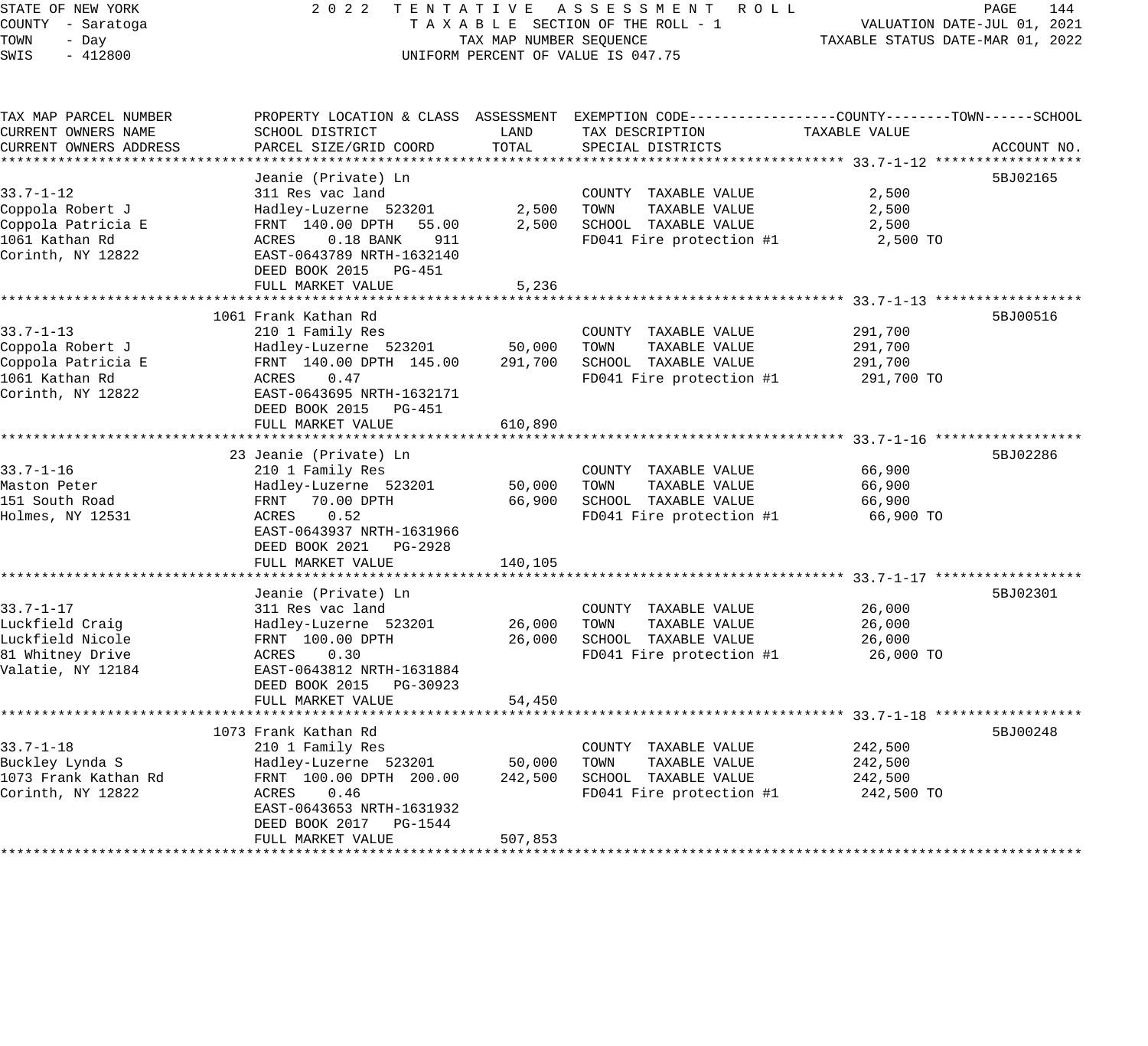| STATE OF NEW YORK                         | 2 0 2 2                                              |                         | TENTATIVE ASSESSMENT ROLL                                                                       |                                  | 145<br>PAGE                 |
|-------------------------------------------|------------------------------------------------------|-------------------------|-------------------------------------------------------------------------------------------------|----------------------------------|-----------------------------|
| COUNTY - Saratoga                         |                                                      |                         | TAXABLE SECTION OF THE ROLL - 1                                                                 |                                  | VALUATION DATE-JUL 01, 2021 |
| TOWN<br>- Day                             |                                                      | TAX MAP NUMBER SEQUENCE |                                                                                                 | TAXABLE STATUS DATE-MAR 01, 2022 |                             |
| SWIS<br>$-412800$                         |                                                      |                         | UNIFORM PERCENT OF VALUE IS 047.75                                                              |                                  |                             |
|                                           |                                                      |                         |                                                                                                 |                                  |                             |
| TAX MAP PARCEL NUMBER                     |                                                      |                         | PROPERTY LOCATION & CLASS ASSESSMENT EXEMPTION CODE---------------COUNTY-------TOWN------SCHOOL |                                  |                             |
| CURRENT OWNERS NAME                       | SCHOOL DISTRICT                                      | LAND                    | TAX DESCRIPTION                                                                                 | TAXABLE VALUE                    |                             |
| CURRENT OWNERS ADDRESS                    | PARCEL SIZE/GRID COORD                               | TOTAL                   | SPECIAL DISTRICTS                                                                               |                                  | ACCOUNT NO.                 |
|                                           |                                                      |                         |                                                                                                 |                                  |                             |
|                                           | 1079 Frank Kathan Rd                                 |                         |                                                                                                 |                                  | 5BJ00254                    |
| $33.7 - 1 - 19$                           | 260 Seasonal res                                     |                         | COUNTY TAXABLE VALUE                                                                            | 193,500                          |                             |
| Jackson David                             | Hadley-Luzerne 523201                                | 50,000                  | TOWN<br>TAXABLE VALUE                                                                           | 193,500                          |                             |
| Jackson Sara                              | FRNT 152.49 DPTH 200.00                              | 193,500                 | SCHOOL TAXABLE VALUE                                                                            | 193,500                          |                             |
| 25 Deer Run                               | ACRES<br>0.70                                        |                         | FD041 Fire protection #1                                                                        | 193,500 TO                       |                             |
| Gansevoort, NY 12831                      | EAST-0643618 NRTH-1631807                            |                         |                                                                                                 |                                  |                             |
|                                           | DEED BOOK 2021 PG-26789                              |                         |                                                                                                 |                                  |                             |
|                                           | FULL MARKET VALUE                                    | 405,236                 |                                                                                                 |                                  |                             |
|                                           |                                                      |                         |                                                                                                 |                                  |                             |
|                                           | 1 Cameron Rd                                         |                         |                                                                                                 |                                  | 5BJ02493                    |
| $33.7 - 1 - 20$                           | 311 Res vac land                                     |                         | COUNTY TAXABLE VALUE                                                                            | 20,000                           |                             |
| Buckley Lynda S                           | Hadley-Luzerne 523201                                | 20,000                  | TOWN<br>TAXABLE VALUE                                                                           | 20,000                           |                             |
| 1073 Frank Kathan Rd                      | ACRES<br>0.47                                        | 20,000                  | SCHOOL TAXABLE VALUE                                                                            | 20,000                           |                             |
| Corinth, NY 12822                         | EAST-0643778 NRTH-1631765<br>DEED BOOK 2014 PG-28715 |                         | FD041 Fire protection #1                                                                        | 20,000 TO                        |                             |
|                                           | FULL MARKET VALUE                                    | 41,885                  |                                                                                                 |                                  |                             |
|                                           |                                                      |                         |                                                                                                 |                                  |                             |
|                                           | 1085 Frank Kathan Rd                                 |                         |                                                                                                 |                                  | 5BJ00247                    |
| $33.7 - 1 - 21$                           | 210 1 Family Res                                     |                         | COUNTY TAXABLE VALUE                                                                            | 167,500                          |                             |
| Bromberg Richard W                        | Hadley-Luzerne 523201                                | 50,000                  | TOWN<br>TAXABLE VALUE                                                                           | 167,500                          |                             |
| Bromberg Kimberly A                       | FRNT<br>75.00 DPTH 145.00                            | 167,500                 | SCHOOL TAXABLE VALUE                                                                            | 167,500                          |                             |
| 31 Red Oak Lane                           | ACRES<br>0.25                                        |                         | FD041 Fire protection #1                                                                        | 167,500 TO                       |                             |
| Rensselaer, NY 12144                      | EAST-0643565 NRTH-1631709                            |                         |                                                                                                 |                                  |                             |
|                                           | DEED BOOK 2015 PG-7828                               |                         |                                                                                                 |                                  |                             |
|                                           | FULL MARKET VALUE                                    | 350,785                 |                                                                                                 |                                  |                             |
|                                           |                                                      |                         |                                                                                                 |                                  |                             |
|                                           | 1087 Frank Kathan Rd                                 |                         |                                                                                                 |                                  | 5BJ00625                    |
| $33.7 - 1 - 22$                           | 210 1 Family Res                                     |                         | COUNTY TAXABLE VALUE                                                                            | 72,400                           |                             |
| Bromberg Richard W<br>Bromberg Kimberly A | Hadley-Luzerne 523201                                | 50,000                  | TOWN<br>TAXABLE VALUE<br>SCHOOL TAXABLE VALUE                                                   | 72,400<br>72,400                 |                             |
| 31 Red Oak Lane                           | Life Use Victoria<br>Michael K                       | 72,400                  | FD041 Fire protection #1                                                                        | 72,400 TO                        |                             |
| Rensselaer, NY 12144                      | FRNT<br>50.00 DPTH 100.00                            |                         |                                                                                                 |                                  |                             |
|                                           | ACRES<br>0.13                                        |                         |                                                                                                 |                                  |                             |
|                                           | EAST-0643515 NRTH-1631651                            |                         |                                                                                                 |                                  |                             |
|                                           | DEED BOOK 2019 PG-19354                              |                         |                                                                                                 |                                  |                             |
|                                           | FULL MARKET VALUE                                    | 151,623                 |                                                                                                 |                                  |                             |
|                                           |                                                      |                         |                                                                                                 |                                  |                             |
|                                           | 1089 Frank Kathan Rd                                 |                         |                                                                                                 |                                  | 5BJ00541                    |
| $33.7 - 1 - 23$                           | 210 1 Family Res                                     |                         | COUNTY TAXABLE VALUE                                                                            | 151,900                          |                             |
| Luciano Dominick J                        | Hadley-Luzerne 523201                                | 50,000                  | TOWN<br>TAXABLE VALUE                                                                           | 151,900                          |                             |
| Luciano Lorraine P                        | Life Estate                                          | 151,900                 | SCHOOL TAXABLE VALUE                                                                            | 151,900                          |                             |
| Marissa K. Mascioli etal.                 | FRNT 100.00 DPTH 100.00                              |                         | FD041 Fire protection #1                                                                        | 151,900 TO                       |                             |
| Trustee                                   | 0.23<br>ACRES                                        |                         |                                                                                                 |                                  |                             |
| 5101 Split Cedar Cove                     | EAST-0643485 NRTH-1631580                            |                         |                                                                                                 |                                  |                             |
| Austin, TX 78735                          | DEED BOOK 2014<br>PG-36951                           |                         |                                                                                                 |                                  |                             |
|                                           | FULL MARKET VALUE                                    | 318,115                 |                                                                                                 |                                  |                             |
|                                           |                                                      |                         |                                                                                                 |                                  |                             |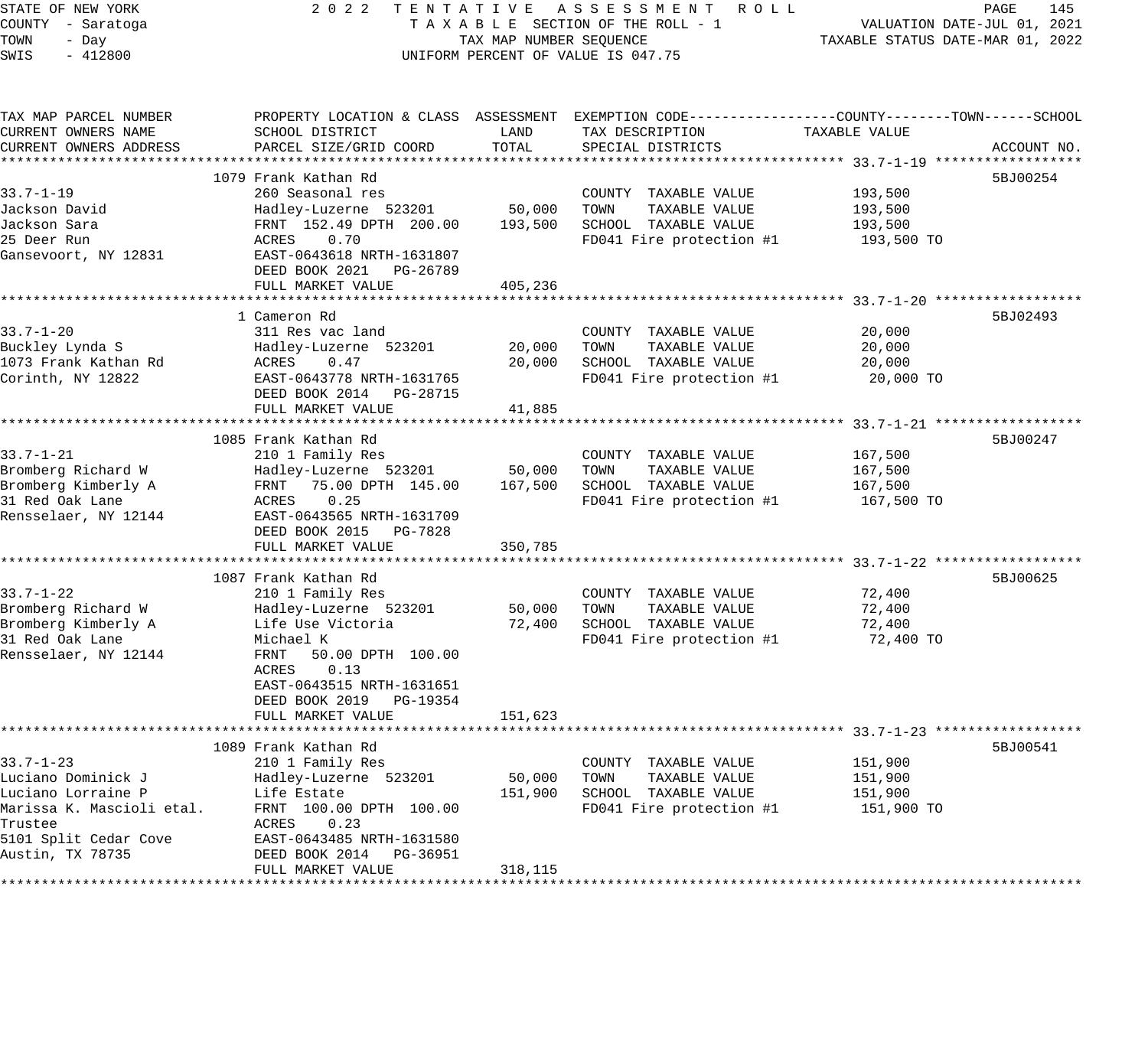| STATE OF NEW YORK<br>COUNTY - Saratoga<br>TOWN<br>- Day<br>SWIS<br>$-412800$           | 2 0 2 2                                                                                                                                                                                | TAX MAP NUMBER SEQUENCE      | TENTATIVE ASSESSMENT ROLL<br>TAXABLE SECTION OF THE ROLL - 1<br>UNIFORM PERCENT OF VALUE IS 047.75                                       | TAXABLE STATUS DATE-MAR 01, 2022            | PAGE<br>146<br>VALUATION DATE-JUL 01, 2021 |
|----------------------------------------------------------------------------------------|----------------------------------------------------------------------------------------------------------------------------------------------------------------------------------------|------------------------------|------------------------------------------------------------------------------------------------------------------------------------------|---------------------------------------------|--------------------------------------------|
| TAX MAP PARCEL NUMBER<br>CURRENT OWNERS NAME<br>CURRENT OWNERS ADDRESS                 | SCHOOL DISTRICT<br>PARCEL SIZE/GRID COORD                                                                                                                                              | LAND<br>TOTAL                | PROPERTY LOCATION & CLASS ASSESSMENT EXEMPTION CODE----------------COUNTY-------TOWN------SCHOOL<br>TAX DESCRIPTION<br>SPECIAL DISTRICTS | TAXABLE VALUE                               | ACCOUNT NO.                                |
| $33.7 - 1 - 29.1$<br>Buckley Lynda S<br>1073 Frank Kathan Rd<br>Corinth, NY 12822      | 2 Cameron (Private) Rd<br>210 1 Family Res<br>Hadley-Luzerne 523201<br>M2019025274<br>FRNT 330.12 DPTH<br>ACRES<br>0.68<br>EAST-0643599 NRTH-1631564<br>DEED BOOK 2014 PG-28714        | 49,760<br>179,660            | COUNTY TAXABLE VALUE<br>TOWN<br>TAXABLE VALUE<br>SCHOOL TAXABLE VALUE<br>FD041 Fire protection #1                                        | 179,660<br>179,660<br>179,660<br>179,660 TO | 5BJ02488                                   |
|                                                                                        | FULL MARKET VALUE<br>************************                                                                                                                                          | 376,251                      |                                                                                                                                          |                                             |                                            |
| $33.7 - 1 - 30$<br>Buckley Lynda S<br>1073 Frank Kathan Rd<br>Corinth, NY 12822        | 5 Cameron Rd<br>311 Res vac land<br>Hadley-Luzerne 523201<br>FRNT 100.00 DPTH 200.00<br>0.46<br>ACRES<br>EAST-0643807 NRTH-1631557<br>DEED BOOK 1514 PG-390                            | 20,000<br>20,000             | COUNTY TAXABLE VALUE<br>TAXABLE VALUE<br>TOWN<br>SCHOOL TAXABLE VALUE<br>FD041 Fire protection #1                                        | 20,000<br>20,000<br>20,000<br>20,000 TO     | 5BJ02492                                   |
|                                                                                        | FULL MARKET VALUE                                                                                                                                                                      | 41,885                       |                                                                                                                                          |                                             |                                            |
| $33.7 - 1 - 31$<br>Eisele Frank H<br>Eisele Tracy<br>46 Jessup Rd<br>Warwick, NY 10990 | 7 Cameron Rd<br>210 1 Family Res<br>Hadley-Luzerne 523201<br>FRNT 100.00 DPTH 200.00<br>ACRES<br>0.46<br>EAST-0643770 NRTH-1631468<br>DEED BOOK 2019<br>PG-30185                       | 50,000<br>212,200            | COUNTY TAXABLE VALUE<br>TOWN<br>TAXABLE VALUE<br>SCHOOL TAXABLE VALUE<br>FD041 Fire protection #1                                        | 212,200<br>212,200<br>212,200<br>212,200 TO | 5BJ02401                                   |
|                                                                                        | FULL MARKET VALUE                                                                                                                                                                      | 444,398                      |                                                                                                                                          |                                             |                                            |
| $33.7 - 1 - 32$<br>Haege Kenneth A<br>191 Lake Ellis Rd<br>Wingdale, NY 12594          | 9 Cameron Rd<br>311 Res vac land<br>Hadley-Luzerne 523201<br>FRNT 100.00 DPTH 200.00<br>ACRES<br>0.46<br>EAST-0643722 NRTH-1631377<br>DEED BOOK 2020 PG-30535<br>FULL MARKET VALUE     | 20,000<br>20,000<br>41,885   | COUNTY TAXABLE VALUE<br>TOWN<br>TAXABLE VALUE<br>SCHOOL TAXABLE VALUE<br>FD041 Fire protection #1                                        | 20,000<br>20,000<br>20,000<br>20,000 TO     | 5BJ02189                                   |
|                                                                                        |                                                                                                                                                                                        |                              | ************************************33.7-1-33 *****************                                                                          |                                             |                                            |
| $33.7 - 1 - 33$<br>Parker Paul<br>367 Birch Hill Road<br>Patterson, NY 12563           | 11 Cameron Rd<br>210 1 Family Res<br>Hadley-Luzerne 523201<br>FRNT 100.00 DPTH 200.00<br>0.46<br>ACRES<br>EAST-0643683 NRTH-1631284<br>DEED BOOK 2018<br>PG-13285<br>FULL MARKET VALUE | 20,000<br>183,000<br>383,246 | COUNTY TAXABLE VALUE<br>TAXABLE VALUE<br>TOWN<br>SCHOOL TAXABLE VALUE<br>FD041 Fire protection #1                                        | 183,000<br>183,000<br>183,000<br>183,000 TO | 5BJ02188                                   |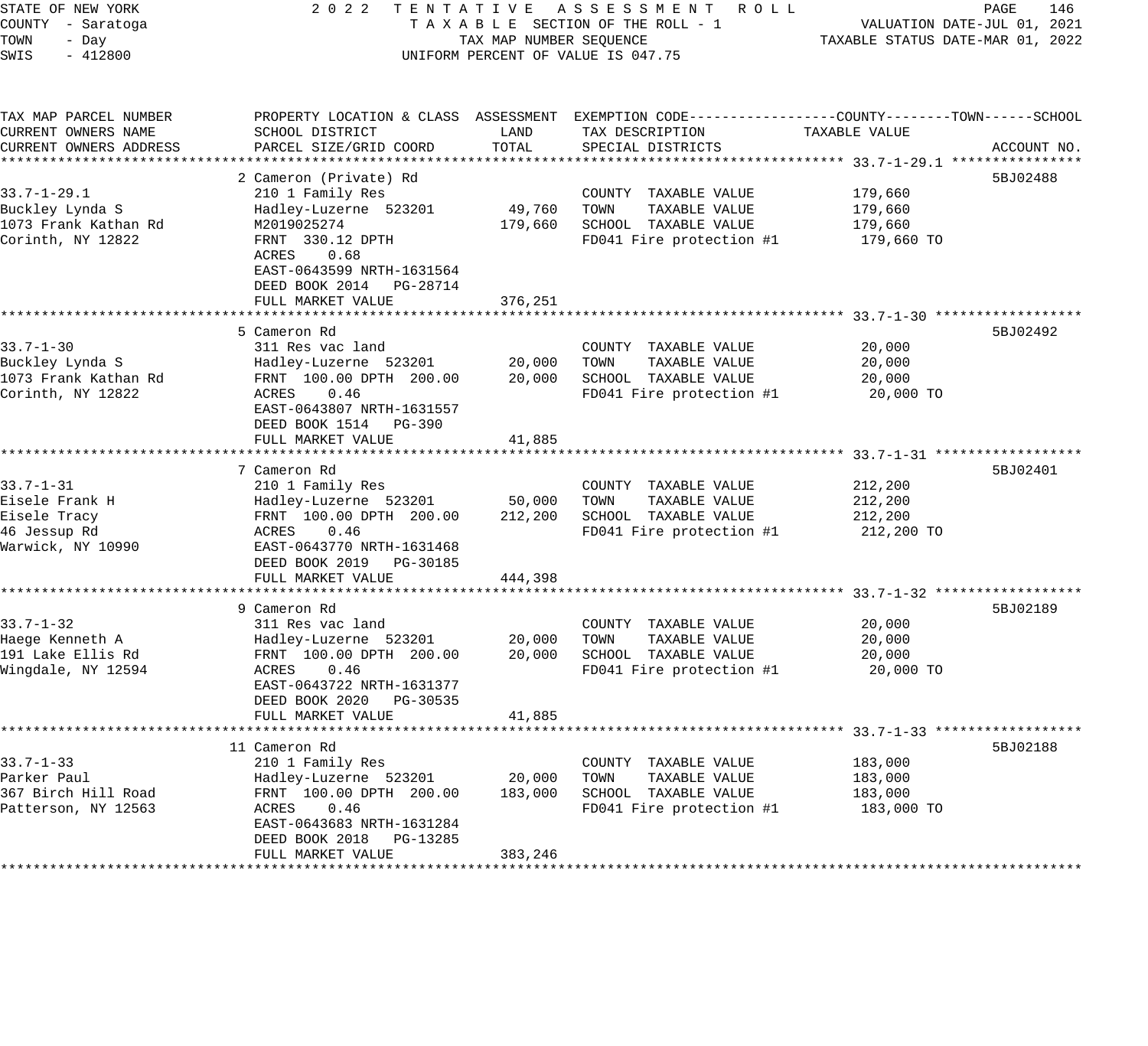| STATE OF NEW YORK<br>COUNTY - Saratoga<br>TOWN<br>- Day<br>SWIS<br>$-412800$                         | 2 0 2 2                                                                                                                                                           | TAX MAP NUMBER SEQUENCE | TENTATIVE ASSESSMENT<br>R O L L<br>TAXABLE SECTION OF THE ROLL - 1<br>UNIFORM PERCENT OF VALUE IS 047.75                      | TAXABLE STATUS DATE-MAR 01, 2022                           | PAGE<br>147<br>VALUATION DATE-JUL 01, 2021 |
|------------------------------------------------------------------------------------------------------|-------------------------------------------------------------------------------------------------------------------------------------------------------------------|-------------------------|-------------------------------------------------------------------------------------------------------------------------------|------------------------------------------------------------|--------------------------------------------|
| TAX MAP PARCEL NUMBER<br>CURRENT OWNERS NAME<br>CURRENT OWNERS ADDRESS<br>************************** | PROPERTY LOCATION & CLASS ASSESSMENT<br>SCHOOL DISTRICT<br>PARCEL SIZE/GRID COORD                                                                                 | LAND<br>TOTAL           | EXEMPTION CODE-----------------COUNTY-------TOWN------SCHOOL<br>TAX DESCRIPTION<br>SPECIAL DISTRICTS                          | TAXABLE VALUE                                              | ACCOUNT NO.                                |
|                                                                                                      | 13 Cameron Rd                                                                                                                                                     |                         |                                                                                                                               |                                                            | 5BJ02187                                   |
| $33.7 - 1 - 34$                                                                                      | 311 Res vac land                                                                                                                                                  |                         | COUNTY TAXABLE VALUE                                                                                                          | 20,000                                                     |                                            |
| Parker Edward                                                                                        | Hadley-Luzerne 523201                                                                                                                                             | 20,000                  | TAXABLE VALUE<br>TOWN                                                                                                         | 20,000                                                     |                                            |
| Parker Suzanne                                                                                       | lot <sub>6</sub>                                                                                                                                                  | 20,000                  | SCHOOL TAXABLE VALUE                                                                                                          | 20,000                                                     |                                            |
| 59 Colonial Dr                                                                                       | FRNT 100.00 DPTH                                                                                                                                                  |                         | FD041 Fire protection #1                                                                                                      | 20,000 TO                                                  |                                            |
| Poughkeepsie, NY 12603                                                                               | ACRES<br>0.46<br>EAST-0643641 NRTH-1631193<br>DEED BOOK 1766<br>PG-74                                                                                             |                         |                                                                                                                               |                                                            |                                            |
|                                                                                                      | FULL MARKET VALUE<br>**********************                                                                                                                       | 41,885                  |                                                                                                                               |                                                            |                                            |
|                                                                                                      | 15 Cameron Rd                                                                                                                                                     |                         |                                                                                                                               |                                                            | 5BJ02330                                   |
| $33.7 - 1 - 35$                                                                                      | 210 1 Family Res                                                                                                                                                  |                         | COUNTY TAXABLE VALUE                                                                                                          | 183,600                                                    |                                            |
| Parker Edward                                                                                        | Hadley-Luzerne 523201                                                                                                                                             | 20,000                  | TOWN<br>TAXABLE VALUE                                                                                                         | 183,600                                                    |                                            |
| Parker Suzanne                                                                                       | Lot 5                                                                                                                                                             | 183,600                 | SCHOOL TAXABLE VALUE                                                                                                          | 183,600                                                    |                                            |
| 59 Colonial Dr                                                                                       | FRNT 100.00 DPTH 200.00                                                                                                                                           |                         | FD041 Fire protection #1                                                                                                      | 183,600 TO                                                 |                                            |
| Poughkeepsie, NY 12603                                                                               | ACRES<br>0.46<br>EAST-0643600 NRTH-1631103<br>DEED BOOK 1766<br>PG-74<br>FULL MARKET VALUE                                                                        | 384,503                 |                                                                                                                               |                                                            |                                            |
|                                                                                                      | ****************************                                                                                                                                      |                         |                                                                                                                               |                                                            |                                            |
| $33.7 - 1 - 36$<br>Hobday Gordon L<br>Hobday Carol<br>31 Cameron Rd<br>Corinth, NY 12822             | 21 Cameron Rd<br>311 Res vac land<br>Hadley-Luzerne 523201<br>FRNT 100.00 DPTH 200.00<br>ACRES<br>0.46<br>EAST-0643563 NRTH-1631014<br>DEED BOOK 1171<br>PG-25    | 20,000<br>20,000        | COUNTY TAXABLE VALUE<br>TOWN<br>TAXABLE VALUE<br>SCHOOL TAXABLE VALUE<br>FD041 Fire protection #1                             | 20,000<br>20,000<br>20,000<br>20,000 TO                    | 5BJ02491                                   |
|                                                                                                      | FULL MARKET VALUE<br>*********************                                                                                                                        | 41,885                  |                                                                                                                               | ********************* 33.7-1-37 ******************         |                                            |
| $33.7 - 1 - 37$<br>Florio Robert<br>Florio Maureen<br>7039 Swansong Cir<br>Myrtle Beach, SC 29579    | 25 Cameron Rd<br>210 1 Family Res<br>Hadley-Luzerne 523201<br>FRNT 105.00 DPTH 191.09<br>ACRES<br>0.46<br>EAST-0643521 NRTH-1630920<br>DEED BOOK 2016<br>PG-38929 | 20,000<br>93,100        | COUNTY TAXABLE VALUE<br>TAXABLE VALUE<br>TOWN<br>SCHOOL TAXABLE VALUE<br>FD041 Fire protection #1                             | 93,100<br>93,100<br>93,100<br>93,100 TO                    | 5BJ02326                                   |
|                                                                                                      | FULL MARKET VALUE                                                                                                                                                 | 194,974                 |                                                                                                                               |                                                            |                                            |
|                                                                                                      |                                                                                                                                                                   |                         |                                                                                                                               |                                                            |                                            |
|                                                                                                      | 29 Cameron Rd                                                                                                                                                     |                         |                                                                                                                               |                                                            | 5BJ02490                                   |
| $33.7 - 1 - 38$<br>Beach Edward<br>Beach Joanne<br>29 Cameron Ln<br>Corinth, NY 12822                | 210 1 Family Res<br>Hadley-Luzerne 523201<br>FRNT 110.00 DPTH 191.09<br>ACRES<br>0.47<br>EAST-0643483 NRTH-1630820                                                | 50,000<br>162,700       | <b>BAS STAR</b><br>41854<br>COUNTY TAXABLE VALUE<br>TOWN<br>TAXABLE VALUE<br>SCHOOL TAXABLE VALUE<br>FD041 Fire protection #1 | $\mathbf 0$<br>162,700<br>162,700<br>142,710<br>162,700 TO | 19,990<br>$\Omega$                         |
| ***********************                                                                              | DEED BOOK 1338<br>PG-460<br>FULL MARKET VALUE<br>*************************                                                                                        | 340,733<br>************ |                                                                                                                               |                                                            |                                            |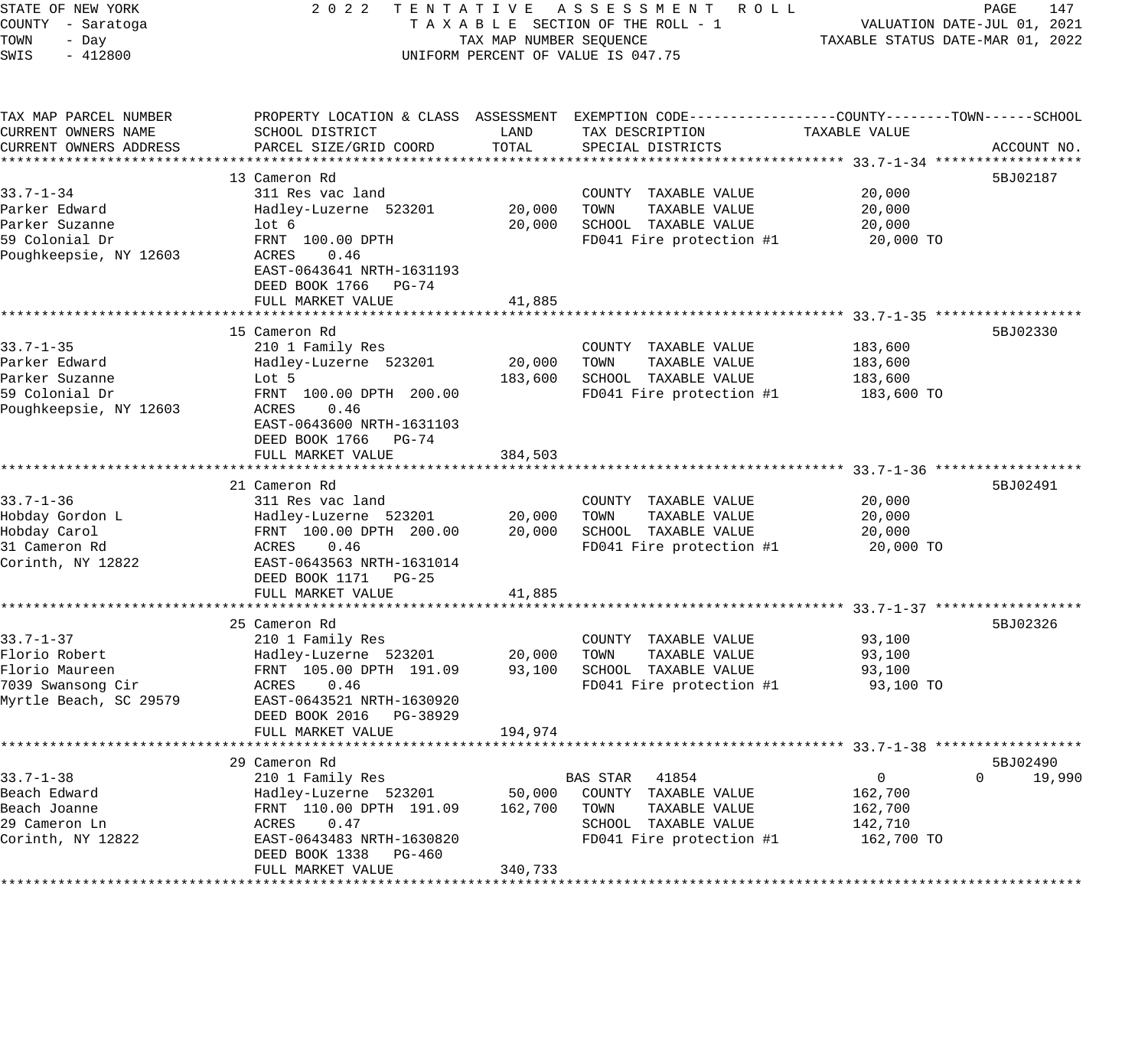| STATE OF NEW YORK<br>COUNTY - Saratoga<br>TOWN<br>- Day | 2 0 2 2                                            | TAX MAP NUMBER SEQUENCE | TENTATIVE ASSESSMENT ROLL<br>TAXABLE SECTION OF THE ROLL - 1                                                        | TAXABLE STATUS DATE-MAR 01, 2022 | PAGE<br>148<br>VALUATION DATE-JUL 01, 2021 |
|---------------------------------------------------------|----------------------------------------------------|-------------------------|---------------------------------------------------------------------------------------------------------------------|----------------------------------|--------------------------------------------|
| SWIS<br>$-412800$                                       |                                                    |                         | UNIFORM PERCENT OF VALUE IS 047.75                                                                                  |                                  |                                            |
| TAX MAP PARCEL NUMBER<br>CURRENT OWNERS NAME            | SCHOOL DISTRICT                                    | LAND                    | PROPERTY LOCATION & CLASS ASSESSMENT EXEMPTION CODE----------------COUNTY-------TOWN------SCHOOL<br>TAX DESCRIPTION | TAXABLE VALUE                    |                                            |
| CURRENT OWNERS ADDRESS                                  | PARCEL SIZE/GRID COORD                             | TOTAL                   | SPECIAL DISTRICTS                                                                                                   |                                  | ACCOUNT NO.                                |
|                                                         |                                                    |                         |                                                                                                                     |                                  |                                            |
|                                                         | 1117 Frank Kathan Rd                               |                         |                                                                                                                     |                                  | 5BJ02486                                   |
| $33.7 - 1 - 39.1$                                       | 210 1 Family Res                                   | 27,500                  | COUNTY TAXABLE VALUE<br>TOWN<br>TAXABLE VALUE                                                                       | 85,500<br>85,500                 |                                            |
| Hanley Mary<br>33 Hopeful Lane                          | Hadley-Luzerne 523201<br>50.00 DPTH 142.00<br>FRNT | 85,500                  | SCHOOL TAXABLE VALUE                                                                                                | 85,500                           |                                            |
| Gansevoort, NY 12831                                    | 0.42<br>ACRES                                      |                         | FD041 Fire protection #1                                                                                            | 85,500 TO                        |                                            |
|                                                         | EAST-0643309 NRTH-1630963                          |                         |                                                                                                                     |                                  |                                            |
|                                                         | DEED BOOK 2017 PG-34777                            |                         |                                                                                                                     |                                  |                                            |
|                                                         | FULL MARKET VALUE                                  | 179,058                 |                                                                                                                     |                                  |                                            |
|                                                         |                                                    |                         |                                                                                                                     |                                  |                                            |
|                                                         | 20 Cameron Rd                                      |                         |                                                                                                                     |                                  | 5BJ02496                                   |
| $33.7 - 1 - 39.2$                                       | 311 Res vac land                                   |                         | COUNTY TAXABLE VALUE                                                                                                | 15,000                           |                                            |
| Alford Michael                                          | Hadley-Luzerne 523201                              | 15,000                  | TAXABLE VALUE<br>TOWN                                                                                               | 15,000                           |                                            |
| Alford Sarah<br>113 Howe Road                           | FRNT 166.20 DPTH<br>ACRES<br>0.44                  | 15,000                  | SCHOOL TAXABLE VALUE<br>FD041 Fire protection #1                                                                    | 15,000<br>15,000 TO              |                                            |
| Greenfield Center, NY 12833                             | EAST-0643393 NRTH-1631127                          |                         |                                                                                                                     |                                  |                                            |
|                                                         | DEED BOOK 2014 PG-13529                            |                         |                                                                                                                     |                                  |                                            |
|                                                         | FULL MARKET VALUE                                  | 31,414                  |                                                                                                                     |                                  |                                            |
|                                                         | ************************                           |                         |                                                                                                                     |                                  |                                            |
|                                                         | 1115 Frank Kathan Rd                               |                         |                                                                                                                     |                                  | 5BJ02605                                   |
| $33.7 - 1 - 40$                                         | 311 Res vac land                                   |                         | COUNTY TAXABLE VALUE                                                                                                | 1,000                            |                                            |
| Keller Joseph N Jr                                      | Hadley-Luzerne 523201                              | 1,000                   | TOWN<br>TAXABLE VALUE                                                                                               | 1,000                            |                                            |
| 574 Lawson Lake Rd                                      | 2020/31896                                         | 1,000                   | SCHOOL TAXABLE VALUE                                                                                                | 1,000                            |                                            |
| PO Box 127<br>Feura Bush, NY 12067-0127                 | FRNT<br>25.00 DPTH 100.00<br>0.06<br>ACRES         |                         | FD041 Fire protection #1                                                                                            | 1,000 TO                         |                                            |
|                                                         | EAST-0643241 NRTH-1631024                          |                         |                                                                                                                     |                                  |                                            |
|                                                         | DEED BOOK 2017 PG-34778                            |                         |                                                                                                                     |                                  |                                            |
|                                                         | FULL MARKET VALUE                                  | 2,094                   |                                                                                                                     |                                  |                                            |
|                                                         |                                                    | <b>*************</b>    |                                                                                                                     |                                  |                                            |
|                                                         | 1113 Frank Kathan Rd                               |                         |                                                                                                                     |                                  | 5BJ00524                                   |
| $33.7 - 1 - 41$                                         | 210 1 Family Res                                   |                         | COUNTY TAXABLE VALUE                                                                                                | 95,000                           |                                            |
| Keller Joseph N Jr                                      | Hadley-Luzerne 523201                              | 50,000                  | TOWN<br>TAXABLE VALUE                                                                                               | 95,000                           |                                            |
| Keller Martha                                           | 52.10 DPTH<br>FRNT                                 | 95,000                  | SCHOOL TAXABLE VALUE                                                                                                | 95,000                           |                                            |
| 574 Lawson Lake Rd                                      | ACRES<br>0.12                                      |                         | FD041 Fire protection #1                                                                                            | 95,000 TO                        |                                            |
| PO Box 127                                              | EAST-0643251 NRTH-1631057                          |                         |                                                                                                                     |                                  |                                            |
| Feura Bush, NY 12067-0127                               | DEED BOOK 1602<br>PG-219<br>FULL MARKET VALUE      | 198,953                 |                                                                                                                     |                                  |                                            |
|                                                         | ************************                           |                         |                                                                                                                     |                                  |                                            |
|                                                         | 1111 Frank Kathan Rd                               |                         |                                                                                                                     |                                  | 5BJ00252                                   |
| $33.7 - 1 - 42$                                         | 210 1 Family Res                                   |                         | COUNTY TAXABLE VALUE                                                                                                | 115,900                          |                                            |
| Clark Robert A                                          | Hadley-Luzerne 523201                              | 50,000                  | TOWN<br>TAXABLE VALUE                                                                                               | 115,900                          |                                            |
| Clark Judith A                                          | FRNT<br>50.00 DPTH 100.00                          | 115,900                 | SCHOOL TAXABLE VALUE                                                                                                | 115,900                          |                                            |
| 3 Woodstead Rd                                          | ACRES<br>0.11                                      |                         | FD041 Fire protection #1                                                                                            | 115,900 TO                       |                                            |
| Balston Lake, NY 12019                                  | EAST-0643270 NRTH-1631105                          |                         |                                                                                                                     |                                  |                                            |
|                                                         | DEED BOOK 2009<br>PG-43162                         |                         |                                                                                                                     |                                  |                                            |
|                                                         | FULL MARKET VALUE                                  | 242,723                 |                                                                                                                     |                                  |                                            |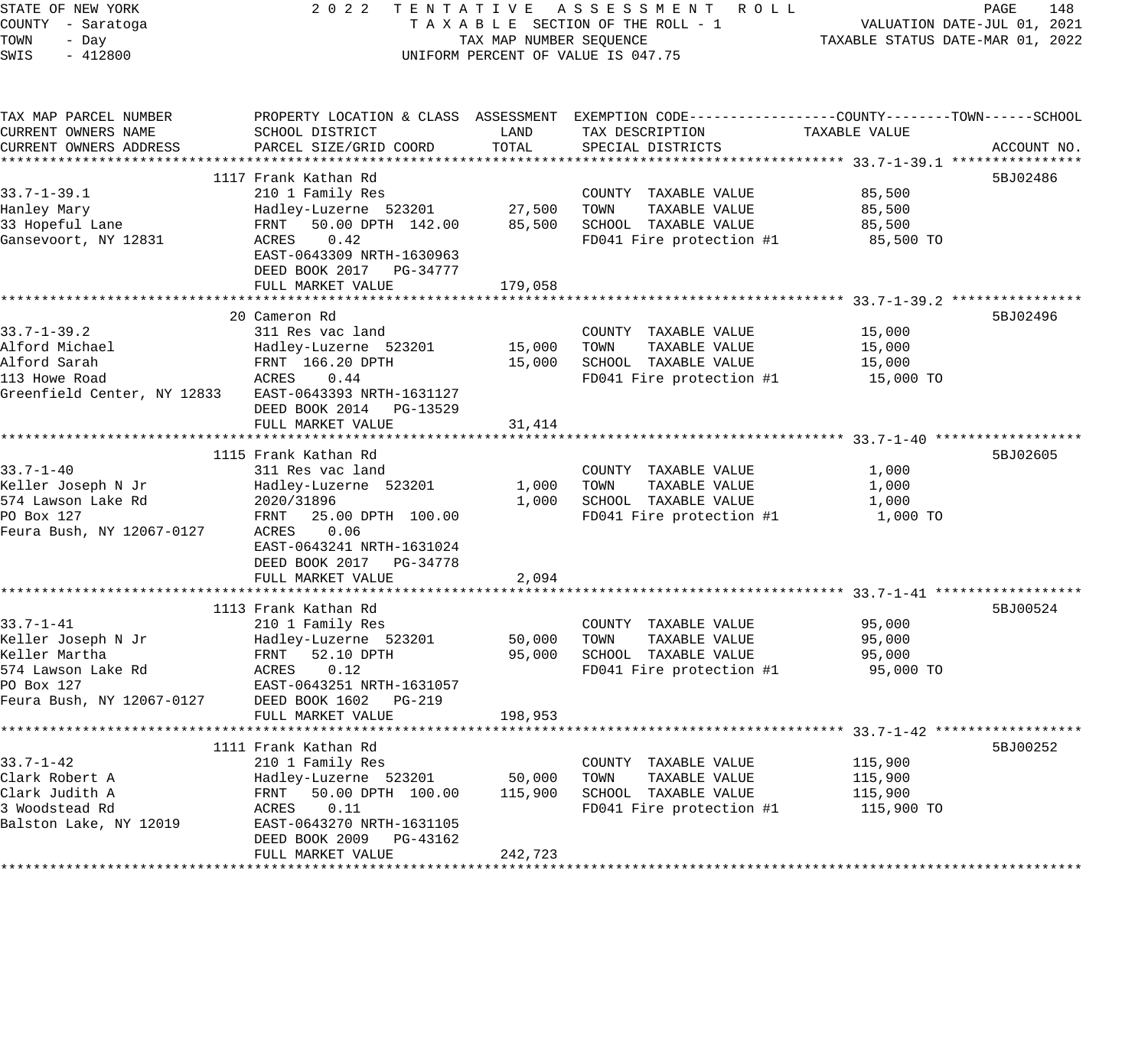STATE OF NEW YORK 2 0 2 2 T E N T A T I V E A S S E S S M E N T R O L L PAGE 149 COUNTY - Saratoga T A X A B L E SECTION OF THE ROLL - 1 VALUATION DATE-JUL 01, 2021

# TAX MAP NUMBER SEQUENCE TAXABLE STATUS DATE-MAR 01, 2022 UNIFORM PERCENT OF VALUE IS 047.75

|                                               |                                                       |         | PROPERTY LOCATION & CLASS ASSESSMENT EXEMPTION CODE----------------COUNTY-------TOWN------SCHOOL |               |             |
|-----------------------------------------------|-------------------------------------------------------|---------|--------------------------------------------------------------------------------------------------|---------------|-------------|
| TAX MAP PARCEL NUMBER                         | SCHOOL DISTRICT                                       | LAND    |                                                                                                  | TAXABLE VALUE |             |
| CURRENT OWNERS NAME<br>CURRENT OWNERS ADDRESS | PARCEL SIZE/GRID COORD                                | TOTAL   | TAX DESCRIPTION<br>SPECIAL DISTRICTS                                                             |               | ACCOUNT NO. |
|                                               |                                                       |         |                                                                                                  |               |             |
|                                               | 1105 Frank Kathan Rd                                  |         |                                                                                                  |               | 5BJ00884    |
| $33.7 - 1 - 45$                               | 210 1 Family Res                                      |         |                                                                                                  |               |             |
|                                               |                                                       |         | COUNTY TAXABLE VALUE                                                                             | 143,600       |             |
| Finkel Richard                                | Hadley-Luzerne 523201                                 | 50,000  | TOWN<br>TAXABLE VALUE                                                                            | 143,600       |             |
| Finkel Jane                                   | 50.00 DPTH 100.00<br>FRNT                             | 143,600 | SCHOOL TAXABLE VALUE                                                                             | 143,600       |             |
| 2 Lindsay Dr                                  | ACRES<br>0.11                                         |         | FD041 Fire protection #1                                                                         | 143,600 TO    |             |
| Troy, NY 12180                                | EAST-0643332 NRTH-1631237                             |         |                                                                                                  |               |             |
|                                               | DEED BOOK 1592 PG-765                                 |         |                                                                                                  |               |             |
|                                               | FULL MARKET VALUE                                     | 300,733 |                                                                                                  |               |             |
|                                               |                                                       |         |                                                                                                  |               |             |
|                                               | 1103 Frank Kathan (Cameron Rd)                        |         |                                                                                                  |               | 5BJ02487    |
| $33.7 - 1 - 46$                               | 311 Res vac land                                      |         | COUNTY TAXABLE VALUE                                                                             | 2,100         |             |
| Buckley Lynda S                               | Hadley-Luzerne 523201                                 | 2,100   | TOWN<br>TAXABLE VALUE                                                                            | 2,100         |             |
| 1073 Frank Kathan Rd                          | 50.00 DPTH<br>FRNT                                    | 2,100   | SCHOOL TAXABLE VALUE                                                                             | 2,100         |             |
| Corinth, NY 12822                             | 1.58<br>ACRES                                         |         | FD041 Fire protection #1                                                                         | 2,100 TO      |             |
|                                               | EAST-0643523 NRTH-1631244                             |         |                                                                                                  |               |             |
|                                               | DEED BOOK 2014 PG-28715                               |         |                                                                                                  |               |             |
|                                               | FULL MARKET VALUE                                     | 4,398   |                                                                                                  |               |             |
|                                               |                                                       |         |                                                                                                  |               |             |
|                                               | 1107 Frank Kathan Rd                                  |         |                                                                                                  |               | 5BJ00567    |
| $33.7 - 1 - 47$                               | 210 1 Family Res - WTRFNT                             |         | COUNTY TAXABLE VALUE                                                                             | 223,000       |             |
| Alford Michael                                | Hadley-Luzerne 523201                                 | 75,000  | TOWN<br>TAXABLE VALUE                                                                            | 223,000       |             |
| Alford Sarah                                  | FRNT 100.00 DPTH 100.00                               | 223,000 | SCHOOL TAXABLE VALUE                                                                             | 223,000       |             |
| 113 Howe Road                                 | ACRES<br>0.23                                         |         | FD041 Fire protection #1                                                                         | 223,000 TO    |             |
|                                               | Greenfield Center, NY 12833 EAST-0643300 NRTH-1631170 |         |                                                                                                  |               |             |
|                                               | DEED BOOK 2014 PG-13529                               |         |                                                                                                  |               |             |
|                                               | FULL MARKET VALUE                                     | 467,016 |                                                                                                  |               |             |
|                                               |                                                       |         |                                                                                                  |               |             |
|                                               | 1097 Frank Kathan Rd                                  |         |                                                                                                  |               | 5BJ00813    |
| $33.7 - 1 - 48$                               | 210 1 Family Res                                      |         | COUNTY TAXABLE VALUE                                                                             | 92,300        |             |
| Fiore John                                    | Hadley-Luzerne 523201                                 | 50,000  | TOWN<br>TAXABLE VALUE                                                                            | 92,300        |             |
| Fiore Teresa                                  | 75.00 DPTH 100.00<br>FRNT                             | 92,300  | SCHOOL TAXABLE VALUE                                                                             | 92,300        |             |
| 222 Walnut Street                             | 0.17<br>ACRES                                         |         | FD041 Fire protection #1                                                                         | 92,300 TO     |             |
| Corinth, NY 12822                             | EAST-0643422 NRTH-1631432                             |         |                                                                                                  |               |             |
|                                               | DEED BOOK 2014 PG-15046                               |         |                                                                                                  |               |             |
|                                               | FULL MARKET VALUE                                     | 193,298 |                                                                                                  |               |             |
|                                               |                                                       |         |                                                                                                  |               |             |
|                                               | 1093 Frank Kathan Rd                                  |         |                                                                                                  |               | 5BJ00642    |
| $33.7 - 1 - 49$                               | 260 Seasonal res                                      |         | COUNTY TAXABLE VALUE                                                                             | 170,300       |             |
| Carboni Paul S                                | Hadley-Luzerne 523201                                 | 50,000  | TOWN<br>TAXABLE VALUE                                                                            | 170,300       |             |
| Carboni Patricia                              | FRNT 75.00 DPTH 100.00                                | 170,300 | SCHOOL TAXABLE VALUE                                                                             | 170,300       |             |
| 530 Sacandaga Rd                              | 0.17<br>ACRES                                         |         | FD041 Fire protection #1                                                                         | 170,300 TO    |             |
| Scotia, NY 12302                              | EAST-0643456 NRTH-1631498                             |         |                                                                                                  |               |             |
|                                               | DEED BOOK 2015<br>PG-32347                            |         |                                                                                                  |               |             |
|                                               | FULL MARKET VALUE                                     | 356,649 |                                                                                                  |               |             |
|                                               |                                                       |         |                                                                                                  |               |             |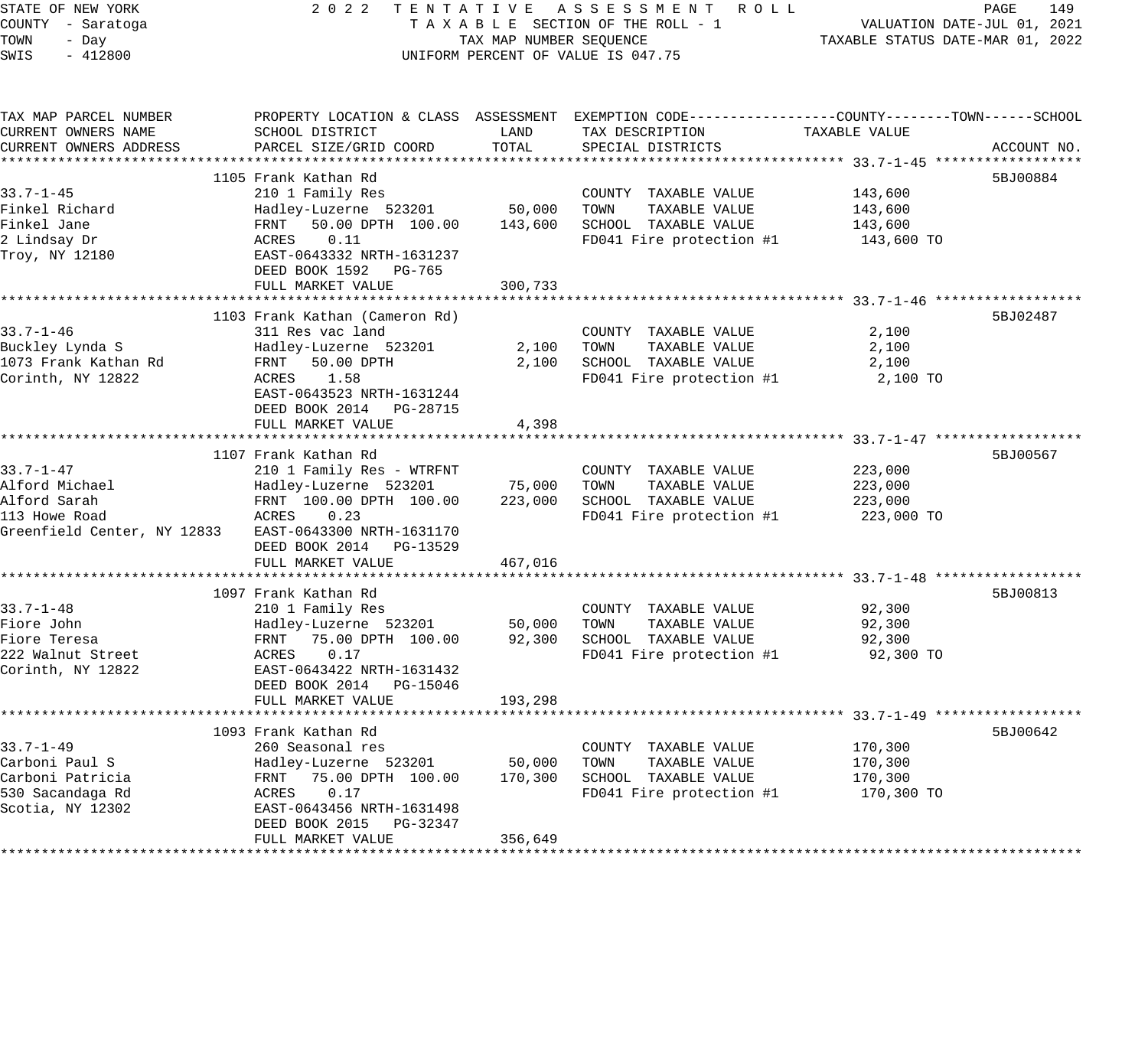| STATE OF NEW YORK<br>COUNTY - Saratoga<br>TOWN<br>- Day<br>$-412800$<br>SWIS |                                         | TAX MAP NUMBER SEQUENCE | 2022 TENTATIVE ASSESSMENT ROLL<br>TAXABLE SECTION OF THE ROLL - 1<br>UNIFORM PERCENT OF VALUE IS 047.75 |                | PAGE<br>150<br>VALUATION DATE-JUL 01, 2021<br>TAXABLE STATUS DATE-MAR 01, 2022 |
|------------------------------------------------------------------------------|-----------------------------------------|-------------------------|---------------------------------------------------------------------------------------------------------|----------------|--------------------------------------------------------------------------------|
| TAX MAP PARCEL NUMBER                                                        |                                         |                         | PROPERTY LOCATION & CLASS ASSESSMENT EXEMPTION CODE----------------COUNTY-------TOWN------SCHOOL        |                |                                                                                |
| CURRENT OWNERS NAME                                                          | SCHOOL DISTRICT                         | LAND                    | TAX DESCRIPTION                                                                                         | TAXABLE VALUE  |                                                                                |
| CURRENT OWNERS ADDRESS                                                       | PARCEL SIZE/GRID COORD                  | TOTAL                   | SPECIAL DISTRICTS                                                                                       |                | ACCOUNT NO.                                                                    |
|                                                                              | 1069 Frank Kathan Rd                    |                         |                                                                                                         |                | 5BJ01849                                                                       |
| $33.7 - 1 - 50$                                                              | 210 1 Family Res                        |                         | COUNTY TAXABLE VALUE                                                                                    | 211,900        |                                                                                |
| Fiordimondo Vincent                                                          | Hadley-Luzerne 523201                   | 50,000                  | TOWN<br>TAXABLE VALUE                                                                                   | 211,900        |                                                                                |
| Fiordimondo Maria                                                            | FRNT 120.00 DPTH 200.00                 | 211,900                 | SCHOOL TAXABLE VALUE                                                                                    | 211,900        |                                                                                |
| 1071 E 3rd St                                                                | 0.55<br>ACRES                           |                         | FD041 Fire protection #1                                                                                | 211,900 TO     |                                                                                |
| Brooklyn, NY 11230                                                           | EAST-0643662 NRTH-1632045               |                         |                                                                                                         |                |                                                                                |
|                                                                              | DEED BOOK 1444 PG-485                   |                         |                                                                                                         |                |                                                                                |
|                                                                              | FULL MARKET VALUE                       | 443,770                 |                                                                                                         |                |                                                                                |
|                                                                              |                                         |                         |                                                                                                         |                | 5BJ02050                                                                       |
| 33.7-1-51                                                                    | 1009 Frank Kathan Rd<br>312 Vac w/imprv |                         | COUNTY TAXABLE VALUE                                                                                    | 34,310         |                                                                                |
| Giaquinto Irr Trust Randy O & Hadley-Luzerne 523201                          |                                         | 13,600                  | TOWN<br>TAXABLE VALUE                                                                                   | 34,310         |                                                                                |
| 1009 Kathan Road                                                             | 2008/13567                              | 34,310                  | SCHOOL TAXABLE VALUE                                                                                    | 34,310         |                                                                                |
| Corinth, NY 12822                                                            | Map M2013178                            |                         | FD041 Fire protection #1                                                                                | 34,310 TO      |                                                                                |
|                                                                              | 2013 48215 BLA                          |                         |                                                                                                         |                |                                                                                |
|                                                                              | FRNT 190.00 DPTH                        |                         |                                                                                                         |                |                                                                                |
|                                                                              | ACRES<br>0.36                           |                         |                                                                                                         |                |                                                                                |
|                                                                              | EAST-0644055 NRTH-1632819               |                         |                                                                                                         |                |                                                                                |
|                                                                              | DEED BOOK 2018 PG-1395                  |                         |                                                                                                         |                |                                                                                |
|                                                                              | FULL MARKET VALUE                       | 71,853                  |                                                                                                         |                |                                                                                |
|                                                                              | 1037 Frank Kathan Rd                    |                         |                                                                                                         |                | 5BJ02664                                                                       |
| $33.7 - 1 - 52$                                                              | 210 1 Family Res                        |                         | BAS STAR 41854                                                                                          | $\overline{0}$ | 19,990<br>$\Omega$                                                             |
| Lloyd Deborah F                                                              | Hadley-Luzerne 523201                   |                         | 63,800 COUNTY TAXABLE VALUE                                                                             | 280,700        |                                                                                |
| 1037 Kathan Rds                                                              | 1675/536                                | 280,700                 | TOWN<br>TAXABLE VALUE                                                                                   | 280,700        |                                                                                |
| Corinth, NY 12822                                                            | 2013 48215 BLA                          |                         | SCHOOL TAXABLE VALUE                                                                                    | 260,710        |                                                                                |
|                                                                              | FRNT 250.51 DPTH 240.00                 |                         | FD041 Fire protection #1                                                                                | 280,700 TO     |                                                                                |
|                                                                              | ACRES<br>1.15                           |                         |                                                                                                         |                |                                                                                |
|                                                                              | EAST-0643972 NRTH-1632663               |                         |                                                                                                         |                |                                                                                |
|                                                                              | DEED BOOK 2013 PG-48215                 |                         |                                                                                                         |                |                                                                                |
|                                                                              | FULL MARKET VALUE                       | 587,853                 |                                                                                                         |                |                                                                                |
|                                                                              | 1101 Frank Kathan Rd                    |                         |                                                                                                         |                | 5BJ00775                                                                       |
| $33.7 - 1 - 53$                                                              | 210 1 Family Res                        |                         | VET COM CT 41131                                                                                        | 33,450         | 33,450<br>$\overline{0}$                                                       |
| McGraw Jerry J                                                               | Hadley-Luzerne 523201                   |                         | 50,240 BAS STAR 41854                                                                                   | $\overline{0}$ | 19,990<br>$\mathbf{0}$                                                         |
| McGraw Donna E                                                               | M2019131                                |                         | 208,900 COUNTY TAXABLE VALUE                                                                            | 175,450        |                                                                                |
| 1101 Frank Kathan Rd                                                         | BLA 2019025274                          |                         | TOWN<br>TAXABLE VALUE                                                                                   | 175,450        |                                                                                |
| Corinth, NY 12822                                                            | Remainderman Allyson C Mc               |                         | SCHOOL TAXABLE VALUE                                                                                    | 188,910        |                                                                                |
|                                                                              | FRNT 100.11 DPTH                        |                         | FD041 Fire protection #1                                                                                | 208,900 TO     |                                                                                |
|                                                                              | ACRES<br>0.63                           |                         |                                                                                                         |                |                                                                                |
|                                                                              | EAST-0643459 NRTH-1631351               |                         |                                                                                                         |                |                                                                                |
|                                                                              | DEED BOOK 2012<br>PG-4053               |                         |                                                                                                         |                |                                                                                |
|                                                                              | FULL MARKET VALUE                       | 437,487                 |                                                                                                         |                |                                                                                |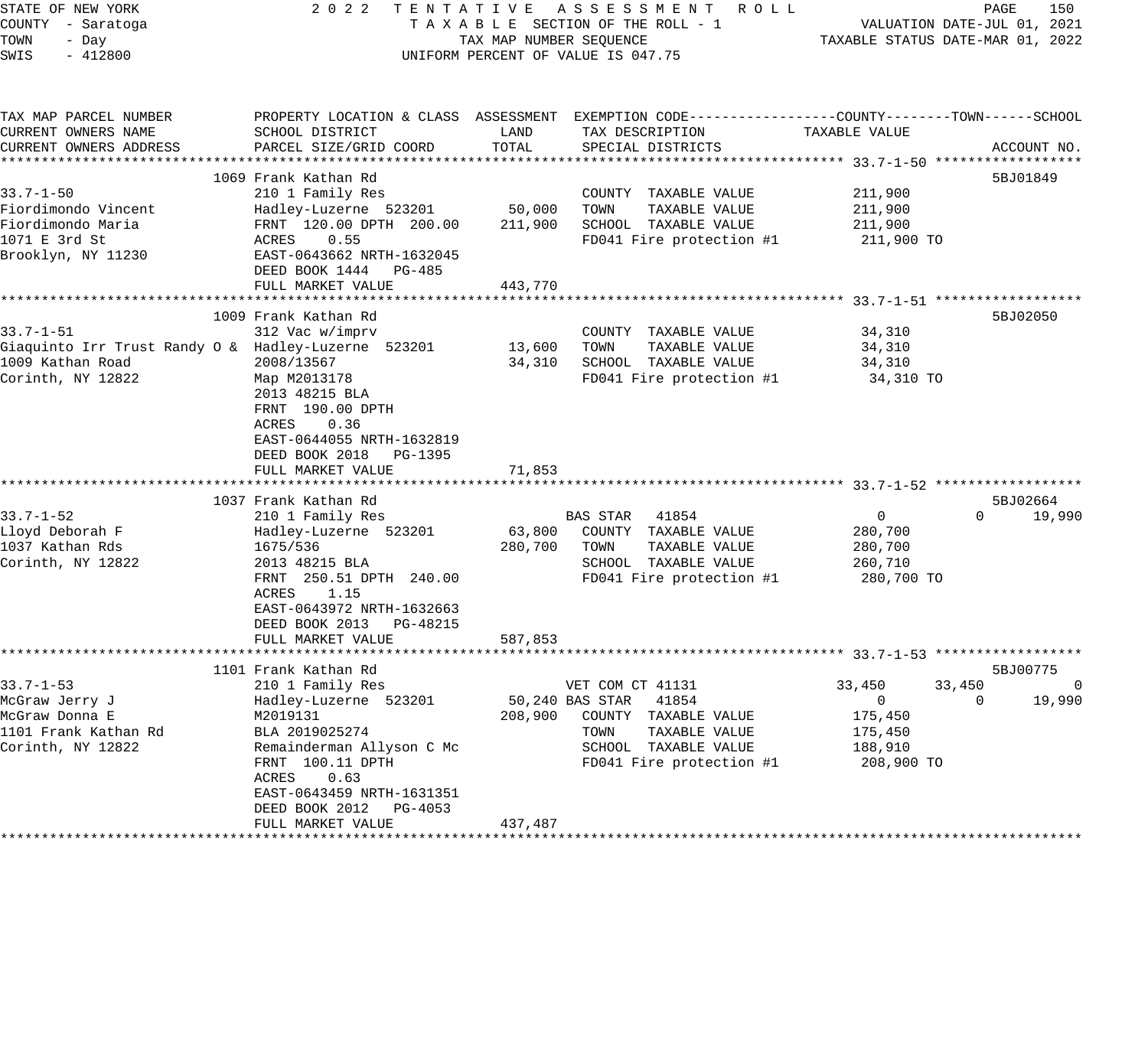STATE OF NEW YORK 2 0 2 2 T E N T A T I V E A S S E S S M E N T R O L L PAGE 151 COUNTY - Saratoga T A X A B L E SECTION OF THE ROLL - 1 VALUATION DATE-JUL 01, 2021 TOWN - Day TAX MAP NUMBER SEQUENCE TAXABLE STATUS DATE-MAR 01, 2022 SWIS - 412800 CONTROLLY THE UNIFORM PERCENT OF VALUE IS 047.75 TAX MAP PARCEL NUMBER PROPERTY LOCATION & CLASS ASSESSMENT EXEMPTION CODE------------------COUNTY--------TOWN------SCHOOL CURRENT OWNERS NAME SCHOOL DISTRICT LAND TAX DESCRIPTION TAXABLE VALUE CURRENT OWNERS ADDRESS PARCEL SIZE/GRID COORD TOTAL SPECIAL DISTRICTS ACCOUNT NO. \*\*\*\*\*\*\*\*\*\*\*\*\*\*\*\*\*\*\*\*\*\*\*\*\*\*\*\*\*\*\*\*\*\*\*\*\*\*\*\*\*\*\*\*\*\*\*\*\*\*\*\*\*\*\*\*\*\*\*\*\*\*\*\*\*\*\*\*\*\*\*\*\*\*\*\*\*\*\*\*\*\*\*\*\*\*\*\*\*\*\*\*\*\*\*\*\*\*\*\*\*\*\* 33.9-1-1 \*\*\*\*\*\*\*\*\*\*\*\*\*\*\*\*\*\*\* 2665 N Shore Rd 5BJ01891 33.9-1-1 210 1 Family Res COUNTY TAXABLE VALUE 144,740 Tetlak Martin Hadley-Luzerne 523201 50,000 TOWN TAXABLE VALUE 144,740 Tetlak Pamela FRNT 200.00 DPTH 200.00 144,740 SCHOOL TAXABLE VALUE 144,740 2665 N Shore Rd ACRES 0.68 FD041 Fire protection #1 144,740 TO Hadley, NY 12835 EAST-0637208 NRTH-1631037 DEED BOOK 2017 PG-17329 DEED BOOK 2017 PG-17329<br>FULL MARKET VALUE 303,120 \*\*\*\*\*\*\*\*\*\*\*\*\*\*\*\*\*\*\*\*\*\*\*\*\*\*\*\*\*\*\*\*\*\*\*\*\*\*\*\*\*\*\*\*\*\*\*\*\*\*\*\*\*\*\*\*\*\*\*\*\*\*\*\*\*\*\*\*\*\*\*\*\*\*\*\*\*\*\*\*\*\*\*\*\*\*\*\*\*\*\*\*\*\*\*\*\*\*\*\*\*\*\* 33.9-1-2 \*\*\*\*\*\*\*\*\*\*\*\*\*\*\*\*\*\*\* 2645 N Shore Rd 5BJ00583 33.9-1-2 210 1 Family Res VET WAR CT 41121 20,070 20,070 0 Traeger Judith Hadley-Luzerne 523201 50,500 ENH STAR 41834 0 0 49,900 2645 North Shore Road FRNT 199.52 DPTH 190,050 COUNTY TAXABLE VALUE 169,980 Day, NY 12835 ACRES 1.92 TOWN TAXABLE VALUE 169,980 EAST-0637080 NRTH-1630895 SCHOOL TAXABLE VALUE 140,150 DEED BOOK 2020 PG-220 FD041 Fire protection #1 190,050 TO FULL MARKET VALUE 398,010 \*\*\*\*\*\*\*\*\*\*\*\*\*\*\*\*\*\*\*\*\*\*\*\*\*\*\*\*\*\*\*\*\*\*\*\*\*\*\*\*\*\*\*\*\*\*\*\*\*\*\*\*\*\*\*\*\*\*\*\*\*\*\*\*\*\*\*\*\*\*\*\*\*\*\*\*\*\*\*\*\*\*\*\*\*\*\*\*\*\*\*\*\*\*\*\*\*\*\*\*\*\*\* 33.9-1-6 \*\*\*\*\*\*\*\*\*\*\*\*\*\*\*\*\*\*\* 2630 N Shore Rd 5BJ00589 33.9-1-6 210 1 Family Res COUNTY TAXABLE VALUE 138,100 Loew Martha Holly Hadley-Luzerne 523201 75,000 TOWN TAXABLE VALUE 138,100 6057 E Seneca Tpke FRNT 100.00 DPTH 77.90 138,100 SCHOOL TAXABLE VALUE 138,100 Jamesville, NY 13078 ACRES 0.23 FD041 Fire protection #1 138,100 TO EAST-0637186 NRTH-1630185 DEED BOOK 0778 PG-0058 FULL MARKET VALUE 289,215 \*\*\*\*\*\*\*\*\*\*\*\*\*\*\*\*\*\*\*\*\*\*\*\*\*\*\*\*\*\*\*\*\*\*\*\*\*\*\*\*\*\*\*\*\*\*\*\*\*\*\*\*\*\*\*\*\*\*\*\*\*\*\*\*\*\*\*\*\*\*\*\*\*\*\*\*\*\*\*\*\*\*\*\*\*\*\*\*\*\*\*\*\*\*\*\*\*\*\*\*\*\*\* 33.9-1-12 \*\*\*\*\*\*\*\*\*\*\*\*\*\*\*\*\*\* N Shore Rd 5BJ00588 Part of the Shore Rd 5BJ00588 Part of the Shore Rd 5BJ00588 Part of the Shore Rd 5BJ00588 33.9-1-12 311 Res vac land COUNTY TAXABLE VALUE 12,500 Loew Martha Holly Hadley-Luzerne 523201 12,500 TOWN TAXABLE VALUE 12,500 6057 E Seneca Tpke FRNT 89.00 DPTH 210.00 12,500 SCHOOL TAXABLE VALUE 12,500 Jamesville, NY 13078 ACRES 0.45 FD041 Fire protection #1 12,500 TO EAST-0636951 NRTH-1630148 DEED BOOK 0785 PG-0391 FULL MARKET VALUE 26,178 \*\*\*\*\*\*\*\*\*\*\*\*\*\*\*\*\*\*\*\*\*\*\*\*\*\*\*\*\*\*\*\*\*\*\*\*\*\*\*\*\*\*\*\*\*\*\*\*\*\*\*\*\*\*\*\*\*\*\*\*\*\*\*\*\*\*\*\*\*\*\*\*\*\*\*\*\*\*\*\*\*\*\*\*\*\*\*\*\*\*\*\*\*\*\*\*\*\*\*\*\*\*\* 33.9-1-13 \*\*\*\*\*\*\*\*\*\*\*\*\*\*\*\*\*\*  $2621$  N Shore Rd  $58$ J00603 33.9-1-13 210 1 Family Res COUNTY TAXABLE VALUE 344,200 Ahl Linda M Hadley-Luzerne 523201 50,000 TOWN TAXABLE VALUE 344,200 2621 N Shore Rd FRNT 100.14 DPTH 405.16 344,200 SCHOOL TAXABLE VALUE 344,200 Hadley, NY 12835 ACRES 0.91 FD041 Fire protection #1 344,200 TO EAST-0636827 NRTH-1630089 DEED BOOK 1489 PG-63 FULL MARKET VALUE 720,838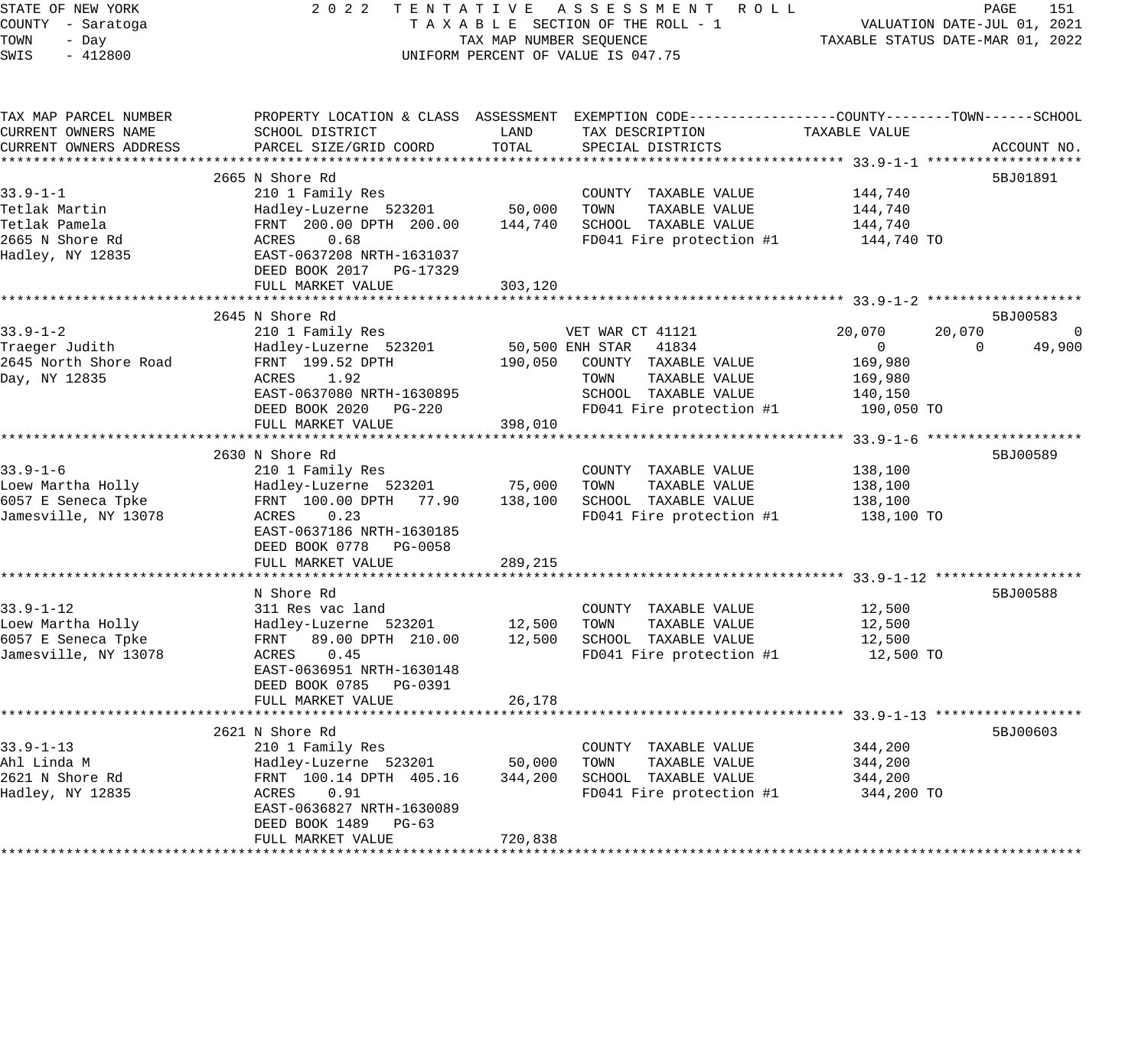| STATE OF NEW YORK                | 2 0 2 2<br>TENTATIVE                       |                         | ASSESSMENT ROLL                                                                                  |                                                             | PAGE<br>152                 |
|----------------------------------|--------------------------------------------|-------------------------|--------------------------------------------------------------------------------------------------|-------------------------------------------------------------|-----------------------------|
| COUNTY - Saratoga                |                                            |                         | TAXABLE SECTION OF THE ROLL - 1                                                                  |                                                             | VALUATION DATE-JUL 01, 2021 |
| TOWN<br>- Day                    |                                            | TAX MAP NUMBER SEQUENCE |                                                                                                  | TAXABLE STATUS DATE-MAR 01, 2022                            |                             |
| SWIS<br>$-412800$                |                                            |                         | UNIFORM PERCENT OF VALUE IS 047.75                                                               |                                                             |                             |
|                                  |                                            |                         |                                                                                                  |                                                             |                             |
| TAX MAP PARCEL NUMBER            |                                            |                         | PROPERTY LOCATION & CLASS ASSESSMENT EXEMPTION CODE----------------COUNTY-------TOWN------SCHOOL |                                                             |                             |
| CURRENT OWNERS NAME              | SCHOOL DISTRICT                            | LAND                    | TAX DESCRIPTION                                                                                  | TAXABLE VALUE                                               |                             |
| CURRENT OWNERS ADDRESS           | PARCEL SIZE/GRID COORD                     | TOTAL                   | SPECIAL DISTRICTS                                                                                |                                                             | ACCOUNT NO.                 |
|                                  |                                            |                         |                                                                                                  |                                                             |                             |
|                                  | 2617 N Shore Rd                            |                         |                                                                                                  |                                                             | 5BJ00928                    |
| $33.9 - 1 - 14$                  | 210 1 Family Res                           |                         | COUNTY TAXABLE VALUE                                                                             | 170,500                                                     |                             |
| Sawyer Adam J                    | Hadley-Luzerne 523201                      | 50,000                  | TOWN<br>TAXABLE VALUE                                                                            | 170,500                                                     |                             |
| Sharpe Lisa L                    | FRNT 100.20 DPTH 407.76                    | 170,500                 | SCHOOL TAXABLE VALUE                                                                             | 170,500                                                     |                             |
| 120 Hathorn Boulevard            | 0.94<br>ACRES                              |                         | FD041 Fire protection #1                                                                         | 170,500 TO                                                  |                             |
| Saratoga Springs, NY 12866       | EAST-0636799 NRTH-1629993                  |                         |                                                                                                  |                                                             |                             |
|                                  | DEED BOOK 2018 PG-24505                    |                         |                                                                                                  |                                                             |                             |
|                                  | FULL MARKET VALUE<br>********************* | 357,068                 |                                                                                                  |                                                             |                             |
|                                  |                                            | **********              |                                                                                                  | ******************************53.9-1-15 ******************* |                             |
|                                  | 2613 N Shore Rd                            |                         |                                                                                                  |                                                             | 5BJ00255                    |
| $33.9 - 1 - 15$                  | 210 1 Family Res                           |                         | COUNTY TAXABLE VALUE                                                                             | 130,000                                                     |                             |
| Casey Michael T<br>Casey Donna L | Hadley-Luzerne 523201<br>FRNT 100.20 DPTH  | 50,000<br>130,000       | TOWN<br>TAXABLE VALUE<br>SCHOOL TAXABLE VALUE                                                    | 130,000                                                     |                             |
| 9 Hembold Dr                     | ACRES<br>0.94                              |                         | FD041 Fire protection #1                                                                         | 130,000<br>130,000 TO                                       |                             |
| Schenectady, NY 12303            | EAST-0636768 NRTH-1629903                  |                         |                                                                                                  |                                                             |                             |
|                                  | DEED BOOK 1532 PG-624                      |                         |                                                                                                  |                                                             |                             |
|                                  | FULL MARKET VALUE                          | 272,251                 |                                                                                                  |                                                             |                             |
|                                  | ***********************                    | *********               |                                                                                                  | ********************* 33.9-1-16 *******************         |                             |
|                                  | 2607 N Shore Rd                            |                         |                                                                                                  |                                                             | 5BJ00395                    |
| $33.9 - 1 - 16$                  | 210 1 Family Res                           |                         | 41854<br>BAS STAR                                                                                | $\Omega$                                                    | 19,990<br>$\Omega$          |
| Flacke Joseph L                  | Hadley-Luzerne 523201                      | 50,500                  | COUNTY TAXABLE VALUE                                                                             | 147,000                                                     |                             |
| 2607 N Shore Rd                  | FRNT 200.48 DPTH                           | 147,000                 | TOWN<br>TAXABLE VALUE                                                                            | 147,000                                                     |                             |
| Hadley, NY 12835                 | ACRES<br>1.97                              |                         | SCHOOL TAXABLE VALUE                                                                             | 127,010                                                     |                             |
|                                  | EAST-0636730 NRTH-1629759                  |                         | FD041 Fire protection #1                                                                         | 147,000 TO                                                  |                             |
|                                  | DEED BOOK 1644 PG-303                      |                         |                                                                                                  |                                                             |                             |
|                                  | FULL MARKET VALUE                          | 307,853                 |                                                                                                  |                                                             |                             |
|                                  | **********************                     | **********              |                                                                                                  | ***************** 33.9-1-20 *******************             |                             |
|                                  | 2589 N Shore Rd                            |                         |                                                                                                  |                                                             | 5BJ00637                    |
| $33.9 - 1 - 20$                  | 260 Seasonal res                           |                         | COUNTY TAXABLE VALUE                                                                             | 153,940                                                     |                             |
| Moran James J                    | Hadley-Luzerne 523201                      | 50,000                  | TOWN<br>TAXABLE VALUE                                                                            | 153,940                                                     |                             |
| 21 Nancy Theresa Terrace         | FRNT 101.89 DPTH 412.75                    | 153,940                 | SCHOOL TAXABLE VALUE                                                                             | 153,940                                                     |                             |
| Albany, NY 12205                 | ACRES<br>0.92                              |                         | FD041 Fire protection #1                                                                         | 153,940 TO                                                  |                             |
|                                  | EAST-0636605 NRTH-1629430                  |                         |                                                                                                  |                                                             |                             |
|                                  | DEED BOOK 2019 PG-14018                    |                         |                                                                                                  |                                                             |                             |
|                                  | FULL MARKET VALUE                          | 322,387                 |                                                                                                  |                                                             |                             |
|                                  |                                            |                         |                                                                                                  |                                                             |                             |
|                                  | 2583 N Shore Rd                            |                         |                                                                                                  |                                                             | 5BJ00549                    |
| $33.9 - 1 - 21$                  | 210 1 Family Res                           |                         | COUNTY TAXABLE VALUE                                                                             | 145,500                                                     |                             |
| Duggan Daniel T                  | Hadley-Luzerne 523201                      | 50,000                  | TAXABLE VALUE<br>TOWN                                                                            | 145,500                                                     |                             |
| 8 Belleard Ln                    | Donald C Krug 2013 IRR Tr                  | 145,500                 | SCHOOL TAXABLE VALUE                                                                             | 145,500                                                     |                             |
| Clifton Park, NY 12065           | May 1, 2013                                |                         | FD041 Fire protection #1                                                                         | 145,500 TO                                                  |                             |
|                                  | FRNT 101.86 DPTH 193.37                    |                         |                                                                                                  |                                                             |                             |
|                                  | ACRES<br>0.41                              |                         |                                                                                                  |                                                             |                             |
|                                  | EAST-0636669 NRTH-1629301                  |                         |                                                                                                  |                                                             |                             |
|                                  | DEED BOOK 2019<br>PG-22360                 |                         |                                                                                                  |                                                             |                             |
|                                  | FULL MARKET VALUE                          | 304,712                 |                                                                                                  |                                                             |                             |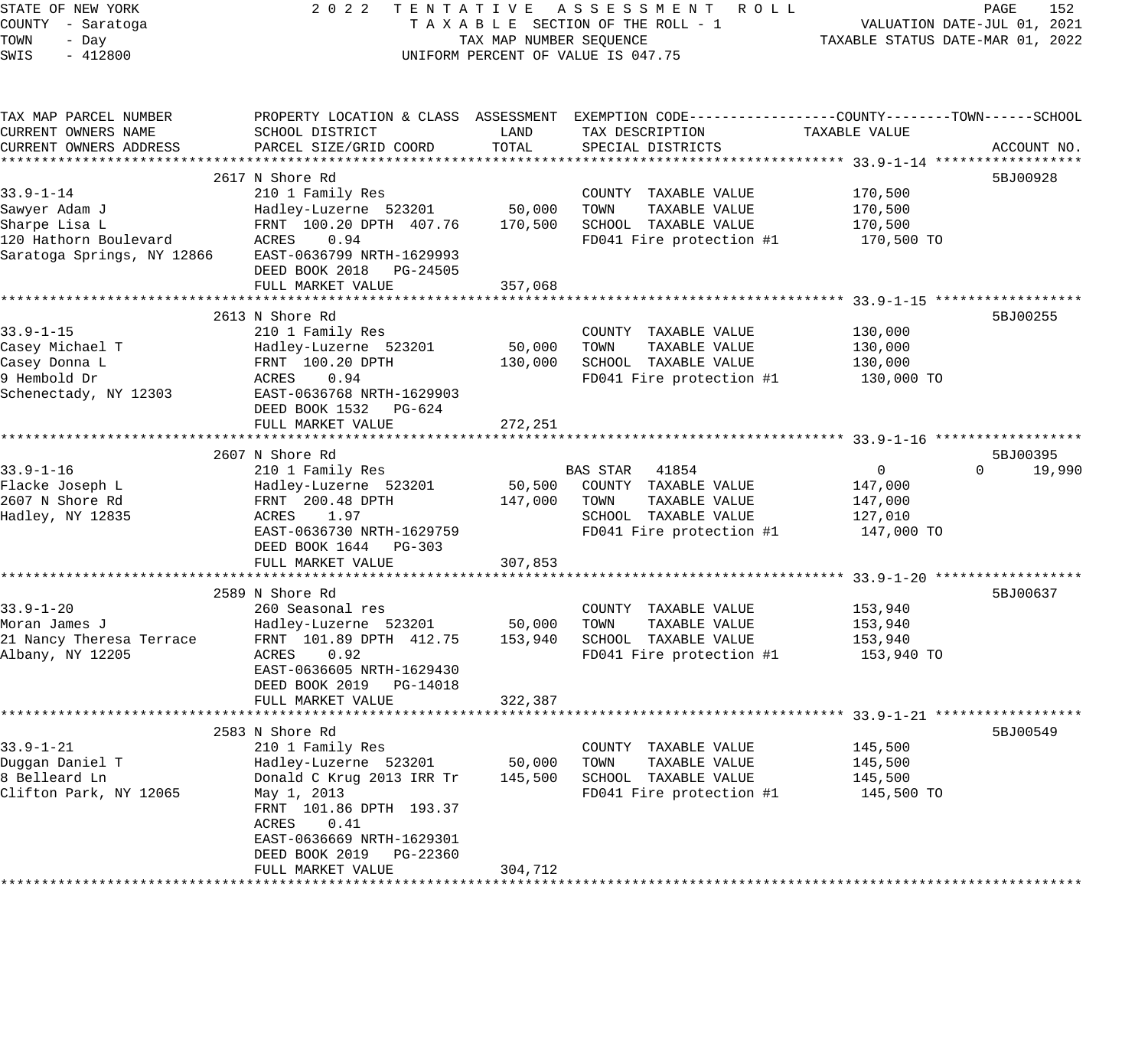### STATE OF NEW YORK 2 0 2 2 T E N T A T I V E A S S E S S M E N T R O L L PAGE 153 COUNTY - Saratoga T A X A B L E SECTION OF THE ROLL - 1 VALUATION DATE-JUL 01, 2021 X A B L E SECTION OF THE ROLL - 1 VALUATION DATE-JUL UI, 2021<br>TAX MAP NUMBER SEQUENCE TAXABLE STATUS DATE-MAR 01, 2022 UNIFORM PERCENT OF VALUE IS 047.75

| TAX MAP PARCEL NUMBER      | PROPERTY LOCATION & CLASS ASSESSMENT EXEMPTION CODE----------------COUNTY-------TOWN------SCHOOL |       |                             |               |             |
|----------------------------|--------------------------------------------------------------------------------------------------|-------|-----------------------------|---------------|-------------|
| CURRENT OWNERS NAME        | SCHOOL DISTRICT                                                                                  | LAND  | TAX DESCRIPTION             | TAXABLE VALUE |             |
| CURRENT OWNERS ADDRESS     | PARCEL SIZE/GRID COORD                                                                           | TOTAL | SPECIAL DISTRICTS           |               | ACCOUNT NO. |
|                            |                                                                                                  |       |                             |               |             |
|                            | N Shore Rd                                                                                       |       |                             |               | 5BJ02484    |
| $33.9 - 1 - 22$            | 323 Vacant rural                                                                                 |       | COUNTY TAXABLE VALUE        | 2,100         |             |
| Freeland Christopher       | Hadley-Luzerne 523201                                                                            |       | 2,100 TOWN<br>TAXABLE VALUE | 2,100         |             |
| Freeland Jill-Brickman     | FRNT 10.00 DPTH 100.00                                                                           |       | 2,100 SCHOOL TAXABLE VALUE  | 2,100         |             |
| 10 MacKenzie Ln            | 0.02<br>ACRES                                                                                    |       | FD041 Fire protection #1    | 2,100 TO      |             |
| Oakridge, NJ 07438         | EAST-0636681 NRTH-1629240                                                                        |       |                             |               |             |
|                            | DEED BOOK 1663 PG-329                                                                            |       |                             |               |             |
|                            | FULL MARKET VALUE                                                                                | 4,398 |                             |               |             |
|                            |                                                                                                  |       |                             |               |             |
|                            |                                                                                                  |       |                             |               | 5BJ02502    |
|                            | N Shore Rd                                                                                       |       |                             |               |             |
| $33.9 - 1 - 25$            | 323 Vacant rural                                                                                 |       | COUNTY TAXABLE VALUE        | 2,100         |             |
| Traeger Judith             | Hadley-Luzerne 523201                                                                            |       | 2,100 TOWN<br>TAXABLE VALUE | 2,100         |             |
| 2645 North Shore Road      | FRNT 10.00 DPTH 100.00                                                                           |       | 2,100 SCHOOL TAXABLE VALUE  | 2,100         |             |
| Day, NY 12835              | ACRES<br>0.02                                                                                    |       | FD041 Fire protection #1    | 2,100 TO      |             |
|                            | EAST-0636666 NRTH-1629213                                                                        |       |                             |               |             |
|                            | DEED BOOK 2020 PG-220                                                                            |       |                             |               |             |
|                            | FULL MARKET VALUE                                                                                | 4,398 |                             |               |             |
|                            |                                                                                                  |       |                             |               |             |
|                            | 2671 N Shore Rd                                                                                  |       |                             |               | 5BJ02518    |
| $33.9 - 1 - 26$            | 323 Vacant rural                                                                                 |       | COUNTY TAXABLE VALUE        | 2,100         |             |
| Gilroy Martin J            | Hadley-Luzerne 523201                                                                            |       | 2,100 TOWN<br>TAXABLE VALUE | 2,100         |             |
| Gilroy Patricia            | FRNT 10.00 DPTH 100.00                                                                           | 2,100 | SCHOOL TAXABLE VALUE        | 2,100         |             |
| 507 Watervliet Shaker Road | 0.03<br>ACRES                                                                                    |       | FD041 Fire protection #1    | 2,100 TO      |             |
| Latham, NY 12110           | EAST-0636660 NRTH-1629205                                                                        |       |                             |               |             |
|                            | DEED BOOK 2021 PG-29291                                                                          |       |                             |               |             |
|                            | FULL MARKET VALUE                                                                                | 4,398 |                             |               |             |
|                            |                                                                                                  |       |                             |               |             |
|                            | N Shore Rd                                                                                       |       |                             |               | 5BJ02519    |
| $33.9 - 1 - 27$            | 323 Vacant rural                                                                                 |       | COUNTY TAXABLE VALUE        | 2,100         |             |
| Yannaci Nicholas J         | Hadley-Luzerne 523201                                                                            | 2,100 | TOWN<br>TAXABLE VALUE       | 2,100         |             |
| 2689 N Shore Rd Apt 1      | FRNT 10.00 DPTH 100.00                                                                           | 2,100 | SCHOOL TAXABLE VALUE        | 2,100         |             |
| Hadley, NY 12835           | 0.02<br>ACRES                                                                                    |       | FD041 Fire protection #1    | 2,100 TO      |             |
|                            | EAST-0636655 NRTH-1629196                                                                        |       |                             |               |             |
|                            |                                                                                                  |       |                             |               |             |
|                            | DEED BOOK 2016 PG-26792                                                                          |       |                             |               |             |
|                            | FULL MARKET VALUE                                                                                | 4,398 |                             |               |             |
|                            |                                                                                                  |       |                             |               |             |
|                            | N Shore Rd                                                                                       |       |                             |               | 5BJ02521    |
| $33.9 - 1 - 28$            | 323 Vacant rural                                                                                 |       | COUNTY TAXABLE VALUE        | 1,000         |             |
| Allen Cleo Randy Jr        | Hadley-Luzerne 523201                                                                            | 1,000 | TOWN<br>TAXABLE VALUE       | 1,000         |             |
| 2681 N Shore Rd            | FRNT 10.00 DPTH 50.00                                                                            | 1,000 | SCHOOL TAXABLE VALUE        | 1,000         |             |
| Hadley, NY 12835           | 0.01<br>ACRES                                                                                    |       | FD041 Fire protection #1    | 1,000 TO      |             |
|                            | EAST-0636676 NRTH-1629178                                                                        |       |                             |               |             |
|                            | DEED BOOK 2014 PG-21979                                                                          |       |                             |               |             |
|                            | FULL MARKET VALUE                                                                                | 2,094 |                             |               |             |
|                            |                                                                                                  |       |                             |               |             |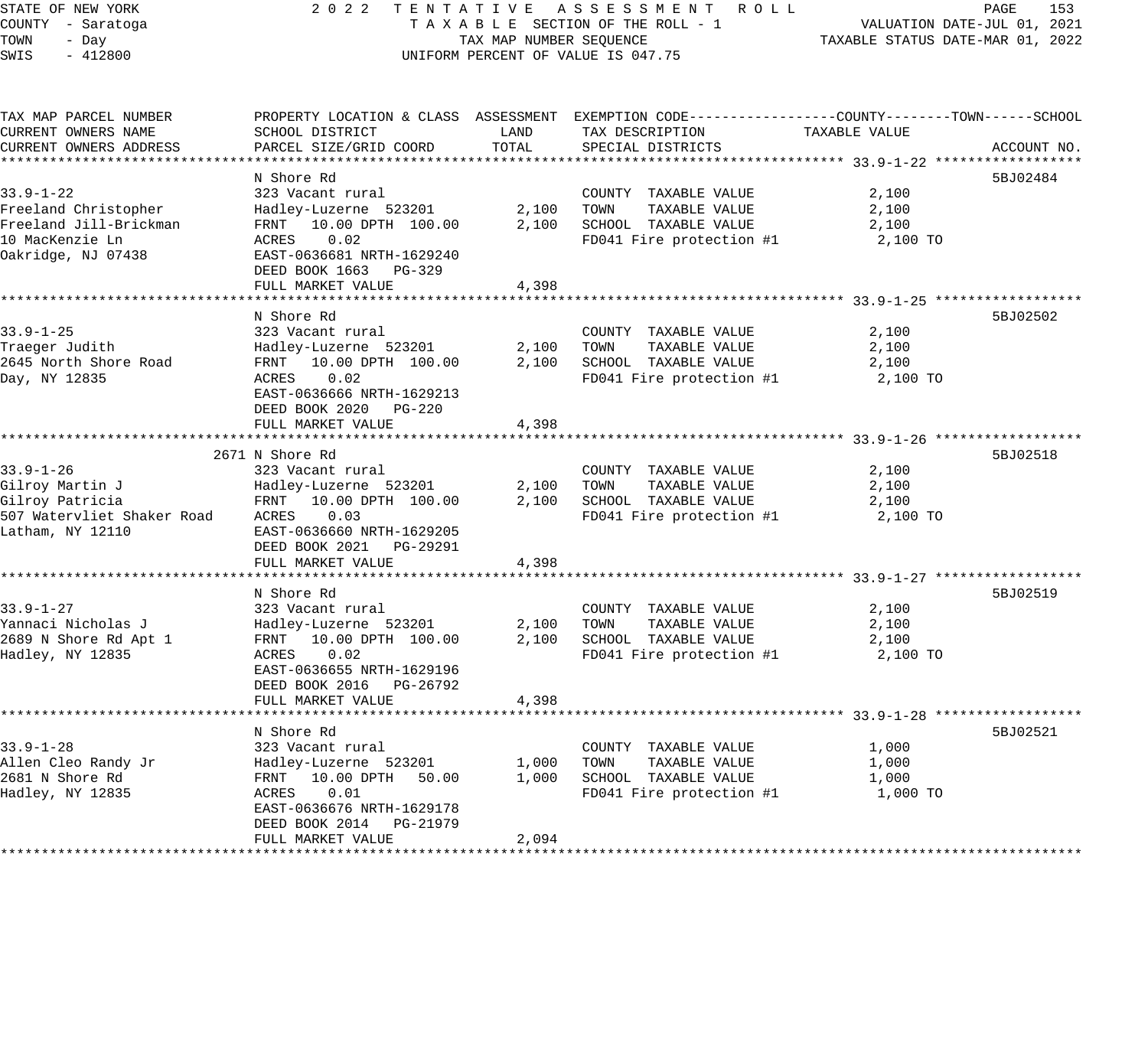| STATE OF NEW YORK<br>COUNTY - Saratoga<br>TOWN<br>- Day<br>SWIS<br>$-412800$ | 2 0 2 2                                                 | TAX MAP NUMBER SEQUENCE | TENTATIVE ASSESSMENT ROLL<br>TAXABLE SECTION OF THE ROLL - 1<br>UNIFORM PERCENT OF VALUE IS 047.75 | TAXABLE STATUS DATE-MAR 01, 2022     | PAGE<br>154<br>VALUATION DATE-JUL 01, 2021 |
|------------------------------------------------------------------------------|---------------------------------------------------------|-------------------------|----------------------------------------------------------------------------------------------------|--------------------------------------|--------------------------------------------|
|                                                                              |                                                         |                         |                                                                                                    |                                      |                                            |
| TAX MAP PARCEL NUMBER                                                        |                                                         |                         | PROPERTY LOCATION & CLASS ASSESSMENT EXEMPTION CODE---------------COUNTY-------TOWN-----SCHOOL     |                                      |                                            |
| CURRENT OWNERS NAME                                                          | SCHOOL DISTRICT                                         | LAND                    | TAX DESCRIPTION                                                                                    | TAXABLE VALUE                        |                                            |
| CURRENT OWNERS ADDRESS                                                       | PARCEL SIZE/GRID COORD                                  | TOTAL                   | SPECIAL DISTRICTS                                                                                  |                                      | ACCOUNT NO.                                |
|                                                                              |                                                         |                         |                                                                                                    |                                      |                                            |
| $33.9 - 1 - 29$                                                              | 2701 N Shore Rd                                         |                         |                                                                                                    |                                      | 5BJ02522                                   |
| Eggleston Carrie                                                             | 323 Vacant rural<br>Hadley-Luzerne 523201               | 1,000                   | COUNTY TAXABLE VALUE<br>TAXABLE VALUE<br>TOWN                                                      | 1,000<br>1,000                       |                                            |
| Yannaci Nicholas                                                             | 10.00 DPTH<br>FRNT<br>50.00                             | 1,000                   | SCHOOL TAXABLE VALUE                                                                               | 1,000                                |                                            |
| 24 Pearl St Apt B                                                            | ACRES<br>0.01                                           |                         | FD041 Fire protection #1                                                                           | 1,000 TO                             |                                            |
| Schuylerville, NY 12866                                                      | EAST-0636672 NRTH-1629169                               |                         |                                                                                                    |                                      |                                            |
|                                                                              | DEED BOOK 2013 PG-31155                                 |                         |                                                                                                    |                                      |                                            |
|                                                                              | FULL MARKET VALUE                                       | 2,094                   |                                                                                                    |                                      |                                            |
|                                                                              |                                                         |                         |                                                                                                    |                                      |                                            |
|                                                                              | N Shore Rd                                              |                         |                                                                                                    |                                      | 5BJ02520                                   |
| $33.9 - 1 - 30$                                                              | 323 Vacant rural                                        |                         | COUNTY TAXABLE VALUE                                                                               | 1,000                                |                                            |
| Tetlak Martin                                                                | Hadley-Luzerne 523201                                   | 1,000                   | TOWN<br>TAXABLE VALUE                                                                              | 1,000                                |                                            |
| Tetlak Pamela                                                                | FRNT 10.00 DPTH<br>50.00                                | 1,000                   | SCHOOL TAXABLE VALUE                                                                               | 1,000                                |                                            |
| 2665 N Shore Rd<br>Hadley, NY 12835                                          | ACRES<br>0.01                                           |                         | FD041 Fire protection #1                                                                           | 1,000 TO                             |                                            |
|                                                                              | EAST-0636667 NRTH-1629160<br>DEED BOOK 2017<br>PG-17329 |                         |                                                                                                    |                                      |                                            |
|                                                                              | FULL MARKET VALUE                                       | 2,094                   |                                                                                                    |                                      |                                            |
|                                                                              |                                                         |                         |                                                                                                    |                                      |                                            |
|                                                                              | 2629 N Shore Rd                                         |                         |                                                                                                    |                                      | 5BJ00219                                   |
| $33.9 - 1 - 31$                                                              | 210 1 Family Res                                        |                         | COUNTY TAXABLE VALUE                                                                               | 154,000                              |                                            |
| Freeland Christopher                                                         | Hadley-Luzerne 523201                                   | 52,700                  | TAXABLE VALUE<br>TOWN                                                                              | 154,000                              |                                            |
| Freeland Jill-Brickman                                                       | FRNT 200.00 DPTH                                        | 154,000                 | SCHOOL TAXABLE VALUE                                                                               | 154,000                              |                                            |
| 10 MacKenzie Ln                                                              | 6.47<br>ACRES                                           |                         | FD041 Fire protection #1                                                                           | 154,000 TO                           |                                            |
| Oakridge, NJ 07438                                                           | EAST-0636787 NRTH-1630308                               |                         |                                                                                                    |                                      |                                            |
|                                                                              | DEED BOOK 1663 PG-329                                   |                         |                                                                                                    |                                      |                                            |
|                                                                              | FULL MARKET VALUE                                       | 322,513                 |                                                                                                    |                                      |                                            |
|                                                                              | 2643 N Shore Rd                                         |                         |                                                                                                    |                                      |                                            |
| $33.9 - 1 - 32.1$                                                            | 210 1 Family Res                                        |                         | COUNTY TAXABLE VALUE                                                                               | 162,500                              |                                            |
| Loya Chad                                                                    | Hadley-Luzerne 523201                                   | 50,700                  | TAXABLE VALUE<br>TOWN                                                                              | 162,500                              |                                            |
| 2643 North Shore Road                                                        | FRNT 250.00 DPTH                                        | 162,500                 | SCHOOL TAXABLE VALUE                                                                               | 162,500                              |                                            |
| Day, NY 12835                                                                | ACRES<br>2.42                                           |                         | FD041 Fire protection #1                                                                           | 162,500 TO                           |                                            |
|                                                                              | EAST-0637032 NRTH-1630682                               |                         |                                                                                                    |                                      |                                            |
|                                                                              | DEED BOOK 2021 PG-32631                                 |                         |                                                                                                    |                                      |                                            |
|                                                                              | FULL MARKET VALUE                                       | 340,314                 |                                                                                                    |                                      |                                            |
|                                                                              |                                                         |                         |                                                                                                    | ********** 33.9-1-32.2 ************* |                                            |
|                                                                              | 2635 N Shore Rd                                         |                         |                                                                                                    |                                      | 5BJ00382                                   |
| $33.9 - 1 - 32.2$                                                            | 210 1 Family Res                                        |                         | COUNTY TAXABLE VALUE<br>TOWN                                                                       | 132,700                              |                                            |
| Weiss Sean Richard<br>Weiss Michella                                         | Hadley-Luzerne 523201<br>FRNT 151.39 DPTH               | 50,000<br>132,700       | TAXABLE VALUE<br>SCHOOL TAXABLE VALUE                                                              | 132,700<br>132,700                   |                                            |
| 32 Chatham St                                                                | ACRES<br>1.45                                           |                         | FD041 Fire protection #1                                                                           | 132,700 TO                           |                                            |
| Kinderhook, NY 12106                                                         | EAST-0636970 NRTH-1630489                               |                         |                                                                                                    |                                      |                                            |
|                                                                              | DEED BOOK 2020<br>PG-23095                              |                         |                                                                                                    |                                      |                                            |
|                                                                              | FULL MARKET VALUE                                       | 277,906                 |                                                                                                    |                                      |                                            |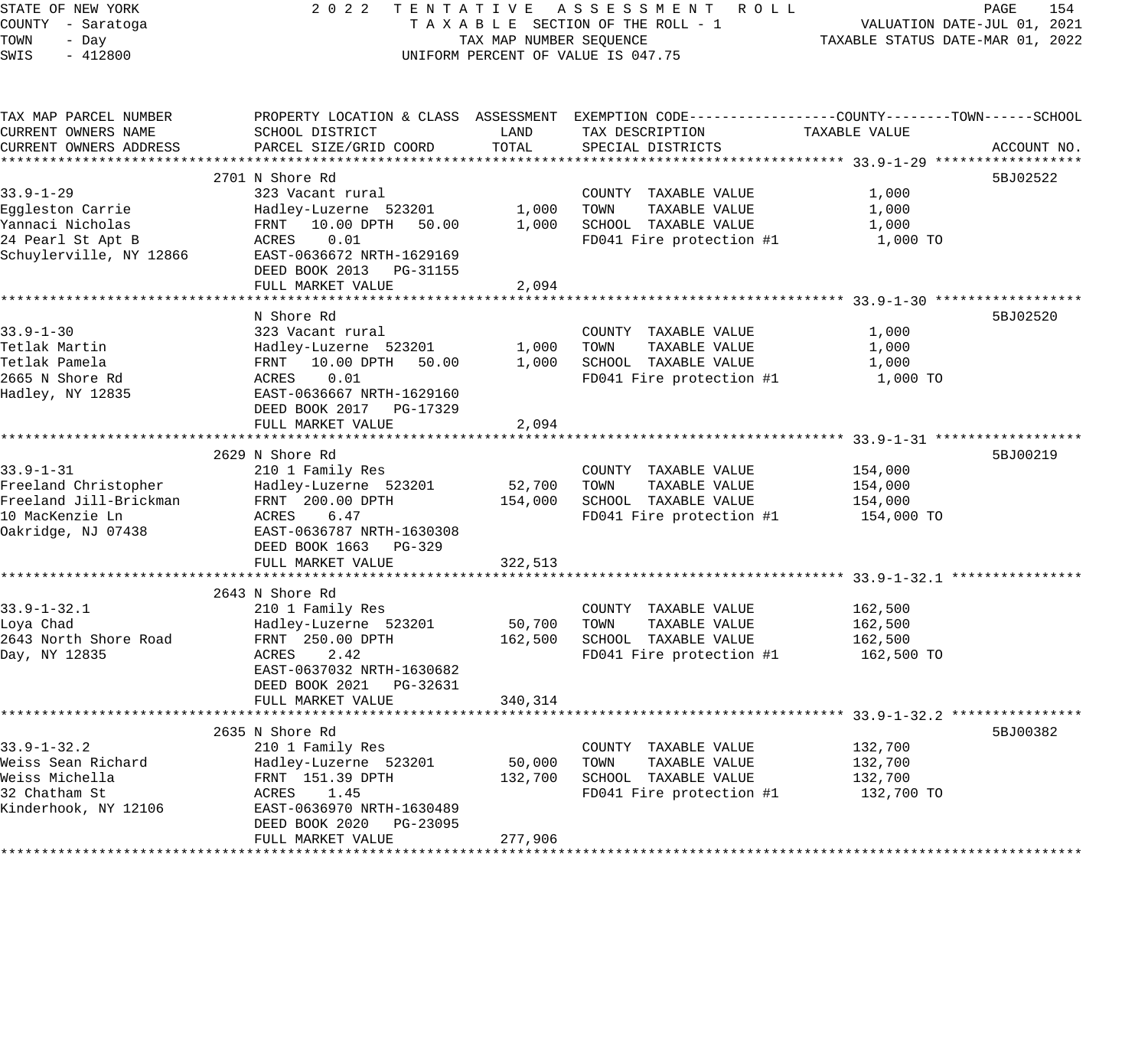STATE OF NEW YORK 2 0 2 2 T E N T A T I V E A S S E S S M E N T R O L L PAGE 155 COUNTY - Saratoga T A X A B L E SECTION OF THE ROLL - 1 VALUATION DATE-JUL 01, 2021 TOWN - Day TAX MAP NUMBER SEQUENCE TAXABLE STATUS DATE-MAR 01, 2022 SWIS - 412800 UNIFORM PERCENT OF VALUE IS 047.75 TAX MAP PARCEL NUMBER PROPERTY LOCATION & CLASS ASSESSMENT EXEMPTION CODE------------------COUNTY--------TOWN------SCHOOL CURRENT OWNERS NAME SCHOOL DISTRICT LAND TAX DESCRIPTION TAXABLE VALUE CURRENT OWNERS ADDRESS PARCEL SIZE/GRID COORD TOTAL SPECIAL DISTRICTS ACCOUNT NO. \*\*\*\*\*\*\*\*\*\*\*\*\*\*\*\*\*\*\*\*\*\*\*\*\*\*\*\*\*\*\*\*\*\*\*\*\*\*\*\*\*\*\*\*\*\*\*\*\*\*\*\*\*\*\*\*\*\*\*\*\*\*\*\*\*\*\*\*\*\*\*\*\*\*\*\*\*\*\*\*\*\*\*\*\*\*\*\*\*\*\*\*\*\*\*\*\*\*\*\*\*\*\* 33.9-1-33.1 \*\*\*\*\*\*\*\*\*\*\*\*\*\*\*\* N Shore Rd 5BJ02503 33.9-1-33.1 323 Vacant rural COUNTY TAXABLE VALUE 1,000 Loya Chad Hadley-Luzerne 523201 1,000 TOWN TAXABLE VALUE 1,000 2643 North Shore Road FRNT 20.00 DPTH 100.00 1,000 SCHOOL TAXABLE VALUE 1,000 Day, NY 12835 ACRES 0.05 FD041 Fire protection #1 1,000 TO EAST-0636675 NRTH-1629231 DEED BOOK 2021 PG-32631 FULL MARKET VALUE 2,094 \*\*\*\*\*\*\*\*\*\*\*\*\*\*\*\*\*\*\*\*\*\*\*\*\*\*\*\*\*\*\*\*\*\*\*\*\*\*\*\*\*\*\*\*\*\*\*\*\*\*\*\*\*\*\*\*\*\*\*\*\*\*\*\*\*\*\*\*\*\*\*\*\*\*\*\*\*\*\*\*\*\*\*\*\*\*\*\*\*\*\*\*\*\*\*\*\*\*\*\*\*\*\* 33.9-1-33.2 \*\*\*\*\*\*\*\*\*\*\*\*\*\*\*\* N Shore Rd 33.9-1-33.2 311 Res vac land - WTRFNT COUNTY TAXABLE VALUE 1,000 Weiss Sean Richard Hadley-Luzerne 523201 1,000 TOWN TAXABLE VALUE 1,000 Weiss Michella FRNT 10.00 DPTH 100.00 1,000 SCHOOL TAXABLE VALUE 1,000 32 Chatham St ACRES 0.02 FD041 Fire protection #1 1,000 TO Kinderhook, NY 12106 EAST-0636672 NRTH-1629222 DEED BOOK 2020 PG-23095 FULL MARKET VALUE 2005 \*\*\*\*\*\*\*\*\*\*\*\*\*\*\*\*\*\*\*\*\*\*\*\*\*\*\*\*\*\*\*\*\*\*\*\*\*\*\*\*\*\*\*\*\*\*\*\*\*\*\*\*\*\*\*\*\*\*\*\*\*\*\*\*\*\*\*\*\*\*\*\*\*\*\*\*\*\*\*\*\*\*\*\*\*\*\*\*\*\*\*\*\*\*\*\*\*\*\*\*\*\*\* 33.9-1-34 \*\*\*\*\*\*\*\*\*\*\*\*\*\*\*\*\*\* 2601 N Shore Rd 33.9-1-34 210 1 Family Res COUNTY TAXABLE VALUE 305,300 Quackenbush Lee T Hadley-Luzerne 523201 50,000 TOWN TAXABLE VALUE 305,300 Quackenbush Jill A FRNT 100.20 DPTH 305,300 SCHOOL TAXABLE VALUE 305,300 2595 North Shore Rd ACRES 0.98 FD041 Fire protection #1 305,300 TO Hadley, NY 12835 EAST-0636674 NRTH-1629610 93.9-1-34<br>Quackenbush Lee T<br>Quackenbush Jill A FRNT 100.20 DPTH<br>2595 North Shore Rd<br>Hadley, NY 12835 EAST-0636674 NRTH-1629610<br>DEED BOOK 2020 PG-5666 FULL MARKET VALUE 639,372 \*\*\*\*\*\*\*\*\*\*\*\*\*\*\*\*\*\*\*\*\*\*\*\*\*\*\*\*\*\*\*\*\*\*\*\*\*\*\*\*\*\*\*\*\*\*\*\*\*\*\*\*\*\*\*\*\*\*\*\*\*\*\*\*\*\*\*\*\*\*\*\*\*\*\*\*\*\*\*\*\*\*\*\*\*\*\*\*\*\*\*\*\*\*\*\*\*\*\*\*\*\*\* 33.9-1-35 \*\*\*\*\*\*\*\*\*\*\*\*\*\*\*\*\*\* 2595 N Shore Rd 5BJ00495 33.9-1-35 210 1 Family Res COUNTY TAXABLE VALUE 345,600 Quackenbush Lee T Hadley-Luzerne 523201 50,000 TOWN TAXABLE VALUE 345,600 Quackenbush Jill 1302/744 345,600 SCHOOL TAXABLE VALUE 345,600 2595 N Shore Rd FRNT 100.66 DPTH 220.89 FD041 Fire protection #1 345,600 TO 2333 N SHOIC RG<br>Hadley, NY 12835 EAST-0636648 NRTH-1629517 DEED BOOK 2009 PG-266 FULL MARKET VALUE 723,770 \*\*\*\*\*\*\*\*\*\*\*\*\*\*\*\*\*\*\*\*\*\*\*\*\*\*\*\*\*\*\*\*\*\*\*\*\*\*\*\*\*\*\*\*\*\*\*\*\*\*\*\*\*\*\*\*\*\*\*\*\*\*\*\*\*\*\*\*\*\*\*\*\*\*\*\*\*\*\*\*\*\*\*\*\*\*\*\*\*\*\*\*\*\*\*\*\*\*\*\*\*\*\* 33.9-1-37 \*\*\*\*\*\*\*\*\*\*\*\*\*\*\*\*\*\* 2634 N Shore Rd 5BJ00231 33.9-1-37 210 1 Family Res COUNTY TAXABLE VALUE 1113,900 Hennessy Murray Hadley-Luzerne 523201 280,000 TOWN TAXABLE VALUE 1113,900 Hennessy Jean M2018274 1113,900 SCHOOL TAXABLE VALUE 1113,900 1200 Montgomery Ave 2019/12929 FD041 Fire protection #1 1113,900 TO Fort Washington, PA 19034 FRNT 169.77 DPTH 115.65 ACRES 0.37 EAST-0637238 NRTH-1630301 DEED BOOK 2015 PG-1753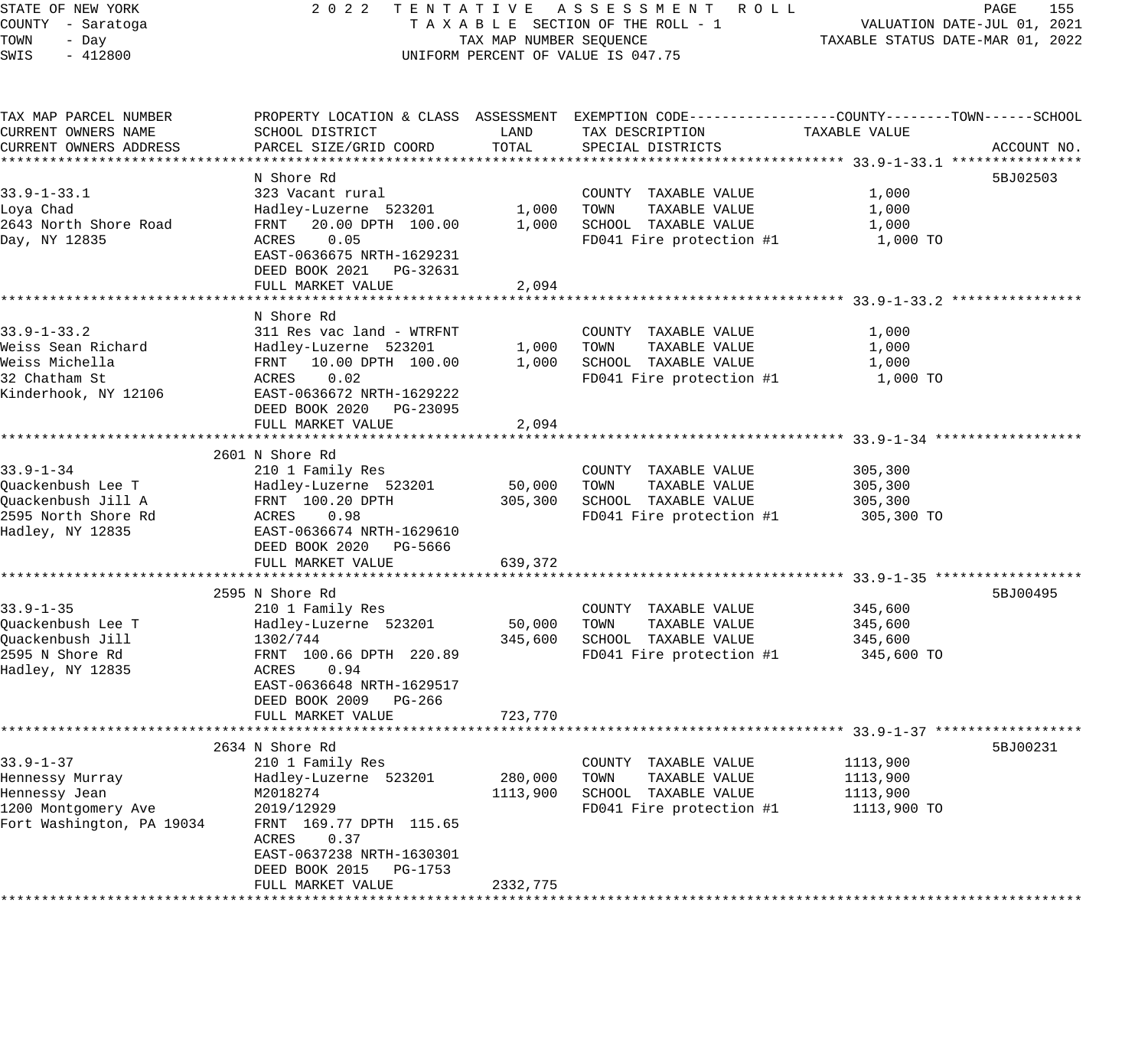| STATE OF NEW YORK<br>COUNTY - Saratoga<br>TOWN<br>- Day<br>SWIS<br>$-412800$ | 2 0 2 2<br>TENTATIVE ASSESSMENT ROLL<br>TAXABLE SECTION OF THE ROLL - 1<br>TAX MAP NUMBER SEQUENCE<br>UNIFORM PERCENT OF VALUE IS 047.75 | PAGE<br>156<br>VALUATION DATE-JUL 01, 2021<br>TAXABLE STATUS DATE-MAR 01, 2022 |                                                                                                                                          |                       |             |
|------------------------------------------------------------------------------|------------------------------------------------------------------------------------------------------------------------------------------|--------------------------------------------------------------------------------|------------------------------------------------------------------------------------------------------------------------------------------|-----------------------|-------------|
| TAX MAP PARCEL NUMBER<br>CURRENT OWNERS NAME<br>CURRENT OWNERS ADDRESS       | SCHOOL DISTRICT<br>PARCEL SIZE/GRID COORD                                                                                                | LAND<br>TOTAL                                                                  | PROPERTY LOCATION & CLASS ASSESSMENT EXEMPTION CODE----------------COUNTY-------TOWN------SCHOOL<br>TAX DESCRIPTION<br>SPECIAL DISTRICTS | TAXABLE VALUE         | ACCOUNT NO. |
|                                                                              | 1118 Frank Kathan Rd                                                                                                                     |                                                                                |                                                                                                                                          |                       | 5BJ01907    |
| $33.11 - 1 - 1$                                                              | 210 1 Family Res - WTRFNT                                                                                                                |                                                                                | COUNTY TAXABLE VALUE                                                                                                                     | 256,300               |             |
| Matacchiero Richard W                                                        | Hadley-Luzerne 523201                                                                                                                    | 75,000                                                                         | TOWN<br>TAXABLE VALUE                                                                                                                    | 256,300               |             |
| Matacchiero Debra                                                            | Life Estate                                                                                                                              | 256,300                                                                        | SCHOOL TAXABLE VALUE                                                                                                                     | 256,300               |             |
| 139 Forham Road                                                              | FRNT 167.50 DPTH<br>67.78                                                                                                                |                                                                                | FD041 Fire protection #1                                                                                                                 | 256,300 TO            |             |
| Valatie, NY 12184                                                            | ACRES<br>0.12                                                                                                                            |                                                                                |                                                                                                                                          |                       |             |
|                                                                              | EAST-0643082 NRTH-1630990                                                                                                                |                                                                                |                                                                                                                                          |                       |             |
|                                                                              | DEED BOOK 2015 PG-33893                                                                                                                  |                                                                                |                                                                                                                                          |                       |             |
|                                                                              | FULL MARKET VALUE                                                                                                                        | 536,754                                                                        |                                                                                                                                          |                       |             |
|                                                                              | ****************************                                                                                                             |                                                                                |                                                                                                                                          |                       |             |
|                                                                              | 1120 Frank Kathan Rd                                                                                                                     |                                                                                |                                                                                                                                          |                       | 5BJ00711    |
| $33.11 - 1 - 2$                                                              | 210 1 Family Res - WTRFNT                                                                                                                |                                                                                | COUNTY TAXABLE VALUE                                                                                                                     | 154,400               |             |
| Beck Todd                                                                    | Hadley-Luzerne 523201                                                                                                                    | 75,000                                                                         | TAXABLE VALUE<br>TOWN                                                                                                                    | 154,400               |             |
| Beck Chad<br>62 Sweet Road                                                   | FRNT 100.00 DPTH 100.77<br>ACRES<br>0.16                                                                                                 | 154,400                                                                        | SCHOOL TAXABLE VALUE<br>FD041 Fire protection #1                                                                                         | 154,400<br>154,400 TO |             |
| Ballston Lake, NY 12019                                                      | EAST-0643040 NRTH-1630914                                                                                                                |                                                                                |                                                                                                                                          |                       |             |
|                                                                              | DEED BOOK 2018 PG-23590                                                                                                                  |                                                                                |                                                                                                                                          |                       |             |
|                                                                              | FULL MARKET VALUE                                                                                                                        | 323,351                                                                        |                                                                                                                                          |                       |             |
|                                                                              |                                                                                                                                          |                                                                                |                                                                                                                                          |                       |             |
|                                                                              | 1119 Frank Kathan Rd                                                                                                                     |                                                                                |                                                                                                                                          |                       | 5BJ01850    |
| $33.11 - 1 - 3$                                                              | 210 1 Family Res                                                                                                                         |                                                                                | COUNTY TAXABLE VALUE                                                                                                                     | 72,100                |             |
| Rainsford Augusta                                                            | Hadley-Luzerne 523201                                                                                                                    | 50,000                                                                         | TOWN<br>TAXABLE VALUE                                                                                                                    | 72,100                |             |
| Rainsford Gilbert D                                                          | FRNT 175.00 DPTH 207.00                                                                                                                  | 72,100                                                                         | SCHOOL TAXABLE VALUE                                                                                                                     | 72,100                |             |
| 326 Diamond Rd                                                               | ACRES<br>0.77                                                                                                                            |                                                                                | FD041 Fire protection #1                                                                                                                 | 72,100 TO             |             |
| Jackson, NJ 08527                                                            | EAST-0643233 NRTH-1630856                                                                                                                |                                                                                |                                                                                                                                          |                       |             |
|                                                                              | DEED BOOK 1027 PG-795                                                                                                                    |                                                                                |                                                                                                                                          |                       |             |
|                                                                              | FULL MARKET VALUE                                                                                                                        | 150,995                                                                        |                                                                                                                                          |                       |             |
|                                                                              | 1122 Frank Kathan Rd                                                                                                                     |                                                                                |                                                                                                                                          |                       | 5BJ00488    |
| $33.11 - 1 - 5$                                                              | 210 1 Family Res - WTRFNT                                                                                                                |                                                                                | COUNTY TAXABLE VALUE                                                                                                                     | 109,200               |             |
| Ressler Paul                                                                 | Hadley-Luzerne 523201                                                                                                                    | 75,000                                                                         | TOWN<br>TAXABLE VALUE                                                                                                                    | 109,200               |             |
| Ressler Dorothea                                                             | Life Estate                                                                                                                              | 109,200                                                                        | SCHOOL TAXABLE VALUE                                                                                                                     | 109,200               |             |
| PO Box 116                                                                   | FRNT<br>49.81 DPTH 110.00                                                                                                                |                                                                                | FD041 Fire protection #1                                                                                                                 | 109,200 TO            |             |
| Stottville, NY 12172                                                         | ACRES<br>0.16                                                                                                                            |                                                                                |                                                                                                                                          |                       |             |
|                                                                              | EAST-0643014 NRTH-1630842                                                                                                                |                                                                                |                                                                                                                                          |                       |             |
|                                                                              | DEED BOOK 1588<br><b>PG-58</b>                                                                                                           |                                                                                |                                                                                                                                          |                       |             |
|                                                                              | FULL MARKET VALUE                                                                                                                        | 228,691                                                                        |                                                                                                                                          |                       |             |
|                                                                              |                                                                                                                                          |                                                                                |                                                                                                                                          |                       |             |
|                                                                              | 1124 Frank Kathan Rd                                                                                                                     |                                                                                |                                                                                                                                          |                       | 5BJ00397    |
| $33.11 - 1 - 6$                                                              | 210 1 Family Res - WTRFNT                                                                                                                |                                                                                | COUNTY TAXABLE VALUE                                                                                                                     | 169,000               |             |
| Tobin John F                                                                 | Hadley-Luzerne 523201                                                                                                                    | 75,000                                                                         | TOWN<br>TAXABLE VALUE                                                                                                                    | 169,000               |             |
| Tobin Christine A                                                            | FRNT<br>50.00 DPTH 100.00                                                                                                                | 169,000                                                                        | SCHOOL TAXABLE VALUE                                                                                                                     | 169,000               |             |
| 136 N Chestnut St Unit 22B<br>New Paltz, NY 12561                            | ACRES<br>0.12<br>EAST-0643002 NRTH-1630787                                                                                               |                                                                                | FD041 Fire protection #1                                                                                                                 | 169,000 TO            |             |
|                                                                              | DEED BOOK 2010<br>PG-29101                                                                                                               |                                                                                |                                                                                                                                          |                       |             |
|                                                                              | FULL MARKET VALUE                                                                                                                        | 353,927                                                                        |                                                                                                                                          |                       |             |
|                                                                              |                                                                                                                                          |                                                                                |                                                                                                                                          |                       |             |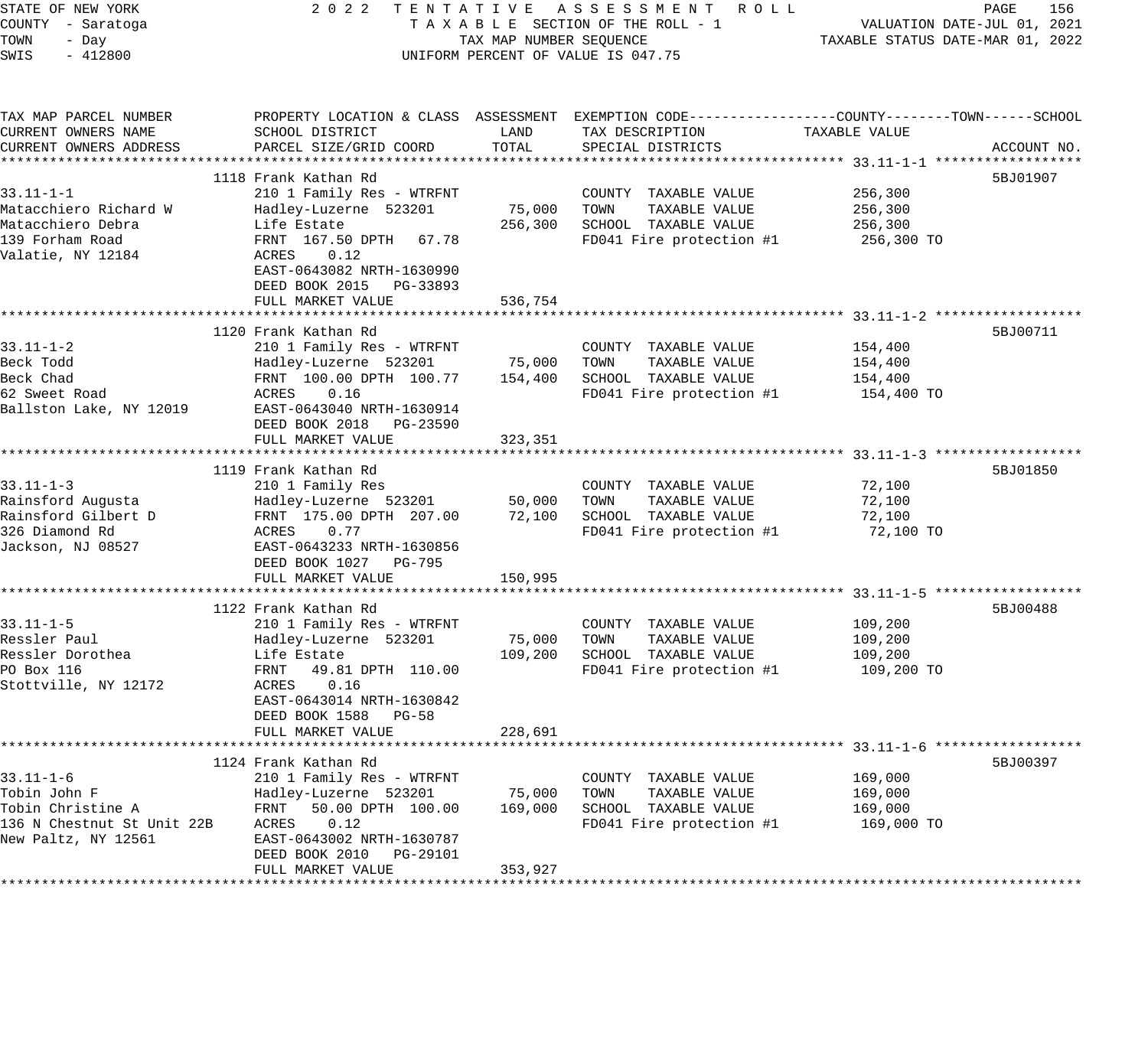| STATE OF NEW YORK<br>COUNTY - Saratoga<br>TOWN<br>- Day<br>$-412800$<br>SWIS                      | 2 0 2 2                                                                                                                                                                                             | TAX MAP NUMBER SEQUENCE      | TENTATIVE ASSESSMENT ROLL<br>TAXABLE SECTION OF THE ROLL - 1<br>UNIFORM PERCENT OF VALUE IS 047.75                                     | TAXABLE STATUS DATE-MAR 01, 2022                | PAGE<br>157<br>VALUATION DATE-JUL 01, 2021 |
|---------------------------------------------------------------------------------------------------|-----------------------------------------------------------------------------------------------------------------------------------------------------------------------------------------------------|------------------------------|----------------------------------------------------------------------------------------------------------------------------------------|-------------------------------------------------|--------------------------------------------|
| TAX MAP PARCEL NUMBER<br>CURRENT OWNERS NAME<br>CURRENT OWNERS ADDRESS                            | SCHOOL DISTRICT<br>PARCEL SIZE/GRID COORD                                                                                                                                                           | LAND<br>TOTAL                | PROPERTY LOCATION & CLASS ASSESSMENT EXEMPTION CODE---------------COUNTY-------TOWN-----SCHOOL<br>TAX DESCRIPTION<br>SPECIAL DISTRICTS | TAXABLE VALUE                                   | ACCOUNT NO.                                |
|                                                                                                   |                                                                                                                                                                                                     |                              |                                                                                                                                        |                                                 |                                            |
| 33.11-1-7<br>York Scott B<br>4 Rodney Rd<br>Scardale, NY 10583                                    | 1128 Frank Kathan Rd<br>210 1 Family Res<br>Hadley-Luzerne 523201<br>FRNT 73.97 DPTH 100.00<br>ACRES<br>0.18<br>EAST-0642987 NRTH-1630726<br>DEED BOOK 2007 PG-34932                                | 75,000<br>246,600            | COUNTY TAXABLE VALUE<br>TOWN<br>TAXABLE VALUE<br>SCHOOL TAXABLE VALUE<br>FD041 Fire protection #1                                      | 246,600<br>246,600<br>246,600<br>246,600 TO     | 5BJ02157                                   |
|                                                                                                   | FULL MARKET VALUE                                                                                                                                                                                   | 516,440                      |                                                                                                                                        |                                                 |                                            |
| 33.11-1-10<br>Pritchard Robert<br>Pritchard Ericka<br>1136 Frank Kathan Road<br>Corinth, NY 12822 | 1136 Frank Kathan Rd<br>210 1 Family Res - WTRFNT<br>Hadley-Luzerne 523201<br>FRNT 75.00 DPTH 100.00<br>ACRES<br>0.19<br>EAST-0642943 NRTH-1630554<br>DEED BOOK 2021 PG-40178<br>FULL MARKET VALUE  | 75,000<br>337,800<br>707,435 | COUNTY TAXABLE VALUE<br>TOWN<br>TAXABLE VALUE<br>SCHOOL TAXABLE VALUE<br>FD041 Fire protection #1                                      | 337,800<br>337,800<br>337,800<br>337,800 TO     | 5BJ00613                                   |
|                                                                                                   |                                                                                                                                                                                                     |                              |                                                                                                                                        |                                                 |                                            |
| $33.11 - 1 - 13$<br>Crofoot Sharon R<br>1138 Kathan Rd<br>Corinth, NY 12822                       | 1138 Frank Kathan Rd<br>210 1 Family Res - WTRFNT<br>Hadley-Luzerne 523201<br>FRNT<br>50.00 DPTH 100.00<br>0.11<br>ACRES                                                                            | 75,000<br>165,700            | 41834<br>ENH STAR<br>COUNTY TAXABLE VALUE<br>TOWN<br>TAXABLE VALUE<br>SCHOOL TAXABLE VALUE                                             | $\overline{0}$<br>165,700<br>165,700<br>115,800 | 5BJ00355<br>$\Omega$<br>49,900             |
|                                                                                                   | EAST-0642931 NRTH-1630493<br>DEED BOOK 2008 PG-7371<br>FULL MARKET VALUE                                                                                                                            | 347,016                      | FD041 Fire protection #1                                                                                                               | 165,700 TO                                      |                                            |
| 33.11-1-14<br>Piccirillo Angelo<br>Piccirillo Carol<br>1379 Cullen Ave<br>Schenectady, NY 12309   | 1140 Frank Kathan Rd<br>210 1 Family Res - WTRFNT<br>Hadley-Luzerne 523201<br>FRNT 80.00 DPTH 106.00<br>ACRES<br>0.13<br>EAST-0642918 NRTH-1630441<br>DEED BOOK 2008 PG-2650                        | 75,000<br>182,200            | COUNTY TAXABLE VALUE<br>TAXABLE VALUE<br>TOWN<br>SCHOOL TAXABLE VALUE<br>FD041 Fire protection #1                                      | 182,200<br>182,200<br>182,200<br>182,200 TO     | 5BJ00358                                   |
|                                                                                                   | FULL MARKET VALUE                                                                                                                                                                                   | 381,571                      |                                                                                                                                        |                                                 |                                            |
| $33.11 - 1 - 16$<br>Hartzog Barbara L<br>78 Villa Street<br>Rochester, NY 14606                   | 1142 Frank Kathan Rd<br>210 1 Family Res - WTRFNT<br>Hadley-Luzerne 523201<br>FRNT 110.00 DPTH 106.00<br>ACRES<br>0.23<br>EAST-0642862 NRTH-1630387<br>DEED BOOK 2018 PG-21508<br>FULL MARKET VALUE | 75,000<br>152,600<br>319,581 | COUNTY TAXABLE VALUE<br>TOWN<br>TAXABLE VALUE<br>SCHOOL TAXABLE VALUE<br>FD041 Fire protection #1                                      | 152,600<br>152,600<br>152,600<br>152,600 TO     | 5BJ00785                                   |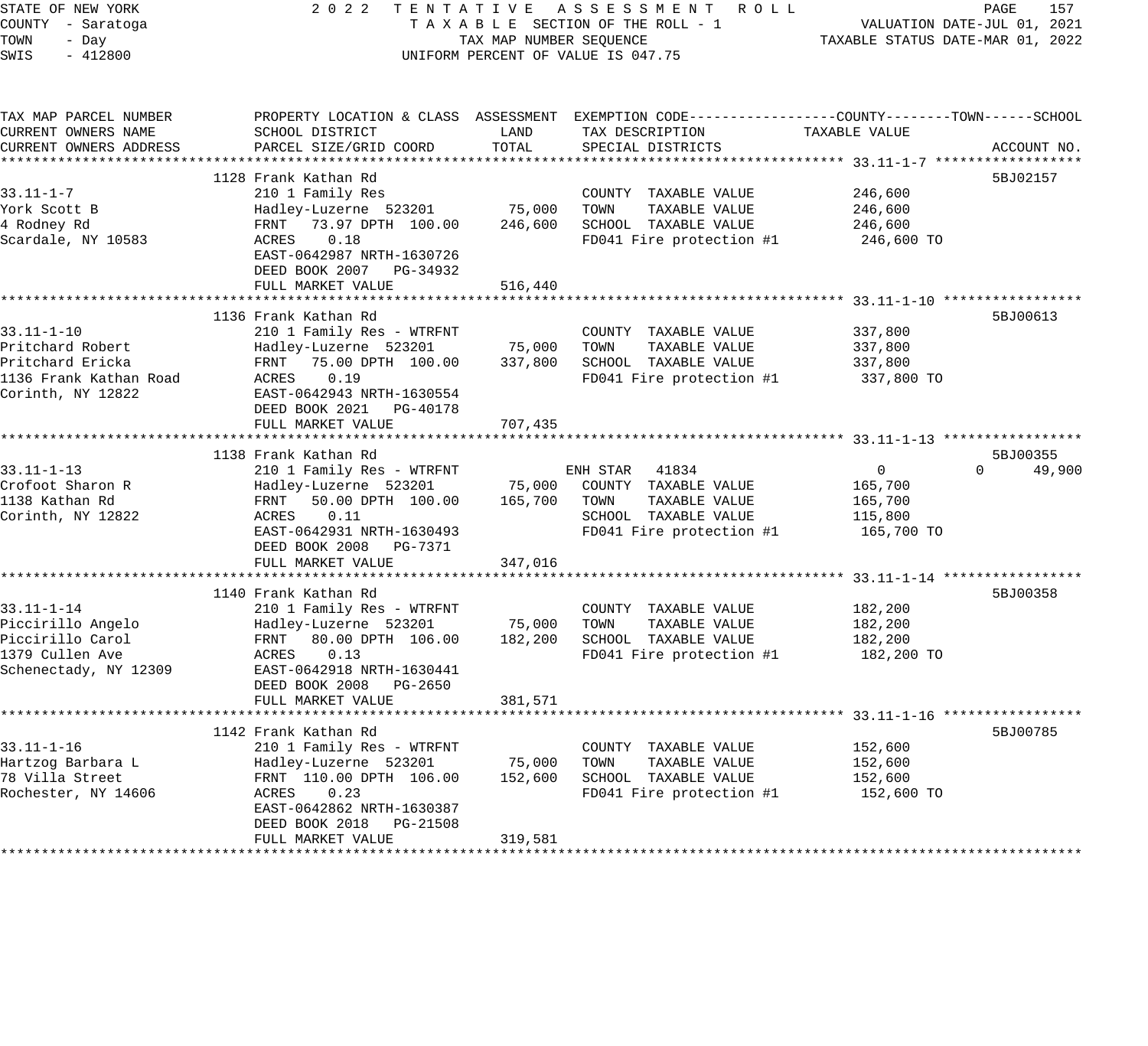| PROPERTY LOCATION & CLASS ASSESSMENT EXEMPTION CODE---------------COUNTY-------TOWN-----SCHOOL<br>TAX MAP PARCEL NUMBER<br>CURRENT OWNERS NAME<br>SCHOOL DISTRICT<br>LAND<br>TAX DESCRIPTION<br>TAXABLE VALUE<br>CURRENT OWNERS ADDRESS<br>TOTAL<br>PARCEL SIZE/GRID COORD<br>SPECIAL DISTRICTS<br>ACCOUNT NO.<br>1154 Frank Kathan Rd<br>5BJ00622<br>$33.11 - 1 - 19$<br>210 1 Family Res - WTRFNT<br>225,000<br>COUNTY TAXABLE VALUE<br>Dillon Robert Mark<br>75,000<br>TOWN<br>225,000<br>Hadley-Luzerne 523201<br>TAXABLE VALUE<br>1643 Lakestone Dr<br>225,000<br>SCHOOL TAXABLE VALUE<br>FRNT 100.00 DPTH 116.00<br>225,000<br>Trinity, FL 34655<br>0.25<br>FD041 Fire protection #1<br>ACRES<br>225,000 TO<br>EAST-0642666 NRTH-1630144<br>DEED BOOK 2014 PG-7888<br>471,204<br>FULL MARKET VALUE<br>1157 Frank Kathan Rd<br>5BJ00854<br>$33.11 - 1 - 20$<br>311 Res vac land<br>COUNTY TAXABLE VALUE<br>5,000<br>5,000<br>TAXABLE VALUE<br>5,000<br>Rynasko Joseph A<br>Hadley-Luzerne 523201<br>TOWN<br>Rynasko Theresa<br>FRNT<br>50.00 DPTH 99.88<br>5,000<br>SCHOOL TAXABLE VALUE<br>5,000<br>Michael Rynasko<br>ACRES<br>0.12<br>FD041 Fire protection #1<br>5,000 TO<br>52 Fairlawn Dr<br>EAST-0642791 NRTH-1630040<br>Latham, NY 12110<br>DEED BOOK 1383 PG-371<br>FULL MARKET VALUE<br>10,471<br>Frank Kathan Rd<br>$33.11 - 1 - 21$<br>312 Vac w/imprv - WTRFNT<br>COUNTY TAXABLE VALUE<br>23,300<br>Pieniazek James E & Barbara M Hadley-Luzerne 523201<br>18,800<br>TOWN<br>TAXABLE VALUE<br>23,300<br>Roben Andrew & Marie<br>SCHOOL TAXABLE VALUE<br>23,300<br>50% Int<br>23,300<br>1173 Kathan<br>FD041 Fire protection #1<br>FRNT<br>50.00 DPTH 110.00<br>23,300 TO<br>Corinth, NY 12822<br>0.12<br>ACRES<br>EAST-0642637 NRTH-1630074<br>DEED BOOK 2017 PG-38958<br>FULL MARKET VALUE<br>48,796<br>*************<br>*************************************33.11-1-23 *****************<br>1155 Frank Kathan Rd<br>5BJ00281<br>$33.11 - 1 - 23$<br>311 Res vac land<br>COUNTY TAXABLE VALUE<br>25,000<br>TOWN<br>TAXABLE VALUE<br>Denn Wayne<br>Hadley-Luzerne 523201<br>25,000<br>25,000<br>Denn Suzanne<br>ACRES<br>0.28<br>25,000<br>SCHOOL TAXABLE VALUE<br>25,000<br>FD041 Fire protection #1<br>1155 Kathan Rd<br>EAST-0642989 NRTH-1629925<br>25,000 TO<br>Corinth, NY 12822<br>DEED BOOK 1210 PG-353<br>FULL MARKET VALUE<br>52,356<br>5BJ00831<br>1132 Frank Kathan Rd<br>$33.11 - 1 - 25$<br>210 1 Family Res - WTRFNT<br>220,900<br>COUNTY TAXABLE VALUE<br>Fenick Evelyn M<br>75,000<br>TAXABLE VALUE<br>220,900<br>Hadley-Luzerne 523201<br>TOWN<br>1132 Kathan Road<br>FRNT 100.38 DPTH<br>220,900<br>SCHOOL TAXABLE VALUE<br>220,900<br>Corinth, NY 12822<br>FD041 Fire protection #1<br>ACRES<br>0.23<br>220,900 TO<br>EAST-0642969 NRTH-1630634<br>DEED BOOK 2020<br>PG-31303<br>FULL MARKET VALUE<br>462,618 | STATE OF NEW YORK<br>COUNTY - Saratoga<br>TOWN<br>- Day<br>SWIS<br>$-412800$ | 2022<br>TENTATIVE ASSESSMENT ROLL<br>TAXABLE SECTION OF THE ROLL - 1<br>TAX MAP NUMBER SEQUENCE<br>UNIFORM PERCENT OF VALUE IS 047.75 | PAGE<br>158<br>VALUATION DATE-JUL 01, 2021<br>TAXABLE STATUS DATE-MAR 01, 2022 |  |  |
|------------------------------------------------------------------------------------------------------------------------------------------------------------------------------------------------------------------------------------------------------------------------------------------------------------------------------------------------------------------------------------------------------------------------------------------------------------------------------------------------------------------------------------------------------------------------------------------------------------------------------------------------------------------------------------------------------------------------------------------------------------------------------------------------------------------------------------------------------------------------------------------------------------------------------------------------------------------------------------------------------------------------------------------------------------------------------------------------------------------------------------------------------------------------------------------------------------------------------------------------------------------------------------------------------------------------------------------------------------------------------------------------------------------------------------------------------------------------------------------------------------------------------------------------------------------------------------------------------------------------------------------------------------------------------------------------------------------------------------------------------------------------------------------------------------------------------------------------------------------------------------------------------------------------------------------------------------------------------------------------------------------------------------------------------------------------------------------------------------------------------------------------------------------------------------------------------------------------------------------------------------------------------------------------------------------------------------------------------------------------------------------------------------------------------------------------------------------------------------------------------------------------------------------------------------------------------------------------------------------------------------------------------------------------------------------------------------------------------------------------------------------------------------------------------------------------------------------------------|------------------------------------------------------------------------------|---------------------------------------------------------------------------------------------------------------------------------------|--------------------------------------------------------------------------------|--|--|
|                                                                                                                                                                                                                                                                                                                                                                                                                                                                                                                                                                                                                                                                                                                                                                                                                                                                                                                                                                                                                                                                                                                                                                                                                                                                                                                                                                                                                                                                                                                                                                                                                                                                                                                                                                                                                                                                                                                                                                                                                                                                                                                                                                                                                                                                                                                                                                                                                                                                                                                                                                                                                                                                                                                                                                                                                                                      |                                                                              |                                                                                                                                       |                                                                                |  |  |
|                                                                                                                                                                                                                                                                                                                                                                                                                                                                                                                                                                                                                                                                                                                                                                                                                                                                                                                                                                                                                                                                                                                                                                                                                                                                                                                                                                                                                                                                                                                                                                                                                                                                                                                                                                                                                                                                                                                                                                                                                                                                                                                                                                                                                                                                                                                                                                                                                                                                                                                                                                                                                                                                                                                                                                                                                                                      |                                                                              |                                                                                                                                       |                                                                                |  |  |
|                                                                                                                                                                                                                                                                                                                                                                                                                                                                                                                                                                                                                                                                                                                                                                                                                                                                                                                                                                                                                                                                                                                                                                                                                                                                                                                                                                                                                                                                                                                                                                                                                                                                                                                                                                                                                                                                                                                                                                                                                                                                                                                                                                                                                                                                                                                                                                                                                                                                                                                                                                                                                                                                                                                                                                                                                                                      |                                                                              |                                                                                                                                       |                                                                                |  |  |
|                                                                                                                                                                                                                                                                                                                                                                                                                                                                                                                                                                                                                                                                                                                                                                                                                                                                                                                                                                                                                                                                                                                                                                                                                                                                                                                                                                                                                                                                                                                                                                                                                                                                                                                                                                                                                                                                                                                                                                                                                                                                                                                                                                                                                                                                                                                                                                                                                                                                                                                                                                                                                                                                                                                                                                                                                                                      |                                                                              |                                                                                                                                       |                                                                                |  |  |
|                                                                                                                                                                                                                                                                                                                                                                                                                                                                                                                                                                                                                                                                                                                                                                                                                                                                                                                                                                                                                                                                                                                                                                                                                                                                                                                                                                                                                                                                                                                                                                                                                                                                                                                                                                                                                                                                                                                                                                                                                                                                                                                                                                                                                                                                                                                                                                                                                                                                                                                                                                                                                                                                                                                                                                                                                                                      |                                                                              |                                                                                                                                       |                                                                                |  |  |
|                                                                                                                                                                                                                                                                                                                                                                                                                                                                                                                                                                                                                                                                                                                                                                                                                                                                                                                                                                                                                                                                                                                                                                                                                                                                                                                                                                                                                                                                                                                                                                                                                                                                                                                                                                                                                                                                                                                                                                                                                                                                                                                                                                                                                                                                                                                                                                                                                                                                                                                                                                                                                                                                                                                                                                                                                                                      |                                                                              |                                                                                                                                       |                                                                                |  |  |
|                                                                                                                                                                                                                                                                                                                                                                                                                                                                                                                                                                                                                                                                                                                                                                                                                                                                                                                                                                                                                                                                                                                                                                                                                                                                                                                                                                                                                                                                                                                                                                                                                                                                                                                                                                                                                                                                                                                                                                                                                                                                                                                                                                                                                                                                                                                                                                                                                                                                                                                                                                                                                                                                                                                                                                                                                                                      |                                                                              |                                                                                                                                       |                                                                                |  |  |
|                                                                                                                                                                                                                                                                                                                                                                                                                                                                                                                                                                                                                                                                                                                                                                                                                                                                                                                                                                                                                                                                                                                                                                                                                                                                                                                                                                                                                                                                                                                                                                                                                                                                                                                                                                                                                                                                                                                                                                                                                                                                                                                                                                                                                                                                                                                                                                                                                                                                                                                                                                                                                                                                                                                                                                                                                                                      |                                                                              |                                                                                                                                       |                                                                                |  |  |
|                                                                                                                                                                                                                                                                                                                                                                                                                                                                                                                                                                                                                                                                                                                                                                                                                                                                                                                                                                                                                                                                                                                                                                                                                                                                                                                                                                                                                                                                                                                                                                                                                                                                                                                                                                                                                                                                                                                                                                                                                                                                                                                                                                                                                                                                                                                                                                                                                                                                                                                                                                                                                                                                                                                                                                                                                                                      |                                                                              |                                                                                                                                       |                                                                                |  |  |
|                                                                                                                                                                                                                                                                                                                                                                                                                                                                                                                                                                                                                                                                                                                                                                                                                                                                                                                                                                                                                                                                                                                                                                                                                                                                                                                                                                                                                                                                                                                                                                                                                                                                                                                                                                                                                                                                                                                                                                                                                                                                                                                                                                                                                                                                                                                                                                                                                                                                                                                                                                                                                                                                                                                                                                                                                                                      |                                                                              |                                                                                                                                       |                                                                                |  |  |
|                                                                                                                                                                                                                                                                                                                                                                                                                                                                                                                                                                                                                                                                                                                                                                                                                                                                                                                                                                                                                                                                                                                                                                                                                                                                                                                                                                                                                                                                                                                                                                                                                                                                                                                                                                                                                                                                                                                                                                                                                                                                                                                                                                                                                                                                                                                                                                                                                                                                                                                                                                                                                                                                                                                                                                                                                                                      |                                                                              |                                                                                                                                       |                                                                                |  |  |
|                                                                                                                                                                                                                                                                                                                                                                                                                                                                                                                                                                                                                                                                                                                                                                                                                                                                                                                                                                                                                                                                                                                                                                                                                                                                                                                                                                                                                                                                                                                                                                                                                                                                                                                                                                                                                                                                                                                                                                                                                                                                                                                                                                                                                                                                                                                                                                                                                                                                                                                                                                                                                                                                                                                                                                                                                                                      |                                                                              |                                                                                                                                       |                                                                                |  |  |
|                                                                                                                                                                                                                                                                                                                                                                                                                                                                                                                                                                                                                                                                                                                                                                                                                                                                                                                                                                                                                                                                                                                                                                                                                                                                                                                                                                                                                                                                                                                                                                                                                                                                                                                                                                                                                                                                                                                                                                                                                                                                                                                                                                                                                                                                                                                                                                                                                                                                                                                                                                                                                                                                                                                                                                                                                                                      |                                                                              |                                                                                                                                       |                                                                                |  |  |
|                                                                                                                                                                                                                                                                                                                                                                                                                                                                                                                                                                                                                                                                                                                                                                                                                                                                                                                                                                                                                                                                                                                                                                                                                                                                                                                                                                                                                                                                                                                                                                                                                                                                                                                                                                                                                                                                                                                                                                                                                                                                                                                                                                                                                                                                                                                                                                                                                                                                                                                                                                                                                                                                                                                                                                                                                                                      |                                                                              |                                                                                                                                       |                                                                                |  |  |
|                                                                                                                                                                                                                                                                                                                                                                                                                                                                                                                                                                                                                                                                                                                                                                                                                                                                                                                                                                                                                                                                                                                                                                                                                                                                                                                                                                                                                                                                                                                                                                                                                                                                                                                                                                                                                                                                                                                                                                                                                                                                                                                                                                                                                                                                                                                                                                                                                                                                                                                                                                                                                                                                                                                                                                                                                                                      |                                                                              |                                                                                                                                       |                                                                                |  |  |
|                                                                                                                                                                                                                                                                                                                                                                                                                                                                                                                                                                                                                                                                                                                                                                                                                                                                                                                                                                                                                                                                                                                                                                                                                                                                                                                                                                                                                                                                                                                                                                                                                                                                                                                                                                                                                                                                                                                                                                                                                                                                                                                                                                                                                                                                                                                                                                                                                                                                                                                                                                                                                                                                                                                                                                                                                                                      |                                                                              |                                                                                                                                       |                                                                                |  |  |
|                                                                                                                                                                                                                                                                                                                                                                                                                                                                                                                                                                                                                                                                                                                                                                                                                                                                                                                                                                                                                                                                                                                                                                                                                                                                                                                                                                                                                                                                                                                                                                                                                                                                                                                                                                                                                                                                                                                                                                                                                                                                                                                                                                                                                                                                                                                                                                                                                                                                                                                                                                                                                                                                                                                                                                                                                                                      |                                                                              |                                                                                                                                       |                                                                                |  |  |
|                                                                                                                                                                                                                                                                                                                                                                                                                                                                                                                                                                                                                                                                                                                                                                                                                                                                                                                                                                                                                                                                                                                                                                                                                                                                                                                                                                                                                                                                                                                                                                                                                                                                                                                                                                                                                                                                                                                                                                                                                                                                                                                                                                                                                                                                                                                                                                                                                                                                                                                                                                                                                                                                                                                                                                                                                                                      |                                                                              |                                                                                                                                       |                                                                                |  |  |
|                                                                                                                                                                                                                                                                                                                                                                                                                                                                                                                                                                                                                                                                                                                                                                                                                                                                                                                                                                                                                                                                                                                                                                                                                                                                                                                                                                                                                                                                                                                                                                                                                                                                                                                                                                                                                                                                                                                                                                                                                                                                                                                                                                                                                                                                                                                                                                                                                                                                                                                                                                                                                                                                                                                                                                                                                                                      |                                                                              |                                                                                                                                       |                                                                                |  |  |
|                                                                                                                                                                                                                                                                                                                                                                                                                                                                                                                                                                                                                                                                                                                                                                                                                                                                                                                                                                                                                                                                                                                                                                                                                                                                                                                                                                                                                                                                                                                                                                                                                                                                                                                                                                                                                                                                                                                                                                                                                                                                                                                                                                                                                                                                                                                                                                                                                                                                                                                                                                                                                                                                                                                                                                                                                                                      |                                                                              |                                                                                                                                       |                                                                                |  |  |
|                                                                                                                                                                                                                                                                                                                                                                                                                                                                                                                                                                                                                                                                                                                                                                                                                                                                                                                                                                                                                                                                                                                                                                                                                                                                                                                                                                                                                                                                                                                                                                                                                                                                                                                                                                                                                                                                                                                                                                                                                                                                                                                                                                                                                                                                                                                                                                                                                                                                                                                                                                                                                                                                                                                                                                                                                                                      |                                                                              |                                                                                                                                       |                                                                                |  |  |
|                                                                                                                                                                                                                                                                                                                                                                                                                                                                                                                                                                                                                                                                                                                                                                                                                                                                                                                                                                                                                                                                                                                                                                                                                                                                                                                                                                                                                                                                                                                                                                                                                                                                                                                                                                                                                                                                                                                                                                                                                                                                                                                                                                                                                                                                                                                                                                                                                                                                                                                                                                                                                                                                                                                                                                                                                                                      |                                                                              |                                                                                                                                       |                                                                                |  |  |
|                                                                                                                                                                                                                                                                                                                                                                                                                                                                                                                                                                                                                                                                                                                                                                                                                                                                                                                                                                                                                                                                                                                                                                                                                                                                                                                                                                                                                                                                                                                                                                                                                                                                                                                                                                                                                                                                                                                                                                                                                                                                                                                                                                                                                                                                                                                                                                                                                                                                                                                                                                                                                                                                                                                                                                                                                                                      |                                                                              |                                                                                                                                       |                                                                                |  |  |
|                                                                                                                                                                                                                                                                                                                                                                                                                                                                                                                                                                                                                                                                                                                                                                                                                                                                                                                                                                                                                                                                                                                                                                                                                                                                                                                                                                                                                                                                                                                                                                                                                                                                                                                                                                                                                                                                                                                                                                                                                                                                                                                                                                                                                                                                                                                                                                                                                                                                                                                                                                                                                                                                                                                                                                                                                                                      |                                                                              |                                                                                                                                       |                                                                                |  |  |
|                                                                                                                                                                                                                                                                                                                                                                                                                                                                                                                                                                                                                                                                                                                                                                                                                                                                                                                                                                                                                                                                                                                                                                                                                                                                                                                                                                                                                                                                                                                                                                                                                                                                                                                                                                                                                                                                                                                                                                                                                                                                                                                                                                                                                                                                                                                                                                                                                                                                                                                                                                                                                                                                                                                                                                                                                                                      |                                                                              |                                                                                                                                       |                                                                                |  |  |
|                                                                                                                                                                                                                                                                                                                                                                                                                                                                                                                                                                                                                                                                                                                                                                                                                                                                                                                                                                                                                                                                                                                                                                                                                                                                                                                                                                                                                                                                                                                                                                                                                                                                                                                                                                                                                                                                                                                                                                                                                                                                                                                                                                                                                                                                                                                                                                                                                                                                                                                                                                                                                                                                                                                                                                                                                                                      |                                                                              |                                                                                                                                       |                                                                                |  |  |
|                                                                                                                                                                                                                                                                                                                                                                                                                                                                                                                                                                                                                                                                                                                                                                                                                                                                                                                                                                                                                                                                                                                                                                                                                                                                                                                                                                                                                                                                                                                                                                                                                                                                                                                                                                                                                                                                                                                                                                                                                                                                                                                                                                                                                                                                                                                                                                                                                                                                                                                                                                                                                                                                                                                                                                                                                                                      |                                                                              |                                                                                                                                       |                                                                                |  |  |
|                                                                                                                                                                                                                                                                                                                                                                                                                                                                                                                                                                                                                                                                                                                                                                                                                                                                                                                                                                                                                                                                                                                                                                                                                                                                                                                                                                                                                                                                                                                                                                                                                                                                                                                                                                                                                                                                                                                                                                                                                                                                                                                                                                                                                                                                                                                                                                                                                                                                                                                                                                                                                                                                                                                                                                                                                                                      |                                                                              |                                                                                                                                       |                                                                                |  |  |
|                                                                                                                                                                                                                                                                                                                                                                                                                                                                                                                                                                                                                                                                                                                                                                                                                                                                                                                                                                                                                                                                                                                                                                                                                                                                                                                                                                                                                                                                                                                                                                                                                                                                                                                                                                                                                                                                                                                                                                                                                                                                                                                                                                                                                                                                                                                                                                                                                                                                                                                                                                                                                                                                                                                                                                                                                                                      |                                                                              |                                                                                                                                       |                                                                                |  |  |
|                                                                                                                                                                                                                                                                                                                                                                                                                                                                                                                                                                                                                                                                                                                                                                                                                                                                                                                                                                                                                                                                                                                                                                                                                                                                                                                                                                                                                                                                                                                                                                                                                                                                                                                                                                                                                                                                                                                                                                                                                                                                                                                                                                                                                                                                                                                                                                                                                                                                                                                                                                                                                                                                                                                                                                                                                                                      |                                                                              |                                                                                                                                       |                                                                                |  |  |
|                                                                                                                                                                                                                                                                                                                                                                                                                                                                                                                                                                                                                                                                                                                                                                                                                                                                                                                                                                                                                                                                                                                                                                                                                                                                                                                                                                                                                                                                                                                                                                                                                                                                                                                                                                                                                                                                                                                                                                                                                                                                                                                                                                                                                                                                                                                                                                                                                                                                                                                                                                                                                                                                                                                                                                                                                                                      |                                                                              |                                                                                                                                       |                                                                                |  |  |
|                                                                                                                                                                                                                                                                                                                                                                                                                                                                                                                                                                                                                                                                                                                                                                                                                                                                                                                                                                                                                                                                                                                                                                                                                                                                                                                                                                                                                                                                                                                                                                                                                                                                                                                                                                                                                                                                                                                                                                                                                                                                                                                                                                                                                                                                                                                                                                                                                                                                                                                                                                                                                                                                                                                                                                                                                                                      |                                                                              |                                                                                                                                       |                                                                                |  |  |
|                                                                                                                                                                                                                                                                                                                                                                                                                                                                                                                                                                                                                                                                                                                                                                                                                                                                                                                                                                                                                                                                                                                                                                                                                                                                                                                                                                                                                                                                                                                                                                                                                                                                                                                                                                                                                                                                                                                                                                                                                                                                                                                                                                                                                                                                                                                                                                                                                                                                                                                                                                                                                                                                                                                                                                                                                                                      |                                                                              |                                                                                                                                       |                                                                                |  |  |
|                                                                                                                                                                                                                                                                                                                                                                                                                                                                                                                                                                                                                                                                                                                                                                                                                                                                                                                                                                                                                                                                                                                                                                                                                                                                                                                                                                                                                                                                                                                                                                                                                                                                                                                                                                                                                                                                                                                                                                                                                                                                                                                                                                                                                                                                                                                                                                                                                                                                                                                                                                                                                                                                                                                                                                                                                                                      |                                                                              |                                                                                                                                       |                                                                                |  |  |
|                                                                                                                                                                                                                                                                                                                                                                                                                                                                                                                                                                                                                                                                                                                                                                                                                                                                                                                                                                                                                                                                                                                                                                                                                                                                                                                                                                                                                                                                                                                                                                                                                                                                                                                                                                                                                                                                                                                                                                                                                                                                                                                                                                                                                                                                                                                                                                                                                                                                                                                                                                                                                                                                                                                                                                                                                                                      |                                                                              |                                                                                                                                       |                                                                                |  |  |
|                                                                                                                                                                                                                                                                                                                                                                                                                                                                                                                                                                                                                                                                                                                                                                                                                                                                                                                                                                                                                                                                                                                                                                                                                                                                                                                                                                                                                                                                                                                                                                                                                                                                                                                                                                                                                                                                                                                                                                                                                                                                                                                                                                                                                                                                                                                                                                                                                                                                                                                                                                                                                                                                                                                                                                                                                                                      |                                                                              |                                                                                                                                       |                                                                                |  |  |
|                                                                                                                                                                                                                                                                                                                                                                                                                                                                                                                                                                                                                                                                                                                                                                                                                                                                                                                                                                                                                                                                                                                                                                                                                                                                                                                                                                                                                                                                                                                                                                                                                                                                                                                                                                                                                                                                                                                                                                                                                                                                                                                                                                                                                                                                                                                                                                                                                                                                                                                                                                                                                                                                                                                                                                                                                                                      |                                                                              |                                                                                                                                       |                                                                                |  |  |
|                                                                                                                                                                                                                                                                                                                                                                                                                                                                                                                                                                                                                                                                                                                                                                                                                                                                                                                                                                                                                                                                                                                                                                                                                                                                                                                                                                                                                                                                                                                                                                                                                                                                                                                                                                                                                                                                                                                                                                                                                                                                                                                                                                                                                                                                                                                                                                                                                                                                                                                                                                                                                                                                                                                                                                                                                                                      |                                                                              |                                                                                                                                       |                                                                                |  |  |
|                                                                                                                                                                                                                                                                                                                                                                                                                                                                                                                                                                                                                                                                                                                                                                                                                                                                                                                                                                                                                                                                                                                                                                                                                                                                                                                                                                                                                                                                                                                                                                                                                                                                                                                                                                                                                                                                                                                                                                                                                                                                                                                                                                                                                                                                                                                                                                                                                                                                                                                                                                                                                                                                                                                                                                                                                                                      |                                                                              |                                                                                                                                       |                                                                                |  |  |
|                                                                                                                                                                                                                                                                                                                                                                                                                                                                                                                                                                                                                                                                                                                                                                                                                                                                                                                                                                                                                                                                                                                                                                                                                                                                                                                                                                                                                                                                                                                                                                                                                                                                                                                                                                                                                                                                                                                                                                                                                                                                                                                                                                                                                                                                                                                                                                                                                                                                                                                                                                                                                                                                                                                                                                                                                                                      |                                                                              |                                                                                                                                       |                                                                                |  |  |
|                                                                                                                                                                                                                                                                                                                                                                                                                                                                                                                                                                                                                                                                                                                                                                                                                                                                                                                                                                                                                                                                                                                                                                                                                                                                                                                                                                                                                                                                                                                                                                                                                                                                                                                                                                                                                                                                                                                                                                                                                                                                                                                                                                                                                                                                                                                                                                                                                                                                                                                                                                                                                                                                                                                                                                                                                                                      |                                                                              |                                                                                                                                       |                                                                                |  |  |
|                                                                                                                                                                                                                                                                                                                                                                                                                                                                                                                                                                                                                                                                                                                                                                                                                                                                                                                                                                                                                                                                                                                                                                                                                                                                                                                                                                                                                                                                                                                                                                                                                                                                                                                                                                                                                                                                                                                                                                                                                                                                                                                                                                                                                                                                                                                                                                                                                                                                                                                                                                                                                                                                                                                                                                                                                                                      |                                                                              |                                                                                                                                       |                                                                                |  |  |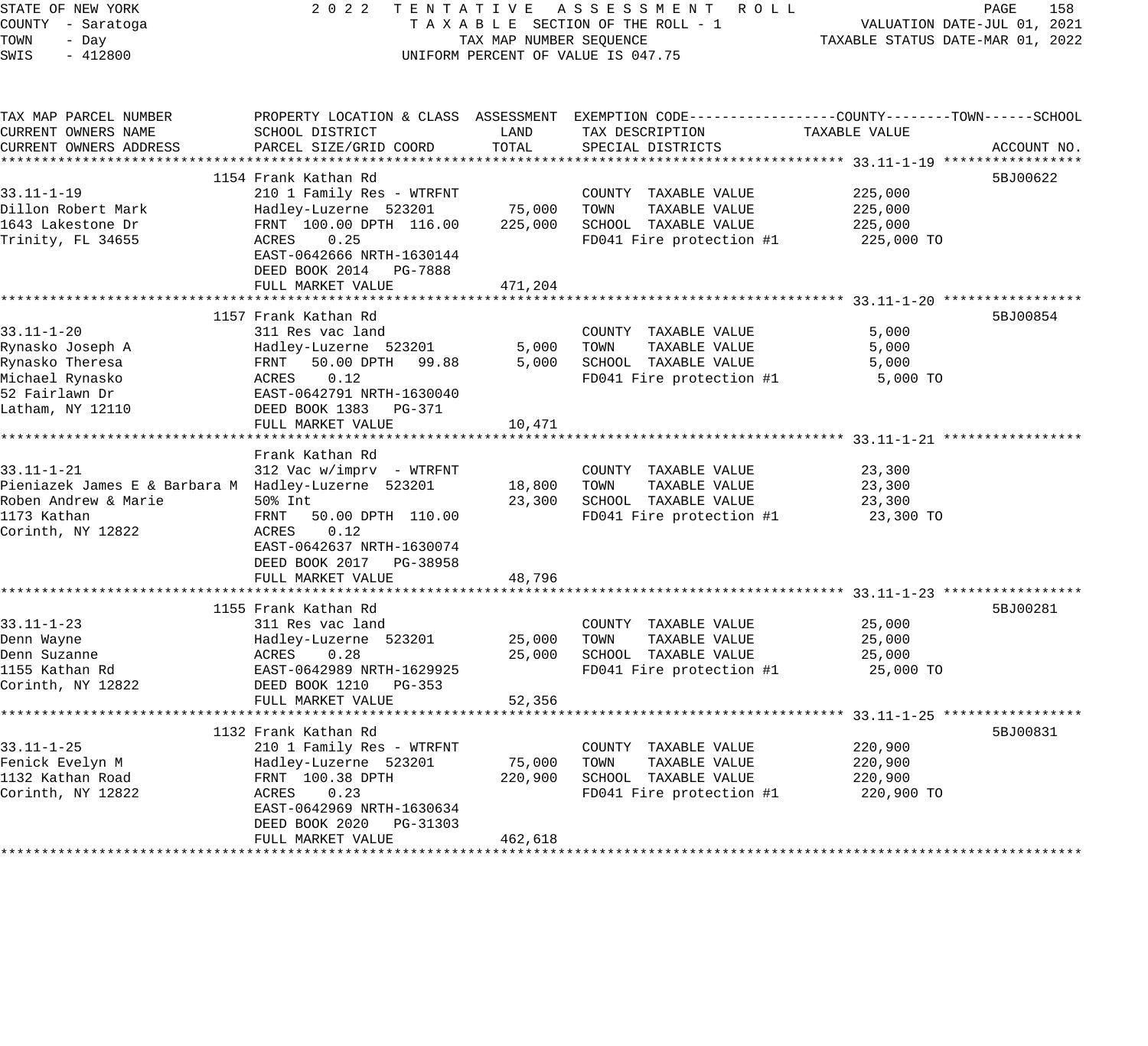| STATE OF NEW YORK<br>COUNTY - Saratoga<br>TOWN<br>- Day<br>SWIS<br>$-412800$ | 2 0 2 2                                       | TAX MAP NUMBER SEQUENCE | TENTATIVE ASSESSMENT ROLL<br>TAXABLE SECTION OF THE ROLL - 1<br>UNIFORM PERCENT OF VALUE IS 047.75 |                | PAGE<br>159<br>VALUATION DATE-JUL 01, 2021<br>TAXABLE STATUS DATE-MAR 01, 2022 |
|------------------------------------------------------------------------------|-----------------------------------------------|-------------------------|----------------------------------------------------------------------------------------------------|----------------|--------------------------------------------------------------------------------|
| TAX MAP PARCEL NUMBER                                                        |                                               |                         | PROPERTY LOCATION & CLASS ASSESSMENT EXEMPTION CODE---------------COUNTY-------TOWN------SCHOOL    |                |                                                                                |
| CURRENT OWNERS NAME<br>CURRENT OWNERS ADDRESS                                | SCHOOL DISTRICT<br>PARCEL SIZE/GRID COORD     | LAND<br>TOTAL           | TAX DESCRIPTION<br>SPECIAL DISTRICTS                                                               | TAXABLE VALUE  | ACCOUNT NO.                                                                    |
|                                                                              |                                               |                         |                                                                                                    |                |                                                                                |
|                                                                              | 1155 Frank Kathan Rd                          |                         |                                                                                                    |                |                                                                                |
| $33.11 - 1 - 27$                                                             | 210 1 Family Res                              |                         | 41854<br>BAS STAR                                                                                  | $\overline{0}$ | 19,990<br>0                                                                    |
| Denn Wayne R                                                                 | Hadley-Luzerne 523201                         | 51,100                  | COUNTY TAXABLE VALUE                                                                               | 250,500        |                                                                                |
| Denn Suzanne                                                                 | Lot $24 \& 26$ Joined                         | 250,500                 | TAXABLE VALUE<br>TOWN                                                                              | 250,500        |                                                                                |
| 1155 Kathan Rd                                                               | FRNT 181.94 DPTH                              |                         | SCHOOL TAXABLE VALUE                                                                               | 230,510        |                                                                                |
| Corinth, NY 12822                                                            | 3.10<br>ACRES                                 |                         | FD041 Fire protection #1                                                                           | 250,500 TO     |                                                                                |
|                                                                              | EAST-0642871 NRTH-1629896                     |                         |                                                                                                    |                |                                                                                |
|                                                                              | DEED BOOK 1391<br>PG-221                      |                         |                                                                                                    |                |                                                                                |
|                                                                              | FULL MARKET VALUE                             | 524,607                 |                                                                                                    |                |                                                                                |
|                                                                              | 1150 Frank Kathan Rd                          |                         |                                                                                                    |                | 5BJ01937                                                                       |
| $33.11 - 1 - 28$                                                             | 210 1 Family Res - WTRFNT                     |                         | ENH STAR<br>41834                                                                                  | 0              | 49,900<br>$\Omega$                                                             |
| Davidson Jennifer                                                            | Hadley-Luzerne 523201                         | 93,750                  | COUNTY TAXABLE VALUE                                                                               | 380,900        |                                                                                |
| 96 Pleasant Street                                                           | David & Jean A Davidson I                     | 380,900                 | TOWN<br>TAXABLE VALUE                                                                              | 380,900        |                                                                                |
| Cambridge, MA 02139                                                          | Trust 10/18/2019                              |                         | SCHOOL TAXABLE VALUE                                                                               | 331,000        |                                                                                |
|                                                                              | FRNT 198.30 DPTH 120.00                       |                         | FD041 Fire protection #1                                                                           | 380,900 TO     |                                                                                |
|                                                                              | ACRES<br>0.52                                 |                         |                                                                                                    |                |                                                                                |
|                                                                              | EAST-0642749 NRTH-1630280                     |                         |                                                                                                    |                |                                                                                |
|                                                                              | DEED BOOK 2019 PG-32901                       |                         |                                                                                                    |                |                                                                                |
|                                                                              | FULL MARKET VALUE                             | 797,696                 |                                                                                                    |                |                                                                                |
|                                                                              |                                               |                         |                                                                                                    |                |                                                                                |
| $33.11 - 1 - 29$                                                             | 31 Cameron Rd                                 |                         |                                                                                                    | 0              | 5BJ02332<br>19,990<br>$\Omega$                                                 |
| Hobday Gordon L                                                              | 210 1 Family Res<br>Hadley-Luzerne 523201     | 50,000                  | BAS STAR<br>41854<br>COUNTY TAXABLE VALUE                                                          | 181,650        |                                                                                |
| Hobday Carol A                                                               | Lot 1                                         | 181,650                 | TAXABLE VALUE<br>TOWN                                                                              | 181,650        |                                                                                |
| 31 Cameron Rd                                                                | ACRES<br>0.86                                 |                         | SCHOOL TAXABLE VALUE                                                                               | 161,660        |                                                                                |
| Corinth, NY 12822                                                            | EAST-0643412 NRTH-1630694                     |                         | FD041 Fire protection #1                                                                           | 181,650 TO     |                                                                                |
|                                                                              | DEED BOOK 1486<br>PG-141                      |                         |                                                                                                    |                |                                                                                |
|                                                                              | FULL MARKET VALUE                             | 380,419                 |                                                                                                    |                |                                                                                |
|                                                                              |                                               |                         |                                                                                                    |                |                                                                                |
|                                                                              | Frank Kathan Rd                               |                         |                                                                                                    |                | 5BJ00296                                                                       |
| $33.11 - 1 - 30$                                                             | 311 Res vac land                              |                         | COUNTY TAXABLE VALUE                                                                               | 25,000         |                                                                                |
| Roben Andrew                                                                 | Hadley-Luzerne 523201                         | 25,000                  | TAXABLE VALUE<br>TOWN                                                                              | 25,000         |                                                                                |
| 1137 Kathan Rd                                                               | FRNT<br>97.00 DPTH 100.17                     | 25,000                  | SCHOOL TAXABLE VALUE                                                                               | 25,000         |                                                                                |
| Corinth, NY 12822                                                            | ACRES<br>1.21                                 |                         | FD041 Fire protection #1                                                                           | 25,000 TO      |                                                                                |
|                                                                              | EAST-0643142 NRTH-1630267                     |                         |                                                                                                    |                |                                                                                |
|                                                                              | DEED BOOK 1576<br>PG-312<br>FULL MARKET VALUE | 52,356                  |                                                                                                    |                |                                                                                |
|                                                                              |                                               |                         |                                                                                                    |                |                                                                                |
|                                                                              | 1160 Frank Kathan Rd                          |                         |                                                                                                    |                | 5BJ00357                                                                       |
| 33.11-2-2.1                                                                  | 210 1 Family Res - WTRFNT                     |                         | TAXABLE VALUE<br>COUNTY                                                                            | 198,800        |                                                                                |
| Schroeder Norma                                                              | Hadley-Luzerne 523201                         | 75,000                  | TOWN<br>TAXABLE VALUE                                                                              | 198,800        |                                                                                |
| 240 Freemont St                                                              | 70.00 DPTH<br>FRNT                            | 198,800                 | SCHOOL<br>TAXABLE VALUE                                                                            | 198,800        |                                                                                |
| Peekskill, NY 10566                                                          | 0.18<br>ACRES                                 |                         | FD041 Fire protection #1                                                                           | 198,800 TO     |                                                                                |
|                                                                              | EAST-0642600 NRTH-1630016                     |                         |                                                                                                    |                |                                                                                |
|                                                                              | DEED BOOK 2014<br>PG-6112                     |                         |                                                                                                    |                |                                                                                |
|                                                                              | FULL MARKET VALUE                             | 416,335                 |                                                                                                    |                |                                                                                |
|                                                                              | ***********************                       |                         |                                                                                                    |                |                                                                                |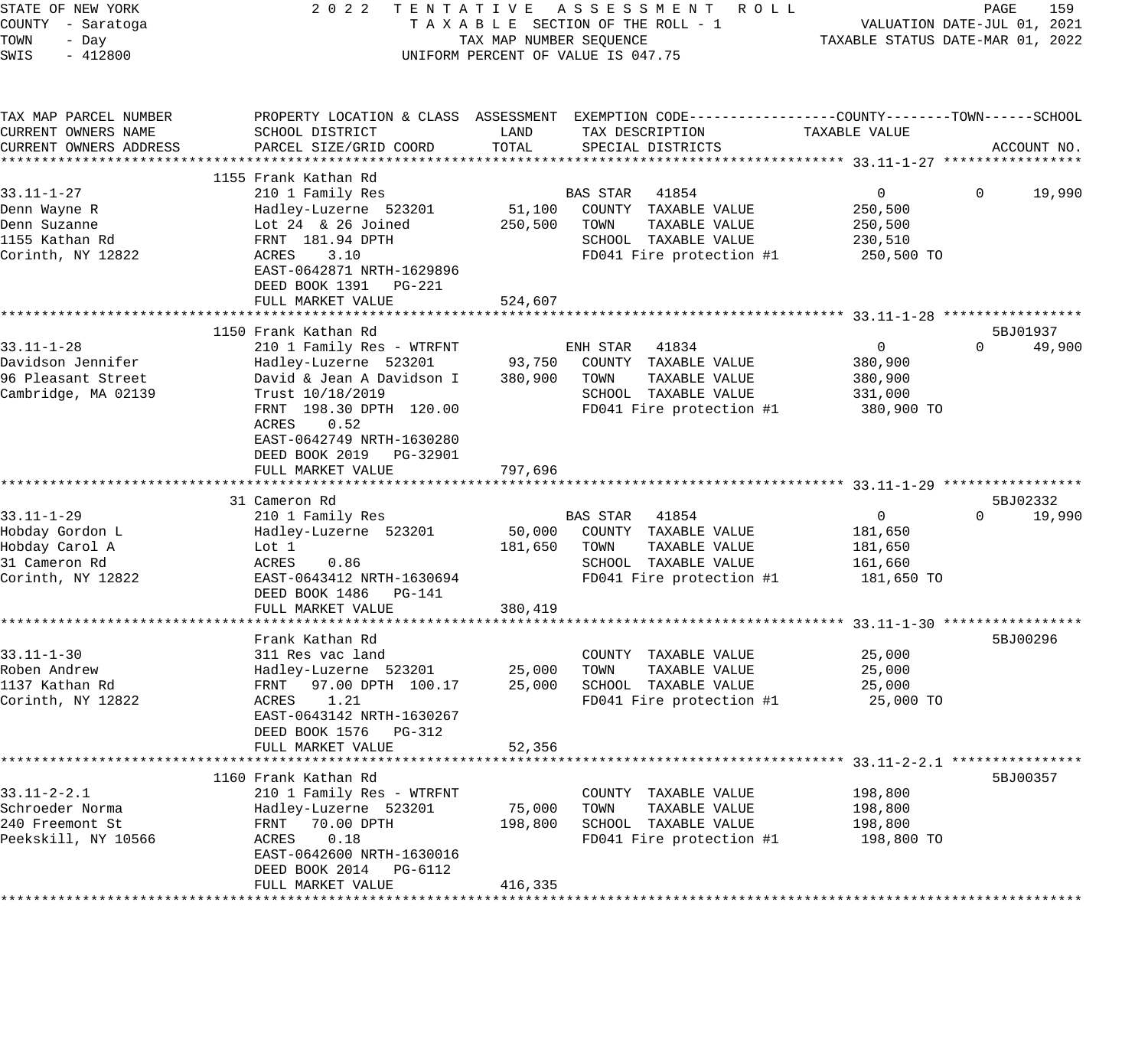| STATE OF NEW YORK         | 2 0 2 2<br>TENTATIVE                                    |                         | ASSESSMENT ROLL                                              |                                                         | PAGE<br>160 |
|---------------------------|---------------------------------------------------------|-------------------------|--------------------------------------------------------------|---------------------------------------------------------|-------------|
| COUNTY - Saratoga         |                                                         |                         | TAXABLE SECTION OF THE ROLL - 1                              | VALUATION DATE-JUL 01, 2021                             |             |
| TOWN<br>- Day             |                                                         | TAX MAP NUMBER SEQUENCE |                                                              | TAXABLE STATUS DATE-MAR 01, 2022                        |             |
| SWIS<br>$-412800$         |                                                         |                         | UNIFORM PERCENT OF VALUE IS 047.75                           |                                                         |             |
|                           |                                                         |                         |                                                              |                                                         |             |
| TAX MAP PARCEL NUMBER     | PROPERTY LOCATION & CLASS ASSESSMENT                    |                         | EXEMPTION CODE-----------------COUNTY-------TOWN------SCHOOL |                                                         |             |
| CURRENT OWNERS NAME       | SCHOOL DISTRICT                                         | LAND                    | TAX DESCRIPTION                                              | TAXABLE VALUE                                           |             |
| CURRENT OWNERS ADDRESS    | PARCEL SIZE/GRID COORD                                  | TOTAL                   | SPECIAL DISTRICTS                                            |                                                         | ACCOUNT NO. |
|                           |                                                         |                         |                                                              |                                                         |             |
|                           | Frank Kathan Rd                                         |                         |                                                              |                                                         |             |
| $33.11 - 2 - 2.2$         | 311 Res vac land - WTRFNT                               |                         | COUNTY TAXABLE VALUE                                         | 1,000                                                   |             |
| Rynasko Joseph Anthony    | Hadley-Luzerne 523201                                   | 1,000                   | TOWN<br>TAXABLE VALUE                                        | 1,000                                                   |             |
| Terase Marie              | FRNT<br>5.00 DPTH 117.00                                | 1,000                   | SCHOOL TAXABLE VALUE                                         | 1,000                                                   |             |
| Michael Rynasko           | 0.01<br>ACRES                                           |                         | FD041 Fire protection #1                                     | 1,000 TO                                                |             |
| 52 Fairlawn Dr            | EAST-0642623 NRTH-1630049                               |                         |                                                              |                                                         |             |
| Latham, NY 12110          | DEED BOOK 1383<br>PG-371                                |                         |                                                              |                                                         |             |
|                           | FULL MARKET VALUE                                       | 2,094                   |                                                              |                                                         |             |
| ************************* | *******************************                         | **************          |                                                              | ************************* 33.11-2-3 ******************* |             |
|                           | 1162 Frank Kathan Rd                                    |                         |                                                              |                                                         | 5BJ00238    |
| $33.11 - 2 - 3$           | 210 1 Family Res - WTRFNT                               |                         | VET COM CT 41131                                             | 33,450<br>33,450                                        |             |
| Repke John T Jr           | Hadley-Luzerne 523201                                   | 75,000                  | COUNTY TAXABLE VALUE                                         | 225,850                                                 |             |
| 1162 Frank Kathan Road    | Trustees Boyd Family                                    | 259,300                 | TOWN<br>TAXABLE VALUE                                        | 225,850                                                 |             |
| Corinth, NY 12822         | Trust                                                   |                         | SCHOOL TAXABLE VALUE                                         | 259,300                                                 |             |
|                           | FRNT<br>50.00 DPTH 122.00                               |                         | FD041 Fire protection #1                                     | 259,300 TO                                              |             |
|                           | ACRES<br>0.14                                           |                         |                                                              |                                                         |             |
|                           | EAST-0642573 NRTH-1629955<br>DEED BOOK 2019<br>PG-19769 |                         |                                                              |                                                         |             |
|                           | FULL MARKET VALUE                                       | 543,037                 |                                                              |                                                         |             |
|                           |                                                         |                         |                                                              |                                                         |             |
|                           | 1164 Frank Kathan Rd                                    |                         |                                                              |                                                         | 5BJ00829    |
| 33.11-2-4                 | 210 1 Family Res - WTRFNT                               |                         | COUNTY TAXABLE VALUE                                         | 265,000                                                 |             |
| Davison Mark              | Hadley-Luzerne 523201                                   | 75,000                  | TOWN<br>TAXABLE VALUE                                        | 265,000                                                 |             |
| Gauss Christine           | FRNT 100.00 DPTH 132.00                                 | 265,000                 | SCHOOL TAXABLE VALUE                                         | 265,000                                                 |             |
| 5456 Jockey St            | 0.28<br>ACRES                                           |                         | FD041 Fire protection #1                                     | 265,000 TO                                              |             |
| Galway, NY 12074          | EAST-0642535 NRTH-1629896                               |                         |                                                              |                                                         |             |
|                           | DEED BOOK 2006<br>PG-17001                              |                         |                                                              |                                                         |             |
|                           | FULL MARKET VALUE                                       | 554,974                 |                                                              |                                                         |             |
|                           | *******************                                     |                         |                                                              | $33.11 - 2 - 5$                                         |             |
|                           | 1168 Frank Kathan Rd                                    |                         |                                                              |                                                         | 5BJ00756    |
| $33.11 - 2 - 5$           | 210 1 Family Res - WTRFNT                               |                         | COUNTY TAXABLE VALUE                                         | 170,800                                                 |             |
| Giovinazzo Frank          | Hadley-Luzerne 523201                                   | 75,000                  | TOWN<br>TAXABLE VALUE                                        | 170,800                                                 |             |
| Giovinazzo Melissa        | FRNT 200.00 DPTH 134.00                                 | 170,800                 | SCHOOL TAXABLE VALUE                                         | 170,800                                                 |             |
| 140 Suffolk St Apt A      | ACRES<br>0.55                                           |                         | FD041 Fire protection #1                                     | 170,800 TO                                              |             |
| New York, NY 10002        | EAST-0642479 NRTH-1629755                               |                         |                                                              |                                                         |             |
|                           | DEED BOOK 2021<br>PG-40715                              |                         |                                                              |                                                         |             |
|                           | FULL MARKET VALUE                                       | 357,696                 |                                                              |                                                         |             |
|                           |                                                         |                         |                                                              | ************************* 33.11-2-7 ******************* |             |
|                           | 1178 Frank Kathan Rd                                    |                         |                                                              |                                                         | 5BJ00376    |
| $33.11 - 2 - 7$           | 210 1 Family Res - WTRFNT                               |                         | COUNTY<br>TAXABLE VALUE                                      | 125,000                                                 |             |
| Thurnau Carl T            | Hadley-Luzerne 523201                                   | 75,000                  | TOWN<br>TAXABLE VALUE                                        | 125,000                                                 |             |
| Thurnau Elizabeth M       | FRNT 150.00 DPTH 113.00                                 | 125,000                 | SCHOOL TAXABLE VALUE                                         | 125,000                                                 |             |
| 30 Woodside Dr            | ACRES<br>0.38                                           |                         | FD041 Fire protection #1                                     | 125,000 TO                                              |             |
| Burnt Hills, NY 12027     | EAST-0642383 NRTH-1629492<br>DEED BOOK 1363<br>PG-606   |                         |                                                              |                                                         |             |
|                           | FULL MARKET VALUE                                       | 261,780                 |                                                              |                                                         |             |
|                           |                                                         |                         |                                                              |                                                         |             |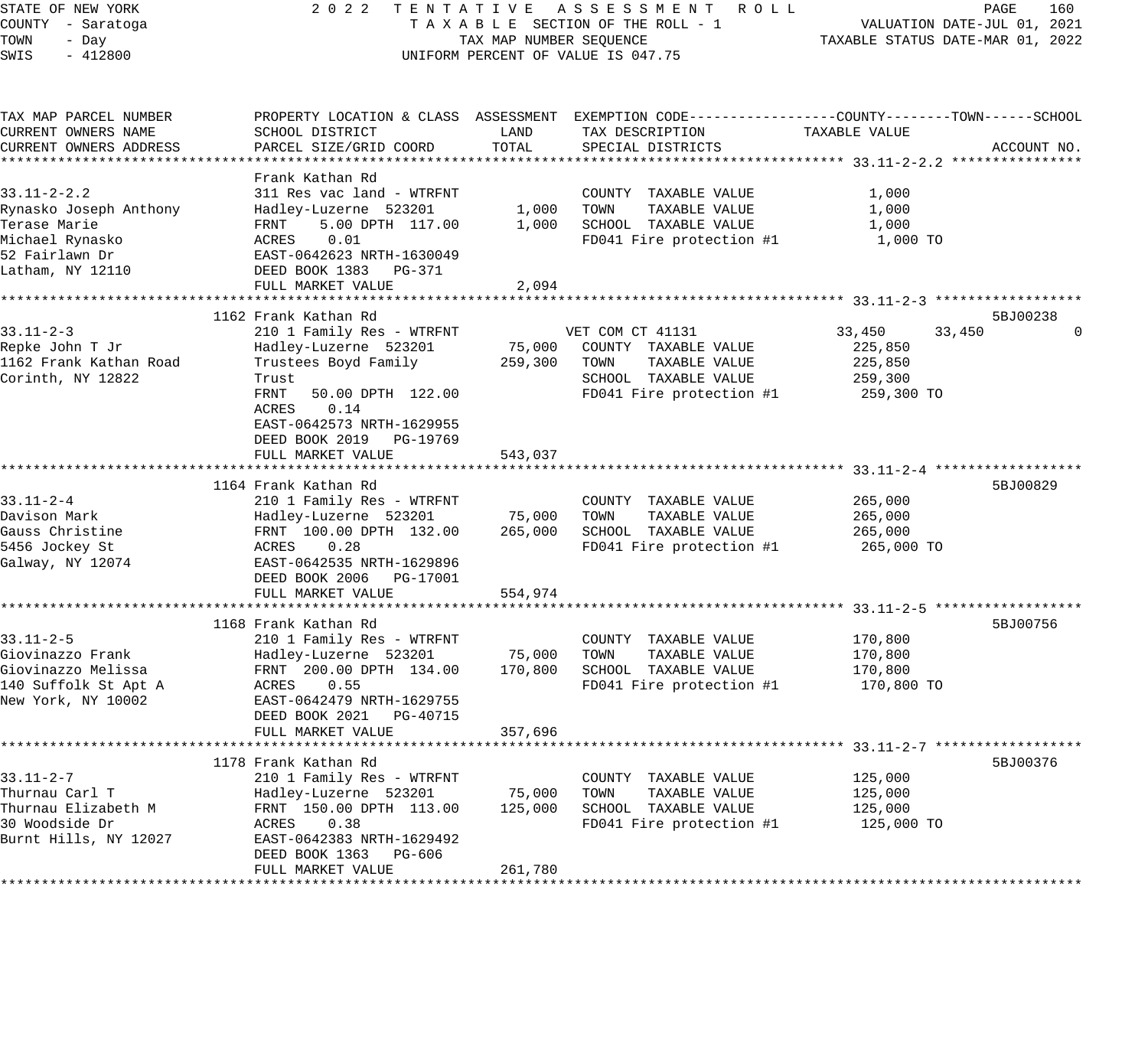| STATE OF NEW YORK<br>COUNTY - Saratoga<br>TOWN<br>- Day<br>$-412800$<br>SWIS | 2 0 2 2<br>TENTATIVE ASSESSMENT ROLL<br>TAXABLE SECTION OF THE ROLL - 1<br>TAX MAP NUMBER SEQUENCE<br>UNIFORM PERCENT OF VALUE IS 047.75      | PAGE<br>161<br>VALUATION DATE-JUL 01, 2021<br>TAXABLE STATUS DATE-MAR 01, 2022 |                                               |                    |             |
|------------------------------------------------------------------------------|-----------------------------------------------------------------------------------------------------------------------------------------------|--------------------------------------------------------------------------------|-----------------------------------------------|--------------------|-------------|
| TAX MAP PARCEL NUMBER<br>CURRENT OWNERS NAME<br>CURRENT OWNERS ADDRESS       | PROPERTY LOCATION & CLASS ASSESSMENT EXEMPTION CODE----------------COUNTY-------TOWN------SCHOOL<br>SCHOOL DISTRICT<br>PARCEL SIZE/GRID COORD | LAND<br>TOTAL                                                                  | TAX DESCRIPTION<br>SPECIAL DISTRICTS          | TAXABLE VALUE      | ACCOUNT NO. |
|                                                                              |                                                                                                                                               |                                                                                |                                               |                    |             |
|                                                                              | 1184 Frank Kathan Rd                                                                                                                          |                                                                                |                                               |                    | 5BJ00520    |
| $33.11 - 2 - 8$                                                              | 210 1 Family Res - WTRFNT                                                                                                                     |                                                                                | COUNTY TAXABLE VALUE                          | 281,600            |             |
| Dweck Steven H<br>145A Jones Rd                                              | Hadley-Luzerne 523201<br>FRNT 100.00 DPTH 112.00                                                                                              | 75,000<br>281,600                                                              | TOWN<br>TAXABLE VALUE<br>SCHOOL TAXABLE VALUE | 281,600<br>281,600 |             |
| Saratoga Springs, NY 12866                                                   | 0.25<br>ACRES                                                                                                                                 |                                                                                | FD041 Fire protection #1                      | 281,600 TO         |             |
|                                                                              | EAST-0642303 NRTH-1629384<br>DEED BOOK 2012 PG-30429<br>FULL MARKET VALUE                                                                     | 589,738                                                                        |                                               |                    |             |
|                                                                              |                                                                                                                                               |                                                                                |                                               |                    |             |
|                                                                              | 1185 Frank Kathan Rd                                                                                                                          |                                                                                |                                               |                    | 5BJ00865    |
| 33.11-2-10                                                                   | 210 1 Family Res                                                                                                                              |                                                                                | COUNTY TAXABLE VALUE                          | 128,200            |             |
| Fiordimondo Peter                                                            | Hadley-Luzerne 523201                                                                                                                         | 50,000                                                                         | TOWN<br>TAXABLE VALUE                         | 128,200            |             |
| Fiordimondo Jean                                                             | FRNT<br>50.00 DPTH 100.00                                                                                                                     | 128,200                                                                        | SCHOOL TAXABLE VALUE                          | 128,200            |             |
| 1072 E 4th St                                                                | ACRES<br>0.11                                                                                                                                 |                                                                                | FD041 Fire protection #1                      | 128,200 TO         |             |
| Brooklyn, NY 11230-3305                                                      | EAST-0642380 NRTH-1629231                                                                                                                     |                                                                                |                                               |                    |             |
|                                                                              | DEED BOOK 0965 PG-1036                                                                                                                        |                                                                                |                                               |                    |             |
|                                                                              | FULL MARKET VALUE                                                                                                                             | 268,482                                                                        |                                               |                    |             |
|                                                                              | 1188 Frank Kathan Rd                                                                                                                          |                                                                                |                                               |                    | 5BJ00864    |
| $33.11 - 2 - 16$                                                             | 210 1 Family Res - WTRFNT                                                                                                                     |                                                                                | COUNTY TAXABLE VALUE                          | 312,385            |             |
| Olinsky Lawrence R                                                           | Hadley-Luzerne 523201                                                                                                                         | 75,000                                                                         | TAXABLE VALUE<br>TOWN                         | 312,385            |             |
| Olinsky Michelle S                                                           | FRNT 100.00 DPTH 110.00                                                                                                                       | 312,385                                                                        | SCHOOL TAXABLE VALUE                          | 312,385            |             |
| 3 Pennypacker Road                                                           | ACRES<br>0.25                                                                                                                                 |                                                                                | FD041 Fire protection #1                      | 312,385 TO         |             |
| Congers, NY 10920                                                            | EAST-0642243 NRTH-1629305<br>DEED BOOK 2015 PG-4371                                                                                           |                                                                                |                                               |                    |             |
|                                                                              | FULL MARKET VALUE                                                                                                                             | 654,209                                                                        |                                               |                    |             |
|                                                                              |                                                                                                                                               |                                                                                |                                               |                    |             |
|                                                                              | Frank Kathan Rd                                                                                                                               |                                                                                |                                               |                    |             |
| 33.11-2-17                                                                   | 311 Res vac land - WTRFNT                                                                                                                     |                                                                                | COUNTY TAXABLE VALUE                          | 3,800              |             |
| Pieniazek James E<br>Pieniazek Barbara Marie                                 | Hadley-Luzerne 523201<br>FRNT 10.00 DPTH 112.00                                                                                               | 3,800<br>3,800                                                                 | TOWN<br>TAXABLE VALUE<br>SCHOOL TAXABLE VALUE | 3,800<br>3,800     |             |
| 1173 Kathan Rd                                                               | 0.03<br>ACRES                                                                                                                                 |                                                                                | FD041 Fire protection #1                      | 3,800 TO           |             |
| Corinth, NY 12822                                                            | EAST-0642336 NRTH-1629427                                                                                                                     |                                                                                |                                               |                    |             |
|                                                                              | DEED BOOK 2017 PG-38955                                                                                                                       |                                                                                |                                               |                    |             |
|                                                                              | FULL MARKET VALUE                                                                                                                             | 7,958                                                                          |                                               |                    |             |
|                                                                              |                                                                                                                                               |                                                                                |                                               |                    |             |
|                                                                              | Frank Kathan Rd                                                                                                                               |                                                                                |                                               |                    |             |
| 33.11-2-18                                                                   | 311 Res vac land - WTRFNT                                                                                                                     |                                                                                | COUNTY TAXABLE VALUE                          | 3,800              |             |
| Denn Suzanne                                                                 | Hadley-Luzerne 523201                                                                                                                         | 3,800                                                                          | TAXABLE VALUE<br>TOWN                         | 3,800              |             |
| Denn Wayne                                                                   | FRNT<br>18.00 DPTH 134.00                                                                                                                     | 3,800                                                                          | SCHOOL TAXABLE VALUE                          | 3,800              |             |
| 1155 Kathan Rd                                                               | ACRES<br>0.05                                                                                                                                 |                                                                                | FD041 Fire protection #1                      | 3,800 TO           |             |
| Corinth, NY 12822                                                            | EAST-0642521 NRTH-1629841<br>DEED BOOK 1424<br>PG-691                                                                                         |                                                                                |                                               |                    |             |
|                                                                              | FULL MARKET VALUE                                                                                                                             | 7,958                                                                          |                                               |                    |             |
|                                                                              |                                                                                                                                               |                                                                                |                                               |                    |             |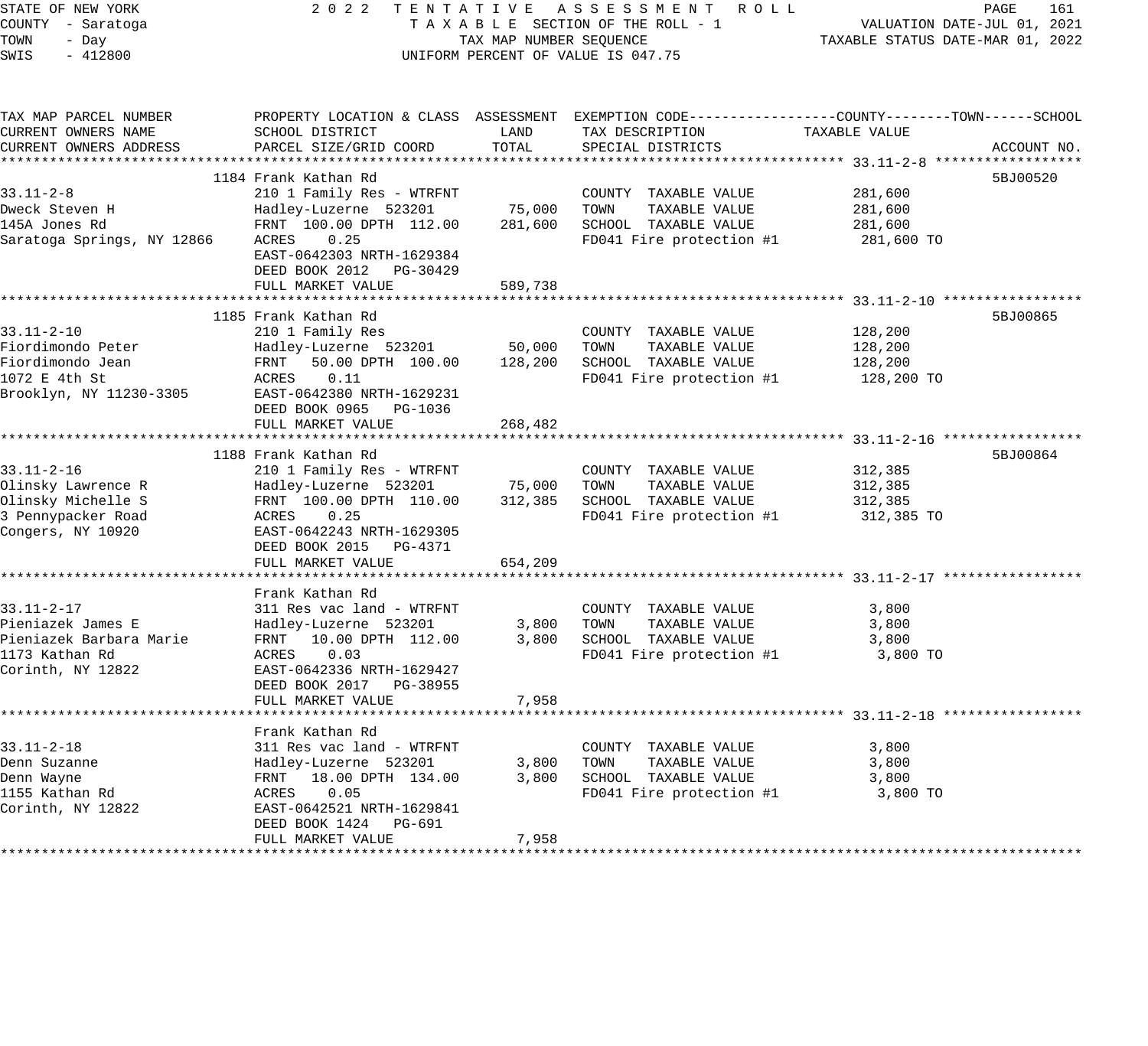| 2 0 2 2<br>STATE OF NEW YORK<br>TENTATIVE ASSESSMENT ROLL<br>COUNTY - Saratoga<br>TAXABLE SECTION OF THE ROLL - 1<br>TOWN<br>TAX MAP NUMBER SEQUENCE<br>- Day<br>$-412800$<br>UNIFORM PERCENT OF VALUE IS 047.75<br>SWIS |                                                                                                                                                                                                                                                  |                              | PAGE<br>162<br>VALUATION DATE-JUL 01, 2021<br>TAXABLE STATUS DATE-MAR 01, 2022                                                          |                                             |             |
|--------------------------------------------------------------------------------------------------------------------------------------------------------------------------------------------------------------------------|--------------------------------------------------------------------------------------------------------------------------------------------------------------------------------------------------------------------------------------------------|------------------------------|-----------------------------------------------------------------------------------------------------------------------------------------|---------------------------------------------|-------------|
| TAX MAP PARCEL NUMBER<br>CURRENT OWNERS NAME<br>CURRENT OWNERS ADDRESS                                                                                                                                                   | SCHOOL DISTRICT<br>PARCEL SIZE/GRID COORD                                                                                                                                                                                                        | LAND<br>TOTAL                | PROPERTY LOCATION & CLASS ASSESSMENT EXEMPTION CODE----------------COUNTY-------TOWN-----SCHOOL<br>TAX DESCRIPTION<br>SPECIAL DISTRICTS | TAXABLE VALUE                               | ACCOUNT NO. |
| $33.11 - 2 - 19$<br>Shuler Joseph A-Trustee<br>Shuler Carol J-Trustee<br>334 S Little Tor Rd<br>New City, NY 10956                                                                                                       | 1189 Frank Kathan Rd<br>210 1 Family Res<br>Hadley-Luzerne 523201<br>The Carol J Schuler Livin<br>Trust dated 6/27/2013<br>FRNT 150.00 DPTH 100.00<br>ACRES<br>0.34<br>EAST-0642337 NRTH-1629170<br>DEED BOOK 2013 PG-32848<br>FULL MARKET VALUE | 50,000<br>163,000<br>341,361 | COUNTY TAXABLE VALUE<br>TOWN<br>TAXABLE VALUE<br>SCHOOL TAXABLE VALUE<br>FD041 Fire protection #1                                       | 163,000<br>163,000<br>163,000<br>163,000 TO | 5BJ00179    |
|                                                                                                                                                                                                                          |                                                                                                                                                                                                                                                  |                              |                                                                                                                                         |                                             |             |
| $33.11 - 2 - 21$<br>Rynasko Joseph A<br>Rynasko Therase<br>Michael Rynasko<br>52 Fairlawn Dr<br>Latham, NY 12110                                                                                                         | 1157 Frank Kathan Rd<br>210 1 Family Res<br>Hadley-Luzerne 523201<br>FRNT 129.00 DPTH 100.00<br>ACRES<br>0.35<br>EAST-0642745 NRTH-1629924<br>DEED BOOK 1383 PG-371<br>FULL MARKET VALUE                                                         | 50,000<br>98,300<br>205,864  | COUNTY TAXABLE VALUE<br>TOWN<br>TAXABLE VALUE<br>SCHOOL TAXABLE VALUE<br>FD041 Fire protection #1                                       | 98,300<br>98,300<br>98,300<br>98,300 TO     | 5BJ00853    |
| $33.11 - 2 - 22$<br>OConnor Doris<br>Newton John W<br>68 Glenwood Ave<br>Queensbury, NY 12804                                                                                                                            | 1174 Frank Kathan Rd<br>210 1 Family Res - WTRFNT<br>Hadley-Luzerne 523201<br>FRNT 100.00 DPTH 120.00<br>ACRES<br>0.24<br>EAST-0642447 NRTH-1629598<br>DEED BOOK 1439 PG-514<br>FULL MARKET VALUE                                                | 75,000<br>155,800<br>326,283 | COUNTY TAXABLE VALUE<br>TAXABLE VALUE<br>TOWN<br>SCHOOL TAXABLE VALUE<br>FD041 Fire protection #1                                       | 155,800<br>155,800<br>155,800<br>155,800 TO |             |
|                                                                                                                                                                                                                          |                                                                                                                                                                                                                                                  |                              |                                                                                                                                         | ************ 33.11-2-23 **************      |             |
| 33.11-2-23<br>Fiordimondo Peter<br>Fiordimondo Jean<br>1072 E 4th St<br>Brooklyn, NY 11230                                                                                                                               | 1183 Frank Kathan Rd<br>270 Mfg housing<br>Hadley-Luzerne 523201<br>99.82 DPTH<br>FRNT<br>ACRES<br>0.23<br>EAST-0642422 NRTH-1629295<br>DEED BOOK 1572 PG-434                                                                                    | 50,000<br>97,800             | COUNTY TAXABLE VALUE<br>TOWN<br>TAXABLE VALUE<br>SCHOOL TAXABLE VALUE<br>FD041 Fire protection #1                                       | 97,800<br>97,800<br>97,800<br>97,800 TO     | 5BJ02242    |
|                                                                                                                                                                                                                          | FULL MARKET VALUE                                                                                                                                                                                                                                | 204,817                      |                                                                                                                                         |                                             |             |
| $33.11 - 2 - 24$<br>Fiormondo Peter<br>Fiormondo Jean<br>1072 E 4Th St<br>Brooklyn, NY 11230                                                                                                                             | 1183 Frank Kathan Rd<br>311 Res vac land<br>Hadley-Luzerne 523201<br>FRNT 100.10 DPTH<br>ACRES<br>1.15<br>EAST-0642557 NRTH-1629255<br>DEED BOOK 1469<br>PG-528<br>FULL MARKET VALUE                                                             | 50,000<br>50,000<br>104,712  | COUNTY TAXABLE VALUE<br>TOWN<br>TAXABLE VALUE<br>SCHOOL TAXABLE VALUE<br>FD041 Fire protection #1                                       | 50,000<br>50,000<br>50,000<br>50,000 TO     |             |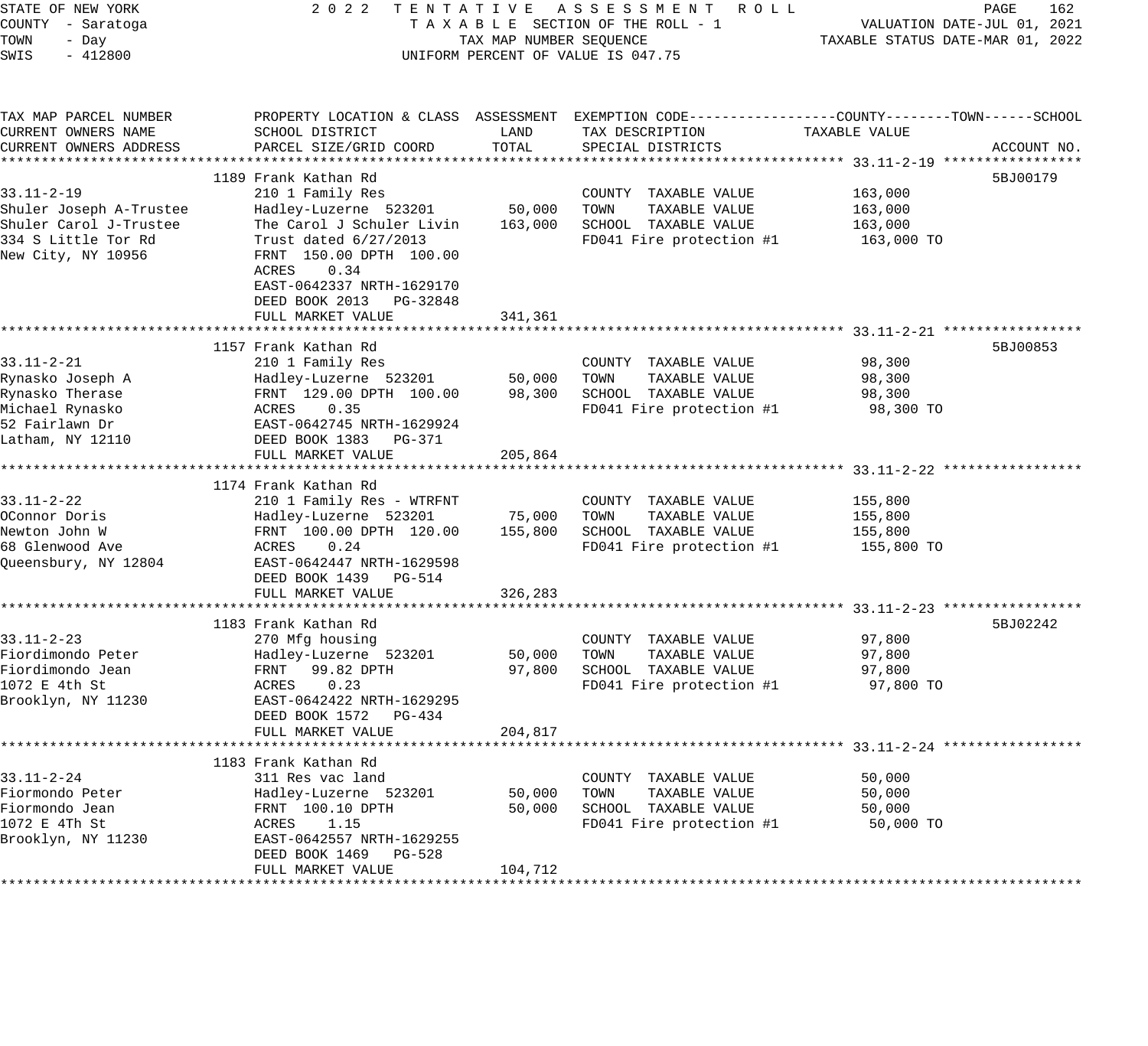| STATE OF NEW YORK                         | 2 0 2 2<br>TENTATIVE                             |                                   | ASSESSMENT ROLL                                                                                  |                                                        | PAGE<br>163                 |
|-------------------------------------------|--------------------------------------------------|-----------------------------------|--------------------------------------------------------------------------------------------------|--------------------------------------------------------|-----------------------------|
| COUNTY - Saratoga                         |                                                  |                                   | TAXABLE SECTION OF THE ROLL - 1                                                                  |                                                        | VALUATION DATE-JUL 01, 2021 |
| TOWN<br>- Day                             |                                                  | TAX MAP NUMBER SEQUENCE           |                                                                                                  | TAXABLE STATUS DATE-MAR 01, 2022                       |                             |
| SWIS<br>$-412800$                         |                                                  |                                   | UNIFORM PERCENT OF VALUE IS 047.75                                                               |                                                        |                             |
|                                           |                                                  |                                   |                                                                                                  |                                                        |                             |
| TAX MAP PARCEL NUMBER                     |                                                  |                                   | PROPERTY LOCATION & CLASS ASSESSMENT EXEMPTION CODE----------------COUNTY-------TOWN------SCHOOL |                                                        |                             |
| CURRENT OWNERS NAME                       | SCHOOL DISTRICT                                  | LAND                              | TAX DESCRIPTION                                                                                  | TAXABLE VALUE                                          |                             |
| CURRENT OWNERS ADDRESS                    | PARCEL SIZE/GRID COORD                           | TOTAL                             | SPECIAL DISTRICTS                                                                                |                                                        | ACCOUNT NO.                 |
|                                           |                                                  |                                   |                                                                                                  |                                                        |                             |
|                                           | 1192 Frank Kathan Rd                             |                                   |                                                                                                  |                                                        | 5BJ00559                    |
| $33.11 - 2 - 25$                          | 210 1 Family Res - WTRFNT                        |                                   | COUNTY TAXABLE VALUE                                                                             | 686,900                                                |                             |
| Huebner Victor J                          | Hadley-Luzerne 523201                            | 75,000                            | TOWN<br>TAXABLE VALUE                                                                            | 686,900                                                |                             |
| Huebner Merle                             | FRNT<br>75.00 DPTH 110.00                        | 686,900                           | SCHOOL TAXABLE VALUE                                                                             | 686,900                                                |                             |
| 10456 Solaro St                           | ACRES<br>0.49                                    |                                   | FD041 Fire protection #1                                                                         | 686,900 TO                                             |                             |
| Fort Myers, FL 33913                      | EAST-0642171 NRTH-1629215                        |                                   |                                                                                                  |                                                        |                             |
|                                           | DEED BOOK 1511<br>PG-649                         |                                   |                                                                                                  |                                                        |                             |
|                                           | FULL MARKET VALUE<br>************************    | 1438,534<br>* * * * * * * * * * * |                                                                                                  |                                                        |                             |
|                                           |                                                  |                                   |                                                                                                  |                                                        |                             |
| $33.14 - 1 - 2$                           | 1195 Frank Kathan Rd                             |                                   |                                                                                                  |                                                        | 5BJ02070                    |
| Ziobrowski Ernest C                       | 210 1 Family Res                                 | 50,000                            | COUNTY TAXABLE VALUE<br>TAXABLE VALUE<br>TOWN                                                    | 112,500                                                |                             |
| Ziobrowski Diane                          | Hadley-Luzerne 523201<br>FRNT 100.00 DPTH 101.21 | 112,500                           | SCHOOL TAXABLE VALUE                                                                             | 112,500<br>112,500                                     |                             |
| 14 Lynn Dr                                | ACRES<br>0.24                                    |                                   | FD041 Fire protection #1                                                                         | 112,500 TO                                             |                             |
| Scotia, NY 12302                          | EAST-0642216 NRTH-1629017                        |                                   |                                                                                                  |                                                        |                             |
|                                           | DEED BOOK 1018 PG-51                             |                                   |                                                                                                  |                                                        |                             |
|                                           | FULL MARKET VALUE                                | 235,602                           |                                                                                                  |                                                        |                             |
|                                           | ******************************                   |                                   |                                                                                                  | ************************ 33.14-1-3 ******************* |                             |
|                                           | 1198 Frank Kathan Rd                             |                                   |                                                                                                  |                                                        | 5BJ00453                    |
| $33.14 - 1 - 3$                           | 210 1 Family Res - WTRFNT                        |                                   | COUNTY TAXABLE VALUE                                                                             | 170,900                                                |                             |
| Kenny Michael J                           | Hadley-Luzerne 523201                            | 75,000                            | TAXABLE VALUE<br>TOWN                                                                            | 170,900                                                |                             |
| Kenny Helen                               | FRNT<br>55.00 DPTH 105.00                        | 170,900                           | SCHOOL TAXABLE VALUE                                                                             | 170,900                                                |                             |
| 3 Prospect Dr                             | ACRES<br>0.13                                    |                                   | FD041 Fire protection #1                                                                         | 170,900 TO                                             |                             |
| Huntington Station, NY 11746              | EAST-0642067 NRTH-1629089                        |                                   |                                                                                                  |                                                        |                             |
|                                           | DEED BOOK 925<br>PG-349                          |                                   |                                                                                                  |                                                        |                             |
|                                           | FULL MARKET VALUE                                | 357,906                           |                                                                                                  |                                                        |                             |
|                                           |                                                  | **********                        |                                                                                                  |                                                        |                             |
|                                           | 1200 Frank Kathan Rd                             |                                   |                                                                                                  |                                                        | 5BJ00463                    |
| $33.14 - 1 - 4$                           | 210 1 Family Res - WTRFNT                        |                                   | COUNTY TAXABLE VALUE                                                                             | 130,800                                                |                             |
| Haller Joseph J JR                        | Hadley-Luzerne 523201                            | 75,000                            | TOWN<br>TAXABLE VALUE                                                                            | 130,800                                                |                             |
| C/O Haller Mary                           | FRNT<br>70.00 DPTH 105.00                        | 130,800                           | SCHOOL TAXABLE VALUE                                                                             | 130,800                                                |                             |
| Trustee                                   | ACRES<br>0.16                                    |                                   | FD041 Fire protection #1                                                                         | 130,800 TO                                             |                             |
| 24 Martin Ter                             | EAST-0642036 NRTH-1629043                        |                                   |                                                                                                  |                                                        |                             |
| Albany, NY 12205                          | DEED BOOK 2010<br>PG-29724                       |                                   |                                                                                                  |                                                        |                             |
|                                           | FULL MARKET VALUE                                | 273,927                           |                                                                                                  |                                                        |                             |
|                                           |                                                  |                                   |                                                                                                  |                                                        |                             |
|                                           | 1204 Frank Kathan Rd                             |                                   |                                                                                                  |                                                        | 5BJ00792                    |
| $33.14 - 1 - 5$                           | 210 1 Family Res - WTRFNT                        |                                   | 41854<br>BAS STAR                                                                                | $\mathbf 0$                                            | 19,990<br>$\Omega$          |
| Sautter George R & Paula A                | Hadley-Luzerne 523201                            | 75,000                            | COUNTY TAXABLE VALUE                                                                             | 172,700                                                |                             |
| Sautter Paula A                           | Life Estate George R & Pa                        | 172,700                           | TOWN<br>TAXABLE VALUE                                                                            | 172,700                                                |                             |
| Linda M. Law                              | Sautter 2012/022756                              |                                   | SCHOOL TAXABLE VALUE                                                                             | 152,710                                                |                             |
| 1204 Frank Kathan Rd<br>Corinth, NY 12822 | 70.00 DPTH<br>FRNT<br>92.00<br>0.13<br>ACRES     |                                   | FD041 Fire protection #1                                                                         | 172,700 TO                                             |                             |
|                                           | EAST-0641998 NRTH-1628973                        |                                   |                                                                                                  |                                                        |                             |
|                                           | DEED BOOK 2012<br>PG-22756                       |                                   |                                                                                                  |                                                        |                             |
|                                           | FULL MARKET VALUE                                | 361,675                           |                                                                                                  |                                                        |                             |
|                                           |                                                  |                                   |                                                                                                  |                                                        |                             |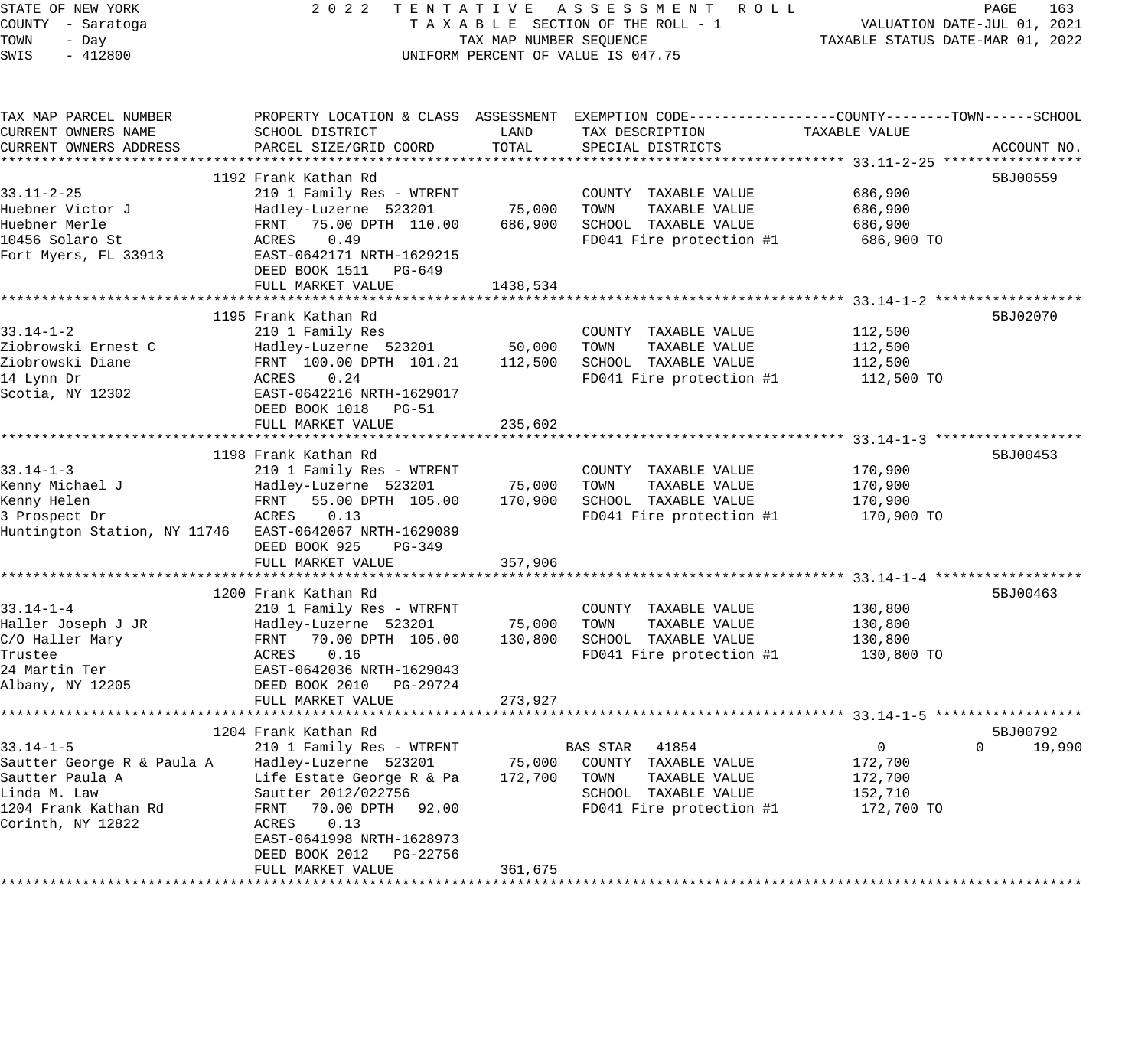### STATE OF NEW YORK 2 0 2 2 T E N T A T I V E A S S E S S M E N T R O L L PAGE 164 COUNTY - Saratoga T A X A B L E SECTION OF THE ROLL - 1 VALUATION DATE-JUL 01, 2021 UNIFORM PERCENT OF VALUE IS 047.75

| TAX MAP PARCEL NUMBER<br>CURRENT OWNERS NAME<br>CURRENT OWNERS ADDRESS                                                             | PROPERTY LOCATION & CLASS ASSESSMENT<br>SCHOOL DISTRICT<br>PARCEL SIZE/GRID COORD                                                                                                                                                                 | LAND<br>TOTAL                                   | TAX DESCRIPTION<br>SPECIAL DISTRICTS                                                                                                                                       | EXEMPTION CODE-----------------COUNTY-------TOWN------SCHOOL<br>TAXABLE VALUE                         | ACCOUNT NO.                                             |
|------------------------------------------------------------------------------------------------------------------------------------|---------------------------------------------------------------------------------------------------------------------------------------------------------------------------------------------------------------------------------------------------|-------------------------------------------------|----------------------------------------------------------------------------------------------------------------------------------------------------------------------------|-------------------------------------------------------------------------------------------------------|---------------------------------------------------------|
| $33.14 - 1 - 6$<br>DAngelo Judy M<br>35 Glenbrook Dr<br>Clifton Park, NY 12065-1908                                                | Frank Kathan Rd<br>311 Res vac land<br>Hadley-Luzerne 523201<br>FRNT 150.00 DPTH 110.00<br>ACRES<br>0.37<br>EAST-0642125 NRTH-1628921<br>DEED BOOK 1752 PG-630<br>FULL MARKET VALUE                                                               | * * * * * * * * *<br>25,000<br>25,000<br>52,356 | COUNTY TAXABLE VALUE<br>TOWN<br>TAXABLE VALUE<br>SCHOOL TAXABLE VALUE<br>FD041 Fire protection #1                                                                          | ******************************** 33.14-1-6 ******<br>25,000<br>25,000<br>25,000<br>25,000 TO          | 5BJ00923                                                |
| $33.14 - 1 - 7$<br>Decker Edward N<br>Alexander-Decker Christine M.D FRNT 110.00 DPTH<br>80 Adams Rd<br>Saratoga Springs, NY 12866 | 1206 Frank Kathan Rd<br>210 1 Family Res - WTRFNT<br>Hadley-Luzerne 523201<br>ACRES<br>2.34<br>EAST-0642219 NRTH-1628782<br>DEED BOOK 2011 PG-27047<br>FULL MARKET VALUE                                                                          | 75,700<br>280,400<br>587,225                    | COUNTY TAXABLE VALUE<br>TOWN<br>TAXABLE VALUE<br>SCHOOL TAXABLE VALUE<br>FD041 Fire protection #1                                                                          | 280,400<br>280,400<br>280,400<br>280,400 TO                                                           | 5BJ02250                                                |
| $33.14 - 1 - 8$<br>Manns Christian J<br>512 State Highway 10<br>Caroge Lake, NY 12032                                              | Frank Kathan Rd<br>311 Res vac land<br>Hadley-Luzerne 523201<br>FRNT<br>82.50 DPTH 417.00<br>ACRES<br>0.88<br>EAST-0642064 NRTH-1628697<br>DEED BOOK 1551<br>PG-332<br>FULL MARKET VALUE                                                          | 50,000<br>50,000<br>104,712                     | COUNTY TAXABLE VALUE<br>TAXABLE VALUE<br>TOWN<br>SCHOOL TAXABLE VALUE<br>FD041 Fire protection #1                                                                          | 50,000<br>50,000<br>50,000<br>50,000 TO                                                               | 5BJ01939                                                |
| $33.14 - 1 - 9$<br>Hearn Living Trust David Charl Hadley-Luzerne 523201<br>15 Espada Court<br>Fremont, CA 94539                    | 1211 Frank Kathan Rd<br>210 1 Family Res<br>David Charles & Wendy Ann<br>Living Trust 50%<br>Carl Dobler 50%, 4/30/202<br>70.00 DPTH 417.00<br>FRNT<br>0.65<br>ACRES<br>EAST-0642067 NRTH-1628592<br>DEED BOOK 2020 PG-10690<br>FULL MARKET VALUE | ********<br>50,000<br>91,500<br>191,623         | COUNTY TAXABLE VALUE<br>TOWN<br>TAXABLE VALUE<br>SCHOOL TAXABLE VALUE<br>FD041 Fire protection #1                                                                          | ********** 33.14-1-9 **************<br>91,500<br>91,500<br>91,500<br>91,500 TO                        | 5BJ0031                                                 |
| $33.14 - 1 - 10$<br>Damberg Mary Jane<br>2 Montgomery Way<br>Clifton Park, NY 12065-7605                                           | 1213 Frank Kathan Rd<br>210 1 Family Res<br>Hadley-Luzerne 523201<br>Life Estate<br>FRNT<br>78.75 DPTH 410.00<br>0.71<br>ACRES<br>EAST-0642027 NRTH-1628528<br>DEED BOOK 1729<br>PG-612<br>FULL MARKET VALUE                                      | 341,361                                         | VET WAR CT 41121<br>50,000 VET DIS CT 41141<br>163,000 BAS STAR 41854<br>COUNTY TAXABLE VALUE<br>TOWN<br>TAXABLE VALUE<br>SCHOOL TAXABLE VALUE<br>FD041 Fire protection #1 | 20,070<br>20,070<br>20,375<br>20,375<br>$\overline{0}$<br>122,555<br>122,555<br>143,010<br>163,000 TO | 5BJ00312<br>$\mathbf{0}$<br>0<br>19,990<br>$\mathbf{0}$ |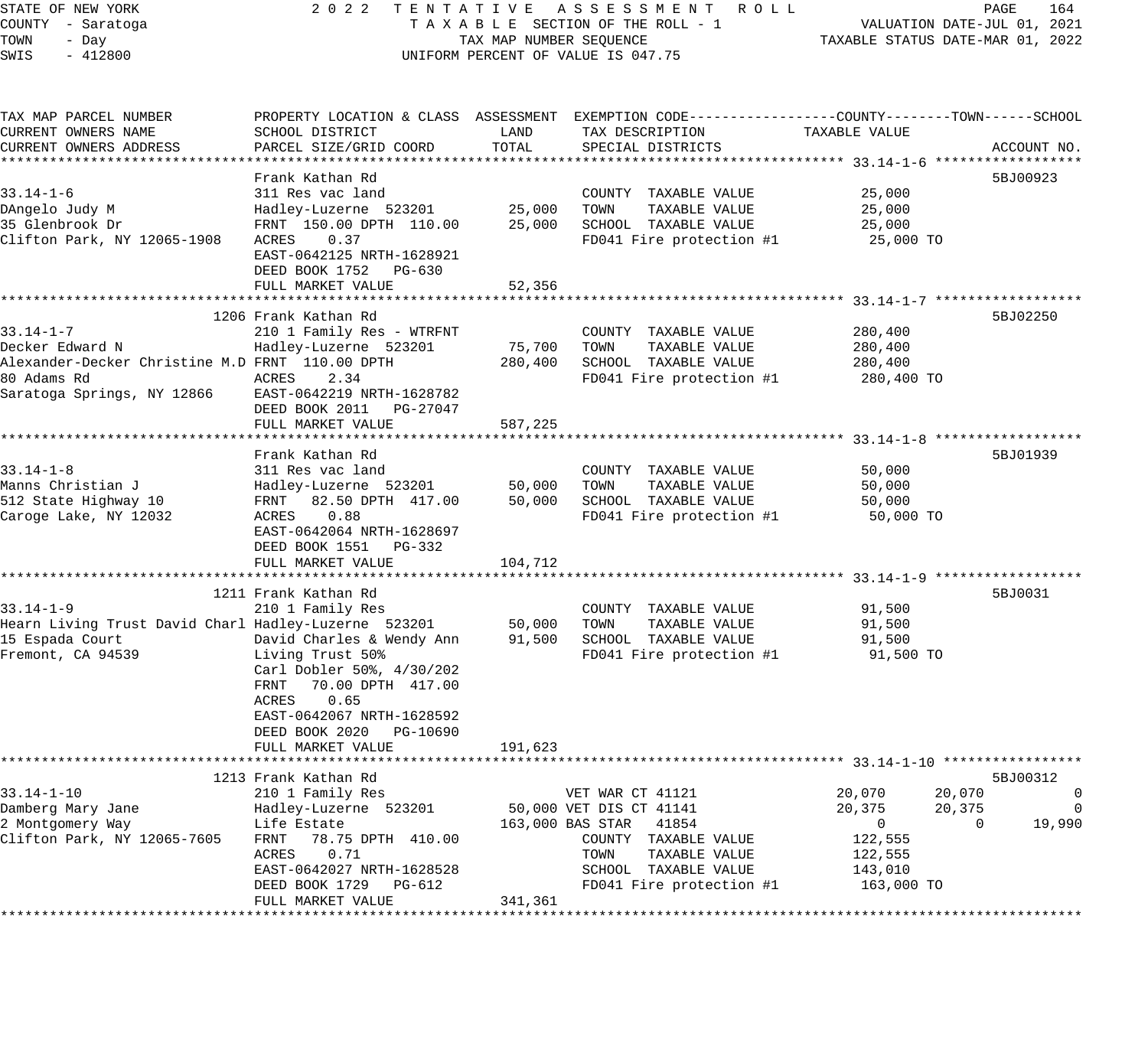| STATE OF NEW YORK<br>COUNTY - Saratoga<br>TOWN<br>- Day<br>SWIS<br>$-412800$ |                                                                                                                                                 | TAX MAP NUMBER SEQUENCE | 2022 TENTATIVE ASSESSMENT ROLL<br>TAXABLE SECTION OF THE ROLL - 1<br>UNIFORM PERCENT OF VALUE IS 047.75 |                                                | PAGE<br>165<br>VALUATION DATE-JUL 01, 2021<br>TAXABLE STATUS DATE-MAR 01, 2022 |
|------------------------------------------------------------------------------|-------------------------------------------------------------------------------------------------------------------------------------------------|-------------------------|---------------------------------------------------------------------------------------------------------|------------------------------------------------|--------------------------------------------------------------------------------|
| TAX MAP PARCEL NUMBER<br>CURRENT OWNERS NAME<br>CURRENT OWNERS ADDRESS       | PROPERTY LOCATION & CLASS ASSESSMENT EXEMPTION CODE-----------------COUNTY--------TOWN------SCHOOL<br>SCHOOL DISTRICT<br>PARCEL SIZE/GRID COORD | LAND<br>TOTAL           | TAX DESCRIPTION<br>SPECIAL DISTRICTS                                                                    | TAXABLE VALUE                                  | ACCOUNT NO.                                                                    |
|                                                                              |                                                                                                                                                 |                         |                                                                                                         |                                                |                                                                                |
|                                                                              | 1212 Frank Kathan Rd                                                                                                                            |                         |                                                                                                         |                                                | 5BJ00322                                                                       |
| $33.14 - 1 - 11$                                                             | 210 1 Family Res - WTRFNT                                                                                                                       |                         | <b>BAS STAR</b> 41854                                                                                   | $\overline{0}$                                 | $\Omega$<br>19,990                                                             |
| Gray Jeffrey W                                                               | Hadley-Luzerne 523201                                                                                                                           |                         | 75,000 COUNTY TAXABLE VALUE                                                                             | 205,700                                        |                                                                                |
| Gray Shannon                                                                 | FRNT 100.00 DPTH 100.00                                                                                                                         |                         | 205,700 TOWN<br>TAXABLE VALUE                                                                           | 205,700                                        |                                                                                |
| 1212 Kathan Rd<br>Corinth, NY 12822                                          | 0.23 BANK 894<br>ACRES<br>EAST-0641826 NRTH-1628768                                                                                             |                         | SCHOOL TAXABLE VALUE<br>FD041 Fire protection #1                                                        | 185,710<br>205,700 TO                          |                                                                                |
|                                                                              | DEED BOOK 1723 PG-332<br>FULL MARKET VALUE                                                                                                      | 430,785                 |                                                                                                         |                                                |                                                                                |
|                                                                              |                                                                                                                                                 |                         |                                                                                                         |                                                |                                                                                |
|                                                                              | 1216 Frank Kathan Rd                                                                                                                            |                         |                                                                                                         |                                                | 5BJ00302                                                                       |
| 33.14-1-12                                                                   | 210 1 Family Res - WTRFNT                                                                                                                       |                         | BAS STAR<br>41854                                                                                       | $\overline{0}$                                 | $\Omega$<br>19,990                                                             |
| Cox David B                                                                  | Hadley-Luzerne 523201                                                                                                                           |                         | 75,000 COUNTY TAXABLE VALUE                                                                             | 273,700                                        |                                                                                |
| Cox Dianne G                                                                 | David B & Dianne Cox Fami                                                                                                                       | 273,700                 | TAXABLE VALUE<br>TOWN                                                                                   | 273,700                                        |                                                                                |
| 1216 Kathan Rd                                                               | Trust $3/21/2013$                                                                                                                               |                         | SCHOOL TAXABLE VALUE                                                                                    | 253,710                                        |                                                                                |
| Corinth, NY 12822                                                            | Life Estate                                                                                                                                     |                         | FD041 Fire protection #1                                                                                | 273,700 TO                                     |                                                                                |
|                                                                              | FRNT 147.50 DPTH 100.00                                                                                                                         |                         |                                                                                                         |                                                |                                                                                |
|                                                                              | ACRES<br>0.34                                                                                                                                   |                         |                                                                                                         |                                                |                                                                                |
|                                                                              | EAST-0641747 NRTH-1628672                                                                                                                       |                         |                                                                                                         |                                                |                                                                                |
|                                                                              | DEED BOOK 2013 PG-16896                                                                                                                         |                         |                                                                                                         |                                                |                                                                                |
|                                                                              | FULL MARKET VALUE                                                                                                                               | 573,194                 |                                                                                                         |                                                |                                                                                |
|                                                                              | 1215 Frank Kathan Rd                                                                                                                            |                         |                                                                                                         |                                                | 5BJ00183                                                                       |
| $33.14 - 1 - 13$                                                             | 210 1 Family Res                                                                                                                                |                         | VET WAR CT 41121                                                                                        | 20,070                                         | 20,070<br>0                                                                    |
| Sonner Hugh A                                                                | Hadley-Luzerne 523201                                                                                                                           |                         | 50,000 ENH STAR 41834                                                                                   | $\overline{\phantom{0}}$                       | $\mathbf 0$<br>49,900                                                          |
| Sonner Lance E                                                               | FRNT 98.75 DPTH 408.20                                                                                                                          |                         | 157,900 COUNTY TAXABLE VALUE                                                                            | 137,830                                        |                                                                                |
| 4 Wileman Ave                                                                | ACRES<br>0.93                                                                                                                                   |                         | TOWN<br>TAXABLE VALUE                                                                                   | 137,830                                        |                                                                                |
| Walden, NY 12586                                                             | EAST-0641976 NRTH-1628469                                                                                                                       |                         | SCHOOL TAXABLE VALUE                                                                                    | 108,000                                        |                                                                                |
|                                                                              | DEED BOOK 0946 PG-1023                                                                                                                          |                         | FD041 Fire protection #1                                                                                | 157,900 TO                                     |                                                                                |
|                                                                              | FULL MARKET VALUE                                                                                                                               | 330,681                 |                                                                                                         |                                                |                                                                                |
|                                                                              |                                                                                                                                                 |                         |                                                                                                         |                                                |                                                                                |
|                                                                              | 1220 Frank Kathan Rd                                                                                                                            |                         |                                                                                                         |                                                | 5BJ00576                                                                       |
| $33.14 - 1 - 14.1$                                                           | 210 1 Family Res - WTRFNT                                                                                                                       |                         | COUNTY TAXABLE VALUE                                                                                    | 231,100                                        |                                                                                |
| Vanquilder Gilbert G-Trustee Hadley-Luzerne 523201                           |                                                                                                                                                 | 75,000                  | TOWN<br>TAXABLE VALUE                                                                                   | 231,100                                        |                                                                                |
| 6022 Jockey St                                                               | Gilbert G Vanguilder Rev                                                                                                                        | 231,100                 | SCHOOL TAXABLE VALUE                                                                                    | 231,100                                        |                                                                                |
| Galway, NY 12074                                                             | Dated 2/24/2014                                                                                                                                 |                         | FD041 Fire protection #1                                                                                | 231,100 TO                                     |                                                                                |
|                                                                              | FRNT 82.50 DPTH 408.20                                                                                                                          |                         |                                                                                                         |                                                |                                                                                |
|                                                                              | ACRES<br>0.96<br>EAST-0641920 NRTH-1628395                                                                                                      |                         |                                                                                                         |                                                |                                                                                |
|                                                                              | DEED BOOK 2014 PG-5363                                                                                                                          |                         |                                                                                                         |                                                |                                                                                |
|                                                                              | FULL MARKET VALUE                                                                                                                               | 483,979                 |                                                                                                         |                                                |                                                                                |
|                                                                              |                                                                                                                                                 |                         |                                                                                                         | ***************** 33.14-1-14.2 *************** |                                                                                |
|                                                                              | 1224 Frank Kathan Rd                                                                                                                            |                         |                                                                                                         |                                                | 5BJ02467                                                                       |
| $33.14 - 1 - 14.2$                                                           | 210 1 Family Res - WTRFNT                                                                                                                       |                         | COUNTY TAXABLE VALUE                                                                                    | 294,000                                        |                                                                                |
| Vanguilder Rosemary M-Trustee Hadley-Luzerne 523201                          |                                                                                                                                                 | 75,000                  | TAXABLE VALUE<br>TOWN                                                                                   | 294,000                                        |                                                                                |
| 6022 Jockey St                                                               | Rosemary Vanguilder Rev T                                                                                                                       | 294,000                 | SCHOOL TAXABLE VALUE                                                                                    | 294,000                                        |                                                                                |
| Galway, NY 12074                                                             | Dated 2/24/2014                                                                                                                                 |                         | FD041 Fire protection #1                                                                                | 294,000 TO                                     |                                                                                |
|                                                                              | 82.50 DPTH<br>FRNT                                                                                                                              |                         |                                                                                                         |                                                |                                                                                |
|                                                                              | ACRES<br>0.94                                                                                                                                   |                         |                                                                                                         |                                                |                                                                                |
|                                                                              | EAST-0641861 NRTH-1628337                                                                                                                       |                         |                                                                                                         |                                                |                                                                                |
|                                                                              | DEED BOOK 2014<br>PG-5362                                                                                                                       |                         |                                                                                                         |                                                |                                                                                |
|                                                                              | FULL MARKET VALUE                                                                                                                               | 615,707                 |                                                                                                         |                                                |                                                                                |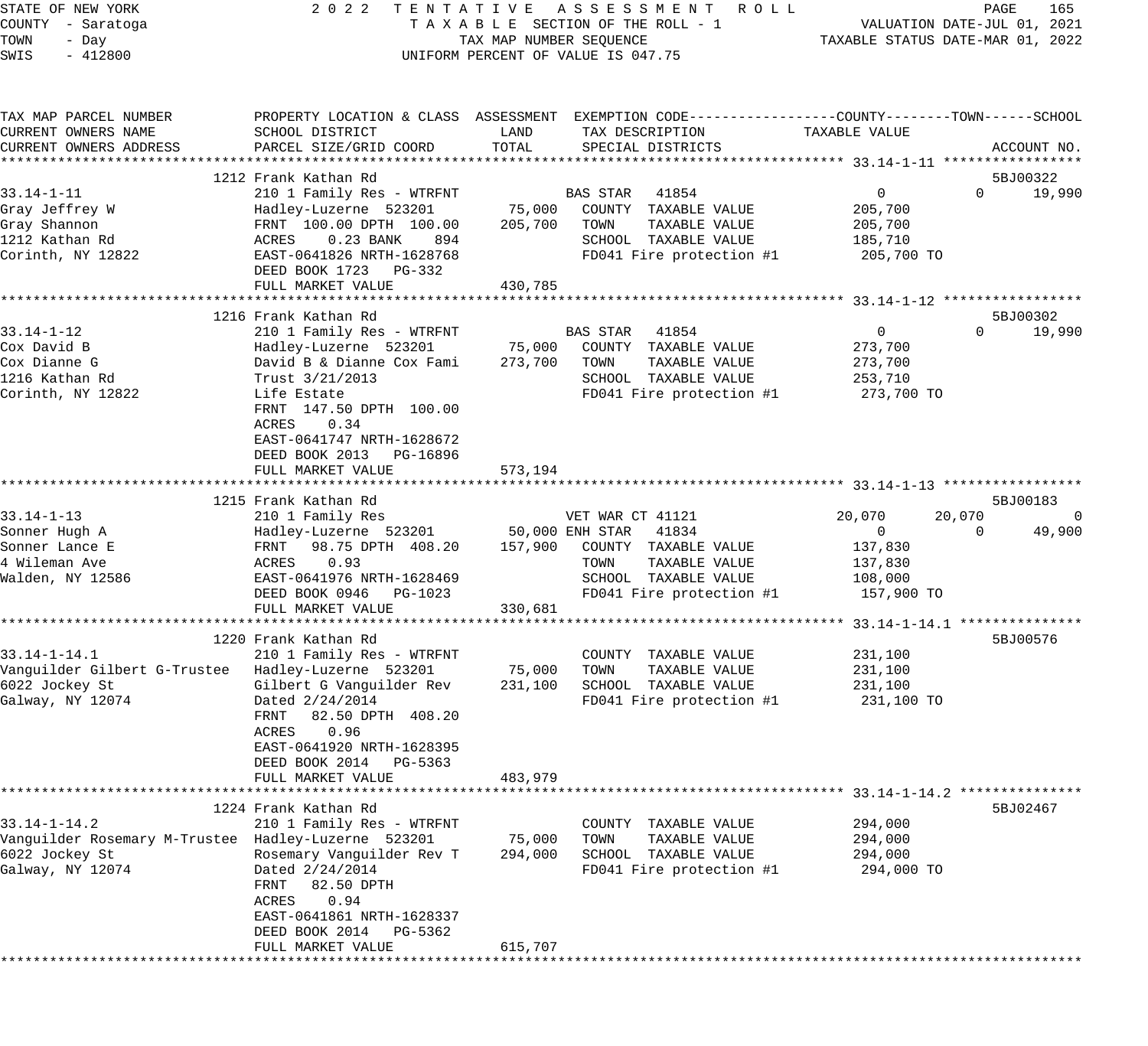| STATE OF NEW YORK<br>COUNTY - Saratoga<br>TOWN<br>- Day<br>SWIS<br>$-412800$                                     | 2 0 2 2                                                                                                                                                                                                                            | TAX MAP NUMBER SEQUENCE      | TENTATIVE ASSESSMENT ROLL<br>TAXABLE SECTION OF THE ROLL - 1<br>UNIFORM PERCENT OF VALUE IS 047.75                                       | TAXABLE STATUS DATE-MAR 01, 2022            | PAGE<br>166<br>VALUATION DATE-JUL 01, 2021 |
|------------------------------------------------------------------------------------------------------------------|------------------------------------------------------------------------------------------------------------------------------------------------------------------------------------------------------------------------------------|------------------------------|------------------------------------------------------------------------------------------------------------------------------------------|---------------------------------------------|--------------------------------------------|
| TAX MAP PARCEL NUMBER<br>CURRENT OWNERS NAME<br>CURRENT OWNERS ADDRESS                                           | SCHOOL DISTRICT<br>PARCEL SIZE/GRID COORD                                                                                                                                                                                          | LAND<br>TOTAL                | PROPERTY LOCATION & CLASS ASSESSMENT EXEMPTION CODE----------------COUNTY-------TOWN------SCHOOL<br>TAX DESCRIPTION<br>SPECIAL DISTRICTS | TAXABLE VALUE                               | ACCOUNT NO.                                |
| $33.14 - 1 - 15$<br>Hoffman Caitlin Elizabeth<br>Souweidane Mark M<br>116 E 63rd St Apt 4C<br>New York, NY 10065 | Frank Kathan Rd<br>311 Res vac land<br>Hadley-Luzerne 523201<br>Life Use Ruth E Petro<br>Deed 01476/65<br>FRNT 82.50 DPTH 390.00<br>0.73<br>ACRES<br>EAST-0641761 NRTH-1628315<br>DEED BOOK 2015 PG-26801<br>FULL MARKET VALUE     | 25,000<br>25,000<br>52,356   | COUNTY TAXABLE VALUE<br>TAXABLE VALUE<br>TOWN<br>SCHOOL TAXABLE VALUE<br>FD041 Fire protection #1                                        | 25,000<br>25,000<br>25,000<br>25,000 TO     | 5BJ00527                                   |
| $33.14 - 1 - 16$<br>Hoffman Caitlin Elizabeth<br>Souweidane Mark M<br>116 E 63rd St Apt 4C<br>New York, NY 10065 | 1228 Frank Kathan Rd<br>210 1 Family Res - WTRFNT<br>Hadley-Luzerne 523201<br>Life Use<br>Deed 01476/65<br>FRNT<br>82.50 DPTH 113.00<br>0.20<br>ACRES<br>EAST-0641547 NRTH-1628474<br>DEED BOOK 2015 PG-26800<br>FULL MARKET VALUE | 75,000<br>273,600<br>572,984 | COUNTY TAXABLE VALUE<br>TAXABLE VALUE<br>TOWN<br>SCHOOL TAXABLE VALUE<br>FD041 Fire protection #1                                        | 273,600<br>273,600<br>273,600<br>273,600 TO | 5BJ00914                                   |
| $33.14 - 1 - 17.1$<br>Cromie William J<br>Cromie Cynthia P<br>22 St. Agnes Ln<br>Albany, NY 12211                | 1238 Frank Kathan Rd<br>311 Res vac land<br>Hadley-Luzerne 523201<br>ACRES<br>0.38<br>EAST-0641795 NRTH-1628188<br>DEED BOOK 1679 PG-194<br>FULL MARKET VALUE                                                                      | 12,500<br>12,500<br>26,178   | COUNTY TAXABLE VALUE<br>TAXABLE VALUE<br>TOWN<br>SCHOOL TAXABLE VALUE<br>FD041 Fire protection #1                                        | 12,500<br>12,500<br>12,500<br>12,500 TO     | 5BJ00720                                   |
| $33.14 - 1 - 17.2$<br>Hoffman Richard<br>116 Montrose Ave Unit J<br>Byrn Mawr, PA 19010                          | 1230 Frank Kathan Rd<br>210 1 Family Res - WTRFNT<br>Hadley-Luzerne 523201<br>Life Estate<br>82.50 DPTH 180.00<br>FRNT<br>0.61<br>ACRES<br>EAST-0641690 NRTH-1628266<br>DEED BOOK 1033 PG-732<br>FULL MARKET VALUE                 | 75,000<br>245,000<br>513,089 | COUNTY TAXABLE VALUE<br>TAXABLE VALUE<br>TOWN<br>SCHOOL TAXABLE VALUE<br>FD041 Fire protection #1                                        | 245,000<br>245,000<br>245,000<br>245,000 TO |                                            |
| $33.14 - 2 - 1.2$<br>Hoffman Richard<br>116 Montrose Ave Unit J<br>Byrn Mawr, PA 19010                           | Frank Kathan Rd<br>311 Res vac land - WTRFNT<br>Hadley-Luzerne 523201<br>Life Estate<br>FRNT 15.00 DPTH 115.00<br>ACRES 0.04<br>EAST-0641428 NRTH-1628395<br>DEED BOOK 1031 PG-464<br>FULL MARKET VALUE                            | 7,500<br>7,500<br>15,707     | COUNTY TAXABLE VALUE<br>TOWN<br>TAXABLE VALUE<br>SCHOOL TAXABLE VALUE<br>FD041 Fire protection #1                                        | 7,500<br>7,500<br>7,500<br>7,500 TO         |                                            |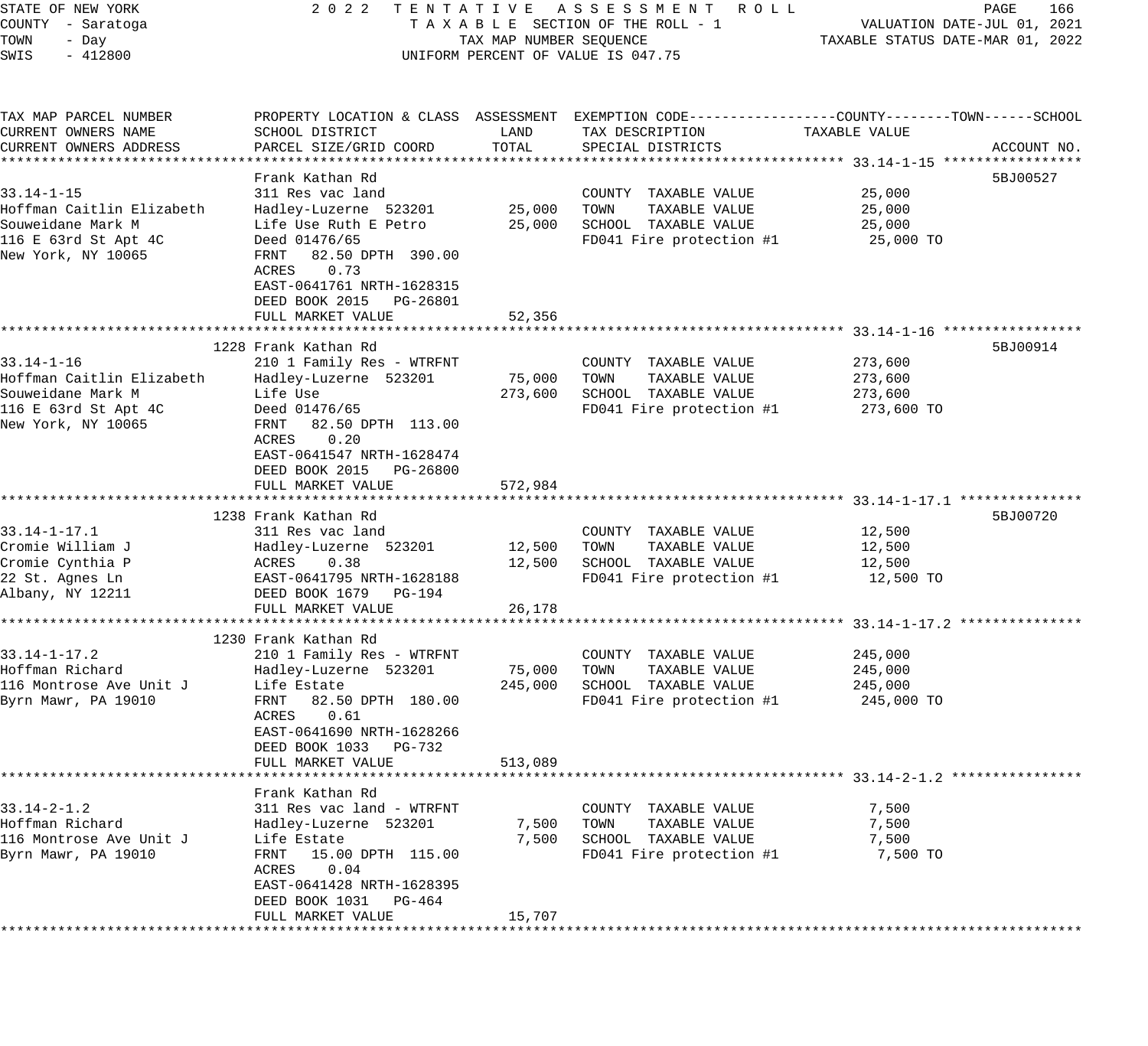### STATE OF NEW YORK 2 0 2 2 T E N T A T I V E A S S E S S M E N T R O L L PAGE 167 COUNTY - Saratoga T A X A B L E SECTION OF THE ROLL - 1 VALUATION DATE-JUL 01, 2021 TAX A B L E SECTION OF THE ROLL - T<br>TAXABLE STATUS DATE-MAR 01, 2022<br>--UNIFORM PERCENT OF VALUE IS 047.75

| TAX MAP PARCEL NUMBER  |                                                         |          | PROPERTY LOCATION & CLASS ASSESSMENT EXEMPTION CODE---------------COUNTY-------TOWN-----SCHOOL |                |                          |
|------------------------|---------------------------------------------------------|----------|------------------------------------------------------------------------------------------------|----------------|--------------------------|
| CURRENT OWNERS NAME    | SCHOOL DISTRICT                                         | LAND     | TAX DESCRIPTION                                                                                | TAXABLE VALUE  |                          |
| CURRENT OWNERS ADDRESS | PARCEL SIZE/GRID COORD                                  | TOTAL    | SPECIAL DISTRICTS                                                                              |                | ACCOUNT NO.              |
|                        |                                                         |          |                                                                                                |                |                          |
|                        | Frank Kathan Rd                                         |          |                                                                                                |                | 5BJ00719                 |
| $33.14 - 2 - 1.11$     | 311 Res vac land                                        |          | COUNTY TAXABLE VALUE                                                                           | 50,200         |                          |
| Cromie William J       | Hadley-Luzerne 523201                                   | 50,200   | TOWN<br>TAXABLE VALUE                                                                          | 50,200         |                          |
| Cromie Cynthia P       | FRNT 165.00 DPTH                                        | 50,200   | SCHOOL TAXABLE VALUE                                                                           | 50,200         |                          |
| 22 St. Agnes Ln        | ACRES 1.40                                              |          | FD041 Fire protection #1                                                                       | 50,200 TO      |                          |
| Albany, NY 12211       | EAST-0641558 NRTH-1628216                               |          |                                                                                                |                |                          |
|                        | DEED BOOK 1679 PG-197                                   |          |                                                                                                |                |                          |
|                        | FULL MARKET VALUE                                       | 105,131  |                                                                                                |                |                          |
|                        |                                                         |          |                                                                                                |                |                          |
|                        | Frank Kathan Rd                                         |          |                                                                                                |                | 5BJ00364                 |
| $33.14 - 2 - 5.1$      | 311 Res vac land - WTRFNT                               |          | COUNTY TAXABLE VALUE                                                                           | 51,200         |                          |
| Cromie William J       | Hadley-Luzerne 523201                                   |          | 51,200 TOWN<br>TAXABLE VALUE                                                                   | 51,200         |                          |
| ETAL                   | FRNT 268.67 DPTH                                        |          | 51,200 SCHOOL TAXABLE VALUE                                                                    | 51,200         |                          |
| 22 St. Anges Ln        | ACRES<br>3.30                                           |          | FD041 Fire protection #1                                                                       | 51,200 TO      |                          |
| Albany, NY 12211       | EAST-0641401 NRTH-1628011                               |          |                                                                                                |                |                          |
|                        | DEED BOOK 2012 PG-48080                                 |          |                                                                                                |                |                          |
|                        | FULL MARKET VALUE                                       | 107,225  |                                                                                                |                |                          |
|                        |                                                         |          |                                                                                                |                |                          |
|                        | 1260 Frank Kathan Rd                                    |          |                                                                                                |                | 5BJ00872                 |
| $33.14 - 2 - 8$        | 210 1 Family Res - WTRFNT                               |          | ENH STAR 41834                                                                                 | $\overline{0}$ | $\Omega$<br>49,900       |
| Newbury Paget A        | Hadley-Luzerne 523201                                   | 75,000   | COUNTY TAXABLE VALUE                                                                           | 295,900        |                          |
| Newbury Faye F         | 2011/26592                                              | 295,900  | TOWN<br>TAXABLE VALUE                                                                          | 295,900        |                          |
| 1260 Frank Kathan Rd   | FRNT 144.74 DPTH 109.18                                 |          | SCHOOL TAXABLE VALUE                                                                           | 246,000        |                          |
| Corinth, NY 12822      | ACRES 0.34                                              |          | FD041 Fire protection #1                                                                       | 295,900 TO     |                          |
|                        | EAST-0640831 NRTH-1627999                               |          |                                                                                                |                |                          |
|                        | DEED BOOK 1491 PG-767                                   |          |                                                                                                |                |                          |
|                        | FULL MARKET VALUE                                       | 619,686  |                                                                                                |                |                          |
|                        |                                                         |          |                                                                                                |                |                          |
|                        | 1266 Frank Kathan Rd                                    |          |                                                                                                |                | 5BJ02023                 |
| $33.14 - 2 - 9.11$     | 210 1 Family Res - WTRFNT                               |          | VET WAR CT 41121                                                                               | 20,070         | 20,070<br>$\overline{0}$ |
| Schwarzenbek Lynne     | Hadley-Luzerne 523201                                   |          | 112,500 BAS STAR 41854                                                                         | $\overline{0}$ | 19,990<br>$\Omega$       |
| 1266 Frank Kathan Rd   | FRNT 336.37 DPTH                                        |          | 638,000 COUNTY TAXABLE VALUE                                                                   | 617,930        |                          |
| Corinth, NY 12822      | ACRES<br>0.89                                           |          | TOWN<br>TAXABLE VALUE                                                                          | 617,930        |                          |
|                        |                                                         |          | SCHOOL TAXABLE VALUE                                                                           | 618,010        |                          |
|                        | EAST-0640664 NRTH-1627833<br>DEED BOOK 2012    PG-10069 |          | FD041 Fire protection #1                                                                       | 638,000 TO     |                          |
|                        | FULL MARKET VALUE                                       | 1336,126 |                                                                                                |                |                          |
|                        |                                                         |          |                                                                                                |                |                          |
|                        | 1246 Frank Kathan (Both Sides)                          |          |                                                                                                |                | 5BJ00834                 |
| $33.14 - 2 - 10$       | 210 1 Family Res - WTRFNT                               |          | VET WAR CT 41121                                                                               | 20,070         | 20,070<br>$\overline{0}$ |
| Dewey Robert Charles   |                                                         |          | 112,500 ENH STAR 41834                                                                         | $\overline{0}$ | 49,900<br>$\Omega$       |
| 1246 Kathan Rd         | Hadley-Luzerne 523201                                   |          |                                                                                                |                |                          |
|                        | FRNT 325.00 DPTH<br>ACRES 1.71                          |          | 265,000 COUNTY TAXABLE VALUE<br>TOWN<br>TAXABLE VALUE                                          | 244,930        |                          |
| Corinth, NY 12822      |                                                         |          | SCHOOL TAXABLE VALUE                                                                           | 244,930        |                          |
|                        | EAST-0641030 NRTH-1628116                               |          |                                                                                                | 215,100        |                          |
|                        | DEED BOOK 1020 PG-1135                                  |          | FD041 Fire protection #1                                                                       | 265,000 TO     |                          |
|                        | FULL MARKET VALUE                                       | 554,974  |                                                                                                |                |                          |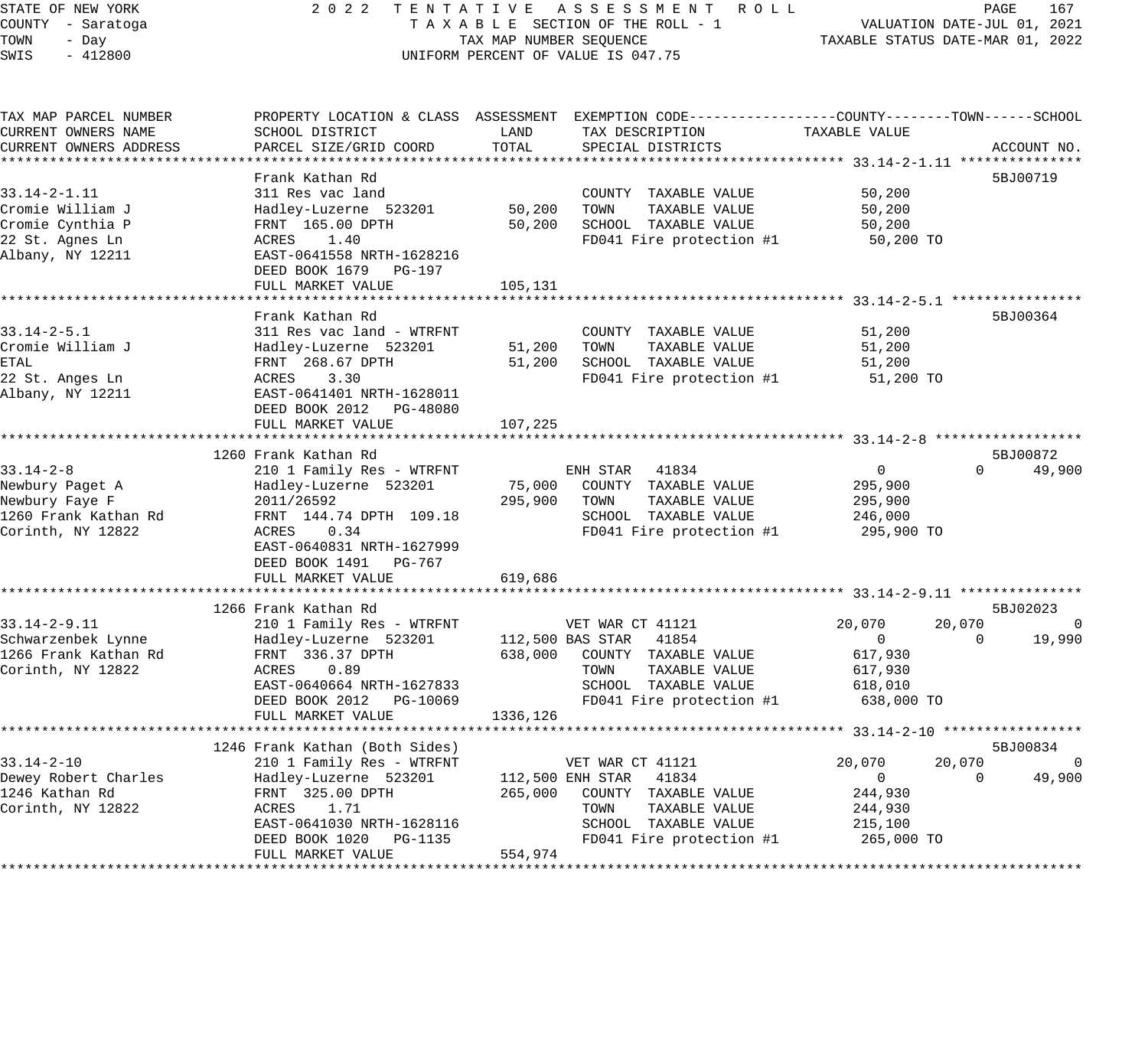| - Day<br>$-412800$<br>TAX MAP PARCEL NUMBER<br>CURRENT OWNERS NAME<br>CURRENT OWNERS ADDRESS<br>$33.14 - 2 - 12$<br>Cromie Daniel E<br>22 St. Anges Ln<br>Albany, NY 12211<br>$33.14 - 2 - 13$<br>Green Heather<br>Cromie Patrick<br>3001 41st St SW<br>Naples, FL 34116<br>Allentuck Katharine-Trustee<br>1-14 MORGAN MANOR, WALKER ST. FRNT 150.79 DPTH<br>LENOX, MA 01240<br>Schwarzenbek Lynne<br>1266 Frank Kathan Rd<br>Corinth, NY 12822 | SCHOOL DISTRICT<br>PARCEL SIZE/GRID COORD<br>1242 Frank Kathan Rd<br>210 1 Family Res - WTRFNT<br>Hadley-Luzerne 523201<br>Lot 2B<br>FRNT 249.71 DPTH<br>ACRES<br>0.56<br>EAST-0641324 NRTH-1628319<br>DEED BOOK 2012 PG-48074<br>FULL MARKET VALUE<br>************************<br>1244 Frank Kathan Rd<br>210 1 Family Res - WTRFNT<br>Hadley-Luzerne 523201<br>Life Estate<br>ACRES<br>0.20<br>EAST-0641193 NRTH-1628236<br>DEED BOOK 2017 PG-15554<br>FULL MARKET VALUE<br>1284 Frank Kathan Rd<br>210 1 Family Res - WTRFNT<br>Hadley-Luzerne 523201<br>ACRES<br>0.38<br>EAST-0640335 NRTH-1627521<br>DEED BOOK 2021 PG-13058<br>FULL MARKET VALUE<br>127 B Frank Kathan (Both Sides)<br>260 Seasonal res<br>Hadley-Luzerne 523201<br>FRNT 400.00 DPTH<br>2.52<br>ACRES<br>EAST-0640590 NRTH-1627483<br>DEED BOOK 2012 PG-10068<br>FULL MARKET VALUE<br>34 Overlook (Private) Ter W<br>210 1 Family Res - WTRFNT | TAX MAP NUMBER SEOUENCE<br>LAND<br>TOTAL<br>75,000<br>162,962<br>341,282<br>75,000<br>147,500<br>308,901<br>75,000<br>188,000<br>393,717<br>75,800<br>97,700<br>204,607 | UNIFORM PERCENT OF VALUE IS 047.75<br>PROPERTY LOCATION & CLASS ASSESSMENT EXEMPTION CODE----------------COUNTY-------TOWN------SCHOOL<br>TAX DESCRIPTION<br>SPECIAL DISTRICTS<br>COUNTY TAXABLE VALUE<br>TOWN<br>TAXABLE VALUE<br>SCHOOL TAXABLE VALUE<br>FD041 Fire protection #1<br>COUNTY TAXABLE VALUE<br>TAXABLE VALUE<br>TOWN<br>SCHOOL TAXABLE VALUE<br>FD041 Fire protection #1<br>COUNTY TAXABLE VALUE<br>TOWN<br>TAXABLE VALUE<br>SCHOOL TAXABLE VALUE<br>FD041 Fire protection #1<br>COUNTY TAXABLE VALUE<br>TAXABLE VALUE<br>TOWN<br>SCHOOL TAXABLE VALUE<br>FD041 Fire protection #1<br>COUNTY TAXABLE VALUE | TAXABLE STATUS DATE-MAR 01, 2022<br>TAXABLE VALUE<br>162,962<br>162,962<br>162,962<br>162,962 TO<br>147,500<br>147,500<br>147,500<br>147,500 TO<br>188,000<br>188,000<br>188,000<br>188,000 TO<br>97,700<br>97,700<br>97,700<br>97,700 TO<br>144,300 | ACCOUNT NO.<br>5BJ00902<br>5BJ00738<br>5CJ00963 |
|-------------------------------------------------------------------------------------------------------------------------------------------------------------------------------------------------------------------------------------------------------------------------------------------------------------------------------------------------------------------------------------------------------------------------------------------------|----------------------------------------------------------------------------------------------------------------------------------------------------------------------------------------------------------------------------------------------------------------------------------------------------------------------------------------------------------------------------------------------------------------------------------------------------------------------------------------------------------------------------------------------------------------------------------------------------------------------------------------------------------------------------------------------------------------------------------------------------------------------------------------------------------------------------------------------------------------------------------------------------------------------|-------------------------------------------------------------------------------------------------------------------------------------------------------------------------|----------------------------------------------------------------------------------------------------------------------------------------------------------------------------------------------------------------------------------------------------------------------------------------------------------------------------------------------------------------------------------------------------------------------------------------------------------------------------------------------------------------------------------------------------------------------------------------------------------------------------|------------------------------------------------------------------------------------------------------------------------------------------------------------------------------------------------------------------------------------------------------|-------------------------------------------------|
|                                                                                                                                                                                                                                                                                                                                                                                                                                                 |                                                                                                                                                                                                                                                                                                                                                                                                                                                                                                                                                                                                                                                                                                                                                                                                                                                                                                                      |                                                                                                                                                                         |                                                                                                                                                                                                                                                                                                                                                                                                                                                                                                                                                                                                                            |                                                                                                                                                                                                                                                      |                                                 |
| $33.17 - 1 - 2$                                                                                                                                                                                                                                                                                                                                                                                                                                 |                                                                                                                                                                                                                                                                                                                                                                                                                                                                                                                                                                                                                                                                                                                                                                                                                                                                                                                      |                                                                                                                                                                         |                                                                                                                                                                                                                                                                                                                                                                                                                                                                                                                                                                                                                            |                                                                                                                                                                                                                                                      |                                                 |
| Kimball Properties LLC<br>Shirley E. Dworkin<br>1705 Foster Avenue<br>Schenectady, NY 12308                                                                                                                                                                                                                                                                                                                                                     | Hadley-Luzerne 523201<br>FRNT 120.00 DPTH 110.00<br>ACRES<br>0.30<br>EAST-0639272 NRTH-1625753<br>DEED BOOK 2021<br>PG-23187<br>FULL MARKET VALUE                                                                                                                                                                                                                                                                                                                                                                                                                                                                                                                                                                                                                                                                                                                                                                    | 75,000<br>144,300<br>302,199                                                                                                                                            | TOWN<br>TAXABLE VALUE<br>SCHOOL TAXABLE VALUE<br>FD041 Fire protection #1                                                                                                                                                                                                                                                                                                                                                                                                                                                                                                                                                  | 144,300<br>144,300<br>144,300 TO                                                                                                                                                                                                                     |                                                 |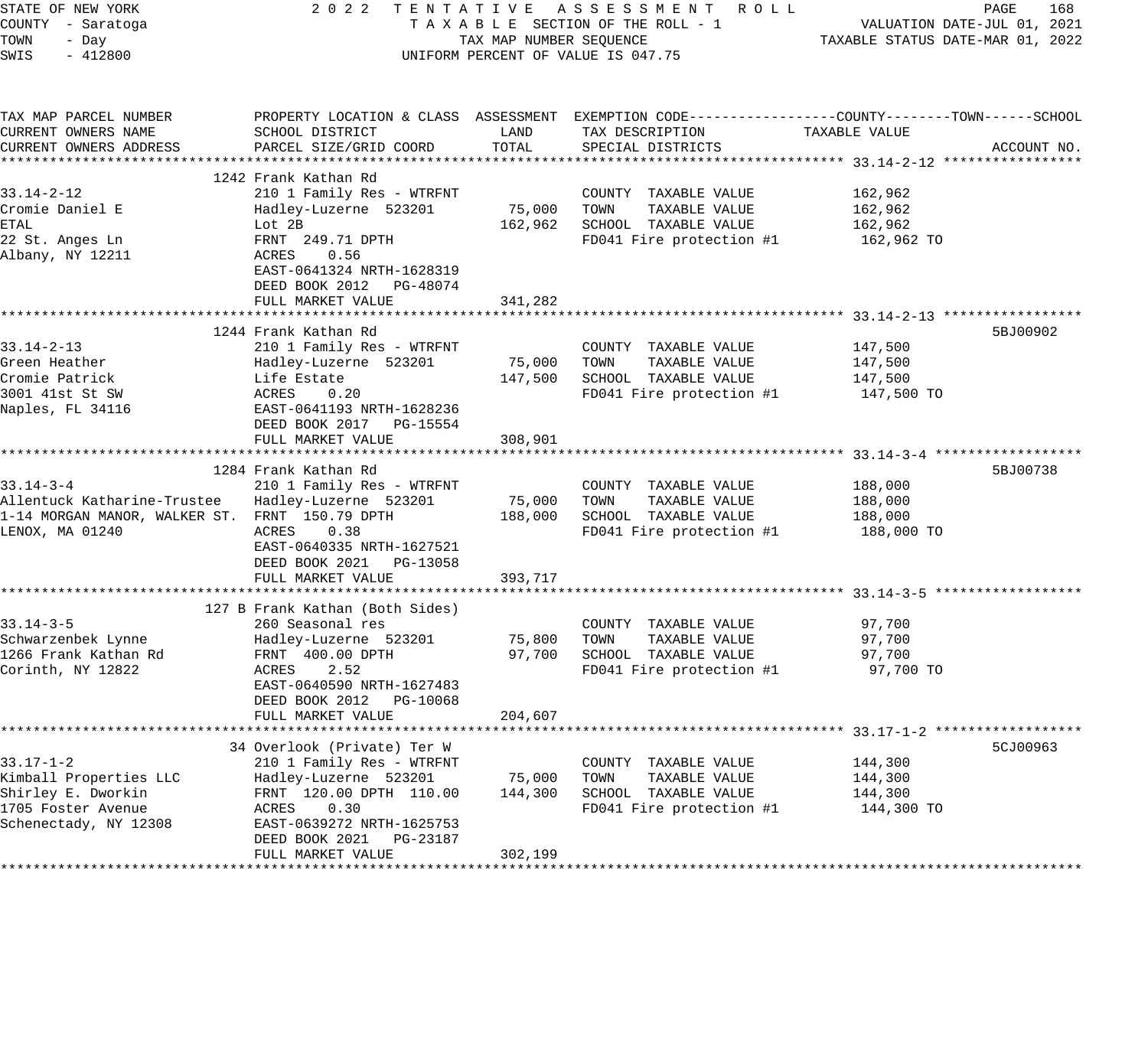| STATE OF NEW YORK<br>COUNTY - Saratoga<br>TOWN<br>- Day<br>SWIS<br>$-412800$                       | 2 0 2 2                                                                                                                                                                                                                           | TAX MAP NUMBER SEQUENCE | TENTATIVE ASSESSMENT ROLL<br>TAXABLE SECTION OF THE ROLL - 1<br>UNIFORM PERCENT OF VALUE IS 047.75                | TAXABLE STATUS DATE-MAR 01, 2022            | PAGE<br>169<br>VALUATION DATE-JUL 01, 2021 |
|----------------------------------------------------------------------------------------------------|-----------------------------------------------------------------------------------------------------------------------------------------------------------------------------------------------------------------------------------|-------------------------|-------------------------------------------------------------------------------------------------------------------|---------------------------------------------|--------------------------------------------|
| TAX MAP PARCEL NUMBER<br>CURRENT OWNERS NAME                                                       | SCHOOL DISTRICT                                                                                                                                                                                                                   | LAND                    | PROPERTY LOCATION & CLASS ASSESSMENT EXEMPTION CODE---------------COUNTY-------TOWN-----SCHOOL<br>TAX DESCRIPTION | TAXABLE VALUE                               |                                            |
| CURRENT OWNERS ADDRESS                                                                             | PARCEL SIZE/GRID COORD                                                                                                                                                                                                            | TOTAL                   | SPECIAL DISTRICTS                                                                                                 |                                             | ACCOUNT NO.                                |
|                                                                                                    |                                                                                                                                                                                                                                   |                         |                                                                                                                   |                                             |                                            |
| $33.17 - 1 - 3$<br>Cashin Conor W<br>30 Hobson St Apt 1<br>Brighton, MA 02135                      | 36 Overlook (Private) Ter W<br>210 1 Family Res - WTRFNT<br>Hadley-Luzerne 523201<br>Cashin Family IRR Trust D<br>12/18/2020<br>50.00 DPTH 110.00<br>FRNT<br>ACRES<br>0.15<br>EAST-0639244 NRTH-1625669<br>DEED BOOK 2021 PG-3113 | 75,000<br>142,300       | COUNTY TAXABLE VALUE<br>TOWN<br>TAXABLE VALUE<br>SCHOOL TAXABLE VALUE<br>FD041 Fire protection #1                 | 142,300<br>142,300<br>142,300<br>142,300 TO | 5CJ00954                                   |
|                                                                                                    | FULL MARKET VALUE                                                                                                                                                                                                                 | 298,010                 |                                                                                                                   |                                             |                                            |
|                                                                                                    | S Shore Rd                                                                                                                                                                                                                        |                         |                                                                                                                   |                                             | 5BJ02608                                   |
| $33.17 - 1 - 4.11$<br>Overlook Beach Club<br>Current President<br>PO Box 111<br>Corinth, NY 12822  | 311 Res vac land - WTRFNT<br>Hadley-Luzerne 523201<br>R O W<br>FRNT 262.00 DPTH<br>3.46<br>ACRES<br>EAST-0639290 NRTH-1625609                                                                                                     | 3,700<br>3,700          | COUNTY TAXABLE VALUE<br>TOWN<br>TAXABLE VALUE<br>SCHOOL TAXABLE VALUE<br>FD041 Fire protection #1                 | 3,700<br>3,700<br>3,700<br>3,700 TO         |                                            |
|                                                                                                    | FULL MARKET VALUE                                                                                                                                                                                                                 | 7,749                   |                                                                                                                   |                                             |                                            |
| $33.17 - 1 - 6$<br>BeachwoodSky LLC<br>3242 Waterbury Drive<br>Wantagh, NY 11793                   | Overlook (Private) Ter W<br>311 Res vac land<br>Hadley-Luzerne 523201<br>40.00 DPTH<br>FRNT<br>97.00<br>ACRES<br>0.08<br>EAST-0639386 NRTH-1625618<br>DEED BOOK 2021 PG-41860                                                     | 5,000<br>5,000          | COUNTY TAXABLE VALUE<br>TOWN<br>TAXABLE VALUE<br>SCHOOL TAXABLE VALUE<br>FD041 Fire protection #1                 | 5,000<br>5,000<br>5,000<br>5,000 TO         | 5CJ00969                                   |
|                                                                                                    | FULL MARKET VALUE                                                                                                                                                                                                                 | 10,471                  |                                                                                                                   |                                             |                                            |
| $33.17 - 1 - 7$<br>Weaver David<br>Weaver Dolores<br>29 Sanford Pl<br>Altamont, NY 12009           | 33 Overlook (Private) Ter W<br>210 1 Family Res<br>Hadley-Luzerne 523201<br>Life Estate<br>FRNT<br>80.00 DPTH<br>90.00<br>ACRES<br>0.15                                                                                           | 50,000<br>105,300       | COUNTY TAXABLE VALUE<br>TOWN<br>TAXABLE VALUE<br>SCHOOL TAXABLE VALUE<br>FD041 Fire protection #1                 | 105,300<br>105,300<br>105,300<br>105,300 TO | 5CJ00953                                   |
|                                                                                                    | EAST-0639398 NRTH-1625677<br>DEED BOOK 1500 PG-121<br>FULL MARKET VALUE                                                                                                                                                           | 220,524                 |                                                                                                                   |                                             |                                            |
|                                                                                                    | Overlook (Private) Ter W                                                                                                                                                                                                          |                         |                                                                                                                   |                                             | 5CJ00971                                   |
| $33.17 - 1 - 10.1$<br>Milne Jeffrey C<br>Milne David E<br>28 Denkers Rd<br>Ballston Lake, NY 12019 | 311 Res vac land<br>Hadley-Luzerne 523201<br>FRNT 120.00 DPTH<br>78.00<br>0.17<br>ACRES<br>EAST-0639479 NRTH-1625771                                                                                                              | 12,500<br>12,500        | COUNTY TAXABLE VALUE<br>TAXABLE VALUE<br>TOWN<br>SCHOOL TAXABLE VALUE<br>FD041 Fire protection #1                 | 12,500<br>12,500<br>12,500<br>12,500 TO     |                                            |
| ***************                                                                                    | DEED BOOK 2008<br>PG-31173<br>FULL MARKET VALUE                                                                                                                                                                                   | 26,178                  |                                                                                                                   |                                             |                                            |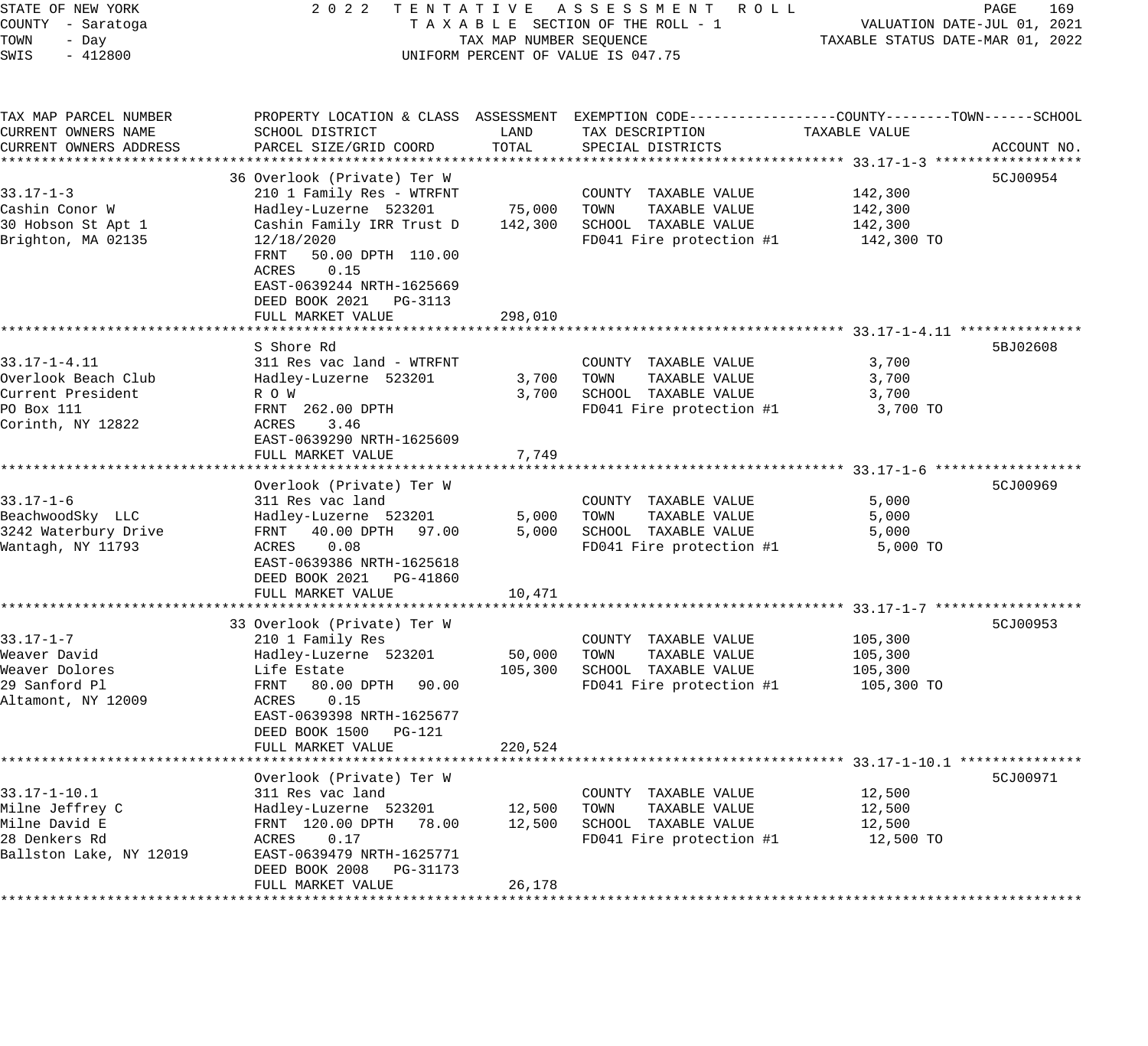### STATE OF NEW YORK 2 0 2 2 T E N T A T I V E A S S E S S M E N T R O L L PAGE 170 COUNTY - Saratoga T A X A B L E SECTION OF THE ROLL - 1 VALUATION DATE-JUL 01, 2021 UNIFORM PERCENT OF VALUE IS 047.75

VALUATION FAIR SON SE, ...<br>TAXABLE STATUS DATE-MAR 01, 2022

| TAX MAP PARCEL NUMBER<br>CURRENT OWNERS NAME<br>CURRENT OWNERS ADDRESS                             | PROPERTY LOCATION & CLASS ASSESSMENT<br>SCHOOL DISTRICT<br>PARCEL SIZE/GRID COORD                                                                                                                                     | LAND<br>TOTAL               | EXEMPTION CODE-----------------COUNTY-------TOWN------SCHOOL<br>TAX DESCRIPTION<br>SPECIAL DISTRICTS | TAXABLE VALUE                           | ACCOUNT NO. |
|----------------------------------------------------------------------------------------------------|-----------------------------------------------------------------------------------------------------------------------------------------------------------------------------------------------------------------------|-----------------------------|------------------------------------------------------------------------------------------------------|-----------------------------------------|-------------|
| $33.17 - 1 - 10.2$<br>Milne Jeffery<br>28 Denkers Dr<br>Ballston Lake, NY 12019                    | Overlook (Private) Ter W<br>311 Res vac land<br>Hadley-Luzerne 523201<br>FRNT 25.00 DPTH<br>0.02<br>ACRES<br>EAST-0639453 NRTH-1625776<br>DEED BOOK 1139 PG-172<br>FULL MARKET VALUE                                  | 1,000<br>1,000<br>2,094     | COUNTY TAXABLE VALUE<br>TOWN<br>TAXABLE VALUE<br>SCHOOL TAXABLE VALUE<br>FD041 Fire protection #1    | 1,000<br>1,000<br>1,000<br>1,000 TO     |             |
| $33.17 - 1 - 10.3$<br>Milne Jeffrey C<br>Milne David E<br>28 Denkers Rd<br>Ballston Lake, NY 12019 | **********************<br>Overlook (Private) Ter W<br>311 Res vac land<br>Hadley-Luzerne 523201<br>FRNT<br>25.00 DPTH<br>0.02<br>ACRES<br>EAST-0639437 NRTH-1625782<br>DEED BOOK 2008 PG-31173<br>FULL MARKET VALUE   | 1,000<br>1,000<br>2,094     | COUNTY TAXABLE VALUE<br>TOWN<br>TAXABLE VALUE<br>SCHOOL TAXABLE VALUE<br>FD041 Fire protection #1    | 1,000<br>1,000<br>1,000<br>1,000 TO     |             |
| $33.17 - 1 - 11$<br>Milne Jeffrey C<br>Milne David E<br>28 Denkers Rd<br>Ballston Lake, NY 12019   | 21 W Beachwood (Private) Rd<br>210 1 Family Res<br>Hadley-Luzerne 523201<br>FRNT 80.00 DPTH 83.00<br>ACRES<br>0.15<br>EAST-0639482 NRTH-1625678<br>DEED BOOK 2008 PG-31173<br>FULL MARKET VALUE                       | 50,000<br>79,200<br>165,864 | COUNTY TAXABLE VALUE<br>TOWN<br>TAXABLE VALUE<br>SCHOOL TAXABLE VALUE<br>FD041 Fire protection #1    | 79,200<br>79,200<br>79,200<br>79,200 TO | 5CJ00970    |
| $33.17 - 1 - 12.1$<br>Kea Kirk Kevin<br>Kea Aimee L<br>15 Berkley Rd<br>Glenville, NY 12302        | 35 Overlook (Private) Ter W<br>210 1 Family Res<br>Hadley-Luzerne 523201<br>Split/BLA M2021134<br>FRNT 40.00 DPTH 92.00<br>0.30<br>ACRES<br>EAST-0639448 NRTH-1625577<br>DEED BOOK 2021 PG-26896<br>FULL MARKET VALUE | 50,000<br>84,000<br>175,916 | COUNTY TAXABLE VALUE<br>TOWN<br>TAXABLE VALUE<br>SCHOOL TAXABLE VALUE<br>FD041 Fire protection #1    | 84,000<br>84,000<br>84,000<br>84,000 TO | 5CJ00958    |
| $33.17 - 1 - 14$<br>Payne Anthony<br>Payne Karyn<br>7 Old Chatham Ct.<br>Ballston Spa, NY 12020    | 11 W Beachwood (Private) Rd<br>210 1 Family Res<br>Hadley-Luzerne 523201<br>FRNT 80.00 DPTH 112.00<br>ACRES<br>0.19<br>EAST-0639455 NRTH-1625438<br>DEED BOOK 2021 PG-22285<br>FULL MARKET VALUE                      | 50,000<br>82,400<br>172,565 | COUNTY TAXABLE VALUE<br>TOWN<br>TAXABLE VALUE<br>SCHOOL TAXABLE VALUE<br>FD041 Fire protection #1    | 82,400<br>82,400<br>82,400<br>82,400 TO | 5CJ00973    |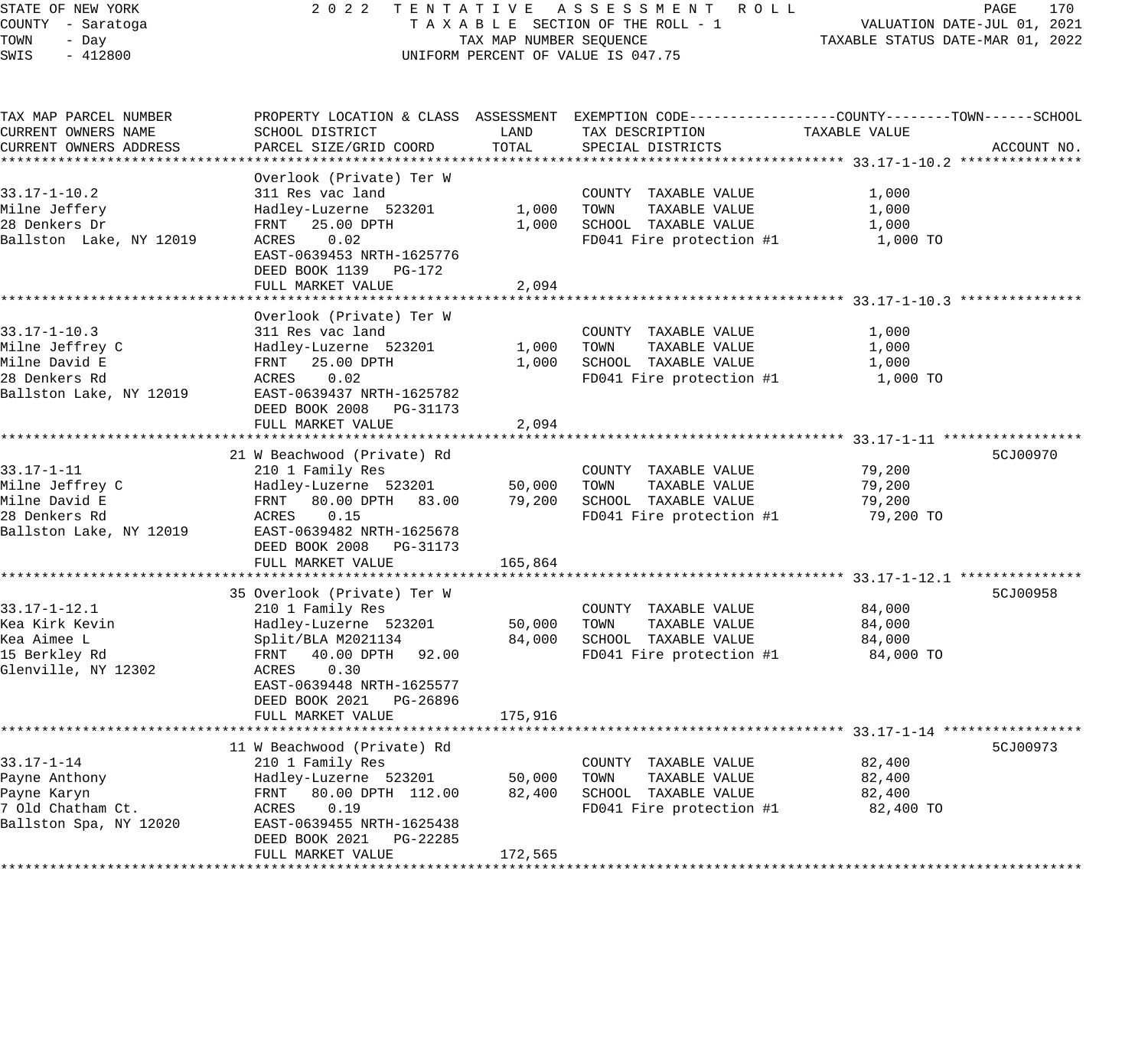### STATE OF NEW YORK 2 0 2 2 T E N T A T I V E A S S E S S M E N T R O L L PAGE 171 COUNTY - Saratoga T A X A B L E SECTION OF THE ROLL - 1 VALUATION DATE-JUL 01, 2021 X A B L E SECTION OF THE KOLL - 1 TAXABLE STATUS DATE-MAR 01, 2022 UNIFORM PERCENT OF VALUE IS 047.75

| TAX MAP PARCEL NUMBER                                |                                                                                                 |         | PROPERTY LOCATION & CLASS ASSESSMENT EXEMPTION CODE----------------COUNTY-------TOWN------SCHOOL |               |             |
|------------------------------------------------------|-------------------------------------------------------------------------------------------------|---------|--------------------------------------------------------------------------------------------------|---------------|-------------|
| CURRENT OWNERS NAME                                  | SCHOOL DISTRICT                                                                                 | LAND    | TAX DESCRIPTION                                                                                  | TAXABLE VALUE |             |
| CURRENT OWNERS ADDRESS                               | PARCEL SIZE/GRID COORD                                                                          | TOTAL   | SPECIAL DISTRICTS                                                                                |               | ACCOUNT NO. |
|                                                      |                                                                                                 |         |                                                                                                  |               |             |
|                                                      | 9 W Beachwood (Private) Rd                                                                      |         |                                                                                                  |               | 5CJ00982    |
| $33.17 - 1 - 15$                                     | 311 Res vac land                                                                                |         | COUNTY TAXABLE VALUE                                                                             | 5,000         |             |
| Russell Norman K                                     | Hadley-Luzerne 523201                                                                           |         | 5,000 TOWN<br>TAXABLE VALUE                                                                      | 5,000         |             |
| C/O Brad Russell                                     | FRNT 40.00 DPTH 130.00                                                                          |         | 5,000 SCHOOL TAXABLE VALUE                                                                       | 5,000         |             |
| 279 Valley Grove Dr                                  | ACRES 0.11                                                                                      |         | FD041 Fire protection #1                                                                         | 5,000 TO      |             |
| Ponte Vedra, FL 32081                                | EAST-0639441 NRTH-1625379                                                                       |         |                                                                                                  |               |             |
|                                                      | DEED BOOK 1582 PG-36                                                                            |         |                                                                                                  |               |             |
|                                                      | FULL MARKET VALUE                                                                               | 10,471  |                                                                                                  |               |             |
|                                                      |                                                                                                 |         |                                                                                                  |               |             |
|                                                      | 5 W Beachwood (Private) Rd                                                                      |         |                                                                                                  |               | 5CJ00976    |
| $33.17 - 1 - 16$                                     | 210 1 Family Res                                                                                |         | COUNTY TAXABLE VALUE                                                                             | 79,100        |             |
| Spinks Lance R                                       | Hadley-Luzerne 523201                                                                           |         | 50,000 TOWN<br>TAXABLE VALUE                                                                     | 79,100        |             |
| 9 Burkes Gln                                         |                                                                                                 |         | FRNT 100.00 DPTH 152.00 79,100 SCHOOL TAXABLE VALUE                                              | 79,100        |             |
|                                                      | ACRES 0.35                                                                                      |         |                                                                                                  |               |             |
| Clifton Park, NY 12065                               |                                                                                                 |         | FD041 Fire protection #1                                                                         | 79,100 TO     |             |
|                                                      | EAST-0639425 NRTH-1625307                                                                       |         |                                                                                                  |               |             |
|                                                      | DEED BOOK 1699 PG-280                                                                           |         |                                                                                                  |               |             |
|                                                      | FULL MARKET VALUE                                                                               | 165,654 |                                                                                                  |               |             |
|                                                      |                                                                                                 |         |                                                                                                  |               |             |
|                                                      | 1 W Beachwood (Private) Rd                                                                      |         |                                                                                                  |               | 5CJ00972    |
| $33.17 - 1 - 17$                                     | 210 1 Family Res                                                                                |         | COUNTY TAXABLE VALUE                                                                             | 74,800        |             |
| Manning Larry                                        | Hadley-Luzerne 523201                                                                           |         | 50,000 TOWN<br>TAXABLE VALUE                                                                     | 74,800        |             |
| Manning Courtney                                     | FRNT 60.00 DPTH 152.00 74,800 SCHOOL TAXABLE VALUE<br>ACRES 0.16 BANK 709 FD041 Fire protection |         |                                                                                                  | 74,800        |             |
| 25 Whitney Road                                      | ACRES   0.16 BANK   709                                                                         |         | FD041 Fire protection #1                                                                         | 74,800 TO     |             |
| Saratoga Springs, NY 12866 EAST-0639429 NRTH-1625229 |                                                                                                 |         |                                                                                                  |               |             |
|                                                      | DEED BOOK 2016 PG-4652                                                                          |         |                                                                                                  |               |             |
|                                                      | FULL MARKET VALUE                                                                               | 156,649 |                                                                                                  |               |             |
|                                                      |                                                                                                 |         |                                                                                                  |               |             |
|                                                      | S Shore Rd                                                                                      |         |                                                                                                  |               | 5CJ00974    |
| $33.17 - 1 - 18$                                     | 534 Social org.                                                                                 |         | COUNTY TAXABLE VALUE                                                                             | 111,600       |             |
| Overlook Beach Club Inc                              | Hadley-Luzerne 523201 50,000 TOWN                                                               |         | TAXABLE VALUE                                                                                    | 111,600       |             |
| Current President                                    | FRNT 120.00 DPTH 177.00 111,600 SCHOOL TAXABLE VALUE                                            |         |                                                                                                  | 111,600       |             |
| PO Box 111                                           | 0.38<br>ACRES                                                                                   |         | FD041 Fire protection #1                                                                         | 111,600 TO    |             |
| Corinth, NY 12822                                    | EAST-0639369 NRTH-1625163                                                                       |         |                                                                                                  |               |             |
|                                                      | DEED BOOK 0446 PG-0521                                                                          |         |                                                                                                  |               |             |
|                                                      | FULL MARKET VALUE                                                                               | 233,717 |                                                                                                  |               |             |
|                                                      |                                                                                                 |         |                                                                                                  |               |             |
|                                                      | 3449 S Shore Rd                                                                                 |         |                                                                                                  |               | 5CJ00964    |
| $33.17 - 1 - 19$                                     | 210 1 Family Res                                                                                |         | COUNTY TAXABLE VALUE                                                                             | 80,200        |             |
| Arehart Susan K                                      | Hadley-Luzerne 523201                                                                           | 50,000  | TOWN<br>TAXABLE VALUE                                                                            | 80,200        |             |
| Arehart Arthur T                                     | FRNT 60.00 DPTH 177.00                                                                          | 80,200  | SCHOOL TAXABLE VALUE                                                                             | 80,200        |             |
| 91 Goose Hollow Road                                 | ACRES<br>0.38                                                                                   |         | FD041 Fire protection #1                                                                         | 80,200 TO     |             |
|                                                      | Greenfield Center, NY 12833 EAST-0639276 NRTH-1625148                                           |         |                                                                                                  |               |             |
|                                                      | DEED BOOK 2019    PG-18171                                                                      |         |                                                                                                  |               |             |
|                                                      | FULL MARKET VALUE                                                                               | 167,958 |                                                                                                  |               |             |
|                                                      |                                                                                                 |         |                                                                                                  |               |             |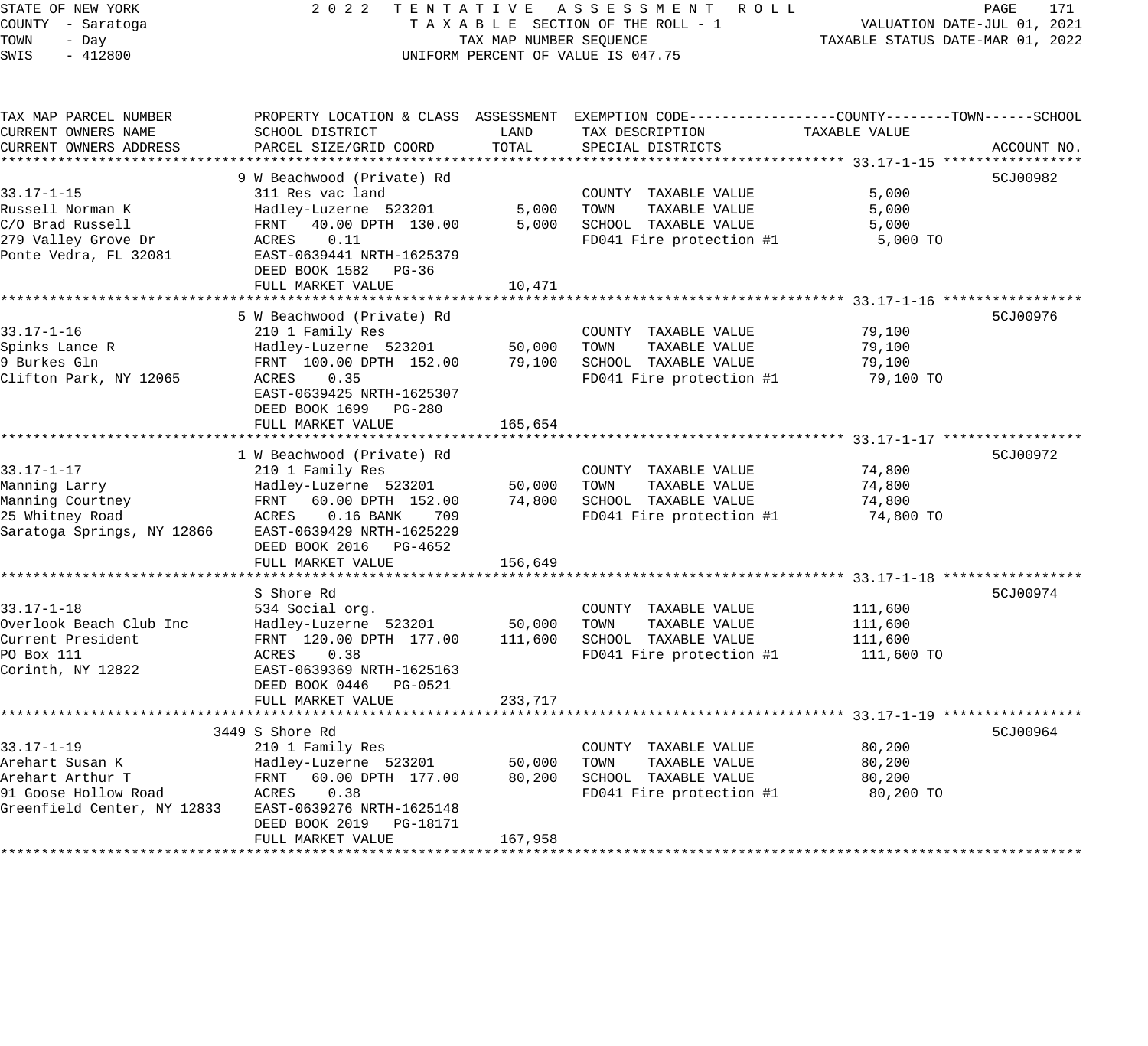STATE OF NEW YORK 2 0 2 2 T E N T A T I V E A S S E S S M E N T R O L L PAGE 172 COUNTY - Saratoga T A X A B L E SECTION OF THE ROLL - 1 VALUATION DATE-JUL 01, 2021 TOWN - Day TAX MAP NUMBER SEQUENCE TAXABLE STATUS DATE-MAR 01, 2022 SWIS - 412800 CONTROLLY THE UNIFORM PERCENT OF VALUE IS 047.75 TAX MAP PARCEL NUMBER PROPERTY LOCATION & CLASS ASSESSMENT EXEMPTION CODE------------------COUNTY--------TOWN------SCHOOL CURRENT OWNERS NAME SCHOOL DISTRICT LAND TAX DESCRIPTION TAXABLE VALUE CURRENT OWNERS ADDRESS PARCEL SIZE/GRID COORD TOTAL SPECIAL DISTRICTS ACCOUNT NO. \*\*\*\*\*\*\*\*\*\*\*\*\*\*\*\*\*\*\*\*\*\*\*\*\*\*\*\*\*\*\*\*\*\*\*\*\*\*\*\*\*\*\*\*\*\*\*\*\*\*\*\*\*\*\*\*\*\*\*\*\*\*\*\*\*\*\*\*\*\*\*\*\*\*\*\*\*\*\*\*\*\*\*\*\*\*\*\*\*\*\*\*\*\*\*\*\*\*\*\*\*\*\* 33.17-1-20 \*\*\*\*\*\*\*\*\*\*\*\*\*\*\*\*\* 3447 B S Shore Rd 5CJ00979 33.17-1-20 210 1 Family Res COUNTY TAXABLE VALUE 88,300 The Red Legacy LLC Hadley-Luzerne 523201 50,000 TOWN TAXABLE VALUE 88,300 Maureen Moffett FRNT 50.00 DPTH 130.00 88,300 SCHOOL TAXABLE VALUE 88,300 40 Beacon St ACRES 0.15 FD041 Fire protection #1 88,300 TO Ballston Spa, NY 12020 EAST-0639171 NRTH-1625142 DEED BOOK 1707 PG-1 FULL MARKET VALUE 184,921 \*\*\*\*\*\*\*\*\*\*\*\*\*\*\*\*\*\*\*\*\*\*\*\*\*\*\*\*\*\*\*\*\*\*\*\*\*\*\*\*\*\*\*\*\*\*\*\*\*\*\*\*\*\*\*\*\*\*\*\*\*\*\*\*\*\*\*\*\*\*\*\*\*\*\*\*\*\*\*\*\*\*\*\*\*\*\*\*\*\*\*\*\*\*\*\*\*\*\*\*\*\*\* 33.17-1-21 \*\*\*\*\*\*\*\*\*\*\*\*\*\*\*\*\* 62 Overlook (Private) Ter W 5CJ00989 33.17-1-21 210 1 Family Res COUNTY TAXABLE VALUE 145,000 Watrobski Felix Hadley-Luzerne 523201 75,000 TOWN TAXABLE VALUE 145,000 Zocco Margaret FRNT 40.00 DPTH 110.00 145,000 SCHOOL TAXABLE VALUE 145,000 Gary Watrobski ACRES 0.20 FD041 Fire protection #1 145,000 TO 39 Ginger Ter **EAST-0639006 NRTH-1625210** Clifton Park, NY 12065-2663 DEED BOOK 1618 PG-660 FULL MARKET VALUE 303,665 \*\*\*\*\*\*\*\*\*\*\*\*\*\*\*\*\*\*\*\*\*\*\*\*\*\*\*\*\*\*\*\*\*\*\*\*\*\*\*\*\*\*\*\*\*\*\*\*\*\*\*\*\*\*\*\*\*\*\*\*\*\*\*\*\*\*\*\*\*\*\*\*\*\*\*\*\*\*\*\*\*\*\*\*\*\*\*\*\*\*\*\*\*\*\*\*\*\*\*\*\*\*\* 33.17-1-22 \*\*\*\*\*\*\*\*\*\*\*\*\*\*\*\*\* 58 Overlook (Private) Ter W 5CJ00990 33.17-1-22 210 1 Family Res COUNTY TAXABLE VALUE 195,200 OReilly Robin Hadley-Luzerne 523201 75,000 TOWN TAXABLE VALUE 195,200 2821 Amby Pl Lots 5 & 6 195,200 SCHOOL TAXABLE VALUE 195,200 Hermosa Beach, CA 90254 FRNT 40.00 DPTH 110.00 FD041 Fire protection #1 195,200 TO ACRES 0.10 EAST-0639041 NRTH-1625261 DEED BOOK 2009 PG-33401 FULL MARKET VALUE 408,796 \*\*\*\*\*\*\*\*\*\*\*\*\*\*\*\*\*\*\*\*\*\*\*\*\*\*\*\*\*\*\*\*\*\*\*\*\*\*\*\*\*\*\*\*\*\*\*\*\*\*\*\*\*\*\*\*\*\*\*\*\*\*\*\*\*\*\*\*\*\*\*\*\*\*\*\*\*\*\*\*\*\*\*\*\*\*\*\*\*\*\*\*\*\*\*\*\*\*\*\*\*\*\* 33.17-1-26 \*\*\*\*\*\*\*\*\*\*\*\*\*\*\*\*\* 53 Overlook (Private) Ter W 5CJ00987 33.17-1-26 210 1 Family Res COUNTY TAXABLE VALUE 122,000 Tessier Louis A Hadley-Luzerne 523201 50,000 TOWN TAXABLE VALUE 122,000 Tessier Beverly A Life Estate 122,000 SCHOOL TAXABLE VALUE 122,000 c/o Michael Tessier FRNT 80.00 DPTH 130.00 FD041 Fire protection #1 122,000 TO ETAL **ACRES** 0.24 71 Younglove Ave EAST-0639225 NRTH-1625242 Cohoes, NY 12047 DEED BOOK 1760 PG-552 FULL MARKET VALUE 255,497 \*\*\*\*\*\*\*\*\*\*\*\*\*\*\*\*\*\*\*\*\*\*\*\*\*\*\*\*\*\*\*\*\*\*\*\*\*\*\*\*\*\*\*\*\*\*\*\*\*\*\*\*\*\*\*\*\*\*\*\*\*\*\*\*\*\*\*\*\*\*\*\*\*\*\*\*\*\*\*\*\*\*\*\*\*\*\*\*\*\*\*\*\*\*\*\*\*\*\*\*\*\*\* 33.17-1-29 \*\*\*\*\*\*\*\*\*\*\*\*\*\*\*\*\* 45 Overlook (Private) Ter W 5CJ00984 33.17-1-29 210 1 Family Res - WTRFNT COUNTY TAXABLE VALUE 92,800 Krystofik Peter Hadley-Luzerne 523201 25,000 TOWN TAXABLE VALUE 92,800 Dunegan Cynthia Also 1518/484 92,800 SCHOOL TAXABLE VALUE 92,800 18 West Erie St FRNT 89.21 DPTH 120.00 FD041 Fire protection #1 92,800 TO Albany, NY 12208 ACRES 0.25 EAST-0639291 NRTH-1625388 DEED BOOK 1762 PG-203 FULL MARKET VALUE 194,346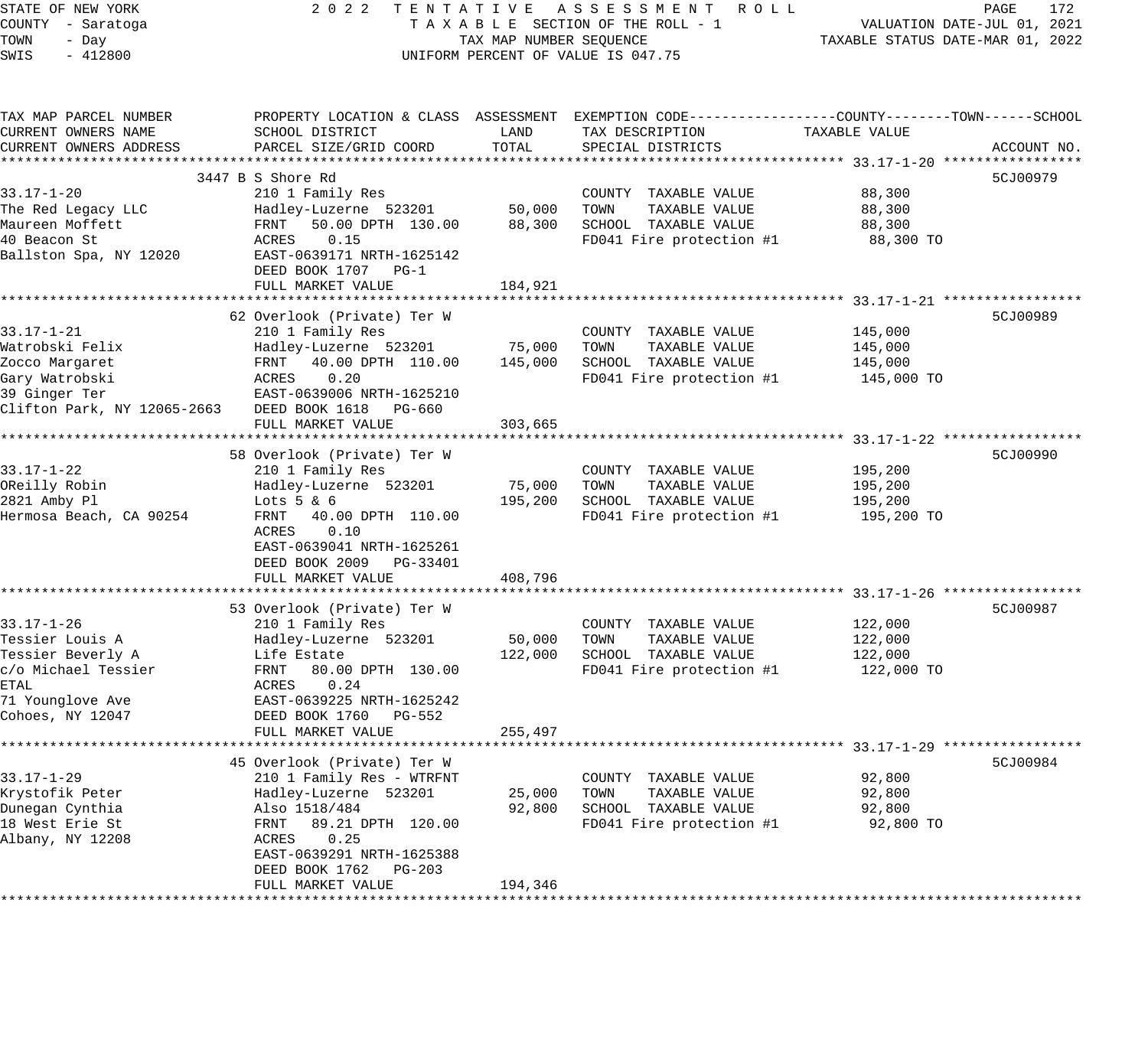| STATE OF NEW YORK<br>COUNTY - Saratoga<br>TOWN<br>- Day<br>SWIS<br>$-412800$                            | 2 0 2 2                                                                                                                                                                                                                                    | TENTATIVE<br>TAX MAP NUMBER SEQUENCE | A S S E S S M E N T<br>R O L L<br>TAXABLE SECTION OF THE ROLL - 1<br>UNIFORM PERCENT OF VALUE IS 047.75                                                  | TAXABLE STATUS DATE-MAR 01, 2022                                       | 173<br>PAGE<br>VALUATION DATE-JUL 01, 2021 |
|---------------------------------------------------------------------------------------------------------|--------------------------------------------------------------------------------------------------------------------------------------------------------------------------------------------------------------------------------------------|--------------------------------------|----------------------------------------------------------------------------------------------------------------------------------------------------------|------------------------------------------------------------------------|--------------------------------------------|
| TAX MAP PARCEL NUMBER<br>CURRENT OWNERS NAME<br>CURRENT OWNERS ADDRESS                                  | PROPERTY LOCATION & CLASS ASSESSMENT<br>SCHOOL DISTRICT<br>PARCEL SIZE/GRID COORD                                                                                                                                                          | LAND<br>TOTAL                        | EXEMPTION CODE-----------------COUNTY-------TOWN------SCHOOL<br>TAX DESCRIPTION<br>SPECIAL DISTRICTS                                                     | TAXABLE VALUE                                                          | ACCOUNT NO.                                |
| $33.17 - 1 - 31$<br>Deprimo Jemine-Trustee<br>204 Alexander Avenue<br>Nesconset, NY 11767               | 48 Overlook (Private) Ter W<br>210 1 Family Res - WTRFNT<br>Hadley-Luzerne 523201<br>Jemine Deprimo Family Tru<br>Dated $3/3/2020$<br>70.00 DPTH 100.00<br>FRNT<br>ACRES<br>0.18<br>EAST-0639158 NRTH-1625471<br>DEED BOOK 2020<br>PG-9077 | 75,000<br>164,800                    | COUNTY TAXABLE VALUE<br>TOWN<br>TAXABLE VALUE<br>SCHOOL TAXABLE VALUE<br>FD041 Fire protection #1                                                        | 164,800<br>164,800<br>164,800<br>164,800 TO                            | 5CJ00947                                   |
|                                                                                                         | FULL MARKET VALUE<br>****************************                                                                                                                                                                                          | 345,131<br>***********               | ************************************ 33.17-1-32 *****                                                                                                    |                                                                        |                                            |
| $33.17 - 1 - 32$<br>Carpenter George<br>Carpenter Deborah<br>116 Sherman Isl Rd<br>Queensbury, NY 12804 | 42 Overlook (Private) Ter W<br>210 1 Family Res - WTRFNT<br>Hadley-Luzerne 523201<br>ACRES<br>0.12<br>EAST-0639189 NRTH-1625534<br>DEED BOOK 1568<br>PG-798                                                                                | 75,000<br>110,000                    | COUNTY TAXABLE VALUE<br>TOWN<br>TAXABLE VALUE<br>SCHOOL TAXABLE VALUE<br>FD041 Fire protection #1                                                        | 110,000<br>110,000<br>110,000<br>110,000 TO                            | 5CJ00986                                   |
|                                                                                                         | FULL MARKET VALUE                                                                                                                                                                                                                          | 230,366                              |                                                                                                                                                          |                                                                        |                                            |
| $33.17 - 1 - 33$<br>Cashin Conor W<br>30 Hobson St Apt 1<br>Brighton, MA 02135                          | ******************<br>Overlook (Private) Ter W<br>311 Res vac land - WTRFNT<br>Hadley-Luzerne 523201<br>FRNT 142.00 DPTH 100.00<br>ACRES<br>0.06<br>EAST-0639230 NRTH-1625556<br>DEED BOOK 2021<br>PG-3113                                 | 11,300<br>11,300                     | COUNTY TAXABLE VALUE<br>TAXABLE VALUE<br>TOWN<br>SCHOOL TAXABLE VALUE<br>FD041 Fire protection #1                                                        | ********** 33.17-1-33 *****<br>11,300<br>11,300<br>11,300<br>11,300 TO | 5CJ00955                                   |
|                                                                                                         | FULL MARKET VALUE                                                                                                                                                                                                                          | 23,665                               |                                                                                                                                                          |                                                                        |                                            |
| $33.17 - 1 - 34$<br>Kasson Mark R<br>Kasson Vera G<br>29 Cedarcrest Dr<br>Saratoga Springs, NY 12866    | **********************<br>17 Overlook (Private) Ter W<br>210 1 Family Res<br>Hadley-Luzerne 523201<br>Lot 49-52<br>90.00 DPTH<br>FRNT<br>80.00<br>ACRES<br>0.12<br>EAST-0639409 NRTH-1625733<br>DEED BOOK 1557<br>PG-777                   | ***************<br>50,000<br>84,900  | ********************************** 33.17-1-34 *****<br>COUNTY TAXABLE VALUE<br>TOWN<br>TAXABLE VALUE<br>SCHOOL TAXABLE VALUE<br>FD041 Fire protection #1 | 84,900<br>84,900<br>84,900<br>84,900 TO                                | 5CJ00950                                   |
|                                                                                                         | FULL MARKET VALUE                                                                                                                                                                                                                          | 177,801                              |                                                                                                                                                          |                                                                        |                                            |
| ************<br>$33.17 - 1 - 35$<br>Shea Barbara A<br>200 School House Rd Apt 2D<br>Peekskill, NY 10566 | 41 Overlook (Private) Ter W<br>210 1 Family Res - WTRFNT<br>Hadley-Luzerne 523201<br>FRNT 140.00 DPTH 130.00<br>ACRES<br>0.39 BANK<br>751<br>EAST-0639344 NRTH-1625482                                                                     | 50,000<br>202,600                    | COUNTY TAXABLE VALUE<br>TOWN<br>TAXABLE VALUE<br>SCHOOL TAXABLE VALUE<br>FD041 Fire protection #1                                                        | 202,600<br>202,600<br>202,600<br>202,600 TO                            | 5CJ00948                                   |
|                                                                                                         | DEED BOOK 2013<br>PG-43094<br>FULL MARKET VALUE                                                                                                                                                                                            | 424,293<br>* * * * * * * * * * *     |                                                                                                                                                          |                                                                        |                                            |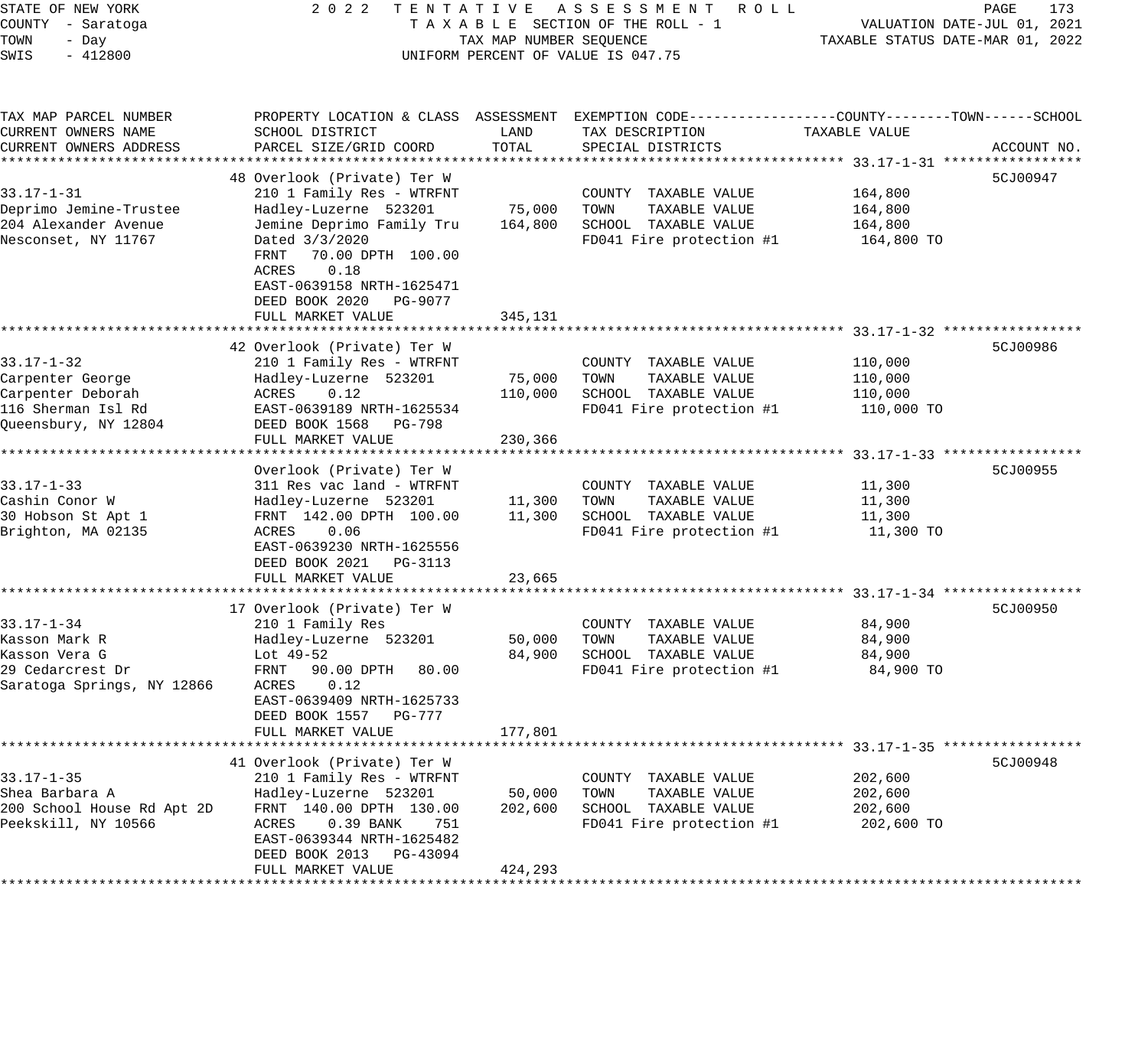STATE OF NEW YORK 2 0 2 2 T E N T A T I V E A S S E S S M E N T R O L L PAGE 174 COUNTY - Saratoga T A X A B L E SECTION OF THE ROLL - 1 VALUATION DATE-JUL 01, 2021 TOWN - Day TAX MAP NUMBER SEQUENCE TAXABLE STATUS DATE-MAR 01, 2022 SWIS - 412800 CONTROLLY THE UNIFORM PERCENT OF VALUE IS 047.75 TAX MAP PARCEL NUMBER PROPERTY LOCATION & CLASS ASSESSMENT EXEMPTION CODE------------------COUNTY--------TOWN------SCHOOL CURRENT OWNERS NAME SCHOOL DISTRICT LAND TAX DESCRIPTION TAXABLE VALUE CURRENT OWNERS ADDRESS PARCEL SIZE/GRID COORD TOTAL SPECIAL DISTRICTS ACCOUNT NO. \*\*\*\*\*\*\*\*\*\*\*\*\*\*\*\*\*\*\*\*\*\*\*\*\*\*\*\*\*\*\*\*\*\*\*\*\*\*\*\*\*\*\*\*\*\*\*\*\*\*\*\*\*\*\*\*\*\*\*\*\*\*\*\*\*\*\*\*\*\*\*\*\*\*\*\*\*\*\*\*\*\*\*\*\*\*\*\*\*\*\*\*\*\*\*\*\*\*\*\*\*\*\* 33.17-1-36 \*\*\*\*\*\*\*\*\*\*\*\*\*\*\*\*\* 30 Overlook (Private) Ter W 33.17-1-36 210 1 Family Res - WTRFNT COUNTY TAXABLE VALUE 243,600 Bulmer Mary Shea Hadley-Luzerne 523201 75,000 TOWN TAXABLE VALUE 243,600 215 East Ave FRNT 95.00 DPTH 243,600 SCHOOL TAXABLE VALUE 243,600 Saratoga Springs, NY 12866 ACRES 0.18 FD041 Fire protection #1 243,600 TO EAST-0639301 NRTH-1625846 DEED BOOK 2021 PG-14413 FULL MARKET VALUE 510,157 \*\*\*\*\*\*\*\*\*\*\*\*\*\*\*\*\*\*\*\*\*\*\*\*\*\*\*\*\*\*\*\*\*\*\*\*\*\*\*\*\*\*\*\*\*\*\*\*\*\*\*\*\*\*\*\*\*\*\*\*\*\*\*\*\*\*\*\*\*\*\*\*\*\*\*\*\*\*\*\*\*\*\*\*\*\*\*\*\*\*\*\*\*\*\*\*\*\*\*\*\*\*\* 33.17-1-37 \*\*\*\*\*\*\*\*\*\*\*\*\*\*\*\*\* 51 Overlook (Private) Ter W 5CJ00991 33.17-1-37 210 1 Family Res - WTRFNT COUNTY TAXABLE VALUE 119,200 Mulhall Patricia Grams Hadley-Luzerne 523201 50,000 TOWN TAXABLE VALUE 119,200 Mulhall John Charles Living Trust 119,200 SCHOOL TAXABLE VALUE 119,200 48 Greenwood Street FRNT 70.79 DPTH FOOT FD041 Fire protection #1 119,200 TO Sherborn, MA 01770 ACRES 0.20 EAST-0639253 NRTH-1625295 DEED BOOK 2018 PG-553 FULL MARKET VALUE 249,634 \*\*\*\*\*\*\*\*\*\*\*\*\*\*\*\*\*\*\*\*\*\*\*\*\*\*\*\*\*\*\*\*\*\*\*\*\*\*\*\*\*\*\*\*\*\*\*\*\*\*\*\*\*\*\*\*\*\*\*\*\*\*\*\*\*\*\*\*\*\*\*\*\*\*\*\*\*\*\*\*\*\*\*\*\*\*\*\*\*\*\*\*\*\*\*\*\*\*\*\*\*\*\* 33.17-1-39 \*\*\*\*\*\*\*\*\*\*\*\*\*\*\*\*\* 50 Overlook (Private) Ter W 5CJ02141 33.17-1-39 210 1 Family Res - WTRFNT COUNTY TAXABLE VALUE 167,485 Young Kathleen A Hadley-Luzerne 523201 89,385 TOWN TAXABLE VALUE 167,485 Trustee FRNT 42.67 DPTH 110.00 167,485 SCHOOL TAXABLE VALUE 167,485 2878 Copley Avenue ACRES 0.21 FD041 Fire protection #1 167,485 TO San Diego, CA 92116 EAST-0639095 NRTH-1625379 DEED BOOK 2014 PG-34258 FULL MARKET VALUE 350,754 \*\*\*\*\*\*\*\*\*\*\*\*\*\*\*\*\*\*\*\*\*\*\*\*\*\*\*\*\*\*\*\*\*\*\*\*\*\*\*\*\*\*\*\*\*\*\*\*\*\*\*\*\*\*\*\*\*\*\*\*\*\*\*\*\*\*\*\*\*\*\*\*\*\*\*\*\*\*\*\*\*\*\*\*\*\*\*\*\*\*\*\*\*\*\*\*\*\*\*\*\*\*\* 33.17-1-40 \*\*\*\*\*\*\*\*\*\*\*\*\*\*\*\*\* 54 Overlook (Private) Ter W 5CJ00951 33.17-1-40 210 1 Family Res COUNTY TAXABLE VALUE 354,600 Nachbauer Craig Hadley-Luzerne 523201 75,000 TOWN TAXABLE VALUE 354,600 Nachbauer Sharon BLA 2012/17562 354,600 SCHOOL TAXABLE VALUE 354,600 C/0 Sharon Nachbauer Lot 7,8,9 FD041 Fire protection #1 354,600 TO 1 Jerry Dr FRNT 70.00 DPTH 110.00 Plattsburg, NY 12901 ACRES 0.18 BANK 002 EAST-0639065 NRTH-1625307 DEED BOOK 2012 PG-17562 FULL MARKET VALUE 742,618 \*\*\*\*\*\*\*\*\*\*\*\*\*\*\*\*\*\*\*\*\*\*\*\*\*\*\*\*\*\*\*\*\*\*\*\*\*\*\*\*\*\*\*\*\*\*\*\*\*\*\*\*\*\*\*\*\*\*\*\*\*\*\*\*\*\*\*\*\*\*\*\*\*\*\*\*\*\*\*\*\*\*\*\*\*\*\*\*\*\*\*\*\*\*\*\*\*\*\*\*\*\*\* 33.17-1-41 \*\*\*\*\*\*\*\*\*\*\*\*\*\*\*\*\* 13 W Beachwood (Private) Rd 5CJ00946 33.17-1-41 210 1 Family Res COUNTY TAXABLE VALUE 103,600 BeachwoodSky LLC Hadley-Luzerne 523201 50,000 TOWN TAXABLE VALUE 103,600 3242 Waterbury Drive 2021/26896 103,600 SCHOOL TAXABLE VALUE 103,600 Wantagh, NY 11793 FRNT 78.00 DPTH FD041 Fire protection #1 103,600 TO ACRES 0.16 EAST-0639461 NRTH-1625507 DEED BOOK 2021 PG-41859 FULL MARKET VALUE 216,963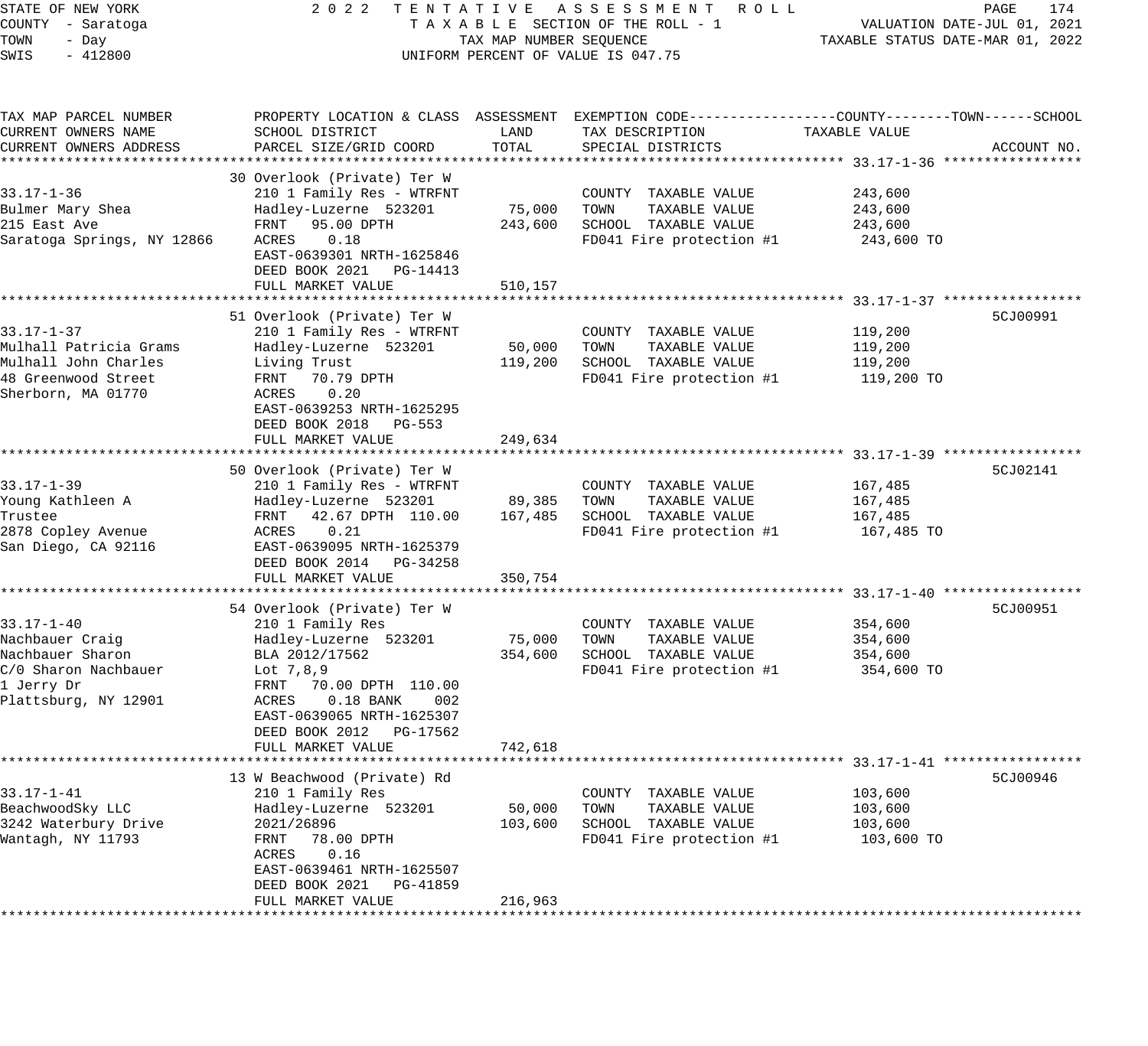| STATE OF NEW YORK                  | 2 0 2 2<br>TENTATIVE                                  |                         | ASSESSMENT ROLL                                                                                  |                                                     | PAGE<br>175                 |
|------------------------------------|-------------------------------------------------------|-------------------------|--------------------------------------------------------------------------------------------------|-----------------------------------------------------|-----------------------------|
| COUNTY - Saratoga<br>TOWN<br>- Day |                                                       | TAX MAP NUMBER SEQUENCE | TAXABLE SECTION OF THE ROLL - 1                                                                  | TAXABLE STATUS DATE-MAR 01, 2022                    | VALUATION DATE-JUL 01, 2021 |
| SWIS<br>$-412800$                  |                                                       |                         | UNIFORM PERCENT OF VALUE IS 047.75                                                               |                                                     |                             |
|                                    |                                                       |                         |                                                                                                  |                                                     |                             |
| TAX MAP PARCEL NUMBER              |                                                       |                         | PROPERTY LOCATION & CLASS ASSESSMENT EXEMPTION CODE----------------COUNTY-------TOWN------SCHOOL |                                                     |                             |
| CURRENT OWNERS NAME                | SCHOOL DISTRICT                                       | LAND                    | TAX DESCRIPTION                                                                                  | TAXABLE VALUE                                       |                             |
| CURRENT OWNERS ADDRESS             | PARCEL SIZE/GRID COORD                                | TOTAL                   | SPECIAL DISTRICTS                                                                                |                                                     | ACCOUNT NO.                 |
| * * * * *                          | ***************                                       | **************          | ************************************* 33.17-2-3 *********                                        |                                                     |                             |
|                                    | 72 Overlook (Private) Ter W                           |                         |                                                                                                  |                                                     | 5CJ00988                    |
| $33.17 - 2 - 3$                    | 210 1 Family Res - WTRFNT                             |                         | COUNTY TAXABLE VALUE                                                                             | 210,000                                             |                             |
| Christopher Mark                   | Hadley-Luzerne 523201                                 | 75,000                  | TAXABLE VALUE<br>TOWN                                                                            | 210,000                                             |                             |
| Brignola Dominick Edward           | FRNT 160.00 DPTH 100.00                               | 210,000                 | SCHOOL TAXABLE VALUE                                                                             | 210,000                                             |                             |
| 4 Hunter Ave<br>Latham, NY 12110   | ACRES<br>0.09                                         |                         | FD041 Fire protection #1                                                                         | 210,000 TO                                          |                             |
|                                    | EAST-0638930 NRTH-1624969<br>DEED BOOK 1508<br>PG-494 |                         |                                                                                                  |                                                     |                             |
|                                    | FULL MARKET VALUE                                     | 439,791                 |                                                                                                  |                                                     |                             |
|                                    | ********************                                  | ***********             |                                                                                                  | ************************ 33.17-2-4.1 ************** |                             |
|                                    | 3445 S Shore Rd                                       |                         |                                                                                                  |                                                     | 5CJ00959                    |
| $33.17 - 2 - 4.1$                  | 210 1 Family Res - WTRFNT                             |                         | COUNTY TAXABLE VALUE                                                                             | 218,700                                             |                             |
| Ring Margaret                      | Hadley-Luzerne 523201                                 | 50,000                  | TAXABLE VALUE<br>TOWN                                                                            | 218,700                                             |                             |
| Ring Lawerence                     | Life Estate                                           | 218,700                 | SCHOOL TAXABLE VALUE                                                                             | 218,700                                             |                             |
| Levio Angelozzi                    | FRNT<br>60.00 DPTH 130.00                             |                         | FD041 Fire protection #1                                                                         | 218,700 TO                                          |                             |
| 4023 Mariaville Rd                 | ACRES<br>0.18                                         |                         |                                                                                                  |                                                     |                             |
| Schenectady, NY 12306              | EAST-0639147 NRTH-1625092                             |                         |                                                                                                  |                                                     |                             |
|                                    | DEED BOOK 1386 PG-334                                 |                         |                                                                                                  |                                                     |                             |
|                                    | FULL MARKET VALUE<br>*****************                | 458,010                 |                                                                                                  |                                                     |                             |
|                                    |                                                       |                         |                                                                                                  | ********************* 33.17-2-4.2 **                |                             |
| $33.17 - 2 - 4.2$                  | S Shore Rd<br>311 Res vac land                        |                         |                                                                                                  | 5,000                                               |                             |
| Murray Thomas F                    | Hadley-Luzerne 523201                                 | 5,000                   | COUNTY TAXABLE VALUE<br>TOWN<br>TAXABLE VALUE                                                    | 5,000                                               |                             |
| Murray Mary E                      | 40.00 DPTH 126.00<br>FRNT                             | 5,000                   | SCHOOL TAXABLE VALUE                                                                             | 5,000                                               |                             |
| Levio Nagelozzi                    | ACRES<br>0.11                                         |                         | FD041 Fire protection #1                                                                         | 5,000 TO                                            |                             |
| 4023 Mariaville Rd                 | EAST-0639233 NRTH-1624980                             |                         |                                                                                                  |                                                     |                             |
| Schenectady, NY 12306              | DEED BOOK 448<br>$PG-524$                             |                         |                                                                                                  |                                                     |                             |
|                                    | FULL MARKET VALUE                                     | 10,471                  |                                                                                                  |                                                     |                             |
|                                    |                                                       |                         |                                                                                                  |                                                     |                             |
|                                    | 81 Overlook (Private) Ter W                           |                         |                                                                                                  |                                                     | 5CJ00983                    |
| $33.17 - 2 - 9.1$                  | 312 Vac w/imprv                                       |                         | COUNTY TAXABLE VALUE                                                                             | 42,300                                              |                             |
| Starzec Matthew A                  | Hadley-Luzerne 523201                                 | 25,000                  | TAXABLE VALUE<br>TOWN                                                                            | 42,300                                              |                             |
| Starzec Nicole Jean                | P\o Lot 1 & All $115-117$                             | 42,300                  | SCHOOL TAXABLE VALUE                                                                             | 42,300                                              |                             |
| PO Box 35                          | FRNT 150.00 DPTH                                      |                         | FD041 Fire protection #1                                                                         | 42,300 TO                                           |                             |
| Corinth, NY 12822                  | 0.14<br>ACRES                                         |                         |                                                                                                  |                                                     |                             |
|                                    | EAST-0639004 NRTH-1624744<br>DEED BOOK 1743<br>PG-789 |                         |                                                                                                  |                                                     |                             |
|                                    | FULL MARKET VALUE                                     | 88,586                  |                                                                                                  |                                                     |                             |
|                                    |                                                       |                         |                                                                                                  |                                                     |                             |
|                                    | 77 Overlook (Private) Ter W                           |                         |                                                                                                  |                                                     |                             |
| $33.17 - 2 - 9.2$                  | 210 1 Family Res - WTRFNT                             |                         | COUNTY<br>TAXABLE VALUE                                                                          | 111,400                                             |                             |
| Jakowiw Nicholas Jr                | Hadley-Luzerne 523201                                 | 50,000                  | TAXABLE VALUE<br>TOWN                                                                            | 111,400                                             |                             |
| Jakowiw Joann E                    | 79.00 DPTH<br>FRNT<br>76.00                           | 111,400                 | SCHOOL TAXABLE VALUE                                                                             | 111,400                                             |                             |
| 2 Dennis Drive                     | 0.09<br>ACRES                                         |                         | FD041 Fire protection #1                                                                         | 111,400 TO                                          |                             |
| Clifton Park, NY 12065             | EAST-0639003 NRTH-1624836                             |                         |                                                                                                  |                                                     |                             |
|                                    | DEED BOOK 2018<br>PG-15892                            |                         |                                                                                                  |                                                     |                             |
|                                    | FULL MARKET VALUE                                     | 233,298                 |                                                                                                  |                                                     |                             |
|                                    |                                                       |                         |                                                                                                  |                                                     |                             |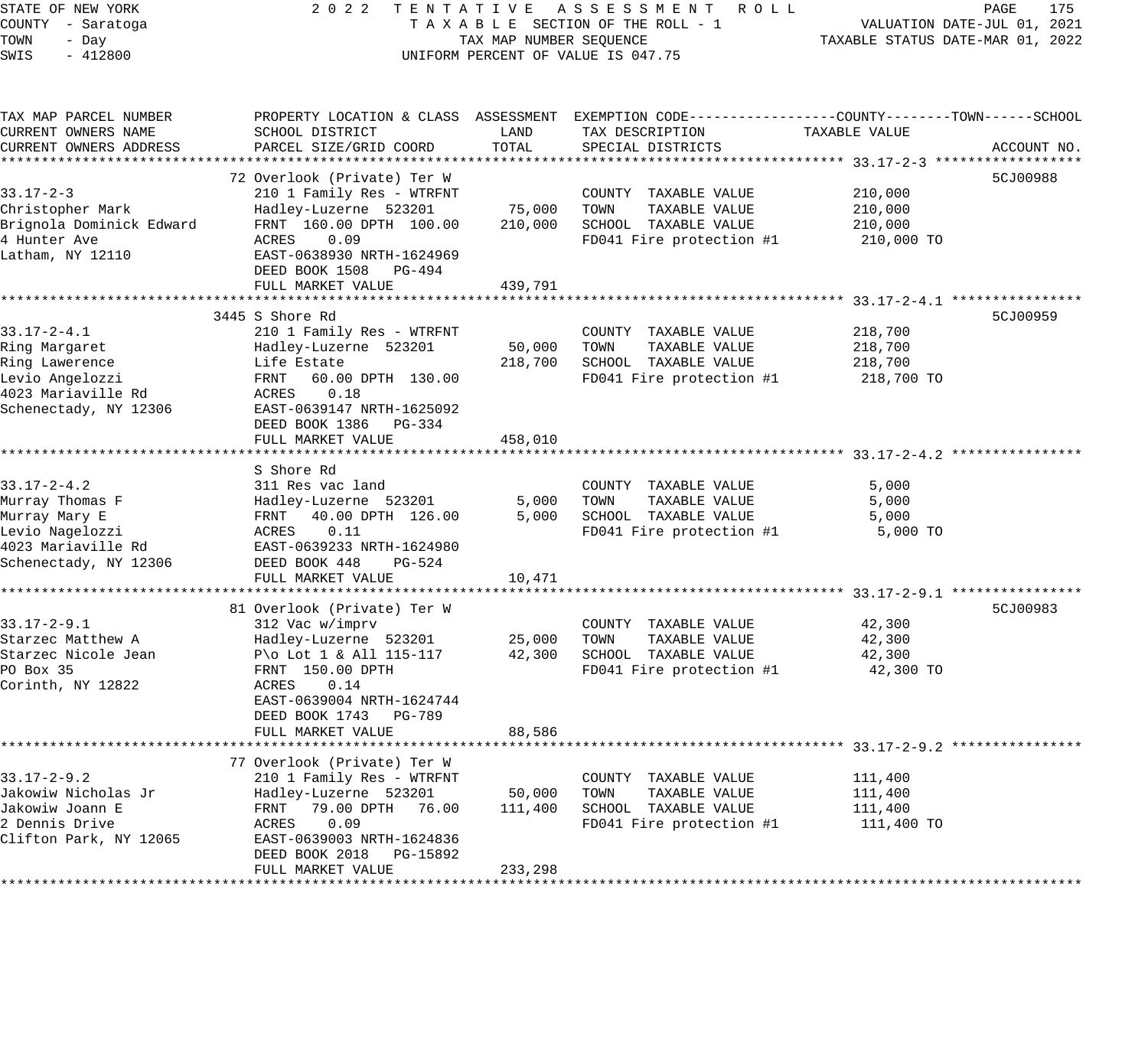STATE OF NEW YORK 2 0 2 2 T E N T A T I V E A S S E S S M E N T R O L L PAGE 176 COUNTY - Saratoga T A X A B L E SECTION OF THE ROLL - 1 VALUATION DATE-JUL 01, 2021 TOWN - Day TAX MAP NUMBER SEQUENCE TAXABLE STATUS DATE-MAR 01, 2022 SWIS - 412800 UNIFORM PERCENT OF VALUE IS 047.75 TAX MAP PARCEL NUMBER PROPERTY LOCATION & CLASS ASSESSMENT EXEMPTION CODE------------------COUNTY--------TOWN------SCHOOL CURRENT OWNERS NAME SCHOOL DISTRICT LAND TAX DESCRIPTION TAXABLE VALUE CURRENT OWNERS ADDRESS PARCEL SIZE/GRID COORD TOTAL SPECIAL DISTRICTS ACCOUNT NO. \*\*\*\*\*\*\*\*\*\*\*\*\*\*\*\*\*\*\*\*\*\*\*\*\*\*\*\*\*\*\*\*\*\*\*\*\*\*\*\*\*\*\*\*\*\*\*\*\*\*\*\*\*\*\*\*\*\*\*\*\*\*\*\*\*\*\*\*\*\*\*\*\*\*\*\*\*\*\*\*\*\*\*\*\*\*\*\*\*\*\*\*\*\*\*\*\*\*\*\*\*\*\* 33.17-2-10 \*\*\*\*\*\*\*\*\*\*\*\*\*\*\*\*\* 3441 S Shore Rd 5CJ00968 (Separate Separate Separate Separate Separate Separate Separate Separate Se 33.17-2-10 210 1 Family Res COUNTY TAXABLE VALUE 96,300 Kane Robin H Hadley-Luzerne 523201 50,000 TOWN TAXABLE VALUE 96,300 Mac Gregor Scott A FRNT 200.00 DPTH 100.00 96,300 SCHOOL TAXABLE VALUE 96,300 3 Edward St ACRES 0.49 FD041 Fire protection #1 96,300 TO Ballston Lake, NY 12019-9503 EAST-0639114 NRTH-1624844 DEED BOOK 1294 PG-162 FULL MARKET VALUE 201,675 \*\*\*\*\*\*\*\*\*\*\*\*\*\*\*\*\*\*\*\*\*\*\*\*\*\*\*\*\*\*\*\*\*\*\*\*\*\*\*\*\*\*\*\*\*\*\*\*\*\*\*\*\*\*\*\*\*\*\*\*\*\*\*\*\*\*\*\*\*\*\*\*\*\*\*\*\*\*\*\*\*\*\*\*\*\*\*\*\*\*\*\*\*\*\*\*\*\*\*\*\*\*\* 33.17-2-11 \*\*\*\*\*\*\*\*\*\*\*\*\*\*\*\*\* S Shore Rd 5CJ00981 33.17-2-11 311 Res vac land COUNTY TAXABLE VALUE 5,000 Kane Robin H Hadley-Luzerne 523201 5,000 TOWN TAXABLE VALUE 5,000 3 Edward St FRNT 30.00 DPTH 104.00 5,000 SCHOOL TAXABLE VALUE 5,000 Ballston Lake, NY 12019-9503 ACRES 0.06 FD041 Fire protection #1 5,000 TO EAST-0639194 NRTH-1624928 DEED BOOK 1133 PG-214 FULL MARKET VALUE 10,471 \*\*\*\*\*\*\*\*\*\*\*\*\*\*\*\*\*\*\*\*\*\*\*\*\*\*\*\*\*\*\*\*\*\*\*\*\*\*\*\*\*\*\*\*\*\*\*\*\*\*\*\*\*\*\*\*\*\*\*\*\*\*\*\*\*\*\*\*\*\*\*\*\*\*\*\*\*\*\*\*\*\*\*\*\*\*\*\*\*\*\*\*\*\*\*\*\*\*\*\*\*\*\* 33.17-2-12 \*\*\*\*\*\*\*\*\*\*\*\*\*\*\*\*\* S Shore Rd 5CJ00949 33.17-2-12 311 Res vac land COUNTY TAXABLE VALUE 5,000 Hickey Thomas J Hadley-Luzerne 523201 5,000 TOWN TAXABLE VALUE 5,000 Hickey Margaret S FRNT 30.00 DPTH 104.00 5,000 SCHOOL TAXABLE VALUE 5,000 6041 SW Thistle Ter ACRES 0.08 FD041 Fire protection #1 5,000 TO Palm City, FL 34990 EAST-0639207 NRTH-1624954 DEED BOOK 2013 PG-22262 FULL MARKET VALUE 10,471 \*\*\*\*\*\*\*\*\*\*\*\*\*\*\*\*\*\*\*\*\*\*\*\*\*\*\*\*\*\*\*\*\*\*\*\*\*\*\*\*\*\*\*\*\*\*\*\*\*\*\*\*\*\*\*\*\*\*\*\*\*\*\*\*\*\*\*\*\*\*\*\*\*\*\*\*\*\*\*\*\*\*\*\*\*\*\*\*\*\*\*\*\*\*\*\*\*\*\*\*\*\*\* 33.17-2-13 \*\*\*\*\*\*\*\*\*\*\*\*\*\*\*\*\* 3447 S Shore Rd 5CJ00965 33.17-2-13 210 1 Family Res COUNTY TAXABLE VALUE 89,100 The Red Legacy LLC Hadley-Luzerne 523201 50,000 TOWN TAXABLE VALUE 89,100 Maureen Moffett FRNT 40.00 DPTH 126.00 89,100 SCHOOL TAXABLE VALUE 89,100 40 Beacon St ACRES 0.12 FD041 Fire protection #1 89,100 TO Ballston Spa, NY 12020 EAST-0639252 NRTH-1625014 DEED BOOK 1678 PG-371 FULL MARKET VALUE 186,597 \*\*\*\*\*\*\*\*\*\*\*\*\*\*\*\*\*\*\*\*\*\*\*\*\*\*\*\*\*\*\*\*\*\*\*\*\*\*\*\*\*\*\*\*\*\*\*\*\*\*\*\*\*\*\*\*\*\*\*\*\*\*\*\*\*\*\*\*\*\*\*\*\*\*\*\*\*\*\*\*\*\*\*\*\*\*\*\*\*\*\*\*\*\*\*\*\*\*\*\*\*\*\* 33.17-2-14 \*\*\*\*\*\*\*\*\*\*\*\*\*\*\*\*\* S Shore Rd 5CJ00980 S Shore Rd 5CJ00980 S Shore Rd 5CJ00980 S Shore Rd 5CJ00980 S Shore Rd 5CJ00980 S Shore Rd 33.17-2-14 312 Vac w/imprv COUNTY TAXABLE VALUE 59,900 The Red Legacy LLC Hadley-Luzerne 523201 50,000 TOWN TAXABLE VALUE 59,900 Maureen Moffett FRNT 60.00 DPTH 138.00 59,900 SCHOOL TAXABLE VALUE 59,900 40 Beacon St ACRES 0.19 FD041 Fire protection #1 59,900 TO Ballston Spa, NY 12020 EAST-0639285 NRTH-1625058 DEED BOOK 1707 PG-1 FULL MARKET VALUE 125,445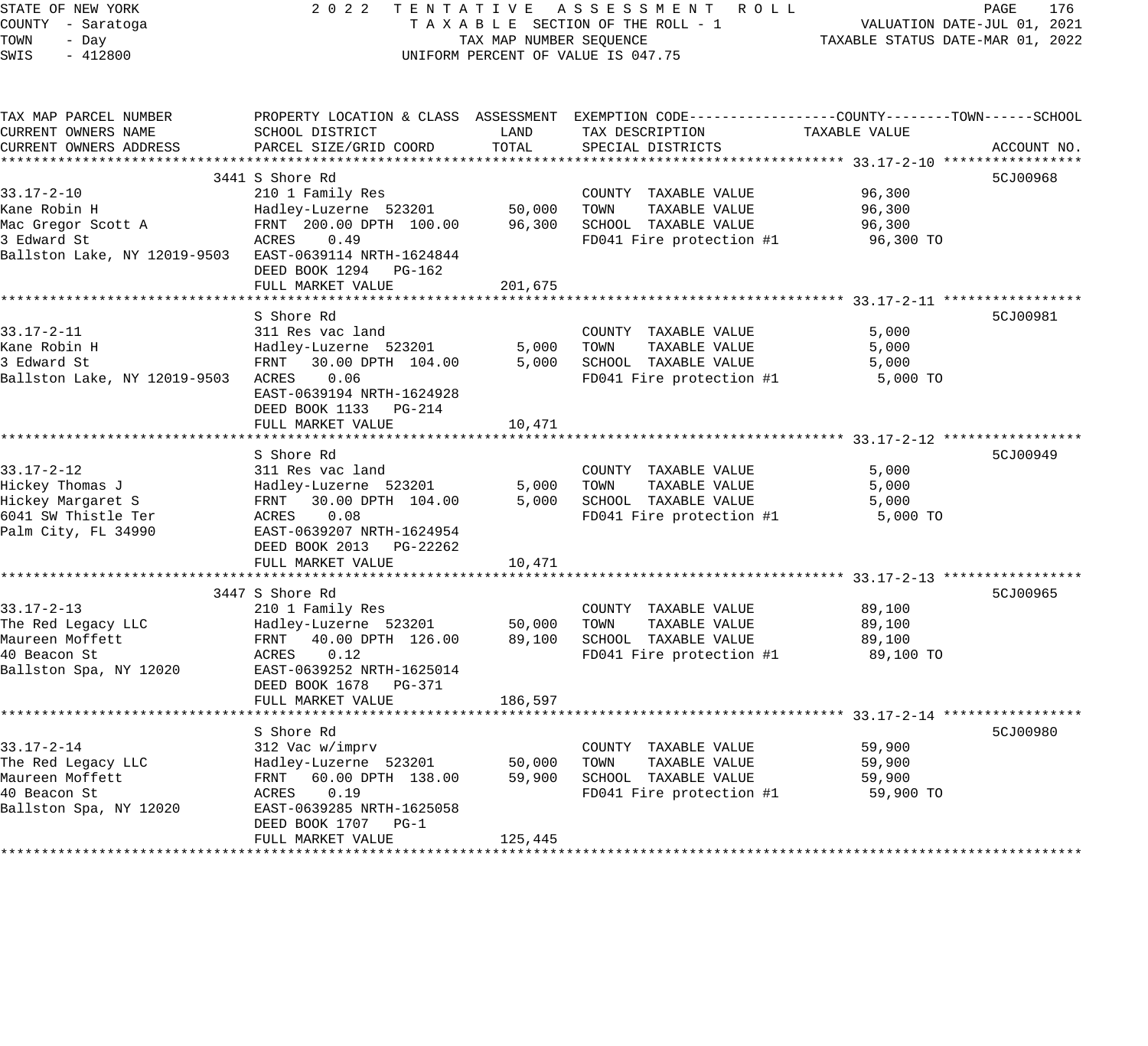# STATE OF NEW YORK 2 0 2 2 T E N T A T I V E A S S E S S M E N T R O L L PAGE 177 COUNTY - Saratoga T A X A B L E SECTION OF THE ROLL - 1 VALUATION DATE-JUL 01, 2021 UNIFORM PERCENT OF VALUE IS 047.75

| TAX MAP PARCEL NUMBER        |                                                      |         | PROPERTY LOCATION & CLASS ASSESSMENT EXEMPTION CODE---------------COUNTY-------TOWN------SCHOOL |               |                                     |
|------------------------------|------------------------------------------------------|---------|-------------------------------------------------------------------------------------------------|---------------|-------------------------------------|
| CURRENT OWNERS NAME          | SCHOOL DISTRICT                                      | LAND    | TAX DESCRIPTION                                                                                 | TAXABLE VALUE |                                     |
| CURRENT OWNERS ADDRESS       | PARCEL SIZE/GRID COORD                               | TOTAL   | SPECIAL DISTRICTS                                                                               |               | ACCOUNT NO.                         |
|                              |                                                      |         |                                                                                                 |               |                                     |
|                              | 82 Overlook (Private) Ter W                          |         |                                                                                                 |               | 5CJ02653                            |
| $33.17 - 2 - 15.1$           | 210 1 Family Res - WTRFNT                            |         | <b>BAS STAR</b><br>41854                                                                        | $\mathbf 0$   | $\Omega$<br>19,990                  |
| Starzec Matthew A            | Hadley-Luzerne 523201                                | 75,000  | COUNTY TAXABLE VALUE                                                                            | 189,600       |                                     |
| Starzec Nicole Jean          | 50.00 DPTH<br>FRNT                                   | 189,600 | TAXABLE VALUE<br>TOWN                                                                           | 189,600       |                                     |
| PO Box 35                    | 0.13<br>ACRES                                        |         | SCHOOL TAXABLE VALUE                                                                            | 169,610       |                                     |
| Corinth, NY 12822            | EAST-0638859 NRTH-1624756                            |         | FD041 Fire protection #1                                                                        | 189,600 TO    |                                     |
|                              | DEED BOOK 1743<br>PG-787                             |         |                                                                                                 |               |                                     |
|                              | FULL MARKET VALUE                                    | 397,068 |                                                                                                 |               |                                     |
|                              |                                                      |         |                                                                                                 |               |                                     |
|                              | 84 Overlook (Private) Ter W                          |         |                                                                                                 |               | 5 CJ00956                           |
| $33.17 - 2 - 15.2$           | 210 1 Family Res - WTRFNT                            |         | COUNTY TAXABLE VALUE                                                                            | 139,500       |                                     |
| Walsh David K                | Hadley-Luzerne 523201                                | 75,000  | TOWN<br>TAXABLE VALUE                                                                           | 139,500       |                                     |
| Walsh Margaret               | Walsh Camp Trust                                     | 139,500 | SCHOOL TAXABLE VALUE                                                                            | 139,500       |                                     |
| 81 Colburn Dr                | 65.00 DPTH 158.00<br>FRNT                            |         | FD041 Fire protection #1                                                                        | 139,500 TO    |                                     |
| Poughkeepsie, NY 12603       | 0.16<br>ACRES                                        |         |                                                                                                 |               |                                     |
|                              |                                                      |         |                                                                                                 |               |                                     |
|                              | EAST-0638872 NRTH-1624702<br>DEED BOOK 2016 PG-33556 |         |                                                                                                 |               |                                     |
|                              |                                                      |         |                                                                                                 |               |                                     |
|                              | FULL MARKET VALUE                                    | 292,147 |                                                                                                 |               |                                     |
|                              |                                                      |         |                                                                                                 |               | 5CJ00978                            |
|                              | 69 Overlook (Private) Ter W                          |         |                                                                                                 |               |                                     |
| $33.17 - 2 - 17$             | 210 1 Family Res - WTRFNT                            |         | COUNTY TAXABLE VALUE                                                                            | 124,400       |                                     |
| OConnell Jennifer            | Hadley-Luzerne 523201                                | 50,000  | TOWN<br>TAXABLE VALUE                                                                           | 124,400       |                                     |
| Peter B. O'Connor            | O'Connell Family Irr. Tru                            | 124,400 | SCHOOL TAXABLE VALUE                                                                            | 124,400       |                                     |
| Trustee                      | 80.00 DPTH 130.00<br>FRNT                            |         | FD041 Fire protection #1                                                                        | 124,400 TO    |                                     |
| 69 Overlook Ter              | 0.32<br>ACRES                                        |         |                                                                                                 |               |                                     |
| Corinth, NY 12822            | EAST-0639077 NRTH-1624960                            |         |                                                                                                 |               |                                     |
|                              | DEED BOOK 2012 PG-13655                              |         |                                                                                                 |               |                                     |
|                              | FULL MARKET VALUE                                    | 260,524 |                                                                                                 |               |                                     |
|                              | *************************                            |         |                                                                                                 |               |                                     |
|                              | 76 Overlook (Private) Ter W                          |         |                                                                                                 |               |                                     |
| $33.17 - 2 - 18$             | 210 1 Family Res - WTRFNT                            |         | VET COM CT 41131                                                                                | 33,450        | 33,450<br>$\mathbf 0$               |
| OHara William                | Hadley-Luzerne 523201                                |         | 75,000 VET DIS CT 41141                                                                         | 5,640         | 5,640<br>$\Omega$                   |
| OHara Jacqueline             | FRNT 222.00 DPTH                                     |         | 225,600 BAS STAR<br>41854                                                                       | $\mathbf 0$   | 19,990<br>$\Omega$                  |
| 76 Overlook Terrace West     | ACRES<br>0.33                                        |         | COUNTY TAXABLE VALUE                                                                            | 186,510       |                                     |
| Corinth, NY 12822            | EAST-0638872 NRTH-1624842                            |         | TOWN<br>TAXABLE VALUE                                                                           | 186,510       |                                     |
|                              | DEED BOOK 1183 PG-190                                |         | SCHOOL TAXABLE VALUE                                                                            | 205,610       |                                     |
|                              | FULL MARKET VALUE                                    | 472,461 | FD041 Fire protection #1                                                                        | 225,600 TO    |                                     |
|                              | ************************                             |         | ********************************                                                                |               | $33.17 - 2 - 19$ ****************** |
|                              | 73 Overlook (Private) Ter W                          |         |                                                                                                 |               | 5CJ00967                            |
| $33.17 - 2 - 19$             | 210 1 Family Res - WTRFNT                            |         | COUNTY TAXABLE VALUE                                                                            | 197,200       |                                     |
| Eliot Pattiann K             | Hadley-Luzerne 523201                                | 50,000  | TOWN<br>TAXABLE VALUE                                                                           | 197,200       |                                     |
| 11105 Lantern Way            | $33.17 - 2 - 8$ Combo $4\$ 95                        | 197,200 | SCHOOL TAXABLE VALUE                                                                            | 197,200       |                                     |
| North Chesterfield, VA 23236 | Signing Off Int Of Life                              |         | FD041 Fire protection #1                                                                        | 197,200 TO    |                                     |
|                              | Estate                                               |         |                                                                                                 |               |                                     |
|                              | FRNT<br>60.00 DPTH 108.70                            |         |                                                                                                 |               |                                     |
|                              | ACRES<br>0.13                                        |         |                                                                                                 |               |                                     |
|                              | EAST-0639041 NRTH-1624898                            |         |                                                                                                 |               |                                     |
|                              | DEED BOOK 1558<br>PG-70                              |         |                                                                                                 |               |                                     |
|                              | FULL MARKET VALUE                                    | 412,984 |                                                                                                 |               |                                     |
|                              |                                                      |         |                                                                                                 |               |                                     |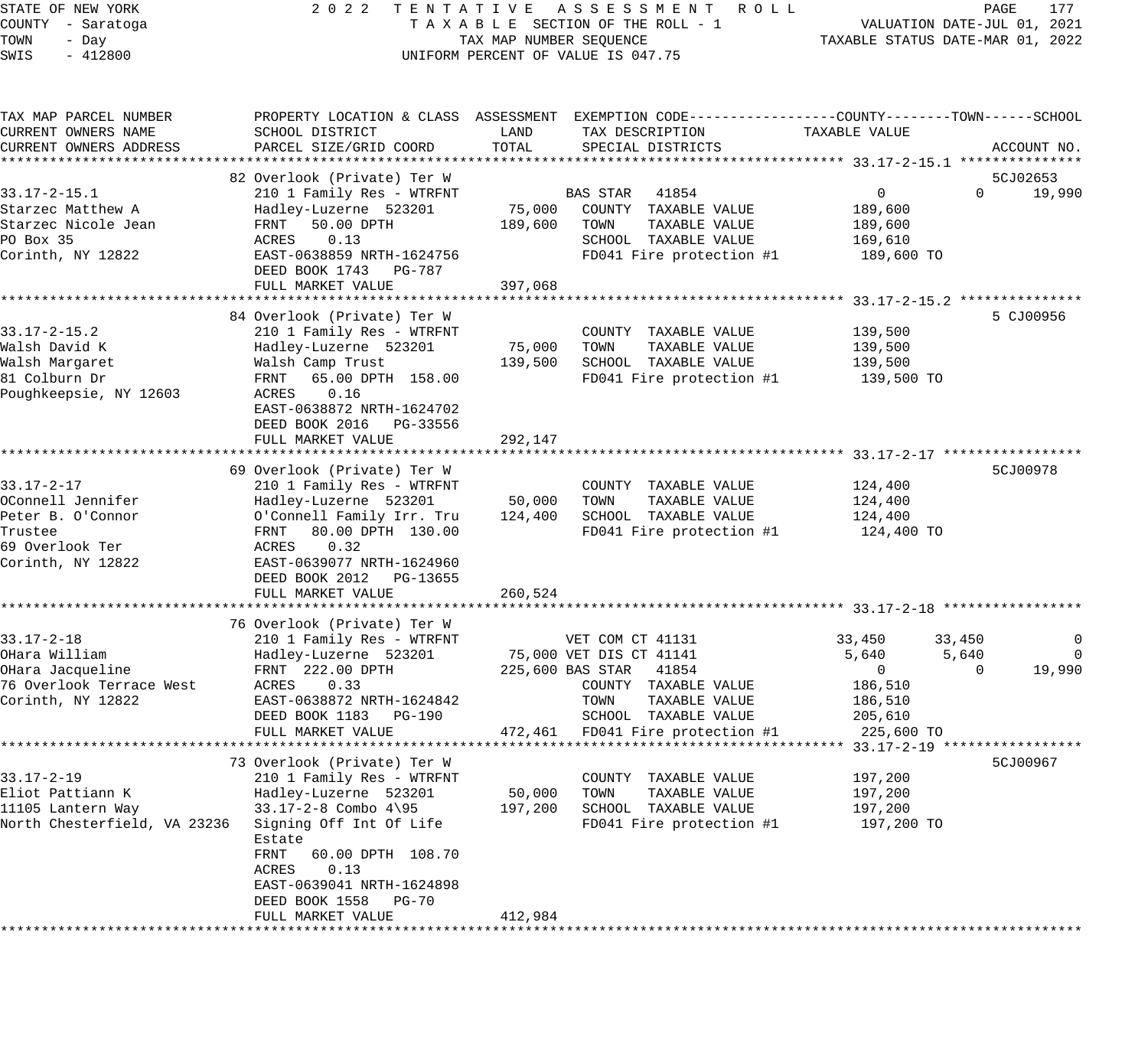| 178<br>PAGE<br>VALUATION DATE-JUL 01, 2021<br>TAXABLE STATUS DATE-MAR 01, 2022                                                                                                                                                                                                                                                                                                                                                                   |                                              | 5CJ00960                                                                                                                                |                                                                                                                                                      |                   |                        | 5BJ00907                                                                                                                                                                                                                                                                                                                             |                                                                           | 5DJ02539             |
|--------------------------------------------------------------------------------------------------------------------------------------------------------------------------------------------------------------------------------------------------------------------------------------------------------------------------------------------------------------------------------------------------------------------------------------------------|----------------------------------------------|-----------------------------------------------------------------------------------------------------------------------------------------|------------------------------------------------------------------------------------------------------------------------------------------------------|-------------------|------------------------|--------------------------------------------------------------------------------------------------------------------------------------------------------------------------------------------------------------------------------------------------------------------------------------------------------------------------------------|---------------------------------------------------------------------------|----------------------|
|                                                                                                                                                                                                                                                                                                                                                                                                                                                  | TAXABLE VALUE                                |                                                                                                                                         | 189,300<br>189,300<br>169,310                                                                                                                        |                   |                        | 259,100<br>259,100<br>259,100<br>444,800<br>444,800<br>444,800                                                                                                                                                                                                                                                                       |                                                                           |                      |
| TENTATIVE ASSESSMENT<br>ROLL ROLL<br>TAXABLE SECTION OF THE ROLL - 1<br>UNIFORM PERCENT OF VALUE IS 047.75                                                                                                                                                                                                                                                                                                                                       | TAX DESCRIPTION                              |                                                                                                                                         | COUNTY TAXABLE VALUE<br>TOWN<br>TAXABLE VALUE<br>SCHOOL TAXABLE VALUE<br>FD041 Fire protection #1                                                    |                   |                        | COUNTY TAXABLE VALUE<br>TOWN<br>TAXABLE VALUE<br>SCHOOL TAXABLE VALUE<br>FD041 Fire protection #1<br>COUNTY TAXABLE VALUE<br>TAXABLE VALUE<br>TOWN<br>SCHOOL TAXABLE VALUE<br>FD041 Fire protection #1                                                                                                                               |                                                                           |                      |
| TAX MAP NUMBER SEQUENCE                                                                                                                                                                                                                                                                                                                                                                                                                          | LAND                                         |                                                                                                                                         | 50,000<br>189,300                                                                                                                                    | 396,440           |                        | 112,500<br>259,100<br>542,618<br>112,500<br>444,800                                                                                                                                                                                                                                                                                  | 931,518                                                                   |                      |
| 2 0 2 2                                                                                                                                                                                                                                                                                                                                                                                                                                          | SCHOOL DISTRICT                              | 65 Overlook (Private) Ter W                                                                                                             | Hadley-Luzerne 523201<br>Also Book 1459 Page 556<br>80.00 DPTH 130.00<br>FRNT<br>ACRES<br>0.34<br>EAST-0639120 NRTH-1625026<br>DEED BOOK 2022 PG-455 | FULL MARKET VALUE | ********************** | 210 1 Family Res - WTRFNT<br>Hadley-Luzerne 523201<br>RickamaeBirnbaum 1/3, A C<br>$1/3$ TIC & J Weiss $1/3$ TIC<br>M2014100<br>FRNT 266.04 DPTH<br>ACRES<br>1.30<br>EAST-0640069 NRTH-1627195<br>DEED BOOK 2016 PG-20780<br>FULL MARKET VALUE<br>210 1 Family Res - WTRFNT<br>Hadley-Luzerne 523201<br>M2014100<br>FRNT 494.62 DPTH | EAST-0639998 NRTH-1626911<br>DEED BOOK 2017 PG-28782<br>FULL MARKET VALUE | 1330 Frank Kathan Rd |
| STATE OF NEW YORK<br>COUNTY - Saratoga<br>TOWN<br>- Day<br>SWIS<br>$-412800$                                                                                                                                                                                                                                                                                                                                                                     | TAX MAP PARCEL NUMBER<br>CURRENT OWNERS NAME |                                                                                                                                         |                                                                                                                                                      |                   |                        | $33.18 - 1 - 1.1$<br>Clark Alan R<br>Weiss John R<br>516 Biscayne Dr<br>$33.18 - 1 - 1.2$<br>VanGuilder Allison T<br>1224 Kathan Road                                                                                                                                                                                                |                                                                           |                      |
| PROPERTY LOCATION & CLASS ASSESSMENT EXEMPTION CODE----------------COUNTY-------TOWN------SCHOOL<br>CURRENT OWNERS ADDRESS<br>PARCEL SIZE/GRID COORD<br>TOTAL<br>SPECIAL DISTRICTS<br>ACCOUNT NO.<br>$\Omega$<br>210 1 Family Res - WTRFNT<br>BAS STAR<br>41854<br>$\overline{0}$<br>19,990<br>189,300 TO<br>1296 Frank Kathan Rd<br>5BJ00907<br>259,100 TO<br>1306 Frank Kathan Rd<br>444,800 TO<br>ACRES<br>1.38<br>************************** | $33.17 - 2 - 20$                             | MacGregor Scott A<br>65 Overlook Terrace W<br>Corinth, NY 12822<br>West Palm Beach, FL 33401<br>VanGuilder David R<br>Corinth, NY 12822 |                                                                                                                                                      |                   |                        |                                                                                                                                                                                                                                                                                                                                      |                                                                           |                      |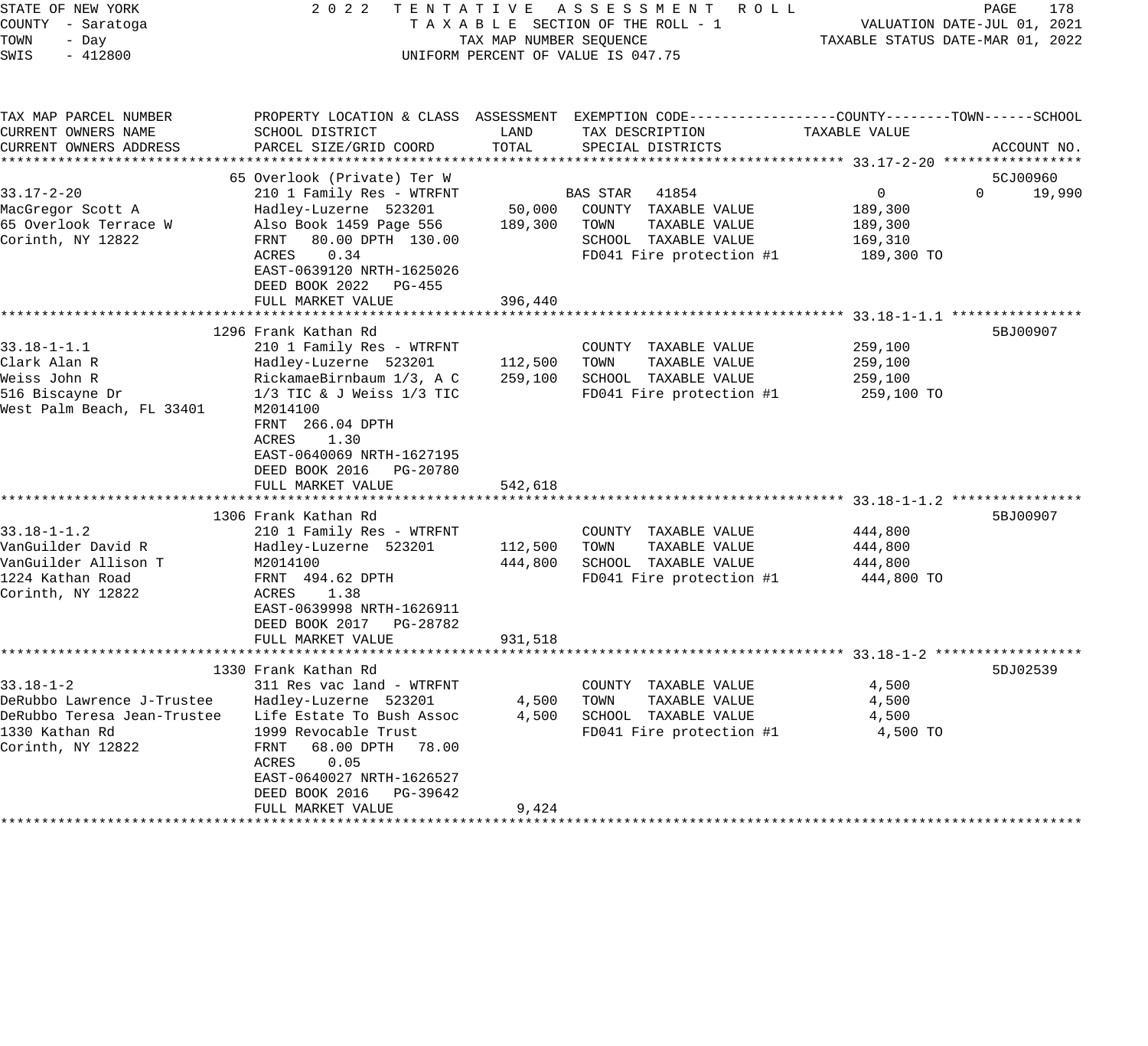## STATE OF NEW YORK 2 0 2 2 T E N T A T I V E A S S E S S M E N T R O L L PAGE 179 COUNTY - Saratoga T A X A B L E SECTION OF THE ROLL - 1 VALUATION DATE-JUL 01, 2021 UNIFORM PERCENT OF VALUE IS 047.75

TOWN - DALUATION DATE-JUL 01, 2021<br>TAXABLE STATUS DATE-MAR 01, 2022

| TAX MAP PARCEL NUMBER  |                                                                                                        |         | PROPERTY LOCATION & CLASS ASSESSMENT EXEMPTION CODE----------------COUNTY-------TOWN------SCHOOL     |               |             |
|------------------------|--------------------------------------------------------------------------------------------------------|---------|------------------------------------------------------------------------------------------------------|---------------|-------------|
| CURRENT OWNERS NAME    | SCHOOL DISTRICT                                                                                        | LAND    | TAX DESCRIPTION                                                                                      | TAXABLE VALUE |             |
| CURRENT OWNERS ADDRESS | PARCEL SIZE/GRID COORD                                                                                 | TOTAL   | SPECIAL DISTRICTS                                                                                    |               | ACCOUNT NO. |
|                        |                                                                                                        |         |                                                                                                      |               |             |
|                        | Frank Kathan Rd                                                                                        |         |                                                                                                      |               | 5DJ01027    |
| $33.18 - 1 - 3$        | 311 Res vac land                                                                                       |         | COUNTY TAXABLE VALUE                                                                                 | 15,000        |             |
|                        |                                                                                                        |         |                                                                                                      |               |             |
| Spieldenner Eric A     | Hadley-Luzerne 523201 15,000<br>FRNT 84.00 DPTH 430.00 15,000                                          |         | TOWN      TAXABLE VALUE<br>SCHOOL   TAXABLE VALUE                                                    | 15,000        |             |
| 1333 Kathan Rd         |                                                                                                        |         |                                                                                                      | 15,000        |             |
| Corinth, NY 12822      | ACRES 0.49                                                                                             |         | FD041 Fire protection $#1$ 15,000 TO                                                                 |               |             |
|                        | EAST-0640183 NRTH-1626528                                                                              |         |                                                                                                      |               |             |
|                        | DEED BOOK 2013 PG-44168                                                                                |         |                                                                                                      |               |             |
|                        | FULL MARKET VALUE                                                                                      | 31,414  |                                                                                                      |               |             |
|                        |                                                                                                        |         |                                                                                                      |               |             |
|                        | 1337 Frank Kathan Rd                                                                                   |         |                                                                                                      |               | 5DJ01019    |
| $33.18 - 1 - 4$        | 210 1 Family Res                                                                                       |         | COUNTY TAXABLE VALUE                                                                                 | 73,600        |             |
| Shevlin Mary E         |                                                                                                        |         |                                                                                                      | 73,600        |             |
| Shevlin Owen P Jr      | Hadley-Luzerne 523201 50,000 TOWN TAXABLE VALUE<br>FRNT 235.00 DPTH 127.00 73,600 SCHOOL TAXABLE VALUE |         |                                                                                                      | 73,600        |             |
|                        |                                                                                                        |         |                                                                                                      |               |             |
| 1337 Kathan Rd         | ACRES 0.32                                                                                             |         | FD041 Fire protection $#1$ 73,600 TO                                                                 |               |             |
| Cotnith, NY 12822-2830 | EAST-0640119 NRTH-1626239                                                                              |         |                                                                                                      |               |             |
|                        | DEED BOOK 2020 PG-29878                                                                                |         |                                                                                                      |               |             |
|                        | FULL MARKET VALUE                                                                                      | 154,136 |                                                                                                      |               |             |
|                        |                                                                                                        |         |                                                                                                      |               |             |
|                        | 1335 Frank Kathan Rd                                                                                   |         |                                                                                                      |               | 5DJ01021    |
| $33.18 - 1 - 5$        | 210 1 Family Res                                                                                       |         | COUNTY TAXABLE VALUE                                                                                 | 181,400       |             |
| Shevlin Owen P Jr      | Hadley-Luzerne 523201                                                                                  | 14,000  | TOWN TAXABLE VALUE                                                                                   | 181,400       |             |
| Shevlin Mary E         | FRNT 100.00 DPTH                                                                                       |         | 181,400 SCHOOL TAXABLE VALUE                                                                         | 181,400       |             |
| Owen P & Mary E Shevln | ACRES 0.54                                                                                             |         | FD041 Fire protection #1 181,400 TO                                                                  |               |             |
| 1337 Kathan Rd         | EAST-0640185 NRTH-1626321                                                                              |         |                                                                                                      |               |             |
| Cornith, NY 12822-2830 | DEED BOOK 2020 PG-17799                                                                                |         |                                                                                                      |               |             |
|                        |                                                                                                        |         |                                                                                                      |               |             |
|                        | FULL MARKET VALUE                                                                                      | 379,895 |                                                                                                      |               |             |
|                        |                                                                                                        |         |                                                                                                      |               |             |
|                        | Overlook (Private) Ter E                                                                               |         |                                                                                                      |               | 5DJ02142    |
| $33.18 - 1 - 6$        | 311 Res vac land                                                                                       |         | COUNTY TAXABLE VALUE                                                                                 | 15,000        |             |
| Reisert Peter James    |                                                                                                        |         | $\text{Hadley-Luzerne}$ 523201 $\text{Hadley-Luzerne}$ 523201 $\text{Hab}$ 15,000 TOWN TAXABLE VALUE | 15,000        |             |
| Reisert Deanna Noelle  | Lot: 8,9 & p/o 10                                                                                      |         |                                                                                                      | 15,000        |             |
| 3242 Waterbury Dr      | FRNT 140.00 DPTH 110.00                                                                                |         | FD041 Fire protection #1 15,000 TO                                                                   |               |             |
| Wantagh, NY 11793      | ACRES<br>0.38                                                                                          |         |                                                                                                      |               |             |
|                        | EAST-0640326 NRTH-1626312                                                                              |         |                                                                                                      |               |             |
|                        | DEED BOOK 2021 PG-10688                                                                                |         |                                                                                                      |               |             |
|                        | FULL MARKET VALUE                                                                                      | 31,414  |                                                                                                      |               |             |
|                        |                                                                                                        |         |                                                                                                      |               |             |
|                        |                                                                                                        |         |                                                                                                      |               |             |
|                        | Overlook (Private) Ter E                                                                               |         |                                                                                                      |               | 5DJ02143    |
| $33.18 - 1 - 7$        | 311 Res vac land                                                                                       |         | COUNTY TAXABLE VALUE                                                                                 | 7,500         |             |
| Heigel Frederick J     | Hadley-Luzerne 523201                                                                                  |         | 7,500 TOWN<br>TAXABLE VALUE                                                                          | 7,500         |             |
| Heigel Marianne        | Also deed 1756/545<br>Lot 11, 12, & p/o 10                                                             |         | 7,500 SCHOOL TAXABLE VALUE                                                                           | 7,500         |             |
| 29 Overlook Ter E      |                                                                                                        |         | FD041 Fire protection #1                                                                             | 7,500 TO      |             |
| Corinth, NY 12822      | FRNT 110.00 DPTH 110.00                                                                                |         |                                                                                                      |               |             |
|                        | ACRES<br>0.28                                                                                          |         |                                                                                                      |               |             |
|                        | EAST-0640439 NRTH-1626358                                                                              |         |                                                                                                      |               |             |
|                        | DEED BOOK 2016 PG-36709                                                                                |         |                                                                                                      |               |             |
|                        | FULL MARKET VALUE                                                                                      | 15,707  |                                                                                                      |               |             |
|                        |                                                                                                        |         |                                                                                                      |               |             |
|                        |                                                                                                        |         |                                                                                                      |               |             |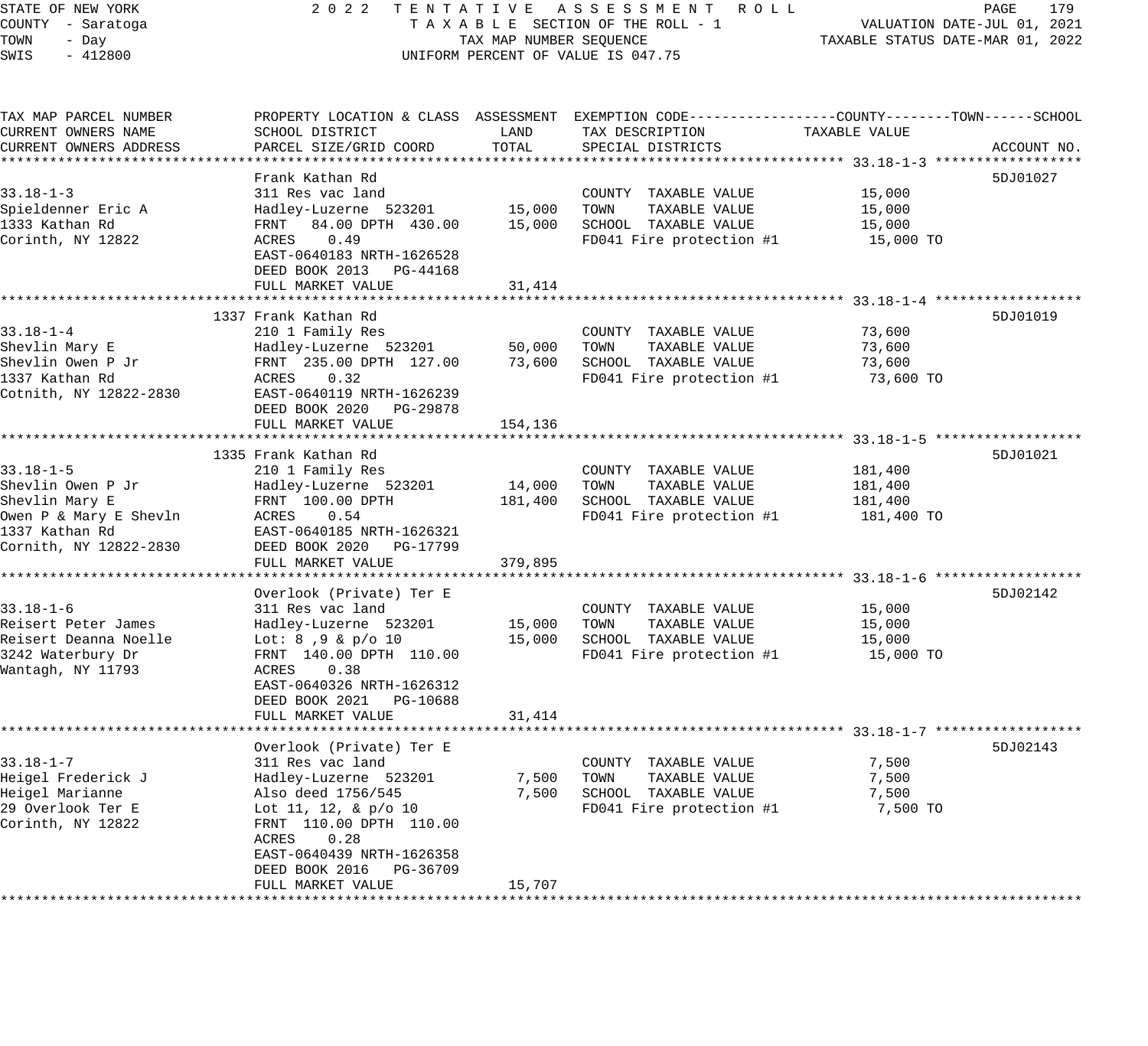### STATE OF NEW YORK 2 0 2 2 T E N T A T I V E A S S E S S M E N T R O L L PAGE 180 COUNTY - Saratoga T A X A B L E SECTION OF THE ROLL - 1 VALUATION DATE-JUL 01, 2021 X A B L E SECTION OF THE ROLL - 1 WELL TAXABLE STATUS DATE-MAR 01, 2022 UNIFORM PERCENT OF VALUE IS 047.75

| TAX MAP PARCEL NUMBER<br>CURRENT OWNERS NAME                                             | SCHOOL DISTRICT                                                                                                                                                      | LAND              | TAX DESCRIPTION                                                                                   | PROPERTY LOCATION & CLASS ASSESSMENT EXEMPTION CODE---------------COUNTY-------TOWN------SCHOOL<br>TAXABLE VALUE |
|------------------------------------------------------------------------------------------|----------------------------------------------------------------------------------------------------------------------------------------------------------------------|-------------------|---------------------------------------------------------------------------------------------------|------------------------------------------------------------------------------------------------------------------|
| CURRENT OWNERS ADDRESS                                                                   | PARCEL SIZE/GRID COORD                                                                                                                                               | TOTAL             | SPECIAL DISTRICTS                                                                                 | ACCOUNT NO.                                                                                                      |
|                                                                                          | 30 E Beachwood (Private) Rd                                                                                                                                          |                   |                                                                                                   | 5DJ02291                                                                                                         |
| $33.18 - 1 - 11$<br>Matson Jacqueline M<br>105 Eastside Drive<br>Ballston Lake, NY 12019 | 260 Seasonal res<br>Hadley-Luzerne 523201<br>FRNT 155.00 DPTH<br>ACRES<br>0.54                                                                                       | 25,000<br>34,800  | COUNTY TAXABLE VALUE<br>TOWN<br>TAXABLE VALUE<br>SCHOOL TAXABLE VALUE<br>FD041 Fire protection #1 | 34,800<br>34,800<br>34,800<br>34,800 TO                                                                          |
| PRIOR OWNER ON 3/01/2022                                                                 | EAST-0641072 NRTH-1626665<br>DEED BOOK 2022 PG-3818                                                                                                                  |                   |                                                                                                   |                                                                                                                  |
| Matson Jacqueline M                                                                      | FULL MARKET VALUE                                                                                                                                                    | 72,880            |                                                                                                   |                                                                                                                  |
|                                                                                          | High Point (Private) Rd E                                                                                                                                            |                   |                                                                                                   |                                                                                                                  |
| $33.18 - 1 - 16.2$<br>Heigel Marianne<br>29 Overlook Ter E<br>Corinth, NY 12822          | 311 Res vac land<br>Hadley-Luzerne 523201<br>Lots $11-16$<br>FRNT 300.00 DPTH 110.00<br>ACRES<br>0.76<br>EAST-0640729 NRTH-1626192                                   | 15,000<br>15,000  | COUNTY TAXABLE VALUE<br>TOWN<br>TAXABLE VALUE<br>SCHOOL TAXABLE VALUE<br>FD041 Fire protection #1 | 15,000<br>15,000<br>15,000<br>15,000 TO                                                                          |
|                                                                                          | DEED BOOK 1262 PG-601<br>FULL MARKET VALUE                                                                                                                           | 31,414            |                                                                                                   |                                                                                                                  |
|                                                                                          | 29 Overlook (Private) Ter E                                                                                                                                          |                   |                                                                                                   |                                                                                                                  |
| $33.18 - 1 - 16.3$<br>Heigel Frederick J<br>29 Overlook Ter<br>Corinth, NY 12822         | 210 1 Family Res<br>Hadley-Luzerne 523201<br>Lots 22-27<br>FRNT 300.00 DPTH 110.00<br>ACRES<br>0.76<br>EAST-0640684 NRTH-1626290<br>DEED BOOK 1262 PG-604            | 50,000<br>171,600 | COUNTY TAXABLE VALUE<br>TOWN<br>TAXABLE VALUE<br>SCHOOL TAXABLE VALUE<br>FD041 Fire protection #1 | 171,600<br>171,600<br>171,600<br>171,600 TO                                                                      |
|                                                                                          | FULL MARKET VALUE                                                                                                                                                    | 359,372           |                                                                                                   |                                                                                                                  |
| $33.18 - 1 - 19.1$                                                                       | 13 High Point (Private) Rd E<br>210 1 Family Res                                                                                                                     |                   | COUNTY TAXABLE VALUE                                                                              | 5DJ01839<br>122,500                                                                                              |
| Roth Zachary S<br>302 Root Avenue<br>Scotia, NY 12302                                    | Hadley-Luzerne 523201<br>FRNT 100.00 DPTH 100.00<br>ACRES<br>0.25<br>EAST-0640497 NRTH-1626090<br>DEED BOOK 2017 PG-25575                                            | 37,500<br>122,500 | TOWN<br>TAXABLE VALUE<br>SCHOOL TAXABLE VALUE<br>FD041 Fire protection #1                         | 122,500<br>122,500<br>122,500 TO                                                                                 |
|                                                                                          | FULL MARKET VALUE                                                                                                                                                    | 256,545           |                                                                                                   |                                                                                                                  |
|                                                                                          |                                                                                                                                                                      |                   |                                                                                                   |                                                                                                                  |
| $33.18 - 1 - 19.2$<br>Roth Zachary S<br>302 Root Avenue<br>Scotia, NY 12302              | Frank Kathan Rd E<br>311 Res vac land<br>Hadley-Luzerne 523201<br>FRNT<br>50.00 DPTH 100.00<br>0.13<br>ACRES<br>EAST-0640566 NRTH-1626121<br>DEED BOOK 2017 PG-25575 | 5,000<br>5,000    | COUNTY TAXABLE VALUE<br>TOWN<br>TAXABLE VALUE<br>SCHOOL TAXABLE VALUE<br>FD041 Fire protection #1 | 5,000<br>5,000<br>5,000<br>5,000 TO                                                                              |
|                                                                                          | FULL MARKET VALUE                                                                                                                                                    | 10,471            |                                                                                                   |                                                                                                                  |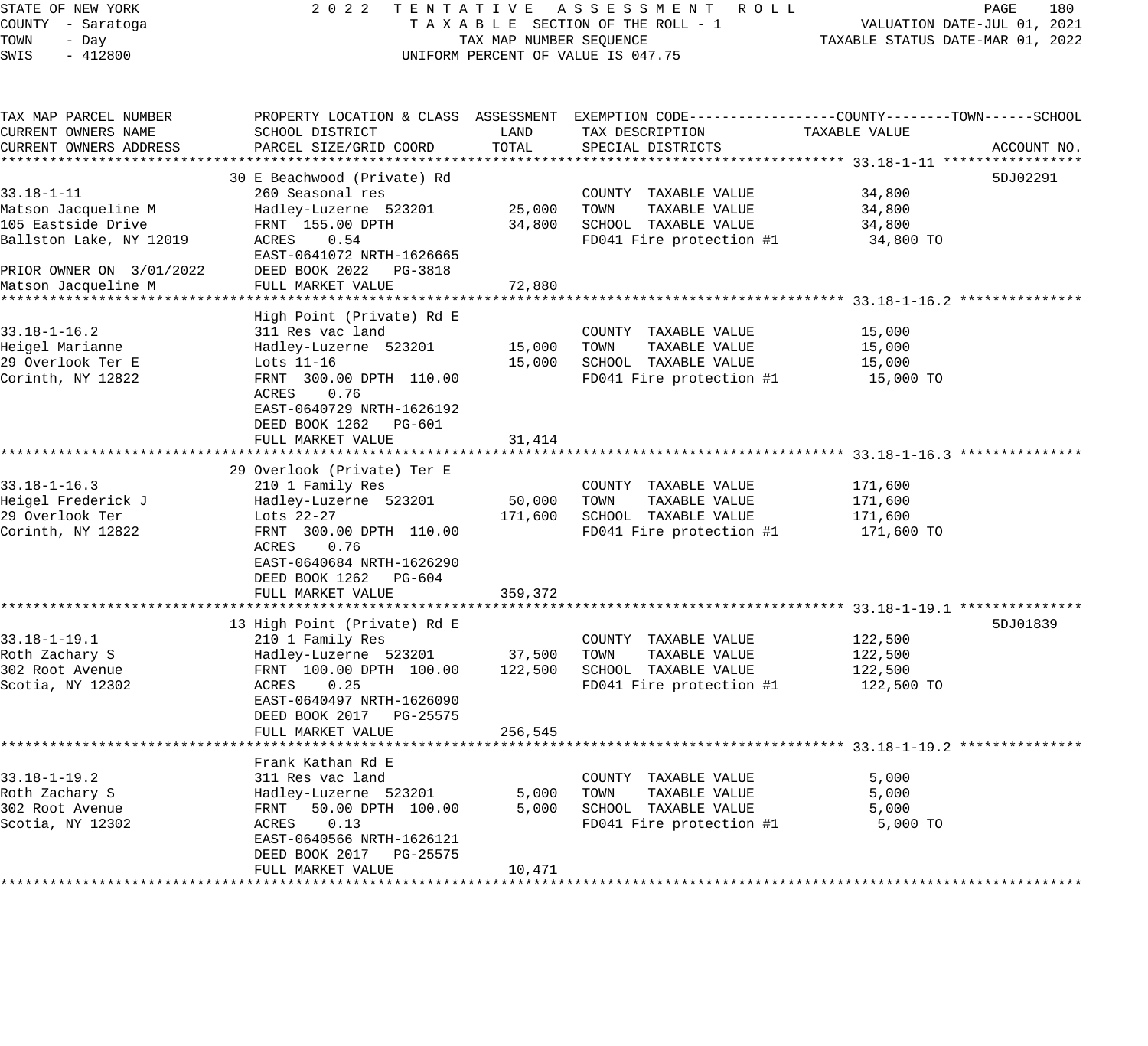#### STATE OF NEW YORK 2 0 2 2 T E N T A T I V E A S S E S S M E N T R O L L PAGE 181 COUNTY - Saratoga T A X A B L E SECTION OF THE ROLL - 1 VALUATION DATE-JUL 01, 2021 TOWN - Day TAX MAP NUMBER SEQUENCE TAXABLE STATUS DATE-MAR 01, 2022 SWIS - 412800 CONTROLLY THE UNIFORM PERCENT OF VALUE IS 047.75

| TAX MAP PARCEL NUMBER<br>CURRENT OWNERS NAME | SCHOOL DISTRICT             | LAND    | PROPERTY LOCATION & CLASS ASSESSMENT EXEMPTION CODE---------------COUNTY-------TOWN------SCHOOL<br>TAX DESCRIPTION | TAXABLE VALUE |             |
|----------------------------------------------|-----------------------------|---------|--------------------------------------------------------------------------------------------------------------------|---------------|-------------|
| CURRENT OWNERS ADDRESS                       | PARCEL SIZE/GRID COORD      | TOTAL   | SPECIAL DISTRICTS                                                                                                  |               | ACCOUNT NO. |
|                                              |                             |         |                                                                                                                    |               |             |
|                                              | Overlook (Private) Ter E    |         |                                                                                                                    |               | 5DJ02541    |
| $33.18 - 1 - 20$                             | 311 Res vac land            |         | COUNTY TAXABLE VALUE                                                                                               | 17,500        |             |
| Bozenski Kristy L                            | Hadley-Luzerne 523201       | 17,500  | TOWN<br>TAXABLE VALUE                                                                                              | 17,500        |             |
| Bozenski John R                              | FRNT 250.00 DPTH 110.00     | 17,500  | SCHOOL TAXABLE VALUE                                                                                               | 17,500        |             |
| 3 Sherri Rd                                  | 0.63<br>ACRES               |         | FD041 Fire protection #1                                                                                           | 17,500 TO     |             |
| Saratoga Springs, NY 12866                   | EAST-0640339 NRTH-1626139   |         |                                                                                                                    |               |             |
|                                              | DEED BOOK 1458 PG-54        |         |                                                                                                                    |               |             |
|                                              | FULL MARKET VALUE           | 36,649  |                                                                                                                    |               |             |
|                                              | 7 E High Point (Private) Rd |         |                                                                                                                    |               | 5DJ00996    |
| $33.18 - 1 - 21$                             | 210 1 Family Res            |         | COUNTY TAXABLE VALUE                                                                                               | 73,100        |             |
| Davenport Rebecca                            | Hadley-Luzerne 523201       | 50,000  | TAXABLE VALUE<br>TOWN                                                                                              | 73,100        |             |
| 1592 Union St                                | Life Estate By Book 1453/   | 73,100  | SCHOOL TAXABLE VALUE                                                                                               | 73,100        |             |
| Schnectady, NY 12309                         | 797                         |         | FD041 Fire protection #1                                                                                           | 73,100 TO     |             |
|                                              | FRNT 200.00 DPTH 110.00     |         |                                                                                                                    |               |             |
|                                              | ACRES<br>0.51 BANK<br>709   |         |                                                                                                                    |               |             |
|                                              | EAST-0640362 NRTH-1626024   |         |                                                                                                                    |               |             |
|                                              | DEED BOOK 2015 PG-21246     |         |                                                                                                                    |               |             |
|                                              | FULL MARKET VALUE           | 153,089 |                                                                                                                    |               |             |
|                                              |                             |         |                                                                                                                    |               |             |
|                                              | 3 E High Point (Private) Rd |         |                                                                                                                    |               | 5DJ01015    |
| $33.18 - 1 - 22$                             | 210 1 Family Res            |         | COUNTY TAXABLE VALUE                                                                                               | 77,900        |             |
| Mahaney Sharon L                             | Hadley-Luzerne 523201       | 50,000  | TAXABLE VALUE<br>TOWN                                                                                              | 77,900        |             |
| 13 Hillside Ave                              | FRNT 100.00 DPTH 220.00     | 77,900  | SCHOOL TAXABLE VALUE                                                                                               | 77,900        |             |
| Porters Corners, NY 12859                    | ACRES<br>0.39               |         | FD041 Fire protection #1                                                                                           | 77,900 TO     |             |
|                                              | EAST-0640217 NRTH-1625997   |         |                                                                                                                    |               |             |
|                                              | DEED BOOK 1527 PG-230       |         |                                                                                                                    |               |             |
|                                              | FULL MARKET VALUE           | 163,141 |                                                                                                                    |               |             |
|                                              |                             |         |                                                                                                                    |               |             |
|                                              | Frank Kathan Rd             |         |                                                                                                                    |               | 5BJ02609    |
| $33.18 - 1 - 23.11$                          | 311 Res vac land            |         | COUNTY TAXABLE VALUE                                                                                               | 5,700         |             |
| Overlook Beach Club                          | Hadley-Luzerne 523201       | 5,700   | TOWN<br>TAXABLE VALUE                                                                                              | 5,700         |             |
| Current President                            | R O W                       | 5,700   | SCHOOL TAXABLE VALUE                                                                                               | 5,700         |             |
| PO Box 111                                   | FRNT 353.00 DPTH            |         | FD041 Fire protection #1                                                                                           | 5,700 TO      |             |
| Corinth, NY 12822                            | 7.85<br>ACRES               |         |                                                                                                                    |               |             |
|                                              | EAST-0640137 NRTH-1626140   |         |                                                                                                                    |               |             |
|                                              | FULL MARKET VALUE           | 11,937  |                                                                                                                    |               |             |
|                                              |                             |         |                                                                                                                    |               |             |
|                                              | 1343 Frank Kathan Rd        |         |                                                                                                                    |               | 5DJ01024    |
| $33.18 - 1 - 24$                             | 210 1 Family Res            |         | COUNTY TAXABLE VALUE                                                                                               | 137,900       |             |
| Burns Michael J                              | Hadley-Luzerne 523201       | 50,000  | TOWN<br>TAXABLE VALUE                                                                                              | 137,900       |             |
| Burns Kelly V                                | Lots 36 & 37                | 137,900 | SCHOOL TAXABLE VALUE                                                                                               | 137,900       |             |
| 1343 Kathan Rd                               | FRNT<br>83.96 DPTH 120.00   |         | FD041 Fire protection #1                                                                                           | 137,900 TO    |             |
| Corinth, NY 12822                            | ACRES<br>0.33 BANK<br>709   |         |                                                                                                                    |               |             |
|                                              | EAST-0640127 NRTH-1626047   |         |                                                                                                                    |               |             |
|                                              | DEED BOOK 2007 PG-18623     |         |                                                                                                                    |               |             |
|                                              | FULL MARKET VALUE           | 288,796 |                                                                                                                    |               |             |
|                                              |                             |         |                                                                                                                    |               |             |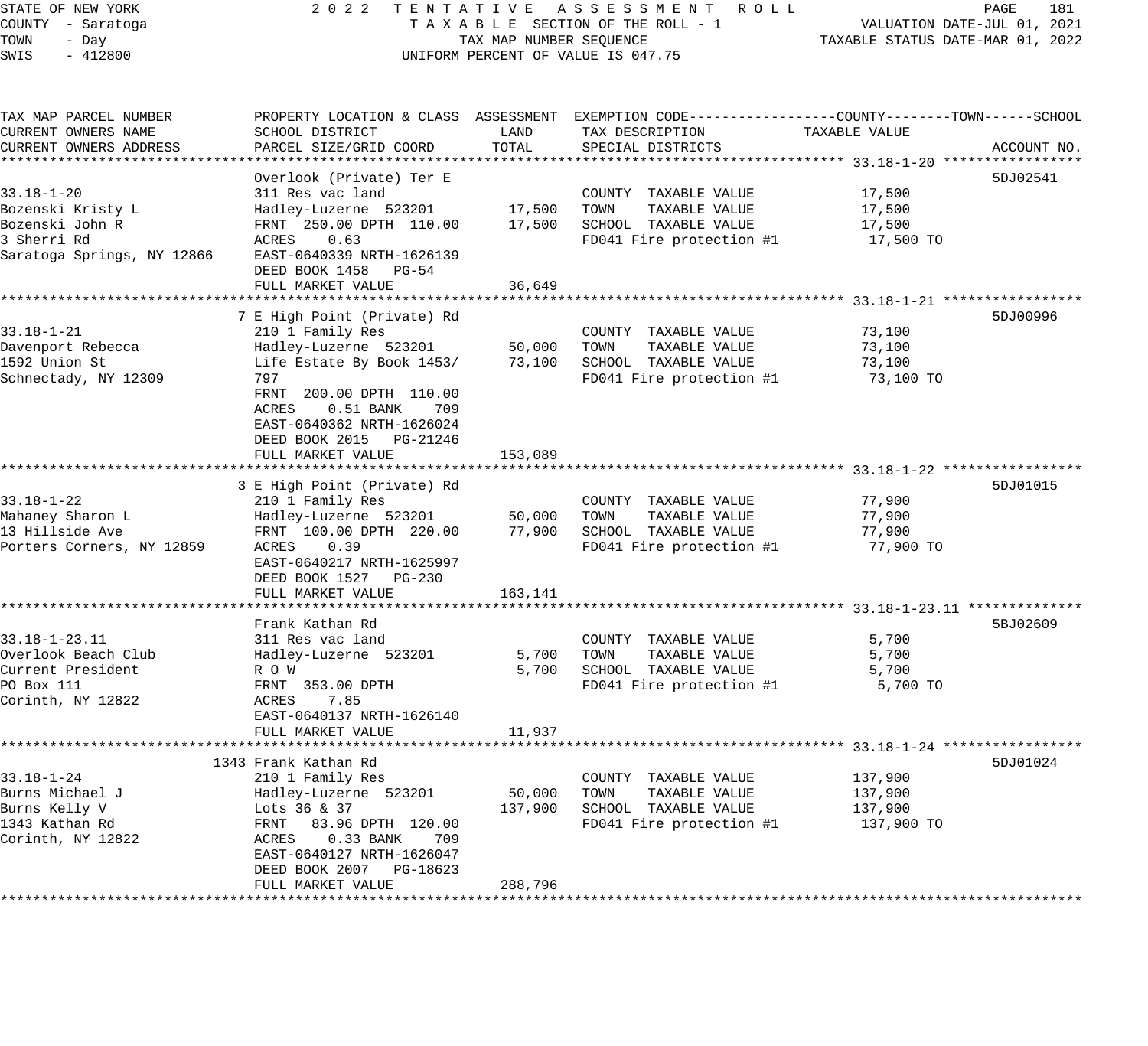| COUNTY - Saratoga<br>TAXABLE SECTION OF THE ROLL - 1<br>VALUATION DATE-JUL 01, 2021<br>TOWN<br>TAX MAP NUMBER SEQUENCE<br>TAXABLE STATUS DATE-MAR 01, 2022<br>- Day<br>SWIS<br>$-412800$<br>UNIFORM PERCENT OF VALUE IS 047.75<br>PROPERTY LOCATION & CLASS ASSESSMENT EXEMPTION CODE----------------COUNTY-------TOWN------SCHOOL<br>CURRENT OWNERS NAME<br>SCHOOL DISTRICT<br>LAND<br>TAX DESCRIPTION<br>TAXABLE VALUE<br>TOTAL<br>CURRENT OWNERS ADDRESS<br>PARCEL SIZE/GRID COORD<br>SPECIAL DISTRICTS<br>ACCOUNT NO.<br>Frank Kathan Rd<br>5DJ01051<br>$33.18 - 1 - 25$<br>311 Res vac land<br>10,000<br>COUNTY TAXABLE VALUE<br>TOWN<br>Burns Michael J<br>Hadley-Luzerne 523201<br>10,000<br>TAXABLE VALUE<br>10,000<br>SCHOOL TAXABLE VALUE<br>Burns Kelly V<br>FRNT 85.00 DPTH 70.00<br>10,000<br>10,000<br>FD041 Fire protection #1<br>1343 Kathan Rd<br>ACRES<br>0.16<br>10,000 TO<br>Corinth, NY 12822<br>EAST-0640146 NRTH-1625940<br>DEED BOOK 2007<br>PG-18624<br>FULL MARKET VALUE<br>20,942<br>*******************<br>************************ 33.18-1-26 *****************<br>Frank Kathan Rd<br>5DJ01052<br>33.18-1-26<br>312 Vac w/imprv<br>COUNTY TAXABLE VALUE<br>15,800<br>Hadley-Luzerne 523201<br>15,000<br>TOWN<br>TAXABLE VALUE<br>Cordato Joseph<br>15,800<br>Cordato Laurie<br>FRNT 180.00 DPTH 115.00<br>15,800<br>SCHOOL TAXABLE VALUE<br>15,800<br>123 Yates Hill Road<br>ACRES<br>0.24<br>FD041 Fire protection #1<br>15,800 TO<br>Hadley, NY 12835<br>EAST-0640273 NRTH-1625820<br>DEED BOOK 2022 PG-7690<br>FULL MARKET VALUE<br>PRIOR OWNER ON 3/01/2022<br>33,089<br>Cordato Joseph<br>***************<br>E High Point (Private) Rd<br>5DJ01032<br>7,500<br>311 Res vac land<br>COUNTY TAXABLE VALUE<br>Hadley-Luzerne 523201<br>7,500<br>TOWN<br>TAXABLE VALUE<br>7,500<br>50.00 DPTH 110.00<br>7,500<br>SCHOOL TAXABLE VALUE<br>FRNT<br>7,500<br>0.13<br>FD041 Fire protection #1<br>ACRES<br>7,500 TO<br>EAST-0640702 NRTH-1625997<br>DEED BOOK 1567<br>PG-575<br>FULL MARKET VALUE<br>15,707<br>Beachwood & High Point<br>5DJ01014<br>$33.18 - 1 - 34$<br>311 Res vac land<br>COUNTY TAXABLE VALUE<br>25,000<br>Gioeni Michael A Jr<br>Hadley-Luzerne 523201<br>25,000<br>TOWN<br>TAXABLE VALUE<br>25,000<br>1141 S Yosemeti Way # 21<br>FRNT 300.00 DPTH 215.00<br>25,000<br>SCHOOL TAXABLE VALUE<br>25,000<br>Denver, CO 80247<br>FD041 Fire protection #1<br>ACRES<br>0.70<br>25,000 TO<br>EAST-0640811 NRTH-1626031<br>DEED BOOK 2020<br>PG-21961<br>FULL MARKET VALUE<br>52,356<br>********************************** 33.18-1-35 ******************<br>***********************<br>***************<br>E Beachwood (Private) Rd<br>5DJ02292<br>$33.18 - 1 - 35$<br>311 Res vac land<br>COUNTY TAXABLE VALUE<br>15,000<br>Barton Jan M<br>Hadley-Luzerne 523201<br>15,000<br>TOWN<br>TAXABLE VALUE<br>15,000<br>114 DeGraff St<br>15,000<br>SCHOOL TAXABLE VALUE<br>15,000<br>Lots 9, 10 & 11<br>FRNT 172.00 DPTH 216.00<br>FD041 Fire protection #1<br>Schenectady, NY 12308<br>15,000 TO<br>0.53<br>ACRES<br>EAST-0641112 NRTH-1626162<br>DEED BOOK 2009<br>PG-9305<br>FULL MARKET VALUE<br>31,414 | STATE OF NEW YORK     | 2 0 2 2<br>TENTATIVE | ASSESSMENT ROLL | PAGE<br>182 |
|-------------------------------------------------------------------------------------------------------------------------------------------------------------------------------------------------------------------------------------------------------------------------------------------------------------------------------------------------------------------------------------------------------------------------------------------------------------------------------------------------------------------------------------------------------------------------------------------------------------------------------------------------------------------------------------------------------------------------------------------------------------------------------------------------------------------------------------------------------------------------------------------------------------------------------------------------------------------------------------------------------------------------------------------------------------------------------------------------------------------------------------------------------------------------------------------------------------------------------------------------------------------------------------------------------------------------------------------------------------------------------------------------------------------------------------------------------------------------------------------------------------------------------------------------------------------------------------------------------------------------------------------------------------------------------------------------------------------------------------------------------------------------------------------------------------------------------------------------------------------------------------------------------------------------------------------------------------------------------------------------------------------------------------------------------------------------------------------------------------------------------------------------------------------------------------------------------------------------------------------------------------------------------------------------------------------------------------------------------------------------------------------------------------------------------------------------------------------------------------------------------------------------------------------------------------------------------------------------------------------------------------------------------------------------------------------------------------------------------------------------------------------------------------------------------------------------------------------------------------------------------------------------------------------------------------------------------------------------------------------------------------------------------------------------------------------------------------------------------------------------------------------------|-----------------------|----------------------|-----------------|-------------|
|                                                                                                                                                                                                                                                                                                                                                                                                                                                                                                                                                                                                                                                                                                                                                                                                                                                                                                                                                                                                                                                                                                                                                                                                                                                                                                                                                                                                                                                                                                                                                                                                                                                                                                                                                                                                                                                                                                                                                                                                                                                                                                                                                                                                                                                                                                                                                                                                                                                                                                                                                                                                                                                                                                                                                                                                                                                                                                                                                                                                                                                                                                                                                 |                       |                      |                 |             |
|                                                                                                                                                                                                                                                                                                                                                                                                                                                                                                                                                                                                                                                                                                                                                                                                                                                                                                                                                                                                                                                                                                                                                                                                                                                                                                                                                                                                                                                                                                                                                                                                                                                                                                                                                                                                                                                                                                                                                                                                                                                                                                                                                                                                                                                                                                                                                                                                                                                                                                                                                                                                                                                                                                                                                                                                                                                                                                                                                                                                                                                                                                                                                 |                       |                      |                 |             |
|                                                                                                                                                                                                                                                                                                                                                                                                                                                                                                                                                                                                                                                                                                                                                                                                                                                                                                                                                                                                                                                                                                                                                                                                                                                                                                                                                                                                                                                                                                                                                                                                                                                                                                                                                                                                                                                                                                                                                                                                                                                                                                                                                                                                                                                                                                                                                                                                                                                                                                                                                                                                                                                                                                                                                                                                                                                                                                                                                                                                                                                                                                                                                 |                       |                      |                 |             |
|                                                                                                                                                                                                                                                                                                                                                                                                                                                                                                                                                                                                                                                                                                                                                                                                                                                                                                                                                                                                                                                                                                                                                                                                                                                                                                                                                                                                                                                                                                                                                                                                                                                                                                                                                                                                                                                                                                                                                                                                                                                                                                                                                                                                                                                                                                                                                                                                                                                                                                                                                                                                                                                                                                                                                                                                                                                                                                                                                                                                                                                                                                                                                 |                       |                      |                 |             |
|                                                                                                                                                                                                                                                                                                                                                                                                                                                                                                                                                                                                                                                                                                                                                                                                                                                                                                                                                                                                                                                                                                                                                                                                                                                                                                                                                                                                                                                                                                                                                                                                                                                                                                                                                                                                                                                                                                                                                                                                                                                                                                                                                                                                                                                                                                                                                                                                                                                                                                                                                                                                                                                                                                                                                                                                                                                                                                                                                                                                                                                                                                                                                 | TAX MAP PARCEL NUMBER |                      |                 |             |
|                                                                                                                                                                                                                                                                                                                                                                                                                                                                                                                                                                                                                                                                                                                                                                                                                                                                                                                                                                                                                                                                                                                                                                                                                                                                                                                                                                                                                                                                                                                                                                                                                                                                                                                                                                                                                                                                                                                                                                                                                                                                                                                                                                                                                                                                                                                                                                                                                                                                                                                                                                                                                                                                                                                                                                                                                                                                                                                                                                                                                                                                                                                                                 |                       |                      |                 |             |
|                                                                                                                                                                                                                                                                                                                                                                                                                                                                                                                                                                                                                                                                                                                                                                                                                                                                                                                                                                                                                                                                                                                                                                                                                                                                                                                                                                                                                                                                                                                                                                                                                                                                                                                                                                                                                                                                                                                                                                                                                                                                                                                                                                                                                                                                                                                                                                                                                                                                                                                                                                                                                                                                                                                                                                                                                                                                                                                                                                                                                                                                                                                                                 |                       |                      |                 |             |
|                                                                                                                                                                                                                                                                                                                                                                                                                                                                                                                                                                                                                                                                                                                                                                                                                                                                                                                                                                                                                                                                                                                                                                                                                                                                                                                                                                                                                                                                                                                                                                                                                                                                                                                                                                                                                                                                                                                                                                                                                                                                                                                                                                                                                                                                                                                                                                                                                                                                                                                                                                                                                                                                                                                                                                                                                                                                                                                                                                                                                                                                                                                                                 |                       |                      |                 |             |
|                                                                                                                                                                                                                                                                                                                                                                                                                                                                                                                                                                                                                                                                                                                                                                                                                                                                                                                                                                                                                                                                                                                                                                                                                                                                                                                                                                                                                                                                                                                                                                                                                                                                                                                                                                                                                                                                                                                                                                                                                                                                                                                                                                                                                                                                                                                                                                                                                                                                                                                                                                                                                                                                                                                                                                                                                                                                                                                                                                                                                                                                                                                                                 |                       |                      |                 |             |
|                                                                                                                                                                                                                                                                                                                                                                                                                                                                                                                                                                                                                                                                                                                                                                                                                                                                                                                                                                                                                                                                                                                                                                                                                                                                                                                                                                                                                                                                                                                                                                                                                                                                                                                                                                                                                                                                                                                                                                                                                                                                                                                                                                                                                                                                                                                                                                                                                                                                                                                                                                                                                                                                                                                                                                                                                                                                                                                                                                                                                                                                                                                                                 |                       |                      |                 |             |
|                                                                                                                                                                                                                                                                                                                                                                                                                                                                                                                                                                                                                                                                                                                                                                                                                                                                                                                                                                                                                                                                                                                                                                                                                                                                                                                                                                                                                                                                                                                                                                                                                                                                                                                                                                                                                                                                                                                                                                                                                                                                                                                                                                                                                                                                                                                                                                                                                                                                                                                                                                                                                                                                                                                                                                                                                                                                                                                                                                                                                                                                                                                                                 |                       |                      |                 |             |
|                                                                                                                                                                                                                                                                                                                                                                                                                                                                                                                                                                                                                                                                                                                                                                                                                                                                                                                                                                                                                                                                                                                                                                                                                                                                                                                                                                                                                                                                                                                                                                                                                                                                                                                                                                                                                                                                                                                                                                                                                                                                                                                                                                                                                                                                                                                                                                                                                                                                                                                                                                                                                                                                                                                                                                                                                                                                                                                                                                                                                                                                                                                                                 |                       |                      |                 |             |
|                                                                                                                                                                                                                                                                                                                                                                                                                                                                                                                                                                                                                                                                                                                                                                                                                                                                                                                                                                                                                                                                                                                                                                                                                                                                                                                                                                                                                                                                                                                                                                                                                                                                                                                                                                                                                                                                                                                                                                                                                                                                                                                                                                                                                                                                                                                                                                                                                                                                                                                                                                                                                                                                                                                                                                                                                                                                                                                                                                                                                                                                                                                                                 |                       |                      |                 |             |
|                                                                                                                                                                                                                                                                                                                                                                                                                                                                                                                                                                                                                                                                                                                                                                                                                                                                                                                                                                                                                                                                                                                                                                                                                                                                                                                                                                                                                                                                                                                                                                                                                                                                                                                                                                                                                                                                                                                                                                                                                                                                                                                                                                                                                                                                                                                                                                                                                                                                                                                                                                                                                                                                                                                                                                                                                                                                                                                                                                                                                                                                                                                                                 |                       |                      |                 |             |
|                                                                                                                                                                                                                                                                                                                                                                                                                                                                                                                                                                                                                                                                                                                                                                                                                                                                                                                                                                                                                                                                                                                                                                                                                                                                                                                                                                                                                                                                                                                                                                                                                                                                                                                                                                                                                                                                                                                                                                                                                                                                                                                                                                                                                                                                                                                                                                                                                                                                                                                                                                                                                                                                                                                                                                                                                                                                                                                                                                                                                                                                                                                                                 |                       |                      |                 |             |
|                                                                                                                                                                                                                                                                                                                                                                                                                                                                                                                                                                                                                                                                                                                                                                                                                                                                                                                                                                                                                                                                                                                                                                                                                                                                                                                                                                                                                                                                                                                                                                                                                                                                                                                                                                                                                                                                                                                                                                                                                                                                                                                                                                                                                                                                                                                                                                                                                                                                                                                                                                                                                                                                                                                                                                                                                                                                                                                                                                                                                                                                                                                                                 |                       |                      |                 |             |
|                                                                                                                                                                                                                                                                                                                                                                                                                                                                                                                                                                                                                                                                                                                                                                                                                                                                                                                                                                                                                                                                                                                                                                                                                                                                                                                                                                                                                                                                                                                                                                                                                                                                                                                                                                                                                                                                                                                                                                                                                                                                                                                                                                                                                                                                                                                                                                                                                                                                                                                                                                                                                                                                                                                                                                                                                                                                                                                                                                                                                                                                                                                                                 |                       |                      |                 |             |
|                                                                                                                                                                                                                                                                                                                                                                                                                                                                                                                                                                                                                                                                                                                                                                                                                                                                                                                                                                                                                                                                                                                                                                                                                                                                                                                                                                                                                                                                                                                                                                                                                                                                                                                                                                                                                                                                                                                                                                                                                                                                                                                                                                                                                                                                                                                                                                                                                                                                                                                                                                                                                                                                                                                                                                                                                                                                                                                                                                                                                                                                                                                                                 |                       |                      |                 |             |
|                                                                                                                                                                                                                                                                                                                                                                                                                                                                                                                                                                                                                                                                                                                                                                                                                                                                                                                                                                                                                                                                                                                                                                                                                                                                                                                                                                                                                                                                                                                                                                                                                                                                                                                                                                                                                                                                                                                                                                                                                                                                                                                                                                                                                                                                                                                                                                                                                                                                                                                                                                                                                                                                                                                                                                                                                                                                                                                                                                                                                                                                                                                                                 |                       |                      |                 |             |
|                                                                                                                                                                                                                                                                                                                                                                                                                                                                                                                                                                                                                                                                                                                                                                                                                                                                                                                                                                                                                                                                                                                                                                                                                                                                                                                                                                                                                                                                                                                                                                                                                                                                                                                                                                                                                                                                                                                                                                                                                                                                                                                                                                                                                                                                                                                                                                                                                                                                                                                                                                                                                                                                                                                                                                                                                                                                                                                                                                                                                                                                                                                                                 |                       |                      |                 |             |
|                                                                                                                                                                                                                                                                                                                                                                                                                                                                                                                                                                                                                                                                                                                                                                                                                                                                                                                                                                                                                                                                                                                                                                                                                                                                                                                                                                                                                                                                                                                                                                                                                                                                                                                                                                                                                                                                                                                                                                                                                                                                                                                                                                                                                                                                                                                                                                                                                                                                                                                                                                                                                                                                                                                                                                                                                                                                                                                                                                                                                                                                                                                                                 |                       |                      |                 |             |
|                                                                                                                                                                                                                                                                                                                                                                                                                                                                                                                                                                                                                                                                                                                                                                                                                                                                                                                                                                                                                                                                                                                                                                                                                                                                                                                                                                                                                                                                                                                                                                                                                                                                                                                                                                                                                                                                                                                                                                                                                                                                                                                                                                                                                                                                                                                                                                                                                                                                                                                                                                                                                                                                                                                                                                                                                                                                                                                                                                                                                                                                                                                                                 |                       |                      |                 |             |
|                                                                                                                                                                                                                                                                                                                                                                                                                                                                                                                                                                                                                                                                                                                                                                                                                                                                                                                                                                                                                                                                                                                                                                                                                                                                                                                                                                                                                                                                                                                                                                                                                                                                                                                                                                                                                                                                                                                                                                                                                                                                                                                                                                                                                                                                                                                                                                                                                                                                                                                                                                                                                                                                                                                                                                                                                                                                                                                                                                                                                                                                                                                                                 |                       |                      |                 |             |
|                                                                                                                                                                                                                                                                                                                                                                                                                                                                                                                                                                                                                                                                                                                                                                                                                                                                                                                                                                                                                                                                                                                                                                                                                                                                                                                                                                                                                                                                                                                                                                                                                                                                                                                                                                                                                                                                                                                                                                                                                                                                                                                                                                                                                                                                                                                                                                                                                                                                                                                                                                                                                                                                                                                                                                                                                                                                                                                                                                                                                                                                                                                                                 |                       |                      |                 |             |
|                                                                                                                                                                                                                                                                                                                                                                                                                                                                                                                                                                                                                                                                                                                                                                                                                                                                                                                                                                                                                                                                                                                                                                                                                                                                                                                                                                                                                                                                                                                                                                                                                                                                                                                                                                                                                                                                                                                                                                                                                                                                                                                                                                                                                                                                                                                                                                                                                                                                                                                                                                                                                                                                                                                                                                                                                                                                                                                                                                                                                                                                                                                                                 |                       |                      |                 |             |
|                                                                                                                                                                                                                                                                                                                                                                                                                                                                                                                                                                                                                                                                                                                                                                                                                                                                                                                                                                                                                                                                                                                                                                                                                                                                                                                                                                                                                                                                                                                                                                                                                                                                                                                                                                                                                                                                                                                                                                                                                                                                                                                                                                                                                                                                                                                                                                                                                                                                                                                                                                                                                                                                                                                                                                                                                                                                                                                                                                                                                                                                                                                                                 |                       |                      |                 |             |
|                                                                                                                                                                                                                                                                                                                                                                                                                                                                                                                                                                                                                                                                                                                                                                                                                                                                                                                                                                                                                                                                                                                                                                                                                                                                                                                                                                                                                                                                                                                                                                                                                                                                                                                                                                                                                                                                                                                                                                                                                                                                                                                                                                                                                                                                                                                                                                                                                                                                                                                                                                                                                                                                                                                                                                                                                                                                                                                                                                                                                                                                                                                                                 |                       |                      |                 |             |
|                                                                                                                                                                                                                                                                                                                                                                                                                                                                                                                                                                                                                                                                                                                                                                                                                                                                                                                                                                                                                                                                                                                                                                                                                                                                                                                                                                                                                                                                                                                                                                                                                                                                                                                                                                                                                                                                                                                                                                                                                                                                                                                                                                                                                                                                                                                                                                                                                                                                                                                                                                                                                                                                                                                                                                                                                                                                                                                                                                                                                                                                                                                                                 | $33.18 - 1 - 32$      |                      |                 |             |
|                                                                                                                                                                                                                                                                                                                                                                                                                                                                                                                                                                                                                                                                                                                                                                                                                                                                                                                                                                                                                                                                                                                                                                                                                                                                                                                                                                                                                                                                                                                                                                                                                                                                                                                                                                                                                                                                                                                                                                                                                                                                                                                                                                                                                                                                                                                                                                                                                                                                                                                                                                                                                                                                                                                                                                                                                                                                                                                                                                                                                                                                                                                                                 | Heigel Frederick J    |                      |                 |             |
|                                                                                                                                                                                                                                                                                                                                                                                                                                                                                                                                                                                                                                                                                                                                                                                                                                                                                                                                                                                                                                                                                                                                                                                                                                                                                                                                                                                                                                                                                                                                                                                                                                                                                                                                                                                                                                                                                                                                                                                                                                                                                                                                                                                                                                                                                                                                                                                                                                                                                                                                                                                                                                                                                                                                                                                                                                                                                                                                                                                                                                                                                                                                                 | Heigel Marianne       |                      |                 |             |
|                                                                                                                                                                                                                                                                                                                                                                                                                                                                                                                                                                                                                                                                                                                                                                                                                                                                                                                                                                                                                                                                                                                                                                                                                                                                                                                                                                                                                                                                                                                                                                                                                                                                                                                                                                                                                                                                                                                                                                                                                                                                                                                                                                                                                                                                                                                                                                                                                                                                                                                                                                                                                                                                                                                                                                                                                                                                                                                                                                                                                                                                                                                                                 | 29 Overlook Ter E     |                      |                 |             |
|                                                                                                                                                                                                                                                                                                                                                                                                                                                                                                                                                                                                                                                                                                                                                                                                                                                                                                                                                                                                                                                                                                                                                                                                                                                                                                                                                                                                                                                                                                                                                                                                                                                                                                                                                                                                                                                                                                                                                                                                                                                                                                                                                                                                                                                                                                                                                                                                                                                                                                                                                                                                                                                                                                                                                                                                                                                                                                                                                                                                                                                                                                                                                 | Corinth, NY 12822     |                      |                 |             |
|                                                                                                                                                                                                                                                                                                                                                                                                                                                                                                                                                                                                                                                                                                                                                                                                                                                                                                                                                                                                                                                                                                                                                                                                                                                                                                                                                                                                                                                                                                                                                                                                                                                                                                                                                                                                                                                                                                                                                                                                                                                                                                                                                                                                                                                                                                                                                                                                                                                                                                                                                                                                                                                                                                                                                                                                                                                                                                                                                                                                                                                                                                                                                 |                       |                      |                 |             |
|                                                                                                                                                                                                                                                                                                                                                                                                                                                                                                                                                                                                                                                                                                                                                                                                                                                                                                                                                                                                                                                                                                                                                                                                                                                                                                                                                                                                                                                                                                                                                                                                                                                                                                                                                                                                                                                                                                                                                                                                                                                                                                                                                                                                                                                                                                                                                                                                                                                                                                                                                                                                                                                                                                                                                                                                                                                                                                                                                                                                                                                                                                                                                 |                       |                      |                 |             |
|                                                                                                                                                                                                                                                                                                                                                                                                                                                                                                                                                                                                                                                                                                                                                                                                                                                                                                                                                                                                                                                                                                                                                                                                                                                                                                                                                                                                                                                                                                                                                                                                                                                                                                                                                                                                                                                                                                                                                                                                                                                                                                                                                                                                                                                                                                                                                                                                                                                                                                                                                                                                                                                                                                                                                                                                                                                                                                                                                                                                                                                                                                                                                 |                       |                      |                 |             |
|                                                                                                                                                                                                                                                                                                                                                                                                                                                                                                                                                                                                                                                                                                                                                                                                                                                                                                                                                                                                                                                                                                                                                                                                                                                                                                                                                                                                                                                                                                                                                                                                                                                                                                                                                                                                                                                                                                                                                                                                                                                                                                                                                                                                                                                                                                                                                                                                                                                                                                                                                                                                                                                                                                                                                                                                                                                                                                                                                                                                                                                                                                                                                 |                       |                      |                 |             |
|                                                                                                                                                                                                                                                                                                                                                                                                                                                                                                                                                                                                                                                                                                                                                                                                                                                                                                                                                                                                                                                                                                                                                                                                                                                                                                                                                                                                                                                                                                                                                                                                                                                                                                                                                                                                                                                                                                                                                                                                                                                                                                                                                                                                                                                                                                                                                                                                                                                                                                                                                                                                                                                                                                                                                                                                                                                                                                                                                                                                                                                                                                                                                 |                       |                      |                 |             |
|                                                                                                                                                                                                                                                                                                                                                                                                                                                                                                                                                                                                                                                                                                                                                                                                                                                                                                                                                                                                                                                                                                                                                                                                                                                                                                                                                                                                                                                                                                                                                                                                                                                                                                                                                                                                                                                                                                                                                                                                                                                                                                                                                                                                                                                                                                                                                                                                                                                                                                                                                                                                                                                                                                                                                                                                                                                                                                                                                                                                                                                                                                                                                 |                       |                      |                 |             |
|                                                                                                                                                                                                                                                                                                                                                                                                                                                                                                                                                                                                                                                                                                                                                                                                                                                                                                                                                                                                                                                                                                                                                                                                                                                                                                                                                                                                                                                                                                                                                                                                                                                                                                                                                                                                                                                                                                                                                                                                                                                                                                                                                                                                                                                                                                                                                                                                                                                                                                                                                                                                                                                                                                                                                                                                                                                                                                                                                                                                                                                                                                                                                 |                       |                      |                 |             |
|                                                                                                                                                                                                                                                                                                                                                                                                                                                                                                                                                                                                                                                                                                                                                                                                                                                                                                                                                                                                                                                                                                                                                                                                                                                                                                                                                                                                                                                                                                                                                                                                                                                                                                                                                                                                                                                                                                                                                                                                                                                                                                                                                                                                                                                                                                                                                                                                                                                                                                                                                                                                                                                                                                                                                                                                                                                                                                                                                                                                                                                                                                                                                 |                       |                      |                 |             |
|                                                                                                                                                                                                                                                                                                                                                                                                                                                                                                                                                                                                                                                                                                                                                                                                                                                                                                                                                                                                                                                                                                                                                                                                                                                                                                                                                                                                                                                                                                                                                                                                                                                                                                                                                                                                                                                                                                                                                                                                                                                                                                                                                                                                                                                                                                                                                                                                                                                                                                                                                                                                                                                                                                                                                                                                                                                                                                                                                                                                                                                                                                                                                 |                       |                      |                 |             |
|                                                                                                                                                                                                                                                                                                                                                                                                                                                                                                                                                                                                                                                                                                                                                                                                                                                                                                                                                                                                                                                                                                                                                                                                                                                                                                                                                                                                                                                                                                                                                                                                                                                                                                                                                                                                                                                                                                                                                                                                                                                                                                                                                                                                                                                                                                                                                                                                                                                                                                                                                                                                                                                                                                                                                                                                                                                                                                                                                                                                                                                                                                                                                 |                       |                      |                 |             |
|                                                                                                                                                                                                                                                                                                                                                                                                                                                                                                                                                                                                                                                                                                                                                                                                                                                                                                                                                                                                                                                                                                                                                                                                                                                                                                                                                                                                                                                                                                                                                                                                                                                                                                                                                                                                                                                                                                                                                                                                                                                                                                                                                                                                                                                                                                                                                                                                                                                                                                                                                                                                                                                                                                                                                                                                                                                                                                                                                                                                                                                                                                                                                 |                       |                      |                 |             |
|                                                                                                                                                                                                                                                                                                                                                                                                                                                                                                                                                                                                                                                                                                                                                                                                                                                                                                                                                                                                                                                                                                                                                                                                                                                                                                                                                                                                                                                                                                                                                                                                                                                                                                                                                                                                                                                                                                                                                                                                                                                                                                                                                                                                                                                                                                                                                                                                                                                                                                                                                                                                                                                                                                                                                                                                                                                                                                                                                                                                                                                                                                                                                 |                       |                      |                 |             |
|                                                                                                                                                                                                                                                                                                                                                                                                                                                                                                                                                                                                                                                                                                                                                                                                                                                                                                                                                                                                                                                                                                                                                                                                                                                                                                                                                                                                                                                                                                                                                                                                                                                                                                                                                                                                                                                                                                                                                                                                                                                                                                                                                                                                                                                                                                                                                                                                                                                                                                                                                                                                                                                                                                                                                                                                                                                                                                                                                                                                                                                                                                                                                 |                       |                      |                 |             |
|                                                                                                                                                                                                                                                                                                                                                                                                                                                                                                                                                                                                                                                                                                                                                                                                                                                                                                                                                                                                                                                                                                                                                                                                                                                                                                                                                                                                                                                                                                                                                                                                                                                                                                                                                                                                                                                                                                                                                                                                                                                                                                                                                                                                                                                                                                                                                                                                                                                                                                                                                                                                                                                                                                                                                                                                                                                                                                                                                                                                                                                                                                                                                 |                       |                      |                 |             |
|                                                                                                                                                                                                                                                                                                                                                                                                                                                                                                                                                                                                                                                                                                                                                                                                                                                                                                                                                                                                                                                                                                                                                                                                                                                                                                                                                                                                                                                                                                                                                                                                                                                                                                                                                                                                                                                                                                                                                                                                                                                                                                                                                                                                                                                                                                                                                                                                                                                                                                                                                                                                                                                                                                                                                                                                                                                                                                                                                                                                                                                                                                                                                 |                       |                      |                 |             |
|                                                                                                                                                                                                                                                                                                                                                                                                                                                                                                                                                                                                                                                                                                                                                                                                                                                                                                                                                                                                                                                                                                                                                                                                                                                                                                                                                                                                                                                                                                                                                                                                                                                                                                                                                                                                                                                                                                                                                                                                                                                                                                                                                                                                                                                                                                                                                                                                                                                                                                                                                                                                                                                                                                                                                                                                                                                                                                                                                                                                                                                                                                                                                 |                       |                      |                 |             |
|                                                                                                                                                                                                                                                                                                                                                                                                                                                                                                                                                                                                                                                                                                                                                                                                                                                                                                                                                                                                                                                                                                                                                                                                                                                                                                                                                                                                                                                                                                                                                                                                                                                                                                                                                                                                                                                                                                                                                                                                                                                                                                                                                                                                                                                                                                                                                                                                                                                                                                                                                                                                                                                                                                                                                                                                                                                                                                                                                                                                                                                                                                                                                 |                       |                      |                 |             |
|                                                                                                                                                                                                                                                                                                                                                                                                                                                                                                                                                                                                                                                                                                                                                                                                                                                                                                                                                                                                                                                                                                                                                                                                                                                                                                                                                                                                                                                                                                                                                                                                                                                                                                                                                                                                                                                                                                                                                                                                                                                                                                                                                                                                                                                                                                                                                                                                                                                                                                                                                                                                                                                                                                                                                                                                                                                                                                                                                                                                                                                                                                                                                 |                       |                      |                 |             |
|                                                                                                                                                                                                                                                                                                                                                                                                                                                                                                                                                                                                                                                                                                                                                                                                                                                                                                                                                                                                                                                                                                                                                                                                                                                                                                                                                                                                                                                                                                                                                                                                                                                                                                                                                                                                                                                                                                                                                                                                                                                                                                                                                                                                                                                                                                                                                                                                                                                                                                                                                                                                                                                                                                                                                                                                                                                                                                                                                                                                                                                                                                                                                 |                       |                      |                 |             |
|                                                                                                                                                                                                                                                                                                                                                                                                                                                                                                                                                                                                                                                                                                                                                                                                                                                                                                                                                                                                                                                                                                                                                                                                                                                                                                                                                                                                                                                                                                                                                                                                                                                                                                                                                                                                                                                                                                                                                                                                                                                                                                                                                                                                                                                                                                                                                                                                                                                                                                                                                                                                                                                                                                                                                                                                                                                                                                                                                                                                                                                                                                                                                 |                       |                      |                 |             |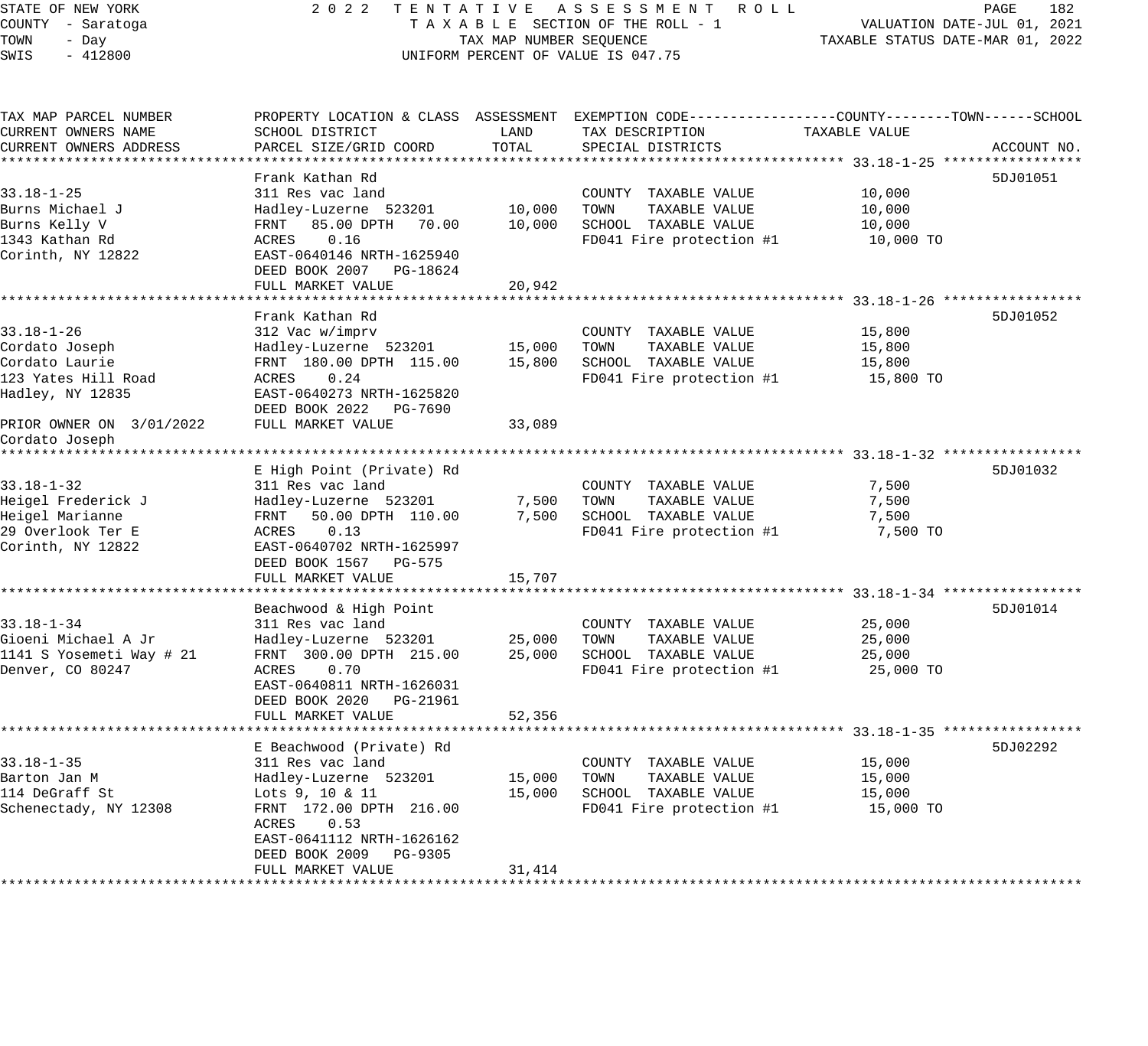|                                                                                                                                                                                       |                                                                           |                                                                                                   |                                                                                                                                                                          | PAGE<br>183<br>VALUATION DATE-JUL 01, 2021<br>TAXABLE STATUS DATE-MAR 01, 2022                                                                                                                                       |
|---------------------------------------------------------------------------------------------------------------------------------------------------------------------------------------|---------------------------------------------------------------------------|---------------------------------------------------------------------------------------------------|--------------------------------------------------------------------------------------------------------------------------------------------------------------------------|----------------------------------------------------------------------------------------------------------------------------------------------------------------------------------------------------------------------|
| SCHOOL DISTRICT<br>PARCEL SIZE/GRID COORD                                                                                                                                             | LAND<br>TOTAL                                                             | TAX DESCRIPTION<br>SPECIAL DISTRICTS                                                              | TAXABLE VALUE                                                                                                                                                            | ACCOUNT NO.                                                                                                                                                                                                          |
| S Shore Rd<br>311 Res vac land<br>Hadley-Luzerne 523201<br>Lot: $6-8$ P/O<br>FRNT 153.00 DPTH<br>ACRES 0.62<br>EAST-0641149 NRTH-1626037<br>DEED BOOK 2016 PG-19596                   | 20,000                                                                    | COUNTY TAXABLE VALUE<br>TOWN<br>TAXABLE VALUE<br>SCHOOL TAXABLE VALUE                             | 20,000<br>20,000<br>20,000<br>20,000 TO                                                                                                                                  | 5DJ01049                                                                                                                                                                                                             |
|                                                                                                                                                                                       |                                                                           |                                                                                                   |                                                                                                                                                                          |                                                                                                                                                                                                                      |
| S Shore Rd<br>311 Res vac land<br>Hadley-Luzerne 523201<br>Lots $1-4$<br>FRNT 170.00 DPTH<br>ACRES<br>0.72<br>EAST-0640982 NRTH-1625950<br>DEED BOOK 1617 PG-609<br>FULL MARKET VALUE | 10,000<br>10,000<br>20,942                                                | COUNTY TAXABLE VALUE<br>TAXABLE VALUE<br>TOWN<br>SCHOOL TAXABLE VALUE                             | 10,000<br>10,000<br>10,000<br>10,000 TO                                                                                                                                  | 5DJ02540                                                                                                                                                                                                             |
|                                                                                                                                                                                       |                                                                           |                                                                                                   |                                                                                                                                                                          | 5DJ01046                                                                                                                                                                                                             |
| 260 Seasonal res<br>Hadley-Luzerne 523201<br>FRNT 160.00 DPTH<br>ACRES 0.45<br>EAST-0640209 NRTH-1625662<br>DEED BOOK 1758 PG-555                                                     | 50,000                                                                    | COUNTY TAXABLE VALUE<br>TOWN<br>TAXABLE VALUE<br>SCHOOL TAXABLE VALUE                             | 137,800<br>137,800<br>137,800<br>137,800 TO                                                                                                                              |                                                                                                                                                                                                                      |
| FULL MARKET VALUE                                                                                                                                                                     | 288,586                                                                   |                                                                                                   |                                                                                                                                                                          |                                                                                                                                                                                                                      |
| S Shore Rd<br>311 Res vac land<br>Hadley-Luzerne 523201<br>FRNT<br>50.00 DPTH 110.00<br>0.13<br>ACRES<br>EAST-0640059 NRTH-1625600<br>DEED BOOK 2021 PG-26382<br>FULL MARKET VALUE    | 15,707                                                                    | COUNTY TAXABLE VALUE<br>TOWN<br>TAXABLE VALUE<br>FD041 Fire protection #1                         | 7,500<br>7,500<br>7,500<br>7,500 TO                                                                                                                                      | 5DJ01001                                                                                                                                                                                                             |
|                                                                                                                                                                                       |                                                                           |                                                                                                   |                                                                                                                                                                          |                                                                                                                                                                                                                      |
| 210 1 Family Res<br>Hadley-Luzerne 523201<br>FRNT 100.00 DPTH 218.00<br>ACRES<br>0.48<br>EAST-0639873 NRTH-1625584<br>DEED BOOK 1566 PG-670                                           | 74,700                                                                    | COUNTY TAXABLE VALUE<br>TAXABLE VALUE<br>TOWN<br>SCHOOL TAXABLE VALUE<br>FD041 Fire protection #1 | 74,700<br>74,700<br>74,700<br>74,700 TO                                                                                                                                  | 5DJ01017                                                                                                                                                                                                             |
|                                                                                                                                                                                       | FULL MARKET VALUE<br>1358 Frank Kathan Rd<br>15 W High Point (Private) Rd | 41,885<br>137,800<br>50,000                                                                       | TAXABLE SECTION OF THE ROLL - 1<br>TAX MAP NUMBER SEQUENCE<br>UNIFORM PERCENT OF VALUE IS 047.75<br>20,000<br>* * * * * * * * * *<br>7,500<br>7,500 SCHOOL TAXABLE VALUE | 2022 TENTATIVE ASSESSMENT ROLL<br>PROPERTY LOCATION & CLASS ASSESSMENT EXEMPTION CODE---------------COUNTY-------TOWN-----SCHOOL<br>FD041 Fire protection #1<br>FD041 Fire protection #1<br>FD041 Fire protection #1 |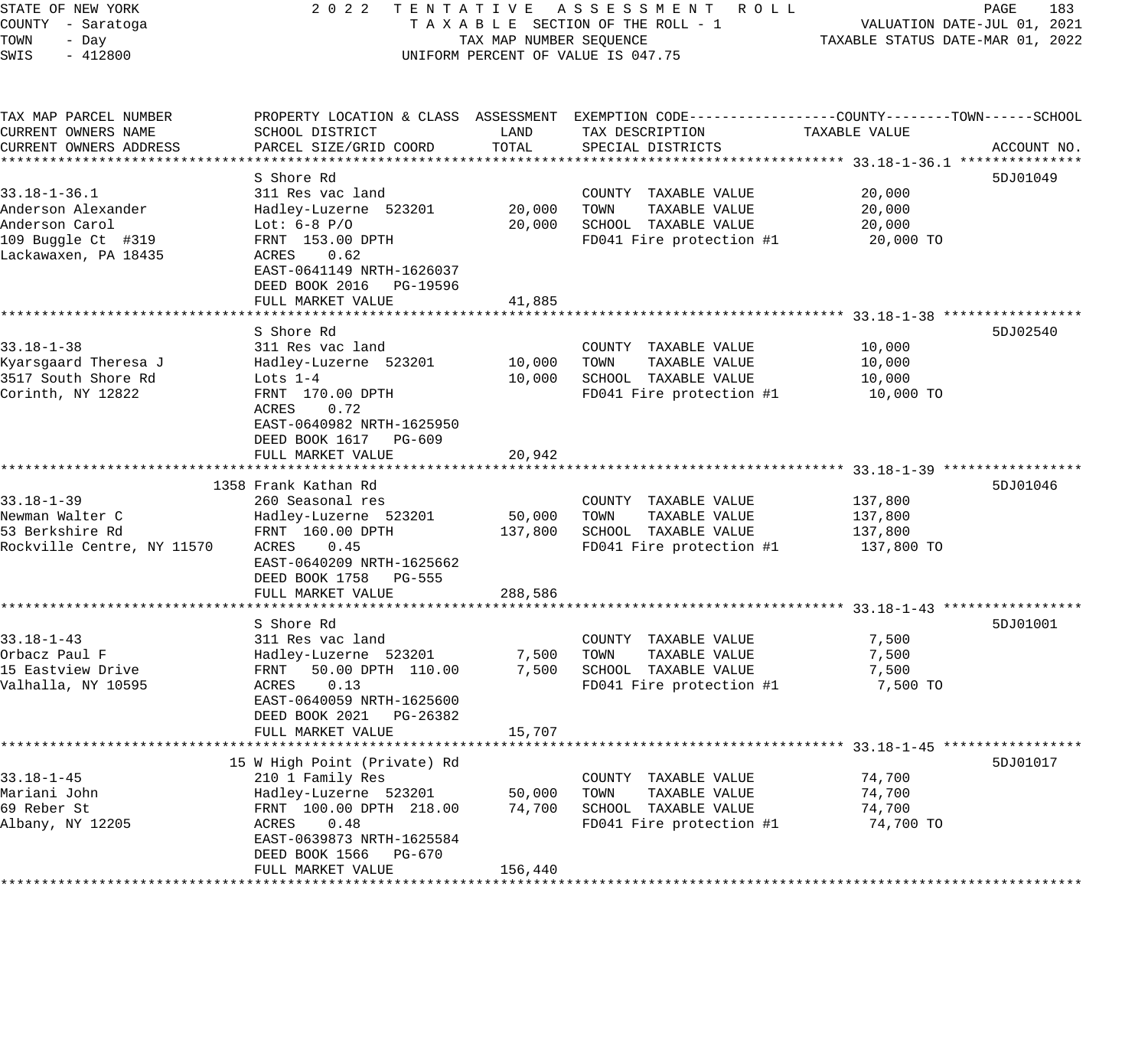| STATE OF NEW YORK<br>COUNTY - Saratoga<br>TOWN<br>- Day<br>SWIS<br>$-412800$                                       | 2022 TENTATIVE ASSESSMENT ROLL<br>UNIFORM PERCENT OF VALUE IS 047.75                                                                                                                                                                                                                                             | TAXABLE SECTION OF THE ROLL - 1<br>TAXABLE SECTION OF THE ROLL - 1<br>TAXABLE STATUS DATE-MAR 01, 2022 | PAGE<br>184                                                                                       |                                         |             |
|--------------------------------------------------------------------------------------------------------------------|------------------------------------------------------------------------------------------------------------------------------------------------------------------------------------------------------------------------------------------------------------------------------------------------------------------|--------------------------------------------------------------------------------------------------------|---------------------------------------------------------------------------------------------------|-----------------------------------------|-------------|
| TAX MAP PARCEL NUMBER<br>CURRENT OWNERS NAME<br>CURRENT OWNERS ADDRESS                                             | PROPERTY LOCATION & CLASS ASSESSMENT EXEMPTION CODE-----------------COUNTY--------TOWN------SCHOOL<br>SCHOOL DISTRICT<br>PARCEL SIZE/GRID COORD                                                                                                                                                                  | LAND<br>TOTAL                                                                                          | TAX DESCRIPTION<br>SPECIAL DISTRICTS                                                              | TAXABLE VALUE                           | ACCOUNT NO. |
| 33.18-1-47<br>Russo John B<br>Russo Katherine M<br>4381 Rt 94<br>Goshen, NY 10924                                  | 3455 S Shore Rd<br>210 1 Family Res<br>Hadley-Luzerne 523201 50,000<br>Hadley-Luzerne 523201 50,000 TOWN TAXABLE VALUE<br>FRNT 50.00 DPTH 213.00 132,200 SCHOOL TAXABLE VALUE<br>ACRES 0.12 BANK 709 FD041 Fire protection #1<br>EAST-0639823 NRTH-1625510<br>DEED BOOK 1735 PG-53<br>FULL MARKET VALUE          | 276,859                                                                                                | COUNTY TAXABLE VALUE<br>TAXABLE VALUE<br>$FD041$ Fire protection #1 $132,200$ TO                  | 132,200<br>132,200<br>132,200           | 5DJ01953    |
| $33.18 - 1 - 48$<br>Gioeni Michael Jr<br>1141 S. Yosemite Way #21<br>Denver, CO 80247                              | 17 W High Point (Private) Rd<br>210 1 Family Res<br>Hadley-Luzerne 523201<br>Lot 6 & 27<br>FRNT 50.00 DPTH 212.00<br>0.25<br>ACRES<br>EAST-0639760 NRTH-1625537<br>DEED BOOK 2020 PG-18011<br>FULL MARKET VALUE                                                                                                  | 50,000<br>92,800<br>194,346                                                                            | COUNTY TAXABLE VALUE<br>TOWN<br>TAXABLE VALUE<br>SCHOOL TAXABLE VALUE<br>FD041 Fire protection #1 | 92,800<br>92,800<br>92,800<br>92,800 TO | 5DJ01010    |
| $33.18 - 1 - 49$<br>Reilly Janet M<br>Marsh Sandra A<br>Debbie McCarthy<br>612 N Lake Blvd W<br>Mahoctac, NY 10541 | 19 W High Point (Private) Rd<br>210 1 Family Res<br>Hadley-Luzerne 523201<br>Reilly, Janet M 1/2 Int 92,200<br>Reilly, Janet M 1/2 Int<br>Marsh Sandra S 1/2 Int<br>As Trustee Bk146 Pg687<br>FRNT 50.00 DPTH 210.00<br>ACRES<br>0.36<br>EAST-0639695 NRTH-1625551<br>DEED BOOK 1460 PG-687<br>FULL MARKET VALUE | 50,000<br>193,089                                                                                      | COUNTY TAXABLE VALUE<br>TOWN<br>TAXABLE VALUE<br>SCHOOL TAXABLE VALUE<br>FD041 Fire protection #1 | 92,200<br>92,200<br>92,200<br>92,200 TO |             |
| $33.18 - 1 - 50$<br>Wilson Gary<br>41 East River Dr<br>Riparius, NY 12862                                          | S Shore Rd<br>311 Res vac land<br>Hadley-Luzerne 523201<br>FRNT 50.00.ppm<br>FRNT 50.00 DPTH 100.00<br>ACRES 0.12<br>EAST-0639687 NRTH-1625452<br>DEED BOOK 1537 PG-349<br>FULL MARKET VALUE                                                                                                                     | 7,500<br>7,500<br>15,707                                                                               | COUNTY TAXABLE VALUE<br>TOWN<br>TAXABLE VALUE<br>SCHOOL TAXABLE VALUE<br>FD041 Fire protection #1 | 7,500<br>7,500<br>7,500<br>7,500 TO     | 5DJ01045    |
| $33.18 - 1 - 51$<br>OReilly Michael<br>1339 Boston Ave<br>Bay Shore, NY 11706                                      | 3462 S Shore Rd<br>311 Res vac land<br>Hadley-Luzerne 523201<br>FRNT 100.00 DPTH 208.00<br>ACRES<br>0.43<br>EAST-0639827 NRTH-1625296<br>DEED BOOK 1237 PG-737<br>FULL MARKET VALUE                                                                                                                              | 12,500<br>12,500<br>26,178                                                                             | COUNTY TAXABLE VALUE<br>TOWN<br>TAXABLE VALUE<br>SCHOOL TAXABLE VALUE<br>FD041 Fire protection #1 | 12,500<br>12,500<br>12,500<br>12,500 TO | 5FJ01079    |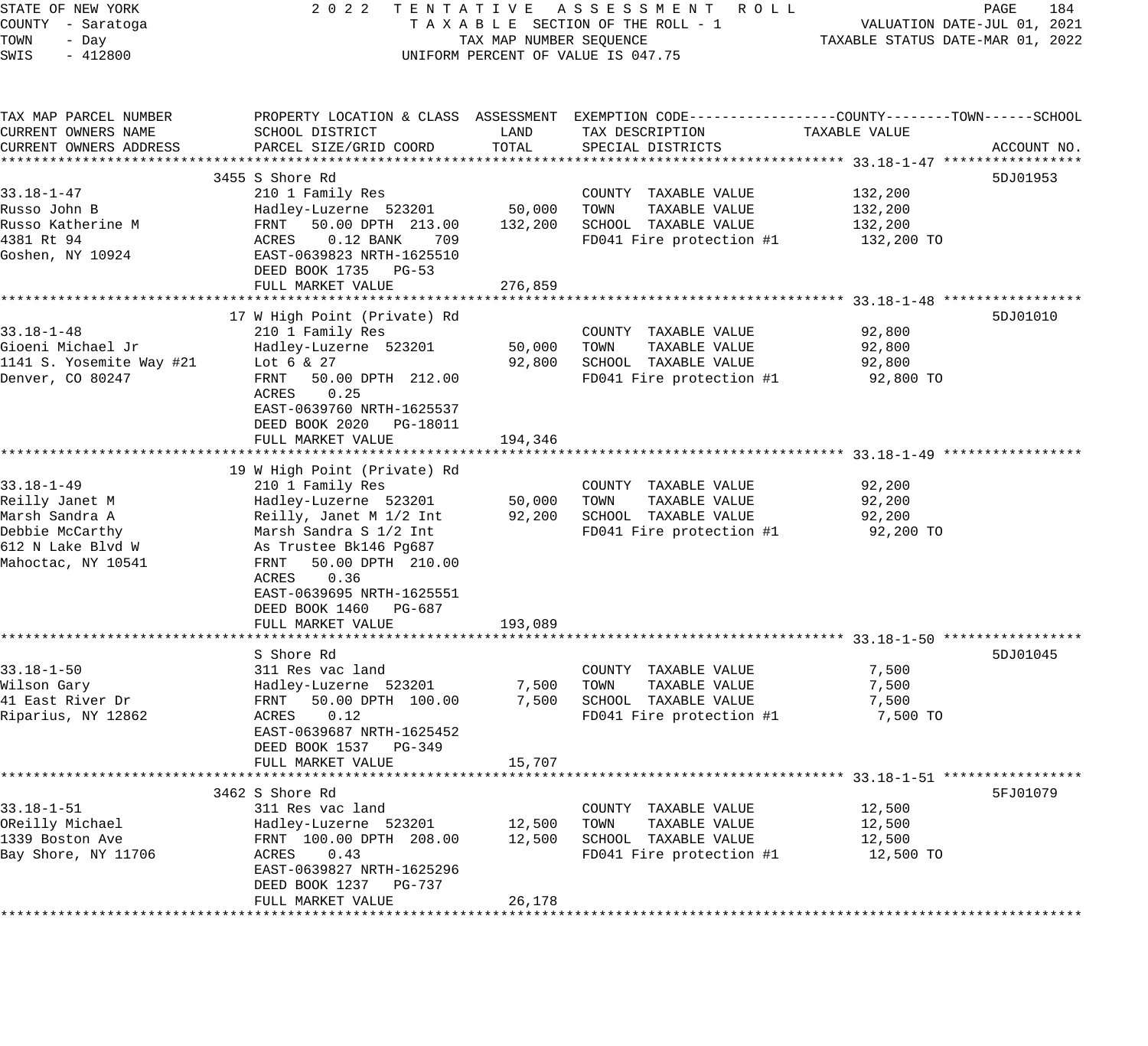| STATE OF NEW YORK<br>COUNTY - Saratoga<br>TOWN<br>- Day<br>$-412800$<br>SWIS                       |                                                                                                                                                                                                   | TAX MAP NUMBER SEQUENCE<br>UNIFORM PERCENT OF VALUE IS 047.75 | 2022 TENTATIVE ASSESSMENT ROLL<br>TAXABLE SECTION OF THE ROLL - 1                                                      | TAXABLE STATUS DATE-MAR 01, 2022                                | PAGE<br>185<br>VALUATION DATE-JUL 01, 2021 |
|----------------------------------------------------------------------------------------------------|---------------------------------------------------------------------------------------------------------------------------------------------------------------------------------------------------|---------------------------------------------------------------|------------------------------------------------------------------------------------------------------------------------|-----------------------------------------------------------------|--------------------------------------------|
| TAX MAP PARCEL NUMBER<br>CURRENT OWNERS NAME<br>CURRENT OWNERS ADDRESS                             | PROPERTY LOCATION & CLASS ASSESSMENT EXEMPTION CODE---------------COUNTY-------TOWN-----SCHOOL<br>SCHOOL DISTRICT<br>PARCEL SIZE/GRID COORD                                                       | LAND<br>TOTAL                                                 | TAX DESCRIPTION<br>SPECIAL DISTRICTS                                                                                   | TAXABLE VALUE                                                   | ACCOUNT NO.                                |
| *******************                                                                                |                                                                                                                                                                                                   |                                                               |                                                                                                                        |                                                                 |                                            |
|                                                                                                    | 3460 S Shore Rd                                                                                                                                                                                   |                                                               |                                                                                                                        |                                                                 | 5FJ01083                                   |
| $33.18 - 1 - 52$<br>OReily Dorothy L<br>1 Jerry Dr<br>Plattsburgh, NY 12901                        | 280 Res Multiple<br>Hadley-Luzerne 523201<br>FRNT 218.40 DPTH 208.00<br>0.98<br>ACRES<br>EAST-0639719 NRTH-1625181<br>DEED BOOK 0835<br>PG-0162<br>FULL MARKET VALUE                              | 75,000<br>157,200<br>329,215                                  | VET COM CT 41131<br>COUNTY TAXABLE VALUE<br>TOWN<br>TAXABLE VALUE<br>SCHOOL TAXABLE VALUE<br>FD041 Fire protection #1  | 33,450<br>33,450<br>123,750<br>123,750<br>157,200<br>157,200 TO | $\mathbf 0$                                |
|                                                                                                    |                                                                                                                                                                                                   |                                                               |                                                                                                                        |                                                                 |                                            |
| $33.18 - 1 - 55$<br>Lemere Terry M<br>Lemere Suzanne<br>25 Walter Dr<br>Saratoga Spgs, NY 12866    | 23 W High Point (Private) Rd<br>210 1 Family Res<br>Hadley-Luzerne 523201<br>FRNT 52.00 DPTH 218.00<br>0.30<br>ACRES<br>EAST-0639610 NRTH-1625489<br>DEED BOOK 1120 PG-34<br>FULL MARKET VALUE    | 50,000<br>80,300<br>168,168                                   | COUNTY TAXABLE VALUE<br>TOWN<br>TAXABLE VALUE<br>SCHOOL TAXABLE VALUE<br>FD041 Fire protection #1                      | 80,300<br>80,300<br>80,300<br>80,300 TO                         | 5DJ00999                                   |
|                                                                                                    | ***********************                                                                                                                                                                           |                                                               |                                                                                                                        |                                                                 |                                            |
| $33.18 - 1 - 56$<br>Wiltsie Glen A<br>20 W High Point Rd<br>Corinth, NY 12822                      | 20 W High Point (Private) Rd<br>210 1 Family Res<br>Hadley-Luzerne 523201<br>FRNT 198.00 DPTH 110.00<br>0.18<br>ACRES<br>EAST-0639614 NRTH-1625702<br>DEED BOOK 0958 PG-0971<br>FULL MARKET VALUE | 50,000<br>119,000<br>249,215                                  | ENH STAR<br>41834<br>COUNTY TAXABLE VALUE<br>TOWN<br>TAXABLE VALUE<br>SCHOOL TAXABLE VALUE<br>FD041 Fire protection #1 | $\mathbf{0}$<br>119,000<br>119,000<br>69,100<br>119,000 TO      | 5DJ01028<br>$\Omega$<br>49,900             |
|                                                                                                    | 14 W High Point (Private) Rd                                                                                                                                                                      |                                                               |                                                                                                                        |                                                                 | 5DJ01053                                   |
| $33.18 - 1 - 60$<br>Garofalo Lois A<br>Joyner Terri<br>721 Peanut Ln<br>Ayden, NC 28513            | 210 1 Family Res<br>Hadley-Luzerne 523201<br>FRNT<br>50.00 DPTH 220.00<br>0.25<br>ACRES<br>EAST-0639730 NRTH-1625817<br>DEED BOOK 1372 PG-119                                                     | 50,000<br>68,000                                              | COUNTY TAXABLE VALUE<br>TOWN<br>TAXABLE VALUE<br>SCHOOL TAXABLE VALUE<br>FD041 Fire protection #1                      | 68,000<br>68,000<br>68,000<br>68,000 TO                         |                                            |
|                                                                                                    | FULL MARKET VALUE                                                                                                                                                                                 | 142,408                                                       |                                                                                                                        |                                                                 |                                            |
| $33.18 - 1 - 61$<br>Lemery Lisa A<br>Lemery Albarelli<br>18 Settlers Ln<br>Ballston Lake, NY 12019 | 11 Overlook (Private) Ter W<br>210 1 Family Res<br>Hadley-Luzerne 523201<br>FRNT<br>50.00 DPTH 110.00<br>ACRES<br>$0.13$ BANK<br>709<br>EAST-0639756 NRTH-1625886<br>DEED BOOK 1477 PG-425        | 50,000<br>72,400                                              | COUNTY TAXABLE VALUE<br>TOWN<br>TAXABLE VALUE<br>SCHOOL TAXABLE VALUE<br>FD041 Fire protection #1                      | 72,400<br>72,400<br>72,400<br>72,400 TO                         | 5DJ01042                                   |
|                                                                                                    |                                                                                                                                                                                                   |                                                               |                                                                                                                        |                                                                 |                                            |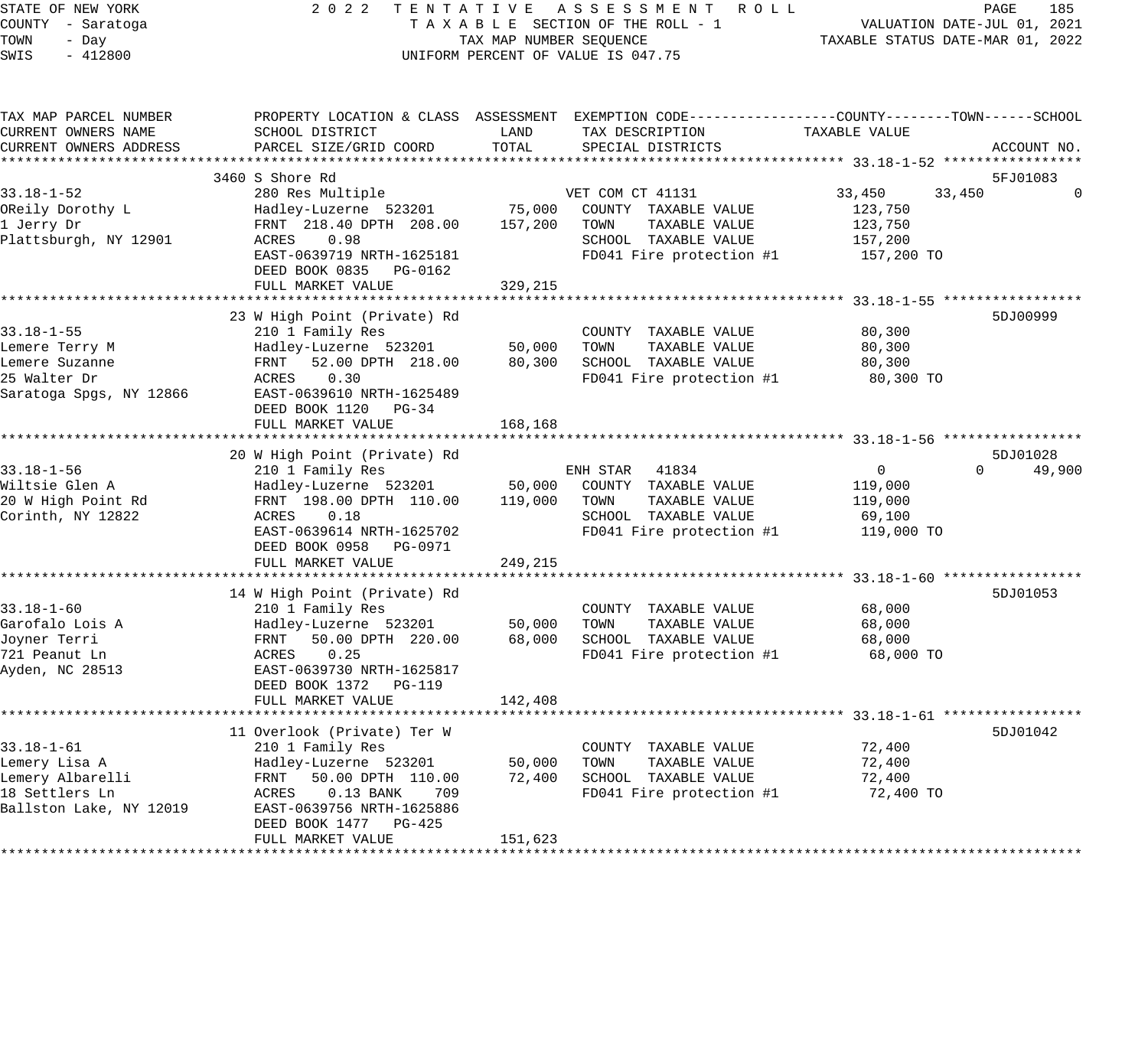STATE OF NEW YORK 2 0 2 2 T E N T A T I V E A S S E S S M E N T R O L L PAGE 186 COUNTY - Saratoga T A X A B L E SECTION OF THE ROLL - 1 VALUATION DATE-JUL 01, 2021 TOWN - Day TAX MAP NUMBER SEQUENCE TAXABLE STATUS DATE-MAR 01, 2022 SWIS - 412800 CONTROLLY THE UNIFORM PERCENT OF VALUE IS 047.75

TAX MAP PARCEL NUMBER PROPERTY LOCATION & CLASS ASSESSMENT EXEMPTION CODE------------------COUNTY--------TOWN------SCHOOL CURRENT OWNERS NAME SCHOOL DISTRICT LAND TAX DESCRIPTION TAXABLE VALUE CURRENT OWNERS ADDRESS PARCEL SIZE/GRID COORD TOTAL SPECIAL DISTRICTS ACCOUNT NO. \*\*\*\*\*\*\*\*\*\*\*\*\*\*\*\*\*\*\*\*\*\*\*\*\*\*\*\*\*\*\*\*\*\*\*\*\*\*\*\*\*\*\*\*\*\*\*\*\*\*\*\*\*\*\*\*\*\*\*\*\*\*\*\*\*\*\*\*\*\*\*\*\*\*\*\*\*\*\*\*\*\*\*\*\*\*\*\*\*\*\*\*\*\*\*\*\*\*\*\*\*\*\* 33.18-1-62 \*\*\*\*\*\*\*\*\*\*\*\*\*\*\*\*\* 12 W High Point (Private) Rd 33.18-1-62 210 1 Family Res COUNTY TAXABLE VALUE 99,000 Holtman Jared Hadley-Luzerne 523201 50,000 TOWN TAXABLE VALUE 99,000 Ransdell Renae FRNT 50.00 DPTH 110.00 99,000 SCHOOL TAXABLE VALUE 99,000 16 Wainscot Ln ACRES 0.13 FD041 Fire protection #1 99,000 TO Suffield, CT 06078-3010 EAST-0639799 NRTH-1625788 DEED BOOK 2017 PG-29734 DEED BOOK 2017 PG-29734<br>FULL MARKET VALUE 207,330 \*\*\*\*\*\*\*\*\*\*\*\*\*\*\*\*\*\*\*\*\*\*\*\*\*\*\*\*\*\*\*\*\*\*\*\*\*\*\*\*\*\*\*\*\*\*\*\*\*\*\*\*\*\*\*\*\*\*\*\*\*\*\*\*\*\*\*\*\*\*\*\*\*\*\*\*\*\*\*\*\*\*\*\*\*\*\*\*\*\*\*\*\*\*\*\*\*\*\*\*\*\*\* 33.18-1-63 \*\*\*\*\*\*\*\*\*\*\*\*\*\*\*\*\* 10 W High Point (Private) Rd 33.18-1-63 210 1 Family Res COUNTY TAXABLE VALUE 96,100 Conboy William F Hadley-Luzerne 523201 50,000 TOWN TAXABLE VALUE 96,100 Conboy Saga P FRNT 50.00 DPTH 110.00 96,100 SCHOOL TAXABLE VALUE 96,100 5 Bayberry Dr ACRES 0.13 FD041 Fire protection #1 96,100 TO Castleton, NY 12033 EAST-0639845 NRTH-1625807 DEED BOOK 2008 PG-13348 FULL MARKET VALUE 201,257 \*\*\*\*\*\*\*\*\*\*\*\*\*\*\*\*\*\*\*\*\*\*\*\*\*\*\*\*\*\*\*\*\*\*\*\*\*\*\*\*\*\*\*\*\*\*\*\*\*\*\*\*\*\*\*\*\*\*\*\*\*\*\*\*\*\*\*\*\*\*\*\*\*\*\*\*\*\*\*\*\*\*\*\*\*\*\*\*\*\*\*\*\*\*\*\*\*\*\*\*\*\*\* 33.18-1-64 \*\*\*\*\*\*\*\*\*\*\*\*\*\*\*\*\* 9 Overlook (Private) Ter W 5DJ01022 33.18-1-64 210 1 Family Res COUNTY TAXABLE VALUE 77,200 Kaufman Kathy L Hadley-Luzerne 523201 50,000 TOWN TAXABLE VALUE 77,200 22366 County Rte 42 FRNT 50.00 DPTH 110.00 77,200 SCHOOL TAXABLE VALUE 77,200 Carthage, NY 13619 ACRES 0.13 FD041 Fire protection #1 77,200 TO EAST-0639802 NRTH-1625907 DEED BOOK 2016 PG-9899 FULL MARKET VALUE 161,675 \*\*\*\*\*\*\*\*\*\*\*\*\*\*\*\*\*\*\*\*\*\*\*\*\*\*\*\*\*\*\*\*\*\*\*\*\*\*\*\*\*\*\*\*\*\*\*\*\*\*\*\*\*\*\*\*\*\*\*\*\*\*\*\*\*\*\*\*\*\*\*\*\*\*\*\*\*\*\*\*\*\*\*\*\*\*\*\*\*\*\*\*\*\*\*\*\*\*\*\*\*\*\* 33.18-1-65 \*\*\*\*\*\*\*\*\*\*\*\*\*\*\*\*\* 5 Overlook (Private) Ter W 33.18-1-65 210 1 Family Res COUNTY TAXABLE VALUE 84,500 Nunes Garry Hadley-Luzerne 523201 50,000 TOWN TAXABLE VALUE 84,500 Nunes Deborah FRNT 50.00 DPTH 110.00 84,500 SCHOOL TAXABLE VALUE 84,500 29 Fielek Ter ACRES 0.13 FD041 Fire protection #1 84,500 TO Parlin, NJ 08859 EAST-0639849 NRTH-1625930 DEED BOOK 2011 PG-21278 FULL MARKET VALUE 176,963 \*\*\*\*\*\*\*\*\*\*\*\*\*\*\*\*\*\*\*\*\*\*\*\*\*\*\*\*\*\*\*\*\*\*\*\*\*\*\*\*\*\*\*\*\*\*\*\*\*\*\*\*\*\*\*\*\*\*\*\*\*\*\*\*\*\*\*\*\*\*\*\*\*\*\*\*\*\*\*\*\*\*\*\*\*\*\*\*\*\*\*\*\*\*\*\*\*\*\*\*\*\*\* 33.18-1-66 \*\*\*\*\*\*\*\*\*\*\*\*\*\*\*\*\* 8 W High Point (Private) Rd 5DJ01008 3DJ01008 5DJ01008 5DJ01008 5DJ01008 5DJ01008 5DJ01008 5DJ01008 5DJ01008 5DJ01008 5DJ01008 5DJ01008 5DJ01008 5DJ01008 5DJ01008 5DJ01008 5DJ01008 5DJ01008 5DJ01008 5DJ01008 5DJ01008 5DJ01 33.18-1-66 210 1 Family Res COUNTY TAXABLE VALUE 78,000 Mitchell Mickey Hadley-Luzerne 523201 50,000 TOWN TAXABLE VALUE 78,000 Mitchell Craig FRNT 50.00 DPTH 110.00 78,000 SCHOOL TAXABLE VALUE 78,000 101 Lanesboro Rd ACRES 0.13 FD041 Fire protection #1 78,000 TO Cheshire, MA 01225 EAST-0639891 NRTH-1625827 DEED BOOK 1570 PG-462 FULL MARKET VALUE 163,351 \*\*\*\*\*\*\*\*\*\*\*\*\*\*\*\*\*\*\*\*\*\*\*\*\*\*\*\*\*\*\*\*\*\*\*\*\*\*\*\*\*\*\*\*\*\*\*\*\*\*\*\*\*\*\*\*\*\*\*\*\*\*\*\*\*\*\*\*\*\*\*\*\*\*\*\*\*\*\*\*\*\*\*\*\*\*\*\*\*\*\*\*\*\*\*\*\*\*\*\*\*\*\*\*\*\*\*\*\*\*\*\*\*\*\*\*\*\*\*\*\*\*\*\*\*\*\*\*\*\*\*\*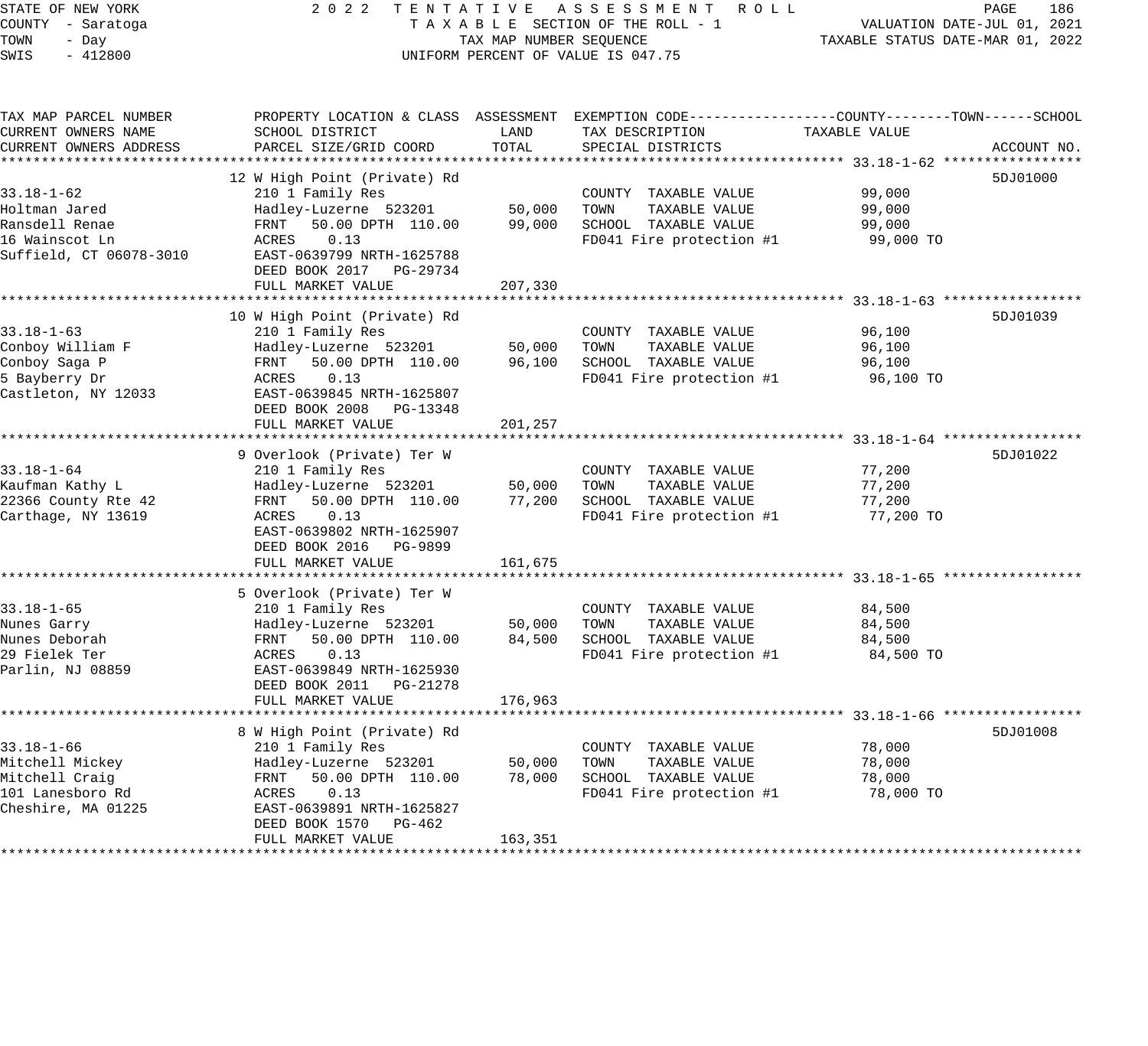# STATE OF NEW YORK 2 0 2 2 T E N T A T I V E A S S E S S M E N T R O L L PAGE 187 COUNTY - Saratoga T A X A B L E SECTION OF THE ROLL - 1 VALUATION DATE-JUL 01, 2021 UNIFORM PERCENT OF VALUE IS 047.75

| TAX MAP PARCEL NUMBER<br>CURRENT OWNERS NAME<br>CURRENT OWNERS ADDRESS                             | PROPERTY LOCATION & CLASS ASSESSMENT<br>SCHOOL DISTRICT<br>PARCEL SIZE/GRID COORD                                                                                                                                                                                     | LAND<br>TOTAL                            | EXEMPTION CODE-----------------COUNTY-------TOWN------SCHOOL<br>TAX DESCRIPTION<br>SPECIAL DISTRICTS | TAXABLE VALUE                                                                | ACCOUNT NO. |
|----------------------------------------------------------------------------------------------------|-----------------------------------------------------------------------------------------------------------------------------------------------------------------------------------------------------------------------------------------------------------------------|------------------------------------------|------------------------------------------------------------------------------------------------------|------------------------------------------------------------------------------|-------------|
| $33.18 - 1 - 67$<br>Schiera Vincenza<br>123 84th St<br>Brooklyn, NY 11209                          | Frank Kathan Rd<br>311 Res vac land<br>Hadley-Luzerne 523201<br>FRNT<br>80.00 DPTH 165.00<br>0.41<br>ACRES<br>EAST-0639991 NRTH-1625874<br>DEED BOOK 1442 PG-206<br>FULL MARKET VALUE                                                                                 | 25,000<br>25,000<br>52,356               | COUNTY TAXABLE VALUE<br>TOWN<br>TAXABLE VALUE<br>SCHOOL TAXABLE VALUE<br>FD041 Fire protection #1    | 25,000<br>25,000<br>25,000<br>25,000 TO                                      | 5DJ01922    |
| $33.18 - 1 - 68$<br>Schiera Vincenza<br>123 84th St<br>Brooklyn, NY 11209                          | *******************<br>3 Overlook (Private) Ter W<br>280 Res Multiple<br>Hadley-Luzerne 523201<br>50.00 DPTH 110.00<br>FRNT<br>ACRES<br>0.37<br>EAST-0639942 NRTH-1625967<br>DEED BOOK 1442 PG-208<br>FULL MARKET VALUE                                               | 55,000<br>279,800<br>585,969             | COUNTY TAXABLE VALUE<br>TOWN<br>TAXABLE VALUE<br>SCHOOL TAXABLE VALUE<br>FD041 Fire protection #1    | ************ 33.18-1-68 *****<br>279,800<br>279,800<br>279,800<br>279,800 TO | 5DJ01034    |
| $33.18 - 1 - 69$<br>DeRubbo Lawrence<br>DeRubbo Teresa Jean<br>1330 Kathan Rd<br>Corinth, NY 12822 | 1330 Frank Kathan Rd<br>210 1 Family Res<br>Hadley-Luzerne 523201<br>Life Estate To Bush Assoc<br>1999 Revocable Trust<br>FRNT 293.42 DPTH<br>ACRES<br>1.41<br>EAST-0639940 NRTH-1626256<br>DEED BOOK 2016 PG-39641                                                   | 252,000<br>746,300                       | COUNTY TAXABLE VALUE<br>TAXABLE VALUE<br>TOWN<br>SCHOOL TAXABLE VALUE<br>FD041 Fire protection #1    | 746,300<br>746,300<br>746,300<br>746,300 TO                                  | 5DJ00997    |
| $33.18 - 1 - 70$<br>DeCerbo Jennifer M<br>Dorazio Carmel<br>87 St Stephen Ln W<br>Scotia, NY 12302 | FULL MARKET VALUE<br>12 Overlook (Private) Ter N<br>210 1 Family Res - WTRFNT<br>Hadley-Luzerne 523201<br>Life Estate<br>FRNT 100.00 DPTH 100.00<br>ACRES<br>0.44<br>EAST-0639764 NRTH-1626095<br>DEED BOOK 2010 PG-15519<br>FULL MARKET VALUE<br>******************* | 1562,932<br>75,000<br>141,300<br>295,916 | COUNTY TAXABLE VALUE<br>TOWN<br>TAXABLE VALUE<br>SCHOOL TAXABLE VALUE<br>FD041 Fire protection #1    | 141,300<br>141,300<br>141,300<br>141,300 TO                                  | 5DJ01009    |
| $33.18 - 1 - 71$<br>Frame Mary Ann<br>10 Deerfield Place<br>Scotia, NY 12302                       | 14 Overlook (Private) Ter N<br>210 1 Family Res - WTRFNT<br>Hadley-Luzerne 523201<br>50.00 DPTH 218.00<br>FRNT<br>0.24<br>ACRES<br>EAST-0639686 NRTH-1626090<br>DEED BOOK 2016<br>PG-13997<br>FULL MARKET VALUE                                                       | 75,000<br>143,200<br>299,895             | COUNTY TAXABLE VALUE<br>TOWN<br>TAXABLE VALUE<br>SCHOOL TAXABLE VALUE<br>FD041 Fire protection #1    | 143,200<br>143,200<br>143,200<br>143,200 TO                                  | 5DJ01048    |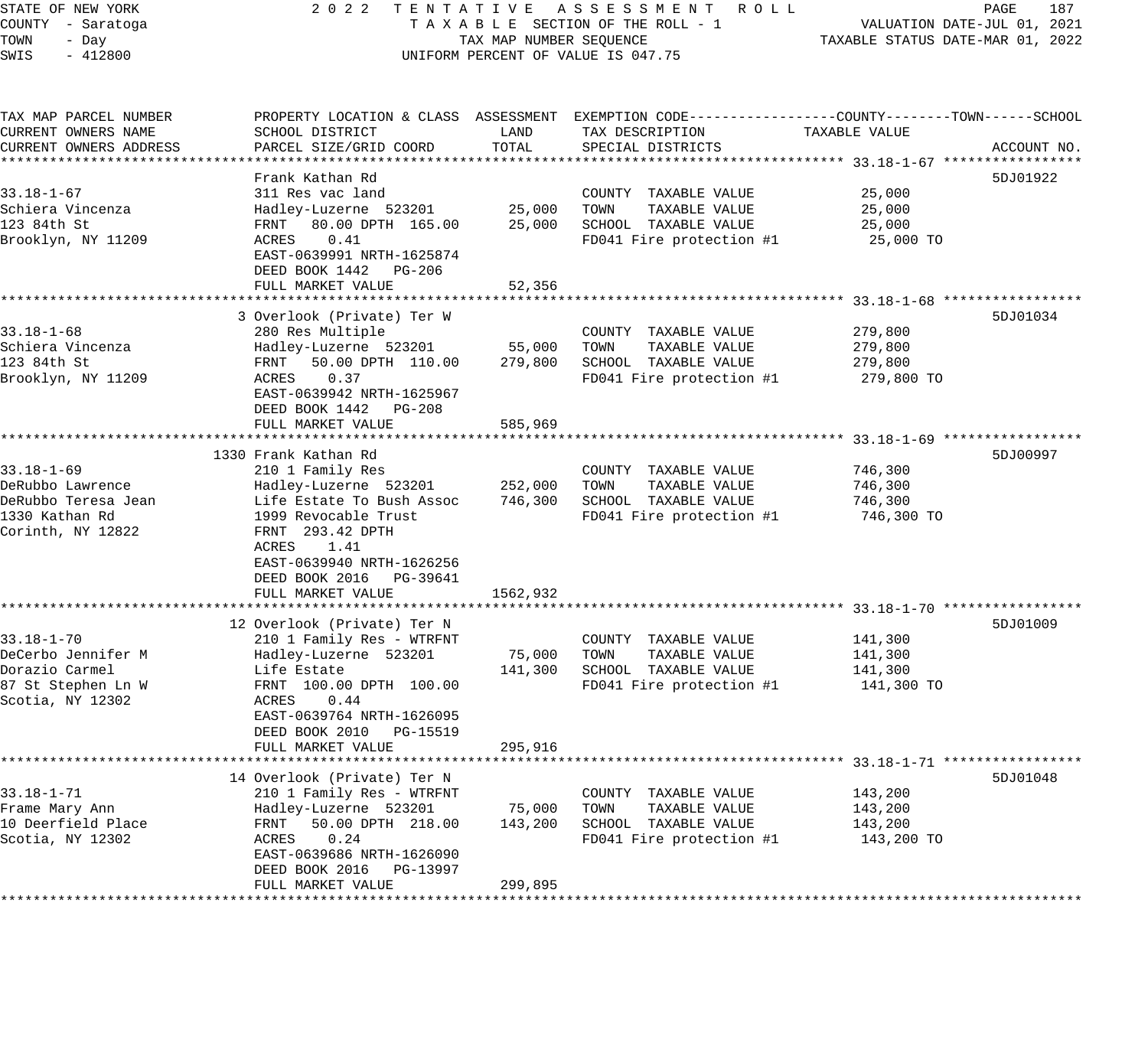## STATE OF NEW YORK 2 0 2 2 T E N T A T I V E A S S E S S M E N T R O L L PAGE 188 COUNTY - Saratoga T A X A B L E SECTION OF THE ROLL - 1 VALUATION DATE-JUL 01, 2021 X A B L E SECTION OF THE ROLL - 1 WILLIAM CONTROLLED STATUS DATE-MAR 01, 2022 UNIFORM PERCENT OF VALUE IS 047.75

| TAX MAP PARCEL NUMBER<br>CURRENT OWNERS NAME<br>CURRENT OWNERS ADDRESS                                  | PROPERTY LOCATION & CLASS ASSESSMENT EXEMPTION CODE----------------COUNTY-------TOWN------SCHOOL<br>SCHOOL DISTRICT<br>PARCEL SIZE/GRID COORD                                                             | LAND<br>TOTAL                | TAX DESCRIPTION<br>SPECIAL DISTRICTS                                                                                | TAXABLE VALUE                                    | ACCOUNT NO.        |
|---------------------------------------------------------------------------------------------------------|-----------------------------------------------------------------------------------------------------------------------------------------------------------------------------------------------------------|------------------------------|---------------------------------------------------------------------------------------------------------------------|--------------------------------------------------|--------------------|
|                                                                                                         |                                                                                                                                                                                                           |                              |                                                                                                                     |                                                  | 5DJ01002           |
| $33.18 - 1 - 72$<br>Lake Dennis<br>Lake Kathleen<br>6 Heritage Lane<br>CLifton Park, NY 12065           | 18 Overlook (Private) Ter W<br>210 1 Family Res - WTRFNT<br>Hadley-Luzerne 523201<br>FRNT 100.00 DPTH 218.00<br>ACRES<br>0.37<br>EAST-0639639 NRTH-1626042<br>DEED BOOK 2016 PG-5404<br>FULL MARKET VALUE | 75,000<br>126,200<br>264,293 | COUNTY TAXABLE VALUE<br>TOWN<br>TAXABLE VALUE<br>SCHOOL TAXABLE VALUE<br>FD041 Fire protection #1                   | 126,200<br>126,200<br>126,200<br>126,200 TO      |                    |
|                                                                                                         | 20 Overlook (Private) Ter W                                                                                                                                                                               |                              |                                                                                                                     |                                                  | 5DJ01041           |
| $33.18 - 1 - 73$<br>Sheas Lounge, LLC<br>B Shea<br>200 School House Rd Unit 2D<br>Peekskill, NY 10566   | 260 Seasonal res - WTRFNT<br>Hadley-Luzerne 523201<br>FRNT 164.00 DPTH 110.00<br>0.18<br>ACRES<br>EAST-0639558 NRTH-1625981<br>DEED BOOK 2011<br>PG-27771<br>FULL MARKET VALUE                            | 75,000<br>128,500<br>269,110 | COUNTY TAXABLE VALUE<br>TOWN<br>TAXABLE VALUE<br>SCHOOL TAXABLE VALUE<br>FD041 Fire protection #1                   | 128,500<br>128,500<br>128,500<br>128,500 TO      |                    |
|                                                                                                         | 30 W Beachwood (Private) Rd                                                                                                                                                                               |                              |                                                                                                                     |                                                  | 5DJ01047           |
| $33.18 - 1 - 74$<br>Lake Wayne V<br>Lake Dawn M<br>30 Beachwood Rd W<br>Corinth, NY 12822               | 210 1 Family Res - WTRFNT<br>Hadley-Luzerne 523201<br>FRNT 165.00 DPTH 105.00<br>ACRES<br>0.19<br>EAST-0639557 NRTH-1626079<br>DEED BOOK 1454 PG-163<br>FULL MARKET VALUE                                 | 75,000<br>270,100<br>565,654 | BAS STAR 41854<br>COUNTY TAXABLE VALUE<br>TOWN<br>TAXABLE VALUE<br>SCHOOL TAXABLE VALUE<br>FD041 Fire protection #1 | 0<br>270,100<br>270,100<br>250,110<br>270,100 TO | $\Omega$<br>19,990 |
|                                                                                                         | 18 W High Point (Private) Rd                                                                                                                                                                              |                              |                                                                                                                     |                                                  | 5DJ01006           |
| $33.18 - 1 - 75.1$<br>Shea John M Jr<br>Shea Christine M<br>13 Overlook Ter W<br>Corinth, NY 12822-2937 | 210 1 Family Res<br>Hadley-Luzerne 523201<br>M2020048<br>FRNT 100.00 DPTH<br>90.00<br>ACRES<br>0.21<br>EAST-0639685 NRTH-1625715<br>DEED BOOK 2020 PG-10968                                               | 41,000<br>79,100             | COUNTY TAXABLE VALUE<br>TAXABLE VALUE<br>TOWN<br>SCHOOL TAXABLE VALUE<br>FD041 Fire protection #1                   | 79,100<br>79,100<br>79,100<br>79,100 TO          |                    |
|                                                                                                         | FULL MARKET VALUE                                                                                                                                                                                         | 165,654                      |                                                                                                                     |                                                  |                    |
| $33.18 - 1 - 76$<br>Orbacz Paul F<br>Orbacz Eleanor E<br>15 Eastview Dr<br>Valhalla, NY 10595           | 3 W High Point (Private) Rd<br>210 1 Family Res<br>Hadley-Luzerne 523201<br>FRNT<br>50.00 DPTH 220.00<br>ACRES<br>0.50<br>EAST-0640076 NRTH-1625675<br>DEED BOOK 2012 PG-44609<br>FULL MARKET VALUE       | 50,000<br>190,700<br>399,372 | COUNTY TAXABLE VALUE<br>TOWN<br>TAXABLE VALUE<br>SCHOOL TAXABLE VALUE<br>FD041 Fire protection #1                   | 190,700<br>190,700<br>190,700<br>190,700 TO      | 5DJ00995           |
|                                                                                                         |                                                                                                                                                                                                           |                              |                                                                                                                     |                                                  |                    |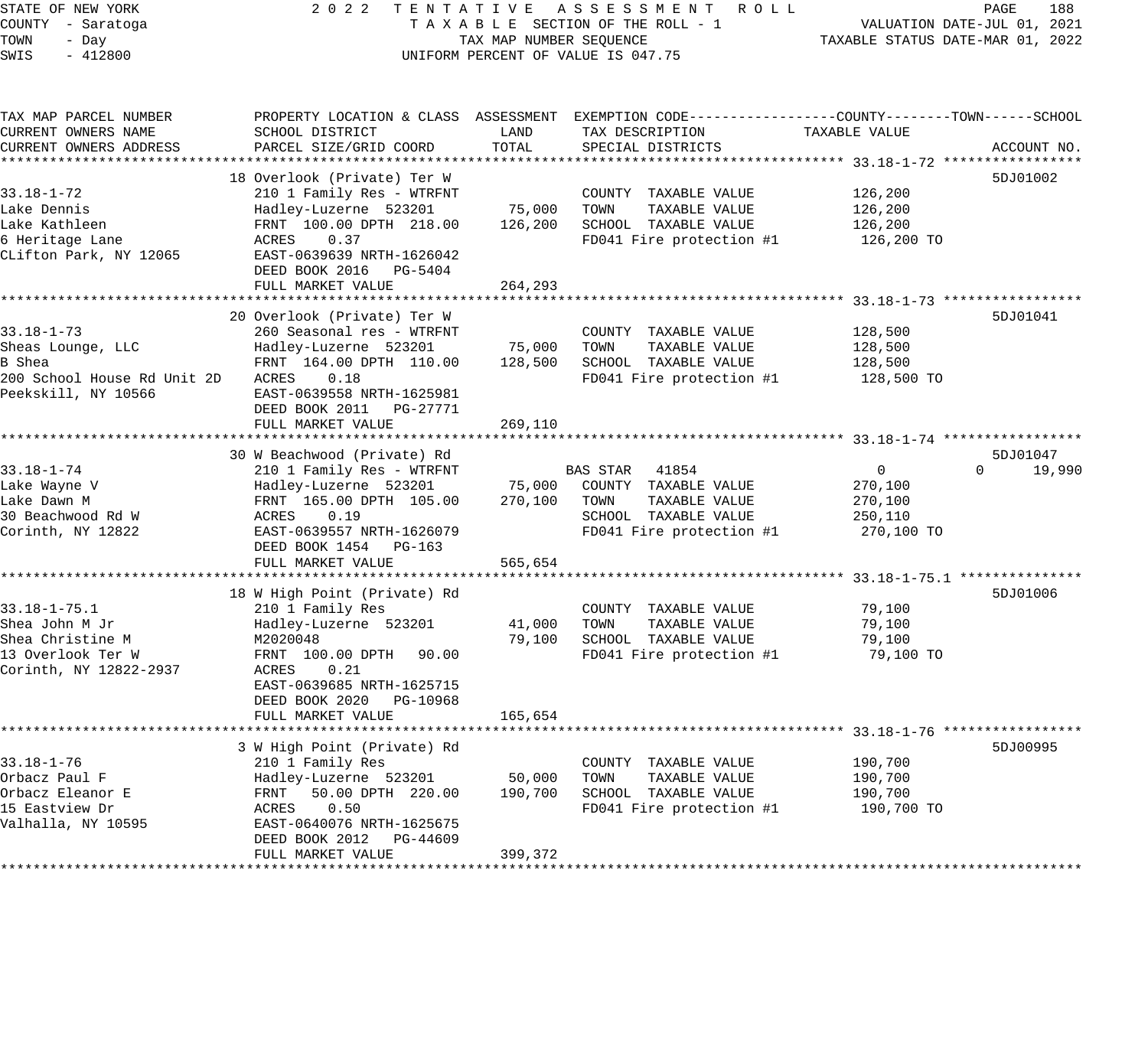| STATE OF NEW YORK                  | 2 0 2 2                                              |                         | TENTATIVE ASSESSMENT ROLL                                                                      |                                  | PAGE<br>189                 |
|------------------------------------|------------------------------------------------------|-------------------------|------------------------------------------------------------------------------------------------|----------------------------------|-----------------------------|
| COUNTY - Saratoga                  |                                                      |                         | TAXABLE SECTION OF THE ROLL - 1                                                                |                                  | VALUATION DATE-JUL 01, 2021 |
| TOWN<br>- Day<br>SWIS<br>$-412800$ |                                                      | TAX MAP NUMBER SEQUENCE | UNIFORM PERCENT OF VALUE IS 047.75                                                             | TAXABLE STATUS DATE-MAR 01, 2022 |                             |
|                                    |                                                      |                         |                                                                                                |                                  |                             |
| TAX MAP PARCEL NUMBER              |                                                      |                         | PROPERTY LOCATION & CLASS ASSESSMENT EXEMPTION CODE---------------COUNTY-------TOWN-----SCHOOL |                                  |                             |
| CURRENT OWNERS NAME                | SCHOOL DISTRICT                                      | LAND                    | TAX DESCRIPTION                                                                                | TAXABLE VALUE                    |                             |
| CURRENT OWNERS ADDRESS             | PARCEL SIZE/GRID COORD                               | TOTAL                   | SPECIAL DISTRICTS                                                                              |                                  | ACCOUNT NO.                 |
|                                    | 3461 S Shore Rd                                      |                         |                                                                                                |                                  | 5DJ01003                    |
| $33.18 - 1 - 77$                   | 210 1 Family Res - WTRFNT                            |                         | COUNTY TAXABLE VALUE                                                                           | 134,600                          |                             |
| Chapman Phyllis L                  | Hadley-Luzerne 523201                                | 50,000                  | TOWN<br>TAXABLE VALUE                                                                          | 134,600                          |                             |
| Wilson Gary D                      | Life Estate-PL Chapman                               | 134,600                 | SCHOOL TAXABLE VALUE                                                                           | 134,600                          |                             |
| PO Box 125                         | Remainderman Gary Wilson                             |                         | FD041 Fire protection #1                                                                       | 134,600 TO                       |                             |
| Riparius, NY 12862                 | 50.00 DPTH 114.00<br>FRNT<br>ACRES<br>0.24           |                         |                                                                                                |                                  |                             |
|                                    | EAST-0639582 NRTH-1625383<br>DEED BOOK 2013 PG-48456 |                         |                                                                                                |                                  |                             |
|                                    | FULL MARKET VALUE                                    | 281,885                 |                                                                                                |                                  |                             |
|                                    | E High Point Rd E                                    |                         |                                                                                                |                                  | 5DJ01037                    |
| $33.18 - 1 - 78.1$                 | 311 Res vac land                                     |                         | COUNTY TAXABLE VALUE                                                                           | 7,500                            |                             |
| Cimino Steven J                    | Hadley-Luzerne 523201                                | 7,500                   | TAXABLE VALUE<br>TOWN                                                                          | 7,500                            |                             |
| 52 Old River Road                  | Lot 9                                                | 7,500                   | SCHOOL TAXABLE VALUE                                                                           | 7,500                            |                             |
| Schenectady, NY 12306              | FRNT<br>50.00 DPTH 100.00                            |                         | FD041 Fire protection #1                                                                       | 7,500 TO                         |                             |
|                                    | 0.13<br>ACRES                                        |                         |                                                                                                |                                  |                             |
|                                    | EAST-0640655 NRTH-1625976                            |                         |                                                                                                |                                  |                             |
|                                    | DEED BOOK 2016 PG-41014                              |                         |                                                                                                |                                  |                             |
|                                    | FULL MARKET VALUE                                    | 15,707                  |                                                                                                |                                  |                             |
|                                    | 3502 S Shore Rd                                      |                         |                                                                                                |                                  |                             |
| $33.18 - 1 - 78.2$                 | 210 1 Family Res                                     |                         | COUNTY TAXABLE VALUE                                                                           | 77,500                           |                             |
| Roth Alexandra Michelle            | Hadley-Luzerne 523201                                | 50,000                  | TAXABLE VALUE<br>TOWN                                                                          | 77,500                           |                             |
| 302 Root Avenue                    | Lots $6, 7, 8, 19$ & 20                              | 77,500                  | SCHOOL TAXABLE VALUE                                                                           | 77,500                           |                             |
| Scotia, NY 12302                   | FRNT 110.00 DPTH                                     |                         | FD041 Fire protection #1                                                                       | 77,500 TO                        |                             |
|                                    | ACRES<br>0.63                                        |                         |                                                                                                |                                  |                             |
|                                    | EAST-0640572 NRTH-1625901                            |                         |                                                                                                |                                  |                             |
|                                    | DEED BOOK 2018 PG-32574                              |                         |                                                                                                |                                  |                             |
|                                    | FULL MARKET VALUE                                    | 162,304                 |                                                                                                |                                  |                             |
|                                    |                                                      |                         |                                                                                                |                                  |                             |
| $33.18 - 1 - 79$                   | 3505 S Shore Rd<br>210 1 Family Res                  |                         | COUNTY TAXABLE VALUE                                                                           | 120,875                          | 5DJ01013                    |
| Herbert Curtis                     | Hadley-Luzerne 523201                                | 50,000                  | TAXABLE VALUE<br>TOWN                                                                          | 120,875                          |                             |
| 13430 Mountain Lake Ct             | Lots 16-17-18                                        | 120,875                 | SCHOOL TAXABLE VALUE                                                                           | 120,875                          |                             |
| Rodgers, AK 72756                  | FRNT 153.00 DPTH 117.00                              |                         | FD041 Fire protection #1                                                                       | 120,875 TO                       |                             |
|                                    | ACRES<br>$0.38$ BANK<br>709                          |                         |                                                                                                |                                  |                             |
|                                    | EAST-0640696 NRTH-1625859                            |                         |                                                                                                |                                  |                             |
|                                    | DEED BOOK 1745<br>PG-747                             |                         |                                                                                                |                                  |                             |
|                                    | FULL MARKET VALUE                                    | 253,141                 |                                                                                                |                                  |                             |
|                                    |                                                      |                         |                                                                                                |                                  |                             |
|                                    | 11 W High Point (Private) Rd                         |                         |                                                                                                |                                  | 5DJ01044                    |
| $33.18 - 1 - 80$                   | 210 1 Family Res                                     |                         | COUNTY TAXABLE VALUE                                                                           | 101,900                          |                             |
| Naclerio Cynthia R                 | Hadley-Luzerne 523201<br>FRNT 100.00 DPTH 220.00     | 50,000                  | TOWN<br>TAXABLE VALUE                                                                          | 101,900                          |                             |
| 2 Wetherby Ct<br>Cohoes, NY 12047  | ACRES<br>0.63                                        | 101,900                 | SCHOOL TAXABLE VALUE<br>FD041 Fire protection #1                                               | 101,900<br>101,900 TO            |                             |
|                                    | EAST-0639965 NRTH-1625625                            |                         |                                                                                                |                                  |                             |
|                                    | DEED BOOK 2021<br>PG-16420                           |                         |                                                                                                |                                  |                             |
|                                    | FULL MARKET VALUE                                    | 213,403                 |                                                                                                |                                  |                             |
|                                    |                                                      |                         |                                                                                                |                                  |                             |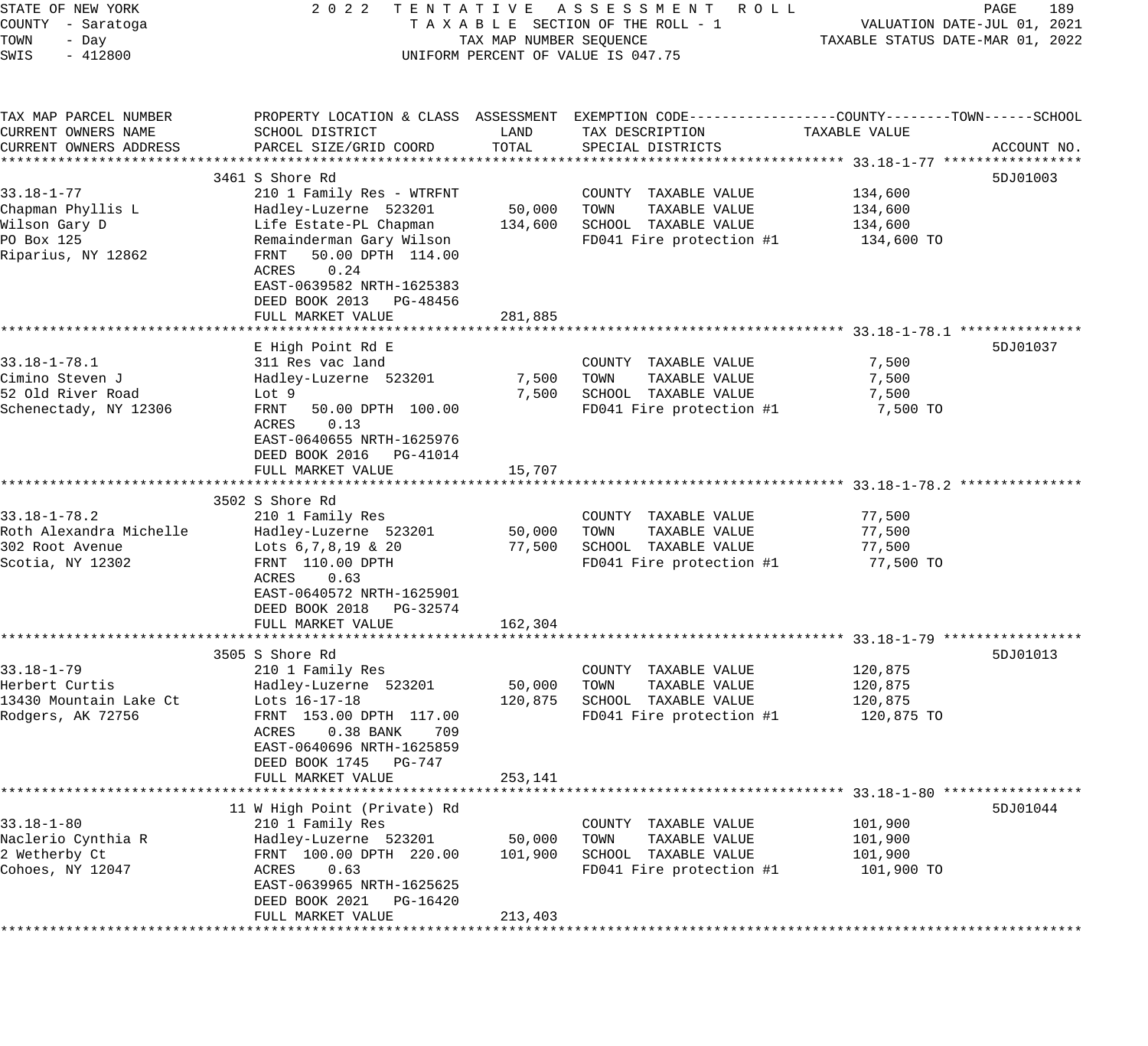| STATE OF NEW YORK<br>COUNTY - Saratoga<br>TOWN<br>- Day<br>SWIS<br>$-412800$                               | 2 0 2 2                                                                                                                                                                                                                                                                                   | TAX MAP NUMBER SEQUENCE      | TENTATIVE ASSESSMENT ROLL<br>TAXABLE SECTION OF THE ROLL - 1<br>UNIFORM PERCENT OF VALUE IS 047.75                                                               | TAXABLE STATUS DATE-MAR 01, 2022            | PAGE<br>190<br>VALUATION DATE-JUL 01, 2021 |
|------------------------------------------------------------------------------------------------------------|-------------------------------------------------------------------------------------------------------------------------------------------------------------------------------------------------------------------------------------------------------------------------------------------|------------------------------|------------------------------------------------------------------------------------------------------------------------------------------------------------------|---------------------------------------------|--------------------------------------------|
| TAX MAP PARCEL NUMBER<br>CURRENT OWNERS NAME<br>CURRENT OWNERS ADDRESS                                     | SCHOOL DISTRICT<br>PARCEL SIZE/GRID COORD                                                                                                                                                                                                                                                 | LAND<br>TOTAL                | PROPERTY LOCATION & CLASS ASSESSMENT EXEMPTION CODE---------------COUNTY-------TOWN------SCHOOL<br>TAX DESCRIPTION<br>SPECIAL DISTRICTS                          | TAXABLE VALUE                               | ACCOUNT NO.                                |
| $33.18 - 1 - 81.1$<br>Mariani John<br>69 Reber Street<br>Albany, NY 12205                                  | E Beachwood (Private) Rd<br>312 Vac w/imprv<br>Hadley-Luzerne 523201<br>Lots 12-17<br>FRNT 300.00 DPTH<br>1.03<br>ACRES<br>EAST-0641090 NRTH-1626478<br>DEED BOOK 2020 PG-6813<br>FULL MARKET VALUE                                                                                       | 35,000<br>36,000<br>75,393   | COUNTY TAXABLE VALUE<br>TOWN<br>TAXABLE VALUE<br>SCHOOL TAXABLE VALUE<br>FD041 Fire protection #1                                                                | 36,000<br>36,000<br>36,000<br>36,000 TO     | 5DJ01025                                   |
|                                                                                                            |                                                                                                                                                                                                                                                                                           |                              |                                                                                                                                                                  |                                             |                                            |
| $33.18 - 1 - 81.2$<br>Jones Richard F<br>Piccirillo Lou Anne<br>11 Meadow Ln<br>Saratoga Springs, NY 12866 | 10 E Beachwood (Private) Rd<br>210 1 Family Res<br>Hadley-Luzerne 523201<br>Richard F Jones Living Tr<br>Life Estate<br>Lots 37-41<br>FRNT 200.00 DPTH<br><b>ACRES</b><br>0.85<br>EAST-0640810 NRTH-1626541<br>DEED BOOK 2010 PG-42948<br>FULL MARKET VALUE<br>************************** | 25,000<br>274,555            | COUNTY TAXABLE VALUE<br>TOWN<br>TAXABLE VALUE<br>131,100 SCHOOL TAXABLE VALUE<br>FD041 Fire protection #1<br>********************************* 33.18-1-82 ****** | 131,100<br>131,100<br>131,100<br>131,100 TO |                                            |
| $33.18 - 1 - 82$<br>Heigel Frederick<br>Heigel Marianne<br>29 Overlook Ter E<br>Corinth, NY 12822          | Overlook (Private) Ter E<br>311 Res vac land<br>Hadley-Luzerne 523201<br>Lots 28 & 29<br>FRNT 100.00 DPTH 110.00<br>ACRES<br>0.34<br>EAST-0640478 NRTH-1626199<br>DEED BOOK 1595 PG-391<br>FULL MARKET VALUE                                                                              | 12,500<br>12,500<br>26,178   | COUNTY TAXABLE VALUE<br>TAXABLE VALUE<br>TOWN<br>SCHOOL TAXABLE VALUE<br>FD041 Fire protection #1                                                                | 12,500<br>12,500<br>12,500<br>12,500 TO     | 5DJ01553                                   |
| $33.18 - 1 - 83$<br>Garofalo James H<br>David Garofalo<br>182 Kingsley Rd Apt 1B<br>Burnt Hills, NY 12027  | 1357 Frank Kathan Rd<br>210 1 Family Res<br>Hadley-Luzerne 523201<br>Terese C Howard Jt Tenant<br>1371/730<br>Lots $2-5$ & $21-23$<br>FRNT 220.00 DPTH<br>ACRES<br>0.95<br>EAST-0640422 NRTH-1625830<br>DEED BOOK 2016<br>PG-1424<br>FULL MARKET VALUE                                    | 50,000<br>143,000<br>299,476 | COUNTY TAXABLE VALUE<br>TOWN<br>TAXABLE VALUE<br>SCHOOL TAXABLE VALUE<br>FD041 Fire protection #1<br>*******************************                             | 143,000<br>143,000<br>143,000<br>143,000 TO | 5DJ01011                                   |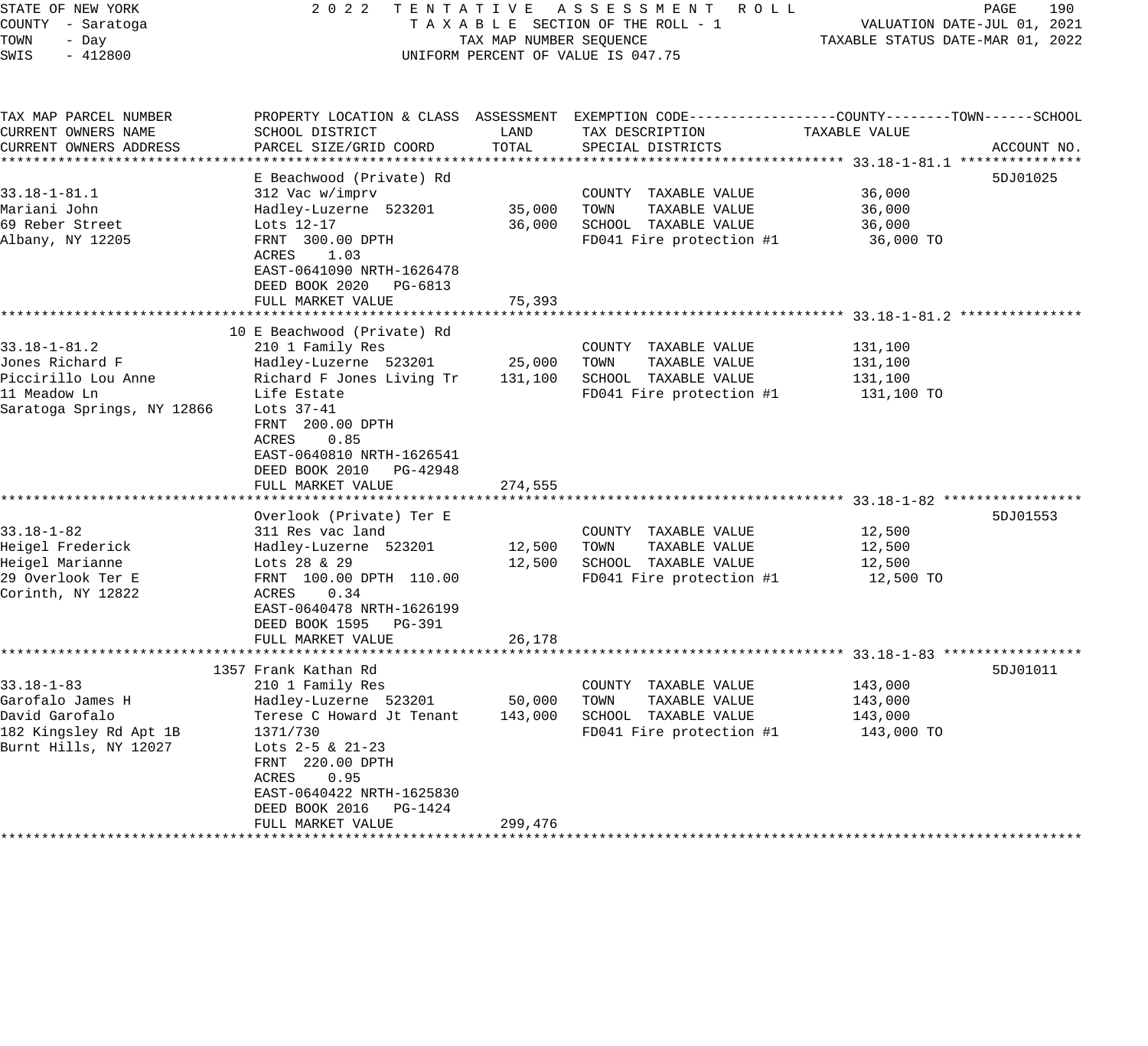## STATE OF NEW YORK 2 0 2 2 T E N T A T I V E A S S E S S M E N T R O L L PAGE 191 COUNTY - Saratoga T A X A B L E SECTION OF THE ROLL - 1 VALUATION DATE-JUL 01, 2021 X A B L E SECTION OF THE ROLL - 1 WELL STATUS DATE-MAR 01, 2022<br>TAX MAP NUMBER SEQUENCE TAXABLE STATUS DATE-MAR 01, 2022 UNIFORM PERCENT OF VALUE IS 047.75

| TAX MAP PARCEL NUMBER  | PROPERTY LOCATION & CLASS ASSESSMENT EXEMPTION CODE----------------COUNTY-------TOWN------SCHOOL |                           |                          |                                       |                    |
|------------------------|--------------------------------------------------------------------------------------------------|---------------------------|--------------------------|---------------------------------------|--------------------|
| CURRENT OWNERS NAME    | SCHOOL DISTRICT                                                                                  | LAND                      | TAX DESCRIPTION          | TAXABLE VALUE                         |                    |
| CURRENT OWNERS ADDRESS | PARCEL SIZE/GRID COORD                                                                           | TOTAL                     | SPECIAL DISTRICTS        |                                       | ACCOUNT NO.        |
|                        |                                                                                                  |                           |                          | **************** 33.18-1-84 ********* |                    |
|                        | E Beachwood (Private) Rd                                                                         |                           |                          |                                       | 5DJ01029           |
| $33.18 - 1 - 84$       | 312 Vac w/imprv                                                                                  |                           | COUNTY TAXABLE VALUE     | 16,380                                |                    |
| Heigel Fred            | Hadley-Luzerne 523201                                                                            | 12,500                    | TOWN<br>TAXABLE VALUE    | 16,380                                |                    |
| Heigel Marianne        | FRNT 240.00 DPTH                                                                                 | 16,380                    | SCHOOL TAXABLE VALUE     | 16,380                                |                    |
| 29 Overlook Ter E      | ACRES<br>0.73                                                                                    |                           | FD041 Fire protection #1 | 16,380 TO                             |                    |
| Corinth, NY 12822      | EAST-0640893 NRTH-1626362                                                                        |                           |                          |                                       |                    |
|                        | DEED BOOK 1348 PG-569                                                                            |                           |                          |                                       |                    |
|                        |                                                                                                  |                           |                          |                                       |                    |
|                        | FULL MARKET VALUE                                                                                | 34,304                    |                          |                                       |                    |
|                        |                                                                                                  |                           |                          |                                       |                    |
|                        | Frank Kathan Rd                                                                                  |                           |                          |                                       |                    |
| $33.18 - 1 - 86.1$     | 311 Res vac land                                                                                 |                           | COUNTY TAXABLE VALUE     | 5,000                                 |                    |
| Reisert Peter James    | Hadley-Luzerne 523201                                                                            | 5,000                     | TOWN<br>TAXABLE VALUE    | 5,000                                 |                    |
| Reisert Deanna Noelle  | Lots 13-27                                                                                       | 5,000                     | SCHOOL TAXABLE VALUE     | 5,000                                 |                    |
| 3242 Waterbury Dr      | ACRES<br>0.07                                                                                    |                           | FD041 Fire protection #1 | 5,000 TO                              |                    |
| Wantagh, NY 11793      | EAST-0640264 NRTH-1626363                                                                        |                           |                          |                                       |                    |
|                        | DEED BOOK 2021 PG-10687                                                                          |                           |                          |                                       |                    |
|                        | FULL MARKET VALUE                                                                                | 10,471                    |                          |                                       |                    |
|                        |                                                                                                  |                           |                          |                                       |                    |
|                        | 30 Overlook (Private) Ter E                                                                      |                           |                          |                                       |                    |
| $33.18 - 1 - 86.2$     | 210 1 Family Res                                                                                 |                           | COUNTY TAXABLE VALUE     | 257,300                               |                    |
| Spieldenner Eric A     | Hadley-Luzerne 523201                                                                            | 49,700                    | TOWN<br>TAXABLE VALUE    | 257,300                               |                    |
| 1333 Kathan Rd         | FRNT 250.00 DPTH                                                                                 | 257,300                   | SCHOOL TAXABLE VALUE     | 257,300                               |                    |
| Corinth, NY 12822      | 2.48<br>ACRES                                                                                    |                           | FD041 Fire protection #1 | 257,300 TO                            |                    |
|                        |                                                                                                  |                           |                          |                                       |                    |
|                        | EAST-0640264 NRTH-1626363                                                                        |                           |                          |                                       |                    |
|                        | DEED BOOK 2013 PG-31365                                                                          |                           |                          |                                       |                    |
|                        | FULL MARKET VALUE<br>**************************                                                  | 538,848                   |                          |                                       |                    |
|                        |                                                                                                  | * * * * * * * * * * * * * |                          |                                       |                    |
|                        | 3517 S Shore Rd                                                                                  |                           |                          |                                       | 5DJ01554           |
| $33.18 - 1 - 87$       | 210 1 Family Res                                                                                 |                           | BAS STAR 41854           | 0                                     | $\Omega$<br>19,990 |
| Kyarsgaard Matthew     | Hadley-Luzerne 523201                                                                            | 50,000                    | COUNTY TAXABLE VALUE     | 161,400                               |                    |
| J Theresa J            | Also deed 2007/33510                                                                             | 161,400                   | TOWN<br>TAXABLE VALUE    | 161,400                               |                    |
| 3517 South Shore Rd    | Lot $5\& P/O \; 6 \; \& 8$                                                                       |                           | SCHOOL TAXABLE VALUE     | 141,410                               |                    |
| Corinth, NY 12822      | FRNT<br>56.90 DPTH                                                                               |                           | FD041 Fire protection #1 | 161,400 TO                            |                    |
|                        | ACRES<br>0.27                                                                                    |                           |                          |                                       |                    |
|                        | EAST-0641096 NRTH-1625961                                                                        |                           |                          |                                       |                    |
|                        | DEED BOOK 1395 PG-506                                                                            |                           |                          |                                       |                    |
|                        | FULL MARKET VALUE                                                                                | 338,010                   |                          |                                       |                    |
|                        |                                                                                                  |                           |                          |                                       |                    |
|                        | 13 Overlook (Private) Ter W                                                                      |                           |                          |                                       | 5DJ01035           |
| $33.18 - 1 - 88$       | 210 1 Family Res - WTRFNT                                                                        |                           | COUNTY TAXABLE VALUE     | 527,000                               |                    |
| Shea John M Jr         | Hadley-Luzerne 523201                                                                            | 59,000                    | TOWN<br>TAXABLE VALUE    | 527,000                               |                    |
| Shea Christine M       | M2020046                                                                                         |                           | SCHOOL TAXABLE VALUE     |                                       |                    |
|                        |                                                                                                  | 527,000                   |                          | 527,000                               |                    |
| 13 Overlook Ter W      | Lot 19,20,p/o 3,p/o4                                                                             |                           | FD041 Fire protection #1 | 527,000 TO                            |                    |
| Corinth, NY 12822-2937 | FRNT 204.76 DPTH 110.00                                                                          |                           |                          |                                       |                    |
|                        | ACRES<br>0.34                                                                                    |                           |                          |                                       |                    |
|                        | EAST-0639635 NRTH-1625810                                                                        |                           |                          |                                       |                    |
|                        | DEED BOOK 2020<br>PG-10967                                                                       |                           |                          |                                       |                    |
|                        | FULL MARKET VALUE                                                                                | 1103,665                  |                          |                                       |                    |
|                        |                                                                                                  |                           |                          |                                       |                    |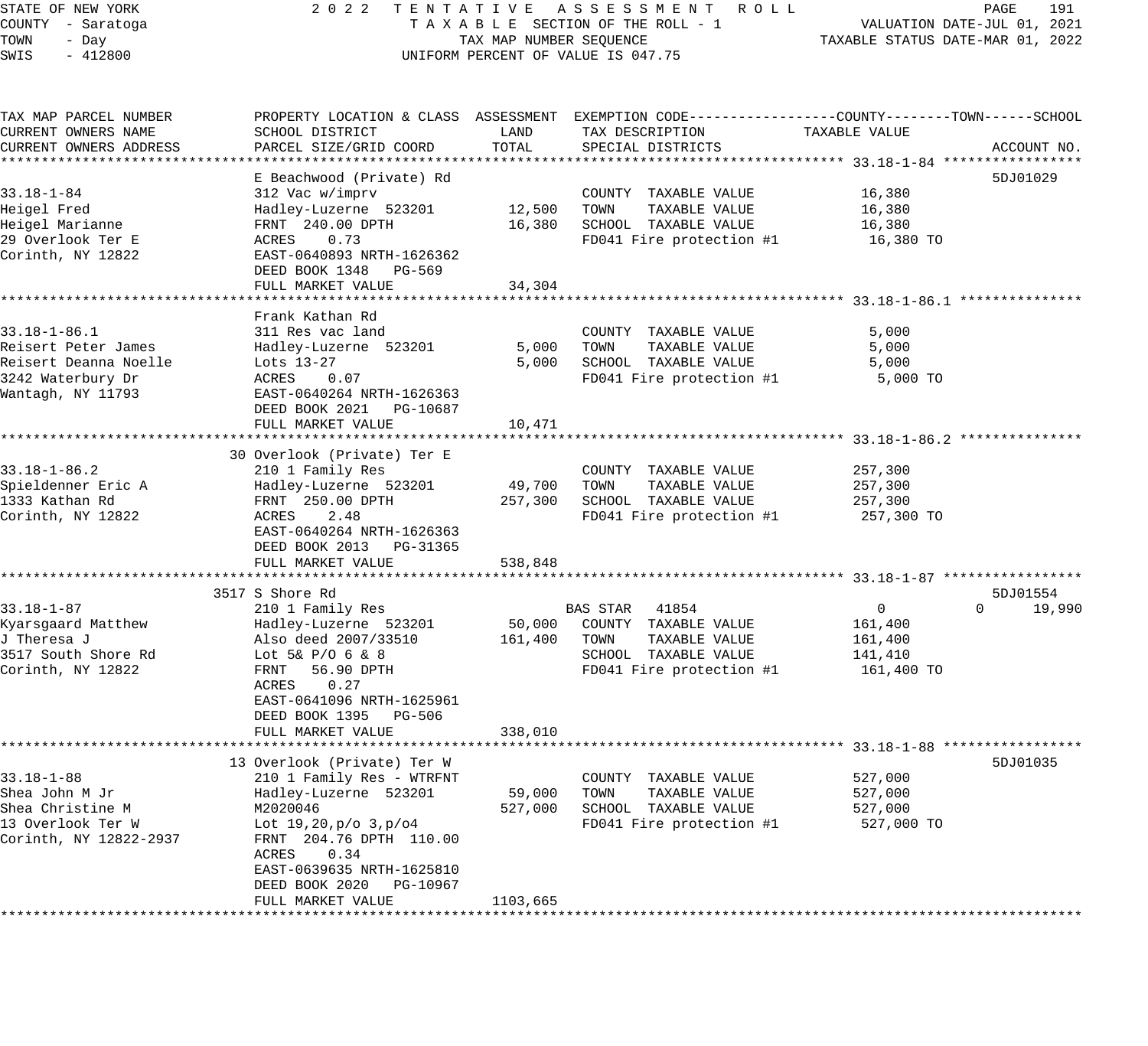STATE OF NEW YORK 2 0 2 2 T E N T A T I V E A S S E S S M E N T R O L L PAGE 192 COUNTY - Saratoga T A X A B L E SECTION OF THE ROLL - 1 VALUATION DATE-JUL 01, 2021 TOWN - Day TAX MAP NUMBER SEQUENCE TAXABLE STATUS DATE-MAR 01, 2022 SWIS - 412800 CONTROLLY THE UNIFORM PERCENT OF VALUE IS 047.75 TAX MAP PARCEL NUMBER PROPERTY LOCATION & CLASS ASSESSMENT EXEMPTION CODE------------------COUNTY--------TOWN------SCHOOL CURRENT OWNERS NAME SCHOOL DISTRICT LAND TAX DESCRIPTION TAXABLE VALUE CURRENT OWNERS ADDRESS PARCEL SIZE/GRID COORD TOTAL SPECIAL DISTRICTS ACCOUNT NO. \*\*\*\*\*\*\*\*\*\*\*\*\*\*\*\*\*\*\*\*\*\*\*\*\*\*\*\*\*\*\*\*\*\*\*\*\*\*\*\*\*\*\*\*\*\*\*\*\*\*\*\*\*\*\*\*\*\*\*\*\*\*\*\*\*\*\*\*\*\*\*\*\*\*\*\*\*\*\*\*\*\*\*\*\*\*\*\*\*\*\*\*\*\*\*\*\*\*\*\*\*\*\* 41.-1-1.2 \*\*\*\*\*\*\*\*\*\*\*\*\*\*\*\*\*\* Snow Rd 41.-1-1.2 314 Rural vac<10 COUNTY TAXABLE VALUE 11,400 May Peter Edinburg 413001 11,400 TOWN TAXABLE VALUE 11,400 May Shelly FRNT 300.00 DPTH 11,400 SCHOOL TAXABLE VALUE 11,400 13 Dodd Rd ACRES 9.80 FD042 Fire protection #2 11,400 TO West Caldwell, NJ 07006 EAST-0605748 NRTH-1625453 DEED BOOK 2014 PG-37616 FULL MARKET VALUE 23,874 \*\*\*\*\*\*\*\*\*\*\*\*\*\*\*\*\*\*\*\*\*\*\*\*\*\*\*\*\*\*\*\*\*\*\*\*\*\*\*\*\*\*\*\*\*\*\*\*\*\*\*\*\*\*\*\*\*\*\*\*\*\*\*\*\*\*\*\*\*\*\*\*\*\*\*\*\*\*\*\*\*\*\*\*\*\*\*\*\*\*\*\*\*\*\*\*\*\*\*\*\*\*\* 41.-1-6 \*\*\*\*\*\*\*\*\*\*\*\*\*\*\*\*\*\*\*\* Snow Rd 5BJ00750 41.-1-6 311 Res vac land COUNTY TAXABLE VALUE 11,500 May Peter E Edinburg 413001 11,500 TOWN TAXABLE VALUE 11,500 May Shelly L FRNT 800.00 DPTH 11,500 SCHOOL TAXABLE VALUE 11,500 13 Dodd Road ACRES 10.00 FD042 Fire protection #2 11,500 TO West Caldwell, NJ 07006 EAST-0606627 NRTH-1624619 DEED BOOK 2018 PG-14860 FULL MARKET VALUE 24,084 \*\*\*\*\*\*\*\*\*\*\*\*\*\*\*\*\*\*\*\*\*\*\*\*\*\*\*\*\*\*\*\*\*\*\*\*\*\*\*\*\*\*\*\*\*\*\*\*\*\*\*\*\*\*\*\*\*\*\*\*\*\*\*\*\*\*\*\*\*\*\*\*\*\*\*\*\*\*\*\*\*\*\*\*\*\*\*\*\*\*\*\*\*\*\*\*\*\*\*\*\*\*\* 41.-1-7 \*\*\*\*\*\*\*\*\*\*\*\*\*\*\*\*\*\*\*\* Snow Rd 5BJ00749 41.-1-7 314 Rural vac<10 COUNTY TAXABLE VALUE 7,100 Lombardi Richard A Edinburg 413001 7,100 TOWN TAXABLE VALUE 7,100 301 W Collum Street FRNT 263.00 DPTH 7,100 SCHOOL TAXABLE VALUE 7,100 Decatur, TX 76234 ACRES 1.26 FD042 Fire protection #2 7,100 TO EAST-0607072 NRTH-1624248 DEED BOOK 2018 PG-28946 FULL MARKET VALUE 14,869 \*\*\*\*\*\*\*\*\*\*\*\*\*\*\*\*\*\*\*\*\*\*\*\*\*\*\*\*\*\*\*\*\*\*\*\*\*\*\*\*\*\*\*\*\*\*\*\*\*\*\*\*\*\*\*\*\*\*\*\*\*\*\*\*\*\*\*\*\*\*\*\*\*\*\*\*\*\*\*\*\*\*\*\*\*\*\*\*\*\*\*\*\*\*\*\*\*\*\*\*\*\*\* 41.-1-8 \*\*\*\*\*\*\*\*\*\*\*\*\*\*\*\*\*\*\*\* 390 Snow Rd 5BJ00859 41.-1-8 240 Rural res COUNTY TAXABLE VALUE 96,000 Skalecki John K Edinburg 413001 39,400 TOWN TAXABLE VALUE 96,000 Skalecki Amy C FRNT 1101.59 DPTH 96,000 SCHOOL TAXABLE VALUE 96,000 110 Cavendish Gulf Road ACRES 51.84 FD042 Fire protection #2 96,000 TO Cavendish, VT 05142 EAST-0607446 NRTH-1625797 DEED BOOK 2014 PG-23165 FULL MARKET VALUE 201,047 \*\*\*\*\*\*\*\*\*\*\*\*\*\*\*\*\*\*\*\*\*\*\*\*\*\*\*\*\*\*\*\*\*\*\*\*\*\*\*\*\*\*\*\*\*\*\*\*\*\*\*\*\*\*\*\*\*\*\*\*\*\*\*\*\*\*\*\*\*\*\*\*\*\*\*\*\*\*\*\*\*\*\*\*\*\*\*\*\*\*\*\*\*\*\*\*\*\*\*\*\*\*\* 41.-1-9 \*\*\*\*\*\*\*\*\*\*\*\*\*\*\*\*\*\*\*\* Snow Rd 41.-1-9 312 Vac w/imprv COUNTY TAXABLE VALUE 73,300 Bono Mario Edinburg 413001 39,100 TOWN TAXABLE VALUE 73,300 Bono Lynn-Ann Life Estate 73,300 SCHOOL TAXABLE VALUE 73,300 Attn: Bono Franklin Antoinette FRNT 1089.86 DPTH FROM FROM FOOT FOOT FOR FIRE protection #2 73,300 TO Bono Lynn Ann Acres 51.16 267 State Highway 30 EAST-0608086 NRTH-1624896 Northville, NY 12134 DEED BOOK 1647 PG-71

\*\*\*\*\*\*\*\*\*\*\*\*\*\*\*\*\*\*\*\*\*\*\*\*\*\*\*\*\*\*\*\*\*\*\*\*\*\*\*\*\*\*\*\*\*\*\*\*\*\*\*\*\*\*\*\*\*\*\*\*\*\*\*\*\*\*\*\*\*\*\*\*\*\*\*\*\*\*\*\*\*\*\*\*\*\*\*\*\*\*\*\*\*\*\*\*\*\*\*\*\*\*\*\*\*\*\*\*\*\*\*\*\*\*\*\*\*\*\*\*\*\*\*\*\*\*\*\*\*\*\*\*

FULL MARKET VALUE 153,508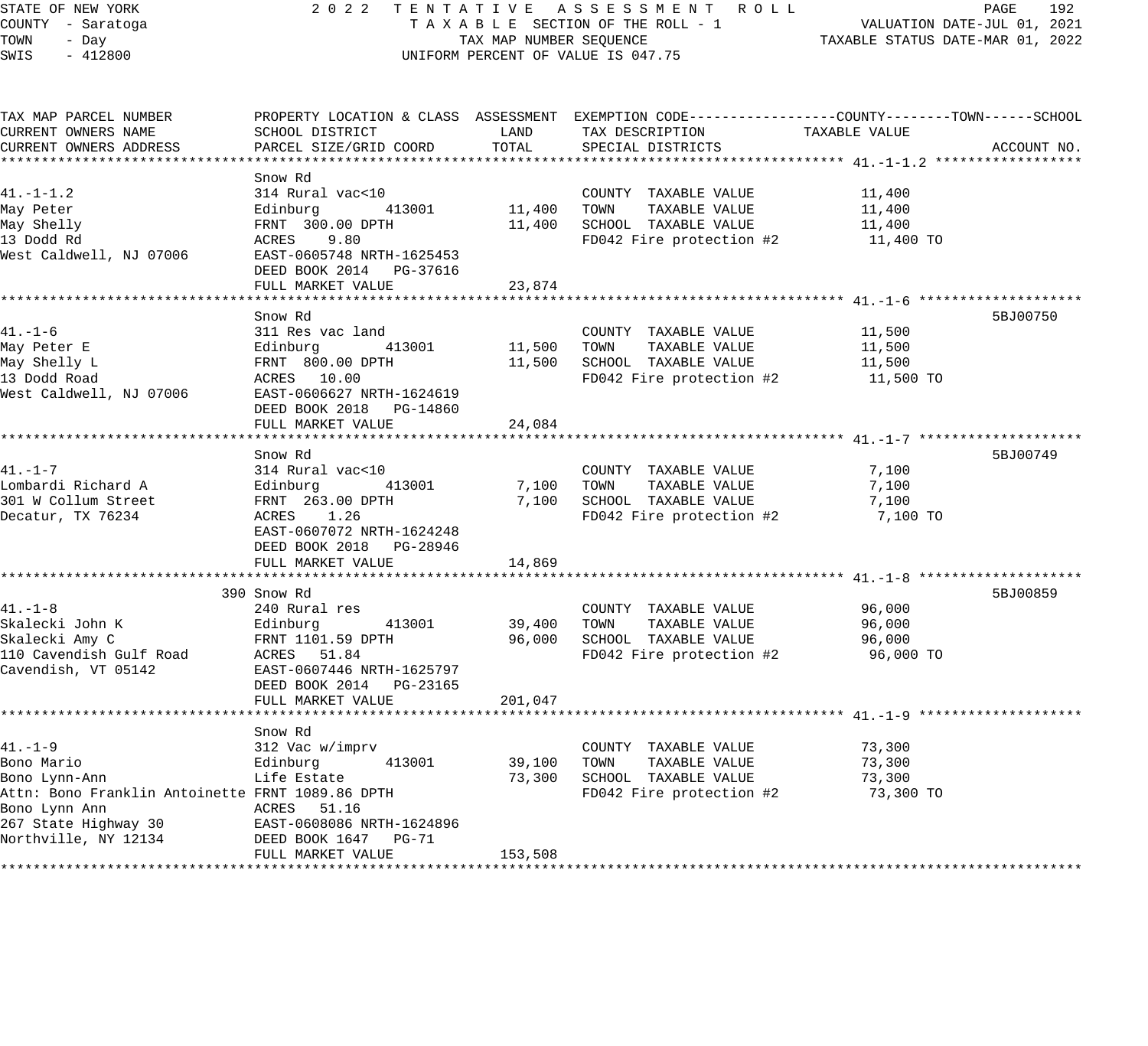## STATE OF NEW YORK 2 0 2 2 T E N T A T I V E A S S E S S M E N T R O L L PAGE 193 COUNTY - Saratoga T A X A B L E SECTION OF THE ROLL - 1 VALUATION DATE-JUL 01, 2021 TAX MAP NUMBER SEQUENCE TAXABLE STATUS DATE-MAR 01, 2022 UNIFORM PERCENT OF VALUE IS 047.75

| TAX MAP PARCEL NUMBER  |                                               |         | PROPERTY LOCATION & CLASS ASSESSMENT EXEMPTION CODE----------------COUNTY-------TOWN------SCHOOL |               |             |
|------------------------|-----------------------------------------------|---------|--------------------------------------------------------------------------------------------------|---------------|-------------|
| CURRENT OWNERS NAME    | SCHOOL DISTRICT                               | LAND    | TAX DESCRIPTION                                                                                  | TAXABLE VALUE |             |
| CURRENT OWNERS ADDRESS | PARCEL SIZE/GRID COORD                        | TOTAL   | SPECIAL DISTRICTS                                                                                |               | ACCOUNT NO. |
|                        |                                               |         |                                                                                                  |               |             |
|                        | Snow Rd                                       |         |                                                                                                  |               | 5BJ00517    |
| 41.-1-10               | 910 Priv forest                               |         | COUNTY TAXABLE VALUE                                                                             | 19,000        |             |
| Marsiglia Robert       | Edinburg 413001                               | 19,000  | TOWN<br>TAXABLE VALUE                                                                            | 19,000        |             |
| Marsiqlia Robin        |                                               | 19,000  | SCHOOL TAXABLE VALUE                                                                             | 19,000        |             |
| 408 Enos Place         | FRNT 534.60 DPTH<br>ACRES 24.97               |         | FD042 Fire protection #2                                                                         | 19,000 TO     |             |
| HoHoKus, NJ 07423      | EAST-0608615 NRTH-1624280                     |         |                                                                                                  |               |             |
|                        | DEED BOOK 2017 PG-41179                       |         |                                                                                                  |               |             |
|                        | FULL MARKET VALUE                             | 39,791  |                                                                                                  |               |             |
|                        |                                               |         |                                                                                                  |               |             |
|                        | 279 Snow Rd                                   |         |                                                                                                  |               | 5BJ01836    |
| 41.-1-11               | 312 Vac w/imprv                               |         | COUNTY TAXABLE VALUE                                                                             | 31,300        |             |
| Greenwald Gregory M    | Edinburg<br>413001 28,700                     |         | TOWN<br>TAXABLE VALUE                                                                            | 31,300        |             |
| Greenwald Tracy Lynn   |                                               | 31,300  | SCHOOL TAXABLE VALUE                                                                             | 31,300        |             |
| 279 Snow Rd            | FRNT 452.53 DPTH<br>ACRES 15.91               |         | FD042 Fire protection #2                                                                         | 31,300 TO     |             |
|                        | Amsterdam, NY 12010 EAST-0608865 NRTH-1623935 |         |                                                                                                  |               |             |
|                        | DEED BOOK 2021    PG-10875                    |         |                                                                                                  |               |             |
|                        | FULL MARKET VALUE                             | 65,550  |                                                                                                  |               |             |
|                        |                                               |         |                                                                                                  |               |             |
|                        | Snow Rd                                       |         |                                                                                                  |               | 5BJ02238    |
| 41.-1-12               | 314 Rural vac<10                              |         | COUNTY TAXABLE VALUE                                                                             | 11,000        |             |
|                        | 413001 11,000                                 |         | TOWN<br>TAXABLE VALUE                                                                            | 11,000        |             |
|                        |                                               | 11,000  | SCHOOL TAXABLE VALUE                                                                             | 11,000        |             |
|                        |                                               |         | FD042 Fire protection $#2$ 11,000 TO                                                             |               |             |
|                        | EAST-0609051 NRTH-1623745                     |         |                                                                                                  |               |             |
|                        | DEED BOOK 1360 PG-770                         |         |                                                                                                  |               |             |
|                        | FULL MARKET VALUE                             | 23,037  |                                                                                                  |               |             |
|                        |                                               |         |                                                                                                  |               |             |
|                        | 214 Snow Rd                                   |         |                                                                                                  |               | 5BJ00494    |
| 41.-1-13.1             | 260 Seasonal res                              |         | COUNTY TAXABLE VALUE                                                                             | 52,700        |             |
| Stewart Paul W         | 413001 38,700                                 |         | TAXABLE VALUE<br>TOWN                                                                            | 52,700        |             |
| 52 Cooks Ct            | Edinburg 113001<br>FRNT 1075.00 DPTH 2060.00  | 52,700  | SCHOOL TAXABLE VALUE                                                                             | 52,700        |             |
| Waterford, NY 12188    | ACRES 50.42                                   |         | FD042 Fire protection $#2$ 52,700 TO                                                             |               |             |
|                        | EAST-0609361 NRTH-1623200                     |         |                                                                                                  |               |             |
|                        | DEED BOOK 2012    PG-21005                    |         |                                                                                                  |               |             |
|                        | FULL MARKET VALUE                             | 110,366 |                                                                                                  |               |             |
|                        |                                               |         |                                                                                                  |               |             |
|                        | Snow Rd                                       |         |                                                                                                  |               |             |
| 41.-1-13.2             | 312 Vac w/imprv                               |         | COUNTY TAXABLE VALUE                                                                             | 43,300        |             |
| Stewart James          | 413001 38,700                                 |         | TAXABLE VALUE<br>TOWN                                                                            | 43,300        |             |
| Stewart Elsie          | Edinburg 413001<br>FRNT 1960.00 DPTH 1050.00  | 43,300  | SCHOOL TAXABLE VALUE                                                                             | 43,300        |             |
| 184 Florida Avenue     |                                               |         | FD042 Fire protection #2                                                                         | 43,300 TO     |             |
| Amsterdam, NY 12010    | ACRES 50.43<br>EAST-0609889 NRTH-1621673      |         |                                                                                                  |               |             |
|                        | DEED BOOK 2018<br>PG-9963                     |         |                                                                                                  |               |             |
|                        | FULL MARKET VALUE                             | 90,681  |                                                                                                  |               |             |
|                        |                                               |         |                                                                                                  |               |             |
|                        |                                               |         |                                                                                                  |               |             |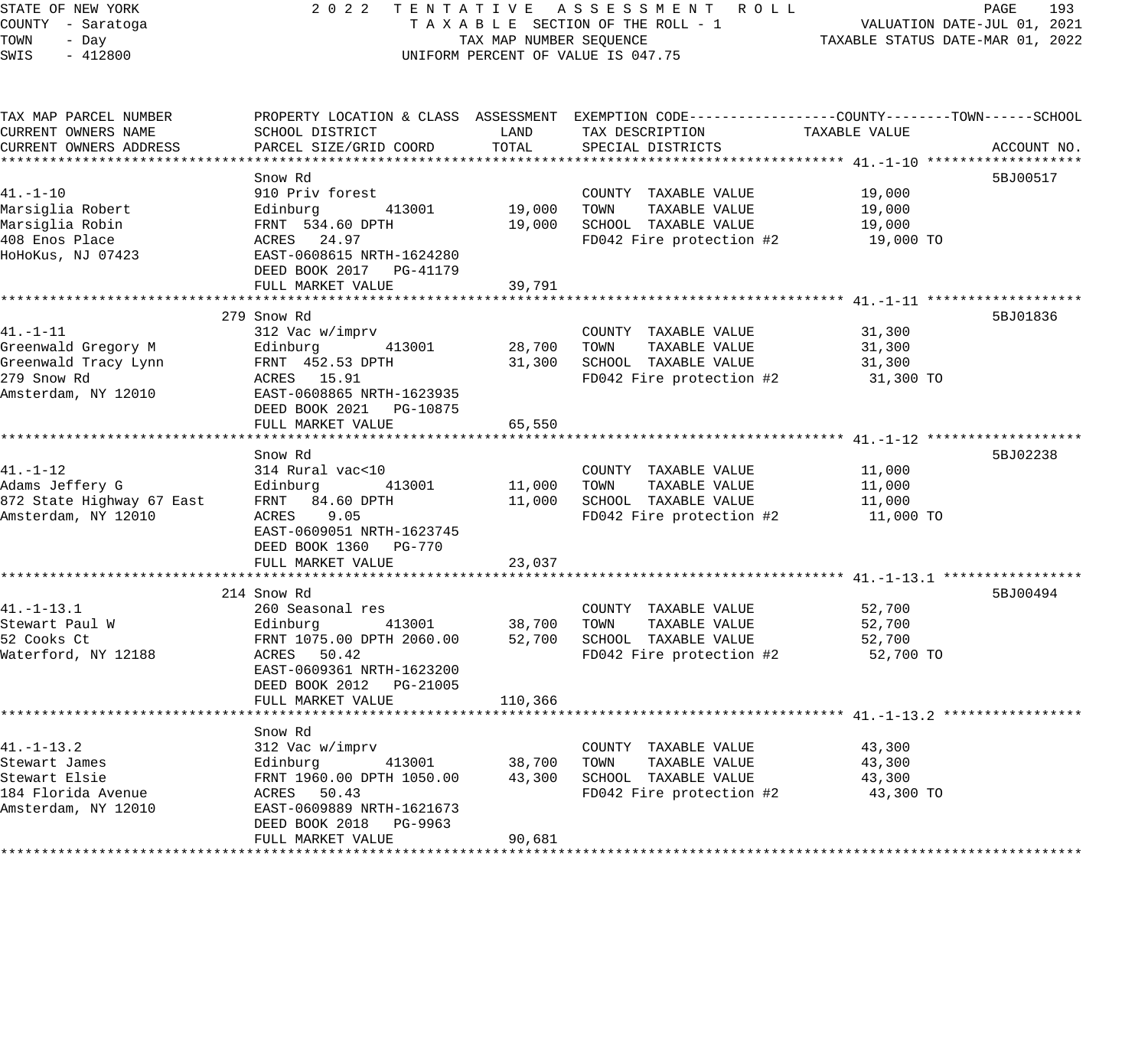## STATE OF NEW YORK 2 0 2 2 T E N T A T I V E A S S E S S M E N T R O L L PAGE 194 COUNTY - Saratoga T A X A B L E SECTION OF THE ROLL - 1 VALUATION DATE-JUL 01, 2021 UNIFORM PERCENT OF VALUE IS 047.75

| TAX MAP PARCEL NUMBER      |                           |             | PROPERTY LOCATION & CLASS ASSESSMENT EXEMPTION CODE----------------COUNTY-------TOWN------SCHOOL |               |             |
|----------------------------|---------------------------|-------------|--------------------------------------------------------------------------------------------------|---------------|-------------|
| CURRENT OWNERS NAME        | SCHOOL DISTRICT           | LAND        | TAX DESCRIPTION                                                                                  | TAXABLE VALUE |             |
| CURRENT OWNERS ADDRESS     | PARCEL SIZE/GRID COORD    | TOTAL       | SPECIAL DISTRICTS                                                                                |               | ACCOUNT NO. |
|                            |                           |             |                                                                                                  |               |             |
|                            | Snow Rd                   |             |                                                                                                  |               | 5BJ00215    |
| $41. - 1 - 14$             | 910 Priv forest           |             | COUNTY TAXABLE VALUE                                                                             | 34,300        |             |
| Schuyler Lands Llc         | 413001<br>Edinburg        |             | 34,300 TOWN<br>TAXABLE VALUE                                                                     | 34,300        |             |
| % Piper Group              | ACRES 68.50               | 34,300      | SCHOOL TAXABLE VALUE                                                                             | 34,300        |             |
| PO Box 320                 | EAST-0610671 NRTH-1622687 |             | FD042 Fire protection #2                                                                         | 34,300 TO     |             |
| Pipersville, PA 18947      | DEED BOOK 1559 PG-60      |             |                                                                                                  |               |             |
|                            | FULL MARKET VALUE         | 71,832      |                                                                                                  |               |             |
|                            |                           |             |                                                                                                  |               |             |
|                            | 147 Stone Rd              |             |                                                                                                  |               | 5BJ02099    |
| $41. - 1 - 15$             | 260 Seasonal res          |             | COUNTY TAXABLE VALUE                                                                             | 30,000        |             |
| Marsiglia Bryan            | 413001<br>Edinburg        | 15,500      | TOWN TAXABLE VALUE                                                                               | 30,000        |             |
| 408 Enos Pl                | FRNT 130.00 DPTH          | 30,000      | SCHOOL TAXABLE VALUE                                                                             | 30,000        |             |
| Ho-Ho-Kus, NJ 07423        | ACRES 3.83                |             | FD042 Fire protection #2 30,000 TO                                                               |               |             |
|                            | EAST-0611450 NRTH-1624345 |             |                                                                                                  |               |             |
|                            | DEED BOOK 2012 PG-4820    |             |                                                                                                  |               |             |
|                            | FULL MARKET VALUE         | 62,827      |                                                                                                  |               |             |
|                            |                           |             |                                                                                                  |               |             |
|                            | Stone Rd                  |             |                                                                                                  |               | 5BJ02170    |
| $41. - 1 - 16$             | 314 Rural vac<10          |             | COUNTY TAXABLE VALUE                                                                             | 9,800         |             |
| Marcus Elizabeth Sigety    | Edinburg 413001           | 9,800       | TOWN<br>TAXABLE VALUE                                                                            | 9,800         |             |
| % Piper Group              | FRNT 335.00 DPTH          | 9,800       | SCHOOL TAXABLE VALUE                                                                             | 9,800         |             |
| PO Box 320                 | ACRES 8.13                |             | FD042 Fire protection #2                                                                         | 9,800 TO      |             |
| Pipersville, PA 18947      |                           |             |                                                                                                  |               |             |
|                            | EAST-0611610 NRTH-1624225 |             |                                                                                                  |               |             |
|                            | DEED BOOK 1608 PG-634     |             |                                                                                                  |               |             |
|                            | FULL MARKET VALUE         | 20,524      |                                                                                                  |               |             |
|                            |                           |             |                                                                                                  |               | 5BJ02483    |
|                            | 117 Stone Rd              |             |                                                                                                  |               |             |
| $41. - 1 - 17$             | 210 1 Family Res          |             | COUNTY TAXABLE VALUE                                                                             | 52,900        |             |
| Selfridge Ryan-Trustee     | Edinburg 413001           | 14,000 TOWN | TAXABLE VALUE                                                                                    | 52,900        |             |
| 342 Lenox Road             | FRNT 264.00 DPTH 140.00   | 52,900      | SCHOOL TAXABLE VALUE                                                                             | 52,900        |             |
| Brooklyn, NY 11226         | ACRES 0.85                |             | FD042 Fire protection #2                                                                         | 52,900 TO     |             |
|                            | EAST-0612310 NRTH-1624170 |             |                                                                                                  |               |             |
|                            | DEED BOOK 2021 PG-35769   |             |                                                                                                  |               |             |
|                            | FULL MARKET VALUE         | 110,785     |                                                                                                  |               |             |
|                            |                           |             |                                                                                                  |               |             |
|                            | Stone Rd                  |             |                                                                                                  |               | 5BJ00044    |
| $41. - 1 - 18$             | 910 Priv forest           |             | COUNTY TAXABLE VALUE                                                                             | 21,600        |             |
| Sigety Katharine S Trustee | Edinburg 413001           | 21,600      | TAXABLE VALUE<br>TOWN                                                                            | 21,600        |             |
| Piper Group                | Revocable Living Trust    | 21,600      | SCHOOL TAXABLE VALUE                                                                             | 21,600        |             |
| PO Box 320                 | FRNT 1160.00 DPTH         |             | FD042 Fire protection #2                                                                         | 21,600 TO     |             |
| Pipersville, PA 18947      | ACRES 32.00               |             |                                                                                                  |               |             |
|                            | EAST-0613910 NRTH-1622035 |             |                                                                                                  |               |             |
|                            | DEED BOOK 2015 PG-29440   |             |                                                                                                  |               |             |
|                            | FULL MARKET VALUE         | 45,236      |                                                                                                  |               |             |
|                            |                           |             |                                                                                                  |               |             |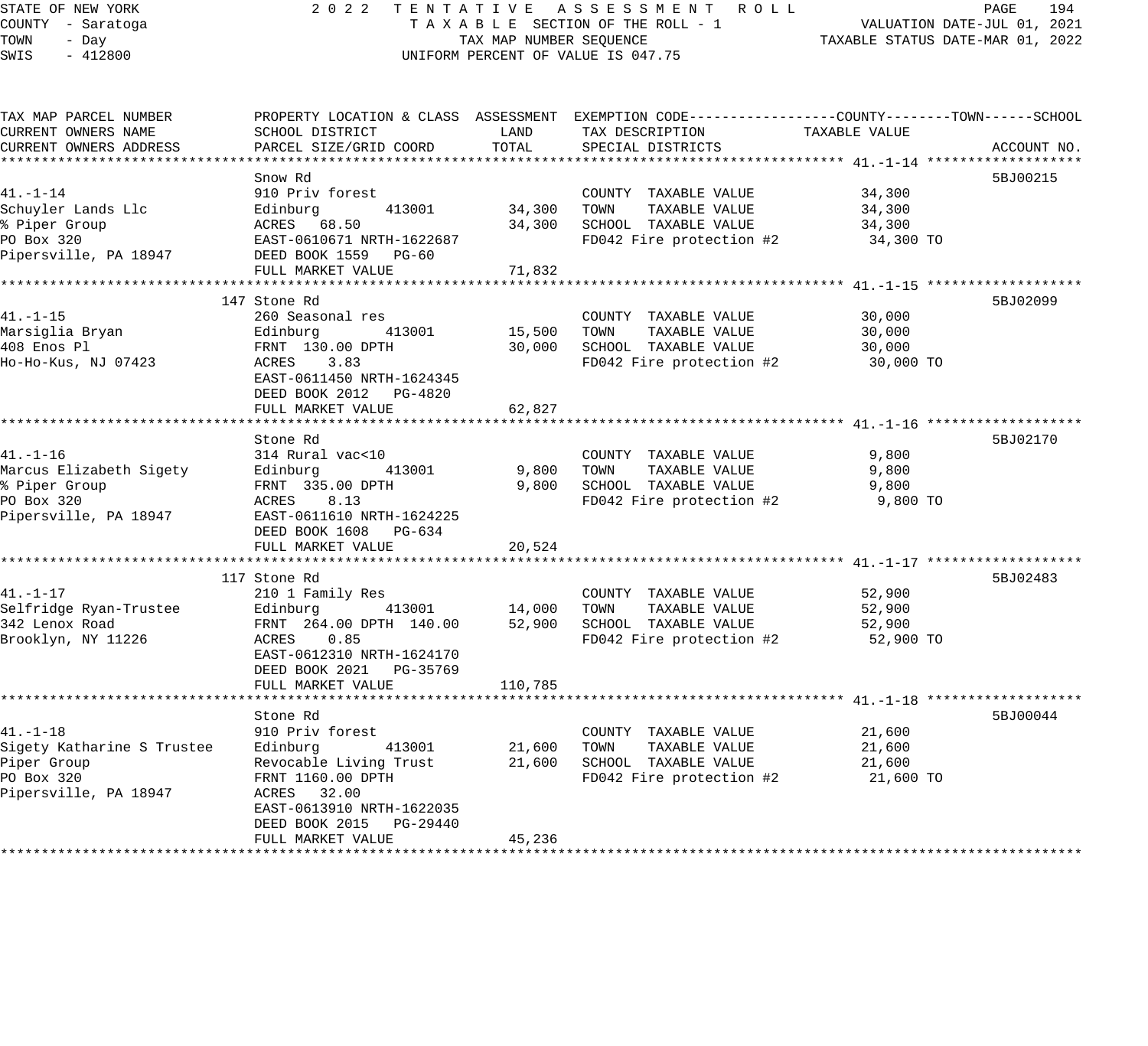# STATE OF NEW YORK 2 0 2 2 T E N T A T I V E A S S E S S M E N T R O L L PAGE 195 COUNTY - Saratoga T A X A B L E SECTION OF THE ROLL - 1 VALUATION DATE-JUL 01, 2021 UNIFORM PERCENT OF VALUE IS 047.75

TAXABLE STATUS DATE-JUL 01, 2021<br>TAXABLE STATUS DATE-MAR 01, 2022

| TAX MAP PARCEL NUMBER                             |                                                   |             | PROPERTY LOCATION & CLASS ASSESSMENT EXEMPTION CODE----------------COUNTY-------TOWN------SCHOOL |                            |                    |
|---------------------------------------------------|---------------------------------------------------|-------------|--------------------------------------------------------------------------------------------------|----------------------------|--------------------|
| CURRENT OWNERS NAME                               | SCHOOL DISTRICT                                   | LAND        | TAX DESCRIPTION                                                                                  | TAXABLE VALUE              |                    |
| CURRENT OWNERS ADDRESS                            |                                                   |             |                                                                                                  |                            |                    |
|                                                   |                                                   |             |                                                                                                  |                            |                    |
|                                                   | Stone Rd                                          |             |                                                                                                  |                            | 5BJ02095           |
| 41.-1-19                                          | 322 Rural vac>10                                  |             | COUNTY TAXABLE VALUE                                                                             | 16,500                     |                    |
| Aldrich David K                                   | Edinburg<br>413001                                |             | 16,500 TOWN TAXABLE VALUE                                                                        | 16,500                     |                    |
| 66 River Rd                                       | ACRES 32.98                                       | 16,500      | SCHOOL TAXABLE VALUE                                                                             | 16,500                     |                    |
| Lake Placid, NY 12946                             | EAST-0611515 NRTH-1622918                         |             | FD042 Fire protection #2 16,500 TO                                                               |                            |                    |
|                                                   | DEED BOOK 1188 PG-332                             |             |                                                                                                  |                            |                    |
|                                                   |                                                   |             |                                                                                                  |                            |                    |
|                                                   | FULL MARKET VALUE                                 | 34,555      |                                                                                                  |                            |                    |
|                                                   |                                                   |             |                                                                                                  |                            |                    |
|                                                   | 41 Stone Rd                                       |             |                                                                                                  |                            | 5BJ00006           |
| 41.-1-20                                          | 260 Seasonal res                                  |             | COUNTY TAXABLE VALUE                                                                             | 42,400                     |                    |
| Aldrich Lawrence Sr                               | 413001                                            | 16,000 TOWN | TAXABLE VALUE                                                                                    | 42,400                     |                    |
| Aldrich Jessica                                   |                                                   |             | 42,400 SCHOOL TAXABLE VALUE                                                                      | 42,400                     |                    |
| 51 Howland Ave                                    | Edinburg 413001<br>FRNT 400.00 DPTH<br>ACRES 4.90 |             | FD042 Fire protection #2                                                                         | 42,400 TO                  |                    |
| Schaghticoke, NY 12154 EAST-0612872 NRTH-1623070  |                                                   |             |                                                                                                  |                            |                    |
|                                                   | DEED BOOK 1584 PG-178                             |             |                                                                                                  |                            |                    |
|                                                   | FULL MARKET VALUE                                 | 88,796      |                                                                                                  |                            |                    |
|                                                   |                                                   |             |                                                                                                  |                            |                    |
|                                                   | 57 Stone Rd                                       |             |                                                                                                  |                            | 5BJ02255           |
| $41. - 1 - 21$                                    | 312 Vac w/imprv                                   |             | COUNTY TAXABLE VALUE                                                                             |                            |                    |
| Baisley Ronald E                                  | Edinburg<br>413001                                | 8,700 TOWN  | TAXABLE VALUE                                                                                    | 11,600<br>11.600<br>11,600 |                    |
| Baisley Andrea                                    |                                                   |             | 11,600 SCHOOL TAXABLE VALUE                                                                      | 11,600                     |                    |
|                                                   | FRNT 360.00 DPTH<br>ACRES 4.31                    |             | FD042 Fire protection #2                                                                         |                            |                    |
| 382 South Main St                                 |                                                   |             |                                                                                                  | 11,600 TO                  |                    |
| Mechanicville, NY 12118 EAST-0613101 NRTH-1622767 |                                                   |             |                                                                                                  |                            |                    |
|                                                   | DEED BOOK 1480 PG-603                             |             |                                                                                                  |                            |                    |
|                                                   | FULL MARKET VALUE                                 | 24,293      |                                                                                                  |                            |                    |
|                                                   |                                                   |             |                                                                                                  |                            |                    |
|                                                   | 72 Stone Rd                                       |             |                                                                                                  |                            | 5BJ00186           |
|                                                   |                                                   |             | COUNTY TAXABLE VALUE                                                                             | 106,700                    |                    |
|                                                   |                                                   |             | 17,600 TOWN<br>TAXABLE VALUE                                                                     | 106,700                    |                    |
|                                                   |                                                   |             | 106,700 SCHOOL TAXABLE VALUE                                                                     | 106,700                    |                    |
|                                                   |                                                   |             | FD042 Fire protection #2                                                                         | 106,700 TO                 |                    |
| Schaghticoke, NY 12154 EAST-0613416 NRTH-1622343  |                                                   |             |                                                                                                  |                            |                    |
|                                                   | DEED BOOK 1591    PG-17                           |             |                                                                                                  |                            |                    |
|                                                   | FULL MARKET VALUE                                 | 223,455     |                                                                                                  |                            |                    |
|                                                   |                                                   |             |                                                                                                  |                            |                    |
|                                                   | 21 Stone Rd                                       |             |                                                                                                  |                            | 5BJ02055           |
| $41. - 1 - 23$                                    |                                                   |             | BAS STAR 41854                                                                                   | $\overline{0}$             | $\Omega$<br>19,990 |
| Peters Elton B                                    | 210 1 Family Res<br>Edinburg              41      |             | 14,600 COUNTY TAXABLE VALUE                                                                      | 96,700                     |                    |
|                                                   | 413001                                            |             |                                                                                                  |                            |                    |
| Peters Mary Jane                                  | FRNT 185.00 DPTH<br>ACRES 2.26                    | 96,700 TOWN | TAXABLE VALUE                                                                                    | 96,700                     |                    |
| 461 St. Hwy. 349                                  |                                                   |             | SCHOOL TAXABLE VALUE                                                                             | 76,710                     |                    |
| Gloversville, NY 12078                            | EAST-0613661 NRTH-1622013                         |             | FD042 Fire protection #2                                                                         | 96,700 TO                  |                    |
|                                                   | DEED BOOK 1210 PG-377                             |             |                                                                                                  |                            |                    |
|                                                   | FULL MARKET VALUE                                 | 202,513     |                                                                                                  |                            |                    |
|                                                   |                                                   |             |                                                                                                  |                            |                    |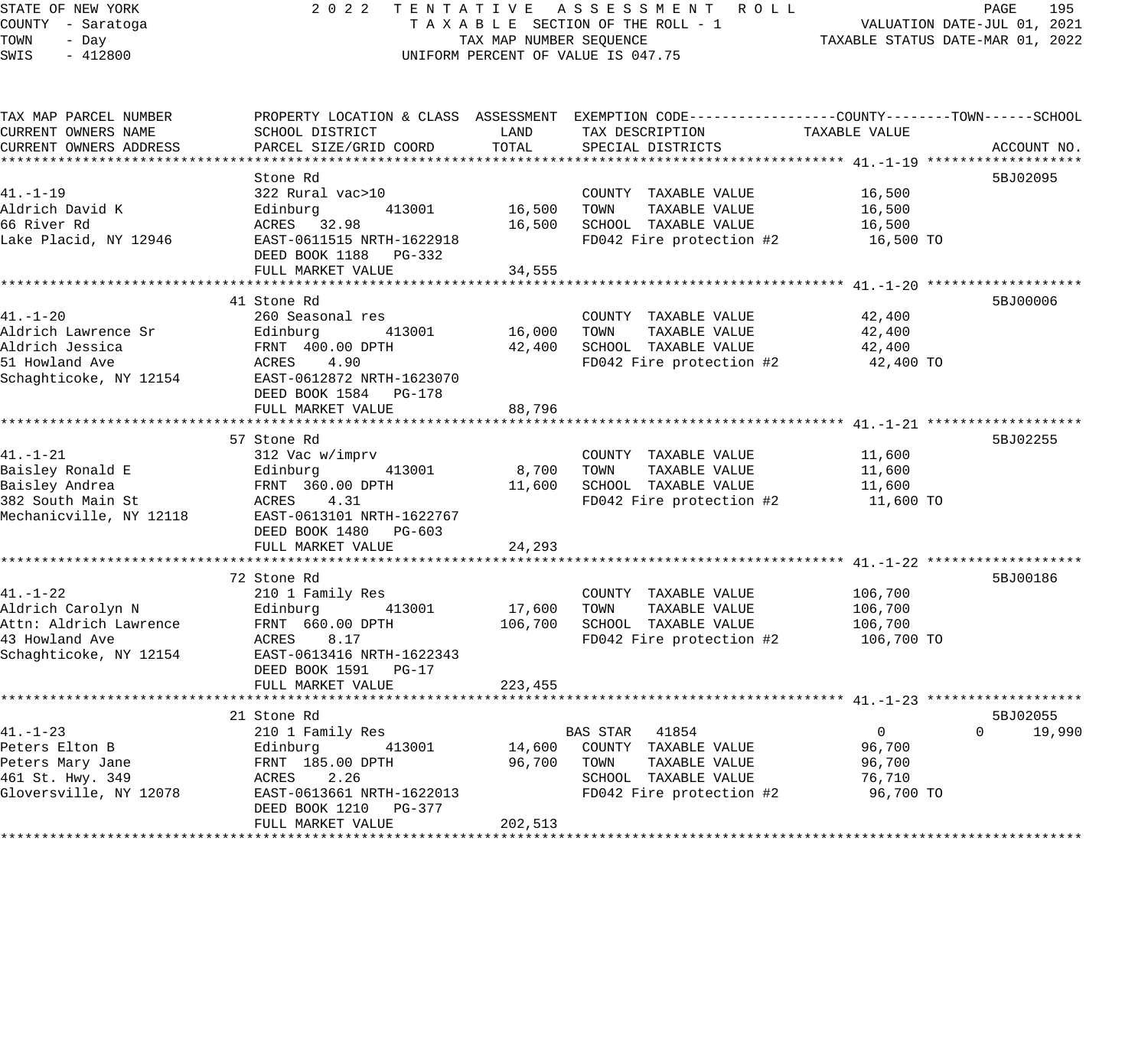## STATE OF NEW YORK 2 0 2 2 T E N T A T I V E A S S E S S M E N T R O L L PAGE 196 COUNTY - Saratoga T A X A B L E SECTION OF THE ROLL - 1 VALUATION DATE-JUL 01, 2021 TOWER SECTION OF THE ROLL - 1 TAXABLE STATUS DATE-MAR 01, 2022 UNIFORM PERCENT OF VALUE IS 047.75

| TAX MAP PARCEL NUMBER<br>CURRENT OWNERS NAME<br>CURRENT OWNERS ADDRESS | PROPERTY LOCATION & CLASS ASSESSMENT EXEMPTION CODE---------------COUNTY-------TOWN------SCHOOL<br>SCHOOL DISTRICT<br>PARCEL SIZE/GRID COORD | LAND<br>TOTAL | TAX DESCRIPTION<br>SPECIAL DISTRICTS | TAXABLE VALUE | ACCOUNT NO. |
|------------------------------------------------------------------------|----------------------------------------------------------------------------------------------------------------------------------------------|---------------|--------------------------------------|---------------|-------------|
|                                                                        |                                                                                                                                              |               |                                      |               |             |
|                                                                        | N Shore Rd                                                                                                                                   |               |                                      |               | 5 BJ00049   |
| $41. - 1 - 25$                                                         | 910 Priv forest                                                                                                                              |               | COUNTY TAXABLE VALUE                 | 12,100        |             |
| Brownell Brent R                                                       | 413001<br>Edinburg                                                                                                                           | 12,100        | TOWN<br>TAXABLE VALUE                | 12,100        |             |
| 11 Barker Rd                                                           | Estate Sale                                                                                                                                  | 12,100        | SCHOOL TAXABLE VALUE                 | 12,100        |             |
| Edinburg, NY 12134                                                     | ACRES 24.23<br>EAST-0611785 NRTH-1620860<br>DEED BOOK 1566 PG-97                                                                             |               | FD042 Fire protection #2             | 12,100 TO     |             |
|                                                                        | FULL MARKET VALUE                                                                                                                            | 25,340        |                                      |               |             |
|                                                                        | N Shore Rd                                                                                                                                   |               |                                      |               | 5BJ00124    |
| $41. - 1 - 26$                                                         | 312 Vac w/imprv                                                                                                                              |               | COUNTY TAXABLE VALUE                 | 42,500        |             |
| Intrabratola Michael                                                   | Edinburg<br>413001                                                                                                                           | 42,100        | TOWN<br>TAXABLE VALUE                | 42,500        |             |
| 1141 North Shore Rd                                                    | FRNT 39.90 DPTH                                                                                                                              | 42,500        | SCHOOL TAXABLE VALUE                 | 42,500        |             |
| Hadley, NY 12835                                                       | ACRES 15.18                                                                                                                                  |               | FD042 Fire protection #2             | 42,500 TO     |             |
|                                                                        | EAST-0611309 NRTH-1620414<br>DEED BOOK 1352 PG-343<br>FULL MARKET VALUE                                                                      | 89,005        |                                      |               |             |
|                                                                        |                                                                                                                                              |               |                                      |               |             |
|                                                                        | 1131 N Shore Rd                                                                                                                              |               |                                      |               | 5BJ00623    |
| 41.-1-27                                                               | 210 1 Family Res                                                                                                                             |               | COUNTY TAXABLE VALUE                 | 224,700       |             |
| Frisch Jay M                                                           | 413001<br>Edinburg                                                                                                                           | 52,800        | TOWN<br>TAXABLE VALUE                | 224,700       |             |
| Frisch Cynthia M                                                       | FRNT 180.00 DPTH                                                                                                                             | 224,700       | SCHOOL TAXABLE VALUE                 | 224,700       |             |
| 1131 N Shore Rd                                                        | ACRES<br>6.60                                                                                                                                |               | FD042 Fire protection #2             | 224,700 TO    |             |
| Hadley, NY 12835                                                       | EAST-0611083 NRTH-1620187                                                                                                                    |               |                                      |               |             |
|                                                                        | DEED BOOK 2015 PG-47                                                                                                                         |               |                                      |               |             |
|                                                                        | FULL MARKET VALUE                                                                                                                            | 470,576       |                                      |               |             |
|                                                                        |                                                                                                                                              |               |                                      |               |             |
|                                                                        | 1127 N Shore Rd                                                                                                                              |               |                                      |               | 5BJ00318    |
| $41. - 1 - 28$                                                         | 210 1 Family Res                                                                                                                             |               | COUNTY TAXABLE VALUE                 | 116,000       |             |
| Helstowski Anthony J                                                   | Edinburg<br>413001                                                                                                                           | 52,100        | TAXABLE VALUE<br>TOWN                | 116,000       |             |
| Helstowski Nicole I                                                    | FRNT 36.01 DPTH                                                                                                                              | 116,000       | SCHOOL TAXABLE VALUE                 | 116,000       |             |
| 1081 Keyes Ave<br>Schenectady, NY 12309                                | ACRES<br>5.14 BANK<br>709<br>EAST-0610994 NRTH-1620070<br>DEED BOOK 2008 PG-36873                                                            |               | FD042 Fire protection #2             | 116,000 TO    |             |
|                                                                        | FULL MARKET VALUE                                                                                                                            | 242,932       |                                      |               |             |
|                                                                        |                                                                                                                                              |               |                                      |               |             |
|                                                                        | 1121 N Shore Rd                                                                                                                              |               |                                      |               | 5BJ00641    |
| $41. - 1 - 29.1$                                                       | 210 1 Family Res                                                                                                                             |               | COUNTY TAXABLE VALUE                 | 185,500       |             |
| Lankard Stephen W                                                      | Edinburg<br>413001                                                                                                                           | 57,900        | TAXABLE VALUE<br>TOWN                | 185,500       |             |
| Lankard Donna M                                                        | FRNT 286.70 DPTH                                                                                                                             | 185,500       | SCHOOL TAXABLE VALUE                 | 185,500       |             |
| 15 Pulling Rd                                                          | ACRES 16.84                                                                                                                                  |               | FD042 Fire protection #2             | 185,500 TO    |             |
| LaGrangeville, NY 12540                                                | EAST-0610869 NRTH-1619808<br>DEED BOOK 2012    PG-23251                                                                                      |               |                                      |               |             |
|                                                                        | FULL MARKET VALUE                                                                                                                            | 388,482       |                                      |               |             |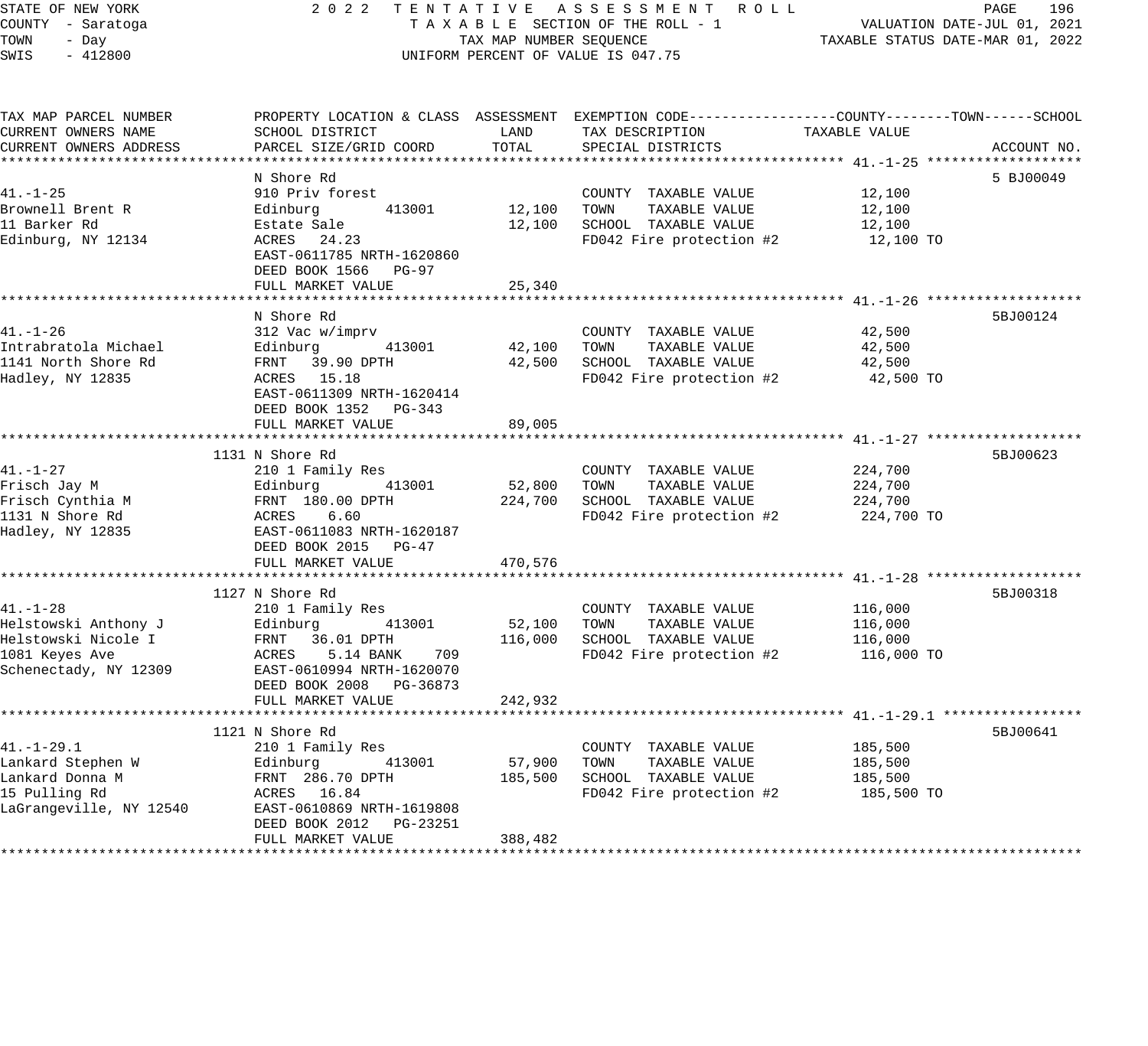| STATE OF NEW YORK |  |           |  |  |  |
|-------------------|--|-----------|--|--|--|
| COUNTY - Saratoga |  |           |  |  |  |
| TOWN              |  | - Day     |  |  |  |
| <b>OTMP</b>       |  | $-412800$ |  |  |  |

#### STATE OF NEW YORK 2 0 2 2 T E N T A T I V E A S S E S S M E N T R O L L PAGE 197 COUNTY - Saratoga T A X A B L E SECTION OF THE ROLL - 1 VALUATION DATE-JUL 01, 2021 TOWN - Day TAX MAP NUMBER SEQUENCE TAXABLE STATUS DATE-MAR 01, 2022 SWIS - 412800 CONTROLLY THE UNIFORM PERCENT OF VALUE IS 047.75

| TAX MAP PARCEL NUMBER  | PROPERTY LOCATION & CLASS ASSESSMENT EXEMPTION CODE----------------COUNTY-------TOWN------SCHOOL |         |                                    |               |             |
|------------------------|--------------------------------------------------------------------------------------------------|---------|------------------------------------|---------------|-------------|
| CURRENT OWNERS NAME    | SCHOOL DISTRICT                                                                                  | LAND    | TAX DESCRIPTION                    | TAXABLE VALUE |             |
| CURRENT OWNERS ADDRESS | PARCEL SIZE/GRID COORD                                                                           | TOTAL   | SPECIAL DISTRICTS                  |               | ACCOUNT NO. |
|                        |                                                                                                  |         |                                    |               |             |
|                        | 132 Snow Rd                                                                                      |         |                                    |               | 5BJ00528    |
| $41. - 1 - 30$         | 210 1 Family Res                                                                                 |         | COUNTY TAXABLE VALUE               | 52,000        |             |
| Kennedy John P         | Edinburg 413001                                                                                  | 22,600  | TOWN<br>TAXABLE VALUE              | 52,000        |             |
| Kennedy James P        | FRNT 970.00 DPTH                                                                                 | 52,000  | SCHOOL TAXABLE VALUE               | 52,000        |             |
| 9 Marlon Ln            | ACRES 18.15                                                                                      |         | FD042 Fire protection #2 52,000 TO |               |             |
| Hauppauge, NY 11788    | EAST-0610193 NRTH-1619789                                                                        |         |                                    |               |             |
|                        |                                                                                                  |         |                                    |               |             |
|                        | DEED BOOK 1217 PG-27                                                                             |         |                                    |               |             |
|                        | FULL MARKET VALUE                                                                                | 108,901 |                                    |               |             |
|                        |                                                                                                  |         |                                    |               |             |
|                        | 104 Snow Rd                                                                                      |         |                                    |               | 5BJ00890    |
| $41. - 1 - 31$         | 210 1 Family Res                                                                                 |         | COUNTY TAXABLE VALUE               | 69,600        |             |
| Berlin Adam Taylor     | Edinburg 413001                                                                                  | 14,200  | TOWN TAXABLE VALUE                 | 69,600        |             |
| 104 Snow Rd.           | FRNT 200.00 DPTH                                                                                 | 69,600  | SCHOOL TAXABLE VALUE               | 69,600        |             |
| Hadley, NY 12835       | ACRES 1.10                                                                                       |         | FD042 Fire protection #2           | 69,600 TO     |             |
|                        | EAST-0609857 NRTH-1619450                                                                        |         |                                    |               |             |
|                        | DEED BOOK 2021 PG-17378                                                                          |         |                                    |               |             |
|                        | FULL MARKET VALUE                                                                                | 145,759 |                                    |               |             |
|                        |                                                                                                  |         |                                    |               |             |
|                        | Snow Rd                                                                                          |         |                                    |               | 5BJ02102    |
| $41. - 1 - 32$         | 312 Vac w/imprv                                                                                  |         | COUNTY TAXABLE VALUE               | 14,000        |             |
| Gladding Marc R        | Edinburg 413001                                                                                  |         | 7,000 TOWN<br>TAXABLE VALUE        | 14,000        |             |
| Gladding Mary F        | FRNT 200.00 DPTH                                                                                 |         | 14,000 SCHOOL TAXABLE VALUE        | 14,000        |             |
| 29 LarkSpur Drive      | ACRES 1.41                                                                                       |         | FD042 Fire protection #2           | 14,000 TO     |             |
| Malta, NY 12020        | EAST-0609823 NRTH-1619259                                                                        |         |                                    |               |             |
|                        | DEED BOOK 2014 PG-15039                                                                          |         |                                    |               |             |
|                        |                                                                                                  |         |                                    |               |             |
|                        | FULL MARKET VALUE                                                                                | 29,319  |                                    |               |             |
|                        |                                                                                                  |         |                                    |               |             |
|                        | Snow Rd                                                                                          |         |                                    |               | 5BJ02094    |
| $41. - 1 - 33$         | 311 Res vac land                                                                                 |         | COUNTY TAXABLE VALUE               | 7,200         |             |
| Mason Kearney L        | Edinburg 413001                                                                                  | 7,200   | TOWN<br>TAXABLE VALUE              | 7,200         |             |
| 2513 North Shore Rd    | FRNT 100.00 DPTH                                                                                 | 7,200   | SCHOOL TAXABLE VALUE               | 7,200         |             |
| Hadley, NY 12835       | ACRES 1.44                                                                                       |         | FD042 Fire protection #2           | 7,200 TO      |             |
|                        | EAST-0609777 NRTH-1619098                                                                        |         |                                    |               |             |
|                        | DEED BOOK 1401 PG-409                                                                            |         |                                    |               |             |
|                        | FULL MARKET VALUE                                                                                | 15,079  |                                    |               |             |
|                        |                                                                                                  |         |                                    |               |             |
|                        | 50 Snow Rd                                                                                       |         |                                    |               | 5BJ00786    |
| $41. - 1 - 36$         | 260 Seasonal res                                                                                 |         | COUNTY TAXABLE VALUE               | 51,100        |             |
| Johnson Chester P      | 413001 14,000<br>Edinburg                                                                        |         | TOWN<br>TAXABLE VALUE              | 51,100        |             |
| Johnson Dian M         | FRNT 100.00 DPTH 200.00                                                                          | 51,100  | SCHOOL TAXABLE VALUE               | 51,100        |             |
| 68 Snow Road           | 0.46<br>ACRES                                                                                    |         | FD042 Fire protection #2           | 51,100 TO     |             |
| Hadley, NY 12835       | EAST-0609437 NRTH-1618439                                                                        |         |                                    |               |             |
|                        | DEED BOOK 2018 PG-25329                                                                          |         |                                    |               |             |
|                        | FULL MARKET VALUE                                                                                | 107,016 |                                    |               |             |
|                        |                                                                                                  |         |                                    |               |             |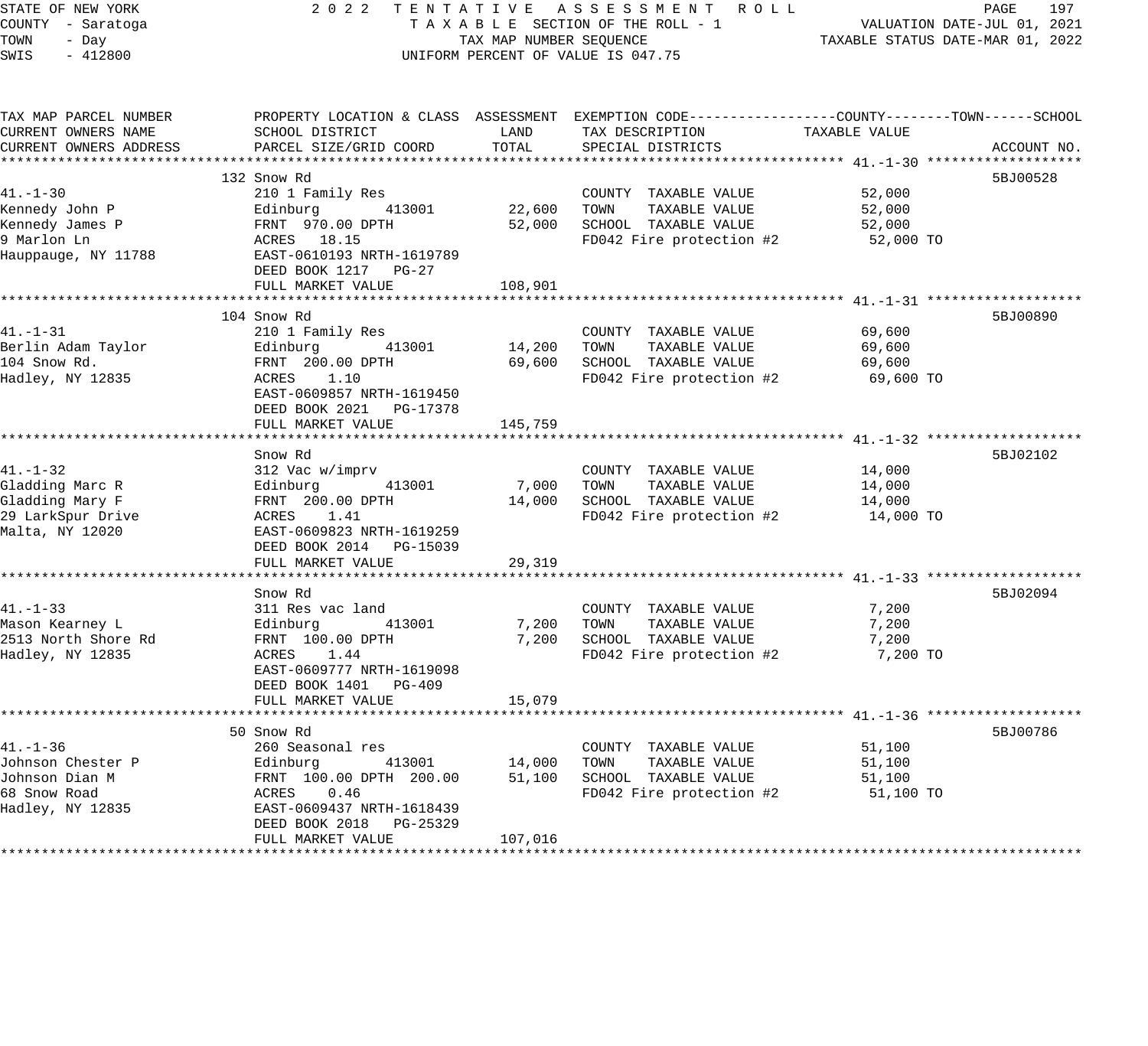| STATE OF NEW YORK      |                                                                                                  |                         | 2022 TENTATIVE ASSESSMENT ROLL     |                                  | PAGE<br>198 |
|------------------------|--------------------------------------------------------------------------------------------------|-------------------------|------------------------------------|----------------------------------|-------------|
| COUNTY - Saratoga      |                                                                                                  |                         | TAXABLE SECTION OF THE ROLL - 1    | VALUATION DATE-JUL 01, 2021      |             |
| TOWN<br>- Day          |                                                                                                  | TAX MAP NUMBER SEQUENCE |                                    | TAXABLE STATUS DATE-MAR 01, 2022 |             |
| SWIS<br>$-412800$      |                                                                                                  |                         | UNIFORM PERCENT OF VALUE IS 047.75 |                                  |             |
|                        |                                                                                                  |                         |                                    |                                  |             |
| TAX MAP PARCEL NUMBER  | PROPERTY LOCATION & CLASS ASSESSMENT EXEMPTION CODE----------------COUNTY-------TOWN------SCHOOL |                         |                                    |                                  |             |
| CURRENT OWNERS NAME    | SCHOOL DISTRICT                                                                                  | LAND                    | TAX DESCRIPTION                    | TAXABLE VALUE                    |             |
| CURRENT OWNERS ADDRESS | PARCEL SIZE/GRID COORD                                                                           | TOTAL                   | SPECIAL DISTRICTS                  |                                  | ACCOUNT NO. |
|                        |                                                                                                  |                         |                                    |                                  |             |
|                        | 42 Snow Rd                                                                                       |                         |                                    |                                  | 5BJ00941    |
| $41. - 1 - 37.1$       | 210 1 Family Res                                                                                 |                         | COUNTY TAXABLE VALUE               | 45,700                           |             |
| Johnson Chester P Jr   | 413001<br>Edinburg                                                                               | 15,300 TOWN             | TAXABLE VALUE                      | 45,700                           |             |
| Johnson Dian           | FRNT 505.00 DPTH                                                                                 |                         | 45,700 SCHOOL TAXABLE VALUE        | 45,700                           |             |
| 68 Snow Rd             | ACRES<br>3.65                                                                                    |                         | FD042 Fire protection #2           | 45,700 TO                        |             |
| Hadley, NY 12835       | EAST-0609572 NRTH-1618407                                                                        |                         |                                    |                                  |             |
|                        | DEED BOOK 1750 PG-341                                                                            |                         |                                    |                                  |             |
|                        | FULL MARKET VALUE                                                                                | 95,707                  |                                    |                                  |             |
|                        |                                                                                                  |                         |                                    |                                  |             |
|                        | Snow Rd                                                                                          |                         |                                    |                                  |             |
| $41. - 1 - 37.2$       | 314 Rural vac<10                                                                                 |                         | COUNTY TAXABLE VALUE               | 7,000                            |             |
| Johnson Chester P Jr   | Edinburg<br>413001                                                                               |                         | 7,000 TOWN<br>TAXABLE VALUE        | 7,000                            |             |
| Johnson Dian           | FRNT 100.00 DPTH 200.00                                                                          |                         | 7,000 SCHOOL TAXABLE VALUE         | 7,000                            |             |
| 68 Snow Rd             | ACRES 0.46                                                                                       |                         | FD042 Fire protection #2           | 7,000 TO                         |             |
| Hadley, NY 12835       | EAST-0609614 NRTH-1618161                                                                        |                         |                                    |                                  |             |
|                        | DEED BOOK 1750 PG-340                                                                            |                         |                                    |                                  |             |
|                        | FULL MARKET VALUE                                                                                | 14,660                  |                                    |                                  |             |
|                        | *********************************                                                                |                         |                                    |                                  |             |
|                        | N Shore Rd                                                                                       |                         |                                    |                                  | 5BJ02044    |
| 41.-1-39               | 322 Rural vac>10                                                                                 |                         | COUNTY TAXABLE VALUE               | 9,700                            |             |
| Cabrera Jose           | Edinburg<br>413001                                                                               |                         | TAXABLE VALUE<br>9,700 TOWN        | 9,700                            |             |
| Cabrera Tina           | ACRES 10.47                                                                                      |                         | 9,700 SCHOOL TAXABLE VALUE         | 9,700                            |             |
| 142 Keddy St           | EAST-0610225 NRTH-1618794                                                                        |                         | FD042 Fire protection #2           | 9,700 TO                         |             |
| Springfield, MA 01109  | DEED BOOK 1634 PG-602                                                                            |                         |                                    |                                  |             |
|                        | FULL MARKET VALUE                                                                                | 20,314                  |                                    |                                  |             |
|                        |                                                                                                  |                         |                                    |                                  |             |
|                        | N Shore Rd                                                                                       |                         |                                    |                                  | 5BJ02334    |
| 41.-1-41.1             | 314 Rural vac<10                                                                                 |                         | COUNTY TAXABLE VALUE               | 51,000                           |             |
| Cabrera Jose           | Edinburg<br>413001                                                                               | 51,000                  | TOWN<br>TAXABLE VALUE              | 51,000                           |             |
| Cabrera Tina           | FRNT 232.00 DPTH                                                                                 |                         | 51,000 SCHOOL TAXABLE VALUE        | 51,000                           |             |
| 142 Keddy St           | 2.99<br>ACRES                                                                                    |                         | FD042 Fire protection #2           | 51,000 TO                        |             |
| Springfield, MA 01109  | EAST-0610592 NRTH-1618302                                                                        |                         |                                    |                                  |             |
|                        | DEED BOOK 1634 PG-602                                                                            |                         |                                    |                                  |             |
|                        | FULL MARKET VALUE                                                                                | 106,806                 |                                    |                                  |             |
|                        |                                                                                                  |                         |                                    |                                  |             |
|                        | N Shore Rd                                                                                       |                         |                                    |                                  |             |
| $41. - 1 - 41.2$       | 311 Res vac land                                                                                 |                         | COUNTY TAXABLE VALUE               | 30,400                           |             |
| Labrake Mark T         | 413001<br>Edinburg                                                                               |                         | 30,400 TOWN<br>TAXABLE VALUE       | 30,400                           |             |
| 1079 N Shore Rd        | FRNT 125.00 DPTH                                                                                 |                         | 30,400 SCHOOL TAXABLE VALUE        | 30,400                           |             |
| Hadley, NY 12835       | ACRES 1.76                                                                                       |                         | FD042 Fire protection #2           | 30,400 TO                        |             |
|                        | EAST-0610697 NRTH-1618418                                                                        |                         |                                    |                                  |             |
|                        | DEED BOOK 1119 PG-103                                                                            |                         |                                    |                                  |             |
|                        | FULL MARKET VALUE                                                                                | 63,665                  |                                    |                                  |             |
|                        |                                                                                                  |                         |                                    |                                  |             |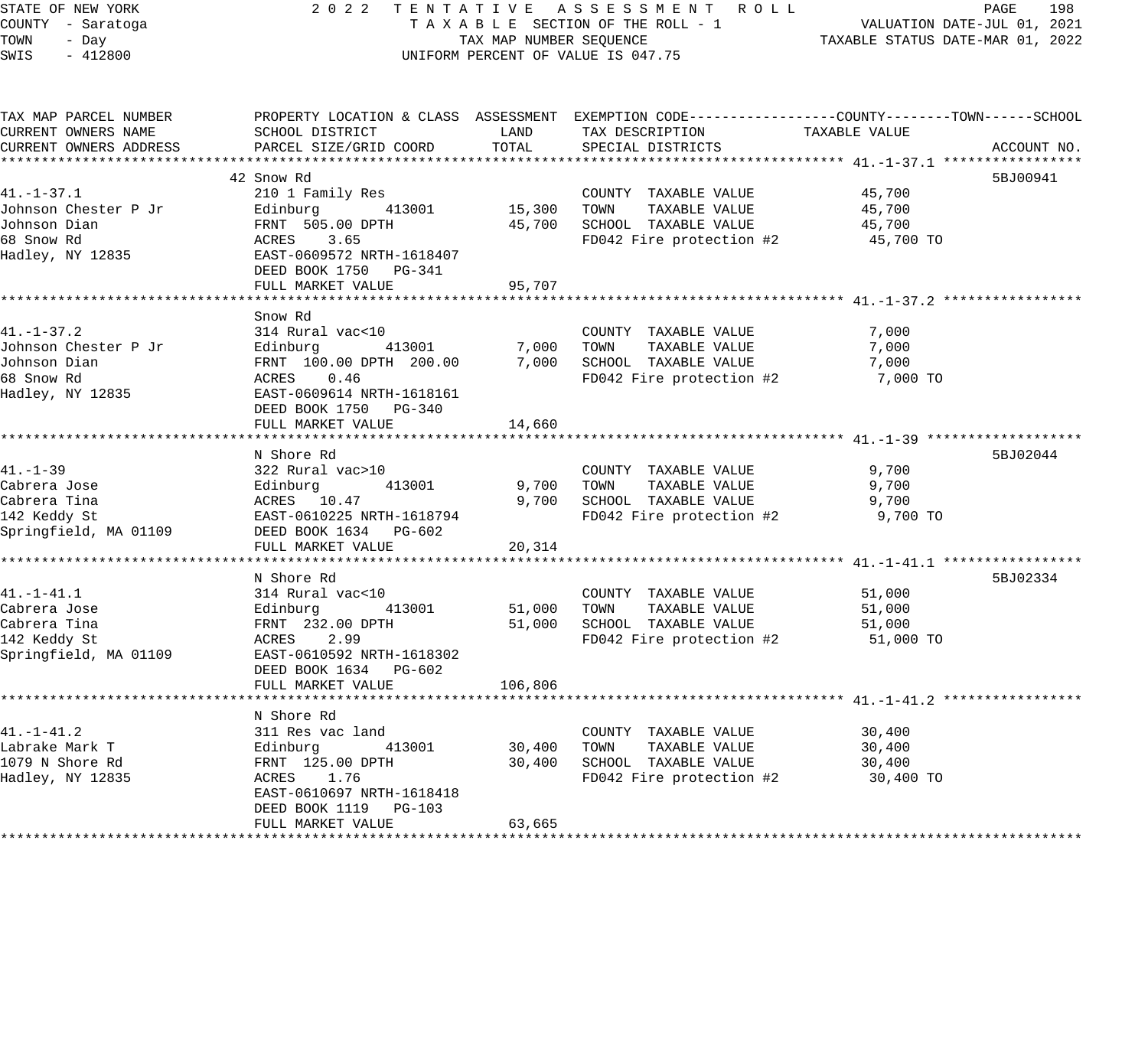| STATE OF NEW YORK      | 2 0 2 2                                                                                        |                         | TENTATIVE ASSESSMENT ROLL                  |                                  | PAGE<br>199                 |
|------------------------|------------------------------------------------------------------------------------------------|-------------------------|--------------------------------------------|----------------------------------|-----------------------------|
| COUNTY - Saratoga      |                                                                                                |                         | TAXABLE SECTION OF THE ROLL - 1            |                                  | VALUATION DATE-JUL 01, 2021 |
| TOWN<br>- Day          |                                                                                                | TAX MAP NUMBER SEQUENCE |                                            | TAXABLE STATUS DATE-MAR 01, 2022 |                             |
| $-412800$<br>SWIS      |                                                                                                |                         | UNIFORM PERCENT OF VALUE IS 047.75         |                                  |                             |
| TAX MAP PARCEL NUMBER  | PROPERTY LOCATION & CLASS ASSESSMENT EXEMPTION CODE---------------COUNTY-------TOWN-----SCHOOL |                         |                                            |                                  |                             |
| CURRENT OWNERS NAME    | SCHOOL DISTRICT                                                                                | LAND                    | TAX DESCRIPTION                            | TAXABLE VALUE                    |                             |
| CURRENT OWNERS ADDRESS | PARCEL SIZE/GRID COORD                                                                         | TOTAL                   | SPECIAL DISTRICTS                          |                                  | ACCOUNT NO.                 |
|                        |                                                                                                |                         |                                            |                                  |                             |
|                        | 1079 N Shore Rd                                                                                |                         |                                            |                                  | 5BJ01866                    |
| $41. - 1 - 42$         | 210 1 Family Res                                                                               |                         | COUNTY TAXABLE VALUE                       | 217,500                          |                             |
| Labrake Mark           | Edinburg 413001                                                                                | 50,200                  | TOWN<br>TAXABLE VALUE                      | 217,500                          |                             |
| 1079 N Shore Rd        | FRNT 100.00 DPTH                                                                               |                         | 217,500 SCHOOL TAXABLE VALUE               | 217,500                          |                             |
| Hadley, NY 12835       | ACRES<br>1.35                                                                                  |                         | FD042 Fire protection #2                   | 217,500 TO                       |                             |
|                        | EAST-0610776 NRTH-1618514                                                                      |                         |                                            |                                  |                             |
|                        | DEED BOOK 1044 PG-832<br>FULL MARKET VALUE                                                     | 455,497                 |                                            |                                  |                             |
|                        |                                                                                                |                         |                                            |                                  |                             |
|                        | Snow Rd                                                                                        |                         |                                            |                                  | 5BJ00942                    |
| 41.-1-62               | 910 Priv forest                                                                                |                         | COUNTY TAXABLE VALUE                       | 42,900                           |                             |
| Zagoren Natasha        | Edinburg<br>413001                                                                             |                         | 42,900 TOWN TAXABLE VALUE                  | 42,900                           |                             |
| 163 E Main St 102      | FRNT 398.20 DPTH                                                                               |                         | 42,900 SCHOOL TAXABLE VALUE                | 42,900                           |                             |
| Little Falls, NY 07424 | ACRES 85.81                                                                                    |                         | FD042 Fire protection #2                   | 42,900 TO                        |                             |
|                        | EAST-0607955 NRTH-1619757                                                                      |                         |                                            |                                  |                             |
|                        | DEED BOOK 2021 PG-6292                                                                         |                         |                                            |                                  |                             |
|                        | FULL MARKET VALUE                                                                              | 89,843                  |                                            |                                  |                             |
|                        |                                                                                                |                         |                                            |                                  |                             |
| $41. - 1 - 63$         | 84 Snow Rd<br>240 Rural res                                                                    |                         | COUNTY TAXABLE VALUE                       | 83,400                           | 5BJ00121                    |
| Mason Kearney L        | 413001<br>Edinburg                                                                             |                         | 32,900 TOWN<br>TAXABLE VALUE               | 83,400                           |                             |
| 2513 North Shore Rd    | FRNT 920.00 DPTH                                                                               |                         | 83,400 SCHOOL TAXABLE VALUE                | 83,400                           |                             |
| Hadley, NY 12835       | ACRES 38.86                                                                                    |                         | FD042 Fire protection #2                   | 83,400 TO                        |                             |
|                        | EAST-0608887 NRTH-1620303                                                                      |                         |                                            |                                  |                             |
|                        | DEED BOOK 1401 PG-407                                                                          |                         |                                            |                                  |                             |
|                        | FULL MARKET VALUE                                                                              | 174,660                 |                                            |                                  |                             |
|                        |                                                                                                |                         |                                            |                                  |                             |
|                        | Snow Rd                                                                                        |                         |                                            |                                  | 5BJ00818                    |
| 41.-1-64               | 314 Rural vac<10                                                                               |                         | COUNTY TAXABLE VALUE                       | 8,900                            |                             |
|                        |                                                                                                | 8,900<br>8,900          | TOWN TAXABLE VALUE<br>SCHOOL TAXABLE VALUE | 8,900<br>8,900                   |                             |
|                        |                                                                                                |                         | FD042 Fire protection #2                   | 8,900 TO                         |                             |
|                        |                                                                                                |                         |                                            |                                  |                             |
|                        | DEED BOOK 1425 PG-568                                                                          |                         |                                            |                                  |                             |
|                        | FULL MARKET VALUE                                                                              | 18,639                  |                                            |                                  |                             |
|                        | ************************                                                                       | * * * * * * * * * * *   |                                            |                                  |                             |
|                        | 141 Snow Rd                                                                                    |                         |                                            |                                  | 5BJ01867                    |
| 41.-1-65               | 240 Rural res                                                                                  |                         | COUNTY TAXABLE VALUE                       | 127,500                          |                             |
| Teter Michael S        | Edinburg<br>413001                                                                             | 24,400 TOWN             | TAXABLE VALUE                              | 127,500                          |                             |
| Teter Michele R        | FRNT 2010.00 DPTH                                                                              |                         | 127,500 SCHOOL TAXABLE VALUE               | 127,500                          |                             |
| 2304 S Lakeline Blvd   | ACRES 21.83                                                                                    |                         | FD042 Fire protection #2                   | 127,500 TO                       |                             |
| Cedar Park, TX 78613   | EAST-0609244 NRTH-1621060<br>DEED BOOK 2020 PG-8662                                            |                         |                                            |                                  |                             |
|                        | FULL MARKET VALUE                                                                              | 267,016                 |                                            |                                  |                             |
|                        |                                                                                                |                         |                                            |                                  |                             |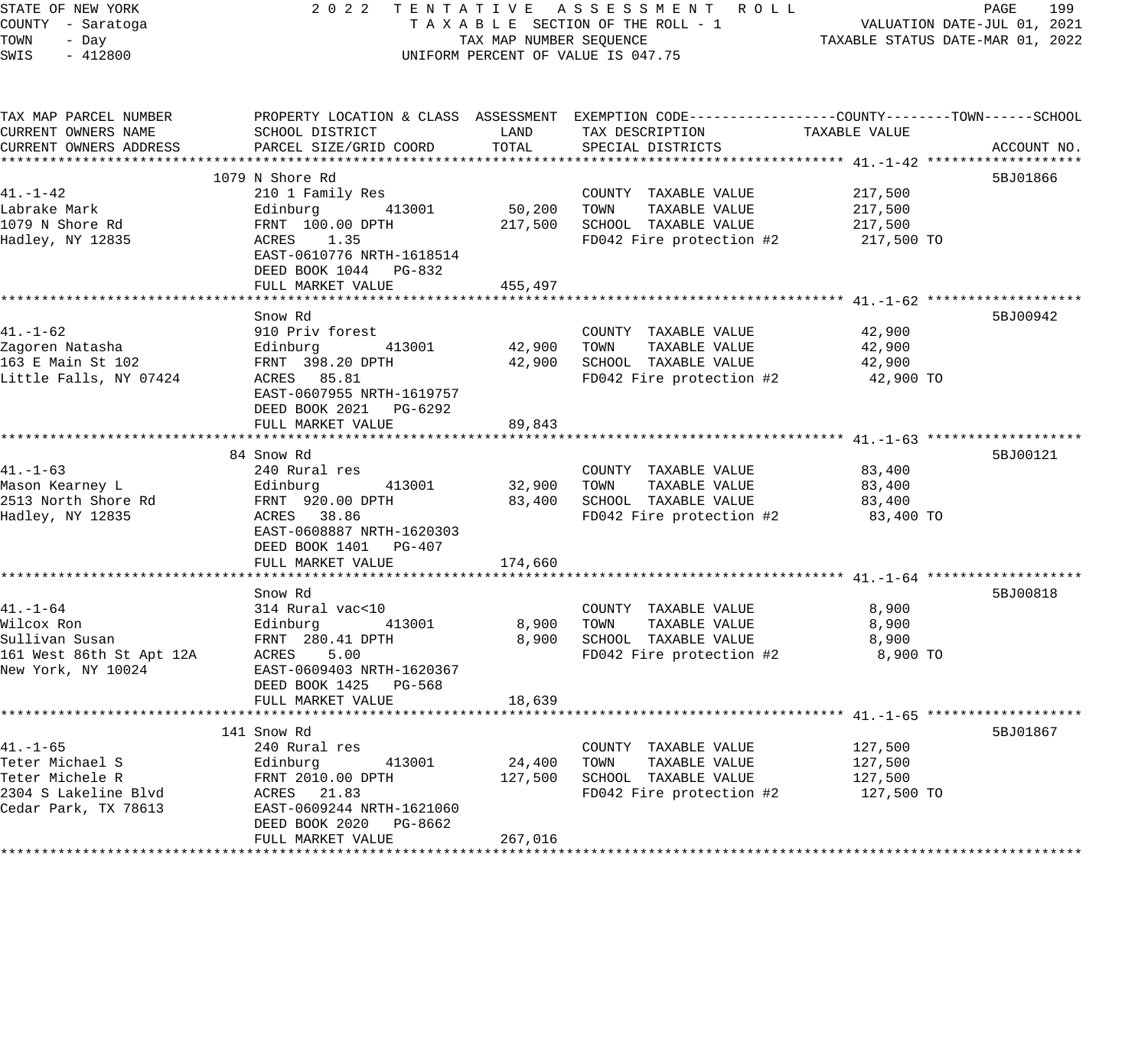| STATE OF NEW YORK<br>COUNTY - Saratoga<br>TOWN<br>- Day<br>$-412800$<br>SWIS | 2 0 2 2                                                                                                         | TAX MAP NUMBER SEQUENCE | TENTATIVE ASSESSMENT ROLL<br>TAXABLE SECTION OF THE ROLL - 1<br>UNIFORM PERCENT OF VALUE IS 047.75                  | VALUATION DATE-JUL 01, 2021<br>TAXABLE STATUS DATE-MAR 01, 2022 | PAGE           | 200            |
|------------------------------------------------------------------------------|-----------------------------------------------------------------------------------------------------------------|-------------------------|---------------------------------------------------------------------------------------------------------------------|-----------------------------------------------------------------|----------------|----------------|
| TAX MAP PARCEL NUMBER<br>CURRENT OWNERS NAME                                 | SCHOOL DISTRICT                                                                                                 | LAND                    | PROPERTY LOCATION & CLASS ASSESSMENT EXEMPTION CODE----------------COUNTY-------TOWN------SCHOOL<br>TAX DESCRIPTION | TAXABLE VALUE                                                   |                |                |
| CURRENT OWNERS ADDRESS                                                       | PARCEL SIZE/GRID COORD                                                                                          | TOTAL                   | SPECIAL DISTRICTS                                                                                                   |                                                                 |                | ACCOUNT NO.    |
|                                                                              | 207 Snow Rd                                                                                                     |                         |                                                                                                                     |                                                                 |                | 5LJ01530       |
| 41.-1-66                                                                     | 271 Mfg housings                                                                                                |                         | COUNTY TAXABLE VALUE                                                                                                | 126,700                                                         |                |                |
| Masala Victor Joseph                                                         |                                                                                                                 | 21,000 TOWN             | TAXABLE VALUE                                                                                                       | 126,700                                                         |                |                |
| Masala Deborah                                                               |                                                                                                                 |                         | 126,700 SCHOOL TAXABLE VALUE                                                                                        | 126,700                                                         |                |                |
| 207 Snow Road<br>Day, NY 12835                                               | Edinburg     413001<br>FRNT 144.94 DPTH<br>ACRES   1.66<br>EAST-0608766 NRTH-1621719<br>DEED BOOK 2017 PG-32083 |                         | FD042 Fire protection #2                                                                                            | 126,700 TO                                                      |                |                |
|                                                                              | FULL MARKET VALUE                                                                                               | 265,340                 |                                                                                                                     |                                                                 |                |                |
|                                                                              | 217 Snow Rd                                                                                                     |                         |                                                                                                                     |                                                                 |                | 5LJ02644       |
| 41.-1-67.2                                                                   | 270 Mfg housing                                                                                                 |                         | VET COM CT 41131                                                                                                    | 8,500                                                           | 8,500          | $\overline{0}$ |
| Hayes Donald L                                                               | 413001<br>Edinburg                                                                                              | 15,400 AGED T           | 41803                                                                                                               | $\overline{0}$                                                  | 7,650          | $\overline{0}$ |
| Hayes Kevin R                                                                | Edinburg 4130<br>Life Estate<br>FRNT 146.00 DPTH<br>ACRES 3.75                                                  |                         | 34,000 E STAR ADD 41844                                                                                             | $\overline{0}$                                                  | $\overline{0}$ | 34,000         |
| 217 Snow Road                                                                |                                                                                                                 |                         | COUNTY TAXABLE VALUE                                                                                                | 25,500                                                          |                |                |
| Hadley, NY 12835                                                             |                                                                                                                 |                         | TOWN<br>TAXABLE VALUE                                                                                               | 17,850                                                          |                |                |
|                                                                              | EAST-0608558 NRTH-1621731                                                                                       |                         | SCHOOL TAXABLE VALUE                                                                                                | $\overline{0}$                                                  |                |                |
|                                                                              | DEED BOOK 2015 PG-30382                                                                                         |                         | FD042 Fire protection #2                                                                                            | 34,000 TO                                                       |                |                |
|                                                                              | FULL MARKET VALUE                                                                                               | 71,204                  |                                                                                                                     |                                                                 |                |                |
|                                                                              | 247 Snow Rd                                                                                                     |                         |                                                                                                                     |                                                                 |                | 5LJ02274       |
| 41.–1–71                                                                     | 270 Mfg housing                                                                                                 |                         | ENH STAR 41834                                                                                                      | $\overline{0}$                                                  | $\Omega$       | 49,900         |
| Maney Michael J Sr                                                           |                                                                                                                 |                         | 413001 14,000 COUNTY TAXABLE VALUE                                                                                  | 55,700                                                          |                |                |
| 247 Snow Rd                                                                  | Edinburg 413001<br>FRNT 146.00 DPTH 228.21                                                                      | 55,700                  | TOWN<br>TAXABLE VALUE                                                                                               | 55,700                                                          |                |                |
| Hadley, NY 12835                                                             | ACRES 0.76                                                                                                      |                         | SCHOOL TAXABLE VALUE                                                                                                | 5,800                                                           |                |                |
|                                                                              | EAST-0608345 NRTH-1622585                                                                                       |                         | FD042 Fire protection #2                                                                                            | 55,700 TO                                                       |                |                |
|                                                                              | DEED BOOK 2015 PG-38801                                                                                         |                         |                                                                                                                     |                                                                 |                |                |
|                                                                              | FULL MARKET VALUE                                                                                               | 116,649                 |                                                                                                                     |                                                                 |                |                |
|                                                                              | 243 Snow Rd                                                                                                     |                         |                                                                                                                     |                                                                 |                | 5LJ01526       |
| 41.-1-72                                                                     | 260 Seasonal res                                                                                                |                         | COUNTY TAXABLE VALUE                                                                                                | 143,400                                                         |                |                |
| Hall Nancy                                                                   | 413001<br>Edinburg<br>FRNT 438                                                                                  | 15,000 TOWN             | TAXABLE VALUE                                                                                                       | 143,400                                                         |                |                |
| 811 Bradt St                                                                 | FRNT 438.00 DPTH<br>ACRES 2.94                                                                                  |                         | 143,400 SCHOOL TAXABLE VALUE                                                                                        | 143,400                                                         |                |                |
| Schenectady, NY 12306                                                        | ACRES<br>2.94                                                                                                   |                         | FD042 Fire protection $#2$ 143,400 TO                                                                               |                                                                 |                |                |
|                                                                              | EAST-0608096 NRTH-1622883                                                                                       |                         |                                                                                                                     |                                                                 |                |                |
|                                                                              | DEED BOOK 2010 PG-38776                                                                                         |                         |                                                                                                                     |                                                                 |                |                |
|                                                                              | FULL MARKET VALUE                                                                                               | 300,314                 |                                                                                                                     |                                                                 |                |                |
|                                                                              | Lawrence Rd                                                                                                     |                         |                                                                                                                     |                                                                 |                |                |
| $41. - 1 - 73.2$                                                             | 311 Res vac land                                                                                                |                         | COUNTY TAXABLE VALUE                                                                                                | 14,800                                                          |                |                |
| Hall Thomas P                                                                | 413001<br>Edinburg                                                                                              | 14,800 TOWN             | TAXABLE VALUE                                                                                                       | 14,800                                                          |                |                |
| Hall Ann M                                                                   | Lot A-13 B-11 B12                                                                                               |                         | 14,800 SCHOOL TAXABLE VALUE                                                                                         | 14,800                                                          |                |                |
| 2890 Guilderland Avenue                                                      | FRNT 271.68 DPTH                                                                                                |                         | FD042 Fire protection #2 14,800 TO                                                                                  |                                                                 |                |                |
| Schenectady, NY 12306                                                        | ACRES 2.55                                                                                                      |                         |                                                                                                                     |                                                                 |                |                |
|                                                                              | EAST-0607020 NRTH-1623383<br>DEED BOOK 2020 PG-26991                                                            |                         |                                                                                                                     |                                                                 |                |                |

FULL MARKET VALUE 30,995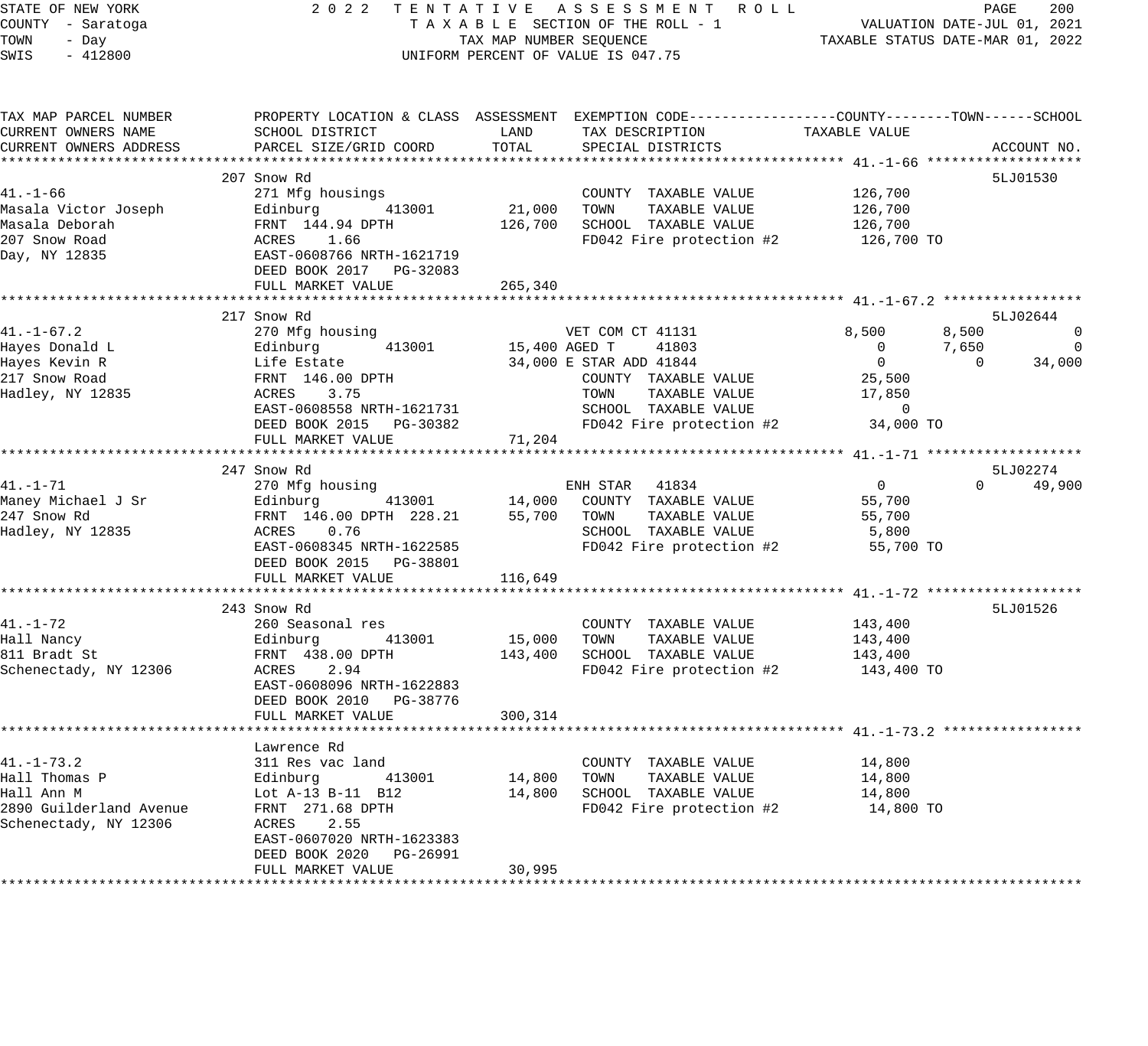| STATE OF NEW YORK<br>COUNTY - Saratoga<br>TOWN<br>- Day<br>SWIS<br>$-412800$ |                                           | TAX MAP NUMBER SEQUENCE | 2022 TENTATIVE ASSESSMENT ROLL<br>TAXABLE SECTION OF THE ROLL - 1<br>UNIFORM PERCENT OF VALUE IS 047.75                                 | VALUATION DATE-JUL 01, 2021<br>TAXABLE STATUS DATE-MAR 01, 2022 | PAGE<br>201 |
|------------------------------------------------------------------------------|-------------------------------------------|-------------------------|-----------------------------------------------------------------------------------------------------------------------------------------|-----------------------------------------------------------------|-------------|
| TAX MAP PARCEL NUMBER<br>CURRENT OWNERS NAME<br>CURRENT OWNERS ADDRESS       | SCHOOL DISTRICT<br>PARCEL SIZE/GRID COORD | LAND<br>TOTAL           | PROPERTY LOCATION & CLASS ASSESSMENT EXEMPTION CODE----------------COUNTY-------TOWN-----SCHOOL<br>TAX DESCRIPTION<br>SPECIAL DISTRICTS | TAXABLE VALUE                                                   | ACCOUNT NO. |
|                                                                              | Lawrence Rd                               |                         |                                                                                                                                         |                                                                 |             |
| $41. - 1 - 73.3$                                                             | 311 Res vac land                          |                         | COUNTY TAXABLE VALUE                                                                                                                    | 7,700                                                           |             |
| Hall Thomas P                                                                | Edinburg<br>413001                        | 7,700                   | TOWN<br>TAXABLE VALUE                                                                                                                   | 7,700                                                           |             |
| Hall Ann M                                                                   | Lot A12                                   |                         | 7,700 SCHOOL TAXABLE VALUE                                                                                                              | 7,700                                                           |             |
| 2890 Guilderland Avenue                                                      | FRNT 162.08 DPTH                          |                         | FD042 Fire protection #2                                                                                                                | 7,700 TO                                                        |             |
| Schenectady, NY 12306                                                        | ACRES<br>0.90                             |                         |                                                                                                                                         |                                                                 |             |
|                                                                              | EAST-0607109 NRTH-1623651                 |                         |                                                                                                                                         |                                                                 |             |
|                                                                              | DEED BOOK 2020 PG-26991                   |                         |                                                                                                                                         |                                                                 |             |
|                                                                              | FULL MARKET VALUE                         | 16,126                  |                                                                                                                                         |                                                                 |             |
|                                                                              |                                           |                         |                                                                                                                                         |                                                                 |             |
|                                                                              | 54 Lawrence Rd                            |                         |                                                                                                                                         |                                                                 |             |
| $41. - 1 - 73.4$<br>Laudato David P                                          | 210 1 Family Res                          |                         | COUNTY TAXABLE VALUE<br>14,000 TOWN<br>TAXABLE VALUE                                                                                    | 96,900                                                          |             |
| 85 Lawrence Rd                                                               | Edinburg<br>413001<br>Lot A19             |                         | 96,900 SCHOOL TAXABLE VALUE                                                                                                             | 96,900<br>96,900                                                |             |
| Hadley, NY 12835                                                             | FRNT 160.00 DPTH                          |                         | FD042 Fire protection #2                                                                                                                | 96,900 TO                                                       |             |
|                                                                              | ACRES<br>0.77                             |                         |                                                                                                                                         |                                                                 |             |
|                                                                              | EAST-0606682 NRTH-1623512                 |                         |                                                                                                                                         |                                                                 |             |
|                                                                              | DEED BOOK 1771 PG-769                     |                         |                                                                                                                                         |                                                                 |             |
|                                                                              | FULL MARKET VALUE                         | 202,932                 |                                                                                                                                         |                                                                 |             |
|                                                                              |                                           |                         |                                                                                                                                         |                                                                 |             |
|                                                                              | Snow Rd                                   |                         |                                                                                                                                         |                                                                 | 5BJ00726    |
| $41. - 1 - 76$                                                               | 314 Rural vac<10                          |                         | COUNTY TAXABLE VALUE                                                                                                                    | 2,100                                                           |             |
| Bulson William C Jr                                                          | Edinburg<br>413001                        |                         | 2,100 TOWN<br>TAXABLE VALUE                                                                                                             | 2,100                                                           |             |
| 1581 foster Ave                                                              | ACRES<br>3.76                             |                         | 2,100 SCHOOL TAXABLE VALUE                                                                                                              | 2,100                                                           |             |
| Schenectady, NY 12308                                                        | EAST-0605086 NRTH-1623046                 |                         | FD042 Fire protection #2                                                                                                                | 2,100 TO                                                        |             |
|                                                                              | DEED BOOK 1375 PG-116                     |                         |                                                                                                                                         |                                                                 |             |
|                                                                              | FULL MARKET VALUE                         | 4,398                   |                                                                                                                                         |                                                                 |             |
|                                                                              |                                           |                         |                                                                                                                                         |                                                                 |             |
| $41. - 1 - 79$                                                               | 38 Lawrence Rd                            |                         |                                                                                                                                         |                                                                 | 5BJ00842    |
| Stangle Edward R                                                             | 311 Res vac land<br>413001<br>Edinburg    | 5,600                   | COUNTY TAXABLE VALUE<br>TAXABLE VALUE<br>TOWN                                                                                           | 5,600<br>5,600                                                  |             |
| Stangle Elizabeth                                                            | FRNT 100.00 DPTH 200.00                   |                         | 5,600 SCHOOL TAXABLE VALUE                                                                                                              | 5,600                                                           |             |
| 47 Sagamore St                                                               | ACRES 0.43                                |                         | FD042 Fire protection #2                                                                                                                | 5,600 TO                                                        |             |
| Glens Falls, NY 12801                                                        | EAST-0606915 NRTH-1623859                 |                         |                                                                                                                                         |                                                                 |             |
|                                                                              | DEED BOOK 945 PG-1108                     |                         |                                                                                                                                         |                                                                 |             |
|                                                                              | FULL MARKET VALUE                         | 11,728                  |                                                                                                                                         |                                                                 |             |
|                                                                              |                                           |                         |                                                                                                                                         |                                                                 |             |
|                                                                              | Lawrence Rd                               |                         |                                                                                                                                         |                                                                 | 5LJ01531    |
| $41. - 1 - 80$                                                               | 314 Rural vac<10                          |                         | COUNTY TAXABLE VALUE                                                                                                                    | 7,000                                                           |             |
| Lombardi Richard A                                                           | Edinburg<br>413001                        | 7,000                   | TAXABLE VALUE<br>TOWN                                                                                                                   | 7,000                                                           |             |
| 301 W Collum Street                                                          | FRNT 280.00 DPTH 190.00                   |                         | 7,000 SCHOOL TAXABLE VALUE                                                                                                              | 7,000                                                           |             |
| Decatur, TX 76234                                                            | ACRES<br>0.62                             |                         | FD042 Fire protection #2                                                                                                                | 7,000 TO                                                        |             |
|                                                                              | EAST-0607128 NRTH-1624100                 |                         |                                                                                                                                         |                                                                 |             |
|                                                                              | DEED BOOK 2018 PG-28946                   |                         |                                                                                                                                         |                                                                 |             |
|                                                                              | FULL MARKET VALUE                         | 14,660                  |                                                                                                                                         |                                                                 |             |
|                                                                              |                                           |                         |                                                                                                                                         |                                                                 |             |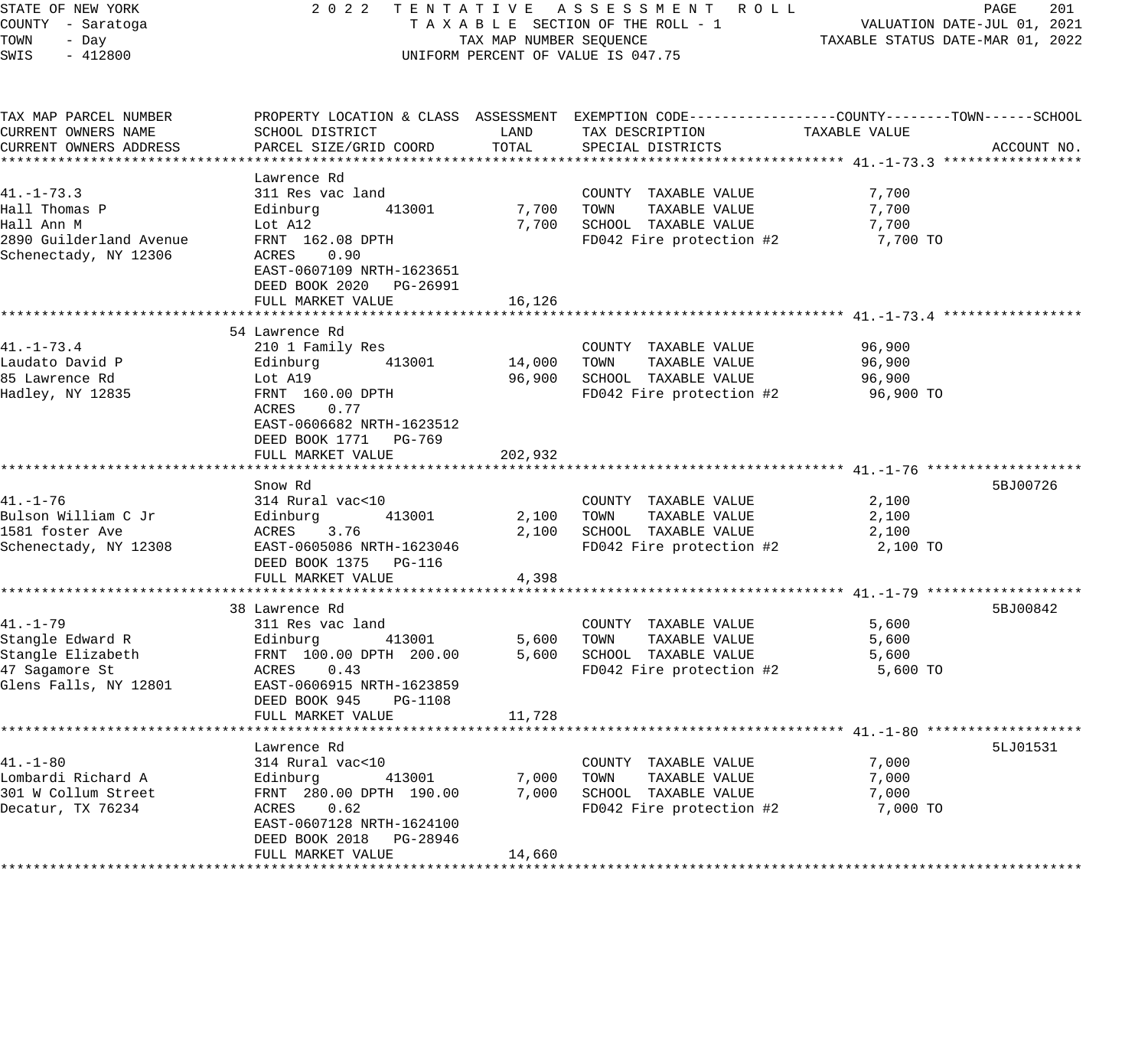| STATE OF NEW YORK<br>COUNTY - Saratoga<br>TOWN<br>- Day<br>SWIS<br>$-412800$                    |                                                                                                                                                                                        |                   | 2022 TENTATIVE ASSESSMENT ROLL<br>UNIFORM PERCENT OF VALUE IS 047.75                                                                                           |                                                              |                          |             |
|-------------------------------------------------------------------------------------------------|----------------------------------------------------------------------------------------------------------------------------------------------------------------------------------------|-------------------|----------------------------------------------------------------------------------------------------------------------------------------------------------------|--------------------------------------------------------------|--------------------------|-------------|
| TAX MAP PARCEL NUMBER<br>CURRENT OWNERS NAME<br>CURRENT OWNERS ADDRESS                          | PROPERTY LOCATION & CLASS ASSESSMENT EXEMPTION CODE----------------COUNTY-------TOWN------SCHOOL<br>SCHOOL DISTRICT<br>PARCEL SIZE/GRID COORD                                          | LAND<br>TOTAL     | TAX DESCRIPTION<br>SPECIAL DISTRICTS                                                                                                                           | TAXABLE VALUE                                                |                          | ACCOUNT NO. |
| $41. - 1 - 81$<br>Gustafson Mark Thomas<br>11 E Routzong Dr<br>Fairborn, OH 45324               | 89 Lawrence Rd<br>270 Mfg housing<br>Edinburg 413001 20,100 TOWN<br>Added 2Nd Site 9/13/96<br>ACRES 13.20<br>EAST-0606632 NRTH-1620496<br>DEED BOOK 2018 PG-13694<br>FULL MARKET VALUE | 120,209           | COUNTY TAXABLE VALUE<br>TAXABLE VALUE<br>57,400 SCHOOL TAXABLE VALUE<br>FD042 Fire protection $#2$ 57,400 TO                                                   | 57,400<br>57,400<br>57,400                                   | 5BJ02307                 |             |
|                                                                                                 | ****************************                                                                                                                                                           |                   |                                                                                                                                                                |                                                              |                          |             |
| 41.-1-82.2<br>Whitney Terry E Jr<br>1085 North Shore Rd<br>Hadley, NY 12835                     | 1085 N Shore Rd<br>210 1 Family Res<br>Edinburg 413001<br>Lot 2<br>FRNT 169.89 DPTH<br>ACRES<br>3.52 BANK 709<br>EAST-0610695 NRTH-1618826<br>DEED BOOK 1720 PG-662                    |                   | VET WAR CT 41121<br>51,300 BAS STAR 41854<br>205,000 COUNTY TAXABLE VALUE<br>TAXABLE VALUE<br>TOWN<br>SCHOOL TAXABLE VALUE 185,010<br>FD042 Fire protection #2 | 20,070<br>$\overline{0}$<br>184,930<br>184,930<br>205,000 TO | 20,070<br>$\overline{0}$ | 0<br>19,990 |
|                                                                                                 | FULL MARKET VALUE                                                                                                                                                                      | 429,319           |                                                                                                                                                                |                                                              |                          |             |
|                                                                                                 |                                                                                                                                                                                        |                   |                                                                                                                                                                |                                                              |                          |             |
| $41. - 1 - 82.11$<br>Altamont, NY 12009                                                         | 1105 N Shore Rd<br>210 1 Family Res<br>Edinburg 413001<br>FRNT 432.94 DPTH<br>ACRES<br>7.28<br>EAST-0611028 NRTH-1619032<br>DEED BOOK 2020 PG-11301<br>FULL MARKET VALUE               | 477,801           | COUNTY TAXABLE VALUE<br>FD042 Fire protection #2                                                                                                               | 228,150<br>228,150<br>228,150<br>228,150 TO                  | 5BJ00919                 |             |
|                                                                                                 |                                                                                                                                                                                        |                   |                                                                                                                                                                |                                                              |                          |             |
| $41. - 1 - 82.12$<br>Kennedy Joseph<br>Kennedy Jaqueline<br>11 Cooper Drive<br>Howell, NJ 07731 | N Shore Rd<br>311 Res vac land<br>Edinburg 413001<br>FRNT 163.77 DPTH<br>ACRES 1.95<br>EAST-0610940 NRTH-1618761<br>THE 2011 NRTH-1618761<br>DEED BOOK 2021 PG-1468                    | 40,950<br>40,950  | COUNTY TAXABLE VALUE<br>TOWN<br>TAXABLE VALUE<br>SCHOOL TAXABLE VALUE<br>FD042 Fire protection $#2$ 40,950 TO                                                  | 40,950<br>40,950<br>40,950                                   |                          |             |
|                                                                                                 | FULL MARKET VALUE                                                                                                                                                                      | 85,759            |                                                                                                                                                                |                                                              |                          |             |
|                                                                                                 |                                                                                                                                                                                        |                   |                                                                                                                                                                |                                                              |                          |             |
| $41. - 1 - 83.1$<br>Laudato David P<br>85 Lawrence Rd<br>Hadley, NY 12835-8245                  | 85 Lawrence Rd<br>240 Rural res<br>Edinburg<br>413001<br>FRNT 755.00 DPTH<br>ACRES 138.98<br>EAST-0605744 NRTH-1622856<br>DEED BOOK 1462<br>PG-434                                     | 83,000<br>233,285 | BAS STAR<br>41854<br>COUNTY TAXABLE VALUE<br>TAXABLE VALUE<br>TOWN<br>SCHOOL TAXABLE VALUE<br>FD042 Fire protection #2                                         | 0<br>233,285<br>233,285<br>213,295<br>233,285 TO             | 5BJ00780<br>$\Omega$     | 19,990      |
|                                                                                                 | FULL MARKET VALUE                                                                                                                                                                      | 488,555           |                                                                                                                                                                |                                                              |                          |             |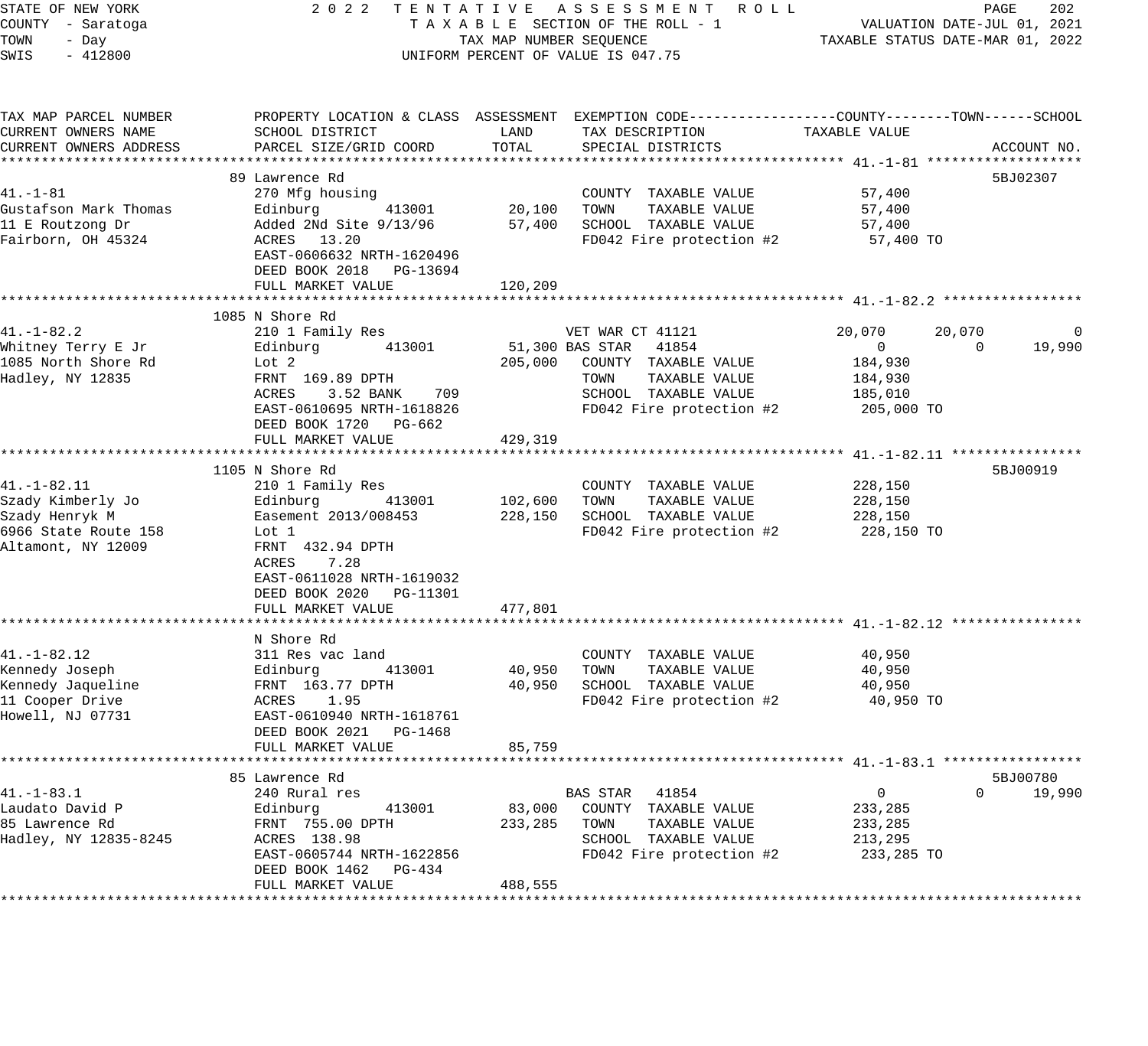STATE OF NEW YORK 2 0 2 2 T E N T A T I V E A S S E S S M E N T R O L L PAGE 203 COUNTY - Saratoga T A X A B L E SECTION OF THE ROLL - 1 VALUATION DATE-JUL 01, 2021 TOWN - Day TAX MAP NUMBER SEQUENCE TAXABLE STATUS DATE-MAR 01, 2022 SWIS - 412800 UNIFORM PERCENT OF VALUE IS 047.75 TAX MAP PARCEL NUMBER PROPERTY LOCATION & CLASS ASSESSMENT EXEMPTION CODE------------------COUNTY--------TOWN------SCHOOL CURRENT OWNERS NAME SCHOOL DISTRICT LAND TAX DESCRIPTION TAXABLE VALUE CURRENT OWNERS ADDRESS PARCEL SIZE/GRID COORD TOTAL SPECIAL DISTRICTS ACCOUNT NO. \*\*\*\*\*\*\*\*\*\*\*\*\*\*\*\*\*\*\*\*\*\*\*\*\*\*\*\*\*\*\*\*\*\*\*\*\*\*\*\*\*\*\*\*\*\*\*\*\*\*\*\*\*\*\*\*\*\*\*\*\*\*\*\*\*\*\*\*\*\*\*\*\*\*\*\*\*\*\*\*\*\*\*\*\*\*\*\*\*\*\*\*\*\*\*\*\*\*\*\*\*\*\* 41.-1-83.2 \*\*\*\*\*\*\*\*\*\*\*\*\*\*\*\*\* Snow Rd 41.-1-83.2 311 Res vac land COUNTY TAXABLE VALUE 10,500 May Peter Edinburg 413001 10,500 TOWN TAXABLE VALUE 10,500 May Shelly FRNT 221.13 DPTH 10,500 SCHOOL TAXABLE VALUE 10,500 13 Dodd Rd ACRES 10.08 FD042 Fire protection #2 10,500 TO West Caldwell, NJ 07006 EAST-0606018 NRTH-1624926 DEED BOOK 2014 PG-37616 FULL MARKET VALUE 21,990 \*\*\*\*\*\*\*\*\*\*\*\*\*\*\*\*\*\*\*\*\*\*\*\*\*\*\*\*\*\*\*\*\*\*\*\*\*\*\*\*\*\*\*\*\*\*\*\*\*\*\*\*\*\*\*\*\*\*\*\*\*\*\*\*\*\*\*\*\*\*\*\*\*\*\*\*\*\*\*\*\*\*\*\*\*\*\*\*\*\*\*\*\*\*\*\*\*\*\*\*\*\*\* 41.-1-84 \*\*\*\*\*\*\*\*\*\*\*\*\*\*\*\*\*\*\* 377 Snow Rd 5BJ02089 41.-1-84 210 1 Family Res COUNTY TAXABLE VALUE 35,100 Conklin Mary F Edinburg 413001 14,000 TOWN TAXABLE VALUE 35,100 377 Snow Rd FRNT 200.00 DPTH 35,100 SCHOOL TAXABLE VALUE 35,100 Hadley, NY 12835 ACRES 1.13 FD042 Fire protection #2 35,100 TO EAST-0606320 NRTH-1625251 DEED BOOK 1702 PG-450 FULL MARKET VALUE 73,508 \*\*\*\*\*\*\*\*\*\*\*\*\*\*\*\*\*\*\*\*\*\*\*\*\*\*\*\*\*\*\*\*\*\*\*\*\*\*\*\*\*\*\*\*\*\*\*\*\*\*\*\*\*\*\*\*\*\*\*\*\*\*\*\*\*\*\*\*\*\*\*\*\*\*\*\*\*\*\*\*\*\*\*\*\*\*\*\*\*\*\*\*\*\*\*\*\*\*\*\*\*\*\* 41.-1-86 \*\*\*\*\*\*\*\*\*\*\*\*\*\*\*\*\*\*\* Lawrence Rd 41.-1-86 910 Priv forest COUNTY TAXABLE VALUE 19,000 Laudato David Edinburg 413001 19,000 TOWN TAXABLE VALUE 19,000 85 Lawrence Rd Includes Lot A-20,A-21 19,000 SCHOOL TAXABLE VALUE 19,000 Hadley, NY 12835 Remap FD042 Fire protection #2 19,000 TO FRNT 1440.00 DPTH ACRES 38.06 EAST-0607357 NRTH-1622267 DEED BOOK 1540 PG-59 FULL MARKET VALUE 39,791 \*\*\*\*\*\*\*\*\*\*\*\*\*\*\*\*\*\*\*\*\*\*\*\*\*\*\*\*\*\*\*\*\*\*\*\*\*\*\*\*\*\*\*\*\*\*\*\*\*\*\*\*\*\*\*\*\*\*\*\*\*\*\*\*\*\*\*\*\*\*\*\*\*\*\*\*\*\*\*\*\*\*\*\*\*\*\*\*\*\*\*\*\*\*\*\*\*\*\*\*\*\*\* 41.-1-87 \*\*\*\*\*\*\*\*\*\*\*\*\*\*\*\*\*\*\* N Shore Rd 5 BJ00050 N Shore Rd 5 BJ00050 N Shore Rd 5 BJ00050 N Shore Rd 5 BJ00050 N Shore Rd 5 BJ00050 N Shore Rd 41.-1-87 322 Rural vac>10 COUNTY TAXABLE VALUE 60,200 Ward John G Edinburg 413001 60,200 TOWN TAXABLE VALUE 60,200 1219 N Shore Rd FRNT 140.00 DPTH 60,200 SCHOOL TAXABLE VALUE 60,200 Hadley, NY 12835 ACRES 60.35 FD042 Fire protection #2 60,200 TO EAST-0612630 NRTH-1621816 DEED BOOK 2017 PG-11440 FULL MARKET VALUE 126,073 \*\*\*\*\*\*\*\*\*\*\*\*\*\*\*\*\*\*\*\*\*\*\*\*\*\*\*\*\*\*\*\*\*\*\*\*\*\*\*\*\*\*\*\*\*\*\*\*\*\*\*\*\*\*\*\*\*\*\*\*\*\*\*\*\*\*\*\*\*\*\*\*\*\*\*\*\*\*\*\*\*\*\*\*\*\*\*\*\*\*\*\*\*\*\*\*\*\*\*\*\*\*\* 41.-1-88.1 \*\*\*\*\*\*\*\*\*\*\*\*\*\*\*\*\* 34 Snow Rd 5BJ00534 41.-1-88.1 240 Rural res COUNTY TAXABLE VALUE 104,000 BLC LLC Edinburg 413001 21,300 TOWN TAXABLE VALUE 104,000 8521 Turin Road FRNT 720.00 DPTH 104,000 SCHOOL TAXABLE VALUE 104,000 Rome, NY 13440 ACRES 15.59 FD042 Fire protection #2 104,000 TO EAST-0610020 NRTH-1618058 DEED BOOK 2015 PG-37128

\*\*\*\*\*\*\*\*\*\*\*\*\*\*\*\*\*\*\*\*\*\*\*\*\*\*\*\*\*\*\*\*\*\*\*\*\*\*\*\*\*\*\*\*\*\*\*\*\*\*\*\*\*\*\*\*\*\*\*\*\*\*\*\*\*\*\*\*\*\*\*\*\*\*\*\*\*\*\*\*\*\*\*\*\*\*\*\*\*\*\*\*\*\*\*\*\*\*\*\*\*\*\*\*\*\*\*\*\*\*\*\*\*\*\*\*\*\*\*\*\*\*\*\*\*\*\*\*\*\*\*\*

FULL MARKET VALUE 217,801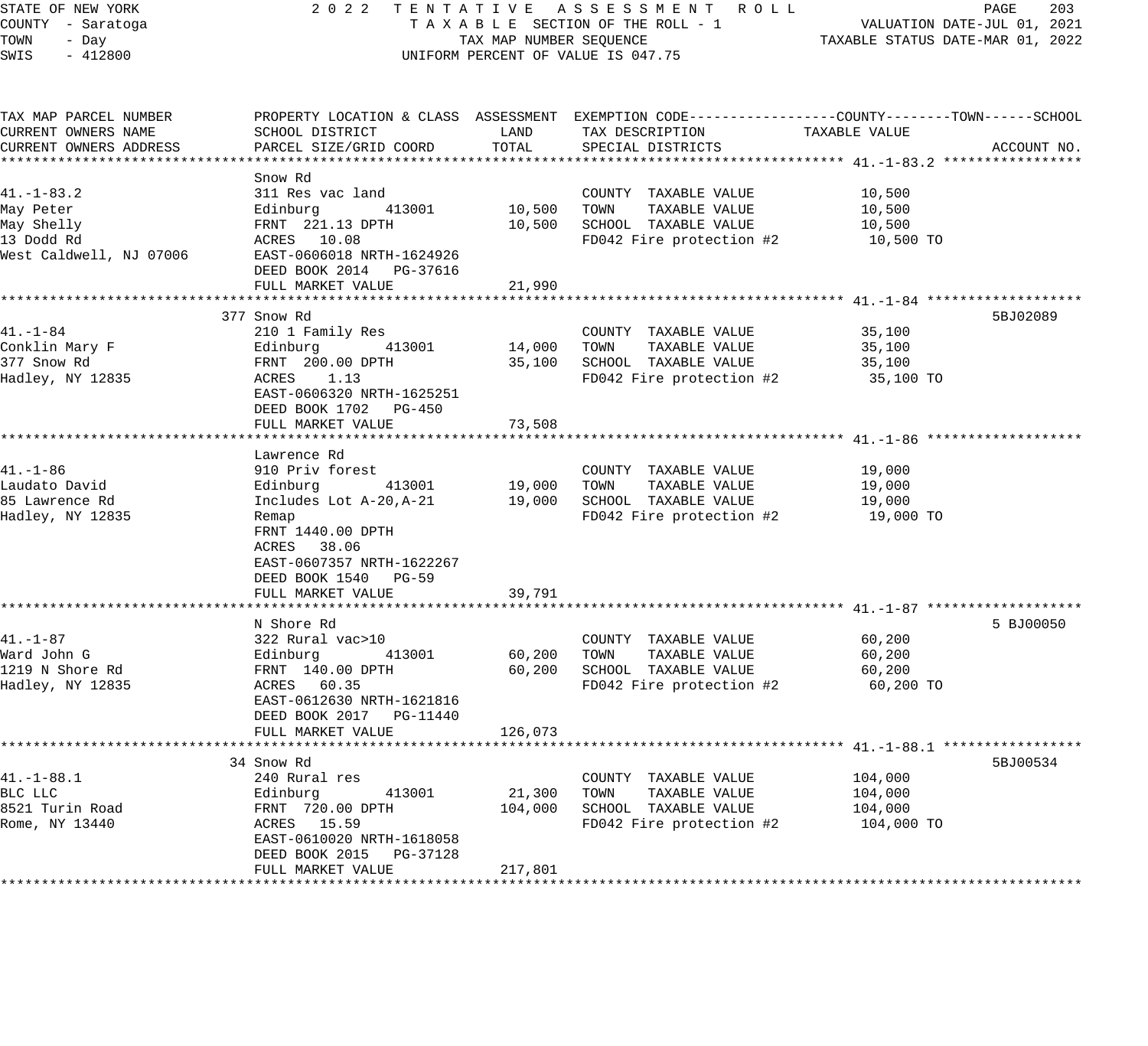| STATE OF NEW YORK       |                            |                         | 2022 TENTATIVE ASSESSMENT ROLL                                                                  |               | PAGE<br>204                      |
|-------------------------|----------------------------|-------------------------|-------------------------------------------------------------------------------------------------|---------------|----------------------------------|
| COUNTY - Saratoga       |                            |                         | TAXABLE SECTION OF THE ROLL - 1                                                                 |               | VALUATION DATE-JUL 01, 2021      |
| TOWN<br>- Day           |                            | TAX MAP NUMBER SEQUENCE |                                                                                                 |               | TAXABLE STATUS DATE-MAR 01, 2022 |
| SWIS<br>$-412800$       |                            |                         | UNIFORM PERCENT OF VALUE IS 047.75                                                              |               |                                  |
|                         |                            |                         |                                                                                                 |               |                                  |
| TAX MAP PARCEL NUMBER   |                            |                         | PROPERTY LOCATION & CLASS ASSESSMENT EXEMPTION CODE---------------COUNTY-------TOWN------SCHOOL |               |                                  |
| CURRENT OWNERS NAME     | SCHOOL DISTRICT            | LAND                    | TAX DESCRIPTION                                                                                 | TAXABLE VALUE |                                  |
| CURRENT OWNERS ADDRESS  | PARCEL SIZE/GRID COORD     | TOTAL                   | SPECIAL DISTRICTS                                                                               |               | ACCOUNT NO.                      |
|                         |                            |                         |                                                                                                 |               |                                  |
|                         | Snow Rd                    |                         |                                                                                                 |               | 5BJ00119                         |
| $41. - 1 - 89$          |                            |                         |                                                                                                 | 9,800         |                                  |
|                         | 312 Vac w/imprv            |                         | COUNTY TAXABLE VALUE                                                                            |               |                                  |
| Mason Kearney L         | Edinburg<br>413001         | 7,000                   | TOWN<br>TAXABLE VALUE                                                                           | 9,800         |                                  |
| 2513 North Shore Rd     | Fly 41.-1-34.1&34.2        | 9,800                   | SCHOOL TAXABLE VALUE                                                                            | 9,800         |                                  |
| Hadley, NY 12835        | FRNT 200.00 DPTH           |                         | FD042 Fire protection #2                                                                        | 9,800 TO      |                                  |
|                         | 0.46<br>ACRES              |                         |                                                                                                 |               |                                  |
|                         | EAST-0609641 NRTH-1619106  |                         |                                                                                                 |               |                                  |
|                         | DEED BOOK 1401 PG-405      |                         |                                                                                                 |               |                                  |
|                         | FULL MARKET VALUE          | 20,524                  |                                                                                                 |               |                                  |
|                         |                            |                         |                                                                                                 |               |                                  |
|                         | 383 Snow Rd                |                         |                                                                                                 |               | 5BJ02090                         |
| 41.–1–90                | 210 1 Family Res           |                         | COUNTY TAXABLE VALUE                                                                            | 120,000       |                                  |
| May Peter               | Edinburg<br>413001         | 14,100                  | TAXABLE VALUE<br>TOWN                                                                           | 120,000       |                                  |
| May Shelly              | FRNT 200.00 DPTH 275.00    | 120,000                 | SCHOOL TAXABLE VALUE                                                                            | 120,000       |                                  |
| 13 Dodd Rd              | ACRES 1.26                 |                         | FD042 Fire protection #2                                                                        | 120,000 TO    |                                  |
| West Caldwell, NJ 07006 | EAST-0606191 NRTH-1625432  |                         |                                                                                                 |               |                                  |
|                         | DEED BOOK 2014 PG-37616    |                         |                                                                                                 |               |                                  |
|                         |                            |                         |                                                                                                 |               |                                  |
|                         | FULL MARKET VALUE          | 251,309                 |                                                                                                 |               |                                  |
|                         |                            |                         |                                                                                                 |               |                                  |
|                         | 68 Snow Rd                 |                         |                                                                                                 |               | 5BJ00512                         |
| $41. - 1 - 91$          | 210 1 Family Res           |                         | ENH STAR 41834                                                                                  | $\mathbf{0}$  | $\Omega$<br>49,900               |
| Johnson Chester P Jr    | Edinburg<br>413001         | 14,000                  | COUNTY TAXABLE VALUE                                                                            | 120,400       |                                  |
| Johnson Dian            | Also Bk 1551 Pg 718        | 120,400                 | TOWN<br>TAXABLE VALUE                                                                           | 120,400       |                                  |
| 68 Snow Rd              | Life Estate                |                         | SCHOOL TAXABLE VALUE                                                                            | 70,500        |                                  |
| Hadley, NY 12835        | Living Trust               |                         | FD042 Fire protection #2                                                                        | 120,400 TO    |                                  |
|                         | FRNT 220.00 DPTH           |                         |                                                                                                 |               |                                  |
|                         | ACRES<br>0.32              |                         |                                                                                                 |               |                                  |
|                         | EAST-0609479 NRTH-1618790  |                         |                                                                                                 |               |                                  |
|                         | DEED BOOK 1632 PG-425      |                         |                                                                                                 |               |                                  |
|                         | FULL MARKET VALUE          | 252,147                 |                                                                                                 |               |                                  |
|                         |                            |                         |                                                                                                 |               |                                  |
|                         | Snow Rd                    |                         |                                                                                                 |               | 5 L01532                         |
| $41. - 1 - 92$          | 311 Res vac land           |                         | COUNTY TAXABLE VALUE                                                                            | 18,200        |                                  |
| Hall Thomas P           | Edinburg<br>413001         | 18,200                  | TOWN<br>TAXABLE VALUE                                                                           | 18,200        |                                  |
| Hall Ann M              | FRNT 1373.29 DPTH          | 18,200                  | SCHOOL TAXABLE VALUE                                                                            | 18,200        |                                  |
|                         |                            |                         |                                                                                                 |               |                                  |
| 2890 Guilderland Avenue | ACRES 26.26                |                         | FD042 Fire protection #2                                                                        | 18,200 TO     |                                  |
| Schenectady, NY 12306   | EAST-0607473 NRTH-1623318  |                         |                                                                                                 |               |                                  |
|                         | DEED BOOK 2020<br>PG-26990 |                         |                                                                                                 |               |                                  |
|                         | FULL MARKET VALUE          | 38,115                  |                                                                                                 |               |                                  |
|                         |                            |                         |                                                                                                 |               |                                  |
|                         | 215 Snow Rd                |                         |                                                                                                 |               | 5LJ01533                         |
| $41. - 1 - 93$          | 271 Mfg housings           |                         | BAS STAR 41854                                                                                  | $\mathbf{0}$  | $\Omega$<br>19,990               |
| Hayes Kevin R           | Edinburg<br>413001         | 33,400                  | COUNTY TAXABLE VALUE                                                                            | 86,500        |                                  |
| Cutler Penny            | Remainderman Kiven Hayes   | 86,500                  | TOWN<br>TAXABLE VALUE                                                                           | 86,500        |                                  |
| 215 Snow Rd             | BLA 2018/16399             |                         | SCHOOL TAXABLE VALUE                                                                            | 66,510        |                                  |
| Hadley, NY 12835        | FRNT 304.63 DPTH           |                         | FD042 Fire protection #2                                                                        | 86,500 TO     |                                  |
|                         | ACRES 7.63                 |                         |                                                                                                 |               |                                  |
|                         | EAST-0608359 NRTH-1622042  |                         |                                                                                                 |               |                                  |
|                         | DEED BOOK 2018<br>PG-16399 |                         |                                                                                                 |               |                                  |
|                         | FULL MARKET VALUE          | 181,152                 |                                                                                                 |               |                                  |
|                         |                            |                         |                                                                                                 |               |                                  |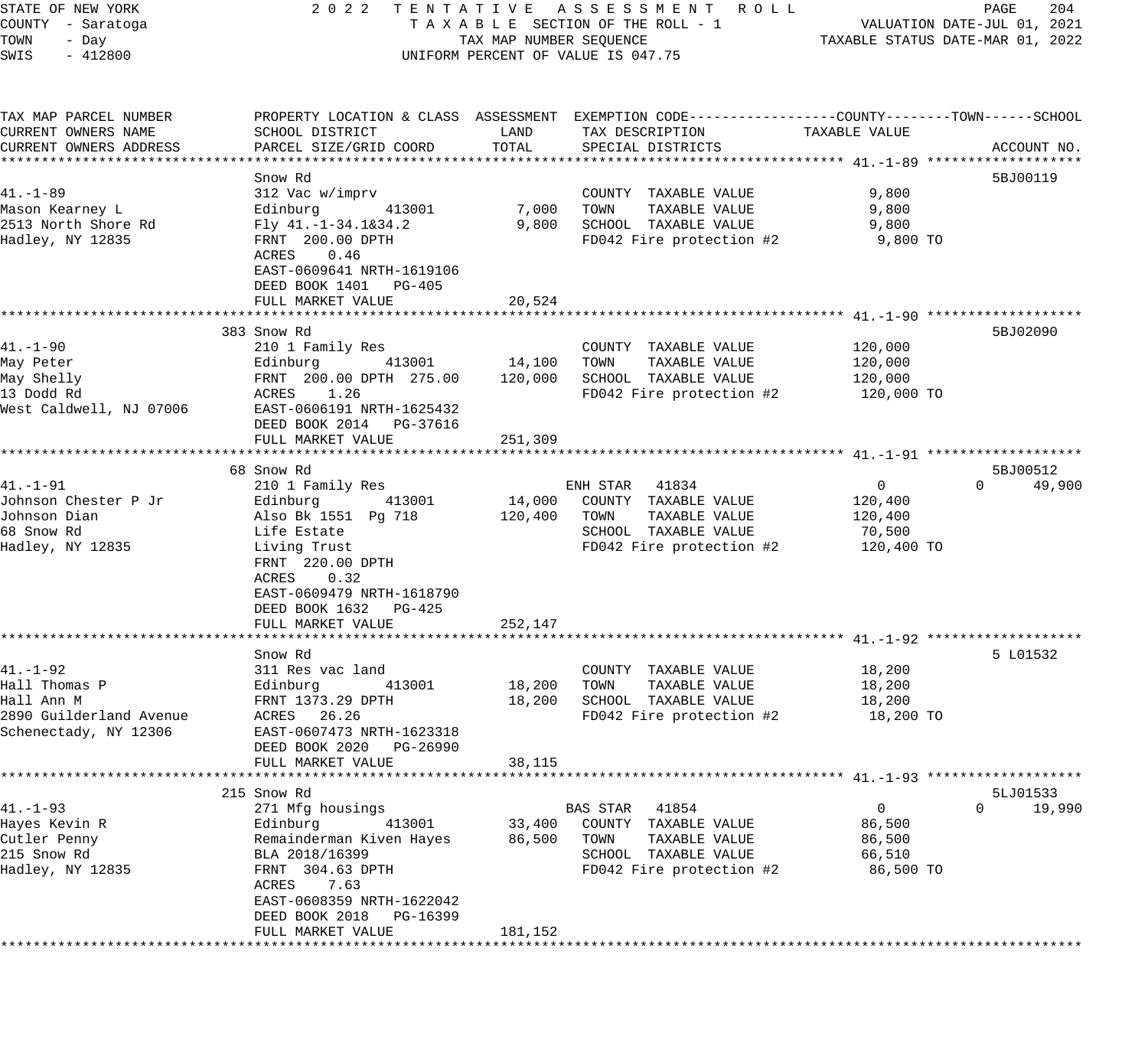| STATE OF NEW YORK<br>COUNTY - Saratoga     | 2 0 2 2                                                     |                         | TENTATIVE ASSESSMENT ROLL<br>TAXABLE SECTION OF THE ROLL - 1                                     | VALUATION DATE-JUL 01, 2021      | PAGE<br>205 |
|--------------------------------------------|-------------------------------------------------------------|-------------------------|--------------------------------------------------------------------------------------------------|----------------------------------|-------------|
| TOWN<br>- Day<br>SWIS<br>$-412800$         |                                                             | TAX MAP NUMBER SEQUENCE | UNIFORM PERCENT OF VALUE IS 047.75                                                               | TAXABLE STATUS DATE-MAR 01, 2022 |             |
| TAX MAP PARCEL NUMBER                      |                                                             |                         | PROPERTY LOCATION & CLASS ASSESSMENT EXEMPTION CODE----------------COUNTY-------TOWN------SCHOOL |                                  |             |
| CURRENT OWNERS NAME                        | SCHOOL DISTRICT                                             | LAND                    | TAX DESCRIPTION                                                                                  | TAXABLE VALUE                    |             |
| CURRENT OWNERS ADDRESS                     | PARCEL SIZE/GRID COORD                                      | TOTAL                   | SPECIAL DISTRICTS                                                                                |                                  | ACCOUNT NO. |
|                                            | 235 Snow Rd                                                 |                         |                                                                                                  |                                  | 5LJ02084    |
| $41. - 1 - 94$                             | 312 Vac w/imprv                                             |                         | COUNTY TAXABLE VALUE                                                                             | 38,700                           |             |
| Maney Michael J Sr                         | 413001<br>Edinburg                                          | 26,900                  | TOWN<br>TAXABLE VALUE                                                                            | 38,700                           |             |
| 247 Snow Road                              | M2018026                                                    | 38,700                  | SCHOOL TAXABLE VALUE                                                                             | 38,700                           |             |
| Hadley, NY 12835                           | 2018/21012 (Also Deed)<br>FRNT 329.40 DPTH<br>ACRES<br>5.80 |                         | FD042 Fire protection #2                                                                         | 38,700 TO                        |             |
|                                            | EAST-0608175 NRTH-1622345<br>DEED BOOK 2018 PG-21012        |                         |                                                                                                  |                                  |             |
|                                            | FULL MARKET VALUE                                           | 81,047                  |                                                                                                  |                                  |             |
|                                            | 1195 N Shore Rd                                             |                         |                                                                                                  |                                  | 5BJ00620    |
| $41.16 - 1 - 1$                            | 210 1 Family Res                                            |                         | COUNTY TAXABLE VALUE                                                                             | 110,400                          |             |
| Ryan Mary A                                | Edinburg<br>413001                                          | 50,300                  | TOWN<br>TAXABLE VALUE                                                                            | 110,400                          |             |
| Smith Barbara C                            | Life Estate                                                 | 110,400                 | SCHOOL TAXABLE VALUE                                                                             | 110,400                          |             |
| 7624 Harrington Ln                         | FRNT 115.00 DPTH                                            |                         | FD042 Fire protection #2                                                                         | 110,400 TO                       |             |
| Bradenton, FL 34202                        | ACRES<br>1.60                                               |                         |                                                                                                  |                                  |             |
|                                            | EAST-0613000 NRTH-1621001                                   |                         |                                                                                                  |                                  |             |
|                                            | DEED BOOK 931<br>PG-1165                                    |                         |                                                                                                  |                                  |             |
|                                            | FULL MARKET VALUE                                           | 231,204                 |                                                                                                  |                                  |             |
|                                            |                                                             |                         |                                                                                                  |                                  |             |
|                                            | 1193 N Shore Rd                                             |                         |                                                                                                  |                                  | 5BJ02285    |
| $41.16 - 1 - 2$                            | 210 1 Family Res                                            |                         | COUNTY TAXABLE VALUE                                                                             | 156,600                          |             |
| Schuppe Michael F                          | 413001<br>Edinburg                                          | 50,000                  | TOWN<br>TAXABLE VALUE                                                                            | 156,600                          |             |
| 1488 Currybush Rd<br>Schenectady, NY 12306 | FRNT 215.00 DPTH 110.00<br>ACRES 0.40                       | 156,600                 | SCHOOL TAXABLE VALUE<br>FD042 Fire protection #2                                                 | 156,600<br>156,600 TO            |             |
|                                            | EAST-0612931 NRTH-1620805                                   |                         |                                                                                                  |                                  |             |
|                                            | DEED BOOK 1771 PG-741                                       |                         |                                                                                                  |                                  |             |
|                                            | FULL MARKET VALUE                                           | 327,958                 |                                                                                                  |                                  |             |
|                                            |                                                             |                         |                                                                                                  |                                  |             |
|                                            | 1189 N Shore Rd                                             |                         |                                                                                                  |                                  | 5BJ00432    |
| $41.16 - 1 - 3$                            | 210 1 Family Res                                            |                         | COUNTY TAXABLE VALUE                                                                             | 69,900                           |             |
| Bielecki Robert H                          | Edinburg<br>413001                                          | 50,000                  | TOWN<br>TAXABLE VALUE                                                                            | 69,900                           |             |
| Bielecki Carol A                           | FRNT 140.00 DPTH 140.00                                     | 69,900                  | SCHOOL TAXABLE VALUE                                                                             | 69,900                           |             |
| 3747 Congress St                           | ACRES 0.44                                                  |                         | FD042 Fire protection #2                                                                         | 69,900 TO                        |             |
| Allentown, PA 18104                        | EAST-0612802 NRTH-1620741                                   |                         |                                                                                                  |                                  |             |
|                                            | DEED BOOK 1702 PG-43                                        |                         |                                                                                                  |                                  |             |
|                                            | FULL MARKET VALUE                                           | 146,387                 |                                                                                                  |                                  |             |
|                                            | 1183 N Shore Rd                                             |                         |                                                                                                  |                                  | 5BJ00694    |
| $41.16 - 1 - 4$                            | 210 1 Family Res                                            |                         | COUNTY TAXABLE VALUE                                                                             | 145,400                          |             |
| Gwiazdowski Mark G                         | Edinburg<br>413001                                          | 50,000                  | TAXABLE VALUE<br>TOWN                                                                            | 145,400                          |             |
| Gwiazdowski Susan B                        | FRNT 195.60 DPTH 240.90                                     | 145,400                 | SCHOOL TAXABLE VALUE                                                                             | 145,400                          |             |
| 1183 N Shore Rd                            | 0.93<br>ACRES                                               |                         | FD042 Fire protection #2                                                                         | 145,400 TO                       |             |
| Hadley, NY 12835                           | EAST-0612630 NRTH-1620689                                   |                         |                                                                                                  |                                  |             |
|                                            | DEED BOOK 1247<br>PG-524                                    |                         |                                                                                                  |                                  |             |
|                                            | FULL MARKET VALUE                                           | 304,503                 |                                                                                                  |                                  |             |
|                                            | ************************                                    | ******************      |                                                                                                  |                                  |             |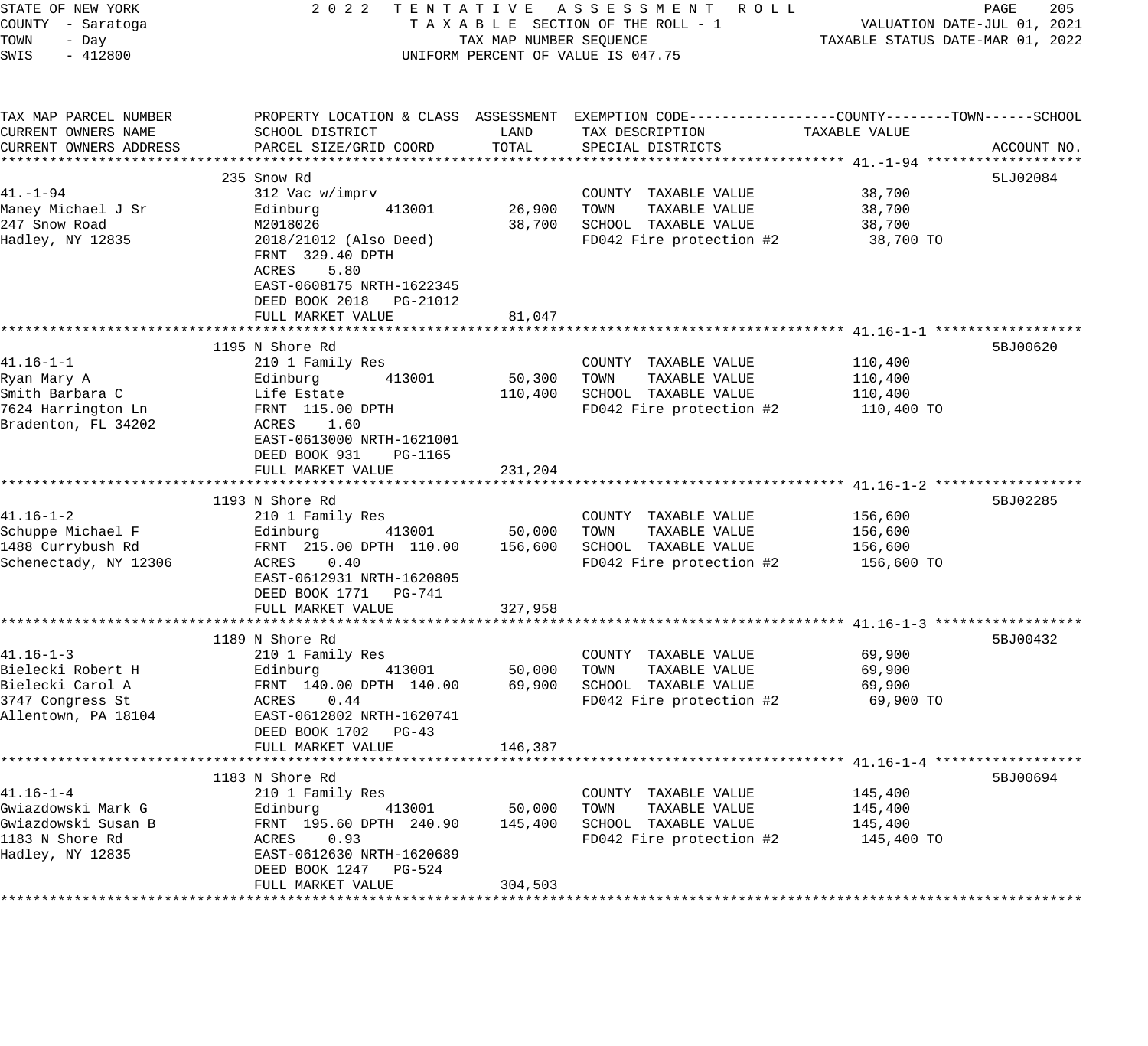| STATE OF NEW YORK                                     | 2 0 2 2                                                            |                         | TENTATIVE ASSESSMENT ROLL                                                                      |                                                                 | PAGE<br>206 |
|-------------------------------------------------------|--------------------------------------------------------------------|-------------------------|------------------------------------------------------------------------------------------------|-----------------------------------------------------------------|-------------|
| COUNTY - Saratoga<br>TOWN                             |                                                                    | TAX MAP NUMBER SEQUENCE | TAXABLE SECTION OF THE ROLL - 1                                                                | VALUATION DATE-JUL 01, 2021<br>TAXABLE STATUS DATE-MAR 01, 2022 |             |
| - Day<br>SWIS<br>$-412800$                            |                                                                    |                         | UNIFORM PERCENT OF VALUE IS 047.75                                                             |                                                                 |             |
|                                                       |                                                                    |                         |                                                                                                |                                                                 |             |
| TAX MAP PARCEL NUMBER                                 |                                                                    |                         | PROPERTY LOCATION & CLASS ASSESSMENT EXEMPTION CODE---------------COUNTY-------TOWN-----SCHOOL |                                                                 |             |
| CURRENT OWNERS NAME                                   | SCHOOL DISTRICT                                                    | LAND                    | TAX DESCRIPTION                                                                                | TAXABLE VALUE                                                   |             |
| CURRENT OWNERS ADDRESS                                | PARCEL SIZE/GRID COORD                                             | TOTAL                   | SPECIAL DISTRICTS                                                                              |                                                                 | ACCOUNT NO. |
|                                                       | 1181 N Shore Rd                                                    |                         |                                                                                                |                                                                 | 5BJ00811    |
| $41.16 - 1 - 5$                                       | 210 1 Family Res                                                   |                         | COUNTY TAXABLE VALUE                                                                           | 110,200                                                         |             |
| Semple Linda J                                        | 413001<br>Edinburg                                                 | 50,000                  | TOWN<br>TAXABLE VALUE                                                                          | 110,200                                                         |             |
| 136 Northgate Circle                                  | FRNT 84.50 DPTH 228.00                                             | 110,200                 | SCHOOL TAXABLE VALUE                                                                           | 110,200                                                         |             |
| Baiting Hollow, NY 11933                              | ACRES 0.42 BANK<br>709                                             |                         | FD042 Fire protection #2                                                                       | 110,200 TO                                                      |             |
|                                                       | EAST-0612513 NRTH-1620595                                          |                         |                                                                                                |                                                                 |             |
|                                                       | DEED BOOK 2014 PG-7633                                             |                         |                                                                                                |                                                                 |             |
|                                                       | FULL MARKET VALUE                                                  | 230,785                 |                                                                                                |                                                                 |             |
|                                                       |                                                                    |                         |                                                                                                |                                                                 |             |
|                                                       | 1177 N Shore Rd                                                    |                         |                                                                                                |                                                                 | 5BJ00608    |
| $41.16 - 1 - 6$                                       | 210 1 Family Res                                                   |                         | COUNTY TAXABLE VALUE                                                                           | 116,000                                                         |             |
| Caparulo Nancy W                                      | 413001<br>Edinburg                                                 | 50,000                  | TOWN<br>TAXABLE VALUE                                                                          | 116,000                                                         |             |
| Caparulo Ralph                                        | FRNT 125.00 DPTH 220.00                                            | 116,000                 | SCHOOL TAXABLE VALUE                                                                           | 116,000                                                         |             |
| 1631 Hermamce Rd<br>Galaway, NY 12074-2308            | ACRES<br>0.60<br>EAST-0612436 NRTH-1620525                         |                         | FD042 Fire protection #2                                                                       | 116,000 TO                                                      |             |
|                                                       | DEED BOOK 1032 PG-1022                                             |                         |                                                                                                |                                                                 |             |
|                                                       | FULL MARKET VALUE                                                  | 242,932                 |                                                                                                |                                                                 |             |
|                                                       |                                                                    |                         |                                                                                                |                                                                 |             |
|                                                       | 1173 N Shore Rd                                                    |                         |                                                                                                |                                                                 | 5BJ00932    |
| $41.16 - 1 - 7$                                       | 210 1 Family Res                                                   |                         | COUNTY TAXABLE VALUE                                                                           | 106,500                                                         |             |
| Flauto Robert                                         | 413001<br>Edinburg                                                 | 50,000                  | TOWN<br>TAXABLE VALUE                                                                          | 106,500                                                         |             |
| Flauto Schlegel Marie Barbara FRNT 150.00 DPTH 200.00 |                                                                    | 106,500                 | SCHOOL TAXABLE VALUE                                                                           | 106,500                                                         |             |
| 17 Beverly Ct                                         | ACRES 0.69                                                         |                         | FD042 Fire protection #2                                                                       | 106,500 TO                                                      |             |
| Moriches, NY 11955                                    | EAST-0612344 NRTH-1620424                                          |                         |                                                                                                |                                                                 |             |
|                                                       | DEED BOOK 2014 PG-26110                                            |                         |                                                                                                |                                                                 |             |
|                                                       | FULL MARKET VALUE                                                  | 223,037                 |                                                                                                |                                                                 |             |
|                                                       |                                                                    |                         |                                                                                                |                                                                 |             |
|                                                       | 1165 N Shore Rd                                                    |                         |                                                                                                |                                                                 | 5BJ00571    |
| $41.16 - 1 - 8$                                       | 210 1 Family Res                                                   |                         | COUNTY TAXABLE VALUE                                                                           | 82,900                                                          |             |
| Laudato David P                                       | 413001<br>Edinburg 413001<br>FRNT 150.00 DPTH 200.00<br>ACRES 0.69 | 50,000                  | TAXABLE VALUE<br>TOWN                                                                          | 82,900                                                          |             |
| Laudato Jeffrey M                                     |                                                                    | 82,900                  | SCHOOL TAXABLE VALUE                                                                           | 82,900                                                          |             |
| Atten:ETAL<br>85 Lawrence Rd                          |                                                                    |                         | FD042 Fire protection #2                                                                       | 82,900 TO                                                       |             |
| Hadley, NY 12835                                      | EAST-0612229 NRTH-1620291<br>DEED BOOK 2007 PG-8133                |                         |                                                                                                |                                                                 |             |
|                                                       | FULL MARKET VALUE                                                  | 173,613                 |                                                                                                |                                                                 |             |
|                                                       |                                                                    |                         |                                                                                                |                                                                 |             |
|                                                       | 1161 N Shore Rd                                                    |                         |                                                                                                |                                                                 | 5BJ00727    |
| 41.16-1-9                                             | 210 1 Family Res                                                   |                         | COUNTY TAXABLE VALUE                                                                           | 283,500                                                         |             |
| North Shore 1161 LLC                                  | 413001<br>Edinburg                                                 | 50,000                  | TOWN<br>TAXABLE VALUE                                                                          | 283,500                                                         |             |
| 15 Ingham Road                                        | FRNT 100.00 DPTH 200.00                                            | 283,500                 | SCHOOL TAXABLE VALUE                                                                           | 283,500                                                         |             |
| Briarcliff Manor, NY 10510                            | ACRES<br>0.46                                                      |                         | FD042 Fire protection #2                                                                       | 283,500 TO                                                      |             |
|                                                       | EAST-0612148 NRTH-1620202                                          |                         |                                                                                                |                                                                 |             |
|                                                       | DEED BOOK 2020<br>PG-27860                                         |                         |                                                                                                |                                                                 |             |
|                                                       | FULL MARKET VALUE                                                  | 593,717                 |                                                                                                |                                                                 |             |
|                                                       |                                                                    |                         |                                                                                                |                                                                 |             |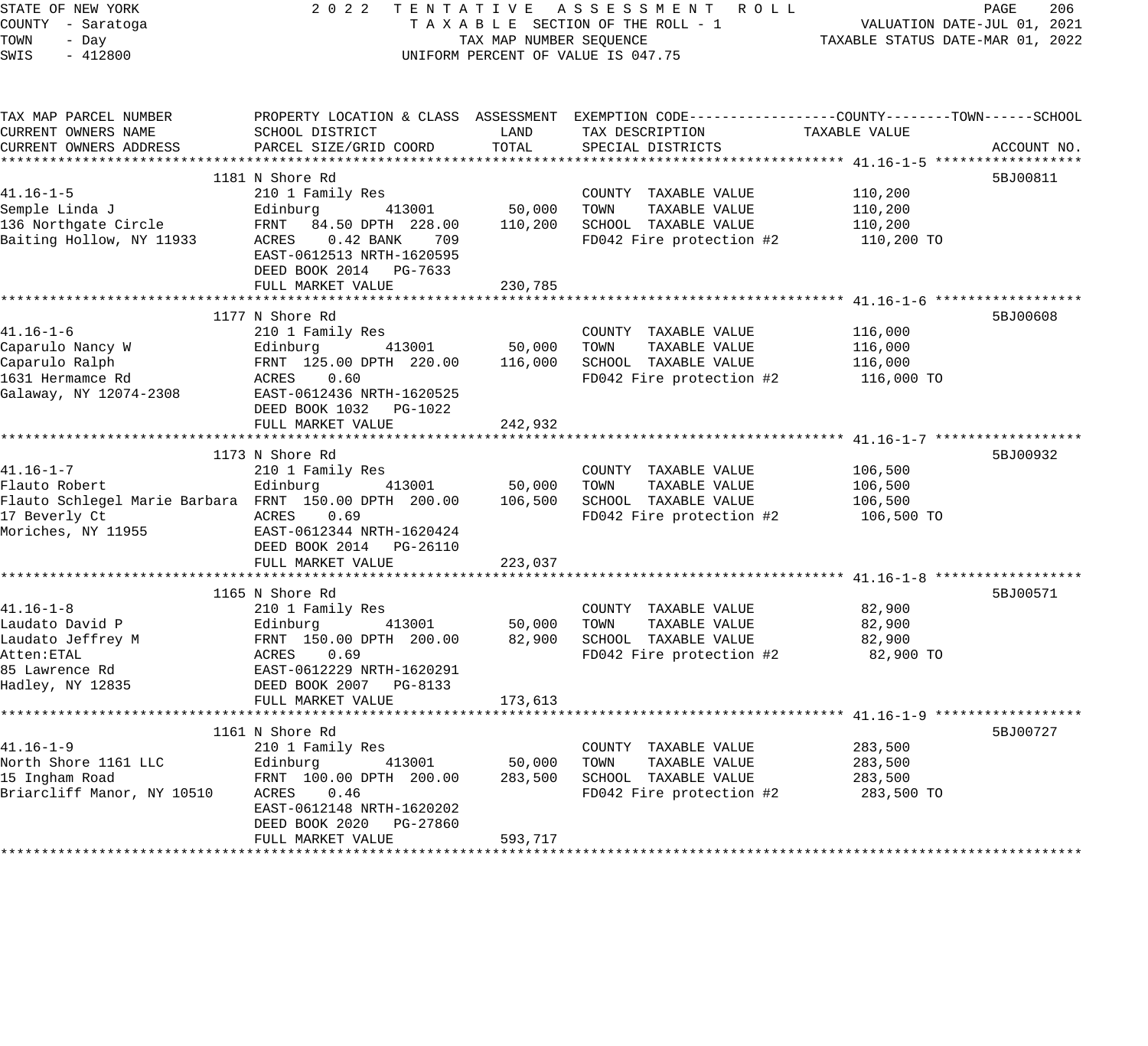| STATE OF NEW YORK<br>COUNTY - Saratoga<br>TOWN<br>- Day<br>SWIS<br>$-412800$ | 2 0 2 2<br>TENTATIVE ASSESSMENT ROLL<br>TAXABLE SECTION OF THE ROLL - 1<br>TAX MAP NUMBER SEQUENCE<br>UNIFORM PERCENT OF VALUE IS 047.75 | TAXABLE STATUS DATE-MAR 01, 2022 | PAGE<br>207<br>VALUATION DATE-JUL 01, 2021                                                                        |                  |             |
|------------------------------------------------------------------------------|------------------------------------------------------------------------------------------------------------------------------------------|----------------------------------|-------------------------------------------------------------------------------------------------------------------|------------------|-------------|
| TAX MAP PARCEL NUMBER<br>CURRENT OWNERS NAME                                 | SCHOOL DISTRICT                                                                                                                          | LAND                             | PROPERTY LOCATION & CLASS ASSESSMENT EXEMPTION CODE---------------COUNTY-------TOWN-----SCHOOL<br>TAX DESCRIPTION | TAXABLE VALUE    |             |
| CURRENT OWNERS ADDRESS                                                       | PARCEL SIZE/GRID COORD                                                                                                                   | TOTAL                            | SPECIAL DISTRICTS                                                                                                 |                  | ACCOUNT NO. |
|                                                                              | 1157 N Shore Rd                                                                                                                          |                                  |                                                                                                                   |                  | 5BJ00728    |
| $41.16 - 1 - 10$                                                             | 210 1 Family Res                                                                                                                         |                                  | VET WAR CT 41121                                                                                                  | 20,070<br>20,070 | $\Omega$    |
| Shattuck Family Trust John A Edinburg                                        | 413001                                                                                                                                   | 50,000                           | COUNTY TAXABLE VALUE                                                                                              | 154,930          |             |
| 80 Oakmont St                                                                | FRNT 92.90 DPTH 200.00                                                                                                                   | 175,000                          | TAXABLE VALUE<br>TOWN                                                                                             | 154,930          |             |
| Schenectady, NY 12309                                                        | 0.44<br>ACRES                                                                                                                            |                                  | SCHOOL TAXABLE VALUE                                                                                              | 175,000          |             |
|                                                                              | EAST-0612083 NRTH-1620132                                                                                                                |                                  | FD042 Fire protection #2                                                                                          | 175,000 TO       |             |
|                                                                              | DEED BOOK 2016 PG-21687                                                                                                                  |                                  |                                                                                                                   |                  |             |
|                                                                              | FULL MARKET VALUE                                                                                                                        | 366,492                          |                                                                                                                   |                  |             |
|                                                                              | 1153 N Shore Rd                                                                                                                          |                                  |                                                                                                                   |                  | 5BJ00734    |
| $41.16 - 1 - 11$                                                             | 210 1 Family Res                                                                                                                         |                                  | COUNTY TAXABLE VALUE                                                                                              | 137,100          |             |
| Andrzejewski Edward F                                                        | Edinburg<br>413001                                                                                                                       | 50,000                           | TAXABLE VALUE<br>TOWN                                                                                             | 137,100          |             |
| 9521 Villa Ridge Dr                                                          | FRNT 100.00 DPTH 200.00                                                                                                                  | 137,100                          | SCHOOL TAXABLE VALUE                                                                                              | 137,100          |             |
| Las Vegas, NV 89134                                                          | ACRES<br>0.45                                                                                                                            |                                  | FD042 Fire protection #2                                                                                          | 137,100 TO       |             |
|                                                                              | EAST-0612014 NRTH-1620061                                                                                                                |                                  |                                                                                                                   |                  |             |
|                                                                              | DEED BOOK 988<br><b>PG-101</b>                                                                                                           |                                  |                                                                                                                   |                  |             |
|                                                                              | FULL MARKET VALUE                                                                                                                        | 287,120                          | ********************************** 41.16-1-12 *****                                                               |                  |             |
|                                                                              |                                                                                                                                          |                                  |                                                                                                                   |                  | 5BJ00111    |
| $41.16 - 1 - 12$                                                             | 1149 N Shore Rd<br>210 1 Family Res                                                                                                      |                                  | COUNTY TAXABLE VALUE                                                                                              | 186,400          |             |
| Wells Robert                                                                 | 413001<br>Edinburg                                                                                                                       | 50,000                           | TOWN<br>TAXABLE VALUE                                                                                             | 186,400          |             |
| Wells Rosemary                                                               | FRNT 100.00 DPTH 200.00                                                                                                                  | 186,400                          | SCHOOL TAXABLE VALUE                                                                                              | 186,400          |             |
| 29 Killean Park                                                              | ACRES<br>0.46                                                                                                                            |                                  | FD042 Fire protection #2                                                                                          | 186,400 TO       |             |
| Albany, NY 12205                                                             | EAST-0611950 NRTH-1619986                                                                                                                |                                  |                                                                                                                   |                  |             |
|                                                                              | DEED BOOK 2015 PG-23980                                                                                                                  |                                  |                                                                                                                   |                  |             |
|                                                                              | FULL MARKET VALUE                                                                                                                        | 390,366                          |                                                                                                                   |                  |             |
|                                                                              |                                                                                                                                          |                                  |                                                                                                                   |                  |             |
|                                                                              | 1147 N Shore Rd                                                                                                                          |                                  |                                                                                                                   |                  | 5BJ00644    |
| $41.16 - 1 - 13$                                                             | 311 Res vac land                                                                                                                         |                                  | COUNTY TAXABLE VALUE                                                                                              | 50,000           |             |
| Carter John<br>Carter Kathryn                                                | 413001<br>Edinburg<br>FRNT 75.00 DPTH 200.00                                                                                             | 50,000<br>50,000                 | TAXABLE VALUE<br>TOWN<br>SCHOOL TAXABLE VALUE                                                                     | 50,000<br>50,000 |             |
| 198 Glasshouse Creek Rd                                                      | ACRES<br>0.34                                                                                                                            |                                  | FD042 Fire protection #2                                                                                          | 50,000 TO        |             |
| Hadley, NY 12835                                                             | EAST-0611892 NRTH-1619925                                                                                                                |                                  |                                                                                                                   |                  |             |
|                                                                              | DEED BOOK 2014 PG-12300                                                                                                                  |                                  |                                                                                                                   |                  |             |
|                                                                              | FULL MARKET VALUE                                                                                                                        | 104,712                          |                                                                                                                   |                  |             |
|                                                                              |                                                                                                                                          |                                  |                                                                                                                   |                  |             |
|                                                                              | 1141 N Shore Rd                                                                                                                          |                                  |                                                                                                                   |                  | 5BJ00155    |
| $41.16 - 1 - 14$                                                             | 280 Res Multiple                                                                                                                         |                                  | COUNTY TAXABLE VALUE                                                                                              | 254,900          |             |
| Intrabartola Michael                                                         | Edinburg<br>413001                                                                                                                       | 50,000                           | TAXABLE VALUE<br>TOWN                                                                                             | 254,900          |             |
| Intrabartola Lorrie                                                          | FRNT 140.00 DPTH 175.00                                                                                                                  | 254,900                          | SCHOOL TAXABLE VALUE                                                                                              | 254,900          |             |
| 1141 N Shore Rd<br>Hardley, NY 12835                                         | ACRES<br>0.56<br>EAST-0611835 NRTH-1619851                                                                                               |                                  | FD042 Fire protection #2                                                                                          | 254,900 TO       |             |
|                                                                              | DEED BOOK 1345<br>$PG-35$                                                                                                                |                                  |                                                                                                                   |                  |             |
|                                                                              | FULL MARKET VALUE                                                                                                                        | 533,822                          |                                                                                                                   |                  |             |
|                                                                              |                                                                                                                                          |                                  |                                                                                                                   |                  |             |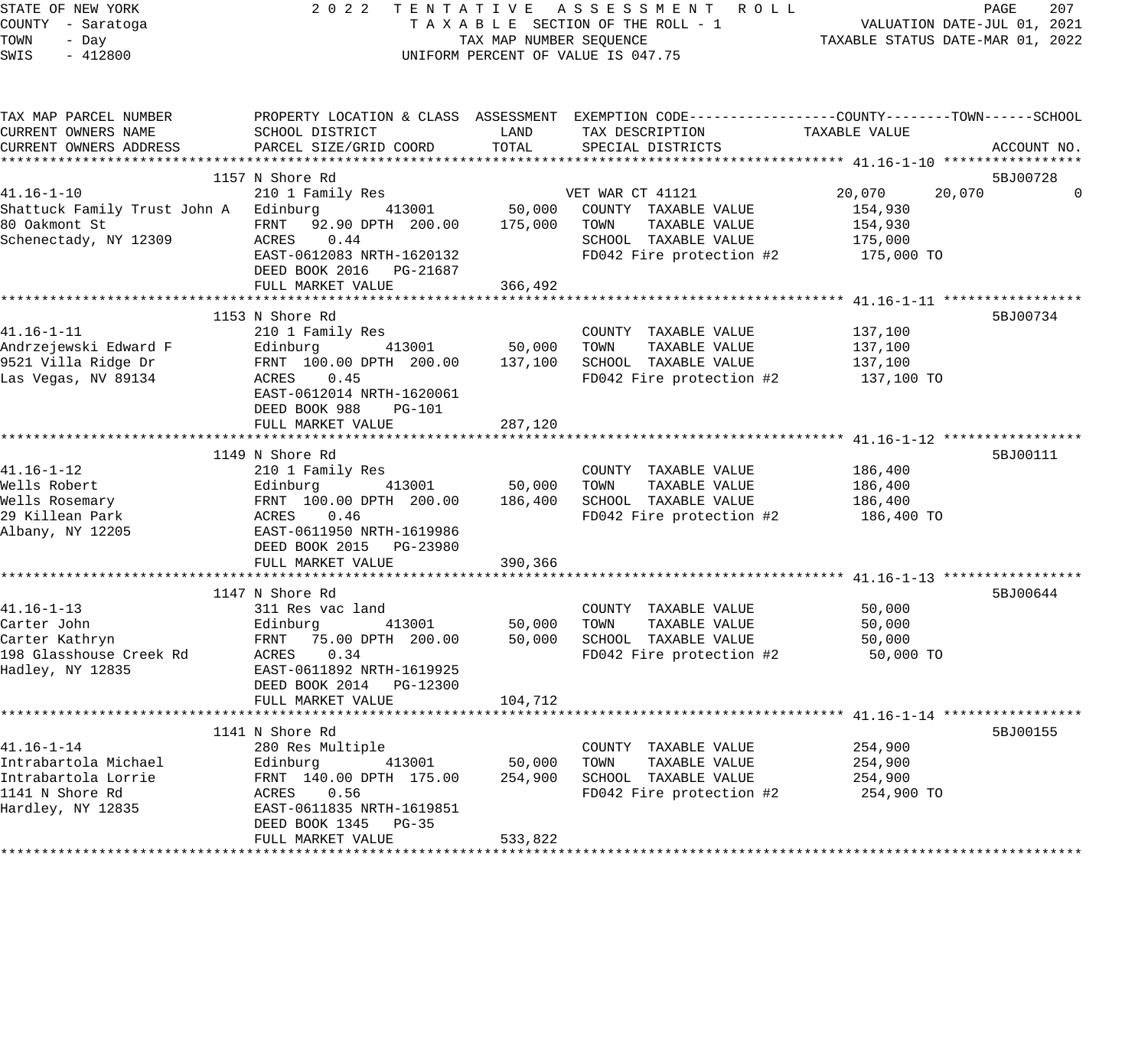| STATE OF NEW YORK<br>COUNTY - Saratoga<br>TOWN<br>- Day |                                                                   | TAX MAP NUMBER SEQUENCE         | 2022 TENTATIVE ASSESSMENT ROLL<br>TAXABLE SECTION OF THE ROLL - 1                                                 | TAXABLE STATUS DATE-MAR 01, 2022 | PAGE<br>208<br>VALUATION DATE-JUL 01, 2021 |
|---------------------------------------------------------|-------------------------------------------------------------------|---------------------------------|-------------------------------------------------------------------------------------------------------------------|----------------------------------|--------------------------------------------|
| SWIS<br>$-412800$                                       |                                                                   |                                 | UNIFORM PERCENT OF VALUE IS 047.75                                                                                |                                  |                                            |
| TAX MAP PARCEL NUMBER<br>CURRENT OWNERS NAME            | SCHOOL DISTRICT<br>PARCEL SIZE/GRID COORD                         | LAND<br>TOTAL                   | PROPERTY LOCATION & CLASS ASSESSMENT EXEMPTION CODE---------------COUNTY-------TOWN-----SCHOOL<br>TAX DESCRIPTION | TAXABLE VALUE                    |                                            |
| CURRENT OWNERS ADDRESS                                  |                                                                   |                                 | SPECIAL DISTRICTS                                                                                                 |                                  | ACCOUNT NO.                                |
|                                                         | 1123 N Shore Rd                                                   |                                 |                                                                                                                   |                                  | 5BJ00245                                   |
| $41.16 - 1 - 15$                                        | 210 1 Family Res                                                  |                                 | COUNTY TAXABLE VALUE                                                                                              | 57,900                           |                                            |
| Covey David and Judith                                  | Edinburg<br>413001                                                | 50,000                          | TOWN<br>TAXABLE VALUE                                                                                             | 57,900                           |                                            |
| Riggins Michael and Jessica                             | Utility Easement 2011 139                                         | 57,900                          | SCHOOL TAXABLE VALUE                                                                                              | 57,900                           |                                            |
| 11 Pleasant St<br>Ballston Spa, NY 12020                | FRNT 83.00 DPTH 183.80<br>ACRES 0.38<br>EAST-0611610 NRTH-1619532 |                                 | FD042 Fire protection #2                                                                                          | 57,900 TO                        |                                            |
|                                                         | DEED BOOK 2014 PG-28070                                           |                                 |                                                                                                                   |                                  |                                            |
|                                                         | FULL MARKET VALUE                                                 | 121,257                         |                                                                                                                   |                                  |                                            |
|                                                         | ******************************                                    |                                 |                                                                                                                   |                                  |                                            |
| $41.16 - 1 - 18$                                        | 1115 N Shore Rd                                                   |                                 | COUNTY TAXABLE VALUE                                                                                              | 79,900                           | 5BJ00459                                   |
| Wenskoski Ronald Jr                                     | 210 1 Family Res<br>413001<br>Edinburg                            | 50,500                          | TAXABLE VALUE<br>TOWN                                                                                             | 79,900                           |                                            |
| Wenskoski Suzanne                                       | FRNT 283.40 DPTH                                                  |                                 | 79,900 SCHOOL TAXABLE VALUE                                                                                       | 79,900                           |                                            |
| 284 Noonan Rd                                           | 2.00<br>ACRES                                                     |                                 | FD042 Fire protection #2                                                                                          | 79,900 TO                        |                                            |
| Fort Johnson, NY 12070                                  | EAST-0611252 NRTH-1619271<br>DEED BOOK 2012 PG-34174              |                                 |                                                                                                                   |                                  |                                            |
|                                                         | FULL MARKET VALUE                                                 | 167,330                         |                                                                                                                   |                                  |                                            |
|                                                         | 1063 N Shore Rd                                                   |                                 |                                                                                                                   |                                  | 5BJ00840                                   |
| $41.20 - 1 - 4$                                         | 210 1 Family Res                                                  |                                 | COUNTY TAXABLE VALUE                                                                                              | 68,200                           |                                            |
| Cabrera Jose A                                          | 413001<br>Edinburg                                                | 50,200                          | TOWN<br>TAXABLE VALUE                                                                                             | 68,200                           |                                            |
| Cabrera Tina M                                          | FRNT 150.00 DPTH                                                  | 68,200                          | SCHOOL TAXABLE VALUE                                                                                              | 68,200                           |                                            |
| 142 Keddy St                                            | ACRES<br>1.37 BANK<br>709                                         |                                 | FD042 Fire protection #2                                                                                          | 68,200 TO                        |                                            |
| Springfield, MA 01109                                   | EAST-0610513 NRTH-1618091                                         |                                 |                                                                                                                   |                                  |                                            |
|                                                         | DEED BOOK 1473 PG-361                                             |                                 |                                                                                                                   |                                  |                                            |
|                                                         | FULL MARKET VALUE                                                 | 142,827                         |                                                                                                                   |                                  |                                            |
|                                                         |                                                                   |                                 |                                                                                                                   |                                  |                                            |
|                                                         | 1057 N Shore Rd                                                   |                                 |                                                                                                                   |                                  | 5BJ00692                                   |
| $41.20 - 1 - 5$                                         | 210 1 Family Res                                                  |                                 | COUNTY TAXABLE VALUE                                                                                              | 104,640                          |                                            |
| Burniche Edward<br>Burniche Carol                       | Edinburg<br>413001                                                | 50,000                          | TOWN<br>TAXABLE VALUE                                                                                             | 104,640                          |                                            |
| PO Box 55                                               | FRNT 100.00 DPTH 200.00<br>ACRES<br>$0.45$ BANK<br>709            |                                 | 104,640 SCHOOL TAXABLE VALUE<br>FD042 Fire protection #2                                                          | 104,640<br>104,640 TO            |                                            |
| Waterford, NY 12188                                     | EAST-0610522 NRTH-1617895<br>DEED BOOK 1389 PG-97                 |                                 |                                                                                                                   |                                  |                                            |
|                                                         | FULL MARKET VALUE<br>*************************                    | 219,141<br>******************** |                                                                                                                   |                                  |                                            |
|                                                         |                                                                   |                                 |                                                                                                                   |                                  |                                            |
| $41.20 - 1 - 6$                                         | 1051 N Shore Rd                                                   |                                 |                                                                                                                   | 109,000                          | 5BJ00383                                   |
| Cox Robert S                                            | 210 1 Family Res<br>Edinburg<br>413001                            | 75,000                          | COUNTY TAXABLE VALUE<br>TOWN<br>TAXABLE VALUE                                                                     | 109,000                          |                                            |
| Cox Carol S                                             | FRNT 213.30 DPTH 200.00                                           | 109,000                         | SCHOOL TAXABLE VALUE                                                                                              | 109,000                          |                                            |
| 321 Nelson Ave                                          | ACRES<br>$0.92$ BANK<br>762                                       |                                 | FD042 Fire protection #2                                                                                          | 109,000 TO                       |                                            |
| Saratoga Springs, NY 12866                              | EAST-0610418 NRTH-1617780<br>DEED BOOK 1722 PG-765                |                                 |                                                                                                                   |                                  |                                            |
|                                                         | FULL MARKET VALUE                                                 | 228,272                         |                                                                                                                   |                                  |                                            |
|                                                         |                                                                   |                                 |                                                                                                                   |                                  |                                            |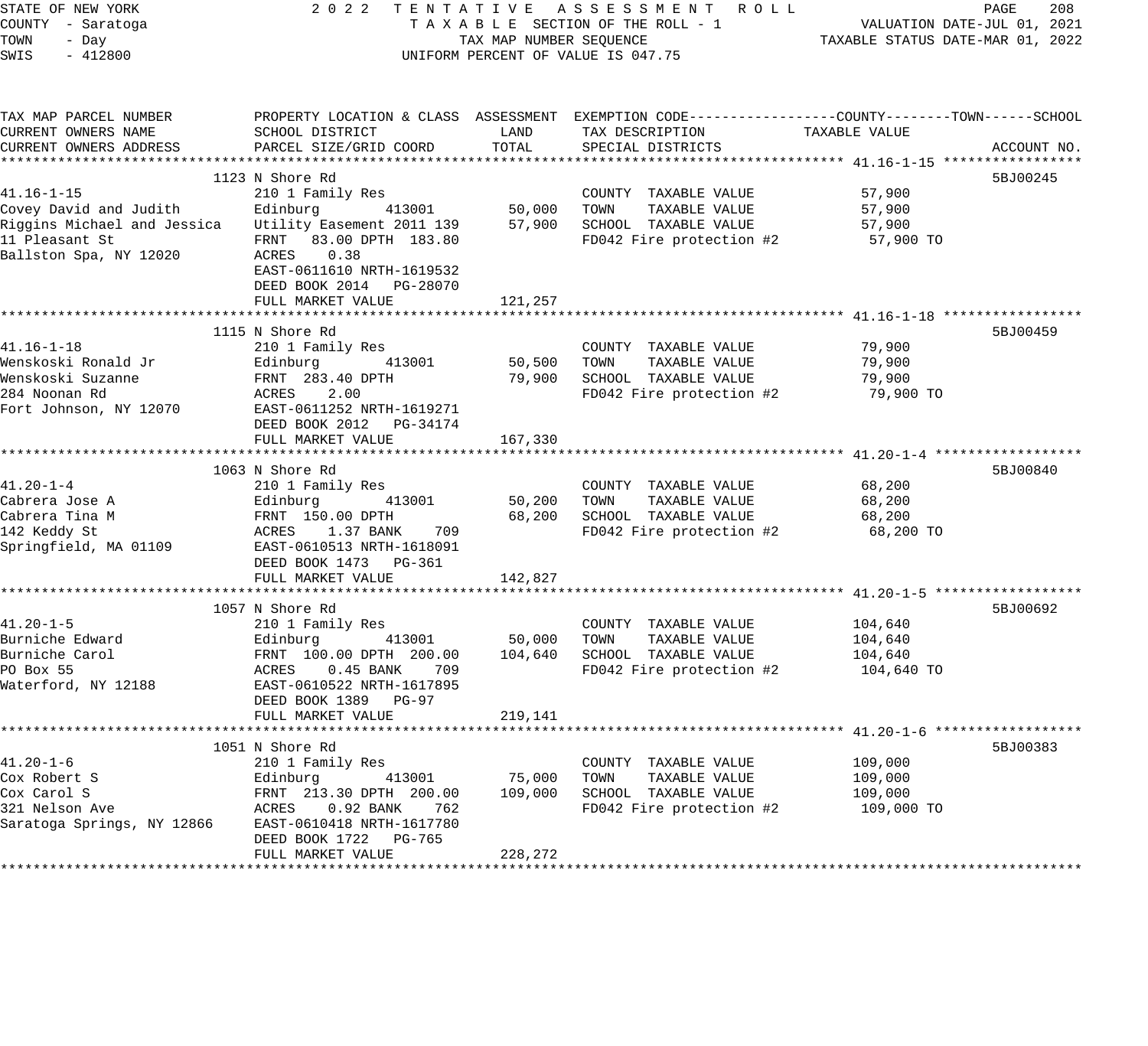## STATE OF NEW YORK 2 0 2 2 T E N T A T I V E A S S E S S M E N T R O L L PAGE 209 COUNTY - Saratoga T A X A B L E SECTION OF THE ROLL - 1 VALUATION DATE-JUL 01, 2021 X A B L E SECTION OF THE ROLL - 1 WILLIAM CONTROLLED STATUS DATE-MAR 01, 2022 UNIFORM PERCENT OF VALUE IS 047.75

| TAX MAP PARCEL NUMBER<br>CURRENT OWNERS NAME                                                       | SCHOOL DISTRICT                                                                                                                                                             | LAND              | PROPERTY LOCATION & CLASS ASSESSMENT EXEMPTION CODE----------------COUNTY-------TOWN------SCHOOL<br>TAX DESCRIPTION | TAXABLE VALUE                                                       |                                                                                          |
|----------------------------------------------------------------------------------------------------|-----------------------------------------------------------------------------------------------------------------------------------------------------------------------------|-------------------|---------------------------------------------------------------------------------------------------------------------|---------------------------------------------------------------------|------------------------------------------------------------------------------------------|
| CURRENT OWNERS ADDRESS                                                                             | PARCEL SIZE/GRID COORD                                                                                                                                                      | TOTAL             | SPECIAL DISTRICTS                                                                                                   |                                                                     | ACCOUNT NO.                                                                              |
|                                                                                                    | Stone Rd                                                                                                                                                                    |                   |                                                                                                                     |                                                                     | 5BJ00196                                                                                 |
| $42. - 1 - 1$<br>Selfridge Ryan-Trustee<br>342 Lenox Road<br>Brooklyn, NY 11226                    | 910 Priv forest<br>413001<br>Edinburg<br>FRNT 867.00 DPTH<br>ACRES 38.76                                                                                                    | 23,100<br>23,100  | COUNTY TAXABLE VALUE<br>TOWN<br>TAXABLE VALUE<br>SCHOOL TAXABLE VALUE<br>FD042 Fire protection #2                   | 23,100<br>23,100<br>23,100<br>23,100 TO                             |                                                                                          |
|                                                                                                    | EAST-0613194 NRTH-1624443<br>DEED BOOK 2021 PG-35769<br>FULL MARKET VALUE                                                                                                   | 48,377            |                                                                                                                     |                                                                     |                                                                                          |
|                                                                                                    |                                                                                                                                                                             |                   |                                                                                                                     |                                                                     |                                                                                          |
| $42. - 1 - 2$<br>Askins Orijoe E<br>140 Glasshouse Creek Road FRNT 945.00 DPTH<br>Day, NY 12835    | 140 Glasshouse Creek Rd<br>240 Rural res<br>413001<br>Edinburg<br>ACRES 12.06<br>EAST-0613940 NRTH-1624990<br>DEED BOOK 2017 PG-21728                                       | 19,500<br>97,800  | COUNTY TAXABLE VALUE<br>TOWN<br>TAXABLE VALUE<br>SCHOOL TAXABLE VALUE<br>FD042 Fire protection #2                   | 97,800<br>97,800<br>97,800<br>97,800 TO                             | 5BJ01986                                                                                 |
|                                                                                                    | FULL MARKET VALUE                                                                                                                                                           | 204,817           |                                                                                                                     |                                                                     |                                                                                          |
|                                                                                                    |                                                                                                                                                                             |                   |                                                                                                                     |                                                                     |                                                                                          |
| $42. - 1 - 3$<br>Flagg Stephen<br>Carter John M<br>16 Ash Fraiser Rd<br>Hadley, NY 12835           | 98 Glasshouse Creek Rd<br>260 Seasonal res<br>Edinburg<br>FRNT 380.00 DPTH<br>ACRES 2.52<br>COMPO614032 NRTH<br>413001<br>EAST-0614032 NRTH-1624558<br>DEED BOOK 1518 PG-24 | 14,800<br>18,600  | COUNTY TAXABLE VALUE<br>TOWN<br>TAXABLE VALUE<br>SCHOOL TAXABLE VALUE<br>FD042 Fire protection #2                   | 18,600<br>18,600<br>18,600<br>18,600 TO                             | 5BJ00802                                                                                 |
|                                                                                                    | FULL MARKET VALUE                                                                                                                                                           | 38,953            |                                                                                                                     |                                                                     |                                                                                          |
| $42 - 1 - 4$<br>Hopkins Mark F<br>Hopkins Pamela F<br>191 Willowcreek Ave<br>Schenectady, NY 12304 | 88 Glasshouse Creek (Both SI<br>280 Res Multiple<br>Edinburg<br>413001<br>FRNT 585.00 DPTH<br>ACRES 12.13<br>EAST-0614318 NRTH-1624284<br>DEED BOOK 1549 PG-660             | 33,600<br>160,750 | COUNTY TAXABLE VALUE<br>TAXABLE VALUE<br>TOWN<br>SCHOOL TAXABLE VALUE<br>FD042 Fire protection #2                   | 160,750<br>160,750<br>160,750<br>160,750 TO                         | 5BJ02214                                                                                 |
|                                                                                                    | FULL MARKET VALUE                                                                                                                                                           | 336,649           |                                                                                                                     |                                                                     |                                                                                          |
|                                                                                                    | 80 Glasshouse Creek Rd                                                                                                                                                      |                   |                                                                                                                     |                                                                     | 5 L01671                                                                                 |
| $42. -1 - 5$<br>Flansburg Leland<br>80 Glass House Creek Rd<br>Hadley, NY 12835                    | 210 1 Family Res<br>413001<br>Edinburg<br>FRNT 270.00 DPTH<br>ACRES 3.13                                                                                                    | 21,600 AGED T     | AGED C<br>41802<br>41803<br>67,400 AGED S<br>41804<br>ENH STAR 41834                                                | 30,330<br>33,700<br>$\mathbf 0$<br>$\overline{0}$<br>$\overline{0}$ | $\overline{0}$<br>$\Omega$<br>$\overline{0}$<br>20,220<br>$\Omega$<br>$\Omega$<br>47,180 |
|                                                                                                    | EAST-0614012 NRTH-1623482<br>DEED BOOK 1235 PG-83<br>FULL MARKET VALUE                                                                                                      | 141,152           | COUNTY TAXABLE VALUE<br>TOWN<br>TAXABLE VALUE<br>SCHOOL TAXABLE VALUE<br>FD042 Fire protection #2                   | 37,070<br>33,700<br>$\mathbf{0}$<br>67,400 TO                       |                                                                                          |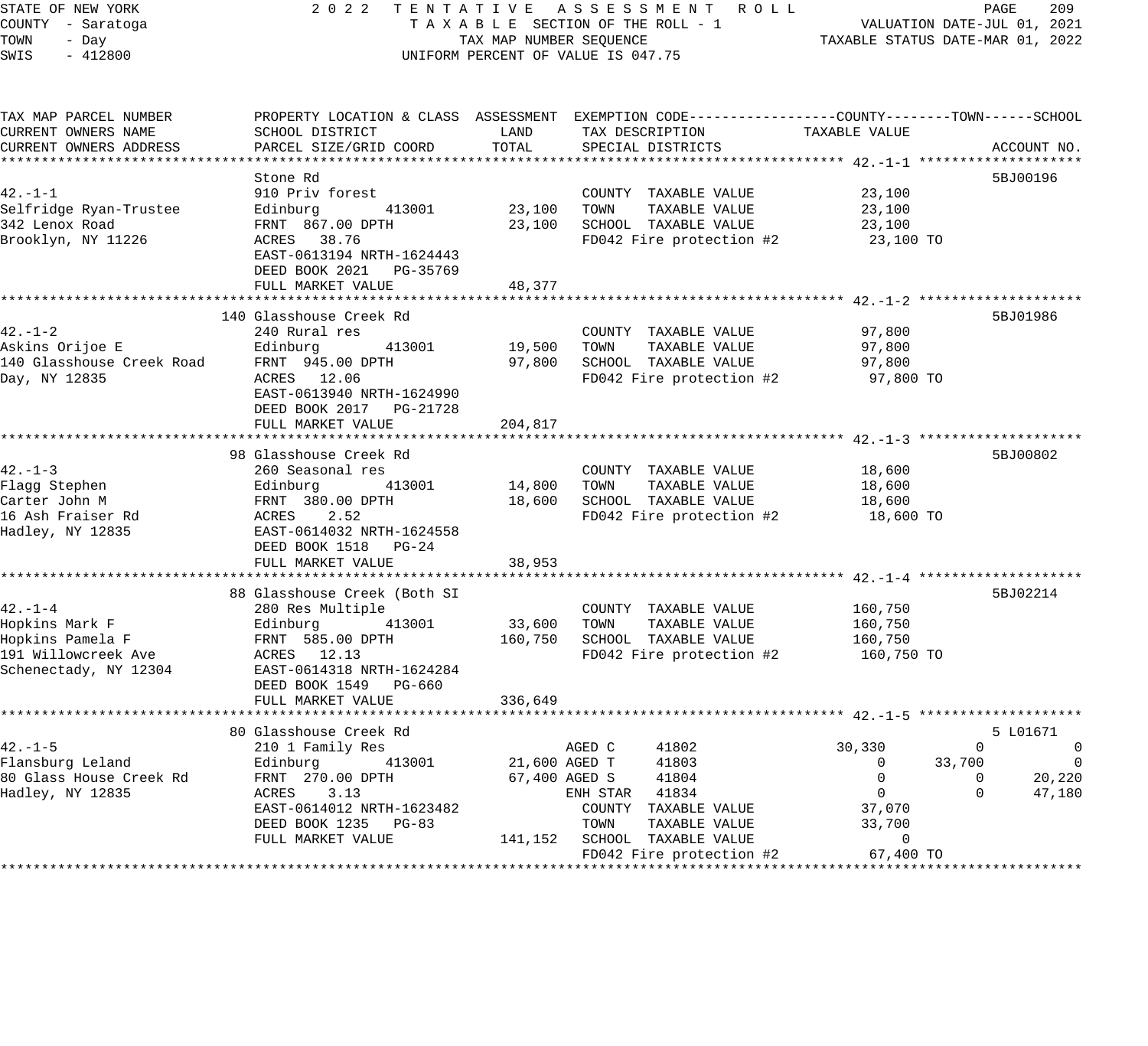STATE OF NEW YORK 2 0 2 2 T E N T A T I V E A S S E S S M E N T R O L L PAGE 210 COUNTY - Saratoga T A X A B L E SECTION OF THE ROLL - 1 VALUATION DATE-JUL 01, 2021 TOWN - Day TAX MAP NUMBER SEQUENCE TAXABLE STATUS DATE-MAR 01, 2022 SWIS - 412800 CONTROLLY THE UNIFORM PERCENT OF VALUE IS 047.75 TAX MAP PARCEL NUMBER PROPERTY LOCATION & CLASS ASSESSMENT EXEMPTION CODE------------------COUNTY--------TOWN------SCHOOL CURRENT OWNERS NAME SCHOOL DISTRICT LAND TAX DESCRIPTION TAXABLE VALUE CURRENT OWNERS ADDRESS PARCEL SIZE/GRID COORD TOTAL SPECIAL DISTRICTS ACCOUNT NO. \*\*\*\*\*\*\*\*\*\*\*\*\*\*\*\*\*\*\*\*\*\*\*\*\*\*\*\*\*\*\*\*\*\*\*\*\*\*\*\*\*\*\*\*\*\*\*\*\*\*\*\*\*\*\*\*\*\*\*\*\*\*\*\*\*\*\*\*\*\*\*\*\*\*\*\*\*\*\*\*\*\*\*\*\*\*\*\*\*\*\*\*\*\*\*\*\*\*\*\*\*\*\* 42.-1-6 \*\*\*\*\*\*\*\*\*\*\*\*\*\*\*\*\*\*\*\* 58 Glasshouse Creek Rd 5BJ00584 42.-1-6 240 Rural res COUNTY TAXABLE VALUE 63,100 Leyland James W Edinburg 413001 32,200 TOWN TAXABLE VALUE 63,100 Attn: Jeremiah Gould FRNT 1450.00 DPTH 63,100 SCHOOL TAXABLE VALUE 63,100 PO Box 143 ACRES 37.40 FD042 Fire protection #2 63,100 TO Mechanicville, NY 12118-2426 EAST-0614533 NRTH-1623212 DEED BOOK 0491 PG-0453 FULL MARKET VALUE 132,147 \*\*\*\*\*\*\*\*\*\*\*\*\*\*\*\*\*\*\*\*\*\*\*\*\*\*\*\*\*\*\*\*\*\*\*\*\*\*\*\*\*\*\*\*\*\*\*\*\*\*\*\*\*\*\*\*\*\*\*\*\*\*\*\*\*\*\*\*\*\*\*\*\*\*\*\*\*\*\*\*\*\*\*\*\*\*\*\*\*\*\*\*\*\*\*\*\*\*\*\*\*\*\* 42.-1-7.1 \*\*\*\*\*\*\*\*\*\*\*\*\*\*\*\*\*\* N Shore Rd 5BJ00321 42.-1-7.1 910 Priv forest COUNTY TAXABLE VALUE 18,400 Mirczak Jennifer L Hadley-Luzerne 523201 18,400 TOWN TAXABLE VALUE 18,400 Mirczak Heather M Irrevocable Trust 18,400 SCHOOL TAXABLE VALUE 18,400 1379 North Shore Rd ACRES 36.87 FD042 Fire protection #2 18,400 TO Hadley, NY 12835 EAST-0616728 NRTH-1624495 DEED BOOK 2015 PG-1829 FULL MARKET VALUE 38,534 \*\*\*\*\*\*\*\*\*\*\*\*\*\*\*\*\*\*\*\*\*\*\*\*\*\*\*\*\*\*\*\*\*\*\*\*\*\*\*\*\*\*\*\*\*\*\*\*\*\*\*\*\*\*\*\*\*\*\*\*\*\*\*\*\*\*\*\*\*\*\*\*\*\*\*\*\*\*\*\*\*\*\*\*\*\*\*\*\*\*\*\*\*\*\*\*\*\*\*\*\*\*\* 42.-1-7.2 \*\*\*\*\*\*\*\*\*\*\*\*\*\*\*\*\*\* 1355 N Shore Rd 42.-1-7.2 210 1 Family Res COUNTY TAXABLE VALUE 203,800 Tabak Valerie Hadley-Luzerne 523201 50,100 TOWN TAXABLE VALUE 203,800 Dinkin R Jesse FRNT 162.80 DPTH 203,800 SCHOOL TAXABLE VALUE 203,800 3044 Williamsburg Dr ACRES 1.15 FD042 Fire protection #2 203,800 TO Schenectady, NY 12303 EAST-0616454 NRTH-1623009 DEED BOOK 1696 PG-151 FULL MARKET VALUE 426,806 \*\*\*\*\*\*\*\*\*\*\*\*\*\*\*\*\*\*\*\*\*\*\*\*\*\*\*\*\*\*\*\*\*\*\*\*\*\*\*\*\*\*\*\*\*\*\*\*\*\*\*\*\*\*\*\*\*\*\*\*\*\*\*\*\*\*\*\*\*\*\*\*\*\*\*\*\*\*\*\*\*\*\*\*\*\*\*\*\*\*\*\*\*\*\*\*\*\*\*\*\*\*\* 42.-1-7.31 \*\*\*\*\*\*\*\*\*\*\*\*\*\*\*\*\* N Shore Rd 42.-1-7.31 312 Vac w/imprv COUNTY TAXABLE VALUE 29,000 Bradley Alan R Jr Hadley-Luzerne 523201 27,000 TOWN TAXABLE VALUE 29,000 Bradley Vickie L ACRES 36.36 29,000 SCHOOL TAXABLE VALUE 29,000 104 Patience Lane EAST-0615863 NRTH-1623707 FD042 Fire protection #2 29,000 TO Spring City, PA 19475 DEED BOOK 2007 PG-45263 FULL MARKET VALUE 60,733 \*\*\*\*\*\*\*\*\*\*\*\*\*\*\*\*\*\*\*\*\*\*\*\*\*\*\*\*\*\*\*\*\*\*\*\*\*\*\*\*\*\*\*\*\*\*\*\*\*\*\*\*\*\*\*\*\*\*\*\*\*\*\*\*\*\*\*\*\*\*\*\*\*\*\*\*\*\*\*\*\*\*\*\*\*\*\*\*\*\*\*\*\*\*\*\*\*\*\*\*\*\*\* 42.-1-8.1 \*\*\*\*\*\*\*\*\*\*\*\*\*\*\*\*\*\*  $1283$  N Shore Rd  $5BJ00889$ 42.-1-8.1 240 Rural res COUNTY TAXABLE VALUE 211,600 Steenberge Gerald A Edinburg 413001 64,100 TOWN TAXABLE VALUE 211,600 4 Ames Cresent FRNT 1012.11 DPTH 211,600 SCHOOL TAXABLE VALUE 211,600 Pittsford, NY 14534 ACRES 29.21 FD042 Fire protection #2 211,600 TO ------<br>EAST-0615262 NRTH-1622634<br>DEED BOOK 1523 PG-37

\*\*\*\*\*\*\*\*\*\*\*\*\*\*\*\*\*\*\*\*\*\*\*\*\*\*\*\*\*\*\*\*\*\*\*\*\*\*\*\*\*\*\*\*\*\*\*\*\*\*\*\*\*\*\*\*\*\*\*\*\*\*\*\*\*\*\*\*\*\*\*\*\*\*\*\*\*\*\*\*\*\*\*\*\*\*\*\*\*\*\*\*\*\*\*\*\*\*\*\*\*\*\*\*\*\*\*\*\*\*\*\*\*\*\*\*\*\*\*\*\*\*\*\*\*\*\*\*\*\*\*\*

EAST-0615262 NRTH-1622634

FULL MARKET VALUE 443,141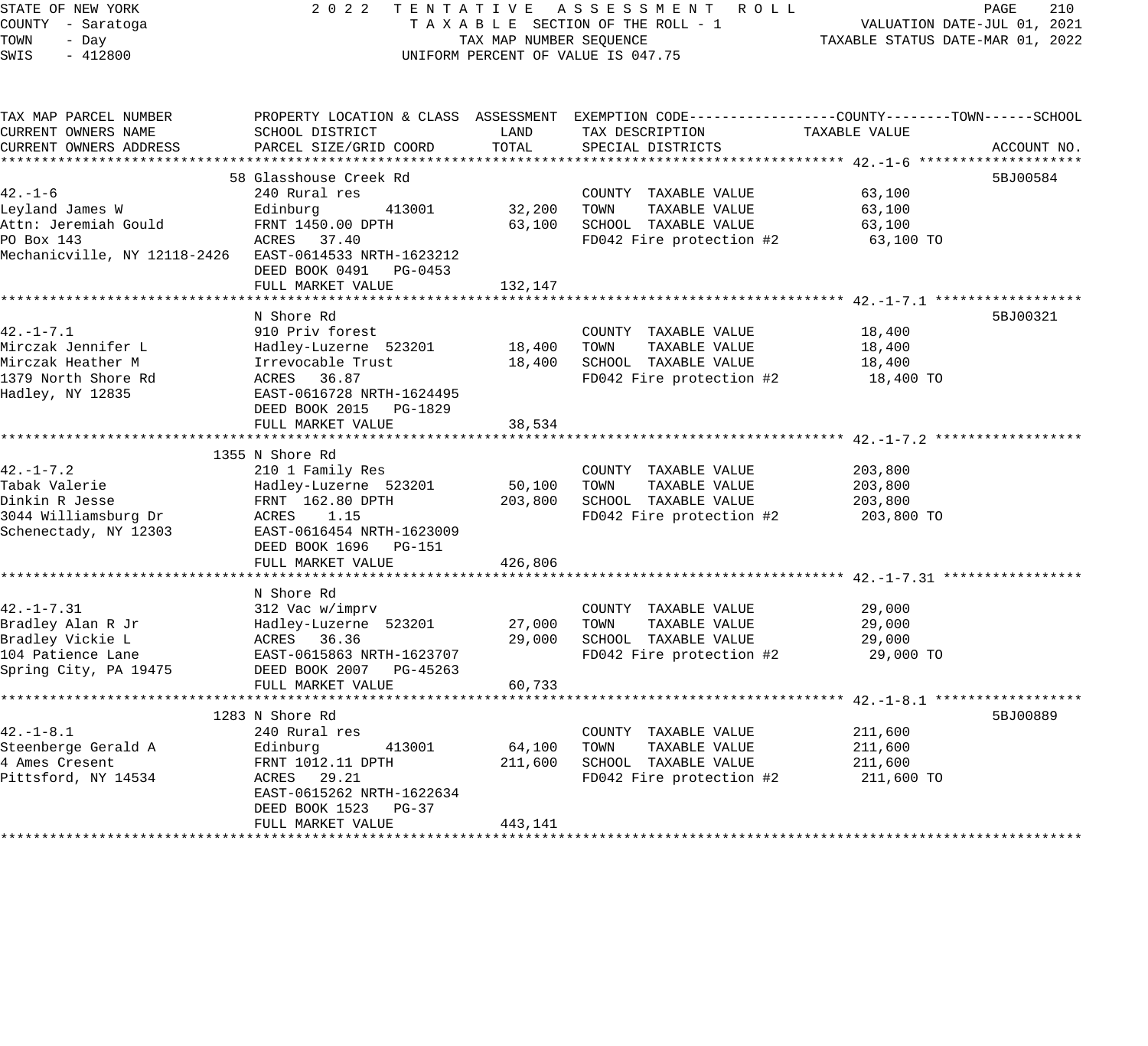| STATE OF NEW YORK      | 2022                               |                                  | TENTATIVE ASSESSMENT ROLL                                                                       |                | PAGE<br>211                 |
|------------------------|------------------------------------|----------------------------------|-------------------------------------------------------------------------------------------------|----------------|-----------------------------|
| COUNTY - Saratoga      |                                    |                                  | TAXABLE SECTION OF THE ROLL - 1                                                                 |                | VALUATION DATE-JUL 01, 2021 |
| TOWN<br>- Day          | TAX MAP NUMBER SEQUENCE            | TAXABLE STATUS DATE-MAR 01, 2022 |                                                                                                 |                |                             |
| $-412800$<br>SWIS      | UNIFORM PERCENT OF VALUE IS 047.75 |                                  |                                                                                                 |                |                             |
|                        |                                    |                                  |                                                                                                 |                |                             |
| TAX MAP PARCEL NUMBER  |                                    |                                  | PROPERTY LOCATION & CLASS ASSESSMENT EXEMPTION CODE---------------COUNTY-------TOWN------SCHOOL |                |                             |
| CURRENT OWNERS NAME    | SCHOOL DISTRICT                    | LAND                             | TAX DESCRIPTION                                                                                 | TAXABLE VALUE  |                             |
| CURRENT OWNERS ADDRESS | PARCEL SIZE/GRID COORD             | TOTAL                            | SPECIAL DISTRICTS                                                                               |                | ACCOUNT NO.                 |
|                        |                                    |                                  |                                                                                                 |                | * * * * * * *               |
|                        | 1275 N Shore Rd                    |                                  |                                                                                                 |                | 5BJ00005                    |
| $42. - 1 - 9$          | 240 Rural res                      |                                  | COUNTY TAXABLE VALUE                                                                            | 103,500        |                             |
| Aldrich David K        | 413001<br>Edinburg                 | 9,500                            | TOWN<br>TAXABLE VALUE                                                                           | 103,500        |                             |
| Graham Dawn L Et Al    | 2004/6704                          | 103,500                          | SCHOOL TAXABLE VALUE                                                                            | 103,500        |                             |
| 80 Stone Road          | Easement 2012005981                |                                  | FD042 Fire protection #2                                                                        | 103,500 TO     |                             |
| Hadley, NY 12835       | FRNT 1300.76 DPTH                  |                                  |                                                                                                 |                |                             |
|                        | ACRES 11.11                        |                                  |                                                                                                 |                |                             |
|                        | EAST-0613841 NRTH-1622605          |                                  |                                                                                                 |                |                             |
|                        | DEED BOOK 2019 PG-12033            |                                  |                                                                                                 |                |                             |
|                        | FULL MARKET VALUE                  | 216,754                          |                                                                                                 |                |                             |
|                        |                                    |                                  |                                                                                                 |                |                             |
|                        | 80 Stone Rd                        |                                  |                                                                                                 |                | 5BJ00881                    |
| $42. - 1 - 10.1$       | 210 1 Family Res                   |                                  | VET WAR CT 41121                                                                                | 20,070         | 20,070<br>$\overline{0}$    |
| Graham Dawn L          | Edinburg<br>413001                 |                                  | 41854<br>17,500 BAS STAR                                                                        | $\overline{0}$ | 19,990<br>$\Omega$          |
| Aldrich Jessica        | FRNT 510.00 DPTH                   |                                  | 155,100 COUNTY TAXABLE VALUE                                                                    | 135,030        |                             |
| 80 Stone Road          | ACRES 7.80                         |                                  | TAXABLE VALUE<br>TOWN                                                                           | 135,030        |                             |
| Hadley, NY 12835       | EAST-0613287 NRTH-1623598          |                                  | SCHOOL TAXABLE VALUE                                                                            | 135,110        |                             |
|                        | DEED BOOK 2019 PG-12032            |                                  | FD042 Fire protection #2                                                                        | 155,100 TO     |                             |
|                        | FULL MARKET VALUE                  | 324,817                          |                                                                                                 |                |                             |
|                        |                                    |                                  |                                                                                                 |                |                             |
|                        | 76 Stone Rd                        |                                  |                                                                                                 |                |                             |
| $42. - 1 - 10.2$       | 270 Mfg housing                    |                                  | COUNTY TAXABLE VALUE                                                                            | 30,200         |                             |
| Catarelli John P       | 413001                             | 14,600                           | TAXABLE VALUE<br>TOWN                                                                           | 30,200         |                             |
| Catarelli Ryan M       | Edinburg<br>Will 7-29-92           | 30,200                           | SCHOOL TAXABLE VALUE                                                                            | 30,200         |                             |
|                        |                                    |                                  |                                                                                                 |                |                             |
| 6 Red Oak Ct           | FRNT 150.00 DPTH<br>2.25           |                                  | FD042 Fire protection #2                                                                        | 30,200 TO      |                             |
| Calverton, NY 11633    | ACRES                              |                                  |                                                                                                 |                |                             |
|                        | EAST-0613427 NRTH-1623364          |                                  |                                                                                                 |                |                             |
|                        | DEED BOOK 2011 PG-42621            |                                  |                                                                                                 |                |                             |
|                        | FULL MARKET VALUE                  | 63,246                           |                                                                                                 |                |                             |
|                        |                                    |                                  |                                                                                                 |                |                             |
|                        | 2244 S Shore Rd                    |                                  |                                                                                                 |                | 5BJ02039                    |
| $42 - 2 - 4$           | 210 1 Family Res                   |                                  | COUNTY TAXABLE VALUE                                                                            | 77,900         |                             |
| Ballard Kenneth R      | Edinburg<br>413001                 | 51,600                           | TAXABLE VALUE<br>TOWN                                                                           | 77,900         |                             |
| Ballard Heather J      | FRNT 111.00 DPTH                   | 77,900                           | SCHOOL TAXABLE VALUE                                                                            | 77,900         |                             |
| 170 City Hall Rd       | ACRES<br>4.11                      |                                  | FD042 Fire protection #2                                                                        | 77,900 TO      |                             |
| Accord, NY 12404       | EAST-0616628 NRTH-1617890          |                                  |                                                                                                 |                |                             |
|                        | DEED BOOK 1686 PG-432              |                                  |                                                                                                 |                |                             |
|                        | FULL MARKET VALUE                  | 163,141                          |                                                                                                 |                |                             |
|                        |                                    |                                  |                                                                                                 |                |                             |
|                        | S Shore Rd                         |                                  |                                                                                                 |                |                             |
| 42.-2-5.2              | 322 Rural vac>10                   |                                  | COUNTY TAXABLE VALUE                                                                            | 62,100         |                             |
| Kruziak Keith          | Edinburg<br>413001                 | 62,100                           | TAXABLE VALUE<br>TOWN                                                                           | 62,100         |                             |
| PO Box 520             | FRNT 293.11 DPTH                   | 62,100                           | SCHOOL TAXABLE VALUE                                                                            | 62,100         |                             |
| Lake Luzerne, NY 12846 | 25.22<br>ACRES                     |                                  | FD042 Fire protection #2                                                                        | 62,100 TO      |                             |
|                        | EAST-0617046 NRTH-1617909          |                                  |                                                                                                 |                |                             |
|                        | DEED BOOK 1726<br>PG-342           |                                  |                                                                                                 |                |                             |
|                        | FULL MARKET VALUE                  | 130,052                          |                                                                                                 |                |                             |
|                        |                                    |                                  |                                                                                                 |                |                             |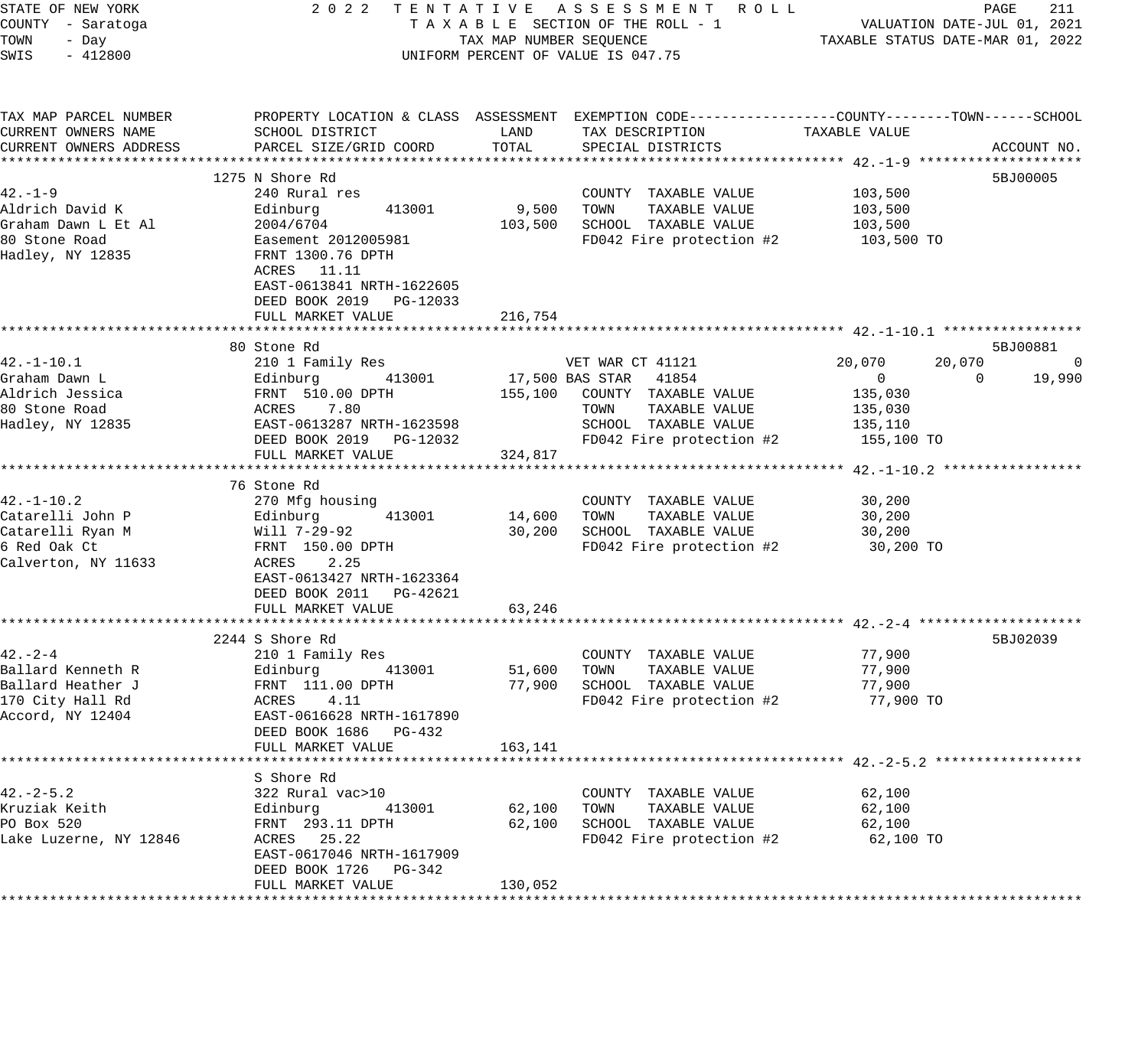STATE OF NEW YORK 2 0 2 2 T E N T A T I V E A S S E S S M E N T R O L L PAGE 212 COUNTY - Saratoga T A X A B L E SECTION OF THE ROLL - 1 VALUATION DATE-JUL 01, 2021 TOWN - Day TAX MAP NUMBER SEQUENCE TAXABLE STATUS DATE-MAR 01, 2022 SWIS - 412800 UNIFORM PERCENT OF VALUE IS 047.75 TAX MAP PARCEL NUMBER PROPERTY LOCATION & CLASS ASSESSMENT EXEMPTION CODE------------------COUNTY--------TOWN------SCHOOL CURRENT OWNERS NAME SCHOOL DISTRICT LAND TAX DESCRIPTION TAXABLE VALUE CURRENT OWNERS ADDRESS PARCEL SIZE/GRID COORD TOTAL SPECIAL DISTRICTS ACCOUNT NO. \*\*\*\*\*\*\*\*\*\*\*\*\*\*\*\*\*\*\*\*\*\*\*\*\*\*\*\*\*\*\*\*\*\*\*\*\*\*\*\*\*\*\*\*\*\*\*\*\*\*\*\*\*\*\*\*\*\*\*\*\*\*\*\*\*\*\*\*\*\*\*\*\*\*\*\*\*\*\*\*\*\*\*\*\*\*\*\*\*\*\*\*\*\*\*\*\*\*\*\*\*\*\* 42.-2-5.11 \*\*\*\*\*\*\*\*\*\*\*\*\*\*\*\*\* S Shore Rd 5BJ02097 42.-2-5.11 314 Rural vac<10 COUNTY TAXABLE VALUE 51,500 Becker Raymond E Edinburg 413001 51,500 TOWN TAXABLE VALUE 51,500 Becker Diana L FRNT 100.00 DPTH 51,500 SCHOOL TAXABLE VALUE 51,500 219 Sinclair Rd ACRES 3.99 FD042 Fire protection #2 51,500 TO Edinburg, NY 12134 EAST-0616663 NRTH-1618012 DEED BOOK 1661 PG-695 FULL MARKET VALUE 107,853 \*\*\*\*\*\*\*\*\*\*\*\*\*\*\*\*\*\*\*\*\*\*\*\*\*\*\*\*\*\*\*\*\*\*\*\*\*\*\*\*\*\*\*\*\*\*\*\*\*\*\*\*\*\*\*\*\*\*\*\*\*\*\*\*\*\*\*\*\*\*\*\*\*\*\*\*\*\*\*\*\*\*\*\*\*\*\*\*\*\*\*\*\*\*\*\*\*\*\*\*\*\*\* 42.-2-5.12 \*\*\*\*\*\*\*\*\*\*\*\*\*\*\*\*\* S Shore Rd 42.-2-5.12 311 Res vac land COUNTY TAXABLE VALUE 12,500 Becker Raymond E Edinburg 413001 12,500 TOWN TAXABLE VALUE 12,500 Becker Diana Lynn FRNT 100.00 DPTH 251.50 12,500 SCHOOL TAXABLE VALUE 12,500 219 Sinclair Rd ACRES 0.58 FD042 Fire protection #2 12,500 TO Edinburg, NY 12134 EAST-0616376 NRTH-1618633 DEED BOOK 1690 PG-165 FULL MARKET VALUE 26,178

\*\*\*\*\*\*\*\*\*\*\*\*\*\*\*\*\*\*\*\*\*\*\*\*\*\*\*\*\*\*\*\*\*\*\*\*\*\*\*\*\*\*\*\*\*\*\*\*\*\*\*\*\*\*\*\*\*\*\*\*\*\*\*\*\*\*\*\*\*\*\*\*\*\*\*\*\*\*\*\*\*\*\*\*\*\*\*\*\*\*\*\*\*\*\*\*\*\*\*\*\*\*\* 42.-2-6 \*\*\*\*\*\*\*\*\*\*\*\*\*\*\*\*\*\*\*\* 237 Turner Rd 5BJ00577 42.-2-6 240 Rural res COUNTY TAXABLE VALUE 102,800 Peterson William M Hadley-Luzerne 523201 19,600 TOWN TAXABLE VALUE 102,800 237 Turner Rd FRNT 850.00 DPTH 102,800 SCHOOL TAXABLE VALUE 102,800 Hadley, NY 12835 ACRES 39.23 FD042 Fire protection #2 102,800 TO EAST-0618901 NRTH-1617539 DEED BOOK 1447 PG-379 FULL MARKET VALUE 215,288 \*\*\*\*\*\*\*\*\*\*\*\*\*\*\*\*\*\*\*\*\*\*\*\*\*\*\*\*\*\*\*\*\*\*\*\*\*\*\*\*\*\*\*\*\*\*\*\*\*\*\*\*\*\*\*\*\*\*\*\*\*\*\*\*\*\*\*\*\*\*\*\*\*\*\*\*\*\*\*\*\*\*\*\*\*\*\*\*\*\*\*\*\*\*\*\*\*\*\*\*\*\*\* 42.-2-7.1 \*\*\*\*\*\*\*\*\*\*\*\*\*\*\*\*\*\* 247 Turner Rd 5BJ02347 42.-2-7.1 240 Rural res COUNTY TAXABLE VALUE 203,100 Feorenzo Dawn M & Tori D Hadley-Luzerne 523201 28,000 TOWN TAXABLE VALUE 203,100 Feorenzo Lauren & Anthony III FRNT 420.00 DPTH 203,100 SCHOOL TAXABLE VALUE 203,100 83 Poplar Drive ACRES 29.00 FD042 Fire protection #2 203,100 TO Paramus, NJ 07652 EAST-0619713 NRTH-1617934 DEED BOOK 2015 PG-30938 FULL MARKET VALUE 425,340 \*\*\*\*\*\*\*\*\*\*\*\*\*\*\*\*\*\*\*\*\*\*\*\*\*\*\*\*\*\*\*\*\*\*\*\*\*\*\*\*\*\*\*\*\*\*\*\*\*\*\*\*\*\*\*\*\*\*\*\*\*\*\*\*\*\*\*\*\*\*\*\*\*\*\*\*\*\*\*\*\*\*\*\*\*\*\*\*\*\*\*\*\*\*\*\*\*\*\*\*\*\*\* 42.-2-7.2 \*\*\*\*\*\*\*\*\*\*\*\*\*\*\*\*\*\* Turner Rd 42.-2-7.2 311 Res vac land COUNTY TAXABLE VALUE 16,300 Feorenzo Anthony Hadley-Luzerne 523201 16,300 TOWN TAXABLE VALUE 16,300 83 Poplar Dr FRNT 200.00 DPTH 16,300 SCHOOL TAXABLE VALUE 16,300 Paramus, NJ 07652 ACRES 9.73 FD042 Fire protection #2 16,300 TO 42.-2-7.2<br>
Feorenzo Anthony<br>
Easy and Hadley-Luzerne 523201<br>
B3 Poplar Dr<br>
Paramus, NJ 07652<br>
Paramus, NJ 07652<br>
EAST-0619383 NRTH-1617770 DEED BOOK 2011 PG-22244 FULL MARKET VALUE 34,136 \*\*\*\*\*\*\*\*\*\*\*\*\*\*\*\*\*\*\*\*\*\*\*\*\*\*\*\*\*\*\*\*\*\*\*\*\*\*\*\*\*\*\*\*\*\*\*\*\*\*\*\*\*\*\*\*\*\*\*\*\*\*\*\*\*\*\*\*\*\*\*\*\*\*\*\*\*\*\*\*\*\*\*\*\*\*\*\*\*\*\*\*\*\*\*\*\*\*\*\*\*\*\*\*\*\*\*\*\*\*\*\*\*\*\*\*\*\*\*\*\*\*\*\*\*\*\*\*\*\*\*\*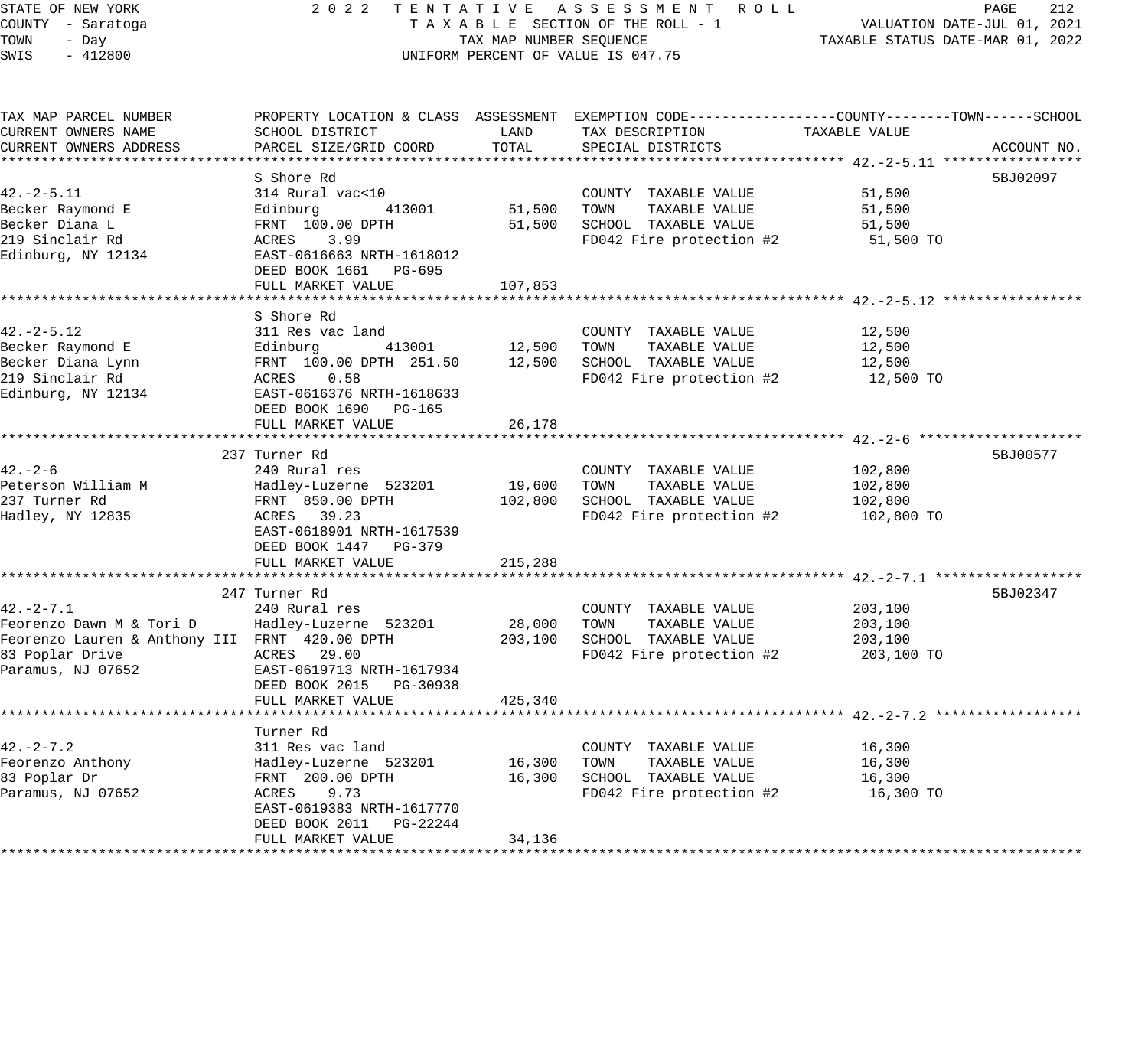STATE OF NEW YORK 2 0 2 2 T E N T A T I V E A S S E S S M E N T R O L L PAGE 213 COUNTY - Saratoga T A X A B L E SECTION OF THE ROLL - 1 VALUATION DATE-JUL 01, 2021 TOWN - Day TAX MAP NUMBER SEQUENCE TAXABLE STATUS DATE-MAR 01, 2022 SWIS - 412800 CONTROLLY THE UNIFORM PERCENT OF VALUE IS 047.75 TAX MAP PARCEL NUMBER PROPERTY LOCATION & CLASS ASSESSMENT EXEMPTION CODE------------------COUNTY--------TOWN------SCHOOL CURRENT OWNERS NAME SCHOOL DISTRICT LAND TAX DESCRIPTION TAXABLE VALUE CURRENT OWNERS ADDRESS PARCEL SIZE/GRID COORD TOTAL SPECIAL DISTRICTS ACCOUNT NO. \*\*\*\*\*\*\*\*\*\*\*\*\*\*\*\*\*\*\*\*\*\*\*\*\*\*\*\*\*\*\*\*\*\*\*\*\*\*\*\*\*\*\*\*\*\*\*\*\*\*\*\*\*\*\*\*\*\*\*\*\*\*\*\*\*\*\*\*\*\*\*\*\*\*\*\*\*\*\*\*\*\*\*\*\*\*\*\*\*\*\*\*\*\*\*\*\*\*\*\*\*\*\* 42.-2-9 \*\*\*\*\*\*\*\*\*\*\*\*\*\*\*\*\*\*\*\*  $2314$  S Shore Rd  $5BJ00762$ 42.-2-9 210 1 Family Res COUNTY TAXABLE VALUE 83,900 Manzi Richard J Hadley-Luzerne 523201 60,000 TOWN TAXABLE VALUE 83,900 Manzi Judy M FRNT 225.00 DPTH 83,900 SCHOOL TAXABLE VALUE 83,900 1927 County Rte 107 ACRES 7.70 FD042 Fire protection #2 83,900 TO Amsterdam, NY 12010 EAST-0618095 NRTH-1618954 DEED BOOK 1404 PG-471 DEED BOOK 1404 PG-471<br>FULL MARKET VALUE 175,707 \*\*\*\*\*\*\*\*\*\*\*\*\*\*\*\*\*\*\*\*\*\*\*\*\*\*\*\*\*\*\*\*\*\*\*\*\*\*\*\*\*\*\*\*\*\*\*\*\*\*\*\*\*\*\*\*\*\*\*\*\*\*\*\*\*\*\*\*\*\*\*\*\*\*\*\*\*\*\*\*\*\*\*\*\*\*\*\*\*\*\*\*\*\*\*\*\*\*\*\*\*\*\* 42.-2-12 \*\*\*\*\*\*\*\*\*\*\*\*\*\*\*\*\*\*\*  $2342$  S Shore Rd  $5BJ00817$ 42.-2-12 210 1 Family Res COUNTY TAXABLE VALUE 153,400 Anderson Angela Hadley-Luzerne 523201 60,000 TOWN TAXABLE VALUE 153,400 2342 S Shore Rd FRNT 150.00 DPTH 153,400 SCHOOL TAXABLE VALUE 153,400 Hadley, NY 12835 ACRES 5.15 FD042 Fire protection #2 153,400 TO EAST-0618764 NRTH-1619281 DEED BOOK 1662 PG-514 FULL MARKET VALUE 321,257 \*\*\*\*\*\*\*\*\*\*\*\*\*\*\*\*\*\*\*\*\*\*\*\*\*\*\*\*\*\*\*\*\*\*\*\*\*\*\*\*\*\*\*\*\*\*\*\*\*\*\*\*\*\*\*\*\*\*\*\*\*\*\*\*\*\*\*\*\*\*\*\*\*\*\*\*\*\*\*\*\*\*\*\*\*\*\*\*\*\*\*\*\*\*\*\*\*\*\*\*\*\*\* 42.-2-14 \*\*\*\*\*\*\*\*\*\*\*\*\*\*\*\*\*\*\* 2348 S Shore Rd 5BJ00481 42.-2-14 314 Rural vac<10 COUNTY TAXABLE VALUE 60,000 Curtis Bernard H Hadley-Luzerne 523201 60,000 TOWN TAXABLE VALUE 60,000 Jennifer Sheret Curtis Family Trust 2015/ 60,000 SCHOOL TAXABLE VALUE 60,000 236 Circle Ln Bernard H Curtis Trustee FD042 Fire protection #2 60,000 TO Webster, NY 14508 FRNT 200.00 DPTH ACRES 7.36 EAST-0618856 NRTH-1619439 DEED BOOK 2015 PG-1175 FULL MARKET VALUE 125,654 \*\*\*\*\*\*\*\*\*\*\*\*\*\*\*\*\*\*\*\*\*\*\*\*\*\*\*\*\*\*\*\*\*\*\*\*\*\*\*\*\*\*\*\*\*\*\*\*\*\*\*\*\*\*\*\*\*\*\*\*\*\*\*\*\*\*\*\*\*\*\*\*\*\*\*\*\*\*\*\*\*\*\*\*\*\*\*\*\*\*\*\*\*\*\*\*\*\*\*\*\*\*\* 42.-2-15 \*\*\*\*\*\*\*\*\*\*\*\*\*\*\*\*\*\*\* S Shore Rd 5BJ02617 42.-2-15 314 Rural vac<10 COUNTY TAXABLE VALUE 3,500 Bracciodieta John Hadley-Luzerne 523201 3,500 TOWN TAXABLE VALUE 3,500 Bracciodieta Helen FRNT 20.00 DPTH 1720.00 3,500 SCHOOL TAXABLE VALUE 3,500 627 SW Andros Circle ACRES 0.71 FD042 Fire protection #2 3,500 TO Port St Lucie, FL 34986 EAST-0618949 NRTH-1619515 DEED BOOK 2013 PG-43566 FULL MARKET VALUE 7,330 \*\*\*\*\*\*\*\*\*\*\*\*\*\*\*\*\*\*\*\*\*\*\*\*\*\*\*\*\*\*\*\*\*\*\*\*\*\*\*\*\*\*\*\*\*\*\*\*\*\*\*\*\*\*\*\*\*\*\*\*\*\*\*\*\*\*\*\*\*\*\*\*\*\*\*\*\*\*\*\*\*\*\*\*\*\*\*\*\*\*\*\*\*\*\*\*\*\*\*\*\*\*\* 42.-2-16 \*\*\*\*\*\*\*\*\*\*\*\*\*\*\*\*\*\*\* 2358 S Shore Rd 5BJ01940 42.-2-16 210 1 Family Res COUNTY TAXABLE VALUE 102,900 Sfogliano Mario Hadley-Luzerne 523201 50,000 TOWN TAXABLE VALUE 102,900 30-75 48th St FRNT 200.00 DPTH 200.00 102,900 SCHOOL TAXABLE VALUE 102,900 Astoria, NY 11103 ACRES 0.92 FD042 Fire protection #2 102,900 TO EAST-0618597 NRTH-1620224 DEED BOOK 0887 PG-0202 FULL MARKET VALUE 215,497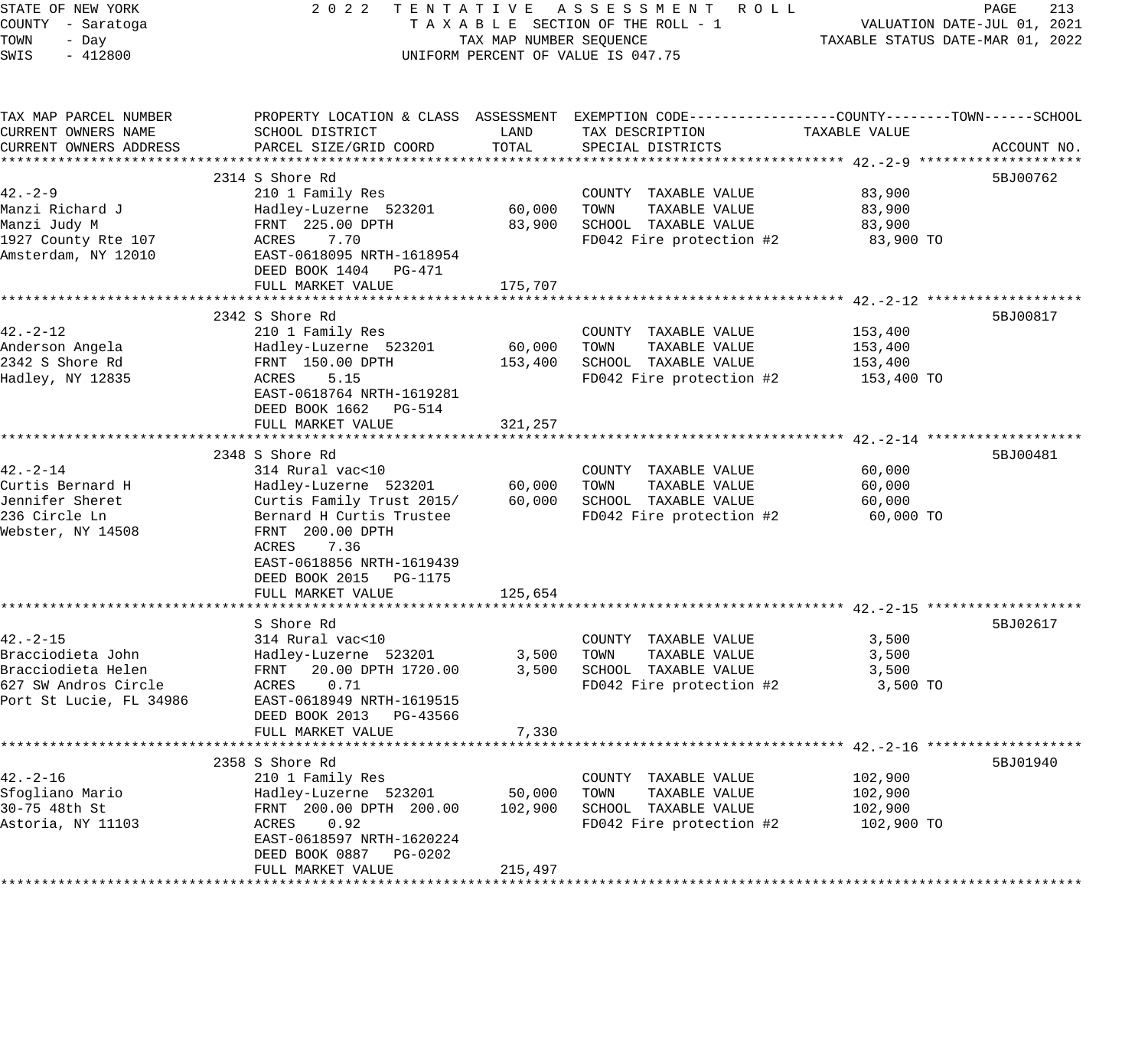STATE OF NEW YORK 2022 TENTATIVE ASSESSMENT ROLL COUNTY - Saratoga T A X A B L E SECTION OF THE ROLL - 1 VALUATION DATE-JUL 01, 2021 TOWN - Day TAX MAP NUMBER SEQUENCE TAXABLE STATUS DATE-MAR 01, 2022 SHALL OF REACTION OF THE ROLL -<br>COUNTY - Saratoga (COUNTY - Day TAX MAP NUMBER SEQUENCE)<br>SWIS - 412800 (INIFORM PERCENT OF VALUE IS 047.75 TAX MAP PARCEL NUMBER PROPERTY LOCATION & CLASS ASSESSMENT EXEMPTION CODE------------------COUNTY--------TOWN------SCHOOL CURRENT OWNERS NAME SCHOOL DISTRICT LAND TAX DESCRIPTION TAXABLE VALUE CURRENT OWNERS ADDRESS PARCEL SIZE/GRID COORD TOTAL SPECIAL DISTRICTS ACCOUNT NO. \*\*\*\*\*\*\*\*\*\*\*\*\*\*\*\*\*\*\*\*\*\*\*\*\*\*\*\*\*\*\*\*\*\*\*\*\*\*\*\*\*\*\*\*\*\*\*\*\*\*\*\*\*\*\*\*\*\*\*\*\*\*\*\*\*\*\*\*\*\*\*\*\*\*\*\*\*\*\*\*\*\*\*\*\*\*\*\*\*\*\*\*\*\*\*\*\*\*\*\*\*\*\* 42.-2-17.1 \*\*\*\*\*\*\*\*\*\*\*\*\*\*\*\*\* 46 Robin (Private) St 5BJ00731 42.-2-17.1 240 Rural res COUNTY TAXABLE VALUE 300,900 Deleskiewicz Joseph Hadley-Luzerne 523201 121,000 TOWN TAXABLE VALUE 300,900 Deleskiewicz Colleen FRNT 50.00 DPTH 300,900 SCHOOL TAXABLE VALUE 300,900 1515 Lotus Drive ACRES 142.92 FD042 Fire protection #2 300,900 TO Pottstown, PA 19464 EAST-0619962 NRTH-1619412 DEED BOOK 2019 PG-27569 FULL MARKET VALUE 630,157 \*\*\*\*\*\*\*\*\*\*\*\*\*\*\*\*\*\*\*\*\*\*\*\*\*\*\*\*\*\*\*\*\*\*\*\*\*\*\*\*\*\*\*\*\*\*\*\*\*\*\*\*\*\*\*\*\*\*\*\*\*\*\*\*\*\*\*\*\*\*\*\*\*\*\*\*\*\*\*\*\*\*\*\*\*\*\*\*\*\*\*\*\*\*\*\*\*\*\*\*\*\*\* 42.-2-17.2 \*\*\*\*\*\*\*\*\*\*\*\*\*\*\*\*\* S Shore Rd 42.-2-17.2 314 Rural vac<10 COUNTY TAXABLE VALUE 5,000 Kline Timothy Hadley-Luzerne 523201 5,000 TOWN TAXABLE VALUE 5,000 Kline Sheryl ACRES 0.23 5,000 SCHOOL TAXABLE VALUE 5,000 4106 Rt 203 EAST-0619773 NRTH-1620893 FD042 Fire protection #2 5,000 TO Valatie, NY 12184 DEED BOOK 1471 PG-472 FULL MARKET VALUE 10,471 \*\*\*\*\*\*\*\*\*\*\*\*\*\*\*\*\*\*\*\*\*\*\*\*\*\*\*\*\*\*\*\*\*\*\*\*\*\*\*\*\*\*\*\*\*\*\*\*\*\*\*\*\*\*\*\*\*\*\*\*\*\*\*\*\*\*\*\*\*\*\*\*\*\*\*\*\*\*\*\*\*\*\*\*\*\*\*\*\*\*\*\*\*\*\*\*\*\*\*\*\*\*\* 42.-2-17.3 \*\*\*\*\*\*\*\*\*\*\*\*\*\*\*\*\* S Shore Rd<br>314 Rural vac<10 42.-2-17.3 314 Rural vac<10 COUNTY TAXABLE VALUE 5,000 Chandley Kurt Hadley-Luzerne 523201 5,000 TOWN TAXABLE VALUE 5,000 1561 Indian Fields Road ACRES 0.23 5,000 SCHOOL TAXABLE VALUE 5,000 Feura Bush, NY 12067 EAST-0619682 NRTH-1620827 FD042 Fire protection #2 5,000 TO DEED BOOK 2021 PG-39723 FULL MARKET VALUE 10,471 \*\*\*\*\*\*\*\*\*\*\*\*\*\*\*\*\*\*\*\*\*\*\*\*\*\*\*\*\*\*\*\*\*\*\*\*\*\*\*\*\*\*\*\*\*\*\*\*\*\*\*\*\*\*\*\*\*\*\*\*\*\*\*\*\*\*\*\*\*\*\*\*\*\*\*\*\*\*\*\*\*\*\*\*\*\*\*\*\*\*\*\*\*\*\*\*\*\*\*\*\*\*\* 42.-2-18 \*\*\*\*\*\*\*\*\*\*\*\*\*\*\*\*\*\*\* S Shore Rd 5BJ00570 42.-2-18 910 Priv forest COUNTY TAXABLE VALUE 44,900 Lathers Richard S Hadley-Luzerne 523201 44,900 TOWN TAXABLE VALUE 44,900 Lathers Claire M Claire Mary Lathers Revo. 44,900 SCHOOL TAXABLE VALUE 44,900 115 S Manning Blvd Living Trust Dated 7/17/2 FD042 Fire protection #2 44,900 TO Albany, NY 12203 ACRES 92.78 EAST-0621945 NRTH-1619333 DEED BOOK 2015 PG-22962 FULL MARKET VALUE 94,031 \*\*\*\*\*\*\*\*\*\*\*\*\*\*\*\*\*\*\*\*\*\*\*\*\*\*\*\*\*\*\*\*\*\*\*\*\*\*\*\*\*\*\*\*\*\*\*\*\*\*\*\*\*\*\*\*\*\*\*\*\*\*\*\*\*\*\*\*\*\*\*\*\*\*\*\*\*\*\*\*\*\*\*\*\*\*\*\*\*\*\*\*\*\*\*\*\*\*\*\*\*\*\* 42.-2-19 \*\*\*\*\*\*\*\*\*\*\*\*\*\*\*\*\*\*\* 267 Turner Rd 5BJ00499 42.-2-19 260 Seasonal res COUNTY TAXABLE VALUE 35,900 Dewey Robert C Hadley-Luzerne 523201 22,500 TOWN TAXABLE VALUE 35,900 1246 Kathan Rd FRNT 1225.85 DPTH 35,900 SCHOOL TAXABLE VALUE 35,900 Corinth, NY 12822 ACRES 17.98 FD042 Fire protection #2 35,900 TO EAST-0622036 NRTH-1616824 DEED BOOK 1232 PG-278 FULL MARKET VALUE 75,183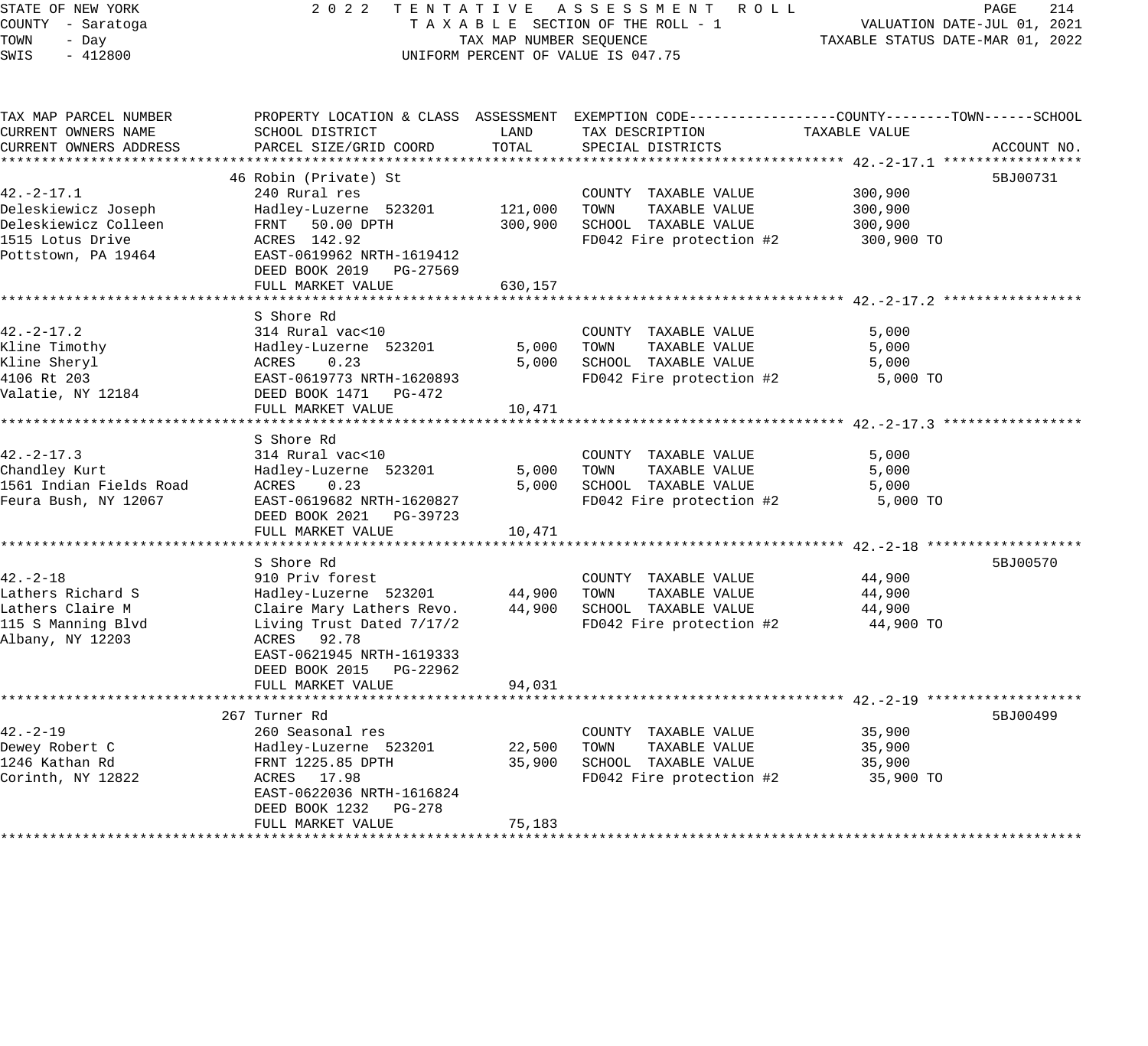| STATE OF NEW YORK          | 2 0 2 2                                    |                         | TENTATIVE ASSESSMENT ROLL                                                                      |                                  | 215<br>PAGE                 |
|----------------------------|--------------------------------------------|-------------------------|------------------------------------------------------------------------------------------------|----------------------------------|-----------------------------|
| COUNTY - Saratoga          |                                            |                         | TAXABLE SECTION OF THE ROLL - 1                                                                |                                  | VALUATION DATE-JUL 01, 2021 |
| TOWN<br>- Day              |                                            | TAX MAP NUMBER SEQUENCE |                                                                                                | TAXABLE STATUS DATE-MAR 01, 2022 |                             |
| SWIS<br>$-412800$          |                                            |                         | UNIFORM PERCENT OF VALUE IS 047.75                                                             |                                  |                             |
|                            |                                            |                         |                                                                                                |                                  |                             |
| TAX MAP PARCEL NUMBER      |                                            |                         | PROPERTY LOCATION & CLASS ASSESSMENT EXEMPTION CODE---------------COUNTY-------TOWN-----SCHOOL |                                  |                             |
| CURRENT OWNERS NAME        | SCHOOL DISTRICT                            | LAND                    | TAX DESCRIPTION                                                                                | TAXABLE VALUE                    |                             |
| CURRENT OWNERS ADDRESS     | PARCEL SIZE/GRID COORD                     | TOTAL                   | SPECIAL DISTRICTS                                                                              |                                  | ACCOUNT NO.                 |
|                            |                                            |                         |                                                                                                |                                  |                             |
| 42. – 2–22. 4              | 208 Horse Hill Rd<br>311 Res vac land      |                         | COUNTY TAXABLE VALUE                                                                           | 15,300                           |                             |
| Normann Thomas M           | Hadley-Luzerne 523201                      | 15,300                  | TOWN<br>TAXABLE VALUE                                                                          | 15,300                           |                             |
| Mormann Cynthia            | FRNT 220.00 DPTH                           | 15,300                  | SCHOOL TAXABLE VALUE                                                                           | 15,300                           |                             |
| 71 Grand View Dr           | ACRES<br>3.52                              |                         | FD042 Fire protection #2                                                                       | 15,300 TO                        |                             |
| Bloomburg, NY 12721        | EAST-0623961 NRTH-1619602                  |                         |                                                                                                |                                  |                             |
|                            |                                            |                         |                                                                                                |                                  |                             |
|                            | DEED BOOK 1439 PG-295<br>FULL MARKET VALUE | 32,042                  |                                                                                                |                                  |                             |
|                            |                                            |                         |                                                                                                |                                  |                             |
|                            | Horse Hill Rd                              |                         |                                                                                                |                                  |                             |
| $42. - 2 - 22.5$           | 314 Rural vac<10                           |                         | COUNTY TAXABLE VALUE                                                                           | 1,900                            |                             |
| Normann Thomas M           | Hadley-Luzerne 523201                      | 1,900                   | TOWN<br>TAXABLE VALUE                                                                          | 1,900                            |                             |
| Normann Cynthia            | ACRES<br>3.46                              | 1,900                   | SCHOOL TAXABLE VALUE                                                                           | 1,900                            |                             |
| 71 Grandview Dr            | EAST-0623264 NRTH-1619470                  |                         | FD042 Fire protection #2                                                                       | 1,900 TO                         |                             |
| Bloomburg, NY 12721        | DEED BOOK 1439 PG-298                      |                         |                                                                                                |                                  |                             |
|                            | FULL MARKET VALUE                          | 3,979                   |                                                                                                |                                  |                             |
|                            |                                            |                         |                                                                                                |                                  |                             |
|                            | 202 Horse Hill Rd                          |                         |                                                                                                |                                  |                             |
| $42. -2 - 22.6$            | 210 1 Family Res                           |                         | COUNTY TAXABLE VALUE                                                                           | 108,900                          |                             |
| Macy Steven A              | Hadley-Luzerne 523201                      | 16,300                  | TOWN<br>TAXABLE VALUE                                                                          | 108,900                          |                             |
| 202 Horse Hill Rd          | FRNT 164.00 DPTH                           | 108,900                 | SCHOOL TAXABLE VALUE                                                                           | 108,900                          |                             |
| Hadley, NY 12835           | ACRES<br>4.99                              |                         | FD042 Fire protection #2                                                                       | 108,900 TO                       |                             |
|                            | EAST-0623552 NRTH-1619710                  |                         |                                                                                                |                                  |                             |
|                            | DEED BOOK 2014 PG-32723                    |                         |                                                                                                |                                  |                             |
|                            | FULL MARKET VALUE                          | 228,063                 |                                                                                                |                                  |                             |
|                            |                                            |                         |                                                                                                |                                  |                             |
|                            | Horse Hill Rd                              |                         |                                                                                                |                                  |                             |
| 42. – 2–22. 7              | 314 Rural vac<10                           |                         | COUNTY TAXABLE VALUE                                                                           | 8,900                            |                             |
| McCall Margaret M          | Hadley-Luzerne 523201                      | 8,900                   | TAXABLE VALUE<br>TOWN                                                                          | 8,900                            |                             |
| McCall Tomarra K           | TIC, Tomarra 80%, Tara 10                  | 8,900                   | SCHOOL TAXABLE VALUE                                                                           | 8,900                            |                             |
| Tomarra K. McCall          | Thomas R 10%                               |                         | FD042 Fire protection #2                                                                       | 8,900 TO                         |                             |
| 84 Catherine Street        | 2017/9593, 2017/9597                       |                         |                                                                                                |                                  |                             |
| Saratoga Springs, NY 12866 | FRNT 210.00 DPTH                           |                         |                                                                                                |                                  |                             |
|                            | ACRES<br>6.16                              |                         |                                                                                                |                                  |                             |
|                            | EAST-0622970 NRTH-1621181                  |                         |                                                                                                |                                  |                             |
|                            | DEED BOOK 2017 PG-9597                     |                         |                                                                                                |                                  |                             |
|                            | FULL MARKET VALUE                          | 18,639                  |                                                                                                |                                  |                             |
|                            |                                            |                         |                                                                                                |                                  |                             |
|                            | 228 Horse Hill Rd                          |                         |                                                                                                |                                  |                             |
| 42.-2-22.8                 | 312 Vac w/imprv                            |                         | COUNTY<br>TAXABLE VALUE                                                                        | 21,300                           |                             |
| Allen Patricia             | Hadley-Luzerne 523201                      | 15,900                  | TOWN<br>TAXABLE VALUE                                                                          | 21,300                           |                             |
| 12 Bay Path Road           | Deed 1038/1032                             | 21,300                  | SCHOOL TAXABLE VALUE                                                                           | 21,300                           |                             |
| Spencer, MA 01562          | 2012/10975                                 |                         | FD042 Fire protection #2                                                                       | 21,300 TO                        |                             |
|                            | 2012/10976                                 |                         |                                                                                                |                                  |                             |
|                            | FRNT 300.00 DPTH                           |                         |                                                                                                |                                  |                             |
|                            | 9.38<br>ACRES                              |                         |                                                                                                |                                  |                             |
|                            | EAST-0623788 NRTH-1619009                  |                         |                                                                                                |                                  |                             |
|                            | DEED BOOK 2016<br>PG-35862                 |                         |                                                                                                |                                  |                             |
|                            | FULL MARKET VALUE                          | 44,607                  |                                                                                                |                                  |                             |
|                            |                                            |                         |                                                                                                |                                  |                             |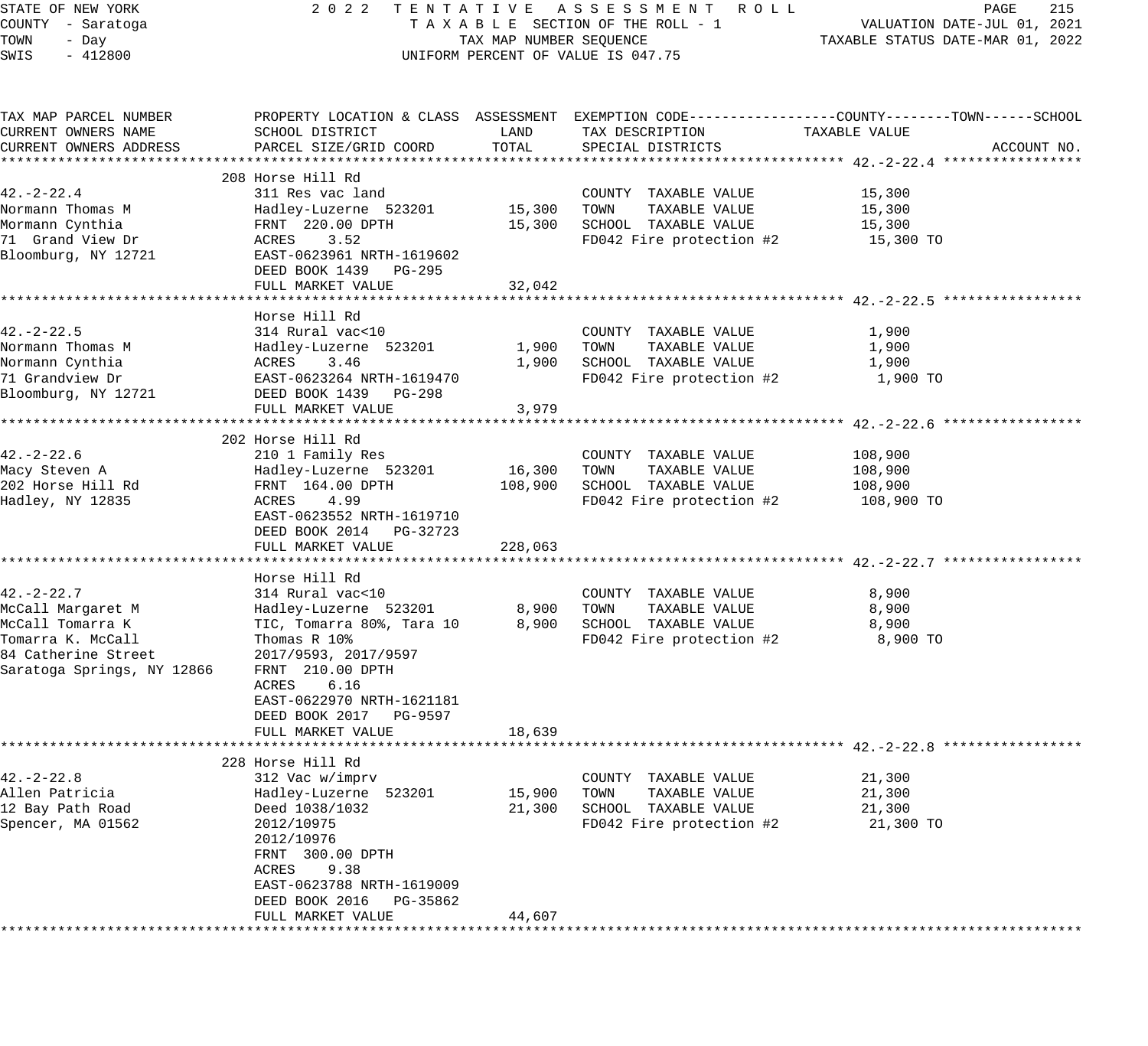| STATE OF NEW YORK<br>COUNTY - Saratoga       | 2 0 2 2                                                                                                                | TAX MAP NUMBER SEQUENCE          | TENTATIVE ASSESSMENT ROLL<br>TAXABLE SECTION OF THE ROLL - 1                                                        |                                                | PAGE<br>216<br>VALUATION DATE-JUL 01, 2021 |
|----------------------------------------------|------------------------------------------------------------------------------------------------------------------------|----------------------------------|---------------------------------------------------------------------------------------------------------------------|------------------------------------------------|--------------------------------------------|
| TOWN<br>- Day<br>SWIS<br>$-412800$           | UNIFORM PERCENT OF VALUE IS 047.75                                                                                     | TAXABLE STATUS DATE-MAR 01, 2022 |                                                                                                                     |                                                |                                            |
| TAX MAP PARCEL NUMBER<br>CURRENT OWNERS NAME | SCHOOL DISTRICT                                                                                                        | LAND                             | PROPERTY LOCATION & CLASS ASSESSMENT EXEMPTION CODE----------------COUNTY-------TOWN------SCHOOL<br>TAX DESCRIPTION | TAXABLE VALUE                                  |                                            |
| CURRENT OWNERS ADDRESS                       | PARCEL SIZE/GRID COORD                                                                                                 | TOTAL                            | SPECIAL DISTRICTS                                                                                                   |                                                | ACCOUNT NO.                                |
|                                              |                                                                                                                        |                                  |                                                                                                                     |                                                |                                            |
|                                              | Horse Hill Rd                                                                                                          |                                  |                                                                                                                     |                                                |                                            |
| $42. -2 - 22.21$                             | 322 Rural vac>10                                                                                                       |                                  | COUNTY TAXABLE VALUE                                                                                                | 17,600                                         |                                            |
| Matthews James                               | Hadley-Luzerne 523201                                                                                                  | 17,600                           | TOWN<br>TAXABLE VALUE                                                                                               | 17,600                                         |                                            |
| Matthews Dorothy                             | Land Contract James                                                                                                    | 17,600                           | SCHOOL TAXABLE VALUE                                                                                                | 17,600                                         |                                            |
| 1539 Lakeview Dr<br>Cookeville, TN 38506     | Matthews<br>FRNT 400.00 DPTH<br>ACRES 11.00<br>EAST-0624008 NRTH-1618177<br>DEED BOOK 1364 PG-726<br>FULL MARKET VALUE | 36,859                           | FD042 Fire protection #2                                                                                            | 17,600 TO                                      |                                            |
|                                              |                                                                                                                        |                                  |                                                                                                                     |                                                |                                            |
|                                              | 246 Horse Hill Rd                                                                                                      |                                  |                                                                                                                     |                                                |                                            |
| $42. -2 - 22.22$                             | 240 Rural res                                                                                                          |                                  | COUNTY TAXABLE VALUE                                                                                                | 103,900                                        |                                            |
| E J T Excavating Inc                         | Hadley-Luzerne 523201                                                                                                  | 19,100                           | TOWN<br>TAXABLE VALUE                                                                                               | 103,900                                        |                                            |
| 172 Lake Rd                                  | FRNT 350.00 DPTH                                                                                                       | 103,900                          | SCHOOL TAXABLE VALUE                                                                                                | 103,900                                        |                                            |
| New Preston Conn, 06777                      | ACRES 11.20<br>EAST-0623871 NRTH-1618696<br>DEED BOOK 1044 PG-26<br>FULL MARKET VALUE                                  | 217,592                          | FD042 Fire protection #2                                                                                            | 103,900 TO                                     |                                            |
|                                              |                                                                                                                        |                                  |                                                                                                                     | ********************* 42.-2-22.23 ************ |                                            |
| $42. -2 - 22.23$                             | Horse Hill Rd                                                                                                          |                                  |                                                                                                                     |                                                |                                            |
|                                              | 314 Rural vac<10                                                                                                       |                                  | COUNTY TAXABLE VALUE<br>TAXABLE VALUE<br>TOWN                                                                       | 9,400<br>9,400                                 |                                            |
| Simone Leon<br>1242 North Ave                | Hadley-Luzerne 523201<br>FRNT 190.00 DPTH                                                                              | 9,400<br>9,400                   | SCHOOL TAXABLE VALUE                                                                                                | 9,400                                          |                                            |
| Bracon, NY 12508                             | ACRES<br>5.57                                                                                                          |                                  | FD042 Fire protection #2                                                                                            | 9,400 TO                                       |                                            |
|                                              | EAST-0623940 NRTH-1618433<br>DEED BOOK 1329 PG-708                                                                     |                                  |                                                                                                                     |                                                |                                            |
|                                              | FULL MARKET VALUE<br>*******************************                                                                   | 19,686                           |                                                                                                                     |                                                |                                            |
|                                              | 216 Horse Hill Rd                                                                                                      |                                  |                                                                                                                     |                                                |                                            |
| $42. -2 - 22.91$                             | 210 1 Family Res                                                                                                       |                                  | COUNTY TAXABLE VALUE                                                                                                | 117,100                                        |                                            |
| Bracciodieta John M                          | Hadley-Luzerne 523201                                                                                                  | 16,200                           | TAXABLE VALUE<br>TOWN                                                                                               | 117,100                                        |                                            |
| Bracciodieta Mary Ann                        | FRNT 150.00 DPTH                                                                                                       | 117,100                          | SCHOOL TAXABLE VALUE                                                                                                | 117,100                                        |                                            |
| 627 SW Andros Ct                             | 4.95<br>ACRES                                                                                                          |                                  | FD042 Fire protection #2                                                                                            | 117,100 TO                                     |                                            |
| Port St. Lucie, FL 34986                     | EAST-0623688 NRTH-1619364<br>DEED BOOK 1334<br><b>PG-128</b>                                                           |                                  |                                                                                                                     |                                                |                                            |
|                                              | FULL MARKET VALUE                                                                                                      | 245,236                          |                                                                                                                     |                                                |                                            |
|                                              |                                                                                                                        |                                  |                                                                                                                     |                                                |                                            |
| $42. - 2 - 22.92$                            | 224 Horse Hill Rd<br>270 Mfg housing                                                                                   |                                  | COUNTY TAXABLE VALUE                                                                                                | 16,700                                         |                                            |
| Wood Michael F                               | Hadley-Luzerne 523201                                                                                                  | 15,100                           | TOWN<br>TAXABLE VALUE                                                                                               | 16,700                                         |                                            |
| 136 Harris Road                              | FRNT 150.00 DPTH                                                                                                       | 16,700                           | SCHOOL TAXABLE VALUE                                                                                                | 16,700                                         |                                            |
| Corinth, NY 12822                            | ACRES<br>4.80                                                                                                          |                                  | FD042 Fire protection #2                                                                                            | 16,700 TO                                      |                                            |
|                                              | EAST-0623716 NRTH-1619218                                                                                              |                                  |                                                                                                                     |                                                |                                            |
|                                              | DEED BOOK 2016 PG-18233                                                                                                |                                  |                                                                                                                     |                                                |                                            |
|                                              | FULL MARKET VALUE                                                                                                      | 34,974                           |                                                                                                                     |                                                |                                            |
|                                              |                                                                                                                        |                                  |                                                                                                                     |                                                |                                            |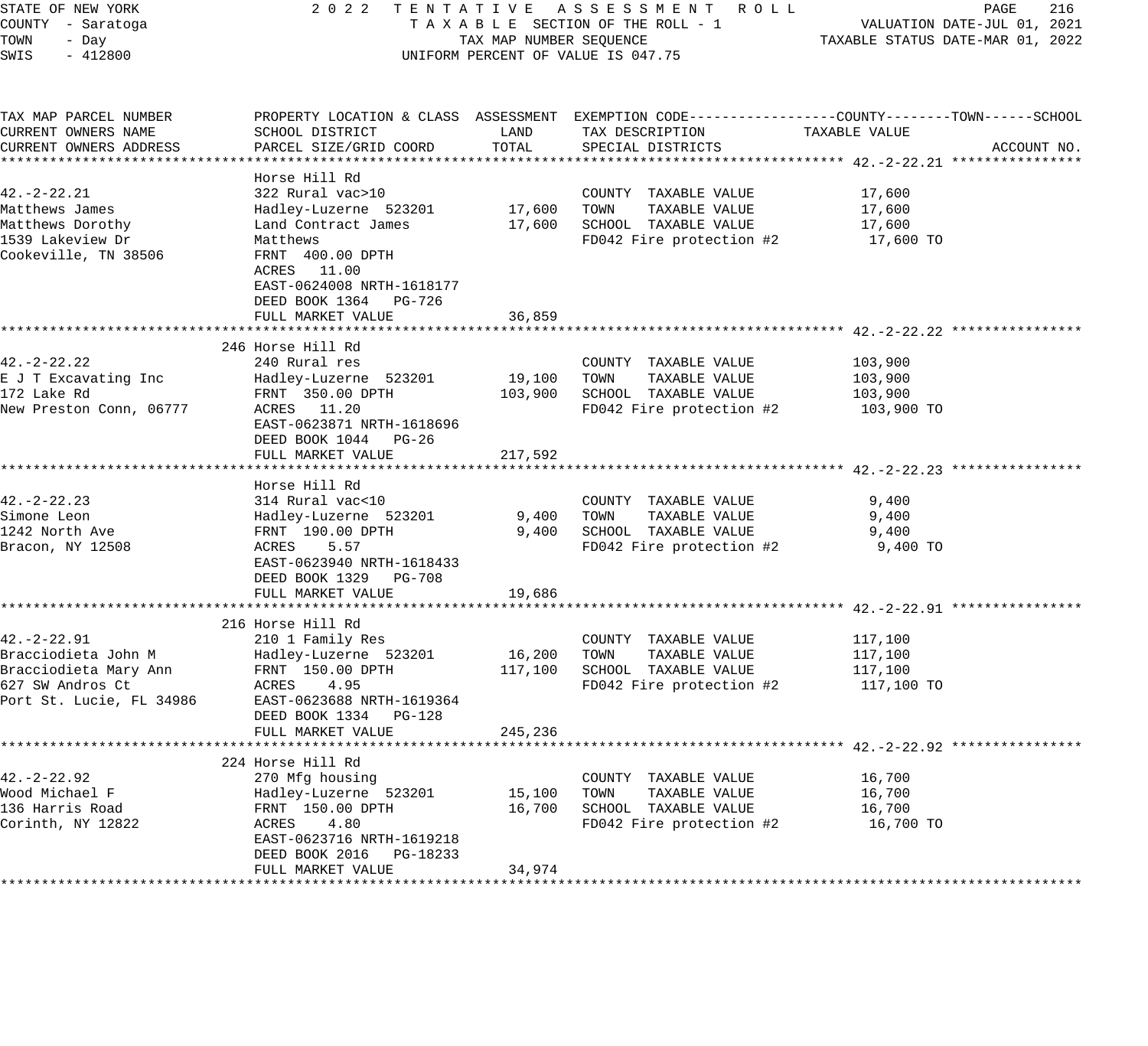| STATE OF NEW YORK                  | 2 0 2 2                                                           |                         | TENTATIVE ASSESSMENT<br>R O L L                                                                 |                                  | 217<br>PAGE                 |
|------------------------------------|-------------------------------------------------------------------|-------------------------|-------------------------------------------------------------------------------------------------|----------------------------------|-----------------------------|
| COUNTY - Saratoga                  |                                                                   |                         | TAXABLE SECTION OF THE ROLL - 1                                                                 |                                  | VALUATION DATE-JUL 01, 2021 |
| TOWN<br>- Day<br>SWIS<br>$-412800$ |                                                                   | TAX MAP NUMBER SEQUENCE | UNIFORM PERCENT OF VALUE IS 047.75                                                              | TAXABLE STATUS DATE-MAR 01, 2022 |                             |
|                                    |                                                                   |                         |                                                                                                 |                                  |                             |
| TAX MAP PARCEL NUMBER              |                                                                   |                         | PROPERTY LOCATION & CLASS ASSESSMENT EXEMPTION CODE---------------COUNTY-------TOWN------SCHOOL |                                  |                             |
| CURRENT OWNERS NAME                | SCHOOL DISTRICT                                                   | LAND                    | TAX DESCRIPTION                                                                                 | TAXABLE VALUE                    |                             |
| CURRENT OWNERS ADDRESS             | PARCEL SIZE/GRID COORD                                            | TOTAL                   | SPECIAL DISTRICTS                                                                               |                                  | ACCOUNT NO.                 |
|                                    | 172 Horse Hill Rd                                                 |                         |                                                                                                 |                                  |                             |
| $42. - 2 - 25.3$                   | 270 Mfg housing                                                   |                         | COUNTY TAXABLE VALUE                                                                            | 65,500                           |                             |
| Matthews William J                 | Hadley-Luzerne 523201                                             | 16,100                  | TOWN<br>TAXABLE VALUE                                                                           | 65,500                           |                             |
| 311 Tranquil Oak                   | Land Contract                                                     | 65,500                  | SCHOOL TAXABLE VALUE                                                                            | 65,500                           |                             |
| San Antonio, TX 78260              | FRNT 150.00 DPTH                                                  |                         | FD042 Fire protection #2                                                                        | 65,500 TO                        |                             |
|                                    | 4.46<br>ACRES                                                     |                         |                                                                                                 |                                  |                             |
|                                    | EAST-0623159 NRTH-1620399                                         |                         |                                                                                                 |                                  |                             |
|                                    | DEED BOOK 2013 PG-15720                                           |                         |                                                                                                 |                                  |                             |
|                                    | FULL MARKET VALUE                                                 | 137,173                 |                                                                                                 |                                  |                             |
|                                    | Turner Rd                                                         |                         |                                                                                                 |                                  | 5BJ00497                    |
| $42. - 2 - 27$                     | 910 Priv forest                                                   |                         | COUNTY TAXABLE VALUE                                                                            | 34,800                           |                             |
| Dewey Robert C                     | Hadley-Luzerne 523201                                             | 34,800                  | TAXABLE VALUE<br>TOWN                                                                           | 34,800                           |                             |
| 1246 Kathan Rd                     | Remap 21 Into 27                                                  | 34,800                  | SCHOOL TAXABLE VALUE                                                                            | 34,800                           |                             |
| Corinth, NY 12822                  | FRNT 1317.21 DPTH                                                 |                         | FD042 Fire protection #2                                                                        | 34,800 TO                        |                             |
|                                    | ACRES 69.63                                                       |                         |                                                                                                 |                                  |                             |
|                                    | EAST-0623100 NRTH-1617191                                         |                         |                                                                                                 |                                  |                             |
|                                    | DEED BOOK 1329<br>PG-338                                          |                         |                                                                                                 |                                  |                             |
|                                    | FULL MARKET VALUE                                                 | 72,880                  |                                                                                                 |                                  |                             |
|                                    |                                                                   |                         |                                                                                                 |                                  |                             |
|                                    | 243 Horse Hill Rd                                                 |                         |                                                                                                 |                                  |                             |
| $42. - 2 - 28$<br>Kenna Edward     | 312 Vac w/imprv<br>Hadley-Luzerne 523201                          | 15,400                  | COUNTY TAXABLE VALUE<br>TOWN<br>TAXABLE VALUE                                                   | 18,500<br>18,500                 |                             |
| Shannon Cahill                     | Shannon Cahill Remainderm                                         | 18,500                  | SCHOOL TAXABLE VALUE                                                                            | 18,500                           |                             |
| 4065 Rockwell St                   | Edward M Kenna Life Estat                                         |                         | FD041 Fire protection #1                                                                        | 18,500 TO                        |                             |
| Hadley, NY 12835                   | FRNT 590.00 DPTH                                                  |                         |                                                                                                 |                                  |                             |
|                                    | ACRES<br>3.75                                                     |                         |                                                                                                 |                                  |                             |
|                                    | EAST-0624724 NRTH-1618971                                         |                         |                                                                                                 |                                  |                             |
|                                    | DEED BOOK 2015 PG-8015                                            |                         |                                                                                                 |                                  |                             |
|                                    | FULL MARKET VALUE                                                 | 38,743                  |                                                                                                 |                                  |                             |
|                                    |                                                                   |                         |                                                                                                 |                                  |                             |
|                                    | 251 Horse Hill Rd                                                 |                         |                                                                                                 |                                  |                             |
| $42. - 2 - 29$                     | 270 Mfg housing                                                   |                         | COUNTY TAXABLE VALUE                                                                            | 36,200                           |                             |
| Wood Terry L<br>43 Old Corinth Rd  | Hadley-Luzerne 523201<br>FRNT 600.00 DPTH                         | 15,400                  | TAXABLE VALUE<br>TOWN<br>SCHOOL TAXABLE VALUE                                                   | 36,200                           |                             |
| Hadley, NY 12835                   | 3.81<br>ACRES                                                     | 36,200                  | FD041 Fire protection #1                                                                        | 36,200<br>36,200 TO              |                             |
|                                    | EAST-0624798 NRTH-1618386                                         |                         |                                                                                                 |                                  |                             |
|                                    | DEED BOOK 1430<br>PG-597                                          |                         |                                                                                                 |                                  |                             |
|                                    | FULL MARKET VALUE                                                 | 75,812                  |                                                                                                 |                                  |                             |
|                                    |                                                                   |                         |                                                                                                 |                                  |                             |
|                                    | 2230 S Shore Rd                                                   |                         |                                                                                                 |                                  | 5BJ00698                    |
| $42. - 2 - 30$                     | 210 1 Family Res                                                  |                         | COUNTY TAXABLE VALUE                                                                            | 67,400                           |                             |
| Foley Denis                        | Edinburg<br>413001                                                | 50,000                  | TOWN<br>TAXABLE VALUE                                                                           | 67,400                           |                             |
| Foley Kathryn                      | Also Bk 1205 Pg 188                                               | 67,400                  | SCHOOL TAXABLE VALUE                                                                            | 67,400                           |                             |
| 188 Elm St                         | FRNT 106.13 DPTH 136.00                                           |                         | FD042 Fire protection #2                                                                        | 67,400 TO                        |                             |
| Saratoga Springs, NY               | 0.35<br>ACRES                                                     |                         |                                                                                                 |                                  |                             |
|                                    | 12866-4011 EAST-0615914 NRTH-1618347<br>DEED BOOK 2011<br>PG-8717 |                         |                                                                                                 |                                  |                             |
|                                    | FULL MARKET VALUE                                                 | 141,152                 |                                                                                                 |                                  |                             |
|                                    | *****************************                                     |                         | **********************************                                                              |                                  |                             |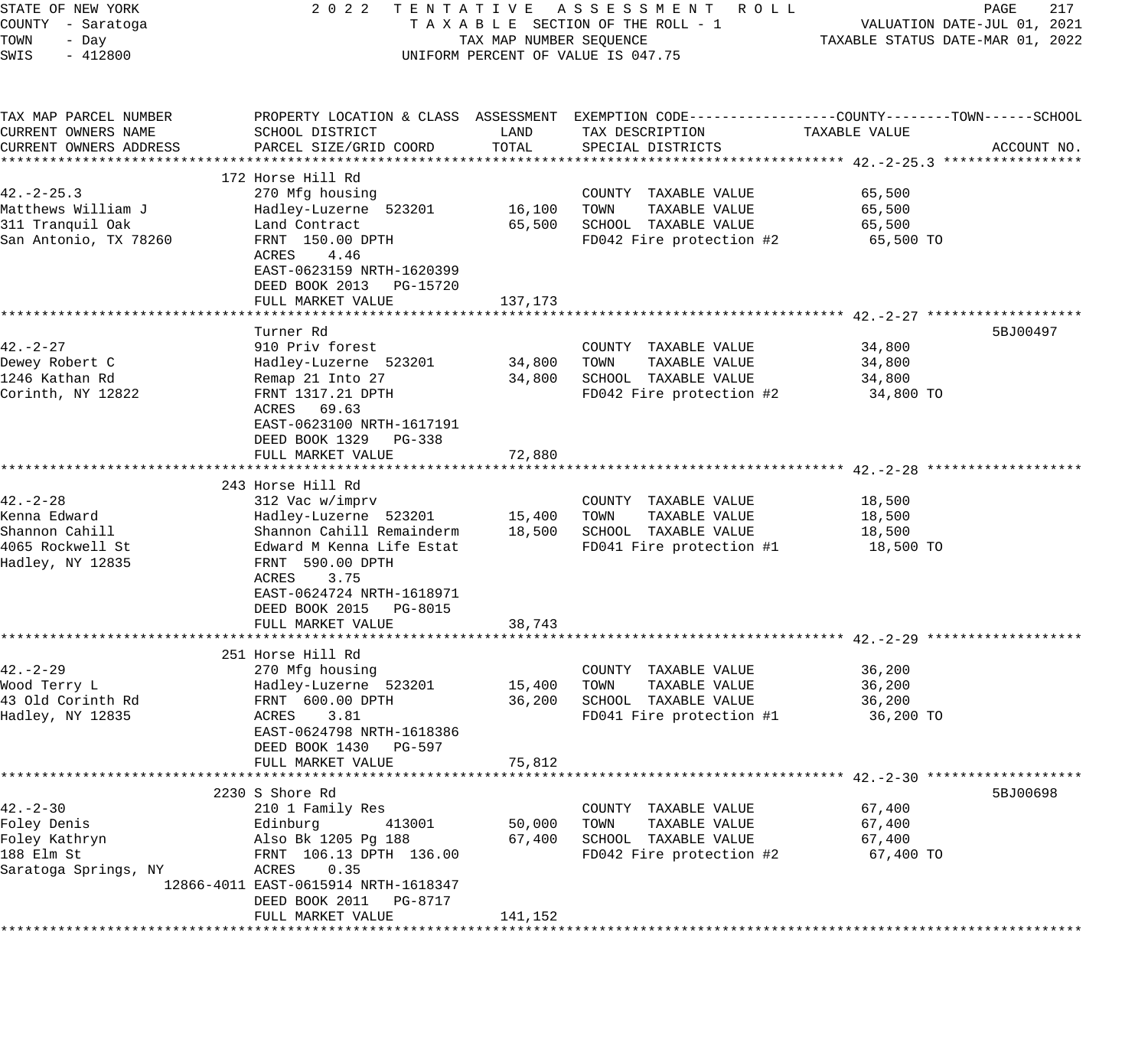| STATE OF NEW YORK               | 2 0 2 2                                                    |         | TENTATIVE ASSESSMENT ROLL                                                                       |                                                                 | 218<br>PAGE |
|---------------------------------|------------------------------------------------------------|---------|-------------------------------------------------------------------------------------------------|-----------------------------------------------------------------|-------------|
| COUNTY - Saratoga<br>TOWN       | TAXABLE SECTION OF THE ROLL - 1<br>TAX MAP NUMBER SEQUENCE |         |                                                                                                 | VALUATION DATE-JUL 01, 2021<br>TAXABLE STATUS DATE-MAR 01, 2022 |             |
| - Day<br>$-412800$<br>SWIS      |                                                            |         | UNIFORM PERCENT OF VALUE IS 047.75                                                              |                                                                 |             |
|                                 |                                                            |         |                                                                                                 |                                                                 |             |
| TAX MAP PARCEL NUMBER           |                                                            |         | PROPERTY LOCATION & CLASS ASSESSMENT EXEMPTION CODE---------------COUNTY-------TOWN------SCHOOL |                                                                 |             |
| CURRENT OWNERS NAME             | SCHOOL DISTRICT                                            | LAND    | TAX DESCRIPTION                                                                                 | TAXABLE VALUE                                                   |             |
| CURRENT OWNERS ADDRESS          | PARCEL SIZE/GRID COORD                                     | TOTAL   | SPECIAL DISTRICTS                                                                               |                                                                 | ACCOUNT NO. |
|                                 | 192 Horse Hill Rd                                          |         |                                                                                                 |                                                                 |             |
| $42. - 2 - 31.1$                | 312 Vac w/imprv                                            |         | COUNTY TAXABLE VALUE                                                                            | 31,400                                                          |             |
| Lockey Raymond H                | Hadley-Luzerne 523201                                      | 16,400  | TOWN<br>TAXABLE VALUE                                                                           | 31,400                                                          |             |
| 71 Corbin Hill Rd               | Map M2015078                                               | 31,400  | SCHOOL TAXABLE VALUE                                                                            | 31,400                                                          |             |
| PO Box 373                      | FRNT 218.03 DPTH                                           |         | FD042 Fire protection #2                                                                        | 31,400 TO                                                       |             |
| Fort Montgomery, NY 10922       | 5.80<br>ACRES                                              |         |                                                                                                 |                                                                 |             |
|                                 | EAST-0623365 NRTH-1620096                                  |         |                                                                                                 |                                                                 |             |
|                                 | DEED BOOK 2021<br>PG-16514                                 |         |                                                                                                 |                                                                 |             |
|                                 | FULL MARKET VALUE                                          | 65,759  |                                                                                                 |                                                                 |             |
|                                 |                                                            |         |                                                                                                 |                                                                 |             |
|                                 | 190 Horse Hill Rd                                          |         |                                                                                                 |                                                                 |             |
| $42. - 2 - 31.2$                | 310 Res Vac                                                |         | COUNTY TAXABLE VALUE                                                                            | 15,800                                                          |             |
| Lockey Raymond H Jr.            | Hadley-Luzerne 523201                                      | 15,800  | TAXABLE VALUE<br>TOWN<br>SCHOOL TAXABLE VALUE                                                   | 15,800                                                          |             |
| 71 Corbin Hill Rd<br>PO Box 373 | Map M2015078<br>FRNT 200.00 DPTH                           | 15,800  | FD042 Fire protection #2                                                                        | 15,800<br>15,800 TO                                             |             |
| Montgomery, NY 10922-0373       | 4.52 BANK<br>ACRES<br>709                                  |         |                                                                                                 |                                                                 |             |
|                                 | EAST-0623288 NRTH-1620254                                  |         |                                                                                                 |                                                                 |             |
|                                 | DEED BOOK 2015<br>PG-23272                                 |         |                                                                                                 |                                                                 |             |
|                                 | FULL MARKET VALUE                                          | 33,089  |                                                                                                 |                                                                 |             |
|                                 |                                                            |         |                                                                                                 |                                                                 |             |
|                                 | 194 Horse Hill Rd                                          |         |                                                                                                 |                                                                 |             |
| $42. - 2 - 32.1$                | 311 Res vac land                                           |         | COUNTY TAXABLE VALUE                                                                            | 17,300                                                          |             |
| Lockey Raymond H Jr             | Hadley-Luzerne 523201                                      | 17,300  | TOWN<br>TAXABLE VALUE                                                                           | 17,300                                                          |             |
| 71 Corbin Hill Rd               | Map M2015078 Lot C                                         | 17,300  | SCHOOL TAXABLE VALUE                                                                            | 17,300                                                          |             |
| PO Box 373                      | FRNT 200.00 DPTH                                           |         | FD042 Fire protection #2                                                                        | 17,300 TO                                                       |             |
| Montgomery, NY 10922-0373       | 7.48 BANK<br>709<br>ACRES                                  |         |                                                                                                 |                                                                 |             |
|                                 | EAST-0623335 NRTH-1619904<br>DEED BOOK 1765 PG-495         |         |                                                                                                 |                                                                 |             |
|                                 | FULL MARKET VALUE                                          | 36,230  |                                                                                                 |                                                                 |             |
|                                 |                                                            |         |                                                                                                 |                                                                 |             |
|                                 | S Shore Rd                                                 |         |                                                                                                 |                                                                 |             |
| $42. - 2 - 33.1$                | 210 1 Family Res                                           |         | COUNTY TAXABLE VALUE                                                                            | 60,000                                                          |             |
| DeCarlo Dennis J                | Hadley-Luzerne 523201                                      | 60,000  | TAXABLE VALUE<br>TOWN                                                                           | 60,000                                                          |             |
| DeCarlo Dolores A               | FRNT 150.00 DPTH                                           | 60,000  | SCHOOL TAXABLE VALUE                                                                            | 60,000                                                          |             |
| 323 Currybush Rd                | ACRES<br>5.27                                              |         | FD042 Fire protection #2                                                                        | 60,000 TO                                                       |             |
| Schenectady, NY 12306           | EAST-0618511 NRTH-1619370                                  |         |                                                                                                 |                                                                 |             |
|                                 | DEED BOOK 2021<br>PG-17808                                 |         |                                                                                                 |                                                                 |             |
|                                 | FULL MARKET VALUE                                          | 125,654 |                                                                                                 |                                                                 |             |
|                                 | S Shore Rd                                                 |         |                                                                                                 |                                                                 |             |
| $42 - 2 - 33.2$                 | 311 Res vac land                                           |         | TAXABLE VALUE<br>COUNTY                                                                         | 60,000                                                          |             |
| Manzi Richard J                 | Hadley-Luzerne 523201                                      | 60,000  | TAXABLE VALUE<br>TOWN                                                                           | 60,000                                                          |             |
| Manzi Judy M                    | FRNT 195.96 DPTH                                           | 60,000  | SCHOOL<br>TAXABLE VALUE                                                                         | 60,000                                                          |             |
| 1927 County Rte 107             | 6.77<br>ACRES                                              |         | FD042 Fire protection #2                                                                        | 60,000 TO                                                       |             |
| Amsterdam, NY 12010             | EAST-0618237 NRTH-1619188                                  |         |                                                                                                 |                                                                 |             |
|                                 | DEED BOOK 1673<br>$PG-360$                                 |         |                                                                                                 |                                                                 |             |
|                                 | FULL MARKET VALUE                                          | 125,654 |                                                                                                 |                                                                 |             |
|                                 |                                                            |         |                                                                                                 |                                                                 |             |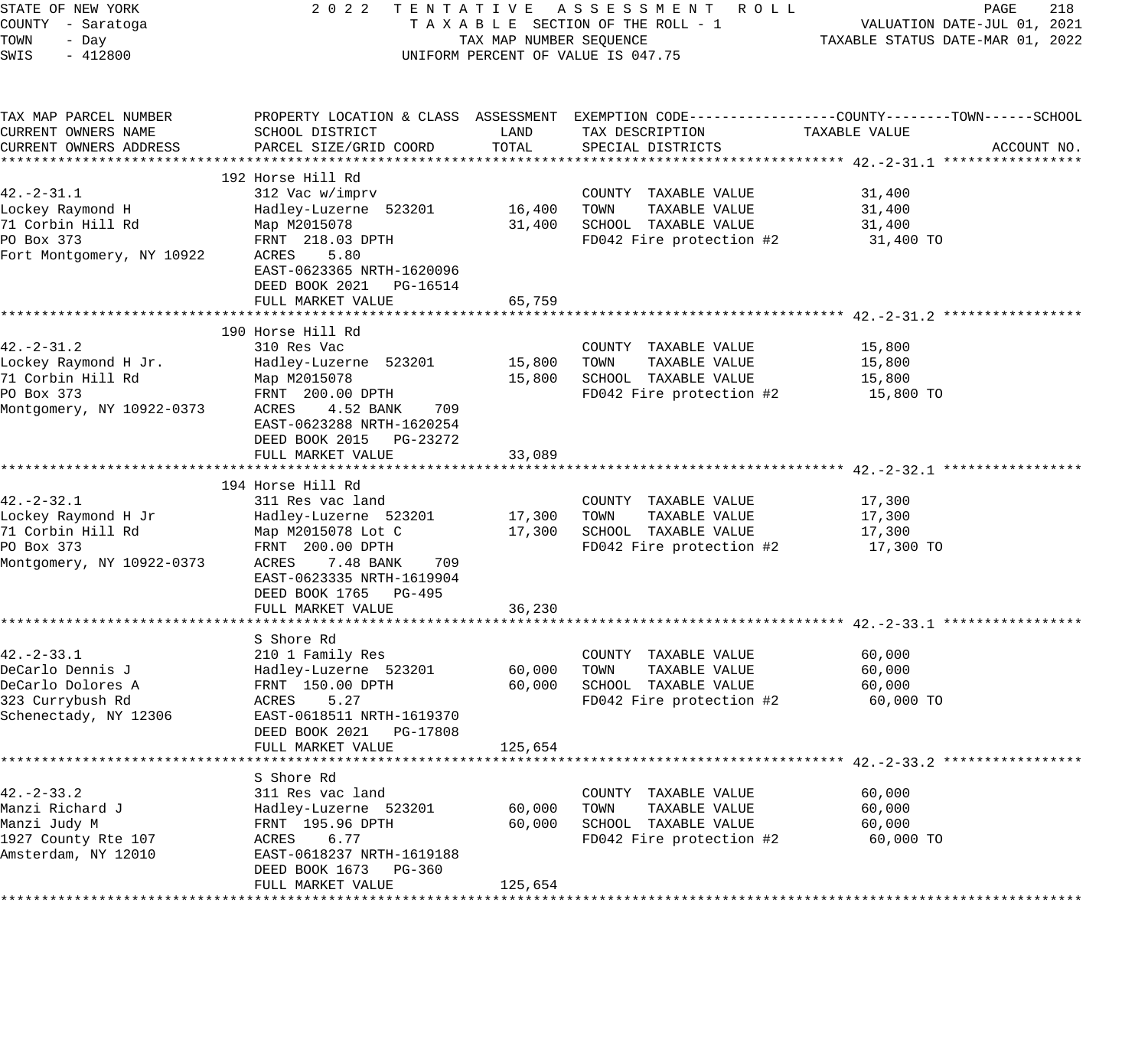| STATE OF NEW YORK                      | 2 0 2 2                                                                                         |                         | TENTATIVE ASSESSMENT ROLL                        |               | 219<br>PAGE                      |
|----------------------------------------|-------------------------------------------------------------------------------------------------|-------------------------|--------------------------------------------------|---------------|----------------------------------|
| COUNTY - Saratoga                      |                                                                                                 |                         | TAXABLE SECTION OF THE ROLL - 1                  |               | VALUATION DATE-JUL 01, 2021      |
| TOWN<br>- Day                          |                                                                                                 | TAX MAP NUMBER SEQUENCE |                                                  |               | TAXABLE STATUS DATE-MAR 01, 2022 |
| SWIS<br>$-412800$                      |                                                                                                 |                         | UNIFORM PERCENT OF VALUE IS 047.75               |               |                                  |
| TAX MAP PARCEL NUMBER                  | PROPERTY LOCATION & CLASS ASSESSMENT EXEMPTION CODE---------------COUNTY-------TOWN------SCHOOL |                         |                                                  |               |                                  |
| CURRENT OWNERS NAME                    | SCHOOL DISTRICT                                                                                 | LAND                    | TAX DESCRIPTION                                  | TAXABLE VALUE |                                  |
| CURRENT OWNERS ADDRESS                 | PARCEL SIZE/GRID COORD                                                                          | TOTAL                   | SPECIAL DISTRICTS                                |               | ACCOUNT NO.                      |
|                                        |                                                                                                 |                         |                                                  |               |                                  |
|                                        | S Shore Rd                                                                                      |                         |                                                  |               |                                  |
| $42 - 2 - 33.3$                        | 311 Res vac land                                                                                |                         | COUNTY TAXABLE VALUE                             | 60,000        |                                  |
| Hernandez Patrick N                    | Hadley-Luzerne 523201                                                                           | 60,000                  | TAXABLE VALUE<br>TOWN                            | 60,000        |                                  |
| Hernandez Karen M<br>545 W Main Street | 1554/765                                                                                        | 60,000                  | SCHOOL TAXABLE VALUE<br>FD042 Fire protection #2 | 60,000        |                                  |
| Catskill, NY 12414                     | FRNT 150.00 DPTH<br>5.23<br>ACRES                                                               |                         |                                                  | 60,000 TO     |                                  |
|                                        | EAST-0618382 NRTH-1619286                                                                       |                         |                                                  |               |                                  |
|                                        | DEED BOOK 2021 PG-29679                                                                         |                         |                                                  |               |                                  |
|                                        | FULL MARKET VALUE                                                                               | 125,654                 |                                                  |               |                                  |
|                                        |                                                                                                 |                         |                                                  |               |                                  |
|                                        | 154 Horse Hill Rd                                                                               |                         |                                                  |               |                                  |
| $42. - 2 - 34$                         | 210 1 Family Res                                                                                |                         | ENH STAR 41834                                   | $\mathbf{0}$  | 49,900<br>0                      |
| Hanstein George A                      | Hadley-Luzerne 523201                                                                           | 17,400                  | COUNTY TAXABLE VALUE                             | 115,400       |                                  |
| 154 Horsehill Rd                       | Land Contract                                                                                   | 115,400                 | TAXABLE VALUE<br>TOWN                            | 115,400       |                                  |
| Hadley, NY 12835                       | FRNT 215.00 DPTH                                                                                |                         | SCHOOL TAXABLE VALUE                             | 65,500        |                                  |
|                                        | 7.79<br>ACRES                                                                                   |                         | FD042 Fire protection #2                         | 115,400 TO    |                                  |
|                                        | EAST-0623000 NRTH-1621013                                                                       |                         |                                                  |               |                                  |
|                                        | DEED BOOK 1331 PG-721                                                                           |                         |                                                  |               |                                  |
|                                        | FULL MARKET VALUE                                                                               | 241,675                 |                                                  |               |                                  |
|                                        |                                                                                                 |                         |                                                  |               |                                  |
| $42. - 2 - 35$                         | Horse Hill Rd<br>314 Rural vac<10                                                               |                         | COUNTY TAXABLE VALUE                             | 14,100        |                                  |
| Hanstein George                        | Hadley-Luzerne 523201                                                                           | 14,100                  | TOWN<br>TAXABLE VALUE                            | 14,100        |                                  |
| 154 Horse Hill Rd                      | Lot A                                                                                           | 14,100                  | SCHOOL TAXABLE VALUE                             | 14,100        |                                  |
| Hadley, NY 12835                       | FRNT 201.34 DPTH                                                                                |                         | FD042 Fire protection #2                         | 14,100 TO     |                                  |
|                                        | 6.76<br>ACRES                                                                                   |                         |                                                  |               |                                  |
|                                        | EAST-0623043 NRTH-1620771                                                                       |                         |                                                  |               |                                  |
|                                        | DEED BOOK 2007 PG-2170                                                                          |                         |                                                  |               |                                  |
|                                        | FULL MARKET VALUE                                                                               | 29,529                  |                                                  |               |                                  |
|                                        |                                                                                                 |                         |                                                  |               |                                  |
|                                        | Horse Hill Rd                                                                                   |                         |                                                  |               |                                  |
| $42. - 2 - 36$                         | 314 Rural vac<10                                                                                |                         | COUNTY TAXABLE VALUE                             | 17,100        |                                  |
| Matthews William J                     | Hadley-Luzerne 523201                                                                           | 17,100                  | TAXABLE VALUE<br>TOWN                            | 17,100        |                                  |
| 311 Tranquil Oak                       | lot B                                                                                           | 17,100                  | SCHOOL TAXABLE VALUE                             | 17,100        |                                  |
| San Antonio, TX 78260                  | FRNT 233.48 DPTH                                                                                |                         | FD042 Fire protection #2                         | 17,100 TO     |                                  |
|                                        | ACRES<br>7.29                                                                                   |                         |                                                  |               |                                  |
|                                        | EAST-0623107 NRTH-1620565                                                                       |                         |                                                  |               |                                  |
|                                        | DEED BOOK 2013 PG-32078<br>FULL MARKET VALUE                                                    | 35,812                  |                                                  |               |                                  |
|                                        |                                                                                                 |                         |                                                  |               |                                  |
|                                        | 2238 S Shore Rd                                                                                 |                         |                                                  |               | 5BJ02205                         |
| $42. - 2 - 37$                         | 210 1 Family Res                                                                                |                         | COUNTY TAXABLE VALUE                             | 149,400       |                                  |
| Ballard Kenneth R                      | 413001<br>Edinburg                                                                              | 92,000                  | TAXABLE VALUE<br>TOWN                            | 149,400       |                                  |
| Ballard Heather J                      | FRNT 222.00 DPTH                                                                                | 149,400                 | SCHOOL TAXABLE VALUE                             | 149,400       |                                  |
| 170 City Hall Rd                       | ACRES 11.01                                                                                     |                         | FD042 Fire protection #2                         | 149,400 TO    |                                  |
| Accord, NY 12404                       | EAST-0616403 NRTH-1617830                                                                       |                         |                                                  |               |                                  |
|                                        | DEED BOOK 2019 PG-30009                                                                         |                         |                                                  |               |                                  |
|                                        | FULL MARKET VALUE                                                                               | 312,880                 |                                                  |               |                                  |
|                                        |                                                                                                 |                         |                                                  |               |                                  |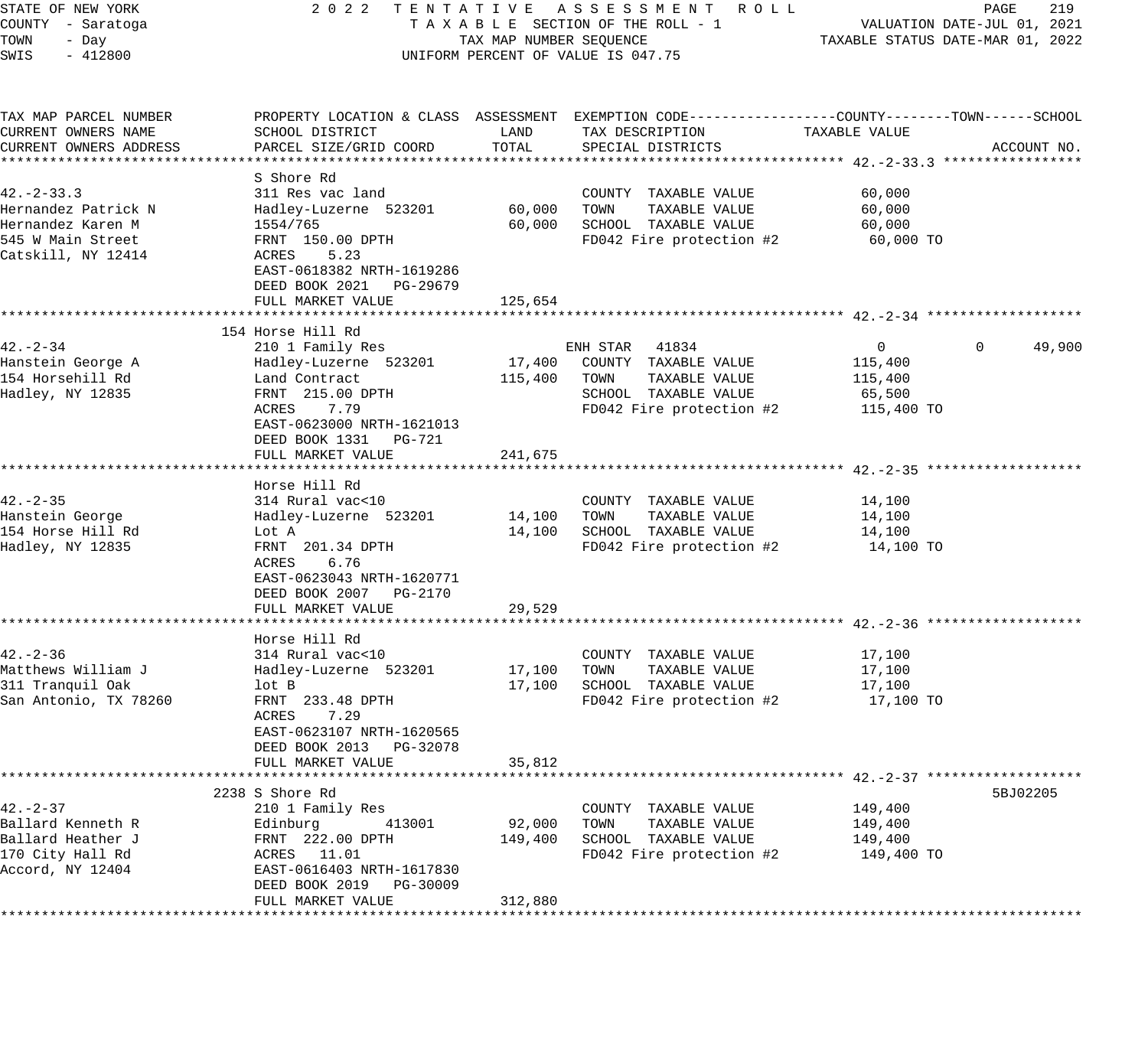#### STATE OF NEW YORK 2 0 2 2 T E N T A T I V E A S S E S S M E N T R O L L PAGE 220 COUNTY - Saratoga T A X A B L E SECTION OF THE ROLL - 1 VALUATION DATE-JUL 01, 2021 TOWN - Day TAX MAP NUMBER SEQUENCE TAXABLE STATUS DATE-MAR 01, 2022 SWIS - 412800 CONTROLLY THE UNIFORM PERCENT OF VALUE IS 047.75

| TAX MAP PARCEL NUMBER  |                                              |         | PROPERTY LOCATION & CLASS ASSESSMENT EXEMPTION CODE----------------COUNTY-------TOWN-----SCHOOL |                |                    |
|------------------------|----------------------------------------------|---------|-------------------------------------------------------------------------------------------------|----------------|--------------------|
| CURRENT OWNERS NAME    | SCHOOL DISTRICT                              | LAND    | TAX DESCRIPTION                                                                                 | TAXABLE VALUE  |                    |
| CURRENT OWNERS ADDRESS | PARCEL SIZE/GRID COORD                       | TOTAL   | SPECIAL DISTRICTS                                                                               |                | ACCOUNT NO.        |
|                        |                                              |         |                                                                                                 |                |                    |
|                        | Horse Hill Rd                                |         |                                                                                                 |                | 5KJ02442           |
| $42. -3 - 1$           | 322 Rural vac>10                             |         | COUNTY TAXABLE VALUE                                                                            | 7,900          |                    |
| Ottaviano David P      | Hadley-Luzerne 523201                        | 7,900   | TOWN<br>TAXABLE VALUE                                                                           | 7,900          |                    |
| 1420 Clifton Park Rd   | FRNT 590.00 DPTH                             | 7,900   | SCHOOL TAXABLE VALUE                                                                            | 7,900          |                    |
| Schenectady, NY 12309  | ACRES 15.84                                  |         | FD041 Fire protection #1                                                                        | 7,900 TO       |                    |
|                        | EAST-0623780 NRTH-1623605                    |         |                                                                                                 |                |                    |
|                        | DEED BOOK 2007 PG-6116                       |         |                                                                                                 |                |                    |
|                        | FULL MARKET VALUE                            | 16,545  |                                                                                                 |                |                    |
|                        |                                              |         |                                                                                                 |                |                    |
|                        | Eastern (Private) Ave                        |         |                                                                                                 |                | 5KJ02623           |
| $42 - 3 - 2$           | 910 Priv forest                              |         | COUNTY TAXABLE VALUE                                                                            | 33,700         |                    |
| Greci Frank            | Hadley-Luzerne 523201                        | 33,700  | TOWN<br>TAXABLE VALUE                                                                           | 33,700         |                    |
| Greci Nicole           | FRNT 330.00 DPTH                             | 33,700  | SCHOOL TAXABLE VALUE                                                                            | 33,700         |                    |
| 396 Silver Spur Rd W   | ACRES 56.46                                  |         | FD041 Fire protection #1                                                                        | 33,700 TO      |                    |
| Purling, NY 12470      | EAST-0624604 NRTH-1622112                    |         |                                                                                                 |                |                    |
|                        | DEED BOOK 2021<br>PG-16072                   |         |                                                                                                 |                |                    |
|                        | FULL MARKET VALUE                            | 70,576  |                                                                                                 |                |                    |
|                        |                                              |         |                                                                                                 |                |                    |
|                        | 175 Horse Hill Rd                            |         |                                                                                                 |                | 5KJ02423           |
| $42 - 3 - 5$           | 210 1 Family Res                             |         | COUNTY TAXABLE VALUE                                                                            | 152,100        |                    |
| Holmes Cynthia         | Hadley-Luzerne 523201                        | 21,900  | TOWN<br>TAXABLE VALUE                                                                           | 152,100        |                    |
| 175 Horse Hill Road    | Easement per deed 2012003                    | 152,100 | SCHOOL TAXABLE VALUE                                                                            | 152,100        |                    |
| Day, NY 12835          | Easement 2013/008455                         |         | FD041 Fire protection #1                                                                        | 152,100 TO     |                    |
|                        | FRNT 360.00 DPTH                             |         |                                                                                                 |                |                    |
|                        | ACRES 16.71                                  |         |                                                                                                 |                |                    |
|                        |                                              |         |                                                                                                 |                |                    |
|                        | EAST-0624612 NRTH-1620797                    |         |                                                                                                 |                |                    |
|                        | DEED BOOK 2020 PG-12011<br>FULL MARKET VALUE | 318,534 |                                                                                                 |                |                    |
|                        |                                              |         |                                                                                                 |                |                    |
|                        |                                              |         |                                                                                                 |                |                    |
|                        | 197 Horse Hill Rd                            |         |                                                                                                 |                |                    |
| $42 - 3 - 6$           | 210 1 Family Res                             |         | BAS STAR 41854                                                                                  | $\overline{0}$ | 19,990<br>$\Omega$ |
| Metzler Garrett M      | Hadley-Luzerne 523201                        | 28,900  | COUNTY TAXABLE VALUE                                                                            | 149,000        |                    |
| Metzler Kirstie L      | 1482/770<br>Map 201806                       | 149,000 | TOWN<br>TAXABLE VALUE                                                                           | 149,000        |                    |
| 197 Horse Hill Road    | deed 2011 41308 & 2012 39                    |         | SCHOOL TAXABLE VALUE                                                                            | 129,010        |                    |
| Hadley, NY 12835       | Tower Tax Exempt owned by                    |         | FD041 Fire protection #1                                                                        | 149,000 TO     |                    |
|                        | FRNT 250.00 DPTH                             |         |                                                                                                 |                |                    |
|                        | ACRES 19.79                                  |         |                                                                                                 |                |                    |
|                        | EAST-0625338 NRTH-1620150                    |         |                                                                                                 |                |                    |
|                        | DEED BOOK 2018 PG-18071                      |         |                                                                                                 |                |                    |
|                        | FULL MARKET VALUE                            | 312,042 |                                                                                                 |                |                    |
|                        |                                              |         |                                                                                                 |                |                    |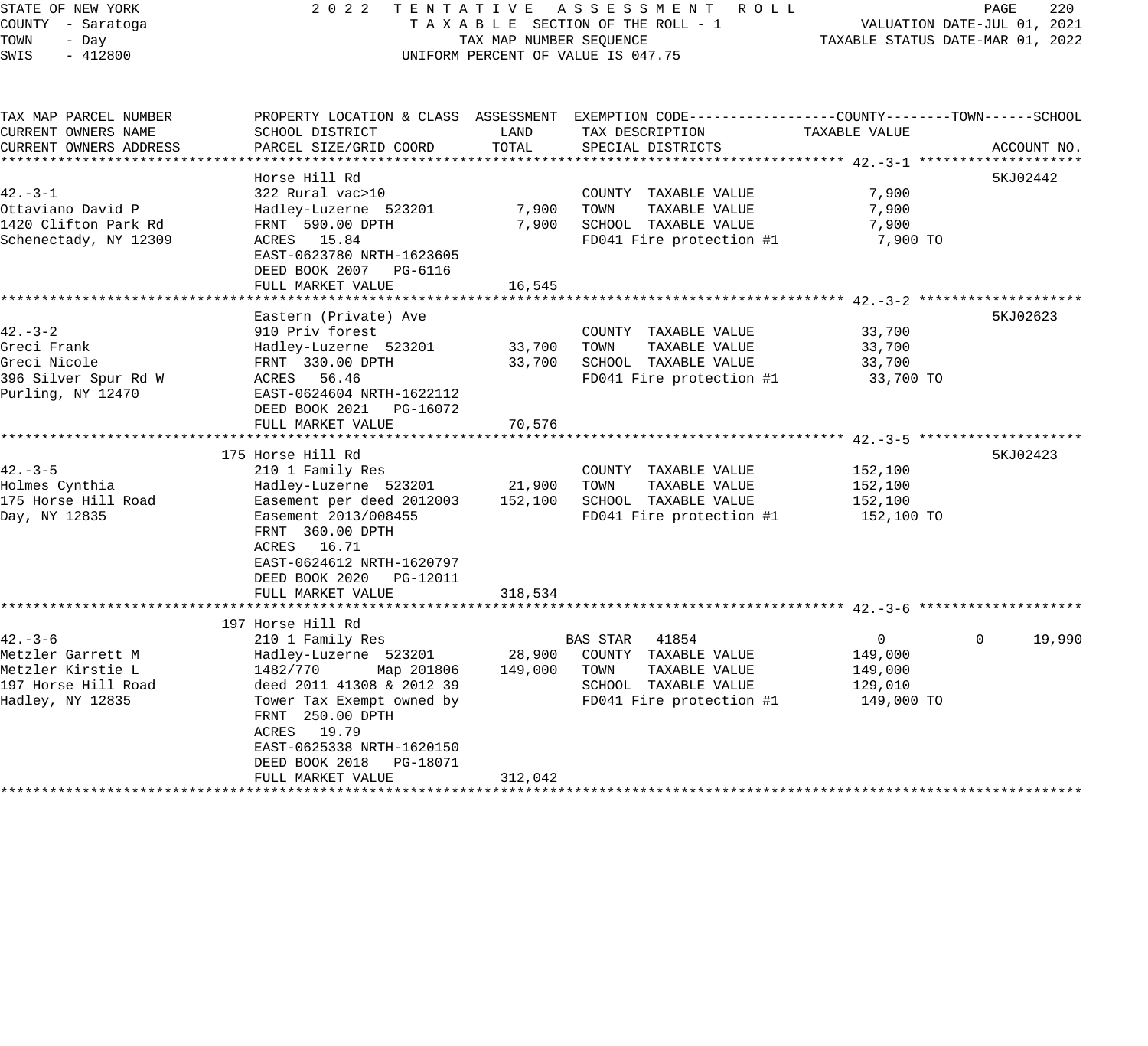| STATE OF NEW YORK<br>COUNTY - Saratoga<br>TOWN<br>- Day<br>SWIS<br>$-412800$                       |                                                                                                                                                                                                                                                  | TAX MAP NUMBER SEQUENCE      | 2022 TENTATIVE ASSESSMENT ROLL<br>TAXABLE SECTION OF THE ROLL - 1<br>UNIFORM PERCENT OF VALUE IS 047.75                    | PAGE<br>VALUATION DATE-JUL 01, 2021<br>TAXABLE STATUS DATE-MAR 01, 2022                                          | 221         |
|----------------------------------------------------------------------------------------------------|--------------------------------------------------------------------------------------------------------------------------------------------------------------------------------------------------------------------------------------------------|------------------------------|----------------------------------------------------------------------------------------------------------------------------|------------------------------------------------------------------------------------------------------------------|-------------|
| TAX MAP PARCEL NUMBER<br>CURRENT OWNERS NAME<br>CURRENT OWNERS ADDRESS                             | SCHOOL DISTRICT<br>PARCEL SIZE/GRID COORD                                                                                                                                                                                                        | LAND<br>TOTAL                | TAX DESCRIPTION<br>SPECIAL DISTRICTS                                                                                       | PROPERTY LOCATION & CLASS ASSESSMENT EXEMPTION CODE---------------COUNTY-------TOWN------SCHOOL<br>TAXABLE VALUE | ACCOUNT NO. |
|                                                                                                    | 205 Horse Hill Rd                                                                                                                                                                                                                                |                              |                                                                                                                            |                                                                                                                  |             |
| $42. -3 - 7$<br>Metzler Kenneth J<br>Metzler Michele M<br>205 Horse Hill Road<br>Hadley, NY 12835  | 210 1 Family Res<br>Hadley-Luzerne 523201<br>M201801<br>deed 2011 41308<br>1338/279<br>FRNT 330.72 DPTH<br>4.96<br>ACRES<br>EAST-0624663 NRTH-1619831                                                                                            | 135,255                      | BAS STAR 41854<br>16,455 COUNTY TAXABLE VALUE<br>TOWN<br>TAXABLE VALUE<br>SCHOOL TAXABLE VALUE<br>FD041 Fire protection #1 | $\overline{0}$<br>$\Omega$<br>135,255<br>135,255<br>115,265<br>135,255 TO                                        | 19,990      |
|                                                                                                    | DEED BOOK 2019 PG-791<br>FULL MARKET VALUE                                                                                                                                                                                                       | 283,257                      |                                                                                                                            |                                                                                                                  |             |
| $42. -3 - 8$<br>Metzler Zachary K<br>209 Horse Hill Road<br>Hadley, NY 12835                       | 209 Horse Hill Rd<br>210 1 Family Res<br>Hadley-Luzerne 523201<br>Map 2018061<br>deed 2011 41308 & 2012 39<br>1482/770, 1338/279<br>FRNT 225.11 DPTH<br>ACRES 17.44<br>EAST-0625456 NRTH-1619403<br>DEED BOOK 2021 PG-12276<br>FULL MARKET VALUE | 14,200<br>29,738             | COUNTY TAXABLE VALUE<br>TOWN<br>TAXABLE VALUE<br>14,200 SCHOOL TAXABLE VALUE<br>FD041 Fire protection #1                   | 14,200<br>14,200<br>14,200<br>14,200 TO                                                                          |             |
| $42.6 - 1 - 1.1$<br>Zeglen Robert L<br>Zeglen Susan H<br>934 Sacandaga Rd<br>Scotia, NY 12302      | 1457 N Shore Rd<br>210 1 Family Res<br>Hadley-Luzerne 523201<br>3/17 Death cert Raymond P<br>Lot 1<br>FRNT 234.31 DPTH<br>1.41<br>ACRES<br>EAST-0618249 NRTH-1624927<br>DEED BOOK 2020 PG-9714<br>FULL MARKET VALUE                              | 50,200<br>197,145<br>412,869 | COUNTY TAXABLE VALUE<br>TOWN<br>TAXABLE VALUE<br>SCHOOL TAXABLE VALUE<br>FD042 Fire protection #2                          | 197,145<br>197,145<br>197,145<br>197,145 TO                                                                      | 5BJ00851    |
| $42.6 - 1 - 1.2$<br>Whitney Todd A<br>Whitney Julia<br>1767 Waterfall Ct<br>Marco Island, FL 34145 | 1461 N Shore Rd<br>210 1 Family Res<br>Hadley-Luzerne 523201<br>Lot 2<br>FRNT 150.30 DPTH<br>ACRES<br>1.31<br>EAST-0618315 NRTH-1625105<br>DEED BOOK 1671 PG-288<br>FULL MARKET VALUE                                                            | 50,200<br>152,700<br>319,791 | COUNTY TAXABLE VALUE<br>TAXABLE VALUE<br>TOWN<br>SCHOOL TAXABLE VALUE<br>FD042 Fire protection #2                          | 152,700<br>152,700<br>152,700<br>152,700 TO                                                                      |             |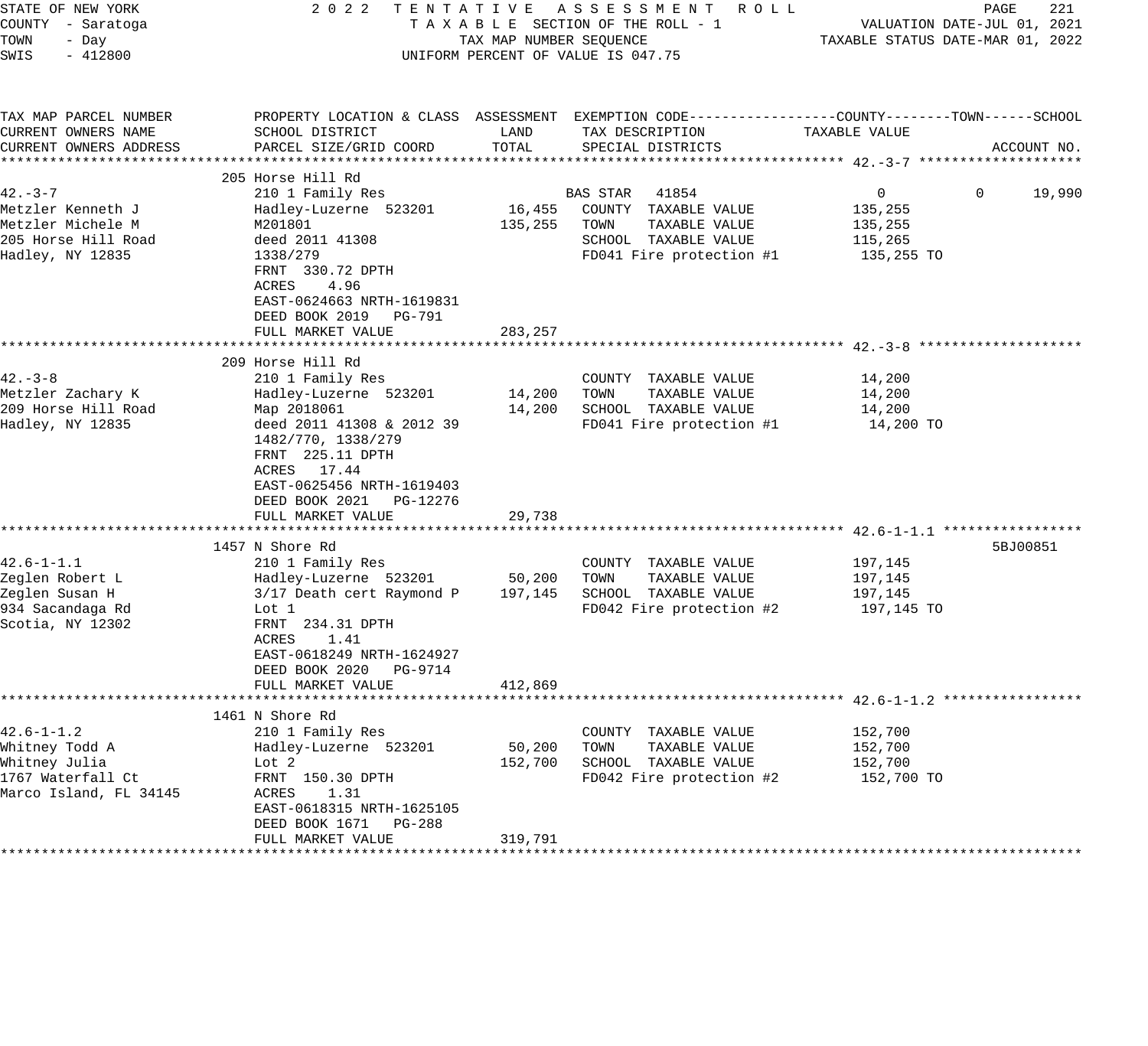STATE OF NEW YORK 2 0 2 2 T E N T A T I V E A S S E S S M E N T R O L L PAGE 222 COUNTY - Saratoga T A X A B L E SECTION OF THE ROLL - 1 VALUATION DATE-JUL 01, 2021 TOWN - Day TAX MAP NUMBER SEQUENCE TAXABLE STATUS DATE-MAR 01, 2022 SWIS - 412800 CONTROLLY THE UNIFORM PERCENT OF VALUE IS 047.75 TAX MAP PARCEL NUMBER PROPERTY LOCATION & CLASS ASSESSMENT EXEMPTION CODE-------------------COUNTY--------TOWN------SCHOOL CURRENT OWNERS NAME SCHOOL DISTRICT LAND TAX DESCRIPTION TAXABLE VALUE CURRENT OWNERS ADDRESS PARCEL SIZE/GRID COORD TOTAL SPECIAL DISTRICTS ACCOUNT NO. \*\*\*\*\*\*\*\*\*\*\*\*\*\*\*\*\*\*\*\*\*\*\*\*\*\*\*\*\*\*\*\*\*\*\*\*\*\*\*\*\*\*\*\*\*\*\*\*\*\*\*\*\*\*\*\*\*\*\*\*\*\*\*\*\*\*\*\*\*\*\*\*\*\*\*\*\*\*\*\*\*\*\*\*\*\*\*\*\*\*\*\*\*\*\*\*\*\*\*\*\*\*\* 42.6-1-2 \*\*\*\*\*\*\*\*\*\*\*\*\*\*\*\*\*\*\* 1441 N Shore Rd 5BJ00242 42.6-1-2 210 1 Family Res COUNTY TAXABLE VALUE 259,400 Bradley Properties LLC Hadley-Luzerne 523201 76,300 TOWN TAXABLE VALUE 259,400 Jeanette Grsoo FRNT 425.00 DPTH 259,400 SCHOOL TAXABLE VALUE 259,400 1263 SE 8th Ct ACRES 4.63 FD042 Fire protection #2 259,400 TO PO Box 198 **EAST-0617939** NRTH-1624744 Deerfield Beach, FL 33441 DEED BOOK 1745 PG-12 FULL MARKET VALUE 543,246 \*\*\*\*\*\*\*\*\*\*\*\*\*\*\*\*\*\*\*\*\*\*\*\*\*\*\*\*\*\*\*\*\*\*\*\*\*\*\*\*\*\*\*\*\*\*\*\*\*\*\*\*\*\*\*\*\*\*\*\*\*\*\*\*\*\*\*\*\*\*\*\*\*\*\*\*\*\*\*\*\*\*\*\*\*\*\*\*\*\*\*\*\*\*\*\*\*\*\*\*\*\*\* 42.6-1-3 \*\*\*\*\*\*\*\*\*\*\*\*\*\*\*\*\*\*\* 1442 N Shore Rd 5BJ00920 42.6-1-3 210 1 Family Res - WTRFNT COUNTY TAXABLE VALUE 218,800 Ryan Paula M Hadley-Luzerne 523201 75,000 TOWN TAXABLE VALUE 218,800 51 Peel Street FRNT 100.00 DPTH 54.01 218,800 SCHOOL TAXABLE VALUE 218,800 Selkirk, NY 12158 ACRES 0.11 FD042 Fire protection #2 218,800 TO EAST-0618196 NRTH-1624543 DEED BOOK 2021 PG-14095 FULL MARKET VALUE 458,220 \*\*\*\*\*\*\*\*\*\*\*\*\*\*\*\*\*\*\*\*\*\*\*\*\*\*\*\*\*\*\*\*\*\*\*\*\*\*\*\*\*\*\*\*\*\*\*\*\*\*\*\*\*\*\*\*\*\*\*\*\*\*\*\*\*\*\*\*\*\*\*\*\*\*\*\*\*\*\*\*\*\*\*\*\*\*\*\*\*\*\*\*\*\*\*\*\*\*\*\*\*\*\* 42.6-1-4 \*\*\*\*\*\*\*\*\*\*\*\*\*\*\*\*\*\*\*  $1436$  N Shore Rd  $5BJ00636$ 42.6-1-4 210 1 Family Res - WTRFNT COUNTY TAXABLE VALUE 214,800 Valentine Keith W Hadley-Luzerne 523201 75,000 TOWN TAXABLE VALUE 214,800 Valentine Cynthia J Will 214,800 SCHOOL TAXABLE VALUE 214,800 94 Greene Street FRNT 98.98 DPTH 178.34 FD042 Fire protection #2 214,800 TO Catskill, NY 12414 ACRES 0.22 EAST-0618142 NRTH-1624440 DEED BOOK 2015 PG-31299 FULL MARKET VALUE 449,843 \*\*\*\*\*\*\*\*\*\*\*\*\*\*\*\*\*\*\*\*\*\*\*\*\*\*\*\*\*\*\*\*\*\*\*\*\*\*\*\*\*\*\*\*\*\*\*\*\*\*\*\*\*\*\*\*\*\*\*\*\*\*\*\*\*\*\*\*\*\*\*\*\*\*\*\*\*\*\*\*\*\*\*\*\*\*\*\*\*\*\*\*\*\*\*\*\*\*\*\*\*\*\* 42.6-1-5 \*\*\*\*\*\*\*\*\*\*\*\*\*\*\*\*\*\*\*  $1434$  N Shore Rd  $5BJ00237$ 42.6-1-5 210 1 Family Res - WTRFNT COUNTY TAXABLE VALUE 108,800 Brown Grace R Hadley-Luzerne 523201 75,000 TOWN TAXABLE VALUE 108,800 7 Brook Hollow Rd Grace R Brown Rev Trust 108,800 SCHOOL TAXABLE VALUE 108,800 Ballston Lake, NY 12019 FRNT 180.80 DPTH 232.10 FD042 Fire protection #2 108,800 TO ACRES 0.83 EAST-0618107 NRTH-1624310 DEED BOOK 2020 PG-24129 FULL MARKET VALUE 227,853 \*\*\*\*\*\*\*\*\*\*\*\*\*\*\*\*\*\*\*\*\*\*\*\*\*\*\*\*\*\*\*\*\*\*\*\*\*\*\*\*\*\*\*\*\*\*\*\*\*\*\*\*\*\*\*\*\*\*\*\*\*\*\*\*\*\*\*\*\*\*\*\*\*\*\*\*\*\*\*\*\*\*\*\*\*\*\*\*\*\*\*\*\*\*\*\*\*\*\*\*\*\*\* 42.6-1-6 \*\*\*\*\*\*\*\*\*\*\*\*\*\*\*\*\*\*\*  $1431$  N Shore Rd  $5BJ00348$ 42.6-1-6 210 1 Family Res ENH STAR 41834 0 0 49,900 Arpin Marilyn B Hadley-Luzerne 523201 50,800 COUNTY TAXABLE VALUE 127,100 Trustee Marilyn Aspin Revo Living 127,100 TOWN TAXABLE VALUE 127,100 1431 North Shore Road Trust Dated 7/11/2014 SCHOOL TAXABLE VALUE 77,200 Hadley, NY 12835 FRNT 285.00 DPTH FD042 Fire protection #2 127,100 TO ACRES 2.65 EAST-0617719 NRTH-1624470 DEED BOOK 2014 PG-20930

\*\*\*\*\*\*\*\*\*\*\*\*\*\*\*\*\*\*\*\*\*\*\*\*\*\*\*\*\*\*\*\*\*\*\*\*\*\*\*\*\*\*\*\*\*\*\*\*\*\*\*\*\*\*\*\*\*\*\*\*\*\*\*\*\*\*\*\*\*\*\*\*\*\*\*\*\*\*\*\*\*\*\*\*\*\*\*\*\*\*\*\*\*\*\*\*\*\*\*\*\*\*\*\*\*\*\*\*\*\*\*\*\*\*\*\*\*\*\*\*\*\*\*\*\*\*\*\*\*\*\*\*

FULL MARKET VALUE 266,178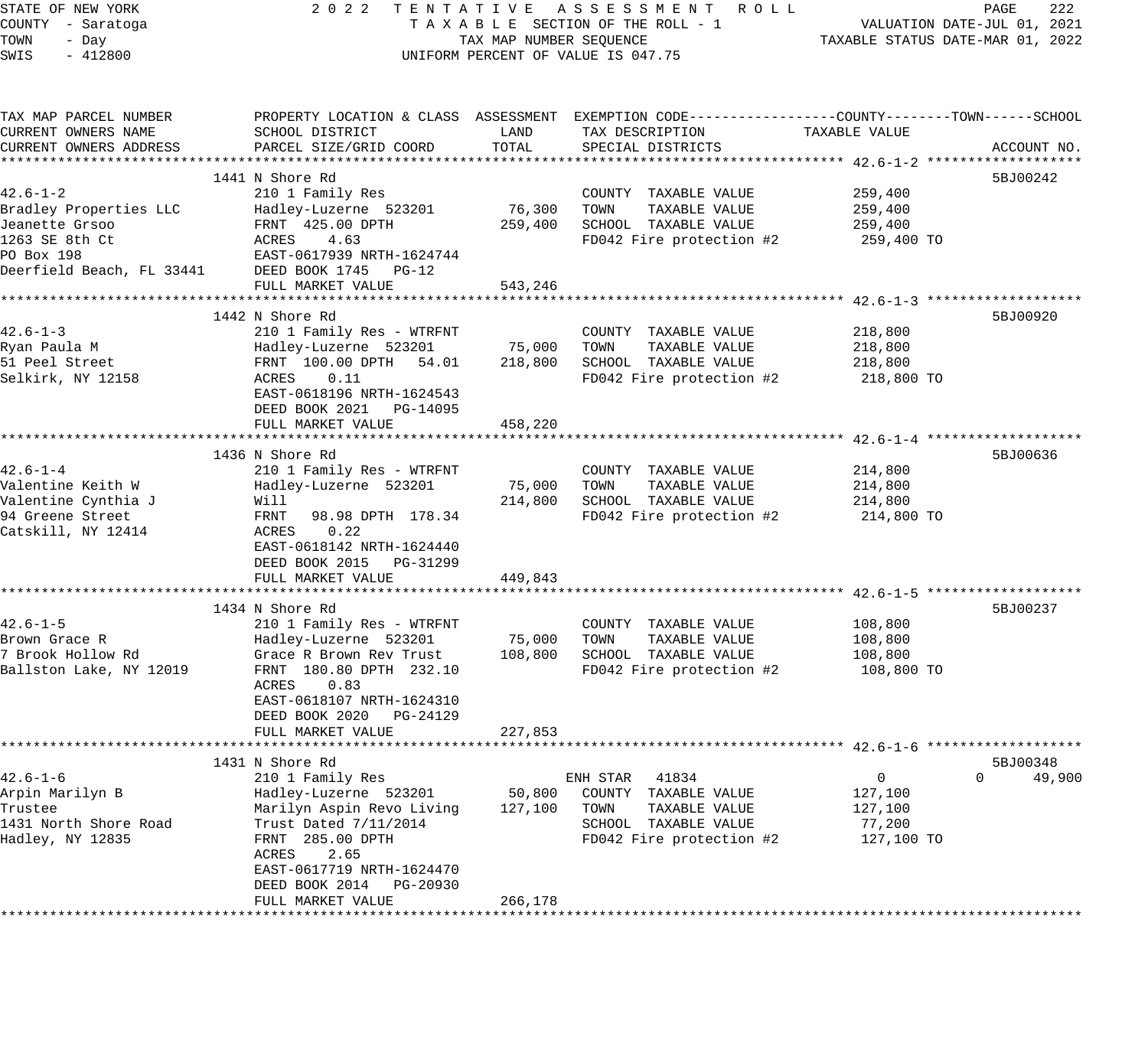| STATE OF NEW YORK<br>COUNTY - Saratoga<br>TOWN<br>- Day<br>SWIS<br>$-412800$ | 2 0 2 2<br>TENTATIVE ASSESSMENT ROLL<br>TAXABLE SECTION OF THE ROLL - 1<br>TAX MAP NUMBER SEQUENCE<br>UNIFORM PERCENT OF VALUE IS 047.75 |         |                                                                                                  | PAGE<br>223<br>VALUATION DATE-JUL 01, 2021<br>TAXABLE STATUS DATE-MAR 01, 2022 |             |
|------------------------------------------------------------------------------|------------------------------------------------------------------------------------------------------------------------------------------|---------|--------------------------------------------------------------------------------------------------|--------------------------------------------------------------------------------|-------------|
|                                                                              |                                                                                                                                          |         |                                                                                                  |                                                                                |             |
| TAX MAP PARCEL NUMBER                                                        |                                                                                                                                          |         | PROPERTY LOCATION & CLASS ASSESSMENT EXEMPTION CODE----------------COUNTY-------TOWN------SCHOOL |                                                                                |             |
| CURRENT OWNERS NAME                                                          | SCHOOL DISTRICT                                                                                                                          | LAND    | TAX DESCRIPTION                                                                                  | TAXABLE VALUE                                                                  |             |
| CURRENT OWNERS ADDRESS                                                       | PARCEL SIZE/GRID COORD                                                                                                                   | TOTAL   | SPECIAL DISTRICTS                                                                                |                                                                                | ACCOUNT NO. |
|                                                                              |                                                                                                                                          |         |                                                                                                  |                                                                                |             |
|                                                                              | 1419 N Shore Rd                                                                                                                          |         |                                                                                                  |                                                                                | 5BJ00789    |
| $42.6 - 1 - 7$                                                               | 210 1 Family Res                                                                                                                         |         | COUNTY TAXABLE VALUE                                                                             | 70,300                                                                         |             |
| Narkiewicz Danielle                                                          | Hadley-Luzerne 523201                                                                                                                    | 50,000  | TOWN<br>TAXABLE VALUE                                                                            | 70,300                                                                         |             |
| Narkiewicz Thomas A                                                          | Easement 2012 48775                                                                                                                      | 70,300  | SCHOOL TAXABLE VALUE                                                                             | 70,300                                                                         |             |
| 6 Callagan Dr                                                                | FRNT 172.20 DPTH 200.00                                                                                                                  |         | FD042 Fire protection #2                                                                         | 70,300 TO                                                                      |             |
| Saratoga Springs, NY 12866                                                   | 0.79<br>ACRES                                                                                                                            |         |                                                                                                  |                                                                                |             |
|                                                                              | EAST-0617657 NRTH-1624234                                                                                                                |         |                                                                                                  |                                                                                |             |
|                                                                              | DEED BOOK 2021 PG-22400                                                                                                                  |         |                                                                                                  |                                                                                |             |
|                                                                              | FULL MARKET VALUE                                                                                                                        | 147,225 |                                                                                                  |                                                                                |             |
|                                                                              | 1405 N Shore Rd                                                                                                                          |         |                                                                                                  |                                                                                | 5BJ00371    |
| $42.6 - 1 - 8.1$                                                             | 312 Vac w/imprv                                                                                                                          |         | COUNTY TAXABLE VALUE                                                                             | 95,800                                                                         |             |
| Tavella Joseph N                                                             | Hadley-Luzerne 523201                                                                                                                    | 94,000  | TAXABLE VALUE<br>TOWN                                                                            | 95,800                                                                         |             |
| Tavella Annmarie R                                                           | FRNT 240.00 DPTH                                                                                                                         | 95,800  | SCHOOL TAXABLE VALUE                                                                             | 95,800                                                                         |             |
| 60 Geentree Ct                                                               | ACRES<br>1.58                                                                                                                            |         | FD042 Fire protection #2                                                                         | 95,800 TO                                                                      |             |
| Shirley, NY 11967                                                            | EAST-0617388 NRTH-1624097                                                                                                                |         |                                                                                                  |                                                                                |             |
|                                                                              | DEED BOOK 2015 PG-7457                                                                                                                   |         |                                                                                                  |                                                                                |             |
|                                                                              | FULL MARKET VALUE                                                                                                                        | 200,628 |                                                                                                  |                                                                                |             |
|                                                                              |                                                                                                                                          |         |                                                                                                  |                                                                                |             |
|                                                                              | 1409 N Shore Rd                                                                                                                          |         |                                                                                                  |                                                                                |             |
| $42.6 - 1 - 8.2$                                                             | 210 1 Family Res                                                                                                                         |         | COUNTY TAXABLE VALUE                                                                             | 143,800                                                                        |             |
| Ryan Michael C                                                               | Hadley-Luzerne 523201                                                                                                                    | 50,000  | TAXABLE VALUE<br>TOWN                                                                            | 143,800                                                                        |             |
| Ryan Joanne M                                                                | Easement 2012 48775                                                                                                                      | 143,800 | SCHOOL TAXABLE VALUE                                                                             | 143,800                                                                        |             |
| 4322 SW Dundee Ct                                                            | FRNT 100.00 DPTH 278.39                                                                                                                  |         | FD042 Fire protection #2                                                                         | 143,800 TO                                                                     |             |
| Palm City, FL 34990                                                          | ACRES<br>0.64                                                                                                                            |         |                                                                                                  |                                                                                |             |
|                                                                              | EAST-0617525 NRTH-1624183                                                                                                                |         |                                                                                                  |                                                                                |             |
|                                                                              | DEED BOOK 1257 PG-9                                                                                                                      |         |                                                                                                  |                                                                                |             |
|                                                                              | FULL MARKET VALUE                                                                                                                        | 301,152 |                                                                                                  |                                                                                |             |
|                                                                              | 1401 N Shore Rd                                                                                                                          |         |                                                                                                  |                                                                                | 5BJ00605    |
| $42.6 - 1 - 9$                                                               | 210 1 Family Res                                                                                                                         |         | COUNTY TAXABLE VALUE                                                                             | 327,285                                                                        |             |
| Frey Lawrence W                                                              | Hadley-Luzerne 523201                                                                                                                    | 83,000  | TOWN<br>TAXABLE VALUE                                                                            | 327,285                                                                        |             |
| Frey Susan A                                                                 | FRNT 160.00 DPTH                                                                                                                         | 327,285 | SCHOOL TAXABLE VALUE                                                                             | 327,285                                                                        |             |
| 18 Amherst Dr                                                                | ACRES<br>1.15                                                                                                                            |         | FD042 Fire protection #2                                                                         | 327,285 TO                                                                     |             |
| Hastings on Hudson, NY 10706 EAST-0617235 NRTH-1623967                       |                                                                                                                                          |         |                                                                                                  |                                                                                |             |
|                                                                              | DEED BOOK 1711 PG-190                                                                                                                    |         |                                                                                                  |                                                                                |             |
|                                                                              | FULL MARKET VALUE                                                                                                                        | 685,414 |                                                                                                  |                                                                                |             |
|                                                                              |                                                                                                                                          |         |                                                                                                  |                                                                                |             |
|                                                                              | 1397 N Shore Rd                                                                                                                          |         |                                                                                                  |                                                                                | 5BJ00723    |
| $42.6 - 1 - 10$                                                              | 260 Seasonal res                                                                                                                         |         | COUNTY TAXABLE VALUE                                                                             | 53,400                                                                         |             |
| Luciani Mario V                                                              | Hadley-Luzerne 523201                                                                                                                    | 50,100  | TAXABLE VALUE<br>TOWN                                                                            | 53,400                                                                         |             |
| Luciani Caroline R                                                           | Life Estate                                                                                                                              | 53,400  | SCHOOL TAXABLE VALUE                                                                             | 53,400                                                                         |             |
| C/O Steven Luciani                                                           | FRNT 160.00 DPTH                                                                                                                         |         | FD042 Fire protection #2                                                                         | 53,400 TO                                                                      |             |
| 171 Oak Avenue                                                               | ACRES<br>1.12                                                                                                                            |         |                                                                                                  |                                                                                |             |
| Shirley, NY 11967                                                            | EAST-0617105 NRTH-1623876                                                                                                                |         |                                                                                                  |                                                                                |             |
|                                                                              | DEED BOOK 1757<br>PG-681<br>FULL MARKET VALUE                                                                                            | 111,832 |                                                                                                  |                                                                                |             |
|                                                                              |                                                                                                                                          |         |                                                                                                  |                                                                                |             |
|                                                                              |                                                                                                                                          |         |                                                                                                  |                                                                                |             |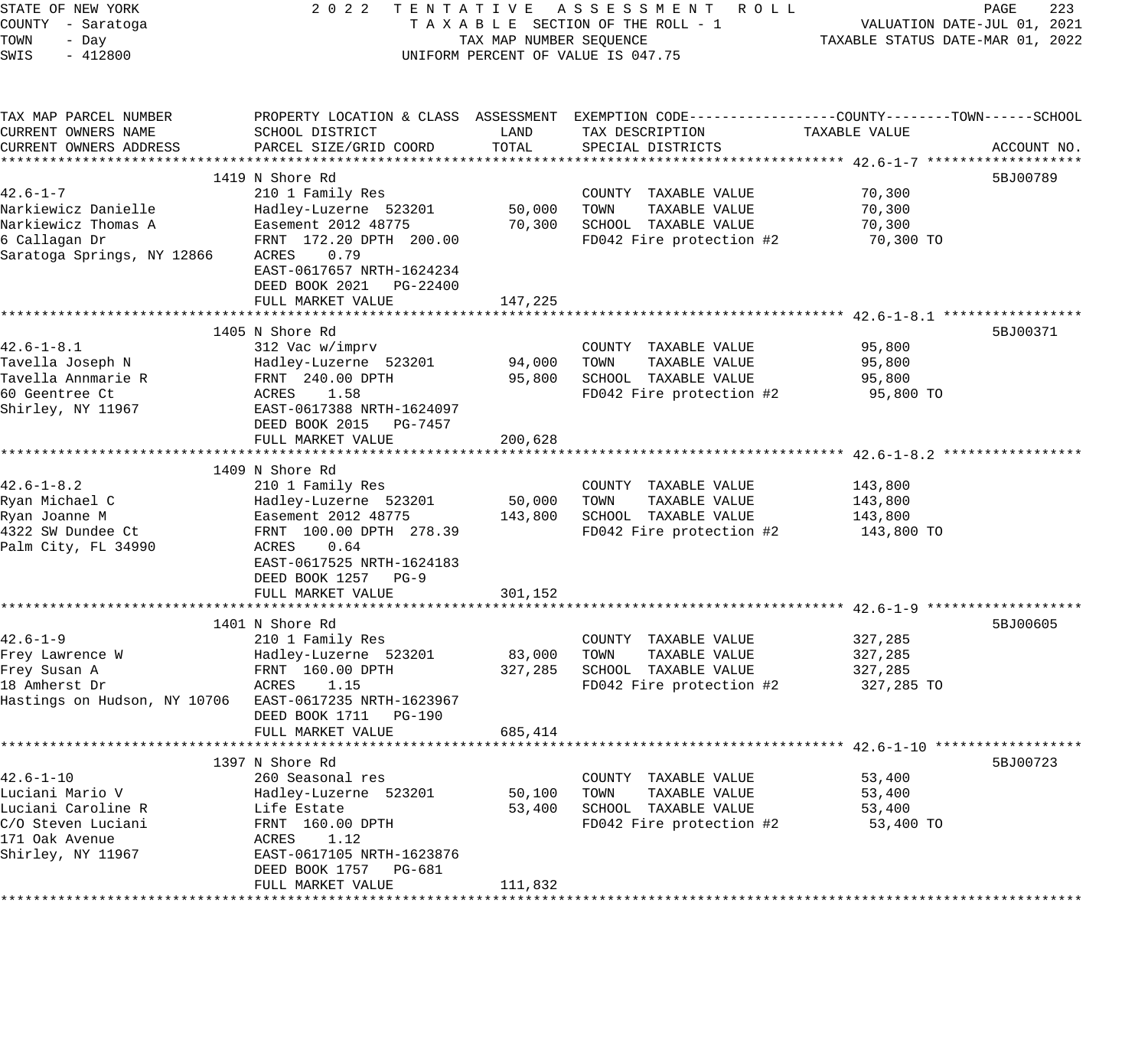| STATE OF NEW YORK<br>COUNTY - Saratoga<br>TOWN<br>- Day<br>SWIS<br>$-412800$                                                                                                           |                                                                                                                                                                                      | TAX MAP NUMBER SEQUENCE      | 2022 TENTATIVE ASSESSMENT ROLL<br>TAXABLE SECTION OF THE ROLL - 1<br>UNIFORM PERCENT OF VALUE IS 047.75                                 | TAXABLE STATUS DATE-MAR 01, 2022                              | PAGE<br>224<br>VALUATION DATE-JUL 01, 2021 |
|----------------------------------------------------------------------------------------------------------------------------------------------------------------------------------------|--------------------------------------------------------------------------------------------------------------------------------------------------------------------------------------|------------------------------|-----------------------------------------------------------------------------------------------------------------------------------------|---------------------------------------------------------------|--------------------------------------------|
| TAX MAP PARCEL NUMBER<br>CURRENT OWNERS NAME<br>CURRENT OWNERS ADDRESS                                                                                                                 | SCHOOL DISTRICT<br>PARCEL SIZE/GRID COORD                                                                                                                                            | LAND<br>TOTAL                | PROPERTY LOCATION & CLASS ASSESSMENT EXEMPTION CODE----------------COUNTY-------TOWN-----SCHOOL<br>TAX DESCRIPTION<br>SPECIAL DISTRICTS | TAXABLE VALUE                                                 | ACCOUNT NO.                                |
|                                                                                                                                                                                        |                                                                                                                                                                                      |                              |                                                                                                                                         |                                                               |                                            |
| $42.6 - 1 - 13$                                                                                                                                                                        | 1379 N Shore Rd<br>210 1 Family Res                                                                                                                                                  |                              | 41834<br>ENH STAR                                                                                                                       | $\mathbf{0}$                                                  | 5BJ00325<br>49,900<br>$\Omega$             |
| Mirczak Jennifer L<br>Mirczak Heather M<br>Trustee<br>1379 North Shore Rd<br>Hadley, NY 12835                                                                                          | Hadley-Luzerne 523201<br>Irrevoc. Trust<br>FRNT 200.00 DPTH<br>ACRES 1.42<br>EAST-0616786 NRTH-1623501<br>DEED BOOK 2015 PG-1828                                                     | 50,200<br>239,000            | COUNTY TAXABLE VALUE<br>TOWN<br>TAXABLE VALUE<br>SCHOOL TAXABLE VALUE<br>FD042 Fire protection #2                                       | 239,000<br>239,000<br>189,100<br>239,000 TO                   |                                            |
|                                                                                                                                                                                        | FULL MARKET VALUE                                                                                                                                                                    | 500,524                      |                                                                                                                                         |                                                               |                                            |
| $42.6 - 1 - 14.11$<br>Cheney RevocableLivingTrust Wi Hadley-Luzerne 523201<br>Cheney RevocableLivingTrust Sy FRNT 181.20 DPTH<br>Harold H Cheney<br>PO Box 411<br>Northville, NY 12134 | 1370 N Shore Rd<br>210 1 Family Res - WTRFNT<br>ACRES<br>0.11<br>EAST-0616803 NRTH-1623153<br>DEED BOOK 2007 PG-33579<br>FULL MARKET VALUE                                           | 75,000<br>217,050<br>454,555 | COUNTY TAXABLE VALUE<br>TOWN<br>TAXABLE VALUE<br>SCHOOL TAXABLE VALUE<br>FD042 Fire protection #2                                       | 217,050<br>217,050<br>217,050<br>217,050 TO                   | 5BJ00510                                   |
|                                                                                                                                                                                        |                                                                                                                                                                                      |                              |                                                                                                                                         |                                                               |                                            |
| $42.6 - 1 - 15$<br>Morey Douglas B<br>Morey Leitha<br>511 Matares Dr<br>Punto Gorda, FL 33950                                                                                          | 1389 N Shore Rd<br>210 1 Family Res<br>Hadley-Luzerne 523201<br>FRNT 270.10 DPTH<br>2.11<br>ACRES<br>EAST-0616934 NRTH-1623682<br>DEED BOOK 1043 PG-766                              | 50,600<br>105,700            | COUNTY TAXABLE VALUE<br>TOWN<br>TAXABLE VALUE<br>SCHOOL TAXABLE VALUE<br>FD042 Fire protection #2                                       | 105,700<br>105,700<br>105,700<br>105,700 TO                   | 5BJ00666                                   |
|                                                                                                                                                                                        | FULL MARKET VALUE                                                                                                                                                                    | 221,361                      |                                                                                                                                         |                                                               |                                            |
|                                                                                                                                                                                        |                                                                                                                                                                                      |                              |                                                                                                                                         |                                                               |                                            |
| $42.6 - 1 - 16$<br>Johnsen Daniel K<br>Johnsen Gail P<br>1369 N Shore Rd<br>Hadley, NY 12835                                                                                           | 1369 N Shore Rd<br>210 1 Family Res - WTRFNT<br>Hadley-Luzerne 523201<br>FRNT 237.00 DPTH<br>ACRES 1.92<br>EAST-0616676 NRTH-1623334<br>DEED BOOK 2007 PG-45262<br>FULL MARKET VALUE | 50,000<br>186,600<br>390,785 | BAS STAR 41854<br>COUNTY TAXABLE VALUE<br>TAXABLE VALUE<br>TOWN<br>SCHOOL TAXABLE VALUE<br>FD042 Fire protection #2                     | $\overline{0}$<br>186,600<br>186,600<br>166,610<br>186,600 TO | 19,990<br>$\Omega$                         |
|                                                                                                                                                                                        |                                                                                                                                                                                      |                              |                                                                                                                                         |                                                               |                                            |
| $42.6 - 1 - 17$<br>Johnsen Daniel K<br>Johnsen Gail P<br>1369 N Shore Rd<br>Hadley, NY 12835                                                                                           | 1367 N Shore Rd<br>312 Vac w/imprv<br>Hadley-Luzerne 523201<br>FRNT 159.99 DPTH<br>ACRES 1.38<br>EAST-0616535 NRTH-1623171<br>DEED BOOK 2007 PG-45261<br>FULL MARKET VALUE           | 27,600<br>51,700<br>108,272  | COUNTY TAXABLE VALUE<br>TOWN<br>TAXABLE VALUE<br>SCHOOL TAXABLE VALUE<br>FD042 Fire protection #2                                       | 51,700<br>51,700<br>51,700<br>51,700 TO                       |                                            |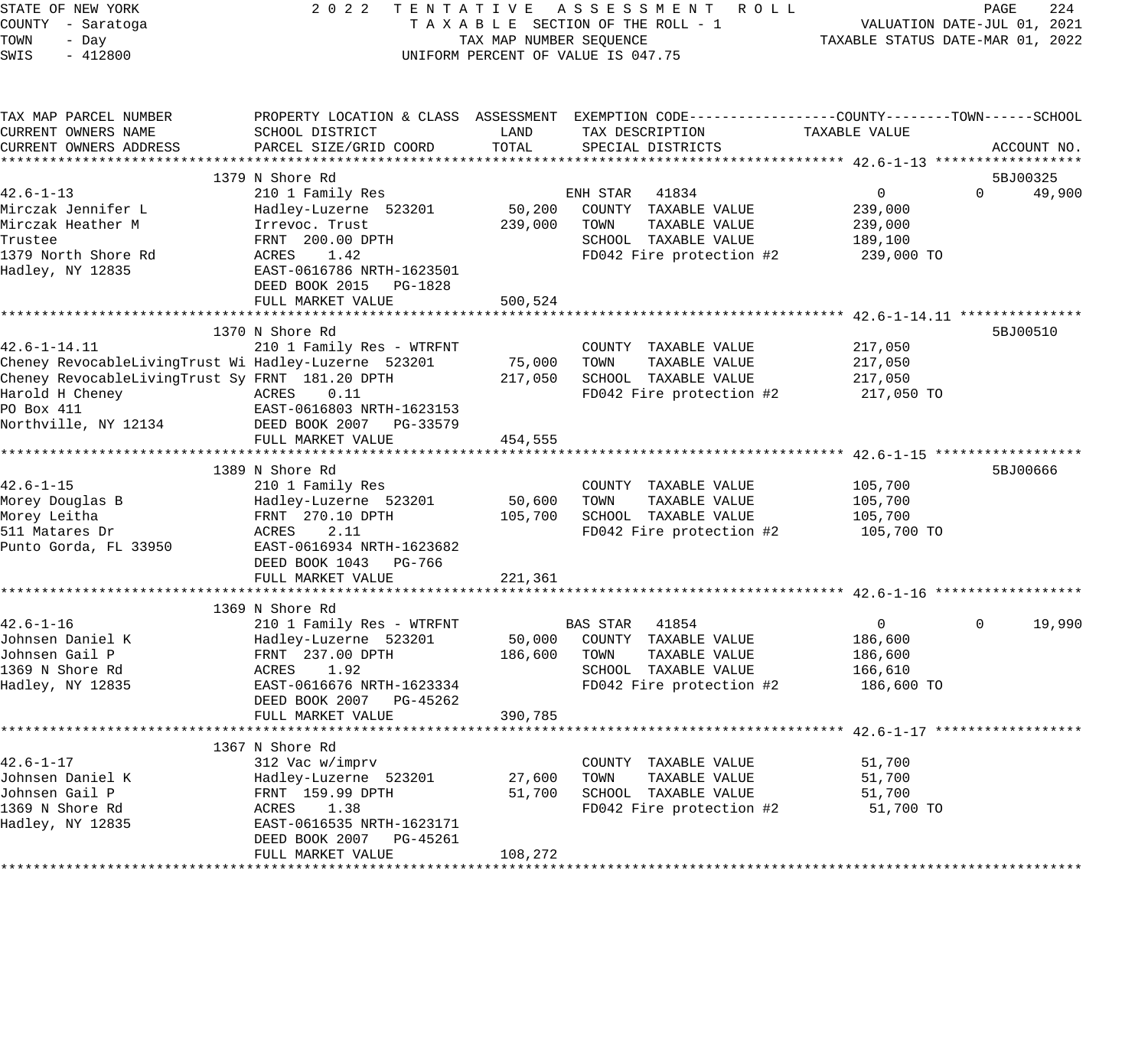STATE OF NEW YORK 2 0 2 2 T E N T A T I V E A S S E S S M E N T R O L L PAGE 225 COUNTY - Saratoga T A X A B L E SECTION OF THE ROLL - 1 VALUATION DATE-JUL 01, 2021 TOWN - Day TAX MAP NUMBER SEQUENCE TAXABLE STATUS DATE-MAR 01, 2022 SWIS - 412800 UNIFORM PERCENT OF VALUE IS 047.75 TAX MAP PARCEL NUMBER PROPERTY LOCATION & CLASS ASSESSMENT EXEMPTION CODE------------------COUNTY--------TOWN------SCHOOL CURRENT OWNERS NAME SCHOOL DISTRICT LAND TAX DESCRIPTION TAXABLE VALUE CURRENT OWNERS ADDRESS PARCEL SIZE/GRID COORD TOTAL SPECIAL DISTRICTS ACCOUNT NO. \*\*\*\*\*\*\*\*\*\*\*\*\*\*\*\*\*\*\*\*\*\*\*\*\*\*\*\*\*\*\*\*\*\*\*\*\*\*\*\*\*\*\*\*\*\*\*\*\*\*\*\*\*\*\*\*\*\*\*\*\*\*\*\*\*\*\*\*\*\*\*\*\*\*\*\*\*\*\*\*\*\*\*\*\*\*\*\*\*\*\*\*\*\*\*\*\*\*\*\*\*\*\* 42.8-1-2 \*\*\*\*\*\*\*\*\*\*\*\*\*\*\*\*\*\*\* S Shore Rd 5IJ01384 42.8-1-2 311 Res vac land COUNTY TAXABLE VALUE 15,000 Denning Anthony F Hadley-Luzerne 523201 15,000 TOWN TAXABLE VALUE 15,000 Denning Lori A FRNT 100.00 DPTH 136.00 15,000 SCHOOL TAXABLE VALUE 15,000 31 Sandalwood Ln ACRES 0.29 FD042 Fire protection #2 15,000 TO Scotia, NY 12302 EAST-0623063 NRTH-1625065 DEED BOOK 1663 PG-217 DEED BOOK 1663 PG-217<br>FULL MARKET VALUE 31,414 \*\*\*\*\*\*\*\*\*\*\*\*\*\*\*\*\*\*\*\*\*\*\*\*\*\*\*\*\*\*\*\*\*\*\*\*\*\*\*\*\*\*\*\*\*\*\*\*\*\*\*\*\*\*\*\*\*\*\*\*\*\*\*\*\*\*\*\*\*\*\*\*\*\*\*\*\*\*\*\*\*\*\*\*\*\*\*\*\*\*\*\*\*\*\*\*\*\*\*\*\*\*\* 42.8-1-3 \*\*\*\*\*\*\*\*\*\*\*\*\*\*\*\*\*\*\* 2626 S Shore Rd 5IJ01994 42.8-1-3 270 Mfg housing COUNTY TAXABLE VALUE 55,000 Oliva Edna Hadley-Luzerne 523201 50,000 TOWN TAXABLE VALUE 55,000 8 Horse Hill Road FRNT 180.00 DPTH 120.00 55,000 SCHOOL TAXABLE VALUE 55,000 Hadley, NY 12835 ACRES 0.23 FD042 Fire protection #2 55,000 TO 9 HOTEL HILL ROAD MANIFULATION DENTITY 180.00 DPTH<br>
EAST-0623164 NRTH-1625068<br>
EAST-0623164 NRTH-1625068 DEED BOOK 2021 PG-44883 FULL MARKET VALUE 115,183 \*\*\*\*\*\*\*\*\*\*\*\*\*\*\*\*\*\*\*\*\*\*\*\*\*\*\*\*\*\*\*\*\*\*\*\*\*\*\*\*\*\*\*\*\*\*\*\*\*\*\*\*\*\*\*\*\*\*\*\*\*\*\*\*\*\*\*\*\*\*\*\*\*\*\*\*\*\*\*\*\*\*\*\*\*\*\*\*\*\*\*\*\*\*\*\*\*\*\*\*\*\*\* 42.8-1-4 \*\*\*\*\*\*\*\*\*\*\*\*\*\*\*\*\*\*\* 4 Horse Hill Rd 42.8-1-4 210 1 Family Res ENH STAR 41834 0 0 49,900 Oliva Edna Hadley-Luzerne 523201 14,000 COUNTY TAXABLE VALUE 72,200 4 Horsehill Rd FRNT 110.00 DPTH 125.00 72,200 TOWN TAXABLE VALUE 72,200 Hadley, NY 12835 ACRES 0.28 SCHOOL TAXABLE VALUE 22,300 EAST-0623180 NRTH-1624961 FD042 Fire protection #2 72,200 TO DEED BOOK 1534 PG-693 FULL MARKET VALUE 151,204 \*\*\*\*\*\*\*\*\*\*\*\*\*\*\*\*\*\*\*\*\*\*\*\*\*\*\*\*\*\*\*\*\*\*\*\*\*\*\*\*\*\*\*\*\*\*\*\*\*\*\*\*\*\*\*\*\*\*\*\*\*\*\*\*\*\*\*\*\*\*\*\*\*\*\*\*\*\*\*\*\*\*\*\*\*\*\*\*\*\*\*\*\*\*\*\*\*\*\*\*\*\*\* 42.8-1-5 \*\*\*\*\*\*\*\*\*\*\*\*\*\*\*\*\*\*\* Lakeview (Private) Ter 5IJ01263 42.8-1-5 311 Res vac land COUNTY TAXABLE VALUE 2,800 Oliva Edna Hadley-Luzerne 523201 2,800 TOWN TAXABLE VALUE 2,800 4 Horse Hill Rd FRNT 50.00 DPTH 125.00 2,800 SCHOOL TAXABLE VALUE 2,800 Hadley, NY 12835 ACRES 0.14 FD042 Fire protection #2 2,800 TO EAST-0623108 NRTH-1624951 DEED BOOK 1631 PG-309 FULL MARKET VALUE 5,864

\*\*\*\*\*\*\*\*\*\*\*\*\*\*\*\*\*\*\*\*\*\*\*\*\*\*\*\*\*\*\*\*\*\*\*\*\*\*\*\*\*\*\*\*\*\*\*\*\*\*\*\*\*\*\*\*\*\*\*\*\*\*\*\*\*\*\*\*\*\*\*\*\*\*\*\*\*\*\*\*\*\*\*\*\*\*\*\*\*\*\*\*\*\*\*\*\*\*\*\*\*\*\* 42.8-1-6 \*\*\*\*\*\*\*\*\*\*\*\*\*\*\*\*\*\*\*

\*\*\*\*\*\*\*\*\*\*\*\*\*\*\*\*\*\*\*\*\*\*\*\*\*\*\*\*\*\*\*\*\*\*\*\*\*\*\*\*\*\*\*\*\*\*\*\*\*\*\*\*\*\*\*\*\*\*\*\*\*\*\*\*\*\*\*\*\*\*\*\*\*\*\*\*\*\*\*\*\*\*\*\*\*\*\*\*\*\*\*\*\*\*\*\*\*\*\*\*\*\*\*\*\*\*\*\*\*\*\*\*\*\*\*\*\*\*\*\*\*\*\*\*\*\*\*\*\*\*\*\*

42.8-1-6 311 Res vac land COUNTY TAXABLE VALUE 1,000 Murry Cynthia A Hadley-Luzerne 523201 1,000 TOWN TAXABLE VALUE 1,000 9 Carlyle Ter FRNT 25.00 DPTH 125.00 1,000 SCHOOL TAXABLE VALUE 1,000 Saratoga Springs, NY 12866 ACRES 0.07 FD042 Fire protection #2 1,000 TO

DEED BOOK 997 PG-435

FULL MARKET VALUE 2,094

EAST-0623070 NRTH-1624945

Lakeview (Private) Ter 5IJ01374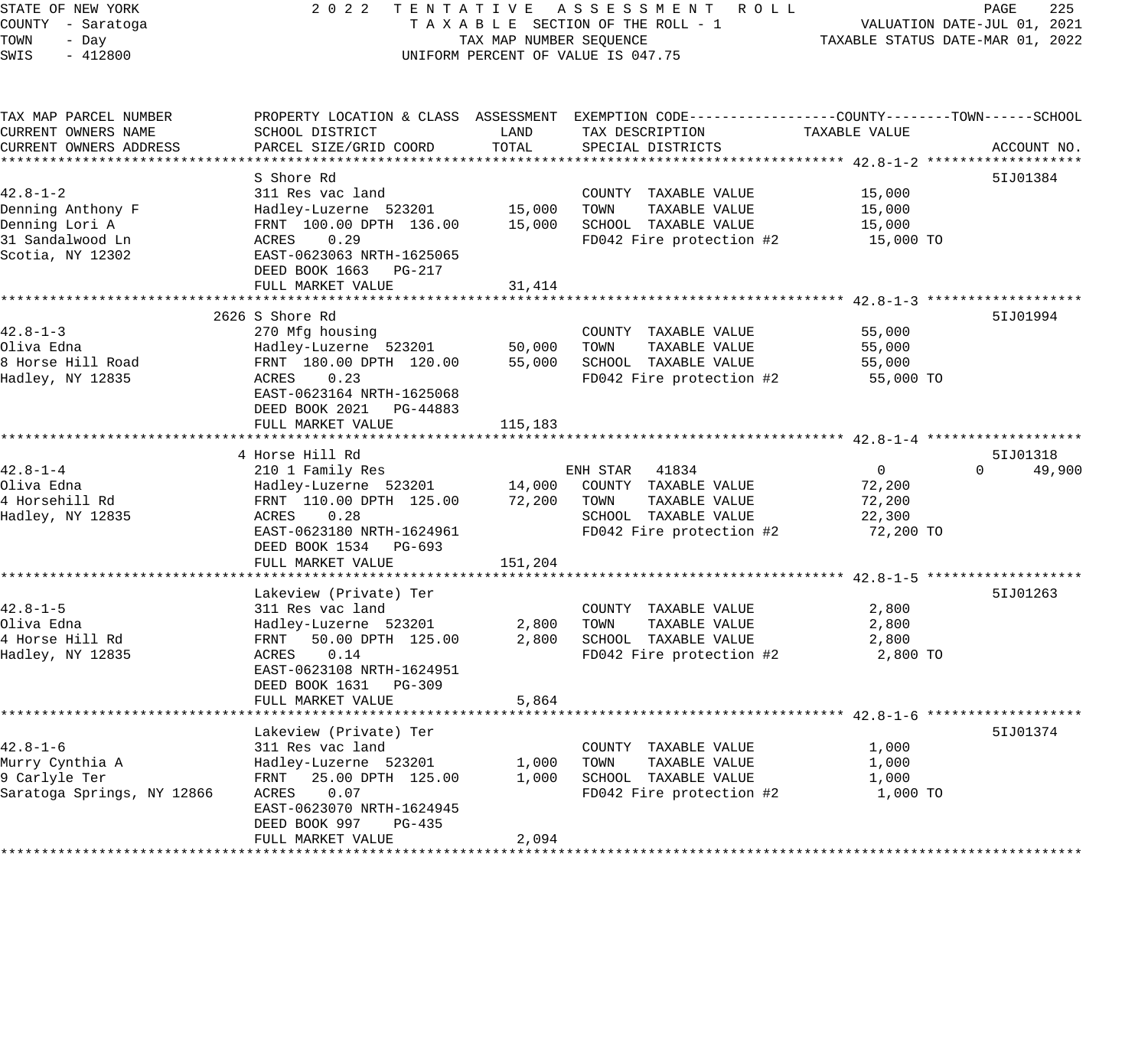# STATE OF NEW YORK 2 0 2 2 T E N T A T I V E A S S E S S M E N T R O L L PAGE 226 COUNTY - Saratoga T A X A B L E SECTION OF THE ROLL - 1 VALUATION DATE-JUL 01, 2021 TAX A B L E SECTION OF THE ROLL - 1<br>TAXABLE STATUS DATE-MAR 01, 2022 UNIFORM PERCENT OF VALUE IS 047.75

| TAX MAP PARCEL NUMBER    | PROPERTY LOCATION & CLASS ASSESSMENT EXEMPTION CODE---------------COUNTY-------TOWN------SCHOOL |        |                          |               |             |
|--------------------------|-------------------------------------------------------------------------------------------------|--------|--------------------------|---------------|-------------|
| CURRENT OWNERS NAME      | SCHOOL DISTRICT                                                                                 | LAND   | TAX DESCRIPTION          | TAXABLE VALUE |             |
| CURRENT OWNERS ADDRESS   | PARCEL SIZE/GRID COORD                                                                          | TOTAL  | SPECIAL DISTRICTS        |               | ACCOUNT NO. |
|                          |                                                                                                 |        |                          |               |             |
|                          | Lakeview (Private) Ter                                                                          |        |                          |               | 51J01414    |
| $42.8 - 1 - 7$           | 311 Res vac land                                                                                |        | COUNTY TAXABLE VALUE     | 1,000         |             |
| Lutz Joyce S             | Hadley-Luzerne 523201                                                                           | 1,000  | TOWN<br>TAXABLE VALUE    | 1,000         |             |
| 31 Oak View Dr           | 25.00 DPTH 125.00<br>FRNT                                                                       | 1,000  | SCHOOL TAXABLE VALUE     | 1,000         |             |
| Ft Edward, NY 12828-2205 | 0.07<br>ACRES                                                                                   |        | FD042 Fire protection #2 | 1,000 TO      |             |
|                          | EAST-0623047 NRTH-1624940                                                                       |        |                          |               |             |
|                          | DEED BOOK 997<br>$PG-433$                                                                       |        |                          |               |             |
|                          | FULL MARKET VALUE                                                                               | 2,094  |                          |               |             |
|                          | ******************                                                                              |        |                          |               |             |
|                          | Elm (Private) St                                                                                |        |                          |               | 51J01386    |
| $42.8 - 1 - 9$           | 311 Res vac land                                                                                |        | COUNTY TAXABLE VALUE     | 1,400         |             |
| Cebula James             | Hadley-Luzerne 523201                                                                           | 1,400  | TOWN<br>TAXABLE VALUE    | 1,400         |             |
| Cebula Jane              | FRNT<br>85.00 DPTH<br>50.00                                                                     | 1,400  | SCHOOL TAXABLE VALUE     | 1,400         |             |
| 5 Lakeview (Private) Ter | ACRES<br>0.12                                                                                   |        | FD042 Fire protection #2 | 1,400 TO      |             |
| Hadley, NY 12835         | EAST-0623088 NRTH-1624777                                                                       |        |                          |               |             |
|                          | DEED BOOK 2015<br>PG-11284                                                                      |        |                          |               |             |
|                          | FULL MARKET VALUE                                                                               | 2,932  |                          |               |             |
|                          |                                                                                                 |        |                          |               |             |
|                          | 5 Lakeview (Private) Ter                                                                        |        |                          |               | 51J01421    |
| 42.8-1-12                | 312 Vac w/imprv                                                                                 |        | COUNTY TAXABLE VALUE     | 21,000        |             |
| Cebula James             | Hadley-Luzerne 523201                                                                           | 10,500 | TOWN<br>TAXABLE VALUE    | 21,000        |             |
| Cebula Jane              | 86.00 DPTH 75.00<br>FRNT                                                                        | 21,000 | SCHOOL TAXABLE VALUE     | 21,000        |             |
| 5 Lakeview (Private) Ter | ACRES<br>0.17                                                                                   |        | FD042 Fire protection #2 | 21,000 TO     |             |
| Hadley, NY 12835         | EAST-0623224 NRTH-1624797                                                                       |        |                          |               |             |
|                          | DEED BOOK 2015<br>PG-11283                                                                      |        |                          |               |             |
|                          | FULL MARKET VALUE                                                                               | 43,979 |                          |               |             |
|                          |                                                                                                 |        |                          |               |             |
|                          | Horse Hill Rd                                                                                   |        |                          |               | 51J02448    |
| 42.8-1-13                | 311 Res vac land                                                                                |        | COUNTY TAXABLE VALUE     | 700           |             |
| OConnell Michael J       | Hadley-Luzerne 523201                                                                           | 700    | TOWN<br>TAXABLE VALUE    | 700           |             |
| OConnell Elizabeth       | FRNT<br>25.00 DPTH 100.00                                                                       | 700    | SCHOOL TAXABLE VALUE     | 700           |             |
| 131 Maple St             | 0.06<br>ACRES                                                                                   |        | FD042 Fire protection #2 | 700 TO        |             |
| Hudson Falls, NY 12839   | EAST-0623224 NRTH-1624736                                                                       |        |                          |               |             |
|                          | DEED BOOK 1135 PG-117                                                                           |        |                          |               |             |
|                          | FULL MARKET VALUE                                                                               | 1,466  |                          |               |             |
|                          |                                                                                                 |        |                          |               |             |
|                          | 14 Horse Hill Rd                                                                                |        |                          |               | 51J01370    |
| $42.8 - 1 - 14$          | 210 1 Family Res                                                                                |        | COUNTY TAXABLE VALUE     | 43,300        |             |
| Neilen John              | Hadley-Luzerne 523201                                                                           | 7,000  | TOWN<br>TAXABLE VALUE    | 43,300        |             |
| 14 Horse Hill Rd         | 50.00 DPTH 100.00<br>FRNT                                                                       | 43,300 | SCHOOL TAXABLE VALUE     | 43,300        |             |
| Hadley, NY 12835         | 0.11<br>ACRES                                                                                   |        | FD042 Fire protection #2 | 43,300 TO     |             |
|                          | EAST-0623225 NRTH-1624697                                                                       |        |                          |               |             |
|                          | DEED BOOK 2013<br>PG-43749                                                                      |        |                          |               |             |
|                          | FULL MARKET VALUE                                                                               | 90,681 |                          |               |             |
|                          |                                                                                                 |        |                          |               |             |
|                          |                                                                                                 |        |                          |               |             |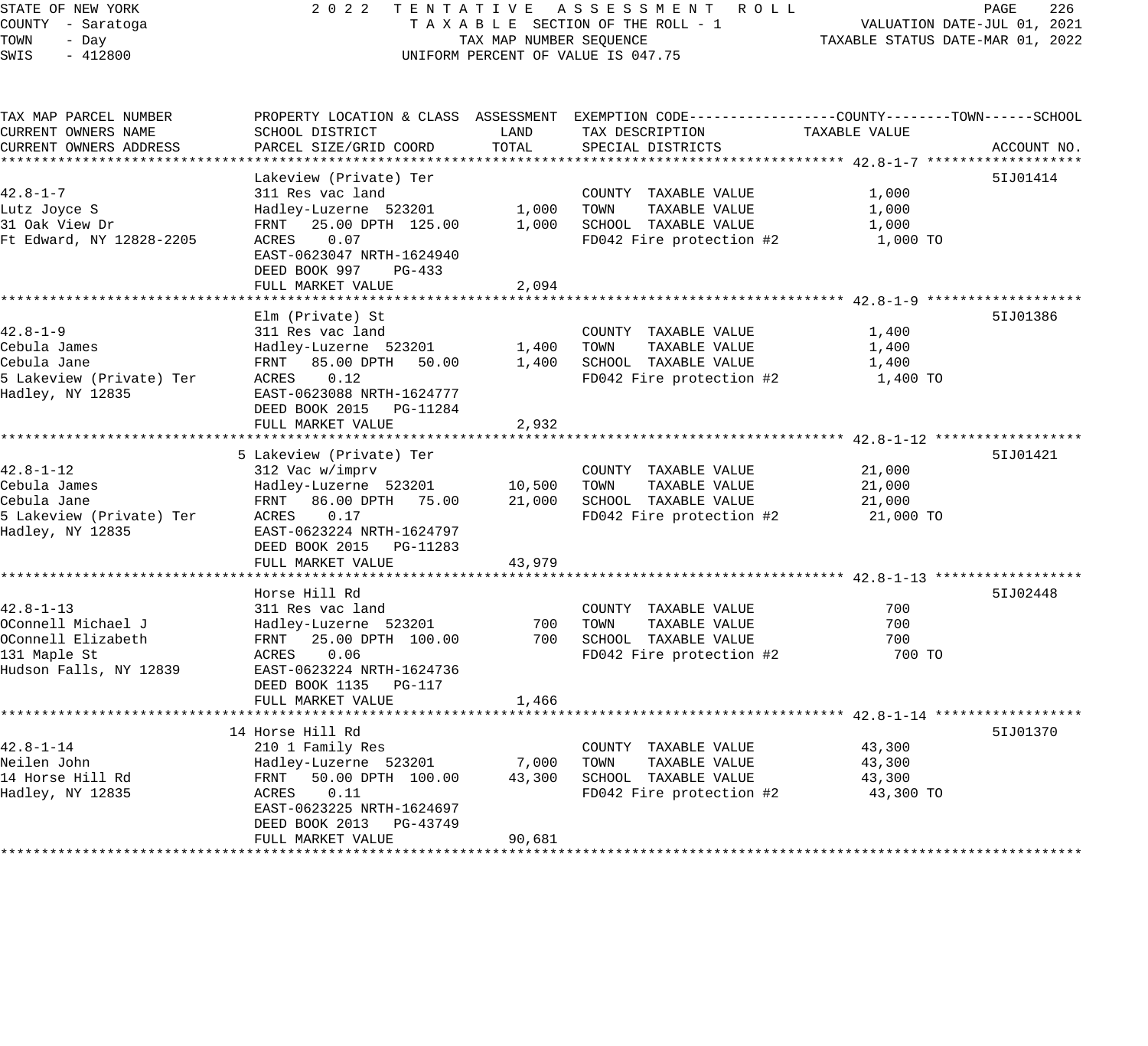| 2 0 2 2<br>STATE OF NEW YORK<br>TENTATIVE ASSESSMENT ROLL<br>COUNTY - Saratoga<br>TAXABLE SECTION OF THE ROLL - 1<br>TOWN<br>TAX MAP NUMBER SEQUENCE<br>- Day<br>SWIS<br>$-412800$<br>UNIFORM PERCENT OF VALUE IS 047.75 |                                                                                                                                                                                                                                    |                                       | 227<br>PAGE<br>VALUATION DATE-JUL 01, 2021<br>TAXABLE STATUS DATE-MAR 01, 2022                                                                                        |                                         |             |
|--------------------------------------------------------------------------------------------------------------------------------------------------------------------------------------------------------------------------|------------------------------------------------------------------------------------------------------------------------------------------------------------------------------------------------------------------------------------|---------------------------------------|-----------------------------------------------------------------------------------------------------------------------------------------------------------------------|-----------------------------------------|-------------|
| TAX MAP PARCEL NUMBER<br>CURRENT OWNERS NAME<br>CURRENT OWNERS ADDRESS                                                                                                                                                   | SCHOOL DISTRICT<br>PARCEL SIZE/GRID COORD                                                                                                                                                                                          | LAND<br>TOTAL                         | PROPERTY LOCATION & CLASS ASSESSMENT EXEMPTION CODE---------------COUNTY-------TOWN------SCHOOL<br>TAX DESCRIPTION<br>SPECIAL DISTRICTS                               | TAXABLE VALUE                           | ACCOUNT NO. |
| 42.8-1-15.1<br>Cebula James<br>Cebula Jane<br>5 Lakeview (Private) Ter<br>Hadley, NY 12835                                                                                                                               | 7 Elm (Private) St<br>312 Vac w/imprv<br>Hadley-Luzerne 523201<br>lot 15<br>FRNT<br>25.00 DPTH 100.00<br>ACRES<br>0.06<br>EAST-0623137 NRTH-1624671<br>DEED BOOK 2016 PG-2544<br>FULL MARKET VALUE                                 | 700<br>35,500<br>74,346               | COUNTY TAXABLE VALUE<br>TOWN<br>TAXABLE VALUE<br>SCHOOL TAXABLE VALUE<br>FD042 Fire protection #2                                                                     | 35,500<br>35,500<br>35,500<br>35,500 TO | 51J01372    |
| $42.8 - 1 - 15.2$<br>Cebula James<br>Cebula Jane<br>5 Lakeview (Private) Ter<br>Hadley, NY 12835                                                                                                                         | Elm (Private) St<br>311 Res vac land<br>Hadley-Luzerne 523201<br>lot 16 & 17<br>FRNT 50.00 DPTH<br>ACRES<br>0.11<br>EAST-0623125 NRTH-1624694<br>DEED BOOK 2016 PG-2544<br>FULL MARKET VALUE<br>********************************** | 1,400<br>1,400<br>2,932<br>********** | COUNTY TAXABLE VALUE<br>TOWN<br>TAXABLE VALUE<br>SCHOOL TAXABLE VALUE<br>FD042 Fire protection #2<br>********************************** 42.8-1-16 ******************* | 1,400<br>1,400<br>1,400<br>1,400 TO     |             |
| $42.8 - 1 - 16$<br>Fasulo Ralph<br>Attn: Janice Battiste<br>21-80 33rd Rd 15D<br>Astoria, NY 11106                                                                                                                       | Elm (Private) St<br>311 Res vac land<br>Hadley-Luzerne 523201<br>FRNT 25.00 DPTH 100.00<br>ACRES<br>0.06<br>EAST-0623140 NRTH-1624643<br>DEED BOOK NDF<br>PG-NDF<br>FULL MARKET VALUE                                              | 700<br>700<br>1,466                   | COUNTY TAXABLE VALUE<br>TOWN<br>TAXABLE VALUE<br>SCHOOL TAXABLE VALUE<br>FD042 Fire protection #2                                                                     | 700<br>700<br>700<br>700 TO             | 51J01267    |
| $42.8 - 1 - 19$<br>Oliva Edna M<br>Oliva Philip A<br>4 Horse Hill Rd<br>Hadley, NY 12835                                                                                                                                 | ********************<br>8 Kinney (Private) St<br>312 Vac w/imprv<br>Hadley-Luzerne 523201<br>FRNT 170.00 DPTH<br>ACRES<br>0.18<br>EAST-0623141 NRTH-1624595<br>DEED BOOK 2007<br>PG-193<br>FULL MARKET VALUE                       | 5,600<br>27,700<br>58,010             | COUNTY TAXABLE VALUE<br>TOWN<br>TAXABLE VALUE<br>SCHOOL TAXABLE VALUE<br>FD042 Fire protection #2                                                                     | 27,700<br>27,700<br>27,700<br>27,700 TO | 51J01268    |
| $42.8 - 1 - 23$<br>Fitzgibbons David<br>26 Horse Hill Road<br>Hadley, NY 12835                                                                                                                                           | 15 Elm (Private) St<br>312 Vac w/imprv<br>Hadley-Luzerne 523201<br>FRNT 150.00 DPTH 100.00<br>ACRES<br>0.34<br>EAST-0623191 NRTH-1624336<br>DEED BOOK 2019 PG-34066<br>FULL MARKET VALUE                                           | 14,000<br>22,100<br>46,283            | COUNTY TAXABLE VALUE<br>TOWN<br>TAXABLE VALUE<br>SCHOOL TAXABLE VALUE<br>FD042 Fire protection #2                                                                     | 22,100<br>22,100<br>22,100<br>22,100 TO | 51J01296    |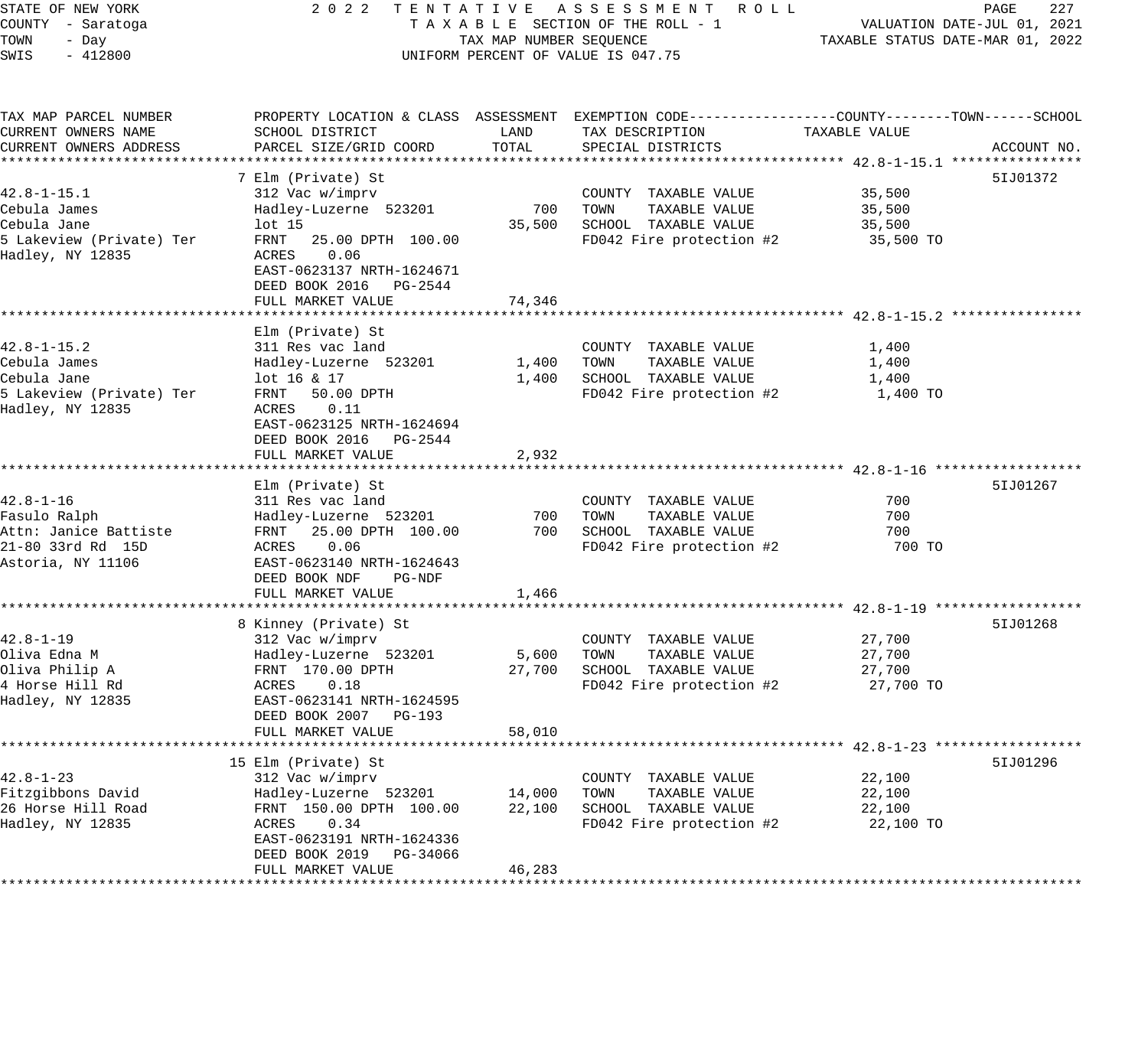| STATE OF NEW YORK<br>COUNTY - Saratoga<br>TOWN<br>- Day<br>SWIS<br>$-412800$                          | 2022 TENTATIVE ASSESSMENT ROLL<br>TAXABLE SECTION OF THE ROLL - 1<br>TAX MAP NUMBER SEQUENCE<br>UNIFORM PERCENT OF VALUE IS 047.75                                                                                      | PAGE<br>228<br>VALUATION DATE-JUL 01, 2021<br>TAXABLE STATUS DATE-MAR 01, 2022 |                                                                                                                                                                     |                                         |             |
|-------------------------------------------------------------------------------------------------------|-------------------------------------------------------------------------------------------------------------------------------------------------------------------------------------------------------------------------|--------------------------------------------------------------------------------|---------------------------------------------------------------------------------------------------------------------------------------------------------------------|-----------------------------------------|-------------|
| TAX MAP PARCEL NUMBER<br>CURRENT OWNERS NAME<br>CURRENT OWNERS ADDRESS                                | SCHOOL DISTRICT<br>PARCEL SIZE/GRID COORD                                                                                                                                                                               | LAND<br>TOTAL                                                                  | PROPERTY LOCATION & CLASS ASSESSMENT EXEMPTION CODE---------------COUNTY-------TOWN-----SCHOOL<br>TAX DESCRIPTION<br>SPECIAL DISTRICTS                              | TAXABLE VALUE                           | ACCOUNT NO. |
|                                                                                                       | Horse Hill Rd                                                                                                                                                                                                           |                                                                                |                                                                                                                                                                     |                                         | 51J01292    |
| $42.8 - 1 - 24.1$<br>Fitzgibbons David<br>26 Horse Hill Rd<br>Hadley, NY 12835                        | 311 Res vac land<br>Hadley-Luzerne 523201<br>Correction Deed<br>Lots 12-14<br>FRNT 100.00 DPTH 100.00<br>ACRES<br>0.23<br>EAST-0623294 NRTH-1624316                                                                     | 8,400<br>8,400                                                                 | COUNTY TAXABLE VALUE<br>TOWN<br>TAXABLE VALUE<br>SCHOOL TAXABLE VALUE<br>FD042 Fire protection #2                                                                   | 8,400<br>8,400<br>8,400<br>8,400 TO     |             |
|                                                                                                       | DEED BOOK 1540 PG-719<br>FULL MARKET VALUE                                                                                                                                                                              | 17,592                                                                         |                                                                                                                                                                     |                                         |             |
|                                                                                                       | 26 Horse Hill Rd                                                                                                                                                                                                        |                                                                                |                                                                                                                                                                     |                                         |             |
| $42.8 - 1 - 24.2$<br>Fitzgibbons David P<br>26 Horse Hill Rd<br>Hadley, NY 12835                      | 210 1 Family Res<br>Hadley-Luzerne 523201<br>Lots 15-17<br>FRNT 100.00 DPTH 100.00<br>ACRES<br>0.23<br>EAST-0623306 NRTH-1624242<br>DEED BOOK 1517 PG-382                                                               | 14,000 TOWN                                                                    | COUNTY TAXABLE VALUE<br>TAXABLE VALUE<br>97,775 SCHOOL TAXABLE VALUE<br>FD042 Fire protection #2                                                                    | 97,775<br>97,775<br>97,775<br>97,775 TO |             |
|                                                                                                       | FULL MARKET VALUE                                                                                                                                                                                                       | 204,764                                                                        |                                                                                                                                                                     |                                         |             |
| $42.8 - 1 - 25$<br>Fitzgibbons David<br>26 Horse Hill Rd<br>Hadley, NY 12835                          | *********************<br>Elm (Private) St<br>311 Res vac land<br>Hadley-Luzerne 523201<br>75.00 DPTH 100.00<br>FRNT<br>ACRES<br>0.17<br>EAST-0623207 NRTH-1624224                                                       | * * * * * * * * * * *<br>2,100<br>2,100                                        | ********************************** 42.8-1-25 *****************<br>COUNTY TAXABLE VALUE<br>TOWN<br>TAXABLE VALUE<br>SCHOOL TAXABLE VALUE<br>FD042 Fire protection #2 | 2,100<br>2,100<br>2,100<br>2,100 TO     | 51J01293    |
|                                                                                                       | DEED BOOK 1376 PG-656<br>FULL MARKET VALUE                                                                                                                                                                              | 4,398                                                                          |                                                                                                                                                                     |                                         |             |
|                                                                                                       |                                                                                                                                                                                                                         |                                                                                |                                                                                                                                                                     |                                         | 51J01295    |
| $42.8 - 1 - 26$<br>Hull Robert E<br>Hull Roselyn E<br>294 Beime Rd<br>Ellenville, NY 12428            | Elm (Private) St<br>311 Res vac land<br>Hadley-Luzerne 523201<br>FRNT<br>50.00 DPTH 100.00<br>0.11<br>ACRES<br>EAST-0623218 NRTH-1624163                                                                                | 1,400<br>1,400                                                                 | COUNTY TAXABLE VALUE<br>TOWN<br>TAXABLE VALUE<br>SCHOOL TAXABLE VALUE<br>FD042 Fire protection #2                                                                   | 1,400<br>1,400<br>1,400<br>1,400 TO     |             |
|                                                                                                       | DEED BOOK 0823 PG-0360<br>FULL MARKET VALUE                                                                                                                                                                             | 2,932                                                                          |                                                                                                                                                                     |                                         |             |
|                                                                                                       | 28 Horse Hill Rd                                                                                                                                                                                                        |                                                                                |                                                                                                                                                                     |                                         | 51J01287    |
| $42.8 - 1 - 27$<br>Denning Anthony F<br>Denning Lori A<br>31 Sandalwood Lane<br>Schenectady, NY 12302 | 311 Res vac land<br>Hadley-Luzerne 523201<br>Cindy E Vogel & John S<br>Hildenbrant Remaindermen<br>Life Estate<br>FRNT<br>50.00 DPTH 100.00<br>0.11<br>ACRES<br>EAST-0623321 NRTH-1624179<br>DEED BOOK 2018<br>PG-32614 | 14,000<br>14,000                                                               | COUNTY<br>TAXABLE VALUE<br>TAXABLE VALUE<br>TOWN<br>SCHOOL<br>TAXABLE VALUE<br>FD042 Fire protection #2                                                             | 14,000<br>14,000<br>14,000<br>14,000 TO |             |
|                                                                                                       | FULL MARKET VALUE                                                                                                                                                                                                       | 29,319                                                                         |                                                                                                                                                                     |                                         |             |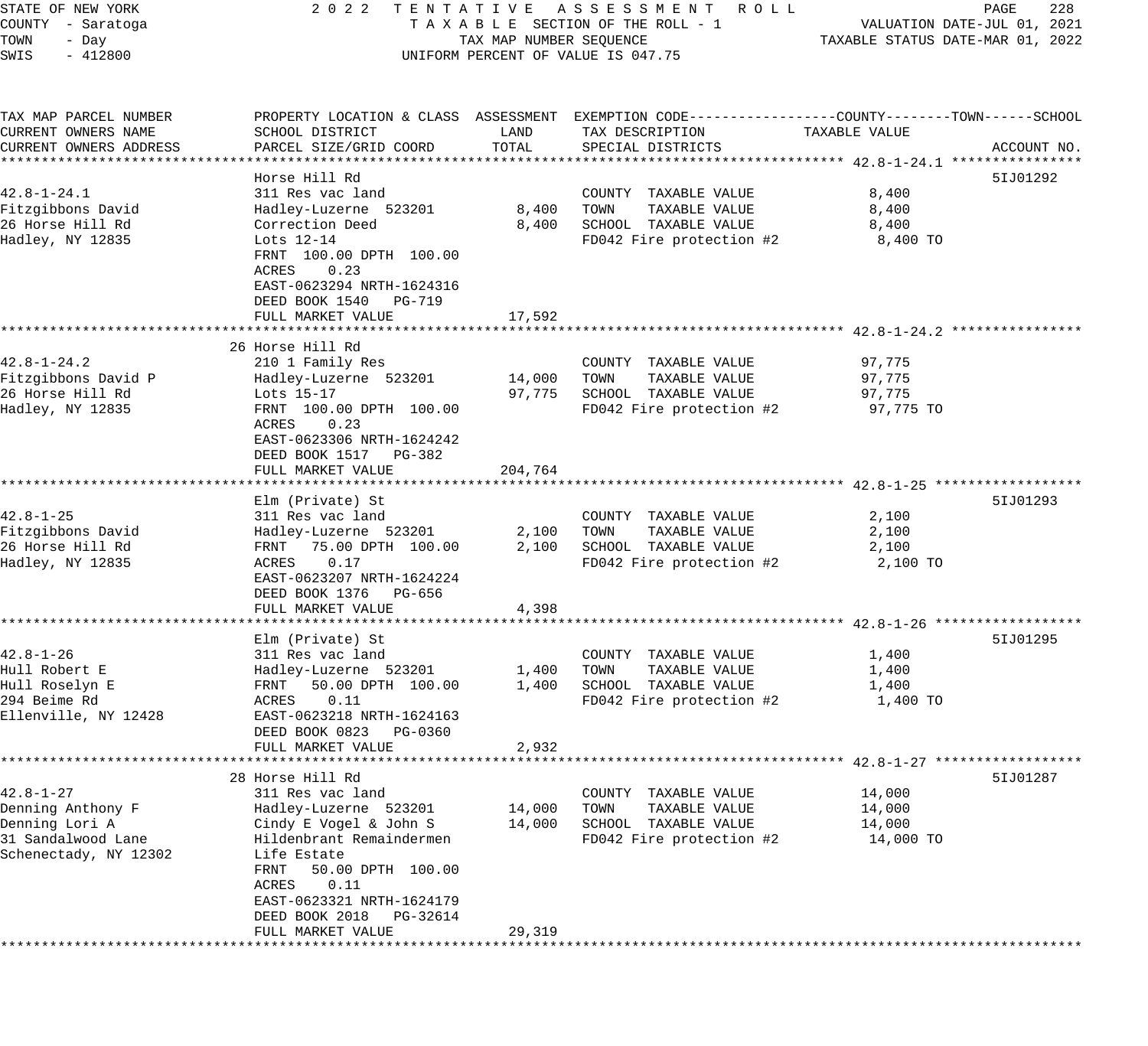| STATE OF NEW YORK<br>COUNTY - Saratoga<br>TOWN<br>- Day<br>SWIS<br>$-412800$ | 2 0 2 2<br>TENTATIVE                                                                           | TAX MAP NUMBER SEQUENCE | A S S E S S M E N T A O L L<br>TAXABLE SECTION OF THE ROLL - 1<br>UNIFORM PERCENT OF VALUE IS 047.75 | TAXABLE STATUS DATE-MAR 01, 2022 | PAGE<br>229<br>VALUATION DATE-JUL 01, 2021 |
|------------------------------------------------------------------------------|------------------------------------------------------------------------------------------------|-------------------------|------------------------------------------------------------------------------------------------------|----------------------------------|--------------------------------------------|
| TAX MAP PARCEL NUMBER                                                        | PROPERTY LOCATION & CLASS ASSESSMENT EXEMPTION CODE---------------COUNTY-------TOWN-----SCHOOL |                         |                                                                                                      |                                  |                                            |
| CURRENT OWNERS NAME                                                          | SCHOOL DISTRICT                                                                                | LAND                    | TAX DESCRIPTION                                                                                      | TAXABLE VALUE                    |                                            |
| CURRENT OWNERS ADDRESS                                                       | PARCEL SIZE/GRID COORD                                                                         | TOTAL                   | SPECIAL DISTRICTS                                                                                    |                                  | ACCOUNT NO.                                |
|                                                                              | 30 Horse Hill Rd                                                                               |                         |                                                                                                      |                                  | 51J01215                                   |
| $42.8 - 1 - 28$                                                              | 312 Vac w/imprv                                                                                |                         | COUNTY TAXABLE VALUE                                                                                 | 60,660                           |                                            |
| Denning Anthony                                                              | Hadley-Luzerne 523201                                                                          | 14,000                  | TAXABLE VALUE<br>TOWN                                                                                | 60,660                           |                                            |
| Denning Lori                                                                 | 75.00 DPTH 100.00<br>FRNT                                                                      | 60,660                  | SCHOOL TAXABLE VALUE                                                                                 | 60,660                           |                                            |
| 31 Sandalwood Ln                                                             | ACRES<br>0.17                                                                                  |                         | FD042 Fire protection #2                                                                             | 60,660 TO                        |                                            |
| Scotia, NY 12302                                                             | EAST-0623327 NRTH-1624117                                                                      |                         |                                                                                                      |                                  |                                            |
|                                                                              | DEED BOOK 1696 PG-711                                                                          |                         |                                                                                                      |                                  |                                            |
|                                                                              | FULL MARKET VALUE                                                                              | 127,037                 |                                                                                                      |                                  |                                            |
|                                                                              |                                                                                                |                         |                                                                                                      |                                  |                                            |
|                                                                              | Elm (Private) St                                                                               |                         |                                                                                                      |                                  | 51J01231                                   |
| 42.8-1-29<br>Denning Anthony F                                               | 311 Res vac land                                                                               | 14,000                  | COUNTY TAXABLE VALUE<br>TOWN<br>TAXABLE VALUE                                                        | 14,000                           |                                            |
| Denning Lori A                                                               | Hadley-Luzerne 523201<br>FRNT 100.00 DPTH 100.00                                               | 14,000                  | SCHOOL TAXABLE VALUE                                                                                 | 14,000<br>14,000                 |                                            |
| 31 Sandalwood Ln                                                             | ACRES<br>0.23                                                                                  |                         | FD042 Fire protection #2                                                                             | 14,000 TO                        |                                            |
| Schenectady, NY 12302                                                        | EAST-0623239 NRTH-1624065                                                                      |                         |                                                                                                      |                                  |                                            |
|                                                                              | DEED BOOK 2017 PG-19111                                                                        |                         |                                                                                                      |                                  |                                            |
|                                                                              | FULL MARKET VALUE                                                                              | 29,319                  |                                                                                                      |                                  |                                            |
|                                                                              |                                                                                                |                         |                                                                                                      |                                  |                                            |
|                                                                              | 32 Horse Hill Rd                                                                               |                         |                                                                                                      |                                  | 51J01406                                   |
| $42.8 - 1 - 30$                                                              | 270 Mfg housing                                                                                |                         | COUNTY TAXABLE VALUE                                                                                 | 29,900                           |                                            |
| Denning Anthony                                                              | Hadley-Luzerne 523201                                                                          | 14,000                  | TOWN<br>TAXABLE VALUE                                                                                | 29,900                           |                                            |
| 31 Sandlewood Ln                                                             | 50.00 DPTH 100.00<br>FRNT                                                                      | 29,900                  | SCHOOL TAXABLE VALUE                                                                                 | 29,900                           |                                            |
| Scotia, NY 12302                                                             | 0.11<br>ACRES                                                                                  |                         | FD042 Fire protection #2                                                                             | 29,900 TO                        |                                            |
|                                                                              | EAST-0623339 NRTH-1624056<br>DEED BOOK 1303 PG-233                                             |                         |                                                                                                      |                                  |                                            |
|                                                                              | FULL MARKET VALUE                                                                              | 62,618                  |                                                                                                      |                                  |                                            |
|                                                                              |                                                                                                |                         |                                                                                                      |                                  |                                            |
|                                                                              | Horse Hill Rd                                                                                  |                         |                                                                                                      |                                  | 51J01273                                   |
| $42.8 - 1 - 31$                                                              | 311 Res vac land                                                                               |                         | COUNTY TAXABLE VALUE                                                                                 | 800                              |                                            |
| Denning Anthony Francis                                                      | Hadley-Luzerne 523201                                                                          | 800                     | TAXABLE VALUE<br>TOWN                                                                                | 800                              |                                            |
| 31 Sandlewood Ln                                                             | FRNT<br>50.00 DPTH<br>50.00                                                                    | 800                     | SCHOOL TAXABLE VALUE                                                                                 | 800                              |                                            |
| Scotia, NY 12302                                                             | ACRES<br>0.07                                                                                  |                         | FD042 Fire protection #2                                                                             | 800 TO                           |                                            |
|                                                                              | EAST-0623370 NRTH-1623997                                                                      |                         |                                                                                                      |                                  |                                            |
|                                                                              | DEED BOOK 1342 PG-542                                                                          |                         |                                                                                                      |                                  |                                            |
|                                                                              | FULL MARKET VALUE                                                                              | 1,675                   |                                                                                                      |                                  |                                            |
|                                                                              | 4 Oak (Private) Cir                                                                            |                         |                                                                                                      |                                  | 51J01300                                   |
| $42.8 - 1 - 32$                                                              | 311 Res vac land                                                                               |                         | COUNTY TAXABLE VALUE                                                                                 | 8,620                            |                                            |
| Denning Anthony F                                                            | Hadley-Luzerne 523201                                                                          | 8,620                   | TOWN<br>TAXABLE VALUE                                                                                | 8,620                            |                                            |
| Denning Lori A                                                               | FRNT 205.00 DPTH 82.60                                                                         | 8,620                   | SCHOOL TAXABLE VALUE                                                                                 | 8,620                            |                                            |
| 31 Sandalwood Ln                                                             | ACRES<br>0.30                                                                                  |                         | FD042 Fire protection #2                                                                             | 8,620 TO                         |                                            |
| Schenectady, NY 12302                                                        | EAST-0623285 NRTH-1623966                                                                      |                         |                                                                                                      |                                  |                                            |
|                                                                              | DEED BOOK 2017 PG-19110                                                                        |                         |                                                                                                      |                                  |                                            |
|                                                                              | FULL MARKET VALUE                                                                              | 18,052                  |                                                                                                      |                                  |                                            |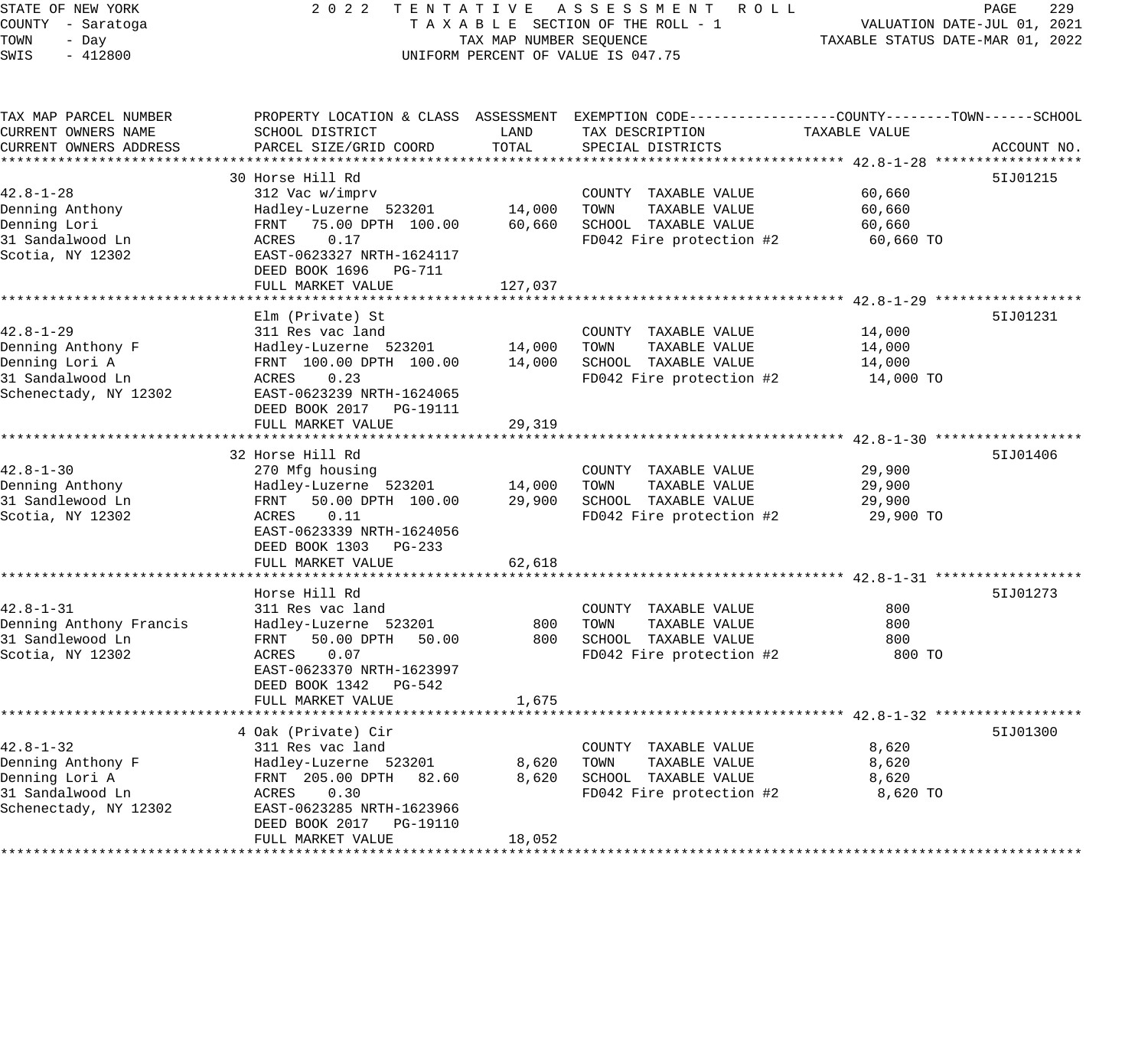# STATE OF NEW YORK 2 0 2 2 T E N T A T I V E A S S E S S M E N T R O L L PAGE 230 COUNTY - Saratoga T A X A B L E SECTION OF THE ROLL - 1 VALUATION DATE-JUL 01, 2021 X A B L E SECTION OF THE ROLL - 1 WILLIAM CONTROLLED STATUS DATE-MAR 01, 2022 UNIFORM PERCENT OF VALUE IS 047.75

| TAX MAP PARCEL NUMBER<br>CURRENT OWNERS NAME | PROPERTY LOCATION & CLASS ASSESSMENT<br>SCHOOL DISTRICT                                    | LAND    | EXEMPTION CODE-----------------COUNTY-------TOWN------SCHOOL<br>TAX DESCRIPTION | TAXABLE VALUE                                                 |                    |
|----------------------------------------------|--------------------------------------------------------------------------------------------|---------|---------------------------------------------------------------------------------|---------------------------------------------------------------|--------------------|
| CURRENT OWNERS ADDRESS                       | PARCEL SIZE/GRID COORD                                                                     | TOTAL   | SPECIAL DISTRICTS                                                               |                                                               | ACCOUNT NO.        |
|                                              | 3 Oak (Private) Cir                                                                        |         |                                                                                 |                                                               | 51J01297           |
| $42.8 - 1 - 33$                              | 210 1 Family Res                                                                           |         | COUNTY TAXABLE VALUE                                                            | 52,400                                                        |                    |
| Bunio Steven T                               | Hadley-Luzerne 523201                                                                      | 14,100  | TOWN<br>TAXABLE VALUE                                                           | 52,400                                                        |                    |
| 47 Hopeful Lane                              | FRNT 334.14 DPTH                                                                           | 52,400  | SCHOOL TAXABLE VALUE                                                            | 52,400                                                        |                    |
| Ganesvoort, NY 12831                         | 1.14<br>ACRES<br>EAST-0623180 NRTH-1623798<br>DEED BOOK 2021 PG-10796<br>FULL MARKET VALUE | 109,738 | FD042 Fire protection #2                                                        | 52,400 TO                                                     |                    |
|                                              |                                                                                            |         |                                                                                 |                                                               |                    |
|                                              | 17 Oak (Private) Cir                                                                       |         |                                                                                 |                                                               | 51J01349           |
| $42.8 - 1 - 34$                              | 210 1 Family Res                                                                           |         | COUNTY TAXABLE VALUE                                                            | 65,400                                                        |                    |
| Gainor Garrett P                             | Hadley-Luzerne 523201                                                                      | 14,000  | TOWN<br>TAXABLE VALUE                                                           | 65,400                                                        |                    |
| Lewis Megan C                                | FRNT 219.79 DPTH 212.00                                                                    | 65,400  | SCHOOL TAXABLE VALUE                                                            | 65,400                                                        |                    |
| 6 Glenkill Rd                                | 0.52<br>ACRES                                                                              |         | FD042 Fire protection #2                                                        | 65,400 TO                                                     |                    |
| Troy, NY 12180                               | EAST-0623028 NRTH-1623758<br>DEED BOOK 2011    PG-18617<br>FULL MARKET VALUE               | 136,963 |                                                                                 |                                                               |                    |
|                                              |                                                                                            |         |                                                                                 | ******************************** 42.8-1-36 ****************** |                    |
|                                              | 20 Oak (Private) Cir                                                                       |         |                                                                                 |                                                               | 51J01329           |
| $42.8 - 1 - 36$                              | 210 1 Family Res                                                                           |         | 41834<br>ENH STAR                                                               | $\overline{0}$                                                | $\Omega$<br>49,900 |
| Krom Charles F                               | Hadley-Luzerne 523201                                                                      | 14,000  | COUNTY TAXABLE VALUE                                                            | 57,500                                                        |                    |
| Krom Patricia                                | Life Estate                                                                                | 57,500  | TOWN<br>TAXABLE VALUE                                                           | 57,500                                                        |                    |
| 150 Hardenburgh Ave                          | FRNT 150.00 DPTH 110.30                                                                    |         | SCHOOL TAXABLE VALUE                                                            | 7,600                                                         |                    |
| Tillson, NY 12486                            | 0.45<br>ACRES<br>EAST-0622814 NRTH-1623836<br>DEED BOOK 2010 PG-35426                      |         | FD042 Fire protection #2                                                        | 57,500 TO                                                     |                    |
|                                              | FULL MARKET VALUE                                                                          | 120,419 |                                                                                 |                                                               |                    |
|                                              |                                                                                            |         |                                                                                 |                                                               |                    |
|                                              | 42 Lakeview (Private) Ter                                                                  |         |                                                                                 |                                                               | 51J01440           |
| $42.8 - 1 - 37$                              | 210 1 Family Res                                                                           |         | COUNTY TAXABLE VALUE                                                            | 100,400                                                       |                    |
| Boyce Shilo T                                | Hadley-Luzerne 523201                                                                      | 14,000  | TOWN<br>TAXABLE VALUE                                                           | 100,400                                                       |                    |
| 42 Lakeview Terrace                          | FRNT 139.62 DPTH 121.00                                                                    | 100,400 | SCHOOL TAXABLE VALUE                                                            | 100,400                                                       |                    |
| Hadley, NY 12835                             | ACRES<br>0.37<br>EAST-0622684 NRTH-1623916<br>DEED BOOK 2017 PG-22268                      |         | FD042 Fire protection #2                                                        | 100,400 TO                                                    |                    |
|                                              | FULL MARKET VALUE                                                                          | 210,262 |                                                                                 |                                                               |                    |
|                                              | *************************                                                                  |         | ******************************** 42.8-1-38 ***                                  |                                                               |                    |
|                                              | 34 Lakeview (Private) Ter                                                                  |         |                                                                                 |                                                               | 51J01428           |
| $42.8 - 1 - 38$                              | 210 1 Family Res                                                                           |         | COUNTY TAXABLE VALUE                                                            | 37,700                                                        |                    |
| Galusha Carol                                | Hadley-Luzerne 523201                                                                      | 14,000  | TOWN<br>TAXABLE VALUE                                                           | 37,700                                                        |                    |
| Burch Adam                                   | 46.54 DPTH 160.00<br>FRNT                                                                  | 37,700  | SCHOOL TAXABLE VALUE                                                            | 37,700                                                        |                    |
| 60 Warren St<br>Warrensburg, NY 12885        | 0.20<br>ACRES<br>EAST-0622587 NRTH-1623986<br>DEED BOOK 2007 PG-15999                      |         | FD042 Fire protection #2                                                        | 37,700 TO                                                     |                    |
|                                              | FULL MARKET VALUE                                                                          | 78,953  |                                                                                 |                                                               |                    |
|                                              |                                                                                            |         |                                                                                 |                                                               |                    |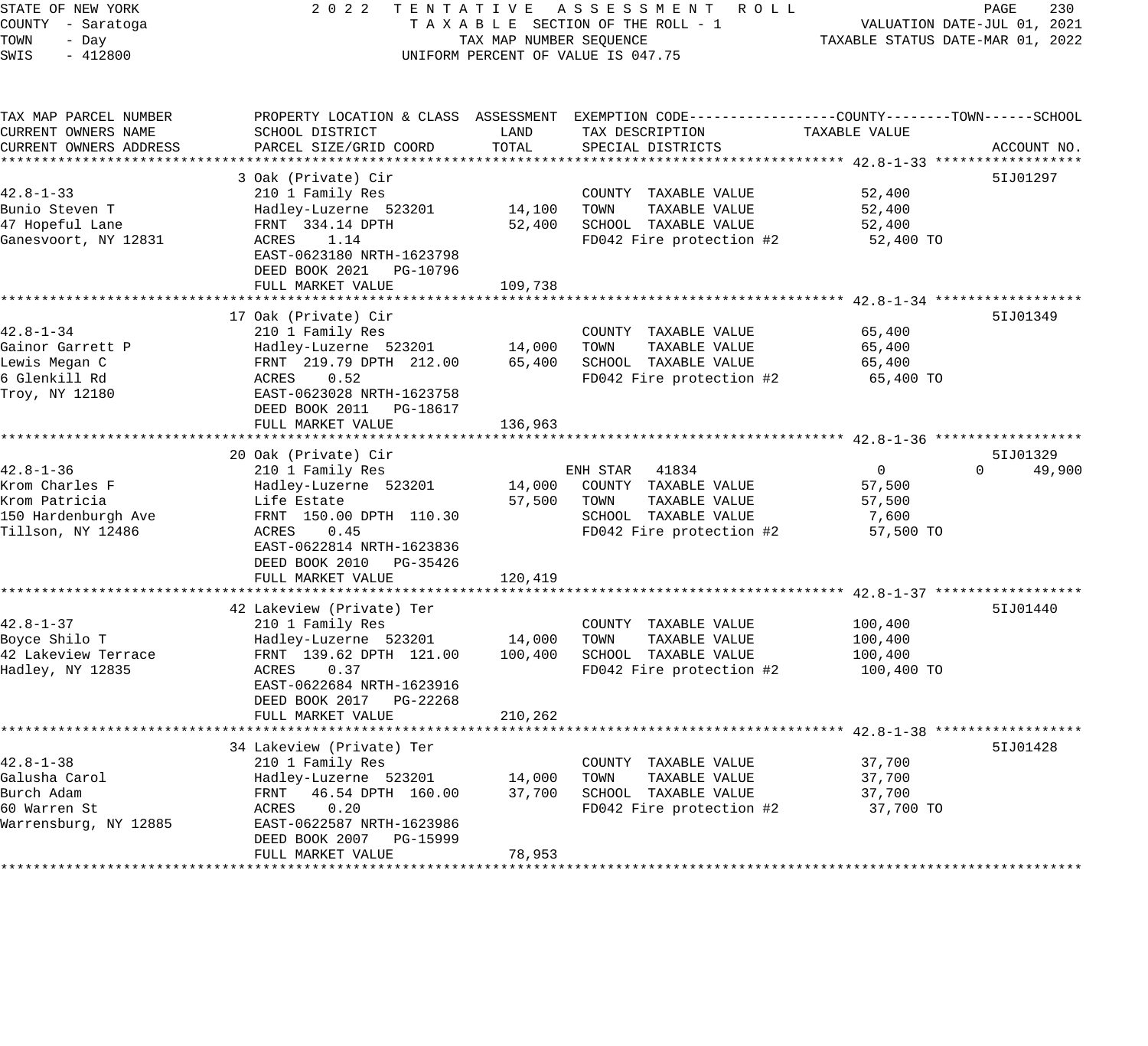# STATE OF NEW YORK 2 0 2 2 T E N T A T I V E A S S E S S M E N T R O L L PAGE 231 COUNTY - Saratoga T A X A B L E SECTION OF THE ROLL - 1 VALUATION DATE-JUL 01, 2021 TAX A B L E SECTION OF THE ROLL - 1<br>TAX MAP NUMBER SEQUENCE TAXABLE STATUS DATE-MAR 01, 2022 UNIFORM PERCENT OF VALUE IS 047.75

| TAX MAP PARCEL NUMBER<br>CURRENT OWNERS NAME             | PROPERTY LOCATION & CLASS ASSESSMENT EXEMPTION CODE----------------COUNTY-------TOWN------SCHOOL<br>SCHOOL DISTRICT | LAND                | TAX DESCRIPTION                                                       | TAXABLE VALUE       |             |
|----------------------------------------------------------|---------------------------------------------------------------------------------------------------------------------|---------------------|-----------------------------------------------------------------------|---------------------|-------------|
| CURRENT OWNERS ADDRESS                                   | PARCEL SIZE/GRID COORD                                                                                              | TOTAL               | SPECIAL DISTRICTS                                                     |                     | ACCOUNT NO. |
|                                                          | 35 Lakeview (Private) Ter                                                                                           |                     |                                                                       |                     | 51J01430    |
| $42.8 - 1 - 39$<br>Ragosta Kim                           | 260 Seasonal res<br>Hadley-Luzerne 523201<br>FRNT 450.00 DPTH                                                       | 14,200<br>45,900    | COUNTY TAXABLE VALUE<br>TOWN<br>TAXABLE VALUE<br>SCHOOL TAXABLE VALUE | 45,900<br>45,900    |             |
| Ragosta Thomas P<br>4521 Burnett St<br>Valatie, NY 12184 | ACRES<br>1.42<br>EAST-0622828 NRTH-1624069<br>DEED BOOK 1507 PG-371                                                 |                     | FD042 Fire protection #2                                              | 45,900<br>45,900 TO |             |
|                                                          | FULL MARKET VALUE<br>********************                                                                           | 96,126<br>********* |                                                                       |                     |             |
|                                                          | Elm Place (Private) St                                                                                              |                     |                                                                       |                     | 51J01432    |
| $42.8 - 1 - 40$                                          | 312 Vac w/imprv                                                                                                     |                     | COUNTY TAXABLE VALUE                                                  | 28,400              |             |
| Ragosta Thomas A                                         | Hadley-Luzerne 523201                                                                                               | 14,000              | TOWN<br>TAXABLE VALUE                                                 | 28,400              |             |
| Ragosta Mary Lou                                         | 88.00 DPTH 140.00<br>FRNT                                                                                           | 28,400              | SCHOOL TAXABLE VALUE                                                  | 28,400              |             |
| 39 Park Dr<br>East Greenbush, NY 12061                   | 0.22<br>ACRES<br>EAST-0622985 NRTH-1624101<br>DEED BOOK 1674 PG-405                                                 |                     | FD042 Fire protection #2                                              | 28,400 TO           |             |
|                                                          | FULL MARKET VALUE                                                                                                   | 59,476              |                                                                       |                     |             |
|                                                          |                                                                                                                     |                     |                                                                       |                     |             |
|                                                          | Elm (Private) St                                                                                                    |                     |                                                                       |                     | 51J01387    |
| $42.8 - 1 - 43$                                          | 311 Res vac land                                                                                                    |                     | COUNTY TAXABLE VALUE                                                  | 1,400               |             |
| DeVoe William J                                          | Hadley-Luzerne 523201                                                                                               | 1,400               | TOWN<br>TAXABLE VALUE                                                 | 1,400               |             |
| 629 Grooms Rd                                            | 50.00 DPTH 100.00<br>FRNT<br>0.11                                                                                   | 1,400               | SCHOOL TAXABLE VALUE                                                  | 1,400               |             |
| Clifton Park, NY 12065-5912                              | ACRES<br>EAST-0623073 NRTH-1624101<br>DEED BOOK 2010 PG-40722                                                       |                     | FD042 Fire protection #2                                              | 1,400 TO            |             |
|                                                          | FULL MARKET VALUE                                                                                                   | 2,932               |                                                                       |                     |             |
|                                                          |                                                                                                                     |                     |                                                                       |                     |             |
|                                                          | 18 Elm (Private) St                                                                                                 |                     |                                                                       |                     | 51J02145    |
| $42.8 - 1 - 44$                                          | 311 Res vac land                                                                                                    |                     | COUNTY TAXABLE VALUE                                                  | 1,700               |             |
| DeVoe Nancy L                                            | Hadley-Luzerne 523201                                                                                               | 1,700               | TOWN<br>TAXABLE VALUE                                                 | 1,700               |             |
| DeVoe Jeffrey A                                          | FRNT 100.00 DPTH 75.00                                                                                              | 1,700               | SCHOOL TAXABLE VALUE                                                  | 1,700               |             |
| 8 Willow St Apt17<br>Cohoes, NY 12047                    | ACRES<br>0.16<br>EAST-0623063 NRTH-1624160<br>DEED BOOK 2010 PG-40725                                               |                     | FD042 Fire protection #2                                              | 1,700 TO            |             |
|                                                          | FULL MARKET VALUE                                                                                                   | 3,560               |                                                                       |                     |             |
|                                                          |                                                                                                                     |                     |                                                                       |                     |             |
|                                                          | Elm (Private) St                                                                                                    |                     |                                                                       |                     | 5IJ01420    |
| $42.8 - 1 - 45$                                          | 311 Res vac land                                                                                                    |                     | COUNTY TAXABLE VALUE                                                  | 2,800               |             |
| Raymond Robert                                           | Hadley-Luzerne 523201                                                                                               | 2,800               | TOWN<br>TAXABLE VALUE                                                 | 2,800               |             |
| Raymond Dorothy<br>120 Broad St                          | FRNT 100.00 DPTH<br>75.00<br>ACRES<br>0.17                                                                          | 2,800               | SCHOOL TAXABLE VALUE<br>FD042 Fire protection #2                      | 2,800<br>2,800 TO   |             |
| Highstown, NJ 08520                                      | EAST-0623043 NRTH-1624275<br>DEED BOOK 2013 PG-44485                                                                |                     |                                                                       |                     |             |
|                                                          | FULL MARKET VALUE                                                                                                   | 5,864               |                                                                       |                     |             |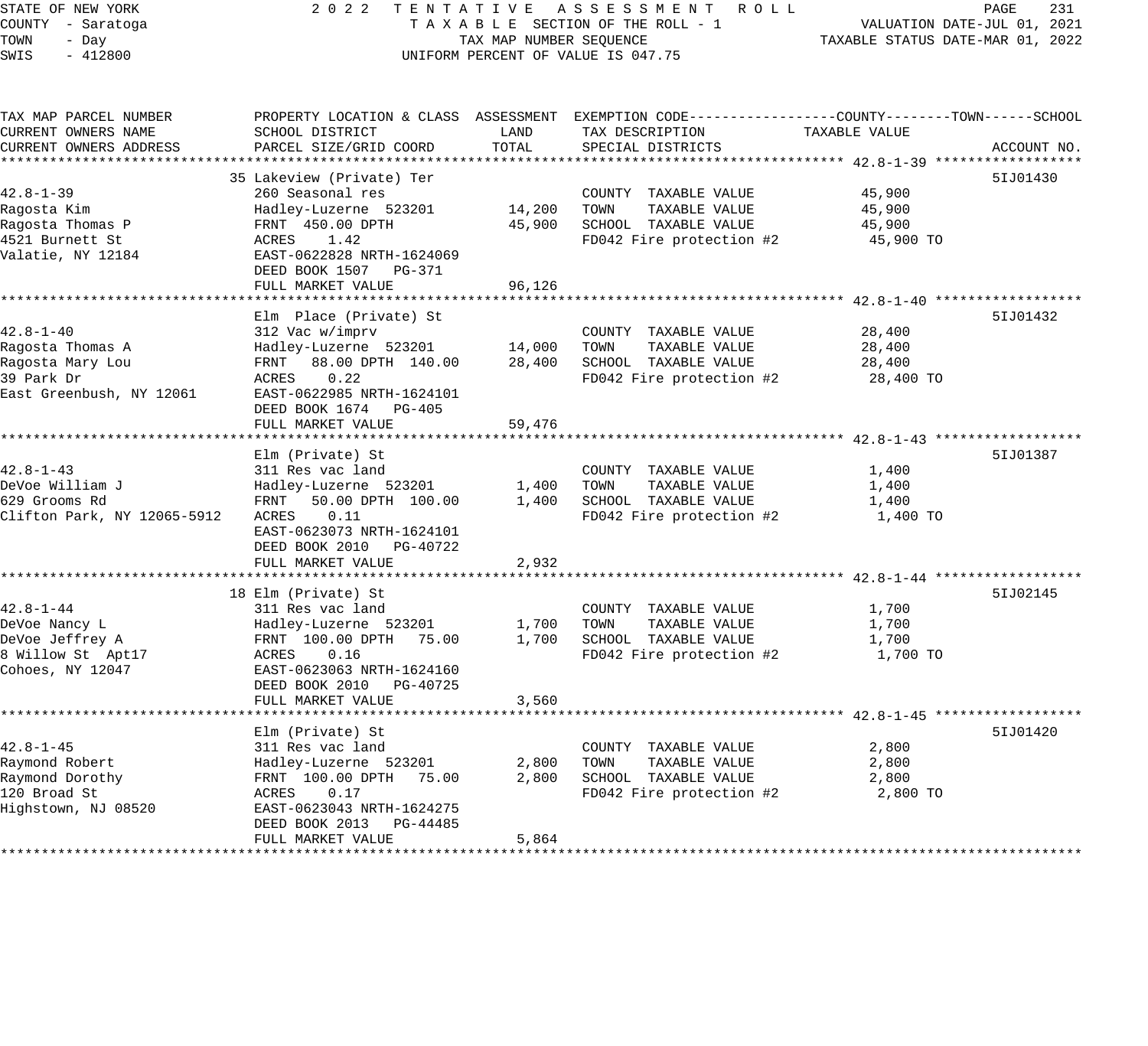| STATE OF NEW YORK<br>COUNTY - Saratoga | 2 0 2 2                                                                                        |                         | TENTATIVE ASSESSMENT ROLL<br>TAXABLE SECTION OF THE ROLL - 1 |                                  | PAGE<br>232<br>VALUATION DATE-JUL 01, 2021 |
|----------------------------------------|------------------------------------------------------------------------------------------------|-------------------------|--------------------------------------------------------------|----------------------------------|--------------------------------------------|
| TOWN<br>- Day<br>SWIS<br>$-412800$     |                                                                                                | TAX MAP NUMBER SEQUENCE | UNIFORM PERCENT OF VALUE IS 047.75                           | TAXABLE STATUS DATE-MAR 01, 2022 |                                            |
| TAX MAP PARCEL NUMBER                  | PROPERTY LOCATION & CLASS ASSESSMENT EXEMPTION CODE---------------COUNTY-------TOWN-----SCHOOL |                         |                                                              |                                  |                                            |
| CURRENT OWNERS NAME                    | SCHOOL DISTRICT                                                                                | LAND                    | TAX DESCRIPTION                                              | TAXABLE VALUE                    |                                            |
| CURRENT OWNERS ADDRESS                 | PARCEL SIZE/GRID COORD                                                                         | TOTAL                   | SPECIAL DISTRICTS                                            |                                  | ACCOUNT NO.                                |
|                                        |                                                                                                |                         |                                                              |                                  |                                            |
|                                        | 16 Elm (Private) St                                                                            |                         |                                                              |                                  | 51J01399                                   |
| $42.8 - 1 - 47$                        | 270 Mfg housing                                                                                |                         | COUNTY TAXABLE VALUE                                         | 18,400                           |                                            |
| Luse Michael D                         | Hadley-Luzerne 523201                                                                          | 14,000                  | TAXABLE VALUE<br>TOWN                                        | 18,400                           |                                            |
| 7 Sherman Rd                           | FRNT 75.00 DPTH 100.00                                                                         | 18,400                  | SCHOOL TAXABLE VALUE                                         | 18,400                           |                                            |
| Saratoga Springs, NY 12866             | ACRES<br>0.17<br>EAST-0623029 NRTH-1624357<br>DEED BOOK 1692 PG-31                             |                         | FD042 Fire protection #2                                     | 18,400 TO                        |                                            |
|                                        | FULL MARKET VALUE                                                                              | 38,534                  |                                                              |                                  |                                            |
|                                        |                                                                                                |                         |                                                              |                                  |                                            |
|                                        | Elm (Private) St                                                                               |                         |                                                              |                                  | 51J01301                                   |
| 42.8-1-48                              | 311 Res vac land                                                                               |                         | COUNTY TAXABLE VALUE                                         | 2,100                            |                                            |
| OConnell Michael J                     | Hadley-Luzerne 523201                                                                          | 2,100                   | TOWN<br>TAXABLE VALUE                                        | 2,100                            |                                            |
| OConnell Elizabeth<br>131 Maple St     | FRNT 100.00 DPTH 75.00<br>ACRES<br>0.17                                                        | 2,100                   | SCHOOL TAXABLE VALUE<br>FD042 Fire protection #2             | 2,100<br>2,100 TO                |                                            |
| Hudson Falls, NY 12839                 | EAST-0623031 NRTH-1624436                                                                      |                         |                                                              |                                  |                                            |
|                                        | DEED BOOK 1489 PG-235                                                                          |                         |                                                              |                                  |                                            |
|                                        | FULL MARKET VALUE                                                                              | 4,398                   |                                                              |                                  |                                            |
|                                        |                                                                                                |                         |                                                              |                                  |                                            |
|                                        | 15 W Kinney (Private) St                                                                       |                         |                                                              |                                  | 51J01426                                   |
| 42.8-1-49                              | 311 Res vac land                                                                               |                         | COUNTY TAXABLE VALUE                                         | 10,500                           |                                            |
| Sheehan Michael R                      | Hadley-Luzerne 523201                                                                          | 10,500                  | TOWN<br>TAXABLE VALUE                                        | 10,500                           |                                            |
| 2598 South Shore Road                  | FRNT 75.00 DPTH 110.00                                                                         | 10,500                  | SCHOOL TAXABLE VALUE                                         | 10,500                           |                                            |
| Hadley, NY 12835                       | 0.18<br>ACRES                                                                                  |                         | FD042 Fire protection #2                                     | 10,500 TO                        |                                            |
|                                        | EAST-0622955 NRTH-1624418<br>DEED BOOK 2017    PG-29412                                        |                         |                                                              |                                  |                                            |
|                                        | FULL MARKET VALUE                                                                              | 21,990                  |                                                              |                                  |                                            |
|                                        |                                                                                                |                         |                                                              |                                  |                                            |
|                                        | W Kinney (Private) St                                                                          |                         |                                                              |                                  | 51J02449                                   |
| 42.8-1-50                              | 311 Res vac land                                                                               |                         | COUNTY TAXABLE VALUE                                         | 700                              |                                            |
| OConnell Michael J                     | Hadley-Luzerne 523201                                                                          | 700                     | TAXABLE VALUE<br>TOWN                                        | 700                              |                                            |
| OConnell Elizabeth                     | FRNT 25.00 DPTH 110.00                                                                         | 700                     | SCHOOL TAXABLE VALUE                                         | 700                              |                                            |
| 131 Maple St                           | ACRES<br>0.06                                                                                  |                         | FD042 Fire protection #2                                     | 700 TO                           |                                            |
| Hudson Falls, NY 12839                 | EAST-0622908 NRTH-1624408                                                                      |                         |                                                              |                                  |                                            |
|                                        | DEED BOOK 1153 PG-131                                                                          |                         |                                                              |                                  |                                            |
|                                        | FULL MARKET VALUE<br>********************                                                      | 1,466                   |                                                              |                                  |                                            |
|                                        |                                                                                                |                         |                                                              |                                  |                                            |
| 42.8-1-51                              | 33 Lakeview (Private) Ter<br>311 Res vac land                                                  |                         |                                                              | 7,200                            | 51J01234                                   |
| Ragosta Laura A                        | Hadley-Luzerne 523201                                                                          | 7,200                   | COUNTY TAXABLE VALUE<br>TOWN<br>TAXABLE VALUE                | 7,200                            |                                            |
| Ragosta Mary Lou                       | FRNT 400.00 DPTH                                                                               | 7,200                   | SCHOOL TAXABLE VALUE                                         | 7,200                            |                                            |
| 39 Park Dr                             | ACRES<br>1.42                                                                                  |                         | FD042 Fire protection #2                                     | 7,200 TO                         |                                            |
| East Greenbush, NY 12061               | EAST-0622801 NRTH-1624296                                                                      |                         |                                                              |                                  |                                            |
|                                        | DEED BOOK 1507 PG-369                                                                          |                         |                                                              |                                  |                                            |
|                                        | FULL MARKET VALUE                                                                              | 15,079                  |                                                              |                                  |                                            |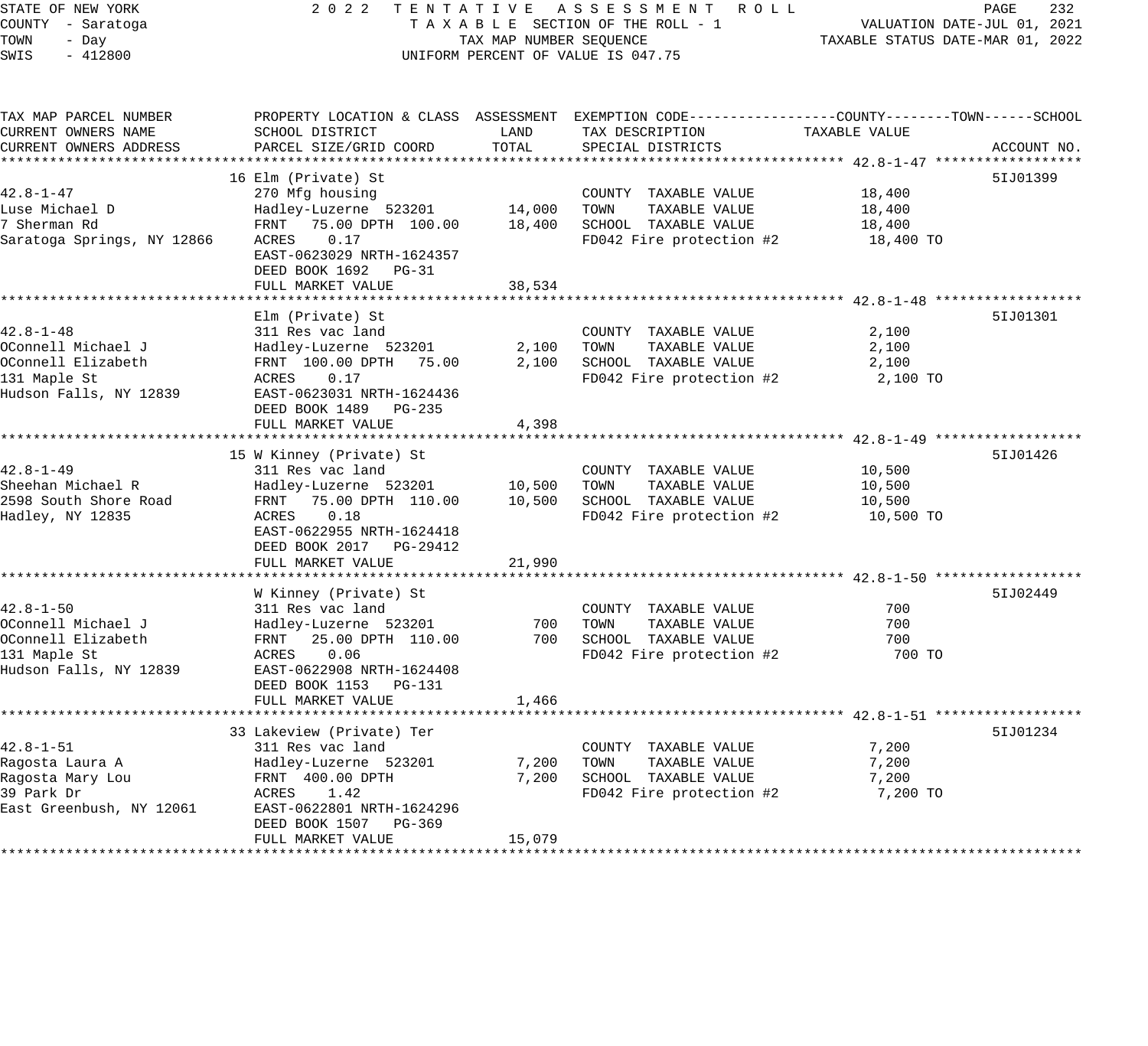# STATE OF NEW YORK 2 0 2 2 T E N T A T I V E A S S E S S M E N T R O L L PAGE 233 COUNTY - Saratoga T A X A B L E SECTION OF THE ROLL - 1 VALUATION DATE-JUL 01, 2021 TOWER SECTION OF THE ROLL - 1 TAXABLE STATUS DATE-MAR 01, 2022 UNIFORM PERCENT OF VALUE IS 047.75

| TAX MAP PARCEL NUMBER  | PROPERTY LOCATION & CLASS ASSESSMENT EXEMPTION CODE----------------COUNTY-------TOWN------SCHOOL |         |                          |                |                    |
|------------------------|--------------------------------------------------------------------------------------------------|---------|--------------------------|----------------|--------------------|
| CURRENT OWNERS NAME    | SCHOOL DISTRICT                                                                                  | LAND    | TAX DESCRIPTION          | TAXABLE VALUE  |                    |
| CURRENT OWNERS ADDRESS | PARCEL SIZE/GRID COORD                                                                           | TOTAL   | SPECIAL DISTRICTS        |                | ACCOUNT NO.        |
|                        | ************************                                                                         |         |                          |                |                    |
|                        | Lakeview (Private) Ter                                                                           |         |                          |                | 51J01245           |
| $42.8 - 1 - 52$        | 311 Res vac land                                                                                 |         | COUNTY TAXABLE VALUE     | 2,100          |                    |
| Richard Edward P       | Hadley-Luzerne 523201                                                                            | 2,100   | TOWN<br>TAXABLE VALUE    | 2,100          |                    |
| Richard Michelle M     | FRNT 46.54 DPTH 140.00                                                                           | 2,100   | SCHOOL TAXABLE VALUE     | 2,100          |                    |
| 66 Beach Road          | ACRES<br>0.16                                                                                    |         |                          |                |                    |
|                        |                                                                                                  |         | FD042 Fire protection #2 | 2,100 TO       |                    |
| Clifton Park, NY 12065 | EAST-0622543 NRTH-1624182                                                                        |         |                          |                |                    |
|                        | DEED BOOK 2019 PG-37503                                                                          |         |                          |                |                    |
|                        | FULL MARKET VALUE                                                                                | 4,398   |                          |                |                    |
|                        |                                                                                                  |         |                          |                |                    |
|                        | 2574 S Shore Rd                                                                                  |         |                          |                | 51J01244           |
| $42.8 - 1 - 53$        | 210 1 Family Res                                                                                 |         | COUNTY TAXABLE VALUE     | 139,400        |                    |
| Richard Edward P       | Hadley-Luzerne 523201                                                                            | 50,000  | TOWN<br>TAXABLE VALUE    | 139,400        |                    |
| Richard Michelle M     | FRNT 150.00 DPTH 158.00                                                                          | 139,400 | SCHOOL TAXABLE VALUE     | 139,400        |                    |
| 66 Beach Road          | 0.85<br>ACRES                                                                                    |         | FD042 Fire protection #2 | 139,400 TO     |                    |
| Clifton Park, NY 12065 | EAST-0622436 NRTH-1624105                                                                        |         |                          |                |                    |
|                        | DEED BOOK 2019 PG-37503                                                                          |         |                          |                |                    |
|                        | FULL MARKET VALUE                                                                                | 291,937 |                          |                |                    |
|                        |                                                                                                  |         |                          |                |                    |
|                        | 2576 S Shore Rd                                                                                  |         |                          |                | 5IJ01288           |
| $42.8 - 1 - 54$        | 210 1 Family Res                                                                                 |         | BAS STAR 41854           | $\overline{0}$ | $\Omega$<br>19,990 |
| Hakala Philip A        | Hadley-Luzerne 523201                                                                            | 50,000  | COUNTY TAXABLE VALUE     | 211,225        |                    |
| Hakala Karen A         | FRNT 75.00 DPTH 138.00                                                                           | 211,225 | TOWN<br>TAXABLE VALUE    | 211,225        |                    |
| 2576 S Shore Rd        | 0.31<br>ACRES                                                                                    |         | SCHOOL TAXABLE VALUE     |                |                    |
|                        |                                                                                                  |         |                          | 191,235        |                    |
| Hadley, NY 12835       | EAST-0622453 NRTH-1624228                                                                        |         | FD042 Fire protection #2 | 211,225 TO     |                    |
|                        | DEED BOOK 2013 PG-23633                                                                          |         |                          |                |                    |
|                        | FULL MARKET VALUE                                                                                | 442,356 |                          |                |                    |
|                        |                                                                                                  |         |                          |                |                    |
|                        | 2578 S Shore Rd                                                                                  |         |                          |                | 51J01413           |
| $42.8 - 1 - 56$        | 260 Seasonal res                                                                                 |         | COUNTY TAXABLE VALUE     | 65,000         |                    |
| Garrahan Colleen E     | Hadley-Luzerne 523201                                                                            | 50,000  | TAXABLE VALUE<br>TOWN    | 65,000         |                    |
|                        | Garrahan-Nadeau MaryKate K FRNT 50.00 DPTH 210.00                                                | 65,000  | SCHOOL TAXABLE VALUE     | 65,000         |                    |
| 19 Power House Rd      | 0.31<br>ACRES                                                                                    |         | FD042 Fire protection #2 | 65,000 TO      |                    |
| Schaghticoke, NY 12154 | EAST-0622509 NRTH-1624420                                                                        |         |                          |                |                    |
|                        | DEED BOOK 2016 PG-9460                                                                           |         |                          |                |                    |
|                        | FULL MARKET VALUE                                                                                | 136,126 |                          |                |                    |
|                        |                                                                                                  |         |                          |                |                    |
|                        | 2590 S Shore Rd                                                                                  |         |                          |                | 51J01319           |
| $42.8 - 1 - 58$        | 210 1 Family Res                                                                                 |         | COUNTY TAXABLE VALUE     | 199,000        |                    |
| Jahn Raymond L         | Hadley-Luzerne 523201                                                                            | 50,000  | TOWN<br>TAXABLE VALUE    | 199,000        |                    |
| Thomson Tia M          | FRNT 100.00 DPTH 210.00                                                                          | 199,000 | SCHOOL TAXABLE VALUE     | 199,000        |                    |
| 29 Dekay Rd            | 0.48<br>ACRES                                                                                    |         | FD042 Fire protection #2 | 199,000 TO     |                    |
| Warwick, NY 10990      | EAST-0622546 NRTH-1624485                                                                        |         |                          |                |                    |
|                        | DEED BOOK 2021 PG-7006                                                                           |         |                          |                |                    |
|                        | FULL MARKET VALUE                                                                                | 416,754 |                          |                |                    |
|                        |                                                                                                  |         |                          |                |                    |
|                        |                                                                                                  |         |                          |                |                    |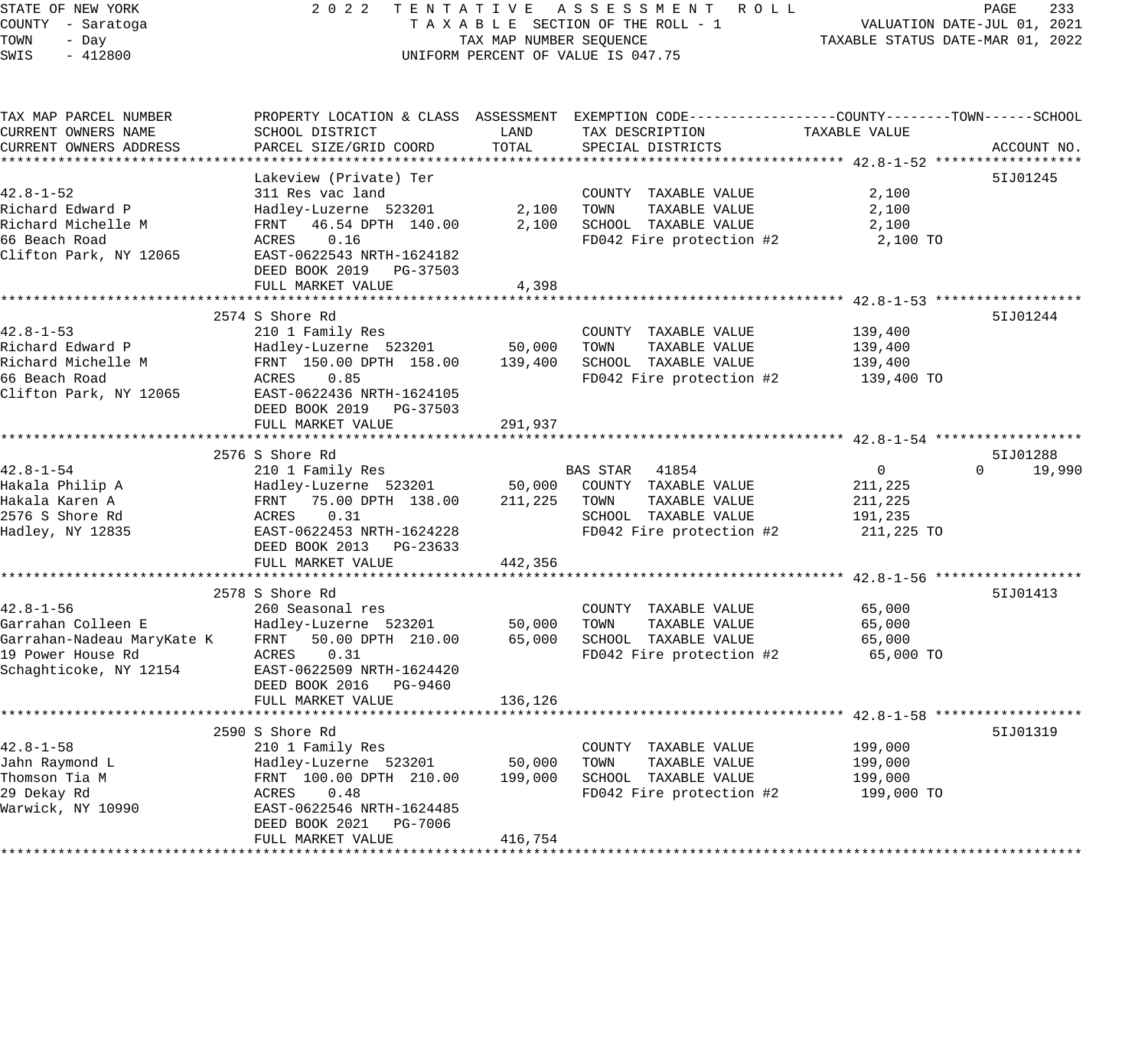STATE OF NEW YORK 2 0 2 2 T E N T A T I V E A S S E S S M E N T R O L L PAGE 234 COUNTY - Saratoga T A X A B L E SECTION OF THE ROLL - 1 VALUATION DATE-JUL 01, 2021 TOWN - Day TAX MAP NUMBER SEQUENCE TAXABLE STATUS DATE-MAR 01, 2022 SWIS - 412800 CONTROLLY THE UNIFORM PERCENT OF VALUE IS 047.75 TAX MAP PARCEL NUMBER PROPERTY LOCATION & CLASS ASSESSMENT EXEMPTION CODE------------------COUNTY--------TOWN------SCHOOL CURRENT OWNERS NAME SCHOOL DISTRICT LAND TAX DESCRIPTION TAXABLE VALUE CURRENT OWNERS ADDRESS PARCEL SIZE/GRID COORD TOTAL SPECIAL DISTRICTS ACCOUNT NO. \*\*\*\*\*\*\*\*\*\*\*\*\*\*\*\*\*\*\*\*\*\*\*\*\*\*\*\*\*\*\*\*\*\*\*\*\*\*\*\*\*\*\*\*\*\*\*\*\*\*\*\*\*\*\*\*\*\*\*\*\*\*\*\*\*\*\*\*\*\*\*\*\*\*\*\*\*\*\*\*\*\*\*\*\*\*\*\*\*\*\*\*\*\*\*\*\*\*\*\*\*\*\* 42.8-1-59 \*\*\*\*\*\*\*\*\*\*\*\*\*\*\*\*\*\* S Shore Rd 5IJ01256 42.8-1-59 311 Res vac land COUNTY TAXABLE VALUE 20,000 Mosso Charlotte A Hadley-Luzerne 523201 20,000 TOWN TAXABLE VALUE 20,000 AKA Charlotte A Kinnally FRNT 50.00 DPTH 210.00 20,000 SCHOOL TAXABLE VALUE 20,000 195 Meehan Rd ACRES 0.24 FD042 Fire protection #2 20,000 TO Mechacicville, NY 12118 EAST-0622630 NRTH-1624521 DEED BOOK 2012 PG-29603 FULL MARKET VALUE 41,885 \*\*\*\*\*\*\*\*\*\*\*\*\*\*\*\*\*\*\*\*\*\*\*\*\*\*\*\*\*\*\*\*\*\*\*\*\*\*\*\*\*\*\*\*\*\*\*\*\*\*\*\*\*\*\*\*\*\*\*\*\*\*\*\*\*\*\*\*\*\*\*\*\*\*\*\*\*\*\*\*\*\*\*\*\*\*\*\*\*\*\*\*\*\*\*\*\*\*\*\*\*\*\* 42.8-1-60 \*\*\*\*\*\*\*\*\*\*\*\*\*\*\*\*\*\* S Shore Rd 51J02114 42.8-1-60 311 Res vac land COUNTY TAXABLE VALUE 20,000 Mosso Charlotte A Hadley-Luzerne 523201 20,000 TOWN TAXABLE VALUE 20,000 AKA Charlotte A Kinnally FRNT 50.00 DPTH 210.00 20,000 SCHOOL TAXABLE VALUE 20,000 195 Meehan Rd ACRES 0.24 FD042 Fire protection #2 20,000 TO Mechanicville, NY 12115 EAST-0622655 NRTH-1624563 DEED BOOK 2012 PG-29603 FULL MARKET VALUE 41,885 \*\*\*\*\*\*\*\*\*\*\*\*\*\*\*\*\*\*\*\*\*\*\*\*\*\*\*\*\*\*\*\*\*\*\*\*\*\*\*\*\*\*\*\*\*\*\*\*\*\*\*\*\*\*\*\*\*\*\*\*\*\*\*\*\*\*\*\*\*\*\*\*\*\*\*\*\*\*\*\*\*\*\*\*\*\*\*\*\*\*\*\*\*\*\*\*\*\*\*\*\*\*\* 42.8-1-61 \*\*\*\*\*\*\*\*\*\*\*\*\*\*\*\*\*\* 2598 S Shore Rd 5IJ01425 42.8-1-61 210 1 Family Res COUNTY TAXABLE VALUE 166,800 Sheehan Tammy Hadley-Luzerne 523201 50,000 TOWN TAXABLE VALUE 166,800 Sheehan Michael R Life Estate Tammy Sheehan 166,800 SCHOOL TAXABLE VALUE 166,800 2598 South Shore Road FRNT 75.00 DPTH 210.00 FD042 Fire protection #2 166,800 TO Hadley, NY 12835 ACRES 0.36 EAST-0622689 NRTH-1624617 DEED BOOK 2017 PG-29413 FULL MARKET VALUE 349,319 \*\*\*\*\*\*\*\*\*\*\*\*\*\*\*\*\*\*\*\*\*\*\*\*\*\*\*\*\*\*\*\*\*\*\*\*\*\*\*\*\*\*\*\*\*\*\*\*\*\*\*\*\*\*\*\*\*\*\*\*\*\*\*\*\*\*\*\*\*\*\*\*\*\*\*\*\*\*\*\*\*\*\*\*\*\*\*\*\*\*\*\*\*\*\*\*\*\*\*\*\*\*\* 42.8-1-62 \*\*\*\*\*\*\*\*\*\*\*\*\*\*\*\*\*\* 2600 S Shore Rd 5IJ01279 42.8-1-62 210 1 Family Res COUNTY TAXABLE VALUE 84,700 Bollinger David J Hadley-Luzerne 523201 50,000 TOWN TAXABLE VALUE 84,700 Bollinger Frances C FRNT 50.00 DPTH 210.00 84,700 SCHOOL TAXABLE VALUE 84,700 37 Brookstone Drive ACRES 0.24 FD042 Fire protection #2 84,700 TO Greenfield Center, NY 12833 EAST-0622723 NRTH-1624671 DEED BOOK 2019 PG-15855 FULL MARKET VALUE 177,382 \*\*\*\*\*\*\*\*\*\*\*\*\*\*\*\*\*\*\*\*\*\*\*\*\*\*\*\*\*\*\*\*\*\*\*\*\*\*\*\*\*\*\*\*\*\*\*\*\*\*\*\*\*\*\*\*\*\*\*\*\*\*\*\*\*\*\*\*\*\*\*\*\*\*\*\*\*\*\*\*\*\*\*\*\*\*\*\*\*\*\*\*\*\*\*\*\*\*\*\*\*\*\* 42.8-1-63 \*\*\*\*\*\*\*\*\*\*\*\*\*\*\*\*\*\* 2602 S Shore Rd 5IJ01242 42.8-1-63 210 1 Family Res COUNTY TAXABLE VALUE 88,400 Purcell Timothy J Hadley-Luzerne 523201 50,000 TOWN TAXABLE VALUE 88,400 Purcell Tracy E FRNT 50.00 DPTH 210.00 88,400 SCHOOL TAXABLE VALUE 88,400 2602 S Shore Rd ACRES 0.24 BANK 880 FD042 Fire protection #2 88,400 TO Hadley, NY 12835 EAST-0622748 NRTH-1624712 DEED BOOK 2010 PG-33169

\*\*\*\*\*\*\*\*\*\*\*\*\*\*\*\*\*\*\*\*\*\*\*\*\*\*\*\*\*\*\*\*\*\*\*\*\*\*\*\*\*\*\*\*\*\*\*\*\*\*\*\*\*\*\*\*\*\*\*\*\*\*\*\*\*\*\*\*\*\*\*\*\*\*\*\*\*\*\*\*\*\*\*\*\*\*\*\*\*\*\*\*\*\*\*\*\*\*\*\*\*\*\*\*\*\*\*\*\*\*\*\*\*\*\*\*\*\*\*\*\*\*\*\*\*\*\*\*\*\*\*\*

FULL MARKET VALUE 185,131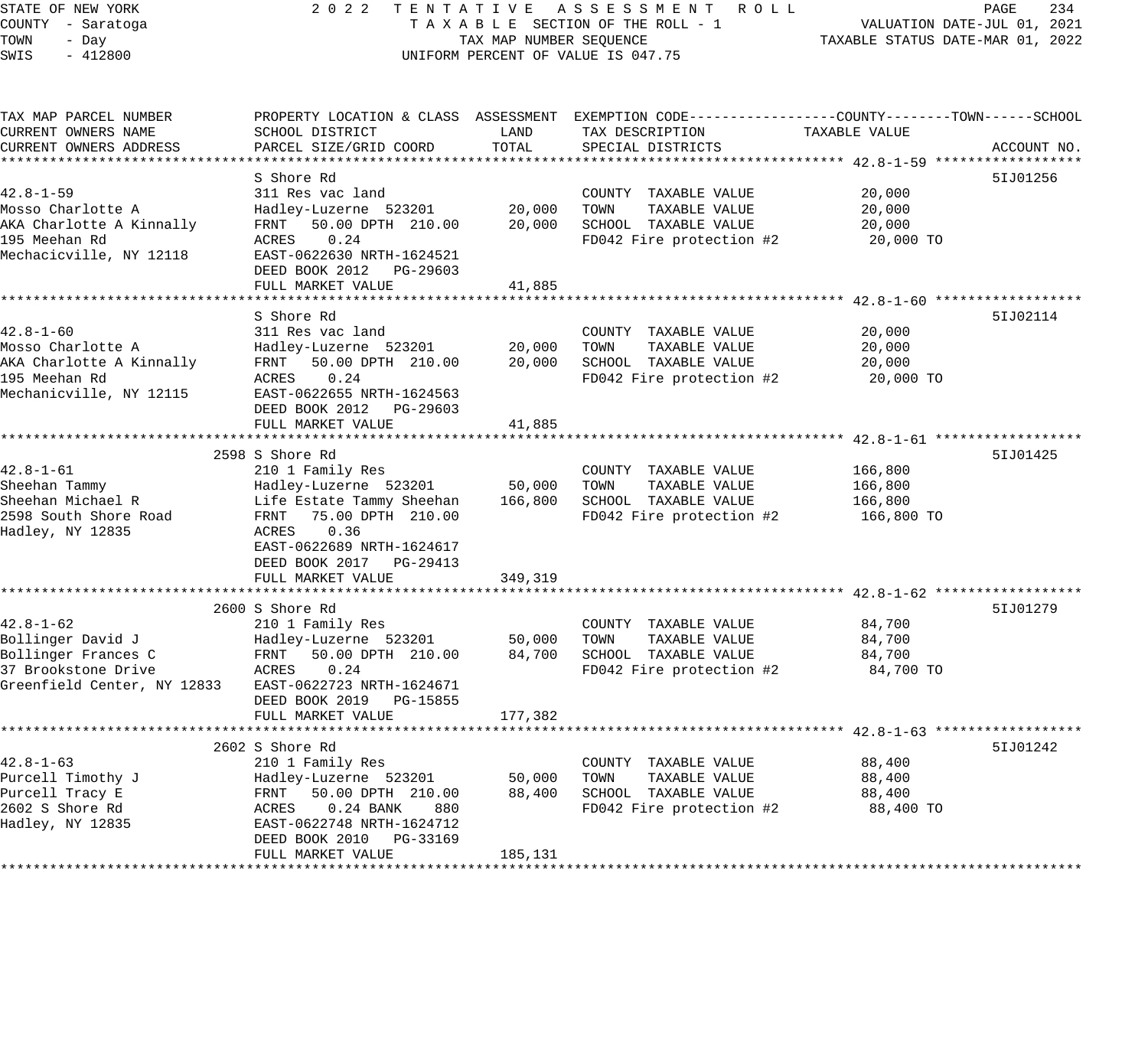| STATE OF NEW YORK<br>COUNTY - Saratoga<br>TOWN<br>- Day<br>$-412800$<br>SWIS                            | 2022                                                                                                                                                                                             | TAX MAP NUMBER SEQUENCE                   | TENTATIVE ASSESSMENT ROLL<br>TAXABLE SECTION OF THE ROLL - 1<br>UNIFORM PERCENT OF VALUE IS 047.75                  | TAXABLE STATUS DATE-MAR 01, 2022                          | PAGE<br>235<br>VALUATION DATE-JUL 01, 2021 |
|---------------------------------------------------------------------------------------------------------|--------------------------------------------------------------------------------------------------------------------------------------------------------------------------------------------------|-------------------------------------------|---------------------------------------------------------------------------------------------------------------------|-----------------------------------------------------------|--------------------------------------------|
| TAX MAP PARCEL NUMBER<br>CURRENT OWNERS NAME<br>CURRENT OWNERS ADDRESS                                  | PROPERTY LOCATION & CLASS ASSESSMENT EXEMPTION CODE---------------COUNTY-------TOWN-----SCHOOL<br>SCHOOL DISTRICT<br>PARCEL SIZE/GRID COORD                                                      | LAND<br>TOTAL                             | TAX DESCRIPTION<br>SPECIAL DISTRICTS                                                                                | TAXABLE VALUE                                             | ACCOUNT NO.                                |
|                                                                                                         |                                                                                                                                                                                                  |                                           |                                                                                                                     |                                                           |                                            |
| $42.8 - 1 - 64$<br>Phillips William E<br>Phillips Eugene E Jr<br>31 Oakview Dr<br>Fort Edward, NY 12828 | 2604 S Shore Rd<br>280 Res Multiple<br>Hadley-Luzerne 523201<br>FRNT 75.00 DPTH 210.00<br>ACRES<br>0.36<br>EAST-0622782 NRTH-1624766<br>DEED BOOK 1606 PG-142<br>FULL MARKET VALUE               | 50,000<br>158,400<br>331,728              | COUNTY TAXABLE VALUE<br>TOWN<br>TAXABLE VALUE<br>SCHOOL TAXABLE VALUE<br>FD042 Fire protection #2                   | 158,400<br>158,400<br>158,400<br>158,400 TO               | 51J01371                                   |
|                                                                                                         |                                                                                                                                                                                                  |                                           |                                                                                                                     |                                                           |                                            |
| 42.8-1-65<br>Poe Donald H<br>2606 S Shore Rd<br>Hadley, NY 12835                                        | 2606 S Shore Rd<br>210 1 Family Res<br>Hadley-Luzerne 523201<br>50.00 DPTH 210.00<br>FRNT<br>ACRES<br>0.24<br>EAST-0622816 NRTH-1624817<br>DEED BOOK 1615 PG-31<br>FULL MARKET VALUE             | 50,000<br>66,200<br>138,639               | BAS STAR 41854<br>COUNTY TAXABLE VALUE<br>TOWN<br>TAXABLE VALUE<br>SCHOOL TAXABLE VALUE<br>FD042 Fire protection #2 | $\overline{0}$<br>66,200<br>66,200<br>46,210<br>66,200 TO | 51J01375<br>$\Omega$<br>19,990             |
| $42.8 - 1 - 66$<br>Martin Kevin C<br>34 Nielson Road<br>Stillwater, NY 12170                            | 2608 S Shore Rd<br>210 1 Family Res<br>Hadley-Luzerne 523201<br>FRNT<br>58.00 DPTH 210.00<br>0.18<br>ACRES<br>EAST-0622817 NRTH-1624875<br>DEED BOOK 2018 PG-20063                               | 50,000<br>72,400                          | COUNTY TAXABLE VALUE<br>TOWN<br>TAXABLE VALUE<br>SCHOOL TAXABLE VALUE<br>FD042 Fire protection #2                   | 72,400<br>72,400<br>72,400<br>72,400 TO                   | 51J02318                                   |
|                                                                                                         | FULL MARKET VALUE                                                                                                                                                                                | 151,623                                   |                                                                                                                     |                                                           |                                            |
| 42.8-1-67<br>Costantini Gene<br>Costantini Kristen<br>11 Parkwyn Drive<br>Delmar, NY 12054              | ***************************<br>2610 S Shore Rd<br>210 1 Family Res<br>Hadley-Luzerne 523201<br>FRNT 52.00 DPTH 89.00<br>0.16<br>ACRES<br>EAST-0622850 NRTH-1624901<br>DEED BOOK 2018    PG-37761 | 50,000<br>95,500                          | COUNTY TAXABLE VALUE<br>TAXABLE VALUE<br>TOWN<br>SCHOOL TAXABLE VALUE<br>FD042 Fire protection #2                   | 95,500<br>95,500<br>95,500<br>95,500 TO                   | 51J01427                                   |
|                                                                                                         | FULL MARKET VALUE                                                                                                                                                                                | 200,000                                   |                                                                                                                     |                                                           |                                            |
| $42.8 - 1 - 68$<br>Hindle Erica L<br>Hindle Peter D<br>2614 S Shore Rd<br>Hadley, NY 12835              | 2614 S Shore Rd<br>210 1 Family Res<br>Hadley-Luzerne 523201<br>FRNT 81.65 DPTH 93.00<br>ACRES<br>0.26<br>EAST-0622896 NRTH-1624920<br>DEED BOOK 2018 PG-15262<br>FULL MARKET VALUE              | *********<br>50,000<br>196,200<br>410,890 | COUNTY TAXABLE VALUE<br>TOWN<br>TAXABLE VALUE<br>SCHOOL TAXABLE VALUE<br>FD042 Fire protection #2                   | 196,200<br>196,200<br>196,200<br>196,200 TO               | 51J01436                                   |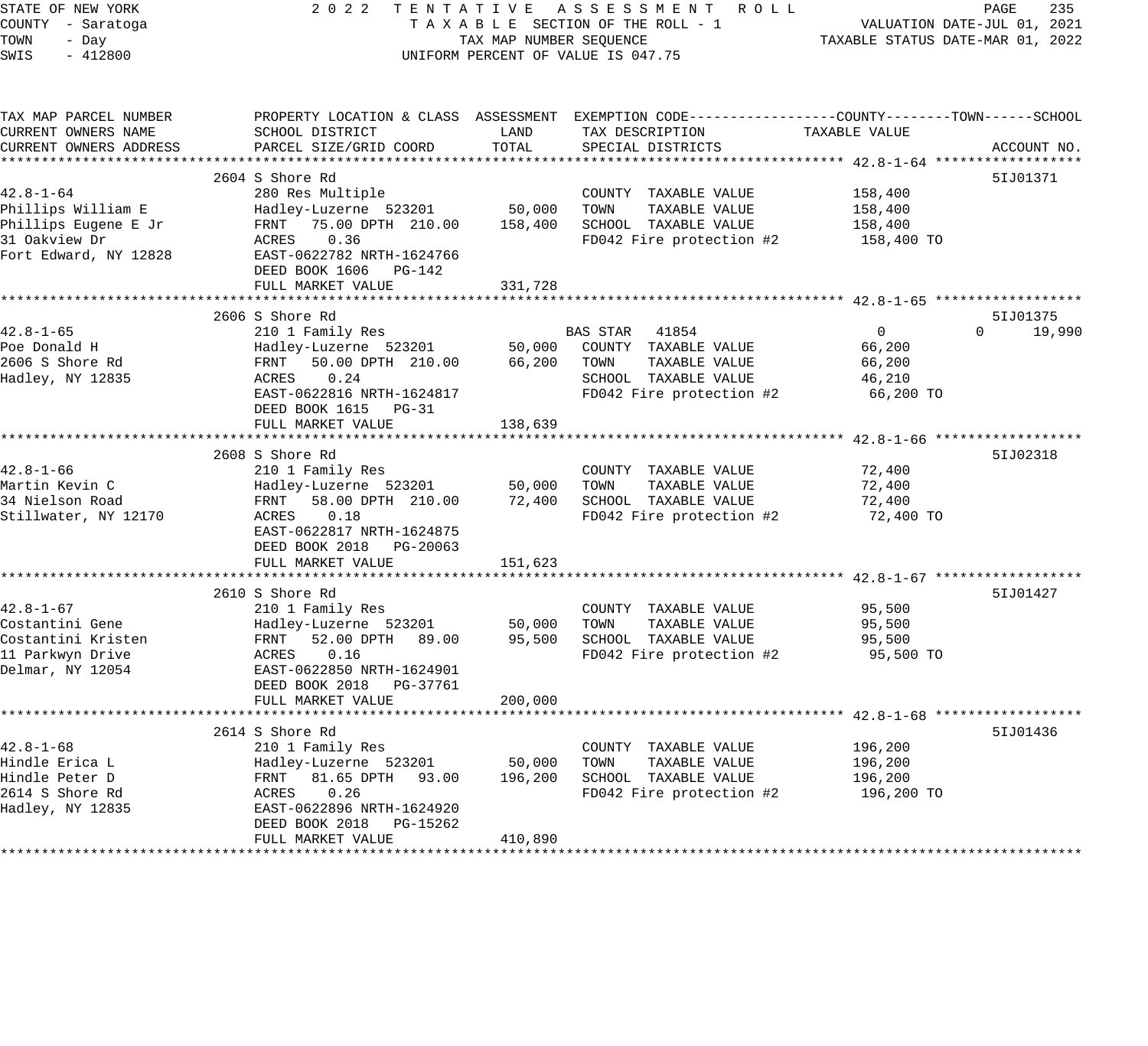| STATE OF NEW YORK<br>COUNTY - Saratoga<br>TOWN<br>- Day<br>SWIS<br>$-412800$ | 2 0 2 2                                                                                                               | TAX MAP NUMBER SEQUENCE | TENTATIVE ASSESSMENT ROLL<br>TAXABLE SECTION OF THE ROLL - 1<br>UNIFORM PERCENT OF VALUE IS 047.75                  | TAXABLE STATUS DATE-MAR 01, 2022 | PAGE<br>236<br>VALUATION DATE-JUL 01, 2021 |
|------------------------------------------------------------------------------|-----------------------------------------------------------------------------------------------------------------------|-------------------------|---------------------------------------------------------------------------------------------------------------------|----------------------------------|--------------------------------------------|
| TAX MAP PARCEL NUMBER<br>CURRENT OWNERS NAME                                 | SCHOOL DISTRICT                                                                                                       | LAND                    | PROPERTY LOCATION & CLASS ASSESSMENT EXEMPTION CODE----------------COUNTY-------TOWN------SCHOOL<br>TAX DESCRIPTION | TAXABLE VALUE                    |                                            |
| CURRENT OWNERS ADDRESS                                                       | PARCEL SIZE/GRID COORD                                                                                                | TOTAL                   | SPECIAL DISTRICTS                                                                                                   |                                  | ACCOUNT NO.                                |
|                                                                              | 11 Lakeview (Private) Ter                                                                                             |                         |                                                                                                                     |                                  | 51J01261                                   |
| $42.8 - 1 - 70$                                                              | 210 1 Family Res                                                                                                      |                         | COUNTY TAXABLE VALUE                                                                                                | 61,000                           |                                            |
| Griffith Craig                                                               | Hadley-Luzerne 523201                                                                                                 | 14,000                  | TOWN<br>TAXABLE VALUE                                                                                               | 61,000                           |                                            |
| 221 Harborside Drive #518                                                    | 31500                                                                                                                 | 61,000                  | SCHOOL TAXABLE VALUE                                                                                                | 61,000                           |                                            |
| Schenectady, NY 12305                                                        | FRNT 290.00 DPTH 100.00<br>ACRES<br>0.33<br>EAST-0622973 NRTH-1624681<br>DEED BOOK 2021 PG-12983<br>FULL MARKET VALUE | 127,749                 | FD042 Fire protection #2                                                                                            | 61,000 TO                        |                                            |
|                                                                              | ********************                                                                                                  |                         |                                                                                                                     |                                  |                                            |
|                                                                              | Elm (Private) St                                                                                                      |                         |                                                                                                                     |                                  | 51J01312                                   |
| $42.8 - 1 - 71$                                                              | 311 Res vac land                                                                                                      |                         | COUNTY TAXABLE VALUE                                                                                                | 2,100                            |                                            |
| Sheehan Michael R                                                            | Hadley-Luzerne 523201                                                                                                 | 2,100                   | TOWN<br>TAXABLE VALUE                                                                                               | 2,100                            |                                            |
| 2598 South Shore Road                                                        | FRNT 160.00 DPTH<br>63.00                                                                                             | 2,100                   | SCHOOL TAXABLE VALUE                                                                                                | 2,100                            |                                            |
| Hadley, NY 12835                                                             | 0.14<br>ACRES<br>EAST-0623014 NRTH-1624586<br>DEED BOOK 2020<br>PG-23451<br>FULL MARKET VALUE                         | 4,398                   | FD042 Fire protection #2                                                                                            | 2,100 TO                         |                                            |
|                                                                              |                                                                                                                       |                         |                                                                                                                     |                                  |                                            |
|                                                                              | 19 Lakeview (Private) Ter                                                                                             |                         |                                                                                                                     |                                  | 51J01412                                   |
| $42.8 - 1 - 72$                                                              | 270 Mfg housing                                                                                                       |                         | COUNTY TAXABLE VALUE                                                                                                | 23,900                           |                                            |
| Hansen Mary S                                                                | Hadley-Luzerne 523201                                                                                                 | 14,000                  | TAXABLE VALUE<br>TOWN                                                                                               | 23,900                           |                                            |
| 23A Sylvan Trl                                                               | 50.00 DPTH 100.00<br>FRNT                                                                                             | 23,900                  | SCHOOL TAXABLE VALUE                                                                                                | 23,900                           |                                            |
| Ballston Lake, NY 12019                                                      | 0.11<br>ACRES<br>EAST-0622920 NRTH-1624595<br>DEED BOOK 1252 PG-589                                                   |                         | FD042 Fire protection #2                                                                                            | 23,900 TO                        |                                            |
|                                                                              | FULL MARKET VALUE                                                                                                     | 50,052                  |                                                                                                                     |                                  |                                            |
|                                                                              | Lakeview (Private) Ter                                                                                                |                         |                                                                                                                     |                                  | 51J01265                                   |
| $42.8 - 1 - 73$                                                              | 311 Res vac land                                                                                                      |                         | COUNTY TAXABLE VALUE                                                                                                | 5,600                            |                                            |
| Sheehan Michael R                                                            | Hadley-Luzerne 523201                                                                                                 | 5,600                   | TOWN<br>TAXABLE VALUE                                                                                               | 5,600                            |                                            |
| 2598 South Shore Road                                                        | FRNT 292.00 DPTH 100.00                                                                                               | 5,600                   | SCHOOL TAXABLE VALUE                                                                                                | 5,600                            |                                            |
| Hadley, NY 12835                                                             | ACRES<br>0.21<br>EAST-0622899 NRTH-1624541<br>DEED BOOK 2017 PG-29411<br>FULL MARKET VALUE                            | 11,728                  | FD042 Fire protection #2                                                                                            | 5,600 TO                         |                                            |
|                                                                              |                                                                                                                       |                         |                                                                                                                     |                                  |                                            |
|                                                                              | 5 W Kinney (Private) St                                                                                               |                         |                                                                                                                     |                                  | 51J01219                                   |
| $42.8 - 1 - 74$                                                              | 210 1 Family Res                                                                                                      |                         | 41802<br>AGED C                                                                                                     | 45,540                           | $\mathbf 0$<br>$\mathbf 0$                 |
| Nazzaro Jean V                                                               | Hadley-Luzerne 523201                                                                                                 |                         | 14,000 AGED T&S<br>41806                                                                                            | 0                                | 50,600<br>50,600                           |
| 5 W Kinney St                                                                | Lots $1-11$                                                                                                           |                         | 101,200 ENH STAR<br>41834                                                                                           | $\overline{0}$                   | 49,900<br>$\cap$                           |
| Hadley, NY 12835                                                             | FRNT 160.00 DPTH 100.00                                                                                               |                         | COUNTY TAXABLE VALUE                                                                                                | 55,660                           |                                            |
|                                                                              | ACRES<br>0.62                                                                                                         |                         | TOWN<br>TAXABLE VALUE                                                                                               | 50,600                           |                                            |
|                                                                              | EAST-0623216 NRTH-1624464                                                                                             |                         | SCHOOL TAXABLE VALUE                                                                                                | 700                              |                                            |
|                                                                              | DEED BOOK 1609<br>PG-648<br>FULL MARKET VALUE                                                                         | 211,937                 | FD042 Fire protection #2                                                                                            | 101,200 TO                       |                                            |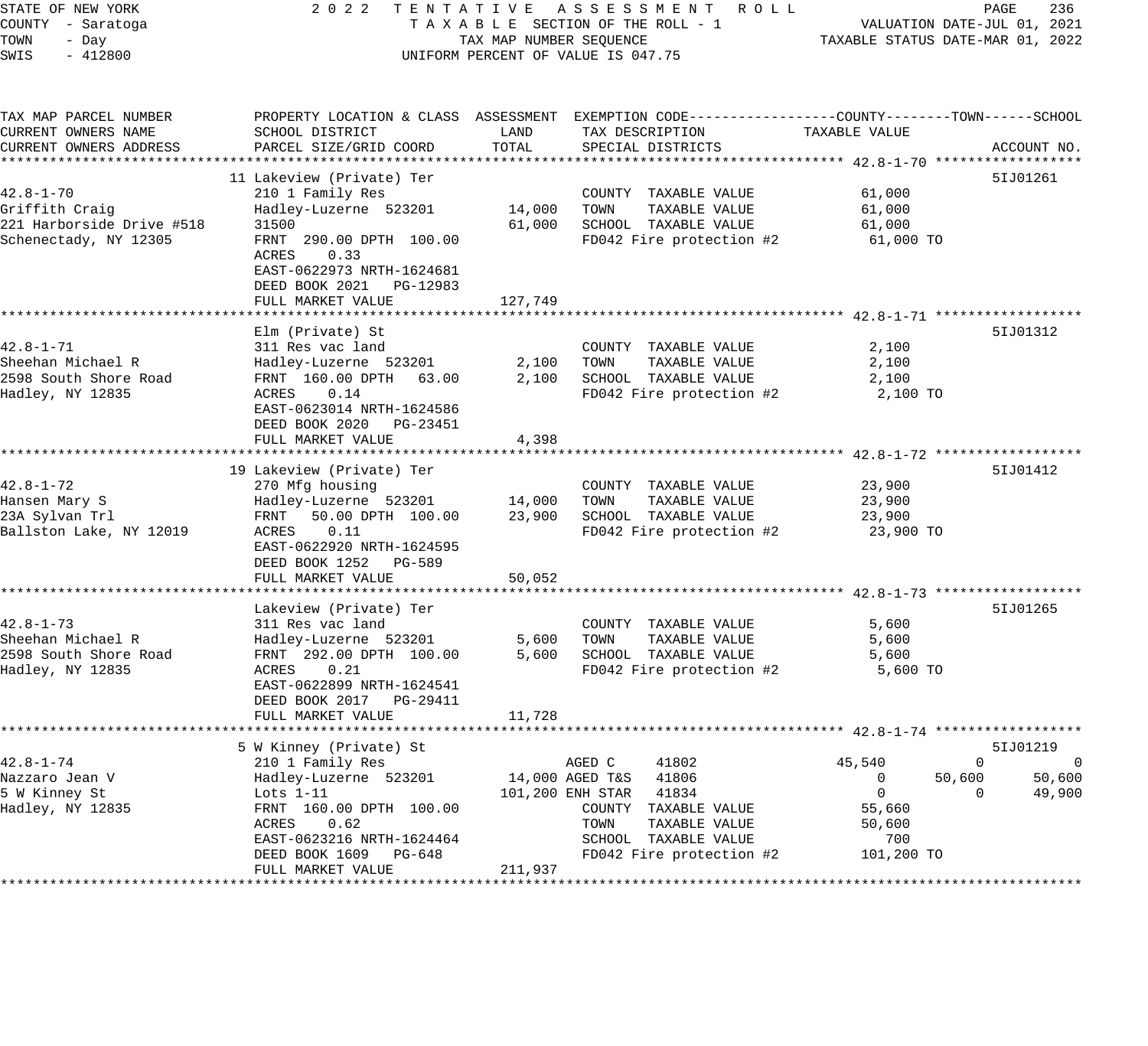| STATE OF NEW YORK                            | 2 0 2 2                                                                                            |                          | TENTATIVE ASSESSMENT ROLL                            |                                  | PAGE<br>237                 |
|----------------------------------------------|----------------------------------------------------------------------------------------------------|--------------------------|------------------------------------------------------|----------------------------------|-----------------------------|
| COUNTY - Saratoga                            |                                                                                                    |                          | TAXABLE SECTION OF THE ROLL - 1                      |                                  | VALUATION DATE-JUL 01, 2021 |
| TOWN<br>- Day                                |                                                                                                    | TAX MAP NUMBER SEQUENCE  |                                                      | TAXABLE STATUS DATE-MAR 01, 2022 |                             |
| $-412800$<br>SWIS                            |                                                                                                    |                          | UNIFORM PERCENT OF VALUE IS 047.75                   |                                  |                             |
|                                              |                                                                                                    |                          |                                                      |                                  |                             |
| TAX MAP PARCEL NUMBER                        | PROPERTY LOCATION & CLASS ASSESSMENT EXEMPTION CODE---------------COUNTY-------TOWN------SCHOOL    |                          |                                                      |                                  |                             |
| CURRENT OWNERS NAME                          | SCHOOL DISTRICT                                                                                    | LAND                     | TAX DESCRIPTION                                      | TAXABLE VALUE                    |                             |
| CURRENT OWNERS ADDRESS                       | PARCEL SIZE/GRID COORD                                                                             | TOTAL                    | SPECIAL DISTRICTS                                    |                                  | ACCOUNT NO.                 |
|                                              |                                                                                                    |                          |                                                      |                                  |                             |
|                                              | 10 Lakeview (Private) Ter                                                                          |                          |                                                      |                                  | 51J01304                    |
| $42.8 - 1 - 75$                              | 210 1 Family Res                                                                                   |                          | COUNTY TAXABLE VALUE                                 | 84,200                           |                             |
| Cooper Matthew                               | Hadley-Luzerne 523201                                                                              | 50,000                   | TAXABLE VALUE<br>TOWN                                | 84,200                           |                             |
| 7 Norland Court                              | Cooper Famly IRR. Trust                                                                            | 84,200                   | SCHOOL TAXABLE VALUE                                 | 84,200                           |                             |
| Saratoga Springs, NY 12866                   | FRNT 165.00 DPTH 160.00                                                                            |                          | FD042 Fire protection #2                             | 84,200 TO                        |                             |
|                                              | 0.58<br>ACRES<br>EAST-0622975 NRTH-1624986<br>DEED BOOK 2021 PG-45634<br>FULL MARKET VALUE         | 176,335                  |                                                      |                                  |                             |
|                                              |                                                                                                    |                          | ******************************* 42.8-1-76 *******    |                                  |                             |
|                                              | 5 Lakeview (Private) Ter                                                                           |                          |                                                      |                                  | 51J01280                    |
| 42.8-1-76                                    | 210 1 Family Res                                                                                   |                          |                                                      |                                  |                             |
|                                              |                                                                                                    |                          | COUNTY TAXABLE VALUE                                 | 64,200                           |                             |
| Cebula James                                 | Hadley-Luzerne 523201                                                                              | 14,000                   | TAXABLE VALUE<br>TOWN                                | 64,200                           |                             |
| Cebula Jane                                  | Lots 4,5,6                                                                                         | 64,200                   | SCHOOL TAXABLE VALUE                                 | 64,200                           |                             |
| 5 Lakeview (Private) Ter<br>Hadley, NY 12835 | FRNT 75.00 DPTH 100.00<br>0.17<br>ACRES<br>EAST-0623138 NRTH-1624784<br>DEED BOOK 2015<br>PG-11285 |                          | FD042 Fire protection #2                             | 64,200 TO                        |                             |
|                                              |                                                                                                    |                          |                                                      |                                  |                             |
|                                              | FULL MARKET VALUE<br>*****************************                                                 | 134,450<br>************* | ******************************** 42.8-1-77 ********* |                                  |                             |
|                                              |                                                                                                    |                          |                                                      |                                  |                             |
|                                              | 12 Oak Circle & Elm St                                                                             |                          |                                                      |                                  |                             |
| $42.8 - 1 - 77$                              | 210 1 Family Res                                                                                   |                          | COUNTY TAXABLE VALUE                                 | 71,900                           |                             |
| Ragosta Thomas                               | Hadley-Luzerne 523201                                                                              | 14,000                   | TAXABLE VALUE<br>TOWN                                | 71,900                           |                             |
| Ragosta Mary Lou                             | FRNT 170.00 DPTH                                                                                   | 71,900                   | SCHOOL TAXABLE VALUE                                 | 71,900                           |                             |
| 39 Park Dr<br>East Greenbush, NY 12061       | ACRES<br>0.47<br>EAST-0623057 NRTH-1624001                                                         |                          | FD042 Fire protection #2                             | 71,900 TO                        |                             |
|                                              | DEED BOOK 1431<br>PG-703                                                                           |                          |                                                      |                                  |                             |
|                                              | FULL MARKET VALUE                                                                                  | 150,576                  |                                                      |                                  |                             |
|                                              | *************************                                                                          |                          |                                                      |                                  |                             |
|                                              | 16 Horse Hill Rd                                                                                   |                          |                                                      |                                  | 51J01408                    |
| $42.8 - 1 - 78$                              | 210 1 Family Res                                                                                   |                          | COUNTY TAXABLE VALUE                                 | 97,600                           |                             |
| Kentros Anthony                              | Hadley-Luzerne 523201                                                                              | 14,000                   | TAXABLE VALUE<br>TOWN                                | 97,600                           |                             |
| Kentros Diane                                | FRNT<br>35.00 DPTH 100.00                                                                          | 97,600                   | SCHOOL TAXABLE VALUE                                 | 97,600                           |                             |
| 9 New Harbor Rd                              | 0.23<br>ACRES                                                                                      |                          | FD042 Fire protection #2                             | 97,600 TO                        |                             |
| Northport, NY 11768                          | EAST-0623233 NRTH-1624610                                                                          |                          |                                                      |                                  |                             |
|                                              | DEED BOOK 1216<br>PG-590                                                                           |                          |                                                      |                                  |                             |
|                                              | FULL MARKET VALUE                                                                                  | 204,398                  |                                                      |                                  |                             |
|                                              |                                                                                                    |                          |                                                      |                                  |                             |
|                                              | 2578 S Shore Rd                                                                                    |                          |                                                      |                                  | 51J01284                    |
| $42.8 - 1 - 79$                              | 260 Seasonal res                                                                                   |                          | COUNTY<br>TAXABLE VALUE                              | 54,000                           |                             |
| Garrahan Colleen E                           | Hadley-Luzerne 523201                                                                              | 50,000                   | TOWN<br>TAXABLE VALUE                                | 54,000                           |                             |
| ETAL                                         | Patricia Garrahan 1/2 int                                                                          | 54,000                   | SCHOOL TAXABLE VALUE                                 | 54,000                           |                             |
| 19 Power House Rd                            | Colleen E & Timothy P Gar                                                                          |                          | FD042 Fire protection #2                             | 54,000 TO                        |                             |
| Schaghticoke, NY 12154                       | Marykate K Garrahan-Nadea<br>FRNT 125.00 DPTH                                                      |                          |                                                      |                                  |                             |
|                                              | 0.54<br>ACRES                                                                                      |                          |                                                      |                                  |                             |
|                                              | EAST-0622474 NRTH-1624335                                                                          |                          |                                                      |                                  |                             |
|                                              | DEED BOOK 2012<br>PG-30569                                                                         |                          |                                                      |                                  |                             |
|                                              | FULL MARKET VALUE                                                                                  | 113,089                  |                                                      |                                  |                             |
|                                              | *************************                                                                          |                          |                                                      |                                  |                             |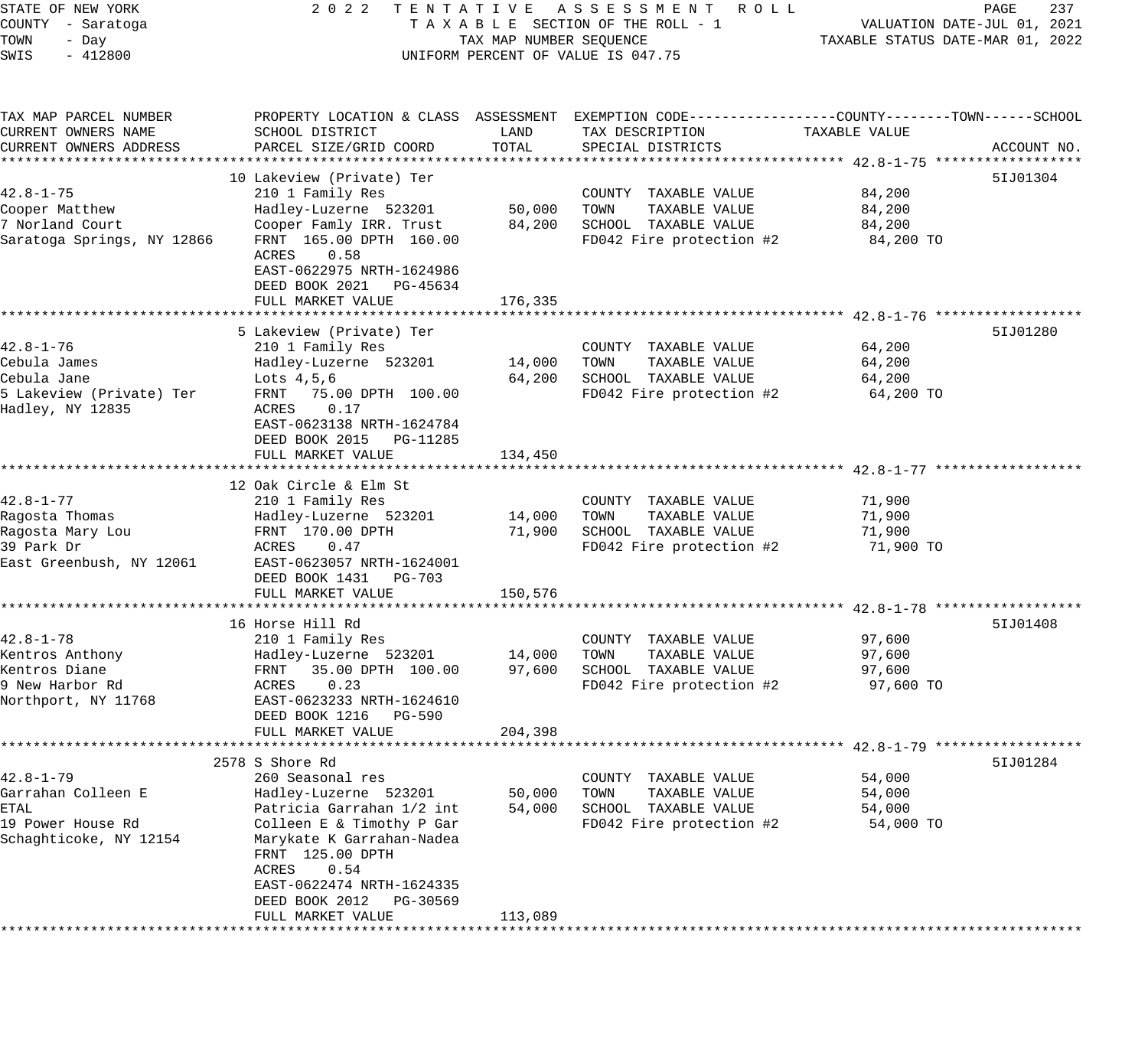| STATE OF NEW YORK<br>COUNTY - Saratoga<br>TOWN<br>- Day<br>SWIS<br>$-412800$ |                                                                                                  | TAX MAP NUMBER SEQUENCE | 2022 TENTATIVE ASSESSMENT ROLL<br>TAXABLE SECTION OF THE ROLL - 1<br>UNIFORM PERCENT OF VALUE IS 047.75 | TAXABLE STATUS DATE-MAR 01, 2022 | PAGE<br>VALUATION DATE-JUL 01, 2021 | 238    |
|------------------------------------------------------------------------------|--------------------------------------------------------------------------------------------------|-------------------------|---------------------------------------------------------------------------------------------------------|----------------------------------|-------------------------------------|--------|
| TAX MAP PARCEL NUMBER                                                        | PROPERTY LOCATION & CLASS ASSESSMENT EXEMPTION CODE----------------COUNTY-------TOWN------SCHOOL |                         |                                                                                                         |                                  |                                     |        |
| CURRENT OWNERS NAME                                                          | SCHOOL DISTRICT                                                                                  | LAND                    | TAX DESCRIPTION                                                                                         | TAXABLE VALUE                    |                                     |        |
| CURRENT OWNERS ADDRESS<br>**********************                             | PARCEL SIZE/GRID COORD                                                                           | TOTAL                   | SPECIAL DISTRICTS                                                                                       |                                  | ACCOUNT NO.                         |        |
|                                                                              | 2632 S Shore Rd                                                                                  |                         |                                                                                                         |                                  | 5KJ01474                            |        |
| $42.8 - 2 - 1$                                                               | 210 1 Family Res                                                                                 |                         | COUNTY TAXABLE VALUE                                                                                    | 115,700                          |                                     |        |
| Smith Christopher R                                                          | Hadley-Luzerne 523201                                                                            | 50,000                  | TOWN<br>TAXABLE VALUE                                                                                   | 115,700                          |                                     |        |
| Smith Amy E                                                                  | FRNT 177.00 DPTH 27.84                                                                           | 115,700                 | SCHOOL TAXABLE VALUE                                                                                    | 115,700                          |                                     |        |
| 67 Rockland Drive<br>Pittsfield, MA 01201                                    | ACRES<br>$0.21$ BANK<br>709<br>EAST-0623346 NRTH-1624975<br>DEED BOOK 2017 PG-19005              |                         | FD041 Fire protection #1                                                                                | 115,700 TO                       |                                     |        |
|                                                                              | FULL MARKET VALUE                                                                                | 242,304                 |                                                                                                         |                                  |                                     |        |
|                                                                              | 9 Horse Hill Rd                                                                                  |                         |                                                                                                         |                                  | 5KJ01524                            |        |
| $42.8 - 2 - 2$                                                               | 210 1 Family Res                                                                                 |                         | COUNTY TAXABLE VALUE                                                                                    | 45,000                           |                                     |        |
| Bond Michael J                                                               | Hadley-Luzerne 523201                                                                            | 14,000                  | TOWN<br>TAXABLE VALUE                                                                                   | 45,000                           |                                     |        |
| Bond Joyce M                                                                 | FRNT 88.24 DPTH 102.84                                                                           | 45,000                  | SCHOOL TAXABLE VALUE                                                                                    | 45,000                           |                                     |        |
| 674 Salvia Ln                                                                | ACRES<br>$0.11$ BANK<br>709                                                                      |                         | FD041 Fire protection #1                                                                                | 45,000 TO                        |                                     |        |
| Schenectady, NY 12303                                                        | EAST-0623362 NRTH-1624845<br>DEED BOOK 1728 PG-295<br>FULL MARKET VALUE                          | 94,241                  |                                                                                                         |                                  |                                     |        |
|                                                                              |                                                                                                  |                         |                                                                                                         |                                  |                                     |        |
|                                                                              | 2652 S Shore Rd                                                                                  |                         |                                                                                                         |                                  | 5KJ01480                            |        |
| 42.8-2-5                                                                     | 210 1 Family Res                                                                                 |                         | VET WAR CT 41121                                                                                        | 20,070                           | 20,070                              | 0      |
| Sipe James C                                                                 | Hadley-Luzerne 523201                                                                            |                         | 50,000 BAS STAR<br>41854                                                                                | $\overline{0}$                   | $\Omega$                            | 19,990 |
| Sipe Sandra L                                                                | FRNT 75.00 DPTH 175.47                                                                           | 239,000                 | COUNTY TAXABLE VALUE                                                                                    | 218,930                          |                                     |        |
| 7 Luna Ave                                                                   | ACRES<br>0.30                                                                                    |                         | TOWN<br>TAXABLE VALUE                                                                                   | 218,930                          |                                     |        |
| Saco, ME 04072                                                               | EAST-0623508 NRTH-1624847                                                                        |                         | SCHOOL TAXABLE VALUE                                                                                    | 219,010                          |                                     |        |
|                                                                              | DEED BOOK 1316 PG-667<br>FULL MARKET VALUE                                                       | 500,524                 | FD041 Fire protection #1                                                                                | 239,000 TO                       |                                     |        |
|                                                                              |                                                                                                  |                         |                                                                                                         |                                  |                                     |        |
|                                                                              | 2 E Kinney (Private) St                                                                          |                         |                                                                                                         |                                  | 5KJ01473                            |        |
| $42.8 - 2 - 12$                                                              | 210 1 Family Res                                                                                 |                         | COUNTY TAXABLE VALUE                                                                                    | 60,600                           |                                     |        |
| Clough David P                                                               | Hadley-Luzerne 523201                                                                            | 14,000                  | TOWN<br>TAXABLE VALUE                                                                                   | 60,600                           |                                     |        |
| Clough Eric J                                                                | FRNT 125.00 DPTH 134.46                                                                          | 60,600                  | SCHOOL TAXABLE VALUE                                                                                    | 60,600                           |                                     |        |
| 4105 Albany St                                                               | ACRES<br>0.32                                                                                    |                         | FD041 Fire protection #1                                                                                | 60,600 TO                        |                                     |        |
| Schenectady, NY 12304                                                        | EAST-0623591 NRTH-1624682                                                                        |                         |                                                                                                         |                                  |                                     |        |
|                                                                              | DEED BOOK 1675 PG-214                                                                            |                         |                                                                                                         |                                  |                                     |        |
|                                                                              | FULL MARKET VALUE                                                                                | 126,911                 |                                                                                                         |                                  |                                     |        |
|                                                                              |                                                                                                  |                         |                                                                                                         |                                  | 5KJ02236                            |        |
| $42.8 - 2 - 13.1$                                                            | 13 Horse Hill Rd<br>210 1 Family Res                                                             |                         | ENH STAR<br>41834                                                                                       | $\overline{0}$                   | $\Omega$                            | 49,900 |
| Wright Wilbur L                                                              | Hadley-Luzerne 523201                                                                            | 14,000                  | COUNTY TAXABLE VALUE                                                                                    | 93,300                           |                                     |        |
| 13 Horse Hill Rd                                                             | FRNT 210.00 DPTH 180.00                                                                          | 93,300                  | TOWN<br>TAXABLE VALUE                                                                                   | 93,300                           |                                     |        |
| Hadley, NY 12835                                                             | ACRES<br>0.80                                                                                    |                         | SCHOOL TAXABLE VALUE                                                                                    | 43,400                           |                                     |        |
|                                                                              | EAST-0623438 NRTH-1624689                                                                        |                         | FD041 Fire protection #1                                                                                | 93,300 TO                        |                                     |        |
|                                                                              | DEED BOOK 1718 PG-125                                                                            |                         |                                                                                                         |                                  |                                     |        |
|                                                                              | FULL MARKET VALUE                                                                                | 195,393                 |                                                                                                         |                                  |                                     |        |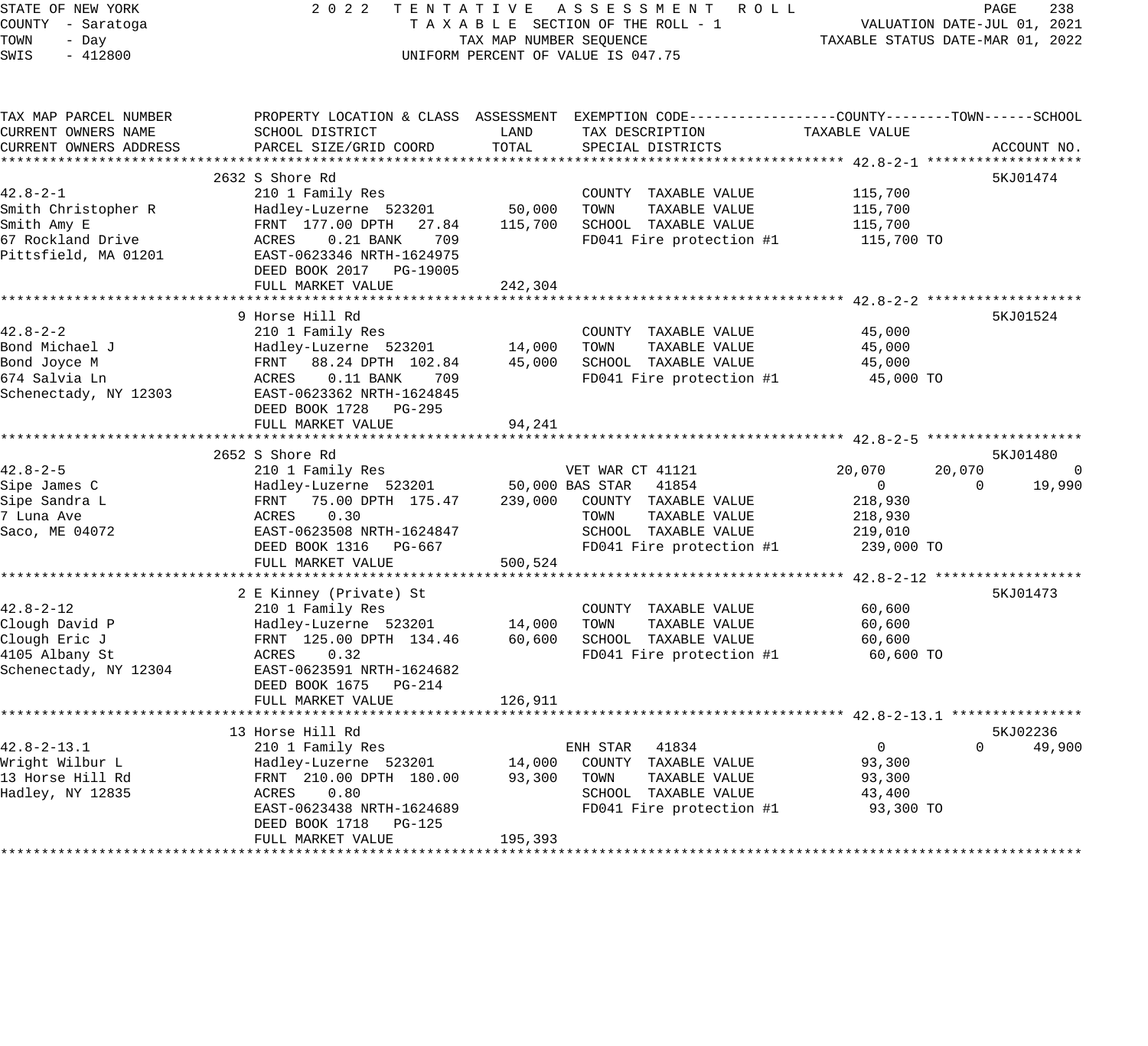| STATE OF NEW YORK            |                                            |                         | 2022 TENTATIVE ASSESSMENT ROLL                                                                 |                                  | PAGE<br>239                 |
|------------------------------|--------------------------------------------|-------------------------|------------------------------------------------------------------------------------------------|----------------------------------|-----------------------------|
| COUNTY - Saratoga            |                                            |                         | TAXABLE SECTION OF THE ROLL - 1                                                                |                                  | VALUATION DATE-JUL 01, 2021 |
| TOWN<br>- Day                |                                            | TAX MAP NUMBER SEQUENCE |                                                                                                | TAXABLE STATUS DATE-MAR 01, 2022 |                             |
| SWIS<br>$-412800$            |                                            |                         | UNIFORM PERCENT OF VALUE IS 047.75                                                             |                                  |                             |
| TAX MAP PARCEL NUMBER        |                                            |                         | PROPERTY LOCATION & CLASS ASSESSMENT EXEMPTION CODE---------------COUNTY-------TOWN-----SCHOOL |                                  |                             |
| CURRENT OWNERS NAME          | SCHOOL DISTRICT                            | LAND                    | TAX DESCRIPTION                                                                                | TAXABLE VALUE                    |                             |
| CURRENT OWNERS ADDRESS       | PARCEL SIZE/GRID COORD                     | TOTAL                   | SPECIAL DISTRICTS                                                                              |                                  | ACCOUNT NO.                 |
|                              | 2654 S Shore Rd                            |                         |                                                                                                |                                  |                             |
| $42.8 - 2 - 13.2$            | 210 1 Family Res                           |                         | COUNTY TAXABLE VALUE                                                                           | 69,100                           |                             |
| Tomek Rodney Jr              | Hadley-Luzerne 523201                      | 50,000                  | TOWN<br>TAXABLE VALUE                                                                          | 69,100                           |                             |
| Tomek Kristina               | FRNT 195.00 DPTH 175.47                    |                         | 69,100 SCHOOL TAXABLE VALUE                                                                    | 69,100                           |                             |
| 1423 Orange Turnpike         | ACRES<br>0.90                              |                         | FD041 Fire protection #1                                                                       | 69,100 TO                        |                             |
| Monroe, NY 10950             | EAST-0623576 NRTH-1624797                  |                         |                                                                                                |                                  |                             |
|                              | DEED BOOK 2020 PG-12141                    |                         |                                                                                                |                                  |                             |
|                              | FULL MARKET VALUE                          | 144,712                 |                                                                                                |                                  |                             |
|                              |                                            |                         |                                                                                                |                                  |                             |
|                              | 21 Horse Hill Rd                           |                         |                                                                                                |                                  | 5KJ01517                    |
| $42.8 - 2 - 15$              | 210 1 Family Res                           |                         | COUNTY TAXABLE VALUE                                                                           | 57,800                           |                             |
| Schonheinz Karl E            | Hadley-Luzerne 523201                      |                         | 14,000 TOWN<br>TAXABLE VALUE                                                                   | 57,800                           |                             |
| Schonheinz Pamela J          | FRNT 75.00 DPTH 100.00                     |                         | 57,800 SCHOOL TAXABLE VALUE                                                                    | 57,800                           |                             |
| 40 Worth Rd                  | 0.17<br>ACRES                              |                         | FD041 Fire protection #1                                                                       | 57,800 TO                        |                             |
| Wilton, NY 12831             | EAST-0623450 NRTH-1624416                  |                         |                                                                                                |                                  |                             |
|                              | DEED BOOK 1655 PG-283<br>FULL MARKET VALUE | 121,047                 |                                                                                                |                                  |                             |
|                              |                                            |                         |                                                                                                |                                  |                             |
|                              | Robinson (Private) Ave                     |                         |                                                                                                |                                  | 5KJ01518                    |
| $42.8 - 2 - 16$              | 311 Res vac land                           |                         | COUNTY TAXABLE VALUE                                                                           | 3,500                            |                             |
| Schonheinz Karl E            | Hadley-Luzerne 523201                      |                         | 3,500 TOWN<br>TAXABLE VALUE                                                                    | 3,500                            |                             |
| Schonheinz Pamela J          | FRNT 180.00 DPTH 100.00                    |                         | 3,500 SCHOOL TAXABLE VALUE                                                                     | 3,500                            |                             |
| 40 Worth Rd                  | ACRES 0.22                                 |                         | FD041 Fire protection #1                                                                       | 3,500 TO                         |                             |
| Wilton, NY 12831             | EAST-0623539 NRTH-1624417                  |                         |                                                                                                |                                  |                             |
|                              | DEED BOOK 1655 PG-283                      |                         |                                                                                                |                                  |                             |
|                              | FULL MARKET VALUE                          | 7,330                   |                                                                                                |                                  |                             |
|                              |                                            |                         |                                                                                                |                                  |                             |
|                              | 5 E Kinney (Private) St                    |                         |                                                                                                |                                  | 5KJ01488                    |
| $42.8 - 2 - 18$              | 210 1 Family Res                           |                         | COUNTY TAXABLE VALUE                                                                           | 95,100                           |                             |
| Ferriero Michael A           | Hadley-Luzerne 523201                      | 14,000                  | TAXABLE VALUE<br>TOWN                                                                          | 95,100                           |                             |
| Ferriero Michelle            | FRNT 100.00 DPTH 100.00                    |                         | 95,100 SCHOOL TAXABLE VALUE                                                                    | 95,100                           |                             |
| 45 Westerlo St<br>PO Box 724 | ACRES 0.23<br>EAST-0623581 NRTH-1624526    |                         | FD041 Fire protection #1                                                                       | 95,100 TO                        |                             |
| Coeymans, NY 12045           | DEED BOOK 2020 PG-36294                    |                         |                                                                                                |                                  |                             |
|                              | FULL MARKET VALUE                          | 199,162                 |                                                                                                |                                  |                             |
|                              |                                            |                         |                                                                                                |                                  |                             |
|                              | Robinson (Private) Ave                     |                         |                                                                                                |                                  | 5KJ01497                    |
| $42.8 - 2 - 19$              | 311 Res vac land                           |                         | COUNTY TAXABLE VALUE                                                                           | 700                              |                             |
| Schonheinz Karl E            | Hadley-Luzerne 523201                      | 700                     | TOWN<br>TAXABLE VALUE                                                                          | 700                              |                             |
| Schonheinz Pamela J          | FRNT 25.00 DPTH 100.00                     |                         | 700 SCHOOL TAXABLE VALUE                                                                       | 700                              |                             |
| 40 Worth Rd                  | 0.06<br>ACRES                              |                         | FD041 Fire protection #1                                                                       | 700 TO                           |                             |
| Wilton, NY 12831             | EAST-0623588 NRTH-1624427                  |                         |                                                                                                |                                  |                             |
|                              | DEED BOOK 1655 PG-283                      |                         |                                                                                                |                                  |                             |
|                              | FULL MARKET VALUE                          | 1,466                   |                                                                                                |                                  |                             |
|                              |                                            |                         |                                                                                                |                                  |                             |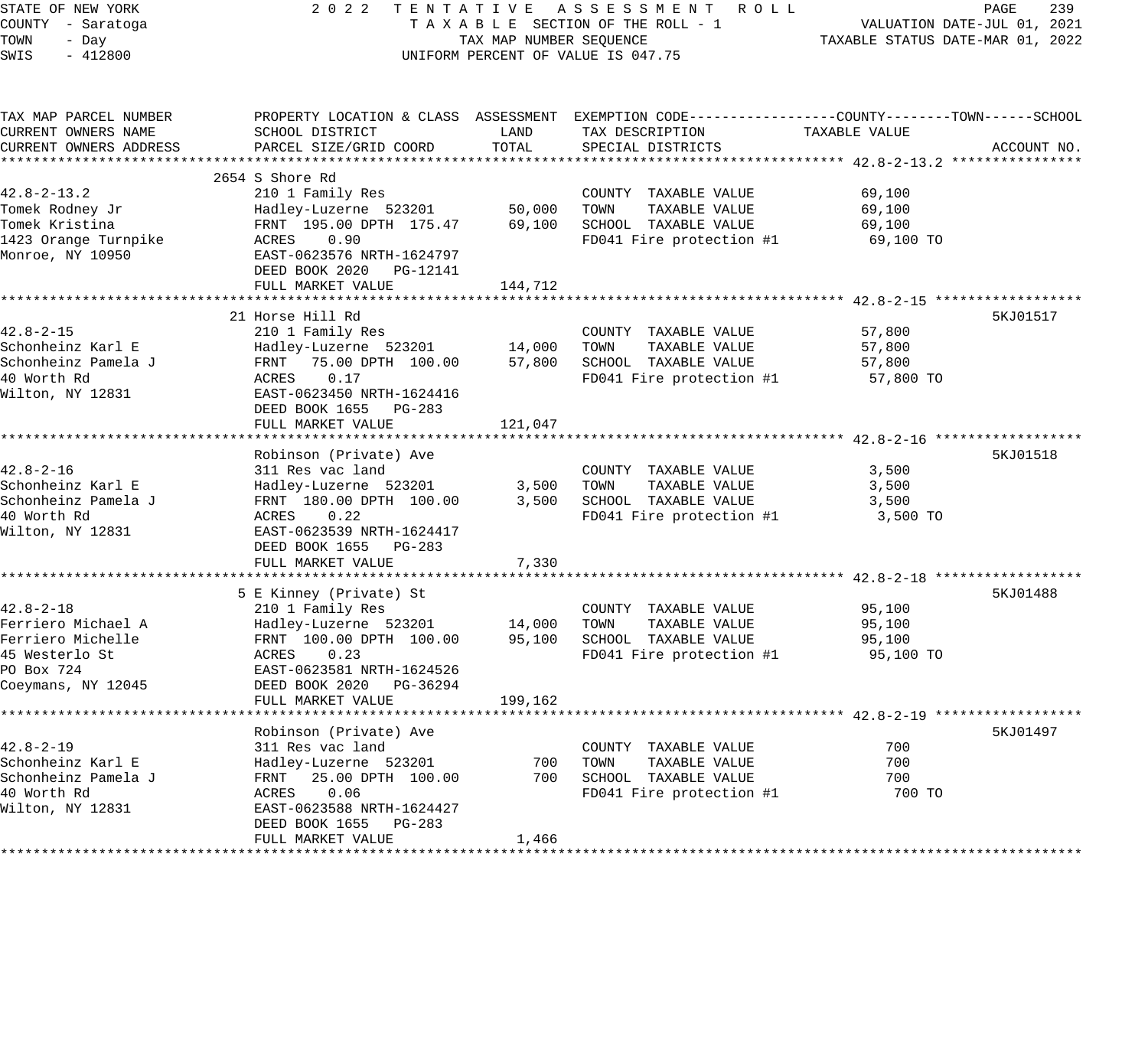# STATE OF NEW YORK 2 0 2 2 T E N T A T I V E A S S E S S M E N T R O L L PAGE 240 COUNTY - Saratoga T A X A B L E SECTION OF THE ROLL - 1 VALUATION DATE-JUL 01, 2021 X A B L E SECTION OF THE ROLL - 1 VALUATION DATE-JUL UI, 2021<br>TAX MAP NUMBER SEQUENCE TAXABLE STATUS DATE-MAR 01, 2022 UNIFORM PERCENT OF VALUE IS 047.75

| CURRENT OWNERS NAME<br>SCHOOL DISTRICT<br>TAX DESCRIPTION<br>TAXABLE VALUE<br>LAND<br>TOTAL<br>CURRENT OWNERS ADDRESS<br>PARCEL SIZE/GRID COORD<br>SPECIAL DISTRICTS<br>ACCOUNT NO.<br>Robinson (Private) Ave<br>5KJ01487<br>$42.8 - 2 - 20$<br>3,500<br>311 Res vac land<br>COUNTY TAXABLE VALUE<br>Ferriero Michael A<br>Hadley-Luzerne 523201<br>3,500<br>TOWN<br>TAXABLE VALUE<br>3,500<br>Ferriero Michelle<br>FRNT 125.00 DPTH 100.00<br>3,500<br>SCHOOL TAXABLE VALUE<br>3,500<br>ACRES<br>0.29<br>FD041 Fire protection #1<br>3,500 TO<br>EAST-0623664 NRTH-1624438<br>DEED BOOK 2020 PG-36294<br>FULL MARKET VALUE<br>7,330<br>Robinson (Private) Ave<br>5KJ01519<br>$42.8 - 2 - 23$<br>311 Res vac land<br>COUNTY TAXABLE VALUE<br>1,400<br>1,400<br>TOWN<br>TAXABLE VALUE<br>Torsone Johnna<br>Hadley-Luzerne 523201<br>1,400<br>SCHOOL TAXABLE VALUE<br>Torsone Valentino Michele<br>FRNT 142.00 DPTH 50.00<br>1,400<br>1,400<br>90 Gun Club Rd<br>ACRES<br>0.11<br>FD041 Fire protection #1<br>1,400 TO<br>Stamford, CT 06903<br>EAST-0623777 NRTH-1624433<br>DEED BOOK 1587 PG-772<br>FULL MARKET VALUE<br>2,932<br>5KJ02445<br>Sage (Private) Ave<br>700<br>$42.8 - 2 - 24$<br>311 Res vac land<br>COUNTY TAXABLE VALUE<br>700<br>700<br>Herd Stanley G Jr<br>Hadley-Luzerne 523201<br>TOWN<br>TAXABLE VALUE<br>Herd Deborah<br>FRNT 25.00 DPTH 100.00<br>700 SCHOOL TAXABLE VALUE<br>700<br>5034 Consaul Rd<br>0.06<br>FD041 Fire protection #1<br>700 TO<br>ACRES<br>Hagaman, NY 12086<br>EAST-0623772 NRTH-1624471<br>DEED BOOK 1153 PG-127<br>FULL MARKET VALUE<br>1,466<br>5KJ01505<br>E Kinney (Private) St<br>$42.8 - 2 - 25$<br>311 Res vac land<br>3,500<br>COUNTY TAXABLE VALUE<br>3,500<br>TAXABLE VALUE<br>Hadley-Luzerne 523201<br>TOWN<br>3,500<br>SCHOOL TAXABLE VALUE<br>678 County Rt 10<br>FRNT 218.00 DPTH 125.00<br>3,500<br>3,500<br>0.28<br>FD041 Fire protection #1<br>ACRES<br>3,500 TO<br>EAST-0623761 NRTH-1624544<br>DEED BOOK 1462 PG-791<br>7,330<br>FULL MARKET VALUE<br>5KJ01503<br>S Shore Rd<br>$42.8 - 2 - 28$<br>311 Res vac land<br>37,500<br>COUNTY TAXABLE VALUE<br>TAXABLE VALUE<br>Lutz William<br>Hadley-Luzerne 523201<br>37,500<br>TOWN<br>37,500<br>Gornay-Lutz Lisa<br>FRNT 50.00 DPTH 251.80<br>37,500<br>SCHOOL TAXABLE VALUE<br>37,500<br>108 Forest Ave<br>0.28<br>FD041 Fire protection #1<br>37,500 TO<br>ACRES<br>Pearl River, NY 10965<br>EAST-0623985 NRTH-1624573<br>DEED BOOK 2007 PG-42982<br>78,534<br>FULL MARKET VALUE | TAX MAP PARCEL NUMBER |  | PROPERTY LOCATION & CLASS ASSESSMENT EXEMPTION CODE----------------COUNTY-------TOWN------SCHOOL |  |
|---------------------------------------------------------------------------------------------------------------------------------------------------------------------------------------------------------------------------------------------------------------------------------------------------------------------------------------------------------------------------------------------------------------------------------------------------------------------------------------------------------------------------------------------------------------------------------------------------------------------------------------------------------------------------------------------------------------------------------------------------------------------------------------------------------------------------------------------------------------------------------------------------------------------------------------------------------------------------------------------------------------------------------------------------------------------------------------------------------------------------------------------------------------------------------------------------------------------------------------------------------------------------------------------------------------------------------------------------------------------------------------------------------------------------------------------------------------------------------------------------------------------------------------------------------------------------------------------------------------------------------------------------------------------------------------------------------------------------------------------------------------------------------------------------------------------------------------------------------------------------------------------------------------------------------------------------------------------------------------------------------------------------------------------------------------------------------------------------------------------------------------------------------------------------------------------------------------------------------------------------------------------------------------------------------------------------------------------------------------------------------------------------------------------------------------------------------------------------------------------------|-----------------------|--|--------------------------------------------------------------------------------------------------|--|
|                                                                                                                                                                                                                                                                                                                                                                                                                                                                                                                                                                                                                                                                                                                                                                                                                                                                                                                                                                                                                                                                                                                                                                                                                                                                                                                                                                                                                                                                                                                                                                                                                                                                                                                                                                                                                                                                                                                                                                                                                                                                                                                                                                                                                                                                                                                                                                                                                                                                                                   |                       |  |                                                                                                  |  |
|                                                                                                                                                                                                                                                                                                                                                                                                                                                                                                                                                                                                                                                                                                                                                                                                                                                                                                                                                                                                                                                                                                                                                                                                                                                                                                                                                                                                                                                                                                                                                                                                                                                                                                                                                                                                                                                                                                                                                                                                                                                                                                                                                                                                                                                                                                                                                                                                                                                                                                   |                       |  |                                                                                                  |  |
|                                                                                                                                                                                                                                                                                                                                                                                                                                                                                                                                                                                                                                                                                                                                                                                                                                                                                                                                                                                                                                                                                                                                                                                                                                                                                                                                                                                                                                                                                                                                                                                                                                                                                                                                                                                                                                                                                                                                                                                                                                                                                                                                                                                                                                                                                                                                                                                                                                                                                                   |                       |  |                                                                                                  |  |
|                                                                                                                                                                                                                                                                                                                                                                                                                                                                                                                                                                                                                                                                                                                                                                                                                                                                                                                                                                                                                                                                                                                                                                                                                                                                                                                                                                                                                                                                                                                                                                                                                                                                                                                                                                                                                                                                                                                                                                                                                                                                                                                                                                                                                                                                                                                                                                                                                                                                                                   |                       |  |                                                                                                  |  |
|                                                                                                                                                                                                                                                                                                                                                                                                                                                                                                                                                                                                                                                                                                                                                                                                                                                                                                                                                                                                                                                                                                                                                                                                                                                                                                                                                                                                                                                                                                                                                                                                                                                                                                                                                                                                                                                                                                                                                                                                                                                                                                                                                                                                                                                                                                                                                                                                                                                                                                   |                       |  |                                                                                                  |  |
|                                                                                                                                                                                                                                                                                                                                                                                                                                                                                                                                                                                                                                                                                                                                                                                                                                                                                                                                                                                                                                                                                                                                                                                                                                                                                                                                                                                                                                                                                                                                                                                                                                                                                                                                                                                                                                                                                                                                                                                                                                                                                                                                                                                                                                                                                                                                                                                                                                                                                                   |                       |  |                                                                                                  |  |
|                                                                                                                                                                                                                                                                                                                                                                                                                                                                                                                                                                                                                                                                                                                                                                                                                                                                                                                                                                                                                                                                                                                                                                                                                                                                                                                                                                                                                                                                                                                                                                                                                                                                                                                                                                                                                                                                                                                                                                                                                                                                                                                                                                                                                                                                                                                                                                                                                                                                                                   |                       |  |                                                                                                  |  |
|                                                                                                                                                                                                                                                                                                                                                                                                                                                                                                                                                                                                                                                                                                                                                                                                                                                                                                                                                                                                                                                                                                                                                                                                                                                                                                                                                                                                                                                                                                                                                                                                                                                                                                                                                                                                                                                                                                                                                                                                                                                                                                                                                                                                                                                                                                                                                                                                                                                                                                   | 45 Westerio St        |  |                                                                                                  |  |
|                                                                                                                                                                                                                                                                                                                                                                                                                                                                                                                                                                                                                                                                                                                                                                                                                                                                                                                                                                                                                                                                                                                                                                                                                                                                                                                                                                                                                                                                                                                                                                                                                                                                                                                                                                                                                                                                                                                                                                                                                                                                                                                                                                                                                                                                                                                                                                                                                                                                                                   | PO Box 724            |  |                                                                                                  |  |
|                                                                                                                                                                                                                                                                                                                                                                                                                                                                                                                                                                                                                                                                                                                                                                                                                                                                                                                                                                                                                                                                                                                                                                                                                                                                                                                                                                                                                                                                                                                                                                                                                                                                                                                                                                                                                                                                                                                                                                                                                                                                                                                                                                                                                                                                                                                                                                                                                                                                                                   | Coeymans, NY 12045    |  |                                                                                                  |  |
|                                                                                                                                                                                                                                                                                                                                                                                                                                                                                                                                                                                                                                                                                                                                                                                                                                                                                                                                                                                                                                                                                                                                                                                                                                                                                                                                                                                                                                                                                                                                                                                                                                                                                                                                                                                                                                                                                                                                                                                                                                                                                                                                                                                                                                                                                                                                                                                                                                                                                                   |                       |  |                                                                                                  |  |
|                                                                                                                                                                                                                                                                                                                                                                                                                                                                                                                                                                                                                                                                                                                                                                                                                                                                                                                                                                                                                                                                                                                                                                                                                                                                                                                                                                                                                                                                                                                                                                                                                                                                                                                                                                                                                                                                                                                                                                                                                                                                                                                                                                                                                                                                                                                                                                                                                                                                                                   |                       |  |                                                                                                  |  |
|                                                                                                                                                                                                                                                                                                                                                                                                                                                                                                                                                                                                                                                                                                                                                                                                                                                                                                                                                                                                                                                                                                                                                                                                                                                                                                                                                                                                                                                                                                                                                                                                                                                                                                                                                                                                                                                                                                                                                                                                                                                                                                                                                                                                                                                                                                                                                                                                                                                                                                   |                       |  |                                                                                                  |  |
|                                                                                                                                                                                                                                                                                                                                                                                                                                                                                                                                                                                                                                                                                                                                                                                                                                                                                                                                                                                                                                                                                                                                                                                                                                                                                                                                                                                                                                                                                                                                                                                                                                                                                                                                                                                                                                                                                                                                                                                                                                                                                                                                                                                                                                                                                                                                                                                                                                                                                                   |                       |  |                                                                                                  |  |
|                                                                                                                                                                                                                                                                                                                                                                                                                                                                                                                                                                                                                                                                                                                                                                                                                                                                                                                                                                                                                                                                                                                                                                                                                                                                                                                                                                                                                                                                                                                                                                                                                                                                                                                                                                                                                                                                                                                                                                                                                                                                                                                                                                                                                                                                                                                                                                                                                                                                                                   |                       |  |                                                                                                  |  |
|                                                                                                                                                                                                                                                                                                                                                                                                                                                                                                                                                                                                                                                                                                                                                                                                                                                                                                                                                                                                                                                                                                                                                                                                                                                                                                                                                                                                                                                                                                                                                                                                                                                                                                                                                                                                                                                                                                                                                                                                                                                                                                                                                                                                                                                                                                                                                                                                                                                                                                   |                       |  |                                                                                                  |  |
|                                                                                                                                                                                                                                                                                                                                                                                                                                                                                                                                                                                                                                                                                                                                                                                                                                                                                                                                                                                                                                                                                                                                                                                                                                                                                                                                                                                                                                                                                                                                                                                                                                                                                                                                                                                                                                                                                                                                                                                                                                                                                                                                                                                                                                                                                                                                                                                                                                                                                                   |                       |  |                                                                                                  |  |
|                                                                                                                                                                                                                                                                                                                                                                                                                                                                                                                                                                                                                                                                                                                                                                                                                                                                                                                                                                                                                                                                                                                                                                                                                                                                                                                                                                                                                                                                                                                                                                                                                                                                                                                                                                                                                                                                                                                                                                                                                                                                                                                                                                                                                                                                                                                                                                                                                                                                                                   |                       |  |                                                                                                  |  |
|                                                                                                                                                                                                                                                                                                                                                                                                                                                                                                                                                                                                                                                                                                                                                                                                                                                                                                                                                                                                                                                                                                                                                                                                                                                                                                                                                                                                                                                                                                                                                                                                                                                                                                                                                                                                                                                                                                                                                                                                                                                                                                                                                                                                                                                                                                                                                                                                                                                                                                   |                       |  |                                                                                                  |  |
|                                                                                                                                                                                                                                                                                                                                                                                                                                                                                                                                                                                                                                                                                                                                                                                                                                                                                                                                                                                                                                                                                                                                                                                                                                                                                                                                                                                                                                                                                                                                                                                                                                                                                                                                                                                                                                                                                                                                                                                                                                                                                                                                                                                                                                                                                                                                                                                                                                                                                                   |                       |  |                                                                                                  |  |
|                                                                                                                                                                                                                                                                                                                                                                                                                                                                                                                                                                                                                                                                                                                                                                                                                                                                                                                                                                                                                                                                                                                                                                                                                                                                                                                                                                                                                                                                                                                                                                                                                                                                                                                                                                                                                                                                                                                                                                                                                                                                                                                                                                                                                                                                                                                                                                                                                                                                                                   |                       |  |                                                                                                  |  |
|                                                                                                                                                                                                                                                                                                                                                                                                                                                                                                                                                                                                                                                                                                                                                                                                                                                                                                                                                                                                                                                                                                                                                                                                                                                                                                                                                                                                                                                                                                                                                                                                                                                                                                                                                                                                                                                                                                                                                                                                                                                                                                                                                                                                                                                                                                                                                                                                                                                                                                   |                       |  |                                                                                                  |  |
|                                                                                                                                                                                                                                                                                                                                                                                                                                                                                                                                                                                                                                                                                                                                                                                                                                                                                                                                                                                                                                                                                                                                                                                                                                                                                                                                                                                                                                                                                                                                                                                                                                                                                                                                                                                                                                                                                                                                                                                                                                                                                                                                                                                                                                                                                                                                                                                                                                                                                                   |                       |  |                                                                                                  |  |
|                                                                                                                                                                                                                                                                                                                                                                                                                                                                                                                                                                                                                                                                                                                                                                                                                                                                                                                                                                                                                                                                                                                                                                                                                                                                                                                                                                                                                                                                                                                                                                                                                                                                                                                                                                                                                                                                                                                                                                                                                                                                                                                                                                                                                                                                                                                                                                                                                                                                                                   |                       |  |                                                                                                  |  |
|                                                                                                                                                                                                                                                                                                                                                                                                                                                                                                                                                                                                                                                                                                                                                                                                                                                                                                                                                                                                                                                                                                                                                                                                                                                                                                                                                                                                                                                                                                                                                                                                                                                                                                                                                                                                                                                                                                                                                                                                                                                                                                                                                                                                                                                                                                                                                                                                                                                                                                   |                       |  |                                                                                                  |  |
|                                                                                                                                                                                                                                                                                                                                                                                                                                                                                                                                                                                                                                                                                                                                                                                                                                                                                                                                                                                                                                                                                                                                                                                                                                                                                                                                                                                                                                                                                                                                                                                                                                                                                                                                                                                                                                                                                                                                                                                                                                                                                                                                                                                                                                                                                                                                                                                                                                                                                                   |                       |  |                                                                                                  |  |
|                                                                                                                                                                                                                                                                                                                                                                                                                                                                                                                                                                                                                                                                                                                                                                                                                                                                                                                                                                                                                                                                                                                                                                                                                                                                                                                                                                                                                                                                                                                                                                                                                                                                                                                                                                                                                                                                                                                                                                                                                                                                                                                                                                                                                                                                                                                                                                                                                                                                                                   |                       |  |                                                                                                  |  |
|                                                                                                                                                                                                                                                                                                                                                                                                                                                                                                                                                                                                                                                                                                                                                                                                                                                                                                                                                                                                                                                                                                                                                                                                                                                                                                                                                                                                                                                                                                                                                                                                                                                                                                                                                                                                                                                                                                                                                                                                                                                                                                                                                                                                                                                                                                                                                                                                                                                                                                   |                       |  |                                                                                                  |  |
|                                                                                                                                                                                                                                                                                                                                                                                                                                                                                                                                                                                                                                                                                                                                                                                                                                                                                                                                                                                                                                                                                                                                                                                                                                                                                                                                                                                                                                                                                                                                                                                                                                                                                                                                                                                                                                                                                                                                                                                                                                                                                                                                                                                                                                                                                                                                                                                                                                                                                                   |                       |  |                                                                                                  |  |
|                                                                                                                                                                                                                                                                                                                                                                                                                                                                                                                                                                                                                                                                                                                                                                                                                                                                                                                                                                                                                                                                                                                                                                                                                                                                                                                                                                                                                                                                                                                                                                                                                                                                                                                                                                                                                                                                                                                                                                                                                                                                                                                                                                                                                                                                                                                                                                                                                                                                                                   |                       |  |                                                                                                  |  |
|                                                                                                                                                                                                                                                                                                                                                                                                                                                                                                                                                                                                                                                                                                                                                                                                                                                                                                                                                                                                                                                                                                                                                                                                                                                                                                                                                                                                                                                                                                                                                                                                                                                                                                                                                                                                                                                                                                                                                                                                                                                                                                                                                                                                                                                                                                                                                                                                                                                                                                   |                       |  |                                                                                                  |  |
|                                                                                                                                                                                                                                                                                                                                                                                                                                                                                                                                                                                                                                                                                                                                                                                                                                                                                                                                                                                                                                                                                                                                                                                                                                                                                                                                                                                                                                                                                                                                                                                                                                                                                                                                                                                                                                                                                                                                                                                                                                                                                                                                                                                                                                                                                                                                                                                                                                                                                                   |                       |  |                                                                                                  |  |
|                                                                                                                                                                                                                                                                                                                                                                                                                                                                                                                                                                                                                                                                                                                                                                                                                                                                                                                                                                                                                                                                                                                                                                                                                                                                                                                                                                                                                                                                                                                                                                                                                                                                                                                                                                                                                                                                                                                                                                                                                                                                                                                                                                                                                                                                                                                                                                                                                                                                                                   |                       |  |                                                                                                  |  |
|                                                                                                                                                                                                                                                                                                                                                                                                                                                                                                                                                                                                                                                                                                                                                                                                                                                                                                                                                                                                                                                                                                                                                                                                                                                                                                                                                                                                                                                                                                                                                                                                                                                                                                                                                                                                                                                                                                                                                                                                                                                                                                                                                                                                                                                                                                                                                                                                                                                                                                   | Gamache Gary          |  |                                                                                                  |  |
|                                                                                                                                                                                                                                                                                                                                                                                                                                                                                                                                                                                                                                                                                                                                                                                                                                                                                                                                                                                                                                                                                                                                                                                                                                                                                                                                                                                                                                                                                                                                                                                                                                                                                                                                                                                                                                                                                                                                                                                                                                                                                                                                                                                                                                                                                                                                                                                                                                                                                                   |                       |  |                                                                                                  |  |
|                                                                                                                                                                                                                                                                                                                                                                                                                                                                                                                                                                                                                                                                                                                                                                                                                                                                                                                                                                                                                                                                                                                                                                                                                                                                                                                                                                                                                                                                                                                                                                                                                                                                                                                                                                                                                                                                                                                                                                                                                                                                                                                                                                                                                                                                                                                                                                                                                                                                                                   | Corinth, NY 12822     |  |                                                                                                  |  |
|                                                                                                                                                                                                                                                                                                                                                                                                                                                                                                                                                                                                                                                                                                                                                                                                                                                                                                                                                                                                                                                                                                                                                                                                                                                                                                                                                                                                                                                                                                                                                                                                                                                                                                                                                                                                                                                                                                                                                                                                                                                                                                                                                                                                                                                                                                                                                                                                                                                                                                   |                       |  |                                                                                                  |  |
|                                                                                                                                                                                                                                                                                                                                                                                                                                                                                                                                                                                                                                                                                                                                                                                                                                                                                                                                                                                                                                                                                                                                                                                                                                                                                                                                                                                                                                                                                                                                                                                                                                                                                                                                                                                                                                                                                                                                                                                                                                                                                                                                                                                                                                                                                                                                                                                                                                                                                                   |                       |  |                                                                                                  |  |
|                                                                                                                                                                                                                                                                                                                                                                                                                                                                                                                                                                                                                                                                                                                                                                                                                                                                                                                                                                                                                                                                                                                                                                                                                                                                                                                                                                                                                                                                                                                                                                                                                                                                                                                                                                                                                                                                                                                                                                                                                                                                                                                                                                                                                                                                                                                                                                                                                                                                                                   |                       |  |                                                                                                  |  |
|                                                                                                                                                                                                                                                                                                                                                                                                                                                                                                                                                                                                                                                                                                                                                                                                                                                                                                                                                                                                                                                                                                                                                                                                                                                                                                                                                                                                                                                                                                                                                                                                                                                                                                                                                                                                                                                                                                                                                                                                                                                                                                                                                                                                                                                                                                                                                                                                                                                                                                   |                       |  |                                                                                                  |  |
|                                                                                                                                                                                                                                                                                                                                                                                                                                                                                                                                                                                                                                                                                                                                                                                                                                                                                                                                                                                                                                                                                                                                                                                                                                                                                                                                                                                                                                                                                                                                                                                                                                                                                                                                                                                                                                                                                                                                                                                                                                                                                                                                                                                                                                                                                                                                                                                                                                                                                                   |                       |  |                                                                                                  |  |
|                                                                                                                                                                                                                                                                                                                                                                                                                                                                                                                                                                                                                                                                                                                                                                                                                                                                                                                                                                                                                                                                                                                                                                                                                                                                                                                                                                                                                                                                                                                                                                                                                                                                                                                                                                                                                                                                                                                                                                                                                                                                                                                                                                                                                                                                                                                                                                                                                                                                                                   |                       |  |                                                                                                  |  |
|                                                                                                                                                                                                                                                                                                                                                                                                                                                                                                                                                                                                                                                                                                                                                                                                                                                                                                                                                                                                                                                                                                                                                                                                                                                                                                                                                                                                                                                                                                                                                                                                                                                                                                                                                                                                                                                                                                                                                                                                                                                                                                                                                                                                                                                                                                                                                                                                                                                                                                   |                       |  |                                                                                                  |  |
|                                                                                                                                                                                                                                                                                                                                                                                                                                                                                                                                                                                                                                                                                                                                                                                                                                                                                                                                                                                                                                                                                                                                                                                                                                                                                                                                                                                                                                                                                                                                                                                                                                                                                                                                                                                                                                                                                                                                                                                                                                                                                                                                                                                                                                                                                                                                                                                                                                                                                                   |                       |  |                                                                                                  |  |
|                                                                                                                                                                                                                                                                                                                                                                                                                                                                                                                                                                                                                                                                                                                                                                                                                                                                                                                                                                                                                                                                                                                                                                                                                                                                                                                                                                                                                                                                                                                                                                                                                                                                                                                                                                                                                                                                                                                                                                                                                                                                                                                                                                                                                                                                                                                                                                                                                                                                                                   |                       |  |                                                                                                  |  |
|                                                                                                                                                                                                                                                                                                                                                                                                                                                                                                                                                                                                                                                                                                                                                                                                                                                                                                                                                                                                                                                                                                                                                                                                                                                                                                                                                                                                                                                                                                                                                                                                                                                                                                                                                                                                                                                                                                                                                                                                                                                                                                                                                                                                                                                                                                                                                                                                                                                                                                   |                       |  |                                                                                                  |  |
|                                                                                                                                                                                                                                                                                                                                                                                                                                                                                                                                                                                                                                                                                                                                                                                                                                                                                                                                                                                                                                                                                                                                                                                                                                                                                                                                                                                                                                                                                                                                                                                                                                                                                                                                                                                                                                                                                                                                                                                                                                                                                                                                                                                                                                                                                                                                                                                                                                                                                                   |                       |  |                                                                                                  |  |
|                                                                                                                                                                                                                                                                                                                                                                                                                                                                                                                                                                                                                                                                                                                                                                                                                                                                                                                                                                                                                                                                                                                                                                                                                                                                                                                                                                                                                                                                                                                                                                                                                                                                                                                                                                                                                                                                                                                                                                                                                                                                                                                                                                                                                                                                                                                                                                                                                                                                                                   |                       |  |                                                                                                  |  |
|                                                                                                                                                                                                                                                                                                                                                                                                                                                                                                                                                                                                                                                                                                                                                                                                                                                                                                                                                                                                                                                                                                                                                                                                                                                                                                                                                                                                                                                                                                                                                                                                                                                                                                                                                                                                                                                                                                                                                                                                                                                                                                                                                                                                                                                                                                                                                                                                                                                                                                   |                       |  |                                                                                                  |  |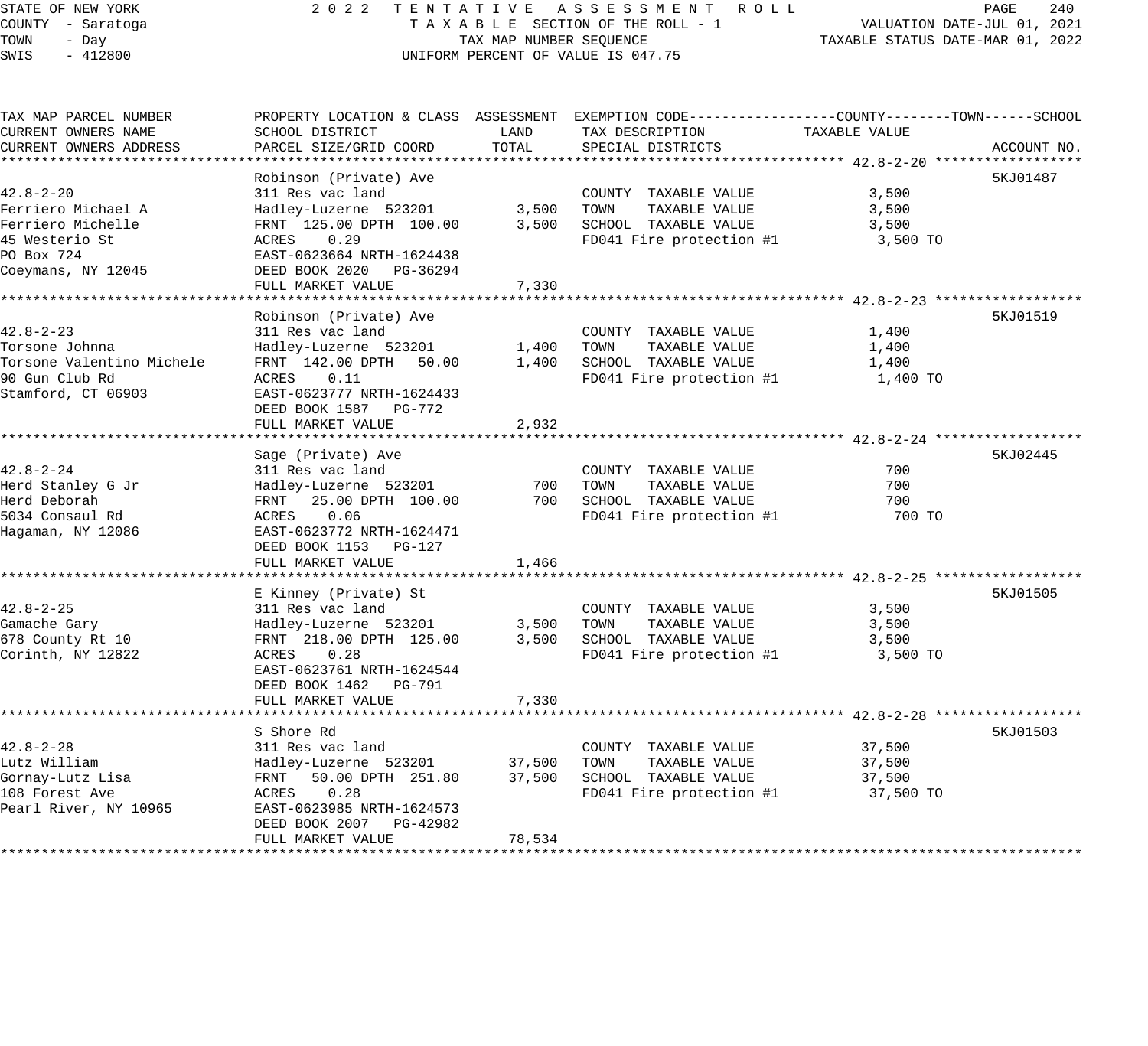| STATE OF NEW YORK           | 2 0 2 2                                 |                         | TENTATIVE ASSESSMENT<br>R O L L                                                                |                                       | PAGE<br>241                 |
|-----------------------------|-----------------------------------------|-------------------------|------------------------------------------------------------------------------------------------|---------------------------------------|-----------------------------|
| COUNTY - Saratoga           |                                         |                         | TAXABLE SECTION OF THE ROLL - 1                                                                |                                       | VALUATION DATE-JUL 01, 2021 |
| TOWN<br>- Day               |                                         | TAX MAP NUMBER SEQUENCE |                                                                                                | TAXABLE STATUS DATE-MAR 01, 2022      |                             |
| SWIS<br>$-412800$           |                                         |                         | UNIFORM PERCENT OF VALUE IS 047.75                                                             |                                       |                             |
|                             |                                         |                         |                                                                                                |                                       |                             |
| TAX MAP PARCEL NUMBER       |                                         |                         | PROPERTY LOCATION & CLASS ASSESSMENT EXEMPTION CODE---------------COUNTY-------TOWN-----SCHOOL |                                       |                             |
| CURRENT OWNERS NAME         | SCHOOL DISTRICT                         | LAND                    | TAX DESCRIPTION                                                                                | TAXABLE VALUE                         |                             |
| CURRENT OWNERS ADDRESS      | PARCEL SIZE/GRID COORD                  | TOTAL                   | SPECIAL DISTRICTS                                                                              |                                       | ACCOUNT NO.                 |
|                             |                                         |                         |                                                                                                |                                       |                             |
|                             | 2666 S Shore Rd                         |                         |                                                                                                |                                       | 5KJ01479                    |
| $42.8 - 2 - 29$             | 260 Seasonal res                        |                         | COUNTY TAXABLE VALUE                                                                           | 240,000                               |                             |
| Steenburgh David W          | Hadley-Luzerne 523201                   | 50,000                  | TOWN<br>TAXABLE VALUE                                                                          | 240,000                               |                             |
| Steenburgh Elizabeth H      | 75.00 DPTH 252.70<br>FRNT               | 240,000                 | SCHOOL TAXABLE VALUE                                                                           | 240,000                               |                             |
| 2666 S Shore Rd             | 0.26<br>ACRES                           |                         | FD041 Fire protection #1                                                                       | 240,000 TO                            |                             |
| , NY 12835                  | EAST-0624063 NRTH-1624579               |                         |                                                                                                |                                       |                             |
|                             | DEED BOOK 1545<br>PG-391                |                         |                                                                                                |                                       |                             |
|                             | FULL MARKET VALUE                       | 502,618                 |                                                                                                |                                       |                             |
|                             | ************************                |                         |                                                                                                |                                       |                             |
|                             | 2670 S Shore Rd                         |                         |                                                                                                |                                       | 5KJ01510                    |
| $42.8 - 2 - 31$             | 210 1 Family Res                        |                         | COUNTY TAXABLE VALUE                                                                           | 79,200                                |                             |
| Herd Deborah A              | Hadley-Luzerne 523201                   | 50,000                  | TAXABLE VALUE<br>TOWN                                                                          | 79,200                                |                             |
| 5034 Consaul Rd             | FRNT<br>75.00 DPTH 252.70               | 79,200                  | SCHOOL TAXABLE VALUE                                                                           | 79,200                                |                             |
| Hagaman, NY 12086           | 0.43<br>ACRES                           |                         | FD041 Fire protection #1                                                                       | 79,200 TO                             |                             |
|                             | EAST-0624099 NRTH-1624499               |                         |                                                                                                |                                       |                             |
|                             | DEED BOOK 2012    PG-39000              |                         |                                                                                                |                                       |                             |
|                             | FULL MARKET VALUE                       | 165,864                 |                                                                                                |                                       |                             |
|                             | * * * * * * * * * * * * * * * * * * * * |                         |                                                                                                | ************************ 42.8-2-32 ** |                             |
|                             | 2674 S Shore Rd                         |                         |                                                                                                |                                       | 5KJ01506                    |
| $42.8 - 2 - 32$             |                                         |                         |                                                                                                |                                       |                             |
|                             | 210 1 Family Res                        |                         | COUNTY TAXABLE VALUE                                                                           | 79,700                                |                             |
| Renwick-Durocher Charlene M | Hadley-Luzerne 523201                   | 50,000                  | TAXABLE VALUE<br>TOWN                                                                          | 79,700                                |                             |
| Durocher Todd J             | FRNT 50.00 DPTH 254.00                  | 79,700                  | SCHOOL TAXABLE VALUE                                                                           | 79,700                                |                             |
| 7 Harris Way                | 0.28<br>ACRES                           |                         | FD041 Fire protection #1                                                                       | 79,700 TO                             |                             |
| Georgetown, MA 01833        | EAST-0624151 NRTH-1624466               |                         |                                                                                                |                                       |                             |
|                             | DEED BOOK 2019 PG-19413                 |                         |                                                                                                |                                       |                             |
|                             | FULL MARKET VALUE                       | 166,911                 |                                                                                                |                                       |                             |
|                             |                                         |                         |                                                                                                |                                       |                             |
|                             | 2676 S Shore Rd                         |                         |                                                                                                |                                       | 5KJ01509                    |
| $42.8 - 2 - 33$             | 210 1 Family Res                        |                         | VET WAR CT 41121                                                                               | 20,070                                | 20,070                      |
| Ingenito Lynne-Trustee      | Hadley-Luzerne 523201                   |                         | 50,000 ENH STAR<br>41834                                                                       | $\overline{0}$                        | 49,900<br>$\Omega$          |
| Zeitler Eugene-Trustee      | William J Zeitler Irr. Tr               | 228,300                 | COUNTY TAXABLE VALUE                                                                           | 208,230                               |                             |
| 2676 S Shore Rd             | Ann A Zeitler Irr. Tr.                  |                         | TAXABLE VALUE<br>TOWN                                                                          | 208,230                               |                             |
| Hadley, NY 12835            | 75.00 DPTH 154.00<br>FRNT               |                         | SCHOOL TAXABLE VALUE                                                                           | 178,400                               |                             |
|                             | 0.27<br>ACRES                           |                         | FD041 Fire protection #1                                                                       | 228,300 TO                            |                             |
|                             | EAST-0624225 NRTH-1624465               |                         |                                                                                                |                                       |                             |
|                             | DEED BOOK 2013 PG-33119                 |                         |                                                                                                |                                       |                             |
|                             | FULL MARKET VALUE                       | 478,115                 |                                                                                                |                                       |                             |
|                             | **************************************  |                         | **************************** 42.8-2-34 *********                                               |                                       |                             |
|                             | 2678 S Shore Rd                         |                         |                                                                                                |                                       | 5KJ01523                    |
| 42.8-2-34                   | 210 1 Family Res                        |                         | COUNTY<br>TAXABLE VALUE                                                                        | 192,400                               |                             |
| Wege Russell E              | Hadley-Luzerne 523201                   | 50,000                  | TOWN<br>TAXABLE VALUE                                                                          | 192,400                               |                             |
| Hutchinson Donna W          | Life Est. Russel Wege                   | 192,400                 | SCHOOL TAXABLE VALUE                                                                           | 192,400                               |                             |
| 1 Finch Cir                 | Remanindermen Timothy L &               |                         | FD041 Fire protection #1                                                                       | 192,400 TO                            |                             |
| Londonberry, NH 03053       | Patricia M.                             |                         |                                                                                                |                                       |                             |
|                             | FRNT<br>75.00 DPTH 254.00               |                         |                                                                                                |                                       |                             |
|                             | ACRES<br>0.61                           |                         |                                                                                                |                                       |                             |
|                             | EAST-0624245 NRTH-1624359               |                         |                                                                                                |                                       |                             |
|                             | DEED BOOK 2013                          |                         |                                                                                                |                                       |                             |
|                             | PG-32671<br>FULL MARKET VALUE           | 402,932                 |                                                                                                |                                       |                             |
|                             |                                         |                         |                                                                                                |                                       |                             |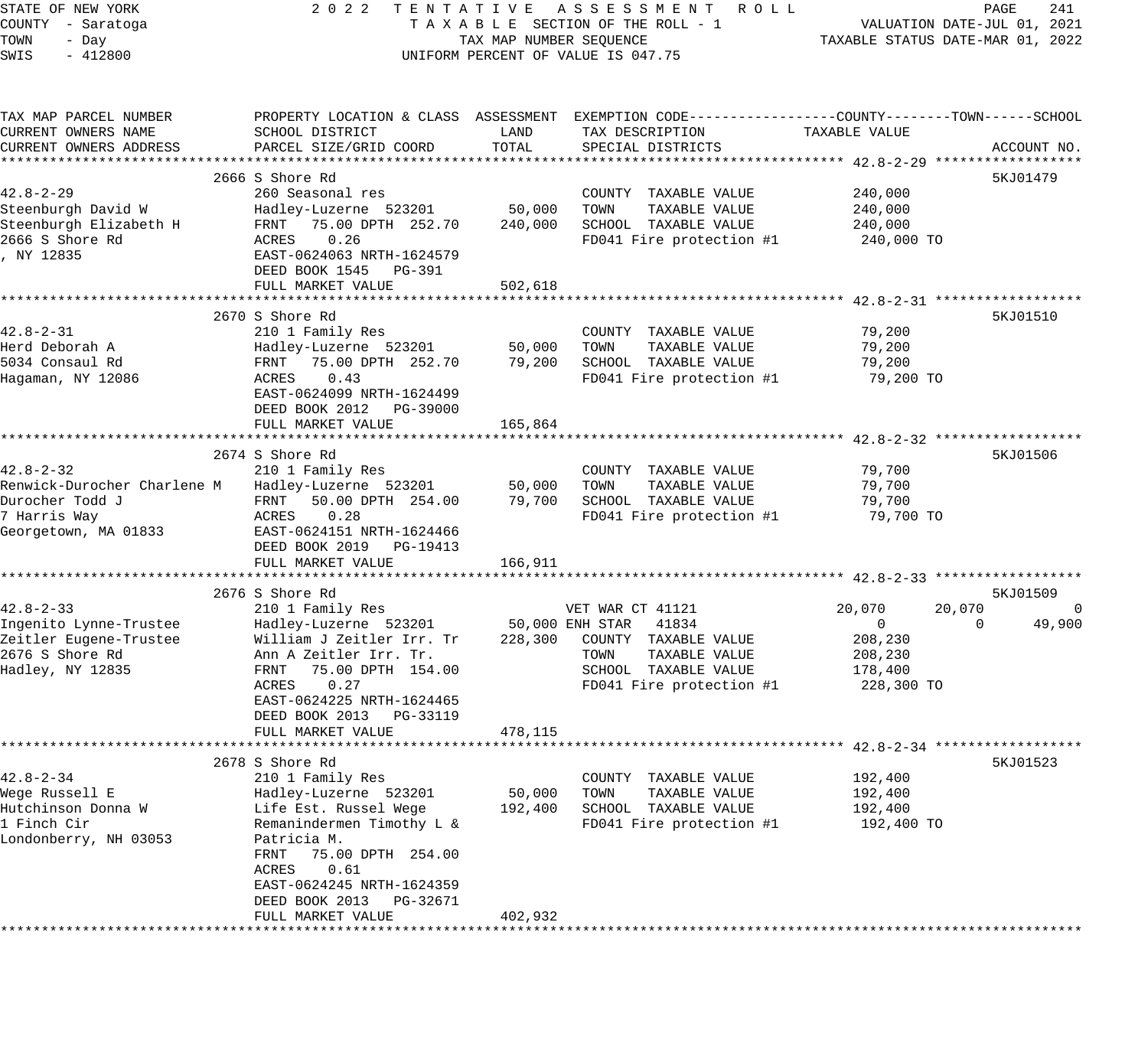| PAGE<br>242                                                                                             | ACCOUNT NO.                                                                                                                                  | 5KJ01514                                                                                                                                                                                                                                                                 | 5KJ01478                                                                                                                                                                                      | 5KJ01484                                                                                                                                                                            | 5KJ02439                                                                                                                                                                                   | 5KJ01520                                                                                                                                                                                   |
|---------------------------------------------------------------------------------------------------------|----------------------------------------------------------------------------------------------------------------------------------------------|--------------------------------------------------------------------------------------------------------------------------------------------------------------------------------------------------------------------------------------------------------------------------|-----------------------------------------------------------------------------------------------------------------------------------------------------------------------------------------------|-------------------------------------------------------------------------------------------------------------------------------------------------------------------------------------|--------------------------------------------------------------------------------------------------------------------------------------------------------------------------------------------|--------------------------------------------------------------------------------------------------------------------------------------------------------------------------------------------|
| VALUATION DATE-JUL 01, 2021<br>TAXABLE STATUS DATE-MAR 01, 2022                                         | TAXABLE VALUE                                                                                                                                | 135,000<br>135,000<br>135,000<br>135,000 TO                                                                                                                                                                                                                              | 182,300<br>182,300<br>182,300<br>182,300 TO                                                                                                                                                   | 124,700<br>124,700<br>124,700<br>124,700 TO                                                                                                                                         | 3,200<br>3,200<br>3,200<br>3,200 TO                                                                                                                                                        | 1,400<br>1,400<br>1,400<br>1,400 TO                                                                                                                                                        |
|                                                                                                         |                                                                                                                                              |                                                                                                                                                                                                                                                                          |                                                                                                                                                                                               |                                                                                                                                                                                     |                                                                                                                                                                                            |                                                                                                                                                                                            |
| 2022 TENTATIVE ASSESSMENT ROLL<br>TAXABLE SECTION OF THE ROLL - 1<br>UNIFORM PERCENT OF VALUE IS 047.75 | TAX DESCRIPTION<br>SPECIAL DISTRICTS                                                                                                         | COUNTY TAXABLE VALUE<br>TAXABLE VALUE<br>TOWN<br>SCHOOL TAXABLE VALUE<br>FD041 Fire protection #1                                                                                                                                                                        | COUNTY TAXABLE VALUE<br>TOWN<br>TAXABLE VALUE<br>SCHOOL TAXABLE VALUE<br>FD041 Fire protection #1                                                                                             | COUNTY TAXABLE VALUE<br>TOWN<br>TAXABLE VALUE<br>SCHOOL TAXABLE VALUE<br>FD041 Fire protection #1                                                                                   | COUNTY TAXABLE VALUE<br>TAXABLE VALUE<br>TOWN<br>SCHOOL TAXABLE VALUE<br>FD041 Fire protection #1                                                                                          | COUNTY TAXABLE VALUE<br>TOWN<br>TAXABLE VALUE<br>SCHOOL TAXABLE VALUE<br>FD041 Fire protection #1                                                                                          |
| TAX MAP NUMBER SEQUENCE                                                                                 | LAND<br>TOTAL                                                                                                                                | 50,000<br>135,000<br>282,723                                                                                                                                                                                                                                             | 50,000<br>182,300<br>381,780                                                                                                                                                                  | 50,000<br>124,700<br>261,152                                                                                                                                                        | 3,200<br>3,200<br>6,702                                                                                                                                                                    | 1,400<br>1,400<br>2,932                                                                                                                                                                    |
|                                                                                                         | PROPERTY LOCATION & CLASS ASSESSMENT EXEMPTION CODE---------------COUNTY-------TOWN------SCHOOL<br>SCHOOL DISTRICT<br>PARCEL SIZE/GRID COORD | 2680 S Shore Rd<br>210 1 Family Res<br>Hadley-Luzerne 523201<br>Luara A Goodwin Rev Livin<br>$12/8/16$ , Adrianne E Pierc<br>Living Trust 1/8/16<br>FRNT 50.00 DPTH 253.40<br>0.28<br>ACRES<br>EAST-0624313 NRTH-1624349<br>DEED BOOK 2019 PG-34609<br>FULL MARKET VALUE | 2682 S Shore Rd<br>210 1 Family Res<br>Hadley-Luzerne 523201<br>FRNT 75.00 DPTH 253.00<br>ACRES 0.43 BANK<br>709<br>EAST-0624361 NRTH-1624310<br>DEED BOOK 2015 PG-21254<br>FULL MARKET VALUE | 2688 S Shore Rd<br>210 1 Family Res<br>Hadley-Luzerne 523201<br>FRNT 130.00 DPTH 253.00<br>0.84<br>ACRES<br>EAST-0624454 NRTH-1624249<br>DEED BOOK 1499 PG-366<br>FULL MARKET VALUE | Hurley (Private) Ter<br>311 Res vac land<br>Hadley-Luzerne 523201<br>FRNT 420.00 DPTH 200.00<br>1.82<br>ACRES<br>EAST-0624216 NRTH-1624076<br>DEED BOOK 2018 PG-30766<br>FULL MARKET VALUE | Hurley (Private) Ter<br>311 Res vac land<br>Hadley-Luzerne 523201<br>50.00 DPTH 100.00<br>FRNT<br>0.11<br>ACRES<br>EAST-0624058 NRTH-1624243<br>DEED BOOK 1587 PG-772<br>FULL MARKET VALUE |
| STATE OF NEW YORK<br>COUNTY - Saratoga<br>TOWN<br>- Day<br>SWIS<br>$-412800$                            | TAX MAP PARCEL NUMBER<br>CURRENT OWNERS NAME<br>CURRENT OWNERS ADDRESS                                                                       | $42.8 - 2 - 35$<br>Goodwin Laura A<br>Pierce Adrianne E<br>214 Red Rock Rd<br>Leeds, NY 12451                                                                                                                                                                            | $42.8 - 2 - 36$<br>Capello Seth A<br>35 Greylock Dr<br>Gansevoort, NY 12831                                                                                                                   | 42.8-2-37<br>Smith Gary W<br>Smith Mary E<br>2688 S Shore Rd<br>Hadley, NY 12835-3701                                                                                               | $42.8 - 2 - 38$<br>Capello Seth A<br>35 Greylock Drive<br>Gansevoort, NY 12831                                                                                                             | $42.8 - 2 - 39$<br>Torsone Johnna<br>Valentino Michele Torsone<br>90 Gun Club Rd<br>Stamford, CT 06903                                                                                     |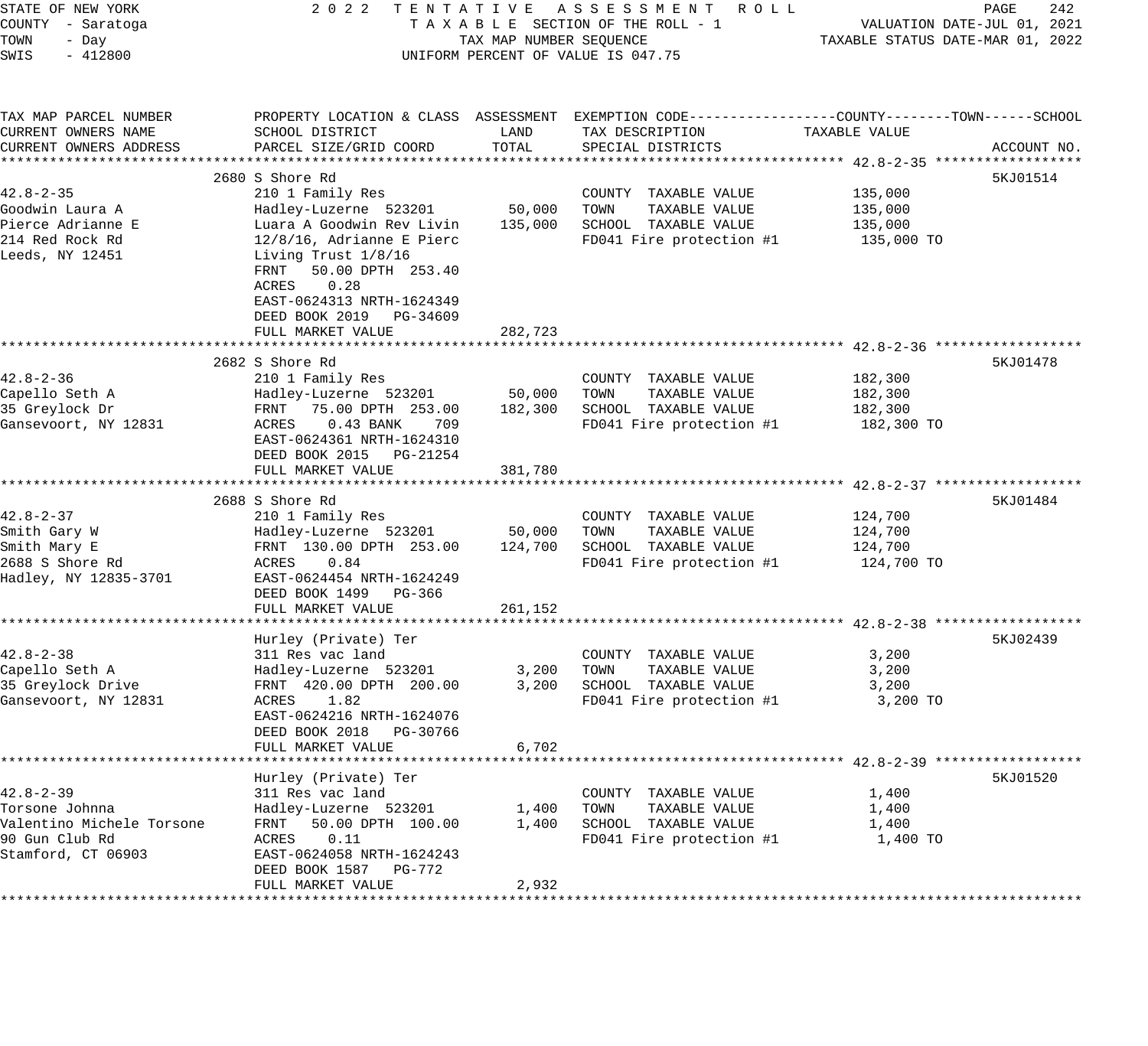# STATE OF NEW YORK 2 0 2 2 T E N T A T I V E A S S E S S M E N T R O L L PAGE 243 COUNTY - Saratoga T A X A B L E SECTION OF THE ROLL - 1 VALUATION DATE-JUL 01, 2021 UNIFORM PERCENT OF VALUE IS 047.75

TOWN - DALUATION DATE-JUL 01, 2021<br>TAXABLE STATUS DATE-MAR 01, 2022

| TAX MAP PARCEL NUMBER    |                            |        | PROPERTY LOCATION & CLASS ASSESSMENT EXEMPTION CODE----------------COUNTY-------TOWN------SCHOOL |               |             |
|--------------------------|----------------------------|--------|--------------------------------------------------------------------------------------------------|---------------|-------------|
| CURRENT OWNERS NAME      | SCHOOL DISTRICT            | LAND   | TAX DESCRIPTION                                                                                  | TAXABLE VALUE |             |
| CURRENT OWNERS ADDRESS   | PARCEL SIZE/GRID COORD     | TOTAL  | SPECIAL DISTRICTS                                                                                |               | ACCOUNT NO. |
|                          |                            |        |                                                                                                  |               |             |
|                          | Hurley (Private) Ter       |        |                                                                                                  |               | 5KJ01515    |
| $42.8 - 2 - 40$          | 314 Rural vac<10           |        | COUNTY TAXABLE VALUE                                                                             | 700           |             |
| Herd Kenneth S           | Hadley-Luzerne 523201      | 700    | TOWN<br>TAXABLE VALUE                                                                            | 700           |             |
| 659 Draper Ave           | 25.00 DPTH 100.00<br>FRNT  | 700    | SCHOOL TAXABLE VALUE                                                                             | 700           |             |
| Schenectady, NY 12306    | 0.06<br>ACRES              |        | FD041 Fire protection #1                                                                         | 700 TO        |             |
|                          | EAST-0624030 NRTH-1624267  |        |                                                                                                  |               |             |
|                          | DEED BOOK 2012<br>PG-18829 |        |                                                                                                  |               |             |
|                          | FULL MARKET VALUE          | 1,466  |                                                                                                  |               |             |
|                          |                            |        |                                                                                                  |               |             |
|                          | Hurley (Private) Ter       |        |                                                                                                  |               | 5KJ02580    |
| $42.8 - 2 - 41$          | 311 Res vac land           |        | COUNTY TAXABLE VALUE                                                                             | 3,500         |             |
| Sexton David W           | Hadley-Luzerne 523201      | 3,500  | TOWN<br>TAXABLE VALUE                                                                            | 3,500         |             |
| Sexton Carmelita         | Sexton Family Living Trus  | 3,500  | SCHOOL TAXABLE VALUE                                                                             | 3,500         |             |
| 6899 SW 50 St 210        | FRNT 264.00 DPTH 100.00    |        | FD041 Fire protection #1                                                                         | 3,500 TO      |             |
| Davie, FL 33314          | ACRES<br>0.34              |        |                                                                                                  |               |             |
|                          | EAST-0623975 NRTH-1624312  |        |                                                                                                  |               |             |
|                          | FULL MARKET VALUE          | 7,330  |                                                                                                  |               |             |
|                          |                            |        | ********************************* 42.8-2-42 *******                                              |               |             |
|                          | Sage (Private) Ave         |        |                                                                                                  |               | 5KJ01980    |
| $42.8 - 2 - 42$          | 314 Rural vac<10           |        | COUNTY TAXABLE VALUE                                                                             | 1,800         |             |
| Herd Deborah             | Hadley-Luzerne 523201      | 1,800  | TOWN<br>TAXABLE VALUE                                                                            | 1,800         |             |
| 5034 Consoul Rd          | FRNT 134.74 DPTH 100.00    | 1,800  | SCHOOL TAXABLE VALUE                                                                             | 1,800         |             |
| Hagaman, NY 12086        | 0.13<br>ACRES              |        | FD041 Fire protection #1                                                                         | 1,800 TO      |             |
|                          | EAST-0623969 NRTH-1624211  |        |                                                                                                  |               |             |
|                          | DEED BOOK 1556 PG-84       |        |                                                                                                  |               |             |
|                          | FULL MARKET VALUE          | 3,770  |                                                                                                  |               |             |
|                          |                            |        |                                                                                                  |               |             |
|                          | 20 Longview (Private) Ter  |        |                                                                                                  |               | 5KJ01957    |
| $42.8 - 2 - 43$          | 260 Seasonal res           |        | COUNTY TAXABLE VALUE                                                                             | 33,800        |             |
| Bodle Alison S           | Hadley-Luzerne 523201      | 14,200 | TOWN<br>TAXABLE VALUE                                                                            | 33,800        |             |
| 119 Kayaderosseras Dr    | FRNT 360.00 DPTH 200.00    | 33,800 | SCHOOL TAXABLE VALUE                                                                             | 33,800        |             |
| Ballston Spa, NY 12020   | ACRES<br>1.32              |        | FD041 Fire protection #1                                                                         | 33,800 TO     |             |
|                          | EAST-0624093 NRTH-1623856  |        |                                                                                                  |               |             |
|                          | DEED BOOK 2021 PG-28093    |        |                                                                                                  |               |             |
|                          | FULL MARKET VALUE          | 70,785 |                                                                                                  |               |             |
|                          | *************************  |        |                                                                                                  |               |             |
|                          | 30 Longview (Private) Ter  |        |                                                                                                  |               | 5KJ01956    |
| $42.8 - 2 - 44$          | 312 Vac w/imprv            |        | COUNTY TAXABLE VALUE                                                                             | 16,500        |             |
| Lindsay Jim              | Hadley-Luzerne 523201      | 9,600  | TOWN<br>TAXABLE VALUE                                                                            | 16,500        |             |
| Lindsay Rose             | FRNT 720.00 DPTH 200.00    | 16,500 | SCHOOL TAXABLE VALUE                                                                             | 16,500        |             |
| 26 Mapes Road            | ACRES<br>3.30              |        | FD041 Fire protection #1                                                                         | 16,500 TO     |             |
| Middletown, NY 10940     | EAST-0624556 NRTH-1623533  |        |                                                                                                  |               |             |
|                          | DEED BOOK 2022<br>PG-6515  |        |                                                                                                  |               |             |
| PRIOR OWNER ON 3/01/2022 | FULL MARKET VALUE          | 34,555 |                                                                                                  |               |             |
| Lindsay Jim              |                            |        |                                                                                                  |               |             |
|                          |                            |        |                                                                                                  |               |             |
|                          |                            |        |                                                                                                  |               |             |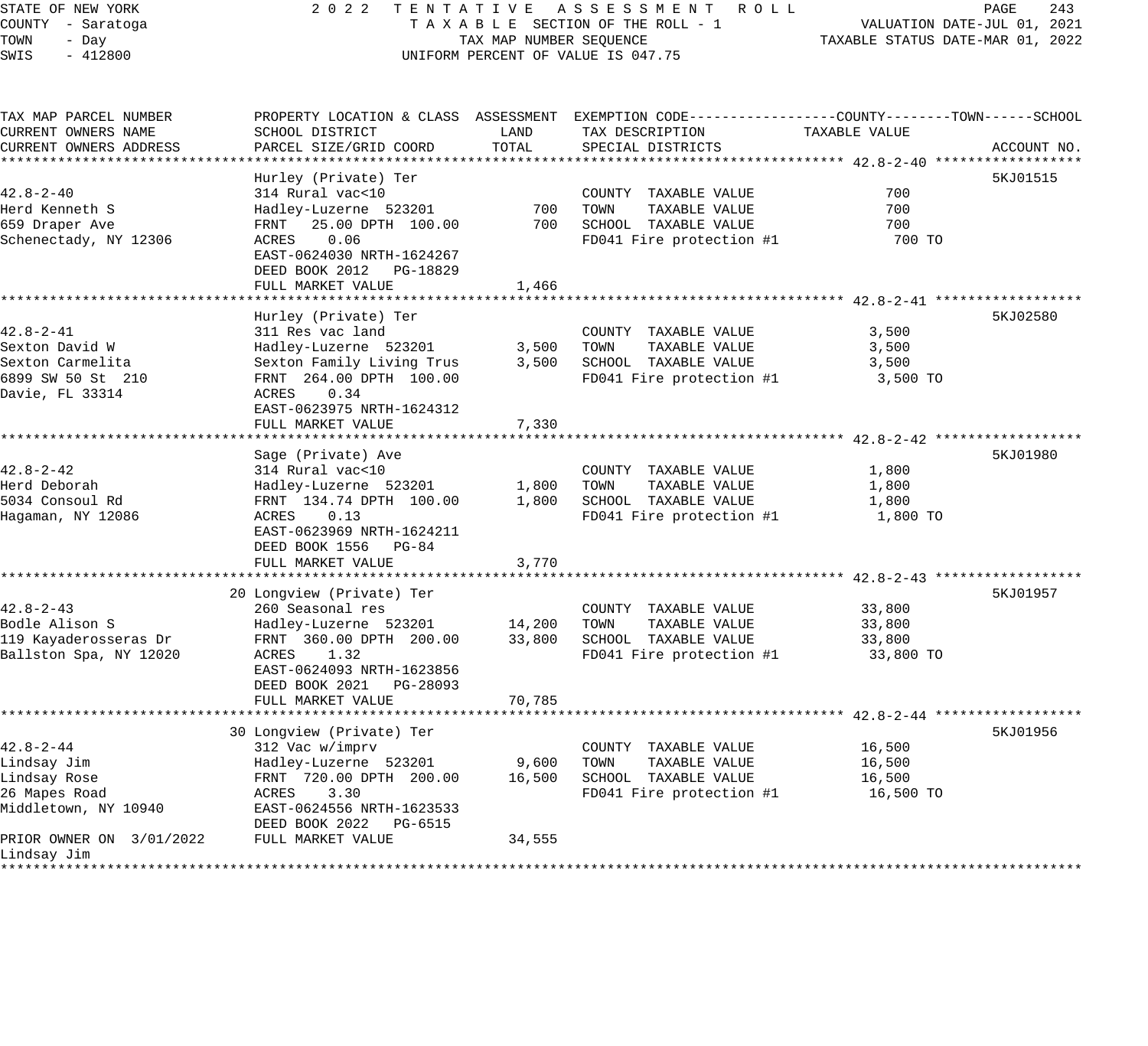# STATE OF NEW YORK 2 0 2 2 T E N T A T I V E A S S E S S M E N T R O L L PAGE 244 COUNTY - Saratoga T A X A B L E SECTION OF THE ROLL - 1 VALUATION DATE-JUL 01, 2021 TAX A B L E SECTION OF THE ROLL - 1<br>TAX MAP NUMBER SEQUENCE TAXABLE STATUS DATE-MAR 01, 2022 UNIFORM PERCENT OF VALUE IS 047.75

| TAX MAP PARCEL NUMBER      |                           |         | PROPERTY LOCATION & CLASS ASSESSMENT EXEMPTION CODE---------------COUNTY-------TOWN------SCHOOL |                  |                    |
|----------------------------|---------------------------|---------|-------------------------------------------------------------------------------------------------|------------------|--------------------|
| CURRENT OWNERS NAME        | SCHOOL DISTRICT           | LAND    | TAX DESCRIPTION                                                                                 | TAXABLE VALUE    |                    |
| CURRENT OWNERS ADDRESS     | PARCEL SIZE/GRID COORD    | TOTAL   | SPECIAL DISTRICTS                                                                               |                  | ACCOUNT NO.        |
|                            |                           |         |                                                                                                 |                  |                    |
|                            | Sargent (Private) Ter     |         |                                                                                                 |                  | 5KJ02437           |
| $42.8 - 2 - 45$            | 314 Rural vac<10          |         | COUNTY TAXABLE VALUE                                                                            | 4,200            |                    |
| Wade-Keszey Joan           | Hadley-Luzerne 523201     | 4,200   | TOWN<br>TAXABLE VALUE                                                                           | 4,200            |                    |
| Wade-Keszey Brendan        | FRNT 890.00 DPTH 200.00   | 4,200   | SCHOOL TAXABLE VALUE                                                                            | 4,200            |                    |
| 122 Kaydeross Park         | ACRES<br>3.86             |         | FD041 Fire protection #1                                                                        | 4,200 TO         |                    |
| Saratoga Springs, NY 12866 | EAST-0624380 NRTH-1623350 |         |                                                                                                 |                  |                    |
|                            | DEED BOOK 1470<br>PG-250  |         |                                                                                                 |                  |                    |
|                            | FULL MARKET VALUE         | 8,796   |                                                                                                 |                  |                    |
|                            | Longview (Private) Ter    |         |                                                                                                 |                  | 5KJ02010           |
| $42.8 - 2 - 47$            | 311 Res vac land          |         | COUNTY TAXABLE VALUE                                                                            | 2,100            |                    |
| Ottaviano David P Sr       | Hadley-Luzerne 523201     | 2,100   | TOWN<br>TAXABLE VALUE                                                                           | 2,100            |                    |
| Ottaviano Susan M          | FRNT 68.00 DPTH 100.00    | 2,100   | SCHOOL TAXABLE VALUE                                                                            | 2,100            |                    |
| 1420 Clifton Park Rd       | ACRES<br>0.16             |         | FD041 Fire protection #1                                                                        | 2,100 TO         |                    |
| Niskayuna, NY 12309        | EAST-0623847 NRTH-1624067 |         |                                                                                                 |                  |                    |
|                            | DEED BOOK 1647 PG-559     |         |                                                                                                 |                  |                    |
|                            | FULL MARKET VALUE         | 4,398   |                                                                                                 |                  |                    |
|                            |                           |         |                                                                                                 |                  |                    |
|                            | Longview (Private) Ter    |         |                                                                                                 |                  |                    |
| $42.8 - 2 - 48$            | 311 Res vac land          |         | COUNTY TAXABLE VALUE                                                                            | 5,000            |                    |
| Ottaviano David P          | Hadley-Luzerne 523201     | 5,000   | TAXABLE VALUE<br>TOWN                                                                           | 5,000            |                    |
| Ottaviano Susan M          | FRNT 75.00 DPTH 120.00    | 5,000   | SCHOOL TAXABLE VALUE                                                                            | 5,000            |                    |
| 1420 Clifton Park Rd       | 0.19<br>ACRES             |         | FD041 Fire protection #1                                                                        | 5,000 TO         |                    |
| Niskayuna, NY 12309        | EAST-0623770 NRTH-1624047 |         |                                                                                                 |                  |                    |
|                            | DEED BOOK 2011<br>PG-5759 |         |                                                                                                 |                  |                    |
|                            | FULL MARKET VALUE         | 10,471  |                                                                                                 |                  |                    |
|                            |                           |         |                                                                                                 |                  |                    |
|                            | Horse Hill Rd             |         |                                                                                                 |                  | 5KJ01977           |
| $42.8 - 2 - 51$            | 311 Res vac land          |         | COUNTY TAXABLE VALUE                                                                            | 1,400            |                    |
| Persons Michael            | Hadley-Luzerne 523201     | 1,400   | TAXABLE VALUE<br>TOWN                                                                           | 1,400            |                    |
| Persons Nicholas           | FRNT 36.00 DPTH 100.00    | 1,400   | SCHOOL TAXABLE VALUE                                                                            | 1,400            |                    |
| 27 Horse Hill Rd           | ACRES<br>0.12             |         | FD041 Fire protection #1                                                                        | 1,400 TO         |                    |
| Hadley, NY 12835           | EAST-0623499 NRTH-1624135 |         |                                                                                                 |                  |                    |
|                            | DEED BOOK 1219 PG-113     |         |                                                                                                 |                  |                    |
|                            | FULL MARKET VALUE         | 2,932   |                                                                                                 |                  |                    |
|                            |                           |         |                                                                                                 |                  |                    |
|                            | 27 Horse Hill Rd          |         |                                                                                                 |                  | 5KJ01481           |
| $42.8 - 2 - 52$            | 210 1 Family Res          |         | VET COM CT 41131                                                                                | 17,475<br>17,475 | $\overline{0}$     |
| Persons Michael G          | Hadley-Luzerne 523201     |         | 14,000 ENH STAR 41834                                                                           | $\mathbf{0}$     | 49,900<br>$\Omega$ |
| 27 Horse Hill Rd           | FRNT 50.00 DPTH 100.00    | 69,900  | COUNTY TAXABLE VALUE                                                                            | 52,425           |                    |
| Hadley, NY 12835           | 0.11<br>ACRES             |         | TOWN<br>TAXABLE VALUE                                                                           | 52,425           |                    |
|                            | EAST-0623487 NRTH-1624183 |         | SCHOOL TAXABLE VALUE                                                                            | 20,000           |                    |
|                            | DEED BOOK 2007 PG-33549   |         | FD041 Fire protection #1                                                                        | 69,900 TO        |                    |
|                            | FULL MARKET VALUE         | 146,387 |                                                                                                 |                  |                    |
|                            |                           |         |                                                                                                 |                  |                    |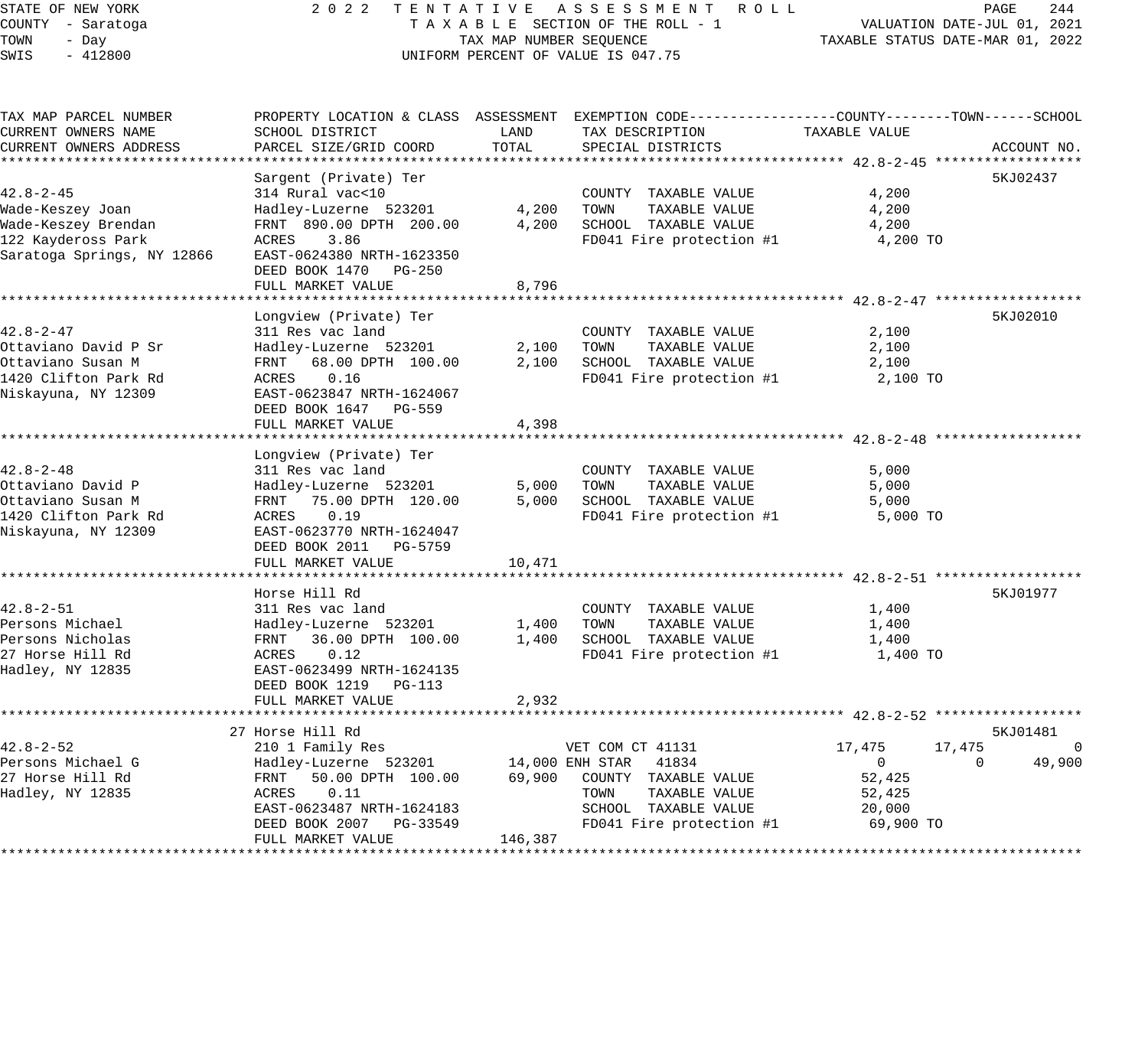# STATE OF NEW YORK 2 0 2 2 T E N T A T I V E A S S E S S M E N T R O L L PAGE 245 COUNTY - Saratoga T A X A B L E SECTION OF THE ROLL - 1 VALUATION DATE-JUL 01, 2021 TAX MAP NUMBER SEQUENCE TAXABLE STATUS DATE-MAR 01, 2022 UNIFORM PERCENT OF VALUE IS 047.75

| TAX MAP PARCEL NUMBER<br>CURRENT OWNERS NAME<br>CURRENT OWNERS ADDRESS | SCHOOL DISTRICT<br>PARCEL SIZE/GRID COORD | LAND<br>TOTAL | PROPERTY LOCATION & CLASS ASSESSMENT EXEMPTION CODE----------------COUNTY-------TOWN------SCHOOL<br>TAX DESCRIPTION<br>SPECIAL DISTRICTS | TAXABLE VALUE | ACCOUNT NO. |
|------------------------------------------------------------------------|-------------------------------------------|---------------|------------------------------------------------------------------------------------------------------------------------------------------|---------------|-------------|
|                                                                        |                                           |               |                                                                                                                                          |               |             |
|                                                                        | Longview (Private) Ter                    |               |                                                                                                                                          |               | 5KJ02444    |
| $42.8 - 2 - 53$                                                        | 311 Res vac land                          |               | COUNTY TAXABLE VALUE                                                                                                                     | 700           |             |
| Michael Persons G                                                      | Hadley-Luzerne 523201                     | 700           | TOWN<br>TAXABLE VALUE                                                                                                                    | 700           |             |
| 27 Horse Hill Rd                                                       | 25.00 DPTH 100.00<br>FRNT                 | 700           | SCHOOL TAXABLE VALUE                                                                                                                     | 700           |             |
| Hadley, NY 12835                                                       | ACRES<br>0.06                             |               | FD041 Fire protection #1                                                                                                                 | 700 TO        |             |
|                                                                        | EAST-0623557 NRTH-1624170                 |               |                                                                                                                                          |               |             |
|                                                                        | DEED BOOK 2007 PG-33550                   |               |                                                                                                                                          |               |             |
|                                                                        | FULL MARKET VALUE                         | 1,466         |                                                                                                                                          |               |             |
|                                                                        |                                           |               |                                                                                                                                          |               |             |
|                                                                        | Longview (Private) Ter                    |               |                                                                                                                                          |               | 5KJ02031    |
| $42.8 - 2 - 56$                                                        | 312 Vac w/imprv                           |               | COUNTY TAXABLE VALUE                                                                                                                     | 52,400        |             |
| Ottaviano David P                                                      | Hadley-Luzerne 523201                     | 7,000         | TOWN<br>TAXABLE VALUE                                                                                                                    | 52,400        |             |
| Ottaviano Susan M                                                      | FRNT 215.00 DPTH 195.00                   | 52,400        | SCHOOL TAXABLE VALUE                                                                                                                     | 52,400        |             |
| 1420 Clifton Park Rd                                                   | 0.95<br>ACRES                             |               | FD041 Fire protection #1                                                                                                                 | 52,400 TO     |             |
| Niskayuna, NY 12309                                                    | EAST-0623748 NRTH-1624249                 |               |                                                                                                                                          |               |             |
|                                                                        | DEED BOOK 1648 PG-119                     |               |                                                                                                                                          |               |             |
|                                                                        | FULL MARKET VALUE                         | 109,738       |                                                                                                                                          |               |             |
|                                                                        | 2638 S Shore Rd                           |               |                                                                                                                                          |               | 5KJ01492    |
| $42.8 - 2 - 60$                                                        | 210 1 Family Res                          |               | COUNTY TAXABLE VALUE                                                                                                                     | 109,400       |             |
| Fitzgerald John J                                                      | Hadley-Luzerne 523201                     | 50,000        | TOWN<br>TAXABLE VALUE                                                                                                                    | 109,400       |             |
| 2638 South Shore Rd                                                    | FRNT 125.00 DPTH 159.52                   | 109,400       | SCHOOL TAXABLE VALUE                                                                                                                     | 109,400       |             |
| Hadley, NY 12835                                                       | ACRES<br>0.40                             |               | FD041 Fire protection #1                                                                                                                 | 109,400 TO    |             |
|                                                                        | EAST-0623427 NRTH-1624913                 |               |                                                                                                                                          |               |             |
|                                                                        | DEED BOOK 2021 PG-37873                   |               |                                                                                                                                          |               |             |
|                                                                        | FULL MARKET VALUE                         | 229,110       |                                                                                                                                          |               |             |
|                                                                        |                                           |               |                                                                                                                                          |               |             |
|                                                                        | 25 Horse Hill Rd                          |               |                                                                                                                                          |               | 5KJ01483    |
| $42.8 - 2 - 61$                                                        | 210 1 Family Res                          |               | COUNTY TAXABLE VALUE                                                                                                                     | 75,600        |             |
| Sullivan Daniel                                                        | Hadley-Luzerne 523201                     | 14,000        | TOWN<br>TAXABLE VALUE                                                                                                                    | 75,600        |             |
| Sullivan Virginia                                                      | Lots 13-17&Lots 27-30                     | 75,600        | SCHOOL TAXABLE VALUE                                                                                                                     | 75,600        |             |
| 4 Spruce Ln                                                            | FRNT 77.00 DPTH 225.00                    |               | FD041 Fire protection #1                                                                                                                 | 75,600 TO     |             |
| West Nyack Ny, 10994                                                   | ACRES 0.53                                |               |                                                                                                                                          |               |             |
|                                                                        | EAST-0623553 NRTH-1624266                 |               |                                                                                                                                          |               |             |
|                                                                        | DEED BOOK 1032 PG-926                     |               |                                                                                                                                          |               |             |
|                                                                        | FULL MARKET VALUE                         | 158,325       |                                                                                                                                          |               |             |
|                                                                        |                                           |               |                                                                                                                                          |               |             |
|                                                                        | 1 E Kinney (Private) St                   |               |                                                                                                                                          |               | 5KJ01477    |
| $42.8 - 2 - 63$                                                        | 260 Seasonal res                          |               | COUNTY TAXABLE VALUE                                                                                                                     | 39,900        |             |
| Gamache Gary                                                           | Hadley-Luzerne 523201                     | 14,000        | TOWN<br>TAXABLE VALUE                                                                                                                    | 39,900        |             |
| Gamache Lucinda Ann                                                    | FRNT 75.00 DPTH 100.00                    | 39,900        | SCHOOL TAXABLE VALUE                                                                                                                     | 39,900        |             |
| 678 Co Rt 10                                                           | ACRES 0.17                                |               | FD041 Fire protection #1                                                                                                                 | 39,900 TO     |             |
| Corinth, NY 12822                                                      | EAST-0623673 NRTH-1624539                 |               |                                                                                                                                          |               |             |
|                                                                        | DEED BOOK 1242 PG-757                     |               |                                                                                                                                          |               |             |
|                                                                        | FULL MARKET VALUE                         | 83,560        |                                                                                                                                          |               |             |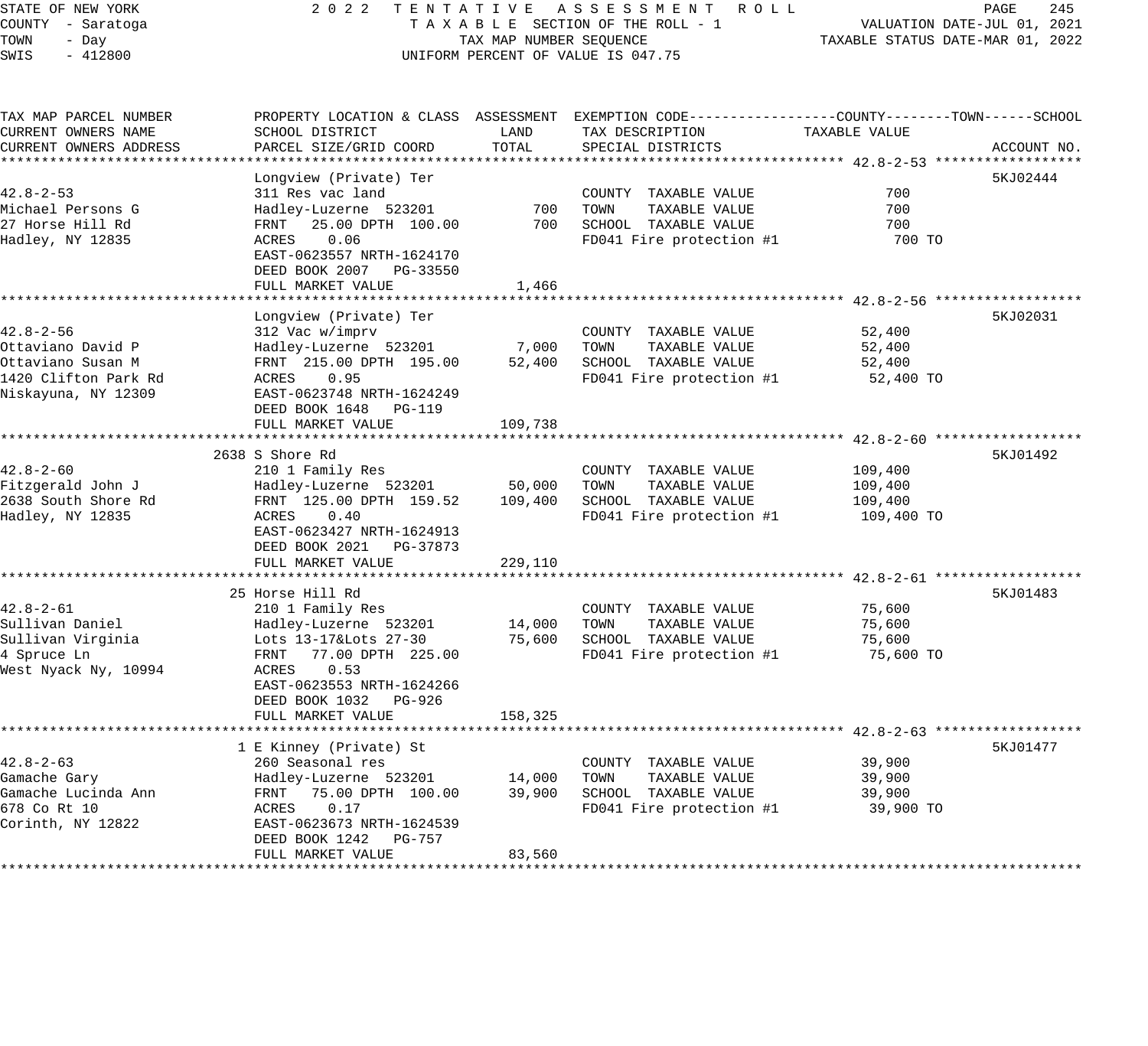| STATE OF NEW YORK<br>COUNTY - Saratoga | 2 0 2 2                                  |                         | TENTATIVE ASSESSMENT<br>R O L L<br>TAXABLE SECTION OF THE ROLL - 1                              |                                  | PAGE<br>246<br>VALUATION DATE-JUL 01, 2021 |
|----------------------------------------|------------------------------------------|-------------------------|-------------------------------------------------------------------------------------------------|----------------------------------|--------------------------------------------|
| TOWN<br>- Day                          |                                          | TAX MAP NUMBER SEQUENCE |                                                                                                 | TAXABLE STATUS DATE-MAR 01, 2022 |                                            |
| SWIS<br>$-412800$                      |                                          |                         | UNIFORM PERCENT OF VALUE IS 047.75                                                              |                                  |                                            |
| TAX MAP PARCEL NUMBER                  |                                          |                         | PROPERTY LOCATION & CLASS ASSESSMENT EXEMPTION CODE---------------COUNTY-------TOWN------SCHOOL |                                  |                                            |
| CURRENT OWNERS NAME                    | SCHOOL DISTRICT                          | LAND                    | TAX DESCRIPTION                                                                                 | TAXABLE VALUE                    |                                            |
| CURRENT OWNERS ADDRESS                 | PARCEL SIZE/GRID COORD                   | TOTAL                   | SPECIAL DISTRICTS                                                                               |                                  | ACCOUNT NO.                                |
|                                        |                                          |                         |                                                                                                 |                                  |                                            |
|                                        | 7 Longview (Private) Ter                 |                         |                                                                                                 |                                  | 5KJ01508                                   |
| $42.8 - 2 - 64$                        | 311 Res vac land                         |                         | COUNTY TAXABLE VALUE                                                                            | 14,000                           |                                            |
| Persons Michael                        | Hadley-Luzerne 523201                    | 14,000                  | TOWN<br>TAXABLE VALUE                                                                           | 14,000                           |                                            |
| Persons Nicholas W                     | N W Persons 2/3 Ownership                | 14,000                  | SCHOOL TAXABLE VALUE                                                                            | 14,000                           |                                            |
| 2284 Preisman Drive                    | M Persons 1/3 Ownership                  |                         | FD041 Fire protection #1                                                                        | 14,000 TO                        |                                            |
| Niskayuna, NY 12309                    | Lot $23-25$<br>75.00 DPTH 100.00<br>FRNT |                         |                                                                                                 |                                  |                                            |
|                                        | 0.16<br>ACRES                            |                         |                                                                                                 |                                  |                                            |
|                                        | EAST-0623606 NRTH-1624165                |                         |                                                                                                 |                                  |                                            |
|                                        | DEED BOOK 2016<br>PG-41710               |                         |                                                                                                 |                                  |                                            |
|                                        | FULL MARKET VALUE                        | 29,319                  |                                                                                                 |                                  |                                            |
|                                        |                                          |                         |                                                                                                 |                                  |                                            |
| $42.8 - 2 - 65$                        | Longview (Private) Ter                   |                         | COUNTY TAXABLE VALUE                                                                            | 20,500                           | 5KJ02015                                   |
| Persons Michael G                      | 312 Vac w/imprv<br>Hadley-Luzerne 523201 | 7,000                   | TOWN<br>TAXABLE VALUE                                                                           | 20,500                           |                                            |
| 27 Horse Hill Rd                       | FRNT 200.00 DPTH 120.00                  | 20,500                  | SCHOOL TAXABLE VALUE                                                                            | 20,500                           |                                            |
| Hadley, NY 12835                       | ACRES<br>0.55                            |                         | FD041 Fire protection #1                                                                        | 20,500 TO                        |                                            |
|                                        | EAST-0623654 NRTH-1624024                |                         |                                                                                                 |                                  |                                            |
|                                        | DEED BOOK 2007<br>PG-33548               |                         |                                                                                                 |                                  |                                            |
|                                        | FULL MARKET VALUE                        | 42,932                  |                                                                                                 |                                  |                                            |
|                                        |                                          |                         |                                                                                                 |                                  |                                            |
|                                        | 2662 S Shore Rd                          |                         |                                                                                                 |                                  | 5KJ01504                                   |
| $42.8 - 2 - 66$                        | 210 1 Family Res                         |                         | COUNTY TAXABLE VALUE                                                                            | 153,700                          |                                            |
| Lutz William                           | Hadley-Luzerne 523201                    | 50,000                  | TOWN<br>TAXABLE VALUE                                                                           | 153,700                          |                                            |
| Gornay-Lutz Lisa                       | FRNT 145.00 DPTH 251.20                  | 153,700                 | SCHOOL TAXABLE VALUE                                                                            | 153,700                          |                                            |
| 108 Forest Ave                         | 0.61<br>ACRES                            |                         | FD041 Fire protection #1                                                                        | 153,700 TO                       |                                            |
| Pearl River, NY 10965                  | EAST-0623926 NRTH-1624653                |                         |                                                                                                 |                                  |                                            |
|                                        | DEED BOOK 2007<br>PG-42981               |                         |                                                                                                 |                                  |                                            |
|                                        | FULL MARKET VALUE                        | 321,885                 |                                                                                                 |                                  |                                            |
|                                        | Hurley-Longview-Sargent-H                |                         |                                                                                                 |                                  |                                            |
| $42.8 - 2 - 67$                        | 311 Res vac land                         |                         | COUNTY TAXABLE VALUE                                                                            | 1,400                            |                                            |
| Bodle Alison S                         | Hadley-Luzerne 523201                    | 1,400                   | TOWN<br>TAXABLE VALUE                                                                           | 1,400                            |                                            |
| 119 Kayaderosseras Dr                  | Road                                     | 1,400                   | SCHOOL TAXABLE VALUE                                                                            | 1,400                            |                                            |
| Ballston Spa, NY 12020                 | ACRES<br>4.62                            |                         | FD041 Fire protection #1                                                                        | 1,400 TO                         |                                            |
|                                        | EAST-0624307 NRTH-1623857                |                         |                                                                                                 |                                  |                                            |
|                                        | DEED BOOK 2021<br>PG-28093               |                         |                                                                                                 |                                  |                                            |
|                                        | FULL MARKET VALUE                        | 2,932                   |                                                                                                 |                                  |                                            |
|                                        |                                          |                         |                                                                                                 |                                  |                                            |
|                                        | S Shore Rd                               |                         |                                                                                                 |                                  |                                            |
| $42.8 - 2 - 68$                        | 311 Res vac land                         |                         | COUNTY TAXABLE VALUE                                                                            | 1,000                            |                                            |
| Wade-Keszey Dale                       | Hadley-Luzerne 523201                    | 1,000                   | TAXABLE VALUE<br>TOWN                                                                           | 1,000                            |                                            |
| Wade-Keszey Joan                       | Row                                      | 1,000                   | SCHOOL TAXABLE VALUE                                                                            | 1,000                            |                                            |
| 122 Kaydeross Park                     | FRNT<br>75.00 DPTH                       |                         | FD041 Fire protection #1                                                                        | 1,000 TO                         |                                            |
| Saratoga Springs, NY 12866             | ACRES<br>0.28                            |                         |                                                                                                 |                                  |                                            |
|                                        | EAST-0624524 NRTH-1624170                |                         |                                                                                                 |                                  |                                            |
|                                        | DEED BOOK 1610<br>PG-443                 |                         |                                                                                                 |                                  |                                            |
|                                        | FULL MARKET VALUE                        | 2,094                   |                                                                                                 |                                  |                                            |
|                                        |                                          |                         |                                                                                                 |                                  |                                            |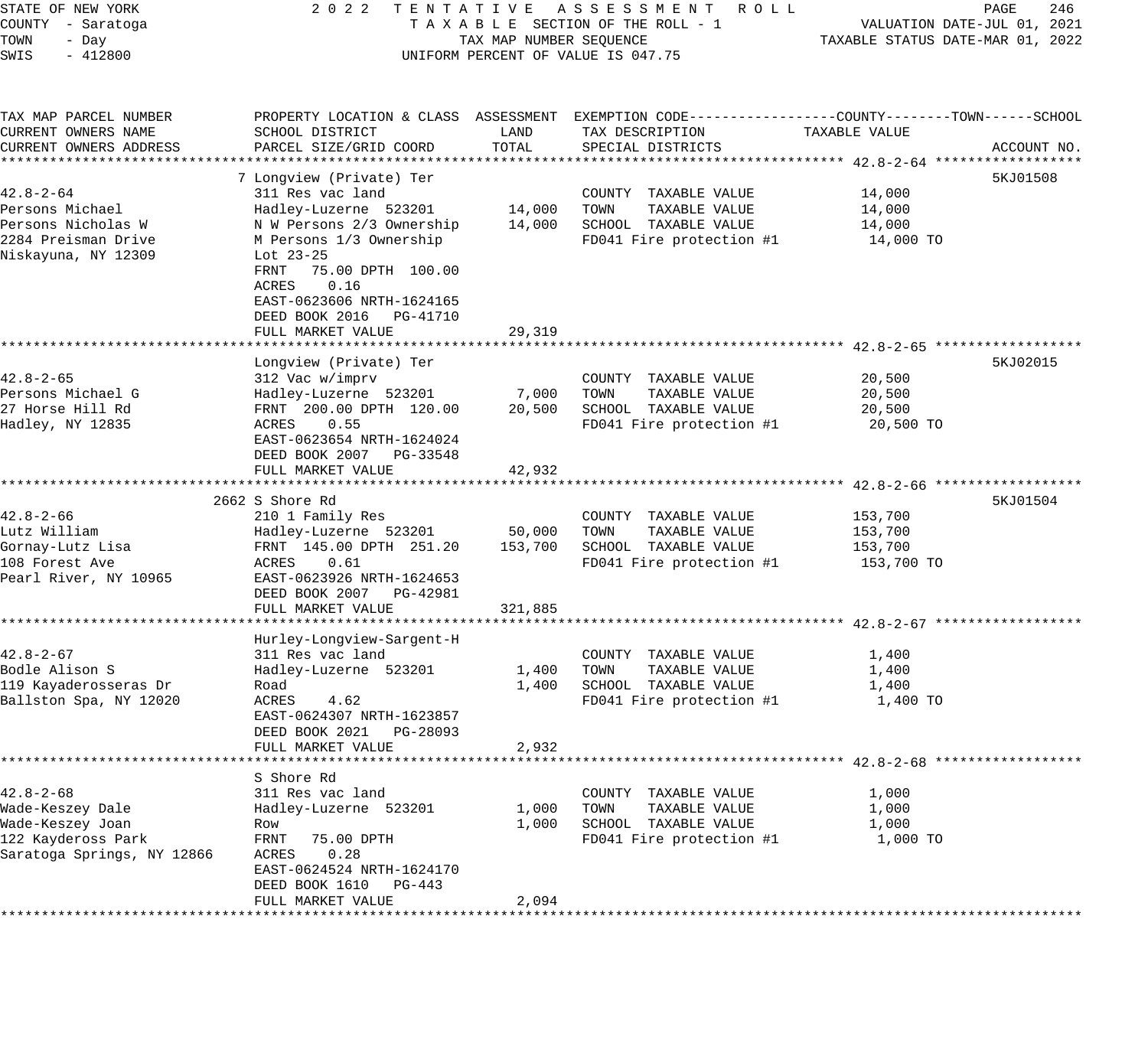STATE OF NEW YORK 2 0 2 2 T E N T A T I V E A S S E S S M E N T R O L L PAGE 247 COUNTY - Saratoga T A X A B L E SECTION OF THE ROLL - 1 VALUATION DATE-JUL 01, 2021 TOWN - Day TAX MAP NUMBER SEQUENCE TAXABLE STATUS DATE-MAR 01, 2022 SWIS - 412800 CONTROLLY THE UNIFORM PERCENT OF VALUE IS 047.75 TAX MAP PARCEL NUMBER PROPERTY LOCATION & CLASS ASSESSMENT EXEMPTION CODE------------------COUNTY--------TOWN------SCHOOL CURRENT OWNERS NAME SCHOOL DISTRICT LAND TAX DESCRIPTION TAXABLE VALUE CURRENT OWNERS ADDRESS PARCEL SIZE/GRID COORD TOTAL SPECIAL DISTRICTS ACCOUNT NO. \*\*\*\*\*\*\*\*\*\*\*\*\*\*\*\*\*\*\*\*\*\*\*\*\*\*\*\*\*\*\*\*\*\*\*\*\*\*\*\*\*\*\*\*\*\*\*\*\*\*\*\*\*\*\*\*\*\*\*\*\*\*\*\*\*\*\*\*\*\*\*\*\*\*\*\*\*\*\*\*\*\*\*\*\*\*\*\*\*\*\*\*\*\*\*\*\*\*\*\*\*\*\* 42.8-2-69 \*\*\*\*\*\*\*\*\*\*\*\*\*\*\*\*\*\* 19 Horse Hill Rd 42.8-2-69 210 1 Family Res COUNTY TAXABLE VALUE 60,100 Dunderdale Thomas Hadley-Luzerne 523201 14,000 TOWN TAXABLE VALUE 60,100 Dunderdale Marianna FRNT 82.00 DPTH 100.00 60,100 SCHOOL TAXABLE VALUE 60,100 358 Washington Ave ACRES 0.34 FD041 Fire protection #1 60,100 TO Beacon, NY 12508-2212 EAST-0623466 NRTH-1624501 DEED BOOK 1423 PG-633 FULL MARKET VALUE 125,864 \*\*\*\*\*\*\*\*\*\*\*\*\*\*\*\*\*\*\*\*\*\*\*\*\*\*\*\*\*\*\*\*\*\*\*\*\*\*\*\*\*\*\*\*\*\*\*\*\*\*\*\*\*\*\*\*\*\*\*\*\*\*\*\*\*\*\*\*\*\*\*\*\*\*\*\*\*\*\*\*\*\*\*\*\*\*\*\*\*\*\*\*\*\*\*\*\*\*\*\*\*\*\* 42.8-2-70 \*\*\*\*\*\*\*\*\*\*\*\*\*\*\*\*\*\* 39 Horse Hill Rd 5IJ01278 42.8-2-70 311 Res vac land COUNTY TAXABLE VALUE 8,400 Bushnell John Hadley-Luzerne 523201 8,400 TOWN TAXABLE VALUE 8,400 Bushnell Tyrell D FRNT 75.00 DPTH 131.00 8,400 SCHOOL TAXABLE VALUE 8,400 36 Holly Blvd ACRES 0.22 FD041 Fire protection #1 8,400 TO Scotia, NY 12302 EAST-0623496 NRTH-1623907 DEED BOOK 1654 PG-518 FULL MARKET VALUE 17,592 \*\*\*\*\*\*\*\*\*\*\*\*\*\*\*\*\*\*\*\*\*\*\*\*\*\*\*\*\*\*\*\*\*\*\*\*\*\*\*\*\*\*\*\*\*\*\*\*\*\*\*\*\*\*\*\*\*\*\*\*\*\*\*\*\*\*\*\*\*\*\*\*\*\*\*\*\*\*\*\*\*\*\*\*\*\*\*\*\*\*\*\*\*\*\*\*\*\*\*\*\*\*\* 42.8-2-71 \*\*\*\*\*\*\*\*\*\*\*\*\*\*\*\*\*\* 33 Horse Hill Rd 5KJ01521 (1989) 33 Horse Hill Rd 5KJ01521 (1989) 58 SMJ 58 SMJ 58 SMJ 58 SMJ 58 SMJ 58 SMJ 58 SMJ 58 SMJ 58 SMJ 58 SMJ 58 SMJ 58 SMJ 58 SMJ 58 SMJ 58 SMJ 58 SMJ 58 SMJ 58 SMJ 58 SMJ 58 SMJ 58 SMJ 58 SMJ 58 42.8-2-71 210 1 Family Res VET COM CT 41131 13,650 13,650 0 Thompson Toby Hadley-Luzerne 523201 14,000 BAS STAR 41854 0 0 19,990 33 Horse Hill FRNT 114.00 DPTH 115.00 54,600 COUNTY TAXABLE VALUE 40,950 Hadley, NY 12835 ACRES 0.26 TOWN TAXABLE VALUE 40,950 EAST-0623499 NRTH-1623991 SCHOOL TAXABLE VALUE 34,610 DEED BOOK 1472 PG-727 FD041 Fire protection #1 54,600 TO FULL MARKET VALUE 114,346 \*\*\*\*\*\*\*\*\*\*\*\*\*\*\*\*\*\*\*\*\*\*\*\*\*\*\*\*\*\*\*\*\*\*\*\*\*\*\*\*\*\*\*\*\*\*\*\*\*\*\*\*\*\*\*\*\*\*\*\*\*\*\*\*\*\*\*\*\*\*\*\*\*\*\*\*\*\*\*\*\*\*\*\*\*\*\*\*\*\*\*\*\*\*\*\*\*\*\*\*\*\*\* 42.8-2-72 \*\*\*\*\*\*\*\*\*\*\*\*\*\*\*\*\*\* Horse Hill Rd 5KJ02434 and 5KJ02434 and 5KJ02434 and 5KJ02434 and 5KJ02434 and 5KJ02434 and 5KJ02434 42.8-2-72 323 Vacant rural COUNTY TAXABLE VALUE 1,000 Ottaviano David P Hadley-Luzerne 523201 1,000 TOWN TAXABLE VALUE 1,000 1420 Clifton Park Rd Row 1,000 SCHOOL TAXABLE VALUE 1,000 Schenectady, NY 12309 FRNT 65.00 DPTH FOOT FD041 Fire protection #1 1,000 TO ACRES 0.49 EAST-0623661 NRTH-1624107 DEED BOOK 2007 PG-6116 FULL MARKET VALUE 2,094 \*\*\*\*\*\*\*\*\*\*\*\*\*\*\*\*\*\*\*\*\*\*\*\*\*\*\*\*\*\*\*\*\*\*\*\*\*\*\*\*\*\*\*\*\*\*\*\*\*\*\*\*\*\*\*\*\*\*\*\*\*\*\*\*\*\*\*\*\*\*\*\*\*\*\*\*\*\*\*\*\*\*\*\*\*\*\*\*\*\*\*\*\*\*\*\*\*\*\*\*\*\*\* 42.8-2-73 \*\*\*\*\*\*\*\*\*\*\*\*\*\*\*\*\*\* Horse Hill Rd 42.8-2-73 323 Vacant rural COUNTY TAXABLE VALUE 400 Sullivan Daniel J Hadley-Luzerne 523201 400 TOWN TAXABLE VALUE 400 4 Spruce Ave Row 400 SCHOOL TAXABLE VALUE 400 W Nyack, NY 10994 FRNT 75.00 DPTH FD041 Fire protection #1 400 TO ACRES 0.48 EAST-0623619 NRTH-1624354 DEED BOOK 1515 PG-191 FULL MARKET VALUE 838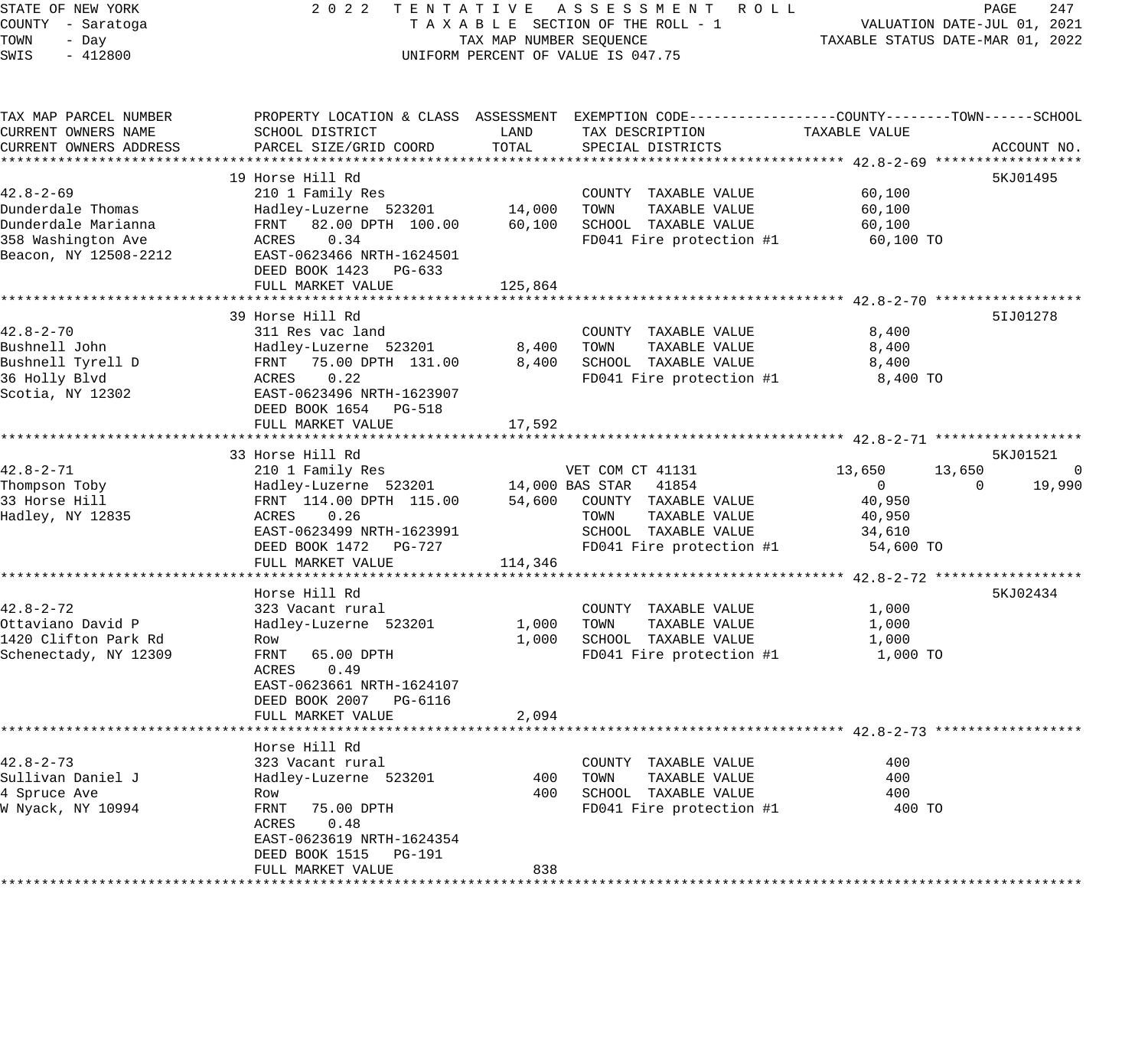| STATE OF NEW YORK<br>COUNTY - Saratoga<br>TOWN<br>- Day<br>SWIS<br>$-412800$                         | 2 0 2 2                                                                                                                                                                                 | TAX MAP NUMBER SEQUENCE                    | TENTATIVE ASSESSMENT ROLL<br>TAXABLE SECTION OF THE ROLL - 1<br>UNIFORM PERCENT OF VALUE IS 047.75                                     |                                         | PAGE<br>248<br>VALUATION DATE-JUL 01, 2021<br>TAXABLE STATUS DATE-MAR 01, 2022 |
|------------------------------------------------------------------------------------------------------|-----------------------------------------------------------------------------------------------------------------------------------------------------------------------------------------|--------------------------------------------|----------------------------------------------------------------------------------------------------------------------------------------|-----------------------------------------|--------------------------------------------------------------------------------|
| TAX MAP PARCEL NUMBER<br>CURRENT OWNERS NAME<br>CURRENT OWNERS ADDRESS                               | SCHOOL DISTRICT<br>PARCEL SIZE/GRID COORD                                                                                                                                               | LAND<br>TOTAL                              | PROPERTY LOCATION & CLASS ASSESSMENT EXEMPTION CODE---------------COUNTY-------TOWN-----SCHOOL<br>TAX DESCRIPTION<br>SPECIAL DISTRICTS | TAXABLE VALUE                           | ACCOUNT NO.                                                                    |
| $42.8 - 2 - 74$<br>Ottaviano David P<br>1420 Clifton Park Rd<br>Schenectady, NY 12309                | 22 Horse Hill Rd<br>323 Vacant rural<br>Hadley-Luzerne 523201<br>Row<br>FRNT<br>80.00 DPTH<br>ACRES<br>0.50<br>EAST-0623579 NRTH-1624601<br>DEED BOOK 2007 PG-6116                      | 400<br>400                                 | COUNTY TAXABLE VALUE<br>TOWN<br>TAXABLE VALUE<br>SCHOOL TAXABLE VALUE<br>FD041 Fire protection #1                                      | 400<br>400<br>400<br>400 TO             |                                                                                |
|                                                                                                      | FULL MARKET VALUE                                                                                                                                                                       | 838                                        |                                                                                                                                        |                                         |                                                                                |
| $42.8 - 3 - 1$<br>Maas Frank<br>Grace Melissa A<br>107 94th Ave<br>Treasure Island, FL 33706         | 2566 S Shore Rd<br>210 1 Family Res<br>Hadley-Luzerne 523201<br>FRNT 175.00 DPTH 230.00<br>ACRES<br>0.92<br>EAST-0622328 NRTH-1623964<br>DEED BOOK 1735 PG-80<br>FULL MARKET VALUE      | 50,000<br>97,700<br>204,607<br>*********** | COUNTY TAXABLE VALUE<br>TOWN<br>TAXABLE VALUE<br>SCHOOL TAXABLE VALUE<br>FD042 Fire protection #2                                      | 97,700<br>97,700<br>97,700<br>97,700 TO | 51J01338                                                                       |
| 42.8-3-2<br>Galusha Carol<br>Burch Adam12242006<br>60 Warren St<br>Warrensburg, NY 12885             | Maple (Private) Pl<br>311 Res vac land<br>Hadley-Luzerne 523201<br>FRNT 47.10 DPTH 168.00<br>0.66<br>ACRES<br>EAST-0622486 NRTH-1623918<br>DEED BOOK 2007 PG-15999<br>FULL MARKET VALUE | 4,900<br>4,900<br>10,262                   | COUNTY TAXABLE VALUE<br>TAXABLE VALUE<br>TOWN<br>SCHOOL TAXABLE VALUE<br>FD042 Fire protection #2                                      | 4,900<br>4,900<br>4,900<br>4,900 TO     | 51J01339                                                                       |
| $42.8 - 3 - 3$<br>Burch Joseph C<br>Attn: Carol Galusha<br>60 Warren St<br>Warrenburg, NY 12885-1327 | Maple (Private) Pl<br>311 Res vac land<br>Hadley-Luzerne 523201<br>FRNT 15.70 DPTH 168.00<br>ACRES<br>0.14<br>EAST-0622538 NRTH-1623901<br>DEED BOOK 1222 PG-538                        | 1,800<br>1,800                             | COUNTY TAXABLE VALUE<br>TOWN<br>TAXABLE VALUE<br>SCHOOL TAXABLE VALUE<br>FD042 Fire protection #2                                      | 1,800<br>1,800<br>1,800<br>1,800 TO     | 51J01833                                                                       |
|                                                                                                      | FULL MARKET VALUE                                                                                                                                                                       | 3,770                                      |                                                                                                                                        |                                         |                                                                                |
| $42.8 - 3 - 5$<br>OConnor Patricia<br>5 Zachary Ridge Rd<br>Asheville, NC 28804                      | Maple (Private) Pl<br>311 Res vac land<br>Hadley-Luzerne 523201<br>FRNT 140.00 DPTH 139.00<br>ACRES<br>0.44<br>EAST-0622661 NRTH-1623733<br>DEED BOOK 1227 PG-188<br>FULL MARKET VALUE  | 4,200<br>4,200<br>8,796                    | COUNTY TAXABLE VALUE<br>TOWN<br>TAXABLE VALUE<br>SCHOOL TAXABLE VALUE<br>FD042 Fire protection #2                                      | 4,200<br>4,200<br>4,200<br>4,200 TO     | 51J01233                                                                       |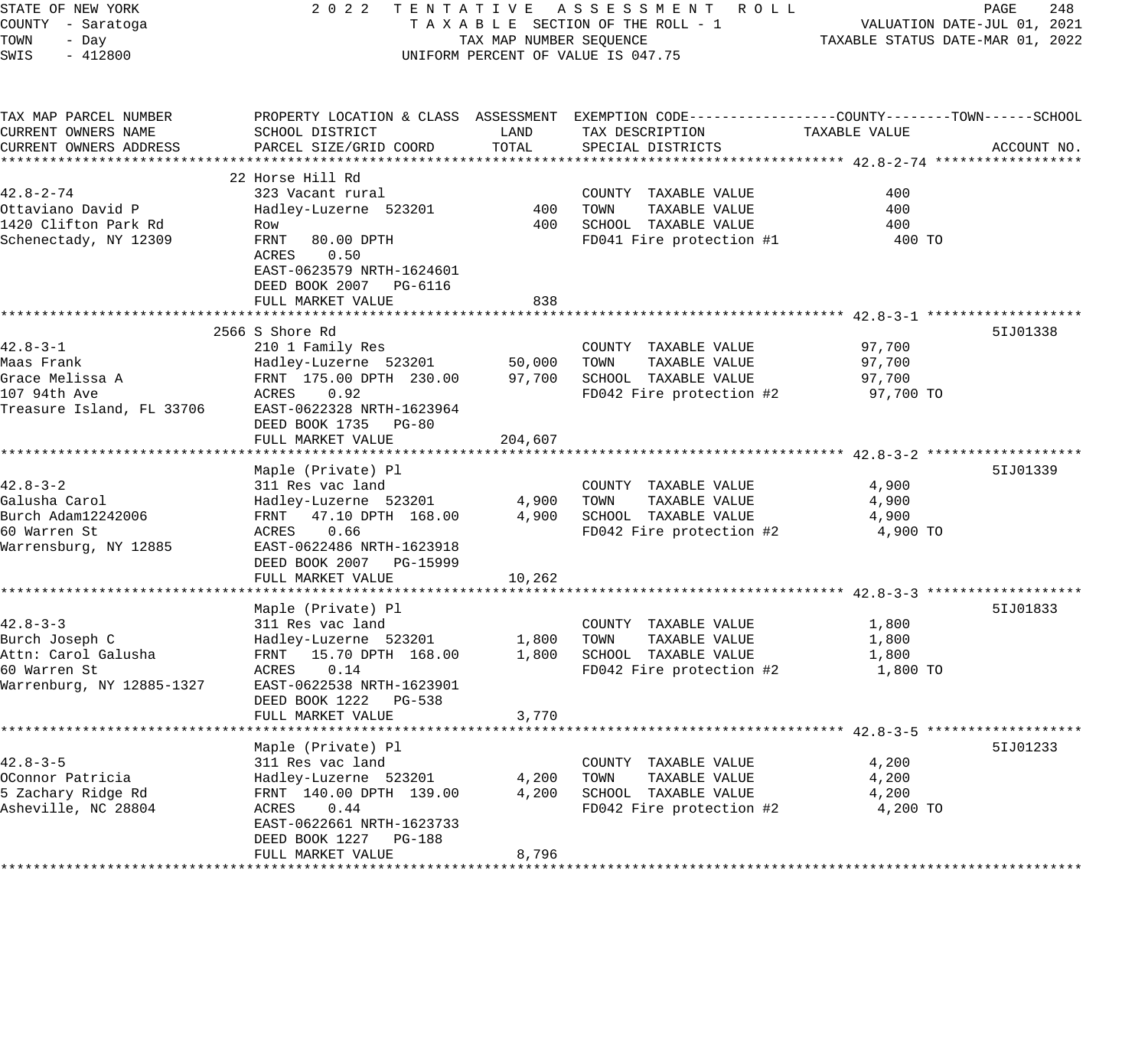| STATE OF NEW YORK       | 2 0 2 2                                    |                                  | TENTATIVE ASSESSMENT ROLL                                                                        |               | 249<br>PAGE                 |
|-------------------------|--------------------------------------------|----------------------------------|--------------------------------------------------------------------------------------------------|---------------|-----------------------------|
| COUNTY - Saratoga       |                                            |                                  | TAXABLE SECTION OF THE ROLL - 1                                                                  |               | VALUATION DATE-JUL 01, 2021 |
| TOWN<br>- Day           | TAX MAP NUMBER SEQUENCE                    | TAXABLE STATUS DATE-MAR 01, 2022 |                                                                                                  |               |                             |
| SWIS<br>$-412800$       |                                            |                                  | UNIFORM PERCENT OF VALUE IS 047.75                                                               |               |                             |
|                         |                                            |                                  |                                                                                                  |               |                             |
| TAX MAP PARCEL NUMBER   |                                            |                                  | PROPERTY LOCATION & CLASS ASSESSMENT EXEMPTION CODE----------------COUNTY-------TOWN------SCHOOL |               |                             |
| CURRENT OWNERS NAME     | SCHOOL DISTRICT                            | LAND                             | TAX DESCRIPTION                                                                                  | TAXABLE VALUE |                             |
| CURRENT OWNERS ADDRESS  | PARCEL SIZE/GRID COORD                     | TOTAL                            | SPECIAL DISTRICTS                                                                                |               | ACCOUNT NO.                 |
| ********************    | ********************                       |                                  |                                                                                                  |               |                             |
|                         | 51 Ridgewood (Private) Ave                 |                                  |                                                                                                  |               | 51J01264                    |
| $42.8 - 3 - 6$          | 270 Mfg housing                            |                                  | COUNTY TAXABLE VALUE                                                                             | 22,400        |                             |
| Wojcik John L & Robin A | Hadley-Luzerne 523201                      | 14,000                           | TOWN<br>TAXABLE VALUE                                                                            | 22,400        |                             |
| Wojcik Kevin H          | 90.00 DPTH 100.00<br>FRNT                  | 22,400                           | SCHOOL TAXABLE VALUE                                                                             | 22,400        |                             |
| 18 Abigail Ct           | 0.23<br>ACRES                              |                                  | FD042 Fire protection #2                                                                         | 22,400 TO     |                             |
| Glenmount, NY 12077     | EAST-0622659 NRTH-1623612                  |                                  |                                                                                                  |               |                             |
|                         | DEED BOOK 2021 PG-9720                     |                                  |                                                                                                  |               |                             |
|                         | FULL MARKET VALUE                          | 46,911                           |                                                                                                  |               |                             |
|                         | ***************************                |                                  |                                                                                                  |               |                             |
|                         | Ridgewood (Private) Ave                    |                                  |                                                                                                  |               | 5IJ01309                    |
| $42.8 - 3 - 7.1$        | 311 Res vac land                           |                                  | COUNTY TAXABLE VALUE                                                                             | 1,400         |                             |
| Wojick John             | Hadley-Luzerne 523201                      | 1,400                            | TOWN<br>TAXABLE VALUE                                                                            | 1,400         |                             |
| 1 Second St             | Lots 57 & 58                               | 1,400                            | SCHOOL TAXABLE VALUE                                                                             | 1,400         |                             |
| Cohoes, NY 12047        | 47.70 DPTH 100.00<br>FRNT<br>ACRES<br>0.12 |                                  | FD042 Fire protection #2                                                                         | 1,400 TO      |                             |
|                         | EAST-0622736 NRTH-1623625                  |                                  |                                                                                                  |               |                             |
|                         | DEED BOOK 1052 PG-402                      |                                  |                                                                                                  |               |                             |
|                         | FULL MARKET VALUE                          | 2,932                            |                                                                                                  |               |                             |
|                         | **************************                 | * * * * * * * * * * * * * *      |                                                                                                  |               |                             |
|                         | 57 Ridgewood (Private) Ave                 |                                  |                                                                                                  |               |                             |
| $42.8 - 3 - 7.2$        | 210 1 Family Res                           |                                  | COUNTY TAXABLE VALUE                                                                             | 29,900        |                             |
| Wojick John             | Hadley-Luzerne 523201                      | 14,000                           | TAXABLE VALUE<br>TOWN                                                                            | 29,900        |                             |
| 1 Second St             | Lots 54-56                                 | 29,900                           | SCHOOL TAXABLE VALUE                                                                             | 29,900        |                             |
| Cohoes, NY 12047        | FRNT 165.00 DPTH 75.00                     |                                  | FD042 Fire protection #2                                                                         | 29,900 TO     |                             |
|                         | ACRES<br>0.17                              |                                  |                                                                                                  |               |                             |
|                         | EAST-0622818 NRTH-1623619                  |                                  |                                                                                                  |               |                             |
|                         | DEED BOOK 1052 PG-404                      |                                  |                                                                                                  |               |                             |
|                         | FULL MARKET VALUE                          | 62,618                           |                                                                                                  |               |                             |
|                         |                                            |                                  |                                                                                                  |               |                             |
|                         | 24 Oak (Private) Cir                       |                                  |                                                                                                  |               | 51J01388                    |
| $42.8 - 3 - 8$          | 210 1 Family Res                           |                                  | COUNTY TAXABLE VALUE                                                                             | 75,200        |                             |
| Breton Eric             | Hadley-Luzerne 523201                      | 14,000                           | TOWN<br>TAXABLE VALUE                                                                            | 75,200        |                             |
| 24 Oak (Private) Cir    | FRNT 130.00 DPTH 161.00                    | 75,200                           | SCHOOL TAXABLE VALUE                                                                             | 75,200        |                             |
| Hadley, NY 12835        | ACRES<br>0.39                              |                                  | FD042 Fire protection #2                                                                         | 75,200 TO     |                             |
|                         | EAST-0622798 NRTH-1623719                  |                                  |                                                                                                  |               |                             |
|                         | DEED BOOK 2021<br>PG-27636                 |                                  |                                                                                                  |               |                             |
|                         | FULL MARKET VALUE                          | 157,487                          |                                                                                                  |               |                             |
|                         |                                            |                                  |                                                                                                  |               |                             |
|                         | Horse Hill Rd                              |                                  |                                                                                                  |               | 51J01424                    |
| $42.8 - 3 - 9$          | 311 Res vac land                           |                                  | COUNTY TAXABLE VALUE                                                                             | 7,400         |                             |
| Pedersen Harry M        | Hadley-Luzerne 523201                      | 7,400                            | TOWN<br>TAXABLE VALUE                                                                            | 7,400         |                             |
| Pedersen Diane          | Pedersen Family Irr. Trus                  | 7,400                            | SCHOOL TAXABLE VALUE                                                                             | 7,400         |                             |
| 337 Cleveland Ave       | FRNT 210.00 DPTH                           |                                  | FD042 Fire protection #2                                                                         | 7,400 TO      |                             |
| Schenectady, NY 12306   | ACRES<br>1.68                              |                                  |                                                                                                  |               |                             |
|                         | EAST-0623126 NRTH-1623586                  |                                  |                                                                                                  |               |                             |
|                         | DEED BOOK 2018 PG-1384                     |                                  |                                                                                                  |               |                             |
|                         | FULL MARKET VALUE                          | 15,497                           |                                                                                                  |               |                             |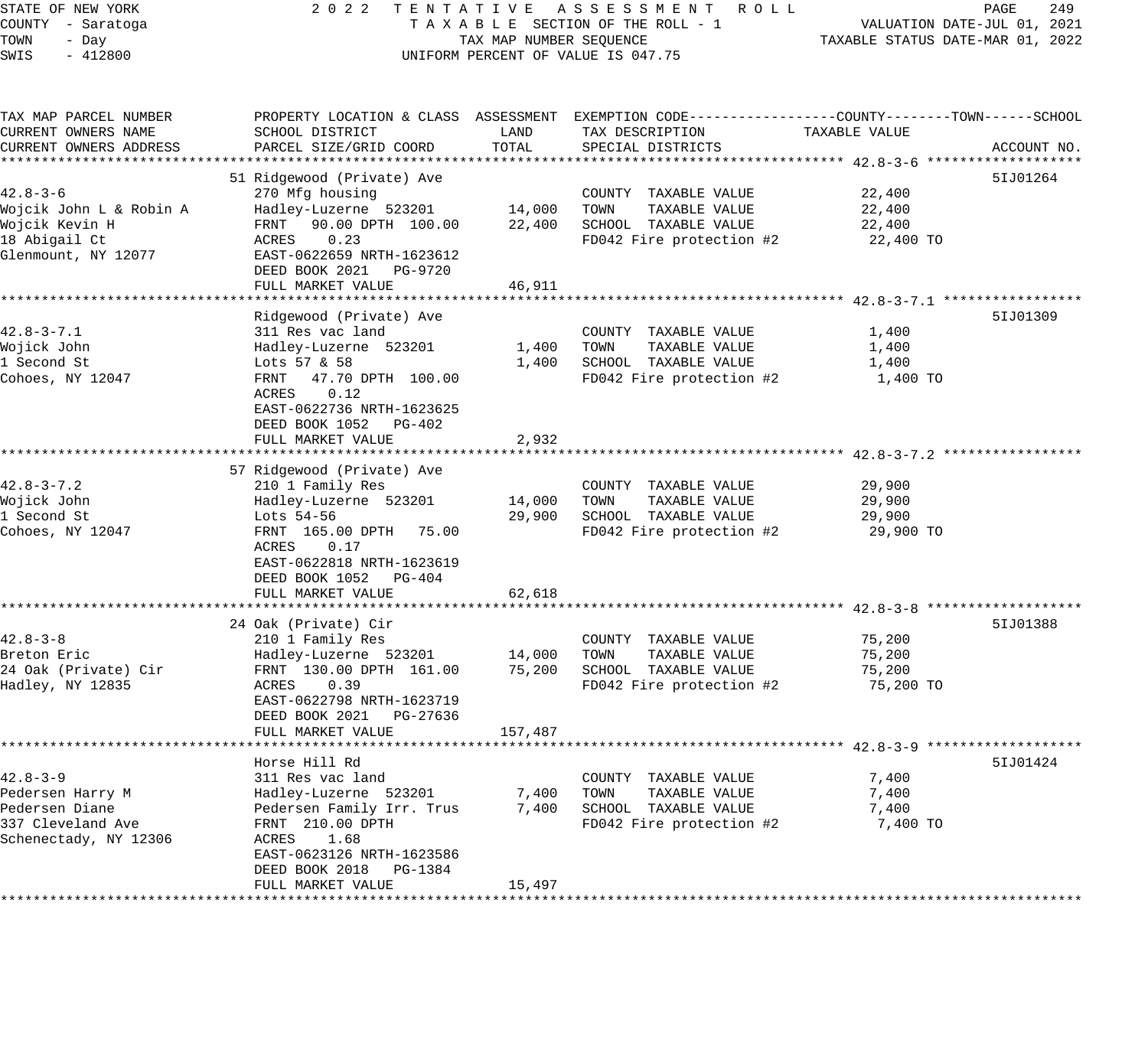STATE OF NEW YORK 2 0 2 2 T E N T A T I V E A S S E S S M E N T R O L L PAGE 250 COUNTY - Saratoga T A X A B L E SECTION OF THE ROLL - 1 VALUATION DATE-JUL 01, 2021 TOWN - Day TAX MAP NUMBER SEQUENCE TAXABLE STATUS DATE-MAR 01, 2022 SWIS - 412800 UNIFORM PERCENT OF VALUE IS 047.75 TAX MAP PARCEL NUMBER PROPERTY LOCATION & CLASS ASSESSMENT EXEMPTION CODE------------------COUNTY--------TOWN------SCHOOL CURRENT OWNERS NAME SCHOOL DISTRICT LAND TAX DESCRIPTION TAXABLE VALUE CURRENT OWNERS ADDRESS PARCEL SIZE/GRID COORD TOTAL SPECIAL DISTRICTS ACCOUNT NO. \*\*\*\*\*\*\*\*\*\*\*\*\*\*\*\*\*\*\*\*\*\*\*\*\*\*\*\*\*\*\*\*\*\*\*\*\*\*\*\*\*\*\*\*\*\*\*\*\*\*\*\*\*\*\*\*\*\*\*\*\*\*\*\*\*\*\*\*\*\*\*\*\*\*\*\*\*\*\*\*\*\*\*\*\*\*\*\*\*\*\*\*\*\*\*\*\*\*\*\*\*\*\* 42.8-3-10 \*\*\*\*\*\*\*\*\*\*\*\*\*\*\*\*\*\* 45 Horse Hill Rd 5IJ01992 42.8-3-10 210 1 Family Res COUNTY TAXABLE VALUE 53,300 Addario John R Hadley-Luzerne 523201 14,000 TOWN TAXABLE VALUE 53,300 Hobbs Paula J FRNT 142.00 DPTH 101.10 53,300 SCHOOL TAXABLE VALUE 53,300 1817 Nott St ACRES 0.26 BANK 709 FD041 Fire protection #1 53,300 TO Schenectady, NY 12309 EAST-0623381 NRTH-1623709 DEED BOOK 2012 PG-2138 FULL MARKET VALUE 111,623 \*\*\*\*\*\*\*\*\*\*\*\*\*\*\*\*\*\*\*\*\*\*\*\*\*\*\*\*\*\*\*\*\*\*\*\*\*\*\*\*\*\*\*\*\*\*\*\*\*\*\*\*\*\*\*\*\*\*\*\*\*\*\*\*\*\*\*\*\*\*\*\*\*\*\*\*\*\*\*\*\*\*\*\*\*\*\*\*\*\*\*\*\*\*\*\*\*\*\*\*\*\*\* 42.8-3-17 \*\*\*\*\*\*\*\*\*\*\*\*\*\*\*\*\*\* Horse Hill Rd 5IJ02200 42.8-3-17 311 Res vac land COUNTY TAXABLE VALUE 4,200 Stein Jack Hadley-Luzerne 523201 4,200 TOWN TAXABLE VALUE 4,200 6 Suydam Dr FRNT 125.00 DPTH 4,200 SCHOOL TAXABLE VALUE 4,200 Melville, NY 11747 ACRES 0.32 FD041 Fire protection #1 4,200 TO EAST-0623394 NRTH-1623571 DEED BOOK 0829 PG-00563 FULL MARKET VALUE 8,796 \*\*\*\*\*\*\*\*\*\*\*\*\*\*\*\*\*\*\*\*\*\*\*\*\*\*\*\*\*\*\*\*\*\*\*\*\*\*\*\*\*\*\*\*\*\*\*\*\*\*\*\*\*\*\*\*\*\*\*\*\*\*\*\*\*\*\*\*\*\*\*\*\*\*\*\*\*\*\*\*\*\*\*\*\*\*\*\*\*\*\*\*\*\*\*\*\*\*\*\*\*\*\* 42.8-3-18 \*\*\*\*\*\*\*\*\*\*\*\*\*\*\*\*\*\* 57 Horse Hill Rd 5IJ01908 42.8-3-18 210 1 Family Res COUNTY TAXABLE VALUE 121,440 Zappia Joseph W Hadley-Luzerne 523201 10,500 TOWN TAXABLE VALUE 121,440 57 Horse Hill Rd FRNT 250.00 DPTH 180.60 121,440 SCHOOL TAXABLE VALUE 121,440 Hadley, NY 12835 ACRES 0.87 FD041 Fire protection #1 121,440 TO EAST-0623397 NRTH-1623368 DEED BOOK 2013 PG-20155 FULL MARKET VALUE 254,325 \*\*\*\*\*\*\*\*\*\*\*\*\*\*\*\*\*\*\*\*\*\*\*\*\*\*\*\*\*\*\*\*\*\*\*\*\*\*\*\*\*\*\*\*\*\*\*\*\*\*\*\*\*\*\*\*\*\*\*\*\*\*\*\*\*\*\*\*\*\*\*\*\*\*\*\*\*\*\*\*\*\*\*\*\*\*\*\*\*\*\*\*\*\*\*\*\*\*\*\*\*\*\* 42.8-3-20 \*\*\*\*\*\*\*\*\*\*\*\*\*\*\*\*\*\* Horse Hill Rd 5IJ01262 42.8-3-20 312 Vac w/imprv COUNTY TAXABLE VALUE 21,100 Zappia Joseph W Hadley-Luzerne 523201 7,000 TOWN TAXABLE VALUE 21,100 57 Horse Hill Rd FRNT 150.00 DPTH 212.40 21,100 SCHOOL TAXABLE VALUE 21,100 Hadley, NY 12835 ACRES 0.67 FD041 Fire protection #1 21,100 TO EAST-0623408 NRTH-1623202 DEED BOOK 2019 PG-1266 FULL MARKET VALUE 44,188 \*\*\*\*\*\*\*\*\*\*\*\*\*\*\*\*\*\*\*\*\*\*\*\*\*\*\*\*\*\*\*\*\*\*\*\*\*\*\*\*\*\*\*\*\*\*\*\*\*\*\*\*\*\*\*\*\*\*\*\*\*\*\*\*\*\*\*\*\*\*\*\*\*\*\*\*\*\*\*\*\*\*\*\*\*\*\*\*\*\*\*\*\*\*\*\*\*\*\*\*\*\*\* 42.8-3-23 \*\*\*\*\*\*\*\*\*\*\*\*\*\*\*\*\*\* 44 Oak (Private) Cir 5IJ02316 42.8-3-23 210 1 Family Res COUNTY TAXABLE VALUE 66,100 Chiera Daniel K Hadley-Luzerne 523201 14,000 TOWN TAXABLE VALUE 66,100 1540 3rd Ave FRNT 75.00 DPTH 100.00 66,100 SCHOOL TAXABLE VALUE 66,100 Watervliet, NY 12189-2703 ACRES 0.17 FD042 Fire protection #2 66,100 TO EAST-0623128 NRTH-1623346 DEED BOOK 2017 PG-28225

\*\*\*\*\*\*\*\*\*\*\*\*\*\*\*\*\*\*\*\*\*\*\*\*\*\*\*\*\*\*\*\*\*\*\*\*\*\*\*\*\*\*\*\*\*\*\*\*\*\*\*\*\*\*\*\*\*\*\*\*\*\*\*\*\*\*\*\*\*\*\*\*\*\*\*\*\*\*\*\*\*\*\*\*\*\*\*\*\*\*\*\*\*\*\*\*\*\*\*\*\*\*\*\*\*\*\*\*\*\*\*\*\*\*\*\*\*\*\*\*\*\*\*\*\*\*\*\*\*\*\*\*

FULL MARKET VALUE 138,429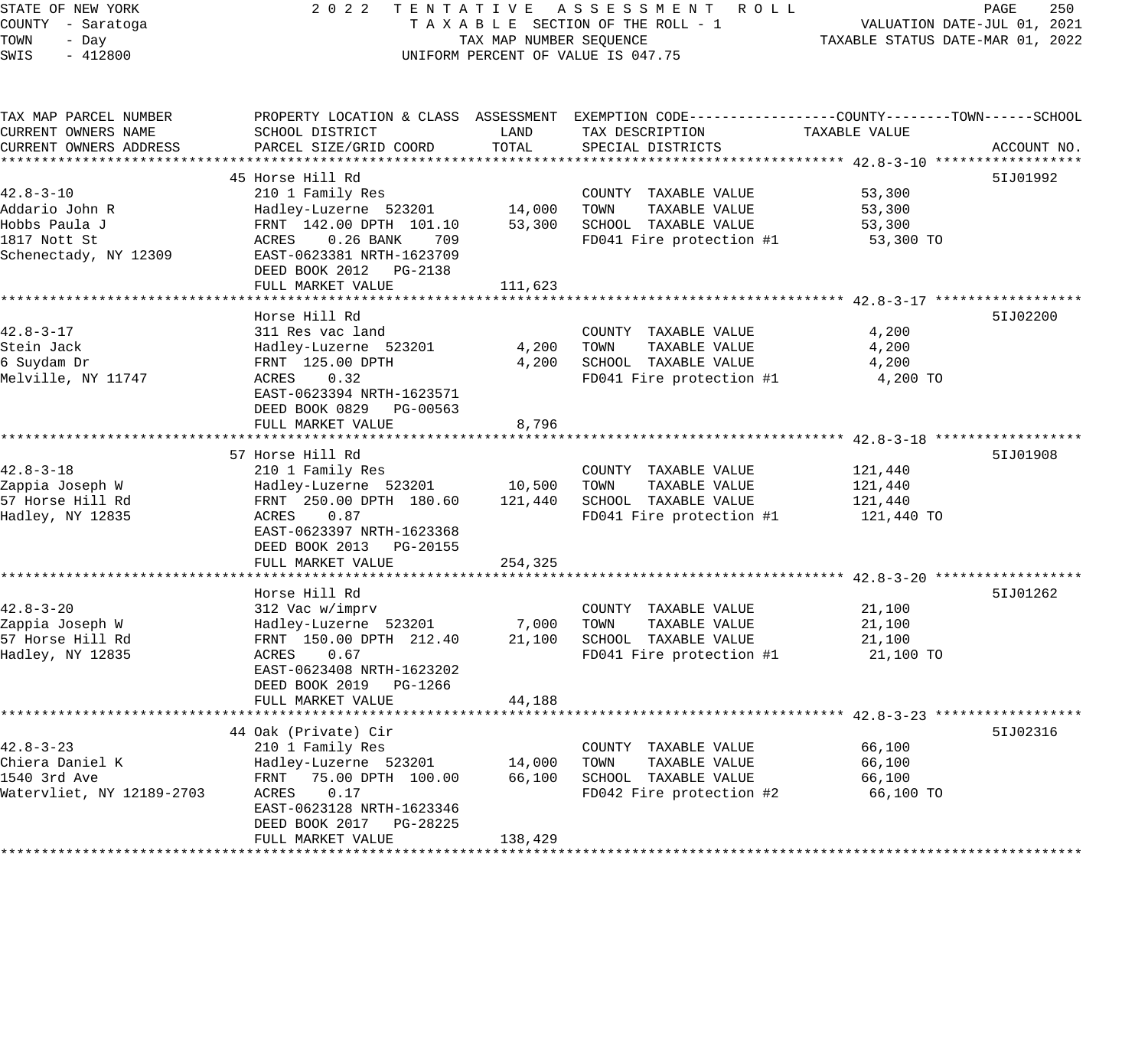# STATE OF NEW YORK 2 0 2 2 T E N T A T I V E A S S E S S M E N T R O L L PAGE 251 COUNTY - Saratoga T A X A B L E SECTION OF THE ROLL - 1 VALUATION DATE-JUL 01, 2021 TAX MAP NUMBER SEQUENCE TAXABLE STATUS DATE-MAR 01, 2022 UNIFORM PERCENT OF VALUE IS 047.75

| TAX MAP PARCEL NUMBER                 |                                                  |                 | PROPERTY LOCATION & CLASS ASSESSMENT EXEMPTION CODE----------------COUNTY-------TOWN-----SCHOOL |                     |             |
|---------------------------------------|--------------------------------------------------|-----------------|-------------------------------------------------------------------------------------------------|---------------------|-------------|
| CURRENT OWNERS NAME                   | SCHOOL DISTRICT                                  | LAND            | TAX DESCRIPTION                                                                                 | TAXABLE VALUE       |             |
| CURRENT OWNERS ADDRESS                | PARCEL SIZE/GRID COORD                           | TOTAL           | SPECIAL DISTRICTS                                                                               |                     | ACCOUNT NO. |
|                                       |                                                  |                 |                                                                                                 |                     |             |
|                                       | 10 Cedar (Private) St                            |                 |                                                                                                 |                     | 51J01249    |
| $42.8 - 3 - 24$                       | 210 1 Family Res                                 |                 | COUNTY TAXABLE VALUE                                                                            | 55,500              |             |
| Doody Patrick<br>PO Box 725           | Hadley-Luzerne 523201<br>FRNT 445.00 DPTH        | 14,000          | TOWN<br>TAXABLE VALUE<br>SCHOOL TAXABLE VALUE                                                   | 55,500              |             |
| Stillwater, NY 12170                  | 0.60<br>ACRES                                    | 55,500          | FD042 Fire protection #2                                                                        | 55,500<br>55,500 TO |             |
|                                       | EAST-0623029 NRTH-1623280                        |                 |                                                                                                 |                     |             |
|                                       | DEED BOOK 2016 PG-20548                          |                 |                                                                                                 |                     |             |
|                                       | FULL MARKET VALUE                                | 116,230         |                                                                                                 |                     |             |
|                                       | **********************                           |                 |                                                                                                 |                     |             |
|                                       | E Center (Private) St                            |                 |                                                                                                 |                     | 51J01340    |
| $42.8 - 3 - 26$                       | 311 Res vac land                                 |                 | COUNTY TAXABLE VALUE                                                                            | 1,400               |             |
| Sweeney Paula Marie                   | Hadley-Luzerne 523201                            | 1,400           | TOWN<br>TAXABLE VALUE                                                                           | 1,400               |             |
| Lela Jane                             | 50.00 DPTH 100.00<br>FRNT                        | 1,400           | SCHOOL TAXABLE VALUE                                                                            | 1,400               |             |
| Charles & Bryan Michael               | ACRES<br>0.11                                    |                 | FD042 Fire protection #2                                                                        | 1,400 TO            |             |
| 158 W Saugerties Rd                   | EAST-0622705 NRTH-1623134                        |                 |                                                                                                 |                     |             |
| Saugerties, NY 12477                  | DEED BOOK 1547 PG-654                            |                 |                                                                                                 |                     |             |
|                                       | FULL MARKET VALUE                                | 2,932           |                                                                                                 |                     |             |
|                                       |                                                  |                 |                                                                                                 |                     |             |
|                                       | 16 N Center (Private) St                         |                 |                                                                                                 |                     | 51J01346    |
| $42.8 - 3 - 27$                       | 210 1 Family Res                                 |                 | COUNTY TAXABLE VALUE                                                                            | 39,900              |             |
| Sweeney Paula Marie                   | Hadley-Luzerne 523201                            | 14,000          | TAXABLE VALUE<br>TOWN                                                                           | 39,900              |             |
| Lela Jane                             | FRNT 100.00 DPTH 100.00                          | 39,900          | SCHOOL TAXABLE VALUE                                                                            | 39,900              |             |
| Charles & Bryan Michael               | ACRES<br>0.24                                    |                 | FD042 Fire protection #2                                                                        | 39,900 TO           |             |
| 158 W Saugerties Rd                   | EAST-0622691 NRTH-1623208                        |                 |                                                                                                 |                     |             |
| Saugerties, NY 12477                  | DEED BOOK 1547 PG-656                            |                 |                                                                                                 |                     |             |
|                                       | FULL MARKET VALUE                                | 83,560          |                                                                                                 |                     |             |
|                                       |                                                  |                 |                                                                                                 |                     |             |
|                                       | 22 N Center (Private) St                         |                 |                                                                                                 |                     | 51J01415    |
| $42.8 - 3 - 28$                       | 260 Seasonal res                                 |                 | COUNTY TAXABLE VALUE                                                                            | 82,800              |             |
| Schrowang Joseph P<br>Rt 23A Box 1461 | Hadley-Luzerne 523201<br>House Removed Fire 3/97 | 7,000<br>82,800 | TOWN<br>TAXABLE VALUE<br>SCHOOL TAXABLE VALUE                                                   | 82,800<br>82,800    |             |
| Catskill, NY 12414                    | FRNT<br>85.00 DPTH 100.00                        |                 | FD042 Fire protection #2                                                                        | 82,800 TO           |             |
|                                       | 0.21<br>ACRES                                    |                 |                                                                                                 |                     |             |
|                                       | EAST-0622789 NRTH-1623221                        |                 |                                                                                                 |                     |             |
|                                       | DEED BOOK 1479    PG-270                         |                 |                                                                                                 |                     |             |
|                                       | FULL MARKET VALUE                                | 173,403         |                                                                                                 |                     |             |
|                                       |                                                  |                 |                                                                                                 |                     |             |
|                                       | Oak (Private) Cir                                |                 |                                                                                                 |                     | 51J01437    |
| $42.8 - 3 - 29$                       | 311 Res vac land                                 |                 | COUNTY TAXABLE VALUE                                                                            | 5,600               |             |
| Pedersen Jeffery J Sr                 | Hadley-Luzerne 523201                            | 5,600           | TOWN<br>TAXABLE VALUE                                                                           | 5,600               |             |
| Pederson Family Irr. Trust            | Pedersen Family Irr Trust                        | 5,600           | SCHOOL TAXABLE VALUE                                                                            | 5,600               |             |
| 955 Carlton Rd                        | FRNT 336.69 DPTH                                 |                 | FD042 Fire protection #2                                                                        | 5,600 TO            |             |
| Scotia, NY 12302                      | ACRES<br>0.42                                    |                 |                                                                                                 |                     |             |
|                                       | EAST-0622874 NRTH-1623420                        |                 |                                                                                                 |                     |             |
|                                       | DEED BOOK 2017<br>PG-23239                       |                 |                                                                                                 |                     |             |
|                                       | FULL MARKET VALUE                                | 11,728          |                                                                                                 |                     |             |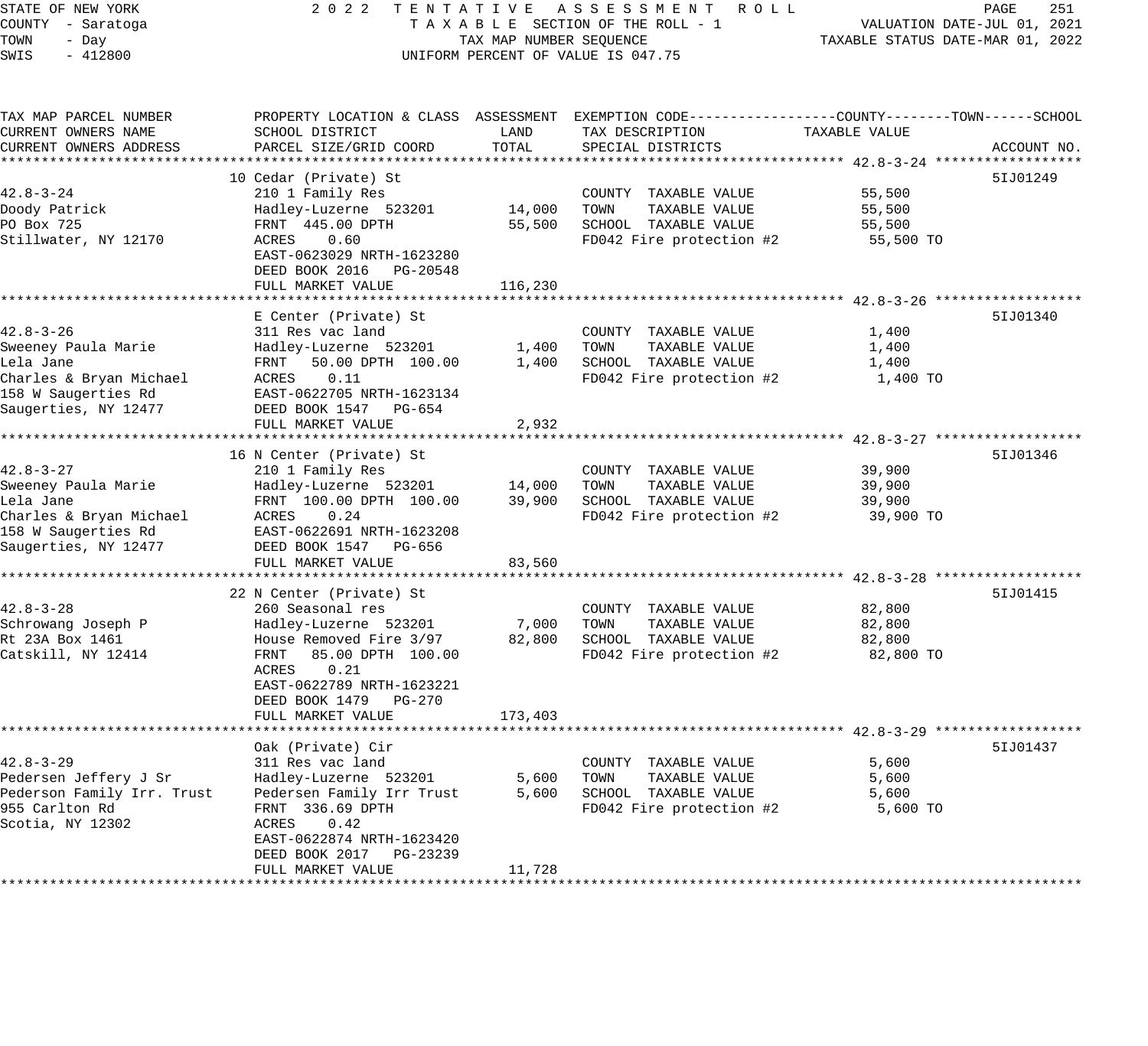| STATE OF NEW YORK          | 2 0 2 2                                        |                                  | TENTATIVE ASSESSMENT ROLL                                                                        |               | 252<br>PAGE |
|----------------------------|------------------------------------------------|----------------------------------|--------------------------------------------------------------------------------------------------|---------------|-------------|
| COUNTY - Saratoga          | TAXABLE SECTION OF THE ROLL - 1                | VALUATION DATE-JUL 01, 2021      |                                                                                                  |               |             |
| TOWN<br>- Day              | TAX MAP NUMBER SEQUENCE                        | TAXABLE STATUS DATE-MAR 01, 2022 |                                                                                                  |               |             |
| SWIS<br>$-412800$          |                                                |                                  | UNIFORM PERCENT OF VALUE IS 047.75                                                               |               |             |
|                            |                                                |                                  |                                                                                                  |               |             |
| TAX MAP PARCEL NUMBER      |                                                |                                  | PROPERTY LOCATION & CLASS ASSESSMENT EXEMPTION CODE----------------COUNTY-------TOWN------SCHOOL |               |             |
| CURRENT OWNERS NAME        | SCHOOL DISTRICT                                | LAND                             | TAX DESCRIPTION                                                                                  | TAXABLE VALUE |             |
| CURRENT OWNERS ADDRESS     | PARCEL SIZE/GRID COORD                         | TOTAL                            | SPECIAL DISTRICTS                                                                                |               | ACCOUNT NO. |
|                            |                                                |                                  |                                                                                                  |               |             |
|                            | 58 Ridgewood (Private) Ave                     |                                  |                                                                                                  |               | 51J01368    |
| $42.8 - 3 - 30$            | 210 1 Family Res                               |                                  | COUNTY TAXABLE VALUE                                                                             | 38,700        |             |
| Pedersen Harry M           | Hadley-Luzerne 523201                          | 14,000                           | TOWN<br>TAXABLE VALUE                                                                            | 38,700        |             |
| Pedersen Jeffery J         | Pedersen Family Irr Trust                      | 38,700                           | SCHOOL TAXABLE VALUE                                                                             | 38,700        |             |
| Pederson Family Irr. Trust | 54.46 DPTH 100.00<br>FRNT                      |                                  | FD042 Fire protection #2                                                                         | 38,700 TO     |             |
| 955 Carlton Rd             | 0.12<br>ACRES                                  |                                  |                                                                                                  |               |             |
| Scotia, NY 12302           | EAST-0622818 NRTH-1623479                      |                                  |                                                                                                  |               |             |
|                            | DEED BOOK 2017 PG-23238                        |                                  |                                                                                                  |               |             |
|                            | FULL MARKET VALUE<br>************************  | 81,047                           |                                                                                                  |               |             |
|                            |                                                |                                  |                                                                                                  |               | 51J01307    |
| $42.8 - 3 - 31$            | 21 N Center (Private) St                       |                                  |                                                                                                  | 46,300        |             |
| Evensen Martin G           | 210 1 Family Res<br>Hadley-Luzerne 523201      | 14,000                           | COUNTY TAXABLE VALUE<br>TOWN<br>TAXABLE VALUE                                                    | 46,300        |             |
| Evensen Saliski Ruth I     | FRNT<br>81.69 DPTH 100.00                      | 46,300                           | SCHOOL TAXABLE VALUE                                                                             | 46,300        |             |
| 68 Otis Ave                | 0.35<br>ACRES                                  |                                  | FD042 Fire protection #2                                                                         | 46,300 TO     |             |
| Staten Island, NY 10306    | EAST-0622762 NRTH-1623426                      |                                  |                                                                                                  |               |             |
|                            | DEED BOOK 2014 PG-25146                        |                                  |                                                                                                  |               |             |
|                            | FULL MARKET VALUE                              | 96,963                           |                                                                                                  |               |             |
|                            |                                                |                                  |                                                                                                  |               |             |
|                            | 11 N Center (Private) St                       |                                  |                                                                                                  |               | 51J01257    |
| $42.8 - 3 - 32$            | 260 Seasonal res                               |                                  | COUNTY TAXABLE VALUE                                                                             | 39,500        |             |
| Miller George F            | Hadley-Luzerne 523201                          | 14,000                           | TOWN<br>TAXABLE VALUE                                                                            | 39,500        |             |
| Matthews Kim M & John K Jr | FRNT<br>90.76 DPTH 100.00                      | 39,500                           | SCHOOL TAXABLE VALUE                                                                             | 39,500        |             |
| 174 Vosenkill Road         | ACRES<br>0.22                                  |                                  | FD042 Fire protection #2                                                                         | 39,500 TO     |             |
| Catskill, NY 12414         | EAST-0622694 NRTH-1623367                      |                                  |                                                                                                  |               |             |
|                            | DEED BOOK 2020 PG-27612                        |                                  |                                                                                                  |               |             |
|                            | FULL MARKET VALUE                              | 82,723                           |                                                                                                  |               |             |
|                            |                                                |                                  |                                                                                                  |               |             |
|                            | Ridgewood (Private) Ave                        |                                  |                                                                                                  |               | 51J01266    |
| $42.8 - 3 - 33$            | 311 Res vac land                               |                                  | COUNTY TAXABLE VALUE                                                                             | 2,900         |             |
| Evensen Martin G           | Hadley-Luzerne 523201                          | 2,900                            | TOWN<br>TAXABLE VALUE                                                                            | 2,900         |             |
| Evensen Saliski Ruth I     | FRNT 108.92 DPTH 100.00                        | 2,900                            | SCHOOL TAXABLE VALUE                                                                             | 2,900         |             |
| 68 Otis Ave                | 0.24<br>ACRES                                  |                                  | FD042 Fire protection #2                                                                         | 2,900 TO      |             |
| Staten Island, NY 10306    | EAST-0622665 NRTH-1623463                      |                                  |                                                                                                  |               |             |
|                            | DEED BOOK 2014 PG-25147                        |                                  |                                                                                                  |               |             |
|                            | FULL MARKET VALUE                              | 6,073                            |                                                                                                  |               |             |
|                            |                                                |                                  |                                                                                                  |               |             |
|                            | 38 Ridgewood (Private) Ave                     |                                  |                                                                                                  |               | 51J01416    |
| $42.8 - 3 - 34$            | 270 Mfg housing                                |                                  | COUNTY TAXABLE VALUE                                                                             | 23,500        |             |
| Acker John J               | Hadley-Luzerne 523201                          | 14,000                           | TOWN<br>TAXABLE VALUE                                                                            | 23,500        |             |
| Acker Beverly              | FRNT 108.92 DPTH 100.00                        | 23,500                           | SCHOOL TAXABLE VALUE                                                                             | 23,500        |             |
| 66 Guyton St               | ACRES<br>0.24                                  |                                  | FD042 Fire protection #2                                                                         | 23,500 TO     |             |
| Kingston, NY 12401         | EAST-0622567 NRTH-1623434                      |                                  |                                                                                                  |               |             |
|                            | DEED BOOK 0940<br>PG-0811<br>FULL MARKET VALUE | 49,215                           |                                                                                                  |               |             |
|                            |                                                |                                  |                                                                                                  |               |             |
|                            |                                                |                                  |                                                                                                  |               |             |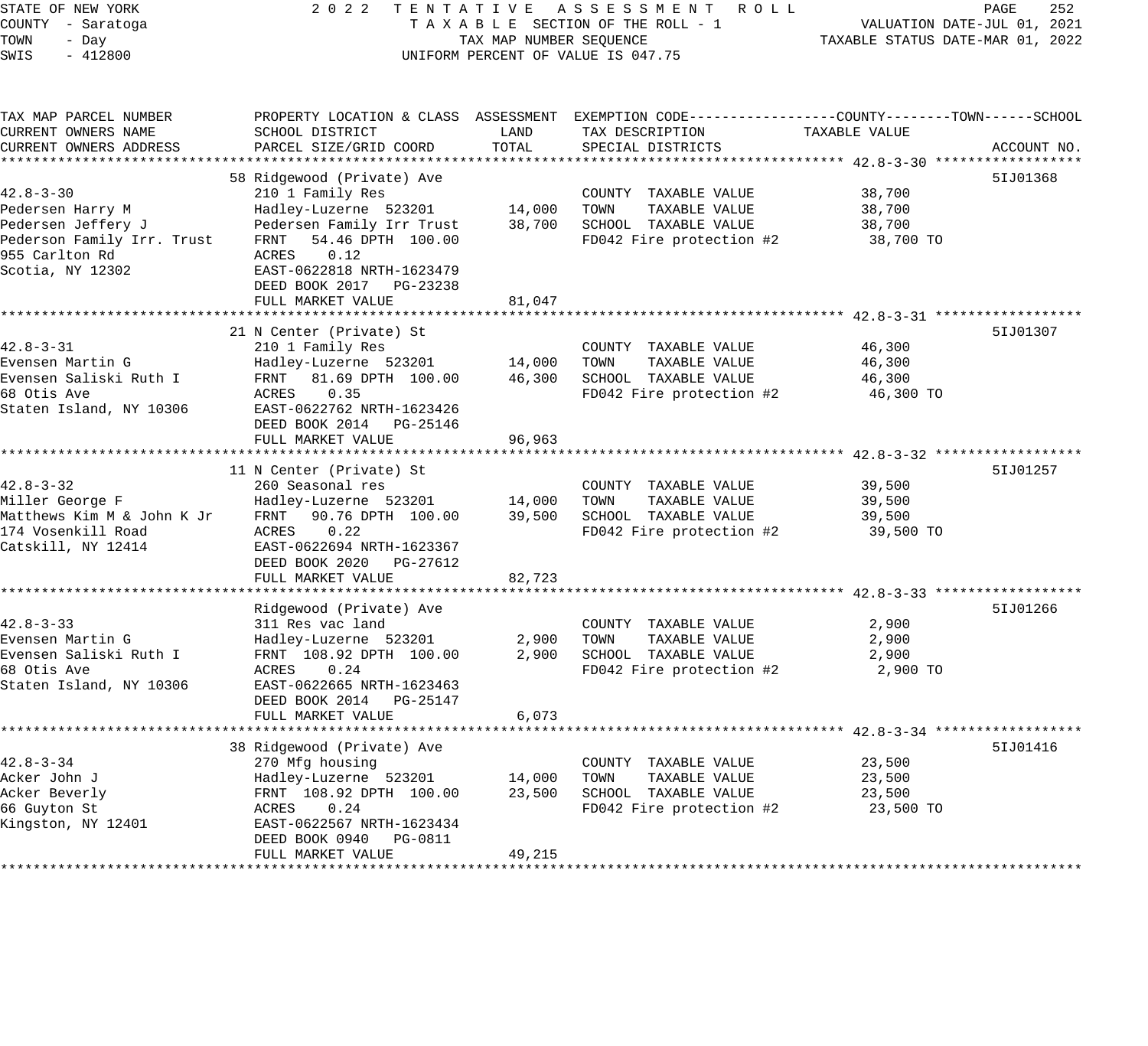| STATE OF NEW YORK<br>COUNTY - Saratoga       | 2 0 2 2<br>TENTATIVE                               |                         | A S S E S S M E N T R O L L<br>TAXABLE SECTION OF THE ROLL - 1                                                      | VALUATION DATE-JUL 01, 2021<br>TAXABLE STATUS DATE-MAR 01, 2022 | PAGE        | 253                   |
|----------------------------------------------|----------------------------------------------------|-------------------------|---------------------------------------------------------------------------------------------------------------------|-----------------------------------------------------------------|-------------|-----------------------|
| TOWN<br>- Day<br>$-412800$<br>SWIS           |                                                    | TAX MAP NUMBER SEQUENCE | UNIFORM PERCENT OF VALUE IS 047.75                                                                                  |                                                                 |             |                       |
| TAX MAP PARCEL NUMBER<br>CURRENT OWNERS NAME | SCHOOL DISTRICT                                    | LAND                    | PROPERTY LOCATION & CLASS ASSESSMENT EXEMPTION CODE----------------COUNTY-------TOWN------SCHOOL<br>TAX DESCRIPTION | TAXABLE VALUE                                                   |             |                       |
| CURRENT OWNERS ADDRESS                       | PARCEL SIZE/GRID COORD                             | TOTAL                   | SPECIAL DISTRICTS                                                                                                   |                                                                 |             | ACCOUNT NO.           |
|                                              |                                                    |                         |                                                                                                                     |                                                                 |             |                       |
|                                              | 7 N Center (Private) St                            |                         |                                                                                                                     |                                                                 |             | 51J01364              |
| $42.8 - 3 - 35$<br>Doerr John                | 260 Seasonal res                                   | 14,000                  | COUNTY TAXABLE VALUE<br>TOWN<br>TAXABLE VALUE                                                                       | 44,500<br>44,500                                                |             |                       |
| 18 Townsend Boulevard                        | Hadley-Luzerne 523201<br>FRNT 204.21 DPTH 100.00   | 44,500                  | SCHOOL TAXABLE VALUE                                                                                                | 44,500                                                          |             |                       |
| Poughkeepsie, NY 12603                       | 0.49<br>ACRES                                      |                         | FD042 Fire protection #2                                                                                            | 44,500 TO                                                       |             |                       |
|                                              | EAST-0622540 NRTH-1623320                          |                         |                                                                                                                     |                                                                 |             |                       |
|                                              | DEED BOOK 2017 PG-19421                            |                         |                                                                                                                     |                                                                 |             |                       |
|                                              | FULL MARKET VALUE                                  | 93,194                  |                                                                                                                     |                                                                 |             |                       |
|                                              |                                                    |                         |                                                                                                                     |                                                                 |             |                       |
|                                              | N Center (Private) St                              |                         |                                                                                                                     |                                                                 |             | 51J01239              |
| $42.8 - 3 - 36$                              | 311 Res vac land                                   |                         | COUNTY TAXABLE VALUE                                                                                                | 1,700                                                           |             |                       |
| Metzler Garrett M<br>197 Horse Hill Rd       | Hadley-Luzerne 523201<br>50.00 DPTH 119.00<br>FRNT | 1,700<br>1,700          | TOWN<br>TAXABLE VALUE<br>SCHOOL TAXABLE VALUE                                                                       | 1,700<br>1,700                                                  |             |                       |
| Hadley, NY 12835                             | ACRES<br>0.13                                      |                         | FD042 Fire protection #2                                                                                            | 1,700 TO                                                        |             |                       |
|                                              | EAST-0622574 NRTH-1623149                          |                         |                                                                                                                     |                                                                 |             |                       |
|                                              | DEED BOOK 1753 PG-719                              |                         |                                                                                                                     |                                                                 |             |                       |
|                                              | FULL MARKET VALUE                                  | 3,560                   |                                                                                                                     |                                                                 |             |                       |
|                                              |                                                    |                         |                                                                                                                     |                                                                 |             |                       |
|                                              | 3 N Center (Private) St                            |                         |                                                                                                                     |                                                                 |             | 51J02004              |
| $42.8 - 3 - 37$                              | 311 Res vac land                                   |                         | COUNTY TAXABLE VALUE                                                                                                | 700<br>700                                                      |             |                       |
| Fletcher Walter<br>49 Fane Ct                | Hadley-Luzerne 523201<br>FRNT<br>26.00 DPTH 119.00 | 700<br>700              | TOWN<br>TAXABLE VALUE<br>SCHOOL TAXABLE VALUE                                                                       | 700                                                             |             |                       |
| Troy, NY 12182                               | ACRES<br>$0.07$ BANK<br>691                        |                         | FD042 Fire protection #2                                                                                            | 700 TO                                                          |             |                       |
|                                              | EAST-0622538 NRTH-1623134                          |                         |                                                                                                                     |                                                                 |             |                       |
|                                              | DEED BOOK 2009 PG-32610                            |                         |                                                                                                                     |                                                                 |             |                       |
|                                              | FULL MARKET VALUE                                  | 1,466                   |                                                                                                                     |                                                                 |             |                       |
|                                              |                                                    |                         |                                                                                                                     |                                                                 |             |                       |
|                                              | 2 N Center (Private) St                            |                         |                                                                                                                     |                                                                 |             | 51J02003              |
| $42.8 - 3 - 38$                              | 270 Mfg housing                                    |                         | VET WAR CT 41121                                                                                                    | 6,000                                                           | 6,000       | $\mathbf 0$           |
| Fletcher Walter J<br>Fletcher Merl           | Hadley-Luzerne 523201<br>FRNT 150.00 DPTH 110.00   | 14,000 AGED C           | 41802<br>40,000 AGED T&S 41806                                                                                      | 10,200<br>$\mathbf{0}$                                          | 0<br>17,000 | $\mathbf 0$<br>20,000 |
| c/o Nancy Franklin                           | ACRES<br>0.16                                      |                         | E STAR ADD 41844                                                                                                    | $\overline{0}$                                                  | $\mathbf 0$ | 20,000                |
| 49 Fane Ct                                   | EAST-0622494 NRTH-1623102                          |                         | COUNTY TAXABLE VALUE                                                                                                | 23,800                                                          |             |                       |
| Troy, NY 12182                               | DEED BOOK 0970 PG-0139                             |                         | TOWN<br>TAXABLE VALUE                                                                                               | 17,000                                                          |             |                       |
|                                              | FULL MARKET VALUE                                  | 83,770                  | SCHOOL TAXABLE VALUE                                                                                                | $\mathbf 0$                                                     |             |                       |
|                                              |                                                    |                         | FD042 Fire protection #2                                                                                            | 40,000 TO                                                       |             |                       |
|                                              | ************************                           |                         | ************************************ 42.8-3-39 ******************                                                   |                                                                 |             |                       |
|                                              | 3 N Center (Private) St                            |                         |                                                                                                                     |                                                                 |             | 51J02267              |
| $42.8 - 3 - 39$                              | 210 1 Family Res                                   |                         | COUNTY TAXABLE VALUE                                                                                                | 72,400                                                          |             |                       |
| Lawler Kathy<br>McAllister William           | Hadley-Luzerne 523201<br>FRNT<br>44.58 DPTH 100.00 | 14,000<br>72,400        | TOWN<br>TAXABLE VALUE<br>SCHOOL TAXABLE VALUE                                                                       | 72,400<br>72,400                                                |             |                       |
| 1037 Eugene Dr                               | ACRES<br>$0.12$ BANK<br>709                        |                         | FD042 Fire protection #2                                                                                            | 72,400 TO                                                       |             |                       |
| Schenectady, NY 12303                        | EAST-0622426 NRTH-1623247                          |                         |                                                                                                                     |                                                                 |             |                       |
|                                              | DEED BOOK 2007 PG-48873                            |                         |                                                                                                                     |                                                                 |             |                       |
|                                              | FULL MARKET VALUE                                  | 151,623                 |                                                                                                                     |                                                                 |             |                       |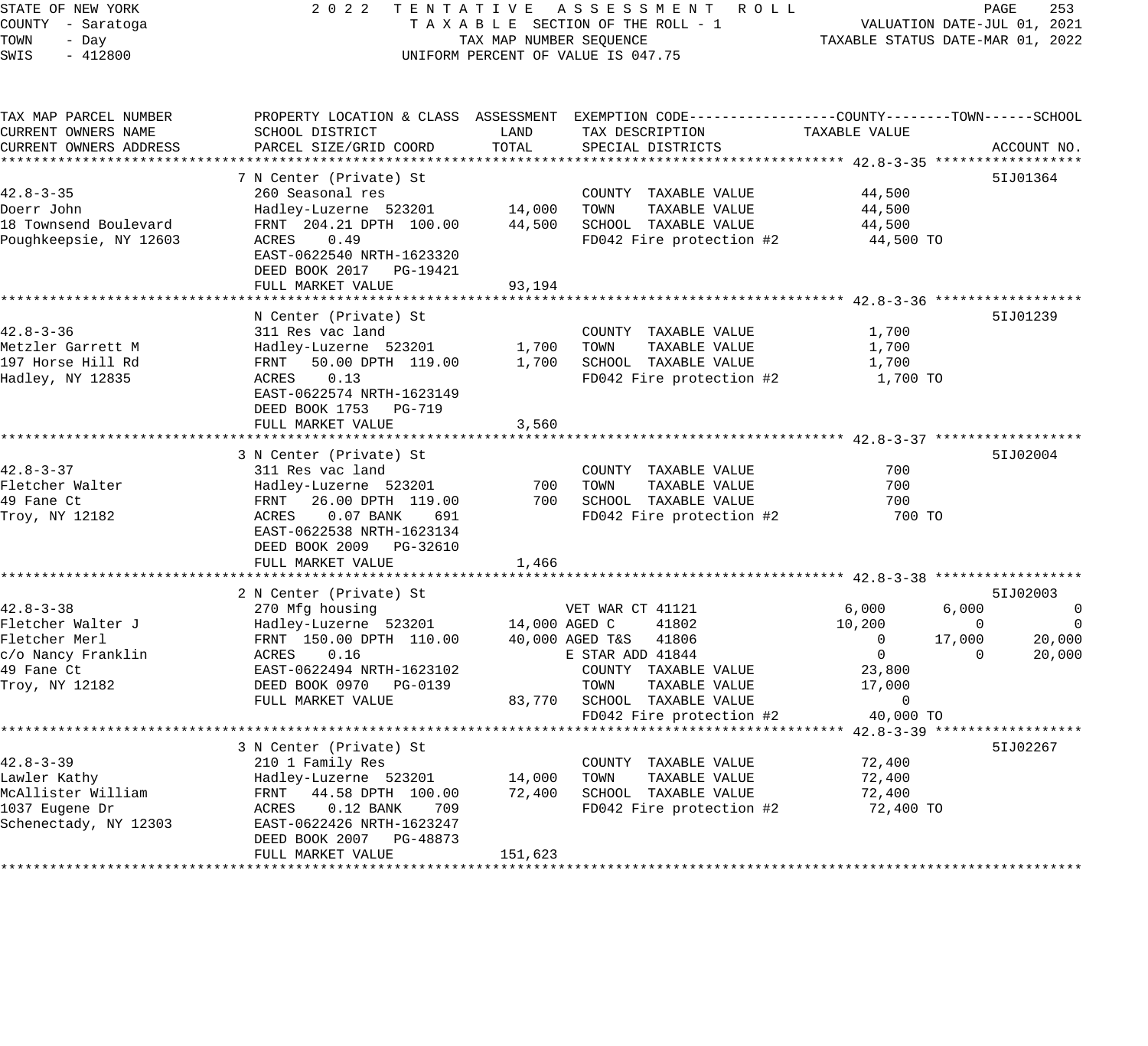| STATE OF NEW YORK<br>COUNTY - Saratoga<br>TOWN<br>- Day<br>SWIS<br>$-412800$                       | 2 0 2 2                                                                                                                                                                                                             | TAX MAP NUMBER SEQUENCE      | TENTATIVE ASSESSMENT ROLL<br>TAXABLE SECTION OF THE ROLL - 1<br>UNIFORM PERCENT OF VALUE IS 047.75                                       | TAXABLE STATUS DATE-MAR 01, 2022            | 254<br>PAGE<br>VALUATION DATE-JUL 01, 2021 |
|----------------------------------------------------------------------------------------------------|---------------------------------------------------------------------------------------------------------------------------------------------------------------------------------------------------------------------|------------------------------|------------------------------------------------------------------------------------------------------------------------------------------|---------------------------------------------|--------------------------------------------|
| TAX MAP PARCEL NUMBER<br>CURRENT OWNERS NAME<br>CURRENT OWNERS ADDRESS<br>************************ | SCHOOL DISTRICT<br>PARCEL SIZE/GRID COORD                                                                                                                                                                           | LAND<br>TOTAL                | PROPERTY LOCATION & CLASS ASSESSMENT EXEMPTION CODE----------------COUNTY-------TOWN------SCHOOL<br>TAX DESCRIPTION<br>SPECIAL DISTRICTS | TAXABLE VALUE                               | ACCOUNT NO.                                |
| $42.8 - 3 - 40$<br>Wells Donald<br>Wells Daryl L<br>39 George Saile Rd<br>Saugerties, NY 12477     | Ridgewood (Private) Ave<br>311 Res vac land<br>Hadley-Luzerne 523201<br>Lots 20, 21, 22<br>FRNT<br>81.69 DPTH 100.00<br>0.18<br>ACRES<br>EAST-0622482 NRTH-1623401<br>DEED BOOK 1391 PG-553<br>FULL MARKET VALUE    | 2,100<br>2,100<br>4,398      | COUNTY TAXABLE VALUE<br>TAXABLE VALUE<br>TOWN<br>SCHOOL TAXABLE VALUE<br>FD042 Fire protection #2                                        | 2,100<br>2,100<br>2,100<br>2,100 TO         | 51J01358                                   |
| $42.8 - 3 - 45$<br>Bonificio Barbara A<br>Duval Theresa<br>3 Belle Ave<br>Latham, NY 12110         | 20 Ridgewood (Private) Ave<br>260 Seasonal res<br>Hadley-Luzerne 523201<br>Life Estate<br>FRNT 114.32 DPTH 100.00<br>0.23<br>ACRES<br>EAST-0622260 NRTH-1623112<br>DEED BOOK 1281 PG-733<br>FULL MARKET VALUE       | 14,000<br>48,900<br>102,408  | COUNTY TAXABLE VALUE<br>TAXABLE VALUE<br>TOWN<br>SCHOOL TAXABLE VALUE<br>FD042 Fire protection #2                                        | 48,900<br>48,900<br>48,900<br>48,900 TO     | 51J01283                                   |
| $42.8 - 3 - 46$<br>Kreinen Rebecca<br>Deborah Kreinen<br>PO Box 207<br>Katonah, NY 10536           | 17 Ridgewood (Private) Ave<br>311 Res vac land<br>Hadley-Luzerne 523201<br>25.00 DPTH 115.10<br>FRNT<br>ACRES<br>0.06<br>EAST-0622006 NRTH-1623130<br>DEED BOOK 1029 PG-1081<br>FULL MARKET VALUE                   | 700<br>700<br>1,466          | COUNTY TAXABLE VALUE<br>TOWN<br>TAXABLE VALUE<br>SCHOOL TAXABLE VALUE<br>FD042 Fire protection #2                                        | 700<br>700<br>700<br>700 TO                 | 51J01314                                   |
| $42.8 - 3 - 47$<br>Kerwin Sean J<br>Kerwin Janice C<br>522 Church St<br>Wynantskill, NY 12198      | 2526 S Shore Rd<br>210 1 Family Res<br>Hadley-Luzerne 523201<br>FRNT<br>50.00 DPTH 104.80<br>0.12<br>ACRES<br>EAST-0621899 NRTH-1623139<br>DEED BOOK 2013 PG-31273<br>FULL MARKET VALUE                             | 50,000<br>101,400<br>212,356 | COUNTY TAXABLE VALUE<br>TAXABLE VALUE<br>TOWN<br>SCHOOL TAXABLE VALUE<br>FD042 Fire protection #2                                        | 101,400<br>101,400<br>101,400<br>101,400 TO | 51J01337                                   |
| $42.8 - 3 - 52$<br>Murray Robert P<br>233 Sixteenth Street<br>Schenectady, NY 12306                | 2538 S Shore Rd<br>210 1 Family Res<br>Hadley-Luzerne 523201<br>David L Murry IRR Trust1/<br>FRNT 280.00 DPTH<br>72.00<br>0.68<br>ACRES<br>EAST-0622058 NRTH-1623382<br>DEED BOOK 2021 PG-8826<br>FULL MARKET VALUE | 50,000<br>83,500<br>174,869  | COUNTY<br>TAXABLE VALUE<br>TOWN<br>TAXABLE VALUE<br>SCHOOL TAXABLE VALUE<br>FD042 Fire protection #2                                     | 83,500<br>83,500<br>83,500<br>83,500 TO     | 51J01343                                   |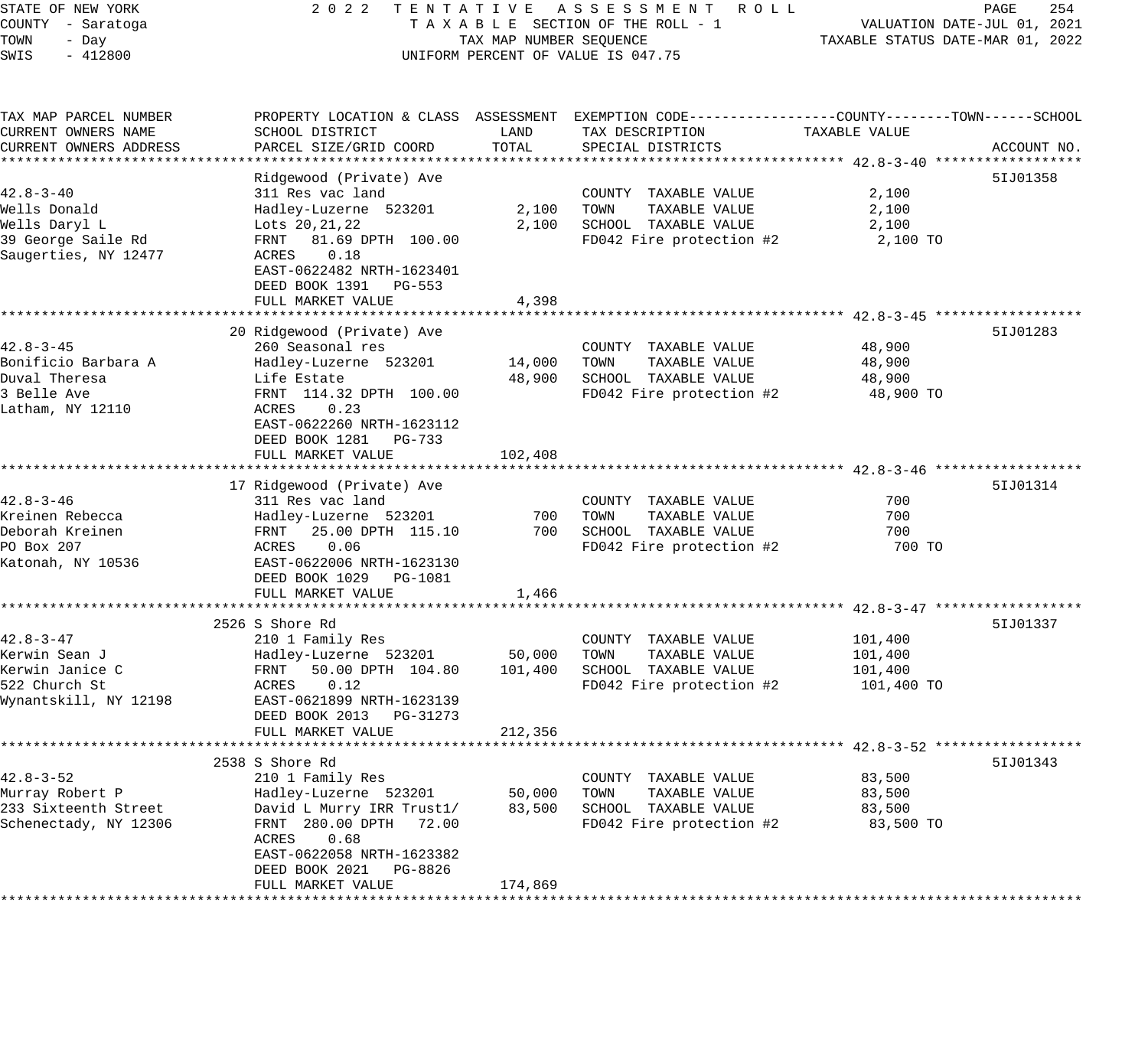| STATE OF NEW YORK                    | 2 0 2 2                                         |                                  | TENTATIVE ASSESSMENT ROLL                                                                        |                                                          | 255<br>PAGE                 |
|--------------------------------------|-------------------------------------------------|----------------------------------|--------------------------------------------------------------------------------------------------|----------------------------------------------------------|-----------------------------|
| COUNTY - Saratoga                    |                                                 |                                  | TAXABLE SECTION OF THE ROLL - 1                                                                  |                                                          | VALUATION DATE-JUL 01, 2021 |
| TOWN<br>- Day                        | TAX MAP NUMBER SEQUENCE                         | TAXABLE STATUS DATE-MAR 01, 2022 |                                                                                                  |                                                          |                             |
| SWIS<br>$-412800$                    |                                                 |                                  | UNIFORM PERCENT OF VALUE IS 047.75                                                               |                                                          |                             |
|                                      |                                                 |                                  |                                                                                                  |                                                          |                             |
| TAX MAP PARCEL NUMBER                |                                                 |                                  | PROPERTY LOCATION & CLASS ASSESSMENT EXEMPTION CODE----------------COUNTY-------TOWN------SCHOOL |                                                          |                             |
| CURRENT OWNERS NAME                  | SCHOOL DISTRICT                                 | LAND                             | TAX DESCRIPTION                                                                                  | TAXABLE VALUE                                            |                             |
| CURRENT OWNERS ADDRESS               | PARCEL SIZE/GRID COORD                          | TOTAL                            | SPECIAL DISTRICTS                                                                                |                                                          | ACCOUNT NO.                 |
|                                      |                                                 |                                  |                                                                                                  |                                                          |                             |
|                                      | 2536 S Shore Rd                                 |                                  |                                                                                                  |                                                          | 51J01441                    |
| $42.8 - 3 - 53$                      | 210 1 Family Res                                |                                  | COUNTY TAXABLE VALUE                                                                             | 197,900                                                  |                             |
| Chera Thomas                         | Hadley-Luzerne 523201                           | 50,000                           | TOWN<br>TAXABLE VALUE                                                                            | 197,900                                                  |                             |
| Chera Lori                           | FRNT 75.00 DPTH 100.00                          | 197,900                          | SCHOOL TAXABLE VALUE                                                                             | 197,900                                                  |                             |
| 2536 S Shore Rd                      | 0.17<br>ACRES                                   |                                  | FD042 Fire protection #2                                                                         | 197,900 TO                                               |                             |
| Hadley, NY 12835                     | EAST-0621942 NRTH-1623375                       |                                  |                                                                                                  |                                                          |                             |
|                                      | DEED BOOK 2016 PG-22565                         |                                  |                                                                                                  |                                                          |                             |
|                                      | FULL MARKET VALUE<br>************************** | 414,450                          |                                                                                                  | ************************** 42.8-3-54 ******************* |                             |
|                                      |                                                 |                                  |                                                                                                  |                                                          |                             |
| $42.8 - 3 - 54$                      | 2540 S Shore Rd                                 |                                  |                                                                                                  |                                                          | 51J01289                    |
|                                      | 210 1 Family Res                                | 50,000                           | COUNTY TAXABLE VALUE<br>TOWN<br>TAXABLE VALUE                                                    | 86,100<br>86,100                                         |                             |
| McIlroy Leo D<br>McIIroy Genevieve C | Hadley-Luzerne 523201<br>Life Estate            | 86,100                           | SCHOOL TAXABLE VALUE                                                                             | 86,100                                                   |                             |
| C/O Susan C DeRocher                 | FRNT<br>58.30 DPTH 180.00                       |                                  | FD042 Fire protection #2                                                                         | 86,100 TO                                                |                             |
| 15 Cedarwood Dr                      | ACRES<br>0.17                                   |                                  |                                                                                                  |                                                          |                             |
| Queensbury, NY 12804                 | EAST-0621997 NRTH-1623478                       |                                  |                                                                                                  |                                                          |                             |
|                                      | DEED BOOK 1725 PG-432                           |                                  |                                                                                                  |                                                          |                             |
|                                      | FULL MARKET VALUE                               | 180,314                          |                                                                                                  |                                                          |                             |
|                                      |                                                 |                                  |                                                                                                  |                                                          |                             |
|                                      | 2542 S Shore Rd                                 |                                  |                                                                                                  |                                                          | 51J01302                    |
| $42.8 - 3 - 55$                      | 260 Seasonal res                                |                                  | COUNTY TAXABLE VALUE                                                                             | 59,900                                                   |                             |
| Jones Charles M                      | Hadley-Luzerne 523201                           | 50,000                           | TAXABLE VALUE<br>TOWN                                                                            | 59,900                                                   |                             |
| Jones Ruthann                        | FRNT<br>56.00 DPTH 180.00                       | 59,900                           | SCHOOL TAXABLE VALUE                                                                             | 59,900                                                   |                             |
| 1069 Rock City Rd                    | ACRES<br>0.17                                   |                                  | FD042 Fire protection #2                                                                         | 59,900 TO                                                |                             |
| Rock City Falls, NY 12863            | EAST-0622014 NRTH-1623513                       |                                  |                                                                                                  |                                                          |                             |
|                                      | DEED BOOK 1435 PG-454                           |                                  |                                                                                                  |                                                          |                             |
|                                      | FULL MARKET VALUE                               | 125,445                          |                                                                                                  |                                                          |                             |
|                                      |                                                 |                                  |                                                                                                  |                                                          |                             |
|                                      | 2546 S Shore Rd                                 |                                  |                                                                                                  |                                                          | 51J01409                    |
| $42.8 - 3 - 56$                      | 210 1 Family Res                                |                                  | COUNTY TAXABLE VALUE                                                                             | 92,900                                                   |                             |
| Lala Garland G                       | Hadley-Luzerne 523201                           | 50,000                           | TOWN<br>TAXABLE VALUE                                                                            | 92,900                                                   |                             |
| Lala Ann C                           | FRNT<br>75.00 DPTH 100.00                       | 92,900                           | SCHOOL TAXABLE VALUE                                                                             | 92,900                                                   |                             |
| 237 Bentwood Ct West                 | 0.25<br>ACRES                                   |                                  | FD042 Fire protection #2                                                                         | 92,900 TO                                                |                             |
| Albany, NY 12203                     | EAST-0622042 NRTH-1623564                       |                                  |                                                                                                  |                                                          |                             |
|                                      | DEED BOOK 1257 PG-538                           |                                  |                                                                                                  |                                                          |                             |
|                                      | FULL MARKET VALUE                               | 194,555                          |                                                                                                  |                                                          |                             |
|                                      |                                                 |                                  |                                                                                                  |                                                          |                             |
|                                      | 2550 S Shore Rd                                 |                                  |                                                                                                  |                                                          | 51J01354                    |
| $42.8 - 3 - 57$                      | 210 1 Family Res                                |                                  | COUNTY TAXABLE VALUE                                                                             | 88,100                                                   |                             |
| Schipmann William R Jr               | Hadley-Luzerne 523201                           | 50,000                           | TAXABLE VALUE<br>TOWN                                                                            | 88,100                                                   |                             |
| 325 S Jubinsky Rd                    | FRNT<br>75.00 DPTH 100.00                       | 88,100                           | SCHOOL TAXABLE VALUE                                                                             | 88,100                                                   |                             |
| Waymart, PA 18472                    | ACRES<br>0.17                                   |                                  | FD042 Fire protection #2                                                                         | 88,100 TO                                                |                             |
|                                      | EAST-0622052 NRTH-1623648                       |                                  |                                                                                                  |                                                          |                             |
|                                      | DEED BOOK 1071<br>PG-203                        |                                  |                                                                                                  |                                                          |                             |
|                                      | FULL MARKET VALUE                               | 184,503                          |                                                                                                  |                                                          |                             |
|                                      |                                                 |                                  |                                                                                                  |                                                          |                             |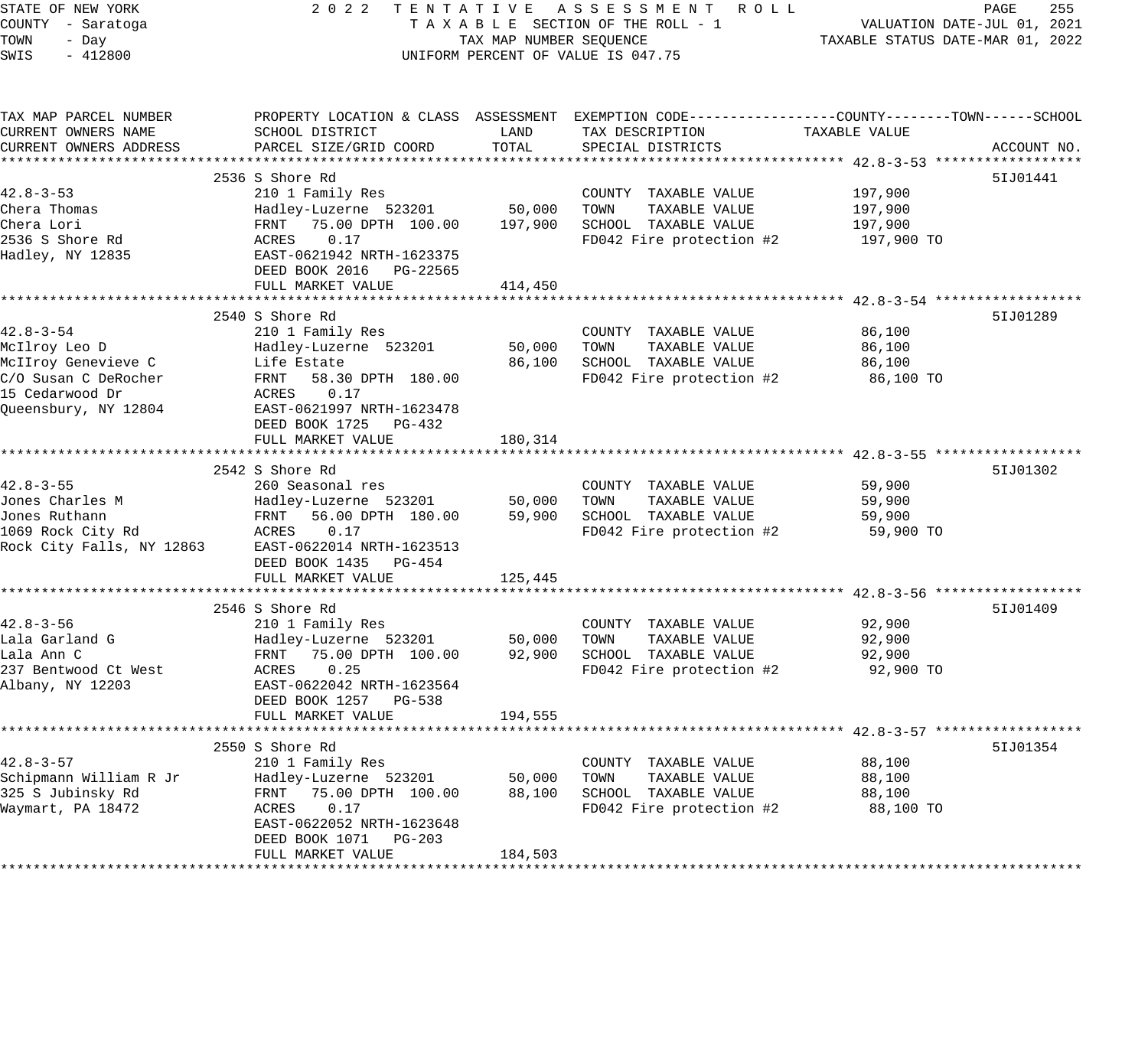STATE OF NEW YORK 2 0 2 2 T E N T A T I V E A S S E S S M E N T R O L L PAGE 256 COUNTY - Saratoga T A X A B L E SECTION OF THE ROLL - 1 VALUATION DATE-JUL 01, 2021 TOWN - Day TAX MAP NUMBER SEQUENCE TAXABLE STATUS DATE-MAR 01, 2022 SWIS - 412800 CONTROLLY THE UNIFORM PERCENT OF VALUE IS 047.75 TAX MAP PARCEL NUMBER PROPERTY LOCATION & CLASS ASSESSMENT EXEMPTION CODE------------------COUNTY--------TOWN------SCHOOL CURRENT OWNERS NAME SCHOOL DISTRICT LAND TAX DESCRIPTION TAXABLE VALUE CURRENT OWNERS ADDRESS PARCEL SIZE/GRID COORD TOTAL SPECIAL DISTRICTS ACCOUNT NO. \*\*\*\*\*\*\*\*\*\*\*\*\*\*\*\*\*\*\*\*\*\*\*\*\*\*\*\*\*\*\*\*\*\*\*\*\*\*\*\*\*\*\*\*\*\*\*\*\*\*\*\*\*\*\*\*\*\*\*\*\*\*\*\*\*\*\*\*\*\*\*\*\*\*\*\*\*\*\*\*\*\*\*\*\*\*\*\*\*\*\*\*\*\*\*\*\*\*\*\*\*\*\* 42.8-3-58 \*\*\*\*\*\*\*\*\*\*\*\*\*\*\*\*\*\* 12 Ash (Private) Pl 5IJ01369 42.8-3-58 270 Mfg housing COUNTY TAXABLE VALUE 23,900 Walbroehl Correll P Hadley-Luzerne 523201 14,000 TOWN TAXABLE VALUE 23,900 Walbroehl Joyce V FRNT 31.40 DPTH 105.00 23,900 SCHOOL TAXABLE VALUE 23,900 250 Ashokan Rd ACRES 0.26 FD042 Fire protection #2 23,900 TO Kingston, NY 12401-7801 EAST-0622124 NRTH-1623576 DEED BOOK 1152 PG-137 FULL MARKET VALUE 50,052 \*\*\*\*\*\*\*\*\*\*\*\*\*\*\*\*\*\*\*\*\*\*\*\*\*\*\*\*\*\*\*\*\*\*\*\*\*\*\*\*\*\*\*\*\*\*\*\*\*\*\*\*\*\*\*\*\*\*\*\*\*\*\*\*\*\*\*\*\*\*\*\*\*\*\*\*\*\*\*\*\*\*\*\*\*\*\*\*\*\*\*\*\*\*\*\*\*\*\*\*\*\*\* 42.8-3-60 \*\*\*\*\*\*\*\*\*\*\*\*\*\*\*\*\*\* 29 Ridgewood (Private) Ave 5IJ01353 (1999) 1999 (1999) 1999 (1999) 1999 (1999) 1999 (1999) 1999 (1999) 1999 (1 42.8-3-60 311 Res vac land COUNTY TAXABLE VALUE 2,200 Crandell Richard G Hadley-Luzerne 523201 2,200 TOWN TAXABLE VALUE 2,200 Crandell Nancy FRNT 74.10 DPTH 100.00 2,200 SCHOOL TAXABLE VALUE 2,200 5743 Jockey St ACRES 0.18 BANK 834 FD042 Fire protection #2 2,200 TO Galway, NY 12074 EAST-0622256 NRTH-1623430 DEED BOOK 2012 PG-22492 FULL MARKET VALUE 4,607 \*\*\*\*\*\*\*\*\*\*\*\*\*\*\*\*\*\*\*\*\*\*\*\*\*\*\*\*\*\*\*\*\*\*\*\*\*\*\*\*\*\*\*\*\*\*\*\*\*\*\*\*\*\*\*\*\*\*\*\*\*\*\*\*\*\*\*\*\*\*\*\*\*\*\*\*\*\*\*\*\*\*\*\*\*\*\*\*\*\*\*\*\*\*\*\*\*\*\*\*\*\*\* 42.8-3-61.1 \*\*\*\*\*\*\*\*\*\*\*\*\*\*\*\* Ash (Private) Pl 5IJ01401 42.8-3-61.1 311 Res vac land COUNTY TAXABLE VALUE 1,400 Gale Daniel P Hadley-Luzerne 523201 1,400 TOWN TAXABLE VALUE 1,400 Gale Diane FRNT 40.70 DPTH 1,400 SCHOOL TAXABLE VALUE 1,400 1 Preserve Way ACRES 0.12 FD042 Fire protection #2 1,400 TO Saratoga Springs, NY 12866 EAST-0622180 NRTH-1623512 DEED BOOK 2021 PG-1058 FULL MARKET VALUE 2,932 \*\*\*\*\*\*\*\*\*\*\*\*\*\*\*\*\*\*\*\*\*\*\*\*\*\*\*\*\*\*\*\*\*\*\*\*\*\*\*\*\*\*\*\*\*\*\*\*\*\*\*\*\*\*\*\*\*\*\*\*\*\*\*\*\*\*\*\*\*\*\*\*\*\*\*\*\*\*\*\*\*\*\*\*\*\*\*\*\*\*\*\*\*\*\*\*\*\*\*\*\*\*\* 42.8-3-61.2 \*\*\*\*\*\*\*\*\*\*\*\*\*\*\*\* 29 Ridgewood (Private) Ave<br>210 1 Family Res 42.8-3-61.2 210 1 Family Res COUNTY TAXABLE VALUE 59,900 Crandell Richard G Hadley-Luzerne 523201 14,000 TOWN TAXABLE VALUE 59,900 Crandell Nancy FRNT 110.00 DPTH 59,900 SCHOOL TAXABLE VALUE 59,900 5743 Jockey St ACRES 0.32 BANK 834 FD042 Fire protection #2 59,900 TO Galway, NY 12074 EAST-0622318 NRTH-1623476 DEED BOOK 2012 PG-22492 FULL MARKET VALUE 125,445 \*\*\*\*\*\*\*\*\*\*\*\*\*\*\*\*\*\*\*\*\*\*\*\*\*\*\*\*\*\*\*\*\*\*\*\*\*\*\*\*\*\*\*\*\*\*\*\*\*\*\*\*\*\*\*\*\*\*\*\*\*\*\*\*\*\*\*\*\*\*\*\*\*\*\*\*\*\*\*\*\*\*\*\*\*\*\*\*\*\*\*\*\*\*\*\*\*\*\*\*\*\*\* 42.8-3-62 \*\*\*\*\*\*\*\*\*\*\*\*\*\*\*\*\*\* 5 Birch (Private) Pl 5IJ01274 42.8-3-62 260 Seasonal res COUNTY TAXABLE VALUE 16,500 Gale Daniel P Hadley-Luzerne 523201 14,000 TOWN TAXABLE VALUE 16,500 Gale Diane FRNT 50.00 DPTH 113.65 16,500 SCHOOL TAXABLE VALUE 16,500 1 Preserve Way ACRES 0.12 FD042 Fire protection #2 16,500 TO Saratoga Springs, NY 12866 EAST-0622259 NRTH-1623564 DEED BOOK 2021 PG-1058 FULL MARKET VALUE 34,555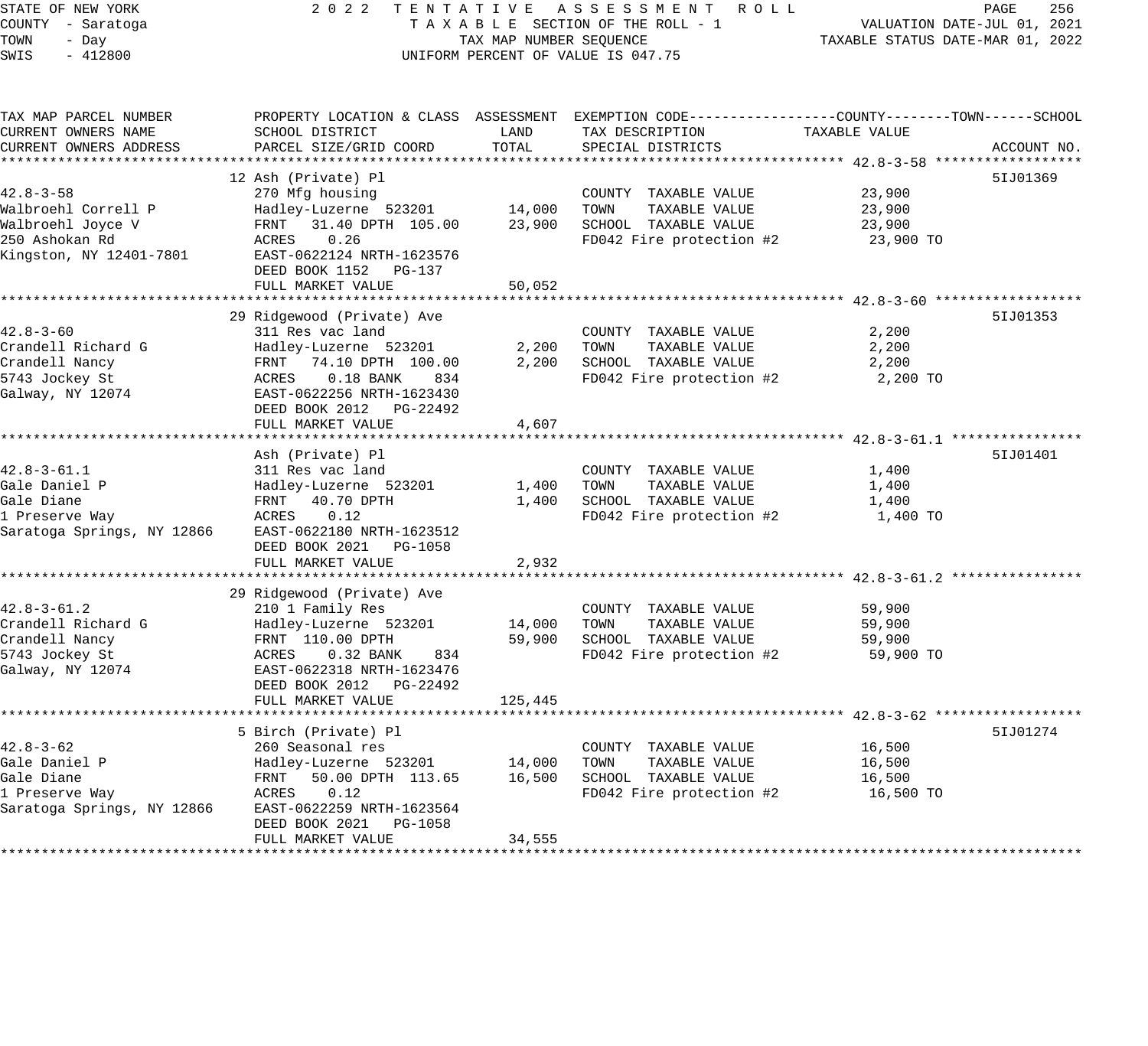## STATE OF NEW YORK 2 0 2 2 T E N T A T I V E A S S E S S M E N T R O L L PAGE 257 COUNTY - Saratoga T A X A B L E SECTION OF THE ROLL - 1 VALUATION DATE-JUL 01, 2021 X A B L E SECTION OF THE KOLL - 1 TAXABLE STATUS DATE-MAR 01, 2022 UNIFORM PERCENT OF VALUE IS 047.75

| TAX MAP PARCEL NUMBER<br>CURRENT OWNERS NAME | PROPERTY LOCATION & CLASS ASSESSMENT EXEMPTION CODE----------------COUNTY-------TOWN------SCHOOL<br>SCHOOL DISTRICT | LAND    | TAX DESCRIPTION          | TAXABLE VALUE |             |
|----------------------------------------------|---------------------------------------------------------------------------------------------------------------------|---------|--------------------------|---------------|-------------|
| CURRENT OWNERS ADDRESS                       | PARCEL SIZE/GRID COORD                                                                                              | TOTAL   | SPECIAL DISTRICTS        |               | ACCOUNT NO. |
|                                              | Birch (Private) Pl                                                                                                  |         |                          |               | 51J02460    |
| $42.8 - 3 - 63$                              | 311 Res vac land                                                                                                    |         | COUNTY TAXABLE VALUE     | 2,100         |             |
| Gale Daniel P                                | Hadley-Luzerne 523201                                                                                               | 2,100   | TOWN<br>TAXABLE VALUE    | 2,100         |             |
| Gale Diane                                   | FRNT 70.00 DPTH 113.65                                                                                              | 2,100   | SCHOOL TAXABLE VALUE     | 2,100         |             |
| 1 Preserve Way                               | ACRES<br>0.18                                                                                                       |         | FD042 Fire protection #2 | 2,100 TO      |             |
| Saratoga Springs, NY 12866                   | EAST-0622216 NRTH-1623613                                                                                           |         |                          |               |             |
|                                              | DEED BOOK 1596<br>PG-137                                                                                            |         |                          |               |             |
|                                              | FULL MARKET VALUE                                                                                                   | 4,398   |                          |               |             |
|                                              |                                                                                                                     |         |                          |               |             |
|                                              | Birch (Private) Pl                                                                                                  |         |                          |               | 51J02113    |
| $42.8 - 3 - 64$                              | 311 Res vac land                                                                                                    |         | COUNTY TAXABLE VALUE     | 1,000         |             |
| Luckey Camilla                               | Hadley-Luzerne 523201                                                                                               | 1,000   | TAXABLE VALUE<br>TOWN    | 1,000         |             |
| 1081 Louisiana Ave                           | FRNT 15.70 DPTH 111.00                                                                                              | 1,000   | SCHOOL TAXABLE VALUE     | 1,000         |             |
| Saluda, NC 28773                             | ACRES<br>0.08                                                                                                       |         | FD042 Fire protection #2 | 1,000 TO      |             |
|                                              | EAST-0622162 NRTH-1623654                                                                                           |         |                          |               |             |
|                                              | DEED BOOK 1280 PG-722                                                                                               |         |                          |               |             |
|                                              | FULL MARKET VALUE                                                                                                   | 2,094   |                          |               |             |
|                                              |                                                                                                                     |         |                          |               |             |
|                                              | 2552 S Shore Rd                                                                                                     |         |                          |               | 51J01330    |
| $42.8 - 3 - 65$                              | 260 Seasonal res                                                                                                    |         | COUNTY TAXABLE VALUE     | 58,000        |             |
| Tannatta Aaron M                             | Hadley-Luzerne 523201                                                                                               | 37,500  | TOWN<br>TAXABLE VALUE    | 58,000        |             |
| Tannatta Jamie L                             | FRNT 50.00 DPTH 100.00                                                                                              | 58,000  | SCHOOL TAXABLE VALUE     | 58,000        |             |
| 62 Maple Avenue                              | 0.11<br>ACRES                                                                                                       |         | FD042 Fire protection #2 | 58,000 TO     |             |
| Voorheesville, NY 12186                      | EAST-0622085 NRTH-1623699                                                                                           |         |                          |               |             |
|                                              | DEED BOOK 2016 PG-30713                                                                                             |         |                          |               |             |
|                                              | FULL MARKET VALUE                                                                                                   | 121,466 |                          |               |             |
|                                              |                                                                                                                     |         |                          |               |             |
|                                              | 2554 S Shore Rd                                                                                                     |         |                          |               | 51J01361    |
| $42.8 - 3 - 66$                              | 260 Seasonal res                                                                                                    |         | COUNTY TAXABLE VALUE     | 58,500        |             |
| Califano Joseph T                            | Hadley-Luzerne 523201                                                                                               | 50,000  | TOWN<br>TAXABLE VALUE    | 58,500        |             |
| 425 Clinton Ave                              | FRNT 75.00 DPTH 180.00                                                                                              | 58,500  | SCHOOL TAXABLE VALUE     | 58,500        |             |
| Albany, NY 12206                             | 0.31<br>ACRES                                                                                                       |         | FD042 Fire protection #2 | 58,500 TO     |             |
|                                              | EAST-0622162 NRTH-1623725                                                                                           |         |                          |               |             |
|                                              | DEED BOOK 1030 PG-739                                                                                               |         |                          |               |             |
|                                              | FULL MARKET VALUE                                                                                                   | 122,513 |                          |               |             |
|                                              | 2556 S Shore Rd                                                                                                     |         |                          |               | 51J01277    |
| $42.8 - 3 - 67$                              | 260 Seasonal res                                                                                                    |         | COUNTY TAXABLE VALUE     | 59,500        |             |
| Gilchrist James J                            | Hadley-Luzerne 523201                                                                                               | 50,000  | TOWN<br>TAXABLE VALUE    | 59,500        |             |
| 228 Finley Rd.                               | FRNT 50.00 DPTH 180.00                                                                                              | 59,500  | SCHOOL TAXABLE VALUE     | 59,500        |             |
| Ballston Spa, NY 12020                       | 0.19<br>ACRES                                                                                                       |         | FD042 Fire protection #2 | 59,500 TO     |             |
|                                              | EAST-0622191 NRTH-1623784                                                                                           |         |                          |               |             |
|                                              | DEED BOOK 2020<br>PG-25471                                                                                          |         |                          |               |             |
|                                              | FULL MARKET VALUE                                                                                                   | 124,607 |                          |               |             |
|                                              |                                                                                                                     |         |                          |               |             |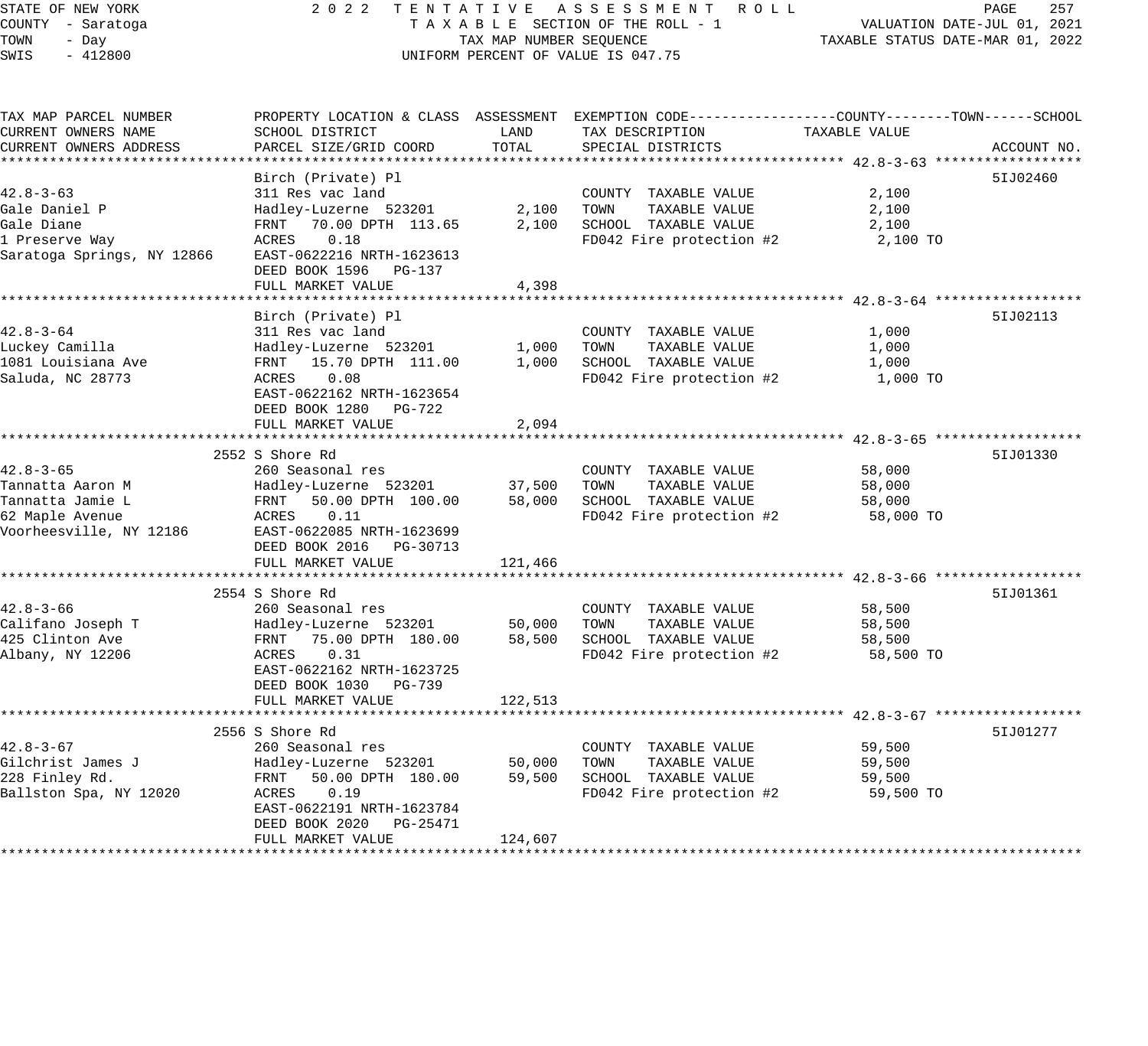STATE OF NEW YORK 2 0 2 2 T E N T A T I V E A S S E S S M E N T R O L L PAGE 258 COUNTY - Saratoga T A X A B L E SECTION OF THE ROLL - 1 VALUATION DATE-JUL 01, 2021 TOWN - Day TAX MAP NUMBER SEQUENCE TAXABLE STATUS DATE-MAR 01, 2022 SWIS - 412800 CONTROLLY THE UNIFORM PERCENT OF VALUE IS 047.75 TAX MAP PARCEL NUMBER PROPERTY LOCATION & CLASS ASSESSMENT EXEMPTION CODE---------------COUNTY--------TOWN------SCHOOL CURRENT OWNERS NAME SCHOOL DISTRICT LAND TAX DESCRIPTION TAXABLE VALUE CURRENT OWNERS ADDRESS PARCEL SIZE/GRID COORD TOTAL SPECIAL DISTRICTS ACCOUNT NO. \*\*\*\*\*\*\*\*\*\*\*\*\*\*\*\*\*\*\*\*\*\*\*\*\*\*\*\*\*\*\*\*\*\*\*\*\*\*\*\*\*\*\*\*\*\*\*\*\*\*\*\*\*\*\*\*\*\*\*\*\*\*\*\*\*\*\*\*\*\*\*\*\*\*\*\*\*\*\*\*\*\*\*\*\*\*\*\*\*\*\*\*\*\*\*\*\*\*\*\*\*\*\* 42.8-3-68 \*\*\*\*\*\*\*\*\*\*\*\*\*\*\*\*\*\* 2560 S Shore Rd 5IJ01275 42.8-3-68 210 1 Family Res COUNTY TAXABLE VALUE 131,100 Fuller Gary R Hadley-Luzerne 523201 50,000 TOWN TAXABLE VALUE 131,100 Fuller Kathleen M FRNT 125.00 DPTH 100.00 131,100 SCHOOL TAXABLE VALUE 131,100 2560 S Shore Rd ACRES 0.37 BANK 913 FD042 Fire protection #2 131,100 TO Hadley, NY 12835 EAST-0622203 NRTH-1623866 DEED BOOK 2009 PG-8714 FULL MARKET VALUE 274,555 \*\*\*\*\*\*\*\*\*\*\*\*\*\*\*\*\*\*\*\*\*\*\*\*\*\*\*\*\*\*\*\*\*\*\*\*\*\*\*\*\*\*\*\*\*\*\*\*\*\*\*\*\*\*\*\*\*\*\*\*\*\*\*\*\*\*\*\*\*\*\*\*\*\*\*\*\*\*\*\*\*\*\*\*\*\*\*\*\*\*\*\*\*\*\*\*\*\*\*\*\*\*\* 42.8-3-69 \*\*\*\*\*\*\*\*\*\*\*\*\*\*\*\*\*\* Birch (Private) Pl 5IJ01276 42.8-3-69 311 Res vac land COUNTY TAXABLE VALUE 2,800 Fuller Gary R Hadley-Luzerne 523201 2,800 TOWN TAXABLE VALUE 2,800 Fuller Kathleen M FRNT 31.40 DPTH 127.00 2,800 SCHOOL TAXABLE VALUE 2,800 2560 S Shore Rd ACRES 0.25 FD042 Fire protection #2 2,800 TO Hadley, NY 12835 EAST-0622269 NRTH-1623800 DEED BOOK 2009 PG-8713 FULL MARKET VALUE 5,864 \*\*\*\*\*\*\*\*\*\*\*\*\*\*\*\*\*\*\*\*\*\*\*\*\*\*\*\*\*\*\*\*\*\*\*\*\*\*\*\*\*\*\*\*\*\*\*\*\*\*\*\*\*\*\*\*\*\*\*\*\*\*\*\*\*\*\*\*\*\*\*\*\*\*\*\*\*\*\*\*\*\*\*\*\*\*\*\*\*\*\*\*\*\*\*\*\*\*\*\*\*\*\* 42.8-3-73 \*\*\*\*\*\*\*\*\*\*\*\*\*\*\*\*\*\* 2 Birch (Private) Pl 5IJ01243 42.8-3-73 312 Vac w/imprv COUNTY TAXABLE VALUE 7,700 Marburger Paul Hadley-Luzerne 523201 700 TOWN TAXABLE VALUE 7,700 Marburger Arlita M FRNT 115.00 DPTH 29.60 7,700 SCHOOL TAXABLE VALUE 7,700 153 E Chester St ACRES 0.06 FD042 Fire protection #2 7,700 TO Kingston, NY 12401 EAST-0622401 NRTH-1623527 DEED BOOK 1230 PG-695 FULL MARKET VALUE 16,126 \*\*\*\*\*\*\*\*\*\*\*\*\*\*\*\*\*\*\*\*\*\*\*\*\*\*\*\*\*\*\*\*\*\*\*\*\*\*\*\*\*\*\*\*\*\*\*\*\*\*\*\*\*\*\*\*\*\*\*\*\*\*\*\*\*\*\*\*\*\*\*\*\*\*\*\*\*\*\*\*\*\*\*\*\*\*\*\*\*\*\*\*\*\*\*\*\*\*\*\*\*\*\* 42.8-3-74 \*\*\*\*\*\*\*\*\*\*\*\*\*\*\*\*\*\* Ridgewood (Private) Ave 5IJ01373 (1999) 1999 (1999) 1999 (1999) 1999 (1999) 1999 (1999) 1999 (1999) 1999 (1999) 1999 (1999) 1999 (1999) 1999 (1999) 1999 (1999) 1999 (1999) 1999 (1999) 1999 (1999) 1999 (1999) 1999 (1999) 19 42.8-3-74 311 Res vac land COUNTY TAXABLE VALUE 1,400 Brown Kenneth J Hadley-Luzerne 523201 1,400 TOWN TAXABLE VALUE 1,400 PO Box 442 FRNT 49.40 DPTH 100.00 1,400 SCHOOL TAXABLE VALUE 1,400 Greenfield Center, NY 12833 ACRES 0.13 FD042 Fire protection #2 1,400 TO EAST-0622440 NRTH-1623542 DEED BOOK 2017 PG-6890 FULL MARKET VALUE 2,932 \*\*\*\*\*\*\*\*\*\*\*\*\*\*\*\*\*\*\*\*\*\*\*\*\*\*\*\*\*\*\*\*\*\*\*\*\*\*\*\*\*\*\*\*\*\*\*\*\*\*\*\*\*\*\*\*\*\*\*\*\*\*\*\*\*\*\*\*\*\*\*\*\*\*\*\*\*\*\*\*\*\*\*\*\*\*\*\*\*\*\*\*\*\*\*\*\*\*\*\*\*\*\* 42.8-3-76 \*\*\*\*\*\*\*\*\*\*\*\*\*\*\*\*\*\* 41 Ridgewood (Private) Ave 5IJ01232 42.8-3-76 270 Mfg housing COUNTY TAXABLE VALUE 29,300 Borst Koni Jr Hadley-Luzerne 523201 14,000 TOWN TAXABLE VALUE 29,300 Debra Lee FRNT 343.00 DPTH 125.00 29,300 SCHOOL TAXABLE VALUE 29,300 155 Esopus Ave ACRES 0.98 FD042 Fire protection #2 29,300 TO Kingston, NY 12401 EAST-0622500 NRTH-1623649 DEED BOOK 1224 PG-102 FULL MARKET VALUE 61,361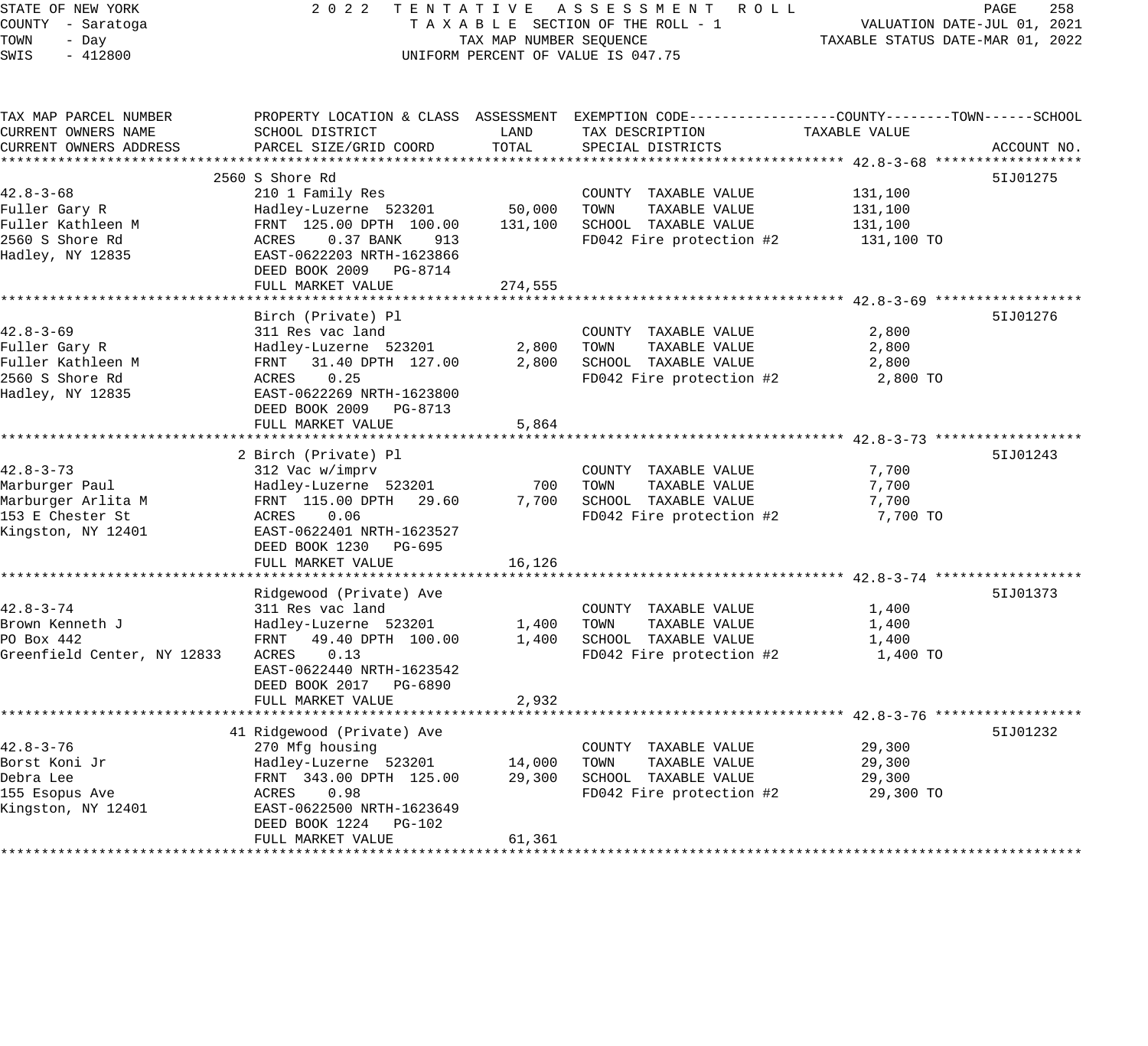| STATE OF NEW YORK<br>COUNTY - Saratoga<br>TOWN<br>- Day<br>SWIS<br>$-412800$                               | 2022 TENTATIVE ASSESSMENT ROLL<br>TAXABLE SECTION OF THE ROLL - 1<br>TAX MAP NUMBER SEQUENCE<br>UNIFORM PERCENT OF VALUE IS 047.75                                                                      |                              | 259<br>PAGE<br>VALUATION DATE-JUL 01, 2021<br>TAXABLE STATUS DATE-MAR 01, 2022                                                          |                                             |             |
|------------------------------------------------------------------------------------------------------------|---------------------------------------------------------------------------------------------------------------------------------------------------------------------------------------------------------|------------------------------|-----------------------------------------------------------------------------------------------------------------------------------------|---------------------------------------------|-------------|
| TAX MAP PARCEL NUMBER<br>CURRENT OWNERS NAME<br>CURRENT OWNERS ADDRESS                                     | SCHOOL DISTRICT<br>PARCEL SIZE/GRID COORD                                                                                                                                                               | LAND<br>TOTAL                | PROPERTY LOCATION & CLASS ASSESSMENT EXEMPTION CODE----------------COUNTY-------TOWN-----SCHOOL<br>TAX DESCRIPTION<br>SPECIAL DISTRICTS | TAXABLE VALUE                               | ACCOUNT NO. |
|                                                                                                            |                                                                                                                                                                                                         |                              |                                                                                                                                         |                                             |             |
| $42.8 - 3 - 78$<br>Capron Amanda J<br>Campbell Glenn & Barbara<br>4 Cedar (Private) St<br>Hadley, NY 12835 | 4 Cedar (Private) St<br>270 Mfg housing<br>Hadley-Luzerne 523201<br>Lots 14&11-17<br>FRNT 189.27 DPTH 185.00<br>ACRES<br>0.63<br>EAST-0623165 NRTH-1623245<br>DEED BOOK 2019 PG-16889                   | 14,000<br>79,000             | COUNTY TAXABLE VALUE<br>TOWN<br>TAXABLE VALUE<br>SCHOOL TAXABLE VALUE<br>FD042 Fire protection #2                                       | 79,000<br>79,000<br>79,000<br>79,000 TO     | 51J01271    |
|                                                                                                            | FULL MARKET VALUE                                                                                                                                                                                       | 165,445                      |                                                                                                                                         |                                             |             |
| $42.8 - 3 - 79$<br>Frederick Richard R<br>Frederick Susan D<br>161 Charlton Rd<br>Ballston Spa, NY 12020   | 2528 S Shore Rd<br>210 1 Family Res<br>Hadley-Luzerne 523201<br>FRNT<br>75.00 DPTH<br>ACRES<br>0.34<br>EAST-0621950 NRTH-1623192<br>DEED BOOK 1086 PG-411<br>FULL MARKET VALUE                          | 50,000<br>175,300<br>367,120 | COUNTY TAXABLE VALUE<br>TOWN<br>TAXABLE VALUE<br>SCHOOL TAXABLE VALUE<br>FD042 Fire protection #2                                       | 175,300<br>175,300<br>175,300<br>175,300 TO | 51J01305    |
|                                                                                                            |                                                                                                                                                                                                         |                              | ********************************** 42.8-3-81.1 *****************                                                                        |                                             |             |
| $42.8 - 3 - 81.1$<br>Smith Jeannene A<br>300 St. James Ave<br>Woodbridge, NJ 07095                         | 22 Ridgewood (Private) Ave<br>210 1 Family Res<br>Hadley-Luzerne 523201<br>FRNT 228.64 DPTH<br>$0.61$ BANK<br>ACRES<br>709<br>EAST-0622304 NRTH-1623246<br>DEED BOOK 2012 PG-33139<br>FULL MARKET VALUE | 14,000<br>130,700<br>273,717 | COUNTY TAXABLE VALUE<br>TAXABLE VALUE<br>TOWN<br>SCHOOL TAXABLE VALUE<br>FD042 Fire protection #2                                       | 130,700<br>130,700<br>130,700<br>130,700 TO | 51J01434    |
|                                                                                                            |                                                                                                                                                                                                         |                              |                                                                                                                                         |                                             |             |
| $42.8 - 3 - 81.2$<br>Walbroehl Correll P<br>250 Ashokan Rd<br>Kingston, NY 12401-7801                      | 10 Ash (Private) Pl<br>260 Seasonal res<br>Hadley-Luzerne 523201<br>Lot $14$<br>FRNT 116.00 DPTH<br>ACRES<br>0.06<br>EAST-0622206 NRTH-1623407<br>DEED BOOK 1281 PG-421                                 | 14,000<br>16,500             | COUNTY TAXABLE VALUE<br>TOWN<br>TAXABLE VALUE<br>SCHOOL TAXABLE VALUE<br>FD042 Fire protection $#2$ 16,500 TO                           | 16,500<br>16,500<br>16,500                  |             |
|                                                                                                            | FULL MARKET VALUE                                                                                                                                                                                       | 34,555                       |                                                                                                                                         |                                             |             |
| $42.8 - 3 - 82$<br>Brown Russell<br>PO Box 442<br>Greenfield, NY 12833                                     | 6 Birch (Private) Pl<br>210 1 Family Res<br>Hadley-Luzerne 523201<br>Lots 88-91<br>FRNT 100.00 DPTH<br>ACRES<br>0.25<br>EAST-0622396 NRTH-1623622<br>DEED BOOK 2019<br>PG-17990<br>FULL MARKET VALUE    | 14,000<br>59,900<br>125,445  | COUNTY TAXABLE VALUE<br>TAXABLE VALUE<br>TOWN<br>SCHOOL TAXABLE VALUE<br>FD042 Fire protection #2                                       | 59,900<br>59,900<br>59,900<br>59,900 TO     | 51J01332    |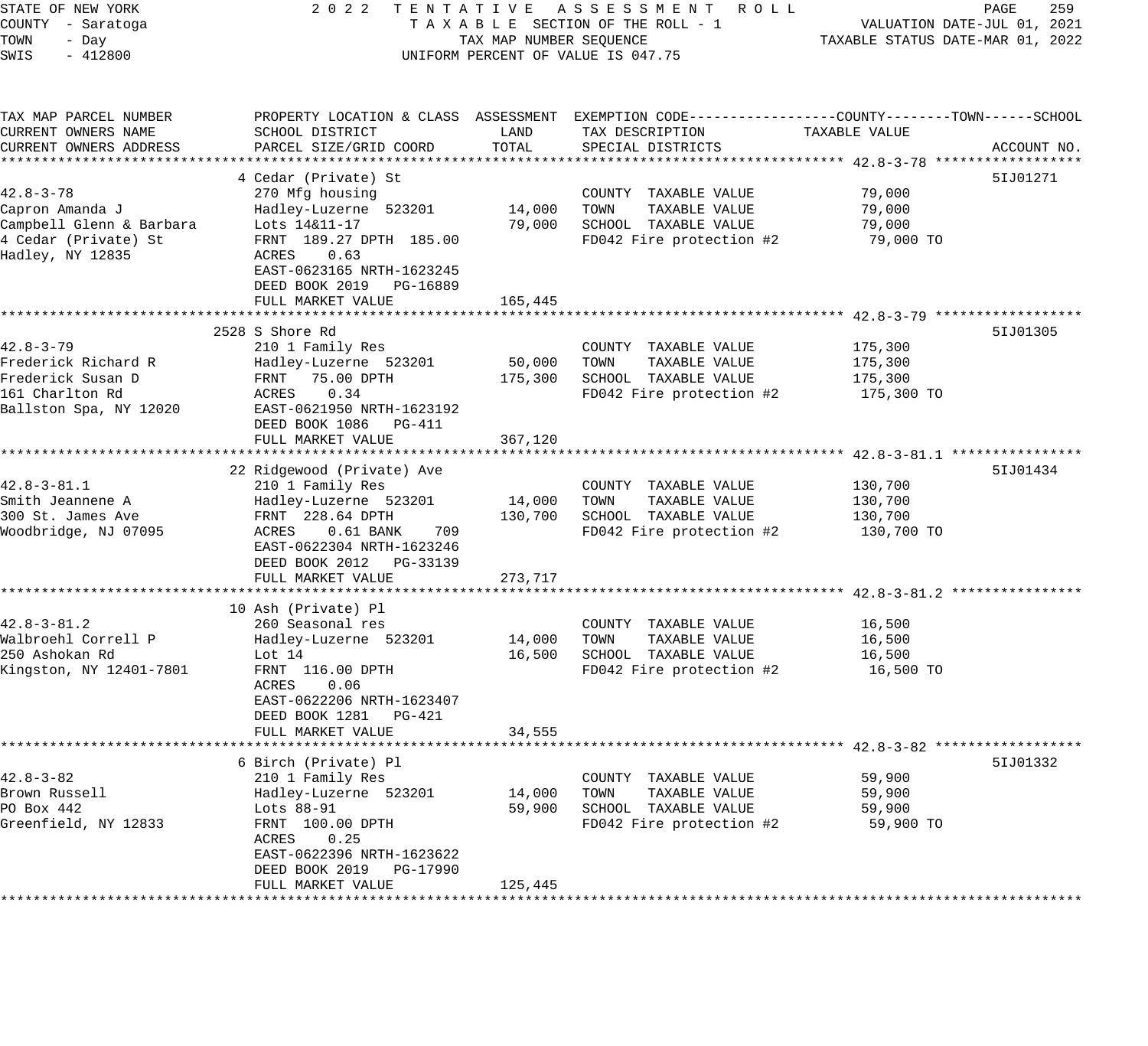| STATE OF NEW YORK                            | 2 0 2 2                                                          |                         | TENTATIVE ASSESSMENT<br>R O L L                                                                 |                                  | PAGE<br>260                 |
|----------------------------------------------|------------------------------------------------------------------|-------------------------|-------------------------------------------------------------------------------------------------|----------------------------------|-----------------------------|
| COUNTY - Saratoga                            |                                                                  |                         | TAXABLE SECTION OF THE ROLL - 1                                                                 |                                  | VALUATION DATE-JUL 01, 2021 |
| TOWN<br>- Day                                |                                                                  | TAX MAP NUMBER SEQUENCE |                                                                                                 | TAXABLE STATUS DATE-MAR 01, 2022 |                             |
| SWIS<br>$-412800$                            |                                                                  |                         | UNIFORM PERCENT OF VALUE IS 047.75                                                              |                                  |                             |
| TAX MAP PARCEL NUMBER                        |                                                                  |                         | PROPERTY LOCATION & CLASS ASSESSMENT EXEMPTION CODE---------------COUNTY-------TOWN------SCHOOL |                                  |                             |
| CURRENT OWNERS NAME                          | SCHOOL DISTRICT                                                  | LAND                    | TAX DESCRIPTION                                                                                 | TAXABLE VALUE                    |                             |
| CURRENT OWNERS ADDRESS                       | PARCEL SIZE/GRID COORD                                           | TOTAL                   | SPECIAL DISTRICTS                                                                               |                                  | ACCOUNT NO.                 |
|                                              |                                                                  |                         |                                                                                                 |                                  |                             |
|                                              | 12 Birch (Private) Pl                                            |                         |                                                                                                 |                                  |                             |
| 42.8-3-83                                    | 210 1 Family Res                                                 |                         | COUNTY TAXABLE VALUE                                                                            | 52,400                           |                             |
| Gale Daniel P                                | Hadley-Luzerne 523201                                            | 14,000                  | TOWN<br>TAXABLE VALUE                                                                           | 52,400                           |                             |
| Gale Diane                                   | Lots 93-95                                                       | 52,400                  | SCHOOL TAXABLE VALUE                                                                            | 52,400                           |                             |
| 1 Preserve Way<br>Saratoga Springs, NY 12866 | FRNT<br>80.60 DPTH<br>0.31<br>ACRES<br>EAST-0622357 NRTH-1623738 |                         | FD042 Fire protection #2                                                                        | 52,400 TO                        |                             |
|                                              | DEED BOOK 1596 PG-142                                            |                         |                                                                                                 |                                  |                             |
|                                              | FULL MARKET VALUE                                                | 109,738                 |                                                                                                 |                                  |                             |
|                                              |                                                                  |                         |                                                                                                 |                                  |                             |
|                                              | 2530 S Shore Rd                                                  |                         |                                                                                                 |                                  | 51J01321                    |
| 42.8-3-84                                    | 210 1 Family Res                                                 |                         | BAS STAR<br>41854                                                                               | $\mathbf 0$                      | 19,990<br>$\Omega$          |
| Jones Nancy A<br>2530 S Shore Rd             | Hadley-Luzerne 523201<br>FRNT 50.00 DPTH                         | 50,000<br>221,000       | COUNTY TAXABLE VALUE<br>TOWN<br>TAXABLE VALUE                                                   | 221,000<br>221,000               |                             |
| Hadley, NY 12835                             | 0.65<br>ACRES                                                    |                         | SCHOOL TAXABLE VALUE                                                                            | 201,010                          |                             |
|                                              | EAST-0622058 NRTH-1623254                                        |                         | FD042 Fire protection #2                                                                        | 221,000 TO                       |                             |
|                                              | DEED BOOK 1733 PG-117                                            |                         |                                                                                                 |                                  |                             |
|                                              | FULL MARKET VALUE                                                | 462,827                 |                                                                                                 |                                  |                             |
|                                              |                                                                  |                         |                                                                                                 |                                  |                             |
|                                              | 42 Pine (Private) Ave                                            |                         |                                                                                                 |                                  | 51J02466                    |
| $42.8 - 3 - 85$                              | 210 1 Family Res                                                 |                         | COUNTY TAXABLE VALUE                                                                            | 123,300                          |                             |
| Lyons Todd J                                 | Hadley-Luzerne 523201                                            | 14,000                  | TAXABLE VALUE<br>TOWN                                                                           | 123,300                          |                             |
| Lyons Cynthia S                              | FRNT 150.00 DPTH 100.00                                          | 123,300                 | SCHOOL TAXABLE VALUE                                                                            | 123,300                          |                             |
| 66 Coon Road                                 | 0.34<br>ACRES                                                    |                         | FD042 Fire protection #2                                                                        | 0 <sub>T</sub>                   |                             |
| Argyle, 12809                                | EAST-0622814 NRTH-1623094                                        |                         |                                                                                                 |                                  |                             |
|                                              | DEED BOOK 2018<br>PG-27227                                       |                         |                                                                                                 |                                  |                             |
|                                              | FULL MARKET VALUE                                                | 258,220                 |                                                                                                 |                                  |                             |
|                                              |                                                                  |                         | *********************************** 42.8-3-86 ******************                                |                                  |                             |
|                                              | 30 Ridgewood (Private) Ave                                       |                         |                                                                                                 |                                  | 51J01417                    |
| 42.8-3-86<br>Vielkind George J               | 210 1 Family Res<br>Hadley-Luzerne 523201                        | 14,000                  | COUNTY TAXABLE VALUE<br>TAXABLE VALUE<br>TOWN                                                   | 45,000<br>45,000                 |                             |
| Vielkind Betty J                             | Life Estate                                                      | 45,000                  | SCHOOL TAXABLE VALUE                                                                            | 45,000                           |                             |
| c/o Susan Urbanski Trustee                   | Lot 23, 24, 25, & 26                                             |                         | FD042 Fire protection #2                                                                        | 45,000 TO                        |                             |
| 235 17th Street                              | FRNT 108.92 DPTH                                                 |                         |                                                                                                 |                                  |                             |
| Schenectady, NY 12306                        | ACRES<br>0.24                                                    |                         |                                                                                                 |                                  |                             |
|                                              | EAST-0622403 NRTH-1623357                                        |                         |                                                                                                 |                                  |                             |
|                                              | DEED BOOK 1753<br>PG-781                                         |                         |                                                                                                 |                                  |                             |
|                                              | FULL MARKET VALUE                                                | 94,241                  |                                                                                                 |                                  |                             |
|                                              |                                                                  |                         |                                                                                                 |                                  |                             |
|                                              | 2613 S Shore Rd                                                  |                         |                                                                                                 |                                  | 5BJ00581                    |
| 42.8-4-1                                     | 210 1 Family Res - WTRFNT                                        |                         | TAXABLE VALUE<br>COUNTY                                                                         | 139,100                          |                             |
| Letteron Ronald L                            | Hadley-Luzerne 523201                                            | 75,000                  | TOWN<br>TAXABLE VALUE                                                                           | 139,100                          |                             |
| Letteron Gary B                              | 99.10 DPTH 170.40<br>FRNT                                        | 139,100                 | SCHOOL TAXABLE VALUE                                                                            | 139,100                          |                             |
| 184 Main Street                              | 0.39<br>ACRES                                                    |                         | FD041 Fire protection #1                                                                        | 139,100 TO                       |                             |
| Fort Plain, NY 13339                         | EAST-0622843 NRTH-1625263                                        |                         |                                                                                                 |                                  |                             |
|                                              | DEED BOOK 2015<br>PG-26261                                       |                         |                                                                                                 |                                  |                             |
|                                              | FULL MARKET VALUE                                                | 291,309                 |                                                                                                 |                                  |                             |
|                                              |                                                                  |                         |                                                                                                 |                                  |                             |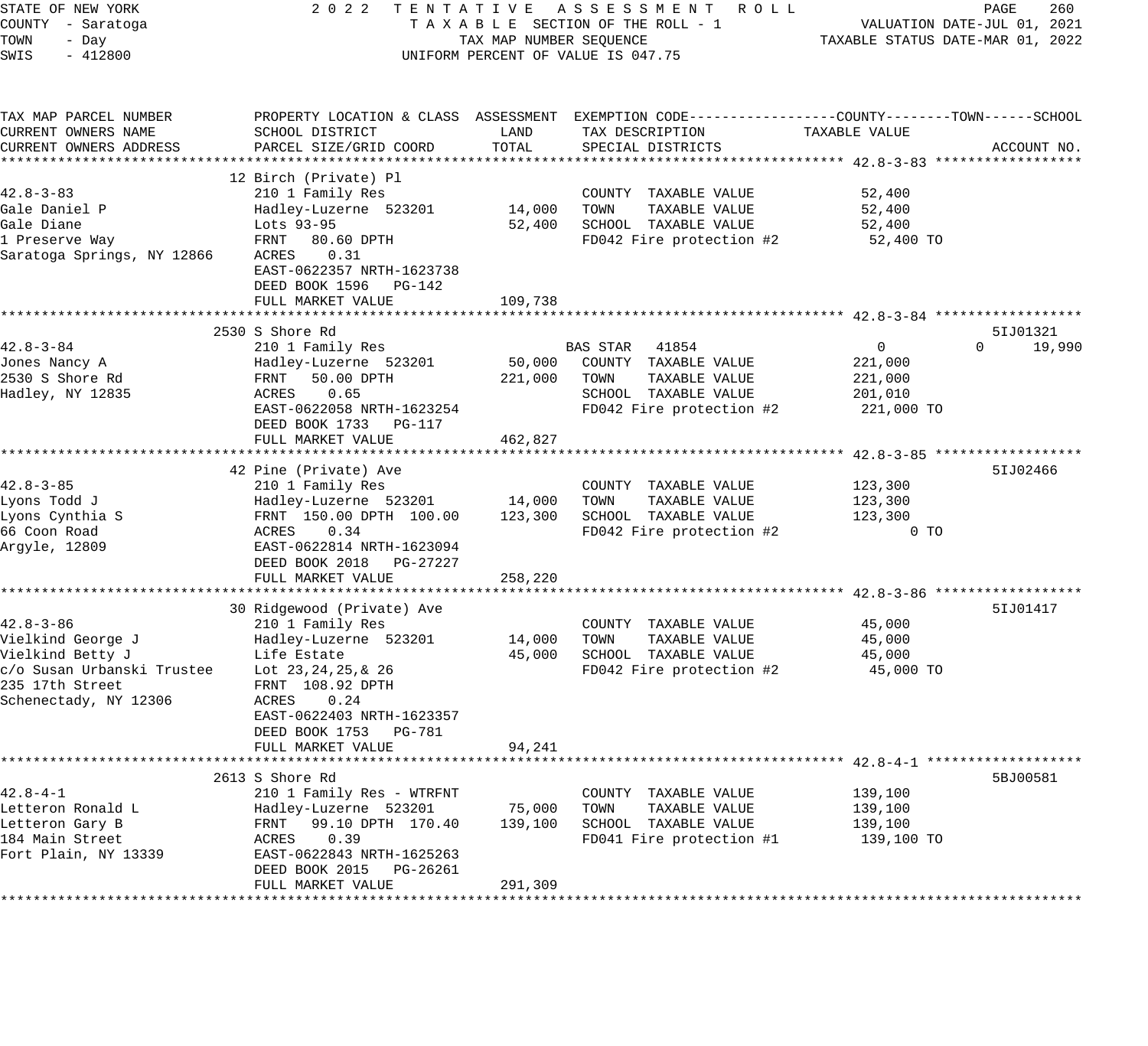| STATE OF NEW YORK                             | 2 0 2 2                                                                                         |                         | TENTATIVE ASSESSMENT ROLL                     |                    | PAGE<br>261                      |
|-----------------------------------------------|-------------------------------------------------------------------------------------------------|-------------------------|-----------------------------------------------|--------------------|----------------------------------|
| COUNTY - Saratoga                             |                                                                                                 |                         | TAXABLE SECTION OF THE ROLL - 1               |                    | VALUATION DATE-JUL 01, 2021      |
| TOWN<br>- Day<br>SWIS<br>$-412800$            |                                                                                                 | TAX MAP NUMBER SEQUENCE | UNIFORM PERCENT OF VALUE IS 047.75            |                    | TAXABLE STATUS DATE-MAR 01, 2022 |
|                                               |                                                                                                 |                         |                                               |                    |                                  |
| TAX MAP PARCEL NUMBER                         | PROPERTY LOCATION & CLASS ASSESSMENT EXEMPTION CODE---------------COUNTY-------TOWN------SCHOOL |                         |                                               |                    |                                  |
| CURRENT OWNERS NAME                           | SCHOOL DISTRICT                                                                                 | LAND                    | TAX DESCRIPTION                               | TAXABLE VALUE      |                                  |
| CURRENT OWNERS ADDRESS                        | PARCEL SIZE/GRID COORD                                                                          | TOTAL                   | SPECIAL DISTRICTS                             |                    | ACCOUNT NO.                      |
|                                               |                                                                                                 |                         |                                               |                    |                                  |
|                                               | 2625 S Shore Rd                                                                                 |                         |                                               |                    | 5BJ00309                         |
| $42.8 - 4 - 2.1$                              | 280 Res Multiple - WTRFNT                                                                       | 175,000                 | COUNTY TAXABLE VALUE                          | 326,700            |                                  |
| Kemper Jason J & Jeramy H<br>Kemper Jessica K | Hadley-Luzerne 523201<br>Life Estate Robert Kemper                                              | 326,700                 | TOWN<br>TAXABLE VALUE<br>SCHOOL TAXABLE VALUE | 326,700<br>326,700 |                                  |
| 217 Northville Road                           | Lots $2-5$                                                                                      |                         | FD041 Fire protection #1                      | 326,700 TO         |                                  |
| Edinburg, NY 12134                            | FRNT 199.30 DPTH 159.40                                                                         |                         |                                               |                    |                                  |
|                                               | ACRES<br>0.66                                                                                   |                         |                                               |                    |                                  |
|                                               | EAST-0622986 NRTH-1625259                                                                       |                         |                                               |                    |                                  |
|                                               | DEED BOOK 2021 PG-2381                                                                          |                         |                                               |                    |                                  |
|                                               | FULL MARKET VALUE                                                                               | 684,188                 |                                               |                    |                                  |
|                                               |                                                                                                 |                         |                                               |                    |                                  |
|                                               | 2619 S Shore Rd                                                                                 |                         |                                               |                    |                                  |
| $42.8 - 4 - 2.2$                              | 210 1 Family Res - WTRFNT                                                                       |                         | COUNTY TAXABLE VALUE                          | 169,200            |                                  |
| Kemper Jason J & Jeramy H                     | Hadley-Luzerne 523201                                                                           | 75,000                  | TOWN<br>TAXABLE VALUE                         | 169,200            |                                  |
| Kemper Jessica K                              | Life Estate Robert Kemper                                                                       | 169,200                 | SCHOOL TAXABLE VALUE                          | 169,200            |                                  |
| 217 Northville Road                           | Lots 6&7                                                                                        |                         | FD041 Fire protection #1                      | 169,200 TO         |                                  |
| Edinburg, NY 12134                            | FRNT 100.00 DPTH 151.00                                                                         |                         |                                               |                    |                                  |
|                                               | 0.32<br>ACRES                                                                                   |                         |                                               |                    |                                  |
|                                               | EAST-0623140 NRTH-1625251                                                                       |                         |                                               |                    |                                  |
|                                               | DEED BOOK 2021<br>PG-2380                                                                       |                         |                                               |                    |                                  |
|                                               | FULL MARKET VALUE                                                                               | 354,346                 |                                               |                    |                                  |
|                                               |                                                                                                 |                         |                                               |                    |                                  |
| $42.8 - 4 - 3$                                | 2627 S Shore Rd<br>210 1 Family Res - WTRFNT                                                    |                         | COUNTY TAXABLE VALUE                          | 133,400            | 5BJ00333                         |
| Cunningham William D                          | Hadley-Luzerne 523201                                                                           | 75,000                  | TAXABLE VALUE<br>TOWN                         | 133,400            |                                  |
| Cunningham Patricia A                         | FRNT 129.10 DPTH 192.00                                                                         | 133,400                 | SCHOOL TAXABLE VALUE                          | 133,400            |                                  |
| 7 Kennedy Ln                                  | ACRES<br>$0.44$ BANK<br>709                                                                     |                         | FD041 Fire protection #1                      | 133,400 TO         |                                  |
| Clifton Park, NY 12065                        | EAST-0623250 NRTH-1625241                                                                       |                         |                                               |                    |                                  |
|                                               | DEED BOOK 1600 PG-600                                                                           |                         |                                               |                    |                                  |
|                                               | FULL MARKET VALUE                                                                               | 279,372                 |                                               |                    |                                  |
|                                               |                                                                                                 |                         |                                               |                    |                                  |
|                                               | 2629 S Shore Rd                                                                                 |                         |                                               |                    | 5BJ00306                         |
| $42.8 - 4 - 4$                                | 312 Vac w/imprv - WTRFNT                                                                        |                         | COUNTY TAXABLE VALUE                          | 44,000             |                                  |
| Crounse Frederick Jr                          | Hadley-Luzerne 523201                                                                           | 37,500                  | TOWN<br>TAXABLE VALUE                         | 44,000             |                                  |
| Crounse Ardeth                                | FRNT<br>85.00 DPTH 201.40                                                                       | 44,000                  | SCHOOL TAXABLE VALUE                          | 44,000             |                                  |
| 1889 Tarrytown Rd                             | 0.27<br>ACRES                                                                                   |                         | FD041 Fire protection #1                      | 44,000 TO          |                                  |
| Feura Bush, NY 12067                          | EAST-0623337 NRTH-1625200                                                                       |                         |                                               |                    |                                  |
|                                               | DEED BOOK 0825<br>PG-0036                                                                       |                         |                                               |                    |                                  |
|                                               | FULL MARKET VALUE                                                                               | 92,147                  |                                               |                    |                                  |
|                                               |                                                                                                 |                         |                                               |                    |                                  |
| $42.8 - 4 - 6$                                | 2645 S Shore Rd<br>210 1 Family Res - WTRFNT                                                    |                         |                                               | 231,000            | 5KJ02321                         |
| Nutting Steven A                              | Hadley-Luzerne 523201                                                                           | 75,000                  | COUNTY TAXABLE VALUE<br>TOWN<br>TAXABLE VALUE | 231,000            |                                  |
| Nutting Catherine M                           | 27.49 DPTH<br>FRNT                                                                              | 231,000                 | SCHOOL TAXABLE VALUE                          | 231,000            |                                  |
| 31 Casino Dr                                  | ACRES<br>0.18                                                                                   |                         | FD041 Fire protection #1                      | 231,000 TO         |                                  |
| Saratoga Spring, NY 12866                     | EAST-0623559 NRTH-1625195                                                                       |                         |                                               |                    |                                  |
|                                               | DEED BOOK 2006<br>PG-16507                                                                      |                         |                                               |                    |                                  |
|                                               | FULL MARKET VALUE                                                                               | 483,770                 |                                               |                    |                                  |
|                                               |                                                                                                 |                         |                                               |                    |                                  |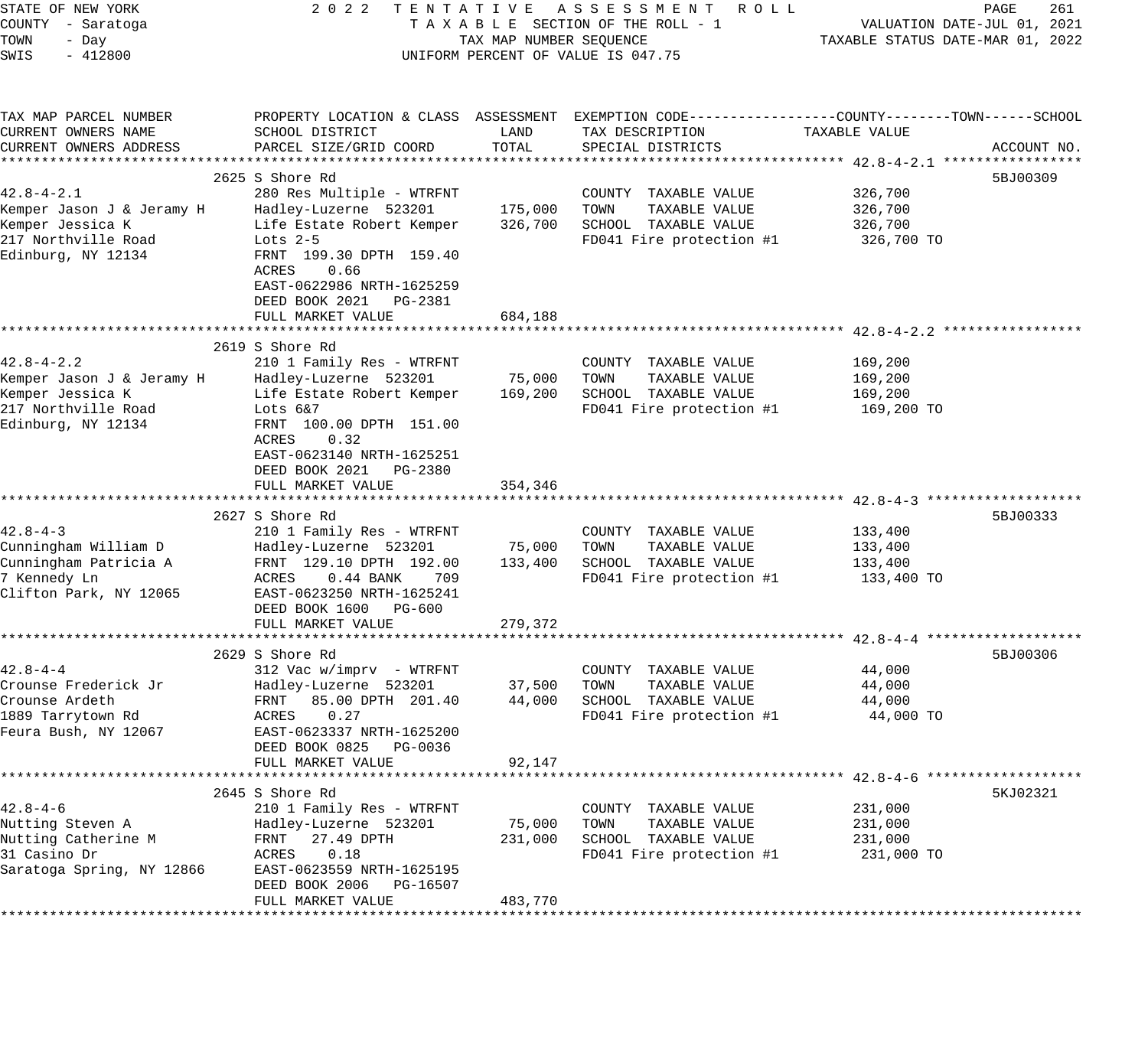| STATE OF NEW YORK                      | 2022                                         |         | TENTATIVE ASSESSMENT ROLL                                                                      |               | PAGE<br>262        |
|----------------------------------------|----------------------------------------------|---------|------------------------------------------------------------------------------------------------|---------------|--------------------|
| COUNTY - Saratoga                      | TAXABLE SECTION OF THE ROLL - 1              |         | VALUATION DATE-JUL 01, 2021                                                                    |               |                    |
| TOWN<br>- Day                          | TAX MAP NUMBER SEQUENCE                      |         | TAXABLE STATUS DATE-MAR 01, 2022                                                               |               |                    |
| SWIS<br>$-412800$                      |                                              |         | UNIFORM PERCENT OF VALUE IS 047.75                                                             |               |                    |
|                                        |                                              |         |                                                                                                |               |                    |
| TAX MAP PARCEL NUMBER                  |                                              |         | PROPERTY LOCATION & CLASS ASSESSMENT EXEMPTION CODE---------------COUNTY-------TOWN-----SCHOOL |               |                    |
| CURRENT OWNERS NAME                    | SCHOOL DISTRICT                              | LAND    | TAX DESCRIPTION                                                                                | TAXABLE VALUE |                    |
| CURRENT OWNERS ADDRESS                 | PARCEL SIZE/GRID COORD                       | TOTAL   | SPECIAL DISTRICTS                                                                              |               | ACCOUNT NO.        |
|                                        |                                              |         |                                                                                                |               |                    |
|                                        | 2647 S Shore Rd                              |         |                                                                                                |               | 5KJ01472           |
| $42.8 - 4 - 7$                         | 210 1 Family Res - WTRFNT                    |         | COUNTY TAXABLE VALUE                                                                           | 202,100       |                    |
| Cruden Alexander                       | Hadley-Luzerne 523201                        | 75,000  | TOWN<br>TAXABLE VALUE                                                                          | 202,100       |                    |
| Cruden Karen                           | FRNT<br>37.52 DPTH                           | 202,100 | SCHOOL TAXABLE VALUE                                                                           | 202,100       |                    |
| 4 Coventry Ct                          | 0.15<br>ACRES                                |         | FD041 Fire protection #1                                                                       | 202,100 TO    |                    |
| Latham, NY 12110                       | EAST-0623608 NRTH-1625148                    |         |                                                                                                |               |                    |
|                                        | DEED BOOK 2010 PG-36945                      |         |                                                                                                |               |                    |
|                                        | FULL MARKET VALUE                            | 423,246 |                                                                                                |               |                    |
|                                        |                                              |         |                                                                                                |               |                    |
|                                        | S Shore Rd                                   |         |                                                                                                |               |                    |
| $42.8 - 4 - 8.2$                       | 311 Res vac land - WTRFNT                    |         | COUNTY TAXABLE VALUE                                                                           | 2,300         |                    |
| Nutting Steven A                       | Hadley-Luzerne 523201                        | 2,300   | TAXABLE VALUE<br>TOWN                                                                          | 2,300         |                    |
| Nutting Catherine M                    | FRNT<br>20.00 DPTH 85.00                     | 2,300   | SCHOOL TAXABLE VALUE                                                                           | 2,300         |                    |
| 31 Casino Dr                           | ACRES<br>0.13                                |         | FD041 Fire protection #1                                                                       | 2,300 TO      |                    |
| Saratoga Springs, NY 12866             | EAST-0623535 NRTH-1625069                    |         |                                                                                                |               |                    |
|                                        | DEED BOOK 2006 PG-16506                      |         |                                                                                                |               |                    |
|                                        | FULL MARKET VALUE                            | 4,817   |                                                                                                |               |                    |
|                                        |                                              |         |                                                                                                |               |                    |
|                                        | 2649 S Shore Rd                              |         |                                                                                                |               | 5KJ01516           |
| $42.8 - 4 - 9$                         | 210 1 Family Res - WTRFNT                    |         | COUNTY TAXABLE VALUE                                                                           | 166,160       |                    |
| Nickson Donald J<br>Nickson Kathleen G | Hadley-Luzerne 523201                        | 100,000 | TOWN<br>TAXABLE VALUE<br>SCHOOL TAXABLE VALUE                                                  | 166,160       |                    |
| Trustee                                | FRNT<br>50.00 DPTH 112.00<br>0.29            | 166,160 |                                                                                                | 166,160       |                    |
| 5 Concord Drive                        | ACRES<br>EAST-0623624 NRTH-1625071           |         | FD041 Fire protection #1                                                                       | 166,160 TO    |                    |
|                                        |                                              |         |                                                                                                |               |                    |
| Saratoga Springs, NY 12866             | DEED BOOK 2014 PG-10540<br>FULL MARKET VALUE | 347,979 |                                                                                                |               |                    |
|                                        |                                              |         |                                                                                                |               |                    |
|                                        | 2651 S Shore Rd                              |         |                                                                                                |               | 5KJ01470           |
| $42.8 - 4 - 10$                        | 210 1 Family Res - WTRFNT                    |         | AGED - ALL 41800                                                                               | 92,250        | 92,250<br>92,250   |
| Sahler Donna J                         | Hadley-Luzerne 523201                        |         | 75,000 ENH STAR<br>41834                                                                       | $\mathbf{0}$  | $\Omega$<br>49,900 |
| 2651 S Shore Rd                        | FRNT 100.00 DPTH 138.80                      | 184,500 | COUNTY TAXABLE VALUE                                                                           | 92,250        |                    |
| Hadley, NY 12835                       | ACRES<br>0.24                                |         | TAXABLE VALUE<br>TOWN                                                                          | 92,250        |                    |
|                                        | EAST-0623658 NRTH-1625004                    |         | SCHOOL TAXABLE VALUE                                                                           | 42,350        |                    |
|                                        | DEED BOOK 2012 PG-31963                      |         | FD041 Fire protection #1                                                                       | 184,500 TO    |                    |
|                                        | FULL MARKET VALUE                            | 386,387 |                                                                                                |               |                    |
|                                        |                                              |         |                                                                                                |               |                    |
|                                        | 2631 S Shore Rd                              |         |                                                                                                |               | 5KJ01476           |
| $42.8 - 4 - 11$                        | 280 Res Multiple - WTRFNT                    |         | COUNTY TAXABLE VALUE                                                                           | 350,000       |                    |
| South Shore Road LLC                   | Hadley-Luzerne 523201                        | 125,000 | TAXABLE VALUE<br>TOWN                                                                          | 350,000       |                    |
| 172 Royal Coachman Drive               | FRNT 148.16 DPTH 201.40                      | 350,000 | SCHOOL TAXABLE VALUE                                                                           | 350,000       |                    |
| Amsterdam, NY 12010                    | ACRES<br>0.77                                |         | FD041 Fire protection #1                                                                       | 350,000 TO    |                    |
|                                        | EAST-0623447 NRTH-1625180                    |         |                                                                                                |               |                    |
|                                        | DEED BOOK 2021<br>PG-5675                    |         |                                                                                                |               |                    |
|                                        | FULL MARKET VALUE                            | 732,984 |                                                                                                |               |                    |
|                                        |                                              |         |                                                                                                |               |                    |
|                                        |                                              |         |                                                                                                |               |                    |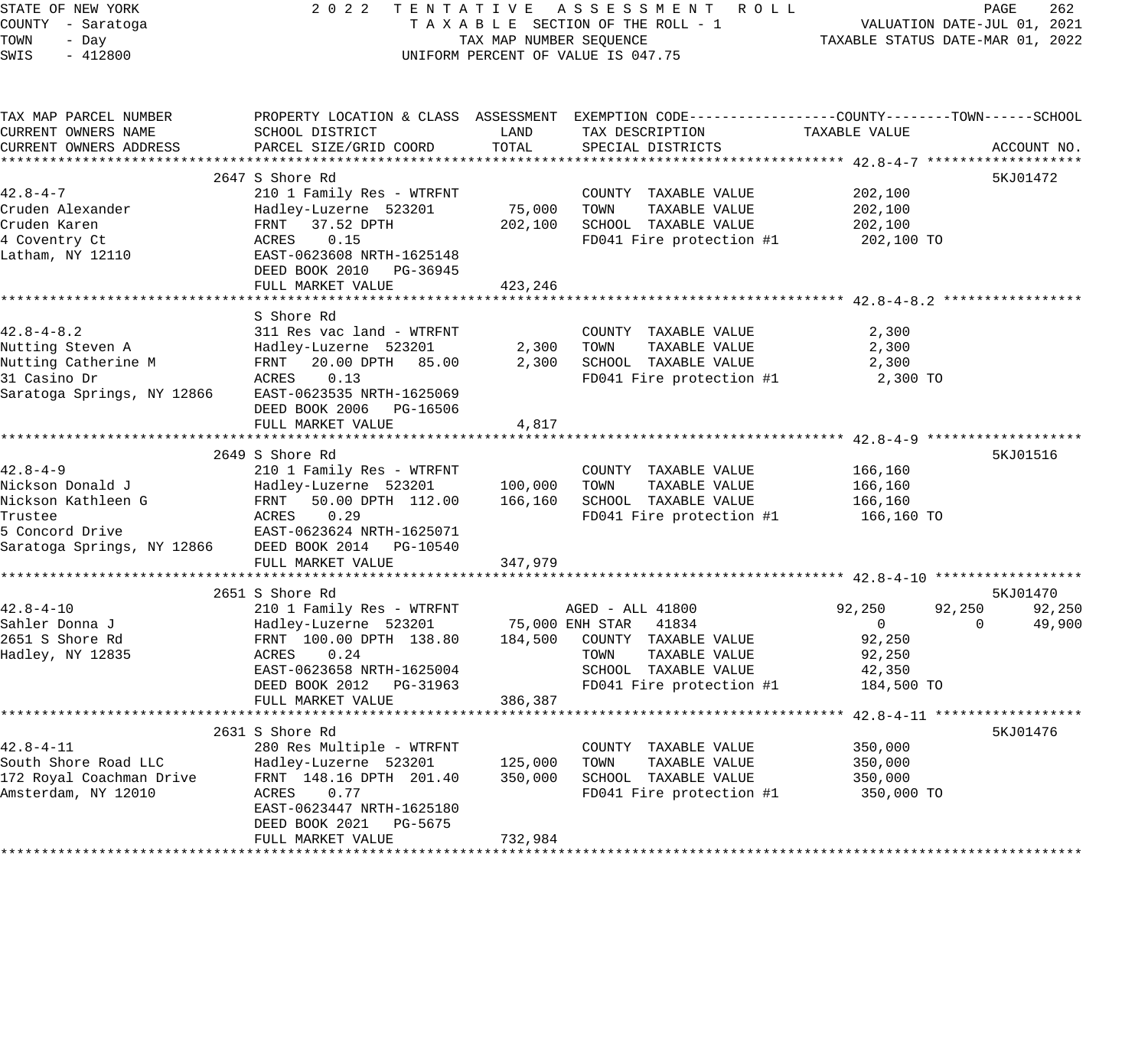#### STATE OF NEW YORK 2 0 2 2 T E N T A T I V E A S S E S S M E N T R O L L PAGE 263 COUNTY - Saratoga T A X A B L E SECTION OF THE ROLL - 1 VALUATION DATE-JUL 01, 2021 TOWN - Day TAX MAP NUMBER SEQUENCE TAXABLE STATUS DATE-MAR 01, 2022 SWIS - 412800 CONTROLLY THE UNIFORM PERCENT OF VALUE IS 047.75

| TAX MAP PARCEL NUMBER<br>CURRENT OWNERS NAME | PROPERTY LOCATION & CLASS ASSESSMENT<br>SCHOOL DISTRICT                                       | LAND             | EXEMPTION CODE-----------------COUNTY--------TOWN------SCHOOL<br>TAX DESCRIPTION | TAXABLE VALUE    |             |
|----------------------------------------------|-----------------------------------------------------------------------------------------------|------------------|----------------------------------------------------------------------------------|------------------|-------------|
| CURRENT OWNERS ADDRESS                       | PARCEL SIZE/GRID COORD                                                                        | TOTAL            | SPECIAL DISTRICTS                                                                |                  | ACCOUNT NO. |
|                                              | Horse Hill Rd                                                                                 |                  |                                                                                  |                  | 51J02002    |
| $42.8 - 5 - 1$                               | 311 Res vac land                                                                              |                  | COUNTY TAXABLE VALUE                                                             | 500              |             |
| Hartrum Shannon L                            | Hadley-Luzerne 523201                                                                         | 500              | TOWN<br>TAXABLE VALUE                                                            | 500              |             |
| 14 Gils Way                                  | 25.00 DPTH 110.00<br>FRNT                                                                     | 500              | SCHOOL TAXABLE VALUE                                                             | 500              |             |
| Saugerties, NY 12477                         | 0.06<br>ACRES<br>EAST-0623539 NRTH-1623684<br>DEED BOOK 2017    PG-15241<br>FULL MARKET VALUE | 1,047            | FD041 Fire protection #1                                                         | 500 TO           |             |
|                                              | ************************************                                                          |                  |                                                                                  |                  |             |
|                                              | 1289 N Shore Rd                                                                               |                  |                                                                                  |                  | 5BJ02128    |
| 42.9-1-1                                     | 210 1 Family Res                                                                              |                  | COUNTY TAXABLE VALUE                                                             | 78,300           |             |
| Bovee Kim D                                  | 413001<br>Edinburg                                                                            | 50,000           | TOWN<br>TAXABLE VALUE                                                            | 78,300           |             |
| Bovee Daniel                                 | FRNT 150.00 DPTH 125.00                                                                       | 78,300           | SCHOOL TAXABLE VALUE                                                             | 78,300           |             |
| 177 Northville Rd                            | ACRES<br>0.41                                                                                 |                  | FD042 Fire protection #2                                                         | 78,300 TO        |             |
| Northville, NY 12134                         | EAST-0615019 NRTH-1622081<br>DEED BOOK 2009 PG-41991<br>FULL MARKET VALUE                     | 163,979          |                                                                                  |                  |             |
|                                              |                                                                                               |                  |                                                                                  |                  |             |
|                                              | 1285 N Shore Rd                                                                               |                  |                                                                                  |                  | 5BJ00757    |
| $42.9 - 1 - 2$                               | 210 1 Family Res                                                                              |                  | COUNTY TAXABLE VALUE                                                             | 128,600          |             |
| Frey Marilyn                                 | Edinburg<br>413001                                                                            | 50,000           | TOWN<br>TAXABLE VALUE                                                            | 128,600          |             |
| Kopecki David A                              | FRNT 130.00 DPTH 125.00                                                                       | 128,600          | SCHOOL TAXABLE VALUE                                                             | 128,600          |             |
| 107 Elm St                                   | ACRES<br>0.35                                                                                 |                  | FD042 Fire protection #2                                                         | 128,600 TO       |             |
| Saratoga Springs, NY 12866                   | EAST-0614885 NRTH-1622040<br>DEED BOOK 1456 PG-365                                            |                  |                                                                                  |                  |             |
|                                              | FULL MARKET VALUE                                                                             | 269,319          |                                                                                  |                  |             |
|                                              |                                                                                               |                  |                                                                                  |                  |             |
|                                              | 1285 N Shore Rd                                                                               |                  |                                                                                  |                  | 5BJ00159    |
| $42.9 - 1 - 3$                               | 210 1 Family Res                                                                              |                  | COUNTY TAXABLE VALUE                                                             | 72,500           |             |
| Kopecki David A<br>Kopecki Mariann           | Edinburg<br>413001<br>FRNT<br>80.00 DPTH 147.00                                               | 50,000<br>72,500 | TOWN<br>TAXABLE VALUE<br>SCHOOL TAXABLE VALUE                                    | 72,500<br>72,500 |             |
| 1334 Myron St                                | 0.26<br>ACRES                                                                                 |                  | FD042 Fire protection #2                                                         | 72,500 TO        |             |
| Niskayuna, NY 12309                          | EAST-0614779 NRTH-1622008                                                                     |                  |                                                                                  |                  |             |
|                                              | DEED BOOK 1691 PG-43                                                                          |                  |                                                                                  |                  |             |
|                                              | FULL MARKET VALUE                                                                             | 151,832          |                                                                                  |                  |             |
|                                              |                                                                                               |                  |                                                                                  |                  |             |
|                                              | 1279 N Shore Rd                                                                               |                  |                                                                                  |                  | 5BJ00160    |
| $42.9 - 1 - 4$                               | 210 1 Family Res                                                                              |                  | COUNTY TAXABLE VALUE                                                             | 120,900          |             |
| Van Benschoten Jeffrey J                     | Edinburg<br>413001                                                                            | 50,000           | TOWN<br>TAXABLE VALUE                                                            | 120,900          |             |
| Van Benschoten Dana M                        | Easement 2012/012355                                                                          | 120,900          | SCHOOL TAXABLE VALUE                                                             | 120,900          |             |
| 92 Hackensack Heights Rd                     | FRNT 335.85 DPTH 205.00                                                                       |                  | FD042 Fire protection #2                                                         | 120,900 TO       |             |
| Wappingers Falls, NY 12590                   | ACRES<br>1.07<br>EAST-0614604 NRTH-1622050<br>DEED BOOK 2019<br>PG-27089                      |                  |                                                                                  |                  |             |
|                                              | FULL MARKET VALUE                                                                             | 253,194          |                                                                                  |                  |             |
|                                              |                                                                                               |                  |                                                                                  |                  |             |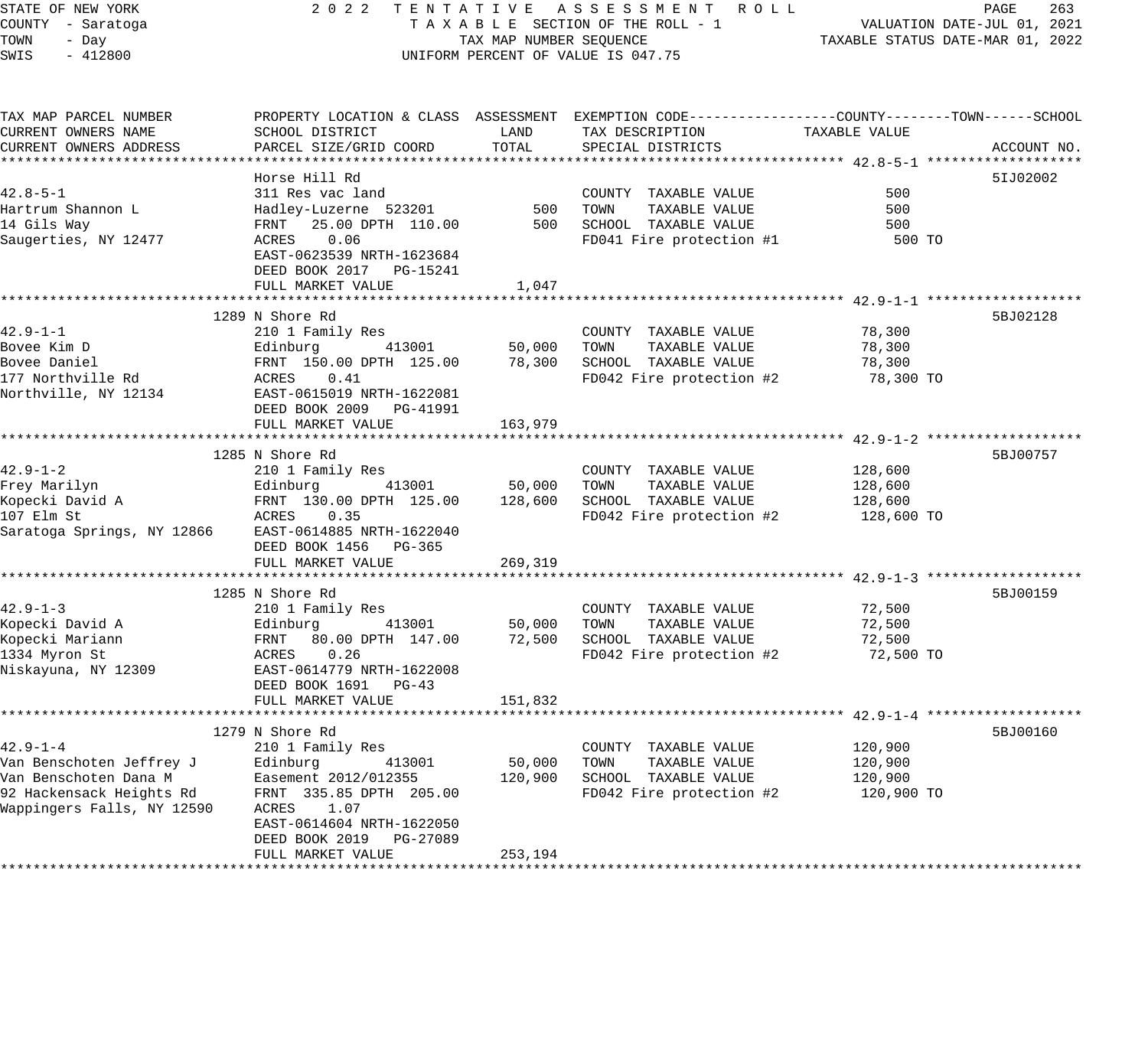| STATE OF NEW YORK<br>COUNTY - Saratoga<br>TOWN<br>- Day | 2022 TENTATIVE ASSESSMENT ROLL<br>TAXABLE SECTION OF THE ROLL - 1<br>TAX MAP NUMBER SEQUENCE | PAGE<br>264<br>VALUATION DATE-JUL 01, 2021<br>TAXABLE STATUS DATE-MAR 01, 2022 |                                                                                                 |               |                    |
|---------------------------------------------------------|----------------------------------------------------------------------------------------------|--------------------------------------------------------------------------------|-------------------------------------------------------------------------------------------------|---------------|--------------------|
| SWIS<br>$-412800$                                       |                                                                                              |                                                                                | UNIFORM PERCENT OF VALUE IS 047.75                                                              |               |                    |
| TAX MAP PARCEL NUMBER                                   |                                                                                              |                                                                                | PROPERTY LOCATION & CLASS ASSESSMENT EXEMPTION CODE---------------COUNTY-------TOWN------SCHOOL |               |                    |
| CURRENT OWNERS NAME                                     | SCHOOL DISTRICT                                                                              | LAND                                                                           | TAX DESCRIPTION                                                                                 | TAXABLE VALUE |                    |
| CURRENT OWNERS ADDRESS                                  | PARCEL SIZE/GRID COORD                                                                       | TOTAL                                                                          | SPECIAL DISTRICTS                                                                               |               | ACCOUNT NO.        |
|                                                         | 1280 N Shore Rd                                                                              |                                                                                |                                                                                                 |               | 5BJ00089           |
| $42.9 - 1 - 5$                                          | 210 1 Family Res - WTRFNT                                                                    |                                                                                | BAS STAR 41854                                                                                  | $\mathbf{0}$  | 19,990<br>$\Omega$ |
| Rischbieter Timothy O                                   | Edinburg<br>413001                                                                           | 75,000                                                                         | COUNTY TAXABLE VALUE                                                                            | 179,900       |                    |
| Rischbieter Tina P                                      | 2006 Irrevocable Trust                                                                       | 179,900                                                                        | TOWN<br>TAXABLE VALUE                                                                           | 179,900       |                    |
| 1280 N Shore Rd                                         | FRNT 171.80 DPTH 200.00                                                                      |                                                                                | SCHOOL TAXABLE VALUE                                                                            | 159,910       |                    |
| Hadley, NY 12835                                        | 0.68<br>ACRES                                                                                |                                                                                | FD042 Fire protection #2                                                                        | 179,900 TO    |                    |
|                                                         | EAST-0614786 NRTH-1621794                                                                    |                                                                                |                                                                                                 |               |                    |
|                                                         | DEED BOOK 2009<br>PG-37186<br>FULL MARKET VALUE                                              | 376,754                                                                        |                                                                                                 |               |                    |
|                                                         |                                                                                              |                                                                                |                                                                                                 |               |                    |
|                                                         | 1270 N Shore Rd                                                                              |                                                                                |                                                                                                 |               | 5BJ00814           |
| $42.9 - 1 - 6$                                          | 210 1 Family Res - WTRFNT                                                                    |                                                                                | BAS STAR 41854                                                                                  | $\mathbf{0}$  | $\Omega$<br>19,990 |
| Donaldson Henry W                                       | Edinburg<br>413001                                                                           | 75,000                                                                         | COUNTY TAXABLE VALUE                                                                            | 369,500       |                    |
| Donaldson Margit S                                      | H W Donaldson Rev Trust u                                                                    | 369,500                                                                        | TOWN<br>TAXABLE VALUE                                                                           | 369,500       |                    |
| 1270 N Shore Road                                       | Marit S Donaldson Rev Tr                                                                     |                                                                                | SCHOOL TAXABLE VALUE                                                                            | 349,510       |                    |
| Hadley, NY 12835                                        | dated $4/24/20$ Each $1/2$ In<br>FRNT 189.00 DPTH 185.50                                     |                                                                                | FD042 Fire protection #2                                                                        | 369,500 TO    |                    |
|                                                         | 0.71<br>ACRES                                                                                |                                                                                |                                                                                                 |               |                    |
|                                                         | EAST-0614594 NRTH-1621730                                                                    |                                                                                |                                                                                                 |               |                    |
|                                                         | DEED BOOK 2020<br>PG-17209                                                                   |                                                                                |                                                                                                 |               |                    |
|                                                         | FULL MARKET VALUE                                                                            | 773,822                                                                        |                                                                                                 |               |                    |
|                                                         |                                                                                              |                                                                                |                                                                                                 |               |                    |
| $42.9 - 1 - 8.2$                                        | Stone Rd<br>312 Vac w/imprv                                                                  |                                                                                | COUNTY TAXABLE VALUE                                                                            | 32,000        |                    |
| OBrien John J                                           | Edinburg<br>413001                                                                           | 7,700                                                                          | TAXABLE VALUE<br>TOWN                                                                           | 32,000        |                    |
| 200 SE 2nd Ave                                          | Easement 2012/011117                                                                         | 32,000                                                                         | SCHOOL TAXABLE VALUE                                                                            | 32,000        |                    |
| Pompano, FL 33060-7112                                  | FRNT<br>33.00 DPTH                                                                           |                                                                                | FD042 Fire protection #2                                                                        | 32,000 TO     |                    |
|                                                         | ACRES<br>2.41                                                                                |                                                                                |                                                                                                 |               |                    |
|                                                         | EAST-0613739 NRTH-1621793                                                                    |                                                                                |                                                                                                 |               |                    |
|                                                         | DEED BOOK 1615 PG-577                                                                        |                                                                                |                                                                                                 |               |                    |
|                                                         | FULL MARKET VALUE                                                                            | 67,016                                                                         |                                                                                                 |               |                    |
|                                                         | N Shore Rd                                                                                   |                                                                                |                                                                                                 |               |                    |
| $42.9 - 1 - 8.112$                                      | 323 Vacant rural                                                                             |                                                                                | COUNTY TAXABLE VALUE                                                                            | 3,500         |                    |
| Burton Judith A                                         | 413001<br>Edinburg                                                                           | 3,500                                                                          | TOWN<br>TAXABLE VALUE                                                                           | 3,500         |                    |
| 280 Lindskoog Road                                      | ACRES<br>0.17                                                                                | 3,500                                                                          | SCHOOL TAXABLE VALUE                                                                            | 3,500         |                    |
| Alcove, NY 12007                                        | EAST-0613926 NRTH-1621604                                                                    |                                                                                | FD042 Fire protection #2                                                                        | 3,500 TO      |                    |
|                                                         | DEED BOOK 2016 PG-1974                                                                       |                                                                                |                                                                                                 |               |                    |
|                                                         | FULL MARKET VALUE                                                                            | 7,330                                                                          |                                                                                                 |               |                    |
|                                                         | Stone Rd                                                                                     |                                                                                |                                                                                                 |               | 5BJ00194           |
| $42.9 - 1 - 9.1$                                        | 323 Vacant rural                                                                             |                                                                                | COUNTY TAXABLE VALUE                                                                            | 400           |                    |
| OBrien John J                                           | Edinburg<br>413001                                                                           | 400                                                                            | TOWN<br>TAXABLE VALUE                                                                           | 400           |                    |
| 200 SE 2nd Ave                                          | FRNT 12.00 DPTH 100.00                                                                       | 400                                                                            | SCHOOL TAXABLE VALUE                                                                            | 400           |                    |
| Pompano, FL 33060-7112                                  | ACRES<br>0.03                                                                                |                                                                                | FD042 Fire protection #2                                                                        | 400 TO        |                    |
|                                                         | EAST-0613920 NRTH-1622020                                                                    |                                                                                |                                                                                                 |               |                    |
|                                                         | DEED BOOK 1615 PG-565<br>FULL MARKET VALUE                                                   | 838                                                                            |                                                                                                 |               |                    |
|                                                         |                                                                                              |                                                                                |                                                                                                 |               |                    |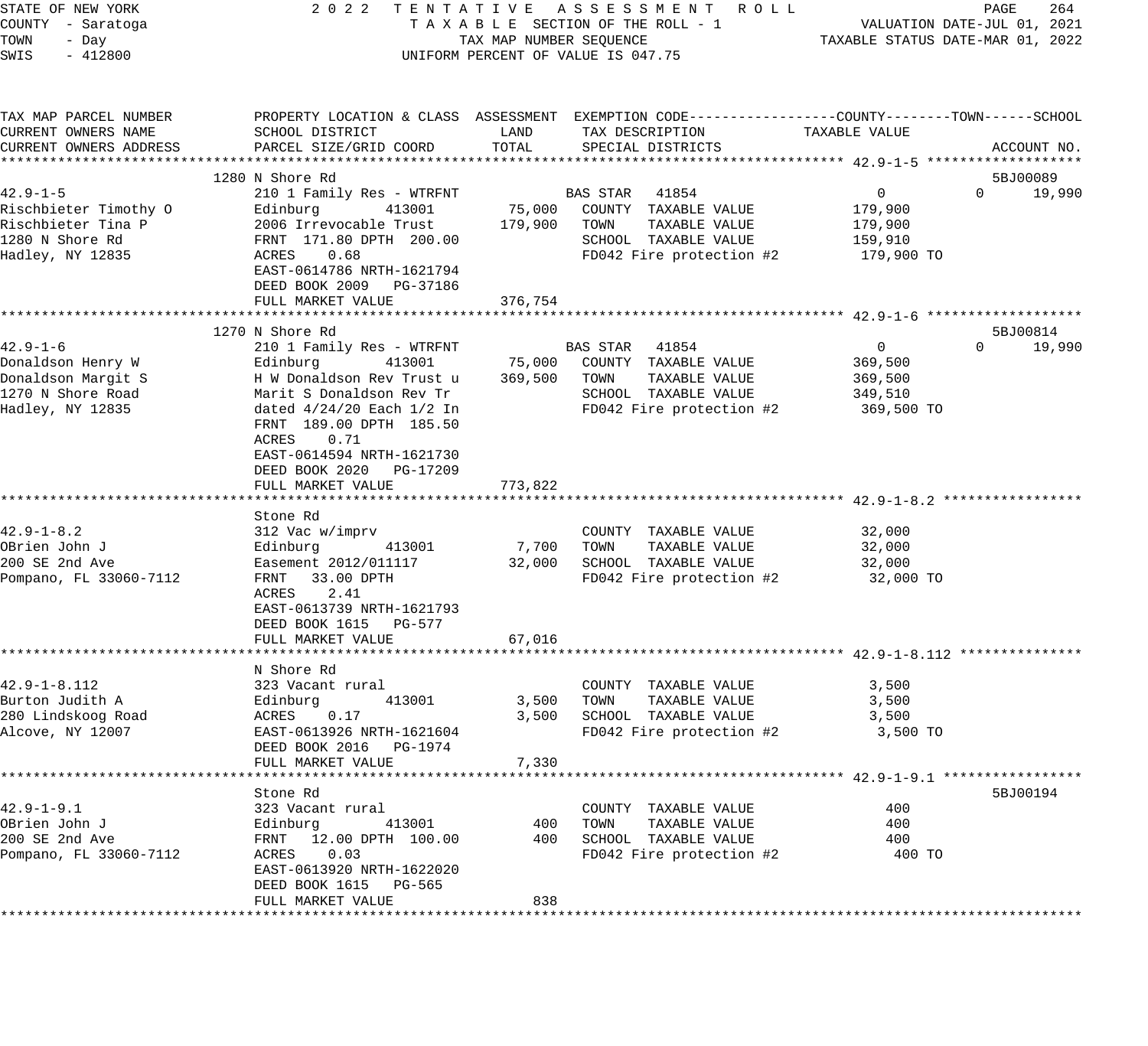| STATE OF NEW YORK                      | 2 0 2 2                                    |                                  | TENTATIVE ASSESSMENT ROLL                                                                        |                                                         | PAGE<br>265 |
|----------------------------------------|--------------------------------------------|----------------------------------|--------------------------------------------------------------------------------------------------|---------------------------------------------------------|-------------|
| COUNTY - Saratoga                      | TAXABLE SECTION OF THE ROLL - 1            |                                  | VALUATION DATE-JUL 01, 2021                                                                      |                                                         |             |
| TOWN<br>- Day                          | TAX MAP NUMBER SEQUENCE                    | TAXABLE STATUS DATE-MAR 01, 2022 |                                                                                                  |                                                         |             |
| SWIS<br>$-412800$                      |                                            |                                  | UNIFORM PERCENT OF VALUE IS 047.75                                                               |                                                         |             |
| TAX MAP PARCEL NUMBER                  |                                            |                                  | PROPERTY LOCATION & CLASS ASSESSMENT EXEMPTION CODE----------------COUNTY-------TOWN------SCHOOL |                                                         |             |
| CURRENT OWNERS NAME                    | SCHOOL DISTRICT                            | LAND                             | TAX DESCRIPTION                                                                                  | TAXABLE VALUE                                           |             |
| CURRENT OWNERS ADDRESS                 | PARCEL SIZE/GRID COORD                     | TOTAL                            | SPECIAL DISTRICTS                                                                                |                                                         | ACCOUNT NO. |
|                                        |                                            |                                  |                                                                                                  |                                                         |             |
|                                        | 17 Stone Rd                                |                                  |                                                                                                  |                                                         |             |
| $42.9 - 1 - 9.2$                       | 210 1 Family Res                           |                                  | COUNTY TAXABLE VALUE                                                                             | 164,900                                                 |             |
| OConnell William                       | 413001<br>Edinburg                         | 50,000                           | TOWN<br>TAXABLE VALUE                                                                            | 164,900                                                 |             |
| OConnell Margaret                      | FRNT 200.00 DPTH                           | 164,900                          | SCHOOL TAXABLE VALUE                                                                             | 164,900                                                 |             |
| 97 Bloomer Rd                          | 0.46<br>ACRES                              |                                  | FD042 Fire protection #2                                                                         | 164,900 TO                                              |             |
| Mahopac, NY 10541                      | EAST-0613959 NRTH-1621958                  |                                  |                                                                                                  |                                                         |             |
|                                        | DEED BOOK 1094 PG-131                      |                                  |                                                                                                  |                                                         |             |
|                                        | FULL MARKET VALUE                          | 345,340                          |                                                                                                  |                                                         |             |
|                                        | ********************************           | **********                       |                                                                                                  | ************************* 42.9-1-11 ******************* |             |
|                                        | 13 Stone Rd                                |                                  |                                                                                                  |                                                         | 5BJ00883    |
| $42.9 - 1 - 11$                        | 260 Seasonal res                           |                                  | COUNTY TAXABLE VALUE                                                                             | 31,800                                                  |             |
| Donaldson Henry W                      | 413001<br>Edinburg                         | 15,000                           | TOWN<br>TAXABLE VALUE                                                                            | 31,800                                                  |             |
| Donaldson Margit S                     | Margit S Donaldson Restat                  | 31,800                           | SCHOOL TAXABLE VALUE                                                                             | 31,800                                                  |             |
| 1270 N Shore Road<br>Hadley, NY 12835  | Rev. Trust u/i dated4/24/<br>0.42<br>ACRES |                                  | FD042 Fire protection #2                                                                         | 31,800 TO                                               |             |
|                                        | EAST-0613745 NRTH-1621676                  |                                  |                                                                                                  |                                                         |             |
|                                        | DEED BOOK 2020 PG-17207                    |                                  |                                                                                                  |                                                         |             |
|                                        | FULL MARKET VALUE                          | 66,597                           |                                                                                                  |                                                         |             |
|                                        |                                            |                                  |                                                                                                  |                                                         |             |
|                                        | N Shore Rd                                 |                                  |                                                                                                  |                                                         | 5BJ00759    |
| $42.9 - 1 - 13.1$                      | 311 Res vac land                           |                                  | COUNTY TAXABLE VALUE                                                                             | 25,000                                                  |             |
| Burton Judith A                        | Edinburg<br>413001                         | 25,000                           | TAXABLE VALUE<br>TOWN                                                                            | 25,000                                                  |             |
| 280 Lindskoog Road                     | FRNT<br>50.00 DPTH 125.00                  | 25,000                           | SCHOOL TAXABLE VALUE                                                                             | 25,000                                                  |             |
| Alcove, NY 12007                       | ACRES<br>0.14                              |                                  | FD042 Fire protection #2                                                                         | 25,000 TO                                               |             |
|                                        | EAST-0614017 NRTH-1621568                  |                                  |                                                                                                  |                                                         |             |
|                                        | DEED BOOK 2016 PG-1974                     |                                  |                                                                                                  |                                                         |             |
|                                        | FULL MARKET VALUE                          | 52,356                           |                                                                                                  |                                                         |             |
|                                        |                                            |                                  |                                                                                                  |                                                         |             |
|                                        | 1247 N Shore Rd                            |                                  |                                                                                                  |                                                         | 5BJ00758    |
| $42.9 - 1 - 14$                        | 210 1 Family Res                           |                                  | COUNTY TAXABLE VALUE                                                                             | 75,300                                                  |             |
| Burton Judith A                        | 413001<br>Edinburg                         | 50,000                           | TOWN<br>TAXABLE VALUE                                                                            | 75,300                                                  |             |
| 280 Lindskoog Road<br>Alcove, NY 12007 | FRNT 100.00 DPTH 125.00<br>ACRES<br>0.28   | 75,300                           | SCHOOL TAXABLE VALUE                                                                             | 75,300                                                  |             |
|                                        | EAST-0613960 NRTH-1621522                  |                                  | FD042 Fire protection #2                                                                         | 75,300 TO                                               |             |
|                                        | DEED BOOK 2016 PG-1974                     |                                  |                                                                                                  |                                                         |             |
|                                        | FULL MARKET VALUE                          | 157,696                          |                                                                                                  |                                                         |             |
|                                        |                                            |                                  |                                                                                                  |                                                         |             |
|                                        | 1231 N Shore Rd                            |                                  |                                                                                                  |                                                         | 5BJ00401    |
| $42.9 - 1 - 17$                        | 210 1 Family Res                           |                                  | COUNTY TAXABLE VALUE                                                                             | 130,100                                                 |             |
| Borst John D                           | 413001<br>Edinburg                         | 50,000                           | TAXABLE VALUE<br>TOWN                                                                            | 130,100                                                 |             |
| 3 Becker Terrace                       | FRNT 262.90 DPTH 160.00                    | 130,100                          | SCHOOL TAXABLE VALUE                                                                             | 130,100                                                 |             |
| Delmar, NY 12054                       | ACRES<br>0.97                              |                                  | FD042 Fire protection #2                                                                         | 130,100 TO                                              |             |
|                                        | EAST-0613655 NRTH-1621324                  |                                  |                                                                                                  |                                                         |             |
|                                        | DEED BOOK 2014 PG-32353                    |                                  |                                                                                                  |                                                         |             |
|                                        | FULL MARKET VALUE                          | 272,461                          |                                                                                                  |                                                         |             |
|                                        |                                            |                                  |                                                                                                  |                                                         |             |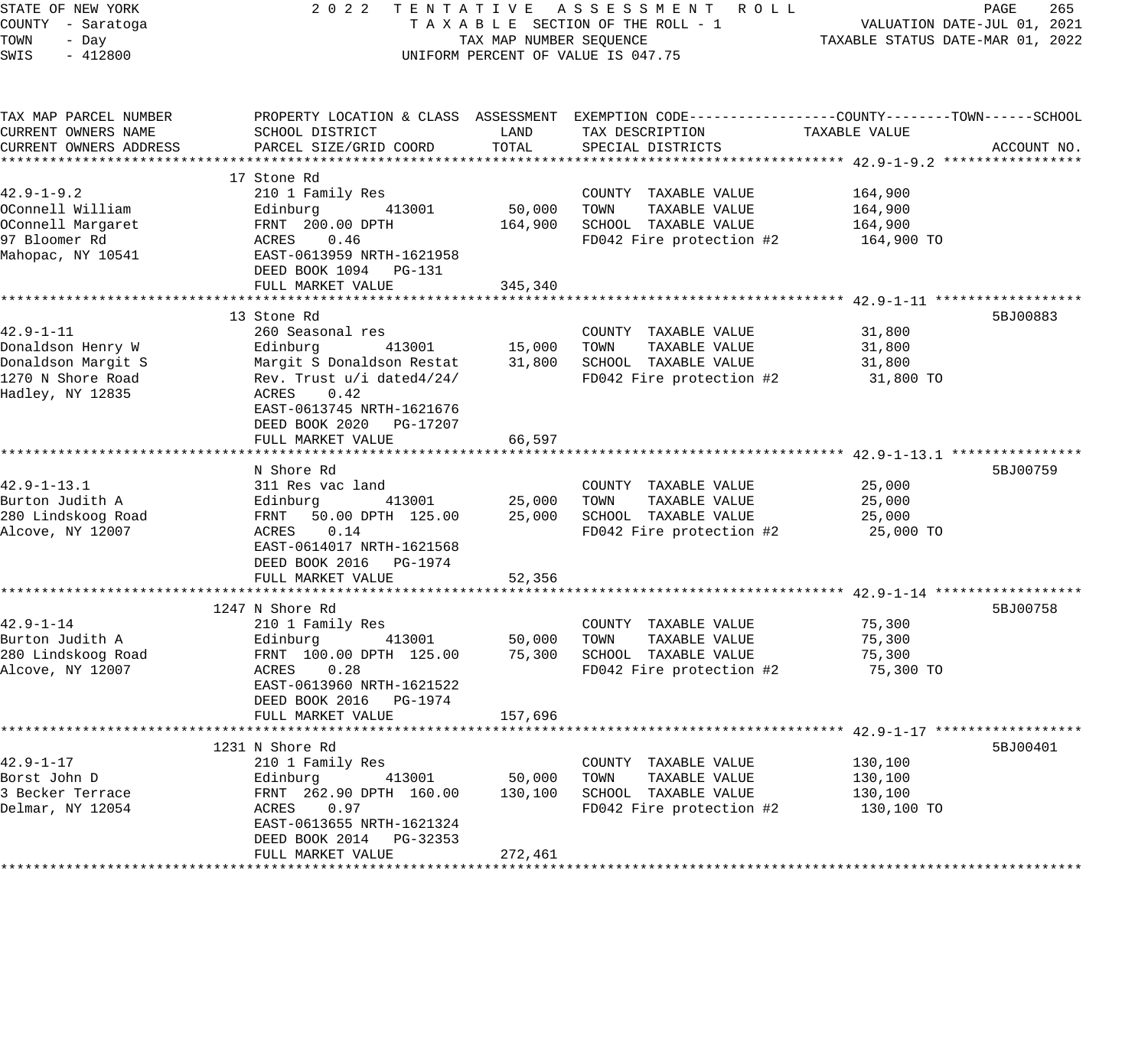## STATE OF NEW YORK 2 0 2 2 T E N T A T I V E A S S E S S M E N T R O L L PAGE 266 COUNTY - Saratoga T A X A B L E SECTION OF THE ROLL - 1 VALUATION DATE-JUL 01, 2021 TAX MAP NUMBER SEQUENCE TAXABLE STATUS DATE-MAR 01, 2022 UNIFORM PERCENT OF VALUE IS 047.75

| TAX MAP PARCEL NUMBER<br>CURRENT OWNERS NAME | SCHOOL DISTRICT                                      | LAND    | PROPERTY LOCATION & CLASS ASSESSMENT EXEMPTION CODE---------------COUNTY-------TOWN------SCHOOL<br>TAX DESCRIPTION | TAXABLE VALUE    |                    |
|----------------------------------------------|------------------------------------------------------|---------|--------------------------------------------------------------------------------------------------------------------|------------------|--------------------|
| CURRENT OWNERS ADDRESS                       | PARCEL SIZE/GRID COORD                               | TOTAL   | SPECIAL DISTRICTS                                                                                                  |                  | ACCOUNT NO.        |
|                                              | 1219 N Shore Rd                                      |         |                                                                                                                    |                  | 5BJ00058           |
| $42.9 - 1 - 18.1$                            | 210 1 Family Res                                     |         | VET COM CT 41131                                                                                                   | 33,450<br>33,450 | $\Omega$           |
| Ward John G                                  | Edinburg 413001 50,000 ENH STAR 41834                |         |                                                                                                                    | $\mathbf 0$      | 49,900<br>$\Omega$ |
| 1219 N Shore Rd                              | FRNT 150.00 DPTH 150.00 304,600 COUNTY TAXABLE VALUE |         |                                                                                                                    | 271,150          |                    |
| Hadley, NY 12835                             | ACRES 0.50                                           |         | TAXABLE VALUE<br>TOWN                                                                                              | 271,150          |                    |
|                                              | EAST-0613378 NRTH-1621130                            |         | SCHOOL TAXABLE VALUE                                                                                               | 254,700          |                    |
|                                              | DEED BOOK 1537 PG-339                                |         | FD042 Fire protection #2                                                                                           | 304,600 TO       |                    |
|                                              | FULL MARKET VALUE                                    | 637,906 |                                                                                                                    |                  |                    |
|                                              |                                                      |         |                                                                                                                    |                  |                    |
|                                              | 1213 N Shore Rd                                      |         |                                                                                                                    |                  | 5BJ00051           |
| $42.9 - 1 - 19$                              | 210 1 Family Res                                     |         | COUNTY TAXABLE VALUE                                                                                               | 163,000          |                    |
| Ward John G                                  | 413001<br>Edinburg                                   | 50,000  | TAXABLE VALUE<br>TOWN                                                                                              | 163,000          |                    |
| Ward Brenda                                  | FRNT 140.00 DPTH 150.00                              | 163,000 | SCHOOL TAXABLE VALUE                                                                                               | 163,000          |                    |
| 1219 N Shore Rd                              | ACRES 0.48                                           |         | FD042 Fire protection #2                                                                                           | 163,000 TO       |                    |
| Hadley, NY 12835                             | EAST-0613265 NRTH-1621045                            |         |                                                                                                                    |                  |                    |
|                                              | DEED BOOK 1623 PG-172                                |         |                                                                                                                    |                  |                    |
|                                              | FULL MARKET VALUE                                    | 341,361 |                                                                                                                    |                  |                    |
|                                              |                                                      |         |                                                                                                                    |                  |                    |
|                                              | N Shore Rd                                           |         |                                                                                                                    |                  |                    |
| $42.9 - 1 - 20$                              | 311 Res vac land                                     |         | COUNTY TAXABLE VALUE                                                                                               | 25,000           |                    |
| Brownell Brent R                             | 413001<br>Edinburg                                   | 25,000  | TOWN<br>TAXABLE VALUE                                                                                              | 25,000           |                    |
| 11 Barker Rd                                 | Estate Sale                                          | 25,000  | SCHOOL TAXABLE VALUE                                                                                               | 25,000           |                    |
| Edinburg, NY 12134                           | FRNT 92.00 DPTH 200.00                               |         | FD042 Fire protection #2                                                                                           | 25,000 TO        |                    |
|                                              | 0.42<br>ACRES                                        |         |                                                                                                                    |                  |                    |
|                                              | EAST-0613154 NRTH-1620997                            |         |                                                                                                                    |                  |                    |
|                                              | DEED BOOK 1566 PG-97                                 |         |                                                                                                                    |                  |                    |
|                                              | FULL MARKET VALUE                                    | 52,356  |                                                                                                                    |                  |                    |
|                                              |                                                      |         |                                                                                                                    |                  |                    |
|                                              | 1253 N Shore Rd                                      |         |                                                                                                                    |                  | 5BJ00122           |
| $42.9 - 1 - 22.1$                            | 210 1 Family Res                                     |         | COUNTY TAXABLE VALUE                                                                                               | 170,300          |                    |
| OBrien John J                                | Edinburg 413001                                      | 50,200  | TAXABLE VALUE<br>TOWN                                                                                              | 170,300          |                    |
| 200 SE 2nd Ave                               | FRNT 100.00 DPTH                                     | 170,300 | SCHOOL TAXABLE VALUE                                                                                               | 170,300          |                    |
| Pompano, FL 33060-7112                       | ACRES 1.31                                           |         | FD042 Fire protection #2                                                                                           | 170,300 TO       |                    |
|                                              | EAST-0613977 NRTH-1621707                            |         |                                                                                                                    |                  |                    |
|                                              | DEED BOOK 1615 PG-570                                |         |                                                                                                                    |                  |                    |
|                                              | FULL MARKET VALUE                                    | 356,649 |                                                                                                                    |                  |                    |
|                                              |                                                      |         |                                                                                                                    |                  |                    |
|                                              | 1257 N Shore Rd                                      |         |                                                                                                                    |                  |                    |
| $42.9 - 1 - 22.2$                            | 210 1 Family Res                                     |         | COUNTY TAXABLE VALUE                                                                                               | 99,000           |                    |
| Burns Jeffrey                                | 413001<br>Edinburg                                   | 50,000  | TOWN<br>TAXABLE VALUE                                                                                              | 99,000           |                    |
| $\overline{r}$<br>Burns Whitney Et Al        | Easement #2011015739                                 | 99,000  | SCHOOL TAXABLE VALUE                                                                                               | 99,000           |                    |
| 21 Dusinberre Rd                             | FRNT 105.00 DPTH                                     |         | FD042 Fire protection #2                                                                                           | 99,000 TO        |                    |
| Gardner, NY 12525                            | 0.24<br>ACRES                                        |         |                                                                                                                    |                  |                    |
|                                              | EAST-0614181 NRTH-1621765                            |         |                                                                                                                    |                  |                    |
|                                              | DEED BOOK 2019 PG-37099                              |         |                                                                                                                    |                  |                    |
|                                              | FULL MARKET VALUE                                    | 207,330 |                                                                                                                    |                  |                    |
|                                              |                                                      |         |                                                                                                                    |                  |                    |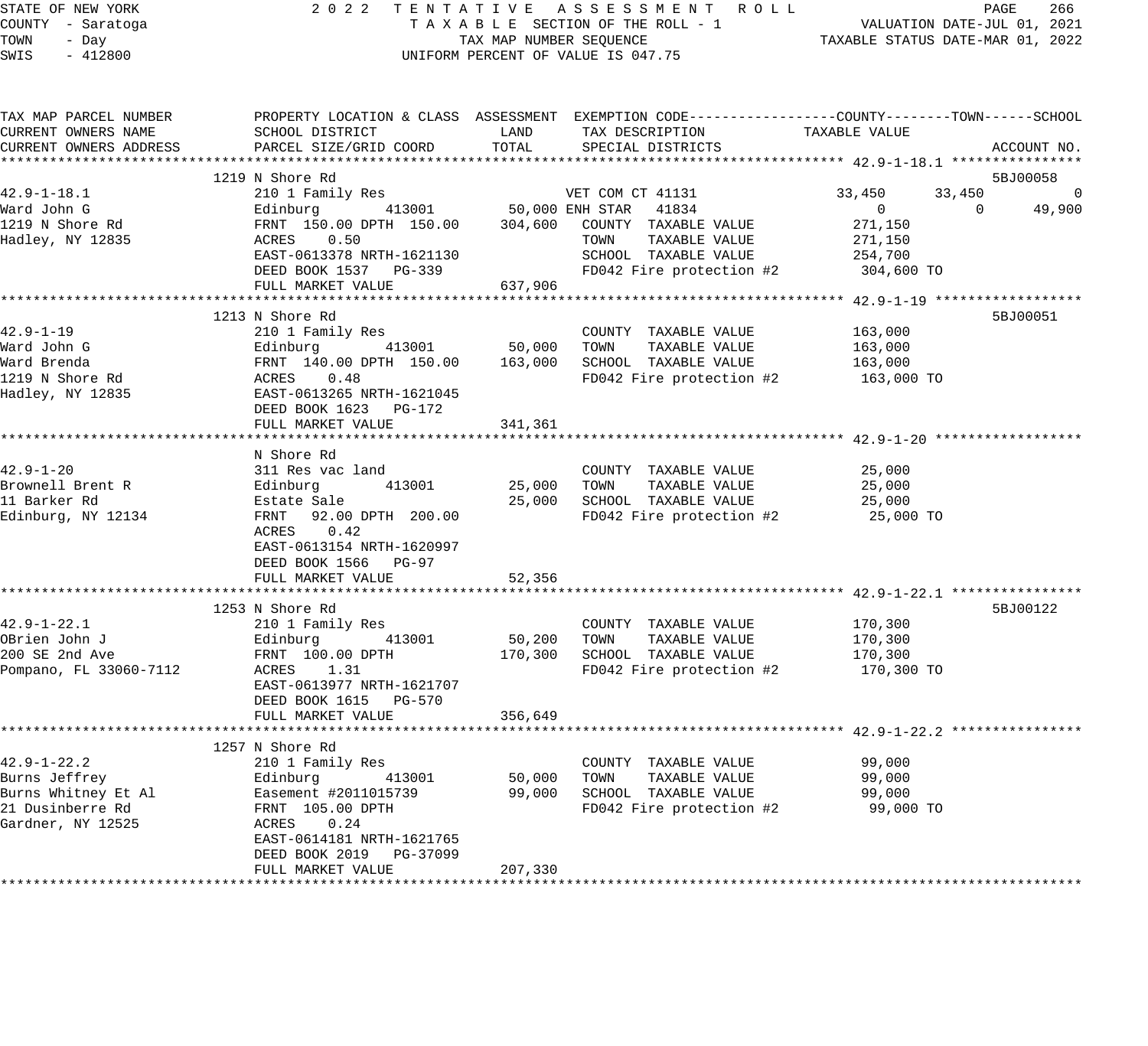| STATE OF NEW YORK      | 2 0 2 2                   |                         | TENTATIVE ASSESSMENT ROLL                                                                        |                                  | PAGE<br>267    |
|------------------------|---------------------------|-------------------------|--------------------------------------------------------------------------------------------------|----------------------------------|----------------|
| COUNTY - Saratoga      |                           |                         | TAXABLE SECTION OF THE ROLL - 1                                                                  | VALUATION DATE-JUL 01, 2021      |                |
| TOWN<br>- Day          |                           | TAX MAP NUMBER SEQUENCE |                                                                                                  | TAXABLE STATUS DATE-MAR 01, 2022 |                |
| $-412800$<br>SWIS      |                           |                         | UNIFORM PERCENT OF VALUE IS 047.75                                                               |                                  |                |
|                        |                           |                         |                                                                                                  |                                  |                |
| TAX MAP PARCEL NUMBER  |                           |                         | PROPERTY LOCATION & CLASS ASSESSMENT EXEMPTION CODE----------------COUNTY-------TOWN------SCHOOL |                                  |                |
| CURRENT OWNERS NAME    | SCHOOL DISTRICT           | LAND                    | TAX DESCRIPTION                                                                                  | TAXABLE VALUE                    |                |
| CURRENT OWNERS ADDRESS | PARCEL SIZE/GRID COORD    | TOTAL                   | SPECIAL DISTRICTS                                                                                |                                  | ACCOUNT NO.    |
|                        |                           |                         |                                                                                                  |                                  |                |
|                        | 1241 N Shore Rd           |                         |                                                                                                  |                                  | 5BJ00652       |
| 42.9-1-23              | 210 1 Family Res          |                         | VET WAR CT 41121                                                                                 | 20,070<br>20,070                 | $\overline{0}$ |
| Cutturini Alfred       | 413001<br>Edinburg        |                         | 50,000 BAS STAR 41854                                                                            | $\overline{0}$<br>$\Omega$       | 19,990         |
| Cutturini Sandra       | Easement 2012/012354      | 263,430                 | COUNTY TAXABLE VALUE                                                                             | 243,360                          |                |
| 1241 N Shore Rd        | FRNT 175.00 DPTH 175.00   |                         | TOWN<br>TAXABLE VALUE                                                                            | 243,360                          |                |
| Hadley, NY 12835       | 0.70<br>ACRES             |                         | SCHOOL TAXABLE VALUE                                                                             | 243,440                          |                |
|                        | EAST-0613841 NRTH-1621457 |                         | FD042 Fire protection #2                                                                         | 263,430 TO                       |                |
|                        | DEED BOOK 1499 PG-725     |                         |                                                                                                  |                                  |                |
|                        | FULL MARKET VALUE         | 551,686                 |                                                                                                  |                                  |                |
|                        |                           |                         |                                                                                                  |                                  |                |
|                        | 1362 N Shore Rd           |                         |                                                                                                  |                                  | 5BJ02163       |
| 42.10-1-1.1            | 210 1 Family Res - WTRFNT |                         | COUNTY TAXABLE VALUE                                                                             | 172,500                          |                |
| Johnsen Daniel Kenneth | Hadley-Luzerne 523201     | 75,000                  | TOWN TAXABLE VALUE                                                                               | 172,500                          |                |
| Gail Perkins           | FRNT 170.00 DPTH 55.00    | 172,500                 | SCHOOL TAXABLE VALUE                                                                             | 172,500                          |                |
| 1369 N Shore Rd        | ACRES<br>0.10             |                         | FD042 Fire protection #2                                                                         | 172,500 TO                       |                |
| Hadley, NY 12835       |                           |                         |                                                                                                  |                                  |                |
|                        | EAST-0616705 NRTH-1623015 |                         |                                                                                                  |                                  |                |
|                        | DEED BOOK 0928 PG-00062   |                         |                                                                                                  |                                  |                |
|                        | FULL MARKET VALUE         | 361,257                 |                                                                                                  |                                  |                |
|                        |                           |                         |                                                                                                  |                                  |                |
|                        | 1362 N Shore Rd           |                         |                                                                                                  |                                  |                |
| 42.10-1-1.2            | 311 Res vac land - WTRFNT |                         | COUNTY TAXABLE VALUE                                                                             | 20,000                           |                |
| Bradley Alan R Jr.     | Hadley-Luzerne 523201     | 20,000                  | TOWN<br>TAXABLE VALUE                                                                            | 20,000                           |                |
| Bradley Vickie L       | FRNT<br>$0.09$ DPTH       | 20,000                  | SCHOOL TAXABLE VALUE                                                                             | 20,000                           |                |
| 104 Patience Ln        | ACRES<br>0.01             |                         | FD042 Fire protection #2                                                                         | 20,000 TO                        |                |
| Spring City, PA 19475  | EAST-0616665 NRTH-1622930 |                         |                                                                                                  |                                  |                |
|                        | DEED BOOK 2008 PG-29315   |                         |                                                                                                  |                                  |                |
|                        | FULL MARKET VALUE         | 41,885                  |                                                                                                  |                                  |                |
|                        |                           |                         |                                                                                                  |                                  |                |
|                        | 1356 N Shore Rd           |                         |                                                                                                  |                                  | 5BJ00718       |
| 42.10-2-1              | 210 1 Family Res - WTRFNT |                         | COUNTY TAXABLE VALUE                                                                             | 120,100                          |                |
| Kane Kieran F          | Hadley-Luzerne 523201     | 75,000                  | TOWN<br>TAXABLE VALUE                                                                            | 120,100                          |                |
| 1818 Ordway Pl         | FRNT 142.60 DPTH 70.00    | 120,100                 | SCHOOL TAXABLE VALUE                                                                             | 120,100                          |                |
| Nashville, TN 37206    | ACRES 0.22                |                         | FD042 Fire protection #2                                                                         | 120,100 TO                       |                |
|                        | EAST-0616633 NRTH-1622854 |                         |                                                                                                  |                                  |                |
|                        | DEED BOOK 1581 PG-64      |                         |                                                                                                  |                                  |                |
|                        | FULL MARKET VALUE         | 251,518                 |                                                                                                  |                                  |                |
|                        |                           |                         |                                                                                                  |                                  |                |
|                        | 1342 N Shore Rd           |                         |                                                                                                  |                                  |                |
| $42.10 - 2 - 4.2$      | 210 1 Family Res - WTRFNT |                         | COUNTY TAXABLE VALUE                                                                             | 350,000                          |                |
| Schell Patricia        | Hadley-Luzerne 523201     | 104,100                 | TAXABLE VALUE<br>TOWN                                                                            | 350,000                          |                |
| 25 Danker Ave          | Easement 2012/011116      | 350,000                 | SCHOOL TAXABLE VALUE                                                                             | 350,000                          |                |
| Albany, NY 12206       | FRNT 540.58 DPTH 75.00    |                         | FD042 Fire protection #2                                                                         | 350,000 TO                       |                |
|                        | 1.01<br>ACRES             |                         |                                                                                                  |                                  |                |
|                        | EAST-0616444 NRTH-1622580 |                         |                                                                                                  |                                  |                |
|                        | DEED BOOK 2019 PG-21900   |                         |                                                                                                  |                                  |                |
|                        | FULL MARKET VALUE         | 732,984                 |                                                                                                  |                                  |                |
|                        |                           |                         |                                                                                                  |                                  |                |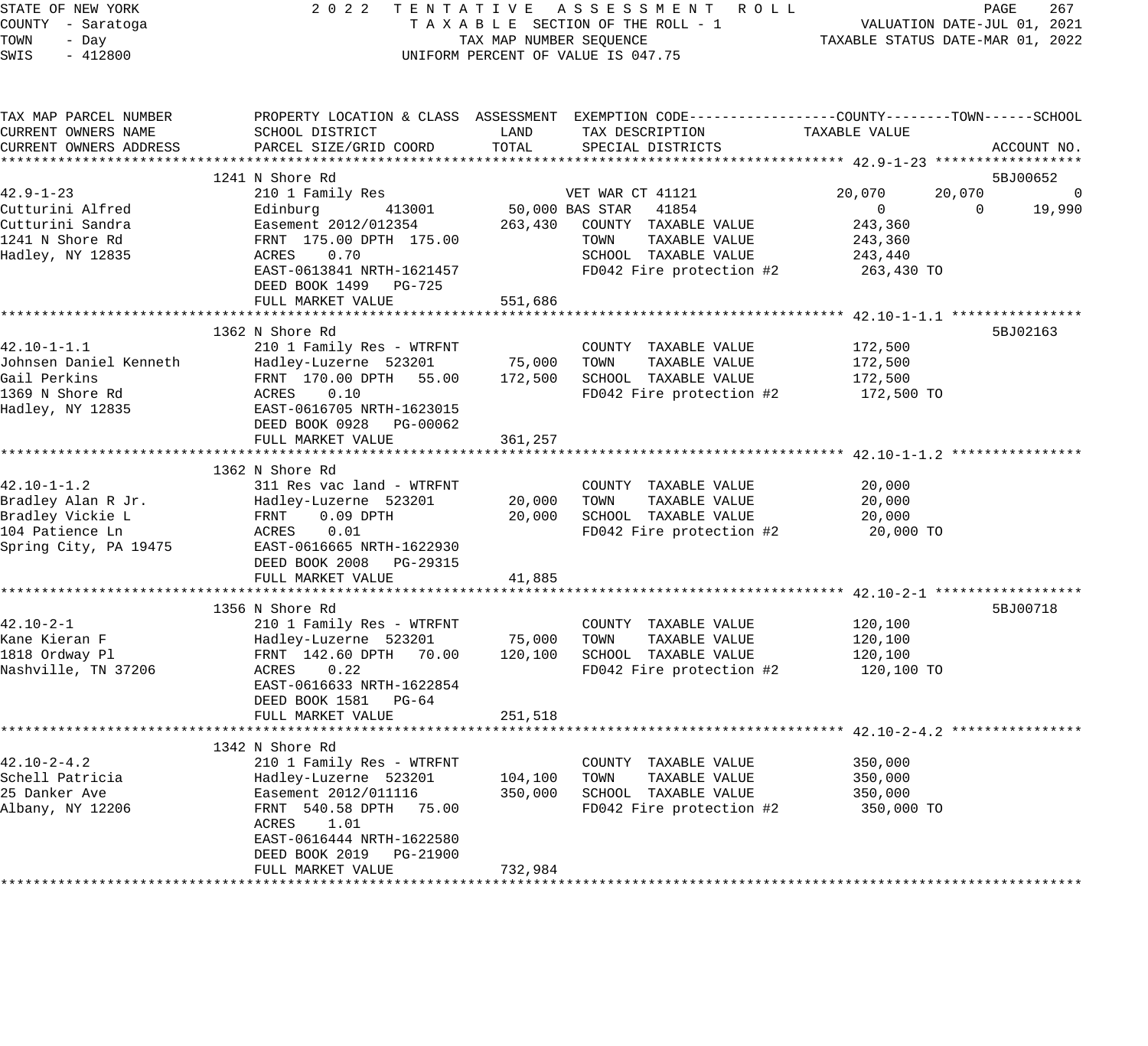| STATE OF NEW YORK<br>COUNTY - Saratoga<br>TOWN<br>- Day | 2 0 2 2<br>TENTATIVE                                                                      | TAX MAP NUMBER SEQUENCE | A S S E S S M E N T R O L L<br>TAXABLE SECTION OF THE ROLL - 1                                                    | TAXABLE STATUS DATE-MAR 01, 2022 | PAGE<br>268<br>VALUATION DATE-JUL 01, 2021 |
|---------------------------------------------------------|-------------------------------------------------------------------------------------------|-------------------------|-------------------------------------------------------------------------------------------------------------------|----------------------------------|--------------------------------------------|
| SWIS<br>$-412800$                                       |                                                                                           |                         | UNIFORM PERCENT OF VALUE IS 047.75                                                                                |                                  |                                            |
| TAX MAP PARCEL NUMBER<br>CURRENT OWNERS NAME            | SCHOOL DISTRICT                                                                           | LAND                    | PROPERTY LOCATION & CLASS ASSESSMENT EXEMPTION CODE---------------COUNTY-------TOWN-----SCHOOL<br>TAX DESCRIPTION | TAXABLE VALUE                    |                                            |
| CURRENT OWNERS ADDRESS                                  | PARCEL SIZE/GRID COORD                                                                    | TOTAL                   | SPECIAL DISTRICTS                                                                                                 |                                  | ACCOUNT NO.                                |
| * * * * * * * * * * * * * * * * * * *                   | ***********************                                                                   |                         |                                                                                                                   |                                  |                                            |
|                                                         | N Shore Rd                                                                                |                         |                                                                                                                   |                                  | 5BJ00393                                   |
| $42.10 - 2 - 5$<br>Schell Patricia A                    | 311 Res vac land<br>Hadley-Luzerne 523201                                                 | 38,500                  | COUNTY TAXABLE VALUE<br>TOWN<br>TAXABLE VALUE                                                                     | 38,500<br>38,500                 |                                            |
| 25 Danker Ave                                           | Also:bk: 996 Pg:707                                                                       | 38,500                  | SCHOOL TAXABLE VALUE                                                                                              | 38,500                           |                                            |
| Albany, NY 12208                                        | Easement 2012/011116                                                                      |                         | FD042 Fire protection #2                                                                                          | 38,500 TO                        |                                            |
|                                                         | FRNT 614.25 DPTH<br>ACRES<br>3.01<br>EAST-0616289 NRTH-1622737<br>DEED BOOK 2020 PG-16590 |                         |                                                                                                                   |                                  |                                            |
|                                                         | FULL MARKET VALUE                                                                         | 80,628                  |                                                                                                                   |                                  |                                            |
|                                                         |                                                                                           |                         |                                                                                                                   |                                  |                                            |
|                                                         | 2478 S Shore Rd                                                                           |                         |                                                                                                                   |                                  | 5HJ01137                                   |
| 42.11-1-1                                               | 271 Mfg housings                                                                          |                         | COUNTY TAXABLE VALUE                                                                                              | 79,900                           |                                            |
| Fobare John A                                           | Hadley-Luzerne 523201                                                                     | 50,000                  | TOWN<br>TAXABLE VALUE                                                                                             | 79,900                           |                                            |
| Fobare Lisa                                             | FRNT<br>50.37 DPTH 242.84                                                                 | 79,900                  | SCHOOL TAXABLE VALUE                                                                                              | 79,900                           |                                            |
| 123 Kayaderosseras Drive                                | 0.27<br>ACRES                                                                             |                         | FD042 Fire protection #2                                                                                          | 79,900 TO                        |                                            |
| Ballston Spa, NY 12020                                  | EAST-0620982 NRTH-1622136<br>DEED BOOK 2019 PG-11150<br>FULL MARKET VALUE                 | 167,330                 |                                                                                                                   |                                  |                                            |
|                                                         |                                                                                           |                         |                                                                                                                   | ********* 42.11-1-2 ******       |                                            |
|                                                         | 2480 S Shore Rd                                                                           |                         |                                                                                                                   |                                  | 5HJ01103                                   |
| $42.11 - 1 - 2$                                         | 210 1 Family Res                                                                          |                         | COUNTY TAXABLE VALUE                                                                                              | 70,600                           |                                            |
| Greski Rebecca C                                        | Hadley-Luzerne 523201                                                                     | 50,000                  | TOWN<br>TAXABLE VALUE                                                                                             | 70,600                           |                                            |
| Bennett Raymond L                                       | FRNT<br>50.37 DPTH 247.50                                                                 | 70,600                  | SCHOOL TAXABLE VALUE                                                                                              | 70,600                           |                                            |
| 19 Marion Blvd                                          | 0.28<br>ACRES                                                                             |                         | FD042 Fire protection #2                                                                                          | 70,600 TO                        |                                            |
| Scotia, NY 12302                                        | EAST-0621026 NRTH-1622160                                                                 |                         |                                                                                                                   |                                  |                                            |
|                                                         | DEED BOOK 2009 PG-15555                                                                   |                         |                                                                                                                   |                                  |                                            |
|                                                         | FULL MARKET VALUE<br>*************************                                            | 147,853                 |                                                                                                                   |                                  |                                            |
|                                                         |                                                                                           |                         |                                                                                                                   |                                  |                                            |
| $42.11 - 1 - 3$                                         | 2484 S Shore Rd<br>280 Res Multiple                                                       |                         | COUNTY TAXABLE VALUE                                                                                              | 82,500                           | 5HJ01167                                   |
| Knecht Robert                                           | Hadley-Luzerne 523201                                                                     | 60,000                  | TOWN<br>TAXABLE VALUE                                                                                             | 82,500                           |                                            |
| Leffingwell David A                                     | FRNT<br>75.18 DPTH 247.50                                                                 | 82,500                  | SCHOOL TAXABLE VALUE                                                                                              | 82,500                           |                                            |
| 250 Overlook Hgts Rd                                    | 0.65<br>ACRES                                                                             |                         | FD042 Fire protection #2                                                                                          | 82,500 TO                        |                                            |
| Delansen, NY 12053                                      | EAST-0621122 NRTH-1622166                                                                 |                         |                                                                                                                   |                                  |                                            |
|                                                         | DEED BOOK 1582<br>PG-110                                                                  |                         |                                                                                                                   |                                  |                                            |
|                                                         | FULL MARKET VALUE                                                                         | 172,775                 |                                                                                                                   |                                  |                                            |
|                                                         |                                                                                           |                         |                                                                                                                   |                                  |                                            |
|                                                         | 2486 S Shore Rd                                                                           |                         |                                                                                                                   |                                  | 5HJ01202                                   |
| $42.11 - 1 - 4$                                         | 210 1 Family Res                                                                          |                         | COUNTY TAXABLE VALUE                                                                                              | 74,000                           |                                            |
| Tremblay Family Living Trust                            | Hadley-Luzerne 523201                                                                     | 50,000                  | TAXABLE VALUE<br>TOWN                                                                                             | 74,000                           |                                            |
| Tremblay John J                                         | FRNT<br>75.18 DPTH 132.64                                                                 | 74,000                  | SCHOOL TAXABLE VALUE                                                                                              | 74,000                           |                                            |
| 9 Prentis St<br>Southborough, MA 01772                  | ACRES<br>0.22<br>EAST-0621132 NRTH-1622270                                                |                         | FD042 Fire protection #2                                                                                          | 74,000 TO                        |                                            |
|                                                         | DEED BOOK 1645<br>PG-204                                                                  |                         |                                                                                                                   |                                  |                                            |
|                                                         | FULL MARKET VALUE                                                                         | 154,974                 |                                                                                                                   |                                  |                                            |
|                                                         |                                                                                           |                         |                                                                                                                   |                                  |                                            |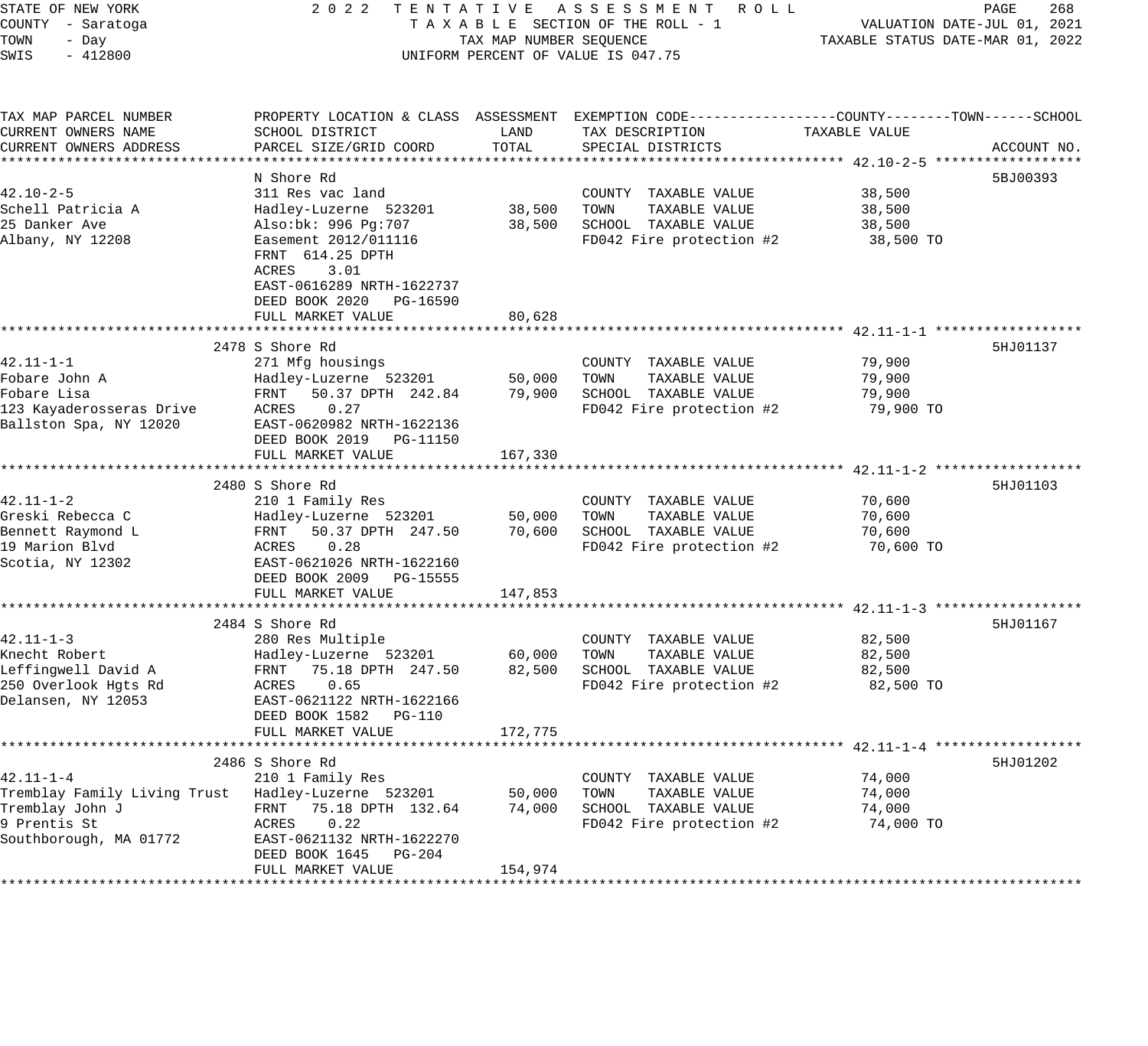STATE OF NEW YORK 2 0 2 2 T E N T A T I V E A S S E S S M E N T R O L L PAGE 269 COUNTY - Saratoga T A X A B L E SECTION OF THE ROLL - 1 VALUATION DATE-JUL 01, 2021 TOWN - Day TAX MAP NUMBER SEQUENCE TAXABLE STATUS DATE-MAR 01, 2022 SWIS - 412800 UNIFORM PERCENT OF VALUE IS 047.75 TAX MAP PARCEL NUMBER PROPERTY LOCATION & CLASS ASSESSMENT EXEMPTION CODE------------------COUNTY--------TOWN------SCHOOL CURRENT OWNERS NAME SCHOOL DISTRICT LAND TAX DESCRIPTION TAXABLE VALUE CURRENT OWNERS ADDRESS PARCEL SIZE/GRID COORD TOTAL SPECIAL DISTRICTS ACCOUNT NO. \*\*\*\*\*\*\*\*\*\*\*\*\*\*\*\*\*\*\*\*\*\*\*\*\*\*\*\*\*\*\*\*\*\*\*\*\*\*\*\*\*\*\*\*\*\*\*\*\*\*\*\*\*\*\*\*\*\*\*\*\*\*\*\*\*\*\*\*\*\*\*\*\*\*\*\*\*\*\*\*\*\*\*\*\*\*\*\*\*\*\*\*\*\*\*\*\*\*\*\*\*\*\* 42.11-1-5 \*\*\*\*\*\*\*\*\*\*\*\*\*\*\*\*\*\*  $2492$  S Shore Rd  $5HJ01176$ 42.11-1-5 210 1 Family Res COUNTY TAXABLE VALUE 84,600 Mausert Richard B Hadley-Luzerne 523201 50,000 TOWN TAXABLE VALUE 84,600 Mausert Kathleen A FRNT 200.48 DPTH 146.10 84,600 SCHOOL TAXABLE VALUE 84,600 1911 Little Hill Road ACRES 0.64 FD042 Fire protection #2 84,600 TO Niskayuna, NY 12309 EAST-0621250 NRTH-1622330 DEED BOOK 2019 PG-36835 FULL MARKET VALUE 177, 173 \*\*\*\*\*\*\*\*\*\*\*\*\*\*\*\*\*\*\*\*\*\*\*\*\*\*\*\*\*\*\*\*\*\*\*\*\*\*\*\*\*\*\*\*\*\*\*\*\*\*\*\*\*\*\*\*\*\*\*\*\*\*\*\*\*\*\*\*\*\*\*\*\*\*\*\*\*\*\*\*\*\*\*\*\*\*\*\*\*\*\*\*\*\*\*\*\*\*\*\*\*\*\* 42.11-1-6 \*\*\*\*\*\*\*\*\*\*\*\*\*\*\*\*\*\* 10 Sacandaga (Private) Ave 5HJ01091 (1999) 1999 (1999) 1999 (1999) 1999 (1999) 1999 (1999) 1999 (1999) 1999 (1 42.11-1-6 210 1 Family Res COUNTY TAXABLE VALUE 49,200 Aldershoff Garrett Hadley-Luzerne 523201 25,000 TOWN TAXABLE VALUE 49,200 Rechter Jeffery FRNT 100.00 DPTH 125.00 49,200 SCHOOL TAXABLE VALUE 49,200 Attn: Jeffery & Donna Rechter ACRES 0.29 FD042 Fire protection #2 49,200 TO 385 Township Line Rd EAST-0621258 NRTH-1622192 Belle Mead, NJ 08502 DEED BOOK 1699 PG-148 FULL MARKET VALUE 103,037 \*\*\*\*\*\*\*\*\*\*\*\*\*\*\*\*\*\*\*\*\*\*\*\*\*\*\*\*\*\*\*\*\*\*\*\*\*\*\*\*\*\*\*\*\*\*\*\*\*\*\*\*\*\*\*\*\*\*\*\*\*\*\*\*\*\*\*\*\*\*\*\*\*\*\*\*\*\*\*\*\*\*\*\*\*\*\*\*\*\*\*\*\*\*\*\*\*\*\*\*\*\*\* 42.11-1-7 \*\*\*\*\*\*\*\*\*\*\*\*\*\*\*\*\*\* 8 Sacandaga (Private) Ave 5HJ01177 (1999) 8 Sacandaga (Private) Ave 5HJ01177 (1999) 5HJ01177 (1999) 5HJ01177 ( 42.11-1-7 260 Seasonal res COUNTY TAXABLE VALUE 57,100 Schraver David Hadley-Luzerne 523201 25,000 TOWN TAXABLE VALUE 57,100 145 Whitewood Lane FRNT 100.00 DPTH 125.00 57,100 SCHOOL TAXABLE VALUE 57,100 Rochester, NY 14618 ACRES 0.29 FD042 Fire protection #2 57,100 TO EAST-0621353 NRTH-1622231 DEED BOOK 2020 PG-1302 FULL MARKET VALUE 119,581 \*\*\*\*\*\*\*\*\*\*\*\*\*\*\*\*\*\*\*\*\*\*\*\*\*\*\*\*\*\*\*\*\*\*\*\*\*\*\*\*\*\*\*\*\*\*\*\*\*\*\*\*\*\*\*\*\*\*\*\*\*\*\*\*\*\*\*\*\*\*\*\*\*\*\*\*\*\*\*\*\*\*\*\*\*\*\*\*\*\*\*\*\*\*\*\*\*\*\*\*\*\*\* 42.11-1-8 \*\*\*\*\*\*\*\*\*\*\*\*\*\*\*\*\*\* S Shore Rd 5HJ01174 42.11-1-8 311 Res vac land COUNTY TAXABLE VALUE 25,000 Alexander Christine F Hadley-Luzerne 523201 25,000 TOWN TAXABLE VALUE 25,000 Alexander Robert Life Estate 25,000 SCHOOL TAXABLE VALUE 25,000 Robert Alexander FRNT 100.77 DPTH 114.46 FD042 Fire protection #2 25,000 TO 342 Marcellus Rd ACRES 0.33 Mineola, NY 11501 EAST-0621442 NRTH-1622427 DEED BOOK 2010 PG-42072 FULL MARKET VALUE 52,356 \*\*\*\*\*\*\*\*\*\*\*\*\*\*\*\*\*\*\*\*\*\*\*\*\*\*\*\*\*\*\*\*\*\*\*\*\*\*\*\*\*\*\*\*\*\*\*\*\*\*\*\*\*\*\*\*\*\*\*\*\*\*\*\*\*\*\*\*\*\*\*\*\*\*\*\*\*\*\*\*\*\*\*\*\*\*\*\*\*\*\*\*\*\*\*\*\*\*\*\*\*\*\* 42.11-1-9 \*\*\*\*\*\*\*\*\*\*\*\*\*\*\*\*\*\* 3 Sacandaga (Private) Ave 5HJ01175 (1999) 3 Sacandaga (Private) Ave 5HJ01175 (1999) 3 Sacandaga (Private) 5HJ01175 42.11-1-9 210 1 Family Res COUNTY TAXABLE VALUE 49,500 Alexander Robert Hadley-Luzerne 523201 12,500 TOWN TAXABLE VALUE 49,500 342 Marcellus Rd FRNT 25.00 DPTH 100.00 49,500 SCHOOL TAXABLE VALUE 49,500 Mineola, NY 11501 ACRES 0.06 FD042 Fire protection #2 49,500 TO EAST-0621465 NRTH-1622358 DEED BOOK 2010 PG-42073

\*\*\*\*\*\*\*\*\*\*\*\*\*\*\*\*\*\*\*\*\*\*\*\*\*\*\*\*\*\*\*\*\*\*\*\*\*\*\*\*\*\*\*\*\*\*\*\*\*\*\*\*\*\*\*\*\*\*\*\*\*\*\*\*\*\*\*\*\*\*\*\*\*\*\*\*\*\*\*\*\*\*\*\*\*\*\*\*\*\*\*\*\*\*\*\*\*\*\*\*\*\*\*\*\*\*\*\*\*\*\*\*\*\*\*\*\*\*\*\*\*\*\*\*\*\*\*\*\*\*\*\*

FULL MARKET VALUE 103,665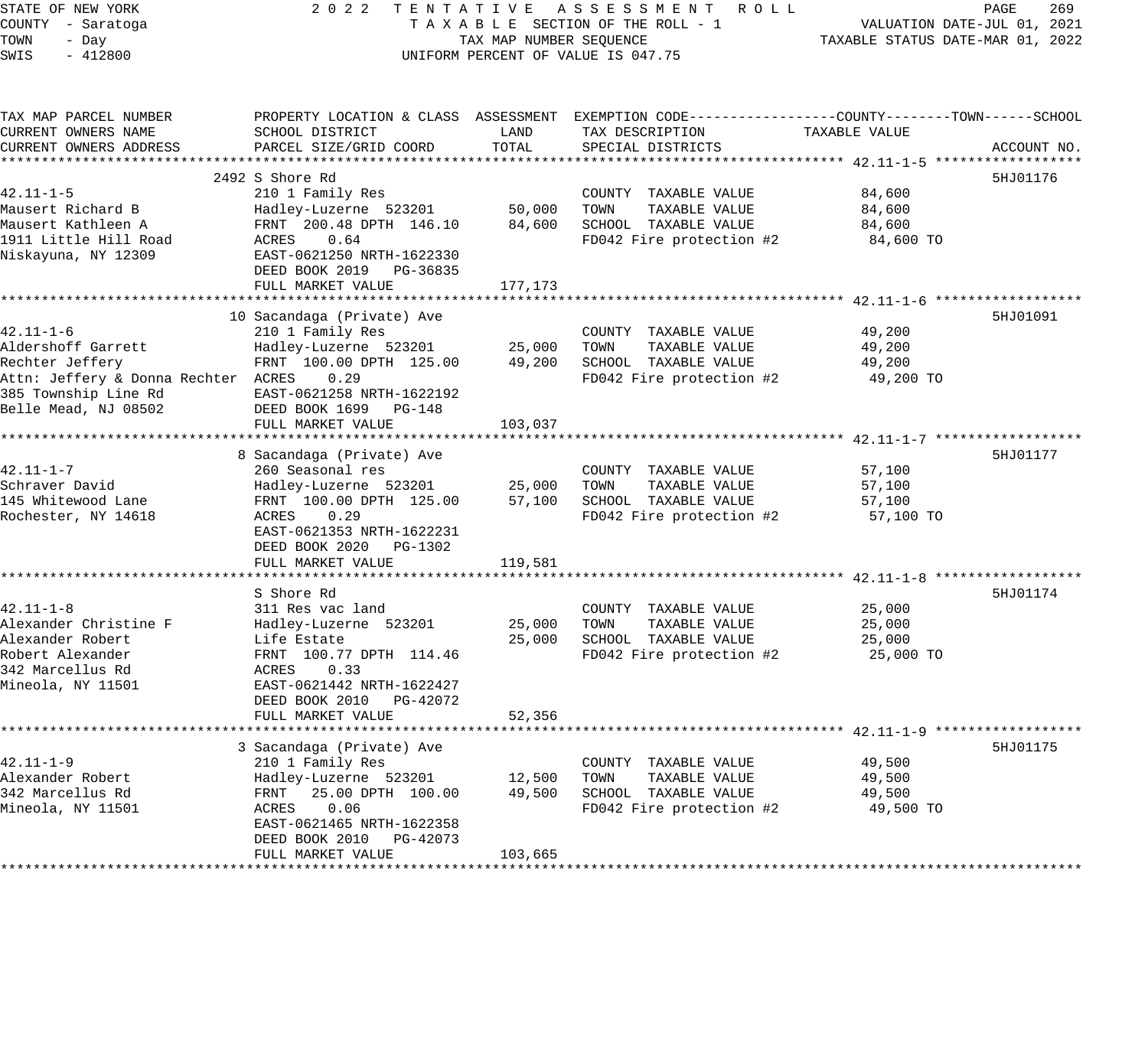| STATE OF NEW YORK<br>COUNTY - Saratoga<br>TOWN<br>- Day<br>SWIS<br>$-412800$ | 2 0 2 2                                                 | TENTATIVE<br>TAX MAP NUMBER SEQUENCE | ASSESSMENT<br>R O L L<br>TAXABLE SECTION OF THE ROLL - 1<br>UNIFORM PERCENT OF VALUE IS 047.75 | TAXABLE STATUS DATE-MAR 01, 2022          | PAGE<br>270<br>VALUATION DATE-JUL 01, 2021 |
|------------------------------------------------------------------------------|---------------------------------------------------------|--------------------------------------|------------------------------------------------------------------------------------------------|-------------------------------------------|--------------------------------------------|
|                                                                              |                                                         |                                      |                                                                                                |                                           |                                            |
| TAX MAP PARCEL NUMBER<br>CURRENT OWNERS NAME                                 | PROPERTY LOCATION & CLASS ASSESSMENT<br>SCHOOL DISTRICT | LAND                                 | EXEMPTION CODE-----------------COUNTY-------TOWN------SCHOOL<br>TAX DESCRIPTION                | TAXABLE VALUE                             |                                            |
| CURRENT OWNERS ADDRESS                                                       | PARCEL SIZE/GRID COORD                                  | TOTAL                                | SPECIAL DISTRICTS<br>************************************ 42.11-1-10 ****                      |                                           | ACCOUNT NO.                                |
|                                                                              | 5 Sacandaga (Private) Ave                               |                                      |                                                                                                |                                           | 5HJ01197                                   |
| 42.11-1-10                                                                   | 210 1 Family Res                                        |                                      | COUNTY TAXABLE VALUE                                                                           | 72,300                                    |                                            |
| Snow Nancy B                                                                 | Hadley-Luzerne 523201                                   | 37,500                               | TOWN<br>TAXABLE VALUE                                                                          | 72,300                                    |                                            |
| Bailey Brian                                                                 | 75.00 DPTH 100.00<br>FRNT                               | 72,300                               | SCHOOL TAXABLE VALUE                                                                           | 72,300                                    |                                            |
| 4307 Ellsworth Blvd                                                          | ACRES<br>0.17                                           |                                      | FD042 Fire protection #2                                                                       | 72,300 TO                                 |                                            |
| Ballston Spa, NY 12020                                                       | EAST-0621484 NRTH-1622314                               |                                      |                                                                                                |                                           |                                            |
|                                                                              | DEED BOOK 2018<br>PG-34339                              |                                      |                                                                                                |                                           |                                            |
|                                                                              | FULL MARKET VALUE                                       | 151,414                              |                                                                                                |                                           |                                            |
|                                                                              | *******************                                     | ********************                 |                                                                                                | ************************ 42.11-1-11 ****  |                                            |
|                                                                              | 7 Sacandaga (Private) Ave                               |                                      |                                                                                                |                                           | 5HJ01182                                   |
| 42.11-1-11                                                                   | 210 1 Family Res                                        |                                      | COUNTY TAXABLE VALUE                                                                           | 72,500                                    |                                            |
| Thurz Michael<br>Thurz Beth                                                  | Hadley-Luzerne 523201<br>Lawrence L & Ann C Gepfer      | 25,000<br>72,500                     | TOWN<br>TAXABLE VALUE<br>SCHOOL TAXABLE VALUE                                                  | 72,500<br>72,500                          |                                            |
| 24 Webster Lane                                                              | 50.00 DPTH 100.00<br>FRNT                               |                                      | FD042 Fire protection #2                                                                       | 72,500 TO                                 |                                            |
| Rocky Hill, CT 06067                                                         | ACRES<br>0.11                                           |                                      |                                                                                                |                                           |                                            |
|                                                                              | EAST-0621510 NRTH-1622257                               |                                      |                                                                                                |                                           |                                            |
|                                                                              | DEED BOOK 2016<br>PG-27779                              |                                      |                                                                                                |                                           |                                            |
|                                                                              | FULL MARKET VALUE                                       | 151,832                              |                                                                                                |                                           |                                            |
|                                                                              |                                                         |                                      |                                                                                                |                                           |                                            |
|                                                                              | 9 Sacandaga (Private) Ave                               |                                      |                                                                                                |                                           | 5HJ01127                                   |
| $42.11 - 1 - 12$                                                             | 260 Seasonal res                                        |                                      | COUNTY TAXABLE VALUE                                                                           | 51,700                                    |                                            |
| Anderson Peter B                                                             | Hadley-Luzerne 523201                                   | 12,000                               | TOWN<br>TAXABLE VALUE                                                                          | 51,700                                    |                                            |
| Anderson-Berman Nancy                                                        | FRNT<br>50.00 DPTH 100.00                               | 51,700                               | SCHOOL TAXABLE VALUE                                                                           | 51,700                                    |                                            |
| 136 Parkview Ave 7F                                                          | 0.11<br>ACRES                                           |                                      | FD042 Fire protection #2                                                                       | 51,700 TO                                 |                                            |
| Broxville, NY 10708                                                          | EAST-0621528 NRTH-1622207<br>DEED BOOK 2017             |                                      |                                                                                                |                                           |                                            |
|                                                                              | PG-17770<br>FULL MARKET VALUE                           | 108,272                              |                                                                                                |                                           |                                            |
|                                                                              | *******************                                     |                                      | ***************************** 42.11-1-13 *****                                                 |                                           |                                            |
|                                                                              | Sacandaga (Private) Ave                                 |                                      |                                                                                                |                                           | 5HJ01126                                   |
| $42.11 - 1 - 13$                                                             | 312 Vac w/imprv                                         |                                      | COUNTY TAXABLE VALUE                                                                           | 8,500                                     |                                            |
| Anderson Peter B                                                             | Hadley-Luzerne 523201                                   | 7,000                                | TOWN<br>TAXABLE VALUE                                                                          | 8,500                                     |                                            |
| Anderson-Berman Nancy                                                        | 50.00 DPTH 100.00<br>FRNT                               | 8,500                                | SCHOOL TAXABLE VALUE                                                                           | 8,500                                     |                                            |
| 136 Parkview Ave 7F                                                          | ACRES<br>0.11                                           |                                      | FD042 Fire protection #2                                                                       | 8,500 TO                                  |                                            |
| Bronxville, NY 10708                                                         | EAST-0621546 NRTH-1622163                               |                                      |                                                                                                |                                           |                                            |
|                                                                              | DEED BOOK 2017<br>PG-17770                              |                                      |                                                                                                |                                           |                                            |
|                                                                              | FULL MARKET VALUE                                       | 17,801                               |                                                                                                |                                           |                                            |
|                                                                              | **************************                              |                                      |                                                                                                | ************************ 42.11-1-14 ***** |                                            |
|                                                                              | 13 Sacandaga (Private) Ave                              |                                      |                                                                                                |                                           | 5HJ01144                                   |
| $42.11 - 1 - 14$<br>Sheets Shirley E                                         | 210 1 Family Res<br>Hadley-Luzerne 523201               | 12,000                               | COUNTY TAXABLE VALUE<br>TAXABLE VALUE<br>TOWN                                                  | 60,800<br>60,800                          |                                            |
| Lang Jason                                                                   | 75.00 DPTH 100.00<br>FRNT                               | 60,800                               | SCHOOL TAXABLE VALUE                                                                           | 60,800                                    |                                            |
| 5 Mountain View Ter                                                          | 0.17<br>ACRES                                           |                                      | FD042 Fire protection #2                                                                       | 60,800 TO                                 |                                            |
| Ballston Lake, NY 12019                                                      | EAST-0621571 NRTH-1622105                               |                                      |                                                                                                |                                           |                                            |
|                                                                              | DEED BOOK 2018<br>PG-32936                              |                                      |                                                                                                |                                           |                                            |
|                                                                              | FULL MARKET VALUE                                       | 127,330                              |                                                                                                |                                           |                                            |
|                                                                              | **************************                              |                                      |                                                                                                |                                           |                                            |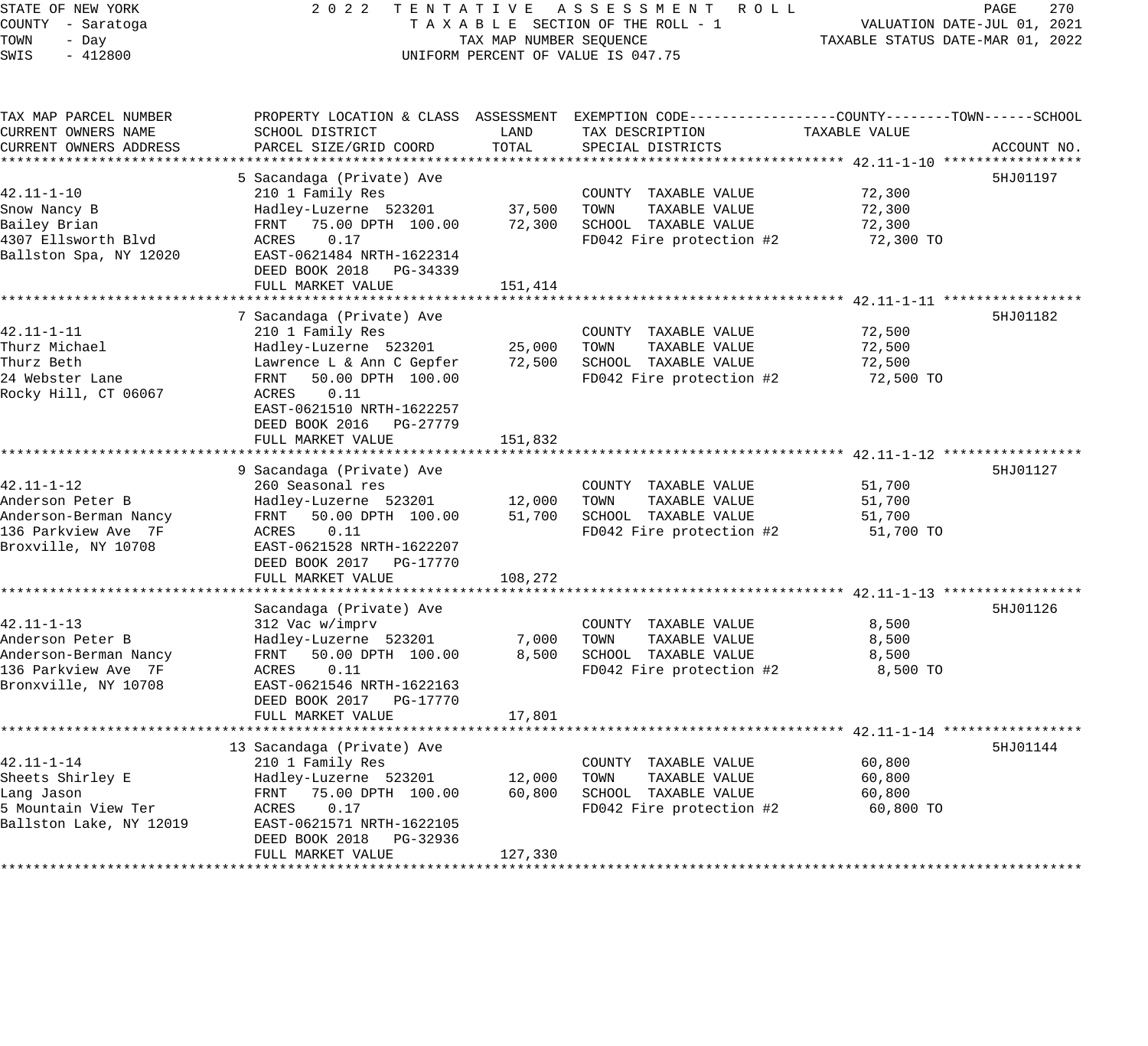#### STATE OF NEW YORK 2 0 2 2 T E N T A T I V E A S S E S S M E N T R O L L PAGE 271 COUNTY - Saratoga T A X A B L E SECTION OF THE ROLL - 1 VALUATION DATE-JUL 01, 2021 TOWN - Day TAX MAP NUMBER SEQUENCE TAXABLE STATUS DATE-MAR 01, 2022 SWIS - 412800 CONTROLLY THE UNIFORM PERCENT OF VALUE IS 047.75

TAX MAP PARCEL NUMBER PROPERTY LOCATION & CLASS ASSESSMENT EXEMPTION CODE------------------COUNTY--------TOWN------SCHOOL

CURRENT OWNERS NAME SCHOOL DISTRICT LAND TAX DESCRIPTION TAXABLE VALUE CURRENT OWNERS ADDRESS PARCEL SIZE/GRID COORD TOTAL SPECIAL DISTRICTS ACCOUNT NO. \*\*\*\*\*\*\*\*\*\*\*\*\*\*\*\*\*\*\*\*\*\*\*\*\*\*\*\*\*\*\*\*\*\*\*\*\*\*\*\*\*\*\*\*\*\*\*\*\*\*\*\*\*\*\*\*\*\*\*\*\*\*\*\*\*\*\*\*\*\*\*\*\*\*\*\*\*\*\*\*\*\*\*\*\*\*\*\*\*\*\*\*\*\*\*\*\*\*\*\*\*\*\* 42.11-1-15.1 \*\*\*\*\*\*\*\*\*\*\*\*\*\*\* Sacandaga (Private) Ave 5HJ01191 (1999) 1999 (1999) 1999 (1999) 1999 (1999) 1999 (1999) 1999 (1999) 1999 (1999) 199 42.11-1-15.1 311 Res vac land COUNTY TAXABLE VALUE 2,800 Sheets Shirley E Hadley-Luzerne 523201 2,800 TOWN TAXABLE VALUE 2,800 Lang Jason FRNT 37.50 DPTH 100.00 2,800 SCHOOL TAXABLE VALUE 2,800 5 Mountainview Ter ACRES 0.09 FD042 Fire protection #2 2,800 TO Ballston Lake, NY 12019 EAST-0621596 NRTH-1622056 DEED BOOK 2018 PG-32979 DEED BOOK 2018 PG-32979<br>FULL MARKET VALUE 5,864 \*\*\*\*\*\*\*\*\*\*\*\*\*\*\*\*\*\*\*\*\*\*\*\*\*\*\*\*\*\*\*\*\*\*\*\*\*\*\*\*\*\*\*\*\*\*\*\*\*\*\*\*\*\*\*\*\*\*\*\*\*\*\*\*\*\*\*\*\*\*\*\*\*\*\*\*\*\*\*\*\*\*\*\*\*\*\*\*\*\*\*\*\*\*\*\*\*\*\*\*\*\*\* 42.11-1-17 \*\*\*\*\*\*\*\*\*\*\*\*\*\*\*\*\* 16 Sacandaga (Private) Ave 5HJ01152 (1999) 16 September 1999) 16 September 2014 16 September 2014 16 September 2014 42.11-1-17 260 Seasonal res COUNTY TAXABLE VALUE 56,500 Humiston William W Hadley-Luzerne 523201 25,000 TOWN TAXABLE VALUE 56,500 16 Center St FRNT 50.00 DPTH 200.00 56,500 SCHOOL TAXABLE VALUE 56,500 Ballston Spa, NY 12020 ACRES 0.17 FD042 Fire protection #2 56,500 TO EAST-0621475 NRTH-1622015 DEED BOOK 0606 PG-0401 FULL MARKET VALUE 118,325 \*\*\*\*\*\*\*\*\*\*\*\*\*\*\*\*\*\*\*\*\*\*\*\*\*\*\*\*\*\*\*\*\*\*\*\*\*\*\*\*\*\*\*\*\*\*\*\*\*\*\*\*\*\*\*\*\*\*\*\*\*\*\*\*\*\*\*\*\*\*\*\*\*\*\*\*\*\*\*\*\*\*\*\*\*\*\*\*\*\*\*\*\*\*\*\*\*\*\*\*\*\*\* 42.11-1-18 \*\*\*\*\*\*\*\*\*\*\*\*\*\*\*\*\* Viele (Private) St 42.11-1-18 311 Res vac land COUNTY TAXABLE VALUE 15,000 Swart Terri L Hadley-Luzerne 523201 15,000 TOWN TAXABLE VALUE 15,000 981 Watervliet Shaker Rd FRNT 75.00 DPTH 100.00 15,000 SCHOOL TAXABLE VALUE 15,000 Albany, NY 12205 ACRES 0.17 FD042 Fire protection #2 15,000 TO EAST-0621408 NRTH-1622073 DEED BOOK 2013 PG-10214 FULL MARKET VALUE 31,414 \*\*\*\*\*\*\*\*\*\*\*\*\*\*\*\*\*\*\*\*\*\*\*\*\*\*\*\*\*\*\*\*\*\*\*\*\*\*\*\*\*\*\*\*\*\*\*\*\*\*\*\*\*\*\*\*\*\*\*\*\*\*\*\*\*\*\*\*\*\*\*\*\*\*\*\*\*\*\*\*\*\*\*\*\*\*\*\*\*\*\*\*\*\*\*\*\*\*\*\*\*\*\* 42.11-1-19 \*\*\*\*\*\*\*\*\*\*\*\*\*\*\*\*\* 18 Rosebloom (Private) St 5HJ01168 42.11-1-19 260 Seasonal res COUNTY TAXABLE VALUE 67,100 Lewis William F Hadley-Luzerne 523201 25,000 TOWN TAXABLE VALUE 67,100 54 Division Street Life Estate 67,100 SCHOOL TAXABLE VALUE 67,100 Ballston Spa, NY 12020 FRNT 125.00 DPTH 100.00 FD042 Fire protection #2 67,100 TO ACRES 0.29 EAST-0621401 NRTH-1621961 DEED BOOK 2018 PG-3284 FULL MARKET VALUE 140,524 \*\*\*\*\*\*\*\*\*\*\*\*\*\*\*\*\*\*\*\*\*\*\*\*\*\*\*\*\*\*\*\*\*\*\*\*\*\*\*\*\*\*\*\*\*\*\*\*\*\*\*\*\*\*\*\*\*\*\*\*\*\*\*\*\*\*\*\*\*\*\*\*\*\*\*\*\*\*\*\*\*\*\*\*\*\*\*\*\*\*\*\*\*\*\*\*\*\*\*\*\*\*\* 42.11-1-20 \*\*\*\*\*\*\*\*\*\*\*\*\*\*\*\*\* 9 Viele (Private) St 42.11-1-20 210 1 Family Res COUNTY TAXABLE VALUE 66,000 Swart Thomas W Hadley-Luzerne 523201 25,000 TOWN TAXABLE VALUE 66,000 Bellair Terri Louis 1946 Lots 5-11&26&27 66,000 SCHOOL TAXABLE VALUE 66,000 66,000 981 Watervliet-Shaker Rd FRNT 175.00 DPTH 100.00 FD042 Fire protection #2 66,000 TO Albany, NY 12205 ACRES 0.52 EAST-0621302 NRTH-1621999 DEED BOOK 2008 PG-24256 FULL MARKET VALUE 138,220 \*\*\*\*\*\*\*\*\*\*\*\*\*\*\*\*\*\*\*\*\*\*\*\*\*\*\*\*\*\*\*\*\*\*\*\*\*\*\*\*\*\*\*\*\*\*\*\*\*\*\*\*\*\*\*\*\*\*\*\*\*\*\*\*\*\*\*\*\*\*\*\*\*\*\*\*\*\*\*\*\*\*\*\*\*\*\*\*\*\*\*\*\*\*\*\*\*\*\*\*\*\*\*\*\*\*\*\*\*\*\*\*\*\*\*\*\*\*\*\*\*\*\*\*\*\*\*\*\*\*\*\*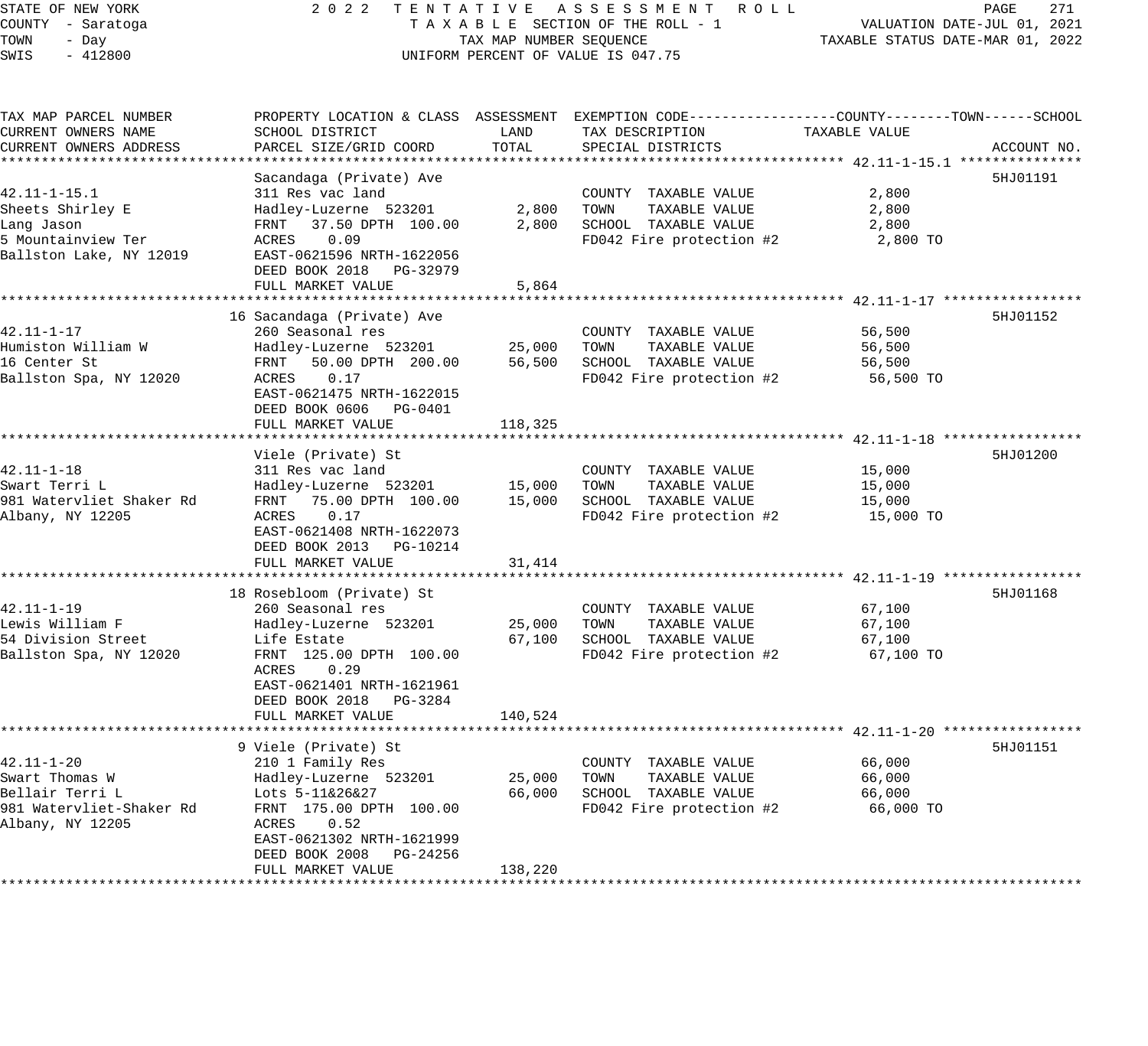# STATE OF NEW YORK 2 0 2 2 T E N T A T I V E A S S E S S M E N T R O L L PAGE 272 COUNTY - Saratoga T A X A B L E SECTION OF THE ROLL - 1 VALUATION DATE-JUL 01, 2021 UNIFORM PERCENT OF VALUE IS 047.75

TOWN - DALUATION DATE-JUL 01, 2021<br>TAXABLE STATUS DATE-MAR 01, 2022

| TAX MAP PARCEL NUMBER                               |                                           |           | PROPERTY LOCATION & CLASS ASSESSMENT EXEMPTION CODE----------------COUNTY-------TOWN------SCHOOL |                                                             |             |
|-----------------------------------------------------|-------------------------------------------|-----------|--------------------------------------------------------------------------------------------------|-------------------------------------------------------------|-------------|
| CURRENT OWNERS NAME                                 | SCHOOL DISTRICT                           | LAND      | TAX DESCRIPTION                                                                                  | TAXABLE VALUE                                               |             |
| CURRENT OWNERS ADDRESS                              | PARCEL SIZE/GRID COORD                    | TOTAL     | SPECIAL DISTRICTS                                                                                |                                                             | ACCOUNT NO. |
|                                                     |                                           |           |                                                                                                  |                                                             |             |
|                                                     | Viele (Private) St                        |           |                                                                                                  |                                                             | 5HJ01190    |
| 42.11-1-23                                          | 311 Res vac land                          |           | COUNTY TAXABLE VALUE                                                                             | 15,000                                                      |             |
| Egan Sean G                                         | Hadley-Luzerne 523201                     | 15,000    | TOWN<br>TAXABLE VALUE                                                                            | 15,000                                                      |             |
| 5189 Hoag Ln                                        | FRNT 100.00 DPTH 100.00                   | 15,000    | SCHOOL TAXABLE VALUE                                                                             | 15,000                                                      |             |
| Fayetteville, NY 13066                              | ACRES<br>0.23                             |           | FD042 Fire protection #2                                                                         | 15,000 TO                                                   |             |
|                                                     | EAST-0621094 NRTH-1621937                 |           |                                                                                                  |                                                             |             |
|                                                     | DEED BOOK 1397 PG-269                     |           |                                                                                                  |                                                             |             |
|                                                     | FULL MARKET VALUE                         | 31,414    |                                                                                                  |                                                             |             |
|                                                     |                                           |           |                                                                                                  |                                                             |             |
|                                                     | 18 Rosebloom (Private) St                 |           |                                                                                                  |                                                             | 5HJ01142    |
| $42.11 - 1 - 24$                                    | 260 Seasonal res                          |           | COUNTY TAXABLE VALUE                                                                             | 35,000                                                      |             |
| Lang Wayne                                          | Hadley-Luzerne 523201                     | 25,000    | TOWN<br>TAXABLE VALUE                                                                            | 35,000                                                      |             |
| Lang Wendy                                          | FRNT 100.00 DPTH 100.00                   | 35,000    | SCHOOL TAXABLE VALUE                                                                             | 35,000                                                      |             |
| 24 Pinehurst Dr                                     | 0.23<br>ACRES                             |           | FD042 Fire protection #2                                                                         | 35,000 TO                                                   |             |
| Clifton Park, NY 12065                              | EAST-0621134 NRTH-1621846                 |           |                                                                                                  |                                                             |             |
|                                                     | DEED BOOK 1048<br>PG-481                  |           |                                                                                                  |                                                             |             |
|                                                     | FULL MARKET VALUE                         | 73,298    |                                                                                                  |                                                             |             |
|                                                     |                                           |           |                                                                                                  |                                                             |             |
|                                                     | 17 Rosebloom (Private) St                 |           |                                                                                                  |                                                             | 5HJ01158    |
| $42.11 - 1 - 25$                                    | 270 Mfg housing                           |           | COUNTY TAXABLE VALUE                                                                             | 8,250                                                       |             |
| Krywy Linda M                                       | Hadley-Luzerne 523201                     | 4,000     | TAXABLE VALUE<br>TOWN                                                                            | 8,250                                                       |             |
| Lara Ashley Admin. of Estate FRNT 75.00 DPTH 100.00 |                                           | 8,250     | SCHOOL TAXABLE VALUE                                                                             | 8,250                                                       |             |
| 70 Margaret Dr                                      | ACRES<br>0.17                             |           | FD042 Fire protection #2                                                                         | 8,250 TO                                                    |             |
| Ballston Spa, NY 12020                              | EAST-0621181 NRTH-1621709                 |           |                                                                                                  |                                                             |             |
|                                                     | DEED BOOK 1594 PG-83<br>FULL MARKET VALUE |           |                                                                                                  |                                                             |             |
|                                                     |                                           | 17,277    |                                                                                                  |                                                             |             |
|                                                     | Rosebloom (Private) St                    |           |                                                                                                  |                                                             | 5HJ02620    |
| $42.11 - 1 - 26$                                    | 311 Res vac land                          |           | COUNTY TAXABLE VALUE                                                                             | 700                                                         |             |
| Garlanda V J                                        | Hadley-Luzerne 523201                     | 700       | TOWN<br>TAXABLE VALUE                                                                            | 700                                                         |             |
| Garlanda Gilliagn J                                 | FRNT<br>25.00 DPTH 100.00                 | 700       | SCHOOL TAXABLE VALUE                                                                             | 700                                                         |             |
| PO Box 71                                           | ACRES<br>0.06                             |           | FD042 Fire protection #2                                                                         | 700 TO                                                      |             |
| Saratoga Springs, NY 12866                          | EAST-0621228 NRTH-1621725                 |           |                                                                                                  |                                                             |             |
|                                                     | DEED BOOK 1081<br>PG-16                   |           |                                                                                                  |                                                             |             |
|                                                     | FULL MARKET VALUE                         | 1,466     |                                                                                                  |                                                             |             |
|                                                     | *********************                     | ********* |                                                                                                  | ****************************** 42.11-1-27 ***************** |             |
|                                                     | 15 Rosebloom (Private) St                 |           |                                                                                                  |                                                             | 5HJ01150    |
| 42.11-1-27                                          | 260 Seasonal res                          |           | COUNTY TAXABLE VALUE                                                                             | 29,800                                                      |             |
| Hofmann Susan N                                     | Hadley-Luzerne 523201                     | 14,000    | TOWN<br>TAXABLE VALUE                                                                            | 29,800                                                      |             |
| Hofmann Scott E                                     | 1566/754                                  | 29,800    | SCHOOL TAXABLE VALUE                                                                             | 29,800                                                      |             |
| 34 Southwest Pass                                   | Lots: 1, 2, 3, 4, 9, 10, 11, 12, 1        |           | FD042 Fire protection #2                                                                         | 29,800 TO                                                   |             |
| Greenfield Center, NY 12833                         | Lots: 26, & 27                            |           |                                                                                                  |                                                             |             |
|                                                     | FRNT 100.00 DPTH 225.00                   |           |                                                                                                  |                                                             |             |
|                                                     | ACRES<br>0.69                             |           |                                                                                                  |                                                             |             |
|                                                     | EAST-0621285 NRTH-1621662                 |           |                                                                                                  |                                                             |             |
|                                                     | DEED BOOK 2019<br>PG-2564                 |           |                                                                                                  |                                                             |             |
|                                                     | FULL MARKET VALUE                         | 62,408    |                                                                                                  |                                                             |             |
|                                                     |                                           |           |                                                                                                  |                                                             |             |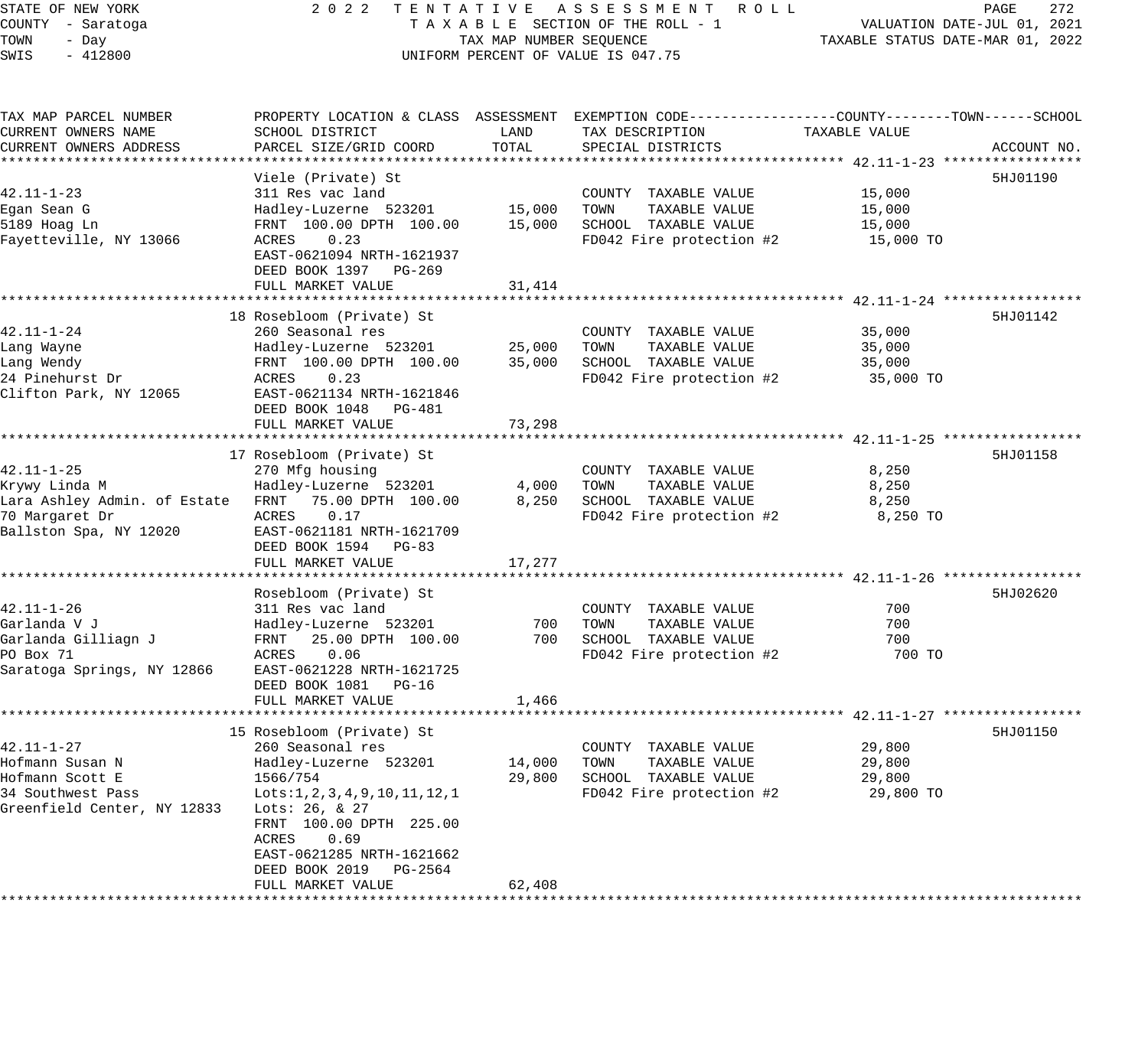## STATE OF NEW YORK 2 0 2 2 T E N T A T I V E A S S E S S M E N T R O L L PAGE 273 COUNTY - Saratoga T A X A B L E SECTION OF THE ROLL - 1 VALUATION DATE-JUL 01, 2021 TAX A B L E SECTION OF THE ROLL - T<br>TAXABLE STATUS DATE-MAR 01, 2022<br>--UNIFORM PERCENT OF VALUE IS 047.75

| TAX MAP PARCEL NUMBER  |                                                   |         | PROPERTY LOCATION & CLASS ASSESSMENT EXEMPTION CODE----------------COUNTY-------TOWN------SCHOOL |               |             |
|------------------------|---------------------------------------------------|---------|--------------------------------------------------------------------------------------------------|---------------|-------------|
| CURRENT OWNERS NAME    | SCHOOL DISTRICT                                   | LAND    | TAX DESCRIPTION                                                                                  | TAXABLE VALUE |             |
| CURRENT OWNERS ADDRESS | PARCEL SIZE/GRID COORD                            | TOTAL   | SPECIAL DISTRICTS                                                                                |               | ACCOUNT NO. |
|                        |                                                   |         |                                                                                                  |               |             |
|                        | Rosebloom (Private) St                            |         |                                                                                                  |               | 5HJ01162    |
| 42.11-1-28             | 311 Res vac land                                  |         | COUNTY TAXABLE VALUE                                                                             | 6,400         |             |
| Reynolds Marcia L      | Hadley-Luzerne 523201                             | 6,400   | TOWN<br>TAXABLE VALUE                                                                            | 6,400         |             |
| 506 Marcia Ln          | FRNT 125.00 DPTH 100.00                           | 6,400   | SCHOOL TAXABLE VALUE                                                                             | 6,400         |             |
| Ballston Spa, NY 12020 | 0.29<br>ACRES                                     |         | FD042 Fire protection #2                                                                         | 6,400 TO      |             |
|                        | EAST-0621437 NRTH-1621814                         |         |                                                                                                  |               |             |
|                        | DEED BOOK 1538<br>PG-404                          |         |                                                                                                  |               |             |
|                        | FULL MARKET VALUE                                 | 13,403  |                                                                                                  |               |             |
|                        |                                                   |         |                                                                                                  |               |             |
|                        | 7 Rosebloom (Private) St                          |         |                                                                                                  |               | 5HJ01163    |
| 42.11-1-29             | 270 Mfg housing                                   |         | COUNTY TAXABLE VALUE                                                                             | 21,000        |             |
| Reynolds Marcia L      | Hadley-Luzerne 523201                             | 7,000   | TOWN<br>TAXABLE VALUE                                                                            | 21,000        |             |
| 506 Marcia Ln          | FRNT 25.00 DPTH 100.00                            | 21,000  | SCHOOL TAXABLE VALUE                                                                             | 21,000        |             |
| Ballston Spa, NY 12020 | 0.06<br>ACRES                                     |         | FD042 Fire protection #2                                                                         | 21,000 TO     |             |
|                        | EAST-0621505 NRTH-1621841                         |         |                                                                                                  |               |             |
|                        | DEED BOOK 1538<br>PG-404                          |         |                                                                                                  |               |             |
|                        | FULL MARKET VALUE                                 | 43,979  |                                                                                                  |               |             |
|                        |                                                   |         |                                                                                                  |               |             |
|                        | 30 Sacandaga (Private) Ave                        |         |                                                                                                  |               | 5HJ01090    |
| 42.11-1-30             | 210 1 Family Res                                  |         | COUNTY TAXABLE VALUE                                                                             | 101,000       |             |
| Ratcliffe Robert       | Hadley-Luzerne 523201                             | 14,000  | TAXABLE VALUE<br>TOWN                                                                            | 101,000       |             |
| Murray Darlene         | Life Estate                                       | 101,000 | SCHOOL TAXABLE VALUE                                                                             | 101,000       |             |
|                        | Attn: Darlene Murray ETAL FRNT 200.00 DPTH 200.00 |         |                                                                                                  |               |             |
| 3633 Number Nine Rd    |                                                   |         | FD042 Fire protection #2                                                                         | 101,000 TO    |             |
| Cazenovia, NY 13035    | ACRES 0.57<br>EAST-0621550 NRTH-1621770           |         |                                                                                                  |               |             |
|                        |                                                   |         |                                                                                                  |               |             |
|                        | DEED BOOK 1696 PG-390                             |         |                                                                                                  |               |             |
|                        | FULL MARKET VALUE                                 | 211,518 |                                                                                                  |               |             |
|                        |                                                   |         |                                                                                                  |               |             |
|                        | Glen (Private) Ave                                |         |                                                                                                  |               | 5HJ01181    |
| 42.11-1-31             | 311 Res vac land                                  |         | COUNTY TAXABLE VALUE                                                                             | 700           |             |
| Merrill Jeffrey D      | Hadley-Luzerne 523201                             | 700     | TOWN<br>TAXABLE VALUE                                                                            | 700           |             |
| 8 Hallak Dr            | FRNT 25.00 DPTH 100.00                            | 700     | SCHOOL TAXABLE VALUE                                                                             | 700           |             |
| Ballston Spa, NY 12020 | ACRES 0.06                                        |         | FD042 Fire protection #2                                                                         | 700 TO        |             |
|                        | EAST-0621450 NRTH-1621751                         |         |                                                                                                  |               |             |
|                        | DEED BOOK 1601 PG-392                             |         |                                                                                                  |               |             |
|                        | FULL MARKET VALUE                                 | 1,466   |                                                                                                  |               |             |
|                        |                                                   |         |                                                                                                  |               |             |
|                        | Glen (Private) Ave                                |         |                                                                                                  |               | 5HJ01159    |
| 42.11-1-32             | 311 Res vac land                                  |         | COUNTY TAXABLE VALUE                                                                             | 700           |             |
| Merrill Judith         | Hadley-Luzerne 523201                             | 700     | TOWN<br>TAXABLE VALUE                                                                            | 700           |             |
| 8 Hallak Dr            | 25.00 DPTH 100.00<br>FRNT                         | 700     | SCHOOL TAXABLE VALUE                                                                             | 700           |             |
| Ballston Spa, NY 12020 | ACRES 0.06                                        |         | FD042 Fire protection #2                                                                         | 700 TO        |             |
|                        | EAST-0621459 NRTH-1621729                         |         |                                                                                                  |               |             |
|                        | DEED BOOK 1294 PG-372                             |         |                                                                                                  |               |             |
|                        | FULL MARKET VALUE                                 | 1,466   |                                                                                                  |               |             |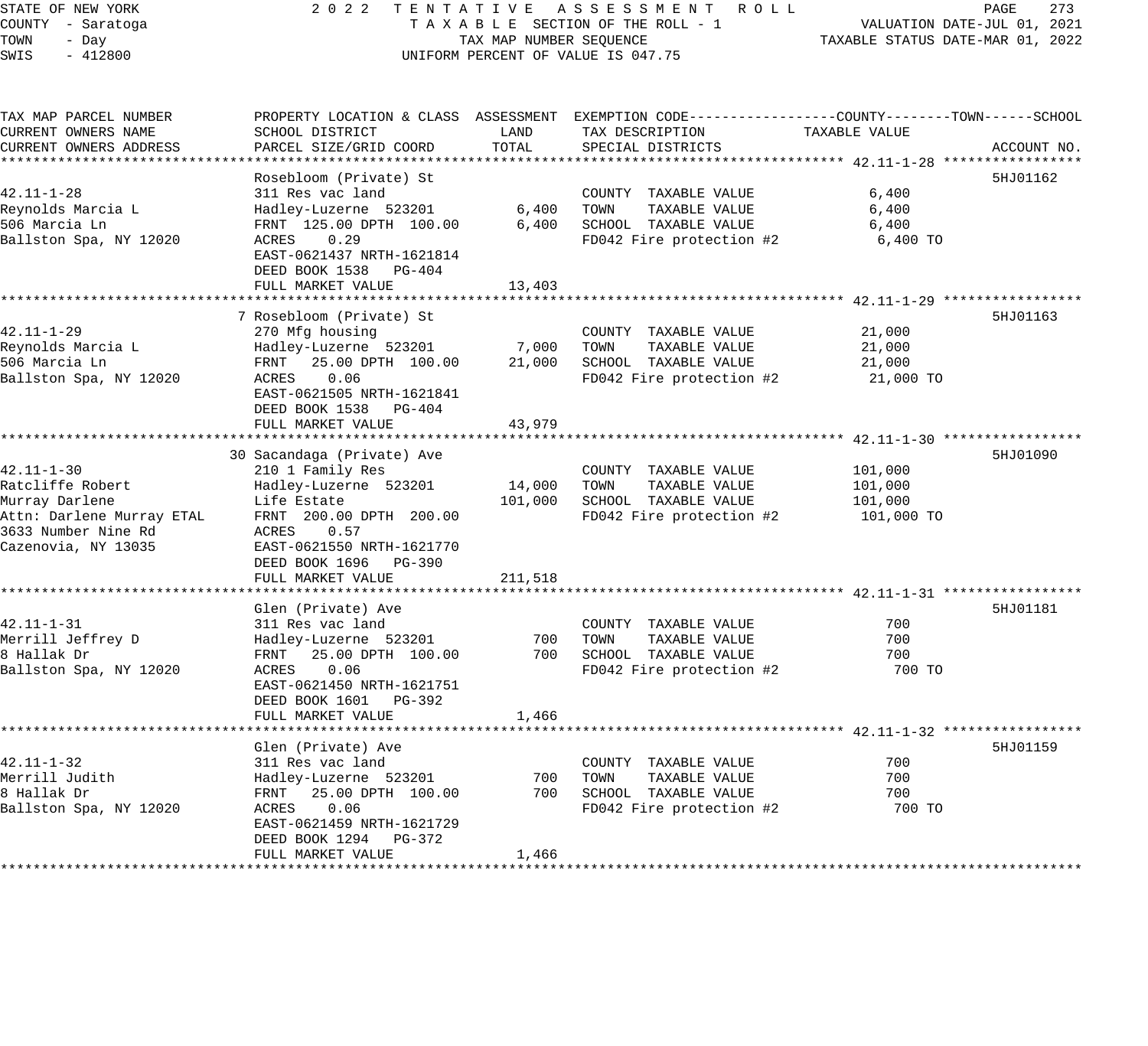## STATE OF NEW YORK 2 0 2 2 T E N T A T I V E A S S E S S M E N T R O L L PAGE 274 COUNTY - Saratoga T A X A B L E SECTION OF THE ROLL - 1 VALUATION DATE-JUL 01, 2021 TAX A B L E SECTION OF THE ROLL - 1<br>TAXABLE STATUS DATE-MAR 01, 2022 UNIFORM PERCENT OF VALUE IS 047.75

| TAX MAP PARCEL NUMBER     | PROPERTY LOCATION & CLASS ASSESSMENT EXEMPTION CODE----------------COUNTY-------TOWN------SCHOOL |        |                          |               |             |
|---------------------------|--------------------------------------------------------------------------------------------------|--------|--------------------------|---------------|-------------|
| CURRENT OWNERS NAME       | SCHOOL DISTRICT                                                                                  | LAND   | TAX DESCRIPTION          | TAXABLE VALUE |             |
| CURRENT OWNERS ADDRESS    | PARCEL SIZE/GRID COORD                                                                           | TOTAL  | SPECIAL DISTRICTS        |               | ACCOUNT NO. |
|                           |                                                                                                  |        |                          |               |             |
|                           | Glen (Private) Ave                                                                               |        |                          |               | 5HJ01121    |
| $42.11 - 1 - 33$          | 312 Vac w/imprv                                                                                  |        | COUNTY TAXABLE VALUE     | 9,900         |             |
| Murray Philip             | Hadley-Luzerne 523201                                                                            | 9,800  | TOWN<br>TAXABLE VALUE    | 9,900         |             |
| Murray Darlene            | FRNT 75.00 DPTH 100.00                                                                           | 9,900  | SCHOOL TAXABLE VALUE     | 9,900         |             |
| 3633 Number 9 Rd          | ACRES<br>0.17                                                                                    |        | FD042 Fire protection #2 | 9,900 TO      |             |
| Cazenovia, NY 13035       | EAST-0621479 NRTH-1621684                                                                        |        |                          |               |             |
|                           | DEED BOOK 1407 PG-560                                                                            |        |                          |               |             |
|                           | FULL MARKET VALUE                                                                                | 20,733 |                          |               |             |
|                           | ***************************                                                                      |        |                          |               |             |
|                           | 28 Sacandaga (Private) Ave                                                                       |        |                          |               | 5HJ01109    |
| $42.11 - 1 - 34$          | 270 Mfg housing                                                                                  |        | COUNTY TAXABLE VALUE     | 35,600        |             |
| Cox Charlene              | Hadley-Luzerne 523201                                                                            | 14,000 | TOWN<br>TAXABLE VALUE    | 35,600        |             |
| Marlene Murray Darlene Et | FRNT 100.00 DPTH 100.00                                                                          | 35,600 | SCHOOL TAXABLE VALUE     | 35,600        |             |
| 417 Truax Rd              | 0.23<br>ACRES                                                                                    |        | FD042 Fire protection #2 | 35,600 TO     |             |
| Amsterdam, NY 12010       | EAST-0621594 NRTH-1621665                                                                        |        |                          |               |             |
|                           | DEED BOOK 1482 PG-5                                                                              |        |                          |               |             |
|                           | FULL MARKET VALUE                                                                                | 74,555 |                          |               |             |
|                           |                                                                                                  |        |                          |               |             |
|                           | Glen (Private) Ave                                                                               |        |                          |               | 5HJ02557    |
| $42.11 - 1 - 35$          | 311 Res vac land                                                                                 |        | COUNTY TAXABLE VALUE     | 700           |             |
| Ostrander Diane C         | Hadley-Luzerne 523201                                                                            | 700    | TOWN<br>TAXABLE VALUE    | 700           |             |
| Baker Ricky L             | FRNT 25.00 DPTH 100.00                                                                           | 700    | SCHOOL TAXABLE VALUE     | 700           |             |
| 399 Maple Ave             | 0.06<br>ACRES                                                                                    |        | FD042 Fire protection #2 | 700 TO        |             |
| Ballston Spa, NY 12020    | EAST-0621500 NRTH-1621637                                                                        |        |                          |               |             |
|                           | DEED BOOK 1579 PG-582                                                                            |        |                          |               |             |
|                           | FULL MARKET VALUE                                                                                | 1,466  |                          |               |             |
|                           |                                                                                                  |        |                          |               |             |
|                           | Glen (Private) Ave                                                                               |        |                          |               | 5HJ01198    |
| $42.11 - 1 - 36$          | 311 Res vac land                                                                                 |        | COUNTY TAXABLE VALUE     | 1,400         |             |
|                           |                                                                                                  |        | TOWN                     |               |             |
| Chamberlain David         | Hadley-Luzerne 523201                                                                            | 1,400  | TAXABLE VALUE            | 1,400         |             |
| Chamberlain Linda         | FRNT 50.00 DPTH 100.00                                                                           | 1,400  | SCHOOL TAXABLE VALUE     | 1,400         |             |
| 32 Waltham Dr             | 0.11<br>ACRES                                                                                    |        | FD042 Fire protection #2 | 1,400 TO      |             |
| Vincentown, NJ 08088      | EAST-0621512 NRTH-1621603                                                                        |        |                          |               |             |
|                           | DEED BOOK 0941 PG-0832                                                                           |        |                          |               |             |
|                           | FULL MARKET VALUE                                                                                | 2,932  |                          |               |             |
|                           |                                                                                                  |        |                          |               |             |
|                           | Glen (Private) Ave                                                                               |        |                          |               | 5HJ01170    |
| $42.11 - 1 - 38$          | 311 Res vac land                                                                                 |        | COUNTY TAXABLE VALUE     | 1,400         |             |
| Bylebyl Harry F           | Hadley-Luzerne 523201                                                                            | 1,400  | TAXABLE VALUE<br>TOWN    | 1,400         |             |
| 2428 Abscott St           | FRNT 50.00 DPTH 100.00                                                                           | 1,400  | SCHOOL TAXABLE VALUE     | 1,400         |             |
| Port Chalotte, FL 33952   | 0.12<br>ACRES                                                                                    |        | FD042 Fire protection #2 | 1,400 TO      |             |
|                           | EAST-0621534 NRTH-1621557                                                                        |        |                          |               |             |
|                           | DEED BOOK 990<br>PG-1085                                                                         |        |                          |               |             |
|                           | FULL MARKET VALUE                                                                                | 2,932  |                          |               |             |
|                           |                                                                                                  |        |                          |               |             |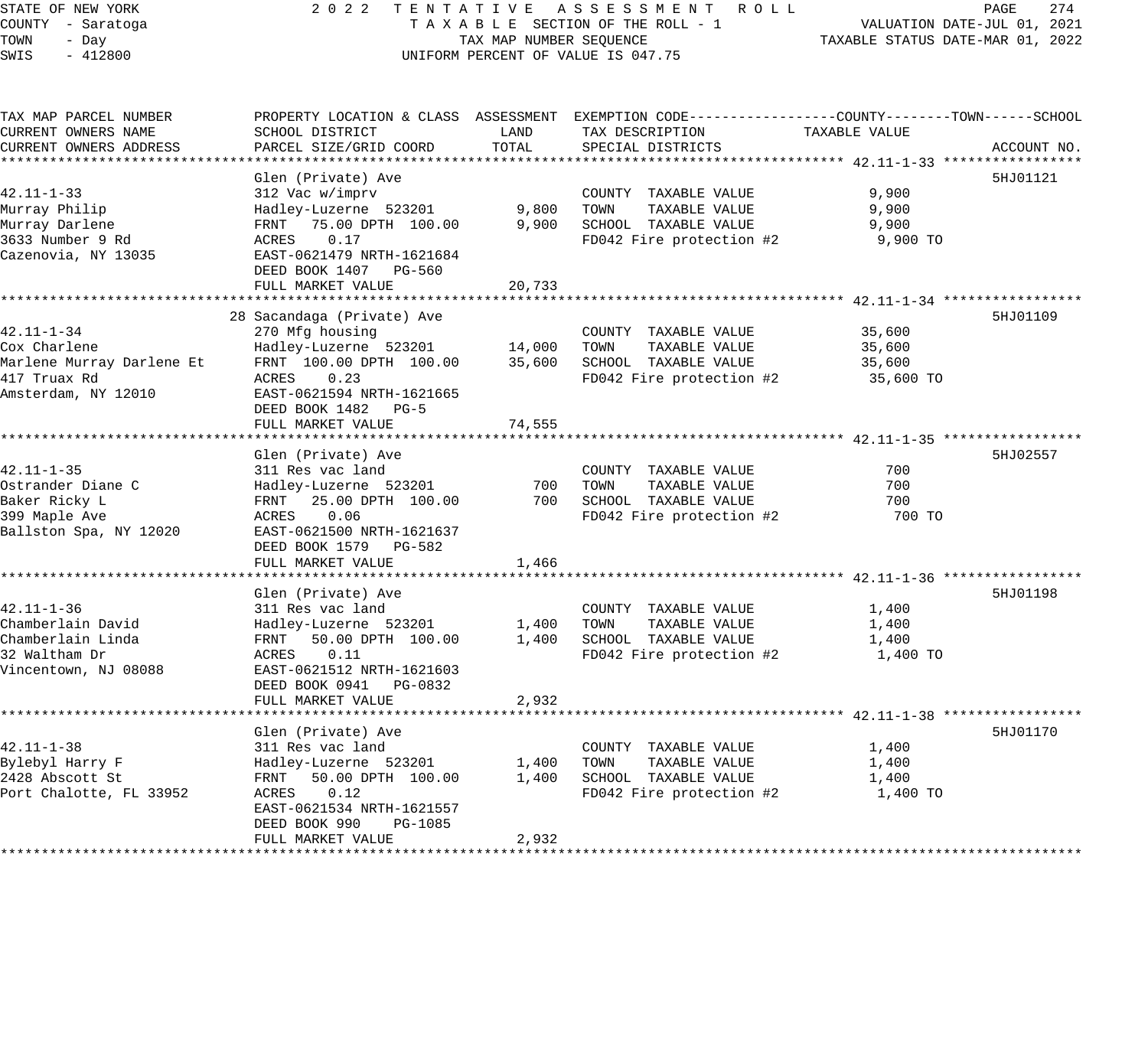| STATE OF NEW YORK<br>COUNTY - Saratoga<br>TOWN<br>- Day<br>SWIS<br>$-412800$                          | 2 0 2 2<br>TENTATIVE ASSESSMENT ROLL<br>TAXABLE SECTION OF THE ROLL - 1<br>TAX MAP NUMBER SEQUENCE<br>UNIFORM PERCENT OF VALUE IS 047.75                                                                          | PAGE<br>275<br>VALUATION DATE-JUL 01, 2021<br>TAXABLE STATUS DATE-MAR 01, 2022 |                                                                                                                                         |                                         |             |
|-------------------------------------------------------------------------------------------------------|-------------------------------------------------------------------------------------------------------------------------------------------------------------------------------------------------------------------|--------------------------------------------------------------------------------|-----------------------------------------------------------------------------------------------------------------------------------------|-----------------------------------------|-------------|
| TAX MAP PARCEL NUMBER<br>CURRENT OWNERS NAME<br>CURRENT OWNERS ADDRESS                                | SCHOOL DISTRICT<br>PARCEL SIZE/GRID COORD                                                                                                                                                                         | LAND<br>TOTAL                                                                  | PROPERTY LOCATION & CLASS ASSESSMENT EXEMPTION CODE----------------COUNTY-------TOWN-----SCHOOL<br>TAX DESCRIPTION<br>SPECIAL DISTRICTS | TAXABLE VALUE                           | ACCOUNT NO. |
| $42.11 - 1 - 39$<br>Smith Maureen K<br>49 71st Street<br>Brooklyn, NY 11209                           | 24 Glen (Private) Ave<br>270 Mfg housing<br>Hadley-Luzerne 523201<br>FRNT<br>75.00 DPTH 100.00<br>0.17<br>ACRES<br>EAST-0621559 NRTH-1621498<br>DEED BOOK 2020 PG-13933<br>FULL MARKET VALUE                      | 14,000<br>48,400<br>101,361                                                    | COUNTY TAXABLE VALUE<br>TOWN<br>TAXABLE VALUE<br>SCHOOL TAXABLE VALUE<br>FD042 Fire protection #2                                       | 48,400<br>48,400<br>48,400<br>48,400 TO | 5HJ01165    |
| $42.11 - 1 - 40$<br>Clute Harold<br>c/o Theresa Baker<br>270 Northern Pine Rd<br>Gansevoort, NY 12831 | Glen (Private) Ave<br>311 Res vac land<br>Hadley-Luzerne 523201<br>FRNT 75.00 DPTH 100.00<br>ACRES<br>0.17<br>EAST-0621588 NRTH-1621432<br>DEED BOOK 0692 PG-0059<br>FULL MARKET VALUE<br>*********************** | 2,800<br>2,800<br>5,864                                                        | COUNTY TAXABLE VALUE<br>TAXABLE VALUE<br>TOWN<br>SCHOOL TAXABLE VALUE<br>FD042 Fire protection #2                                       | 2,800<br>2,800<br>2,800<br>2,800 TO     | 5HJ01117    |
| $42.11 - 1 - 41$<br>Loudis Joseph<br>25 Glen Avenue<br>Day, NY 12835                                  | 25 Glen (Private) Ave<br>210 1 Family Res<br>Hadley-Luzerne 523201<br>FRNT 100.00 DPTH 175.00<br>ACRES<br>0.40<br>EAST-0621519 NRTH-1621216<br>DEED BOOK 2021 PG-23675<br>FULL MARKET VALUE                       | 14,000<br>39,600<br>82,932                                                     | COUNTY TAXABLE VALUE<br>TOWN<br>TAXABLE VALUE<br>SCHOOL TAXABLE VALUE<br>FD042 Fire protection #2                                       | 39,600<br>39,600<br>39,600<br>39,600 TO | 5HJ01148    |
| $42.11 - 1 - 43$<br>Martz David<br>Martz Jill<br>17 Burning Pines Dr<br>Ballston Spa, NY 12020        | Wendell (Private) St<br>311 Res vac land<br>Hadley-Luzerne 523201<br>FRNT 75.00 DPTH 100.00<br>ACRES<br>0.17<br>EAST-0621412 NRTH-1621211<br>DEED BOOK 1003 PG-86<br>FULL MARKET VALUE                            | 2,800<br>2,800<br>5,864                                                        | COUNTY TAXABLE VALUE<br>TAXABLE VALUE<br>TOWN<br>SCHOOL TAXABLE VALUE<br>FD042 Fire protection #2                                       | 2,800<br>2,800<br>2,800<br>2,800 TO     | 5HJ01098    |
| $42.11 - 1 - 45$<br>Krywy Janet<br>Krywy Dana<br>4 Elizabeth Court<br>Amherst, NH 03031               | Hillcrest (Private) Ave<br>311 Res vac land<br>Hadley-Luzerne 523201<br>FRNT 100.00 DPTH 100.00<br>ACRES<br>0.23<br>EAST-0621353 NRTH-1621344<br>DEED BOOK 2022<br>PG-8862<br>FULL MARKET VALUE                   | 2,800<br>2,800<br>5,864                                                        | COUNTY TAXABLE VALUE<br>TOWN<br>TAXABLE VALUE<br>SCHOOL TAXABLE VALUE<br>FD042 Fire protection #2                                       | 2,800<br>2,800<br>2,800<br>2,800 TO     | 5 H02618    |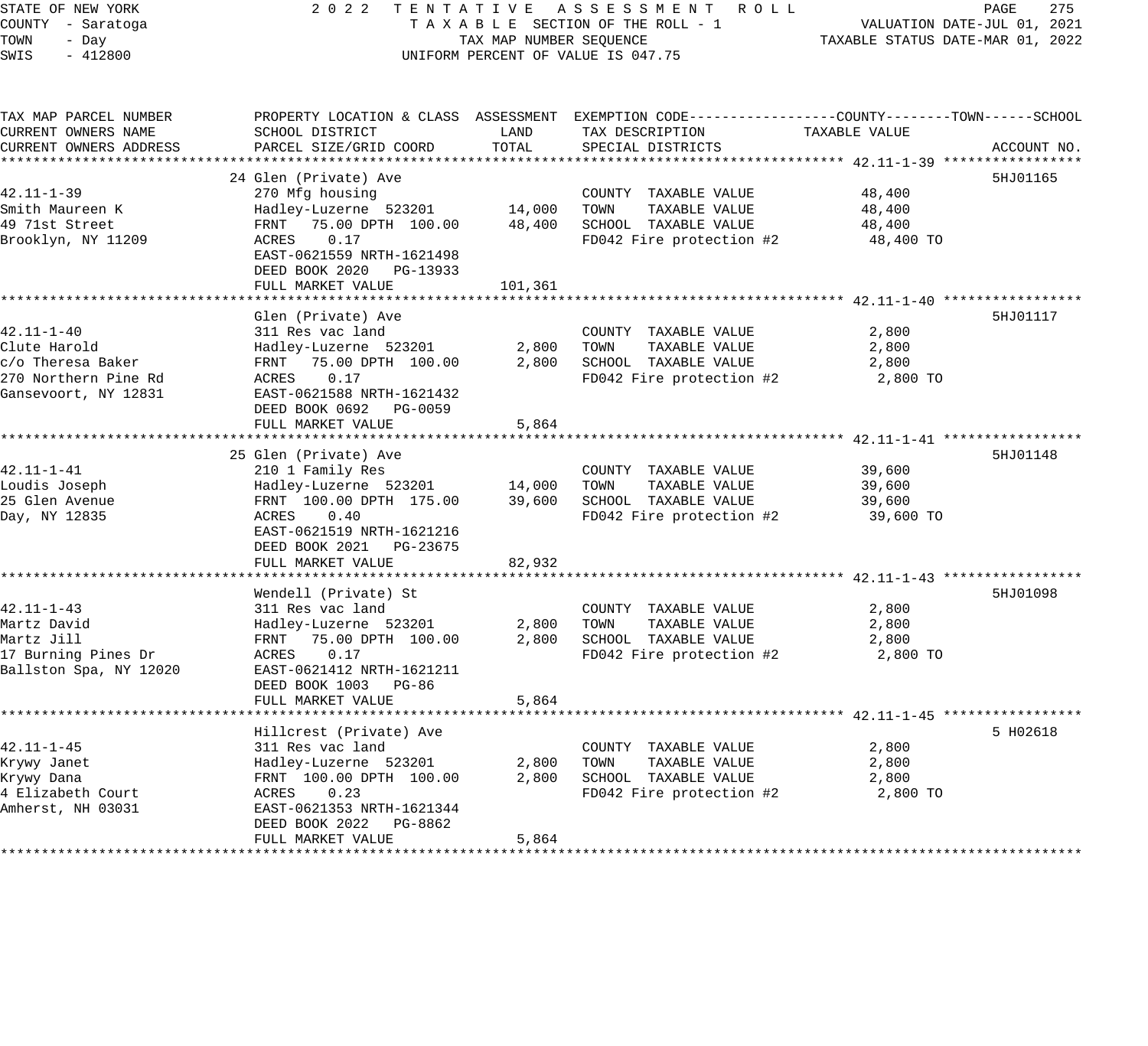## STATE OF NEW YORK 2 0 2 2 T E N T A T I V E A S S E S S M E N T R O L L PAGE 276 COUNTY - Saratoga T A X A B L E SECTION OF THE ROLL - 1 VALUATION DATE-JUL 01, 2021 X A B L E SECTION OF THE ROLL - 1 VALUATION DATE-JUL UI, 2021<br>TAX MAP NUMBER SEQUENCE TAXABLE STATUS DATE-MAR 01, 2022 UNIFORM PERCENT OF VALUE IS 047.75

| TAX MAP PARCEL NUMBER<br>CURRENT OWNERS NAME | SCHOOL DISTRICT                                                      | LAND   | PROPERTY LOCATION & CLASS ASSESSMENT EXEMPTION CODE---------------COUNTY-------TOWN------SCHOOL<br>TAX DESCRIPTION | TAXABLE VALUE |             |
|----------------------------------------------|----------------------------------------------------------------------|--------|--------------------------------------------------------------------------------------------------------------------|---------------|-------------|
| CURRENT OWNERS ADDRESS                       | PARCEL SIZE/GRID COORD                                               | TOTAL  | SPECIAL DISTRICTS                                                                                                  |               | ACCOUNT NO. |
|                                              | 23 Glen (Private) Ave                                                |        |                                                                                                                    |               | 5HJ01115    |
| $42.11 - 1 - 46$                             | 311 Res vac land                                                     |        | COUNTY TAXABLE VALUE                                                                                               | 2,800         |             |
| Meyer Roxan T                                | Hadley-Luzerne 523201                                                | 2,800  | TOWN<br>TAXABLE VALUE                                                                                              | 2,800         |             |
| 18 Tierney Rd                                | FRNT 75.00 DPTH 100.00                                               | 2,800  | SCHOOL TAXABLE VALUE                                                                                               | 2,800         |             |
| Keesville, NY 12944                          | 0.17<br>ACRES<br>EAST-0621449 NRTH-1621376<br>DEED BOOK 0916 PG-0318 |        | FD042 Fire protection #2                                                                                           | 2,800 TO      |             |
|                                              | FULL MARKET VALUE                                                    | 5,864  |                                                                                                                    |               |             |
|                                              |                                                                      |        |                                                                                                                    |               |             |
|                                              | 21 Glen (Private) Ave                                                |        |                                                                                                                    |               | 5HJ01122    |
| $42.11 - 1 - 47$                             | 260 Seasonal res                                                     |        | COUNTY TAXABLE VALUE                                                                                               | 39,800        |             |
| Hausmann Michelle                            | Hadley-Luzerne 523201                                                | 14,000 | TAXABLE VALUE<br>TOWN                                                                                              | 39,800        |             |
| 8 Pepper Hollow                              | FRNT 100.00 DPTH 100.00                                              | 39,800 | SCHOOL TAXABLE VALUE                                                                                               | 39,800        |             |
| Clifton Park, NY 12065                       | 0.23<br>ACRES<br>EAST-0621414 NRTH-1621453<br>DEED BOOK 1488 PG-526  |        | FD042 Fire protection #2                                                                                           | 39,800 TO     |             |
|                                              | FULL MARKET VALUE                                                    | 83,351 |                                                                                                                    |               |             |
|                                              |                                                                      |        |                                                                                                                    |               |             |
| $42.11 - 1 - 48$                             | Hillcrest (Private) Ave                                              |        |                                                                                                                    | 9,600         | 5HJ01160    |
|                                              | 312 Vac w/imprv                                                      |        | COUNTY TAXABLE VALUE<br>TOWN<br>TAXABLE VALUE                                                                      |               |             |
| La Freniere Antoinette                       | Hadley-Luzerne 523201<br>FRNT                                        | 7,000  |                                                                                                                    | 9,600         |             |
| 34 Bonner Ave<br>Schenectady, NY 12304       | 50.00 DPTH 100.00<br>0.11<br>ACRES                                   | 9,600  | SCHOOL TAXABLE VALUE<br>FD042 Fire protection #2                                                                   | 9,600         |             |
|                                              | EAST-0621319 NRTH-1621414                                            |        |                                                                                                                    | 9,600 TO      |             |
|                                              | DEED BOOK 1178 PG-209                                                |        |                                                                                                                    |               |             |
|                                              | FULL MARKET VALUE                                                    | 20,105 |                                                                                                                    |               |             |
|                                              |                                                                      |        |                                                                                                                    |               |             |
|                                              | Hillcrest (Private) Ave                                              |        |                                                                                                                    |               | 5HJ01104    |
| $42.11 - 1 - 49$                             | 311 Res vac land                                                     |        | COUNTY TAXABLE VALUE                                                                                               | 700           |             |
| Persons Michael                              | Hadley-Luzerne 523201                                                | 700    | TOWN<br>TAXABLE VALUE                                                                                              | 700           |             |
| Persons Nicholas                             | FRNT<br>25.00 DPTH 100.00                                            | 700    | SCHOOL TAXABLE VALUE                                                                                               | 700           |             |
| 27 Horse Hill Rd                             | 0.06<br>ACRES                                                        |        | FD042 Fire protection #2                                                                                           | 700 TO        |             |
| Hadley, NY 12835                             | EAST-0621308 NRTH-1621447<br>DEED BOOK 1224 PG-806                   |        |                                                                                                                    |               |             |
|                                              | FULL MARKET VALUE                                                    | 1,466  |                                                                                                                    |               |             |
|                                              |                                                                      |        |                                                                                                                    |               |             |
|                                              | Glen (Private) Ave                                                   |        |                                                                                                                    |               | 5HJ01146    |
| $42.11 - 1 - 52$                             | 311 Res vac land                                                     |        | COUNTY TAXABLE VALUE                                                                                               | 2,100         |             |
| McGaughan Neil A                             | Hadley-Luzerne 523201                                                | 2,100  | TOWN<br>TAXABLE VALUE                                                                                              | 2,100         |             |
| 7 C Tanager Way                              | FRNT<br>50.00 DPTH 100.00                                            | 2,100  | SCHOOL TAXABLE VALUE                                                                                               | 2,100         |             |
| South Glens Falls, NY 12803                  | 0.11<br>ACRES<br>EAST-0621364 NRTH-1621566<br>DEED BOOK 1034 PG-120  |        | FD042 Fire protection #2                                                                                           | 2,100 TO      |             |
|                                              | FULL MARKET VALUE                                                    | 4,398  |                                                                                                                    |               |             |
|                                              |                                                                      |        |                                                                                                                    |               |             |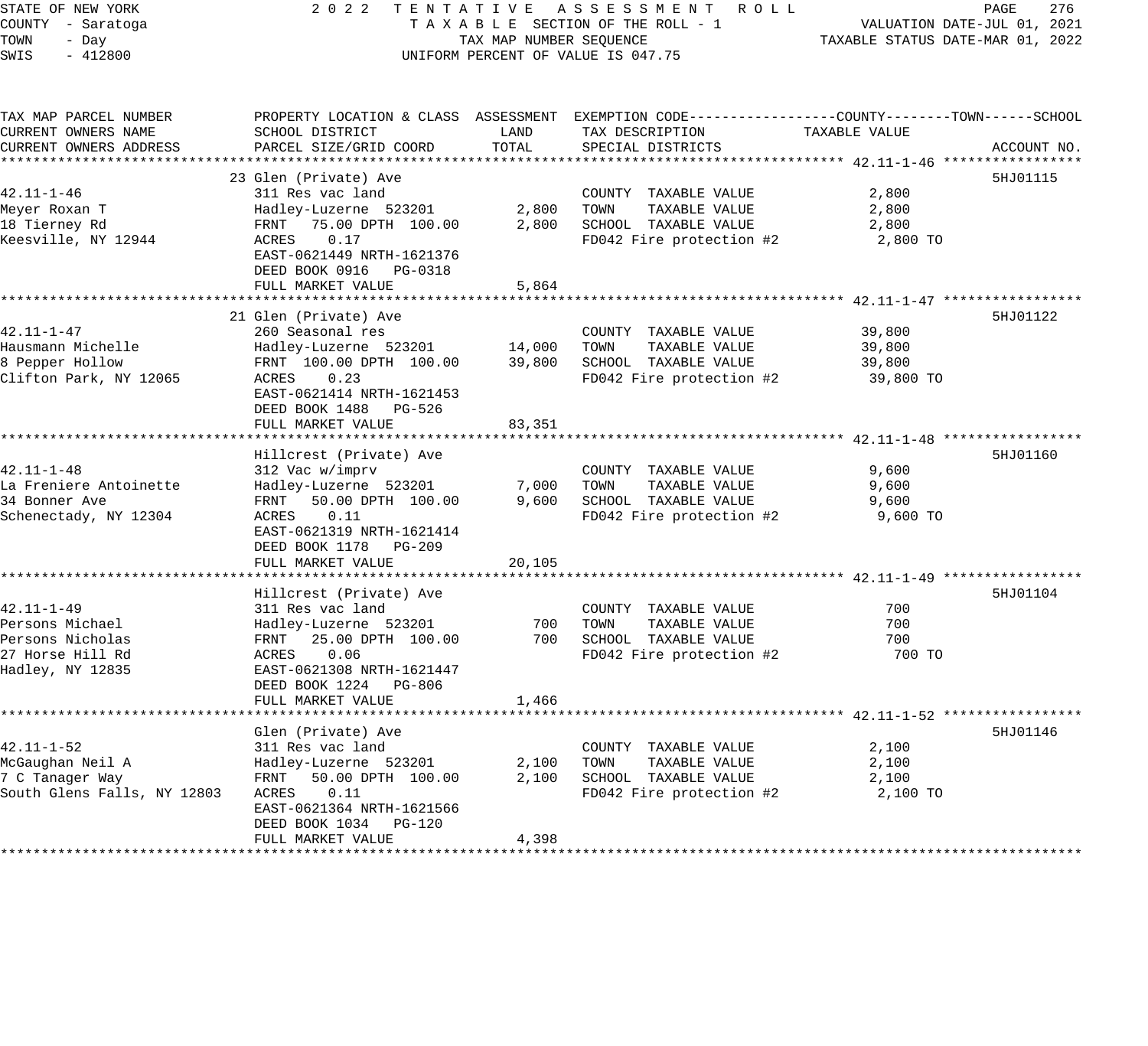#### STATE OF NEW YORK 2 0 2 2 T E N T A T I V E A S S E S S M E N T R O L L PAGE 277 COUNTY - Saratoga T A X A B L E SECTION OF THE ROLL - 1 VALUATION DATE-JUL 01, 2021 TOWN - Day TAX MAP NUMBER SEQUENCE TAXABLE STATUS DATE-MAR 01, 2022 SWIS - 412800 CONTROLLY THE UNIFORM PERCENT OF VALUE IS 047.75

TAX MAP PARCEL NUMBER PROPERTY LOCATION & CLASS ASSESSMENT EXEMPTION CODE------------------COUNTY--------TOWN------SCHOOL CURRENT OWNERS NAME SCHOOL DISTRICT LAND TAX DESCRIPTION TAXABLE VALUE CURRENT OWNERS ADDRESS PARCEL SIZE/GRID COORD TOTAL SPECIAL DISTRICTS ACCOUNT NO. \*\*\*\*\*\*\*\*\*\*\*\*\*\*\*\*\*\*\*\*\*\*\*\*\*\*\*\*\*\*\*\*\*\*\*\*\*\*\*\*\*\*\*\*\*\*\*\*\*\*\*\*\*\*\*\*\*\*\*\*\*\*\*\*\*\*\*\*\*\*\*\*\*\*\*\*\*\*\*\*\*\*\*\*\*\*\*\*\*\*\*\*\*\*\*\*\*\*\*\*\*\*\* 42.11-1-55 \*\*\*\*\*\*\*\*\*\*\*\*\*\*\*\*\* Hillcrest (Private) Ave 5HJ02393 42.11-1-55 311 Res vac land COUNTY TAXABLE VALUE 700 Chepulis Janet Hadley-Luzerne 523201 700 TOWN TAXABLE VALUE 700 155 Lake Nancy Rd FRNT 25.00 DPTH 100.00 700 SCHOOL TAXABLE VALUE 700 Middle Gove, NY 12850 ACRES 0.06 FD042 Fire protection #2 700 TO EAST-0621247 NRTH-1621587 DEED BOOK 1611 PG-470 FULL MARKET VALUE 1,466 \*\*\*\*\*\*\*\*\*\*\*\*\*\*\*\*\*\*\*\*\*\*\*\*\*\*\*\*\*\*\*\*\*\*\*\*\*\*\*\*\*\*\*\*\*\*\*\*\*\*\*\*\*\*\*\*\*\*\*\*\*\*\*\*\*\*\*\*\*\*\*\*\*\*\*\*\*\*\*\*\*\*\*\*\*\*\*\*\*\*\*\*\*\*\*\*\*\*\*\*\*\*\* 42.11-1-56 \*\*\*\*\*\*\*\*\*\*\*\*\*\*\*\*\* Hillcrest (Private) Ave 5HJ01113 42.11-1-56 311 Res vac land COUNTY TAXABLE VALUE 3,500 Sj Properties Hadley-Luzerne 523201 3,500 TOWN TAXABLE VALUE 3,500 354 Daniels Rd Lots 16 & 17 & 30 - 33 3,500 SCHOOL TAXABLE VALUE 3,500 Saratoga Springs, NY 12866 FRNT 100.00 DPTH 200.00 FD042 Fire protection #2 3,500 TO ACRES 0.34 EAST-0621292 NRTH-1621480 DEED BOOK 1517 PG-770 FULL MARKET VALUE 7,330 \*\*\*\*\*\*\*\*\*\*\*\*\*\*\*\*\*\*\*\*\*\*\*\*\*\*\*\*\*\*\*\*\*\*\*\*\*\*\*\*\*\*\*\*\*\*\*\*\*\*\*\*\*\*\*\*\*\*\*\*\*\*\*\*\*\*\*\*\*\*\*\*\*\*\*\*\*\*\*\*\*\*\*\*\*\*\*\*\*\*\*\*\*\*\*\*\*\*\*\*\*\*\* 42.11-1-57 \*\*\*\*\*\*\*\*\*\*\*\*\*\*\*\*\* Hillcrest (Private) Ave 42.11-1-57 311 Res vac land COUNTY TAXABLE VALUE 700 Ivers Jamie Hadley-Luzerne 523201 700 TOWN TAXABLE VALUE 700 1 Turner Dr FRNT 25.00 DPTH 100.00 700 SCHOOL TAXABLE VALUE 700 Saratoga Springs, NY 12866 ACRES 0.06 FD042 Fire protection #2 700 TO EAST-0621259 NRTH-1621569 DEED BOOK 1736 PG-370 FULL MARKET VALUE 1,466 \*\*\*\*\*\*\*\*\*\*\*\*\*\*\*\*\*\*\*\*\*\*\*\*\*\*\*\*\*\*\*\*\*\*\*\*\*\*\*\*\*\*\*\*\*\*\*\*\*\*\*\*\*\*\*\*\*\*\*\*\*\*\*\*\*\*\*\*\*\*\*\*\*\*\*\*\*\*\*\*\*\*\*\*\*\*\*\*\*\*\*\*\*\*\*\*\*\*\*\*\*\*\* 42.11-1-58 \*\*\*\*\*\*\*\*\*\*\*\*\*\*\*\*\* 17 Sacandaga (Private) Ave 5HJ01185 (1999) 1996 (1999) 1997 (1999) 1998 (1999) 1998 (1999) 1998 (1999) 1999 (1 42.11-1-58 260 Seasonal res COUNTY TAXABLE VALUE 51,000 Cox Judith E Hadley-Luzerne 523201 7,000 TOWN TAXABLE VALUE 51,000 McCann David 1/3 Int To Judith Cox 51,000 SCHOOL TAXABLE VALUE 51,000 116 Laurel Dr Also Bk 1287 Pg 492 FD042 Fire protection #2 51,000 TO Amsterdam, NY 12010 FRNT 87.50 DPTH 100.00 ACRES 0.20 EAST-0621625 NRTH-1621979 DEED BOOK 1534 PG-655 FULL MARKET VALUE 106,806 \*\*\*\*\*\*\*\*\*\*\*\*\*\*\*\*\*\*\*\*\*\*\*\*\*\*\*\*\*\*\*\*\*\*\*\*\*\*\*\*\*\*\*\*\*\*\*\*\*\*\*\*\*\*\*\*\*\*\*\*\*\*\*\*\*\*\*\*\*\*\*\*\*\*\*\*\*\*\*\*\*\*\*\*\*\*\*\*\*\*\*\*\*\*\*\*\*\*\*\*\*\*\* 42.11-1-59 \*\*\*\*\*\*\*\*\*\*\*\*\*\*\*\*\* Hillcrest (Private) Ave 5HJ01105 42.11-1-59 311 Res vac land COUNTY TAXABLE VALUE 2,100 Gaardsman Properties LLC Hadley-Luzerne 523201 2,100 TOWN TAXABLE VALUE 2,100 5061A Rte 9 N FRNT 125.00 DPTH 2,100 SCHOOL TAXABLE VALUE 2,100 Corinth, NY 12822  $ACRES$  0.46  $FDO42$  Fire protection #2  $2,100$  TO EAST-0621440 NRTH-1621140 DEED BOOK 2010 PG-31287 FULL MARKET VALUE 4,398 \*\*\*\*\*\*\*\*\*\*\*\*\*\*\*\*\*\*\*\*\*\*\*\*\*\*\*\*\*\*\*\*\*\*\*\*\*\*\*\*\*\*\*\*\*\*\*\*\*\*\*\*\*\*\*\*\*\*\*\*\*\*\*\*\*\*\*\*\*\*\*\*\*\*\*\*\*\*\*\*\*\*\*\*\*\*\*\*\*\*\*\*\*\*\*\*\*\*\*\*\*\*\*\*\*\*\*\*\*\*\*\*\*\*\*\*\*\*\*\*\*\*\*\*\*\*\*\*\*\*\*\*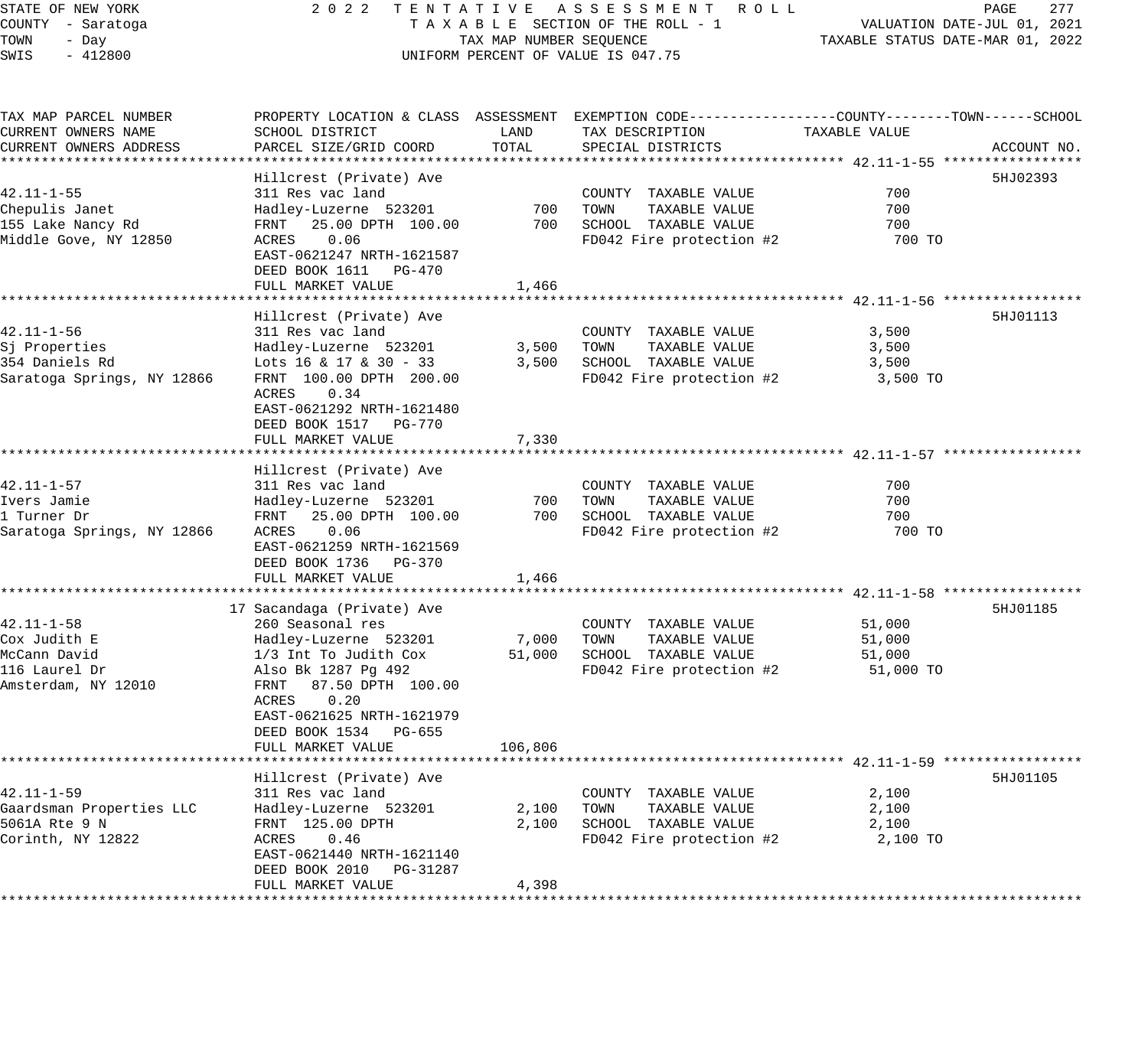| STATE OF NEW YORK      | 2 0 2 2<br>TENTATIVE       |                         | ASSESSMENT ROLL                                                                                |                                  | PAGE<br>278                 |
|------------------------|----------------------------|-------------------------|------------------------------------------------------------------------------------------------|----------------------------------|-----------------------------|
| COUNTY - Saratoga      |                            |                         | TAXABLE SECTION OF THE ROLL - 1                                                                |                                  | VALUATION DATE-JUL 01, 2021 |
| TOWN<br>- Day          |                            | TAX MAP NUMBER SEQUENCE |                                                                                                | TAXABLE STATUS DATE-MAR 01, 2022 |                             |
| SWIS<br>$-412800$      |                            |                         | UNIFORM PERCENT OF VALUE IS 047.75                                                             |                                  |                             |
|                        |                            |                         |                                                                                                |                                  |                             |
| TAX MAP PARCEL NUMBER  |                            |                         | PROPERTY LOCATION & CLASS ASSESSMENT EXEMPTION CODE---------------COUNTY-------TOWN-----SCHOOL |                                  |                             |
| CURRENT OWNERS NAME    | SCHOOL DISTRICT            | LAND                    | TAX DESCRIPTION                                                                                | TAXABLE VALUE                    |                             |
| CURRENT OWNERS ADDRESS | PARCEL SIZE/GRID COORD     | TOTAL                   | SPECIAL DISTRICTS                                                                              |                                  | ACCOUNT NO.                 |
|                        |                            |                         |                                                                                                |                                  |                             |
|                        | 12 Rosebloom (Private) St  |                         |                                                                                                |                                  | 5HJ02309                    |
| $42.11 - 1 - 60$       | 210 1 Family Res           |                         | COUNTY TAXABLE VALUE                                                                           | 65,000                           |                             |
| Egan Sean G            | Hadley-Luzerne 523201      | 7,000                   | TOWN<br>TAXABLE VALUE                                                                          | 65,000                           |                             |
| 5189 Hoag Ln           | FRNT 125.00 DPTH 100.00    | 65,000                  | SCHOOL TAXABLE VALUE                                                                           | 65,000                           |                             |
| Fayetteville, NY 13066 | ACRES<br>0.46              |                         | FD042 Fire protection #2                                                                       | 65,000 TO                        |                             |
|                        | EAST-0621215 NRTH-1621913  |                         |                                                                                                |                                  |                             |
|                        | DEED BOOK 1397 PG-266      |                         |                                                                                                |                                  |                             |
|                        | FULL MARKET VALUE          | 136,126                 |                                                                                                |                                  |                             |
|                        |                            |                         |                                                                                                |                                  |                             |
|                        | 2462 S Shore Rd            |                         |                                                                                                |                                  | 5HJ01157                    |
| $42.11 - 2 - 2$        | 210 1 Family Res           |                         | COUNTY TAXABLE VALUE                                                                           | 138,200                          |                             |
| Hein Carl              | Hadley-Luzerne 523201      | 50,000                  | TOWN<br>TAXABLE VALUE                                                                          | 138,200                          |                             |
| Hein Janet             | FRNT<br>62.00 DPTH 131.17  | 138,200                 | SCHOOL TAXABLE VALUE                                                                           | 138,200                          |                             |
| 14 Howard Rd           | 0.15<br>ACRES              |                         | FD042 Fire protection #2                                                                       | 138,200 TO                       |                             |
| Poughkeepsie, NY 12603 | EAST-0620590 NRTH-1621901  |                         |                                                                                                |                                  |                             |
|                        | DEED BOOK 1480 PG-665      |                         |                                                                                                |                                  |                             |
|                        | FULL MARKET VALUE          | 289,424                 |                                                                                                |                                  |                             |
|                        |                            |                         |                                                                                                | ********************* 42.11-2-3  |                             |
|                        | S Shore Rd                 |                         |                                                                                                |                                  | 5HJ01195                    |
| $42.11 - 2 - 3$        | 311 Res vac land           |                         | COUNTY TAXABLE VALUE                                                                           | 69,000                           |                             |
| Schrowang Mark C       | Hadley-Luzerne 523201      | 69,000                  | TOWN<br>TAXABLE VALUE                                                                          | 69,000                           |                             |
| 2470 South Shore Rd    | FRNT 100.86 DPTH 163.77    | 69,000                  | SCHOOL TAXABLE VALUE                                                                           | 69,000                           |                             |
| Hadley, NY 12835       | ACRES<br>0.33              |                         | FD042 Fire protection #2                                                                       | 69,000 TO                        |                             |
|                        | EAST-0620653 NRTH-1621946  |                         |                                                                                                |                                  |                             |
|                        | DEED BOOK 1469 PG-28       |                         |                                                                                                |                                  |                             |
|                        | FULL MARKET VALUE          | 144,503                 |                                                                                                |                                  |                             |
|                        |                            |                         |                                                                                                |                                  |                             |
|                        | 2470 S Shore Rd            |                         |                                                                                                |                                  | 5HJ01095                    |
| $42.11 - 2 - 4$        | 210 1 Family Res           |                         | BAS STAR<br>41854                                                                              | $\overline{0}$                   | $\Omega$<br>19,990          |
| Schrowang Sandra       | Hadley-Luzerne 523201      | 50,000                  | COUNTY TAXABLE VALUE                                                                           | 164,700                          |                             |
| 2470 South Shore Rd    | FRNT 117.58 DPTH 194.55    | 164,700                 | TAXABLE VALUE<br>TOWN                                                                          | 164,700                          |                             |
| Hadley, NY 12835       | ACRES<br>0.42              |                         | SCHOOL TAXABLE VALUE                                                                           | 144,710                          |                             |
|                        | EAST-0620739 NRTH-1621996  |                         | FD042 Fire protection #2                                                                       | 164,700 TO                       |                             |
|                        | DEED BOOK 1486<br>PG-522   |                         |                                                                                                |                                  |                             |
|                        | FULL MARKET VALUE          | 344,921                 |                                                                                                |                                  |                             |
|                        |                            |                         |                                                                                                |                                  |                             |
|                        | 2476 S Shore Rd            |                         |                                                                                                |                                  | 5HJ01106                    |
| $42.11 - 2 - 5$        | 280 Res Multiple           |                         | COUNTY TAXABLE VALUE                                                                           | 375,500                          |                             |
| Johnson Mitchel D      | Hadley-Luzerne 523201      | 90,000                  | TOWN<br>TAXABLE VALUE                                                                          | 375,500                          |                             |
| 2476 S Shore Road      | FRNT 153.12 DPTH 194.55    | 375,500                 | SCHOOL TAXABLE VALUE                                                                           | 375,500                          |                             |
| Hadley, NY 12835       | ACRES<br>0.62              |                         | FD042 Fire protection #2                                                                       | 375,500 TO                       |                             |
|                        | EAST-0620837 NRTH-1622070  |                         |                                                                                                |                                  |                             |
|                        | DEED BOOK 2015<br>PG-16977 |                         |                                                                                                |                                  |                             |
|                        | FULL MARKET VALUE          | 786,387                 |                                                                                                |                                  |                             |
|                        |                            |                         |                                                                                                |                                  |                             |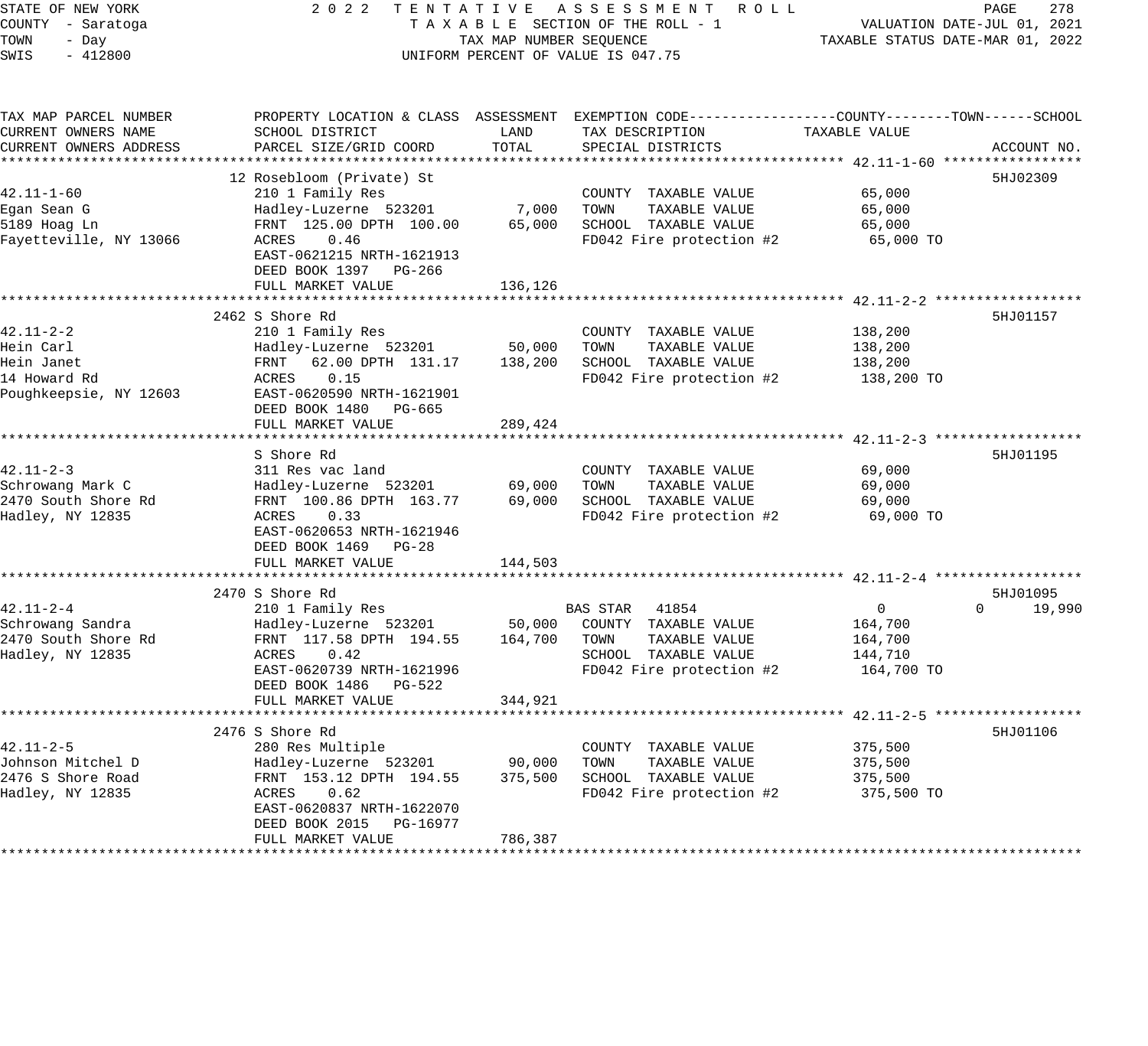STATE OF NEW YORK 2 0 2 2 T E N T A T I V E A S S E S S M E N T R O L L PAGE 279 COUNTY - Saratoga T A X A B L E SECTION OF THE ROLL - 1 VALUATION DATE-JUL 01, 2021 TOWN - Day TAX MAP NUMBER SEQUENCE TAXABLE STATUS DATE-MAR 01, 2022 SWIS - 412800 CONTROLLY THE UNIFORM PERCENT OF VALUE IS 047.75 TAX MAP PARCEL NUMBER PROPERTY LOCATION & CLASS ASSESSMENT EXEMPTION CODE------------------COUNTY--------TOWN------SCHOOL CURRENT OWNERS NAME SCHOOL DISTRICT LAND TAX DESCRIPTION TAXABLE VALUE CURRENT OWNERS ADDRESS PARCEL SIZE/GRID COORD TOTAL SPECIAL DISTRICTS ACCOUNT NO. \*\*\*\*\*\*\*\*\*\*\*\*\*\*\*\*\*\*\*\*\*\*\*\*\*\*\*\*\*\*\*\*\*\*\*\*\*\*\*\*\*\*\*\*\*\*\*\*\*\*\*\*\*\*\*\*\*\*\*\*\*\*\*\*\*\*\*\*\*\*\*\*\*\*\*\*\*\*\*\*\*\*\*\*\*\*\*\*\*\*\*\*\*\*\*\*\*\*\*\*\*\*\* 42.11-2-6 \*\*\*\*\*\*\*\*\*\*\*\*\*\*\*\*\*\* 10 Hillcrest (Private) Ave 5HJ01111 42.11-2-6 210 1 Family Res COUNTY TAXABLE VALUE 134,900 Trier Michael J Hadley-Luzerne 523201 30,000 TOWN TAXABLE VALUE 134,900 Trier Ann M FRNT 50.00 DPTH 100.00 134,900 SCHOOL TAXABLE VALUE 134,900 415 Reynolds St ACRES 0.11 FD042 Fire protection #2 134,900 TO Scotia, NY 12302 EAST-0620917 NRTH-1622030 DEED BOOK 1285 PG-628 FULL MARKET VALUE 282, 513 \*\*\*\*\*\*\*\*\*\*\*\*\*\*\*\*\*\*\*\*\*\*\*\*\*\*\*\*\*\*\*\*\*\*\*\*\*\*\*\*\*\*\*\*\*\*\*\*\*\*\*\*\*\*\*\*\*\*\*\*\*\*\*\*\*\*\*\*\*\*\*\*\*\*\*\*\*\*\*\*\*\*\*\*\*\*\*\*\*\*\*\*\*\*\*\*\*\*\*\*\*\*\* 42.11-2-10 \*\*\*\*\*\*\*\*\*\*\*\*\*\*\*\*\* Viele (Private) St 5HJ01123 42.11-2-10 311 Res vac land COUNTY TAXABLE VALUE 7,000 Cronk Donald M Jr Hadley-Luzerne 523201 7,000 TOWN TAXABLE VALUE 7,000 51 Pineland Lane FRNT 125.00 DPTH 100.00 7,000 SCHOOL TAXABLE VALUE 7,000 Palm Coast, FL 32164 ACRES 0.29 FD042 Fire protection #2 7,000 TO EAST-0620756 NRTH-1621797 DEED BOOK 2018 PG-30320 FULL MARKET VALUE 14,660 \*\*\*\*\*\*\*\*\*\*\*\*\*\*\*\*\*\*\*\*\*\*\*\*\*\*\*\*\*\*\*\*\*\*\*\*\*\*\*\*\*\*\*\*\*\*\*\*\*\*\*\*\*\*\*\*\*\*\*\*\*\*\*\*\*\*\*\*\*\*\*\*\*\*\*\*\*\*\*\*\*\*\*\*\*\*\*\*\*\*\*\*\*\*\*\*\*\*\*\*\*\*\* 42.11-2-11 \*\*\*\*\*\*\*\*\*\*\*\*\*\*\*\*\* 38 Rosebloom (Private) St 5HJ01183 42.11-2-11 260 Seasonal res COUNTY TAXABLE VALUE 65,900 Bolotin George Michael Hadley-Luzerne 523201 25,000 TOWN TAXABLE VALUE 65,900 Bolotin Todd Jayson Et Al Jeane G Bolotin Life Esta 65,900 SCHOOL TAXABLE VALUE 65,900 27 Goodell Rd FRNT 75.00 DPTH 100.00 FD042 Fire protection #2 65,900 TO Lanesborough, MA 01237 ACRES 0.17 EAST-0620658 NRTH-1621647 DEED BOOK 2021 PG-10564 FULL MARKET VALUE 138,010 \*\*\*\*\*\*\*\*\*\*\*\*\*\*\*\*\*\*\*\*\*\*\*\*\*\*\*\*\*\*\*\*\*\*\*\*\*\*\*\*\*\*\*\*\*\*\*\*\*\*\*\*\*\*\*\*\*\*\*\*\*\*\*\*\*\*\*\*\*\*\*\*\*\*\*\*\*\*\*\*\*\*\*\*\*\*\*\*\*\*\*\*\*\*\*\*\*\*\*\*\*\*\* 42.11-2-12.2 \*\*\*\*\*\*\*\*\*\*\*\*\*\*\* 38 Viele (Private) St 42.11-2-12.2 311 Res vac land COUNTY TAXABLE VALUE 17,500 Bolotin George Michael Hadley-Luzerne 523201 17,500 TOWN TAXABLE VALUE 17,500 Bolotin Todd Jayson Et Al Life Estate William H Bol 17,500 SCHOOL TAXABLE VALUE 17,500 27 Goodell Rd FRNT 75.00 DPTH 100.00 FD042 Fire protection #2 17,500 TO Lanesborough, MA 01237 ACRES 0.17 EAST-0620623 NRTH-1621739 DEED BOOK 2021 PG-10563 FULL MARKET VALUE 36,649 \*\*\*\*\*\*\*\*\*\*\*\*\*\*\*\*\*\*\*\*\*\*\*\*\*\*\*\*\*\*\*\*\*\*\*\*\*\*\*\*\*\*\*\*\*\*\*\*\*\*\*\*\*\*\*\*\*\*\*\*\*\*\*\*\*\*\*\*\*\*\*\*\*\*\*\*\*\*\*\*\*\*\*\*\*\*\*\*\*\*\*\*\*\*\*\*\*\*\*\*\*\*\* 42.11-2-12.11 \*\*\*\*\*\*\*\*\*\*\*\*\*\* 34 Rosebloom (Private) St 42.11-2-12.11 260 Seasonal res COUNTY TAXABLE VALUE 70,800 Ottman Mark J Hadley-Luzerne 523201 14,000 TOWN TAXABLE VALUE 70,800 Ottman Sheila J Irrevocable Trust 70,800 SCHOOL TAXABLE VALUE 70,800 34 Rosebloom St Map 2014179 FD042 Fire protection #2 70,800 TO Hadley, NY 12835 FRNT 50.00 DPTH 200.11 ACRES 0.23 EAST-0620697 NRTH-1621720 DEED BOOK 2015 PG-23677

\*\*\*\*\*\*\*\*\*\*\*\*\*\*\*\*\*\*\*\*\*\*\*\*\*\*\*\*\*\*\*\*\*\*\*\*\*\*\*\*\*\*\*\*\*\*\*\*\*\*\*\*\*\*\*\*\*\*\*\*\*\*\*\*\*\*\*\*\*\*\*\*\*\*\*\*\*\*\*\*\*\*\*\*\*\*\*\*\*\*\*\*\*\*\*\*\*\*\*\*\*\*\*\*\*\*\*\*\*\*\*\*\*\*\*\*\*\*\*\*\*\*\*\*\*\*\*\*\*\*\*\*

FULL MARKET VALUE 148,272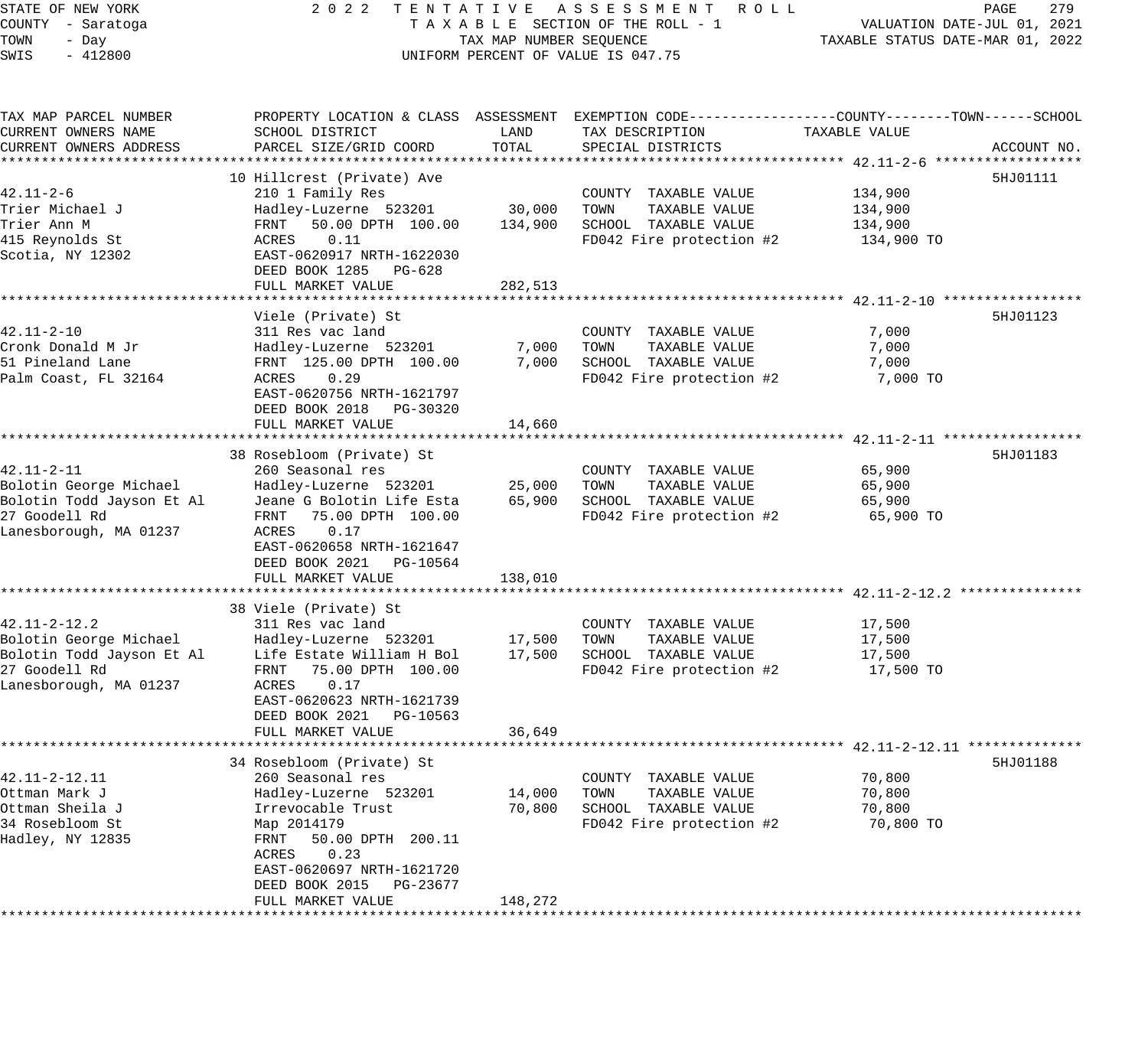| STATE OF NEW YORK<br>COUNTY - Saratoga<br>TOWN<br>- Day<br>SWIS<br>$-412800$                                  | 2 0 2 2<br>TENTATIVE ASSESSMENT<br>TAXABLE SECTION OF THE ROLL - 1<br>TAX MAP NUMBER SEQUENCE<br>UNIFORM PERCENT OF VALUE IS 047.75                                                                                                                          | 280<br>R O L L<br>PAGE<br>VALUATION DATE-JUL 01, 2021<br>TAXABLE STATUS DATE-MAR 01, 2022 |                                                                                                                                                                |                                                                         |             |
|---------------------------------------------------------------------------------------------------------------|--------------------------------------------------------------------------------------------------------------------------------------------------------------------------------------------------------------------------------------------------------------|-------------------------------------------------------------------------------------------|----------------------------------------------------------------------------------------------------------------------------------------------------------------|-------------------------------------------------------------------------|-------------|
| TAX MAP PARCEL NUMBER<br>CURRENT OWNERS NAME<br>CURRENT OWNERS ADDRESS                                        | SCHOOL DISTRICT<br>PARCEL SIZE/GRID COORD<br>********************                                                                                                                                                                                            | LAND<br>TOTAL<br>********                                                                 | PROPERTY LOCATION & CLASS ASSESSMENT EXEMPTION CODE----------------COUNTY-------TOWN-----SCHOOL<br>TAX DESCRIPTION<br>SPECIAL DISTRICTS                        | TAXABLE VALUE                                                           | ACCOUNT NO. |
| 42.11-2-12.12<br>Cronk Nancie J<br>Cronk Donald M Jr<br>51 Pineland Lane<br>Palm Coast, FL 32164              | 32 Rosebloom (Private) St<br>260 Seasonal res<br>Hadley-Luzerne 523201<br>Irrevocable Trust<br>Map 2014179<br>FRNT 124.96 DPTH 100.95<br>0.29<br>ACRES<br>EAST-0620797 NRTH-1621709<br>DEED BOOK 2015<br>PG-25731<br>FULL MARKET VALUE<br>****************** | 18,000<br>65,000<br>136,126                                                               | COUNTY TAXABLE VALUE<br>TOWN<br>TAXABLE VALUE<br>SCHOOL TAXABLE VALUE<br>FD042 Fire protection #2                                                              | 65,000<br>65,000<br>65,000<br>65,000 TO                                 | 5HJ01188    |
| $42.11 - 2 - 15$<br>Slagen Paul Thomas<br>Zywot-Slagen Amy Louise<br>1296 Garner Ave<br>Schenectady, NY 12309 | 21 Rosebloom (Private) St<br>260 Seasonal res<br>Hadley-Luzerne 523201<br>FRNT<br>50.00 DPTH 100.00<br>ACRES<br>0.11<br>EAST-0621077 NRTH-1621664<br>DEED BOOK 2018 PG-23943<br>FULL MARKET VALUE<br>* * * * * * * * * * * * * * * * * * *                   | 14,000<br>62,100<br>130,052                                                               | COUNTY TAXABLE VALUE<br>TOWN<br>TAXABLE VALUE<br>SCHOOL TAXABLE VALUE<br>FD042 Fire protection #2                                                              | ** 42.11-2-15 **************<br>62,100<br>62,100<br>62,100<br>62,100 TO | 5HJ01143    |
| $42.11 - 2 - 16$<br>Slagen Paul Thomas<br>Zywot-Slagen Amy Louise<br>1296 Garner Ave<br>Schenectady, NY 12309 | 23 Rosebloom (Private) St<br>311 Res vac land<br>Hadley-Luzerne 523201<br>50.00 DPTH 100.00<br>FRNT<br>0.11<br>ACRES<br>EAST-0621030 NRTH-1621640<br>DEED BOOK 2018 PG-23945<br>FULL MARKET VALUE                                                            | 15,000<br>15,000<br>31,414                                                                | COUNTY TAXABLE VALUE<br>TOWN<br>TAXABLE VALUE<br>SCHOOL TAXABLE VALUE<br>FD042 Fire protection #2                                                              | 15,000<br>15,000<br>15,000<br>15,000 TO                                 | 5HJ01132    |
| $42.11 - 2 - 17$<br>Relyea Robert S<br>381 Stage Road<br>Ballston Lake, NY 12019                              | * * * * * * * * * * * * * * * * * * *<br>Rosebloom (Private) St<br>311 Res vac land<br>Hadley-Luzerne 523201<br>50.00 DPTH 100.00<br>FRNT<br>0.11<br>ACRES<br>EAST-0620985 NRTH-1621622<br>DEED BOOK 2018<br>PG-17975<br>FULL MARKET VALUE                   | * * * * * * * * * *<br>2,800<br>2,800<br>5,864                                            | ******************************** 42.11-2-17 *************<br>COUNTY TAXABLE VALUE<br>TOWN<br>TAXABLE VALUE<br>SCHOOL TAXABLE VALUE<br>FD042 Fire protection #2 | 2,800<br>2,800<br>2,800<br>2,800 TO                                     | 5HJ01203    |
| $42.11 - 2 - 19$<br>Relyea Robert S<br>381 Stage Road<br>Ballston Lake, NY 12019                              | Rosebloom (Private) St<br>311 Res vac land<br>Hadley-Luzerne 523201<br>50.00 DPTH 100.00<br>FRNT<br>ACRES<br>0.11<br>EAST-0620940 NRTH-1621599<br>DEED BOOK 2018<br>PG-17975<br>FULL MARKET VALUE                                                            | 7,000<br>7,000<br>14,660                                                                  | COUNTY TAXABLE VALUE<br>TAXABLE VALUE<br>TOWN<br>SCHOOL TAXABLE VALUE<br>FD042 Fire protection #2                                                              | 7,000<br>7,000<br>7,000<br>7,000 TO                                     | 5HJ01207    |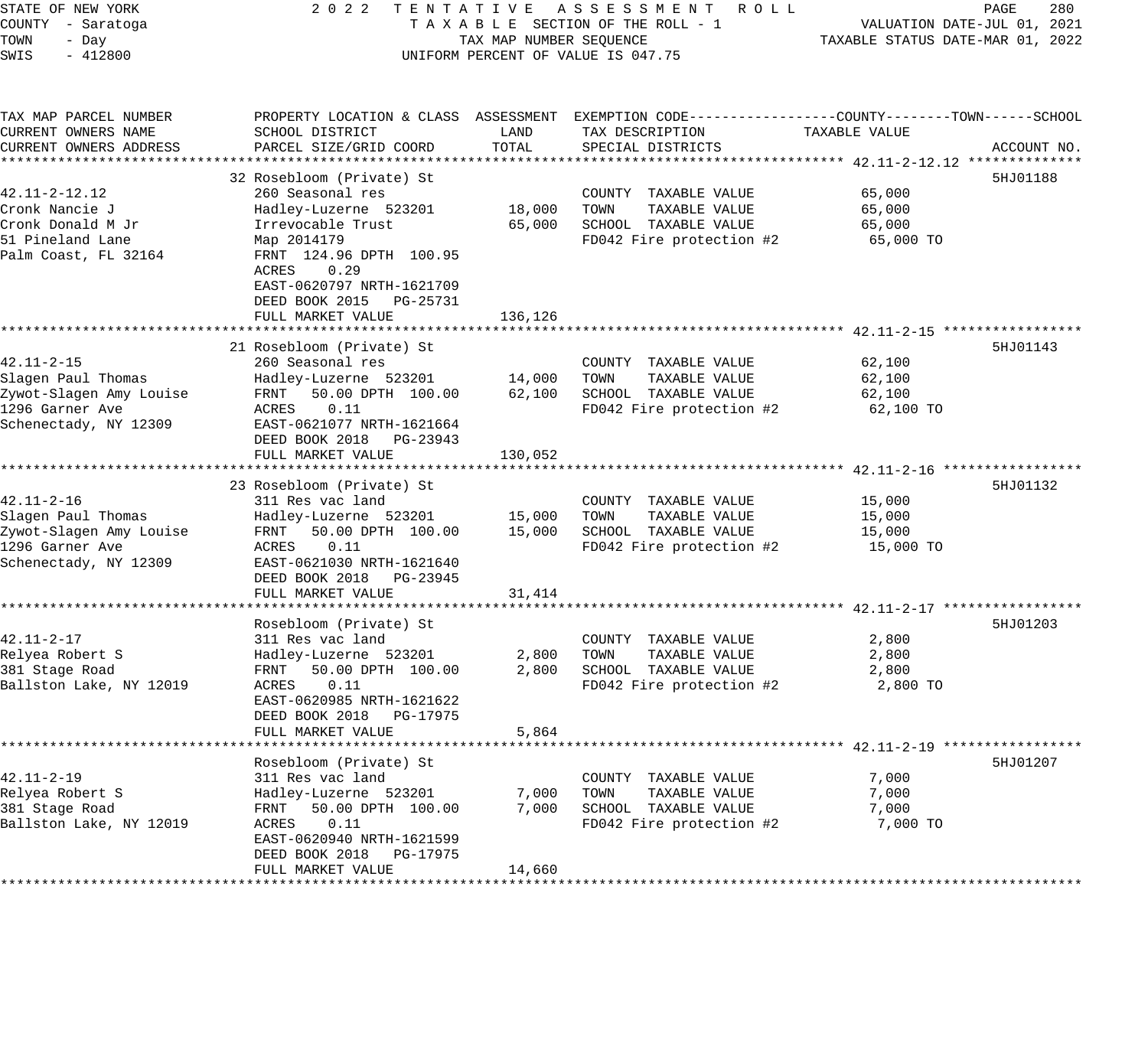STATE OF NEW YORK 2 0 2 2 T E N T A T I V E A S S E S S M E N T R O L L PAGE 281 COUNTY - Saratoga T A X A B L E SECTION OF THE ROLL - 1 VALUATION DATE-JUL 01, 2021 TOWN - Day TAX MAP NUMBER SEQUENCE TAXABLE STATUS DATE-MAR 01, 2022 SWIS - 412800 UNIFORM PERCENT OF VALUE IS 047.75 TAX MAP PARCEL NUMBER PROPERTY LOCATION & CLASS ASSESSMENT EXEMPTION CODE------------------COUNTY--------TOWN------SCHOOL CURRENT OWNERS NAME SCHOOL DISTRICT LAND TAX DESCRIPTION TAXABLE VALUE CURRENT OWNERS ADDRESS PARCEL SIZE/GRID COORD TOTAL SPECIAL DISTRICTS ACCOUNT NO. \*\*\*\*\*\*\*\*\*\*\*\*\*\*\*\*\*\*\*\*\*\*\*\*\*\*\*\*\*\*\*\*\*\*\*\*\*\*\*\*\*\*\*\*\*\*\*\*\*\*\*\*\*\*\*\*\*\*\*\*\*\*\*\*\*\*\*\*\*\*\*\*\*\*\*\*\*\*\*\*\*\*\*\*\*\*\*\*\*\*\*\*\*\*\*\*\*\*\*\*\*\*\* 42.11-2-20 \*\*\*\*\*\*\*\*\*\*\*\*\*\*\*\*\* 3 Vanpatten (Private) Ave 5HJ01193 (1999) 3 September 1999) 3 September 1999 1999 5HJ01193 (1999) 5HJ01193 (19 42.11-2-20 260 Seasonal res COUNTY TAXABLE VALUE 21,100 Relyea Robert S Hadley-Luzerne 523201 14,000 TOWN TAXABLE VALUE 21,100 381 Stage Road FRNT 25.00 DPTH 100.00 21,100 SCHOOL TAXABLE VALUE 21,100 Ballston Lake, NY 12019 ACRES 0.06 FD042 Fire protection #2 21,100 TO EAST-0620987 NRTH-1621559 DEED BOOK 2018 PG-17975 FULL MARKET VALUE 44,188 \*\*\*\*\*\*\*\*\*\*\*\*\*\*\*\*\*\*\*\*\*\*\*\*\*\*\*\*\*\*\*\*\*\*\*\*\*\*\*\*\*\*\*\*\*\*\*\*\*\*\*\*\*\*\*\*\*\*\*\*\*\*\*\*\*\*\*\*\*\*\*\*\*\*\*\*\*\*\*\*\*\*\*\*\*\*\*\*\*\*\*\*\*\*\*\*\*\*\*\*\*\*\* 42.11-2-21 \*\*\*\*\*\*\*\*\*\*\*\*\*\*\*\*\* 21 Rosebloom (Private) St 5HJ01173 42.11-2-21 311 Res vac land COUNTY TAXABLE VALUE 700 Slagen Paul Thomas Hadley-Luzerne 523201 700 TOWN TAXABLE VALUE 700 Zywot-Slagen Amy Louise FRNT 25.00 DPTH 100.00 700 SCHOOL TAXABLE VALUE 700 1296 Garner Ave ACRES 0.06 FD042 Fire protection #2 700 TO Schenectady, NY 12309 EAST-0621078 NRTH-1621597 DEED BOOK 2018 PG-23944 FULL MARKET VALUE 1,466 \*\*\*\*\*\*\*\*\*\*\*\*\*\*\*\*\*\*\*\*\*\*\*\*\*\*\*\*\*\*\*\*\*\*\*\*\*\*\*\*\*\*\*\*\*\*\*\*\*\*\*\*\*\*\*\*\*\*\*\*\*\*\*\*\*\*\*\*\*\*\*\*\*\*\*\*\*\*\*\*\*\*\*\*\*\*\*\*\*\*\*\*\*\*\*\*\*\*\*\*\*\*\* 42.11-2-22 \*\*\*\*\*\*\*\*\*\*\*\*\*\*\*\*\* Hillcrest (Private) Ave 5HJ01194 42.11-2-22 311 Res vac land COUNTY TAXABLE VALUE 2,800 McGaughan Neil Hadley-Luzerne 523201 2,800 TOWN TAXABLE VALUE 2,800 McGaughan Beverly FRNT 50.00 DPTH 100.00 2,800 SCHOOL TAXABLE VALUE 2,800 7 C Tanager Way ACRES 0.11 FD042 Fire protection #2 2,800 TO South Glens Falls, NY 12803 EAST-0621096 NRTH-1621562 DEED BOOK 1060 PG-99 FULL MARKET VALUE 5,864 \*\*\*\*\*\*\*\*\*\*\*\*\*\*\*\*\*\*\*\*\*\*\*\*\*\*\*\*\*\*\*\*\*\*\*\*\*\*\*\*\*\*\*\*\*\*\*\*\*\*\*\*\*\*\*\*\*\*\*\*\*\*\*\*\*\*\*\*\*\*\*\*\*\*\*\*\*\*\*\*\*\*\*\*\*\*\*\*\*\*\*\*\*\*\*\*\*\*\*\*\*\*\* 42.11-2-25 \*\*\*\*\*\*\*\*\*\*\*\*\*\*\*\*\* 9 Vanpatten (Private) Ave 5HJ01131 (1999) 1996 (1999) 1997 (1999) 1997 (1998) 1997 (1998) 1998 (1999) 1998 (19 42.11-2-25 260 Seasonal res COUNTY TAXABLE VALUE 56,300 Locascio Giuseppe A Hadley-Luzerne 523201 14,000 TOWN TAXABLE VALUE 56,300 Lorino Bernardo Bonafide Sale 56,300 SCHOOL TAXABLE VALUE 56,300 2 Amy Ln FRNT 75.00 DPTH 100.00 FD042 Fire protection #2 56,300 TO New Windsor, NY 12553 ACRES 0.17 EAST-0621031 NRTH-1621454 DEED BOOK 1557 PG-759 FULL MARKET VALUE 117,906 \*\*\*\*\*\*\*\*\*\*\*\*\*\*\*\*\*\*\*\*\*\*\*\*\*\*\*\*\*\*\*\*\*\*\*\*\*\*\*\*\*\*\*\*\*\*\*\*\*\*\*\*\*\*\*\*\*\*\*\*\*\*\*\*\*\*\*\*\*\*\*\*\*\*\*\*\*\*\*\*\*\*\*\*\*\*\*\*\*\*\*\*\*\*\*\*\*\*\*\*\*\*\* 42.11-2-26.1 \*\*\*\*\*\*\*\*\*\*\*\*\*\*\* 24 Hillcrest (Private) Ave 5HJ01153 42.11-2-26.1 260 Seasonal res COUNTY TAXABLE VALUE 58,600

Ivers Jamie Hadley-Luzerne 523201 14,000 TOWN TAXABLE VALUE 58,600 1 Turner Dr FRNT 125.00 DPTH 100.00 58,600 SCHOOL TAXABLE VALUE 58,600 Saratoga Springs, NY 12866 ACRES 0.29 FD042 Fire protection #2 58,600 TO

\*\*\*\*\*\*\*\*\*\*\*\*\*\*\*\*\*\*\*\*\*\*\*\*\*\*\*\*\*\*\*\*\*\*\*\*\*\*\*\*\*\*\*\*\*\*\*\*\*\*\*\*\*\*\*\*\*\*\*\*\*\*\*\*\*\*\*\*\*\*\*\*\*\*\*\*\*\*\*\*\*\*\*\*\*\*\*\*\*\*\*\*\*\*\*\*\*\*\*\*\*\*\*\*\*\*\*\*\*\*\*\*\*\*\*\*\*\*\*\*\*\*\*\*\*\*\*\*\*\*\*\*

DEED BOOK 1736 PG-370

FULL MARKET VALUE 122,723

EAST-0621127 NRTH-1621483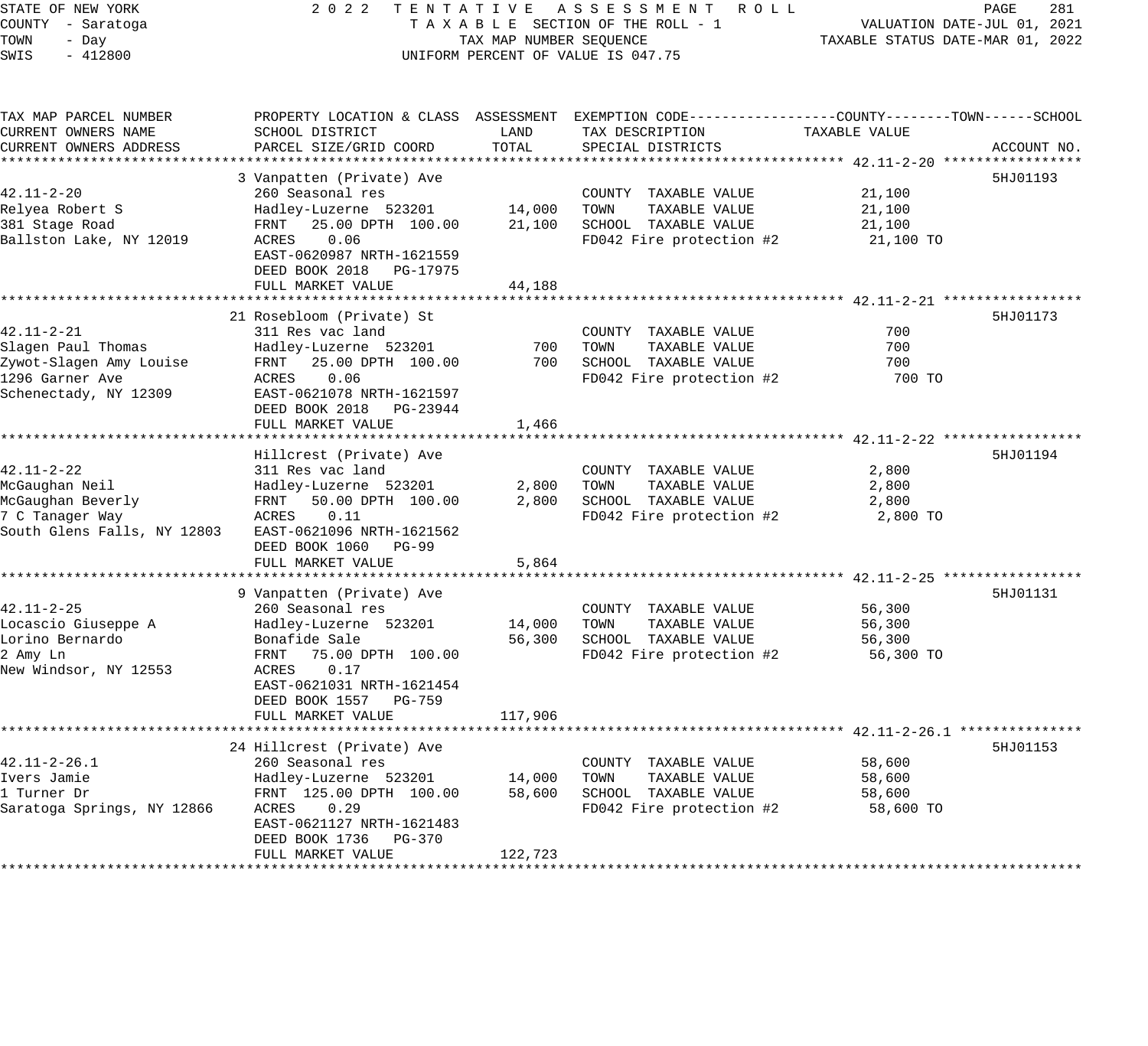| STATE OF NEW YORK<br>COUNTY - Saratoga<br>TOWN<br>- Day<br>SWIS<br>$-412800$                  | 2 0 2 2<br>TENTATIVE ASSESSMENT ROLL<br>TAXABLE SECTION OF THE ROLL - 1<br>TAX MAP NUMBER SEQUENCE<br>UNIFORM PERCENT OF VALUE IS 047.75                                                                                                 | PAGE<br>282<br>VALUATION DATE-JUL 01, 2021<br>TAXABLE STATUS DATE-MAR 01, 2022 |                                                                                                                                         |                                         |             |
|-----------------------------------------------------------------------------------------------|------------------------------------------------------------------------------------------------------------------------------------------------------------------------------------------------------------------------------------------|--------------------------------------------------------------------------------|-----------------------------------------------------------------------------------------------------------------------------------------|-----------------------------------------|-------------|
| TAX MAP PARCEL NUMBER<br>CURRENT OWNERS NAME<br>CURRENT OWNERS ADDRESS                        | SCHOOL DISTRICT<br>PARCEL SIZE/GRID COORD                                                                                                                                                                                                | LAND<br>TOTAL                                                                  | PROPERTY LOCATION & CLASS ASSESSMENT EXEMPTION CODE----------------COUNTY-------TOWN-----SCHOOL<br>TAX DESCRIPTION<br>SPECIAL DISTRICTS | TAXABLE VALUE                           | ACCOUNT NO. |
| 42.11-2-28<br>Mayville Joseph P<br>Mayville Jody L<br>181 Houghney Rd<br>Troy, NY 12182       | *************************<br>13 Vanpatten (Private) Ave<br>312 Vac w/imprv<br>Hadley-Luzerne 523201<br>Life Estate Joseph P Mayv<br>50.00 DPTH 100.00<br>FRNT<br>ACRES<br>0.11<br>EAST-0621061 NRTH-1621386<br>DEED BOOK 2013 PG-46258   | 14,000<br>14,600                                                               | COUNTY TAXABLE VALUE<br>TOWN<br>TAXABLE VALUE<br>SCHOOL TAXABLE VALUE<br>FD042 Fire protection #2                                       | 14,600<br>14,600<br>14,600<br>14,600 TO | 5HJ01116    |
| $42.11 - 2 - 29$<br>Lathers Richard<br>Katrine Lathers<br>195 Phillips St<br>Throop, PA 18512 | FULL MARKET VALUE<br>32 Hillcrest (Private) Ave<br>260 Seasonal res<br>Hadley-Luzerne 523201<br>75.00 DPTH 100.00<br>FRNT<br>0.17<br>ACRES<br>EAST-0621171 NRTH-1621391<br>DEED BOOK 0840 PG-0183                                        | 30,576<br>14,000<br>25,800                                                     | COUNTY TAXABLE VALUE<br>TAXABLE VALUE<br>TOWN<br>SCHOOL TAXABLE VALUE<br>FD042 Fire protection #2                                       | 25,800<br>25,800<br>25,800<br>25,800 TO | 5HJ01166    |
| $42.11 - 2 - 30$<br>Lathers Richard Schuyler<br>195 Philips St<br>Troop, PA 18508             | FULL MARKET VALUE<br>*****************<br>Vanpatten (Private) Ave<br>311 Res vac land<br>Hadley-Luzerne 523201<br>50.00 DPTH 100.00<br>FRNT<br>ACRES<br>0.11<br>EAST-0621083 NRTH-1621342<br>DEED BOOK 0955 PG-0768<br>FULL MARKET VALUE | 54,031<br>2,800<br>2,800<br>5,864                                              | COUNTY TAXABLE VALUE<br>TAXABLE VALUE<br>TOWN<br>SCHOOL TAXABLE VALUE<br>FD042 Fire protection #2                                       | 2,800<br>2,800<br>2,800<br>2,800 TO     | 5HJ01130    |
| $42.11 - 2 - 31$<br>Hartrum Joseph G Sr.<br>14 Gils Way<br>Saugerties, NY 12477               | 5 Vanpatten (Private) Ave<br>312 Vac w/imprv<br>Hadley-Luzerne 523201<br>FRNT<br>50.00 DPTH 100.00<br>ACRES<br>0.11<br>EAST-0621100 NRTH-1621294<br>DEED BOOK 2012 PG-27386<br>FULL MARKET VALUE                                         | 2,800<br>7,000<br>14,660                                                       | COUNTY TAXABLE VALUE<br>TAXABLE VALUE<br>TOWN<br>SCHOOL TAXABLE VALUE<br>FD042 Fire protection #2                                       | 7,000<br>7,000<br>7,000<br>7,000 TO     | 5HJ01205    |
| $42.11 - 2 - 33$<br>Douglass Patricia E<br>420 Rte 32 North<br>Schylerville, NY 12871         | Hillcrest (Private) Ave<br>311 Res vac land<br>Hadley-Luzerne 523201<br>50.00 DPTH 200.00<br>FRNT<br>0.23<br>ACRES<br>EAST-0621197 NRTH-1621245<br>DEED BOOK 1223<br>PG-543<br>FULL MARKET VALUE                                         | 2,800<br>2,800<br>5,864                                                        | COUNTY TAXABLE VALUE<br>TOWN<br>TAXABLE VALUE<br>SCHOOL TAXABLE VALUE<br>FD042 Fire protection #2                                       | 2,800<br>2,800<br>2,800<br>2,800 TO     | 5HJ01133    |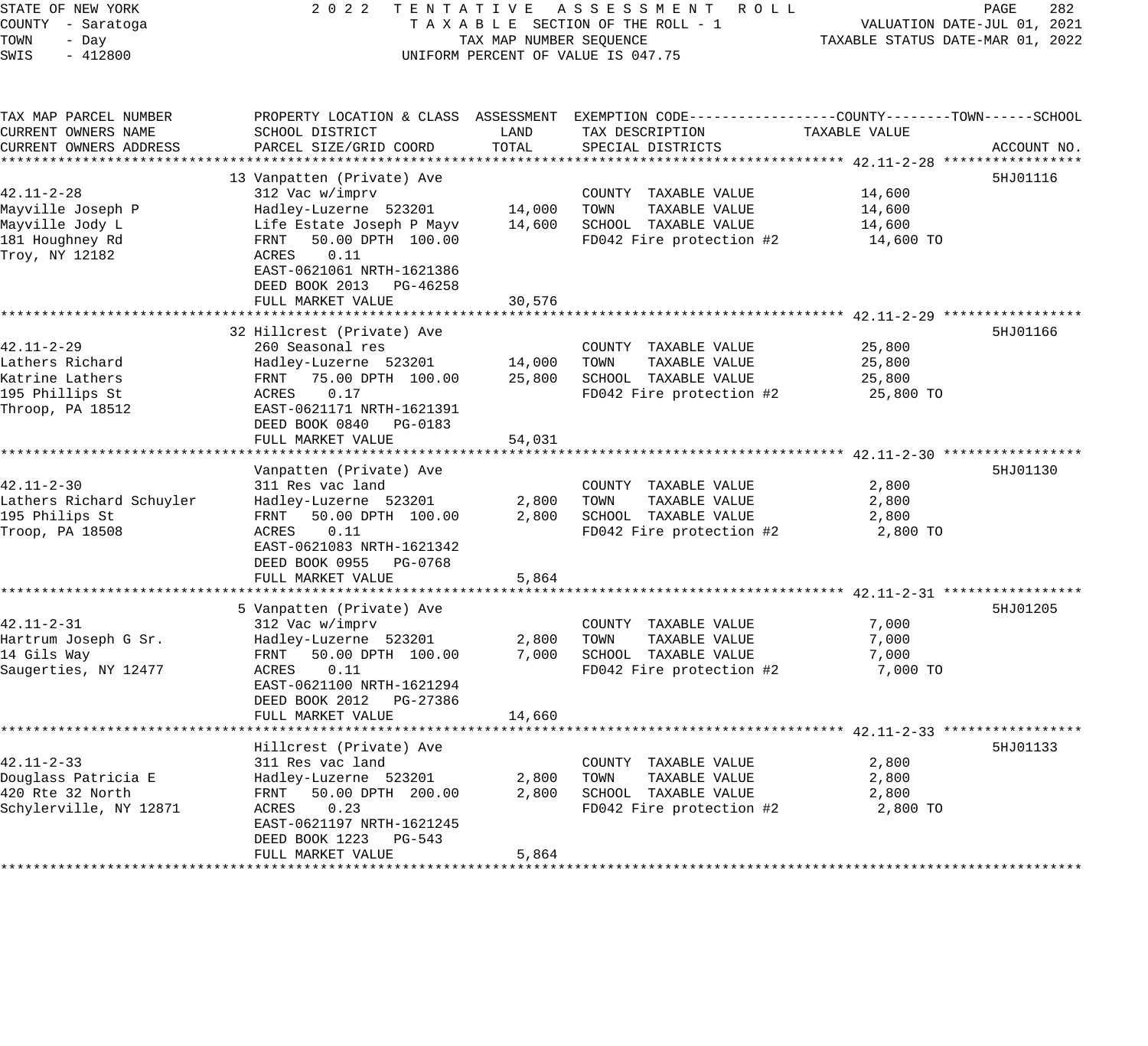#### STATE OF NEW YORK 2 0 2 2 T E N T A T I V E A S S E S S M E N T R O L L PAGE 283 COUNTY - Saratoga T A X A B L E SECTION OF THE ROLL - 1 VALUATION DATE-JUL 01, 2021 TOWN - Day TAX MAP NUMBER SEQUENCE TAXABLE STATUS DATE-MAR 01, 2022 SWIS - 412800 CONTROLLY THE UNIFORM PERCENT OF VALUE IS 047.75

TAX MAP PARCEL NUMBER PROPERTY LOCATION & CLASS ASSESSMENT EXEMPTION CODE------------------COUNTY--------TOWN------SCHOOL CURRENT OWNERS NAME SCHOOL DISTRICT LAND TAX DESCRIPTION TAXABLE VALUE CURRENT OWNERS ADDRESS PARCEL SIZE/GRID COORD TOTAL SPECIAL DISTRICTS ACCOUNT NO. \*\*\*\*\*\*\*\*\*\*\*\*\*\*\*\*\*\*\*\*\*\*\*\*\*\*\*\*\*\*\*\*\*\*\*\*\*\*\*\*\*\*\*\*\*\*\*\*\*\*\*\*\*\*\*\*\*\*\*\*\*\*\*\*\*\*\*\*\*\*\*\*\*\*\*\*\*\*\*\*\*\*\*\*\*\*\*\*\*\*\*\*\*\*\*\*\*\*\*\*\*\*\* 42.11-2-34 \*\*\*\*\*\*\*\*\*\*\*\*\*\*\*\*\* Vanpatten (Private) Ave 5HJ01878 (1999) (1999) (1999) (1999) (1999) (1999) (1999) (1999) (1999) (1999) (1999) (1999) 42.11-2-34 311 Res vac land COUNTY TAXABLE VALUE 700 Douglas Rita Hadley-Luzerne 523201 700 TOWN TAXABLE VALUE 700 Douglas Patricia FRNT 25.00 DPTH 100.00 700 SCHOOL TAXABLE VALUE 700 420 Rt 32 North ACRES 0.06 FD042 Fire protection #2 700 TO Schylerville, NY 12871 EAST-0621127 NRTH-1621236 DEED BOOK 0976 PG-00422 DEED BOOK 0976 PG-00422<br>FULL MARKET VALUE 1,466 \*\*\*\*\*\*\*\*\*\*\*\*\*\*\*\*\*\*\*\*\*\*\*\*\*\*\*\*\*\*\*\*\*\*\*\*\*\*\*\*\*\*\*\*\*\*\*\*\*\*\*\*\*\*\*\*\*\*\*\*\*\*\*\*\*\*\*\*\*\*\*\*\*\*\*\*\*\*\*\*\*\*\*\*\*\*\*\*\*\*\*\*\*\*\*\*\*\*\*\*\*\*\* 42.11-2-35.1 \*\*\*\*\*\*\*\*\*\*\*\*\*\*\* Deming (Private) Ave 5HJ01187 (1999) 31 (1999) 55 (1999) 55 (1999) 56 (1999) 56 (1999) 56 (1999) 56 (1999) 56 (1999) 56 (1999) 56 (1999) 56 (1999) 56 (1999) 56 (1999) 56 (1999) 56 (1999) 56 (1999) 56 (1999) 56 (1999) 56 (1 42.11-2-35.1 311 Res vac land COUNTY TAXABLE VALUE 5,600 Herring Joseph M Hadley-Luzerne 523201 5,600 TOWN TAXABLE VALUE 5,600 Herring Holly A Lots 20,21,23,24,36-40 5,600 SCHOOL TAXABLE VALUE 5,600 9 Maplebrook Lane FRNT 125.00 DPTH 200.00 FD042 Fire protection #2 5,600 TO New Paltz, NY 12561 ACRES 0.57 EAST-0620921 NRTH-1621177 DEED BOOK 2017 PG-16141 FULL MARKET VALUE 11,728 \*\*\*\*\*\*\*\*\*\*\*\*\*\*\*\*\*\*\*\*\*\*\*\*\*\*\*\*\*\*\*\*\*\*\*\*\*\*\*\*\*\*\*\*\*\*\*\*\*\*\*\*\*\*\*\*\*\*\*\*\*\*\*\*\*\*\*\*\*\*\*\*\*\*\*\*\*\*\*\*\*\*\*\*\*\*\*\*\*\*\*\*\*\*\*\*\*\*\*\*\*\*\* 42.11-2-35.2 \*\*\*\*\*\*\*\*\*\*\*\*\*\*\* Vanpatten (Private) Ave 42.11-2-35.2 311 Res vac land COUNTY TAXABLE VALUE 700 Mackin John F Hadley-Luzerne 523201 700 TOWN TAXABLE VALUE 700 Herring Joseph M & Holly A FRNT 25.00 DPTH 100.00 700 SCHOOL TAXABLE VALUE 700 9 Maplebrook Lande ACRES 0.06 FD042 Fire protection #2 700 TO New Paltz, NY 12561 EAST-0620978 NRTH-1621200 DEED BOOK 2017 PG-16160 FULL MARKET VALUE 1,466 \*\*\*\*\*\*\*\*\*\*\*\*\*\*\*\*\*\*\*\*\*\*\*\*\*\*\*\*\*\*\*\*\*\*\*\*\*\*\*\*\*\*\*\*\*\*\*\*\*\*\*\*\*\*\*\*\*\*\*\*\*\*\*\*\*\*\*\*\*\*\*\*\*\*\*\*\*\*\*\*\*\*\*\*\*\*\*\*\*\*\*\*\*\*\*\*\*\*\*\*\*\*\* 42.11-2-36 \*\*\*\*\*\*\*\*\*\*\*\*\*\*\*\*\* 13 Deming (Private) Ave 5HJ01923 42.11-2-36 260 Seasonal res COUNTY TAXABLE VALUE 56,400 Herring Joseph M Hadley-Luzerne 523201 14,000 TOWN TAXABLE VALUE 56,400 Herring Holly A FRNT 125.00 DPTH 200.00 56,400 SCHOOL TAXABLE VALUE 56,400 9 Maplebrook Lane ACRES 0.52 FD042 Fire protection #2 56,400 TO New Paltz, NY 12561 EAST-0620884 NRTH-1621288 DEED BOOK 2017 PG-16143 FULL MARKET VALUE 118,115 \*\*\*\*\*\*\*\*\*\*\*\*\*\*\*\*\*\*\*\*\*\*\*\*\*\*\*\*\*\*\*\*\*\*\*\*\*\*\*\*\*\*\*\*\*\*\*\*\*\*\*\*\*\*\*\*\*\*\*\*\*\*\*\*\*\*\*\*\*\*\*\*\*\*\*\*\*\*\*\*\*\*\*\*\*\*\*\*\*\*\*\*\*\*\*\*\*\*\*\*\*\*\* 42.11-2-39 \*\*\*\*\*\*\*\*\*\*\*\*\*\*\*\*\* Deming (Private) Ave 5HJ01576 (1999) 31 (1999) 31 (1999) 32 (1999) 32 (1999) 35 (1999) 55 (1999) 56 (1999) 56 (1999) 56 (1999) 56 (1999) 36 (1999) 36 (1999) 36 (1999) 36 (1999) 37 (1999) 36 (1999) 37 (1999) 37 (1999) 37 (1 42.11-2-39 311 Res vac land COUNTY TAXABLE VALUE 1,400 Cronk Nancie J Hadley-Luzerne 523201 1,400 TOWN TAXABLE VALUE 1,400 Cronk Donald M Jr FRNT 50.00 DPTH 100.00 1,400 SCHOOL TAXABLE VALUE 1,400 51 Pineland Lane ACRES 0.11 FD042 Fire protection #2 1,400 TO Palm Coast, FL 32164 EAST-0620769 NRTH-1621426 DEED BOOK 2015 PG-26615 FULL MARKET VALUE 2,932 \*\*\*\*\*\*\*\*\*\*\*\*\*\*\*\*\*\*\*\*\*\*\*\*\*\*\*\*\*\*\*\*\*\*\*\*\*\*\*\*\*\*\*\*\*\*\*\*\*\*\*\*\*\*\*\*\*\*\*\*\*\*\*\*\*\*\*\*\*\*\*\*\*\*\*\*\*\*\*\*\*\*\*\*\*\*\*\*\*\*\*\*\*\*\*\*\*\*\*\*\*\*\*\*\*\*\*\*\*\*\*\*\*\*\*\*\*\*\*\*\*\*\*\*\*\*\*\*\*\*\*\*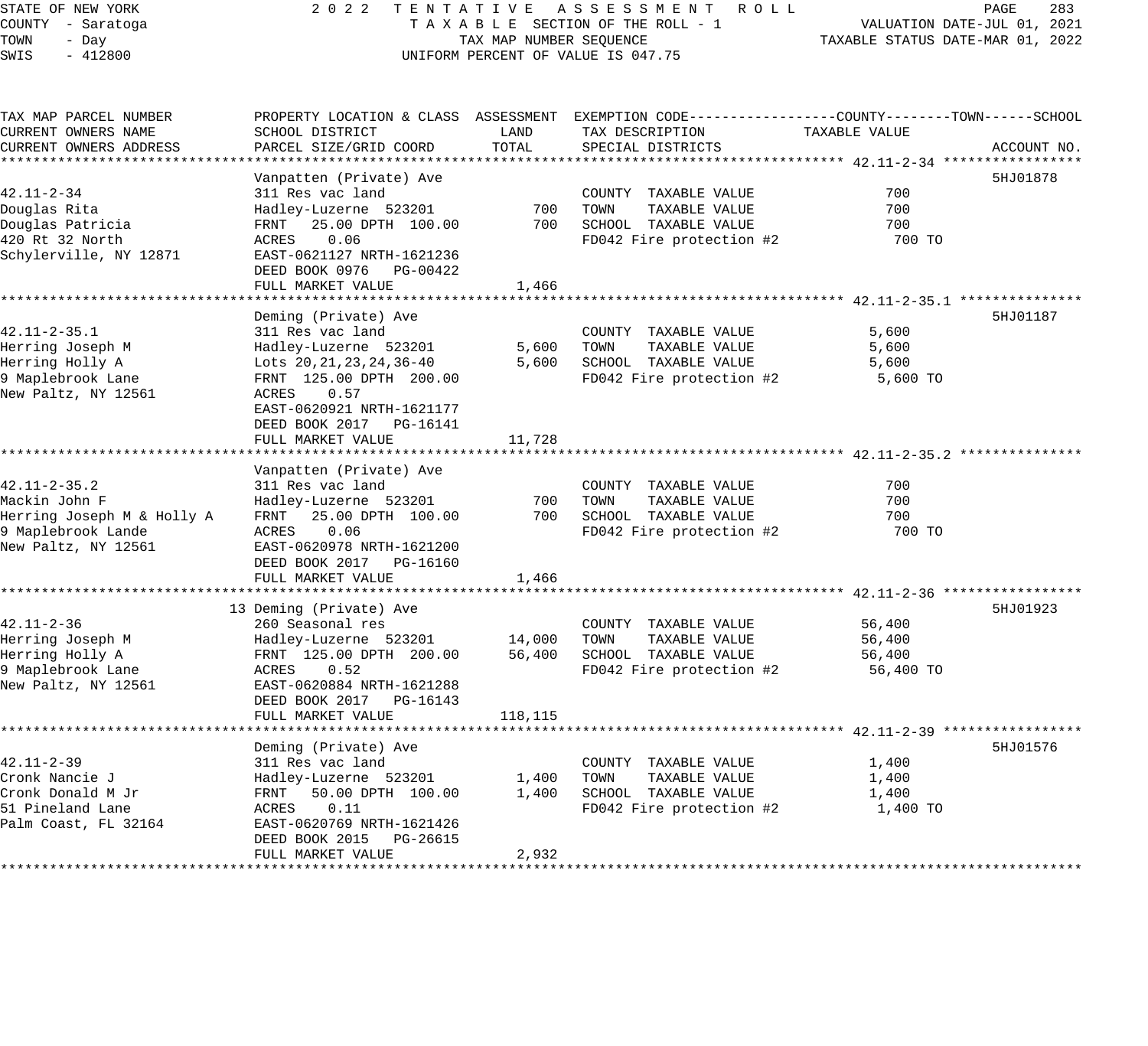| STATE OF NEW YORK                        | 2 0 2 2<br>TENTATIVE                                 |                                  | ASSESSMENT ROLL<br>TAXABLE SECTION OF THE ROLL - 1           |                                            | PAGE<br>284 |
|------------------------------------------|------------------------------------------------------|----------------------------------|--------------------------------------------------------------|--------------------------------------------|-------------|
| COUNTY - Saratoga<br>TOWN<br>- Day       |                                                      | TAXABLE STATUS DATE-MAR 01, 2022 | VALUATION DATE-JUL 01, 2021                                  |                                            |             |
| SWIS<br>$-412800$                        |                                                      | TAX MAP NUMBER SEQUENCE          | UNIFORM PERCENT OF VALUE IS 047.75                           |                                            |             |
|                                          |                                                      |                                  |                                                              |                                            |             |
| TAX MAP PARCEL NUMBER                    | PROPERTY LOCATION & CLASS ASSESSMENT                 |                                  | EXEMPTION CODE-----------------COUNTY-------TOWN------SCHOOL |                                            |             |
| CURRENT OWNERS NAME                      | SCHOOL DISTRICT                                      | LAND                             | TAX DESCRIPTION                                              | TAXABLE VALUE                              |             |
| CURRENT OWNERS ADDRESS                   | PARCEL SIZE/GRID COORD                               | TOTAL                            | SPECIAL DISTRICTS                                            |                                            | ACCOUNT NO. |
|                                          |                                                      |                                  |                                                              |                                            |             |
|                                          | Rosebloom (Private) St                               |                                  |                                                              |                                            | 5HJ01208    |
| 42.11-2-41.1                             | 311 Res vac land                                     |                                  | COUNTY TAXABLE VALUE                                         | 10,500                                     |             |
| Dubois Gary                              | Hadley-Luzerne 523201                                | 10,500                           | TOWN<br>TAXABLE VALUE                                        | 10,500                                     |             |
| 4 Pheasant Run<br>BALLSTON SPA, NY 12020 | JR Rondeau Sr int 2007/18                            | 10,500                           | SCHOOL TAXABLE VALUE<br>FD042 Fire protection #2             | 10,500                                     |             |
|                                          | Gary Dubois int from2020/<br>FRNT 100.00 DPTH 100.00 |                                  |                                                              | 10,500 TO                                  |             |
|                                          | ACRES<br>0.23                                        |                                  |                                                              |                                            |             |
|                                          | EAST-0620731 NRTH-1621518                            |                                  |                                                              |                                            |             |
|                                          | DEED BOOK 2020<br>PG-21881<br>FULL MARKET VALUE      | 21,990                           |                                                              |                                            |             |
|                                          |                                                      |                                  |                                                              |                                            |             |
|                                          | Rosebloom (Private) St                               |                                  |                                                              |                                            |             |
| $42.11 - 2 - 41.2$                       | 311 Res vac land                                     |                                  | COUNTY TAXABLE VALUE                                         | 10,500                                     |             |
| Dubois Sophie                            | Hadley-Luzerne 523201                                | 10,500                           | TOWN<br>TAXABLE VALUE                                        | 10,500                                     |             |
| 8 Willow St                              | FRNT 100.00 DPTH                                     | 10,500                           | SCHOOL TAXABLE VALUE                                         | 10,500                                     |             |
| Cohoes, NY 12047                         | ACRES<br>0.34                                        |                                  | FD042 Fire protection #2                                     | 10,500 TO                                  |             |
|                                          | EAST-0620810 NRTH-1621543                            |                                  |                                                              |                                            |             |
|                                          | DEED BOOK 1713 PG-511                                |                                  |                                                              |                                            |             |
|                                          | FULL MARKET VALUE<br>*****************               | 21,990                           |                                                              | ***** 42.11-2-42 **                        |             |
|                                          | 41 Rosebloom (Private) St                            |                                  |                                                              |                                            | 5JJ01452    |
| $42.11 - 2 - 42$                         | 210 1 Family Res                                     |                                  | COUNTY TAXABLE VALUE                                         | 100,100                                    |             |
| Sisco Montie                             | Hadley-Luzerne 523201                                | 14,000                           | TOWN<br>TAXABLE VALUE                                        | 100,100                                    |             |
| 11 Davies Dr St                          | 50.00 DPTH<br>FRNT                                   | 100,100                          | SCHOOL TAXABLE VALUE                                         | 100,100                                    |             |
| Wappingers Falls, NY 12590               | 0.11<br>ACRES                                        |                                  | FD042 Fire protection #2                                     | 100,100 TO                                 |             |
|                                          | EAST-0620613 NRTH-1621467                            |                                  |                                                              |                                            |             |
|                                          | DEED BOOK 1419 PG-560                                |                                  |                                                              |                                            |             |
|                                          | FULL MARKET VALUE                                    | 209,634                          |                                                              |                                            |             |
|                                          | *******************                                  |                                  |                                                              |                                            |             |
|                                          | 8 Deming (Private) Ave                               |                                  |                                                              |                                            | 5JJ01464    |
| 42.11-2-43<br>Hausmann Michele           | 260 Seasonal res<br>Hadley-Luzerne 523201            | 14,000                           | COUNTY TAXABLE VALUE<br>TOWN<br>TAXABLE VALUE                | 14,000<br>14,000                           |             |
| 8 Pepper Hollow St                       | ACRES<br>0.11                                        | 14,000                           | SCHOOL TAXABLE VALUE                                         | 14,000                                     |             |
| Clifton Park, NY 12065                   | EAST-0620649 NRTH-1621376                            |                                  | FD042 Fire protection #2                                     | 14,000 TO                                  |             |
|                                          | DEED BOOK 1500<br>PG-187                             |                                  |                                                              |                                            |             |
|                                          | FULL MARKET VALUE                                    | 29,319                           |                                                              |                                            |             |
|                                          |                                                      |                                  |                                                              | ************************ 42.11-2-44 ****** |             |
|                                          | 47 Robin St                                          |                                  |                                                              |                                            | 5JJ01451    |
| $42.11 - 2 - 44$                         | 260 Seasonal res                                     |                                  | COUNTY TAXABLE VALUE                                         | 4,500                                      |             |
| Mumby Lori                               | Hadley-Luzerne 523201                                | 3,500                            | TAXABLE VALUE<br>TOWN                                        | 4,500                                      |             |
| 637 County Highway 152                   | FRNT<br>50.00 DPTH 100.00                            | 4,500                            | SCHOOL TAXABLE VALUE                                         | 4,500                                      |             |
| Mayfield, NY 12117                       | ACRES<br>0.11<br>EAST-0620605 NRTH-1621357           |                                  | FD042 Fire protection #2                                     | 4,500 TO                                   |             |
|                                          | DEED BOOK 2021<br>PG-7715                            |                                  |                                                              |                                            |             |
|                                          | FULL MARKET VALUE                                    | 9,424                            |                                                              |                                            |             |
|                                          |                                                      |                                  |                                                              |                                            |             |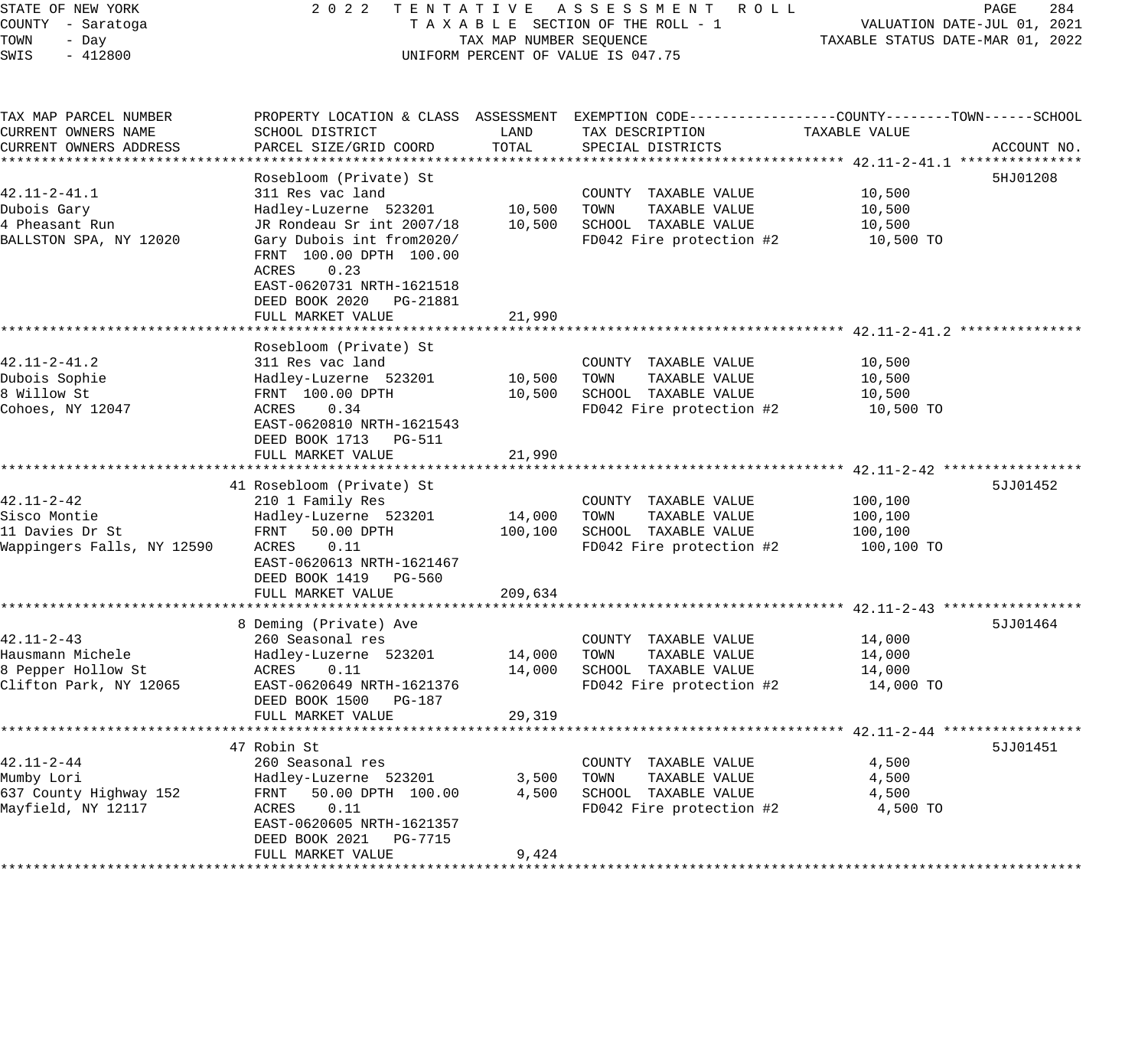STATE OF NEW YORK 2 0 2 2 T E N T A T I V E A S S E S S M E N T R O L L PAGE 285 COUNTY - Saratoga T A X A B L E SECTION OF THE ROLL - 1 VALUATION DATE-JUL 01, 2021 TOWN - Day TAX MAP NUMBER SEQUENCE TAXABLE STATUS DATE-MAR 01, 2022 SWIS - 412800 CONTROLLY THE UNIFORM PERCENT OF VALUE IS 047.75 TAX MAP PARCEL NUMBER PROPERTY LOCATION & CLASS ASSESSMENT EXEMPTION CODE------------------COUNTY--------TOWN------SCHOOL CURRENT OWNERS NAME SCHOOL DISTRICT LAND TAX DESCRIPTION TAXABLE VALUE CURRENT OWNERS ADDRESS PARCEL SIZE/GRID COORD TOTAL SPECIAL DISTRICTS ACCOUNT NO. \*\*\*\*\*\*\*\*\*\*\*\*\*\*\*\*\*\*\*\*\*\*\*\*\*\*\*\*\*\*\*\*\*\*\*\*\*\*\*\*\*\*\*\*\*\*\*\*\*\*\*\*\*\*\*\*\*\*\*\*\*\*\*\*\*\*\*\*\*\*\*\*\*\*\*\*\*\*\*\*\*\*\*\*\*\*\*\*\*\*\*\*\*\*\*\*\*\*\*\*\*\*\* 42.11-2-45 \*\*\*\*\*\*\*\*\*\*\*\*\*\*\*\*\* Rosebloom (Private) St 5JJ01454 42.11-2-45 311 Res vac land COUNTY TAXABLE VALUE 1,400 Sisco Deborah Hadley-Luzerne 523201 1,400 TOWN TAXABLE VALUE 1,400 11 Davies Dr ACRES 0.11 1,400 SCHOOL TAXABLE VALUE 1,400 Wappingers Falls, NY 12590 EAST-0620569 NRTH-1621444 FD042 Fire protection #2 1,400 TO DEED BOOK 1419 PG-562 PEED BOOK III, IS 502<br>FULL MARKET VALUE 2,932 \*\*\*\*\*\*\*\*\*\*\*\*\*\*\*\*\*\*\*\*\*\*\*\*\*\*\*\*\*\*\*\*\*\*\*\*\*\*\*\*\*\*\*\*\*\*\*\*\*\*\*\*\*\*\*\*\*\*\*\*\*\*\*\*\*\*\*\*\*\*\*\*\*\*\*\*\*\*\*\*\*\*\*\*\*\*\*\*\*\*\*\*\*\*\*\*\*\*\*\*\*\*\* 42.11-2-46 \*\*\*\*\*\*\*\*\*\*\*\*\*\*\*\*\* 47 Rosebloom (Private) St 5JJ01924 42.11-2-46 270 Mfg housing COUNTY TAXABLE VALUE 32,700 Mumby Lori Hadley-Luzerne 523201 14,000 TOWN TAXABLE VALUE 32,700 637 County Highway 152 ACRES 0.46 32,700 SCHOOL TAXABLE VALUE 32,700 Mayfield, NY 12117 EAST-0620518 NRTH-1621372 FD042 Fire protection #2 32,700 TO DEED BOOK 2021 PG-7715 FULL MARKET VALUE 68,482 \*\*\*\*\*\*\*\*\*\*\*\*\*\*\*\*\*\*\*\*\*\*\*\*\*\*\*\*\*\*\*\*\*\*\*\*\*\*\*\*\*\*\*\*\*\*\*\*\*\*\*\*\*\*\*\*\*\*\*\*\*\*\*\*\*\*\*\*\*\*\*\*\*\*\*\*\*\*\*\*\*\*\*\*\*\*\*\*\*\*\*\*\*\*\*\*\*\*\*\*\*\*\* 42.11-2-47 \*\*\*\*\*\*\*\*\*\*\*\*\*\*\*\*\* 55 Rosebloom (Private) St 5JJ01830 42.11-2-47 210 1 Family Res COUNTY TAXABLE VALUE 152,400 Brown Donald J Hadley-Luzerne 523201 14,000 TOWN TAXABLE VALUE 152,400 Brown Patricia A LE: Donald J & Patricia A 152,400 SCHOOL TAXABLE VALUE 152,400 3533 Guilderland Avenue Brown Remaindermen FD042 Fire protection #2 152,400 TO Schenectady, NY 12306 Life Estate FRNT 100.00 DPTH ACRES 0.51 EAST-0620440 NRTH-1621303 DEED BOOK 2015 PG-2924 FULL MARKET VALUE 319,162 \*\*\*\*\*\*\*\*\*\*\*\*\*\*\*\*\*\*\*\*\*\*\*\*\*\*\*\*\*\*\*\*\*\*\*\*\*\*\*\*\*\*\*\*\*\*\*\*\*\*\*\*\*\*\*\*\*\*\*\*\*\*\*\*\*\*\*\*\*\*\*\*\*\*\*\*\*\*\*\*\*\*\*\*\*\*\*\*\*\*\*\*\*\*\*\*\*\*\*\*\*\*\* 42.11-2-49.1 \*\*\*\*\*\*\*\*\*\*\*\*\*\*\* S Shore Rd 5JJ01461 42.11-2-49.1 311 Res vac land COUNTY TAXABLE VALUE 2,800 Brown Donald J Hadley-Luzerne 523201 2,800 TOWN TAXABLE VALUE 2,800 Brown Patricia A LF: Donald J & Patricia A 2,800 SCHOOL TAXABLE VALUE 2,800 3533 Guilderland Avenue Brown Remaindermen FD042 Fire protection #2 2,800 TO SChenectady, NY 12306 Life Estate ACRES 0.16 EAST-0620342 NRTH-1621291 DEED BOOK 2015 PG-2924 FULL MARKET VALUE 5,864 \*\*\*\*\*\*\*\*\*\*\*\*\*\*\*\*\*\*\*\*\*\*\*\*\*\*\*\*\*\*\*\*\*\*\*\*\*\*\*\*\*\*\*\*\*\*\*\*\*\*\*\*\*\*\*\*\*\*\*\*\*\*\*\*\*\*\*\*\*\*\*\*\*\*\*\*\*\*\*\*\*\*\*\*\*\*\*\*\*\*\*\*\*\*\*\*\*\*\*\*\*\*\* 42.11-2-49.2 \*\*\*\*\*\*\*\*\*\*\*\*\*\*\* Pobin (Private) Rd 42.11-2-49.2 311 Res vac land COUNTY TAXABLE VALUE 1,400 Brown Donald J Hadley-Luzerne 523201 1,400 TOWN TAXABLE VALUE 1,400 Brown Patricia A LE: Donald J & Patricia A 1,400 SCHOOL TAXABLE VALUE 1,400 3533 Guilderland Avenue Brown Remaindermen FD042 Fire protection #2 1,400 TO SChenectady, NY 12306 Life Estate FRNT 50.00 DPTH 100.00 ACRES 0.11 EAST-0620410 NRTH-1621206 DEED BOOK 2015 PG-2924

\*\*\*\*\*\*\*\*\*\*\*\*\*\*\*\*\*\*\*\*\*\*\*\*\*\*\*\*\*\*\*\*\*\*\*\*\*\*\*\*\*\*\*\*\*\*\*\*\*\*\*\*\*\*\*\*\*\*\*\*\*\*\*\*\*\*\*\*\*\*\*\*\*\*\*\*\*\*\*\*\*\*\*\*\*\*\*\*\*\*\*\*\*\*\*\*\*\*\*\*\*\*\*\*\*\*\*\*\*\*\*\*\*\*\*\*\*\*\*\*\*\*\*\*\*\*\*\*\*\*\*\*

FULL MARKET VALUE 2,932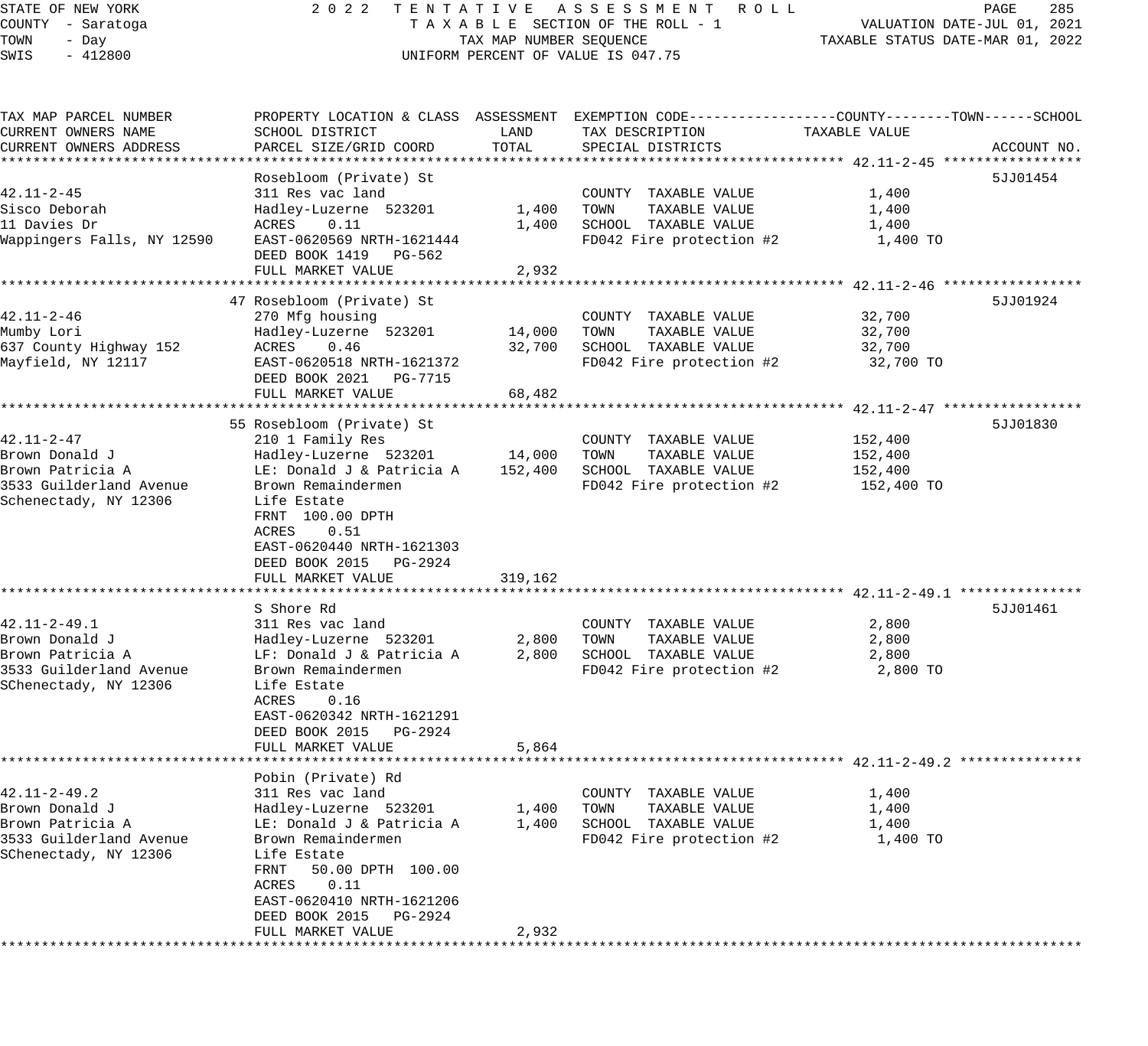| TAXABLE SECTION OF THE ROLL - 1<br>COUNTY - Saratoga<br>VALUATION DATE-JUL 01, 2021<br>TOWN<br>- Day<br>TAX MAP NUMBER SEOUENCE<br>TAXABLE STATUS DATE-MAR 01, 2022<br>$-412800$<br>SWIS<br>UNIFORM PERCENT OF VALUE IS 047.75<br>PROPERTY LOCATION & CLASS ASSESSMENT EXEMPTION CODE---------------COUNTY-------TOWN-----SCHOOL<br>TAX MAP PARCEL NUMBER<br>CURRENT OWNERS NAME<br>SCHOOL DISTRICT<br>TAXABLE VALUE<br>LAND<br>TAX DESCRIPTION<br>TOTAL<br>CURRENT OWNERS ADDRESS<br>PARCEL SIZE/GRID COORD<br>SPECIAL DISTRICTS<br>20 Robin (Private) St<br>$42.11 - 2 - 52$<br>270 Mfg housing<br>COUNTY TAXABLE VALUE<br>22,800<br>Shefchik Paul Jr<br>14,000<br>TOWN<br>TAXABLE VALUE<br>22,800<br>Hadley-Luzerne 523201<br>Herchold Shefchik Anne<br>FRNT 100.00 DPTH 100.00<br>SCHOOL TAXABLE VALUE<br>22,800<br>22,800<br>10 Lower Notch Rd Apt 23<br>ACRES<br>0.23<br>FD042 Fire protection #2<br>22,800 TO<br>Woodland Park, NJ 07424<br>EAST-0620240 NRTH-1621056<br>DEED BOOK 1226<br>PG-517<br>FULL MARKET VALUE<br>47,749<br>S Shore Rd<br>$42.11 - 2 - 53$<br>311 Res vac land<br>COUNTY TAXABLE VALUE<br>4,200<br>Ojamaa Carolyn<br>4,200<br>TOWN<br>TAXABLE VALUE<br>4,200<br>Hadley-Luzerne 523201<br>129 Broadway<br>FRNT 100.00 DPTH 100.00<br>4,200<br>SCHOOL TAXABLE VALUE<br>4,200<br>Key Port, NJ 07735<br>FD042 Fire protection #2<br>ACRES<br>0.23<br>4,200 TO<br>EAST-0620176 NRTH-1621129<br>DEED BOOK 1707<br>PG-341<br>FULL MARKET VALUE<br>8,796<br>*********************** 42.11-2-54 ***<br>**************<br>2416 S Shore Rd<br>$42.11 - 2 - 54$<br>210 1 Family Res<br>COUNTY TAXABLE VALUE<br>164,700<br>Shefchik Paul Jr<br>50,000<br>TOWN<br>TAXABLE VALUE<br>Hadley-Luzerne 523201<br>164,700<br>Herchold Shefchik Anne S<br>FRNT<br>50.49 DPTH<br>164,700<br>SCHOOL TAXABLE VALUE<br>164,700<br>0.14<br>FD042 Fire protection #2<br>10 Lower Notch Rd Apt 23<br>ACRES<br>164,700 TO<br>Woodland, NJ 07424<br>EAST-0619870 NRTH-1621056<br>FULL MARKET VALUE<br>344,921<br>2420 S Shore Rd<br>$42.11 - 2 - 55$<br>210 1 Family Res<br>COUNTY TAXABLE VALUE<br>88,400<br>Shefchik Melanie<br>Hadley-Luzerne 523201<br>50,000<br>TOWN<br>TAXABLE VALUE<br>88,400<br>Herchold Adam<br>FRNT 112.26 DPTH 119.13<br>88,400<br>SCHOOL TAXABLE VALUE<br>88,400<br>53 Daniels Dr<br>0.26<br>ACRES<br>FD042 Fire protection #2<br>88,400 TO<br>Clifton, NJ 17113<br>EAST-0619935 NRTH-1621103<br>DEED BOOK 2021 PG-16519<br>185,131<br>FULL MARKET VALUE<br>S Shore Rd<br>$42.11 - 2 - 56$<br>311 Res vac land<br>25,000<br>COUNTY TAXABLE VALUE | STATE OF NEW YORK | 2 0 2 2 | TENTATIVE | ASSESSMENT ROLL | PAGE<br>286 |
|-------------------------------------------------------------------------------------------------------------------------------------------------------------------------------------------------------------------------------------------------------------------------------------------------------------------------------------------------------------------------------------------------------------------------------------------------------------------------------------------------------------------------------------------------------------------------------------------------------------------------------------------------------------------------------------------------------------------------------------------------------------------------------------------------------------------------------------------------------------------------------------------------------------------------------------------------------------------------------------------------------------------------------------------------------------------------------------------------------------------------------------------------------------------------------------------------------------------------------------------------------------------------------------------------------------------------------------------------------------------------------------------------------------------------------------------------------------------------------------------------------------------------------------------------------------------------------------------------------------------------------------------------------------------------------------------------------------------------------------------------------------------------------------------------------------------------------------------------------------------------------------------------------------------------------------------------------------------------------------------------------------------------------------------------------------------------------------------------------------------------------------------------------------------------------------------------------------------------------------------------------------------------------------------------------------------------------------------------------------------------------------------------------------------------------------------------------------------------------------------------------------------------------------------------------------------------------|-------------------|---------|-----------|-----------------|-------------|
|                                                                                                                                                                                                                                                                                                                                                                                                                                                                                                                                                                                                                                                                                                                                                                                                                                                                                                                                                                                                                                                                                                                                                                                                                                                                                                                                                                                                                                                                                                                                                                                                                                                                                                                                                                                                                                                                                                                                                                                                                                                                                                                                                                                                                                                                                                                                                                                                                                                                                                                                                                               |                   |         |           |                 |             |
|                                                                                                                                                                                                                                                                                                                                                                                                                                                                                                                                                                                                                                                                                                                                                                                                                                                                                                                                                                                                                                                                                                                                                                                                                                                                                                                                                                                                                                                                                                                                                                                                                                                                                                                                                                                                                                                                                                                                                                                                                                                                                                                                                                                                                                                                                                                                                                                                                                                                                                                                                                               |                   |         |           |                 |             |
|                                                                                                                                                                                                                                                                                                                                                                                                                                                                                                                                                                                                                                                                                                                                                                                                                                                                                                                                                                                                                                                                                                                                                                                                                                                                                                                                                                                                                                                                                                                                                                                                                                                                                                                                                                                                                                                                                                                                                                                                                                                                                                                                                                                                                                                                                                                                                                                                                                                                                                                                                                               |                   |         |           |                 |             |
|                                                                                                                                                                                                                                                                                                                                                                                                                                                                                                                                                                                                                                                                                                                                                                                                                                                                                                                                                                                                                                                                                                                                                                                                                                                                                                                                                                                                                                                                                                                                                                                                                                                                                                                                                                                                                                                                                                                                                                                                                                                                                                                                                                                                                                                                                                                                                                                                                                                                                                                                                                               |                   |         |           |                 |             |
|                                                                                                                                                                                                                                                                                                                                                                                                                                                                                                                                                                                                                                                                                                                                                                                                                                                                                                                                                                                                                                                                                                                                                                                                                                                                                                                                                                                                                                                                                                                                                                                                                                                                                                                                                                                                                                                                                                                                                                                                                                                                                                                                                                                                                                                                                                                                                                                                                                                                                                                                                                               |                   |         |           |                 |             |
|                                                                                                                                                                                                                                                                                                                                                                                                                                                                                                                                                                                                                                                                                                                                                                                                                                                                                                                                                                                                                                                                                                                                                                                                                                                                                                                                                                                                                                                                                                                                                                                                                                                                                                                                                                                                                                                                                                                                                                                                                                                                                                                                                                                                                                                                                                                                                                                                                                                                                                                                                                               |                   |         |           |                 | ACCOUNT NO. |
|                                                                                                                                                                                                                                                                                                                                                                                                                                                                                                                                                                                                                                                                                                                                                                                                                                                                                                                                                                                                                                                                                                                                                                                                                                                                                                                                                                                                                                                                                                                                                                                                                                                                                                                                                                                                                                                                                                                                                                                                                                                                                                                                                                                                                                                                                                                                                                                                                                                                                                                                                                               |                   |         |           |                 | 5JJ02148    |
|                                                                                                                                                                                                                                                                                                                                                                                                                                                                                                                                                                                                                                                                                                                                                                                                                                                                                                                                                                                                                                                                                                                                                                                                                                                                                                                                                                                                                                                                                                                                                                                                                                                                                                                                                                                                                                                                                                                                                                                                                                                                                                                                                                                                                                                                                                                                                                                                                                                                                                                                                                               |                   |         |           |                 |             |
|                                                                                                                                                                                                                                                                                                                                                                                                                                                                                                                                                                                                                                                                                                                                                                                                                                                                                                                                                                                                                                                                                                                                                                                                                                                                                                                                                                                                                                                                                                                                                                                                                                                                                                                                                                                                                                                                                                                                                                                                                                                                                                                                                                                                                                                                                                                                                                                                                                                                                                                                                                               |                   |         |           |                 |             |
|                                                                                                                                                                                                                                                                                                                                                                                                                                                                                                                                                                                                                                                                                                                                                                                                                                                                                                                                                                                                                                                                                                                                                                                                                                                                                                                                                                                                                                                                                                                                                                                                                                                                                                                                                                                                                                                                                                                                                                                                                                                                                                                                                                                                                                                                                                                                                                                                                                                                                                                                                                               |                   |         |           |                 |             |
|                                                                                                                                                                                                                                                                                                                                                                                                                                                                                                                                                                                                                                                                                                                                                                                                                                                                                                                                                                                                                                                                                                                                                                                                                                                                                                                                                                                                                                                                                                                                                                                                                                                                                                                                                                                                                                                                                                                                                                                                                                                                                                                                                                                                                                                                                                                                                                                                                                                                                                                                                                               |                   |         |           |                 |             |
|                                                                                                                                                                                                                                                                                                                                                                                                                                                                                                                                                                                                                                                                                                                                                                                                                                                                                                                                                                                                                                                                                                                                                                                                                                                                                                                                                                                                                                                                                                                                                                                                                                                                                                                                                                                                                                                                                                                                                                                                                                                                                                                                                                                                                                                                                                                                                                                                                                                                                                                                                                               |                   |         |           |                 |             |
|                                                                                                                                                                                                                                                                                                                                                                                                                                                                                                                                                                                                                                                                                                                                                                                                                                                                                                                                                                                                                                                                                                                                                                                                                                                                                                                                                                                                                                                                                                                                                                                                                                                                                                                                                                                                                                                                                                                                                                                                                                                                                                                                                                                                                                                                                                                                                                                                                                                                                                                                                                               |                   |         |           |                 |             |
|                                                                                                                                                                                                                                                                                                                                                                                                                                                                                                                                                                                                                                                                                                                                                                                                                                                                                                                                                                                                                                                                                                                                                                                                                                                                                                                                                                                                                                                                                                                                                                                                                                                                                                                                                                                                                                                                                                                                                                                                                                                                                                                                                                                                                                                                                                                                                                                                                                                                                                                                                                               |                   |         |           |                 |             |
|                                                                                                                                                                                                                                                                                                                                                                                                                                                                                                                                                                                                                                                                                                                                                                                                                                                                                                                                                                                                                                                                                                                                                                                                                                                                                                                                                                                                                                                                                                                                                                                                                                                                                                                                                                                                                                                                                                                                                                                                                                                                                                                                                                                                                                                                                                                                                                                                                                                                                                                                                                               |                   |         |           |                 |             |
|                                                                                                                                                                                                                                                                                                                                                                                                                                                                                                                                                                                                                                                                                                                                                                                                                                                                                                                                                                                                                                                                                                                                                                                                                                                                                                                                                                                                                                                                                                                                                                                                                                                                                                                                                                                                                                                                                                                                                                                                                                                                                                                                                                                                                                                                                                                                                                                                                                                                                                                                                                               |                   |         |           |                 | 5JJ01457    |
|                                                                                                                                                                                                                                                                                                                                                                                                                                                                                                                                                                                                                                                                                                                                                                                                                                                                                                                                                                                                                                                                                                                                                                                                                                                                                                                                                                                                                                                                                                                                                                                                                                                                                                                                                                                                                                                                                                                                                                                                                                                                                                                                                                                                                                                                                                                                                                                                                                                                                                                                                                               |                   |         |           |                 |             |
|                                                                                                                                                                                                                                                                                                                                                                                                                                                                                                                                                                                                                                                                                                                                                                                                                                                                                                                                                                                                                                                                                                                                                                                                                                                                                                                                                                                                                                                                                                                                                                                                                                                                                                                                                                                                                                                                                                                                                                                                                                                                                                                                                                                                                                                                                                                                                                                                                                                                                                                                                                               |                   |         |           |                 |             |
|                                                                                                                                                                                                                                                                                                                                                                                                                                                                                                                                                                                                                                                                                                                                                                                                                                                                                                                                                                                                                                                                                                                                                                                                                                                                                                                                                                                                                                                                                                                                                                                                                                                                                                                                                                                                                                                                                                                                                                                                                                                                                                                                                                                                                                                                                                                                                                                                                                                                                                                                                                               |                   |         |           |                 |             |
|                                                                                                                                                                                                                                                                                                                                                                                                                                                                                                                                                                                                                                                                                                                                                                                                                                                                                                                                                                                                                                                                                                                                                                                                                                                                                                                                                                                                                                                                                                                                                                                                                                                                                                                                                                                                                                                                                                                                                                                                                                                                                                                                                                                                                                                                                                                                                                                                                                                                                                                                                                               |                   |         |           |                 |             |
|                                                                                                                                                                                                                                                                                                                                                                                                                                                                                                                                                                                                                                                                                                                                                                                                                                                                                                                                                                                                                                                                                                                                                                                                                                                                                                                                                                                                                                                                                                                                                                                                                                                                                                                                                                                                                                                                                                                                                                                                                                                                                                                                                                                                                                                                                                                                                                                                                                                                                                                                                                               |                   |         |           |                 |             |
|                                                                                                                                                                                                                                                                                                                                                                                                                                                                                                                                                                                                                                                                                                                                                                                                                                                                                                                                                                                                                                                                                                                                                                                                                                                                                                                                                                                                                                                                                                                                                                                                                                                                                                                                                                                                                                                                                                                                                                                                                                                                                                                                                                                                                                                                                                                                                                                                                                                                                                                                                                               |                   |         |           |                 |             |
|                                                                                                                                                                                                                                                                                                                                                                                                                                                                                                                                                                                                                                                                                                                                                                                                                                                                                                                                                                                                                                                                                                                                                                                                                                                                                                                                                                                                                                                                                                                                                                                                                                                                                                                                                                                                                                                                                                                                                                                                                                                                                                                                                                                                                                                                                                                                                                                                                                                                                                                                                                               |                   |         |           |                 |             |
|                                                                                                                                                                                                                                                                                                                                                                                                                                                                                                                                                                                                                                                                                                                                                                                                                                                                                                                                                                                                                                                                                                                                                                                                                                                                                                                                                                                                                                                                                                                                                                                                                                                                                                                                                                                                                                                                                                                                                                                                                                                                                                                                                                                                                                                                                                                                                                                                                                                                                                                                                                               |                   |         |           |                 | 5JJ01448    |
|                                                                                                                                                                                                                                                                                                                                                                                                                                                                                                                                                                                                                                                                                                                                                                                                                                                                                                                                                                                                                                                                                                                                                                                                                                                                                                                                                                                                                                                                                                                                                                                                                                                                                                                                                                                                                                                                                                                                                                                                                                                                                                                                                                                                                                                                                                                                                                                                                                                                                                                                                                               |                   |         |           |                 |             |
|                                                                                                                                                                                                                                                                                                                                                                                                                                                                                                                                                                                                                                                                                                                                                                                                                                                                                                                                                                                                                                                                                                                                                                                                                                                                                                                                                                                                                                                                                                                                                                                                                                                                                                                                                                                                                                                                                                                                                                                                                                                                                                                                                                                                                                                                                                                                                                                                                                                                                                                                                                               |                   |         |           |                 |             |
|                                                                                                                                                                                                                                                                                                                                                                                                                                                                                                                                                                                                                                                                                                                                                                                                                                                                                                                                                                                                                                                                                                                                                                                                                                                                                                                                                                                                                                                                                                                                                                                                                                                                                                                                                                                                                                                                                                                                                                                                                                                                                                                                                                                                                                                                                                                                                                                                                                                                                                                                                                               |                   |         |           |                 |             |
|                                                                                                                                                                                                                                                                                                                                                                                                                                                                                                                                                                                                                                                                                                                                                                                                                                                                                                                                                                                                                                                                                                                                                                                                                                                                                                                                                                                                                                                                                                                                                                                                                                                                                                                                                                                                                                                                                                                                                                                                                                                                                                                                                                                                                                                                                                                                                                                                                                                                                                                                                                               |                   |         |           |                 |             |
|                                                                                                                                                                                                                                                                                                                                                                                                                                                                                                                                                                                                                                                                                                                                                                                                                                                                                                                                                                                                                                                                                                                                                                                                                                                                                                                                                                                                                                                                                                                                                                                                                                                                                                                                                                                                                                                                                                                                                                                                                                                                                                                                                                                                                                                                                                                                                                                                                                                                                                                                                                               |                   |         |           |                 |             |
|                                                                                                                                                                                                                                                                                                                                                                                                                                                                                                                                                                                                                                                                                                                                                                                                                                                                                                                                                                                                                                                                                                                                                                                                                                                                                                                                                                                                                                                                                                                                                                                                                                                                                                                                                                                                                                                                                                                                                                                                                                                                                                                                                                                                                                                                                                                                                                                                                                                                                                                                                                               |                   |         |           |                 |             |
|                                                                                                                                                                                                                                                                                                                                                                                                                                                                                                                                                                                                                                                                                                                                                                                                                                                                                                                                                                                                                                                                                                                                                                                                                                                                                                                                                                                                                                                                                                                                                                                                                                                                                                                                                                                                                                                                                                                                                                                                                                                                                                                                                                                                                                                                                                                                                                                                                                                                                                                                                                               |                   |         |           |                 | 5JJ01460    |
|                                                                                                                                                                                                                                                                                                                                                                                                                                                                                                                                                                                                                                                                                                                                                                                                                                                                                                                                                                                                                                                                                                                                                                                                                                                                                                                                                                                                                                                                                                                                                                                                                                                                                                                                                                                                                                                                                                                                                                                                                                                                                                                                                                                                                                                                                                                                                                                                                                                                                                                                                                               |                   |         |           |                 |             |
|                                                                                                                                                                                                                                                                                                                                                                                                                                                                                                                                                                                                                                                                                                                                                                                                                                                                                                                                                                                                                                                                                                                                                                                                                                                                                                                                                                                                                                                                                                                                                                                                                                                                                                                                                                                                                                                                                                                                                                                                                                                                                                                                                                                                                                                                                                                                                                                                                                                                                                                                                                               |                   |         |           |                 |             |
|                                                                                                                                                                                                                                                                                                                                                                                                                                                                                                                                                                                                                                                                                                                                                                                                                                                                                                                                                                                                                                                                                                                                                                                                                                                                                                                                                                                                                                                                                                                                                                                                                                                                                                                                                                                                                                                                                                                                                                                                                                                                                                                                                                                                                                                                                                                                                                                                                                                                                                                                                                               |                   |         |           |                 |             |
|                                                                                                                                                                                                                                                                                                                                                                                                                                                                                                                                                                                                                                                                                                                                                                                                                                                                                                                                                                                                                                                                                                                                                                                                                                                                                                                                                                                                                                                                                                                                                                                                                                                                                                                                                                                                                                                                                                                                                                                                                                                                                                                                                                                                                                                                                                                                                                                                                                                                                                                                                                               |                   |         |           |                 |             |
|                                                                                                                                                                                                                                                                                                                                                                                                                                                                                                                                                                                                                                                                                                                                                                                                                                                                                                                                                                                                                                                                                                                                                                                                                                                                                                                                                                                                                                                                                                                                                                                                                                                                                                                                                                                                                                                                                                                                                                                                                                                                                                                                                                                                                                                                                                                                                                                                                                                                                                                                                                               |                   |         |           |                 |             |
|                                                                                                                                                                                                                                                                                                                                                                                                                                                                                                                                                                                                                                                                                                                                                                                                                                                                                                                                                                                                                                                                                                                                                                                                                                                                                                                                                                                                                                                                                                                                                                                                                                                                                                                                                                                                                                                                                                                                                                                                                                                                                                                                                                                                                                                                                                                                                                                                                                                                                                                                                                               |                   |         |           |                 |             |
|                                                                                                                                                                                                                                                                                                                                                                                                                                                                                                                                                                                                                                                                                                                                                                                                                                                                                                                                                                                                                                                                                                                                                                                                                                                                                                                                                                                                                                                                                                                                                                                                                                                                                                                                                                                                                                                                                                                                                                                                                                                                                                                                                                                                                                                                                                                                                                                                                                                                                                                                                                               |                   |         |           |                 |             |
|                                                                                                                                                                                                                                                                                                                                                                                                                                                                                                                                                                                                                                                                                                                                                                                                                                                                                                                                                                                                                                                                                                                                                                                                                                                                                                                                                                                                                                                                                                                                                                                                                                                                                                                                                                                                                                                                                                                                                                                                                                                                                                                                                                                                                                                                                                                                                                                                                                                                                                                                                                               |                   |         |           |                 |             |
|                                                                                                                                                                                                                                                                                                                                                                                                                                                                                                                                                                                                                                                                                                                                                                                                                                                                                                                                                                                                                                                                                                                                                                                                                                                                                                                                                                                                                                                                                                                                                                                                                                                                                                                                                                                                                                                                                                                                                                                                                                                                                                                                                                                                                                                                                                                                                                                                                                                                                                                                                                               |                   |         |           |                 | 5JJ01466    |
|                                                                                                                                                                                                                                                                                                                                                                                                                                                                                                                                                                                                                                                                                                                                                                                                                                                                                                                                                                                                                                                                                                                                                                                                                                                                                                                                                                                                                                                                                                                                                                                                                                                                                                                                                                                                                                                                                                                                                                                                                                                                                                                                                                                                                                                                                                                                                                                                                                                                                                                                                                               |                   |         |           |                 |             |
| Ojamaa Carolyn<br>25,000<br>TOWN<br>TAXABLE VALUE<br>25,000<br>Hadley-Luzerne 523201                                                                                                                                                                                                                                                                                                                                                                                                                                                                                                                                                                                                                                                                                                                                                                                                                                                                                                                                                                                                                                                                                                                                                                                                                                                                                                                                                                                                                                                                                                                                                                                                                                                                                                                                                                                                                                                                                                                                                                                                                                                                                                                                                                                                                                                                                                                                                                                                                                                                                          |                   |         |           |                 |             |
| 129 Broadway<br>SCHOOL TAXABLE VALUE<br>FRNT 97.31 DPTH 105.68<br>25,000<br>25,000<br>0.22                                                                                                                                                                                                                                                                                                                                                                                                                                                                                                                                                                                                                                                                                                                                                                                                                                                                                                                                                                                                                                                                                                                                                                                                                                                                                                                                                                                                                                                                                                                                                                                                                                                                                                                                                                                                                                                                                                                                                                                                                                                                                                                                                                                                                                                                                                                                                                                                                                                                                    |                   |         |           |                 |             |
| Key Port, NJ 07735<br>FD042 Fire protection #2<br>25,000 TO<br>ACRES<br>EAST-0620014 NRTH-1621164                                                                                                                                                                                                                                                                                                                                                                                                                                                                                                                                                                                                                                                                                                                                                                                                                                                                                                                                                                                                                                                                                                                                                                                                                                                                                                                                                                                                                                                                                                                                                                                                                                                                                                                                                                                                                                                                                                                                                                                                                                                                                                                                                                                                                                                                                                                                                                                                                                                                             |                   |         |           |                 |             |
| DEED BOOK 1707<br>PG-344                                                                                                                                                                                                                                                                                                                                                                                                                                                                                                                                                                                                                                                                                                                                                                                                                                                                                                                                                                                                                                                                                                                                                                                                                                                                                                                                                                                                                                                                                                                                                                                                                                                                                                                                                                                                                                                                                                                                                                                                                                                                                                                                                                                                                                                                                                                                                                                                                                                                                                                                                      |                   |         |           |                 |             |
| FULL MARKET VALUE<br>52,356                                                                                                                                                                                                                                                                                                                                                                                                                                                                                                                                                                                                                                                                                                                                                                                                                                                                                                                                                                                                                                                                                                                                                                                                                                                                                                                                                                                                                                                                                                                                                                                                                                                                                                                                                                                                                                                                                                                                                                                                                                                                                                                                                                                                                                                                                                                                                                                                                                                                                                                                                   |                   |         |           |                 |             |
|                                                                                                                                                                                                                                                                                                                                                                                                                                                                                                                                                                                                                                                                                                                                                                                                                                                                                                                                                                                                                                                                                                                                                                                                                                                                                                                                                                                                                                                                                                                                                                                                                                                                                                                                                                                                                                                                                                                                                                                                                                                                                                                                                                                                                                                                                                                                                                                                                                                                                                                                                                               |                   |         |           |                 |             |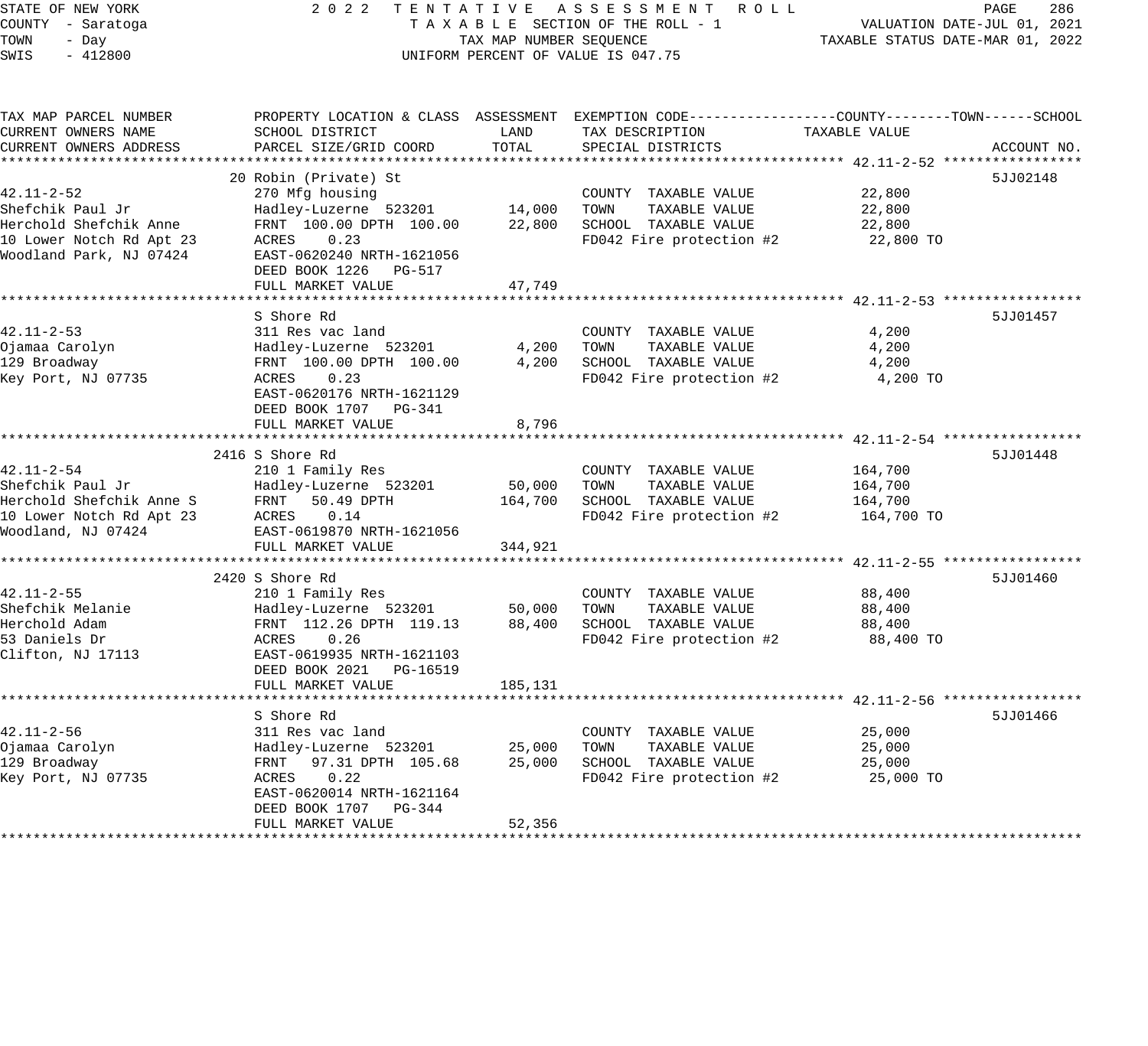STATE OF NEW YORK 2 0 2 2 T E N T A T I V E A S S E S S M E N T R O L L PAGE 287 COUNTY - Saratoga T A X A B L E SECTION OF THE ROLL - 1 VALUATION DATE-JUL 01, 2021 TOWN - Day TAX MAP NUMBER SEQUENCE TAXABLE STATUS DATE-MAR 01, 2022 SWIS - 412800 CONTROLLY THE UNIFORM PERCENT OF VALUE IS 047.75 TAX MAP PARCEL NUMBER PROPERTY LOCATION & CLASS ASSESSMENT EXEMPTION CODE------------------COUNTY--------TOWN------SCHOOL CURRENT OWNERS NAME SCHOOL DISTRICT LAND TAX DESCRIPTION TAXABLE VALUE CURRENT OWNERS ADDRESS PARCEL SIZE/GRID COORD TOTAL SPECIAL DISTRICTS ACCOUNT NO. \*\*\*\*\*\*\*\*\*\*\*\*\*\*\*\*\*\*\*\*\*\*\*\*\*\*\*\*\*\*\*\*\*\*\*\*\*\*\*\*\*\*\*\*\*\*\*\*\*\*\*\*\*\*\*\*\*\*\*\*\*\*\*\*\*\*\*\*\*\*\*\*\*\*\*\*\*\*\*\*\*\*\*\*\*\*\*\*\*\*\*\*\*\*\*\*\*\*\*\*\*\*\* 42.11-2-57 \*\*\*\*\*\*\*\*\*\*\*\*\*\*\*\*\* S Shore Rd 5JJ01456 42.11-2-57 311 Res vac land COUNTY TAXABLE VALUE 25,000 Egan Sean Hadley-Luzerne 523201 25,000 TOWN TAXABLE VALUE 25,000 Egan Kathleen FRNT 123.74 DPTH 97.28 25,000 SCHOOL TAXABLE VALUE 25,000 5189 Hoag Ln ACRES 0.23 FD042 Fire protection #2 25,000 TO Fayetteville, NY 13066 EAST-0620080 NRTH-1621236 DEED BOOK 2014 PG-547 FULL MARKET VALUE 52,356 \*\*\*\*\*\*\*\*\*\*\*\*\*\*\*\*\*\*\*\*\*\*\*\*\*\*\*\*\*\*\*\*\*\*\*\*\*\*\*\*\*\*\*\*\*\*\*\*\*\*\*\*\*\*\*\*\*\*\*\*\*\*\*\*\*\*\*\*\*\*\*\*\*\*\*\*\*\*\*\*\*\*\*\*\*\*\*\*\*\*\*\*\*\*\*\*\*\*\*\*\*\*\* 42.11-2-58 \*\*\*\*\*\*\*\*\*\*\*\*\*\*\*\*\* 2432 S Shore Rd 5JJ01453 42.11-2-58 210 1 Family Res COUNTY TAXABLE VALUE 110,000 Deso Jeffrey Hadley-Luzerne 523201 50,000 TOWN TAXABLE VALUE 110,000 Deso Donna FRNT 99.82 DPTH 113.67 110,000 SCHOOL TAXABLE VALUE 110,000 293 Main St ACRES 0.24 FD042 Fire protection #2 110,000 TO New Baltimore, NY 12087 EAST-0620151 NRTH-1621309 DEED BOOK 2015 PG-1688 FULL MARKET VALUE 230,366 \*\*\*\*\*\*\*\*\*\*\*\*\*\*\*\*\*\*\*\*\*\*\*\*\*\*\*\*\*\*\*\*\*\*\*\*\*\*\*\*\*\*\*\*\*\*\*\*\*\*\*\*\*\*\*\*\*\*\*\*\*\*\*\*\*\*\*\*\*\*\*\*\*\*\*\*\*\*\*\*\*\*\*\*\*\*\*\*\*\*\*\*\*\*\*\*\*\*\*\*\*\*\* 42.11-2-65 \*\*\*\*\*\*\*\*\*\*\*\*\*\*\*\*\* 42 Rosebloom (Private) St 5JJ01444 42.11-2-65 210 1 Family Res COUNTY TAXABLE VALUE 270,400 DiCrescenzo Louis Hadley-Luzerne 523201 50,000 TOWN TAXABLE VALUE 270,400 3001 Furbeck Rd L DiCrescenzo Rev. Trust 270,400 SCHOOL TAXABLE VALUE 270,400 Altamont, NY 12009 ACRES 0.46 BANK 709 FD042 Fire protection #2 270,400 TO EAST-0620508 NRTH-1621639 DEED BOOK 1708 PG-773 FULL MARKET VALUE 566,283 \*\*\*\*\*\*\*\*\*\*\*\*\*\*\*\*\*\*\*\*\*\*\*\*\*\*\*\*\*\*\*\*\*\*\*\*\*\*\*\*\*\*\*\*\*\*\*\*\*\*\*\*\*\*\*\*\*\*\*\*\*\*\*\*\*\*\*\*\*\*\*\*\*\*\*\*\*\*\*\*\*\*\*\*\*\*\*\*\*\*\*\*\*\*\*\*\*\*\*\*\*\*\* 42.11-2-66 \*\*\*\*\*\*\*\*\*\*\*\*\*\*\*\*\* 2438 S Shore Rd 5JJ01462 42.11-2-66 210 1 Family Res COUNTY TAXABLE VALUE 115,844 Richardson Brenda Hadley-Luzerne 523201 50,000 TOWN TAXABLE VALUE 115,844 James R Richardson Jr. FRNT 167.79 DPTH 120.03 115,844 SCHOOL TAXABLE VALUE 115,844 17 Gesner St ACRES 0.42 FD042 Fire protection #2 115,844 TO Linden, NJ 07036 EAST-0620238 NRTH-1621406 DEED BOOK 2015 PG-34510 FULL MARKET VALUE 242,605 \*\*\*\*\*\*\*\*\*\*\*\*\*\*\*\*\*\*\*\*\*\*\*\*\*\*\*\*\*\*\*\*\*\*\*\*\*\*\*\*\*\*\*\*\*\*\*\*\*\*\*\*\*\*\*\*\*\*\*\*\*\*\*\*\*\*\*\*\*\*\*\*\*\*\*\*\*\*\*\*\*\*\*\*\*\*\*\*\*\*\*\*\*\*\*\*\*\*\*\*\*\*\* 42.11-2-67 \*\*\*\*\*\*\*\*\*\*\*\*\*\*\*\*\* 2448 S Shore Rd 5JJ01449 42.11-2-67 210 1 Family Res VET COM CT 41131 30,350 30,350 0 Gill Bruce G Hadley-Luzerne 523201 50,000 COUNTY TAXABLE VALUE 91,050 2448 S Shore Rd FRNT 257.00 DPTH 188.00 121,400 TOWN TAXABLE VALUE 91,050 Hadley, NY 12835 ACRES 0.78 SCHOOL TAXABLE VALUE 121,400 EAST-0620406 NRTH-1621569 FD042 Fire protection #2 121,400 TO

\*\*\*\*\*\*\*\*\*\*\*\*\*\*\*\*\*\*\*\*\*\*\*\*\*\*\*\*\*\*\*\*\*\*\*\*\*\*\*\*\*\*\*\*\*\*\*\*\*\*\*\*\*\*\*\*\*\*\*\*\*\*\*\*\*\*\*\*\*\*\*\*\*\*\*\*\*\*\*\*\*\*\*\*\*\*\*\*\*\*\*\*\*\*\*\*\*\*\*\*\*\*\*\*\*\*\*\*\*\*\*\*\*\*\*\*\*\*\*\*\*\*\*\*\*\*\*\*\*\*\*\*

DEED BOOK 2014 PG-37832

FULL MARKET VALUE 254,241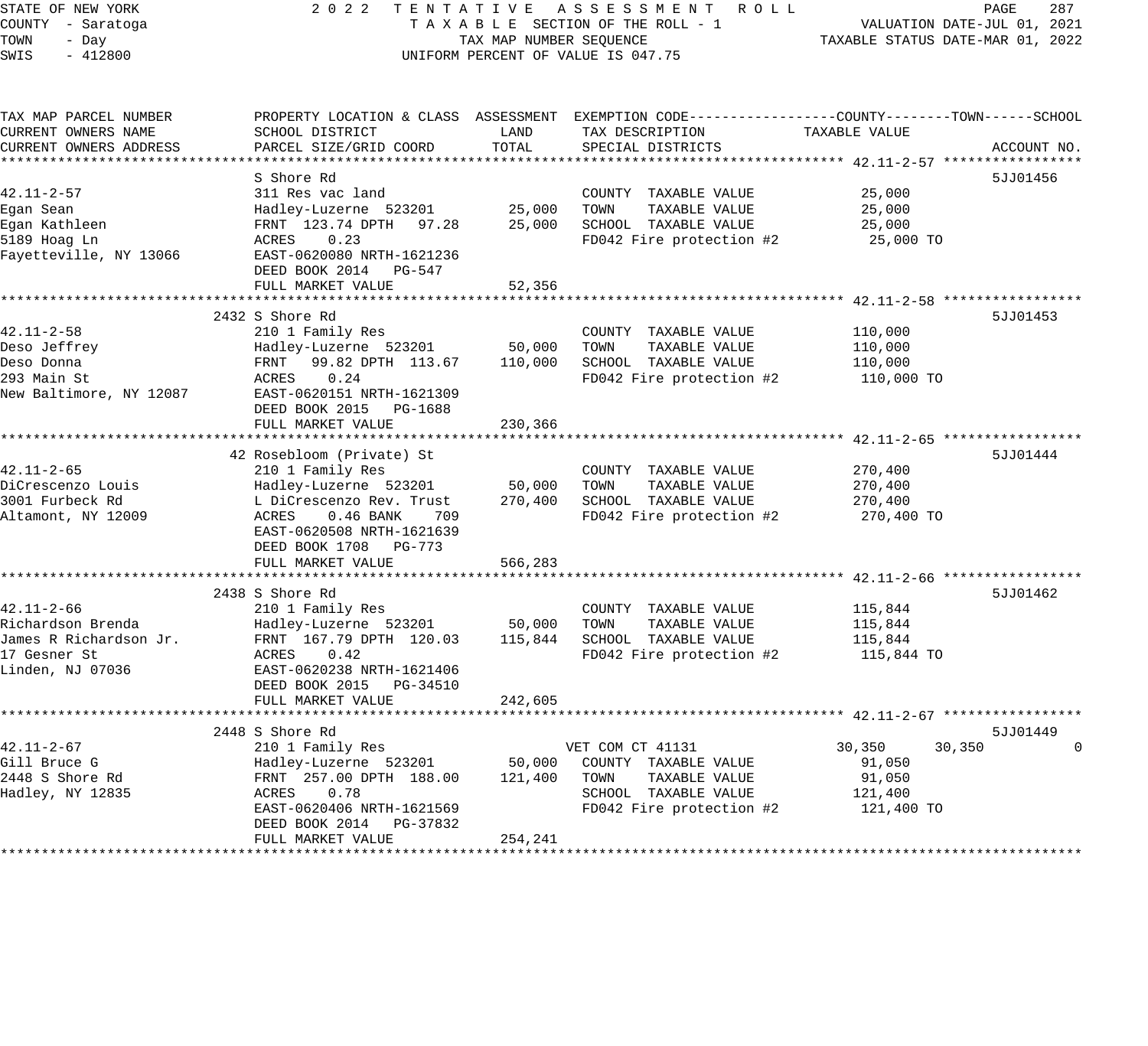STATE OF NEW YORK 2 0 2 2 T E N T A T I V E A S S E S S M E N T R O L L PAGE 288 COUNTY - Saratoga T A X A B L E SECTION OF THE ROLL - 1 VALUATION DATE-JUL 01, 2021 TOWN - Day TAX MAP NUMBER SEQUENCE TAXABLE STATUS DATE-MAR 01, 2022 SWIS - 412800 CONTROLLY THE UNIFORM PERCENT OF VALUE IS 047.75 TAX MAP PARCEL NUMBER PROPERTY LOCATION & CLASS ASSESSMENT EXEMPTION CODE------------------COUNTY--------TOWN------SCHOOL CURRENT OWNERS NAME SCHOOL DISTRICT LAND TAX DESCRIPTION TAXABLE VALUE CURRENT OWNERS ADDRESS PARCEL SIZE/GRID COORD TOTAL SPECIAL DISTRICTS ACCOUNT NO. \*\*\*\*\*\*\*\*\*\*\*\*\*\*\*\*\*\*\*\*\*\*\*\*\*\*\*\*\*\*\*\*\*\*\*\*\*\*\*\*\*\*\*\*\*\*\*\*\*\*\*\*\*\*\*\*\*\*\*\*\*\*\*\*\*\*\*\*\*\*\*\*\*\*\*\*\*\*\*\*\*\*\*\*\*\*\*\*\*\*\*\*\*\*\*\*\*\*\*\*\*\*\* 42.11-2-68 \*\*\*\*\*\*\*\*\*\*\*\*\*\*\*\*\* 22 Rosebloom (Private) St 5HJ01110 42.11-2-68 270 Mfg housing COUNTY TAXABLE VALUE 50,000 Vedovelli Robert Hadley-Luzerne 523201 25,000 TOWN TAXABLE VALUE 50,000 Vedovelli Donna FRNT 75.00 DPTH 200.00 50,000 SCHOOL TAXABLE VALUE 50,000 9 Longview Drive ACRES 0.34 FD042 Fire protection #2 50,000 TO Monson, MA 01057 EAST-0620988 NRTH-1621844 DEED BOOK 2018 PG-20286 FULL MARKET VALUE 104,712 \*\*\*\*\*\*\*\*\*\*\*\*\*\*\*\*\*\*\*\*\*\*\*\*\*\*\*\*\*\*\*\*\*\*\*\*\*\*\*\*\*\*\*\*\*\*\*\*\*\*\*\*\*\*\*\*\*\*\*\*\*\*\*\*\*\*\*\*\*\*\*\*\*\*\*\*\*\*\*\*\*\*\*\*\*\*\*\*\*\*\*\*\*\*\*\*\*\*\*\*\*\*\* 42.11-2-69.1 \*\*\*\*\*\*\*\*\*\*\*\*\*\*\* 15 Deming (Private) Ave 5HJ01147 42.11-2-69.1 311 Res vac land COUNTY TAXABLE VALUE 14,000 Herring Joseph M Hadley-Luzerne 523201 14,000 TOWN TAXABLE VALUE 14,000 Herring Holly A Lots 12-15 28-30 14,000 SCHOOL TAXABLE VALUE 14,000 9 Maplebrook Lane FRNT 75.00 DPTH 100.00 FD042 Fire protection #2 14,000 TO New Paltz, NY 12561 ACRES 0.34 EAST-0620796 NRTH-1621365 DEED BOOK 2017 PG-16142 FULL MARKET VALUE 29,319 \*\*\*\*\*\*\*\*\*\*\*\*\*\*\*\*\*\*\*\*\*\*\*\*\*\*\*\*\*\*\*\*\*\*\*\*\*\*\*\*\*\*\*\*\*\*\*\*\*\*\*\*\*\*\*\*\*\*\*\*\*\*\*\*\*\*\*\*\*\*\*\*\*\*\*\*\*\*\*\*\*\*\*\*\*\*\*\*\*\*\*\*\*\*\*\*\*\*\*\*\*\*\* 42.11-2-70 \*\*\*\*\*\*\*\*\*\*\*\*\*\*\*\*\* Hillcrest (Private) Ave 42.11-2-70 311 Res vac land COUNTY TAXABLE VALUE 2,800 Jones Charles Hadley-Luzerne 523201 2,800 TOWN TAXABLE VALUE 2,800 Barnaby Pamela Lots 21 & 22 2,800 SCHOOL TAXABLE VALUE 2,800 1069 Rock City Falls Rd FRNT 75.00 DPTH 100.00 FD042 Fire protection #2 2,800 TO Rock City Falls, NY 12863 ACRES 0.17 EAST-0621199 NRTH-1621322 DEED BOOK 2019 PG-33087 FULL MARKET VALUE 5,864 \*\*\*\*\*\*\*\*\*\*\*\*\*\*\*\*\*\*\*\*\*\*\*\*\*\*\*\*\*\*\*\*\*\*\*\*\*\*\*\*\*\*\*\*\*\*\*\*\*\*\*\*\*\*\*\*\*\*\*\*\*\*\*\*\*\*\*\*\*\*\*\*\*\*\*\*\*\*\*\*\*\*\*\*\*\*\*\*\*\*\*\*\*\*\*\*\*\*\*\*\*\*\* 42.11-2-71 \*\*\*\*\*\*\*\*\*\*\*\*\*\*\*\*\* 6 Vanpatten (Private) Ave 5HJ01134 42.11-2-71 210 1 Family Res COUNTY TAXABLE VALUE 59,900 Dubois Sophie Hadley-Luzerne 523201 14,000 TOWN TAXABLE VALUE 59,900 8 Willow St FRNT 75.00 DPTH 100.00 59,900 SCHOOL TAXABLE VALUE 59,900 Cohoes, NY 12047 ACRES 0.17 FD042 Fire protection #2 59,900 TO EAST-0620862 NRTH-1621465 DEED BOOK 0708 PG-0364 FULL MARKET VALUE 125, 445 \*\*\*\*\*\*\*\*\*\*\*\*\*\*\*\*\*\*\*\*\*\*\*\*\*\*\*\*\*\*\*\*\*\*\*\*\*\*\*\*\*\*\*\*\*\*\*\*\*\*\*\*\*\*\*\*\*\*\*\*\*\*\*\*\*\*\*\*\*\*\*\*\*\*\*\*\*\*\*\*\*\*\*\*\*\*\*\*\*\*\*\*\*\*\*\*\*\*\*\*\*\*\* 42.11-2-73.1 \*\*\*\*\*\*\*\*\*\*\*\*\*\*\* Deming (Road Bed ROW) St 42.11-2-73.1 311 Res vac land COUNTY TAXABLE VALUE 20,000 DiCresenzo Louis Hadley-Luzerne 523201 20,000 TOWN TAXABLE VALUE 20,000 3001 Furbeck Rd ROW Lot P/O Viele Street 20,000 SCHOOL TAXABLE VALUE 20,000 Altamont, NY 12009 2017/18450 FD042 Fire protection #2 20,000 TO FRNT 50.00 DPTH ACRES 0.33 EAST-0620574 NRTH-1621722 DEED BOOK 2017 PG-18450 FULL MARKET VALUE 41,885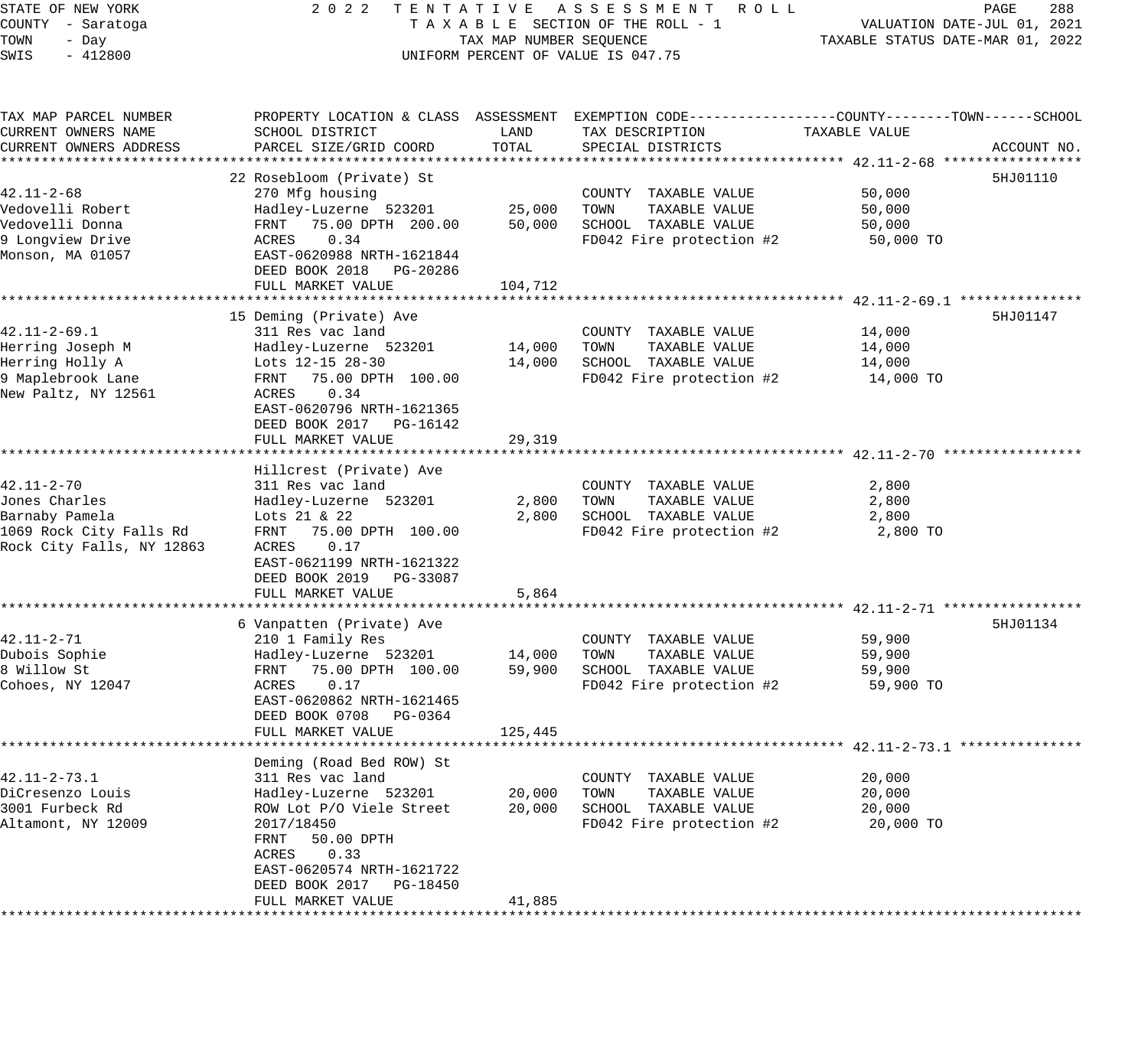| STATE OF NEW YORK<br>COUNTY - Saratoga<br>TOWN<br>- Day<br>SWIS<br>$-412800$ | 2022                                                                                        | TAX MAP NUMBER SEQUENCE                      | TENTATIVE ASSESSMENT ROLL<br>TAXABLE SECTION OF THE ROLL - 1<br>UNIFORM PERCENT OF VALUE IS 047.75                 |                  | PAGE<br>289<br>VALUATION DATE-JUL 01, 2021<br>TAXABLE STATUS DATE-MAR 01, 2022 |
|------------------------------------------------------------------------------|---------------------------------------------------------------------------------------------|----------------------------------------------|--------------------------------------------------------------------------------------------------------------------|------------------|--------------------------------------------------------------------------------|
| TAX MAP PARCEL NUMBER<br>CURRENT OWNERS NAME                                 | SCHOOL DISTRICT                                                                             | LAND                                         | PROPERTY LOCATION & CLASS ASSESSMENT EXEMPTION CODE----------------COUNTY-------TOWN-----SCHOOL<br>TAX DESCRIPTION | TAXABLE VALUE    |                                                                                |
| CURRENT OWNERS ADDRESS                                                       | PARCEL SIZE/GRID COORD                                                                      | TOTAL                                        | SPECIAL DISTRICTS                                                                                                  |                  | ACCOUNT NO.                                                                    |
|                                                                              | Viele St                                                                                    |                                              |                                                                                                                    |                  |                                                                                |
| $42.11 - 2 - 73.2$                                                           | 311 Res vac land                                                                            |                                              | COUNTY TAXABLE VALUE                                                                                               | 5,000            |                                                                                |
| Hogan William                                                                | Hadley-Luzerne 523201                                                                       | 5,000                                        | TOWN<br>TAXABLE VALUE                                                                                              | 5,000            |                                                                                |
| 66 Mohawk Trl                                                                | ROW Lot P/O Viele Street                                                                    | 5,000                                        | SCHOOL TAXABLE VALUE                                                                                               | 5,000            |                                                                                |
| Slingerlands, NY 12159                                                       | FRNT<br>25.00 DPTH<br>ACRES<br>0.08<br>EAST-0620499 NRTH-1621782<br>DEED BOOK 2006 PG-19299 |                                              | FD042 Fire protection #2                                                                                           | 5,000 TO         |                                                                                |
|                                                                              | FULL MARKET VALUE<br>*************************                                              | 10,471                                       |                                                                                                                    |                  |                                                                                |
|                                                                              | 2458 S Shore Rd                                                                             |                                              |                                                                                                                    |                  | 5HJ01209                                                                       |
| $42.11 - 2 - 74$                                                             | 210 1 Family Res                                                                            |                                              | COUNTY TAXABLE VALUE                                                                                               | 132,500          |                                                                                |
| Hogan William F                                                              | Hadley-Luzerne 523201                                                                       | 50,000                                       | TOWN<br>TAXABLE VALUE                                                                                              | 132,500          |                                                                                |
| 66 Mohawk Trl                                                                | FRNT 199.28 DPTH 105.00                                                                     | 132,500                                      | SCHOOL TAXABLE VALUE                                                                                               | 132,500          |                                                                                |
| Slingerlands, NY 12159                                                       | ACRES<br>0.19<br>EAST-0620527 NRTH-1621843<br>DEED BOOK 2012 PG-15313                       |                                              | FD042 Fire protection #2                                                                                           | 132,500 TO       |                                                                                |
|                                                                              | FULL MARKET VALUE                                                                           | 277,487                                      |                                                                                                                    |                  |                                                                                |
|                                                                              | 61 Rosebloom (Private) St                                                                   |                                              |                                                                                                                    |                  | 5JJ02320                                                                       |
| $42.11 - 2 - 75$                                                             | 210 1 Family Res                                                                            |                                              | COUNTY TAXABLE VALUE                                                                                               | 127,320          |                                                                                |
| Egan Sean                                                                    | Hadley-Luzerne 523201                                                                       | 14,000                                       | TAXABLE VALUE<br>TOWN                                                                                              | 127,320          |                                                                                |
| Egan Kathleen                                                                | FRNT 150.00 DPTH 200.00                                                                     | 127,320                                      | SCHOOL TAXABLE VALUE                                                                                               | 127,320          |                                                                                |
| 5189 Hoag Lane                                                               | ACRES<br>0.69                                                                               |                                              | FD042 Fire protection #2                                                                                           | 127,320 TO       |                                                                                |
| Fayetteville, NY 13066                                                       | EAST-0620302 NRTH-1621177                                                                   |                                              |                                                                                                                    |                  |                                                                                |
|                                                                              | DEED BOOK 2014 PG-548                                                                       |                                              |                                                                                                                    |                  |                                                                                |
|                                                                              | FULL MARKET VALUE                                                                           | 266,639                                      |                                                                                                                    |                  |                                                                                |
|                                                                              |                                                                                             |                                              |                                                                                                                    |                  |                                                                                |
|                                                                              | 26 Rosebloom (Private) St                                                                   |                                              |                                                                                                                    |                  | 5HJ01186                                                                       |
| $42.11 - 2 - 76$<br>Pieciuk Robert                                           | 260 Seasonal res                                                                            |                                              | COUNTY TAXABLE VALUE                                                                                               | 77,600           |                                                                                |
| Pieciuk Mary Ellen                                                           | Hadley-Luzerne 523201<br>FRNT 125.00 DPTH 200.00                                            | 50,500<br>77,600                             | TAXABLE VALUE<br>TOWN<br>SCHOOL TAXABLE VALUE                                                                      | 77,600<br>77,600 |                                                                                |
| 5 Zermatt Dr                                                                 | ACRES<br>0.57                                                                               |                                              | FD042 Fire protection #2                                                                                           | 77,600 TO        |                                                                                |
| Wynantskill, NY 12198                                                        | EAST-0620894 NRTH-1621802<br>DEED BOOK 2011 PG-21596                                        |                                              |                                                                                                                    |                  |                                                                                |
|                                                                              | FULL MARKET VALUE                                                                           | 162,513<br>* * * * * * * * * * * * * * * * * |                                                                                                                    |                  |                                                                                |
|                                                                              | 7 Vanpatten (Private) Ave                                                                   |                                              |                                                                                                                    |                  | 5HJ01155                                                                       |
| $42.11 - 2 - 77$                                                             | 260 Seasonal res                                                                            |                                              | COUNTY TAXABLE VALUE                                                                                               | 58,800           |                                                                                |
| Hunt Wendy L                                                                 | Hadley-Luzerne 523201                                                                       | 16,700                                       | TAXABLE VALUE<br>TOWN                                                                                              | 58,800           |                                                                                |
| 116 Sherow Road                                                              | FRNT<br>75.00 DPTH 100.00                                                                   | 58,800                                       | SCHOOL TAXABLE VALUE                                                                                               | 58,800           |                                                                                |
| Pleasant Valley, NY 12569                                                    | ACRES<br>0.17                                                                               |                                              | FD042 Fire protection #2                                                                                           | 58,800 TO        |                                                                                |
|                                                                              | EAST-0621005 NRTH-1621510                                                                   |                                              |                                                                                                                    |                  |                                                                                |
|                                                                              | DEED BOOK 2021<br>PG-42305                                                                  |                                              |                                                                                                                    |                  |                                                                                |
|                                                                              | FULL MARKET VALUE                                                                           | 123,141                                      |                                                                                                                    |                  |                                                                                |
|                                                                              |                                                                                             |                                              |                                                                                                                    |                  |                                                                                |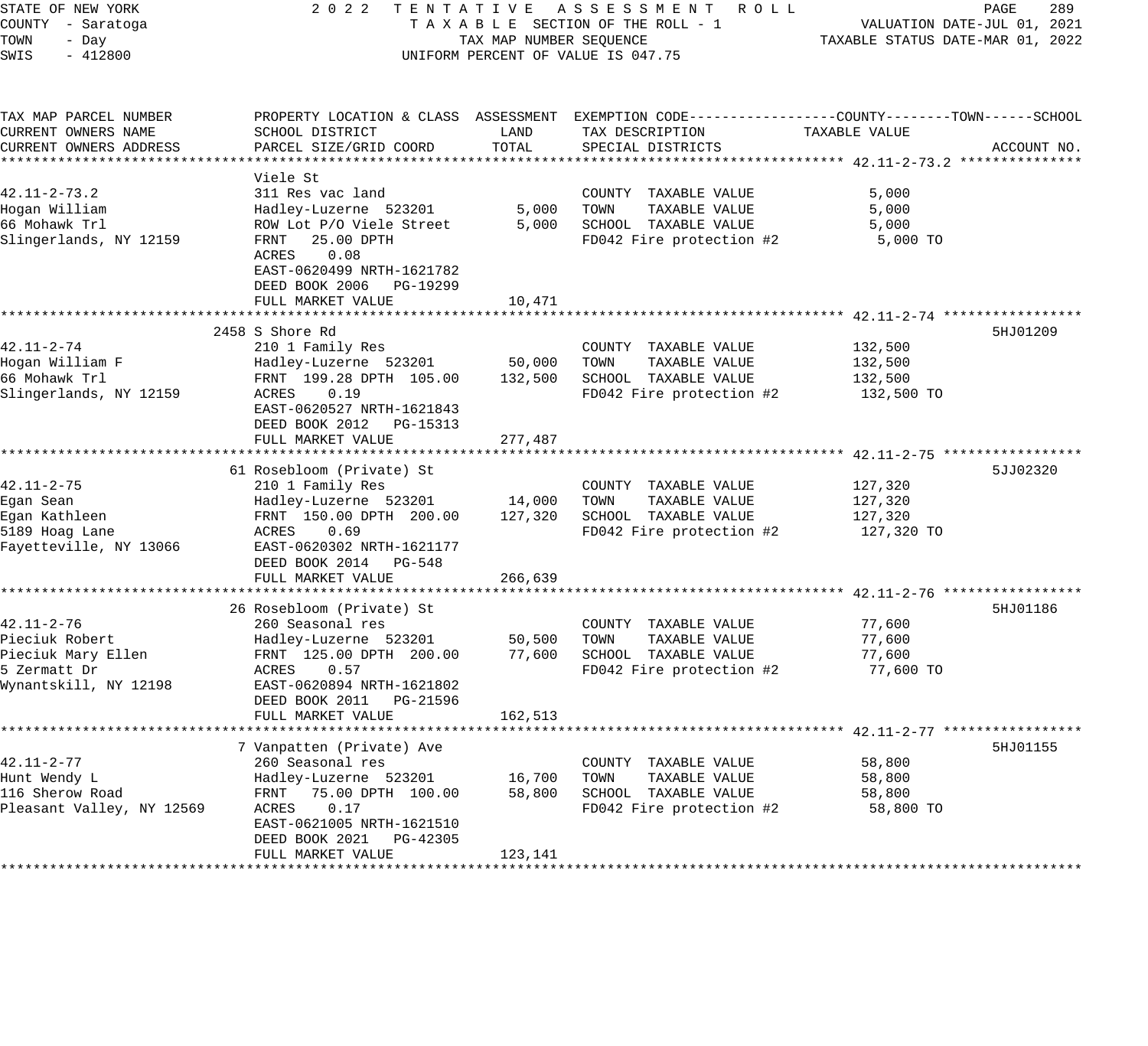| STATE OF NEW YORK                       | 2 0 2 2                                      |                         | TENTATIVE ASSESSMENT ROLL                                                                       |                                  | 290<br>PAGE                 |
|-----------------------------------------|----------------------------------------------|-------------------------|-------------------------------------------------------------------------------------------------|----------------------------------|-----------------------------|
| COUNTY - Saratoga                       |                                              |                         | TAXABLE SECTION OF THE ROLL - 1                                                                 |                                  | VALUATION DATE-JUL 01, 2021 |
| TOWN<br>- Day<br>$-412800$              |                                              | TAX MAP NUMBER SEQUENCE | UNIFORM PERCENT OF VALUE IS 047.75                                                              | TAXABLE STATUS DATE-MAR 01, 2022 |                             |
| SWIS                                    |                                              |                         |                                                                                                 |                                  |                             |
| TAX MAP PARCEL NUMBER                   |                                              |                         | PROPERTY LOCATION & CLASS ASSESSMENT EXEMPTION CODE---------------COUNTY-------TOWN------SCHOOL |                                  |                             |
| CURRENT OWNERS NAME                     | SCHOOL DISTRICT                              | LAND                    | TAX DESCRIPTION                                                                                 | TAXABLE VALUE                    |                             |
| CURRENT OWNERS ADDRESS                  | PARCEL SIZE/GRID COORD                       | TOTAL                   | SPECIAL DISTRICTS                                                                               |                                  | ACCOUNT NO.                 |
| *******************                     |                                              |                         |                                                                                                 |                                  |                             |
|                                         | 1 N Viele (Private) St                       |                         |                                                                                                 |                                  | 51J01856                    |
| $42.12 - 1 - 1$                         | 210 1 Family Res                             |                         | 41834<br>ENH STAR                                                                               | $\mathbf{0}$                     | $\Omega$<br>49,900          |
| Griesemer Eric Edward                   | Hadley-Luzerne 523201                        | 14,000                  | COUNTY TAXABLE VALUE                                                                            | 252,100                          |                             |
| Griesemer Brian Patrick<br>1 N Viele St | The Griesemer Family Trus<br>dated 6/14/2016 | 252,100                 | TAXABLE VALUE<br>TOWN<br>SCHOOL TAXABLE VALUE                                                   | 252,100                          |                             |
| Hadley, NY 12835                        | FRNT 150.00 DPTH 163.64                      |                         | FD042 Fire protection #2                                                                        | 202,200<br>252,100 TO            |                             |
|                                         | 0.54<br>ACRES<br>EAST-0621603 NRTH-1622354   |                         |                                                                                                 |                                  |                             |
|                                         | DEED BOOK 2017 PG-19436<br>FULL MARKET VALUE | 527,958                 |                                                                                                 |                                  |                             |
|                                         |                                              |                         |                                                                                                 |                                  |                             |
|                                         | 7 Viele (Private) St                         |                         |                                                                                                 |                                  | 51J01213                    |
| $42.12 - 1 - 2.1$                       | 260 Seasonal res                             |                         | COUNTY TAXABLE VALUE                                                                            | 46,100                           |                             |
| Bell David R                            | Hadley-Luzerne 523201                        | 14,000                  | TAXABLE VALUE<br>TOWN                                                                           | 46,100                           |                             |
| Bell Debbie A                           | FRNT 196.45 DPTH 222.00                      | 46,100                  | SCHOOL TAXABLE VALUE                                                                            | 46,100                           |                             |
| 1168 Pattens Mills Rd                   | 0.76<br>ACRES                                |                         | FD042 Fire protection #2                                                                        | 46,100 TO                        |                             |
| Oueensbury, NY 12804                    | EAST-0621759 NRTH-1622426                    |                         |                                                                                                 |                                  |                             |
|                                         | DEED BOOK 1520 PG-72                         |                         |                                                                                                 |                                  |                             |
|                                         | FULL MARKET VALUE                            | 96,545                  |                                                                                                 |                                  |                             |
|                                         | Park (Private) St                            |                         |                                                                                                 |                                  |                             |
| $42.12 - 1 - 2.2$                       | 311 Res vac land                             |                         | COUNTY TAXABLE VALUE                                                                            | 700                              |                             |
| Chesney George R & Donna M              | Hadley-Luzerne 523201                        | 700                     | TOWN<br>TAXABLE VALUE                                                                           | 700                              |                             |
| Chesney George Andrew                   | Life Estate                                  | 700                     | SCHOOL TAXABLE VALUE                                                                            | 700                              |                             |
| George Andrew Chesney etal.             | FRNT<br>60.00 DPTH<br>40.00                  |                         | FD042 Fire protection #2                                                                        | 700 TO                           |                             |
| 706 Curry Road                          | 0.06<br>ACRES                                |                         |                                                                                                 |                                  |                             |
| Rotterdam, NY 12306                     | EAST-0621762 NRTH-1622555                    |                         |                                                                                                 |                                  |                             |
|                                         | DEED BOOK 2014 PG-31988                      |                         |                                                                                                 |                                  |                             |
|                                         | FULL MARKET VALUE                            | 1,466                   |                                                                                                 |                                  |                             |
|                                         | Viele (Private) St                           |                         |                                                                                                 |                                  | 51J01220                    |
| $42.12 - 1 - 3$                         | 311 Res vac land                             |                         | COUNTY TAXABLE VALUE                                                                            | 700                              |                             |
| Bell Debbie A                           | Hadley-Luzerne 523201                        | 700                     | TOWN<br>TAXABLE VALUE                                                                           | 700                              |                             |
| Bell David R                            | 52.00 DPTH<br>22.00<br>FRNT                  | 700                     | SCHOOL TAXABLE VALUE                                                                            | 700                              |                             |
| 1168 PATTENS MILLS ROAD                 | 0.02<br>ACRES                                |                         | FD042 Fire protection #2                                                                        | 700 TO                           |                             |
| QUEENSBURY, NY 12804                    | EAST-0621895 NRTH-1622414                    |                         |                                                                                                 |                                  |                             |
|                                         | DEED BOOK 2021 PG-7788                       |                         |                                                                                                 |                                  |                             |
|                                         | FULL MARKET VALUE                            | 1,466                   |                                                                                                 |                                  |                             |
|                                         |                                              |                         |                                                                                                 |                                  |                             |
| $42.12 - 1 - 4.1$                       | Park (Private) St<br>311 Res vac land        |                         | COUNTY TAXABLE VALUE                                                                            | 3,500                            | 51J01216                    |
| Bell David                              | Hadley-Luzerne 523201                        | 3,500                   | TOWN<br>TAXABLE VALUE                                                                           | 3,500                            |                             |
| Bell Debbie                             | Estate                                       | 3,500                   | SCHOOL TAXABLE VALUE                                                                            | 3,500                            |                             |
| 1168 Patten Mills Rd                    | Lots $7-10$                                  |                         | FD042 Fire protection #2                                                                        | 3,500 TO                         |                             |
| Oueensbury, NY 12804                    | Deed Type T                                  |                         |                                                                                                 |                                  |                             |
|                                         | 40.00<br>FRNT 100.00 DPTH                    |                         |                                                                                                 |                                  |                             |
|                                         | ACRES<br>0.09                                |                         |                                                                                                 |                                  |                             |
|                                         | EAST-0621860 NRTH-1622480                    |                         |                                                                                                 |                                  |                             |
|                                         | DEED BOOK 2012<br>PG-16769                   |                         |                                                                                                 |                                  |                             |
|                                         | FULL MARKET VALUE                            | 7,330                   |                                                                                                 |                                  | *******************         |
|                                         |                                              |                         |                                                                                                 |                                  |                             |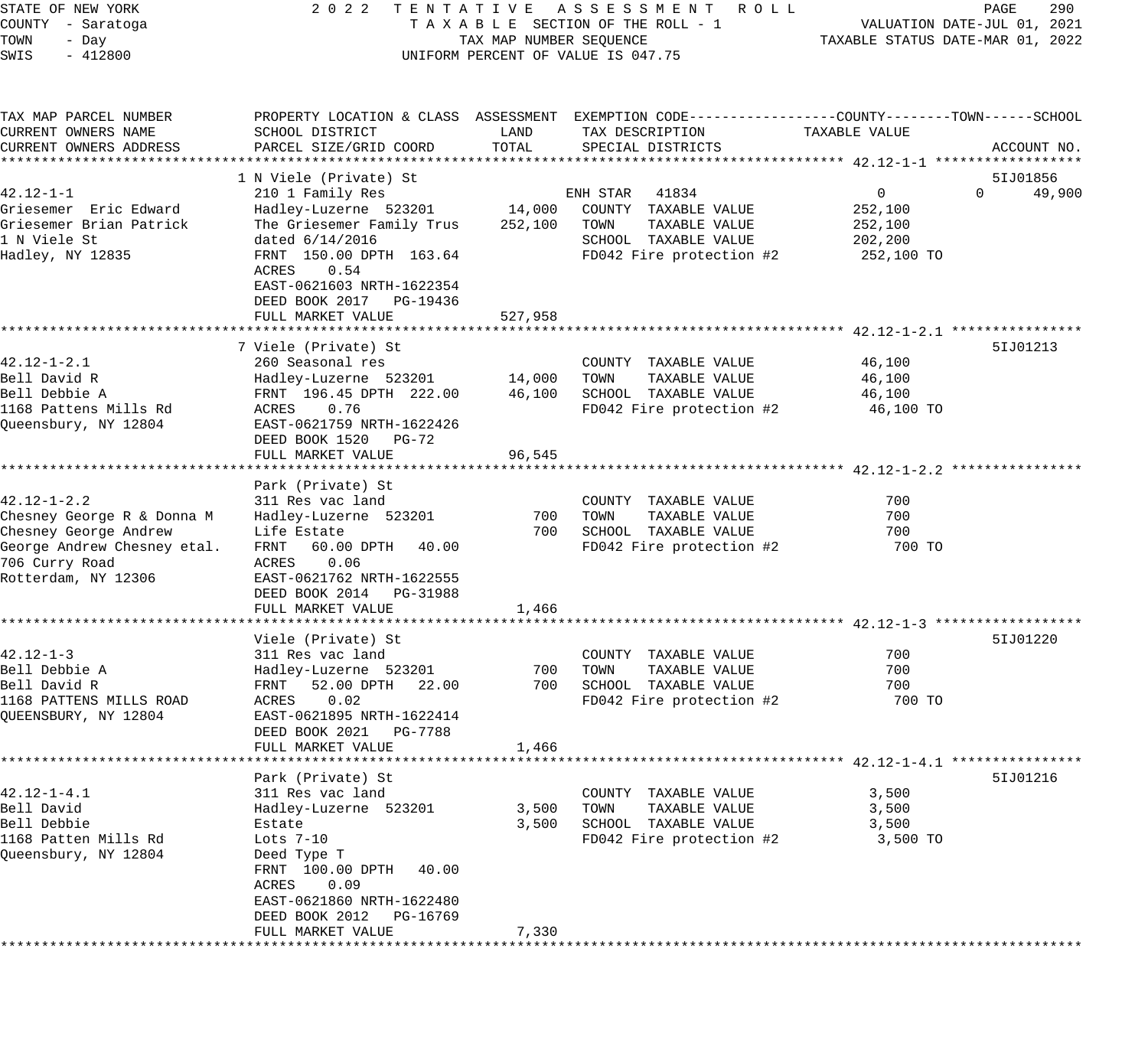| STATE OF NEW YORK          | 2 0 2 2                                             |                         | TENTATIVE ASSESSMENT ROLL                                                                      |                                  | PAGE<br>291                 |
|----------------------------|-----------------------------------------------------|-------------------------|------------------------------------------------------------------------------------------------|----------------------------------|-----------------------------|
| COUNTY - Saratoga          |                                                     |                         | TAXABLE SECTION OF THE ROLL - 1                                                                |                                  | VALUATION DATE-JUL 01, 2021 |
| TOWN<br>- Day              |                                                     | TAX MAP NUMBER SEQUENCE |                                                                                                | TAXABLE STATUS DATE-MAR 01, 2022 |                             |
| SWIS<br>$-412800$          |                                                     |                         | UNIFORM PERCENT OF VALUE IS 047.75                                                             |                                  |                             |
|                            |                                                     |                         |                                                                                                |                                  |                             |
| TAX MAP PARCEL NUMBER      |                                                     |                         | PROPERTY LOCATION & CLASS ASSESSMENT EXEMPTION CODE---------------COUNTY-------TOWN-----SCHOOL |                                  |                             |
| CURRENT OWNERS NAME        | SCHOOL DISTRICT                                     | LAND                    | TAX DESCRIPTION                                                                                | TAXABLE VALUE                    |                             |
| CURRENT OWNERS ADDRESS     | PARCEL SIZE/GRID COORD                              | TOTAL                   | SPECIAL DISTRICTS                                                                              |                                  | ACCOUNT NO.                 |
|                            | 18 Park (Private) St                                |                         |                                                                                                |                                  |                             |
| $42.12 - 1 - 4.2$          | 312 Vac w/imprv                                     |                         | COUNTY TAXABLE VALUE                                                                           | 700                              |                             |
| Brenner James R            | Hadley-Luzerne 523201                               | 700                     | TOWN<br>TAXABLE VALUE                                                                          | 700                              |                             |
| 17 Bluestone Ridge         | Lot 11                                              | 700                     | SCHOOL TAXABLE VALUE                                                                           | 700                              |                             |
| Clifton Park, NY 12065     | FRNT<br>25.00 DPTH<br>40.00                         |                         | FD042 Fire protection #2                                                                       | 700 TO                           |                             |
|                            | ACRES<br>0.02                                       |                         |                                                                                                |                                  |                             |
|                            | EAST-0621887 NRTH-1622431                           |                         |                                                                                                |                                  |                             |
|                            | DEED BOOK 2011 PG-16039                             |                         |                                                                                                |                                  |                             |
|                            | FULL MARKET VALUE                                   | 1,466                   |                                                                                                |                                  |                             |
|                            |                                                     |                         |                                                                                                |                                  |                             |
|                            | Park (Private) St                                   |                         |                                                                                                |                                  | 51J01350                    |
| $42.12 - 1 - 5$            | 311 Res vac land                                    |                         | COUNTY TAXABLE VALUE                                                                           | 700                              |                             |
| Nikstenas James J          | Hadley-Luzerne 523201                               | 700                     | TAXABLE VALUE<br>TOWN                                                                          | 700                              |                             |
| 11 Jay St                  | 50.00 DPTH<br>40.00<br>FRNT                         | 700                     | SCHOOL TAXABLE VALUE                                                                           | 700                              |                             |
| Amsterdam, NY 12010-4714   | 0.05<br>ACRES                                       |                         | FD042 Fire protection #2                                                                       | 700 TO                           |                             |
|                            | EAST-0621823 NRTH-1622552                           |                         |                                                                                                |                                  |                             |
|                            | DEED BOOK 1485 PG-188                               |                         |                                                                                                |                                  |                             |
|                            | FULL MARKET VALUE                                   | 1,466                   |                                                                                                |                                  |                             |
|                            | Park (Private) St                                   |                         |                                                                                                |                                  | 51J01255                    |
| $42.12 - 1 - 6$            | 311 Res vac land                                    |                         | COUNTY TAXABLE VALUE                                                                           | 1,400                            |                             |
| Chesney George R & Donna M | Hadley-Luzerne 523201                               | 1,400                   | TAXABLE VALUE<br>TOWN                                                                          | 1,400                            |                             |
| Chesney George Andrew      | 25.00 DPTH 50.00<br>FRNT                            | 1,400                   | SCHOOL TAXABLE VALUE                                                                           | 1,400                            |                             |
| 706 Curry Road             | 0.09<br>ACRES                                       |                         | FD042 Fire protection #2                                                                       | 1,400 TO                         |                             |
| Rotterdam, NY 12306        | EAST-0621783 NRTH-1622599                           |                         |                                                                                                |                                  |                             |
|                            | DEED BOOK 2015 PG-7774                              |                         |                                                                                                |                                  |                             |
|                            | FULL MARKET VALUE                                   | 2,932                   |                                                                                                |                                  |                             |
|                            |                                                     |                         |                                                                                                |                                  |                             |
|                            | S Shore Rd                                          |                         |                                                                                                |                                  | 51J02562                    |
| $42.12 - 1 - 7$            | 311 Res vac land                                    |                         | COUNTY TAXABLE VALUE                                                                           | 1,400                            |                             |
| Chesney George R & Donna M | Hadley-Luzerne 523201                               | 1,400                   | TAXABLE VALUE<br>TOWN                                                                          | 1,400                            |                             |
| Chesney George Andrew      | Estate                                              | 1,400                   | SCHOOL TAXABLE VALUE                                                                           | 1,400                            |                             |
| 706 Curry Road             | Deed Type T                                         |                         | FD042 Fire protection #2                                                                       | 1,400 TO                         |                             |
| Rotterdam, NY 12306        | 25.00 DPTH 100.00<br>FRNT                           |                         |                                                                                                |                                  |                             |
|                            | 0.06<br>ACRES                                       |                         |                                                                                                |                                  |                             |
|                            | EAST-0621750 NRTH-1622616<br>DEED BOOK 2015 PG-7774 |                         |                                                                                                |                                  |                             |
|                            | FULL MARKET VALUE                                   | 2,932                   |                                                                                                |                                  |                             |
|                            |                                                     |                         |                                                                                                |                                  |                             |
|                            | 2506 S Shore Rd                                     |                         |                                                                                                |                                  | 51J01252                    |
| $42.12 - 1 - 8$            | 270 Mfg housing                                     |                         | COUNTY TAXABLE VALUE                                                                           | 63,500                           |                             |
| Chesney George R & Donna M | Hadley-Luzerne 523201                               | 50,000                  | TOWN<br>TAXABLE VALUE                                                                          | 63,500                           |                             |
| Chesney George Andrew      | FRNT 100.00 DPTH 100.00                             | 63,500                  | SCHOOL TAXABLE VALUE                                                                           | 63,500                           |                             |
| 706 Curry Road             | 0.18<br>ACRES                                       |                         | FD042 Fire protection #2                                                                       | 63,500 TO                        |                             |
| Rotterdam, NY 12306        | EAST-0621726 NRTH-1622659                           |                         |                                                                                                |                                  |                             |
|                            | DEED BOOK 2015<br>PG-7774                           |                         |                                                                                                |                                  |                             |
|                            | FULL MARKET VALUE                                   | 132,984                 |                                                                                                |                                  |                             |
|                            |                                                     |                         |                                                                                                |                                  |                             |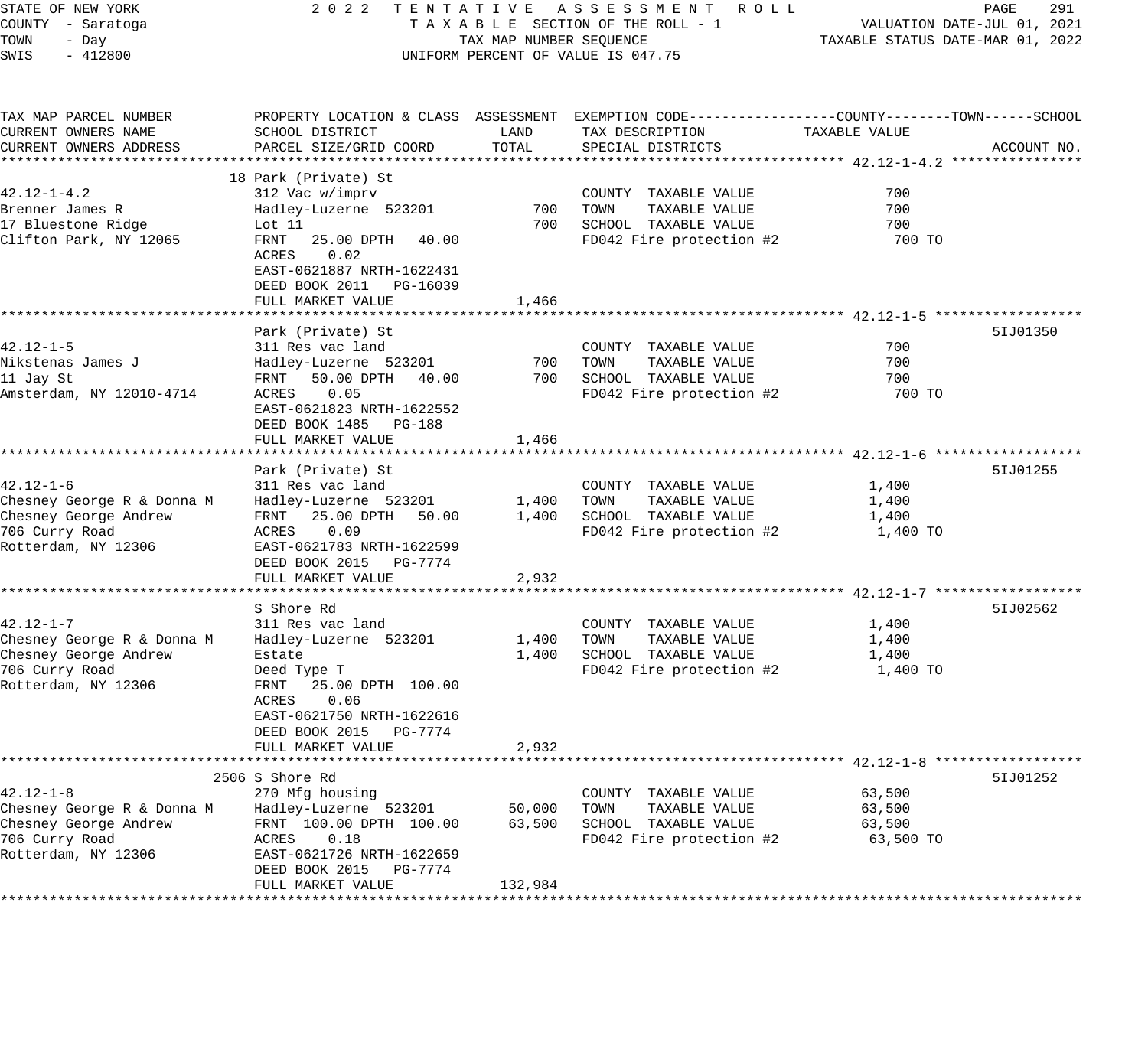| STATE OF NEW YORK                                    | 2 0 2 2<br>TENTATIVE                         |                         | A S S E S S M E N T<br>R O L L                               |                                                        | PAGE<br>292                 |
|------------------------------------------------------|----------------------------------------------|-------------------------|--------------------------------------------------------------|--------------------------------------------------------|-----------------------------|
| COUNTY - Saratoga                                    |                                              |                         | TAXABLE SECTION OF THE ROLL - 1                              |                                                        | VALUATION DATE-JUL 01, 2021 |
| TOWN<br>- Day                                        |                                              | TAX MAP NUMBER SEQUENCE |                                                              | TAXABLE STATUS DATE-MAR 01, 2022                       |                             |
| SWIS<br>$-412800$                                    |                                              |                         | UNIFORM PERCENT OF VALUE IS 047.75                           |                                                        |                             |
|                                                      |                                              |                         |                                                              |                                                        |                             |
| TAX MAP PARCEL NUMBER                                | PROPERTY LOCATION & CLASS ASSESSMENT         |                         | EXEMPTION CODE-----------------COUNTY-------TOWN------SCHOOL |                                                        |                             |
| CURRENT OWNERS NAME                                  | SCHOOL DISTRICT                              | LAND                    | TAX DESCRIPTION                                              | TAXABLE VALUE                                          |                             |
| CURRENT OWNERS ADDRESS                               | PARCEL SIZE/GRID COORD                       | TOTAL                   | SPECIAL DISTRICTS                                            |                                                        | ACCOUNT NO.                 |
|                                                      |                                              |                         |                                                              |                                                        |                             |
|                                                      | 2520 S Shore Rd                              |                         |                                                              |                                                        | 51J01396                    |
| $42.12 - 1 - 9$                                      | 260 Seasonal res                             |                         | COUNTY TAXABLE VALUE                                         | 66,700                                                 |                             |
| Frisone Michael G                                    | Hadley-Luzerne 523201                        | 50,000                  | TOWN<br>TAXABLE VALUE                                        | 66,700                                                 |                             |
| Frisone Jennifer Lynn                                | FRNT 100.00 DPTH 186.00                      | 66,700                  | SCHOOL TAXABLE VALUE                                         | 66,700                                                 |                             |
| 37 Garnsey Rd                                        | 0.25<br>ACRES                                |                         | FD042 Fire protection #2                                     | 66,700 TO                                              |                             |
| Rexford, NY 12148                                    | EAST-0621879 NRTH-1622950                    |                         |                                                              |                                                        |                             |
|                                                      | DEED BOOK 2020<br>PG-26664                   |                         |                                                              |                                                        |                             |
|                                                      | FULL MARKET VALUE<br>*********************** | 139,686                 |                                                              |                                                        |                             |
|                                                      |                                              |                         |                                                              | ************************ 42.12-1-11 ****************** |                             |
|                                                      | 2524 S Shore Rd                              |                         |                                                              |                                                        | 51J01383                    |
| 42.12-1-11                                           | 210 1 Family Res                             |                         | COUNTY TAXABLE VALUE                                         | 51,000                                                 |                             |
| Brochu Steven L<br>Brochu Joann M                    | Hadley-Luzerne 523201<br>FRNT                | 50,000                  | TOWN<br>TAXABLE VALUE                                        | 51,000                                                 |                             |
| 2 Stutz Avenue                                       | 50.00 DPTH 100.00<br>ACRES<br>0.12           | 51,000                  | SCHOOL TAXABLE VALUE<br>FD042 Fire protection #2             | 51,000                                                 |                             |
| Latham, NY 12110                                     | EAST-0621891 NRTH-1623091                    |                         |                                                              | 51,000 TO                                              |                             |
|                                                      | DEED BOOK 2016<br>PG-29755                   |                         |                                                              |                                                        |                             |
|                                                      | FULL MARKET VALUE                            | 106,806                 |                                                              |                                                        |                             |
|                                                      |                                              |                         |                                                              | ********* 42.12-1-12 ********                          |                             |
|                                                      | Pine (Private) Ave                           |                         |                                                              |                                                        | 51J02570                    |
| $42.12 - 1 - 12$                                     | 311 Res vac land                             |                         | COUNTY TAXABLE VALUE                                         | 2,800                                                  |                             |
| Vielkind Betty J                                     | Hadley-Luzerne 523201                        | 2,800                   | TOWN<br>TAXABLE VALUE                                        | 2,800                                                  |                             |
| c/o Susan E Urbanski                                 | Life Estate                                  | 2,800                   | SCHOOL TAXABLE VALUE                                         | 2,800                                                  |                             |
| trustee                                              | FRNT<br>75.00 DPTH 110.20                    |                         | FD042 Fire protection #2                                     | 2,800 TO                                               |                             |
| 235 17th Street                                      | ACRES<br>0.20                                |                         |                                                              |                                                        |                             |
| Schenectady, NY 12306                                | EAST-0621992 NRTH-1623078                    |                         |                                                              |                                                        |                             |
|                                                      | DEED BOOK 1753<br>PG-783                     |                         |                                                              |                                                        |                             |
|                                                      | FULL MARKET VALUE                            | 5,864                   |                                                              |                                                        |                             |
|                                                      |                                              |                         |                                                              | ************** 42.12-1-16 *******                      |                             |
|                                                      | Park (Private) St                            |                         |                                                              |                                                        | 51J01258                    |
| $42.12 - 1 - 16$                                     | 311 Res vac land                             |                         | COUNTY TAXABLE VALUE                                         | 1,500                                                  |                             |
| Treffiletti Luci M                                   | Hadley-Luzerne 523201                        | 1,500                   | TOWN<br>TAXABLE VALUE                                        | 1,500                                                  |                             |
| 3 Park St                                            | Estate Of Robert Moffre                      | 1,500                   | SCHOOL TAXABLE VALUE                                         | 1,500                                                  |                             |
| Hadley, NY 12835                                     | FRNT 100.00 DPTH<br>25.00                    |                         | FD042 Fire protection #2                                     | 1,500 TO                                               |                             |
|                                                      | 0.06<br>ACRES                                |                         |                                                              |                                                        |                             |
|                                                      | EAST-0621903 NRTH-1622835                    |                         |                                                              |                                                        |                             |
|                                                      | DEED BOOK 1586<br>PG-103                     |                         |                                                              |                                                        |                             |
|                                                      | FULL MARKET VALUE                            | 3,141                   |                                                              |                                                        |                             |
|                                                      | ************************                     |                         |                                                              |                                                        |                             |
|                                                      | 3 Park (Private) St                          |                         |                                                              |                                                        | 51J01397                    |
| $42.12 - 1 - 17$                                     | 210 1 Family Res                             |                         | <b>BAS STAR</b><br>41854                                     | $\mathbf{0}$                                           | $\Omega$<br>19,990          |
| Cody (akaTreffiletti or Hayes) Hadley-Luzerne 523201 |                                              | 50,000                  | COUNTY TAXABLE VALUE                                         | 153,300                                                |                             |
| 3 Park St                                            | FRNT 150.00 DPTH 100.00                      | 153,300                 | TOWN<br>TAXABLE VALUE                                        | 153,300                                                |                             |
| Hadley, NY 12835                                     | ACRES<br>0.34                                |                         | SCHOOL TAXABLE VALUE                                         | 133,310                                                |                             |
|                                                      | EAST-0621941 NRTH-1622758                    |                         | FD042 Fire protection #2                                     | 153,300 TO                                             |                             |
|                                                      | DEED BOOK 1586<br>PG-103                     |                         |                                                              |                                                        |                             |
|                                                      | FULL MARKET VALUE                            | 321,047                 |                                                              |                                                        |                             |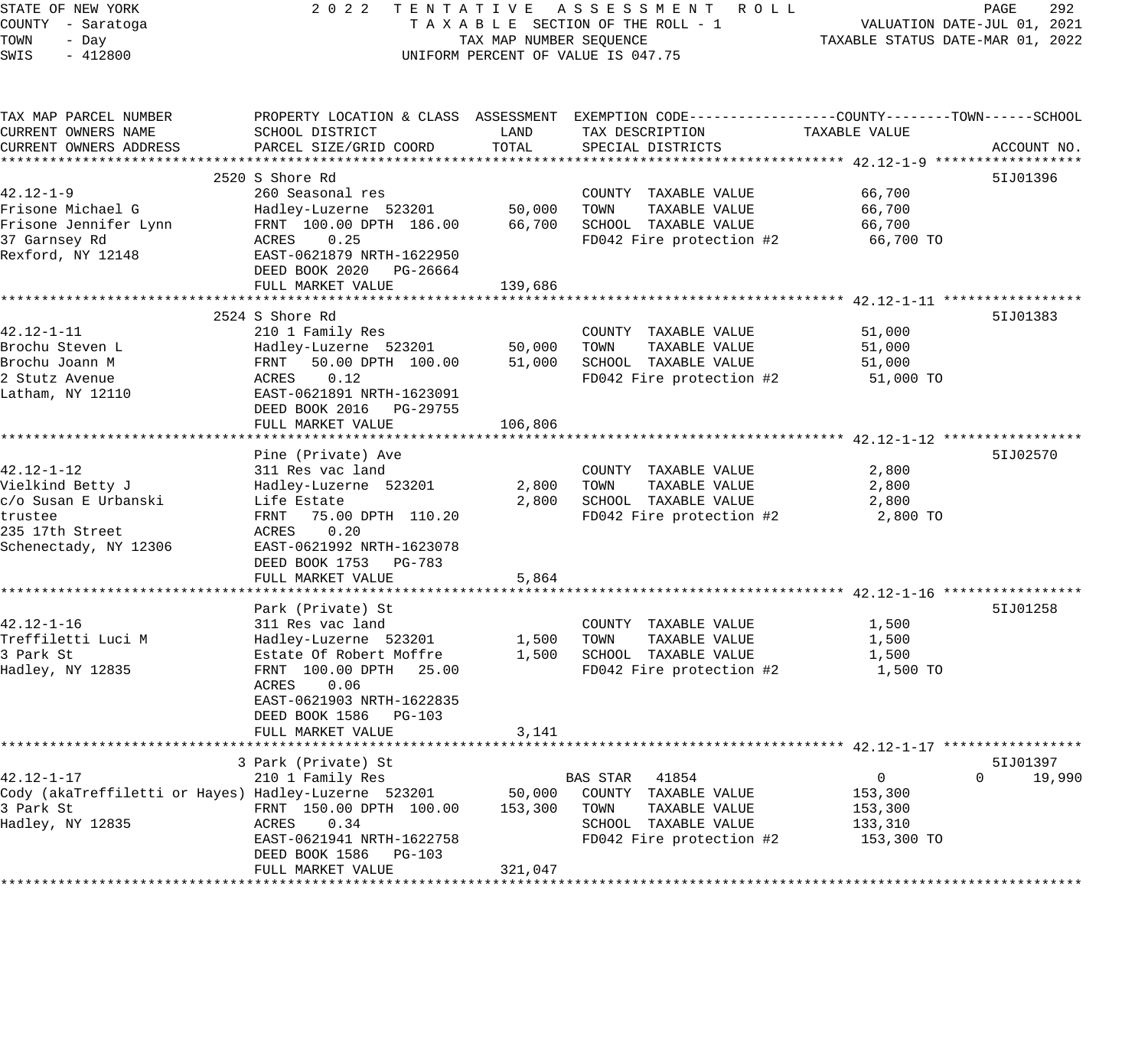#### STATE OF NEW YORK 2 0 2 2 T E N T A T I V E A S S E S S M E N T R O L L PAGE 293 COUNTY - Saratoga T A X A B L E SECTION OF THE ROLL - 1 VALUATION DATE-JUL 01, 2021 TOWN - Day TAX MAP NUMBER SEQUENCE TAXABLE STATUS DATE-MAR 01, 2022 SWIS - 412800 UNIFORM PERCENT OF VALUE IS 047.75

TAX MAP PARCEL NUMBER PROPERTY LOCATION & CLASS ASSESSMENT EXEMPTION CODE------------------COUNTY--------TOWN------SCHOOL CURRENT OWNERS NAME SCHOOL DISTRICT LAND TAX DESCRIPTION TAXABLE VALUE CURRENT OWNERS ADDRESS PARCEL SIZE/GRID COORD TOTAL SPECIAL DISTRICTS ACCOUNT NO. \*\*\*\*\*\*\*\*\*\*\*\*\*\*\*\*\*\*\*\*\*\*\*\*\*\*\*\*\*\*\*\*\*\*\*\*\*\*\*\*\*\*\*\*\*\*\*\*\*\*\*\*\*\*\*\*\*\*\*\*\*\*\*\*\*\*\*\*\*\*\*\*\*\*\*\*\*\*\*\*\*\*\*\*\*\*\*\*\*\*\*\*\*\*\*\*\*\*\*\*\*\*\* 42.12-1-18 \*\*\*\*\*\*\*\*\*\*\*\*\*\*\*\*\* 9 Park (Private) St 5IJ01223 42.12-1-18 260 Seasonal res COUNTY TAXABLE VALUE 45,800 Hopeck James F Jr. Hadley-Luzerne 523201 14,000 TOWN TAXABLE VALUE 45,800 Hopeck Mary Jane FRNT 75.00 DPTH 100.00 45,800 SCHOOL TAXABLE VALUE 45,800 10 Maple Line Rd ACRES 0.17 FD042 Fire protection #2 45,800 TO Ballston Lake, NY 12019 EAST-0621997 NRTH-1622660 DEED BOOK 2013 PG-11973 FULL MARKET VALUE 95,916 \*\*\*\*\*\*\*\*\*\*\*\*\*\*\*\*\*\*\*\*\*\*\*\*\*\*\*\*\*\*\*\*\*\*\*\*\*\*\*\*\*\*\*\*\*\*\*\*\*\*\*\*\*\*\*\*\*\*\*\*\*\*\*\*\*\*\*\*\*\*\*\*\*\*\*\*\*\*\*\*\*\*\*\*\*\*\*\*\*\*\*\*\*\*\*\*\*\*\*\*\*\*\* 42.12-1-19 \*\*\*\*\*\*\*\*\*\*\*\*\*\*\*\*\* 17 Park (Private) St 5IJ01389 42.12-1-19 210 1 Family Res COUNTY TAXABLE VALUE 67,100 DeSisto Michael Hadley-Luzerne 523201 14,000 TOWN TAXABLE VALUE 67,100 DeSisto Lorraine FRNT 244.00 DPTH 100.00 67,100 SCHOOL TAXABLE VALUE 67,100 251 Granite Springs Rd ACRES 0.33 FD042 Fire protection #2 67,100 TO Yorktown Heights, NY 10598 EAST-0622056 NRTH-1622543 DEED BOOK 1650 PG-437 FULL MARKET VALUE 157 140,524 \*\*\*\*\*\*\*\*\*\*\*\*\*\*\*\*\*\*\*\*\*\*\*\*\*\*\*\*\*\*\*\*\*\*\*\*\*\*\*\*\*\*\*\*\*\*\*\*\*\*\*\*\*\*\*\*\*\*\*\*\*\*\*\*\*\*\*\*\*\*\*\*\*\*\*\*\*\*\*\*\*\*\*\*\*\*\*\*\*\*\*\*\*\*\*\*\*\*\*\*\*\*\* 42.12-1-21.1 \*\*\*\*\*\*\*\*\*\*\*\*\*\*\* Pine (Private) Ave 5IJ02453 42.12-1-21.1 312 Vac w/imprv COUNTY TAXABLE VALUE 4,800 Hopeck James F Jr. Hadley-Luzerne 523201 4,200 TOWN TAXABLE VALUE 4,800 Hopeck Mary Jane ACRES 0.47 4,800 SCHOOL TAXABLE VALUE 4,800 10 Maple Line Rd EAST-0622070 NRTH-1622733 FD042 Fire protection #2 4,800 TO Ballston Lake, NY 12019 DEED BOOK 2013 PG-11973 FULL MARKET VALUE 10,052 \*\*\*\*\*\*\*\*\*\*\*\*\*\*\*\*\*\*\*\*\*\*\*\*\*\*\*\*\*\*\*\*\*\*\*\*\*\*\*\*\*\*\*\*\*\*\*\*\*\*\*\*\*\*\*\*\*\*\*\*\*\*\*\*\*\*\*\*\*\*\*\*\*\*\*\*\*\*\*\*\*\*\*\*\*\*\*\*\*\*\*\*\*\*\*\*\*\*\*\*\*\*\* 42.12-1-21.3 \*\*\*\*\*\*\*\*\*\*\*\*\*\*\* Pine (Private) Ave 42.12-1-21.3 311 Res vac land COUNTY TAXABLE VALUE 400 Nichols Christina Hadley-Luzerne 523201 400 TOWN TAXABLE VALUE 400 6334 Gun Club Rd FRNT 10.00 DPTH 100.00 400 SCHOOL TAXABLE VALUE 400 Altamont, NY 12009 ACRES 0.02 FD042 Fire protection #2 400 TO EAST-0622166 NRTH-1622719 DEED BOOK 2016 PG-24570 FULL MARKET VALUE 638 \*\*\*\*\*\*\*\*\*\*\*\*\*\*\*\*\*\*\*\*\*\*\*\*\*\*\*\*\*\*\*\*\*\*\*\*\*\*\*\*\*\*\*\*\*\*\*\*\*\*\*\*\*\*\*\*\*\*\*\*\*\*\*\*\*\*\*\*\*\*\*\*\*\*\*\*\*\*\*\*\*\*\*\*\*\*\*\*\*\*\*\*\*\*\*\*\*\*\*\*\*\*\* 42.12-1-22 \*\*\*\*\*\*\*\*\*\*\*\*\*\*\*\*\* 8 Ridgewood (Private) Ave 5IJ01285 (1999) 8 (1999) 8 ST (1999) 8 ST (1999) 8 ST (1999) 8 ST (1999) 8 ST (1999) 42.12-1-22 210 1 Family Res COUNTY TAXABLE VALUE 39,400 Brown Phillip E Hadley-Luzerne 523201 14,000 TOWN TAXABLE VALUE 39,400 Reynolds-Brown Diane L Easement 2012/42981 39,400 SCHOOL TAXABLE VALUE 39,400 359 Brown Ln Map M2014113 FD042 Fire protection #2 39,400 TO East Chatham, NY 12060 FRNT 84.13 DPTH 135.00 ACRES 0.19 EAST-0622043 NRTH-1622884 DEED BOOK 1698 PG-14 FULL MARKET VALUE 82,513 \*\*\*\*\*\*\*\*\*\*\*\*\*\*\*\*\*\*\*\*\*\*\*\*\*\*\*\*\*\*\*\*\*\*\*\*\*\*\*\*\*\*\*\*\*\*\*\*\*\*\*\*\*\*\*\*\*\*\*\*\*\*\*\*\*\*\*\*\*\*\*\*\*\*\*\*\*\*\*\*\*\*\*\*\*\*\*\*\*\*\*\*\*\*\*\*\*\*\*\*\*\*\*\*\*\*\*\*\*\*\*\*\*\*\*\*\*\*\*\*\*\*\*\*\*\*\*\*\*\*\*\*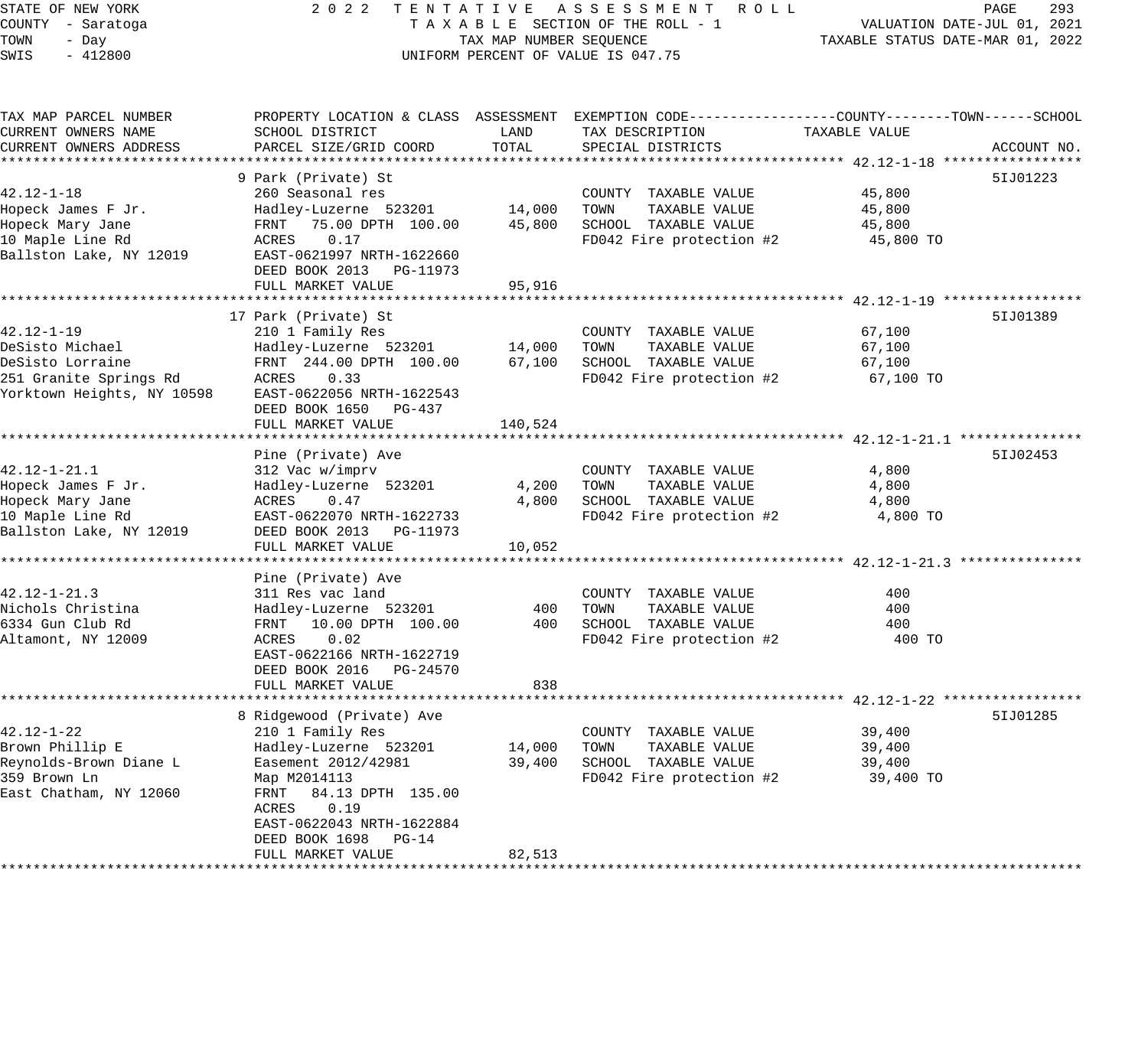STATE OF NEW YORK 2 0 2 2 T E N T A T I V E A S S E S S M E N T R O L L PAGE 294 COUNTY - Saratoga T A X A B L E SECTION OF THE ROLL - 1 VALUATION DATE-JUL 01, 2021 TOWN - Day TAX MAP NUMBER SEQUENCE TAXABLE STATUS DATE-MAR 01, 2022 SWIS - 412800 CONTROLLY THE UNIFORM PERCENT OF VALUE IS 047.75 TAX MAP PARCEL NUMBER PROPERTY LOCATION & CLASS ASSESSMENT EXEMPTION CODE------------------COUNTY--------TOWN------SCHOOL CURRENT OWNERS NAME SCHOOL DISTRICT LAND TAX DESCRIPTION TAXABLE VALUE CURRENT OWNERS ADDRESS PARCEL SIZE/GRID COORD TOTAL SPECIAL DISTRICTS ACCOUNT NO. \*\*\*\*\*\*\*\*\*\*\*\*\*\*\*\*\*\*\*\*\*\*\*\*\*\*\*\*\*\*\*\*\*\*\*\*\*\*\*\*\*\*\*\*\*\*\*\*\*\*\*\*\*\*\*\*\*\*\*\*\*\*\*\*\*\*\*\*\*\*\*\*\*\*\*\*\*\*\*\*\*\*\*\*\*\*\*\*\*\*\*\*\*\*\*\*\*\*\*\*\*\*\* 42.12-1-23 \*\*\*\*\*\*\*\*\*\*\*\*\*\*\*\*\* 18 Viele (Private) St 5IJ01328 42.12-1-23 260 Seasonal res COUNTY TAXABLE VALUE 68,000 Jensen Colleen M Hadley-Luzerne 523201 14,000 TOWN TAXABLE VALUE 68,000 18 Viele Street FRNT 75.00 DPTH 100.00 68,000 SCHOOL TAXABLE VALUE 68,000 Hadley, NY 12835 ACRES 0.17 FD042 Fire protection #2 68,000 TO EAST-0622166 NRTH-1622535 DEED BOOK 2017 PG-34982 FULL MARKET VALUE 142,408 \*\*\*\*\*\*\*\*\*\*\*\*\*\*\*\*\*\*\*\*\*\*\*\*\*\*\*\*\*\*\*\*\*\*\*\*\*\*\*\*\*\*\*\*\*\*\*\*\*\*\*\*\*\*\*\*\*\*\*\*\*\*\*\*\*\*\*\*\*\*\*\*\*\*\*\*\*\*\*\*\*\*\*\*\*\*\*\*\*\*\*\*\*\*\*\*\*\*\*\*\*\*\* 42.12-1-24 \*\*\*\*\*\*\*\*\*\*\*\*\*\*\*\*\* Viele (Private) St 5IJ02621 42.12-1-24 311 Res vac land COUNTY TAXABLE VALUE 700 Jensen Colleen M Hadley-Luzerne 523201 700 TOWN TAXABLE VALUE 700 18 Viele Street FRNT 25.00 DPTH 100.00 700 SCHOOL TAXABLE VALUE 700 Hadley, NY 12835 ACRES 0.06 FD042 Fire protection #2 700 TO From Colleen M<br>
Hadley-Luzerne 523201<br>
Hadley, NY 12835<br>
Hadley, NY 12835<br>
EAST-0622214 NRTH-1622546 DEED BOOK 2017 PG-34982 FULL MARKET VALUE 1,466 \*\*\*\*\*\*\*\*\*\*\*\*\*\*\*\*\*\*\*\*\*\*\*\*\*\*\*\*\*\*\*\*\*\*\*\*\*\*\*\*\*\*\*\*\*\*\*\*\*\*\*\*\*\*\*\*\*\*\*\*\*\*\*\*\*\*\*\*\*\*\*\*\*\*\*\*\*\*\*\*\*\*\*\*\*\*\*\*\*\*\*\*\*\*\*\*\*\*\*\*\*\*\* 42.12-1-25 \*\*\*\*\*\*\*\*\*\*\*\*\*\*\*\*\* Pine (Private) Ave 5IJ01331 42.12-1-25 311 Res vac land COUNTY TAXABLE VALUE 700 Melita Barbara Hadley-Luzerne 523201 700 TOWN TAXABLE VALUE 700 ValerieJean Lare App.Fiduciary FRNT 112.00 DPTH 700 SCHOOL TAXABLE VALUE 700 2451 Twin Dr 14 ACRES 0.06 FD042 Fire protection #2 700 TO 2451 Twin Dr 14<br>Sarasota, FL 34234 EAST-0622240 NRTH-1622552 DEED BOOK 0693 PG-0349 FULL MARKET VALUE 1,466 \*\*\*\*\*\*\*\*\*\*\*\*\*\*\*\*\*\*\*\*\*\*\*\*\*\*\*\*\*\*\*\*\*\*\*\*\*\*\*\*\*\*\*\*\*\*\*\*\*\*\*\*\*\*\*\*\*\*\*\*\*\*\*\*\*\*\*\*\*\*\*\*\*\*\*\*\*\*\*\*\*\*\*\*\*\*\*\*\*\*\*\*\*\*\*\*\*\*\*\*\*\*\* 42.12-1-26 \*\*\*\*\*\*\*\*\*\*\*\*\*\*\*\*\* Pine (Private) Ave 5IJ02341 42.12-1-26 311 Res vac land COUNTY TAXABLE VALUE 7,000 Nichols Christina Hadley-Luzerne 523201 7,000 TOWN TAXABLE VALUE 7,000 6334 Gun Club Rd FRNT 125.00 DPTH 100.00 7,000 SCHOOL TAXABLE VALUE 7,000 Altamont, NY 12009 ACRES 0.29 FD042 Fire protection #2 7,000 TO EAST-0622180 NRTH-1622654 DEED BOOK 2016 PG-24570 FULL MARKET VALUE 14,660 \*\*\*\*\*\*\*\*\*\*\*\*\*\*\*\*\*\*\*\*\*\*\*\*\*\*\*\*\*\*\*\*\*\*\*\*\*\*\*\*\*\*\*\*\*\*\*\*\*\*\*\*\*\*\*\*\*\*\*\*\*\*\*\*\*\*\*\*\*\*\*\*\*\*\*\*\*\*\*\*\*\*\*\*\*\*\*\*\*\*\*\*\*\*\*\*\*\*\*\*\*\*\* 42.12-1-27 \*\*\*\*\*\*\*\*\*\*\*\*\*\*\*\*\* 16 Pine (Private) Ave 5IJ02568 (1999) 16 Pine 1999 (1999) 16 Pine 1999 (1999) 16 Pine 1999 (1999) 16 Pine 199 42.12-1-27 312 Vac w/imprv COUNTY TAXABLE VALUE 10,500 Nichols Christina Hadley-Luzerne 523201 10,000 TOWN TAXABLE VALUE 10,500 6334 Gun Club Rd FRNT 50.00 DPTH 100.00 10,500 SCHOOL TAXABLE VALUE 10,500 Altamont, NY 12009 ACRES 0.11 FD042 Fire protection #2 10,500 TO EAST-0622161 NRTH-1622750 DEED BOOK 2016 PG-24570

\*\*\*\*\*\*\*\*\*\*\*\*\*\*\*\*\*\*\*\*\*\*\*\*\*\*\*\*\*\*\*\*\*\*\*\*\*\*\*\*\*\*\*\*\*\*\*\*\*\*\*\*\*\*\*\*\*\*\*\*\*\*\*\*\*\*\*\*\*\*\*\*\*\*\*\*\*\*\*\*\*\*\*\*\*\*\*\*\*\*\*\*\*\*\*\*\*\*\*\*\*\*\*\*\*\*\*\*\*\*\*\*\*\*\*\*\*\*\*\*\*\*\*\*\*\*\*\*\*\*\*\*

FULL MARKET VALUE 21,990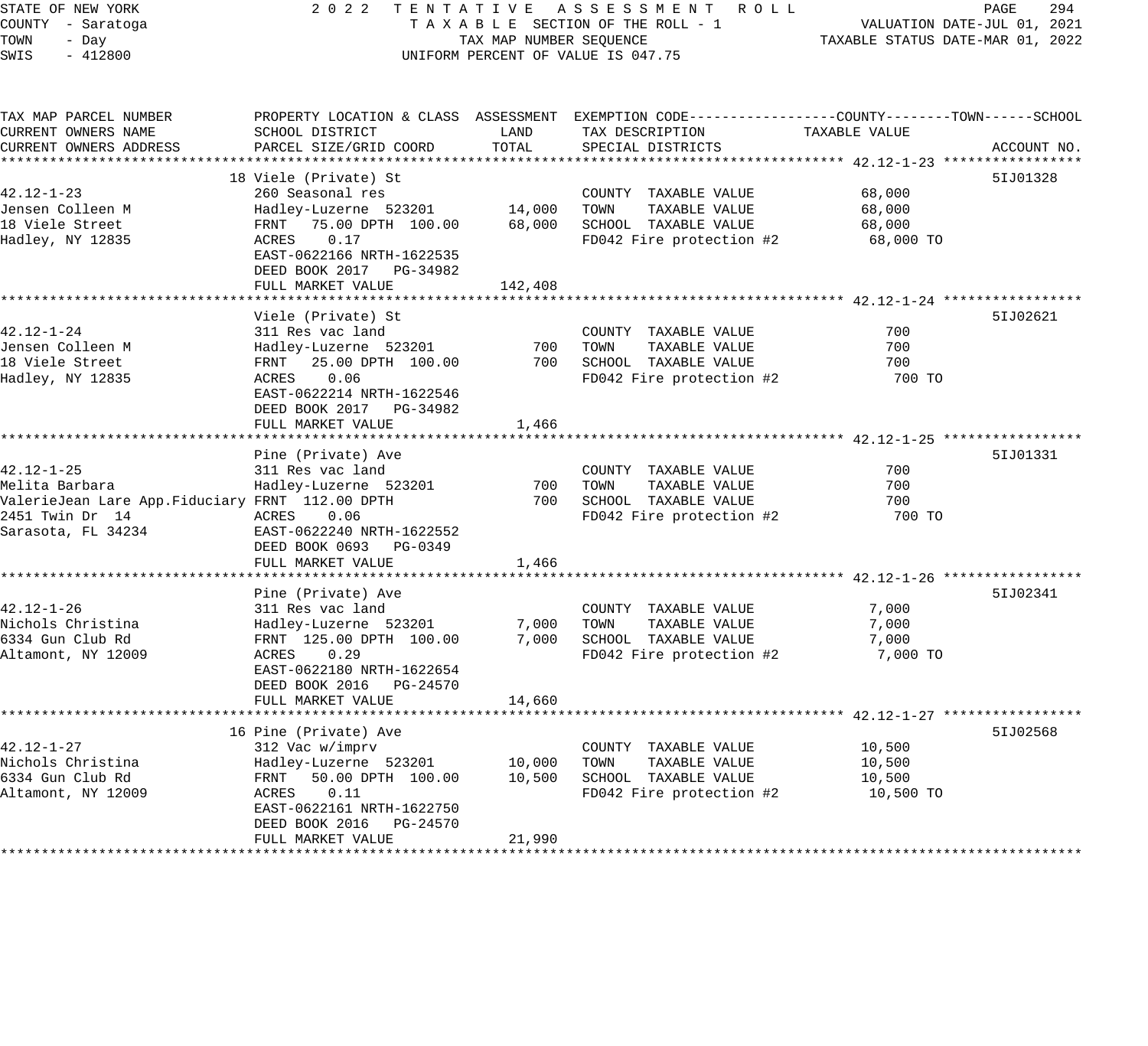| STATE OF NEW YORK<br>COUNTY - Saratoga<br>TOWN<br>- Day<br>$-412800$<br>SWIS | 2 0 2 2                                                                                         | TAX MAP NUMBER SEQUENCE | TENTATIVE ASSESSMENT ROLL<br>TAXABLE SECTION OF THE ROLL - 1<br>UNIFORM PERCENT OF VALUE IS 047.75                |                     | PAGE<br>295<br>VALUATION DATE-JUL 01, 2021<br>TAXABLE STATUS DATE-MAR 01, 2022 |
|------------------------------------------------------------------------------|-------------------------------------------------------------------------------------------------|-------------------------|-------------------------------------------------------------------------------------------------------------------|---------------------|--------------------------------------------------------------------------------|
| TAX MAP PARCEL NUMBER<br>CURRENT OWNERS NAME                                 | SCHOOL DISTRICT                                                                                 | LAND                    | PROPERTY LOCATION & CLASS ASSESSMENT EXEMPTION CODE---------------COUNTY-------TOWN-----SCHOOL<br>TAX DESCRIPTION | TAXABLE VALUE       |                                                                                |
| CURRENT OWNERS ADDRESS                                                       | PARCEL SIZE/GRID COORD                                                                          | TOTAL                   | SPECIAL DISTRICTS                                                                                                 |                     | ACCOUNT NO.                                                                    |
|                                                                              |                                                                                                 |                         |                                                                                                                   |                     |                                                                                |
|                                                                              | 8 Pine (Private) Ave                                                                            |                         |                                                                                                                   |                     | 51J01281                                                                       |
| $42.12 - 1 - 28$                                                             | 270 Mfg housing                                                                                 |                         | COUNTY TAXABLE VALUE                                                                                              | 15,000              |                                                                                |
| Rispoli Joseph                                                               | Hadley-Luzerne 523201                                                                           | 14,000                  | TOWN<br>TAXABLE VALUE                                                                                             | 15,000              |                                                                                |
| 4060 Duanesburg Churches Rd<br>Delanson, NY 12053                            | FRNT 75.00 DPTH 100.00<br>0.17<br>ACRES                                                         | 15,000                  | SCHOOL TAXABLE VALUE<br>FD042 Fire protection #2                                                                  | 15,000<br>15,000 TO |                                                                                |
|                                                                              | EAST-0622148 NRTH-1622812<br>DEED BOOK 1253 PG-622<br>FULL MARKET VALUE                         |                         |                                                                                                                   |                     |                                                                                |
|                                                                              |                                                                                                 | 31,414                  |                                                                                                                   |                     |                                                                                |
|                                                                              | 6 Pine (Private) Ave                                                                            |                         |                                                                                                                   |                     | 51J02346                                                                       |
| 42.12-1-29                                                                   | 310 Res Vac                                                                                     |                         | COUNTY TAXABLE VALUE                                                                                              | 14,000              |                                                                                |
| Jones Robert M                                                               | Hadley-Luzerne 523201                                                                           | 14,000                  | TOWN<br>TAXABLE VALUE                                                                                             | 14,000              |                                                                                |
| Jones Nancy A                                                                | Easement 2012/42981                                                                             | 14,000                  | SCHOOL TAXABLE VALUE                                                                                              | 14,000              |                                                                                |
| 2530 S Shore Rd<br>Hadley, NY 12835                                          | FRNT 75.00 DPTH 100.00<br>ACRES<br>0.17<br>EAST-0622134 NRTH-1622884<br>DEED BOOK 2011 PG-44694 |                         | FD042 Fire protection #2                                                                                          | 14,000 TO           |                                                                                |
|                                                                              | FULL MARKET VALUE                                                                               | 29,319                  |                                                                                                                   |                     |                                                                                |
|                                                                              |                                                                                                 | * * * * * * * * * * *   |                                                                                                                   |                     |                                                                                |
|                                                                              | 19 Pine (Private) Ave                                                                           |                         |                                                                                                                   |                     | 51J01320                                                                       |
| 42.12-1-30                                                                   | 270 Mfg housing                                                                                 |                         | COUNTY TAXABLE VALUE                                                                                              | 20,100              |                                                                                |
| LeVinus Paul                                                                 | Hadley-Luzerne 523201                                                                           | 14,000                  | TOWN<br>TAXABLE VALUE                                                                                             | 20,100              |                                                                                |
| 13 Grenier Field Road                                                        | FRNT 178.00 DPTH                                                                                | 20,100                  | SCHOOL TAXABLE VALUE                                                                                              | 20,100              |                                                                                |
| Londonberry, NH 03053                                                        | 0.19<br>ACRES<br>EAST-0622127 NRTH-1622981<br>DEED BOOK 2021 PG-30392                           |                         | FD042 Fire protection #2                                                                                          | 20,100 TO           |                                                                                |
|                                                                              | FULL MARKET VALUE<br>************************                                                   | 42,094<br>***********   |                                                                                                                   |                     |                                                                                |
|                                                                              | 9 Pine (Private) Ave                                                                            |                         | ********************************** 42.12-1-33 *****************                                                   |                     | 51J01299                                                                       |
| $42.12 - 1 - 33$                                                             | 210 1 Family Res                                                                                |                         | COUNTY TAXABLE VALUE                                                                                              | 40,000              |                                                                                |
| Jones Family Trust                                                           | Hadley-Luzerne 523201                                                                           | 14,000                  | TOWN<br>TAXABLE VALUE                                                                                             | 40,000              |                                                                                |
| Jones Fredrick R                                                             | Life Estate                                                                                     | 40,000                  | SCHOOL TAXABLE VALUE                                                                                              | 40,000              |                                                                                |
| Attn: F R Jones Family trust FRNT                                            | 50.00 DPTH 100.00                                                                               |                         | FD042 Fire protection #2                                                                                          | 40,000 TO           |                                                                                |
| 2530 S Shore Rd                                                              | 0.11<br>ACRES                                                                                   |                         |                                                                                                                   |                     |                                                                                |
| Hadley, NY 12835                                                             | EAST-0622276 NRTH-1622941                                                                       |                         |                                                                                                                   |                     |                                                                                |
|                                                                              | DEED BOOK 1415 PG-558                                                                           |                         |                                                                                                                   |                     |                                                                                |
|                                                                              | FULL MARKET VALUE                                                                               | 83,770                  |                                                                                                                   |                     |                                                                                |
|                                                                              |                                                                                                 |                         |                                                                                                                   |                     |                                                                                |
| $42.12 - 1 - 34$                                                             | 11 Pine (Private) Ave                                                                           |                         |                                                                                                                   |                     | 51J01291                                                                       |
| Miller Timothy S                                                             | 210 1 Family Res<br>Hadley-Luzerne 523201                                                       | 14,000                  | COUNTY TAXABLE VALUE<br>TOWN<br>TAXABLE VALUE                                                                     | 46,100<br>46,100    |                                                                                |
| Miller Julia M                                                               | FRNT 150.00 DPTH 200.00                                                                         | 46,100                  | SCHOOL TAXABLE VALUE                                                                                              | 46,100              |                                                                                |
| 380 Manley Road                                                              | 0.64<br>ACRES                                                                                   |                         | FD042 Fire protection #2                                                                                          | 46,100 TO           |                                                                                |
| Norwhich, NY 12815                                                           | EAST-0622374 NRTH-1622888<br>DEED BOOK 2021<br>PG-33448                                         |                         |                                                                                                                   |                     |                                                                                |

FULL MARKET VALUE 96,545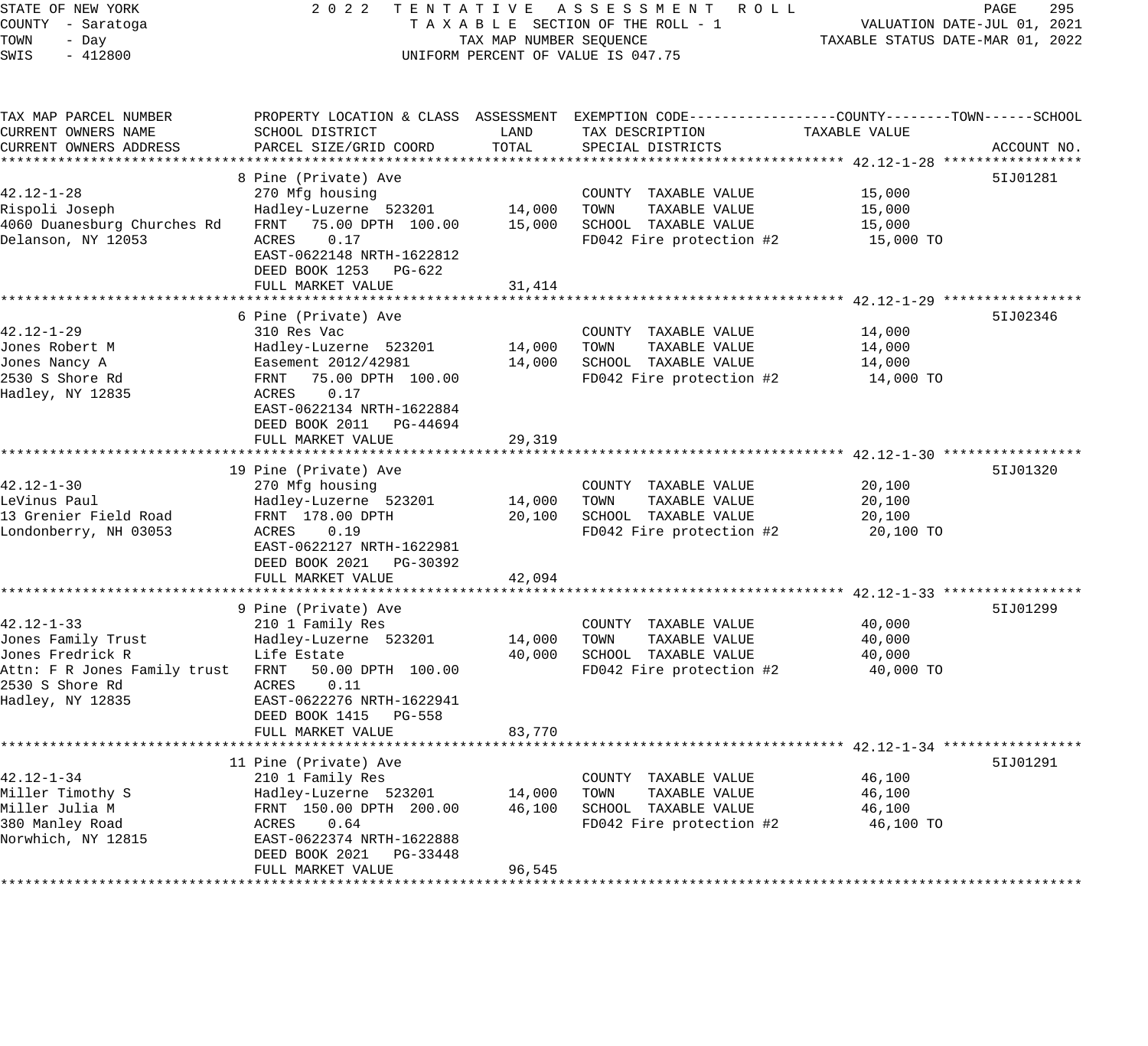| STATE OF NEW YORK<br>COUNTY - Saratoga         | 2 0 2 2<br>T E N T A T I V E<br>TAXABLE SECTION OF THE ROLL - 1                                                | ASSESSMENT ROLL<br>PAGE<br>296<br>VALUATION DATE-JUL 01, 2021 |                                                                                                                     |                                                           |             |
|------------------------------------------------|----------------------------------------------------------------------------------------------------------------|---------------------------------------------------------------|---------------------------------------------------------------------------------------------------------------------|-----------------------------------------------------------|-------------|
| TOWN<br>- Day                                  |                                                                                                                | TAX MAP NUMBER SEQUENCE                                       |                                                                                                                     | TAXABLE STATUS DATE-MAR 01, 2022                          |             |
| SWIS<br>$-412800$                              |                                                                                                                |                                                               | UNIFORM PERCENT OF VALUE IS 047.75                                                                                  |                                                           |             |
| TAX MAP PARCEL NUMBER<br>CURRENT OWNERS NAME   | SCHOOL DISTRICT                                                                                                | LAND                                                          | PROPERTY LOCATION & CLASS ASSESSMENT EXEMPTION CODE----------------COUNTY-------TOWN------SCHOOL<br>TAX DESCRIPTION | TAXABLE VALUE                                             |             |
| CURRENT OWNERS ADDRESS<br>******************** | PARCEL SIZE/GRID COORD<br>*************************                                                            | TOTAL<br>************                                         | SPECIAL DISTRICTS<br>************************************** 42.12-1-36 ******************                           |                                                           | ACCOUNT NO. |
|                                                | 1 Pine (Private) Ave                                                                                           |                                                               |                                                                                                                     |                                                           | 51J01993    |
| $42.12 - 1 - 36$                               | 260 Seasonal res                                                                                               |                                                               | COUNTY TAXABLE VALUE                                                                                                | 19,880                                                    |             |
| Einemann Martin                                | Hadley-Luzerne 523201                                                                                          | 14,000                                                        | TOWN<br>TAXABLE VALUE                                                                                               | 19,880                                                    |             |
| 10 Davis St                                    | Lot 54-56                                                                                                      | 19,880                                                        | SCHOOL TAXABLE VALUE                                                                                                | 19,880                                                    |             |
| Rosendale, NY 12472                            | M2019160<br>FRNT<br>75.00 DPTH 100.00<br>0.17<br>ACRES<br>EAST-0622331 NRTH-1622662<br>DEED BOOK 2014 PG-10405 |                                                               | FD042 Fire protection #2                                                                                            | 19,880 TO                                                 |             |
|                                                | FULL MARKET VALUE                                                                                              | 41,634                                                        |                                                                                                                     |                                                           |             |
|                                                | Pine (Private) Ave                                                                                             |                                                               |                                                                                                                     | **** 42.12-1-39 **************                            | 51J02185    |
| 42.12-1-39                                     | 311 Res vac land                                                                                               |                                                               | COUNTY TAXABLE VALUE                                                                                                | 2,840                                                     |             |
| Einemann Martin                                | Hadley-Luzerne 523201                                                                                          | 2,840                                                         | TOWN<br>TAXABLE VALUE                                                                                               | 2,840                                                     |             |
| 10 Davis St                                    | FRNT 75.00 DPTH 100.00                                                                                         | 2,840                                                         | SCHOOL TAXABLE VALUE                                                                                                | 2,840                                                     |             |
| Rosendale, NY 12472                            | 0.17<br>ACRES<br>EAST-0622345 NRTH-1622588<br>DEED BOOK 2014 PG-10405<br>FULL MARKET VALUE                     | 5,948                                                         | FD042 Fire protection #2                                                                                            | 2,840 TO                                                  |             |
|                                                | ******************                                                                                             |                                                               |                                                                                                                     | *************************** 42.12-1-40 ****************** |             |
| 42.12-1-40                                     | Viele (Private) St<br>311 Res vac land                                                                         |                                                               | COUNTY TAXABLE VALUE                                                                                                | 700                                                       | 51J01355    |
| OConnell Michael J                             | Hadley-Luzerne 523201                                                                                          | 700                                                           | TOWN<br>TAXABLE VALUE                                                                                               | 700                                                       |             |
| OConnell Elizabeth                             | FRNT 110.00 DPTH                                                                                               | 700                                                           | SCHOOL TAXABLE VALUE                                                                                                | 700                                                       |             |
| 131 Maple St                                   | ACRES<br>0.06                                                                                                  |                                                               | FD042 Fire protection #2                                                                                            | 700 TO                                                    |             |
| Hudson Falls, NY 12839                         | EAST-0622361 NRTH-1622533                                                                                      |                                                               |                                                                                                                     |                                                           |             |
|                                                | DEED BOOK 1489<br>PG-234                                                                                       |                                                               |                                                                                                                     |                                                           |             |
| *********************                          | FULL MARKET VALUE<br>*************************                                                                 | 1,466                                                         |                                                                                                                     |                                                           |             |
|                                                | 9 W Center (Private) St                                                                                        |                                                               |                                                                                                                     |                                                           | 51J01306    |
| 42.12-1-41                                     | 311 Res vac land                                                                                               |                                                               | COUNTY TAXABLE VALUE                                                                                                | 7,000                                                     |             |
| Einemann Martin A                              | Hadley-Luzerne 523201                                                                                          | 7,000                                                         | TOWN<br>TAXABLE VALUE                                                                                               | 7,000                                                     |             |
| 10 Davis St                                    | FRNT 125.00 DPTH                                                                                               | 7,000                                                         | SCHOOL TAXABLE VALUE                                                                                                | 7,000                                                     |             |
| Rosendale, NY 12472                            | ACRES<br>0.34                                                                                                  |                                                               | FD042 Fire protection #2                                                                                            | 7,000 TO                                                  |             |
|                                                | EAST-0622440 NRTH-1622620<br>DEED BOOK 2011 PG-30169                                                           |                                                               |                                                                                                                     |                                                           |             |
|                                                | FULL MARKET VALUE                                                                                              | 14,660                                                        |                                                                                                                     |                                                           |             |
|                                                |                                                                                                                | ***********                                                   | ************************************ 42.12-1-42 *****                                                               |                                                           |             |
|                                                | 7 W Center (Private) St                                                                                        |                                                               |                                                                                                                     |                                                           | 51J01379    |
| 42.12-1-42                                     | 270 Mfg housing                                                                                                |                                                               | COUNTY TAXABLE VALUE                                                                                                | 11,400                                                    |             |
| Einemann Martin                                | Hadley-Luzerne 523201                                                                                          | 11,000                                                        | TAXABLE VALUE<br>TOWN                                                                                               | 11,400                                                    |             |
| 10 Davis Street                                | 75.00 DPTH 100.00<br>FRNT                                                                                      | 11,400                                                        | SCHOOL TAXABLE VALUE                                                                                                | 11,400                                                    |             |
| Rosendale, NY 12472                            | ACRES<br>0.17<br>EAST-0622419 NRTH-1622730                                                                     |                                                               | FD042 Fire protection #2                                                                                            | 11,400 TO                                                 |             |
|                                                | DEED BOOK 2018<br>PG-2307                                                                                      |                                                               |                                                                                                                     |                                                           |             |
|                                                | FULL MARKET VALUE                                                                                              | 23,874                                                        |                                                                                                                     |                                                           |             |
|                                                |                                                                                                                |                                                               |                                                                                                                     |                                                           |             |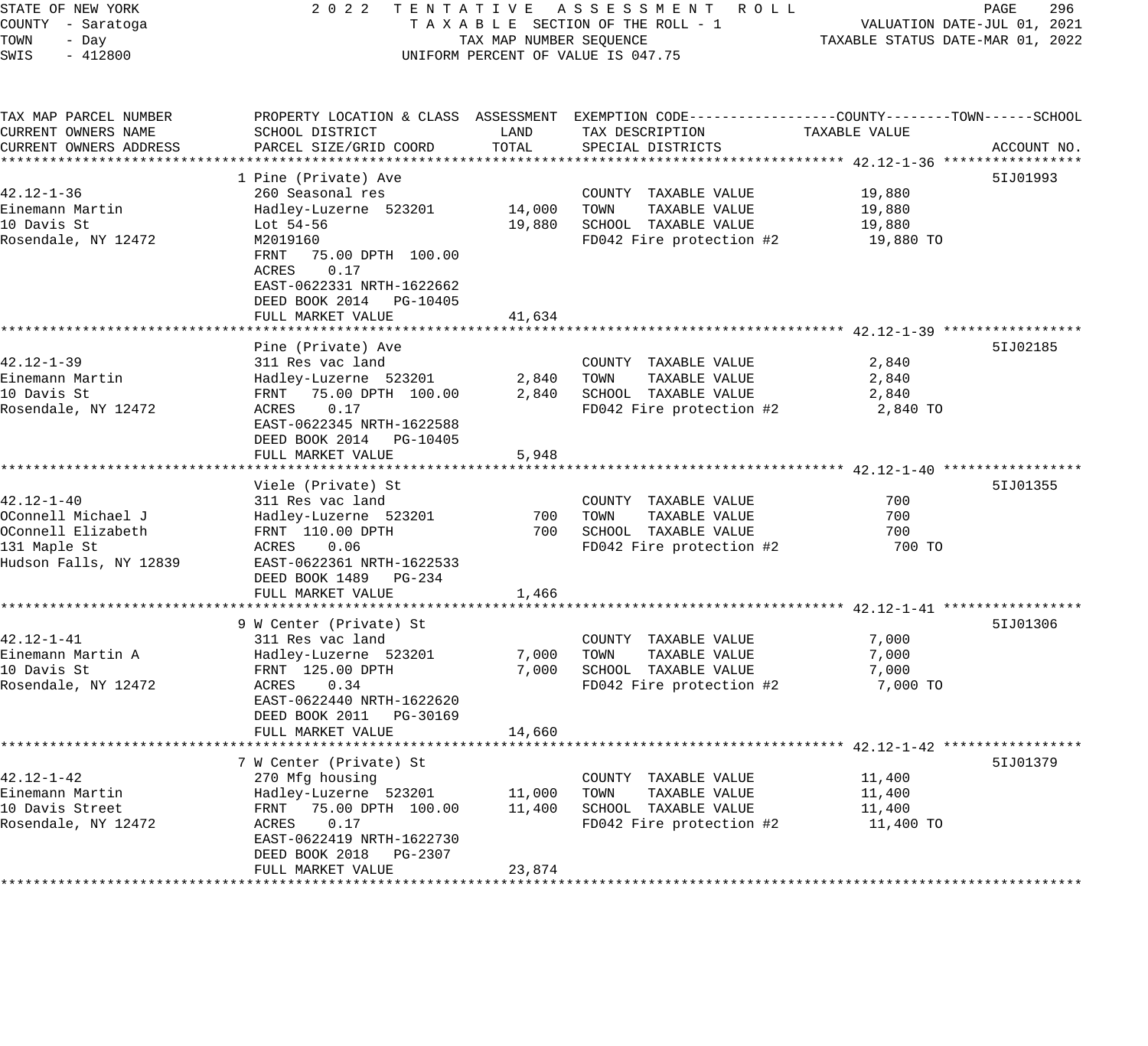STATE OF NEW YORK 2 0 2 2 T E N T A T I V E A S S E S S M E N T R O L L PAGE 297 COUNTY - Saratoga T A X A B L E SECTION OF THE ROLL - 1 VALUATION DATE-JUL 01, 2021 TOWN - Day TAX MAP NUMBER SEQUENCE TAXABLE STATUS DATE-MAR 01, 2022 SWIS - 412800 UNIFORM PERCENT OF VALUE IS 047.75 TAX MAP PARCEL NUMBER PROPERTY LOCATION & CLASS ASSESSMENT EXEMPTION CODE------------------COUNTY--------TOWN------SCHOOL CURRENT OWNERS NAME SCHOOL DISTRICT LAND TAX DESCRIPTION TAXABLE VALUE CURRENT OWNERS ADDRESS PARCEL SIZE/GRID COORD TOTAL SPECIAL DISTRICTS ACCOUNT NO. \*\*\*\*\*\*\*\*\*\*\*\*\*\*\*\*\*\*\*\*\*\*\*\*\*\*\*\*\*\*\*\*\*\*\*\*\*\*\*\*\*\*\*\*\*\*\*\*\*\*\*\*\*\*\*\*\*\*\*\*\*\*\*\*\*\*\*\*\*\*\*\*\*\*\*\*\*\*\*\*\*\*\*\*\*\*\*\*\*\*\*\*\*\*\*\*\*\*\*\*\*\*\* 42.12-1-48 \*\*\*\*\*\*\*\*\*\*\*\*\*\*\*\*\* 12 W Center (Private) St 5IJ02079 42.12-1-48 270 Mfg housing COUNTY TAXABLE VALUE 31,700 Moylan Darlene A Hadley-Luzerne 523201 14,000 TOWN TAXABLE VALUE 31,700 Moylan Jason FRNT 100.00 DPTH 160.00 31,700 SCHOOL TAXABLE VALUE 31,700 52 Linwood Ct ACRES 0.32 FD042 Fire protection #2 31,700 TO Bloomington, NY 12411 EAST-0622580 NRTH-1622799 DEED BOOK 2014 PG-22537 FULL MARKET VALUE 66,387 \*\*\*\*\*\*\*\*\*\*\*\*\*\*\*\*\*\*\*\*\*\*\*\*\*\*\*\*\*\*\*\*\*\*\*\*\*\*\*\*\*\*\*\*\*\*\*\*\*\*\*\*\*\*\*\*\*\*\*\*\*\*\*\*\*\*\*\*\*\*\*\*\*\*\*\*\*\*\*\*\*\*\*\*\*\*\*\*\*\*\*\*\*\*\*\*\*\*\*\*\*\*\* 42.12-1-49 \*\*\*\*\*\*\*\*\*\*\*\*\*\*\*\*\* 8 W Center (Private) St 5IJ01308 42.12-1-49 270 Mfg housing COUNTY TAXABLE VALUE 27,900 Padula Malissa Hadley-Luzerne 523201 14,000 TOWN TAXABLE VALUE 27,900 705 Ontario St FRNT 50.00 DPTH 80.00 27,900 SCHOOL TAXABLE VALUE 27,900 Schenectady, NY 12306 ACRES 0.09 FD042 Fire protection #2 27,900 TO EAST-0622567 NRTH-1622718 DEED BOOK 2011 PG-24526 FULL MARKET VALUE 58,429 \*\*\*\*\*\*\*\*\*\*\*\*\*\*\*\*\*\*\*\*\*\*\*\*\*\*\*\*\*\*\*\*\*\*\*\*\*\*\*\*\*\*\*\*\*\*\*\*\*\*\*\*\*\*\*\*\*\*\*\*\*\*\*\*\*\*\*\*\*\*\*\*\*\*\*\*\*\*\*\*\*\*\*\*\*\*\*\*\*\*\*\*\*\*\*\*\*\*\*\*\*\*\* 42.12-1-50 \*\*\*\*\*\*\*\*\*\*\*\*\*\*\*\*\* W Center (Private) St 5IJ01311 42.12-1-50 312 Vac w/imprv COUNTY TAXABLE VALUE 15,000 Knuth Warren C Hadley-Luzerne 523201 14,000 TOWN TAXABLE VALUE 15,000 161 Maple Ave FRNT 50.00 DPTH 80.00 15,000 SCHOOL TAXABLE VALUE 15,000 Ballston Spa, NY 12020 ACRES 0.09 FD042 Fire protection #2 15,000 TO EAST-0622576 NRTH-1622669 DEED BOOK 1415 PG-420 FULL MARKET VALUE 31,414 \*\*\*\*\*\*\*\*\*\*\*\*\*\*\*\*\*\*\*\*\*\*\*\*\*\*\*\*\*\*\*\*\*\*\*\*\*\*\*\*\*\*\*\*\*\*\*\*\*\*\*\*\*\*\*\*\*\*\*\*\*\*\*\*\*\*\*\*\*\*\*\*\*\*\*\*\*\*\*\*\*\*\*\*\*\*\*\*\*\*\*\*\*\*\*\*\*\*\*\*\*\*\* 42.12-1-54 \*\*\*\*\*\*\*\*\*\*\*\*\*\*\*\*\* 20 E Center (Private) St 5IJ02146 42.12-1-54 260 Seasonal res COUNTY TAXABLE VALUE 54,200 Harbig William W Hadley-Luzerne 523201 14,000 TOWN TAXABLE VALUE 54,200 Harbig Darren D Life Estate - William Har 54,200 SCHOOL TAXABLE VALUE 54,200 William Harbig & Darren Harbig FRNT 100.00 DPTH 80.00 FD042 Fire protection #2 54,200 TO 319 DeWitt Mills Rd ACRES 0.18 Kingston, NY 12401 EAST-0622649 NRTH-1622710 DEED BOOK 1751 PG-390 FULL MARKET VALUE 113,508 \*\*\*\*\*\*\*\*\*\*\*\*\*\*\*\*\*\*\*\*\*\*\*\*\*\*\*\*\*\*\*\*\*\*\*\*\*\*\*\*\*\*\*\*\*\*\*\*\*\*\*\*\*\*\*\*\*\*\*\*\*\*\*\*\*\*\*\*\*\*\*\*\*\*\*\*\*\*\*\*\*\*\*\*\*\*\*\*\*\*\*\*\*\*\*\*\*\*\*\*\*\*\* 42.12-1-55 \*\*\*\*\*\*\*\*\*\*\*\*\*\*\*\*\* 18 E Center (Private) St 5IJ02077 42.12-1-55 270 Mfg housing COUNTY TAXABLE VALUE 17,000 Ryan James E III Hadley-Luzerne 523201 14,000 TOWN TAXABLE VALUE 17,000 PO Box 13685 FRNT 100.00 DPTH 160.00 17,000 SCHOOL TAXABLE VALUE 17,000 Albany, NY 12212-3685 ACRES 0.32 FD042 Fire protection #2 17,000 TO EAST-0622580 NRTH-1622883 DEED BOOK 1419 PG-20 FULL MARKET VALUE 35,602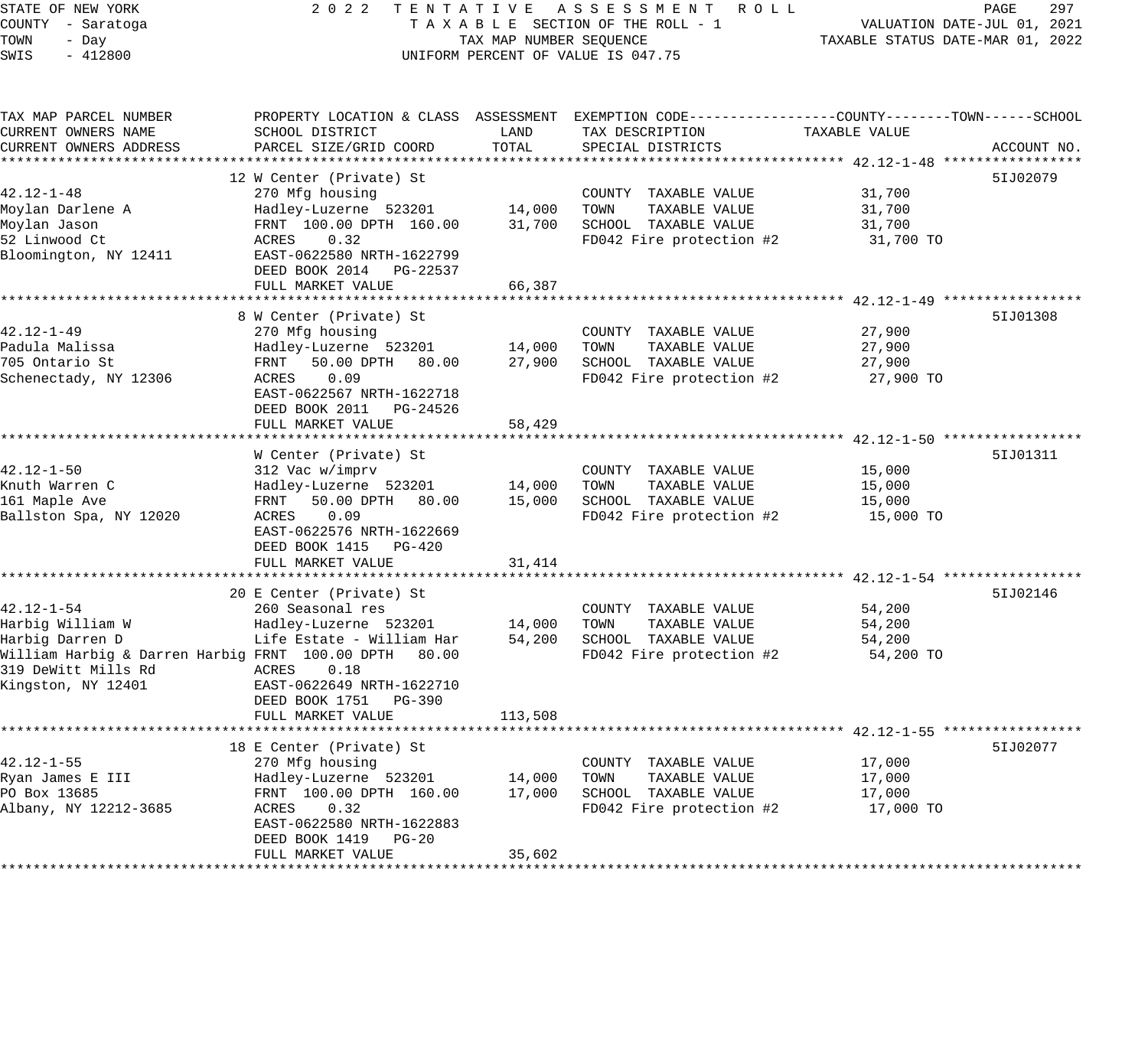# STATE OF NEW YORK 2 0 2 2 T E N T A T I V E A S S E S S M E N T R O L L PAGE 298 COUNTY - Saratoga T A X A B L E SECTION OF THE ROLL - 1 VALUATION DATE-JUL 01, 2021 TOWER SECTION OF THE ROLL - 1 TAXABLE STATUS DATE-MAR 01, 2022 UNIFORM PERCENT OF VALUE IS 047.75

| TAX MAP PARCEL NUMBER   | PROPERTY LOCATION & CLASS ASSESSMENT EXEMPTION CODE----------------COUNTY-------TOWN------SCHOOL |         |                          |               |             |
|-------------------------|--------------------------------------------------------------------------------------------------|---------|--------------------------|---------------|-------------|
| CURRENT OWNERS NAME     | SCHOOL DISTRICT                                                                                  | LAND    | TAX DESCRIPTION          | TAXABLE VALUE |             |
| CURRENT OWNERS ADDRESS  | PARCEL SIZE/GRID COORD                                                                           | TOTAL   | SPECIAL DISTRICTS        |               | ACCOUNT NO. |
| *******************     |                                                                                                  |         |                          |               |             |
|                         | 9 E Center (Private) St                                                                          |         |                          |               | 51J02569    |
| $42.12 - 1 - 58$        | 210 1 Family Res                                                                                 |         | COUNTY TAXABLE VALUE     | 56,000        |             |
| Daniels Brian S         | Hadley-Luzerne 523201                                                                            | 14,000  | TOWN<br>TAXABLE VALUE    | 56,000        |             |
| Daniels Karen M         | FRNT 100.00 DPTH 100.00                                                                          | 56,000  | SCHOOL TAXABLE VALUE     | 56,000        |             |
| 28 Henry St             | ACRES<br>0.23                                                                                    |         | FD042 Fire protection #2 | 56,000 TO     |             |
| Glens Falls, NY 12801   | EAST-0622722 NRTH-1623060                                                                        |         |                          |               |             |
|                         | DEED BOOK 1619 PG-183                                                                            |         |                          |               |             |
|                         | FULL MARKET VALUE                                                                                | 117,277 |                          |               |             |
|                         |                                                                                                  |         |                          |               |             |
|                         | E Center (Private) St                                                                            |         |                          |               | 5KJ02273    |
| $42.12 - 1 - 59$        | 311 Res vac land                                                                                 |         | COUNTY TAXABLE VALUE     | 1,400         |             |
| Daniels Brian S         | Hadley-Luzerne 523201                                                                            | 1,400   | TOWN<br>TAXABLE VALUE    | 1,400         |             |
| Daniels Karen M         | FRNT<br>50.00 DPTH 100.00                                                                        | 1,400   | SCHOOL TAXABLE VALUE     | 1,400         |             |
| 28 Henry St             | 0.11<br>ACRES                                                                                    |         | FD042 Fire protection #2 | 1,400 TO      |             |
| Glens Falls, NY 12801   | EAST-0622738 NRTH-1622986                                                                        |         |                          |               |             |
|                         | DEED BOOK 1619 PG-188                                                                            |         |                          |               |             |
|                         | FULL MARKET VALUE                                                                                | 2,932   |                          |               |             |
|                         |                                                                                                  |         |                          |               |             |
|                         | E Center (Private) St                                                                            |         |                          |               | 51J01909    |
| $42.12 - 1 - 60$        | 311 Res vac land                                                                                 |         | COUNTY TAXABLE VALUE     | 2,100         |             |
| Daniels Brian S         | Hadley-Luzerne 523201                                                                            | 2,100   | TOWN<br>TAXABLE VALUE    | 2,100         |             |
| Daniels Karen M         | 50.00 DPTH 100.00<br>FRNT                                                                        | 2,100   | SCHOOL TAXABLE VALUE     | 2,100         |             |
| 28 Henry St             | 0.12<br>ACRES                                                                                    |         | FD042 Fire protection #2 | 2,100 TO      |             |
| Glens Falls, NY 12801   | EAST-0622748 NRTH-1622937                                                                        |         |                          |               |             |
|                         | DEED BOOK 1619 PG-190                                                                            |         |                          |               |             |
|                         | FULL MARKET VALUE                                                                                | 4,398   |                          |               |             |
|                         |                                                                                                  |         |                          |               |             |
|                         | 19 E Center (Private) St                                                                         |         |                          |               | 51J01224    |
| $42.12 - 1 - 61$        | 260 Seasonal res                                                                                 |         | COUNTY TAXABLE VALUE     | 22,800        |             |
| Leech Bryan K           | Hadley-Luzerne 523201                                                                            | 14,000  | TOWN<br>TAXABLE VALUE    | 22,800        |             |
| Leech Julie M           | 50.00 DPTH 100.00<br>FRNT                                                                        | 22,800  | SCHOOL TAXABLE VALUE     | 22,800        |             |
| 165 Clinton Dr          | ACRES<br>0.11                                                                                    |         | FD042 Fire protection #2 | 22,800 TO     |             |
| South Windsor, CT 00674 | EAST-0622761 NRTH-1622890                                                                        |         |                          |               |             |
|                         | DEED BOOK 2017 PG-36151                                                                          |         |                          |               |             |
|                         | FULL MARKET VALUE                                                                                | 47,749  |                          |               |             |
|                         |                                                                                                  |         |                          |               |             |
|                         | 13 E Center (Private) St                                                                         |         |                          |               | 51J01230    |
| $42.12 - 1 - 62$        | 312 Vac w/imprv                                                                                  |         | COUNTY TAXABLE VALUE     | 5,800         |             |
| Pagan Victor            | Hadley-Luzerne 523201                                                                            | 4,200   | TOWN<br>TAXABLE VALUE    | 5,800         |             |
| 17 Lafayette St         | FRNT 100.00 DPTH 100.00                                                                          | 5,800   | SCHOOL TAXABLE VALUE     | 5,800         |             |
| Saugerties, NY 12477    | 0.23<br>ACRES                                                                                    |         | FD042 Fire protection #2 | 5,800 TO      |             |
|                         | EAST-0622774 NRTH-1622811                                                                        |         |                          |               |             |
|                         | DEED BOOK 2007 PG-45396                                                                          |         |                          |               |             |
|                         | FULL MARKET VALUE                                                                                | 12,147  |                          |               |             |
|                         |                                                                                                  |         |                          |               |             |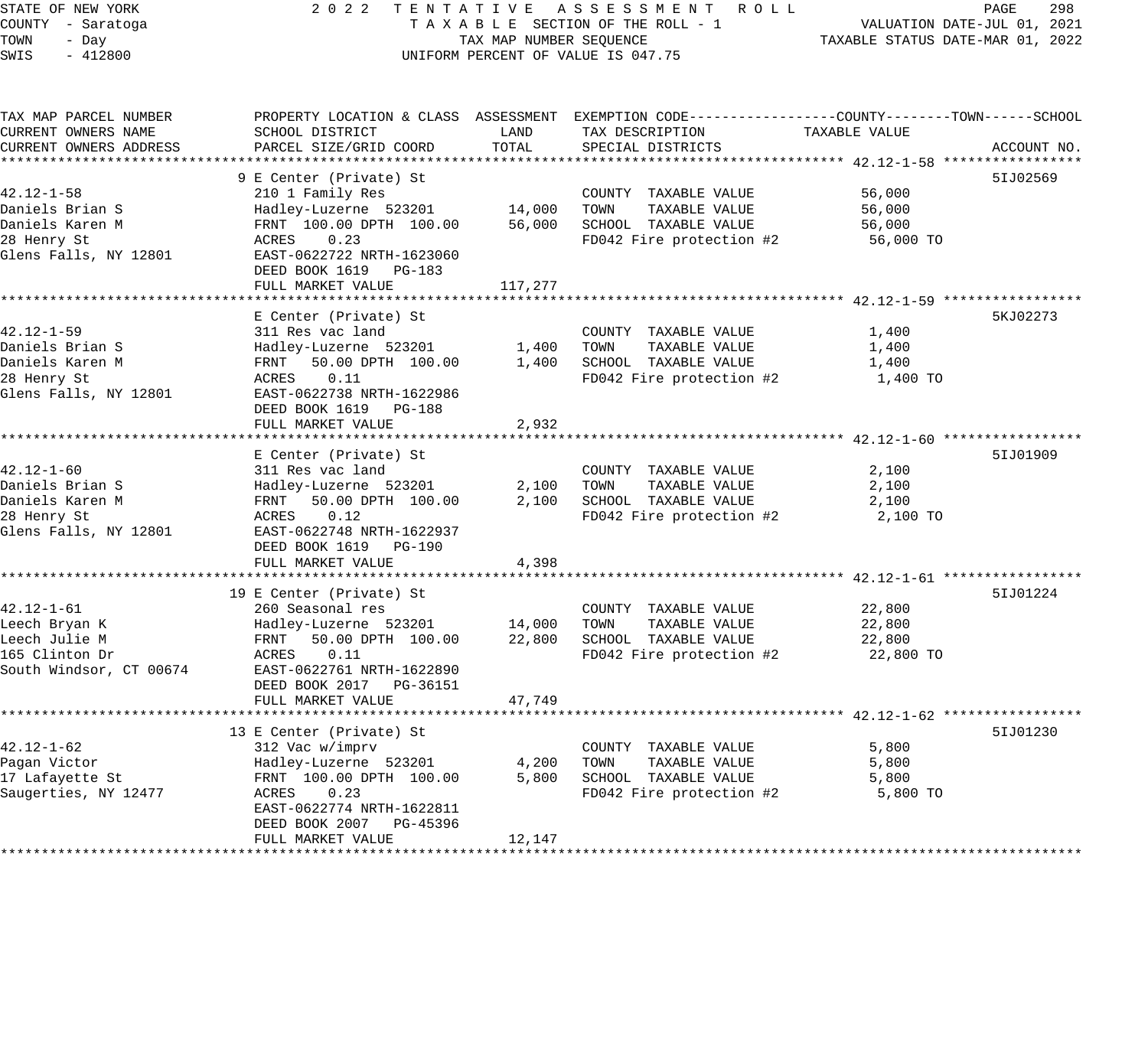STATE OF NEW YORK 2 0 2 2 T E N T A T I V E A S S E S S M E N T R O L L PAGE 299 COUNTY - Saratoga T A X A B L E SECTION OF THE ROLL - 1 VALUATION DATE-JUL 01, 2021 TOWN - Day TAX MAP NUMBER SEQUENCE TAXABLE STATUS DATE-MAR 01, 2022 SUINTY - SAFAIOGRAM SAND HERO HAND TAXABLE SECTION OF THE ROLL<br>TOWN - Day TAX MAP NUMBER SEQUENCE<br>SWIS - 412800 TOWN TERCENT OF VALUE IS 047.75 TAX MAP PARCEL NUMBER PROPERTY LOCATION & CLASS ASSESSMENT EXEMPTION CODE------------------COUNTY--------TOWN------SCHOOL CURRENT OWNERS NAME SCHOOL DISTRICT LAND TAX DESCRIPTION TAXABLE VALUE CURRENT OWNERS ADDRESS PARCEL SIZE/GRID COORD TOTAL SPECIAL DISTRICTS ACCOUNT NO. \*\*\*\*\*\*\*\*\*\*\*\*\*\*\*\*\*\*\*\*\*\*\*\*\*\*\*\*\*\*\*\*\*\*\*\*\*\*\*\*\*\*\*\*\*\*\*\*\*\*\*\*\*\*\*\*\*\*\*\*\*\*\*\*\*\*\*\*\*\*\*\*\*\*\*\*\*\*\*\*\*\*\*\*\*\*\*\*\*\*\*\*\*\*\*\*\*\*\*\*\*\*\* 42.12-1-65 \*\*\*\*\*\*\*\*\*\*\*\*\*\*\*\*\* 25 E Center (Private) St 5IJ01363 42.12-1-65 260 Seasonal res COUNTY TAXABLE VALUE 49,000 Wright Diana L Hadley-Luzerne 523201 14,000 TOWN TAXABLE VALUE 49,000 36 Summit Ave FRNT 140.00 DPTH 100.00 49,000 SCHOOL TAXABLE VALUE 49,000 Albany, NY 12209 ACRES 0.84 FD042 Fire protection #2 49,000 TO EAST-0622874 NRTH-1622525 DEED BOOK 1578 PG-319 FULL MARKET VALUE 102,618 \*\*\*\*\*\*\*\*\*\*\*\*\*\*\*\*\*\*\*\*\*\*\*\*\*\*\*\*\*\*\*\*\*\*\*\*\*\*\*\*\*\*\*\*\*\*\*\*\*\*\*\*\*\*\*\*\*\*\*\*\*\*\*\*\*\*\*\*\*\*\*\*\*\*\*\*\*\*\*\*\*\*\*\*\*\*\*\*\*\*\*\*\*\*\*\*\*\*\*\*\*\*\* 42.12-1-67 \*\*\*\*\*\*\*\*\*\*\*\*\*\*\*\*\* Pine (Private) St 5IJ01298 42.12-1-67 311 Res vac land COUNTY TAXABLE VALUE 2,100 Pagan Victor Hadley-Luzerne 523201 2,100 TOWN TAXABLE VALUE 2,100 17 Lafayette St FRNT 75.00 DPTH 100.00 2,100 SCHOOL TAXABLE VALUE 2,100 Saugerties, NY 12477 ACRES 0.17 FD042 Fire protection #2 2,100 TO EAST-0622882 NRTH-1622769 DEED BOOK 2021 PG-35958 FULL MARKET VALUE 4,398 \*\*\*\*\*\*\*\*\*\*\*\*\*\*\*\*\*\*\*\*\*\*\*\*\*\*\*\*\*\*\*\*\*\*\*\*\*\*\*\*\*\*\*\*\*\*\*\*\*\*\*\*\*\*\*\*\*\*\*\*\*\*\*\*\*\*\*\*\*\*\*\*\*\*\*\*\*\*\*\*\*\*\*\*\*\*\*\*\*\*\*\*\*\*\*\*\*\*\*\*\*\*\* 42.12-1-68 \*\*\*\*\*\*\*\*\*\*\*\*\*\*\*\*\* Pine (Private) St 5IJ01241 42.12-1-68 311 Res vac land COUNTY TAXABLE VALUE 2,100 Pagan Victor Hadley-Luzerne 523201 2,100 TOWN TAXABLE VALUE 2,100 17 Lafayette St FRNT 75.00 DPTH 100.00 2,100 SCHOOL TAXABLE VALUE 2,100 Saugerties, NY 12477 ACRES 0.17 FD042 Fire protection #2 2,100 TO EAST-0622870 NRTH-1622845 DEED BOOK 2021 PG-35957 FULL MARKET VALUE 4,398 \*\*\*\*\*\*\*\*\*\*\*\*\*\*\*\*\*\*\*\*\*\*\*\*\*\*\*\*\*\*\*\*\*\*\*\*\*\*\*\*\*\*\*\*\*\*\*\*\*\*\*\*\*\*\*\*\*\*\*\*\*\*\*\*\*\*\*\*\*\*\*\*\*\*\*\*\*\*\*\*\*\*\*\*\*\*\*\*\*\*\*\*\*\*\*\*\*\*\*\*\*\*\* 42.12-1-69 \*\*\*\*\*\*\*\*\*\*\*\*\*\*\*\*\* 12 Pine (Private) St 5IJ01357 42.12-1-69 311 Res vac land COUNTY TAXABLE VALUE 2,800 Leech Bryan K Hadley-Luzerne 523201 2,800 TOWN TAXABLE VALUE 2,800 Leech Julie M FRNT 75.00 DPTH 100.00 2,800 SCHOOL TAXABLE VALUE 2,800 165 Clinton Dr ACRES 0.17 FD042 Fire protection #2 2,800 TO South Windsor, CT 00674 EAST-0622855 NRTH-1622919 DEED BOOK 2017 PG-36151 FULL MARKET VALUE 5,864 \*\*\*\*\*\*\*\*\*\*\*\*\*\*\*\*\*\*\*\*\*\*\*\*\*\*\*\*\*\*\*\*\*\*\*\*\*\*\*\*\*\*\*\*\*\*\*\*\*\*\*\*\*\*\*\*\*\*\*\*\*\*\*\*\*\*\*\*\*\*\*\*\*\*\*\*\*\*\*\*\*\*\*\*\*\*\*\*\*\*\*\*\*\*\*\*\*\*\*\*\*\*\* 42.12-1-70 \*\*\*\*\*\*\*\*\*\*\*\*\*\*\*\*\* 14 Pine (Private) St 5IJ01248 42.12-1-70 210 1 Family Res COUNTY TAXABLE VALUE 64,600 Leech Bryan K Hadley-Luzerne 523201 14,000 TOWN TAXABLE VALUE 64,600 Leech Julie M FRNT 75.00 DPTH 100.00 64,600 SCHOOL TAXABLE VALUE 64,600 165 Clinton Dr ACRES 0.17 FD042 Fire protection #2 64,600 TO South Windsor, CT 00674 EAST-0622839 NRTH-1622994 DEED BOOK 2017 PG-36150

\*\*\*\*\*\*\*\*\*\*\*\*\*\*\*\*\*\*\*\*\*\*\*\*\*\*\*\*\*\*\*\*\*\*\*\*\*\*\*\*\*\*\*\*\*\*\*\*\*\*\*\*\*\*\*\*\*\*\*\*\*\*\*\*\*\*\*\*\*\*\*\*\*\*\*\*\*\*\*\*\*\*\*\*\*\*\*\*\*\*\*\*\*\*\*\*\*\*\*\*\*\*\*\*\*\*\*\*\*\*\*\*\*\*\*\*\*\*\*\*\*\*\*\*\*\*\*\*\*\*\*\*

FULL MARKET VALUE 135,288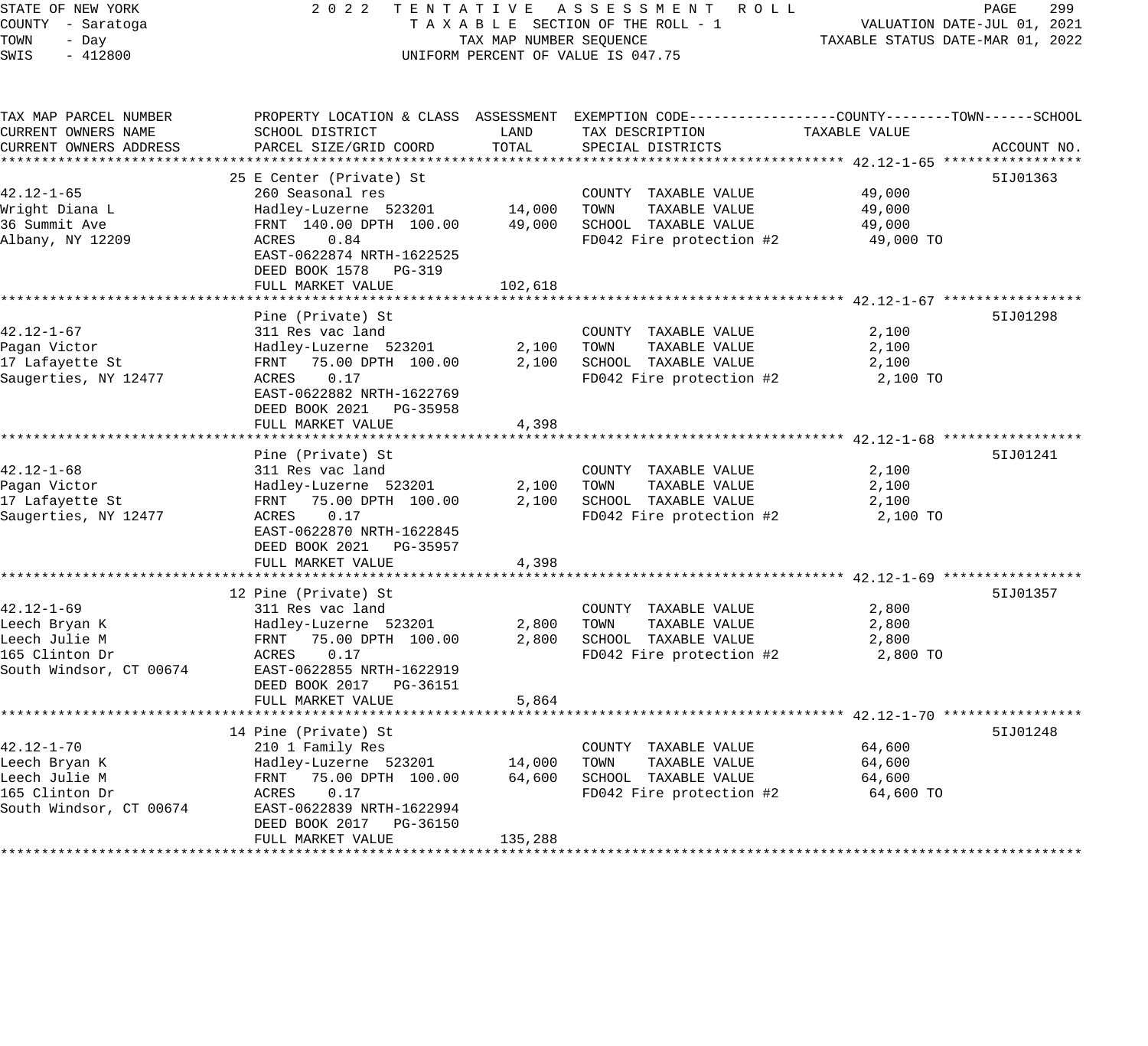# STATE OF NEW YORK 2 0 2 2 T E N T A T I V E A S S E S S M E N T R O L L PAGE 300 COUNTY - Saratoga T A X A B L E SECTION OF THE ROLL - 1 VALUATION DATE-JUL 01, 2021 TAX MAP NUMBER SEQUENCE TAXABLE STATUS DATE-MAR 01, 2022 UNIFORM PERCENT OF VALUE IS 047.75

| TAX MAP PARCEL NUMBER  | PROPERTY LOCATION & CLASS ASSESSMENT |         | EXEMPTION CODE-----------------COUNTY-------TOWN------SCHOOL |                |                    |
|------------------------|--------------------------------------|---------|--------------------------------------------------------------|----------------|--------------------|
| CURRENT OWNERS NAME    | SCHOOL DISTRICT                      | LAND    | TAX DESCRIPTION                                              | TAXABLE VALUE  |                    |
| CURRENT OWNERS ADDRESS | PARCEL SIZE/GRID COORD               | TOTAL   | SPECIAL DISTRICTS                                            |                | ACCOUNT NO.        |
|                        |                                      |         |                                                              |                |                    |
|                        | 66 Horse Hill Rd                     |         |                                                              |                | 51J01347           |
| 42.12-1-72             | 210 1 Family Res                     |         | COUNTY TAXABLE VALUE                                         | 90,050         |                    |
| Campbell Glenn         | Hadley-Luzerne 523201                | 14,200  | TOWN<br>TAXABLE VALUE                                        | 90,050         |                    |
| Campbell Barbara       | FRNT 189.27 DPTH                     | 90,050  | SCHOOL TAXABLE VALUE                                         | 90,050         |                    |
| 79 Yates Hill Rd       | ACRES<br>1.47                        |         | FD042 Fire protection #2                                     | 90,050 TO      |                    |
| Hadley, NY 12835       | EAST-0623102 NRTH-1623049            |         |                                                              |                |                    |
|                        | DEED BOOK 2012<br>PG-40040           |         |                                                              |                |                    |
|                        | FULL MARKET VALUE                    | 188,586 |                                                              |                |                    |
|                        |                                      |         |                                                              |                |                    |
|                        | 77 Horse Hill Rd                     |         |                                                              |                | 51J01303           |
| $42.12 - 1 - 73$       | 270 Mfg housing                      |         | BAS STAR<br>41854                                            | $\overline{0}$ | $\Omega$<br>19,990 |
| DAllaird Donald        | Hadley-Luzerne 523201                | 14,000  | COUNTY TAXABLE VALUE                                         | 93,500         |                    |
| DAllaird Rebecca       | FRNT 132.00 DPTH 212.40              | 93,500  | TOWN<br>TAXABLE VALUE                                        | 93,500         |                    |
| 77 Horse Hill Rd       | $0.80$ BANK<br>ACRES<br>709          |         | SCHOOL TAXABLE VALUE                                         | 73,510         |                    |
| Hadley, NY 12835       | EAST-0623417 NRTH-1623049            |         | FD041 Fire protection #1                                     | 93,500 TO      |                    |
|                        | DEED BOOK 1587<br>PG-739             |         |                                                              |                |                    |
|                        | FULL MARKET VALUE                    | 195,812 |                                                              |                |                    |
|                        |                                      |         |                                                              |                |                    |
|                        | Horse Hill Rd                        |         |                                                              |                | 51J02572           |
| 42.12-1-74             | 210 1 Family Res                     |         | COUNTY TAXABLE VALUE                                         | 14,100         |                    |
| Wolff Michael          | Hadley-Luzerne 523201                | 14,100  | TOWN<br>TAXABLE VALUE                                        | 14,100         |                    |
| Good Road              | FRNT 225.00 DPTH 250.00              | 14,100  | SCHOOL TAXABLE VALUE                                         | 14,100         |                    |
| Ballston Spa, NY 12020 | 1.12<br>ACRES                        |         | FD041 Fire protection #1                                     | 14,100 TO      |                    |
|                        | EAST-0623467 NRTH-1622818            |         |                                                              |                |                    |
|                        | DEED BOOK 2021<br>PG-5551            |         |                                                              |                |                    |
|                        | FULL MARKET VALUE                    | 29,529  |                                                              |                |                    |
|                        |                                      |         |                                                              |                |                    |
|                        | 80 Horse Hill Rd                     |         |                                                              |                | 51J01282           |
| $42.12 - 1 - 75$       | 270 Mfg housing                      |         | COUNTY TAXABLE VALUE                                         | 72,000         |                    |
| Duignan Thomas J       | Hadley-Luzerne 523201                | 14,000  | TOWN<br>TAXABLE VALUE                                        | 72,000         |                    |
| Hammer-Duignan Berit   | FRNT 120.00 DPTH 100.00              | 72,000  | SCHOOL TAXABLE VALUE                                         | 72,000         |                    |
| 175 Dahlia St          | 0.32<br>ACRES                        |         | FD042 Fire protection #2                                     | 72,000 TO      |                    |
| Schenectady, NY 12306  | EAST-0623183 NRTH-1622840            |         |                                                              |                |                    |
|                        | DEED BOOK 1690<br>$PG-642$           |         |                                                              |                |                    |
|                        | FULL MARKET VALUE                    | 150,785 |                                                              |                |                    |
|                        |                                      |         |                                                              |                |                    |
|                        | 7 Spruce (Private) St                |         |                                                              |                | 51J01240           |
| $42.12 - 1 - 76$       | 260 Seasonal res                     |         | COUNTY TAXABLE VALUE                                         | 38,100         |                    |
| Cable Daniel C         | Hadley-Luzerne 523201                | 14,000  | TOWN<br>TAXABLE VALUE                                        | 38,100         |                    |
| Cable Joann            | FRNT 150.00 DPTH 100.00              | 38,100  | SCHOOL TAXABLE VALUE                                         | 38,100         |                    |
| 24 Milton Ln           | ACRES<br>0.34                        |         | FD042 Fire protection #2                                     | 38,100 TO      |                    |
| Beacon, NY 12508       | EAST-0623048 NRTH-1622853            |         |                                                              |                |                    |
|                        | DEED BOOK 1414<br>PG-185             |         |                                                              |                |                    |
|                        | FULL MARKET VALUE                    | 79,791  |                                                              |                |                    |
|                        |                                      |         |                                                              |                |                    |
|                        |                                      |         |                                                              |                |                    |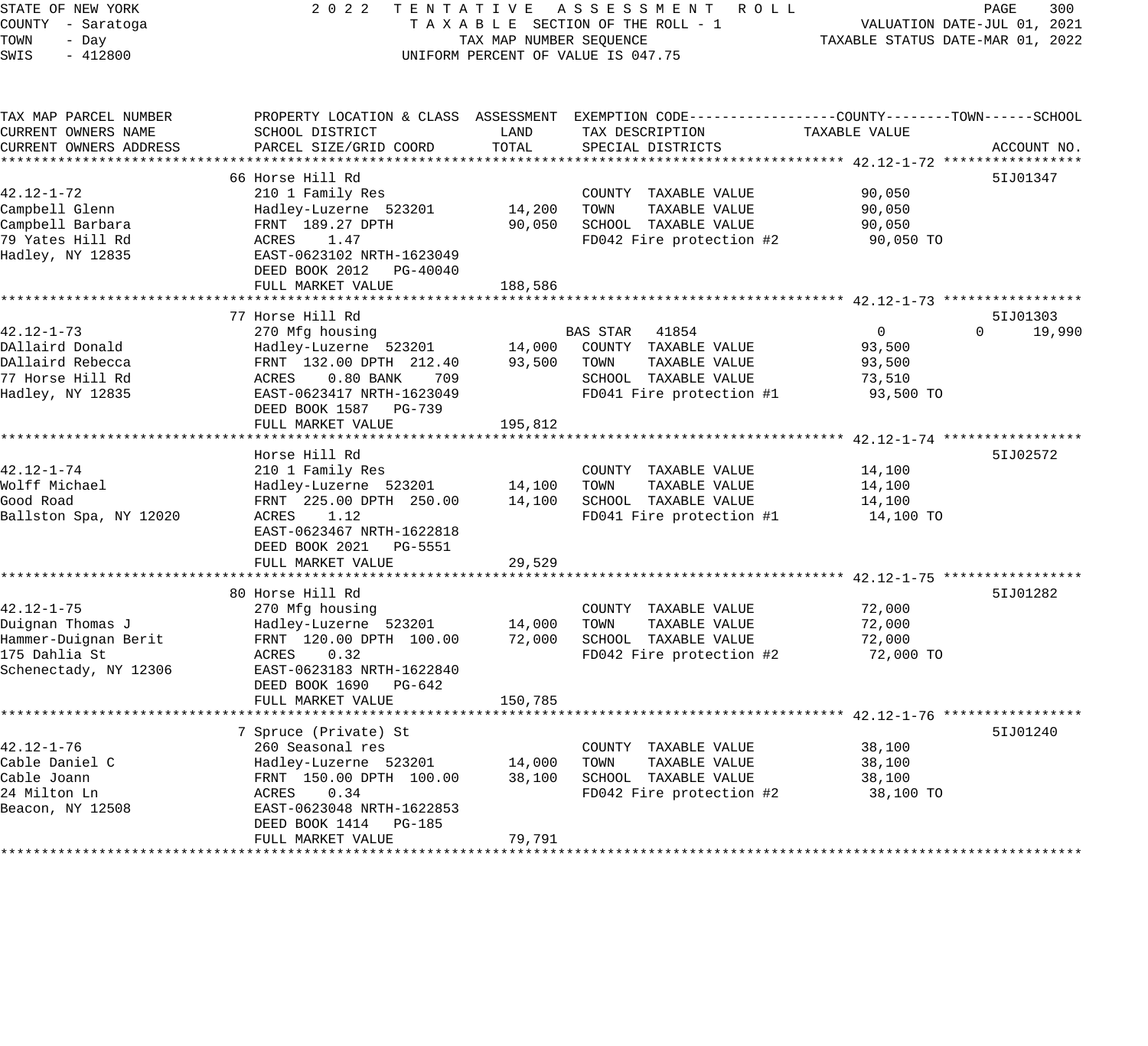# STATE OF NEW YORK 2 0 2 2 T E N T A T I V E A S S E S S M E N T R O L L PAGE 301 COUNTY - Saratoga T A X A B L E SECTION OF THE ROLL - 1 VALUATION DATE-JUL 01, 2021 TAX MAP NUMBER SEQUENCE TAXABLE STATUS DATE-MAR 01, 2022 UNIFORM PERCENT OF VALUE IS 047.75

| TAX MAP PARCEL NUMBER       |                                                |                  | PROPERTY LOCATION & CLASS ASSESSMENT EXEMPTION CODE----------------COUNTY-------TOWN------SCHOOL |                  |             |
|-----------------------------|------------------------------------------------|------------------|--------------------------------------------------------------------------------------------------|------------------|-------------|
| CURRENT OWNERS NAME         | SCHOOL DISTRICT                                | LAND             | TAX DESCRIPTION                                                                                  | TAXABLE VALUE    |             |
| CURRENT OWNERS ADDRESS      | PARCEL SIZE/GRID COORD                         | TOTAL            | SPECIAL DISTRICTS                                                                                |                  | ACCOUNT NO. |
|                             |                                                |                  |                                                                                                  |                  |             |
|                             | Beekman (Private) Ave                          |                  |                                                                                                  |                  | 51J02461    |
| $42.12 - 1 - 81$            | 311 Res vac land                               |                  | COUNTY TAXABLE VALUE                                                                             | 8,800            |             |
| Brooks Harry                | Hadley-Luzerne 523201                          | 8,800            | TOWN<br>TAXABLE VALUE                                                                            | 8,800            |             |
| Brooks Susan B              | FRNT 540.00 DPTH                               | 8,800            | SCHOOL TAXABLE VALUE                                                                             | 8,800            |             |
| 314 Honeywell Corners Rd    | ACRES<br>1.83                                  |                  | FD042 Fire protection #2                                                                         | 8,800 TO         |             |
| Broadalbin, NY 12025        | EAST-0623171 NRTH-1622436                      |                  |                                                                                                  |                  |             |
|                             | DEED BOOK 1364 PG-777                          |                  |                                                                                                  |                  |             |
|                             | FULL MARKET VALUE                              | 18,429           |                                                                                                  |                  |             |
|                             |                                                |                  |                                                                                                  |                  |             |
|                             | 108 Horse Hill Rd                              |                  |                                                                                                  |                  | 51J02462    |
| 42.12-1-83                  | 260 Seasonal res                               |                  | COUNTY TAXABLE VALUE                                                                             | 31,300           |             |
| Brooks Harry F              | Hadley-Luzerne 523201                          | 10,000           | TAXABLE VALUE<br>TOWN                                                                            | 31,300           |             |
| Brooks Susan B              | FRNT 285.00 DPTH                               | 31,300           | SCHOOL TAXABLE VALUE                                                                             | 31,300           |             |
| 314 Honeywell Corners Rd    | 2.78<br>ACRES                                  |                  | FD042 Fire protection #2                                                                         | 31,300 TO        |             |
| Broadalbin, NY 12025        | EAST-0623349 NRTH-1622324                      |                  |                                                                                                  |                  |             |
|                             | DEED BOOK 1364 PG-779                          |                  |                                                                                                  |                  |             |
|                             | FULL MARKET VALUE                              | 65,550           |                                                                                                  |                  |             |
|                             |                                                |                  |                                                                                                  |                  |             |
|                             | Horse Hill Rd                                  |                  |                                                                                                  |                  | 51J01316    |
| $42.12 - 1 - 84$            | 311 Res vac land                               |                  | COUNTY TAXABLE VALUE                                                                             | 6,400            |             |
| Schorschinsky John Paul     | Hadley-Luzerne 523201                          | 6,400            | TOWN<br>TAXABLE VALUE                                                                            | 6,400            |             |
| Wagner Sharon               | FRNT 244.02 DPTH                               | 6,400            | SCHOOL TAXABLE VALUE                                                                             | 6,400            |             |
| 5 Windham Rock Road         | 1.65<br>ACRES                                  |                  | FD042 Fire protection #2                                                                         | 6,400 TO         |             |
| Hopewell Junction, NY 12533 | EAST-0623505 NRTH-1622070                      |                  |                                                                                                  |                  |             |
|                             | DEED BOOK 2020 PG-22318                        |                  |                                                                                                  |                  |             |
|                             | FULL MARKET VALUE                              | 13,403           |                                                                                                  |                  |             |
|                             | 126 Horse Hill Rd                              |                  |                                                                                                  |                  |             |
| $42.12 - 1 - 85$            |                                                |                  |                                                                                                  |                  | 51J01344    |
| Wilson-Holz Elaine          | 312 Vac w/imprv                                |                  | COUNTY TAXABLE VALUE<br>TOWN                                                                     | 14,100           |             |
| 170 Handsome Ave            | Hadley-Luzerne 523201<br>FRNT 90.00 DPTH 62.81 | 14,000<br>14,100 | TAXABLE VALUE<br>SCHOOL TAXABLE VALUE                                                            | 14,100<br>14,100 |             |
| Sayville, NY 11782          | ACRES<br>0.23                                  |                  | FD042 Fire protection #2                                                                         | 14,100 TO        |             |
|                             | EAST-0623647 NRTH-1621890                      |                  |                                                                                                  |                  |             |
|                             | DEED BOOK 2010 PG-18807                        |                  |                                                                                                  |                  |             |
|                             | FULL MARKET VALUE                              | 29,529           |                                                                                                  |                  |             |
|                             |                                                |                  |                                                                                                  |                  |             |
|                             | 12 Ten Eyke Ave                                |                  |                                                                                                  |                  | 51J01400    |
| $42.12 - 1 - 86$            | 260 Seasonal res                               |                  | COUNTY TAXABLE VALUE                                                                             | 36,800           |             |
| Smith Lois                  | Hadley-Luzerne 523201                          | 14,000           | TOWN<br>TAXABLE VALUE                                                                            | 36,800           |             |
| 53 Heitz Pl                 | FRNT 80.00 DPTH 108.84                         | 36,800           | SCHOOL TAXABLE VALUE                                                                             | 36,800           |             |
| Hicksville, NY 11801        | ACRES<br>0.24                                  |                  | FD042 Fire protection #2                                                                         | 36,800 TO        |             |
|                             | EAST-0623592 NRTH-1621808                      |                  |                                                                                                  |                  |             |
|                             | DEED BOOK 1309 PG-691                          |                  |                                                                                                  |                  |             |
|                             | FULL MARKET VALUE                              | 77,068           |                                                                                                  |                  |             |
|                             |                                                |                  |                                                                                                  |                  |             |
|                             |                                                |                  |                                                                                                  |                  |             |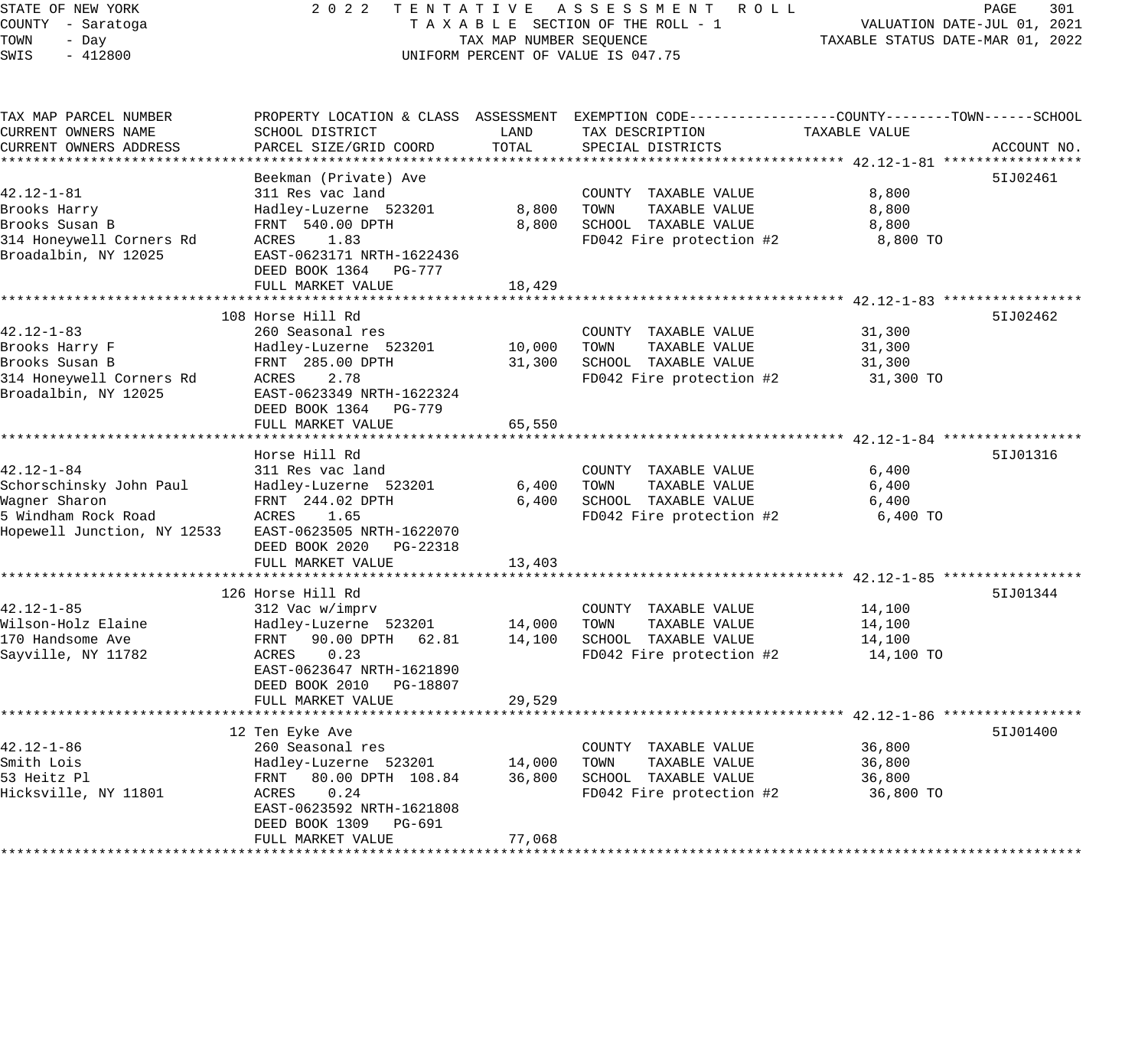STATE OF NEW YORK 2 0 2 2 T E N T A T I V E A S S E S S M E N T R O L L PAGE 302 COUNTY - Saratoga T A X A B L E SECTION OF THE ROLL - 1 VALUATION DATE-JUL 01, 2021 TOWN - Day TAX MAP NUMBER SEQUENCE TAXABLE STATUS DATE-MAR 01, 2022 SWIS - 412800 CONTROLLY THE UNIFORM PERCENT OF VALUE IS 047.75 TAX MAP PARCEL NUMBER PROPERTY LOCATION & CLASS ASSESSMENT EXEMPTION CODE------------------COUNTY--------TOWN------SCHOOL CURRENT OWNERS NAME SCHOOL DISTRICT LAND TAX DESCRIPTION TAXABLE VALUE CURRENT OWNERS ADDRESS PARCEL SIZE/GRID COORD TOTAL SPECIAL DISTRICTS ACCOUNT NO. \*\*\*\*\*\*\*\*\*\*\*\*\*\*\*\*\*\*\*\*\*\*\*\*\*\*\*\*\*\*\*\*\*\*\*\*\*\*\*\*\*\*\*\*\*\*\*\*\*\*\*\*\*\*\*\*\*\*\*\*\*\*\*\*\*\*\*\*\*\*\*\*\*\*\*\*\*\*\*\*\*\*\*\*\*\*\*\*\*\*\*\*\*\*\*\*\*\*\*\*\*\*\* 42.12-1-87 \*\*\*\*\*\*\*\*\*\*\*\*\*\*\*\*\* 128 Horse Hill Rd 42.12-1-87 270 Mfg housing COUNTY TAXABLE VALUE 76,300 Wilson-Holz Elaine Hadley-Luzerne 523201 18,000 TOWN TAXABLE VALUE 76,300 170 Handsome Ave FRNT 225.00 DPTH 171.65 76,300 SCHOOL TAXABLE VALUE 76,300 Sayville, NY 11782 ACRES 0.36 FD042 Fire protection #2 76,300 TO EAST-0623672 NRTH-1621738 DEED BOOK 1332 PG-325 FULL MARKET VALUE 159,791 \*\*\*\*\*\*\*\*\*\*\*\*\*\*\*\*\*\*\*\*\*\*\*\*\*\*\*\*\*\*\*\*\*\*\*\*\*\*\*\*\*\*\*\*\*\*\*\*\*\*\*\*\*\*\*\*\*\*\*\*\*\*\*\*\*\*\*\*\*\*\*\*\*\*\*\*\*\*\*\*\*\*\*\*\*\*\*\*\*\*\*\*\*\*\*\*\*\*\*\*\*\*\* 42.12-1-88 \*\*\*\*\*\*\*\*\*\*\*\*\*\*\*\*\* 107 Horse Hill Rd 5IJ01322 42.12-1-88 270 Mfg housing COUNTY TAXABLE VALUE 40,900 Schorschinsky John P Hadley-Luzerne 523201 8,400 TOWN TAXABLE VALUE 40,900 5 Windham Rock Road FRNT 400.00 DPTH 170.00 40,900 SCHOOL TAXABLE VALUE 40,900 Hopewell Junction, NY 12533 ACRES 0.89 FD041 Fire protection #1 40,900 TO EAST-0623547 NRTH-1622582 DEED BOOK 2018 PG-32556 FULL MARKET VALUE 85,654 \*\*\*\*\*\*\*\*\*\*\*\*\*\*\*\*\*\*\*\*\*\*\*\*\*\*\*\*\*\*\*\*\*\*\*\*\*\*\*\*\*\*\*\*\*\*\*\*\*\*\*\*\*\*\*\*\*\*\*\*\*\*\*\*\*\*\*\*\*\*\*\*\*\*\*\*\*\*\*\*\*\*\*\*\*\*\*\*\*\*\*\*\*\*\*\*\*\*\*\*\*\*\* 42.12-1-89 \*\*\*\*\*\*\*\*\*\*\*\*\*\*\*\*\* S Shore Rd 42.12-1-89 311 Res vac land COUNTY TAXABLE VALUE 700 Brown Phillip E Hadley-Luzerne 523201 700 TOWN TAXABLE VALUE 700 Reynolds-Brown Diane L Lot 4 Bl 27 700 SCHOOL TAXABLE VALUE 700 359 Brown Ln FRNT 67.12 DPTH 108.00 FD042 Fire protection #2 700 TO East Chatham, NY 12060 ACRES 0.07 EAST-0622080 NRTH-1622956 DEED BOOK 1729 PG-739 FULL MARKET VALUE 1,466 \*\*\*\*\*\*\*\*\*\*\*\*\*\*\*\*\*\*\*\*\*\*\*\*\*\*\*\*\*\*\*\*\*\*\*\*\*\*\*\*\*\*\*\*\*\*\*\*\*\*\*\*\*\*\*\*\*\*\*\*\*\*\*\*\*\*\*\*\*\*\*\*\*\*\*\*\*\*\*\*\*\*\*\*\*\*\*\*\*\*\*\*\*\*\*\*\*\*\*\*\*\*\* 42.12-1-90 \*\*\*\*\*\*\*\*\*\*\*\*\*\*\*\*\* 18 W Center (Private) St 5IJ02566 42.12-1-90 210 1 Family Res COUNTY TAXABLE VALUE 77,600 Springer Roseanne B Hadley-Luzerne 523201 14,000 TOWN TAXABLE VALUE 77,600 18 WEST CENTER STREET 1/2 int Gina Pidgeon 77,600 SCHOOL TAXABLE VALUE 77,600 HADLEY, NY 12835 1/2 int George DeGelormo FD042 Fire protection #2 77,600 TO Lots 31-34 & 9-12 PRIOR OWNER ON 3/01/2022 FRNT 100.00 DPTH 160.00 Springer Roseanne B ACRES 0.37 EAST-0622516 NRTH-1622966 DEED BOOK 2022 PG-7069 FULL MARKET VALUE 162,513 \*\*\*\*\*\*\*\*\*\*\*\*\*\*\*\*\*\*\*\*\*\*\*\*\*\*\*\*\*\*\*\*\*\*\*\*\*\*\*\*\*\*\*\*\*\*\*\*\*\*\*\*\*\*\*\*\*\*\*\*\*\*\*\*\*\*\*\*\*\*\*\*\*\*\*\*\*\*\*\*\*\*\*\*\*\*\*\*\*\*\*\*\*\*\*\*\*\*\*\*\*\*\* 42.12-1-91 \*\*\*\*\*\*\*\*\*\*\*\*\*\*\*\*\* 26 Pine (Private) St 5IJ02458 42.12-1-91 210 1 Family Res COUNTY TAXABLE VALUE 108,800 Whelly Danielle Hadley-Luzerne 523201 14,000 TOWN TAXABLE VALUE 108,800 Totzeck John FRNT 150.00 DPTH 108,800 SCHOOL TAXABLE VALUE 108,800 7 Highland Road ACRES 0.69 FD042 Fire protection #2 108,800 TO Amsterdam, NY 12010 EAST-0622820 NRTH-1622695 DEED BOOK 2021 PG-45999 FULL MARKET VALUE 227,853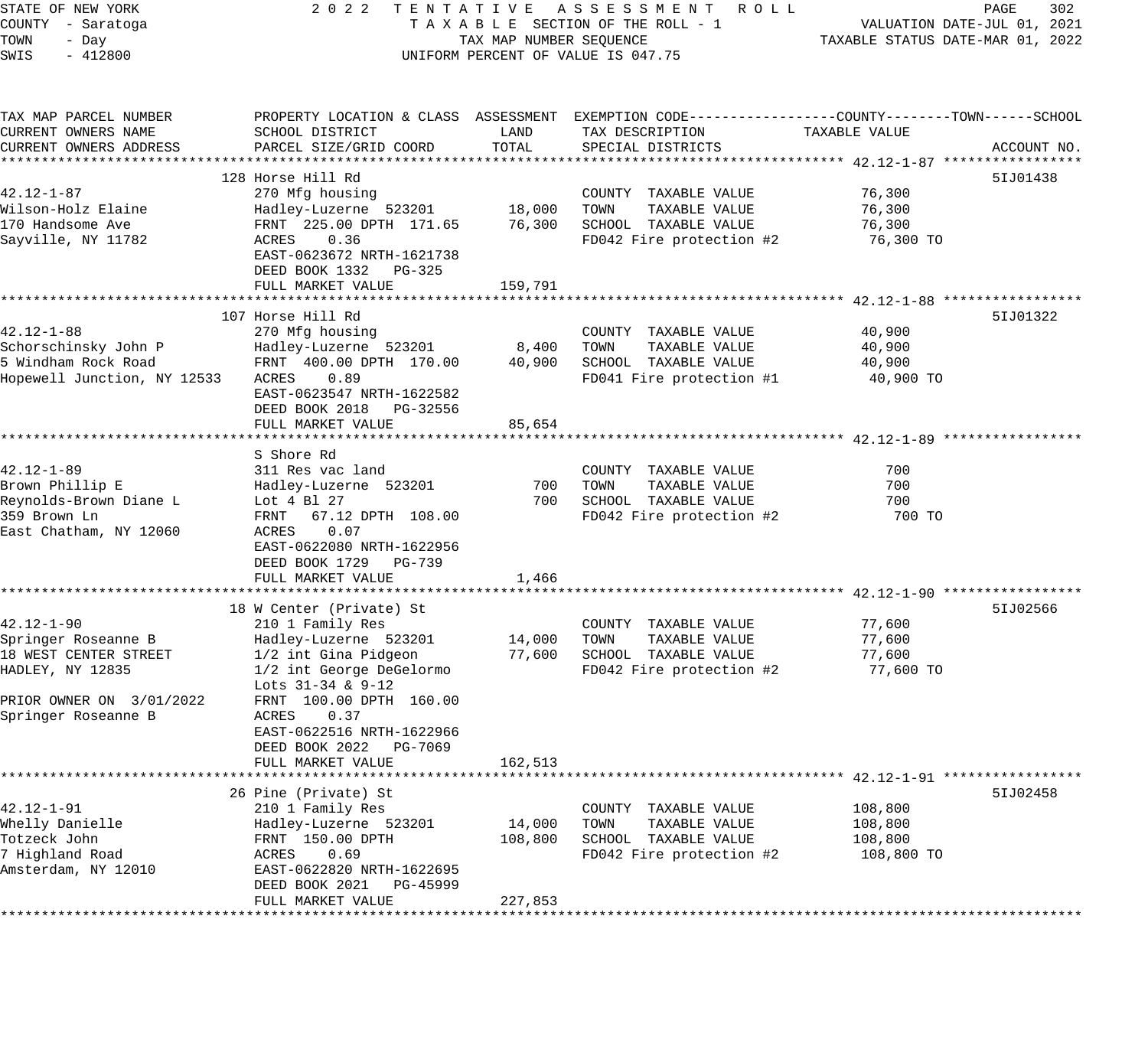| STATE OF NEW YORK                  | 2 0 2 2                                              |                         | TENTATIVE ASSESSMENT ROLL                                                                       |                                  | PAGE<br>303                 |
|------------------------------------|------------------------------------------------------|-------------------------|-------------------------------------------------------------------------------------------------|----------------------------------|-----------------------------|
| COUNTY - Saratoga<br>TOWN<br>- Day |                                                      | TAX MAP NUMBER SEQUENCE | TAXABLE SECTION OF THE ROLL - 1                                                                 | TAXABLE STATUS DATE-MAR 01, 2022 | VALUATION DATE-JUL 01, 2021 |
| $-412800$<br>SWIS                  |                                                      |                         | UNIFORM PERCENT OF VALUE IS 047.75                                                              |                                  |                             |
|                                    |                                                      |                         |                                                                                                 |                                  |                             |
| TAX MAP PARCEL NUMBER              |                                                      |                         | PROPERTY LOCATION & CLASS ASSESSMENT EXEMPTION CODE----------------COUNTY-------TOWN-----SCHOOL |                                  |                             |
| CURRENT OWNERS NAME                | SCHOOL DISTRICT                                      | LAND                    | TAX DESCRIPTION                                                                                 | TAXABLE VALUE                    |                             |
| CURRENT OWNERS ADDRESS             | PARCEL SIZE/GRID COORD                               | TOTAL                   | SPECIAL DISTRICTS                                                                               |                                  | ACCOUNT NO.                 |
|                                    | 20 W Center (Private) St                             |                         |                                                                                                 |                                  | 51J01402                    |
| $42.12 - 1 - 93$                   | 210 1 Family Res                                     |                         | COUNTY TAXABLE VALUE                                                                            | 56,400                           |                             |
| Callahan William F                 | Hadley-Luzerne 523201                                | 14,000                  | TOWN<br>TAXABLE VALUE                                                                           | 56,400                           |                             |
| 2953 River Rd                      | Lots $7, 8, 29$ & 30                                 | 56,400                  | SCHOOL TAXABLE VALUE                                                                            | 56,400                           |                             |
| Melrose, NY 12121                  | FRNT<br>50.00 DPTH                                   |                         | FD042 Fire protection #2                                                                        | 56,400 TO                        |                             |
|                                    | 0.18<br>ACRES                                        |                         |                                                                                                 |                                  |                             |
|                                    | EAST-0622502 NRTH-1623038                            |                         |                                                                                                 |                                  |                             |
|                                    | DEED BOOK 2007 PG-46702                              |                         |                                                                                                 |                                  |                             |
|                                    | FULL MARKET VALUE                                    | 118,115                 |                                                                                                 |                                  |                             |
|                                    | 15 Pine (Private) Ave                                |                         |                                                                                                 |                                  | 51J01404                    |
| $42.12 - 1 - 94$                   | 210 1 Family Res                                     |                         | COUNTY TAXABLE VALUE                                                                            | 57,200                           |                             |
| Zimmer Leonard W                   | Hadley-Luzerne 523201                                | 14,000                  | TAXABLE VALUE<br>TOWN                                                                           | 57,200                           |                             |
| Zimmer Audry M                     | Lots 50 Thru $53,96$ & 97                            | 57,200                  | SCHOOL TAXABLE VALUE                                                                            | 57,200                           |                             |
| 78 New St                          | FRNT 100.00 DPTH                                     |                         | FD042 Fire protection #2                                                                        | 57,200 TO                        |                             |
| Catskill, NY 12414                 | 0.34<br>ACRES                                        |                         |                                                                                                 |                                  |                             |
|                                    | EAST-0622314 NRTH-1622744                            |                         |                                                                                                 |                                  |                             |
|                                    | DEED BOOK 2009 PG-327                                |                         |                                                                                                 |                                  |                             |
|                                    | FULL MARKET VALUE                                    | 119,791                 |                                                                                                 |                                  |                             |
|                                    | 25 Pine (Private) St                                 |                         |                                                                                                 |                                  | 51J02001                    |
| $42.12 - 1 - 95$                   | 311 Res vac land                                     |                         | COUNTY TAXABLE VALUE                                                                            | 14,000                           |                             |
| Whelly Danielle                    | Hadley-Luzerne 523201                                | 14,000                  | TOWN<br>TAXABLE VALUE                                                                           | 14,000                           |                             |
| Totzeck John                       | FRNT 158.25 DPTH 110.00                              | 14,000                  | SCHOOL TAXABLE VALUE                                                                            | 14,000                           |                             |
| 7 Highland Road                    | ACRES<br>0.37                                        |                         | FD042 Fire protection #2                                                                        | 14,000 TO                        |                             |
| Amsterdam, NY 12010                | EAST-0623066 NRTH-1622616                            |                         |                                                                                                 |                                  |                             |
|                                    | DEED BOOK 2021 PG-45999                              |                         |                                                                                                 |                                  |                             |
|                                    | FULL MARKET VALUE                                    | 29,319                  |                                                                                                 |                                  |                             |
|                                    | 2522 S Shore Rd                                      |                         |                                                                                                 |                                  | 51J01336                    |
| $42.12 - 1 - 96$                   | 270 Mfg housing                                      |                         | COUNTY TAXABLE VALUE                                                                            | 65,000                           |                             |
| Badalucco Joseph D-Trustee         | Hadley-Luzerne 523201                                | 14,000                  | TAXABLE VALUE<br>TOWN                                                                           | 65,000                           |                             |
| Badalucco Anne Marie-Trustee       | IRR. Trust                                           | 65,000                  | SCHOOL TAXABLE VALUE                                                                            | 65,000                           |                             |
| 2040 Careleon Rd                   | Lot 46-48 &141-143                                   |                         | FD042 Fire protection #2                                                                        | 65,000 TO                        |                             |
| Schenectady, NY 12303              | FRNT<br>75.00 DPTH                                   |                         |                                                                                                 |                                  |                             |
|                                    | 0.30<br>ACRES                                        |                         |                                                                                                 |                                  |                             |
|                                    | EAST-0621918 NRTH-1623020<br>PG-12576                |                         |                                                                                                 |                                  |                             |
|                                    | DEED BOOK 2017<br>FULL MARKET VALUE                  | 136,126                 |                                                                                                 |                                  |                             |
|                                    |                                                      |                         |                                                                                                 |                                  |                             |
|                                    | Beekman (Private) Ave                                |                         |                                                                                                 |                                  | 51J02147                    |
| $42.12 - 1 - 97$                   | 311 Res vac land                                     |                         | COUNTY TAXABLE VALUE                                                                            | 8,400                            |                             |
| Cable Daniel                       | Hadley-Luzerne 523201                                | 8,400                   | TAXABLE VALUE<br>TOWN                                                                           | 8,400                            |                             |
| Cable Jo Ann                       | Lots 12-15 & 32-35                                   | 8,400                   | SCHOOL TAXABLE VALUE                                                                            | 8,400                            |                             |
| 24 Milton Lane                     | FRNT 100.00 DPTH                                     |                         | FD042 Fire protection #2                                                                        | 8,400 TO                         |                             |
| Beacon, NY 12508                   | 0.57<br>ACRES                                        |                         |                                                                                                 |                                  |                             |
|                                    | EAST-0623112 NRTH-1622742<br>DEED BOOK 2007 PG-42009 |                         |                                                                                                 |                                  |                             |
|                                    | FULL MARKET VALUE                                    | 17,592                  |                                                                                                 |                                  |                             |
| * * * * * * * * *                  |                                                      |                         |                                                                                                 |                                  |                             |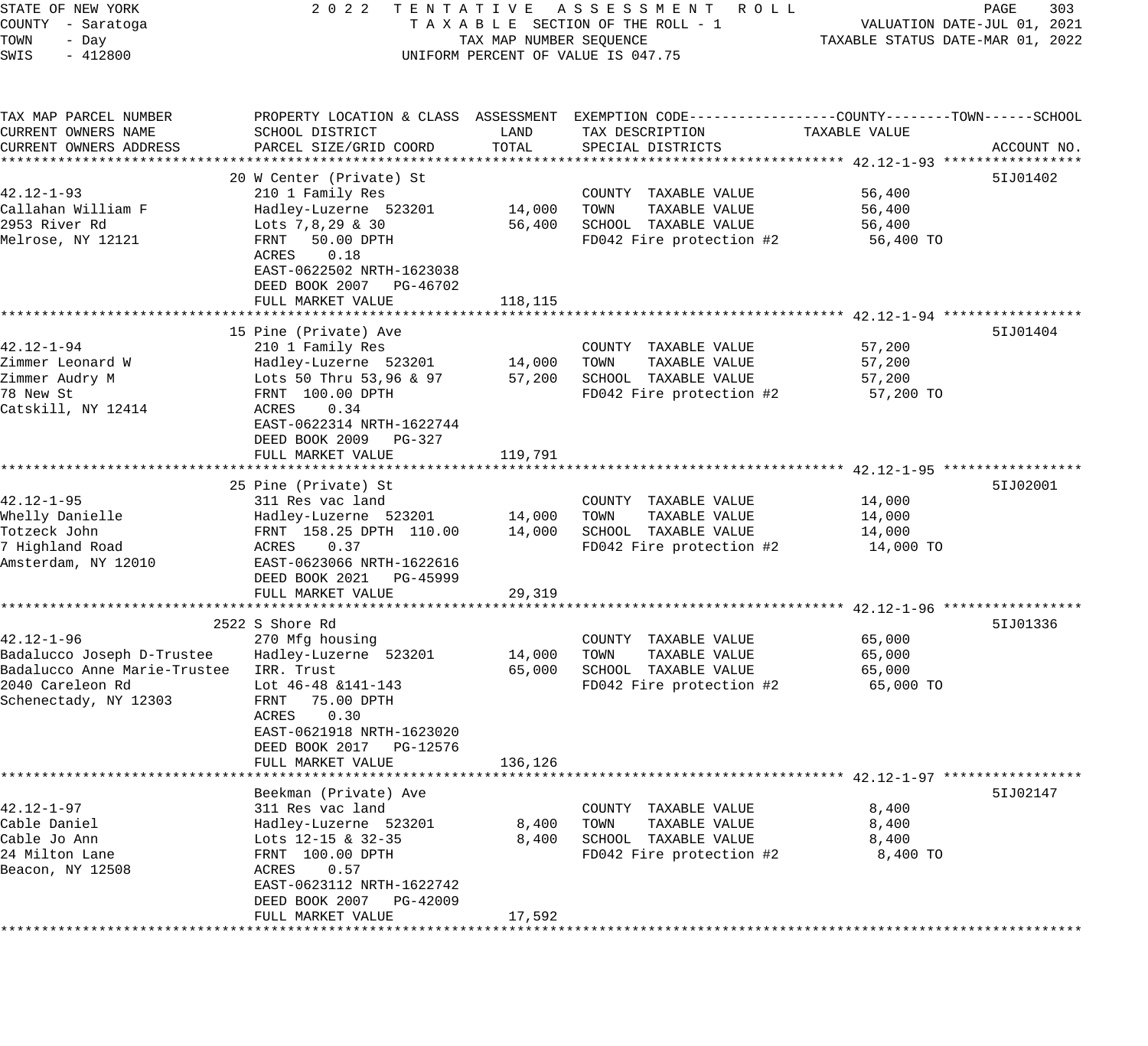STATE OF NEW YORK 2 0 2 2 T E N T A T I V E A S S E S S M E N T R O L L PAGE 304 COUNTY - Saratoga T A X A B L E SECTION OF THE ROLL - 1 VALUATION DATE-JUL 01, 2021 TOWN - Day TAX MAP NUMBER SEQUENCE TAXABLE STATUS DATE-MAR 01, 2022 SWIS - 412800 CONTROLLY THE UNIFORM PERCENT OF VALUE IS 047.75 TAX MAP PARCEL NUMBER PROPERTY LOCATION & CLASS ASSESSMENT EXEMPTION CODE------------------COUNTY--------TOWN------SCHOOL CURRENT OWNERS NAME SCHOOL DISTRICT LAND TAX DESCRIPTION TAXABLE VALUE CURRENT OWNERS ADDRESS PARCEL SIZE/GRID COORD TOTAL SPECIAL DISTRICTS ACCOUNT NO. \*\*\*\*\*\*\*\*\*\*\*\*\*\*\*\*\*\*\*\*\*\*\*\*\*\*\*\*\*\*\*\*\*\*\*\*\*\*\*\*\*\*\*\*\*\*\*\*\*\*\*\*\*\*\*\*\*\*\*\*\*\*\*\*\*\*\*\*\*\*\*\*\*\*\*\*\*\*\*\*\*\*\*\*\*\*\*\*\*\*\*\*\*\*\*\*\*\*\*\*\*\*\* 42.12-1-98 \*\*\*\*\*\*\*\*\*\*\*\*\*\*\*\*\* 6 Ridgewood (Private) Ave 5IJ01442 42.12-1-98 210 1 Family Res COUNTY TAXABLE VALUE 72,000 Colonial Heritage Mobile Home Hadley-Luzerne 523201 14,000 TOWN TAXABLE VALUE 72,000 44 Phillips Rd FRNT 60.00 DPTH 100.00 72,000 SCHOOL TAXABLE VALUE 72,000 Stillwater, NY 12170 ACRES 0.14 FD042 Fire protection #2 72,000 TO EAST-0621990 NRTH-1622836 DEED BOOK 2014 PG-14614 DEED BOOK 2014 PG-14614<br>FULL MARKET VALUE 150,785 \*\*\*\*\*\*\*\*\*\*\*\*\*\*\*\*\*\*\*\*\*\*\*\*\*\*\*\*\*\*\*\*\*\*\*\*\*\*\*\*\*\*\*\*\*\*\*\*\*\*\*\*\*\*\*\*\*\*\*\*\*\*\*\*\*\*\*\*\*\*\*\*\*\*\*\*\*\*\*\*\*\*\*\*\*\*\*\*\*\*\*\*\*\*\*\*\*\*\*\*\*\*\* 42.12-1-99 \*\*\*\*\*\*\*\*\*\*\*\*\*\*\*\*\* 22 E Center (Private) St 5IJ01247 42.12-1-99 260 Seasonal res COUNTY TAXABLE VALUE 19,000 Wright Diana L Hadley-Luzerne 523201 18,900 TOWN TAXABLE VALUE 19,000 36 Summit Ave Lots 24-28 & 46-50 19,000 SCHOOL TAXABLE VALUE 19,000 Albany, NY 12209 FRNT 251.12 DPTH FD042 Fire protection #2 19,000 TO ACRES 0.69 EAST-0622593 NRTH-1622560 DEED BOOK 2018 PG-36325 FULL MARKET VALUE 39,791 \*\*\*\*\*\*\*\*\*\*\*\*\*\*\*\*\*\*\*\*\*\*\*\*\*\*\*\*\*\*\*\*\*\*\*\*\*\*\*\*\*\*\*\*\*\*\*\*\*\*\*\*\*\*\*\*\*\*\*\*\*\*\*\*\*\*\*\*\*\*\*\*\*\*\*\*\*\*\*\*\*\*\*\*\*\*\*\*\*\*\*\*\*\*\*\*\*\*\*\*\*\*\* 42.12-1-100 \*\*\*\*\*\*\*\*\*\*\*\*\*\*\*\* 7 Pine (Private) Ave 5IJ01366 42.12-1-100 210 1 Family Res COUNTY TAXABLE VALUE 121,800 Pedersen Alexander B Hadley-Luzerne 523201 22,000 TOWN TAXABLE VALUE 121,800 Pedersen Shirley 1380/306 Also 121,800 SCHOOL TAXABLE VALUE 121,800 2536 S Shore Rd Lot 39-42; 82-89 FD042 Fire protection #2 121,800 TO Hadley, NY 12835 FRNT 107.16 DPTH 100.00 ACRES 0.74 EAST-0622326 NRTH-1623036 DEED BOOK 0669 PG-0119 FULL MARKET VALUE 255,079 \*\*\*\*\*\*\*\*\*\*\*\*\*\*\*\*\*\*\*\*\*\*\*\*\*\*\*\*\*\*\*\*\*\*\*\*\*\*\*\*\*\*\*\*\*\*\*\*\*\*\*\*\*\*\*\*\*\*\*\*\*\*\*\*\*\*\*\*\*\*\*\*\*\*\*\*\*\*\*\*\*\*\*\*\*\*\*\*\*\*\*\*\*\*\*\*\*\*\*\*\*\*\* 42.12-2-1 \*\*\*\*\*\*\*\*\*\*\*\*\*\*\*\*\*\* Viele (Private) St 5IJ01385 (Private ) St 51J01385 (Private ) St 51J01385 (Private ) St 51J01385 (Private ) St 51J01385 (Private ) St 51J01385 (Private ) St 51J01385 (Private ) St 51J01385 (Private ) St 51J01385 (Private ) 42.12-2-1 311 Res vac land COUNTY TAXABLE VALUE 5,600 Callahan Jeremy P Hadley-Luzerne 523201 5,600 TOWN TAXABLE VALUE 5,600 Callahan Jonathan A FRNT 50.00 DPTH 100.00 5,600 SCHOOL TAXABLE VALUE 5,600 190 Carlton Rd ACRES 0.11 FD042 Fire protection #2 5,600 TO Ballston Spa, NY 12020 EAST-0621627 NRTH-1622168 DEED BOOK 2020 PG-21590 FULL MARKET VALUE 11,728 \*\*\*\*\*\*\*\*\*\*\*\*\*\*\*\*\*\*\*\*\*\*\*\*\*\*\*\*\*\*\*\*\*\*\*\*\*\*\*\*\*\*\*\*\*\*\*\*\*\*\*\*\*\*\*\*\*\*\*\*\*\*\*\*\*\*\*\*\*\*\*\*\*\*\*\*\*\*\*\*\*\*\*\*\*\*\*\*\*\*\*\*\*\*\*\*\*\*\*\*\*\*\* 42.12-2-2 \*\*\*\*\*\*\*\*\*\*\*\*\*\*\*\*\*\* 4 Viele (Private) St 42.12-2-2 260 Seasonal res COUNTY TAXABLE VALUE 60,740 Callahan Jeremy P Hadley-Luzerne 523201 14,000 TOWN TAXABLE VALUE 60,740 Callahan Jonathan A FRNT 100.00 DPTH 100.00 60,740 SCHOOL TAXABLE VALUE 60,740 190 Carlton Rd ACRES 0.23 FD042 Fire protection #2 60,740 TO Ballston Spa, NY 12020 EAST-0621696 NRTH-1622200 DEED BOOK 2020 PG-21590

\*\*\*\*\*\*\*\*\*\*\*\*\*\*\*\*\*\*\*\*\*\*\*\*\*\*\*\*\*\*\*\*\*\*\*\*\*\*\*\*\*\*\*\*\*\*\*\*\*\*\*\*\*\*\*\*\*\*\*\*\*\*\*\*\*\*\*\*\*\*\*\*\*\*\*\*\*\*\*\*\*\*\*\*\*\*\*\*\*\*\*\*\*\*\*\*\*\*\*\*\*\*\*\*\*\*\*\*\*\*\*\*\*\*\*\*\*\*\*\*\*\*\*\*\*\*\*\*\*\*\*\*

FULL MARKET VALUE 127,204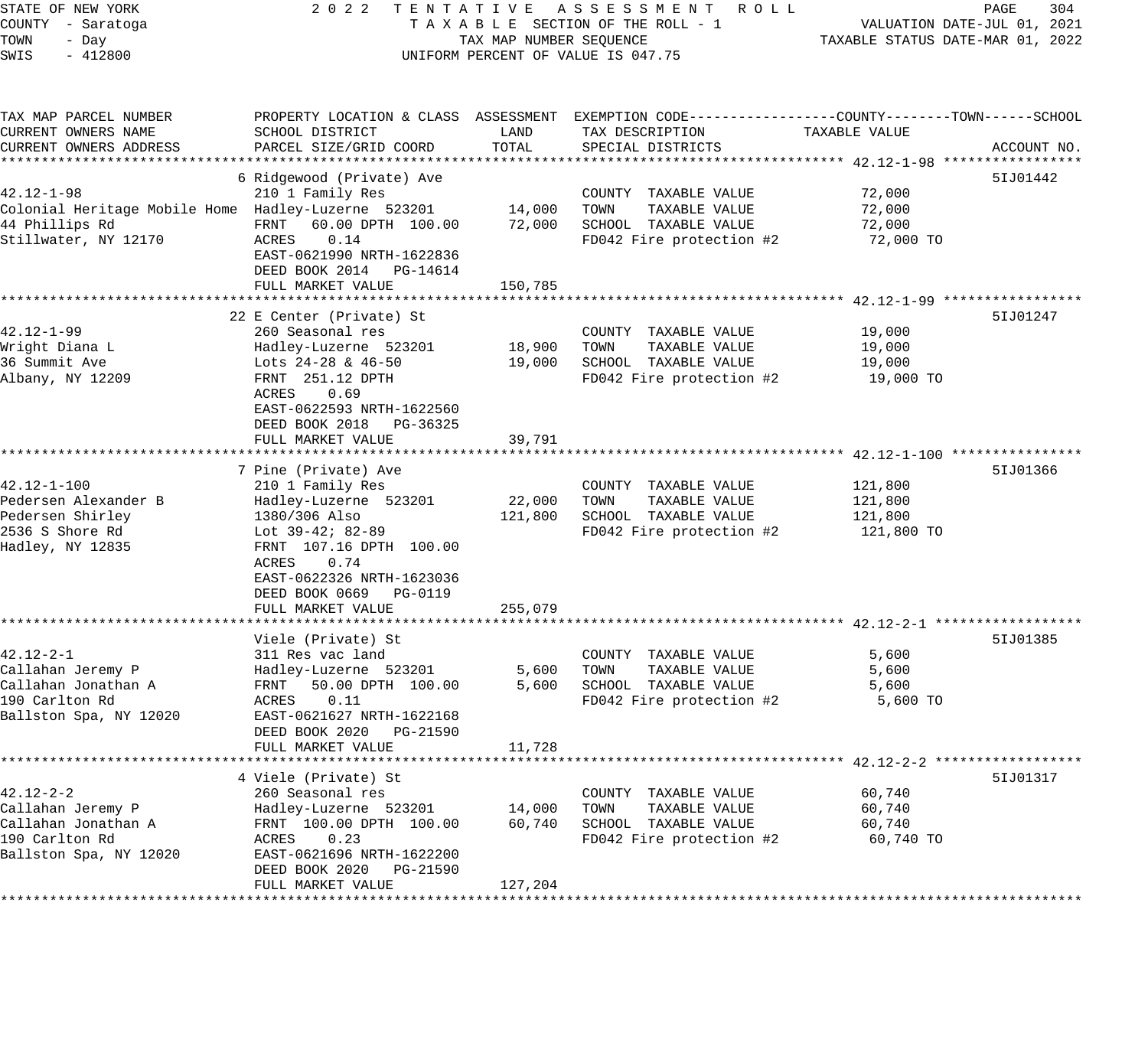| STATE OF NEW YORK                      | 2 0 2 2                                         |                         | TENTATIVE ASSESSMENT ROLL                                                                      |                                                    | PAGE<br>305                 |
|----------------------------------------|-------------------------------------------------|-------------------------|------------------------------------------------------------------------------------------------|----------------------------------------------------|-----------------------------|
| COUNTY - Saratoga                      |                                                 |                         | TAXABLE SECTION OF THE ROLL - 1                                                                |                                                    | VALUATION DATE-JUL 01, 2021 |
| TOWN<br>- Day                          |                                                 | TAX MAP NUMBER SEQUENCE |                                                                                                | TAXABLE STATUS DATE-MAR 01, 2022                   |                             |
| SWIS<br>$-412800$                      |                                                 |                         | UNIFORM PERCENT OF VALUE IS 047.75                                                             |                                                    |                             |
| TAX MAP PARCEL NUMBER                  |                                                 |                         | PROPERTY LOCATION & CLASS ASSESSMENT EXEMPTION CODE---------------COUNTY-------TOWN-----SCHOOL |                                                    |                             |
| CURRENT OWNERS NAME                    | SCHOOL DISTRICT                                 | LAND                    | TAX DESCRIPTION                                                                                | TAXABLE VALUE                                      |                             |
| CURRENT OWNERS ADDRESS                 | PARCEL SIZE/GRID COORD                          | TOTAL                   | SPECIAL DISTRICTS                                                                              |                                                    | ACCOUNT NO.                 |
|                                        |                                                 |                         |                                                                                                |                                                    |                             |
|                                        | 8 Viele (Private) St                            |                         |                                                                                                |                                                    | 51J01238                    |
| $42.12 - 2 - 3$<br>Urdang Jason L      | 210 1 Family Res<br>Hadley-Luzerne 523201       | 14,000                  | COUNTY TAXABLE VALUE<br>TOWN<br>TAXABLE VALUE                                                  | 141,000<br>141,000                                 |                             |
| Urdang Carrie A                        | FRNT 184.00 DPTH 100.00                         | 141,000                 | SCHOOL TAXABLE VALUE                                                                           | 141,000                                            |                             |
| 405 County Rte 75 St                   | ACRES<br>0.42                                   |                         | FD042 Fire protection #2                                                                       | 141,000 TO                                         |                             |
| Mechanicville, NY 12118                | EAST-0621837 NRTH-1622266                       |                         |                                                                                                |                                                    |                             |
|                                        | DEED BOOK 2012 PG-37955                         |                         |                                                                                                |                                                    |                             |
|                                        | FULL MARKET VALUE                               | 295,288                 |                                                                                                |                                                    |                             |
|                                        |                                                 |                         |                                                                                                |                                                    |                             |
|                                        | Park St                                         |                         |                                                                                                |                                                    | 51J01225                    |
| $42.12 - 2 - 4$                        | 311 Res vac land                                |                         | COUNTY TAXABLE VALUE                                                                           | 7,000                                              |                             |
| Culligan David O                       | Hadley-Luzerne 523201                           | 7,000                   | TAXABLE VALUE<br>TOWN                                                                          | 7,000                                              |                             |
| 27 Longview Ave Apt 3-1A               | FRNT 280.00 DPTH 100.00                         | 7,000                   | SCHOOL TAXABLE VALUE                                                                           | 7,000                                              |                             |
| West Sand Lake, NY 12196-1724 ACRES    | 0.23                                            |                         | FD042 Fire protection #2                                                                       | 7,000 TO                                           |                             |
|                                        | EAST-0621990 NRTH-1622326                       |                         |                                                                                                |                                                    |                             |
|                                        | DEED BOOK 2009<br>PG-17341<br>FULL MARKET VALUE | 14,660                  |                                                                                                |                                                    |                             |
|                                        |                                                 |                         |                                                                                                |                                                    |                             |
|                                        | 29 Park (Private) St                            |                         |                                                                                                |                                                    | 51J01217                    |
| $42.12 - 2 - 5$                        | 260 Seasonal res                                |                         | COUNTY TAXABLE VALUE                                                                           | 84,400                                             |                             |
| Culligan David O                       | Hadley-Luzerne 523201                           | 14,000                  | TAXABLE VALUE<br>TOWN                                                                          | 84,400                                             |                             |
| 27 Longview Ave Apt 3-1A               | FRNT<br>84.68 DPTH 105.00                       | 84,400                  | SCHOOL TAXABLE VALUE                                                                           | 84,400                                             |                             |
| West Sand Lake, NY 12161724            | 0.18<br>ACRES                                   |                         | FD042 Fire protection #2                                                                       | 84,400 TO                                          |                             |
|                                        | EAST-0622152 NRTH-1622341                       |                         |                                                                                                |                                                    |                             |
|                                        | DEED BOOK 2009 PG-2841                          |                         |                                                                                                |                                                    |                             |
|                                        | FULL MARKET VALUE<br>*******************        | 176,754                 |                                                                                                |                                                    |                             |
|                                        |                                                 |                         |                                                                                                |                                                    |                             |
| $42.12 - 2 - 6.2$                      | Park (Private) St<br>311 Res vac land           |                         | COUNTY TAXABLE VALUE                                                                           | 2,800                                              |                             |
| Caradori Sarah Ellen Rose              | Hadley-Luzerne 523201                           | 2,800                   | TAXABLE VALUE<br>TOWN                                                                          | 2,800                                              |                             |
| 358 Malta Avenue                       | FRNT<br>50.00 DPTH 105.00                       | 2,800                   | SCHOOL TAXABLE VALUE                                                                           | 2,800                                              |                             |
| Ballston Spa, NY 12020                 | ACRES<br>0.12                                   |                         | FD042 Fire protection #2                                                                       | 2,800 TO                                           |                             |
|                                        | EAST-0622128 NRTH-1622396                       |                         |                                                                                                |                                                    |                             |
|                                        | DEED BOOK 2020<br>PG-2030                       |                         |                                                                                                |                                                    |                             |
|                                        | FULL MARKET VALUE                               | 5,864                   |                                                                                                |                                                    |                             |
|                                        |                                                 |                         |                                                                                                | ********************* 42.12-2-6.11 *************** |                             |
|                                        | Pine (Private) Ave                              |                         |                                                                                                |                                                    | 51J01390                    |
| 42.12-2-6.11                           | 311 Res vac land                                |                         | COUNTY TAXABLE VALUE                                                                           | 2,800                                              |                             |
| Rose Sarah                             | Hadley-Luzerne 523201                           | 2,800                   | TOWN<br>TAXABLE VALUE                                                                          | 2,800                                              |                             |
| Rose Taylor S                          | 44.24 DPTH 100.00<br>FRNT                       | 2,800                   | SCHOOL TAXABLE VALUE                                                                           | 2,800                                              |                             |
| 24 Remsen St<br>Ballston Spa, NY 12020 | ACRES<br>0.12<br>EAST-0622205 NRTH-1622396      |                         | FD042 Fire protection #2                                                                       | 2,800 TO                                           |                             |
|                                        | DEED BOOK 2012<br>PG-2461                       |                         |                                                                                                |                                                    |                             |
|                                        | FULL MARKET VALUE                               | 5,864                   |                                                                                                |                                                    |                             |
|                                        |                                                 |                         |                                                                                                |                                                    |                             |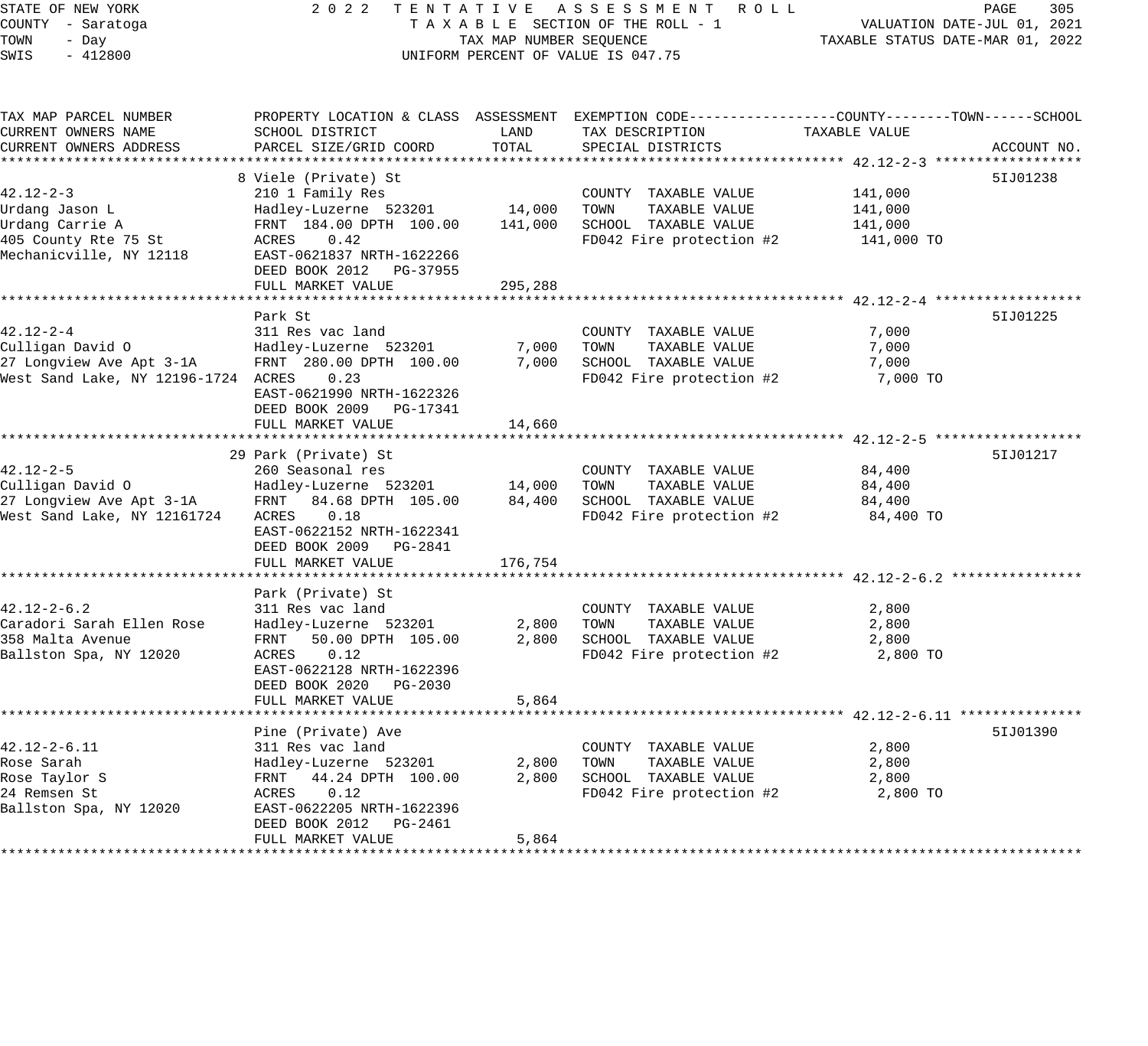# STATE OF NEW YORK 2 0 2 2 T E N T A T I V E A S S E S S M E N T R O L L PAGE 306 COUNTY - Saratoga T A X A B L E SECTION OF THE ROLL - 1 VALUATION DATE-JUL 01, 2021 TAX MAP NUMBER SEQUENCE TAXABLE STATUS DATE-MAR 01, 2022 UNIFORM PERCENT OF VALUE IS 047.75

| TAX MAP PARCEL NUMBER<br>CURRENT OWNERS NAME | SCHOOL DISTRICT                                  | LAND           | TAX DESCRIPTION                       | PROPERTY LOCATION & CLASS ASSESSMENT EXEMPTION CODE---------------COUNTY-------TOWN------SCHOOL<br>TAXABLE VALUE |             |
|----------------------------------------------|--------------------------------------------------|----------------|---------------------------------------|------------------------------------------------------------------------------------------------------------------|-------------|
| CURRENT OWNERS ADDRESS                       | PARCEL SIZE/GRID COORD                           | TOTAL          | SPECIAL DISTRICTS                     |                                                                                                                  | ACCOUNT NO. |
|                                              |                                                  |                |                                       |                                                                                                                  |             |
|                                              | Pine (Private) Ave                               |                |                                       |                                                                                                                  |             |
| $42.12 - 2 - 6.12$                           | 311 Res vac land                                 |                | COUNTY TAXABLE VALUE                  | 2,800                                                                                                            |             |
| Rose Sarah                                   | Hadley-Luzerne 523201                            | 2,800          | TOWN<br>TAXABLE VALUE                 | 2,800                                                                                                            |             |
| Rose Taylor S                                | 50.00 DPTH 100.00<br>FRNT                        | 2,800          | SCHOOL TAXABLE VALUE                  | 2,800                                                                                                            |             |
| 24 Remsen St                                 | 0.12<br>ACRES                                    |                | FD042 Fire protection #2              | 2,800 TO                                                                                                         |             |
| Ballston Spa, NY 12020                       | EAST-0622245 NRTH-1622367                        |                |                                       |                                                                                                                  |             |
|                                              | DEED BOOK 2012 PG-2461                           |                |                                       |                                                                                                                  |             |
|                                              | FULL MARKET VALUE                                | 5,864          |                                       |                                                                                                                  |             |
|                                              |                                                  |                |                                       |                                                                                                                  |             |
|                                              | Park (Private) St                                |                |                                       |                                                                                                                  | 51J01359    |
| $42.12 - 2 - 7$                              | 311 Res vac land                                 |                | COUNTY TAXABLE VALUE                  | 14,000                                                                                                           |             |
| Dake Grover L                                | Hadley-Luzerne 523201                            | 14,000         | TAXABLE VALUE<br>TOWN                 | 14,000                                                                                                           |             |
| Dake Kathy J                                 | FRNT 84.42 DPTH 100.00                           | 14,000         | SCHOOL TAXABLE VALUE                  | 14,000                                                                                                           |             |
| 54 Depot Rd                                  | ACRES<br>0.18                                    |                | FD042 Fire protection #2              | 14,000 TO                                                                                                        |             |
| Porter Corners, NY 12859                     | EAST-0622184 NRTH-1622270                        |                |                                       |                                                                                                                  |             |
|                                              | DEED BOOK 1434 PG-557                            |                |                                       |                                                                                                                  |             |
|                                              | FULL MARKET VALUE                                | 29,319         |                                       |                                                                                                                  |             |
|                                              | ********************                             |                |                                       | *********************** 42.12-2-8 ******                                                                         |             |
|                                              | 31 Viele (Private) St                            |                |                                       |                                                                                                                  | 51J01259    |
| $42.12 - 2 - 8$                              | 270 Mfg housing                                  |                | COUNTY TAXABLE VALUE                  | 26,000                                                                                                           |             |
| Watts Ruth E                                 | Hadley-Luzerne 523201                            | 14,000         | TOWN<br>TAXABLE VALUE                 | 26,000                                                                                                           |             |
| Watts Francis J                              | FRNT<br>66.36 DPTH 100.00                        | 26,000         | SCHOOL TAXABLE VALUE                  | 26,000                                                                                                           |             |
| 443 North Quaker Lane                        | ACRES<br>0.18                                    |                | FD042 Fire protection #2              | 26,000 TO                                                                                                        |             |
| Hyde Park, NY 12538                          | EAST-0622271 NRTH-1622314                        |                |                                       |                                                                                                                  |             |
|                                              | DEED BOOK 2020 PG-35272                          |                |                                       |                                                                                                                  |             |
|                                              | FULL MARKET VALUE                                | 54,450         |                                       |                                                                                                                  |             |
|                                              |                                                  |                |                                       |                                                                                                                  |             |
|                                              | Pine (Private) Ave                               |                |                                       |                                                                                                                  | 51J01356    |
| 42.12-2-12                                   | 311 Res vac land                                 |                | COUNTY TAXABLE VALUE                  | 4,200                                                                                                            |             |
| OConnell Michael J                           | Hadley-Luzerne 523201                            | 4,200          | TAXABLE VALUE<br>TOWN                 | 4,200                                                                                                            |             |
| 131 Maple St                                 | Hilda & Anna Ottman                              | 4,200          | SCHOOL TAXABLE VALUE                  | 4,200                                                                                                            |             |
| Hudson Falls, NY 12839                       | Prior Owners                                     |                | FD042 Fire protection #2              | 4,200 TO                                                                                                         |             |
|                                              | 88.48 DPTH 100.00<br>FRNT                        |                |                                       |                                                                                                                  |             |
|                                              | ACRES<br>0.23                                    |                |                                       |                                                                                                                  |             |
|                                              | EAST-0622401 NRTH-1622182                        |                |                                       |                                                                                                                  |             |
|                                              | DEED BOOK 1060<br>PG-97                          |                |                                       |                                                                                                                  |             |
|                                              | FULL MARKET VALUE                                | 8,796          |                                       |                                                                                                                  |             |
|                                              |                                                  |                |                                       |                                                                                                                  |             |
|                                              | 30 Viele (Private) St                            |                |                                       |                                                                                                                  | 51J01260    |
| $42.12 - 2 - 14$                             | 311 Res vac land                                 |                | COUNTY TAXABLE VALUE                  | 6,100                                                                                                            |             |
|                                              |                                                  |                | TOWN                                  |                                                                                                                  |             |
| Watts Ruth E<br>Watts Francis J              | Hadley-Luzerne 523201<br>FRNT 370.00 DPTH 200.00 | 6,100<br>6,100 | TAXABLE VALUE<br>SCHOOL TAXABLE VALUE | 6,100                                                                                                            |             |
|                                              |                                                  |                |                                       | 6,100                                                                                                            |             |
| 443 North Quaker Lane                        | ACRES<br>1.18                                    |                | FD042 Fire protection #2              | 6,100 TO                                                                                                         |             |
| Hyde Park, NY 12538                          | EAST-0622482 NRTH-1622370                        |                |                                       |                                                                                                                  |             |
|                                              | DEED BOOK 2020<br>PG-35272                       |                |                                       |                                                                                                                  |             |
|                                              | FULL MARKET VALUE                                | 12,775         |                                       |                                                                                                                  |             |
|                                              |                                                  |                |                                       |                                                                                                                  |             |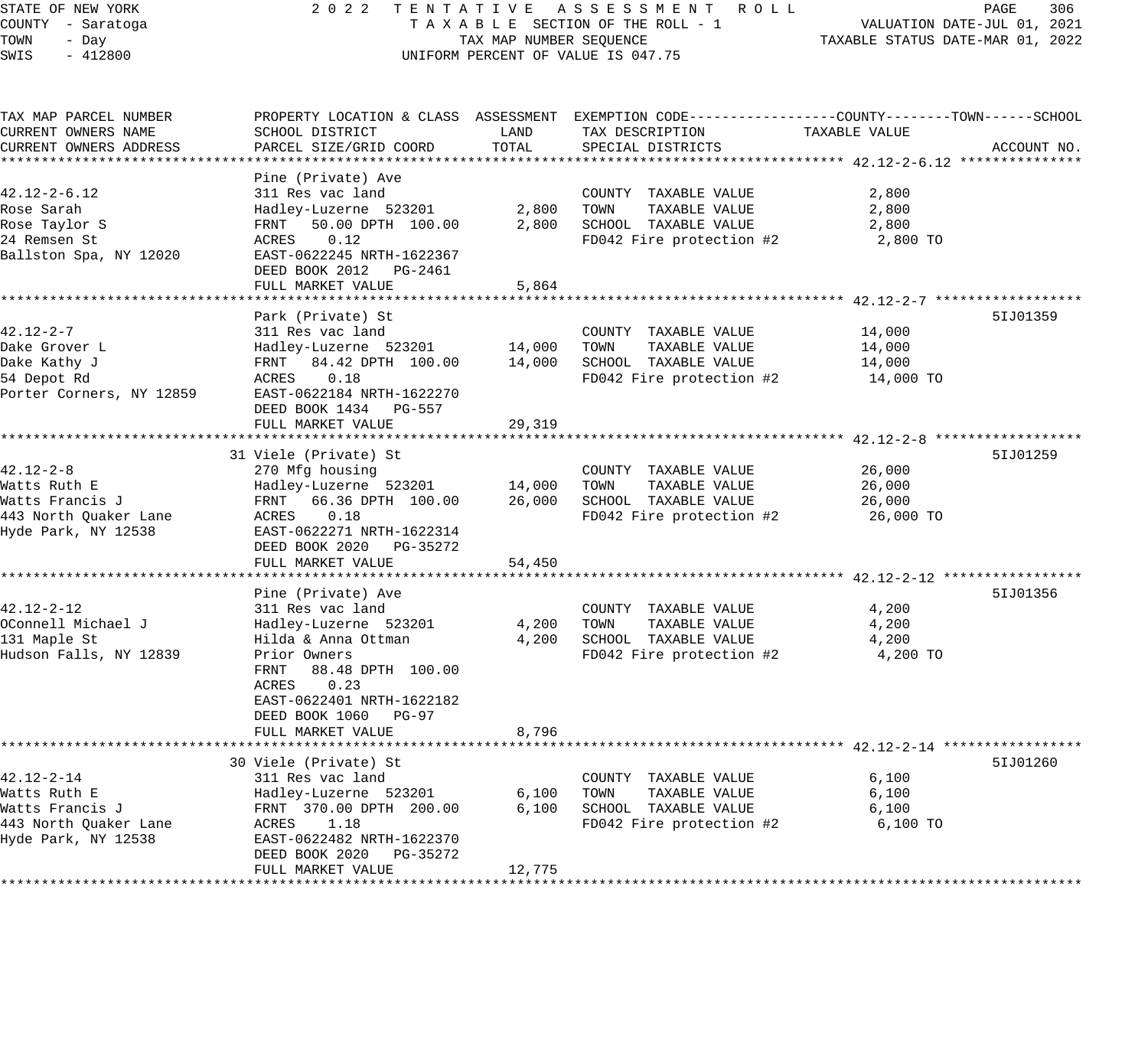# STATE OF NEW YORK 2 0 2 2 T E N T A T I V E A S S E S S M E N T R O L L PAGE 307 COUNTY - Saratoga T A X A B L E SECTION OF THE ROLL - 1 VALUATION DATE-JUL 01, 2021 X A B L E SECTION OF THE ROLL - 1<br>TAXABLE STATUS DATE-MAR 01, 2022<br>TAXABLE STATUS DATE-MAR 01, 2022 UNIFORM PERCENT OF VALUE IS 047.75

| TAX MAP PARCEL NUMBER<br>CURRENT OWNERS NAME    | PROPERTY LOCATION & CLASS ASSESSMENT EXEMPTION CODE---------------COUNTY-------TOWN------SCHOOL<br>SCHOOL DISTRICT | LAND   | TAX DESCRIPTION          | TAXABLE VALUE |             |
|-------------------------------------------------|--------------------------------------------------------------------------------------------------------------------|--------|--------------------------|---------------|-------------|
| CURRENT OWNERS ADDRESS                          | PARCEL SIZE/GRID COORD                                                                                             | TOTAL  | SPECIAL DISTRICTS        |               | ACCOUNT NO. |
|                                                 | 30 Pine (Private) Ave                                                                                              |        |                          |               | 51J01250    |
| $42.12 - 2 - 15.1$                              | 210 1 Family Res                                                                                                   |        | COUNTY TAXABLE VALUE     | 15,500        |             |
| Watts Ruth E                                    | Hadley-Luzerne 523201                                                                                              | 14,000 | TAXABLE VALUE<br>TOWN    | 15,500        |             |
| Watts Francis J                                 | FRNT 180.00 DPTH 200.00                                                                                            | 15,500 | SCHOOL TAXABLE VALUE     | 15,500        |             |
| 443 North Quaker Lane                           | ACRES<br>0.70                                                                                                      |        | FD042 Fire protection #2 | 15,500 TO     |             |
| Hyde Park, NY 12538                             | EAST-0622736 NRTH-1622328                                                                                          |        |                          |               |             |
|                                                 | DEED BOOK 2020 PG-35271                                                                                            |        |                          |               |             |
|                                                 | FULL MARKET VALUE                                                                                                  | 32,461 |                          |               |             |
|                                                 |                                                                                                                    |        |                          |               |             |
|                                                 | 40 Ten Eyke (Private) Ave                                                                                          |        |                          |               | 51J02310    |
| $42.12 - 2 - 15.2$                              | 210 1 Family Res                                                                                                   |        | COUNTY TAXABLE VALUE     | 28,300        |             |
| Carvajal Richard                                | Hadley-Luzerne 523201                                                                                              | 14,000 | TOWN<br>TAXABLE VALUE    | 28,300        |             |
| Carvajal Beatrice                               | FRNT 100.00 DPTH 100.00                                                                                            | 28,300 | SCHOOL TAXABLE VALUE     | 28,300        |             |
| 27 Links Ave                                    | ACRES<br>0.23                                                                                                      |        | FD042 Fire protection #2 | 28,300 TO     |             |
| Hadley, NY 12835                                | EAST-0622813 NRTH-1622301                                                                                          |        |                          |               |             |
|                                                 | DEED BOOK 2015 PG-21355                                                                                            |        |                          |               |             |
|                                                 | FULL MARKET VALUE                                                                                                  | 59,267 |                          |               |             |
|                                                 |                                                                                                                    |        |                          |               |             |
|                                                 | Beekman (Private) Ave                                                                                              |        |                          |               | 51J02026    |
| $42.12 - 2 - 16.1$                              | 311 Res vac land                                                                                                   |        | COUNTY TAXABLE VALUE     | 7,700         |             |
| Johnson Jeffrey J                               | Hadley-Luzerne 523201                                                                                              | 7,700  | TOWN<br>TAXABLE VALUE    | 7,700         |             |
| Johnson Lisa Ann                                | FRNT 278.00 DPTH                                                                                                   | 7,700  | SCHOOL TAXABLE VALUE     | 7,700         |             |
| 341 North Perry St                              | ACRES<br>0.97                                                                                                      |        | FD042 Fire protection #2 | 7,700 TO      |             |
| Johnstown, NY 12095                             | EAST-0622733 NRTH-1622092                                                                                          |        |                          |               |             |
|                                                 | DEED BOOK 1751 PG-604                                                                                              |        |                          |               |             |
|                                                 | FULL MARKET VALUE                                                                                                  | 16,126 |                          |               |             |
|                                                 |                                                                                                                    |        |                          |               |             |
|                                                 | Beekman (Private) Ave                                                                                              |        |                          |               |             |
| $42.12 - 2 - 16.2$                              | 311 Res vac land                                                                                                   |        | COUNTY TAXABLE VALUE     | 7,700         |             |
| Melita Barbara                                  | Hadley-Luzerne 523201                                                                                              | 7,700  | TOWN<br>TAXABLE VALUE    | 7,700         |             |
| ValerieJean Lare App.Fiduciary FRNT 222.00 DPTH |                                                                                                                    | 7,700  | SCHOOL TAXABLE VALUE     | 7,700         |             |
| 2451 Twin Dr                                    | ACRES<br>0.96                                                                                                      |        | FD042 Fire protection #2 | 7,700 TO      |             |
| Sarasota, FL 34234                              | EAST-0622913 NRTH-1622156                                                                                          |        |                          |               |             |
|                                                 | DEED BOOK 1197 PG-249                                                                                              |        |                          |               |             |
|                                                 | FULL MARKET VALUE                                                                                                  | 16,126 |                          |               |             |
|                                                 |                                                                                                                    |        |                          |               |             |
|                                                 | 8 Fonda (Private) Ave                                                                                              |        |                          |               | 51J02027    |
| $42.12 - 2 - 17$                                | 260 Seasonal res                                                                                                   |        | COUNTY TAXABLE VALUE     | 35,600        |             |
| Melita Joseph W                                 | Hadley-Luzerne 523201                                                                                              | 15,000 | TAXABLE VALUE<br>TOWN    | 35,600        |             |
| Melita Wendy                                    | FRNT 715.00 DPTH                                                                                                   | 35,600 | SCHOOL TAXABLE VALUE     | 35,600        |             |
| 1610 7th Ave                                    | 2.93<br>ACRES                                                                                                      |        | FD042 Fire protection #2 | 35,600 TO     |             |
| Egg Harbor, NJ 08215                            | EAST-0622936 NRTH-1621850                                                                                          |        |                          |               |             |
|                                                 | DEED BOOK 1147 PG-106                                                                                              |        |                          |               |             |
|                                                 | FULL MARKET VALUE                                                                                                  | 74,555 |                          |               |             |
|                                                 |                                                                                                                    |        |                          |               |             |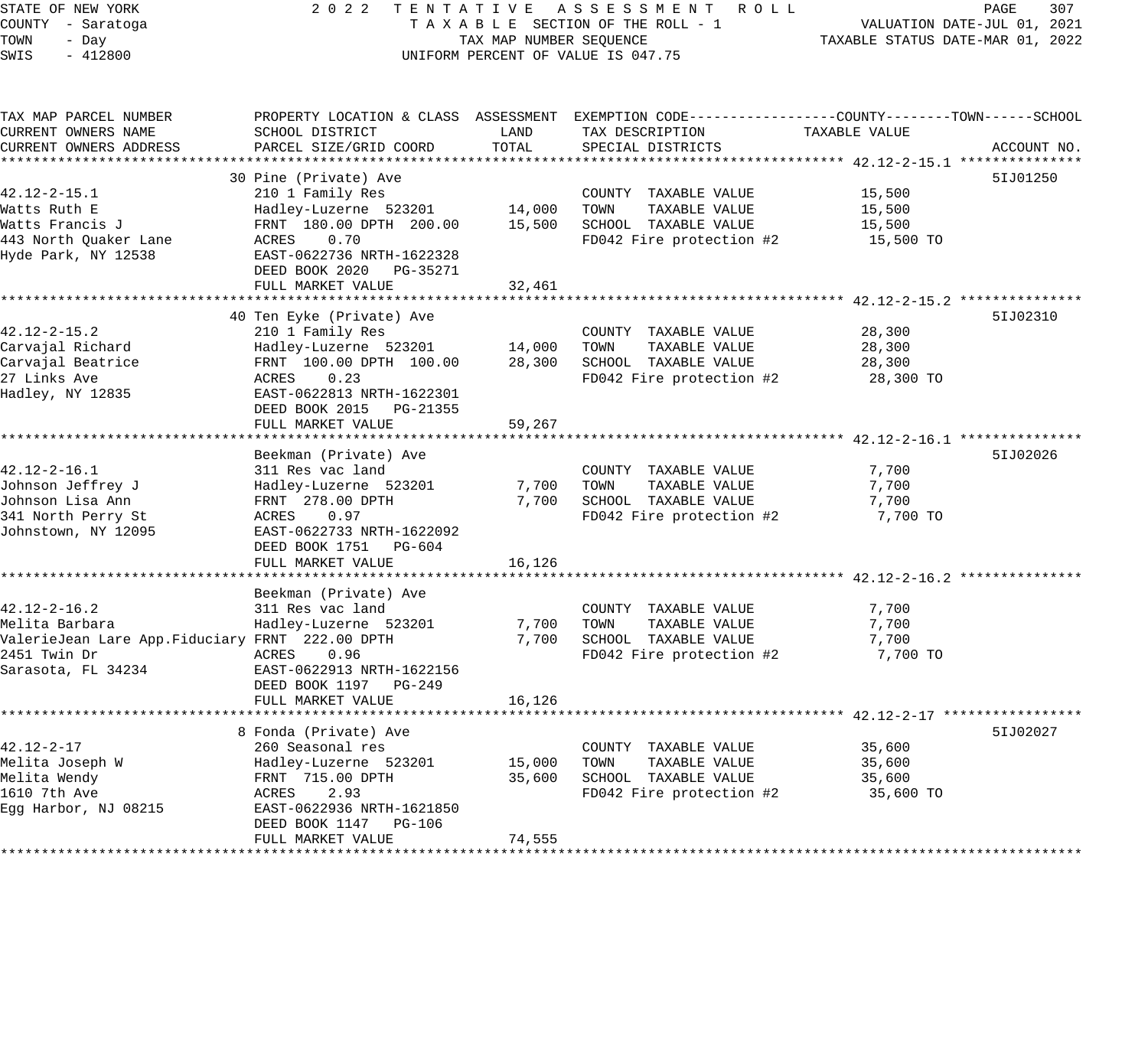# STATE OF NEW YORK 2 0 2 2 T E N T A T I V E A S S E S S M E N T R O L L PAGE 308 COUNTY - Saratoga T A X A B L E SECTION OF THE ROLL - 1 VALUATION DATE-JUL 01, 2021 X A B L E SECTION OF THE ROLL - 1 VALUATION DATE-JUL UI, 2021<br>TAX MAP NUMBER SEQUENCE TAXABLE STATUS DATE-MAR 01, 2022 UNIFORM PERCENT OF VALUE IS 047.75

| TAX MAP PARCEL NUMBER   | PROPERTY LOCATION & CLASS ASSESSMENT EXEMPTION CODE---------------COUNTY-------TOWN------SCHOOL |                      |                          |                                                      |             |
|-------------------------|-------------------------------------------------------------------------------------------------|----------------------|--------------------------|------------------------------------------------------|-------------|
| CURRENT OWNERS NAME     | SCHOOL DISTRICT                                                                                 | LAND                 | TAX DESCRIPTION          | TAXABLE VALUE                                        |             |
| CURRENT OWNERS ADDRESS  | PARCEL SIZE/GRID COORD                                                                          | TOTAL                | SPECIAL DISTRICTS        |                                                      | ACCOUNT NO. |
|                         |                                                                                                 |                      |                          |                                                      |             |
|                         | Fonda (Private) Ave                                                                             |                      |                          |                                                      | 51J01834    |
| $42.12 - 2 - 18$        | 311 Res vac land                                                                                |                      | COUNTY TAXABLE VALUE     | 7,500                                                |             |
| Herd Stanley G Jr       | Hadley-Luzerne 523201                                                                           | 7,500                | TOWN<br>TAXABLE VALUE    | 7,500                                                |             |
| Herd Deborah            | FRNT 650.00 DPTH                                                                                | 7,500                | SCHOOL TAXABLE VALUE     | 7,500                                                |             |
| 5034 Consaul Rd         | ACRES<br>3.38                                                                                   |                      | FD042 Fire protection #2 | 7,500 TO                                             |             |
| Hagaman, NY 12086       | EAST-0622976 NRTH-1621598                                                                       |                      |                          |                                                      |             |
|                         | DEED BOOK 1217 PG-113                                                                           |                      |                          |                                                      |             |
|                         | FULL MARKET VALUE                                                                               | 15,707<br>********** |                          |                                                      |             |
|                         | *********************                                                                           |                      |                          | *********************** 42.12-2-19 ***************** |             |
|                         | 17 Ten Eyke (Private) Ave                                                                       |                      |                          |                                                      | 51J01431    |
| $42.12 - 2 - 19$        | 210 1 Family Res                                                                                |                      | COUNTY TAXABLE VALUE     | 58,200                                               |             |
| Potts Suzanne           | Hadley-Luzerne 523201                                                                           | 14,000               | TOWN<br>TAXABLE VALUE    | 58,200                                               |             |
| 17 Ten Eyke Ave         | FRNT 200.00 DPTH 100.00                                                                         | 58,200               | SCHOOL TAXABLE VALUE     | 58,200                                               |             |
| Hadley, NY 12835        | ACRES<br>0.58                                                                                   |                      | FD042 Fire protection #2 | 58,200 TO                                            |             |
|                         | EAST-0623332 NRTH-1621822                                                                       |                      |                          |                                                      |             |
|                         | DEED BOOK 2008<br>PG-30337                                                                      |                      |                          |                                                      |             |
|                         | FULL MARKET VALUE                                                                               | 121,885              |                          |                                                      |             |
|                         |                                                                                                 |                      |                          |                                                      |             |
|                         | 4 Cuyler (Private) St                                                                           |                      |                          |                                                      | 51J01228    |
| $42.12 - 2 - 20$        | 270 Mfg housing                                                                                 |                      | COUNTY TAXABLE VALUE     | 44,000                                               |             |
| Jessup Kathryn          | Hadley-Luzerne 523201                                                                           | 14,100               | TOWN<br>TAXABLE VALUE    | 44,000                                               |             |
| 32 Marple Road          | FRNT 250.00 DPTH 340.00                                                                         | 44,000               | SCHOOL TAXABLE VALUE     | 44,000                                               |             |
| Poughkeepsie, NY 12603  | ACRES<br>1.18                                                                                   |                      | FD042 Fire protection #2 | 44,000 TO                                            |             |
|                         | EAST-0623474 NRTH-1621612                                                                       |                      |                          |                                                      |             |
|                         | DEED BOOK 2018<br>PG-37758                                                                      |                      |                          |                                                      |             |
|                         | FULL MARKET VALUE                                                                               | 92,147               |                          |                                                      |             |
|                         |                                                                                                 |                      |                          |                                                      |             |
|                         | 134 Horse Hill Rd                                                                               |                      |                          |                                                      | 51J01227    |
| $42.12 - 2 - 21$        | 260 Seasonal res                                                                                |                      | COUNTY TAXABLE VALUE     | 62,500                                               |             |
| Frost Stephen           | Hadley-Luzerne 523201                                                                           | 14,000               | TOWN<br>TAXABLE VALUE    | 62,500                                               |             |
| 53 Abby Ln              | 80.00 DPTH 112.00<br>FRNT                                                                       | 62,500               | SCHOOL TAXABLE VALUE     | 62,500                                               |             |
| Ballston Lake, NY 12019 | 0.23<br>ACRES                                                                                   |                      | FD042 Fire protection #2 | 62,500 TO                                            |             |
|                         | EAST-0623697 NRTH-1621480                                                                       |                      |                          |                                                      |             |
|                         | DEED BOOK 1716 PG-29                                                                            |                      |                          |                                                      |             |
|                         | FULL MARKET VALUE                                                                               | 130,890              |                          |                                                      |             |
|                         |                                                                                                 |                      |                          |                                                      |             |
|                         | 5 Cuyler (Private) St                                                                           |                      |                          |                                                      | 51J01429    |
| $42.12 - 2 - 22$        | 200 Residential                                                                                 |                      | COUNTY TAXABLE VALUE     | 26,500                                               |             |
| Frost Stephen E         | Hadley-Luzerne 523201                                                                           | 14,000               | TOWN<br>TAXABLE VALUE    | 26,500                                               |             |
| 53 Abby Ln              | FRNT<br>50.00 DPTH 100.00                                                                       | 26,500               | SCHOOL TAXABLE VALUE     | 26,500                                               |             |
| Ballston Lake, NY 12019 | 0.11<br>ACRES                                                                                   |                      | FD042 Fire protection #2 | 26,500 TO                                            |             |
|                         | EAST-0623625 NRTH-1621471                                                                       |                      |                          |                                                      |             |
|                         | DEED BOOK 2018<br>PG-16043                                                                      |                      |                          |                                                      |             |
|                         | FULL MARKET VALUE                                                                               | 55,497               |                          |                                                      |             |
|                         |                                                                                                 |                      |                          |                                                      |             |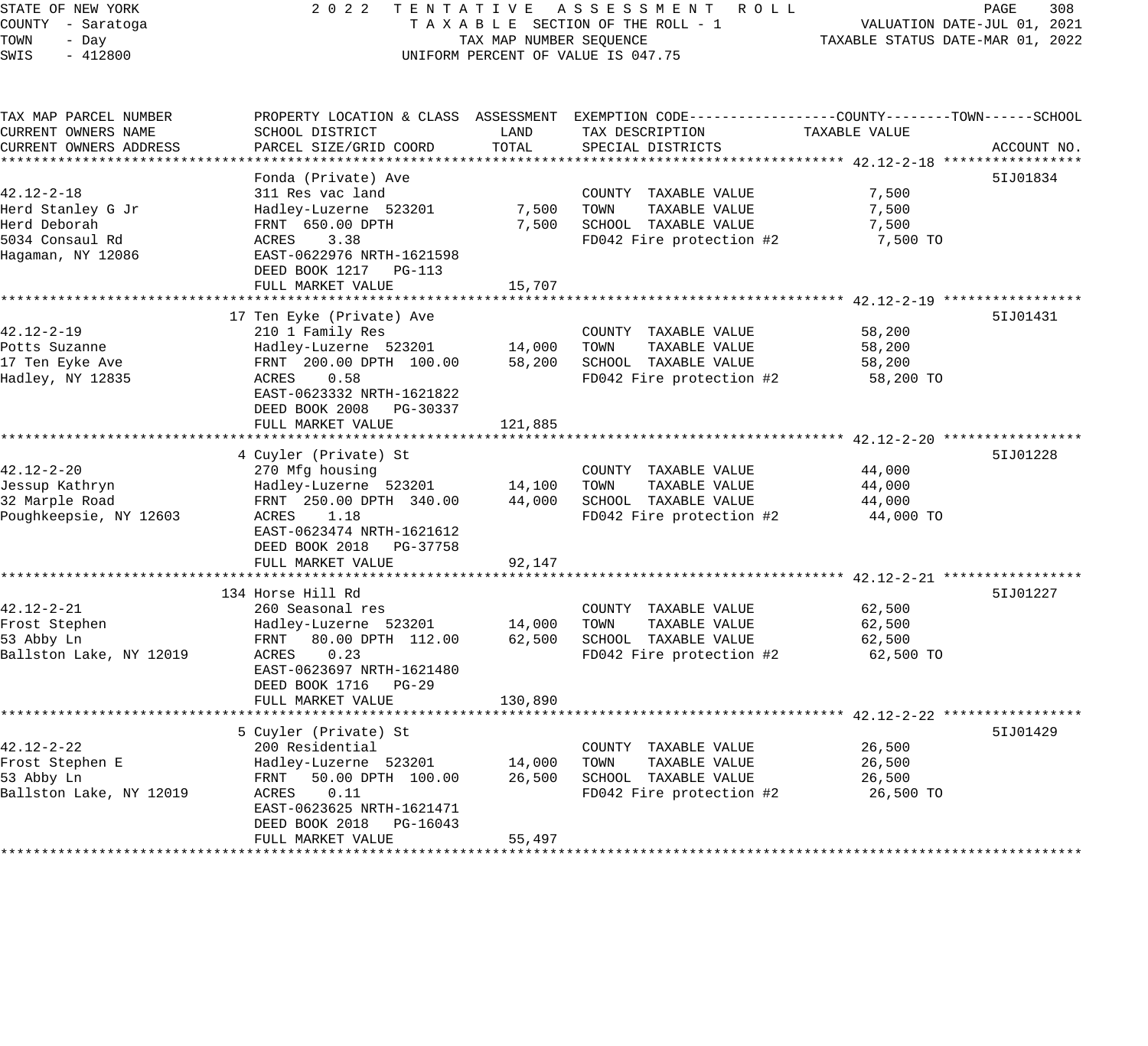STATE OF NEW YORK 2 0 2 2 T E N T A T I V E A S S E S S M E N T R O L L PAGE 309 COUNTY - Saratoga T A X A B L E SECTION OF THE ROLL - 1 VALUATION DATE-JUL 01, 2021 TOWN - Day TAX MAP NUMBER SEQUENCE TAXABLE STATUS DATE-MAR 01, 2022 SWIS - 412800 UNIFORM PERCENT OF VALUE IS 047.75 TAX MAP PARCEL NUMBER PROPERTY LOCATION & CLASS ASSESSMENT EXEMPTION CODE------------------COUNTY--------TOWN------SCHOOL CURRENT OWNERS NAME SCHOOL DISTRICT LAND TAX DESCRIPTION TAXABLE VALUE CURRENT OWNERS ADDRESS PARCEL SIZE/GRID COORD TOTAL SPECIAL DISTRICTS ACCOUNT NO. \*\*\*\*\*\*\*\*\*\*\*\*\*\*\*\*\*\*\*\*\*\*\*\*\*\*\*\*\*\*\*\*\*\*\*\*\*\*\*\*\*\*\*\*\*\*\*\*\*\*\*\*\*\*\*\*\*\*\*\*\*\*\*\*\*\*\*\*\*\*\*\*\*\*\*\*\*\*\*\*\*\*\*\*\*\*\*\*\*\*\*\*\*\*\*\*\*\*\*\*\*\*\* 42.12-2-23 \*\*\*\*\*\*\*\*\*\*\*\*\*\*\*\*\* 9 Cuyler (Private) St 5IJ01395 42.12-2-23 200 Residential COUNTY TAXABLE VALUE 15,900 Frost Stephen Hadley-Luzerne 523201 14,000 TOWN TAXABLE VALUE 15,900 53 Abby Ln FRNT 75.00 DPTH 100.00 15,900 SCHOOL TAXABLE VALUE 15,900 Ballston Lake, NY 12019 ACRES 0.17 FD042 Fire protection #2 15,900 TO EAST-0623562 NRTH-1621463 DEED BOOK 2018 PG-26351 FULL MARKET VALUE 33,298 \*\*\*\*\*\*\*\*\*\*\*\*\*\*\*\*\*\*\*\*\*\*\*\*\*\*\*\*\*\*\*\*\*\*\*\*\*\*\*\*\*\*\*\*\*\*\*\*\*\*\*\*\*\*\*\*\*\*\*\*\*\*\*\*\*\*\*\*\*\*\*\*\*\*\*\*\*\*\*\*\*\*\*\*\*\*\*\*\*\*\*\*\*\*\*\*\*\*\*\*\*\*\* 42.12-2-24 \*\*\*\*\*\*\*\*\*\*\*\*\*\*\*\*\* 11 Cuyler (Private) St 5IJ01333 42.12-2-24 311 Res vac land COUNTY TAXABLE VALUE 5,600 Daley Peter Albert Hadley-Luzerne 523201 5,600 TOWN TAXABLE VALUE 5,600 158 Luchase Cir FRNT 75.00 DPTH 100.00 5,600 SCHOOL TAXABLE VALUE 5,600 Linden, VA 22640 ACRES 0.17 FD042 Fire protection #2 5,600 TO EAST-0623487 NRTH-1621452 DEED BOOK 2007 PG-3145 FULL MARKET VALUE 11,728 \*\*\*\*\*\*\*\*\*\*\*\*\*\*\*\*\*\*\*\*\*\*\*\*\*\*\*\*\*\*\*\*\*\*\*\*\*\*\*\*\*\*\*\*\*\*\*\*\*\*\*\*\*\*\*\*\*\*\*\*\*\*\*\*\*\*\*\*\*\*\*\*\*\*\*\*\*\*\*\*\*\*\*\*\*\*\*\*\*\*\*\*\*\*\*\*\*\*\*\*\*\*\* 42.12-2-25 \*\*\*\*\*\*\*\*\*\*\*\*\*\*\*\*\* 13 Cuyler (Private) St 5IJ01294 42.12-2-25 310 Res Vac COUNTY TAXABLE VALUE 14,000 Collins Erin Margaret Hadley-Luzerne 523201 14,000 TOWN TAXABLE VALUE 14,000 Collins Michael Thomas T FRNT 100.00 DPTH 100.00 14,000 SCHOOL TAXABLE VALUE 14,000 494 Bayport Ave ACRES 0.23 FD042 Fire protection #2 14,000 TO Bayport, NY 11705 EAST-0623401 NRTH-1621442 DEED BOOK 2007 PG-3144 FULL MARKET VALUE 29,319 \*\*\*\*\*\*\*\*\*\*\*\*\*\*\*\*\*\*\*\*\*\*\*\*\*\*\*\*\*\*\*\*\*\*\*\*\*\*\*\*\*\*\*\*\*\*\*\*\*\*\*\*\*\*\*\*\*\*\*\*\*\*\*\*\*\*\*\*\*\*\*\*\*\*\*\*\*\*\*\*\*\*\*\*\*\*\*\*\*\*\*\*\*\*\*\*\*\*\*\*\*\*\* 42.12-2-26 \*\*\*\*\*\*\*\*\*\*\*\*\*\*\*\*\* 19 Cuyler (Private) St 5IJ01212 42.12-2-26 210 1 Family Res COUNTY TAXABLE VALUE 52,100 Swistak Trevor Hadley-Luzerne 523201 14,000 TOWN TAXABLE VALUE 52,100 Rivers Christa FRNT 75.00 DPTH 100.00 52,100 SCHOOL TAXABLE VALUE 52,100 22 Prospect Street ACRES 0.17 FD042 Fire protection #2 52,100 TO Cheshire, MA 01225 EAST-0623316 NRTH-1621429 DEED BOOK 2020 PG-32418 FULL MARKET VALUE 109,110 \*\*\*\*\*\*\*\*\*\*\*\*\*\*\*\*\*\*\*\*\*\*\*\*\*\*\*\*\*\*\*\*\*\*\*\*\*\*\*\*\*\*\*\*\*\*\*\*\*\*\*\*\*\*\*\*\*\*\*\*\*\*\*\*\*\*\*\*\*\*\*\*\*\*\*\*\*\*\*\*\*\*\*\*\*\*\*\*\*\*\*\*\*\*\*\*\*\*\*\*\*\*\* 42.12-2-27 \*\*\*\*\*\*\*\*\*\*\*\*\*\*\*\*\* 23 Cuyler (Private) St 5IJ01286 42.12-2-27 270 Mfg housing COUNTY TAXABLE VALUE 42,500 Truesdale Crystal Hadley-Luzerne 523201 14,000 TOWN TAXABLE VALUE 42,500

\*\*\*\*\*\*\*\*\*\*\*\*\*\*\*\*\*\*\*\*\*\*\*\*\*\*\*\*\*\*\*\*\*\*\*\*\*\*\*\*\*\*\*\*\*\*\*\*\*\*\*\*\*\*\*\*\*\*\*\*\*\*\*\*\*\*\*\*\*\*\*\*\*\*\*\*\*\*\*\*\*\*\*\*\*\*\*\*\*\*\*\*\*\*\*\*\*\*\*\*\*\*\*\*\*\*\*\*\*\*\*\*\*\*\*\*\*\*\*\*\*\*\*\*\*\*\*\*\*\*\*\*

23 Cuyler St FRNT 100.00 DPTH 100.00 42,500 SCHOOL TAXABLE VALUE 42,500 Hadley, NY 12835 ACRES 0.23 FD042 Fire protection #2 42,500 TO

DEED BOOK 2018 PG-20287

FULL MARKET VALUE 89,005

EAST-0623228 NRTH-1621417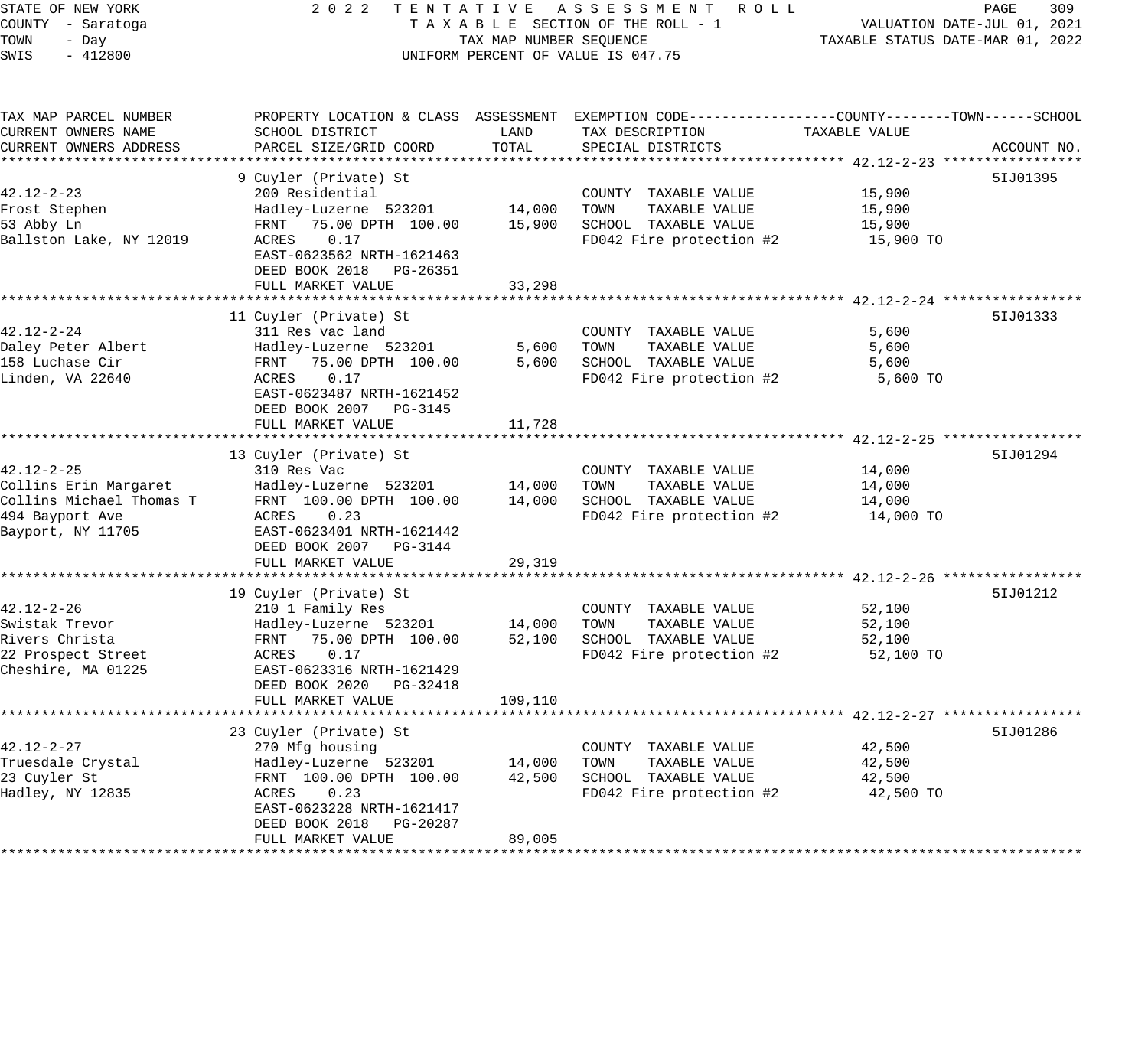# STATE OF NEW YORK 2 0 2 2 T E N T A T I V E A S S E S S M E N T R O L L PAGE 310 COUNTY - Saratoga T A X A B L E SECTION OF THE ROLL - 1 VALUATION DATE-JUL 01, 2021 TAX MAP NUMBER SEQUENCE TAXABLE STATUS DATE-MAR 01, 2022 UNIFORM PERCENT OF VALUE IS 047.75

| TAX MAP PARCEL NUMBER     | PROPERTY LOCATION & CLASS ASSESSMENT EXEMPTION CODE----------------COUNTY-------TOWN------SCHOOL |               |                          |               |                    |
|---------------------------|--------------------------------------------------------------------------------------------------|---------------|--------------------------|---------------|--------------------|
| CURRENT OWNERS NAME       | SCHOOL DISTRICT                                                                                  | LAND          | TAX DESCRIPTION          | TAXABLE VALUE |                    |
| CURRENT OWNERS ADDRESS    | PARCEL SIZE/GRID COORD                                                                           | TOTAL         | SPECIAL DISTRICTS        |               | ACCOUNT NO.        |
|                           |                                                                                                  |               |                          |               |                    |
|                           | Cuyler (Private) St                                                                              |               |                          |               | 51J01345           |
| $42.12 - 2 - 30$          | 311 Res vac land                                                                                 |               | COUNTY TAXABLE VALUE     | 4,200         |                    |
|                           |                                                                                                  | 4,200         | TAXABLE VALUE<br>TOWN    | 4,200         |                    |
| Byrnes Michael T          | Hadley-Luzerne 523201                                                                            |               |                          |               |                    |
| Byrnes James W            | FRNT 100.00 DPTH 100.00                                                                          | 4,200         | SCHOOL TAXABLE VALUE     | 4,200         |                    |
| 23 Avenue H               | ACRES<br>0.23                                                                                    |               | FD042 Fire protection #2 | 4,200 TO      |                    |
| Monroe Township, NJ 08831 | EAST-0622832 NRTH-1621360                                                                        |               |                          |               |                    |
|                           | DEED BOOK 1643<br>PG-486                                                                         |               |                          |               |                    |
|                           | FULL MARKET VALUE                                                                                | 8,796         |                          |               |                    |
|                           |                                                                                                  |               |                          |               |                    |
|                           | 35 Cuyler (Private) St                                                                           |               |                          |               | 51J01376           |
| $42.12 - 2 - 31$          | 270 Mfg housing                                                                                  |               | COUNTY TAXABLE VALUE     | 17,000        |                    |
| Zaengle William Thomas    | Hadley-Luzerne 523201                                                                            | 14,000        | TAXABLE VALUE<br>TOWN    | 17,000        |                    |
| Zaengle Tina Marie        | FRNT 100.00 DPTH 100.00                                                                          | 17,000        | SCHOOL TAXABLE VALUE     | 17,000        |                    |
| 111 Chesterfield Road     | 0.23<br>ACRES                                                                                    |               | FD042 Fire protection #2 | 17,000 TO     |                    |
|                           |                                                                                                  |               |                          |               |                    |
| Westhampton, MA 01027     | EAST-0622731 NRTH-1621346                                                                        |               |                          |               |                    |
|                           | DEED BOOK 2016 PG-38830                                                                          |               |                          |               |                    |
|                           | FULL MARKET VALUE                                                                                | 35,602        |                          |               |                    |
|                           |                                                                                                  |               |                          |               |                    |
|                           | 39 Cuyler (Private) St                                                                           |               |                          |               | 51J01325           |
| $42.12 - 2 - 32.1$        | 210 1 Family Res                                                                                 |               | AGED T<br>41803          | $\mathbf 0$   | 9,820<br>0         |
| Luse Joseph E Jr          | Hadley-Luzerne 523201                                                                            | 28,000 AGED S | 41804                    | $\mathbf 0$   | 12,275<br>0        |
| Luse Thelma               | Lots 44-49                                                                                       |               | 49,100 ENH STAR 41834    | $\mathbf{0}$  | $\Omega$<br>36,825 |
| Tom Luse                  | FRNT 180.00 DPTH 100.00                                                                          |               | COUNTY TAXABLE VALUE     | 49,100        |                    |
| 43 King Rd                | 0.35<br>ACRES                                                                                    |               | TOWN<br>TAXABLE VALUE    | 39,280        |                    |
| Middle Grove, NY 12850    | EAST-0622588 NRTH-1621276                                                                        |               | SCHOOL TAXABLE VALUE     | $\mathbf{0}$  |                    |
|                           |                                                                                                  |               |                          | 49,100 TO     |                    |
|                           | DEED BOOK 2015 PG-22593                                                                          |               | FD042 Fire protection #2 |               |                    |
|                           | FULL MARKET VALUE                                                                                | 102,827       |                          |               |                    |
|                           |                                                                                                  |               |                          |               |                    |
|                           | 43 Cuyler (Private) St                                                                           |               |                          |               |                    |
| $42.12 - 2 - 32.2$        | 260 Seasonal res                                                                                 |               | COUNTY TAXABLE VALUE     | 53,500        |                    |
| Trevor Keenon             | Hadley-Luzerne 523201                                                                            | 14,000        | TOWN<br>TAXABLE VALUE    | 53,500        |                    |
| 34 Charles Street         | Lots 50-52                                                                                       | 53,500        | SCHOOL TAXABLE VALUE     | 53,500        |                    |
| Herkimer, NY 13350        | 75.00 DPTH 100.00<br>FRNT                                                                        |               | FD042 Fire protection #2 | 53,500 TO     |                    |
|                           | ACRES<br>0.17                                                                                    |               |                          |               |                    |
|                           | EAST-0622531 NRTH-1621223                                                                        |               |                          |               |                    |
|                           | DEED BOOK 2021<br>PG-25194                                                                       |               |                          |               |                    |
|                           | FULL MARKET VALUE                                                                                | 112,042       |                          |               |                    |
|                           |                                                                                                  |               |                          |               |                    |
|                           |                                                                                                  |               |                          |               | 51J01229           |
|                           | 48 Cuyler (Private) St                                                                           |               |                          |               |                    |
| $42.12 - 2 - 33$          | 260 Seasonal res                                                                                 |               | ENH STAR 41834           | $\mathbf 0$   | $\Omega$<br>49,900 |
| Blades Harold Jr          | Hadley-Luzerne 523201                                                                            | 14,000        | COUNTY TAXABLE VALUE     | 71,000        |                    |
| 67 Cuyler St              | FRNT 175.00 DPTH 100.00                                                                          | 71,000        | TOWN<br>TAXABLE VALUE    | 71,000        |                    |
| Hadley, NY 12835          | 0.40<br>ACRES                                                                                    |               | SCHOOL TAXABLE VALUE     | 21,100        |                    |
|                           | EAST-0622432 NRTH-1621146                                                                        |               | FD042 Fire protection #2 | 71,000 TO     |                    |
|                           | DEED BOOK 996<br>$PG-8$                                                                          |               |                          |               |                    |
|                           | FULL MARKET VALUE                                                                                | 148,691       |                          |               |                    |
|                           |                                                                                                  |               |                          |               |                    |
|                           |                                                                                                  |               |                          |               |                    |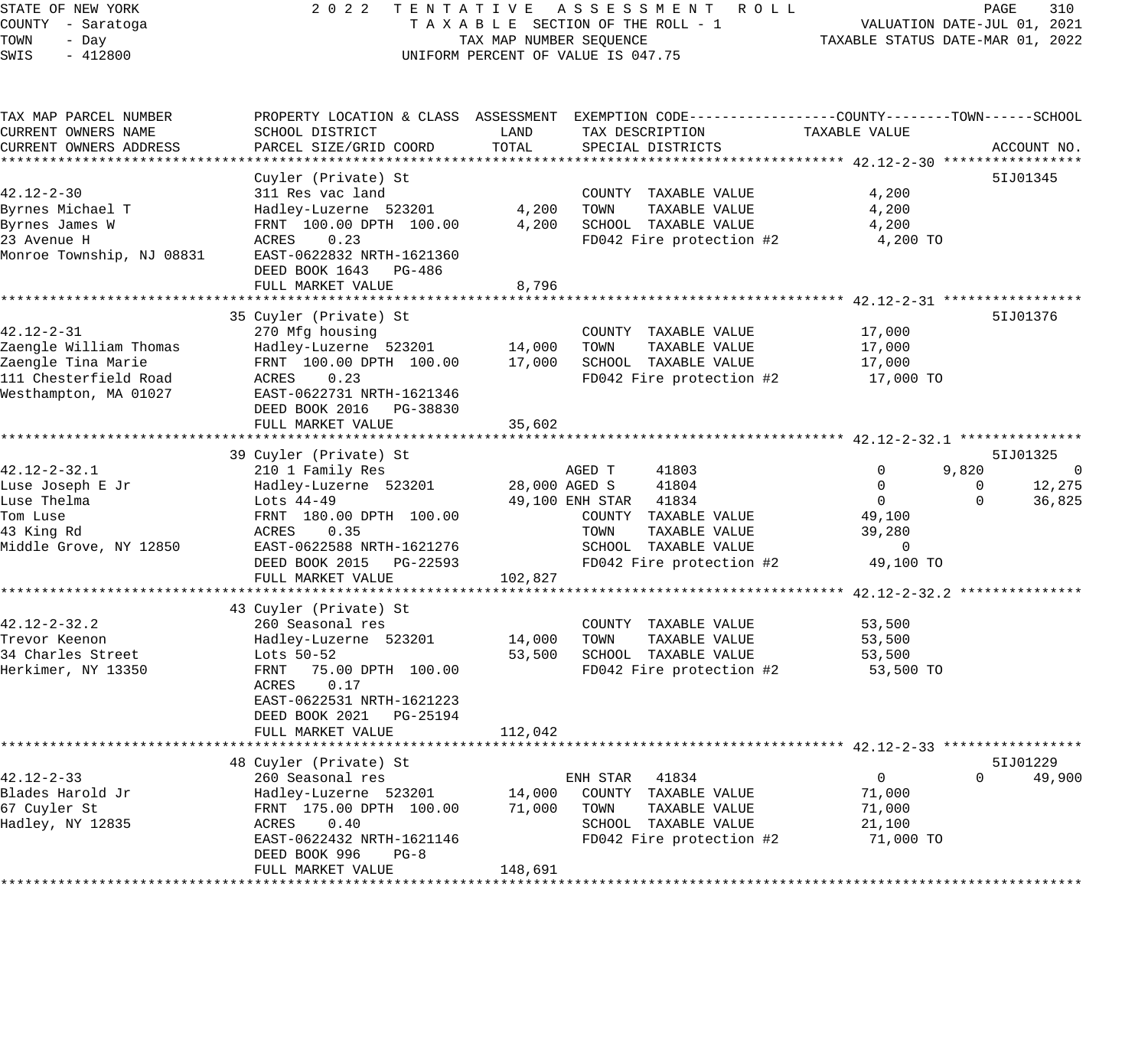# STATE OF NEW YORK 2 0 2 2 T E N T A T I V E A S S E S S M E N T R O L L PAGE 311 COUNTY - Saratoga T A X A B L E SECTION OF THE ROLL - 1 VALUATION DATE-JUL 01, 2021 TAX A B L E SECTION OF THE ROLL - 1<br>TAXABLE STATUS DATE-MAR 01, 2022 UNIFORM PERCENT OF VALUE IS 047.75

| TAX MAP PARCEL NUMBER<br>CURRENT OWNERS NAME<br>CURRENT OWNERS ADDRESS                                   | PROPERTY LOCATION & CLASS ASSESSMENT<br>SCHOOL DISTRICT<br>PARCEL SIZE/GRID COORD                                                                                                                            | LAND<br>TOTAL               | EXEMPTION CODE-----------------COUNTY-------TOWN------SCHOOL<br>TAX DESCRIPTION<br>SPECIAL DISTRICTS | TAXABLE VALUE                                                          | ACCOUNT NO. |
|----------------------------------------------------------------------------------------------------------|--------------------------------------------------------------------------------------------------------------------------------------------------------------------------------------------------------------|-----------------------------|------------------------------------------------------------------------------------------------------|------------------------------------------------------------------------|-------------|
| $42.12 - 2 - 34$<br>Luse Thomas<br>Nicole Mar J<br>43 King Rd<br>Middle Grove, NY 12850                  | 42 Cuyler (Private) St<br>270 Mfg housing<br>Hadley-Luzerne 523201<br>FRNT 314.00 DPTH<br>0.36<br>ACRES<br>EAST-0622443 NRTH-1621378<br>DEED BOOK 1432<br>PG-307<br>FULL MARKET VALUE                        | 21,000<br>48,500<br>101,571 | COUNTY TAXABLE VALUE<br>TOWN<br>TAXABLE VALUE<br>SCHOOL TAXABLE VALUE<br>FD042 Fire protection #2    | 48,500<br>48,500<br>48,500<br>48,500 TO                                | 51J01324    |
| $42.12 - 2 - 38$<br>Alexander Thomas<br>233 State Rte 146<br>Altamont, NY 12009                          | 9 Fonda (Private) Ave<br>260 Seasonal res<br>Hadley-Luzerne 523201<br>FRNT 295.00 DPTH<br>ACRES<br>1.12<br>EAST-0622373 NRTH-1621804<br>DEED BOOK 2007 PG-48944<br>FULL MARKET VALUE<br>******************** | 25,000<br>40,000<br>83,770  | COUNTY TAXABLE VALUE<br>TOWN<br>TAXABLE VALUE<br>SCHOOL TAXABLE VALUE<br>FD042 Fire protection #2    | 40,000<br>40,000<br>40,000<br>40,000 TO                                | 51J02455    |
| $42.12 - 2 - 40$<br>Croteau Beverly<br>35 Collamer Drive<br>Malta, NY 12020                              | 15 Ten Broeck Ave<br>270 Mfg housing<br>Hadley-Luzerne 523201<br>FRNT 100.00 DPTH 100.00<br>ACRES<br>0.48<br>EAST-0622463 NRTH-1621868<br>DEED BOOK 2020<br>PG-27718<br>FULL MARKET VALUE                    | 21,000<br>29,400<br>61,571  | COUNTY TAXABLE VALUE<br>TOWN<br>TAXABLE VALUE<br>SCHOOL TAXABLE VALUE<br>FD042 Fire protection #2    | $42.12 - 2 - 40$ **********<br>29,400<br>29,400<br>29,400<br>29,400 TO | 51J01270    |
| $42.12 - 2 - 43$<br>Byrnes Donald J<br>1185 Jardin Dr<br>Naples, FL 34104                                | Glen (Private) Ave<br>311 Res vac land<br>Hadley-Luzerne 523201<br>FRNT 100.00 DPTH 100.00<br>ACRES<br>0.23<br>EAST-0621721 NRTH-1621127<br>DEED BOOK 2012<br>PG-22602<br>FULL MARKET VALUE                  | 4,200<br>4,200<br>8,796     | COUNTY TAXABLE VALUE<br>TOWN<br>TAXABLE VALUE<br>SCHOOL TAXABLE VALUE<br>FD042 Fire protection #2    | 4,200<br>4,200<br>4,200<br>4,200 TO                                    | 5HJ01598    |
| $42.12 - 2 - 44$<br>Scannapieco Carmine<br>Scannapieco Vincenza<br>5563 Gardner Rd<br>Altamont, NY 12009 | Glen (Private) Ave<br>311 Res vac land<br>Hadley-Luzerne 523201<br>50.00 DPTH 100.00<br>FRNT<br>0.11<br>ACRES<br>EAST-0621695 NRTH-1621198<br>DEED BOOK 0972<br>PG-01082<br>FULL MARKET VALUE                | 2,100<br>2,100<br>4,398     | COUNTY TAXABLE VALUE<br>TOWN<br>TAXABLE VALUE<br>SCHOOL TAXABLE VALUE<br>FD042 Fire protection #2    | 2,100<br>2,100<br>2,100<br>2,100 TO                                    | 5HJ01118    |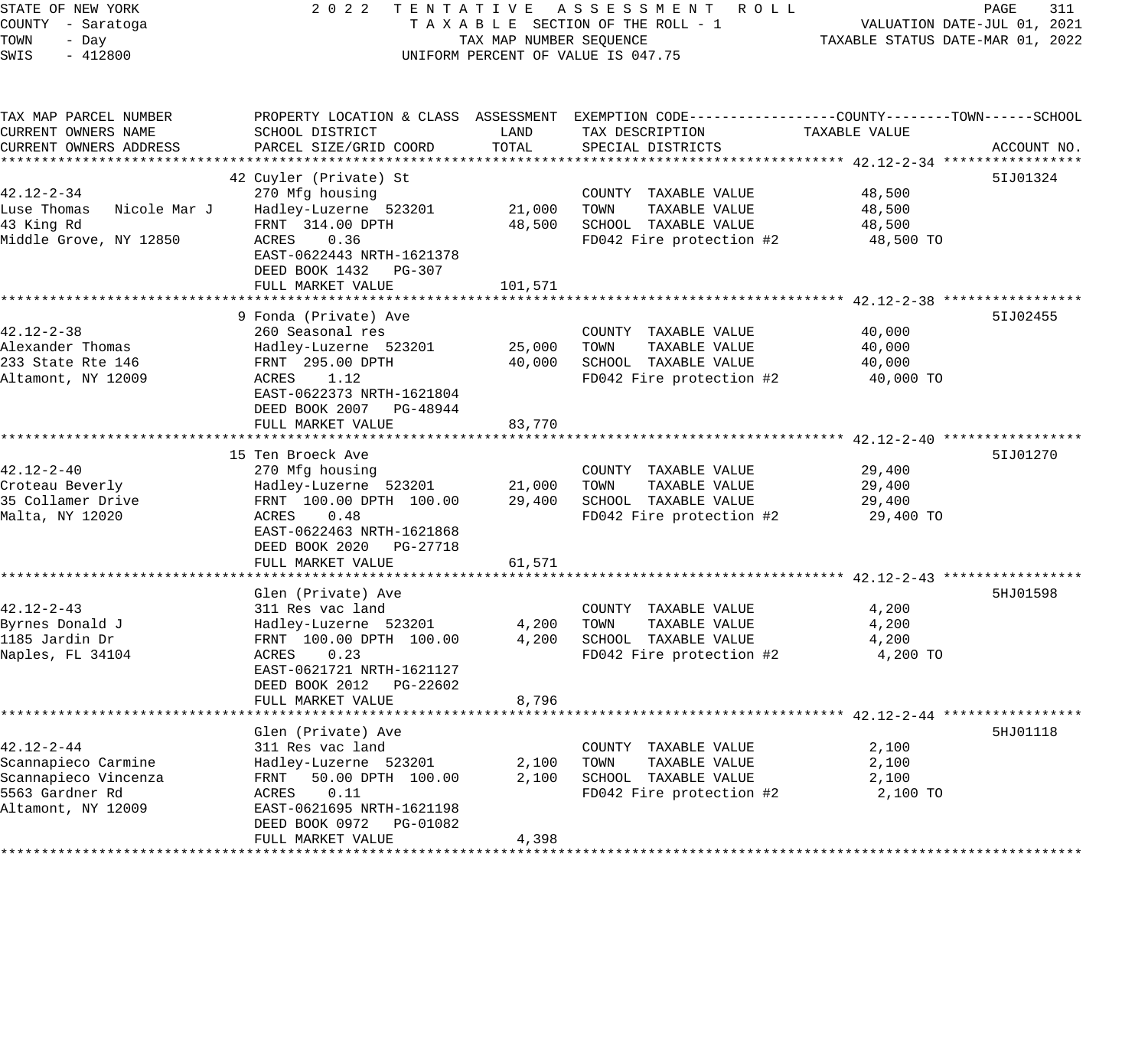| STATE OF NEW YORK<br>COUNTY - Saratoga       | 2 0 2 2                                        |                         | TENTATIVE ASSESSMENT ROLL<br>TAXABLE SECTION OF THE ROLL - 1                                                        |                                  | PAGE<br>312<br>VALUATION DATE-JUL 01, 2021 |  |
|----------------------------------------------|------------------------------------------------|-------------------------|---------------------------------------------------------------------------------------------------------------------|----------------------------------|--------------------------------------------|--|
| TOWN<br>- Day<br>$-412800$<br>SWIS           |                                                | TAX MAP NUMBER SEQUENCE | UNIFORM PERCENT OF VALUE IS 047.75                                                                                  | TAXABLE STATUS DATE-MAR 01, 2022 |                                            |  |
| TAX MAP PARCEL NUMBER<br>CURRENT OWNERS NAME | SCHOOL DISTRICT                                | LAND                    | PROPERTY LOCATION & CLASS ASSESSMENT EXEMPTION CODE----------------COUNTY-------TOWN------SCHOOL<br>TAX DESCRIPTION | TAXABLE VALUE                    |                                            |  |
| CURRENT OWNERS ADDRESS                       | PARCEL SIZE/GRID COORD                         | TOTAL                   | SPECIAL DISTRICTS                                                                                                   |                                  | ACCOUNT NO.                                |  |
|                                              | 46 Sacandaga (Private) Ave                     |                         |                                                                                                                     |                                  | 5HJ01145                                   |  |
| $42.12 - 2 - 46$                             | 270 Mfg housing                                |                         | COUNTY TAXABLE VALUE                                                                                                | 67,500                           |                                            |  |
| Lynch Brendan Ann                            | Hadley-Luzerne 523201                          | 14,000                  | TOWN<br>TAXABLE VALUE                                                                                               | 67,500                           |                                            |  |
| Smith Maureen                                | FRNT 250.00 DPTH 100.00                        | 67,500                  | SCHOOL TAXABLE VALUE                                                                                                | 67,500                           |                                            |  |
| 971 80th St                                  | 0.57<br>ACRES                                  |                         | FD042 Fire protection #2                                                                                            | 67,500 TO                        |                                            |  |
| Brooklyn, NY 11228                           | EAST-0621765 NRTH-1621279                      |                         |                                                                                                                     |                                  |                                            |  |
|                                              | DEED BOOK 1558 PG-470                          |                         |                                                                                                                     |                                  |                                            |  |
|                                              | FULL MARKET VALUE                              | 141,361                 |                                                                                                                     |                                  |                                            |  |
|                                              |                                                |                         |                                                                                                                     |                                  |                                            |  |
|                                              | Sacandaga (Private) Ave                        |                         |                                                                                                                     |                                  | 5HJ01097                                   |  |
| 42.12-2-50                                   | 311 Res vac land                               |                         | COUNTY TAXABLE VALUE                                                                                                | 700                              |                                            |  |
| Lang Timothy                                 | Hadley-Luzerne 523201                          | 700                     | TOWN<br>TAXABLE VALUE                                                                                               | 700                              |                                            |  |
| 19 Underpass Rd                              | 25.00 DPTH 100.00<br>FRNT                      | 700                     | SCHOOL TAXABLE VALUE                                                                                                | 700                              |                                            |  |
| Ballston Spa, NY 12020                       | ACRES<br>0.06<br>EAST-0621632 NRTH-1621586     |                         | FD042 Fire protection #2                                                                                            | 700 TO                           |                                            |  |
|                                              | DEED BOOK 1332 PG-764                          |                         |                                                                                                                     |                                  |                                            |  |
|                                              | FULL MARKET VALUE                              | 1,466                   |                                                                                                                     |                                  |                                            |  |
|                                              |                                                |                         |                                                                                                                     |                                  |                                            |  |
|                                              | Sacandaga (Private) Ave                        |                         |                                                                                                                     |                                  | 5HJ01178                                   |  |
| $42.12 - 2 - 51$                             | 311 Res vac land                               |                         | COUNTY TAXABLE VALUE                                                                                                | 700                              |                                            |  |
| Merrill Jacob Duane                          | Hadley-Luzerne 523201                          | 700                     | TOWN<br>TAXABLE VALUE                                                                                               | 700                              |                                            |  |
| 170 Elmwood Ave APT40                        | FRNT<br>25.00 DPTH 100.00                      | 700                     | SCHOOL TAXABLE VALUE                                                                                                | 700                              |                                            |  |
| East Aurora, NY 14052                        | ACRES<br>0.06                                  |                         | FD042 Fire protection #2                                                                                            | 700 TO                           |                                            |  |
|                                              | EAST-0621621 NRTH-1621611                      |                         |                                                                                                                     |                                  |                                            |  |
|                                              | DEED BOOK 2014 PG-25052                        |                         |                                                                                                                     |                                  |                                            |  |
|                                              | FULL MARKET VALUE                              | 1,466                   |                                                                                                                     |                                  |                                            |  |
|                                              |                                                |                         |                                                                                                                     |                                  |                                            |  |
| 42.12-2-52                                   | 43 Sacandaga (Private) Ave<br>210 1 Family Res |                         | COUNTY TAXABLE VALUE                                                                                                | 158,700                          | 5HJ01156                                   |  |
| Smith Maureen K                              | Hadley-Luzerne 523201                          | 14,000                  | TOWN<br>TAXABLE VALUE                                                                                               | 158,700                          |                                            |  |
| 49 71st St                                   | FRNT 75.00 DPTH 100.00                         | 158,700                 | SCHOOL TAXABLE VALUE                                                                                                | 158,700                          |                                            |  |
| Brooklyn, NY 11209                           | ACRES<br>0.17                                  |                         | FD042 Fire protection #2                                                                                            | 158,700 TO                       |                                            |  |
|                                              | EAST-0621917 NRTH-1621301                      |                         |                                                                                                                     |                                  |                                            |  |
|                                              | DEED BOOK 2020 PG-13367                        |                         |                                                                                                                     |                                  |                                            |  |
|                                              | FULL MARKET VALUE                              | 332,356                 |                                                                                                                     |                                  |                                            |  |
|                                              |                                                |                         |                                                                                                                     |                                  |                                            |  |
|                                              | 39 Sacandaga (Private) Ave                     |                         |                                                                                                                     |                                  | 5HJ01140                                   |  |
| 42.12-2-53.1                                 | 210 1 Family Res                               |                         | COUNTY TAXABLE VALUE                                                                                                | 49,300                           |                                            |  |
| Gallagher James                              | Hadley-Luzerne 523201                          | 14,000                  | TAXABLE VALUE<br>TOWN                                                                                               | 49,300                           |                                            |  |
| Gallagher Ellen E                            | Boundary line M20191                           | 49,300                  | SCHOOL TAXABLE VALUE                                                                                                | 49,300                           |                                            |  |
| 461 Halls Pond Rd                            | FRNT 135.00 DPTH 100.00                        |                         | FD042 Fire protection #2                                                                                            | 49,300 TO                        |                                            |  |
| Salem, NY 12865                              | ACRES<br>0.31<br>EAST-0621876 NRTH-1621397     |                         |                                                                                                                     |                                  |                                            |  |
|                                              | DEED BOOK 2010<br>PG-13984                     |                         |                                                                                                                     |                                  |                                            |  |
|                                              | FULL MARKET VALUE                              | 103,246                 |                                                                                                                     |                                  |                                            |  |
|                                              |                                                |                         |                                                                                                                     |                                  |                                            |  |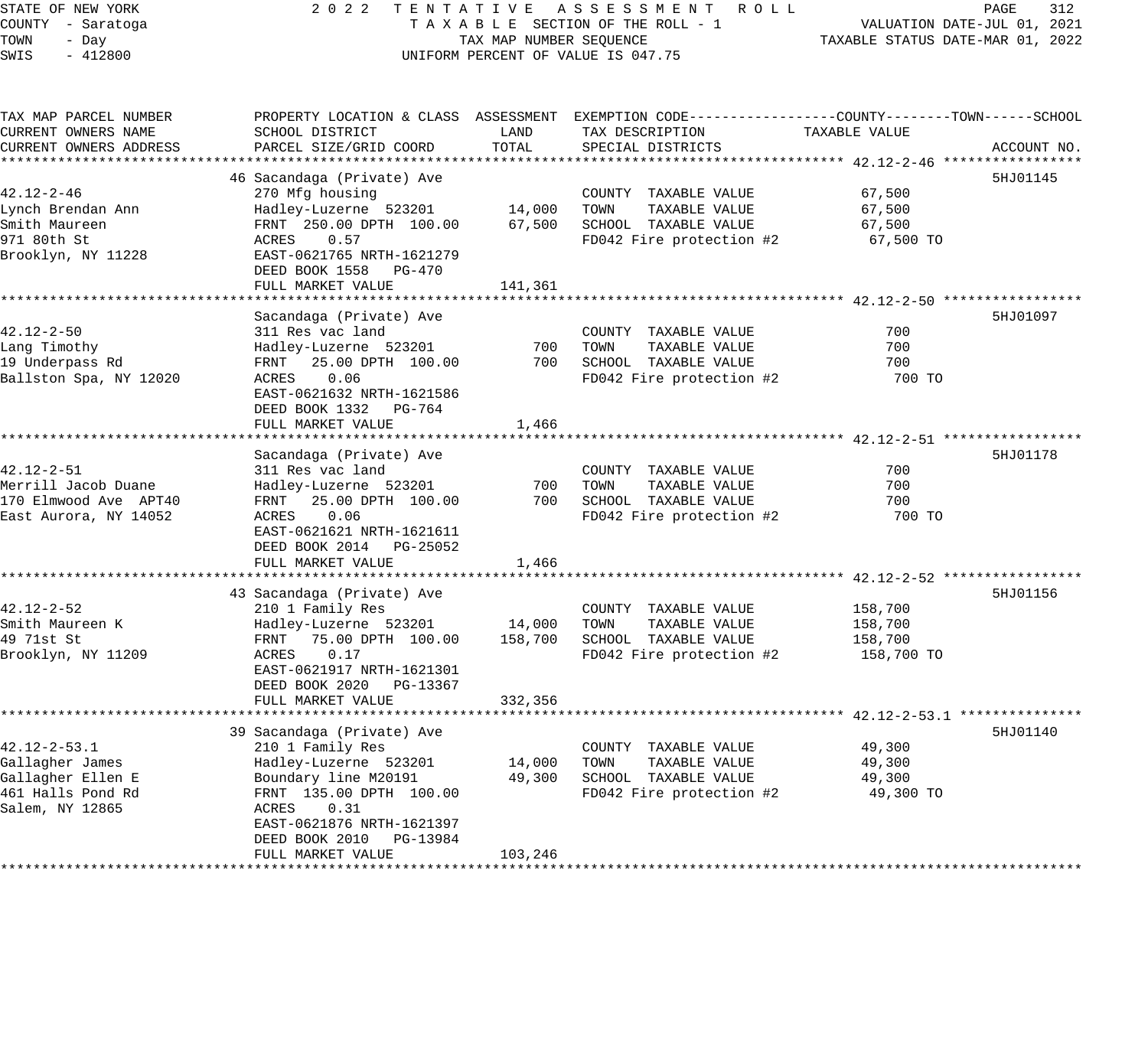# STATE OF NEW YORK 2 0 2 2 T E N T A T I V E A S S E S S M E N T R O L L PAGE 313 COUNTY - Saratoga T A X A B L E SECTION OF THE ROLL - 1 VALUATION DATE-JUL 01, 2021 A X A B L E SECTION OF THE ROLL - 1 VALUATION DATE-JUL 01, 2021<br>TAX MAP NUMBER SEQUENCE TAXABLE STATUS DATE-MAR 01, 2022 UNIFORM PERCENT OF VALUE IS 047.75

| SCHOOL DISTRICT<br>LAND<br>TAX DESCRIPTION<br>TAXABLE VALUE<br>PARCEL SIZE/GRID COORD<br>TOTAL<br>SPECIAL DISTRICTS<br>ACCOUNT NO.<br>Sacandaga (Private) Ave<br>5HJ02385<br>312 Vac w/imprv<br>4,800<br>COUNTY TAXABLE VALUE<br>2,800<br>TOWN<br>4,800<br>Hadley-Luzerne 523201<br>TAXABLE VALUE<br>50.00 DPTH 100.00<br>4,800<br>SCHOOL TAXABLE VALUE<br>4,800<br>FRNT<br>ACRES<br>0.11<br>FD042 Fire protection #2<br>4,800 TO<br>EAST-0621803 NRTH-1621565<br>DEED BOOK 2014 PG-33341<br>FULL MARKET VALUE<br>10,052<br>5HJ01196<br>31 Sacandaga (Private) Ave<br>104,700<br>260 Seasonal res<br>COUNTY TAXABLE VALUE<br>Hadley-Luzerne 523201<br>14,000<br>TOWN<br>TAXABLE VALUE<br>104,700<br>50.00 DPTH 100.00<br>104,700<br>SCHOOL TAXABLE VALUE<br>104,700<br>FRNT<br>0.11<br>FD042 Fire protection #2<br>ACRES<br>104,700 TO<br>Hadley, NY 12835<br>EAST-0621784 NRTH-1621611<br>DEED BOOK 2014 PG-7891<br>FULL MARKET VALUE<br>219,267<br>Sacandaga (Private) Ave<br>5HJ01169<br>24,900<br>260 Seasonal res<br>COUNTY TAXABLE VALUE<br>Lang David<br>Hadley-Luzerne 523201<br>14,000<br>TOWN<br>TAXABLE VALUE<br>24,900<br>24,900<br>SCHOOL TAXABLE VALUE<br>Life Estate<br>24,900<br>7 Hallak Drive<br>FRNT<br>50.00 DPTH 100.00<br>FD042 Fire protection #2<br>24,900 TO<br>Ballston Spa, NY 12020<br>0.11<br>ACRES<br>EAST-0621762 NRTH-1621657<br>DEED BOOK 2019 PG-24073<br>52,147<br>FULL MARKET VALUE<br>5HJ01164<br>Sacandaga (Private) Ave<br>$42.12 - 2 - 58$<br>34,000<br>260 Seasonal res<br>COUNTY TAXABLE VALUE<br>Blackwood Dawn<br>14,000<br>Hadley-Luzerne 523201<br>TOWN<br>TAXABLE VALUE<br>34,000<br>Blackwood Lawrence R<br>50.00 DPTH 100.00<br>34,000<br>SCHOOL TAXABLE VALUE<br>34,000<br>FRNT<br>5162 Fairground Avenue<br>FD042 Fire protection #2<br>ACRES<br>0.11<br>34,000 TO<br>Ballston Spa, NY 12020<br>EAST-0621746 NRTH-1621705<br>DEED BOOK 2019 PG-24074<br>71,204<br>FULL MARKET VALUE<br>27 Sacandaga (Private) Ave<br>5HJ01135<br>$42.12 - 2 - 60$<br>VET COM CT 41131<br>33,450<br>$\Omega$<br>210 1 Family Res<br>33,450<br>41854<br>19,990<br>Hartrum David<br>Hadley-Luzerne 523201<br>14,000 BAS STAR<br>$\overline{0}$<br>$\Omega$<br>Hartrum Nancy J<br>FRNT 100.00 DPTH 100.00<br>142,300<br>108,850<br>COUNTY TAXABLE VALUE<br>0.23<br>27 Sacandaga Ave<br>ACRES<br>TOWN<br>TAXABLE VALUE<br>108,850<br>Hadley, NY 12835<br>EAST-0621709 NRTH-1621787<br>SCHOOL TAXABLE VALUE<br>122,310<br>DEED BOOK 1065<br>$PG-43$<br>FD042 Fire protection #2<br>142,300 TO | TAX MAP PARCEL NUMBER  |                   |         | PROPERTY LOCATION & CLASS ASSESSMENT EXEMPTION CODE----------------COUNTY-------TOWN------SCHOOL |  |
|----------------------------------------------------------------------------------------------------------------------------------------------------------------------------------------------------------------------------------------------------------------------------------------------------------------------------------------------------------------------------------------------------------------------------------------------------------------------------------------------------------------------------------------------------------------------------------------------------------------------------------------------------------------------------------------------------------------------------------------------------------------------------------------------------------------------------------------------------------------------------------------------------------------------------------------------------------------------------------------------------------------------------------------------------------------------------------------------------------------------------------------------------------------------------------------------------------------------------------------------------------------------------------------------------------------------------------------------------------------------------------------------------------------------------------------------------------------------------------------------------------------------------------------------------------------------------------------------------------------------------------------------------------------------------------------------------------------------------------------------------------------------------------------------------------------------------------------------------------------------------------------------------------------------------------------------------------------------------------------------------------------------------------------------------------------------------------------------------------------------------------------------------------------------------------------------------------------------------------------------------------------------------------------------------------------------------------------------------------------------------------------------------------------------------------------------------------------------------------------------------------------------------|------------------------|-------------------|---------|--------------------------------------------------------------------------------------------------|--|
|                                                                                                                                                                                                                                                                                                                                                                                                                                                                                                                                                                                                                                                                                                                                                                                                                                                                                                                                                                                                                                                                                                                                                                                                                                                                                                                                                                                                                                                                                                                                                                                                                                                                                                                                                                                                                                                                                                                                                                                                                                                                                                                                                                                                                                                                                                                                                                                                                                                                                                                            | CURRENT OWNERS NAME    |                   |         |                                                                                                  |  |
|                                                                                                                                                                                                                                                                                                                                                                                                                                                                                                                                                                                                                                                                                                                                                                                                                                                                                                                                                                                                                                                                                                                                                                                                                                                                                                                                                                                                                                                                                                                                                                                                                                                                                                                                                                                                                                                                                                                                                                                                                                                                                                                                                                                                                                                                                                                                                                                                                                                                                                                            | CURRENT OWNERS ADDRESS |                   |         |                                                                                                  |  |
|                                                                                                                                                                                                                                                                                                                                                                                                                                                                                                                                                                                                                                                                                                                                                                                                                                                                                                                                                                                                                                                                                                                                                                                                                                                                                                                                                                                                                                                                                                                                                                                                                                                                                                                                                                                                                                                                                                                                                                                                                                                                                                                                                                                                                                                                                                                                                                                                                                                                                                                            |                        |                   |         |                                                                                                  |  |
|                                                                                                                                                                                                                                                                                                                                                                                                                                                                                                                                                                                                                                                                                                                                                                                                                                                                                                                                                                                                                                                                                                                                                                                                                                                                                                                                                                                                                                                                                                                                                                                                                                                                                                                                                                                                                                                                                                                                                                                                                                                                                                                                                                                                                                                                                                                                                                                                                                                                                                                            |                        |                   |         |                                                                                                  |  |
|                                                                                                                                                                                                                                                                                                                                                                                                                                                                                                                                                                                                                                                                                                                                                                                                                                                                                                                                                                                                                                                                                                                                                                                                                                                                                                                                                                                                                                                                                                                                                                                                                                                                                                                                                                                                                                                                                                                                                                                                                                                                                                                                                                                                                                                                                                                                                                                                                                                                                                                            | $42.12 - 2 - 55$       |                   |         |                                                                                                  |  |
|                                                                                                                                                                                                                                                                                                                                                                                                                                                                                                                                                                                                                                                                                                                                                                                                                                                                                                                                                                                                                                                                                                                                                                                                                                                                                                                                                                                                                                                                                                                                                                                                                                                                                                                                                                                                                                                                                                                                                                                                                                                                                                                                                                                                                                                                                                                                                                                                                                                                                                                            | Lang David             |                   |         |                                                                                                  |  |
|                                                                                                                                                                                                                                                                                                                                                                                                                                                                                                                                                                                                                                                                                                                                                                                                                                                                                                                                                                                                                                                                                                                                                                                                                                                                                                                                                                                                                                                                                                                                                                                                                                                                                                                                                                                                                                                                                                                                                                                                                                                                                                                                                                                                                                                                                                                                                                                                                                                                                                                            | Lang Sharyl            |                   |         |                                                                                                  |  |
|                                                                                                                                                                                                                                                                                                                                                                                                                                                                                                                                                                                                                                                                                                                                                                                                                                                                                                                                                                                                                                                                                                                                                                                                                                                                                                                                                                                                                                                                                                                                                                                                                                                                                                                                                                                                                                                                                                                                                                                                                                                                                                                                                                                                                                                                                                                                                                                                                                                                                                                            | 7 Hallak Dr            |                   |         |                                                                                                  |  |
|                                                                                                                                                                                                                                                                                                                                                                                                                                                                                                                                                                                                                                                                                                                                                                                                                                                                                                                                                                                                                                                                                                                                                                                                                                                                                                                                                                                                                                                                                                                                                                                                                                                                                                                                                                                                                                                                                                                                                                                                                                                                                                                                                                                                                                                                                                                                                                                                                                                                                                                            | Ballston Spa, NY 12020 |                   |         |                                                                                                  |  |
|                                                                                                                                                                                                                                                                                                                                                                                                                                                                                                                                                                                                                                                                                                                                                                                                                                                                                                                                                                                                                                                                                                                                                                                                                                                                                                                                                                                                                                                                                                                                                                                                                                                                                                                                                                                                                                                                                                                                                                                                                                                                                                                                                                                                                                                                                                                                                                                                                                                                                                                            |                        |                   |         |                                                                                                  |  |
|                                                                                                                                                                                                                                                                                                                                                                                                                                                                                                                                                                                                                                                                                                                                                                                                                                                                                                                                                                                                                                                                                                                                                                                                                                                                                                                                                                                                                                                                                                                                                                                                                                                                                                                                                                                                                                                                                                                                                                                                                                                                                                                                                                                                                                                                                                                                                                                                                                                                                                                            |                        |                   |         |                                                                                                  |  |
|                                                                                                                                                                                                                                                                                                                                                                                                                                                                                                                                                                                                                                                                                                                                                                                                                                                                                                                                                                                                                                                                                                                                                                                                                                                                                                                                                                                                                                                                                                                                                                                                                                                                                                                                                                                                                                                                                                                                                                                                                                                                                                                                                                                                                                                                                                                                                                                                                                                                                                                            |                        |                   |         |                                                                                                  |  |
|                                                                                                                                                                                                                                                                                                                                                                                                                                                                                                                                                                                                                                                                                                                                                                                                                                                                                                                                                                                                                                                                                                                                                                                                                                                                                                                                                                                                                                                                                                                                                                                                                                                                                                                                                                                                                                                                                                                                                                                                                                                                                                                                                                                                                                                                                                                                                                                                                                                                                                                            |                        |                   |         |                                                                                                  |  |
|                                                                                                                                                                                                                                                                                                                                                                                                                                                                                                                                                                                                                                                                                                                                                                                                                                                                                                                                                                                                                                                                                                                                                                                                                                                                                                                                                                                                                                                                                                                                                                                                                                                                                                                                                                                                                                                                                                                                                                                                                                                                                                                                                                                                                                                                                                                                                                                                                                                                                                                            | 42.12-2-56             |                   |         |                                                                                                  |  |
|                                                                                                                                                                                                                                                                                                                                                                                                                                                                                                                                                                                                                                                                                                                                                                                                                                                                                                                                                                                                                                                                                                                                                                                                                                                                                                                                                                                                                                                                                                                                                                                                                                                                                                                                                                                                                                                                                                                                                                                                                                                                                                                                                                                                                                                                                                                                                                                                                                                                                                                            | Hartrum David          |                   |         |                                                                                                  |  |
|                                                                                                                                                                                                                                                                                                                                                                                                                                                                                                                                                                                                                                                                                                                                                                                                                                                                                                                                                                                                                                                                                                                                                                                                                                                                                                                                                                                                                                                                                                                                                                                                                                                                                                                                                                                                                                                                                                                                                                                                                                                                                                                                                                                                                                                                                                                                                                                                                                                                                                                            | Hartrum Nancy          |                   |         |                                                                                                  |  |
|                                                                                                                                                                                                                                                                                                                                                                                                                                                                                                                                                                                                                                                                                                                                                                                                                                                                                                                                                                                                                                                                                                                                                                                                                                                                                                                                                                                                                                                                                                                                                                                                                                                                                                                                                                                                                                                                                                                                                                                                                                                                                                                                                                                                                                                                                                                                                                                                                                                                                                                            | 27 Sacandaga Ave       |                   |         |                                                                                                  |  |
|                                                                                                                                                                                                                                                                                                                                                                                                                                                                                                                                                                                                                                                                                                                                                                                                                                                                                                                                                                                                                                                                                                                                                                                                                                                                                                                                                                                                                                                                                                                                                                                                                                                                                                                                                                                                                                                                                                                                                                                                                                                                                                                                                                                                                                                                                                                                                                                                                                                                                                                            |                        |                   |         |                                                                                                  |  |
|                                                                                                                                                                                                                                                                                                                                                                                                                                                                                                                                                                                                                                                                                                                                                                                                                                                                                                                                                                                                                                                                                                                                                                                                                                                                                                                                                                                                                                                                                                                                                                                                                                                                                                                                                                                                                                                                                                                                                                                                                                                                                                                                                                                                                                                                                                                                                                                                                                                                                                                            |                        |                   |         |                                                                                                  |  |
|                                                                                                                                                                                                                                                                                                                                                                                                                                                                                                                                                                                                                                                                                                                                                                                                                                                                                                                                                                                                                                                                                                                                                                                                                                                                                                                                                                                                                                                                                                                                                                                                                                                                                                                                                                                                                                                                                                                                                                                                                                                                                                                                                                                                                                                                                                                                                                                                                                                                                                                            |                        |                   |         |                                                                                                  |  |
|                                                                                                                                                                                                                                                                                                                                                                                                                                                                                                                                                                                                                                                                                                                                                                                                                                                                                                                                                                                                                                                                                                                                                                                                                                                                                                                                                                                                                                                                                                                                                                                                                                                                                                                                                                                                                                                                                                                                                                                                                                                                                                                                                                                                                                                                                                                                                                                                                                                                                                                            |                        |                   |         |                                                                                                  |  |
|                                                                                                                                                                                                                                                                                                                                                                                                                                                                                                                                                                                                                                                                                                                                                                                                                                                                                                                                                                                                                                                                                                                                                                                                                                                                                                                                                                                                                                                                                                                                                                                                                                                                                                                                                                                                                                                                                                                                                                                                                                                                                                                                                                                                                                                                                                                                                                                                                                                                                                                            |                        |                   |         |                                                                                                  |  |
|                                                                                                                                                                                                                                                                                                                                                                                                                                                                                                                                                                                                                                                                                                                                                                                                                                                                                                                                                                                                                                                                                                                                                                                                                                                                                                                                                                                                                                                                                                                                                                                                                                                                                                                                                                                                                                                                                                                                                                                                                                                                                                                                                                                                                                                                                                                                                                                                                                                                                                                            | 42.12-2-57             |                   |         |                                                                                                  |  |
|                                                                                                                                                                                                                                                                                                                                                                                                                                                                                                                                                                                                                                                                                                                                                                                                                                                                                                                                                                                                                                                                                                                                                                                                                                                                                                                                                                                                                                                                                                                                                                                                                                                                                                                                                                                                                                                                                                                                                                                                                                                                                                                                                                                                                                                                                                                                                                                                                                                                                                                            |                        |                   |         |                                                                                                  |  |
|                                                                                                                                                                                                                                                                                                                                                                                                                                                                                                                                                                                                                                                                                                                                                                                                                                                                                                                                                                                                                                                                                                                                                                                                                                                                                                                                                                                                                                                                                                                                                                                                                                                                                                                                                                                                                                                                                                                                                                                                                                                                                                                                                                                                                                                                                                                                                                                                                                                                                                                            | Lang Sharyl L          |                   |         |                                                                                                  |  |
|                                                                                                                                                                                                                                                                                                                                                                                                                                                                                                                                                                                                                                                                                                                                                                                                                                                                                                                                                                                                                                                                                                                                                                                                                                                                                                                                                                                                                                                                                                                                                                                                                                                                                                                                                                                                                                                                                                                                                                                                                                                                                                                                                                                                                                                                                                                                                                                                                                                                                                                            |                        |                   |         |                                                                                                  |  |
|                                                                                                                                                                                                                                                                                                                                                                                                                                                                                                                                                                                                                                                                                                                                                                                                                                                                                                                                                                                                                                                                                                                                                                                                                                                                                                                                                                                                                                                                                                                                                                                                                                                                                                                                                                                                                                                                                                                                                                                                                                                                                                                                                                                                                                                                                                                                                                                                                                                                                                                            |                        |                   |         |                                                                                                  |  |
|                                                                                                                                                                                                                                                                                                                                                                                                                                                                                                                                                                                                                                                                                                                                                                                                                                                                                                                                                                                                                                                                                                                                                                                                                                                                                                                                                                                                                                                                                                                                                                                                                                                                                                                                                                                                                                                                                                                                                                                                                                                                                                                                                                                                                                                                                                                                                                                                                                                                                                                            |                        |                   |         |                                                                                                  |  |
|                                                                                                                                                                                                                                                                                                                                                                                                                                                                                                                                                                                                                                                                                                                                                                                                                                                                                                                                                                                                                                                                                                                                                                                                                                                                                                                                                                                                                                                                                                                                                                                                                                                                                                                                                                                                                                                                                                                                                                                                                                                                                                                                                                                                                                                                                                                                                                                                                                                                                                                            |                        |                   |         |                                                                                                  |  |
|                                                                                                                                                                                                                                                                                                                                                                                                                                                                                                                                                                                                                                                                                                                                                                                                                                                                                                                                                                                                                                                                                                                                                                                                                                                                                                                                                                                                                                                                                                                                                                                                                                                                                                                                                                                                                                                                                                                                                                                                                                                                                                                                                                                                                                                                                                                                                                                                                                                                                                                            |                        |                   |         |                                                                                                  |  |
|                                                                                                                                                                                                                                                                                                                                                                                                                                                                                                                                                                                                                                                                                                                                                                                                                                                                                                                                                                                                                                                                                                                                                                                                                                                                                                                                                                                                                                                                                                                                                                                                                                                                                                                                                                                                                                                                                                                                                                                                                                                                                                                                                                                                                                                                                                                                                                                                                                                                                                                            |                        |                   |         |                                                                                                  |  |
|                                                                                                                                                                                                                                                                                                                                                                                                                                                                                                                                                                                                                                                                                                                                                                                                                                                                                                                                                                                                                                                                                                                                                                                                                                                                                                                                                                                                                                                                                                                                                                                                                                                                                                                                                                                                                                                                                                                                                                                                                                                                                                                                                                                                                                                                                                                                                                                                                                                                                                                            |                        |                   |         |                                                                                                  |  |
|                                                                                                                                                                                                                                                                                                                                                                                                                                                                                                                                                                                                                                                                                                                                                                                                                                                                                                                                                                                                                                                                                                                                                                                                                                                                                                                                                                                                                                                                                                                                                                                                                                                                                                                                                                                                                                                                                                                                                                                                                                                                                                                                                                                                                                                                                                                                                                                                                                                                                                                            |                        |                   |         |                                                                                                  |  |
|                                                                                                                                                                                                                                                                                                                                                                                                                                                                                                                                                                                                                                                                                                                                                                                                                                                                                                                                                                                                                                                                                                                                                                                                                                                                                                                                                                                                                                                                                                                                                                                                                                                                                                                                                                                                                                                                                                                                                                                                                                                                                                                                                                                                                                                                                                                                                                                                                                                                                                                            |                        |                   |         |                                                                                                  |  |
|                                                                                                                                                                                                                                                                                                                                                                                                                                                                                                                                                                                                                                                                                                                                                                                                                                                                                                                                                                                                                                                                                                                                                                                                                                                                                                                                                                                                                                                                                                                                                                                                                                                                                                                                                                                                                                                                                                                                                                                                                                                                                                                                                                                                                                                                                                                                                                                                                                                                                                                            |                        |                   |         |                                                                                                  |  |
|                                                                                                                                                                                                                                                                                                                                                                                                                                                                                                                                                                                                                                                                                                                                                                                                                                                                                                                                                                                                                                                                                                                                                                                                                                                                                                                                                                                                                                                                                                                                                                                                                                                                                                                                                                                                                                                                                                                                                                                                                                                                                                                                                                                                                                                                                                                                                                                                                                                                                                                            |                        |                   |         |                                                                                                  |  |
|                                                                                                                                                                                                                                                                                                                                                                                                                                                                                                                                                                                                                                                                                                                                                                                                                                                                                                                                                                                                                                                                                                                                                                                                                                                                                                                                                                                                                                                                                                                                                                                                                                                                                                                                                                                                                                                                                                                                                                                                                                                                                                                                                                                                                                                                                                                                                                                                                                                                                                                            |                        |                   |         |                                                                                                  |  |
|                                                                                                                                                                                                                                                                                                                                                                                                                                                                                                                                                                                                                                                                                                                                                                                                                                                                                                                                                                                                                                                                                                                                                                                                                                                                                                                                                                                                                                                                                                                                                                                                                                                                                                                                                                                                                                                                                                                                                                                                                                                                                                                                                                                                                                                                                                                                                                                                                                                                                                                            |                        |                   |         |                                                                                                  |  |
|                                                                                                                                                                                                                                                                                                                                                                                                                                                                                                                                                                                                                                                                                                                                                                                                                                                                                                                                                                                                                                                                                                                                                                                                                                                                                                                                                                                                                                                                                                                                                                                                                                                                                                                                                                                                                                                                                                                                                                                                                                                                                                                                                                                                                                                                                                                                                                                                                                                                                                                            |                        |                   |         |                                                                                                  |  |
|                                                                                                                                                                                                                                                                                                                                                                                                                                                                                                                                                                                                                                                                                                                                                                                                                                                                                                                                                                                                                                                                                                                                                                                                                                                                                                                                                                                                                                                                                                                                                                                                                                                                                                                                                                                                                                                                                                                                                                                                                                                                                                                                                                                                                                                                                                                                                                                                                                                                                                                            |                        |                   |         |                                                                                                  |  |
|                                                                                                                                                                                                                                                                                                                                                                                                                                                                                                                                                                                                                                                                                                                                                                                                                                                                                                                                                                                                                                                                                                                                                                                                                                                                                                                                                                                                                                                                                                                                                                                                                                                                                                                                                                                                                                                                                                                                                                                                                                                                                                                                                                                                                                                                                                                                                                                                                                                                                                                            |                        |                   |         |                                                                                                  |  |
|                                                                                                                                                                                                                                                                                                                                                                                                                                                                                                                                                                                                                                                                                                                                                                                                                                                                                                                                                                                                                                                                                                                                                                                                                                                                                                                                                                                                                                                                                                                                                                                                                                                                                                                                                                                                                                                                                                                                                                                                                                                                                                                                                                                                                                                                                                                                                                                                                                                                                                                            |                        |                   |         |                                                                                                  |  |
|                                                                                                                                                                                                                                                                                                                                                                                                                                                                                                                                                                                                                                                                                                                                                                                                                                                                                                                                                                                                                                                                                                                                                                                                                                                                                                                                                                                                                                                                                                                                                                                                                                                                                                                                                                                                                                                                                                                                                                                                                                                                                                                                                                                                                                                                                                                                                                                                                                                                                                                            |                        |                   |         |                                                                                                  |  |
|                                                                                                                                                                                                                                                                                                                                                                                                                                                                                                                                                                                                                                                                                                                                                                                                                                                                                                                                                                                                                                                                                                                                                                                                                                                                                                                                                                                                                                                                                                                                                                                                                                                                                                                                                                                                                                                                                                                                                                                                                                                                                                                                                                                                                                                                                                                                                                                                                                                                                                                            |                        |                   |         |                                                                                                  |  |
|                                                                                                                                                                                                                                                                                                                                                                                                                                                                                                                                                                                                                                                                                                                                                                                                                                                                                                                                                                                                                                                                                                                                                                                                                                                                                                                                                                                                                                                                                                                                                                                                                                                                                                                                                                                                                                                                                                                                                                                                                                                                                                                                                                                                                                                                                                                                                                                                                                                                                                                            |                        |                   |         |                                                                                                  |  |
|                                                                                                                                                                                                                                                                                                                                                                                                                                                                                                                                                                                                                                                                                                                                                                                                                                                                                                                                                                                                                                                                                                                                                                                                                                                                                                                                                                                                                                                                                                                                                                                                                                                                                                                                                                                                                                                                                                                                                                                                                                                                                                                                                                                                                                                                                                                                                                                                                                                                                                                            |                        |                   |         |                                                                                                  |  |
|                                                                                                                                                                                                                                                                                                                                                                                                                                                                                                                                                                                                                                                                                                                                                                                                                                                                                                                                                                                                                                                                                                                                                                                                                                                                                                                                                                                                                                                                                                                                                                                                                                                                                                                                                                                                                                                                                                                                                                                                                                                                                                                                                                                                                                                                                                                                                                                                                                                                                                                            |                        |                   |         |                                                                                                  |  |
|                                                                                                                                                                                                                                                                                                                                                                                                                                                                                                                                                                                                                                                                                                                                                                                                                                                                                                                                                                                                                                                                                                                                                                                                                                                                                                                                                                                                                                                                                                                                                                                                                                                                                                                                                                                                                                                                                                                                                                                                                                                                                                                                                                                                                                                                                                                                                                                                                                                                                                                            |                        | FULL MARKET VALUE | 298,010 |                                                                                                  |  |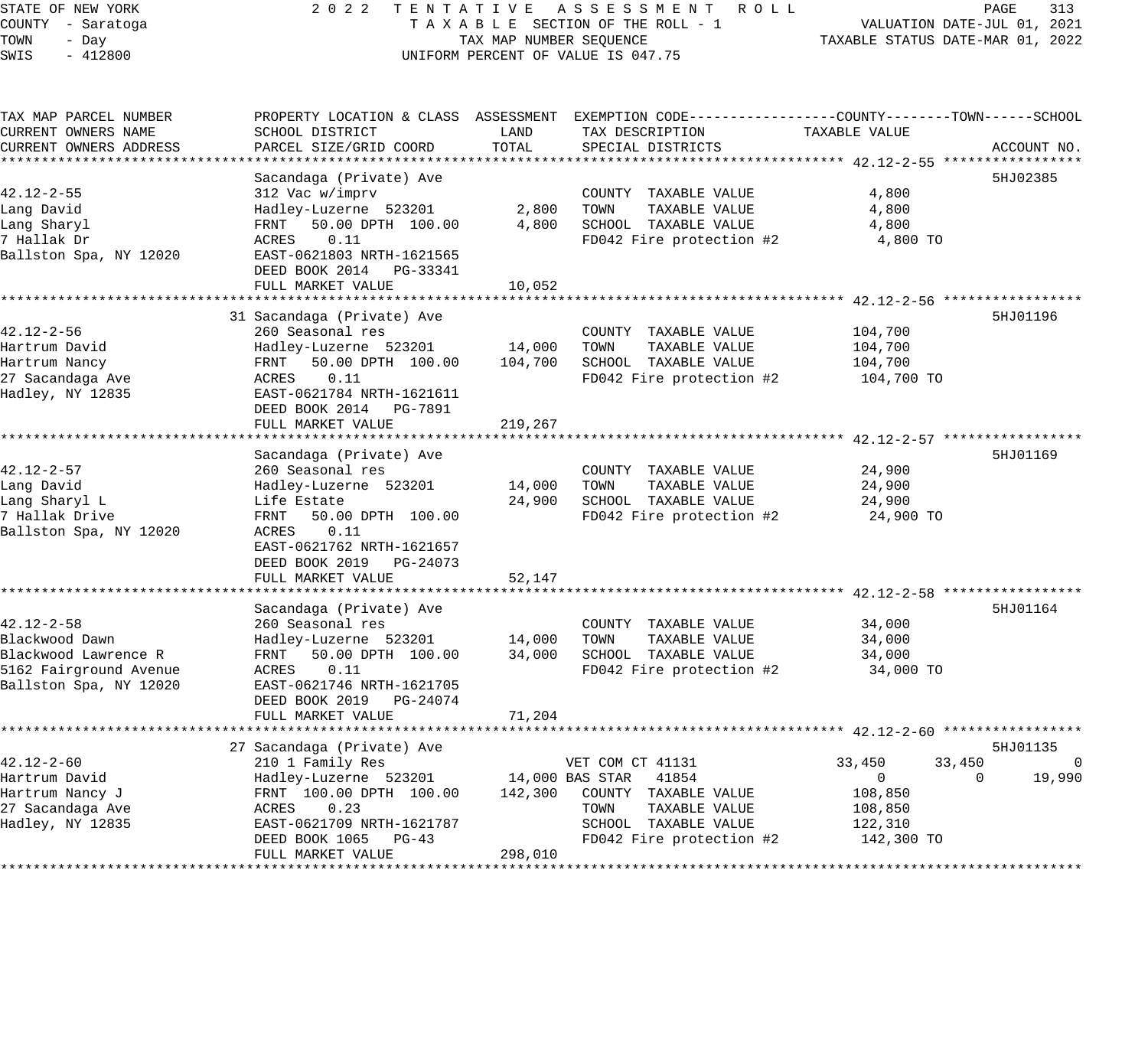| STATE OF NEW YORK                        | 2 0 2 2<br>TENTATIVE                                    |                         | A S S E S S M E N T<br>R O L L                               |                                                 | PAGE<br>314                 |
|------------------------------------------|---------------------------------------------------------|-------------------------|--------------------------------------------------------------|-------------------------------------------------|-----------------------------|
| COUNTY - Saratoga                        |                                                         |                         | TAXABLE SECTION OF THE ROLL - 1                              |                                                 | VALUATION DATE-JUL 01, 2021 |
| TOWN<br>- Day                            |                                                         | TAX MAP NUMBER SEQUENCE |                                                              | TAXABLE STATUS DATE-MAR 01, 2022                |                             |
| SWIS<br>$-412800$                        |                                                         |                         | UNIFORM PERCENT OF VALUE IS 047.75                           |                                                 |                             |
| TAX MAP PARCEL NUMBER                    | PROPERTY LOCATION & CLASS ASSESSMENT                    |                         | EXEMPTION CODE-----------------COUNTY-------TOWN------SCHOOL |                                                 |                             |
| CURRENT OWNERS NAME                      | SCHOOL DISTRICT                                         | LAND                    | TAX DESCRIPTION                                              | TAXABLE VALUE                                   |                             |
| CURRENT OWNERS ADDRESS                   | PARCEL SIZE/GRID COORD                                  | TOTAL                   | SPECIAL DISTRICTS                                            |                                                 | ACCOUNT NO.                 |
| **************************               |                                                         |                         |                                                              |                                                 |                             |
|                                          | 25 Sacandaga (Private) Ave                              |                         |                                                              |                                                 | 5HJ01179                    |
| $42.12 - 2 - 61$                         | 210 1 Family Res                                        |                         | COUNTY TAXABLE VALUE                                         | 33,300                                          |                             |
| Merrill Jeffrey D                        | Hadley-Luzerne 523201                                   | 12,600                  | TOWN<br>TAXABLE VALUE                                        | 33,300                                          |                             |
| 8 Hallak Drive<br>Ballston Spa, NY 12020 | FRNT<br>25.00 DPTH 100.00<br>0.06<br>ACRES              | 33,300                  | SCHOOL TAXABLE VALUE<br>FD042 Fire protection #2             | 33,300<br>33,300 TO                             |                             |
|                                          | EAST-0621694 NRTH-1621834                               |                         |                                                              |                                                 |                             |
|                                          | DEED BOOK 2017<br>PG-29290                              |                         |                                                              |                                                 |                             |
|                                          | FULL MARKET VALUE                                       | 69,738                  |                                                              |                                                 |                             |
|                                          | * * * * * * * * * * * * * * *                           |                         |                                                              | ******************** 42.12-2-62 *************** |                             |
|                                          | Sacandaga (Private) Ave                                 |                         |                                                              |                                                 | 5HJ01180                    |
| 42.12-2-62                               | 311 Res vac land                                        |                         | COUNTY<br>TAXABLE VALUE                                      | 700                                             |                             |
| Merrill Jeffrey D                        | Hadley-Luzerne 523201                                   | 700                     | TOWN<br>TAXABLE VALUE                                        | 700                                             |                             |
| 8 Hallak Drive                           | Life Estate                                             | 700                     | SCHOOL TAXABLE VALUE                                         | 700                                             |                             |
| Ballston Spa, NY 12020                   | Duane F Merrill Living Tr                               |                         | FD042 Fire protection #2                                     | 700 TO                                          |                             |
|                                          | FRNT<br>25.00 DPTH 100.00<br>0.06<br>ACRES              |                         |                                                              |                                                 |                             |
|                                          | EAST-0621684 NRTH-1621856                               |                         |                                                              |                                                 |                             |
|                                          | DEED BOOK 2017<br>PG-29290                              |                         |                                                              |                                                 |                             |
|                                          | FULL MARKET VALUE                                       | 1,466                   |                                                              |                                                 |                             |
|                                          | *****************                                       |                         |                                                              | $42.12 - 2 - 63$ ****                           |                             |
|                                          | Sacandaga (Private) Ave                                 |                         |                                                              |                                                 | 5HJ01139                    |
| $42.12 - 2 - 63$                         | 260 Seasonal res                                        |                         | COUNTY TAXABLE VALUE                                         | 15,500                                          |                             |
| Topor Jamie F                            | Hadley-Luzerne 523201                                   | 14,000                  | TOWN<br>TAXABLE VALUE                                        | 15,500                                          |                             |
| 85 Cafe Jicar Pkwy                       | 50.00 DPTH 100.00<br>FRNT                               | 15,500                  | SCHOOL TAXABLE VALUE                                         | 15,500                                          |                             |
| Viegues, PA 00765                        | 0.11<br>ACRES                                           |                         | FD042 Fire protection #2                                     | 15,500 TO                                       |                             |
|                                          | EAST-0621666 NRTH-1621890<br>DEED BOOK 2007<br>PG-35147 |                         |                                                              |                                                 |                             |
|                                          | FULL MARKET VALUE                                       | 32,461                  |                                                              |                                                 |                             |
|                                          | *******************                                     |                         |                                                              | ********** 42.12-2-64 ***                       |                             |
|                                          | Sacandaga (Private) Ave                                 |                         |                                                              |                                                 | 5HJ01161                    |
| $42.12 - 2 - 64$                         | 270 Mfg housing                                         |                         | COUNTY TAXABLE VALUE                                         | 19,000                                          |                             |
| Lang Timothy J                           | Hadley-Luzerne 523201                                   | 14,000                  | TOWN<br>TAXABLE VALUE                                        | 19,000                                          |                             |
| Lang Wayne E                             | FRNT<br>50.00 DPTH 100.00                               | 19,000                  | SCHOOL TAXABLE VALUE                                         | 19,000                                          |                             |
| 19 Underpass Road                        | 0.11<br>ACRES                                           |                         | FD042 Fire protection #2                                     | 19,000 TO                                       |                             |
| Ballston Spa, NY 12020                   | EAST-0621646 NRTH-1621934                               |                         |                                                              |                                                 |                             |
|                                          | DEED BOOK 2020<br>PG-22373<br>FULL MARKET VALUE         | 39,791                  |                                                              |                                                 |                             |
|                                          |                                                         |                         |                                                              | $*$ 42.12-2-65                                  |                             |
|                                          | Glen (Private) Ave                                      |                         |                                                              |                                                 | 5HJ01597                    |
| $42.12 - 2 - 65$                         | 311 Res vac land                                        |                         | COUNTY<br>TAXABLE VALUE                                      | 4,200                                           |                             |
| Byrnes Donald J                          | Hadley-Luzerne 523201                                   | 4,200                   | TOWN<br>TAXABLE VALUE                                        | 4,200                                           |                             |
| 1185 Jardin Dr                           | FRNT 150.00 DPTH 100.00                                 | 4,200                   | SCHOOL TAXABLE VALUE                                         | 4,200                                           |                             |
| Naples, FL 34104                         | 0.34<br>ACRES                                           |                         | FD042 Fire protection #2                                     | 4,200 TO                                        |                             |
|                                          | EAST-0621643 NRTH-1621308                               |                         |                                                              |                                                 |                             |
|                                          | DEED BOOK 2012<br>PG-22603                              |                         |                                                              |                                                 |                             |
|                                          | FULL MARKET VALUE                                       | 8,796                   |                                                              |                                                 |                             |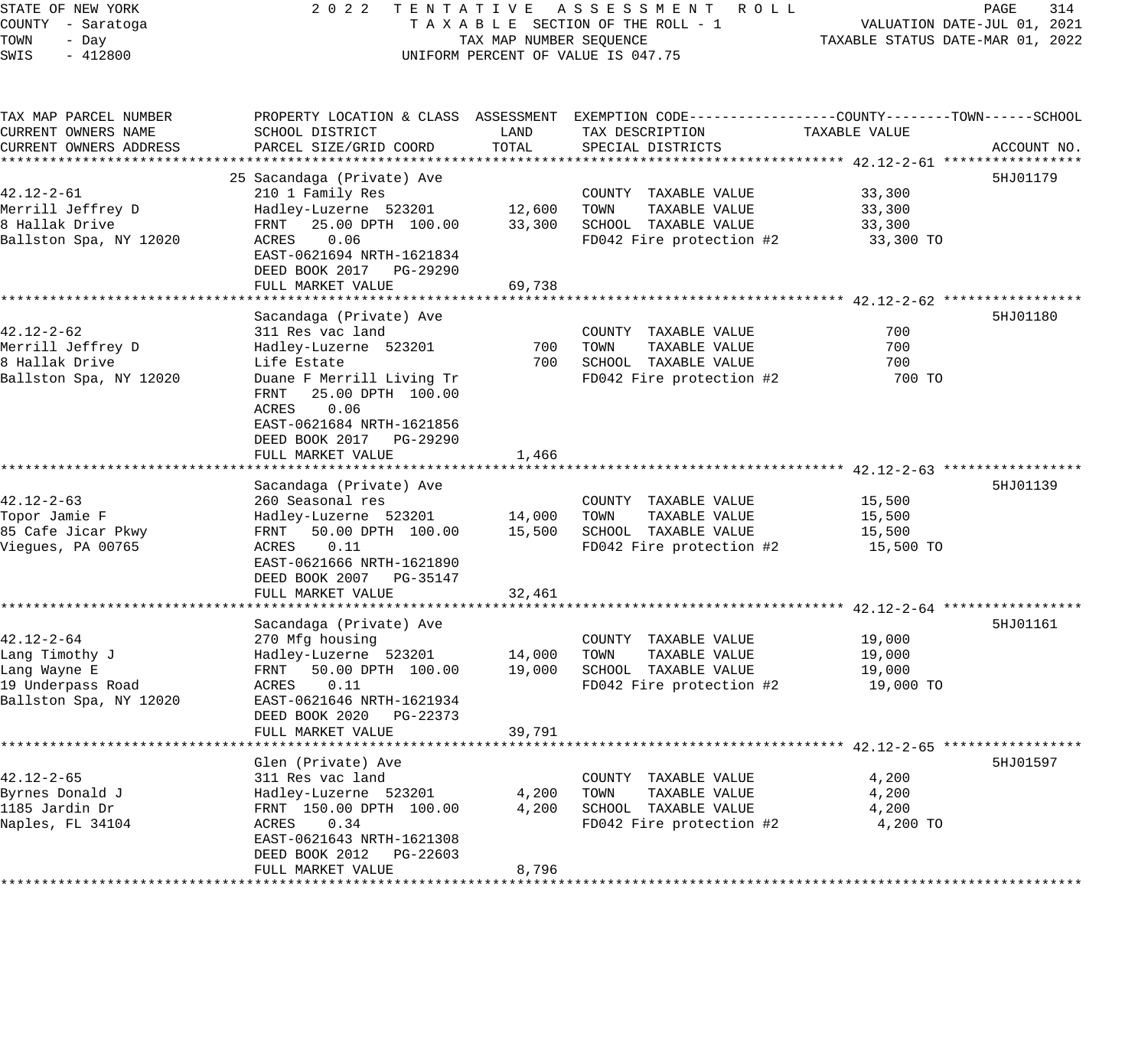| STATE OF NEW YORK                  | 2 0 2 2                                              |                         | TENTATIVE ASSESSMENT ROLL                                                                       |                                  | PAGE<br>315 |
|------------------------------------|------------------------------------------------------|-------------------------|-------------------------------------------------------------------------------------------------|----------------------------------|-------------|
| COUNTY - Saratoga                  | TAXABLE SECTION OF THE ROLL - 1                      |                         | VALUATION DATE-JUL 01, 2021                                                                     |                                  |             |
| TOWN<br>- Day<br>$-412800$<br>SWIS |                                                      | TAX MAP NUMBER SEQUENCE | UNIFORM PERCENT OF VALUE IS 047.75                                                              | TAXABLE STATUS DATE-MAR 01, 2022 |             |
|                                    |                                                      |                         |                                                                                                 |                                  |             |
| TAX MAP PARCEL NUMBER              |                                                      |                         | PROPERTY LOCATION & CLASS ASSESSMENT EXEMPTION CODE---------------COUNTY-------TOWN------SCHOOL |                                  |             |
| CURRENT OWNERS NAME                | SCHOOL DISTRICT                                      | LAND                    | TAX DESCRIPTION                                                                                 | TAXABLE VALUE                    |             |
| CURRENT OWNERS ADDRESS             | PARCEL SIZE/GRID COORD                               | TOTAL                   | SPECIAL DISTRICTS                                                                               |                                  | ACCOUNT NO. |
| ***************************        |                                                      |                         |                                                                                                 |                                  |             |
|                                    | 55 Park (Private) St                                 |                         |                                                                                                 |                                  | 51J01392    |
| $42.12 - 2 - 66$                   | 210 1 Family Res                                     |                         | COUNTY TAXABLE VALUE                                                                            | 75,000                           |             |
| Johnson Duane P II                 | Hadley-Luzerne 523201                                | 14,400                  | TOWN<br>TAXABLE VALUE                                                                           | 75,000                           |             |
| Johnson Lauren J                   | Lots $1-22$                                          | 75,000                  | SCHOOL TAXABLE VALUE                                                                            | 75,000                           |             |
| 30 Palmer Ter                      | FRNT 256.00 DPTH 109.00                              |                         | FD042 Fire protection #2                                                                        | 75,000 TO                        |             |
| Gansevoort, NY 12831               | 1.74<br>ACRES                                        |                         |                                                                                                 |                                  |             |
|                                    | EAST-0622424 NRTH-1621539                            |                         |                                                                                                 |                                  |             |
|                                    | DEED BOOK 2019 PG-16446                              |                         |                                                                                                 |                                  |             |
|                                    | FULL MARKET VALUE                                    | 157,068                 |                                                                                                 |                                  |             |
|                                    | Beekman (Private) Ave                                |                         |                                                                                                 |                                  | 51J01236    |
| $42.12 - 2 - 67$                   | 311 Res vac land                                     |                         | COUNTY TAXABLE VALUE                                                                            | 4,500                            |             |
| Bovee Kim                          | Hadley-Luzerne 523201                                | 4,500                   | TAXABLE VALUE<br>TOWN                                                                           | 4,500                            |             |
| 177 Northville Rd                  | Lots 8-11 16-21 30-46                                | 4,500                   | SCHOOL TAXABLE VALUE                                                                            | 4,500                            |             |
| Edinburg, NY 12134                 | FRNT 500.00 DPTH 100.00                              |                         | FD042 Fire protection #2                                                                        | 4,500 TO                         |             |
|                                    | 1.60<br>ACRES                                        |                         |                                                                                                 |                                  |             |
|                                    | EAST-0622347 NRTH-1622084                            |                         |                                                                                                 |                                  |             |
|                                    | DEED BOOK 1339 PG-118                                |                         |                                                                                                 |                                  |             |
|                                    | FULL MARKET VALUE                                    | 9,424                   |                                                                                                 |                                  |             |
|                                    |                                                      |                         |                                                                                                 |                                  |             |
|                                    | 31 Cuyler (Private) St                               |                         |                                                                                                 |                                  | 51J01411    |
| $42.12 - 2 - 68$                   | 271 Mfg housings                                     |                         | COUNTY TAXABLE VALUE                                                                            | 39,600                           |             |
| Breuer Clifford                    | Hadley-Luzerne 523201                                | 14,000                  | TOWN<br>TAXABLE VALUE                                                                           | 39,600                           |             |
| Breuer Theresa                     | Lots $24--35$                                        | 39,600                  | SCHOOL TAXABLE VALUE                                                                            | 39,600                           |             |
| 31 Cuyler St                       | FRNT 300.00 DPTH                                     |                         | FD042 Fire protection #2                                                                        | 39,600 TO                        |             |
| Hadley, NY 12835                   | 0.69<br>ACRES                                        |                         |                                                                                                 |                                  |             |
|                                    | EAST-0623031 NRTH-1621389<br>DEED BOOK 2012 PG-19017 |                         |                                                                                                 |                                  |             |
|                                    | FULL MARKET VALUE                                    | 82,932                  |                                                                                                 |                                  |             |
|                                    |                                                      |                         |                                                                                                 |                                  |             |
|                                    | 34 Sacandaga (Private) Ave                           |                         |                                                                                                 |                                  | 5HJ01172    |
| $42.12 - 2 - 69$                   | 210 1 Family Res                                     |                         | COUNTY TAXABLE VALUE                                                                            | 90,700                           |             |
| Lang David                         | Hadley-Luzerne 523201                                | 14,000                  | TAXABLE VALUE<br>TOWN                                                                           | 90,700                           |             |
| Lang Sharyl                        | FRNT 150.00 DPTH 100.00                              | 90,700                  | SCHOOL TAXABLE VALUE                                                                            | 90,700                           |             |
| 7 Hallak Dr                        | ACRES<br>0.34                                        |                         | FD042 Fire protection #2                                                                        | 90,700 TO                        |             |
| Ballston Spa, NY 12020             | EAST-0621675 NRTH-1621483                            |                         |                                                                                                 |                                  |             |
|                                    | DEED BOOK 2014 PG-33341                              |                         |                                                                                                 |                                  |             |
|                                    | FULL MARKET VALUE                                    | 189,948                 |                                                                                                 |                                  |             |
|                                    |                                                      |                         |                                                                                                 |                                  |             |
|                                    | 37 Sacandaga (Private) Ave                           |                         |                                                                                                 |                                  | 5HJ01093    |
| $42.12 - 2 - 70$                   | 210 1 Family Res                                     |                         | TAXABLE VALUE<br>COUNTY                                                                         | 70,100                           |             |
| Gallagher James                    | Hadley-Luzerne 523201                                | 14,000                  | TOWN<br>TAXABLE VALUE                                                                           | 70,100                           |             |
| Gallagher Ellen E                  | Boundary line per M20191                             | 70,100                  | SCHOOL<br>TAXABLE VALUE                                                                         | 70,100                           |             |
| 461 Halls Pond Rd                  | 90.00 DPTH 100.00<br>FRNT                            |                         | FD042 Fire protection #2                                                                        | 70,100 TO                        |             |
| Salem, NY 12865                    | ACRES<br>0.21                                        |                         |                                                                                                 |                                  |             |
|                                    | EAST-0621831 NRTH-1621500<br>PG-13983                |                         |                                                                                                 |                                  |             |
|                                    | DEED BOOK 2010<br>FULL MARKET VALUE                  | 146,806                 |                                                                                                 |                                  |             |
|                                    | ****************                                     |                         |                                                                                                 |                                  |             |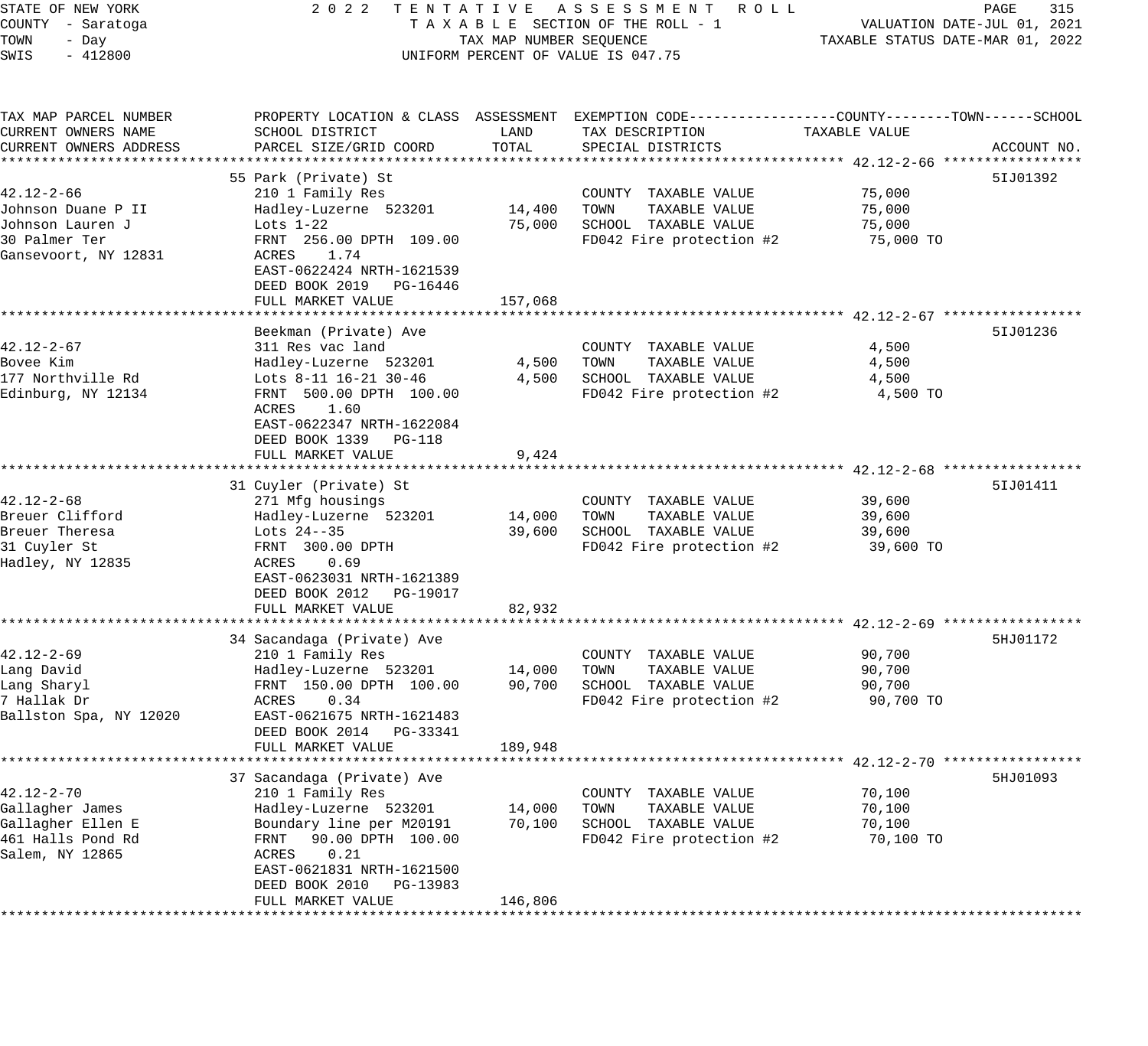| STATE OF NEW YORK<br>COUNTY - Saratoga<br>TOWN<br>- Day<br>SWIS<br>$-412800$     | 2 0 2 2<br>TENTATIVE ASSESSMENT ROLL<br>TAXABLE SECTION OF THE ROLL - 1<br>TAX MAP NUMBER SEQUENCE<br>UNIFORM PERCENT OF VALUE IS 047.75                                               | TAXABLE STATUS DATE-MAR 01, 2022 | PAGE<br>316<br>VALUATION DATE-JUL 01, 2021                                                                                               |                                                                                               |             |
|----------------------------------------------------------------------------------|----------------------------------------------------------------------------------------------------------------------------------------------------------------------------------------|----------------------------------|------------------------------------------------------------------------------------------------------------------------------------------|-----------------------------------------------------------------------------------------------|-------------|
|                                                                                  |                                                                                                                                                                                        |                                  |                                                                                                                                          |                                                                                               |             |
| TAX MAP PARCEL NUMBER<br>CURRENT OWNERS NAME<br>CURRENT OWNERS ADDRESS           | SCHOOL DISTRICT<br>PARCEL SIZE/GRID COORD                                                                                                                                              | LAND<br>TOTAL                    | PROPERTY LOCATION & CLASS ASSESSMENT EXEMPTION CODE----------------COUNTY-------TOWN------SCHOOL<br>TAX DESCRIPTION<br>SPECIAL DISTRICTS | TAXABLE VALUE                                                                                 | ACCOUNT NO. |
|                                                                                  |                                                                                                                                                                                        |                                  |                                                                                                                                          |                                                                                               |             |
|                                                                                  | 147 Horse Hill Rd                                                                                                                                                                      |                                  |                                                                                                                                          |                                                                                               | 5KJ01511    |
| $42.12 - 3 - 8.1$<br>King Shannon L<br>143 Horse Hill Road<br>Hadley, NY 12835   | 311 Res vac land<br>Hadley-Luzerne 523201<br>50.00 DPTH 116.00<br>FRNT<br>ACRES<br>0.12<br>EAST-0623901 NRTH-1621258<br>DEED BOOK 2017 PG-6292                                         | 2,800<br>2,800                   | COUNTY TAXABLE VALUE<br>TOWN<br>TAXABLE VALUE<br>SCHOOL TAXABLE VALUE<br>FD041 Fire protection #1                                        | 2,800<br>2,800<br>2,800<br>2,800 TO                                                           |             |
|                                                                                  | FULL MARKET VALUE                                                                                                                                                                      | 5,864                            |                                                                                                                                          |                                                                                               |             |
| $42.12 - 3 - 8.2$<br>King Shannon L<br>143 Horse Hill Road<br>Hadley, NY 12835   | 143 Horse Hill Rd<br>210 1 Family Res<br>Hadley-Luzerne 523201<br>FRNT 100.00 DPTH 115.00<br>ACRES<br>0.26<br>EAST-0623876 NRTH-1621357<br>DEED BOOK 2017 PG-6292<br>FULL MARKET VALUE | 14,000<br>86,000<br>180,105      | COUNTY TAXABLE VALUE<br>TAXABLE VALUE<br>TOWN<br>SCHOOL TAXABLE VALUE<br>FD041 Fire protection #1                                        | 86,000<br>86,000<br>86,000<br>86,000 TO                                                       |             |
|                                                                                  |                                                                                                                                                                                        |                                  |                                                                                                                                          |                                                                                               |             |
| $42.12 - 3 - 8.3$<br>King Shannon L<br>143 Horse Hill Road<br>Hadley, NY 12835   | 145 Horse Hill Rd<br>311 Res vac land<br>Hadley-Luzerne 523201<br>25.00 DPTH 110.00<br>FRNT<br>ACRES<br>0.07<br>EAST-0623894 NRTH-1621294<br>DEED BOOK 2017 PG-6292                    | 1,400<br>1,400                   | COUNTY TAXABLE VALUE<br>TAXABLE VALUE<br>TOWN<br>SCHOOL TAXABLE VALUE<br>FD041 Fire protection #1                                        | 1,400<br>1,400<br>1,400<br>1,400 TO                                                           |             |
|                                                                                  | FULL MARKET VALUE                                                                                                                                                                      | 2,932                            |                                                                                                                                          |                                                                                               |             |
| $42.12 - 3 - 9$<br>Beliveau Pierre<br>2111 W Old State Rd<br>Altamont, NY 12009  | Horse Hill Rd<br>311 Res vac land<br>Hadley-Luzerne 523201<br>FRNT 60.00 DPTH<br>ACRES<br>0.15<br>EAST-0623869 NRTH-1621435<br>DEED BOOK 0829<br>PG-0598                               | 2,800<br>2,800                   | COUNTY TAXABLE VALUE<br>TAXABLE VALUE<br>TOWN<br>SCHOOL TAXABLE VALUE<br>FD041 Fire protection #1                                        | 2,800<br>2,800<br>2,800<br>2,800 TO                                                           | 5KJ01469    |
|                                                                                  | FULL MARKET VALUE                                                                                                                                                                      | 5,864                            |                                                                                                                                          |                                                                                               |             |
| $42.12 - 3 - 10$<br>Beliveau Pierre<br>2111 W Old State Rd<br>Altamont, NY 12009 | Horse Hill Rd<br>311 Res vac land<br>Hadley-Luzerne 523201<br>FRNT 75.00 DPTH 139.00<br>ACRES<br>0.22<br>EAST-0623871 NRTH-1621500<br>DEED BOOK 0803 PG-0454                           | 3,500<br>3,500                   | COUNTY TAXABLE VALUE<br>TOWN<br>TAXABLE VALUE<br>SCHOOL TAXABLE VALUE<br>FD041 Fire protection #1                                        | ************************ 42.12-3-10 ******************<br>3,500<br>3,500<br>3,500<br>3,500 TO | 51J01226    |
|                                                                                  | FULL MARKET VALUE                                                                                                                                                                      | 7,330                            |                                                                                                                                          |                                                                                               |             |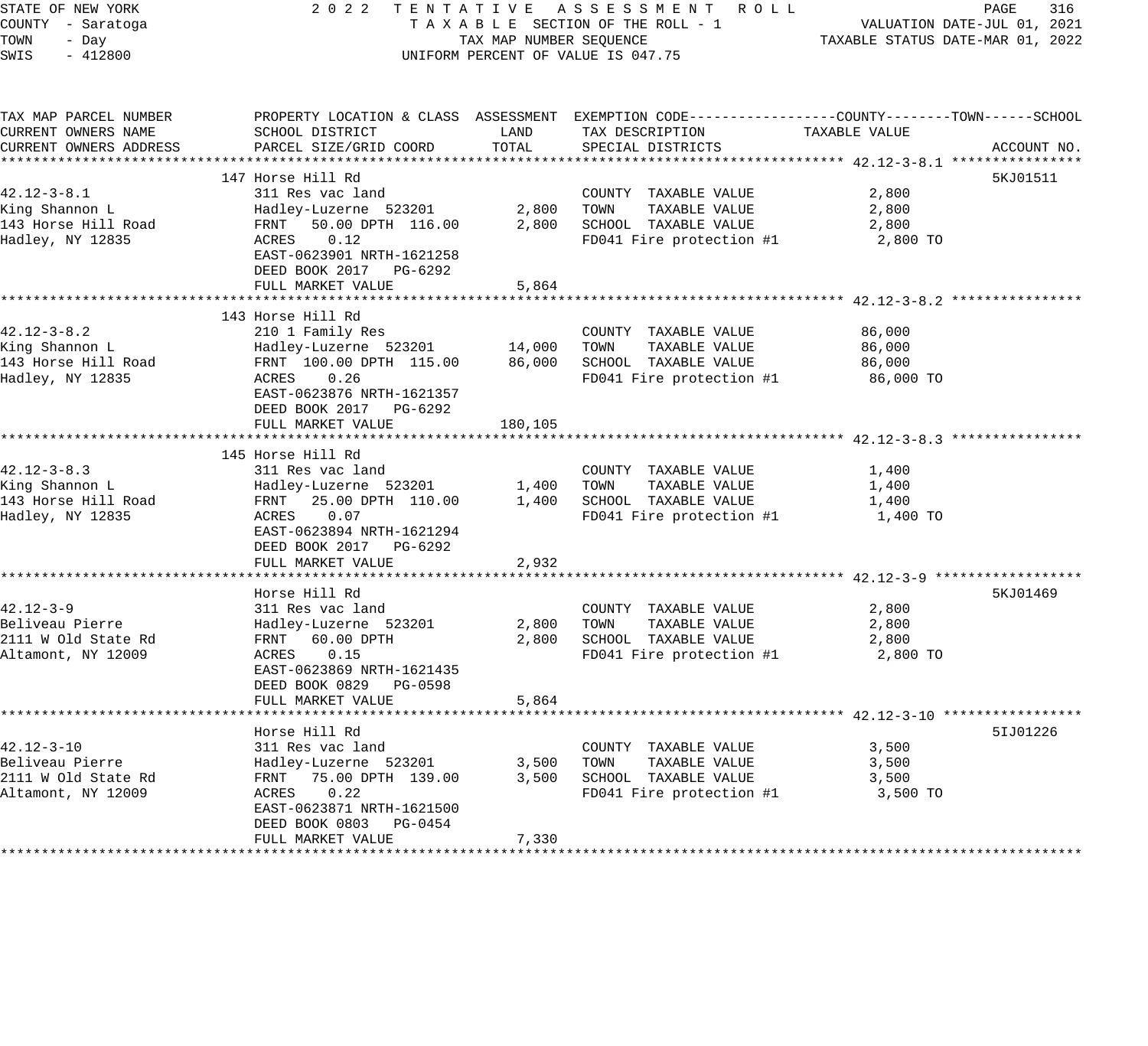| STATE OF NEW YORK<br>COUNTY - Saratoga<br>TOWN<br>- Day<br>$-412800$<br>SWIS |                                                      | TAX MAP NUMBER SEQUENCE | 2022 TENTATIVE ASSESSMENT ROLL<br>TAXABLE SECTION OF THE ROLL - 1<br>UNIFORM PERCENT OF VALUE IS 047.75 | TAXABLE STATUS DATE-MAR 01, 2022 | PAGE<br>317<br>VALUATION DATE-JUL 01, 2021 |
|------------------------------------------------------------------------------|------------------------------------------------------|-------------------------|---------------------------------------------------------------------------------------------------------|----------------------------------|--------------------------------------------|
| TAX MAP PARCEL NUMBER                                                        |                                                      |                         | PROPERTY LOCATION & CLASS ASSESSMENT EXEMPTION CODE----------------COUNTY-------TOWN------SCHOOL        |                                  |                                            |
| CURRENT OWNERS NAME                                                          | SCHOOL DISTRICT                                      | LAND                    | TAX DESCRIPTION                                                                                         | TAXABLE VALUE                    |                                            |
| CURRENT OWNERS ADDRESS                                                       | PARCEL SIZE/GRID COORD                               | TOTAL                   | SPECIAL DISTRICTS                                                                                       |                                  | ACCOUNT NO.                                |
|                                                                              | 129 Horse Hill Rd                                    |                         |                                                                                                         |                                  | 51J01403                                   |
| 42.12-3-12                                                                   | 210 1 Family Res                                     |                         | COUNTY TAXABLE VALUE                                                                                    | 41,000                           |                                            |
| Strock James J                                                               | Hadley-Luzerne 523201                                | 14,000                  | TOWN<br>TAXABLE VALUE                                                                                   | 41,000                           |                                            |
| Strock Joslyn L                                                              | FRNT 200.00 DPTH 130.00                              | 41,000                  | SCHOOL TAXABLE VALUE                                                                                    | 41,000                           |                                            |
| 129 Horsehill Road                                                           | 0.58 BANK<br>709<br>ACRES                            |                         | FD041 Fire protection #1                                                                                | 41,000 TO                        |                                            |
| Hadley, NY 12835                                                             | EAST-0623856 NRTH-1621660<br>DEED BOOK 2015 PG-17068 |                         |                                                                                                         |                                  |                                            |
|                                                                              | FULL MARKET VALUE                                    | 85,864                  |                                                                                                         |                                  |                                            |
|                                                                              |                                                      |                         |                                                                                                         |                                  |                                            |
|                                                                              | Horse Hill Rd                                        |                         |                                                                                                         |                                  | 51J02573                                   |
| $42.12 - 3 - 13$                                                             | 311 Res vac land                                     |                         | COUNTY TAXABLE VALUE<br>TOWN                                                                            | 5,600<br>5,600                   |                                            |
| Holz Raymond C<br>170 Handsome Ave                                           | Hadley-Luzerne 523201<br>FRNT 100.00 DPTH 123.00     | 5,600<br>5,600          | TAXABLE VALUE<br>SCHOOL TAXABLE VALUE                                                                   | 5,600                            |                                            |
| Sayville, NY 11782                                                           | 0.28<br>ACRES                                        |                         | FD041 Fire protection #1                                                                                | 5,600 TO                         |                                            |
|                                                                              | EAST-0623833 NRTH-1621785<br>DEED BOOK 1332 PG-322   |                         |                                                                                                         |                                  |                                            |
|                                                                              | FULL MARKET VALUE                                    | 11,728                  |                                                                                                         |                                  |                                            |
|                                                                              |                                                      |                         |                                                                                                         |                                  |                                            |
|                                                                              | 119 Horse Hill Rd                                    |                         |                                                                                                         |                                  | 51J01254                                   |
| $42.12 - 3 - 14$                                                             | 210 1 Family Res                                     |                         | COUNTY TAXABLE VALUE                                                                                    | 42,400                           |                                            |
| Kepner Elizabeth F                                                           | Hadley-Luzerne 523201                                | 14,000                  | TOWN<br>TAXABLE VALUE                                                                                   | 42,400                           |                                            |
| 5262 State Rte 89                                                            | FRNT 227.00 DPTH 140.00                              | 42,400                  | SCHOOL TAXABLE VALUE                                                                                    | 42,400                           |                                            |
| Romulus, NY 14541-9754                                                       | ACRES<br>0.68                                        |                         | FD041 Fire protection #1                                                                                | 42,400 TO                        |                                            |
|                                                                              | EAST-0623807 NRTH-1621950                            |                         |                                                                                                         |                                  |                                            |
|                                                                              | DEED BOOK 2014 PG-4560<br>FULL MARKET VALUE          | 88,796                  |                                                                                                         |                                  |                                            |
|                                                                              |                                                      |                         |                                                                                                         |                                  |                                            |
|                                                                              | 111 Horse Hill Rd                                    |                         |                                                                                                         |                                  | 51J01269                                   |
| $42.12 - 3 - 15$                                                             | 270 Mfg housing                                      |                         | COUNTY TAXABLE VALUE                                                                                    | 21,600                           |                                            |
| Sanford Harry L                                                              | Hadley-Luzerne 523201                                | 14,000                  | TOWN<br>TAXABLE VALUE                                                                                   | 21,600                           |                                            |
| Sanford Patricia R                                                           | FRNT 127.00 DPTH 140.00                              | 21,600                  | SCHOOL TAXABLE VALUE                                                                                    | 21,600                           |                                            |
| 108 New Turnpike Rd                                                          | 0.39<br>ACRES                                        |                         | FD041 Fire protection #1                                                                                | 21,600 TO                        |                                            |
| N Troy, NY 12182                                                             | EAST-0623776 NRTH-1622119                            |                         |                                                                                                         |                                  |                                            |
|                                                                              | DEED BOOK 1678 PG-743                                |                         |                                                                                                         |                                  |                                            |
|                                                                              | FULL MARKET VALUE                                    | 45,236                  |                                                                                                         |                                  |                                            |
|                                                                              |                                                      |                         |                                                                                                         |                                  |                                            |
| $42.12 - 3 - 16$                                                             | 109 Horse Hill Rd                                    |                         |                                                                                                         |                                  | 51J01910                                   |
| TriCity Associates LLC                                                       | 270 Mfg housing<br>Hadley-Luzerne 523201             | 14,000                  | COUNTY TAXABLE VALUE<br>TOWN<br>TAXABLE VALUE                                                           | 47,010<br>47,010                 |                                            |
| PO Box 617                                                                   | ACRES<br>0.20                                        | 47,010                  | SCHOOL TAXABLE VALUE                                                                                    | 47,010                           |                                            |
| Saratoga Springs, NY 12866                                                   | EAST-0623770 NRTH-1622223                            |                         | FD041 Fire protection #1                                                                                | 47,010 TO                        |                                            |
|                                                                              | DEED BOOK 2020<br>PG-25179                           |                         |                                                                                                         |                                  |                                            |
|                                                                              | FULL MARKET VALUE                                    | 98,450                  |                                                                                                         |                                  |                                            |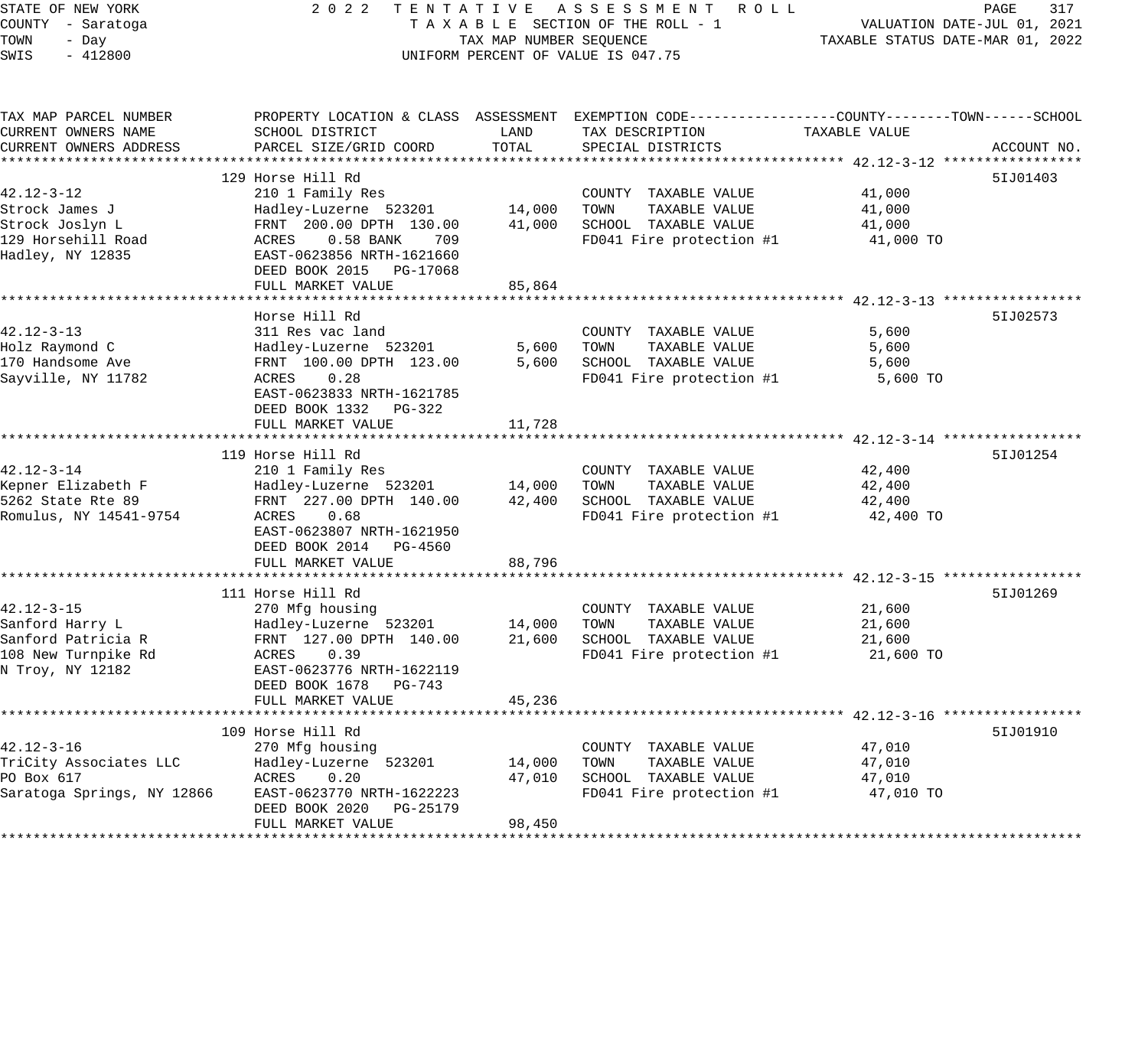# STATE OF NEW YORK 2 0 2 2 T E N T A T I V E A S S E S S M E N T R O L L PAGE 318 COUNTY - Saratoga T A X A B L E SECTION OF THE ROLL - 1 VALUATION DATE-JUL 01, 2021 UNIFORM PERCENT OF VALUE IS 047.75

TAXABLE STATUS DATE-JUL 01, 2021<br>TAXABLE STATUS DATE-MAR 01, 2022

| TAX MAP PARCEL NUMBER<br>CURRENT OWNERS NAME | SCHOOL DISTRICT                   | LAND  | PROPERTY LOCATION & CLASS ASSESSMENT EXEMPTION CODE----------------COUNTY-------TOWN------SCHOOL<br>TAX DESCRIPTION | TAXABLE VALUE |             |
|----------------------------------------------|-----------------------------------|-------|---------------------------------------------------------------------------------------------------------------------|---------------|-------------|
| CURRENT OWNERS ADDRESS                       | PARCEL SIZE/GRID COORD            | TOTAL | SPECIAL DISTRICTS                                                                                                   |               | ACCOUNT NO. |
|                                              |                                   |       |                                                                                                                     |               |             |
| $42.12 - 3 - 17$                             | Horse Hill Rd<br>311 Res vac land |       | COUNTY TAXABLE VALUE                                                                                                | 2,800         | 51J01391    |
| Schmeiser John                               | Hadley-Luzerne 523201             | 2,800 | TOWN<br>TAXABLE VALUE                                                                                               | 2,800         |             |
| Schmeiser Myrna                              | ACRES<br>0.13                     | 2,800 | SCHOOL TAXABLE VALUE                                                                                                | 2,800         |             |
| 246 Van Tyne Rd                              | EAST-0623758 NRTH-1622283         |       | FD041 Fire protection #1                                                                                            | 2,800 TO      |             |
| Accord, NY 12404                             | DEED BOOK 1150 PG-204             |       |                                                                                                                     |               |             |
|                                              | FULL MARKET VALUE                 | 5,864 |                                                                                                                     |               |             |
|                                              |                                   |       |                                                                                                                     |               |             |
|                                              | Horse Hill Rd                     |       |                                                                                                                     |               | 51J01407    |
| $42.12 - 3 - 18$                             | 311 Res vac land                  |       | COUNTY TAXABLE VALUE                                                                                                | 3,500         |             |
| Stenhouse Robert W                           | Hadley-Luzerne 523201             | 3,500 | TAXABLE VALUE<br>TOWN                                                                                               | 3,500         |             |
| 6 Andrew Ln                                  | ACRES<br>0.26                     | 3,500 | SCHOOL TAXABLE VALUE                                                                                                | 3,500         |             |
| Levittown, NY 11756                          | EAST-0623749 NRTH-1622359         |       | FD041 Fire protection #1                                                                                            | 3,500 TO      |             |
|                                              | DEED BOOK 1088 PG-378             |       |                                                                                                                     |               |             |
|                                              | FULL MARKET VALUE                 | 7,330 |                                                                                                                     |               |             |
|                                              |                                   |       |                                                                                                                     |               |             |
|                                              | Horse Hill Rd                     |       |                                                                                                                     |               | 51J02075    |
| $42.12 - 3 - 19$                             | 311 Res vac land                  |       | COUNTY TAXABLE VALUE                                                                                                | 700           |             |
| Karl Linda Vigars                            | Hadley-Luzerne 523201             | 700   | TOWN<br>TAXABLE VALUE                                                                                               | 700           |             |
| 37 Moon Dr                                   | ACRES<br>0.06                     | 700   | SCHOOL TAXABLE VALUE                                                                                                | 700           |             |
| Albany, NY 12205                             | EAST-0623740 NRTH-1622422         |       | FD041 Fire protection #1                                                                                            | 700 TO        |             |
|                                              | DEED BOOK 0978 PG-00959           |       |                                                                                                                     |               |             |
|                                              | FULL MARKET VALUE                 | 1,466 |                                                                                                                     |               |             |
|                                              |                                   |       |                                                                                                                     |               |             |
|                                              | 105 Horse Hill Rd                 |       |                                                                                                                     |               | 51J02464    |
| $42.12 - 3 - 20$                             | 311 Res vac land                  |       | COUNTY TAXABLE VALUE                                                                                                | 700           |             |
| Mazzochi Alexis                              | Hadley-Luzerne 523201             | 700   | TOWN<br>TAXABLE VALUE                                                                                               | 700           |             |
| Cornell Anthony S                            | ACRES<br>0.06                     | 700   | SCHOOL TAXABLE VALUE                                                                                                | 700           |             |
| 105 Horse Hill Rd                            | EAST-0623732 NRTH-1622444         |       | FD041 Fire protection #1                                                                                            | 700 TO        |             |
| Hadley, NY 12835                             | DEED BOOK 2021 PG-2608            |       |                                                                                                                     |               |             |
|                                              | FULL MARKET VALUE                 | 1,466 |                                                                                                                     |               |             |
|                                              |                                   |       |                                                                                                                     |               |             |
|                                              | Horse Hill Rd                     |       |                                                                                                                     |               | 51J02074    |
| $42.12 - 3 - 21$                             | 311 Res vac land                  |       | COUNTY TAXABLE VALUE                                                                                                | 2,800         |             |
| Carpenter Charlotte Ms                       | Hadley-Luzerne 523201             | 2,800 | TOWN<br>TAXABLE VALUE                                                                                               | 2,800         |             |
| 502 Evergreen Pl                             | 0.13<br>ACRES                     | 2,800 | SCHOOL TAXABLE VALUE                                                                                                | 2,800         |             |
| Renssalaer, NY 12144                         | EAST-0623728 NRTH-1622482         |       | FD041 Fire protection #1                                                                                            | 2,800 TO      |             |
|                                              | DEED BOOK 0916 PG-0152            |       |                                                                                                                     |               |             |
|                                              | FULL MARKET VALUE                 | 5,864 |                                                                                                                     |               |             |
|                                              | Horse Hill Rd                     |       |                                                                                                                     |               | 5IJ02078    |
| $42.12 - 3 - 23$                             | 311 Res vac land                  |       | COUNTY TAXABLE VALUE                                                                                                | 700           |             |
| Lavertue David A II                          | Hadley-Luzerne 523201             | 700   | TOWN<br>TAXABLE VALUE                                                                                               | 700           |             |
| Lavertue Kristen M                           | 0.06<br>ACRES                     | 700   | SCHOOL TAXABLE VALUE                                                                                                | 700           |             |
| 326 Atomic Project Rd Lot 17                 | EAST-0623715 NRTH-1622545         |       | FD041 Fire protection #1                                                                                            | 700 TO        |             |
| Ballston Spa, NY 12020                       | DEED BOOK 2020 PG-25420           |       |                                                                                                                     |               |             |
|                                              | FULL MARKET VALUE                 | 1,466 |                                                                                                                     |               |             |
|                                              |                                   |       |                                                                                                                     |               |             |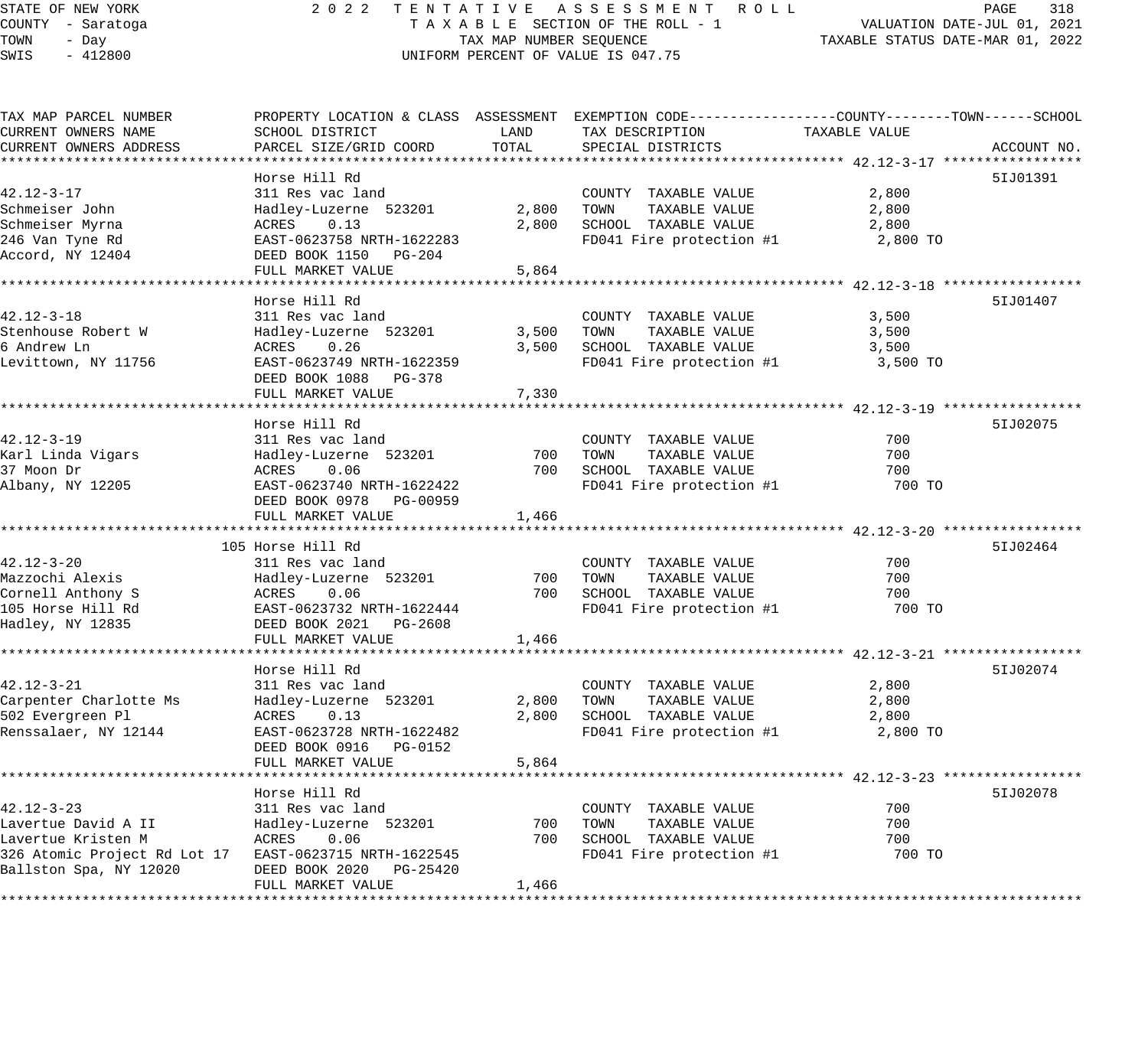| STATE OF NEW YORK<br>COUNTY - Saratoga | 2 0 2 2                                            |                                  | TENTATIVE ASSESSMENT ROLL<br>TAXABLE SECTION OF THE ROLL - 1                                     |                             | 319<br>PAGE<br>VALUATION DATE-JUL 01, 2021 |
|----------------------------------------|----------------------------------------------------|----------------------------------|--------------------------------------------------------------------------------------------------|-----------------------------|--------------------------------------------|
| TOWN<br>- Day                          |                                                    | TAXABLE STATUS DATE-MAR 01, 2022 |                                                                                                  |                             |                                            |
| SWIS<br>$-412800$                      |                                                    | TAX MAP NUMBER SEQUENCE          | UNIFORM PERCENT OF VALUE IS 047.75                                                               |                             |                                            |
| TAX MAP PARCEL NUMBER                  |                                                    |                                  | PROPERTY LOCATION & CLASS ASSESSMENT EXEMPTION CODE----------------COUNTY-------TOWN------SCHOOL |                             |                                            |
| CURRENT OWNERS NAME                    | SCHOOL DISTRICT                                    | LAND                             | TAX DESCRIPTION                                                                                  | TAXABLE VALUE               |                                            |
| CURRENT OWNERS ADDRESS                 | PARCEL SIZE/GRID COORD                             | TOTAL                            | SPECIAL DISTRICTS                                                                                |                             | ACCOUNT NO.                                |
| * * * * * * * * * * * * * * * * * *    |                                                    | *********                        | ************************************ 42.12-3-24 *********                                        |                             |                                            |
|                                        | 105 Horse Hill Rd                                  |                                  |                                                                                                  |                             | 5KJ01471                                   |
| $42.12 - 3 - 24$                       | 210 1 Family Res                                   |                                  | COUNTY TAXABLE VALUE                                                                             | 126,400                     |                                            |
| Mazzochi Alexis                        | Hadley-Luzerne 523201                              | 18,600                           | TOWN<br>TAXABLE VALUE                                                                            | 126,400                     |                                            |
| Cornell Anthony S                      | Lots 1-55 & $44-59$ &                              | 126,400                          | SCHOOL TAXABLE VALUE                                                                             | 126,400                     |                                            |
| 105 Horse Hill Rd                      | 61 In Blocks 5&6                                   |                                  | FD041 Fire protection #1                                                                         | 126,400 TO                  |                                            |
| Hadley, NY 12835                       | FRNT 1130.00 DPTH                                  |                                  |                                                                                                  |                             |                                            |
|                                        | 10.15<br>ACRES<br>EAST-0623965 NRTH-1622433        |                                  |                                                                                                  |                             |                                            |
|                                        | DEED BOOK 2021<br>PG-2608                          |                                  |                                                                                                  |                             |                                            |
|                                        | FULL MARKET VALUE                                  | 264,712                          |                                                                                                  |                             |                                            |
|                                        |                                                    |                                  |                                                                                                  |                             |                                            |
|                                        | Eastern (Private) Ave                              |                                  |                                                                                                  |                             | 5KJ01925                                   |
| $42.12 - 4 - 1$                        | 314 Rural vac<10                                   |                                  | COUNTY TAXABLE VALUE                                                                             | 1,400                       |                                            |
| Clough Eric                            | Hadley-Luzerne 523201                              | 1,400                            | TOWN<br>TAXABLE VALUE                                                                            | 1,400                       |                                            |
| 7 Lawrence St                          | FRNT<br>25.00 DPTH 199.00                          | 1,400                            | SCHOOL TAXABLE VALUE                                                                             | 1,400                       |                                            |
| Cohoes, NY 12047                       | ACRES<br>0.11                                      |                                  | FD041 Fire protection #1                                                                         | 1,400 TO                    |                                            |
|                                        | EAST-0625068 NRTH-1622719                          |                                  |                                                                                                  |                             |                                            |
|                                        | DEED BOOK 2007<br>PG-34377                         |                                  |                                                                                                  |                             |                                            |
|                                        | FULL MARKET VALUE                                  | 2,932                            |                                                                                                  |                             |                                            |
|                                        |                                                    |                                  |                                                                                                  | ********** 42.12-4-2 ****** |                                            |
|                                        | Eastern (Private) Ave                              |                                  |                                                                                                  |                             | 5KJ01500                                   |
| $42.12 - 4 - 2$                        | 314 Rural vac<10                                   |                                  | COUNTY TAXABLE VALUE                                                                             | 1,400                       |                                            |
| Clough Eric<br>7 Lawrence St           | Hadley-Luzerne 523201<br>25.00 DPTH 184.10<br>FRNT | 1,400<br>1,400                   | TAXABLE VALUE<br>TOWN<br>SCHOOL TAXABLE VALUE                                                    | 1,400<br>1,400              |                                            |
| Cohoes, NY 12047                       | ACRES<br>0.11                                      |                                  | FD041 Fire protection #1                                                                         | 1,400 TO                    |                                            |
|                                        | EAST-0625078 NRTH-1622696                          |                                  |                                                                                                  |                             |                                            |
|                                        | DEED BOOK 2007 PG-34377                            |                                  |                                                                                                  |                             |                                            |
|                                        | FULL MARKET VALUE                                  | 2,932                            |                                                                                                  |                             |                                            |
|                                        | *********************                              | * * * * * * * * * *              | ******************************** 42.12-4-3 ******                                                |                             |                                            |
|                                        | Eastern (Private) Ave                              |                                  |                                                                                                  |                             | 5KJ01960                                   |
| $42.12 - 4 - 3$                        | 314 Rural vac<10                                   |                                  | COUNTY TAXABLE VALUE                                                                             | 2,100                       |                                            |
| Hennessy Thomas W                      | Hadley-Luzerne 523201                              | 2,100                            | TAXABLE VALUE<br>TOWN                                                                            | 2,100                       |                                            |
| 536 Peninsular Heights Rd              | FRNT<br>50.00 DPTH 159.40                          | 2,100                            | SCHOOL TAXABLE VALUE                                                                             | 2,100                       |                                            |
| Gloverville, NY 12078                  | 0.17<br>ACRES                                      |                                  | FD041 Fire protection #1                                                                         | 2,100 TO                    |                                            |
|                                        | EAST-0625101 NRTH-1622614                          |                                  |                                                                                                  |                             |                                            |
|                                        | DEED BOOK 2021<br>PG-17515<br>FULL MARKET VALUE    | 4,398                            |                                                                                                  |                             |                                            |
|                                        |                                                    |                                  |                                                                                                  |                             |                                            |
|                                        | Eastern (Private) Ave                              |                                  |                                                                                                  |                             | 5KJ01961                                   |
| $42.12 - 4 - 4$                        | 314 Rural vac<10                                   |                                  | COUNTY TAXABLE VALUE                                                                             | 2,100                       |                                            |
| Karq Robin L                           | Hadley-Luzerne 523201                              | 2,100                            | TOWN<br>TAXABLE VALUE                                                                            | 2,100                       |                                            |
| Cassels                                | 50.00 DPTH 114.80<br>FRNT                          | 2,100                            | SCHOOL TAXABLE VALUE                                                                             | 2,100                       |                                            |
| 1071 Floral Ave                        | ACRES<br>0.12                                      |                                  | FD041 Fire protection #1                                                                         | 2,100 TO                    |                                            |
| Schenectady, NY 12306                  | EAST-0625136 NRTH-1622516                          |                                  |                                                                                                  |                             |                                            |
|                                        | DEED BOOK 2011<br>PG-23583                         |                                  |                                                                                                  |                             |                                            |
|                                        | FULL MARKET VALUE                                  | 4,398                            |                                                                                                  |                             |                                            |
|                                        |                                                    |                                  |                                                                                                  |                             |                                            |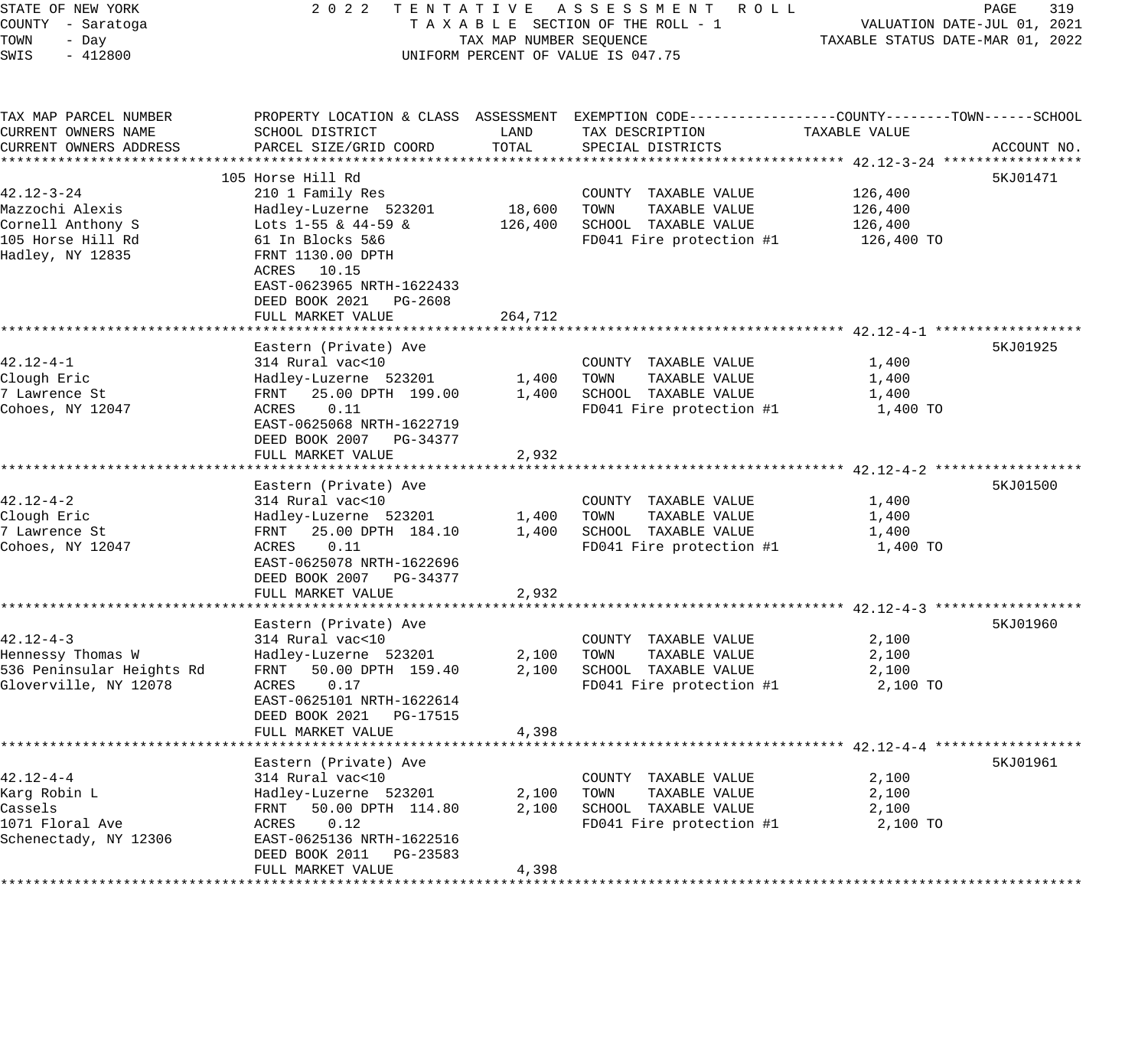# STATE OF NEW YORK 2 0 2 2 T E N T A T I V E A S S E S S M E N T R O L L PAGE 320 COUNTY - Saratoga T A X A B L E SECTION OF THE ROLL - 1 VALUATION DATE-JUL 01, 2021 TAX MAP NUMBER SEQUENCE TAXABLE STATUS DATE-MAR 01, 2022 UNIFORM PERCENT OF VALUE IS 047.75

| TAX MAP PARCEL NUMBER   | PROPERTY LOCATION & CLASS ASSESSMENT EXEMPTION CODE---------------COUNTY-------TOWN------SCHOOL |        |                          |               |             |
|-------------------------|-------------------------------------------------------------------------------------------------|--------|--------------------------|---------------|-------------|
| CURRENT OWNERS NAME     | SCHOOL DISTRICT                                                                                 | LAND   | TAX DESCRIPTION          | TAXABLE VALUE |             |
| CURRENT OWNERS ADDRESS  | PARCEL SIZE/GRID COORD                                                                          | TOTAL  | SPECIAL DISTRICTS        |               | ACCOUNT NO. |
|                         |                                                                                                 |        |                          |               |             |
|                         | Eastern (Private) Ave                                                                           |        |                          |               | 5KJ01962    |
| $42.12 - 4 - 5$         | 314 Rural vac<10                                                                                |        | COUNTY TAXABLE VALUE     | 700           |             |
| Nobile Jodi C           | Hadley-Luzerne 523201                                                                           | 700    | TOWN<br>TAXABLE VALUE    | 700           |             |
| OMalley Sean L          | 25.00 DPTH 100.00<br>FRNT                                                                       | 700    | SCHOOL TAXABLE VALUE     | 700           |             |
| 502 Quarry Ct           | ACRES<br>0.06                                                                                   |        | FD041 Fire protection #1 | 700 TO        |             |
| Scotia, NY 12302        | EAST-0625149 NRTH-1622478                                                                       |        |                          |               |             |
|                         | DEED BOOK 2016 PG-15923                                                                         |        |                          |               |             |
|                         | FULL MARKET VALUE                                                                               | 1,466  |                          |               |             |
|                         |                                                                                                 |        |                          |               |             |
|                         | Eastern (Private) Ave                                                                           |        |                          |               | 5KJ01963    |
| $42.12 - 4 - 6$         | 314 Rural vac<10                                                                                |        | COUNTY TAXABLE VALUE     | 700           |             |
| OMalley Sean L          | Hadley-Luzerne 523201                                                                           | 700    | TOWN<br>TAXABLE VALUE    | 700           |             |
| Nobile Jodi C           | 25.00 DPTH 100.00<br>FRNT                                                                       | 700    | SCHOOL TAXABLE VALUE     | 700           |             |
| 502 Ouarry Ct           | ACRES<br>0.06                                                                                   |        | FD041 Fire protection #1 | 700 TO        |             |
| Scotia, NY 12302        | EAST-0625167 NRTH-1622381                                                                       |        |                          |               |             |
|                         | DEED BOOK 2017 PG-6002                                                                          |        |                          |               |             |
|                         | FULL MARKET VALUE                                                                               | 1,466  |                          |               |             |
|                         |                                                                                                 |        |                          |               |             |
|                         | Eastern (Private) Ave                                                                           |        |                          |               | 5KJ01964    |
| $42.12 - 4 - 7$         | 311 Res vac land                                                                                |        | COUNTY TAXABLE VALUE     | 4,200         |             |
| Sivik Roland            | Hadley-Luzerne 523201                                                                           | 4,200  | TOWN<br>TAXABLE VALUE    | 4,200         |             |
| 916 Court Merrill       | FRNT 50.00 DPTH 100.00                                                                          | 4,200  | SCHOOL TAXABLE VALUE     | 4,200         |             |
| Mitchell, SD 57301-4322 | ACRES<br>0.11                                                                                   |        | FD041 Fire protection #1 | 4,200 TO      |             |
|                         | EAST-0625196 NRTH-1622198                                                                       |        |                          |               |             |
|                         | DEED BOOK 1717 PG-134                                                                           |        |                          |               |             |
|                         | FULL MARKET VALUE                                                                               | 8,796  |                          |               |             |
|                         |                                                                                                 |        |                          |               |             |
|                         | Spruce (Private) St                                                                             |        |                          |               | 5KJ02381    |
| $42.12 - 4 - 8$         | 312 Vac w/imprv                                                                                 |        | COUNTY TAXABLE VALUE     | 8,300         |             |
| Faiella William         | Hadley-Luzerne 523201                                                                           | 6,700  | TOWN<br>TAXABLE VALUE    | 8,300         |             |
| 455 No 4Th St           | FRNT 700.00 DPTH                                                                                | 8,300  | SCHOOL TAXABLE VALUE     | 8,300         |             |
| Lindenhurst, NY 11757   | 3.15<br>ACRES                                                                                   |        | FD041 Fire protection #1 | 8,300 TO      |             |
|                         | EAST-0625252 NRTH-1621522                                                                       |        |                          |               |             |
|                         | DEED BOOK 1006 PG-1003                                                                          |        |                          |               |             |
|                         | FULL MARKET VALUE                                                                               | 17,382 |                          |               |             |
|                         |                                                                                                 |        |                          |               |             |
|                         | Central (Private) Ave                                                                           |        |                          |               | 5KJ01965    |
| 42.12-4-9               | 314 Rural vac<10                                                                                |        | COUNTY TAXABLE VALUE     | 2,100         |             |
| Greci Frank             | Hadley-Luzerne 523201                                                                           | 2,100  | TOWN<br>TAXABLE VALUE    | 2,100         |             |
| Greci Nicole            | FRNT 109.00 DPTH 100.00                                                                         | 2,100  | SCHOOL TAXABLE VALUE     | 2,100         |             |
| 396 Silver Spur Rd West | 0.15<br>ACRES                                                                                   |        | FD041 Fire protection #1 | 2,100 TO      |             |
| Purling, NY 12470       | EAST-0624643 NRTH-1622614                                                                       |        |                          |               |             |
|                         | DEED BOOK 2021 PG-16072                                                                         |        |                          |               |             |
|                         | FULL MARKET VALUE                                                                               | 4,398  |                          |               |             |
|                         |                                                                                                 |        |                          |               |             |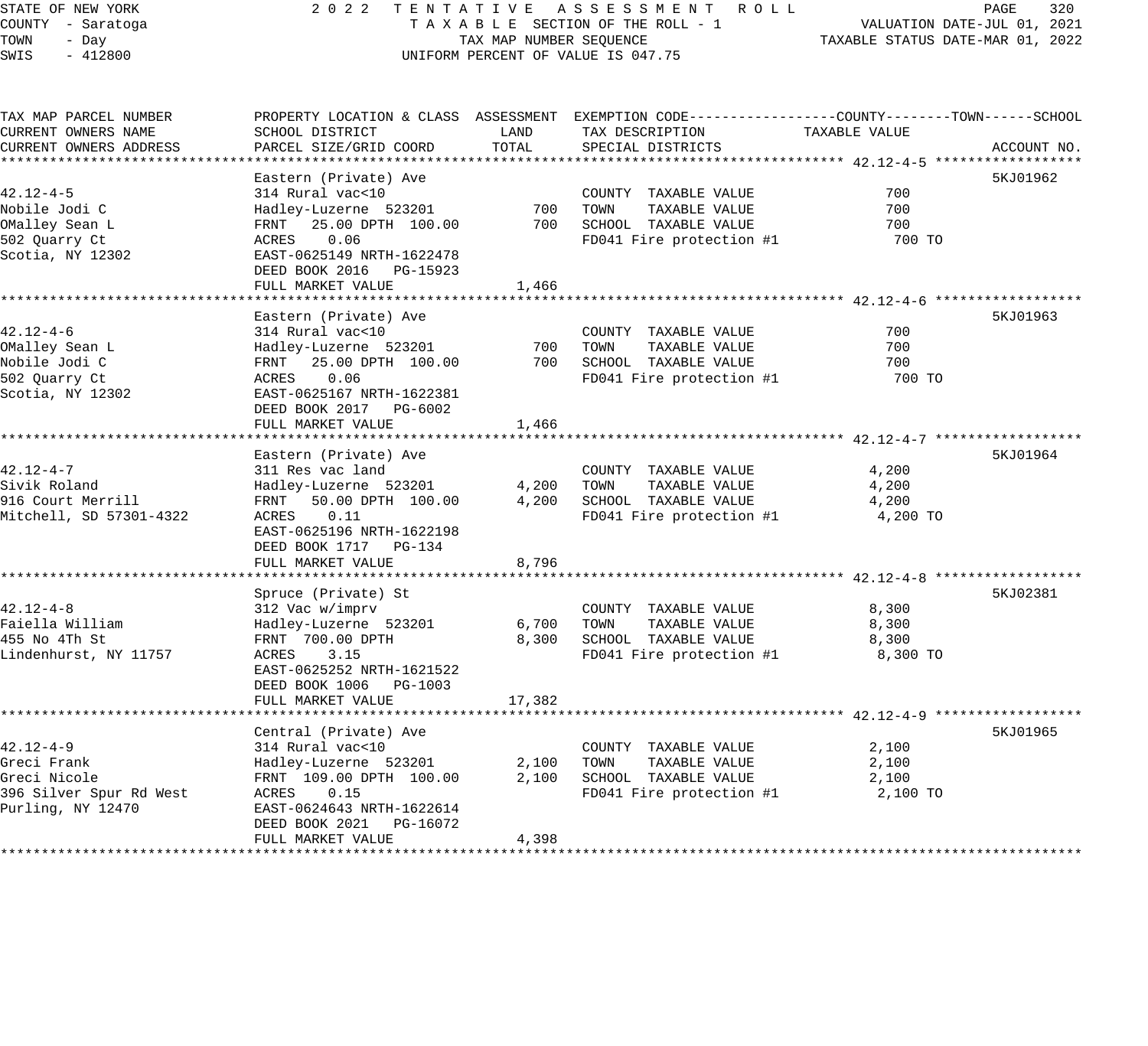STATE OF NEW YORK 2 0 2 2 T E N T A T I V E A S S E S S M E N T R O L L PAGE 321 COUNTY - Saratoga T A X A B L E SECTION OF THE ROLL - 1 VALUATION DATE-JUL 01, 2021 TOWN - Day TAX MAP NUMBER SEQUENCE TAXABLE STATUS DATE-MAR 01, 2022 SWIS - 412800 UNIFORM PERCENT OF VALUE IS 047.75 TAX MAP PARCEL NUMBER PROPERTY LOCATION & CLASS ASSESSMENT EXEMPTION CODE------------------COUNTY--------TOWN------SCHOOL CURRENT OWNERS NAME SCHOOL DISTRICT LAND TAX DESCRIPTION TAXABLE VALUE CURRENT OWNERS ADDRESS PARCEL SIZE/GRID COORD TOTAL SPECIAL DISTRICTS ACCOUNT NO. \*\*\*\*\*\*\*\*\*\*\*\*\*\*\*\*\*\*\*\*\*\*\*\*\*\*\*\*\*\*\*\*\*\*\*\*\*\*\*\*\*\*\*\*\*\*\*\*\*\*\*\*\*\*\*\*\*\*\*\*\*\*\*\*\*\*\*\*\*\*\*\*\*\*\*\*\*\*\*\*\*\*\*\*\*\*\*\*\*\*\*\*\*\*\*\*\*\*\*\*\*\*\* 42.15-1-1 \*\*\*\*\*\*\*\*\*\*\*\*\*\*\*\*\*\* S Shore Rd 5BJ02109 42.15-1-1 311 Res vac land COUNTY TAXABLE VALUE 37,500 Telesky Barbara Hadley-Luzerne 523201 37,500 TOWN TAXABLE VALUE 37,500 Fisher Melissa A FRNT 110.00 DPTH 200.00 37,500 SCHOOL TAXABLE VALUE 37,500 54 Neelans Road ACRES 0.46 FD042 Fire protection #2 37,500 TO Enfield, CT 06082 EAST-0619602 NRTH-1620822 DEED BOOK 2017 PG-39502 DEED BOOK 2017 PG-39502<br>FULL MARKET VALUE 78,534 \*\*\*\*\*\*\*\*\*\*\*\*\*\*\*\*\*\*\*\*\*\*\*\*\*\*\*\*\*\*\*\*\*\*\*\*\*\*\*\*\*\*\*\*\*\*\*\*\*\*\*\*\*\*\*\*\*\*\*\*\*\*\*\*\*\*\*\*\*\*\*\*\*\*\*\*\*\*\*\*\*\*\*\*\*\*\*\*\*\*\*\*\*\*\*\*\*\*\*\*\*\*\* 42.15-1-2 \*\*\*\*\*\*\*\*\*\*\*\*\*\*\*\*\*\* 2408 S Shore Rd 5BJ01941 42.15-1-2 210 1 Family Res COUNTY TAXABLE VALUE 122,900 Chandley Kurt Hadley-Luzerne 523201 50,000 TOWN TAXABLE VALUE 122,900 1561 Indian Fields Road FRNT 100.00 DPTH 100.00 122,900 SCHOOL TAXABLE VALUE 122,900 Feura Bush, NY 12067 ACRES 0.23 FD042 Fire protection #2 122,900 TO EAST-0619643 NRTH-1620913 DEED BOOK 2021 PG-39723 FULL MARKET VALUE 257,382 \*\*\*\*\*\*\*\*\*\*\*\*\*\*\*\*\*\*\*\*\*\*\*\*\*\*\*\*\*\*\*\*\*\*\*\*\*\*\*\*\*\*\*\*\*\*\*\*\*\*\*\*\*\*\*\*\*\*\*\*\*\*\*\*\*\*\*\*\*\*\*\*\*\*\*\*\*\*\*\*\*\*\*\*\*\*\*\*\*\*\*\*\*\*\*\*\*\*\*\*\*\*\* 42.15-1-3 \*\*\*\*\*\*\*\*\*\*\*\*\*\*\*\*\*\* 2412 S Shore Rd 5BJ01942 42.15-1-3 270 Mfg housing COUNTY TAXABLE VALUE 85,500 Kline Timothy Hadley-Luzerne 523201 50,000 TOWN TAXABLE VALUE 85,500 Kline Sheryl FRNT 100.00 DPTH 100.00 85,500 SCHOOL TAXABLE VALUE 85,500 4106 Rt 203 ACRES 0.23 FD042 Fire protection #2 85,500 TO Valatie, NY 12184 EAST-0619732 NRTH-1620975 DEED BOOK 1471 PG-472 FULL MARKET VALUE 179,058 \*\*\*\*\*\*\*\*\*\*\*\*\*\*\*\*\*\*\*\*\*\*\*\*\*\*\*\*\*\*\*\*\*\*\*\*\*\*\*\*\*\*\*\*\*\*\*\*\*\*\*\*\*\*\*\*\*\*\*\*\*\*\*\*\*\*\*\*\*\*\*\*\*\*\*\*\*\*\*\*\*\*\*\*\*\*\*\*\*\*\*\*\*\*\*\*\*\*\*\*\*\*\* 42.15-2-1 \*\*\*\*\*\*\*\*\*\*\*\*\*\*\*\*\*\* Robin (Private) Rd 42.15-2-1 312 Vac w/imprv COUNTY TAXABLE VALUE 9,800 Kline Timothy A Hadley-Luzerne 523201 7,000 TOWN TAXABLE VALUE 9,800 Kline Sheryl FRNT 114.60 DPTH 9,800 SCHOOL TAXABLE VALUE 9,800 4106 Rt 203 ACRES 0.46 FD042 Fire protection #2 9,800 TO Valatie, NY 12184 EAST-0619945 NRTH-1620862 DEED BOOK 1568 PG-219 FULL MARKET VALUE 20,524 \*\*\*\*\*\*\*\*\*\*\*\*\*\*\*\*\*\*\*\*\*\*\*\*\*\*\*\*\*\*\*\*\*\*\*\*\*\*\*\*\*\*\*\*\*\*\*\*\*\*\*\*\*\*\*\*\*\*\*\*\*\*\*\*\*\*\*\*\*\*\*\*\*\*\*\*\*\*\*\*\*\*\*\*\*\*\*\*\*\*\*\*\*\*\*\*\*\*\*\*\*\*\* 42.15-2-2 \*\*\*\*\*\*\*\*\*\*\*\*\*\*\*\*\*\* S Shore Rd 5JJ02080 42.15-2-2 311 Res vac land COUNTY TAXABLE VALUE 1,400 Telesky Barbara Hadley-Luzerne 523201 1,400 TOWN TAXABLE VALUE 1,400 Fisher Melissa A ACRES 0.11 1,400 SCHOOL TAXABLE VALUE 1,400 54 Neelans Road EAST-0619974 NRTH-1620946 FD042 Fire protection #2 1,400 TO Enfield, CT 06082 DEED BOOK 2017 PG-39502

\*\*\*\*\*\*\*\*\*\*\*\*\*\*\*\*\*\*\*\*\*\*\*\*\*\*\*\*\*\*\*\*\*\*\*\*\*\*\*\*\*\*\*\*\*\*\*\*\*\*\*\*\*\*\*\*\*\*\*\*\*\*\*\*\*\*\*\*\*\*\*\*\*\*\*\*\*\*\*\*\*\*\*\*\*\*\*\*\*\*\*\*\*\*\*\*\*\*\*\*\*\*\*\*\*\*\*\*\*\*\*\*\*\*\*\*\*\*\*\*\*\*\*\*\*\*\*\*\*\*\*\*

FULL MARKET VALUE 2,932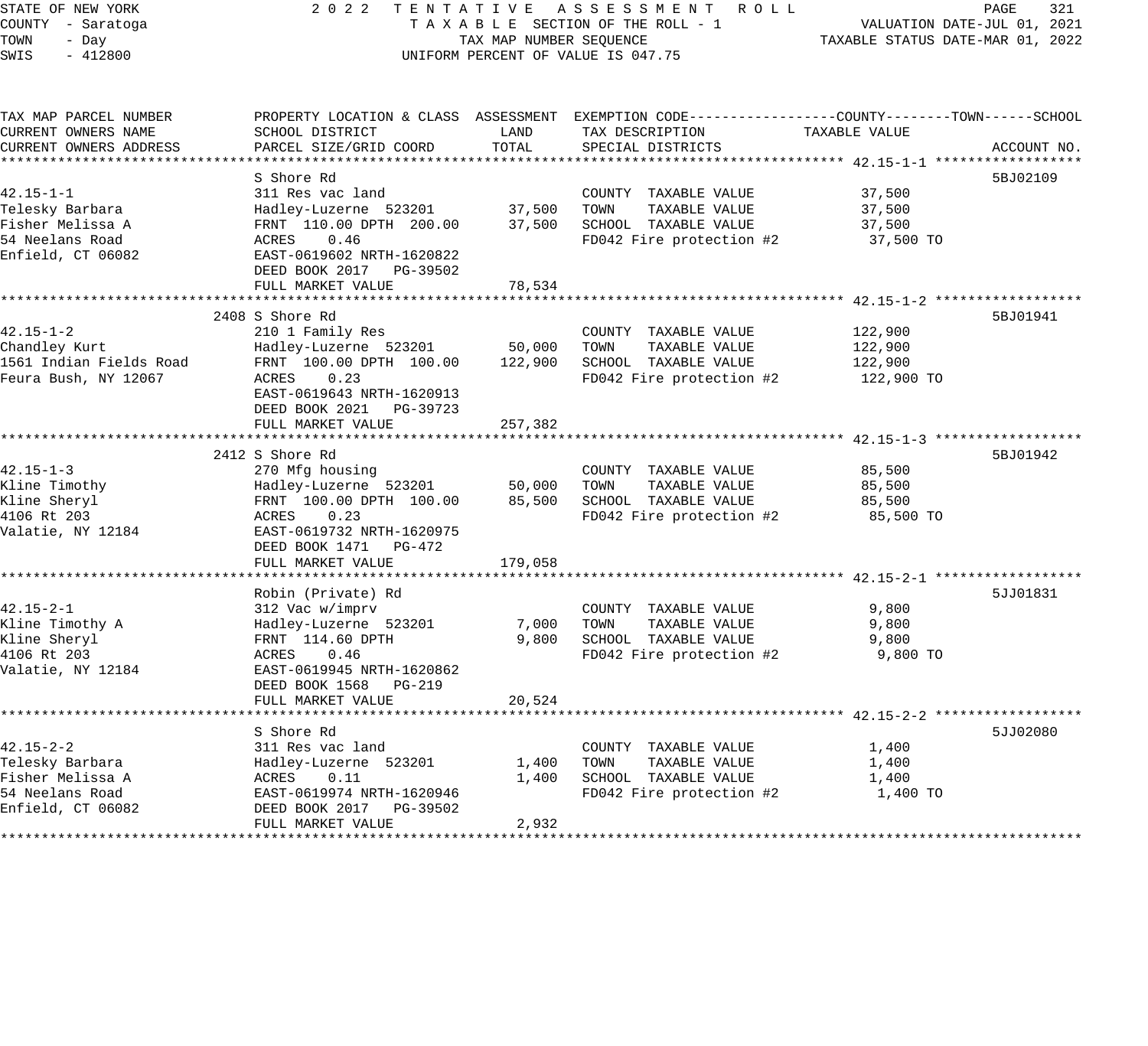| STATE OF NEW YORK |       |           |  |
|-------------------|-------|-----------|--|
| COUNTY - Saratoga |       |           |  |
| TOWN              | - Day |           |  |
| SWTS              |       | $-412800$ |  |

# STATE OF THE REW TAT IVE ASSESSMENT ROLL PAGE 322<br>TAXABLE SECTION OF THE ROLL - 1 VALUATION DATE-JUL 01, 2021 T A X A B L E SECTION OF THE ROLL - 1<br>TAX MAP NUMBER SEQUENCE SWIS - 412800 CONFORM PERCENT OF VALUE IS 047.75

| TAX MAP PARCEL NUMBER  |                               |                | PROPERTY LOCATION & CLASS ASSESSMENT EXEMPTION CODE----------------COUNTY-------TOWN-----SCHOOL |               |             |
|------------------------|-------------------------------|----------------|-------------------------------------------------------------------------------------------------|---------------|-------------|
| CURRENT OWNERS NAME    | SCHOOL DISTRICT               | LAND           | TAX DESCRIPTION                                                                                 | TAXABLE VALUE |             |
| CURRENT OWNERS ADDRESS | PARCEL SIZE/GRID COORD        | TOTAL          | SPECIAL DISTRICTS                                                                               |               | ACCOUNT NO. |
|                        |                               |                |                                                                                                 |               |             |
|                        | Robin (Private) Rd            |                |                                                                                                 |               | 5JJ02029    |
| $42.15 - 2 - 3$        | 311 Res vac land              |                | COUNTY TAXABLE VALUE                                                                            | 1,400         |             |
| Telesky Barbara        | Hadley-Luzerne 523201         | 1,400          | TOWN<br>TAXABLE VALUE                                                                           | 1,400         |             |
| Fisher Melissa A       | 50.00 DPTH 100.00<br>FRNT     | 1,400          | SCHOOL TAXABLE VALUE                                                                            | 1,400         |             |
| 54 Neelans Road        | 0.11<br>ACRES                 |                | FD042 Fire protection #2                                                                        | 1,400 TO      |             |
| Enfield, CT 06082      | EAST-0620036 NRTH-1620872     |                |                                                                                                 |               |             |
|                        | DEED BOOK 2017 PG-39502       |                |                                                                                                 |               |             |
|                        | FULL MARKET VALUE             | 2,932          |                                                                                                 |               |             |
|                        |                               |                |                                                                                                 |               |             |
|                        | 26 Robin St                   |                |                                                                                                 |               | 5JJ02081    |
| $42.15 - 2 - 4$        | 260 Seasonal res              |                | COUNTY TAXABLE VALUE                                                                            | 15,000        |             |
| Telesky Barbara        | Hadley-Luzerne 523201         | 10,500         | TOWN<br>TAXABLE VALUE                                                                           | 15,000        |             |
| Fisher Melissa A       | FRNT<br>50.00 DPTH 100.00     | 15,000         | SCHOOL TAXABLE VALUE                                                                            | 15,000        |             |
| 54 Neelans Road        | ACRES<br>0.11                 |                | FD042 Fire protection #2                                                                        | 15,000 TO     |             |
| Enfield, CT 06082      | EAST-0620076 NRTH-1620904     |                |                                                                                                 |               |             |
|                        | DEED BOOK 2017 PG-39502       |                |                                                                                                 |               |             |
|                        | FULL MARKET VALUE             | 31,414         |                                                                                                 |               |             |
|                        |                               |                |                                                                                                 |               |             |
|                        | S Shore Rd                    |                |                                                                                                 |               | 5BJ02289    |
| $42.15 - 2 - 5$        | 311 Res vac land              |                | COUNTY TAXABLE VALUE                                                                            | 1,400         |             |
| Shoudy Thomas          | Hadley-Luzerne 523201         | 1,400          | TAXABLE VALUE<br>TOWN                                                                           | 1,400         |             |
| Shoudy Mary Ann        | ACRES<br>0.11                 | 1,400          | SCHOOL TAXABLE VALUE                                                                            | 1,400         |             |
| 4 Durham Ct            | EAST-0620012 NRTH-1620983     |                | FD042 Fire protection #2                                                                        | 1,400 TO      |             |
| Niskayuna, NY 12309    | DEED BOOK 2009 PG-27430       |                |                                                                                                 |               |             |
|                        | FULL MARKET VALUE             | 2,932          |                                                                                                 |               |             |
|                        | ***************************** | ************** | ******************************* 42.15-2-6 *******                                               |               |             |
|                        | 69 Rosebloom (Private) St     |                |                                                                                                 |               | 5JJ01446    |
| $42.15 - 2 - 6$        | 210 1 Family Res              |                | COUNTY TAXABLE VALUE                                                                            | 99,170        |             |
| Shoudy Thomas          | Hadley-Luzerne 523201         | 14,000         | TAXABLE VALUE<br>TOWN                                                                           | 99,170        |             |
| Shoudy Mary Ann        | FRNT<br>50.00 DPTH            | 99,170         | SCHOOL TAXABLE VALUE                                                                            | 99,170        |             |
| 4 Durham Ct            | 0.11<br>ACRES                 |                | FD042 Fire protection #2                                                                        | 99,170 TO     |             |
| Niskayuna, NY 12309    | EAST-0620051 NRTH-1621015     |                |                                                                                                 |               |             |
|                        | DEED BOOK 2009 PG-27430       |                |                                                                                                 |               |             |
|                        | FULL MARKET VALUE             | 207,686        |                                                                                                 |               |             |
|                        |                               |                |                                                                                                 |               |             |
|                        | 67 Rosebloom (Private) St     |                |                                                                                                 |               | 5JJ01458    |
| $42.15 - 2 - 8.1$      | 210 1 Family Res              |                | COUNTY TAXABLE VALUE                                                                            | 97,700        |             |
| Ojamaa Carolyn         | Hadley-Luzerne 523201         | 14,000         | TOWN<br>TAXABLE VALUE                                                                           | 97,700        |             |
| 129 Broadway           | ACRES<br>0.23                 | 97,700         | SCHOOL TAXABLE VALUE                                                                            | 97,700        |             |
| Key Port, NJ 07735     | EAST-0620105 NRTH-1621065     |                | FD042 Fire protection #2                                                                        | 97,700 TO     |             |
|                        | DEED BOOK 1707 PG-332         |                |                                                                                                 |               |             |
|                        | FULL MARKET VALUE             | 204,607        |                                                                                                 |               |             |
|                        |                               |                |                                                                                                 |               |             |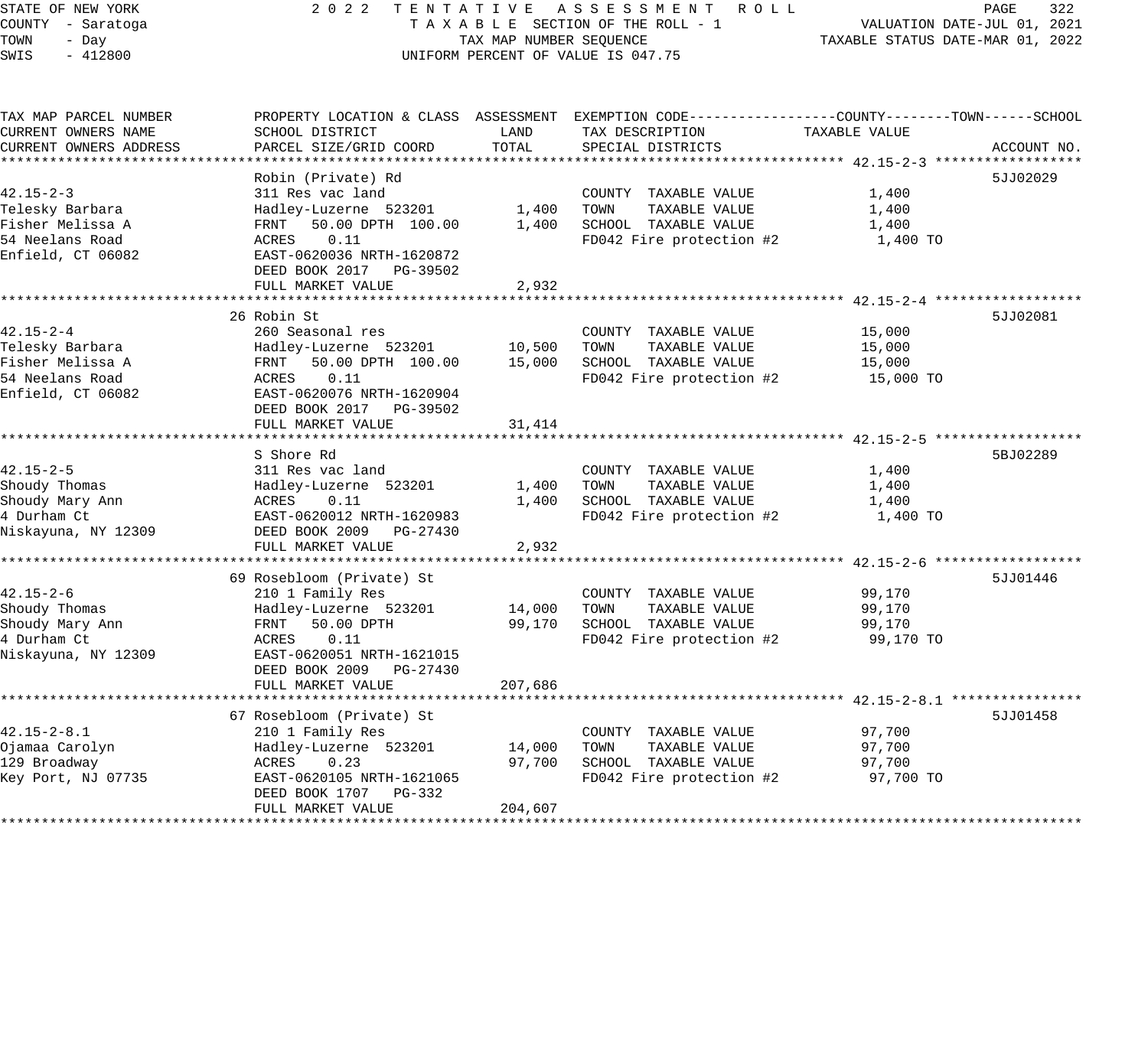# STATE OF NEW YORK 2 0 2 2 T E N T A T I V E A S S E S S M E N T R O L L PAGE 323 COUNTY - Saratoga T A X A B L E SECTION OF THE ROLL - 1 VALUATION DATE-JUL 01, 2021 TAX MAP NUMBER SEQUENCE  $\begin{array}{ccc}\n & \text{max} & \text{max} & \text{max} & \text{min} \\
\text{max} & \text{max} & \text{max} & \text{max} & \text{max} & \text{max} & \text{min} & \text{min} \\
\text{max} & \text{max} & \text{max} & \text{max} & \text{max} & \text{max} & \text{min} & \text{min} & \text{min}\n\end{array}$ UNIFORM PERCENT OF VALUE IS 047.75

| TAX MAP PARCEL NUMBER  | PROPERTY LOCATION & CLASS ASSESSMENT EXEMPTION CODE----------------COUNTY-------TOWN------SCHOOL |         |                          |               |             |
|------------------------|--------------------------------------------------------------------------------------------------|---------|--------------------------|---------------|-------------|
| CURRENT OWNERS NAME    | SCHOOL DISTRICT                                                                                  | LAND    | TAX DESCRIPTION          | TAXABLE VALUE |             |
| CURRENT OWNERS ADDRESS | PARCEL SIZE/GRID COORD                                                                           | TOTAL   | SPECIAL DISTRICTS        |               | ACCOUNT NO. |
|                        |                                                                                                  |         |                          |               |             |
|                        | Robin (Private) St                                                                               |         |                          |               | 5JJ01911    |
| $42.15 - 2 - 8.2$      | 311 Res vac land                                                                                 |         | COUNTY TAXABLE VALUE     | 1,400         |             |
| Ojamaa Carolyn         | Hadley-Luzerne 523201                                                                            | 1,400   | TOWN<br>TAXABLE VALUE    | 1,400         |             |
| 129 Broadway           | 50.00 DPTH 100.00<br>FRNT                                                                        | 1,400   | SCHOOL TAXABLE VALUE     | 1,400         |             |
| Key Port, NJ 07735     | 0.11<br>ACRES                                                                                    |         | FD042 Fire protection #2 | 1,400 TO      |             |
|                        | EAST-0620186 NRTH-1621001                                                                        |         |                          |               |             |
|                        | DEED BOOK 1707 PG-336                                                                            |         |                          |               |             |
|                        | FULL MARKET VALUE                                                                                | 2,932   |                          |               |             |
|                        |                                                                                                  |         |                          |               |             |
|                        | Robin (Private) St                                                                               |         |                          |               | 5JJ02660    |
| $42.15 - 2 - 8.3$      | 311 Res vac land                                                                                 |         | COUNTY TAXABLE VALUE     | 1,400         |             |
| Ojamaa Carolyn         | Hadley-Luzerne 523201                                                                            | 1,400   | TAXABLE VALUE<br>TOWN    | 1,400         |             |
| 129 Broadway           | FRNT<br>50.00 DPTH 100.00                                                                        | 1,400   | SCHOOL TAXABLE VALUE     | 1,400         |             |
| Key Port, NJ 07735     | ACRES<br>0.11                                                                                    |         | FD042 Fire protection #2 | 1,400 TO      |             |
|                        | EAST-0620150 NRTH-1620969                                                                        |         |                          |               |             |
|                        | DEED BOOK 1707 PG-339                                                                            |         |                          |               |             |
|                        | FULL MARKET VALUE                                                                                | 2,932   |                          |               |             |
|                        |                                                                                                  |         |                          |               |             |
|                        | Deming (Private) Ave                                                                             |         |                          |               | 5JJ02403    |
| $42.15 - 2 - 9$        | 323 Vacant rural                                                                                 |         | COUNTY TAXABLE VALUE     | 5,600         |             |
| Telesky Barbara        | Hadley-Luzerne 523201                                                                            | 5,600   | TOWN<br>TAXABLE VALUE    | 5,600         |             |
| Fisher Melissa A       | R O W                                                                                            | 5,600   | SCHOOL TAXABLE VALUE     | 5,600         |             |
| 54 Neelans Road        | FRNT 50.00 DPTH                                                                                  |         | FD042 Fire protection #2 | 5,600 TO      |             |
| Enfield, CT 06082      | ACRES<br>1.06                                                                                    |         |                          |               |             |
|                        | EAST-0620328 NRTH-1621033                                                                        |         |                          |               |             |
|                        | DEED BOOK 2017 PG-39502                                                                          |         |                          |               |             |
|                        | FULL MARKET VALUE                                                                                | 11,728  |                          |               |             |
|                        |                                                                                                  |         |                          |               |             |
|                        | Robin (Private) St                                                                               |         |                          |               | 5JJ01450    |
| $42.15 - 2 - 10$       | 311 Res vac land                                                                                 |         | COUNTY TAXABLE VALUE     | 2,900         |             |
| Gorton James A         | Hadley-Luzerne 523201                                                                            | 2,900   | TAXABLE VALUE<br>TOWN    | 2,900         |             |
| Gorton Ann T           | FRNT 117.80 DPTH                                                                                 | 2,900   | SCHOOL TAXABLE VALUE     | 2,900         |             |
| Hall Rd                | ACRES<br>0.64                                                                                    |         | FD042 Fire protection #2 | 2,900 TO      |             |
| PO Box 79              | EAST-0620106 NRTH-1620663                                                                        |         |                          |               |             |
| Ticonderoga, NY 12883  | DEED BOOK 987<br>PG-417                                                                          |         |                          |               |             |
|                        | FULL MARKET VALUE                                                                                | 6,073   |                          |               |             |
|                        |                                                                                                  |         |                          |               |             |
|                        | 25 Robin (Private) St                                                                            |         |                          |               | 5JJ02008    |
| $42.15 - 2 - 11$       | 260 Seasonal res                                                                                 |         | COUNTY TAXABLE VALUE     | 72,100        |             |
| Telesky Barbara        | Hadley-Luzerne 523201                                                                            | 14,000  | TAXABLE VALUE<br>TOWN    | 72,100        |             |
| Fisher Melissa A       | FRNT 150.00 DPTH                                                                                 | 72,100  | SCHOOL TAXABLE VALUE     | 72,100        |             |
| 54 Neelans Road        | ACRES<br>0.46                                                                                    |         | FD042 Fire protection #2 | 72,100 TO     |             |
| Enfield, CT 06082      | EAST-0620216 NRTH-1620829                                                                        |         |                          |               |             |
|                        | DEED BOOK 2017 PG-39502                                                                          |         |                          |               |             |
|                        | FULL MARKET VALUE                                                                                | 150,995 |                          |               |             |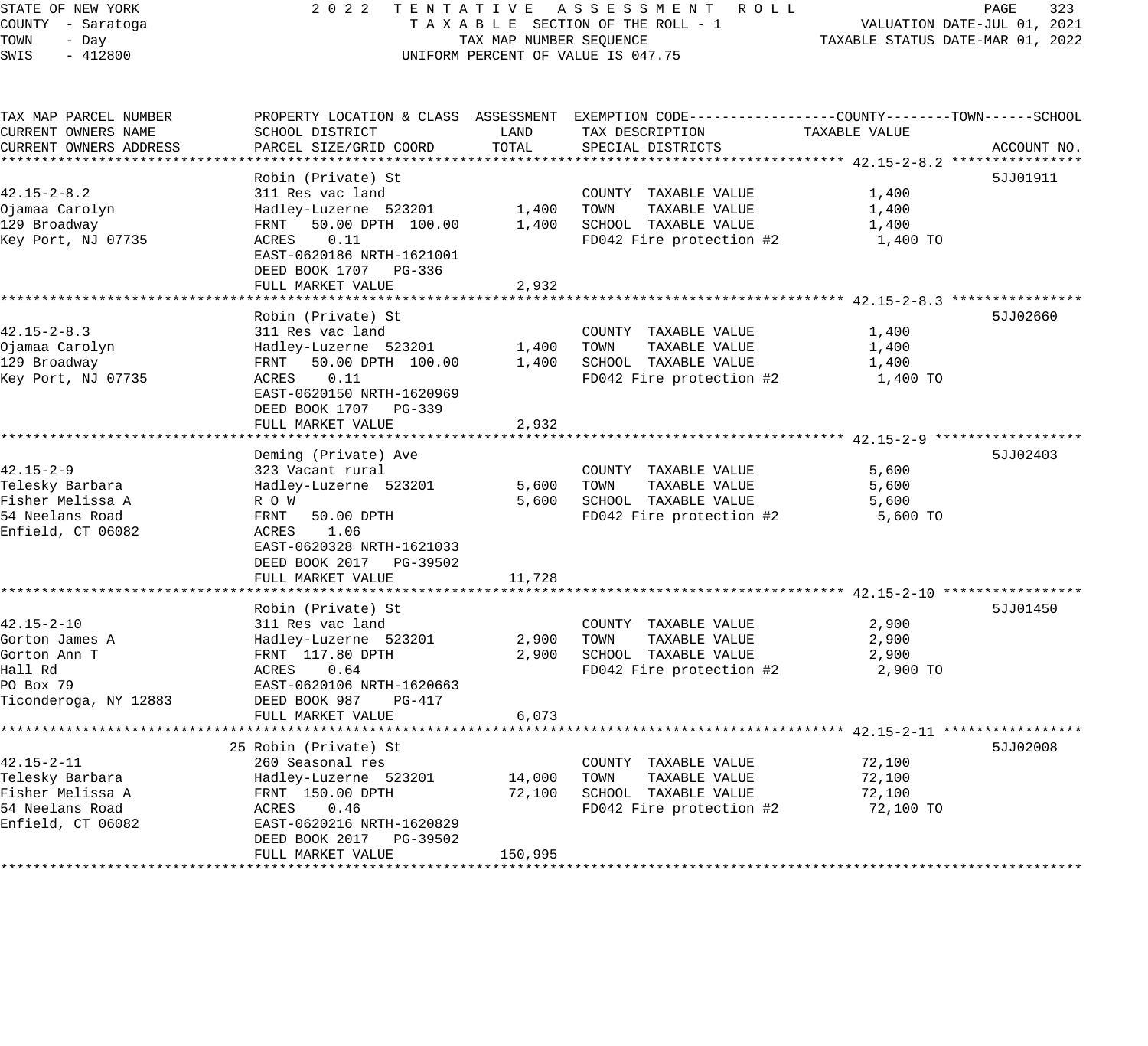STATE OF NEW YORK 2 0 2 2 T E N T A T I V E A S S E S S M E N T R O L L PAGE 324 COUNTY - Saratoga T A X A B L E SECTION OF THE ROLL - 1 VALUATION DATE-JUL 01, 2021 TOWN - Day TAX MAP NUMBER SEQUENCE TAXABLE STATUS DATE-MAR 01, 2022 SWIS - 412800 CONTROLLY THE UNIFORM PERCENT OF VALUE IS 047.75 TAX MAP PARCEL NUMBER PROPERTY LOCATION & CLASS ASSESSMENT EXEMPTION CODE------------------COUNTY--------TOWN------SCHOOL CURRENT OWNERS NAME SCHOOL DISTRICT LAND TAX DESCRIPTION TAXABLE VALUE CURRENT OWNERS ADDRESS PARCEL SIZE/GRID COORD TOTAL SPECIAL DISTRICTS ACCOUNT NO. \*\*\*\*\*\*\*\*\*\*\*\*\*\*\*\*\*\*\*\*\*\*\*\*\*\*\*\*\*\*\*\*\*\*\*\*\*\*\*\*\*\*\*\*\*\*\*\*\*\*\*\*\*\*\*\*\*\*\*\*\*\*\*\*\*\*\*\*\*\*\*\*\*\*\*\*\*\*\*\*\*\*\*\*\*\*\*\*\*\*\*\*\*\*\*\*\*\*\*\*\*\*\* 42.15-2-12 \*\*\*\*\*\*\*\*\*\*\*\*\*\*\*\*\* 13 Robin (Private) St 5JJ02030 42.15-2-12 270 Mfg housing COUNTY TAXABLE VALUE 20,000 Fisher Douglas Hadley-Luzerne 523201 14,000 TOWN TAXABLE VALUE 20,000 Fisher Melissa FRNT 200.00 DPTH 100.00 20,000 SCHOOL TAXABLE VALUE 20,000 14 Simone Dr ACRES 0.46 FD042 Fire protection #2 20,000 TO Broad Brook, CT 06016 EAST-0620344 NRTH-1620944 DEED BOOK 1483 PG-242 FULL MARKET VALUE 41,885 \*\*\*\*\*\*\*\*\*\*\*\*\*\*\*\*\*\*\*\*\*\*\*\*\*\*\*\*\*\*\*\*\*\*\*\*\*\*\*\*\*\*\*\*\*\*\*\*\*\*\*\*\*\*\*\*\*\*\*\*\*\*\*\*\*\*\*\*\*\*\*\*\*\*\*\*\*\*\*\*\*\*\*\*\*\*\*\*\*\*\*\*\*\*\*\*\*\*\*\*\*\*\* 42.15-2-13 \*\*\*\*\*\*\*\*\*\*\*\*\*\*\*\*\* Robin (Private) St 42.15-2-13 323 Vacant rural COUNTY TAXABLE VALUE 12,100 Telesky Barbara Hadley-Luzerne 523201 12,100 TOWN TAXABLE VALUE 12,100 Fisher Melissa A R O W R O W 22,100 SCHOOL TAXABLE VALUE 12,100 SCHOOL TAXABLE VALUE 54 Neelans Road FRNT 100.00 DPTH FD042 Fire protection #2 12,100 TO Enfield, CT 06082 ACRES 1.75 EAST-0620409 NRTH-1620868 DEED BOOK 2017 PG-39502 FULL MARKET VALUE 25,340 \*\*\*\*\*\*\*\*\*\*\*\*\*\*\*\*\*\*\*\*\*\*\*\*\*\*\*\*\*\*\*\*\*\*\*\*\*\*\*\*\*\*\*\*\*\*\*\*\*\*\*\*\*\*\*\*\*\*\*\*\*\*\*\*\*\*\*\*\*\*\*\*\*\*\*\*\*\*\*\*\*\*\*\*\*\*\*\*\*\*\*\*\*\*\*\*\*\*\*\*\*\*\* 42.15-2-14 \*\*\*\*\*\*\*\*\*\*\*\*\*\*\*\*\* Robin (Private) St 5JJ02009 Private 3 (St 5JJ02009 Private 3 (St 5JJ02009 Private 3 (St 5JJ02009 Private 3 (St 42.15-2-14 311 Res vac land COUNTY TAXABLE VALUE 4,900 Wood Raymond A Hadley-Luzerne 523201 4,900 TOWN TAXABLE VALUE 4,900 Wood Kathleen FRNT 100.00 DPTH 100.00 4,900 SCHOOL TAXABLE VALUE 4,900 91 Pinebush Rd ACRES 0.23 FD042 Fire protection #2 4,900 TO Stone Ridge, NY 12484 EAST-0620460 NRTH-1621047 DEED BOOK 0904 PG-0550 FULL MARKET VALUE 10,262 \*\*\*\*\*\*\*\*\*\*\*\*\*\*\*\*\*\*\*\*\*\*\*\*\*\*\*\*\*\*\*\*\*\*\*\*\*\*\*\*\*\*\*\*\*\*\*\*\*\*\*\*\*\*\*\*\*\*\*\*\*\*\*\*\*\*\*\*\*\*\*\*\*\*\*\*\*\*\*\*\*\*\*\*\*\*\*\*\*\*\*\*\*\*\*\*\*\*\*\*\*\*\* 42.15-2-16 \*\*\*\*\*\*\*\*\*\*\*\*\*\*\*\*\* 7 Robin St 5JJ01832 42.15-2-16 260 Seasonal res COUNTY TAXABLE VALUE 19,500 Goodwin Michael V Hadley-Luzerne 523201 14,000 TOWN TAXABLE VALUE 19,500 Goodwin Irene FRNT 74.00 DPTH 100.00 19,500 SCHOOL TAXABLE VALUE 19,500 752 Rock City Rd ACRES 0.17 FD042 Fire protection #2 19,500 TO Ballston Spa, NY 12020 EAST-0620558 NRTH-1621135 DEED BOOK 1452 PG-005 FULL MARKET VALUE 40,838 \*\*\*\*\*\*\*\*\*\*\*\*\*\*\*\*\*\*\*\*\*\*\*\*\*\*\*\*\*\*\*\*\*\*\*\*\*\*\*\*\*\*\*\*\*\*\*\*\*\*\*\*\*\*\*\*\*\*\*\*\*\*\*\*\*\*\*\*\*\*\*\*\*\*\*\*\*\*\*\*\*\*\*\*\*\*\*\*\*\*\*\*\*\*\*\*\*\*\*\*\*\*\* 42.15-2-17 \*\*\*\*\*\*\*\*\*\*\*\*\*\*\*\*\* Robin (Private) St 5JJ02006 42.15-2-17 311 Res vac land COUNTY TAXABLE VALUE 1,400 Goodwin Michael V Hadley-Luzerne 523201 1,400 TOWN TAXABLE VALUE 1,400 Goodwin Irene FRNT 50.00 DPTH 100.00 1,400 SCHOOL TAXABLE VALUE 1,400 752 Rock City Rd ACRES 0.11 FD042 Fire protection #2 1,400 TO

\*\*\*\*\*\*\*\*\*\*\*\*\*\*\*\*\*\*\*\*\*\*\*\*\*\*\*\*\*\*\*\*\*\*\*\*\*\*\*\*\*\*\*\*\*\*\*\*\*\*\*\*\*\*\*\*\*\*\*\*\*\*\*\*\*\*\*\*\*\*\*\*\*\*\*\*\*\*\*\*\*\*\*\*\*\*\*\*\*\*\*\*\*\*\*\*\*\*\*\*\*\*\*\*\*\*\*\*\*\*\*\*\*\*\*\*\*\*\*\*\*\*\*\*\*\*\*\*\*\*\*\*

Ballston Spa, NY 12020 EAST-0620606 NRTH-1621174 DEED BOOK 1452 PG-007

FULL MARKET VALUE 2,932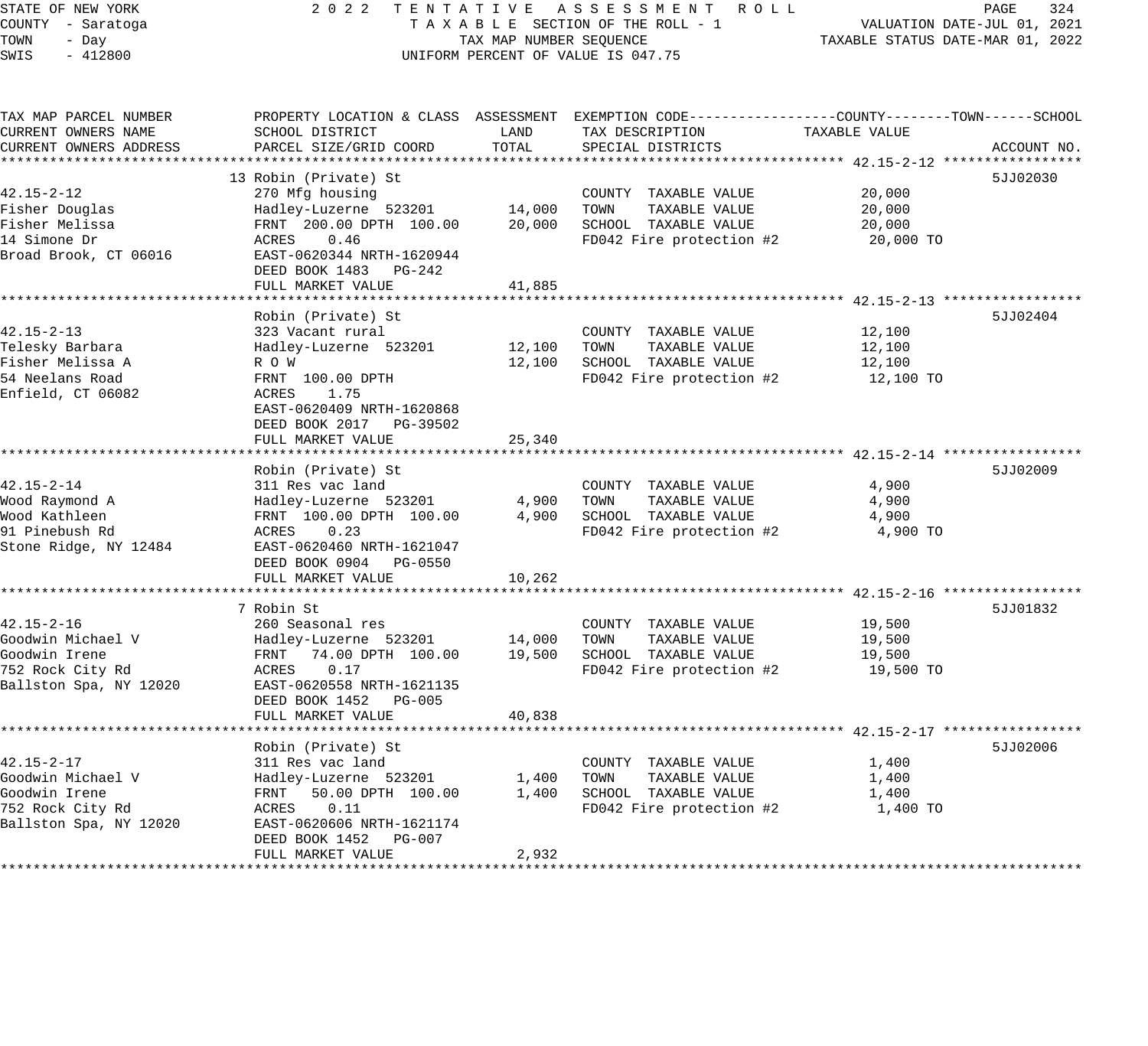# STATE OF NEW YORK 2 0 2 2 T E N T A T I V E A S S E S S M E N T R O L L PAGE 325 COUNTY - Saratoga T A X A B L E SECTION OF THE ROLL - 1 VALUATION DATE-JUL 01, 2021 TOWER SECTION OF THE ROLL - 1 TAXABLE STATUS DATE-MAR 01, 2022 UNIFORM PERCENT OF VALUE IS 047.75

| TAX MAP PARCEL NUMBER     |                                             |             | PROPERTY LOCATION & CLASS ASSESSMENT EXEMPTION CODE-----------------COUNTY-------TOWN-----SCHOOL |               |             |
|---------------------------|---------------------------------------------|-------------|--------------------------------------------------------------------------------------------------|---------------|-------------|
| CURRENT OWNERS NAME       | SCHOOL DISTRICT                             | LAND        | TAX DESCRIPTION                                                                                  | TAXABLE VALUE |             |
| CURRENT OWNERS ADDRESS    | PARCEL SIZE/GRID COORD                      | TOTAL       | SPECIAL DISTRICTS                                                                                |               | ACCOUNT NO. |
|                           |                                             |             |                                                                                                  |               |             |
|                           | Deming (Private) Ave                        |             |                                                                                                  |               | 51J01398    |
| $42.15 - 2 - 18$          | 311 Res vac land                            |             | COUNTY TAXABLE VALUE                                                                             | 1,400         |             |
| Goodwin Michael V         | Hadley-Luzerne 523201                       | 1,400       | TOWN<br>TAXABLE VALUE                                                                            | 1,400         |             |
| Goodwin Irene E           | FRNT 100.00 DPTH 50.00                      | 1,400       | SCHOOL TAXABLE VALUE                                                                             | 1,400         |             |
| 752 Rock City Rd          | ACRES<br>0.11                               |             | FD042 Fire protection #2                                                                         | 1,400 TO      |             |
| Ballston Spa, NY 12020    | EAST-0620715 NRTH-1621238                   |             |                                                                                                  |               |             |
|                           | DEED BOOK 2015 PG-33348                     |             |                                                                                                  |               |             |
|                           | FULL MARKET VALUE                           | 2,932       |                                                                                                  |               |             |
|                           |                                             |             |                                                                                                  |               |             |
|                           | Deming (Private) Ave                        |             |                                                                                                  |               | 5JJ02007    |
| $42.15 - 2 - 19$          | 311 Res vac land                            |             | COUNTY TAXABLE VALUE                                                                             | 4,200         |             |
| Goodwin Michael   Irene V | Hadley-Luzerne 523201                       | 4,200       | TAXABLE VALUE<br>TOWN                                                                            | 4,200         |             |
| E Matthew M Christopher   | FRNT 100.00 DPTH 121.30                     | 4,200       | SCHOOL TAXABLE VALUE                                                                             | 4,200         |             |
| 752 Rock City Rd          | ACRES<br>0.47                               |             | FD042 Fire protection #2                                                                         | 4,200 TO      |             |
| Ballston Spa, NY 12020    | EAST-0620702 NRTH-1621153                   |             |                                                                                                  |               |             |
|                           | DEED BOOK 1487 PG-196                       |             |                                                                                                  |               |             |
|                           | FULL MARKET VALUE                           | 8,796       |                                                                                                  |               |             |
|                           |                                             |             |                                                                                                  |               |             |
|                           |                                             |             |                                                                                                  |               | 5HJ02184    |
|                           | 58 Deming (Private) Ave<br>260 Seasonal res |             |                                                                                                  |               |             |
| $42.15 - 2 - 20$          |                                             |             | COUNTY TAXABLE VALUE                                                                             | 60,100        |             |
| Smith Douglas S           | Hadley-Luzerne 523201                       | 14,700 TOWN | TAXABLE VALUE                                                                                    | 60,100        |             |
| Smith Douglas R           | FRNT 500.00 DPTH                            | 60,100      | SCHOOL TAXABLE VALUE                                                                             | 60,100        |             |
| 43 Austin Ct              | 2.30<br>ACRES                               |             | FD042 Fire protection #2                                                                         | 60,100 TO     |             |
| Murray, KY 42071          | EAST-0621077 NRTH-1620847                   |             |                                                                                                  |               |             |
|                           | DEED BOOK 1695 PG-748                       |             |                                                                                                  |               |             |
|                           | FULL MARKET VALUE                           | 125,864     |                                                                                                  |               |             |
|                           |                                             |             |                                                                                                  |               |             |
|                           | Vanpatten (Private) Ave                     |             |                                                                                                  |               | 5HJ01138    |
| $42.15 - 2 - 21$          | 312 Vac w/imprv                             |             | COUNTY TAXABLE VALUE                                                                             | 4,500         |             |
| Hartrum Shannon L         | Hadley-Luzerne 523201                       | 4,200       | TOWN<br>TAXABLE VALUE                                                                            | 4,500         |             |
| 14 Gils Way               | FRNT 100.00 DPTH 100.00                     | 4,500       | SCHOOL TAXABLE VALUE                                                                             | 4,500         |             |
| Saugerties, NY 12477      | ACRES<br>0.23                               |             | FD042 Fire protection #2                                                                         | 4,500 TO      |             |
|                           | EAST-0621183 NRTH-1621112                   |             |                                                                                                  |               |             |
|                           | DEED BOOK 2013 PG-22783                     |             |                                                                                                  |               |             |
|                           | FULL MARKET VALUE                           | 9,424       |                                                                                                  |               |             |
|                           |                                             |             |                                                                                                  |               |             |
|                           | Hillcrest (Private) Ave                     |             |                                                                                                  |               | 5HJ01099    |
| $42.15 - 2 - 22$          | 311 Res vac land                            |             | COUNTY TAXABLE VALUE                                                                             | 1,400         |             |
| Ostrander Diane C         | Hadley-Luzerne 523201                       | 1,400       | TOWN<br>TAXABLE VALUE                                                                            | 1,400         |             |
| Baker Ricky L             | FRNT 100.00 DPTH 50.00                      | 1,400       | SCHOOL TAXABLE VALUE                                                                             | 1,400         |             |
| 399 Maple Ave             | ACRES<br>0.11                               |             | FD042 Fire protection #2                                                                         | 1,400 TO      |             |
| Ballston Spa, NY 12020    | EAST-0621299 NRTH-1621159                   |             |                                                                                                  |               |             |
|                           | DEED BOOK 1579 PG-590                       |             |                                                                                                  |               |             |
|                           | FULL MARKET VALUE                           | 2,932       |                                                                                                  |               |             |
|                           |                                             |             |                                                                                                  |               |             |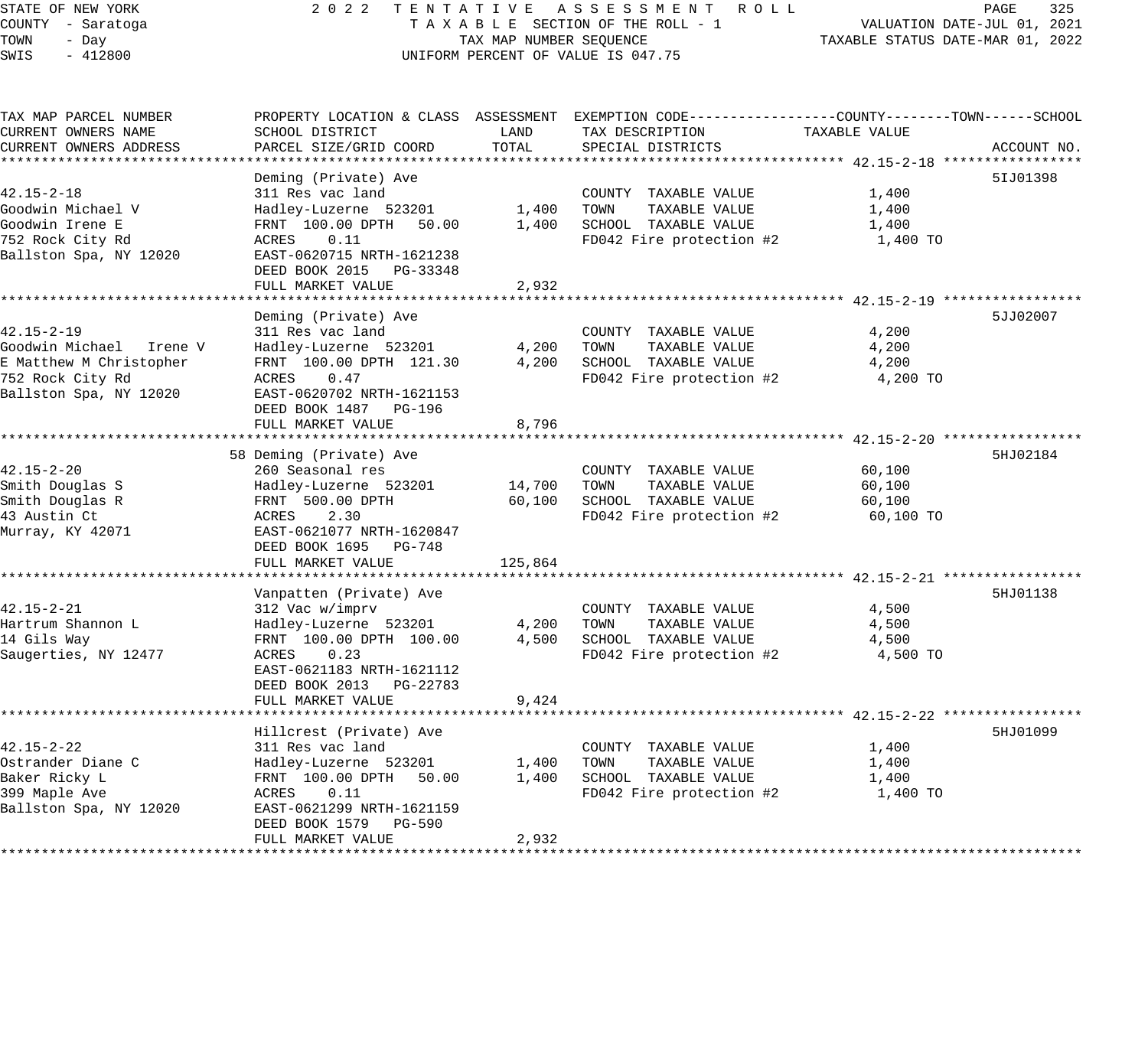### STATE OF NEW YORK 2 0 2 2 T E N T A T I V E A S S E S S M E N T R O L L PAGE 326 COUNTY - Saratoga T A X A B L E SECTION OF THE ROLL - 1 VALUATION DATE-JUL 01, 2021 X A B L E SECTION OF THE ROLL - 1 VALUATION DATE-JUL UI, 2021<br>TAX MAP NUMBER SEQUENCE TAXABLE STATUS DATE-MAR 01, 2022 UNIFORM PERCENT OF VALUE IS 047.75

| TAX MAP PARCEL NUMBER     | PROPERTY LOCATION & CLASS ASSESSMENT EXEMPTION CODE---------------COUNTY-------TOWN------SCHOOL |                     |                          |                                                                 |             |
|---------------------------|-------------------------------------------------------------------------------------------------|---------------------|--------------------------|-----------------------------------------------------------------|-------------|
| CURRENT OWNERS NAME       | SCHOOL DISTRICT                                                                                 | LAND                | TAX DESCRIPTION          | TAXABLE VALUE                                                   |             |
| CURRENT OWNERS ADDRESS    | PARCEL SIZE/GRID COORD                                                                          | TOTAL               | SPECIAL DISTRICTS        |                                                                 | ACCOUNT NO. |
|                           |                                                                                                 |                     |                          |                                                                 |             |
|                           | Vanpatten (Private) Ave                                                                         |                     |                          |                                                                 | 5HJ02390    |
| $42.15 - 2 - 23$          | 311 Res vac land                                                                                |                     | COUNTY TAXABLE VALUE     | 4,900                                                           |             |
| Bollman Lawrence J Sr     | Hadley-Luzerne 523201                                                                           | 4,900               | TOWN<br>TAXABLE VALUE    | 4,900                                                           |             |
| Bollman Frances A         | FRNT 125.00 DPTH 200.00                                                                         | 4,900               | SCHOOL TAXABLE VALUE     | 4,900                                                           |             |
| 88 Scott Avenue           | ACRES<br>0.67                                                                                   |                     | FD042 Fire protection #2 | 4,900 TO                                                        |             |
|                           | Castleton on Hudson, NY 12033 EAST-0621268 NRTH-1621039                                         |                     |                          |                                                                 |             |
|                           | DEED BOOK 2020 PG-29202                                                                         |                     |                          |                                                                 |             |
|                           | FULL MARKET VALUE                                                                               | 10,262<br>********* |                          |                                                                 |             |
|                           | *********************                                                                           |                     |                          | ********************************* 42.15-2-26 ****************** |             |
|                           | Hillcrest (Private) Ave                                                                         |                     |                          |                                                                 | 5HJ02308    |
| $42.15 - 2 - 26$          | 311 Res vac land                                                                                |                     | COUNTY TAXABLE VALUE     | 7,100                                                           |             |
| OConnor Melody            | Hadley-Luzerne 523201                                                                           | 7,100               | TOWN<br>TAXABLE VALUE    | 7,100                                                           |             |
| Jacunski Eric Todd        | FRNT 275.00 DPTH                                                                                | 7,100               | SCHOOL TAXABLE VALUE     | 7,100                                                           |             |
| 321 Washington St Apt 306 | ACRES<br>1.26                                                                                   |                     | FD042 Fire protection #2 | 7,100 TO                                                        |             |
| Westwood, MA 02090        | EAST-0621586 NRTH-1620932                                                                       |                     |                          |                                                                 |             |
|                           | DEED BOOK 2019 PG-36383                                                                         |                     |                          |                                                                 |             |
|                           | FULL MARKET VALUE                                                                               | 14,869              |                          |                                                                 |             |
|                           |                                                                                                 |                     |                          |                                                                 |             |
|                           | 67 Hillcrest (Private) Ave                                                                      |                     |                          |                                                                 | 5HJ01100    |
| $42.15 - 2 - 27$          | 210 1 Family Res                                                                                |                     | COUNTY TAXABLE VALUE     | 57,100                                                          |             |
| OConnor Melody            | Hadley-Luzerne 523201                                                                           | 14,100              | TOWN<br>TAXABLE VALUE    | 57,100                                                          |             |
| Jacunski Eric Todd        | FRNT 275.00 DPTH                                                                                | 57,100              | SCHOOL TAXABLE VALUE     | 57,100                                                          |             |
| 321 Washington St Apt 306 | ACRES 1.26                                                                                      |                     | FD042 Fire protection #2 | 57,100 TO                                                       |             |
| Westwood, MA 02090        | EAST-0621375 NRTH-1620878                                                                       |                     |                          |                                                                 |             |
|                           | DEED BOOK 2019 PG-36384                                                                         |                     |                          |                                                                 |             |
|                           | FULL MARKET VALUE                                                                               | 119,581             |                          |                                                                 |             |
|                           |                                                                                                 |                     |                          |                                                                 |             |
|                           | 68 Sacandaga (Private) Ave                                                                      |                     |                          |                                                                 | 5HJ01192    |
| $42.15 - 2 - 30$          | 210 1 Family Res                                                                                |                     | COUNTY TAXABLE VALUE     | 53,500                                                          |             |
| Flynn Charles F           | Hadley-Luzerne 523201                                                                           | 14,700              | TOWN<br>TAXABLE VALUE    | 53,500                                                          |             |
| Flynn Joan D              | FRNT 500.00 DPTH                                                                                | 53,500              | SCHOOL TAXABLE VALUE     | 53,500                                                          |             |
| 21 Altantic Ave           | 2.36<br>ACRES                                                                                   |                     | FD042 Fire protection #2 | 53,500 TO                                                       |             |
| Wynantskill, NY 12198     | EAST-0621524 NRTH-1620436                                                                       |                     |                          |                                                                 |             |
|                           | DEED BOOK 2015 PG-10737                                                                         |                     |                          |                                                                 |             |
|                           | FULL MARKET VALUE                                                                               | 112,042             |                          |                                                                 |             |
|                           |                                                                                                 |                     |                          |                                                                 |             |
|                           | 76 Sacandaga (Private) Ave                                                                      |                     |                          |                                                                 | 5HJ01149    |
| $42.15 - 2 - 31$          | 210 1 Family Res                                                                                |                     | COUNTY TAXABLE VALUE     | 97,000                                                          |             |
| Anderson Patricia A       | Hadley-Luzerne 523201                                                                           | 14,700              | TOWN<br>TAXABLE VALUE    | 97,000                                                          |             |
| Anderson Iver M           | FRNT 500.00 DPTH                                                                                | 97,000              | SCHOOL TAXABLE VALUE     | 97,000                                                          |             |
| 3 Pineview Lane           | 2.33<br>ACRES                                                                                   |                     | FD042 Fire protection #2 | 97,000 TO                                                       |             |
| East Greenbush, NY 12061  | EAST-0621294 NRTH-1620340                                                                       |                     |                          |                                                                 |             |
|                           | DEED BOOK 2018<br>PG-25268                                                                      |                     |                          |                                                                 |             |
|                           | FULL MARKET VALUE                                                                               | 203,141             |                          |                                                                 |             |
|                           |                                                                                                 |                     |                          |                                                                 |             |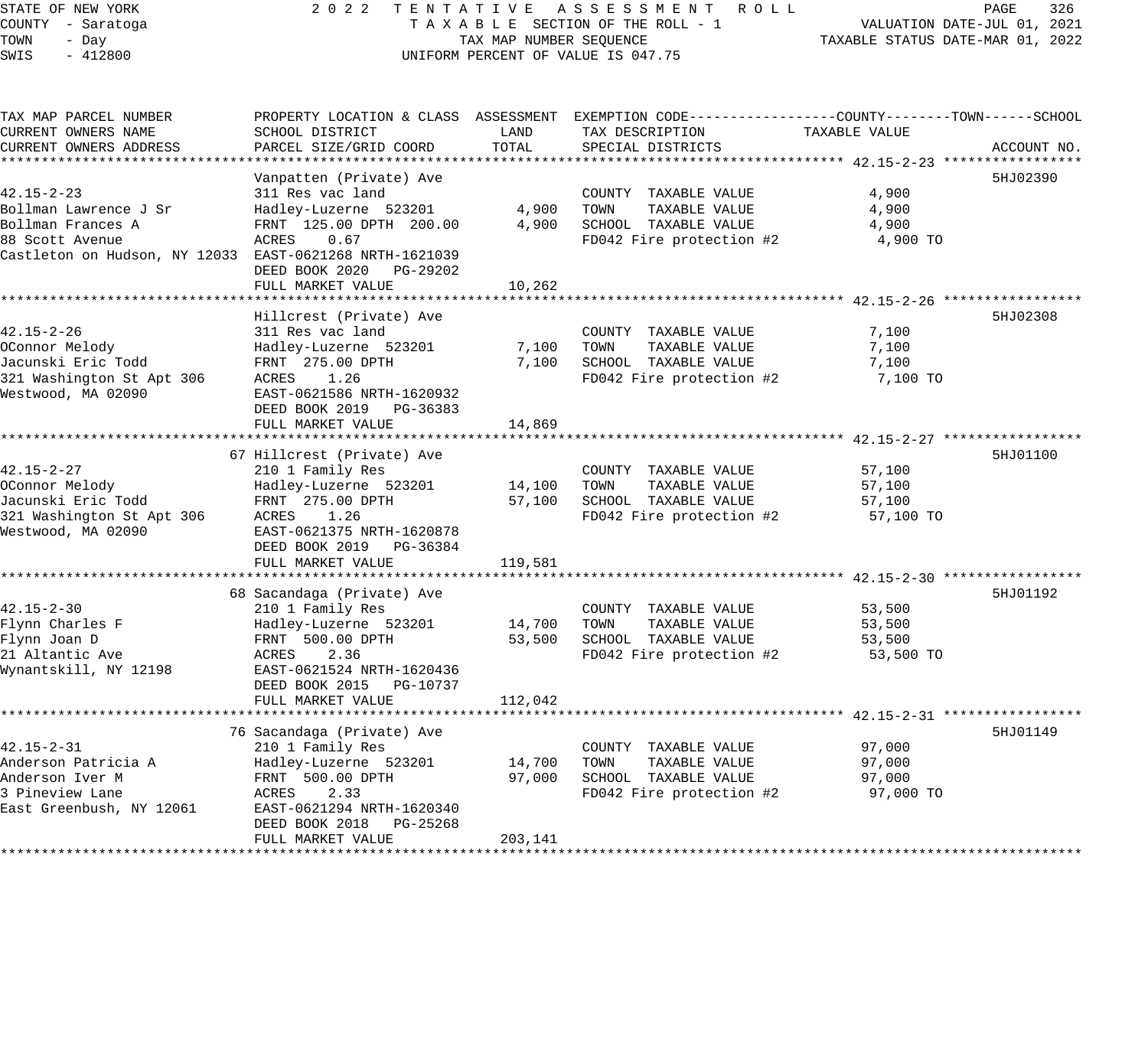## STATE OF NEW YORK 2 0 2 2 T E N T A T I V E A S S E S S M E N T R O L L PAGE 327 COUNTY - Saratoga T A X A B L E SECTION OF THE ROLL - 1 VALUATION DATE-JUL 01, 2021 TAX MAP NUMBER SEQUENCE TAXABLE STATUS DATE-MAR 01, 2022 UNIFORM PERCENT OF VALUE IS 047.75

| TAX MAP PARCEL NUMBER<br>CURRENT OWNERS NAME | PROPERTY LOCATION & CLASS ASSESSMENT<br>SCHOOL DISTRICT | LAND        | EXEMPTION CODE-----------------COUNTY-------TOWN------SCHOOL<br>TAX DESCRIPTION | TAXABLE VALUE |             |
|----------------------------------------------|---------------------------------------------------------|-------------|---------------------------------------------------------------------------------|---------------|-------------|
| CURRENT OWNERS ADDRESS                       | PARCEL SIZE/GRID COORD                                  | TOTAL       | SPECIAL DISTRICTS                                                               |               | ACCOUNT NO. |
|                                              | Deming (Private) Ave                                    |             |                                                                                 |               | 5JJ01447    |
| 42.15-2-32                                   | 312 Vac w/imprv                                         |             | COUNTY TAXABLE VALUE                                                            | 20,300        |             |
| Olles Joseph D                               | Hadley-Luzerne 523201                                   | 10,300      | TOWN<br>TAXABLE VALUE                                                           | 20,300        |             |
| Olles Kristine L                             | FRNT 1190.00 DPTH                                       | 20,300      | SCHOOL TAXABLE VALUE                                                            | 20,300        |             |
| 1209 Sheridan Dr                             | ACRES 19.55                                             |             | FD042 Fire protection #2                                                        | 20,300 TO     |             |
| Owings, MD 20736                             | EAST-0620680 NRTH-1620425                               |             |                                                                                 |               |             |
|                                              | DEED BOOK 2018 PG-26820                                 |             |                                                                                 |               |             |
|                                              | FULL MARKET VALUE                                       | 42,513      |                                                                                 |               |             |
|                                              |                                                         |             |                                                                                 |               |             |
|                                              | Glen (Private) Ave                                      |             |                                                                                 |               | 5HJ01592    |
| $42.16 - 1 - 3$                              | 314 Rural vac<10                                        |             | COUNTY TAXABLE VALUE                                                            | 3,500         |             |
| Hartrum David                                | Hadley-Luzerne 523201                                   | 3,500       | TAXABLE VALUE<br>TOWN                                                           | 3,500         |             |
| Hartrum Nancy                                | Lots 21 & $37-40$                                       | 3,500       | SCHOOL TAXABLE VALUE                                                            | 3,500         |             |
| 27 Sacandaga Ave                             | FRNT 100.00 DPTH 200.00                                 |             | FD042 Fire protection #2                                                        | 3,500 TO      |             |
| Hadley, NY 12835                             | 0.29<br>ACRES                                           |             |                                                                                 |               |             |
|                                              | EAST-0621788 NRTH-1620938                               |             |                                                                                 |               |             |
|                                              | DEED BOOK 2016    PG-37604                              |             |                                                                                 |               |             |
|                                              | FULL MARKET VALUE                                       | 7,330       |                                                                                 |               |             |
|                                              |                                                         | *********** |                                                                                 |               |             |
|                                              | 56 Sacandaga (Private) Ave                              |             |                                                                                 |               | 5HJ02025    |
| $42.16 - 1 - 4$                              | 312 Vac w/imprv                                         |             | COUNTY TAXABLE VALUE                                                            | 14,700        |             |
| Hartrum David                                | Hadley-Luzerne 523201                                   | 14,000      | TOWN<br>TAXABLE VALUE                                                           | 14,700        |             |
| Hartrum Nancy                                | Thelma Ha                                               | 14,700      | SCHOOL TAXABLE VALUE                                                            | 14,700        |             |
| 27 Sacandaga Ave                             | FRNT<br>75.00 DPTH 100.00                               |             | FD042 Fire protection #2                                                        | 14,700 TO     |             |
| Hadley, NY 12835                             | ACRES<br>0.17                                           |             |                                                                                 |               |             |
|                                              | EAST-0621894 NRTH-1620969                               |             |                                                                                 |               |             |
|                                              | DEED BOOK 2016 PG-37604                                 |             |                                                                                 |               |             |
|                                              | FULL MARKET VALUE                                       | 30,785      |                                                                                 |               |             |
|                                              | Cuyler (Private) St                                     |             |                                                                                 |               | 5HJ02395    |
| $42.16 - 1 - 5$                              | 311 Res vac land                                        |             | COUNTY TAXABLE VALUE                                                            | 3,500         |             |
| Cox William                                  | Hadley-Luzerne 523201                                   | 3,500       | TOWN<br>TAXABLE VALUE                                                           | 3,500         |             |
| 417 Truax Rd                                 | FRNT 100.00 DPTH 100.00                                 | 3,500       | SCHOOL TAXABLE VALUE                                                            | 3,500         |             |
| Amsterdam, NY 12010                          | ACRES<br>0.23                                           |             | FD042 Fire protection #2                                                        | 3,500 TO      |             |
|                                              | EAST-0621950 NRTH-1620837                               |             |                                                                                 |               |             |
|                                              | DEED BOOK 1342<br>PG-428                                |             |                                                                                 |               |             |
|                                              | FULL MARKET VALUE                                       | 7,330       |                                                                                 |               |             |
|                                              |                                                         |             |                                                                                 |               |             |
|                                              | Cuyler (Private) St                                     |             |                                                                                 |               | 5HJ01125    |
| $42.16 - 1 - 6$                              | 314 Rural vac<10                                        |             | COUNTY TAXABLE VALUE                                                            | 1,400         |             |
| Dilorenzo Anthony                            | Hadley-Luzerne 523201                                   | 1,400       | TAXABLE VALUE<br>TOWN                                                           | 1,400         |             |
| 110 1st St                                   | FRNT<br>50.00 DPTH 100.00                               | 1,400       | SCHOOL TAXABLE VALUE                                                            | 1,400         |             |
| Scotia, NY 12302                             | 0.11<br>ACRES                                           |             | FD042 Fire protection #2                                                        | 1,400 TO      |             |
|                                              | EAST-0621882 NRTH-1620806                               |             |                                                                                 |               |             |
|                                              | DEED BOOK 2012<br>PG-40478                              |             |                                                                                 |               |             |
|                                              | FULL MARKET VALUE                                       | 2,932       |                                                                                 |               |             |
|                                              |                                                         |             |                                                                                 |               |             |
|                                              |                                                         |             |                                                                                 |               |             |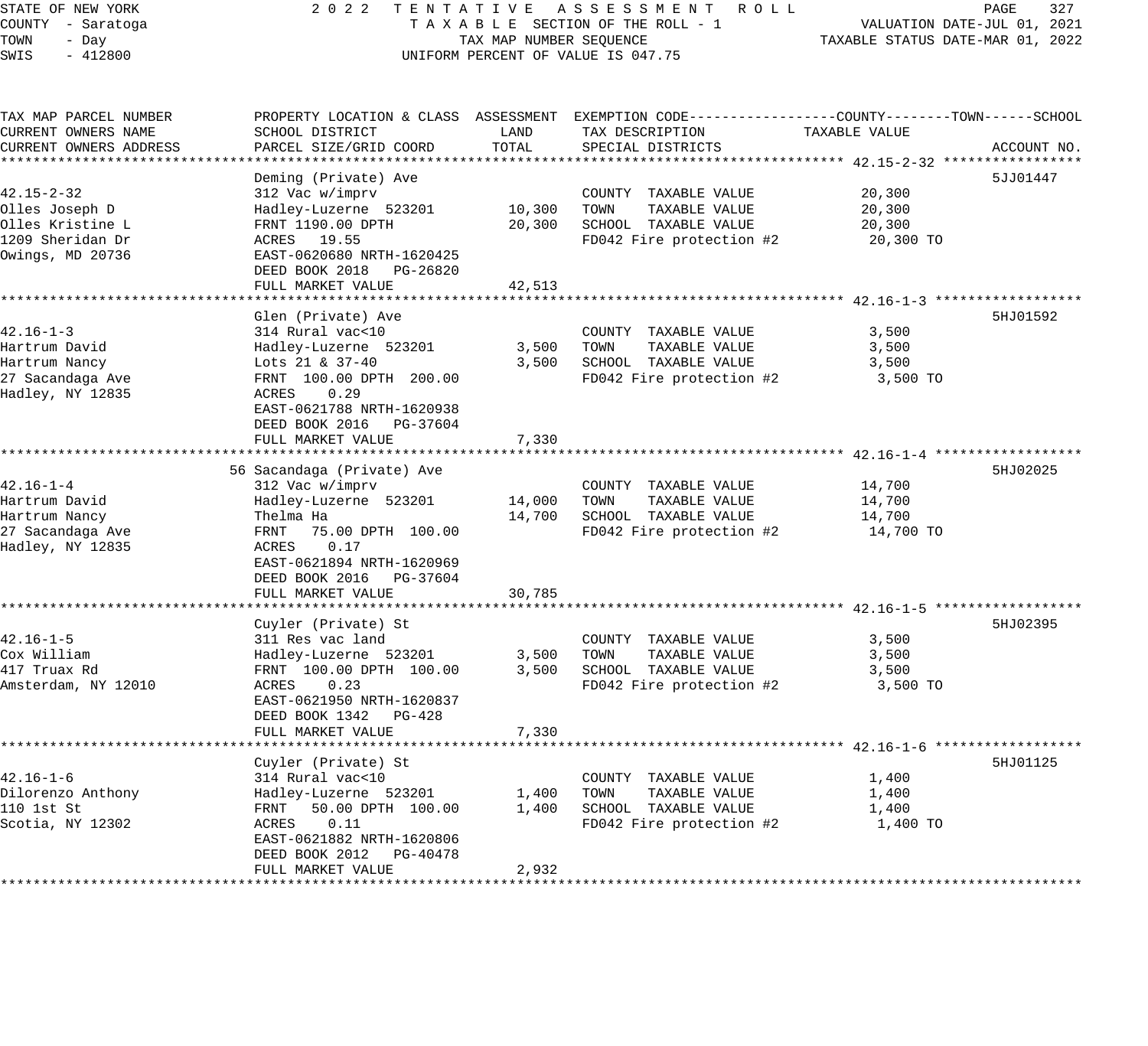### STATE OF NEW YORK 2 0 2 2 T E N T A T I V E A S S E S S M E N T R O L L PAGE 328 COUNTY - Saratoga T A X A B L E SECTION OF THE ROLL - 1 VALUATION DATE-JUL 01, 2021 X A B L E SECTION OF THE KOLL - 1 TAXABLE STATUS DATE-MAR 01, 2022 UNIFORM PERCENT OF VALUE IS 047.75

| TAX MAP PARCEL NUMBER   |                            |        | PROPERTY LOCATION & CLASS ASSESSMENT EXEMPTION CODE----------------COUNTY-------TOWN------SCHOOL |               |             |
|-------------------------|----------------------------|--------|--------------------------------------------------------------------------------------------------|---------------|-------------|
| CURRENT OWNERS NAME     | SCHOOL DISTRICT            | LAND   | TAX DESCRIPTION                                                                                  | TAXABLE VALUE |             |
| CURRENT OWNERS ADDRESS  | PARCEL SIZE/GRID COORD     | TOTAL  | SPECIAL DISTRICTS                                                                                |               | ACCOUNT NO. |
|                         |                            |        |                                                                                                  |               |             |
|                         | Cuyler (Private) St        |        |                                                                                                  |               | 5HJ01092    |
| $42.16 - 1 - 7$         | 314 Rural vac<10           |        | COUNTY TAXABLE VALUE                                                                             | 1,400         |             |
| Massaroni John R        | Hadley-Luzerne 523201      |        | 1,400 TOWN<br>TAXABLE VALUE                                                                      | 1,400         |             |
| 31 Banker Ave           | FRNT 50.00 DPTH 100.00     |        | 1,400 SCHOOL TAXABLE VALUE                                                                       | 1,400         |             |
| Glenville, NY 12302     | 0.11<br>ACRES              |        | FD042 Fire protection #2                                                                         | 1,400 TO      |             |
|                         | EAST-0621837 NRTH-1620788  |        |                                                                                                  |               |             |
|                         | DEED BOOK 0956 PG-0506     |        |                                                                                                  |               |             |
|                         | FULL MARKET VALUE          | 2,932  |                                                                                                  |               |             |
|                         |                            |        |                                                                                                  |               |             |
|                         |                            |        |                                                                                                  |               |             |
|                         | Glen (Private) Ave         |        |                                                                                                  |               | 5HJ02396    |
| $42.16 - 1 - 8$         | 314 Rural vac<10           |        | COUNTY TAXABLE VALUE                                                                             | 700           |             |
| Cox William             | Hadley-Luzerne 523201      | 700    | TOWN<br>TAXABLE VALUE                                                                            | 700           |             |
| 417 Truax Rd            | FRNT 25.00 DPTH 100.00     |        | 700 SCHOOL TAXABLE VALUE                                                                         | 700           |             |
| Amsterdam, NY 12010     | ACRES<br>0.06              |        | FD042 Fire protection #2                                                                         | 700 TO        |             |
|                         | EAST-0621884 NRTH-1620742  |        |                                                                                                  |               |             |
|                         | DEED BOOK 1342 PG-428      |        |                                                                                                  |               |             |
|                         | FULL MARKET VALUE          | 1,466  |                                                                                                  |               |             |
|                         |                            |        |                                                                                                  |               |             |
|                         | 62 Sacandaga (Private) Ave |        |                                                                                                  |               | 5HJ01204    |
| $42.16 - 1 - 9$         | 260 Seasonal res           |        | COUNTY TAXABLE VALUE                                                                             | 2,100         |             |
| Brant Christopher       | Hadley-Luzerne 523201      |        | 2,100 TOWN<br>TAXABLE VALUE                                                                      | 2,100         |             |
| Mulvaney Katherine      | FRNT 75.00 DPTH 100.00     | 2,100  | SCHOOL TAXABLE VALUE                                                                             | 2,100         |             |
| 494 Madison Avenue      | 0.17<br>ACRES              |        | FD042 Fire protection #2                                                                         | 2,100 TO      |             |
| Albany, NY 12208        | EAST-0621989 NRTH-1620759  |        |                                                                                                  |               |             |
|                         | DEED BOOK 2020 PG-30892    |        |                                                                                                  |               |             |
|                         | FULL MARKET VALUE          | 4,398  |                                                                                                  |               |             |
|                         |                            |        |                                                                                                  |               |             |
|                         | Sacandaga (Private) Ave    |        |                                                                                                  |               | 5HJ02394    |
| $42.16 - 1 - 10$        |                            |        |                                                                                                  |               |             |
|                         | 314 Rural vac<10           |        | COUNTY TAXABLE VALUE                                                                             | 6,400         |             |
| Cox William             | Hadley-Luzerne 523201      | 6,400  | TAXABLE VALUE<br>TOWN                                                                            | 6,400         |             |
| 417 Truax Rd            | FRNT 325.00 DPTH           | 6,400  | SCHOOL TAXABLE VALUE                                                                             | 6,400         |             |
| Amsterdam, NY 12010     | ACRES 1.29                 |        | FD042 Fire protection #2                                                                         | 6,400 TO      |             |
|                         | EAST-0622044 NRTH-1620547  |        |                                                                                                  |               |             |
|                         | DEED BOOK 1342 PG-428      |        |                                                                                                  |               |             |
|                         | FULL MARKET VALUE          | 13,403 |                                                                                                  |               |             |
|                         |                            |        |                                                                                                  |               |             |
|                         | Glen (Private) Ave         |        |                                                                                                  |               | 5HJ01094    |
| $42.16 - 1 - 11$        | 311 Res vac land           |        | COUNTY TAXABLE VALUE                                                                             | 4,900         |             |
| Shade Donna J           | Hadley-Luzerne 523201      | 4,900  | TOWN<br>TAXABLE VALUE                                                                            | 4,900         |             |
| 310 Putnam St           | FRNT 150.00 DPTH 100.00    | 4,900  | SCHOOL TAXABLE VALUE                                                                             | 4,900         |             |
| West Hazleton, PA 18202 | ACRES<br>0.34              |        | FD042 Fire protection #2                                                                         | 4,900 TO      |             |
|                         | EAST-0621917 NRTH-1620661  |        |                                                                                                  |               |             |
|                         | DEED BOOK 1621 PG-309      |        |                                                                                                  |               |             |
|                         | FULL MARKET VALUE          | 10,262 |                                                                                                  |               |             |
|                         |                            |        |                                                                                                  |               |             |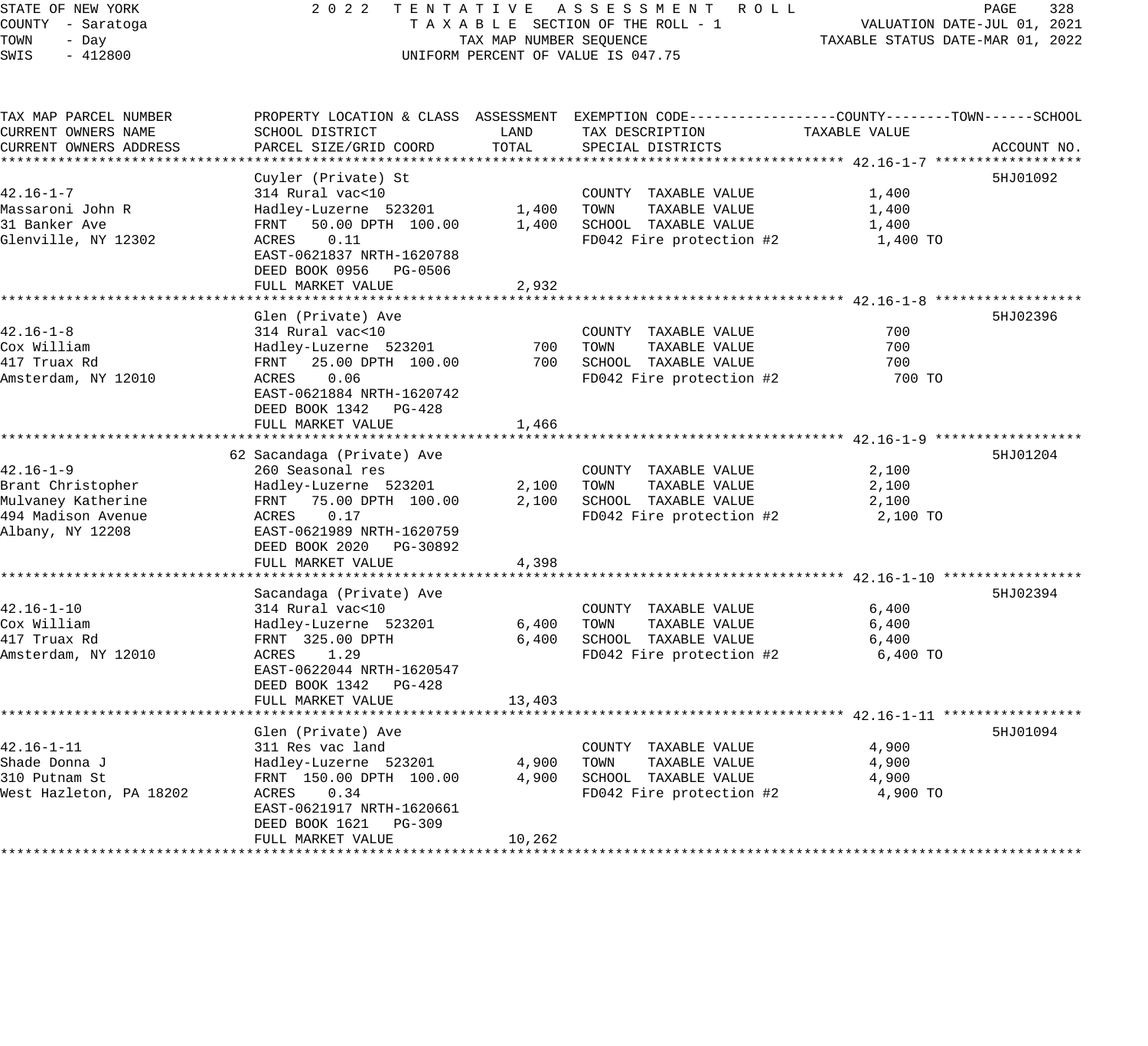| STATE OF NEW YORK                                   | 2 0 2 2<br>TENTATIVE                       |                                  | ASSESSMENT ROLL                                                                                  |                                                      | PAGE<br>329 |
|-----------------------------------------------------|--------------------------------------------|----------------------------------|--------------------------------------------------------------------------------------------------|------------------------------------------------------|-------------|
| COUNTY - Saratoga                                   | TAXABLE SECTION OF THE ROLL - 1            |                                  | VALUATION DATE-JUL 01, 2021                                                                      |                                                      |             |
| TOWN<br>- Day                                       | TAX MAP NUMBER SEQUENCE                    | TAXABLE STATUS DATE-MAR 01, 2022 |                                                                                                  |                                                      |             |
| SWIS<br>$-412800$                                   |                                            |                                  | UNIFORM PERCENT OF VALUE IS 047.75                                                               |                                                      |             |
|                                                     |                                            |                                  |                                                                                                  |                                                      |             |
| TAX MAP PARCEL NUMBER                               |                                            |                                  | PROPERTY LOCATION & CLASS ASSESSMENT EXEMPTION CODE----------------COUNTY-------TOWN------SCHOOL |                                                      |             |
| CURRENT OWNERS NAME                                 | SCHOOL DISTRICT                            | LAND                             | TAX DESCRIPTION                                                                                  | TAXABLE VALUE                                        |             |
| CURRENT OWNERS ADDRESS                              | PARCEL SIZE/GRID COORD                     | TOTAL                            | SPECIAL DISTRICTS                                                                                |                                                      | ACCOUNT NO. |
|                                                     |                                            |                                  |                                                                                                  |                                                      |             |
|                                                     | 66 Sacandaga Ave                           |                                  |                                                                                                  |                                                      | 5HJ01184    |
| $42.16 - 1 - 12$                                    | 260 Seasonal res                           |                                  | COUNTY TAXABLE VALUE                                                                             | 45,600                                               |             |
| Corrado Matthew J                                   | Hadley-Luzerne 523201                      | 14,500                           | TOWN<br>TAXABLE VALUE                                                                            | 45,600                                               |             |
| Vogt-Corrado Diana F                                | FRNT 500.00 DPTH                           | 45,600                           | SCHOOL TAXABLE VALUE                                                                             | 45,600                                               |             |
| 592 Beattie Road                                    | ACRES<br>2.03                              |                                  | FD042 Fire protection #2                                                                         | 45,600 TO                                            |             |
| Rock Tavern, NY 12575                               | EAST-0621776 NRTH-1620484                  |                                  |                                                                                                  |                                                      |             |
|                                                     | DEED BOOK 2016 PG-5868                     |                                  |                                                                                                  |                                                      |             |
|                                                     | FULL MARKET VALUE                          | 95,497<br>* * * * * * * * * *    |                                                                                                  |                                                      |             |
|                                                     |                                            |                                  |                                                                                                  | ********************** 42.16-1-14 ****************** |             |
|                                                     | 64 Sacandaga Ave                           |                                  |                                                                                                  |                                                      | 5HJ02391    |
| $42.16 - 1 - 14$                                    | 312 Vac w/imprv                            |                                  | COUNTY TAXABLE VALUE                                                                             | 9,000                                                |             |
| Hartrum David<br>Hartrum Nancy                      | Hadley-Luzerne 523201                      | 3,500<br>9,000                   | TOWN<br>TAXABLE VALUE<br>SCHOOL TAXABLE VALUE                                                    | 9,000                                                |             |
| 27 Sacandaga Ave                                    | FRNT 125.00 DPTH 100.00<br>ACRES<br>0.29   |                                  | FD042 Fire protection #2                                                                         | 9,000<br>9,000 TO                                    |             |
| Hadley, NY 12835                                    | EAST-0621706 NRTH-1620733                  |                                  |                                                                                                  |                                                      |             |
|                                                     | DEED BOOK 2014 PG-7892                     |                                  |                                                                                                  |                                                      |             |
|                                                     | FULL MARKET VALUE                          | 18,848                           |                                                                                                  |                                                      |             |
|                                                     | ***********************                    |                                  |                                                                                                  | ********************** 42.16-1-15 *****************  |             |
|                                                     | 50 Sacandaga (Private) Ave                 |                                  |                                                                                                  |                                                      | 5HJ02397    |
| 42.16-1-15                                          | 210 1 Family Res                           |                                  | COUNTY TAXABLE VALUE                                                                             | 57,900                                               |             |
| Yager William A                                     | Hadley-Luzerne 523201                      | 14,000                           | TAXABLE VALUE<br>TOWN                                                                            | 57,900                                               |             |
| Yager Janet E                                       | Lots 15-20 & 33-36                         | 57,900                           | SCHOOL TAXABLE VALUE                                                                             | 57,900                                               |             |
| 27 Church Rd                                        | FRNT 100.00 DPTH 200.00                    |                                  | FD042 Fire protection #2                                                                         | 57,900 TO                                            |             |
| Salt Point, NY 12578                                | ACRES<br>0.59                              |                                  |                                                                                                  |                                                      |             |
|                                                     | EAST-0621797 NRTH-1621046                  |                                  |                                                                                                  |                                                      |             |
|                                                     | DEED BOOK 1058<br>PG-101                   |                                  |                                                                                                  |                                                      |             |
|                                                     | FULL MARKET VALUE                          | 121,257                          |                                                                                                  |                                                      |             |
|                                                     |                                            |                                  |                                                                                                  |                                                      |             |
|                                                     | 155 Horse Hill Rd                          |                                  |                                                                                                  |                                                      | 5KJ01926    |
| $42.16 - 2 - 2$                                     | 270 Mfg housing                            |                                  | COUNTY TAXABLE VALUE                                                                             | 50,500                                               |             |
| Palmateer Frank Jr                                  | Hadley-Luzerne 523201                      | 14,000                           | TOWN<br>TAXABLE VALUE                                                                            | 50,500                                               |             |
| Palmateer Angela                                    | FRNT 102.00 DPTH 252.00                    | 50,500                           | SCHOOL TAXABLE VALUE                                                                             | 50,500                                               |             |
| 258 Bailey's Gap Rd                                 | ACRES<br>0.59                              |                                  | FD041 Fire protection #1                                                                         | 50,500 TO                                            |             |
| Highland, NY 12528                                  | EAST-0623981 NRTH-1620989                  |                                  |                                                                                                  |                                                      |             |
|                                                     | DEED BOOK 1102<br>PG-448                   |                                  |                                                                                                  |                                                      |             |
|                                                     | FULL MARKET VALUE                          | 105,759                          |                                                                                                  |                                                      |             |
|                                                     |                                            |                                  |                                                                                                  |                                                      |             |
|                                                     | 1 Fairview (Private) Ave                   |                                  |                                                                                                  |                                                      | 5KJ02011    |
| $42.16 - 2 - 4$                                     | 271 Mfg housings                           |                                  | COUNTY TAXABLE VALUE                                                                             | 14,400                                               |             |
| Ducharme Estate of Stanley Jr Hadley-Luzerne 523201 |                                            | 7,000                            | TOWN<br>TAXABLE VALUE                                                                            | 14,400                                               |             |
| Donna Foley                                         | Sect 26, Lot 1-10                          | 14,400                           | SCHOOL TAXABLE VALUE                                                                             | 14,400                                               |             |
| 521 21St St                                         | FRNT 235.00 DPTH 100.00                    |                                  | FD041 Fire protection #1                                                                         | 14,400 TO                                            |             |
| Schenectady, NY 12304                               | 0.50<br>ACRES<br>EAST-0624260 NRTH-1621064 |                                  |                                                                                                  |                                                      |             |
|                                                     | DEED BOOK 1670<br>$PG-71$                  |                                  |                                                                                                  |                                                      |             |
|                                                     | FULL MARKET VALUE                          | 30,157                           |                                                                                                  |                                                      |             |
|                                                     |                                            |                                  |                                                                                                  |                                                      |             |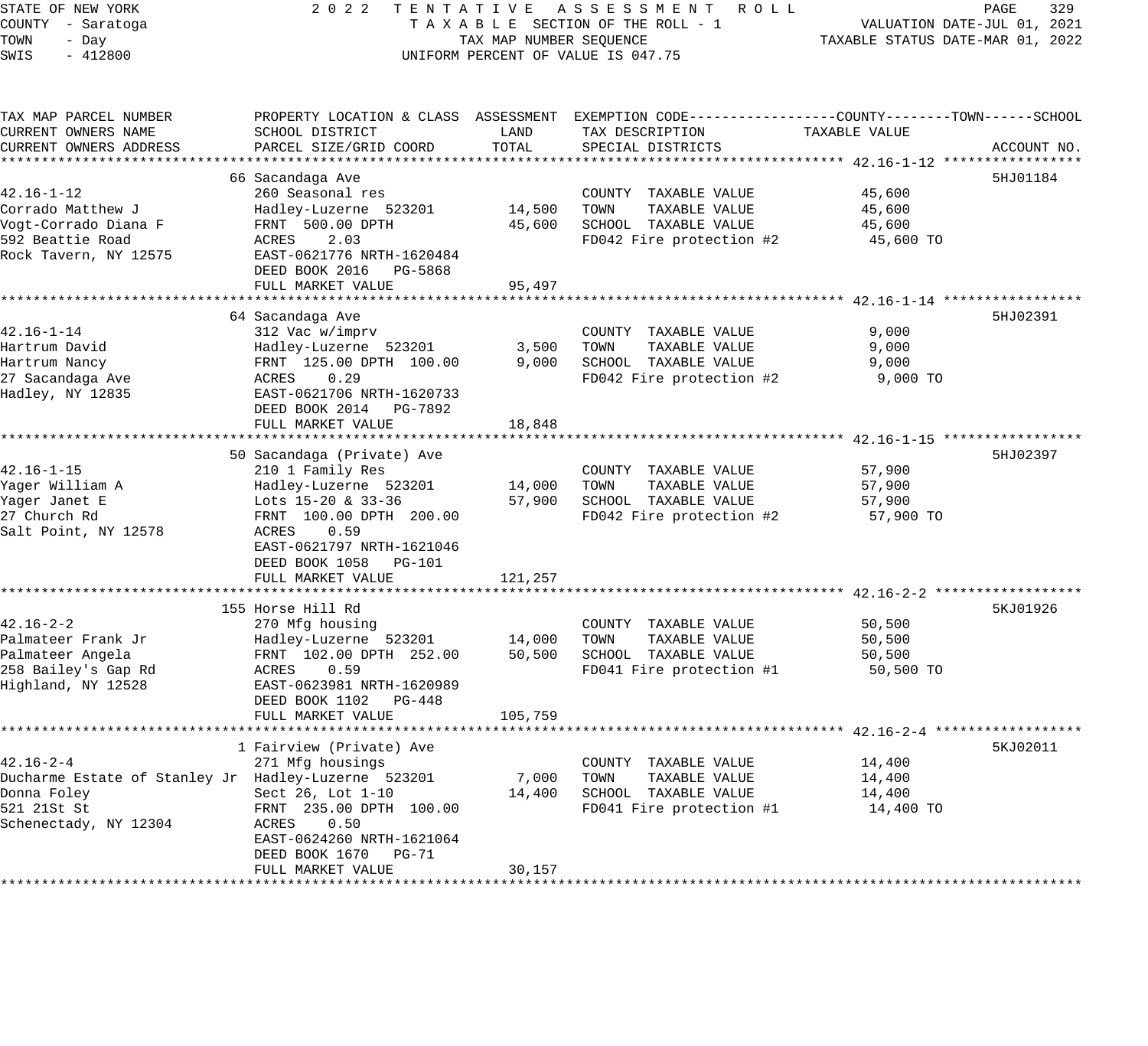# STATE OF NEW YORK 2 0 2 2 T E N T A T I V E A S S E S S M E N T R O L L PAGE 330 COUNTY - Saratoga T A X A B L E SECTION OF THE ROLL - 1 VALUATION DATE-JUL 01, 2021 TAX MAP NUMBER SEQUENCE TAXABLE STATUS DATE-MAR 01, 2022 UNIFORM PERCENT OF VALUE IS 047.75

| TAX MAP PARCEL NUMBER<br>CURRENT OWNERS NAME                                                                        | SCHOOL DISTRICT                                                                                                                           | LAND           | PROPERTY LOCATION & CLASS ASSESSMENT EXEMPTION CODE----------------COUNTY-------TOWN------SCHOOL<br>TAX DESCRIPTION | TAXABLE VALUE                       |             |
|---------------------------------------------------------------------------------------------------------------------|-------------------------------------------------------------------------------------------------------------------------------------------|----------------|---------------------------------------------------------------------------------------------------------------------|-------------------------------------|-------------|
| CURRENT OWNERS ADDRESS                                                                                              | PARCEL SIZE/GRID COORD                                                                                                                    | TOTAL          | SPECIAL DISTRICTS                                                                                                   |                                     | ACCOUNT NO. |
|                                                                                                                     | Fairview Ave & Park                                                                                                                       |                |                                                                                                                     |                                     | 5KJ02033    |
| $42.16 - 2 - 6$<br>Balajadia Frank<br>Balajadia Eileen Patricia                                                     | 314 Rural vac<10<br>Hadley-Luzerne 523201<br>FRNT 240.00 DPTH 100.00                                                                      | 4,900<br>4,900 | COUNTY TAXABLE VALUE<br>TOWN<br>TAXABLE VALUE<br>SCHOOL TAXABLE VALUE                                               | 4,900<br>4,900<br>4,900             |             |
| PO Box 2024<br>Mariposa, CA 95338-2024                                                                              | ACRES<br>0.33<br>EAST-0624507 NRTH-1621103<br>DEED BOOK 0908<br>PG-0127                                                                   |                | FD041 Fire protection #1                                                                                            | 4,900 TO                            |             |
|                                                                                                                     | FULL MARKET VALUE                                                                                                                         | 10,262         |                                                                                                                     |                                     |             |
|                                                                                                                     | 6 Fairview (Private) Ave                                                                                                                  |                |                                                                                                                     |                                     | 5KJ02272    |
| $42.16 - 2 - 11$<br>Pandolfi Vincent                                                                                | 270 Mfg housing<br>Hadley-Luzerne 523201                                                                                                  | 14,100         | COUNTY TAXABLE VALUE<br>TOWN<br>TAXABLE VALUE                                                                       | 22,600<br>22,600                    |             |
| Pandolfi Lori A<br>5 Merrywood Rd<br>Wappingers Falls, NY 12590                                                     | FRNT 225.00 DPTH<br>ACRES<br>1.26<br>EAST-0624300 NRTH-1620824<br>DEED BOOK 1587<br>PG-434                                                | 22,600         | SCHOOL TAXABLE VALUE<br>FD041 Fire protection #1                                                                    | 22,600<br>22,600 TO                 |             |
|                                                                                                                     | FULL MARKET VALUE                                                                                                                         | 47,330         |                                                                                                                     |                                     |             |
|                                                                                                                     | Horse Hill Rd                                                                                                                             |                |                                                                                                                     |                                     | 5KJ01914    |
| $42.16 - 2 - 17$<br>Palmateer Frank W                                                                               | 311 Res vac land<br>Hadley-Luzerne 523201                                                                                                 | 19,100         | COUNTY TAXABLE VALUE<br>TOWN<br>TAXABLE VALUE                                                                       | 19,100<br>19,100                    |             |
| Palmateer Angela M<br>258 Baileys Gap Rd<br>Highland, NY 12528                                                      | FRNT 201.43 DPTH 270.00<br>1.21<br>ACRES<br>EAST-0623995 NRTH-1620843<br>DEED BOOK 2012<br>PG-26333                                       | 19,100         | SCHOOL TAXABLE VALUE<br>FD041 Fire protection #1                                                                    | 19,100<br>19,100 TO                 |             |
|                                                                                                                     | FULL MARKET VALUE                                                                                                                         | 40,000         |                                                                                                                     |                                     |             |
|                                                                                                                     |                                                                                                                                           |                |                                                                                                                     |                                     |             |
| $42.16 - 2 - 18$<br>Fordyce Zachary David<br>10 Sinclair Road<br>Edinburg, NY 12134                                 | Compton (Private) Ave<br>314 Rural vac<10<br>Hadley-Luzerne 523201<br>FRNT 500.00 DPTH<br>2.28<br>ACRES<br>EAST-0624875 NRTH-1620772      | 5,500<br>5,500 | COUNTY TAXABLE VALUE<br>TAXABLE VALUE<br>TOWN<br>SCHOOL TAXABLE VALUE<br>FD041 Fire protection #1                   | 5,500<br>5,500<br>5,500<br>5,500 TO | 5KJ02425    |
|                                                                                                                     | DEED BOOK 2020 PG-23682<br>FULL MARKET VALUE                                                                                              | 11,518         |                                                                                                                     |                                     |             |
|                                                                                                                     |                                                                                                                                           |                |                                                                                                                     |                                     |             |
|                                                                                                                     | Central (Private) Ave                                                                                                                     |                |                                                                                                                     |                                     |             |
| $42.16 - 2 - 19$<br>Quinlan Thomas P<br>Ouinlan Beverly<br>Court 6<br>55 Westwood Dr Unit 624<br>Newburgh, NY 12550 | 314 Rural vac<10<br>Hadley-Luzerne 523201<br>FRNT 250.00 DPTH<br>ACRES<br>1.14<br>EAST-0625098 NRTH-1620935<br>DEED BOOK 1217<br>$PG-602$ | 4,300<br>4,300 | COUNTY TAXABLE VALUE<br>TOWN<br>TAXABLE VALUE<br>SCHOOL TAXABLE VALUE<br>FD041 Fire protection #1                   | 4,300<br>4,300<br>4,300<br>4,300 TO |             |
|                                                                                                                     | FULL MARKET VALUE                                                                                                                         | 9,005          |                                                                                                                     |                                     |             |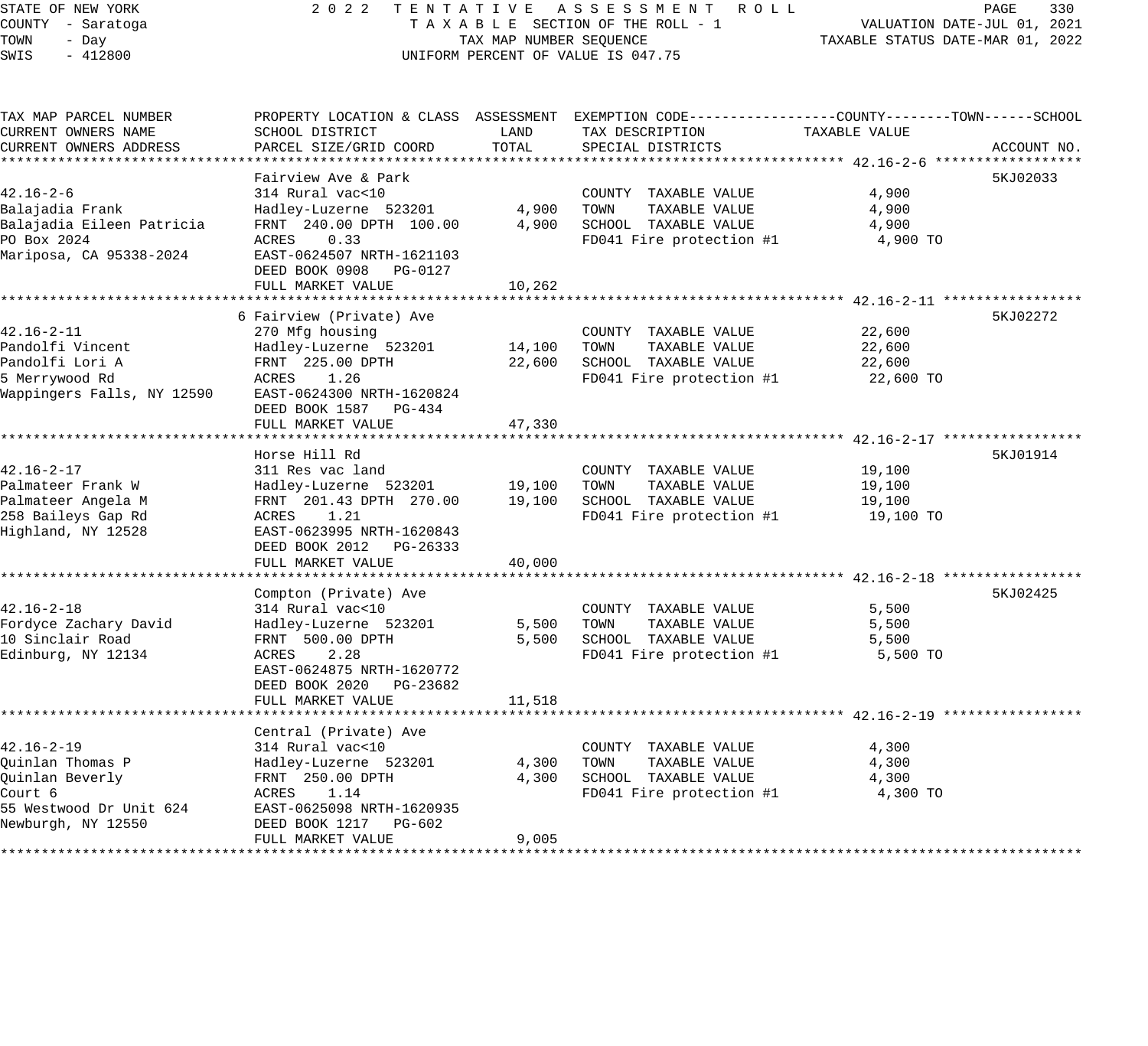STATE OF NEW YORK 2 0 2 2 T E N T A T I V E A S S E S S M E N T R O L L PAGE 331 COUNTY - Saratoga T A X A B L E SECTION OF THE ROLL - 1 VALUATION DATE-JUL 01, 2021 TOWN - Day TAX MAP NUMBER SEQUENCE TAXABLE STATUS DATE-MAR 01, 2022 SWIS - 412800 CONTROLLY THE UNIFORM PERCENT OF VALUE IS 047.75 TAX MAP PARCEL NUMBER PROPERTY LOCATION & CLASS ASSESSMENT EXEMPTION CODE------------------COUNTY--------TOWN------SCHOOL CURRENT OWNERS NAME SCHOOL DISTRICT LAND TAX DESCRIPTION TAXABLE VALUE CURRENT OWNERS ADDRESS PARCEL SIZE/GRID COORD TOTAL SPECIAL DISTRICTS ACCOUNT NO. \*\*\*\*\*\*\*\*\*\*\*\*\*\*\*\*\*\*\*\*\*\*\*\*\*\*\*\*\*\*\*\*\*\*\*\*\*\*\*\*\*\*\*\*\*\*\*\*\*\*\*\*\*\*\*\*\*\*\*\*\*\*\*\*\*\*\*\*\*\*\*\*\*\*\*\*\*\*\*\*\*\*\*\*\*\*\*\*\*\*\*\*\*\*\*\*\*\*\*\*\*\*\* 42.16-2-20 \*\*\*\*\*\*\*\*\*\*\*\*\*\*\*\*\* Central (Private) Ave 5KJ02424 (Private 5 Ave 5KJ02424 (Private 5 Ave 5 Ave 5 Ave 5 Ave 5 Ave 5 Ave 5 Ave 5 Ave 42.16-2-20 312 Vac w/imprv COUNTY TAXABLE VALUE 15,000 Holmes Cynthia Hadley-Luzerne 523201 14,100 TOWN TAXABLE VALUE 15,000 54 Cypress Ave FRNT 250.00 DPTH 15,000 SCHOOL TAXABLE VALUE 15,000 Lincoln Park, NJ 07035 ACRES 1.14 FD041 Fire protection #1 15,000 TO EAST-0625142 NRTH-1620686 DEED BOOK 2020 PG-12294 FULL MARKET VALUE 31,414 \*\*\*\*\*\*\*\*\*\*\*\*\*\*\*\*\*\*\*\*\*\*\*\*\*\*\*\*\*\*\*\*\*\*\*\*\*\*\*\*\*\*\*\*\*\*\*\*\*\*\*\*\*\*\*\*\*\*\*\*\*\*\*\*\*\*\*\*\*\*\*\*\*\*\*\*\*\*\*\*\*\*\*\*\*\*\*\*\*\*\*\*\*\*\*\*\*\*\*\*\*\*\* 42.16-2-21 \*\*\*\*\*\*\*\*\*\*\*\*\*\*\*\*\* 153 Horse Hill Rd 42.16-2-21 210 1 Family Res COUNTY TAXABLE VALUE 65,800 Backus Heidi Lynn Hadley-Luzerne 523201 18,200 TOWN TAXABLE VALUE 65,800 153 Horse Hill Road Barbara J & Michael J Fry 65,800 SCHOOL TAXABLE VALUE 65,800 Hadley, NY 12835 IRRevocableTrust FD041 Fire protection #1 65,800 TO FRNT 204.00 DPTH 240.00 ACRES 1.07 EAST-0623960 NRTH-1621138 DEED BOOK 2021 PG-36137 FULL MARKET VALUE 137,801 \*\*\*\*\*\*\*\*\*\*\*\*\*\*\*\*\*\*\*\*\*\*\*\*\*\*\*\*\*\*\*\*\*\*\*\*\*\*\*\*\*\*\*\*\*\*\*\*\*\*\*\*\*\*\*\*\*\*\*\*\*\*\*\*\*\*\*\*\*\*\*\*\*\*\*\*\*\*\*\*\*\*\*\*\*\*\*\*\*\*\*\*\*\*\*\*\*\*\*\*\*\*\* 42.18-1-4 \*\*\*\*\*\*\*\*\*\*\*\*\*\*\*\*\*\*  $2270$  S Shore Rd  $5BJ00764$ 42.18-1-4 210 1 Family Res COUNTY TAXABLE VALUE 262,600 Beaulieu Marc Hadley-Luzerne 523201 60,000 TOWN TAXABLE VALUE 262,600 Beaulieu Suzanne FRNT 132.00 DPTH 262,600 SCHOOL TAXABLE VALUE 262,600 24 Fairmouont Drive ACRES 3.71 FD042 Fire protection #2 262,600 TO Gansevoort, NY 12831 EAST-0617060 NRTH-1618507 DEED BOOK 2021 PG-29364 DEED BOOK 2021 PG-29364<br>FULL MARKET VALUE 549,948 \*\*\*\*\*\*\*\*\*\*\*\*\*\*\*\*\*\*\*\*\*\*\*\*\*\*\*\*\*\*\*\*\*\*\*\*\*\*\*\*\*\*\*\*\*\*\*\*\*\*\*\*\*\*\*\*\*\*\*\*\*\*\*\*\*\*\*\*\*\*\*\*\*\*\*\*\*\*\*\*\*\*\*\*\*\*\*\*\*\*\*\*\*\*\*\*\*\*\*\*\*\*\* 42.18-1-5 \*\*\*\*\*\*\*\*\*\*\*\*\*\*\*\*\*\* 2278 S Shore Rd 5BJ00271 42.18-1-5 210 1 Family Res COUNTY TAXABLE VALUE 93,900 Burg John E Hadley-Luzerne 523201 60,000 TOWN TAXABLE VALUE 93,900 Mastrianni Patricia FRNT 86.00 DPTH 93,900 SCHOOL TAXABLE VALUE 93,900 19 Tokay Ln ACRES 2.30 FD042 Fire protection #2 93,900 TO Niskayuna, NY 12309 EAST-0617160 NRTH-1618559 DEED BOOK 1340 PG-52 FULL MARKET VALUE 196,649 \*\*\*\*\*\*\*\*\*\*\*\*\*\*\*\*\*\*\*\*\*\*\*\*\*\*\*\*\*\*\*\*\*\*\*\*\*\*\*\*\*\*\*\*\*\*\*\*\*\*\*\*\*\*\*\*\*\*\*\*\*\*\*\*\*\*\*\*\*\*\*\*\*\*\*\*\*\*\*\*\*\*\*\*\*\*\*\*\*\*\*\*\*\*\*\*\*\*\*\*\*\*\* 42.18-1-6 \*\*\*\*\*\*\*\*\*\*\*\*\*\*\*\*\*\*  $2280$  S Shore Rd  $5BJ00685$ 42.18-1-6 210 1 Family Res COUNTY TAXABLE VALUE 72,400 Sheehan Deborah Hadley-Luzerne 523201 60,000 TOWN TAXABLE VALUE 72,400 20 West Meadow Dr FRNT 159.00 DPTH 72,400 SCHOOL TAXABLE VALUE 72,400 Albany, NY 12203 ACRES 4.25 FD042 Fire protection #2 72,400 TO EAST-0617269 NRTH-1618620 DEED BOOK 1407 PG-498 DEED BOOK 1407 PG-498<br>FULL MARKET VALUE 151,623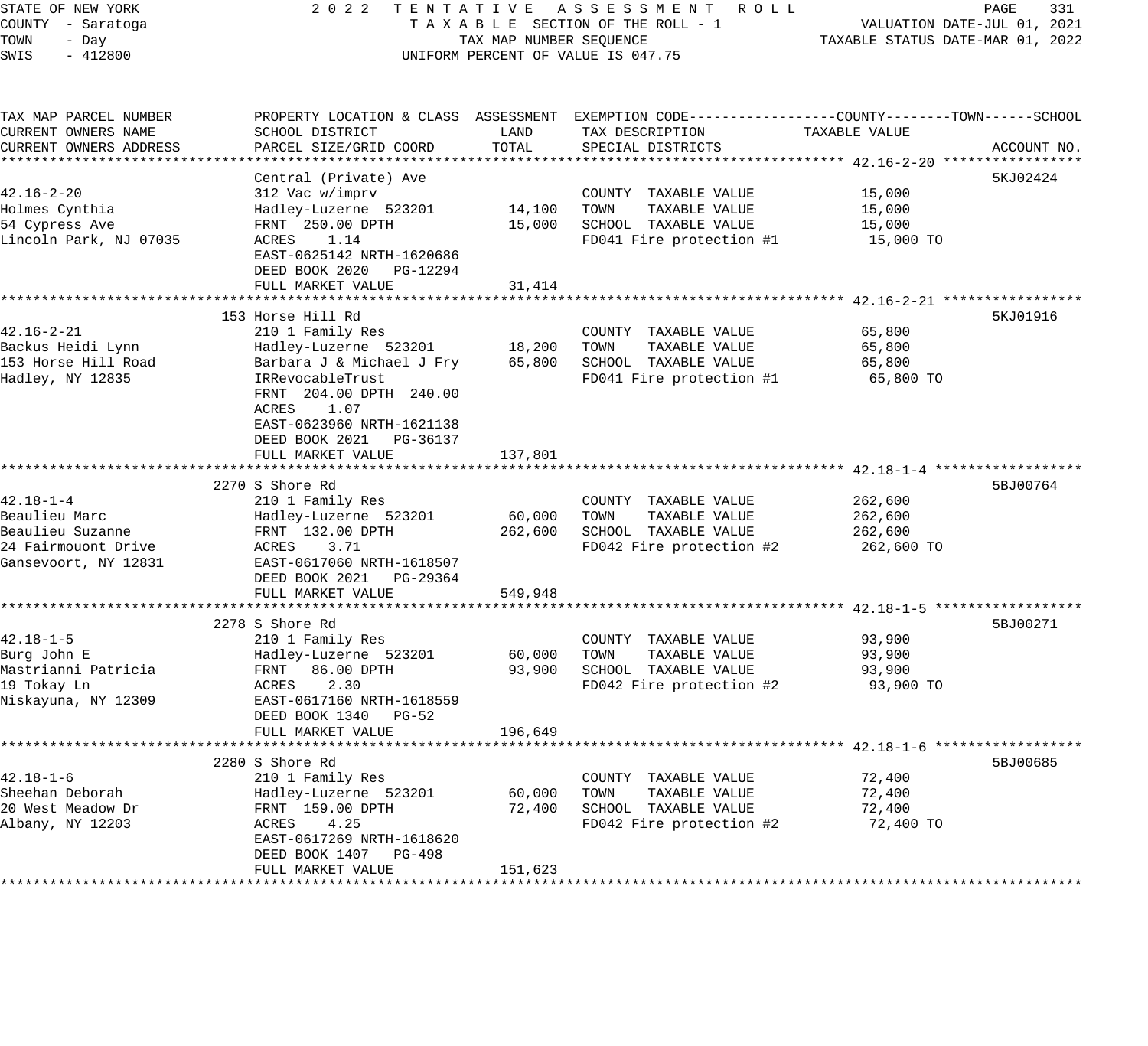| STATE OF NEW YORK<br>COUNTY - Saratoga<br>TOWN<br>- Day<br>SWIS<br>$-412800$ | 2022 TENTATIVE ASSESSMENT ROLL<br>TAXABLE SECTION OF THE ROLL - 1<br>TAX MAP NUMBER SEQUENCE<br>UNIFORM PERCENT OF VALUE IS 047.75 | PAGE<br>332<br>VALUATION DATE-JUL 01, 2021<br>TAXABLE STATUS DATE-MAR 01, 2022 |                                                                                                 |               |             |
|------------------------------------------------------------------------------|------------------------------------------------------------------------------------------------------------------------------------|--------------------------------------------------------------------------------|-------------------------------------------------------------------------------------------------|---------------|-------------|
| TAX MAP PARCEL NUMBER                                                        |                                                                                                                                    |                                                                                | PROPERTY LOCATION & CLASS ASSESSMENT EXEMPTION CODE---------------COUNTY-------TOWN------SCHOOL |               |             |
| CURRENT OWNERS NAME                                                          | SCHOOL DISTRICT                                                                                                                    | LAND                                                                           | TAX DESCRIPTION                                                                                 | TAXABLE VALUE |             |
| CURRENT OWNERS ADDRESS                                                       | PARCEL SIZE/GRID COORD                                                                                                             | TOTAL                                                                          | SPECIAL DISTRICTS                                                                               |               | ACCOUNT NO. |
|                                                                              | 2286 S Shore Rd                                                                                                                    |                                                                                |                                                                                                 |               | 5BJ01848    |
| $42.18 - 1 - 7.1$                                                            | 210 1 Family Res                                                                                                                   |                                                                                | COUNTY TAXABLE VALUE                                                                            | 155,800       |             |
| Smith Blaine C                                                               | Hadley-Luzerne 523201                                                                                                              | 60,000                                                                         | TOWN<br>TAXABLE VALUE                                                                           | 155,800       |             |
| Smith Patricia                                                               | FRNT 158.13 DPTH                                                                                                                   |                                                                                | 155,800 SCHOOL TAXABLE VALUE                                                                    | 155,800       |             |
| 307 Fayville Rd                                                              | ACRES<br>4.42                                                                                                                      |                                                                                | FD042 Fire protection #2                                                                        | 155,800 TO    |             |
| Galway, NY 12074                                                             | EAST-0617400 NRTH-1618714                                                                                                          |                                                                                |                                                                                                 |               |             |
|                                                                              | DEED BOOK 1231 PG-288                                                                                                              |                                                                                |                                                                                                 |               |             |
|                                                                              | FULL MARKET VALUE                                                                                                                  | 326,283                                                                        |                                                                                                 |               |             |
|                                                                              |                                                                                                                                    |                                                                                |                                                                                                 |               |             |
|                                                                              | 2292 S Shore Rd                                                                                                                    |                                                                                |                                                                                                 |               |             |
| $42.18 - 1 - 7.2$                                                            | 210 1 Family Res                                                                                                                   |                                                                                | COUNTY TAXABLE VALUE                                                                            | 77,200        |             |
| Manzi John                                                                   | Hadley-Luzerne 523201                                                                                                              |                                                                                | 60,000 TOWN<br>TAXABLE VALUE                                                                    | 77,200        |             |
| Manzi Christine L                                                            | FRNT 159.00 DPTH                                                                                                                   |                                                                                | 77,200 SCHOOL TAXABLE VALUE                                                                     | 77,200        |             |
| 10 Coolidge St                                                               | ACRES<br>4.42                                                                                                                      |                                                                                | FD042 Fire protection #2                                                                        | 77,200 TO     |             |
| Larchmont, NY 10538                                                          | EAST-0617525 NRTH-1618799                                                                                                          |                                                                                |                                                                                                 |               |             |
|                                                                              | DEED BOOK 1465 PG-398                                                                                                              |                                                                                |                                                                                                 |               |             |
|                                                                              | FULL MARKET VALUE                                                                                                                  | 161,675                                                                        |                                                                                                 |               |             |
|                                                                              |                                                                                                                                    |                                                                                |                                                                                                 |               |             |
| $42.18 - 1 - 8$                                                              | 2298 S Shore Rd<br>311 Res vac land                                                                                                |                                                                                | COUNTY TAXABLE VALUE                                                                            | 60,000        | 5BJ00195    |
| Hardick Deborah H                                                            | Hadley-Luzerne 523201                                                                                                              | 60,000                                                                         | TOWN<br>TAXABLE VALUE                                                                           | 60,000        |             |
| Sheehan Deborah H                                                            | FRNT 159.00 DPTH                                                                                                                   |                                                                                | 60,000 SCHOOL TAXABLE VALUE                                                                     | 60,000        |             |
| 51 Cedar Court                                                               | ACRES<br>4.28                                                                                                                      |                                                                                | FD042 Fire protection #2                                                                        | 60,000 TO     |             |
| Queensbury, NY 12804                                                         | EAST-0617681 NRTH-1618883                                                                                                          |                                                                                |                                                                                                 |               |             |
|                                                                              | DEED BOOK 2021 PG-20327                                                                                                            |                                                                                |                                                                                                 |               |             |
|                                                                              | FULL MARKET VALUE                                                                                                                  | 125,654                                                                        |                                                                                                 |               |             |
|                                                                              |                                                                                                                                    |                                                                                |                                                                                                 |               |             |
|                                                                              | 2266 S Shore Rd                                                                                                                    |                                                                                |                                                                                                 |               | 5BJ00503    |
| $42.18 - 1 - 10$                                                             | 210 1 Family Res                                                                                                                   |                                                                                | COUNTY TAXABLE VALUE                                                                            | 76,700        |             |
| Frisbie Alan                                                                 | Hadley-Luzerne 523201                                                                                                              | 60,000                                                                         | TAXABLE VALUE<br>TOWN                                                                           | 76,700        |             |
| Frisbie Janice                                                               | FRNT 160.00 DPTH                                                                                                                   |                                                                                | 76,700 SCHOOL TAXABLE VALUE                                                                     | 76,700        |             |
| Attn: Faraday                                                                | ACRES<br>2.98                                                                                                                      |                                                                                | FD042 Fire protection #2                                                                        | 76,700 TO     |             |
| 9235 SE 193rd Ave                                                            | EAST-0617005 NRTH-1618377                                                                                                          |                                                                                |                                                                                                 |               |             |
| Ocklawaha, FL 32179                                                          | DEED BOOK 1123 PG-277                                                                                                              |                                                                                |                                                                                                 |               |             |
|                                                                              | FULL MARKET VALUE                                                                                                                  | 160,628                                                                        |                                                                                                 |               |             |
|                                                                              |                                                                                                                                    |                                                                                |                                                                                                 |               |             |
| $42.18 - 1 - 11$                                                             | 2304 S Shore Rd<br>210 1 Family Res                                                                                                |                                                                                |                                                                                                 | 93,500        | 5BJ00470    |
| Hardick Jean O                                                               | Hadley-Luzerne 523201                                                                                                              | 60,000                                                                         | COUNTY TAXABLE VALUE<br>TAXABLE VALUE<br>TOWN                                                   | 93,500        |             |
| 51 Cedar Ct                                                                  | FRNT 244.00 DPTH                                                                                                                   | 93,500                                                                         | SCHOOL TAXABLE VALUE                                                                            | 93,500        |             |
| Queensbury, NY 12804                                                         | 6.95<br>ACRES                                                                                                                      |                                                                                | FD042 Fire protection #2                                                                        | 93,500 TO     |             |
|                                                                              | EAST-0617750 NRTH-1619028                                                                                                          |                                                                                |                                                                                                 |               |             |
|                                                                              | DEED BOOK 0970 PG-0300                                                                                                             |                                                                                |                                                                                                 |               |             |
|                                                                              | FULL MARKET VALUE                                                                                                                  | 195,812                                                                        |                                                                                                 |               |             |
|                                                                              |                                                                                                                                    |                                                                                |                                                                                                 |               |             |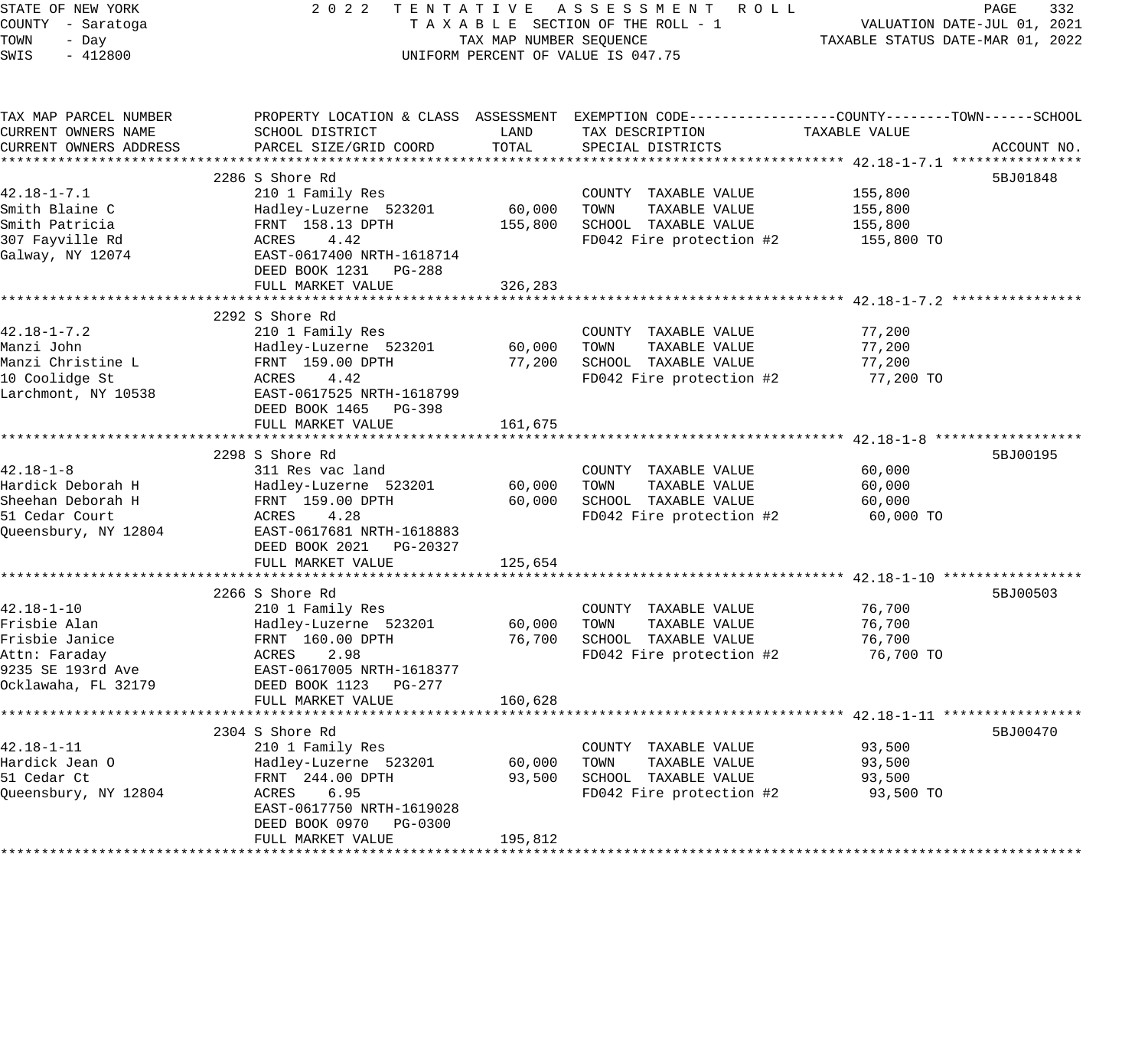| STATE OF NEW YORK        | 2 0 2 2                                                                                        |                         | TENTATIVE ASSESSMENT ROLL          |                                  | 333<br>PAGE                 |
|--------------------------|------------------------------------------------------------------------------------------------|-------------------------|------------------------------------|----------------------------------|-----------------------------|
| COUNTY - Saratoga        |                                                                                                |                         | TAXABLE SECTION OF THE ROLL - 1    |                                  | VALUATION DATE-JUL 01, 2021 |
| TOWN<br>- Day            |                                                                                                | TAX MAP NUMBER SEQUENCE |                                    | TAXABLE STATUS DATE-MAR 01, 2022 |                             |
| $-412800$<br>SWIS        |                                                                                                |                         | UNIFORM PERCENT OF VALUE IS 047.75 |                                  |                             |
|                          |                                                                                                |                         |                                    |                                  |                             |
| TAX MAP PARCEL NUMBER    | PROPERTY LOCATION & CLASS ASSESSMENT EXEMPTION CODE---------------COUNTY-------TOWN-----SCHOOL |                         |                                    |                                  |                             |
| CURRENT OWNERS NAME      | SCHOOL DISTRICT                                                                                | LAND                    | TAX DESCRIPTION                    | TAXABLE VALUE                    |                             |
| CURRENT OWNERS ADDRESS   | PARCEL SIZE/GRID COORD                                                                         | TOTAL                   | SPECIAL DISTRICTS                  |                                  | ACCOUNT NO.                 |
|                          |                                                                                                |                         |                                    |                                  |                             |
|                          | 2764 S Shore Rd                                                                                |                         |                                    |                                  | 5BJ02329                    |
| $43 - 1 - 3$             | 210 1 Family Res                                                                               |                         | COUNTY TAXABLE VALUE               | 136,500                          |                             |
| Laderman Barbara Jean    | Hadley-Luzerne 523201                                                                          | 51,700                  | TOWN<br>TAXABLE VALUE              | 136,500                          |                             |
| Sakal Joseph Brian       | FRNT 121.63 DPTH                                                                               | 136,500                 | SCHOOL TAXABLE VALUE               | 136,500                          |                             |
| 52 Centre St             | ACRES<br>4.30                                                                                  |                         | FD041 Fire protection #1           | 136,500 TO                       |                             |
| Natick, MA 01760         | EAST-0626399 NRTH-1621697                                                                      |                         |                                    |                                  |                             |
|                          | DEED BOOK 2021<br>PG-2524                                                                      |                         |                                    |                                  |                             |
|                          | FULL MARKET VALUE                                                                              | 285,864                 |                                    |                                  |                             |
|                          |                                                                                                |                         |                                    |                                  |                             |
|                          | 2768 S Shore Rd                                                                                |                         |                                    |                                  | 5BJ00294                    |
| $43. - 1 - 4$            | 210 1 Family Res                                                                               |                         | COUNTY TAXABLE VALUE               | 150,400                          |                             |
| Leitner James            | Hadley-Luzerne 523201                                                                          | 51,800                  | TAXABLE VALUE<br>TOWN              | 150,400                          |                             |
| Leitner Carrie           | Life Estate                                                                                    | 150,400                 | SCHOOL TAXABLE VALUE               | 150,400                          |                             |
| 7 Concord Drive          | FRNT 106.69 DPTH                                                                               |                         | FD041 Fire protection #1           | 150,400 TO                       |                             |
| Stony Point, NY 10980    | ACRES<br>4.67                                                                                  |                         |                                    |                                  |                             |
|                          | EAST-0626483 NRTH-1621644                                                                      |                         |                                    |                                  |                             |
|                          | DEED BOOK 2016 PG-39952                                                                        |                         |                                    |                                  |                             |
|                          | FULL MARKET VALUE                                                                              | 314,974                 |                                    |                                  |                             |
|                          |                                                                                                |                         |                                    |                                  |                             |
|                          | 2772 S Shore Rd                                                                                |                         |                                    |                                  | 5BJ00370                    |
| $43. - 1 - 5$            | 260 Seasonal res                                                                               |                         | COUNTY TAXABLE VALUE               | 79,200                           |                             |
| Lajeunesse George C      | Hadley-Luzerne 523201                                                                          | 51,600                  | TAXABLE VALUE<br>TOWN              | 79,200                           |                             |
| Finger Sharon            | G Lajeunesse 1/2 INT 2007                                                                      | 79,200                  | SCHOOL TAXABLE VALUE               | 79,200                           |                             |
| Trustee                  | 48012 & L Anker ETAL Trus                                                                      |                         | FD041 Fire protection #1           | 79,200 TO                        |                             |
| 6 Glendale Avenue        | 1/2 INT per 2015/32305                                                                         |                         |                                    |                                  |                             |
| Delmar,, NY 12054        | FRNT 94.95 DPTH                                                                                |                         |                                    |                                  |                             |
|                          | ACRES<br>4.15                                                                                  |                         |                                    |                                  |                             |
|                          | EAST-0626559 NRTH-1621620                                                                      |                         |                                    |                                  |                             |
|                          | DEED BOOK 2015 PG-32305                                                                        |                         |                                    |                                  |                             |
|                          | FULL MARKET VALUE                                                                              | 165,864                 |                                    |                                  |                             |
|                          |                                                                                                |                         |                                    |                                  |                             |
|                          | 2776 S Shore Rd                                                                                |                         |                                    |                                  | 5BJ00523                    |
| $43. - 1 - 6$            | 312 Vac w/imprv                                                                                |                         | COUNTY TAXABLE VALUE               | 68,000                           |                             |
| Kearsing Edward G        | Hadley-Luzerne 523201                                                                          | 51,500                  | TAXABLE VALUE<br>TOWN              | 68,000                           |                             |
| Kearsing Margaret M      | Life Estate                                                                                    | 68,000                  | SCHOOL TAXABLE VALUE               | 68,000                           |                             |
| Attn: Katherine Kearsing | FRNT<br>95.01 DPTH                                                                             |                         | FD041 Fire protection #1           | 68,000 TO                        |                             |
| 58 Fisler Ave            | ACRES<br>3.90                                                                                  |                         |                                    |                                  |                             |
| Schenectady, NY 12304    | EAST-0626636 NRTH-1621587                                                                      |                         |                                    |                                  |                             |
|                          | DEED BOOK 1671<br>$PG-427$                                                                     |                         |                                    |                                  |                             |
|                          | FULL MARKET VALUE                                                                              | 142,408                 |                                    |                                  |                             |
|                          |                                                                                                |                         |                                    |                                  |                             |
|                          | 2782 S Shore Rd                                                                                |                         |                                    |                                  | 5BJ00496                    |
| $43. - 1 - 7$            | 210 1 Family Res                                                                               |                         | COUNTY TAXABLE VALUE               | 187,500                          |                             |
| Califano Antonio J       | Hadley-Luzerne 523201                                                                          | 51,500                  | TOWN<br>TAXABLE VALUE              | 187,500                          |                             |
| Califano Donna M         | FRNT<br>95.03 DPTH                                                                             | 187,500                 | SCHOOL TAXABLE VALUE               | 187,500                          |                             |
| 36 Edurado Ct            | 4.07<br>ACRES                                                                                  |                         | FD041 Fire protection #1           | 187,500 TO                       |                             |
| Albany, NY 12203         | EAST-0626724 NRTH-1621536                                                                      |                         |                                    |                                  |                             |
|                          | DEED BOOK 2008<br>PG-34113                                                                     |                         |                                    |                                  |                             |
|                          | FULL MARKET VALUE                                                                              | 392,670                 |                                    |                                  |                             |
| ***********              | **********************                                                                         |                         |                                    |                                  |                             |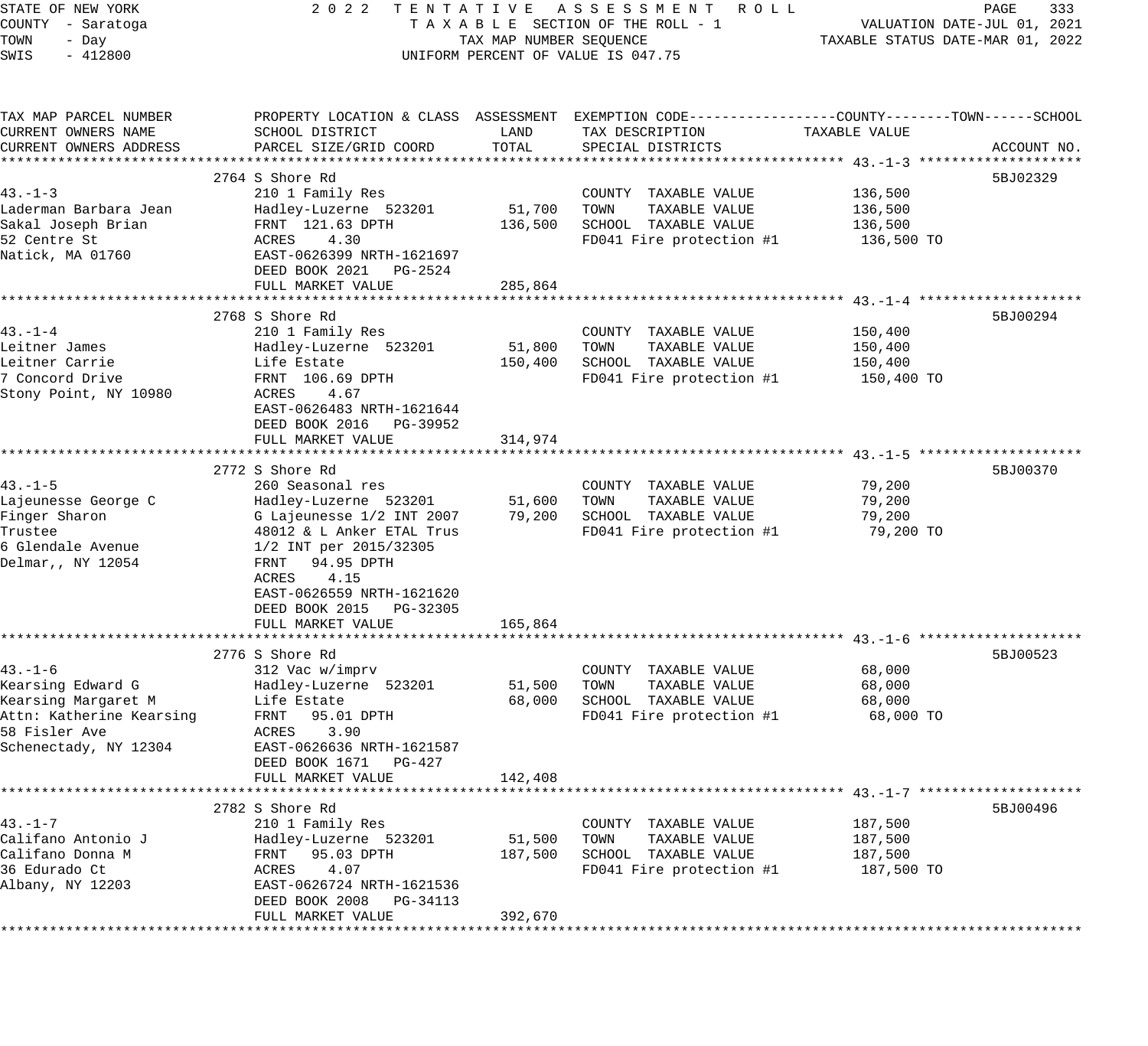| STATE OF NEW YORK<br>COUNTY - Saratoga<br>TOWN<br>- Day<br>SWIS<br>$-412800$ |                                                                                                                               | TAX MAP NUMBER SEQUENCE | 2022 TENTATIVE ASSESSMENT ROLL<br>TAXABLE SECTION OF THE ROLL - 1<br>UNIFORM PERCENT OF VALUE IS 047.75                                  | VALUATION DATE-JUL 01, 2021<br>TAXABLE STATUS DATE-MAR 01, 2022 | PAGE<br>334 |
|------------------------------------------------------------------------------|-------------------------------------------------------------------------------------------------------------------------------|-------------------------|------------------------------------------------------------------------------------------------------------------------------------------|-----------------------------------------------------------------|-------------|
| TAX MAP PARCEL NUMBER<br>CURRENT OWNERS NAME<br>CURRENT OWNERS ADDRESS       | SCHOOL DISTRICT<br>PARCEL SIZE/GRID COORD                                                                                     | LAND<br>TOTAL           | PROPERTY LOCATION & CLASS ASSESSMENT EXEMPTION CODE----------------COUNTY-------TOWN------SCHOOL<br>TAX DESCRIPTION<br>SPECIAL DISTRICTS | TAXABLE VALUE                                                   | ACCOUNT NO. |
|                                                                              |                                                                                                                               |                         |                                                                                                                                          |                                                                 | 5BJ00800    |
| $43. -1 - 8$<br>Califano Joseph T<br>Beller Carol A<br>425 Clinton Avenue    | 2788 S Shore Rd<br>312 Vac w/imprv<br>Hadley-Luzerne 523201 51,400<br>Added Well & Sept. 8/99<br>Shed & Deck                  | 65,900                  | COUNTY TAXABLE VALUE<br>TAXABLE VALUE<br>TOWN<br>SCHOOL TAXABLE VALUE<br>FD041 Fire protection #1                                        | 65,900<br>65,900<br>65,900<br>65,900 TO                         |             |
| Albany, NY 12206                                                             | Deck 8/10/05<br>FRNT 97.17 DPTH<br>ACRES<br>3.70<br>EAST-0626795 NRTH-1621510<br>DEED BOOK 2019 PG-31726<br>FULL MARKET VALUE | 138,010                 |                                                                                                                                          |                                                                 |             |
|                                                                              |                                                                                                                               |                         |                                                                                                                                          |                                                                 |             |
| $43. - 1 - 9$<br>Fraterrigo Barbara<br>21 Ableman Ave<br>Albany, NY 12203    | 2790 S Shore Rd<br>270 Mfg housing<br>Hadley-Luzerne 523201<br>FRNT 101.25 DPTH<br>3.58<br>ACRES<br>EAST-0626864 NRTH-1621508 | 51,300<br>156,600       | COUNTY TAXABLE VALUE<br>TAXABLE VALUE<br>TOWN<br>SCHOOL TAXABLE VALUE<br>FD041 Fire protection #1                                        | 156,600<br>156,600<br>156,600<br>156,600 TO                     | 5BJ00695    |
|                                                                              | DEED BOOK 2017 PG-38522<br>FULL MARKET VALUE                                                                                  | 327,958                 |                                                                                                                                          |                                                                 |             |
|                                                                              |                                                                                                                               |                         |                                                                                                                                          |                                                                 |             |
|                                                                              | 2792 S Shore Rd                                                                                                               |                         |                                                                                                                                          |                                                                 | 5BJ00330    |
| $43. - 1 - 10$<br>Fraterrigo Philip                                          | 210 1 Family Res                                                                                                              |                         | COUNTY TAXABLE VALUE<br>TOWN<br>TAXABLE VALUE                                                                                            | 106,200                                                         |             |
| Fraterrigo Barbara                                                           | Hadley-Luzerne 523201<br>FRNT 101.19 DPTH                                                                                     | 51,300<br>106,200       | SCHOOL TAXABLE VALUE                                                                                                                     | 106,200<br>106,200                                              |             |
| 21 Ableman Ave                                                               | ACRES<br>3.50                                                                                                                 |                         | FD041 Fire protection #1                                                                                                                 | 106,200 TO                                                      |             |
| Albany, NY 12203                                                             | EAST-0626940 NRTH-1621504<br>DEED BOOK 1333 PG-468                                                                            |                         |                                                                                                                                          |                                                                 |             |
|                                                                              | FULL MARKET VALUE                                                                                                             | 222,408                 |                                                                                                                                          |                                                                 |             |
|                                                                              | 2798 S Shore Rd                                                                                                               |                         |                                                                                                                                          |                                                                 | 5BJ00391    |
| $43. - 1 - 11$                                                               | 210 1 Family Res                                                                                                              |                         | COUNTY TAXABLE VALUE                                                                                                                     | 168,500                                                         |             |
|                                                                              | Weaver Family Irrevocabl Trust Hadley-Luzerne 523201                                                                          | 52,600                  | TAXABLE VALUE<br>TOWN                                                                                                                    | 168,500                                                         |             |
| Weaver Gregory A                                                             | FRNT 163.35 DPTH                                                                                                              | 168,500                 | SCHOOL TAXABLE VALUE                                                                                                                     | 168,500                                                         |             |
| 2798 South Shore Rd<br>Hadley, NY 12835                                      | 6.14<br>ACRES<br>EAST-0627051 NRTH-1621477<br>DEED BOOK 1641 PG-392                                                           |                         | FD041 Fire protection #1                                                                                                                 | 168,500 TO                                                      |             |
|                                                                              | FULL MARKET VALUE                                                                                                             | 352,880                 |                                                                                                                                          |                                                                 |             |
|                                                                              |                                                                                                                               |                         |                                                                                                                                          |                                                                 |             |
|                                                                              | 2800 S Shore Rd                                                                                                               |                         |                                                                                                                                          |                                                                 | 5BJ00307    |
| $43. - 1 - 12$                                                               | 280 Res Multiple                                                                                                              |                         | TAXABLE VALUE<br>COUNTY<br>TAXABLE VALUE                                                                                                 | 116,800                                                         |             |
| Goodhue Roger Jr<br>Goodhue Kelly                                            | Hadley-Luzerne 523201<br>FRNT 101.35 DPTH                                                                                     | 50,100<br>116,800       | TOWN<br>SCHOOL TAXABLE VALUE                                                                                                             | 116,800<br>116,800                                              |             |
| 102 Hines Rd                                                                 | ACRES<br>3.21                                                                                                                 |                         | FD041 Fire protection #1                                                                                                                 | 116,800 TO                                                      |             |
| Middle Grove, NY 12850                                                       | EAST-0627157 NRTH-1621468<br>DEED BOOK 2011<br>PG-6892                                                                        |                         |                                                                                                                                          |                                                                 |             |
|                                                                              | FULL MARKET VALUE                                                                                                             | 244,607                 |                                                                                                                                          |                                                                 |             |
|                                                                              |                                                                                                                               |                         |                                                                                                                                          |                                                                 |             |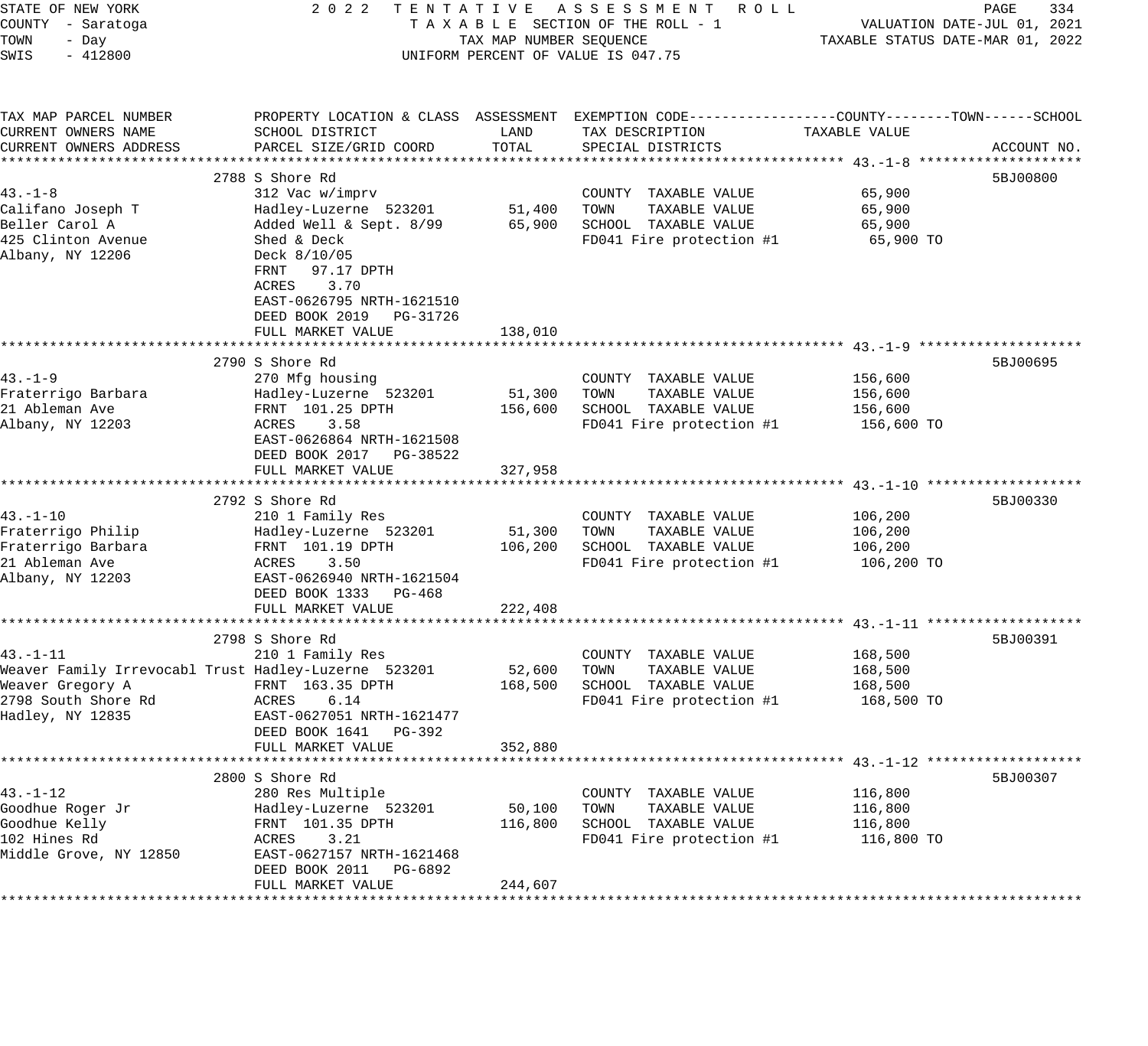| STATE OF NEW YORK      |                                                                                                  |                         | 2022 TENTATIVE ASSESSMENT ROLL      |                                                                 | PAGE               | 335            |
|------------------------|--------------------------------------------------------------------------------------------------|-------------------------|-------------------------------------|-----------------------------------------------------------------|--------------------|----------------|
| COUNTY - Saratoga      |                                                                                                  |                         | TAXABLE SECTION OF THE ROLL - 1     | VALUATION DATE-JUL 01, 2021<br>TAXABLE STATUS DATE-MAR 01, 2022 |                    |                |
| TOWN<br>- Day          |                                                                                                  | TAX MAP NUMBER SEQUENCE |                                     |                                                                 |                    |                |
| $-412800$<br>SWIS      |                                                                                                  |                         | UNIFORM PERCENT OF VALUE IS 047.75  |                                                                 |                    |                |
|                        |                                                                                                  |                         |                                     |                                                                 |                    |                |
| TAX MAP PARCEL NUMBER  | PROPERTY LOCATION & CLASS ASSESSMENT EXEMPTION CODE----------------COUNTY-------TOWN------SCHOOL |                         |                                     |                                                                 |                    |                |
| CURRENT OWNERS NAME    | SCHOOL DISTRICT                                                                                  | LAND                    | TAX DESCRIPTION                     | TAXABLE VALUE                                                   |                    |                |
| CURRENT OWNERS ADDRESS | PARCEL SIZE/GRID COORD                                                                           | TOTAL                   | SPECIAL DISTRICTS                   |                                                                 | ACCOUNT NO.        |                |
|                        | 2823 S Shore Rd                                                                                  |                         |                                     |                                                                 | 5BJ00595           |                |
| 43. –1–13.1            | 210 1 Family Res - WTRFNT                                                                        |                         | COUNTY TAXABLE VALUE                | 241,000                                                         |                    |                |
| Bothwell Arthur        | Hadley-Luzerne 523201                                                                            | 75,000 TOWN             | TAXABLE VALUE                       | 241,000                                                         |                    |                |
| Bothwell Jean          | FRNT 80.00 DPTH 143.50                                                                           |                         | 241,000 SCHOOL TAXABLE VALUE        | 241,000                                                         |                    |                |
| 3276 Treasure Trove Ln | ACRES 0.18                                                                                       |                         | FD041 Fire protection #1 241,000 TO |                                                                 |                    |                |
| Miami, FL 33133        | EAST-0627729 NRTH-1622354                                                                        |                         |                                     |                                                                 |                    |                |
|                        | DEED BOOK 0949 PG-0689                                                                           |                         |                                     |                                                                 |                    |                |
|                        | FULL MARKET VALUE                                                                                | 504,712                 |                                     |                                                                 |                    |                |
|                        |                                                                                                  |                         |                                     |                                                                 |                    |                |
|                        | S Shore Rd                                                                                       |                         |                                     |                                                                 |                    |                |
| $43. - 1 - 13.2$       | 311 Res vac land - WTRFNT                                                                        |                         | COUNTY TAXABLE VALUE                | 37,500                                                          |                    |                |
| 3276 Leslie B          | Hadley-Luzerne 523201                                                                            |                         | 37,500 TOWN<br>TAXABLE VALUE        | 37,500                                                          |                    |                |
| Trustee                | Leslie B Ferrero Trust                                                                           |                         | 37,500 SCHOOL TAXABLE VALUE         | 37,500                                                          |                    |                |
| 3273 Treasure Trove Ln | FRNT 165.00 DPTH 96.00                                                                           |                         | FD041 Fire protection #1            | 37,500 TO                                                       |                    |                |
| Miami, FL 33133        | ACRES 0.23                                                                                       |                         |                                     |                                                                 |                    |                |
|                        | EAST-0627818 NRTH-1622298                                                                        |                         |                                     |                                                                 |                    |                |
|                        | DEED BOOK 2012 PG-41509<br>FULL MARKET VALUE                                                     |                         |                                     |                                                                 |                    |                |
|                        |                                                                                                  | 78,534                  |                                     |                                                                 |                    |                |
|                        | 3016 S Shore Rd                                                                                  |                         |                                     |                                                                 | 5BJ00403           |                |
| $43. - 1 - 17.1$       | 280 Res Multiple                                                                                 |                         | VET COM CT 41131                    | 33,450                                                          | 33,450             | $\overline{0}$ |
| Schreiner Curtis       | Hadley-Luzerne 523201 160,900 VET DIS CT 41141                                                   |                         |                                     | 66,900                                                          | 66,900             | $\overline{0}$ |
| Schreiner James        | FRNT 3055.00 DPTH                                                                                |                         | 530,900 BAS STAR 41854              | $\overline{0}$                                                  | 19,990<br>0        |                |
| 3016 S Shore Rd        | ACRES 173.89                                                                                     |                         | BAS STAR 41854                      | $\overline{0}$                                                  | $\Omega$<br>19,990 |                |
| Hadley, NY 12835       | EAST-0630291 NRTH-1619089                                                                        |                         | COUNTY TAXABLE VALUE                | 430,550                                                         |                    |                |
|                        | DEED BOOK 2009 PG-10968                                                                          |                         | TOWN<br>TAXABLE VALUE               | 430,550                                                         |                    |                |
|                        | FULL MARKET VALUE                                                                                |                         | 1111,832 SCHOOL TAXABLE VALUE       | 490,920                                                         |                    |                |
|                        |                                                                                                  |                         | FD041 Fire protection #1            | 530,900 TO                                                      |                    |                |
|                        |                                                                                                  |                         |                                     |                                                                 |                    |                |
|                        | 3032 S Shore Rd                                                                                  |                         |                                     |                                                                 |                    |                |
| 43.-1-17.2             | 210 1 Family Res                                                                                 |                         | COUNTY TAXABLE VALUE                | 167,400                                                         |                    |                |
| Schreiner James L      | Hadley-Luzerne 523201 50,000 TOWN                                                                |                         | TAXABLE VALUE                       | 167,400                                                         |                    |                |
| Schreiner Elizabeth A  | James L & Elizabeth Schri                                                                        | 167,400                 | SCHOOL TAXABLE VALUE                | 167,400                                                         |                    |                |
| 3032 South Shore Road  | Rev. Trust 7/16/2021                                                                             |                         | FD041 Fire protection #1            | 167,400 TO                                                      |                    |                |
| Hadley, NY 12835       | Life Estate                                                                                      |                         |                                     |                                                                 |                    |                |
|                        | ACRES<br>1.00<br>EAST-0630691 NRTH-1620469                                                       |                         |                                     |                                                                 |                    |                |
|                        | DEED BOOK 2021 PG-41963                                                                          |                         |                                     |                                                                 |                    |                |
|                        | FULL MARKET VALUE                                                                                | 350,576                 |                                     |                                                                 |                    |                |
|                        |                                                                                                  |                         |                                     |                                                                 |                    |                |
|                        | 3082 S Shore Rd                                                                                  |                         |                                     |                                                                 | 5BJ02261           |                |
| $43. - 1 - 19$         | 280 Res Multiple                                                                                 |                         | COUNTY TAXABLE VALUE                | 173,100                                                         |                    |                |
| Inman Andrea M         | Hadley-Luzerne 523201                                                                            | 55,600                  | TAXABLE VALUE<br>TOWN               | 173,100                                                         |                    |                |
| Inman Gordie J         | FRNT 265.06 DPTH                                                                                 | 173,100                 | SCHOOL TAXABLE VALUE                | 173,100                                                         |                    |                |
| 243 Schuurman Rd       | ACRES 10.18 BANK<br>709                                                                          |                         | FD041 Fire protection #1            | 173,100 TO                                                      |                    |                |
| Castleton, NY 12033    | EAST-0632658 NRTH-1621431                                                                        |                         |                                     |                                                                 |                    |                |
|                        | DEED BOOK 2007 PG-22121                                                                          |                         |                                     |                                                                 |                    |                |
|                        | FULL MARKET VALUE                                                                                | 362,513                 |                                     |                                                                 |                    |                |
|                        |                                                                                                  |                         |                                     |                                                                 |                    |                |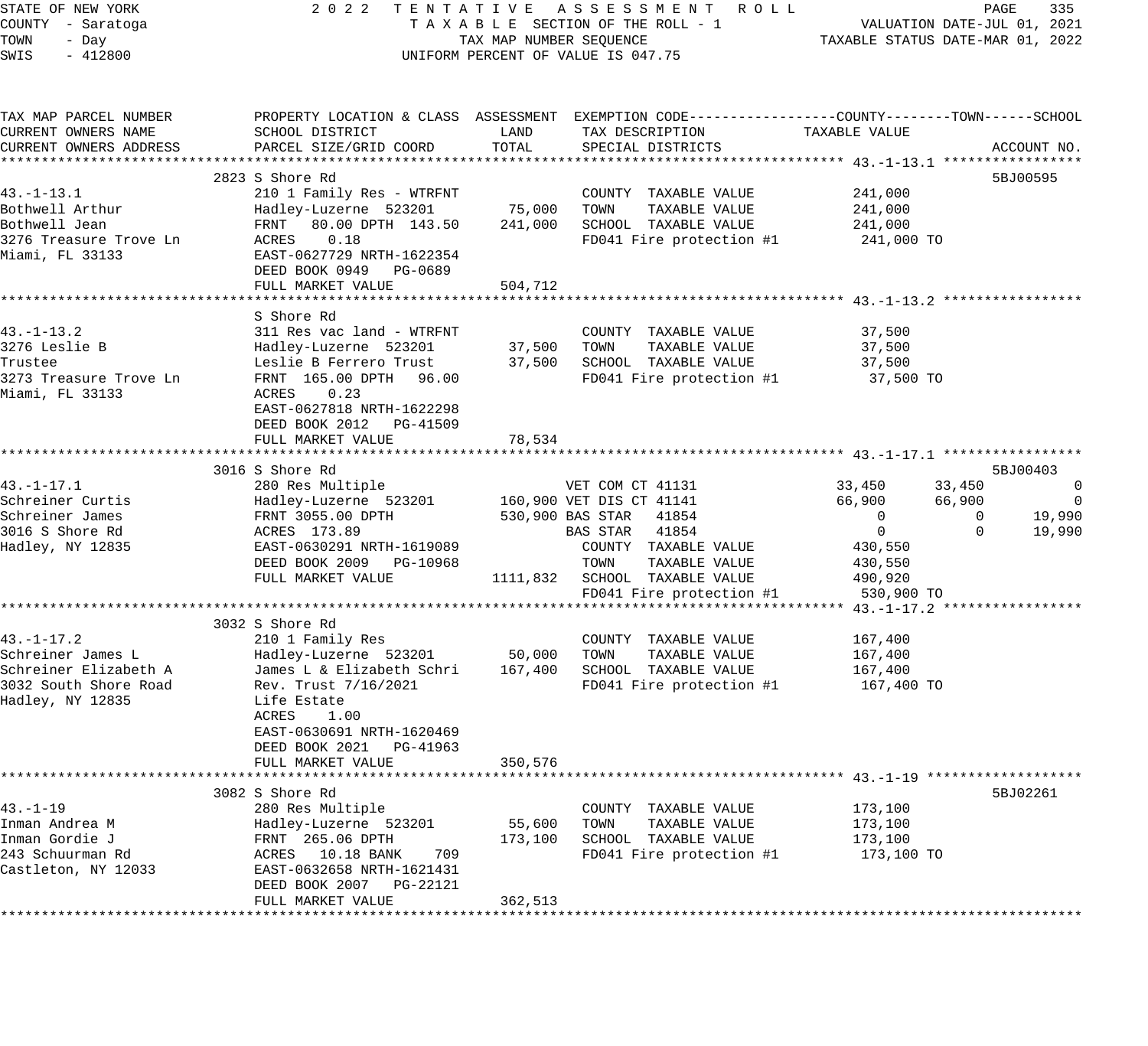| STATE OF NEW YORK<br>COUNTY - Saratoga<br>TOWN<br>- Day<br>SWIS<br>$-412800$ | 2 0 2 2<br>TENTATIVE ASSESSMENT<br>TAXABLE SECTION OF THE ROLL - 1<br>TAX MAP NUMBER SEQUENCE<br>UNIFORM PERCENT OF VALUE IS 047.75 | R O L L | PAGE<br>336<br>VALUATION DATE-JUL 01, 2021<br>TAXABLE STATUS DATE-MAR 01, 2022                 |               |                                                         |
|------------------------------------------------------------------------------|-------------------------------------------------------------------------------------------------------------------------------------|---------|------------------------------------------------------------------------------------------------|---------------|---------------------------------------------------------|
| TAX MAP PARCEL NUMBER                                                        |                                                                                                                                     |         | PROPERTY LOCATION & CLASS ASSESSMENT EXEMPTION CODE---------------COUNTY-------TOWN-----SCHOOL |               |                                                         |
| CURRENT OWNERS NAME                                                          | SCHOOL DISTRICT                                                                                                                     | LAND    | TAX DESCRIPTION                                                                                | TAXABLE VALUE |                                                         |
| CURRENT OWNERS ADDRESS                                                       | PARCEL SIZE/GRID COORD                                                                                                              | TOTAL   | SPECIAL DISTRICTS                                                                              |               | ACCOUNT NO.                                             |
|                                                                              | 3090 S Shore Rd                                                                                                                     |         |                                                                                                |               | 5BJ02260                                                |
| $43. - 1 - 20$                                                               | 210 1 Family Res                                                                                                                    |         | COUNTY TAXABLE VALUE                                                                           | 125,600       |                                                         |
| Schamberger Lynn B                                                           | Hadley-Luzerne 523201                                                                                                               | 63,900  | TOWN<br>TAXABLE VALUE                                                                          | 125,600       |                                                         |
| Schamberger Robert D                                                         | Retained Life Estate To                                                                                                             | 125,600 | SCHOOL TAXABLE VALUE                                                                           | 125,600       |                                                         |
| 7 Sycamore Dr<br>Stony Brook, NY 11790                                       | Shirley S Schamberger<br>FRNT 612.58 DPTH<br>ACRES<br>28.83<br>EAST-0633064 NRTH-1621444<br>DEED BOOK 2019 PG-21789                 |         | FD041 Fire protection #1                                                                       | 125,600 TO    |                                                         |
|                                                                              | FULL MARKET VALUE                                                                                                                   | 263,037 |                                                                                                |               |                                                         |
|                                                                              | *****************************                                                                                                       |         |                                                                                                |               |                                                         |
| $43. - 1 - 21$                                                               | 3102 S Shore Rd<br>581 Chd/adt camp                                                                                                 |         | COUNTY TAXABLE VALUE                                                                           | 81,300        | 5BJ02244                                                |
| Cornett Heekin Kathryn                                                       | Hadley-Luzerne 523201                                                                                                               | 65,400  | TOWN<br>TAXABLE VALUE                                                                          | 81,300        |                                                         |
| 10 Noone Ln                                                                  | FRNT 652.75 DPTH                                                                                                                    | 81,300  | SCHOOL TAXABLE VALUE                                                                           | 81,300        |                                                         |
| Kingston, NY 12401                                                           | 31.70<br>ACRES<br>EAST-0633656 NRTH-1621652<br>DEED BOOK 2021<br>PG-19733<br>FULL MARKET VALUE                                      | 170,262 | FD041 Fire protection #1                                                                       | 81,300 TO     |                                                         |
|                                                                              |                                                                                                                                     |         |                                                                                                |               |                                                         |
|                                                                              | 3120 S Shore Rd                                                                                                                     |         |                                                                                                |               | 5BJ02259                                                |
| $43. - 1 - 22$                                                               | 314 Rural vac<10                                                                                                                    |         | COUNTY TAXABLE VALUE                                                                           | 39,000        |                                                         |
| Kogler Scott                                                                 | Hadley-Luzerne 523201                                                                                                               | 39,000  | TOWN<br>TAXABLE VALUE                                                                          | 39,000        |                                                         |
| Kung Nancy                                                                   | FRNT 245.93 DPTH                                                                                                                    | 39,000  | SCHOOL TAXABLE VALUE                                                                           | 39,000        |                                                         |
| 12 St Andrews Hill<br>Pittsford, NY 14534                                    | ACRES 13.93<br>EAST-0634074 NRTH-1621728<br>DEED BOOK 2021 PG-37733<br>FULL MARKET VALUE                                            | 81,675  | FD041 Fire protection #1                                                                       | 39,000 TO     |                                                         |
|                                                                              | ***********************                                                                                                             |         |                                                                                                |               | ************************** 43.-1-23 ******************* |
|                                                                              | 3130 S Shore Rd                                                                                                                     |         |                                                                                                |               | 5BJ02304                                                |
| $43. - 1 - 23$                                                               | 280 Res Multiple                                                                                                                    |         | COUNTY TAXABLE VALUE                                                                           | 215,000       |                                                         |
| Hodder Richard M                                                             | Hadley-Luzerne 523201                                                                                                               | 79,300  | TOWN<br>TAXABLE VALUE                                                                          | 215,000       |                                                         |
| Hodder Louisa E                                                              | Joint Revocable Trust                                                                                                               | 215,000 | SCHOOL TAXABLE VALUE                                                                           | 215,000       |                                                         |
| Trustee                                                                      | FRNT 212.98 DPTH                                                                                                                    |         | FD041 Fire protection #1                                                                       | 215,000 TO    |                                                         |
| 4745 Independence Dr V-18                                                    | ACRES 10.60                                                                                                                         |         |                                                                                                |               |                                                         |
| Bradenton, FL 34210                                                          | EAST-0634296 NRTH-1621828<br>DEED BOOK 2015<br>PG-12867<br>FULL MARKET VALUE                                                        | 450,262 |                                                                                                |               |                                                         |
|                                                                              |                                                                                                                                     |         |                                                                                                |               |                                                         |
|                                                                              | W Mountain Co Rt 10                                                                                                                 |         |                                                                                                |               | 5BJ00489                                                |
| $43. - 1 - 24$                                                               | 311 Res vac land                                                                                                                    |         | COUNTY TAXABLE VALUE                                                                           | 7,400         |                                                         |
| Bishop Fraser D                                                              | 412601<br>Corinth 1                                                                                                                 | 7,400   | TOWN<br>TAXABLE VALUE                                                                          | 7,400         |                                                         |
| Bishop Ruth H                                                                | 3.85<br>ACRES                                                                                                                       | 7,400   | SCHOOL TAXABLE VALUE                                                                           | 7,400         |                                                         |
| 2810 Deer Park Rd<br>Finksburg, MD 20148                                     | EAST-0634212 NRTH-1620289<br>DEED BOOK 1578<br>PG-642                                                                               |         | FD041 Fire protection #1                                                                       | 7,400 TO      |                                                         |
| **********                                                                   | FULL MARKET VALUE                                                                                                                   | 15,497  |                                                                                                |               |                                                         |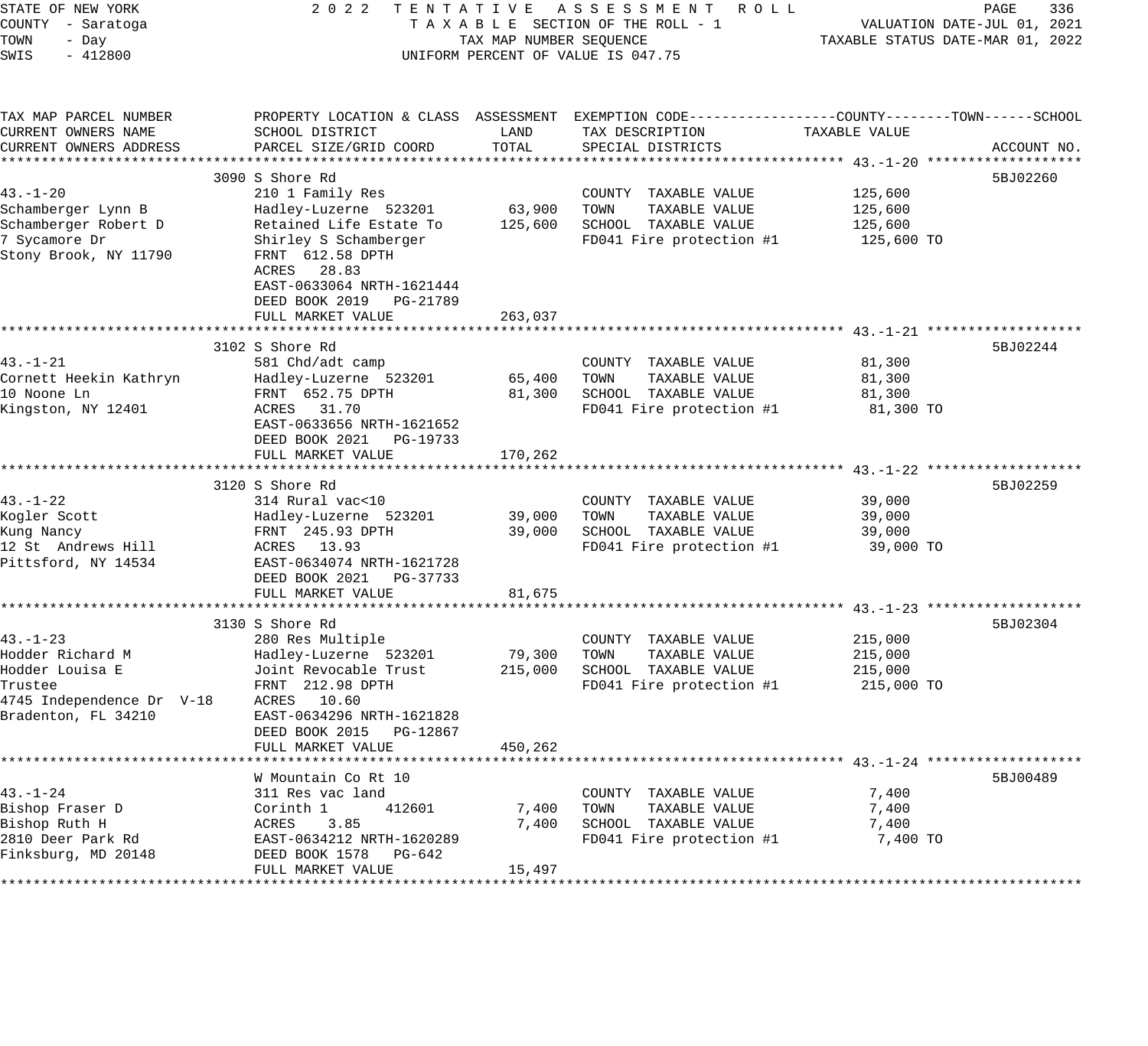| STATE OF NEW YORK |  |           |  |  |  |
|-------------------|--|-----------|--|--|--|
| COUNTY - Saratoga |  |           |  |  |  |
| TOWN              |  | - Day     |  |  |  |
| SWTS              |  | $-412800$ |  |  |  |

# STATE OF NEW YORK 2 0 2 2 T E N T A T I V E A S S E S S M E N T R O L L PAGE 337 COUNTY - Saratoga T A X A B L E SECTION OF THE ROLL - 1 VALUATION DATE-JUL 01, 2021 TOWN - Day TAX MAP NUMBER SEQUENCE TAXABLE STATUS DATE-MAR 01, 2022 SWIS - 412800 CONTROL CONTROL CONTROL UNIFORM PERCENT OF VALUE IS 047.75

| TAX MAP PARCEL NUMBER  |                                           |                       | PROPERTY LOCATION & CLASS ASSESSMENT EXEMPTION CODE---------------COUNTY-------TOWN------SCHOOL |               |             |
|------------------------|-------------------------------------------|-----------------------|-------------------------------------------------------------------------------------------------|---------------|-------------|
| CURRENT OWNERS NAME    | SCHOOL DISTRICT                           | LAND                  | TAX DESCRIPTION                                                                                 | TAXABLE VALUE |             |
| CURRENT OWNERS ADDRESS | PARCEL SIZE/GRID COORD                    | TOTAL                 | SPECIAL DISTRICTS                                                                               |               | ACCOUNT NO. |
|                        |                                           |                       |                                                                                                 |               |             |
|                        | W Mountain Co Rt 10                       |                       |                                                                                                 |               | 5BJ00619    |
| $43. - 1 - 25$         | 910 Priv forest                           |                       | COUNTY TAXABLE VALUE                                                                            | 75,400        |             |
| Mettowee Lumber Co     | Corinth 1<br>412601                       | 75,400                | TOWN TAXABLE VALUE                                                                              | 75,400        |             |
| 85 Church St           | ACRES 150.77<br>EAST-0633956 NRTH-1618826 | 75,400                | SCHOOL TAXABLE VALUE                                                                            | 75,400        |             |
| Granville, NY 12832    |                                           |                       | FD041 Fire protection #1                                                                        | 75,400 TO     |             |
|                        | DEED BOOK 0570 PG-0431                    |                       |                                                                                                 |               |             |
|                        | FULL MARKET VALUE                         | 157,906               |                                                                                                 |               |             |
|                        |                                           |                       |                                                                                                 |               |             |
|                        | 897 W Mountain Co Rt 10                   |                       |                                                                                                 |               | 5BJ00439    |
| 43.–1–26.1             | 210 1 Family Res                          |                       | COUNTY TAXABLE VALUE                                                                            | 67,600        |             |
| Rekrut Kenneth B       | Corinth 1<br>412601                       | 15,200 TOWN           | TAXABLE VALUE                                                                                   | 67,600        |             |
| 897 County Rt 10       | Split per filed map B-508                 | 67,600                | SCHOOL TAXABLE VALUE                                                                            | 67,600        |             |
| Corinth, NY 12822      | FRNT 195.50 DPTH                          |                       | FD041 Fire protection #1                                                                        | 67,600 TO     |             |
|                        | ACRES<br>3.46 BANK 709                    |                       |                                                                                                 |               |             |
|                        | EAST-0635941 NRTH-1618884                 |                       |                                                                                                 |               |             |
|                        | DEED BOOK 1710 PG-409                     |                       |                                                                                                 |               |             |
|                        | FULL MARKET VALUE                         | 141,571               |                                                                                                 |               |             |
|                        |                                           |                       |                                                                                                 |               |             |
|                        | W Mountain Co Rt 10                       |                       |                                                                                                 |               |             |
| $43. - 1 - 26.2$       | 322 Rural vac>10                          |                       | COUNTY TAXABLE VALUE                                                                            | 13,900        |             |
| Bishop Fraser Dawson   | Corinth 1                                 | 412601 13,900         | TOWN TAXABLE VALUE                                                                              | 13,900        |             |
| Bishop Suzann M        | Split per filed map B-508                 | 13,900                | SCHOOL TAXABLE VALUE                                                                            | 13,900        |             |
| 2810 Deer Park Rd      | FRNT 547.69 DPTH                          |                       | FD041 Fire protection #1                                                                        | 13,900 TO     |             |
| Finksburg, MD 21048    | ACRES 27.83                               |                       |                                                                                                 |               |             |
|                        | EAST-0635113 NRTH-1619453                 |                       |                                                                                                 |               |             |
|                        | DEED BOOK 2013 PG-51044                   |                       |                                                                                                 |               |             |
|                        | FULL MARKET VALUE                         | 29,110                |                                                                                                 |               |             |
|                        |                                           |                       |                                                                                                 |               |             |
|                        | 3275 S Shore Rd                           |                       |                                                                                                 |               | 5BJ00317    |
| 43.-1-27               | 240 Rural res                             |                       | COUNTY TAXABLE VALUE                                                                            | 128,800       |             |
| Barmar Corinth LLC     | Hadley-Luzerne 523201                     | 83,800                | TAXABLE VALUE<br>TOWN                                                                           | 128,800       |             |
| 42 Gladwish Road       | Life Estate                               | 128,800               | SCHOOL TAXABLE VALUE                                                                            | 128,800       |             |
| Delmar, NY 12054       | FRNT 881.80 DPTH                          |                       | FD041 Fire protection #1                                                                        | 128,800 TO    |             |
|                        | ACRES 18.59                               |                       |                                                                                                 |               |             |
|                        | EAST-0635834 NRTH-1621044                 |                       |                                                                                                 |               |             |
|                        | DEED BOOK 2022 PG-1058                    |                       |                                                                                                 |               |             |
|                        | FULL MARKET VALUE                         | 269,738               |                                                                                                 |               |             |
|                        | **************************                | * * * * * * * * * * * |                                                                                                 |               |             |
|                        | W Mountain Co Rt 10                       |                       |                                                                                                 |               | 5BJ00617    |
| $43. - 1 - 28$         |                                           |                       | COUNTY TAXABLE VALUE                                                                            | 23,400        |             |
| Mettowee Lumber Co     | 910 Priv forest<br>Corinth 1<br>412601    | 23,400                | TOWN<br>TAXABLE VALUE                                                                           | 23,400        |             |
| 85 Church St           | FRNT 990.00 DPTH                          | 23,400                | SCHOOL TAXABLE VALUE                                                                            | 23,400        |             |
| Granville, NY 12832    | ACRES 46.80                               |                       | FD041 Fire protection #1                                                                        | 23,400 TO     |             |
|                        | EAST-0636566 NRTH-1619704                 |                       |                                                                                                 |               |             |
|                        | DEED BOOK 0415 PG-0346                    |                       |                                                                                                 |               |             |
|                        | FULL MARKET VALUE                         | 49,005                |                                                                                                 |               |             |
|                        |                                           |                       |                                                                                                 |               |             |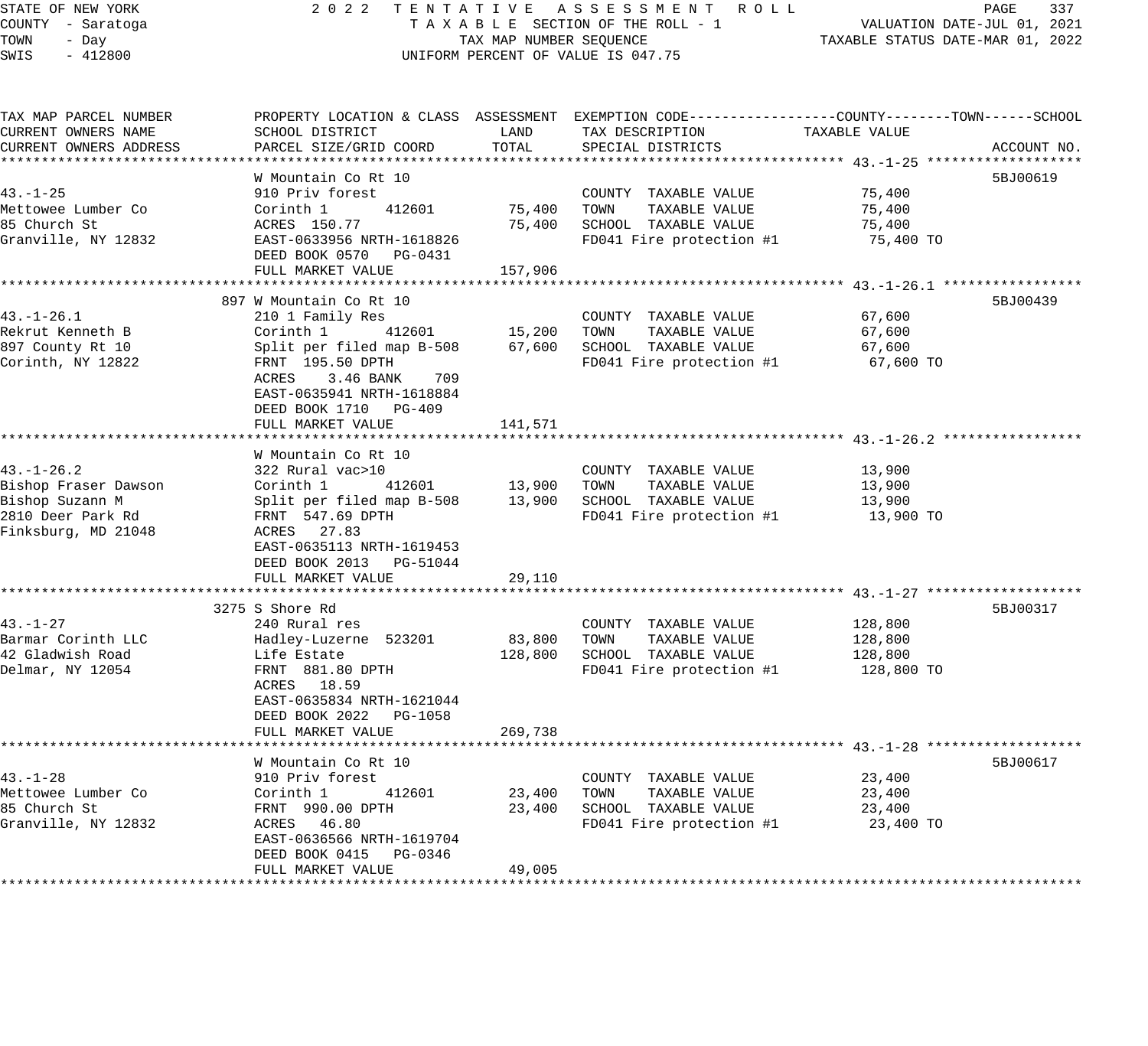| STATE OF NEW YORK                  | 2022                                       |                         | TENTATIVE ASSESSMENT ROLL                                                                        |                     | PAGE<br>338                      |
|------------------------------------|--------------------------------------------|-------------------------|--------------------------------------------------------------------------------------------------|---------------------|----------------------------------|
| COUNTY - Saratoga                  |                                            |                         | TAXABLE SECTION OF THE ROLL - 1                                                                  |                     | VALUATION DATE-JUL 01, 2021      |
| TOWN<br>- Day                      |                                            | TAX MAP NUMBER SEQUENCE |                                                                                                  |                     | TAXABLE STATUS DATE-MAR 01, 2022 |
| SWIS<br>$-412800$                  |                                            |                         | UNIFORM PERCENT OF VALUE IS 047.75                                                               |                     |                                  |
| TAX MAP PARCEL NUMBER              |                                            |                         | PROPERTY LOCATION & CLASS ASSESSMENT EXEMPTION CODE----------------COUNTY-------TOWN------SCHOOL |                     |                                  |
| CURRENT OWNERS NAME                | SCHOOL DISTRICT                            | LAND                    | TAX DESCRIPTION                                                                                  | TAXABLE VALUE       |                                  |
| CURRENT OWNERS ADDRESS             | PARCEL SIZE/GRID COORD                     | TOTAL                   | SPECIAL DISTRICTS                                                                                |                     | ACCOUNT NO.                      |
|                                    |                                            |                         |                                                                                                  |                     |                                  |
|                                    | 900 W Mountain Co Rt 10                    |                         |                                                                                                  |                     | 5BJ00703                         |
| $43. - 1 - 31$                     | 260 Seasonal res                           |                         | COUNTY TAXABLE VALUE                                                                             | 29,400              |                                  |
| Palmateer Robert W Jr              | Corinth 1<br>412601                        |                         | 14,000 TOWN<br>TAXABLE VALUE                                                                     | 29,400              |                                  |
| 129 Queen Ann Rd                   | $1/5$ Int To Etal                          | 29,400                  | SCHOOL TAXABLE VALUE                                                                             | 29,400              |                                  |
| Amsterdam, NY 12010                | Also Bk 1518 Pg 106<br>Also Bk 1073 Pg 430 |                         | FD041 Fire protection #1                                                                         | 29,400 TO           |                                  |
|                                    | FRNT 100.00 DPTH                           |                         |                                                                                                  |                     |                                  |
|                                    | ACRES<br>0.18                              |                         |                                                                                                  |                     |                                  |
|                                    | EAST-0636310 NRTH-1618887                  |                         |                                                                                                  |                     |                                  |
|                                    | DEED BOOK 1532 PG-327                      |                         |                                                                                                  |                     |                                  |
|                                    | FULL MARKET VALUE                          | 61,571                  |                                                                                                  |                     |                                  |
|                                    | 903 W Mountain Co Rt 10                    |                         |                                                                                                  |                     | 5BJ00442                         |
| $43. - 1 - 32$                     | 210 1 Family Res                           |                         | COUNTY TAXABLE VALUE                                                                             | 55,500              |                                  |
| Kussius Bruce M                    | 412601<br>Corinth 1                        | 14,000                  | TAXABLE VALUE<br>TOWN                                                                            | 55,500              |                                  |
| 903 Co Rt 10                       | FRNT 150.00 DPTH                           | 55,500                  | SCHOOL TAXABLE VALUE                                                                             | 55,500              |                                  |
| Cornith, NY 12822                  | ACRES 0.37 BANK<br>834                     |                         | FD041 Fire protection #1                                                                         | 55,500 TO           |                                  |
|                                    | EAST-0636030 NRTH-1619091                  |                         |                                                                                                  |                     |                                  |
|                                    | DEED BOOK 1741 PG-520                      |                         |                                                                                                  |                     |                                  |
|                                    | FULL MARKET VALUE                          | 116,230                 |                                                                                                  |                     |                                  |
|                                    |                                            |                         |                                                                                                  |                     |                                  |
|                                    | W Mountain Co Rt 10                        |                         |                                                                                                  |                     | 5BJ00616                         |
| $43. - 1 - 33$                     | 910 Priv forest                            |                         | COUNTY TAXABLE VALUE                                                                             | 48,600              |                                  |
| Mettowee Lumber Co<br>85 Church St | 412601<br>Corinth 1<br>FRNT 2180.00 DPTH   | 48,600 TOWN             | TAXABLE VALUE<br>SCHOOL TAXABLE VALUE                                                            | 48,600              |                                  |
| Granville, NY 12832                | ACRES 97.21                                | 48,600                  | FD041 Fire protection #1                                                                         | 48,600<br>48,600 TO |                                  |
|                                    | EAST-0636022 NRTH-1617405                  |                         |                                                                                                  |                     |                                  |
|                                    | DEED BOOK 0415 PG-0346                     |                         |                                                                                                  |                     |                                  |
|                                    | FULL MARKET VALUE                          | 101,780                 |                                                                                                  |                     |                                  |
|                                    |                                            |                         |                                                                                                  |                     |                                  |
|                                    | W Mountain Co Rt 10                        |                         |                                                                                                  |                     | 5BJ00464                         |
| $43. - 1 - 34$                     | 314 Rural vac<10                           |                         | COUNTY TAXABLE VALUE                                                                             | 1,400               |                                  |
| McArthur Falls LLC                 | Corinth 1<br>412601                        | 1,400                   | TAXABLE VALUE<br>TOWN                                                                            | 1,400               |                                  |
| McArthur Louis R JR                | Unbuildable                                | 1,400                   | SCHOOL TAXABLE VALUE                                                                             | 1,400               |                                  |
| 41 Parkview Ave                    | Life Estate                                |                         | FD041 Fire protection #1                                                                         | 1,400 TO            |                                  |
| Queensbury, NY 12804               | FRNT 370.00 DPTH                           |                         |                                                                                                  |                     |                                  |
|                                    | ACRES<br>0.98<br>EAST-0637455 NRTH-1616522 |                         |                                                                                                  |                     |                                  |
|                                    | DEED BOOK 2018 PG-18056                    |                         |                                                                                                  |                     |                                  |
|                                    | FULL MARKET VALUE                          | 2,932                   |                                                                                                  |                     |                                  |
|                                    | *********************                      |                         |                                                                                                  |                     |                                  |
|                                    | S Shore Rd                                 |                         |                                                                                                  |                     | 5BJ02626                         |
| $43. - 1 - 36$                     | 910 Priv forest                            |                         | COUNTY TAXABLE VALUE                                                                             | 2,600               |                                  |
| Cowles Jeanette M                  | Hadley-Luzerne 523201                      | 2,600                   | TAXABLE VALUE<br>TOWN                                                                            | 2,600               |                                  |
| 127 Cranes Hollow Rd               | ACRES<br>5.19                              | 2,600                   | SCHOOL TAXABLE VALUE                                                                             | 2,600               |                                  |
| Amsterdam, NY 12010-3914           | EAST-0631169 NRTH-1615714                  |                         | FD041 Fire protection #1                                                                         | 2,600 TO            |                                  |
|                                    | DEED BOOK 1536<br>PG-786                   |                         |                                                                                                  |                     |                                  |
|                                    | FULL MARKET VALUE                          | 5,445                   |                                                                                                  |                     |                                  |
|                                    | ******************                         |                         |                                                                                                  |                     |                                  |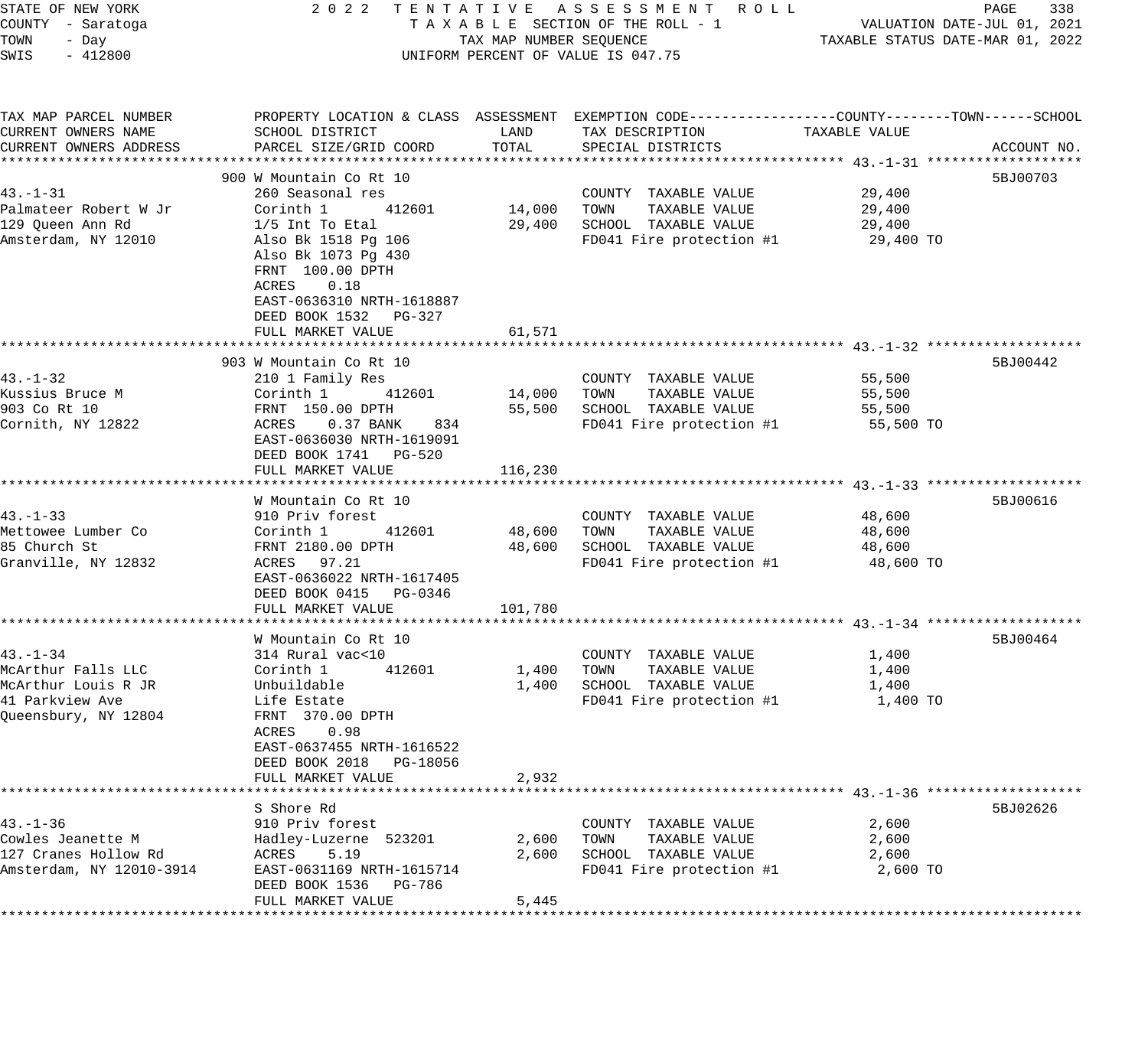| STATE OF NEW YORK      | 2 0 2 2                                                  |                         | TENTATIVE ASSESSMENT ROLL                                                                       |                | PAGE<br>339                      |
|------------------------|----------------------------------------------------------|-------------------------|-------------------------------------------------------------------------------------------------|----------------|----------------------------------|
| COUNTY - Saratoga      |                                                          |                         | TAXABLE SECTION OF THE ROLL - 1                                                                 |                | VALUATION DATE-JUL 01, 2021      |
| TOWN<br>- Day          |                                                          | TAX MAP NUMBER SEQUENCE |                                                                                                 |                | TAXABLE STATUS DATE-MAR 01, 2022 |
| SWIS<br>$-412800$      |                                                          |                         | UNIFORM PERCENT OF VALUE IS 047.75                                                              |                |                                  |
|                        |                                                          |                         |                                                                                                 |                |                                  |
| TAX MAP PARCEL NUMBER  |                                                          |                         | PROPERTY LOCATION & CLASS ASSESSMENT EXEMPTION CODE---------------COUNTY-------TOWN------SCHOOL |                |                                  |
| CURRENT OWNERS NAME    | SCHOOL DISTRICT                                          | LAND                    | TAX DESCRIPTION                                                                                 | TAXABLE VALUE  |                                  |
| CURRENT OWNERS ADDRESS | PARCEL SIZE/GRID COORD                                   | TOTAL                   | SPECIAL DISTRICTS                                                                               |                | ACCOUNT NO.                      |
|                        |                                                          |                         |                                                                                                 |                |                                  |
|                        | 2821 S Shore Rd                                          |                         |                                                                                                 |                |                                  |
| $43. - 1 - 39.2$       | 210 1 Family Res - WTRFNT                                |                         | COUNTY TAXABLE VALUE                                                                            | 299,000        |                                  |
| Bernosky Raymond E     | Hadley-Luzerne 523201                                    | 75,000                  | TAXABLE VALUE<br>TOWN                                                                           | 299,000        |                                  |
| Bernosky Patricia A    | Bernosky Living Trust                                    | 299,000                 | SCHOOL TAXABLE VALUE                                                                            | 299,000        |                                  |
| Trustees               | FRNT 227.60 DPTH 143.50                                  |                         | FD041 Fire protection #1                                                                        | 299,000 TO     |                                  |
| 41 Fairview Dr         | 0.46<br>ACRES                                            |                         |                                                                                                 |                |                                  |
| Flemington, NJ 08822   | EAST-0627628 NRTH-1622404                                |                         |                                                                                                 |                |                                  |
|                        | DEED BOOK 1734 PG-508                                    |                         |                                                                                                 |                |                                  |
|                        | FULL MARKET VALUE                                        | 626,178                 |                                                                                                 |                |                                  |
|                        |                                                          |                         |                                                                                                 |                |                                  |
| $43. -1 - 40$          | 2737 S Shore Rd                                          |                         |                                                                                                 |                | 5BJ00561                         |
|                        | 210 1 Family Res                                         |                         | COUNTY TAXABLE VALUE                                                                            | 256,300        |                                  |
| Luthin William T       | Hadley-Luzerne 523201                                    | 77,300                  | TAXABLE VALUE<br>TOWN                                                                           | 256,300        |                                  |
| Luthin Mary J          | FRNT 322.82 DPTH                                         | 256,300                 | SCHOOL TAXABLE VALUE                                                                            | 256,300        |                                  |
| 13220 Wedgefield Dr    | 4.70<br>ACRES                                            |                         | FD041 Fire protection #1                                                                        | 256,300 TO     |                                  |
| Naples, FL 34110       | EAST-0625447 NRTH-1623311                                |                         |                                                                                                 |                |                                  |
|                        | DEED BOOK 1603<br>PG-404<br>FULL MARKET VALUE            | 536,754                 |                                                                                                 |                |                                  |
|                        |                                                          |                         |                                                                                                 |                |                                  |
|                        | 80 Lebarron Rd                                           |                         |                                                                                                 |                | 5BJ00405                         |
| $43. -1 - 41.111$      | 210 1 Family Res                                         |                         | BAS STAR 41854                                                                                  | $\overline{0}$ | $\Omega$<br>19,990               |
| Fraiser Dorothy        | Hadley-Luzerne 523201                                    | 179,200                 | COUNTY TAXABLE VALUE                                                                            | 306,500        |                                  |
| Attn: Fraiser Douglas  | Life Estate                                              | 306,500                 | TAXABLE VALUE<br>TOWN                                                                           | 306,500        |                                  |
| 80 Lebarren Rd         | FRNT 2230.00 DPTH                                        |                         | SCHOOL TAXABLE VALUE                                                                            | 286,510        |                                  |
| Hadley, NY 12835       | ACRES 310.41                                             |                         | FD041 Fire protection #1                                                                        | 306,500 TO     |                                  |
|                        | EAST-0627700 NRTH-1616948                                |                         |                                                                                                 |                |                                  |
|                        | DEED BOOK 1326<br>PG-168                                 |                         |                                                                                                 |                |                                  |
|                        | FULL MARKET VALUE                                        | 641,885                 |                                                                                                 |                |                                  |
|                        |                                                          |                         |                                                                                                 |                |                                  |
|                        | 2876 S Shore Rd                                          |                         |                                                                                                 |                |                                  |
| $43. - 1 - 46$         | 210 1 Family Res                                         |                         | COUNTY TAXABLE VALUE                                                                            | 227,800        |                                  |
| Neet Timothy J         | Hadley-Luzerne 523201                                    | 52,000                  | TOWN<br>TAXABLE VALUE                                                                           | 227,800        |                                  |
| Neet Rachel L          | Lot 2                                                    | 227,800                 | SCHOOL TAXABLE VALUE                                                                            | 227,800        |                                  |
| 2045 Route 9           | FRNT 200.00 DPTH                                         |                         | FD041 Fire protection #1                                                                        | 227,800 TO     |                                  |
| Round Lake, NY 12151   | ACRES<br>5.03 BANK<br>013                                |                         |                                                                                                 |                |                                  |
|                        | EAST-0627822 NRTH-1621211                                |                         |                                                                                                 |                |                                  |
|                        | DEED BOOK 2011 PG-2716                                   |                         |                                                                                                 |                |                                  |
|                        | FULL MARKET VALUE                                        | 477,068                 |                                                                                                 |                |                                  |
|                        |                                                          |                         |                                                                                                 |                |                                  |
|                        | 2878 S Shore Rd                                          |                         |                                                                                                 |                |                                  |
| $43. - 1 - 47$         | 210 1 Family Res                                         |                         | TAXABLE VALUE<br>COUNTY                                                                         | 181,700        |                                  |
| Smith Robert L         | Hadley-Luzerne 523201                                    | 52,000                  | TAXABLE VALUE<br>TOWN                                                                           | 181,700        |                                  |
| Smith Robin T          | Lot 3                                                    | 181,700                 | SCHOOL TAXABLE VALUE                                                                            | 181,700        |                                  |
| 449 Buff Cap Rdd       | FRNT 170.00 DPTH                                         |                         | FD041 Fire protection #1                                                                        | 181,700 TO     |                                  |
| Tolland, CT 06084-4907 | ACRES<br>5.05                                            |                         |                                                                                                 |                |                                  |
|                        | EAST-0627806 NRTH-1620962                                |                         |                                                                                                 |                |                                  |
|                        | DEED BOOK 1574<br>PG-302                                 |                         |                                                                                                 |                |                                  |
|                        | FULL MARKET VALUE<br>* * * * * * * * * * * * * * * * * * | 380,524                 |                                                                                                 |                |                                  |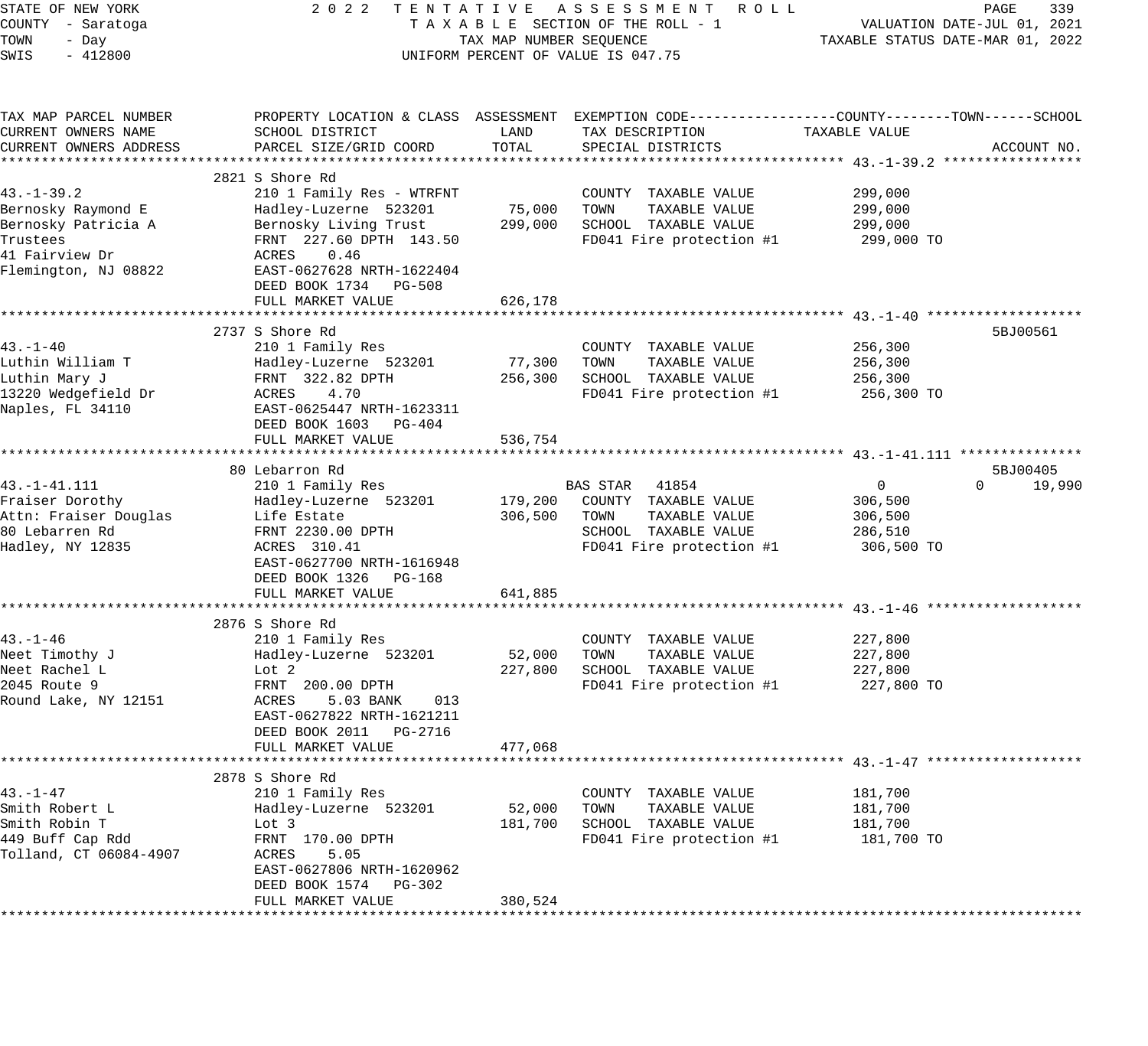| STATE OF NEW YORK<br>COUNTY - Saratoga<br>TOWN<br>- Day<br>SWIS<br>$-412800$                                                                                                                                   | 2022                                                                                                                                                                                                                                                                                                                                                                                                            | TAX MAP NUMBER SEQUENCE                                      | TENTATIVE ASSESSMENT ROLL<br>TAXABLE SECTION OF THE ROLL - 1<br>UNIFORM PERCENT OF VALUE IS 047.75                                                                                                     | PAGE<br>VALUATION DATE-JUL 01, 2021<br>TAXABLE STATUS DATE-MAR 01, 2022                                           | 340         |
|----------------------------------------------------------------------------------------------------------------------------------------------------------------------------------------------------------------|-----------------------------------------------------------------------------------------------------------------------------------------------------------------------------------------------------------------------------------------------------------------------------------------------------------------------------------------------------------------------------------------------------------------|--------------------------------------------------------------|--------------------------------------------------------------------------------------------------------------------------------------------------------------------------------------------------------|-------------------------------------------------------------------------------------------------------------------|-------------|
| TAX MAP PARCEL NUMBER<br>CURRENT OWNERS NAME<br>CURRENT OWNERS ADDRESS                                                                                                                                         | SCHOOL DISTRICT<br>PARCEL SIZE/GRID COORD                                                                                                                                                                                                                                                                                                                                                                       | LAND<br>TOTAL                                                | TAX DESCRIPTION<br>SPECIAL DISTRICTS                                                                                                                                                                   | PROPERTY LOCATION & CLASS ASSESSMENT EXEMPTION CODE----------------COUNTY-------TOWN------SCHOOL<br>TAXABLE VALUE | ACCOUNT NO. |
|                                                                                                                                                                                                                |                                                                                                                                                                                                                                                                                                                                                                                                                 |                                                              |                                                                                                                                                                                                        |                                                                                                                   |             |
| $43. -1 - 48$<br>Stone Julie A<br>350 Maiden Lane<br>Plymouth Meeting, PA 19462                                                                                                                                | 2880 S Shore Rd<br>210 1 Family Res<br>Hadley-Luzerne 523201<br>The Julie A Stone Trust D<br>9/30/2014<br>Lot 4<br>FRNT 170.00 DPTH<br>ACRES<br>5.17<br>EAST-0627878 NRTH-1620748<br>DEED BOOK 2020 PG-27810                                                                                                                                                                                                    |                                                              | BAS STAR 41854<br>52,100 COUNTY TAXABLE VALUE<br>TAXABLE VALUE<br>321,100 TOWN<br>SCHOOL TAXABLE VALUE<br>FD041 Fire protection #1                                                                     | $\overline{0}$<br>$\mathbf 0$<br>321,100<br>321,100<br>301,110<br>321,100 TO                                      | 19,990      |
|                                                                                                                                                                                                                | FULL MARKET VALUE                                                                                                                                                                                                                                                                                                                                                                                               | 672,461                                                      |                                                                                                                                                                                                        |                                                                                                                   |             |
|                                                                                                                                                                                                                |                                                                                                                                                                                                                                                                                                                                                                                                                 |                                                              |                                                                                                                                                                                                        |                                                                                                                   |             |
| $43. - 1 - 49$<br>Streck Chloe Marie<br>Haupt 2021 Family Trust<br>820 River Road<br>Schodack Landing, NY 12156<br>$43. - 1 - 50$<br>Marciano John J<br>Marciano John V<br>1315 Route 17A<br>Warwick, NY 10990 | 2890 S Shore Rd<br>210 1 Family Res<br>Hadley-Luzerne 523201<br>Haupt 2021 Family Trust<br>Lot 5<br>FRNT 170.00 DPTH<br>ACRES<br>5.36<br>EAST-0627995 NRTH-1620561<br>DEED BOOK 2021 PG-44277<br>FULL MARKET VALUE<br>2898 S Shore Rd<br>210 1 Family Res<br>Hadley-Luzerne 523201<br>Lot 6<br>FRNT 179.83 DPTH<br>ACRES<br>5.30<br>EAST-0628209 NRTH-1620428<br>DEED BOOK 2017    PG-7176<br>FULL MARKET VALUE | 77,200<br>244,600<br>512,251<br>52,200<br>194,300<br>406,911 | COUNTY TAXABLE VALUE<br>TOWN<br>TAXABLE VALUE<br>SCHOOL TAXABLE VALUE<br>FD041 Fire protection #1<br>COUNTY TAXABLE VALUE<br>TAXABLE VALUE<br>TOWN<br>SCHOOL TAXABLE VALUE<br>FD041 Fire protection #1 | 244,600<br>244,600<br>244,600<br>244,600 TO<br>194,300<br>194,300<br>194,300<br>194,300 TO                        |             |
| $43. - 1 - 51$<br>Sorrentino Mark S<br>Sorrentino Denise A<br>516 Bramon Corners Rd<br>Esperance, NY 12066                                                                                                     | 2906 S Shore Rd<br>210 1 Family Res<br>Hadley-Luzerne 523201<br>Lot 7<br>FRNT 140.00 DPTH<br>ACRES<br>5.18<br>EAST-0628342 NRTH-1620247<br>DEED BOOK 2013 PG-28474<br>FULL MARKET VALUE                                                                                                                                                                                                                         | 52,100<br>266,400<br>557,906                                 | COUNTY TAXABLE VALUE<br>TOWN<br>TAXABLE VALUE<br>SCHOOL TAXABLE VALUE<br>FD041 Fire protection #1                                                                                                      | 266,400<br>266,400<br>266,400<br>266,400 TO                                                                       |             |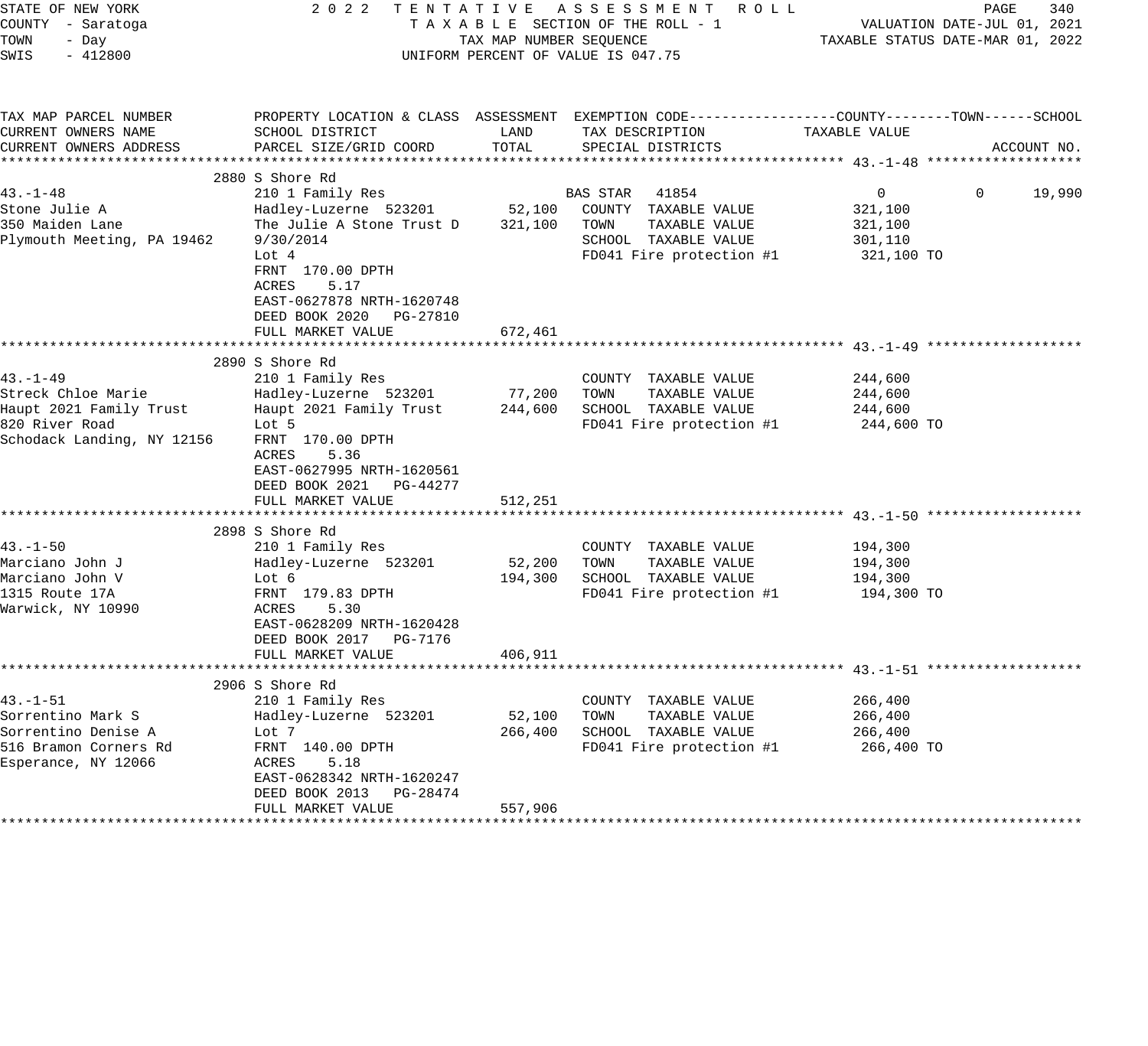| STATE OF NEW YORK<br>COUNTY - Saratoga<br>TOWN<br>- Day<br>SWIS<br>$-412800$ | 2022 TENTATIVE ASSESSMENT ROLL<br>TAXABLE SECTION OF THE ROLL - 1<br>TAX MAP NUMBER SEQUENCE<br>UNIFORM PERCENT OF VALUE IS 047.75 | PAGE<br>341<br>VALUATION DATE-JUL 01, 2021<br>TAXABLE STATUS DATE-MAR 01, 2022 |                                                                                                                                |
|------------------------------------------------------------------------------|------------------------------------------------------------------------------------------------------------------------------------|--------------------------------------------------------------------------------|--------------------------------------------------------------------------------------------------------------------------------|
| TAX MAP PARCEL NUMBER<br>CURRENT OWNERS NAME<br>CURRENT OWNERS ADDRESS       | SCHOOL DISTRICT<br>PARCEL SIZE/GRID COORD                                                                                          | TAX DESCRIPTION<br>LAND<br>TOTAL<br>SPECIAL DISTRICTS                          | PROPERTY LOCATION & CLASS ASSESSMENT EXEMPTION CODE---------------COUNTY-------TOWN-----SCHOOL<br>TAXABLE VALUE<br>ACCOUNT NO. |
|                                                                              |                                                                                                                                    |                                                                                |                                                                                                                                |
|                                                                              | 2904 S Shore Rd                                                                                                                    |                                                                                |                                                                                                                                |
| $43. - 1 - 52$<br>Shaw Brad                                                  | 210 1 Family Res<br>Hadley-Luzerne 523201                                                                                          | VET WAR CT 41121                                                               | 20,070<br>20,070<br>0<br>30,100<br>30,100<br>$\overline{0}$                                                                    |
| Shaw Nancy                                                                   | 2018/26865 ROW                                                                                                                     | 52,300 VET DIS CT 41141<br>172,000 BAS STAR 41854                              | 19,990<br>$\overline{0}$<br>$\overline{0}$                                                                                     |
| 2904 South Shore Rd                                                          | Lot 8                                                                                                                              | COUNTY TAXABLE VALUE                                                           | 121,830                                                                                                                        |
| Hadley, NY 12835                                                             | FRNT 357.36 DPTH                                                                                                                   | TOWN<br>TAXABLE VALUE                                                          | 121,830                                                                                                                        |
|                                                                              | ACRES<br>5.53                                                                                                                      | SCHOOL TAXABLE VALUE                                                           | 152,010                                                                                                                        |
|                                                                              | EAST-0628585 NRTH-1620079                                                                                                          | FD041 Fire protection #1                                                       | 172,000 TO                                                                                                                     |
|                                                                              | DEED BOOK 1523 PG-365                                                                                                              |                                                                                |                                                                                                                                |
|                                                                              | FULL MARKET VALUE                                                                                                                  | 360,209                                                                        |                                                                                                                                |
|                                                                              |                                                                                                                                    |                                                                                |                                                                                                                                |
| $43. - 1 - 57$                                                               | S Shore Rd<br>910 Priv forest                                                                                                      | COUNTY TAXABLE VALUE                                                           | 5BJ00730<br>40,900                                                                                                             |
| Harvey Jon D                                                                 |                                                                                                                                    | 40,900<br>TOWN<br>TAXABLE VALUE                                                | 40,900                                                                                                                         |
| Harvey Lucrezia R                                                            | Hadley-Luzerne 523201<br>FRNT 65.17 DPTH<br>-----                                                                                  | 40,900<br>SCHOOL TAXABLE VALUE                                                 | 40,900                                                                                                                         |
| 1723 Bay Rd                                                                  | ACRES 81.75                                                                                                                        | FD041 Fire protection #1                                                       | 40,900 TO                                                                                                                      |
| Lake George, NY 12845                                                        | EAST-0627371 NRTH-1619451                                                                                                          |                                                                                |                                                                                                                                |
|                                                                              | DEED BOOK 2015 PG-22460                                                                                                            |                                                                                |                                                                                                                                |
|                                                                              | FULL MARKET VALUE                                                                                                                  | 85,654                                                                         |                                                                                                                                |
|                                                                              |                                                                                                                                    |                                                                                |                                                                                                                                |
|                                                                              | 2808 S Shore Rd                                                                                                                    |                                                                                |                                                                                                                                |
| $43. - 1 - 58$                                                               | 240 Rural res                                                                                                                      | COUNTY TAXABLE VALUE                                                           | 133,200                                                                                                                        |
| Harvey Jon D                                                                 | Hadley-Luzerne 523201<br>FRNT 1044.35 DPTH                                                                                         | 56,000<br>TAXABLE VALUE<br>TOWN                                                | 133,200                                                                                                                        |
| Harvey Lucrezia R                                                            |                                                                                                                                    | 133,200 SCHOOL TAXABLE VALUE                                                   | 133,200                                                                                                                        |
| 1723 Bay Rd                                                                  | ACRES 12.98                                                                                                                        | FD041 Fire protection #1                                                       | 133,200 TO                                                                                                                     |
| Lake George, NY 12845                                                        | EAST-0627590 NRTH-1621901<br>DEED BOOK 2015 PG-22460                                                                               |                                                                                |                                                                                                                                |
|                                                                              | FULL MARKET VALUE                                                                                                                  | 278,953                                                                        |                                                                                                                                |
|                                                                              |                                                                                                                                    |                                                                                |                                                                                                                                |
|                                                                              | 2844 S Shore Rd                                                                                                                    |                                                                                |                                                                                                                                |
| $43. - 1 - 59$                                                               | 210 1 Family Res                                                                                                                   | COUNTY TAXABLE VALUE                                                           | 239,400                                                                                                                        |
| Butz Edward J                                                                | Hadley-Luzerne 523201                                                                                                              | 50,000<br>TAXABLE VALUE<br>TOWN                                                | 239,400                                                                                                                        |
| Butz Wendy L                                                                 | Hadley-Luzerne 523201<br>FRNT 105.00 DPTH 150.00<br>ACRES 0.51 BANK 762                                                            | 239,400 SCHOOL TAXABLE VALUE                                                   | 239,400                                                                                                                        |
| 2844 S Shore Rd                                                              |                                                                                                                                    | FD041 Fire protection #1                                                       | 239,400 TO                                                                                                                     |
| Hadley, NY 12835                                                             | EAST-0628110 NRTH-1621936                                                                                                          |                                                                                |                                                                                                                                |
|                                                                              | DEED BOOK 2010 PG-41263                                                                                                            |                                                                                |                                                                                                                                |
|                                                                              | FULL MARKET VALUE<br>************************************                                                                          | 501,361                                                                        |                                                                                                                                |
|                                                                              |                                                                                                                                    |                                                                                |                                                                                                                                |
| $43. - 1 - 60$                                                               | 2740 S Shore Rd                                                                                                                    | COUNTY TAXABLE VALUE                                                           | 5BJ00486<br>246,410                                                                                                            |
| Hill & Dale Assn Inc                                                         | 582 Camping park<br>Hadley-Luzerne 523201                                                                                          | 94,500<br>TOWN<br>TAXABLE VALUE                                                | 246,410                                                                                                                        |
| Raffele Tedeschi                                                             | FRNT 599.30 DPTH                                                                                                                   | 246,410<br>SCHOOL TAXABLE VALUE                                                | 246,410                                                                                                                        |
| 254 N Allendale Ave                                                          | ACRES 89.96                                                                                                                        | FD041 Fire protection #1                                                       | 246,410 TO                                                                                                                     |
| Schenectady, NY 12304                                                        | EAST-0626006 NRTH-1620769                                                                                                          |                                                                                |                                                                                                                                |
|                                                                              | DEED BOOK 1462 PG-450                                                                                                              |                                                                                |                                                                                                                                |
|                                                                              | FULL MARKET VALUE                                                                                                                  | 516,042                                                                        |                                                                                                                                |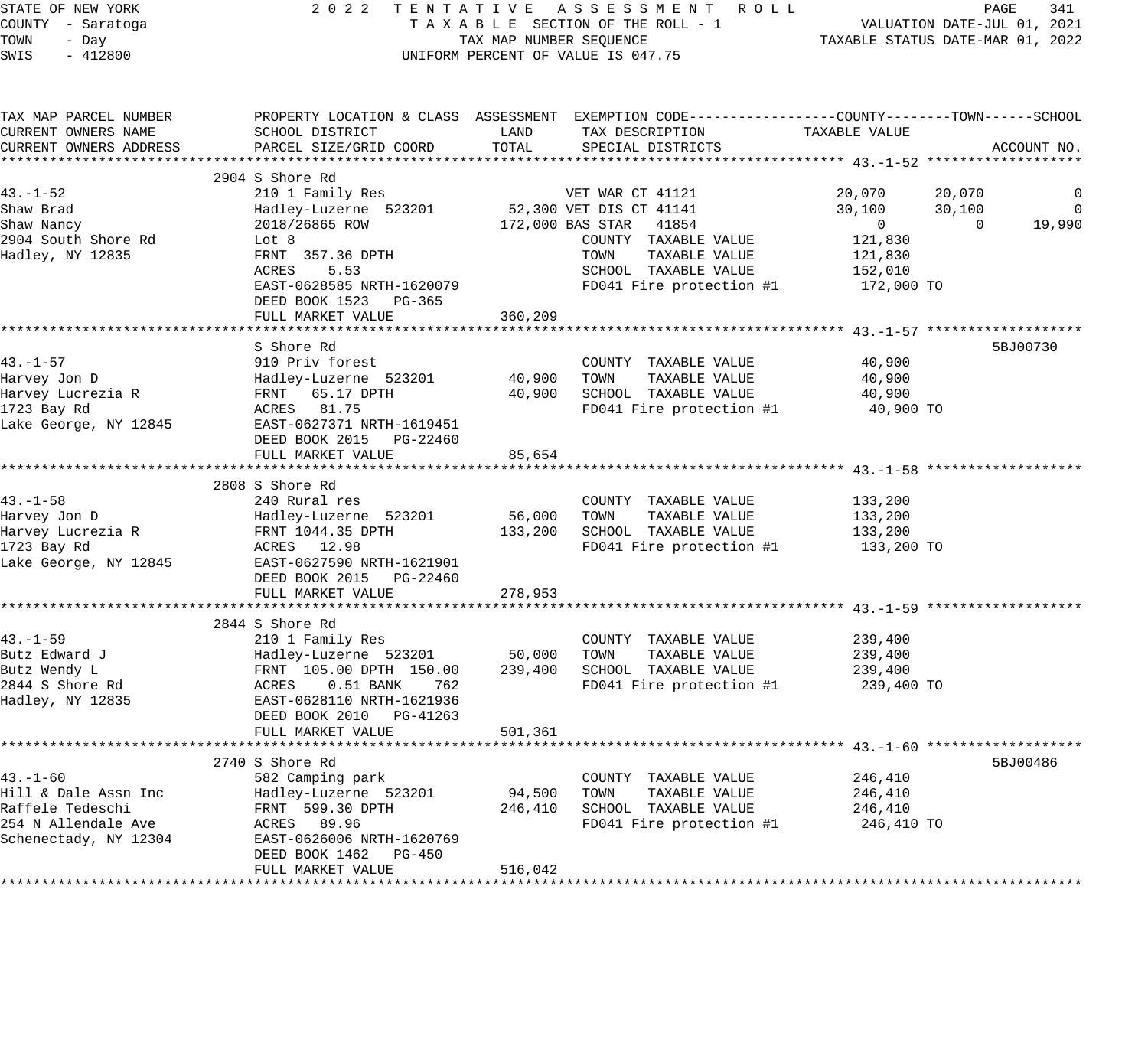STATE OF NEW YORK 2 0 2 2 T E N T A T I V E A S S E S S M E N T R O L L PAGE 342 COUNTY - Saratoga T A X A B L E SECTION OF THE ROLL - 1 VALUATION DATE-JUL 01, 2021 TOWN - Day TAX MAP NUMBER SEQUENCE TAXABLE STATUS DATE-MAR 01, 2022 SWIS - 412800 CONTROLLY THE UNIFORM PERCENT OF VALUE IS 047.75 TAX MAP PARCEL NUMBER PROPERTY LOCATION & CLASS ASSESSMENT EXEMPTION CODE------------------COUNTY--------TOWN------SCHOOL CURRENT OWNERS NAME SCHOOL DISTRICT LAND TAX DESCRIPTION TAXABLE VALUE CURRENT OWNERS ADDRESS PARCEL SIZE/GRID COORD TOTAL SPECIAL DISTRICTS ACCOUNT NO. \*\*\*\*\*\*\*\*\*\*\*\*\*\*\*\*\*\*\*\*\*\*\*\*\*\*\*\*\*\*\*\*\*\*\*\*\*\*\*\*\*\*\*\*\*\*\*\*\*\*\*\*\*\*\*\*\*\*\*\*\*\*\*\*\*\*\*\*\*\*\*\*\*\*\*\*\*\*\*\*\*\*\*\*\*\*\*\*\*\*\*\*\*\*\*\*\*\*\*\*\*\*\* 43.-1-61 \*\*\*\*\*\*\*\*\*\*\*\*\*\*\*\*\*\*\*  $2872$  S Shore Rd  $5BJ00370$ 43.-1-61 210 1 Family Res COUNTY TAXABLE VALUE 280,175 Schefold Heinz U Hadley-Luzerne 523201 53,100 TOWN TAXABLE VALUE 280,175 Schefold Colleen A FRNT 524.09 DPTH 280,175 SCHOOL TAXABLE VALUE 280,175 PO Box 46 ACRES 7.14 FD041 Fire protection #1 280,175 TO Hadley, NY 12835 EAST-0627771 NRTH-1621436 DEED BOOK 2018 PG-35566 FULL MARKET VALUE 586,754 \*\*\*\*\*\*\*\*\*\*\*\*\*\*\*\*\*\*\*\*\*\*\*\*\*\*\*\*\*\*\*\*\*\*\*\*\*\*\*\*\*\*\*\*\*\*\*\*\*\*\*\*\*\*\*\*\*\*\*\*\*\*\*\*\*\*\*\*\*\*\*\*\*\*\*\*\*\*\*\*\*\*\*\*\*\*\*\*\*\*\*\*\*\*\*\*\*\*\*\*\*\*\* 43.-1-62 \*\*\*\*\*\*\*\*\*\*\*\*\*\*\*\*\*\*\* 904 W Mountain Co Rt 10 5BJ00915 43.-1-62 210 1 Family Res COUNTY TAXABLE VALUE 158,700 Schmatz Thomas A Corinth 1 412601 21,400 TOWN TAXABLE VALUE 158,700 904 W Mountain Co Rte 10 FRNT 220.00 DPTH 158,700 SCHOOL TAXABLE VALUE 158,700 Corinth, NY 12822 ACRES 1.79 FD041 Fire protection #1 158,700 TO EAST-0636310 NRTH-1619201 DEED BOOK 2013 PG-47215 FULL MARKET VALUE 332,356 \*\*\*\*\*\*\*\*\*\*\*\*\*\*\*\*\*\*\*\*\*\*\*\*\*\*\*\*\*\*\*\*\*\*\*\*\*\*\*\*\*\*\*\*\*\*\*\*\*\*\*\*\*\*\*\*\*\*\*\*\*\*\*\*\*\*\*\*\*\*\*\*\*\*\*\*\*\*\*\*\*\*\*\*\*\*\*\*\*\*\*\*\*\*\*\*\*\*\*\*\*\*\* 43.-2-1.-1 \*\*\*\*\*\*\*\*\*\*\*\*\*\*\*\*\* 2172 N Shore Rd 5BJ00687 43.-2-1.-1 210 1 Family Res COUNTY TAXABLE VALUE 283,500 Flike Keith Hadley-Luzerne 523201 0 TOWN TAXABLE VALUE 283,500 Trustee Easement 283,500 SCHOOL TAXABLE VALUE 283,500 11 Timber Ln ACRES 0.23 FD041 Fire protection #1 283,500 TO Saratoga Springs, NY 12866 EAST-0628248 NRTH-1624478 DEED BOOK 2018 PG-29032 FULL MARKET VALUE 593,717 \*\*\*\*\*\*\*\*\*\*\*\*\*\*\*\*\*\*\*\*\*\*\*\*\*\*\*\*\*\*\*\*\*\*\*\*\*\*\*\*\*\*\*\*\*\*\*\*\*\*\*\*\*\*\*\*\*\*\*\*\*\*\*\*\*\*\*\*\*\*\*\*\*\*\*\*\*\*\*\*\*\*\*\*\*\*\*\*\*\*\*\*\*\*\*\*\*\*\*\*\*\*\* 43.-2-1.-2 \*\*\*\*\*\*\*\*\*\*\*\*\*\*\*\*\* 2174 N Shore Rd 5BJ01858 43.-2-1.-2 210 1 Family Res COUNTY TAXABLE VALUE 134,700 2174 North Shore Road LLC Hadley-Luzerne 523201 20,200 TOWN TAXABLE VALUE 134,700 Neil Rinehimer -1.-2 Suffix Lot-Ground L 134,700 SCHOOL TAXABLE VALUE 134,700 229 Far Way W ACRES 0.26 FD041 Fire protection #1 134,700 TO Jupiter, FL 33469 EAST-0628555 NRTH-1624325 DEED BOOK 2021 PG-40299 FULL MARKET VALUE 282,094 \*\*\*\*\*\*\*\*\*\*\*\*\*\*\*\*\*\*\*\*\*\*\*\*\*\*\*\*\*\*\*\*\*\*\*\*\*\*\*\*\*\*\*\*\*\*\*\*\*\*\*\*\*\*\*\*\*\*\*\*\*\*\*\*\*\*\*\*\*\*\*\*\*\*\*\*\*\*\*\*\*\*\*\*\*\*\*\*\*\*\*\*\*\*\*\*\*\*\*\*\*\*\* 43.5-1-1 \*\*\*\*\*\*\*\*\*\*\*\*\*\*\*\*\*\*\* 2694 S Shore Rd 5KJ01917 (1996) 2004 12:30 19:30 19:30 19:30 19:30 19:30 19:30 19:30 19:30 19:30 19:30 19:30 1 43.5-1-1 280 Res Multiple COUNTY TAXABLE VALUE 127,200 Leahy Jennifer Hadley-Luzerne 523201 75,000 TOWN TAXABLE VALUE 127,200 2694 South Shore Road FRNT 185.00 DPTH 127,200 SCHOOL TAXABLE VALUE 127,200 Hadley, NY 12835 ACRES 1.13 FD041 Fire protection #1 127,200 TO EAST-0624592 NRTH-1624057

\*\*\*\*\*\*\*\*\*\*\*\*\*\*\*\*\*\*\*\*\*\*\*\*\*\*\*\*\*\*\*\*\*\*\*\*\*\*\*\*\*\*\*\*\*\*\*\*\*\*\*\*\*\*\*\*\*\*\*\*\*\*\*\*\*\*\*\*\*\*\*\*\*\*\*\*\*\*\*\*\*\*\*\*\*\*\*\*\*\*\*\*\*\*\*\*\*\*\*\*\*\*\*\*\*\*\*\*\*\*\*\*\*\*\*\*\*\*\*\*\*\*\*\*\*\*\*\*\*\*\*\*

DEED BOOK 2020 PG-7013

FULL MARKET VALUE 266,387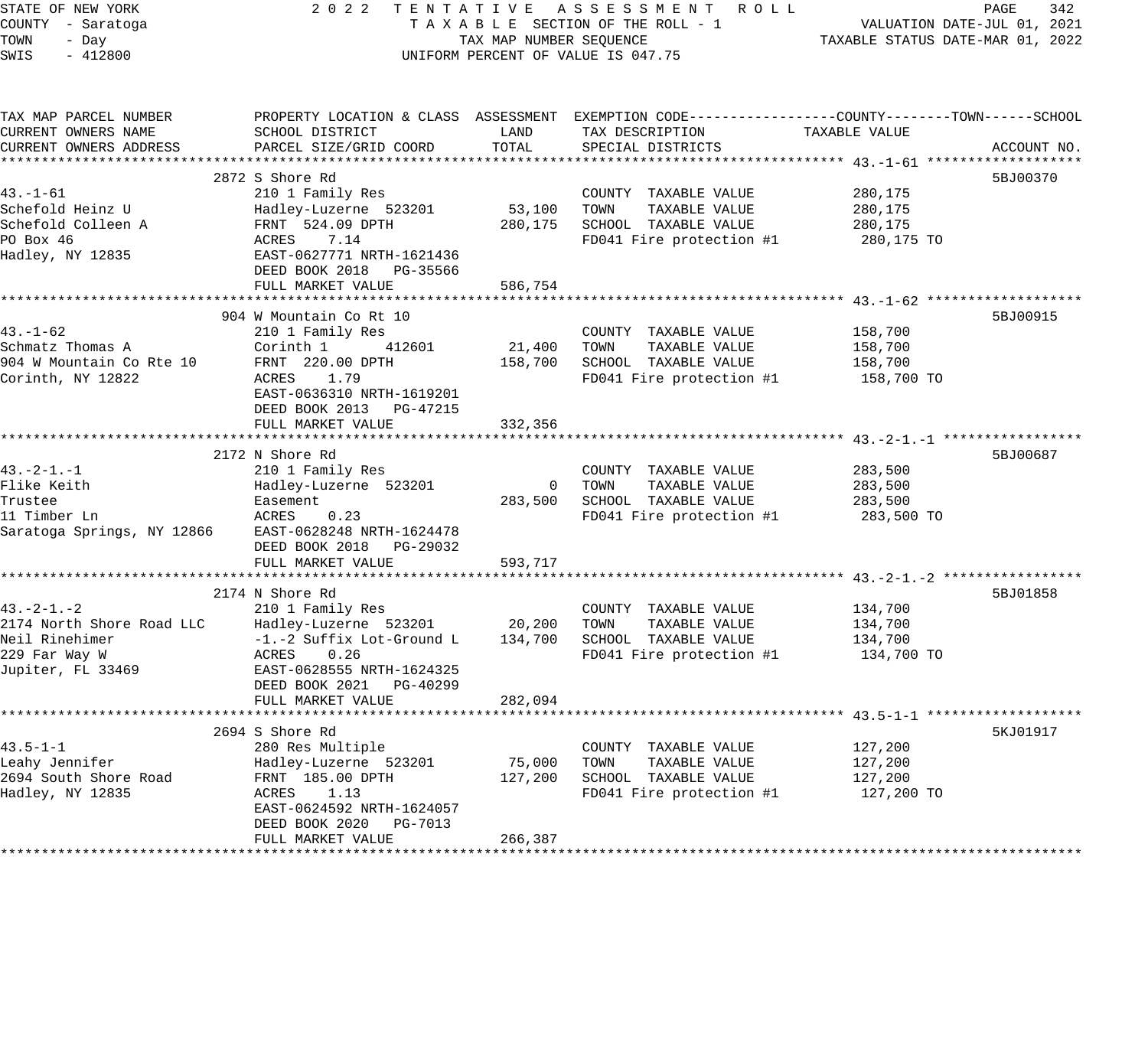#### STATE OF NEW YORK 2 0 2 2 T E N T A T I V E A S S E S S M E N T R O L L PAGE 343 COUNTY - Saratoga T A X A B L E SECTION OF THE ROLL - 1 VALUATION DATE-JUL 01, 2021 TOWN - Day TAX MAP NUMBER SEQUENCE TAXABLE STATUS DATE-MAR 01, 2022 SWIS - 412800 CONTROLLY THE UNIFORM PERCENT OF VALUE IS 047.75

TAX MAP PARCEL NUMBER PROPERTY LOCATION & CLASS ASSESSMENT EXEMPTION CODE------------------COUNTY--------TOWN------SCHOOL

CURRENT OWNERS NAME SCHOOL DISTRICT LAND TAX DESCRIPTION TAXABLE VALUE CURRENT OWNERS ADDRESS PARCEL SIZE/GRID COORD TOTAL SPECIAL DISTRICTS ACCOUNT NO. \*\*\*\*\*\*\*\*\*\*\*\*\*\*\*\*\*\*\*\*\*\*\*\*\*\*\*\*\*\*\*\*\*\*\*\*\*\*\*\*\*\*\*\*\*\*\*\*\*\*\*\*\*\*\*\*\*\*\*\*\*\*\*\*\*\*\*\*\*\*\*\*\*\*\*\*\*\*\*\*\*\*\*\*\*\*\*\*\*\*\*\*\*\*\*\*\*\*\*\*\*\*\* 43.5-1-3 \*\*\*\*\*\*\*\*\*\*\*\*\*\*\*\*\*\*\* Hurley (Private) Ter 5KJ02441 (1999) 1999 (1999) 1999 (1999) 1999 (1999) 1999 (1999) 1999 (1999) 1999 (1999) 1 43.5-1-3 311 Res vac land COUNTY TAXABLE VALUE 700 Herd Stanley G Jr Hadley-Luzerne 523201 700 TOWN TAXABLE VALUE 700 Herd Deborah FRNT 25.00 DPTH 100.00 700 SCHOOL TAXABLE VALUE 700 5034 Consaul Rd ACRES 0.06 FD041 Fire protection #1 700 TO Hagaman, NY 12086 EAST-0624683 NRTH-1623992 DEED BOOK 1156 PG-44 FULL MARKET VALUE 1,466 \*\*\*\*\*\*\*\*\*\*\*\*\*\*\*\*\*\*\*\*\*\*\*\*\*\*\*\*\*\*\*\*\*\*\*\*\*\*\*\*\*\*\*\*\*\*\*\*\*\*\*\*\*\*\*\*\*\*\*\*\*\*\*\*\*\*\*\*\*\*\*\*\*\*\*\*\*\*\*\*\*\*\*\*\*\*\*\*\*\*\*\*\*\*\*\*\*\*\*\*\*\*\* 43.5-1-4 \*\*\*\*\*\*\*\*\*\*\*\*\*\*\*\*\*\*\* Hurley (Private) Ter 5KJ01978 43.5-1-4 311 Res vac land COUNTY TAXABLE VALUE 2,100 Ducharme David Joseph Hadley-Luzerne 523201 2,100 TOWN TAXABLE VALUE 2,100 120 Jenkins Rd Lot 28-30 2,100 SCHOOL TAXABLE VALUE 2,100 Burnt Hills, NY 12027 FRNT 75.00 DPTH 100.00 FD041 Fire protection #1 2,100 TO ACRES 0.17 EAST-0624723 NRTH-1623966 DEED BOOK 1750 PG-159 FULL MARKET VALUE 4,398 \*\*\*\*\*\*\*\*\*\*\*\*\*\*\*\*\*\*\*\*\*\*\*\*\*\*\*\*\*\*\*\*\*\*\*\*\*\*\*\*\*\*\*\*\*\*\*\*\*\*\*\*\*\*\*\*\*\*\*\*\*\*\*\*\*\*\*\*\*\*\*\*\*\*\*\*\*\*\*\*\*\*\*\*\*\*\*\*\*\*\*\*\*\*\*\*\*\*\*\*\*\*\* 43.5-1-6 \*\*\*\*\*\*\*\*\*\*\*\*\*\*\*\*\*\*\* Hurley (Private) Ter 5KJ01979 43.5-1-6 311 Res vac land COUNTY TAXABLE VALUE 2,100 Sullivan Daniel J Hadley-Luzerne 523201 2,100 TOWN TAXABLE VALUE 2,100 Sullivan Virginia M Lot 31-33 2,100 SCHOOL TAXABLE VALUE 2,100 4 Spruce Lane FRNT 75.00 DPTH 100.00 FD041 Fire protection #1 2,100 TO West Nyack, NY 10994 ACRES 0.17 EAST-0624785 NRTH-1623922 DEED BOOK 2019 PG-8769 EAU1 0021101 -<br>DEED BOOK 2019 - PG-8769<br>FIILL MARKET VALUE - 4,398 \*\*\*\*\*\*\*\*\*\*\*\*\*\*\*\*\*\*\*\*\*\*\*\*\*\*\*\*\*\*\*\*\*\*\*\*\*\*\*\*\*\*\*\*\*\*\*\*\*\*\*\*\*\*\*\*\*\*\*\*\*\*\*\*\*\*\*\*\*\*\*\*\*\*\*\*\*\*\*\*\*\*\*\*\*\*\*\*\*\*\*\*\*\*\*\*\*\*\*\*\*\*\* 43.5-1-9 \*\*\*\*\*\*\*\*\*\*\*\*\*\*\*\*\*\*\* 4 Eastern (Private) Ave 5KJ01491 43.5-1-9 210 1 Family Res COUNTY TAXABLE VALUE 124,000 Moran Laurie A Hadley-Luzerne 523201 50,000 TOWN TAXABLE VALUE 124,000 Moran Roger C FRNT 555.00 DPTH 238.00 124,000 SCHOOL TAXABLE VALUE 124,000 28 Pleasant Rd ACRES 0.75 BANK 709 FD041 Fire protection #1 124,000 TO Enfild, CT 06082 EAST-0624918 NRTH-1623882 DEED BOOK 2012 PG-47189 FULL MARKET VALUE 259,686 \*\*\*\*\*\*\*\*\*\*\*\*\*\*\*\*\*\*\*\*\*\*\*\*\*\*\*\*\*\*\*\*\*\*\*\*\*\*\*\*\*\*\*\*\*\*\*\*\*\*\*\*\*\*\*\*\*\*\*\*\*\*\*\*\*\*\*\*\*\*\*\*\*\*\*\*\*\*\*\*\*\*\*\*\*\*\*\*\*\*\*\*\*\*\*\*\*\*\*\*\*\*\* 43.5-1-11 \*\*\*\*\*\*\*\*\*\*\*\*\*\*\*\*\*\* 2714 S Shore Rd 5BJ00912 43.5-1-11 270 Mfg housing COUNTY TAXABLE VALUE 68,350 Cimino John Hadley-Luzerne 523201 50,000 TOWN TAXABLE VALUE 68,350 759 Waite Rd Walter & Elfia Whitman 68,350 SCHOOL TAXABLE VALUE 68,350 Clifton Park, NY 12065 Prior Owners FD041 Fire protection #1 68,350 TO FRNT 100.00 DPTH ACRES 0.10 EAST-0625161 NRTH-1623860 DEED BOOK 2019 PG-22716 FULL MARKET VALUE 143,141 \*\*\*\*\*\*\*\*\*\*\*\*\*\*\*\*\*\*\*\*\*\*\*\*\*\*\*\*\*\*\*\*\*\*\*\*\*\*\*\*\*\*\*\*\*\*\*\*\*\*\*\*\*\*\*\*\*\*\*\*\*\*\*\*\*\*\*\*\*\*\*\*\*\*\*\*\*\*\*\*\*\*\*\*\*\*\*\*\*\*\*\*\*\*\*\*\*\*\*\*\*\*\*\*\*\*\*\*\*\*\*\*\*\*\*\*\*\*\*\*\*\*\*\*\*\*\*\*\*\*\*\*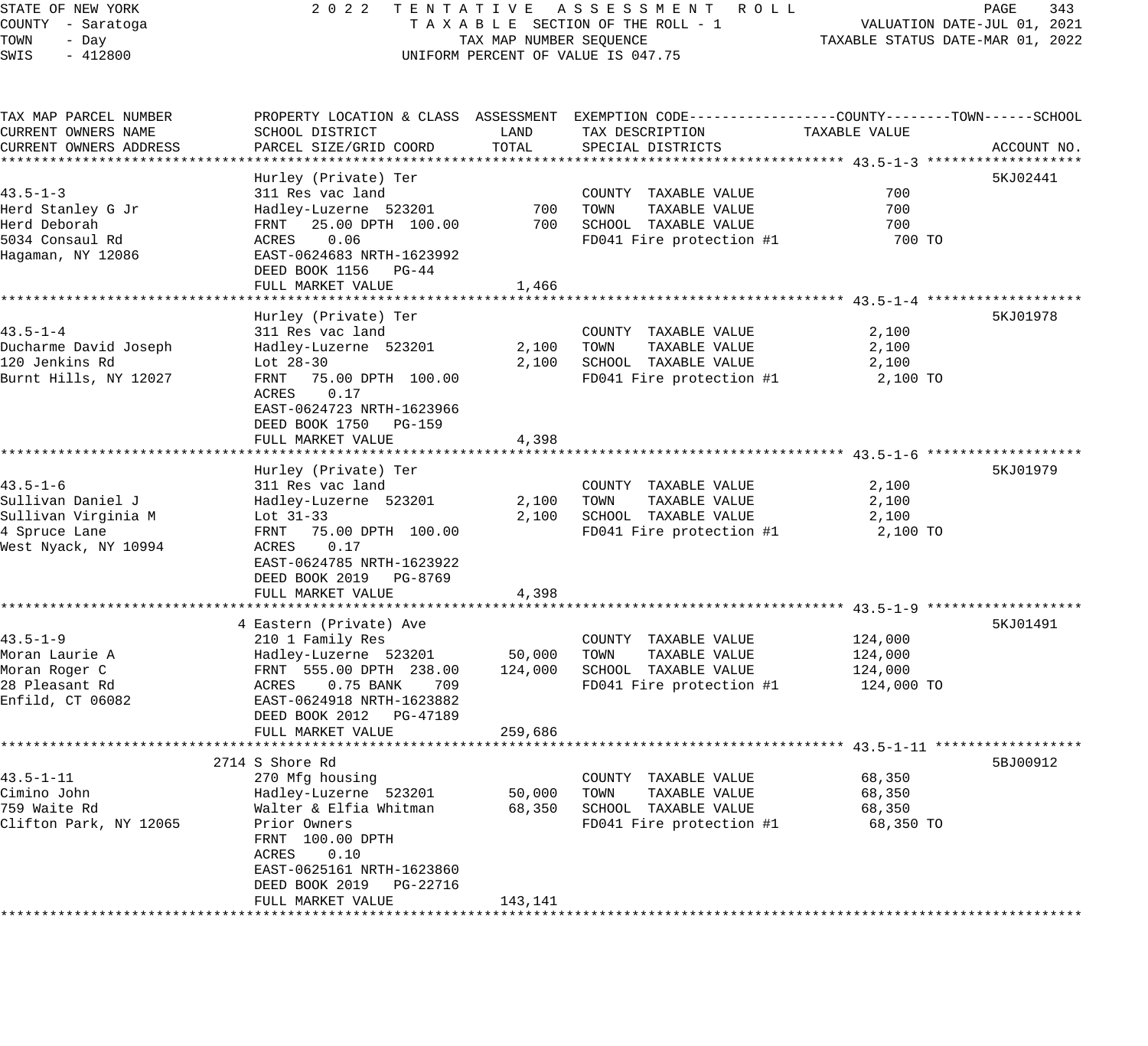| STATE OF NEW YORK<br>COUNTY - Saratoga<br>TOWN<br>- Day<br>SWIS<br>$-412800$ | 2 0 2 2                                                                      | TAX MAP NUMBER SEQUENCE | TENTATIVE ASSESSMENT ROLL<br>TAXABLE SECTION OF THE ROLL - 1<br>UNIFORM PERCENT OF VALUE IS 047.75                                       | TAXABLE STATUS DATE-MAR 01, 2022 | PAGE<br>344<br>VALUATION DATE-JUL 01, 2021 |
|------------------------------------------------------------------------------|------------------------------------------------------------------------------|-------------------------|------------------------------------------------------------------------------------------------------------------------------------------|----------------------------------|--------------------------------------------|
| TAX MAP PARCEL NUMBER<br>CURRENT OWNERS NAME<br>CURRENT OWNERS ADDRESS       | SCHOOL DISTRICT<br>PARCEL SIZE/GRID COORD                                    | LAND<br>TOTAL           | PROPERTY LOCATION & CLASS ASSESSMENT EXEMPTION CODE----------------COUNTY-------TOWN------SCHOOL<br>TAX DESCRIPTION<br>SPECIAL DISTRICTS | TAXABLE VALUE                    | ACCOUNT NO.                                |
|                                                                              |                                                                              |                         |                                                                                                                                          |                                  |                                            |
| $43.5 - 1 - 13$                                                              | 7 Eastern (Private) Ave                                                      |                         |                                                                                                                                          |                                  | 5KJ01486                                   |
| Crounse Mary E                                                               | 270 Mfg housing<br>Hadley-Luzerne 523201                                     | 14,000                  | COUNTY TAXABLE VALUE<br>TOWN<br>TAXABLE VALUE                                                                                            | 16,800<br>16,800                 |                                            |
| Trustee                                                                      | Living Trust                                                                 | 16,800                  | SCHOOL TAXABLE VALUE                                                                                                                     | 16,800                           |                                            |
| 103 Newman Road                                                              | 50.00 DPTH 100.00<br>FRNT                                                    |                         | FD041 Fire protection #1                                                                                                                 | 16,800 TO                        |                                            |
| Scotia, NY 12302                                                             | 0.12<br>ACRES<br>EAST-0625099 NRTH-1623727<br>DEED BOOK 2014 PG-33915        |                         |                                                                                                                                          |                                  |                                            |
|                                                                              | FULL MARKET VALUE                                                            | 35,183                  |                                                                                                                                          |                                  |                                            |
|                                                                              | 2716 S Shore Rd                                                              |                         |                                                                                                                                          |                                  | 5BJ00888                                   |
| $43.5 - 1 - 14$                                                              | 210 1 Family Res                                                             |                         | COUNTY TAXABLE VALUE                                                                                                                     | 99,700                           |                                            |
| Gramuglia Robert V & Holly                                                   | Hadley-Luzerne 523201                                                        | 50,000                  | TOWN<br>TAXABLE VALUE                                                                                                                    | 99,700                           |                                            |
| Glindmyer Kenneth T & Cheryl                                                 | FRNT 75.00 DPTH 160.00                                                       | 99,700                  | SCHOOL TAXABLE VALUE                                                                                                                     | 99,700                           |                                            |
| 5 Beverly Court                                                              | ACRES<br>0.22                                                                |                         | FD041 Fire protection #1                                                                                                                 | 99,700 TO                        |                                            |
| Glenville, NY 12302                                                          | EAST-0625189 NRTH-1623795<br>DEED BOOK 2019    PG-22921<br>FULL MARKET VALUE | 208,796                 |                                                                                                                                          |                                  |                                            |
|                                                                              |                                                                              |                         |                                                                                                                                          |                                  |                                            |
|                                                                              | 2718 S Shore Rd                                                              |                         |                                                                                                                                          |                                  | 5BJ00896                                   |
| $43.5 - 1 - 15$                                                              | 210 1 Family Res                                                             |                         | COUNTY TAXABLE VALUE                                                                                                                     | 203,600                          |                                            |
| Double Gs Lakeside LLC                                                       | Hadley-Luzerne 523201                                                        | 50,000                  | TOWN<br>TAXABLE VALUE                                                                                                                    | 203,600                          |                                            |
| 2718 S Shore Rd                                                              | FRNT 75.00 DPTH 230.00                                                       | 203,600                 | SCHOOL TAXABLE VALUE                                                                                                                     | 203,600                          |                                            |
| Hadley, NY 12835                                                             | 0.33<br>ACRES<br>EAST-0625233 NRTH-1623726<br>DEED BOOK 2016 PG-34404        |                         | FD041 Fire protection #1                                                                                                                 | 203,600 TO                       |                                            |
|                                                                              | FULL MARKET VALUE                                                            | 426,387                 |                                                                                                                                          |                                  |                                            |
|                                                                              | **********************                                                       |                         |                                                                                                                                          |                                  |                                            |
|                                                                              | S Shore Rd                                                                   |                         |                                                                                                                                          |                                  | 5BJ00654                                   |
| $43.5 - 1 - 16$                                                              | 311 Res vac land                                                             |                         | COUNTY TAXABLE VALUE                                                                                                                     | 25,000                           |                                            |
| McLean Terry H                                                               | Hadley-Luzerne 523201                                                        | 25,000                  | TAXABLE VALUE<br>TOWN                                                                                                                    | 25,000                           |                                            |
| McLean Sandra J                                                              | 75.00 DPTH 290.00<br>FRNT                                                    | 25,000                  | SCHOOL TAXABLE VALUE                                                                                                                     | 25,000                           |                                            |
| 1523 S Shore Rd 15                                                           | 0.45<br>ACRES                                                                |                         | FD041 Fire protection #1                                                                                                                 | 25,000 TO                        |                                            |
| Hadley, NY 12835                                                             | EAST-0625266 NRTH-1623648                                                    |                         |                                                                                                                                          |                                  |                                            |
|                                                                              | DEED BOOK 2014    PG-5880                                                    |                         |                                                                                                                                          |                                  |                                            |
|                                                                              | FULL MARKET VALUE                                                            | 52,356                  |                                                                                                                                          |                                  |                                            |
|                                                                              |                                                                              |                         |                                                                                                                                          |                                  |                                            |
| $43.5 - 1 - 17$                                                              | 2724 S Shore Rd                                                              |                         |                                                                                                                                          |                                  | 5BJ00578                                   |
|                                                                              | 210 1 Family Res                                                             | 50,000                  | COUNTY TAXABLE VALUE<br>TAXABLE VALUE                                                                                                    | 161,600                          |                                            |
| Davis Lawrence T<br>409 Barrlows Landing Road                                | Hadley-Luzerne 523201<br>75.00 DPTH 350.00<br>FRNT                           |                         | TOWN<br>SCHOOL TAXABLE VALUE                                                                                                             | 161,600<br>161,600               |                                            |
|                                                                              | 0.56                                                                         | 161,600                 |                                                                                                                                          |                                  |                                            |
| Pocasset, MA 02559                                                           | ACRES<br>EAST-0625303 NRTH-1623575<br>DEED BOOK 2021<br>PG-13315             |                         | FD041 Fire protection #1                                                                                                                 | 161,600 TO                       |                                            |
|                                                                              | FULL MARKET VALUE                                                            | 338,429                 |                                                                                                                                          |                                  |                                            |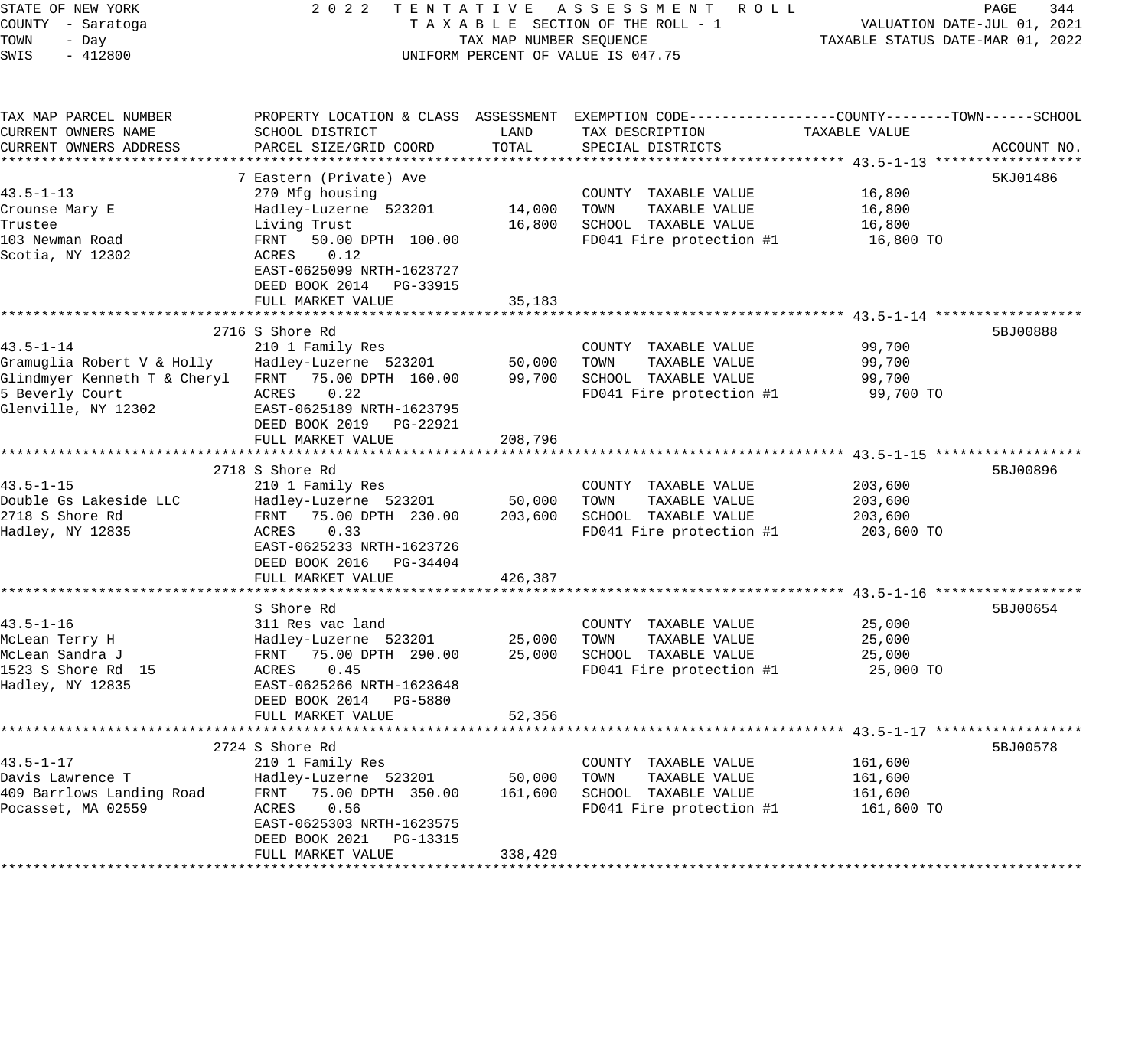| STATE OF NEW YORK                                        |                                                    |                         | 2022 TENTATIVE ASSESSMENT ROLL                                                                  |                                  | PAGE<br>345 |
|----------------------------------------------------------|----------------------------------------------------|-------------------------|-------------------------------------------------------------------------------------------------|----------------------------------|-------------|
| COUNTY - Saratoga                                        |                                                    |                         | TAXABLE SECTION OF THE ROLL - 1                                                                 | VALUATION DATE-JUL 01, 2021      |             |
| TOWN<br>- Day                                            |                                                    | TAX MAP NUMBER SEQUENCE |                                                                                                 | TAXABLE STATUS DATE-MAR 01, 2022 |             |
| $-412800$<br>SWIS                                        |                                                    |                         | UNIFORM PERCENT OF VALUE IS 047.75                                                              |                                  |             |
| TAX MAP PARCEL NUMBER                                    |                                                    |                         | PROPERTY LOCATION & CLASS ASSESSMENT EXEMPTION CODE----------------COUNTY-------TOWN-----SCHOOL |                                  |             |
| CURRENT OWNERS NAME                                      | SCHOOL DISTRICT                                    | LAND                    | TAX DESCRIPTION                                                                                 | TAXABLE VALUE                    |             |
| CURRENT OWNERS ADDRESS                                   | PARCEL SIZE/GRID COORD                             | TOTAL                   | SPECIAL DISTRICTS                                                                               |                                  | ACCOUNT NO. |
|                                                          |                                                    |                         |                                                                                                 |                                  |             |
|                                                          | 2726 S Shore Rd                                    |                         |                                                                                                 |                                  | 5BJ00913    |
| $43.5 - 1 - 18$                                          | 210 1 Family Res<br>Hadley-Luzerne 523201          | 50,000                  | COUNTY TAXABLE VALUE<br>TOWN                                                                    | 94,000                           |             |
| Davis Robert E<br>Davis Marion B                         | Robert E & Marion B Davis                          |                         | TAXABLE VALUE<br>94,000 SCHOOL TAXABLE VALUE                                                    | 94,000<br>94,000                 |             |
| Trustee                                                  | Family Trust                                       |                         | FD041 Fire protection $#1$ 94,000 TO                                                            |                                  |             |
| 231 Palm Lake Dr                                         | FRNT 75.00 DPTH 150.00                             |                         |                                                                                                 |                                  |             |
| Sanibel, FL 33957                                        | 0.26<br>ACRES                                      |                         |                                                                                                 |                                  |             |
|                                                          | EAST-0625409 NRTH-1623591                          |                         |                                                                                                 |                                  |             |
|                                                          | DEED BOOK 2012 PG-32500                            |                         |                                                                                                 |                                  |             |
|                                                          | FULL MARKET VALUE                                  | 196,859                 |                                                                                                 |                                  |             |
|                                                          |                                                    |                         |                                                                                                 |                                  |             |
|                                                          | Eastern (Private) Ave                              |                         |                                                                                                 |                                  | 5KJ01496    |
| $43.5 - 1 - 19$                                          | 311 Res vac land                                   |                         | COUNTY TAXABLE VALUE                                                                            | 7,100                            |             |
| Double Gs Lakeside LLC                                   | Hadley-Luzerne 523201                              | 7,100 TOWN              | TAXABLE VALUE                                                                                   | 7,100                            |             |
| 2718 South Shore Road                                    | FRNT 500.00 DPTH                                   |                         | 7,100 SCHOOL TAXABLE VALUE                                                                      | 7,100                            |             |
| Hadley, NY 12835                                         | ACRES 1.14                                         |                         | FD041 Fire protection #1                                                                        | 7,100 TO                         |             |
|                                                          | EAST-0625145 NRTH-1623457                          |                         |                                                                                                 |                                  |             |
|                                                          | DEED BOOK 2016 PG-34404                            |                         |                                                                                                 |                                  |             |
|                                                          | FULL MARKET VALUE                                  | 14,869                  |                                                                                                 |                                  |             |
|                                                          |                                                    |                         |                                                                                                 |                                  |             |
|                                                          | Eastern (Private) Ave                              |                         |                                                                                                 |                                  | 5KJ02082    |
| $43.5 - 1 - 20$                                          | 311 Res vac land                                   |                         | COUNTY TAXABLE VALUE                                                                            | 4,200                            |             |
| OConnor Richard F                                        | Hadley-Luzerne 523201                              |                         | 4,200 TOWN<br>TAXABLE VALUE                                                                     | 4,200                            |             |
| 5 Zachary Ridge Rd                                       | Tax Sale                                           |                         | 4,200 SCHOOL TAXABLE VALUE                                                                      | 4,200                            |             |
| Asheville, NC 28804                                      | FRNT 150.00 DPTH 100.00                            |                         | FD041 Fire protection #1                                                                        | 4,200 TO                         |             |
|                                                          | ACRES<br>0.34                                      |                         |                                                                                                 |                                  |             |
|                                                          | EAST-0625195 NRTH-1623136<br>DEED BOOK 1370 PG-153 |                         |                                                                                                 |                                  |             |
|                                                          | FULL MARKET VALUE                                  | 8,796                   |                                                                                                 |                                  |             |
|                                                          |                                                    |                         |                                                                                                 |                                  |             |
|                                                          | 41 Eastern (Private) Ave                           |                         |                                                                                                 |                                  | 5KJ02083    |
| $43.5 - 1 - 21$                                          | 260 Seasonal res                                   |                         | COUNTY TAXABLE VALUE                                                                            | 42,800                           |             |
| Vowinkel Kathleen Elizabeth Hadley-Luzerne 523201 14,000 |                                                    |                         | TOWN<br>TAXABLE VALUE                                                                           | 42,800                           |             |
| 31 Evergreen Avenue                                      | FRNT 300.00 DPTH 100.00 42,800                     |                         | SCHOOL TAXABLE VALUE                                                                            | 42,800                           |             |
| New Hyde Park, NY 11040                                  | ACRES<br>0.62                                      |                         | FD041 Fire protection #1                                                                        | 42,800 TO                        |             |
|                                                          | EAST-0624991 NRTH-1623198                          |                         |                                                                                                 |                                  |             |
|                                                          | DEED BOOK 2015 PG-15193                            |                         |                                                                                                 |                                  |             |
|                                                          | FULL MARKET VALUE                                  | 89,634                  |                                                                                                 |                                  |             |
|                                                          |                                                    |                         |                                                                                                 |                                  |             |
|                                                          | Longview (Private) Ter                             |                         |                                                                                                 |                                  | 5KJ01967    |
| $43.5 - 1 - 22$                                          | 311 Res vac land                                   |                         | COUNTY<br>TAXABLE VALUE                                                                         | 2,100                            |             |
| Ryan Marshall R                                          | Hadley-Luzerne 523201                              | 2,100                   | TOWN<br>TAXABLE VALUE                                                                           | 2,100                            |             |
| Laurella Bree                                            | 50.00 DPTH 100.00<br>FRNT                          | 2,100                   | SCHOOL TAXABLE VALUE                                                                            | 2,100                            |             |
| Edward Willette                                          | 0.12<br>ACRES                                      |                         | FD041 Fire protection #1                                                                        | 2,100 TO                         |             |
| 3218 Martin St                                           | EAST-0624961 NRTH-1623313                          |                         |                                                                                                 |                                  |             |
| Schenectady, NY 12306                                    | DEED BOOK 1041<br>PG-1042                          |                         |                                                                                                 |                                  |             |
|                                                          | FULL MARKET VALUE                                  | 4,398                   |                                                                                                 |                                  |             |
|                                                          |                                                    |                         |                                                                                                 |                                  |             |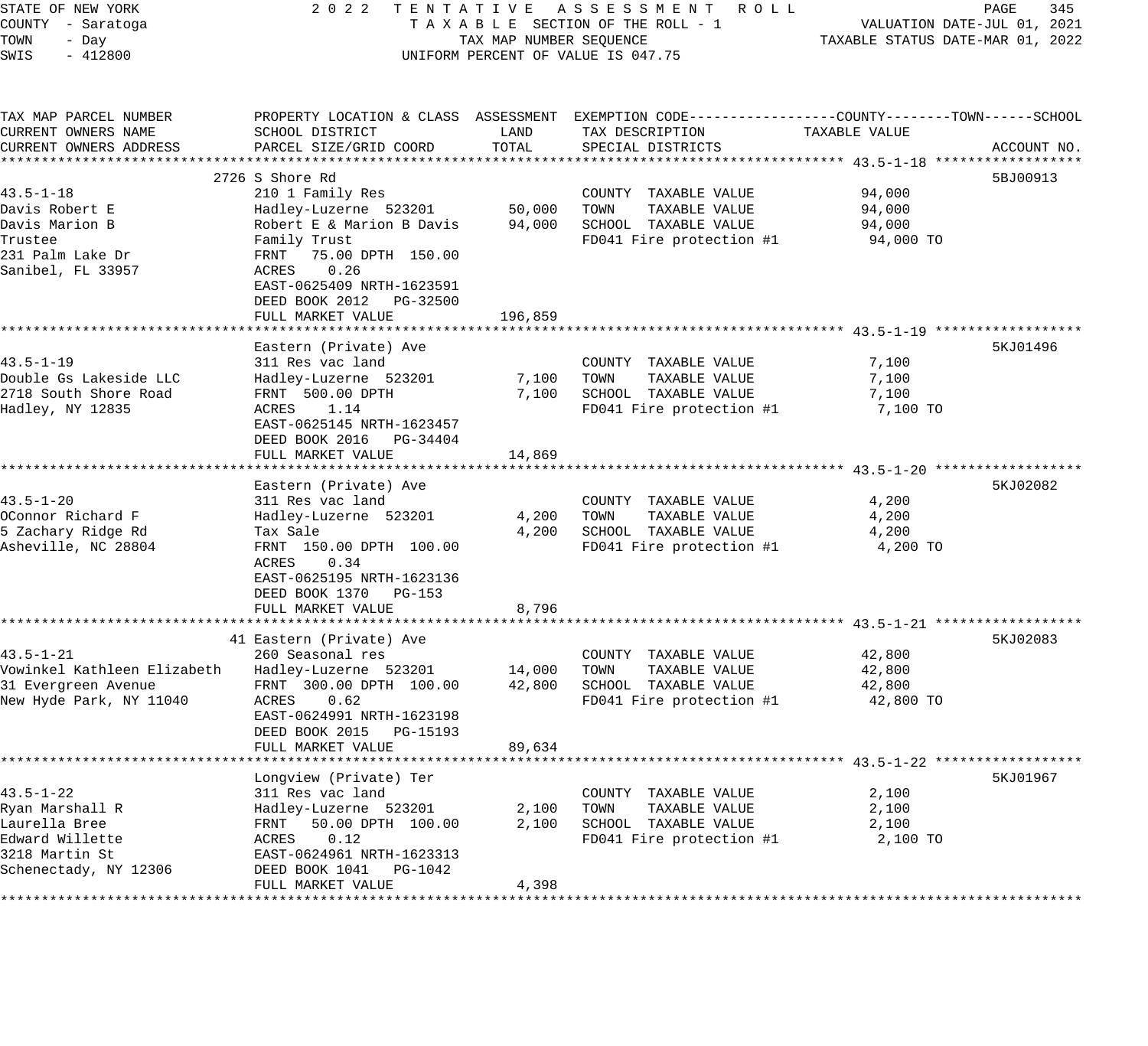### STATE OF NEW YORK 2 0 2 2 T E N T A T I V E A S S E S S M E N T R O L L PAGE 346 COUNTY - Saratoga T A X A B L E SECTION OF THE ROLL - 1 VALUATION DATE-JUL 01, 2021 X A B L E SECTION OF THE ROLL - 1 WELL PRODUCE TAXABLE STATUS DATE-MAR 01, 2022 UNIFORM PERCENT OF VALUE IS 047.75

| TAX MAP PARCEL NUMBER<br>CURRENT OWNERS NAME   | PROPERTY LOCATION & CLASS ASSESSMENT<br>SCHOOL DISTRICT                | LAND           | TAX DESCRIPTION                                                       | EXEMPTION CODE-----------------COUNTY-------TOWN------SCHOOL<br>TAXABLE VALUE |
|------------------------------------------------|------------------------------------------------------------------------|----------------|-----------------------------------------------------------------------|-------------------------------------------------------------------------------|
| CURRENT OWNERS ADDRESS                         | PARCEL SIZE/GRID COORD                                                 | TOTAL          | SPECIAL DISTRICTS                                                     | ACCOUNT NO.                                                                   |
|                                                | Longview (Private) Ter                                                 |                |                                                                       | 5KJ01966                                                                      |
| $43.5 - 1 - 23$<br>Doody Patrick<br>PO Box 725 | 311 Res vac land<br>Hadley-Luzerne 523201<br>FRNT<br>50.00 DPTH 100.00 | 2,100<br>2,100 | COUNTY TAXABLE VALUE<br>TOWN<br>TAXABLE VALUE<br>SCHOOL TAXABLE VALUE | 2,100<br>2,100<br>2,100                                                       |
| Stillwater, NY 12170                           | 0.11<br>ACRES<br>EAST-0624919 NRTH-1623341<br>DEED BOOK 2014 PG-16042  |                | FD041 Fire protection #1                                              | 2,100 TO                                                                      |
|                                                | FULL MARKET VALUE                                                      | 4,398          |                                                                       |                                                                               |
|                                                |                                                                        |                |                                                                       |                                                                               |
|                                                | Longview Ter                                                           |                |                                                                       | 5KJ01996                                                                      |
| $43.5 - 1 - 24$                                | 311 Res vac land                                                       |                | COUNTY TAXABLE VALUE                                                  | 3,500                                                                         |
| Lysogorski Ralph<br>Lysogorski Susan           | Hadley-Luzerne 523201<br>FRNT 264.00 DPTH 100.00                       | 3,500<br>3,500 | TAXABLE VALUE<br>TOWN<br>SCHOOL TAXABLE VALUE                         | 3,500<br>3,500                                                                |
| 175 Vaughn Dr                                  | 0.28<br>ACRES                                                          |                | FD041 Fire protection #1                                              | 3,500 TO                                                                      |
| Albany, NY 12203                               | EAST-0624987 NRTH-1623475<br>DEED BOOK 2015 PG-26382                   |                |                                                                       |                                                                               |
|                                                | FULL MARKET VALUE                                                      | 7,330          |                                                                       |                                                                               |
|                                                | ********************                                                   |                |                                                                       | ·*********************************** 43.5-1-25 *******************            |
|                                                | Eastern (Private) Ave                                                  |                |                                                                       | 5KJ01981                                                                      |
| $43.5 - 1 - 25$<br>Lysogorski Ralph            | 311 Res vac land<br>Hadley-Luzerne 523201                              | 2,100          | COUNTY TAXABLE VALUE<br>TOWN<br>TAXABLE VALUE                         | 2,100<br>2,100                                                                |
| Lysogorski Susan                               | FRNT 150.00 DPTH 108.00                                                | 2,100          | SCHOOL TAXABLE VALUE                                                  | 2,100                                                                         |
| 175 Vaughn Dr                                  | 0.14<br>ACRES                                                          |                | FD041 Fire protection #1                                              | 2,100 TO                                                                      |
| Albany, NY 12203                               | EAST-0624993 NRTH-1623582                                              |                |                                                                       |                                                                               |
|                                                | DEED BOOK 2015 PG-26382                                                |                |                                                                       |                                                                               |
|                                                | FULL MARKET VALUE                                                      | 4,398          |                                                                       |                                                                               |
|                                                |                                                                        |                |                                                                       |                                                                               |
|                                                | 29 Longview (Private) Ter                                              |                |                                                                       | 5KJ02271                                                                      |
| $43.5 - 1 - 26$                                | 312 Vac w/imprv                                                        |                | COUNTY TAXABLE VALUE                                                  | 21,850                                                                        |
| Lysogorski Ralph                               | Hadley-Luzerne 523201                                                  | 14,000         | TAXABLE VALUE<br>TOWN                                                 | 21,850                                                                        |
| Lysogorski Susan                               | FRNT 100.00 DPTH 100.00                                                | 21,850         | SCHOOL TAXABLE VALUE                                                  | 21,850                                                                        |
| 175 Vaughn Dr                                  | ACRES<br>0.23                                                          |                | FD041 Fire protection #1                                              | 21,850 TO                                                                     |
| Albany, NY 12203                               | EAST-0624900 NRTH-1623537                                              |                |                                                                       |                                                                               |
|                                                | DEED BOOK 2015 PG-15403                                                |                |                                                                       |                                                                               |
|                                                | FULL MARKET VALUE                                                      | 45,759         |                                                                       |                                                                               |
|                                                | Hurley (Private) Ter                                                   |                |                                                                       | 5KJ01493                                                                      |
| $43.5 - 1 - 27$                                | 311 Res vac land                                                       |                | COUNTY TAXABLE VALUE                                                  | 1,400                                                                         |
| Lysogorski Ralph                               | Hadley-Luzerne 523201                                                  | 1,400          | TAXABLE VALUE<br>TOWN                                                 | 1,400                                                                         |
| Lysogorski Susan                               | 50.00 DPTH 100.00<br>FRNT                                              | 1,400          | SCHOOL TAXABLE VALUE                                                  | 1,400                                                                         |
| 175 Vaughn Drive                               | 0.11<br>ACRES                                                          |                | FD041 Fire protection #1                                              | 1,400 TO                                                                      |
| Albany, NY 12203                               | EAST-0624956 NRTH-1623622                                              |                |                                                                       |                                                                               |
|                                                | DEED BOOK 2017 PG-14444                                                |                |                                                                       |                                                                               |
|                                                | FULL MARKET VALUE                                                      | 2,932          |                                                                       |                                                                               |
|                                                |                                                                        |                |                                                                       |                                                                               |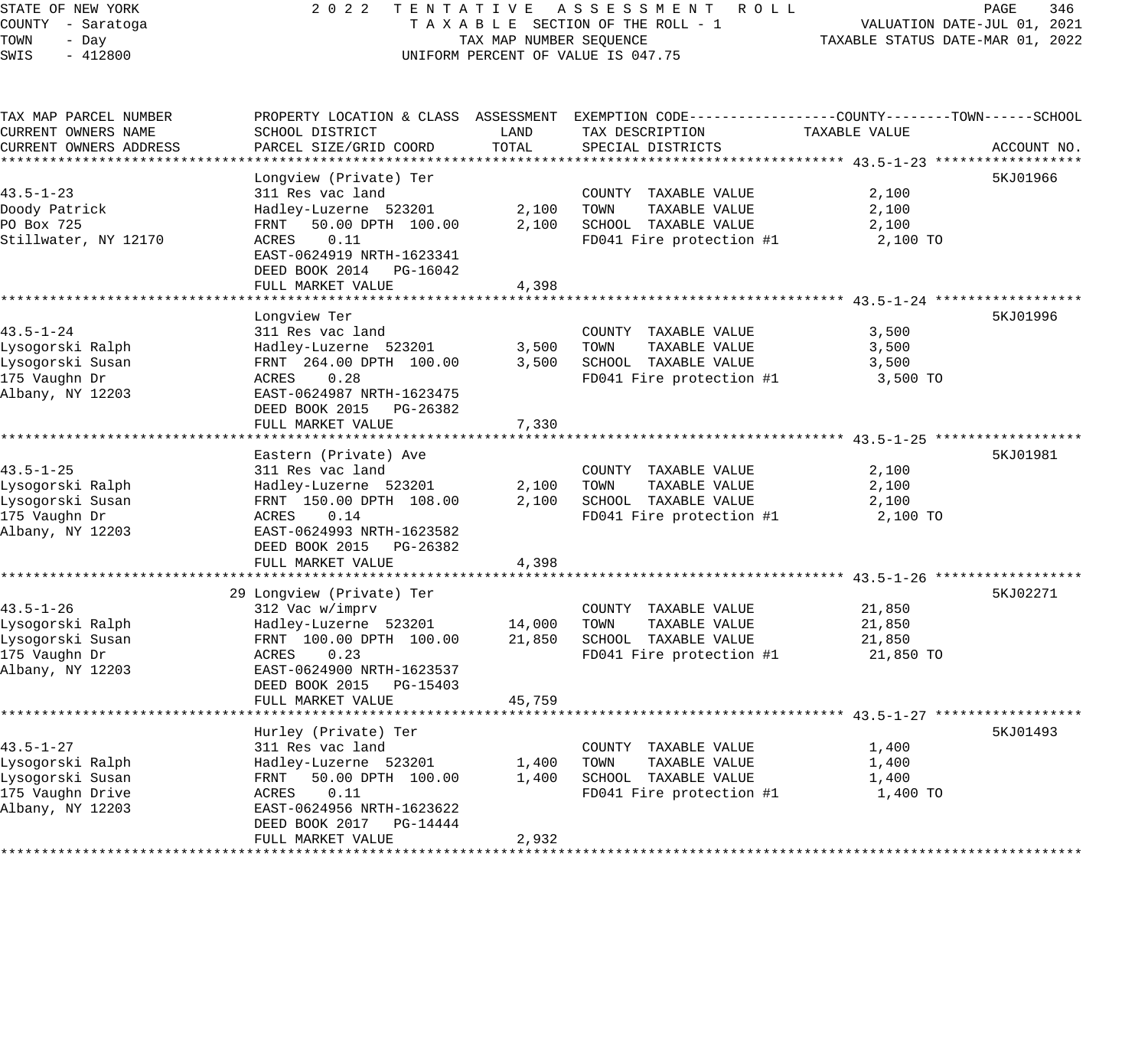## STATE OF NEW YORK 2 0 2 2 T E N T A T I V E A S S E S S M E N T R O L L PAGE 347 COUNTY - Saratoga T A X A B L E SECTION OF THE ROLL - 1 VALUATION DATE-JUL 01, 2021 TAX A B L E SECTION OF THE ROLL - 1<br>TAXABLE STATUS DATE-MAR 01, 2022 UNIFORM PERCENT OF VALUE IS 047.75

| TAX MAP PARCEL NUMBER     |                             |         | PROPERTY LOCATION & CLASS ASSESSMENT EXEMPTION CODE----------------COUNTY-------TOWN------SCHOOL |               |             |
|---------------------------|-----------------------------|---------|--------------------------------------------------------------------------------------------------|---------------|-------------|
| CURRENT OWNERS NAME       | SCHOOL DISTRICT             | LAND    | TAX DESCRIPTION                                                                                  | TAXABLE VALUE |             |
| CURRENT OWNERS ADDRESS    | PARCEL SIZE/GRID COORD      | TOTAL   | SPECIAL DISTRICTS                                                                                |               | ACCOUNT NO. |
|                           |                             |         |                                                                                                  |               |             |
|                           | Hurley (Private) Ter        |         |                                                                                                  |               | 5KJ02149    |
| $43.5 - 1 - 28$           | 311 Res vac land            |         | COUNTY TAXABLE VALUE                                                                             | 3,500         |             |
| Lysogorski Ralph          | Hadley-Luzerne 523201       | 3,500   | TOWN<br>TAXABLE VALUE                                                                            | 3,500         |             |
| Lysogorski Susan          | 50.00 DPTH 100.00<br>FRNT   | 3,500   | SCHOOL TAXABLE VALUE                                                                             | 3,500         |             |
| 175 Vaughn Dr             | 0.12<br>ACRES               |         | FD041 Fire protection #1                                                                         | 3,500 TO      |             |
| Albany, NY 12203          | EAST-0624915 NRTH-1623651   |         |                                                                                                  |               |             |
|                           | DEED BOOK 2015 PG-15420     |         |                                                                                                  |               |             |
|                           | FULL MARKET VALUE           | 7,330   |                                                                                                  |               |             |
|                           |                             |         |                                                                                                  |               |             |
|                           | Longview (Private) Ter      |         |                                                                                                  |               | 5KJ01997    |
| $43.5 - 1 - 29$           | 311 Res vac land            |         | COUNTY TAXABLE VALUE                                                                             | 1,400         |             |
| Ryan R M                  | Hadley-Luzerne 523201       | 1,400   | TOWN<br>TAXABLE VALUE                                                                            | 1,400         |             |
| Edward Willette           | FRNT 50.00 DPTH 100.00      | 1,400   | SCHOOL TAXABLE VALUE                                                                             | 1,400         |             |
| 3218 Martin St            | 0.11<br>ACRES               |         | FD041 Fire protection #1                                                                         | 1,400 TO      |             |
| Schenectady, NY 12306     | EAST-0624840 NRTH-1623581   |         |                                                                                                  |               |             |
|                           | DEED BOOK 1225 PG-21        |         |                                                                                                  |               |             |
|                           | FULL MARKET VALUE           | 2,932   |                                                                                                  |               |             |
|                           |                             |         |                                                                                                  |               |             |
|                           | Hurley (Private) Ter        |         |                                                                                                  |               | 5KJ02438    |
| $43.5 - 1 - 30$           | 311 Res vac land            |         | COUNTY TAXABLE VALUE                                                                             | 6,300         |             |
| Inzone Joseph F           | Hadley-Luzerne 523201       | 6,300   | TOWN<br>TAXABLE VALUE                                                                            | 6,300         |             |
| Joseph R Inzone, Executor | FRNT 570.00 DPTH            | 6,300   | SCHOOL TAXABLE VALUE                                                                             | 6,300         |             |
| 857 La Presa Ave          | ACRES<br>2.37               |         | FD041 Fire protection #1                                                                         | 6,300 TO      |             |
|                           |                             |         |                                                                                                  |               |             |
| Spring Valley, CA 91977   | EAST-0624691 NRTH-1623779   |         |                                                                                                  |               |             |
|                           | DEED BOOK 2018 PG-27526     |         |                                                                                                  |               |             |
|                           | FULL MARKET VALUE           | 13,194  |                                                                                                  |               |             |
|                           |                             |         |                                                                                                  |               |             |
|                           | Longview (Private) Ter      |         |                                                                                                  |               | 5KJ01982    |
| $43.5 - 1 - 31$           | 311 Res vac land            |         | COUNTY TAXABLE VALUE                                                                             | 2,800         |             |
| Brooks Harry F            | Hadley-Luzerne 523201       | 2,800   | TAXABLE VALUE<br>TOWN                                                                            | 2,800         |             |
| 314 Honeywell Corners Rd  | FRNT 100.00 DPTH 100.00     | 2,800   | SCHOOL TAXABLE VALUE                                                                             | 2,800         |             |
| Broadalbin, NY 12025      | 0.23<br>ACRES               |         | FD041 Fire protection #1                                                                         | 2,800 TO      |             |
|                           | EAST-0624573 NRTH-1623763   |         |                                                                                                  |               |             |
|                           | DEED BOOK 1489 PG-238       |         |                                                                                                  |               |             |
|                           | FULL MARKET VALUE           | 5,864   |                                                                                                  |               |             |
|                           |                             |         |                                                                                                  |               |             |
|                           | 2702 S Shore Rd             |         |                                                                                                  |               | 5KJ01513    |
| $43.5 - 1 - 32$           | 210 1 Family Res            |         | COUNTY TAXABLE VALUE                                                                             | 292,225       |             |
| Biondi Jay C              | Hadley-Luzerne 523201       | 50,000  | TOWN<br>TAXABLE VALUE                                                                            | 292,225       |             |
| Biondi Barbara A          | FRNT 200.00 DPTH 138.00     | 292,225 | SCHOOL TAXABLE VALUE                                                                             | 292,225       |             |
| 2702 S Shore Rd           | ACRES<br>$0.62$ BANK<br>709 |         | FD041 Fire protection #1                                                                         | 292,225 TO    |             |
| Hadley, NY 12835          | EAST-0624813 NRTH-1624028   |         |                                                                                                  |               |             |
|                           | DEED BOOK 2014<br>PG-36593  |         |                                                                                                  |               |             |
|                           | FULL MARKET VALUE           | 611,990 |                                                                                                  |               |             |
|                           |                             |         |                                                                                                  |               |             |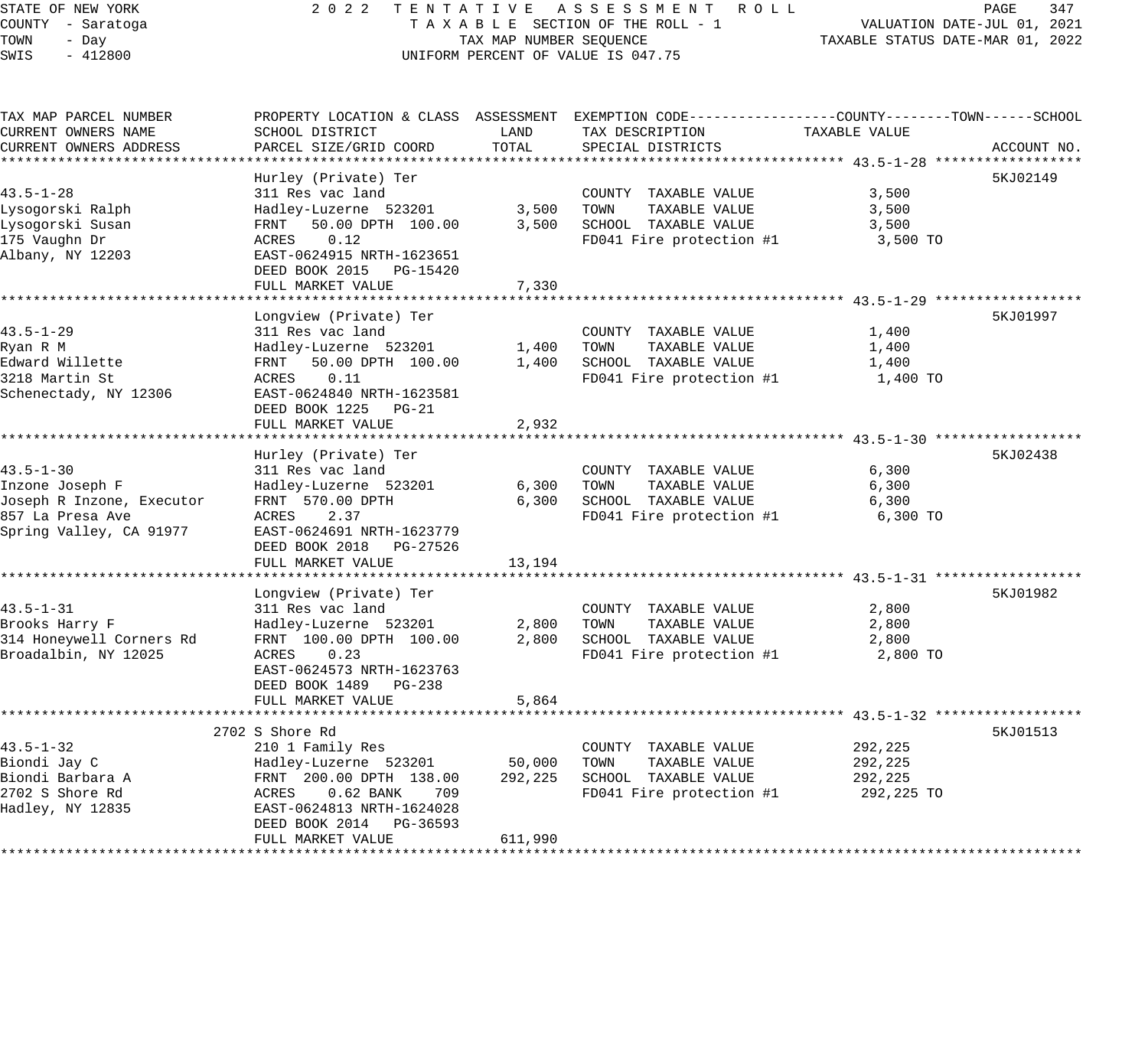| STATE OF NEW YORK<br>COUNTY - Saratoga<br>TOWN<br>- Day<br>SWIS<br>$-412800$               |                                                                                                                                                                                                                                                                   | TAX MAP NUMBER SEQUENCE     | 2022 TENTATIVE ASSESSMENT ROLL<br>TAXABLE SECTION OF THE ROLL - 1<br>UNIFORM PERCENT OF VALUE IS 047.75 | PAGE<br>348<br>VALUATION DATE-JUL 01, 2021<br>TAXABLE STATUS DATE-MAR 01, 2022                                                   |
|--------------------------------------------------------------------------------------------|-------------------------------------------------------------------------------------------------------------------------------------------------------------------------------------------------------------------------------------------------------------------|-----------------------------|---------------------------------------------------------------------------------------------------------|----------------------------------------------------------------------------------------------------------------------------------|
| TAX MAP PARCEL NUMBER<br>CURRENT OWNERS NAME<br>CURRENT OWNERS ADDRESS                     | SCHOOL DISTRICT<br>PARCEL SIZE/GRID COORD                                                                                                                                                                                                                         | LAND<br>TOTAL               | TAX DESCRIPTION<br>SPECIAL DISTRICTS                                                                    | PROPERTY LOCATION & CLASS ASSESSMENT EXEMPTION CODE----------------COUNTY-------TOWN------SCHOOL<br>TAXABLE VALUE<br>ACCOUNT NO. |
|                                                                                            |                                                                                                                                                                                                                                                                   |                             |                                                                                                         |                                                                                                                                  |
|                                                                                            | 2708 S Shore Rd                                                                                                                                                                                                                                                   |                             |                                                                                                         | 5KJ01498                                                                                                                         |
| $43.5 - 1 - 33$<br>Crounse Mary E<br>Trustee<br>103 Newman Road<br>Scotia, NY 12302        | 210 1 Family Res<br>Hadley-Luzerne 523201<br>Walter D & Mary E Crounse<br>Living Trust<br>Lots $1-6$<br>98.00 DPTH<br>FRNT<br>0.49<br>ACRES<br>EAST-0625083 NRTH-1623860<br>DEED BOOK 2014 PG-33915                                                               | 25,000<br>433,380           | COUNTY TAXABLE VALUE<br>TOWN<br>TAXABLE VALUE<br>SCHOOL TAXABLE VALUE<br>FD041 Fire protection #1       | 433,380<br>433,380<br>433,380<br>433,380 TO                                                                                      |
|                                                                                            | FULL MARKET VALUE                                                                                                                                                                                                                                                 | 907,602                     |                                                                                                         |                                                                                                                                  |
|                                                                                            |                                                                                                                                                                                                                                                                   | * * * * * * * * *           |                                                                                                         | ********************************* 43.6–2–1 ********************                                                                  |
| $43.6 - 2 - 1$<br>Oshea Doreen R<br>Raible Darlene M<br>430 Pearl St<br>Kingston, NY 12401 | 2157 A N Shore Rd<br>210 1 Family Res<br>Hadley-Luzerne 523201<br>Margaret Gohl Family Livi<br>Trust 1/2 DM Raible & DR<br>1/2 DM Raible<br>FRNT 100.00 DPTH 150.00<br>0.34<br>ACRES<br>EAST-0628240 NRTH-1625066<br>DEED BOOK 2019 PG-34749<br>FULL MARKET VALUE | 50,000<br>81,500<br>170,681 | COUNTY TAXABLE VALUE<br>TOWN<br>TAXABLE VALUE<br>SCHOOL TAXABLE VALUE<br>FD041 Fire protection #1       | 5BJ00586<br>81,500<br>81,500<br>81,500<br>81,500 TO                                                                              |
|                                                                                            |                                                                                                                                                                                                                                                                   |                             |                                                                                                         |                                                                                                                                  |
| $43.6 - 2 - 2$<br>Gauthier Matthew<br>172 6th St<br>Scotia, NY 12302                       | 2163 N Shore Rd<br>210 1 Family Res<br>Hadley-Luzerne 523201<br>Irr. Trust<br>FRNT 100.00 DPTH<br>ACRES<br>1.06<br>EAST-0628408 NRTH-1625084<br>DEED BOOK 2017 PG-30149<br>FULL MARKET VALUE                                                                      | 50,000<br>96,900<br>202,932 | COUNTY TAXABLE VALUE<br>TOWN<br>TAXABLE VALUE<br>SCHOOL TAXABLE VALUE<br>FD041 Fire protection #1       | 5BJ00366<br>96,900<br>96,900<br>96,900<br>96,900 TO                                                                              |
|                                                                                            | **********************                                                                                                                                                                                                                                            |                             |                                                                                                         |                                                                                                                                  |
| $43.6 - 2 - 3$<br>Belmonte Terri<br>2 King James Ct<br>Saratoga Springs, NY 12866          | 2165 N Shore Rd<br>210 1 Family Res<br>Hadley-Luzerne 523201<br>FRNT 100.00 DPTH<br>1.10<br>ACRES<br>EAST-0628460 NRTH-1625005<br>DEED BOOK 2018 PG-32054<br>FULL MARKET VALUE                                                                                    | 50,100<br>77,800<br>162,932 | COUNTY TAXABLE VALUE<br>TOWN<br>TAXABLE VALUE<br>SCHOOL TAXABLE VALUE<br>FD041 Fire protection #1       | 5BJ00400<br>77,800<br>77,800<br>77,800<br>77,800 TO                                                                              |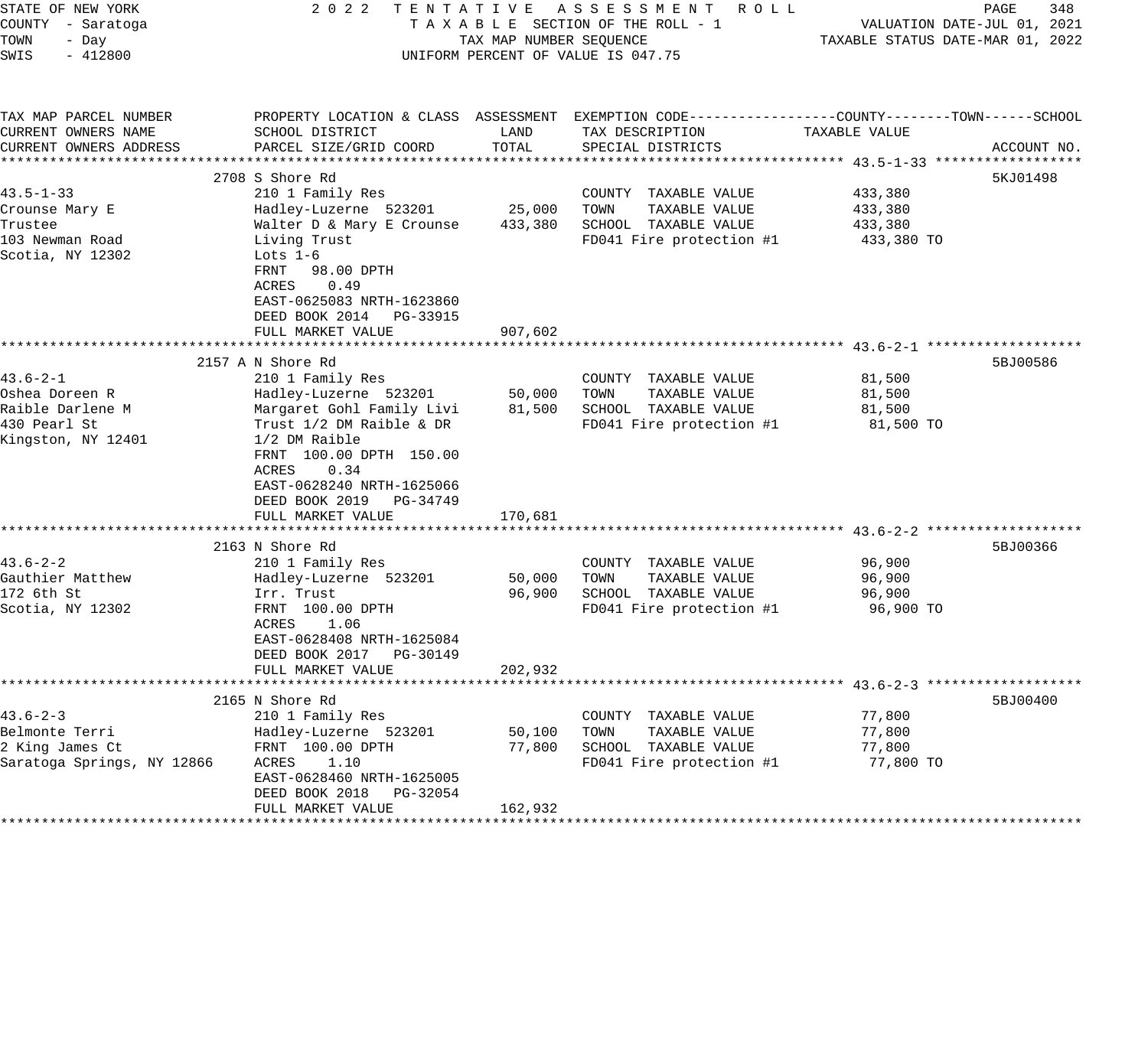| STATE OF NEW YORK<br>COUNTY - Saratoga<br>TOWN<br>- Day<br>SWIS<br>$-412800$ | 2 0 2 2                                                                                                                                                         | TAX MAP NUMBER SEQUENCE | TENTATIVE ASSESSMENT ROLL<br>TAXABLE SECTION OF THE ROLL - 1<br>UNIFORM PERCENT OF VALUE IS 047.75                  | TAXABLE STATUS DATE-MAR 01, 2022 | PAGE<br>349<br>VALUATION DATE-JUL 01, 2021 |
|------------------------------------------------------------------------------|-----------------------------------------------------------------------------------------------------------------------------------------------------------------|-------------------------|---------------------------------------------------------------------------------------------------------------------|----------------------------------|--------------------------------------------|
| TAX MAP PARCEL NUMBER<br>CURRENT OWNERS NAME                                 | SCHOOL DISTRICT                                                                                                                                                 | LAND                    | PROPERTY LOCATION & CLASS ASSESSMENT EXEMPTION CODE----------------COUNTY-------TOWN------SCHOOL<br>TAX DESCRIPTION | TAXABLE VALUE                    |                                            |
| CURRENT OWNERS ADDRESS                                                       | PARCEL SIZE/GRID COORD                                                                                                                                          | TOTAL                   | SPECIAL DISTRICTS                                                                                                   |                                  | ACCOUNT NO.                                |
|                                                                              |                                                                                                                                                                 |                         |                                                                                                                     |                                  |                                            |
|                                                                              | 2205 N Shore Rd                                                                                                                                                 |                         |                                                                                                                     |                                  | 5 BJ02652                                  |
| $43.6 - 2 - 7.2$                                                             | 210 1 Family Res                                                                                                                                                |                         | COUNTY TAXABLE VALUE                                                                                                | 212,300                          |                                            |
| Monteforte Gina                                                              | Hadley-Luzerne 523201                                                                                                                                           | 50,400                  | TOWN<br>TAXABLE VALUE                                                                                               | 212,300                          |                                            |
| 101 Sinn Street                                                              | Added Pole Barn 8/99                                                                                                                                            | 212,300                 | SCHOOL TAXABLE VALUE                                                                                                | 212,300                          |                                            |
| Patchoque, NY 11772                                                          | Easement 2011/5057                                                                                                                                              |                         | FD041 Fire protection #1                                                                                            | 212,300 TO                       |                                            |
|                                                                              | FRNT 211.83 DPTH                                                                                                                                                |                         |                                                                                                                     |                                  |                                            |
|                                                                              | ACRES<br>1.82<br>EAST-0629162 NRTH-1624508                                                                                                                      |                         |                                                                                                                     |                                  |                                            |
|                                                                              | DEED BOOK 2022<br>PG-171                                                                                                                                        |                         |                                                                                                                     |                                  |                                            |
|                                                                              | FULL MARKET VALUE                                                                                                                                               | 444,607                 |                                                                                                                     |                                  |                                            |
|                                                                              | N Shore Rd                                                                                                                                                      |                         |                                                                                                                     |                                  |                                            |
| $43.6 - 2 - 7.12$                                                            | 311 Res vac land                                                                                                                                                |                         | COUNTY TAXABLE VALUE                                                                                                | 7,500                            |                                            |
| Skorney James R                                                              | Hadley-Luzerne 523201                                                                                                                                           | 7,500                   | TOWN<br>TAXABLE VALUE                                                                                               | 7,500                            |                                            |
| Skorney Joann                                                                | M2015193                                                                                                                                                        | 7,500                   | SCHOOL TAXABLE VALUE                                                                                                | 7,500                            |                                            |
| 27 Homer Ave                                                                 | FRNT<br>42.57 DPTH                                                                                                                                              |                         | FD041 Fire protection #1                                                                                            | 7,500 TO                         |                                            |
| Larchmont, NY 10538                                                          | ACRES<br>0.16<br>EAST-0628684 NRTH-1624468<br>DEED BOOK 1409 PG-310                                                                                             |                         |                                                                                                                     |                                  |                                            |
|                                                                              | FULL MARKET VALUE                                                                                                                                               | 15,707                  |                                                                                                                     |                                  |                                            |
|                                                                              | *******************************                                                                                                                                 |                         |                                                                                                                     |                                  |                                            |
|                                                                              | 2215 N Shore Rd                                                                                                                                                 |                         |                                                                                                                     |                                  | 5BJ00533                                   |
| $43.6 - 2 - 8$                                                               | 210 1 Family Res                                                                                                                                                |                         | COUNTY TAXABLE VALUE                                                                                                | 70,600                           |                                            |
| Terwilliger Catherine A                                                      | Hadley-Luzerne 523201                                                                                                                                           | 50,000                  | TOWN<br>TAXABLE VALUE                                                                                               | 70,600                           |                                            |
| Terwilliger Jessica C                                                        | 1322/498 & 2022/6889                                                                                                                                            | 70,600                  | SCHOOL TAXABLE VALUE                                                                                                | 70,600                           |                                            |
| 43 Grove Ave<br>Glens Falls, NY 12801                                        | Testamentary Trust 2017/1<br>Cath, A Terwilliger Life E<br>75.00 DPTH 100.00<br>FRNT<br>ACRES<br>0.17<br>EAST-0629230 NRTH-1624366<br>DEED BOOK 2022<br>PG-6889 |                         | FD041 Fire protection #1                                                                                            | 70,600 TO                        |                                            |
|                                                                              | FULL MARKET VALUE                                                                                                                                               | 147,853                 |                                                                                                                     |                                  |                                            |
|                                                                              | 2225 N Shore Rd                                                                                                                                                 |                         |                                                                                                                     |                                  | 5BJ00886                                   |
| $43.6 - 2 - 10.1$                                                            | 210 1 Family Res                                                                                                                                                |                         | COUNTY TAXABLE VALUE                                                                                                | 87,700                           |                                            |
| Olendorf Kurt N                                                              | Hadley-Luzerne 523201                                                                                                                                           | 50,300                  | TAXABLE VALUE<br>TOWN                                                                                               | 87,700                           |                                            |
| 77 Waterman Ave                                                              | Lot 1                                                                                                                                                           | 87,700                  | SCHOOL TAXABLE VALUE                                                                                                | 87,700                           |                                            |
| Albany, NY 12205                                                             | FRNT 299.46 DPTH<br>ACRES<br>1.56<br>EAST-0629433 NRTH-1624498                                                                                                  |                         | FD041 Fire protection #1                                                                                            | 87,700 TO                        |                                            |
|                                                                              | DEED BOOK 1551<br>PG-770                                                                                                                                        |                         |                                                                                                                     |                                  |                                            |
|                                                                              | FULL MARKET VALUE                                                                                                                                               | 183,665                 |                                                                                                                     |                                  |                                            |
|                                                                              |                                                                                                                                                                 |                         |                                                                                                                     |                                  |                                            |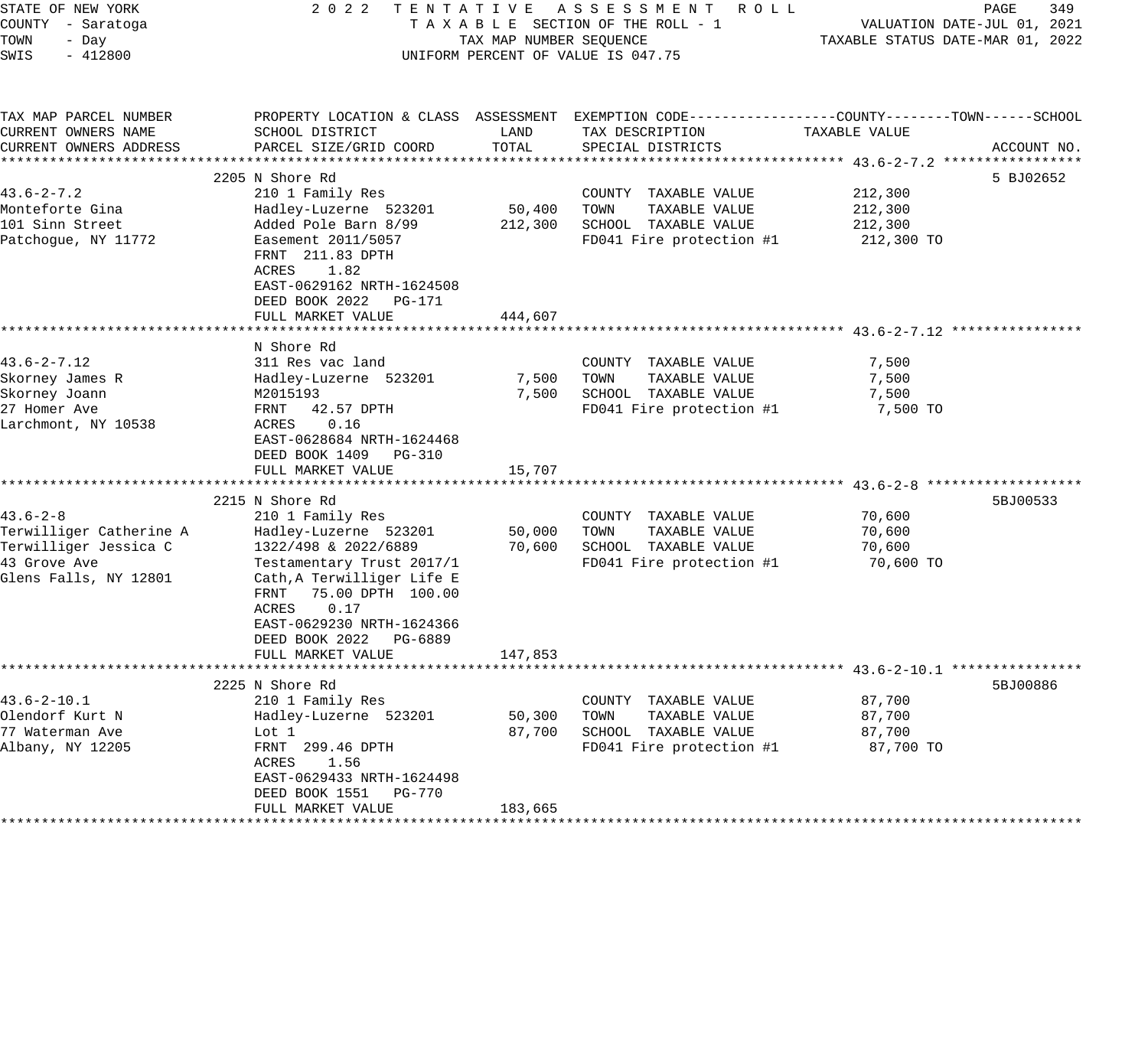| STATE OF NEW YORK<br>COUNTY - Saratoga<br>TOWN<br>- Day<br>SWIS<br>$-412800$ | 2 0 2 2                                          | TAX MAP NUMBER SEQUENCE | TENTATIVE ASSESSMENT<br>R O L L<br>TAXABLE SECTION OF THE ROLL - 1<br>UNIFORM PERCENT OF VALUE IS 047.75           | TAXABLE STATUS DATE-MAR 01, 2022 | PAGE<br>350<br>VALUATION DATE-JUL 01, 2021 |
|------------------------------------------------------------------------------|--------------------------------------------------|-------------------------|--------------------------------------------------------------------------------------------------------------------|----------------------------------|--------------------------------------------|
|                                                                              |                                                  |                         |                                                                                                                    |                                  |                                            |
| TAX MAP PARCEL NUMBER<br>CURRENT OWNERS NAME                                 | SCHOOL DISTRICT                                  | LAND                    | PROPERTY LOCATION & CLASS ASSESSMENT EXEMPTION CODE----------------COUNTY-------TOWN-----SCHOOL<br>TAX DESCRIPTION | TAXABLE VALUE                    |                                            |
| CURRENT OWNERS ADDRESS                                                       | PARCEL SIZE/GRID COORD                           | TOTAL                   | SPECIAL DISTRICTS                                                                                                  |                                  | ACCOUNT NO.                                |
|                                                                              |                                                  |                         |                                                                                                                    |                                  |                                            |
| $43.6 - 2 - 10.2$                                                            | N Shore Rd<br>311 Res vac land                   |                         |                                                                                                                    |                                  |                                            |
| Shiel Ronald G                                                               | Hadley-Luzerne 523201                            | 30,500                  | COUNTY TAXABLE VALUE<br>TOWN<br>TAXABLE VALUE                                                                      | 30,500<br>30,500                 |                                            |
| Shiel Jacqueline A                                                           | Lot 2                                            | 30,500                  | SCHOOL TAXABLE VALUE                                                                                               | 30,500                           |                                            |
| 19 Squire Circle                                                             | FRNT 268.60 DPTH                                 |                         | FD041 Fire protection #1                                                                                           | 30,500 TO                        |                                            |
| Lake Luzerne, NY 12846                                                       | ACRES<br>2.04                                    |                         |                                                                                                                    |                                  |                                            |
|                                                                              | EAST-0629602 NRTH-1624629                        |                         |                                                                                                                    |                                  |                                            |
|                                                                              | DEED BOOK 2020 PG-25403                          |                         |                                                                                                                    |                                  |                                            |
|                                                                              | FULL MARKET VALUE                                | 63,874                  |                                                                                                                    |                                  |                                            |
|                                                                              | *******************                              |                         | ****************************** 43.6-2-12 ****                                                                      |                                  |                                            |
|                                                                              | 2247 N Shore Rd                                  |                         |                                                                                                                    |                                  | 5BJ00748                                   |
| $43.6 - 2 - 12$                                                              | 210 1 Family Res                                 |                         | COUNTY TAXABLE VALUE                                                                                               | 96,600                           |                                            |
| Dunn Susan M<br>Bellinghausen Robert P III                                   | Hadley-Luzerne 523201<br>FRNT 177.00 DPTH 245.44 | 50,000<br>96,600        | TAXABLE VALUE<br>TOWN<br>SCHOOL TAXABLE VALUE                                                                      | 96,600<br>96,600                 |                                            |
| 32 Marconi Drive                                                             | ACRES<br>0.47                                    |                         | FD041 Fire protection #1                                                                                           | 96,600 TO                        |                                            |
| Latham, NY 12110                                                             | EAST-0630010 NRTH-1624738                        |                         |                                                                                                                    |                                  |                                            |
|                                                                              | DEED BOOK 2021    PG-25521                       |                         |                                                                                                                    |                                  |                                            |
|                                                                              | FULL MARKET VALUE                                | 202,304                 |                                                                                                                    |                                  |                                            |
|                                                                              |                                                  |                         |                                                                                                                    |                                  |                                            |
|                                                                              | 2245 N Shore Rd                                  |                         |                                                                                                                    |                                  | 5BJ00199                                   |
| $43.6 - 2 - 13$                                                              | 210 1 Family Res                                 |                         | COUNTY TAXABLE VALUE                                                                                               | 113,900                          |                                            |
| Malark Matthew                                                               | Hadley-Luzerne 523201                            | 50,000                  | TOWN<br>TAXABLE VALUE                                                                                              | 113,900                          |                                            |
| Malark Rebecca                                                               | ACRES<br>$0.34$ BANK<br>999                      | 113,900                 | SCHOOL TAXABLE VALUE                                                                                               | 113,900                          |                                            |
| 365 New Salem Road                                                           | EAST-0630081 NRTH-1624880                        |                         | FD041 Fire protection #1                                                                                           | 113,900 TO                       |                                            |
| Voorheesville, NY 12186                                                      | DEED BOOK 2020<br>PG-29660<br>FULL MARKET VALUE  |                         |                                                                                                                    |                                  |                                            |
|                                                                              | ********************                             | 238,534                 |                                                                                                                    | ******* 43.6-2-14                |                                            |
|                                                                              | 11 Denton (Private) Rd                           |                         |                                                                                                                    |                                  | 5BJ00634                                   |
| $43.6 - 2 - 14$                                                              | 210 1 Family Res                                 |                         | COUNTY TAXABLE VALUE                                                                                               | 55,000                           |                                            |
| Morgan Wayne F                                                               | Hadley-Luzerne 523201                            | 37,500                  | TOWN<br>TAXABLE VALUE                                                                                              | 55,000                           |                                            |
| Reilly Diane                                                                 | ACRES<br>0.46                                    | 55,000                  | SCHOOL TAXABLE VALUE                                                                                               | 55,000                           |                                            |
| 238 Dillenbeck Rd                                                            | EAST-0630103 NRTH-1625039                        |                         | FD041 Fire protection #1                                                                                           | 55,000 TO                        |                                            |
| Fultonville, NY 12072                                                        | DEED BOOK 1186 PG-22                             |                         |                                                                                                                    |                                  |                                            |
|                                                                              | FULL MARKET VALUE                                | 115,183                 |                                                                                                                    |                                  |                                            |
|                                                                              | ************************                         |                         | *********************************** 43.6-2-15 *******************                                                  |                                  |                                            |
|                                                                              | N Shore Rd                                       |                         |                                                                                                                    |                                  | 5BJ01845                                   |
| $43.6 - 2 - 15$<br>Betterton Stephen D                                       | 312 Vac w/imprv<br>Hadley-Luzerne 523201         | 14,000                  | COUNTY TAXABLE VALUE<br>TOWN<br>TAXABLE VALUE                                                                      | 20,300<br>20,300                 |                                            |
| Betterton Kelly M                                                            | ACRES<br>0.50                                    | 20,300                  | SCHOOL TAXABLE VALUE                                                                                               | 20,300                           |                                            |
| 34 Wendy Drive                                                               | EAST-0630146 NRTH-1625210                        |                         | FD041 Fire protection #1                                                                                           | 20,300 TO                        |                                            |
| Poughkeepsie, NY 12603                                                       | DEED BOOK 2017<br>PG-27642                       |                         |                                                                                                                    |                                  |                                            |
|                                                                              | FULL MARKET VALUE                                | 42,513                  |                                                                                                                    |                                  |                                            |
|                                                                              | ************************                         |                         |                                                                                                                    |                                  |                                            |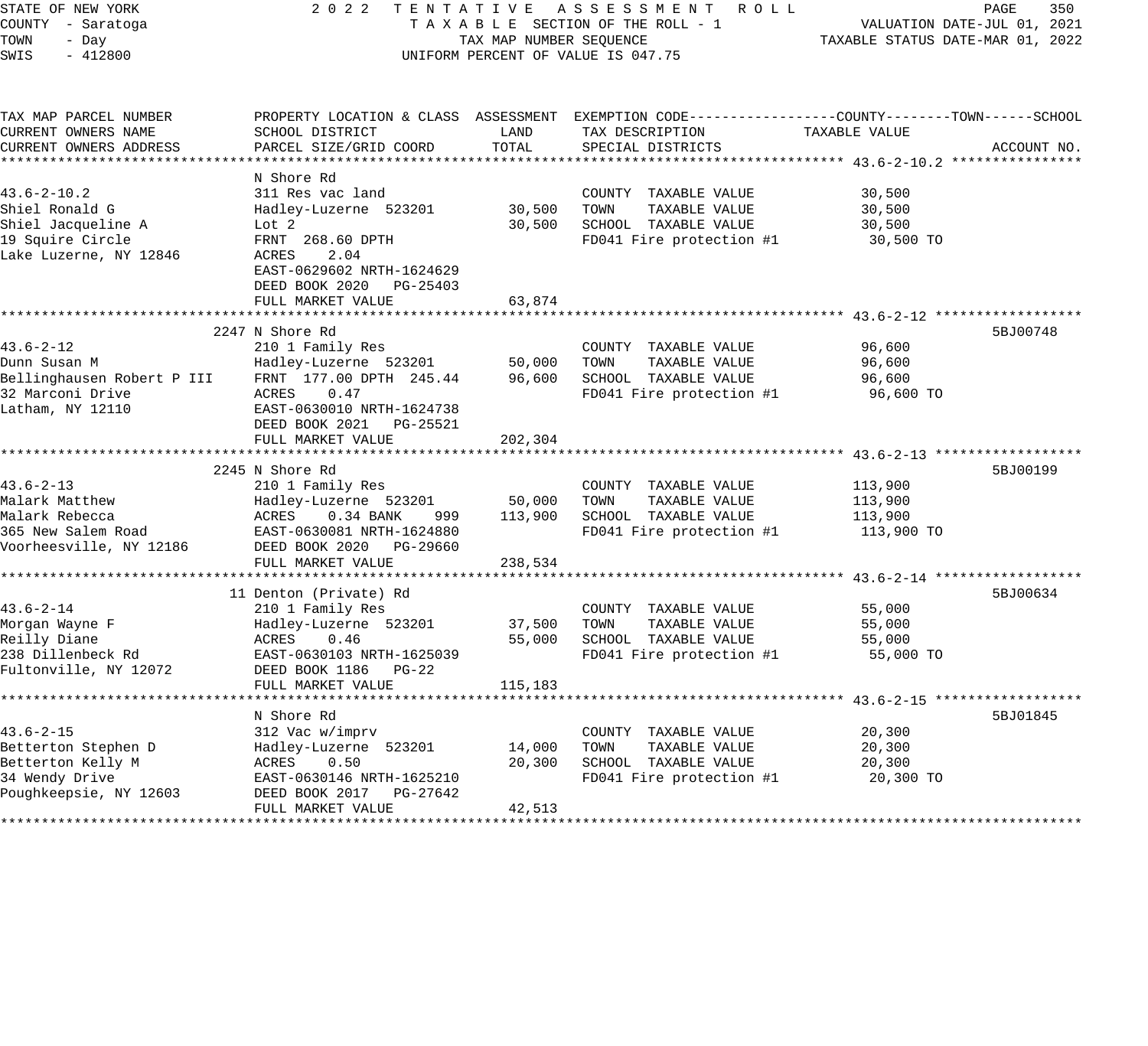# STATE OF NEW YORK 2 0 2 2 T E N T A T I V E A S S E S S M E N T R O L L PAGE 351 COUNTY - Saratoga T A X A B L E SECTION OF THE ROLL - 1 VALUATION DATE-JUL 01, 2021 X A B L E SECTION OF THE ROLL - 1<br>TAX MAP NUMBER SEQUENCE TAXABLE STATUS DATE-MAR 01, 2022 UNIFORM PERCENT OF VALUE IS 047.75

| TAX MAP PARCEL NUMBER<br>CURRENT OWNERS NAME<br>CURRENT OWNERS ADDRESS                                                                                                                                                          | SCHOOL DISTRICT<br>PARCEL SIZE/GRID COORD                                                                                                                                                   | LAND<br>TOTAL                | PROPERTY LOCATION & CLASS ASSESSMENT EXEMPTION CODE----------------COUNTY-------TOWN------SCHOOL<br>TAX DESCRIPTION<br>SPECIAL DISTRICTS | TAXABLE VALUE                               | ACCOUNT NO. |
|---------------------------------------------------------------------------------------------------------------------------------------------------------------------------------------------------------------------------------|---------------------------------------------------------------------------------------------------------------------------------------------------------------------------------------------|------------------------------|------------------------------------------------------------------------------------------------------------------------------------------|---------------------------------------------|-------------|
| $43.6 - 2 - 16$<br>Fedorowicz Donald A Jr<br>135 China Hill Road<br>Nassau, NY 12123                                                                                                                                            | N Shore Rd<br>312 Vac w/imprv<br>Hadley-Luzerne 523201<br>ACRES<br>0.83<br>EAST-0630341 NRTH-1625507<br>DEED BOOK 2014 PG-37034<br>FULL MARKET VALUE                                        | 14,000<br>26,300<br>55,079   | COUNTY TAXABLE VALUE<br>TOWN<br>TAXABLE VALUE<br>SCHOOL TAXABLE VALUE<br>FD041 Fire protection #1                                        | 26,300<br>26,300<br>26,300<br>26,300 TO     | 5BJ01935    |
| $43.6 - 2 - 17$<br>Betterton Stephen<br>Betterton Kelly<br>7 Stonewall Dr<br>Wappingers Falls, NY                                                                                                                               | 18 Denton (Private) Rd<br>210 1 Family Res<br>Hadley-Luzerne 523201<br>ACRES<br>0.77<br>EAST-0630360 NRTH-1625394<br>DEED BOOK 2012 PG-32423<br>12590-1830 FULL MARKET VALUE                | 20,000<br>164,500<br>344,503 | COUNTY TAXABLE VALUE<br>TOWN<br>TAXABLE VALUE<br>SCHOOL TAXABLE VALUE<br>FD041 Fire protection #1                                        | 164,500<br>164,500<br>164,500<br>164,500 TO | 5BJ01890    |
| $43.6 - 2 - 18$<br>Equity Trust Co Cust FBO Steph Hadley-Luzerne 523201<br>Betterton Stepthen & Kelly<br>2265 North Shore Road<br>Day, NY 12835<br>PRIOR OWNER ON 3/01/2022<br>Stephen D Betterton Equity Tru FULL MARKET VALUE | 16 Denton (Private) Rd<br>210 1 Family Res<br>Stephen D Betterton 78% a<br>Stephen & Kelly Betterton<br>0.60<br>ACRES<br>EAST-0630385 NRTH-1625300<br>DEED BOOK 2022 PG-1977                | 35,000<br>150,350<br>314,869 | COUNTY TAXABLE VALUE<br>TAXABLE VALUE<br>TOWN<br>SCHOOL TAXABLE VALUE<br>FD041 Fire protection #1                                        | 150,350<br>150,350<br>150,350<br>150,350 TO | 5BJ02501    |
| $43.6 - 2 - 19$<br>Kenney Richard M<br>Kenney Margaret R<br>64 Villa Rd<br>Pearl River, NY 10965                                                                                                                                | 2271 N Shore Rd<br>210 1 Family Res<br>Hadley-Luzerne 523201<br>FRNT 100.00 DPTH<br>ACRES<br>$0.69$ BANK<br>913<br>EAST-0630484 NRTH-1625214<br>DEED BOOK 2013 PG-9514<br>FULL MARKET VALUE | 50,000<br>78,000<br>163,351  | COUNTY TAXABLE VALUE<br>TOWN<br>TAXABLE VALUE<br>SCHOOL TAXABLE VALUE<br>FD041 Fire protection #1                                        | 78,000<br>78,000<br>78,000<br>78,000 TO     | 5BJ00334    |
| $43.6 - 2 - 20$<br>OBrien Sean P<br>OBrien Elizabeth<br>5222 Chestnut Drive<br>Schenectady, NY 12303                                                                                                                            | 2265 N Shore Rd<br>210 1 Family Res<br>Hadley-Luzerne 523201<br>FRNT 110.00 DPTH 135.01<br>0.29<br>ACRES<br>EAST-0630401 NRTH-1625101<br>DEED BOOK 2020<br>PG-37296<br>FULL MARKET VALUE    | 50,000<br>85,300<br>178,639  | COUNTY TAXABLE VALUE<br>TOWN<br>TAXABLE VALUE<br>SCHOOL TAXABLE VALUE<br>FD041 Fire protection #1                                        | 85,300<br>85,300<br>85,300<br>85,300 TO     | 5BJ00550    |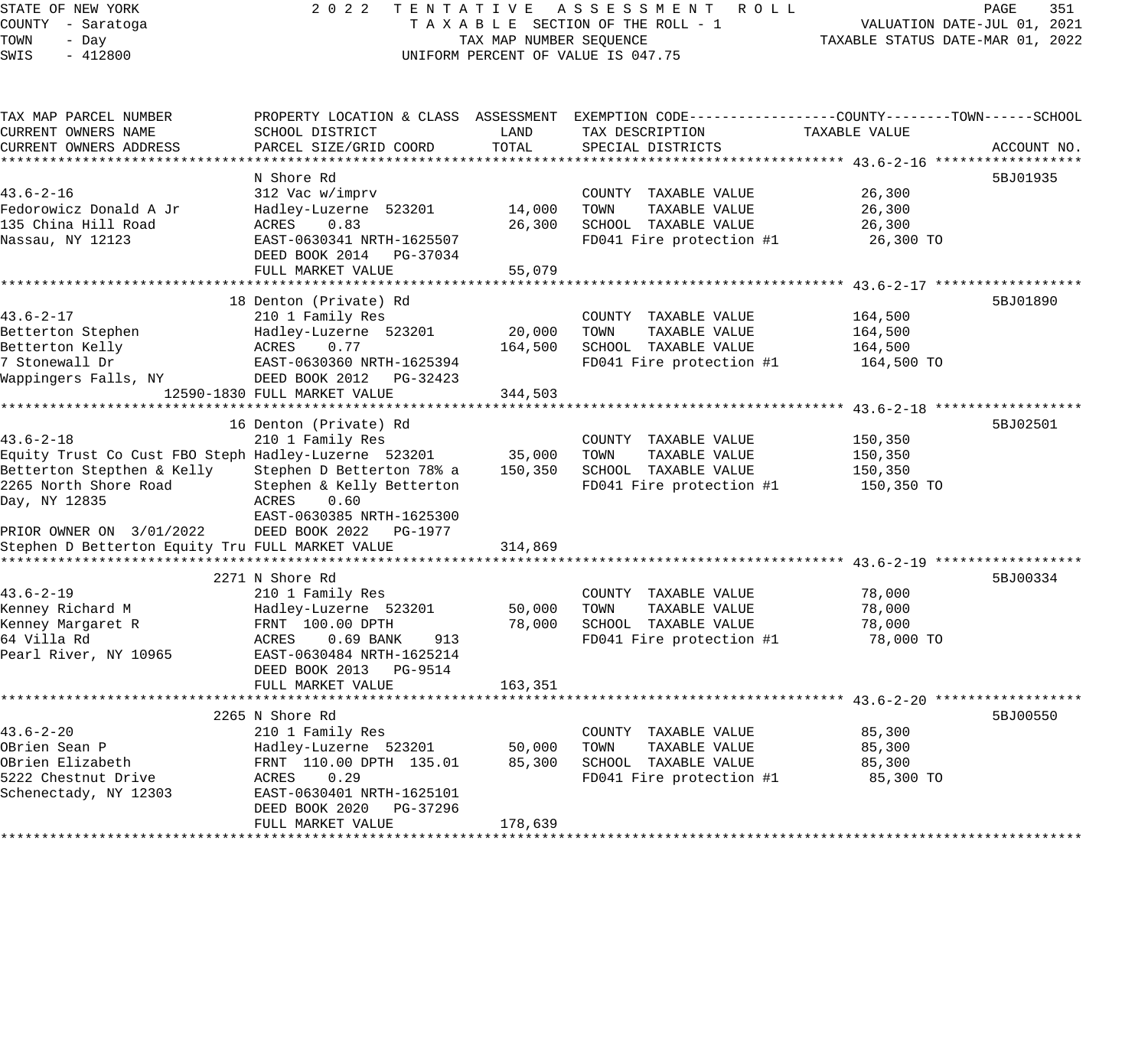| STATE OF NEW YORK<br>COUNTY - Saratoga<br>TOWN<br>- Day<br>SWIS<br>$-412800$                                              | 2 0 2 2                                                                                                                                                                                                                                        | TAX MAP NUMBER SEQUENCE      | TENTATIVE ASSESSMENT ROLL<br>TAXABLE SECTION OF THE ROLL - 1<br>UNIFORM PERCENT OF VALUE IS 047.75                                      | VALUATION DATE-JUL 01, 2021<br>TAXABLE STATUS DATE-MAR 01, 2022 | PAGE<br>352 |
|---------------------------------------------------------------------------------------------------------------------------|------------------------------------------------------------------------------------------------------------------------------------------------------------------------------------------------------------------------------------------------|------------------------------|-----------------------------------------------------------------------------------------------------------------------------------------|-----------------------------------------------------------------|-------------|
| TAX MAP PARCEL NUMBER<br>CURRENT OWNERS NAME<br>CURRENT OWNERS ADDRESS                                                    | SCHOOL DISTRICT<br>PARCEL SIZE/GRID COORD                                                                                                                                                                                                      | LAND<br>TOTAL                | PROPERTY LOCATION & CLASS ASSESSMENT EXEMPTION CODE----------------COUNTY-------TOWN-----SCHOOL<br>TAX DESCRIPTION<br>SPECIAL DISTRICTS | TAXABLE VALUE                                                   | ACCOUNT NO. |
|                                                                                                                           | 2257 N Shore Rd                                                                                                                                                                                                                                |                              |                                                                                                                                         |                                                                 |             |
| $43.6 - 2 - 23$<br>Tebbano Paul A & Nicole<br>Tebbano Paul D<br>26 Hendrik Hudson Way<br>Clifton Park, NY 12065           | 210 1 Family Res<br>Hadley-Luzerne 523201<br>James M Tebbano Remainder<br>for 1/2% interest<br>PA & N Tebbano 1/2%<br>FRNT 104.86 DPTH 119.40<br>ACRES<br>0.23<br>EAST-0630219 NRTH-1624858<br>DEED BOOK 2018<br>PG-28574<br>FULL MARKET VALUE | 50,000<br>150,000<br>314,136 | COUNTY TAXABLE VALUE<br>TAXABLE VALUE<br>TOWN<br>SCHOOL TAXABLE VALUE<br>FD041 Fire protection #1                                       | 150,000<br>150,000<br>150,000<br>150,000 TO                     |             |
| $43.6 - 2 - 24$<br>Upper Hudson Woodlands ATP<br>F&W Forestry Services, Inc<br>22 Traver St<br>Glens Falls, NY 12801      | N Shore Rd<br>323 Vacant rural<br>Hadley-Luzerne 523201<br>Conser, Easement #2010-43<br>FRNT 100.00 DPTH 30.50<br>ACRES<br>0.02<br>EAST-0630170 NRTH-1624778<br>DEED BOOK 2009 PG-10213<br>CONSERVATION ESMT % 60.00<br>FULL MARKET VALUE      | 200<br>200<br>418            | COUNTY TAXABLE VALUE<br>TOWN<br>TAXABLE VALUE<br>SCHOOL TAXABLE VALUE<br>FD041 Fire protection #1                                       | 200<br>200<br>200<br>200 TO                                     | 5BJ00389    |
|                                                                                                                           |                                                                                                                                                                                                                                                |                              |                                                                                                                                         |                                                                 |             |
| $43.6 - 2 - 25$<br>Shiel Ronald G<br>Shiel Jacqueline A<br>19 Squire Circle<br>Lake Luzerne, NY 12846                     | N Shore Rd<br>323 Vacant rural - WTRFNT<br>Hadley-Luzerne 523201<br>FRNT 81.00 DPTH 66.53<br>0.06<br>ACRES<br>EAST-0629855 NRTH-1624447                                                                                                        | 3,800<br>3,800               | COUNTY TAXABLE VALUE<br>TOWN<br>TAXABLE VALUE<br>SCHOOL TAXABLE VALUE<br>FD041 Fire protection #1                                       | 3,800<br>3,800<br>3,800<br>3,800 TO                             | 5BJ02478    |
|                                                                                                                           | DEED BOOK 2020 PG-25403                                                                                                                                                                                                                        |                              |                                                                                                                                         |                                                                 |             |
|                                                                                                                           | FULL MARKET VALUE<br>2236 N Shore Rd                                                                                                                                                                                                           | 7,958                        |                                                                                                                                         |                                                                 | 5BJ00148    |
| $43.6 - 2 - 26$<br>Mack Charlotte W<br>Mack Virginia M<br>Andrew & Virgina M Mack<br>127 Maplewood Dr<br>Scotia, NY 12302 | 210 1 Family Res - WTRFNT<br>Hadley-Luzerne 523201<br>Life Estate<br>FRNT 250.48 DPTH 127.05<br>0.52<br>ACRES<br>EAST-0629756 NRTH-1624349<br>DEED BOOK 2010<br>PG-42563<br>FULL MARKET VALUE                                                  | 75,000<br>248,800<br>521,047 | COUNTY TAXABLE VALUE<br>TOWN<br>TAXABLE VALUE<br>SCHOOL TAXABLE VALUE<br>FD041 Fire protection #1                                       | 248,800<br>248,800<br>248,800<br>248,800 TO                     |             |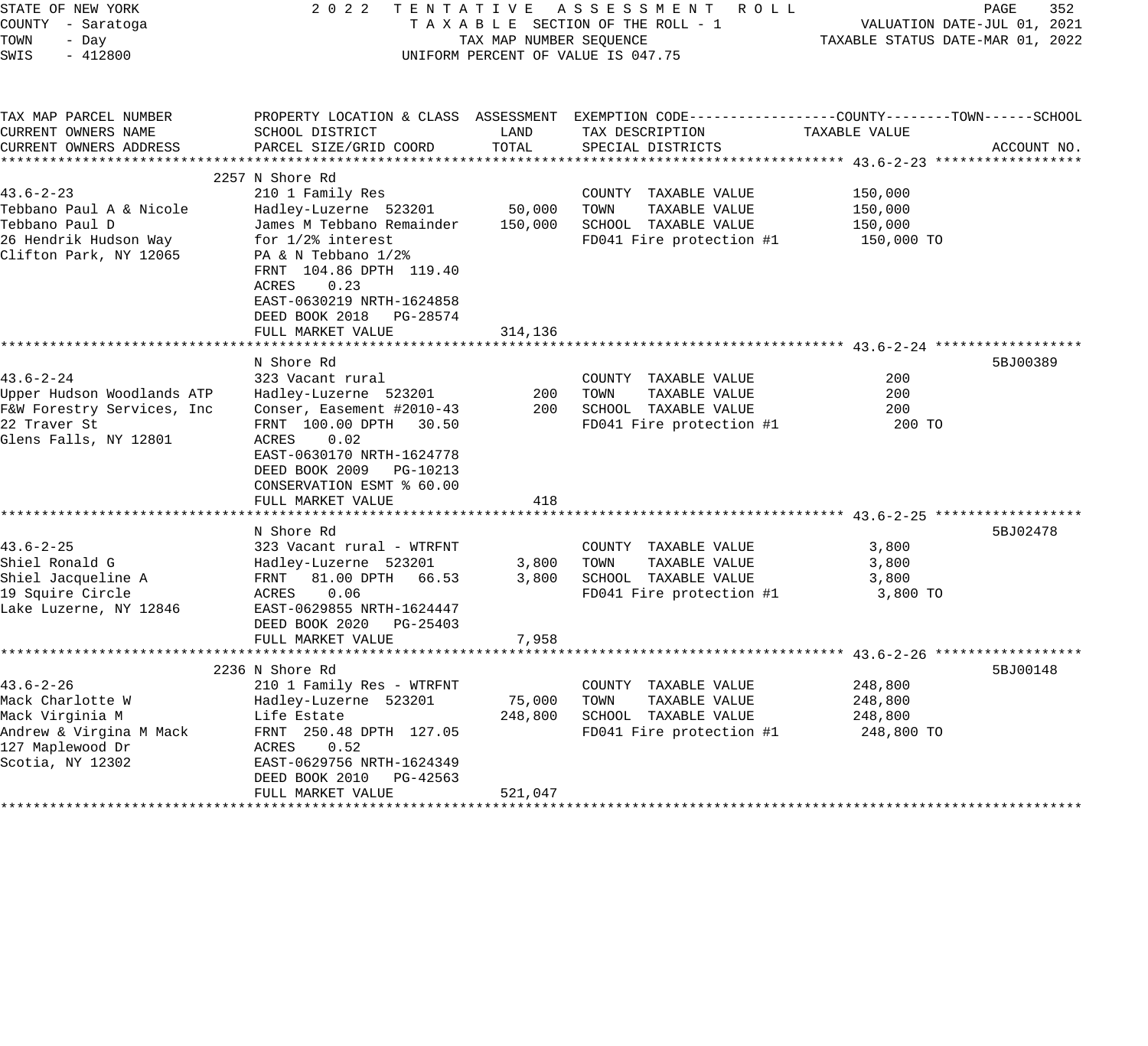| STATE OF NEW YORK         | 2 0 2 2<br>TENTATIVE               |                         | A S S E S S M E N T<br>R O L L                                                                   |                       | PAGE<br>353                      |
|---------------------------|------------------------------------|-------------------------|--------------------------------------------------------------------------------------------------|-----------------------|----------------------------------|
| COUNTY - Saratoga         |                                    |                         | TAXABLE SECTION OF THE ROLL - 1                                                                  |                       | VALUATION DATE-JUL 01, 2021      |
| TOWN<br>- Day             |                                    | TAX MAP NUMBER SEQUENCE |                                                                                                  |                       | TAXABLE STATUS DATE-MAR 01, 2022 |
| SWIS<br>$-412800$         |                                    |                         | UNIFORM PERCENT OF VALUE IS 047.75                                                               |                       |                                  |
|                           |                                    |                         |                                                                                                  |                       |                                  |
| TAX MAP PARCEL NUMBER     |                                    |                         | PROPERTY LOCATION & CLASS ASSESSMENT EXEMPTION CODE----------------COUNTY-------TOWN------SCHOOL |                       |                                  |
| CURRENT OWNERS NAME       | SCHOOL DISTRICT                    | LAND                    | TAX DESCRIPTION                                                                                  | TAXABLE VALUE         |                                  |
| CURRENT OWNERS ADDRESS    | PARCEL SIZE/GRID COORD             | TOTAL                   | SPECIAL DISTRICTS                                                                                |                       | ACCOUNT NO.                      |
|                           |                                    |                         |                                                                                                  |                       |                                  |
|                           | 2230 N Shore Rd                    |                         |                                                                                                  |                       | 5BJ00532                         |
| $43.6 - 2 - 27$           | 210 1 Family Res - WTRFNT          |                         | COUNTY TAXABLE VALUE                                                                             | 217,300               |                                  |
| West Linda                | Hadley-Luzerne 523201              | 75,000                  | TOWN<br>TAXABLE VALUE                                                                            | 217,300               |                                  |
| West David Lee            | FRNT<br>65.00 DPTH 143.00          | 217,300                 | SCHOOL TAXABLE VALUE                                                                             | 217,300               |                                  |
| 208 Parkland Ave          | 0.20<br>ACRES                      |                         | FD041 Fire protection #1                                                                         | 217,300 TO            |                                  |
| Scotia, NY 12302          | EAST-0629642 NRTH-1624257          |                         |                                                                                                  |                       |                                  |
|                           | DEED BOOK 2020<br>PG-17027         |                         |                                                                                                  |                       |                                  |
|                           | FULL MARKET VALUE                  | 455,079                 |                                                                                                  |                       |                                  |
|                           |                                    |                         |                                                                                                  |                       |                                  |
|                           | 2226 N Shore Rd                    |                         |                                                                                                  |                       | 5BJ00555                         |
| $43.6 - 2 - 28$           | 210 1 Family Res - WTRFNT          |                         | COUNTY TAXABLE VALUE                                                                             | 264,400               |                                  |
| Wainen Glen               | Hadley-Luzerne 523201              | 75,000                  | TOWN<br>TAXABLE VALUE                                                                            | 264,400               |                                  |
| Wainen Laurie             | 72.00 DPTH 172.00<br>FRNT          | 264,400                 | SCHOOL TAXABLE VALUE                                                                             | 264,400               |                                  |
| 10 Country Meadow Rd      | 0.29<br>ACRES                      |                         | FD041 Fire protection #1                                                                         | 264,400 TO            |                                  |
| Hackettstown, NJ 07840    | EAST-0629590 NRTH-1624206          |                         |                                                                                                  |                       |                                  |
|                           | DEED BOOK 1626<br>PG-349           |                         |                                                                                                  |                       |                                  |
|                           | FULL MARKET VALUE                  | 553,717                 |                                                                                                  |                       |                                  |
|                           | 2228 N Shore Rd                    |                         |                                                                                                  |                       | 5BJ00760                         |
| $43.6 - 2 - 29$           | 210 1 Family Res - WTRFNT          |                         | VET WAR CT 41121                                                                                 | 20,070                | 20,070<br>0                      |
| Roderick Nancy Jane       | Hadley-Luzerne 523201              |                         | 75,000 BAS STAR<br>41854                                                                         | 0                     | 19,990<br>$\Omega$               |
| 2228 North Shore Rd       | 80.50 DPTH 172.00<br>FRNT          | 165,700                 | COUNTY TAXABLE VALUE                                                                             | 145,630               |                                  |
| Hadley, NY 12835          | <b>ACRES</b><br>0.38 BANK<br>013   |                         | TAXABLE VALUE<br>TOWN                                                                            | 145,630               |                                  |
|                           | EAST-0629506 NRTH-1624159          |                         | SCHOOL TAXABLE VALUE                                                                             | 145,710               |                                  |
|                           | DEED BOOK 1662<br>PG-568           |                         | FD041 Fire protection #1                                                                         | 165,700 TO            |                                  |
|                           | FULL MARKET VALUE                  | 347,016                 |                                                                                                  |                       |                                  |
|                           | ********************************** |                         |                                                                                                  |                       |                                  |
|                           | 2222 N Shore Rd                    |                         |                                                                                                  |                       | 5BJ00293                         |
| $43.6 - 2 - 30$           | 210 1 Family Res - WTRFNT          |                         | ENH STAR<br>41834                                                                                | 0                     | 49,900<br>$\Omega$               |
| Hillstrom Maureen         | Hadley-Luzerne 523201              | 75,000                  | COUNTY TAXABLE VALUE                                                                             | 170,300               |                                  |
| 2222 N Shore Rd           | ACRES<br>0.15                      | 170,300                 | TOWN<br>TAXABLE VALUE                                                                            | 170,300               |                                  |
| Hadley, NY 12835          | EAST-0629526 NRTH-1624063          |                         | SCHOOL TAXABLE VALUE                                                                             | 120,400               |                                  |
|                           | DEED BOOK 1343 PG-605              |                         | FD041 Fire protection #1                                                                         | 170,300 TO            |                                  |
|                           | FULL MARKET VALUE                  | 356,649                 |                                                                                                  |                       |                                  |
|                           | ********************               |                         |                                                                                                  | ***** $43.6 - 2 - 31$ |                                  |
|                           | 2220 N Shore Rd                    |                         |                                                                                                  |                       | 5BJ00635                         |
| $43.6 - 2 - 31$           | 210 1 Family Res - WTRFNT          |                         | COUNTY TAXABLE VALUE                                                                             | 211,600               |                                  |
| Pallone Sally M           | Hadley-Luzerne 523201              | 75,000                  | TAXABLE VALUE<br>TOWN                                                                            | 211,600               |                                  |
| Smith Diane Pallone-Trust | John Pallone FamilyTrust           | 211,600                 | SCHOOL TAXABLE VALUE                                                                             | 211,600               |                                  |
| 17 Vista Court            | % Diane Pallone Smith TIC          |                         | FD041 Fire protection #1                                                                         | 211,600 TO            |                                  |
| Waterford, NY 12188       | Sally M Pallone 2007/4922          |                         |                                                                                                  |                       |                                  |
|                           | 0.15<br>ACRES                      |                         |                                                                                                  |                       |                                  |
|                           | EAST-0629484 NRTH-1624007          |                         |                                                                                                  |                       |                                  |
|                           | DEED BOOK 2017<br>PG-10818         |                         |                                                                                                  |                       |                                  |
|                           | FULL MARKET VALUE                  | 443,141                 |                                                                                                  |                       |                                  |
|                           |                                    | ************            |                                                                                                  |                       |                                  |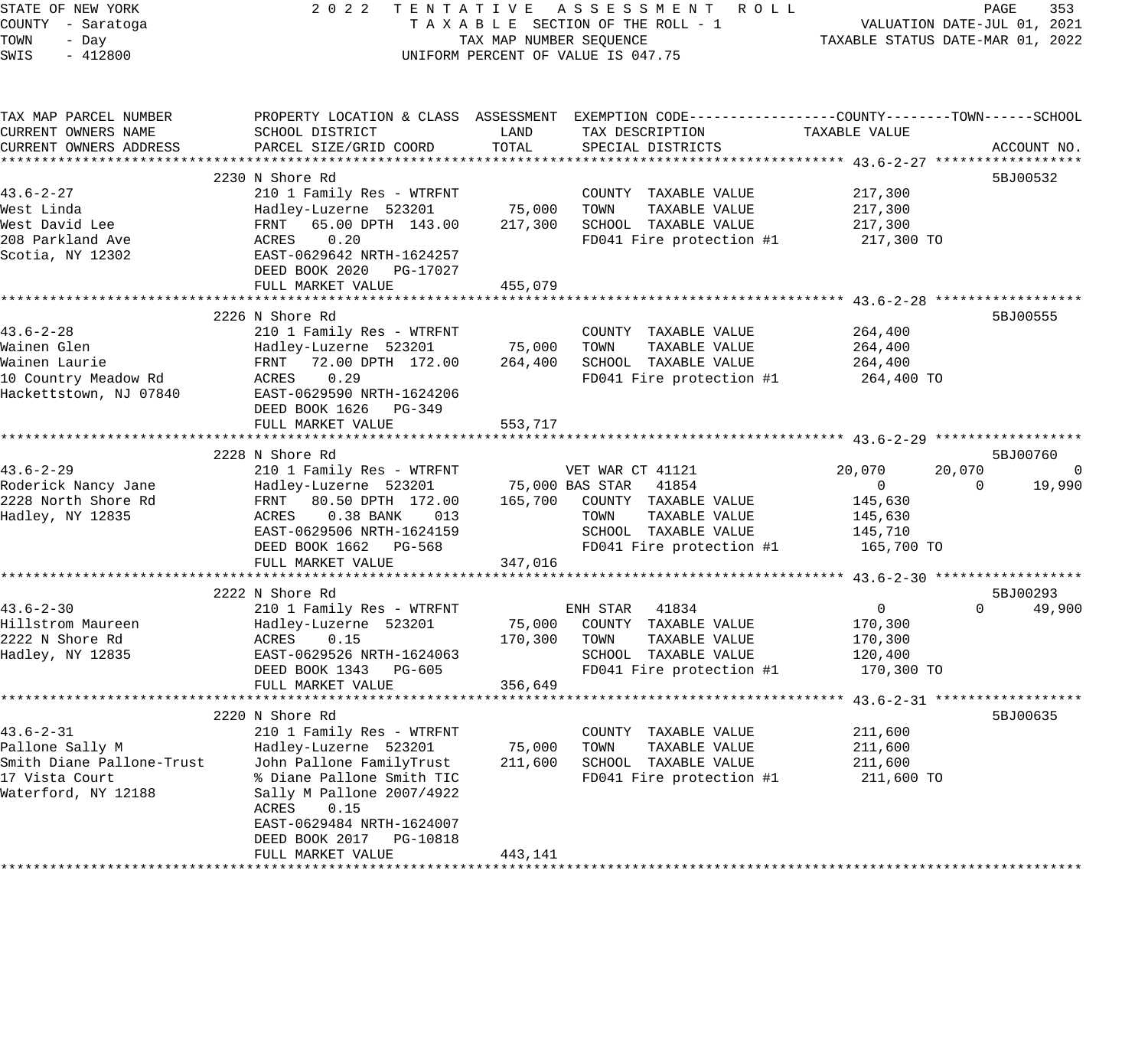| STATE OF NEW YORK                  |                                                  |                         | 2022 TENTATIVE ASSESSMENT ROLL                                                                 |                                  | PAGE<br>354                 |
|------------------------------------|--------------------------------------------------|-------------------------|------------------------------------------------------------------------------------------------|----------------------------------|-----------------------------|
| COUNTY - Saratoga                  |                                                  |                         | TAXABLE SECTION OF THE ROLL - 1                                                                |                                  | VALUATION DATE-JUL 01, 2021 |
| TOWN<br>- Day                      |                                                  | TAX MAP NUMBER SEQUENCE |                                                                                                | TAXABLE STATUS DATE-MAR 01, 2022 |                             |
| SWIS<br>$-412800$                  |                                                  |                         | UNIFORM PERCENT OF VALUE IS 047.75                                                             |                                  |                             |
|                                    |                                                  |                         |                                                                                                |                                  |                             |
| TAX MAP PARCEL NUMBER              |                                                  |                         | PROPERTY LOCATION & CLASS ASSESSMENT EXEMPTION CODE---------------COUNTY-------TOWN-----SCHOOL |                                  |                             |
| CURRENT OWNERS NAME                | SCHOOL DISTRICT                                  | LAND                    | TAX DESCRIPTION                                                                                | TAXABLE VALUE                    |                             |
| CURRENT OWNERS ADDRESS             | PARCEL SIZE/GRID COORD                           | TOTAL                   | SPECIAL DISTRICTS                                                                              |                                  | ACCOUNT NO.                 |
|                                    |                                                  |                         |                                                                                                |                                  |                             |
|                                    | N Shore Rd                                       |                         |                                                                                                |                                  | 5BJ02627                    |
| $43.6 - 2 - 32$                    | 323 Vacant rural - WTRFNT                        |                         | COUNTY TAXABLE VALUE                                                                           | 7,500                            |                             |
| Irwin Scott L                      | Hadley-Luzerne 523201                            |                         | 7,500 TOWN<br>TAXABLE VALUE                                                                    | 7,500                            |                             |
| Irwin Laurie J                     | FRNT<br>20.24 DPTH 276.86                        |                         | 7,500 SCHOOL TAXABLE VALUE                                                                     | 7,500                            |                             |
| 37 Brookline Dr                    | ACRES<br>0.13                                    |                         | FD041 Fire protection #1                                                                       | 7,500 TO                         |                             |
| Clifton Park, NY 12065             | EAST-0629442 NRTH-1624091                        |                         |                                                                                                |                                  |                             |
|                                    | DEED BOOK 2010 PG-30229                          |                         |                                                                                                |                                  |                             |
|                                    | FULL MARKET VALUE                                | 15,707                  |                                                                                                |                                  |                             |
|                                    |                                                  |                         |                                                                                                |                                  |                             |
|                                    | 2218 N Shore Rd                                  |                         |                                                                                                |                                  | 5BJ00396                    |
| $43.6 - 2 - 33$                    | 210 1 Family Res - WTRFNT                        |                         | COUNTY TAXABLE VALUE                                                                           | 238,900                          |                             |
| Roderick John M                    | Hadley-Luzerne 523201                            | 75,000                  | TOWN<br>TAXABLE VALUE                                                                          | 238,900                          |                             |
| Roderick Miriam                    | ACRES<br>0.38                                    |                         | 238,900 SCHOOL TAXABLE VALUE                                                                   | 238,900                          |                             |
| 729 Cheshire Forest Dr             | EAST-0629381 NRTH-1624018                        |                         | FD041 Fire protection #1                                                                       | 238,900 TO                       |                             |
| Chesapeake, VA 23322               | DEED BOOK 0957 PG-1018                           |                         |                                                                                                |                                  |                             |
|                                    | FULL MARKET VALUE                                | 500,314                 |                                                                                                |                                  |                             |
|                                    |                                                  |                         |                                                                                                |                                  |                             |
|                                    | N Shore Rd                                       |                         |                                                                                                |                                  | 5BJ02628                    |
| $43.6 - 2 - 36$                    | 323 Vacant rural - WTRFNT                        |                         | COUNTY TAXABLE VALUE                                                                           | 3,800                            |                             |
| Irwin Scott L                      | Hadley-Luzerne 523201                            | 3,800                   | TAXABLE VALUE<br>TOWN                                                                          | 3,800                            |                             |
| Irwin Laurie J                     | Row                                              | 3,800                   | SCHOOL TAXABLE VALUE                                                                           | 3,800                            |                             |
| 37 Brookline Dr                    | FRNT<br>20.00 DPTH 216.55                        |                         | FD041 Fire protection #1                                                                       | 3,800 TO                         |                             |
| Clifton Park, NY 12065             | ACRES<br>0.10                                    |                         |                                                                                                |                                  |                             |
|                                    | EAST-0629214 NRTH-1624153                        |                         |                                                                                                |                                  |                             |
|                                    | DEED BOOK 2010 PG-30228                          |                         |                                                                                                |                                  |                             |
|                                    | FULL MARKET VALUE                                | 7,958                   |                                                                                                |                                  |                             |
|                                    |                                                  |                         |                                                                                                |                                  |                             |
|                                    | 2212 N Shore Rd                                  |                         |                                                                                                |                                  | 5BJ00472                    |
| $43.6 - 2 - 37$                    | 210 1 Family Res - WTRFNT                        |                         | COUNTY TAXABLE VALUE                                                                           | 238,000                          |                             |
| Green Neal M                       | Hadley-Luzerne 523201                            | 75,000                  | TAXABLE VALUE<br>TOWN                                                                          | 238,000                          |                             |
| Green Jennifer L                   | FRNT 105.00 DPTH 210.18                          | 238,000                 | SCHOOL TAXABLE VALUE                                                                           | 238,000                          |                             |
| 43 Outlook Avenue                  | ACRES<br>0.52                                    |                         | FD041 Fire protection #1                                                                       | 238,000 TO                       |                             |
| Saratoga Springs, NY 12866         | EAST-0629148 NRTH-1624180                        |                         |                                                                                                |                                  |                             |
|                                    | DEED BOOK 2014 PG-37032                          |                         |                                                                                                |                                  |                             |
|                                    | FULL MARKET VALUE                                | 498,429                 |                                                                                                |                                  |                             |
|                                    |                                                  |                         | ************************************ 43.6-2-38 ******************                              |                                  |                             |
|                                    | 2202 N Shore Rd                                  |                         |                                                                                                |                                  | 5BJ00781                    |
| $43.6 - 2 - 38$                    | 210 1 Family Res - WTRFNT                        |                         | COUNTY TAXABLE VALUE                                                                           | 189,000                          |                             |
| Pastecki Paul<br>Pastecki Veronica | Hadley-Luzerne 523201<br>FRNT 120.00 DPTH 112.89 | 75,000                  | TOWN<br>TAXABLE VALUE                                                                          | 189,000                          |                             |
| 6 Cider Mill Way                   | ACRES<br>0.16                                    | 189,000                 | SCHOOL TAXABLE VALUE<br>FD041 Fire protection #1                                               | 189,000<br>189,000 TO            |                             |
|                                    | EAST-0628946 NRTH-1624239                        |                         |                                                                                                |                                  |                             |
| Saratoga Springs, NY 12866         | DEED BOOK 2012 PG-32252                          |                         |                                                                                                |                                  |                             |
|                                    | FULL MARKET VALUE                                | 395,812                 |                                                                                                |                                  |                             |
|                                    |                                                  |                         |                                                                                                |                                  |                             |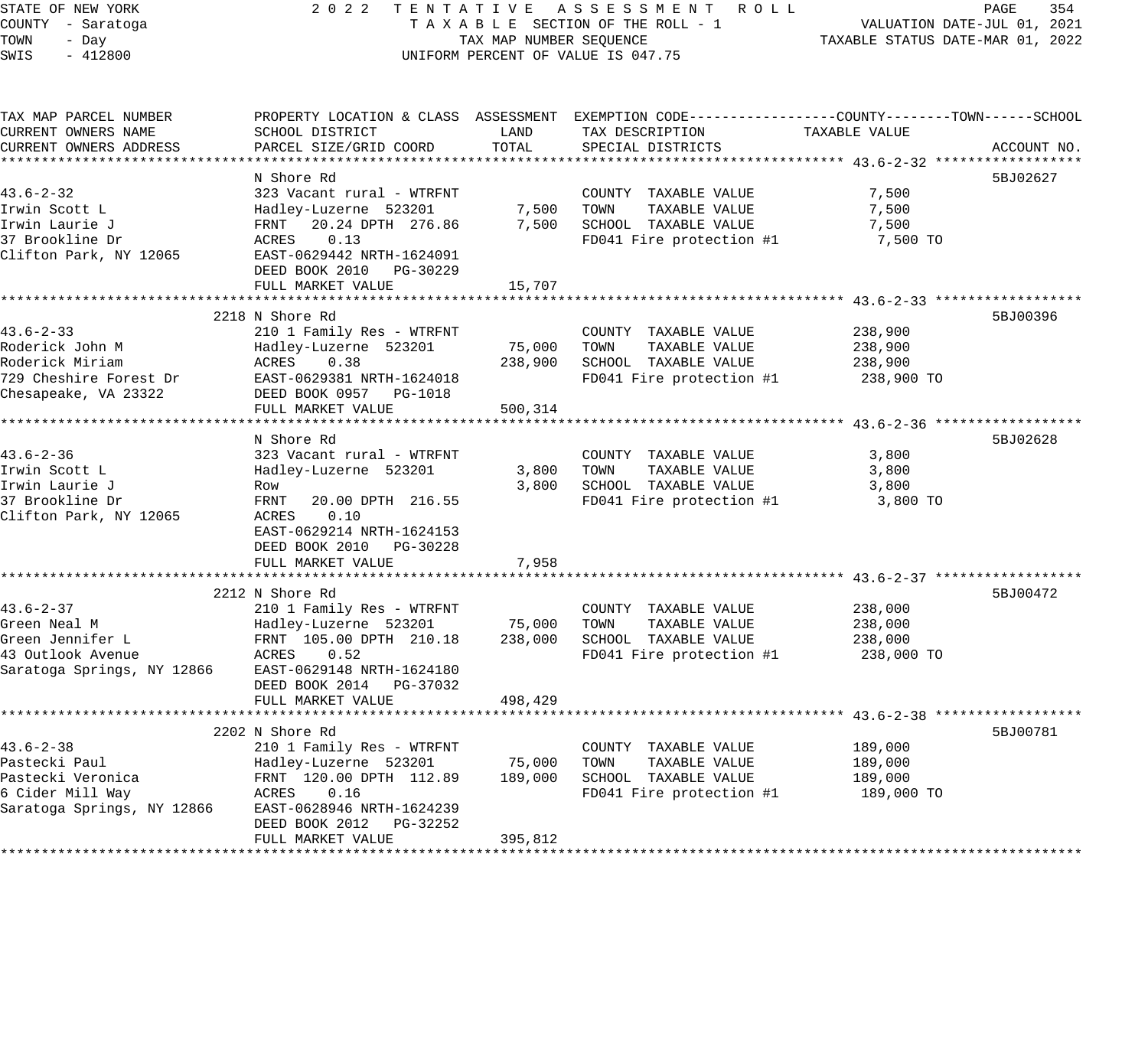| STATE OF NEW YORK<br>COUNTY - Saratoga<br>TOWN<br>- Day<br>SWIS<br>$-412800$                                              | 2 0 2 2                                                                                                                                                                                                                                          | TAX MAP NUMBER SEQUENCE       | TENTATIVE ASSESSMENT<br>R O L L<br>TAXABLE SECTION OF THE ROLL - 1<br>UNIFORM PERCENT OF VALUE IS 047.75                                | TAXABLE STATUS DATE-MAR 01, 2022            | PAGE<br>355<br>VALUATION DATE-JUL 01, 2021 |
|---------------------------------------------------------------------------------------------------------------------------|--------------------------------------------------------------------------------------------------------------------------------------------------------------------------------------------------------------------------------------------------|-------------------------------|-----------------------------------------------------------------------------------------------------------------------------------------|---------------------------------------------|--------------------------------------------|
| TAX MAP PARCEL NUMBER<br>CURRENT OWNERS NAME<br>CURRENT OWNERS ADDRESS<br>*************************                       | SCHOOL DISTRICT<br>PARCEL SIZE/GRID COORD                                                                                                                                                                                                        | LAND<br>TOTAL                 | PROPERTY LOCATION & CLASS ASSESSMENT EXEMPTION CODE---------------COUNTY-------TOWN------SCHOOL<br>TAX DESCRIPTION<br>SPECIAL DISTRICTS | TAXABLE VALUE                               | ACCOUNT NO.                                |
| $43.6 - 2 - 39$<br>Sheridan Kirk<br>Flanigan Irene<br>Irene Flanigan<br>4158 71st St N Lot 19<br>St. Petersburg, FL 33709 | 3 Boulder Bay (Private) Rd<br>280 Res Multiple - WTRFNT<br>Hadley-Luzerne 523201<br>Richard Sheridan Life Est<br>per 1772/87<br>FRNT<br>59.20 DPTH<br>ACRES<br>0.19<br>EAST-0628890 NRTH-1624193<br>DEED BOOK 2013 PG-35659<br>FULL MARKET VALUE | 100,000<br>200,500<br>419,895 | COUNTY TAXABLE VALUE<br>TAXABLE VALUE<br>TOWN<br>SCHOOL TAXABLE VALUE<br>FD041 Fire protection #1                                       | 200,500<br>200,500<br>200,500<br>200,500 TO | 5BJ00437                                   |
|                                                                                                                           |                                                                                                                                                                                                                                                  |                               |                                                                                                                                         |                                             |                                            |
| $43.6 - 2 - 40$<br>Gleave Richard N<br>Gleave Diane<br>252 N Queens Ave<br>N Massapequa, NY 11758                         | 5 Boulder Bay (Private) Rd<br>210 1 Family Res - WTRFNT<br>Hadley-Luzerne 523201<br>FRNT<br>75.00 DPTH<br>0.16<br>ACRES<br>EAST-0628847 NRTH-1624134<br>DEED BOOK 1457<br>PG-493                                                                 | 75,000<br>182,500             | COUNTY TAXABLE VALUE<br>TOWN<br>TAXABLE VALUE<br>SCHOOL TAXABLE VALUE<br>FD041 Fire protection #1                                       | 182,500<br>182,500<br>182,500<br>182,500 TO | 5BJ00276                                   |
|                                                                                                                           | FULL MARKET VALUE                                                                                                                                                                                                                                | 382,199                       |                                                                                                                                         |                                             |                                            |
| $43.6 - 2 - 41$<br>2174 North Shore Road LLC<br>Neil Rinehimer<br>229 Far way West<br>Jupiter, FL 33469                   | Boulder Bay (The Road Its<br>323 Vacant rural - WTRFNT<br>Hadley-Luzerne 523201<br>R O W<br>FRNT<br>33.85 DPTH 154.75<br>0.13<br>ACRES<br>EAST-0628800 NRTH-1624174<br>DEED BOOK 2021<br>PG-40299<br>FULL MARKET VALUE                           | 2,300<br>2,300<br>4,817       | COUNTY TAXABLE VALUE<br>TAXABLE VALUE<br>TOWN<br>SCHOOL TAXABLE VALUE<br>FD041 Fire protection #1                                       | 2,300<br>2,300<br>2,300<br>2,300 TO         | 5BJ02629                                   |
|                                                                                                                           |                                                                                                                                                                                                                                                  |                               |                                                                                                                                         |                                             |                                            |
| $43.6 - 2 - 42$<br>Farkas Kevin D<br>Farkas Margaret J<br>58 Lake Street<br>Westwood, NJ 07675                            | 7 Boulder Bay (Private) Rd<br>210 1 Family Res - WTRFNT<br>Hadley-Luzerne 523201<br>FRNT<br>28.55 DPTH<br>ACRES<br>0.10<br>EAST-0628809 NRTH-1624073<br>DEED BOOK 2014<br>PG-33904                                                               | 75,000<br>287,000             | COUNTY TAXABLE VALUE<br>TAXABLE VALUE<br>TOWN<br>SCHOOL TAXABLE VALUE<br>FD041 Fire protection #1                                       | 287,000<br>287,000<br>287,000<br>287,000 TO | 5BJ00537                                   |
|                                                                                                                           | FULL MARKET VALUE                                                                                                                                                                                                                                | 601,047                       |                                                                                                                                         |                                             |                                            |
| $43.6 - 2 - 43$<br>Provost Ronald E<br>Provost Elinor M<br>Trustee<br>22 Ralmar Drive<br>Glenville, NY 12302              | 9 Boulder Bay (Private) Rd<br>210 1 Family Res - WTRFNT<br>Hadley-Luzerne 523201<br>45.00 DPTH<br>FRNT<br>0.15<br>ACRES<br>EAST-0628744 NRTH-1624059<br>DEED BOOK 2015<br>PG-38527                                                               | 75,000<br>178,100             | COUNTY TAXABLE VALUE<br>TOWN<br>TAXABLE VALUE<br>SCHOOL<br>TAXABLE VALUE<br>FD041 Fire protection #1                                    | 178,100<br>178,100<br>178,100<br>178,100 TO | 5BJ00515                                   |
| *************                                                                                                             | FULL MARKET VALUE                                                                                                                                                                                                                                | 372,984                       |                                                                                                                                         |                                             |                                            |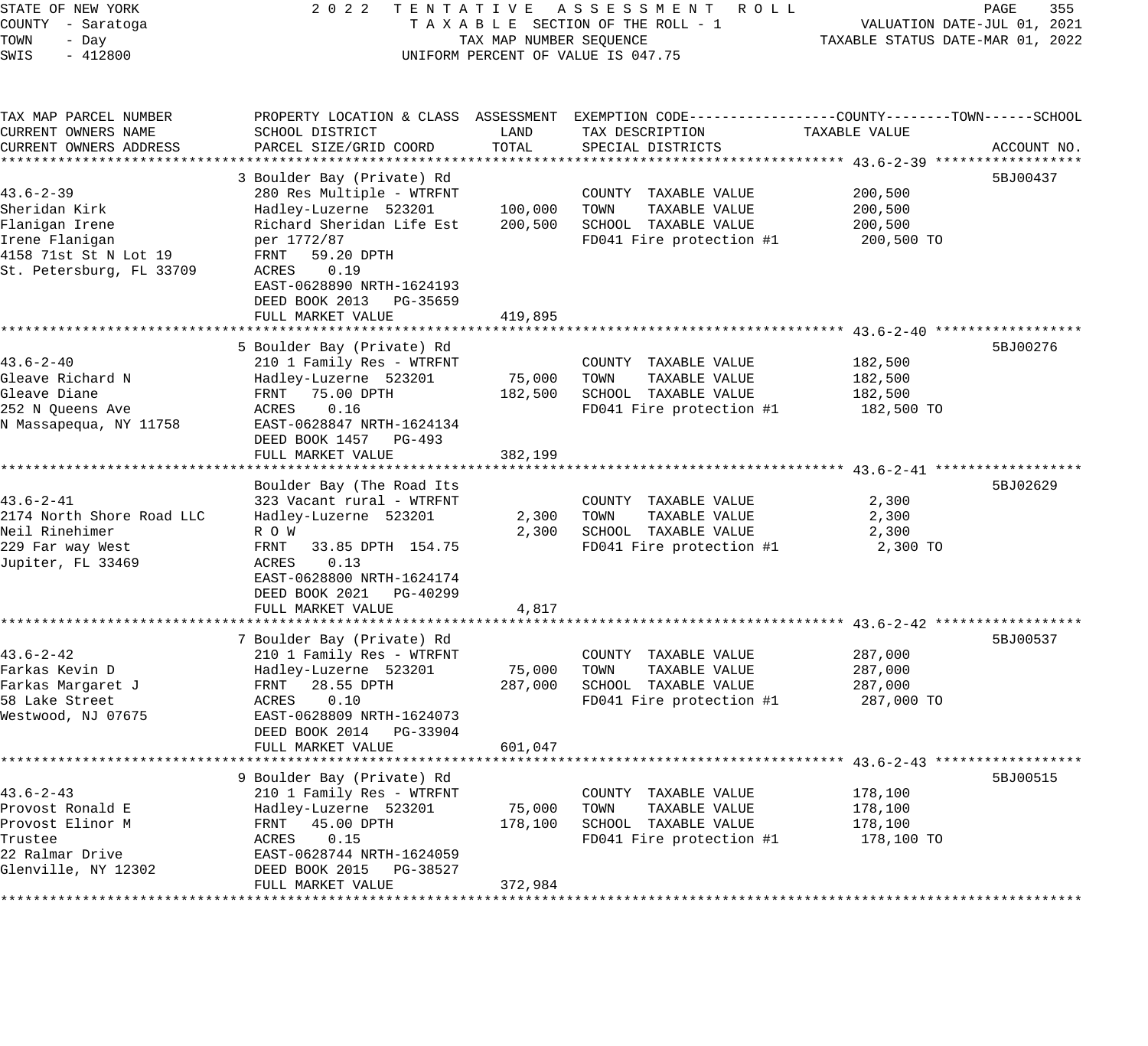### STATE OF NEW YORK 2 0 2 2 T E N T A T I V E A S S E S S M E N T R O L L PAGE 356 COUNTY - Saratoga T A X A B L E SECTION OF THE ROLL - 1 VALUATION DATE-JUL 01, 2021 X A B L E SECTION OF THE ROLL - 1 WILLIAM CONTROLLED STATUS DATE-MAR 01, 2022 UNIFORM PERCENT OF VALUE IS 047.75

| SCHOOL DISTRICT                                                                                                                                                                                        | LAND                                                                                                                       | TAX DESCRIPTION                                                       | TAXABLE VALUE                                                                                  |                                                                                                                                                                                                                                                                                                             |
|--------------------------------------------------------------------------------------------------------------------------------------------------------------------------------------------------------|----------------------------------------------------------------------------------------------------------------------------|-----------------------------------------------------------------------|------------------------------------------------------------------------------------------------|-------------------------------------------------------------------------------------------------------------------------------------------------------------------------------------------------------------------------------------------------------------------------------------------------------------|
|                                                                                                                                                                                                        |                                                                                                                            |                                                                       |                                                                                                | ACCOUNT NO.                                                                                                                                                                                                                                                                                                 |
| 11 Boulder Bay (Private) Rd                                                                                                                                                                            |                                                                                                                            |                                                                       |                                                                                                | 5BJ00707                                                                                                                                                                                                                                                                                                    |
| 210 1 Family Res - WTRFNT<br>Hadley-Luzerne 523201<br>20.60 DPTH<br>FRNT<br>ACRES<br>0.21<br>EAST-0628673 NRTH-1624058<br>DEED BOOK 2019 PG-21092                                                      | 436,100                                                                                                                    | COUNTY TAXABLE VALUE<br>TAXABLE VALUE<br>TOWN<br>SCHOOL TAXABLE VALUE | 20,070<br>66,900<br>349,130<br>349,130<br>436,100<br>436,100 TO                                | $\mathbf 0$<br>$\Omega$                                                                                                                                                                                                                                                                                     |
| FULL MARKET VALUE                                                                                                                                                                                      | 913,298                                                                                                                    |                                                                       |                                                                                                |                                                                                                                                                                                                                                                                                                             |
| N Shore Rd<br>311 Res vac land - WTRFNT<br>Hadley-Luzerne 523201<br>FRNT 104.20 DPTH 136.50<br>ACRES<br>0.31<br>EAST-0628743 NRTH-1624188<br>DEED BOOK 2021 PG-40299<br>FULL MARKET VALUE              | 60,000<br>60,000<br>125,654                                                                                                | COUNTY TAXABLE VALUE<br>TAXABLE VALUE<br>TOWN<br>SCHOOL TAXABLE VALUE | 60,000<br>60,000<br>60,000<br>60,000 TO                                                        | 5BJ02071                                                                                                                                                                                                                                                                                                    |
|                                                                                                                                                                                                        |                                                                                                                            |                                                                       |                                                                                                | 5BJ00858                                                                                                                                                                                                                                                                                                    |
| 210 1 Family Res - WTRFNT<br>Hadley-Luzerne 523201<br>FRNT 290.80 DPTH<br>1.20 BANK<br>ACRES<br>834<br>EAST-0628173 NRTH-1624731<br>DEED BOOK 1423 PG-646                                              | 75,000<br>210,000                                                                                                          | COUNTY TAXABLE VALUE<br>TOWN<br>TAXABLE VALUE<br>SCHOOL TAXABLE VALUE | 210,000<br>210,000<br>210,000<br>210,000 TO                                                    |                                                                                                                                                                                                                                                                                                             |
|                                                                                                                                                                                                        |                                                                                                                            |                                                                       |                                                                                                |                                                                                                                                                                                                                                                                                                             |
| 2162 N Shore Rd<br>210 1 Family Res - WTRFNT<br>Hadley-Luzerne 523201<br>Grimm Family IRR Trust 4/<br>FRNT 101.50 DPTH 109.20<br>ACRES<br>0.22<br>EAST-0628100 NRTH-1624933<br>DEED BOOK 2019 PG-32217 | 75,000<br>192,100                                                                                                          | COUNTY TAXABLE VALUE<br>TOWN<br>TAXABLE VALUE<br>SCHOOL TAXABLE VALUE | 192,100<br>192,100<br>192,100<br>192,100 TO                                                    | 5BJ00456                                                                                                                                                                                                                                                                                                    |
|                                                                                                                                                                                                        |                                                                                                                            |                                                                       |                                                                                                |                                                                                                                                                                                                                                                                                                             |
| 2158 N Shore Rd<br>210 1 Family Res - WTRFNT<br>Hadley-Luzerne 523201<br>FRNT 102.20 DPTH 87.50<br>0.21<br>ACRES<br>EAST-0628069 NRTH-1625041<br>DEED BOOK 2011<br>PG-44489<br>FULL MARKET VALUE       | 75,000<br>113,500<br>237,696                                                                                               | COUNTY TAXABLE VALUE<br>TAXABLE VALUE<br>TOWN<br>SCHOOL TAXABLE VALUE | 113,500<br>113,500<br>113,500<br>113,500 TO                                                    | 5BJ00426                                                                                                                                                                                                                                                                                                    |
|                                                                                                                                                                                                        | PARCEL SIZE/GRID COORD<br>***********************************<br>2168 N Shore Rd<br>FULL MARKET VALUE<br>FULL MARKET VALUE | TOTAL<br>439,791<br>402,304                                           | SPECIAL DISTRICTS<br>VET WAR CT 41121<br>75,000 VET DIS CT 41141<br>************************** | PROPERTY LOCATION & CLASS ASSESSMENT EXEMPTION CODE----------------COUNTY-------TOWN------SCHOOL<br>20,070<br>66,900<br>FD041 Fire protection #1<br>********* 43.6-2-45 *******************<br>FD041 Fire protection #1<br>FD041 Fire protection #1<br>FD041 Fire protection #1<br>FD041 Fire protection #1 |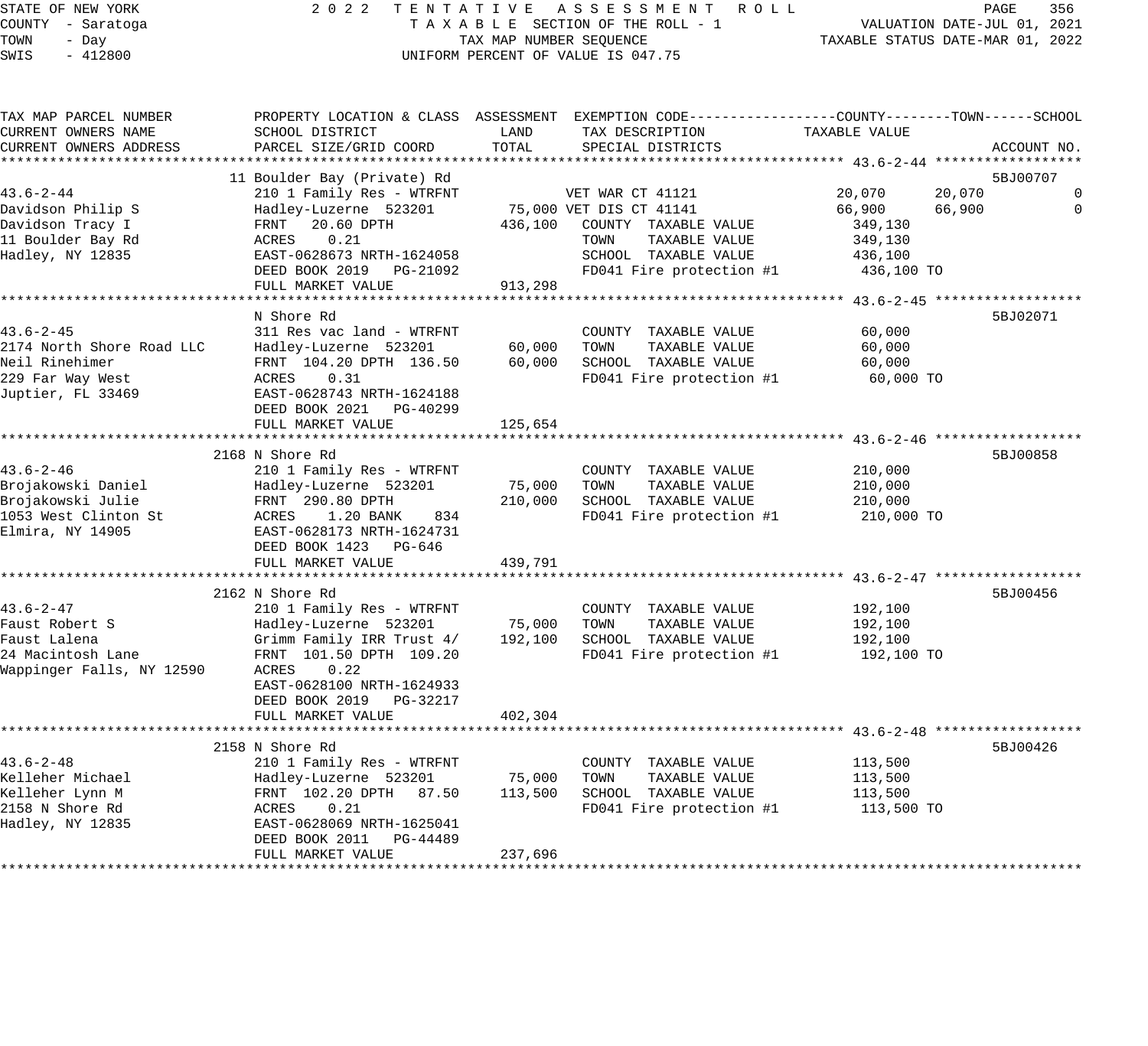| TAX MAP PARCEL NUMBER<br>PROPERTY LOCATION & CLASS ASSESSMENT EXEMPTION CODE---------------COUNTY-------TOWN------SCHOOL<br>CURRENT OWNERS NAME<br>SCHOOL DISTRICT<br>LAND<br>TAX DESCRIPTION<br>TAXABLE VALUE<br>TOTAL<br>CURRENT OWNERS ADDRESS<br>PARCEL SIZE/GRID COORD<br>SPECIAL DISTRICTS<br>2216 N Shore Rd<br>$43.6 - 2 - 49$<br>210 1 Family Res - WTRFNT<br>173,200<br>COUNTY TAXABLE VALUE<br>2216 North Shore Road LLC<br>Hadley-Luzerne 523201<br>75,000<br>TOWN<br>TAXABLE VALUE<br>173,200<br>2414 Spruce St<br>FRNT 180.70 DPTH 216.55<br>173,200<br>SCHOOL TAXABLE VALUE<br>173,200<br>Philadelphia, PA 19103<br>ACRES<br>0.93<br>FD041 Fire protection #1<br>173,200 TO<br>EAST-0629298 NRTH-1624139<br>DEED BOOK 2017 PG-30673<br>FULL MARKET VALUE<br>362,723<br>*********************** 43.6-2-50.1 ****************<br>**********<br>2171 N Shore Rd<br>$43.6 - 2 - 50.1$<br>270 Mfg housing<br>20,070<br>20,070<br>VET WAR CT 41121<br>Brown III William A<br>Hadley-Luzerne 523201<br>50,300 AGED T&S 41806<br>63,465<br>$\mathbf 0$<br>2171 North Shore Rd<br>147,000 E STAR ADD 41844<br>$\mathbf 0$<br>$\Omega$<br>Lot $29$ & $A$<br>Hadley, NY 12835<br>FRNT 158.22 DPTH<br>126,930<br>COUNTY TAXABLE VALUE<br>ACRES<br>1.57<br>TOWN<br>TAXABLE VALUE<br>63,465<br>EAST-0628528 NRTH-1624880<br>SCHOOL TAXABLE VALUE<br>23,600<br>DEED BOOK 1760 PG-22<br>FD041 Fire protection #1<br>147,000 TO<br>FULL MARKET VALUE<br>307,853<br>******* 43.6-2-50.2 **************<br>2171 N Shore Rd<br>$43.6 - 2 - 50.2$<br>314 Rural vac<10<br>COUNTY TAXABLE VALUE<br>50,000<br>Brown III William A<br>50,000<br>50,000<br>Hadley-Luzerne 523201<br>TOWN<br>TAXABLE VALUE<br>2171 North Shore Rd<br>Lot 29 & B<br>50,000<br>SCHOOL TAXABLE VALUE<br>50,000<br>Hadley, NY 12835<br>FRNT 230.03 DPTH<br>FD041 Fire protection #1<br>50,000 TO<br>ACRES<br>1.69<br>EAST-0628589 NRTH-1624761<br>DEED BOOK 1760 PG-25<br>FULL MARKET VALUE<br>104,712 | ACCOUNT NO.<br>5BJ00725 |
|------------------------------------------------------------------------------------------------------------------------------------------------------------------------------------------------------------------------------------------------------------------------------------------------------------------------------------------------------------------------------------------------------------------------------------------------------------------------------------------------------------------------------------------------------------------------------------------------------------------------------------------------------------------------------------------------------------------------------------------------------------------------------------------------------------------------------------------------------------------------------------------------------------------------------------------------------------------------------------------------------------------------------------------------------------------------------------------------------------------------------------------------------------------------------------------------------------------------------------------------------------------------------------------------------------------------------------------------------------------------------------------------------------------------------------------------------------------------------------------------------------------------------------------------------------------------------------------------------------------------------------------------------------------------------------------------------------------------------------------------------------------------------------------------------------------------------------------------------------------------------------------------------------------------------------------------------------------------|-------------------------|
|                                                                                                                                                                                                                                                                                                                                                                                                                                                                                                                                                                                                                                                                                                                                                                                                                                                                                                                                                                                                                                                                                                                                                                                                                                                                                                                                                                                                                                                                                                                                                                                                                                                                                                                                                                                                                                                                                                                                                                        |                         |
|                                                                                                                                                                                                                                                                                                                                                                                                                                                                                                                                                                                                                                                                                                                                                                                                                                                                                                                                                                                                                                                                                                                                                                                                                                                                                                                                                                                                                                                                                                                                                                                                                                                                                                                                                                                                                                                                                                                                                                        |                         |
|                                                                                                                                                                                                                                                                                                                                                                                                                                                                                                                                                                                                                                                                                                                                                                                                                                                                                                                                                                                                                                                                                                                                                                                                                                                                                                                                                                                                                                                                                                                                                                                                                                                                                                                                                                                                                                                                                                                                                                        |                         |
|                                                                                                                                                                                                                                                                                                                                                                                                                                                                                                                                                                                                                                                                                                                                                                                                                                                                                                                                                                                                                                                                                                                                                                                                                                                                                                                                                                                                                                                                                                                                                                                                                                                                                                                                                                                                                                                                                                                                                                        |                         |
|                                                                                                                                                                                                                                                                                                                                                                                                                                                                                                                                                                                                                                                                                                                                                                                                                                                                                                                                                                                                                                                                                                                                                                                                                                                                                                                                                                                                                                                                                                                                                                                                                                                                                                                                                                                                                                                                                                                                                                        |                         |
|                                                                                                                                                                                                                                                                                                                                                                                                                                                                                                                                                                                                                                                                                                                                                                                                                                                                                                                                                                                                                                                                                                                                                                                                                                                                                                                                                                                                                                                                                                                                                                                                                                                                                                                                                                                                                                                                                                                                                                        |                         |
|                                                                                                                                                                                                                                                                                                                                                                                                                                                                                                                                                                                                                                                                                                                                                                                                                                                                                                                                                                                                                                                                                                                                                                                                                                                                                                                                                                                                                                                                                                                                                                                                                                                                                                                                                                                                                                                                                                                                                                        |                         |
|                                                                                                                                                                                                                                                                                                                                                                                                                                                                                                                                                                                                                                                                                                                                                                                                                                                                                                                                                                                                                                                                                                                                                                                                                                                                                                                                                                                                                                                                                                                                                                                                                                                                                                                                                                                                                                                                                                                                                                        |                         |
|                                                                                                                                                                                                                                                                                                                                                                                                                                                                                                                                                                                                                                                                                                                                                                                                                                                                                                                                                                                                                                                                                                                                                                                                                                                                                                                                                                                                                                                                                                                                                                                                                                                                                                                                                                                                                                                                                                                                                                        | 5BJ00686                |
|                                                                                                                                                                                                                                                                                                                                                                                                                                                                                                                                                                                                                                                                                                                                                                                                                                                                                                                                                                                                                                                                                                                                                                                                                                                                                                                                                                                                                                                                                                                                                                                                                                                                                                                                                                                                                                                                                                                                                                        | $\mathbf 0$             |
|                                                                                                                                                                                                                                                                                                                                                                                                                                                                                                                                                                                                                                                                                                                                                                                                                                                                                                                                                                                                                                                                                                                                                                                                                                                                                                                                                                                                                                                                                                                                                                                                                                                                                                                                                                                                                                                                                                                                                                        | 73,500                  |
|                                                                                                                                                                                                                                                                                                                                                                                                                                                                                                                                                                                                                                                                                                                                                                                                                                                                                                                                                                                                                                                                                                                                                                                                                                                                                                                                                                                                                                                                                                                                                                                                                                                                                                                                                                                                                                                                                                                                                                        | 49,900                  |
|                                                                                                                                                                                                                                                                                                                                                                                                                                                                                                                                                                                                                                                                                                                                                                                                                                                                                                                                                                                                                                                                                                                                                                                                                                                                                                                                                                                                                                                                                                                                                                                                                                                                                                                                                                                                                                                                                                                                                                        |                         |
|                                                                                                                                                                                                                                                                                                                                                                                                                                                                                                                                                                                                                                                                                                                                                                                                                                                                                                                                                                                                                                                                                                                                                                                                                                                                                                                                                                                                                                                                                                                                                                                                                                                                                                                                                                                                                                                                                                                                                                        |                         |
|                                                                                                                                                                                                                                                                                                                                                                                                                                                                                                                                                                                                                                                                                                                                                                                                                                                                                                                                                                                                                                                                                                                                                                                                                                                                                                                                                                                                                                                                                                                                                                                                                                                                                                                                                                                                                                                                                                                                                                        |                         |
|                                                                                                                                                                                                                                                                                                                                                                                                                                                                                                                                                                                                                                                                                                                                                                                                                                                                                                                                                                                                                                                                                                                                                                                                                                                                                                                                                                                                                                                                                                                                                                                                                                                                                                                                                                                                                                                                                                                                                                        |                         |
|                                                                                                                                                                                                                                                                                                                                                                                                                                                                                                                                                                                                                                                                                                                                                                                                                                                                                                                                                                                                                                                                                                                                                                                                                                                                                                                                                                                                                                                                                                                                                                                                                                                                                                                                                                                                                                                                                                                                                                        |                         |
|                                                                                                                                                                                                                                                                                                                                                                                                                                                                                                                                                                                                                                                                                                                                                                                                                                                                                                                                                                                                                                                                                                                                                                                                                                                                                                                                                                                                                                                                                                                                                                                                                                                                                                                                                                                                                                                                                                                                                                        |                         |
|                                                                                                                                                                                                                                                                                                                                                                                                                                                                                                                                                                                                                                                                                                                                                                                                                                                                                                                                                                                                                                                                                                                                                                                                                                                                                                                                                                                                                                                                                                                                                                                                                                                                                                                                                                                                                                                                                                                                                                        |                         |
|                                                                                                                                                                                                                                                                                                                                                                                                                                                                                                                                                                                                                                                                                                                                                                                                                                                                                                                                                                                                                                                                                                                                                                                                                                                                                                                                                                                                                                                                                                                                                                                                                                                                                                                                                                                                                                                                                                                                                                        |                         |
|                                                                                                                                                                                                                                                                                                                                                                                                                                                                                                                                                                                                                                                                                                                                                                                                                                                                                                                                                                                                                                                                                                                                                                                                                                                                                                                                                                                                                                                                                                                                                                                                                                                                                                                                                                                                                                                                                                                                                                        |                         |
|                                                                                                                                                                                                                                                                                                                                                                                                                                                                                                                                                                                                                                                                                                                                                                                                                                                                                                                                                                                                                                                                                                                                                                                                                                                                                                                                                                                                                                                                                                                                                                                                                                                                                                                                                                                                                                                                                                                                                                        |                         |
|                                                                                                                                                                                                                                                                                                                                                                                                                                                                                                                                                                                                                                                                                                                                                                                                                                                                                                                                                                                                                                                                                                                                                                                                                                                                                                                                                                                                                                                                                                                                                                                                                                                                                                                                                                                                                                                                                                                                                                        |                         |
| ************************* 43.6-2-51 ****************                                                                                                                                                                                                                                                                                                                                                                                                                                                                                                                                                                                                                                                                                                                                                                                                                                                                                                                                                                                                                                                                                                                                                                                                                                                                                                                                                                                                                                                                                                                                                                                                                                                                                                                                                                                                                                                                                                                   |                         |
| 2259 N Shore Rd                                                                                                                                                                                                                                                                                                                                                                                                                                                                                                                                                                                                                                                                                                                                                                                                                                                                                                                                                                                                                                                                                                                                                                                                                                                                                                                                                                                                                                                                                                                                                                                                                                                                                                                                                                                                                                                                                                                                                        | 5BJ00363                |
| $43.6 - 2 - 51$<br>210 1 Family Res<br>COUNTY TAXABLE VALUE<br>110,000                                                                                                                                                                                                                                                                                                                                                                                                                                                                                                                                                                                                                                                                                                                                                                                                                                                                                                                                                                                                                                                                                                                                                                                                                                                                                                                                                                                                                                                                                                                                                                                                                                                                                                                                                                                                                                                                                                 |                         |
| Wolfe Sherri D<br>Hadley-Luzerne 523201<br>50,000<br>TOWN<br>TAXABLE VALUE<br>110,000                                                                                                                                                                                                                                                                                                                                                                                                                                                                                                                                                                                                                                                                                                                                                                                                                                                                                                                                                                                                                                                                                                                                                                                                                                                                                                                                                                                                                                                                                                                                                                                                                                                                                                                                                                                                                                                                                  |                         |
| Wolfe Scott W<br>FRNT 200.00 DPTH 154.93<br>SCHOOL TAXABLE VALUE<br>110,000<br>110,000<br>22 Old Stage Rd<br>0.70<br>FD041 Fire protection #1<br>110,000 TO<br>ACRES                                                                                                                                                                                                                                                                                                                                                                                                                                                                                                                                                                                                                                                                                                                                                                                                                                                                                                                                                                                                                                                                                                                                                                                                                                                                                                                                                                                                                                                                                                                                                                                                                                                                                                                                                                                                   |                         |
| Charlton, NY 12019<br>EAST-0630303 NRTH-1624976                                                                                                                                                                                                                                                                                                                                                                                                                                                                                                                                                                                                                                                                                                                                                                                                                                                                                                                                                                                                                                                                                                                                                                                                                                                                                                                                                                                                                                                                                                                                                                                                                                                                                                                                                                                                                                                                                                                        |                         |
| DEED BOOK 2010 PG-36484                                                                                                                                                                                                                                                                                                                                                                                                                                                                                                                                                                                                                                                                                                                                                                                                                                                                                                                                                                                                                                                                                                                                                                                                                                                                                                                                                                                                                                                                                                                                                                                                                                                                                                                                                                                                                                                                                                                                                |                         |
| FULL MARKET VALUE<br>230,366                                                                                                                                                                                                                                                                                                                                                                                                                                                                                                                                                                                                                                                                                                                                                                                                                                                                                                                                                                                                                                                                                                                                                                                                                                                                                                                                                                                                                                                                                                                                                                                                                                                                                                                                                                                                                                                                                                                                           |                         |
| ******************************                                                                                                                                                                                                                                                                                                                                                                                                                                                                                                                                                                                                                                                                                                                                                                                                                                                                                                                                                                                                                                                                                                                                                                                                                                                                                                                                                                                                                                                                                                                                                                                                                                                                                                                                                                                                                                                                                                                                         |                         |
| 2243 N Shore Rd                                                                                                                                                                                                                                                                                                                                                                                                                                                                                                                                                                                                                                                                                                                                                                                                                                                                                                                                                                                                                                                                                                                                                                                                                                                                                                                                                                                                                                                                                                                                                                                                                                                                                                                                                                                                                                                                                                                                                        | 5BJ00500                |
| $43.6 - 2 - 53$<br>280 Res Multiple<br>COUNTY TAXABLE VALUE<br>125,000                                                                                                                                                                                                                                                                                                                                                                                                                                                                                                                                                                                                                                                                                                                                                                                                                                                                                                                                                                                                                                                                                                                                                                                                                                                                                                                                                                                                                                                                                                                                                                                                                                                                                                                                                                                                                                                                                                 |                         |
| 75,000<br>Mabey Laura A<br>Hadley-Luzerne 523201<br>TOWN<br>TAXABLE VALUE<br>125,000                                                                                                                                                                                                                                                                                                                                                                                                                                                                                                                                                                                                                                                                                                                                                                                                                                                                                                                                                                                                                                                                                                                                                                                                                                                                                                                                                                                                                                                                                                                                                                                                                                                                                                                                                                                                                                                                                   |                         |
| Fedorowicz John C<br>SCHOOL TAXABLE VALUE<br>FRNT 140.00 DPTH<br>125,000<br>125,000                                                                                                                                                                                                                                                                                                                                                                                                                                                                                                                                                                                                                                                                                                                                                                                                                                                                                                                                                                                                                                                                                                                                                                                                                                                                                                                                                                                                                                                                                                                                                                                                                                                                                                                                                                                                                                                                                    |                         |
| 176 Flower Lake Rd<br>ACRES<br>8.26<br>FD041 Fire protection #1<br>125,000 TO                                                                                                                                                                                                                                                                                                                                                                                                                                                                                                                                                                                                                                                                                                                                                                                                                                                                                                                                                                                                                                                                                                                                                                                                                                                                                                                                                                                                                                                                                                                                                                                                                                                                                                                                                                                                                                                                                          |                         |
| Ghent, NY 12075<br>EAST-0629746 NRTH-1624991<br>DEED BOOK 1620<br><b>PG-109</b>                                                                                                                                                                                                                                                                                                                                                                                                                                                                                                                                                                                                                                                                                                                                                                                                                                                                                                                                                                                                                                                                                                                                                                                                                                                                                                                                                                                                                                                                                                                                                                                                                                                                                                                                                                                                                                                                                        |                         |
| FULL MARKET VALUE<br>261,780                                                                                                                                                                                                                                                                                                                                                                                                                                                                                                                                                                                                                                                                                                                                                                                                                                                                                                                                                                                                                                                                                                                                                                                                                                                                                                                                                                                                                                                                                                                                                                                                                                                                                                                                                                                                                                                                                                                                           |                         |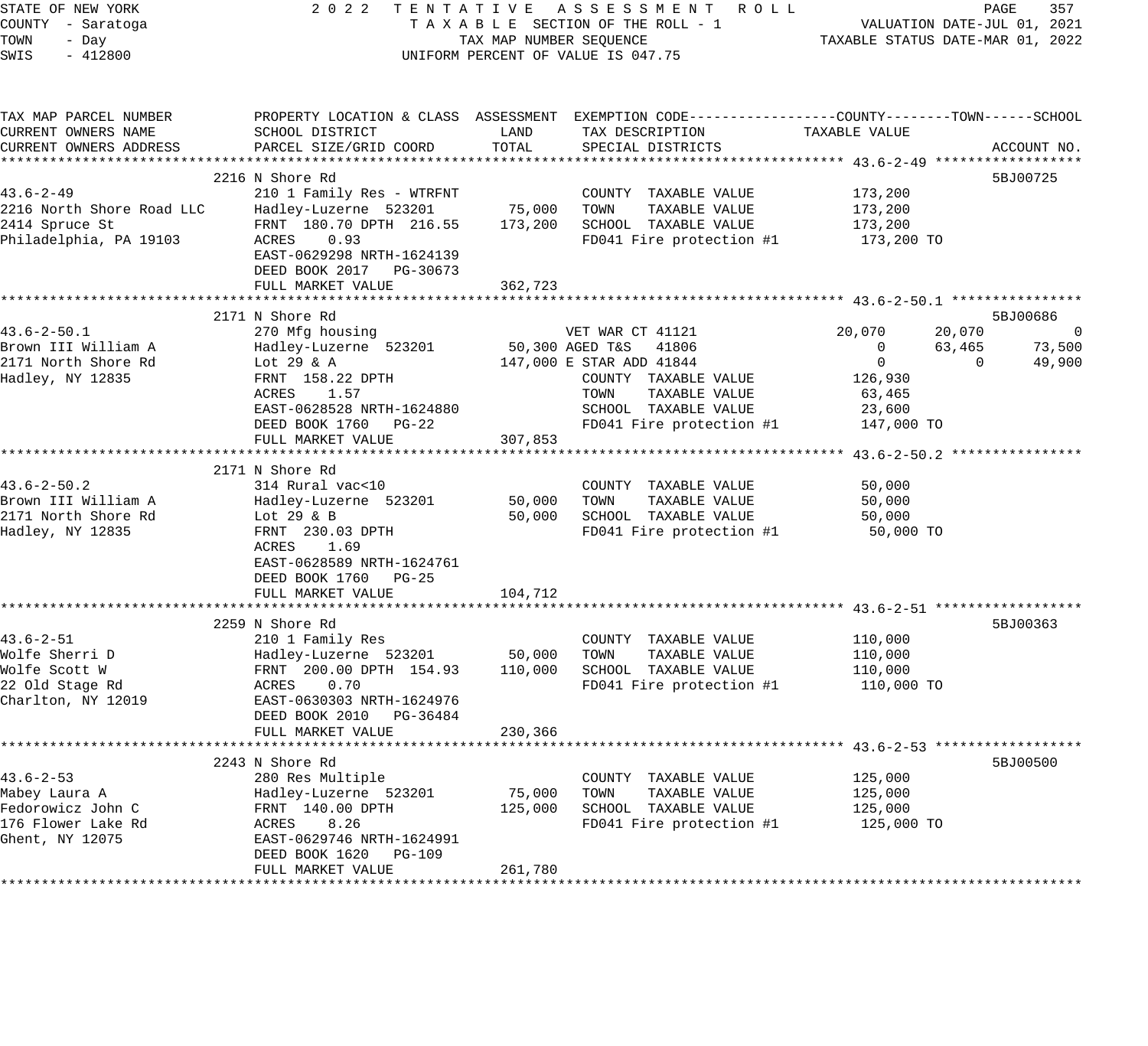| STATE OF NEW YORK      | 2 0 2 2                    |                         | TENTATIVE ASSESSMENT ROLL                                                                       |                                  | PAGE<br>358                 |
|------------------------|----------------------------|-------------------------|-------------------------------------------------------------------------------------------------|----------------------------------|-----------------------------|
| COUNTY - Saratoga      |                            |                         | TAXABLE SECTION OF THE ROLL - 1                                                                 |                                  | VALUATION DATE-JUL 01, 2021 |
| TOWN<br>- Day          |                            | TAX MAP NUMBER SEQUENCE |                                                                                                 | TAXABLE STATUS DATE-MAR 01, 2022 |                             |
| SWIS<br>$-412800$      |                            |                         | UNIFORM PERCENT OF VALUE IS 047.75                                                              |                                  |                             |
|                        |                            |                         |                                                                                                 |                                  |                             |
| TAX MAP PARCEL NUMBER  |                            |                         | PROPERTY LOCATION & CLASS ASSESSMENT EXEMPTION CODE---------------COUNTY-------TOWN------SCHOOL |                                  |                             |
| CURRENT OWNERS NAME    | SCHOOL DISTRICT            | LAND                    | TAX DESCRIPTION                                                                                 | TAXABLE VALUE                    |                             |
| CURRENT OWNERS ADDRESS | PARCEL SIZE/GRID COORD     | TOTAL                   | SPECIAL DISTRICTS                                                                               |                                  | ACCOUNT NO.                 |
|                        |                            |                         |                                                                                                 |                                  |                             |
|                        | 2189 N Shore Rd            |                         |                                                                                                 |                                  | 5BJ02349                    |
| $43.6 - 2 - 56$        | 210 1 Family Res           |                         | COUNTY TAXABLE VALUE                                                                            | 163,200                          |                             |
| Skorney James R        | Hadley-Luzerne 523201      | 50,200                  | TOWN<br>TAXABLE VALUE                                                                           | 163,200                          |                             |
| Skorney Joann          | M2015193                   | 163,200                 | SCHOOL TAXABLE VALUE                                                                            | 163,200                          |                             |
| 27 Homer Ave           | 201532479                  |                         | FD041 Fire protection #1                                                                        | 163,200 TO                       |                             |
| Larchmont, NY 10538    |                            |                         |                                                                                                 |                                  |                             |
|                        | FRNT 134.16 DPTH           |                         |                                                                                                 |                                  |                             |
|                        | ACRES<br>1.38              |                         |                                                                                                 |                                  |                             |
|                        | EAST-0628713 NRTH-1624671  |                         |                                                                                                 |                                  |                             |
|                        | DEED BOOK 2015 PG-32479    |                         |                                                                                                 |                                  |                             |
|                        | FULL MARKET VALUE          | 341,780                 |                                                                                                 |                                  |                             |
|                        |                            |                         |                                                                                                 |                                  |                             |
|                        | 2201 N Shore Rd            |                         |                                                                                                 |                                  | 5BJ01944                    |
| $43.6 - 2 - 57$        | 210 1 Family Res           |                         | COUNTY TAXABLE VALUE                                                                            | 247,000                          |                             |
| Kelly Edward P         | Hadley-Luzerne 523201      | 50,400                  | TAXABLE VALUE<br>TOWN                                                                           | 247,000                          |                             |
| Kelly Clarisse E       | Boundary Line Adj 2011/50  | 247,000                 | SCHOOL TAXABLE VALUE                                                                            | 247,000                          |                             |
| 2201 N Shore Road      | M2015193/2015032479        |                         | FD041 Fire protection #1                                                                        | 247,000 TO                       |                             |
| Hadley, NY 12835       | FRNT 352.06 DPTH           |                         |                                                                                                 |                                  |                             |
|                        | ACRES<br>1.92              |                         |                                                                                                 |                                  |                             |
|                        | EAST-0628837 NRTH-1624476  |                         |                                                                                                 |                                  |                             |
|                        | DEED BOOK 2017 PG-31799    |                         |                                                                                                 |                                  |                             |
|                        | FULL MARKET VALUE          | 517,277                 |                                                                                                 |                                  |                             |
|                        |                            |                         |                                                                                                 |                                  |                             |
|                        | Eastern (Private) Ave      |                         |                                                                                                 |                                  | 5KJ01489                    |
| $43.9 - 1 - 6$         | 314 Rural vac<10           |                         | COUNTY TAXABLE VALUE                                                                            | 1,400                            |                             |
| Oros Ethel             | Hadley-Luzerne 523201      | 1,400                   | TAXABLE VALUE<br>TOWN                                                                           | 1,400                            |                             |
| 64 Morning Glory Way   | FRNT<br>50.00 DPTH 100.00  | 1,400                   | SCHOOL TAXABLE VALUE                                                                            | 1,400                            |                             |
| Schenectady, NY 12306  | ACRES<br>0.11              |                         | FD041 Fire protection #1                                                                        | 1,400 TO                         |                             |
|                        |                            |                         |                                                                                                 |                                  |                             |
|                        | EAST-0625208 NRTH-1623038  |                         |                                                                                                 |                                  |                             |
|                        | DEED BOOK 1352 PG-4        |                         |                                                                                                 |                                  |                             |
|                        | FULL MARKET VALUE          | 2,932                   |                                                                                                 |                                  |                             |
|                        |                            |                         |                                                                                                 |                                  |                             |
|                        | 50 Eastern (Private) Ave   |                         |                                                                                                 |                                  | 5KJ02270                    |
| $43.9 - 1 - 7$         | 270 Mfg housing            |                         | COUNTY TAXABLE VALUE                                                                            | 16,000                           |                             |
| Flynn Robert           | Hadley-Luzerne 523201      | 14,000                  | TOWN<br>TAXABLE VALUE                                                                           | 16,000                           |                             |
| 60 Walton Lane         | FRNT 125.00 DPTH 100.00    | 16,000                  | SCHOOL TAXABLE VALUE                                                                            | 16,000                           |                             |
| Hurley, NY 12443       | ACRES<br>0.29              |                         | FD041 Fire protection #1                                                                        | 16,000 TO                        |                             |
|                        | EAST-0625225 NRTH-1622950  |                         |                                                                                                 |                                  |                             |
|                        | DEED BOOK 2020<br>PG-30957 |                         |                                                                                                 |                                  |                             |
|                        | FULL MARKET VALUE          | 33,508                  |                                                                                                 |                                  |                             |
|                        |                            |                         |                                                                                                 |                                  |                             |
|                        | Eastern (Private) Ave      |                         |                                                                                                 |                                  | 5KJ01968                    |
| $43.9 - 1 - 8$         | 314 Rural vac<10           |                         | COUNTY TAXABLE VALUE                                                                            | 700                              |                             |
| Slauson Robert L       | Hadley-Luzerne 523201      | 700                     | TOWN<br>TAXABLE VALUE                                                                           | 700                              |                             |
| Eric Slauson           | 25.00 DPTH 100.00<br>FRNT  | 700                     | SCHOOL TAXABLE VALUE                                                                            | 700                              |                             |
| 3 Joyce Ct             | ACRES<br>0.06              |                         | FD041 Fire protection #1                                                                        | 700 TO                           |                             |
| Florham Park, NJ 07932 | EAST-0625238 NRTH-1622876  |                         |                                                                                                 |                                  |                             |
|                        | DEED BOOK 2010 PG-16199    |                         |                                                                                                 |                                  |                             |
|                        | FULL MARKET VALUE          | 1,466                   |                                                                                                 |                                  |                             |
|                        |                            |                         |                                                                                                 |                                  |                             |
|                        |                            |                         |                                                                                                 |                                  |                             |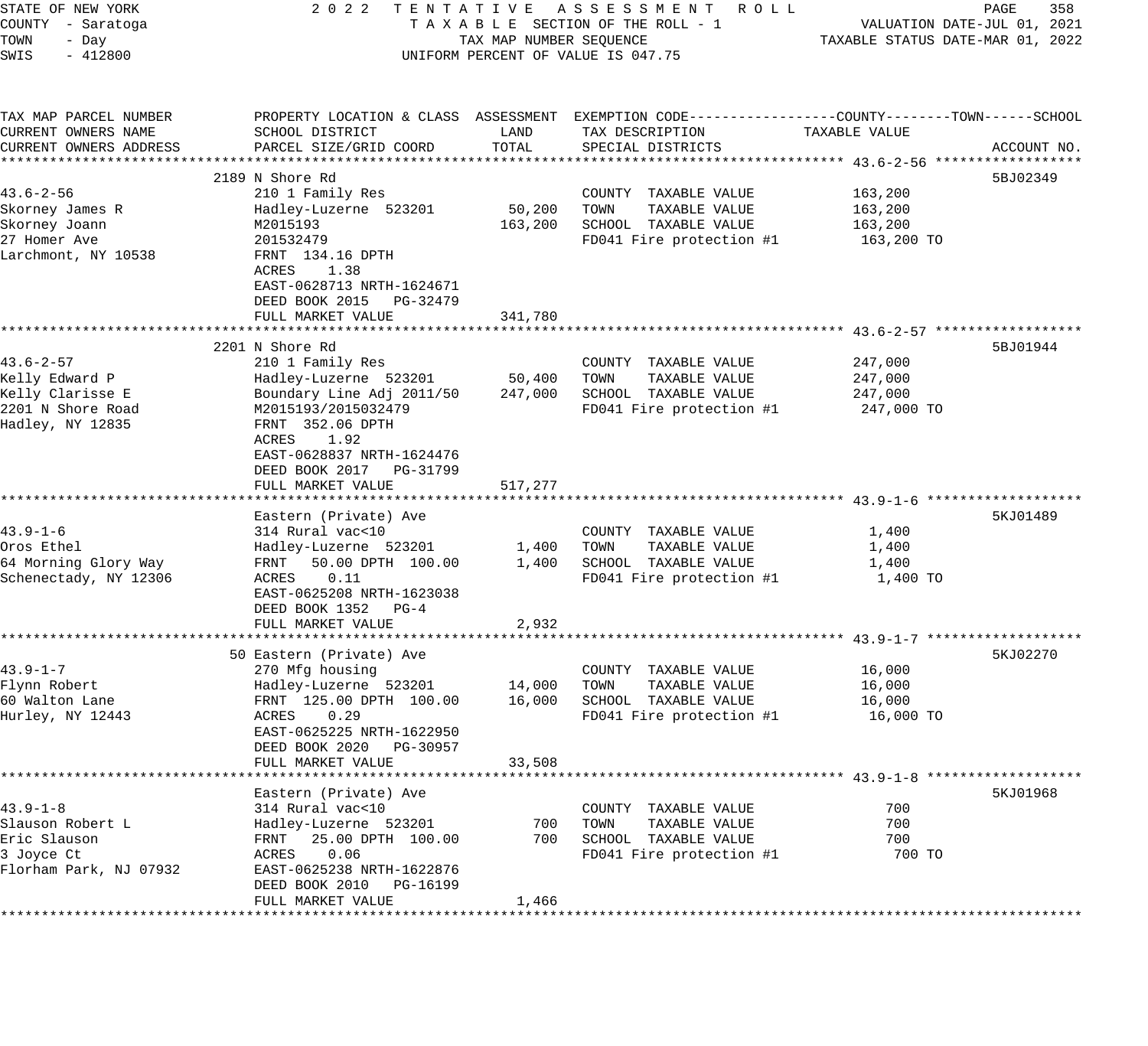#### STATE OF NEW YORK 2 0 2 2 T E N T A T I V E A S S E S S M E N T R O L L PAGE 359 COUNTY - Saratoga T A X A B L E SECTION OF THE ROLL - 1 VALUATION DATE-JUL 01, 2021 TOWN - Day TAX MAP NUMBER SEQUENCE TAXABLE STATUS DATE-MAR 01, 2022 SWIS - 412800 CONTROLLY THE UNIFORM PERCENT OF VALUE IS 047.75

| TAX MAP PARCEL NUMBER      |                           |       | PROPERTY LOCATION & CLASS ASSESSMENT EXEMPTION CODE----------------COUNTY-------TOWN------SCHOOL |               |             |
|----------------------------|---------------------------|-------|--------------------------------------------------------------------------------------------------|---------------|-------------|
| CURRENT OWNERS NAME        | SCHOOL DISTRICT           | LAND  | TAX DESCRIPTION                                                                                  | TAXABLE VALUE |             |
| CURRENT OWNERS ADDRESS     | PARCEL SIZE/GRID COORD    | TOTAL | SPECIAL DISTRICTS                                                                                |               | ACCOUNT NO. |
|                            |                           |       |                                                                                                  |               |             |
|                            | Eastern (Private) Ave     |       |                                                                                                  |               | 5KJ01969    |
| $43.9 - 1 - 9$             | 312 Vac w/imprv           |       | COUNTY TAXABLE VALUE                                                                             | 3,400         |             |
| Slauson Robert L           | Hadley-Luzerne 523201     | 1,400 | TOWN<br>TAXABLE VALUE                                                                            | 3,400         |             |
| Eric Slauson               | 50.00 DPTH 100.00<br>FRNT | 3,400 | SCHOOL TAXABLE VALUE                                                                             | 3,400         |             |
| 3 Joyce Ct                 | ACRES<br>0.11             |       | FD041 Fire protection #1                                                                         | 3,400 TO      |             |
| Florham Park, NJ 07932     | EAST-0625240 NRTH-1622838 |       |                                                                                                  |               |             |
|                            | DEED BOOK 2009 PG-22672   |       |                                                                                                  |               |             |
|                            | FULL MARKET VALUE         | 7,120 |                                                                                                  |               |             |
|                            |                           |       |                                                                                                  |               |             |
|                            | Eastern (Private) Ave     |       |                                                                                                  |               | 5KJ01970    |
| $43.9 - 1 - 10$            | 314 Rural vac<10          |       | COUNTY TAXABLE VALUE                                                                             | 1,400         |             |
| Slauson Robert L           | Hadley-Luzerne 523201     | 1,400 | TOWN<br>TAXABLE VALUE                                                                            | 1,400         |             |
| Eric Slauson               | FRNT 50.00 DPTH 100.00    | 1,400 | SCHOOL TAXABLE VALUE                                                                             | 1,400         |             |
| 3 Joyce Ct                 | ACRES<br>0.11             |       | FD041 Fire protection #1                                                                         | 1,400 TO      |             |
| Florham Park, NJ 07932     | EAST-0625247 NRTH-1622787 |       |                                                                                                  |               |             |
|                            | DEED BOOK 2009 PG-22672   |       |                                                                                                  |               |             |
|                            | FULL MARKET VALUE         | 2,932 |                                                                                                  |               |             |
|                            |                           |       |                                                                                                  |               |             |
|                            | Eastern (Private) Ave     |       |                                                                                                  |               | 5KJ02435    |
| $43.9 - 1 - 11$            | 314 Rural vac<10          |       | COUNTY TAXABLE VALUE                                                                             | 1,400         |             |
| Slauson Robert L           | Hadley-Luzerne 523201     | 1,400 | TOWN<br>TAXABLE VALUE                                                                            | 1,400         |             |
| Eric Slauson               | FRNT 50.00 DPTH 100.00    | 1,400 | SCHOOL TAXABLE VALUE                                                                             | 1,400         |             |
| 3 Joyce Ct                 | ACRES<br>0.11             |       | FD041 Fire protection #1                                                                         | 1,400 TO      |             |
| Forham Park, NJ 07932      | EAST-0625258 NRTH-1622739 |       |                                                                                                  |               |             |
|                            | DEED BOOK 2009 PG-22672   |       |                                                                                                  |               |             |
|                            | FULL MARKET VALUE         | 2,932 |                                                                                                  |               |             |
|                            |                           |       |                                                                                                  |               |             |
|                            | Eastern (Private) Ave     |       |                                                                                                  |               | 5KJ01971    |
| $43.9 - 1 - 13$            | 314 Rural vac<10          |       | COUNTY TAXABLE VALUE                                                                             | 2,800         |             |
| Wellman Julie              | Hadley-Luzerne 523201     | 2,800 | TAXABLE VALUE<br>TOWN                                                                            | 2,800         |             |
| 29152 Via San              | FRNT 100.00 DPTH 100.00   | 2,800 | SCHOOL TAXABLE VALUE                                                                             | 2,800         |             |
| Sebastian La               | ACRES<br>0.23             |       | FD041 Fire protection #1                                                                         | 2,800 TO      |             |
| Laguna Niguel Calif, 92677 | EAST-0625269 NRTH-1622665 |       |                                                                                                  |               |             |
|                            | FULL MARKET VALUE         | 5,864 |                                                                                                  |               |             |
|                            |                           |       |                                                                                                  |               |             |
|                            | Eastern (Private) Ave     |       |                                                                                                  |               | 5KJ01972    |
| 43.9-1-15                  | 314 Rural vac<10          |       | COUNTY TAXABLE VALUE                                                                             | 1,400         |             |
| Pollak Paul D              | Hadley-Luzerne 523201     | 1,400 | TAXABLE VALUE<br>TOWN                                                                            | 1,400         |             |
| 169 County Highway 148     | FRNT<br>50.00 DPTH 100.00 | 1,400 | SCHOOL TAXABLE VALUE                                                                             | 1,400         |             |
| Johnstown, NY 12095        | 0.11<br>ACRES             |       | FD041 Fire protection #1                                                                         | 1,400 TO      |             |
|                            | EAST-0625283 NRTH-1622591 |       |                                                                                                  |               |             |
|                            | DEED BOOK 2017 PG-1962    |       |                                                                                                  |               |             |
|                            | FULL MARKET VALUE         | 2,932 |                                                                                                  |               |             |
|                            |                           |       |                                                                                                  |               |             |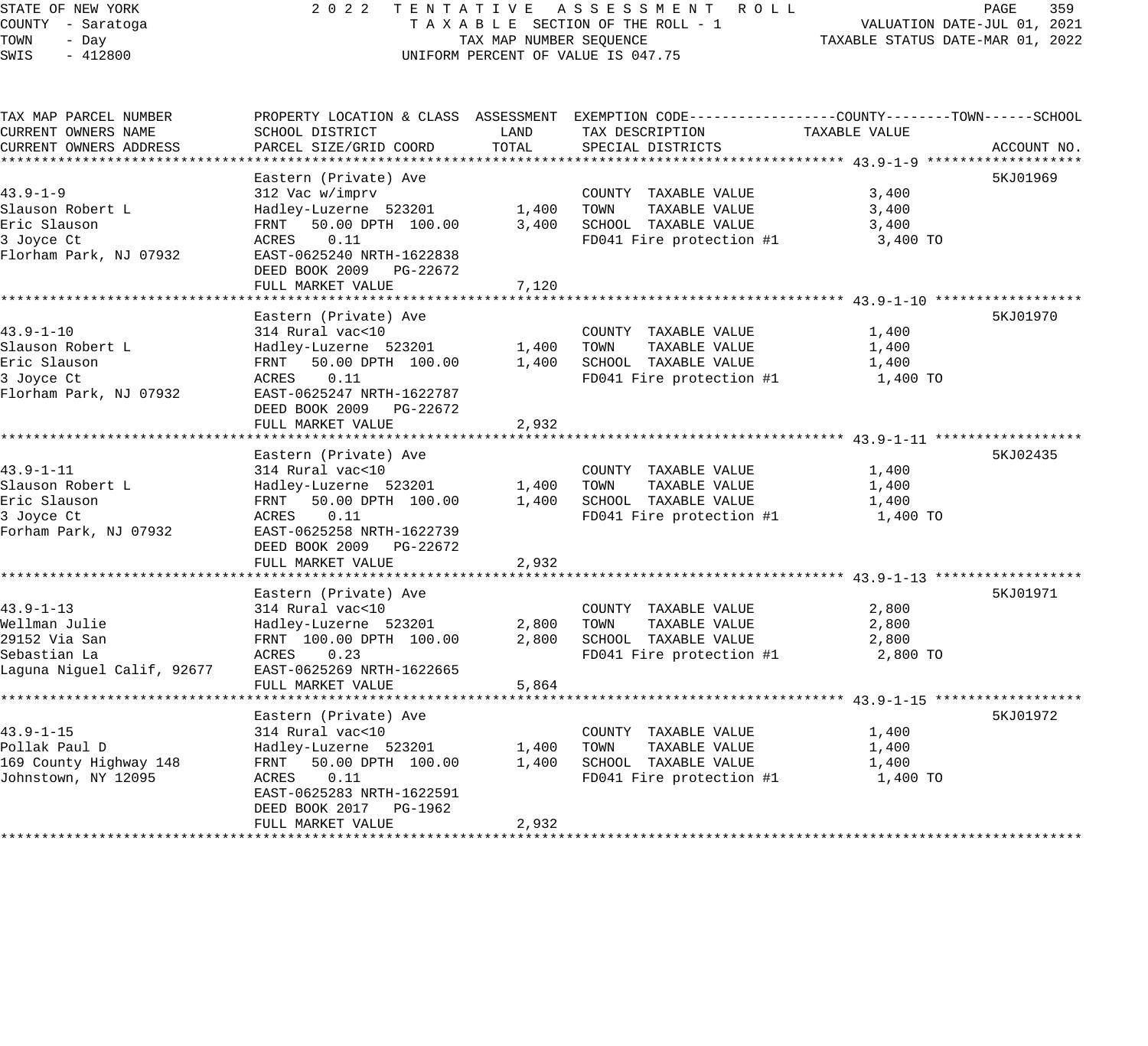# STATE OF NEW YORK 2 0 2 2 T E N T A T I V E A S S E S S M E N T R O L L PAGE 360 COUNTY - Saratoga T A X A B L E SECTION OF THE ROLL - 1 VALUATION DATE-JUL 01, 2021 X A B L E SECTION OF THE KOLL - 1 TAXABLE STATUS DATE-MAR 01, 2022 UNIFORM PERCENT OF VALUE IS 047.75

| TAX MAP PARCEL NUMBER       | PROPERTY LOCATION & CLASS ASSESSMENT EXEMPTION CODE----------------COUNTY-------TOWN-----SCHOOL |       |                          |                                                                 |             |
|-----------------------------|-------------------------------------------------------------------------------------------------|-------|--------------------------|-----------------------------------------------------------------|-------------|
| CURRENT OWNERS NAME         | SCHOOL DISTRICT                                                                                 | LAND  | TAX DESCRIPTION          | TAXABLE VALUE                                                   |             |
| CURRENT OWNERS ADDRESS      | PARCEL SIZE/GRID COORD                                                                          | TOTAL | SPECIAL DISTRICTS        |                                                                 | ACCOUNT NO. |
|                             |                                                                                                 |       |                          |                                                                 |             |
|                             | Eastern (Private) Ave                                                                           |       |                          |                                                                 | 5KJ01973    |
| $43.9 - 1 - 16$             | 314 Rural vac<10                                                                                |       | COUNTY TAXABLE VALUE     | 1,400                                                           |             |
| Persons Kathleen            | Hadley-Luzerne 523201                                                                           | 1,400 | TOWN<br>TAXABLE VALUE    | 1,400                                                           |             |
| 29152 Via San Sebastian     | 50.00 DPTH 100.00<br>FRNT                                                                       | 1,400 | SCHOOL TAXABLE VALUE     | 1,400                                                           |             |
| Laguna Niguel, CA 92677     | ACRES<br>0.11                                                                                   |       | FD041 Fire protection #1 | 1,400 TO                                                        |             |
|                             | EAST-0625290 NRTH-1622541                                                                       |       |                          |                                                                 |             |
|                             | DEED BOOK 1038 PG-994                                                                           |       |                          |                                                                 |             |
|                             | FULL MARKET VALUE<br>*******************                                                        | 2,932 |                          |                                                                 |             |
|                             |                                                                                                 |       |                          | ********************************** 43.9-1-19 ****************** |             |
|                             | Eastern (Private) Ave                                                                           |       |                          |                                                                 | 5KJ01475    |
| $43.9 - 1 - 19$             | 314 Rural vac<10                                                                                |       | COUNTY TAXABLE VALUE     | 1,400                                                           |             |
| Hill & Dale Associates, Inc | Hadley-Luzerne 523201                                                                           | 1,400 | TOWN<br>TAXABLE VALUE    | 1,400                                                           |             |
| Raffee Tedeschi             | FRNT 50.00 DPTH 100.00                                                                          | 1,400 | SCHOOL TAXABLE VALUE     | 1,400                                                           |             |
| 254 N Allendale Ave         | ACRES<br>0.11                                                                                   |       | FD041 Fire protection #1 | 1,400 TO                                                        |             |
| Schenectady, NY 12304       | EAST-0625298 NRTH-1622492                                                                       |       |                          |                                                                 |             |
|                             | DEED BOOK 2009 PG-16924                                                                         |       |                          |                                                                 |             |
|                             | FULL MARKET VALUE                                                                               | 2,932 |                          |                                                                 |             |
|                             |                                                                                                 |       |                          |                                                                 |             |
|                             | Eastern (Private) Ave                                                                           |       |                          |                                                                 | 5KJ01974    |
| $43.9 - 1 - 20$             | 314 Rural vac<10                                                                                |       | COUNTY TAXABLE VALUE     | 1,400                                                           |             |
| Thorne Robert George        | Hadley-Luzerne 523201                                                                           | 1,400 | TOWN<br>TAXABLE VALUE    | 1,400                                                           |             |
| Robert CharlesThorne        | 50.00 DPTH 100.00<br>FRNT                                                                       | 1,400 | SCHOOL TAXABLE VALUE     | 1,400                                                           |             |
| 6 Kingsley Ct               | ACRES<br>0.11                                                                                   |       | FD041 Fire protection #1 | 1,400 TO                                                        |             |
| Stafford, VA 22554          | EAST-0625306 NRTH-1622443                                                                       |       |                          |                                                                 |             |
|                             | DEED BOOK 0955 PG-0507                                                                          |       |                          |                                                                 |             |
|                             | FULL MARKET VALUE                                                                               | 2,932 |                          |                                                                 |             |
|                             |                                                                                                 |       |                          |                                                                 |             |
|                             | Eastern (Private) Ave                                                                           |       |                          |                                                                 | 5KJ02409    |
| $43.9 - 1 - 21$             | 314 Rural vac<10                                                                                |       | COUNTY TAXABLE VALUE     | 700                                                             |             |
| Hill & Dale Association     | Hadley-Luzerne 523201                                                                           | 700   | TOWN<br>TAXABLE VALUE    | 700                                                             |             |
| Raffele Tedeschi            | FRNT 25.00 DPTH 100.00                                                                          | 700   | SCHOOL TAXABLE VALUE     | 700                                                             |             |
| 254 N Allendale Ave         | ACRES<br>0.06                                                                                   |       | FD041 Fire protection #1 | 700 TO                                                          |             |
| Schenectady, NY 12304       | EAST-0625313 NRTH-1622403                                                                       |       |                          |                                                                 |             |
|                             | DEED BOOK 1551 PG-795                                                                           |       |                          |                                                                 |             |
|                             | FULL MARKET VALUE                                                                               | 1,466 |                          |                                                                 |             |
|                             |                                                                                                 |       |                          |                                                                 |             |
|                             | Eastern (Private) Ave                                                                           |       |                          |                                                                 | 5KJ01975    |
| $43.9 - 1 - 23$             | 314 Rural vac<10                                                                                |       | COUNTY TAXABLE VALUE     | 1,400                                                           |             |
| Ducharme Ronald C           | Hadley-Luzerne 523201                                                                           | 1,400 | TOWN<br>TAXABLE VALUE    | 1,400                                                           |             |
| Ducharme Stanley T          | FRNT<br>50.00 DPTH 100.00                                                                       | 1,400 | SCHOOL TAXABLE VALUE     | 1,400                                                           |             |
| 723 Knight Rd               | 0.11<br>ACRES                                                                                   |       | FD041 Fire protection #1 | 1,400 TO                                                        |             |
| Delanson, NY 12053          | EAST-0625318 NRTH-1622368                                                                       |       |                          |                                                                 |             |
|                             | DEED BOOK 1037 PG-76                                                                            |       |                          |                                                                 |             |
|                             | FULL MARKET VALUE                                                                               | 2,932 |                          |                                                                 |             |
|                             |                                                                                                 |       |                          |                                                                 |             |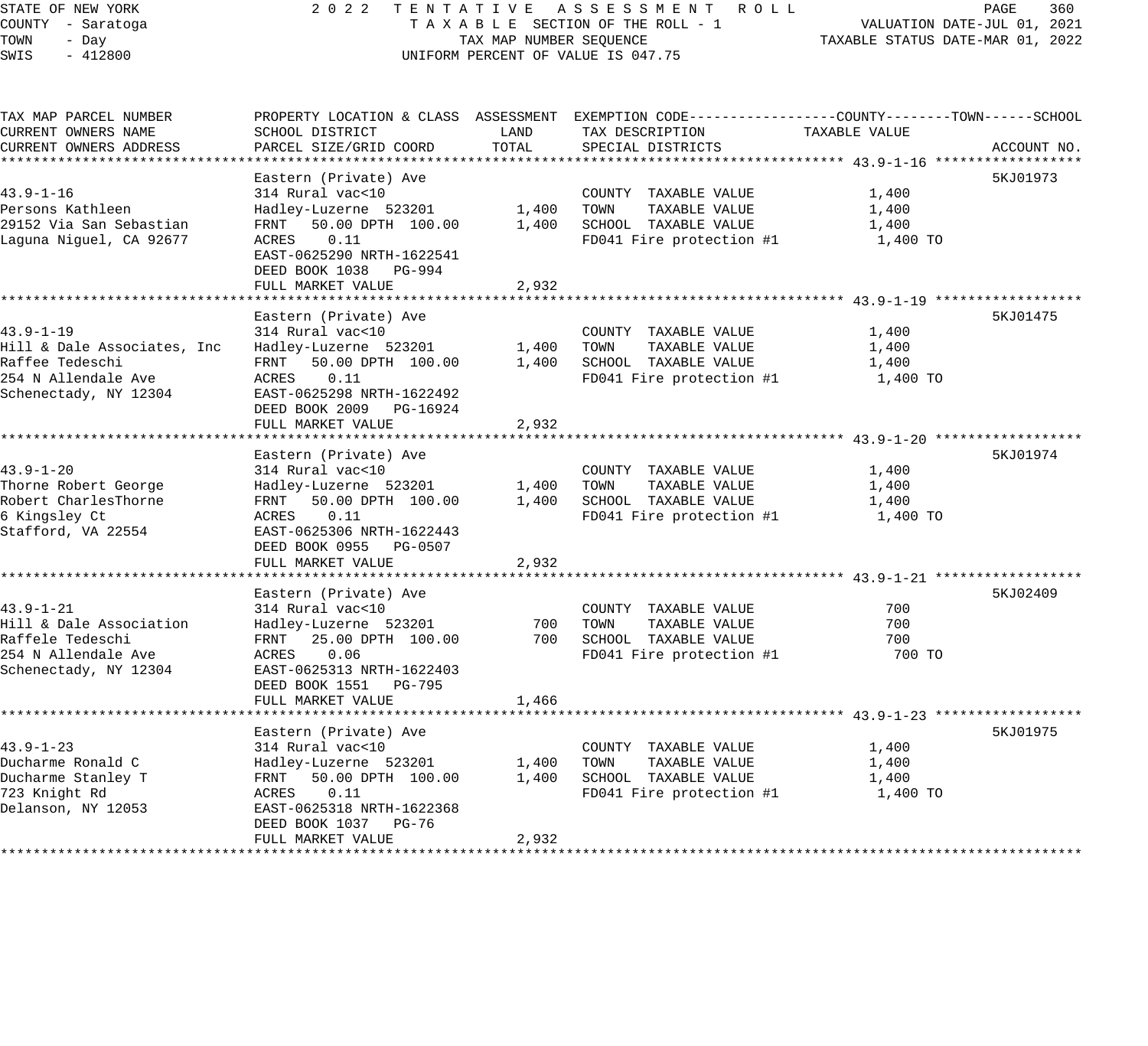### STATE OF NEW YORK 2 0 2 2 T E N T A T I V E A S S E S S M E N T R O L L PAGE 361 COUNTY - Saratoga T A X A B L E SECTION OF THE ROLL - 1 VALUATION DATE-JUL 01, 2021 TOWN - Day TAX MAP NUMBER SEQUENCE TAXABLE STATUS DATE-MAR 01, 2022 SWIS - 412800 CONTROLLY THE UNIFORM PERCENT OF VALUE IS 047.75

| TAX MAP PARCEL NUMBER                                |                           |         | PROPERTY LOCATION & CLASS ASSESSMENT EXEMPTION CODE---------------COUNTY-------TOWN-----SCHOOL |               |             |
|------------------------------------------------------|---------------------------|---------|------------------------------------------------------------------------------------------------|---------------|-------------|
| CURRENT OWNERS NAME                                  | SCHOOL DISTRICT           | LAND    | TAX DESCRIPTION                                                                                | TAXABLE VALUE |             |
| CURRENT OWNERS ADDRESS                               | PARCEL SIZE/GRID COORD    | TOTAL   | SPECIAL DISTRICTS                                                                              |               | ACCOUNT NO. |
|                                                      |                           |         |                                                                                                |               |             |
|                                                      | Eastern (Private) Ave     |         |                                                                                                |               | 5KJ02408    |
| $43.9 - 1 - 24$                                      | 314 Rural vac<10          |         | COUNTY TAXABLE VALUE                                                                           | 700           |             |
| Chepulis Janet                                       | Hadley-Luzerne 523201     | 700     | TOWN<br>TAXABLE VALUE                                                                          | 700           |             |
| Johnson Scott & Jon                                  | 25.00 DPTH 100.00<br>FRNT | 700     | SCHOOL TAXABLE VALUE                                                                           | 700           |             |
| 155 Lake Nancy Rd                                    | ACRES<br>0.06             |         | FD041 Fire protection #1                                                                       | 700 TO        |             |
| Middle Grove, NY 12850                               | EAST-0625323 NRTH-1622333 |         |                                                                                                |               |             |
|                                                      | DEED BOOK 1758 PG-303     |         |                                                                                                |               |             |
|                                                      | FULL MARKET VALUE         | 1,466   |                                                                                                |               |             |
|                                                      |                           |         |                                                                                                |               |             |
|                                                      | Eastern (Private) Ave     |         |                                                                                                |               | 5KJ01958    |
| $43.9 - 1 - 25$                                      | 314 Rural vac<10          |         | COUNTY TAXABLE VALUE                                                                           | 1,400         |             |
| Doherty Jeffrey S                                    | Hadley-Luzerne 523201     | 1,400   | TOWN<br>TAXABLE VALUE                                                                          | 1,400         |             |
| Zullo-Doherty Amy                                    | 50.00 DPTH 100.00<br>FRNT |         | 1,400 SCHOOL TAXABLE VALUE                                                                     | 1,400         |             |
| 195 W Circle St                                      | ACRES<br>0.11             |         | FD041 Fire protection #1                                                                       | 1,400 TO      |             |
| Saratoga Springs, NY 12866 EAST-0625336 NRTH-1622294 |                           |         |                                                                                                |               |             |
|                                                      | DEED BOOK 2013 PG-33808   |         |                                                                                                |               |             |
|                                                      | FULL MARKET VALUE         | 2,932   |                                                                                                |               |             |
|                                                      |                           |         |                                                                                                |               |             |
|                                                      | Eastern (Private) Ave     |         |                                                                                                |               | 5KJ01959    |
| $43.9 - 1 - 28$                                      | 314 Rural vac<10          |         | COUNTY TAXABLE VALUE                                                                           | 1,400         |             |
| Marx Julia A                                         | Hadley-Luzerne 523201     | 1,400   | TOWN<br>TAXABLE VALUE                                                                          | 1,400         |             |
| 102 Concord St 2                                     | FRNT<br>50.00 DPTH 100.00 | 1,400   | SCHOOL TAXABLE VALUE                                                                           | 1,400         |             |
| Scotia, NY 12302                                     | ACRES<br>0.11             |         | FD041 Fire protection #1                                                                       | 1,400 TO      |             |
|                                                      | EAST-0625376 NRTH-1621998 |         |                                                                                                |               |             |
|                                                      | DEED BOOK 1391 PG-698     |         |                                                                                                |               |             |
|                                                      | FULL MARKET VALUE         | 2,932   |                                                                                                |               |             |
|                                                      |                           |         |                                                                                                |               |             |
|                                                      | 400 Eastern (Private) Ave |         |                                                                                                |               | 5KJ02032    |
| $43.9 - 1 - 29$                                      | 260 Seasonal res          |         | COUNTY TAXABLE VALUE                                                                           | 38,400        |             |
| Vermilyea Paul W                                     | Hadley-Luzerne 523201     | 7,300   | TOWN<br>TAXABLE VALUE                                                                          | 38,400        |             |
| 1287 State Rte 52                                    | FRNT 700.00 DPTH          | 38,400  | SCHOOL TAXABLE VALUE                                                                           | 38,400        |             |
| Walden, NY 12586                                     | ACRES<br>1.61             |         | FD041 Fire protection #1 38,400 TO                                                             |               |             |
|                                                      | EAST-0625450 NRTH-1621556 |         |                                                                                                |               |             |
|                                                      | DEED BOOK 1753 PG-73      |         |                                                                                                |               |             |
|                                                      | FULL MARKET VALUE         | 80,419  |                                                                                                |               |             |
|                                                      |                           |         |                                                                                                |               |             |
|                                                      | 3162 S Shore Rd           |         |                                                                                                |               | 5BJ02315    |
| $43.12 - 1 - 1$                                      | 210 1 Family Res          |         | COUNTY TAXABLE VALUE                                                                           | 97,500        |             |
| Hladik Michael                                       | Hadley-Luzerne 523201     | 50,000  | TOWN<br>TAXABLE VALUE                                                                          | 97,500        |             |
| Hladik Susan                                         | FRNT 150.00 DPTH 125.00   | 97,500  | SCHOOL TAXABLE VALUE                                                                           | 97,500        |             |
| 968 MacArthur Drive                                  | ACRES<br>0.36             |         | FD041 Fire protection #1                                                                       | 97,500 TO     |             |
| Ballston Spa, NY 12020                               | EAST-0634353 NRTH-1622703 |         |                                                                                                |               |             |
|                                                      | DEED BOOK 2016 PG-32318   |         |                                                                                                |               |             |
|                                                      | FULL MARKET VALUE         | 204,188 |                                                                                                |               |             |
|                                                      |                           |         |                                                                                                |               |             |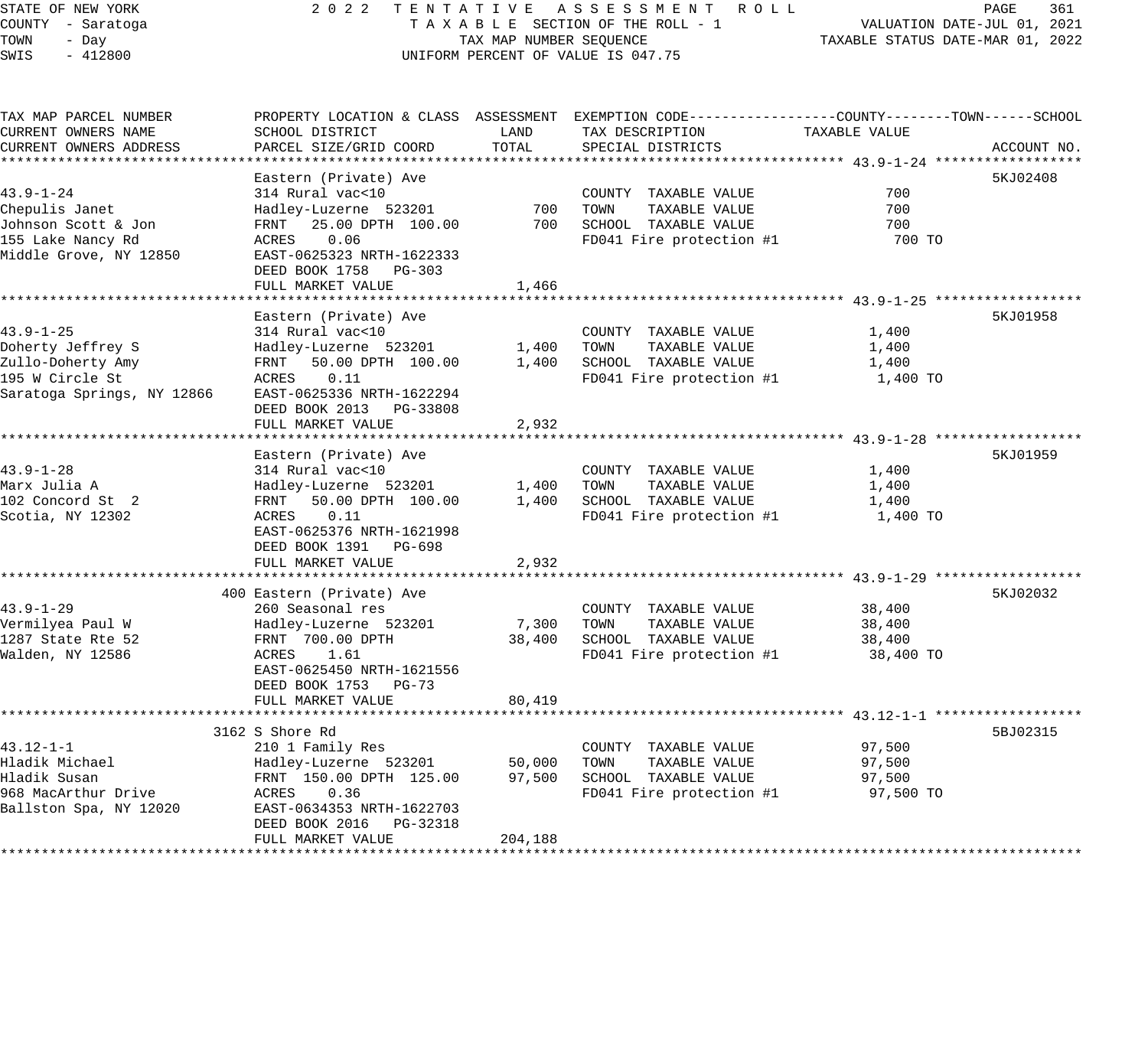| STATE OF NEW YORK |  |           |  |  |  |
|-------------------|--|-----------|--|--|--|
| COUNTY - Saratoga |  |           |  |  |  |
| TOWN              |  | - Day     |  |  |  |
| SMTS              |  | $-412800$ |  |  |  |

### STATE OF NEW YORK 2 0 2 2 T E N T A T I V E A S S E S S M E N T R O L L PAGE 362 COUNTY - Saratoga T A X A B L E SECTION OF THE ROLL - 1 VALUATION DATE-JUL 01, 2021 TAX A B L E SECTION OF THE ROLL - 1 VALUATION DATE-JUL 01, 2021<br>TAX MAP NUMBER SEQUENCE TAXABLE STATUS DATE-MAR 01, 2022 SWIS - 412800 CONFORM PERCENT OF VALUE IS 047.75

| TAX MAP PARCEL NUMBER                         |                                |         | PROPERTY LOCATION & CLASS ASSESSMENT EXEMPTION CODE----------------COUNTY-------TOWN------SCHOOL |               |             |
|-----------------------------------------------|--------------------------------|---------|--------------------------------------------------------------------------------------------------|---------------|-------------|
| CURRENT OWNERS NAME                           | SCHOOL DISTRICT                | LAND    | TAX DESCRIPTION                                                                                  | TAXABLE VALUE |             |
| CURRENT OWNERS ADDRESS                        | PARCEL SIZE/GRID COORD         | TOTAL   | SPECIAL DISTRICTS                                                                                |               | ACCOUNT NO. |
|                                               | S Shore Rd                     |         |                                                                                                  |               | 5BJ00900    |
| $43.12 - 1 - 2$                               | 311 Res vac land               |         | COUNTY TAXABLE VALUE                                                                             | 7,000         |             |
| Hladik Michael A                              | Hadley-Luzerne 523201          | 7,000   | TOWN<br>TAXABLE VALUE                                                                            | 7,000         |             |
| Hladik Susan G                                | 0.94<br>ACRES                  | 7,000   | SCHOOL TAXABLE VALUE                                                                             | 7,000         |             |
|                                               | EAST-0634408 NRTH-1622512      |         | FD041 Fire protection #1                                                                         | 7,000 TO      |             |
| 968 Macarthur Drive<br>Ballston Spa. NY 12020 | DEED BOOK 2020 PG-7934         |         |                                                                                                  |               |             |
|                                               | FULL MARKET VALUE              | 14,660  |                                                                                                  |               |             |
|                                               |                                |         |                                                                                                  |               |             |
|                                               | S Shore Rd                     |         |                                                                                                  |               | 5BJ00540    |
| $43.12 - 1 - 3$                               | 312 Vac w/imprv                |         | COUNTY TAXABLE VALUE                                                                             | 52,000        |             |
| Hladik John J                                 | Hadley-Luzerne 523201 50,000   |         | TOWN<br>TAXABLE VALUE                                                                            | 52,000        |             |
| 25 Parrotts Pond Drive                        | FRNT 100.00 DPTH 138.50 52,000 |         | SCHOOL TAXABLE VALUE                                                                             | 52,000        |             |
| Lake George, NY 12845                         | ACRES 0.28                     |         | FD041 Fire protection #1                                                                         | 52,000 TO     |             |
|                                               | EAST-0634466 NRTH-1622656      |         |                                                                                                  |               |             |
|                                               | DEED BOOK 2021 PG-25004        |         |                                                                                                  |               |             |
|                                               | FULL MARKET VALUE              | 108,901 |                                                                                                  |               |             |
|                                               |                                |         |                                                                                                  |               |             |
|                                               | 3168 S Shore Rd                |         |                                                                                                  |               | 5BJ00627    |
| $43.12 - 1 - 4$                               | 210 1 Family Res               |         | COUNTY TAXABLE VALUE                                                                             | 94,000        |             |
| Duffy Maureen                                 | Hadley-Luzerne 523201 50,000   |         | TOWN<br>TAXABLE VALUE                                                                            | 94,000        |             |
| Box 106                                       | FRNT 165.00 DPTH 100.00 94,000 |         | SCHOOL TAXABLE VALUE                                                                             | 94,000        |             |
| Esopus, NY 12429                              | $0.29$ BANK<br>ACRES<br>709    |         | FD041 Fire protection #1                                                                         | 94,000 TO     |             |
|                                               | EAST-0634558 NRTH-1622608      |         |                                                                                                  |               |             |
|                                               | DEED BOOK 1100 PG-509          |         |                                                                                                  |               |             |
|                                               | FULL MARKET VALUE              | 196,859 |                                                                                                  |               |             |
|                                               |                                |         |                                                                                                  |               |             |
|                                               | 3177 S Shore Rd                |         |                                                                                                  |               | 5BJ00681    |
| $43.12 - 1 - 6$                               | 210 1 Family Res - WTRFNT      |         | COUNTY TAXABLE VALUE                                                                             | 190,000       |             |
| Contardi John Scott                           | Hadley-Luzerne 523201          | 75,000  | TOWN<br>TAXABLE VALUE                                                                            | 190,000       |             |
| Contardi Laura Lindenberg FRNT 58.97 DPTH     |                                | 190,000 | SCHOOL TAXABLE VALUE                                                                             | 190,000       |             |
| 314 Vallegia Drive                            | ACRES<br>0.09                  |         | FD041 Fire protection #1                                                                         | 190,000 TO    |             |
| Las Vegas, NV 89138                           | EAST-0634741 NRTH-1622634      |         |                                                                                                  |               |             |
|                                               | DEED BOOK 2021    PG-20135     | 397,906 |                                                                                                  |               |             |
|                                               | FULL MARKET VALUE              |         |                                                                                                  |               |             |
|                                               | 3184 S Shore Rd                |         |                                                                                                  |               | 5BJ00648    |
| $43.12 - 1 - 10$                              | 210 1 Family Res               |         | COUNTY TAXABLE VALUE                                                                             | 95,600        |             |
| Mann Carey                                    | Hadley-Luzerne 523201          | 50,000  | TOWN<br>TAXABLE VALUE                                                                            | 95,600        |             |
| Mann Kimberly A                               | FRNT 96.00 DPTH 165.00         | 95,600  | SCHOOL TAXABLE VALUE                                                                             | 95,600        |             |
| 24 Fuller Road                                | ACRES 0.63                     |         | FD041 Fire protection #1                                                                         | 95,600 TO     |             |
| Corinth, NY 12822                             | EAST-0634680 NRTH-1622432      |         |                                                                                                  |               |             |
|                                               | DEED BOOK 2020 PG-30435        |         |                                                                                                  |               |             |
|                                               | FULL MARKET VALUE              | 200,209 |                                                                                                  |               |             |
|                                               |                                |         |                                                                                                  |               |             |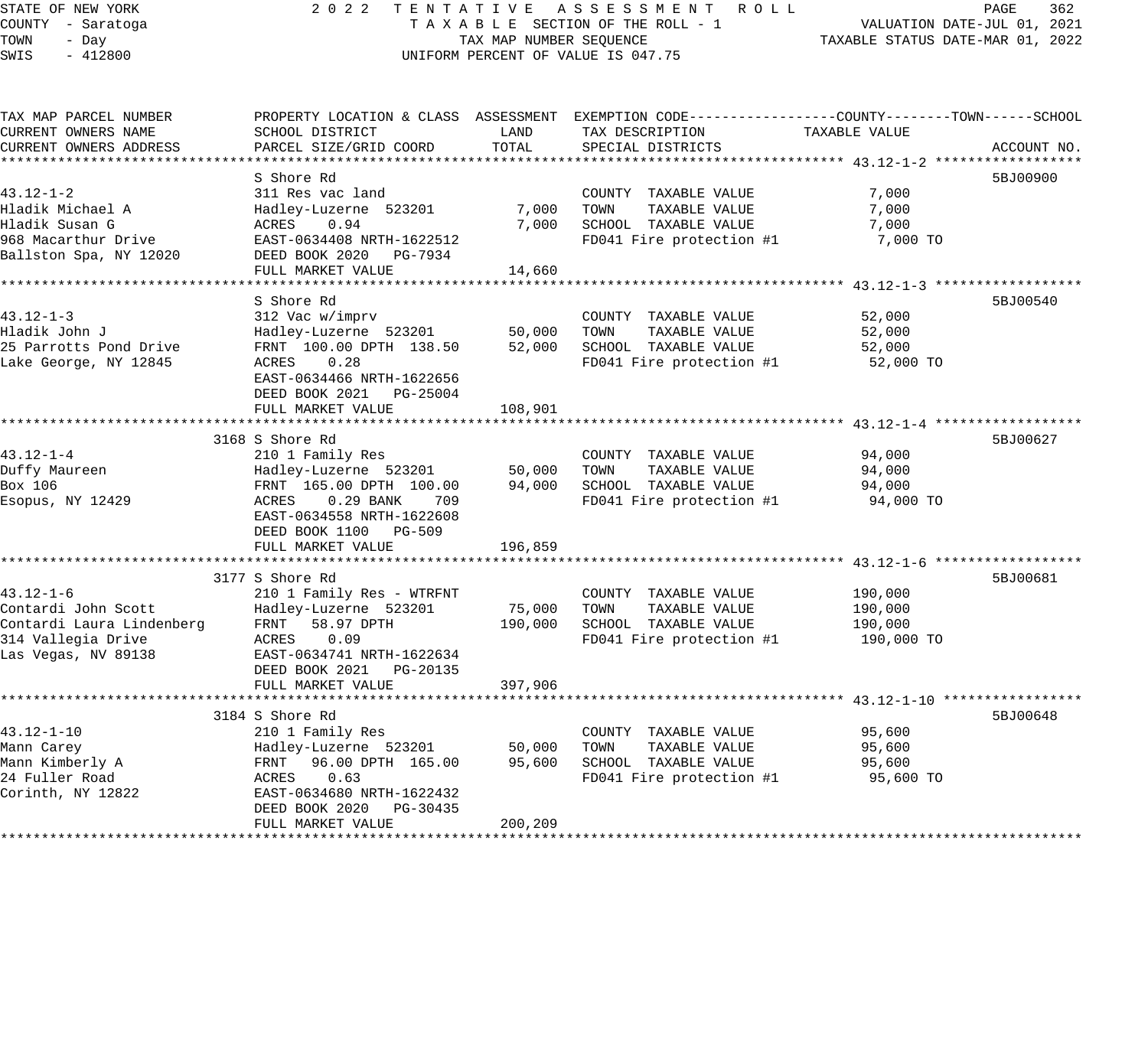| PAGE<br>363<br>VALUATION DATE-JUL 01, 2021<br>TAXABLE STATUS DATE-MAR 01, 2022                                  |
|-----------------------------------------------------------------------------------------------------------------|
| PROPERTY LOCATION & CLASS ASSESSMENT EXEMPTION CODE-----------------COUNTY-------TOWN-----SCHOOL<br>ACCOUNT NO. |
|                                                                                                                 |
| 5BJ00351                                                                                                        |
| 90,800 TO                                                                                                       |
|                                                                                                                 |
| ************************ 43.12-1-15 ****                                                                        |
| 5BJ00205<br>69,900 TO                                                                                           |
|                                                                                                                 |
| ******************************* 43.12-1-16 *****                                                                |
| 5BJ00446<br>25,000 TO                                                                                           |
|                                                                                                                 |
| 5BJ00037<br>100,500 TO                                                                                          |
|                                                                                                                 |
| ************************************ 43.12-1-19 *****************<br>5BJ00290                                   |
| 25,000 TO                                                                                                       |
|                                                                                                                 |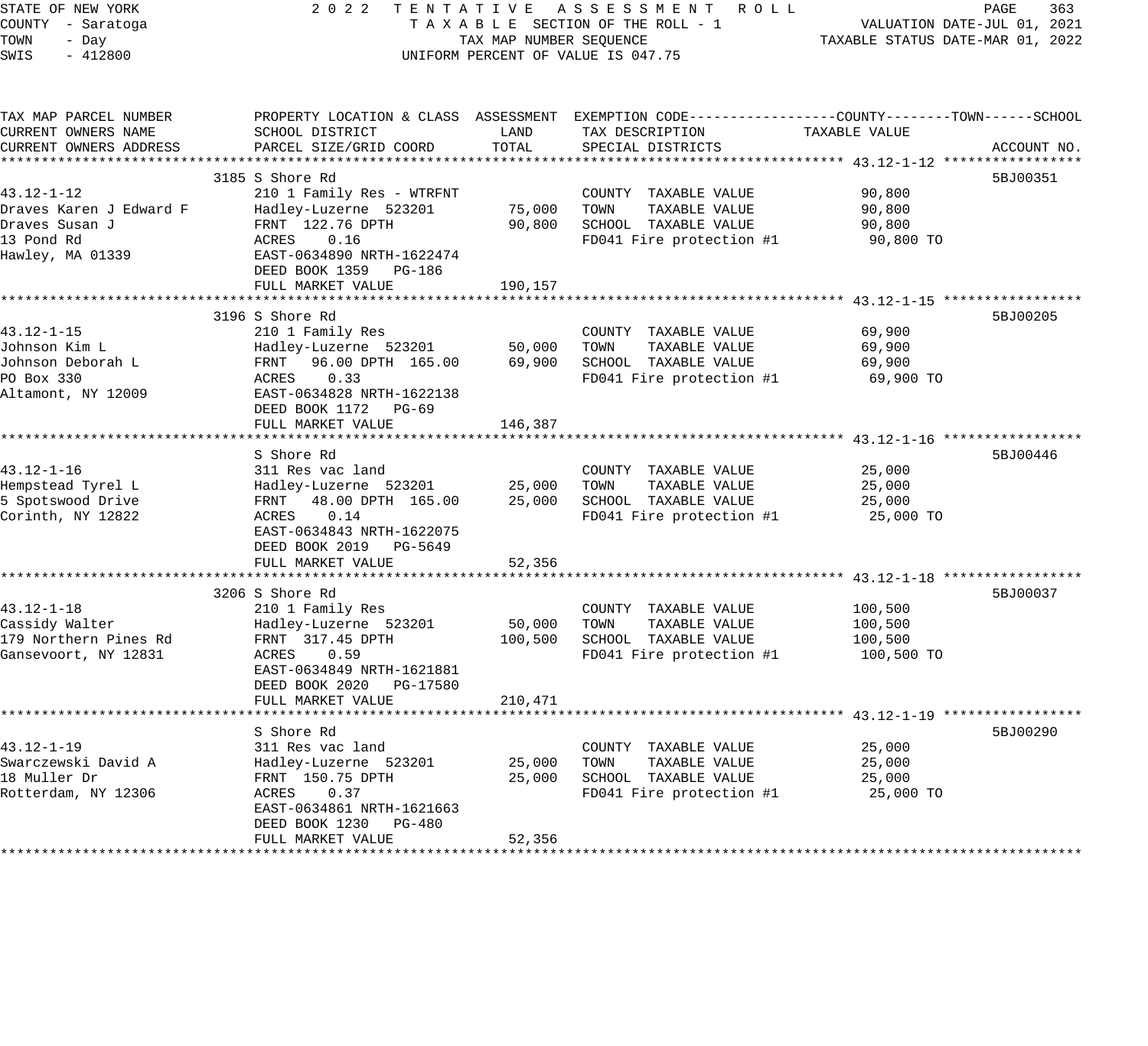| STATE OF NEW YORK<br>COUNTY - Saratoga<br>TOWN<br>- Day<br>$-412800$<br>SWIS | 2 0 2 2                                                                  | TAX MAP NUMBER SEOUENCE | TENTATIVE ASSESSMENT<br>R O L L<br>TAXABLE SECTION OF THE ROLL - 1<br>UNIFORM PERCENT OF VALUE IS 047.75          | TAXABLE STATUS DATE-MAR 01, 2022 | PAGE<br>364<br>VALUATION DATE-JUL 01, 2021 |
|------------------------------------------------------------------------------|--------------------------------------------------------------------------|-------------------------|-------------------------------------------------------------------------------------------------------------------|----------------------------------|--------------------------------------------|
| TAX MAP PARCEL NUMBER<br>CURRENT OWNERS NAME                                 | SCHOOL DISTRICT                                                          | LAND                    | PROPERTY LOCATION & CLASS ASSESSMENT EXEMPTION CODE---------------COUNTY-------TOWN-----SCHOOL<br>TAX DESCRIPTION | TAXABLE VALUE                    |                                            |
| CURRENT OWNERS ADDRESS                                                       | PARCEL SIZE/GRID COORD                                                   | TOTAL                   | SPECIAL DISTRICTS                                                                                                 |                                  | ACCOUNT NO.                                |
|                                                                              |                                                                          |                         |                                                                                                                   |                                  |                                            |
|                                                                              | 1007 W Mountain Co Rt 10                                                 |                         |                                                                                                                   |                                  |                                            |
| 43.12-1-20                                                                   | 483 Converted Re                                                         |                         | COUNTY TAXABLE VALUE                                                                                              | 86,500                           |                                            |
| McCauley Christopher                                                         | Hadley-Luzerne 523201                                                    | 50,000                  | TAXABLE VALUE<br>TOWN                                                                                             | 86,500                           |                                            |
| 1313 South Schodack Road                                                     | FRNT 250.00 DPTH 225.00                                                  | 86,500                  | SCHOOL TAXABLE VALUE                                                                                              | 86,500                           |                                            |
| Castleton, NY 12033                                                          | 0.66<br>ACRES<br>EAST-0634943 NRTH-1621504<br>DEED BOOK 2020<br>PG-34242 |                         | FD041 Fire protection #1                                                                                          | 86,500 TO                        |                                            |
|                                                                              | FULL MARKET VALUE                                                        | 181,152                 |                                                                                                                   |                                  |                                            |
|                                                                              | 1003 W Mountain Co Rt 10                                                 |                         |                                                                                                                   |                                  | 5BJ00474                                   |
| 43.12-1-21                                                                   | 210 1 Family Res                                                         |                         | VET COM CT 41131                                                                                                  | 33,450                           | $\mathbb O$<br>33,450                      |
| Hasko Matthew J                                                              | Hadley-Luzerne 523201                                                    |                         | 50,000 VET DIS CT 41141                                                                                           | 28,338                           | 28,338<br>0                                |
| 1003 County Rte 10                                                           | 62.00 DPTH 220.00<br>FRNT                                                |                         | 141,690 BAS STAR<br>41854                                                                                         | $\Omega$                         | $\Omega$<br>19,990                         |
| Corinth, NY 12822                                                            | ACRES<br>0.56                                                            |                         | COUNTY TAXABLE VALUE                                                                                              | 79,902                           |                                            |
|                                                                              | EAST-0634969 NRTH-1621348                                                |                         | TOWN<br>TAXABLE VALUE                                                                                             | 79,902                           |                                            |
|                                                                              | DEED BOOK 1381<br>PG-560                                                 |                         | SCHOOL TAXABLE VALUE                                                                                              | 121,700                          |                                            |
|                                                                              | FULL MARKET VALUE                                                        | 296,733                 | FD041 Fire protection #1                                                                                          | 141,690 TO                       |                                            |
|                                                                              |                                                                          |                         |                                                                                                                   |                                  |                                            |
|                                                                              | 4 Wheeler (Private) Ln                                                   |                         |                                                                                                                   |                                  | 5BJ00478                                   |
| 43.12-1-22                                                                   | 210 1 Family Res                                                         |                         | COUNTY TAXABLE VALUE                                                                                              | 52,600                           |                                            |
| Gissi Patricia                                                               | Hadley-Luzerne 523201                                                    | 14,000                  | TAXABLE VALUE<br>TOWN                                                                                             | 52,600                           |                                            |
| Patricia Borger                                                              | ACRES<br>0.44                                                            | 52,600                  | SCHOOL TAXABLE VALUE                                                                                              | 52,600                           |                                            |
| 10603 Maple Ridge Dr                                                         | EAST-0634971 NRTH-1621232                                                |                         | FD041 Fire protection #1                                                                                          | 52,600 TO                        |                                            |
| Spotsylvania, VA 22553-7624                                                  | DEED BOOK 1023<br>PG-529                                                 | 110,157                 |                                                                                                                   |                                  |                                            |
|                                                                              | FULL MARKET VALUE                                                        |                         |                                                                                                                   |                                  |                                            |
|                                                                              | 8 Wheeler (Private) Ln                                                   |                         |                                                                                                                   |                                  | 5BJ00610                                   |
| $43.12 - 1 - 23$                                                             | 260 Seasonal res                                                         |                         | COUNTY TAXABLE VALUE                                                                                              | 30,200                           |                                            |
| Borger Norman A                                                              | Hadley-Luzerne 523201                                                    | 14,000                  | TOWN<br>TAXABLE VALUE                                                                                             | 30,200                           |                                            |
| Borger Patricia                                                              | 0.32<br>ACRES                                                            | 30,200                  | SCHOOL TAXABLE VALUE                                                                                              | 30,200                           |                                            |
| 10603 Maple Ridge Dr                                                         | EAST-0634994 NRTH-1621137                                                |                         | FD041 Fire protection #1                                                                                          | 30,200 TO                        |                                            |
| Spotsylvania, VA 22553-7624                                                  | DEED BOOK 1368<br>PG-521                                                 |                         |                                                                                                                   |                                  |                                            |
|                                                                              | FULL MARKET VALUE                                                        | 63,246                  |                                                                                                                   |                                  |                                            |
|                                                                              |                                                                          |                         |                                                                                                                   |                                  |                                            |
|                                                                              | 10 Wheeler (Private) Ln                                                  |                         |                                                                                                                   |                                  | 5BJ00843                                   |
| 43.12-1-24                                                                   | 312 Vac w/imprv                                                          |                         | COUNTY TAXABLE VALUE                                                                                              | 16,700                           |                                            |
| Scott Bruce M                                                                | Hadley-Luzerne 523201                                                    | 14,000                  | TOWN<br>TAXABLE VALUE                                                                                             | 16,700                           |                                            |
| 5465 Upper Mountain Rd                                                       | ACRES<br>0.23                                                            | 16,700                  | SCHOOL TAXABLE VALUE                                                                                              | 16,700                           |                                            |
| Lockport, NY 14094-1854                                                      | EAST-0635005 NRTH-1621059<br>DEED BOOK 0944<br>PG-1012                   |                         | FD041 Fire protection #1                                                                                          | 16,700 TO                        |                                            |
|                                                                              | FULL MARKET VALUE                                                        | 34,974                  |                                                                                                                   |                                  |                                            |
|                                                                              |                                                                          |                         |                                                                                                                   |                                  |                                            |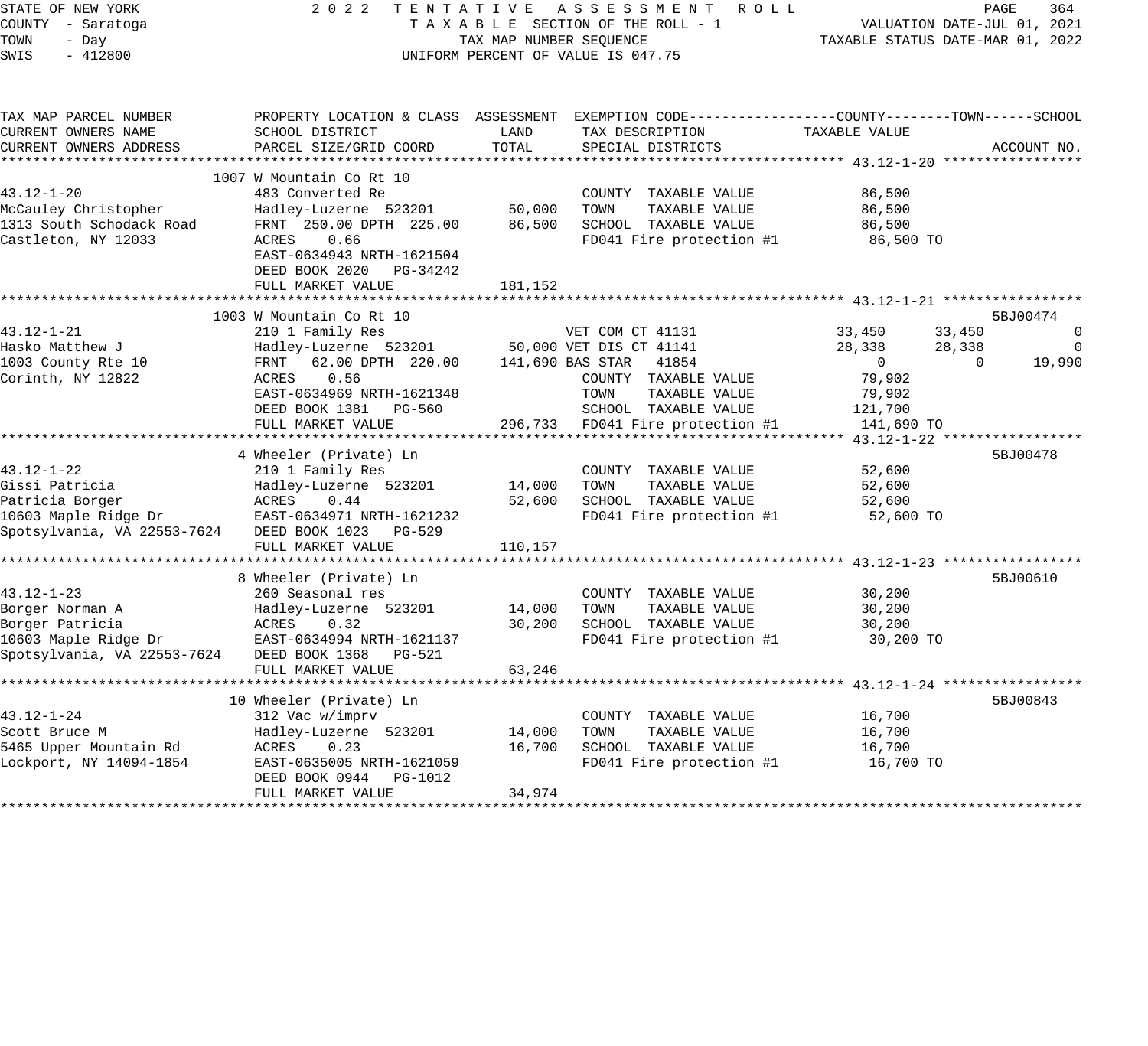STATE OF NEW YORK 2 0 2 2 T E N T A T I V E A S S E S S M E N T R O L L PAGE 365

### COUNTY - Saratoga T A X A B L E SECTION OF THE ROLL - 1 VALUATION DATE-JUL 01, 2021 X A B L E SECTION OF THE ROLL - 1 WELL STATUS DATE-MAR 01, 2022<br>TAX MAP NUMBER SEQUENCE TAXABLE STATUS DATE-MAR 01, 2022 UNIFORM PERCENT OF VALUE IS 047.75

| TAX MAP PARCEL NUMBER<br>CURRENT OWNERS NAME<br>CURRENT OWNERS ADDRESS                             | PROPERTY LOCATION & CLASS ASSESSMENT<br>SCHOOL DISTRICT<br>PARCEL SIZE/GRID COORD                                                                                                                                                          | LAND<br>TOTAL               | EXEMPTION CODE-----------------COUNTY-------TOWN------SCHOOL<br>TAX DESCRIPTION<br>SPECIAL DISTRICTS                          | <b>TAXABLE VALUE</b>                                         | ACCOUNT NO.                                 |
|----------------------------------------------------------------------------------------------------|--------------------------------------------------------------------------------------------------------------------------------------------------------------------------------------------------------------------------------------------|-----------------------------|-------------------------------------------------------------------------------------------------------------------------------|--------------------------------------------------------------|---------------------------------------------|
|                                                                                                    |                                                                                                                                                                                                                                            |                             |                                                                                                                               |                                                              |                                             |
| $43.12 - 1 - 25$<br>Wheeler Joyce C                                                                | 997 W Mountain Co Rt 10<br>210 1 Family Res<br>Hadley-Luzerne 523201                                                                                                                                                                       |                             | VET COM CT 41131<br>50,000 AGED T&S<br>41806                                                                                  | 21,500<br>0                                                  | 5BJ00164<br>21,500<br>0<br>32,250<br>43,000 |
| c/o Cindy Wheeler<br>997 Co Rt 10<br>Corinth, NY 12822                                             | Life Estate<br>FRNT 263.00 DPTH<br>84.00<br>ACRES<br>$0.38$ BANK<br>709<br>EAST-0635110 NRTH-1621149<br>DEED BOOK 1748<br>PG-764<br>FULL MARKET VALUE                                                                                      | 180,105                     | 86,000 ENH STAR<br>41834<br>COUNTY TAXABLE VALUE<br>TOWN<br>TAXABLE VALUE<br>SCHOOL TAXABLE VALUE<br>FD041 Fire protection #1 | $\mathbf 0$<br>64,500<br>32,250<br>$\mathbf{0}$<br>86,000 TO | 43,000<br>$\Omega$                          |
|                                                                                                    |                                                                                                                                                                                                                                            |                             |                                                                                                                               |                                                              |                                             |
| $43.12 - 1 - 26$<br>Male Jeremy<br>Male Anita<br>64 Middleline Road<br>Ballston Spa, NY 12020      | 989 W Mountain Co Rt 10<br>260 Seasonal res<br>Hadley-Luzerne 523201<br>FRNT 130.00 DPTH 61.00<br>ACRES<br>0.14<br>EAST-0635173 NRTH-1620994<br>DEED BOOK 2018 PG-5886                                                                     | 40,000<br>60,000            | COUNTY TAXABLE VALUE<br>TOWN<br>TAXABLE VALUE<br>SCHOOL TAXABLE VALUE<br>FD041 Fire protection #1                             | 60,000<br>60,000<br>60,000<br>60,000 TO                      | 5BJ00934                                    |
|                                                                                                    | FULL MARKET VALUE                                                                                                                                                                                                                          | 125,654                     |                                                                                                                               |                                                              |                                             |
|                                                                                                    | 14 Wheeler (Private) Ln                                                                                                                                                                                                                    |                             |                                                                                                                               |                                                              | 5BJ00415                                    |
| $43.12 - 1 - 27$<br>Weidman Barbara A<br>PO Box 8724<br>Albany, NY 12208                           | 270 Mfg housing<br>Hadley-Luzerne 523201<br>Barbara A Weidman Family<br>dated 10/16/2019<br>BK2021 Pg30404<br>FRNT<br>18.00 DPTH<br>84.00<br>0.54<br>ACRES<br>EAST-0635051 NRTH-1620971<br>DEED BOOK 2021<br>PG-30404<br>FULL MARKET VALUE | 50,000<br>64,700<br>135,497 | COUNTY TAXABLE VALUE<br>TAXABLE VALUE<br>TOWN<br>SCHOOL TAXABLE VALUE<br>FD041 Fire protection #1                             | 64,700<br>64,700<br>64,700<br>64,700 TO                      |                                             |
|                                                                                                    |                                                                                                                                                                                                                                            |                             |                                                                                                                               |                                                              |                                             |
| $43.12 - 1 - 30$<br>Rich Marcia G<br>Robarge Barbara<br>181 Jones Rd<br>Saratoga Springs, NY 12866 | 3186 S Shore Rd<br>210 1 Family Res<br>Hadley-Luzerne 523201<br>FRNT 240.00 DPTH 165.00<br>ACRES<br>0.79<br>EAST-0634770 NRTH-1622324<br>DEED BOOK 1315<br>PG-340<br>FULL MARKET VALUE                                                     | 50,000<br>79,500<br>166,492 | COUNTY TAXABLE VALUE<br>TOWN<br>TAXABLE VALUE<br>SCHOOL TAXABLE VALUE<br>FD041 Fire protection #1                             | 79,500<br>79,500<br>79,500<br>79,500 TO                      | 5BJ00751                                    |
|                                                                                                    | 3204 S Shore Rd                                                                                                                                                                                                                            |                             |                                                                                                                               |                                                              | 5BJ00176                                    |
| $43.12 - 1 - 32$<br>Trombley Craig J<br>Trombley Kimberly M<br>3204 S Shore<br>Hadley, NY 12835    | 240 Rural res<br>Hadley-Luzerne 523201<br>FRNT<br>50.00 DPTH<br>ACRES<br>9.49<br>EAST-0634685 NRTH-1621425<br>DEED BOOK 2015<br>PG-10603                                                                                                   | 24,900<br>201,200           | COUNTY TAXABLE VALUE<br>TOWN<br>TAXABLE VALUE<br>SCHOOL TAXABLE VALUE<br>FD041 Fire protection #1                             | 201,200<br>201,200<br>201,200<br>201,200 TO                  |                                             |
|                                                                                                    | FULL MARKET VALUE                                                                                                                                                                                                                          | 421,361                     |                                                                                                                               |                                                              |                                             |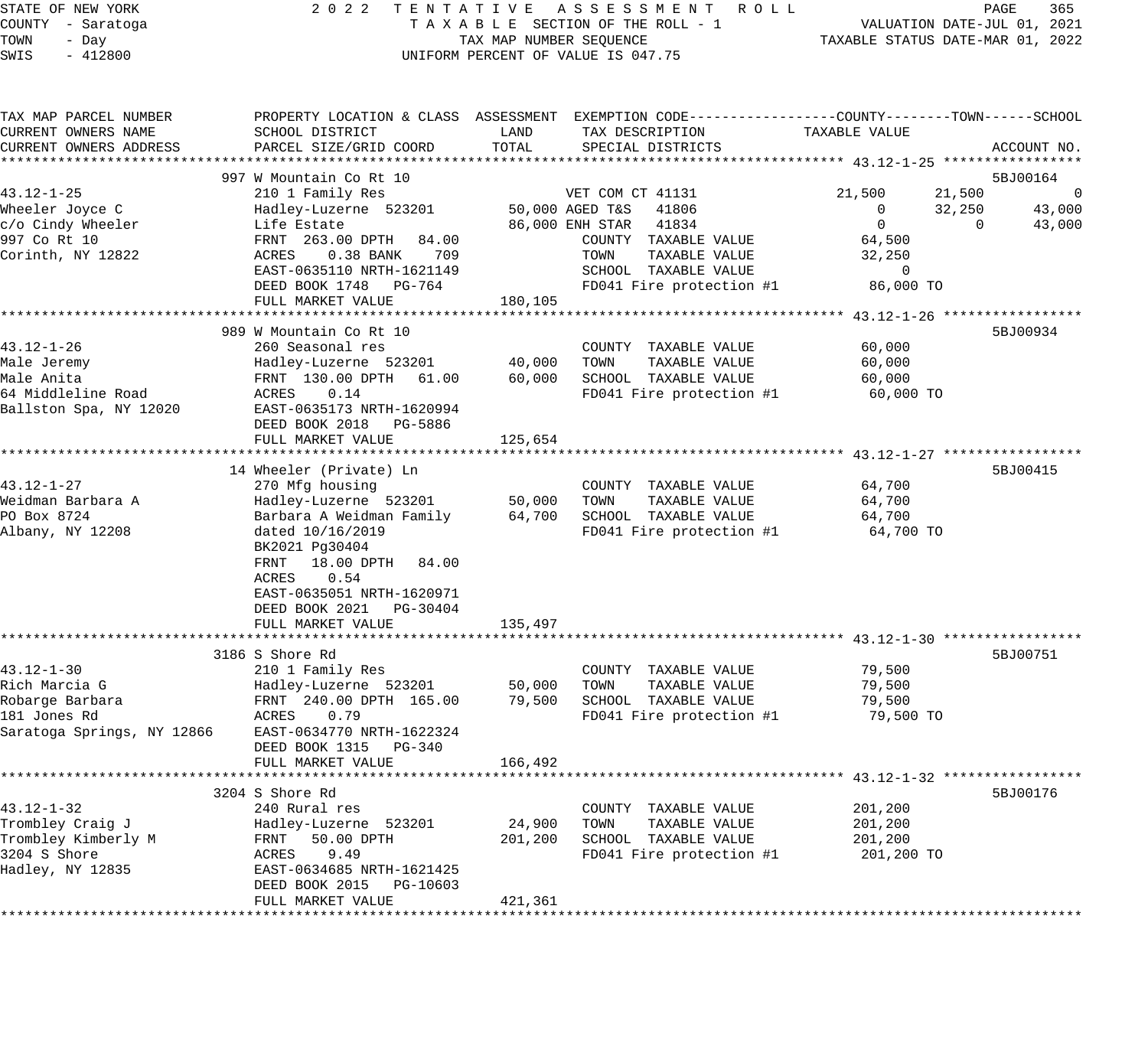| STATE OF NEW YORK<br>COUNTY - Saratoga<br>TOWN<br>- Day<br>SWIS<br>$-412800$                           | 2 0 2 2                                                                                                                                                                                                                     | TAX MAP NUMBER SEQUENCE      | TENTATIVE ASSESSMENT ROLL<br>TAXABLE SECTION OF THE ROLL - 1<br>UNIFORM PERCENT OF VALUE IS 047.75                                      | TAXABLE STATUS DATE-MAR 01, 2022            | PAGE<br>366<br>VALUATION DATE-JUL 01, 2021 |
|--------------------------------------------------------------------------------------------------------|-----------------------------------------------------------------------------------------------------------------------------------------------------------------------------------------------------------------------------|------------------------------|-----------------------------------------------------------------------------------------------------------------------------------------|---------------------------------------------|--------------------------------------------|
| TAX MAP PARCEL NUMBER<br>CURRENT OWNERS NAME<br>CURRENT OWNERS ADDRESS                                 | SCHOOL DISTRICT<br>PARCEL SIZE/GRID COORD                                                                                                                                                                                   | LAND<br>TOTAL                | PROPERTY LOCATION & CLASS ASSESSMENT EXEMPTION CODE---------------COUNTY-------TOWN------SCHOOL<br>TAX DESCRIPTION<br>SPECIAL DISTRICTS | TAXABLE VALUE                               | ACCOUNT NO.                                |
| $43.12 - 1 - 33.1$<br>Bellamy Robert D<br>Bellamy Marian<br>54 May Apple Way<br>Ballston Spa, NY 12020 | 3181 S Shore Rd<br>312 Vac w/imprv<br>Hadley-Luzerne 523201<br>Life Estate<br>Added Gar \$10000 8/17/200<br>FRNT<br>50.00 DPTH<br>ACRES<br>0.09<br>EAST-0634842 NRTH-1622521<br>DEED BOOK 2008 PG-4522<br>FULL MARKET VALUE | 37,500<br>52,500<br>109,948  | COUNTY TAXABLE VALUE<br>TOWN<br>TAXABLE VALUE<br>SCHOOL TAXABLE VALUE<br>FD041 Fire protection #1                                       | 52,500<br>52,500<br>52,500<br>52,500 TO     | 5BJ00210                                   |
| $43.12 - 1 - 33.2$<br>Bellamy Robert D<br>54 May Apple Way<br>Ballston Spa, NY 12020                   | 3181 S Shore Rd<br>210 1 Family Res<br>Hadley-Luzerne 523201<br>Life Estate<br>FRNT<br>98.00 DPTH<br><b>ACRES</b><br>0.16<br>EAST-0634794 NRTH-1622576<br>DEED BOOK 2015 PG-38490<br>FULL MARKET VALUE                      | 75,000<br>174,700<br>365,864 | COUNTY TAXABLE VALUE<br>TAXABLE VALUE<br>TOWN<br>SCHOOL TAXABLE VALUE<br>FD041 Fire protection #1                                       | 174,700<br>174,700<br>174,700<br>174,700 TO |                                            |
| $43.12 - 1 - 33.3$<br>Neal Scott<br>Neal Andrea<br>85 Fitch Rd<br>Mechanicville, NY 12118              | 3178 S Shore Rd<br>312 Vac w/imprv<br>Hadley-Luzerne 523201<br>FRNT 103.00 DPTH<br>4.48<br>ACRES<br>EAST-0634537 NRTH-1622229<br>DEED BOOK 1696 PG-171<br>FULL MARKET VALUE                                                 | 51,700<br>80,500<br>168,586  | COUNTY TAXABLE VALUE<br>TOWN<br>TAXABLE VALUE<br>SCHOOL TAXABLE VALUE<br>FD041 Fire protection #1                                       | 80,500<br>80,500<br>80,500<br>80,500 TO     |                                            |
| $43.12 - 2 - 1$<br>Buckhout William O<br>59 Smith St<br>Glen Head, NY 11545                            | 3280 S Shore Rd<br>210 1 Family Res<br>Hadley-Luzerne 523201<br>FRNT 241.30 DPTH 169.10<br>ACRES<br>0.54<br>EAST-0636076 NRTH-1622086<br>DEED BOOK 0497 PG-0355<br>FULL MARKET VALUE                                        | 50,000<br>67,600<br>141,571  | COUNTY TAXABLE VALUE<br>TAXABLE VALUE<br>TOWN<br>SCHOOL TAXABLE VALUE<br>FD041 Fire protection #1                                       | 67,600<br>67,600<br>67,600<br>67,600 TO     | 5BJ00267                                   |
| 43.12-2-2<br>Nylands Annex LLC<br>19 Vista Ct<br>Clifton Park, NY 12065<br>* * * * * * * * * * * *     | 3290 S Shore Rd<br>210 1 Family Res<br>Hadley-Luzerne 523201<br>$1/4$ Int<br>Nyland Rev Trust<br>FRNT 200.00 DPTH 171.40<br>0.48<br>ACRES<br>EAST-0636187 NRTH-1622270<br>DEED BOOK 2015<br>PG-1515<br>FULL MARKET VALUE    | 50,000<br>81,500<br>170,681  | COUNTY<br>TAXABLE VALUE<br>TOWN<br>TAXABLE VALUE<br>SCHOOL<br>TAXABLE VALUE<br>FD041 Fire protection #1                                 | 81,500<br>81,500<br>81,500<br>81,500 TO     | 5BJ00852                                   |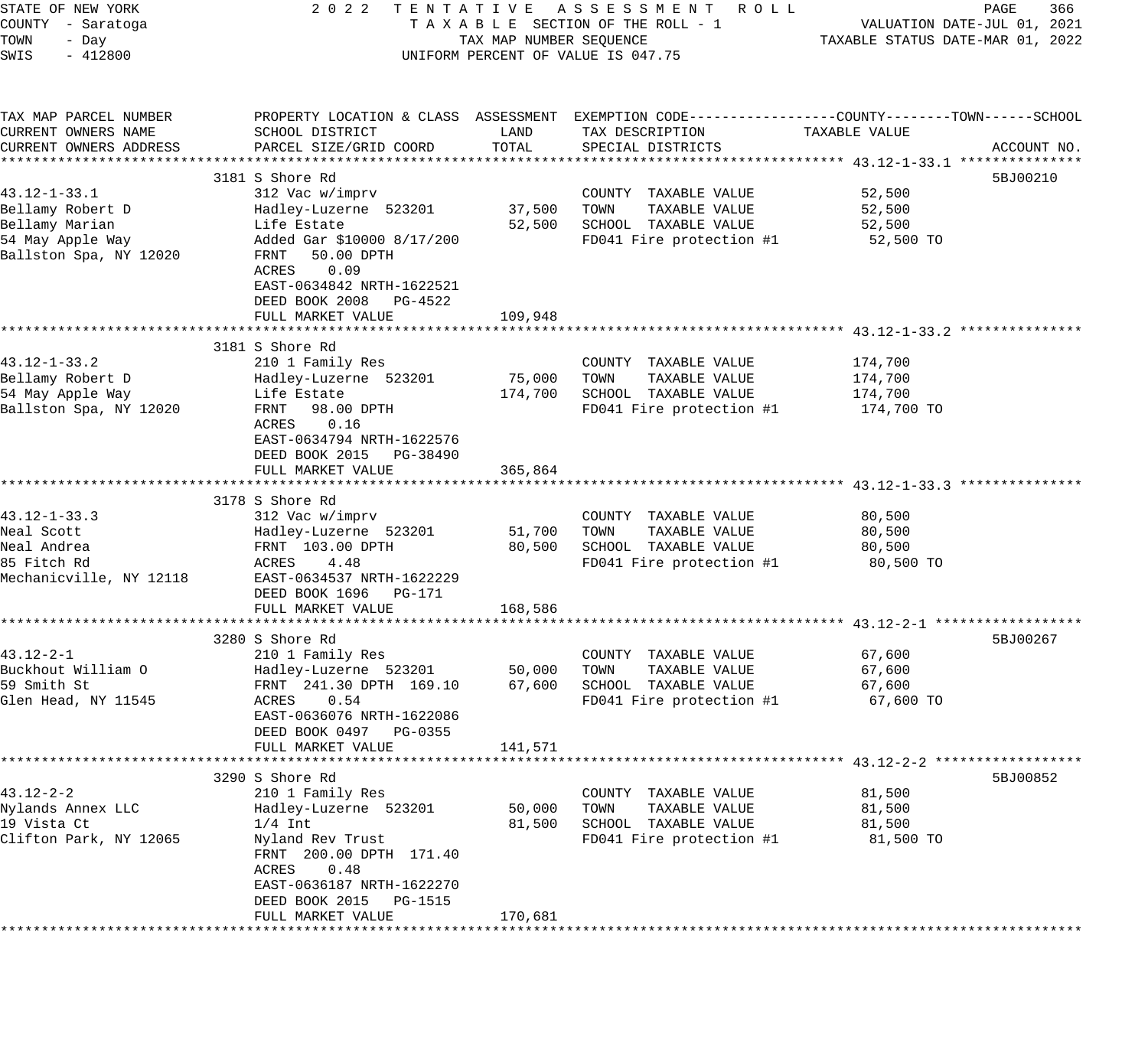| STATE OF NEW YORK                  | 2 0 2 2                                                                                        |                         | TENTATIVE ASSESSMENT ROLL                     |                                  | PAGE<br>367                 |
|------------------------------------|------------------------------------------------------------------------------------------------|-------------------------|-----------------------------------------------|----------------------------------|-----------------------------|
| COUNTY - Saratoga<br>TOWN<br>- Day |                                                                                                | TAX MAP NUMBER SEQUENCE | TAXABLE SECTION OF THE ROLL - 1               | TAXABLE STATUS DATE-MAR 01, 2022 | VALUATION DATE-JUL 01, 2021 |
| $-412800$<br>SWIS                  |                                                                                                |                         | UNIFORM PERCENT OF VALUE IS 047.75            |                                  |                             |
|                                    |                                                                                                |                         |                                               |                                  |                             |
| TAX MAP PARCEL NUMBER              | PROPERTY LOCATION & CLASS ASSESSMENT EXEMPTION CODE---------------COUNTY-------TOWN-----SCHOOL |                         |                                               |                                  |                             |
| CURRENT OWNERS NAME                | SCHOOL DISTRICT                                                                                | LAND                    | TAX DESCRIPTION                               | TAXABLE VALUE                    |                             |
| CURRENT OWNERS ADDRESS             | PARCEL SIZE/GRID COORD                                                                         | TOTAL                   | SPECIAL DISTRICTS                             |                                  | ACCOUNT NO.                 |
|                                    | 3304 S Shore Rd                                                                                |                         |                                               |                                  | 5BJ02314                    |
| $43.12 - 2 - 3$                    | 210 1 Family Res                                                                               |                         | COUNTY TAXABLE VALUE                          | 145,700                          |                             |
| Howard Paul                        | Hadley-Luzerne 523201                                                                          | 50,600                  | TOWN<br>TAXABLE VALUE                         | 145,700                          |                             |
| Howard Janelle                     | Added deck 1/6/2006                                                                            | 145,700                 | SCHOOL TAXABLE VALUE                          | 145,700                          |                             |
| 47 Barrington Road                 | FRNT 143.05 DPTH                                                                               |                         | FD041 Fire protection #1                      | 145,700 TO                       |                             |
| Gansevoort, NY 12831               | ACRES<br>2.25<br>EAST-0636261 NRTH-1622192<br>DEED BOOK 2019 PG-23196                          |                         |                                               |                                  |                             |
|                                    | FULL MARKET VALUE                                                                              | 305,131                 |                                               |                                  |                             |
|                                    | 3296 S Shore Rd                                                                                |                         |                                               |                                  | 5BJ00676                    |
| $43.12 - 2 - 4$                    | 210 1 Family Res                                                                               |                         | COUNTY TAXABLE VALUE                          | 117,000                          |                             |
| Nyland Peter                       | Hadley-Luzerne 523201                                                                          | 50,000                  | TAXABLE VALUE<br>TOWN                         | 117,000                          |                             |
| Nyland Valerie                     | $1/4$ Int                                                                                      | 117,000                 | SCHOOL TAXABLE VALUE                          | 117,000                          |                             |
| Trustees                           | Nyland Rev Trust                                                                               |                         | FD041 Fire protection #1                      | 117,000 TO                       |                             |
| 19 Vista Ct                        | FRNT 150.00 DPTH                                                                               |                         |                                               |                                  |                             |
| Clifton Park, NY 12065             | ACRES<br>0.38                                                                                  |                         |                                               |                                  |                             |
|                                    | EAST-0636278 NRTH-1622426                                                                      |                         |                                               |                                  |                             |
|                                    | DEED BOOK 2009 PG-41024                                                                        |                         |                                               |                                  |                             |
|                                    | FULL MARKET VALUE                                                                              | 245,026                 |                                               |                                  |                             |
|                                    | 3308 S Shore Rd                                                                                |                         |                                               |                                  | 5BJ00787                    |
| $43.12 - 2 - 5$                    | 280 Res Multiple                                                                               |                         | COUNTY TAXABLE VALUE                          | 206,200                          |                             |
| The Salmon Family Trust            | Hadley-Luzerne 523201                                                                          | 75,000                  | TOWN<br>TAXABLE VALUE                         | 206,200                          |                             |
| James Salmon S                     | FRNT 205.00 DPTH                                                                               | 206,200                 | SCHOOL TAXABLE VALUE                          | 206,200                          |                             |
| c/o Roger Salmon                   | ACRES<br>1.27                                                                                  |                         | FD041 Fire protection #1                      | 206,200 TO                       |                             |
| 66 Upper Newtown Rd                | EAST-0636475 NRTH-1622612                                                                      |                         |                                               |                                  |                             |
| Mechanicville, NY 12118            | DEED BOOK 1423 PG-681                                                                          |                         |                                               |                                  |                             |
|                                    | FULL MARKET VALUE                                                                              | 431,832                 |                                               |                                  |                             |
|                                    |                                                                                                |                         |                                               |                                  |                             |
|                                    | 3314 S Shore Rd                                                                                |                         |                                               |                                  | 5BJ00691                    |
| $43.12 - 2 - 6$                    | 210 1 Family Res                                                                               |                         | COUNTY TAXABLE VALUE                          | 90,800                           |                             |
| Homes Alan W<br>Holmes Carol Lynne | Hadley-Luzerne 523201<br>FRNT<br>75.00 DPTH 161.34                                             | 50,000<br>90,800        | TAXABLE VALUE<br>TOWN<br>SCHOOL TAXABLE VALUE | 90,800<br>90,800                 |                             |
| 1301 Ruffner Rd                    | 0.22<br>ACRES                                                                                  |                         | FD041 Fire protection #1                      | 90,800 TO                        |                             |
| Niskayuna, NY 12309                | EAST-0636563 NRTH-1622807                                                                      |                         |                                               |                                  |                             |
|                                    | DEED BOOK 2012 PG-45368                                                                        |                         |                                               |                                  |                             |
|                                    | FULL MARKET VALUE                                                                              | 190,157                 |                                               |                                  |                             |
|                                    |                                                                                                |                         |                                               |                                  |                             |
|                                    | 3318 S Shore Rd                                                                                |                         |                                               |                                  | 5BJ02322                    |
| 43.12-2-7.11                       | 210 1 Family Res                                                                               |                         | COUNTY TAXABLE VALUE                          | 84,200                           |                             |
| Coughtry Caryn J                   | Hadley-Luzerne 523201                                                                          | 50,500                  | TAXABLE VALUE<br>TOWN                         | 84,200                           |                             |
| 6 Wooden Court                     | Life Estate<br>Sommer Irrevocable Trust                                                        | 84,200                  | SCHOOL TAXABLE VALUE                          | 84,200                           |                             |
| Mechanicville, NY 12118            | FRNT 122.24 DPTH                                                                               |                         | FD041 Fire protection #1                      | 84,200 TO                        |                             |
|                                    | 1.99<br>ACRES                                                                                  |                         |                                               |                                  |                             |
|                                    | EAST-0636623 NRTH-1622516                                                                      |                         |                                               |                                  |                             |
|                                    | DEED BOOK 2021<br>PG-24454                                                                     |                         |                                               |                                  |                             |
|                                    | FULL MARKET VALUE                                                                              | 176,335                 |                                               |                                  |                             |
|                                    |                                                                                                |                         |                                               |                                  |                             |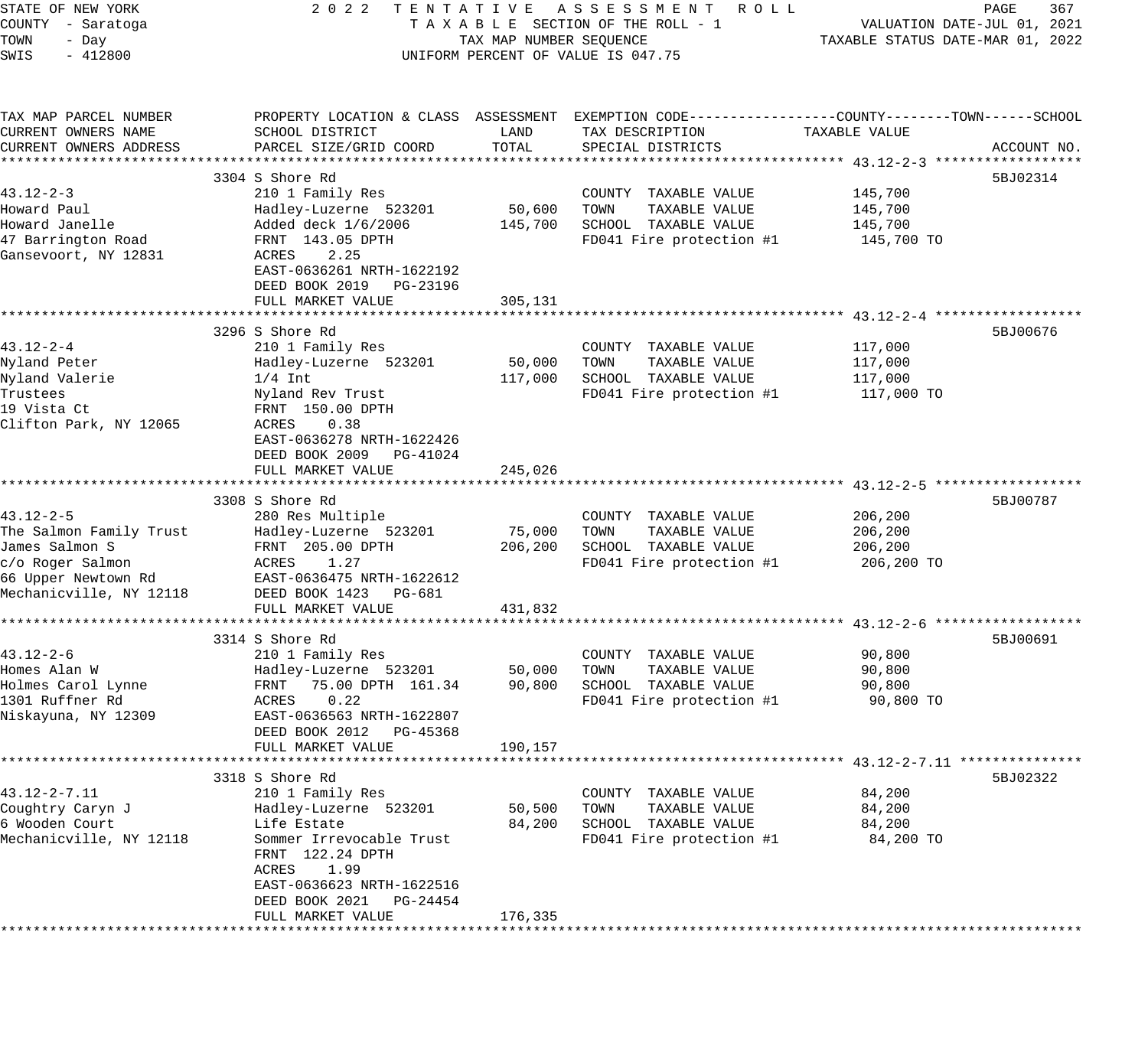| STATE OF NEW YORK<br>COUNTY - Saratoga     | 2 0 2 2<br>TENTATIVE                                                              |                         | ASSESSMENT ROLL<br>TAXABLE SECTION OF THE ROLL - 1                                              |                             | PAGE<br>368<br>VALUATION DATE-JUL 01, 2021 |
|--------------------------------------------|-----------------------------------------------------------------------------------|-------------------------|-------------------------------------------------------------------------------------------------|-----------------------------|--------------------------------------------|
| TOWN<br>- Day                              |                                                                                   | TAX MAP NUMBER SEQUENCE |                                                                                                 |                             | TAXABLE STATUS DATE-MAR 01, 2022           |
| SWIS<br>$-412800$                          |                                                                                   |                         | UNIFORM PERCENT OF VALUE IS 047.75                                                              |                             |                                            |
| TAX MAP PARCEL NUMBER                      |                                                                                   |                         | PROPERTY LOCATION & CLASS ASSESSMENT EXEMPTION CODE----------------COUNTY-------TOWN-----SCHOOL |                             |                                            |
| CURRENT OWNERS NAME                        | SCHOOL DISTRICT                                                                   | LAND                    | TAX DESCRIPTION                                                                                 | TAXABLE VALUE               |                                            |
| CURRENT OWNERS ADDRESS                     | PARCEL SIZE/GRID COORD                                                            | TOTAL                   | SPECIAL DISTRICTS                                                                               |                             | ACCOUNT NO.                                |
| **********************                     |                                                                                   |                         |                                                                                                 |                             |                                            |
|                                            | 3308 S Shore Rd                                                                   |                         |                                                                                                 |                             |                                            |
| $43.12 - 2 - 7.12$                         | 314 Rural vac<10                                                                  |                         | COUNTY TAXABLE VALUE                                                                            | 6,300                       |                                            |
| Salmon Roger O                             | Hadley-Luzerne 523201                                                             | 6,300                   | TAXABLE VALUE<br>TOWN                                                                           | 6,300                       |                                            |
| Salmon James S                             | Roger O & James S Salmon                                                          | 6,300                   | SCHOOL TAXABLE VALUE                                                                            | 6,300                       |                                            |
| 66 Upper Newtown Rd                        | Trustees of Salmon Family                                                         |                         | FD041 Fire protection #1                                                                        | 6,300 TO                    |                                            |
| Mechanicville, NY 12118-3700               | Trust<br>9.38<br>ACRES<br>EAST-0636358 NRTH-1621823<br>DEED BOOK 2020<br>PG-21880 |                         |                                                                                                 |                             |                                            |
|                                            | FULL MARKET VALUE                                                                 | 13,194                  |                                                                                                 |                             |                                            |
|                                            |                                                                                   |                         |                                                                                                 |                             |                                            |
|                                            | Eastern (Private) Ave                                                             |                         |                                                                                                 |                             | 5KJ02235                                   |
| $43.13 - 1 - 4$                            | 314 Rural vac<10                                                                  |                         | COUNTY TAXABLE VALUE                                                                            | 4,300                       |                                            |
| Spernaza Yolanda                           | Hadley-Luzerne 523201                                                             | 4,300                   | TOWN<br>TAXABLE VALUE                                                                           | 4,300                       |                                            |
| Speranza Donald                            | FRNT 500.00 DPTH                                                                  | 4,300                   | SCHOOL TAXABLE VALUE                                                                            | 4,300                       |                                            |
| 39 Wichard Blvd                            | ACRES<br>1.14                                                                     |                         | FD041 Fire protection #1                                                                        | 4,300 TO                    |                                            |
| Commack, NY 11725                          | EAST-0625556 NRTH-1620884<br>DEED BOOK 0966 PG-01039<br>FULL MARKET VALUE         | 9,005                   |                                                                                                 |                             |                                            |
|                                            |                                                                                   |                         |                                                                                                 | ********* 43.14-1-1 ******* |                                            |
|                                            | 2967 S Shore Rd                                                                   |                         |                                                                                                 |                             | 5BJ00506                                   |
| 43.14-1-1                                  | 210 1 Family Res - WTRFNT                                                         |                         | COUNTY TAXABLE VALUE                                                                            | 195,000                     |                                            |
| Strouse Adam B                             | Hadley-Luzerne 523201                                                             | 75,000                  | TAXABLE VALUE<br>TOWN                                                                           | 195,000                     |                                            |
| Strouse Kristina G                         | FRNT 97.00 DPTH 145.67                                                            | 195,000                 | SCHOOL TAXABLE VALUE                                                                            | 195,000                     |                                            |
| 2951 S Shore Road                          | ACRES<br>0.33                                                                     |                         | FD041 Fire protection #1                                                                        | 195,000 TO                  |                                            |
| Hadley, NY 12835                           | EAST-0629201 NRTH-1620808                                                         |                         |                                                                                                 |                             |                                            |
|                                            | DEED BOOK 2019 PG-31092                                                           |                         |                                                                                                 |                             |                                            |
|                                            | FULL MARKET VALUE                                                                 | 408,377                 |                                                                                                 |                             |                                            |
|                                            | *****************************                                                     | *************           | *********************************** 43.14-1-3.11 ***************                                |                             |                                            |
|                                            | 2985 S Shore Rd                                                                   |                         |                                                                                                 |                             | 5BJ00206                                   |
| $43.14 - 1 - 3.11$                         | 210 1 Family Res - WTRFNT                                                         |                         | COUNTY TAXABLE VALUE                                                                            | 257,000                     |                                            |
| Sjolund Herbert E                          | Hadley-Luzerne 523201                                                             | 125,300                 | TOWN<br>TAXABLE VALUE                                                                           | 257,000                     |                                            |
| Estate                                     | FRNT 157.00 DPTH                                                                  | 257,000                 | SCHOOL TAXABLE VALUE                                                                            | 257,000                     |                                            |
| 2985 South Shore Rd                        | ACRES<br>3.08 BANK<br>709                                                         |                         | FD041 Fire protection #1                                                                        | 257,000 TO                  |                                            |
| Hadley, NY 12835                           | EAST-0629327 NRTH-1621086                                                         |                         |                                                                                                 |                             |                                            |
|                                            | DEED BOOK 2008<br>PG-28677                                                        |                         |                                                                                                 |                             |                                            |
|                                            | FULL MARKET VALUE                                                                 | 538,220                 |                                                                                                 |                             |                                            |
|                                            |                                                                                   |                         |                                                                                                 |                             |                                            |
|                                            | S Shore Rd                                                                        |                         |                                                                                                 |                             |                                            |
| $43.14 - 1 - 3.12$                         | 312 Vac w/imprv - WTRFNT                                                          |                         | COUNTY TAXABLE VALUE                                                                            | 14,500                      |                                            |
| Beauchamp Joan M<br>Beauchamp Richard John | Hadley-Luzerne 523201<br>Life Estate                                              | 11,300<br>14,500        | TAXABLE VALUE<br>TOWN<br>SCHOOL TAXABLE VALUE                                                   | 14,500<br>14,500            |                                            |
| 2987 S Shore Rd                            | ACRES<br>0.10                                                                     |                         | FD041 Fire protection #1                                                                        | 14,500 TO                   |                                            |
| Hadley, NY 12835                           | EAST-0629389 NRTH-1621240                                                         |                         |                                                                                                 |                             |                                            |
|                                            | DEED BOOK 2017<br>PG-30409                                                        |                         |                                                                                                 |                             |                                            |
|                                            | FULL MARKET VALUE                                                                 | 30,366                  |                                                                                                 |                             |                                            |
|                                            |                                                                                   |                         |                                                                                                 |                             |                                            |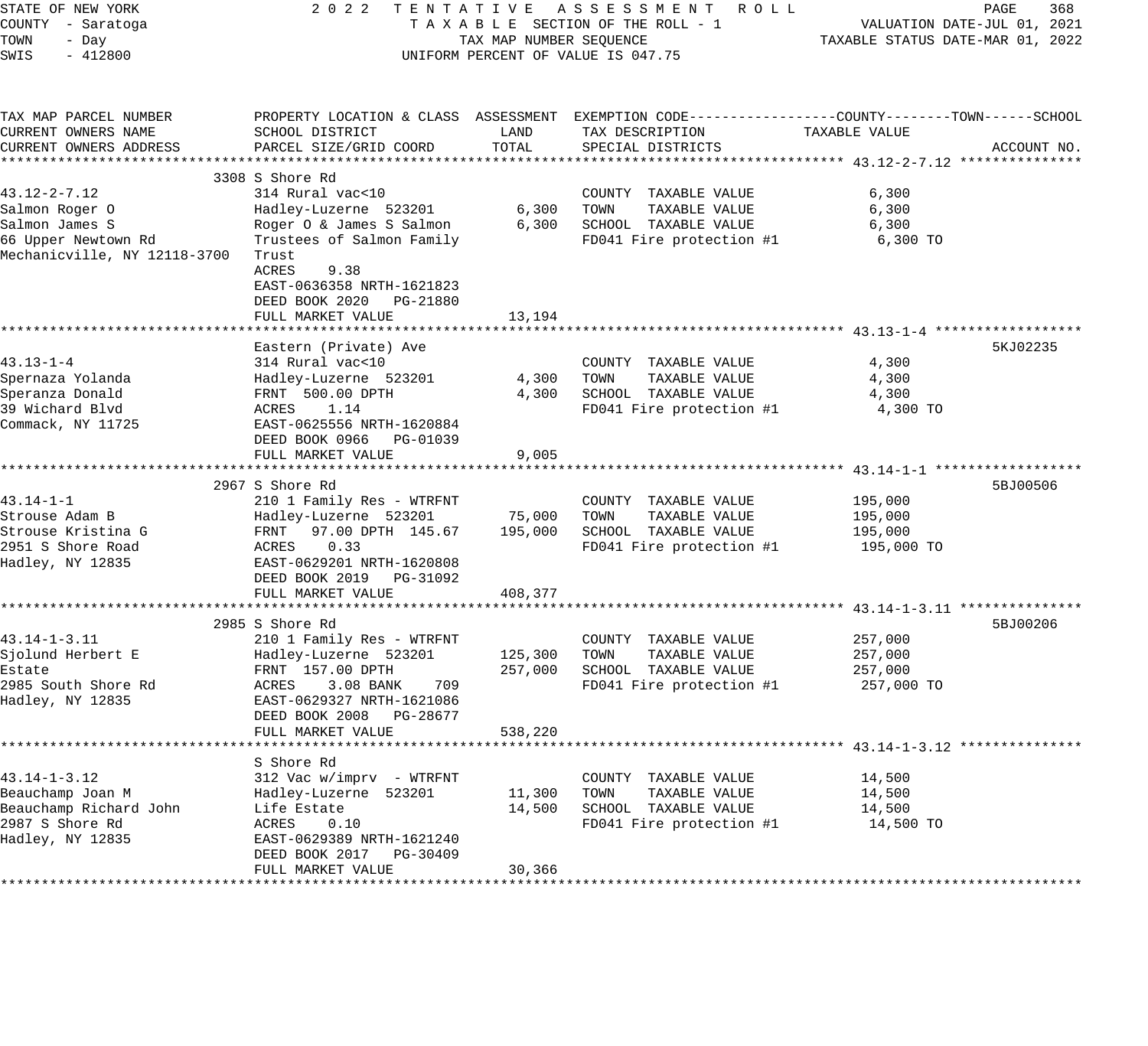| STATE OF NEW YORK<br>COUNTY - Saratoga<br>TOWN<br>- Day<br>$-412800$<br>SWIS |                                                      | TAX MAP NUMBER SEQUENCE | 2022 TENTATIVE ASSESSMENT ROLL<br>TAXABLE SECTION OF THE ROLL - 1<br>UNIFORM PERCENT OF VALUE IS 047.75 | TAXABLE STATUS DATE-MAR 01, 2022                    | PAGE<br>369<br>VALUATION DATE-JUL 01, 2021 |
|------------------------------------------------------------------------------|------------------------------------------------------|-------------------------|---------------------------------------------------------------------------------------------------------|-----------------------------------------------------|--------------------------------------------|
| TAX MAP PARCEL NUMBER                                                        |                                                      |                         | PROPERTY LOCATION & CLASS ASSESSMENT EXEMPTION CODE----------------COUNTY-------TOWN------SCHOOL        |                                                     |                                            |
| CURRENT OWNERS NAME                                                          | SCHOOL DISTRICT                                      | LAND                    | TAX DESCRIPTION                                                                                         | TAXABLE VALUE                                       |                                            |
| CURRENT OWNERS ADDRESS                                                       | PARCEL SIZE/GRID COORD                               | TOTAL                   | SPECIAL DISTRICTS                                                                                       |                                                     | ACCOUNT NO.                                |
|                                                                              | 2987 S Shore Rd                                      |                         |                                                                                                         |                                                     | 5BJ02053                                   |
| 43.14-1-4                                                                    | 210 1 Family Res - WTRFNT                            |                         | BAS STAR<br>41854                                                                                       | $\overline{0}$                                      | 19,990<br>$\Omega$                         |
| Beauchamp Joan M                                                             | Hadley-Luzerne 523201                                | 75,000                  | COUNTY TAXABLE VALUE                                                                                    | 279,000                                             |                                            |
| Beauchamp Richard John                                                       | Life Estate                                          | 279,000                 | TOWN<br>TAXABLE VALUE                                                                                   | 279,000                                             |                                            |
| 2987 S Shore Rd                                                              | 0.43<br>ACRES                                        |                         | SCHOOL TAXABLE VALUE                                                                                    | 259,010                                             |                                            |
| Hadley, NY 12835                                                             | EAST-0629457 NRTH-1621149<br>DEED BOOK 2017 PG-30409 |                         | FD041 Fire protection #1                                                                                | 279,000 TO                                          |                                            |
|                                                                              | FULL MARKET VALUE                                    | 584,293                 |                                                                                                         |                                                     |                                            |
|                                                                              | 2989 S Shore Rd                                      |                         |                                                                                                         |                                                     | 5BJ00827                                   |
| 43.14-1-5                                                                    | 210 1 Family Res - WTRFNT                            |                         | COUNTY TAXABLE VALUE                                                                                    | 183,700                                             |                                            |
| Thurston Robin                                                               | Hadley-Luzerne 523201                                | 75,000                  | TAXABLE VALUE<br>TOWN                                                                                   | 183,700                                             |                                            |
| Thurston Robert                                                              | ACRES<br>0.48                                        | 183,700                 | SCHOOL TAXABLE VALUE                                                                                    | 183,700                                             |                                            |
| 5 Regent Ct                                                                  | EAST-0629528 NRTH-1621250                            |                         | FD041 Fire protection #1                                                                                | 183,700 TO                                          |                                            |
| Wallingford, CT 06492                                                        | DEED BOOK 2010 PG-36140                              |                         |                                                                                                         |                                                     |                                            |
|                                                                              | FULL MARKET VALUE                                    | 384,712                 |                                                                                                         |                                                     |                                            |
|                                                                              |                                                      |                         |                                                                                                         |                                                     |                                            |
| 43.14-1-6                                                                    | 2991 S Shore Rd                                      |                         | COUNTY TAXABLE VALUE                                                                                    | 190,600                                             | 5BJ02069                                   |
| Traks John                                                                   | 210 1 Family Res - WTRFNT<br>Hadley-Luzerne 523201   | 75,000                  | TOWN<br>TAXABLE VALUE                                                                                   | 190,600                                             |                                            |
| Traks Diane                                                                  | ACRES<br>0.39                                        | 190,600                 | SCHOOL TAXABLE VALUE                                                                                    | 190,600                                             |                                            |
| 254 Hortontown Rd                                                            | EAST-0629658 NRTH-1621190                            |                         | FD041 Fire protection #1                                                                                | 190,600 TO                                          |                                            |
| Hopewell Junction, NY 12533 DEED BOOK 1641 PG-77                             |                                                      |                         |                                                                                                         |                                                     |                                            |
|                                                                              | FULL MARKET VALUE                                    | 399,162                 |                                                                                                         |                                                     |                                            |
|                                                                              | ***********************                              | * * * * * * * * * * *   |                                                                                                         | ********************** 43.14-1-7.1 **************** |                                            |
|                                                                              | S Shore Rd                                           |                         |                                                                                                         |                                                     | 5BJ00477                                   |
| $43.14 - 1 - 7.1$                                                            | 311 Res vac land - WTRFNT                            |                         | COUNTY TAXABLE VALUE                                                                                    | 37,500                                              |                                            |
| Beauchamp Joan M<br>Beauchamp Richard John                                   | Hadley-Luzerne 523201<br>Life Estate                 | 37,500<br>37,500        | TAXABLE VALUE<br>TOWN<br>SCHOOL TAXABLE VALUE                                                           | 37,500<br>37,500                                    |                                            |
| 2987 S Shore Rd                                                              | ACRES<br>0.86                                        |                         | FD041 Fire protection #1                                                                                | 37,500 TO                                           |                                            |
| Hadley, NY 12835                                                             | EAST-0629587 NRTH-1621036                            |                         |                                                                                                         |                                                     |                                            |
|                                                                              | DEED BOOK 2017 PG-30409                              |                         |                                                                                                         |                                                     |                                            |
|                                                                              | FULL MARKET VALUE                                    | 78,534                  |                                                                                                         |                                                     |                                            |
|                                                                              |                                                      |                         |                                                                                                         |                                                     |                                            |
|                                                                              | S Shore Rd                                           |                         |                                                                                                         |                                                     |                                            |
| $43.14 - 1 - 7.2$                                                            | 311 Res vac land - WTRFNT                            |                         | COUNTY TAXABLE VALUE                                                                                    | 5,000                                               |                                            |
| Traks Ellen<br>Edward M M                                                    | Hadley-Luzerne 523201                                | 5,000                   | TOWN<br>TAXABLE VALUE                                                                                   | 5,000                                               |                                            |
| Traks John                                                                   | ROW                                                  | 5,000                   | SCHOOL TAXABLE VALUE                                                                                    | 5,000                                               |                                            |
| 254 Hortontown Rd<br>Hopewell Jct, NY 12533                                  | FRNT<br>40.00 DPTH<br>0.30<br>ACRES                  |                         | FD041 Fire protection #1                                                                                | 5,000 TO                                            |                                            |
|                                                                              | EAST-0629670 NRTH-1621002                            |                         |                                                                                                         |                                                     |                                            |
|                                                                              | DEED BOOK 1508 PG-356                                |                         |                                                                                                         |                                                     |                                            |
|                                                                              | FULL MARKET VALUE                                    | 10,471                  |                                                                                                         |                                                     |                                            |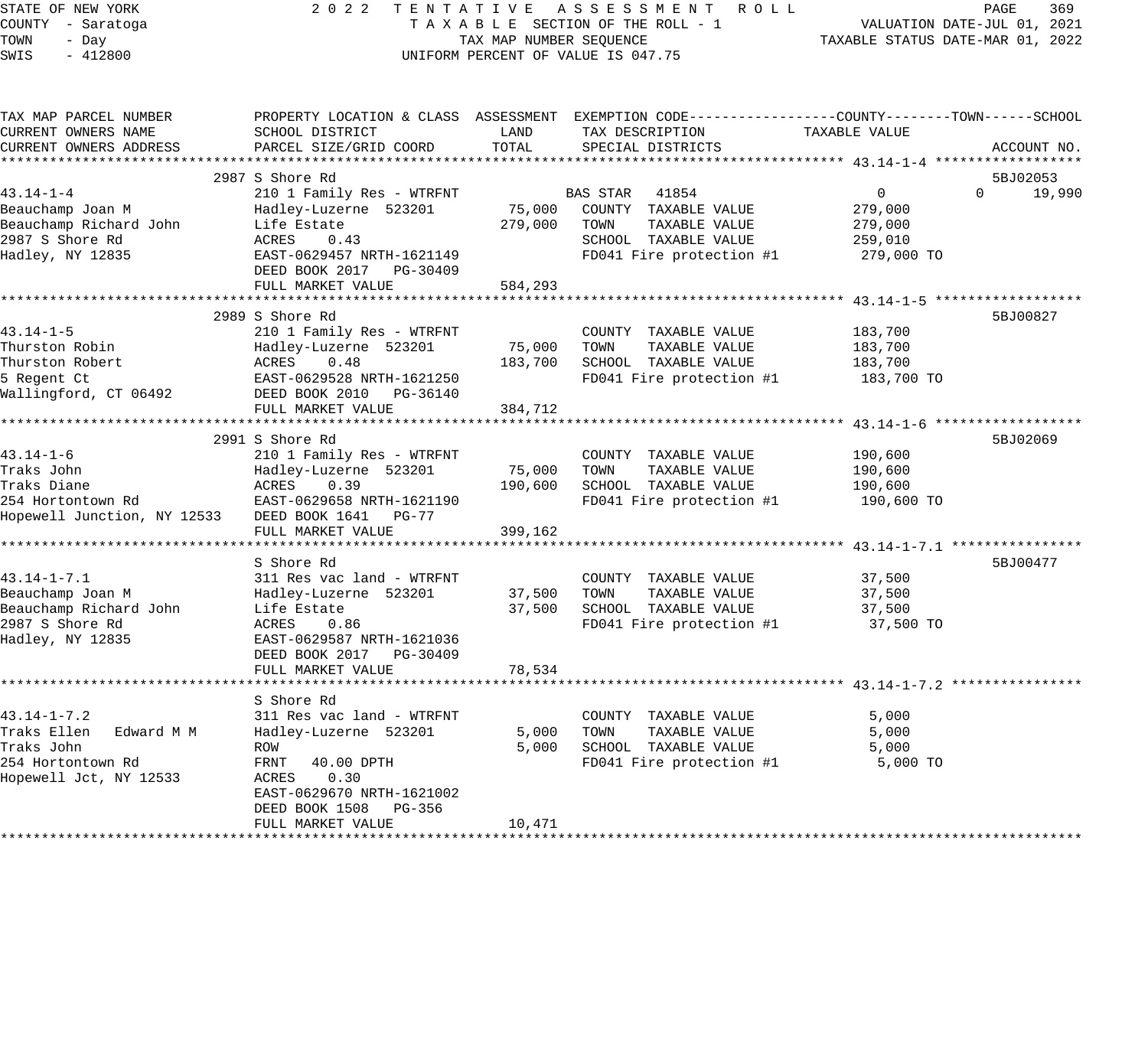| STATE OF NEW YORK                            |                                           |                         | 2022 TENTATIVE ASSESSMENT ROLL<br>TAXABLE SECTION OF THE ROLL - 1                               |                                  | PAGE<br>370                 |
|----------------------------------------------|-------------------------------------------|-------------------------|-------------------------------------------------------------------------------------------------|----------------------------------|-----------------------------|
| COUNTY - Saratoga<br>TOWN<br>- Day           |                                           | TAX MAP NUMBER SEQUENCE |                                                                                                 | TAXABLE STATUS DATE-MAR 01, 2022 | VALUATION DATE-JUL 01, 2021 |
| SWIS<br>$-412800$                            |                                           |                         | UNIFORM PERCENT OF VALUE IS 047.75                                                              |                                  |                             |
|                                              |                                           |                         | PROPERTY LOCATION & CLASS ASSESSMENT EXEMPTION CODE---------------COUNTY-------TOWN------SCHOOL |                                  |                             |
| TAX MAP PARCEL NUMBER<br>CURRENT OWNERS NAME | SCHOOL DISTRICT                           | LAND                    | TAX DESCRIPTION                                                                                 | TAXABLE VALUE                    |                             |
| CURRENT OWNERS ADDRESS                       | PARCEL SIZE/GRID COORD                    | TOTAL                   | SPECIAL DISTRICTS                                                                               |                                  | ACCOUNT NO.                 |
|                                              |                                           |                         |                                                                                                 |                                  |                             |
|                                              | S Shore Rd                                |                         |                                                                                                 |                                  |                             |
| $43.14 - 1 - 7.3$                            | 311 Res vac land - WTRFNT                 |                         | COUNTY TAXABLE VALUE                                                                            | 37,500                           |                             |
| Traks Ellen<br>Edward M M                    | Hadley-Luzerne 523201                     | 37,500                  | TOWN<br>TAXABLE VALUE                                                                           | 37,500                           |                             |
| Traks John                                   | Row                                       | 37,500                  | SCHOOL TAXABLE VALUE                                                                            | 37,500                           |                             |
| 754 Beechcrest Dr                            | Edward Ellen 87.5% Int                    |                         | FD041 Fire protection #1                                                                        | 37,500 TO                        |                             |
| River Vale, NJ 07675                         | John 12.5% Int<br>FRNT 231.47 DPTH        |                         |                                                                                                 |                                  |                             |
|                                              | 0.47<br>ACRES                             |                         |                                                                                                 |                                  |                             |
|                                              | EAST-0629707 NRTH-1620954                 |                         |                                                                                                 |                                  |                             |
|                                              | DEED BOOK 1508 PG-356                     |                         |                                                                                                 |                                  |                             |
|                                              | FULL MARKET VALUE                         | 78,534                  |                                                                                                 |                                  |                             |
|                                              |                                           |                         |                                                                                                 |                                  |                             |
|                                              | 2997 S Shore Rd                           |                         |                                                                                                 |                                  | 5BJ00198                    |
| 43.14-1-8<br>Traks Edward                    | 210 1 Family Res - WTRFNT                 |                         | COUNTY TAXABLE VALUE                                                                            | 431,600                          |                             |
| Traks Ellen M                                | Hadley-Luzerne 523201<br>FRNT 213.32 DPTH | 141,250<br>431,600      | TOWN<br>TAXABLE VALUE<br>SCHOOL TAXABLE VALUE                                                   | 431,600<br>431,600               |                             |
| 754 Beechcrest Dr                            | ACRES 1.44                                |                         | FD041 Fire protection #1                                                                        | 431,600 TO                       |                             |
| River Vale, NJ 07675                         | EAST-0629841 NRTH-1621071                 |                         |                                                                                                 |                                  |                             |
|                                              | DEED BOOK 1059 PG-150                     |                         |                                                                                                 |                                  |                             |
|                                              | FULL MARKET VALUE                         | 903,874                 |                                                                                                 |                                  |                             |
|                                              |                                           |                         |                                                                                                 |                                  |                             |
|                                              | 3015 S Shore Rd                           |                         |                                                                                                 |                                  | 5BJ00269                    |
| $43.14 - 1 - 9$                              | 210 1 Family Res - WTRFNT                 |                         | COUNTY TAXABLE VALUE                                                                            | 115,500                          |                             |
| Blond Leonard P                              | Hadley-Luzerne 523201                     | 50,000                  | TOWN<br>TAXABLE VALUE                                                                           | 115,500                          |                             |
| Blond Helen E                                | FRNT 101.00 DPTH 109.00                   | 115,500                 | SCHOOL TAXABLE VALUE                                                                            | 115,500                          |                             |
| 26 Valencia Ln                               | 0.16<br>ACRES                             |                         | FD041 Fire protection #1                                                                        | 115,500 TO                       |                             |
| Clifton Park, NY 12065                       | EAST-0630059 NRTH-1620975                 |                         |                                                                                                 |                                  |                             |
|                                              | DEED BOOK 1029 PG-478                     |                         |                                                                                                 |                                  |                             |
|                                              | FULL MARKET VALUE                         | 241,885                 |                                                                                                 |                                  |                             |
|                                              |                                           |                         |                                                                                                 |                                  |                             |
|                                              | S Shore Rd                                |                         |                                                                                                 |                                  | 5BJ02630                    |
| $43.14 - 1 - 10.1$                           | 311 Res vac land - WTRFNT                 |                         | COUNTY TAXABLE VALUE                                                                            | 2,615                            |                             |
| Traks Edward M<br>Traks Ellenler             | Hadley-Luzerne 523201                     | 2,615                   | TAXABLE VALUE<br>TOWN                                                                           | 2,615                            |                             |
| 754 Beechcrest Dr                            | R O W<br>FRNT<br>30.00 DPTH 133.14        | 2,615                   | SCHOOL TAXABLE VALUE<br>FD041 Fire protection #1                                                | 2,615<br>2,615 TO                |                             |
| River Vale, NJ 07675                         | ACRES<br>0.17                             |                         |                                                                                                 |                                  |                             |
|                                              | EAST-0630002 NRTH-1621031                 |                         |                                                                                                 |                                  |                             |
|                                              | DEED BOOK 1486 PG-407                     |                         |                                                                                                 |                                  |                             |
|                                              | FULL MARKET VALUE                         | 5,476                   |                                                                                                 |                                  |                             |
|                                              |                                           |                         |                                                                                                 |                                  |                             |
|                                              | 2993 S Shore Rd                           |                         |                                                                                                 |                                  | 5BJ00943                    |
| $43.14 - 1 - 11$                             | 210 1 Family Res - WTRFNT                 |                         | COUNTY TAXABLE VALUE                                                                            | 245,500                          |                             |
| Rehak Ronald W Sr                            | Hadley-Luzerne 523201                     | 75,000                  | TOWN<br>TAXABLE VALUE                                                                           | 245,500                          |                             |
| Rehak Susan E                                | ACRES<br>0.32                             | 245,500                 | SCHOOL TAXABLE VALUE                                                                            | 245,500                          |                             |
| 2993 S Shore Rd                              | EAST-0630010 NRTH-1621150                 |                         | FD041 Fire protection #1                                                                        | 245,500 TO                       |                             |
| Hadley, NY 12835                             | DEED BOOK 1531<br>PG-735                  |                         |                                                                                                 |                                  |                             |
|                                              | FULL MARKET VALUE                         | 514,136                 |                                                                                                 |                                  |                             |
|                                              |                                           |                         |                                                                                                 |                                  |                             |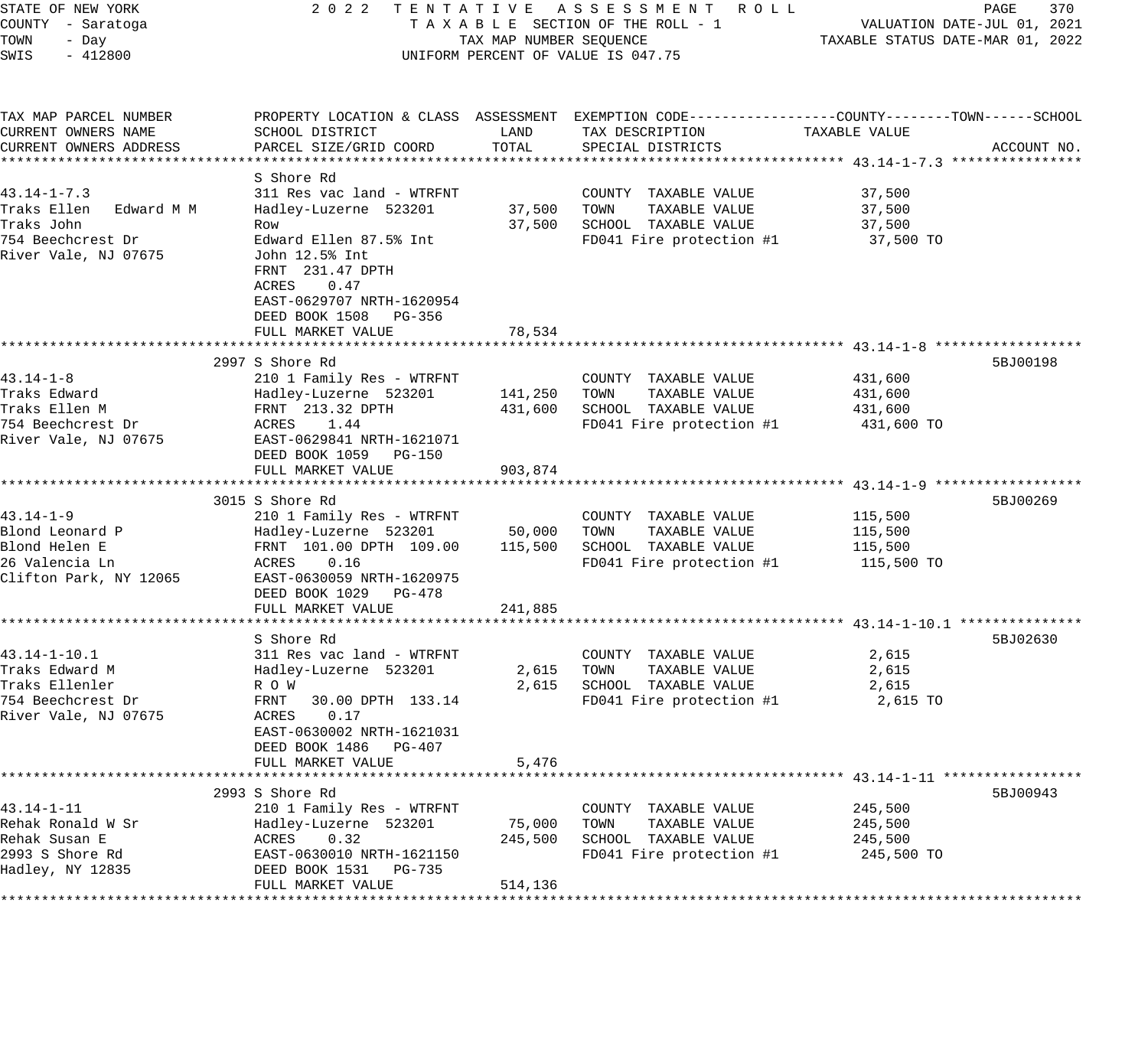STATE OF NEW YORK 2 0 2 2 T E N T A T I V E A S S E S S M E N T R O L L PAGE 371 COUNTY - Saratoga T A X A B L E SECTION OF THE ROLL - 1 VALUATION DATE-JUL 01, 2021 TOWN - Day TAX MAP NUMBER SEQUENCE TAXABLE STATUS DATE-MAR 01, 2022 SWIS - 412800 UNIFORM PERCENT OF VALUE IS 047.75 TAX MAP PARCEL NUMBER PROPERTY LOCATION & CLASS ASSESSMENT EXEMPTION CODE------------------COUNTY--------TOWN------SCHOOL CURRENT OWNERS NAME SCHOOL DISTRICT LAND TAX DESCRIPTION TAXABLE VALUE CURRENT OWNERS ADDRESS PARCEL SIZE/GRID COORD TOTAL SPECIAL DISTRICTS ACCOUNT NO. \*\*\*\*\*\*\*\*\*\*\*\*\*\*\*\*\*\*\*\*\*\*\*\*\*\*\*\*\*\*\*\*\*\*\*\*\*\*\*\*\*\*\*\*\*\*\*\*\*\*\*\*\*\*\*\*\*\*\*\*\*\*\*\*\*\*\*\*\*\*\*\*\*\*\*\*\*\*\*\*\*\*\*\*\*\*\*\*\*\*\*\*\*\*\*\*\*\*\*\*\*\*\* 43.14-1-12 \*\*\*\*\*\*\*\*\*\*\*\*\*\*\*\*\* 3011 S Shore Rd 5BJ00473 43.14-1-12 210 1 Family Res - WTRFNT COUNTY TAXABLE VALUE 219,400 Usher Lynn D Hadley-Luzerne 523201 75,000 TOWN TAXABLE VALUE 219,400 Usher Andrea B Usher Family Trust 219,400 SCHOOL TAXABLE VALUE 219,400 Trustees  $ACRES$  0.27 FD041 Fire protection #1 219,400 TO 3011 South Shore Rd EAST-0630121 NRTH-1621117 Hadley, NY 12835 DEED BOOK 1645 PG-50 FULL MARKET VALUE 459,476 \*\*\*\*\*\*\*\*\*\*\*\*\*\*\*\*\*\*\*\*\*\*\*\*\*\*\*\*\*\*\*\*\*\*\*\*\*\*\*\*\*\*\*\*\*\*\*\*\*\*\*\*\*\*\*\*\*\*\*\*\*\*\*\*\*\*\*\*\*\*\*\*\*\*\*\*\*\*\*\*\*\*\*\*\*\*\*\*\*\*\*\*\*\*\*\*\*\*\*\*\*\*\* 43.14-1-14 \*\*\*\*\*\*\*\*\*\*\*\*\*\*\*\*\* 3027 S Shore Rd 5BJ00038 43.14-1-14 210 1 Family Res - WTRFNT BAS STAR 41854 0 0 19,990 Fregeau Laurie Hadley-Luzerne 523201 75,000 COUNTY TAXABLE VALUE 204,800 Berdar Janet FRNT 59.50 DPTH 113.00 204,800 TOWN TAXABLE VALUE 204,800 26 Fairwood Dr ACRES 0.16 SCHOOL TAXABLE VALUE 184,810 Queensbury, NY 12804 EAST-0630225 NRTH-1620989 FD041 Fire protection #1 204,800 TO DEED BOOK 1714 PG-68 FULL MARKET VALUE 428,901 \*\*\*\*\*\*\*\*\*\*\*\*\*\*\*\*\*\*\*\*\*\*\*\*\*\*\*\*\*\*\*\*\*\*\*\*\*\*\*\*\*\*\*\*\*\*\*\*\*\*\*\*\*\*\*\*\*\*\*\*\*\*\*\*\*\*\*\*\*\*\*\*\*\*\*\*\*\*\*\*\*\*\*\*\*\*\*\*\*\*\*\*\*\*\*\*\*\*\*\*\*\*\* 43.14-1-15 \*\*\*\*\*\*\*\*\*\*\*\*\*\*\*\*\* 3029 S Shore Rd 5BJ00712 43.14-1-15 210 1 Family Res - WTRFNT COUNTY TAXABLE VALUE 225,100 Piazza Daniel G Hadley-Luzerne 523201 75,000 TOWN TAXABLE VALUE 225,100 Pratt Tina L George Piazza Irrevocable 225,100 SCHOOL TAXABLE VALUE 225,100 Trustees FRNT 59.50 DPTH 118.00 FD041 Fire protection #1 225,100 TO 303 Hickory Bend ACRES 0.16 Ballston Lake, NY 12019 EAST-0630286 NRTH-1620989 DEED BOOK 2010 PG-33693 FULL MARKET VALUE 471,414 \*\*\*\*\*\*\*\*\*\*\*\*\*\*\*\*\*\*\*\*\*\*\*\*\*\*\*\*\*\*\*\*\*\*\*\*\*\*\*\*\*\*\*\*\*\*\*\*\*\*\*\*\*\*\*\*\*\*\*\*\*\*\*\*\*\*\*\*\*\*\*\*\*\*\*\*\*\*\*\*\*\*\*\*\*\*\*\*\*\*\*\*\*\*\*\*\*\*\*\*\*\*\* 43.14-1-16 \*\*\*\*\*\*\*\*\*\*\*\*\*\*\*\*\* 3031 S Shore Rd 5BJ00490 S Shore Rd 5BJ00490 S Shore Rd 5BJ00490 S SBJ00490 S SBJ00490 S SBJ00490 S SBJ00490 S 43.14-1-16 210 1 Family Res - WTRFNT BAS STAR 41854 0 0 19,990 Murphy Peter F Hadley-Luzerne 523201 75,000 COUNTY TAXABLE VALUE 352,400 Murphy Jean A FRNT 100.00 DPTH 126.00 352,400 TOWN TAXABLE VALUE 352,400 3031 S Shore Rd ACRES 0.28 BANK 709 SCHOOL TAXABLE VALUE 332,410 Hadley, NY 12835 EAST-0630363 NRTH-1620989 FD041 Fire protection #1 352,400 TO DEED BOOK 1592 PG-314 FULL MARKET VALUE 738,010 \*\*\*\*\*\*\*\*\*\*\*\*\*\*\*\*\*\*\*\*\*\*\*\*\*\*\*\*\*\*\*\*\*\*\*\*\*\*\*\*\*\*\*\*\*\*\*\*\*\*\*\*\*\*\*\*\*\*\*\*\*\*\*\*\*\*\*\*\*\*\*\*\*\*\*\*\*\*\*\*\*\*\*\*\*\*\*\*\*\*\*\*\*\*\*\*\*\*\*\*\*\*\* 43.14-1-17 \*\*\*\*\*\*\*\*\*\*\*\*\*\*\*\*\*  $2951$  S Shore Rd  $5BJ00476$ 43.14-1-17 210 1 Family Res - WTRFNT COUNTY TAXABLE VALUE 390,200 Strouse Adam Hadley-Luzerne 523201 75,000 TOWN TAXABLE VALUE 390,200 2951 S Shore Rd FRNT 135.00 DPTH 255.00 390,200 SCHOOL TAXABLE VALUE 390,200 Hadley, NY 12835 ACRES 0.79 FD041 Fire protection #1 390,200 TO EAST-0629295 NRTH-1620893 DEED BOOK 2012 PG-30283 FULL MARKET VALUE 817,173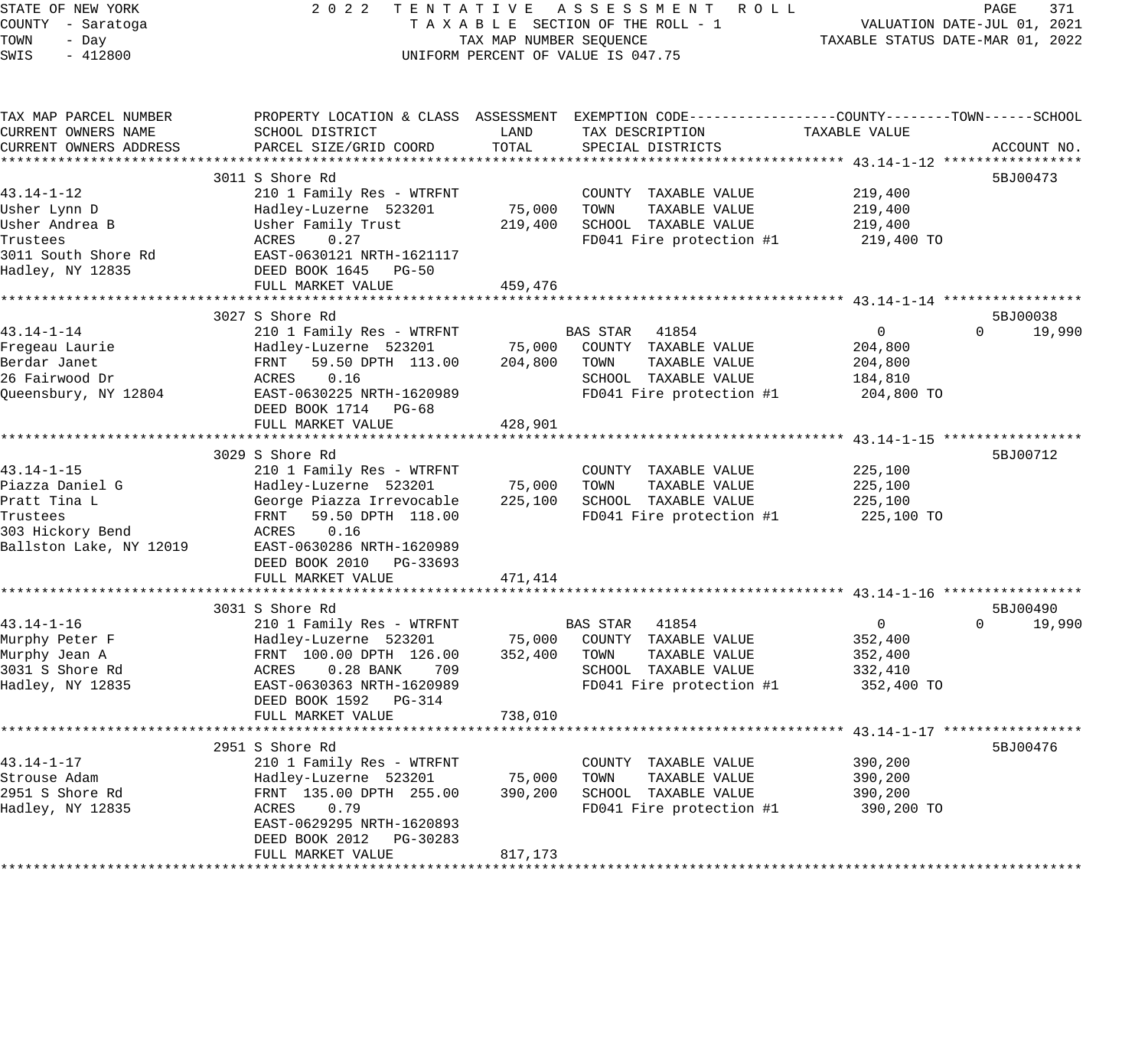| STATE OF NEW YORK<br>COUNTY - Saratoga<br>TOWN<br>- Day<br>$-412800$<br>SWIS                | 2 0 2 2                                                                                                                                                                             | TAX MAP NUMBER SEQUENCE     | TENTATIVE ASSESSMENT ROLL<br>TAXABLE SECTION OF THE ROLL - 1<br>UNIFORM PERCENT OF VALUE IS 047.75                                      | TAXABLE STATUS DATE-MAR 01, 2022            | PAGE<br>372<br>VALUATION DATE-JUL 01, 2021 |
|---------------------------------------------------------------------------------------------|-------------------------------------------------------------------------------------------------------------------------------------------------------------------------------------|-----------------------------|-----------------------------------------------------------------------------------------------------------------------------------------|---------------------------------------------|--------------------------------------------|
| TAX MAP PARCEL NUMBER<br>CURRENT OWNERS NAME<br>CURRENT OWNERS ADDRESS                      | SCHOOL DISTRICT<br>PARCEL SIZE/GRID COORD                                                                                                                                           | LAND<br>TOTAL               | PROPERTY LOCATION & CLASS ASSESSMENT EXEMPTION CODE----------------COUNTY-------TOWN-----SCHOOL<br>TAX DESCRIPTION<br>SPECIAL DISTRICTS | TAXABLE VALUE                               | ACCOUNT NO.                                |
| 43.14-1-18<br>Blond Leonard P Sr<br>Blond Helen<br>26 Valencia Ln<br>Clifton Park, NY 12065 | 3013 S Shore Rd<br>210 1 Family Res - WTRFNT<br>Hadley-Luzerne 523201<br>2008/31155<br>94.00 DPTH 109.00<br>FRNT<br>ACRES<br>0.32<br>EAST-0630135 NRTH-1621001                      | 50,000<br>172,585           | COUNTY TAXABLE VALUE<br>TOWN<br>TAXABLE VALUE<br>SCHOOL TAXABLE VALUE<br>FD041 Fire protection #1                                       | 172,585<br>172,585<br>172,585<br>172,585 TO | 5BJ00795                                   |
| $43.16 - 1 - 1$<br>Dupuis David<br>Dupuis Sandra<br>190 Lishakill Road                      | DEED BOOK 1390 PG-711<br>FULL MARKET VALUE<br>996 W Mountain Co Rt 10<br>260 Seasonal res<br>Hadley-Luzerne 523201<br>FRNT 140.00 DPTH<br>80.00<br>ACRES<br>0.19                    | 361,435<br>14,000<br>29,400 | COUNTY TAXABLE VALUE<br>TAXABLE VALUE<br>TOWN<br>SCHOOL TAXABLE VALUE<br>FD041 Fire protection #1                                       | 29,400<br>29,400<br>29,400<br>29,400 TO     | 5 L02126                                   |
| Niskayuna, NY 12309<br>$43.16 - 1 - 2.1$<br>Rando Marco                                     | EAST-0635242 NRTH-1621112<br>DEED BOOK 2016 PG-6802<br>FULL MARKET VALUE<br>998 W Mountain Co Rt 10<br>210 1 Family Res                                                             | 61,571                      | COUNTY TAXABLE VALUE<br>TAXABLE VALUE                                                                                                   | 98,100                                      | 5BJ00085                                   |
| 11619 Newbridge Ct<br>Reston, VA 20191                                                      | Hadley-Luzerne 523201<br>FRNT 345.87 DPTH<br>ACRES<br>1.74<br>EAST-0635406 NRTH-1621145<br>DEED BOOK 2020 PG-22896<br>FULL MARKET VALUE                                             | 50,400<br>98,100<br>205,445 | TOWN<br>SCHOOL TAXABLE VALUE<br>FD041 Fire protection #1                                                                                | 98,100<br>98,100<br>98,100 TO               |                                            |
| $43.16 - 1 - 2.2$<br>Bolt Stephen D<br>Bolt Geri L<br>3240 S Shore Rd<br>Hadley, NY 12835   | 3240 S Shore Rd<br>210 1 Family Res<br>Hadley-Luzerne 523201<br>FRNT 130.00 DPTH 100.00<br>ACRES<br>0.31<br>EAST-0635490 NRTH-1621249<br>DEED BOOK 1581 PG-697<br>FULL MARKET VALUE | 50,000<br>165,100           | COUNTY TAXABLE VALUE<br>TAXABLE VALUE<br>TOWN<br>SCHOOL TAXABLE VALUE<br>FD041 Fire protection #1                                       | 165,100<br>165,100<br>165,100<br>165,100 TO |                                            |
| $43.16 - 1 - 3$<br>Guinn Rosemarie C<br>Guinn Kevin<br>3 Hilton Ave<br>Northport, NY 11768  | 990 W Mountain Co Rt 10<br>210 1 Family Res<br>Hadley-Luzerne 523201<br>FRNT 120.05 DPTH<br>ACRES<br>0.24<br>EAST-0635293 NRTH-1620991                                              | 345,759<br>14,000<br>62,700 | COUNTY TAXABLE VALUE<br>TOWN<br>TAXABLE VALUE<br>SCHOOL TAXABLE VALUE<br>FD041 Fire protection #1                                       | 62,700<br>62,700<br>62,700<br>62,700 TO     | 5BJ00777                                   |
|                                                                                             | DEED BOOK 2011<br>PG-29112<br>FULL MARKET VALUE                                                                                                                                     | 131,309                     |                                                                                                                                         |                                             |                                            |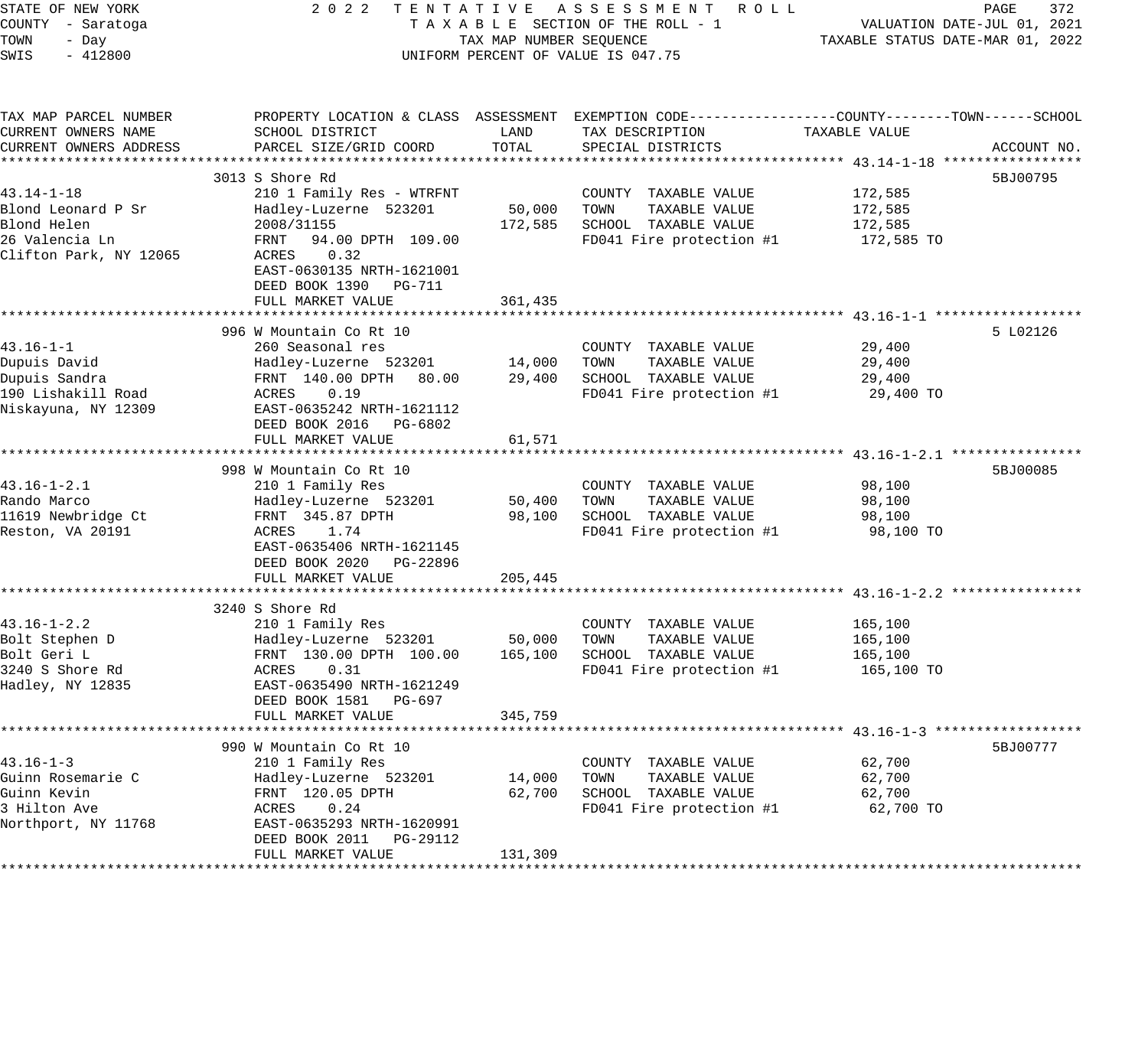| STATE OF NEW YORK<br>COUNTY - Saratoga<br>TOWN<br>- Day<br>SWIS<br>$-412800$           | 2022 TENTATIVE ASSESSMENT ROLL<br>TAXABLE SECTION OF THE ROLL - 1<br>TAX MAP NUMBER SEQUENCE<br>UNIFORM PERCENT OF VALUE IS 047.75 |         | PAGE<br>373<br>VALUATION DATE-JUL 01, 2021<br>TAXABLE STATUS DATE-MAR 01, 2022 |                     |             |
|----------------------------------------------------------------------------------------|------------------------------------------------------------------------------------------------------------------------------------|---------|--------------------------------------------------------------------------------|---------------------|-------------|
| TAX MAP PARCEL NUMBER<br>CURRENT OWNERS NAME                                           | PROPERTY LOCATION & CLASS ASSESSMENT EXEMPTION CODE----------------COUNTY-------TOWN------SCHOOL<br>SCHOOL DISTRICT                | LAND    | TAX DESCRIPTION                                                                | TAXABLE VALUE       |             |
| CURRENT OWNERS ADDRESS                                                                 | PARCEL SIZE/GRID COORD                                                                                                             | TOTAL   | SPECIAL DISTRICTS                                                              |                     | ACCOUNT NO. |
|                                                                                        |                                                                                                                                    |         |                                                                                |                     |             |
|                                                                                        | 982 Co Rt 10 (W Mountain Rd)                                                                                                       |         |                                                                                |                     | 5BJ00626    |
| $43.16 - 1 - 4$                                                                        | 210 1 Family Res                                                                                                                   |         | COUNTY TAXABLE VALUE                                                           | 64,500<br>64,500    |             |
| Gissi Joseph<br>1173 Fair Oakes Ave 65                                                 | Hadley-Luzerne 523201 14,000 TOWN<br>FRNT 158.00 DPTH 198.00                                                                       | 64,500  | TAXABLE VALUE<br>SCHOOL TAXABLE VALUE                                          | 64,500              |             |
| Arroyo Grande, CA 93420-3858 ACRES 0.73                                                | EAST-0635408 NRTH-1620846<br>DEED BOOK 1736 PG-166                                                                                 |         | FD041 Fire protection #1                                                       | 64,500 TO           |             |
|                                                                                        | FULL MARKET VALUE                                                                                                                  | 135,079 |                                                                                |                     |             |
|                                                                                        | 22 Bishop Dr                                                                                                                       |         |                                                                                |                     | 5BJ00315    |
| $43.16 - 1 - 5$                                                                        | 210 1 Family Res                                                                                                                   |         | COUNTY TAXABLE VALUE                                                           | 42,800              |             |
| Engborg Philip                                                                         | Hadley-Luzerne 523201                                                                                                              | 16,000  | TOWN<br>TAXABLE VALUE                                                          | 42,800              |             |
| Engborg Jennifer                                                                       | FRNT 152.00 DPTH                                                                                                                   | 42,800  | SCHOOL TAXABLE VALUE                                                           | 42,800              |             |
| 5 Pine Robin Road North ACRES<br>Greenfield Center, NY 12833 EAST-0634894 NRTH-1620841 | 2.42<br>DEED BOOK 2016 PG-10175<br>FULL MARKET VALUE                                                                               | 89,634  | FD041 Fire protection #1                                                       | 42,800 TO           |             |
|                                                                                        |                                                                                                                                    |         |                                                                                |                     |             |
|                                                                                        | 20 Bishop Dr                                                                                                                       |         |                                                                                |                     | 5BJ00483    |
| $43.16 - 1 - 6$                                                                        | 210 1 Family Res                                                                                                                   |         | COUNTY TAXABLE VALUE                                                           | 70,400              |             |
| Corrigan William T                                                                     | Hadley-Luzerne 523201                                                                                                              | 14,900  | TOWN<br>TAXABLE VALUE                                                          | 70,400              |             |
| Corrigan Judith D<br>12 Rende Dr                                                       | FRNT 115.00 DPTH<br>ACRES<br>2.85                                                                                                  | 70,400  | SCHOOL TAXABLE VALUE<br>FD041 Fire protection #1                               | 70,400<br>70,400 TO |             |
| Beacon, NY 12508                                                                       | EAST-0634881 NRTH-1620667<br>DEED BOOK 1597 PG-359                                                                                 |         |                                                                                |                     |             |
|                                                                                        | FULL MARKET VALUE                                                                                                                  | 147,435 |                                                                                |                     |             |
|                                                                                        | 978 W Mountain Co Rt 10                                                                                                            |         |                                                                                |                     | 5BJ00335    |
| 43.16-1-7                                                                              | 210 1 Family Res                                                                                                                   |         | COUNTY TAXABLE VALUE                                                           | 69,000              |             |
| Capovani Michael L                                                                     | Hadley-Luzerne 523201                                                                                                              | 14,000  | TOWN<br>TAXABLE VALUE                                                          | 69,000              |             |
| Capovani Edward L                                                                      | FRNT 130.00 DPTH 198.00                                                                                                            | 69,000  | SCHOOL TAXABLE VALUE                                                           | 69,000              |             |
| 704 Corporations Park                                                                  | ACRES 0.58                                                                                                                         |         | FD041 Fire protection #1                                                       | 69,000 TO           |             |
| Scotia, NY 12302                                                                       | EAST-0635442 NRTH-1620715                                                                                                          |         |                                                                                |                     |             |
|                                                                                        | DEED BOOK 1661 PG-429                                                                                                              |         |                                                                                |                     |             |
|                                                                                        | FULL MARKET VALUE                                                                                                                  | 144,503 |                                                                                |                     |             |
|                                                                                        | 974 W Mountain Co Rt 10                                                                                                            |         |                                                                                |                     | 5BJ00386    |
| $43.16 - 1 - 8$                                                                        | 210 1 Family Res                                                                                                                   |         | COUNTY TAXABLE VALUE                                                           | 81,800              |             |
| Kendall Richard K                                                                      | Hadley-Luzerne 523201 14,000                                                                                                       |         | TOWN<br>TAXABLE VALUE                                                          | 81,800              |             |
| 535 Sand Creek Rd                                                                      | FRNT 165.90 DPTH 160.00                                                                                                            | 81,800  | SCHOOL TAXABLE VALUE                                                           | 81,800              |             |
| Albany, NY 12205                                                                       | ACRES<br>0.60<br>EAST-0635463 NRTH-1620541                                                                                         |         | FD041 Fire protection #1                                                       | 81,800 TO           |             |
|                                                                                        | DEED BOOK 1486 PG-637<br>FULL MARKET VALUE                                                                                         | 171,309 |                                                                                |                     |             |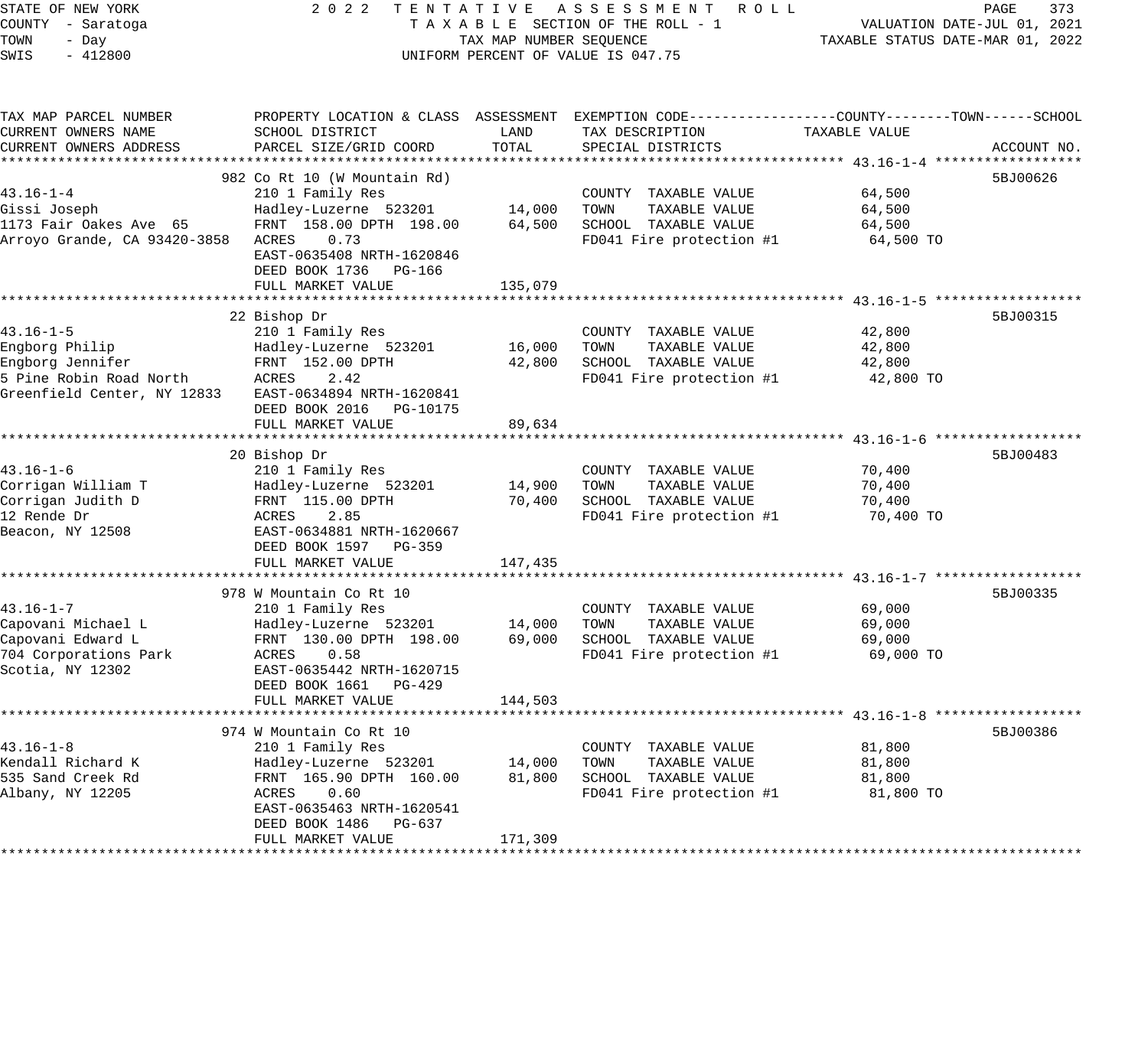| STATE OF NEW YORK<br>COUNTY - Saratoga<br>TOWN<br>- Day | 2 0 2 2                                                               | TENTATIVE ASSESSMENT ROLL<br>TAXABLE SECTION OF THE ROLL - 1<br>TAX MAP NUMBER SEQUENCE |                                                                                                                    |                     |                    |  |
|---------------------------------------------------------|-----------------------------------------------------------------------|-----------------------------------------------------------------------------------------|--------------------------------------------------------------------------------------------------------------------|---------------------|--------------------|--|
| SWIS<br>$-412800$                                       |                                                                       | UNIFORM PERCENT OF VALUE IS 047.75                                                      |                                                                                                                    |                     |                    |  |
| TAX MAP PARCEL NUMBER<br>CURRENT OWNERS NAME            | SCHOOL DISTRICT                                                       | LAND                                                                                    | PROPERTY LOCATION & CLASS ASSESSMENT EXEMPTION CODE----------------COUNTY-------TOWN-----SCHOOL<br>TAX DESCRIPTION | TAXABLE VALUE       |                    |  |
| CURRENT OWNERS ADDRESS                                  | PARCEL SIZE/GRID COORD                                                | TOTAL                                                                                   | SPECIAL DISTRICTS                                                                                                  |                     | ACCOUNT NO.        |  |
|                                                         |                                                                       |                                                                                         |                                                                                                                    |                     |                    |  |
|                                                         | 975 W Mountain Co Rt 10                                               |                                                                                         |                                                                                                                    |                     | 5BJ00445           |  |
| $43.16 - 1 - 9$                                         | 210 1 Family Res                                                      |                                                                                         | COUNTY TAXABLE VALUE                                                                                               | 49,500              |                    |  |
| Greeley Steven M                                        | Hadley-Luzerne 523201                                                 | 14,000                                                                                  | TOWN<br>TAXABLE VALUE                                                                                              | 49,500              |                    |  |
| Greeley Robert E                                        | FRNT 165.00 DPTH 121.00                                               | 49,500                                                                                  | SCHOOL TAXABLE VALUE                                                                                               | 49,500              |                    |  |
| 975 W Mountain Co Rt 10<br>Congers, NY 10920            | 0.47<br>ACRES<br>EAST-0635257 NRTH-1620549<br>DEED BOOK 2020 PG-27456 |                                                                                         | FD041 Fire protection #1                                                                                           | 49,500 TO           |                    |  |
|                                                         | FULL MARKET VALUE                                                     | 103,665                                                                                 |                                                                                                                    |                     |                    |  |
|                                                         |                                                                       |                                                                                         |                                                                                                                    |                     |                    |  |
|                                                         | 41 Bishop Dr                                                          |                                                                                         |                                                                                                                    |                     | 5BJ00223           |  |
| $43.16 - 1 - 10$                                        | 260 Seasonal res                                                      |                                                                                         | COUNTY TAXABLE VALUE                                                                                               | 75,100              |                    |  |
| Bishop Fraser Dawson                                    | Hadley-Luzerne 523201                                                 | 22,200                                                                                  | TOWN<br>TAXABLE VALUE                                                                                              | 75,100              |                    |  |
| Bishop Suzann M<br>2810 Deer Park Rd                    | 40.00 DPTH<br>FRNT<br>ACRES<br>4.25                                   | 75,100                                                                                  | SCHOOL TAXABLE VALUE<br>FD041 Fire protection #1                                                                   | 75,100<br>75,100 TO |                    |  |
| Finksburg, MD 21048                                     | EAST-0634930 NRTH-1620436                                             |                                                                                         |                                                                                                                    |                     |                    |  |
|                                                         | DEED BOOK 2013 PG-51045                                               |                                                                                         |                                                                                                                    |                     |                    |  |
|                                                         | FULL MARKET VALUE                                                     | 157,277                                                                                 |                                                                                                                    |                     |                    |  |
|                                                         |                                                                       |                                                                                         |                                                                                                                    |                     |                    |  |
|                                                         | 969 W Mountain Co Rt 10                                               |                                                                                         |                                                                                                                    |                     | 5BJ00240           |  |
| $43.16 - 1 - 11$                                        | 210 1 Family Res                                                      |                                                                                         | BAS STAR 41854                                                                                                     | $\overline{0}$      | 19,990<br>$\Omega$ |  |
| Boyle Anthony J                                         | Hadley-Luzerne 523201                                                 | 14,000                                                                                  | COUNTY TAXABLE VALUE                                                                                               | 100,900             |                    |  |
| Boyle Ellen G                                           | FRNT 205.00 DPTH 133.00                                               | 100,900                                                                                 | TAXABLE VALUE<br>TOWN                                                                                              | 100,900             |                    |  |
| 969 Co Rt 10                                            | ACRES<br>0.56                                                         |                                                                                         | SCHOOL TAXABLE VALUE                                                                                               | 80,910              |                    |  |
| Corinth, NY 12822                                       | EAST-0635247 NRTH-1620369<br>DEED BOOK 1403 PG-437                    |                                                                                         | FD041 Fire protection #1                                                                                           | 100,900 TO          |                    |  |
|                                                         | FULL MARKET VALUE                                                     | 211,309                                                                                 |                                                                                                                    |                     |                    |  |
|                                                         | 970 W Mountain Co Rt 10                                               |                                                                                         |                                                                                                                    |                     | 5BJ00701           |  |
| $43.16 - 1 - 12$                                        | 210 1 Family Res                                                      |                                                                                         | COUNTY TAXABLE VALUE                                                                                               | 170,600             |                    |  |
| Pelio Joseph Jr                                         | Hadley-Luzerne 523201                                                 | 14,000                                                                                  | TOWN<br>TAXABLE VALUE                                                                                              | 170,600             |                    |  |
| Pelio Anna G                                            | FRNT 160.00 DPTH 160.00                                               | 170,600                                                                                 | SCHOOL TAXABLE VALUE                                                                                               | 170,600             |                    |  |
| 482 Harrison Ave                                        | ACRES<br>0.57                                                         |                                                                                         | FD041 Fire protection #1                                                                                           | 170,600 TO          |                    |  |
| Miller Place, NY 11764                                  | EAST-0635441 NRTH-1620392                                             |                                                                                         |                                                                                                                    |                     |                    |  |
|                                                         | DEED BOOK 1579 PG-480<br>FULL MARKET VALUE                            | 357,277                                                                                 |                                                                                                                    |                     |                    |  |
|                                                         |                                                                       |                                                                                         |                                                                                                                    |                     |                    |  |
|                                                         | 968 W Mountain Co Rt 10                                               |                                                                                         |                                                                                                                    |                     | 5BJ00778           |  |
| $43.16 - 1 - 13$                                        | 210 1 Family Res                                                      |                                                                                         | COUNTY TAXABLE VALUE                                                                                               | 58,500              |                    |  |
| Hans Patricia I                                         | Corinth 1<br>412601                                                   | 14,000                                                                                  | TAXABLE VALUE<br>TOWN                                                                                              | 58,500              |                    |  |
| Reed Mary E                                             | FRNT 115.95 DPTH 148.19                                               | 58,500                                                                                  | SCHOOL TAXABLE VALUE                                                                                               | 58,500              |                    |  |
| 22 South Maple Lane                                     | 0.23<br>ACRES                                                         |                                                                                         | FD041 Fire protection #1                                                                                           | 58,500 TO           |                    |  |
| Loundonville, NY 12211                                  | EAST-0635390 NRTH-1620257                                             |                                                                                         |                                                                                                                    |                     |                    |  |
|                                                         | DEED BOOK 2015<br>PG-32261                                            |                                                                                         |                                                                                                                    |                     |                    |  |
|                                                         | FULL MARKET VALUE                                                     | 122,513                                                                                 |                                                                                                                    |                     |                    |  |
|                                                         |                                                                       |                                                                                         |                                                                                                                    |                     |                    |  |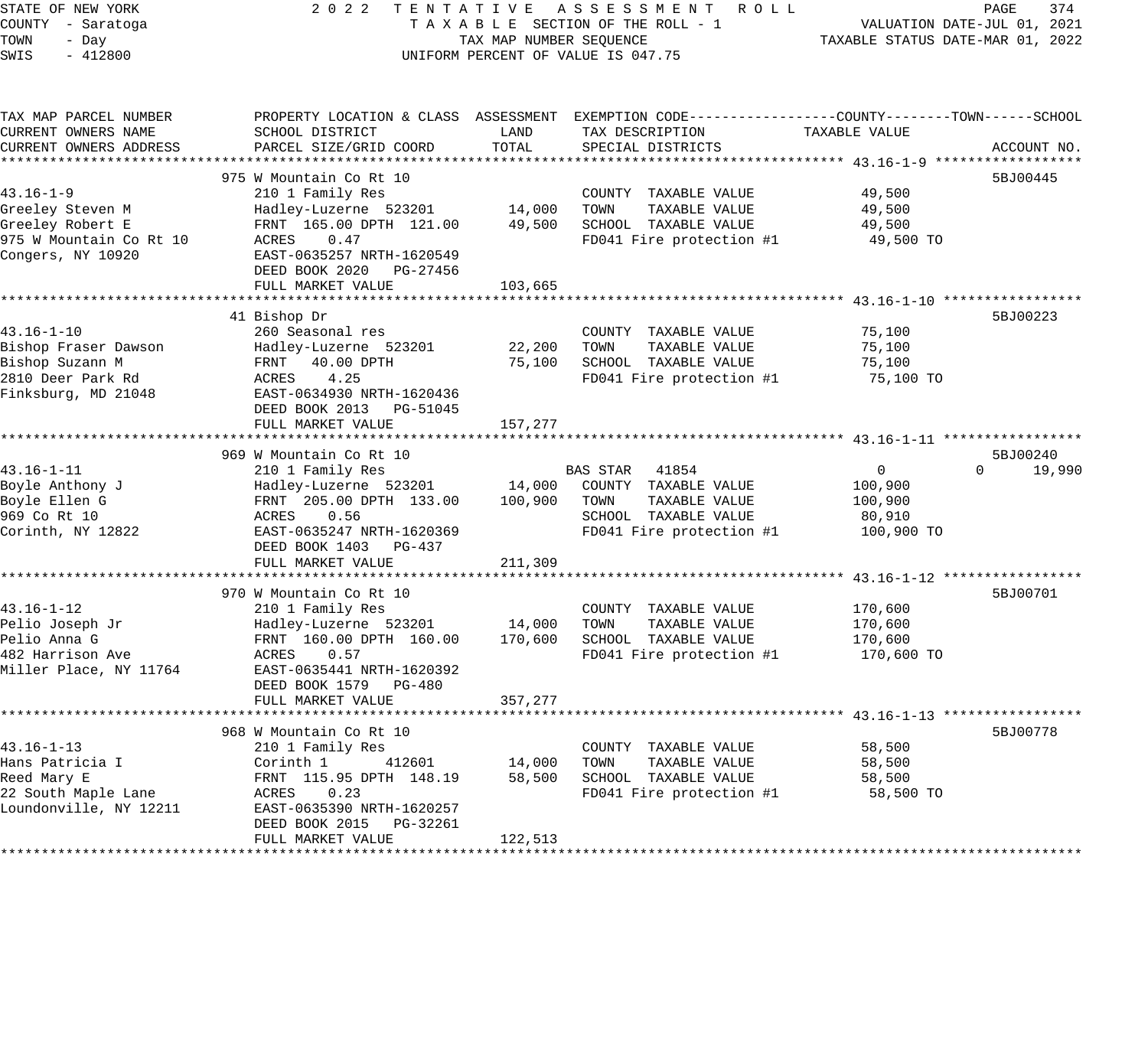| STATE OF NEW YORK |       |                   |  |
|-------------------|-------|-------------------|--|
|                   |       | COUNTY - Saratoga |  |
| :OWN              | - Dav |                   |  |
| WIS               |       | $-412800$         |  |

### STATE OF NEW YORK 2 0 2 2 T E N T A T I V E A S S E S S M E N T R O L L PAGE 375 COUNTY - Saratoga T A X A B L E SECTION OF THE ROLL - 1 VALUATION DATE-JUL 01, 2021 TOWN - Day TAX MAP NUMBER SEQUENCE TAXABLE STATUS DATE-MAR 01, 2022 SWIS - 412800 CONTROLLY THE UNIFORM PERCENT OF VALUE IS 047.75

| TAX MAP PARCEL NUMBER<br>CURRENT OWNERS NAME         | PROPERTY LOCATION & CLASS ASSESSMENT EXEMPTION CODE---------------COUNTY-------TOWN------SCHOOL<br>SCHOOL DISTRICT | LAND           | TAX DESCRIPTION                                                       | TAXABLE VALUE           |             |
|------------------------------------------------------|--------------------------------------------------------------------------------------------------------------------|----------------|-----------------------------------------------------------------------|-------------------------|-------------|
| CURRENT OWNERS ADDRESS                               | PARCEL SIZE/GRID COORD                                                                                             | TOTAL          | SPECIAL DISTRICTS                                                     |                         | ACCOUNT NO. |
|                                                      | 969 W Mountain Co Rt 10                                                                                            |                |                                                                       |                         | 5BJ00239    |
| $43.16 - 1 - 14$<br>Boyle Anthony J<br>Boyle Ellen G | 311 Res vac land<br>Corinth 1<br>412601<br>FRNT 125.00 DPTH                                                        | 7,000<br>7,000 | COUNTY TAXABLE VALUE<br>TAXABLE VALUE<br>TOWN<br>SCHOOL TAXABLE VALUE | 7,000<br>7,000<br>7,000 |             |
| 969 Co Rt 10<br>Corinth, NY 12822                    | ACRES<br>0.35<br>EAST-0635196 NRTH-1620214<br>DEED BOOK 1403 PG-437                                                |                | FD041 Fire protection #1                                              | 7,000 TO                |             |
|                                                      | FULL MARKET VALUE                                                                                                  | 14,660         |                                                                       |                         |             |
|                                                      | 955 W Mountain Co Rt 10                                                                                            |                |                                                                       |                         | 5BJ00713    |
| $43.16 - 1 - 15$                                     | 260 Seasonal res                                                                                                   |                | COUNTY TAXABLE VALUE                                                  | 30,300                  |             |
| Dupuis David W Jr.                                   | Corinth 1<br>412601                                                                                                | 14,000         | TOWN<br>TAXABLE VALUE                                                 | 30,300                  |             |
| 81 Jones Dr                                          | FRNT 285.00 DPTH                                                                                                   | 30,300         | SCHOOL TAXABLE VALUE                                                  | 30,300                  |             |
| Niskayuna, NY 12309                                  | ACRES<br>0.72<br>EAST-0635201 NRTH-1619931<br>DEED BOOK 2010 PG-849                                                |                | FD041 Fire protection #1                                              | 30,300 TO               |             |
|                                                      | FULL MARKET VALUE                                                                                                  | 63,455         |                                                                       |                         |             |
|                                                      |                                                                                                                    |                |                                                                       |                         |             |
|                                                      | 943 W Mountain Co Rt 10                                                                                            |                |                                                                       |                         | 5BJ00628    |
| $43.16 - 1 - 18$<br>Dufty Dawn P                     | 210 1 Family Res<br>412601<br>Corinth 1                                                                            | 14,000         | COUNTY TAXABLE VALUE<br>TOWN<br>TAXABLE VALUE                         | 42,000<br>42,000        |             |
| PO Box 23                                            | FRNT 100.00 DPTH                                                                                                   | 42,000         | SCHOOL TAXABLE VALUE                                                  | 42,000                  |             |
| Eagle Bridge, NY 12057                               | ACRES<br>0.29                                                                                                      |                | FD041 Fire protection #1                                              | 42,000 TO               |             |
|                                                      | EAST-0635387 NRTH-1619658                                                                                          |                |                                                                       |                         |             |
|                                                      | DEED BOOK 1742 PG-132                                                                                              |                |                                                                       |                         |             |
|                                                      | FULL MARKET VALUE                                                                                                  | 87,958         |                                                                       |                         |             |
|                                                      |                                                                                                                    |                |                                                                       |                         |             |
|                                                      | 937 W Mountain Co Rt 10                                                                                            |                |                                                                       |                         | 5BJ00661    |
| $43.16 - 1 - 19$                                     | 210 1 Family Res                                                                                                   |                | COUNTY TAXABLE VALUE                                                  | 36,600                  |             |
| King Amy                                             | Corinth 1<br>412601                                                                                                | 10,700         | TOWN<br>TAXABLE VALUE                                                 | 36,600                  |             |
| King Juliet                                          | FRNT 160.00 DPTH                                                                                                   | 36,600         | SCHOOL TAXABLE VALUE                                                  | 36,600                  |             |
| 2 King St                                            | ACRES<br>0.45                                                                                                      |                | FD041 Fire protection #1                                              | 36,600 TO               |             |
| Albany, NY 12203                                     | EAST-0635488 NRTH-1619540                                                                                          |                |                                                                       |                         |             |
|                                                      | DEED BOOK 2020 PG-30364                                                                                            |                |                                                                       |                         |             |
|                                                      | FULL MARKET VALUE                                                                                                  | 76,649         |                                                                       |                         |             |
|                                                      | 933 W Mountain Co Rt 10                                                                                            |                |                                                                       |                         | 5BJ00362    |
| $43.16 - 1 - 20$                                     | 310 Res Vac                                                                                                        |                | COUNTY TAXABLE VALUE                                                  | 10,700                  |             |
| King Amy                                             | Corinth 1<br>412601                                                                                                | 10,700         | TOWN<br>TAXABLE VALUE                                                 | 10,700                  |             |
| King Juliet                                          | FRNT 100.00 DPTH                                                                                                   | 10,700         | SCHOOL TAXABLE VALUE                                                  | 10,700                  |             |
| 2 King St                                            | 0.22<br>ACRES                                                                                                      |                | FD041 Fire protection #1                                              | 10,700 TO               |             |
| Albany, NY 12203                                     | EAST-0635594 NRTH-1619467                                                                                          |                |                                                                       |                         |             |
|                                                      | DEED BOOK 2020<br>PG-30364                                                                                         |                |                                                                       |                         |             |
|                                                      | FULL MARKET VALUE                                                                                                  | 22,408         |                                                                       |                         |             |
|                                                      |                                                                                                                    |                |                                                                       |                         |             |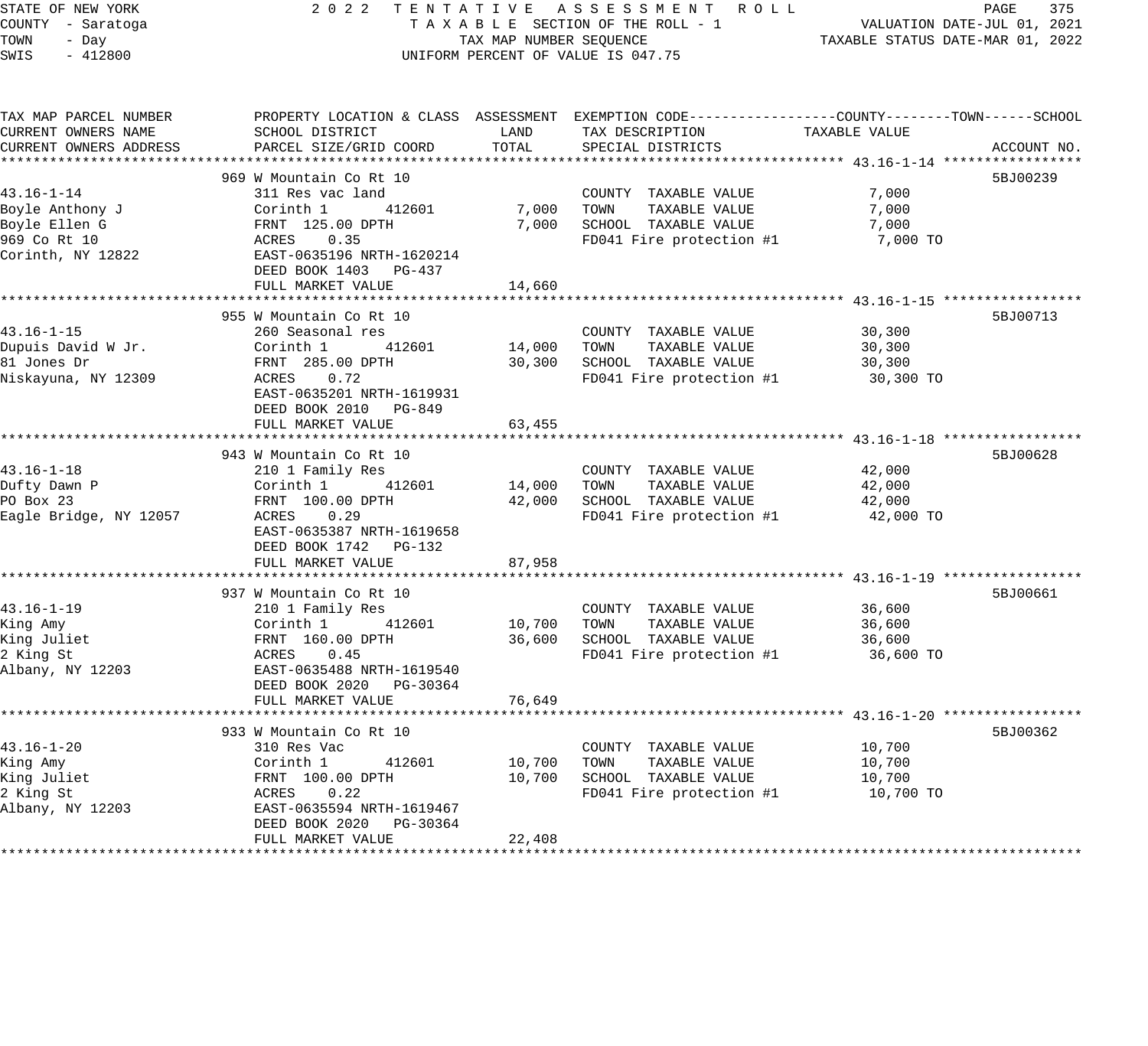STATE OF NEW YORK 2 0 2 2 T E N T A T I V E A S S E S S M E N T R O L L PAGE 376 COUNTY - Saratoga T A X A B L E SECTION OF THE ROLL - 1 VALUATION DATE-JUL 01, 2021 TOWN - Day TAX MAP NUMBER SEQUENCE TAXABLE STATUS DATE-MAR 01, 2022 SWIS - 412800 CONTROLLY THE UNIFORM PERCENT OF VALUE IS 047.75 TAX MAP PARCEL NUMBER PROPERTY LOCATION & CLASS ASSESSMENT EXEMPTION CODE------------------COUNTY--------TOWN------SCHOOL CURRENT OWNERS NAME SCHOOL DISTRICT LAND TAX DESCRIPTION TAXABLE VALUE CURRENT OWNERS ADDRESS PARCEL SIZE/GRID COORD TOTAL SPECIAL DISTRICTS ACCOUNT NO. \*\*\*\*\*\*\*\*\*\*\*\*\*\*\*\*\*\*\*\*\*\*\*\*\*\*\*\*\*\*\*\*\*\*\*\*\*\*\*\*\*\*\*\*\*\*\*\*\*\*\*\*\*\*\*\*\*\*\*\*\*\*\*\*\*\*\*\*\*\*\*\*\*\*\*\*\*\*\*\*\*\*\*\*\*\*\*\*\*\*\*\*\*\*\*\*\*\*\*\*\*\*\* 43.16-1-22 \*\*\*\*\*\*\*\*\*\*\*\*\*\*\*\*\* 949 W Mountain Co Rt 10 5BJ00579 Superintendent and the state of the state of the state of the state of the state of the state of the state of the state of the state of the state of the state of the state of the state of t 43.16-1-22 210 1 Family Res BAS STAR 41854 0 0 19,990 Schmick Herbert R Corinth 1 412601 14,000 COUNTY TAXABLE VALUE 95,200 949 Co Rt 10 FRNT 200.48 DPTH 95,200 TOWN TAXABLE VALUE 95,200 Corinth, NY 12822 ACRES 0.68 BANK 709 SCHOOL TAXABLE VALUE 75,210 EAST-0635290 NRTH-1619743 FD041 Fire protection #1 95,200 TO DEED BOOK 1634 PG-285 FULL MARKET VALUE 199,372 \*\*\*\*\*\*\*\*\*\*\*\*\*\*\*\*\*\*\*\*\*\*\*\*\*\*\*\*\*\*\*\*\*\*\*\*\*\*\*\*\*\*\*\*\*\*\*\*\*\*\*\*\*\*\*\*\*\*\*\*\*\*\*\*\*\*\*\*\*\*\*\*\*\*\*\*\*\*\*\*\*\*\*\*\*\*\*\*\*\*\*\*\*\*\*\*\*\*\*\*\*\*\* 43.16-1-24 \*\*\*\*\*\*\*\*\*\*\*\*\*\*\*\*\* 936 W Mountain Co Rt 10 5BJ00441 43.16-1-24 210 1 Family Res VETCOM CTS 41130 18,325 18,325 11,150 Carpenter Larry Steven Corinth 1 412601 14,000 COUNTY TAXABLE VALUE 54,975 Carpenter Angela FRNT 274.00 DPTH 73,300 TOWN TAXABLE VALUE 54,975 936 West Mountain Road ACRES 0.36 SCHOOL TAXABLE VALUE 62,150 Corinth, NY 12822 EAST-0635684 NRTH-1619608 FD041 Fire protection #1 73,300 TO DEED BOOK 2016 PG-37639 FULL MARKET VALUE 153,508 \*\*\*\*\*\*\*\*\*\*\*\*\*\*\*\*\*\*\*\*\*\*\*\*\*\*\*\*\*\*\*\*\*\*\*\*\*\*\*\*\*\*\*\*\*\*\*\*\*\*\*\*\*\*\*\*\*\*\*\*\*\*\*\*\*\*\*\*\*\*\*\*\*\*\*\*\*\*\*\*\*\*\*\*\*\*\*\*\*\*\*\*\*\*\*\*\*\*\*\*\*\*\* 44.-1-1 \*\*\*\*\*\*\*\*\*\*\*\*\*\*\*\*\*\*\*\* S Shore Rd 5BJ00705 44.-1-1 314 Rural vac<10 COUNTY TAXABLE VALUE 39,100 Reisert Peter James Hadley-Luzerne 523201 39,100 TOWN TAXABLE VALUE 39,100 Reisert Deanna Noelle FRNT 75.90 DPTH 39,100 SCHOOL TAXABLE VALUE 39,100 3242 Waterbury Dr ACRES 3.61 FD041 Fire protection #1 39,100 TO Wantagh, NY 11793 EAST-0639887 NRTH-1624814 DEED BOOK 2021 PG-10683 FULL MARKET VALUE 81,885 \*\*\*\*\*\*\*\*\*\*\*\*\*\*\*\*\*\*\*\*\*\*\*\*\*\*\*\*\*\*\*\*\*\*\*\*\*\*\*\*\*\*\*\*\*\*\*\*\*\*\*\*\*\*\*\*\*\*\*\*\*\*\*\*\*\*\*\*\*\*\*\*\*\*\*\*\*\*\*\*\*\*\*\*\*\*\*\*\*\*\*\*\*\*\*\*\*\*\*\*\*\*\* 44.-1-2 \*\*\*\*\*\*\*\*\*\*\*\*\*\*\*\*\*\*\*\* S Shore Rd 5BJ00460 44.-1-2 311 Res vac land COUNTY TAXABLE VALUE 7,000 Reisert Peter James Hadley-Luzerne 523201 7,000 TOWN TAXABLE VALUE 7,000 Reisert Deanna Noelle ACRES 0.15 7,000 SCHOOL TAXABLE VALUE 7,000 3242 Waterbury Dr EAST-0640060 NRTH-1624863 FD041 Fire protection #1 7,000 TO Wantagh, NY 11793 DEED BOOK 2021 PG-10686 FULL MARKET VALUE 14,660 \*\*\*\*\*\*\*\*\*\*\*\*\*\*\*\*\*\*\*\*\*\*\*\*\*\*\*\*\*\*\*\*\*\*\*\*\*\*\*\*\*\*\*\*\*\*\*\*\*\*\*\*\*\*\*\*\*\*\*\*\*\*\*\*\*\*\*\*\*\*\*\*\*\*\*\*\*\*\*\*\*\*\*\*\*\*\*\*\*\*\*\*\*\*\*\*\*\*\*\*\*\*\* 44.-1-3 \*\*\*\*\*\*\*\*\*\*\*\*\*\*\*\*\*\*\*\* S Shore Rd 5CJ00975 44.-1-3 311 Res vac land COUNTY TAXABLE VALUE 300 Reisert Peter James Hadley-Luzerne 523201 300 TOWN TAXABLE VALUE 300 Reisert Deanna Noelle 4/2021 Deed 2021/10684 ci 300 SCHOOL TAXABLE VALUE 300 3242 Waterbury Dr 44.-1-4 But Decribes 44.- FD041 Fire protection #1 300 TO Wantagh, NY 11793 ACRES 0.01 EAST-0640066 NRTH-1624628 DEED BOOK 2021 PG-10684 FULL MARKET VALUE 628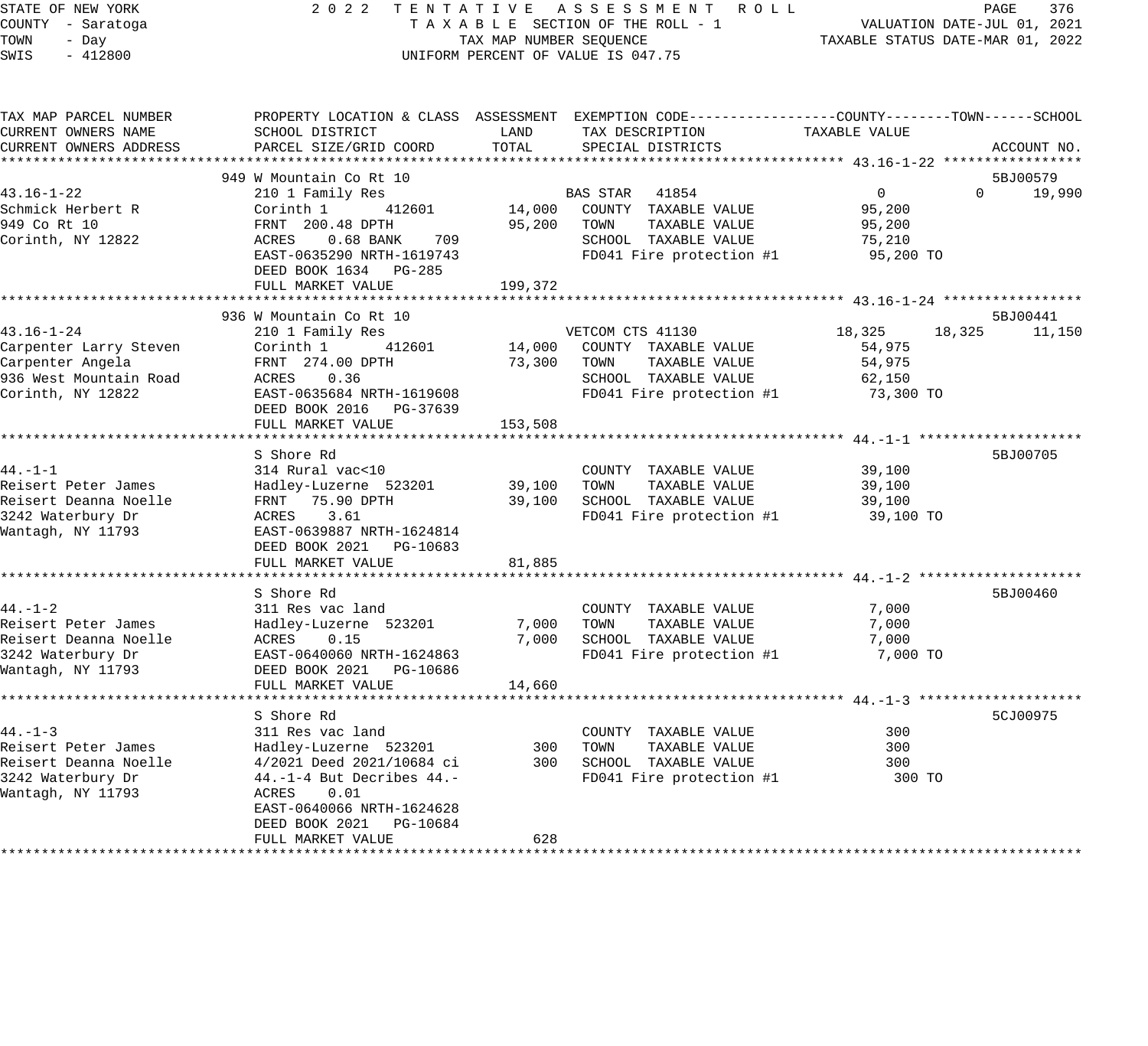| STATE OF NEW YORK                   | 2 0 2 2                                      |                                 | TENTATIVE ASSESSMENT ROLL                                                                       |                                  | PAGE<br>377<br>VALUATION DATE-JUL 01, 2021 |  |
|-------------------------------------|----------------------------------------------|---------------------------------|-------------------------------------------------------------------------------------------------|----------------------------------|--------------------------------------------|--|
| COUNTY - Saratoga                   |                                              | TAXABLE SECTION OF THE ROLL - 1 |                                                                                                 |                                  |                                            |  |
| TOWN<br>- Day                       |                                              | TAX MAP NUMBER SEQUENCE         |                                                                                                 | TAXABLE STATUS DATE-MAR 01, 2022 |                                            |  |
| SWIS<br>$-412800$                   |                                              |                                 | UNIFORM PERCENT OF VALUE IS 047.75                                                              |                                  |                                            |  |
| TAX MAP PARCEL NUMBER               |                                              |                                 | PROPERTY LOCATION & CLASS ASSESSMENT EXEMPTION CODE----------------COUNTY-------TOWN-----SCHOOL |                                  |                                            |  |
| CURRENT OWNERS NAME                 | SCHOOL DISTRICT                              | LAND                            | TAX DESCRIPTION                                                                                 | TAXABLE VALUE                    |                                            |  |
| CURRENT OWNERS ADDRESS              | PARCEL SIZE/GRID COORD                       | TOTAL                           | SPECIAL DISTRICTS                                                                               |                                  | ACCOUNT NO.                                |  |
|                                     |                                              |                                 |                                                                                                 |                                  |                                            |  |
|                                     | S Shore Rd                                   |                                 |                                                                                                 |                                  | 5BJ00278                                   |  |
| $44. -1 -4$                         | 311 Res vac land                             |                                 | COUNTY TAXABLE VALUE                                                                            | 10,000                           |                                            |  |
| Reisert Peter James                 | Hadley-Luzerne 523201                        | 10,000                          | TOWN<br>TAXABLE VALUE                                                                           | 10,000                           |                                            |  |
| Reisert Deanna Noelle               | 4/2021 Deed 2021/10685 ci                    | 10,000                          | SCHOOL TAXABLE VALUE                                                                            | 10,000                           |                                            |  |
| 3242 Waerbury Dr                    | $440 - 1 - 3$ but describs $44. -$           |                                 | FD041 Fire protection #1                                                                        | 10,000 TO                        |                                            |  |
| Wantagh, NY 11793                   | 0.64<br>ACRES                                |                                 |                                                                                                 |                                  |                                            |  |
|                                     | EAST-0640244 NRTH-1624674                    |                                 |                                                                                                 |                                  |                                            |  |
|                                     | DEED BOOK 2021 PG-10685<br>FULL MARKET VALUE |                                 |                                                                                                 |                                  |                                            |  |
|                                     | *************************                    | 20,942                          |                                                                                                 |                                  |                                            |  |
|                                     | 42 Sky Ranch Rd                              |                                 |                                                                                                 |                                  | 5BJ00604                                   |  |
| $44. - 1 - 5$                       | 210 1 Family Res                             |                                 | COUNTY TAXABLE VALUE                                                                            | 50,600                           |                                            |  |
| Maloney Thomas W                    | Hadley-Luzerne 523201                        | 14,000                          | TAXABLE VALUE<br>TOWN                                                                           | 50,600                           |                                            |  |
| Maloney Brian J                     | ACRES<br>0.63                                | 50,600                          | SCHOOL TAXABLE VALUE                                                                            | 50,600                           |                                            |  |
| 427 Furman St                       | EAST-0640170 NRTH-1624163                    |                                 | FD041 Fire protection #1                                                                        | 50,600 TO                        |                                            |  |
| Schenectady, NY 12304               | DEED BOOK 2008 PG-38964                      |                                 |                                                                                                 |                                  |                                            |  |
|                                     | FULL MARKET VALUE                            | 105,969                         |                                                                                                 |                                  |                                            |  |
|                                     |                                              |                                 |                                                                                                 |                                  |                                            |  |
|                                     | Shippee Rd                                   |                                 |                                                                                                 |                                  | 5BJ00935                                   |  |
| $44. - 1 - 6.1$                     | 910 Priv forest                              |                                 | COUNTY TAXABLE VALUE                                                                            | 36,400                           |                                            |  |
| Gutierrez Gilberto L                | Hadley-Luzerne 523201                        | 36,400                          | TOWN<br>TAXABLE VALUE                                                                           | 36,400                           |                                            |  |
| Garcia Alexis<br>65-47 160TH Apt 6F | ACRES 72.70<br>EAST-0641579 NRTH-1623618     | 36,400                          | SCHOOL TAXABLE VALUE<br>FD041 Fire protection #1                                                | 36,400<br>36,400 TO              |                                            |  |
| Flushing, NY 11365                  | DEED BOOK 2012 PG-16845                      |                                 |                                                                                                 |                                  |                                            |  |
|                                     | FULL MARKET VALUE                            | 76,230                          |                                                                                                 |                                  |                                            |  |
|                                     | *********************                        | ***********                     | ************************************** 44.-1-6.2 ******                                         |                                  |                                            |  |
|                                     | Shippee Rd                                   |                                 |                                                                                                 |                                  |                                            |  |
| $44. - 1 - 6.2$                     | 314 Rural vac<10                             |                                 | COUNTY TAXABLE VALUE                                                                            | 8,500                            |                                            |  |
| Rowley Damien                       | Hadley-Luzerne 523201                        | 8,500                           | TOWN<br>TAXABLE VALUE                                                                           | 8,500                            |                                            |  |
| 15 Lafayette St Apt 10              | ACRES<br>4.00                                | 8,500                           | SCHOOL TAXABLE VALUE                                                                            | 8,500                            |                                            |  |
| Schenectady, NY 12305               | EAST-0641105 NRTH-1622998                    |                                 | FD041 Fire protection #1                                                                        | 8,500 TO                         |                                            |  |
|                                     | DEED BOOK 2017<br>PG-9896                    |                                 |                                                                                                 |                                  |                                            |  |
|                                     | FULL MARKET VALUE                            | 17,801                          |                                                                                                 |                                  |                                            |  |
|                                     |                                              |                                 |                                                                                                 |                                  |                                            |  |
|                                     | Shippee Rd                                   |                                 |                                                                                                 |                                  |                                            |  |
| $44. - 1 - 6.3$<br>Dodge Jesse L    | 314 Rural vac<10                             | 9,500                           | COUNTY TAXABLE VALUE<br>TAXABLE VALUE<br>TOWN                                                   | 9,500<br>9,500                   |                                            |  |
| 203 County Rt 10                    | Hadley-Luzerne 523201<br>ACRES<br>5.90       | 9,500                           | SCHOOL TAXABLE VALUE                                                                            | 9,500                            |                                            |  |
| Corinth, NY 12822                   | EAST-0641753 NRTH-1622749                    |                                 | FD041 Fire protection #1                                                                        | 9,500 TO                         |                                            |  |
|                                     | DEED BOOK 2020 PG-14620                      |                                 |                                                                                                 |                                  |                                            |  |
|                                     | FULL MARKET VALUE                            | 19,895                          |                                                                                                 |                                  |                                            |  |
|                                     |                                              |                                 |                                                                                                 |                                  |                                            |  |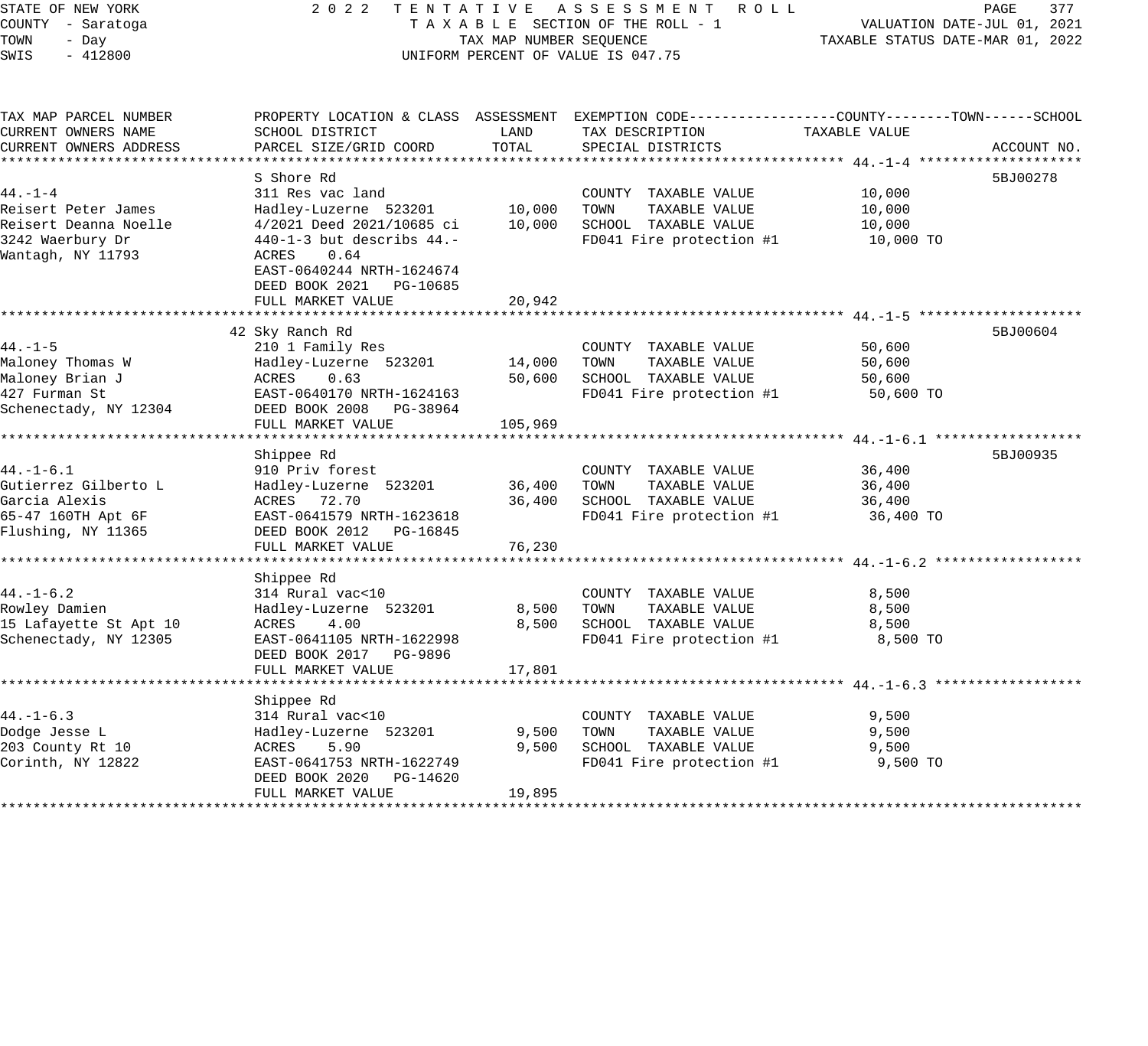#### STATE OF NEW YORK 2 0 2 2 T E N T A T I V E A S S E S S M E N T R O L L PAGE 378 COUNTY - Saratoga T A X A B L E SECTION OF THE ROLL - 1 VALUATION DATE-JUL 01, 2021 TOWN - Day TAX MAP NUMBER SEQUENCE TAXABLE STATUS DATE-MAR 01, 2022 SWIS - 412800 CONTROLLY THE UNIFORM PERCENT OF VALUE IS 047.75

| SWIS | - 412800              |  | UNIFORM PERCENT OF VALUE IS 047.75 |                                                                                                 |  |  |
|------|-----------------------|--|------------------------------------|-------------------------------------------------------------------------------------------------|--|--|
|      |                       |  |                                    |                                                                                                 |  |  |
|      | TAX MAP PARCEL NUMBER |  |                                    | PROPERTY LOCATION & CLASS ASSESSMENT EXEMPTION CODE---------------COUNTY-------TOWN------SCHOOL |  |  |

| CURRENT OWNERS NAME     | SCHOOL DISTRICT                                                   | LAND    | TAX DESCRIPTION                            | TAXABLE VALUE  |          |                |
|-------------------------|-------------------------------------------------------------------|---------|--------------------------------------------|----------------|----------|----------------|
| CURRENT OWNERS ADDRESS  | PARCEL SIZE/GRID COORD                                            | TOTAL   | SPECIAL DISTRICTS                          |                |          | ACCOUNT NO.    |
|                         |                                                                   |         |                                            |                |          |                |
|                         | 91 York Rd                                                        |         |                                            |                |          |                |
| $44. - 1 - 7.2$         | 270 Mfg housing                                                   |         | VET WAR CT 41121                           | 6,225          | 6,225    | $\Omega$       |
| York Charles S          | Hadley-Luzerne 523201 14,000 BAS STAR 41854                       |         |                                            | $\overline{0}$ | $\Omega$ | 19,990         |
| York Regina M           | FRNT 260.76 DPTH                                                  |         | 41,500 COUNTY TAXABLE VALUE                | 35,275         |          |                |
| 91 York Rd              | ACRES 0.41 BANK 709                                               |         | TOWN<br>TAXABLE VALUE                      | 35,275         |          |                |
| Corinth, NY 12822-2814  | EAST-0643936 NRTH-1624708                                         |         | SCHOOL TAXABLE VALUE                       | 21,510         |          |                |
|                         | DEED BOOK 1334 PG-561                                             |         | FD041 Fire protection $#1$ 41,500 TO       |                |          |                |
|                         | FULL MARKET VALUE                                                 | 86,911  |                                            |                |          |                |
|                         |                                                                   |         |                                            |                |          |                |
|                         | 90 York Rd                                                        |         |                                            |                |          |                |
| $44. - 1 - 7.11$        | 210 1 Family Res                                                  |         | VET WAR CT 41121                           | 12,334         | 12,334   | 0              |
| Kruger Gerggery P       | Hadley-Luzerne 523201 39,400 VET DIS CT 41141                     |         |                                            | 6,167          | 6,167    | $\overline{0}$ |
| Kruger Lisa             | FRNT 340.00 DPTH                                                  |         | 82,228 BAS STAR 41854                      | $\overline{0}$ | $\Omega$ | 19,990         |
| 90 York Rd              | ACRES 51.88 BANK<br>709                                           |         | COUNTY TAXABLE VALUE                       | 63,727         |          |                |
| Cornith, NY 12822       | EAST-0643471 NRTH-1623320                                         |         | TOWN<br>TAXABLE VALUE                      | 63,727         |          |                |
|                         |                                                                   |         | SCHOOL TAXABLE VALUE                       | 62,238         |          |                |
|                         | FULL MARKET VALUE                                                 |         | 172,205 FD041 Fire protection #1 82,228 TO |                |          |                |
|                         |                                                                   |         |                                            |                |          |                |
|                         | 86 York Rd                                                        |         |                                            |                |          |                |
| $44. - 1 - 7.12$        | 210 1 Family Res                                                  |         | COUNTY TAXABLE VALUE                       | 93,400         |          |                |
|                         |                                                                   |         | TAXABLE VALUE                              | 93,400         |          |                |
| Mann Jennifer L         |                                                                   |         | 93,400 SCHOOL TAXABLE VALUE                | 93,400         |          |                |
| 86 York Rd              | Prior Id 44.-1-7.1<br>ACRES 25.65 BANK<br>ACRES 25.65 BANK<br>002 |         | FD041 Fire protection #1                   | 93,400 TO      |          |                |
| Corinth, NY 12822       | EAST-0642918 NRTH-1624277                                         |         |                                            |                |          |                |
|                         | DEED BOOK 2015 PG-31011                                           |         |                                            |                |          |                |
|                         | FULL MARKET VALUE                                                 | 195,602 |                                            |                |          |                |
|                         |                                                                   |         |                                            |                |          |                |
|                         | Shippee Rd                                                        |         |                                            |                |          | 5BJ00285       |
| $44. - 1 - 8.1$         | 314 Rural vac<10                                                  |         | COUNTY TAXABLE VALUE 10,000                |                |          |                |
| Downey David M          | Hadley-Luzerne 523201 10,000 TOWN TAXABLE VALUE                   |         |                                            | 10,000         |          |                |
| 43 Route 37             | ACRES<br>8.61                                                     | 10,000  | SCHOOL TAXABLE VALUE                       | 10,000         |          |                |
| South Sherman, CT 06784 | EAST-0642055 NRTH-1621992                                         |         | FD041 Fire protection #1 10,000 TO         |                |          |                |
|                         | DEED BOOK 2021 PG-15648                                           |         |                                            |                |          |                |
|                         | FULL MARKET VALUE                                                 | 20,942  |                                            |                |          |                |
|                         |                                                                   |         |                                            |                |          |                |
|                         | Shippee Rd                                                        |         |                                            |                |          | 5BJ00285       |
| $44. - 1 - 8.2$         | 312 Vac w/imprv                                                   |         | COUNTY TAXABLE VALUE                       | 26,300         |          |                |
| Gutierrez Gilberto L    | Hadley-Luzerne 523201                                             | 23,800  | TAXABLE VALUE<br>TOWN                      | 26,300         |          |                |
| Garcia Alexis           | FRNT 90.00 DPTH                                                   | 26,300  | SCHOOL TAXABLE VALUE                       | 26,300         |          |                |
| 65-47 160th Apt 6F      | ACRES 25.05                                                       |         | FD041 Fire protection $#1$ 26,300 TO       |                |          |                |
| Flushing, NY 11365      | EAST-0641856 NRTH-1622312                                         |         |                                            |                |          |                |
|                         | DEED BOOK 2011 PG-24159                                           |         |                                            |                |          |                |
|                         | FULL MARKET VALUE                                                 | 55,079  |                                            |                |          |                |
|                         |                                                                   |         |                                            |                |          |                |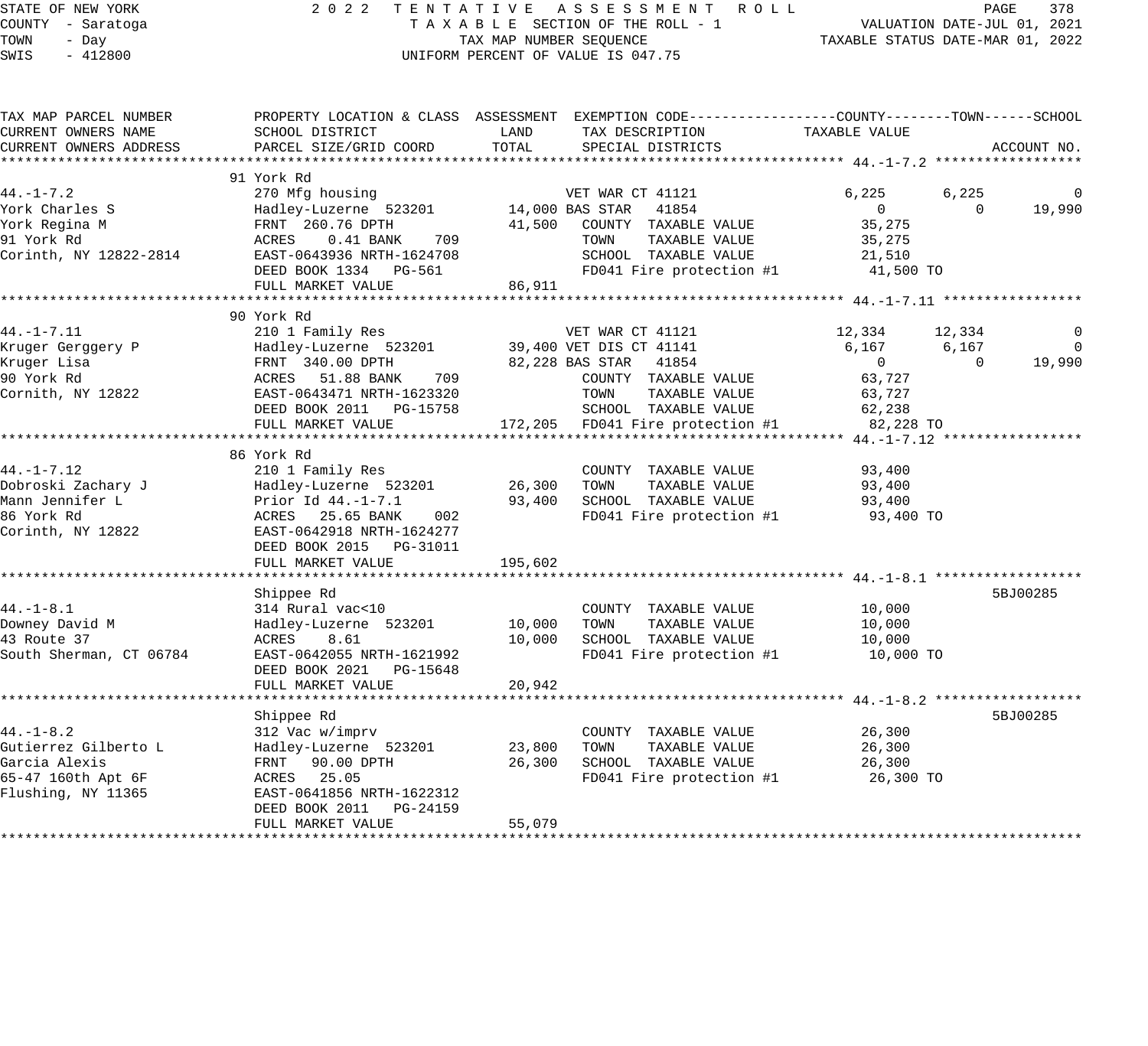| STATE OF NEW YORK                                      | 2 0 2 2                                 |                                  | TENTATIVE ASSESSMENT ROLL                                                                       |                            | PAGE<br>379 |
|--------------------------------------------------------|-----------------------------------------|----------------------------------|-------------------------------------------------------------------------------------------------|----------------------------|-------------|
| COUNTY - Saratoga                                      | TAXABLE SECTION OF THE ROLL - 1         | VALUATION DATE-JUL 01, 2021      |                                                                                                 |                            |             |
| TOWN<br>- Day                                          | TAX MAP NUMBER SEQUENCE                 | TAXABLE STATUS DATE-MAR 01, 2022 |                                                                                                 |                            |             |
| $-412800$<br>SWIS                                      |                                         |                                  | UNIFORM PERCENT OF VALUE IS 047.75                                                              |                            |             |
| TAX MAP PARCEL NUMBER                                  |                                         |                                  | PROPERTY LOCATION & CLASS ASSESSMENT EXEMPTION CODE----------------COUNTY-------TOWN-----SCHOOL |                            |             |
| CURRENT OWNERS NAME                                    | SCHOOL DISTRICT                         | LAND                             | TAX DESCRIPTION                                                                                 | TAXABLE VALUE              |             |
| CURRENT OWNERS ADDRESS                                 | PARCEL SIZE/GRID COORD                  | TOTAL                            | SPECIAL DISTRICTS                                                                               |                            | ACCOUNT NO. |
|                                                        |                                         |                                  |                                                                                                 |                            |             |
| $44. - 1 - 10$                                         | Shippee Rd                              |                                  |                                                                                                 |                            | 5BJ00041    |
| Fisher Joel C                                          | 912 Forest s480a<br>Corinth 1<br>412601 | 64,000                           | FORST LND 47460<br>COUNTY TAXABLE VALUE                                                         | 51,200<br>51,200<br>12,800 | 51,200      |
| Fisher Beverly A                                       | ACRES 100.00                            | 64,000                           | TOWN<br>TAXABLE VALUE                                                                           | 12,800                     |             |
| 19 Webster Pl                                          | EAST-0643554 NRTH-1621293               |                                  | SCHOOL TAXABLE VALUE                                                                            | 12,800                     |             |
| Brooklyn, NY 11215                                     | DEED BOOK 2009 PG-28426                 |                                  | FD041 Fire protection #1                                                                        | 64,000 TO                  |             |
|                                                        | FULL MARKET VALUE                       | 134,031                          |                                                                                                 |                            |             |
| MAY BE SUBJECT TO PAYMENT<br>UNDER RPTL480A UNTIL 2031 |                                         |                                  |                                                                                                 |                            |             |
|                                                        |                                         |                                  |                                                                                                 |                            |             |
|                                                        | W Mountain Co Rt 10                     |                                  |                                                                                                 |                            | 5BJ00535    |
| $44. - 1 - 11.1$                                       | 910 Priv forest                         |                                  | COUNTY TAXABLE VALUE                                                                            | 24,000                     |             |
| Knox David T                                           | 412601<br>Corinth 1                     | 24,000                           | TAXABLE VALUE<br>TOWN                                                                           | 24,000                     |             |
| Knox Virgina                                           | DT Knox Rev Trust 7/11/16               | 24,000                           | SCHOOL TAXABLE VALUE                                                                            | 24,000                     |             |
| ETAL                                                   | David&Virginia Knox1/3int               |                                  | FD041 Fire protection #1                                                                        | 24,000 TO                  |             |
| 1611 13th St NW                                        | Jacob&RebeccaWasserman1/6               |                                  |                                                                                                 |                            |             |
| Washington, DC 20009                                   | FRNT 840.00 DPTH<br>ACRES 48.01         |                                  |                                                                                                 |                            |             |
|                                                        | EAST-0644311 NRTH-1618618               |                                  |                                                                                                 |                            |             |
|                                                        | DEED BOOK 2016<br>PG-20675              |                                  |                                                                                                 |                            |             |
|                                                        | FULL MARKET VALUE                       | 50,262                           |                                                                                                 |                            |             |
|                                                        |                                         |                                  |                                                                                                 |                            |             |
|                                                        | W Mountain Co Rt 10                     |                                  |                                                                                                 |                            |             |
| $44. -1 - 11.21$                                       | 311 Res vac land                        |                                  | COUNTY TAXABLE VALUE                                                                            | 4,900                      |             |
| Knox David T                                           | Corinth 1<br>412601                     | 4,900                            | TOWN<br>TAXABLE VALUE                                                                           | 4,900                      |             |
| Knox Virgina                                           | DT Knox Rev Trust 7/11/6                | 4,900                            | SCHOOL TAXABLE VALUE                                                                            | 4,900                      |             |
| 1600 13th St NW                                        | David&VirginiaKonx 1/3int               |                                  | FD041 Fire protection #1                                                                        | 4,900 TO                   |             |
| Washington, DC 20009                                   | Jacob&RebeccaWasserman1/6               |                                  |                                                                                                 |                            |             |
|                                                        | FRNT 840.00 DPTH                        |                                  |                                                                                                 |                            |             |
|                                                        | ACRES<br>2.45                           |                                  |                                                                                                 |                            |             |
|                                                        | EAST-0644533 NRTH-1617409               |                                  |                                                                                                 |                            |             |
|                                                        | DEED BOOK 2016<br>PG-20675              |                                  |                                                                                                 |                            |             |
|                                                        | FULL MARKET VALUE                       | 10,262                           |                                                                                                 |                            |             |
|                                                        | W Mountain Co Rt 10                     |                                  |                                                                                                 |                            |             |
| $44. -1 - 11.22$                                       | 311 Res vac land                        |                                  | COUNTY TAXABLE VALUE                                                                            | 2,100                      |             |
| Gregg Walter H                                         | Corinth 1<br>412601                     | 2,100                            | TAXABLE VALUE<br>TOWN                                                                           | 2,100                      |             |
| %Robert E. Gregg, Jr. III                              | ACRES<br>0.12                           | 2,100                            | SCHOOL TAXABLE VALUE                                                                            | 2,100                      |             |
| 4801 Stuart Ave                                        | EAST-0644861 NRTH-1617432               |                                  | FD041 Fire protection #1                                                                        | 2,100 TO                   |             |
| Richmond, VA 23226                                     | DEED BOOK 1643 PG-70                    |                                  |                                                                                                 |                            |             |
|                                                        | FULL MARKET VALUE                       | 4,398                            |                                                                                                 |                            |             |
|                                                        |                                         |                                  |                                                                                                 |                            |             |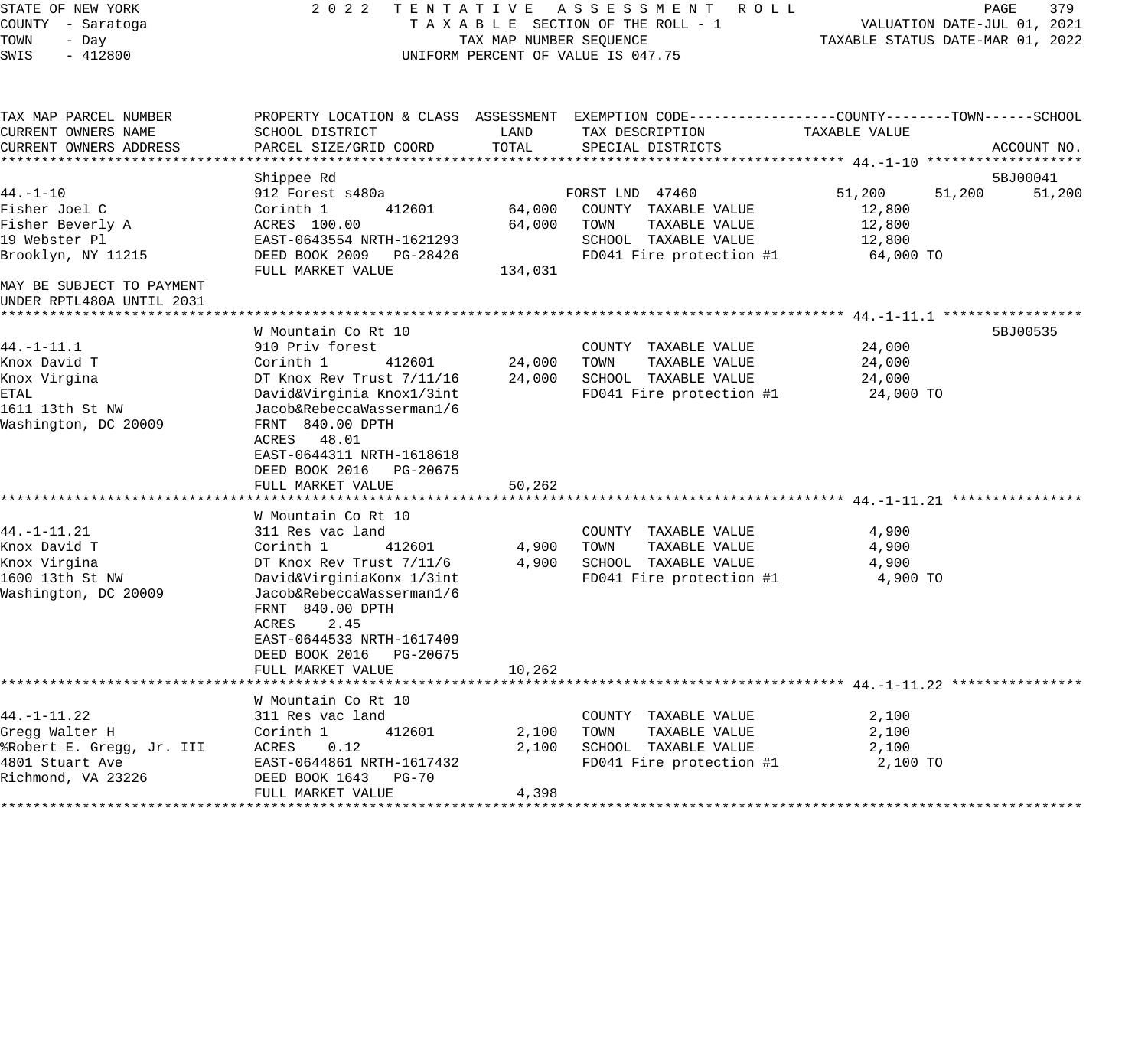### STATE OF NEW YORK 2 0 2 2 T E N T A T I V E A S S E S S M E N T R O L L PAGE 380 COUNTY - Saratoga T A X A B L E SECTION OF THE ROLL - 1 VALUATION DATE-JUL 01, 2021 TAX A B L E SECTION OF THE ROLL - 1 WILLOWS CONTROLLED STATUS DATE-MAR 01, 2022 UNIFORM PERCENT OF VALUE IS 047.75

| TAX MAP PARCEL NUMBER                 |                                          |                    | PROPERTY LOCATION & CLASS ASSESSMENT EXEMPTION CODE----------------COUNTY-------TOWN------SCHOOL |                    |                       |
|---------------------------------------|------------------------------------------|--------------------|--------------------------------------------------------------------------------------------------|--------------------|-----------------------|
| CURRENT OWNERS NAME                   | SCHOOL DISTRICT                          | LAND               | TAX DESCRIPTION                                                                                  | TAXABLE VALUE      |                       |
| CURRENT OWNERS ADDRESS                | PARCEL SIZE/GRID COORD                   | TOTAL              | SPECIAL DISTRICTS                                                                                |                    | ACCOUNT NO.           |
|                                       |                                          |                    |                                                                                                  |                    |                       |
|                                       | W Mountain Co Rt 10                      |                    |                                                                                                  |                    | 5BJ00449              |
| $44. - 1 - 12$                        | 912 Forest s480a                         |                    | FORST LND 47460                                                                                  | 32,240             | 32,240<br>32,240      |
| Gregg Robert E Jr<br>4801 Stewart Ave | Corinth 1<br>412601                      | 40,300             | COUNTY TAXABLE VALUE<br>TOWN                                                                     | 8,060              |                       |
|                                       | FRNT 180.00 DPTH                         | 40,300             | TAXABLE VALUE<br>SCHOOL TAXABLE VALUE                                                            | 8,060              |                       |
| Richmond, VA 23226                    | ACRES 51.98<br>EAST-0643525 NRTH-1618443 |                    |                                                                                                  | 8,060<br>40,300 TO |                       |
| MAY BE SUBJECT TO PAYMENT             | DEED BOOK 1111 PG-315                    |                    | FD041 Fire protection #1                                                                         |                    |                       |
| UNDER RPTL480A UNTIL 2031             | FULL MARKET VALUE                        | 84,398             |                                                                                                  |                    |                       |
|                                       |                                          |                    |                                                                                                  |                    |                       |
|                                       | W Mountain Co Rt 10                      |                    |                                                                                                  |                    | 5BJ02632              |
| $44. - 1 - 15$                        | 314 Rural vac<10                         |                    | COUNTY TAXABLE VALUE                                                                             | 8,900              |                       |
| Gregg Robert E Jr.                    | Corinth 1<br>412601                      | 8,900              | TOWN<br>TAXABLE VALUE                                                                            | 8,900              |                       |
| 4801 Stawart Ave                      | FRNT 1060.00 DPTH                        | 8,900              | SCHOOL TAXABLE VALUE                                                                             | 8,900              |                       |
| Richmond, VA 23226                    | ACRES 4.82                               |                    | FD041 Fire protection #1                                                                         | 8,900 TO           |                       |
|                                       | EAST-0641900 NRTH-1617159                |                    |                                                                                                  |                    |                       |
|                                       | DEED BOOK 2010 PG-9685                   |                    |                                                                                                  |                    |                       |
|                                       | FULL MARKET VALUE                        | 18,639             |                                                                                                  |                    |                       |
|                                       |                                          |                    |                                                                                                  |                    |                       |
|                                       | 705 W Mountain Co Rt 10                  |                    |                                                                                                  |                    | 5BJ02092              |
| $44. - 1 - 16$                        | 311 Res vac land                         |                    | COUNTY TAXABLE VALUE                                                                             | 7,200              |                       |
| Morreale Mary Ann                     | Corinth 1<br>412601                      | $7,200$<br>$7,200$ | TOWN<br>TAXABLE VALUE                                                                            | 7,200              |                       |
| 705 W Mountain Co Rt 10               | MaryAnn Morreale Trust 5/                | 7,200              | SCHOOL TAXABLE VALUE                                                                             | 7,200              |                       |
| Corinth, NY 12822                     | FRNT 710.50 DPTH                         |                    | FD041 Fire protection #1                                                                         | 7,200 TO           |                       |
|                                       | ACRES 1.35                               |                    |                                                                                                  |                    |                       |
|                                       | EAST-0641444 NRTH-1617082                |                    |                                                                                                  |                    |                       |
|                                       | DEED BOOK 2019 PG-14732                  |                    |                                                                                                  |                    |                       |
|                                       | FULL MARKET VALUE                        | 15,079             |                                                                                                  |                    |                       |
|                                       |                                          |                    |                                                                                                  |                    |                       |
|                                       | 678 W Mountain Co Rt 10                  |                    |                                                                                                  |                    | 5BJ02096              |
| $44. - 1 - 17$                        | 210 1 Family Res                         |                    | AGED T<br>41803                                                                                  | $\mathbf{0}$       | 47,150<br>$\sim$ 0    |
| Gamache Gary                          | Corinth 1 412601                         |                    | 14,100 AGED C&S 41805                                                                            | 23,575             | 23,575<br>$\mathbf 0$ |
| 678 Co Rt 10                          | FRNT 206.38 DPTH                         |                    | 94,300 ENH STAR 41834                                                                            | $\overline{0}$     | $\Omega$<br>49,900    |
| Corinth, NY 12822                     | ACRES 1.14                               |                    | COUNTY TAXABLE VALUE                                                                             | 70,725             |                       |
|                                       | EAST-0641487 NRTH-1617458                |                    | TOWN<br>TAXABLE VALUE                                                                            | 47,150             |                       |
|                                       | DEED BOOK 0973 PG-01180                  |                    | SCHOOL TAXABLE VALUE                                                                             | 20,825             |                       |
|                                       | FULL MARKET VALUE                        |                    | 197,487 FD041 Fire protection #1                                                                 | 94,300 TO          |                       |
|                                       |                                          |                    |                                                                                                  |                    |                       |
|                                       | 688 W Mountain Co Rt 10                  |                    |                                                                                                  |                    | 5BJ00804              |
| $44. - 1 - 18$                        | 260 Seasonal res                         |                    | COUNTY TAXABLE VALUE                                                                             | 66,600             |                       |
| Loria Frank A                         | Corinth 1<br>412601                      | 16,300             | TAXABLE VALUE<br>TOWN                                                                            | 66,600             |                       |
| Loria Sheila A<br>110 Tudor Dr        | FRNT 450.00 DPTH                         | 66,600             | SCHOOL TAXABLE VALUE                                                                             | 66,600             |                       |
| Clark, NJ 07066-2126                  | ACRES 5.68<br>EAST-0640968 NRTH-1617306  |                    | $FD041$ Fire protection #1 66,600 TO                                                             |                    |                       |
|                                       | DEED BOOK 1168 PG-317                    |                    |                                                                                                  |                    |                       |
|                                       | FULL MARKET VALUE                        | 139,476            |                                                                                                  |                    |                       |
|                                       |                                          |                    |                                                                                                  |                    |                       |
|                                       |                                          |                    |                                                                                                  |                    |                       |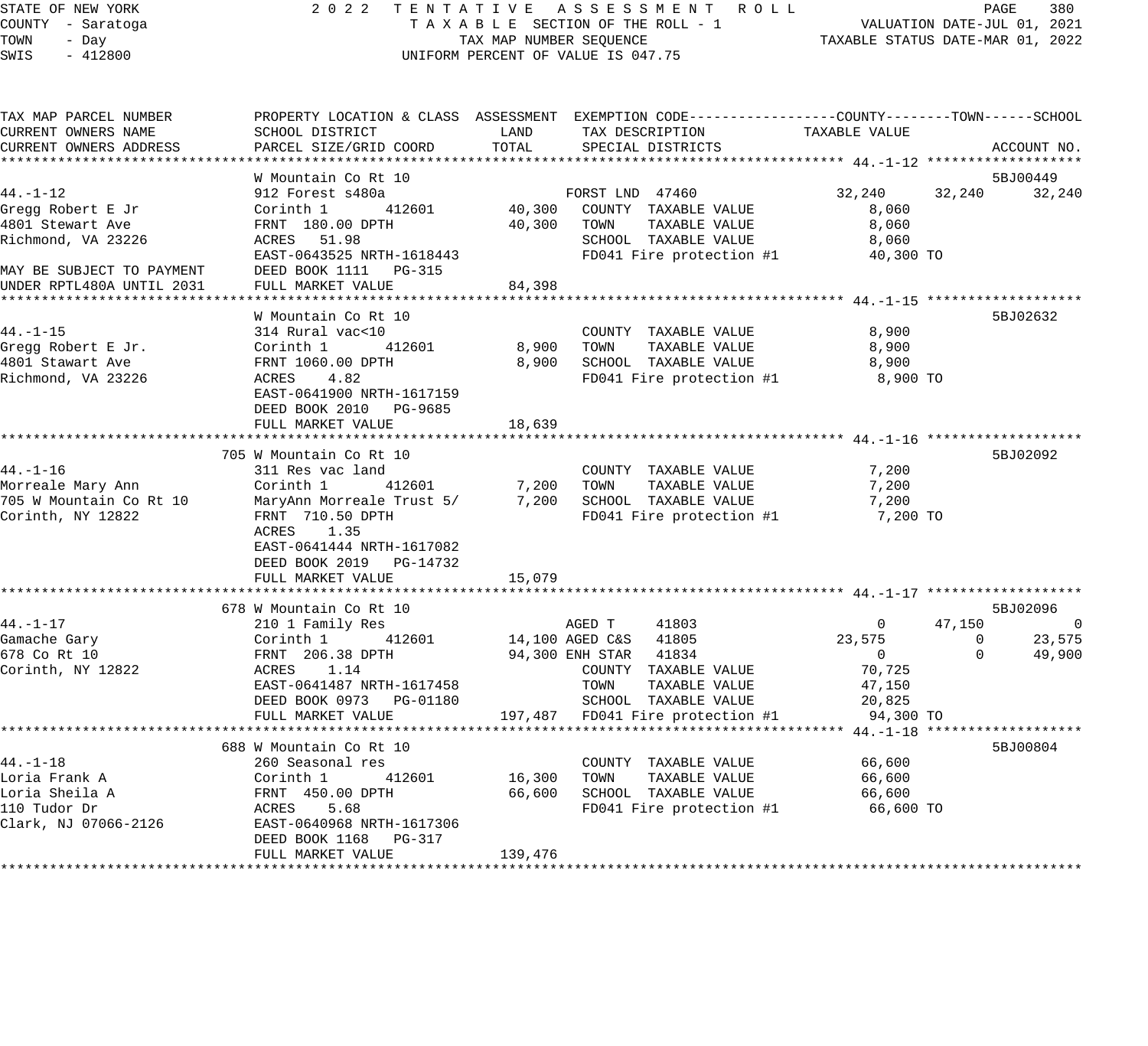| STATE OF NEW YORK<br>COUNTY - Saratoga    | 2 0 2 2<br>TENTATIVE ASSESSMENT ROLL<br>TAXABLE SECTION OF THE ROLL - 1 | PAGE<br>381<br>VALUATION DATE-JUL 01, 2021 |                                                                                                  |                                                        |             |
|-------------------------------------------|-------------------------------------------------------------------------|--------------------------------------------|--------------------------------------------------------------------------------------------------|--------------------------------------------------------|-------------|
| TOWN<br>- Day                             | TAX MAP NUMBER SEQUENCE                                                 | TAXABLE STATUS DATE-MAR 01, 2022           |                                                                                                  |                                                        |             |
| SWIS<br>$-412800$                         | UNIFORM PERCENT OF VALUE IS 047.75                                      |                                            |                                                                                                  |                                                        |             |
| TAX MAP PARCEL NUMBER                     |                                                                         |                                            | PROPERTY LOCATION & CLASS ASSESSMENT EXEMPTION CODE----------------COUNTY-------TOWN------SCHOOL |                                                        |             |
| CURRENT OWNERS NAME                       | SCHOOL DISTRICT                                                         | LAND                                       | TAX DESCRIPTION                                                                                  | TAXABLE VALUE                                          |             |
| CURRENT OWNERS ADDRESS                    | PARCEL SIZE/GRID COORD                                                  | TOTAL                                      | SPECIAL DISTRICTS                                                                                |                                                        | ACCOUNT NO. |
|                                           |                                                                         |                                            |                                                                                                  |                                                        |             |
|                                           | 682 W Mountain Co Rt 10                                                 |                                            |                                                                                                  |                                                        | 5 BJ02100   |
| $44. - 1 - 19.1$                          | 210 1 Family Res                                                        |                                            | BAS STAR<br>41854                                                                                | $\mathbf 0$<br>$\Omega$                                | 19,990      |
| Nealey Sunny L                            | Corinth 1<br>412601                                                     | 15,000                                     | COUNTY TAXABLE VALUE                                                                             | 71,800                                                 |             |
| 682 W Mountain Co Rt 10                   | Sunny L Nealet Revocable                                                | 71,800                                     | TOWN<br>TAXABLE VALUE                                                                            | 71,800                                                 |             |
| Corinth, NY 12822                         | FRNT 284.22 DPTH<br>2.98 BANK<br>709<br>ACRES                           |                                            | SCHOOL TAXABLE VALUE<br>FD041 Fire protection #1                                                 | 51,810<br>71,800 TO                                    |             |
|                                           | EAST-0641254 NRTH-1617476<br>DEED BOOK 2011 PG-29387                    |                                            |                                                                                                  |                                                        |             |
|                                           | FULL MARKET VALUE                                                       | 150,366                                    |                                                                                                  |                                                        |             |
|                                           |                                                                         |                                            |                                                                                                  |                                                        |             |
|                                           | W Mountain Co Rt 10                                                     |                                            |                                                                                                  |                                                        | 5 BJ02116   |
| 44. –1–19.2                               | 910 Priv forest                                                         |                                            | COUNTY TAXABLE VALUE                                                                             | 16,000                                                 |             |
| Downey David M                            | Corinth 1<br>412601                                                     | 16,000                                     | TOWN<br>TAXABLE VALUE                                                                            | 16,000                                                 |             |
| 43 Route 37                               | FRNT 284.22 DPTH                                                        | 16,000                                     | SCHOOL TAXABLE VALUE                                                                             | 16,000                                                 |             |
| South Sherman, CT 06784                   | ACRES 32.05<br>EAST-0641039 NRTH-1618416<br>DEED BOOK 2021 PG-15648     |                                            | FD041 Fire protection #1                                                                         | 16,000 TO                                              |             |
|                                           | FULL MARKET VALUE                                                       | 33,508                                     |                                                                                                  |                                                        |             |
|                                           |                                                                         |                                            |                                                                                                  |                                                        |             |
|                                           | Shippee Rd                                                              |                                            |                                                                                                  |                                                        | 5 BJ02648   |
| $44. - 1 - 20.2$                          | 312 Vac w/imprv                                                         |                                            | COUNTY TAXABLE VALUE                                                                             | 8,600                                                  |             |
| Hill Nestor & Barbara L Jr                | Corinth 1<br>412601                                                     | 8,500                                      | TOWN<br>TAXABLE VALUE                                                                            | 8,600                                                  |             |
| Sheldon Luke & Nicole                     | Land contract 2013/19384                                                | 8,600                                      | SCHOOL TAXABLE VALUE                                                                             | 8,600                                                  |             |
| C/O Luke & Nicole Sheldon<br>10 Orange St | FRNT 591.80 DPTH<br>4.24<br>ACRES                                       |                                            | FD041 Fire protection #1                                                                         | 8,600 TO                                               |             |
| Amsterdam, NY 12010                       | EAST-0640845 NRTH-1621536<br>DEED BOOK 0975 PG-00431                    |                                            |                                                                                                  |                                                        |             |
|                                           | FULL MARKET VALUE                                                       | 18,010                                     |                                                                                                  |                                                        |             |
|                                           |                                                                         |                                            |                                                                                                  | ********************************** 44.-1-20.3 ******** |             |
|                                           | Shippee Rd                                                              |                                            |                                                                                                  |                                                        |             |
| $44. - 1 - 20.3$                          | 314 Rural vac<10                                                        |                                            | COUNTY TAXABLE VALUE                                                                             | 8,100                                                  |             |
| Wheeler Thomas                            | Corinth 1<br>412601                                                     | 8,100                                      | TOWN<br>TAXABLE VALUE                                                                            | 8,100                                                  |             |
| Wheeler Priya                             | FRNT 440.78 DPTH                                                        | 8,100                                      | SCHOOL TAXABLE VALUE                                                                             | 8,100                                                  |             |
| 1645 Wendell Avenue                       | 3.21<br>ACRES                                                           |                                            | FD041 Fire protection #1                                                                         | 8,100 TO                                               |             |
| Schenectady, NY 12309                     | EAST-0639570 NRTH-1619180                                               |                                            |                                                                                                  |                                                        |             |
|                                           | DEED BOOK 2021 PG-24855                                                 |                                            |                                                                                                  |                                                        |             |
|                                           | FULL MARKET VALUE                                                       | 16,963                                     |                                                                                                  |                                                        |             |
|                                           | Shippee Rd                                                              |                                            |                                                                                                  |                                                        |             |
| $44. - 1 - 20.4$                          | 312 Vac w/imprv                                                         |                                            | COUNTY TAXABLE VALUE                                                                             | 15,200                                                 |             |
| Passino Tina                              | Corinth 1<br>412601                                                     | 9,000                                      | TOWN<br>TAXABLE VALUE                                                                            | 15,200                                                 |             |
| 200 Shippee Rd                            | FRNT 354.26 DPTH                                                        | 15,200                                     | SCHOOL TAXABLE VALUE                                                                             | 15,200                                                 |             |
| Cornith, NY 12822                         | ACRES<br>5.03                                                           |                                            | FD041 Fire protection #1                                                                         | 15,200 TO                                              |             |
|                                           | EAST-0640771 NRTH-1621190<br>DEED BOOK 2016 PG-10990                    |                                            |                                                                                                  |                                                        |             |
|                                           | FULL MARKET VALUE                                                       | 31,832                                     |                                                                                                  |                                                        |             |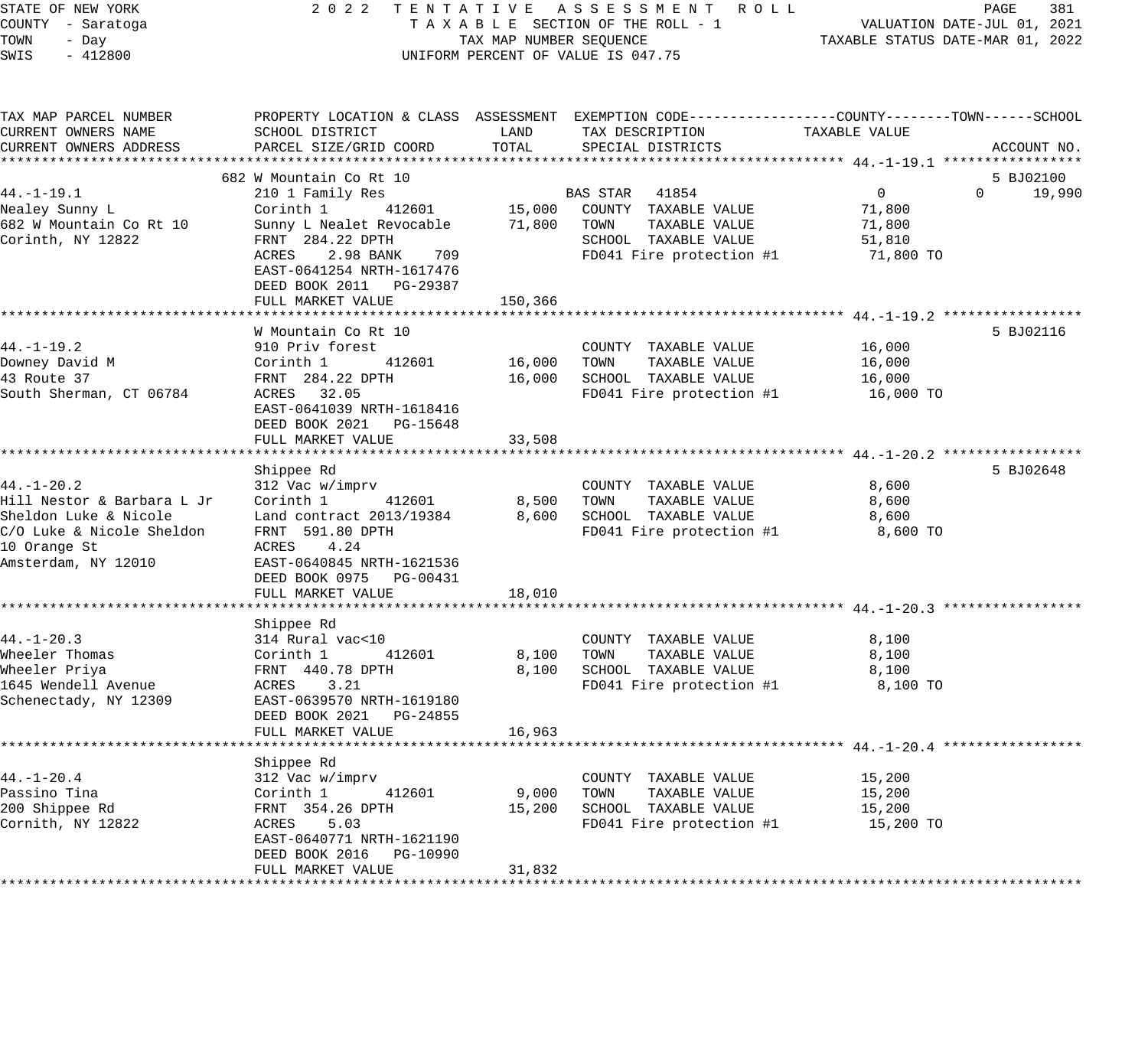| STATE OF NEW YORK<br>COUNTY - Saratoga                                                       | 2 0 2 2                                                                                                                                                                   |                                                               | TENTATIVE ASSESSMENT ROLL<br>TAXABLE SECTION OF THE ROLL - 1                                                                             | TAXABLE STATUS DATE-MAR 01, 2022                          | PAGE<br>VALUATION DATE-JUL 01, 2021 | 382         |
|----------------------------------------------------------------------------------------------|---------------------------------------------------------------------------------------------------------------------------------------------------------------------------|---------------------------------------------------------------|------------------------------------------------------------------------------------------------------------------------------------------|-----------------------------------------------------------|-------------------------------------|-------------|
| TOWN<br>- Day<br>SWIS<br>$-412800$                                                           |                                                                                                                                                                           | TAX MAP NUMBER SEQUENCE<br>UNIFORM PERCENT OF VALUE IS 047.75 |                                                                                                                                          |                                                           |                                     |             |
| TAX MAP PARCEL NUMBER<br>CURRENT OWNERS NAME<br>CURRENT OWNERS ADDRESS                       | SCHOOL DISTRICT<br>PARCEL SIZE/GRID COORD                                                                                                                                 | LAND<br>TOTAL                                                 | PROPERTY LOCATION & CLASS ASSESSMENT EXEMPTION CODE----------------COUNTY-------TOWN------SCHOOL<br>TAX DESCRIPTION<br>SPECIAL DISTRICTS | TAXABLE VALUE                                             |                                     | ACCOUNT NO. |
|                                                                                              |                                                                                                                                                                           |                                                               |                                                                                                                                          |                                                           |                                     |             |
| $44. - 1 - 20.6$<br>Hough Harry E<br>Hough Sheila J<br>49 Elsohn Rd<br>Ancram, NY 12502      | Shippee Rd<br>322 Rural vac>10<br>412601<br>Corinth 1<br>ACRES 17.00<br>EAST-0640114 NRTH-1618698<br>DEED BOOK 1487 PG-203                                                | 14,300<br>14,300                                              | COUNTY TAXABLE VALUE<br>TAXABLE VALUE<br>TOWN<br>SCHOOL TAXABLE VALUE<br>FD041 Fire protection #1                                        | 14,300<br>14,300<br>14,300<br>14,300 TO                   |                                     |             |
|                                                                                              | FULL MARKET VALUE                                                                                                                                                         | 29,948                                                        |                                                                                                                                          |                                                           |                                     |             |
| $44. - 1 - 20.7$<br>Passino Tina<br>200 Shippee Rd<br>Corinth, NY 12822                      | Shippee Rd<br>314 Rural vac<10<br>Corinth 1<br>412601<br>FRNT 294.60 DPTH<br>5.02<br>ACRES<br>EAST-0640626 NRTH-1620881<br>DEED BOOK 2019 PG-30434<br>FULL MARKET VALUE   | 9,000<br>9,000<br>18,848                                      | COUNTY TAXABLE VALUE<br>TOWN<br>TAXABLE VALUE<br>SCHOOL TAXABLE VALUE<br>FD041 Fire protection #1                                        | 9,000<br>9,000<br>9,000<br>9,000 TO                       |                                     |             |
| ***********                                                                                  | *************************************                                                                                                                                     |                                                               |                                                                                                                                          |                                                           |                                     |             |
| $44. - 1 - 20.12$<br>Maloney Daniel W<br>Maloney Mary<br>130 Shippee Rd<br>Corinth, NY 12822 | 130 Shippee Rd<br>210 1 Family Res<br>Corinth 1<br>412601<br>Lot 4<br>FRNT 432.84 DPTH<br>ACRES<br>8.50 BANK<br>709<br>EAST-0640260 NRTH-1619905<br>DEED BOOK 1450 PG-632 | 17,800<br>93,400                                              | BAS STAR<br>41854<br>COUNTY TAXABLE VALUE<br>TOWN<br>TAXABLE VALUE<br>SCHOOL TAXABLE VALUE<br>FD041 Fire protection #1                   | $\overline{0}$<br>93,400<br>93,400<br>73,410<br>93,400 TO | $\mathbf{0}$                        | 19,990      |
|                                                                                              | FULL MARKET VALUE                                                                                                                                                         | 195,602                                                       |                                                                                                                                          |                                                           |                                     |             |
| $44. - 1 - 20.51$<br>Blackbird Norleen<br>118 Shippee Rd<br>Corinth, NY 12822                | 118 Shippee Rd<br>270 Mfg housing<br>412601<br>Corinth 1<br>FRNT 312.27 DPTH<br>ACRES<br>5.15<br>EAST-0640115 NRTH-1619584<br>DEED BOOK 1458<br>PG-494                    | 16,100<br>67,700                                              | BAS STAR 41854<br>COUNTY TAXABLE VALUE<br>TOWN<br>TAXABLE VALUE<br>SCHOOL TAXABLE VALUE<br>FD041 Fire protection #1                      | $\overline{0}$<br>67,700<br>67,700<br>47,710<br>67,700 TO | $\mathbf{0}$                        | 19,990      |
|                                                                                              | FULL MARKET VALUE                                                                                                                                                         | 141,780                                                       |                                                                                                                                          |                                                           |                                     |             |
| $44. - 1 - 20.52$<br>Blackbird Norleen<br>118 Shippee Rd<br>Corinth, NY 12822                | 118 Shippee Rd<br>314 Rural vac<10<br>Corinth 1<br>412601<br>FRNT 299.75 DPTH<br>ACRES<br>5.71<br>EAST-0639848 NRTH-1619373<br>DEED BOOK 1458 PG-497<br>FULL MARKET VALUE | * * * * * * * * * * * * *<br>9,400<br>9,400<br>19,686         | COUNTY TAXABLE VALUE<br>TOWN<br>TAXABLE VALUE<br>SCHOOL TAXABLE VALUE<br>FD041 Fire protection #1                                        | 9,400<br>9,400<br>9,400<br>9,400 TO                       |                                     |             |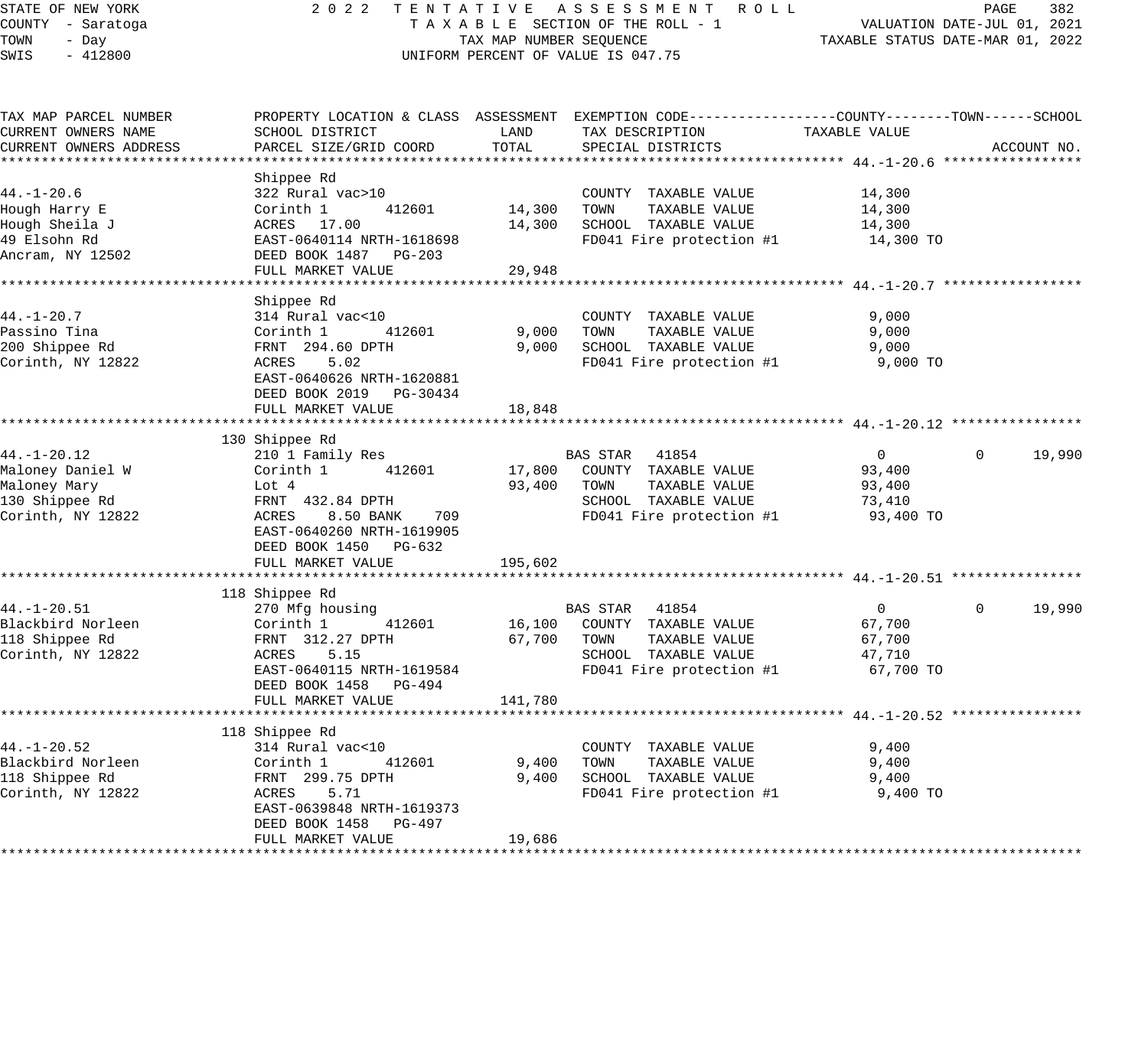| STATE OF NEW YORK |           |                   |  |
|-------------------|-----------|-------------------|--|
|                   |           | COUNTY - Saratoga |  |
| TOWN              | - Day     |                   |  |
| <b>CMTC</b>       | $-412800$ |                   |  |

## STATE OF THE REW TAT IVE ASSESSMENT ROLL PAGE 383 TENTATION DATE-JUL 01, 2021 T A X A B L E SECTION OF THE ROLL - 1<br>TAX MAP NUMBER SEQUENCE SWIS - 412800 CONFORM PERCENT OF VALUE IS 047.75

| TAX MAP PARCEL NUMBER |                                                                                                                                                                                                                                                   |        | PROPERTY LOCATION & CLASS ASSESSMENT EXEMPTION CODE----------------COUNTY-------TOWN------SCHOOL |                     |               |
|-----------------------|---------------------------------------------------------------------------------------------------------------------------------------------------------------------------------------------------------------------------------------------------|--------|--------------------------------------------------------------------------------------------------|---------------------|---------------|
| CURRENT OWNERS NAME   | SCHOOL DISTRICT                                                                                                                                                                                                                                   | LAND   | TAX DESCRIPTION TAXABLE VALUE                                                                    |                     |               |
|                       |                                                                                                                                                                                                                                                   |        | TOTAL SPECIAL DISTRICTS                                                                          |                     | ACCOUNT NO.   |
|                       |                                                                                                                                                                                                                                                   |        |                                                                                                  |                     |               |
|                       | 144 Shippee Rd                                                                                                                                                                                                                                    |        |                                                                                                  |                     |               |
| 44. -1 - 20. 112      |                                                                                                                                                                                                                                                   |        | 270 Mfg housing 30 VETWAR CTS 41120                                                              | 14,595 14,595 6,690 |               |
|                       |                                                                                                                                                                                                                                                   |        |                                                                                                  | $\overline{0}$      | $0 \t 19,990$ |
|                       |                                                                                                                                                                                                                                                   |        |                                                                                                  | 82,705              |               |
|                       | 44.-1-20.112<br>Abraham Robert C Corinth, NY 12822<br>Abraham Robert C FRNT 412.22 DPTH 97,300 COUNTY TAXABLE VALUE<br>44 Shippee Road<br>Corinth, NY 12822 EAST-0640406 NRTH-1620262<br>DEED BOOK 2018 PG-33560 FD041 Fire protection #          |        |                                                                                                  | 82,705              |               |
|                       |                                                                                                                                                                                                                                                   |        | SCHOOL TAXABLE VALUE 70,620                                                                      |                     |               |
|                       |                                                                                                                                                                                                                                                   |        | FD041 Fire protection #1                                                                         | 97,300 TO           |               |
|                       |                                                                                                                                                                                                                                                   |        |                                                                                                  |                     |               |
|                       |                                                                                                                                                                                                                                                   |        |                                                                                                  |                     |               |
|                       | W Mountain Co Rt 10                                                                                                                                                                                                                               |        |                                                                                                  |                     | 5BJ00876      |
| $44. - 1 - 21.1$      | 311 Res vac land                                                                                                                                                                                                                                  |        | COUNTY TAXABLE VALUE 15,700                                                                      |                     |               |
|                       |                                                                                                                                                                                                                                                   |        | TAXABLE VALUE<br>TOWN                                                                            | 15,700              |               |
|                       |                                                                                                                                                                                                                                                   |        | SCHOOL TAXABLE VALUE                                                                             | 15,700              |               |
|                       | 15,700<br>The Herman Corinth 1 412601 15,700<br>702 County Rt 10 ACRES 20.32 15,700<br>Corinth, NY 12822 EAST-0640323 NRTH-1617655<br>DEED BOOK 2009 PG-37774<br>FIILL MARKET VALUE                                                               |        | FD041 Fire protection $#1$ 15,700 TO                                                             |                     |               |
|                       |                                                                                                                                                                                                                                                   |        |                                                                                                  |                     |               |
|                       | FULL MARKET VALUE                                                                                                                                                                                                                                 | 32,880 |                                                                                                  |                     |               |
|                       |                                                                                                                                                                                                                                                   |        |                                                                                                  |                     |               |
|                       | W Mountain Co Rt 10                                                                                                                                                                                                                               |        |                                                                                                  |                     |               |
| $44. -1 - 21.2$       |                                                                                                                                                                                                                                                   |        |                                                                                                  |                     |               |
|                       | 312 Vac w/imprv                                                                                                                                                                                                                                   |        | COUNTY TAXABLE VALUE 18,200                                                                      |                     |               |
|                       | Ulrich Kurt<br>C/0 Ulrich Herman & Mary<br>The Estate<br>TO2 County Rt 10<br>Corinth, NY 12822<br>Corinth, NY 12822<br>Corinth, NY 12822<br>Corinth, NY 12822<br>Corinth, NY 12822<br>Corinth, NY 12822<br>Corinth, NY 12822<br>Corinth, NY 12822 |        | 7,500 TOWN TAXABLE VALUE                                                                         | 18,200              |               |
|                       |                                                                                                                                                                                                                                                   |        | 18,200 SCHOOL TAXABLE VALUE<br>FD041 Fire protection $#1$ 18,200 TO                              | 18,200              |               |
|                       |                                                                                                                                                                                                                                                   |        |                                                                                                  |                     |               |
|                       |                                                                                                                                                                                                                                                   |        |                                                                                                  |                     |               |
|                       | DEED BOOK 1500 PG-664                                                                                                                                                                                                                             |        |                                                                                                  |                     |               |
|                       |                                                                                                                                                                                                                                                   |        |                                                                                                  |                     |               |
|                       |                                                                                                                                                                                                                                                   |        |                                                                                                  |                     |               |
|                       | W Mountain Co Rt 10                                                                                                                                                                                                                               |        |                                                                                                  |                     |               |
|                       |                                                                                                                                                                                                                                                   |        | COUNTY TAXABLE VALUE                                                                             | 4,600               |               |
|                       |                                                                                                                                                                                                                                                   |        | SCHOOL TAXABLE VALUE 4,600                                                                       | 4,600               |               |
|                       |                                                                                                                                                                                                                                                   |        |                                                                                                  |                     |               |
| Corinth, NY 12822     | EAST-0640615 NRTH-1617036                                                                                                                                                                                                                         |        | FD041 Fire protection $#1$ 4,600 TO                                                              |                     |               |
|                       |                                                                                                                                                                                                                                                   |        |                                                                                                  |                     |               |
|                       | FULL MARKET VALUE                                                                                                                                                                                                                                 | 9,634  |                                                                                                  |                     |               |
|                       |                                                                                                                                                                                                                                                   |        |                                                                                                  |                     |               |
|                       | W Mountain Co Rt 10                                                                                                                                                                                                                               |        |                                                                                                  |                     |               |
|                       |                                                                                                                                                                                                                                                   |        | COUNTY TAXABLE VALUE 1,400                                                                       |                     |               |
|                       |                                                                                                                                                                                                                                                   |        | 1,400 TOWN TAXABLE VALUE                                                                         | 1,400               |               |
|                       |                                                                                                                                                                                                                                                   | 1,400  | SCHOOL TAXABLE VALUE                                                                             | 1,400               |               |
|                       |                                                                                                                                                                                                                                                   |        | FD041 Fire protection $#1$ 1,400 TO                                                              |                     |               |
|                       | 44.-1-21.4<br>We were started the main of the started the particle Herman<br>Ulrich Mary Jane<br>702 County Rt 10<br>702 County Rt 10<br>2011 EAST-0640106 NRTH-1616842<br>702 Corinth, NY 12822<br>2022 DEED BOOK 958 PG-13<br>FULL MARKET VA    |        |                                                                                                  |                     |               |
|                       |                                                                                                                                                                                                                                                   | 2,932  |                                                                                                  |                     |               |
|                       |                                                                                                                                                                                                                                                   |        |                                                                                                  |                     |               |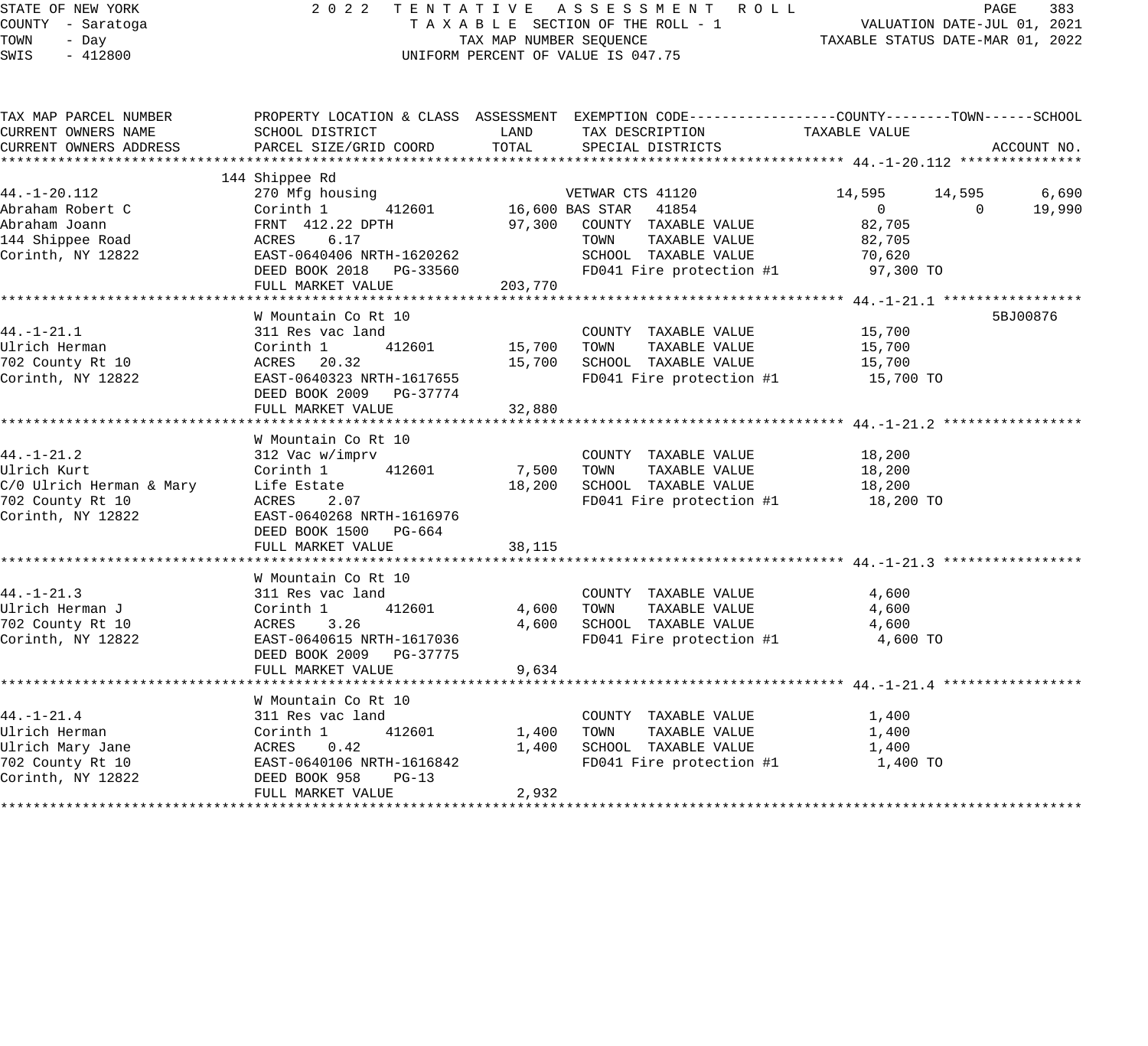| STATE OF NEW YORK |  |           |  |  |  |
|-------------------|--|-----------|--|--|--|
| COUNTY - Saratoga |  |           |  |  |  |
| TOWN              |  | - Day     |  |  |  |
| SWTS              |  | $-412800$ |  |  |  |

## STATE OF THE REW TAT IVE ASSESSMENT ROLL PAGE 384 PAGE 384 T A X A B L E SECTION OF THE ROLL - 1 T A X A B L E SECTION OF THE ROLL - 1<br>TAX MAP NUMBER SEQUENCE SWIS - 412800 CONTRORM PERCENT OF VALUE IS 047.75

| TAX MAP PARCEL NUMBER  |                           |         | PROPERTY LOCATION & CLASS ASSESSMENT EXEMPTION CODE----------------COUNTY-------TOWN------SCHOOL |                |          |             |
|------------------------|---------------------------|---------|--------------------------------------------------------------------------------------------------|----------------|----------|-------------|
| CURRENT OWNERS NAME    | SCHOOL DISTRICT           | LAND    | TAX DESCRIPTION                                                                                  | TAXABLE VALUE  |          |             |
| CURRENT OWNERS ADDRESS | PARCEL SIZE/GRID COORD    | TOTAL   | SPECIAL DISTRICTS                                                                                |                |          | ACCOUNT NO. |
|                        |                           |         |                                                                                                  |                |          |             |
|                        | 46 Shippee Rd             |         |                                                                                                  |                |          | 5BJ02253    |
| $44. - 1 - 22$         |                           |         |                                                                                                  | 38,300         |          |             |
|                        | 210 1 Family Res          |         | COUNTY TAXABLE VALUE                                                                             |                |          |             |
| Price Gerald Sr        | 412601<br>Corinth 1       | 20,500  | TOWN<br>TAXABLE VALUE                                                                            | 38,300         |          |             |
| 33 Valley Stream Rd    | FRNT 1265.23 DPTH         | 38,300  | SCHOOL TAXABLE VALUE                                                                             | 38,300         |          |             |
| Nassau, NY 12123       | ACRES 13.98               |         | FD041 Fire protection #1                                                                         | 38,300 TO      |          |             |
|                        | EAST-0639751 NRTH-1617544 |         |                                                                                                  |                |          |             |
|                        | DEED BOOK 1521 PG-182     |         |                                                                                                  |                |          |             |
|                        | FULL MARKET VALUE         | 80,209  |                                                                                                  |                |          |             |
|                        |                           |         |                                                                                                  |                |          |             |
|                        | 54 Shippee Rd             |         |                                                                                                  |                |          | 5BJ00815    |
| $44. - 1 - 23$         | 270 Mfg housing           |         | AGED T<br>41803                                                                                  | $\Omega$       | 10,665   | $\mathbf 0$ |
| Shippee Richard K      | Corinth 1<br>412601       |         | 14,300 E STAR ADD 41844                                                                          | $\Omega$       | $\Omega$ | 49,900      |
| Shippee Christine A    | FRNT 340.00 DPTH          |         | 71,100 COUNTY TAXABLE VALUE                                                                      | 71,100         |          |             |
| 54 Shippee Rd          | 1.68<br>ACRES             |         | TOWN<br>TAXABLE VALUE                                                                            | 60,435         |          |             |
| Corinth, NY 12822      | EAST-0639323 NRTH-1618064 |         | SCHOOL TAXABLE VALUE                                                                             | 21,200         |          |             |
|                        | DEED BOOK 985<br>PG-352   |         | FD041 Fire protection #1                                                                         | 71,100 TO      |          |             |
|                        | FULL MARKET VALUE         | 148,901 |                                                                                                  |                |          |             |
|                        |                           |         |                                                                                                  |                |          |             |
|                        | 75 Shippee Rd             |         |                                                                                                  |                |          | 5BJ02068    |
| $44. - 1 - 24$         | 270 Mfg housing           |         | BAS STAR<br>41854                                                                                | $\overline{0}$ | $\Omega$ | 19,990      |
| Shippee Joy            | 412601<br>Corinth 1       | 15,400  | COUNTY TAXABLE VALUE                                                                             | 59,000         |          |             |
| 75 Shippee Rd          | FRNT 500.00 DPTH          | 59,000  | TOWN<br>TAXABLE VALUE                                                                            | 59,000         |          |             |
| Corinth, NY 12822      | 1.85<br>ACRES             |         | SCHOOL TAXABLE VALUE                                                                             | 39,010         |          |             |
|                        | EAST-0639106 NRTH-1618829 |         | FD041 Fire protection #1                                                                         | 59,000 TO      |          |             |
|                        | DEED BOOK 1655 PG-265     |         |                                                                                                  |                |          |             |
|                        | FULL MARKET VALUE         | 123,560 |                                                                                                  |                |          |             |
|                        |                           |         |                                                                                                  |                |          |             |
|                        | 41 Shippee Rd             |         |                                                                                                  |                |          | 5BJ00565    |
| 44.-1-25               | 210 1 Family Res          |         | VETCOM CTS 41130                                                                                 | 22,475         | 22,475   | 11,150      |
| Marcotte Robert J      | 412601<br>Corinth 1       |         | 14,900 VETDIS CTS 41140                                                                          | 22,475         | 22,475   | 22,300      |
| Marcotte Ruby          | FRNT 850.00 DPTH          |         | 89,900 ENH STAR 41834                                                                            | $\overline{0}$ | $\circ$  | 49,900      |
| 41 Shippee Rd          | 2.78<br>ACRES             |         | COUNTY TAXABLE VALUE                                                                             | 44,950         |          |             |
| Corinth, NY 12822      | EAST-0639517 NRTH-1617043 |         | TOWN<br>TAXABLE VALUE                                                                            | 44,950         |          |             |
|                        | DEED BOOK 1353 PG-687     |         | SCHOOL TAXABLE VALUE                                                                             | 6,550          |          |             |
|                        | FULL MARKET VALUE         |         | 188,272 FD041 Fire protection #1                                                                 | 89,900 TO      |          |             |
|                        |                           |         |                                                                                                  |                |          |             |
|                        | 740 - 752 Shippee Rd      |         |                                                                                                  |                |          | 5BJ00226    |
| 44.-1-26               | 322 Rural vac>10          |         | COUNTY TAXABLE VALUE                                                                             | 12,500         |          |             |
| Garland Brian L        | Corinth 1<br>412601       | 12,500  | TOWN<br>TAXABLE VALUE                                                                            | 12,500         |          |             |
| Garland Katrina L      | FRNT 735.00 DPTH          | 12,500  | SCHOOL TAXABLE VALUE                                                                             | 12,500         |          |             |
| 740 County Rte 10 Rd   | ACRES 11.90               |         | FD041 Fire protection #1                                                                         | 12,500 TO      |          |             |
| Corinth, NY 12822      | EAST-0639220 NRTH-1617227 |         |                                                                                                  |                |          |             |
|                        | DEED BOOK 2013 PG-37210   |         |                                                                                                  |                |          |             |
|                        | FULL MARKET VALUE         | 26,178  |                                                                                                  |                |          |             |
|                        |                           |         |                                                                                                  |                |          |             |
|                        |                           |         |                                                                                                  |                |          |             |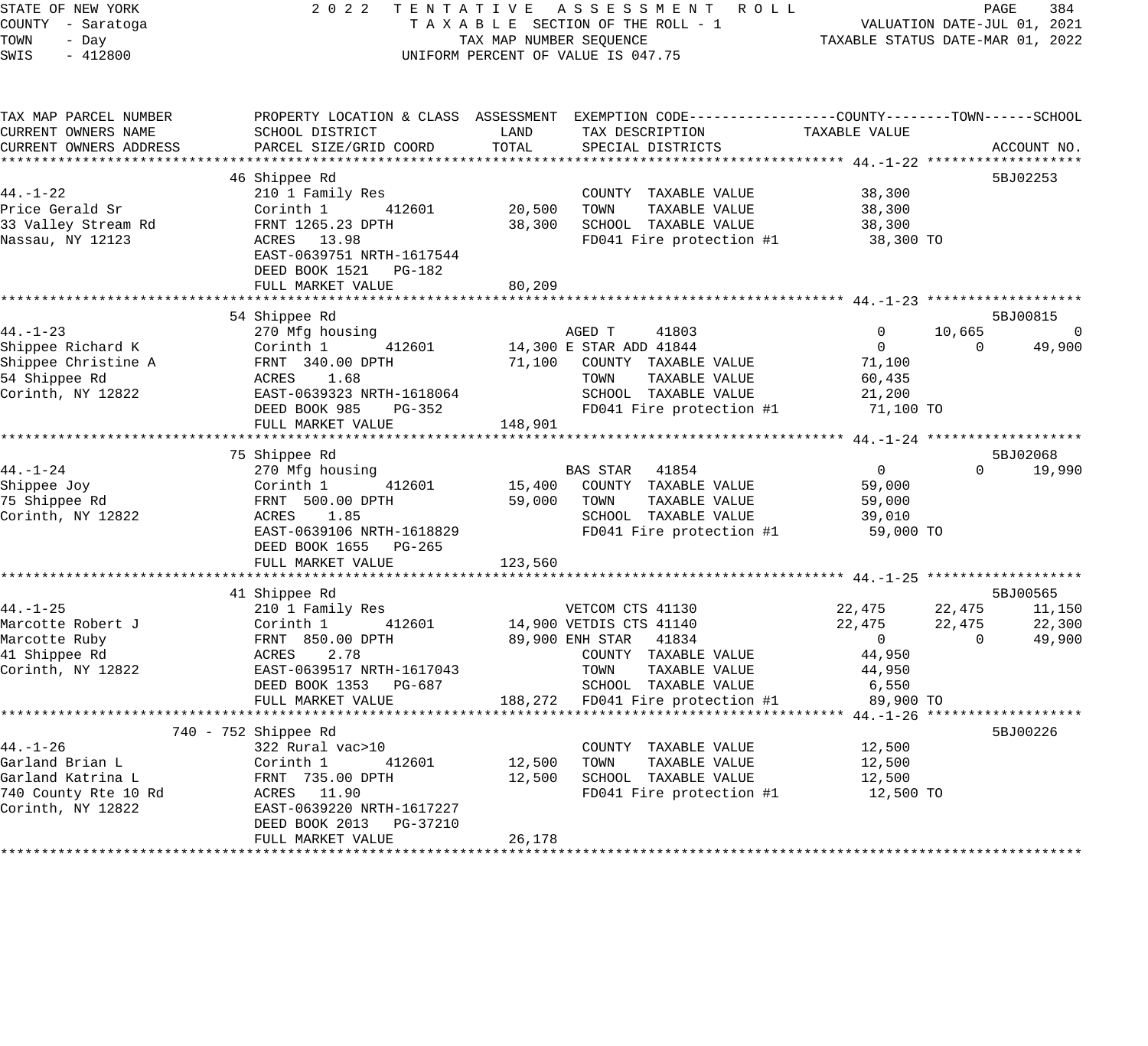| STATE OF NEW YORK<br>COUNTY - Saratoga<br>TOWN<br>- Day<br>SWIS<br>$-412800$ |                                                      | TAX MAP NUMBER SEQUENCE | 2022 TENTATIVE ASSESSMENT ROLL<br>TAXABLE SECTION OF THE ROLL - 1<br>UNIFORM PERCENT OF VALUE IS 047.75             | VALUATION DATE-JUL 01, 2021<br>TAXABLE STATUS DATE-MAR 01, 2022 | PAGE<br>385                    |
|------------------------------------------------------------------------------|------------------------------------------------------|-------------------------|---------------------------------------------------------------------------------------------------------------------|-----------------------------------------------------------------|--------------------------------|
| TAX MAP PARCEL NUMBER<br>CURRENT OWNERS NAME                                 | SCHOOL DISTRICT                                      | LAND                    | PROPERTY LOCATION & CLASS ASSESSMENT EXEMPTION CODE----------------COUNTY-------TOWN------SCHOOL<br>TAX DESCRIPTION | TAXABLE VALUE                                                   |                                |
| CURRENT OWNERS ADDRESS                                                       | PARCEL SIZE/GRID COORD                               | TOTAL                   | SPECIAL DISTRICTS                                                                                                   |                                                                 | ACCOUNT NO.                    |
|                                                                              |                                                      |                         |                                                                                                                     |                                                                 |                                |
|                                                                              | 752 W Mountain Co Rt 10                              |                         |                                                                                                                     |                                                                 | 5BJ00227                       |
| $44. - 1 - 27$                                                               | 260 Seasonal res                                     |                         | COUNTY TAXABLE VALUE                                                                                                | 87,000                                                          |                                |
| Garland Brian L                                                              | Corinth 1<br>412601                                  | 24,500 TOWN             | TAXABLE VALUE                                                                                                       | 87,000                                                          |                                |
| Garland Katrina L                                                            | ACRES 21.91                                          | 87,000                  | SCHOOL TAXABLE VALUE                                                                                                | 87,000                                                          |                                |
| 740 County Rte 10 Rd                                                         | EAST-0638718 NRTH-1617290                            |                         | FD041 Fire protection #1                                                                                            | 87,000 TO                                                       |                                |
| Corinth, NY 12822                                                            | DEED BOOK 2013 PG-37210                              |                         |                                                                                                                     |                                                                 |                                |
| ************                                                                 | FULL MARKET VALUE<br>*************************       | 182,199                 |                                                                                                                     |                                                                 |                                |
|                                                                              | W Mountain Co Rt 10                                  |                         |                                                                                                                     |                                                                 | 5BJ02633                       |
| $44. - 1 - 28$                                                               | 314 Rural vac<10                                     |                         | COUNTY TAXABLE VALUE                                                                                                | 300                                                             |                                |
| Casatelli Michael A                                                          | Corinth 1<br>412601                                  | 300                     | TOWN<br>TAXABLE VALUE                                                                                               | 300                                                             |                                |
| Mortgage Equity Conversion A.T Life Estate                                   |                                                      | 300                     | SCHOOL TAXABLE VALUE                                                                                                | 300                                                             |                                |
| 6828 Bay Shore Dr                                                            | ACRES<br>0.02                                        |                         | FD041 Fire protection #1                                                                                            | 300 TO                                                          |                                |
| Lake Worth, FL 33462                                                         | EAST-0638512 NRTH-1616593<br>DEED BOOK 2007 PG-27342 |                         |                                                                                                                     |                                                                 |                                |
|                                                                              | FULL MARKET VALUE                                    | 628                     |                                                                                                                     |                                                                 |                                |
|                                                                              | W Mountain Co Rt 10                                  |                         |                                                                                                                     |                                                                 | 5BJ00618                       |
| $44. - 1 - 29$                                                               | 910 Priv forest                                      |                         | COUNTY TAXABLE VALUE                                                                                                | 35,800                                                          |                                |
| Mettowee Lumber Co                                                           | 412601<br>Corinth 1                                  | 35,800                  | TOWN<br>TAXABLE VALUE                                                                                               | 35,800                                                          |                                |
| 85 Church St                                                                 | FRNT 3050.00 DPTH                                    | 35,800                  | SCHOOL TAXABLE VALUE                                                                                                | 35,800                                                          |                                |
| Granville, NY 12832                                                          | ACRES 71.58                                          |                         | FD041 Fire protection #1                                                                                            | 35,800 TO                                                       |                                |
|                                                                              | EAST-0637589 NRTH-1617764<br>DEED BOOK 0415 PG-0346  |                         |                                                                                                                     |                                                                 |                                |
|                                                                              | FULL MARKET VALUE                                    | 74,974                  |                                                                                                                     |                                                                 |                                |
|                                                                              |                                                      |                         |                                                                                                                     |                                                                 |                                |
| $44. - 1 - 30.1$                                                             | 62 Shippee Rd                                        |                         | ENH STAR 41834                                                                                                      | $\overline{0}$                                                  | 5BJ00147<br>$\Omega$<br>49,900 |
| Shippee Chauncey F                                                           | 240 Rural res<br>Corinth 1<br>412601                 |                         | 19,000 COUNTY TAXABLE VALUE                                                                                         | 57,400                                                          |                                |
| 62 Shippee Rd                                                                | Life Estate                                          |                         | 57,400 TOWN<br>TAXABLE VALUE                                                                                        | 57,400                                                          |                                |
| Corinth, NY 12822                                                            | FRNT 375.51 DPTH                                     |                         | SCHOOL TAXABLE VALUE                                                                                                | 7,500                                                           |                                |
|                                                                              | ACRES 11.00                                          |                         | FD041 Fire protection #1                                                                                            | 57,400 TO                                                       |                                |
|                                                                              | EAST-0638997 NRTH-1618444                            |                         |                                                                                                                     |                                                                 |                                |
|                                                                              | DEED BOOK 2011    PG-3700                            |                         |                                                                                                                     |                                                                 |                                |
|                                                                              | FULL MARKET VALUE                                    | 120,209                 |                                                                                                                     |                                                                 |                                |
| *******************                                                          |                                                      |                         |                                                                                                                     |                                                                 |                                |
|                                                                              | 35 Slicker (Private) Rd                              |                         |                                                                                                                     |                                                                 |                                |
| $44. - 1 - 30.2$                                                             | 240 Rural res                                        |                         | BAS STAR 41854                                                                                                      | $\overline{0}$                                                  | $\mathbf{0}$<br>19,990         |
| Shippee William R                                                            | Corinth 1<br>412601                                  | 19,400                  | COUNTY TAXABLE VALUE                                                                                                | 164,400                                                         |                                |
| Shippee Pamela L                                                             | FRNT 290.00 DPTH<br>ACRES 11.78                      | 164,400                 | TAXABLE VALUE<br>TOWN                                                                                               | 164,400                                                         |                                |
| 35 Slicker Rd                                                                |                                                      |                         | SCHOOL TAXABLE VALUE                                                                                                | 144,410                                                         |                                |
| Corinth, NY 12822                                                            | EAST-0638655 NRTH-1618444                            |                         | FD041 Fire protection #1                                                                                            | 164,400 TO                                                      |                                |
|                                                                              | DEED BOOK 1748 PG-516                                |                         |                                                                                                                     |                                                                 |                                |
|                                                                              | FULL MARKET VALUE                                    | 344,293                 |                                                                                                                     |                                                                 |                                |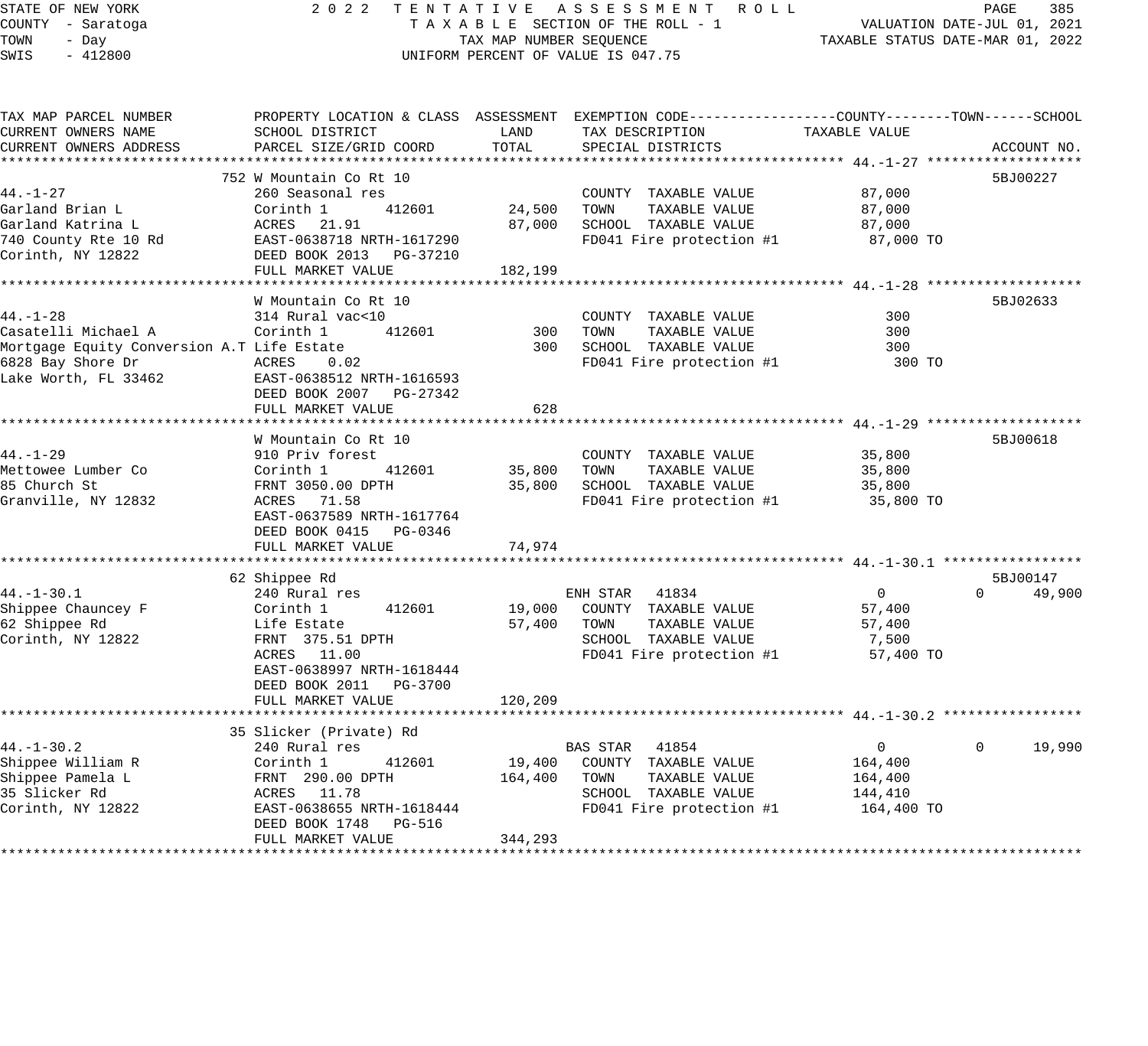# STATE OF NEW YORK 2 0 2 2 T E N T A T I V E A S S E S S M E N T R O L L PAGE 386 COUNTY - Saratoga T A X A B L E SECTION OF THE ROLL - 1 VALUATION DATE-JUL 01, 2021 UNIFORM PERCENT OF VALUE IS 047.75

TOWALLOW AND SERVICE TAXABLE STATUS DATE-MAR 01, 2022

| TAX MAP PARCEL NUMBER   | PROPERTY LOCATION & CLASS ASSESSMENT EXEMPTION CODE----------------COUNTY-------TOWN------SCHOOL |                   |                                       |               |             |
|-------------------------|--------------------------------------------------------------------------------------------------|-------------------|---------------------------------------|---------------|-------------|
| CURRENT OWNERS NAME     | SCHOOL DISTRICT                                                                                  | LAND              | TAX DESCRIPTION                       | TAXABLE VALUE |             |
| CURRENT OWNERS ADDRESS  | PARCEL SIZE/GRID COORD                                                                           | TOTAL             | SPECIAL DISTRICTS                     |               | ACCOUNT NO. |
|                         |                                                                                                  |                   |                                       |               |             |
|                         | 65 Slicker (Private) Rd                                                                          |                   |                                       |               | 5BJ02325    |
| $44. - 1 - 31$          | 270 Mfg housing                                                                                  |                   | COUNTY TAXABLE VALUE                  | 77,300        |             |
| Race Regina             | Corinth 1<br>412601                                                                              | 17,200            | TAXABLE VALUE<br>TOWN                 | 77,300        |             |
| 65 Slicker Road         | FRNT 663.62 DPTH                                                                                 | 77,300            | SCHOOL TAXABLE VALUE                  | 77,300        |             |
| Corinth, NY 12822       | ACRES<br>7.43                                                                                    |                   | FD041 Fire protection #1              | 77,300 TO     |             |
|                         | EAST-0638125 NRTH-1618931                                                                        |                   |                                       |               |             |
|                         | DEED BOOK 2017 PG-11476                                                                          |                   |                                       |               |             |
|                         | FULL MARKET VALUE                                                                                | 161,885           |                                       |               |             |
|                         | ***********************                                                                          |                   |                                       |               |             |
|                         | 19 Betty (Private) Ln                                                                            |                   |                                       |               | 5BJ02247    |
| $44. - 1 - 32$          | 312 Vac w/imprv                                                                                  |                   | COUNTY TAXABLE VALUE                  | 30,500        |             |
| Ferro Kevin             | Corinth 1<br>412601                                                                              | 18,500            | TOWN<br>TAXABLE VALUE                 | 30,500        |             |
| Ferro Joan              | FRNT 100.00 DPTH                                                                                 | 30,500            | SCHOOL TAXABLE VALUE                  | 30,500        |             |
| 1241 G Street           | 7.15<br>ACRES                                                                                    |                   | FD041 Fire protection #1              | 30,500 TO     |             |
| Valley Stream, NY 11580 | EAST-0637536 NRTH-1618840                                                                        |                   |                                       |               |             |
|                         | DEED BOOK 1307 PG-45                                                                             |                   |                                       |               |             |
|                         | FULL MARKET VALUE                                                                                | 63,874            |                                       |               |             |
|                         |                                                                                                  |                   |                                       |               |             |
|                         | Betty Ln                                                                                         |                   |                                       |               | 5BJ02111    |
| $44. - 1 - 33$          | 314 Rural vac<10                                                                                 |                   | COUNTY TAXABLE VALUE                  | 9,600         |             |
| Rajczewski MaryBeth     | 412601<br>Corinth 1                                                                              | 9,600             | TOWN<br>TAXABLE VALUE                 | 9,600         |             |
| Amendola Angela M       | Frederick J Decasperis &S                                                                        | 9,600             | SCHOOL TAXABLE VALUE                  | 9,600         |             |
| Co-Trustee              | M. Decasperis Family Trus                                                                        |                   | FD041 Fire protection #1              | 9,600 TO      |             |
| 42 Blokland Dr          | u/t/a 8/22/2012<br>$1$ ot $2$                                                                    |                   |                                       |               |             |
| Longmeadow, MA          | FRNT 100.00 DPTH                                                                                 |                   |                                       |               |             |
|                         | ACRES<br>6.25                                                                                    |                   |                                       |               |             |
|                         | EAST-0637438 NRTH-1619356                                                                        |                   |                                       |               |             |
|                         | DEED BOOK 2012 PG-38686                                                                          |                   |                                       |               |             |
|                         | FULL MARKET VALUE                                                                                | 20,105            |                                       |               |             |
|                         | **********************                                                                           |                   |                                       |               |             |
|                         |                                                                                                  |                   |                                       |               | 5BJ02166    |
| $44. - 1 - 34$          | Betty Ln<br>314 Rural vac<10                                                                     |                   |                                       |               |             |
|                         |                                                                                                  |                   | COUNTY TAXABLE VALUE<br>TAXABLE VALUE | 13,500        |             |
| Race Regina             | Corinth 1<br>412601                                                                              | 13,500            | TOWN                                  | 13,500        |             |
| 65 Slicker Rd           | FRNT 468.18 DPTH                                                                                 | 13,500            | SCHOOL TAXABLE VALUE                  | 13,500        |             |
| Cornith, NY 12822       | 4.97<br>ACRES                                                                                    |                   | FD041 Fire protection #1              | 13,500 TO     |             |
|                         | EAST-0637862 NRTH-1619468                                                                        |                   |                                       |               |             |
|                         | DEED BOOK 2008 PG-24799                                                                          |                   |                                       |               |             |
|                         | FULL MARKET VALUE<br>********************                                                        | 28,272            |                                       |               |             |
|                         |                                                                                                  | * * * * * * * * * |                                       |               |             |
|                         | 85 Slicker (Private) Rd                                                                          |                   |                                       |               | 5BJ02243    |
| $44. - 1 - 35$          | 270 Mfg housing                                                                                  |                   | COUNTY TAXABLE VALUE                  | 40,000        |             |
| Rosekrans Roger         | Corinth 1<br>412601                                                                              | 18,000            | TOWN<br>TAXABLE VALUE                 | 40,000        |             |
| 54 Welch Lane           | From Corrective Deed                                                                             | 40,000            | SCHOOL TAXABLE VALUE                  | 40,000        |             |
| East Berne, NY 12059    | Lot 3                                                                                            |                   | FD041 Fire protection #1              | 40,000 TO     |             |
|                         | FRNT 514.99 DPTH                                                                                 |                   |                                       |               |             |
|                         | ACRES<br>8.92                                                                                    |                   |                                       |               |             |
|                         | EAST-0637461 NRTH-1619900                                                                        |                   |                                       |               |             |
|                         | DEED BOOK 2019 PG-25441                                                                          |                   |                                       |               |             |
|                         | FULL MARKET VALUE                                                                                | 83,770            |                                       |               |             |
|                         |                                                                                                  |                   |                                       |               |             |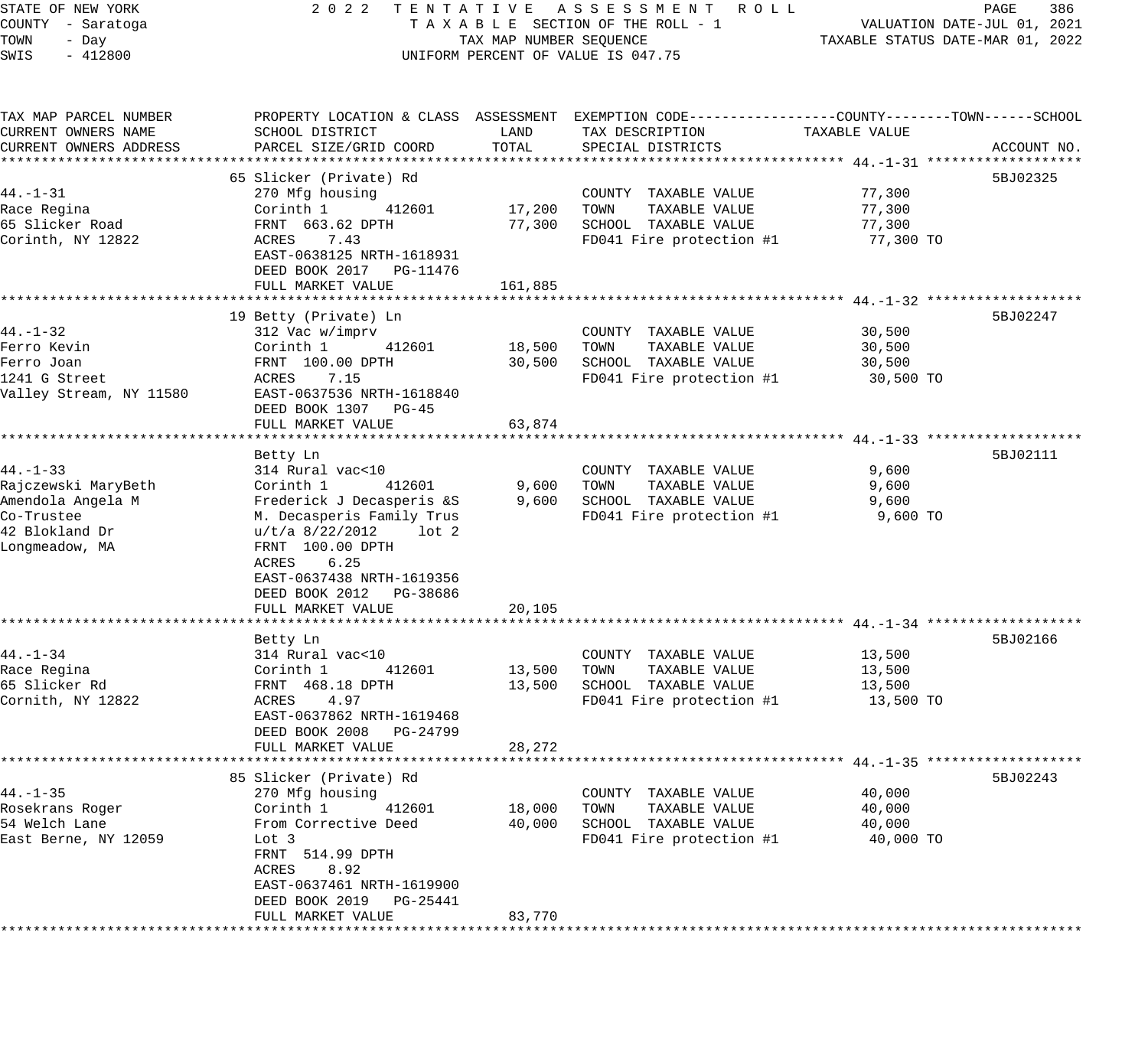| STATE OF NEW YORK |  |           |  |  |  |
|-------------------|--|-----------|--|--|--|
| COUNTY - Saratoga |  |           |  |  |  |
| TOWN              |  | - Day     |  |  |  |
| SWTS.             |  | $-412800$ |  |  |  |

#### STATE OF NEW YORK 2 0 2 2 T E N T A T I V E A S S E S S M E N T R O L L PAGE 387 COUNTY - Saratoga T A X A B L E SECTION OF THE ROLL - 1 VALUATION DATE-JUL 01, 2021 TOWN - Day TAX MAP NUMBER SEQUENCE TAXABLE STATUS DATE-MAR 01, 2022 SWIS - 412800 CONTROLLY THE UNIFORM PERCENT OF VALUE IS 047.75

| TAX MAP PARCEL NUMBER<br>CURRENT OWNERS NAME<br>CURRENT OWNERS ADDRESS                | PROPERTY LOCATION & CLASS ASSESSMENT EXEMPTION CODE---------------COUNTY-------TOWN------SCHOOL<br>SCHOOL DISTRICT<br>PARCEL SIZE/GRID COORD                                      | LAND<br>TOTAL                | TAX DESCRIPTION<br>SPECIAL DISTRICTS                                                              | TAXABLE VALUE                               | ACCOUNT NO. |
|---------------------------------------------------------------------------------------|-----------------------------------------------------------------------------------------------------------------------------------------------------------------------------------|------------------------------|---------------------------------------------------------------------------------------------------|---------------------------------------------|-------------|
| $44. - 1 - 36$<br>Hertzel Ronald<br>19 Bruen Ct<br>Rensselaer, NY 12144               | 115 Slicker (Private) Rd<br>240 Rural res<br>Corinth 1<br>412601<br>FRNT 50.00 DPTH<br>ACRES 9.55<br>EAST-0637278 NRTH-1620518<br>DEED BOOK 0959 PG-00641<br>FULL MARKET VALUE    | 18,300<br>101,800<br>213,194 | COUNTY TAXABLE VALUE<br>TOWN<br>TAXABLE VALUE<br>SCHOOL TAXABLE VALUE<br>FD041 Fire protection #1 | 101,800<br>101,800<br>101,800<br>101,800 TO | 5BJ02249    |
| $44. - 1 - 37$<br>Hertzel Ronald<br>19 Bruen Ct<br>Rensselaer, NY 12144               | Slicker (Private) Rd<br>314 Rural vac<10<br>Corinth 1<br>412601<br>FRNT 50.00 DPTH<br>ACRES 6.48<br>EAST-0637819 NRTH-1620646<br>DEED BOOK 1309 PG-355<br>FULL MARKET VALUE       | 8,300<br>8,300<br>17,382     | COUNTY TAXABLE VALUE<br>TAXABLE VALUE<br>TOWN<br>SCHOOL TAXABLE VALUE<br>FD041 Fire protection #1 | 8,300<br>8,300<br>8,300<br>8,300 TO         | 5BJ02182    |
| $44. - 1 - 38$<br>Meade Monica<br>1086 Laura St<br>Schenectady, NY 12306              | 123 Shippee Rd<br>210 1 Family Res<br>Corinth 1<br>412601<br>ACRES<br>5.32<br>EAST-0638292 NRTH-1620515<br>DEED BOOK 2011 PG-25552<br>FULL MARKET VALUE                           | 16,200<br>71,200<br>149,110  | COUNTY TAXABLE VALUE<br>TOWN<br>TAXABLE VALUE<br>SCHOOL TAXABLE VALUE<br>FD041 Fire protection #1 | 71,200<br>71,200<br>71,200<br>71,200 TO     | 5BJ02510    |
| $44. - 1 - 39$<br>Shekerjian Jean-Rene<br>1265 Cranbrook Court<br>Niskayuna, NY 12309 | Slicker (Private) Rd<br>314 Rural vac<10<br>Corinth 1<br>412601<br>FRNT 541.89 DPTH<br>ACRES<br>8.23<br>EAST-0638174 NRTH-1620028<br>DEED BOOK 2019 PG-33986<br>FULL MARKET VALUE | 9,600<br>9,600<br>20,105     | COUNTY TAXABLE VALUE<br>TAXABLE VALUE<br>TOWN<br>SCHOOL TAXABLE VALUE<br>FD041 Fire protection #1 | 9,600<br>9,600<br>9,600<br>9,600 TO         | 5 BJ02511   |
| $44. - 1 - 40$<br>Hertzel Ronald<br>19 Bruen Ct<br>Rensselaer, NY 12144               | Shippee Rd<br>323 Vacant rural<br>Corinth 1<br>412601<br>Row<br>ACRES<br>3.41<br>EAST-0638072 NRTH-1619528<br>DEED BOOK 0959 PG-00641<br>FULL MARKET VALUE                        | 1,900<br>1,900<br>3,979      | COUNTY TAXABLE VALUE<br>TOWN<br>TAXABLE VALUE<br>SCHOOL TAXABLE VALUE<br>FD041 Fire protection #1 | 1,900<br>1,900<br>1,900<br>1,900 TO         | 5BJ02508    |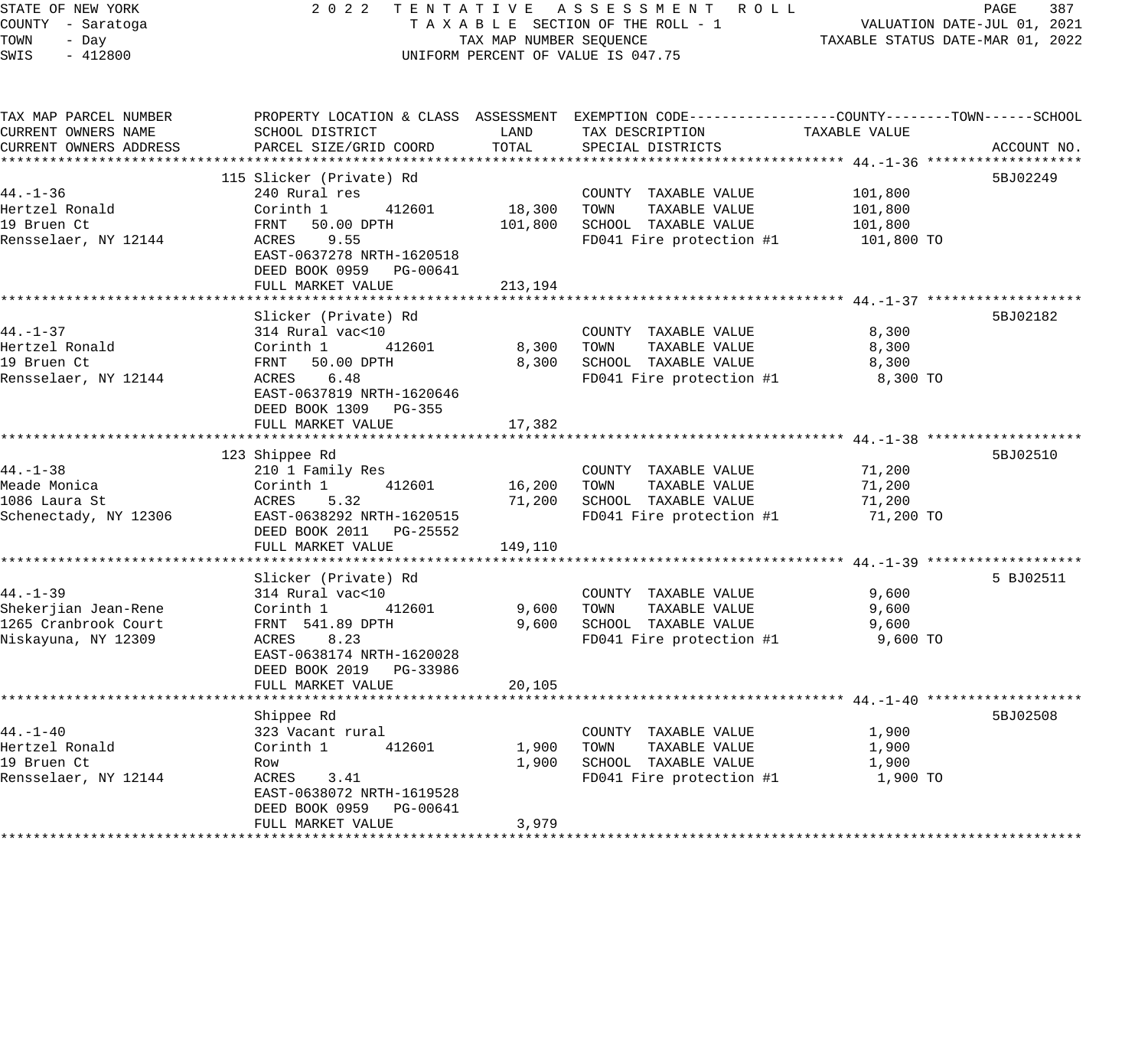| STATE OF NEW YORK |           |                   |  |
|-------------------|-----------|-------------------|--|
|                   |           | COUNTY - Saratoga |  |
| TOWN              | - Day     |                   |  |
| SWIS              | $-412800$ |                   |  |

### STATE OF NEW YORK 2 0 2 2 T E N T A T I V E A S S E S S M E N T R O L L PAGE 388 COUNTY - Saratoga T A X A B L E SECTION OF THE ROLL - 1 VALUATION DATE-JUL 01, 2021 TOWN - Day TAX MAP NUMBER SEQUENCE TAXABLE STATUS DATE-MAR 01, 2022 SWIS - 412800 CONTROLL CONTROL CONTROL UNIFORM PERCENT OF VALUE IS 047.75

| TAX MAP PARCEL NUMBER<br>CURRENT OWNERS NAME | SCHOOL DISTRICT           | LAND    | PROPERTY LOCATION & CLASS ASSESSMENT EXEMPTION CODE---------------COUNTY-------TOWN------SCHOOL<br>TAX DESCRIPTION | TAXABLE VALUE |                    |
|----------------------------------------------|---------------------------|---------|--------------------------------------------------------------------------------------------------------------------|---------------|--------------------|
| CURRENT OWNERS ADDRESS                       | PARCEL SIZE/GRID COORD    | TOTAL   | SPECIAL DISTRICTS                                                                                                  |               | ACCOUNT NO.        |
|                                              | Slicker (Private) Rd      |         |                                                                                                                    |               | 5BJ02262           |
| $44. - 1 - 41$                               | 314 Rural vac<10          |         | COUNTY TAXABLE VALUE                                                                                               | 9,300         |                    |
| Race Regina                                  | 412601<br>Corinth 1       | 9,300   | TOWN<br>TAXABLE VALUE                                                                                              | 9,300         |                    |
| 65 Slicker Road                              | FRNT 1193.89 DPTH         | 9,300   | SCHOOL TAXABLE VALUE                                                                                               | 9,300         |                    |
| Corinth, NY 12822                            | ACRES<br>7.05             |         | FD041 Fire protection #1                                                                                           | 9,300 TO      |                    |
|                                              | EAST-0638367 NRTH-1619439 |         |                                                                                                                    |               |                    |
|                                              | DEED BOOK 2017 PG-11476   |         |                                                                                                                    |               |                    |
|                                              | FULL MARKET VALUE         | 19,476  |                                                                                                                    |               |                    |
|                                              |                           |         |                                                                                                                    |               |                    |
|                                              | 101 Shippee Rd            |         |                                                                                                                    |               | 5BJ02169           |
| $44. - 1 - 42$                               | 260 Seasonal res          |         | COUNTY TAXABLE VALUE                                                                                               | 20,600        |                    |
| Rosekrans Franklyn D Jr                      | 412601<br>Corinth 1       | 17,700  | TOWN<br>TAXABLE VALUE                                                                                              | 20,600        |                    |
| Rosekrans Dawn M                             | FRNT 373.46 DPTH          | 20,600  | SCHOOL TAXABLE VALUE                                                                                               | 20,600        |                    |
| 109 Shippee Rd                               | ACRES<br>8.30             |         | FD041 Fire protection #1                                                                                           | 20,600 TO     |                    |
| Corinth, NY 12822                            | EAST-0638924 NRTH-1619203 |         |                                                                                                                    |               |                    |
|                                              | DEED BOOK 2018 PG-14628   |         |                                                                                                                    |               |                    |
|                                              | FULL MARKET VALUE         | 43,141  |                                                                                                                    |               |                    |
|                                              | 109 Shippee Rd            |         |                                                                                                                    |               | 5BJ02176           |
| $44. - 1 - 43$                               | 280 Res Multiple          |         | VETCOM CTS 41130                                                                                                   | 33,450        | 33,450<br>11,150   |
| Rosekrans Franklyn D Jr                      | Corinth 1<br>412601       |         | 23,700 ENH STAR 41834                                                                                              | $\mathbf 0$   | 49,900<br>$\Omega$ |
| Rosekrans Dawn M                             | Site 1 Incomplete         | 176,300 | COUNTY TAXABLE VALUE                                                                                               | 142,850       |                    |
| 109 Shippee Rd                               | FRNT 410.00 DPTH          |         | TAXABLE VALUE<br>TOWN                                                                                              | 142,850       |                    |
| Corinth, NY 12822                            | 7.45<br>ACRES             |         | SCHOOL TAXABLE VALUE                                                                                               | 115,250       |                    |
|                                              | EAST-0639147 NRTH-1619601 |         | FD041 Fire protection #1                                                                                           | 176,300 TO    |                    |
|                                              | DEED BOOK 1249 PG-339     |         |                                                                                                                    |               |                    |
|                                              | FULL MARKET VALUE         | 369,215 |                                                                                                                    |               |                    |
|                                              |                           |         |                                                                                                                    |               |                    |
|                                              | 119 Shippee Rd            |         |                                                                                                                    |               | 5BJ02154           |
| $44. - 1 - 44$                               | 210 1 Family Res          |         | BAS STAR 41854                                                                                                     | $\mathbf 0$   | $\Omega$<br>19,990 |
| Hogan Daniel                                 | 412601<br>Corinth 1       | 15,700  | COUNTY TAXABLE VALUE                                                                                               | 124,000       |                    |
| 119 Shippee Road                             | FRNT 293.94 DPTH          | 124,000 | TAXABLE VALUE<br>TOWN                                                                                              | 124,000       |                    |
| Corinth, NY 12822                            | ACRES<br>4.30             |         | SCHOOL TAXABLE VALUE                                                                                               | 104,010       |                    |
|                                              | EAST-0639362 NRTH-1619891 |         | FD041 Fire protection #1                                                                                           | 124,000 TO    |                    |
|                                              | DEED BOOK 2014 PG-19026   |         |                                                                                                                    |               |                    |
|                                              | FULL MARKET VALUE         | 259,686 |                                                                                                                    |               |                    |
|                                              |                           |         | *********************************** 44.-1-45 ******                                                                |               |                    |
|                                              | Shippee Rd                |         |                                                                                                                    |               | 5BJ02175           |
| $44. - 1 - 45$                               | 312 Vac w/imprv           |         | COUNTY TAXABLE VALUE                                                                                               | 9,600         |                    |
| Martin George                                | Corinth 1<br>412601       | 9,500   | TAXABLE VALUE<br>TOWN                                                                                              | 9,600         |                    |
| 1045 Belridge Rd                             | 6.13<br>ACRES             | 9,600   | SCHOOL TAXABLE VALUE                                                                                               | 9,600         |                    |
| Niskayuna, NY 12309                          | EAST-0638766 NRTH-1620029 |         | FD041 Fire protection #1                                                                                           | 9,600 TO      |                    |
|                                              | DEED BOOK 1575 PG-198     |         |                                                                                                                    |               |                    |
|                                              | FULL MARKET VALUE         | 20,105  |                                                                                                                    |               |                    |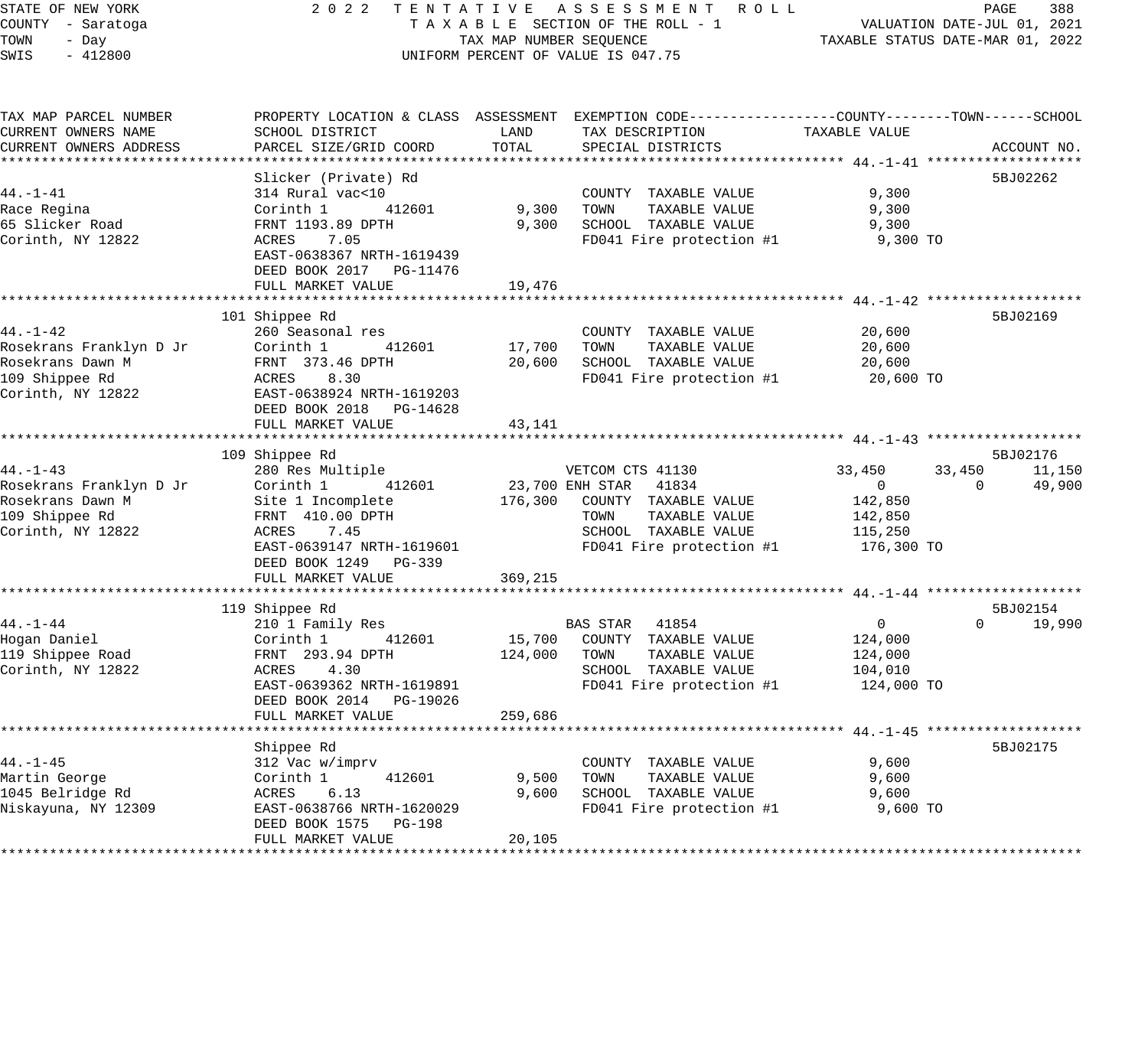| SCHOOL DISTRICT<br>PARCEL SIZE/GRID COORD<br>123 B Shippee Rd<br>260 Seasonal res<br>412601<br>Corinth 1<br>ACRES<br>5.73<br>EAST-0638956 NRTH-1620473<br>DEED BOOK 2018 PG-13804<br>FULL MARKET VALUE<br>**********************************<br>York Rd<br>323 Vacant rural<br>Corinth 1<br>412601 | LAND<br>TOTAL<br>16,400<br>36,700<br>76,859              | PROPERTY LOCATION & CLASS ASSESSMENT EXEMPTION CODE----------------COUNTY-------TOWN------SCHOOL<br>TAX DESCRIPTION<br>SPECIAL DISTRICTS<br>COUNTY TAXABLE VALUE<br>TOWN<br>TAXABLE VALUE<br>SCHOOL TAXABLE VALUE<br>FD041 Fire protection #1 | TAXABLE VALUE<br>36,700<br>36,700<br>36,700<br>36,700 TO                            | ACCOUNT NO.<br>5BJ02177                                                                                                   |
|----------------------------------------------------------------------------------------------------------------------------------------------------------------------------------------------------------------------------------------------------------------------------------------------------|----------------------------------------------------------|-----------------------------------------------------------------------------------------------------------------------------------------------------------------------------------------------------------------------------------------------|-------------------------------------------------------------------------------------|---------------------------------------------------------------------------------------------------------------------------|
|                                                                                                                                                                                                                                                                                                    |                                                          |                                                                                                                                                                                                                                               |                                                                                     |                                                                                                                           |
|                                                                                                                                                                                                                                                                                                    |                                                          |                                                                                                                                                                                                                                               |                                                                                     |                                                                                                                           |
|                                                                                                                                                                                                                                                                                                    |                                                          |                                                                                                                                                                                                                                               |                                                                                     | 5BJ02509                                                                                                                  |
| Row<br>FRNT 50.57 DPTH<br>ACRES 1.71<br>EAST-0639108 NRTH-1620187<br>DEED BOOK 2011 PG-25552<br>FULL MARKET VALUE                                                                                                                                                                                  | 2,000<br>2,000<br>4,188                                  | COUNTY TAXABLE VALUE<br>TAXABLE VALUE<br>TOWN<br>SCHOOL TAXABLE VALUE<br>FD041 Fire protection #1                                                                                                                                             | 2,000<br>2,000<br>2,000<br>2,000 TO                                                 |                                                                                                                           |
| 125 Shippee Rd                                                                                                                                                                                                                                                                                     |                                                          |                                                                                                                                                                                                                                               |                                                                                     | 5BJ02151                                                                                                                  |
| 210 1 Family Res<br>Corinth 1 412601<br>ACRES<br>6.66<br>EAST-0639511 NRTH-1620244<br>DEED BOOK 1569 PG-330                                                                                                                                                                                        | 200,800                                                  | COUNTY TAXABLE VALUE<br>TOWN<br>TAXABLE VALUE<br>SCHOOL TAXABLE VALUE                                                                                                                                                                         | $\overline{0}$<br>200,800<br>200,800<br>180,810                                     | 19,990<br>$\Omega$                                                                                                        |
|                                                                                                                                                                                                                                                                                                    |                                                          |                                                                                                                                                                                                                                               |                                                                                     |                                                                                                                           |
| 149 Shippee Rd<br>220 2 Family Res<br>Corinth 1<br>412601<br>FRNT 407.47 DPTH<br>6.82 BANK<br>ACRES<br>709<br>EAST-0639691 NRTH-1620631<br>DEED BOOK 2012    PG-18840<br>FULL MARKET VALUE                                                                                                         | 118,300                                                  | COUNTY TAXABLE VALUE<br>TOWN<br>TAXABLE VALUE<br>SCHOOL TAXABLE VALUE                                                                                                                                                                         | $\overline{0}$<br>118,300<br>118,300<br>98,310                                      | 5BJ02179<br>19,990<br>$\Omega$                                                                                            |
|                                                                                                                                                                                                                                                                                                    |                                                          |                                                                                                                                                                                                                                               |                                                                                     |                                                                                                                           |
| 210 1 Family Res<br>412601<br>Corinth 1<br>FRNT 267.34 DPTH<br>ACRES 4.56<br>EAST-0639791 NRTH-1620926<br>DEED BOOK 1484 PG-660                                                                                                                                                                    |                                                          | COUNTY TAXABLE VALUE<br>TOWN<br>TAXABLE VALUE<br>SCHOOL TAXABLE VALUE                                                                                                                                                                         | 92,000<br>92,000<br>92,000                                                          | 5BJ02181                                                                                                                  |
|                                                                                                                                                                                                                                                                                                    | FULL MARKET VALUE<br>155 Shippee Rd<br>FULL MARKET VALUE | 247,749<br>192,670                                                                                                                                                                                                                            | BAS STAR 41854<br>16,800<br>420,524<br>BAS STAR 41854<br>16,900<br>15,800<br>92,000 | FD041 Fire protection #1<br>200,800 TO<br>FD041 Fire protection #1<br>118,300 TO<br>FD041 Fire protection #1<br>92,000 TO |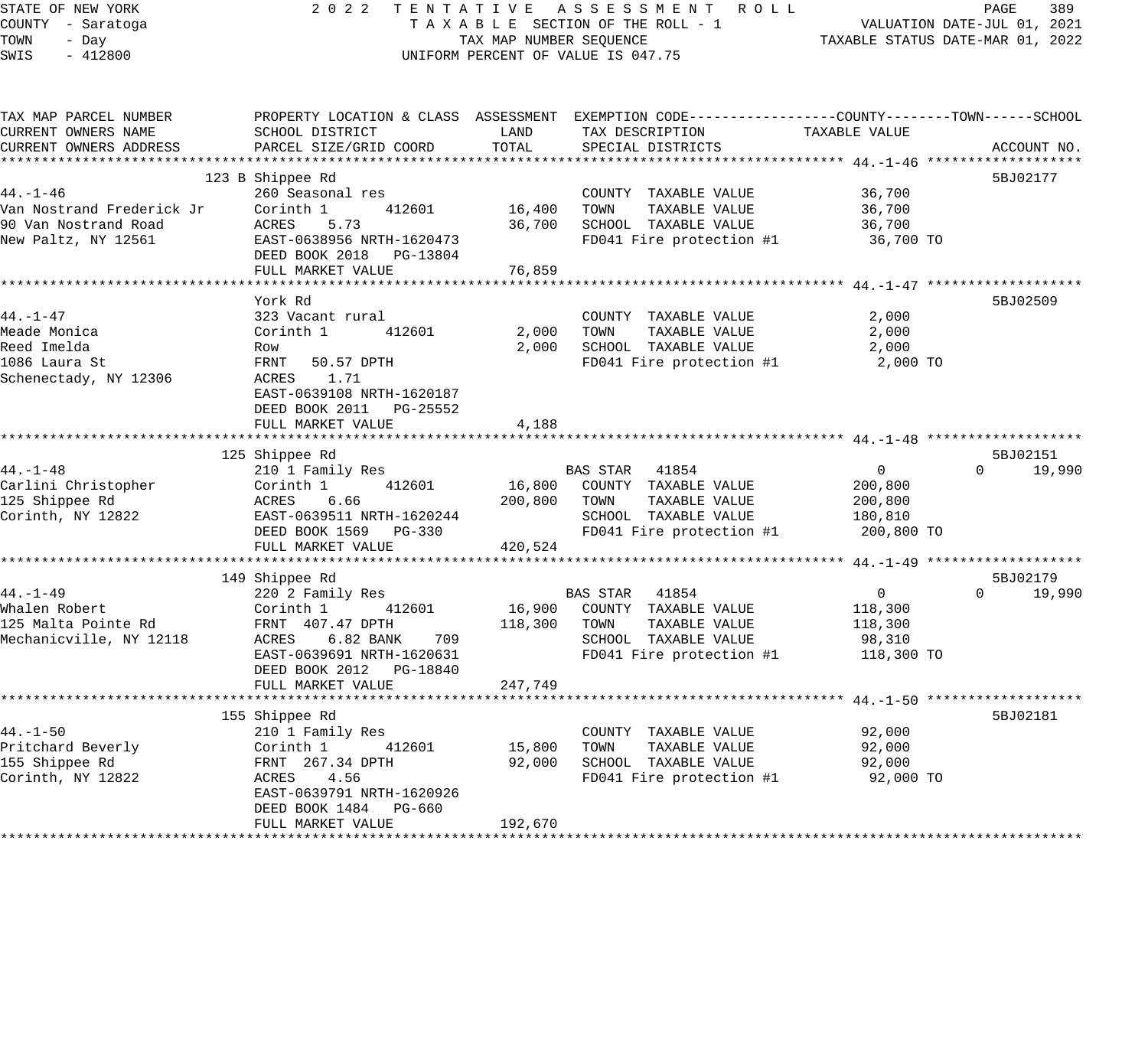# STATE OF NEW YORK 2 0 2 2 T E N T A T I V E A S S E S S M E N T R O L L PAGE 390 COUNTY - Saratoga T A X A B L E SECTION OF THE ROLL - 1 VALUATION DATE-JUL 01, 2021 UNIFORM PERCENT OF VALUE IS 047.75

TAXABLE STATUS DATE-JUL 01, 2021<br>TAXABLE STATUS DATE-MAR 01, 2022

| TAX MAP PARCEL NUMBER  | PROPERTY LOCATION & CLASS ASSESSMENT EXEMPTION CODE---------------COUNTY-------TOWN------SCHOOL |          |                                      |               |             |
|------------------------|-------------------------------------------------------------------------------------------------|----------|--------------------------------------|---------------|-------------|
| CURRENT OWNERS NAME    | SCHOOL DISTRICT                                                                                 | LAND     | TAX DESCRIPTION                      | TAXABLE VALUE |             |
| CURRENT OWNERS ADDRESS | PARCEL SIZE/GRID COORD                                                                          | TOTAL    | SPECIAL DISTRICTS                    |               | ACCOUNT NO. |
|                        |                                                                                                 |          |                                      |               |             |
|                        | York Rd                                                                                         |          |                                      |               | 5BJ02512    |
| $44. - 1 - 51$         | 314 Rural vac<10                                                                                |          | COUNTY TAXABLE VALUE                 | 10,800        |             |
| Vaks Lyudmila          | 412601<br>Corinth 1                                                                             | 10,800   | TOWN<br>TAXABLE VALUE                | 10,800        |             |
| Vaks Sergey            | FRNT 415.57 DPTH                                                                                | 10,800   | SCHOOL TAXABLE VALUE                 | 10,800        |             |
| 2239 E 38th St 2Fl     | ACRES<br>8.53                                                                                   |          | FD041 Fire protection $#1$ 10,800 TO |               |             |
| Brooklyn, NY 11234     | EAST-0639839 NRTH-1621242                                                                       |          |                                      |               |             |
|                        | DEED BOOK 1748<br>PG-446                                                                        |          |                                      |               |             |
|                        | FULL MARKET VALUE                                                                               | 22,618   |                                      |               |             |
|                        |                                                                                                 |          |                                      |               |             |
|                        | Shippee Rd                                                                                      |          |                                      |               | 5BJ02513    |
| $44. - 1 - 52$         | 314 Rural vac<10                                                                                |          | COUNTY TAXABLE VALUE                 | 10,700        |             |
| Law Michael M          | 412601<br>Corinth 1                                                                             | 10,700   | TOWN<br>TAXABLE VALUE                | 10,700        |             |
| 491 Old Mountain Rd    | FRNT 426.51 DPTH                                                                                | 10,700   | SCHOOL TAXABLE VALUE                 | 10,700        |             |
| Port Jervis, NY 12771  | ACRES<br>8.30                                                                                   |          | FD041 Fire protection #1             | 10,700 TO     |             |
|                        | EAST-0640042 NRTH-1621551                                                                       |          |                                      |               |             |
|                        | DEED BOOK 1231 PG-372                                                                           |          |                                      |               |             |
|                        | FULL MARKET VALUE                                                                               | 22,408   |                                      |               |             |
|                        |                                                                                                 |          |                                      |               |             |
|                        | Shippee Rd                                                                                      |          |                                      |               | 5BJ00848    |
| $44. - 1 - 53$         | 314 Rural vac<10                                                                                |          | COUNTY TAXABLE VALUE                 | 10,700        |             |
| DeRubbo Lawrence J     | 412601<br>Corinth 1                                                                             | 10,700   | TOWN<br>TAXABLE VALUE                | 10,700        |             |
| 1330 Kathan Rd         | FRNT 468.72 DPTH                                                                                | 10,700   | SCHOOL TAXABLE VALUE                 | 10,700        |             |
| Corinth, NY 12822      | ACRES 8.43                                                                                      |          | FD041 Fire protection #1             | 10,700 TO     |             |
|                        | EAST-0640118 NRTH-1621843                                                                       |          |                                      |               |             |
|                        | DEED BOOK 2014 PG-36586                                                                         |          |                                      |               |             |
|                        | FULL MARKET VALUE                                                                               | 22,408   |                                      |               |             |
|                        | S Shore Rd                                                                                      |          |                                      |               | 5BJ02379    |
| $44. - 1 - 56.1$       | 312 Vac w/imprv                                                                                 |          | COUNTY TAXABLE VALUE                 | 16,500        |             |
| Haley Paul             | Hadley-Luzerne 523201                                                                           | 12,800   | TAXABLE VALUE<br>TOWN                | 16,500        |             |
| Schmatz Rachel         | ACRES 11.28                                                                                     | 16,500   | SCHOOL TAXABLE VALUE                 | 16,500        |             |
| 1736 Lark Ln           | EAST-0637326 NRTH-1622379                                                                       |          | FD041 Fire protection #1             | 16,500 TO     |             |
| Arqyle, TX 76226       | DEED BOOK 2013    PG-7751                                                                       |          |                                      |               |             |
|                        | FULL MARKET VALUE                                                                               | 34,555   |                                      |               |             |
|                        |                                                                                                 |          |                                      |               |             |
|                        | 3454 S Shore Rd                                                                                 |          |                                      |               | 5BJ00704    |
| $44. - 1 - 57$         | 240 Rural res                                                                                   |          | COUNTY TAXABLE VALUE                 | 689,500       |             |
| Reisert Peter James    | Hadley-Luzerne 523201                                                                           | 116,586  | TAXABLE VALUE<br>TOWN                | 689,500       |             |
| Reisert Deanna Noelle  | FRNT 205.53 DPTH                                                                                | 689,500  | SCHOOL TAXABLE VALUE                 | 689,500       |             |
| 3242 Waterbury Dr      | ACRES 100.11                                                                                    |          | FD041 Fire protection #1             | 689,500 TO    |             |
| Wantagh, NY 11793      | EAST-0639975 NRTH-1623300                                                                       |          |                                      |               |             |
|                        | DEED BOOK 2021 PG-10683                                                                         |          |                                      |               |             |
|                        | FULL MARKET VALUE                                                                               | 1443,979 |                                      |               |             |
|                        |                                                                                                 |          |                                      |               |             |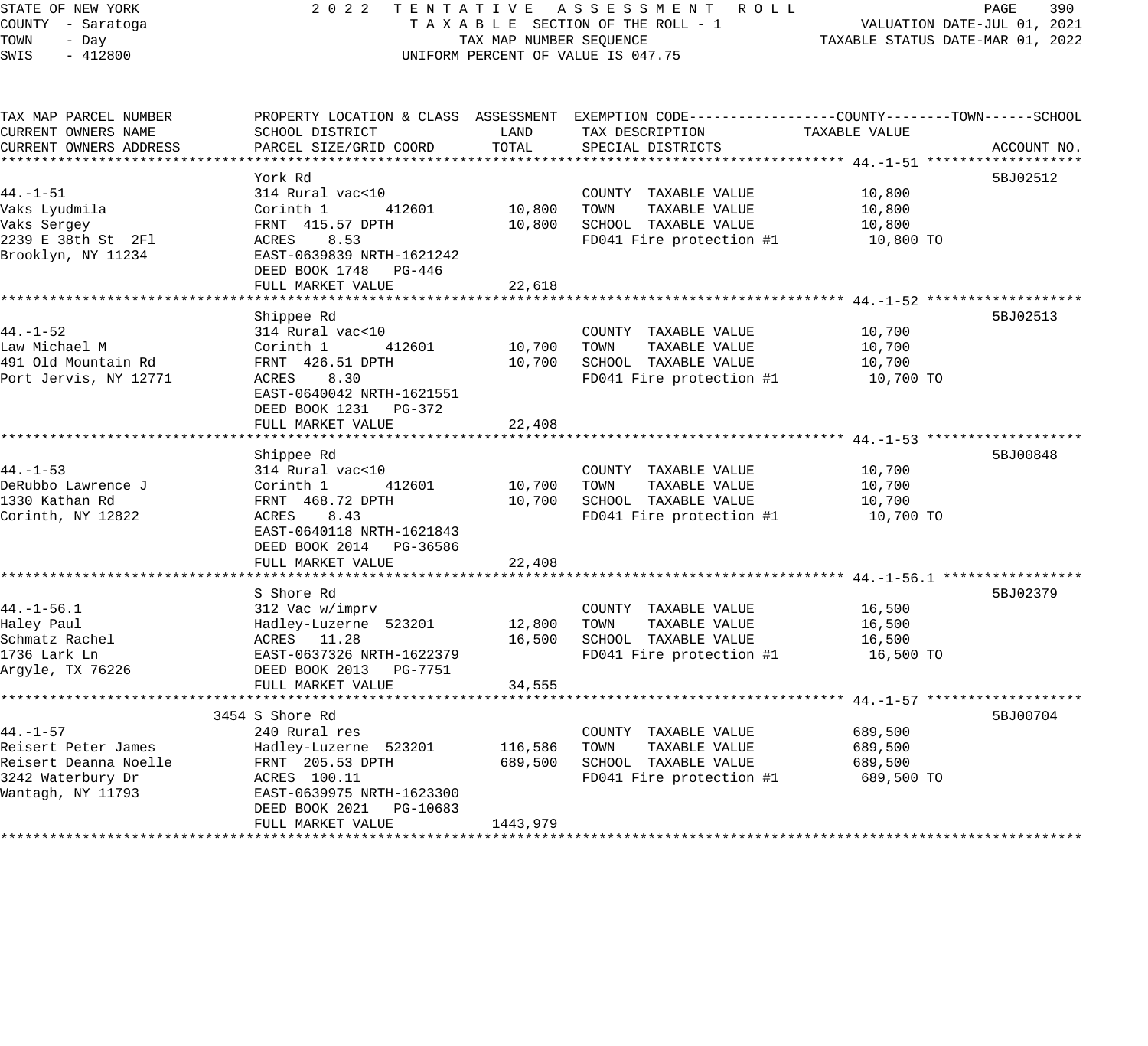| STATE OF NEW YORK<br>COUNTY - Saratoga | 2022                                               |                         | TENTATIVE ASSESSMENT ROLL<br>TAXABLE SECTION OF THE ROLL - 1                                     |               | PAGE<br>391<br>VALUATION DATE-JUL 01, 2021 |
|----------------------------------------|----------------------------------------------------|-------------------------|--------------------------------------------------------------------------------------------------|---------------|--------------------------------------------|
| TOWN<br>- Day                          |                                                    | TAX MAP NUMBER SEQUENCE |                                                                                                  |               | TAXABLE STATUS DATE-MAR 01, 2022           |
| $-412800$<br>SWIS                      |                                                    |                         | UNIFORM PERCENT OF VALUE IS 047.75                                                               |               |                                            |
|                                        |                                                    |                         |                                                                                                  |               |                                            |
| TAX MAP PARCEL NUMBER                  |                                                    |                         | PROPERTY LOCATION & CLASS ASSESSMENT EXEMPTION CODE----------------COUNTY-------TOWN------SCHOOL |               |                                            |
| CURRENT OWNERS NAME                    | SCHOOL DISTRICT                                    | LAND                    | TAX DESCRIPTION                                                                                  | TAXABLE VALUE |                                            |
| CURRENT OWNERS ADDRESS                 | PARCEL SIZE/GRID COORD                             | TOTAL                   | SPECIAL DISTRICTS                                                                                |               | ACCOUNT NO.                                |
|                                        |                                                    |                         |                                                                                                  |               |                                            |
|                                        | 7 Cedar Hill (Private) Dr                          |                         |                                                                                                  |               | 5EJ01062                                   |
| $44. - 1 - 58$                         | 210 1 Family Res                                   |                         | COUNTY TAXABLE VALUE                                                                             | 45,900        |                                            |
| Novak Joseph P                         | Hadley-Luzerne 523201                              | 35,000                  | TOWN<br>TAXABLE VALUE                                                                            | 45,900        |                                            |
| McGrath Mary                           | FRNT<br>50.00 DPTH 200.00                          | 45,900                  | SCHOOL TAXABLE VALUE                                                                             | 45,900        |                                            |
| 1698 State Hwy 7                       | 0.26<br>ACRES                                      |                         | FD041 Fire protection #1                                                                         | 45,900 TO     |                                            |
| Troy, NY 12180                         | EAST-0638908 NRTH-1624251<br>DEED BOOK 1414 PG-768 |                         |                                                                                                  |               |                                            |
|                                        | FULL MARKET VALUE                                  | 96,126                  |                                                                                                  |               |                                            |
|                                        |                                                    |                         |                                                                                                  |               |                                            |
|                                        | S Shore Rd                                         |                         |                                                                                                  |               | 5EJ01055                                   |
| 44.-1-59                               | 314 Rural vac<10                                   |                         | COUNTY TAXABLE VALUE                                                                             | 2,000         |                                            |
| Thurnau Carl Thomas                    | Hadley-Luzerne 523201                              | 2,000                   | TAXABLE VALUE<br>TOWN                                                                            | 2,000         |                                            |
| 12 Woodside Dr                         | 0.19<br>ACRES                                      | 2,000                   | SCHOOL TAXABLE VALUE                                                                             | 2,000         |                                            |
| Burnt Hills, NY 12027                  | EAST-0638738 NRTH-1623954                          |                         | FD041 Fire protection #1                                                                         | 2,000 TO      |                                            |
|                                        | DEED BOOK 1267 PG-160                              |                         |                                                                                                  |               |                                            |
|                                        | FULL MARKET VALUE                                  | 4,188                   |                                                                                                  |               |                                            |
|                                        |                                                    |                         |                                                                                                  |               |                                            |
|                                        | S Shore Rd                                         |                         |                                                                                                  |               | 5EJ02543                                   |
| 44. -1-60                              | 314 Rural vac<10                                   |                         | COUNTY TAXABLE VALUE                                                                             | 1,000         |                                            |
| Thurnau Carl T                         | Hadley-Luzerne 523201                              | 1,000                   | TAXABLE VALUE<br>TOWN                                                                            | 1,000         |                                            |
| 12 Woodside Dr                         | FRNT 25.00 DPTH 175.00                             | 1,000                   | SCHOOL TAXABLE VALUE                                                                             | 1,000         |                                            |
| Burnt Hills, NY 12027                  | ACRES<br>0.10                                      |                         | FD041 Fire protection #1                                                                         | 1,000 TO      |                                            |
|                                        | EAST-0638716 NRTH-1623914                          |                         |                                                                                                  |               |                                            |
|                                        | DEED BOOK 1287 PG-257                              |                         |                                                                                                  |               |                                            |
|                                        | FULL MARKET VALUE                                  | 2,094                   |                                                                                                  |               |                                            |
|                                        |                                                    |                         |                                                                                                  |               |                                            |
|                                        | S Shore Rd                                         |                         |                                                                                                  |               | 5EJ01071                                   |
| $44. - 1 - 61$                         | 314 Rural vac<10                                   |                         | COUNTY TAXABLE VALUE                                                                             | 3,500         |                                            |
| King Jacqueline                        | Hadley-Luzerne 523201                              | 3,500                   | TOWN<br>TAXABLE VALUE                                                                            | 3,500         |                                            |
| 1512 Norden Dr 9                       | FRNT 125.00 DPTH 175.00                            | 3,500                   | SCHOOL TAXABLE VALUE                                                                             | 3,500         |                                            |
| Camden, SC 29020                       | 0.28<br>ACRES                                      |                         | FD041 Fire protection #1                                                                         | 3,500 TO      |                                            |
|                                        | EAST-0638667 NRTH-1623857                          |                         |                                                                                                  |               |                                            |
|                                        | DEED BOOK 1072 PG-69                               |                         |                                                                                                  |               |                                            |
|                                        | FULL MARKET VALUE                                  | 7,330                   |                                                                                                  |               |                                            |
|                                        |                                                    |                         |                                                                                                  |               |                                            |
|                                        | 3386 S Shore Rd                                    |                         |                                                                                                  |               | 5EJ01063                                   |
| 44.-1-62                               | 260 Seasonal res                                   |                         | COUNTY TAXABLE VALUE                                                                             | 65,700        |                                            |
| Wehger Roland F                        | Hadley-Luzerne 523201                              | 14,000                  | TOWN<br>TAXABLE VALUE                                                                            | 65,700        |                                            |
| Wehger Diana                           | FRNT 125.00 DPTH 175.00                            | 65,700                  | SCHOOL TAXABLE VALUE                                                                             | 65,700        |                                            |
| 93 Village Dr                          | ACRES<br>0.64                                      |                         | FD041 Fire protection #1                                                                         | 65,700 TO     |                                            |
| Shelton Connecticut, 06484             | EAST-0638244 NRTH-1623427                          |                         |                                                                                                  |               |                                            |
|                                        | DEED BOOK 1244 PG-107                              |                         |                                                                                                  |               |                                            |
|                                        | FULL MARKET VALUE                                  | 137,592                 |                                                                                                  |               |                                            |
|                                        |                                                    |                         |                                                                                                  |               |                                            |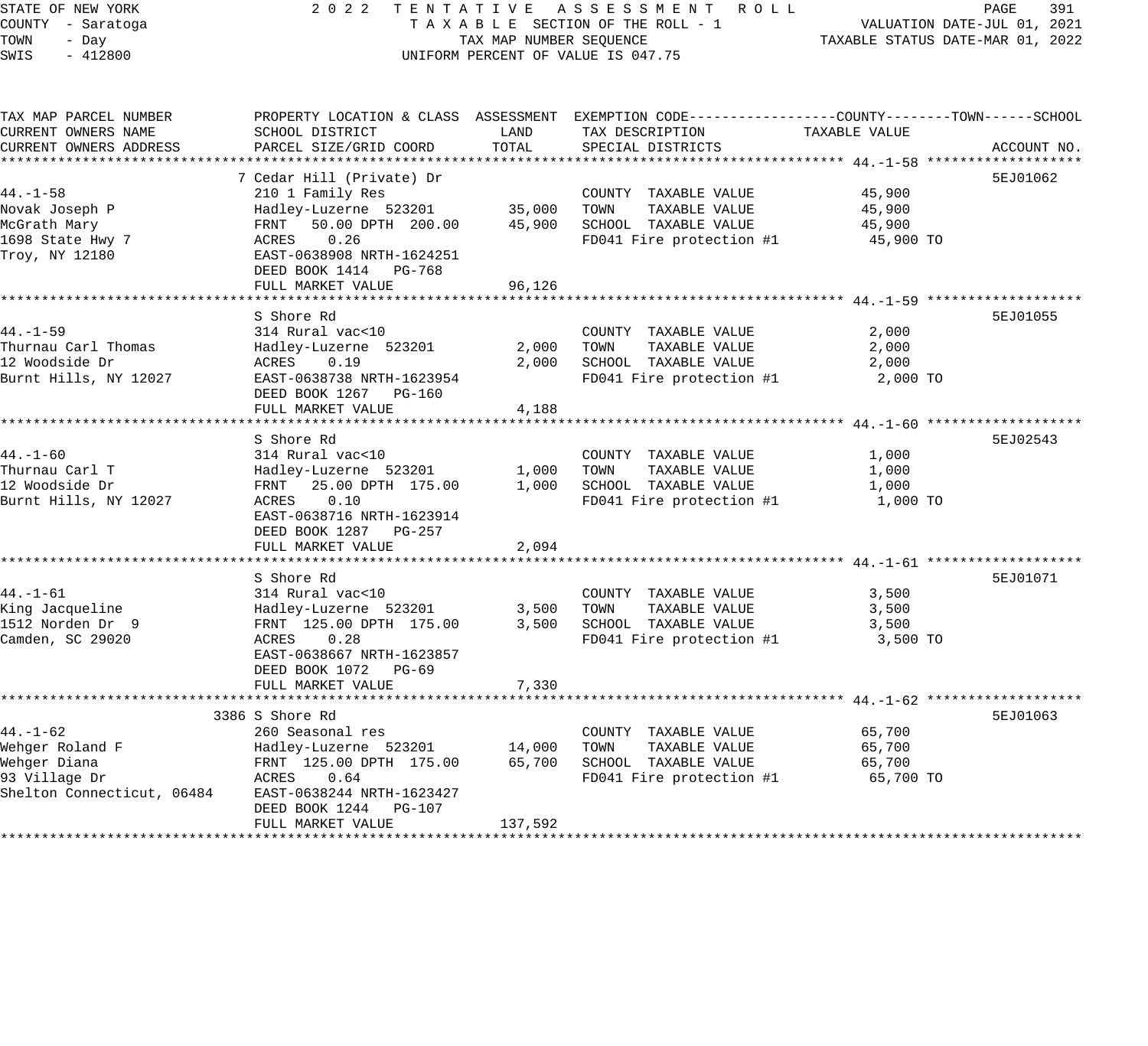### STATE OF NEW YORK 2 0 2 2 T E N T A T I V E A S S E S S M E N T R O L L PAGE 392 COUNTY - Saratoga T A X A B L E SECTION OF THE ROLL - 1 VALUATION DATE-JUL 01, 2021 X A B L E SECTION OF THE ROLL - 1<br>TAX MAP NUMBER SEQUENCE TAXABLE STATUS DATE-MAR 01, 2022 UNIFORM PERCENT OF VALUE IS 047.75

| TAX MAP PARCEL NUMBER                                    |                            |         | PROPERTY LOCATION & CLASS ASSESSMENT EXEMPTION CODE----------------COUNTY-------TOWN------SCHOOL |               |                  |
|----------------------------------------------------------|----------------------------|---------|--------------------------------------------------------------------------------------------------|---------------|------------------|
| CURRENT OWNERS NAME                                      | SCHOOL DISTRICT            | LAND    | TAX DESCRIPTION                                                                                  | TAXABLE VALUE |                  |
| CURRENT OWNERS ADDRESS                                   | PARCEL SIZE/GRID COORD     | TOTAL   | SPECIAL DISTRICTS                                                                                |               | ACCOUNT NO.      |
|                                                          |                            |         |                                                                                                  |               |                  |
|                                                          | S Shore Rd                 |         |                                                                                                  |               | 5EJ01060         |
| $44. - 1 - 63$                                           | 314 Rural vac<10           |         | COUNTY TAXABLE VALUE                                                                             | 2,800         |                  |
| Kelley Jon A                                             | Hadley-Luzerne 523201      | 2,800   | TOWN<br>TAXABLE VALUE                                                                            | 2,800         |                  |
| Kelley Susan M                                           | FRNT 70.00 DPTH 148.00     | 2,800   | SCHOOL TAXABLE VALUE                                                                             | 2,800         |                  |
| PO Box 488                                               | 0.16<br>ACRES              |         | FD041 Fire protection #1                                                                         | 2,800 TO      |                  |
| Greeenfield Ctr, NY 12833-0488 EAST-0638017 NRTH-1623018 |                            |         |                                                                                                  |               |                  |
|                                                          | DEED BOOK 1325 PG-493      |         |                                                                                                  |               |                  |
|                                                          | FULL MARKET VALUE          | 5,864   |                                                                                                  |               |                  |
|                                                          |                            |         |                                                                                                  |               |                  |
|                                                          | W Mountain Co Rt 10        |         |                                                                                                  |               | 5BJ00566         |
| $44. - 1 - 64$                                           | 912 Forest s480a           |         | FORST LND 47460                                                                                  | 46,400        | 46,400<br>46,400 |
| Gregg Mary H                                             | 412601<br>Corinth 1        | 58,000  | COUNTY TAXABLE VALUE                                                                             | 11,600        |                  |
| O Rourke Robina G                                        | To Clear Title             | 58,000  | TOWN<br>TAXABLE VALUE                                                                            | 11,600        |                  |
| 809 Buck Ln                                              | FRNT 1160.00 DPTH          |         | SCHOOL TAXABLE VALUE                                                                             |               |                  |
|                                                          |                            |         |                                                                                                  | 11,600        |                  |
| Haverford, PA 19041                                      | ACRES 87.61                |         | FD041 Fire protection #1                                                                         | 58,000 TO     |                  |
|                                                          | EAST-0642300 NRTH-1618562  |         |                                                                                                  |               |                  |
| MAY BE SUBJECT TO PAYMENT                                | DEED BOOK 2010<br>PG-39231 |         |                                                                                                  |               |                  |
| UNDER RPTL480A UNTIL 2031                                | FULL MARKET VALUE          | 121,466 |                                                                                                  |               |                  |
|                                                          |                            |         |                                                                                                  |               |                  |
|                                                          | Shippee Rd                 |         |                                                                                                  |               | 5BJ00847         |
| $44. - 1 - 65$                                           | 910 Priv forest            |         | COUNTY TAXABLE VALUE                                                                             | 50,400        |                  |
| Downey David M                                           | 412601<br>Corinth 1        | 50,400  | TOWN<br>TAXABLE VALUE                                                                            | 50,400        |                  |
| 43 Route 37                                              | ACRES 100.83               | 50,400  | SCHOOL TAXABLE VALUE                                                                             | 50,400        |                  |
| South Sherman, CT 06784                                  | EAST-0641103 NRTH-1620164  |         | FD041 Fire protection #1                                                                         | 50,400 TO     |                  |
|                                                          | DEED BOOK 2021<br>PG-15648 |         |                                                                                                  |               |                  |
|                                                          | FULL MARKET VALUE          | 105,550 |                                                                                                  |               |                  |
|                                                          |                            |         |                                                                                                  |               |                  |
|                                                          | Shippee Rd                 |         |                                                                                                  |               |                  |
| $44. - 1 - 66$                                           | 312 Vac w/imprv            |         | COUNTY TAXABLE VALUE                                                                             | 14,100        |                  |
| Bennett Robert H                                         | Corinth 1<br>412601        | 9,000   | TOWN<br>TAXABLE VALUE                                                                            | 14,100        |                  |
| 79 Ouevic Dr                                             | Lot 6                      | 14,100  | SCHOOL TAXABLE VALUE                                                                             | 14,100        |                  |
| Saratoga Springs, NY                                     | FRNT 305.40 DPTH           |         | FD041 Fire protection #1                                                                         | 14,100 TO     |                  |
| 12866-1716 ACRES                                         | 5.06                       |         |                                                                                                  |               |                  |
|                                                          | EAST-0640489 NRTH-1620603  |         |                                                                                                  |               |                  |
|                                                          | DEED BOOK 1455 PG-780      |         |                                                                                                  |               |                  |
|                                                          | FULL MARKET VALUE          | 29,529  |                                                                                                  |               |                  |
|                                                          |                            |         |                                                                                                  |               |                  |
|                                                          | 24 Murphy (Private) Dr     |         |                                                                                                  |               | 5BJ00287         |
| $44. - 1 - 67$                                           | 240 Rural res              |         | COUNTY TAXABLE VALUE                                                                             | 255,540       |                  |
| Niland John F                                            | Hadley-Luzerne 523201      | 40,000  | TOWN<br>TAXABLE VALUE                                                                            | 255,540       |                  |
| Chompre Judith                                           | Has R O W To Ss Rd         | 255,540 | SCHOOL TAXABLE VALUE                                                                             | 255,540       |                  |
| 20 Columbine Rd                                          | 709<br>ACRES 46.53 BANK    |         | FD041 Fire protection #1                                                                         | 255,540 TO    |                  |
| Paramus, NJ 07652                                        | EAST-0637163 NRTH-1621496  |         |                                                                                                  |               |                  |
|                                                          | DEED BOOK 2011 PG-14870    |         |                                                                                                  |               |                  |
|                                                          | FULL MARKET VALUE          | 535,162 |                                                                                                  |               |                  |
|                                                          |                            |         |                                                                                                  |               |                  |
|                                                          |                            |         |                                                                                                  |               |                  |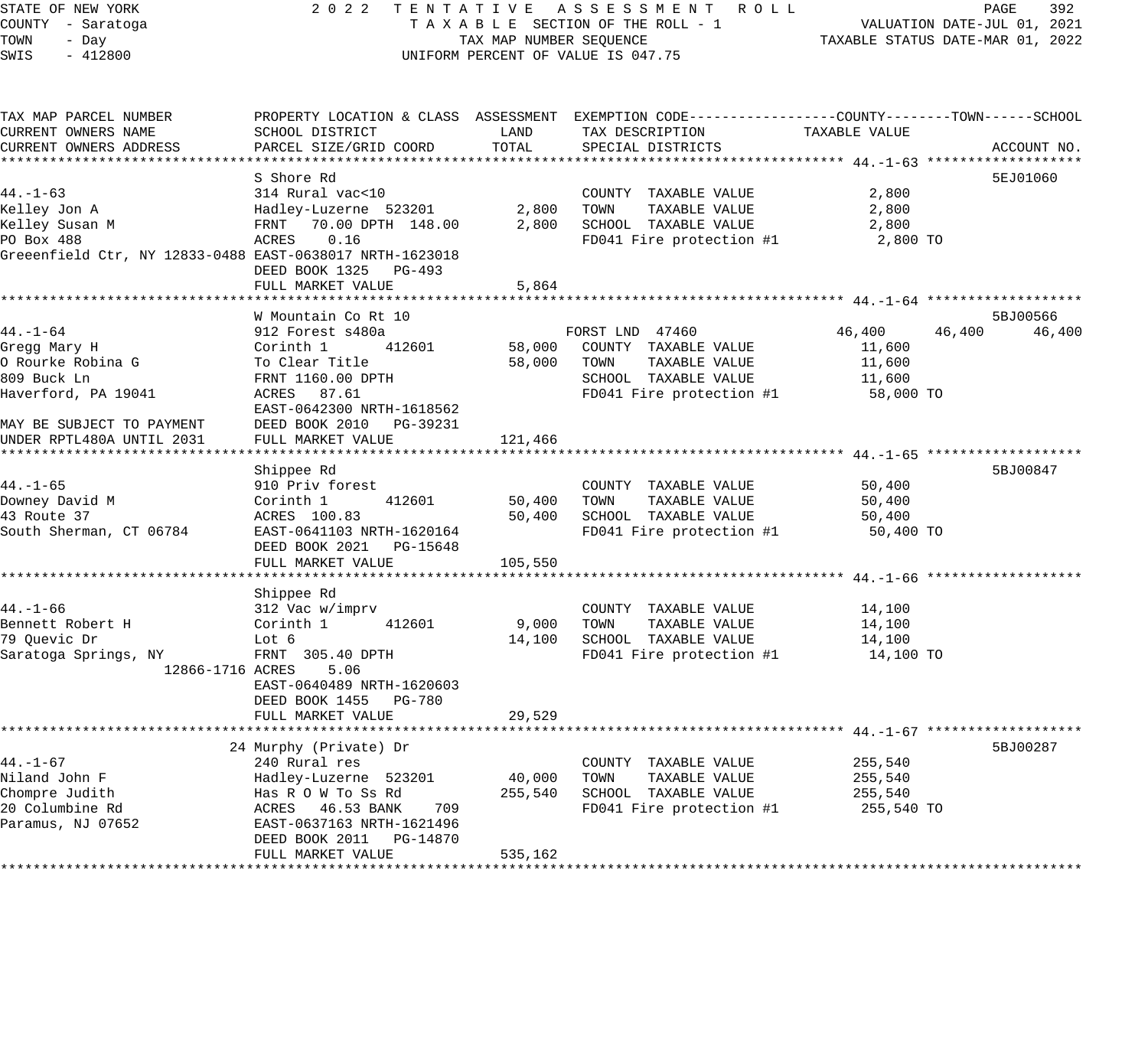| STATE OF NEW YORK<br>COUNTY - Saratoga<br>TOWN<br>- Day<br>SWIS<br>$-412800$ | 2 0 2 2                                                                                             | TAX MAP NUMBER SEQUENCE | TENTATIVE ASSESSMENT ROLL<br>TAXABLE SECTION OF THE ROLL - 1<br>UNIFORM PERCENT OF VALUE IS 047.75                 |                | PAGE<br>393<br>VALUATION DATE-JUL 01, 2021<br>TAXABLE STATUS DATE-MAR 01, 2022 |
|------------------------------------------------------------------------------|-----------------------------------------------------------------------------------------------------|-------------------------|--------------------------------------------------------------------------------------------------------------------|----------------|--------------------------------------------------------------------------------|
| TAX MAP PARCEL NUMBER<br>CURRENT OWNERS NAME                                 | SCHOOL DISTRICT                                                                                     | LAND                    | PROPERTY LOCATION & CLASS ASSESSMENT EXEMPTION CODE----------------COUNTY-------TOWN-----SCHOOL<br>TAX DESCRIPTION | TAXABLE VALUE  |                                                                                |
| CURRENT OWNERS ADDRESS                                                       | PARCEL SIZE/GRID COORD                                                                              | TOTAL                   | SPECIAL DISTRICTS                                                                                                  |                | ACCOUNT NO.                                                                    |
|                                                                              |                                                                                                     |                         |                                                                                                                    |                |                                                                                |
|                                                                              | 75 Green Valley Way                                                                                 |                         |                                                                                                                    |                | 5EJ01066                                                                       |
| $44. - 1 - 68.1$                                                             | 280 Res Multiple                                                                                    |                         | COUNTY TAXABLE VALUE                                                                                               | 276,000        |                                                                                |
| GERA Holdings, LLC                                                           | Hadley-Luzerne 523201                                                                               | 103,200                 | TAXABLE VALUE<br>TOWN                                                                                              | 276,000        |                                                                                |
| 5 Harvester Ct                                                               | Life Estate                                                                                         | 276,000                 | SCHOOL TAXABLE VALUE                                                                                               | 276,000        |                                                                                |
| Loudonville, NY 12211                                                        | FRNT 338.57 DPTH<br>ACRES 57.39<br>EAST-0638270 NRTH-1621855<br>DEED BOOK 2012<br>PG-3926           |                         | FD041 Fire protection #1                                                                                           | 276,000 TO     |                                                                                |
|                                                                              | FULL MARKET VALUE                                                                                   | 578,010                 |                                                                                                                    |                |                                                                                |
|                                                                              | **************************                                                                          |                         |                                                                                                                    |                |                                                                                |
| $44. - 1 - 70.1$                                                             | 23 Cedar Hill (Private) Dr<br>210 1 Family Res                                                      |                         | 41854<br>BAS STAR                                                                                                  | $\overline{0}$ | 19,990<br>$\Omega$                                                             |
| Othmer Karl E                                                                | Hadley-Luzerne 523201                                                                               | 101,200                 | COUNTY TAXABLE VALUE                                                                                               | 348,100        |                                                                                |
| Othmer Janet S                                                               | 2012/43930                                                                                          | 348,100                 | TAXABLE VALUE<br>TOWN                                                                                              | 348,100        |                                                                                |
| 23 Cedar Hill Dr                                                             | BLA 2012/003925                                                                                     |                         | SCHOOL TAXABLE VALUE                                                                                               | 328,110        |                                                                                |
| Hadley, NY 12835                                                             | FRNT 285.36 DPTH<br>50.07<br>ACRES<br>EAST-0638820 NRTH-1622680<br>DEED BOOK 1352<br>PG-260         |                         | FD041 Fire protection #1                                                                                           | 348,100 TO     |                                                                                |
|                                                                              | FULL MARKET VALUE                                                                                   | 729,005                 |                                                                                                                    |                |                                                                                |
|                                                                              | 3346 S Shore Rd                                                                                     |                         |                                                                                                                    |                | 5BJ00803                                                                       |
| $44.5 - 1 - 1$                                                               | 210 1 Family Res - WTRFNT                                                                           |                         | COUNTY TAXABLE VALUE                                                                                               | 447,300        |                                                                                |
| Mitchell Kathleen A                                                          | Hadley-Luzerne 523201                                                                               | 125,000                 | TAXABLE VALUE<br>TOWN                                                                                              | 447,300        |                                                                                |
| James E Mitchell                                                             | James E Mitchell Remainde                                                                           | 447,300                 | SCHOOL TAXABLE VALUE                                                                                               | 447,300        |                                                                                |
| 3346 S Shore Rd                                                              | Life Estate                                                                                         |                         | FD041 Fire protection #1                                                                                           | 447,300 TO     |                                                                                |
| Corinth, NY 12822                                                            | FRNT 150.00 DPTH 235.00<br>0.42<br>ACRES<br>EAST-0637203 NRTH-1623348<br>DEED BOOK 2015<br>PG-19301 |                         |                                                                                                                    |                |                                                                                |
|                                                                              | FULL MARKET VALUE<br>**********************                                                         | 936,754<br>********     |                                                                                                                    |                |                                                                                |
|                                                                              | 3354 S Shore Rd                                                                                     |                         | ******************************* 44.5-1-2.********************                                                      |                | 5BJ00264                                                                       |
| $44.5 - 1 - 2$                                                               | 210 1 Family Res - WTRFNT                                                                           |                         | COUNTY TAXABLE VALUE                                                                                               | 218,900        |                                                                                |
| Brust Nicole Y                                                               | Hadley-Luzerne 523201                                                                               | 112,500                 | TAXABLE VALUE<br>TOWN                                                                                              | 218,900        |                                                                                |
| Brust Clara M                                                                | FRNT 250.40 DPTH 175.80                                                                             | 218,900                 | SCHOOL TAXABLE VALUE                                                                                               | 218,900        |                                                                                |
| 3354 S Shore Rd                                                              | 0.75<br>ACRES                                                                                       |                         | FD041 Fire protection #1                                                                                           | 218,900 TO     |                                                                                |
| Hadley, NY 12835                                                             | EAST-0637363 NRTH-1623430<br>DEED BOOK 1610<br>PG-784                                               |                         |                                                                                                                    |                |                                                                                |
|                                                                              | FULL MARKET VALUE                                                                                   | 458,429                 |                                                                                                                    |                |                                                                                |
|                                                                              |                                                                                                     |                         |                                                                                                                    |                |                                                                                |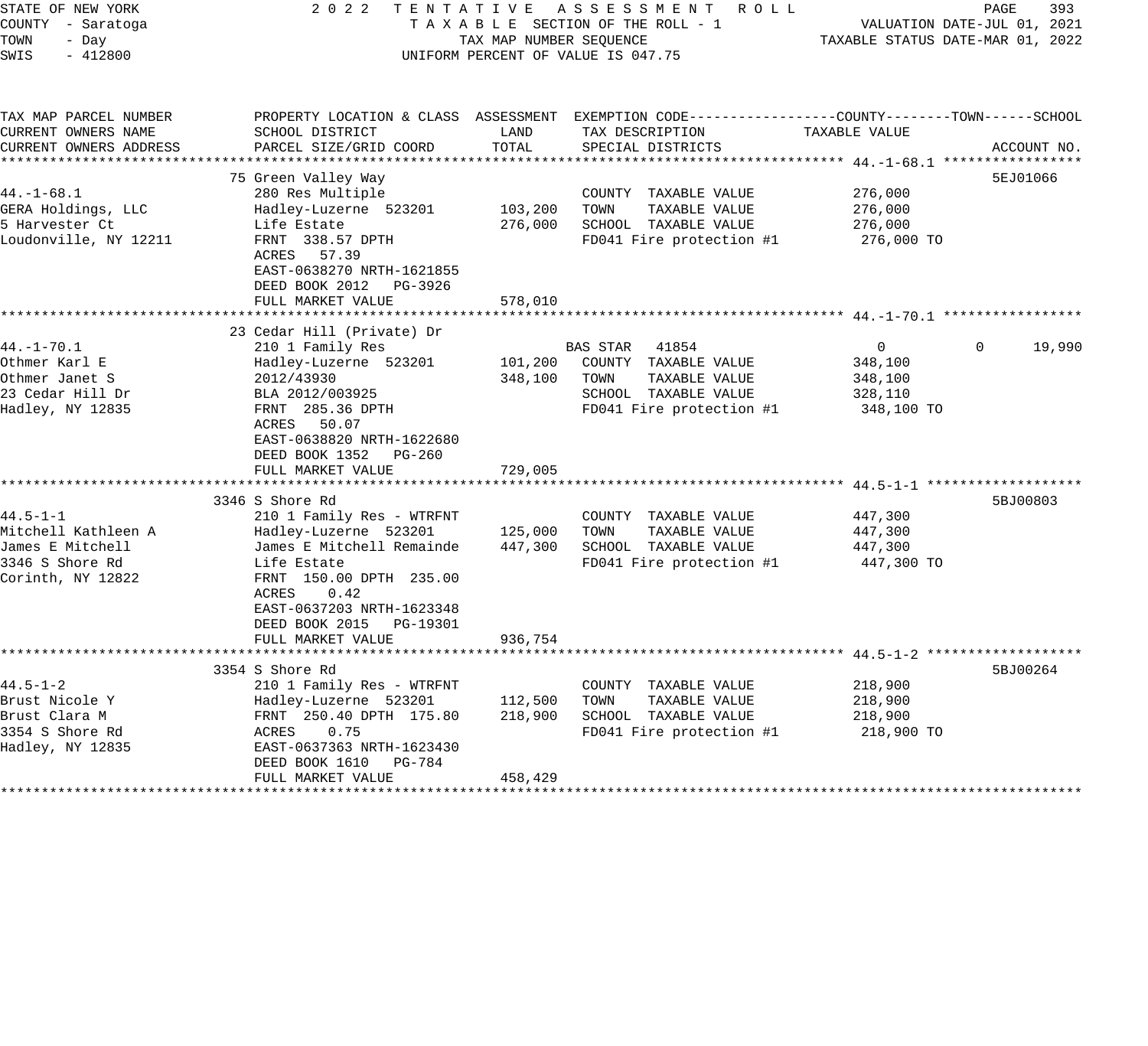| STATE OF NEW YORK<br>COUNTY - Saratoga<br>TOWN<br>- Day<br>$-412800$<br>SWIS |                                                        | TAX MAP NUMBER SEQUENCE | 2022 TENTATIVE ASSESSMENT ROLL<br>TAXABLE SECTION OF THE ROLL - 1<br>UNIFORM PERCENT OF VALUE IS 047.75 |                    | PAGE<br>394<br>VALUATION DATE-JUL 01, 2021<br>TAXABLE STATUS DATE-MAR 01, 2022 |
|------------------------------------------------------------------------------|--------------------------------------------------------|-------------------------|---------------------------------------------------------------------------------------------------------|--------------------|--------------------------------------------------------------------------------|
| TAX MAP PARCEL NUMBER                                                        |                                                        |                         | PROPERTY LOCATION & CLASS ASSESSMENT EXEMPTION CODE----------------COUNTY-------TOWN------SCHOOL        |                    |                                                                                |
| CURRENT OWNERS NAME                                                          | SCHOOL DISTRICT                                        | LAND                    | TAX DESCRIPTION                                                                                         | TAXABLE VALUE      |                                                                                |
| CURRENT OWNERS ADDRESS                                                       | PARCEL SIZE/GRID COORD                                 | TOTAL                   | SPECIAL DISTRICTS                                                                                       |                    | ACCOUNT NO.                                                                    |
|                                                                              | 3357 S Shore Rd                                        |                         |                                                                                                         |                    |                                                                                |
| $44.5 - 1 - 3.2$                                                             | 210 1 Family Res - WTRFNT                              |                         | BAS STAR 41854                                                                                          | $\circ$            | $\Omega$<br>19,990                                                             |
| Mitchell Janet S                                                             | Hadley-Luzerne 523201                                  | 75,000                  | COUNTY TAXABLE VALUE                                                                                    | 245,000            |                                                                                |
| Mathew E & Seth C Mitchell                                                   | Life Estate Janet S Mitch                              | 245,000                 | TOWN<br>TAXABLE VALUE                                                                                   | 245,000            |                                                                                |
| 3357 S Shore Rd                                                              | FRNT 80.00 DPTH 100.00                                 |                         | SCHOOL TAXABLE VALUE                                                                                    | 225,010            |                                                                                |
| Corinth, NY 12822                                                            | ACRES<br>0.16                                          |                         | FD041 Fire protection #1                                                                                | 245,000 TO         |                                                                                |
|                                                                              | EAST-0637521 NRTH-1623498                              |                         |                                                                                                         |                    |                                                                                |
|                                                                              | DEED BOOK 2015 PG-17606                                |                         |                                                                                                         |                    |                                                                                |
|                                                                              | FULL MARKET VALUE<br>***************************       | 513,089                 |                                                                                                         |                    |                                                                                |
|                                                                              | 3361 S Shore Rd                                        |                         |                                                                                                         |                    | 5FJ01084                                                                       |
| $44.5 - 1 - 3.11$                                                            | 210 1 Family Res - WTRFNT                              |                         | COUNTY TAXABLE VALUE                                                                                    | 195,700            |                                                                                |
| Sack Robert L                                                                | Hadley-Luzerne 523201                                  | 75,000                  | TOWN<br>TAXABLE VALUE                                                                                   | 195,700            |                                                                                |
| 30 Conifer Dr                                                                | FRNT 98.00 DPTH                                        | 195,700                 | SCHOOL TAXABLE VALUE                                                                                    | 195,700            |                                                                                |
| Burnt Hills, NY 12027                                                        | ACRES<br>0.14                                          |                         | FD041 Fire protection #1                                                                                | 195,700 TO         |                                                                                |
|                                                                              | EAST-0637593 NRTH-1623530                              |                         |                                                                                                         |                    |                                                                                |
|                                                                              | DEED BOOK 2012    PG-47153                             |                         |                                                                                                         |                    |                                                                                |
|                                                                              | FULL MARKET VALUE                                      | 409,843                 |                                                                                                         |                    |                                                                                |
|                                                                              |                                                        |                         |                                                                                                         |                    |                                                                                |
| $44.5 - 1 - 3.12$                                                            | 3365 S Shore Rd<br>210 1 Family Res - WTRFNT           |                         |                                                                                                         | 20,070             | 20,070<br>$\Omega$                                                             |
| Sack Virginia Curtis                                                         | Hadley-Luzerne 523201                                  |                         | VET WAR CT 41121<br>75,000 BAS STAR 41854                                                               | $\overline{0}$     | 19,990<br>$\overline{0}$                                                       |
| Attn: Sack, Paul & Parker                                                    | Life Estate Virginia Sack                              | 353,400                 | COUNTY TAXABLE VALUE                                                                                    | 333,330            |                                                                                |
| Karen                                                                        | FRNT 122.95 DPTH                                       |                         | TAXABLE VALUE<br>TOWN                                                                                   | 333,330            |                                                                                |
| 30 Conifer Dr                                                                | ACRES<br>0.14                                          |                         | SCHOOL TAXABLE VALUE                                                                                    | 333,410            |                                                                                |
| Brunt Hills, NY 12027-9522                                                   | EAST-0637678 NRTH-1623565                              |                         | FD041 Fire protection #1                                                                                | 353,400 TO         |                                                                                |
|                                                                              | DEED BOOK 1480 PG-545                                  |                         |                                                                                                         |                    |                                                                                |
|                                                                              | FULL MARKET VALUE                                      | 740,105                 |                                                                                                         |                    |                                                                                |
|                                                                              |                                                        |                         |                                                                                                         |                    |                                                                                |
|                                                                              | 3360 S Shore Rd                                        |                         |                                                                                                         |                    | 5EJ01058                                                                       |
| $44.5 - 1 - 4$                                                               | 280 Res Multiple                                       |                         | COUNTY TAXABLE VALUE                                                                                    | 438,000            |                                                                                |
| Zeta Real Estate Management VI Hadley-Luzerne 523201<br>188 Main St          | FRNT 10.00 DPTH                                        | 75,000<br>438,000       | TOWN<br>TAXABLE VALUE<br>SCHOOL TAXABLE VALUE                                                           | 438,000<br>438,000 |                                                                                |
| Ridgefield, CT 06877                                                         | ACRES<br>1.20                                          |                         | FD041 Fire protection #1                                                                                | 438,000 TO         |                                                                                |
|                                                                              | EAST-0637590 NRTH-1623153                              |                         |                                                                                                         |                    |                                                                                |
|                                                                              | DEED BOOK 2015 PG-35539                                |                         |                                                                                                         |                    |                                                                                |
|                                                                              | FULL MARKET VALUE                                      | 917,277                 |                                                                                                         |                    |                                                                                |
|                                                                              |                                                        |                         |                                                                                                         |                    |                                                                                |
|                                                                              | 3376 S Shore Rd                                        |                         |                                                                                                         |                    | 5EJ01067                                                                       |
| $44.5 - 1 - 6$                                                               | 210 1 Family Res                                       |                         | COUNTY TAXABLE VALUE                                                                                    | 186,000            |                                                                                |
| Monahan Alan R                                                               | Hadley-Luzerne 523201                                  | 50,000                  | TOWN<br>TAXABLE VALUE                                                                                   | 186,000            |                                                                                |
| Monahan Mary E                                                               | FRNT<br>20.00 DPTH                                     | 186,000                 | SCHOOL TAXABLE VALUE                                                                                    | 186,000            |                                                                                |
| 340 Filbert Place                                                            | ACRES<br>0.45                                          |                         | FD041 Fire protection #1                                                                                | 186,000 TO         |                                                                                |
| East Rochester, NY 14445                                                     | EAST-0638019 NRTH-1623541<br>DEED BOOK 2017    PG-2990 |                         |                                                                                                         |                    |                                                                                |
|                                                                              | FULL MARKET VALUE                                      | 389,529                 |                                                                                                         |                    |                                                                                |
|                                                                              |                                                        |                         |                                                                                                         |                    |                                                                                |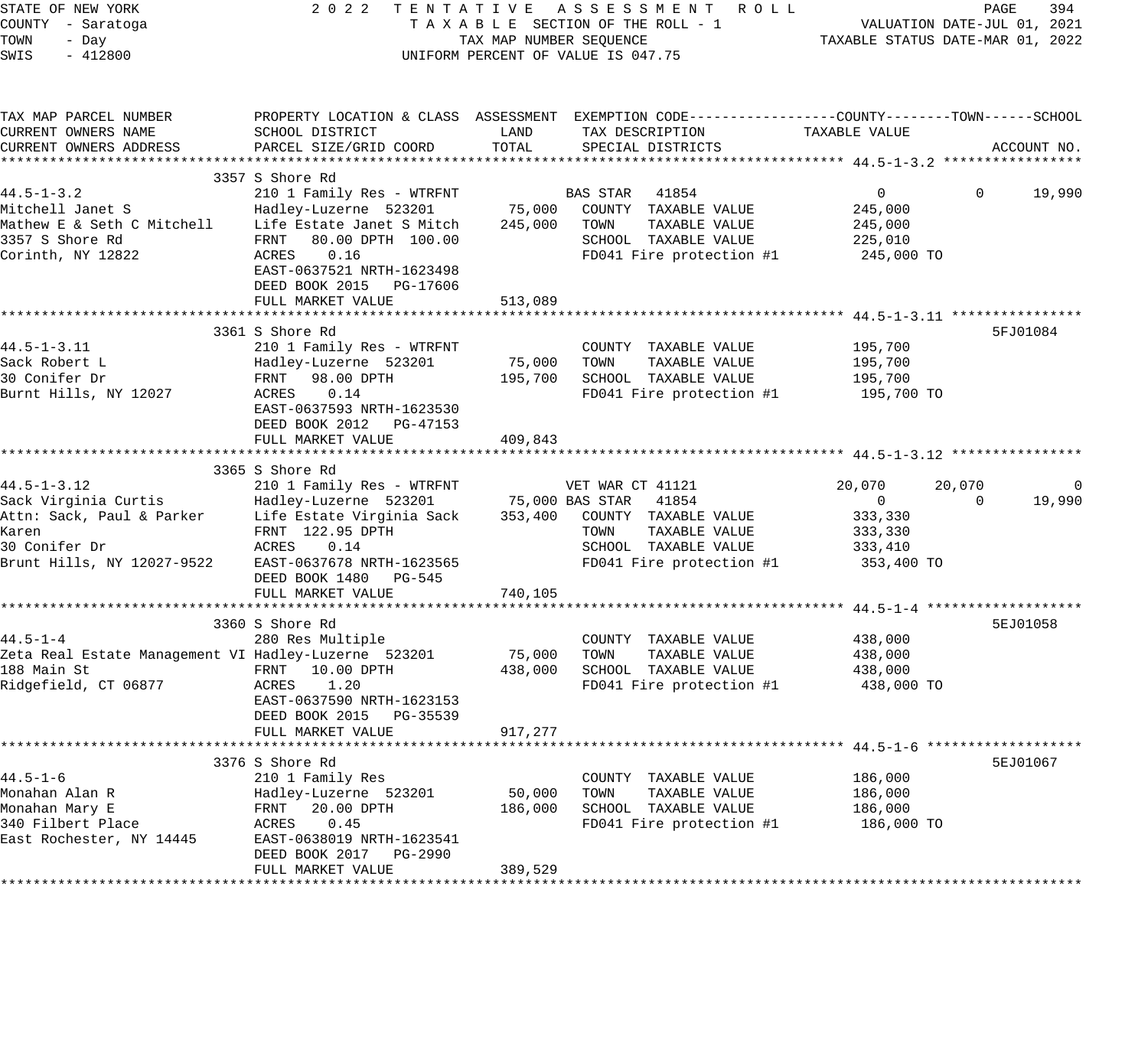| 395<br>PAGE                                                                                        | ACCOUNT NO.                                                                                                                            | 5EJ01061                                                                                                                                                                                     | 5EJ01064                                                                                                                                                                                                   | 5EJ01069                                                                                                                                                                                 | 5EJ01072                                                                                                                                                                                | 5EJ01076                                                                                                                                                                           |
|----------------------------------------------------------------------------------------------------|----------------------------------------------------------------------------------------------------------------------------------------|----------------------------------------------------------------------------------------------------------------------------------------------------------------------------------------------|------------------------------------------------------------------------------------------------------------------------------------------------------------------------------------------------------------|------------------------------------------------------------------------------------------------------------------------------------------------------------------------------------------|-----------------------------------------------------------------------------------------------------------------------------------------------------------------------------------------|------------------------------------------------------------------------------------------------------------------------------------------------------------------------------------|
| VALUATION DATE-JUL 01, 2021<br>TAXABLE STATUS DATE-MAR 01, 2022                                    | TAXABLE VALUE                                                                                                                          | 158,900<br>158,900<br>158,900<br>158,900 TO                                                                                                                                                  | 125,000<br>125,000<br>125,000<br>125,000 TO                                                                                                                                                                | 81,000<br>81,000<br>81,000<br>81,000 TO                                                                                                                                                  | 188,500<br>188,500<br>188,500<br>188,500 TO                                                                                                                                             | 169,100<br>169,100<br>169,100<br>169,100 TO                                                                                                                                        |
| TENTATIVE ASSESSMENT ROLL<br>TAXABLE SECTION OF THE ROLL - 1<br>UNIFORM PERCENT OF VALUE IS 047.75 | PROPERTY LOCATION & CLASS ASSESSMENT EXEMPTION CODE---------------COUNTY-------TOWN-----SCHOOL<br>TAX DESCRIPTION<br>SPECIAL DISTRICTS | COUNTY TAXABLE VALUE<br>TOWN<br>TAXABLE VALUE<br>SCHOOL TAXABLE VALUE<br>FD041 Fire protection #1                                                                                            | COUNTY TAXABLE VALUE<br>TOWN<br>TAXABLE VALUE<br>SCHOOL TAXABLE VALUE<br>FD041 Fire protection #1                                                                                                          | COUNTY TAXABLE VALUE<br>TOWN<br>TAXABLE VALUE<br>SCHOOL TAXABLE VALUE<br>FD041 Fire protection #1                                                                                        | COUNTY TAXABLE VALUE<br>TAXABLE VALUE<br>TOWN<br>SCHOOL TAXABLE VALUE<br>FD041 Fire protection #1                                                                                       | COUNTY TAXABLE VALUE<br>TOWN<br>TAXABLE VALUE<br>SCHOOL TAXABLE VALUE<br>FD041 Fire protection #1                                                                                  |
| TAX MAP NUMBER SEQUENCE                                                                            | LAND<br>TOTAL                                                                                                                          | 50,000<br>158,900                                                                                                                                                                            | 332,775<br>50,000<br>125,000<br>261,780                                                                                                                                                                    | 50,000<br>81,000<br>169,634                                                                                                                                                              | 50,000<br>188,500<br>394,764                                                                                                                                                            | 50,000<br>169,100<br>354,136                                                                                                                                                       |
| 2022                                                                                               | SCHOOL DISTRICT<br>PARCEL SIZE/GRID COORD                                                                                              | 3380 S Shore Rd<br>210 1 Family Res<br>Hadley-Luzerne 523201<br>Michael Floeser Family Tr<br>FRNT 75.00 DPTH 175.00<br>ACRES<br>0.30<br>EAST-0638082 NRTH-1623610<br>DEED BOOK 2009 PG-40738 | FULL MARKET VALUE<br>3388 S Shore Rd<br>210 1 Family Res<br>Hadley-Luzerne 523201<br>FRNT 125.00 DPTH 175.00<br>ACRES<br>0.50<br>EAST-0638166 NRTH-1623672<br>DEED BOOK 2017 PG-18243<br>FULL MARKET VALUE | 3390 S Shore Rd<br>210 1 Family Res<br>Hadley-Luzerne 523201<br>75.00 DPTH 175.00<br>FRNT<br>ACRES<br>0.30<br>EAST-0638244 NRTH-1623731<br>DEED BOOK 1343<br>PG-284<br>FULL MARKET VALUE | 3394 S Shore Rd<br>210 1 Family Res<br>Hadley-Luzerne 523201<br>FRNT<br>30.00 DPTH 175.00<br>ACRES<br>0.19<br>EAST-0638294 NRTH-1623767<br>DEED BOOK 2019 PG-28123<br>FULL MARKET VALUE | 3396 S Shore Rd<br>210 1 Family Res<br>Hadley-Luzerne 523201<br>40.00 DPTH 175.00<br>ACRES<br>0.19<br>EAST-0638328 NRTH-1623803<br>DEED BOOK 2008<br>PG-39728<br>FULL MARKET VALUE |
| STATE OF NEW YORK<br>COUNTY - Saratoga<br>TOWN<br>- Day<br>SWIS<br>$-412800$                       | TAX MAP PARCEL NUMBER<br>CURRENT OWNERS NAME<br>CURRENT OWNERS ADDRESS                                                                 | $44.5 - 1 - 7$<br>Floreser Shirley H<br>Floeser John & Shirley H<br>Bltrone Living Center<br>6 Winners Cir Apt 406<br>Albany, NY 12205                                                       | $44.5 - 1 - 8$<br>Floeser Michael<br>Floeser Dianne L<br>38 Shara Place<br>Pittsford, NY 14534                                                                                                             | $44.5 - 1 - 9$<br>Gabriele Alma<br>Gabriele Bernardi<br>1064 Ardsley Rd<br>Schenectady, NY 12308                                                                                         | $44.5 - 1 - 10$<br>OConnor Matt<br>107 Dubois Lane<br>Rexford, ny 12148                                                                                                                 | $44.5 - 1 - 11$<br>Miller Susan<br>67-71 Yellowstone Blvd Apt 1H FRNT<br>Forest Hills, NY 11375                                                                                    |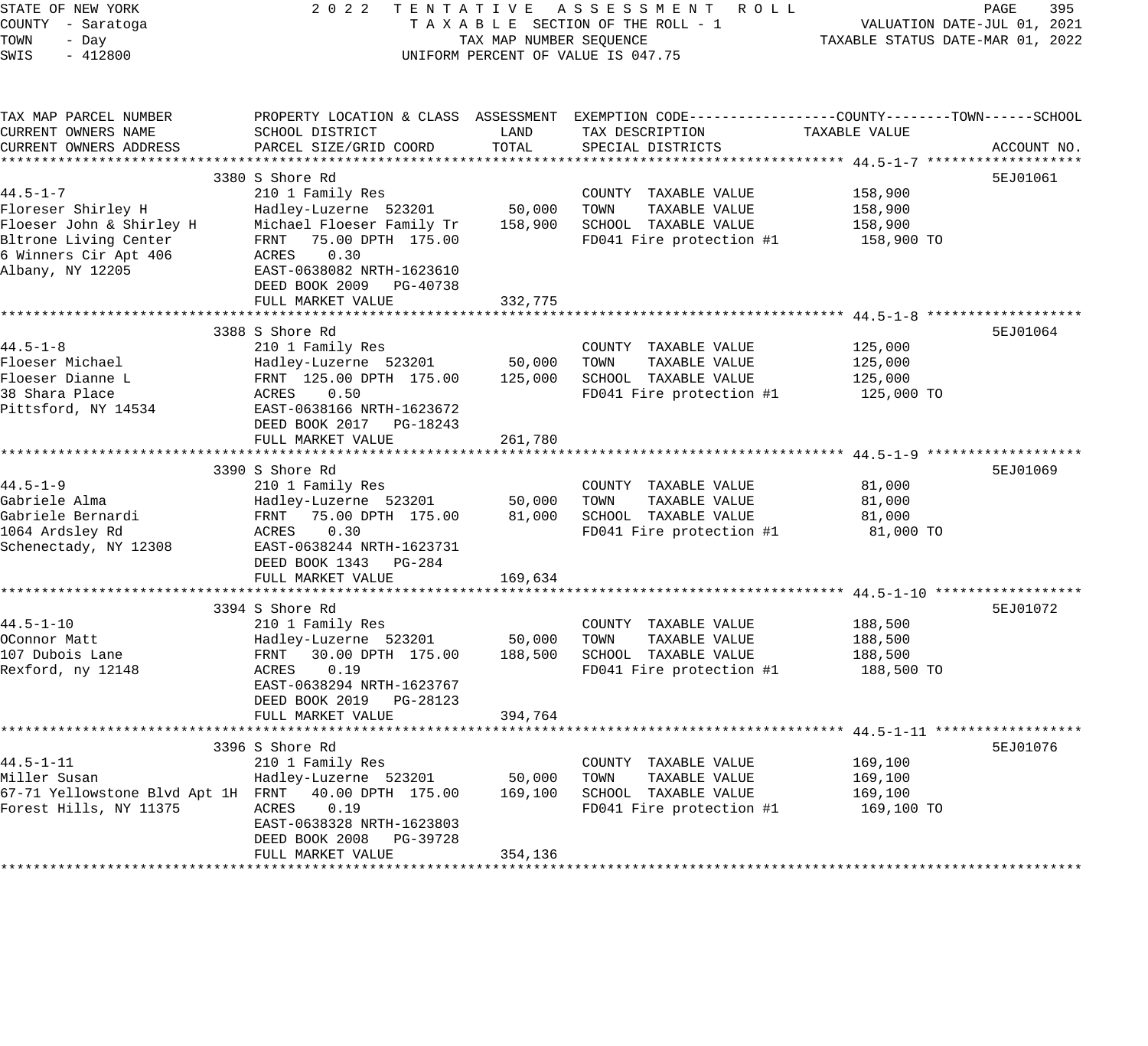| STATE OF NEW YORK                           | 2 0 2 2<br>TENTATIVE                         |                   | A S S E S S M E N T R O L L                                                                      |                                                            | PAGE<br>396                 |
|---------------------------------------------|----------------------------------------------|-------------------|--------------------------------------------------------------------------------------------------|------------------------------------------------------------|-----------------------------|
| COUNTY - Saratoga                           |                                              |                   | TAXABLE SECTION OF THE ROLL - 1                                                                  |                                                            | VALUATION DATE-JUL 01, 2021 |
| TOWN<br>- Day                               | TAX MAP NUMBER SEQUENCE                      |                   |                                                                                                  | TAXABLE STATUS DATE-MAR 01, 2022                           |                             |
| SWIS<br>$-412800$                           |                                              |                   | UNIFORM PERCENT OF VALUE IS 047.75                                                               |                                                            |                             |
|                                             |                                              |                   |                                                                                                  |                                                            |                             |
| TAX MAP PARCEL NUMBER                       |                                              |                   | PROPERTY LOCATION & CLASS ASSESSMENT EXEMPTION CODE----------------COUNTY-------TOWN------SCHOOL |                                                            |                             |
| CURRENT OWNERS NAME                         | SCHOOL DISTRICT                              | LAND              | TAX DESCRIPTION                                                                                  | TAXABLE VALUE                                              |                             |
| CURRENT OWNERS ADDRESS                      | PARCEL SIZE/GRID COORD                       | TOTAL             | SPECIAL DISTRICTS                                                                                |                                                            | ACCOUNT NO.                 |
|                                             |                                              |                   |                                                                                                  |                                                            |                             |
|                                             | 3404 S Shore Rd                              |                   |                                                                                                  |                                                            | 5EJ01059                    |
| $44.5 - 1 - 14$                             | 210 1 Family Res                             |                   | COUNTY TAXABLE VALUE                                                                             | 126,200                                                    |                             |
| Davidson James E                            | Hadley-Luzerne 523201                        | 50,000            | TOWN<br>TAXABLE VALUE                                                                            | 126,200                                                    |                             |
| Davidson Teresa                             | FRNT<br>50.00 DPTH 185.00                    | 126,200           | SCHOOL TAXABLE VALUE                                                                             | 126,200                                                    |                             |
| Attn: Kathleen Burt & ETAL                  | 0.18<br>ACRES                                |                   | FD041 Fire protection #1                                                                         | 126,200 TO                                                 |                             |
| 315 Paul St                                 | EAST-0638451 NRTH-1623955                    |                   |                                                                                                  |                                                            |                             |
| Endicott, NY 13760                          | DEED BOOK 1710<br>PG-713                     |                   |                                                                                                  |                                                            |                             |
|                                             | FULL MARKET VALUE<br>*********************   | 264,293           |                                                                                                  |                                                            |                             |
|                                             |                                              |                   |                                                                                                  | ************************** 44.5-1-15 *******************   |                             |
|                                             | 3408 S Shore Rd                              |                   |                                                                                                  |                                                            | 5EJ01074                    |
| 44.5–1–15                                   | 210 1 Family Res                             |                   | COUNTY TAXABLE VALUE                                                                             | 100,700                                                    |                             |
| Ross-Harmon Margaret Ann<br>Ross Salvan III | Hadley-Luzerne 523201                        | 50,000<br>100,700 | TOWN<br>TAXABLE VALUE<br>SCHOOL TAXABLE VALUE                                                    | 100,700<br>100,700                                         |                             |
| 4 Heathcote                                 | FRNT 110.00 DPTH 185.00<br>ACRES<br>0.45     |                   | FD041 Fire protection #1                                                                         | 100,700 TO                                                 |                             |
| Avon, CT 06001                              | EAST-0638499 NRTH-1624019                    |                   |                                                                                                  |                                                            |                             |
|                                             | DEED BOOK 1676<br>PG-301                     |                   |                                                                                                  |                                                            |                             |
|                                             | FULL MARKET VALUE                            | 210,890           |                                                                                                  |                                                            |                             |
| ************                                |                                              |                   |                                                                                                  | *****************************44.5-1-16.1 ***************** |                             |
|                                             | S Shore Rd                                   |                   |                                                                                                  |                                                            | 5EJ01057                    |
| $44.5 - 1 - 16.1$                           | 312 Vac w/imprv                              |                   | COUNTY TAXABLE VALUE                                                                             | 14,000                                                     |                             |
| Thurnau Carl T                              | Hadley-Luzerne 523201                        | 5,000             | TAXABLE VALUE<br>TOWN                                                                            | 14,000                                                     |                             |
| 12 Woodside Dr                              | FRNT<br>25.00 DPTH 179.00                    | 14,000            | SCHOOL TAXABLE VALUE                                                                             | 14,000                                                     |                             |
| Burnt Hills, NY 12027                       | 0.10<br>ACRES                                |                   | FD041 Fire protection #1                                                                         | 14,000 TO                                                  |                             |
|                                             | EAST-0638608 NRTH-1624183                    |                   |                                                                                                  |                                                            |                             |
|                                             | DEED BOOK 1248<br>PG-56                      |                   |                                                                                                  |                                                            |                             |
|                                             | FULL MARKET VALUE                            | 29,319            |                                                                                                  |                                                            |                             |
| *************                               | ***********************                      | ********          |                                                                                                  | ********************* 44.5-1-16.2 ****                     |                             |
|                                             | 3410 S Shore Rd                              |                   |                                                                                                  |                                                            |                             |
| $44.5 - 1 - 16.2$                           | 210 1 Family Res                             |                   | COUNTY TAXABLE VALUE                                                                             | 145,300                                                    |                             |
| Montagnino Vincent J                        | Hadley-Luzerne 523201                        | 50,000            | TOWN<br>TAXABLE VALUE                                                                            | 145,300                                                    |                             |
| Montagnino Pamela J                         | Wilhelmina R Armstrong Li                    | 145,300           | SCHOOL TAXABLE VALUE                                                                             | 145,300                                                    |                             |
| 129 Waterstreet Road                        | Trust Date 6/24/2003                         |                   | FD041 Fire protection #1                                                                         | 145,300 TO                                                 |                             |
| Amsterdam, NY 12010                         | FRNT 125.00 DPTH 185.00                      |                   |                                                                                                  |                                                            |                             |
|                                             | 0.53<br>ACRES                                |                   |                                                                                                  |                                                            |                             |
|                                             | EAST-0638584 NRTH-1624118                    |                   |                                                                                                  |                                                            |                             |
|                                             | DEED BOOK 2019<br>PG-36522                   |                   |                                                                                                  |                                                            |                             |
|                                             | FULL MARKET VALUE<br>*********************** | 304,293           |                                                                                                  |                                                            |                             |
|                                             |                                              |                   |                                                                                                  |                                                            |                             |
|                                             | S Shore Rd                                   |                   |                                                                                                  |                                                            | 5EJ01065                    |
| 44.5-1-17                                   | 311 Res vac land                             |                   | COUNTY TAXABLE VALUE                                                                             | 2,500                                                      |                             |
| Thurnau Carl T                              | Hadley-Luzerne 523201                        | 2,500             | TOWN<br>TAXABLE VALUE                                                                            | 2,500                                                      |                             |
| 12 Woodside Dr                              | 25.00 DPTH 178.00<br>FRNT                    | 2,500             | SCHOOL TAXABLE VALUE                                                                             | 2,500                                                      |                             |
| Burnt Hills, NY 12027                       | 0.10<br>ACRES<br>EAST-0638640 NRTH-1624182   |                   | FD041 Fire protection #1                                                                         | 2,500 TO                                                   |                             |
|                                             | DEED BOOK 1287<br>PG-257                     |                   |                                                                                                  |                                                            |                             |
|                                             | FULL MARKET VALUE                            | 5,236             |                                                                                                  |                                                            |                             |
|                                             |                                              |                   |                                                                                                  |                                                            |                             |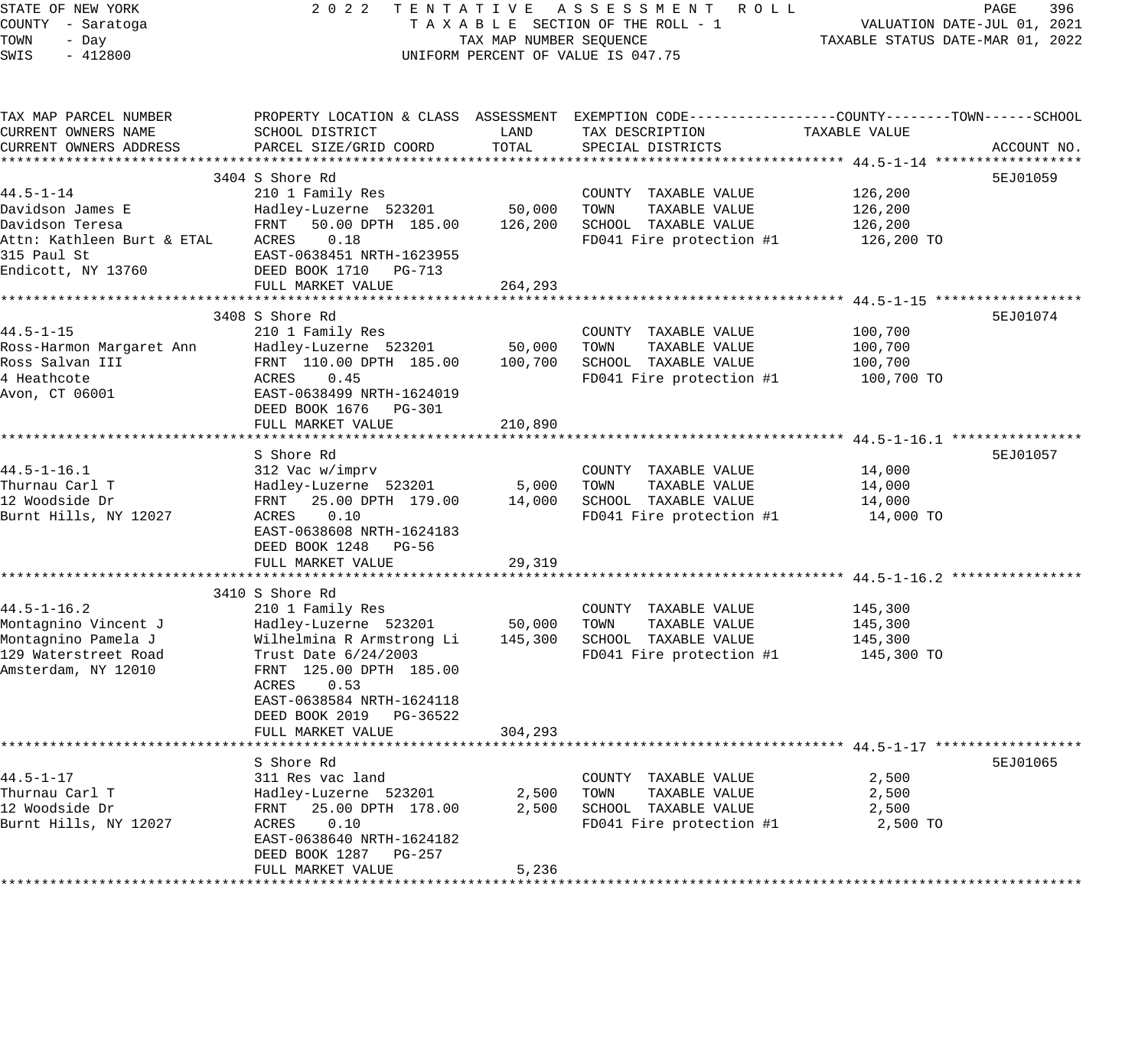STATE OF NEW YORK 2 0 2 2 T E N T A T I V E A S S E S S M E N T R O L L PAGE 397 COUNTY - Saratoga T A X A B L E SECTION OF THE ROLL - 1 VALUATION DATE-JUL 01, 2021 TOWN - Day TAX MAP NUMBER SEQUENCE TAXABLE STATUS DATE-MAR 01, 2022 SWIS - 412800 CONTROLLY THE UNIFORM PERCENT OF VALUE IS 047.75 TAX MAP PARCEL NUMBER PROPERTY LOCATION & CLASS ASSESSMENT EXEMPTION CODE------------------COUNTY--------TOWN------SCHOOL CURRENT OWNERS NAME SCHOOL DISTRICT LAND TAX DESCRIPTION TAXABLE VALUE CURRENT OWNERS ADDRESS PARCEL SIZE/GRID COORD TOTAL SPECIAL DISTRICTS ACCOUNT NO. \*\*\*\*\*\*\*\*\*\*\*\*\*\*\*\*\*\*\*\*\*\*\*\*\*\*\*\*\*\*\*\*\*\*\*\*\*\*\*\*\*\*\*\*\*\*\*\*\*\*\*\*\*\*\*\*\*\*\*\*\*\*\*\*\*\*\*\*\*\*\*\*\*\*\*\*\*\*\*\*\*\*\*\*\*\*\*\*\*\*\*\*\*\*\*\*\*\*\*\*\*\*\* 44.5-1-18 \*\*\*\*\*\*\*\*\*\*\*\*\*\*\*\*\*\* S Shore Rd 5EJ01070 44.5-1-18 311 Res vac land COUNTY TAXABLE VALUE 10,000 Thurnau Carl T Hadley-Luzerne 523201 10,000 TOWN TAXABLE VALUE 10,000 12 Woodside Dr FRNT 75.00 DPTH 175.00 10,000 SCHOOL TAXABLE VALUE 10,000 Burnt Hills, NY 12027 ACRES 0.29 FD041 Fire protection #1 10,000 TO EAST-0638674 NRTH-1624220 DEED BOOK 1230 PG-64 FULL MARKET VALUE 20,942 \*\*\*\*\*\*\*\*\*\*\*\*\*\*\*\*\*\*\*\*\*\*\*\*\*\*\*\*\*\*\*\*\*\*\*\*\*\*\*\*\*\*\*\*\*\*\*\*\*\*\*\*\*\*\*\*\*\*\*\*\*\*\*\*\*\*\*\*\*\*\*\*\*\*\*\*\*\*\*\*\*\*\*\*\*\*\*\*\*\*\*\*\*\*\*\*\*\*\*\*\*\*\* 44.5-1-20 \*\*\*\*\*\*\*\*\*\*\*\*\*\*\*\*\*\* 3405 S Shore Rd 5FJ01081 44.5-1-20 210 1 Family Res - WTRFNT COUNTY TAXABLE VALUE 166,100 Drake Patricia A Hadley-Luzerne 523201 75,000 TOWN TAXABLE VALUE 166,100 251 Sheldon Rd FRNT 103.90 DPTH 58.00 166,100 SCHOOL TAXABLE VALUE 166,100 Delanson, NY 12053 ACRES 0.07 FD041 Fire protection #1 166,100 TO EAST-0638377 NRTH-1624141 DEED BOOK 1308 PG-67 FULL MARKET VALUE 347,853 \*\*\*\*\*\*\*\*\*\*\*\*\*\*\*\*\*\*\*\*\*\*\*\*\*\*\*\*\*\*\*\*\*\*\*\*\*\*\*\*\*\*\*\*\*\*\*\*\*\*\*\*\*\*\*\*\*\*\*\*\*\*\*\*\*\*\*\*\*\*\*\*\*\*\*\*\*\*\*\*\*\*\*\*\*\*\*\*\*\*\*\*\*\*\*\*\*\*\*\*\*\*\* 44.5-1-21 \*\*\*\*\*\*\*\*\*\*\*\*\*\*\*\*\*\* 3409 S Shore Rd 5FJ01080 S Shore Rd 5FJ01080 S Shore Rd 5FJ01080 S Shore Rd 5FJ01080 S Shore Rd 5FJ01080 S Shore Rd 44.5-1-21 210 1 Family Res - WTRFNT COUNTY TAXABLE VALUE 218,300 Pandolfi Lori A Hadley-Luzerne 523201 75,000 TOWN TAXABLE VALUE 218,300 Pandolfi Vincent A FRNT 52.00 DPTH 63.00 218,300 SCHOOL TAXABLE VALUE 218,300 5 Merrywood Rd ACRES 0.06 FD041 Fire protection #1 218,300 TO Wappinger Falls, NY 12590 EAST-0638406 NRTH-1624188 DEED BOOK 1517 PG-311 FULL MARKET VALUE 457,173 \*\*\*\*\*\*\*\*\*\*\*\*\*\*\*\*\*\*\*\*\*\*\*\*\*\*\*\*\*\*\*\*\*\*\*\*\*\*\*\*\*\*\*\*\*\*\*\*\*\*\*\*\*\*\*\*\*\*\*\*\*\*\*\*\*\*\*\*\*\*\*\*\*\*\*\*\*\*\*\*\*\*\*\*\*\*\*\*\*\*\*\*\*\*\*\*\*\*\*\*\*\*\* 44.5-1-22 \*\*\*\*\*\*\*\*\*\*\*\*\*\*\*\*\*\* 3413 S Shore Rd 5FJ01086 (September 2012) 3413 S Shore Rd 5FJ01086 (September 2013) 3413 S Shore Rd 44.5-1-22 210 1 Family Res - WTRFNT COUNTY TAXABLE VALUE 159,800 Zeglen Lawerence P Hadley-Luzerne 523201 75,000 TOWN TAXABLE VALUE 159,800 % M MacGiffert FRNT 100.00 DPTH 73.00 159,800 SCHOOL TAXABLE VALUE 159,800 23 Riverwind Dr ACRES 0.16 FD041 Fire protection #1 159,800 TO Rexford, NY 12148 EAST-0638454 NRTH-1624245 DEED BOOK 1355 PG-731 FULL MARKET VALUE 334,660 \*\*\*\*\*\*\*\*\*\*\*\*\*\*\*\*\*\*\*\*\*\*\*\*\*\*\*\*\*\*\*\*\*\*\*\*\*\*\*\*\*\*\*\*\*\*\*\*\*\*\*\*\*\*\*\*\*\*\*\*\*\*\*\*\*\*\*\*\*\*\*\*\*\*\*\*\*\*\*\*\*\*\*\*\*\*\*\*\*\*\*\*\*\*\*\*\*\*\*\*\*\*\* 44.5-1-23 \*\*\*\*\*\*\*\*\*\*\*\*\*\*\*\*\*\* 3417 S Shore Rd 5FJ01082 44.5-1-23 210 1 Family Res - WTRFNT VETERANS 41101 400 400 0 Thurnau Carl T Hadley-Luzerne 523201 75,000 COUNTY TAXABLE VALUE 209,400 Duffey Cynthia A Carl J & Barbara M Thurna 209,800 TOWN TAXABLE VALUE 209,400 30 Woodside Dr Family Trust SCHOOL TAXABLE VALUE 209,800 Burnt Hills, NY 12027 FRNT 100.00 DPTH 82.90 FD041 Fire protection #1 209,800 TO ACRES 0.16 EAST-0638518 NRTH-1624322

\*\*\*\*\*\*\*\*\*\*\*\*\*\*\*\*\*\*\*\*\*\*\*\*\*\*\*\*\*\*\*\*\*\*\*\*\*\*\*\*\*\*\*\*\*\*\*\*\*\*\*\*\*\*\*\*\*\*\*\*\*\*\*\*\*\*\*\*\*\*\*\*\*\*\*\*\*\*\*\*\*\*\*\*\*\*\*\*\*\*\*\*\*\*\*\*\*\*\*\*\*\*\*\*\*\*\*\*\*\*\*\*\*\*\*\*\*\*\*\*\*\*\*\*\*\*\*\*\*\*\*\*

DEED BOOK 2021 PG-28653

FULL MARKET VALUE 439,372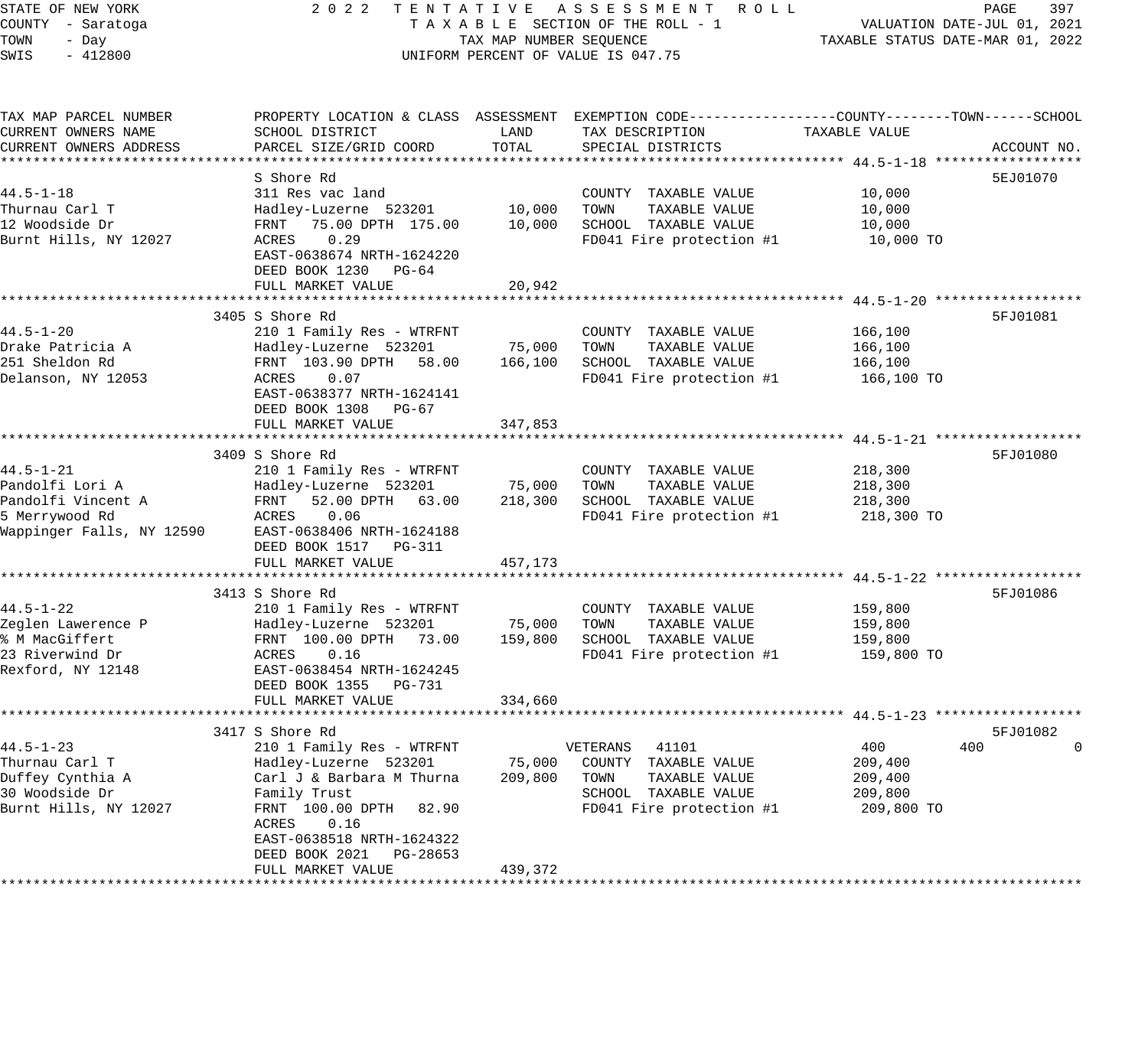| STATE OF NEW YORK<br>COUNTY - Saratoga<br>TOWN<br>- Day<br>SWIS<br>$-412800$<br>TAX MAP PARCEL NUMBER<br>CURRENT OWNERS NAME<br>CURRENT OWNERS ADDRESS | 2 0 2 2<br>SCHOOL DISTRICT<br>PARCEL SIZE/GRID COORD<br>3421 S Shore Rd                                                                                                                                                               | TAX MAP NUMBER SEQUENCE<br>LAND<br>TOTAL | TENTATIVE ASSESSMENT ROLL<br>TAXABLE SECTION OF THE ROLL - 1<br>UNIFORM PERCENT OF VALUE IS 047.75<br>PROPERTY LOCATION & CLASS ASSESSMENT EXEMPTION CODE----------------COUNTY-------TOWN-----SCHOOL<br>TAX DESCRIPTION<br>SPECIAL DISTRICTS | TAXABLE STATUS DATE-MAR 01, 2022<br>TAXABLE VALUE | PAGE<br>398<br>VALUATION DATE-JUL 01, 2021<br>ACCOUNT NO.<br>5FJ01085 |
|--------------------------------------------------------------------------------------------------------------------------------------------------------|---------------------------------------------------------------------------------------------------------------------------------------------------------------------------------------------------------------------------------------|------------------------------------------|-----------------------------------------------------------------------------------------------------------------------------------------------------------------------------------------------------------------------------------------------|---------------------------------------------------|-----------------------------------------------------------------------|
| $44.5 - 1 - 24.1$<br>Chico Thomas W<br>Chico Maureen E<br>3421 S Shore Rd<br>Cornith, NY 12822                                                         | 210 1 Family Res - WTRFNT<br>Hadley-Luzerne 523201<br>Also deed 1612/470<br>Lots $7-10$ & Lpo Lots 11 &<br>12<br>FRNT 256.00 DPTH 82.90<br>ACRES<br>0.64<br>EAST-0638629 NRTH-1624476<br>DEED BOOK 2016 PG-31892<br>FULL MARKET VALUE | 125,000<br>348,400<br>729,634            | COUNTY TAXABLE VALUE<br>TOWN<br>TAXABLE VALUE<br>SCHOOL TAXABLE VALUE<br>FD041 Fire protection #1                                                                                                                                             | 348,400<br>348,400<br>348,400<br>348,400 TO       |                                                                       |
| $44.5 - 1 - 24.2$<br>Antos Rev Paul J<br>Antos Frank<br>1149 Highland Park Rd<br>Schenctady, NY 12309                                                  | 3425 S Shore Rd<br>210 1 Family Res - WTRFNT<br>Hadley-Luzerne 523201<br>$P/O$ Lot 11 & 12<br>FRNT 44.00 DPTH 130.25<br>0.21<br>ACRES<br>EAST-0638732 NRTH-1624572<br>DEED BOOK 1041 PG-183<br>FULL MARKET VALUE                      | 75,000<br>167,300<br>350,366             | COUNTY TAXABLE VALUE<br>TOWN<br>TAXABLE VALUE<br>SCHOOL TAXABLE VALUE<br>FD041 Fire protection #1                                                                                                                                             | 167,300<br>167,300<br>167,300<br>167,300 TO       |                                                                       |
| $44.5 - 1 - 25$<br>Zalewski Family Irrevocab<br>James Zalewski Trus<br>2761 Maida Ln<br>Schenectady, NY 12306                                          | 3429 S Shore Rd<br>210 1 Family Res - WTRFNT<br>Hadley-Luzerne 523201<br>Irrevocable Trust 11/3/98<br>Gift<br>FRNT 146.00 DPTH 131.64<br>ACRES<br>0.47<br>EAST-0638827 NRTH-1624617<br>DEED BOOK 1503 PG-124<br>FULL MARKET VALUE     | 75,000<br>277,900<br>581,990             | COUNTY TAXABLE VALUE<br>TOWN<br>TAXABLE VALUE<br>SCHOOL TAXABLE VALUE<br>FD041 Fire protection #1                                                                                                                                             | 277,900<br>277,900<br>277,900<br>277,900 TO       | 5EJ02634                                                              |
| 44.5-1-27<br>Holland David N<br>Holland Belynda S<br>6865 Farmcrest Cir<br>North Canton, OH 44720                                                      | *************************<br>3432 S Shore Rd<br>210 1 Family Res<br>Hadley-Luzerne 523201<br>FRNT 200.00 DPTH<br>1.01<br>ACRES<br>EAST-0638880 NRTH-1624383<br>DEED BOOK 2008<br>PG-38679<br>FULL MARKET VALUE                        | 50,000<br>255,600<br>535,288             | ***************************** 44 5-1-27 ****************<br>COUNTY TAXABLE VALUE<br>TOWN<br>TAXABLE VALUE<br>SCHOOL TAXABLE VALUE<br>FD041 Fire protection #1                                                                                 | 255,600<br>255,600<br>255,600<br>255,600 TO       |                                                                       |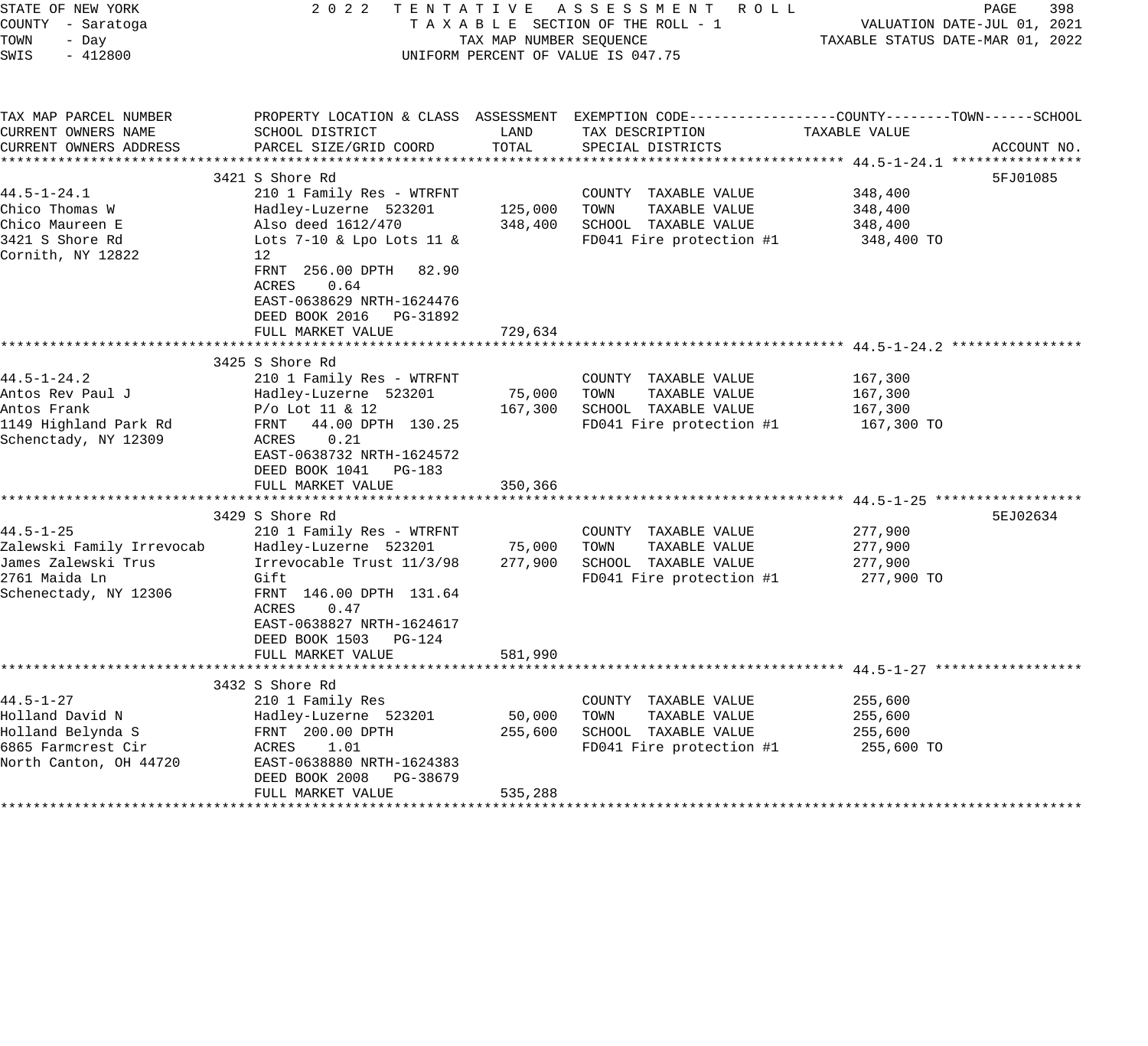| 399                                                                                                     | ACCOUNT NO.                                                                                                                              | 5EJ01075                                                                                                                                                                       | 5EJ01073                                                                                                                                                                                                                           | 5BJ00282                                                                                                                                                                               | 5BJ00836<br>$\mathbf 0$<br>55,000                                                                                                                                                    | 5BJ00558                                                                                                                                                                                                         |
|---------------------------------------------------------------------------------------------------------|------------------------------------------------------------------------------------------------------------------------------------------|--------------------------------------------------------------------------------------------------------------------------------------------------------------------------------|------------------------------------------------------------------------------------------------------------------------------------------------------------------------------------------------------------------------------------|----------------------------------------------------------------------------------------------------------------------------------------------------------------------------------------|--------------------------------------------------------------------------------------------------------------------------------------------------------------------------------------|------------------------------------------------------------------------------------------------------------------------------------------------------------------------------------------------------------------|
| PAGE                                                                                                    |                                                                                                                                          |                                                                                                                                                                                |                                                                                                                                                                                                                                    |                                                                                                                                                                                        | $\Omega$<br>55,000                                                                                                                                                                   |                                                                                                                                                                                                                  |
| VALUATION DATE-JUL 01, 2021<br>TAXABLE STATUS DATE-MAR 01, 2022                                         | TAXABLE VALUE                                                                                                                            | 83,300<br>83,300<br>83,300<br>83,300 TO                                                                                                                                        | 374,545<br>374,545<br>374,545<br>374,545 TO                                                                                                                                                                                        | 84,000<br>84,000<br>84,000<br>84,000 TO                                                                                                                                                | 49,500<br>$\overline{0}$<br>60,500<br>55,000<br>55,000<br>110,000 TO                                                                                                                 | 93,500<br>93,500<br>93,500<br>93,500 TO                                                                                                                                                                          |
| 2022 TENTATIVE ASSESSMENT ROLL<br>TAXABLE SECTION OF THE ROLL - 1<br>UNIFORM PERCENT OF VALUE IS 047.75 | PROPERTY LOCATION & CLASS ASSESSMENT EXEMPTION CODE----------------COUNTY-------TOWN------SCHOOL<br>TAX DESCRIPTION<br>SPECIAL DISTRICTS | COUNTY TAXABLE VALUE<br>TOWN<br>TAXABLE VALUE<br>SCHOOL TAXABLE VALUE<br>FD041 Fire protection #1                                                                              | COUNTY TAXABLE VALUE<br>TOWN<br>TAXABLE VALUE<br>SCHOOL TAXABLE VALUE<br>FD041 Fire protection #1                                                                                                                                  | COUNTY TAXABLE VALUE<br>TAXABLE VALUE<br>TOWN<br>SCHOOL TAXABLE VALUE<br>FD041 Fire protection #1                                                                                      | AGED C<br>41802<br>50,000 AGED T&S 41806<br>110,000 COUNTY TAXABLE VALUE<br>TOWN<br>TAXABLE VALUE<br>SCHOOL TAXABLE VALUE<br>FD041 Fire protection #1                                | COUNTY TAXABLE VALUE<br>TOWN<br>TAXABLE VALUE<br>SCHOOL TAXABLE VALUE<br>FD041 Fire protection #1                                                                                                                |
| TAX MAP NUMBER SEQUENCE                                                                                 | LAND<br>TOTAL                                                                                                                            | 50,000<br>83,300                                                                                                                                                               | 174,450<br>50,000<br>374,545<br>784,387                                                                                                                                                                                            | 50,000<br>84,000<br>175,916                                                                                                                                                            | 230,366                                                                                                                                                                              | 50,000<br>93,500<br>195,812                                                                                                                                                                                      |
|                                                                                                         | SCHOOL DISTRICT<br>PARCEL SIZE/GRID COORD                                                                                                | 3420 S Shore Rd<br>210 1 Family Res<br>Hadley-Luzerne 523201<br>2012/43930<br>FRNT 120.00 DPTH 165.00<br>ACRES<br>0.32<br>EAST-0638710 NRTH-1624285<br>DEED BOOK 2017 PG-17783 | FULL MARKET VALUE<br>***************************<br>3400 S Shore Rd<br>210 1 Family Res<br>Hadley-Luzerne 523201<br>FRNT 150.00 DPTH<br>ACRES<br>0.67<br>EAST-0638398 NRTH-1623870<br>DEED BOOK 2010 PG-14874<br>FULL MARKET VALUE | 3324 S Shore Rd<br>210 1 Family Res<br>Hadley-Luzerne 523201<br>FRNT<br>50.00 DPTH 212.00<br>ACRES<br>0.24<br>EAST-0636715 NRTH-1622877<br>DEED BOOK 2014 PG-6847<br>FULL MARKET VALUE | 3328 S Shore Rd<br>210 1 Family Res<br>Hadley-Luzerne 523201<br>FRNT 100.00 DPTH 125.00<br>0.28<br>ACRES<br>EAST-0636778 NRTH-1622947<br>DEED BOOK 2009 PG-5806<br>FULL MARKET VALUE | ***********************<br>3332 S Shore Rd<br>210 1 Family Res<br>Hadley-Luzerne 523201<br>FRNT 100.02 DPTH 175.00<br>ACRES<br>0.38<br>EAST-0636891 NRTH-1622969<br>DEED BOOK 2009 PG-26121<br>FULL MARKET VALUE |
| STATE OF NEW YORK<br>COUNTY - Saratoga<br>TOWN<br>- Day<br>SWIS<br>$-412800$                            | TAX MAP PARCEL NUMBER<br>CURRENT OWNERS NAME<br>CURRENT OWNERS ADDRESS                                                                   | $44.5 - 1 - 29$<br>Stone Clarence R<br>3420 S Shore Road<br>Hadley, NY 12835                                                                                                   | $44.5 - 1 - 31$<br>Coughlin Cheryl<br>2632 Second Ave<br>Schenectady, NY 12303                                                                                                                                                     | $44.9 - 1 - 1$<br>Laudorn Christine L<br>PO Box 2548<br>Cortaro, AZ 85652                                                                                                              | $44.9 - 1 - 2$<br>Dewey Karen<br>3328 S Shore Rd<br>Corinth, NY 12822                                                                                                                | $44.9 - 1 - 3$<br>Miller Gregory C<br>Miller Jeffery R<br>5 Kelly Meadow Rd<br>Burnt Hills, NY 12027                                                                                                             |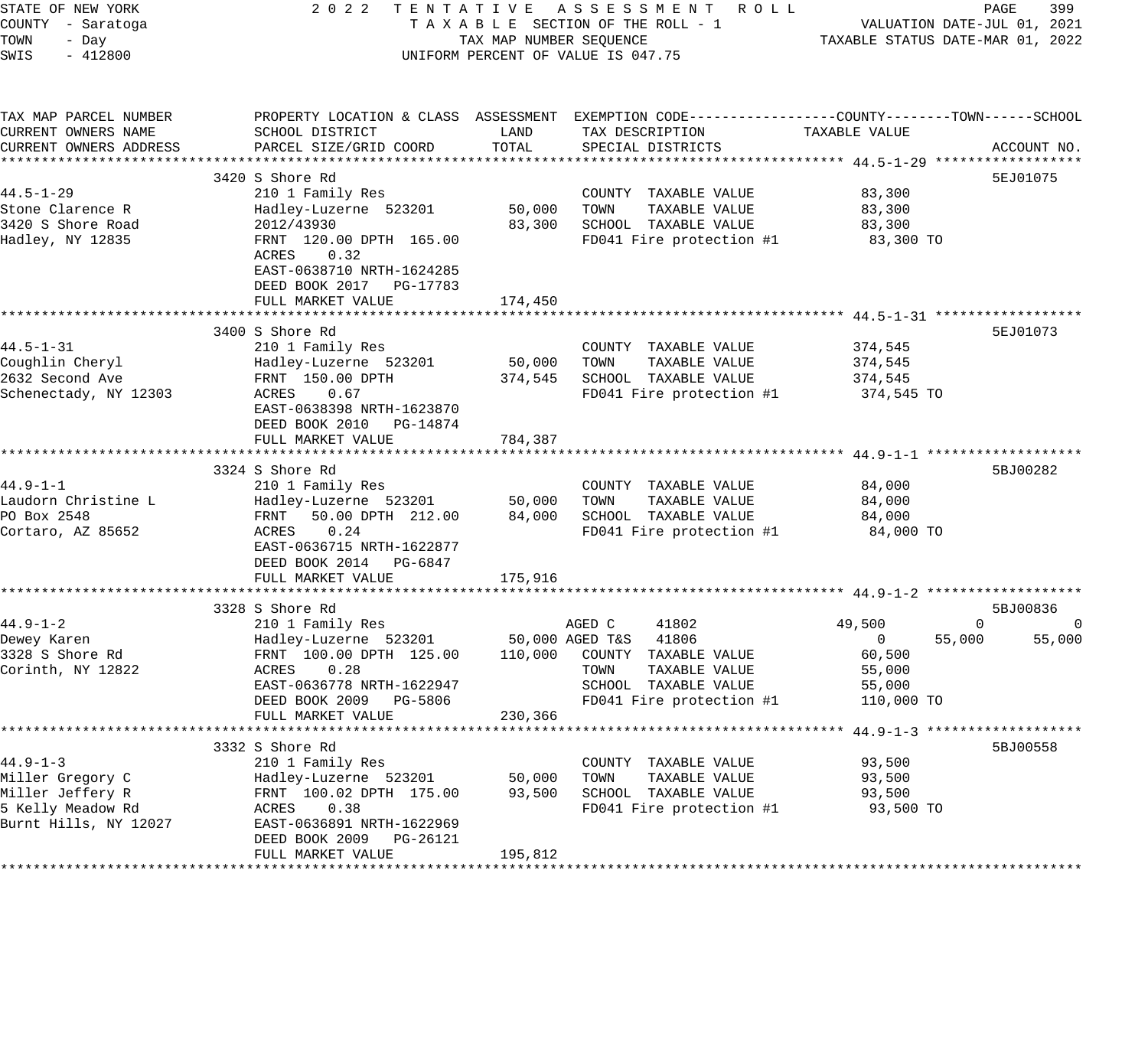STATE OF NEW YORK 2 0 2 2 T E N T A T I V E A S S E S S M E N T R O L L PAGE 400 COUNTY - Saratoga T A X A B L E SECTION OF THE ROLL - 1 VALUATION DATE-JUL 01, 2021 TOWN - Day TAX MAP NUMBER SEQUENCE TAXABLE STATUS DATE-MAR 01, 2022 SWIS - 412800 CONTROLLY THE UNIFORM PERCENT OF VALUE IS 047.75 TAX MAP PARCEL NUMBER PROPERTY LOCATION & CLASS ASSESSMENT EXEMPTION CODE------------------COUNTY--------TOWN------SCHOOL CURRENT OWNERS NAME SCHOOL DISTRICT LAND TAX DESCRIPTION TAXABLE VALUE CURRENT OWNERS ADDRESS PARCEL SIZE/GRID COORD TOTAL SPECIAL DISTRICTS ACCOUNT NO. \*\*\*\*\*\*\*\*\*\*\*\*\*\*\*\*\*\*\*\*\*\*\*\*\*\*\*\*\*\*\*\*\*\*\*\*\*\*\*\*\*\*\*\*\*\*\*\*\*\*\*\*\*\*\*\*\*\*\*\*\*\*\*\*\*\*\*\*\*\*\*\*\*\*\*\*\*\*\*\*\*\*\*\*\*\*\*\*\*\*\*\*\*\*\*\*\*\*\*\*\*\*\* 44.9-1-4.2 \*\*\*\*\*\*\*\*\*\*\*\*\*\*\*\*\* S Shore Rd 44.9-1-4.2 312 Vac w/imprv COUNTY TAXABLE VALUE 33,000 Montgomery Norene B Hadley-Luzerne 523201 31,100 TOWN TAXABLE VALUE 33,000 104 Hartman Loop FRNT 125.00 DPTH 33,000 SCHOOL TAXABLE VALUE 33,000 Queensbury, NY 12804 ACRES 3.12 FD041 Fire protection #1 33,000 TO EAST-0637076 NRTH-1622872 DEED BOOK 1153 PG-153 FULL MARKET VALUE 69,110 \*\*\*\*\*\*\*\*\*\*\*\*\*\*\*\*\*\*\*\*\*\*\*\*\*\*\*\*\*\*\*\*\*\*\*\*\*\*\*\*\*\*\*\*\*\*\*\*\*\*\*\*\*\*\*\*\*\*\*\*\*\*\*\*\*\*\*\*\*\*\*\*\*\*\*\*\*\*\*\*\*\*\*\*\*\*\*\*\*\*\*\*\*\*\*\*\*\*\*\*\*\*\* 44.9-1-4.3 \*\*\*\*\*\*\*\*\*\*\*\*\*\*\*\*\* S Shore Rd 44.9-1-4.3 311 Res vac land COUNTY TAXABLE VALUE 50,200 Mitchell Kathleen A Hadley-Luzerne 523201 50,200 TOWN TAXABLE VALUE 50,200 James E Mitchell James E Mitchell Remainde 50,200 SCHOOL TAXABLE VALUE 50,200 3346 S Shore Rd Life Estate FD041 Fire protection #1 50,200 TO Corinth, NY 12822 FRNT 269.74 DPTH ACRES 1.33 EAST-0637248 NRTH-1623059 DEED BOOK 2015 PG-19301 FULL MARKET VALUE 105,131 \*\*\*\*\*\*\*\*\*\*\*\*\*\*\*\*\*\*\*\*\*\*\*\*\*\*\*\*\*\*\*\*\*\*\*\*\*\*\*\*\*\*\*\*\*\*\*\*\*\*\*\*\*\*\*\*\*\*\*\*\*\*\*\*\*\*\*\*\*\*\*\*\*\*\*\*\*\*\*\*\*\*\*\*\*\*\*\*\*\*\*\*\*\*\*\*\*\*\*\*\*\*\* 44.9-1-4.4 \*\*\*\*\*\*\*\*\*\*\*\*\*\*\*\*\* S Shore Rd 44.9-1-4.4 311 Res vac land COUNTY TAXABLE VALUE 50,200 Zeta Real Estate Management VI Hadley-Luzerne 523201 50,200 TOWN TAXABLE VALUE 50,200 188 Main St Life Estate 50,200 SCHOOL TAXABLE VALUE 50,200 Ridgefield, CT 06877 FRNT 238.10 DPTH FODE FD041 Fire protection #1 50,200 TO ACRES 1.33 EAST-0637422 NRTH-1623150 DEED BOOK 2016 PG-39327 FULL MARKET VALUE 105,131 \*\*\*\*\*\*\*\*\*\*\*\*\*\*\*\*\*\*\*\*\*\*\*\*\*\*\*\*\*\*\*\*\*\*\*\*\*\*\*\*\*\*\*\*\*\*\*\*\*\*\*\*\*\*\*\*\*\*\*\*\*\*\*\*\*\*\*\*\*\*\*\*\*\*\*\*\*\*\*\*\*\*\*\*\*\*\*\*\*\*\*\*\*\*\*\*\*\*\*\*\*\*\* 44.9-1-4.12 \*\*\*\*\*\*\*\*\*\*\*\*\*\*\*\* 3330 S Shore (Rear) Rd 44.9-1-4.12 311 Res vac land COUNTY TAXABLE VALUE 25,000 Miller Gregory C Hadley-Luzerne 523201 25,000 TOWN TAXABLE VALUE 25,000 Miller Jeffery R FRNT 18.06 DPTH 25,000 SCHOOL TAXABLE VALUE 25,000 5 Kelly Meadow Rd ACRES 0.74 FD041 Fire protection #1 25,000 TO Burnt Hills, NY 12027 EAST-0636904 NRTH-1622762 DEED BOOK 2009 PG-26121 FULL MARKET VALUE 52,356 \*\*\*\*\*\*\*\*\*\*\*\*\*\*\*\*\*\*\*\*\*\*\*\*\*\*\*\*\*\*\*\*\*\*\*\*\*\*\*\*\*\*\*\*\*\*\*\*\*\*\*\*\*\*\*\*\*\*\*\*\*\*\*\*\*\*\*\*\*\*\*\*\*\*\*\*\*\*\*\*\*\*\*\*\*\*\*\*\*\*\*\*\*\*\*\*\*\*\*\*\*\*\* 44.9-1-4.111 \*\*\*\*\*\*\*\*\*\*\*\*\*\*\* Murphy (Private) Rd 5BJ00139 (September 2018) 88100139 (September 2018) 58100139 (September 2018) 58100139 (Se 44.9-1-4.111 311 Res vac land COUNTY TAXABLE VALUE 5,600 Williams David B Hadley-Luzerne 523201 5,600 TOWN TAXABLE VALUE 5,600 Williams Mary C Life Estate 5,600 SCHOOL TAXABLE VALUE 5,600 8 Cedar Run FRNT 260.00 DPTH 95.00 FD041 Fire protection #1 5,600 TO Gansevoort, NY 12831 ACRES 0.54 EAST-0636801 NRTH-1622737 DEED BOOK 2010 PG-37381 FULL MARKET VALUE 11,728 \*\*\*\*\*\*\*\*\*\*\*\*\*\*\*\*\*\*\*\*\*\*\*\*\*\*\*\*\*\*\*\*\*\*\*\*\*\*\*\*\*\*\*\*\*\*\*\*\*\*\*\*\*\*\*\*\*\*\*\*\*\*\*\*\*\*\*\*\*\*\*\*\*\*\*\*\*\*\*\*\*\*\*\*\*\*\*\*\*\*\*\*\*\*\*\*\*\*\*\*\*\*\*\*\*\*\*\*\*\*\*\*\*\*\*\*\*\*\*\*\*\*\*\*\*\*\*\*\*\*\*\*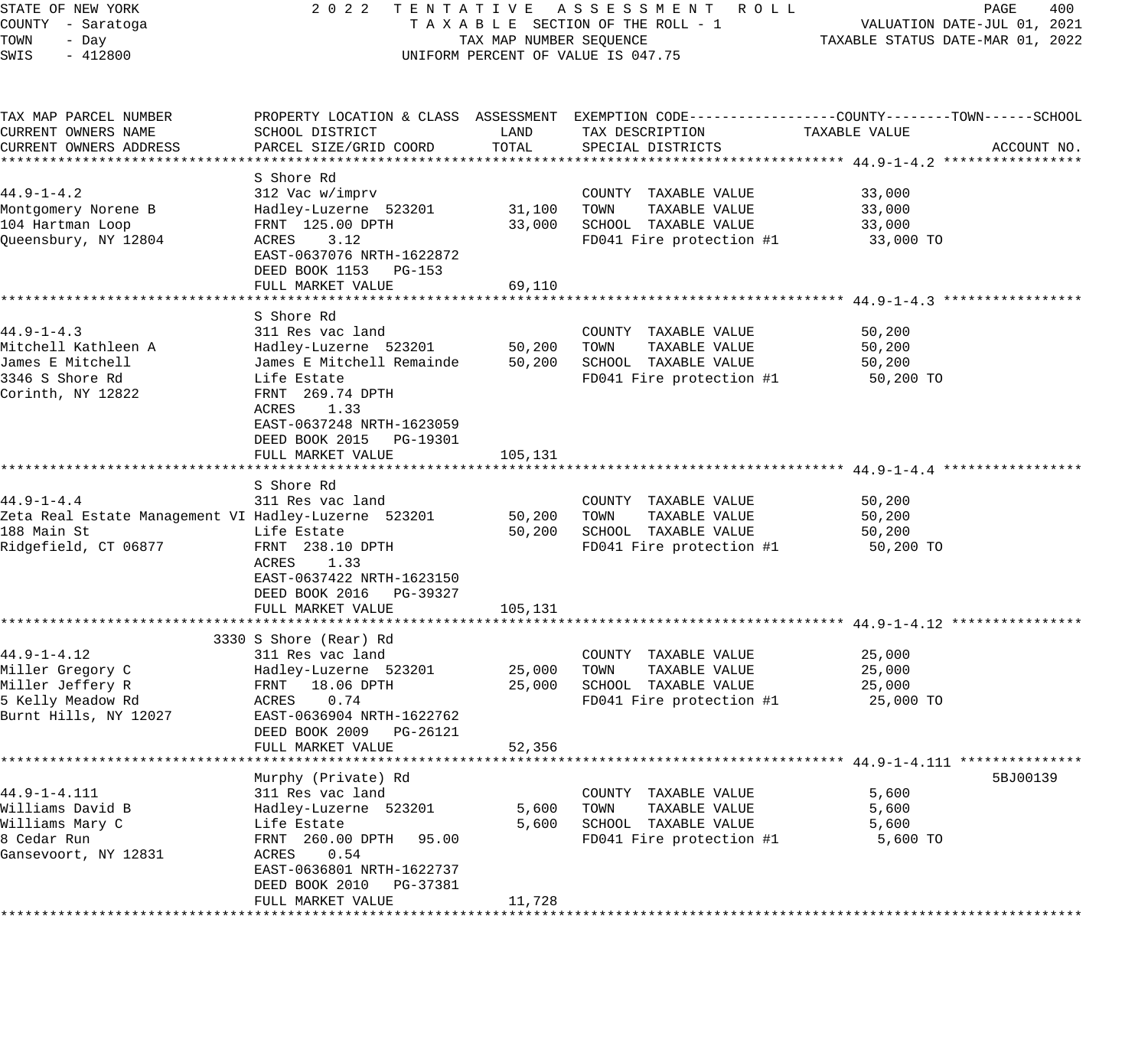# STATE OF NEW YORK 2 0 2 2 T E N T A T I V E A S S E S S M E N T R O L L PAGE 401 COUNTY - Saratoga T A X A B L E SECTION OF THE ROLL - 1 VALUATION DATE-JUL 01, 2021 UNIFORM PERCENT OF VALUE IS 047.75

TOWN - DALUATION DATE-JUL 01, 2021<br>TAXABLE STATUS DATE-MAR 01, 2022

| TAX MAP PARCEL NUMBER<br>CURRENT OWNERS NAME<br>CURRENT OWNERS ADDRESS                                                | PROPERTY LOCATION & CLASS ASSESSMENT EXEMPTION CODE---------------COUNTY-------TOWN------SCHOOL<br>SCHOOL DISTRICT<br>PARCEL SIZE/GRID COORD                                                                | LAND<br>TOTAL                | TAX DESCRIPTION<br>SPECIAL DISTRICTS                                                              | TAXABLE VALUE                               | ACCOUNT NO. |
|-----------------------------------------------------------------------------------------------------------------------|-------------------------------------------------------------------------------------------------------------------------------------------------------------------------------------------------------------|------------------------------|---------------------------------------------------------------------------------------------------|---------------------------------------------|-------------|
| $44.9 - 1 - 6.2$<br>Mann Mary Andee<br>Corentto Stephanie Ann<br>8 Cedar Run<br>Gansevoort, NY 12831                  | S Shore Rd<br>311 Res vac land<br>Hadley-Luzerne 523201<br>ACRES<br>0.10<br>EAST-0636714 NRTH-1622648<br>DEED BOOK 2010 PG-37381<br>FULL MARKET VALUE                                                       | 1,400<br>1,400<br>2,932      | COUNTY TAXABLE VALUE<br>TOWN<br>TAXABLE VALUE<br>SCHOOL TAXABLE VALUE<br>FD041 Fire protection #1 | 1,400<br>1,400<br>1,400<br>1,400 TO         |             |
| $44.9 - 1 - 7$<br>Williams David B<br>Williams Mary C<br>Mary Andee Mann, etal<br>8 Cedar Run<br>Gansevoort, NY 12831 | 7 Murphy (Private) Dr<br>260 Seasonal res<br>Hadley-Luzerne 523201<br>Life Estate<br>ACRES<br>0.16<br>EAST-0636719 NRTH-1622723<br>DEED BOOK 2010 PG-37382<br>FULL MARKET VALUE                             | 50,000<br>85,000<br>178,010  | COUNTY TAXABLE VALUE<br>TOWN<br>TAXABLE VALUE<br>SCHOOL TAXABLE VALUE<br>FD041 Fire protection #1 | 85,000<br>85,000<br>85,000<br>85,000 TO     | 5BJ00917    |
| $44.9 - 1 - 9$<br>Schmatz James B<br>25 Murphy Dr<br>Hadley, NY 12835                                                 | 25 Murphy (Private) Dr<br>210 1 Family Res<br>Hadley-Luzerne 523201<br>ACRES<br>1.19<br>EAST-0636958 NRTH-1622535<br>DEED BOOK 1255 PG-353<br>FULL MARKET VALUE                                             | 14,100<br>125,600<br>263,037 | COUNTY TAXABLE VALUE<br>TOWN<br>TAXABLE VALUE<br>SCHOOL TAXABLE VALUE<br>FD041 Fire protection #1 | 125,600<br>125,600<br>125,600<br>125,600 TO | 5BJ00721    |
| $44.9 - 1 - 10$<br>Murphy Donald F<br>Murphy Jane C<br>6 Winners Cir Apt 521<br>Albany, NY 12205                      | 15 Murphy (Private) Rd<br>260 Seasonal res<br>Hadley-Luzerne 523201<br>Life Estate<br>FRNT 200.00 DPTH 196.34<br>ACRES<br>0.95<br>EAST-0636775 NRTH-1622528<br>DEED BOOK 2007 PG-11476<br>FULL MARKET VALUE | 14,000<br>82,100<br>171,937  | COUNTY TAXABLE VALUE<br>TOWN<br>TAXABLE VALUE<br>SCHOOL TAXABLE VALUE<br>FD041 Fire protection #1 | 82,100<br>82,100<br>82,100<br>82,100 TO     | 5BJ00645    |
| $54.12 - 1 - 1$<br>Lilac David G<br>Koza Kim M<br>7 Harris Road<br>Hadley, NY 12835                                   | 2050 S Shore Rd<br>210 1 Family Res<br>Edinburg<br>413001<br>FRNT 100.00 DPTH 200.00<br>ACRES<br>0.46<br>EAST-0612700 NRTH-1615146<br>DEED BOOK 2018 PG-30149<br>FULL MARKET VALUE                          | 50,000<br>208,800<br>437,277 | COUNTY TAXABLE VALUE<br>TOWN<br>TAXABLE VALUE<br>SCHOOL TAXABLE VALUE<br>FD042 Fire protection #2 | 208,800<br>208,800<br>208,800<br>208,800 TO | 5BJ00573    |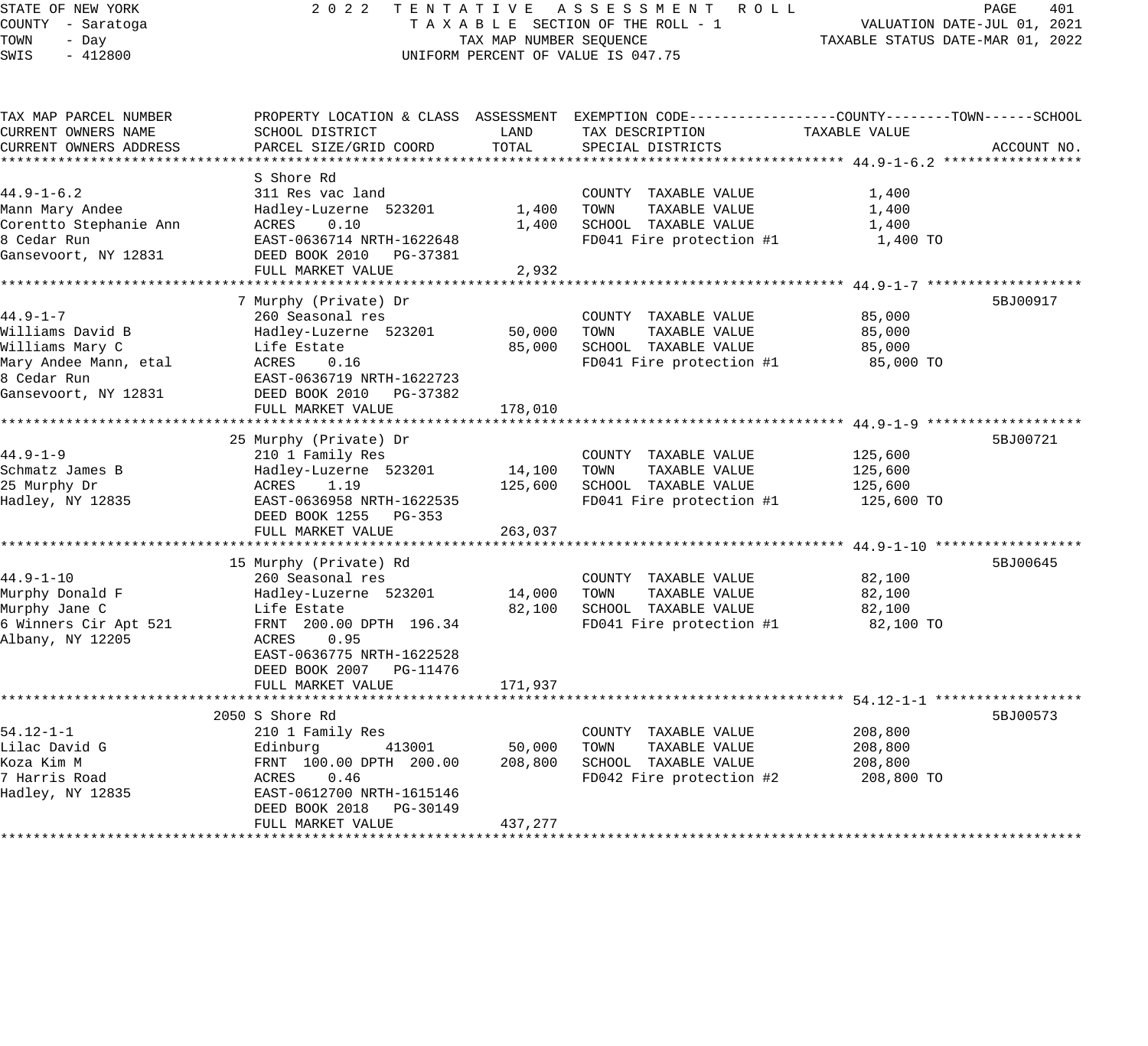| SCHOOL DISTRICT<br>PARCEL SIZE/GRID COORD<br>210 1 Family Res<br>413001<br>Life Estate<br>50.00 DPTH 200.00<br>0.23<br>EAST-0612655 NRTH-1615090<br>DEED BOOK 1388 PG-691<br>FULL MARKET VALUE<br>210 1 Family Res<br>413001<br>50.00 DPTH 200.00<br>0.23<br>EAST-0612615 NRTH-1615054<br>DEED BOOK 2016 PG-30732<br>FULL MARKET VALUE<br>210 1 Family Res<br>413001<br>FRNT 100.00 DPTH 200.00<br>0.46<br>EAST-0612566 NRTH-1614998<br>DEED BOOK 0980 PG-00920<br>FULL MARKET VALUE<br>210 1 Family Res<br>413001<br>The Cecelia P Galvin IRR<br>50.00 DPTH 200.00<br>0.23<br>EAST-0612513 NRTH-1614942<br>DEED BOOK 2016 PG-41841<br>413001 | TAX MAP NUMBER SEQUENCE<br>LAND<br>TOTAL<br>50,000<br>76,800<br>160,838<br>50,000<br>82,800<br>173,403<br>50,000<br>76,300<br>159,791<br>50,000<br>95,200<br>199,372<br>50,000 | 2022 TENTATIVE ASSESSMENT ROLL<br>TAXABLE SECTION OF THE ROLL - 1<br>UNIFORM PERCENT OF VALUE IS 047.75<br>PROPERTY LOCATION & CLASS ASSESSMENT EXEMPTION CODE----------------COUNTY-------TOWN-----SCHOOL<br>TAX DESCRIPTION<br>SPECIAL DISTRICTS<br>COUNTY TAXABLE VALUE<br>TOWN<br>TAXABLE VALUE<br>SCHOOL TAXABLE VALUE<br>FD042 Fire protection #2<br>COUNTY TAXABLE VALUE<br>TAXABLE VALUE<br>TOWN<br>SCHOOL TAXABLE VALUE<br>FD042 Fire protection #2<br>COUNTY TAXABLE VALUE<br>TAXABLE VALUE<br>TOWN<br>SCHOOL TAXABLE VALUE<br>FD042 Fire protection #2<br>COUNTY TAXABLE VALUE<br>TOWN<br>TAXABLE VALUE<br>SCHOOL TAXABLE VALUE<br>FD042 Fire protection #2<br>COUNTY TAXABLE VALUE<br>TAXABLE VALUE<br>TOWN | TAXABLE STATUS DATE-MAR 01, 2022<br>TAXABLE VALUE<br>76,800<br>76,800<br>76,800<br>76,800 TO<br>82,800<br>82,800<br>82,800<br>82,800 TO<br>76,300<br>76,300<br>76,300<br>76,300 TO<br>*********** 54.12-1-5 *****<br>95,200<br>95,200<br>95,200<br>95,200 TO<br>86,200<br>86,200 | PAGE<br>402<br>VALUATION DATE-JUL 01, 2021<br>ACCOUNT NO.<br>5BJ00562<br>5BJ00572<br>5BJ00458<br>5BJ00597<br>5BJ00596 |
|-----------------------------------------------------------------------------------------------------------------------------------------------------------------------------------------------------------------------------------------------------------------------------------------------------------------------------------------------------------------------------------------------------------------------------------------------------------------------------------------------------------------------------------------------------------------------------------------------------------------------------------------------|--------------------------------------------------------------------------------------------------------------------------------------------------------------------------------|-------------------------------------------------------------------------------------------------------------------------------------------------------------------------------------------------------------------------------------------------------------------------------------------------------------------------------------------------------------------------------------------------------------------------------------------------------------------------------------------------------------------------------------------------------------------------------------------------------------------------------------------------------------------------------------------------------------------------|----------------------------------------------------------------------------------------------------------------------------------------------------------------------------------------------------------------------------------------------------------------------------------|-----------------------------------------------------------------------------------------------------------------------|
| FULL MARKET VALUE                                                                                                                                                                                                                                                                                                                                                                                                                                                                                                                                                                                                                             |                                                                                                                                                                                |                                                                                                                                                                                                                                                                                                                                                                                                                                                                                                                                                                                                                                                                                                                         |                                                                                                                                                                                                                                                                                  |                                                                                                                       |
| 2038 S Shore Rd<br>210 1 Family Res<br>Burns Patricia<br>Edinburg                                                                                                                                                                                                                                                                                                                                                                                                                                                                                                                                                                             | 86,200                                                                                                                                                                         | SCHOOL TAXABLE VALUE                                                                                                                                                                                                                                                                                                                                                                                                                                                                                                                                                                                                                                                                                                    | 86,200                                                                                                                                                                                                                                                                           |                                                                                                                       |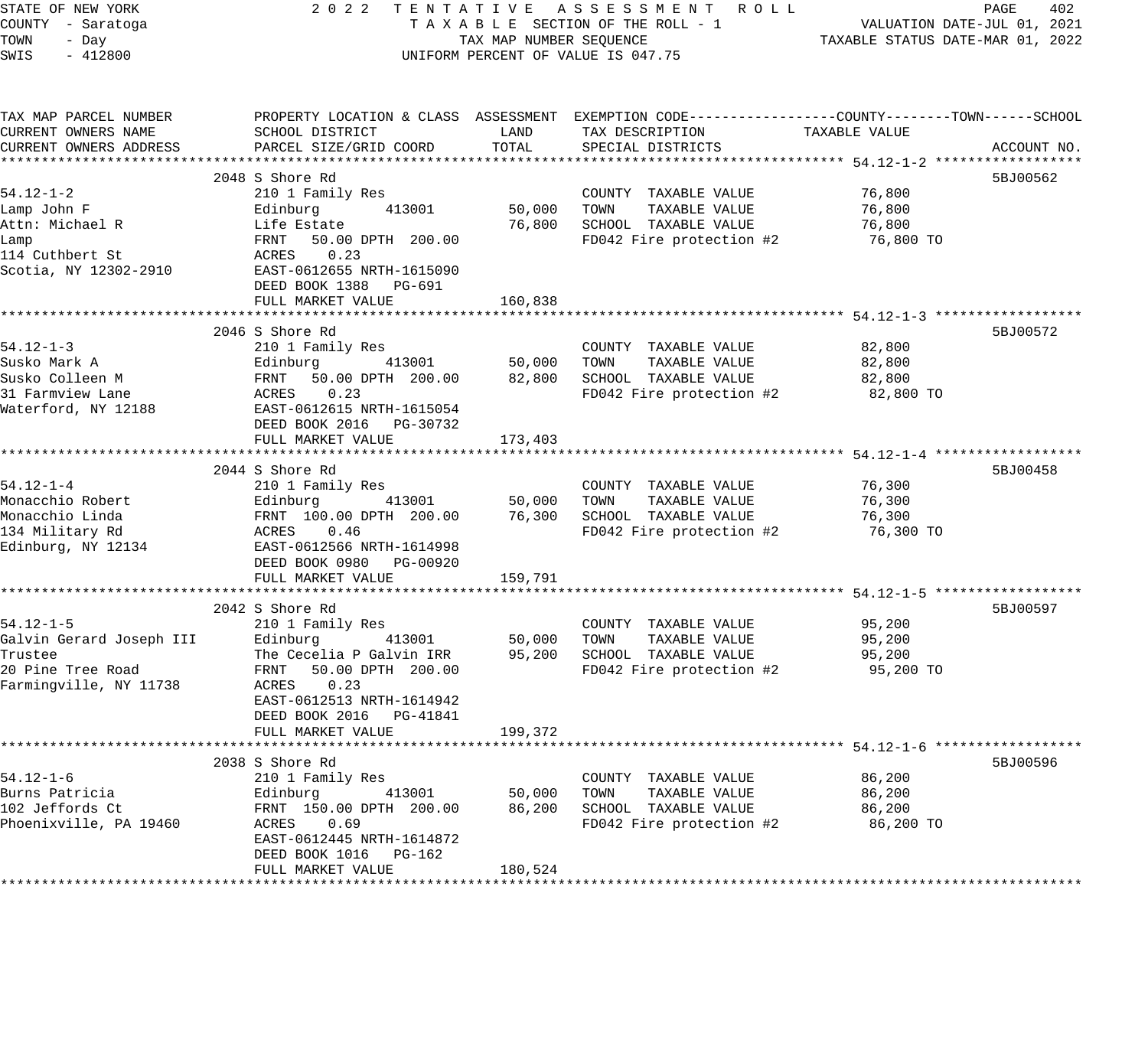| STATE OF NEW YORK<br>COUNTY - Saratoga<br>TOWN<br>- Day | 2 0 2 2                                                              | TAX MAP NUMBER SEOUENCE | TENTATIVE ASSESSMENT ROLL<br>TAXABLE SECTION OF THE ROLL - 1                                   | TAXABLE STATUS DATE-MAR 01, 2022         | PAGE<br>403<br>VALUATION DATE-JUL 01, 2021 |
|---------------------------------------------------------|----------------------------------------------------------------------|-------------------------|------------------------------------------------------------------------------------------------|------------------------------------------|--------------------------------------------|
| SWIS<br>$-412800$                                       |                                                                      |                         | UNIFORM PERCENT OF VALUE IS 047.75                                                             |                                          |                                            |
| TAX MAP PARCEL NUMBER                                   |                                                                      |                         | PROPERTY LOCATION & CLASS ASSESSMENT EXEMPTION CODE---------------COUNTY-------TOWN-----SCHOOL |                                          |                                            |
| CURRENT OWNERS NAME                                     | SCHOOL DISTRICT                                                      | LAND<br>TOTAL           | TAX DESCRIPTION                                                                                | TAXABLE VALUE                            |                                            |
| CURRENT OWNERS ADDRESS                                  | PARCEL SIZE/GRID COORD                                               |                         | SPECIAL DISTRICTS                                                                              |                                          | ACCOUNT NO.                                |
|                                                         | 2034 S Shore Rd                                                      |                         |                                                                                                |                                          | 5BJ00887                                   |
| $54.12 - 1 - 7$                                         | 311 Res vac land                                                     |                         | COUNTY TAXABLE VALUE                                                                           | 20,000                                   |                                            |
| Van Patten Duane                                        | Edinburg<br>413001                                                   | 20,000                  | TOWN<br>TAXABLE VALUE                                                                          | 20,000                                   |                                            |
| 30 Wallace St                                           | FRNT<br>50.00 DPTH 200.00                                            | 20,000                  | SCHOOL TAXABLE VALUE                                                                           | 20,000                                   |                                            |
| Scotia, NY 12302                                        | ACRES<br>0.23<br>EAST-0612374 NRTH-1614797<br>DEED BOOK 0600 PG-0093 |                         | FD042 Fire protection #2                                                                       | 20,000 TO                                |                                            |
|                                                         | FULL MARKET VALUE                                                    | 41,885                  |                                                                                                |                                          |                                            |
|                                                         |                                                                      |                         |                                                                                                |                                          |                                            |
|                                                         | 2030 S Shore Rd                                                      |                         |                                                                                                |                                          | 5BJ00857                                   |
| $54.12 - 1 - 8$                                         | 210 1 Family Res                                                     |                         | COUNTY TAXABLE VALUE                                                                           | 88,500                                   |                                            |
| Sankovich Joseph<br>Sankovich Belinda                   | Edinburg<br>413001<br>FRNT<br>75.00 DPTH                             | 50,000<br>88,500        | TOWN<br>TAXABLE VALUE<br>SCHOOL TAXABLE VALUE                                                  | 88,500<br>88,500                         |                                            |
| 9 Greenfield Manor                                      | ACRES<br>0.34                                                        |                         | FD042 Fire protection #2                                                                       | 88,500 TO                                |                                            |
| Porter Corners, NY 12859                                | EAST-0612336 NRTH-1614747                                            |                         |                                                                                                |                                          |                                            |
|                                                         | DEED BOOK 2019 PG-22853                                              |                         |                                                                                                |                                          |                                            |
|                                                         | FULL MARKET VALUE                                                    | 185,340                 |                                                                                                |                                          |                                            |
|                                                         |                                                                      |                         |                                                                                                |                                          |                                            |
|                                                         | 2022 S Shore Rd                                                      |                         |                                                                                                |                                          | 5BJ00277                                   |
| $54.12 - 1 - 9$                                         | 210 1 Family Res                                                     |                         | COUNTY TAXABLE VALUE                                                                           | 141,700                                  |                                            |
| Laraway Albert T                                        | 413001<br>Edinburg                                                   | 50,000                  | TOWN<br>TAXABLE VALUE                                                                          | 141,700                                  |                                            |
| Laraway Evelyn                                          | FRNT<br>99.17 DPTH 165.00                                            | 141,700                 | SCHOOL TAXABLE VALUE                                                                           | 141,700                                  |                                            |
| 807 Rock City Rd                                        | 0.38<br>ACRES                                                        |                         | FD042 Fire protection #2                                                                       | 141,700 TO                               |                                            |
| Ballston Spa, NY 12020                                  | EAST-0612200 NRTH-1614620                                            |                         |                                                                                                |                                          |                                            |
|                                                         | DEED BOOK 1105 PG-355<br>FULL MARKET VALUE                           | 296,754                 |                                                                                                |                                          |                                            |
|                                                         | ************************                                             |                         |                                                                                                |                                          |                                            |
|                                                         | 2016 S Shore Rd                                                      |                         |                                                                                                |                                          | 5BJ00332                                   |
| $54.12 - 1 - 10$                                        | 210 1 Family Res                                                     |                         | COUNTY TAXABLE VALUE                                                                           | 225,000                                  |                                            |
| Kiraly Ernie                                            | 413001<br>Edinburg                                                   | 50,000                  | TAXABLE VALUE<br>TOWN                                                                          | 225,000                                  |                                            |
| Kiraly Carmen                                           | FRNT 100.00 DPTH 168.00                                              | 225,000                 | SCHOOL TAXABLE VALUE                                                                           | 225,000                                  |                                            |
| 1 Chime Ln                                              | ACRES<br>0.38                                                        |                         | FD042 Fire protection #2                                                                       | 225,000 TO                               |                                            |
| Westbury, NY 11590                                      | EAST-0612084 NRTH-1614470                                            |                         |                                                                                                |                                          |                                            |
|                                                         | DEED BOOK 1443 PG-85                                                 |                         |                                                                                                |                                          |                                            |
|                                                         | FULL MARKET VALUE                                                    | 471,204                 |                                                                                                |                                          |                                            |
|                                                         |                                                                      |                         |                                                                                                | *********** 54.12-1-11 ***************** |                                            |
| $54.12 - 1 - 11$                                        | 2012 S Shore Rd<br>210 1 Family Res                                  |                         | COUNTY TAXABLE VALUE                                                                           | 141,400                                  | 5BJ00360                                   |
| Smith Sean                                              | Edinburg<br>413001                                                   | 50,000                  | TOWN<br>TAXABLE VALUE                                                                          | 141,400                                  |                                            |
| Smith Dennis                                            | FRNT 110.00 DPTH 183.40                                              | 141,400                 | SCHOOL TAXABLE VALUE                                                                           | 141,400                                  |                                            |
| 24 Airport Road                                         | ACRES<br>0.41                                                        |                         | FD042 Fire protection #2                                                                       | 141,400 TO                               |                                            |
| Warwick, NY 10990                                       | EAST-0612024 NRTH-1614391                                            |                         |                                                                                                |                                          |                                            |
|                                                         | DEED BOOK 2018<br>PG-15233                                           |                         |                                                                                                |                                          |                                            |
|                                                         | FULL MARKET VALUE                                                    | 296,126                 |                                                                                                |                                          |                                            |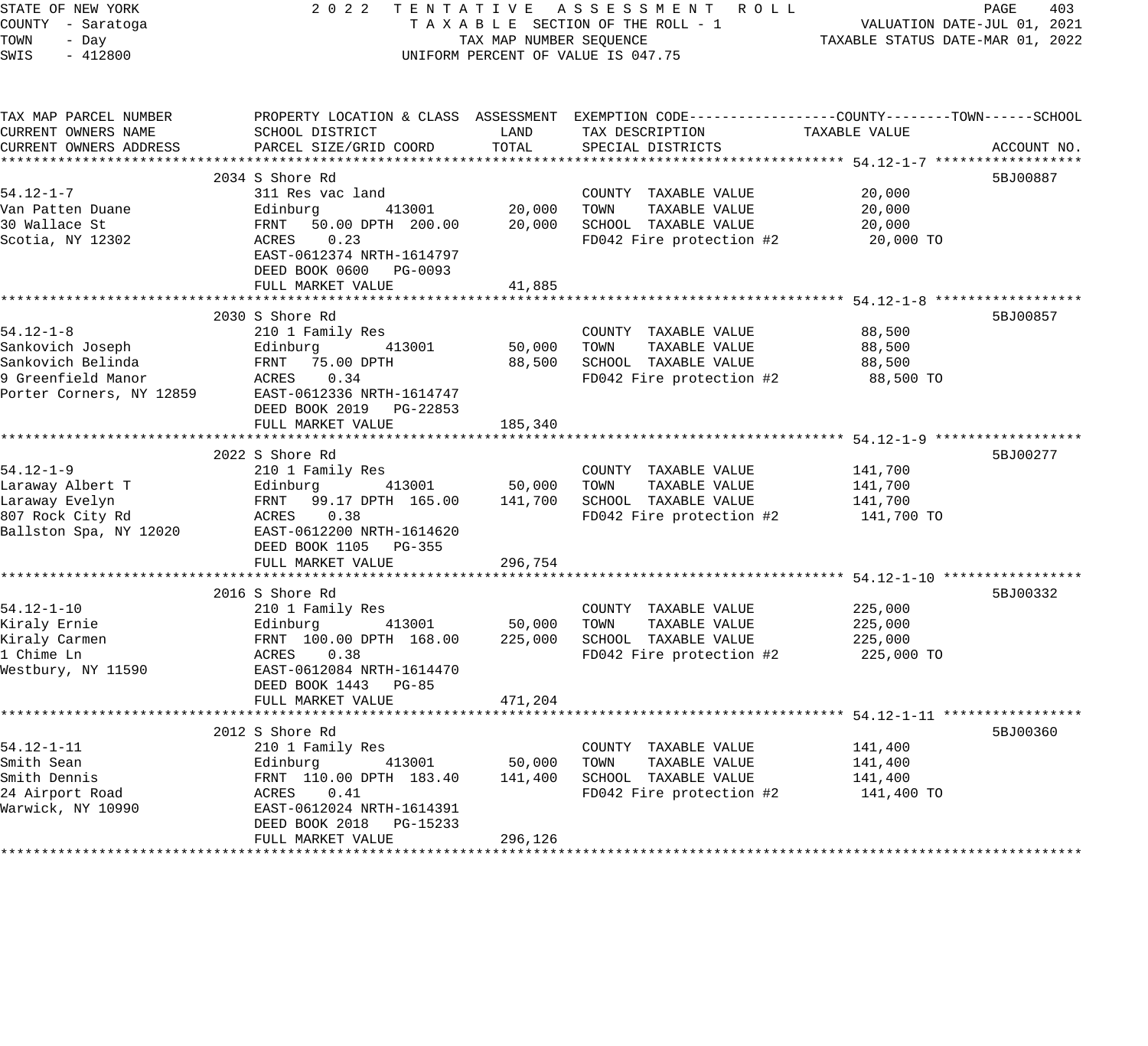| STATE OF NEW YORK                         | 2022                                                                  |                                       | TENTATIVE ASSESSMENT ROLL                                                                        |                                                     | PAGE<br>404 |
|-------------------------------------------|-----------------------------------------------------------------------|---------------------------------------|--------------------------------------------------------------------------------------------------|-----------------------------------------------------|-------------|
| COUNTY - Saratoga                         |                                                                       |                                       | TAXABLE SECTION OF THE ROLL - 1                                                                  | VALUATION DATE-JUL 01, 2021                         |             |
| TOWN<br>- Day                             |                                                                       | TAX MAP NUMBER SEQUENCE               |                                                                                                  | TAXABLE STATUS DATE-MAR 01, 2022                    |             |
| SWIS<br>$-412800$                         |                                                                       |                                       | UNIFORM PERCENT OF VALUE IS 047.75                                                               |                                                     |             |
| TAX MAP PARCEL NUMBER                     |                                                                       |                                       | PROPERTY LOCATION & CLASS ASSESSMENT EXEMPTION CODE----------------COUNTY-------TOWN------SCHOOL |                                                     |             |
| CURRENT OWNERS NAME                       | SCHOOL DISTRICT                                                       | LAND                                  | TAX DESCRIPTION                                                                                  | TAXABLE VALUE                                       |             |
| CURRENT OWNERS ADDRESS                    | PARCEL SIZE/GRID COORD                                                | TOTAL                                 | SPECIAL DISTRICTS                                                                                |                                                     | ACCOUNT NO. |
|                                           |                                                                       |                                       |                                                                                                  |                                                     |             |
|                                           | 2010 S Shore Rd                                                       |                                       |                                                                                                  |                                                     | 5BJ00501    |
| $54.12 - 1 - 12$                          | 210 1 Family Res                                                      |                                       | COUNTY TAXABLE VALUE                                                                             | 137,000                                             |             |
| Thron Gordon A                            | 413001<br>Edinburg                                                    | 50,000                                | TOWN<br>TAXABLE VALUE                                                                            | 137,000                                             |             |
| 1243 Vinewood Ave                         | FRNT 110.00 DPTH 183.40                                               | 137,000                               | SCHOOL TAXABLE VALUE                                                                             | 137,000                                             |             |
| Schenectady, NY 12306                     | ACRES<br>0.42<br>EAST-0611965 NRTH-1614313<br>DEED BOOK 2018 PG-28989 |                                       | FD042 Fire protection #2                                                                         | 137,000 TO                                          |             |
|                                           | FULL MARKET VALUE                                                     | 286,911                               |                                                                                                  |                                                     |             |
|                                           |                                                                       |                                       |                                                                                                  |                                                     |             |
|                                           | 2002 S Shore Rd                                                       |                                       |                                                                                                  |                                                     | 5BJ01853    |
| $54.12 - 1 - 13.1$                        | 311 Res vac land                                                      |                                       | COUNTY TAXABLE VALUE                                                                             | 2,500                                               |             |
| Gable William                             | 413001<br>Edinburg                                                    | 2,500                                 | TAXABLE VALUE<br>TOWN                                                                            | 2,500                                               |             |
| Gable Victoria                            | FRNT<br>49.90 DPTH 72.00                                              | 2,500                                 | SCHOOL TAXABLE VALUE                                                                             | 2,500                                               |             |
| 541 Sinclair Road                         | ACRES<br>0.03                                                         |                                       | FD042 Fire protection #2                                                                         | 2,500 TO                                            |             |
| Northville, NY 12134                      | EAST-0611791 NRTH-1614177                                             |                                       |                                                                                                  |                                                     |             |
|                                           | DEED BOOK 2020 PG-35651                                               |                                       |                                                                                                  |                                                     |             |
|                                           | FULL MARKET VALUE                                                     | 5,236                                 |                                                                                                  |                                                     |             |
|                                           |                                                                       |                                       |                                                                                                  | **************** 54.12-1-13.2                       |             |
|                                           | 2004 S Shore Rd                                                       |                                       |                                                                                                  |                                                     |             |
| $54.12 - 1 - 13.2$                        | 210 1 Family Res                                                      |                                       | COUNTY TAXABLE VALUE                                                                             | 203,600                                             |             |
| Marciano John J                           | 413001<br>Edinburg                                                    | 50,000                                | TAXABLE VALUE<br>TOWN                                                                            | 203,600                                             |             |
| Marciano John V                           | FRNT 150.10 DPTH 155.80                                               | 203,600                               | SCHOOL TAXABLE VALUE                                                                             | 203,600                                             |             |
| 1315 State Route 17A<br>Warwick, NY 10990 | ACRES<br>0.42                                                         |                                       | FD042 Fire protection #2                                                                         | 203,600 TO                                          |             |
|                                           | EAST-0611884 NRTH-1614228<br>DEED BOOK 2018 PG-24551                  |                                       |                                                                                                  |                                                     |             |
|                                           | FULL MARKET VALUE                                                     | 426,387                               |                                                                                                  |                                                     |             |
|                                           | *********************                                                 | * * * * * * * * * * * * * * * * * * * |                                                                                                  | ******************************* 54.12-1-14 ******** |             |
|                                           | 2018 S Shore Rd                                                       |                                       |                                                                                                  |                                                     |             |
| $54.12 - 1 - 14$                          | 210 1 Family Res                                                      |                                       | COUNTY TAXABLE VALUE                                                                             | 224,400                                             |             |
| Laliberte John R                          | Edinburg<br>413001                                                    | 50,000                                | TAXABLE VALUE<br>TOWN                                                                            | 224,400                                             |             |
| Laliberte Donna                           | FRNT 100.00 DPTH 162.00                                               | 224,400                               | SCHOOL TAXABLE VALUE                                                                             | 224,400                                             |             |
| 20 Crystal Ridge Dr                       | ACRES<br>$0.33$ BANK<br>762                                           |                                       | FD042 Fire protection #2                                                                         | 224,400 TO                                          |             |
| Ellington, CT 06029                       | EAST-0612136 NRTH-1614538                                             |                                       |                                                                                                  |                                                     |             |
|                                           | DEED BOOK 1579 PG-155                                                 |                                       |                                                                                                  |                                                     |             |
|                                           | FULL MARKET VALUE                                                     | 469,948                               |                                                                                                  |                                                     |             |
|                                           |                                                                       |                                       |                                                                                                  |                                                     |             |
|                                           | 2026 S Shore Rd                                                       |                                       |                                                                                                  |                                                     |             |
| $54.12 - 1 - 15$                          | 311 Res vac land                                                      |                                       | COUNTY TAXABLE VALUE                                                                             | 50,000                                              |             |
| Laraway Albert                            | 413001<br>Edinburg                                                    | 50,000                                | TOWN<br>TAXABLE VALUE                                                                            | 50,000                                              |             |
| Laraway Evelyn                            | FRNT 100.00 DPTH 165.00                                               | 50,000                                | SCHOOL TAXABLE VALUE                                                                             | 50,000                                              |             |
| 807 Rock City Rd                          | ACRES<br>0.42                                                         |                                       | FD042 Fire protection #2                                                                         | 50,000 TO                                           |             |
| Ballston Spa, NY 12020                    | EAST-0612264 NRTH-1614688                                             |                                       |                                                                                                  |                                                     |             |
|                                           | DEED BOOK 1101<br>PG-163<br>FULL MARKET VALUE                         | 104,712                               |                                                                                                  |                                                     |             |
|                                           |                                                                       |                                       |                                                                                                  |                                                     |             |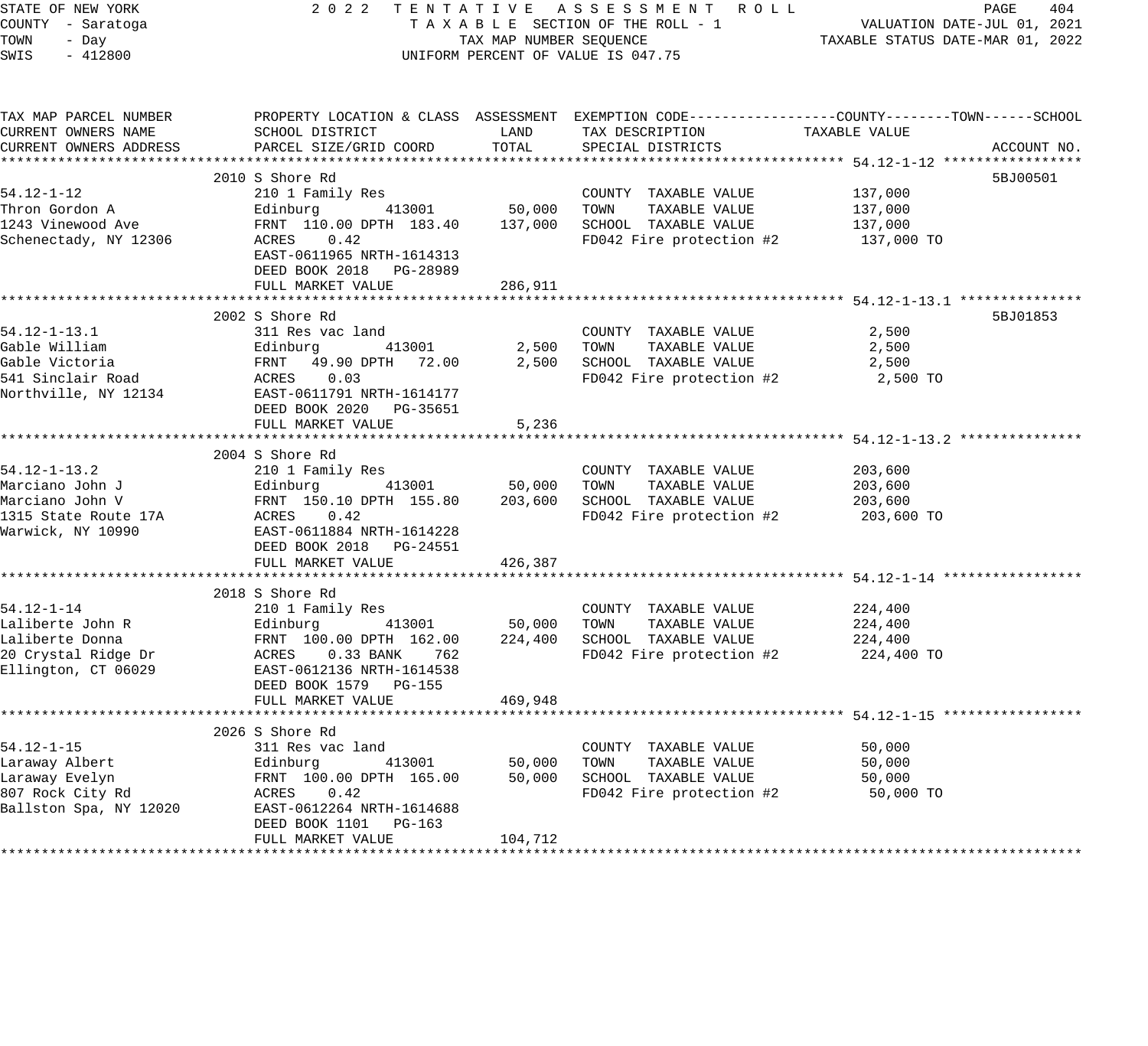| STATE OF NEW YORK<br>COUNTY - Saratoga<br>TOWN<br>- Day<br>SWIS<br>$-412800$ |                                                                          | TAX MAP NUMBER SEQUENCE | 2022 TENTATIVE ASSESSMENT ROLL<br>TAXABLE SECTION OF THE ROLL - 1<br>UNIFORM PERCENT OF VALUE IS 047.75                                  | VALUATION DATE-JUL 01, 2021<br>TAXABLE STATUS DATE-MAR 01, 2022 | PAGE<br>405 |
|------------------------------------------------------------------------------|--------------------------------------------------------------------------|-------------------------|------------------------------------------------------------------------------------------------------------------------------------------|-----------------------------------------------------------------|-------------|
| TAX MAP PARCEL NUMBER<br>CURRENT OWNERS NAME<br>CURRENT OWNERS ADDRESS       | SCHOOL DISTRICT<br>PARCEL SIZE/GRID COORD                                | LAND<br>TOTAL           | PROPERTY LOCATION & CLASS ASSESSMENT EXEMPTION CODE----------------COUNTY-------TOWN------SCHOOL<br>TAX DESCRIPTION<br>SPECIAL DISTRICTS | TAXABLE VALUE                                                   | ACCOUNT NO. |
|                                                                              |                                                                          |                         |                                                                                                                                          |                                                                 |             |
|                                                                              | 2082 S Shore Rd                                                          |                         |                                                                                                                                          |                                                                 | 5BJ00651    |
| $55. - 1 - 1.1$<br>Zappi Guillermo D                                         | 210 1 Family Res<br>413001<br>Edinburg                                   | 50,200                  | COUNTY TAXABLE VALUE<br>TOWN<br>TAXABLE VALUE                                                                                            | 294,800<br>294,800                                              |             |
| 3 Hill St                                                                    | 1390/157                                                                 |                         | 294,800 SCHOOL TAXABLE VALUE                                                                                                             | 294,800                                                         |             |
| Troy, NY 12180                                                               | FRNT 104.89 DPTH<br>ACRES 1.45                                           |                         | FD042 Fire protection #2                                                                                                                 | 294,800 TO                                                      |             |
|                                                                              | EAST-0613522 NRTH-1615371<br>DEED BOOK 2017 PG-6449<br>FULL MARKET VALUE | 617,382                 |                                                                                                                                          |                                                                 |             |
|                                                                              |                                                                          |                         |                                                                                                                                          |                                                                 |             |
|                                                                              | 2054 S Shore Rd                                                          |                         |                                                                                                                                          |                                                                 |             |
| $55. - 1 - 1.2$                                                              | 210 1 Family Res                                                         |                         | COUNTY TAXABLE VALUE                                                                                                                     | 225,000                                                         |             |
| Zeikowitz Steven                                                             | Edinburg 413001                                                          | 50,100                  | TOWN<br>TAXABLE VALUE                                                                                                                    | 225,000                                                         |             |
| Zeikowitz Suzanne                                                            | FRNT 200.00 DPTH                                                         |                         | 225,000 SCHOOL TAXABLE VALUE                                                                                                             | 225,000                                                         |             |
| 6 Lynhaven Place                                                             | ACRES 1.12                                                               |                         | FD042 Fire protection #2                                                                                                                 | 225,000 TO                                                      |             |
| Commack, NY 11725                                                            | EAST-0612863 NRTH-1615280<br>DEED BOOK 2021 PG-4944                      |                         |                                                                                                                                          |                                                                 |             |
|                                                                              | FULL MARKET VALUE                                                        | 471,204                 |                                                                                                                                          |                                                                 |             |
|                                                                              |                                                                          |                         |                                                                                                                                          |                                                                 |             |
| $55. - 1 - 1.3$                                                              | 2064 S Shore Rd                                                          |                         |                                                                                                                                          |                                                                 |             |
| Rodman Daniel R                                                              | 210 1 Family Res<br>Edinburg 413001                                      |                         | COUNTY TAXABLE VALUE<br>56,600 TOWN<br>TAXABLE VALUE                                                                                     | 213,500<br>213,500                                              |             |
| Jones Eileen J                                                               | FRNT 503.60 DPTH                                                         |                         | 213,500 SCHOOL TAXABLE VALUE                                                                                                             | 213,500                                                         |             |
| 324 Alexander Street                                                         | ACRES 12.92                                                              |                         | FD042 Fire protection #2                                                                                                                 | 213,500 TO                                                      |             |
| Schenectady, NY 12306                                                        | EAST-0613446 NRTH-1615256                                                |                         |                                                                                                                                          |                                                                 |             |
|                                                                              | DEED BOOK 2020 PG-5842                                                   |                         |                                                                                                                                          |                                                                 |             |
|                                                                              | FULL MARKET VALUE                                                        | 447,120                 |                                                                                                                                          |                                                                 |             |
|                                                                              |                                                                          |                         |                                                                                                                                          |                                                                 |             |
|                                                                              | 2100 S Shore Rd                                                          |                         |                                                                                                                                          |                                                                 | 5BJ00461    |
| $55. - 1 - 3$                                                                | 210 1 Family Res                                                         |                         | COUNTY TAXABLE VALUE                                                                                                                     | 126,800                                                         |             |
| Glasse Jeffrey H                                                             | Edinburg<br>413001                                                       |                         | 63,800 TOWN<br>TAXABLE VALUE                                                                                                             | 126,800                                                         |             |
| 1041 Smith Manor Boulevard                                                   | Map M2014046<br>FRNT 162.00 DPTH                                         |                         | 126,800 SCHOOL TAXABLE VALUE<br>FD042 Fire protection #2                                                                                 | 126,800<br>126,800 TO                                           |             |
| West Orange, NJ 07052                                                        | ACRES 26.58                                                              |                         |                                                                                                                                          |                                                                 |             |
|                                                                              | EAST-0614404 NRTH-1615518                                                |                         |                                                                                                                                          |                                                                 |             |
|                                                                              | DEED BOOK 2021 PG-34815                                                  |                         |                                                                                                                                          |                                                                 |             |
|                                                                              | FULL MARKET VALUE                                                        | 265,550                 |                                                                                                                                          |                                                                 |             |
|                                                                              |                                                                          |                         |                                                                                                                                          |                                                                 |             |
|                                                                              | Turner Rd                                                                |                         |                                                                                                                                          |                                                                 |             |
| $55. - 1 - 4.21$                                                             | 312 Vac w/imprv                                                          |                         | COUNTY TAXABLE VALUE                                                                                                                     | 64,700                                                          |             |
| Loeffler Virginia J                                                          | Edinburg<br>413001                                                       | 26,500                  | TOWN<br>TAXABLE VALUE                                                                                                                    | 64,700                                                          |             |
| Loeffler John E                                                              | FRNT 1978.12 DPTH                                                        | 64,700                  | SCHOOL TAXABLE VALUE                                                                                                                     | 64,700                                                          |             |
| Virgina J Castle                                                             | ACRES 40.00                                                              |                         | FD042 Fire protection #2                                                                                                                 | 64,700 TO                                                       |             |
| 47 Mary Dr<br>Towaco, NJ 07082                                               | EAST-0618026 NRTH-1617175<br>DEED BOOK 1716 PG-235                       |                         |                                                                                                                                          |                                                                 |             |
|                                                                              | FULL MARKET VALUE                                                        | 135,497                 |                                                                                                                                          |                                                                 |             |
|                                                                              |                                                                          |                         |                                                                                                                                          |                                                                 |             |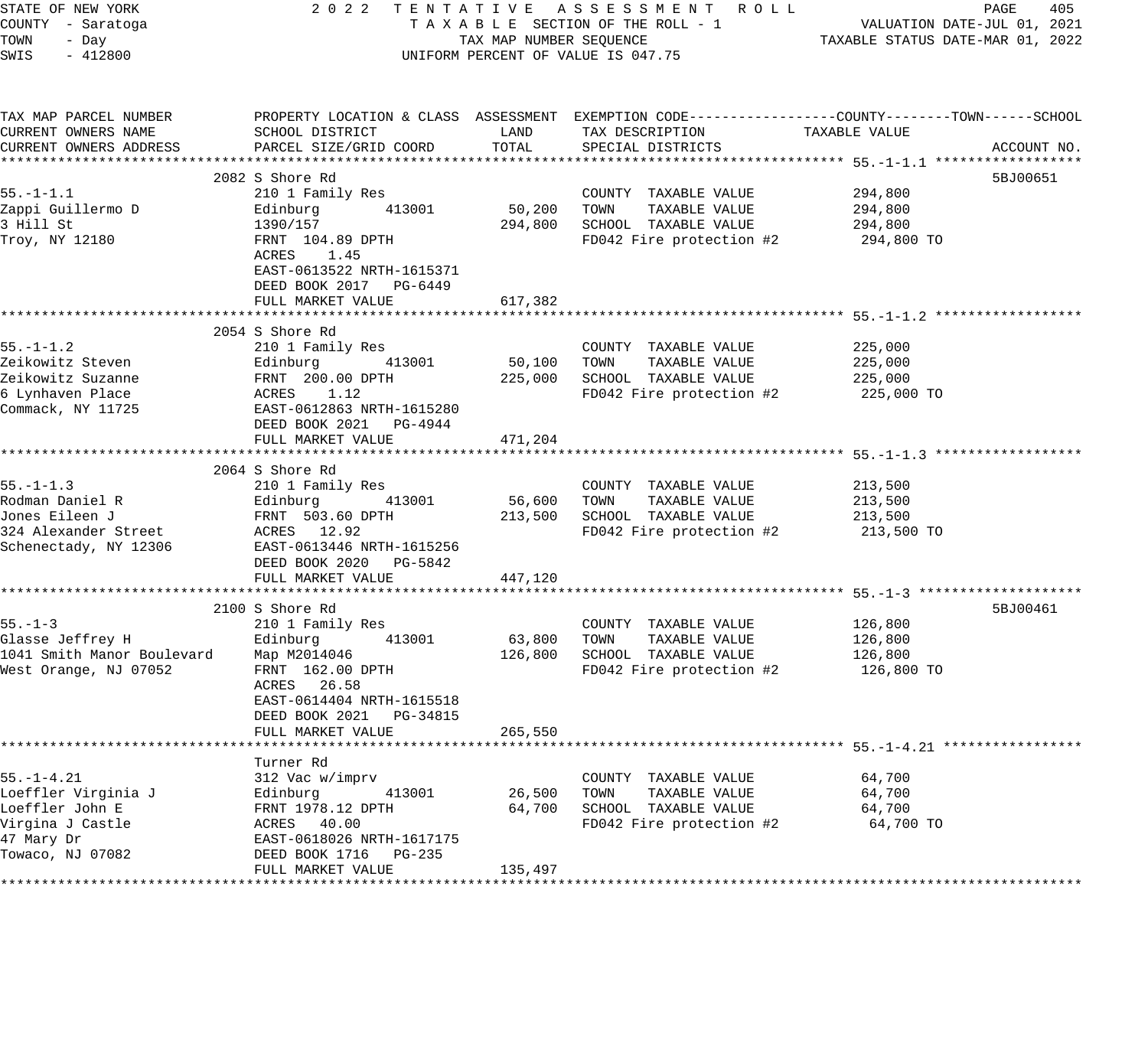| STATE OF NEW YORK<br>COUNTY - Saratoga<br>TOWN<br>- Day<br>$-412800$<br>SWIS |                                                                                                                                                    |         | 2022 TENTATIVE ASSESSMENT ROLL<br>TAXABLE SECTION OF THE ROLL - 1<br>TAX MAP NUMBER SEQUENCE<br>UNIFORM PERCENT OF VALUE IS 047.75 | 0 L L PAGE 406<br>VALUATION DATE-JUL 01, 2021<br>TAXABLE STATUS DATE-MAR 01, 2022 |                |
|------------------------------------------------------------------------------|----------------------------------------------------------------------------------------------------------------------------------------------------|---------|------------------------------------------------------------------------------------------------------------------------------------|-----------------------------------------------------------------------------------|----------------|
| TAX MAP PARCEL NUMBER<br>CURRENT OWNERS NAME<br>CURRENT OWNERS ADDRESS       | PROPERTY LOCATION & CLASS ASSESSMENT EXEMPTION CODE---------------COUNTY-------TOWN------SCHOOL<br>SCHOOL DISTRICT<br>PARCEL SIZE/GRID COORD TOTAL | LAND    | TAX DESCRIPTION<br>SPECIAL DISTRICTS                                                                                               | TAXABLE VALUE                                                                     | ACCOUNT NO.    |
|                                                                              |                                                                                                                                                    |         |                                                                                                                                    |                                                                                   |                |
|                                                                              | 2190 S Shore Rd                                                                                                                                    |         |                                                                                                                                    |                                                                                   |                |
| 55.-1-4.24                                                                   | 210 1 Family Res                                                                                                                                   |         | VET COM CT 41131                                                                                                                   | 33,450<br>33,450                                                                  | $\overline{0}$ |
|                                                                              |                                                                                                                                                    |         | 55,100 AGED T 41803<br>250,000 ENH STAR 41834                                                                                      | $\overline{0}$<br>108,275<br>$\overline{0}$                                       | $\overline{0}$ |
|                                                                              |                                                                                                                                                    |         | COUNTY TAXABLE VALUE                                                                                                               | 216,550                                                                           |                |
|                                                                              |                                                                                                                                                    |         | TOWN TAXABLE VALUE                                                                                                                 | 108,275                                                                           |                |
|                                                                              | EAST-0615505 NRTH-1617062                                                                                                                          |         | SCHOOL TAXABLE VALUE                                                                                                               | 200,100                                                                           |                |
|                                                                              | DEED BOOK 1483 PG-325                                                                                                                              |         | FD042 Fire protection #2 250,000 TO                                                                                                |                                                                                   |                |
|                                                                              | FULL MARKET VALUE                                                                                                                                  | 523,560 |                                                                                                                                    |                                                                                   |                |
|                                                                              |                                                                                                                                                    |         |                                                                                                                                    |                                                                                   |                |
|                                                                              | S Shore Rd                                                                                                                                         |         |                                                                                                                                    |                                                                                   |                |
| 55.-1-4.26                                                                   | 311 Res vac land                                                                                                                                   |         | COUNTY TAXABLE VALUE                                                                                                               | 30,700                                                                            |                |
| Calalang Candelaria                                                          |                                                                                                                                                    |         | 30,700 TOWN TAXABLE VALUE                                                                                                          | 30,700                                                                            |                |
| 2 Appleton Rd<br>Rexford, NY 12148                                           |                                                                                                                                                    |         | 30,700 SCHOOL TAXABLE VALUE                                                                                                        | 30,700                                                                            |                |
|                                                                              | 311 Res vac 1anu<br>Edinburg 413001<br>FRNT 200.00 DPTH<br>ACRES 2.39<br>EAST-0615616 NRTH-1617903                                                 |         | FD042 Fire protection #2                                                                                                           | 30,700 TO                                                                         |                |
|                                                                              |                                                                                                                                                    |         |                                                                                                                                    |                                                                                   |                |
|                                                                              | DEED BOOK 1384 PG-70                                                                                                                               |         |                                                                                                                                    |                                                                                   |                |
|                                                                              | FULL MARKET VALUE                                                                                                                                  | 64,293  |                                                                                                                                    |                                                                                   |                |
|                                                                              | 2204 S Shore Rd                                                                                                                                    |         |                                                                                                                                    |                                                                                   |                |
| 55.-1-4.27                                                                   | 312 Vac w/imprv                                                                                                                                    |         | COUNTY TAXABLE VALUE                                                                                                               | 49,500                                                                            |                |
| Kowaleski David L                                                            |                                                                                                                                                    |         | 49,000 TOWN TAXABLE VALUE                                                                                                          | 49,500                                                                            |                |
| 39 Newton Rd                                                                 |                                                                                                                                                    |         | 49,500 SCHOOL TAXABLE VALUE                                                                                                        | 49,500                                                                            |                |
| Latham, NY 12110                                                             | Edinburg 413001<br>FRNT 200.00 DPTH<br>ACRES 2.39<br>EAST-0615473 NRTH-1617761<br>0.1517 2.39                                                      |         | FD042 Fire protection #2                                                                                                           | 49,500 TO                                                                         |                |
|                                                                              |                                                                                                                                                    |         |                                                                                                                                    |                                                                                   |                |
|                                                                              | DEED BOOK 2017    PG-14477                                                                                                                         |         |                                                                                                                                    |                                                                                   |                |
|                                                                              | FULL MARKET VALUE                                                                                                                                  | 103,665 |                                                                                                                                    |                                                                                   |                |
|                                                                              |                                                                                                                                                    |         |                                                                                                                                    |                                                                                   |                |
|                                                                              | Turner Rd                                                                                                                                          |         |                                                                                                                                    |                                                                                   |                |
| $55. - 1 - 4.28$                                                             |                                                                                                                                                    |         | COUNTY TAXABLE VALUE                                                                                                               | 10,800                                                                            |                |
| Loeffler Virgina                                                             |                                                                                                                                                    |         | 10,800 TOWN TAXABLE VALUE                                                                                                          | 10,800                                                                            |                |
| Loeffler John                                                                |                                                                                                                                                    |         | 10,800 SCHOOL TAXABLE VALUE                                                                                                        | 10,800                                                                            |                |
| Virgina J Castle                                                             |                                                                                                                                                    |         | FD042 Fire protection #2                                                                                                           | 10,800 TO                                                                         |                |
| 47 Mary Dr                                                                   |                                                                                                                                                    |         |                                                                                                                                    |                                                                                   |                |
| Towaco, NJ 07082                                                             |                                                                                                                                                    |         |                                                                                                                                    |                                                                                   |                |
|                                                                              |                                                                                                                                                    | 22,618  |                                                                                                                                    |                                                                                   |                |
|                                                                              | Turner Rd                                                                                                                                          |         |                                                                                                                                    |                                                                                   |                |
| 55.–1–4.31                                                                   |                                                                                                                                                    |         | COUNTY TAXABLE VALUE                                                                                                               | 11,000                                                                            |                |
| Salzano Ralph T                                                              |                                                                                                                                                    |         | 11,000 TOWN TAXABLE VALUE                                                                                                          | 11,000                                                                            |                |
| 2 Franklin Ct                                                                |                                                                                                                                                    |         | 11,000 SCHOOL TAXABLE VALUE                                                                                                        | 11,000                                                                            |                |
| Newtown, CT 06470                                                            |                                                                                                                                                    |         | FD042 Fire protection $#2$ 11,000 TO                                                                                               |                                                                                   |                |
|                                                                              | ACRES 8.94                                                                                                                                         |         |                                                                                                                                    |                                                                                   |                |
|                                                                              | EAST-0616264 NRTH-1617330                                                                                                                          |         |                                                                                                                                    |                                                                                   |                |
|                                                                              | DEED BOOK 1520 PG-364                                                                                                                              |         |                                                                                                                                    |                                                                                   |                |
|                                                                              | FULL MARKET VALUE                                                                                                                                  | 23,037  |                                                                                                                                    |                                                                                   |                |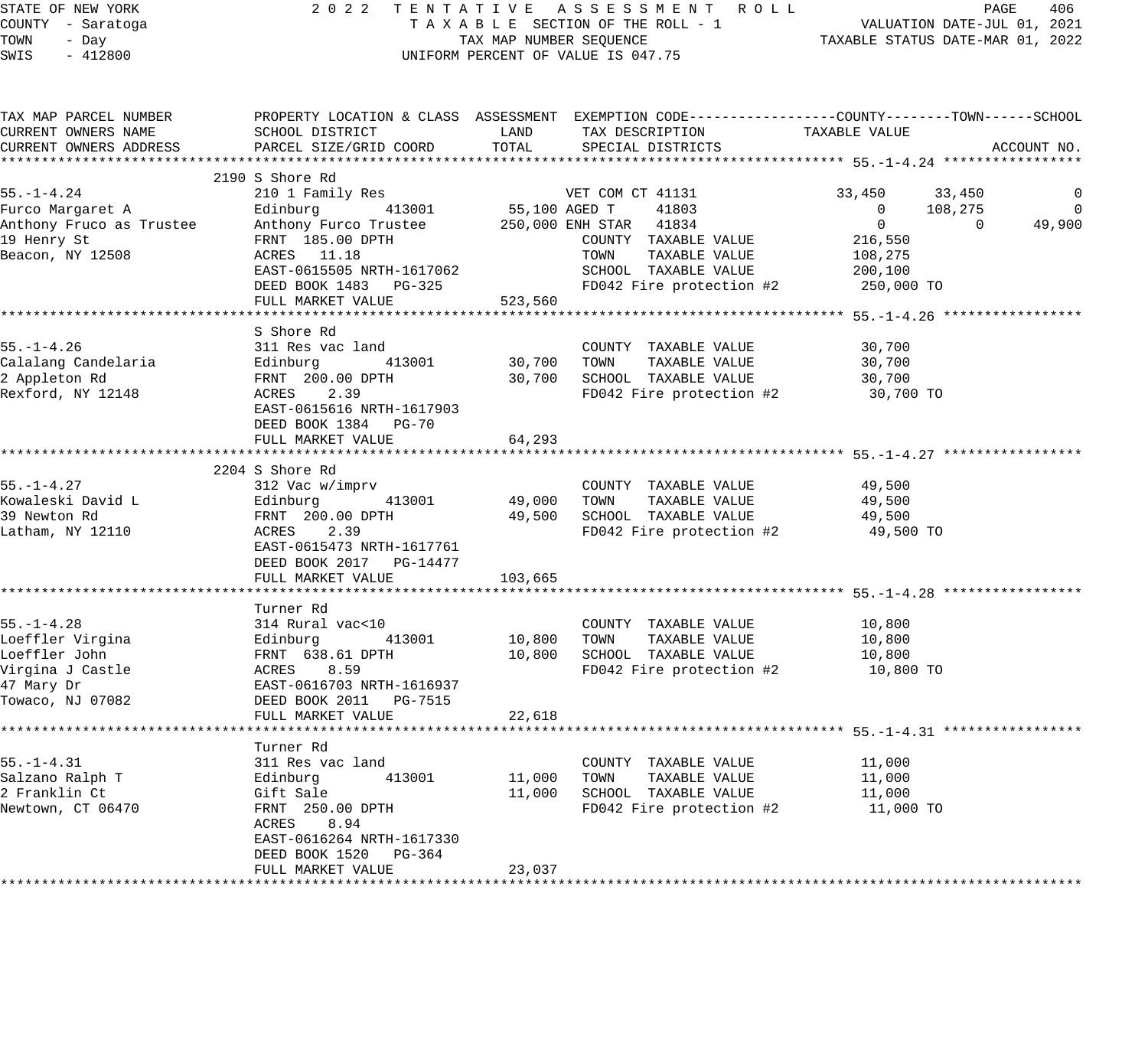STATE OF NEW YORK 2 0 2 2 T E N T A T I V E A S S E S S M E N T R O L L PAGE 407 COUNTY - Saratoga T A X A B L E SECTION OF THE ROLL - 1 VALUATION DATE-JUL 01, 2021 TOWN - Day TAX MAP NUMBER SEQUENCE TAXABLE STATUS DATE-MAR 01, 2022 SWIS - 412800 CONTROLLY THE UNIFORM PERCENT OF VALUE IS 047.75 TAX MAP PARCEL NUMBER PROPERTY LOCATION & CLASS ASSESSMENT EXEMPTION CODE------------------COUNTY--------TOWN------SCHOOL CURRENT OWNERS NAME SCHOOL DISTRICT LAND TAX DESCRIPTION TAXABLE VALUE CURRENT OWNERS ADDRESS PARCEL SIZE/GRID COORD TOTAL SPECIAL DISTRICTS ACCOUNT NO. \*\*\*\*\*\*\*\*\*\*\*\*\*\*\*\*\*\*\*\*\*\*\*\*\*\*\*\*\*\*\*\*\*\*\*\*\*\*\*\*\*\*\*\*\*\*\*\*\*\*\*\*\*\*\*\*\*\*\*\*\*\*\*\*\*\*\*\*\*\*\*\*\*\*\*\*\*\*\*\*\*\*\*\*\*\*\*\*\*\*\*\*\*\*\*\*\*\*\*\*\*\*\* 55.-1-4.32 \*\*\*\*\*\*\*\*\*\*\*\*\*\*\*\*\* Turner Rd 55.-1-4.32 311 Res vac land COUNTY TAXABLE VALUE 10,800 Spagnoli Gene Jr Edinburg 413001 10,800 TOWN TAXABLE VALUE 10,800 4 Summit St FRNT 250.00 DPTH 10,800 SCHOOL TAXABLE VALUE 10,800 Rensslear, NY 12144 ACRES 8.66 FD042 Fire protection #2 10,800 TO EAST-0615889 NRTH-1617215 DEED BOOK 1063 PG-383 FULL MARKET VALUE 22,618 \*\*\*\*\*\*\*\*\*\*\*\*\*\*\*\*\*\*\*\*\*\*\*\*\*\*\*\*\*\*\*\*\*\*\*\*\*\*\*\*\*\*\*\*\*\*\*\*\*\*\*\*\*\*\*\*\*\*\*\*\*\*\*\*\*\*\*\*\*\*\*\*\*\*\*\*\*\*\*\*\*\*\*\*\*\*\*\*\*\*\*\*\*\*\*\*\*\*\*\*\*\*\* 55.-1-4.221 \*\*\*\*\*\*\*\*\*\*\*\*\*\*\*\* 2222 S Shore Rd 55.-1-4.221 210 1 Family Res COUNTY TAXABLE VALUE 199,600 Elllinger Steven M Edinburg 413001 50,100 TOWN TAXABLE VALUE 199,600 Davis Sharon Decree Of Divorce Sale 199,600 SCHOOL TAXABLE VALUE 199,600 3 Catalina Drive FRNT 100.00 DPTH FD042 Fire protection #2 199,600 TO Glenville, NY 12302 ACRES 1.23 EAST-0615798 NRTH-1618034 DEED BOOK 2020 PG-18265 FULL MARKET VALUE 418,010 \*\*\*\*\*\*\*\*\*\*\*\*\*\*\*\*\*\*\*\*\*\*\*\*\*\*\*\*\*\*\*\*\*\*\*\*\*\*\*\*\*\*\*\*\*\*\*\*\*\*\*\*\*\*\*\*\*\*\*\*\*\*\*\*\*\*\*\*\*\*\*\*\*\*\*\*\*\*\*\*\*\*\*\*\*\*\*\*\*\*\*\*\*\*\*\*\*\*\*\*\*\*\* 55.-1-4.222 \*\*\*\*\*\*\*\*\*\*\*\*\*\*\*\* 2218 S Shore Rd 55.-1-4.222 210 1 Family Res COUNTY TAXABLE VALUE 161,500 Valentino David Edinburg 413001 50,100 TOWN TAXABLE VALUE 161,500 Valentino Kathleen FRNT 100.00 DPTH 161,500 SCHOOL TAXABLE VALUE 161,500 283 Perkinsville Road ACRES 1.16 FD042 Fire protection #2 161,500 TO Highland, NY 12528 EAST-0615717 NRTH-1617971 DEED BOOK 2016 PG-15942 FULL MARKET VALUE 338,220 \*\*\*\*\*\*\*\*\*\*\*\*\*\*\*\*\*\*\*\*\*\*\*\*\*\*\*\*\*\*\*\*\*\*\*\*\*\*\*\*\*\*\*\*\*\*\*\*\*\*\*\*\*\*\*\*\*\*\*\*\*\*\*\*\*\*\*\*\*\*\*\*\*\*\*\*\*\*\*\*\*\*\*\*\*\*\*\*\*\*\*\*\*\*\*\*\*\*\*\*\*\*\* 55.-1-4.252 \*\*\*\*\*\*\*\*\*\*\*\*\*\*\*\* 2226 S Shore Rd<br>210 1 Family Res 55.-1-4.252 210 1 Family Res COUNTY TAXABLE VALUE 176,300 Nowak Linda R Edinburg 413001 50,500 TOWN TAXABLE VALUE 176,300 158 6th St FRNT 150.00 DPTH 176,300 SCHOOL TAXABLE VALUE 176,300 Scotia, NY 12302 ACRES 2.07 FD042 Fire protection #2 176,300 TO EAST-0615909 NRTH-1618118 DEED BOOK 1538 PG-537 FULL MARKET VALUE 369,215 \*\*\*\*\*\*\*\*\*\*\*\*\*\*\*\*\*\*\*\*\*\*\*\*\*\*\*\*\*\*\*\*\*\*\*\*\*\*\*\*\*\*\*\*\*\*\*\*\*\*\*\*\*\*\*\*\*\*\*\*\*\*\*\*\*\*\*\*\*\*\*\*\*\*\*\*\*\*\*\*\*\*\*\*\*\*\*\*\*\*\*\*\*\*\*\*\*\*\*\*\*\*\* 55.-1-6 \*\*\*\*\*\*\*\*\*\*\*\*\*\*\*\*\*\*\*\* Turner Rd 5BJ00152 55.-1-6 910 Priv forest COUNTY TAXABLE VALUE 26,000 Sutliff Kenneth I Hadley-Luzerne 523201 26,000 TOWN TAXABLE VALUE 26,000 Sutliff Leslie H FRNT 1085.00 DPTH 26,000 SCHOOL TAXABLE VALUE 26,000 507 Howe Rd ACRES 51.93 FD042 Fire protection #2 26,000 TO Lake Luzerne, NY 12846 EAST-0620571 NRTH-1615708 DEED BOOK 1308 PG-469 FULL MARKET VALUE 54,450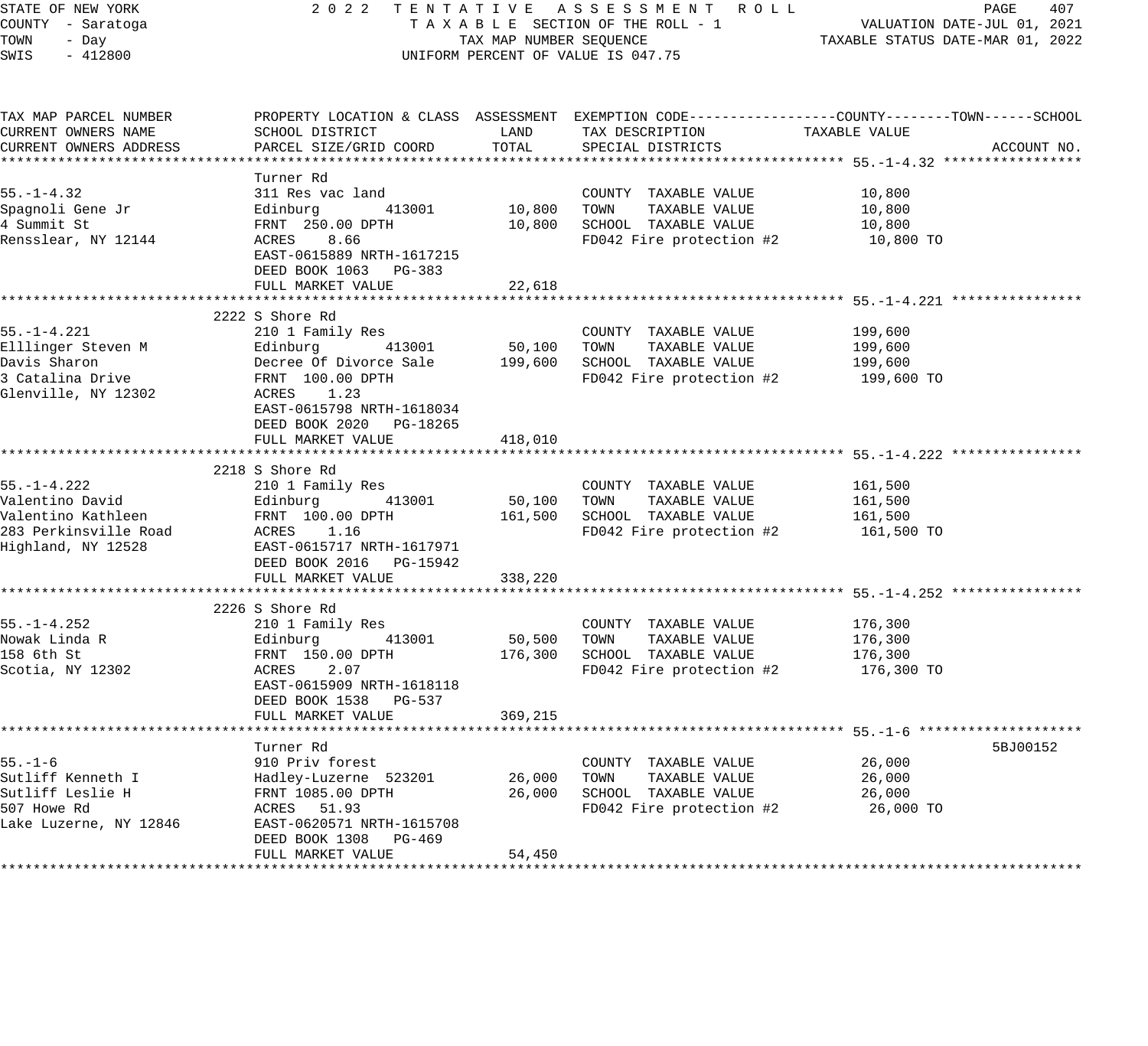# STATE OF NEW YORK 2 0 2 2 T E N T A T I V E A S S E S S M E N T R O L L PAGE 408 COUNTY - Saratoga T A X A B L E SECTION OF THE ROLL - 1 VALUATION DATE-JUL 01, 2021 TAX A B L E SECTION OF THE ROLL - 1<br>TAXABLE STATUS DATE-MAR 01, 2022 UNIFORM PERCENT OF VALUE IS 047.75

| TAX MAP PARCEL NUMBER  | PROPERTY LOCATION & CLASS ASSESSMENT EXEMPTION CODE----------------COUNTY-------TOWN------SCHOOL |         |                          |               |                    |
|------------------------|--------------------------------------------------------------------------------------------------|---------|--------------------------|---------------|--------------------|
| CURRENT OWNERS NAME    | SCHOOL DISTRICT                                                                                  | LAND    | TAX DESCRIPTION          | TAXABLE VALUE |                    |
| CURRENT OWNERS ADDRESS | PARCEL SIZE/GRID COORD                                                                           | TOTAL   | SPECIAL DISTRICTS        |               | ACCOUNT NO.        |
|                        |                                                                                                  |         |                          |               |                    |
|                        | Turner Rd                                                                                        |         |                          |               | 5BJ00547           |
| $55. - 1 - 7$          | 910 Priv forest                                                                                  |         | COUNTY TAXABLE VALUE     | 29,300        |                    |
| Kramer Kathy           | Hadley-Luzerne 523201                                                                            | 29,300  | TOWN<br>TAXABLE VALUE    | 29,300        |                    |
| Kramer Erich           | FRNT 2090.00 DPTH                                                                                | 29,300  | SCHOOL TAXABLE VALUE     | 29,300        |                    |
| Turner Road            | ACRES 58.65                                                                                      |         | FD042 Fire protection #2 | 29,300 TO     |                    |
| Day, NY 12835          | EAST-0622347 NRTH-1615444                                                                        |         |                          |               |                    |
|                        | DEED BOOK 2022 PG-9248                                                                           |         |                          |               |                    |
|                        | FULL MARKET VALUE                                                                                | 61,361  |                          |               |                    |
|                        |                                                                                                  |         |                          |               |                    |
|                        | Turner Rd                                                                                        |         |                          |               | 5BJ00746           |
| $55. - 1 - 8$          | 910 Priv forest                                                                                  |         | COUNTY TAXABLE VALUE     | 12,300        |                    |
| Kramer Kathy           | Hadley-Luzerne 523201                                                                            | 12,300  | TOWN<br>TAXABLE VALUE    | 12,300        |                    |
| Turner Road            | FRNT 1380.00 DPTH                                                                                | 12,300  | SCHOOL TAXABLE VALUE     | 12,300        |                    |
|                        | ACRES 24.54                                                                                      |         |                          | 12,300 TO     |                    |
| Day, NY 12835          | EAST-0623426 NRTH-1615518                                                                        |         | FD042 Fire protection #2 |               |                    |
|                        |                                                                                                  |         |                          |               |                    |
|                        | DEED BOOK 2022 PG-9250                                                                           |         |                          |               |                    |
|                        | FULL MARKET VALUE                                                                                | 25,759  |                          |               |                    |
|                        |                                                                                                  |         |                          |               |                    |
|                        | 400 Horse Hill Rd                                                                                |         |                          |               | 5BJ00244           |
| $55. - 1 - 9$          | 210 1 Family Res                                                                                 |         | ENH STAR 41834           | 0             | $\Omega$<br>49,900 |
| Arehart Susan          | Hadley-Luzerne 523201 14,000                                                                     |         | COUNTY TAXABLE VALUE     | 57,700        |                    |
| Briner Frank Jr        | FRNT 300.00 DPTH 100.00 57,700                                                                   |         | TAXABLE VALUE<br>TOWN    | 57,700        |                    |
| Frank & Sharon Briner  | ACRES<br>0.69                                                                                    |         | SCHOOL TAXABLE VALUE     | 7,800         |                    |
| 400 Horse Hill Rd      | EAST-0623842 NRTH-1615389                                                                        |         | FD042 Fire protection #2 | 57,700 TO     |                    |
| Hadley, NY 12835       | DEED BOOK 2021    PG-45861                                                                       |         |                          |               |                    |
|                        | FULL MARKET VALUE                                                                                | 120,838 |                          |               |                    |
|                        |                                                                                                  |         |                          |               |                    |
|                        | 401 Horse Hill Rd                                                                                |         |                          |               | 5BJ00340           |
| $55. - 1 - 10$         | 270 Mfg housing                                                                                  |         | COUNTY TAXABLE VALUE     | 32,600        |                    |
| Raymond Robert         | Hadley-Luzerne 523201 14,000                                                                     |         | TAXABLE VALUE<br>TOWN    | 32,600        |                    |
| Raymond Dorothy A      | FRNT 150.00 DPTH 100.00                                                                          | 32,600  | SCHOOL TAXABLE VALUE     | 32,600        |                    |
| 32 Norton Ave          | 0.34<br>ACRES                                                                                    |         | FD041 Fire protection #1 | 32,600 TO     |                    |
| Highstown, NJ 08520    | EAST-0623997 NRTH-1615497                                                                        |         |                          |               |                    |
|                        | DEED BOOK 2012<br>PG-12179                                                                       |         |                          |               |                    |
|                        | FULL MARKET VALUE                                                                                | 68,272  |                          |               |                    |
|                        |                                                                                                  |         |                          |               |                    |
|                        | Horse Hill Rd                                                                                    |         |                          |               | 5BJ00424           |
| $55. - 1 - 11$         | 314 Rural vac<10                                                                                 |         | COUNTY TAXABLE VALUE     | 8,400         |                    |
| Bunnell Crystal        | Hadley-Luzerne 523201                                                                            | 8,400   | TOWN<br>TAXABLE VALUE    | 8,400         |                    |
| Middle Grove Road      | FRNT 362.00 DPTH 153.00                                                                          | 8,400   | SCHOOL TAXABLE VALUE     | 8,400         |                    |
| PO Box 6               | 0.85<br>ACRES                                                                                    |         | FD041 Fire protection #1 | 8,400 TO      |                    |
| Middle Grove, NY 12850 | EAST-0623891 NRTH-1615882                                                                        |         |                          |               |                    |
|                        | DEED BOOK 2016 PG-20933                                                                          |         |                          |               |                    |
|                        | FULL MARKET VALUE                                                                                | 17,592  |                          |               |                    |
|                        |                                                                                                  |         |                          |               |                    |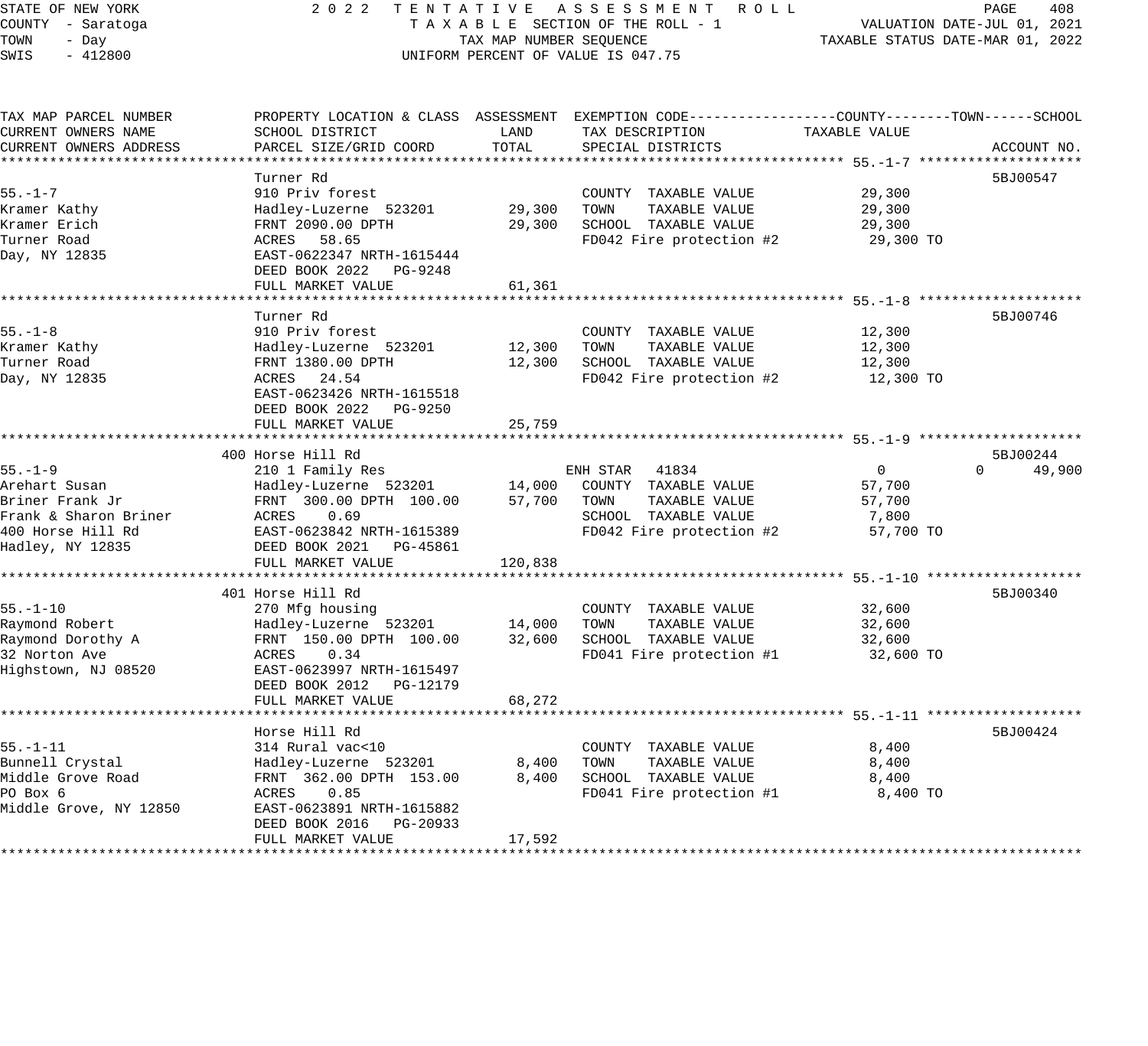# STATE OF NEW YORK 2 0 2 2 T E N T A T I V E A S S E S S M E N T R O L L PAGE 409 COUNTY - Saratoga T A X A B L E SECTION OF THE ROLL - 1 VALUATION DATE-JUL 01, 2021 X A B L E SECTION OF THE ROLL - 1 VALUATION DATE-JUL UI, 2021<br>TAX MAP NUMBER SEQUENCE TAXABLE STATUS DATE-MAR 01, 2022 UNIFORM PERCENT OF VALUE IS 047.75

| TAX MAP PARCEL NUMBER<br>CURRENT OWNERS NAME            | PROPERTY LOCATION & CLASS ASSESSMENT EXEMPTION CODE---------------COUNTY-------TOWN------SCHOOL<br>SCHOOL DISTRICT    | LAND             | TAX DESCRIPTION                                                 | TAXABLE VALUE                      |                    |
|---------------------------------------------------------|-----------------------------------------------------------------------------------------------------------------------|------------------|-----------------------------------------------------------------|------------------------------------|--------------------|
| CURRENT OWNERS ADDRESS                                  | PARCEL SIZE/GRID COORD                                                                                                | TOTAL            | SPECIAL DISTRICTS                                               |                                    | ACCOUNT NO.        |
|                                                         | 363 Horse Hill Rd                                                                                                     |                  |                                                                 |                                    | 5BJ00428           |
| $55. - 1 - 12$<br>Bunnell Crystal                       | 210 1 Family Res<br>Hadley-Luzerne 523201                                                                             | 14,000           | COUNTY TAXABLE VALUE<br>TOWN<br>TAXABLE VALUE                   | 28,600<br>28,600                   |                    |
| Middle Grove Road<br>PO Box 6<br>Middle Grove, NY 12850 | FRNT 100.00 DPTH 163.00<br>0.36<br>ACRES<br>EAST-0624005 NRTH-1615981<br>DEED BOOK 2016 PG-20933<br>FULL MARKET VALUE | 28,600<br>59,895 | SCHOOL TAXABLE VALUE<br>FD041 Fire protection #1                | 28,600<br>28,600 TO                |                    |
|                                                         |                                                                                                                       |                  |                                                                 |                                    |                    |
|                                                         | 371 Horse Hill Rd                                                                                                     |                  |                                                                 |                                    | 5BJ00675           |
| $55. - 1 - 13$<br>Nutting Robert L<br>371 Horse Hill Rd | 270 Mfg housing<br>Hadley-Luzerne 523201<br>FRNT 100.00 DPTH 153.00                                                   | 14,000<br>32,900 | BAS STAR 41854<br>COUNTY TAXABLE VALUE<br>TOWN<br>TAXABLE VALUE | $\overline{0}$<br>32,900<br>32,900 | 19,990<br>$\Omega$ |
| Hadley, NY 12835                                        | ACRES<br>0.35                                                                                                         |                  | SCHOOL TAXABLE VALUE                                            | 12,910                             |                    |
|                                                         | EAST-0624080 NRTH-1616062<br>DEED BOOK 1548 PG-274<br>FULL MARKET VALUE                                               | 68,901           | FD041 Fire protection #1                                        | 32,900 TO                          |                    |
|                                                         | *******************************                                                                                       |                  |                                                                 |                                    |                    |
|                                                         | Horse Hill Rd                                                                                                         |                  |                                                                 |                                    | 5BJ02066           |
| $55. - 1 - 14$                                          | 314 Rural vac<10                                                                                                      |                  | COUNTY TAXABLE VALUE                                            | 4,200                              |                    |
| Nutting Robert L                                        | Hadley-Luzerne 523201                                                                                                 | 4,200            | TOWN<br>TAXABLE VALUE                                           | 4,200                              |                    |
| 371 Horsehill Rd<br>Hadley, NY 12835                    | FRNT 166.00 DPTH 365.00<br>0.48<br>ACRES<br>EAST-0624126 NRTH-1616155                                                 | 4,200            | SCHOOL TAXABLE VALUE<br>FD041 Fire protection #1                | 4,200<br>4,200 TO                  |                    |
|                                                         | DEED BOOK 1571 PG-212<br>FULL MARKET VALUE                                                                            | 8,796            |                                                                 |                                    |                    |
|                                                         |                                                                                                                       |                  |                                                                 |                                    |                    |
|                                                         | 354 Horse Hill Rd                                                                                                     |                  |                                                                 |                                    | 5BJ00093           |
| $55. - 1 - 15$                                          | 210 1 Family Res                                                                                                      |                  | COUNTY TAXABLE VALUE                                            | 59,300                             |                    |
| Romano Kristin A                                        | Hadley-Luzerne 523201                                                                                                 | 14,100           | TOWN<br>TAXABLE VALUE                                           | 59,300                             |                    |
| 521 Watervliet Shaker Rd                                | FRNT 382.74 DPTH                                                                                                      | 59,300           | SCHOOL TAXABLE VALUE                                            | 59,300                             |                    |
| Latham, NY 12110                                        | ACRES<br>0.72<br>EAST-0623943 NRTH-1616208<br>DEED BOOK 2020 PG-17525                                                 |                  | FD042 Fire protection #2                                        | 59,300 TO                          |                    |
|                                                         | FULL MARKET VALUE                                                                                                     | 124,188          |                                                                 |                                    |                    |
|                                                         | 449 Horse Hill Rd                                                                                                     |                  |                                                                 |                                    | 5BJ02216           |
| $55. - 1 - 16$                                          | 322 Rural vac>10                                                                                                      |                  | COUNTY TAXABLE VALUE                                            | 28,300                             |                    |
| Ellinger Megan E                                        | Hadley-Luzerne 523201                                                                                                 | 28,300           | TOWN<br>TAXABLE VALUE                                           | 28,300                             |                    |
| 6 Timothy Dr                                            | FRNT 700.00 DPTH                                                                                                      | 28,300           | SCHOOL TAXABLE VALUE                                            | 28,300                             |                    |
| Cohoes, NY 12047                                        | ACRES 29.62<br>EAST-0624406 NRTH-1615133<br>DEED BOOK 2020 PG-32994                                                   |                  | FD041 Fire protection #1                                        | 28,300 TO                          |                    |
|                                                         | FULL MARKET VALUE                                                                                                     | 59,267           |                                                                 |                                    |                    |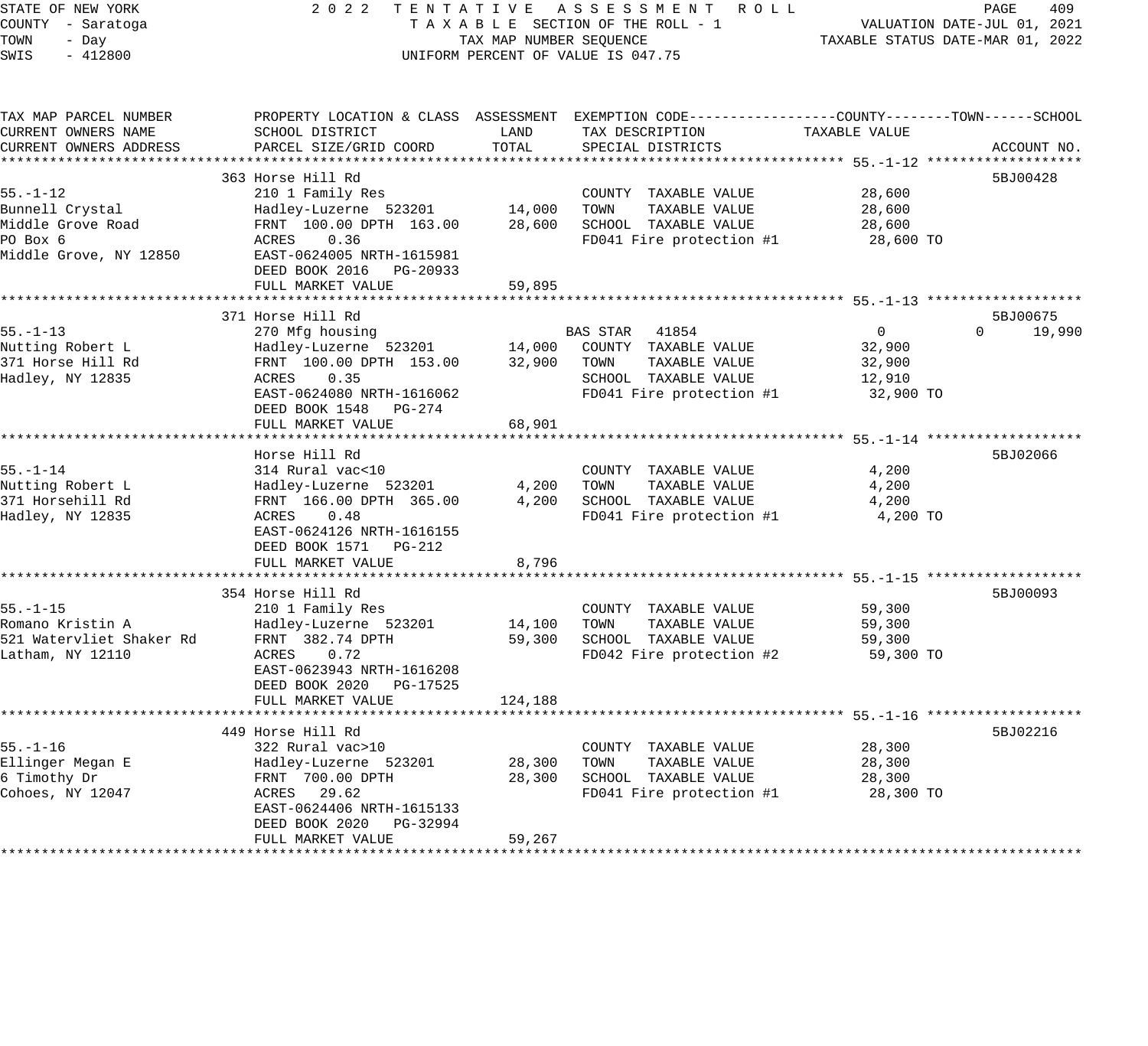| STATE OF NEW YORK<br>COUNTY - Saratoga<br>TOWN<br>- Day | 2022                                      | TAX MAP NUMBER SEQUENCE | TENTATIVE ASSESSMENT ROLL<br>TAXABLE SECTION OF THE ROLL - 1                                     | TAXABLE STATUS DATE-MAR 01, 2022 | PAGE<br>410<br>VALUATION DATE-JUL 01, 2021 |
|---------------------------------------------------------|-------------------------------------------|-------------------------|--------------------------------------------------------------------------------------------------|----------------------------------|--------------------------------------------|
| SWIS<br>$-412800$                                       |                                           |                         | UNIFORM PERCENT OF VALUE IS 047.75                                                               |                                  |                                            |
| TAX MAP PARCEL NUMBER                                   |                                           |                         | PROPERTY LOCATION & CLASS ASSESSMENT EXEMPTION CODE----------------COUNTY-------TOWN------SCHOOL |                                  |                                            |
| CURRENT OWNERS NAME                                     | SCHOOL DISTRICT                           | LAND                    | TAX DESCRIPTION                                                                                  | TAXABLE VALUE                    |                                            |
| CURRENT OWNERS ADDRESS                                  | PARCEL SIZE/GRID COORD                    | TOTAL                   | SPECIAL DISTRICTS                                                                                |                                  | ACCOUNT NO.                                |
|                                                         |                                           |                         |                                                                                                  |                                  |                                            |
|                                                         | 299 Horse Hill Rd                         |                         |                                                                                                  |                                  | 5BJ00546<br>$\mathbf{0}$                   |
| $55. - 1 - 17$<br>Kramer Kathy                          | 280 Res Multiple<br>Hadley-Luzerne 523201 | 68,300                  | ENH STAR<br>41834<br>COUNTY TAXABLE VALUE                                                        | $\overline{0}$<br>207,200        | 49,900                                     |
| 299 Horse Hill Road                                     | FRNT 1230.00 DPTH                         | 207,200                 | TAXABLE VALUE<br>TOWN                                                                            | 207,200                          |                                            |
| Day, NY 12835                                           | ACRES 96.62                               |                         | SCHOOL TAXABLE VALUE                                                                             | 157,300                          |                                            |
|                                                         | EAST-0624739 NRTH-1616795                 |                         | FD041 Fire protection #1                                                                         | 207,200 TO                       |                                            |
|                                                         | DEED BOOK 2022 PG-9249                    |                         |                                                                                                  |                                  |                                            |
|                                                         | FULL MARKET VALUE                         | 433,927                 |                                                                                                  |                                  |                                            |
|                                                         | *********************************         | *************           |                                                                                                  |                                  |                                            |
|                                                         | Turner Rd                                 |                         |                                                                                                  |                                  | 5BJ00877                                   |
| $55. - 1 - 18$                                          | 910 Priv forest                           |                         | COUNTY TAXABLE VALUE                                                                             | 88,578                           |                                            |
| Lyme Adirondack Timberlands II Edinburg<br>LLC          | 413001<br>FRNT 3970.00 DPTH               | 88,578<br>88,578        | TOWN<br>TAXABLE VALUE<br>SCHOOL TAXABLE VALUE                                                    | 88,578<br>88,578                 |                                            |
| 123 Quaker Rd Ste 107                                   | ACRES 267.54                              |                         | FD042 Fire protection #2                                                                         | 88,578 TO                        |                                            |
| Queensbury, NY 12804                                    | EAST-0617032 NRTH-1615669                 |                         |                                                                                                  |                                  |                                            |
|                                                         | DEED BOOK 1768 PG-452                     |                         |                                                                                                  |                                  |                                            |
|                                                         | CONSERVATION ESMT % 26.00                 |                         |                                                                                                  |                                  |                                            |
|                                                         | FULL MARKET VALUE                         | 185,503                 |                                                                                                  |                                  |                                            |
|                                                         |                                           |                         |                                                                                                  |                                  |                                            |
| $55. - 1 - 19$                                          | 2198 S Shore Rd                           |                         | COUNTY TAXABLE VALUE                                                                             | 65,400                           |                                            |
| Whaley Kathryn J                                        | 270 Mfg housing<br>Edinburg<br>413001     | 50,600                  | TAXABLE VALUE<br>TOWN                                                                            | 65,400                           |                                            |
| 2637 Rockville Centre Pkwy                              | FRNT 185.00 DPTH                          | 65,400                  | SCHOOL TAXABLE VALUE                                                                             | 65,400                           |                                            |
| Oceanside, NY 11572                                     | ACRES<br>2.21                             |                         | FD042 Fire protection #2                                                                         | 65,400 TO                        |                                            |
|                                                         | EAST-0615324 NRTH-1617649                 |                         |                                                                                                  |                                  |                                            |
|                                                         | DEED BOOK 2009 PG-30739                   |                         |                                                                                                  |                                  |                                            |
|                                                         | FULL MARKET VALUE                         | 136,963                 |                                                                                                  |                                  |                                            |
|                                                         |                                           |                         |                                                                                                  |                                  |                                            |
|                                                         | 2184 S Shore Rd                           |                         |                                                                                                  |                                  | 5BJ02172                                   |
| $55.5 - 1 - 1$<br>Zotta Jeffrey J                       | 210 1 Family Res<br>413001<br>Edinburg    | 50,000                  | BAS STAR 41854<br>COUNTY TAXABLE VALUE                                                           | $\mathbf{0}$                     | $\Omega$<br>19,990                         |
| 2184 South Shore Rd                                     | Life Estate Endla Fuchs                   | 154,400                 | TAXABLE VALUE<br>TOWN                                                                            | 154,400<br>154,400               |                                            |
| Hadley, NY 12835                                        | FRNT 194.22 DPTH 222.73                   |                         | SCHOOL TAXABLE VALUE                                                                             | 134,410                          |                                            |
|                                                         | $0.55$ BANK<br>ACRES<br>709               |                         | FD042 Fire protection #2                                                                         | 154,400 TO                       |                                            |
|                                                         | EAST-0614989 NRTH-1617586                 |                         |                                                                                                  |                                  |                                            |
|                                                         | DEED BOOK 1522<br>PG-462                  |                         |                                                                                                  |                                  |                                            |
|                                                         | FULL MARKET VALUE                         | 323,351                 |                                                                                                  |                                  |                                            |
|                                                         | ****************************              |                         | ************************************* 55.5_7_3.*********************************                 |                                  |                                            |
|                                                         | Turner Ridge (Private) Rd                 |                         |                                                                                                  |                                  | 5BJ02209                                   |
| $55.5 - 1 - 3$                                          | 311 Res vac land<br>413001                | 5,600                   | COUNTY TAXABLE VALUE<br>TOWN<br>TAXABLE VALUE                                                    | 5,600<br>5,600                   |                                            |
| McVey Patrick L<br>360 Comfort Trail                    | Edinburg<br>FRNT 100.00 DPTH              | 5,600                   | SCHOOL TAXABLE VALUE                                                                             | 5,600                            |                                            |
| Montgomery, NY 12549-5916                               | ACRES<br>0.46                             |                         | FD042 Fire protection #2                                                                         | 5,600 TO                         |                                            |
|                                                         | EAST-0615063 NRTH-1617286                 |                         |                                                                                                  |                                  |                                            |
|                                                         | DEED BOOK 2015 PG-29539                   |                         |                                                                                                  |                                  |                                            |
|                                                         | FULL MARKET VALUE                         | 11,728                  |                                                                                                  |                                  |                                            |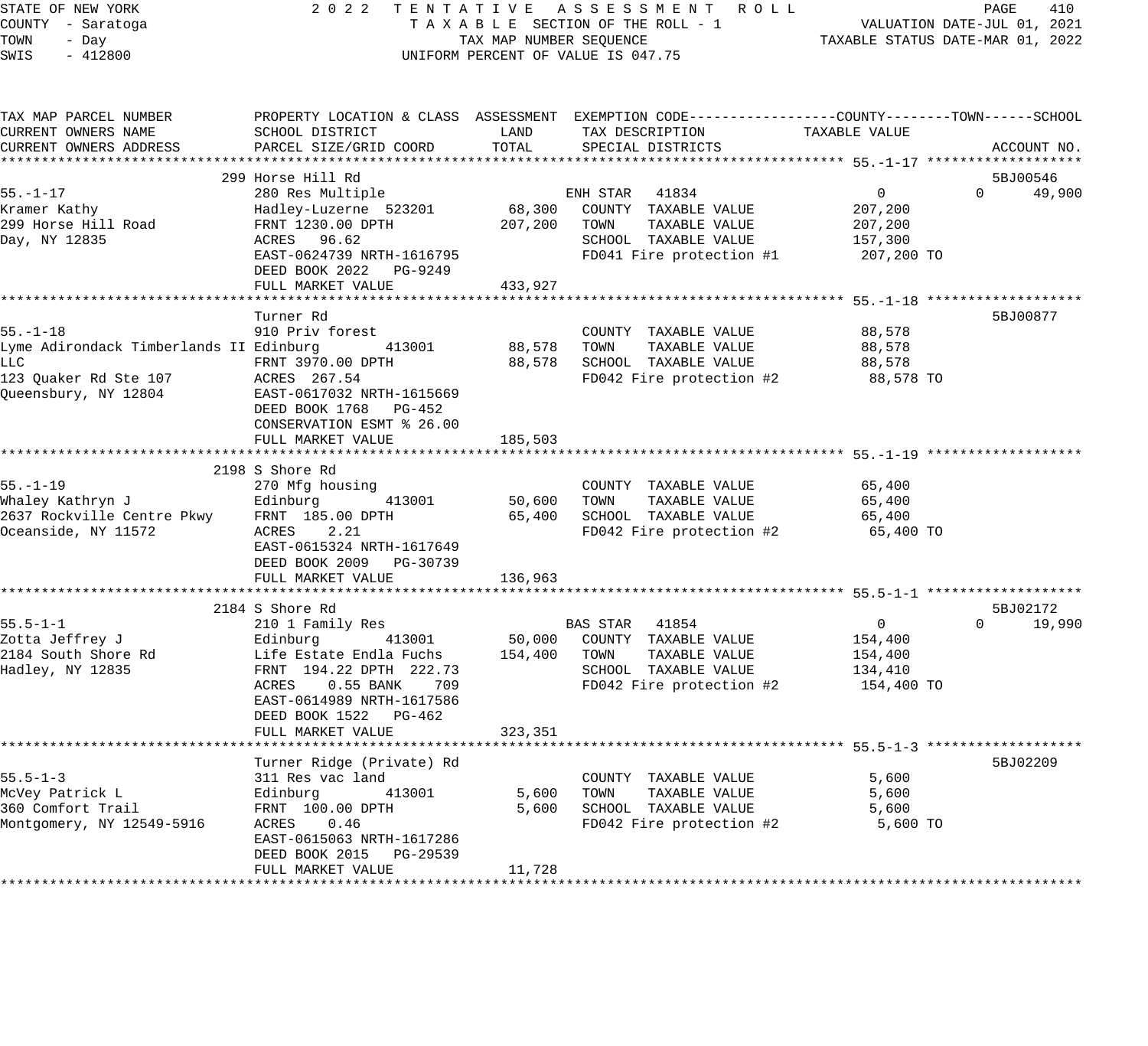| STATE OF NEW YORK |       |                   |  |
|-------------------|-------|-------------------|--|
|                   |       | COUNTY - Saratoga |  |
| TOWN              | - Dav |                   |  |
| SWTS              |       | $-412800$         |  |

#### STATE OF NEW YORK 2 0 2 2 T E N T A T I V E A S S E S S M E N T R O L L PAGE 411 COUNTY - Saratoga T A X A B L E SECTION OF THE ROLL - 1 VALUATION DATE-JUL 01, 2021 TOWN - Day TAX MAP NUMBER SEQUENCE TAXABLE STATUS DATE-MAR 01, 2022 SWIS - 412800 CONTROLLY THE UNIFORM PERCENT OF VALUE IS 047.75

| TAX MAP PARCEL NUMBER     |                                                                    |         | PROPERTY LOCATION & CLASS ASSESSMENT EXEMPTION CODE----------------COUNTY-------TOWN------SCHOOL |               |             |
|---------------------------|--------------------------------------------------------------------|---------|--------------------------------------------------------------------------------------------------|---------------|-------------|
| CURRENT OWNERS NAME       | SCHOOL DISTRICT                                                    | LAND    | TAX DESCRIPTION                                                                                  | TAXABLE VALUE |             |
| CURRENT OWNERS ADDRESS    | PARCEL SIZE/GRID COORD                                             | TOTAL   | SPECIAL DISTRICTS                                                                                |               | ACCOUNT NO. |
|                           |                                                                    |         |                                                                                                  |               |             |
|                           | 26 Turner Ridge (Private) Rd                                       |         |                                                                                                  |               | 5BJ02210    |
| $55.5 - 1 - 4$            | 260 Seasonal res                                                   |         | COUNTY TAXABLE VALUE                                                                             | 91,000        |             |
|                           |                                                                    |         |                                                                                                  |               |             |
| Mcvey Patrick L           | Edinburg<br>413001                                                 | 14,000  | TOWN<br>TAXABLE VALUE                                                                            | 91,000        |             |
| 360 Comfort Trail         | FRNT 119.99 DPTH                                                   | 91,000  | SCHOOL TAXABLE VALUE                                                                             | 91,000        |             |
| Montgomery, NY 12549-5916 | ACRES<br>0.46                                                      |         | FD042 Fire protection #2 91,000 TO                                                               |               |             |
|                           | EAST-0614981 NRTH-1617237                                          |         |                                                                                                  |               |             |
|                           | DEED BOOK 2014 PG-34553                                            |         |                                                                                                  |               |             |
|                           | FULL MARKET VALUE                                                  | 190,576 |                                                                                                  |               |             |
|                           |                                                                    |         |                                                                                                  |               |             |
|                           | 22 Turner Ridge (Private) Rd                                       |         |                                                                                                  |               | 5BJ02203    |
| $55.5 - 1 - 5$            | 210 1 Family Res                                                   |         | COUNTY TAXABLE VALUE                                                                             | 135,000       |             |
| Powell Eric L             | 413001                                                             | 14,000  | TOWN<br>TAXABLE VALUE                                                                            | 135,000       |             |
| Powell Elaine W           |                                                                    | 135,000 | SCHOOL TAXABLE VALUE                                                                             | 135,000       |             |
|                           | Edinburg     413001<br>FRNT 105.00 DPTH<br>ACRES   0.41 BANK   709 |         |                                                                                                  |               |             |
| 175 Anthony Rd            | ACRES 0.41 BANK 709<br>EAST-0614909 NRTH-1617163                   |         | FD042 Fire protection $#2$ 135,000 TO                                                            |               |             |
| Clifton Park, NY 12065    |                                                                    |         |                                                                                                  |               |             |
|                           | DEED BOOK 2009 PG-44746                                            |         |                                                                                                  |               |             |
|                           | FULL MARKET VALUE                                                  | 282,723 |                                                                                                  |               |             |
|                           |                                                                    |         |                                                                                                  |               |             |
|                           | Turner Rd                                                          |         |                                                                                                  |               | 5BJ02533    |
| $55.5 - 1 - 6$            | 323 Vacant rural                                                   |         | COUNTY TAXABLE VALUE                                                                             | 1,300         |             |
| McVey Patrick             | 413001<br>Edinburg                                                 | 1,300   | TAXABLE VALUE<br>TOWN                                                                            | 1,300         |             |
| 360 Comfort Trail         | R O W                                                              | 1,300   | SCHOOL TAXABLE VALUE                                                                             | 1,300         |             |
| Montgomery, NY 12549      | FRNT 55.00 DPTH                                                    |         | FD042 Fire protection #2                                                                         | 1,300 TO      |             |
|                           | ACRES 1.25                                                         |         |                                                                                                  |               |             |
|                           | EAST-0614759 NRTH-1617179                                          |         |                                                                                                  |               |             |
|                           |                                                                    |         |                                                                                                  |               |             |
|                           | DEED BOOK 2017    PG-11892                                         |         |                                                                                                  |               |             |
|                           | FULL MARKET VALUE                                                  | 2,723   |                                                                                                  |               |             |
|                           |                                                                    |         |                                                                                                  |               |             |
|                           | Turner Ridge (Private) Rd                                          |         |                                                                                                  |               | 5BJ02101    |
| $55.5 - 1 - 7$            | 311 Res vac land                                                   |         | COUNTY TAXABLE VALUE                                                                             | 10,500        |             |
| Powell Eric               | 413001<br>Edinburg                                                 | 10,500  | TOWN<br>TAXABLE VALUE                                                                            | 10,500        |             |
| Powell Elaine             | FRNT $100.00$ DPTH                                                 | 10,500  | SCHOOL TAXABLE VALUE                                                                             | 10,500        |             |
| 11 Moss Creek Road        | ACRES<br>0.46                                                      |         | FD042 Fire protection #2                                                                         | 10,500 TO     |             |
| Middle Grove, NY 12850    | EAST-0614849 NRTH-1617084                                          |         |                                                                                                  |               |             |
|                           | DEED BOOK 2016    PG-28861                                         |         |                                                                                                  |               |             |
|                           | FULL MARKET VALUE                                                  | 21,990  |                                                                                                  |               |             |
|                           |                                                                    |         |                                                                                                  |               |             |
|                           |                                                                    |         |                                                                                                  |               |             |
|                           | 14 Turner Ridge (Private) Rd                                       |         |                                                                                                  |               | 5BJ02106    |
| $55.5 - 1 - 8$            | 210 1 Family Res                                                   |         | COUNTY TAXABLE VALUE                                                                             | 85,000        |             |
| Hobson Dale C             | Edinburg<br>413001                                                 | 14,000  | TAXABLE VALUE<br>TOWN                                                                            | 85,000        |             |
| Hobson Jennifer A         | Also deed 1745/421<br>Per Filed Map J-105                          | 85,000  | SCHOOL TAXABLE VALUE                                                                             | 85,000        |             |
| PO Box 978                |                                                                    |         | FD042 Fire protection #2                                                                         | 85,000 TO     |             |
| Port Ewen, NY 12466       | FRNT 115.00 DPTH                                                   |         |                                                                                                  |               |             |
|                           | ACRES<br>0.46                                                      |         |                                                                                                  |               |             |
|                           | EAST-0614782 NRTH-1617005                                          |         |                                                                                                  |               |             |
|                           | DEED BOOK 1615 PG-617                                              |         |                                                                                                  |               |             |
|                           | FULL MARKET VALUE                                                  | 178,010 |                                                                                                  |               |             |
|                           |                                                                    |         |                                                                                                  |               |             |
|                           |                                                                    |         |                                                                                                  |               |             |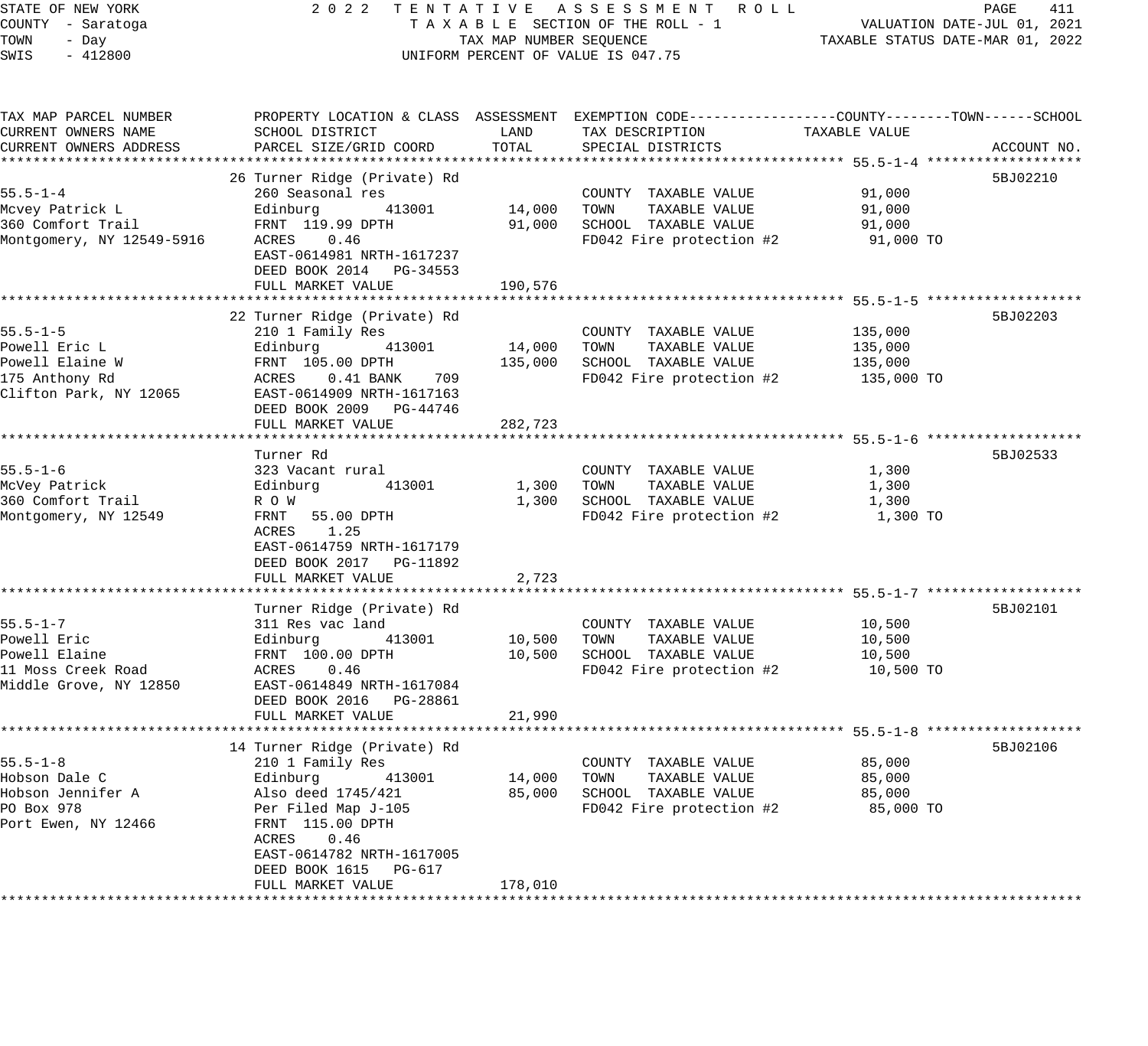| STATE OF NEW YORK<br>COUNTY - Saratoga | 2 0 2 2<br>TENTATIVE ASSESSMENT ROLL<br>TAXABLE SECTION OF THE ROLL - 1 | PAGE<br>412<br>VALUATION DATE-JUL 01, 2021 |                                                                                                |               |                    |
|----------------------------------------|-------------------------------------------------------------------------|--------------------------------------------|------------------------------------------------------------------------------------------------|---------------|--------------------|
| TOWN<br>- Day                          | TAX MAP NUMBER SEQUENCE                                                 | TAXABLE STATUS DATE-MAR 01, 2022           |                                                                                                |               |                    |
| SWIS<br>$-412800$                      | UNIFORM PERCENT OF VALUE IS 047.75                                      |                                            |                                                                                                |               |                    |
| TAX MAP PARCEL NUMBER                  |                                                                         |                                            | PROPERTY LOCATION & CLASS ASSESSMENT EXEMPTION CODE---------------COUNTY-------TOWN-----SCHOOL |               |                    |
| CURRENT OWNERS NAME                    | SCHOOL DISTRICT                                                         | LAND                                       | TAX DESCRIPTION                                                                                | TAXABLE VALUE |                    |
| CURRENT OWNERS ADDRESS                 | PARCEL SIZE/GRID COORD                                                  | TOTAL                                      | SPECIAL DISTRICTS                                                                              |               | ACCOUNT NO.        |
|                                        |                                                                         |                                            |                                                                                                |               | ******             |
| $55.5 - 1 - 9$                         | Turner Ridge (Private) Rd<br>312 Vac w/imprv                            |                                            | COUNTY TAXABLE VALUE                                                                           | 34,100        | 5BJ02088           |
| Dormeyer Richard                       | Edinburg<br>413001                                                      | 14,000                                     | TAXABLE VALUE<br>TOWN                                                                          | 34,100        |                    |
| 21 Turner Rd                           | Also deed 1745/424                                                      | 34,100                                     | SCHOOL TAXABLE VALUE                                                                           | 34,100        |                    |
| Hadley, NY 12835                       | Per Map Filed J-105<br>FRNT 85.00 DPTH<br>0.46<br>ACRES                 |                                            | FD042 Fire protection #2                                                                       | 34,100 TO     |                    |
|                                        | EAST-0614726 NRTH-1616922<br>DEED BOOK 2012 PG-12323                    |                                            |                                                                                                |               |                    |
|                                        | FULL MARKET VALUE                                                       | 71,414                                     |                                                                                                |               |                    |
|                                        | 27 Turner Rd                                                            |                                            |                                                                                                |               | 5BJ02065           |
| $55.5 - 1 - 10$                        | 210 1 Family Res                                                        |                                            | BAS STAR 41854                                                                                 | $\mathbf{0}$  | 19,990<br>$\Omega$ |
| Dormeyer Richard J                     | 413001<br>Edinburg                                                      | 14,000                                     | COUNTY TAXABLE VALUE                                                                           | 175,200       |                    |
| 27 Turner Rd                           | FRNT 234.00 DPTH 186.34                                                 | 175,200                                    | TAXABLE VALUE<br>TOWN                                                                          | 175,200       |                    |
| Hadley, NY 12835                       | 0.41<br>ACRES                                                           |                                            | SCHOOL TAXABLE VALUE                                                                           | 155,210       |                    |
|                                        | EAST-0614640 NRTH-1616856<br>DEED BOOK 2012 PG-12324                    |                                            | FD042 Fire protection #2                                                                       | 175,200 TO    |                    |
|                                        | FULL MARKET VALUE                                                       | 366,911                                    |                                                                                                |               |                    |
|                                        | 2152 S Shore Rd                                                         |                                            |                                                                                                |               | 5BJ02061           |
| $55.5 - 1 - 11$                        | 210 1 Family Res                                                        |                                            | COUNTY TAXABLE VALUE                                                                           | 239,900       |                    |
| Lam Alan L Jr                          | Edinburg<br>413001                                                      | 50,000                                     | TAXABLE VALUE<br>TOWN                                                                          | 239,900       |                    |
| Lam Ellen C                            | FRNT 100.00 DPTH 204.56                                                 | 239,900                                    | SCHOOL TAXABLE VALUE                                                                           | 239,900       |                    |
| 18 Orchard Park Dr                     | ACRES<br>0.47                                                           |                                            | FD042 Fire protection #2                                                                       | 239,900 TO    |                    |
| Clifton Park, NY 12065                 | EAST-0614427 NRTH-1616958                                               |                                            |                                                                                                |               |                    |
|                                        | DEED BOOK 2019 PG-16078                                                 |                                            |                                                                                                |               |                    |
|                                        | FULL MARKET VALUE                                                       | 502,408                                    |                                                                                                |               |                    |
|                                        | 2154 S Shore Rd                                                         |                                            |                                                                                                |               | 5BJ02058           |
| $55.5 - 1 - 12$                        | 210 1 Family Res                                                        |                                            | COUNTY TAXABLE VALUE                                                                           | 25,000        |                    |
| Hedgpeth Robert P                      | Edinburg<br>413001                                                      | 25,000                                     | TAXABLE VALUE<br>TOWN                                                                          | 25,000        |                    |
| Hedgpeth Talara K                      | FRNT 100.00 DPTH 205.61                                                 | 25,000                                     | SCHOOL TAXABLE VALUE                                                                           | 25,000        |                    |
| 375 Greene Rd.                         | 0.47<br>ACRES                                                           |                                            | FD042 Fire protection #2                                                                       | 25,000 TO     |                    |
| Greenfield Center, NY 12833            | EAST-0614496 NRTH-1617038                                               |                                            |                                                                                                |               |                    |
|                                        | DEED BOOK 2020 PG-27558                                                 |                                            |                                                                                                |               |                    |
|                                        | FULL MARKET VALUE                                                       | 52,356                                     |                                                                                                |               |                    |
|                                        |                                                                         |                                            |                                                                                                |               |                    |
| $55.5 - 1 - 13$                        | 2156 S Shore Rd<br>210 1 Family Res                                     |                                            |                                                                                                | 238,500       | 5BJ02041           |
| Shannon Jennifer M                     | Edinburg<br>413001                                                      | 55,000                                     | COUNTY TAXABLE VALUE<br>TOWN<br>TAXABLE VALUE                                                  | 238,500       |                    |
| Escobar Erica L                        | Life Estate                                                             | 238,500                                    | SCHOOL TAXABLE VALUE                                                                           | 238,500       |                    |
| Chris Frederick                        | FRNT 100.00 DPTH 206.66                                                 |                                            | FD042 Fire protection #2                                                                       | 238,500 TO    |                    |
| 2156 S Shore Rd                        | 0.47<br>ACRES                                                           |                                            |                                                                                                |               |                    |
| Hadley, NY 12835                       | EAST-0614551 NRTH-1617119                                               |                                            |                                                                                                |               |                    |
|                                        | DEED BOOK 2017<br>PG-37478                                              |                                            |                                                                                                |               |                    |
|                                        | FULL MARKET VALUE                                                       | 499,476                                    |                                                                                                |               |                    |
|                                        |                                                                         |                                            |                                                                                                |               |                    |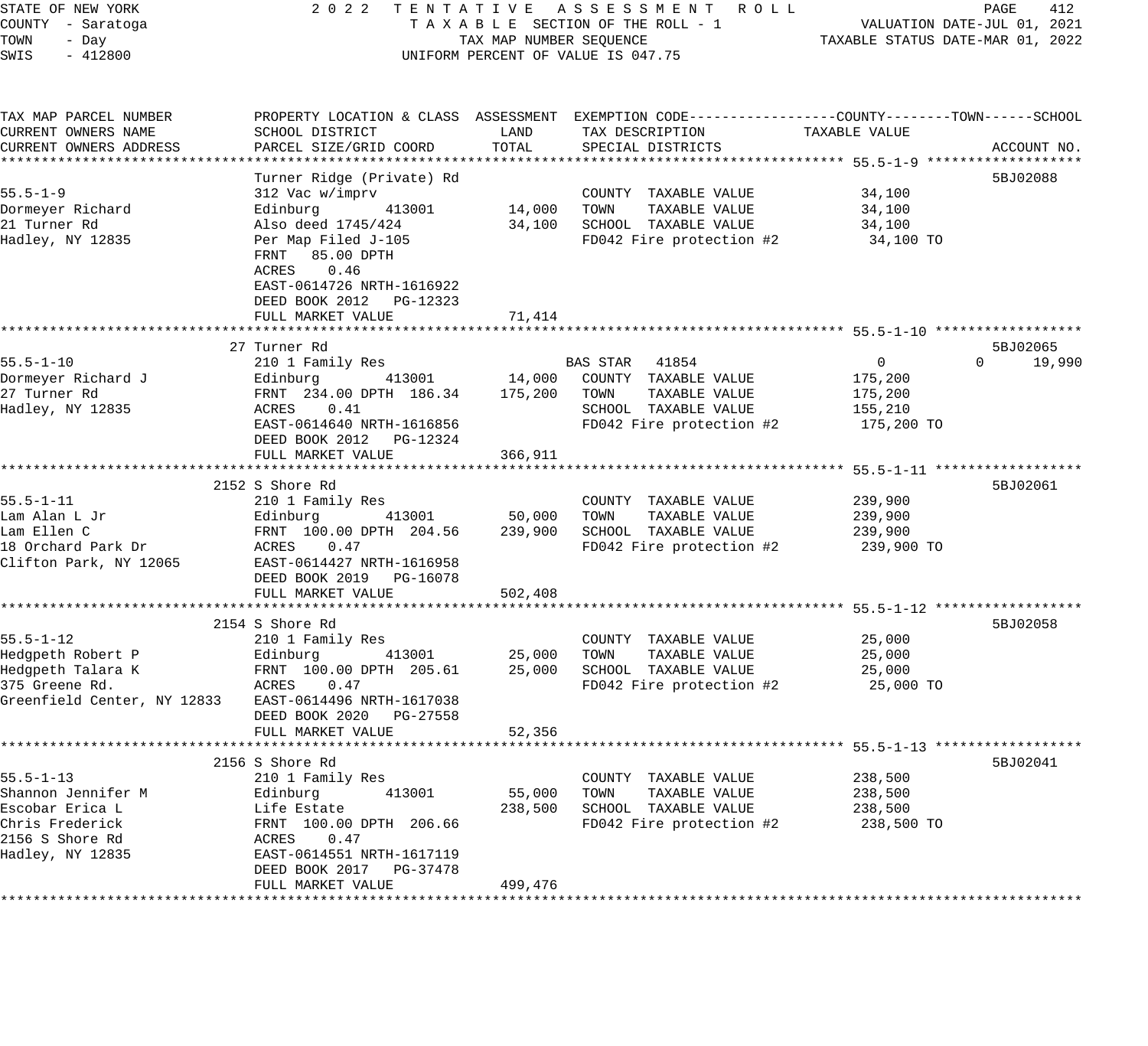| STATE OF NEW YORK<br>COUNTY - Saratoga<br>TOWN<br>- Day                                        | 2 0 2 2<br>TENTATIVE ASSESSMENT ROLL<br>TAXABLE SECTION OF THE ROLL - 1<br>TAX MAP NUMBER SEQUENCE                                                                                                         | PAGE<br>413<br>VALUATION DATE-JUL 01, 2021<br>TAXABLE STATUS DATE-MAR 01, 2022 |                                                                                                                                          |                                                               |                                   |
|------------------------------------------------------------------------------------------------|------------------------------------------------------------------------------------------------------------------------------------------------------------------------------------------------------------|--------------------------------------------------------------------------------|------------------------------------------------------------------------------------------------------------------------------------------|---------------------------------------------------------------|-----------------------------------|
| SWIS<br>$-412800$                                                                              | UNIFORM PERCENT OF VALUE IS 047.75                                                                                                                                                                         |                                                                                |                                                                                                                                          |                                                               |                                   |
| TAX MAP PARCEL NUMBER<br>CURRENT OWNERS NAME<br>CURRENT OWNERS ADDRESS                         | SCHOOL DISTRICT<br>PARCEL SIZE/GRID COORD                                                                                                                                                                  | LAND<br>TOTAL                                                                  | PROPERTY LOCATION & CLASS ASSESSMENT EXEMPTION CODE----------------COUNTY-------TOWN------SCHOOL<br>TAX DESCRIPTION<br>SPECIAL DISTRICTS | TAXABLE VALUE                                                 | ACCOUNT NO.                       |
|                                                                                                |                                                                                                                                                                                                            |                                                                                |                                                                                                                                          |                                                               |                                   |
| $55.5 - 1 - 14$<br>Holderbaum Kirk<br>403 Laggren Way<br>Neshanic Station, NJ 08853            | 2162 S Shore Rd<br>210 1 Family Res<br>413001<br>Edinburg<br>Holderbaum Family Trust<br>Dated 8/1/2013<br>FRNT 100.00 DPTH 206.66<br>0.46<br>ACRES<br>EAST-0614616 NRTH-1617200<br>DEED BOOK 2013 PG-44721 | 50,000 TOWN                                                                    | COUNTY TAXABLE VALUE<br>TAXABLE VALUE<br>93,300 SCHOOL TAXABLE VALUE<br>FD042 Fire protection #2                                         | 93,300<br>93,300<br>93,300<br>93,300 TO                       | 5BJ02087                          |
|                                                                                                | FULL MARKET VALUE                                                                                                                                                                                          | 195,393                                                                        |                                                                                                                                          |                                                               |                                   |
| $55.5 - 1 - 16.1$<br>Tobia Jerry<br>Tobia Judith<br>2170 South Shore Rd<br>Hadley, NY 12835    | 2170 S Shore Rd<br>210 1 Family Res<br>413001<br>Edinburg<br>FRNT 100.00 DPTH 191.98<br>ACRES<br>0.43<br>EAST-0614750 NRTH-1617358<br>DEED BOOK 1096 PG-31<br>FULL MARKET VALUE                            | 50,000<br>160,200<br>335,497                                                   | BAS STAR 41854<br>COUNTY TAXABLE VALUE<br>TAXABLE VALUE<br>TOWN<br>SCHOOL TAXABLE VALUE<br>FD042 Fire protection #2                      | $\overline{0}$<br>160,200<br>160,200<br>140,210<br>160,200 TO | 5BJ02213<br>$\mathbf 0$<br>19,990 |
|                                                                                                | **************************<br>2174 S Shore Rd                                                                                                                                                              | * * * * * * * * * * * * *                                                      |                                                                                                                                          |                                                               | 5BJ02161                          |
| $55.5 - 1 - 17$<br>Murphy Robert J<br>Murphy Andrea A<br>8406 Bella Notte<br>Orlando, FL 32836 | 210 1 Family Res<br>Edinburg<br>413001<br>FRNT 100.00 DPTH 205.00<br>ACRES 0.46 BANK<br>762<br>EAST-0614835 NRTH-1617429<br>DEED BOOK 2013 PG-15088<br>FULL MARKET VALUE                                   | 50,000<br>148,900<br>311,832                                                   | COUNTY TAXABLE VALUE<br>TOWN<br>TAXABLE VALUE<br>SCHOOL TAXABLE VALUE<br>FD042 Fire protection #2                                        | 148,900<br>148,900<br>148,900<br>148,900 TO                   |                                   |
|                                                                                                |                                                                                                                                                                                                            |                                                                                |                                                                                                                                          |                                                               |                                   |
| $55.5 - 1 - 18$<br>Jamro Mark<br>36 Secada Dr<br>Clifton Park, NY 12065                        | 2178 S Shore Rd<br>210 1 Family Res<br>413001<br>Edinburg<br>FRNT 100.00 DPTH 222.73<br>ACRES 0.47<br>EAST-0614910 NRTH-1617502<br>DEED BOOK 2013 PG-39278                                                 | 50,000<br>168,400                                                              | COUNTY TAXABLE VALUE<br>TOWN<br>TAXABLE VALUE<br>SCHOOL TAXABLE VALUE<br>FD042 Fire protection #2                                        | 168,400<br>168,400<br>168,400<br>168,400 TO                   | 5BJ02110                          |
|                                                                                                | FULL MARKET VALUE                                                                                                                                                                                          | 352,670                                                                        |                                                                                                                                          |                                                               |                                   |
| $55.5 - 1 - 19$<br>Watters William<br>Watters Carol<br>2166 S Shore Rd<br>Hadley, NY 12835     | 2166 S Shore Rd<br>210 1 Family Res<br>Edinburg<br>413001<br>FRNT 100.00 DPTH 198.35<br>ACRES<br>0.50<br>EAST-0614678 NRTH-1617275<br>DEED BOOK 1393<br>PG-731<br>FULL MARKET VALUE                        | 50,000<br>203,400<br>425,969                                                   | BAS STAR 41854<br>COUNTY TAXABLE VALUE<br>TOWN<br>TAXABLE VALUE<br>SCHOOL TAXABLE VALUE<br>FD042 Fire protection #2                      | $\overline{0}$<br>203,400<br>203,400<br>183,410<br>203,400 TO | 5BJ02059<br>$\Omega$<br>19,990    |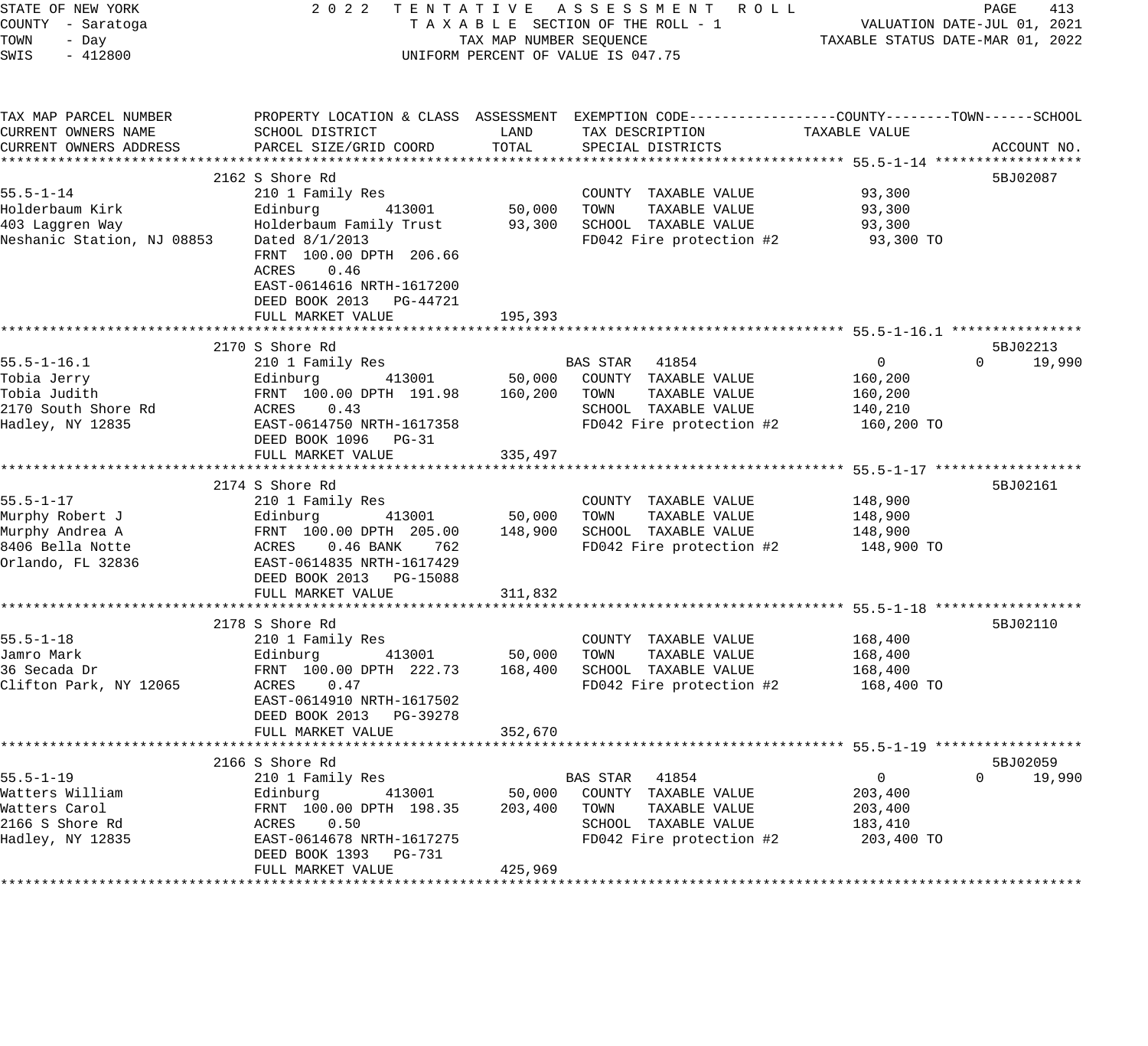| STATE OF NEW YORK                | 2 0 2 2<br>TENTATIVE ASSESSMENT ROLL         |                                  | PAGE<br>414                                                                                      |                                                         |                             |
|----------------------------------|----------------------------------------------|----------------------------------|--------------------------------------------------------------------------------------------------|---------------------------------------------------------|-----------------------------|
| COUNTY - Saratoga                |                                              |                                  | TAXABLE SECTION OF THE ROLL - 1                                                                  |                                                         | VALUATION DATE-JUL 01, 2021 |
| TOWN<br>- Day                    | TAX MAP NUMBER SEQUENCE                      | TAXABLE STATUS DATE-MAR 01, 2022 |                                                                                                  |                                                         |                             |
| SWIS<br>$-412800$                | UNIFORM PERCENT OF VALUE IS 047.75           |                                  |                                                                                                  |                                                         |                             |
|                                  |                                              |                                  |                                                                                                  |                                                         |                             |
| TAX MAP PARCEL NUMBER            |                                              |                                  | PROPERTY LOCATION & CLASS ASSESSMENT EXEMPTION CODE----------------COUNTY-------TOWN------SCHOOL |                                                         |                             |
| CURRENT OWNERS NAME              | SCHOOL DISTRICT                              | LAND                             | TAX DESCRIPTION                                                                                  | TAXABLE VALUE                                           |                             |
| CURRENT OWNERS ADDRESS           | PARCEL SIZE/GRID COORD                       | TOTAL                            | SPECIAL DISTRICTS                                                                                |                                                         | ACCOUNT NO.                 |
|                                  |                                              |                                  |                                                                                                  |                                                         |                             |
|                                  | 47 Turner Rd                                 |                                  |                                                                                                  |                                                         | 5BJ02159                    |
| $55.5 - 2 - 2$                   | 210 1 Family Res                             |                                  | COUNTY TAXABLE VALUE                                                                             | 92,300                                                  |                             |
| Cunniff Dana A                   | Edinburg<br>413001                           | 14,900                           | TOWN<br>TAXABLE VALUE                                                                            | 92,300                                                  |                             |
| Dorrough William T               | FRNT 244.91 DPTH                             | 92,300                           | SCHOOL TAXABLE VALUE                                                                             | 92,300                                                  |                             |
| 120 Meyer Road                   | 2.80<br>ACRES                                |                                  | FD042 Fire protection #2                                                                         | 92,300 TO                                               |                             |
| Clifton Park, NY 12065           | EAST-0615208 NRTH-1616828                    |                                  |                                                                                                  |                                                         |                             |
|                                  | DEED BOOK 2016 PG-40874                      |                                  |                                                                                                  |                                                         |                             |
|                                  | FULL MARKET VALUE<br>******************      | 193,298                          |                                                                                                  | ************************* 55.5–2–3 ******************** |                             |
|                                  |                                              |                                  |                                                                                                  |                                                         |                             |
| $55.5 - 2 - 3$                   | Turner Rd                                    |                                  |                                                                                                  |                                                         | 5BJ02186                    |
|                                  | 314 Rural vac<10                             |                                  | COUNTY TAXABLE VALUE                                                                             | 9,100                                                   |                             |
| OBanks Daniel<br>23 Chester Lane | Edinburg<br>413001<br>FRNT 503.47 DPTH       | 9,100<br>9,100                   | TOWN<br>TAXABLE VALUE                                                                            | 9,100<br>9,100                                          |                             |
| Nanuet, NY 10954                 | 2.38<br>ACRES                                |                                  | SCHOOL TAXABLE VALUE<br>FD042 Fire protection #2                                                 | 9,100 TO                                                |                             |
|                                  | EAST-0615418 NRTH-1616681                    |                                  |                                                                                                  |                                                         |                             |
|                                  |                                              |                                  |                                                                                                  |                                                         |                             |
|                                  | DEED BOOK 2019 PG-32073<br>FULL MARKET VALUE | 19,058                           |                                                                                                  |                                                         |                             |
|                                  | *********************                        |                                  |                                                                                                  | ************************ 55.5-2-4.11 ****************   |                             |
|                                  | Turner Rd                                    |                                  |                                                                                                  |                                                         | 5BJ02531                    |
| $55.5 - 2 - 4.11$                | 314 Rural vac<10                             |                                  | COUNTY TAXABLE VALUE                                                                             | 9,500                                                   |                             |
| Dorrough William Z               | Edinburg<br>413001                           | 9,500                            | TOWN<br>TAXABLE VALUE                                                                            | 9,500                                                   |                             |
| 90 Werner Road                   | $P/O$ Lot 19                                 | 9,500                            | SCHOOL TAXABLE VALUE                                                                             | 9,500                                                   |                             |
| Halfmoon, NY 12065               | FRNT 231.26 DPTH                             |                                  | FD042 Fire protection #2                                                                         | 9,500 TO                                                |                             |
|                                  | ACRES<br>3.22                                |                                  |                                                                                                  |                                                         |                             |
|                                  | EAST-0615012 NRTH-1616970                    |                                  |                                                                                                  |                                                         |                             |
|                                  | DEED BOOK 2017    PG-22786                   |                                  |                                                                                                  |                                                         |                             |
|                                  | FULL MARKET VALUE                            | 19,895                           |                                                                                                  |                                                         |                             |
|                                  | **********************                       |                                  |                                                                                                  |                                                         |                             |
|                                  | 50 Turner Rd                                 |                                  |                                                                                                  |                                                         |                             |
| $55.5 - 2 - 4.13$                | 240 Rural res                                |                                  | COUNTY TAXABLE VALUE                                                                             | 287,040                                                 |                             |
| Seibert Donald                   | 413001<br>Edinburg                           | 34,500                           | TOWN<br>TAXABLE VALUE                                                                            | 287,040                                                 |                             |
| Seibert Christina                | Lot $22$                                     | 287,040                          | SCHOOL TAXABLE VALUE                                                                             | 287,040                                                 |                             |
| 50 Truner Rd                     | FRNT 941.02 DPTH                             |                                  | FD042 Fire protection #2                                                                         | 287,040 TO                                              |                             |
| Hadley, NY 12835                 | ACRES 15.02                                  |                                  |                                                                                                  |                                                         |                             |
|                                  | EAST-0615277 NRTH-1616188                    |                                  |                                                                                                  |                                                         |                             |
|                                  | DEED BOOK 2008<br>PG-35709                   |                                  |                                                                                                  |                                                         |                             |
|                                  | FULL MARKET VALUE                            | 601,131                          |                                                                                                  |                                                         |                             |
|                                  | ********************                         |                                  |                                                                                                  | ********* 55.5-2-5 ****************                     |                             |
|                                  | 30 Turner Rd                                 |                                  |                                                                                                  |                                                         | 5BJ00591                    |
| $55.5 - 2 - 5$                   | 270 Mfg housing                              |                                  | COUNTY TAXABLE VALUE                                                                             | 32,300                                                  |                             |
| Looman Daniel E & James P        | Edinburg<br>413001                           | 16,200                           | TOWN<br>TAXABLE VALUE                                                                            | 32,300                                                  |                             |
| Looman Sheila A                  | FRNT 551.00 DPTH                             | 32,300                           | SCHOOL TAXABLE VALUE                                                                             | 32,300                                                  |                             |
| 2134 South Shore Road            | 5.30<br>ACRES                                |                                  | FD042 Fire protection #2                                                                         | 32,300 TO                                               |                             |
| Hadley, NY 12835                 | EAST-0614600 NRTH-1616489                    |                                  |                                                                                                  |                                                         |                             |
|                                  | DEED BOOK 2021 PG-46204                      |                                  |                                                                                                  |                                                         |                             |
|                                  | FULL MARKET VALUE                            | 67,644                           |                                                                                                  |                                                         |                             |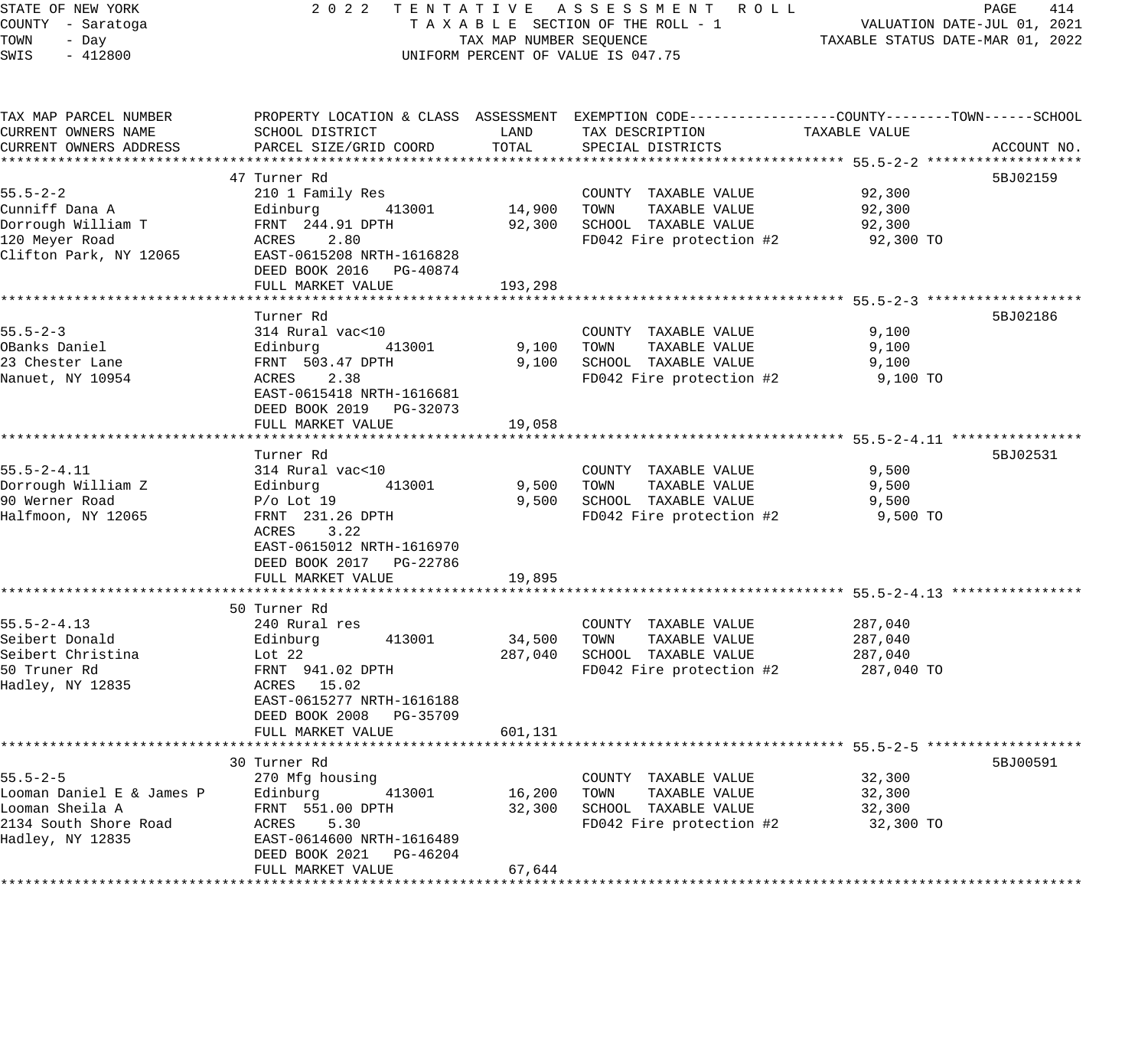| STATE OF NEW YORK                        | 2 0 2 2<br>TENTATIVE ASSESSMENT ROLL         |                                  |                                                                                                  |                                                         |             |  |  |
|------------------------------------------|----------------------------------------------|----------------------------------|--------------------------------------------------------------------------------------------------|---------------------------------------------------------|-------------|--|--|
| COUNTY - Saratoga                        | TAXABLE SECTION OF THE ROLL - 1              |                                  | VALUATION DATE-JUL 01, 2021                                                                      |                                                         |             |  |  |
| TOWN<br>- Day                            | TAX MAP NUMBER SEQUENCE                      | TAXABLE STATUS DATE-MAR 01, 2022 |                                                                                                  |                                                         |             |  |  |
| SWIS<br>$-412800$                        | UNIFORM PERCENT OF VALUE IS 047.75           |                                  |                                                                                                  |                                                         |             |  |  |
| TAX MAP PARCEL NUMBER                    |                                              |                                  | PROPERTY LOCATION & CLASS ASSESSMENT EXEMPTION CODE----------------COUNTY-------TOWN------SCHOOL |                                                         |             |  |  |
| CURRENT OWNERS NAME                      | SCHOOL DISTRICT                              | LAND                             | TAX DESCRIPTION                                                                                  | TAXABLE VALUE                                           |             |  |  |
| CURRENT OWNERS ADDRESS                   | PARCEL SIZE/GRID COORD                       | TOTAL                            | SPECIAL DISTRICTS                                                                                |                                                         | ACCOUNT NO. |  |  |
|                                          |                                              |                                  |                                                                                                  |                                                         |             |  |  |
|                                          | 2146 S Shore Rd                              |                                  |                                                                                                  |                                                         | 5BJ02043    |  |  |
| $55.5 - 2 - 6$                           | 210 1 Family Res                             |                                  | COUNTY TAXABLE VALUE                                                                             | 130,230                                                 |             |  |  |
| Scorza Leigh                             | Edinburg<br>413001                           | 50,000                           | TOWN<br>TAXABLE VALUE                                                                            | 130,230                                                 |             |  |  |
| Watson Daniel                            | FRNT 100.00 DPTH 203.51                      | 130,230                          | SCHOOL TAXABLE VALUE                                                                             | 130,230                                                 |             |  |  |
| 2146 South Shore Road                    | ACRES<br>0.45                                |                                  | FD042 Fire protection #2                                                                         | 130,230 TO                                              |             |  |  |
| Day, NY 12835                            | EAST-0614361 NRTH-1616884                    |                                  |                                                                                                  |                                                         |             |  |  |
|                                          | DEED BOOK 2016 PG-18500                      |                                  |                                                                                                  |                                                         |             |  |  |
|                                          | FULL MARKET VALUE                            | 272,733                          |                                                                                                  |                                                         |             |  |  |
|                                          |                                              | ************                     |                                                                                                  | ************************* 55.5–2-7 ******************** |             |  |  |
|                                          | S Shore Rd                                   |                                  |                                                                                                  |                                                         | 5BJ02530    |  |  |
| $55.5 - 2 - 7$                           | 323 Vacant rural                             |                                  | COUNTY TAXABLE VALUE                                                                             | 1,000                                                   |             |  |  |
| Seibert Donald<br>Seibert Christina      | Edinburg<br>413001                           | 1,000<br>1,000                   | TOWN<br>TAXABLE VALUE<br>SCHOOL TAXABLE VALUE                                                    | 1,000<br>1,000                                          |             |  |  |
| 50 Turner Rd                             | Lot 22<br>FRNT 10.00 DPTH 171.45             |                                  | FD042 Fire protection #2                                                                         | 1,000 TO                                                |             |  |  |
| Hadley, NY 12835                         | 0.04<br>ACRES                                |                                  |                                                                                                  |                                                         |             |  |  |
|                                          | EAST-0614317 NRTH-1616849                    |                                  |                                                                                                  |                                                         |             |  |  |
|                                          | DEED BOOK 2008 PG-35709                      |                                  |                                                                                                  |                                                         |             |  |  |
|                                          | FULL MARKET VALUE                            | 2,094                            |                                                                                                  |                                                         |             |  |  |
|                                          |                                              |                                  |                                                                                                  |                                                         |             |  |  |
|                                          | S Shore Rd                                   |                                  |                                                                                                  |                                                         | 5BJ02529    |  |  |
| $55.5 - 2 - 8$                           | 323 Vacant rural                             |                                  | COUNTY TAXABLE VALUE                                                                             | 1,000                                                   |             |  |  |
| OBanks Daniel                            | Edinburg<br>413001                           | 1,000                            | TOWN<br>TAXABLE VALUE                                                                            | 1,000                                                   |             |  |  |
| 23 Chester Lane                          | FRNT 10.00 DPTH 171.45                       | 1,000                            | SCHOOL TAXABLE VALUE                                                                             | 1,000                                                   |             |  |  |
| Nanuet, NY 10954                         | ACRES<br>0.04                                |                                  | FD042 Fire protection #2                                                                         | 1,000 TO                                                |             |  |  |
|                                          | EAST-0614308 NRTH-1616843                    |                                  |                                                                                                  |                                                         |             |  |  |
|                                          | DEED BOOK 2019 PG-32073<br>FULL MARKET VALUE | 2,094                            |                                                                                                  |                                                         |             |  |  |
|                                          |                                              |                                  |                                                                                                  |                                                         |             |  |  |
|                                          | S Shore Rd                                   |                                  |                                                                                                  |                                                         | 5BJ02528    |  |  |
| $55.5 - 2 - 9$                           | 323 Vacant rural                             |                                  | COUNTY TAXABLE VALUE                                                                             | 1,000                                                   |             |  |  |
| Cunniff Dana A                           | 413001<br>Edinburg                           | 1,000                            | TOWN<br>TAXABLE VALUE                                                                            | 1,000                                                   |             |  |  |
| Dorrough William T                       | FRNT 10.00 DPTH 165.18                       | 1,000                            | SCHOOL TAXABLE VALUE                                                                             | 1,000                                                   |             |  |  |
| 120 Meyer Road                           | 0.04<br>ACRES                                |                                  | FD042 Fire protection #2                                                                         | 1,000 TO                                                |             |  |  |
| Clifton Park, NY 12065                   | EAST-0614301 NRTH-1616836                    |                                  |                                                                                                  |                                                         |             |  |  |
|                                          | DEED BOOK 2016 PG-40874                      |                                  |                                                                                                  |                                                         |             |  |  |
|                                          | FULL MARKET VALUE                            | 2,094                            |                                                                                                  |                                                         |             |  |  |
|                                          |                                              |                                  |                                                                                                  |                                                         |             |  |  |
|                                          | S Shore Rd                                   |                                  |                                                                                                  |                                                         | 5BJ02527    |  |  |
| $55.5 - 2 - 10.1$<br>Genthner Benjamin W | 323 Vacant rural<br>413001                   | 2,500                            | COUNTY TAXABLE VALUE<br>TOWN                                                                     | 2,500<br>2,500                                          |             |  |  |
| Genthner Annie                           | Edinburg<br>Lot 18                           | 2,500                            | TAXABLE VALUE<br>SCHOOL TAXABLE VALUE                                                            | 2,500                                                   |             |  |  |
| 3248 Guilderland Avenue                  | FRNT<br>10.00 DPTH 152.65                    |                                  | FD042 Fire protection #2                                                                         | 2,500 TO                                                |             |  |  |
| Rotterdam, NY 12306                      | 0.05<br>ACRES                                |                                  |                                                                                                  |                                                         |             |  |  |
|                                          | EAST-0614284 NRTH-1616824                    |                                  |                                                                                                  |                                                         |             |  |  |
|                                          | DEED BOOK 2016 PG-39004                      |                                  |                                                                                                  |                                                         |             |  |  |
|                                          | FULL MARKET VALUE                            | 5,236                            |                                                                                                  |                                                         |             |  |  |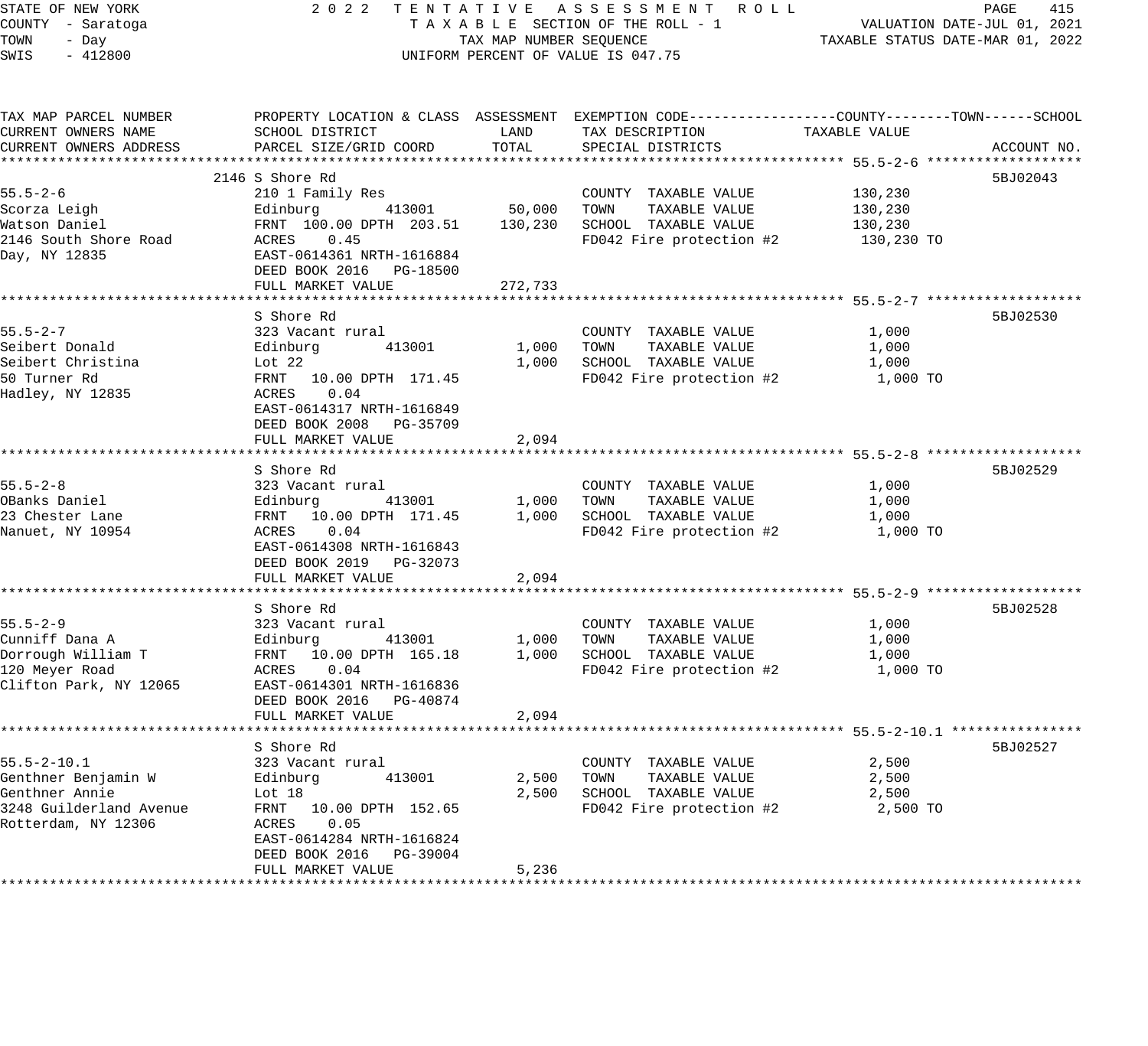| STATE OF NEW YORK<br>COUNTY - Saratoga<br>TOWN<br>- Day<br>SWIS<br>$-412800$                                            | 2022 TENTATIVE ASSESSMENT ROLL<br>TAXABLE SECTION OF THE ROLL - 1<br>TAX MAP NUMBER SEQUENCE<br>UNIFORM PERCENT OF VALUE IS 047.75                                                                                  | 416<br>PAGE<br>VALUATION DATE-JUL 01, 2021<br>TAXABLE STATUS DATE-MAR 01, 2022 |                                                                                                                                                                    |                                                      |             |
|-------------------------------------------------------------------------------------------------------------------------|---------------------------------------------------------------------------------------------------------------------------------------------------------------------------------------------------------------------|--------------------------------------------------------------------------------|--------------------------------------------------------------------------------------------------------------------------------------------------------------------|------------------------------------------------------|-------------|
| TAX MAP PARCEL NUMBER<br>CURRENT OWNERS NAME<br>CURRENT OWNERS ADDRESS                                                  | SCHOOL DISTRICT<br>PARCEL SIZE/GRID COORD                                                                                                                                                                           | LAND<br>TOTAL                                                                  | PROPERTY LOCATION & CLASS ASSESSMENT EXEMPTION CODE---------------COUNTY-------TOWN-----SCHOOL<br>TAX DESCRIPTION<br>SPECIAL DISTRICTS                             | TAXABLE VALUE                                        | ACCOUNT NO. |
| $55.5 - 2 - 11$<br>Dorrough William Z<br>90 Werner Road<br>Halfmoon, NY 12065                                           | S Shore Rd<br>323 Vacant rural<br>Edinburg<br>413001<br>Lot 19<br>10.00 DPTH 158.91<br>FRNT<br>ACRES<br>0.05<br>EAST-0614293 NRTH-1616829<br>DEED BOOK 2017 PG-22786                                                | 2,500                                                                          | COUNTY TAXABLE VALUE<br>TOWN<br>TAXABLE VALUE<br>2,500 SCHOOL TAXABLE VALUE<br>FD042 Fire protection #2                                                            | 2,500<br>2,500<br>2,500<br>2,500 TO                  |             |
|                                                                                                                         | FULL MARKET VALUE                                                                                                                                                                                                   | 5,236                                                                          |                                                                                                                                                                    | ************************** 55.5-2-12 *************** |             |
| $55.5 - 2 - 12$<br>McVey Patrick L<br>360 Comfort Trail<br>Montgomery, NY 12549-5916                                    | S Shore Rd<br>323 Vacant rural<br>Edinburg<br>413001<br>FRNT 10.00 DPTH 146.38<br>ACRES<br>0.03<br>EAST-0614276 NRTH-1616818<br>DEED BOOK 2015 PG-29539<br>FULL MARKET VALUE                                        | 2,000<br>2,000<br>4,188                                                        | COUNTY TAXABLE VALUE<br>TAXABLE VALUE<br>TOWN<br>SCHOOL TAXABLE VALUE<br>FD042 Fire protection #2                                                                  | 2,000<br>2,000<br>2,000<br>2,000 TO                  | 5BJ02525    |
|                                                                                                                         |                                                                                                                                                                                                                     | ********                                                                       | ***************************** 55.5-2-13 ******************                                                                                                         |                                                      |             |
| $55.5 - 2 - 13$<br>Mcvey Patrick L<br>360 Comfort Trail<br>Montgomery, NY 12549-5916                                    | S Shore Rd<br>323 Vacant rural<br>413001<br>Edinburg<br>FRNT 10.00 DPTH 140.11<br>ACRES<br>0.03<br>EAST-0614268 NRTH-1616811<br>DEED BOOK 2014 PG-34553                                                             | 2,000<br>2,000                                                                 | COUNTY TAXABLE VALUE<br>TOWN<br>TAXABLE VALUE<br>SCHOOL TAXABLE VALUE<br>FD042 Fire protection #2                                                                  | 2,000<br>2,000<br>2,000<br>2,000 TO                  | 5BJ02524    |
|                                                                                                                         | FULL MARKET VALUE                                                                                                                                                                                                   | 4,188                                                                          |                                                                                                                                                                    |                                                      |             |
| **************************<br>55.5-2-14<br>Powell Eric L<br>Powell Elaine W<br>175 Anthony Rd<br>Clifton Park, NY 12065 | ******************************<br>S Shore Rd<br>323 Vacant rural<br>Edinburg<br>413001<br>FRNT 10.00 DPTH 133.84<br>ACRES<br>$0.03$ BANK<br>709<br>EAST-0614258 NRTH-1616806<br>DEED BOOK 2009 PG-44746             | 2,000<br>2,000                                                                 | COUNTY TAXABLE VALUE<br>TAXABLE VALUE<br>TOWN<br>SCHOOL TAXABLE VALUE<br>FD042 Fire protection #2                                                                  | 2,000<br>2,000<br>2,000<br>2,000 TO                  | 5BJ02523    |
|                                                                                                                         | FULL MARKET VALUE                                                                                                                                                                                                   | 4,188                                                                          |                                                                                                                                                                    |                                                      |             |
| $55.5 - 2 - 15$<br>Powell Eric<br>Powell Elaine<br>11 Moss Creek Road<br>Middle Grove, NY 12850                         | ***********************************<br>S Shore Rd<br>323 Vacant rural<br>413001<br>Edinburg<br>FRNT 10.00 DPTH 127.58<br>0.03<br>ACRES<br>EAST-0614250 NRTH-1616799<br>DEED BOOK 2016 PG-28861<br>FULL MARKET VALUE | ***********<br>2,000<br>2,000<br>4,188                                         | ******************************** 55.5-2-15 ******************<br>COUNTY TAXABLE VALUE<br>TOWN<br>TAXABLE VALUE<br>SCHOOL TAXABLE VALUE<br>FD042 Fire protection #2 | 2,000<br>2,000<br>2,000<br>2,000 TO                  | 5BJ02659    |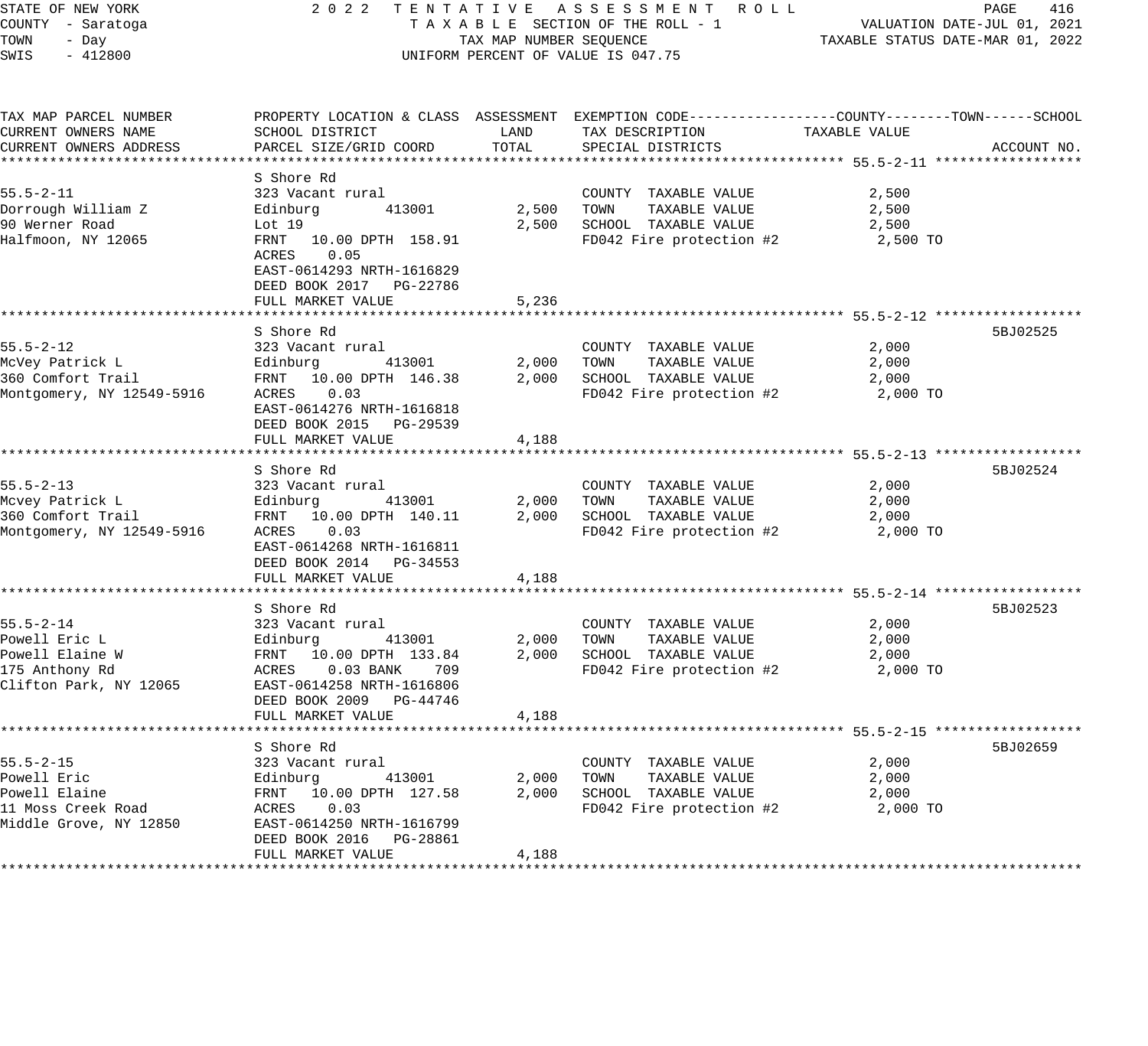# STATE OF NEW YORK 2 0 2 2 T E N T A T I V E A S S E S S M E N T R O L L PAGE 417 COUNTY - Saratoga T A X A B L E SECTION OF THE ROLL - 1 VALUATION DATE-JUL 01, 2021 TAX A B L E SECTION OF THE ROLL  $-$  1 TAXABLE STATUS DATE-MAR 01, 2022 UNIFORM PERCENT OF VALUE IS 047.75

| TAX MAP PARCEL NUMBER  |                              |              | PROPERTY LOCATION & CLASS ASSESSMENT EXEMPTION CODE-----------------COUNTY-------TOWN-----SCHOOL |               |             |
|------------------------|------------------------------|--------------|--------------------------------------------------------------------------------------------------|---------------|-------------|
| CURRENT OWNERS NAME    | SCHOOL DISTRICT              | LAND         | TAX DESCRIPTION                                                                                  | TAXABLE VALUE |             |
| CURRENT OWNERS ADDRESS | PARCEL SIZE/GRID COORD       | TOTAL        | SPECIAL DISTRICTS                                                                                |               | ACCOUNT NO. |
|                        |                              |              |                                                                                                  |               |             |
|                        | S Shore Rd                   |              |                                                                                                  |               | 5BJ2635     |
| 55.5-2-16              | 323 Vacant rural             |              | COUNTY TAXABLE VALUE                                                                             | 2,000         |             |
| Hobson Dale C          | Edinburg<br>413001           | 2,000        | TOWN<br>TAXABLE VALUE                                                                            | 2,000         |             |
| Hobson Jennifer A      | FRNT 10.00 DPTH 121.31 2,000 |              | SCHOOL TAXABLE VALUE                                                                             | 2,000         |             |
| PO Box 978             | ACRES<br>0.03                |              | FD042 Fire protection #2                                                                         | 2,000 TO      |             |
| Port Ewen, NY 12466    | EAST-0614242 NRTH-1616793    |              |                                                                                                  |               |             |
|                        | DEED BOOK 1615 PG-617        |              |                                                                                                  |               |             |
|                        | FULL MARKET VALUE            | 4,188        |                                                                                                  |               |             |
|                        |                              |              |                                                                                                  |               |             |
|                        | S Shore Rd                   |              |                                                                                                  |               | 5BJ02538    |
| 55.5-2-17              | 323 Vacant rural             |              | COUNTY TAXABLE VALUE                                                                             | 2,000         |             |
| Dormeyer Richard       | Edinburg<br>413001           | 2,000        | TOWN<br>TAXABLE VALUE                                                                            | 2,000         |             |
| 21 Turner Rd           |                              |              | SCHOOL TAXABLE VALUE                                                                             |               |             |
|                        | FRNT 10.00 DPTH 115.04 2,000 |              |                                                                                                  | 2,000         |             |
| Hadley, NY 12835       | ACRES 0.03                   |              | FD042 Fire protection #2                                                                         | 2,000 TO      |             |
|                        | EAST-0614234 NRTH-1616787    |              |                                                                                                  |               |             |
|                        | DEED BOOK 2012 PG-12323      |              |                                                                                                  |               |             |
|                        | FULL MARKET VALUE            | 4,188        |                                                                                                  |               |             |
|                        |                              |              |                                                                                                  |               |             |
|                        | S Shore Rd                   |              |                                                                                                  |               | 5BJ02537    |
| $55.5 - 2 - 18$        | 323 Vacant rural             |              | COUNTY TAXABLE VALUE                                                                             | 1,500         |             |
| Dormeyer Richard J     | Edinburg                     | 413001 1,500 | TOWN<br>TAXABLE VALUE                                                                            | 1,500         |             |
| 27 Turner Rd           | FRNT 10.00 DPTH 108.78       | 1,500        | SCHOOL TAXABLE VALUE                                                                             | 1,500         |             |
| Hadley, NY 12835       | 0.02<br>ACRES                |              | FD042 Fire protection #2                                                                         | 1,500 TO      |             |
|                        | EAST-0614226 NRTH-1616781    |              |                                                                                                  |               |             |
|                        | DEED BOOK 2012    PG-12324   |              |                                                                                                  |               |             |
|                        | FULL MARKET VALUE            | 3,141        |                                                                                                  |               |             |
|                        |                              |              |                                                                                                  |               |             |
|                        | S Shore Rd                   |              |                                                                                                  |               | 5BJ00590    |
| $55.5 - 2 - 19$        | 311 Res vac land             |              | COUNTY TAXABLE VALUE                                                                             | 12,500        |             |
| Feorenzo Anthony III   | Edinburg<br>413001           | 12,500       | TAXABLE VALUE<br>TOWN                                                                            | 12,500        |             |
| Feorenzo Tori & Lauren | FRNT 50.00 DPTH 112.00       | 12,500       | SCHOOL TAXABLE VALUE                                                                             | 12,500        |             |
| 83 Poplar Drive        | ACRES 0.21                   |              | FD042 Fire protection #2                                                                         | 12,500 TO     |             |
| Paramus, NJ 07652      | EAST-0614223 NRTH-1616715    |              |                                                                                                  |               |             |
|                        | DEED BOOK 2021 PG-46203      |              |                                                                                                  |               |             |
|                        | FULL MARKET VALUE            | 26,178       |                                                                                                  |               |             |
|                        |                              |              |                                                                                                  |               |             |
|                        | 2134 S Shore Rd              |              |                                                                                                  |               | 5BJ00592    |
| $55.5 - 2 - 20.1$      | 210 1 Family Res             |              | COUNTY TAXABLE VALUE                                                                             | 99,700        |             |
| Looman James P         | Edinburg<br>413001           | 50,000       | TOWN<br>TAXABLE VALUE                                                                            | 99,700        |             |
| Looman Sheila A        | FRNT 68.53 DPTH              | 99,700       | SCHOOL TAXABLE VALUE                                                                             | 99,700        |             |
|                        |                              |              |                                                                                                  |               |             |
| 2134 South Shore Road  | ACRES 1.06                   |              | FD042 Fire protection #2                                                                         | 99,700 TO     |             |
| Hadley, NY 12835       | EAST-0614258 NRTH-1616556    |              |                                                                                                  |               |             |
|                        | DEED BOOK 2021<br>PG-46204   |              |                                                                                                  |               |             |
|                        | FULL MARKET VALUE            | 208,796      |                                                                                                  |               |             |
|                        |                              |              |                                                                                                  |               |             |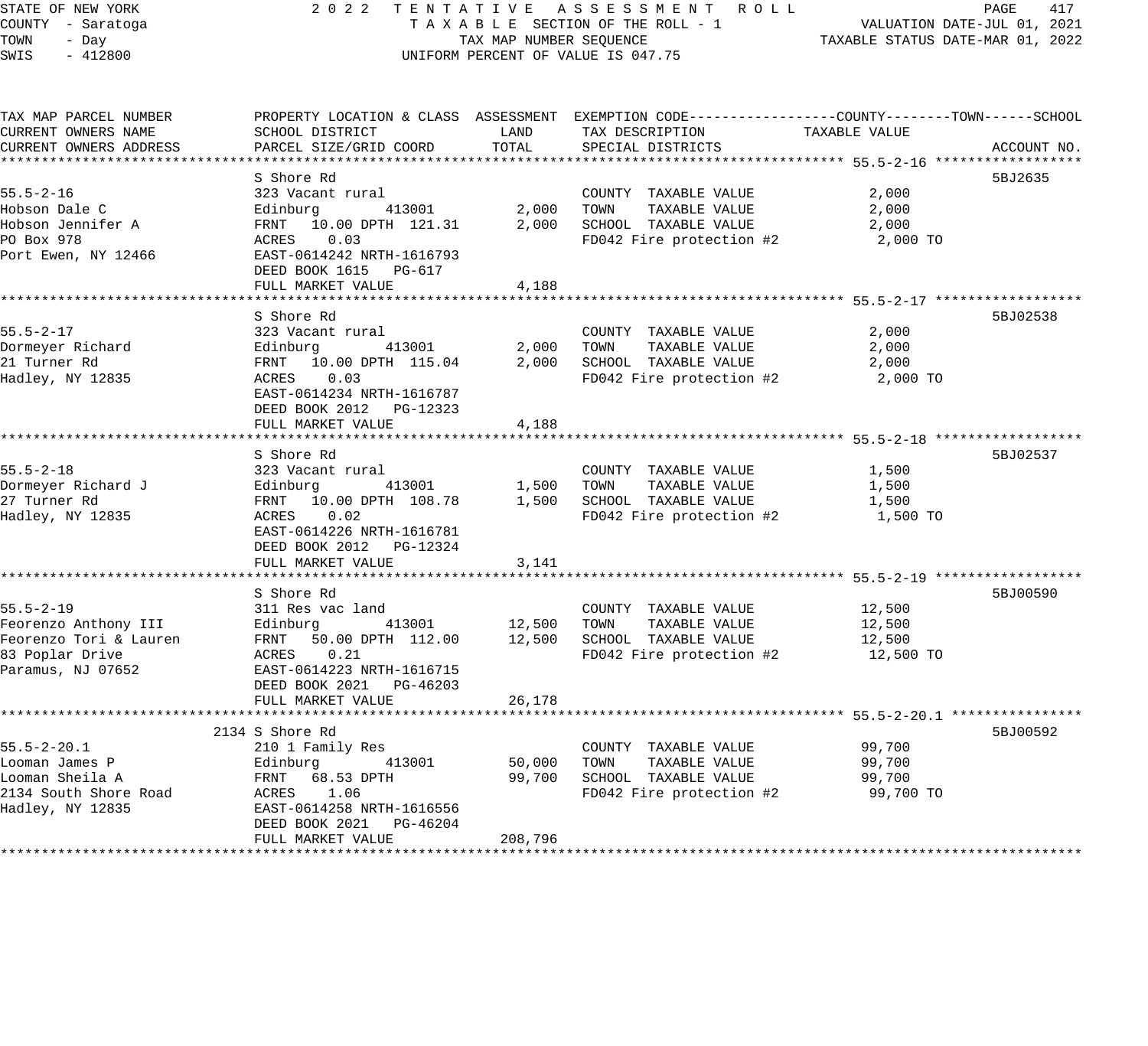| STATE OF NEW YORK<br>COUNTY - Saratoga<br>TOWN<br>- Day                                                                       | 2 0 2 2<br>TENTATIVE ASSESSMENT ROLL<br>TAXABLE SECTION OF THE ROLL - 1<br>TAX MAP NUMBER SEQUENCE                                                                                              | TAXABLE STATUS DATE-MAR 01, 2022 | PAGE<br>418<br>VALUATION DATE-JUL 01, 2021                                                                                               |                                                                                      |             |
|-------------------------------------------------------------------------------------------------------------------------------|-------------------------------------------------------------------------------------------------------------------------------------------------------------------------------------------------|----------------------------------|------------------------------------------------------------------------------------------------------------------------------------------|--------------------------------------------------------------------------------------|-------------|
| SWIS<br>$-412800$                                                                                                             | UNIFORM PERCENT OF VALUE IS 047.75                                                                                                                                                              |                                  |                                                                                                                                          |                                                                                      |             |
| TAX MAP PARCEL NUMBER<br>CURRENT OWNERS NAME<br>CURRENT OWNERS ADDRESS                                                        | SCHOOL DISTRICT<br>PARCEL SIZE/GRID COORD                                                                                                                                                       | LAND<br>TOTAL                    | PROPERTY LOCATION & CLASS ASSESSMENT EXEMPTION CODE----------------COUNTY-------TOWN------SCHOOL<br>TAX DESCRIPTION<br>SPECIAL DISTRICTS | TAXABLE VALUE                                                                        | ACCOUNT NO. |
| $55.5 - 2 - 23$<br>Schlegel Gregory Edward Trus Edinburg<br>257 Oakdale Dr<br>North Tonawanda, NY 14120-2465 1/4 Int to Trust | 2118 S Shore Rd<br>210 1 Family Res<br>413001<br>2013/43438 Conveys G Schl<br>FRNT 194.50 DPTH 100.00<br><b>ACRES</b><br>0.48<br>EAST-0614063 NRTH-1616263<br>DEED BOOK 2013 PG-43438           | 50,000<br>64,000                 | COUNTY TAXABLE VALUE<br>TOWN<br>TAXABLE VALUE<br>SCHOOL TAXABLE VALUE<br>FD042 Fire protection #2                                        | 64,000<br>64,000<br>64,000<br>64,000 TO                                              | 5BJ00801    |
|                                                                                                                               | FULL MARKET VALUE                                                                                                                                                                               | 134,031                          |                                                                                                                                          |                                                                                      |             |
| $55.5 - 2 - 24$<br>Jacon William A<br>2110 S Shore Rd<br>Hadley, NY 12835                                                     | 2110 S Shore Rd<br>210 1 Family Res<br>Edinburg<br>413001<br>FRNT 65.00 DPTH 150.00<br>ACRES<br>$0.22$ BANK<br>709<br>EAST-0613993 NRTH-1616120<br>DEED BOOK 2011 PG-14750<br>FULL MARKET VALUE | 50,000<br>150,900<br>316,021     | COUNTY TAXABLE VALUE<br>TOWN<br>TAXABLE VALUE<br>SCHOOL TAXABLE VALUE<br>FD042 Fire protection #2                                        | *********** 55.5-2-24 ***************<br>150,900<br>150,900<br>150,900<br>150,900 TO | 5BJ00689    |
|                                                                                                                               | *************************<br>2106 S Shore Rd                                                                                                                                                    | * * * * * * * * * * * *          | ***************************** 55.5-2-25 ******************                                                                               |                                                                                      | 5BJ00906    |
| $55.5 - 2 - 25$<br>Otty James L<br>Otty Melanie F<br>9 Riverwind Drive<br>Rexford, NY 12148                                   | 210 1 Family Res<br>413001<br>Edinburg<br>FRNT 88.93 DPTH 262.76<br>ACRES<br>0.56<br>EAST-0613965 NRTH-1616028<br>DEED BOOK 2020 PG-21459                                                       | 65,000<br>194,200                | COUNTY TAXABLE VALUE<br>TAXABLE VALUE<br>TOWN<br>SCHOOL TAXABLE VALUE<br>FD042 Fire protection #2                                        | 194,200<br>194,200<br>194,200<br>194,200 TO                                          |             |
|                                                                                                                               | FULL MARKET VALUE                                                                                                                                                                               | 406,702                          |                                                                                                                                          |                                                                                      |             |
| $55.5 - 2 - 26$<br>Looker Andrew<br>Looker Jill<br>138 Clamsteam Rd<br>Clifton Park, NY 12065                                 | 2104 S Shore Rd<br>210 1 Family Res<br>413001<br>Edinburg<br>FRNT<br>75.00 DPTH 150.00<br>0.26<br>ACRES<br>EAST-0613865 NRTH-1615996<br>DEED BOOK 1404 PG-33<br>FULL MARKET VALUE               | 50,000<br>63,000<br>131,937      | COUNTY TAXABLE VALUE<br>TOWN<br>TAXABLE VALUE<br>SCHOOL TAXABLE VALUE<br>FD042 Fire protection #2                                        | 63,000<br>63,000<br>63,000<br>63,000 TO                                              | 5BJ00320    |
|                                                                                                                               |                                                                                                                                                                                                 |                                  |                                                                                                                                          |                                                                                      |             |
| $55.5 - 2 - 27$<br>Dooley James T III<br>Dooley Jill<br>6 Leto Rd<br>Albany, NY 12203                                         | 2098 S Shore Rd<br>210 1 Family Res<br>413001<br>Edinburg<br>FRNT<br>85.00 DPTH 200.00<br>ACRES<br>0.51<br>EAST-0613720 NRTH-1615803<br>DEED BOOK 2021<br>PG-20619<br>FULL MARKET VALUE         | 50,000<br>73,300<br>153,508      | COUNTY TAXABLE VALUE<br>TOWN<br>TAXABLE VALUE<br>SCHOOL TAXABLE VALUE<br>FD042 Fire protection #2                                        | 73,300<br>73,300<br>73,300<br>73,300 TO                                              | 5BJ00450    |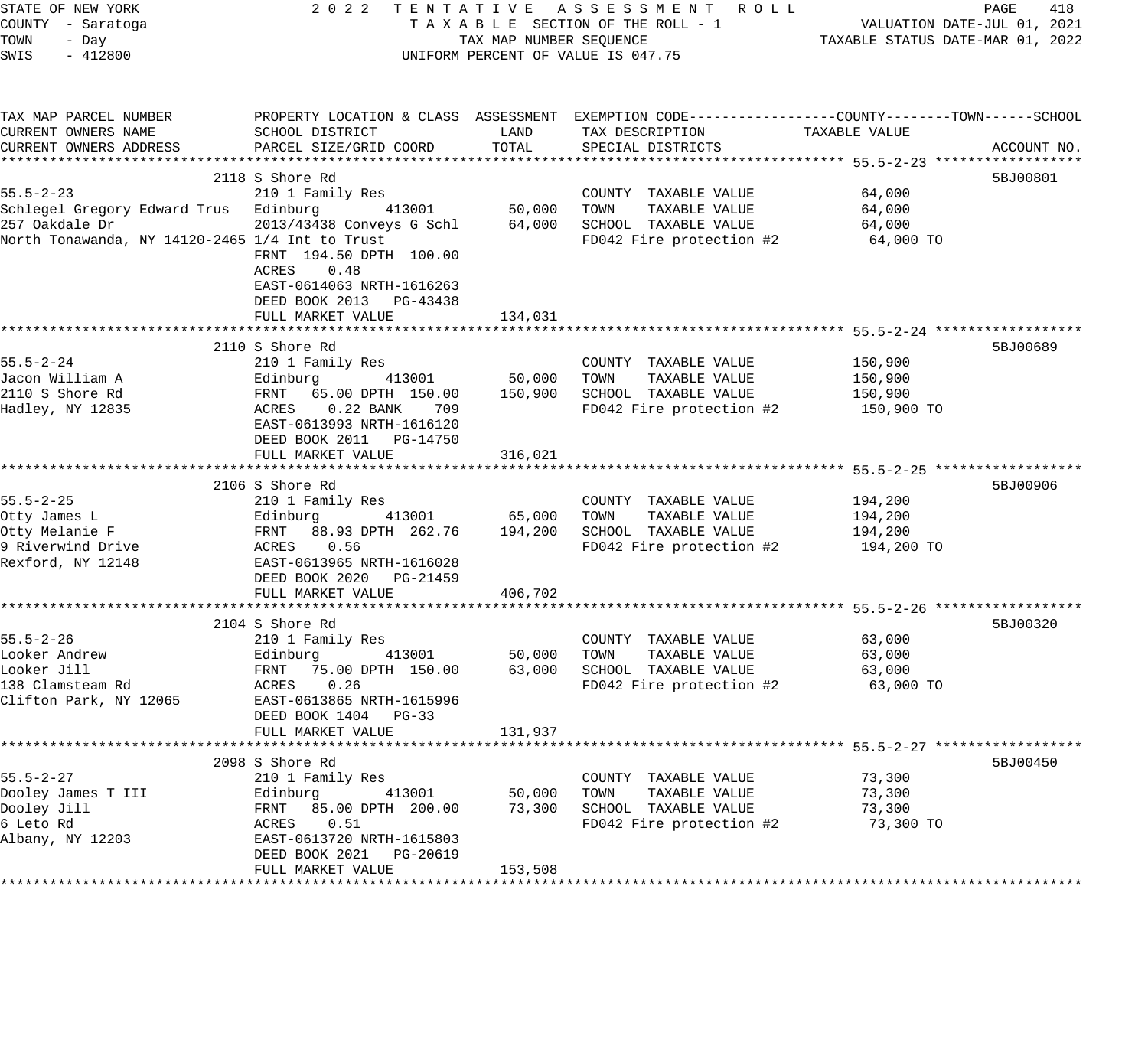| STATE OF NEW YORK<br>COUNTY - Saratoga | 2 0 2 2                                              |                                  | TENTATIVE ASSESSMENT ROLL<br>TAXABLE SECTION OF THE ROLL - 1                                     |               | 419<br>PAGE<br>VALUATION DATE-JUL 01, 2021 |
|----------------------------------------|------------------------------------------------------|----------------------------------|--------------------------------------------------------------------------------------------------|---------------|--------------------------------------------|
| TOWN<br>- Day                          | TAX MAP NUMBER SEQUENCE                              | TAXABLE STATUS DATE-MAR 01, 2022 |                                                                                                  |               |                                            |
| SWIS<br>$-412800$                      | UNIFORM PERCENT OF VALUE IS 047.75                   |                                  |                                                                                                  |               |                                            |
|                                        |                                                      |                                  |                                                                                                  |               |                                            |
| TAX MAP PARCEL NUMBER                  |                                                      |                                  | PROPERTY LOCATION & CLASS ASSESSMENT EXEMPTION CODE----------------COUNTY-------TOWN------SCHOOL |               |                                            |
| CURRENT OWNERS NAME                    | SCHOOL DISTRICT                                      | LAND                             | TAX DESCRIPTION                                                                                  | TAXABLE VALUE |                                            |
| CURRENT OWNERS ADDRESS                 | PARCEL SIZE/GRID COORD                               | TOTAL                            | SPECIAL DISTRICTS                                                                                |               | ACCOUNT NO.                                |
|                                        |                                                      |                                  |                                                                                                  |               |                                            |
|                                        | 2094 S Shore Rd                                      |                                  |                                                                                                  |               | 5BJ00349                                   |
| $55.5 - 2 - 28$                        | 210 1 Family Res                                     |                                  | COUNTY TAXABLE VALUE                                                                             | 220,500       |                                            |
| Szary David                            | 413001<br>Edinburg                                   | 50,000                           | TOWN<br>TAXABLE VALUE                                                                            | 220,500       |                                            |
| Szary Dawn                             | FRNT 140.00 DPTH 121.00                              | 220,500                          | SCHOOL TAXABLE VALUE                                                                             | 220,500       |                                            |
| 2094 South Shore Road                  | ACRES 0.27                                           |                                  | FD042 Fire protection #2                                                                         | 220,500 TO    |                                            |
| Hadley, NY 12835                       | EAST-0613598 NRTH-1615761<br>DEED BOOK 2018 PG-22655 |                                  |                                                                                                  |               |                                            |
|                                        | FULL MARKET VALUE                                    | 461,780                          |                                                                                                  |               |                                            |
|                                        |                                                      |                                  |                                                                                                  |               |                                            |
|                                        | S Shore Rd                                           |                                  |                                                                                                  |               | 5BJ00451                                   |
| $55.5 - 2 - 29$                        | 314 Rural vac<10                                     |                                  | COUNTY TAXABLE VALUE                                                                             | 14,000        |                                            |
| Szary David                            | 413001<br>Edinburg                                   | 14,000                           | TOWN<br>TAXABLE VALUE                                                                            | 14,000        |                                            |
| Szary Dawn                             | FRNT<br>91.80 DPTH 100.00                            | 14,000                           | SCHOOL TAXABLE VALUE                                                                             | 14,000        |                                            |
| 2094 South Shore Road                  | 0.19<br>ACRES                                        |                                  | FD042 Fire protection #2                                                                         | 14,000 TO     |                                            |
| Hadley, NY 12835                       | EAST-0613684 NRTH-1615692                            |                                  |                                                                                                  |               |                                            |
|                                        | DEED BOOK 2018 PG-22655                              |                                  |                                                                                                  |               |                                            |
|                                        | FULL MARKET VALUE                                    | 29,319                           |                                                                                                  |               |                                            |
|                                        |                                                      |                                  |                                                                                                  |               |                                            |
|                                        | 2088 S Shore Rd                                      |                                  |                                                                                                  |               | 5BJ00933                                   |
| $55.5 - 2 - 30.1$                      | 210 1 Family Res                                     |                                  | COUNTY TAXABLE VALUE                                                                             | 157,900       |                                            |
| Coppola Gary                           | Edinburg<br>413001                                   | 51,000                           | TAXABLE VALUE<br>TOWN                                                                            | 157,900       |                                            |
| 387 Reynolds Road                      | Map M2016251                                         | 157,900                          | SCHOOL TAXABLE VALUE                                                                             | 157,900       |                                            |
| Schenectady, NY 12306                  | FRNT 223.57 DPTH                                     |                                  | FD042 Fire protection #2                                                                         | 157,900 TO    |                                            |
|                                        | ACRES<br>2.50                                        |                                  |                                                                                                  |               |                                            |
|                                        | EAST-0613690 NRTH-1615521                            |                                  |                                                                                                  |               |                                            |
|                                        | DEED BOOK 2016 PG-39991                              |                                  |                                                                                                  |               |                                            |
|                                        | FULL MARKET VALUE                                    | 330,681                          |                                                                                                  |               |                                            |
|                                        | 30 Turner Ridge (Private) Rd                         |                                  |                                                                                                  |               |                                            |
| $55.5 - 2 - 31$                        | 210 1 Family Res                                     |                                  | COUNTY TAXABLE VALUE                                                                             | 105,000       |                                            |
| Genthner Benjamin W                    | 413001<br>Edinburg                                   | 14,000                           | TOWN<br>TAXABLE VALUE                                                                            | 105,000       |                                            |
| Genthner Annie                         | Lot 18                                               | 105,000                          | SCHOOL TAXABLE VALUE                                                                             | 105,000       |                                            |
| 3248 Guilderland Avenue                | FRNT 122.21 DPTH                                     |                                  | FD042 Fire protection #2                                                                         | 105,000 TO    |                                            |
| Rotterdam, NY 12306                    | ACRES 0.57                                           |                                  |                                                                                                  |               |                                            |
|                                        | EAST-0615158 NRTH-1617298                            |                                  |                                                                                                  |               |                                            |
|                                        | DEED BOOK 2016 PG-39004                              |                                  |                                                                                                  |               |                                            |
|                                        | FULL MARKET VALUE                                    | 219,895                          |                                                                                                  |               |                                            |
|                                        |                                                      |                                  |                                                                                                  |               |                                            |
|                                        | 4 Turner Rd                                          |                                  |                                                                                                  |               | 5BJ00266                                   |
| $55.5 - 2 - 32$                        | 210 1 Family Res                                     |                                  | COUNTY TAXABLE VALUE                                                                             | 149,900       |                                            |
| Charles Unger A                        | 413001<br>Edinburg                                   | 50,000                           | TOWN<br>TAXABLE VALUE                                                                            | 149,900       |                                            |
| Unger Carolyn                          | Living Trust                                         | 149,900                          | SCHOOL TAXABLE VALUE                                                                             | 149,900       |                                            |
| Attn: Unger Living Trust               | FRNT 158.00 DPTH                                     |                                  | FD042 Fire protection #2                                                                         | 149,900 TO    |                                            |
| 6 Kingsley Cir                         | ACRES<br>0.66                                        |                                  |                                                                                                  |               |                                            |
| Ormond Beach, FL 32174                 | EAST-0614132 NRTH-1616468                            |                                  |                                                                                                  |               |                                            |
|                                        | DEED BOOK 1507 PG-365<br>FULL MARKET VALUE           | 313,927                          |                                                                                                  |               |                                            |
|                                        |                                                      |                                  |                                                                                                  |               |                                            |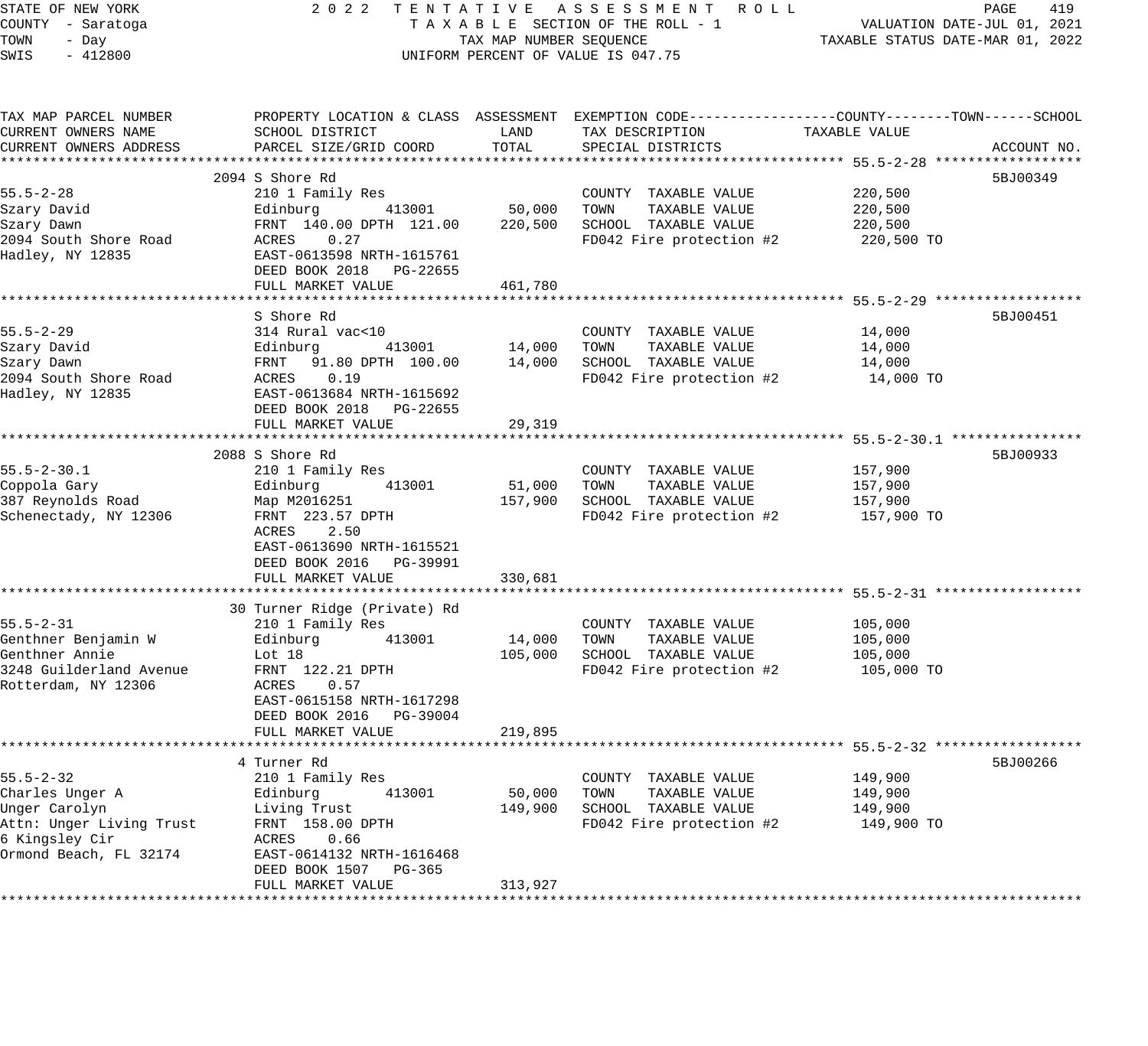|      | STATE OF NEW YORK | 2022 TENTATIVE ASSESSMENT ROLL     |  |                                  | PAGE            | 420 |
|------|-------------------|------------------------------------|--|----------------------------------|-----------------|-----|
|      | COUNTY - Saratoga | TAXABLE SECTION OF THE ROLL - 1    |  | VALUATION DATE-JUL 01, 2021      |                 |     |
| TOWN | - Dav             |                                    |  | TAXABLE STATUS DATE-MAR 01, 2022 |                 |     |
| SWIS | $-412800$         | UNIFORM PERCENT OF VALUE IS 047.75 |  |                                  | RPS150/V04/L015 |     |
|      |                   |                                    |  | CURRENT DATE $4/20/2022$         |                 |     |
|      |                   |                                    |  |                                  |                 |     |

ROLL SECTION TOTALS

# \*\*\* S P E C I A L D I S T R I C T S U M M A R Y \*\*\*

| CODE | DISTRICT NAME                    | TOTAL<br>PARCELS | EXTENSION<br>TYPE | EXTENSION<br>VALUE | AD VALOREM<br>VALUE | <b>EXEMPT</b><br>AMOUNT | TAXABLE<br>VALUE |
|------|----------------------------------|------------------|-------------------|--------------------|---------------------|-------------------------|------------------|
|      | FD041 Fire protectio 1,112 TOTAL |                  |                   |                    | 116803,319          |                         | 116803,319       |
|      | FD042 Fire protectio             |                  | 968 TOTAL         |                    | 70750,052           |                         | 70750,052        |

#### \*\*\* S C H O O L D I S T R I C T S U M M A R Y \*\*\*

| CODE   | DISTRICT NAME  | TOTAL<br>PARCELS | ASSESSED<br>LAND | ASSESSED<br>TOTAL | EXEMPT<br>AMOUNT | TOTAL<br>TAXABLE | <b>STAR</b><br>AMOUNT | <b>STAR</b><br>TAXABLE |
|--------|----------------|------------------|------------------|-------------------|------------------|------------------|-----------------------|------------------------|
| 412601 | Corinth 1      | 78               | 1285,000         | 3521,600          | 215,855          | 3305,745         | 449,400               | 2856,345               |
| 413001 | Edinburg       | 296              | 14799,254        | 30516,919         | 4073,322         | 26443,597        | 915,900               | 25527,697              |
| 523201 | Hadley-Luzerne | 1,706            | 60490,692        | 153701,852        | 1311,214         | 152390,638       | 5244,745              | 147145,893             |
|        | SUB-TOTAL      | 2,080            | 76574,946        | 187740,371        | 5600,391         | 182139,980       | 6610,045              | 175529,935             |
|        | TOTAL          | 2,080            | 76574,946        | 187740,371        | 5600,391         | 182139,980       | 6610,045              | 175529,935             |

#### \*\*\* S Y S T E M C O D E S S U M M A R Y \*\*\*

#### NO SYSTEM EXEMPTIONS AT THIS LEVEL

## \*\*\* E X E M P T I O N S U M M A R Y \*\*\*

|       |             | TOTAL   |         |         |         |
|-------|-------------|---------|---------|---------|---------|
| CODE  | DESCRIPTION | PARCELS | COUNTY  | TOWN    | SCHOOL  |
| 33302 | CTY FOREST  |         | 125,300 |         |         |
| 41101 | VETERANS    |         | 400     | 400     |         |
| 41120 | VETWAR CTS  |         | 14,595  | 14,595  | 6,690   |
| 41121 | VET WAR CT  | 30      | 520,804 | 520,804 |         |
| 41130 | VETCOM CTS  | 3       | 74,250  | 74,250  | 33,450  |
| 41131 | VET COM CT  | 24      | 679,250 | 679,250 |         |
| 41140 | VETDIS CTS  |         | 22,475  | 22,475  | 22,300  |
| 41141 | VET DIS CT  | 12      | 406,723 | 406,723 |         |
| 41161 | CW 15 VET/  |         | 6,690   |         |         |
| 41800 | AGED - ALL  |         | 263,963 | 263,963 | 277,150 |
| 41801 | AGED C&T    |         | 21,500  | 21,500  |         |
|       |             |         |         |         |         |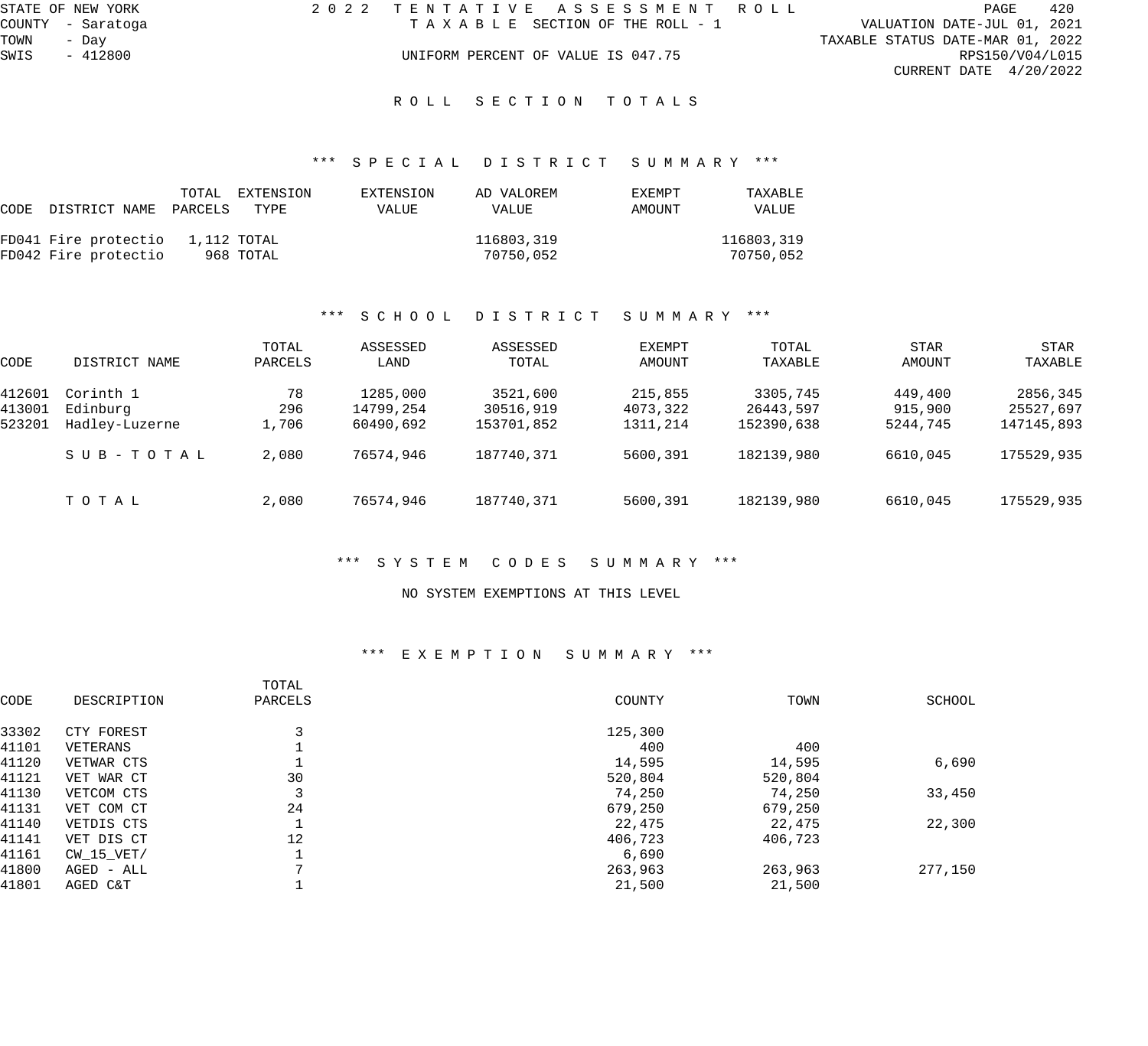| STATE OF NEW YORK | 2022 TENTATIVE ASSESSMENT ROLL     | PAGE                             | 421 |
|-------------------|------------------------------------|----------------------------------|-----|
| COUNTY - Saratoga | TAXABLE SECTION OF THE ROLL - 1    | VALUATION DATE-JUL 01, 2021      |     |
| TOWN<br>- Dav     |                                    | TAXABLE STATUS DATE-MAR 01, 2022 |     |
| SWIS<br>$-412800$ | UNIFORM PERCENT OF VALUE IS 047.75 | RPS150/V04/L015                  |     |
|                   |                                    | CURRENT DATE $4/20/2022$         |     |
|                   |                                    |                                  |     |
|                   | ROLL SECTION TOTALS                |                                  |     |

# \*\*\* E X E M P T I O N S U M M A R Y \*\*\*

| CODE  | DESCRIPTION       | TOTAL<br>PARCELS | COUNTY   | TOWN     | SCHOOL    |
|-------|-------------------|------------------|----------|----------|-----------|
| 41802 | AGED C            | 8                | 229,945  |          |           |
| 41803 | AGED T            | 8                |          | 233,325  |           |
| 41804 | AGED S            | 6                |          |          | 79,380    |
| 41805 | AGED C&S          |                  | 23,575   |          | 23,575    |
| 41806 | AGED T&S          | 12               |          | 542,865  | 579,800   |
| 41834 | ENH STAR          | 75               |          |          | 3599,505  |
| 41844 | E STAR ADD        | 11               |          |          | 381,390   |
| 41854 | <b>BAS STAR</b>   | 130              |          |          | 2600,860  |
| 41864 | <b>B STAR ADD</b> | 2                |          |          | 28,290    |
| 47450 | FISHER ACT        | 4                | 3873,554 | 3873,554 | 3873,554  |
| 47460 | FORST LND         | 18               | 704,492  | 704,492  | 704,492   |
|       | TOTAL             | 359              | 6967,516 | 7358,196 | 12210,436 |

# \*\*\* G R A N D T O T A L S \*\*\*

| ROLL       |             | TOTAL   | ASSESSED  | ASSESSED   | TAXABLE    | TAXABLE    | TAXABLE    | STAR       |
|------------|-------------|---------|-----------|------------|------------|------------|------------|------------|
| <b>SEC</b> | DESCRIPTION | PARCELS | LAND      | TOTAL      | COUNTY     | TOWN       | SCHOOL     | TAXABLE    |
|            | TAXABLE     | ∠,080   | 76574,946 | 187740,371 | 180772,855 | 180382,175 | 182139,980 | 175529,935 |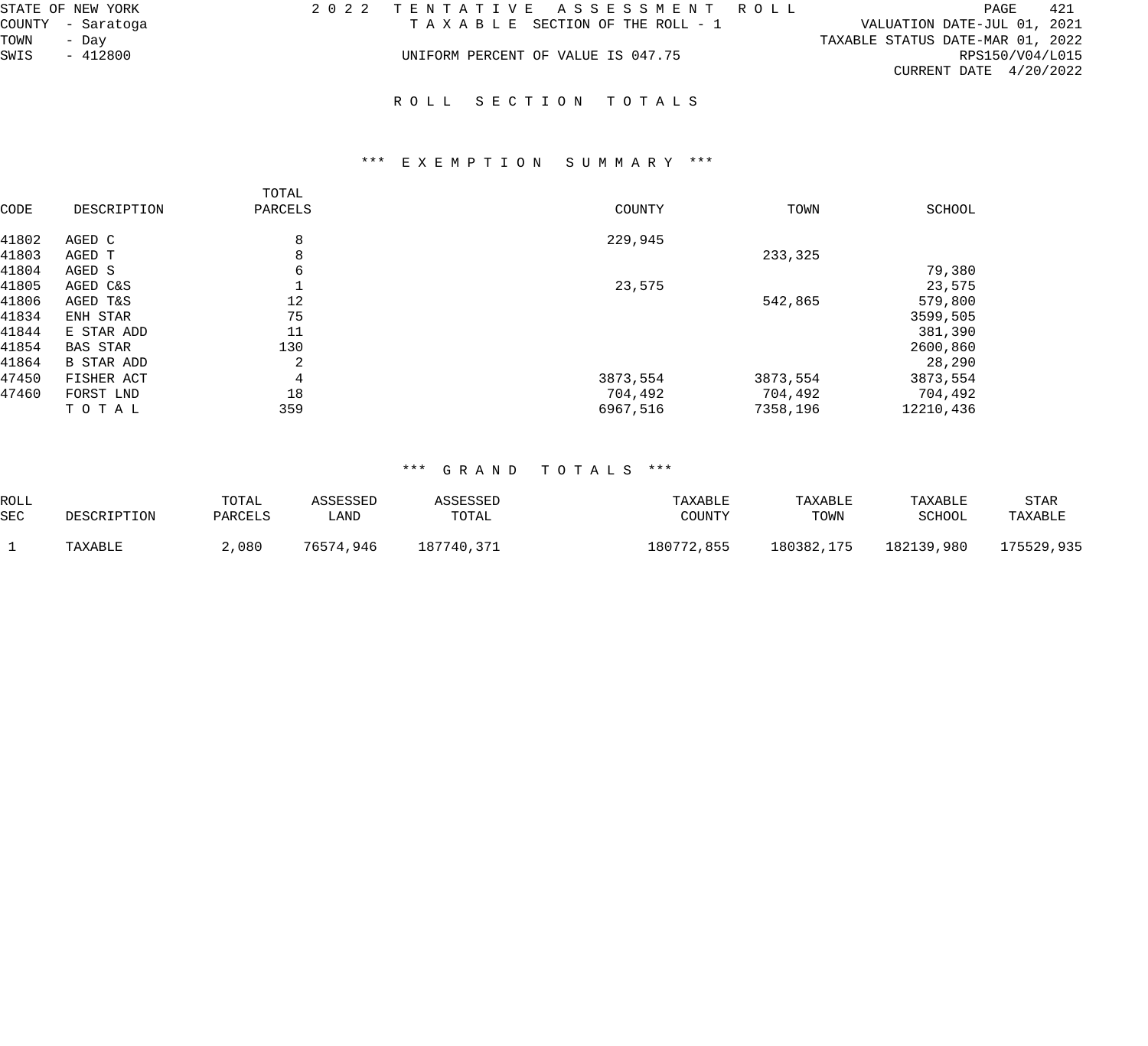# STATE OF NEW YORK 2 0 2 2 T E N T A T I V E A S S E S S M E N T R O L L PAGE 422 COUNTY - Saratoga STATE OWNED LAND SECTION OF THE ROLL - 3 VALUATION DATE-JUL 01, 2021 UNIFORM PERCENT OF VALUE IS 047.75

| TAX MAP PARCEL NUMBER<br>CURRENT OWNERS NAME<br>CURRENT OWNERS ADDRESS                                                     | SCHOOL DISTRICT<br>PARCEL SIZE/GRID COORD                                                                                                                                  | LAND<br>TOTAL                  | PROPERTY LOCATION & CLASS ASSESSMENT EXEMPTION CODE---------------COUNTY-------TOWN------SCHOOL<br>TAX DESCRIPTION<br>SPECIAL DISTRICTS | TAXABLE VALUE                               | ACCOUNT NO. |
|----------------------------------------------------------------------------------------------------------------------------|----------------------------------------------------------------------------------------------------------------------------------------------------------------------------|--------------------------------|-----------------------------------------------------------------------------------------------------------------------------------------|---------------------------------------------|-------------|
| $1. - 1 - 1$<br>Palmers Purchase N<br>Attn: Saratoga County Treasure Lot 15<br>40 McMaster St<br>Ballston Spa, NY 12020    | Livingston Lake Shr<br>931 Forest s532a<br>Hadley-Luzerne 523201<br>ACRES<br>71.68 BANK<br>090<br>EAST-0619227 NRTH-1657924<br>DEED BOOK 0000 PG-0000<br>FULL MARKET VALUE | 71,500<br>71,500<br>149,738    | COUNTY TAXABLE VALUE<br>TOWN<br>TAXABLE VALUE<br>SCHOOL TAXABLE VALUE<br>FD042 Fire protection #2                                       | 71,500<br>71,500<br>71,500<br>71,500 TO     | 0330001     |
| $1. - 1 - 2$<br>Palmers Purchase A<br>Attn: Saratoga County Treasure Lot 16<br>40 McMaster St<br>Ballston Spa, NY 12020    | Hadley Hill Rd<br>931 Forest s532a<br>Hadley-Luzerne 523201<br>ACRES<br>6.04 BANK<br>090<br>EAST-0620889 NRTH-1658611<br>DEED BOOK 0000 PG-0000<br>FULL MARKET VALUE       | 5,100<br>5,100<br>10,681       | COUNTY TAXABLE VALUE<br>TOWN<br>TAXABLE VALUE<br>SCHOOL TAXABLE VALUE<br>FD042 Fire protection #2                                       | 5,100<br>5,100<br>5,100<br>5,100 TO         | 0170001     |
| $1. - 1 - 3$<br>Palmers Purchase P<br>Attn: Saratoga County Treasure Lot 18<br>40 McMaster St<br>Ballston Spa, NY 12020    | Hadley Hill Rd<br>931 Forest s532a<br>Hadley-Luzerne 523201<br>ACRES 92.56 BANK<br>090<br>EAST-0622418 NRTH-1658290<br>DEED BOOK 0000 PG-0000<br>FULL MARKET VALUE         | 67,800<br>67,800<br>141,990    | COUNTY TAXABLE VALUE<br>TOWN<br>TAXABLE VALUE<br>SCHOOL TAXABLE VALUE<br>FD042 Fire protection #2                                       | 67,800<br>67,800<br>67,800<br>67,800 TO     | 0350001     |
| $6. - 1 - 1$<br>State Of New York<br>Attn: Saratoga County Treasure Encon 724<br>40 McMaster St<br>Ballston Spa, NY 12020  | Sand Lake Rd<br>931 Forest s532a<br>Hadley-Luzerne 523201<br>ACRES 131.00 BANK<br>090<br>EAST-0590613 NRTH-1653334<br>DEED BOOK 0000 PG-0000<br>FULL MARKET VALUE          | 108,500<br>108,500<br>227,225  | COUNTY TAXABLE VALUE<br>TOWN<br>TAXABLE VALUE<br>SCHOOL TAXABLE VALUE<br>FD042 Fire protection #2                                       | 108,500<br>108,500<br>108,500<br>108,500 TO | 0230001     |
| $6. - 1 - 2$<br>State Of New York<br>Attn: Saratoga County Treasure Encon 3726<br>40 McMaster St<br>Ballston Spa, NY 12020 | Sand Lake Rd<br>931 Forest s532a<br>Hadley-Luzerne 523201<br>ACRES 950.02 BANK<br>090<br>EAST-0598179 NRTH-1655256<br>FULL MARKET VALUE                                    | 703,900<br>703,900<br>1474,136 | COUNTY TAXABLE VALUE<br>TOWN<br>TAXABLE VALUE<br>SCHOOL TAXABLE VALUE<br>FD042 Fire protection #2                                       | 703,900<br>703,900<br>703,900<br>703,900 TO | 5 M01680    |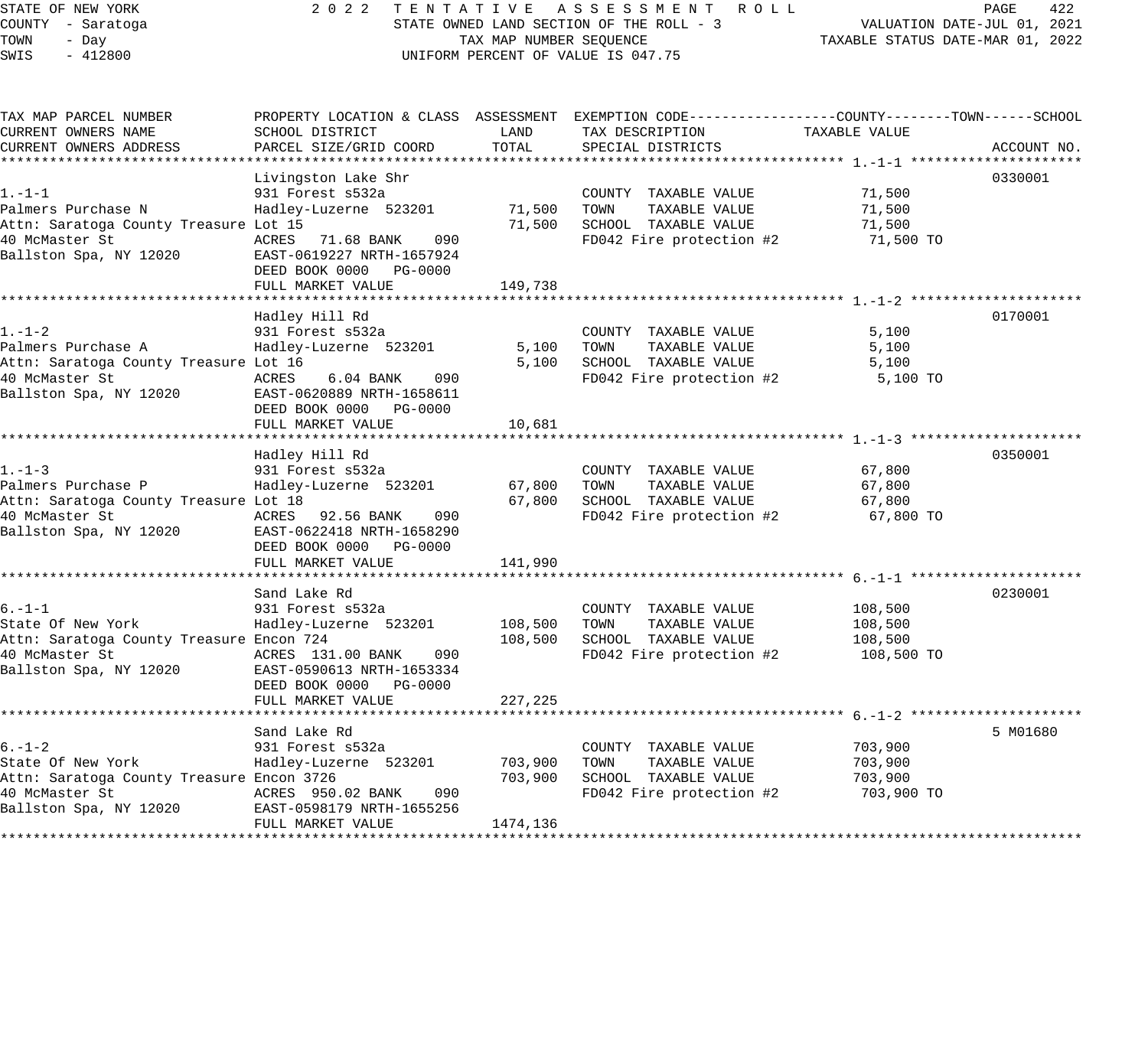| STATE OF NEW YORK<br>COUNTY - Saratoga<br>TOWN<br>- Day<br>SWIS<br>$-412800$ |                                                                                | TAX MAP NUMBER SEQUENCE | 2022 TENTATIVE ASSESSMENT ROLL<br>STATE OWNED LAND SECTION OF THE ROLL - 3<br>UNIFORM PERCENT OF VALUE IS 047.75 | VALUATION DATE-JUL 01, 2021<br>TAXABLE STATUS DATE-MAR 01, 2022 | PAGE<br>423 |  |
|------------------------------------------------------------------------------|--------------------------------------------------------------------------------|-------------------------|------------------------------------------------------------------------------------------------------------------|-----------------------------------------------------------------|-------------|--|
| TAX MAP PARCEL NUMBER                                                        |                                                                                |                         | PROPERTY LOCATION & CLASS ASSESSMENT EXEMPTION CODE----------------COUNTY-------TOWN------SCHOOL                 |                                                                 |             |  |
| CURRENT OWNERS NAME                                                          | SCHOOL DISTRICT                                                                | LAND                    | TAX DESCRIPTION                                                                                                  | TAXABLE VALUE                                                   |             |  |
| CURRENT OWNERS ADDRESS                                                       | PARCEL SIZE/GRID COORD                                                         | TOTAL                   | SPECIAL DISTRICTS                                                                                                |                                                                 | ACCOUNT NO. |  |
|                                                                              | Sand Creek Rd                                                                  |                         |                                                                                                                  |                                                                 | 5 M02599    |  |
| 7.–1–1                                                                       | 931 Forest s532a                                                               |                         | COUNTY TAXABLE VALUE                                                                                             | 150,000                                                         |             |  |
| State Of New York                                                            | Hadley-Luzerne 523201 150,000                                                  |                         | TOWN<br>TAXABLE VALUE                                                                                            | 150,000                                                         |             |  |
| Attn: Saratoga County Treasure ACRES 223.81 BANK 090 150,000                 |                                                                                |                         | SCHOOL TAXABLE VALUE                                                                                             | 150,000                                                         |             |  |
| 40 McMaster St                                                               | EAST-0610811 NRTH-1656727                                                      |                         | FD042 Fire protection #2                                                                                         | 150,000 TO                                                      |             |  |
| Ballston Spa, NY 12020                                                       | FULL MARKET VALUE                                                              | 314,136                 |                                                                                                                  |                                                                 |             |  |
|                                                                              |                                                                                |                         |                                                                                                                  |                                                                 |             |  |
|                                                                              | Hadley Hunting Club Rd                                                         |                         |                                                                                                                  |                                                                 | 0400001     |  |
| $8. - 1 - 9$                                                                 | 931 Forest s532a                                                               |                         | COUNTY TAXABLE VALUE                                                                                             | 97,100                                                          |             |  |
| Palmers Purchase T<br>Attn: Saratoga County Treasure Lot 27                  | Hadley-Luzerne 523201                                                          | 97,100                  | TOWN<br>TAXABLE VALUE<br>97,100 SCHOOL TAXABLE VALUE                                                             | 97,100<br>97,100                                                |             |  |
| 40 McMaster St                                                               | NE CR of the TOD                                                               |                         | FD042 Fire protection #2                                                                                         | 97,100 TO                                                       |             |  |
| Ballston Spa, NY 12020                                                       | ACRES 64.30 BANK<br>090<br>EAST-0614709 NRTH-1651835<br>DEED BOOK 0000 PG-0000 |                         |                                                                                                                  |                                                                 |             |  |
|                                                                              | FULL MARKET VALUE                                                              | 203,351                 |                                                                                                                  |                                                                 |             |  |
|                                                                              |                                                                                |                         |                                                                                                                  |                                                                 |             |  |
|                                                                              | Hadley Hunting Club Rd                                                         |                         |                                                                                                                  |                                                                 | 0410001     |  |
| $8. - 1 - 10$                                                                | 931 Forest s532a                                                               |                         | COUNTY TAXABLE VALUE                                                                                             | 86,800                                                          |             |  |
| Palmers Purchase U                                                           | Hadley-Luzerne 523201                                                          | 86,800                  | TOWN<br>TAXABLE VALUE                                                                                            | 86,800                                                          |             |  |
| Attn: Saratoga County Treasure Lot 28<br>40 McMaster St                      | NE CR of the TOD                                                               | 86,800                  | SCHOOL TAXABLE VALUE                                                                                             | 86,800<br>86,800 TO                                             |             |  |
| Ballston Spa, NY 12020                                                       | ACRES 64.30 BANK<br>090<br>EAST-0616084 NRTH-1652946<br>DEED BOOK 0000 PG-0000 |                         | FD042 Fire protection #2                                                                                         |                                                                 |             |  |
|                                                                              | FULL MARKET VALUE                                                              | 181,780                 |                                                                                                                  |                                                                 |             |  |
|                                                                              |                                                                                |                         |                                                                                                                  |                                                                 |             |  |
|                                                                              | Hadley Hunting Club Rd                                                         |                         |                                                                                                                  |                                                                 | 0420001     |  |
| 8.–1–11<br>Palmers Purchase V                                                | 931 Forest s532a<br>Hadley-Luzerne 523201                                      | 77,900                  | COUNTY TAXABLE VALUE<br>TOWN<br>TAXABLE VALUE                                                                    | 77,900<br>77,900                                                |             |  |
| Attn: Saratoga County Treasure Lot 29                                        |                                                                                | 77,900                  | SCHOOL TAXABLE VALUE                                                                                             | 77,900                                                          |             |  |
| 40 McMaster St                                                               | ACRES 64.30 BANK<br>090                                                        |                         | FD042 Fire protection #2                                                                                         | 77,900 TO                                                       |             |  |
| Ballston Spa, NY 12020                                                       | EAST-0617504 NRTH-1654003<br>DEED BOOK 0000 PG-0000                            |                         |                                                                                                                  |                                                                 |             |  |
|                                                                              | FULL MARKET VALUE                                                              | 163,141                 |                                                                                                                  |                                                                 |             |  |
|                                                                              |                                                                                |                         |                                                                                                                  |                                                                 |             |  |
|                                                                              | Hadley Hunting Club Rd                                                         |                         |                                                                                                                  |                                                                 | 0430001     |  |
| 8.–1–12<br>Palmers Purchase W                                                | 931 Forest s532a<br>Hadley-Luzerne 523201                                      | 82,100                  | COUNTY TAXABLE VALUE<br>TOWN<br>TAXABLE VALUE                                                                    | 82,100<br>82,100                                                |             |  |
| Attn: Saratoga County Treasure Lot 30                                        |                                                                                | 82,100                  | SCHOOL TAXABLE VALUE                                                                                             | 82,100                                                          |             |  |
| 40 McMaster St                                                               | NE CR of the TOD                                                               |                         | FD042 Fire protection #2                                                                                         | 82,100 TO                                                       |             |  |
| Ballston Spa, NY 12020                                                       | ACRES 64.30 BANK<br>090<br>EAST-0618853 NRTH-1655068<br>DEED BOOK 0000 PG-0000 |                         |                                                                                                                  |                                                                 |             |  |

FULL MARKET VALUE 171,937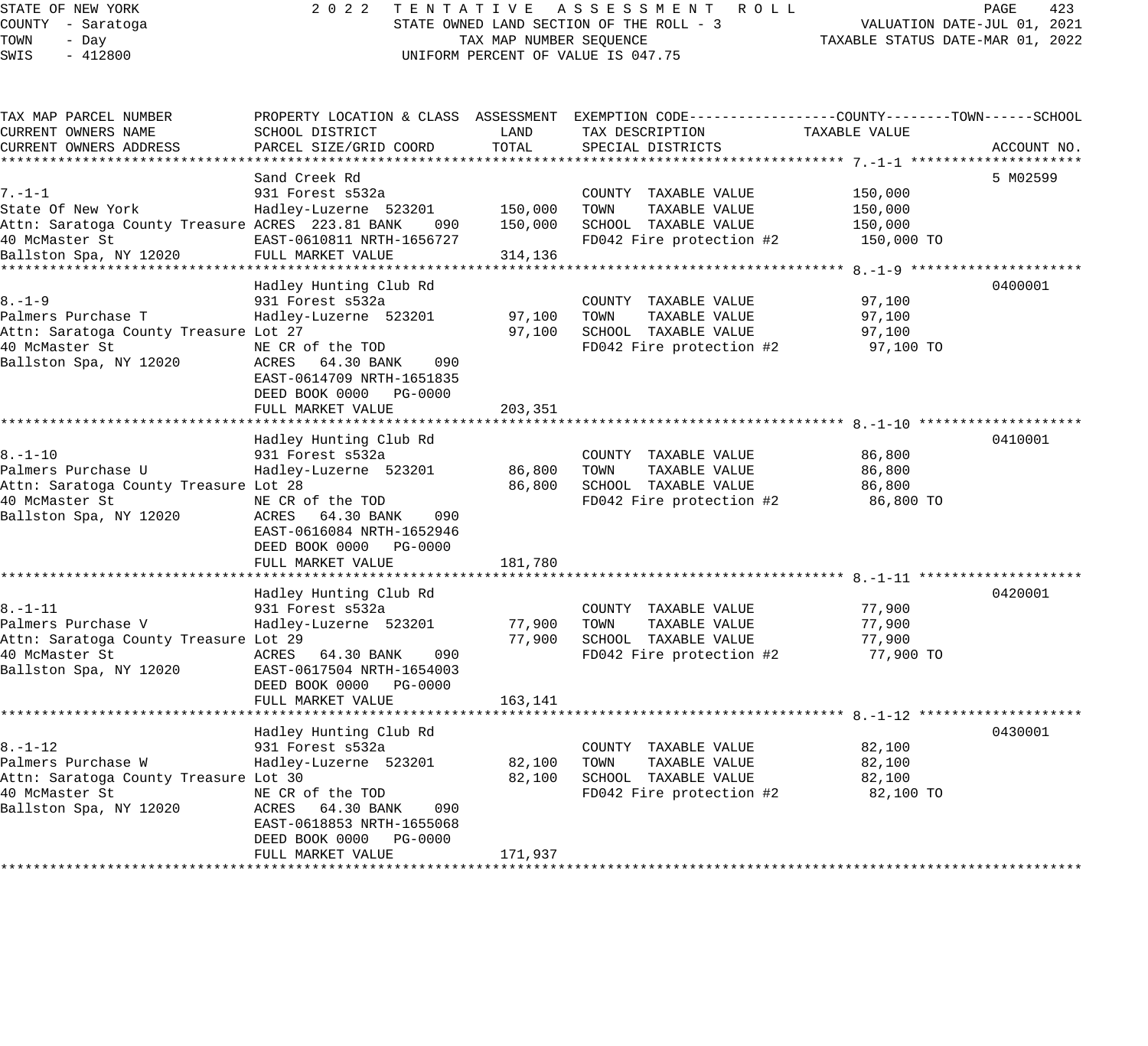| STATE OF NEW YORK<br>COUNTY - Saratoga<br>TOWN<br>- Day<br>SWIS<br>$-412800$                                              |                                                                                                                                                                                                 | TAX MAP NUMBER SEQUENCE       | 2022 TENTATIVE ASSESSMENT ROLL<br>STATE OWNED LAND SECTION OF THE ROLL - 3<br>UNIFORM PERCENT OF VALUE IS 047.75                       | TAXABLE STATUS DATE-MAR 01, 2022            | PAGE<br>424<br>VALUATION DATE-JUL 01, 2021 |
|---------------------------------------------------------------------------------------------------------------------------|-------------------------------------------------------------------------------------------------------------------------------------------------------------------------------------------------|-------------------------------|----------------------------------------------------------------------------------------------------------------------------------------|---------------------------------------------|--------------------------------------------|
| TAX MAP PARCEL NUMBER<br>CURRENT OWNERS NAME<br>CURRENT OWNERS ADDRESS                                                    | SCHOOL DISTRICT<br>PARCEL SIZE/GRID COORD                                                                                                                                                       | LAND<br>TOTAL                 | PROPERTY LOCATION & CLASS ASSESSMENT EXEMPTION CODE---------------COUNTY-------TOWN-----SCHOOL<br>TAX DESCRIPTION<br>SPECIAL DISTRICTS | TAXABLE VALUE                               | ACCOUNT NO.                                |
| $8. - 1 - 13$<br>Palmers Purchase O<br>Attn: Saratoga County Treasure Lot 17<br>40 McMaster St<br>Ballston Spa, NY 12020  | Hadley Hunting Club Rd<br>931 Forest s532a<br>Hadley-Luzerne 523201<br>NE CR of the TOD<br>ACRES 103.00 BANK<br>090<br>EAST-0620310 NRTH-1656869<br>DEED BOOK 0000 PG-0000<br>FULL MARKET VALUE | 101,400<br>101,400<br>212,356 | COUNTY TAXABLE VALUE<br>TOWN<br>TAXABLE VALUE<br>SCHOOL TAXABLE VALUE<br>$FD042$ Fire protection #2 101,400 TO                         | 101,400<br>101,400<br>101,400               | 0340001                                    |
| 8.–1–14<br>Palmers Purchase R<br>Attn: Saratoga County Treasure Lot 20<br>40 McMaster St<br>Ballston Spa, NY 12020        | Hadley Hunting Club Rd<br>931 Forest s532a<br>Hadley-Luzerne 523201<br>NE CR of the TOD<br>ACRES 104.00 BANK<br>090<br>EAST-0623481 NRTH-1656944<br>DEED BOOK 0000 PG-0000                      | 63,900<br>63,900              | COUNTY TAXABLE VALUE<br>TOWN<br>TAXABLE VALUE<br>SCHOOL TAXABLE VALUE<br>FD042 Fire protection #2 63,900 TO                            | 63,900<br>63,900<br>63,900                  | 0370001                                    |
| $8. - 1 - 15$<br>Palmers Purchase Q<br>Attn: Saratoga County Treasure Lot 19<br>40 McMaster St<br>Ballston Spa, NY 12020  | FULL MARKET VALUE<br>Hadley Hunting Club Rd<br>931 Forest s532a<br>Hadley-Luzerne 523201<br>NE CR TOD<br>ACRES 104.00 BANK<br>090<br>EAST-0621460 NRTH-1655347<br>DEED BOOK 0000 PG-0000        | 133,822<br>99,700<br>99,700   | COUNTY TAXABLE VALUE<br>TOWN<br>TAXABLE VALUE<br>SCHOOL TAXABLE VALUE<br>FD042 Fire protection #2                                      | 99,700<br>99,700<br>99,700<br>99,700 TO     | 0360001                                    |
|                                                                                                                           | FULL MARKET VALUE                                                                                                                                                                               | 208,796                       |                                                                                                                                        |                                             |                                            |
| $8. - 1 - 16$<br>Palmers Purchase 2B<br>Attn: Saratoga County Treasure Lot 35<br>40 McMaster St<br>Ballston Spa, NY 12020 | Hadley Hunting Club Rd<br>931 Forest s532a<br>Hadley-Luzerne 523201<br>ACRES 64.30 BANK<br>090<br>EAST-0619827 NRTH-1653848<br>DEED BOOK 0000 PG-0000<br>FULL MARKET VALUE                      | 86,700<br>86,700<br>181,571   | COUNTY TAXABLE VALUE<br>TOWN<br>TAXABLE VALUE<br>SCHOOL TAXABLE VALUE<br>FD042 Fire protection #2                                      | 86,700<br>86,700<br>86,700<br>86,700 TO     | 0480001                                    |
| $8. - 1 - 17$<br>Palmers Purchase I<br>Attn: Saratoga County Treasure Lot 44<br>40 McMaster St<br>Ballston Spa, NY 12020  | Hadley Hunting Club Rd<br>931 Forest s532a<br>Hadley-Luzerne 523201<br>NE CR TOD<br>ACRES 570.18 BANK<br>090<br>EAST-0622799 NRTH-1651024<br>DEED BOOK 0000<br>PG-0000<br>FULL MARKET VALUE     | 451,400<br>451,400<br>945,340 | COUNTY<br>TAXABLE VALUE<br>TAXABLE VALUE<br>TOWN<br>SCHOOL TAXABLE VALUE<br>FD042 Fire protection #2                                   | 451,400<br>451,400<br>451,400<br>451,400 TO | 0270001                                    |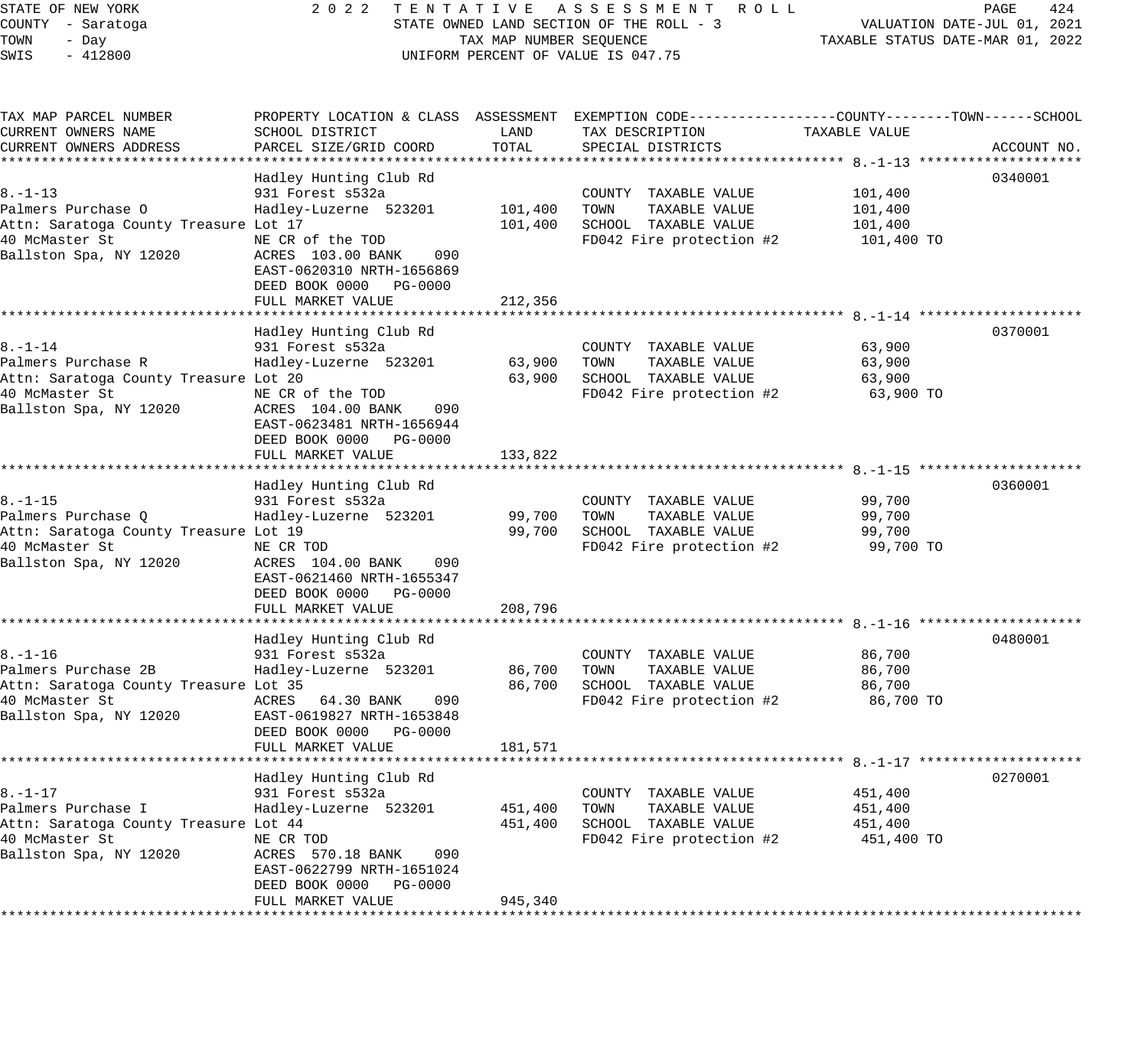| STATE OF NEW YORK<br>COUNTY - Saratoga<br>TOWN<br>- Day<br>SWIS<br>$-412800$ |                                                                                                      | TAX MAP NUMBER SEQUENCE | 2022 TENTATIVE ASSESSMENT ROLL<br>STATE OWNED LAND SECTION OF THE ROLL - 3<br>UNIFORM PERCENT OF VALUE IS 047.75                       | TAXABLE STATUS DATE-MAR 01, 2022 | PAGE<br>425<br>VALUATION DATE-JUL 01, 2021 |
|------------------------------------------------------------------------------|------------------------------------------------------------------------------------------------------|-------------------------|----------------------------------------------------------------------------------------------------------------------------------------|----------------------------------|--------------------------------------------|
| TAX MAP PARCEL NUMBER<br>CURRENT OWNERS NAME<br>CURRENT OWNERS ADDRESS       | SCHOOL DISTRICT<br>PARCEL SIZE/GRID COORD                                                            | LAND<br>TOTAL           | PROPERTY LOCATION & CLASS ASSESSMENT EXEMPTION CODE---------------COUNTY-------TOWN-----SCHOOL<br>TAX DESCRIPTION<br>SPECIAL DISTRICTS | TAXABLE VALUE                    | ACCOUNT NO.                                |
|                                                                              |                                                                                                      |                         |                                                                                                                                        |                                  |                                            |
| 8.–1–18                                                                      | Hadley Hunting Club Rd<br>931 Forest s532a                                                           |                         | COUNTY TAXABLE VALUE                                                                                                                   | 559,700                          | 0260001                                    |
| Palmers Purchase H                                                           | Hadley-Luzerne 523201                                                                                |                         | 559,700 TOWN<br>TAXABLE VALUE                                                                                                          | 559,700                          |                                            |
| Attn: Saratoga Coounty Treasur Lot 43                                        |                                                                                                      | 559,700                 | SCHOOL TAXABLE VALUE                                                                                                                   | 559,700                          |                                            |
| 40 McMaster St                                                               | NE CR TOD                                                                                            |                         | FD042 Fire protection #2                                                                                                               | 559,700 TO                       |                                            |
| Ballston Spa, NY 12020                                                       | ACRES 484.80 BANK<br>090<br>EAST-0620711 NRTH-1648850<br>DEED BOOK 0000 PG-0000<br>FULL MARKET VALUE | 1172,147                |                                                                                                                                        |                                  |                                            |
|                                                                              |                                                                                                      |                         |                                                                                                                                        |                                  |                                            |
|                                                                              | Hadley Hunting Club Rd                                                                               |                         |                                                                                                                                        |                                  | 0470001                                    |
| $8. - 1 - 19$                                                                | 931 Forest s532a                                                                                     |                         | COUNTY TAXABLE VALUE                                                                                                                   | 58,800                           |                                            |
| Palmers Purchase 2A<br>Attn: Saratoga County Treasure Lot 34                 | Hadley-Luzerne 523201                                                                                | 58,800                  | TAXABLE VALUE<br>TOWN<br>58,800 SCHOOL TAXABLE VALUE                                                                                   | 58,800<br>58,800                 |                                            |
| 40 McMaster St                                                               | NE CR TOD                                                                                            |                         | FD042 Fire protection #2                                                                                                               | 58,800 TO                        |                                            |
| Ballston Spa, NY 12020                                                       | ACRES 64.30 BANK<br>090<br>EAST-0618466 NRTH-1652797<br>DEED BOOK 0000 PG-0000<br>FULL MARKET VALUE  | 123,141                 |                                                                                                                                        |                                  |                                            |
|                                                                              |                                                                                                      |                         |                                                                                                                                        |                                  |                                            |
|                                                                              | Hadley Hunting Club Rd                                                                               |                         |                                                                                                                                        |                                  | 0460001                                    |
| $8. - 1 - 20$                                                                | 931 Forest s532a                                                                                     |                         | COUNTY TAXABLE VALUE                                                                                                                   | 47,000                           |                                            |
| Palmers Purchase Z                                                           | Hadley-Luzerne 523201                                                                                | 47,000                  | TOWN<br>TAXABLE VALUE                                                                                                                  | 47,000                           |                                            |
| Attn: Saratoga County Treasure Lot 33                                        |                                                                                                      | 47,000                  | SCHOOL TAXABLE VALUE                                                                                                                   | 47,000                           |                                            |
| 40 McMaster St<br>Ballston Spa, NY 12020                                     | ACRES 64.30 BANK<br>090<br>EAST-0617055 NRTH-1651710<br>DEED BOOK 0000 PG-0000<br>FULL MARKET VALUE  | 98,429                  | FD042 Fire protection #2                                                                                                               | 47,000 TO                        |                                            |
|                                                                              |                                                                                                      |                         |                                                                                                                                        |                                  |                                            |
|                                                                              | Hadley Hunting Club Rd                                                                               |                         |                                                                                                                                        |                                  | 0450001                                    |
| 8.-1-21                                                                      | 931 Forest s532a                                                                                     |                         | COUNTY TAXABLE VALUE                                                                                                                   | 71,100                           |                                            |
| Palmers Purchase Y<br>Attn: Saratoga County Treasure Lot 32                  | Hadley-Luzerne 523201                                                                                | 71,100<br>71,100        | TOWN<br>TAXABLE VALUE<br>SCHOOL TAXABLE VALUE                                                                                          | 71,100<br>71,100                 |                                            |
| 40 McMaster St                                                               | NE CR TOD                                                                                            |                         | FD042 Fire protection #2                                                                                                               | 71,100 TO                        |                                            |
| Ballston Spa, NY 12020                                                       | ACRES 64.30 BANK<br>090<br>EAST-0615633 NRTH-1650638<br>DEED BOOK 0000 PG-0000<br>FULL MARKET VALUE  | 148,901                 |                                                                                                                                        |                                  |                                            |
|                                                                              |                                                                                                      |                         |                                                                                                                                        |                                  |                                            |
|                                                                              | Hadley Hunting Club Rd                                                                               |                         |                                                                                                                                        |                                  | 0440001                                    |
| $8. - 1 - 22$                                                                | 931 Forest s532a                                                                                     |                         | COUNTY TAXABLE VALUE                                                                                                                   | 51,600                           |                                            |
| Palmers Purchase X                                                           | Hadley-Luzerne 523201                                                                                | 51,600                  | TOWN<br>TAXABLE VALUE                                                                                                                  | 51,600                           |                                            |
| Attn: Saratoga County Treasure Lot 31<br>40 McMaster St                      | NE CR TOD                                                                                            | 51,600                  | SCHOOL TAXABLE VALUE<br>FD042 Fire protection #2                                                                                       | 51,600<br>51,600 TO              |                                            |
| Ballston Spa, NY 12020                                                       | ACRES 64.30 BANK<br>090<br>EAST-0614225 NRTH-1649550                                                 |                         |                                                                                                                                        |                                  |                                            |

DEED BOOK 0000 PG-0000

FULL MARKET VALUE 108,063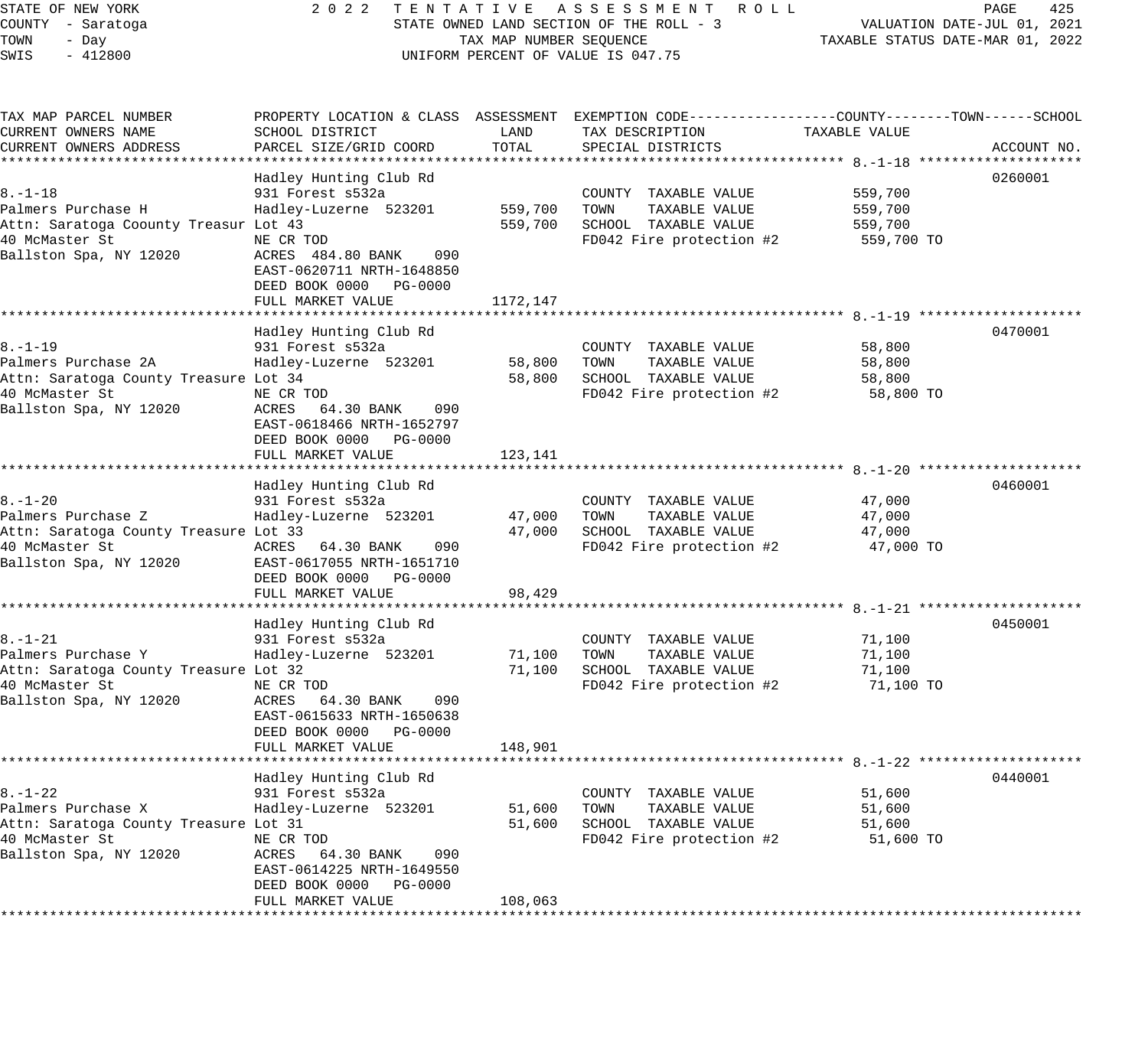| STATE OF NEW YORK<br>COUNTY - Saratoga<br>TOWN<br>- Day<br>SWIS<br>$-412800$                                                   |                                                                                                                                                                               | TAX MAP NUMBER SEQUENCE       | 2022 TENTATIVE ASSESSMENT ROLL<br>STATE OWNED LAND SECTION OF THE ROLL - 3<br>UNIFORM PERCENT OF VALUE IS 047.75                       | TAXABLE STATUS DATE-MAR 01, 2022                | PAGE<br>426<br>VALUATION DATE-JUL 01, 2021 |
|--------------------------------------------------------------------------------------------------------------------------------|-------------------------------------------------------------------------------------------------------------------------------------------------------------------------------|-------------------------------|----------------------------------------------------------------------------------------------------------------------------------------|-------------------------------------------------|--------------------------------------------|
| TAX MAP PARCEL NUMBER<br>CURRENT OWNERS NAME<br>CURRENT OWNERS ADDRESS                                                         | SCHOOL DISTRICT<br>PARCEL SIZE/GRID COORD                                                                                                                                     | LAND<br>TOTAL                 | PROPERTY LOCATION & CLASS ASSESSMENT EXEMPTION CODE---------------COUNTY-------TOWN-----SCHOOL<br>TAX DESCRIPTION<br>SPECIAL DISTRICTS | TAXABLE VALUE                                   | ACCOUNT NO.                                |
|                                                                                                                                |                                                                                                                                                                               |                               |                                                                                                                                        |                                                 |                                            |
| $8. - 1 - 23$<br>Palmers Purchase S<br>Attn: Saratoga County Treasure Lot 26<br>40 McMaster St<br>Ballston Spa, NY 12020       | Hadley Hunting Club Rd<br>931 Forest s532a<br>Hadley-Luzerne 523201<br>NE CR TOD<br>ACRES 64.30 BANK<br>090<br>EAST-0613332 NRTH-1650767<br>DEED BOOK 0000 PG-0000            | 69,200<br>69,200              | COUNTY TAXABLE VALUE<br>TOWN<br>TAXABLE VALUE<br>SCHOOL TAXABLE VALUE<br>FD042 Fire protection #2                                      | 69,200<br>69,200<br>69,200<br>69,200 TO         | 0390001                                    |
|                                                                                                                                | FULL MARKET VALUE                                                                                                                                                             | 144,921                       |                                                                                                                                        |                                                 |                                            |
| 9.–1–1<br>Palmers Purchase L<br>Attn: Saratoga County Treasure H&P Lot<br>40 McMaster St<br>Ballston Spa, NY 12020             | Hadley Hill Rd<br>931 Forest s532a<br>Hadley-Luzerne 523201<br>Road 7<br>ACRES 605.60 BANK<br>090<br>EAST-0623504 NRTH-1655053<br>DEED BOOK 0000 PG-0000<br>FULL MARKET VALUE | 321,200<br>321,200<br>672,670 | COUNTY TAXABLE VALUE<br>TOWN<br>TAXABLE VALUE<br>SCHOOL TAXABLE VALUE<br>FD042 Fire protection #2                                      | 321,200<br>321,200<br>321,200<br>321,200 TO     | 0300001                                    |
|                                                                                                                                |                                                                                                                                                                               |                               |                                                                                                                                        |                                                 |                                            |
| $9. - 1 - 2$<br>Palmers Purchase K<br>Attn: Saratoga County Treasure Lot 45 N Part<br>40 McMaster St<br>Ballston Spa, NY 12020 | Hadley Hill Rd<br>931 Forest s532a<br>Hadley-Luzerne 523201<br>ACRES 601.30 BANK<br>090<br>EAST-0628435 NRTH-1652799<br>DEED BOOK 0000 PG-0000<br>FULL MARKET VALUE           | 308,600<br>308,600<br>646,283 | COUNTY TAXABLE VALUE<br>TOWN<br>TAXABLE VALUE<br>SCHOOL TAXABLE VALUE<br>FD042 Fire protection #2                                      | 308,600<br>308,600<br>308,600<br>308,600 TO     | 0290001                                    |
|                                                                                                                                |                                                                                                                                                                               | *************                 |                                                                                                                                        |                                                 |                                            |
| 13.-1-1<br>Palmers Purchase E<br>Attn: Saratoga County Treasure N Portion of TOD<br>40 McMaster St<br>Ballston Spa, NY 12020   | Sand Lake Rd<br>931 Forest s532a<br>Hadley-Luzerne 523201<br>Lot 30<br>ACRES 558.00 BANK<br>090<br>EAST-0590833 NRTH-1648536<br>DEED BOOK 0000 PG-0000                        | 474,700<br>474,700            | COUNTY TAXABLE VALUE<br>TOWN<br>TAXABLE VALUE<br>SCHOOL TAXABLE VALUE<br>FD042 Fire protection #2                                      | 474,700<br>474,700<br>474,700<br>474,700 TO     | 0220001                                    |
|                                                                                                                                | FULL MARKET VALUE                                                                                                                                                             | 994,136                       |                                                                                                                                        |                                                 |                                            |
|                                                                                                                                | Military 16 Rd                                                                                                                                                                |                               |                                                                                                                                        |                                                 | 5 K00505                                   |
| 14.-1-1.21-ESMT<br>State Of New York<br>C/O County Treasurer<br>Saratoga<br>County                                             | 980 Consvn easmt<br>Edinburg<br>413001<br>FRNT 7085.00 DPTH<br>ACRES12206.00<br>EAST-0599439 NRTH-1647005<br>DEED BOOK 2007 PG-12033<br>CONSERVATION ESMT % 26.00             | 1428,024<br>1428,024          | COUNTY TAXABLE VALUE<br>TOWN<br>TAXABLE VALUE<br>SCHOOL TAXABLE VALUE<br>FD042 Fire protection #2                                      | 1428,024<br>1428,024<br>1428,024<br>1428,024 TO |                                            |
|                                                                                                                                | FULL MARKET VALUE                                                                                                                                                             | 2990,626                      |                                                                                                                                        |                                                 |                                            |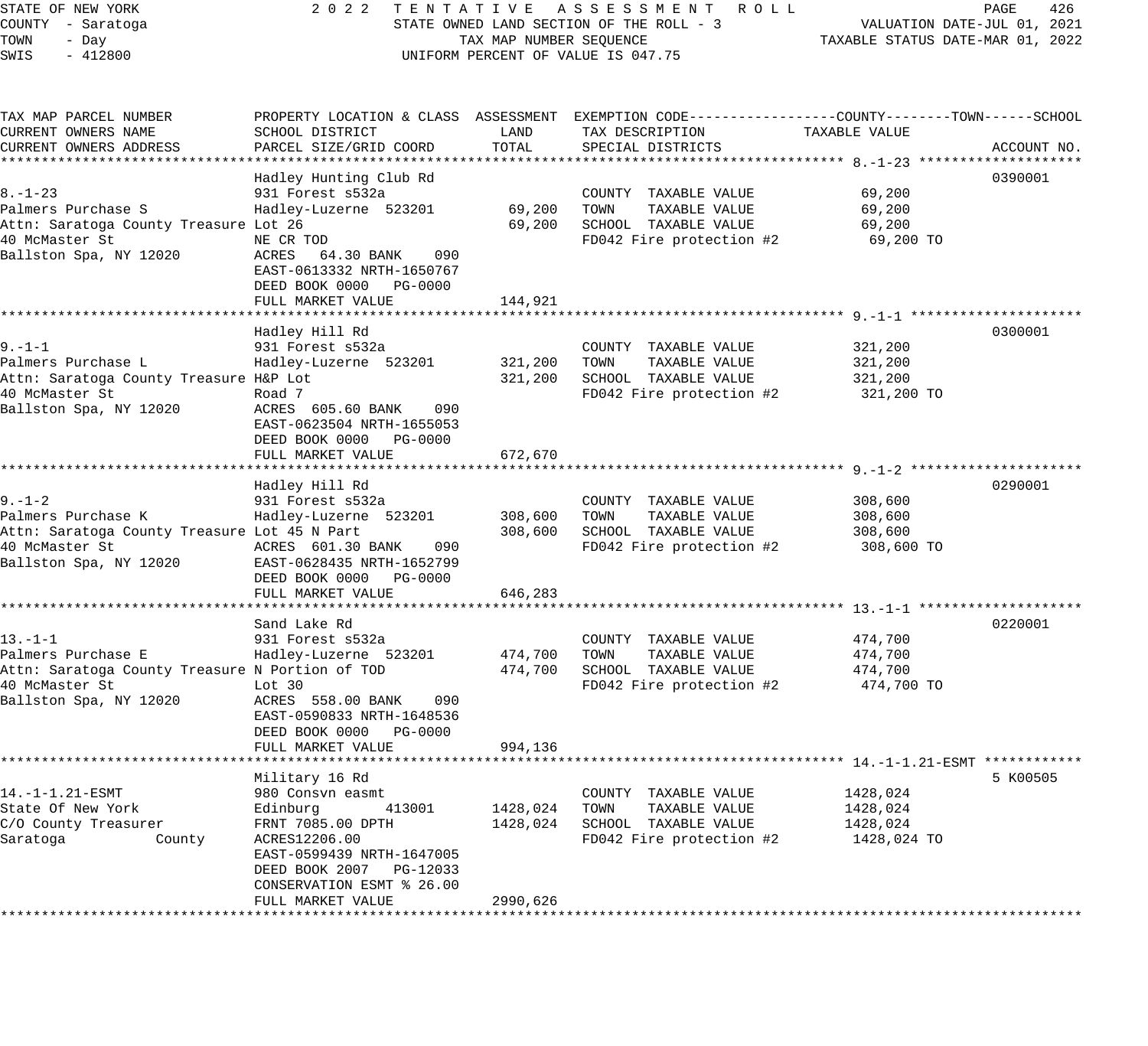| COUNTY - Saratoga<br>TOWN<br>- Day<br>$-412800$<br>SWIS     | STATE OWNED LAND SECTION OF THE ROLL - 3<br>TAX MAP NUMBER SEQUENCE<br>UNIFORM PERCENT OF VALUE IS 047.75 |                    |                                                                                                                   | VALUATION DATE-JUL 01, 2021<br>TAXABLE STATUS DATE-MAR 01, 2022 |             |
|-------------------------------------------------------------|-----------------------------------------------------------------------------------------------------------|--------------------|-------------------------------------------------------------------------------------------------------------------|-----------------------------------------------------------------|-------------|
| TAX MAP PARCEL NUMBER<br>CURRENT OWNERS NAME                | SCHOOL DISTRICT                                                                                           | LAND               | PROPERTY LOCATION & CLASS ASSESSMENT EXEMPTION CODE---------------COUNTY-------TOWN-----SCHOOL<br>TAX DESCRIPTION | TAXABLE VALUE                                                   |             |
| CURRENT OWNERS ADDRESS                                      | PARCEL SIZE/GRID COORD                                                                                    | TOTAL              | SPECIAL DISTRICTS                                                                                                 |                                                                 | ACCOUNT NO. |
|                                                             | Hadley Hunting Club Rd                                                                                    |                    |                                                                                                                   |                                                                 | 0110001     |
| 15.–1–1                                                     | 931 Forest s532a                                                                                          |                    | COUNTY TAXABLE VALUE                                                                                              | 138,300                                                         |             |
| Glen Yates Patent A                                         | Hadley-Luzerne 523201                                                                                     | 138,300            | TOWN<br>TAXABLE VALUE                                                                                             | 138,300                                                         |             |
| Attn: County Treasurer                                      | Lot 6                                                                                                     | 138,300            | SCHOOL TAXABLE VALUE                                                                                              | 138,300                                                         |             |
| 25 W High St<br>Ballston Spa, NY 12020                      | 6 Glen Yates Patent<br>ACRES 200.00 BANK<br>090<br>EAST-0615087 NRTH-1647082<br>DEED BOOK 0000 PG-0000    |                    | FD042 Fire protection #2                                                                                          | 138,300 TO                                                      |             |
|                                                             | FULL MARKET VALUE                                                                                         | 289,634            |                                                                                                                   |                                                                 |             |
|                                                             |                                                                                                           |                    |                                                                                                                   |                                                                 |             |
|                                                             | Hadley Hunting Club Rd                                                                                    |                    |                                                                                                                   |                                                                 | 0250001     |
| $15. - 1 - 2$                                               | 931 Forest s532a                                                                                          |                    | COUNTY TAXABLE VALUE                                                                                              | 609,200                                                         |             |
| Palmers Purchase G<br>Attn: Saratoga County Treasure Lot 42 | Hadley-Luzerne 523201                                                                                     | 609,200<br>609,200 | TOWN<br>TAXABLE VALUE<br>SCHOOL TAXABLE VALUE                                                                     | 609,200<br>609,200                                              |             |
| 40 McMaster St                                              | ACRES 548.50 BANK<br>090                                                                                  |                    | FD042 Fire protection #2                                                                                          | 609,200 TO                                                      |             |
| Ballston Spa, NY 12020                                      | EAST-0619224 NRTH-1646431<br>DEED BOOK 0000 PG-0000                                                       |                    |                                                                                                                   |                                                                 |             |
|                                                             | FULL MARKET VALUE                                                                                         | 1275,812           |                                                                                                                   |                                                                 |             |
|                                                             | Hadley Hunting Club Rd                                                                                    |                    |                                                                                                                   |                                                                 | 0120001     |
| 15.–1–7                                                     | 931 Forest s532a                                                                                          |                    | COUNTY TAXABLE VALUE                                                                                              | 169,200                                                         |             |
| Glen Yates Patent B                                         | Hadley-Luzerne 523201                                                                                     | 169,200            | TOWN<br>TAXABLE VALUE                                                                                             | 169,200                                                         |             |
| Attn: Saratoga County Treasure Lot 7                        |                                                                                                           | 169,200            | SCHOOL TAXABLE VALUE                                                                                              | 169,200                                                         |             |
| 25 W High St                                                | 7 Glen Yates Patent                                                                                       |                    | FD042 Fire protection #2                                                                                          | 169,200 TO                                                      |             |
| Ballston Spa, NY 12020                                      | ACRES 200.00 BANK<br>090                                                                                  |                    |                                                                                                                   |                                                                 |             |
|                                                             | EAST-0617036 NRTH-1644460                                                                                 |                    |                                                                                                                   |                                                                 |             |
|                                                             | DEED BOOK 0000 PG-0000                                                                                    |                    |                                                                                                                   |                                                                 |             |
|                                                             | FULL MARKET VALUE                                                                                         | 354,346            |                                                                                                                   |                                                                 |             |
|                                                             |                                                                                                           |                    |                                                                                                                   |                                                                 |             |
| 16.–1–6                                                     | Hadley Hill Rd<br>931 Forest s532a                                                                        |                    | COUNTY TAXABLE VALUE                                                                                              | 88,900                                                          | 0280001     |
| Palmers Purchase J                                          | Hadley-Luzerne 523201                                                                                     | 88,900             | TOWN<br>TAXABLE VALUE                                                                                             | 88,900                                                          |             |
| Attn: Saratoga County Treasure Lot 45 So End                |                                                                                                           | 88,900             | SCHOOL TAXABLE VALUE                                                                                              | 88,900                                                          |             |
| 40 McMaster St                                              | ACRES 153.24 BANK<br>090                                                                                  |                    | FD042 Fire protection #2                                                                                          | 88,900 TO                                                       |             |
| Ballston Spa, NY 12020                                      | EAST-0629103 NRTH-1647728                                                                                 |                    |                                                                                                                   |                                                                 |             |
|                                                             | DEED BOOK 0000 PG-0000                                                                                    |                    |                                                                                                                   |                                                                 |             |
|                                                             | FULL MARKET VALUE                                                                                         | 186,178            |                                                                                                                   |                                                                 |             |
|                                                             |                                                                                                           |                    |                                                                                                                   |                                                                 |             |
|                                                             | Sand Lake Rd                                                                                              |                    |                                                                                                                   |                                                                 | 0210001     |
| $20. -1 - 1$                                                | 931 Forest s532a                                                                                          |                    | COUNTY TAXABLE VALUE                                                                                              | 306,700                                                         |             |
| State Of New York                                           | Hadley-Luzerne 523201                                                                                     | 306,700            | TOWN<br>TAXABLE VALUE                                                                                             | 306,700                                                         |             |
| Attn: Saratoga County Treasure Lot 27                       |                                                                                                           | 306,700            | SCHOOL TAXABLE VALUE                                                                                              | 306,700                                                         |             |
| 40 McMaster St<br>Ballston Spa, NY 12020                    | NE CR TOD<br>ACRES 555.00 BANK<br>090<br>EAST-0586571 NRTH-1639254                                        |                    | FD042 Fire protection #2                                                                                          | 306,700 TO                                                      |             |

STATE OF NEW YORK 2 0 2 2 T E N T A T I V E A S S E S S M E N T R O L L PAGE 427

 DEED BOOK 0000 PG-0000 FULL MARKET VALUE 642,304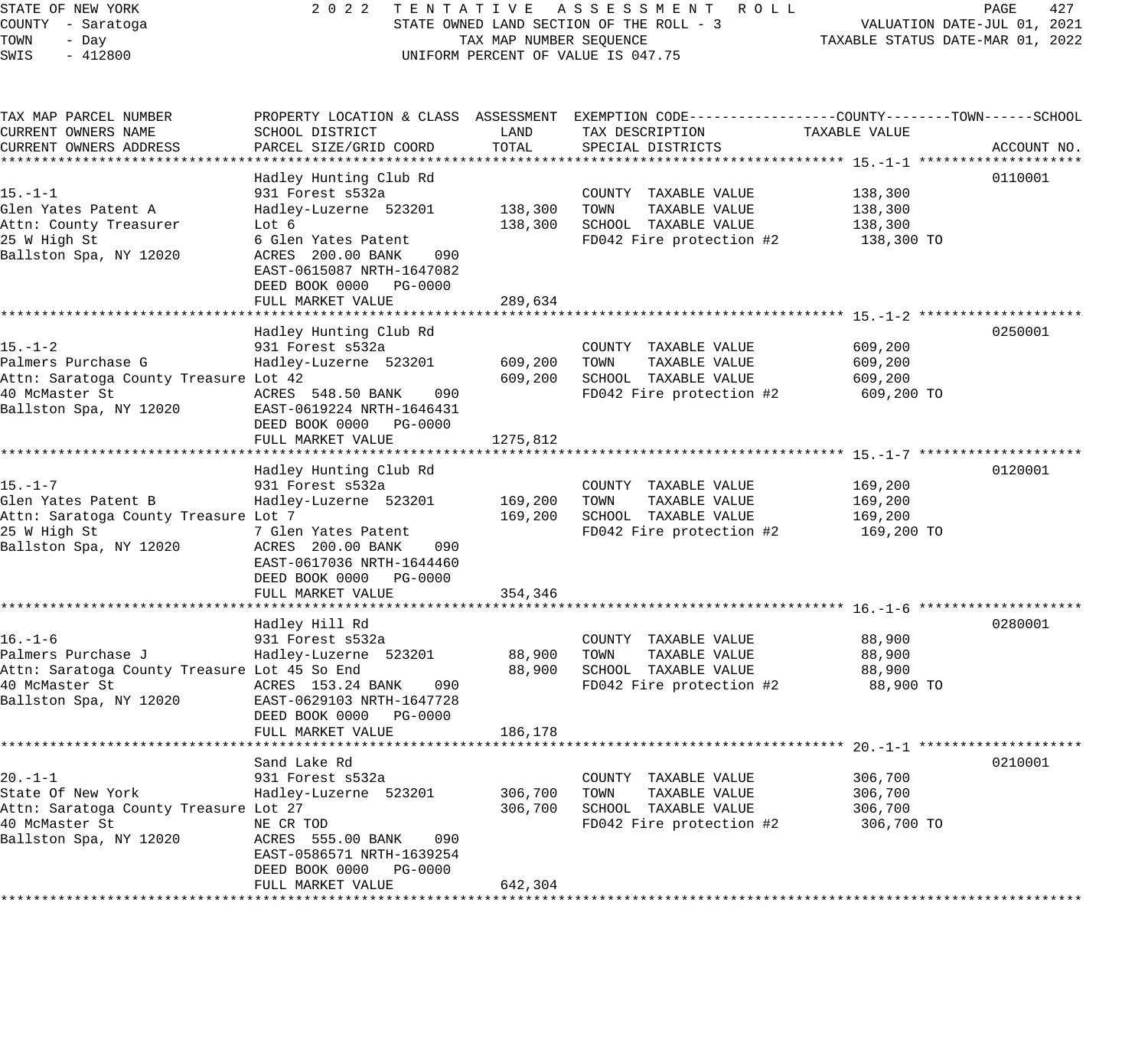| STATE OF NEW YORK<br>COUNTY - Saratoga<br>TOWN<br>- Day<br>SWIS<br>$-412800$                       |                                                                                                     | TAX MAP NUMBER SEQUENCE | 2022 TENTATIVE ASSESSMENT ROLL<br>STATE OWNED LAND SECTION OF THE ROLL - 3<br>UNIFORM PERCENT OF VALUE IS 047.75                       | VALUATION DATE-JUL 01, 2021<br>TAXABLE STATUS DATE-MAR 01, 2022 | PAGE<br>428 |
|----------------------------------------------------------------------------------------------------|-----------------------------------------------------------------------------------------------------|-------------------------|----------------------------------------------------------------------------------------------------------------------------------------|-----------------------------------------------------------------|-------------|
| TAX MAP PARCEL NUMBER<br>CURRENT OWNERS NAME<br>CURRENT OWNERS ADDRESS                             | SCHOOL DISTRICT<br>PARCEL SIZE/GRID COORD                                                           | LAND<br>TOTAL           | PROPERTY LOCATION & CLASS ASSESSMENT EXEMPTION CODE---------------COUNTY-------TOWN-----SCHOOL<br>TAX DESCRIPTION<br>SPECIAL DISTRICTS | TAXABLE VALUE                                                   | ACCOUNT NO. |
|                                                                                                    |                                                                                                     |                         |                                                                                                                                        |                                                                 |             |
| 20.-1-2                                                                                            | Sand Lake Rd<br>931 Forest s532a                                                                    |                         | COUNTY TAXABLE VALUE                                                                                                                   | 198,800                                                         | 0200001     |
| Palmers Purchase C                                                                                 | Hadley-Luzerne 523201                                                                               | 198,800 TOWN            | TAXABLE VALUE                                                                                                                          | 198,800                                                         |             |
| Attn: Saratoga County Treasure Lot 26                                                              |                                                                                                     |                         | 198,800 SCHOOL TAXABLE VALUE                                                                                                           | 198,800                                                         |             |
| 40 McMaster St                                                                                     |                                                                                                     |                         | FD042 Fire protection #2                                                                                                               | 198,800 TO                                                      |             |
| Ballston Spa, NY 12020                                                                             | 090<br>EAST-0586360 NRTH-1635227<br>DEED BOOK 0000 PG-0000<br>FULL MARKET VALUE                     | 416,335                 |                                                                                                                                        |                                                                 |             |
|                                                                                                    |                                                                                                     |                         |                                                                                                                                        |                                                                 |             |
|                                                                                                    | Sand Lake Rd                                                                                        |                         |                                                                                                                                        |                                                                 | 0190001     |
| 20.-1-3                                                                                            | 931 Forest s532a                                                                                    |                         | COUNTY TAXABLE VALUE                                                                                                                   | 29,500                                                          |             |
| Palmers Purchase B                   Hadley-Luzerne   523201                                       |                                                                                                     | 29,500 TOWN             | TAXABLE VALUE                                                                                                                          | 29,500                                                          |             |
| Attn: Saratoga County Treasure Lot 25                                                              |                                                                                                     |                         | 29,500 SCHOOL TAXABLE VALUE                                                                                                            | 29,500                                                          |             |
| 40 McMaster St<br>Ballston Spa, NY 12020                                                           | ACRES 66.00 BANK<br>090<br>EAST-0585622 NRTH-1633162<br>DEED BOOK 0000 PG-0000<br>FULL MARKET VALUE | 61,780                  | FD042 Fire protection #2                                                                                                               | 29,500 TO                                                       |             |
|                                                                                                    |                                                                                                     |                         |                                                                                                                                        |                                                                 |             |
|                                                                                                    | Military Rd                                                                                         |                         |                                                                                                                                        |                                                                 | 0130001     |
| 22.-1-1                                                                                            | 931 Forest s532a                                                                                    |                         | COUNTY TAXABLE VALUE                                                                                                                   | 9,100                                                           |             |
|                                                                                                    | 413001                                                                                              |                         | 9,100 TOWN TAXABLE VALUE                                                                                                               | 9,100                                                           |             |
| Attn: Saratoga County Treasure Lot 13                                                              |                                                                                                     |                         | 9,100 SCHOOL TAXABLE VALUE                                                                                                             | 9,100                                                           |             |
| 25 W High St                                                                                       | ACRES 16.00 BANK 090<br>EAST-0607403 NRTH-1634995                                                   |                         | FD042 Fire protection #2                                                                                                               | 9,100 TO                                                        |             |
| Ballston Spa, NY 12020                                                                             | DEED BOOK 0000 PG-0000                                                                              |                         |                                                                                                                                        |                                                                 |             |
|                                                                                                    | FULL MARKET VALUE                                                                                   | 19,058                  |                                                                                                                                        |                                                                 |             |
|                                                                                                    |                                                                                                     |                         |                                                                                                                                        |                                                                 |             |
|                                                                                                    | Hadley Hunting Club Rd                                                                              |                         |                                                                                                                                        |                                                                 | 0140001     |
| $23. - 1 - 1$                                                                                      | 931 Forest s532a                                                                                    |                         | COUNTY TAXABLE VALUE                                                                                                                   | 241,100                                                         |             |
| Glen Yates Patent D               Hadley-Luzerne 523201                                            |                                                                                                     |                         | 241,100 TOWN TAXABLE VALUE                                                                                                             | 241,100                                                         |             |
| Attn: Saratoga County Treasure Lot 16<br>25 W High St                                              |                                                                                                     |                         | 241,100 SCHOOL TAXABLE VALUE                                                                                                           | 241,100                                                         |             |
| Ballston Spa, NY 12020                                                                             | NE CR TOD<br>ACRES 200.00 BANK<br>090                                                               |                         | FD042 Fire protection #2 241,100 TO                                                                                                    |                                                                 |             |
|                                                                                                    | EAST-0614738 NRTH-1638772                                                                           |                         |                                                                                                                                        |                                                                 |             |
|                                                                                                    | DEED BOOK 0000 PG-0000                                                                              |                         |                                                                                                                                        |                                                                 |             |
|                                                                                                    | FULL MARKET VALUE                                                                                   | 504,921                 |                                                                                                                                        |                                                                 |             |
|                                                                                                    |                                                                                                     |                         |                                                                                                                                        |                                                                 |             |
|                                                                                                    | Hadley Hunting Club Rd                                                                              |                         |                                                                                                                                        |                                                                 | 0150001     |
| 23.-1-2                                                                                            | 931 Forest s532a                                                                                    |                         | COUNTY TAXABLE VALUE                                                                                                                   | 119,500                                                         |             |
| Glen Yates Patent E               Hadley-Luzerne   523201<br>Attn: Saratoga County Treasure Lot 21 |                                                                                                     |                         | 119,500 TOWN TAXABLE VALUE<br>119,500 SCHOOL TAXABLE VALUE                                                                             | 119,500<br>119,500                                              |             |
| 25 W High St                                                                                       | 21 N 1/2                                                                                            |                         | FD042 Fire protection #2                                                                                                               | 119,500 TO                                                      |             |
| Ballston Spa, NY 12020                                                                             | ACRES 100.00                                                                                        |                         |                                                                                                                                        |                                                                 |             |
|                                                                                                    | EAST-0616207 NRTH-1636857                                                                           |                         |                                                                                                                                        |                                                                 |             |
|                                                                                                    | FULL MARKET VALUE                                                                                   | 250,262                 |                                                                                                                                        |                                                                 |             |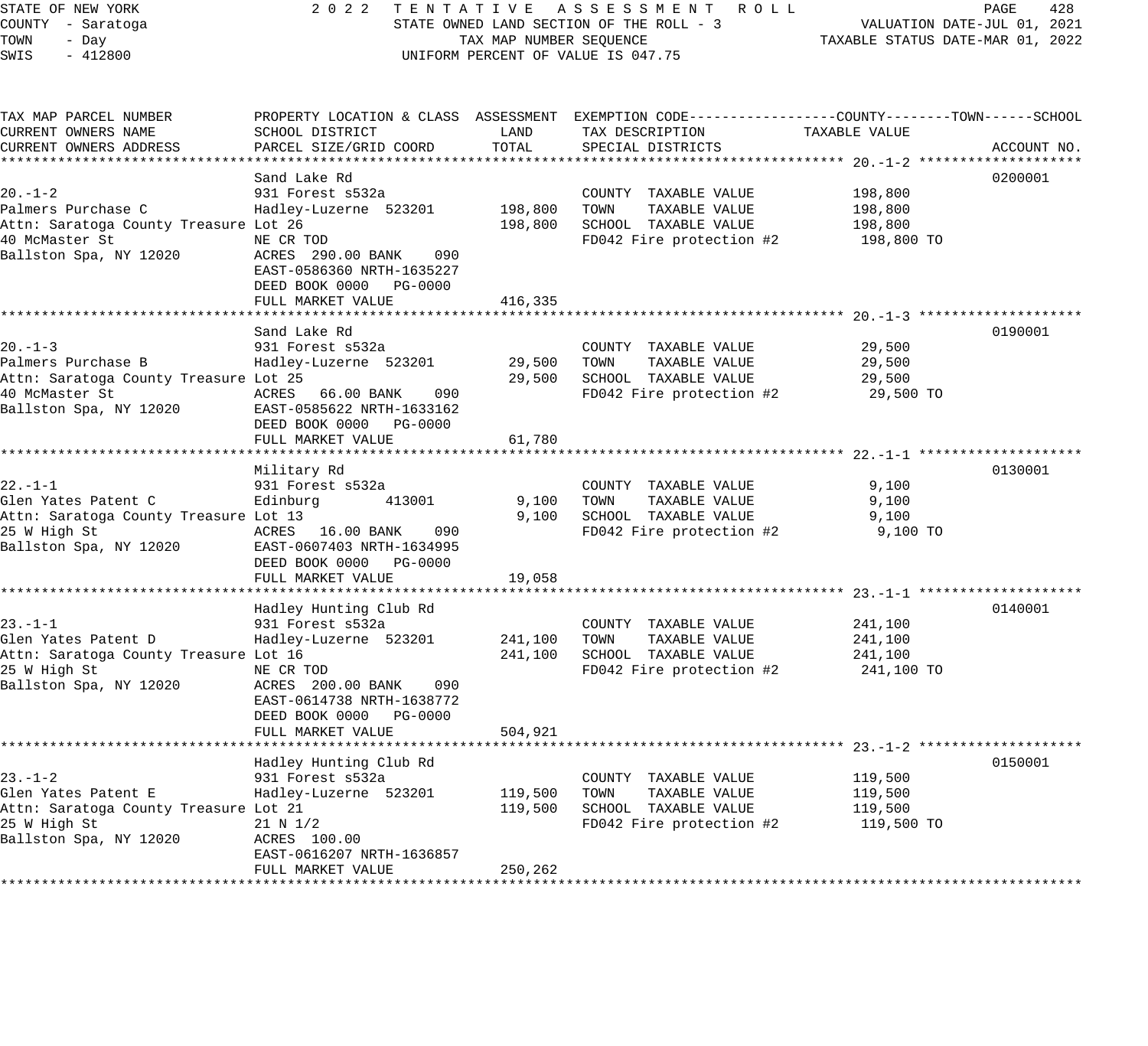| STATE OF NEW YORK<br>COUNTY - Saratoga<br>TOWN<br>- Day<br>SWIS<br>$-412800$                                                       | 2022 TENTATIVE ASSESSMENT ROLL<br>STATE OWNED LAND SECTION OF THE ROLL - 3<br>TAX MAP NUMBER SEQUENCE<br>UNIFORM PERCENT OF VALUE IS 047.75                                                                                              |                               |                                                                                                                                        | PAGE<br>429<br>VALUATION DATE-JUL 01, 2021<br>TAXABLE STATUS DATE-MAR 01, 2022 |             |  |
|------------------------------------------------------------------------------------------------------------------------------------|------------------------------------------------------------------------------------------------------------------------------------------------------------------------------------------------------------------------------------------|-------------------------------|----------------------------------------------------------------------------------------------------------------------------------------|--------------------------------------------------------------------------------|-------------|--|
| TAX MAP PARCEL NUMBER<br>CURRENT OWNERS NAME<br>CURRENT OWNERS ADDRESS                                                             | SCHOOL DISTRICT<br>PARCEL SIZE/GRID COORD                                                                                                                                                                                                | LAND<br>TOTAL                 | PROPERTY LOCATION & CLASS ASSESSMENT EXEMPTION CODE---------------COUNTY-------TOWN-----SCHOOL<br>TAX DESCRIPTION<br>SPECIAL DISTRICTS | TAXABLE VALUE                                                                  | ACCOUNT NO. |  |
| 23. -1-7.2-ESMT<br>State Of New York<br>C/O County Treasurer<br>Saratoga<br>County                                                 | Hadley Hunting Club Rd<br>980 Consvn easmt<br>Hadley-Luzerne 523201<br>FRNT 200.00 DPTH<br>ACRES 255.98<br>EAST-0619811 NRTH-1638973<br>DEED BOOK 1768 PG-387<br>CONSERVATION ESMT % 26.00                                               | 33,280<br>33,280              | COUNTY TAXABLE VALUE<br>TOWN<br>TAXABLE VALUE<br>SCHOOL TAXABLE VALUE<br>FD042 Fire protection #2                                      | 33,280<br>33,280<br>33,280<br>33,280 TO                                        |             |  |
|                                                                                                                                    | FULL MARKET VALUE                                                                                                                                                                                                                        | 69,696                        |                                                                                                                                        |                                                                                |             |  |
| $24. - 2 - 47$<br>Palmers Purchase M<br>Attn: Saratoga County Treasure Lot 47-48 Sub 7<br>40 McMaster St<br>Ballston Spa, NY 12020 | Steve Kathan (private) Rd<br>931 Forest s532a<br>Hadley-Luzerne 523201<br>ACRES 45.00 BANK<br>090<br>EAST-0634078 NRTH-1635103<br>DEED BOOK 0000 PG-0000<br>FULL MARKET VALUE                                                            | 23,400<br>23,400<br>49,005    | COUNTY TAXABLE VALUE<br>TOWN<br>TAXABLE VALUE<br>SCHOOL TAXABLE VALUE<br>FD041 Fire protection #1                                      | 23,400<br>23,400<br>23,400<br>23,400 TO                                        | 0310001     |  |
| $32. -1 - 15 - ESMT$<br>State Of New York<br>C/O County Treasurer<br>Saratoga<br>County                                            | Hollow Rd<br>980 Consvn easmt<br>Hadley-Luzerne 523201<br>Conser. Easement #2010-43<br>&.<br>FRNT 2250.00 DPTH<br>ACRES 596.00<br>EAST-0632251 NRTH-1629713<br>DEED BOOK 2010 PG-42897<br>CONSERVATION ESMT % 60.00<br>FULL MARKET VALUE | 174,780<br>174,780<br>366,031 | COUNTY TAXABLE VALUE<br>TAXABLE VALUE<br>TOWN<br>SCHOOL TAXABLE VALUE<br>FD041 Fire protection #1                                      | 174,780<br>174,780<br>174,780<br>174,780 TO                                    | 5 K00388    |  |
|                                                                                                                                    |                                                                                                                                                                                                                                          |                               |                                                                                                                                        |                                                                                |             |  |
| $43. - 1 - 18$<br>Palmers Purchase<br>Attn: Saratoga County Treasure Lot 16<br>40 McMaster St<br>Ballston Spa, NY 12020            | S Shore Rd<br>932 Forest s532b<br>Hadley-Luzerne 523201<br>FRNT 1513.40 DPTH<br>ACRES 186.00 BANK<br>090<br>EAST-0632281 NRTH-1618891<br>DEED BOOK 0870 PG-0167<br>FULL MARKET VALUE                                                     | 99,300<br>99,300<br>207,958   | COUNTY TAXABLE VALUE<br>TOWN<br>TAXABLE VALUE<br>SCHOOL TAXABLE VALUE<br>FD041 Fire protection #1                                      | 99,300<br>99,300<br>99,300<br>99,300 TO                                        | 0156001     |  |
|                                                                                                                                    |                                                                                                                                                                                                                                          |                               |                                                                                                                                        | ************************ 43.-1-37 ********************                         |             |  |
| $43. - 1 - 37$<br>State Of New York<br>Attn: Saratoga Co Treasurer<br>40 McMaster St<br>Ballston Spa, NY 12020                     | S Shore Rd<br>931 Forest s532a<br>Hadley-Luzerne 523201<br>Lot $23$<br>ACRES<br>53.00 BANK<br>090<br>EAST-0630638 NRTH-1616083<br>FULL MARKET VALUE                                                                                      | 41,200<br>41,200<br>86,283    | COUNTY TAXABLE VALUE<br>TOWN<br>TAXABLE VALUE<br>SCHOOL TAXABLE VALUE<br>FD041 Fire protection #1                                      | 41,200<br>41,200<br>41,200<br>41,200 TO                                        | 0500001     |  |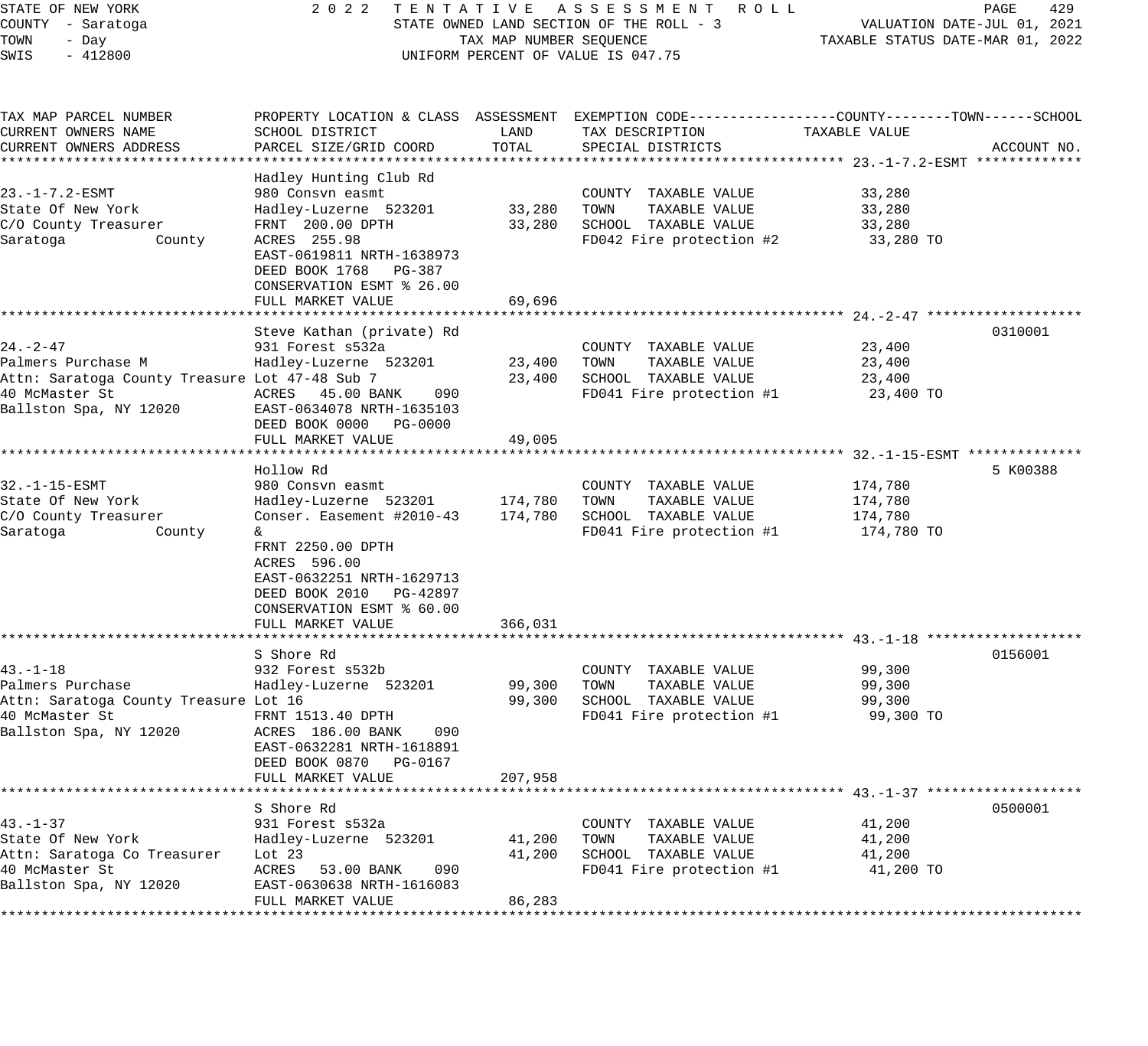| STATE OF NEW YORK        | 2 0 2 2                             | TENTATIVE               | ASSESSMENT ROLL                                                                                  |                                  | PAGE<br>430                 |
|--------------------------|-------------------------------------|-------------------------|--------------------------------------------------------------------------------------------------|----------------------------------|-----------------------------|
| COUNTY - Saratoga        |                                     |                         | STATE OWNED LAND SECTION OF THE ROLL - 3                                                         |                                  | VALUATION DATE-JUL 01, 2021 |
| TOWN<br>- Day            |                                     | TAX MAP NUMBER SEQUENCE |                                                                                                  | TAXABLE STATUS DATE-MAR 01, 2022 |                             |
| $-412800$<br>SWIS        | UNIFORM PERCENT OF VALUE IS 047.75  |                         |                                                                                                  |                                  |                             |
|                          |                                     |                         |                                                                                                  |                                  |                             |
| TAX MAP PARCEL NUMBER    |                                     |                         | PROPERTY LOCATION & CLASS ASSESSMENT EXEMPTION CODE----------------COUNTY-------TOWN------SCHOOL |                                  |                             |
| CURRENT OWNERS NAME      | SCHOOL DISTRICT                     | LAND                    | TAX DESCRIPTION                                                                                  | TAXABLE VALUE                    |                             |
| CURRENT OWNERS ADDRESS   | PARCEL SIZE/GRID COORD              | TOTAL                   | SPECIAL DISTRICTS                                                                                |                                  | ACCOUNT NO.                 |
|                          |                                     |                         |                                                                                                  |                                  |                             |
|                          | North Shore Rd                      |                         |                                                                                                  |                                  | 5 P01679                    |
| $43. - 2 - 1$            | 950 Hud riv reg - WTRFNT            |                         | COUNTY TAXABLE VALUE                                                                             | 5114,300                         |                             |
| Hudson River Black River | Hadley-Luzerne 523201               | 5114,300                | TOWN<br>TAXABLE VALUE                                                                            | 5114,300                         |                             |
| Regulating District      | ACRES 177.50                        | 5114,300                | SCHOOL TAXABLE VALUE                                                                             | 5114,300                         |                             |
| 737 Bunker Hill Rd       | EAST-0629672 NRTH-1624051           |                         | FD041 Fire protection #1                                                                         | 5114,300 TO                      |                             |
| Mayfield, NY 12117       | DEED BOOK 0000 PG-0000              |                         |                                                                                                  |                                  |                             |
|                          | FULL MARKET VALUE                   | 10710,576               |                                                                                                  |                                  |                             |
|                          | **********************              |                         |                                                                                                  |                                  |                             |
|                          | N Shore Rd                          |                         |                                                                                                  |                                  |                             |
| $43. -2 - 1. - 4$        | 950 Hud riv reg                     |                         | COUNTY TAXABLE VALUE                                                                             | 1084,000                         |                             |
| Hudson River Black River | Edinburg<br>413001                  | 1084,000                | TOWN<br>TAXABLE VALUE                                                                            | 1084,000                         |                             |
| Regulating District      | 19.66% Of Total                     | 1084,000                | SCHOOL TAXABLE VALUE                                                                             | 1084,000                         |                             |
| 737 Bunker Hill Rd       | ACRES<br>0.01                       |                         | FD041 Fire protection #1                                                                         | 1084,000 TO                      |                             |
| Mayfield, NY 12117       | EAST-0595490 NRTH-1197880           |                         |                                                                                                  |                                  |                             |
|                          | FULL MARKET VALUE                   | 2270,157                |                                                                                                  |                                  |                             |
|                          |                                     |                         |                                                                                                  |                                  |                             |
|                          | Sacandaga (Lake Area) Lk            |                         |                                                                                                  |                                  | 5 P01677                    |
| $43 - 2 - 2$             | 315 Underwtr 1nd - WTRFNT           |                         | COUNTY TAXABLE VALUE                                                                             | 15239,610                        |                             |
| Hudson River Black River | Hadley-Luzerne 523201               | 15239,610               | TOWN<br>TAXABLE VALUE                                                                            | 15239,610                        |                             |
| Regulating District      | Min. Aggregate Assessment           | 15239,610               | SCHOOL TAXABLE VALUE                                                                             | 15239,610                        |                             |
| 737 Bunker Hill Rd       | 090<br>ACRES 2831.46 BANK           |                         | FD041 Fire protection #1                                                                         | 15239,610 TO                     |                             |
| Mayfield, NY 12117       | EAST-0629377 NRTH-1622728           |                         |                                                                                                  |                                  |                             |
|                          | DEED BOOK 0000 PG-0000              |                         |                                                                                                  |                                  |                             |
|                          | FULL MARKET VALUE                   | 31915, 414              |                                                                                                  |                                  |                             |
|                          |                                     |                         | ********************************* 43.-2-3                                                        |                                  |                             |
|                          | S Shore Rd                          |                         |                                                                                                  |                                  | 5 P02645                    |
| $43 - 2 - 3$             | 990 Taxabl state                    |                         | COUNTY TAXABLE VALUE                                                                             | 3250,900                         |                             |
| Hudson River Black River | Edinburg<br>413001                  | 3250,900                | TOWN<br>TAXABLE VALUE                                                                            | 3250,900                         |                             |
| Regulating District      | Aggregate Additional                | 3250,900                | SCHOOL TAXABLE VALUE                                                                             | 3250,900                         |                             |
| 737 Bunker Hill Rd       | ACRES 505.65                        |                         | FD041 Fire protection #1                                                                         | 3250,900 TO                      |                             |
| Mayfield, NY 12117       | EAST-0630906 NRTH-1620766           |                         |                                                                                                  |                                  |                             |
|                          | FULL MARKET VALUE                   | 6808,168                |                                                                                                  |                                  |                             |
|                          | * * * * * * * * * * * * * * * * * * |                         |                                                                                                  |                                  |                             |
|                          | N Shore Rd                          |                         |                                                                                                  |                                  | 5BJ00389                    |
| 43.6-2-24-ESMT           | 980 Consvn easmt                    |                         | COUNTY TAXABLE VALUE                                                                             | 300                              |                             |
| State Of New York        | Hadley-Luzerne 523201               | 300                     | TOWN<br>TAXABLE VALUE                                                                            | 300                              |                             |
| C/O County Treasurer     | Conser, Easement #2010-43           | 300                     | SCHOOL TAXABLE VALUE                                                                             | 300                              |                             |
| Saratoga<br>County       | FRNT 100.00 DPTH 30.50              |                         | FD041 Fire protection #1                                                                         | 300 TO                           |                             |
|                          | ACRES<br>0.02                       |                         |                                                                                                  |                                  |                             |
|                          | EAST-0630170 NRTH-1624778           |                         |                                                                                                  |                                  |                             |
|                          | DEED BOOK 2009 PG-10213             |                         |                                                                                                  |                                  |                             |
|                          | CONSERVATION ESMT % 60.00           |                         |                                                                                                  |                                  |                             |
|                          | FULL MARKET VALUE                   | 628                     |                                                                                                  |                                  |                             |
|                          |                                     |                         |                                                                                                  |                                  |                             |
|                          |                                     |                         |                                                                                                  |                                  |                             |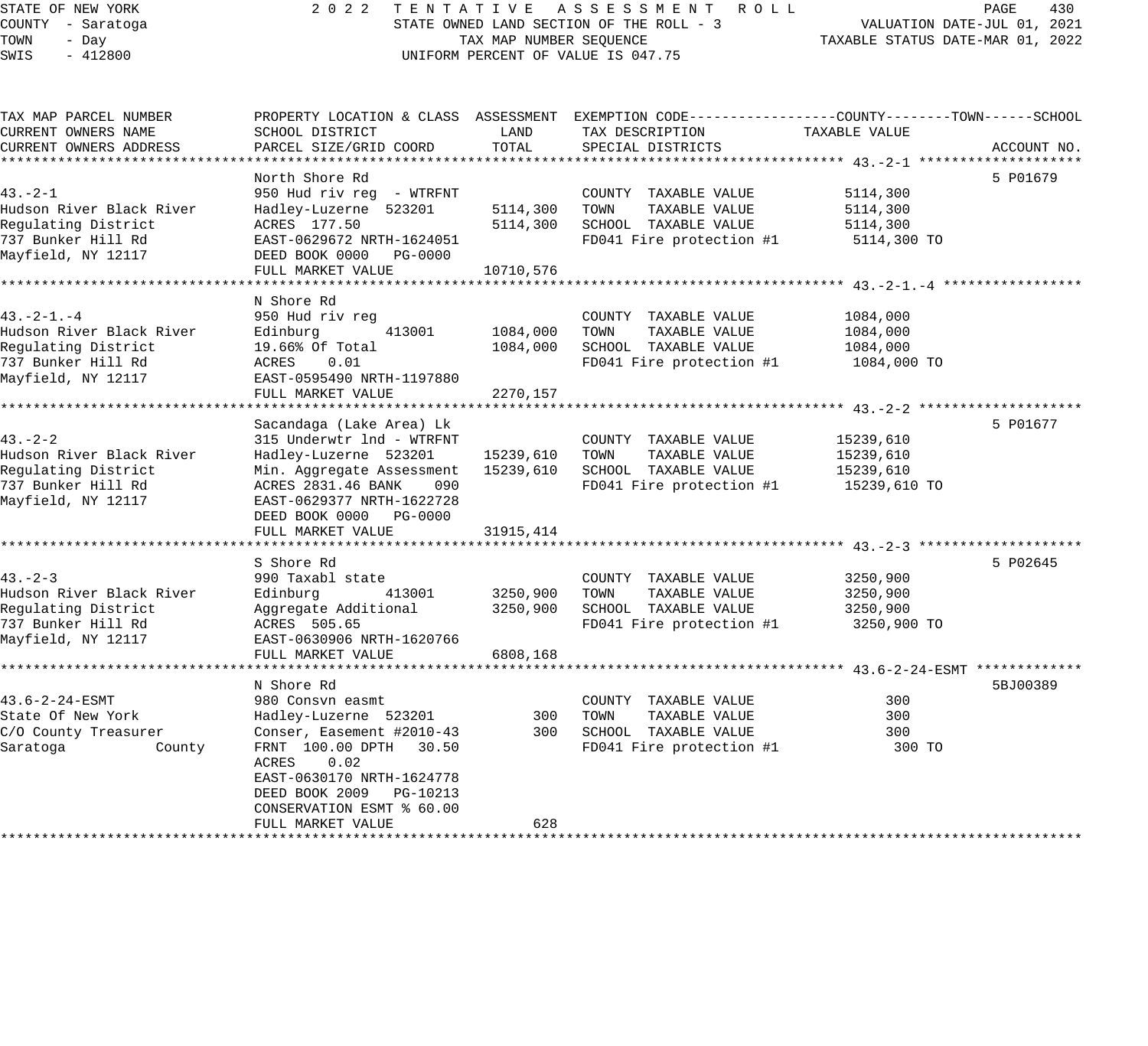| STATE OF NEW YORK                  | 2022 TENTATIVE ASSESSMENT ROLL                 | 431<br>PAGE                                                     |                                                                                                 |               |             |
|------------------------------------|------------------------------------------------|-----------------------------------------------------------------|-------------------------------------------------------------------------------------------------|---------------|-------------|
| COUNTY - Saratoga                  | STATE OWNED LAND SECTION OF THE ROLL - 3       | VALUATION DATE-JUL 01, 2021<br>TAXABLE STATUS DATE-MAR 01, 2022 |                                                                                                 |               |             |
| TOWN<br>- Day<br>SWIS<br>$-412800$ |                                                | TAX MAP NUMBER SEQUENCE                                         | UNIFORM PERCENT OF VALUE IS 047.75                                                              |               |             |
|                                    |                                                |                                                                 |                                                                                                 |               |             |
| TAX MAP PARCEL NUMBER              |                                                |                                                                 | PROPERTY LOCATION & CLASS ASSESSMENT EXEMPTION CODE----------------COUNTY-------TOWN-----SCHOOL |               |             |
| CURRENT OWNERS NAME                | SCHOOL DISTRICT                                | LAND                                                            | TAX DESCRIPTION                                                                                 | TAXABLE VALUE |             |
| CURRENT OWNERS ADDRESS             | PARCEL SIZE/GRID COORD                         | TOTAL                                                           | SPECIAL DISTRICTS                                                                               |               | ACCOUNT NO. |
|                                    |                                                |                                                                 | **************************** 55.-1-18-ESMT *******                                              |               |             |
|                                    | Turner Rd                                      |                                                                 |                                                                                                 |               | 5BJ00877    |
| $55. -1 - 18 - ESMT$               | 980 Consvn easmt                               |                                                                 | COUNTY TAXABLE VALUE                                                                            | 31,122        |             |
| State Of New York                  | Edinburg<br>413001                             | 31,122                                                          | TOWN<br>TAXABLE VALUE                                                                           | 31,122        |             |
| C/O County Treasurer               | FRNT 3970.00 DPTH                              | 31,122                                                          | SCHOOL TAXABLE VALUE                                                                            | 31,122        |             |
| Saratoga<br>County                 | ACRES 267.54                                   |                                                                 | FD042 Fire protection #2                                                                        | 31,122 TO     |             |
|                                    | EAST-0617032 NRTH-1615669                      |                                                                 |                                                                                                 |               |             |
|                                    | DEED BOOK 1768 PG-452                          |                                                                 |                                                                                                 |               |             |
|                                    | CONSERVATION ESMT % 26.00<br>FULL MARKET VALUE | 65,176                                                          |                                                                                                 |               |             |
|                                    |                                                |                                                                 |                                                                                                 |               |             |
|                                    |                                                |                                                                 |                                                                                                 |               |             |
| $300. - 1 - 300$                   | 993 Transition t                               |                                                                 | SCHL EXMPT 50004                                                                                | $\Omega$      | $\Omega$    |
| State of New York                  | Hadley-Luzerne 523201                          | $\overline{0}$                                                  | COUNTY TAXABLE VALUE                                                                            | 0             |             |
| Attn: Saratoga County              | Transition Assessment                          | $\overline{0}$                                                  | TOWN<br>TAXABLE VALUE                                                                           | $\mathbf 0$   |             |
| Treasurer                          | For County/town And                            |                                                                 | SCHOOL TAXABLE VALUE                                                                            | $\mathbf 0$   |             |
| 40 McMaster St                     | Fd041 Only                                     | FD041 Fire protection #1                                        |                                                                                                 |               |             |
| Ballston Spa, NY 12020-5232        | 090<br>BANK                                    |                                                                 | FD042 Fire protection #2                                                                        | 240 TO        |             |
|                                    | FULL MARKET VALUE                              | $\mathbf{0}$                                                    |                                                                                                 |               |             |
|                                    |                                                |                                                                 |                                                                                                 |               |             |
| $300. - 1 - 300. - 1$              | 993 Transition t                               |                                                                 | SCHL TAXBL 50001                                                                                | $\Omega$      | $\Omega$    |
| State of New York                  | 413001<br>Edinburg                             | $\overline{0}$                                                  | COUNTY TAXABLE VALUE                                                                            | $\Omega$      |             |
| Attn: Saratoga County              | Transition Assessment                          | $\overline{0}$                                                  | TOWN<br>TAXABLE VALUE                                                                           | 0             |             |
| Treasurer                          | For School 413001 Only                         |                                                                 | SCHOOL TAXABLE VALUE                                                                            | $\Omega$      |             |
| 40 McMaster St                     | (edinburg)                                     |                                                                 |                                                                                                 |               |             |
| Ballston Spa, NY 12020             | 090<br>BANK                                    |                                                                 |                                                                                                 |               |             |
|                                    | FULL MARKET VALUE                              | $\mathbf 0$                                                     |                                                                                                 |               |             |
|                                    |                                                |                                                                 |                                                                                                 |               |             |
| $300. - 1 - 300. - 2$              | 993 Transition t                               |                                                                 | SCHL TAXBL 50001                                                                                | 0             | $\mathbf 0$ |
| State of New York                  | Hadley-Luzerne 523201                          | $\overline{0}$                                                  | COUNTY TAXABLE VALUE                                                                            | $\Omega$      |             |
| Attn: Saratoga County              | Transition Assessment                          | $\overline{0}$                                                  | TOWN<br>TAXABLE VALUE                                                                           | $\mathbf 0$   |             |
| Treasurer                          | For School 523201 Only                         |                                                                 | SCHOOL TAXABLE VALUE                                                                            | $\Omega$      |             |
| 40 McMaster St                     | (hadley-Luzerne)                               |                                                                 |                                                                                                 |               |             |
| Ballston Spa, NY 12020             | 090<br>BANK                                    |                                                                 |                                                                                                 |               |             |
|                                    | FULL MARKET VALUE                              | $\circ$                                                         |                                                                                                 |               |             |
|                                    |                                                |                                                                 |                                                                                                 |               |             |
| $300. - 1 - 301$                   | 991 Adirondack p                               |                                                                 | COUNTY TAXABLE VALUE                                                                            | 5320,410      |             |
| State of New York                  | Hadley-Luzerne 523201                          | 5320,410                                                        | TOWN<br>TAXABLE VALUE                                                                           | 5320,410      |             |
| Attn: Saratoga County              | A P A Aggregate                                | 5320,410                                                        | SCHOOL TAXABLE VALUE                                                                            | 5320,410      |             |
| Treasurer                          | Additional Assessment                          |                                                                 | FD041 Fire protection #1                                                                        | 98,130 TO     |             |
| 40 McMaster St                     | 32 Parcels                                     |                                                                 | FD042 Fire protection #2                                                                        | 5320,410 TO   |             |
| Ballston Spa, NY 12020             | FULL MARKET VALUE                              | 11142,220                                                       |                                                                                                 |               |             |
|                                    |                                                |                                                                 |                                                                                                 |               |             |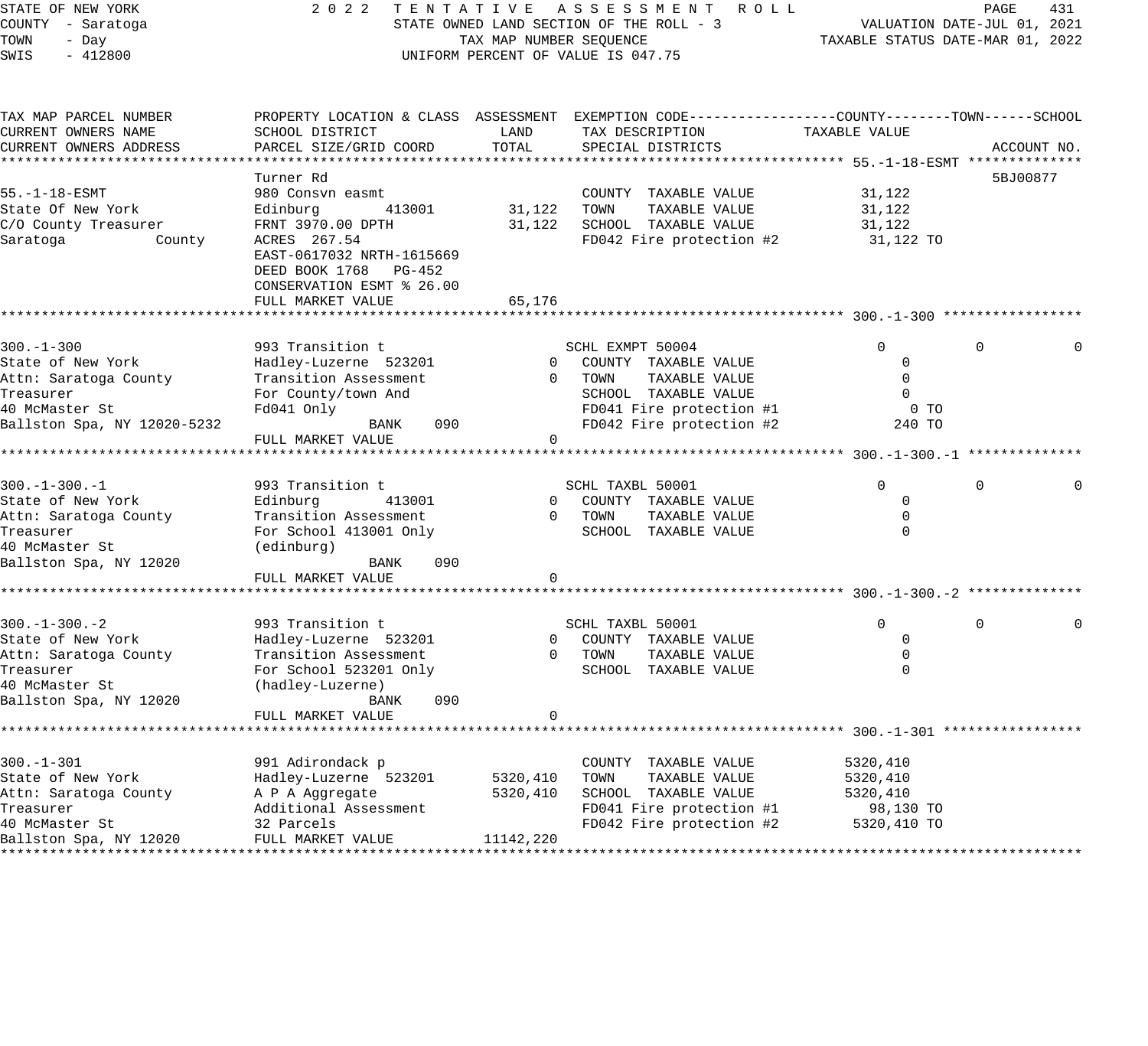| STATE OF NEW YORK<br>COUNTY<br>- Saratoga<br>TOWN<br>- Day<br>SWIS<br>$-412800$ | 2 0 2 2<br>TENTATIVE                         | TAX MAP NUMBER SEQUENCE | A S S E S S M E N T<br>STATE OWNED LAND SECTION OF THE ROLL - 3<br>UNIFORM PERCENT OF VALUE IS 047.75 |        | R O L L           |  | PAGE<br>VALUATION DATE-JUL 01, 2021<br>TAXABLE STATUS DATE-MAR 01, 2022        | 432         |  |
|---------------------------------------------------------------------------------|----------------------------------------------|-------------------------|-------------------------------------------------------------------------------------------------------|--------|-------------------|--|--------------------------------------------------------------------------------|-------------|--|
| TAX MAP PARCEL NUMBER<br>CURRENT OWNERS NAME                                    | PROPERTY LOCATION & CLASS<br>SCHOOL DISTRICT |                         | ASSESSMENT<br>LAND                                                                                    |        | TAX DESCRIPTION   |  | EXEMPTION CODE-----------------COUNTY--------TOWN------SCHOOL<br>TAXABLE VALUE |             |  |
| CURRENT OWNERS ADDRESS                                                          | PARCEL SIZE/GRID COORD                       |                         | TOTAL                                                                                                 |        | SPECIAL DISTRICTS |  |                                                                                | ACCOUNT NO. |  |
|                                                                                 | Day10190                                     |                         |                                                                                                       |        |                   |  |                                                                                |             |  |
| $300. - 1 - 302$                                                                | 991 Adirondack p                             |                         |                                                                                                       | COUNTY | TAXABLE VALUE     |  | 10,040                                                                         |             |  |
| State of New York                                                               | Edinburg                                     | 413001                  | $\Omega$                                                                                              | TOWN   | TAXABLE VALUE     |  | 10,040                                                                         |             |  |
| Saratoga County Treasure                                                        |                                              |                         | 10,040                                                                                                | SCHOOL | TAXABLE VALUE     |  | 10,040                                                                         |             |  |

40 McMaster St FULL MARKET VALUE 21,026 FD041 Fire protection #1 0 TO Ballston Spa, NY 12020 FD042 Fire protection #2 0 TO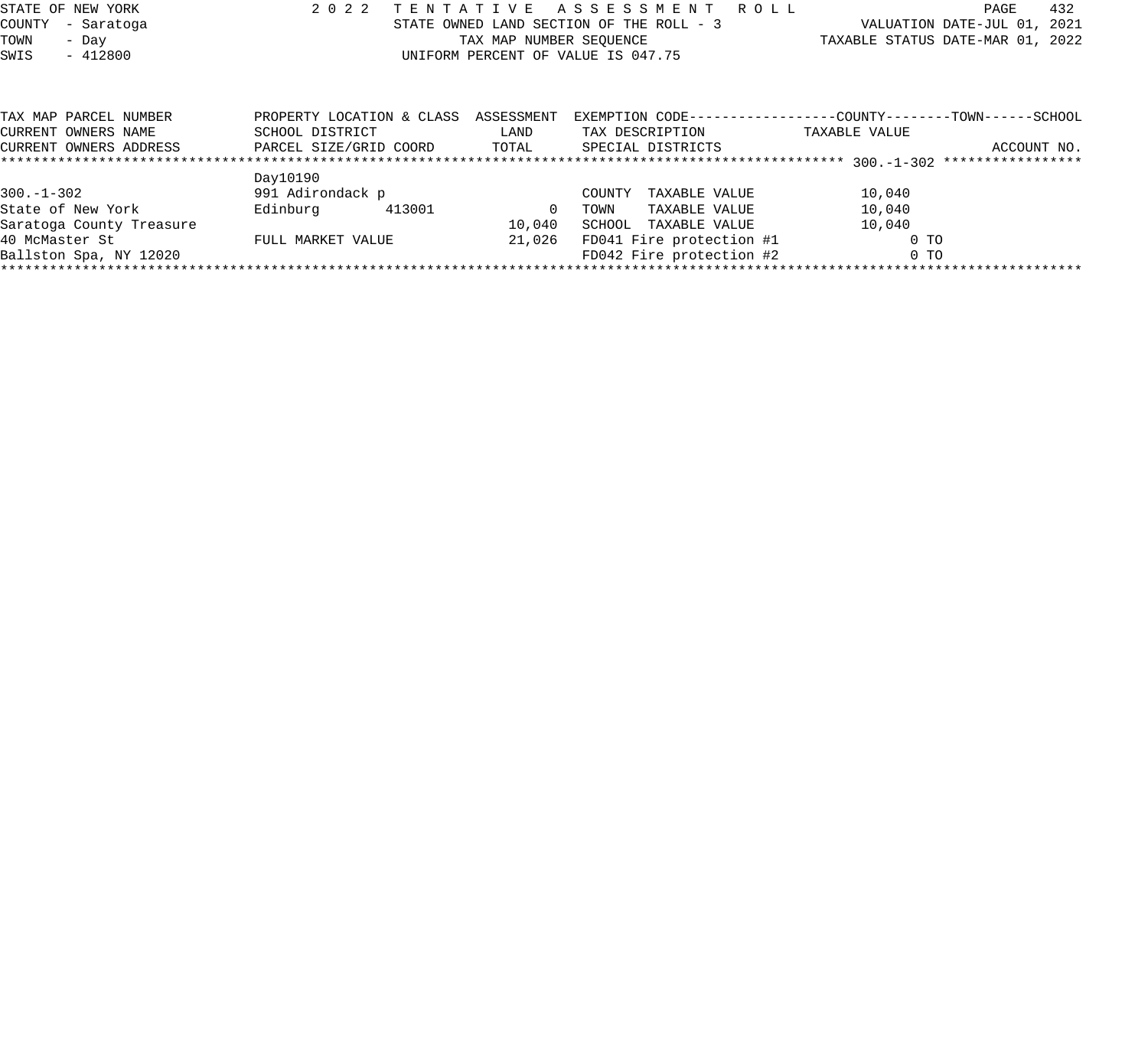|      | STATE OF NEW YORK | 2022 TENTATIVE ASSESSMENT ROLL |                                          |  |  |                                  | PAGE                     | 433 |
|------|-------------------|--------------------------------|------------------------------------------|--|--|----------------------------------|--------------------------|-----|
|      | COUNTY - Saratoga |                                | STATE OWNED LAND SECTION OF THE ROLL - 3 |  |  | VALUATION DATE-JUL 01, 2021      |                          |     |
| TOWN | - Dav             |                                |                                          |  |  | TAXABLE STATUS DATE-MAR 01, 2022 |                          |     |
| SWIS | $-412800$         |                                | UNIFORM PERCENT OF VALUE IS 047.75       |  |  |                                  | RPS150/V04/L015          |     |
|      |                   |                                |                                          |  |  |                                  | CURRENT DATE $4/20/2022$ |     |
|      |                   |                                | ROLL SECTION TOTALS                      |  |  |                                  |                          |     |

# \*\*\* S P E C I A L D I S T R I C T S U M M A R Y \*\*\*

| CODE DISTRICT NAME PARCELS                   | TOTAL | EXTENSION<br>TYPE    | EXTENSION<br>VALUE | AD VALOREM<br>VALUE    | EXEMPT<br>AMOUNT | TAXABLE<br>VALUE       |
|----------------------------------------------|-------|----------------------|--------------------|------------------------|------------------|------------------------|
| FD041 Fire protectio<br>FD042 Fire protectio |       | 12 TOTAL<br>40 TOTAL |                    | 25125,920<br>12939,076 |                  | 25125,920<br>12939,076 |

#### \*\*\* S C H O O L D I S T R I C T S U M M A R Y \*\*\*

| CODE   | DISTRICT NAME  | TOTAL<br>PARCELS | ASSESSED<br>LAND | ASSESSED<br>TOTAL | EXEMPT<br>AMOUNT | TOTAL<br>TAXABLE | STAR<br>AMOUNT | <b>STAR</b><br>TAXABLE |
|--------|----------------|------------------|------------------|-------------------|------------------|------------------|----------------|------------------------|
| 413001 | Edinburg       |                  | 5803,146         | 5813,186          |                  | 5813,186         |                | 5813,186               |
| 523201 | Hadley-Luzerne | 44               | 32163,480        | 32163,480         |                  | 32163,480        |                | 32163,480              |
|        | SUB-TOTAL      | 51               | 37966,626        | 37976,666         |                  | 37976,666        |                | 37976,666              |
|        | TOTAL          | 51               | 37966,626        | 37976,666         |                  | 37976,666        |                | 37976,666              |

#### \*\*\* S Y S T E M C O D E S S U M M A R Y \*\*\*

| CODE  | DESCRIPTION | TOTAL<br>PARCELS | COUNTY | TOWN | SCHOOL |
|-------|-------------|------------------|--------|------|--------|
| 50001 | SCHL TAXBL  |                  |        |      |        |
| 50004 | SCHL EXMPT  |                  |        |      |        |
|       | ТОТАЬ       |                  |        |      |        |
|       |             |                  |        |      |        |

#### \*\*\* E X E M P T I O N S U M M A R Y \*\*\*

NO EXEMPTIONS AT THIS LEVEL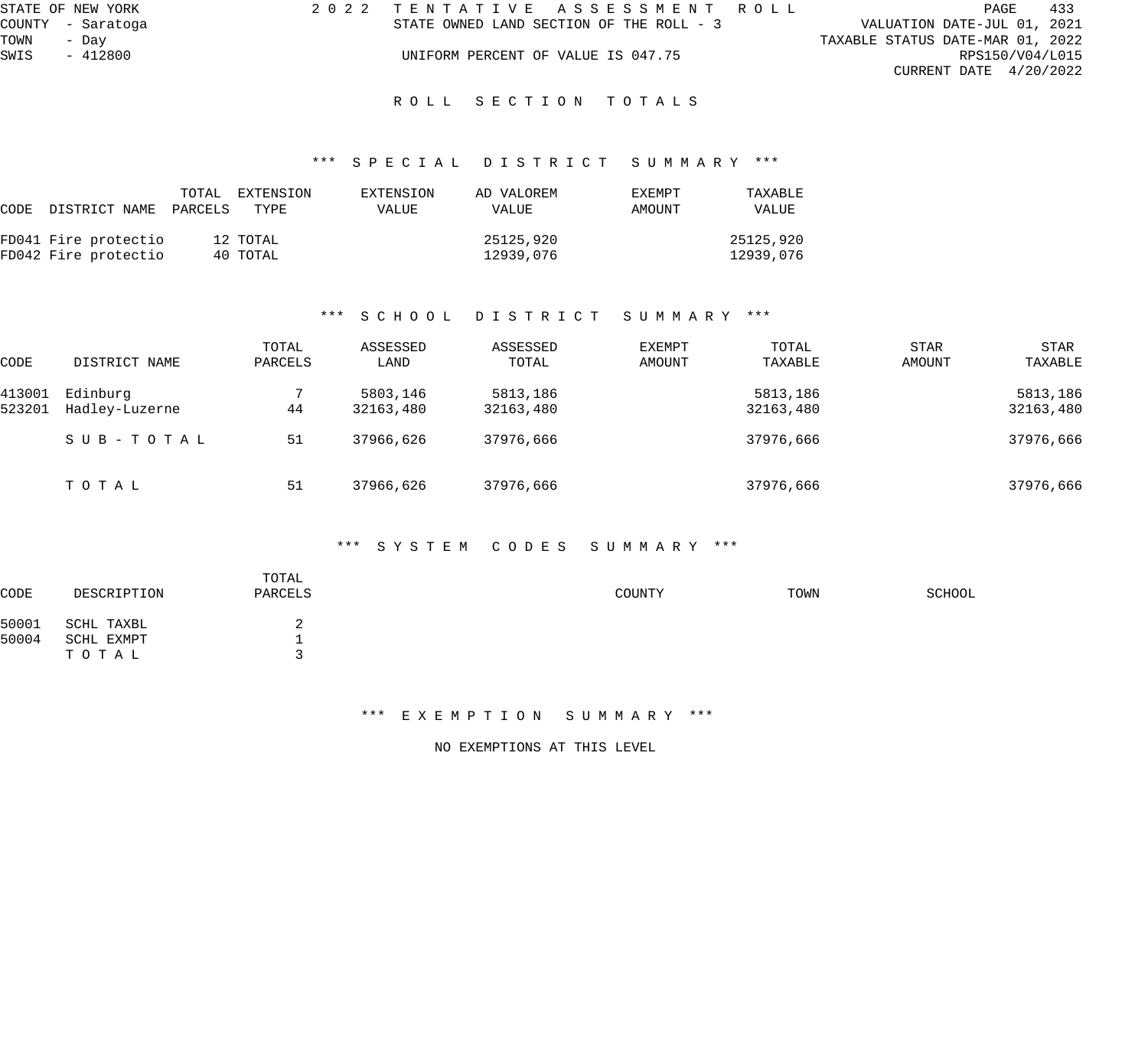| STATE OF NEW YORK | 2022 TENTATIVE ASSESSMENT ROLL           | 434<br>PAGE                      |
|-------------------|------------------------------------------|----------------------------------|
| COUNTY - Saratoga | STATE OWNED LAND SECTION OF THE ROLL - 3 | VALUATION DATE-JUL 01, 2021      |
| TOWN<br>- Dav     |                                          | TAXABLE STATUS DATE-MAR 01, 2022 |
| SWIS<br>- 412800  | UNIFORM PERCENT OF VALUE IS 047.75       | RPS150/V04/L015                  |
|                   |                                          | CURRENT DATE $4/20/2022$         |
|                   | ROLL SECTION TOTALS                      |                                  |
|                   |                                          |                                  |

| ROLL       |                     | TOTAL   | ASSESSED  | ASSESSED  | TAXABLE   | TAXABLE   | TAXABLE   | STAR      |
|------------|---------------------|---------|-----------|-----------|-----------|-----------|-----------|-----------|
| <b>SEC</b> | DESCRIPTION         | PARCELS | LAND      | TOTAL     | COUNTY    | TOWN      | SCHOOL    | TAXABLE   |
|            | OWNED LAND<br>STATE | 51      | 37966,626 | 37976,666 | 37976,666 | 37976,666 | 37976,666 | 37976,666 |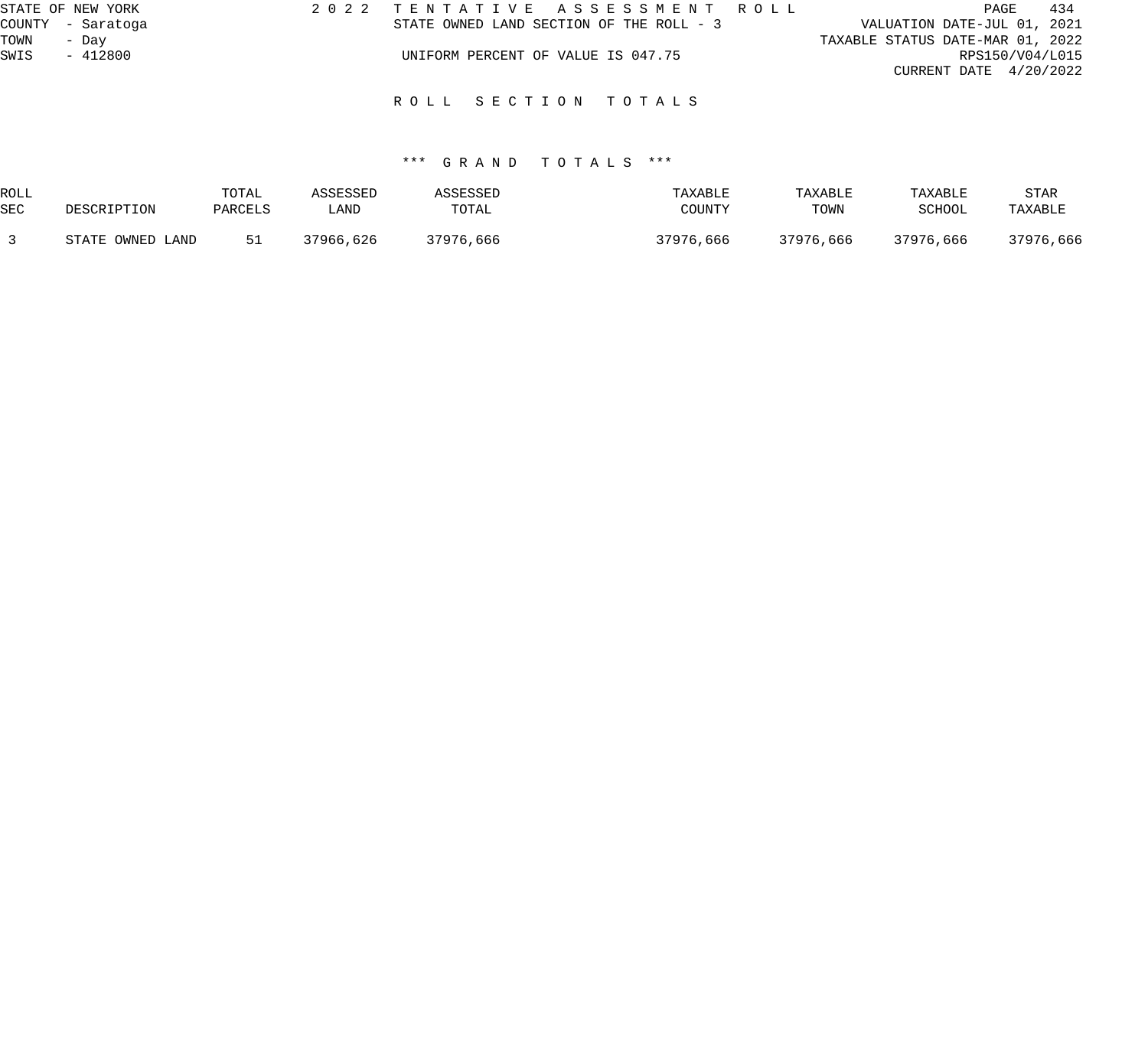## STATE OF NEW YORK 2 0 2 2 T E N T A T I V E A S S E S S M E N T R O L L PAGE 435 COUNTY - Saratoga SPECIAL FRANCHISE SECTION OF THE ROLL - 5 VALUATION DATE-JUL 01, 2021 UNIFORM PERCENT OF VALUE IS 047.75

TOWN - DATE-JUL 01, 2021<br>TAXABLE STATUS DATE-MAR 01, 2022

| TAX MAP PARCEL NUMBER                      |                           |             | PROPERTY LOCATION & CLASS ASSESSMENT EXEMPTION CODE---------------COUNTY-------TOWN------SCHOOL |               |             |
|--------------------------------------------|---------------------------|-------------|-------------------------------------------------------------------------------------------------|---------------|-------------|
| CURRENT OWNERS NAME                        | SCHOOL DISTRICT           | LAND        | TAX DESCRIPTION                                                                                 | TAXABLE VALUE |             |
| CURRENT OWNERS ADDRESS                     | PARCEL SIZE/GRID COORD    | TOTAL       | SPECIAL DISTRICTS                                                                               |               | ACCOUNT NO. |
|                                            |                           |             |                                                                                                 |               |             |
|                                            | Special Franchise After F |             |                                                                                                 |               | 5 001726    |
| $500. - 1 - 113$                           | 861 Elec & gas            |             | COUNTY TAXABLE VALUE                                                                            | 301,294       |             |
| Niagara Mohawk dba                         | Edinburg<br>413001        | $\mathbf 0$ | TOWN<br>TAXABLE VALUE                                                                           | 301,294       |             |
| National Grid                              | 20 <sub>8</sub>           | 301,294     | SCHOOL TAXABLE VALUE                                                                            | 301,294       |             |
| att Real Estate Tax Dept D-G               | BANK<br>330               |             | FD041 Fire protection #1                                                                        | 301,294 TO    |             |
| 300 Erie Boulevard West                    | DEED BOOK 0000 PG-0000    |             |                                                                                                 |               |             |
| Syracuse, NY 13202                         | FULL MARKET VALUE         | 630,982     |                                                                                                 |               |             |
|                                            |                           |             |                                                                                                 |               |             |
|                                            | Special Franchise After F |             |                                                                                                 |               | 5 001725    |
| $500. - 1 - 125$                           | 861 Elec & gas            |             | COUNTY TAXABLE VALUE                                                                            | 1204,176      |             |
| Niagara Mohawk dba                         | Hadley-Luzerne 523201     | $\mathbf 0$ | TOWN<br>TAXABLE VALUE                                                                           | 1204,176      |             |
| National Grid                              | 80%                       | 1204,176    | SCHOOL TAXABLE VALUE                                                                            | 1204,176      |             |
| Att Real Estate Tax Dept D-G               | 330<br>BANK               |             | FD041 Fire protection #1                                                                        | 1204,176 TO   |             |
| 300 Erie Boulevard West                    | DEED BOOK 0000 PG-0000    |             |                                                                                                 |               |             |
| Syracuse, NY 13202                         | FULL MARKET VALUE         | 2521,835    |                                                                                                 |               |             |
|                                            |                           |             |                                                                                                 |               |             |
|                                            | Special Franchise After F |             |                                                                                                 |               | 5 001724    |
| $500. - 1 - 126$                           | 866 Telephone             |             | COUNTY TAXABLE VALUE                                                                            | 41,775        |             |
| Citizens Telecom Co of NY                  | Edinburg<br>413001        | $\Omega$    | TOWN<br>TAXABLE VALUE                                                                           | 41,775        |             |
| Duff & Phelps                              | 20 <sup>8</sup>           | 41,775      | SCHOOL TAXABLE VALUE                                                                            | 41,775        |             |
| PO Box 2629                                | BANK<br>260               |             | FD041 Fire protection #1                                                                        | 41,775 TO     |             |
| Addison, TX 75001                          | DEED BOOK 0000 PG-0000    |             |                                                                                                 |               |             |
|                                            | FULL MARKET VALUE         | 87,487      |                                                                                                 |               |             |
|                                            |                           |             |                                                                                                 |               |             |
|                                            | Special Franchise After F |             |                                                                                                 |               | 5 001723    |
| $500. - 1 - 127$                           | 866 Telephone             |             | COUNTY TAXABLE VALUE                                                                            | 166,228       |             |
| Citizens Telecom Co of NY                  | Hadley-Luzerne 523201     | 0           | TOWN<br>TAXABLE VALUE                                                                           | 166,228       |             |
| Duff & Phelps                              | 80%                       | 166,228     | SCHOOL TAXABLE VALUE                                                                            | 166,228       |             |
| PO Box 2629                                | 260<br>BANK               |             | FD041 Fire protection #1                                                                        | 166,228 TO    |             |
| Addison, TX 75001                          | DEED BOOK 0000 PG-0000    |             |                                                                                                 |               |             |
|                                            | FULL MARKET VALUE         | 348,121     |                                                                                                 |               |             |
|                                            |                           |             |                                                                                                 |               |             |
|                                            | Special Franchise         |             |                                                                                                 |               |             |
| $500. - 1 - 128$                           | 869 Television            |             | COUNTY TAXABLE VALUE                                                                            | 33,361        |             |
| Time Warner - Albany                       | Hadley-Luzerne 523201     | $\mathbf 0$ | TOWN<br>TAXABLE VALUE                                                                           | 33,361        |             |
| PO Box 7467                                |                           | 33,361      | SCHOOL TAXABLE VALUE                                                                            | 33,361        |             |
| Charlotte, NC 28241-7467 FULL MARKET VALUE |                           | 69,866      | FD041 Fire protection #1                                                                        | 16,681 TO     |             |
|                                            |                           |             | FD042 Fire protection #2                                                                        | 16,681 TO     |             |
|                                            |                           |             |                                                                                                 |               |             |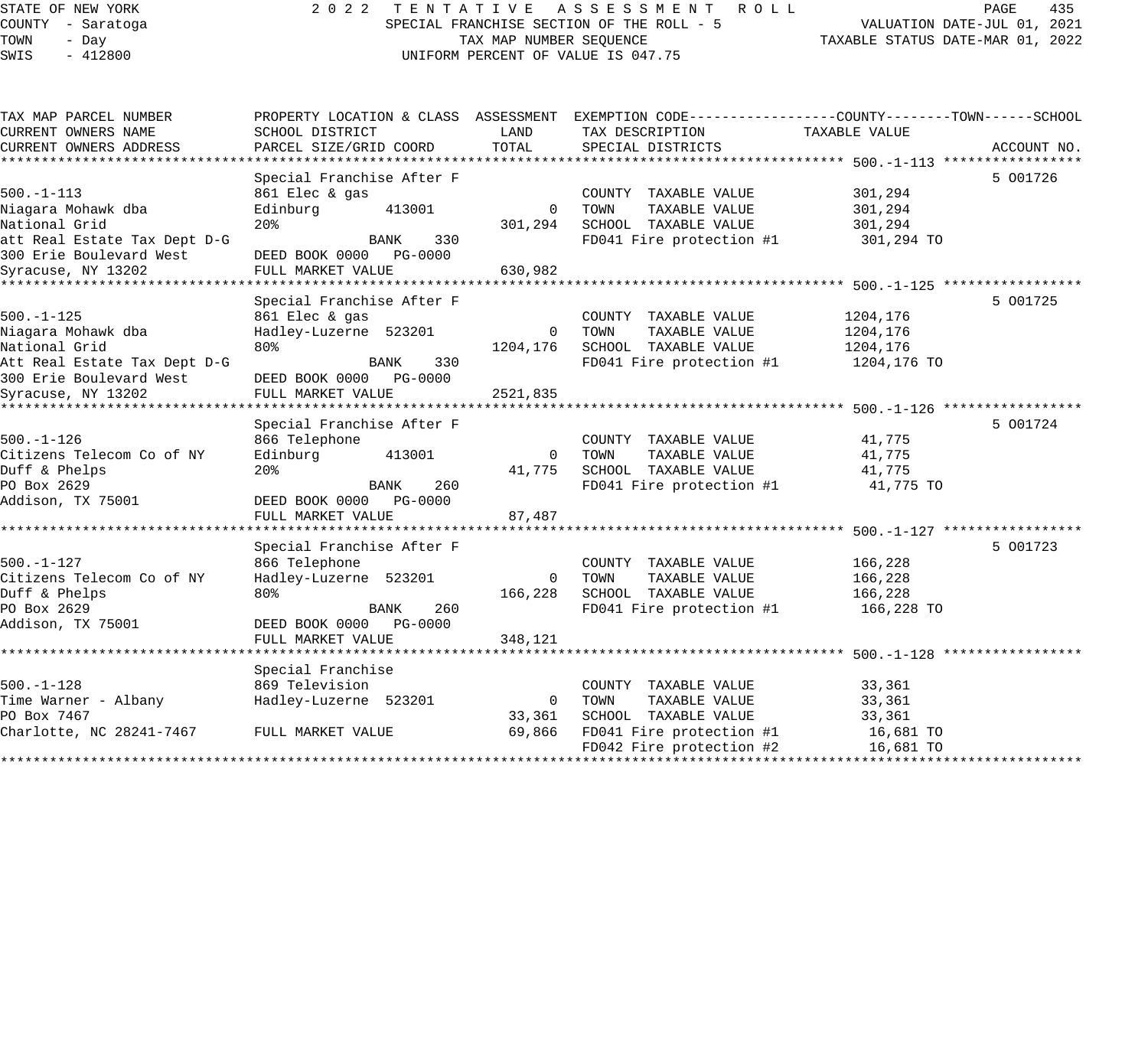|      | STATE OF NEW YORK | 2022 TENTATIVE ASSESSMENT ROLL            |                                  | PAGE | 436 |
|------|-------------------|-------------------------------------------|----------------------------------|------|-----|
|      | COUNTY - Saratoga | SPECIAL FRANCHISE SECTION OF THE ROLL - 5 | VALUATION DATE-JUL 01, 2021      |      |     |
| TOWN | - Dav             |                                           | TAXABLE STATUS DATE-MAR 01, 2022 |      |     |
| SWIS | $-412800$         | UNIFORM PERCENT OF VALUE IS 047.75        | RPS150/V04/L015                  |      |     |
|      |                   |                                           | CURRENT DATE $4/20/2022$         |      |     |
|      |                   | ROLL SECTION TOTALS                       |                                  |      |     |

#### \*\*\* S P E C I A L D I S T R I C T S U M M A R Y \*\*\*

| CODE DISTRICT NAME PARCELS | TOTAL | EXTENSION<br>TYPE | EXTENSION<br>VALUE | AD VALOREM<br><b>VALUE</b> | <b>EXEMPT</b><br>AMOUNT | TAXABLE<br>VALUE |
|----------------------------|-------|-------------------|--------------------|----------------------------|-------------------------|------------------|
| FD041 Fire protectio       |       | 5 TOTAL           |                    | 1730,154                   |                         | 1730,154         |
| FD042 Fire protectio       |       | 1 TOTAL           |                    | 16,681                     |                         | 16,681           |

#### \*\*\* S C H O O L D I S T R I C T S U M M A R Y \*\*\*

| CODE   | DISTRICT NAME  | TOTAL<br>PARCELS | ASSESSED<br>LAND | ASSESSED<br>TOTAL | EXEMPT<br>AMOUNT | TOTAL<br>TAXABLE | <b>STAR</b><br>AMOUNT | STAR<br>TAXABLE |
|--------|----------------|------------------|------------------|-------------------|------------------|------------------|-----------------------|-----------------|
| 413001 | Edinburg       | 2                |                  | 343,069           |                  | 343,069          |                       | 343,069         |
| 523201 | Hadley-Luzerne |                  |                  | 1403,765          |                  | 1403,765         |                       | 1403,765        |
|        | SUB-TOTAL      | 5                |                  | 1746,834          |                  | 1746,834         |                       | 1746,834        |
|        | ТОТАЬ          |                  |                  | 1746,834          |                  | 1746,834         |                       | 1746,834        |

#### \*\*\* S Y S T E M C O D E S S U M M A R Y \*\*\*

#### NO SYSTEM EXEMPTIONS AT THIS LEVEL

#### \*\*\* E X E M P T I O N S U M M A R Y \*\*\*

#### NO EXEMPTIONS AT THIS LEVEL

| ROLL       |                      | TOTAL   | A C C L C C L L | ASSESSED | TAXABLE  | TAXABLE  | TAXABLE  | STAF     |
|------------|----------------------|---------|-----------------|----------|----------|----------|----------|----------|
| <b>SEC</b> | DESCRIPTION          | PARCELS | LAND            | TOTAL    | COUNTY   | TOWN     | SCHOOL   | TAXABLE  |
|            | FRANCHISE<br>SDFCTAL |         |                 | 1746,834 | L746,834 | 1746,834 | 1746,834 | 1746,834 |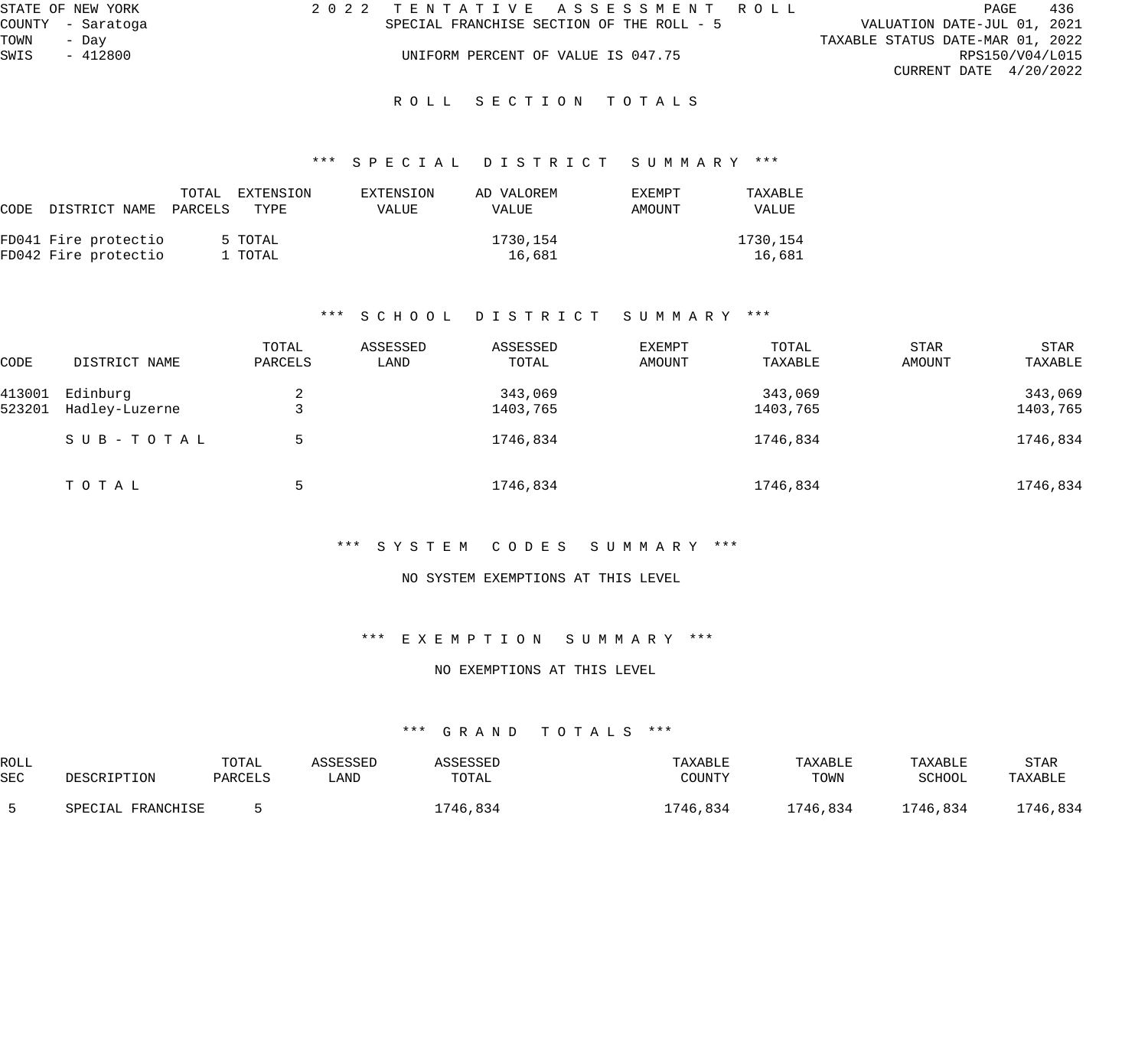## STATE OF NEW YORK 2 0 2 2 T E N T A T I V E A S S E S S M E N T R O L L PAGE 437 COUNTY - Saratoga UTILITY & R.R. SECTION OF THE ROLL - 6 VALUATION DATE-JUL 01, 2021 UNIFORM PERCENT OF VALUE IS 047.75

| TAX MAP PARCEL NUMBER                                |                        |                | PROPERTY LOCATION & CLASS ASSESSMENT EXEMPTION CODE---------------COUNTY-------TOWN------SCHOOL |                |             |
|------------------------------------------------------|------------------------|----------------|-------------------------------------------------------------------------------------------------|----------------|-------------|
| CURRENT OWNERS NAME                                  | SCHOOL DISTRICT        | LAND           | TAX DESCRIPTION                                                                                 | TAXABLE VALUE  |             |
| CURRENT OWNERS ADDRESS                               | PARCEL SIZE/GRID COORD | TOTAL          | SPECIAL DISTRICTS                                                                               |                | ACCOUNT NO. |
|                                                      |                        |                |                                                                                                 |                |             |
|                                                      | N Shore Rd             |                |                                                                                                 |                |             |
| $33. -1 - 1.11 - 1$                                  | 331 Com vac w/imp      |                | COUNTY TAXABLE VALUE                                                                            | 10,800         |             |
| Frontier Communications                              | Hadley-Luzerne 523201  | $\overline{0}$ | TOWN<br>TAXABLE VALUE                                                                           | 10,800         |             |
| Duff & Phelps                                        | Location No 005356     | 10,800         | SCHOOL TAXABLE VALUE                                                                            | 10,800         |             |
| $\overline{7}$                                       | DPGD Hut Allentown     |                | FD041 Fire protection #1                                                                        | 10,800 TO      |             |
| PO Box 2629                                          | FULL MARKET VALUE      | 22,618         |                                                                                                 |                |             |
| Addison, TX 75001                                    |                        |                |                                                                                                 |                |             |
|                                                      |                        |                |                                                                                                 |                |             |
|                                                      | Outside Plant          |                |                                                                                                 |                |             |
| 628.000-9999-132.350-1881                            | 884 Elec Dist Out      |                | COUNTY TAXABLE VALUE                                                                            | 5,089          |             |
| Nigara Mohawk dba National Gri Corinth 1             | 412601                 | $\overline{0}$ | TOWN<br>TAXABLE VALUE                                                                           | 5,089          |             |
| 300 Eire Blvd                                        | Location No 888888     | 5,089          | SCHOOL TAXABLE VALUE                                                                            | 5,089          |             |
| Syracuse, NY 13202                                   | App Factor 0.0159      |                | FD041 Fire protection #1                                                                        | 5,089 TO       |             |
|                                                      | Poles Wires Cables     |                |                                                                                                 |                |             |
|                                                      | FULL MARKET VALUE      | 10,658         |                                                                                                 |                |             |
|                                                      |                        |                |                                                                                                 |                |             |
|                                                      | Outside Plant          |                |                                                                                                 |                |             |
| 628.000-9999-132.350-1882                            | 884 Elec Dist Out      |                | COUNTY TAXABLE VALUE                                                                            | 57,287         |             |
| National Grid Niagara Mohawk d Edinburg              | 413001                 | $\overline{0}$ | TOWN<br>TAXABLE VALUE                                                                           | 57,287         |             |
| Attn: Real Estate Tax Dept                           | Location No 888888     | 57,287         | SCHOOL TAXABLE VALUE                                                                            | 57,287         |             |
| 300 Erie Blvd W                                      | App Factor 0.1790      |                | FD041 Fire protection #1 57,287 TO                                                              |                |             |
| Syracuse, NY 13202                                   | Poles Wires Cables     |                |                                                                                                 |                |             |
|                                                      | FULL MARKET VALUE      | 119,973        |                                                                                                 |                |             |
|                                                      |                        |                |                                                                                                 |                |             |
|                                                      | Outside Plant          |                |                                                                                                 |                | 5 N01722    |
| 628.000-9999-132.350-1883                            | 884 Elec Dist Out      |                | COUNTY TAXABLE VALUE                                                                            | 257,663        |             |
| Nationalgrid Niagara Mohawk db Hadley-Luzerne 523201 |                        | $\overline{0}$ | TOWN<br>TAXABLE VALUE                                                                           | 257,663        |             |
| Attn: Real Estate Tax Dept                           | Location No 888888     | 257,663        | SCHOOL TAXABLE VALUE                                                                            | 257,663        |             |
| 300 Erie Boulevard West                              | App Factor 0.8051      |                | FD041 Fire protection #1                                                                        | 257,663 TO     |             |
| Syracuse, NY 13202                                   | Poles Wires Cables     |                |                                                                                                 |                |             |
|                                                      | 330<br>BANK            |                |                                                                                                 |                |             |
|                                                      | FULL MARKET VALUE      | 539,608        |                                                                                                 |                |             |
|                                                      |                        |                |                                                                                                 |                |             |
|                                                      | Outside Plant          |                |                                                                                                 |                |             |
| 628. - 9999 - 618. 750 - 1881                        | 836 Telecom. eq.       |                | Mass Telec 47100                                                                                | 1,373<br>1,373 | 1,373       |
| Citizens Telecom                                     | Corinth 1<br>412601    |                | 0 COUNTY TAXABLE VALUE                                                                          | 351            |             |
| Duff & Phelps                                        | Location No 888888     |                | 1,724 TOWN TAXABLE VALUE                                                                        | 351            |             |
| PO Box 2629                                          | App Factor 0.015300    |                | SCHOOL TAXABLE VALUE                                                                            | 351            |             |
| Addison, TX 75001                                    | Poles Wires Cables     |                | FD041 Fire protection #1                                                                        | 351 TO         |             |
|                                                      | FULL MARKET VALUE      | 3,610          | 1,373 EX                                                                                        |                |             |
|                                                      |                        |                |                                                                                                 |                |             |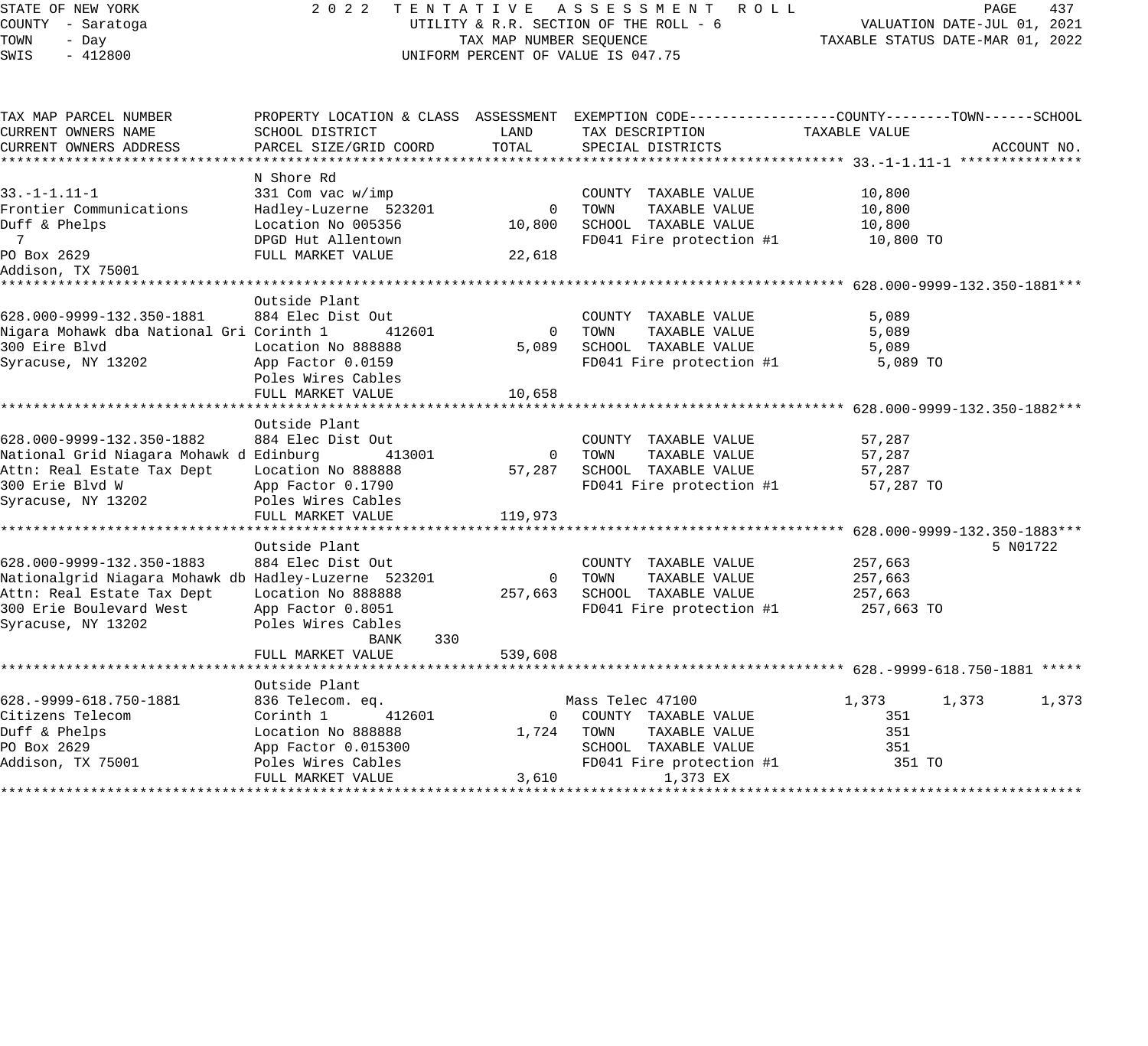| STATE OF NEW YORK   |                           | 2022                      | TENTATIVE |                                        |        | ASSESSMENT ROLL   |                                                               | PAGE                        | 438         |
|---------------------|---------------------------|---------------------------|-----------|----------------------------------------|--------|-------------------|---------------------------------------------------------------|-----------------------------|-------------|
| COUNTY              | - Saratoga                |                           |           | UTILITY & R.R. SECTION OF THE ROLL - 6 |        |                   |                                                               | VALUATION DATE-JUL 01, 2021 |             |
| TOWN                | - Day                     |                           |           | TAX MAP NUMBER SEOUENCE                |        |                   | TAXABLE STATUS DATE-MAR 01, 2022                              |                             |             |
| SWIS                | $-412800$                 |                           |           | UNIFORM PERCENT OF VALUE IS 047.75     |        |                   |                                                               |                             |             |
|                     |                           |                           |           |                                        |        |                   |                                                               |                             |             |
|                     | TAX MAP PARCEL NUMBER     | PROPERTY LOCATION & CLASS |           | ASSESSMENT                             |        |                   | EXEMPTION CODE-----------------COUNTY--------TOWN------SCHOOL |                             |             |
| CURRENT OWNERS NAME |                           | SCHOOL DISTRICT           |           | LAND                                   |        | TAX DESCRIPTION   | TAXABLE VALUE                                                 |                             |             |
|                     | CURRENT OWNERS ADDRESS    | PARCEL SIZE/GRID COORD    |           | TOTAL                                  |        | SPECIAL DISTRICTS |                                                               |                             | ACCOUNT NO. |
|                     |                           |                           |           |                                        |        |                   |                                                               |                             |             |
|                     |                           | Outside Plant             |           |                                        |        |                   |                                                               |                             |             |
|                     | 628.000-9999-618.750-1882 | 836 Telecom. eq.          |           |                                        |        | Mass Telec 47100  | 20,259                                                        | 20,259                      | 20,259      |
| Citizens Telecom    |                           | Edinburg                  | 413001    | 0                                      | COUNTY | TAXABLE VALUE     | 3,641                                                         |                             |             |
| Duff & Phelps       |                           | Location No 888888        |           | 23,900                                 | TOWN   | TAXABLE VALUE     | 3,641                                                         |                             |             |
| PO Box 2629         |                           | App Factor 0.158800       |           |                                        | SCHOOL | TAXABLE VALUE     | 3,641                                                         |                             |             |
|                     |                           |                           |           |                                        |        |                   |                                                               |                             |             |

\*\*\*\*\*\*\*\*\*\*\*\*\*\*\*\*\*\*\*\*\*\*\*\*\*\*\*\*\*\*\*\*\*\*\*\*\*\*\*\*\*\*\*\*\*\*\*\*\*\*\*\*\*\*\*\*\*\*\*\*\*\*\*\*\*\*\*\*\*\*\*\*\*\*\*\*\*\*\*\*\*\*\*\*\*\*\*\*\*\*\*\*\*\*\*\*\*\*\*\*\*\*\* 628.000-9999-618.750-1883\*\*\* Outside Plant 5 N01720 628.000-9999-618.750-1883 836 Telecom. eq. Mass Telec 47100 76,662 76,662 76,662

\*\*\*\*\*\*\*\*\*\*\*\*\*\*\*\*\*\*\*\*\*\*\*\*\*\*\*\*\*\*\*\*\*\*\*\*\*\*\*\*\*\*\*\*\*\*\*\*\*\*\*\*\*\*\*\*\*\*\*\*\*\*\*\*\*\*\*\*\*\*\*\*\*\*\*\*\*\*\*\*\*\*\*\*\*\*\*\*\*\*\*\*\*\*\*\*\*\*\*\*\*\*\*\*\*\*\*\*\*\*\*\*\*\*\*\*\*\*\*\*\*\*\*\*\*\*\*\*\*\*\*\*

Duff & Phelps Location No 888888 23,900 TOWN TAXABLE VALUE 3,641 PO Box 2629 App Factor 0.158800 SCHOOL TAXABLE VALUE 3,641 Addison, TX 75001 Poles Wires Cables FD041 Fire protection #1 3,641 TO FULL MARKET VALUE 50.052 20,259 EX

Citizens Telecom Co of NY Hadley-Luzerne 523201 0 COUNTY TAXABLE VALUE 18,938 PO Box 2629 Location No 888888 95,600 TOWN TAXABLE VALUE 18,938 Addison, TX 75001 App Factor .825900 SCHOOL TAXABLE VALUE 18,938 Poles Wires Cable FD041 Fire protection #1 18,938 TO

FULL MARKET VALUE 200,209 76,662 EX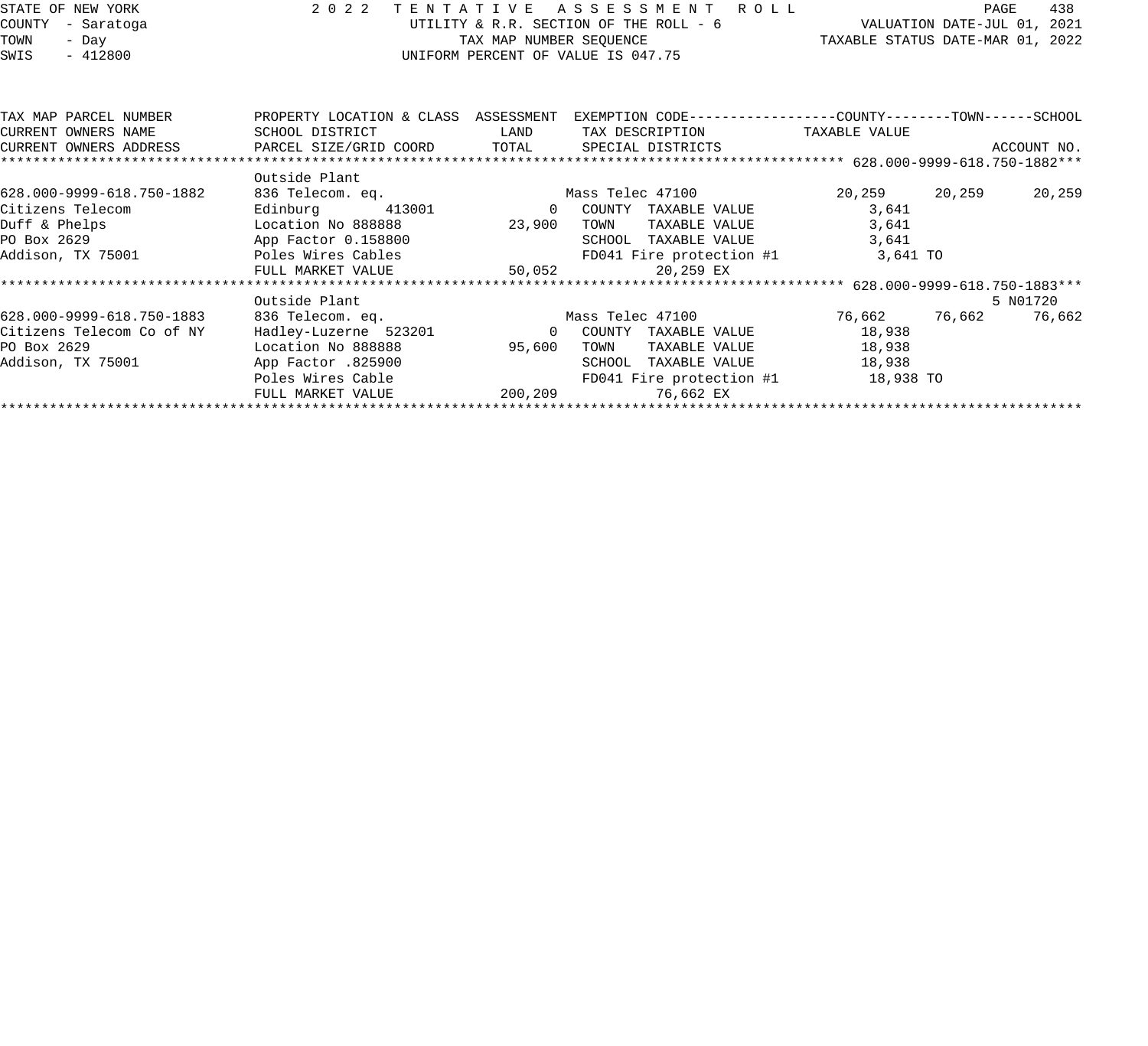|      | STATE OF NEW YORK | 2022 TENTATIVE ASSESSMENT ROLL         |  |                                  | PAGE            | 439 |
|------|-------------------|----------------------------------------|--|----------------------------------|-----------------|-----|
|      | COUNTY - Saratoga | UTILITY & R.R. SECTION OF THE ROLL - 6 |  | VALUATION DATE-JUL 01, 2021      |                 |     |
| TOWN | - Dav             |                                        |  | TAXABLE STATUS DATE-MAR 01, 2022 |                 |     |
| SWIS | $-412800$         | UNIFORM PERCENT OF VALUE IS 047.75     |  |                                  | RPS150/V04/L015 |     |
|      |                   |                                        |  | CURRENT DATE $4/20/2022$         |                 |     |
|      |                   |                                        |  |                                  |                 |     |

ROLL SECTION TOTALS

#### \*\*\* S P E C I A L D I S T R I C T S U M M A R Y \*\*\*

| CODE DISTRICT_NAME PARCELS TYPE | TOTAL | EXTENSION | EXTENSION<br><b>VALUE</b> | AD VALOREM<br><b>VALUE</b> | EXEMPT<br>AMOUNT | TAXABLE<br>VALUE |
|---------------------------------|-------|-----------|---------------------------|----------------------------|------------------|------------------|
| FD041 Fire protectio            |       | 7 TOTAL   |                           | 452,063                    | 98,294           | 353,769          |

#### \*\*\* S C H O O L D I S T R I C T S U M M A R Y \*\*\*

| CODE   | DISTRICT NAME  | TOTAL<br>PARCELS | ASSESSED<br>LAND | ASSESSED<br>TOTAL | EXEMPT<br>AMOUNT | TOTAL<br>TAXABLE | <b>STAR</b><br>AMOUNT | STAR<br>TAXABLE |
|--------|----------------|------------------|------------------|-------------------|------------------|------------------|-----------------------|-----------------|
| 412601 | Corinth 1      | 2                |                  | 6,813             | 1,373            | 5,440            |                       | 5,440           |
| 413001 | Edinburg       | 2                |                  | 81,187            | 20,259           | 60,928           |                       | 60,928          |
| 523201 | Hadley-Luzerne | っ<br>د           |                  | 364,063           | 76,662           | 287,401          |                       | 287,401         |
|        | SUB-TOTAL      |                  |                  | 452,063           | 98,294           | 353,769          |                       | 353,769         |
|        | TOTAL          | ⇁                |                  | 452,063           | 98,294           | 353,769          |                       | 353,769         |

#### \*\*\* S Y S T E M C O D E S S U M M A R Y \*\*\*

#### NO SYSTEM EXEMPTIONS AT THIS LEVEL

| CODE  | DESCRIPTION | TOTAL<br>PARCELS | COUNTY | TOWN   | SCHOOL |
|-------|-------------|------------------|--------|--------|--------|
| 47100 | Mass Telec  |                  | 98,294 | 98,294 | 98,294 |
|       | ТОТАЬ       |                  | 98,294 | 98,294 | 98,294 |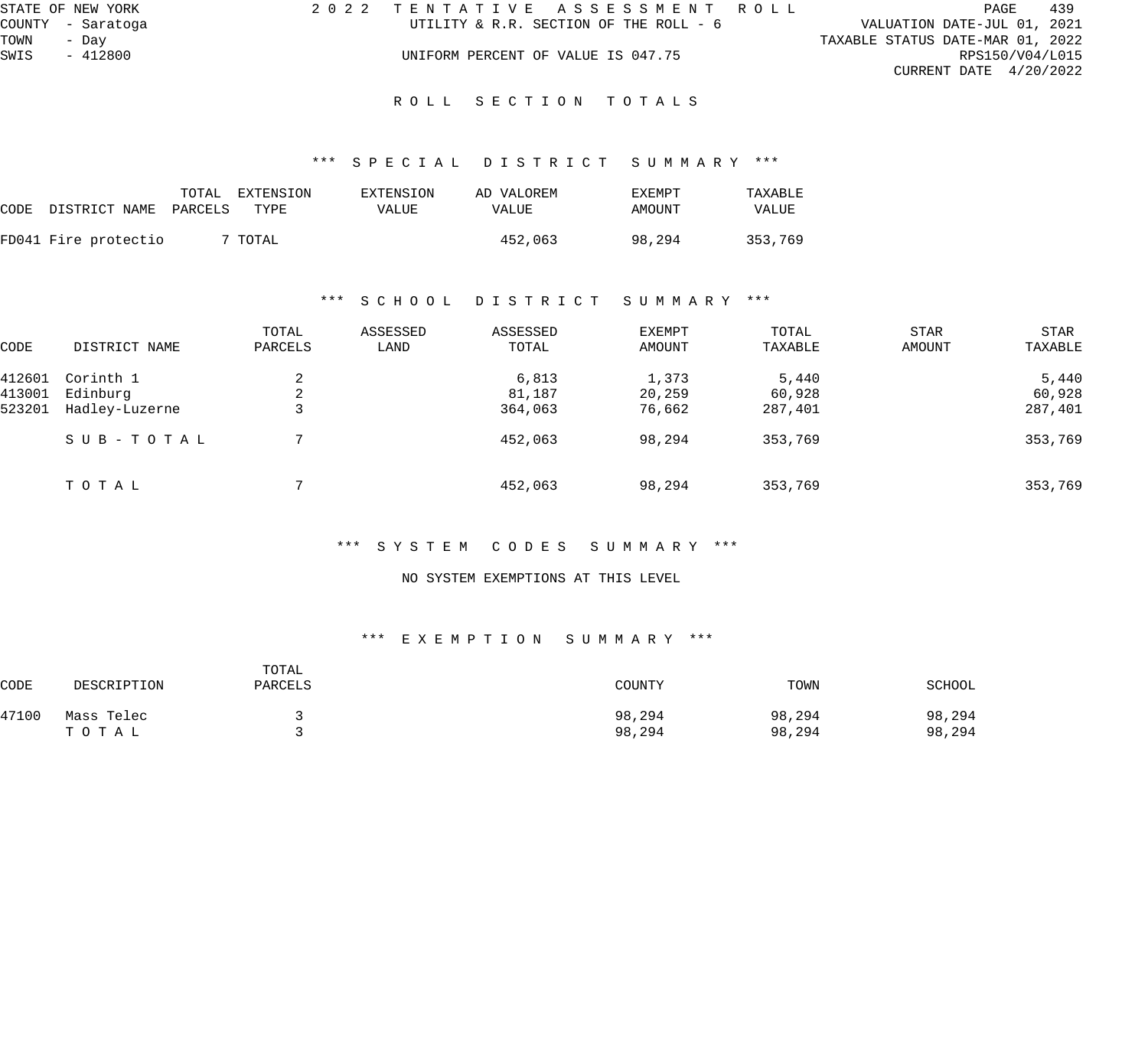| STATE OF NEW YORK | 2022 TENTATIVE ASSESSMENT ROLL         | 440<br>PAGE                      |
|-------------------|----------------------------------------|----------------------------------|
| COUNTY - Saratoga | UTILITY & R.R. SECTION OF THE ROLL - 6 | VALUATION DATE-JUL 01, 2021      |
| TOWN<br>- Dav     |                                        | TAXABLE STATUS DATE-MAR 01, 2022 |
| - 412800<br>SWIS  | UNIFORM PERCENT OF VALUE IS 047.75     | RPS150/V04/L015                  |
|                   |                                        | CURRENT DATE $4/20/2022$         |
|                   | ROLL SECTION TOTALS                    |                                  |

| ROLL       |                  | TOTAL   | \SSESSED | <i><b>SSESSED</b></i> | TAXABLE | TAXABLE | TAXABLE | STAR    |
|------------|------------------|---------|----------|-----------------------|---------|---------|---------|---------|
| <b>SEC</b> | DESCRIPTION      | PARCELS | LAND     | TOTAL                 | COUNTY  | TOWN    | SCHOOL  | TAXABLE |
|            | UTILITIES & N.C. |         |          | 452,063               | 353,769 | ,769    | 353,769 | 353,769 |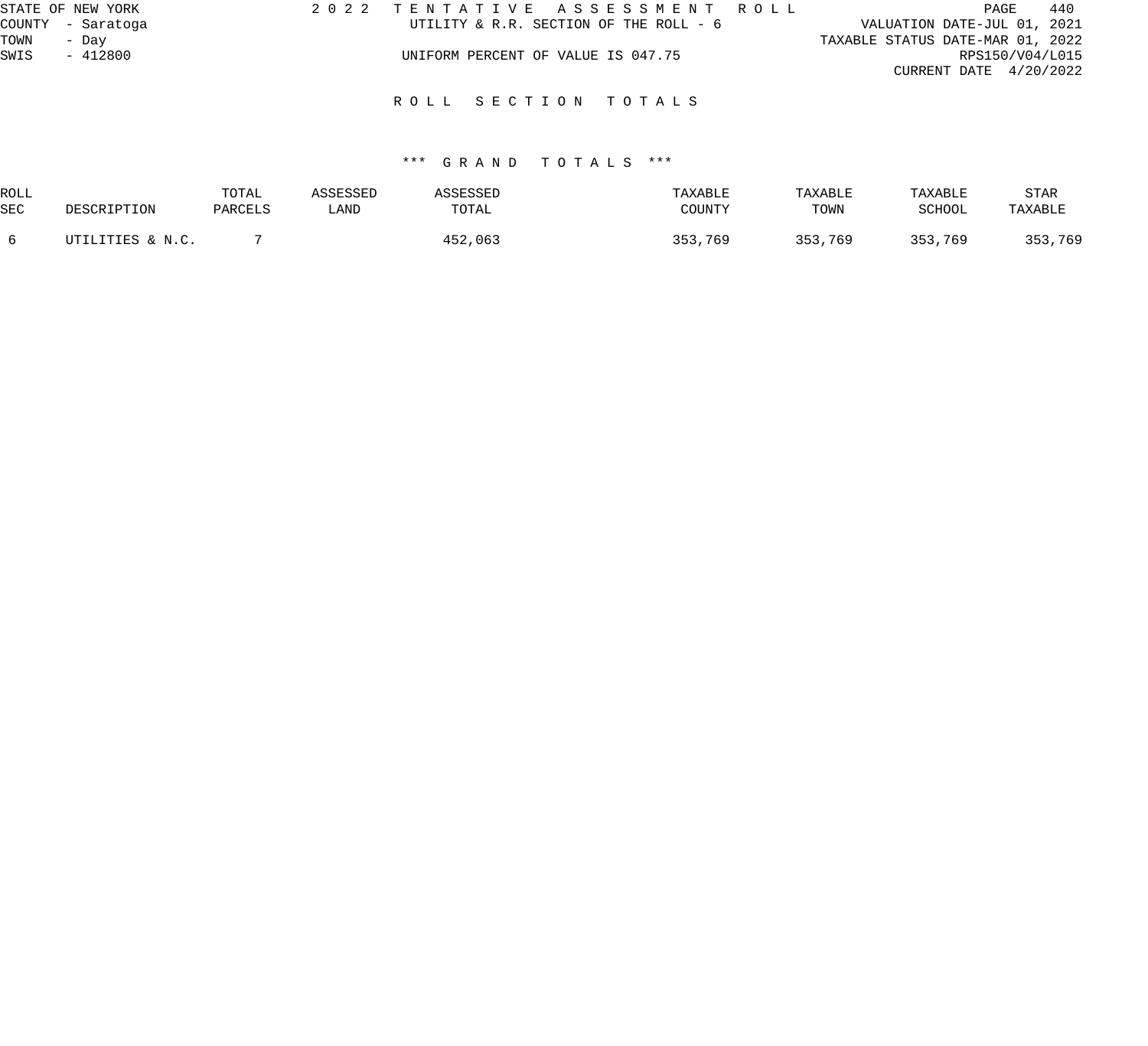| 2 0 2 2<br>TENTATIVE ASSESSMENT ROLL<br>STATE OF NEW YORK<br>COUNTY - Saratoga<br>WHOLLY EXEMPT SECTION OF THE ROLL - 8<br>TOWN<br>- Day<br>TAX MAP NUMBER SEQUENCE<br>SWIS<br>$-412800$<br>UNIFORM PERCENT OF VALUE IS 047.75 |                                                                                                                                                                          | PAGE<br>441<br>VALUATION DATE-JUL 01, 2021<br>TAXABLE STATUS DATE-MAR 01, 2022 |                                                                                                                                           |                                                   |                           |                    |
|--------------------------------------------------------------------------------------------------------------------------------------------------------------------------------------------------------------------------------|--------------------------------------------------------------------------------------------------------------------------------------------------------------------------|--------------------------------------------------------------------------------|-------------------------------------------------------------------------------------------------------------------------------------------|---------------------------------------------------|---------------------------|--------------------|
| TAX MAP PARCEL NUMBER<br>CURRENT OWNERS NAME                                                                                                                                                                                   | SCHOOL DISTRICT                                                                                                                                                          | LAND                                                                           | PROPERTY LOCATION & CLASS ASSESSMENT EXEMPTION CODE---------------COUNTY-------TOWN-----SCHOOL<br>TAX DESCRIPTION                         | TAXABLE VALUE                                     |                           |                    |
| CURRENT OWNERS ADDRESS                                                                                                                                                                                                         | PARCEL SIZE/GRID COORD                                                                                                                                                   | TOTAL                                                                          | SPECIAL DISTRICTS<br>************************ 1.-1-4 *************                                                                        |                                                   |                           | ACCOUNT NO.        |
| $1. - 1 - 4$<br>State Of New York<br>Attn: Saratoga Co Treas<br>25 W High St<br>Ballston Spa, NY 12020                                                                                                                         | Hadley Hill Rd<br>910 Priv forest<br>Hadley-Luzerne 523201<br>ACRES 80.89 BANK<br>090<br>EAST-0624980 NRTH-1658250<br>FULL MARKET VALUE                                  |                                                                                | NY STATE 12100<br>56,600 COUNTY TAXABLE VALUE<br>56,600 TOWN<br>TAXABLE VALUE<br>SCHOOL TAXABLE VALUE<br>118,534 FD042 Fire protection #2 | 56,600<br>0<br>$\Omega$<br>$\Omega$               | 56,600<br>0 <sub>T</sub>  | 5M02598<br>56,600  |
|                                                                                                                                                                                                                                |                                                                                                                                                                          |                                                                                |                                                                                                                                           |                                                   |                           |                    |
| $24. - 2 - 26$<br>SAR CO TAX ACQUISITION<br>St John Joseph                                                                                                                                                                     | Hollow Rd<br>323 Vacant rural<br>Hadley-Luzerne 523201<br>ACRES<br>0.41<br>EAST-0636623 NRTH-1635103<br>DEED BOOK 2008 PG-39728<br>FULL MARKET VALUE                     | 2,900<br>6,073                                                                 | RPTL 1138 29700<br>2,900 COUNTY TAXABLE VALUE<br>TOWN<br>TAXABLE VALUE<br>SCHOOL TAXABLE VALUE<br>FD041 Fire protection #1                | 2,900<br>0<br>$\Omega$<br>$\Omega$                | 2,900<br>0 TO             | 5BJ01561<br>2,900  |
| $24. - 2 - 44.2$<br>Town Of Day<br>1650 North Shore Rd<br>Hadley, NY 12835                                                                                                                                                     | Hollow Rd<br>695 Cemetery<br>Hadley-Luzerne 523201<br>FRNT 1098.50 DPTH<br>ACRES 40.00<br>EAST-0635470 NRTH-1633646<br>DEED BOOK 1275 PG-648<br>FULL MARKET VALUE        | 33,500<br>33,500<br>70,157                                                     | TOWN OWNED 13500<br>COUNTY TAXABLE VALUE<br>TOWN<br>TAXABLE VALUE<br>SCHOOL TAXABLE VALUE<br>FD041 Fire protection #1                     | 33,500<br>$\mathbf{0}$<br>$\Omega$<br>$\mathbf 0$ | 33,500<br>0 <sub>T</sub>  | 33,500             |
|                                                                                                                                                                                                                                | 2982 N Shore Rd                                                                                                                                                          |                                                                                |                                                                                                                                           |                                                   |                           | 7 901792           |
| $25.19 - 1 - 2$<br>County Of Saratoga<br>50 West High St<br>Ballston Spa, NY 12020                                                                                                                                             | 651 Highway gar - WTRFNT<br>Hadley-Luzerne 523201<br>Co Store/house & Garage<br>FRNT 221.00 DPTH<br>ACRES<br>1.29<br>EAST-0643666 NRTH-1634131<br>DEED BOOK 0000 PG-0000 | 182,100                                                                        | CNTY OWNED 13100<br>75,000 COUNTY TAXABLE VALUE<br>TAXABLE VALUE<br>TOWN<br>SCHOOL TAXABLE VALUE<br>FD041 Fire protection #1              | 182,100<br>$\mathbf 0$<br>$\Omega$                | 182,100<br>0 <sub>T</sub> | 182,100            |
|                                                                                                                                                                                                                                | FULL MARKET VALUE                                                                                                                                                        | 381,361                                                                        |                                                                                                                                           |                                                   |                           |                    |
| $25.19 - 2 - 9$<br>Cemetary In Conklingville<br>Attn: Town Of Day<br>1652 North Shore Rd<br>Hadley, NY 12835                                                                                                                   | 9 Cemetery Rd<br>695 Cemetery<br>Hadley-Luzerne 523201<br>FRNT 252.40 DPTH<br>ACRES 1.16<br>EAST-0642230 NRTH-1633283<br>DEED BOOK 0377 PG-0380                          | 50,000<br>50,000                                                               | CEMETERY 13510<br>COUNTY TAXABLE VALUE<br>TOWN<br>TAXABLE VALUE<br>SCHOOL TAXABLE VALUE<br>FD041 Fire protection #1                       | 50,000<br>$\mathbf 0$<br>$\mathbf 0$<br>$\Omega$  | 50,000<br>0 <sub>T</sub>  | 7 901788<br>50,000 |
|                                                                                                                                                                                                                                | FULL MARKET VALUE                                                                                                                                                        | 104,712                                                                        |                                                                                                                                           |                                                   |                           |                    |

\*\*\*\*\*\*\*\*\*\*\*\*\*\*\*\*\*\*\*\*\*\*\*\*\*\*\*\*\*\*\*\*\*\*\*\*\*\*\*\*\*\*\*\*\*\*\*\*\*\*\*\*\*\*\*\*\*\*\*\*\*\*\*\*\*\*\*\*\*\*\*\*\*\*\*\*\*\*\*\*\*\*\*\*\*\*\*\*\*\*\*\*\*\*\*\*\*\*\*\*\*\*\*\*\*\*\*\*\*\*\*\*\*\*\*\*\*\*\*\*\*\*\*\*\*\*\*\*\*\*\*\*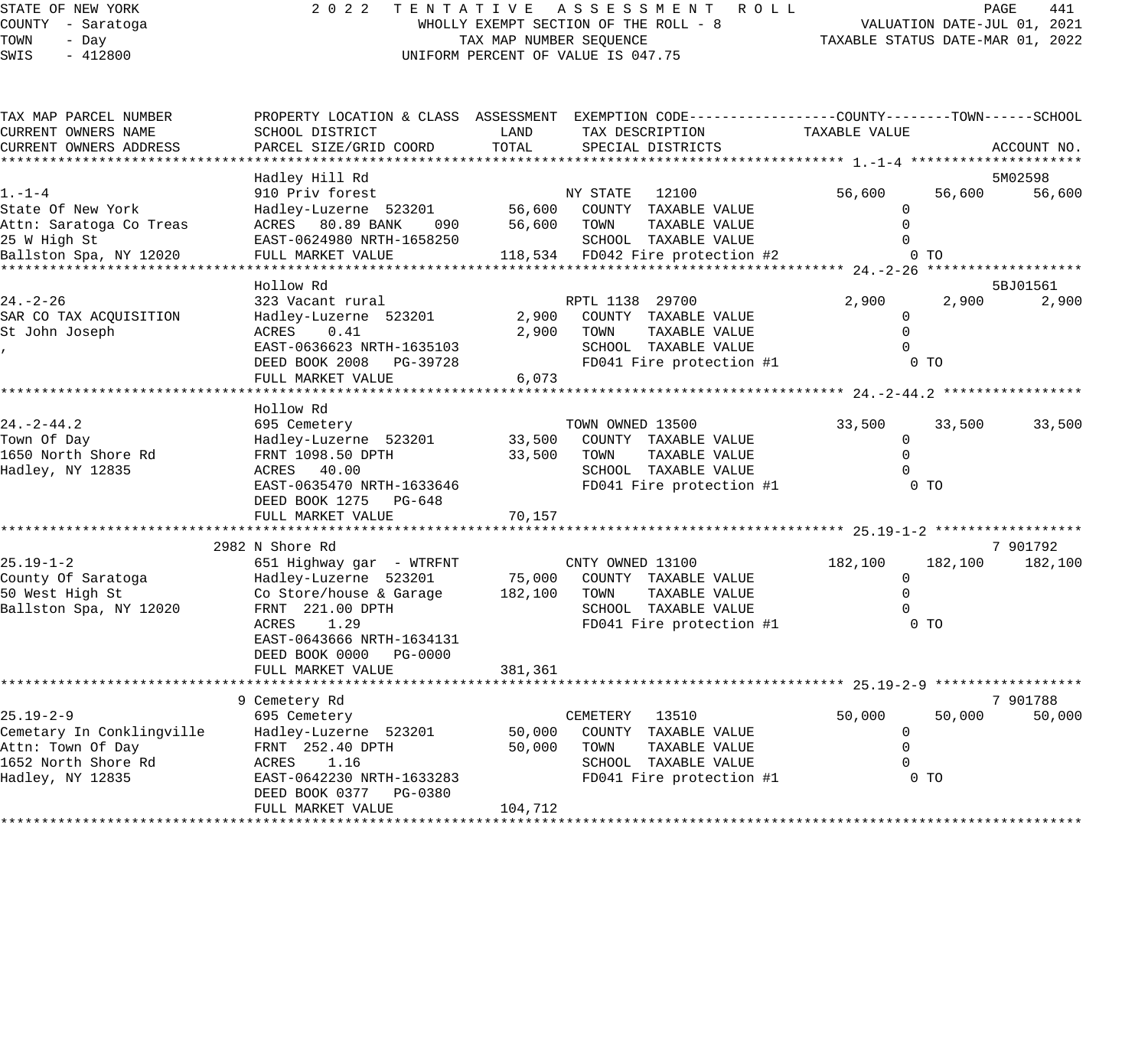| STATE OF NEW YORK<br>COUNTY - Saratoga<br>TOWN<br>- Day<br>SWIS<br>$-412800$                                                                |                                                                                                                                                                                                                                          | TAX MAP NUMBER SEQUENCE | 2022 TENTATIVE ASSESSMENT ROLL<br>WHOLLY EXEMPT SECTION OF THE ROLL - 8<br>UNIFORM PERCENT OF VALUE IS 047.75                             | VALUATION DATE-JUL 01, 2021<br>TAXABLE STATUS DATE-MAR 01, 2022           | PAGE                    | 442                 |  |
|---------------------------------------------------------------------------------------------------------------------------------------------|------------------------------------------------------------------------------------------------------------------------------------------------------------------------------------------------------------------------------------------|-------------------------|-------------------------------------------------------------------------------------------------------------------------------------------|---------------------------------------------------------------------------|-------------------------|---------------------|--|
| TAX MAP PARCEL NUMBER<br>CURRENT OWNERS NAME<br>CURRENT OWNERS ADDRESS                                                                      | SCHOOL DISTRICT<br>PARCEL SIZE/GRID COORD                                                                                                                                                                                                | LAND<br>TOTAL           | PROPERTY LOCATION & CLASS ASSESSMENT EXEMPTION CODE-----------------COUNTY-------TOWN------SCHOOL<br>TAX DESCRIPTION<br>SPECIAL DISTRICTS | TAXABLE VALUE                                                             |                         | ACCOUNT NO.         |  |
| $25.19 - 2 - 11$<br>Community Church Of Conklingvi Hadley-Luzerne 523201 50,000<br>2945 North Shore Rd FRNT 180.00 DPTH<br>Hadley, NY 12835 | 10 Cemetery Rd<br>620 Religious<br>ACRES 1.85<br>EAST-0642275 NRTH-1633564<br>DEED BOOK 0895 PG-0593<br>FULL MARKET VALUE                                                                                                                | 148,400<br>310,785      | RELIGIOUS 25110<br>COUNTY TAXABLE VALUE<br>TOWN TAXABLE VALUE<br>SCHOOL TAXABLE VALUE<br>FD041 Fire protection #1                         | 148,400<br>$\overline{0}$<br>$\mathbf 0$<br>$\mathbf 0$<br>0 <sub>T</sub> | 148,400                 | 7 902017<br>148,400 |  |
|                                                                                                                                             |                                                                                                                                                                                                                                          |                         |                                                                                                                                           |                                                                           |                         |                     |  |
| 25.19-2-11.-1<br>School District Garage<br>Hadley, NY 12846                                                                                 | Cemetery Rd<br>612 School<br>Hadley-Luzerne 523201<br>ACRES 1.85<br>DEED BOOK 0000 PG-0000<br>FULL MARKET VALUE                                                                                                                          |                         | RELIGIOUS 25110<br>0 COUNTY TAXABLE VALUE<br>67,400 TOWN TAXABLE VALUE<br>SCHOOL TAXABLE VALUE<br>141,152 FD041 Fire protection #1        | 67,400<br>$\mathbf 0$<br>$\Omega$<br>$\Omega$                             | 67,400 67,400<br>$0$ TO | 7 901804            |  |
|                                                                                                                                             |                                                                                                                                                                                                                                          |                         |                                                                                                                                           |                                                                           |                         |                     |  |
| 25.19-2-12<br>Community Church Of Conklingvi Hadley-Luzerne 523201<br>2945 North Shore Rd<br>Hadley, NY 12835                               | 2945 N Shore Rd<br>210 1 Family Res<br>Church Parsonage<br>FRNT 335.00 DPTH 140.00<br>ACRES<br>0.95<br>EAST-0642400 NRTH-1633465<br>DEED BOOK 0000 PG-0000                                                                               |                         | PARSONAGE 21600<br>75,000 COUNTY TAXABLE VALUE<br>345,400 TOWN<br>TAXABLE VALUE<br>SCHOOL TAXABLE VALUE<br>FD041 Fire protection #1 0 TO  | 345,400<br>$\mathbf 0$<br>$\overline{0}$<br>$\mathbf 0$                   | 345,400                 | 7 901791<br>345,400 |  |
|                                                                                                                                             | FULL MARKET VALUE                                                                                                                                                                                                                        | 723,351                 |                                                                                                                                           |                                                                           |                         |                     |  |
|                                                                                                                                             | 92 Bovee Rd                                                                                                                                                                                                                              |                         |                                                                                                                                           |                                                                           |                         | 7 902596            |  |
| $31.7 - 1 - 4$<br>Town Of Day<br>1650 North Shore Rd<br>Hadley, NY 12835                                                                    | 651 Highway gar<br>Hadley-Luzerne 523201<br>FRNT 701.00 DPTH 279,400 TOWN<br>4.00<br>ACRES<br>EAST-0621456 NRTH-1632114<br>DEED BOOK 0921 PG-00304<br>FULL MARKET VALUE                                                                  | 585,131                 | TOWN OWNED 13500<br>15,500 COUNTY TAXABLE VALUE<br>TAXABLE VALUE<br>SCHOOL TAXABLE VALUE<br>FD042 Fire protection #2                      | 279,400<br>0<br>$\mathbf 0$<br>0<br>0 <sub>T</sub>                        | 279,400                 | 279,400             |  |
|                                                                                                                                             |                                                                                                                                                                                                                                          |                         |                                                                                                                                           |                                                                           |                         |                     |  |
| $31.8 - 1 - 3$<br>Town Of Day<br>1650 North Shore Rd<br>Hadley, NY 12835                                                                    | Hadley Hill Rd<br>311 Res vac land<br>Hadley-Luzerne 523201 12,500 COUNTY TAXABLE-VALUE<br>FRNT 248.00 DPTH 100.00 12,500 TOWN TAXABLE-VALUE<br>ACRES<br>0.26<br>EAST-0621749 NRTH-1632421<br>DEED BOOK 1043 PG-671<br>FULL MARKET VALUE | 26,178                  | TOWN OWNED 13500<br>SCHOOL TAXABLE VALUE<br>FD041 Fire protection #1 0 TO                                                                 | 12,500<br>$\overline{0}$<br>$\overline{0}$<br>$\mathbf 0$                 | 12,500                  | 5BJ00609<br>12,500  |  |
|                                                                                                                                             |                                                                                                                                                                                                                                          |                         |                                                                                                                                           |                                                                           |                         |                     |  |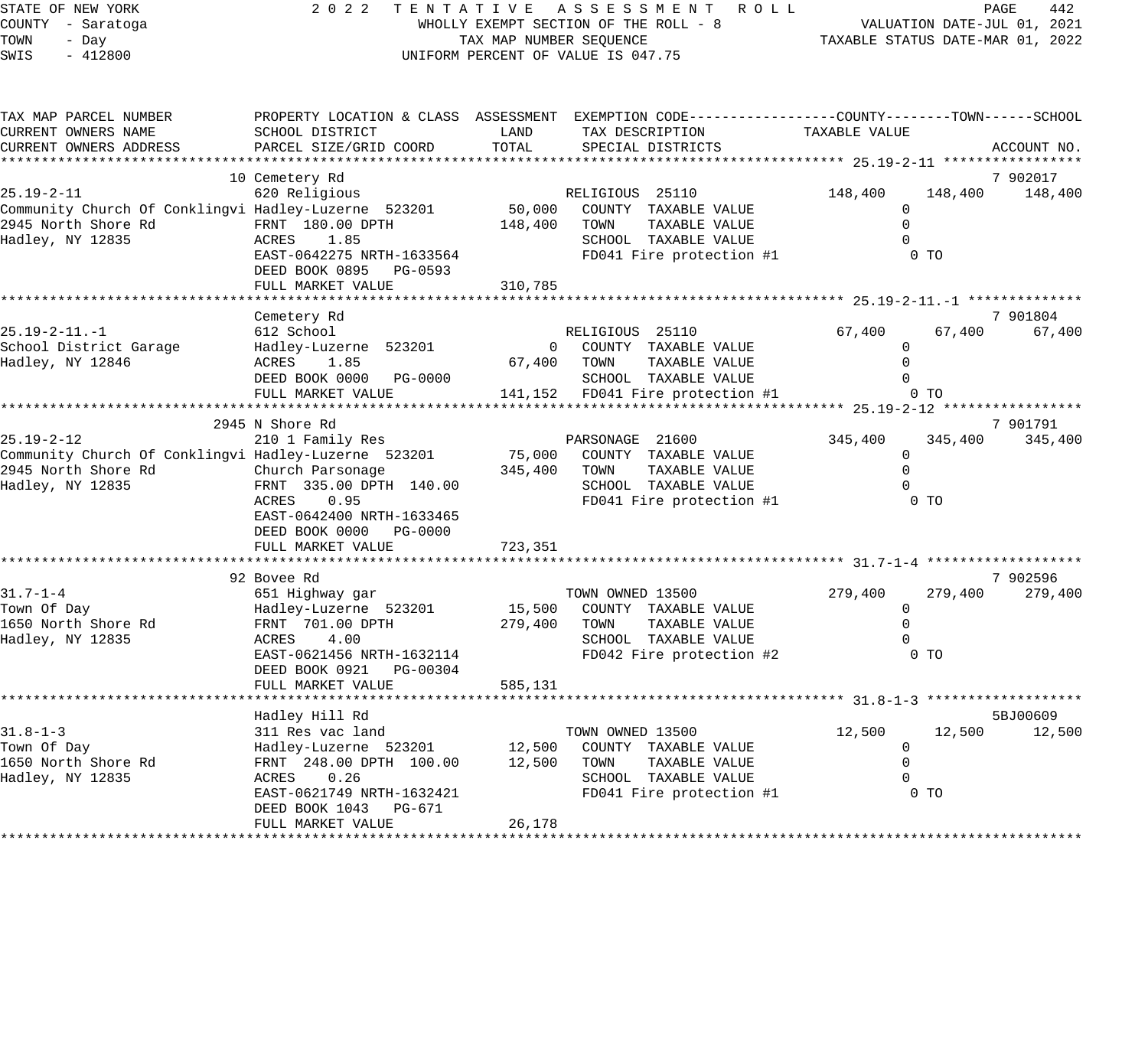| 2022 TENTATIVE ASSESSMENT ROLL<br>STATE OF NEW YORK<br>WHOLLY EXEMPT SECTION OF THE ROLL - 8<br>COUNTY - Saratoga<br>TOWN<br>TAX MAP NUMBER SEQUENCE<br>- Day<br>SWIS<br>$-412800$<br>UNIFORM PERCENT OF VALUE IS 047.75 |                                                     |            |                                                                                                                     | VALUATION DATE-JUL 01, 2021<br>TAXABLE STATUS DATE-MAR 01, 2022 | PAGE           | 443         |
|--------------------------------------------------------------------------------------------------------------------------------------------------------------------------------------------------------------------------|-----------------------------------------------------|------------|---------------------------------------------------------------------------------------------------------------------|-----------------------------------------------------------------|----------------|-------------|
| TAX MAP PARCEL NUMBER<br>CURRENT OWNERS NAME                                                                                                                                                                             | SCHOOL DISTRICT                                     | LAND       | PROPERTY LOCATION & CLASS ASSESSMENT EXEMPTION CODE----------------COUNTY-------TOWN------SCHOOL<br>TAX DESCRIPTION | TAXABLE VALUE                                                   |                |             |
| CURRENT OWNERS ADDRESS                                                                                                                                                                                                   | PARCEL SIZE/GRID COORD                              | TOTAL      | SPECIAL DISTRICTS                                                                                                   |                                                                 |                | ACCOUNT NO. |
|                                                                                                                                                                                                                          |                                                     |            |                                                                                                                     |                                                                 |                |             |
|                                                                                                                                                                                                                          | Old Day Center Rd                                   |            |                                                                                                                     |                                                                 |                | 7 901808    |
| $31.11 - 1 - 25$                                                                                                                                                                                                         | 681 Culture bldg                                    |            | TOWN OWNED 13500                                                                                                    | 110,000                                                         | 110,000        | 110,000     |
| Town Of Day                                                                                                                                                                                                              | Hadley-Luzerne 523201 8,000                         |            | COUNTY TAXABLE VALUE                                                                                                | $\mathbf{0}$                                                    |                |             |
| 1650 North Shore Rd                                                                                                                                                                                                      | FRNT 90.00 DPTH 175.00                              | 110,000    | TOWN<br>TAXABLE VALUE                                                                                               | $\Omega$                                                        |                |             |
| Hadley, NY 12835                                                                                                                                                                                                         | ACRES 0.29                                          |            | SCHOOL TAXABLE VALUE                                                                                                | 0                                                               |                |             |
|                                                                                                                                                                                                                          | EAST-0620542 NRTH-1629520<br>DEED BOOK 0392 PG-0310 |            | FD042 Fire protection #2                                                                                            |                                                                 | $0$ TO         |             |
|                                                                                                                                                                                                                          | FULL MARKET VALUE                                   | 230,366    |                                                                                                                     |                                                                 |                |             |
|                                                                                                                                                                                                                          |                                                     |            |                                                                                                                     |                                                                 |                |             |
|                                                                                                                                                                                                                          | 1650 N Shore Rd                                     |            |                                                                                                                     |                                                                 |                | 5BJ00161    |
| $31.11 - 1 - 27$                                                                                                                                                                                                         | 652 Govt bldgs                                      |            | TOWN OWNED 13500                                                                                                    | 344,600                                                         | 344,600        | 344,600     |
| Town Of Day                                                                                                                                                                                                              | Hadley-Luzerne 523201                               | 50,000     | COUNTY TAXABLE VALUE                                                                                                | $\mathbf 0$                                                     |                |             |
| 1650 North Shore Rd                                                                                                                                                                                                      | FRNT 203.00 DPTH                                    | 344,600    | TAXABLE VALUE<br>TOWN                                                                                               | $\mathbf 0$                                                     |                |             |
| Hadley, NY 12835                                                                                                                                                                                                         | ACRES<br>1.46                                       |            | SCHOOL TAXABLE VALUE                                                                                                | $\Omega$                                                        |                |             |
|                                                                                                                                                                                                                          | EAST-0620500 NRTH-1629285                           |            | FD042 Fire protection #2                                                                                            |                                                                 | $0$ TO         |             |
|                                                                                                                                                                                                                          | DEED BOOK 1407 PG-759                               |            |                                                                                                                     |                                                                 |                |             |
|                                                                                                                                                                                                                          | FULL MARKET VALUE<br>*************************      | 721,675    |                                                                                                                     |                                                                 |                |             |
|                                                                                                                                                                                                                          | 1652 N Shore Rd                                     |            |                                                                                                                     |                                                                 |                |             |
| $31.11 - 1 - 75.2$                                                                                                                                                                                                       | 963 Municpl park                                    |            | TOWN OWNED 13500                                                                                                    | 79,300                                                          | 79,300         | 79,300      |
| Town Of Day                                                                                                                                                                                                              | Hadley-Luzerne 523201                               | 50,000     | COUNTY TAXABLE VALUE                                                                                                | $\mathbf 0$                                                     |                |             |
| 1650 North Shore Rd                                                                                                                                                                                                      | FRNT 913.76 DPTH                                    | 79,300     | TOWN<br>TAXABLE VALUE                                                                                               | $\Omega$                                                        |                |             |
| Hadley, NY 12835                                                                                                                                                                                                         | ACRES 1.39                                          |            | SCHOOL TAXABLE VALUE                                                                                                | $\Omega$                                                        |                |             |
|                                                                                                                                                                                                                          | EAST-0620715 NRTH-1629952                           |            | FD042 Fire protection #2                                                                                            |                                                                 | 0 <sub>T</sub> |             |
|                                                                                                                                                                                                                          | DEED BOOK 1404 PG-113                               |            |                                                                                                                     |                                                                 |                |             |
|                                                                                                                                                                                                                          | FULL MARKET VALUE                                   | 166,073    |                                                                                                                     |                                                                 |                |             |
|                                                                                                                                                                                                                          | N Shore Rd                                          |            |                                                                                                                     |                                                                 |                | 7 901787    |
| $31.15 - 2 - 6$                                                                                                                                                                                                          | 695 Cemetery                                        |            | CEMETERY 13510                                                                                                      | 10,300                                                          | 10,300         | 10,300      |
| Cemetery In Day Center                                                                                                                                                                                                   | Hadley-Luzerne 523201                               | 10,300     | COUNTY TAXABLE VALUE                                                                                                | $\overline{0}$                                                  |                |             |
| Attn: Town Of Day                                                                                                                                                                                                        | FRNT 94.40 DPTH                                     | 10,300     | TOWN<br>TAXABLE VALUE                                                                                               | $\mathbf 0$                                                     |                |             |
| 1650 N Shore Rd                                                                                                                                                                                                          | ACRES 1.68                                          |            | SCHOOL TAXABLE VALUE                                                                                                | $\Omega$                                                        |                |             |
| Hadley, NY 12835                                                                                                                                                                                                         | EAST-0620603 NRTH-1629012                           |            | FD042 Fire protection #2                                                                                            |                                                                 | 0 <sub>T</sub> |             |
|                                                                                                                                                                                                                          | DEED BOOK 0377 PG-0530                              |            |                                                                                                                     |                                                                 |                |             |
|                                                                                                                                                                                                                          | FULL MARKET VALUE                                   | 21,571     |                                                                                                                     |                                                                 |                |             |
|                                                                                                                                                                                                                          |                                                     |            |                                                                                                                     |                                                                 |                |             |
|                                                                                                                                                                                                                          | Pine Ridge Rd                                       |            |                                                                                                                     |                                                                 |                |             |
| 33.6-1-29.122                                                                                                                                                                                                            | 650 Government                                      |            | TOWN OWNED 13500                                                                                                    | 100                                                             | 100            | 100         |
| Town of Day<br>1650 N Shore Rd                                                                                                                                                                                           | Hadley-Luzerne 523201                               | 100<br>100 | COUNTY TAXABLE VALUE<br>TAXABLE VALUE<br>TOWN                                                                       | 0<br>$\Omega$                                                   |                |             |
| Hadley, NY 12835                                                                                                                                                                                                         | ACRES<br>0.12<br>EAST-0639990 NRTH-1630589          |            | SCHOOL TAXABLE VALUE                                                                                                | 0                                                               |                |             |
|                                                                                                                                                                                                                          | FULL MARKET VALUE                                   | 209        | FD041 Fire protection #1                                                                                            |                                                                 | 0 <sub>T</sub> |             |
|                                                                                                                                                                                                                          |                                                     |            |                                                                                                                     |                                                                 |                |             |

\*\*\*\*\*\*\*\*\*\*\*\*\*\*\*\*\*\*\*\*\*\*\*\*\*\*\*\*\*\*\*\*\*\*\*\*\*\*\*\*\*\*\*\*\*\*\*\*\*\*\*\*\*\*\*\*\*\*\*\*\*\*\*\*\*\*\*\*\*\*\*\*\*\*\*\*\*\*\*\*\*\*\*\*\*\*\*\*\*\*\*\*\*\*\*\*\*\*\*\*\*\*\*\*\*\*\*\*\*\*\*\*\*\*\*\*\*\*\*\*\*\*\*\*\*\*\*\*\*\*\*\*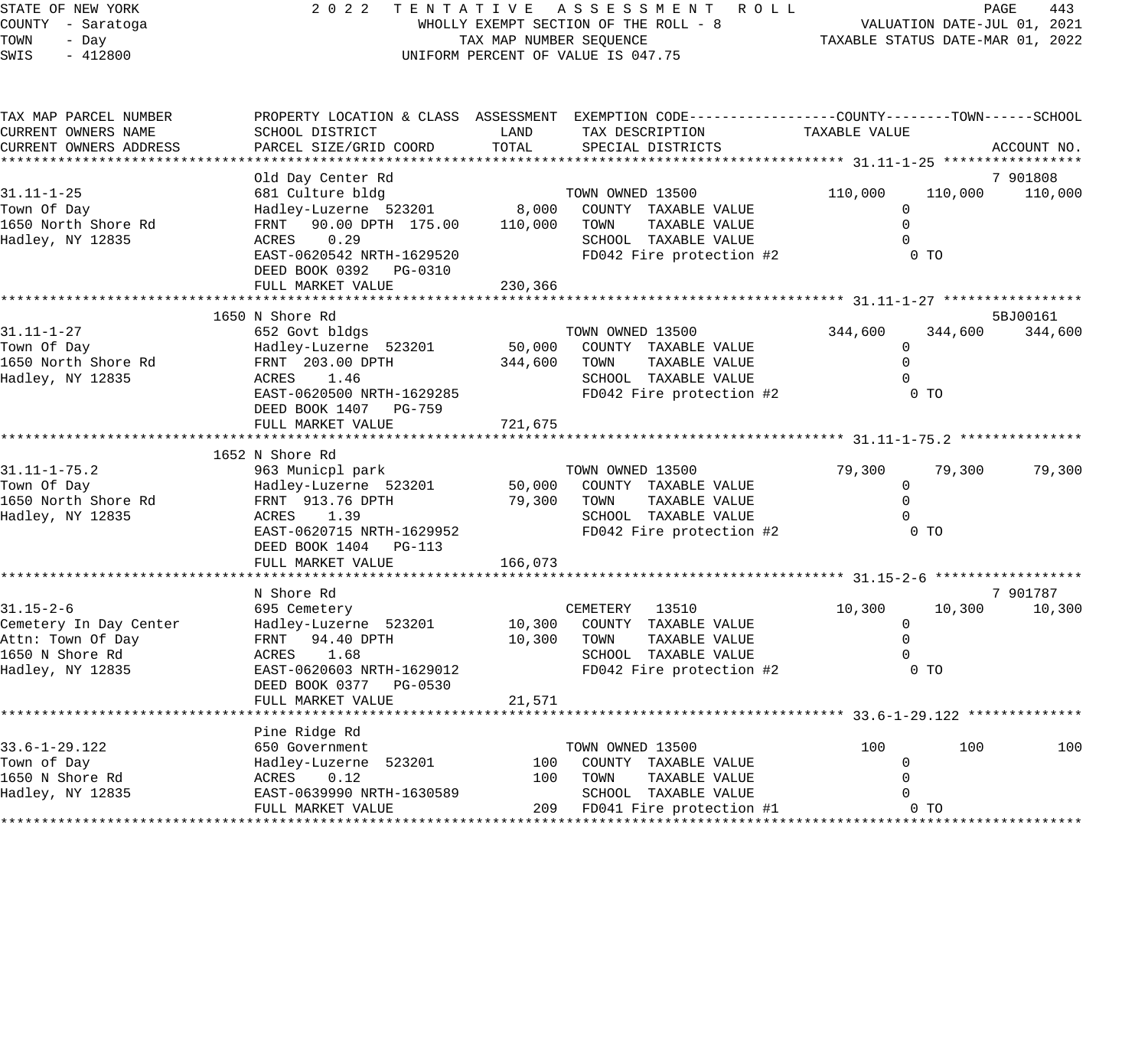| TATE OF NEW YORK" |       |                   |  |  |
|-------------------|-------|-------------------|--|--|
|                   |       | OUNTY - Saratoga! |  |  |
| 'OWN              | - Dav |                   |  |  |
| WIS               |       | $-412800$         |  |  |

#### STATE OF NEW YORK 2 0 2 2 T E N T A T I V E A S S E S S M E N T R O L L PAGE 444 COUNTY - Saratoga WHOLLY EXEMPT SECTION OF THE ROLL - 8 VALUATION DATE-JUL 01, 2021 TOWN - Day TAX MAP NUMBER SEQUENCE TAXABLE STATUS DATE-MAR 01, 2022 12800 UNIFORM PERCENT OF VALUE IS 047.75

| TAX MAP PARCEL NUMBER                                                                                                                          |                                                                                                                                                         |         | PROPERTY LOCATION & CLASS ASSESSMENT EXEMPTION CODE----------------COUNTY-------TOWN------SCHOOL |                |                         |
|------------------------------------------------------------------------------------------------------------------------------------------------|---------------------------------------------------------------------------------------------------------------------------------------------------------|---------|--------------------------------------------------------------------------------------------------|----------------|-------------------------|
| CURRENT OWNERS NAME                                                                                                                            | SCHOOL DISTRICT                                                                                                                                         | LAND    | TAX DESCRIPTION                                                                                  | TAXABLE VALUE  |                         |
| CURRENT OWNERS ADDRESS                                                                                                                         | PARCEL SIZE/GRID COORD                                                                                                                                  | TOTAL   | SPECIAL DISTRICTS                                                                                |                | ACCOUNT NO.             |
|                                                                                                                                                |                                                                                                                                                         |         |                                                                                                  |                |                         |
|                                                                                                                                                | Snow Rd                                                                                                                                                 |         |                                                                                                  |                | 7 901806                |
|                                                                                                                                                | 41.-1-44              692 Road/str/hwy             TOWN OWNED 13500<br>Town Of Day Highway Dept    Edinburg     413001      6,100  COUNTY TAXABLE VALUE |         | TOWN OWNED 13500                                                                                 | 6,100          | 6,100<br>6,100          |
|                                                                                                                                                |                                                                                                                                                         |         |                                                                                                  | $\mathbf{0}$   |                         |
| 1650 North Shore Rd                                                                                                                            | FRNT 800.00 DPTH 135.00 6,100 TOWN                                                                                                                      |         | TAXABLE VALUE                                                                                    | $\Omega$       |                         |
| Hadley, NY 12835                                                                                                                               | ACRES 1.10                                                                                                                                              |         | SCHOOL TAXABLE VALUE                                                                             | $\overline{0}$ |                         |
|                                                                                                                                                | EAST-0609843 NRTH-1617548                                                                                                                               |         | FD042 Fire protection #2 0 TO                                                                    |                |                         |
|                                                                                                                                                | DEED BOOK 0700 PG-0240                                                                                                                                  |         |                                                                                                  |                |                         |
|                                                                                                                                                | FULL MARKET VALUE                                                                                                                                       | 12,775  |                                                                                                  |                |                         |
|                                                                                                                                                |                                                                                                                                                         |         |                                                                                                  |                |                         |
|                                                                                                                                                | 1 Snow Rd                                                                                                                                               |         |                                                                                                  |                | 7 901799                |
| 41.-1-45                                                                                                                                       |                                                                                                                                                         |         |                                                                                                  |                | 39,500 39,500 39,500    |
| County Of Saratoga                                                                                                                             |                                                                                                                                                         |         |                                                                                                  | $\mathbf{0}$   |                         |
| i na katika na katika na katika na katika na katika na katika na katika na katika na katika na katika na katik<br>Manazarta<br>50 West High St |                                                                                                                                                         |         |                                                                                                  | $\mathbf 0$    |                         |
| Ballston Spa, NY 12020                                                                                                                         |                                                                                                                                                         |         | SCHOOL TAXABLE VALUE                                                                             | $\mathbf 0$    |                         |
|                                                                                                                                                | EAST-0609441 NRTH-1617936                                                                                                                               |         | FD042 Fire protection #2 0 TO                                                                    |                |                         |
|                                                                                                                                                | DEED BOOK 0757 PG-0308                                                                                                                                  |         |                                                                                                  |                |                         |
|                                                                                                                                                | FULL MARKET VALUE                                                                                                                                       | 82,723  |                                                                                                  |                |                         |
|                                                                                                                                                |                                                                                                                                                         |         |                                                                                                  |                |                         |
|                                                                                                                                                | N Shore Rd                                                                                                                                              |         |                                                                                                  |                | 7 901800                |
| 41.-1-46                                                                                                                                       | 962 County park                                                                                                                                         |         | CNTY OWNED 13100                                                                                 |                | 50,000 50,000<br>50,000 |
| County Of Saratoga                                                                                                                             | Edinburg 113001 50,000 COUNTY TAXABLE VALUE                                                                                                             |         |                                                                                                  | $\overline{0}$ |                         |
| 50 West High St                                                                                                                                | FRNT 311.20 DPTH                                                                                                                                        |         | 50,000 TOWN TAXABLE VALUE                                                                        | $\overline{0}$ |                         |
| Ballston Spa, NY 12020                                                                                                                         | ACRES 11.61                                                                                                                                             |         | SCHOOL TAXABLE VALUE                                                                             | $\overline{0}$ |                         |
|                                                                                                                                                | EAST-0609197 NRTH-1617724                                                                                                                               |         | FD042 Fire protection #2                                                                         | 0 <sub>T</sub> |                         |
|                                                                                                                                                | DEED BOOK 0763 PG-0228                                                                                                                                  |         |                                                                                                  |                |                         |
|                                                                                                                                                | FULL MARKET VALUE                                                                                                                                       | 104,712 |                                                                                                  |                |                         |
|                                                                                                                                                |                                                                                                                                                         |         |                                                                                                  |                |                         |
|                                                                                                                                                | Sand Creek Rd                                                                                                                                           |         |                                                                                                  |                | 7 901920                |
| 41.–1–47                                                                                                                                       | 962 County park                                                                                                                                         |         | CNTY OWNED 13100                                                                                 | 2,100          | 2,100 2,100             |
| County Of Saratoga                                                                                                                             | Edinburg 413001 2,100 COUNTY TAXABLE VALUE                                                                                                              |         |                                                                                                  | $\overline{0}$ |                         |
| 50 West High St                                                                                                                                | FRNT 600.00 DPTH 75.00 2,100 TOWN                                                                                                                       |         | TAXABLE VALUE                                                                                    | $\mathbf 0$    |                         |
| Ballston Spa, NY 12020                                                                                                                         | ACRES 0.46                                                                                                                                              |         | SCHOOL TAXABLE VALUE                                                                             | $\bigcirc$     |                         |
|                                                                                                                                                | EAST-0609014 NRTH-1617664                                                                                                                               |         | FD042 Fire protection #2                                                                         | 0 <sub>T</sub> |                         |
|                                                                                                                                                | DEED BOOK 0877 PG-0516                                                                                                                                  |         |                                                                                                  |                |                         |
|                                                                                                                                                | FULL MARKET VALUE                                                                                                                                       | 4,398   |                                                                                                  |                |                         |
|                                                                                                                                                |                                                                                                                                                         |         |                                                                                                  |                |                         |
|                                                                                                                                                | Sand Creek Rd                                                                                                                                           |         |                                                                                                  |                | 7 901797                |
| 41.-1-48                                                                                                                                       | 962 County park                                                                                                                                         |         | CNTY OWNED 13100                                                                                 | 7,000          | 7,000 7,000             |
|                                                                                                                                                |                                                                                                                                                         |         | 413001 7,000 COUNTY TAXABLE VALUE                                                                | $\overline{0}$ |                         |
| County Of Saratoga Binburg<br>50 West High St                                                                                                  |                                                                                                                                                         |         | 7,000 TOWN TAXABLE VALUE                                                                         | $\mathbf 0$    |                         |
| Ballston Spa, NY 12020                                                                                                                         | FRNT 650.00 DPTH<br>ACPFS 164<br>ACRES 1.64                                                                                                             |         | SCHOOL TAXABLE VALUE                                                                             | $\Omega$       |                         |
|                                                                                                                                                | EAST-0608720 NRTH-1618088                                                                                                                               |         | FD042 Fire protection #2 0 TO                                                                    |                |                         |
|                                                                                                                                                | DEED BOOK 0755 PG-0130                                                                                                                                  |         |                                                                                                  |                |                         |
|                                                                                                                                                | FULL MARKET VALUE                                                                                                                                       | 14,660  |                                                                                                  |                |                         |
|                                                                                                                                                |                                                                                                                                                         |         |                                                                                                  |                |                         |
|                                                                                                                                                |                                                                                                                                                         |         |                                                                                                  |                |                         |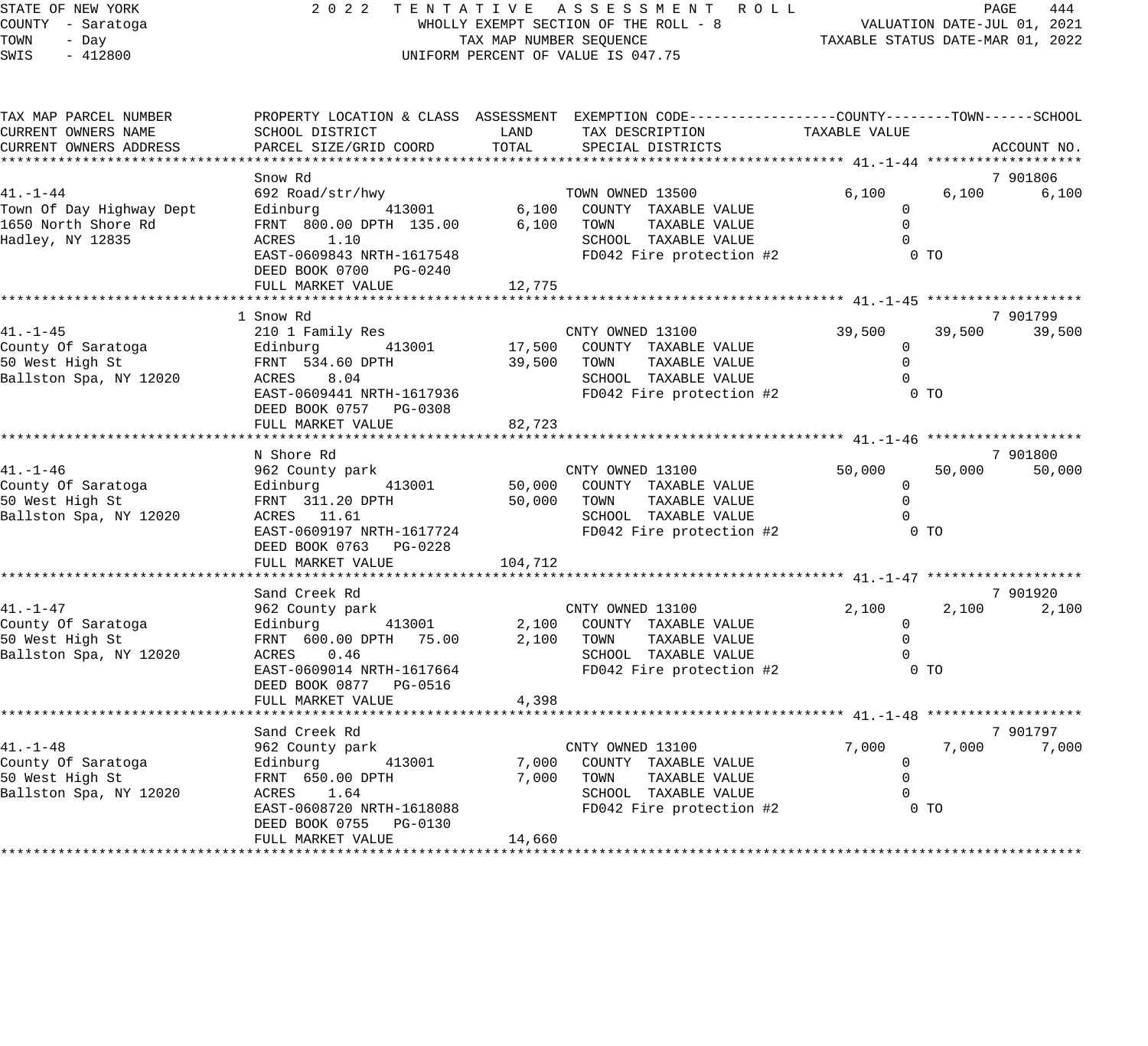|            | STATE OF NEW YORK      |                      |  | $2022$ TE |    |  |
|------------|------------------------|----------------------|--|-----------|----|--|
|            | COUNTY - Saratoga      |                      |  |           |    |  |
| TOWN - Day |                        |                      |  |           |    |  |
|            | SWIS - 412800          |                      |  |           | UΝ |  |
|            |                        |                      |  |           |    |  |
|            |                        |                      |  |           |    |  |
|            |                        |                      |  |           |    |  |
|            | TAX MAP PARCEL NUMBER  | PROPERTY LOCATION &  |  |           |    |  |
|            | CURRENT OWNERS NAME    | SCHOOL DISTRICT      |  |           |    |  |
|            | CURRENT OWNERS ADDRESS | PARCEL SIZE/GRID COC |  |           |    |  |
|            |                        |                      |  |           |    |  |
|            |                        | Sand Creek Rd        |  |           |    |  |

## N T A T I V E A S S E S S M E N T R O L L PAGE 445<br>WHOLLY EXEMPT SECTION OF THE ROLL - 8 VALUATION DATE-JUL 01, 2021 WHOLLY EXEMPT SECTION OF THE ROLL - 8<br>TAX MAP NUMBER SEQUENCE NIFORM PERCENT OF VALUE IS 047.75

| TAX MAP PARCEL NUMBER                                                                                                            |                                                                                                                                                                                    |        | PROPERTY LOCATION & CLASS ASSESSMENT EXEMPTION CODE---------------COUNTY-------TOWN-----SCHOOL                                         |                                                                   |                 |                               |
|----------------------------------------------------------------------------------------------------------------------------------|------------------------------------------------------------------------------------------------------------------------------------------------------------------------------------|--------|----------------------------------------------------------------------------------------------------------------------------------------|-------------------------------------------------------------------|-----------------|-------------------------------|
| CURRENT OWNERS NAME                                                                                                              | SCHOOL DISTRICT                                                                                                                                                                    | LAND   | TAX DESCRIPTION TAXABLE VALUE                                                                                                          |                                                                   |                 |                               |
| CURRENT OWNERS ADDRESS                                                                                                           | PARCEL SIZE/GRID COORD                                                                                                                                                             | TOTAL  | SPECIAL DISTRICTS                                                                                                                      |                                                                   |                 | ACCOUNT NO.                   |
|                                                                                                                                  |                                                                                                                                                                                    |        |                                                                                                                                        |                                                                   |                 |                               |
| $41. - 1 - 49$<br>County Of Saratoga<br>50 West High St<br>Ballston Spa, NY 12020                                                | Sand Creek Rd<br>962 County park<br>Edinburg 413001<br>FRNT 200.00 DPTH<br>ACRES 1.10<br>EAST-0609106 NRTH-1617285<br>DEED BOOK 0758 PG-0433<br>FULL MARKET VALUE<br>Sand Creek Rd | 14,660 | CNTY OWNED 13100<br>7,000 COUNTY TAXABLE VALUE<br>7,000 TOWN<br>TAXABLE VALUE<br>SCHOOL TAXABLE VALUE<br>FD042 Fire protection #2      | 7,000<br>$\mathbf 0$<br>$\Omega$<br>$\Omega$<br>0 <sub>T</sub>    | 7,000           | 7 901801<br>7,000<br>7 902585 |
| $41. - 1 - 50$<br>County Of Saratoga<br>50 West High St<br>50 West High St<br>Ballston Spa, NY 12020                             | 962 County park<br>Edinburg 413001<br>ACRES 1.28<br>EAST-0608898 NRTH-1617281<br>DEED BOOK 0755 PG-00183<br>FULL MARKET VALUE                                                      | 5,864  | CNTY OWNED 13100<br>2,800 COUNTY TAXABLE VALUE<br>2,800 TOWN<br>TAXABLE VALUE<br>SCHOOL TAXABLE VALUE<br>FD042 Fire protection #2 0 TO | 2,800<br>$\overline{0}$<br>$\Omega$<br>$\Omega$                   | 2,800           | 2,800                         |
| $41. - 1 - 51$<br>County Of Saratoga<br>50 West High St<br>Ballston Spa, NY 12020                                                | 962 County park<br>Edinburg 413001<br>FRNT 140.00 ppm<br>ACRES 1.32<br>EAST-0608949 NRTH-1617420<br>DEED BOOK 0875 PG-00268<br>FULL MARKET VALUE                                   | 14,660 | CNTY OWNED 13100<br>7,000 COUNTY TAXABLE VALUE<br>7,000 TOWN<br>TAXABLE VALUE<br>SCHOOL TAXABLE VALUE<br>FD042 Fire protection #2      | 7,000<br>$\mathbf 0$<br>$\Omega$<br>$\Omega$<br>0 <sub>T</sub>    | 7,000           | 7 901919<br>7,000             |
|                                                                                                                                  | Sand Creek Rd                                                                                                                                                                      |        |                                                                                                                                        |                                                                   |                 | 5BJ01551                      |
| $41. - 1 - 52$<br>County Of Saratoga<br>Attn: Ashcroft Edward & Joan FRNT 160.00 DPTH<br>Municipal Ctr<br>Ballston Spa, NY 12020 | 962 County park<br>Edinburg<br>413001<br>ACRES 1.15<br>EAST-0608780 NRTH-1617619<br>DEED BOOK 0747 PG-0317<br>FULL MARKET VALUE                                                    | 8,168  | CNTY OWNED 13100<br>3,900 COUNTY TAXABLE VALUE<br>3,900 TOWN<br>TAXABLE VALUE<br>SCHOOL TAXABLE VALUE<br>FD042 Fire protection #2      | 3,900<br>$\mathbf 0$<br>$\mathbf 0$<br>$\Omega$<br>0 <sub>T</sub> | 3,900           | 3,900                         |
| $41. - 1 - 53$<br>County Of Saratoga<br>50 West High St<br>Ballston Spa, NY 12020                                                | Sand Creek Rd<br>962 County park<br>413001<br>Edinburg<br>FRNT 200.00 DPTH 110.00<br>ACRES<br>0.32<br>EAST-0608804 NRTH-1617711<br>DEED BOOK 0770 PG-0565<br>FULL MARKET VALUE     | 5,864  | CNTY OWNED 13100<br>2,800 COUNTY TAXABLE VALUE<br>2,800 TOWN<br>TAXABLE VALUE<br>SCHOOL TAXABLE VALUE<br>FD042 Fire protection #2      | 2,800<br>$\overline{0}$<br>$\mathbf 0$                            | 2,800<br>$0$ TO | 7 901803<br>2,800             |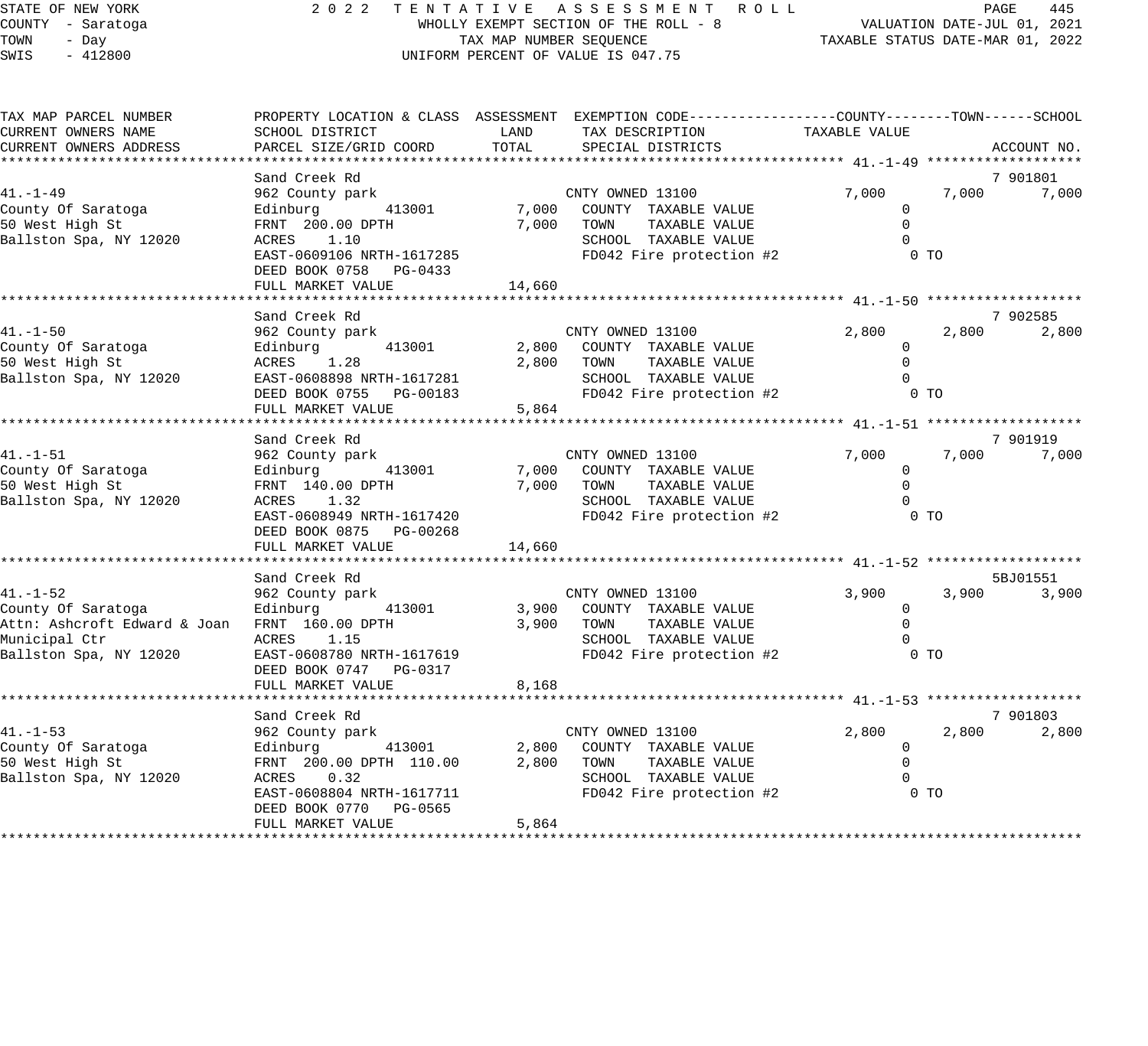| STATE OF NEW YORK |  |       |           |  |  |
|-------------------|--|-------|-----------|--|--|
| COUNTY - Saratoga |  |       |           |  |  |
| TOWN              |  | - Day |           |  |  |
| <b>CMTC</b>       |  |       | $-412800$ |  |  |

#### STATE OF NEW YORK 2 0 2 2 T E N T A T I V E A S S E S S M E N T R O L L PAGE 446 COUNTY - Saratoga WHOLLY EXEMPT SECTION OF THE ROLL - 8 VALUATION DATE-JUL 01, 2021 TOWN - Day TAX MAP NUMBER SEQUENCE TAXABLE STATUS DATE-MAR 01, 2022 SWIS - 412800 CONTROLLY THE UNIFORM PERCENT OF VALUE IS 047.75

| TAX MAP PARCEL NUMBER<br>CURRENT OWNERS NAME   | SCHOOL DISTRICT                             | LAND<br>TOTAL | PROPERTY LOCATION & CLASS ASSESSMENT EXEMPTION CODE----------------COUNTY-------TOWN-----SCHOOL<br>TAX DESCRIPTION TAXABLE VALUE |                       |                            |
|------------------------------------------------|---------------------------------------------|---------------|----------------------------------------------------------------------------------------------------------------------------------|-----------------------|----------------------------|
| CURRENT OWNERS ADDRESS                         | PARCEL SIZE/GRID COORD                      |               | SPECIAL DISTRICTS                                                                                                                |                       | ACCOUNT NO.                |
|                                                | Sand Creek Rd                               |               |                                                                                                                                  |                       | 7 901798                   |
| $41. - 1 - 54$                                 | 962 County park                             |               | CNTY OWNED 13100                                                                                                                 | 4,200                 | 4,200<br>4,200             |
| County Of Saratoga                             | 413001<br>Edinburg                          | 4,200         | COUNTY TAXABLE VALUE                                                                                                             | $\mathbf{0}$          |                            |
| 50 West High St                                | FRNT 200.00 DPTH                            | 4,200         | TOWN<br>TAXABLE VALUE                                                                                                            | $\Omega$<br>$\Omega$  |                            |
| Ballston Spa, NY 12020                         | ACRES 1.23<br>EAST-0608624 NRTH-1617816     |               | SCHOOL TAXABLE VALUE<br>FD042 Fire protection #2                                                                                 | $0$ TO                |                            |
|                                                | DEED BOOK 0757 PG-0257                      |               |                                                                                                                                  |                       |                            |
|                                                | FULL MARKET VALUE                           | 8,796         |                                                                                                                                  |                       |                            |
|                                                |                                             |               |                                                                                                                                  |                       |                            |
|                                                | Sand Creek Rd                               |               |                                                                                                                                  |                       | 5BJ01567                   |
| $41. - 1 - 55$                                 | 962 County park                             | 4,200         | CNTY OWNED 13100<br>COUNTY TAXABLE VALUE                                                                                         | 4,200<br>$\mathbf{0}$ | 4,200<br>4,200             |
| County Of Saratoga<br>Attn: Phillips James H & | Edinburg 413001<br>FRNT 350.00 DPTH         | 4,200         | TOWN<br>TAXABLE VALUE                                                                                                            | $\Omega$              |                            |
| Wife                                           | ACRES 1.87                                  |               | SCHOOL TAXABLE VALUE                                                                                                             | $\Omega$              |                            |
| Municipal Ctr                                  | EAST-0608457 NRTH-1618015                   |               | FD042 Fire protection #2                                                                                                         | $0$ TO                |                            |
| Ballston Spa, NY 12020                         | DEED BOOK 0835 PG-0231                      |               |                                                                                                                                  |                       |                            |
|                                                | FULL MARKET VALUE                           | 8,796         |                                                                                                                                  |                       |                            |
|                                                |                                             |               |                                                                                                                                  |                       |                            |
| $41. - 1 - 56$                                 | Sand Creek Rd<br>962 County park            |               | CNTY OWNED 13100                                                                                                                 | 2,800                 | 7 901802<br>2,800<br>2,800 |
| County Of Saratoga                             | Edinburg 413001                             | 2,800         | COUNTY TAXABLE VALUE                                                                                                             | 0                     |                            |
| 50 West High St                                | FRNT 75.00 DPTH 155.00                      | 2,800         | TAXABLE VALUE<br>TOWN                                                                                                            | $\mathbf 0$           |                            |
| Ballston Spa, NY 12020                         | ACRES 0.23                                  |               | SCHOOL TAXABLE VALUE                                                                                                             | $\Omega$              |                            |
|                                                | EAST-0608267 NRTH-1618172                   |               | FD042 Fire protection #2                                                                                                         | $0$ TO                |                            |
|                                                | DEED BOOK 0835 PG-00575                     |               |                                                                                                                                  |                       |                            |
|                                                | FULL MARKET VALUE                           | 5,864         |                                                                                                                                  |                       |                            |
|                                                | Sand Creek Rd                               |               |                                                                                                                                  |                       | 7 902613                   |
| $41. - 1 - 57$                                 | 962 County park                             |               | CNTY OWNED 13100                                                                                                                 | 700                   | 700<br>700                 |
| County Of Saratoga                             | 413001<br>Edinburg                          |               | 700 COUNTY TAXABLE VALUE                                                                                                         | $\mathbf{0}$          |                            |
| 50 West High St                                | FRNT 110.00 DPTH 135.00                     |               | 700 TOWN<br>TAXABLE VALUE                                                                                                        | $\Omega$              |                            |
| Ballston Spa, NY 12020                         | 0.14<br>ACRES                               |               | SCHOOL TAXABLE VALUE                                                                                                             | $\Omega$              |                            |
|                                                | EAST-0608224 NRTH-1618233                   |               | FD042 Fire protection #2                                                                                                         | 0 <sub>T</sub>        |                            |
|                                                | DEED BOOK 0758 PG-00421                     |               |                                                                                                                                  |                       |                            |
|                                                | FULL MARKET VALUE                           | 1,466         |                                                                                                                                  |                       |                            |
|                                                | Sand Creek Rd                               |               |                                                                                                                                  |                       | 7 901985                   |
| $41. - 1 - 58$                                 | 962 County park                             |               | CNTY OWNED 13100                                                                                                                 | 1,400                 | 1,400<br>1,400             |
| County Of Saratoga                             | 413001<br>Edinburg                          | 1,400         | COUNTY TAXABLE VALUE                                                                                                             | $\mathbf{0}$          |                            |
| 50 West High St                                | FRNT 200.00 DPTH 75.00                      | 1,400         | TOWN<br>TAXABLE VALUE                                                                                                            | $\Omega$              |                            |
| Ballston Spa, NY 12020                         | ACRES 0.27                                  |               | SCHOOL TAXABLE VALUE                                                                                                             | 0                     |                            |
|                                                | EAST-0608117 NRTH-1618318                   |               | FD042 Fire protection #2                                                                                                         | $0$ TO                |                            |
|                                                | DEED BOOK 0887 PG-0152<br>FULL MARKET VALUE | 2,932         |                                                                                                                                  |                       |                            |
|                                                |                                             |               |                                                                                                                                  |                       |                            |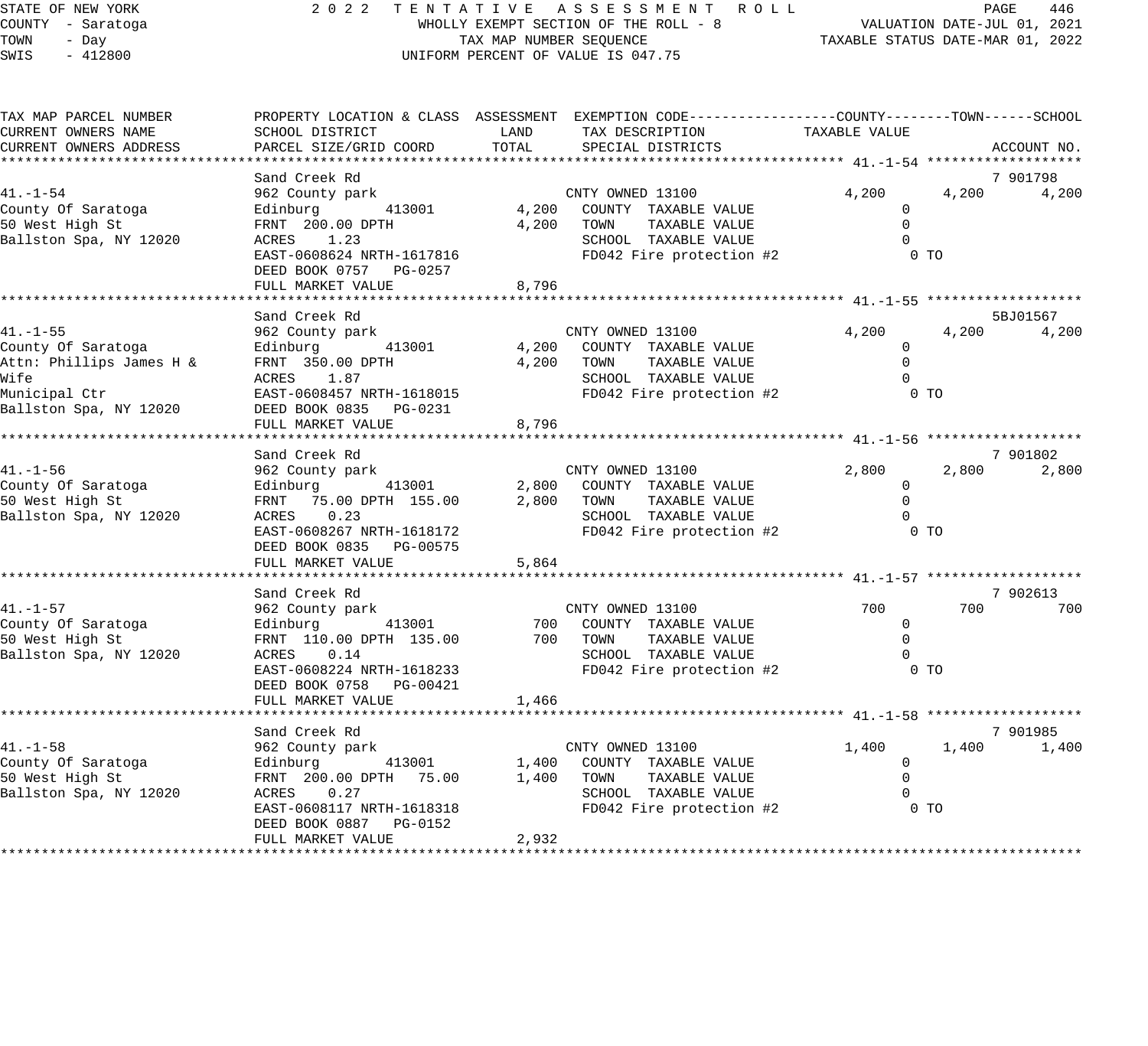| STATE OF NEW YORK |  |       |           |  |  |
|-------------------|--|-------|-----------|--|--|
| COUNTY - Saratoga |  |       |           |  |  |
| TOWN              |  | - Day |           |  |  |
| <b>CMTC</b>       |  |       | $-412800$ |  |  |

#### STATE OF NEW YORK 2 0 2 2 T E N T A T I V E A S S E S S M E N T R O L L PAGE 447 COUNTY - Saratoga WHOLLY EXEMPT SECTION OF THE ROLL - 8 VALUATION DATE-JUL 01, 2021 TOWN - Day TAX MAP NUMBER SEQUENCE TAXABLE STATUS DATE-MAR 01, 2022 SWIS - 412800 CONTROLLY THE UNIFORM PERCENT OF VALUE IS 047.75

| TAX MAP PARCEL NUMBER                    |                                          |          | PROPERTY LOCATION & CLASS ASSESSMENT EXEMPTION CODE----------------COUNTY-------TOWN------SCHOOL |                       |                            |
|------------------------------------------|------------------------------------------|----------|--------------------------------------------------------------------------------------------------|-----------------------|----------------------------|
| CURRENT OWNERS NAME                      | SCHOOL DISTRICT                          | LAND     | TAX DESCRIPTION                                                                                  | TAXABLE VALUE         |                            |
| CURRENT OWNERS ADDRESS                   | PARCEL SIZE/GRID COORD                   | TOTAL    | SPECIAL DISTRICTS                                                                                |                       | ACCOUNT NO.                |
|                                          | Sand Creek Rd                            |          |                                                                                                  |                       | 7 901984                   |
| $41. - 1 - 59$                           | 962 County park                          |          | CNTY OWNED 13100                                                                                 | 800                   | 800<br>800                 |
| County Of Saratoga                       | Edinburg 413001 800 COUNTY TAXABLE VALUE |          |                                                                                                  | $\mathbf{0}$          |                            |
| 50 West High St                          | FRNT 90.00 DPTH 40.00                    | 800 TOWN | TAXABLE VALUE                                                                                    | $\Omega$              |                            |
| Ballston Spa, NY 12020                   | ACRES 0.06                               |          | SCHOOL TAXABLE VALUE                                                                             |                       |                            |
|                                          | EAST-0608032 NRTH-1618424                |          | FD042 Fire protection #2                                                                         |                       | 0 <sub>T</sub>             |
|                                          | DEED BOOK 0885 PG-0318                   |          |                                                                                                  |                       |                            |
|                                          | FULL MARKET VALUE                        | 1,675    |                                                                                                  |                       |                            |
|                                          |                                          |          |                                                                                                  |                       |                            |
|                                          | Sand Creek Rd                            |          |                                                                                                  |                       | 7 901983                   |
| $41. - 1 - 60$                           | 962 County park                          |          | CNTY OWNED 13100                                                                                 | 14,100                | 14,100<br>14,100           |
| County Of Saratoga                       | Edinburg 413001                          |          | 14,100 COUNTY TAXABLE VALUE                                                                      | $\mathbf{0}$          |                            |
| 50 West High St                          | FRNT 595.00 DPTH                         | 14,100   | TOWN<br>TAXABLE VALUE                                                                            | $\cap$                |                            |
| Ballston Spa, NY 12020                   | ACRES 3.56                               |          | SCHOOL TAXABLE VALUE                                                                             |                       |                            |
|                                          | EAST-0608250 NRTH-1618462                |          | FD042 Fire protection #2                                                                         |                       | 0 <sub>T</sub>             |
|                                          | DEED BOOK 0885 PG-0315                   |          |                                                                                                  |                       |                            |
|                                          | FULL MARKET VALUE                        | 29,529   |                                                                                                  |                       |                            |
|                                          |                                          |          |                                                                                                  |                       |                            |
| $41. - 1 - 61$                           | Sand Creek Rd                            |          | CNTY OWNED 13100                                                                                 | 5,500                 | 7 901796<br>5,500<br>5,500 |
| County Of Saratoga                       | 962 County park                          |          |                                                                                                  | $\Omega$              |                            |
| 50 West High St                          | Edinburg<br>ACRES 4.97                   | 5,500    | 413001 5,500 COUNTY TAXABLE VALUE<br>TAXABLE VALUE<br>TOWN                                       |                       |                            |
| Ballston Spa, NY 12020                   | EAST-0607759 NRTH-1618984                |          | SCHOOL TAXABLE VALUE                                                                             |                       |                            |
|                                          | DEED BOOK 0755 PG-0183                   |          | FD042 Fire protection #2                                                                         |                       | $0$ TO                     |
|                                          | FULL MARKET VALUE                        | 11,518   |                                                                                                  |                       |                            |
|                                          |                                          |          |                                                                                                  |                       |                            |
|                                          | Park (Private) St                        |          |                                                                                                  |                       | 51J02456                   |
| 42.12-2-41                               | 311 Res vac land                         |          | TOWN OWNED 13500                                                                                 | 12,500                | 12,500<br>12,500           |
| Town Of Day                              | Hadley-Luzerne 523201                    |          | 12,500 COUNTY TAXABLE VALUE                                                                      | $\mathbf 0$           |                            |
| Town Hall                                | FRNT 1247.38 DPTH                        | 12,500   | TOWN<br>TAXABLE VALUE                                                                            |                       |                            |
| 1650 North Shore Rd                      | ACRES 14.00                              |          | SCHOOL TAXABLE VALUE                                                                             |                       |                            |
| Hadley, NY 12835                         | EAST-0622074 NRTH-1621583                |          | FD042 Fire protection #2                                                                         |                       | $0$ TO                     |
|                                          | DEED BOOK 1272 PG-553                    |          |                                                                                                  |                       |                            |
|                                          | FULL MARKET VALUE                        | 26,178   |                                                                                                  |                       |                            |
|                                          |                                          |          |                                                                                                  |                       |                            |
| $43. - 1 - 35$                           | W Mountain Co Rt 10                      |          |                                                                                                  |                       | 7 902047<br>49,800         |
| Adirondacks, Inc. Camp Cedarbr Corinth 1 | 557 Outdr sport<br>412601                | 49,800   | WHOLLY EX 50000                                                                                  | 49,800<br>$\mathbf 0$ | 49,800                     |
| 59 Davignon Rd                           | ACRES 72.58                              | 49,800   | COUNTY TAXABLE VALUE<br>TOWN<br>TAXABLE VALUE                                                    |                       |                            |
| Corinth, NY 12822                        | EAST-0633453 NRTH-1616434                |          | SCHOOL TAXABLE VALUE                                                                             |                       |                            |
|                                          | DEED BOOK 2010 PG-6625                   |          | FD041 Fire protection #1                                                                         |                       | 0 <sub>T</sub>             |
|                                          | FULL MARKET VALUE                        | 104,293  |                                                                                                  |                       |                            |
|                                          |                                          |          |                                                                                                  |                       |                            |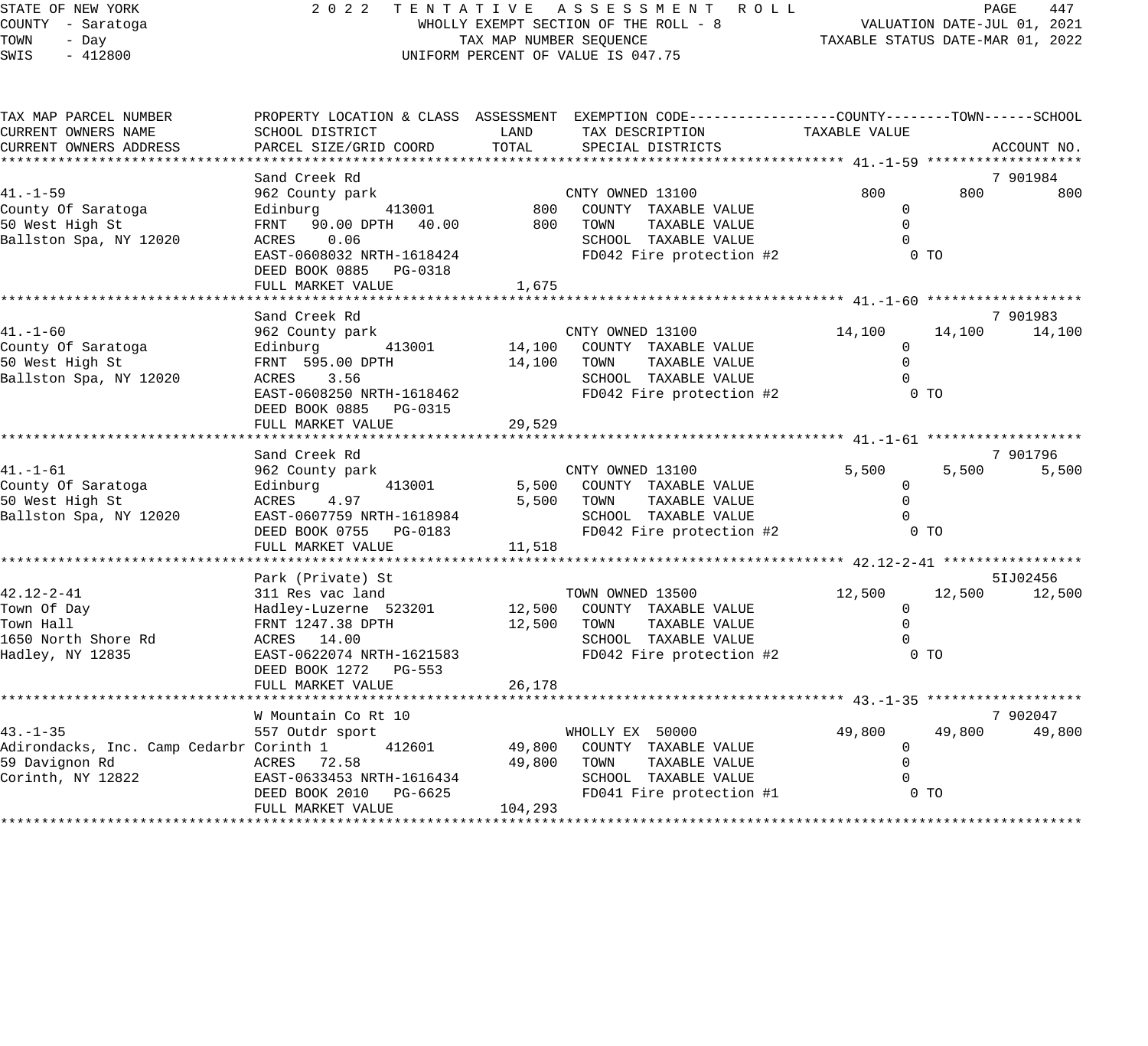| STATE OF NEW YORK | 2022 TENTATIVE ASSESSMENT ROLL        | 448<br>PAGE                      |  |  |  |
|-------------------|---------------------------------------|----------------------------------|--|--|--|
| COUNTY - Saratoga | WHOLLY EXEMPT SECTION OF THE ROLL - 8 | VALUATION DATE-JUL 01, 2021      |  |  |  |
| TOWN<br>- Dav     |                                       | TAXABLE STATUS DATE-MAR 01, 2022 |  |  |  |
| SWIS<br>$-412800$ | UNIFORM PERCENT OF VALUE IS 047.75    | RPS150/V04/L015                  |  |  |  |
|                   |                                       | CURRENT DATE $4/20/2022$         |  |  |  |
|                   |                                       |                                  |  |  |  |
|                   | ROLL SECTION TOTALS                   |                                  |  |  |  |

#### \*\*\* S P E C I A L D I S T R I C T S U M M A R Y \*\*\*

|      |                                              | TOTAL | EXTENSION            | EXTENSION | AD VALOREM | EXEMPT | TAXABLE |
|------|----------------------------------------------|-------|----------------------|-----------|------------|--------|---------|
| CODE | DISTRICT NAME PARCELS                        |       | TYPE                 | VALUE     | VALUE      | AMOUNT | VALUE   |
|      | FD041 Fire protectio<br>FD042 Fire protectio |       | 10 TOTAL<br>25 TOTAL |           |            |        |         |
|      |                                              |       |                      |           |            |        |         |

#### \*\*\* S C H O O L D I S T R I C T S U M M A R Y \*\*\*

| CODE   | DISTRICT NAME  | TOTAL<br>PARCELS | ASSESSED<br>LAND | ASSESSED<br>TOTAL | EXEMPT<br>AMOUNT | TOTAL<br>TAXABLE | STAR<br>AMOUNT | STAR<br>TAXABLE |
|--------|----------------|------------------|------------------|-------------------|------------------|------------------|----------------|-----------------|
| 412601 | Corinth 1      |                  | 49,800           | 49,800            | 49,800           |                  |                |                 |
| 413001 | Edinburg       | 18               | 139,900          | 161,900           | 161,900          |                  |                |                 |
| 523201 | Hadley-Luzerne | 16               | 501,900          | 1735,000          | 1735,000         |                  |                |                 |
|        | SUB-TOTAL      | 35               | 691,600          | 1946,700          | 1946,700         |                  |                |                 |
|        | ТОТАЬ          | 35               | 691,600          | 1946,700          | 1946,700         |                  |                |                 |

#### \*\*\* S Y S T E M C O D E S S U M M A R Y \*\*\*

| CODE  | DESCRIPTION | TOTAL<br>PARCELS | COUNTY | TOWN   | SCHOOL |
|-------|-------------|------------------|--------|--------|--------|
| 50000 | WHOLLY EX   |                  | 49,800 | 49,800 | 49,800 |
|       | TOTAL       |                  | 49,800 | 49,800 | 49,800 |

|       |             | TOTAL   |         |         |         |
|-------|-------------|---------|---------|---------|---------|
| CODE  | DESCRIPTION | PARCELS | COUNTY  | TOWN    | SCHOOL  |
| 12100 | NY STATE    |         | 56,600  | 56,600  | 56,600  |
| 13100 | CNTY OWNED  | 18      | 337,900 | 337,900 | 337,900 |
| 13500 | TOWN OWNED  | Q       | 878,000 | 878,000 | 878,000 |
| 13510 | CEMETERY    |         | 60,300  | 60,300  | 60,300  |
| 21600 | PARSONAGE   |         | 345,400 | 345,400 | 345,400 |
| 25110 | RELIGIOUS   |         | 215,800 | 215,800 | 215,800 |
| 29700 | RPTL 1138   |         | 2,900   | 2,900   | 2,900   |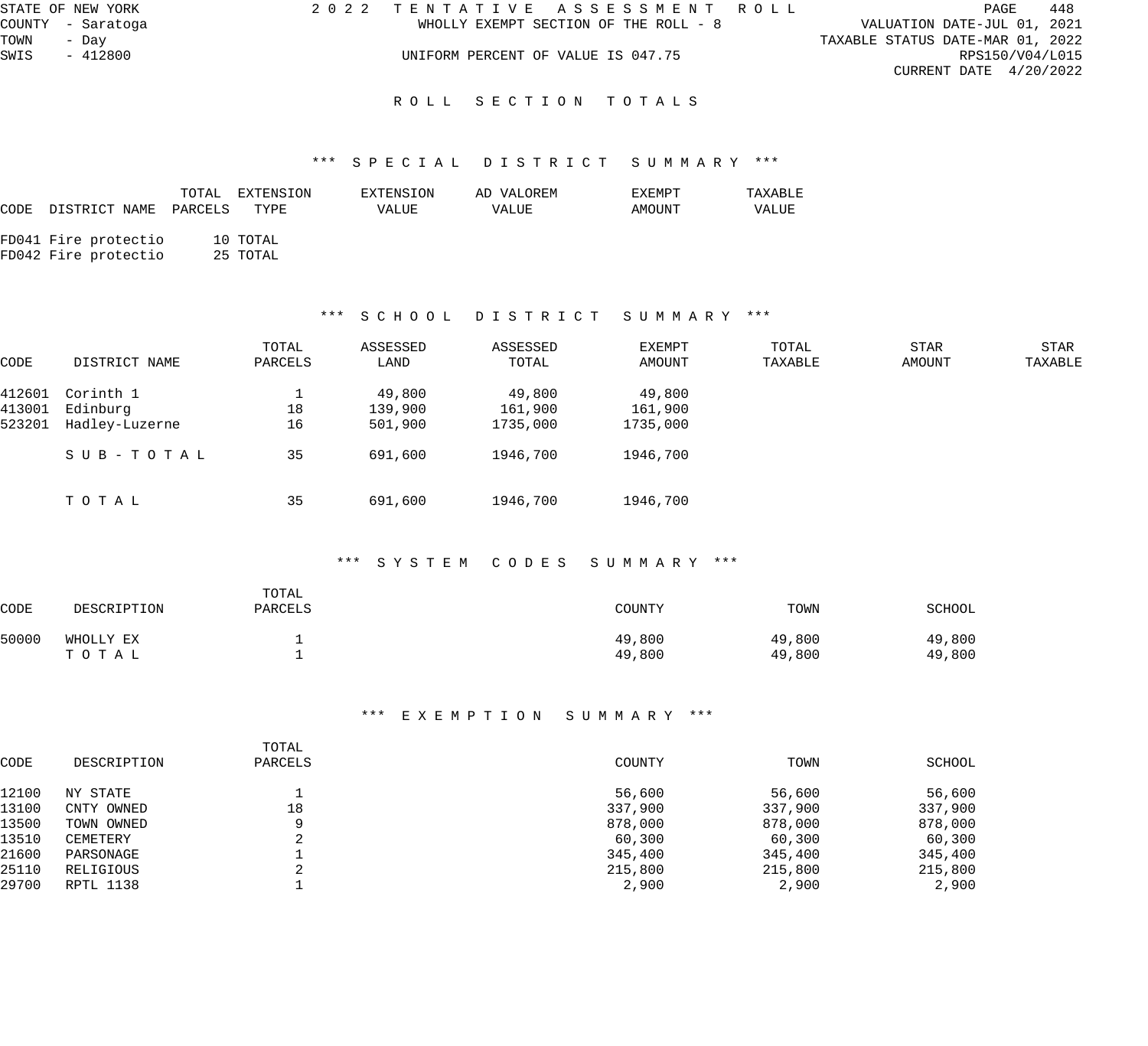| STATE OF NEW YORK | 2022 TENTATIVE ASSESSMENT ROLL        | 449<br>PAGE                      |
|-------------------|---------------------------------------|----------------------------------|
| COUNTY - Saratoga | WHOLLY EXEMPT SECTION OF THE ROLL - 8 | VALUATION DATE-JUL 01, 2021      |
| TOWN<br>- Dav     |                                       | TAXABLE STATUS DATE-MAR 01, 2022 |
| SWIS<br>$-412800$ | UNIFORM PERCENT OF VALUE IS 047.75    | RPS150/V04/L015                  |
|                   |                                       | CURRENT DATE $4/20/2022$         |
|                   | ROLL SECTION TOTALS                   |                                  |
|                   |                                       |                                  |

#### \*\*\* E X E M P T I O N S U M M A R Y \*\*\*

| CODE | DESCRIPTION | TOTAL<br>PARCELS | COUNTY   | TOWN     | SCHOOL   |
|------|-------------|------------------|----------|----------|----------|
|      | TOTAL       | 34               | 1896,900 | 1896,900 | 1896,900 |

| ROLL       |                  | TOTAL   |              | <i>SSESSED</i> | TAXABLE | TAXABLE | TAXABLE | STAR    |
|------------|------------------|---------|--------------|----------------|---------|---------|---------|---------|
| <b>SEC</b> | CRIPTION         | PARCELS | LAND         | TOTAL          | COUNTY  | TOWN    | SCHOOL  | TAXABLE |
|            | EXEMPT<br>WHOLLY | - -     | , 600<br>691 | 1946,700       |         |         |         |         |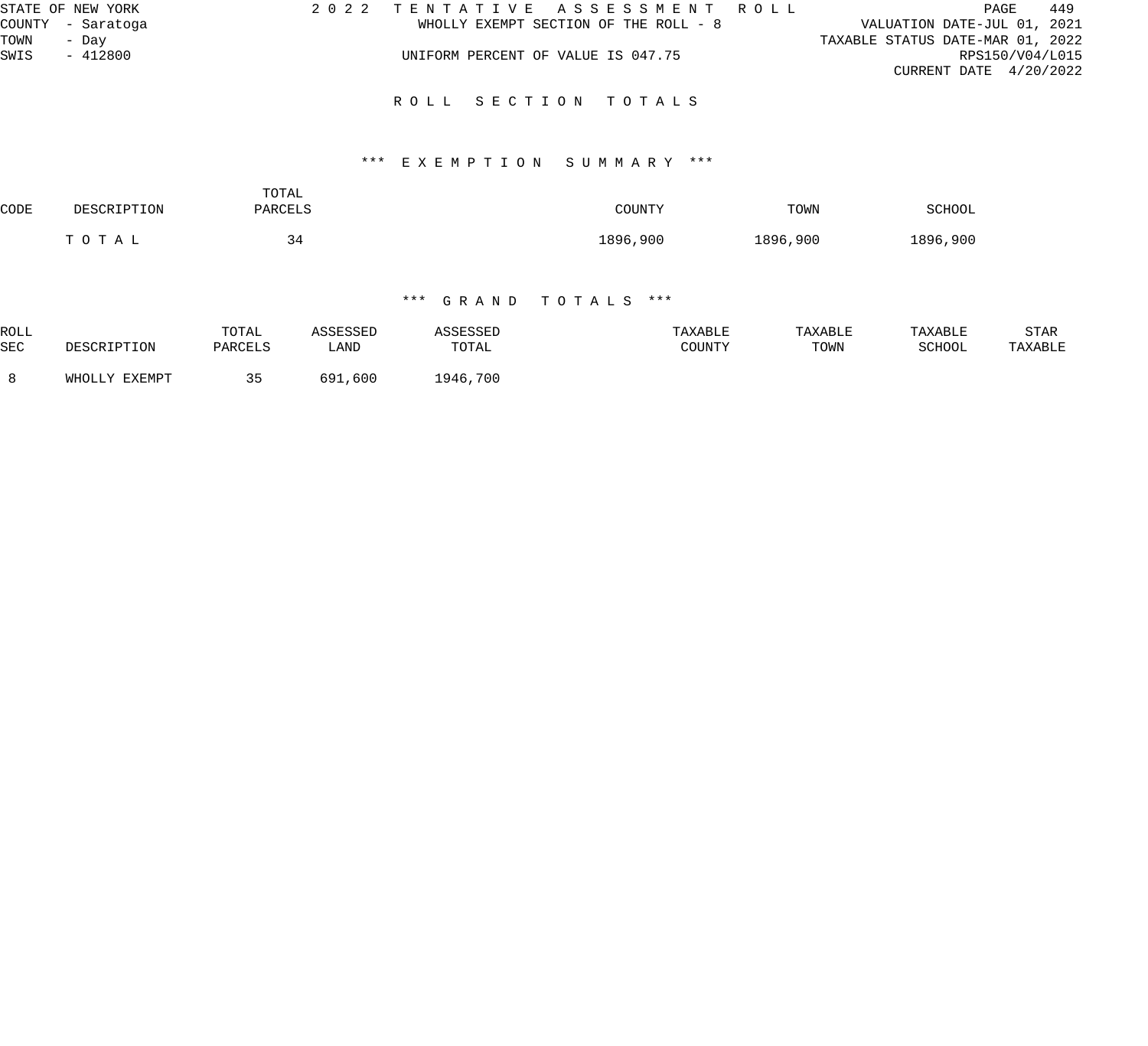STATE OF NEW YORK 2 0 2 2 T E N T A T I V E A S S E S S M E N T R O L L PAGE 450

UNIFORM PERCENT OF VALUE IS 047.75

COUNTY - Saratoga VALUATION DATE-JUL 01, 2021 TAXABLE STATUS DATE-MAR 01, 2022<br>RPS150/V04/L015 CURRENT DATE 4/20/2022

#### \*\*\* S P E C I A L D I S T R I C T S U M M A R Y \*\*\*

|                                  | TOTAL       | EXTENSION | EXTENSION | AD VALOREM | EXEMPT | TAXABLE    |
|----------------------------------|-------------|-----------|-----------|------------|--------|------------|
| CODE DISTRICT NAME PARCELS       |             | TYPE      | VALUE     | VALUE      | AMOUNT | VALUE      |
| FD041 Fire protectio 1,146 TOTAL |             |           |           | 144111,456 | 98,294 | 144013,162 |
| FD042 Fire protectio             | 1,034 TOTAL |           |           | 83705,809  |        | 83705,809  |

#### \*\*\* S C H O O L D I S T R I C T S U M M A R Y \*\*\*

| CODE   | DISTRICT NAME  | TOTAL<br>PARCELS | ASSESSED<br>LAND | ASSESSED<br>TOTAL | EXEMPT<br>AMOUNT | TOTAL<br>TAXABLE | STAR<br>AMOUNT | STAR<br>TAXABLE |
|--------|----------------|------------------|------------------|-------------------|------------------|------------------|----------------|-----------------|
| 412601 | Corinth 1      | 81               | 1334,800         | 3578,213          | 267,028          | 3311,185         | 449,400        | 2861,785        |
| 413001 | Edinburg       | 325              | 20742,300        | 36916,261         | 4255,481         | 32660,780        | 915,900        | 31744,880       |
| 523201 | Hadley-Luzerne | 1,772            | 93156,072        | 189368,160        | 3122,876         | 186245,284       | 5244,745       | 181000,539      |
|        | SUB-TOTAL      | 2,178            | 115233, 172      | 229862,634        | 7645,385         | 222217,249       | 6610,045       | 215607,204      |
|        | TOTAL          | 2,178            | 115233, 172      | 229862,634        | 7645,385         | 222217,249       | 6610,045       | 215607,204      |

#### \*\*\* S Y S T E M C O D E S S U M M A R Y \*\*\*

| <b>CODE</b>    | DESCRIPTION             | TOTAL<br>PARCELS   | COUNTY | TOWN   | SCHOOL |
|----------------|-------------------------|--------------------|--------|--------|--------|
| 50000<br>50001 | WHOLLY EX<br>SCHL TAXBL | <b>.</b><br>◠<br>z | 49,800 | 49,800 | 49,800 |
| 50004          | SCHL EXMPT<br>ТОТАЬ     | л.<br>4            | 49,800 | 49,800 | 49,800 |

|             | TOTAL   |         |         |         |
|-------------|---------|---------|---------|---------|
| DESCRIPTION | PARCELS | COUNTY  | TOWN    | SCHOOL  |
| NY STATE    |         | 56,600  | 56,600  | 56,600  |
| CNTY OWNED  | 18      | 337,900 | 337,900 | 337,900 |
| TOWN OWNED  | a       | 878,000 | 878,000 | 878,000 |
| CEMETERY    |         | 60,300  | 60,300  | 60,300  |
| PARSONAGE   |         | 345,400 | 345,400 | 345,400 |
|             |         |         |         |         |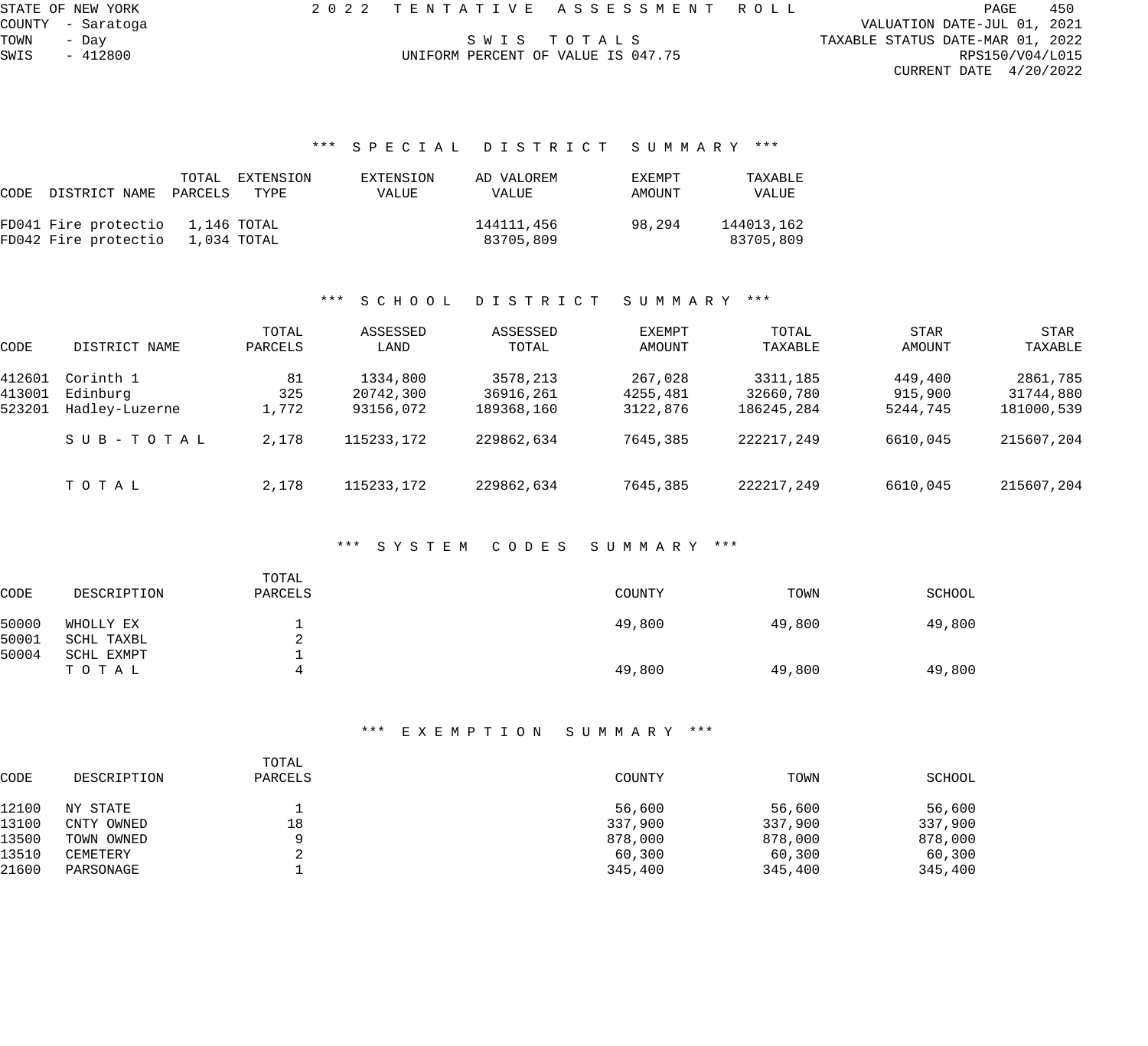UNIFORM PERCENT OF VALUE IS 047.75

COUNTY - Saratoga VALUATION DATE-JUL 01, 2021 TAXABLE STATUS DATE-MAR 01, 2022<br>RPS150/V04/L015 CURRENT DATE 4/20/2022

|       |                   | TOTAL   |          |          |               |
|-------|-------------------|---------|----------|----------|---------------|
| CODE  | DESCRIPTION       | PARCELS | COUNTY   | TOWN     | <b>SCHOOL</b> |
| 25110 | RELIGIOUS         | 2       | 215,800  | 215,800  | 215,800       |
| 29700 | <b>RPTL 1138</b>  |         | 2,900    | 2,900    | 2,900         |
| 33302 | CTY FOREST        |         | 125,300  |          |               |
| 41101 | VETERANS          |         | 400      | 400      |               |
| 41120 | VETWAR CTS        |         | 14,595   | 14,595   | 6,690         |
| 41121 | VET WAR CT        | 30      | 520,804  | 520,804  |               |
| 41130 | VETCOM CTS        | 3       | 74,250   | 74,250   | 33,450        |
| 41131 | VET COM CT        | 24      | 679,250  | 679,250  |               |
| 41140 | VETDIS CTS        | 1       | 22,475   | 22,475   | 22,300        |
| 41141 | VET DIS CT        | 12      | 406,723  | 406,723  |               |
| 41161 | $CW_15_VET/$      | 1       | 6,690    |          |               |
| 41800 | AGED - ALL        |         | 263,963  | 263,963  | 277,150       |
| 41801 | AGED C&T          |         | 21,500   | 21,500   |               |
| 41802 | AGED C            | 8       | 229,945  |          |               |
| 41803 | AGED T            | 8       |          | 233,325  |               |
| 41804 | AGED S            | 6       |          |          | 79,380        |
| 41805 | AGED C&S          |         | 23,575   |          | 23,575        |
| 41806 | AGED T&S          | 12      |          | 542,865  | 579,800       |
| 41834 | ENH STAR          | 75      |          |          | 3599,505      |
| 41844 | E STAR ADD        | 11      |          |          | 381,390       |
| 41854 | <b>BAS STAR</b>   | 130     |          |          | 2600,860      |
| 41864 | <b>B STAR ADD</b> | 2       |          |          | 28,290        |
| 47100 | Mass Telec        | 3       | 98,294   | 98,294   | 98,294        |
| 47450 | FISHER ACT        | 4       | 3873,554 | 3873,554 | 3873,554      |
| 47460 | FORST LND         | 18      | 704,492  | 704,492  | 704,492       |
|       | TOTAL             | 396     | 8962,710 | 9353,390 | 14205,630     |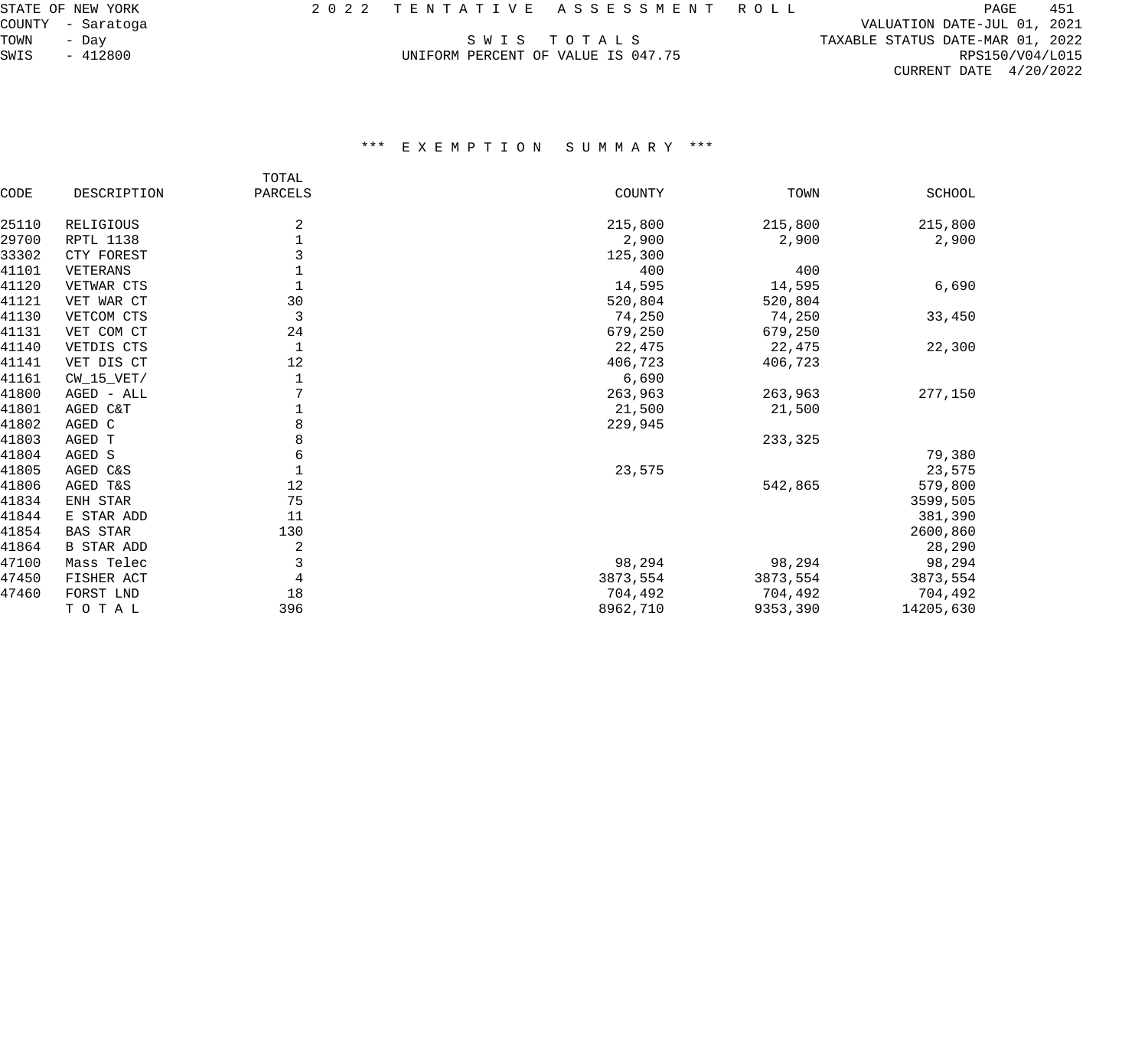| STATE OF NEW YORK |                                    | 2022 TENTATIVE ASSESSMENT ROLL | PAGE                             | 452 |
|-------------------|------------------------------------|--------------------------------|----------------------------------|-----|
| COUNTY - Saratoga |                                    |                                | VALUATION DATE-JUL 01, 2021      |     |
| TOWN<br>- Day     |                                    | SWIS TOTALS                    | TAXABLE STATUS DATE-MAR 01, 2022 |     |
| SWIS<br>$-412800$ | UNIFORM PERCENT OF VALUE IS 047.75 |                                | RPS150/V04/L015                  |     |
|                   |                                    |                                | CURRENT DATE $4/20/2022$         |     |
|                   |                                    |                                |                                  |     |
|                   |                                    |                                |                                  |     |
|                   |                                    |                                |                                  |     |

| <b>ROLL</b><br>SEC | DESCRIPTION         | TOTAL<br>PARCELS | ASSESSED<br>LAND | ASSESSED<br>TOTAL | TAXABLE<br>COUNTY | TAXABLE<br>TOWN | TAXABLE<br>SCHOOL | <b>STAR</b><br>TAXABLE |
|--------------------|---------------------|------------------|------------------|-------------------|-------------------|-----------------|-------------------|------------------------|
| 1                  | TAXABLE             | 2,080            | 76574,946        | 187740,371        | 180772,855        | 180382,175      | 182139,980        | 175529,935             |
| $\overline{3}$     | STATE OWNED LAND    | 51               | 37966,626        | 37976,666         | 37976,666         | 37976,666       | 37976,666         | 37976,666              |
| -5                 | SPECIAL FRANCHISE   | 5                |                  | 1746,834          | 1746,834          | 1746,834        | 1746,834          | 1746,834               |
| 6                  | UTILITIES & N.C.    |                  |                  | 452,063           | 353,769           | 353,769         | 353,769           | 353,769                |
| 8                  | WHOLLY EXEMPT       | 35               | 691,600          | 1946,700          |                   |                 |                   |                        |
| $\star$            | <b>SUB</b><br>TOTAL | 2,178            | 115233,172       | 229862,634        | 220850,124        | 220459,444      | 222217,249        | 215607,204             |
| $***$              | GRAND TOTAL         | 2,178            | 115233, 172      | 229862,634        | 220850,124        | 220459,444      | 222217,249        | 215607,204             |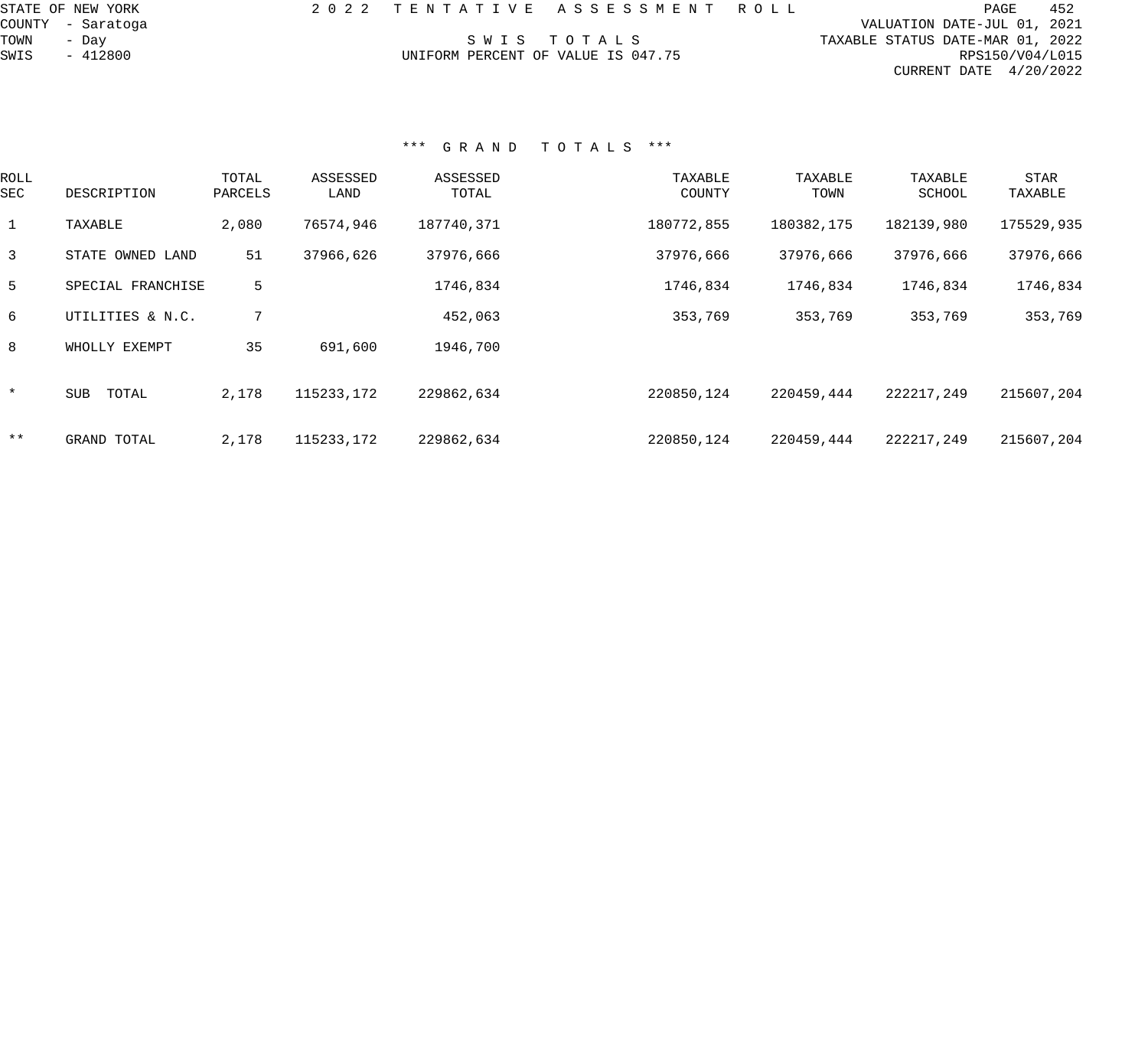| STATE OF NEW YORK |         |                   |  |
|-------------------|---------|-------------------|--|
|                   |         | COUNTY - Saratoga |  |
| TOWN              | - Dav   |                   |  |
| SWIS              | $-4128$ |                   |  |

STAT OF A SSTAT A SSTAT A SSTAT ROLL PAGE 453<br>TOWN TOTALS VALUATION DATE-JUL 01, 2021

VALUATION DATE-JUL 01, 2021 TAXABLE STATUS DATE-MAR 01, 2022<br>RPS150/V04/L015 CURRENT DATE 4/20/2022

#### UNIFORM PERCENT OF VALUE IS 047.75

#### \*\*\* S P E C I A L D I S T R I C T S U M M A R Y \*\*\*

|                                  | TOTAL EXTENSION | EXTENSION | AD VALOREM | EXEMPT | TAXABLE    |
|----------------------------------|-----------------|-----------|------------|--------|------------|
| CODE DISTRICT NAME PARCELS       | TYPE            | VALUE     | VALUE      | AMOUNT | VALUE      |
| FD041 Fire protectio 1,146 TOTAL |                 |           | 144111,456 | 98,294 | 144013,162 |
| FD042 Fire protectio 1,034 TOTAL |                 |           | 83705,809  |        | 83705,809  |

#### \*\*\* S C H O O L D I S T R I C T S U M M A R Y \*\*\*

| CODE   | DISTRICT NAME  | TOTAL<br>PARCELS | ASSESSED<br>LAND | ASSESSED<br>TOTAL | EXEMPT<br>AMOUNT | TOTAL<br>TAXABLE | STAR<br>AMOUNT | STAR<br>TAXABLE |
|--------|----------------|------------------|------------------|-------------------|------------------|------------------|----------------|-----------------|
| 412601 | Corinth 1      | 81               | 1334,800         | 3578,213          | 267,028          | 3311,185         | 449,400        | 2861,785        |
| 413001 | Edinburg       | 325              | 20742,300        | 36916,261         | 4255,481         | 32660,780        | 915,900        | 31744,880       |
| 523201 | Hadley-Luzerne | 1,772            | 93156,072        | 189368,160        | 3122,876         | 186245,284       | 5244,745       | 181000,539      |
|        | SUB-TOTAL      | 2,178            | 115233,172       | 229862,634        | 7645,385         | 222217,249       | 6610,045       | 215607,204      |
|        | TOTAL          | 2,178            | 115233,172       | 229862,634        | 7645,385         | 222217,249       | 6610,045       | 215607,204      |

#### \*\*\* S Y S T E M C O D E S S U M M A R Y \*\*\*

| CODE  | DESCRIPTION | TOTAL<br>PARCELS | COUNTY | TOWN   | SCHOOL |
|-------|-------------|------------------|--------|--------|--------|
| 50000 | WHOLLY EX   |                  | 49,800 | 49,800 | 49,800 |
| 50001 | SCHL TAXBL  | $\epsilon$       |        |        |        |
| 50004 | SCHL EXMPT  |                  |        |        |        |
|       | ТОТАЬ       | 4                | 49,800 | 49,800 | 49,800 |

|             | TOTAL   |         |         |         |
|-------------|---------|---------|---------|---------|
| DESCRIPTION | PARCELS | COUNTY  | TOWN    | SCHOOL  |
| NY STATE    |         | 56,600  | 56,600  | 56,600  |
| CNTY OWNED  | 18      | 337,900 | 337,900 | 337,900 |
| TOWN OWNED  | a       | 878,000 | 878,000 | 878,000 |
| CEMETERY    |         | 60,300  | 60,300  | 60,300  |
| PARSONAGE   |         | 345,400 | 345,400 | 345,400 |
|             |         |         |         |         |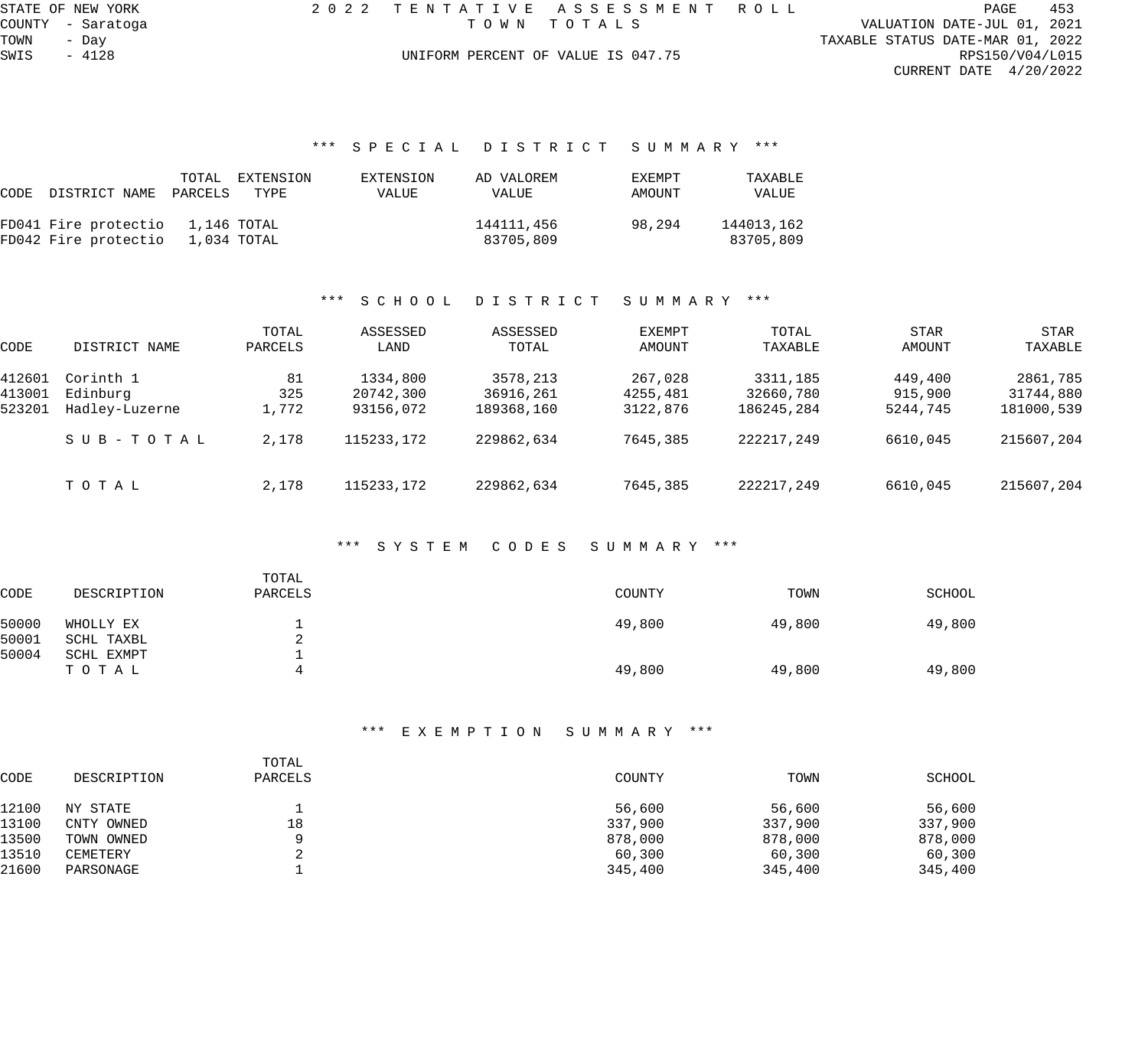|            | STATE OF NEW YORK |  | 2022 TENTATIVE ASSESSMENT ROLL     |                                  | PAGE            | 454 |
|------------|-------------------|--|------------------------------------|----------------------------------|-----------------|-----|
|            | COUNTY - Saratoga |  | TOWN TOTALS                        | VALUATION DATE-JUL 01, 2021      |                 |     |
| TOWN - Day |                   |  |                                    | TAXABLE STATUS DATE-MAR 01, 2022 |                 |     |
| SWIS       | - 4128            |  | UNIFORM PERCENT OF VALUE IS 047.75 |                                  | RPS150/V04/L015 |     |

|       |                   | TOTAL   |          |          |               |
|-------|-------------------|---------|----------|----------|---------------|
| CODE  | DESCRIPTION       | PARCELS | COUNTY   | TOWN     | <b>SCHOOL</b> |
| 25110 | RELIGIOUS         | 2       | 215,800  | 215,800  | 215,800       |
| 29700 | <b>RPTL 1138</b>  | 1       | 2,900    | 2,900    | 2,900         |
| 33302 | CTY FOREST        | 3       | 125,300  |          |               |
| 41101 | VETERANS          |         | 400      | 400      |               |
| 41120 | VETWAR CTS        |         | 14,595   | 14,595   | 6,690         |
| 41121 | VET WAR CT        | 30      | 520,804  | 520,804  |               |
| 41130 | VETCOM CTS        | 3       | 74,250   | 74,250   | 33,450        |
| 41131 | VET COM CT        | 24      | 679,250  | 679,250  |               |
| 41140 | VETDIS CTS        | 1       | 22,475   | 22,475   | 22,300        |
| 41141 | VET DIS CT        | 12      | 406,723  | 406,723  |               |
| 41161 | CW 15 VET/        | 1       | 6,690    |          |               |
| 41800 | AGED - ALL        |         | 263,963  | 263,963  | 277,150       |
| 41801 | AGED C&T          |         | 21,500   | 21,500   |               |
| 41802 | AGED C            | 8       | 229,945  |          |               |
| 41803 | AGED T            | 8       |          | 233,325  |               |
| 41804 | AGED S            | 6       |          |          | 79,380        |
| 41805 | AGED C&S          |         | 23,575   |          | 23,575        |
| 41806 | AGED T&S          | 12      |          | 542,865  | 579,800       |
| 41834 | ENH STAR          | 75      |          |          | 3599,505      |
| 41844 | E STAR ADD        | 11      |          |          | 381,390       |
| 41854 | <b>BAS STAR</b>   | 130     |          |          | 2600,860      |
| 41864 | <b>B STAR ADD</b> | 2       |          |          | 28,290        |
| 47100 | Mass Telec        | 3       | 98,294   | 98,294   | 98,294        |
| 47450 | FISHER ACT        | 4       | 3873,554 | 3873,554 | 3873,554      |
| 47460 | FORST LND         | 18      | 704,492  | 704,492  | 704,492       |
|       | TOTAL             | 396     | 8962,710 | 9353,390 | 14205,630     |